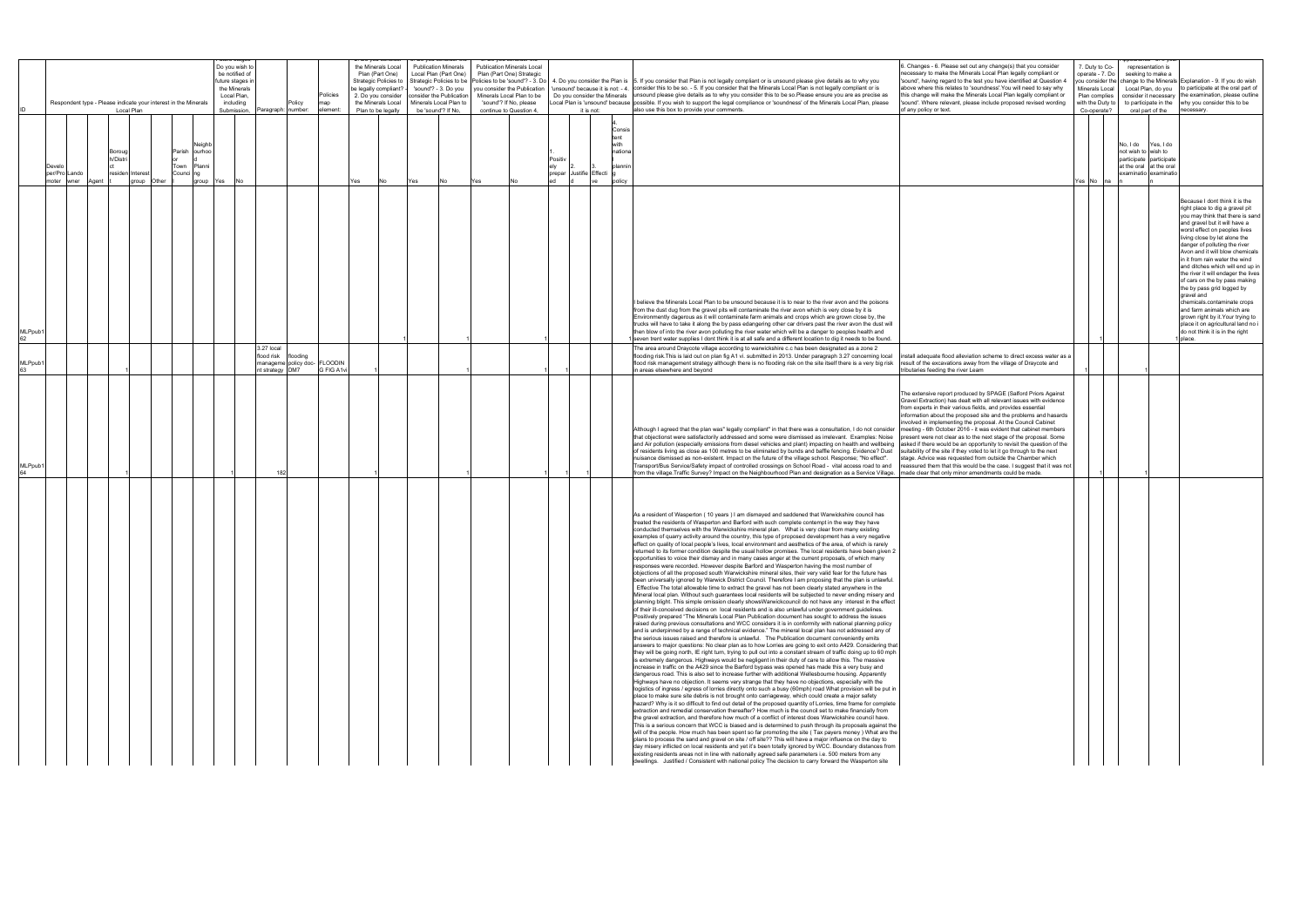|                                                                                                                                                                                                                                                                                                                                                                                                                                                                                                                                                                                                                                                                                                                                                                                                                                                                                                                                                                                                                                                                                                                                                                                                                                                                                                                                                                                                                                                                                                                                                                                                                                                                                                                                                  | 1 |  |  |                                                                                                                                                                                                                                                                                                                                                                                                                                                                                                                                                                                                                                                                                                                                                                                                                                                                                                                                                                                                                                                                                     |
|--------------------------------------------------------------------------------------------------------------------------------------------------------------------------------------------------------------------------------------------------------------------------------------------------------------------------------------------------------------------------------------------------------------------------------------------------------------------------------------------------------------------------------------------------------------------------------------------------------------------------------------------------------------------------------------------------------------------------------------------------------------------------------------------------------------------------------------------------------------------------------------------------------------------------------------------------------------------------------------------------------------------------------------------------------------------------------------------------------------------------------------------------------------------------------------------------------------------------------------------------------------------------------------------------------------------------------------------------------------------------------------------------------------------------------------------------------------------------------------------------------------------------------------------------------------------------------------------------------------------------------------------------------------------------------------------------------------------------------------------------|---|--|--|-------------------------------------------------------------------------------------------------------------------------------------------------------------------------------------------------------------------------------------------------------------------------------------------------------------------------------------------------------------------------------------------------------------------------------------------------------------------------------------------------------------------------------------------------------------------------------------------------------------------------------------------------------------------------------------------------------------------------------------------------------------------------------------------------------------------------------------------------------------------------------------------------------------------------------------------------------------------------------------------------------------------------------------------------------------------------------------|
| Policy 4 should be suffixed as follows:- The granting of a permenant<br>planning permission for the production of secondary and recycled<br>aggregates at the Dunton site will be supported providing the<br>continued use can be shown to be environmenatally accceptable.                                                                                                                                                                                                                                                                                                                                                                                                                                                                                                                                                                                                                                                                                                                                                                                                                                                                                                                                                                                                                                                                                                                                                                                                                                                                                                                                                                                                                                                                      | 1 |  |  | I wish to reserve the right to<br>participate in the oral<br>examination as I consider the<br>Dunton site is a critical part of<br>the over all provision of<br>aggregates in the county and<br>without the life of this site being<br>extended beyond 2021,<br>the ability of the county to<br>robustly provide a steady and<br>adequate supply of minerals will<br>be severely compromised.<br>Whilst the allocation of a<br>permanent recycling facility in a<br>mineral is plan is perhaps<br>unusual, in this instance, the<br>major contribution that site<br>makes to the overall aggregate<br>supply justifies a supportive<br>policy to ensure that facility<br>remains active throughout the<br>life of the new MLP. In simple<br>terms Dunton is more than a<br>mere additional contribution to<br>local aggregate supply; it is<br>more central to supply than<br>many of the primary aggregate<br>sites. The importance of the<br>Dunton site should therefore be<br>viewed more prominently than<br>many of the preferred<br>allocations when examining this<br>plan. |
| The Council has the following comments on Policy S6 Allocation at<br>Site 6 Coney Grey Farm, Ryton on Dunsmore The plan is deficient<br>in the following areas: The plan does not take into account that<br>there are residential properties on the norther boundary, southern<br>boundary and within the site area. There is no routing plan for<br>vehicles entering and leaving the site to prevent traffic entering the<br>village of Ryton on Dunsmore, particularly restricting traffic from<br>using the Leamington Road A445 between the A423 an A45. Any<br>extraction without a routing plan is not acceptable. The stand-off<br>from individual properties must be 200m not 100m as stated in the<br>plan. Anything less that 200m is not acceptable Any planning<br>application must have better noise and dust prevention measures,<br>this should also be stated in the plan so that there is no<br>misunderstanding. The Council has said before, but sees no<br>evidence in the current plan, so repeats its request and expects<br>that the same conditions that were applied to the recent Wolston<br>Fields Farm sand and gravel extraction would become the normal<br>minimum requirements for any operation extraction site. Where<br>there are 10 or more properties there should be no extraction or<br>processing within 200m There should be an agreed and enforceable<br>lorry routing plan. All lorries should be identifiable and covered. The<br>roads and lorries must have the ability to be kept clean to maintain<br>road amenity and safety There should be regular (recommended<br>quarterly) liaison meetings between the operator and local<br>ronrocontativos (Councillors, County, District, Darish Josel |   |  |  |                                                                                                                                                                                                                                                                                                                                                                                                                                                                                                                                                                                                                                                                                                                                                                                                                                                                                                                                                                                                                                                                                     |

| MLPpub1     |  |  |  |  |                  |  |  |  |  |  | brushed under the carpet. There is no clear understanding of why other sites put forward were dismissed<br>in favour of a Greenfieldsite. This is neither democratic or lawful under the governments own guidelines<br>No credible evidence has been submitted that supports the requirement to extract this much sand and<br>gravel for local use. Minimum assessment of how more recycled sand and gravel could be used has<br>been made. Therefore the decision to ruin vast areas of Warwickshire countryside is unjustified. Pollution<br>effects of quarrying this close to water table have not been fully understood. Potential flood mitigation<br>and river contamination have been ignored. Silica dust is a carcinogen, but no evidence has been<br>submitted to show air borne silica dust cannot reach the residential areas and our local school. Does<br>WCC really want to subject our future generation to proven cancer causing silica dust? Wasperton and<br>Barford are conservation villages. All residents have had to jump through hoops to make even the<br>smallest amendment to their properties to keep the village character. Tearing up hundreds of acres of<br>open countryside adjacent to these villages makes a mockery of the conservation planning laws and<br>should therefore be unlawful. Outcome already decided? If Warwickcouncil ignored the will of the<br>people and approves any planning application for this quarry what legal guarantees will be put in place to<br>ensure: Lorries do not cause hazard to the current road users? Lorries do not bring site debris onto the<br>carriageway? Noise and pollution is minimized with clear defined working hours and counter measures<br>are put in place to ensure silica dust cannot reach residential areas? The total allowable time to extract<br>the gravel is adhered to with a legally binding contract - 6 years or 20 years? No one knows how long the<br>residents will be subjected to this blight That guarantees will be put in place to prove that all the sand and<br>gravel is used for local purposes as is stipulated in the governments own guidelines? The site is restored<br>in a timely manner agreed before commencement and is legally binding? (Bearing in mind the UK is<br>already littered with examples of Ex-quarry sites that have not been restored after quarrying ended<br>despite initial hollow promises) With the previous threat to house gypsy camps on our doorstep and now<br>this, Warwick Council seem hell bent on ruining what is widely regard (until now) as some of the best<br>villages in the UK.                                                                                                                                                                                                                                                                                                                                                                                                                                                                                                                                                                                                                                                                                                                                                                                                                                                                                                                                                                                                                                                                                                                                                                                                                                                                                                                                                                                                                                                                                                                                                                                                                                                                                                                  |                                                                                                                                                                                                                                      |
|-------------|--|--|--|--|------------------|--|--|--|--|--|-----------------------------------------------------------------------------------------------------------------------------------------------------------------------------------------------------------------------------------------------------------------------------------------------------------------------------------------------------------------------------------------------------------------------------------------------------------------------------------------------------------------------------------------------------------------------------------------------------------------------------------------------------------------------------------------------------------------------------------------------------------------------------------------------------------------------------------------------------------------------------------------------------------------------------------------------------------------------------------------------------------------------------------------------------------------------------------------------------------------------------------------------------------------------------------------------------------------------------------------------------------------------------------------------------------------------------------------------------------------------------------------------------------------------------------------------------------------------------------------------------------------------------------------------------------------------------------------------------------------------------------------------------------------------------------------------------------------------------------------------------------------------------------------------------------------------------------------------------------------------------------------------------------------------------------------------------------------------------------------------------------------------------------------------------------------------------------------------------------------------------------------------------------------------------------------------------------------------------------------------------------------------------------------------------------------------------------------------------------------------------------------------------------------------------------------------------------------------------------------------------------------------------------------------------------------------------------------------------------------------------------------------------------------------------------------------------------------------------------------------------------------------------------------------------------------------------------------------------------------------------------------------------------------------------------------------------------------------------------------------------------------------------------------------------------------------------------------------------------------------------------------------------------------------------------------------------------------------------------------------------------------------------------------------------------------------------------------------------------------------------------------------------------------------------------------------------------------------------------------------------------------------------------------------------------------------------------------------------------------------------------------------------------------------------------------------------------------------------------------------------------------------------------------------------------------------------------------------------------------------------------------------------------------------------------------------------------------------------------------------------------------------------------------------------------------------------------------------------------------------------------------------------------------------------------------------------------------------------------------------------------------------------------------------------------------------------------------------------------------------|--------------------------------------------------------------------------------------------------------------------------------------------------------------------------------------------------------------------------------------|
| MLPPL<br>67 |  |  |  |  | MCS <sub>4</sub> |  |  |  |  |  | l consider that the Minerals Local Plan provides insufficient flexibility as its landbanks and allocations<br>have a high reliance on the contribution of recycled and secondary aggregates to satsify demand,<br>without sufficinetly securing those non primary resources. In short the plan needs to robustly<br>secure those non primary resoucres through out the plan period if it is to rely on them in calculations<br>future demand for primary aggregate. This is important in Warks as there is a general view that sand<br>and gravel resources are of a lesser quality I draw this conclusion as:- 1 Many sand and gravel<br>allocations in the previous MLP went unworked due to the generally poor quality of the mineral reserves<br>in the county. This point is confirmed in the LAA 2015 page 25 point 3. This is understood to have been a<br>large factor in so few of the current MLP allocations being taken forward. It also suggests that perhaps<br>the current allocations may suffer the same fate; furthermore the release of a new MLP is unlikely, on its<br>own, to prompt a rush of new quarry planning applications. The need to keep the recycled aggregate flow<br>active is therefore paramount in maintaining a steady and adequate supply of aggregate. 2 The Hard<br>rock landbank is substantially bound up in just two sites. Whilst other permitted hard rock sites exist,<br>there has been little evidence of excavation at those sites in recent years. The hard rock landbank is<br>therefore effectively bound up by a small number of operators. NPPF paragraph 145 bullet point 7<br>advises against this. Again, the same points as set out in point one above apply. 3 The sand and gravel<br>sites in the county are limited to only 2 active sites. This again reflect the binding up of the landbank with<br>a small number of operators. Again NPPF paragarph 145 applies. 4 The county has been shown in<br>recent years to be highly reliant on recycled and secondary aggregate to meet the construction needs in<br>the county. Indeed in my experience the county has a higher reliance on recycled aggregate than most<br>mineral planning authorities with the recycles elements being a much greater propotion of supply than<br>the average. These points are confirmed in pages 24/ 25 of the 2015 LAA. Table 12 of the 2015 LAA and<br>Table 8 of the LAA make it clear that the Dunton recycling site is by some way the most prominent and<br>most active aggregate producer in the county. This is made clear in paragraph 8.17 of the draft MLP.<br>However, the Dunton site is subject to a temporary planning permission requiring the site to close in circa<br>2021. Under this scenario potentially 1/3 of the aggregate supply in the county could dry up over night<br>from 2021. KSD who operates the site has made mno secret of the fact that they would like a permenant<br>permission and they are looking for the policy support to do that. I therefore consider that as the Dunton<br>site is so critical to aggregate supply in the county, that MLP needs to recognise this in teh MLP and<br>provide a positive policy that will support the long term retention of this site in order to underpin the<br>primary aggregate tonnages that are being proposed. NPPF Paragarph 145 bullet point 5 advises that<br>in providing for a steady and adequate supply of aggregates (i.e not just minerals) the MPA should<br>indicate the additional provision that needs to be made for new aggregate extraction AND<br>ALTERNATIVE SUPPLIES in mineral plans. As such NPPF provides guidence that would allow such a<br>policy to be set out in these circumstances in a minerals local plan. It is therefore my view that NPPF<br>Policy 4 should be suffixed as follows:- The granting of a permenant<br>planning permission for the production of secondary and recycled<br>paragraph 145 supports the inclusion of a policy to secure the retention of 'alternative supplies' from<br>unton in perpetuity where those alternatives underpin the allocation provisions. I therefore propose an<br>aggregates at the Dunton site will be supported providing the<br>amendment to the policy as set out below.<br>continued use can be shown to be environmenatally accceptable. | parti<br>exar<br>Dun<br>the o<br>aggr<br>with<br>exte<br>the a<br>robu<br>ade<br>be s<br>Whil<br>mine<br>unus<br>majo<br>mak<br>supp<br>polic<br>rem<br>life o<br>mer<br>loca<br>mor<br>man<br>sites<br>Dun<br>view<br>allor<br>plan |
|             |  |  |  |  |                  |  |  |  |  |  | The Council has the following comments on Policy S6 Allocation at<br>Site 6 Coney Grey Farm, Ryton on Dunsmore The plan is deficient<br>in the following areas: The plan does not take into account that<br>there are residential properties on the norther boundary, southern<br>boundary and within the site area. There is no routing plan for<br>vehicles entering and leaving the site to prevent traffic entering the<br>village of Ryton on Dunsmore, particularly restricting traffic from<br>using the Leamington Road A445 between the A423 an A45. Any<br>extraction without a routing plan is not acceptable. The stand-off<br>from individual properties must be 200m not 100m as stated in the<br>plan. Anything less that 200m is not acceptable Any planning<br>application must have better noise and dust prevention measures,<br>this should also be stated in the plan so that there is no<br>misunderstanding. The Council has said before, but sees no<br>evidence in the current plan, so repeats its request and expects<br>that the same conditions that were applied to the recent Wolston<br>Fields Farm sand and gravel extraction would become the normal<br>minimum requirements for any operation extraction site. Where<br>there are 10 or more properties there should be no extraction or<br>processing within 200m There should be an agreed and enforceable<br>lorry routing plan. All lorries should be identifiable and covered. The<br>roads and lorries must have the ability to be kept clean to maintain<br>road amenity and safety There should be regular (recommended<br>quarterly) liaison meetings between the operator and local                                                                                                                                                                                                                                                                                                                                                                                                                                                                                                                                                                                                                                                                                                                                                                                                                                                                                                                                                                                                                                                                                                                                                                                                                                                                                                                                                                                                                                                                                                                                                                                                                                                                                                                                                                                                                                                                                                                                                                                                                                                                                                                                                                                                                                                                                                                                                                                                                                                                                                                                                                                                                                                                                      |                                                                                                                                                                                                                                      |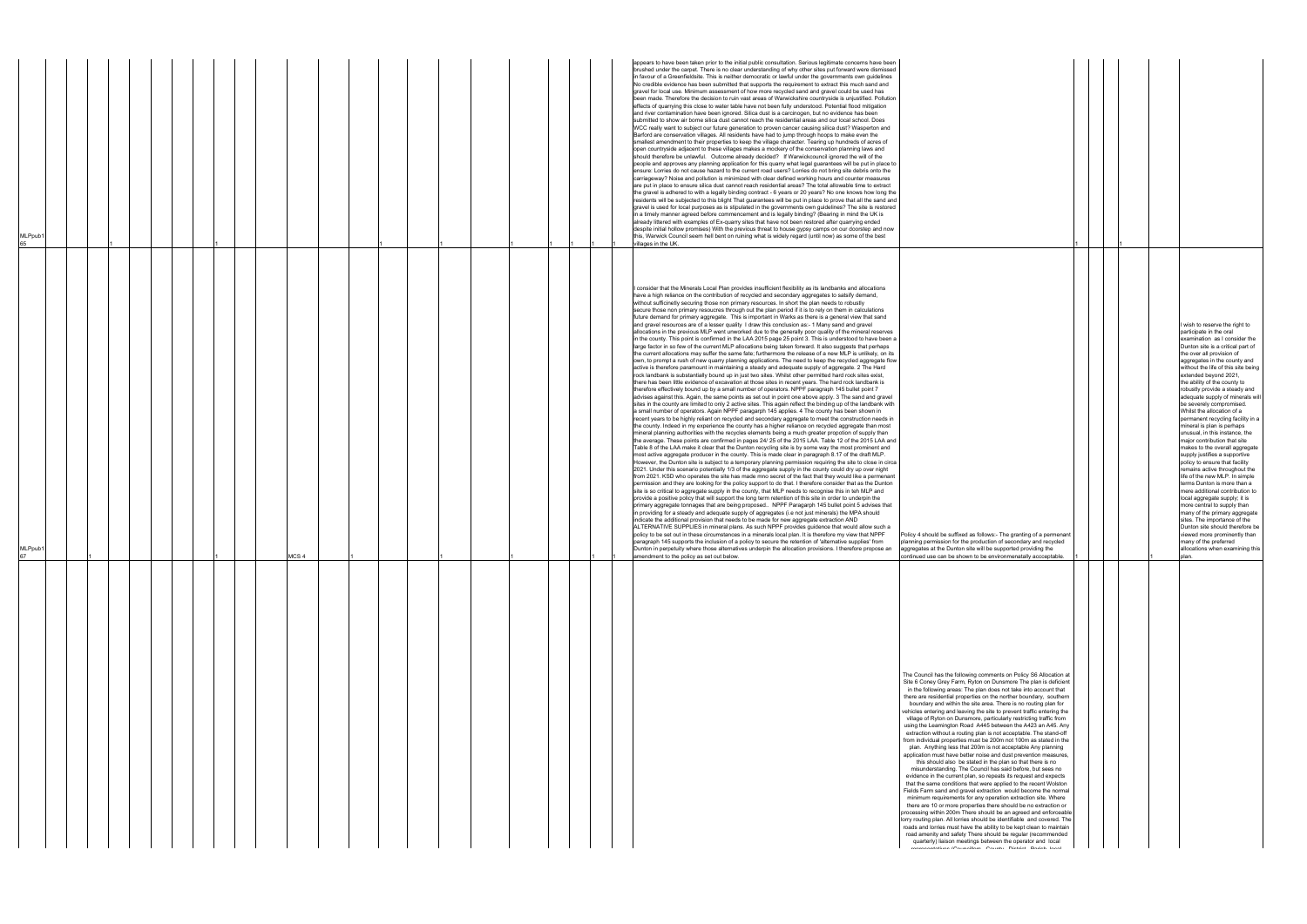| MLPpub1                                                                                                                                                                                                                                                                                                                                                                                                                                                                                                                                                                                                                                                                                                                                                                                                                                                                                                                                                                                                                                                                                                                                                                                                                                                                                                                                                                                                                                                                                                                                                                                                                                                                                                                                                                                                                                                                                                                                                                                                                                                                                                                                                                                                                                                                                                                                                                                                                                                                                                                                                                                                                                                                                                                                                                                                                                                                                                                                                                                                                                                                                                                                                                                                                                                                                                                                                                                                                                                                                  | MLPpub1                                                                                                                                                                                                                                                                                                                                                                                                                                                                                                                                                                                                                                                                                                                                                                                                                                                                                                                                                                                                                                                                                                                                                                                                                                                                                                                                                                                                                                                                                                                                                                                                                                                                                                                                                                                                                                                                                                                                                                                                                                                                                                                                                                                                                                                                                                                                                                                                                                                                                                                                                                                                                                                                                 |
|------------------------------------------------------------------------------------------------------------------------------------------------------------------------------------------------------------------------------------------------------------------------------------------------------------------------------------------------------------------------------------------------------------------------------------------------------------------------------------------------------------------------------------------------------------------------------------------------------------------------------------------------------------------------------------------------------------------------------------------------------------------------------------------------------------------------------------------------------------------------------------------------------------------------------------------------------------------------------------------------------------------------------------------------------------------------------------------------------------------------------------------------------------------------------------------------------------------------------------------------------------------------------------------------------------------------------------------------------------------------------------------------------------------------------------------------------------------------------------------------------------------------------------------------------------------------------------------------------------------------------------------------------------------------------------------------------------------------------------------------------------------------------------------------------------------------------------------------------------------------------------------------------------------------------------------------------------------------------------------------------------------------------------------------------------------------------------------------------------------------------------------------------------------------------------------------------------------------------------------------------------------------------------------------------------------------------------------------------------------------------------------------------------------------------------------------------------------------------------------------------------------------------------------------------------------------------------------------------------------------------------------------------------------------------------------------------------------------------------------------------------------------------------------------------------------------------------------------------------------------------------------------------------------------------------------------------------------------------------------------------------------------------------------------------------------------------------------------------------------------------------------------------------------------------------------------------------------------------------------------------------------------------------------------------------------------------------------------------------------------------------------------------------------------------------------------------------------------------------------|-----------------------------------------------------------------------------------------------------------------------------------------------------------------------------------------------------------------------------------------------------------------------------------------------------------------------------------------------------------------------------------------------------------------------------------------------------------------------------------------------------------------------------------------------------------------------------------------------------------------------------------------------------------------------------------------------------------------------------------------------------------------------------------------------------------------------------------------------------------------------------------------------------------------------------------------------------------------------------------------------------------------------------------------------------------------------------------------------------------------------------------------------------------------------------------------------------------------------------------------------------------------------------------------------------------------------------------------------------------------------------------------------------------------------------------------------------------------------------------------------------------------------------------------------------------------------------------------------------------------------------------------------------------------------------------------------------------------------------------------------------------------------------------------------------------------------------------------------------------------------------------------------------------------------------------------------------------------------------------------------------------------------------------------------------------------------------------------------------------------------------------------------------------------------------------------------------------------------------------------------------------------------------------------------------------------------------------------------------------------------------------------------------------------------------------------------------------------------------------------------------------------------------------------------------------------------------------------------------------------------------------------------------------------------------------------|
|                                                                                                                                                                                                                                                                                                                                                                                                                                                                                                                                                                                                                                                                                                                                                                                                                                                                                                                                                                                                                                                                                                                                                                                                                                                                                                                                                                                                                                                                                                                                                                                                                                                                                                                                                                                                                                                                                                                                                                                                                                                                                                                                                                                                                                                                                                                                                                                                                                                                                                                                                                                                                                                                                                                                                                                                                                                                                                                                                                                                                                                                                                                                                                                                                                                                                                                                                                                                                                                                                          |                                                                                                                                                                                                                                                                                                                                                                                                                                                                                                                                                                                                                                                                                                                                                                                                                                                                                                                                                                                                                                                                                                                                                                                                                                                                                                                                                                                                                                                                                                                                                                                                                                                                                                                                                                                                                                                                                                                                                                                                                                                                                                                                                                                                                                                                                                                                                                                                                                                                                                                                                                                                                                                                                         |
|                                                                                                                                                                                                                                                                                                                                                                                                                                                                                                                                                                                                                                                                                                                                                                                                                                                                                                                                                                                                                                                                                                                                                                                                                                                                                                                                                                                                                                                                                                                                                                                                                                                                                                                                                                                                                                                                                                                                                                                                                                                                                                                                                                                                                                                                                                                                                                                                                                                                                                                                                                                                                                                                                                                                                                                                                                                                                                                                                                                                                                                                                                                                                                                                                                                                                                                                                                                                                                                                                          |                                                                                                                                                                                                                                                                                                                                                                                                                                                                                                                                                                                                                                                                                                                                                                                                                                                                                                                                                                                                                                                                                                                                                                                                                                                                                                                                                                                                                                                                                                                                                                                                                                                                                                                                                                                                                                                                                                                                                                                                                                                                                                                                                                                                                                                                                                                                                                                                                                                                                                                                                                                                                                                                                         |
|                                                                                                                                                                                                                                                                                                                                                                                                                                                                                                                                                                                                                                                                                                                                                                                                                                                                                                                                                                                                                                                                                                                                                                                                                                                                                                                                                                                                                                                                                                                                                                                                                                                                                                                                                                                                                                                                                                                                                                                                                                                                                                                                                                                                                                                                                                                                                                                                                                                                                                                                                                                                                                                                                                                                                                                                                                                                                                                                                                                                                                                                                                                                                                                                                                                                                                                                                                                                                                                                                          |                                                                                                                                                                                                                                                                                                                                                                                                                                                                                                                                                                                                                                                                                                                                                                                                                                                                                                                                                                                                                                                                                                                                                                                                                                                                                                                                                                                                                                                                                                                                                                                                                                                                                                                                                                                                                                                                                                                                                                                                                                                                                                                                                                                                                                                                                                                                                                                                                                                                                                                                                                                                                                                                                         |
|                                                                                                                                                                                                                                                                                                                                                                                                                                                                                                                                                                                                                                                                                                                                                                                                                                                                                                                                                                                                                                                                                                                                                                                                                                                                                                                                                                                                                                                                                                                                                                                                                                                                                                                                                                                                                                                                                                                                                                                                                                                                                                                                                                                                                                                                                                                                                                                                                                                                                                                                                                                                                                                                                                                                                                                                                                                                                                                                                                                                                                                                                                                                                                                                                                                                                                                                                                                                                                                                                          |                                                                                                                                                                                                                                                                                                                                                                                                                                                                                                                                                                                                                                                                                                                                                                                                                                                                                                                                                                                                                                                                                                                                                                                                                                                                                                                                                                                                                                                                                                                                                                                                                                                                                                                                                                                                                                                                                                                                                                                                                                                                                                                                                                                                                                                                                                                                                                                                                                                                                                                                                                                                                                                                                         |
|                                                                                                                                                                                                                                                                                                                                                                                                                                                                                                                                                                                                                                                                                                                                                                                                                                                                                                                                                                                                                                                                                                                                                                                                                                                                                                                                                                                                                                                                                                                                                                                                                                                                                                                                                                                                                                                                                                                                                                                                                                                                                                                                                                                                                                                                                                                                                                                                                                                                                                                                                                                                                                                                                                                                                                                                                                                                                                                                                                                                                                                                                                                                                                                                                                                                                                                                                                                                                                                                                          |                                                                                                                                                                                                                                                                                                                                                                                                                                                                                                                                                                                                                                                                                                                                                                                                                                                                                                                                                                                                                                                                                                                                                                                                                                                                                                                                                                                                                                                                                                                                                                                                                                                                                                                                                                                                                                                                                                                                                                                                                                                                                                                                                                                                                                                                                                                                                                                                                                                                                                                                                                                                                                                                                         |
|                                                                                                                                                                                                                                                                                                                                                                                                                                                                                                                                                                                                                                                                                                                                                                                                                                                                                                                                                                                                                                                                                                                                                                                                                                                                                                                                                                                                                                                                                                                                                                                                                                                                                                                                                                                                                                                                                                                                                                                                                                                                                                                                                                                                                                                                                                                                                                                                                                                                                                                                                                                                                                                                                                                                                                                                                                                                                                                                                                                                                                                                                                                                                                                                                                                                                                                                                                                                                                                                                          |                                                                                                                                                                                                                                                                                                                                                                                                                                                                                                                                                                                                                                                                                                                                                                                                                                                                                                                                                                                                                                                                                                                                                                                                                                                                                                                                                                                                                                                                                                                                                                                                                                                                                                                                                                                                                                                                                                                                                                                                                                                                                                                                                                                                                                                                                                                                                                                                                                                                                                                                                                                                                                                                                         |
|                                                                                                                                                                                                                                                                                                                                                                                                                                                                                                                                                                                                                                                                                                                                                                                                                                                                                                                                                                                                                                                                                                                                                                                                                                                                                                                                                                                                                                                                                                                                                                                                                                                                                                                                                                                                                                                                                                                                                                                                                                                                                                                                                                                                                                                                                                                                                                                                                                                                                                                                                                                                                                                                                                                                                                                                                                                                                                                                                                                                                                                                                                                                                                                                                                                                                                                                                                                                                                                                                          |                                                                                                                                                                                                                                                                                                                                                                                                                                                                                                                                                                                                                                                                                                                                                                                                                                                                                                                                                                                                                                                                                                                                                                                                                                                                                                                                                                                                                                                                                                                                                                                                                                                                                                                                                                                                                                                                                                                                                                                                                                                                                                                                                                                                                                                                                                                                                                                                                                                                                                                                                                                                                                                                                         |
| Ste 4<br>paragraphs                                                                                                                                                                                                                                                                                                                                                                                                                                                                                                                                                                                                                                                                                                                                                                                                                                                                                                                                                                                                                                                                                                                                                                                                                                                                                                                                                                                                                                                                                                                                                                                                                                                                                                                                                                                                                                                                                                                                                                                                                                                                                                                                                                                                                                                                                                                                                                                                                                                                                                                                                                                                                                                                                                                                                                                                                                                                                                                                                                                                                                                                                                                                                                                                                                                                                                                                                                                                                                                                      |                                                                                                                                                                                                                                                                                                                                                                                                                                                                                                                                                                                                                                                                                                                                                                                                                                                                                                                                                                                                                                                                                                                                                                                                                                                                                                                                                                                                                                                                                                                                                                                                                                                                                                                                                                                                                                                                                                                                                                                                                                                                                                                                                                                                                                                                                                                                                                                                                                                                                                                                                                                                                                                                                         |
| 7.20-7.22 Policy S4                                                                                                                                                                                                                                                                                                                                                                                                                                                                                                                                                                                                                                                                                                                                                                                                                                                                                                                                                                                                                                                                                                                                                                                                                                                                                                                                                                                                                                                                                                                                                                                                                                                                                                                                                                                                                                                                                                                                                                                                                                                                                                                                                                                                                                                                                                                                                                                                                                                                                                                                                                                                                                                                                                                                                                                                                                                                                                                                                                                                                                                                                                                                                                                                                                                                                                                                                                                                                                                                      |                                                                                                                                                                                                                                                                                                                                                                                                                                                                                                                                                                                                                                                                                                                                                                                                                                                                                                                                                                                                                                                                                                                                                                                                                                                                                                                                                                                                                                                                                                                                                                                                                                                                                                                                                                                                                                                                                                                                                                                                                                                                                                                                                                                                                                                                                                                                                                                                                                                                                                                                                                                                                                                                                         |
|                                                                                                                                                                                                                                                                                                                                                                                                                                                                                                                                                                                                                                                                                                                                                                                                                                                                                                                                                                                                                                                                                                                                                                                                                                                                                                                                                                                                                                                                                                                                                                                                                                                                                                                                                                                                                                                                                                                                                                                                                                                                                                                                                                                                                                                                                                                                                                                                                                                                                                                                                                                                                                                                                                                                                                                                                                                                                                                                                                                                                                                                                                                                                                                                                                                                                                                                                                                                                                                                                          | Policy S6<br>at Site 6<br>Coney<br>Ryton on Ryton on                                                                                                                                                                                                                                                                                                                                                                                                                                                                                                                                                                                                                                                                                                                                                                                                                                                                                                                                                                                                                                                                                                                                                                                                                                                                                                                                                                                                                                                                                                                                                                                                                                                                                                                                                                                                                                                                                                                                                                                                                                                                                                                                                                                                                                                                                                                                                                                                                                                                                                                                                                                                                                    |
|                                                                                                                                                                                                                                                                                                                                                                                                                                                                                                                                                                                                                                                                                                                                                                                                                                                                                                                                                                                                                                                                                                                                                                                                                                                                                                                                                                                                                                                                                                                                                                                                                                                                                                                                                                                                                                                                                                                                                                                                                                                                                                                                                                                                                                                                                                                                                                                                                                                                                                                                                                                                                                                                                                                                                                                                                                                                                                                                                                                                                                                                                                                                                                                                                                                                                                                                                                                                                                                                                          | Allocation Figure 1.16<br>Site 6<br>Coney<br>Grey Farm, Grey Farm,<br>7.26 - 7.31 Dunsmore Dunsmore                                                                                                                                                                                                                                                                                                                                                                                                                                                                                                                                                                                                                                                                                                                                                                                                                                                                                                                                                                                                                                                                                                                                                                                                                                                                                                                                                                                                                                                                                                                                                                                                                                                                                                                                                                                                                                                                                                                                                                                                                                                                                                                                                                                                                                                                                                                                                                                                                                                                                                                                                                                     |
|                                                                                                                                                                                                                                                                                                                                                                                                                                                                                                                                                                                                                                                                                                                                                                                                                                                                                                                                                                                                                                                                                                                                                                                                                                                                                                                                                                                                                                                                                                                                                                                                                                                                                                                                                                                                                                                                                                                                                                                                                                                                                                                                                                                                                                                                                                                                                                                                                                                                                                                                                                                                                                                                                                                                                                                                                                                                                                                                                                                                                                                                                                                                                                                                                                                                                                                                                                                                                                                                                          |                                                                                                                                                                                                                                                                                                                                                                                                                                                                                                                                                                                                                                                                                                                                                                                                                                                                                                                                                                                                                                                                                                                                                                                                                                                                                                                                                                                                                                                                                                                                                                                                                                                                                                                                                                                                                                                                                                                                                                                                                                                                                                                                                                                                                                                                                                                                                                                                                                                                                                                                                                                                                                                                                         |
|                                                                                                                                                                                                                                                                                                                                                                                                                                                                                                                                                                                                                                                                                                                                                                                                                                                                                                                                                                                                                                                                                                                                                                                                                                                                                                                                                                                                                                                                                                                                                                                                                                                                                                                                                                                                                                                                                                                                                                                                                                                                                                                                                                                                                                                                                                                                                                                                                                                                                                                                                                                                                                                                                                                                                                                                                                                                                                                                                                                                                                                                                                                                                                                                                                                                                                                                                                                                                                                                                          |                                                                                                                                                                                                                                                                                                                                                                                                                                                                                                                                                                                                                                                                                                                                                                                                                                                                                                                                                                                                                                                                                                                                                                                                                                                                                                                                                                                                                                                                                                                                                                                                                                                                                                                                                                                                                                                                                                                                                                                                                                                                                                                                                                                                                                                                                                                                                                                                                                                                                                                                                                                                                                                                                         |
|                                                                                                                                                                                                                                                                                                                                                                                                                                                                                                                                                                                                                                                                                                                                                                                                                                                                                                                                                                                                                                                                                                                                                                                                                                                                                                                                                                                                                                                                                                                                                                                                                                                                                                                                                                                                                                                                                                                                                                                                                                                                                                                                                                                                                                                                                                                                                                                                                                                                                                                                                                                                                                                                                                                                                                                                                                                                                                                                                                                                                                                                                                                                                                                                                                                                                                                                                                                                                                                                                          |                                                                                                                                                                                                                                                                                                                                                                                                                                                                                                                                                                                                                                                                                                                                                                                                                                                                                                                                                                                                                                                                                                                                                                                                                                                                                                                                                                                                                                                                                                                                                                                                                                                                                                                                                                                                                                                                                                                                                                                                                                                                                                                                                                                                                                                                                                                                                                                                                                                                                                                                                                                                                                                                                         |
|                                                                                                                                                                                                                                                                                                                                                                                                                                                                                                                                                                                                                                                                                                                                                                                                                                                                                                                                                                                                                                                                                                                                                                                                                                                                                                                                                                                                                                                                                                                                                                                                                                                                                                                                                                                                                                                                                                                                                                                                                                                                                                                                                                                                                                                                                                                                                                                                                                                                                                                                                                                                                                                                                                                                                                                                                                                                                                                                                                                                                                                                                                                                                                                                                                                                                                                                                                                                                                                                                          |                                                                                                                                                                                                                                                                                                                                                                                                                                                                                                                                                                                                                                                                                                                                                                                                                                                                                                                                                                                                                                                                                                                                                                                                                                                                                                                                                                                                                                                                                                                                                                                                                                                                                                                                                                                                                                                                                                                                                                                                                                                                                                                                                                                                                                                                                                                                                                                                                                                                                                                                                                                                                                                                                         |
|                                                                                                                                                                                                                                                                                                                                                                                                                                                                                                                                                                                                                                                                                                                                                                                                                                                                                                                                                                                                                                                                                                                                                                                                                                                                                                                                                                                                                                                                                                                                                                                                                                                                                                                                                                                                                                                                                                                                                                                                                                                                                                                                                                                                                                                                                                                                                                                                                                                                                                                                                                                                                                                                                                                                                                                                                                                                                                                                                                                                                                                                                                                                                                                                                                                                                                                                                                                                                                                                                          |                                                                                                                                                                                                                                                                                                                                                                                                                                                                                                                                                                                                                                                                                                                                                                                                                                                                                                                                                                                                                                                                                                                                                                                                                                                                                                                                                                                                                                                                                                                                                                                                                                                                                                                                                                                                                                                                                                                                                                                                                                                                                                                                                                                                                                                                                                                                                                                                                                                                                                                                                                                                                                                                                         |
|                                                                                                                                                                                                                                                                                                                                                                                                                                                                                                                                                                                                                                                                                                                                                                                                                                                                                                                                                                                                                                                                                                                                                                                                                                                                                                                                                                                                                                                                                                                                                                                                                                                                                                                                                                                                                                                                                                                                                                                                                                                                                                                                                                                                                                                                                                                                                                                                                                                                                                                                                                                                                                                                                                                                                                                                                                                                                                                                                                                                                                                                                                                                                                                                                                                                                                                                                                                                                                                                                          |                                                                                                                                                                                                                                                                                                                                                                                                                                                                                                                                                                                                                                                                                                                                                                                                                                                                                                                                                                                                                                                                                                                                                                                                                                                                                                                                                                                                                                                                                                                                                                                                                                                                                                                                                                                                                                                                                                                                                                                                                                                                                                                                                                                                                                                                                                                                                                                                                                                                                                                                                                                                                                                                                         |
|                                                                                                                                                                                                                                                                                                                                                                                                                                                                                                                                                                                                                                                                                                                                                                                                                                                                                                                                                                                                                                                                                                                                                                                                                                                                                                                                                                                                                                                                                                                                                                                                                                                                                                                                                                                                                                                                                                                                                                                                                                                                                                                                                                                                                                                                                                                                                                                                                                                                                                                                                                                                                                                                                                                                                                                                                                                                                                                                                                                                                                                                                                                                                                                                                                                                                                                                                                                                                                                                                          |                                                                                                                                                                                                                                                                                                                                                                                                                                                                                                                                                                                                                                                                                                                                                                                                                                                                                                                                                                                                                                                                                                                                                                                                                                                                                                                                                                                                                                                                                                                                                                                                                                                                                                                                                                                                                                                                                                                                                                                                                                                                                                                                                                                                                                                                                                                                                                                                                                                                                                                                                                                                                                                                                         |
|                                                                                                                                                                                                                                                                                                                                                                                                                                                                                                                                                                                                                                                                                                                                                                                                                                                                                                                                                                                                                                                                                                                                                                                                                                                                                                                                                                                                                                                                                                                                                                                                                                                                                                                                                                                                                                                                                                                                                                                                                                                                                                                                                                                                                                                                                                                                                                                                                                                                                                                                                                                                                                                                                                                                                                                                                                                                                                                                                                                                                                                                                                                                                                                                                                                                                                                                                                                                                                                                                          |                                                                                                                                                                                                                                                                                                                                                                                                                                                                                                                                                                                                                                                                                                                                                                                                                                                                                                                                                                                                                                                                                                                                                                                                                                                                                                                                                                                                                                                                                                                                                                                                                                                                                                                                                                                                                                                                                                                                                                                                                                                                                                                                                                                                                                                                                                                                                                                                                                                                                                                                                                                                                                                                                         |
|                                                                                                                                                                                                                                                                                                                                                                                                                                                                                                                                                                                                                                                                                                                                                                                                                                                                                                                                                                                                                                                                                                                                                                                                                                                                                                                                                                                                                                                                                                                                                                                                                                                                                                                                                                                                                                                                                                                                                                                                                                                                                                                                                                                                                                                                                                                                                                                                                                                                                                                                                                                                                                                                                                                                                                                                                                                                                                                                                                                                                                                                                                                                                                                                                                                                                                                                                                                                                                                                                          |                                                                                                                                                                                                                                                                                                                                                                                                                                                                                                                                                                                                                                                                                                                                                                                                                                                                                                                                                                                                                                                                                                                                                                                                                                                                                                                                                                                                                                                                                                                                                                                                                                                                                                                                                                                                                                                                                                                                                                                                                                                                                                                                                                                                                                                                                                                                                                                                                                                                                                                                                                                                                                                                                         |
|                                                                                                                                                                                                                                                                                                                                                                                                                                                                                                                                                                                                                                                                                                                                                                                                                                                                                                                                                                                                                                                                                                                                                                                                                                                                                                                                                                                                                                                                                                                                                                                                                                                                                                                                                                                                                                                                                                                                                                                                                                                                                                                                                                                                                                                                                                                                                                                                                                                                                                                                                                                                                                                                                                                                                                                                                                                                                                                                                                                                                                                                                                                                                                                                                                                                                                                                                                                                                                                                                          |                                                                                                                                                                                                                                                                                                                                                                                                                                                                                                                                                                                                                                                                                                                                                                                                                                                                                                                                                                                                                                                                                                                                                                                                                                                                                                                                                                                                                                                                                                                                                                                                                                                                                                                                                                                                                                                                                                                                                                                                                                                                                                                                                                                                                                                                                                                                                                                                                                                                                                                                                                                                                                                                                         |
| The proposal is not "Positively Prepared" because it ignores the Local Neighbourhood Plan and<br>Warwickshire C.C. have ignored the publication of the LNP from Barford which impacts on this site. Our<br>village community created a robust LNP which insisted that "irreversible development of open agricultural<br>land will not be permitted where it would result in the loss of the best and most versatile land except<br>where it is development for the purposes of agriculture". This site contains some of the highest quality<br>graded agricultural land in Warwickshire and should be retained at all times and not used for mineral<br>extraction. The proposal is not "Positively Prepared" due to the potential impact of dust emissions from<br>the site. There is a prevailing SW wind across this site which is in close proximity to village of Barford.<br>The village has over 200 children attending primary school and nursery school every year. The dust<br>emissions will result in poor health of children and residents of the village throughout the period of the<br>extraction. Despite modern techniques of dampening dust with water this is not possible to contain at all<br>times and dust will blow into the village with dire long term serious health consequences. The proposal is<br>not "Positively Prepared" as the impact of traffic has not been taken fully into consideration. Traffic levels<br>in the last 12 months have increased hugely on Barford bypass and through the village. The thousands<br>of homes currently being built at Wellesbourne and Barford will increase traffic volumes. The site 4 will<br>bring extra lorries onto/off these busy roads and the impact of increased risk of accidents will be greatly<br>increased. It is impossible to extract the minerals without large commercial lorries entering / leaving this<br>site and is totally unsuitable given impact on motorway network. Any traffic delays on the Barford Bypass<br>always have a serious back up delay on Longbridge island and the adjoining M40/A46/M42 and no<br>consideration of this has been taken into account in the proposals. The proposal is "Not Justified/Not<br>Effective" as the reinstatement of the site cannot be justified and proven. Visits to other sites in other<br>counties of mineral extraction suggest that the high quality agricultural land cannot be replaced to the<br>same standard once extraction process has been complete. The restoration of the site cannot be<br>guaranteed. The proposal is "Not consistent with National Policy" as it does not take into account the fact<br>that the planning permission to extract minerals was refused on Appeal in 1993 when the Secretary of<br>State conceded that a number of environmental objections were "significant". Nothing has materially<br>changed since then and therefore this policy should still apply. The proposal is "Not Justified" as there<br>will be a blight on certain properties such as Forge Cottage, Wellesbourne House plus properties in<br>Barford at Sandy Way & Wasperton Lane. This project will lead to difficulty in selling properties,<br>increased insurance premiums for those properties "blighted" in Barford which, at present, is impossible<br>to quantify. The worry and concern suffered by local residents of potential proposal development cannot<br>1 be quantified and thereby lies the problem. | representatives (Gouriditions -Gourity -District -Parish, local<br>businesses, local organisations) There should be an advertised<br>24hour contact person by telephone and email The land must be<br>reinstated afterwards to the same contour levels as it was before<br>(not lower) Should any site be chosen for extraction then all of the<br>above requirements should be included in the permissions granted<br>to the operator. Geoffrey Tooke, Clerk to Ryton on Dunsmore Parish<br>Council, XXXX CV8 2EY. 11th January 2017 The Council has the<br>following comments on Policy S6 Allocation at Site 6 Coney Grey<br>Farm, Ryton on Dunsmore The plan is deficient in the following<br>areas: The plan does not take into account that there are<br>residential properties on the norther boundary, southern boundary<br>and within the site area. There is no routing plan for vehicles<br>entering and leaving the site to prevent traffic entering the village of<br>Ryton on Dunsmore, particularly restricting traffic from using the<br>Leamington Road A445 between the A423 an A45. Any extraction<br>without a routing plan is not acceptable.  The stand-off from<br>individual properties must be 200m not 100m as stated in the plan.<br>Anything less that 200m is not acceptable Any planning<br>application must have better noise and dust prevention measures,<br>this should also be stated in the plan so that there is no<br>misunderstanding. The Council has said before, but sees no<br>evidence in the current plan, so repeats its request and expects that<br>the same conditions that were applied to the recent Wolston Fields<br>Farm sand and gravel extraction would become the normal<br>there are 10 or more properties there should be no extraction or<br>processing within 200m There should be an agreed and<br>enforceable lorry routing plan. All lorries should be identifiable and<br>covered. The roads and lorries must have the ability to be kept<br>clean to maintain road amenity and safety There should be<br>regular (recommended quarterly) liaison meetings between the<br>operator and local representatives (Councillors -County -District<br>-Parish, local businesses, local organisations) There should be<br>an advertised 24hour contact person by telephone and email The<br>land must be reinstated afterwards to the same contour levels as it<br>was before (not lower) Should any site be chosen for extraction then<br>all of the above requirements should be included in the permissions<br>granted to the operator. Geoffrey Tooke, Clerk to Ryton on<br>Dunsmore Parish Council, XXXX 11th January 2017 |
|                                                                                                                                                                                                                                                                                                                                                                                                                                                                                                                                                                                                                                                                                                                                                                                                                                                                                                                                                                                                                                                                                                                                                                                                                                                                                                                                                                                                                                                                                                                                                                                                                                                                                                                                                                                                                                                                                                                                                                                                                                                                                                                                                                                                                                                                                                                                                                                                                                                                                                                                                                                                                                                                                                                                                                                                                                                                                                                                                                                                                                                                                                                                                                                                                                                                                                                                                                                                                                                                                          |                                                                                                                                                                                                                                                                                                                                                                                                                                                                                                                                                                                                                                                                                                                                                                                                                                                                                                                                                                                                                                                                                                                                                                                                                                                                                                                                                                                                                                                                                                                                                                                                                                                                                                                                                                                                                                                                                                                                                                                                                                                                                                                                                                                                                                                                                                                                                                                                                                                                                                                                                                                                                                                                                         |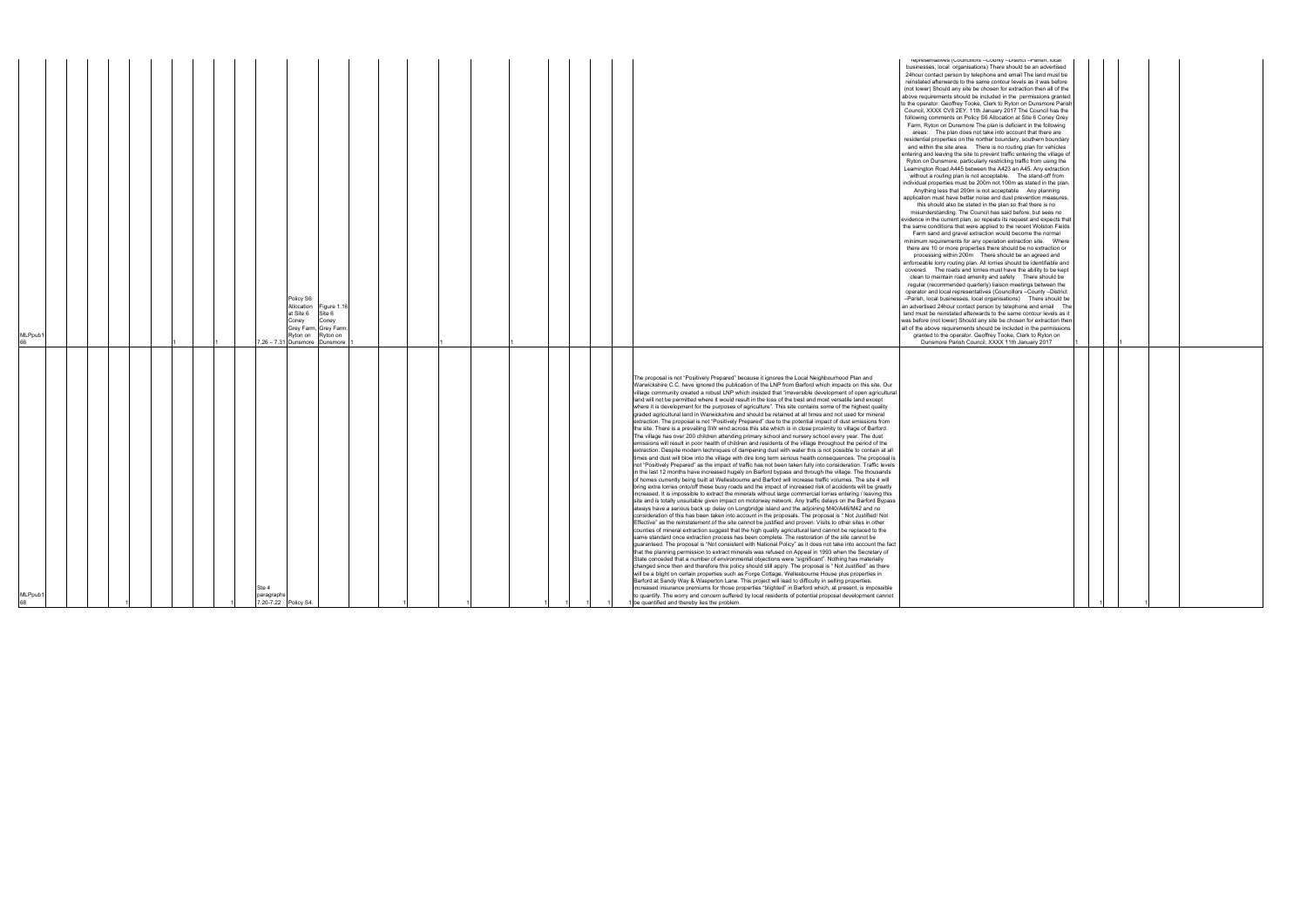| MLPpub1<br>69  |  |  |  | Ste 4<br>paragraphs<br>7.23-7.25 Policy S5 |     |  |  |  |  | The proposal is not "Positively Prepared" because it ignores the Local Neighbourhood Plan and<br>Warwickshire C.C. have ignored the publication of the LNP from Barford which impacts on this site. Our<br>village community created a robust LNP which insisted that "irreversible development of open agricultural<br>land will not be permitted where it would result in the loss of the best and most versatile land except<br>where it is development for the purposes of agriculture". This site contains some of the highest quality<br>graded agricultural land in Warwickshire and should be retained at all times and not used for mineral<br>extraction. The proposal is not "Positively Prepared" due to the potential impact of dust emissions from<br>the site. There is a prevailing SW wind across this site which is in close proximity to village of Barford.<br>The village has over 200 children attending primary school and nursery school every year. The dust<br>emissions will result in poor health of children and residents of the village throughout the period of the<br>extraction. Despite modern techniques of dampening dust with water this is not possible to contain at all<br>times and dust will blow into the village with dire long term serious health consequences. The proposal is<br>not "Positively Prepared" as the impact of traffic has not been taken fully into consideration. Traffic levels<br>in the last 12 months have increased hugely on Barford bypass and through the village. The thousands<br>of homes currently being built at Wellesbourne and Barford will increase traffic volumes. The site 4 will<br>bring extra lorries onto/off these busy roads and the impact of increased risk of accidents will be greatly<br>increased. It is impossible to extract the minerals without large commercial lorries entering / leaving this<br>site and is totally unsuitable given impact on motorway network. Any traffic delays on the Barford Bypass<br>always have a serious back up delay on Longbridge island and the adjoining M40/A46/M42 and no<br>consideration of this has been taken into account in the proposals. The proposal is "Not Justified/Not<br>Effective" as the reinstatement of the site cannot be justified and proven. Visits to other sites in other<br>counties of mineral extraction suggest that the high quality agricultural land cannot be replaced to the<br>same standard once extraction process has been complete. The restoration of the site cannot be<br>guaranteed. The proposal is "Not consistent with National Policy" as it does not take into account the fact<br>that the planning permission to extract minerals was refused on Appeal in 1993 when the Secretary of<br>State conceded that a number of environmental objections were "significant". Nothing has materially<br>changed since then and therefore this policy should still apply. The proposal is " Not Justified" as there<br>will be a blight on certain properties such as Forge Cottage, Wellesbourne House plus properties in<br>Barford at Sandy Way & Wasperton Lane. This project will lead to difficulty in selling properties,<br>increased insurance premiums for those properties "blighted" in Barford which, at present, is impossible<br>to quantify. The worry and concern suffered by local residents of potential proposal development cannot<br>be quantified and thereby lies the problem.                                                                                                                                                                                                                                                                                                                                                                                                                                                                                                                                                                                                                                                                                                                                                                                                                                                                                                                                                                                                                                                                                                                                                                                                                                                                                                                                                                                                                                                                                                                                                                                                                                                                                                                                                                                                                                                                                                                                                                                                                                                                                                                                                                                                                                                                                                                                                                                                                                                                                                                                                                                                         |                                   |  |  |  |
|----------------|--|--|--|--------------------------------------------|-----|--|--|--|--|-------------------------------------------------------------------------------------------------------------------------------------------------------------------------------------------------------------------------------------------------------------------------------------------------------------------------------------------------------------------------------------------------------------------------------------------------------------------------------------------------------------------------------------------------------------------------------------------------------------------------------------------------------------------------------------------------------------------------------------------------------------------------------------------------------------------------------------------------------------------------------------------------------------------------------------------------------------------------------------------------------------------------------------------------------------------------------------------------------------------------------------------------------------------------------------------------------------------------------------------------------------------------------------------------------------------------------------------------------------------------------------------------------------------------------------------------------------------------------------------------------------------------------------------------------------------------------------------------------------------------------------------------------------------------------------------------------------------------------------------------------------------------------------------------------------------------------------------------------------------------------------------------------------------------------------------------------------------------------------------------------------------------------------------------------------------------------------------------------------------------------------------------------------------------------------------------------------------------------------------------------------------------------------------------------------------------------------------------------------------------------------------------------------------------------------------------------------------------------------------------------------------------------------------------------------------------------------------------------------------------------------------------------------------------------------------------------------------------------------------------------------------------------------------------------------------------------------------------------------------------------------------------------------------------------------------------------------------------------------------------------------------------------------------------------------------------------------------------------------------------------------------------------------------------------------------------------------------------------------------------------------------------------------------------------------------------------------------------------------------------------------------------------------------------------------------------------------------------------------------------------------------------------------------------------------------------------------------------------------------------------------------------------------------------------------------------------------------------------------------------------------------------------------------------------------------------------------------------------------------------------------------------------------------------------------------------------------------------------------------------------------------------------------------------------------------------------------------------------------------------------------------------------------------------------------------------------------------------------------------------------------------------------------------------------------------------------------------------------------------------------------------------------------------------------------------------------------------------------------------------------------------------------------------------------------------------------------------------------------------------------------------------------------------------------------------------------------------------------------------------------------------------------------------------------------------------------------------------------------------------------------------------------------------------------------------------------------------------------------------------------------------------------------------------------------------------------------------------------------------------------------------------------------------------------------------------------------------------------------------------------------------------------------------------------------------------------------------------------------------------------------------------------------------------------------------------------------------------------------------------------------------------------------------------------------------------------------------------------------------------------------------------------------------------------------------------------------------------------------------------------------------------------------------------------------------------------------------------------------------------------------------------------------------------------------------------------------------------------------------------------------------------------------------------------------------------------------------------|-----------------------------------|--|--|--|
| MLPpub1<br>610 |  |  |  |                                            | All |  |  |  |  | Extraction of Minerals NOT Necessary in this Locality If you lived in this village, you would readily<br>appreciate that there is already too much traffic on the A 429, suffieceint to delay exit from the village at                                                                                                                                                                                                                                                                                                                                                                                                                                                                                                                                                                                                                                                                                                                                                                                                                                                                                                                                                                                                                                                                                                                                                                                                                                                                                                                                                                                                                                                                                                                                                                                                                                                                                                                                                                                                                                                                                                                                                                                                                                                                                                                                                                                                                                                                                                                                                                                                                                                                                                                                                                                                                                                                                                                                                                                                                                                                                                                                                                                                                                                                                                                                                                                                                                                                                                                                                                                                                                                                                                                                                                                                                                                                                                                                                                                                                                                                                                                                                                                                                                                                                                                                                                                                                                                                                                                                                                                                                                                                                                                                                                                                                                                                                                                                                                                                                                                                                                                                                                                                                                                                                                                                                                                                                                                                                                                                                                                                                                                                                                                                                                                                                                                                                                                                                                                                                                                                          |                                   |  |  |  |
|                |  |  |  | Whole                                      |     |  |  |  |  | peak times. Adding more traffic to the A429 is just STUIPID<br>Warwickshire Minerals Plan (WMP) Publication Consultation Thank you for providing a further<br>opportunity to consider and respond to the above. Our assessment is based upon the Government's<br>expectation, and a key test of Soundness, that the WMP contributes to the delivery of sustainable<br>development in accordance with the National Planning Policy Framework (NPPF) [1]; one of the core<br>dimensions being the protection and enhancement of the historic environment [2] . Our observations<br>are mindful of the national policy context, in particular:- great weight should be given to an asset's<br>conservation and the more important the asset, the greater the weight to the assets conservation there<br>should be (NPPF Paragraph 132); development will be expected to avoid or minimise conflict between<br>any heritage asset's conservation and any aspect of the proposal (NPPF Paragraph 129). Non-<br>designated heritage assets of archaeological interest that are demonstrably of equivalent significance to<br>scheduled monuments, should be considered subject to the policies for designated heritage assets<br>(NPPF Paragraph 139). Evidence to support the inclusion of the proposed allocations To be able to<br>demonstrate to an Inspector how Warwick County Council, as the relevant local authority, has<br>considered the effect on the significance of known and likely heritage assets of importance, you will need<br>to set out very clearly the evidence that has been gathered and applied to inform the suitability of the<br>proposed allocations. At present the local authority does not appear to have done so. Evidence as to<br>whether the historic environment has been appropriately considered will help determine whether the<br>WMP has been positively prepared, is justified, effective and consistent with national policy. "LPAs<br>should make information about the significance of the historic environment gathered as part of plan-<br>making or development management publicly accessible ". NPPF paragph 141. " LPAs should identify<br>and assess the particular significance of any heritage asset that may be affected by a proposal (including<br>by development affecting the setting of a heritage asset) taking account of the available evidence and<br>any necessary expertise. They should take this assessment into account when considering the impact of<br>a proposal on a heritage asset, to avoid or minimise conflict between the heritage asset's conservation<br>and any aspect of the proposal". NPPF paragraph 129. "LPAs should have up-to-date evidence about<br>the historic environment in their area and use it to assess the significance of heritage assets and the<br>contribution they make to their environment. They should also use it to predict the likelihood that<br>currently unidentified heritage assets, particularly sites of historic and archaeological interest, will be<br>discovered in the future". Plan making section, NPPF paragraph 169. This is particularly important in<br>relation to the proposed allocations, for example Shawell Quarry allocation, and extension, and the<br>comments we made to you in June last year. "The proposed additional site at Shawell, near Lutterworth<br>is within the setting of the scheduled monument of Tripontium Roman Station (NHLE UID 1005759) and<br>is adjacent to the Roman road known as Watling Street. It is also within the setting of the scheduled<br>monument of Motte castle and associated earthwork SSW of All Saints Church (NHLE 1017549) and<br>Shawell conservation area. The location adjacent to the Roman road and close to a known small Roman<br>town highlights the proposed site as having a high potential for the survival of below ground Roman<br>archaeological remains that will contribute to the understanding and significance of the scheduled<br>Roman settlement. Remains may include roadside settlement or temples, cemetery sites, evidence for<br>the construction of the road in the form of quarries or side ditches, and the Roman field pattern. Historic<br>England advises that the inclusion of this site must be supported by a heritage assessment including<br>detailed field investigation to inform on the survival and extent of archaeological features and an<br>assessment of the any impact on the contribution the setting makes to the designated heritage assets."<br>Policy S3 re Shawell Quarry includes a brief generic archaeology condition but makes no reference to<br>the significance of this historic location and the likelihood of archaeology of national importance being<br>found, and the subsequent implications therein. As a result can the local authority demonstrate an<br>appropriate consideration of the matters highlighted by Historic England in its previous correspondence<br>to ensure the allocation accords with national policy for the delivery of sustainable development, is<br>positively prepared, justified and effective? Heritage Policy DM2 The NPPF (paragraph 143) expects<br>the WMP to set out environmental criteria, in line with the policies in the NPPF, against which planning<br>applications will be assessed so as to ensure that permitted operations do not have unacceptable<br>adverse impacts on the historic environment. Having considered the relationship of the proposed<br>Heritage Policy DM2 to the NPPF could I suggest the following modest adjustments are made to ensure<br>DM2 accords more precisely (consistently) with national policy and therefore satisfies a key test of<br>Soundness. Extract from Policy DM2 Relevant national policy Suggested adjustment Scheduled<br>monuments and other designated archaeological sites of equivalent importance should be preserved in<br>situ. In those cases where this is not justifiable or feasible, provision should be made for excavation and | Move the Proposals Somewhere else |  |  |  |

|     | $\mathbf{1}$ | $\mathbf{1}$ |    |
|-----|--------------|--------------|----|
| lse | $\mathbf 1$  | $\mathbf{1}$ | No |
|     |              |              |    |
|     |              |              |    |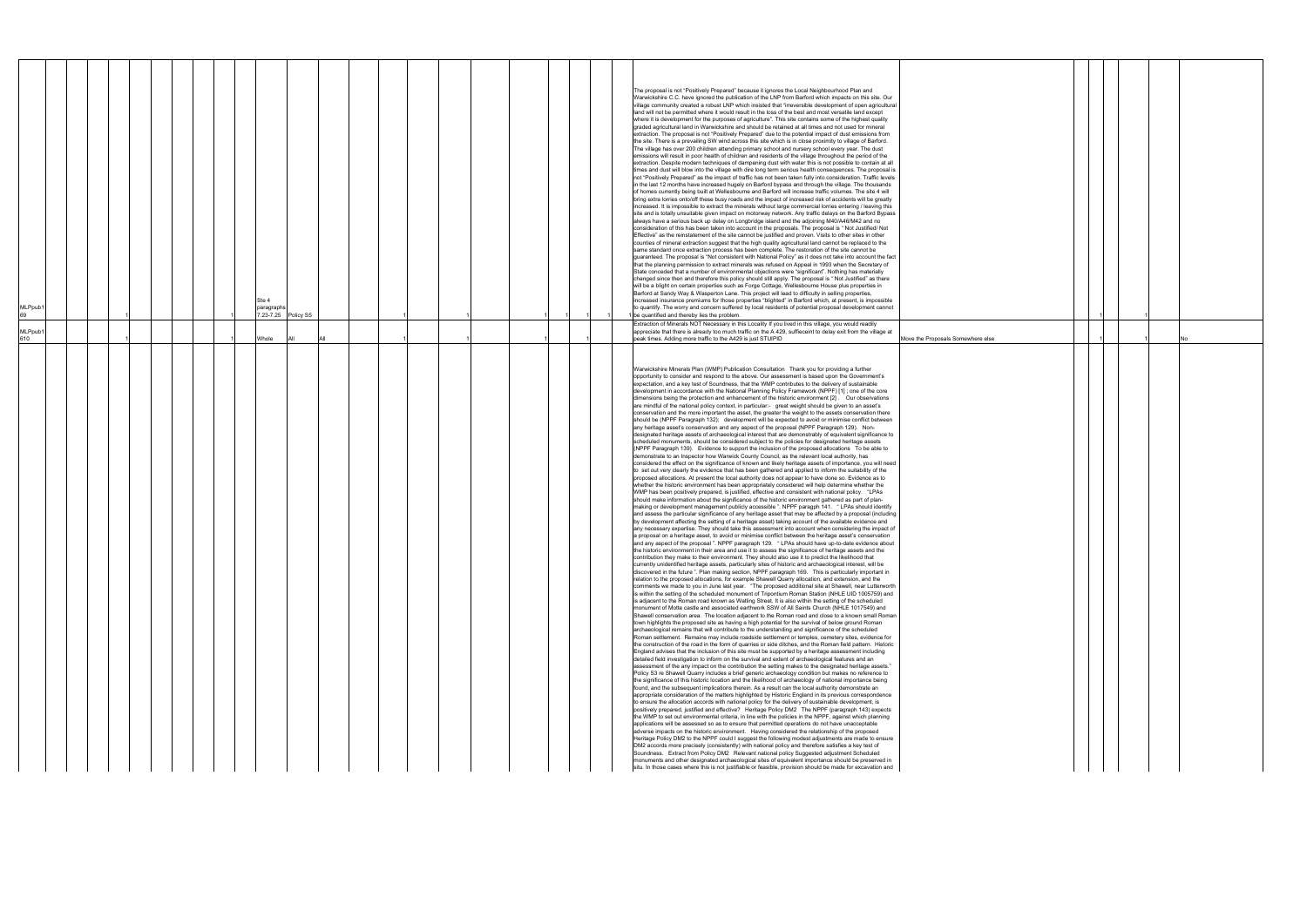| MLPpub1<br>611 |  |  |              | DM2 |  |  |  | findings will be expected to be provided. NPPF paragraph 132 "Substantial harm to or loss of<br>designated heritage assets of the highest significance, notably scheduled monuments  should be<br>wholly exceptional ". NPPF paragraph 133. "Where a proposed development will lead to substantial<br>harm to or total loss of significance of a designated heritage asset, LPAs should refuse consent, unless it<br>can be demonstrated that the substantial harm or loss is necessary to achieve substantial public benefits<br>that outweigh that harm or loss, or all of the following apply:" Scheduled monuments and other<br>designated archaeological sites of equivalent importance should be preserved in situ. Substantial harm<br>or loss should be wholly exceptional and will be refused unless that total harm or loss is necessary to<br>achieve substantial public benefits that outweigh that harm or loss. In these situations provision should<br>be made for excavation and recording with an appropriate assessment and evaluation. An appropriate<br>publication/ curation of findings will be expected to be provided. Paragraph 9.40 "Some archaeological<br>assets may require preservation in situ, or where impractical, the investigation and recording of the finds.<br>Where preservation in situ is required for nationally important remains, developers will be required to<br>agree to a scheme of further archaeological mitigation before the development can take place. Where<br>archaeological features are potentially affected by the proposals, the Council may require contributions<br>from the developer through a planning agreement to record preserve and manage such features". This<br>paragraph is inconsistent with national policy (see above), applies the wrong national policy test, and as<br>it also seems to be unnecessary it should be adjusted or deleted.  The effect of changes to water levels<br>and the preservation of nationally important archaeological deposits In June 2016 we raised this<br>particular issue and encouraged a consideration of the potential impact of quarrying activity on<br>groundwater flows and the chemistry of preserved organic and palaeo-environmental remains. Where<br>groundwater levels are lowered as a result of excavation this may result in the possible degradation of<br>remains through de-watering, whilst increasing groundwater levels and the effects of re-wetting could<br>also be harmful. It isn't clear how the plan responds to this particular matter. I hope that the above<br>concerns can be satisfactorily addressed and in so doing demonstrate the Plans ability to satisfy national<br>policy for the delivery of sustainable development in accordance with national policy. Do contact me to<br>discuss any of the above at your convenience if I can help to clarify any of the above matters raised. [1]<br>NPPF paragraphs 151 and 182 [2] NPPF paragraph 7                                                                                                                                                                                                                                                                                                                                                                                                                                                                                                                                                                                                                                                                                                                                                                                                                                                                                                                                                                                                                                                                                                                                                                                                                                                                                                                                                                                                                                                                                                                                                                                                                                                                                                                                                                                                                                                                                                                                                                                                                                                                                                                                                                                                                                                                                                                                                                                                                                                                                                                                                                                                                                                                                                                                                                                                                                                                                                                                                                                                                                                                                                                                                                                                                                                                                                                                                                                                                                                                                                                                                                                                                                                                                                                                                                                 |  |
|----------------|--|--|--------------|-----|--|--|--|---------------------------------------------------------------------------------------------------------------------------------------------------------------------------------------------------------------------------------------------------------------------------------------------------------------------------------------------------------------------------------------------------------------------------------------------------------------------------------------------------------------------------------------------------------------------------------------------------------------------------------------------------------------------------------------------------------------------------------------------------------------------------------------------------------------------------------------------------------------------------------------------------------------------------------------------------------------------------------------------------------------------------------------------------------------------------------------------------------------------------------------------------------------------------------------------------------------------------------------------------------------------------------------------------------------------------------------------------------------------------------------------------------------------------------------------------------------------------------------------------------------------------------------------------------------------------------------------------------------------------------------------------------------------------------------------------------------------------------------------------------------------------------------------------------------------------------------------------------------------------------------------------------------------------------------------------------------------------------------------------------------------------------------------------------------------------------------------------------------------------------------------------------------------------------------------------------------------------------------------------------------------------------------------------------------------------------------------------------------------------------------------------------------------------------------------------------------------------------------------------------------------------------------------------------------------------------------------------------------------------------------------------------------------------------------------------------------------------------------------------------------------------------------------------------------------------------------------------------------------------------------------------------------------------------------------------------------------------------------------------------------------------------------------------------------------------------------------------------------------------------------------------------------------------------------------------------------------------------------------------------------------------------------------------------------------------------------------------------------------------------------------------------------------------------------------------------------------------------------------------------------------------------------------------------------------------------------------------------------------------------------------------------------------------------------------------------------------------------------------------------------------------------------------------------------------------------------------------------------------------------------------------------------------------------------------------------------------------------------------------------------------------------------------------------------------------------------------------------------------------------------------------------------------------------------------------------------------------------------------------------------------------------------------------------------------------------------------------------------------------------------------------------------------------------------------------------------------------------------------------------------------------------------------------------------------------------------------------------------------------------------------------------------------------------------------------------------------------------------------------------------------------------------------------------------------------------------------------------------------------------------------------------------------------------------------------------------------------------------------------------------------------------------------------------------------------------------------------------------------------------------------------------------------------------------------------------------------------------------------------------------------------------------------------------------------------------------------------------------------------------------------------------------------------------------------------------------------------------------------------------------------------------------------------------------------------------------------------------------------------------------------------------------------------------------------------------------------------------------------------------------------------------------------------------------------------------------------------------------------------------------------------------------------------------------------------------------------------------------------------------------------------------------------------------------------------------------------------------------------------------------------------------------------------------------------------------------------------------------------------------------------------------------------------------------------------------------------------------------------------------------------------------------------------------------------------------------------------------------------------------------------------------------------------------------------------------------------------------------------------------------------------------------------------------------------------------------------------------------------------------------------------------------|--|
| MLPpub1<br>612 |  |  | $1.5 - 1.11$ |     |  |  |  | These paragraphs misrepresent Government policy, because they deal only with making provision for<br>primary minerals and therefore do not present a proper account of what mineral local plans are required<br>to enable the delivery of, as set out at Section 13 of the National Planning Policy Framework (NPPF)<br>headed "Facilitating the sustainable use of minerals". 2. Whilst the source of the first sentence of<br>paragraph 1.5 is not given, it is assumed to be paragraph 145 of the NPPF, which however does not say<br>that mineral planning authorities (MPAs) should plan for a steady and adequate supply of "minerals"<br>including the provision of certain amounts of 'aggregates' i.e. sand and gravel and crushed rock", but<br>merely uses the simple term "aggregates". 3. The difference is critical, because the word "aggregates" is<br>not only concerned with (primary) minerals, but also encompasses secondary and recycled aggregates.<br>This fact is apparent from the following bullet points to paragraph 145 of the NPPF that in planning for a<br>steady and adequate supply of aggregates the following (as summarised) is required: • 1st bullet:<br>Preparation of a Local Aggregate Assessment of all supply options - including marine dredged,<br>secondary and recycled sources; • 3rd bullet: To make provision for the land-won and other elements of<br>the Local Aggregate Assessment in mineral plans; • 4th bullet: To take account of published National<br>and Sub National Guidelines on future provision; $\cdot$ 5th bullet: Using landbanks of aggregate minerals<br>reserves to indicate the additional provision that needs to be made for aggregate extraction and<br>alternative supplies in minerals plans. 4. The underlining has been added to show clearly that the<br>relevant Government guidance relied upon in the Plan is not only concerned with making provision for<br>primary extraction but also for alternative sources of aggregates. In addition the reason for the reference<br>to the 4th bullet of NPPF paragraph 145 is that the National and Sub National Guidelines, to which<br>account must be had in considering future aggregate provision, include figures for alternative materials -<br>In order for the Plan to be sound, the following changes need to be<br>as well as for primary minerals. 5. Indeed, not only does the NPPF require mineral plans to include<br>made to the introductory paragraphs of the Plan: The first sentence<br>of paragraph 1.5 must be amended to read as follows Government<br>provision for alternative aggregates, it makes clear at paragraph 143 (2nd bullet) that the contribution<br>guidance requires that Mineral Planning Authorities (MPAs) should<br>that substitute or secondary and recycled materials and minerals waste would make to the supply of<br>plan for a steady and adequate supply of aggregates. A new<br>materials should be taken account of before considering extraction of primary materials (emphasis<br>added). 6. The focus in the Plan should therefore be in the first instance on what provision is there/can<br>paragraph needs to be inserted before paragraph 1.7 with the<br>there be for alternative aggregates, because only then should the extra that is needed from primary<br>following heading and suggested text: Secondary and Recycled<br>sources be considered. Unfortunately, however, the Plan does not do this, instead these introductory<br>Aggregate Provision in Warwickshire The National Planning Policy<br>Framework states that MPAs should so far as practicable, take<br>paragraphs consider only primary extraction, setting the tone for the remainder of the Plan, with the issue<br>of alternative materials not being dealt with until much later in the Plan as an afterthought. 7. Comments<br>account of the contribution that substitute or secondary and<br>relating to the need to consider all aggregate supply options in these introductory paragraphs to the Plan<br>recycled materials and minerals waste would make to the supply of<br>were also made on the previous consultation on the Preferred Option and Policies in December 2015.<br>materials before considering extraction of primary materials, whilst<br>Unfortunately these comments do not appear to have been recorded in Appendix F to the Consultation<br>aiming to source minerals supplies indigenously. Warwickshire has<br>Report. 8. In summary the introductory paragraphs to the Plan are not sound because they are: Not<br>a number of recycled aggregate sites and a source of secondary<br>positively prepared. By not properly representing Government policy and dealing only with the provision<br>aggregate in the residual cement kiln ash from the cement<br>of primary minerals they have not been prepared with the objective of contributing to the achievement of manufacturing process at Rugby Cement Works. Whilst recycled<br>ustainable development. Not justified. They do not represent the most appropriate strategy, when<br>and secondary aggregate may not currently be entirely<br>considered against the alternative (and correct) approach of focussing first on the contribution that can<br>interchangeable for primary aggregates there is potential to increase<br>be made to the need for minerals by alternative materials, and reflect an approach of continued over-<br>both the volumes and performance of recycled aggregate through<br>reliance on primary aggregate, which is inconsistent with and counter-productive to delivering<br>the introduction of new wash plant technology, so that it can<br>sustainable development. Not effective. They neglect to address the need to deliver the sustainable use<br>increasingly provide a viable alternative to the extraction and use of<br>of minerals, and are at odds with the Plan objective of reducing the overall demand for primary mineral<br>landwon mineral. These changes would remedy the failings in<br>extraction for construction aggregates. Not consistent with national policy. They fail to satisfy the NPPF's<br>relation to the tests of soundness that have been identified at<br>requirement to consider using alternative materials in preference to primary materials (paragraphs 143<br>paragraph 8 of the comments in the preceding section 5, and would<br>and 163), and are incompatible with the NPPF's requirement that the planning system should play an<br>make the Plan legally compliant in respect of the requirement to<br>active role in guiding development to sustainable solutions (paragraphs 8 and 142).<br>have regard to national planning policy. |  |
|                |  |  |              |     |  |  |  | Amounts for the provision of alternative aggregates should be included in the Plan and ideally in this<br>policy in order for it to be consistent with national policy. 2. The National Planning Policy Framework<br>(NPPF) requires at paragraph 145 that mineral planning authorities (MPAs) should plan for a steady and<br>adequate supply of aggregates and the 3rd bullet is a clear indication that provision needs to be made<br>for the requirement in the mineral plan for both the landwon and other elements (of aggregates) through<br>the Local Aggregate Assessment (LAA) process. 3. Furthermore the 2nd bullet of paragraph 143 of the<br>NPPF requires account to be taken of the contribution that substitute or secondary and recycled<br>materials and minerals waste would make to the supply of minerals, before considering extraction of<br>primary materials (emphasis added). 4. The LAA must therefore first and foremost assess what could be<br>supplied by alternative aggregates, because only then can the extra that is needed from primary sources<br>be determined. For secondary aggregate this means identifying the potential sources and the likelihood<br>of their availability and use. For recycled aggregate the process involves determining the quantity of<br>waste arisings, the level of this that is recycled, and then the quantity of this that with improved<br>performance could theoretically be recycled or have value added to is as a direct substitute for virgin<br>aggregate. 5. Unfortunately whilst the LAA has considered the existing availability of alternative<br>aggregate supply, it has not carried out any analysis to consider the potential for future provision, and<br>this is despite the acknowledgement at page 28 of the LAA that there has been a reduction in primary<br>aggregates sales, with a parallel growth in construction and demolition waste recycling in the county. 6.<br>The lack of this provision would have the effect of a continued over-reliance on primary aggregate and<br>could lead to unduly increasing the annual requirement for primary aggregate through the LAA. For<br>example if the supply of alternative aggregate is low, because of a perceived lack of any need to make                                                                                                                                                                                                                                                                                                                                                                                                                                                                                                                                                                                                                                                                                                                                                                                                                                                                                                                                                                                                                                                                                                                                                                                                                                                                                                                                                                                                                                                                                                                                                                                                                                                                                                                                                                                                                                                                                                                                                                                                                                                                                                                                                                                                                                                                                                                                                                                                                                                                                                                                                                                                                                                                                                                                                                                                                                                                                                                                                                                                                                                                                                                                                                                                                                                                                                                                                                                                                                                                                                                                                                                                                                                                                                                                                                                                                                                                                                                                                                                                                                                                                                                                                                                                                                                                                                                                                                                                                                                                                         |  |

|                                                                                                                                                                                                                                                                                                                                                                                                                                                                                                                                                                                                                                                                                                                                                                                                                                                      |  | 1 |   |                                                                                                                                                                                                                                                                                                                                                           |
|------------------------------------------------------------------------------------------------------------------------------------------------------------------------------------------------------------------------------------------------------------------------------------------------------------------------------------------------------------------------------------------------------------------------------------------------------------------------------------------------------------------------------------------------------------------------------------------------------------------------------------------------------------------------------------------------------------------------------------------------------------------------------------------------------------------------------------------------------|--|---|---|-----------------------------------------------------------------------------------------------------------------------------------------------------------------------------------------------------------------------------------------------------------------------------------------------------------------------------------------------------------|
| e following changes need to be<br>is of the Plan: The first sentence<br>to read as follows Government<br>ning Authorities (MPAs) should<br>ply of aggregates. A new<br>ore paragraph 1.7 with the<br>ext: Secondary and Recycled<br>re The National Planning Policy<br>d so far as practicable, take<br>stitute or secondary and<br>ste would make to the supply of<br>tion of primary materials, whilst<br>indigenously. Warwickshire has<br>es and a source of secondary<br>In ash from the cement<br>ement Works. Whilst recycled<br>currently be entirely<br>ates there is potential to increase<br>of recycled aggregate through<br>technology, so that it can<br>ative to the extraction and use of<br>ould remedy the failings in<br>at have been identified at<br>e preceding section 5, and would<br>respect of the requirement to<br>licy. |  | 1 | 1 | Bourton & Draycote Parish<br>Council represents local<br>residents who will be directly<br>affected by the policies of the<br>Plan, and considers that it is<br>very important to be<br>represented at the hearings into<br>the relevant issues, in order to<br>help inform the discussions and<br>ensure that its views are fully<br>taken into account. |
|                                                                                                                                                                                                                                                                                                                                                                                                                                                                                                                                                                                                                                                                                                                                                                                                                                                      |  |   |   |                                                                                                                                                                                                                                                                                                                                                           |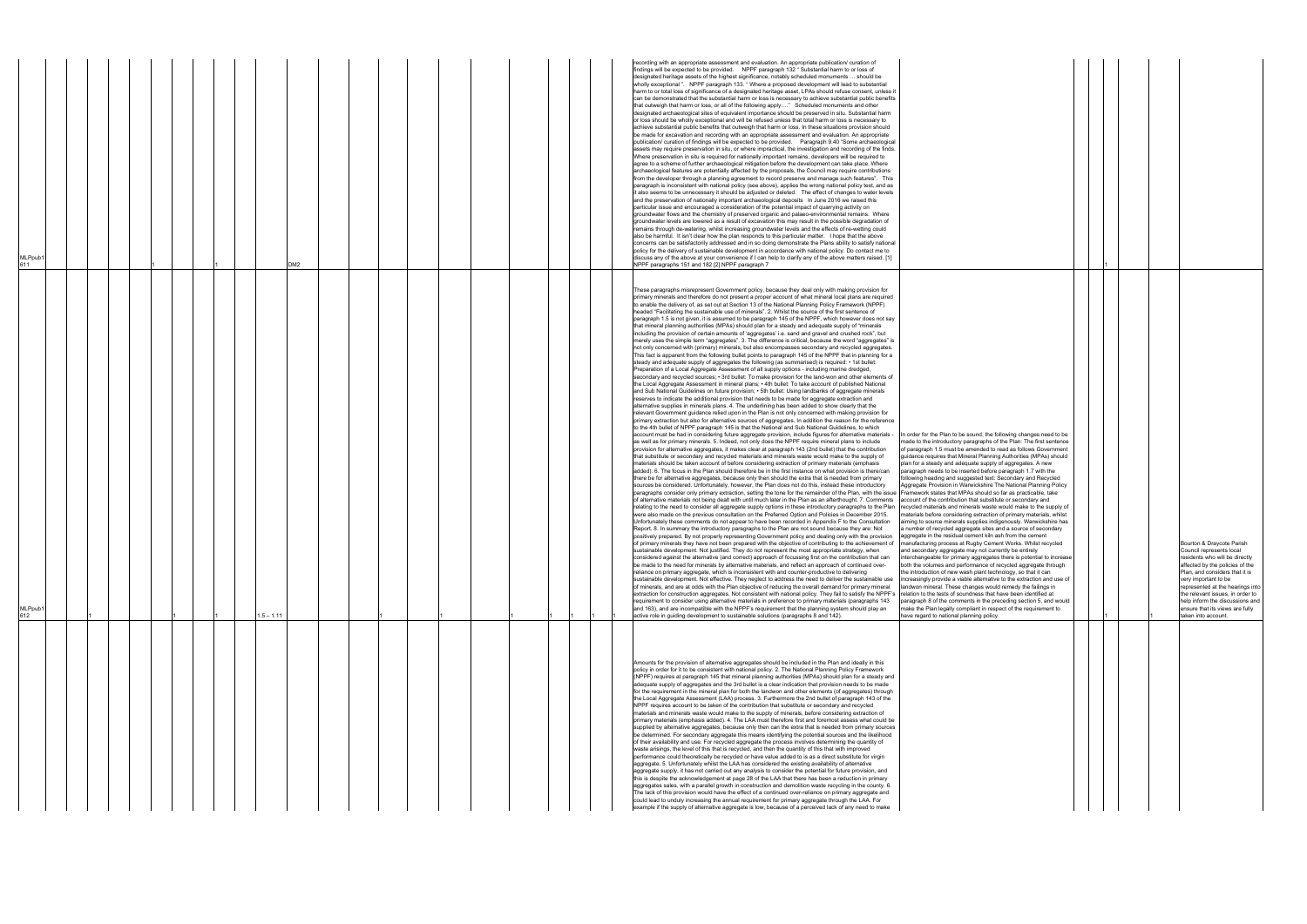more provision for it (or generally more positive approach to promoting use of secondary and recycled materials), sales of primary aggregate might have to increase to fulfil the county's construction needs. 7. Such an approach does not demonstrate any compliance with the NPPF requirement(s) to provide for a teady and adequate supply of aggregates in a plan, which is to be based on adequate, up-to-date and relevant evidence (paragraphs 145 and 158). The National Planning Policy Guidance (NPPG) clarifies (ID: 12-014-20140306) that an appropriate and proportionate evidence is essential for producing a sound plan, and NPPF paragraph 163 (under the heading "Using a proportionate evidence base") makes clear<br>that MPAs need to assess the projected demand for the use of minerals, taking full account of opportunities to use materials from secondary and other sources which could provide suitable alternatives to primary materials. The NPPG (at ID: 27-063-20140306) further identifies recycled and secondary aggregates as the first two supply options on which the LAA should be based, with land-won resources as the last 8. In planning for a steady and adequate supply of aggregates NPPF paragraph 145 identifies (4th bullet) that account should be taken of published National and Sub National Guidelines on future provision, and the NPPG makes clear (ID: 27-068-20140306) that these will provide individual mineral planning authorities, where they are having difficulty in obtaining data, with some<br>understanding or context of the overall demand and possible sources that might be available, and that<br>they are capable is apparent from the LAA that Warwickshire is one of those authorities, which is having difficulty in assing the potential future provision that should be made, and therefore rather than simply not be shown in the made, and therefore rather than simply not addressing the issue, as has been done, account should instead be had to the national and sub-national guidelines to determine the provision that needs to be made in Policy MCS1. To do otherwise would not be supported by robust evidence or be properly justified having regard to local and national need, and would be contrary to National policy. The most recent national and sub-national guidelines, the National and regional guidelines for aggregates provision in England 2005-2020, published by the Communities and Local Government in June 2009, indicate that for the West Midlands there should be an annual supply of 6.25 million tonnes per annum of alternative materials. Calculated on the basis of the equivalent percentage apportionment (10.3%) found to be appropriate for Warwickshire for sand and equivalent percentage appointment (10.9%) found to be appropriate for warwickshife for sail and<br>gravel provision (West Midlands Regional Aggregate Working Party Annual Report 2010) this would indicate that Warwickshire should be providing for a supply of at least 644,000 tonnes of alternative aggregates per year. 10. The Plan complies with the NPPF by making provision for sand and gravel and<br>crushed rock with reference to the LAA in policies MCS2 and MCS3, and must also do so for alternative aggregate to comply with national policy and therefore to be sound. 11. The absence of a target for the supply of recycled and secondary aggregates policy does not make for a properly positive approach to minerals planning as required by the NPPF. In order to comply with the tests of soundness (paragraph 182 of the NPPF) the plan must be prepared based on a strategy, which seeks to meet objectively<br>assessed development and infrastructure requirements, is appropriate, effective and sustainable<br>(emphasis added). For minerals alternative materials (NPPF paragraph 145 3rd bullet), and seeking to maximise the potential contribution that they can make, i.e. by determining the extent that this can be done before considering the extraction of primary materials (NPPF paragraph 143 2nd bullet). 12. The NPPF also requires plans to set out a positive vision for the future of the area, and to provide a practical framework within which decisions on planning applications can be made with a high degree of predictability and efficiency (1st core planning principle NPPF paragraph 17). To this end NPPF paragraph 154 makes clear that local plans should be aspirational but realistic, setting out clear policies on what will or will not be permitted and where, and<br>only having policies that provide a clear indication of how a decision maker should react to a development proposal. As currently drafted the Plan does not comply with this National policy, as it is entirely unclear how the objectively assessed development needs of alternative aggregate supply will be met. Paragraph 8.3 of the Plan promotes maximising the use of alternative sources of materials, but Policy MCS1 seeks only to maintain "a supply". The lack of any quantified provision provides no certainty about how new development proposals for aggregate recycling will be dealt with and lacks the aspirational approach required by National policy. The Plan does not provide any real encouragement for improved levels of recycled or secondary aggregate provision that could more sustainably displace the<br>need that has been identified for primary extraction. 13. Comments relating to the need to quantify the<br>provision that i comply with national policy were also made on the previous consultation on the Preferred Option and Policies in December 2015. The Council's response to these comments has been that the words "so far as practicable" at 2nd bullet of paragraph 143 of the NPPF recognise the difficulty of quantifying and predicting the level of contribution that can be made and sustained. 14. Unfortunately, however, the Council has in its response confused NPPF paragraphs. The requirement for provision to be made in mineral plans is at paragraph 145 not paragraph 143. The paragraph 145 requirement is very clear; it is to make "provision for the land-won and other elements of their Local Aggregate Assessment in their mineral plans…" (3rd bullet), with the LAA notably having been required to included an assessment of all supply options – including secondary and recycled sources (2nd bullet). There is no limitation or qualifier about the extent to which provision for alternative aggregate sources needs to be made at NPPF paragraph 145. It is simply required. 15. Furthermore, the words "so far as practicable" at the 2nd bullet of paragraph 143 of the NPPF should not be interpreted as only meaning difficulties in quantifying this rce of supply. They could also refer to factors such as for example: • no practicable sources in the MPA area of secondary aggregate; • no scope for further recycled facilities due to environmental constraints; or • full potential for aggregate recycling from available construction, demolition and excavation (CDE) waste sources already having been realised. With regard in particular to this last factor, this is not a position that has been reached in Warwickshire, and there is significant potential to increase both the volumes and performance of recycled aggregate. Aggregate recycling is now beginning to undergo significant advances in capability and new systems are in operation that enable the production of higher quality substitute aggregate from CDE waste, which can meet practically all building specifications. These are static processing plant systems, which are very similar to a mineral processing<br>plant, but with added functions, which wash, screen and grade the waste, and manufacture recycled<br>aggregate to a qua cross the spectrum of building needs, including in concrete manufacture. Furthermore these plants can process mixed demolition and excavation waste containing high quantities of dirt (soils and clays) that a conventional (filter and manufactured into a classical officer and manufactured into a classical officer of the cont

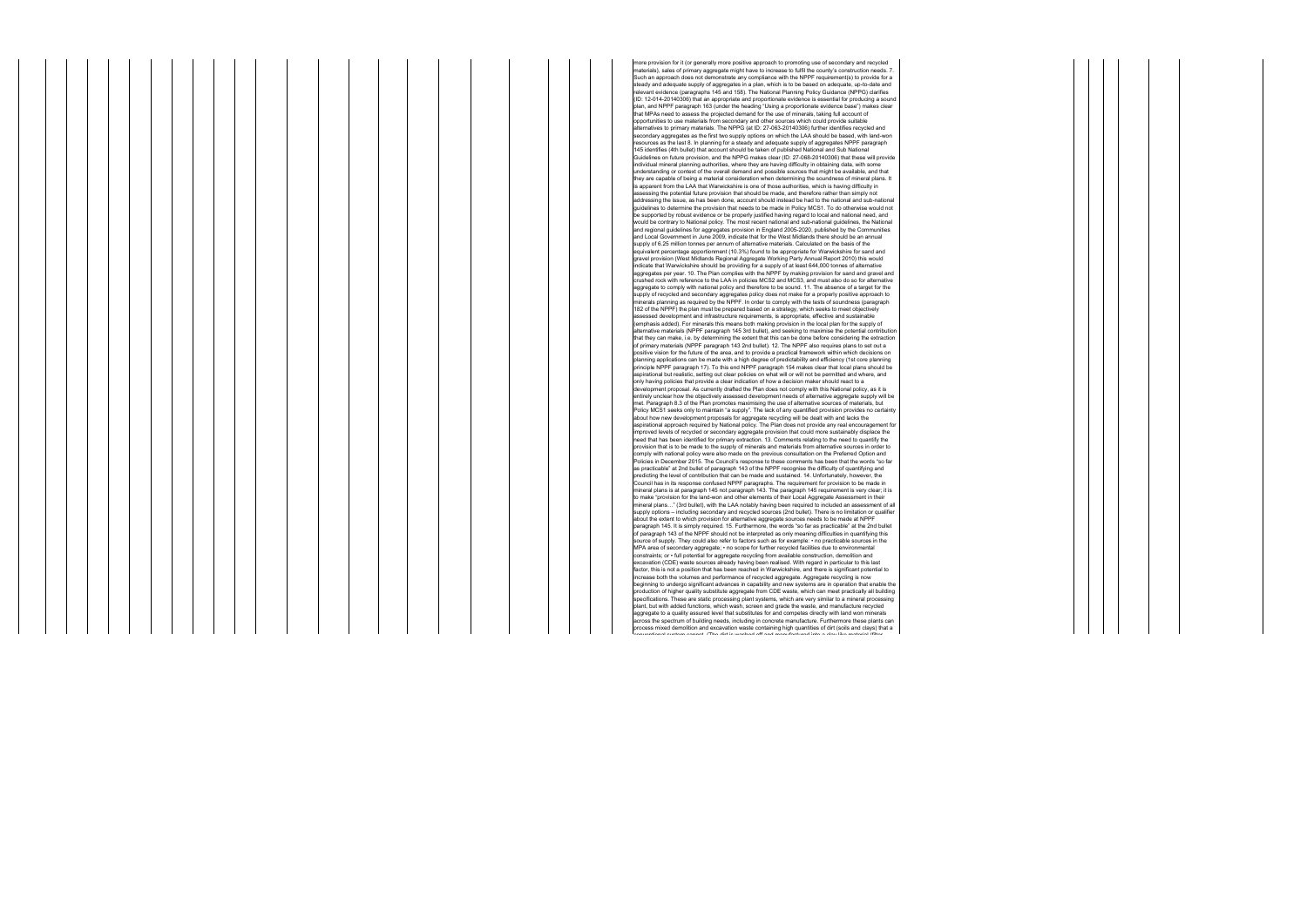|                                                                                                                                         |  |   |   | Bourton & Draycote Parish                                            |
|-----------------------------------------------------------------------------------------------------------------------------------------|--|---|---|----------------------------------------------------------------------|
| In order for the Plan to be sound, the first part of Policy MCS1<br>should read as follows: The County Council will seek to maintain a  |  |   |   | Council represents local<br>residents who will be directly           |
| supply of at least 644,000 tonnes per annum of materials from<br>substitute or secondary and recycled materials and mineral waste       |  |   |   | affected by the policies of the<br>Plan, and considers that it is    |
| and will take account of this when considering proposals to extract<br>minerals in the County. This change would remedy the failings in |  |   |   | very important to be                                                 |
| relation to the tests of soundness that have been identified at                                                                         |  |   |   | represented at the hearings into<br>the relevant issues, in order to |
| paragraph 20 of the comments in the preceding section 5, and<br>would make the Plan legally compliant in respect of the requirement     |  |   |   | help inform the discussions and<br>ensure that its views are fully   |
| to have regard to national planning policy.                                                                                             |  | 1 | 1 | taken into account.                                                  |
|                                                                                                                                         |  |   |   |                                                                      |
|                                                                                                                                         |  |   |   |                                                                      |
|                                                                                                                                         |  |   |   |                                                                      |
|                                                                                                                                         |  |   |   |                                                                      |
|                                                                                                                                         |  |   |   |                                                                      |
|                                                                                                                                         |  |   |   |                                                                      |
|                                                                                                                                         |  |   |   |                                                                      |
|                                                                                                                                         |  |   |   |                                                                      |
|                                                                                                                                         |  |   |   |                                                                      |
|                                                                                                                                         |  |   |   |                                                                      |
|                                                                                                                                         |  |   |   |                                                                      |
|                                                                                                                                         |  |   |   |                                                                      |
|                                                                                                                                         |  |   |   |                                                                      |
|                                                                                                                                         |  |   |   |                                                                      |
|                                                                                                                                         |  |   |   |                                                                      |
|                                                                                                                                         |  |   |   |                                                                      |
|                                                                                                                                         |  |   |   |                                                                      |
|                                                                                                                                         |  |   |   |                                                                      |
|                                                                                                                                         |  |   |   |                                                                      |
|                                                                                                                                         |  |   |   |                                                                      |
|                                                                                                                                         |  |   |   |                                                                      |
|                                                                                                                                         |  |   |   |                                                                      |
|                                                                                                                                         |  |   |   |                                                                      |
|                                                                                                                                         |  |   |   |                                                                      |
|                                                                                                                                         |  |   |   |                                                                      |
|                                                                                                                                         |  |   |   |                                                                      |
|                                                                                                                                         |  |   |   |                                                                      |
|                                                                                                                                         |  |   |   |                                                                      |
|                                                                                                                                         |  |   |   |                                                                      |
|                                                                                                                                         |  |   |   |                                                                      |
|                                                                                                                                         |  |   |   |                                                                      |
|                                                                                                                                         |  |   |   |                                                                      |
|                                                                                                                                         |  |   |   |                                                                      |
|                                                                                                                                         |  |   |   |                                                                      |
|                                                                                                                                         |  |   |   |                                                                      |
|                                                                                                                                         |  |   |   |                                                                      |
|                                                                                                                                         |  |   |   |                                                                      |
|                                                                                                                                         |  |   |   |                                                                      |
|                                                                                                                                         |  |   |   |                                                                      |

| MLPpub<br>613 |  |  |  | MCS1 |  |  |  |  | convenitonal system cannot. (The untils washed on and manufactured into a clay like material (lilter<br>cake) suitable for landfill engineering and brick manufacture). This means that excavation waste that has<br>conventionally been considered to be unsuitable for recycling into aggregate and comprises about half<br>the CDE waste stream can now be processed leading to improvements in potential for recycled<br>aggregate levels (and benefits in more waste recycling). 17. On a final point, it has been noted that since<br>the Preferred Option and Policies document of December 2015 additional wording has been added to the<br>first part of Policy MCS1 to the effect that proposals at allocated sites will be excluded from the need to<br>consider whether alternative aggregate sources are already providing the mineral supply. It is strongly<br>considered that this additional wording is not justified or consistent with national policy, because it would<br>mean that a proposal for primary extraction (of an allocated site) could not be resisted even though the<br>need might already be being met by alternative sources. This policy approach would lead to an<br>unsustainable over-reliance on primary aggregates and/or unwarranted suppression of recycled<br>aggregate production. 18. The LAA is required to be reviewed annually and this could produce a<br>reduction in the annual requirement for primary aggregate and/or an increase in the assessment of future<br>provision for alternative aggregate, which could mean that not all of the proposed allocated sites might<br>need to be provided over the life of the Plan. This eventuality needs to be built into the Plan, in order to<br>safeguard against unnecessarily depleting the finite natural mineral resource, as opposed to securing its<br>long-term conservation (as required by NPPF paragraph 142). 19. The Plan as currently drafted, without<br>identifying in policy the provision that will be made to meet all the minerals needs of the county and by<br>not prioritising the use of alternative materials fails the soundness test. 20. In summary Policy MCS1 is<br>not sound because it is: Not positively prepared. By lacking a minimum level of alternative aggregate<br>provision that should be made, it has not been structured on the basis of any objective assessment of<br>the requirements for alternative aggregate supply and does not encourage provision from this source,<br>contrary to the aims of achieving sustainable development. Not justified. It is not the most appropriate<br>strategy, when considered against the alternative of identifying a minimum level of provision that should<br>be aimed for, because it supports continued over-reliance on primary aggregate, which is inconsistent<br>with and counter-productive to delivering sustainable development. Not effective. The lack of a minimum<br>level of provision to be made by alternative aggregates, as guided by the national and sub-national<br>guidelines published by the Government, will undermine the Plan objective of reducing the overall<br>demand for primary mineral extraction for construction aggregates. Not consistent with national policy.<br>The strategy, with regard to the lack of a minimum level of provision of secondary and recycled<br>In order for the Plan to be sound, the first part of Policy MCS1<br>aggregate to be made, has not been based on a proportionate evidence base (as required by paragraph<br>should read as follows: The County Council will seek to maintain a<br>158 of the NPPF). It fails to satisfy the NPPF's requirement to consider using alternative materials in<br>supply of at least 644,000 tonnes per annum of materials from<br>preference to primary materials (paragraphs 143 and 163), to plan for a steady and adequate supply of<br>substitute or secondary and recycled materials and mineral waste<br>alternative aggregates and take account of published national and sub-national guidelines on future<br>and will take account of this when considering proposals to extract<br>provision as a quideline (paragraph 145). In addition it does not provide a practical framework within<br>minerals in the County. This change would remedy the failings in<br>which decisions on planning applications can be made with a high degree of predictability and efficiency,<br>relation to the tests of soundness that have been identified at<br>contrary to the NPPF's 1st core planning principle at paragraph 17, and is incompatible with the NPPF's<br>paragraph 20 of the comments in the preceding section 5, and<br>requirement that the planning system should play an active role in guiding development to sustainable<br>would make the Plan legally compliant in respect of the requirement<br>solutions (paragraphs 8 and 142).<br>to have regard to national planning policy.                                                                                                                                                                                                                                                                                                                                                                                                                                                                                                                                                                                                                                                                                                                                                                                                                                                                                                                                                                                                                                                                                                                                                                                                                                                                                                                                                                                                                     |  |
|---------------|--|--|--|------|--|--|--|--|-------------------------------------------------------------------------------------------------------------------------------------------------------------------------------------------------------------------------------------------------------------------------------------------------------------------------------------------------------------------------------------------------------------------------------------------------------------------------------------------------------------------------------------------------------------------------------------------------------------------------------------------------------------------------------------------------------------------------------------------------------------------------------------------------------------------------------------------------------------------------------------------------------------------------------------------------------------------------------------------------------------------------------------------------------------------------------------------------------------------------------------------------------------------------------------------------------------------------------------------------------------------------------------------------------------------------------------------------------------------------------------------------------------------------------------------------------------------------------------------------------------------------------------------------------------------------------------------------------------------------------------------------------------------------------------------------------------------------------------------------------------------------------------------------------------------------------------------------------------------------------------------------------------------------------------------------------------------------------------------------------------------------------------------------------------------------------------------------------------------------------------------------------------------------------------------------------------------------------------------------------------------------------------------------------------------------------------------------------------------------------------------------------------------------------------------------------------------------------------------------------------------------------------------------------------------------------------------------------------------------------------------------------------------------------------------------------------------------------------------------------------------------------------------------------------------------------------------------------------------------------------------------------------------------------------------------------------------------------------------------------------------------------------------------------------------------------------------------------------------------------------------------------------------------------------------------------------------------------------------------------------------------------------------------------------------------------------------------------------------------------------------------------------------------------------------------------------------------------------------------------------------------------------------------------------------------------------------------------------------------------------------------------------------------------------------------------------------------------------------------------------------------------------------------------------------------------------------------------------------------------------------------------------------------------------------------------------------------------------------------------------------------------------------------------------------------------------------------------------------------------------------------------------------------------------------------------------------------------------------------------------------------------------------------------------------------------------------------------------------------------------------------------------------------------------------------------------------------------------------------------------------------------------------------------------------------------------------------------------------------------------------------------------------------------------------------------------------------------------------------------------------------------------------------------------------------------------------------------------------------------------------------------------------------------------------------------------------------------------------------------------------------------------------------------------------------------------------------------------------------------------------------------------------------------------------------------------------------------------------------------------------------------------------------------------------------------------------------------------------------------------------------------------------------------------------------------------------------------------------------------------------------------------------------------------------------------------------------------------------------------------------------------------------------------------------------------------------------------------------------------------------------------------------------------------------------------------------------------------------------------------------------------------------------------------------------------------------------------------------------------------------------------------------------------------------------------------------------------------------------------------------------------------------------------------------------------------------------------------------------------------------------------------------------------------------------------------------------------------------------------------------------------------------------------|--|
|               |  |  |  |      |  |  |  |  | . It is entirely unclear how the figure of 8.022 million tonnes (mt) has been arrived at in Policy MCS2. A<br>straightforward calculation of the 10 year average sales figure of 0.573 million tonnes per annum (tpa)<br>multiplied by the 15 year plan period gives a requirement of 8.595 mt. 2. Paragraph 8.6 of the Plan states<br>that the latest Local Aggregates Assessment (LAA) shows a need for 8.022 mt of sand and gravel to be<br>provided over the life of the plan, and that to ensure that the annual predicted rate of production is<br>maintained during the plan period eight sites need to be identified and provided for in the plan. However,<br>there is in fact no mention that can be found in the latest LAA of a local plan requirement for sand and<br>gravel amounting to 8.022 mt. The only references are a requirement of 8.595 mt in the table on page 3<br>and, on page 28, a 10.32 mt requirement calculated on the basis of the previous (2015) LAA rolling<br>average of 0.688 mt - it would appear that this part of the 2016 LAA has not been fully updated to reflect<br>the more recent sales figures. Notably 14 (not 15) years of the annual average sales of 0.573 million tpa<br>gives the 8.022 mt figure. 3. In addition, even if the total plan requirement is actually 8.595 mt, what the<br>policy or the supporting text must also do is clarify the remaining requirement that needs to be provided<br>for in the Plan having taken account of already permitted reserves. As is clear from the 5th bullet point of<br>the National Planning Policy Framework (NPPF) paragraph 145, the already permitted reserves - or<br>landbanks - provide the basis for indicating the additional provision that needs to be made in the plan for<br>new aggregate extraction and alternative supplies (emphasis added). 4. The LAA identifies that the<br>existing permitted reserves at the end of 2015 amounted to 3.869 mt and that a further 3.4 mt were<br>granted at Brinklow Quarry in June 2016, which gives a total permitted reserves figure of 7.269 mt.<br>Accounting for further sales in 2016 and assuming those were at the level of the historical sales average<br>of 0.573 mt (even though the 3 year average does not show this to have been likely), this would give a<br>permitted reserves figure of 6.696 mt. The remaining requirement that the Plan therefore needs to<br>provide for is in the order of 1.899 mt, (i.e. the 15 year Plan requirement of 8.595 mt minus the existing<br>permitted reserves). 5. Nevertheless, Policy MCS2, together with its supporting text and cross-reference<br>to Policy SO which proposes the allocation of eight new sites with reserves amounting to 8.48 mt (see<br>also separate representation of Bourton & Draycote Parish Council on Policy SO), would have the effect<br>of providing considerably more than this remaining requirement. The provision would amount to more<br>than 4 times the total that is required, or about 27 years of supply - almost double that of the plan period<br>(or in all likelihood even longer given the downward trend in sales as evidenced by the 3 year sales<br>average). If the additional 3.4 mt of reserves recently approved in 2016 at Brinklow Quarry are not to be<br>added to the landbank, because of the base date of the LAA (of 2015), then they should instead be<br>identified as an allocated site, to safeguard against the doubling up of this new supply that is already<br>available. 6. There is no requirement or justification for making provision beyond the end of the plan<br>period at all, and let alone by this significant amount. The question of mineral supply beyond the end of<br>this plan period is not for debate now, but is a matter for the rolling forward of the Plan at a later stage.<br>To fix the planned approach that far in advance would not be an appropriate or proportionate approach.<br>Circumstances are likely to have changed quite significantly before the end of the plan period (not least<br>given the continuing downward trend in primary aggregates sales), and the proposed on-going nature of<br>mineral planning provision will need to be subject to further review and consultation, as informed by the<br>relevant considerations prevailing at that time. 7. The strategy is therefore fundamentally unsound,<br>because it is based on a flawed evidence base - the development needs, which provide the starting<br>point for the strategy, not having been properly or objectively assessed. This has resulted in Policy<br>MCS2 promoting massive over-provision of a finite natural resource, contrary to the NPPF's aim that<br>their long-term conservation should be secured, and runs directly counter to the key objective of a local<br>plan that it must deliver sustainable development (NPPF paragraph 142 and 150). 8. In addition to this<br>basically erroneous approach, there are other concerns about the wording of policy MCS2. 9. In the first<br>instance the policy does not contain sufficient flexibility to respond to changing circumstances. The first<br>part of Policy MCS2 appropriately seeks to provide for a steady and adequate supply of sand and gravel<br>based on the latest LAA, as required by paragraph 145 (1st bullet point) the NPPF. The LAA is required<br>to be conducted annually, and therefore the assessment of the demand and supply of aggregates is<br>likely to fluctuate year on year, and may well lead to changes in the mineral provision that will be needed<br>over the life of the Plan. Unfortunately the second part of Policy MCS2 does not reflect this position, and<br>makes categorical provision for a fixed amount of aggregate supply of sand and gravel derived from the<br>2016 LAA figures (only). In these circumstances, should future LAAs result in a reduction in the annual<br>requirement for primary aggregate and/or an increase in the assessment of future provision for<br>alternative aggregate, it would not be possible with the policy as drafted to resist proposals at the<br>allocated sites, even though there might not be any need for the mineral. 10. This policy approach runs<br>directly counter to the NPPF's guiding principle for plan-making of seeking to achieve sustainable |  |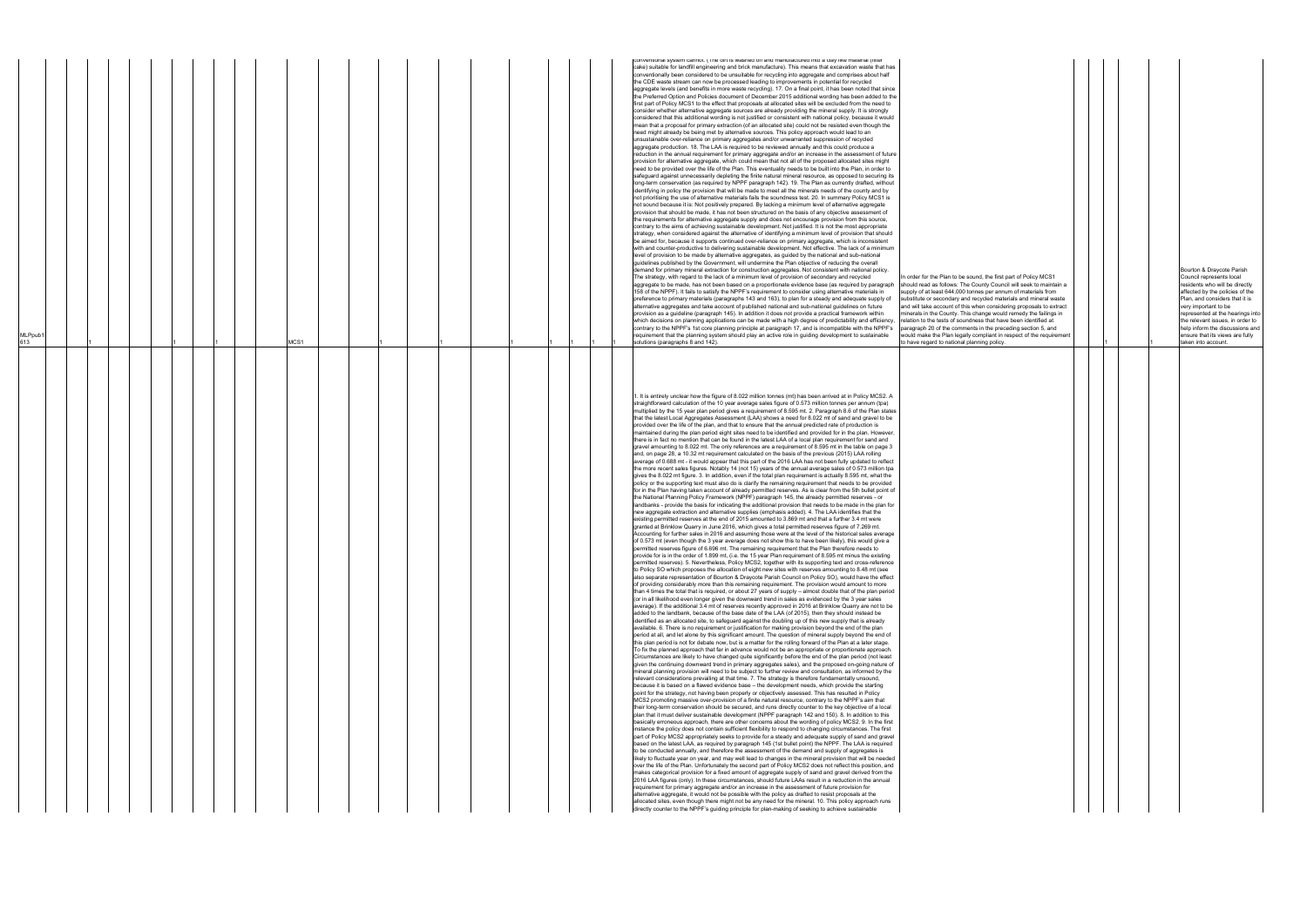| /ILPpub<br>614 |  | MCS2     |           |  |  |  | development (paragraphs 150 - 152), because it could result in the unnecessary consumption of finite<br>natural mineral resources, as opposed to securing their long-term conservation (as required by NPPF<br>paragraph 142). 11. It is strongly considered therefore, that the wording of this part of the policy as<br>currently drafted is not sound, because it is not justified or consistent with national policy. To remedy this<br>position there should be additional references to the production rate being in accordance with the<br>requirement in the most recent LAA, and any planning permissions at the allocated sites being<br>forthcoming subject to there being a need to ensure that a landbank of permitted reserves equivalent to 7<br>years of supply is maintained. This would provide suitable flexibility to enable a steady and adequate<br>supply, rather than an excess of supply, which the policy as currently drafted, could produce and would<br>thus be entirely counter-productive to the Government's aim of facilitating the sustainable use of<br>minerals. 12. The second point concerns the third part of the policy and the proposed wording to maintair<br>a landbank "throughout the plan period". Whilst there is no objection to seeking to maintain a landbank of In order for the Plan to be sound, the second and third parts of<br>permitted reserves, the reference to throughout the plan period is unnecessary and would have the same Policy MCS2 should read as follows: Warwickshire' total<br>effect as the fundamental objection to the policy raised above, in that it provides for continuing supply in<br>accordance with this plan strategy beyond its life time, which for the reasons given is not the correct<br>approach, because an alternative approach may be found to be more appropriate for rolling forward<br>mineral provision. 13. Policy MCS2 and the strategy for sand and gravel provision, by promoting massive requirement identified in the most recent LAA throughout the plan<br>over-provision and without including the caveat that the requirement for sand and gravel should be in<br>accordance with the most recent LAA fails the soundness test. 14. In summary Policy MCS2 is not sound permission at the sites allocated by Policy SO, where there is a<br>because it is: Not positively prepared. By promoting vastly more provision for primary minerals than is<br>justified and not including safeguards against over reliance on primary extraction, the policy has not<br>been prepared with the objective of securing the long-term conservation of this finite resource or<br>contributing to the achievement of sustainable development. Not justified. It is not the most appropriate<br>strategy, when considered against the alternative of an approach that provides for the level of supply that correct total plan requirement, then quantify both the level of<br>is actually required, and allows for an adjustment of the level of primary aggregate provision dependent<br>on the outcome of the most recent LAA. Not effective. It would lead to a considerable over provision of<br>primary aggregate, which is inconsistent with and counter-productive to delivering sustainable<br>development. Not consistent with national policy. The policy, by failing to account for already permitted<br>reserves and include provision to ensure that the demand for primary aggregates is determined through<br>the most recent LAA, would lead to unnecessary depletion of finite resources and is incompatible with<br>the NPPF's requirement that the planning system should play an active role in guiding development to<br>sustainable solutions (paragraphs 8 and 142).                                                                                                                                                                                                                                                                                                                                                                                                                                                                                                                                                                                                                                  | requirement over the 15 year plan period is 8.595 million tonnes at<br>an average production rate of 0.573 million tonnes per annum. The<br>Council aims to achieve this production rate, or such other<br>period, from existing permitted reserves and by granting planning<br>need to ensure that a landbank of permitted reserves is maintained.<br>Planning permission will be granted for sand and gravel working to<br>enable a 7 year land bank of permitted reserves to be maintained.<br>Paragraph 8.6 of the Plan also needs to be altered to reflect the<br>existing permitted reserves and the remaining requirement to be<br>provided for in the Plan (of in the order of 1.899 mt), and to reduce<br>the number of sites that need to be identified and provided for in the<br>Plan accordingly. These changes would remedy the failings in<br>relation to the tests of soundness that have been identified at<br>paragraph 14 of the comments in the preceding section 5, and<br>would make the Plan legally compliant in respect of the requirement<br>o have regard to national planning policy. |  | Bourton & Draycote Parish<br>Council represents local<br>residents who will be directly<br>affected by the policies of the<br>Plan, and considers that it is<br>very important to be<br>represented at the hearings into<br>the relevant issues, in order to<br>help inform the discussions and<br>ensure that its views are fully<br>taken into account. |
|----------------|--|----------|-----------|--|--|--|--------------------------------------------------------------------------------------------------------------------------------------------------------------------------------------------------------------------------------------------------------------------------------------------------------------------------------------------------------------------------------------------------------------------------------------------------------------------------------------------------------------------------------------------------------------------------------------------------------------------------------------------------------------------------------------------------------------------------------------------------------------------------------------------------------------------------------------------------------------------------------------------------------------------------------------------------------------------------------------------------------------------------------------------------------------------------------------------------------------------------------------------------------------------------------------------------------------------------------------------------------------------------------------------------------------------------------------------------------------------------------------------------------------------------------------------------------------------------------------------------------------------------------------------------------------------------------------------------------------------------------------------------------------------------------------------------------------------------------------------------------------------------------------------------------------------------------------------------------------------------------------------------------------------------------------------------------------------------------------------------------------------------------------------------------------------------------------------------------------------------------------------------------------------------------------------------------------------------------------------------------------------------------------------------------------------------------------------------------------------------------------------------------------------------------------------------------------------------------------------------------------------------------------------------------------------------------------------------------------------------------------------------------------------------------------------------------------------------------------------------------------------------------------------------------------------------------------------------------------------------------------------------------------------------------------------------------------------------------------------------------------------------------------------------------------------------------------------------------------------------------------------------------------------------------------------------------------------------------------------------------------------------------------------------------------------------------------------------------------------------------------------------------------------------------------------------------------------------------------------------------------------------------------------------------------------------------------------------------------------------------------------------------------------------------------------------------------------------------------------------------------------------------------------------------------------------------------------------------------------------------------------------------------------------------------------------------------------------------------------------------------------------------------------------------------------------------------------------------------------------------------------------------------------------------------------------------------------------------------------------------------------------------------------------------------------------------------------------------------------------------------------------------------------------------|-------------------------------------------------------------------------------------------------------------------------------------------------------------------------------------------------------------------------------------------------------------------------------------------------------------------------------------------------------------------------------------------------------------------------------------------------------------------------------------------------------------------------------------------------------------------------------------------------------------------------------------------------------------------------------------------------------------------------------------------------------------------------------------------------------------------------------------------------------------------------------------------------------------------------------------------------------------------------------------------------------------------------------------------------------------------------------------------------------------------|--|-----------------------------------------------------------------------------------------------------------------------------------------------------------------------------------------------------------------------------------------------------------------------------------------------------------------------------------------------------------|
| MLPpub1<br>615 |  |          |           |  |  |  | . For the reasons given under the representations of Bourton & Draycote Parish Council on Policy SO,<br>Site 1 Bourton on Dunsmore should not be allocated for mineral development, and therefore Policy S1<br>needs to be deleted. 2. The strategy for sand and gravel provision in the Plan, including the proposed<br>allocation of the site the subject of Policy S1, promotes considerable over-provision of the requirement<br>for land-won aggregate and fails the soundness test. 3. In the very unfortunate event that Policy S1 is not<br>deleted, then it is imperative that the site is not restored using imported inert fill, but that restoration is to<br>a wetland after use. 4. Comments relating to the reasons why inert fill should not be brought to the site to<br>effect its restoration were also made on the previous consultation on the Preferred Option and Policies in<br>December 2015. The issues that were raised related to serious concerns about exacerbating flood risk<br>elsewhere and harm to drinking water sources. 5. In summary, the site acts as a catchment reservoir<br>acting as a sponge for rainfall that eventually drains down to the River Leam. The underlying geology of<br>the sand and gravel is impermeable clay, which when the gravel reservoir is saturated additional water<br>cannot pass through and so issues out at the surface of the clay, causing rapid flooding in the local area<br>at times of high rainfall. Backfilling of the site with inert fill, which would have a high clay content, and<br>generally be impermeable in nature, would not replace the reservoir capacity and would increase the<br>likelihood of flooding in the local area. In addition the River Leam is protected for drinking water<br>extraction, and since water drains into it from the site, there is a risk that any contaminants in the fill<br>would cause a risk of pollution to local drinking water. Consequently the Parish Council considers that if<br>the site is to be worked, it must be reinstated as a permanently maintained wetland with suitable water<br>drainage control to as act as a reservoir. 6. The only response to these comments that can be found is in<br>the Summary of Consultation report, and states: "The developer is proposing that the site be restored to<br>agriculture with some wetland and marsh habitat. The amount of inert filling required for restoration has<br>therefore changed significantly". Unfortunately this response does not adequately addressed the serious<br>concerns that have been raised. 7. Furthermore, more recent information from the proposer of the site<br>states that the latest ALC (agricultural land classification) produced by Natural England suggests that the<br>whole of the site is grade 3. Consequently, if the land is in fact not classified as best and most versatile,<br>then there is no need for it to be restored to agricultural land using imported fill material, and the Parish<br>Council's request in relation to restoration proposals could easily be accommodated thereby reducing the<br>potential threat to the local water environment. 8. In summary Policy S1 is not sound because it is: Not<br>positively prepared. By promoting vastly more provision for primary minerals than is justified, the Plan<br>strategy has not been prepared with the objective of securing their long term conservation or contributing<br>to the achievement of sustainable development. Not justified. It is not the most appropriate strategy,<br>when considered against the alternative of a more sustainable approach that provides for the level of<br>supply that is actually required, and in so doing also minimises the associated adverse impacts of<br>mineral extraction on the local environment and communities. Not effective. It would lead to a<br>considerable over provision of primary aggregate, which is inconsistent with and counter-productive to<br>delivering sustainable development. Not consistent with national policy. The strategy, by failing to<br>account for already permitted reserves, would lead to unnecessary depletion of finite resources and is<br>incompatible with the NPPF's requirement that the planning system should play an active role in guiding<br>development to sustainable solutions (paragraphs 8 and 142). | In order for the Plan to be sound, Policy S1 should be deleted.<br>Failing deletion of Policy S1, the third bullet point of the policy<br>should be amended to read: • phased working and progressive<br>restoration to wetland nature conservation uses. This change would<br>remedy the failings in relation to the tests of soundness that have<br>been identified at paragraph 8 of the comments in the preceding<br>section 5, and would make the Plan legally compliant in respect of<br>the requirement to have regard to national planning policy.                                                                                                                                                                                                                                                                                                                                                                                                                                                                                                                                                        |  | urton & Draycote Parish<br>Council represents local<br>residents who will be directly<br>affected by the policies of the<br>Plan, and considers that it is<br>very important to be<br>represented at the hearings into<br>the relevant issues, in order to<br>help inform the discussions and<br>ensure that its views are fully<br>taken into account.   |
| MLPpub′<br>616 |  | Issue 10 |           |  |  |  | Flood Risk P.30 Key Issue 10 (Flooding and Flood alleviation) – We support this issue and are pleased<br>to see that it now contains reference to "consideration over the lifetime of the mineral extraction to<br>ensure that flood risk is not increased elsewhere". P.37-51 Site allocations - Most of our comments in<br>our letter dated 7 Jan 2016 still stand; additional comments are shown below. For future reference, it<br>would be useful if the authority could provide a GIS layer of the site allocations or a site centered grid<br>reference so that we can locate the sites more easily on our mapping system.                                                                                                                                                                                                                                                                                                                                                                                                                                                                                                                                                                                                                                                                                                                                                                                                                                                                                                                                                                                                                                                                                                                                                                                                                                                                                                                                                                                                                                                                                                                                                                                                                                                                                                                                                                                                                                                                                                                                                                                                                                                                                                                                                                                                                                                                                                                                                                                                                                                                                                                                                                                                                                                                                                                                                                                                                                                                                                                                                                                                                                                                                                                                                                                                                                                                                                                                                                                                                                                                                                                                                                                                                                                                                                                                                                                              |                                                                                                                                                                                                                                                                                                                                                                                                                                                                                                                                                                                                                                                                                                                                                                                                                                                                                                                                                                                                                                                                                                                   |  |                                                                                                                                                                                                                                                                                                                                                           |
| MLPpub1<br>617 |  | .20-7.22 | Fig. 1.14 |  |  |  | Site 4 forms a bridge between the settlements of Barford and Wasperton and minerals working would be<br>highly disruptive to both communities and to the landscape which forms a rural separation between the<br>two villages. Much of the site is 'best and most versatile' agricultural land. According to local farmers its<br>high quality derives largely from its drainage properties. Inert backfilling would not restore this quality, as<br>evidenced by unsuccessful attempts at restoring previous workings in this area. It is difficult for a layman<br>to form a judgement on whether WCC could have tried harder to identify other sites. However, the<br>approach of issuing a general invitation seems somewhat unfocussed and passive, especially as some<br>promising sites were subsequently dismissed simply because of a lack of existing firm evidence of yield<br>or deliverability. Lack of initial market response should not be a reason for planners to relax<br>environmental constraints. If sensible restrictions make extraction more difficult, market prices will adjust<br>until willing landowners come forward. I conclude therefore that the damage that would be done to<br>communities and agriculture by developing Site 4 is not justified. The NPPF requires restoration and<br>aftercare of mineral sites 'safeguarding the long term potential of best and most versatile agricultural<br>land'. As outlined above, the local evidence is that this is not possible on this site and so Policy S4 is not<br>consistent with national policy.                                                                                                                                                                                                                                                                                                                                                                                                                                                                                                                                                                                                                                                                                                                                                                                                                                                                                                                                                                                                                                                                                                                                                                                                                                                                                                                                                                                                                                                                                                                                                                                                                                                                                                                                                                                                                                                                                                                                                                                                                                                                                                                                                                                                                                                                                                                                                                                                                                                                                                                                                                                                                                                                                                                                                                                                                                      | Remove Site 4 from the Plan.                                                                                                                                                                                                                                                                                                                                                                                                                                                                                                                                                                                                                                                                                                                                                                                                                                                                                                                                                                                                                                                                                      |  |                                                                                                                                                                                                                                                                                                                                                           |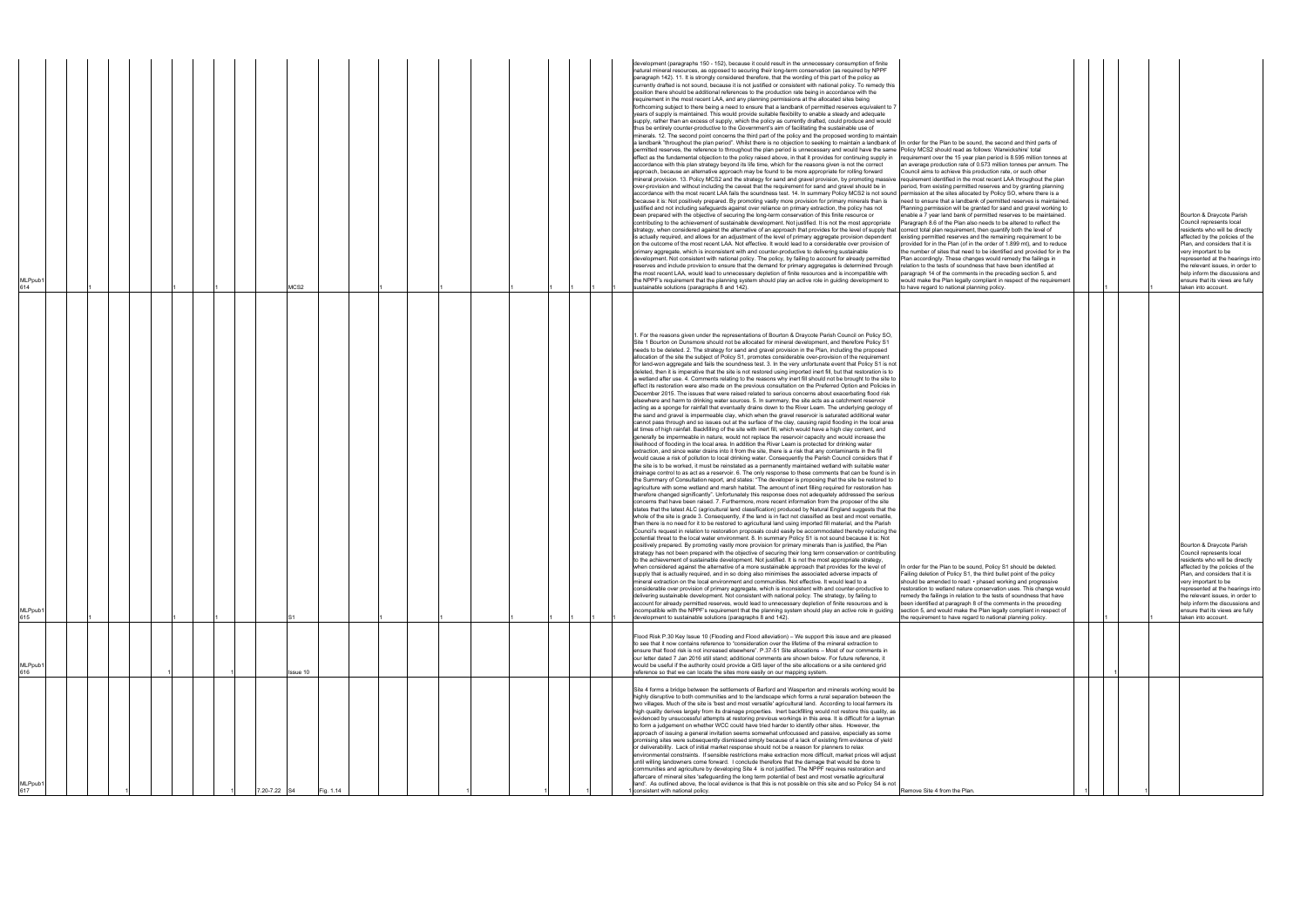| MLPpub <sup>*</sup><br>618 |  |  |  | 7.23-7.25 S5                               |                     | Fig. 1.15 |  |  |  | Site 5 shares most of the problems of Site 4 (see separate representation). It is close to the settlement<br>of Wasperton and consists of high quality agricultural land. WCC's own internal assessment apparently<br>concluded on landscape grounds that it should not be put forward. Site 5 abuts properties at Glebe Farm<br>and Seven Elms, and severe exposure to noise and dust would be inevitable. Seven Elms is Grade II<br>listed. The damage to the values of these properties would seem to be disproportionate to the benefits<br>accruing from minerals extraction. I conclude that the damage to the environment, agriculture, health and<br>property values which would result from including Site 5 in the Plan is not justified by the relatively small<br>yield to be gained from it. Policy S5 is also not consistent with national policy in respect of heritage asset<br>conservation and safeguarding of best and most versatile agricultural land.<br>Remove Site 5 from the Plan.                                                                                                                                                                                                                                                                                                                                                                                                                                                                                                                                                                                                                                                                                                                                                                                                                                                                                                                                                                                                                                                                                                                                                                                                                                                                                                                                                                                                                                                                                                                                                                                                                                                                                                                                                                                                                                                                                                                                                                                                                                                                                                                                                                                                                                                                                                                                                                                                                                                                                |
|----------------------------|--|--|--|--------------------------------------------|---------------------|-----------|--|--|--|--------------------------------------------------------------------------------------------------------------------------------------------------------------------------------------------------------------------------------------------------------------------------------------------------------------------------------------------------------------------------------------------------------------------------------------------------------------------------------------------------------------------------------------------------------------------------------------------------------------------------------------------------------------------------------------------------------------------------------------------------------------------------------------------------------------------------------------------------------------------------------------------------------------------------------------------------------------------------------------------------------------------------------------------------------------------------------------------------------------------------------------------------------------------------------------------------------------------------------------------------------------------------------------------------------------------------------------------------------------------------------------------------------------------------------------------------------------------------------------------------------------------------------------------------------------------------------------------------------------------------------------------------------------------------------------------------------------------------------------------------------------------------------------------------------------------------------------------------------------------------------------------------------------------------------------------------------------------------------------------------------------------------------------------------------------------------------------------------------------------------------------------------------------------------------------------------------------------------------------------------------------------------------------------------------------------------------------------------------------------------------------------------------------------------------------------------------------------------------------------------------------------------------------------------------------------------------------------------------------------------------------------------------------------------------------------------------------------------------------------------------------------------------------------------------------------------------------------------------------------------------------------------------------------------------------------------------------------------------------------------------------------------------------------------------------------------------------------------------------------------------------------------------------------------------------------------------------------------------------------------------------------------------------------------------------------------------------------------------------------------------------------------------------------------------------------------------------------------------------------|
| MLPpub <sup>-</sup><br>619 |  |  |  | 7.20 - 7.22 S4                             |                     | Fig. 1.14 |  |  |  | I do not believe Policy S4 is sound because its effects on the immediately adjacent settlements of<br>Barford and Wasperton are not justified by the apparent lack of convenient alternatives. Noise, dust and<br>heavy lorry traffic would take a heavy toll during any works, planning blight would affect both villages<br>beforehand, and agriculture and the landscape would be degraded afterwards. WCC's responses in the<br>previous consultation did nothing to alleviate these concerns. It blandly stated that there would be no<br>blight (there already is), that the road system could accommodate the HGV traffic (it is already often<br>difficult to join the A429 from Wasperton), and that land restoration would be effective. Restoration of<br>previous sand and gravel works around Wasperton has clearly not been effective since this land is now<br>low-lying and boggy. It does not seem to be possible to restore the drainage properties of the land - at<br>least without refilling the void with sand and gravel! In view of the above I do not believe that Policy S4 is<br>either justified or effective.<br>Remove Site 4 from the Plan.                                                                                                                                                                                                                                                                                                                                                                                                                                                                                                                                                                                                                                                                                                                                                                                                                                                                                                                                                                                                                                                                                                                                                                                                                                                                                                                                                                                                                                                                                                                                                                                                                                                                                                                                                                                                                                                                                                                                                                                                                                                                                                                                                                                                                                                                                                                 |
| MLPpub <sup>*</sup><br>620 |  |  |  | 7.23 - 7.25 S5                             |                     | Fig. 1.15 |  |  |  | Site 5 forms part of a valuable landscape break between the settlements of Barford and Wasperton,<br>being particularly close to the latter. If developed as proposed in conjunction with Site 4, it would add to<br>the local planning blight before any minerals working, to the traffic, noise and environmental disturbance<br>during the works, and to degraded landscape and agriculture afterwards. The impact on the Glebe Farm<br>and Seven Elms dwellings would be particularly severe. I view of the multiple disbenefits and the<br>relatively small amount of minerals available (especially with realistic stand-offs and accesses) I do not<br>consider Policy S5 to be justified. The land on the site is already low-lying and wet. The local evidence<br>from farmers and previous unsuccessful restoration operations indicates that back-filling with inert waste<br>material would be ineffective.<br>Remove Site 5 from the Plan.                                                                                                                                                                                                                                                                                                                                                                                                                                                                                                                                                                                                                                                                                                                                                                                                                                                                                                                                                                                                                                                                                                                                                                                                                                                                                                                                                                                                                                                                                                                                                                                                                                                                                                                                                                                                                                                                                                                                                                                                                                                                                                                                                                                                                                                                                                                                                                                                                                                                                                                                    |
| 621                        |  |  |  | Ste 4                                      | 7.23-7.25 Policy S5 |           |  |  |  | The proposal is not "Positively Prepared" because it ignores the Local Neighbourhood Plan and<br>Warwickshire C.C. have ignored the publication of the LNP from Barford which impacts on this site. Our<br>village community created a robust LNP which insisted that "irreversible development of open agricultural<br>land will not be permitted where it would result in the loss of the best and most versatile land except<br>where it is development for the purposes of agriculture". This site contains some of the highest quality<br>graded agricultural land in Warwickshire and should be retained at all times and not used for mineral<br>extraction. The proposal is not "Positively Prepared" due to the potential impact of dust emissions from<br>the site. There is a prevailing SW wind across this site which is in close proximity to village of Barford.<br>The village has over 200 children attending primary school and nursery school every year. The dust<br>emissions will result in poor health of children and residents of the village throughout the period of the<br>extraction. Despite modern techniques of dampening dust with water this is not possible to contain at all<br>times and dust will blow into the village with dire long term serious health consequences. The proposal is<br>not "Positively Prepared" as the impact of traffic has not been taken fully into consideration. Traffic levels<br>in the last 12 months have increased hugely on Barford bypass and through the village. The thousands<br>of homes currently being built at Wellesbourne and Barford will increase traffic volumes. The site 4 will<br>bring extra lorries onto/off these busy roads and the impact of increased risk of accidents will be greatly<br>increased. It is impossible to extract the minerals without large commercial lorries entering / leaving this<br>site and is totally unsuitable given impact on motorway network. Any traffic delays on the Barford Bypass<br>always have a serious back up delay on Longbridge island and the adjoining M40/A46/M42 and no<br>consideration of this has been taken into account in the proposals. The proposal is "Not Justified/Not<br>Effective" as the reinstatement of the site cannot be justified and proven. Visits to other sites in other<br>counties of mineral extraction suggest that the high quality agricultural land cannot be replaced to the<br>same standard once extraction process has been complete. The restoration of the site cannot be<br>guaranteed. The proposal is "Not consistent with National Policy" as it does not take into account the fact<br>that the planning permission to extract minerals was refused on Appeal in 1993 when the Secretary of<br>State conceded that a number of environmental objections were "significant". Nothing has materially<br>changed since then and therefore this policy should still apply. The proposal is "Not Justified" as there<br>will be a blight on certain properties such as Forge Cottage, Wellesbourne House plus properties in<br>Barford at Sandy Way & Wasperton Lane. This project will lead to difficulty in selling properties,<br>increased insurance premiums for those properties "blighted" in Barford which, at present, is impossible<br>to quantify. The worry and concern suffered by local residents of potential proposal development cannot<br>1 be quantified and thereby lies the problem.   |
| MLPpub <sup>-</sup><br>622 |  |  |  | Ste 4<br>paragraph:<br>7.20-7.22 Policy S4 |                     |           |  |  |  | The proposal is not "Positively Prepared" because it ignores the Local Neighbourhood Plan and<br>Warwickshire C.C. have ignored the publication of the LNP from Barford which impacts on this site. Our<br>village community created a robust LNP which insisted that "irreversible development of open agricultural<br>land will not be permitted where it would result in the loss of the best and most versatile land except<br>where it is development for the purposes of agriculture". This site contains some of the highest quality<br>graded agricultural land in Warwickshire and should be retained at all times and not used for mineral<br>extraction. The proposal is not "Positively Prepared" due to the potential impact of dust emissions from<br>the site. There is a prevailing SW wind across this site which is in close proximity to village of Barford.<br>The village has over 200 children attending primary school and nursery school every year. The dust<br>emissions will result in poor health of children and residents of the village throughout the period of the<br>extraction. Despite modern techniques of dampening dust with water this is not possible to contain at all<br>times and dust will blow into the village with dire long term serious health consequences. The proposal is<br>not "Positively Prepared" as the impact of traffic has not been taken fully into consideration. Traffic levels<br>in the last 12 months have increased hugely on Barford bypass and through the village. The thousands<br>of homes currently being built at Wellesbourne and Barford will increase traffic volumes. The site 4 will<br>bring extra lorries onto/off these busy roads and the impact of increased risk of accidents will be greatly<br>increased. It is impossible to extract the minerals without large commercial lorries entering / leaving this<br>site and is totally unsuitable given impact on motorway network. Any traffic delays on the Barford Bypass<br>always have a serious back up delay on Longbridge island and the adjoining M40/A46/M42 and no<br>consideratio n of this has been taken into account in the proposals. The proposal is " Not Justified/ Not<br>Effective" as the reinstatement of the site cannot be justified and proven. Visits to other sites in other<br>counties of mineral extraction suggest that the high quality agricultural land cannot be replaced to the<br>same standard once extraction process has been complete. The restoration of the site cannot be<br>guaranteed. The proposal is "Not consistent with National Policy" as it does not take into account the fact<br>that the planning permission to extract minerals was refused on Appeal in 1993 when the Secretary of<br>State conceded that a number of environmental objections were "significant". Nothing has materially<br>changed since then and therefore this policy should still apply. The proposal is " Not Justified" as there<br>will be a blight on certain properties such as Forge Cottage, Wellesbourne House plus properties in<br>Barford at Sandy Way & Wasperton Lane. This project will lead to difficulty in selling properties,<br>increased insurance premiums for those properties "blighted" in Barford which, at present, is impossible<br>to quantify. The worry and concern suffered by local residents of potential proposal development cannot<br>be quantified and thereby lies the problem. |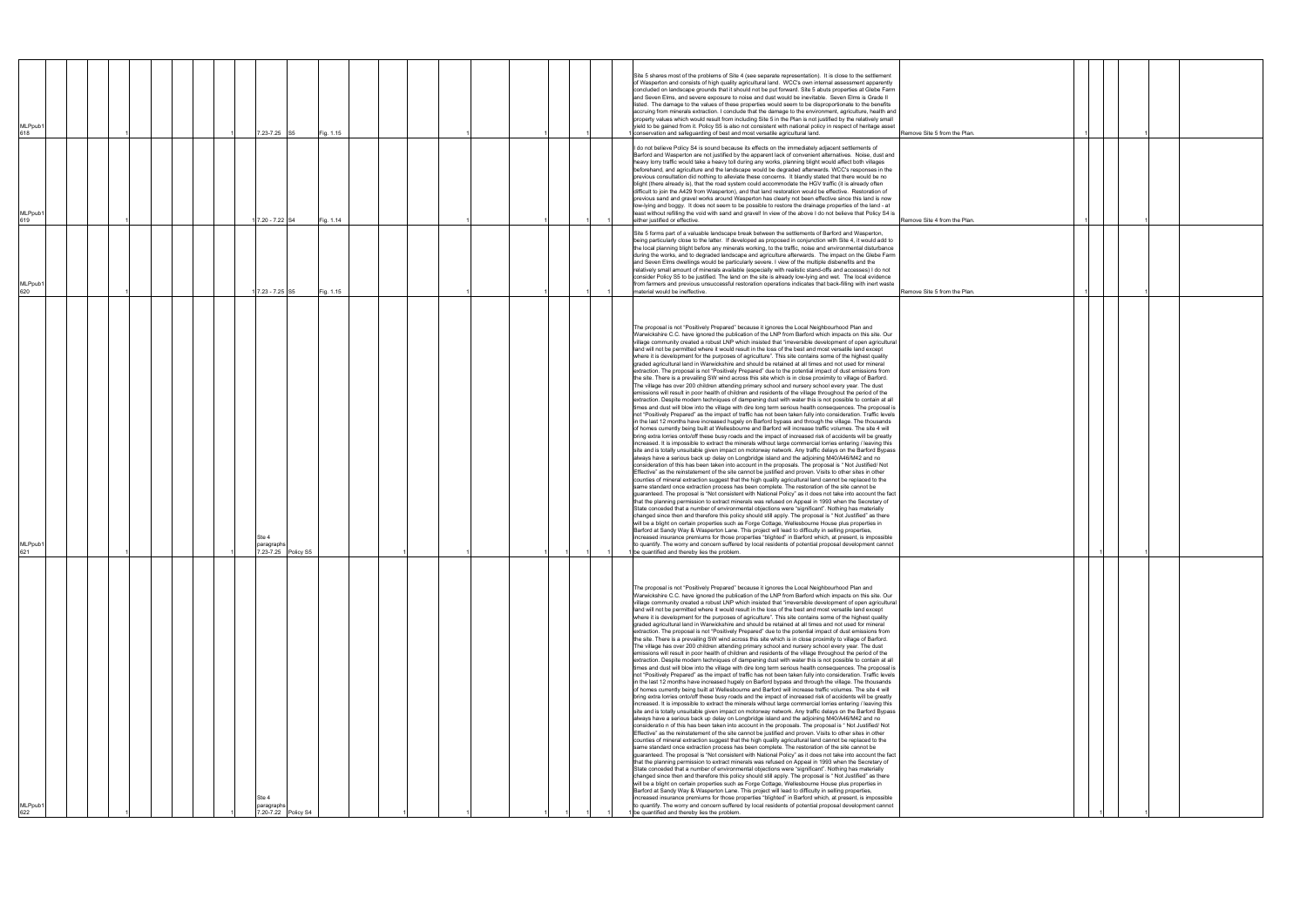| Not positively Prepared. As a resident of Wasperton and local business owner (Warwick), I have<br>witnessed a huge amount of change during the last 5 -10 years in the immediate area, (both<br>commercially and residentially) and both management of traffic or infrastructure investment seems to be<br>an afterthought and not in keeping with a large increase of population and the associated traffic.<br>Accidents are already common place at both Barford Bypass Junctions (not aided by the absence of an<br>island at these points on cost grounds) The A429 is a major route but has seen an exponential increase<br>in commercial and private vehicle traffic during the last few years, and not just from the immediate JLR<br>effect from Gaydon and their other Warwickshire sites. Church Street Barford, despite the bypass,<br>remains a very busy road as a result of continued development in Warwick, South West Leamington,<br>Bishops Tachbrook and Wellesbourne Both Minerals sites will be a long term project that will bring a<br>major increase in commercial vehicles to the area on Roadways that are not sufficiently robust or wide<br>enough for the current levels. Not Effective / National Policy The proposed sites are of the highest quality<br>Agricultural land in the county, and will NOT be returned to the same status after extraction and backfill<br>with "Inert Material". Returning this grade of land to its original condition will be impossible. Business and<br>the constent challenges faced by larger Companies will mean there is a possibility of contaminated waste<br>being allowed to enter the site amongst the thousands of deliveries that will form the basis of the "Inert<br>waste". Changes to the water table will affect land and properties not just on the boundaries of the site<br>but the wider area of the village. Water run-off and possibly contaminated ground water will make its way<br>to the River Avon at its nearest point to the proposal site, which is closest at the Forge cottage A429,<br>Wasperton Will site security be sufficient to prevent increased fly-tipping and other waste dumped by the<br>more unscruplulous traders.? Requirements for building aggregates have actually reduced over recent<br>years as a result of changes in Construction techniques, so why would of a site with the Highest quality Without upgrading some of the A429 near barford and possibly<br>land be sought in preference to a lower grade site.? We have already been advised the aggregates and further South to Wellesbourne the proposal is unsustainable in<br>ballast required for HS2 are already allocated nationally so the above application is not required for that terms of Traffic volumes, primarily from the increase in HGV's.<br>infrastructure project. Not Justified The appearance and effects on health from Noise, Dust and other<br>Nothing has been said about improving carriageways relevant to the<br>road debris will be felt throughout the year and this will be considerable due to the proximity of the village proposal or indeed the possibility of creating a new road that could<br>and prevailing Wind direction. The effects on the Village and also Wasperton will be immense, given the go North West from the proposal site linking the Motorway spur from<br>volume of vehicles currently using the A429. Fatalaties will result both at the Junctions where Barford<br>Grays Mallory. This would offset most of the Commercial traffic<br>bypass meets the old A429 and at key Points along the road such as J & A Growers, Wasperton Village increase and assist also on future residential development in the<br>7.20 - 7.22 Policy S4<br>Filter and the proposed Site Entrances.<br>area.<br>Not positively Prepared. As a resident of Wasperton and local business owner (Warwick), I have<br>witnessed a huge amount of change during the last 5 -10 years in the immediate area, (both<br>commercially and residentially) and both management of traffic or infrastructure investment seems to be<br>an afterthought and not in keeping with a large increase of population and the associated traffic.<br>Accidents are already common place at both Barford Bypass Junctions (not aided by the absence of an<br>island at these points on cost grounds) The A429 is a major route but has seen an exponential increase<br>in commercial and private vehicle traffic during the last few years, and not just from the immediate JLR<br>effect from Gaydon and their other Warwickshire sites. Church Street Barford, despite the bypass,<br>remains a very busy road as a result of continued development in Warwick, South West Leamington,<br>Bishops Tachbrook and Wellesbourne Both Minerals sites will be a long term project that will bring a<br>major increase in commercial vehicles to the area on Roadways that are not sufficiently robust or wide<br>enough for the current levels. Not Effective / National Policy The proposed sites are of the highest quality<br>Agricultural land in the county, and will NOT be returned to the same status after extraction and backfill<br>with "Inert Material". Returning this grade of land to its original condition will be impossible. Business and<br>the constent challenges faced by larger Companies will mean there is a possibility of contaminated waste<br>being allowed to enter the site amongst the thousands of deliveries that will form the basis of the "Inert"<br>waste". Changes to the water table will affect land and properties not just on the boundaries of the site<br>but the wider area of the village. Water run-off and possibly contaminated ground water will make its way<br>to the River Avon at its nearest point to the proposal site, which is closest at the Forge cottage A429,<br>Wasperton Will site security be sufficient to prevent increased fly-tipping and other waste dumped by the<br>more unscruplulous traders.? Requirements for building aggregates have actually reduced over recent<br>years as a result of changes in Construction techniques, so why would of a site with the Highest quality<br>Without upgrading some of the A429 near barford and possibly<br>land be sought in preference to a lower grade site.? We have already been advised the aggregates and further South to Wellesbourne the proposal is unsustainable in<br>ballast required for HS2 are already allocated nationally so the above application is not required for that terms of Traffic volumes, primarily from the increase in HGV's.<br>infrastructure project. Not Justified The appearance and effects on health from Noise, Dust and other<br>Nothing has been said about improving carriageways relevant to the<br>road debris will be felt throughout the year and this will be considerable due to the proximity of the village proposal or indeed the possibility of creating a new road that could<br>and prevailing Wind direction. The effects on the Village and also Wasperton will be immense, given the   go North West from the proposal site linking the Motorway spur from<br>volume of vehicles currently using the A429. Fatalaties will result both at the Junctions where Barford<br>Grays Mallory. This would offset most of the Commercial traffic<br>bypass meets the old A429 and at key Points along the road such as J & A Growers, Wasperton Village increase and assist also on future residential development in the<br>7.23 - 7.25 Policy S5<br>Filter and the proposed Site Entrances.<br>area<br>BARFORD/WASPERTON MINERALS - Site 4. I believe this plan is not legally and commercially sound<br>because no account has been taken of Pollution, Noise, and Traffic problems the Plan will cause. In<br>addition, should the Plan be adopted, then the failure to restore 2a/3 grade highly productive farm land<br>(some of the best in the County) will cause flooding (poor drainage) and an unproductive landscape for a<br>generation. Pollution: The process of extraction will generate pollution to the local community in the<br>form of visible and invisible dust. It is a fact that the latter lodges in the lungs causing Asthma, depleted<br>Oxygen intake and possibly Silicosis, especially for the young and old. You are also proposing to add<br>the Gladman housing estate and others to the mix which are also in a direct line to this dust and noise<br>pollution. We have a large number of children and retired residents in our two dormitory villages that will<br>be at significant risk. The prevailing wind will take both dust types directly over Barford and Barford<br>School and you have only to look at the TIME article (January 24-2017) to see how seriously the<br>authorities take air pollution. Traffic: No account has been taken by the Highways authority of the<br>pollution and traffic congestion that will occur by the introduction of heavy diesel lorries to the traffic<br>stream at the proposed rate of one every 4 minutes. The traffic volumes have increased substantially<br>over the last 3 years with the advent of many new industrial estates at Wellesbourne and the surrounding<br>areas. Vehicle traffic has also increased as commercial vehicles/commuters have chosen to take<br>alternative routes to Oxford to avoid problems on the M40 and A30. Traffic Speed has also become an<br>issue with the two Barford turns and the turn into Wasperton becoming very dangerous with several<br>accidents and certainly many 'near misses' caused by reckless driving and impatient overtaking. This<br>traffic increase will be exacerbated by slow moving Lorries causing major queues too and from the M40<br>junction at Sherbourne. The slightest delay on the 429 already leads to 2 mile queues on the excellent<br>Barford bypass which is already reaching full capacity at certain Times of day. We can see the time when<br>a dual carriageway will become necessary to the considerable cost to the County even without this ill<br>considered Mineral Plan. Destruction of highly productive Farmland: Just because you, as a Council,<br>already own the land on Site 4 does not justify its long term destruction. Indeed the destruction of high<br>quality farmland is not consistent with nation policy. We have witnessed the aftermath of Gravel<br>Extraction further down the A429 (opposite the layby) some 15/20 years ago. It is still boggy and doesn't<br>drain and is only good for sheep in small volumes. These points up the Council's inability and/or its<br>This Mineral plan, while conceived to meet the gravel and sand<br>willingness to fully or even partially restore extraction sites with suitable gravel substitutes once the site<br>requirements of the county, is sited on site 4 and 5, both of which<br>has been evacuated. This extraction is not justified in this location and given that Planning Permission<br>present significant issue of neighborhood Pollution from dust and<br>was rejected back in 1993 on appeal. Site 4 is flat and is within terraced farmland and is currently free<br>Traffic. It advocates the destruction of prime 2a/3 grade farmland<br>draining and in constant cultivation. Bunding and tree planting is alien to this landscape and will not<br>which is in constant cultivation which will not return to productive<br>reduce dust pollution. In fact it may encourage the deposit of dust from the extraction sites by slowing<br>use in a generation, if then. The plan also endanger the health of<br>slightly the speed of the prevailing wind coming down the A429. In conclusion: Back in 1993 the<br>the people of our communities, both children and adults, and the<br>Secretary of State in considering a similar application concluded that there were significant<br>introduction of heavy diesel lorries will undoubtedly endanger lives<br>environmental objection and rejected the application. The facts against this application have now got<br>on the A429 while causing serious traffic congestion leading to both<br>1 even stronger with the introduction of Pollution, Noise and traffic issues which were not there in 1993<br>the Motorway junction and to the Wellesbourne conurbation.<br>Policy S4 | MLPpub1<br>627 | <b>MLPpub</b><br>624 | <b>MLPpub</b><br>623 |
|-----------------------------------------------------------------------------------------------------------------------------------------------------------------------------------------------------------------------------------------------------------------------------------------------------------------------------------------------------------------------------------------------------------------------------------------------------------------------------------------------------------------------------------------------------------------------------------------------------------------------------------------------------------------------------------------------------------------------------------------------------------------------------------------------------------------------------------------------------------------------------------------------------------------------------------------------------------------------------------------------------------------------------------------------------------------------------------------------------------------------------------------------------------------------------------------------------------------------------------------------------------------------------------------------------------------------------------------------------------------------------------------------------------------------------------------------------------------------------------------------------------------------------------------------------------------------------------------------------------------------------------------------------------------------------------------------------------------------------------------------------------------------------------------------------------------------------------------------------------------------------------------------------------------------------------------------------------------------------------------------------------------------------------------------------------------------------------------------------------------------------------------------------------------------------------------------------------------------------------------------------------------------------------------------------------------------------------------------------------------------------------------------------------------------------------------------------------------------------------------------------------------------------------------------------------------------------------------------------------------------------------------------------------------------------------------------------------------------------------------------------------------------------------------------------------------------------------------------------------------------------------------------------------------------------------------------------------------------------------------------------------------------------------------------------------------------------------------------------------------------------------------------------------------------------------------------------------------------------------------------------------------------------------------------------------------------------------------------------------------------------------------------------------------------------------------------------------------------------------------------------------------------------------------------------------------------------------------------------------------------------------------------------------------------------------------------------------------------------------------------------------------------------------------------------------------------------------------------------------------------------------------------------------------------------------------------------------------------------------------------------------------------------------------------------------------------------------------------------------------------------------------------------------------------------------------------------------------------------------------------------------------------------------------------------------------------------------------------------------------------------------------------------------------------------------------------------------------------------------------------------------------------------------------------------------------------------------------------------------------------------------------------------------------------------------------------------------------------------------------------------------------------------------------------------------------------------------------------------------------------------------------------------------------------------------------------------------------------------------------------------------------------------------------------------------------------------------------------------------------------------------------------------------------------------------------------------------------------------------------------------------------------------------------------------------------------------------------------------------------------------------------------------------------------------------------------------------------------------------------------------------------------------------------------------------------------------------------------------------------------------------------------------------------------------------------------------------------------------------------------------------------------------------------------------------------------------------------------------------------------------------------------------------------------------------------------------------------------------------------------------------------------------------------------------------------------------------------------------------------------------------------------------------------------------------------------------------------------------------------------------------------------------------------------------------------------------------------------------------------------------------------------------------------------------------------------------------------------------------------------------------------------------------------------------------------------------------------------------------------------------------------------------------------------------------------------------------------------------------------------------------------------------------------------------------------------------------------------------------------------------------------------------------------------------------------------------------------------------------------------------------------------------------------------------------------------------------------------------------------------------------------------------------------------------------------------------------------------------------------------------------------------------------------------------------------------------------------------------------------------------------------------------------------------------------------------------------------------------------------------------------------------------------------------------------------------------------------------------------------------------------------------------------------------------------------------------------------------------------------------------------------------------------------------------------------------------------------------------------------------------------------------------------------------------------------------------------------------------------------------------------------------------------------------------------------------------------------------------------------------------------------------------------------------------------------------------------------------------------------------------------------------------------------------------------------------------------------------------------------------------------------------------------------------------------------------------------------------------------------------------------------------------------------------------------------------------------------------------------------------------------------------------------------------------------------------------------------------------------------------------------------------------------------------------------------------------------------------------------------------------------------------------------------------------------------------------------------------------------------------------------------------------------------------------------------------------------------------------------------------------------------------------------------------------------------------------------------------------------------------------------------------------------------------------------------------------------------------------------------------------------------------------------------------------------------------------------------------------------------------------------------------------------------------------------------------------------------------------------------------------------------------------------------------------------------------------------------------------------------------------------------------------------------------------------------------------------------------------------------------------------------------------------------------------------------------------------------------------------------------------------------------------------------------------------------------------------------------------------------------------------------------------------------------------------------------------------------------------------------------------------------------------------------------------------------------------------------------------------------------------------------------------------------------------------------------------------------------------------------------------------------------------------------------------------------------------------------------------------------------------------------------------------------------------------------------------------------------------------------------------------------------------------------------------------------------------------------------------------------------------------------------------------------------------------------------------------------------------------------------------------------------------------------------------------------------------------------------------------------------------------------------------------------------------------------------------------------------------------------------------------------------------------------------------------------------------------------------------------------------------------------------------------------------------------------------------------------------------------------------------------------------------------------------------------------------------------------------------------------------------------------------------------------------------------------------------------------------------------------------------------------------------------------------------------------------------------------------------------------------------------------------------------------------------------------------------------------------------------------------------------------------------------------------------------------------------------------------------------------------------------------------------------------------------------------------------------------------------------------------------------------------------------------------------------------------------------------------------------------------------------------------------------------------------------------------------------------------------|----------------|----------------------|----------------------|
|                                                                                                                                                                                                                                                                                                                                                                                                                                                                                                                                                                                                                                                                                                                                                                                                                                                                                                                                                                                                                                                                                                                                                                                                                                                                                                                                                                                                                                                                                                                                                                                                                                                                                                                                                                                                                                                                                                                                                                                                                                                                                                                                                                                                                                                                                                                                                                                                                                                                                                                                                                                                                                                                                                                                                                                                                                                                                                                                                                                                                                                                                                                                                                                                                                                                                                                                                                                                                                                                                                                                                                                                                                                                                                                                                                                                                                                                                                                                                                                                                                                                                                                                                                                                                                                                                                                                                                                                                                                                                                                                                                                                                                                                                                                                                                                                                                                                                                                                                                                                                                                                                                                                                                                                                                                                                                                                                                                                                                                                                                                                                                                                                                                                                                                                                                                                                                                                                                                                                                                                                                                                                                                                                                                                                                                                                                                                                                                                                                                                                                                                                                                                                                                                                                                                                                                                                                                                                                                                                                                                                                                                                                                                                                                                                                                                                                                                                                                                                                                                                                                                                                                                                                                                                                                                                                                                                                                                                                                                                                                                                                                                                                                                                                                                                                                                                                                                                                                                                                                                                                                                                                                                                                                                                                                                                                                                                                                                                                                                                                                                                                                                                                                                                                                                                                                                                                                                                                                                                                                                                                                                                                                                                                                                                                                                                                                                                                                                                                                                                                                                                                                                                                                                                                                                                                                                                                                                                                                                                                                                                                                                                                                                                                                                                                                                                                                                                                                                                                                                                                                                                                                                                                                                                                                                                                                                                                                                                                                                                                                                                                                                                                                                                                                                                                                                                                                                                                                                                                                                                                                                                                                                                                                                                                                                                                                                                                                                                                                                                                                                             |                |                      |                      |
|                                                                                                                                                                                                                                                                                                                                                                                                                                                                                                                                                                                                                                                                                                                                                                                                                                                                                                                                                                                                                                                                                                                                                                                                                                                                                                                                                                                                                                                                                                                                                                                                                                                                                                                                                                                                                                                                                                                                                                                                                                                                                                                                                                                                                                                                                                                                                                                                                                                                                                                                                                                                                                                                                                                                                                                                                                                                                                                                                                                                                                                                                                                                                                                                                                                                                                                                                                                                                                                                                                                                                                                                                                                                                                                                                                                                                                                                                                                                                                                                                                                                                                                                                                                                                                                                                                                                                                                                                                                                                                                                                                                                                                                                                                                                                                                                                                                                                                                                                                                                                                                                                                                                                                                                                                                                                                                                                                                                                                                                                                                                                                                                                                                                                                                                                                                                                                                                                                                                                                                                                                                                                                                                                                                                                                                                                                                                                                                                                                                                                                                                                                                                                                                                                                                                                                                                                                                                                                                                                                                                                                                                                                                                                                                                                                                                                                                                                                                                                                                                                                                                                                                                                                                                                                                                                                                                                                                                                                                                                                                                                                                                                                                                                                                                                                                                                                                                                                                                                                                                                                                                                                                                                                                                                                                                                                                                                                                                                                                                                                                                                                                                                                                                                                                                                                                                                                                                                                                                                                                                                                                                                                                                                                                                                                                                                                                                                                                                                                                                                                                                                                                                                                                                                                                                                                                                                                                                                                                                                                                                                                                                                                                                                                                                                                                                                                                                                                                                                                                                                                                                                                                                                                                                                                                                                                                                                                                                                                                                                                                                                                                                                                                                                                                                                                                                                                                                                                                                                                                                                                                                                                                                                                                                                                                                                                                                                                                                                                                                                                                                             |                |                      |                      |
|                                                                                                                                                                                                                                                                                                                                                                                                                                                                                                                                                                                                                                                                                                                                                                                                                                                                                                                                                                                                                                                                                                                                                                                                                                                                                                                                                                                                                                                                                                                                                                                                                                                                                                                                                                                                                                                                                                                                                                                                                                                                                                                                                                                                                                                                                                                                                                                                                                                                                                                                                                                                                                                                                                                                                                                                                                                                                                                                                                                                                                                                                                                                                                                                                                                                                                                                                                                                                                                                                                                                                                                                                                                                                                                                                                                                                                                                                                                                                                                                                                                                                                                                                                                                                                                                                                                                                                                                                                                                                                                                                                                                                                                                                                                                                                                                                                                                                                                                                                                                                                                                                                                                                                                                                                                                                                                                                                                                                                                                                                                                                                                                                                                                                                                                                                                                                                                                                                                                                                                                                                                                                                                                                                                                                                                                                                                                                                                                                                                                                                                                                                                                                                                                                                                                                                                                                                                                                                                                                                                                                                                                                                                                                                                                                                                                                                                                                                                                                                                                                                                                                                                                                                                                                                                                                                                                                                                                                                                                                                                                                                                                                                                                                                                                                                                                                                                                                                                                                                                                                                                                                                                                                                                                                                                                                                                                                                                                                                                                                                                                                                                                                                                                                                                                                                                                                                                                                                                                                                                                                                                                                                                                                                                                                                                                                                                                                                                                                                                                                                                                                                                                                                                                                                                                                                                                                                                                                                                                                                                                                                                                                                                                                                                                                                                                                                                                                                                                                                                                                                                                                                                                                                                                                                                                                                                                                                                                                                                                                                                                                                                                                                                                                                                                                                                                                                                                                                                                                                                                                                                                                                                                                                                                                                                                                                                                                                                                                                                                                                                                             |                |                      |                      |
|                                                                                                                                                                                                                                                                                                                                                                                                                                                                                                                                                                                                                                                                                                                                                                                                                                                                                                                                                                                                                                                                                                                                                                                                                                                                                                                                                                                                                                                                                                                                                                                                                                                                                                                                                                                                                                                                                                                                                                                                                                                                                                                                                                                                                                                                                                                                                                                                                                                                                                                                                                                                                                                                                                                                                                                                                                                                                                                                                                                                                                                                                                                                                                                                                                                                                                                                                                                                                                                                                                                                                                                                                                                                                                                                                                                                                                                                                                                                                                                                                                                                                                                                                                                                                                                                                                                                                                                                                                                                                                                                                                                                                                                                                                                                                                                                                                                                                                                                                                                                                                                                                                                                                                                                                                                                                                                                                                                                                                                                                                                                                                                                                                                                                                                                                                                                                                                                                                                                                                                                                                                                                                                                                                                                                                                                                                                                                                                                                                                                                                                                                                                                                                                                                                                                                                                                                                                                                                                                                                                                                                                                                                                                                                                                                                                                                                                                                                                                                                                                                                                                                                                                                                                                                                                                                                                                                                                                                                                                                                                                                                                                                                                                                                                                                                                                                                                                                                                                                                                                                                                                                                                                                                                                                                                                                                                                                                                                                                                                                                                                                                                                                                                                                                                                                                                                                                                                                                                                                                                                                                                                                                                                                                                                                                                                                                                                                                                                                                                                                                                                                                                                                                                                                                                                                                                                                                                                                                                                                                                                                                                                                                                                                                                                                                                                                                                                                                                                                                                                                                                                                                                                                                                                                                                                                                                                                                                                                                                                                                                                                                                                                                                                                                                                                                                                                                                                                                                                                                                                                                                                                                                                                                                                                                                                                                                                                                                                                                                                                                                                             |                |                      |                      |
|                                                                                                                                                                                                                                                                                                                                                                                                                                                                                                                                                                                                                                                                                                                                                                                                                                                                                                                                                                                                                                                                                                                                                                                                                                                                                                                                                                                                                                                                                                                                                                                                                                                                                                                                                                                                                                                                                                                                                                                                                                                                                                                                                                                                                                                                                                                                                                                                                                                                                                                                                                                                                                                                                                                                                                                                                                                                                                                                                                                                                                                                                                                                                                                                                                                                                                                                                                                                                                                                                                                                                                                                                                                                                                                                                                                                                                                                                                                                                                                                                                                                                                                                                                                                                                                                                                                                                                                                                                                                                                                                                                                                                                                                                                                                                                                                                                                                                                                                                                                                                                                                                                                                                                                                                                                                                                                                                                                                                                                                                                                                                                                                                                                                                                                                                                                                                                                                                                                                                                                                                                                                                                                                                                                                                                                                                                                                                                                                                                                                                                                                                                                                                                                                                                                                                                                                                                                                                                                                                                                                                                                                                                                                                                                                                                                                                                                                                                                                                                                                                                                                                                                                                                                                                                                                                                                                                                                                                                                                                                                                                                                                                                                                                                                                                                                                                                                                                                                                                                                                                                                                                                                                                                                                                                                                                                                                                                                                                                                                                                                                                                                                                                                                                                                                                                                                                                                                                                                                                                                                                                                                                                                                                                                                                                                                                                                                                                                                                                                                                                                                                                                                                                                                                                                                                                                                                                                                                                                                                                                                                                                                                                                                                                                                                                                                                                                                                                                                                                                                                                                                                                                                                                                                                                                                                                                                                                                                                                                                                                                                                                                                                                                                                                                                                                                                                                                                                                                                                                                                                                                                                                                                                                                                                                                                                                                                                                                                                                                                                                                                             |                |                      |                      |
|                                                                                                                                                                                                                                                                                                                                                                                                                                                                                                                                                                                                                                                                                                                                                                                                                                                                                                                                                                                                                                                                                                                                                                                                                                                                                                                                                                                                                                                                                                                                                                                                                                                                                                                                                                                                                                                                                                                                                                                                                                                                                                                                                                                                                                                                                                                                                                                                                                                                                                                                                                                                                                                                                                                                                                                                                                                                                                                                                                                                                                                                                                                                                                                                                                                                                                                                                                                                                                                                                                                                                                                                                                                                                                                                                                                                                                                                                                                                                                                                                                                                                                                                                                                                                                                                                                                                                                                                                                                                                                                                                                                                                                                                                                                                                                                                                                                                                                                                                                                                                                                                                                                                                                                                                                                                                                                                                                                                                                                                                                                                                                                                                                                                                                                                                                                                                                                                                                                                                                                                                                                                                                                                                                                                                                                                                                                                                                                                                                                                                                                                                                                                                                                                                                                                                                                                                                                                                                                                                                                                                                                                                                                                                                                                                                                                                                                                                                                                                                                                                                                                                                                                                                                                                                                                                                                                                                                                                                                                                                                                                                                                                                                                                                                                                                                                                                                                                                                                                                                                                                                                                                                                                                                                                                                                                                                                                                                                                                                                                                                                                                                                                                                                                                                                                                                                                                                                                                                                                                                                                                                                                                                                                                                                                                                                                                                                                                                                                                                                                                                                                                                                                                                                                                                                                                                                                                                                                                                                                                                                                                                                                                                                                                                                                                                                                                                                                                                                                                                                                                                                                                                                                                                                                                                                                                                                                                                                                                                                                                                                                                                                                                                                                                                                                                                                                                                                                                                                                                                                                                                                                                                                                                                                                                                                                                                                                                                                                                                                                                                                             |                |                      |                      |
|                                                                                                                                                                                                                                                                                                                                                                                                                                                                                                                                                                                                                                                                                                                                                                                                                                                                                                                                                                                                                                                                                                                                                                                                                                                                                                                                                                                                                                                                                                                                                                                                                                                                                                                                                                                                                                                                                                                                                                                                                                                                                                                                                                                                                                                                                                                                                                                                                                                                                                                                                                                                                                                                                                                                                                                                                                                                                                                                                                                                                                                                                                                                                                                                                                                                                                                                                                                                                                                                                                                                                                                                                                                                                                                                                                                                                                                                                                                                                                                                                                                                                                                                                                                                                                                                                                                                                                                                                                                                                                                                                                                                                                                                                                                                                                                                                                                                                                                                                                                                                                                                                                                                                                                                                                                                                                                                                                                                                                                                                                                                                                                                                                                                                                                                                                                                                                                                                                                                                                                                                                                                                                                                                                                                                                                                                                                                                                                                                                                                                                                                                                                                                                                                                                                                                                                                                                                                                                                                                                                                                                                                                                                                                                                                                                                                                                                                                                                                                                                                                                                                                                                                                                                                                                                                                                                                                                                                                                                                                                                                                                                                                                                                                                                                                                                                                                                                                                                                                                                                                                                                                                                                                                                                                                                                                                                                                                                                                                                                                                                                                                                                                                                                                                                                                                                                                                                                                                                                                                                                                                                                                                                                                                                                                                                                                                                                                                                                                                                                                                                                                                                                                                                                                                                                                                                                                                                                                                                                                                                                                                                                                                                                                                                                                                                                                                                                                                                                                                                                                                                                                                                                                                                                                                                                                                                                                                                                                                                                                                                                                                                                                                                                                                                                                                                                                                                                                                                                                                                                                                                                                                                                                                                                                                                                                                                                                                                                                                                                                                                                             |                |                      |                      |
|                                                                                                                                                                                                                                                                                                                                                                                                                                                                                                                                                                                                                                                                                                                                                                                                                                                                                                                                                                                                                                                                                                                                                                                                                                                                                                                                                                                                                                                                                                                                                                                                                                                                                                                                                                                                                                                                                                                                                                                                                                                                                                                                                                                                                                                                                                                                                                                                                                                                                                                                                                                                                                                                                                                                                                                                                                                                                                                                                                                                                                                                                                                                                                                                                                                                                                                                                                                                                                                                                                                                                                                                                                                                                                                                                                                                                                                                                                                                                                                                                                                                                                                                                                                                                                                                                                                                                                                                                                                                                                                                                                                                                                                                                                                                                                                                                                                                                                                                                                                                                                                                                                                                                                                                                                                                                                                                                                                                                                                                                                                                                                                                                                                                                                                                                                                                                                                                                                                                                                                                                                                                                                                                                                                                                                                                                                                                                                                                                                                                                                                                                                                                                                                                                                                                                                                                                                                                                                                                                                                                                                                                                                                                                                                                                                                                                                                                                                                                                                                                                                                                                                                                                                                                                                                                                                                                                                                                                                                                                                                                                                                                                                                                                                                                                                                                                                                                                                                                                                                                                                                                                                                                                                                                                                                                                                                                                                                                                                                                                                                                                                                                                                                                                                                                                                                                                                                                                                                                                                                                                                                                                                                                                                                                                                                                                                                                                                                                                                                                                                                                                                                                                                                                                                                                                                                                                                                                                                                                                                                                                                                                                                                                                                                                                                                                                                                                                                                                                                                                                                                                                                                                                                                                                                                                                                                                                                                                                                                                                                                                                                                                                                                                                                                                                                                                                                                                                                                                                                                                                                                                                                                                                                                                                                                                                                                                                                                                                                                                                                                                             |                |                      |                      |
|                                                                                                                                                                                                                                                                                                                                                                                                                                                                                                                                                                                                                                                                                                                                                                                                                                                                                                                                                                                                                                                                                                                                                                                                                                                                                                                                                                                                                                                                                                                                                                                                                                                                                                                                                                                                                                                                                                                                                                                                                                                                                                                                                                                                                                                                                                                                                                                                                                                                                                                                                                                                                                                                                                                                                                                                                                                                                                                                                                                                                                                                                                                                                                                                                                                                                                                                                                                                                                                                                                                                                                                                                                                                                                                                                                                                                                                                                                                                                                                                                                                                                                                                                                                                                                                                                                                                                                                                                                                                                                                                                                                                                                                                                                                                                                                                                                                                                                                                                                                                                                                                                                                                                                                                                                                                                                                                                                                                                                                                                                                                                                                                                                                                                                                                                                                                                                                                                                                                                                                                                                                                                                                                                                                                                                                                                                                                                                                                                                                                                                                                                                                                                                                                                                                                                                                                                                                                                                                                                                                                                                                                                                                                                                                                                                                                                                                                                                                                                                                                                                                                                                                                                                                                                                                                                                                                                                                                                                                                                                                                                                                                                                                                                                                                                                                                                                                                                                                                                                                                                                                                                                                                                                                                                                                                                                                                                                                                                                                                                                                                                                                                                                                                                                                                                                                                                                                                                                                                                                                                                                                                                                                                                                                                                                                                                                                                                                                                                                                                                                                                                                                                                                                                                                                                                                                                                                                                                                                                                                                                                                                                                                                                                                                                                                                                                                                                                                                                                                                                                                                                                                                                                                                                                                                                                                                                                                                                                                                                                                                                                                                                                                                                                                                                                                                                                                                                                                                                                                                                                                                                                                                                                                                                                                                                                                                                                                                                                                                                                                                                             |                |                      |                      |
|                                                                                                                                                                                                                                                                                                                                                                                                                                                                                                                                                                                                                                                                                                                                                                                                                                                                                                                                                                                                                                                                                                                                                                                                                                                                                                                                                                                                                                                                                                                                                                                                                                                                                                                                                                                                                                                                                                                                                                                                                                                                                                                                                                                                                                                                                                                                                                                                                                                                                                                                                                                                                                                                                                                                                                                                                                                                                                                                                                                                                                                                                                                                                                                                                                                                                                                                                                                                                                                                                                                                                                                                                                                                                                                                                                                                                                                                                                                                                                                                                                                                                                                                                                                                                                                                                                                                                                                                                                                                                                                                                                                                                                                                                                                                                                                                                                                                                                                                                                                                                                                                                                                                                                                                                                                                                                                                                                                                                                                                                                                                                                                                                                                                                                                                                                                                                                                                                                                                                                                                                                                                                                                                                                                                                                                                                                                                                                                                                                                                                                                                                                                                                                                                                                                                                                                                                                                                                                                                                                                                                                                                                                                                                                                                                                                                                                                                                                                                                                                                                                                                                                                                                                                                                                                                                                                                                                                                                                                                                                                                                                                                                                                                                                                                                                                                                                                                                                                                                                                                                                                                                                                                                                                                                                                                                                                                                                                                                                                                                                                                                                                                                                                                                                                                                                                                                                                                                                                                                                                                                                                                                                                                                                                                                                                                                                                                                                                                                                                                                                                                                                                                                                                                                                                                                                                                                                                                                                                                                                                                                                                                                                                                                                                                                                                                                                                                                                                                                                                                                                                                                                                                                                                                                                                                                                                                                                                                                                                                                                                                                                                                                                                                                                                                                                                                                                                                                                                                                                                                                                                                                                                                                                                                                                                                                                                                                                                                                                                                                                                                             |                |                      |                      |
|                                                                                                                                                                                                                                                                                                                                                                                                                                                                                                                                                                                                                                                                                                                                                                                                                                                                                                                                                                                                                                                                                                                                                                                                                                                                                                                                                                                                                                                                                                                                                                                                                                                                                                                                                                                                                                                                                                                                                                                                                                                                                                                                                                                                                                                                                                                                                                                                                                                                                                                                                                                                                                                                                                                                                                                                                                                                                                                                                                                                                                                                                                                                                                                                                                                                                                                                                                                                                                                                                                                                                                                                                                                                                                                                                                                                                                                                                                                                                                                                                                                                                                                                                                                                                                                                                                                                                                                                                                                                                                                                                                                                                                                                                                                                                                                                                                                                                                                                                                                                                                                                                                                                                                                                                                                                                                                                                                                                                                                                                                                                                                                                                                                                                                                                                                                                                                                                                                                                                                                                                                                                                                                                                                                                                                                                                                                                                                                                                                                                                                                                                                                                                                                                                                                                                                                                                                                                                                                                                                                                                                                                                                                                                                                                                                                                                                                                                                                                                                                                                                                                                                                                                                                                                                                                                                                                                                                                                                                                                                                                                                                                                                                                                                                                                                                                                                                                                                                                                                                                                                                                                                                                                                                                                                                                                                                                                                                                                                                                                                                                                                                                                                                                                                                                                                                                                                                                                                                                                                                                                                                                                                                                                                                                                                                                                                                                                                                                                                                                                                                                                                                                                                                                                                                                                                                                                                                                                                                                                                                                                                                                                                                                                                                                                                                                                                                                                                                                                                                                                                                                                                                                                                                                                                                                                                                                                                                                                                                                                                                                                                                                                                                                                                                                                                                                                                                                                                                                                                                                                                                                                                                                                                                                                                                                                                                                                                                                                                                                                                                                             |                |                      |                      |
|                                                                                                                                                                                                                                                                                                                                                                                                                                                                                                                                                                                                                                                                                                                                                                                                                                                                                                                                                                                                                                                                                                                                                                                                                                                                                                                                                                                                                                                                                                                                                                                                                                                                                                                                                                                                                                                                                                                                                                                                                                                                                                                                                                                                                                                                                                                                                                                                                                                                                                                                                                                                                                                                                                                                                                                                                                                                                                                                                                                                                                                                                                                                                                                                                                                                                                                                                                                                                                                                                                                                                                                                                                                                                                                                                                                                                                                                                                                                                                                                                                                                                                                                                                                                                                                                                                                                                                                                                                                                                                                                                                                                                                                                                                                                                                                                                                                                                                                                                                                                                                                                                                                                                                                                                                                                                                                                                                                                                                                                                                                                                                                                                                                                                                                                                                                                                                                                                                                                                                                                                                                                                                                                                                                                                                                                                                                                                                                                                                                                                                                                                                                                                                                                                                                                                                                                                                                                                                                                                                                                                                                                                                                                                                                                                                                                                                                                                                                                                                                                                                                                                                                                                                                                                                                                                                                                                                                                                                                                                                                                                                                                                                                                                                                                                                                                                                                                                                                                                                                                                                                                                                                                                                                                                                                                                                                                                                                                                                                                                                                                                                                                                                                                                                                                                                                                                                                                                                                                                                                                                                                                                                                                                                                                                                                                                                                                                                                                                                                                                                                                                                                                                                                                                                                                                                                                                                                                                                                                                                                                                                                                                                                                                                                                                                                                                                                                                                                                                                                                                                                                                                                                                                                                                                                                                                                                                                                                                                                                                                                                                                                                                                                                                                                                                                                                                                                                                                                                                                                                                                                                                                                                                                                                                                                                                                                                                                                                                                                                                                                                             |                |                      |                      |
|                                                                                                                                                                                                                                                                                                                                                                                                                                                                                                                                                                                                                                                                                                                                                                                                                                                                                                                                                                                                                                                                                                                                                                                                                                                                                                                                                                                                                                                                                                                                                                                                                                                                                                                                                                                                                                                                                                                                                                                                                                                                                                                                                                                                                                                                                                                                                                                                                                                                                                                                                                                                                                                                                                                                                                                                                                                                                                                                                                                                                                                                                                                                                                                                                                                                                                                                                                                                                                                                                                                                                                                                                                                                                                                                                                                                                                                                                                                                                                                                                                                                                                                                                                                                                                                                                                                                                                                                                                                                                                                                                                                                                                                                                                                                                                                                                                                                                                                                                                                                                                                                                                                                                                                                                                                                                                                                                                                                                                                                                                                                                                                                                                                                                                                                                                                                                                                                                                                                                                                                                                                                                                                                                                                                                                                                                                                                                                                                                                                                                                                                                                                                                                                                                                                                                                                                                                                                                                                                                                                                                                                                                                                                                                                                                                                                                                                                                                                                                                                                                                                                                                                                                                                                                                                                                                                                                                                                                                                                                                                                                                                                                                                                                                                                                                                                                                                                                                                                                                                                                                                                                                                                                                                                                                                                                                                                                                                                                                                                                                                                                                                                                                                                                                                                                                                                                                                                                                                                                                                                                                                                                                                                                                                                                                                                                                                                                                                                                                                                                                                                                                                                                                                                                                                                                                                                                                                                                                                                                                                                                                                                                                                                                                                                                                                                                                                                                                                                                                                                                                                                                                                                                                                                                                                                                                                                                                                                                                                                                                                                                                                                                                                                                                                                                                                                                                                                                                                                                                                                                                                                                                                                                                                                                                                                                                                                                                                                                                                                                                                                             |                |                      |                      |
|                                                                                                                                                                                                                                                                                                                                                                                                                                                                                                                                                                                                                                                                                                                                                                                                                                                                                                                                                                                                                                                                                                                                                                                                                                                                                                                                                                                                                                                                                                                                                                                                                                                                                                                                                                                                                                                                                                                                                                                                                                                                                                                                                                                                                                                                                                                                                                                                                                                                                                                                                                                                                                                                                                                                                                                                                                                                                                                                                                                                                                                                                                                                                                                                                                                                                                                                                                                                                                                                                                                                                                                                                                                                                                                                                                                                                                                                                                                                                                                                                                                                                                                                                                                                                                                                                                                                                                                                                                                                                                                                                                                                                                                                                                                                                                                                                                                                                                                                                                                                                                                                                                                                                                                                                                                                                                                                                                                                                                                                                                                                                                                                                                                                                                                                                                                                                                                                                                                                                                                                                                                                                                                                                                                                                                                                                                                                                                                                                                                                                                                                                                                                                                                                                                                                                                                                                                                                                                                                                                                                                                                                                                                                                                                                                                                                                                                                                                                                                                                                                                                                                                                                                                                                                                                                                                                                                                                                                                                                                                                                                                                                                                                                                                                                                                                                                                                                                                                                                                                                                                                                                                                                                                                                                                                                                                                                                                                                                                                                                                                                                                                                                                                                                                                                                                                                                                                                                                                                                                                                                                                                                                                                                                                                                                                                                                                                                                                                                                                                                                                                                                                                                                                                                                                                                                                                                                                                                                                                                                                                                                                                                                                                                                                                                                                                                                                                                                                                                                                                                                                                                                                                                                                                                                                                                                                                                                                                                                                                                                                                                                                                                                                                                                                                                                                                                                                                                                                                                                                                                                                                                                                                                                                                                                                                                                                                                                                                                                                                                                                                             |                |                      |                      |
|                                                                                                                                                                                                                                                                                                                                                                                                                                                                                                                                                                                                                                                                                                                                                                                                                                                                                                                                                                                                                                                                                                                                                                                                                                                                                                                                                                                                                                                                                                                                                                                                                                                                                                                                                                                                                                                                                                                                                                                                                                                                                                                                                                                                                                                                                                                                                                                                                                                                                                                                                                                                                                                                                                                                                                                                                                                                                                                                                                                                                                                                                                                                                                                                                                                                                                                                                                                                                                                                                                                                                                                                                                                                                                                                                                                                                                                                                                                                                                                                                                                                                                                                                                                                                                                                                                                                                                                                                                                                                                                                                                                                                                                                                                                                                                                                                                                                                                                                                                                                                                                                                                                                                                                                                                                                                                                                                                                                                                                                                                                                                                                                                                                                                                                                                                                                                                                                                                                                                                                                                                                                                                                                                                                                                                                                                                                                                                                                                                                                                                                                                                                                                                                                                                                                                                                                                                                                                                                                                                                                                                                                                                                                                                                                                                                                                                                                                                                                                                                                                                                                                                                                                                                                                                                                                                                                                                                                                                                                                                                                                                                                                                                                                                                                                                                                                                                                                                                                                                                                                                                                                                                                                                                                                                                                                                                                                                                                                                                                                                                                                                                                                                                                                                                                                                                                                                                                                                                                                                                                                                                                                                                                                                                                                                                                                                                                                                                                                                                                                                                                                                                                                                                                                                                                                                                                                                                                                                                                                                                                                                                                                                                                                                                                                                                                                                                                                                                                                                                                                                                                                                                                                                                                                                                                                                                                                                                                                                                                                                                                                                                                                                                                                                                                                                                                                                                                                                                                                                                                                                                                                                                                                                                                                                                                                                                                                                                                                                                                                                                                             |                |                      |                      |
|                                                                                                                                                                                                                                                                                                                                                                                                                                                                                                                                                                                                                                                                                                                                                                                                                                                                                                                                                                                                                                                                                                                                                                                                                                                                                                                                                                                                                                                                                                                                                                                                                                                                                                                                                                                                                                                                                                                                                                                                                                                                                                                                                                                                                                                                                                                                                                                                                                                                                                                                                                                                                                                                                                                                                                                                                                                                                                                                                                                                                                                                                                                                                                                                                                                                                                                                                                                                                                                                                                                                                                                                                                                                                                                                                                                                                                                                                                                                                                                                                                                                                                                                                                                                                                                                                                                                                                                                                                                                                                                                                                                                                                                                                                                                                                                                                                                                                                                                                                                                                                                                                                                                                                                                                                                                                                                                                                                                                                                                                                                                                                                                                                                                                                                                                                                                                                                                                                                                                                                                                                                                                                                                                                                                                                                                                                                                                                                                                                                                                                                                                                                                                                                                                                                                                                                                                                                                                                                                                                                                                                                                                                                                                                                                                                                                                                                                                                                                                                                                                                                                                                                                                                                                                                                                                                                                                                                                                                                                                                                                                                                                                                                                                                                                                                                                                                                                                                                                                                                                                                                                                                                                                                                                                                                                                                                                                                                                                                                                                                                                                                                                                                                                                                                                                                                                                                                                                                                                                                                                                                                                                                                                                                                                                                                                                                                                                                                                                                                                                                                                                                                                                                                                                                                                                                                                                                                                                                                                                                                                                                                                                                                                                                                                                                                                                                                                                                                                                                                                                                                                                                                                                                                                                                                                                                                                                                                                                                                                                                                                                                                                                                                                                                                                                                                                                                                                                                                                                                                                                                                                                                                                                                                                                                                                                                                                                                                                                                                                                                                                             |                |                      |                      |
|                                                                                                                                                                                                                                                                                                                                                                                                                                                                                                                                                                                                                                                                                                                                                                                                                                                                                                                                                                                                                                                                                                                                                                                                                                                                                                                                                                                                                                                                                                                                                                                                                                                                                                                                                                                                                                                                                                                                                                                                                                                                                                                                                                                                                                                                                                                                                                                                                                                                                                                                                                                                                                                                                                                                                                                                                                                                                                                                                                                                                                                                                                                                                                                                                                                                                                                                                                                                                                                                                                                                                                                                                                                                                                                                                                                                                                                                                                                                                                                                                                                                                                                                                                                                                                                                                                                                                                                                                                                                                                                                                                                                                                                                                                                                                                                                                                                                                                                                                                                                                                                                                                                                                                                                                                                                                                                                                                                                                                                                                                                                                                                                                                                                                                                                                                                                                                                                                                                                                                                                                                                                                                                                                                                                                                                                                                                                                                                                                                                                                                                                                                                                                                                                                                                                                                                                                                                                                                                                                                                                                                                                                                                                                                                                                                                                                                                                                                                                                                                                                                                                                                                                                                                                                                                                                                                                                                                                                                                                                                                                                                                                                                                                                                                                                                                                                                                                                                                                                                                                                                                                                                                                                                                                                                                                                                                                                                                                                                                                                                                                                                                                                                                                                                                                                                                                                                                                                                                                                                                                                                                                                                                                                                                                                                                                                                                                                                                                                                                                                                                                                                                                                                                                                                                                                                                                                                                                                                                                                                                                                                                                                                                                                                                                                                                                                                                                                                                                                                                                                                                                                                                                                                                                                                                                                                                                                                                                                                                                                                                                                                                                                                                                                                                                                                                                                                                                                                                                                                                                                                                                                                                                                                                                                                                                                                                                                                                                                                                                                                                                             |                |                      |                      |
|                                                                                                                                                                                                                                                                                                                                                                                                                                                                                                                                                                                                                                                                                                                                                                                                                                                                                                                                                                                                                                                                                                                                                                                                                                                                                                                                                                                                                                                                                                                                                                                                                                                                                                                                                                                                                                                                                                                                                                                                                                                                                                                                                                                                                                                                                                                                                                                                                                                                                                                                                                                                                                                                                                                                                                                                                                                                                                                                                                                                                                                                                                                                                                                                                                                                                                                                                                                                                                                                                                                                                                                                                                                                                                                                                                                                                                                                                                                                                                                                                                                                                                                                                                                                                                                                                                                                                                                                                                                                                                                                                                                                                                                                                                                                                                                                                                                                                                                                                                                                                                                                                                                                                                                                                                                                                                                                                                                                                                                                                                                                                                                                                                                                                                                                                                                                                                                                                                                                                                                                                                                                                                                                                                                                                                                                                                                                                                                                                                                                                                                                                                                                                                                                                                                                                                                                                                                                                                                                                                                                                                                                                                                                                                                                                                                                                                                                                                                                                                                                                                                                                                                                                                                                                                                                                                                                                                                                                                                                                                                                                                                                                                                                                                                                                                                                                                                                                                                                                                                                                                                                                                                                                                                                                                                                                                                                                                                                                                                                                                                                                                                                                                                                                                                                                                                                                                                                                                                                                                                                                                                                                                                                                                                                                                                                                                                                                                                                                                                                                                                                                                                                                                                                                                                                                                                                                                                                                                                                                                                                                                                                                                                                                                                                                                                                                                                                                                                                                                                                                                                                                                                                                                                                                                                                                                                                                                                                                                                                                                                                                                                                                                                                                                                                                                                                                                                                                                                                                                                                                                                                                                                                                                                                                                                                                                                                                                                                                                                                                                                                             |                |                      |                      |
|                                                                                                                                                                                                                                                                                                                                                                                                                                                                                                                                                                                                                                                                                                                                                                                                                                                                                                                                                                                                                                                                                                                                                                                                                                                                                                                                                                                                                                                                                                                                                                                                                                                                                                                                                                                                                                                                                                                                                                                                                                                                                                                                                                                                                                                                                                                                                                                                                                                                                                                                                                                                                                                                                                                                                                                                                                                                                                                                                                                                                                                                                                                                                                                                                                                                                                                                                                                                                                                                                                                                                                                                                                                                                                                                                                                                                                                                                                                                                                                                                                                                                                                                                                                                                                                                                                                                                                                                                                                                                                                                                                                                                                                                                                                                                                                                                                                                                                                                                                                                                                                                                                                                                                                                                                                                                                                                                                                                                                                                                                                                                                                                                                                                                                                                                                                                                                                                                                                                                                                                                                                                                                                                                                                                                                                                                                                                                                                                                                                                                                                                                                                                                                                                                                                                                                                                                                                                                                                                                                                                                                                                                                                                                                                                                                                                                                                                                                                                                                                                                                                                                                                                                                                                                                                                                                                                                                                                                                                                                                                                                                                                                                                                                                                                                                                                                                                                                                                                                                                                                                                                                                                                                                                                                                                                                                                                                                                                                                                                                                                                                                                                                                                                                                                                                                                                                                                                                                                                                                                                                                                                                                                                                                                                                                                                                                                                                                                                                                                                                                                                                                                                                                                                                                                                                                                                                                                                                                                                                                                                                                                                                                                                                                                                                                                                                                                                                                                                                                                                                                                                                                                                                                                                                                                                                                                                                                                                                                                                                                                                                                                                                                                                                                                                                                                                                                                                                                                                                                                                                                                                                                                                                                                                                                                                                                                                                                                                                                                                                                                                             |                |                      |                      |
|                                                                                                                                                                                                                                                                                                                                                                                                                                                                                                                                                                                                                                                                                                                                                                                                                                                                                                                                                                                                                                                                                                                                                                                                                                                                                                                                                                                                                                                                                                                                                                                                                                                                                                                                                                                                                                                                                                                                                                                                                                                                                                                                                                                                                                                                                                                                                                                                                                                                                                                                                                                                                                                                                                                                                                                                                                                                                                                                                                                                                                                                                                                                                                                                                                                                                                                                                                                                                                                                                                                                                                                                                                                                                                                                                                                                                                                                                                                                                                                                                                                                                                                                                                                                                                                                                                                                                                                                                                                                                                                                                                                                                                                                                                                                                                                                                                                                                                                                                                                                                                                                                                                                                                                                                                                                                                                                                                                                                                                                                                                                                                                                                                                                                                                                                                                                                                                                                                                                                                                                                                                                                                                                                                                                                                                                                                                                                                                                                                                                                                                                                                                                                                                                                                                                                                                                                                                                                                                                                                                                                                                                                                                                                                                                                                                                                                                                                                                                                                                                                                                                                                                                                                                                                                                                                                                                                                                                                                                                                                                                                                                                                                                                                                                                                                                                                                                                                                                                                                                                                                                                                                                                                                                                                                                                                                                                                                                                                                                                                                                                                                                                                                                                                                                                                                                                                                                                                                                                                                                                                                                                                                                                                                                                                                                                                                                                                                                                                                                                                                                                                                                                                                                                                                                                                                                                                                                                                                                                                                                                                                                                                                                                                                                                                                                                                                                                                                                                                                                                                                                                                                                                                                                                                                                                                                                                                                                                                                                                                                                                                                                                                                                                                                                                                                                                                                                                                                                                                                                                                                                                                                                                                                                                                                                                                                                                                                                                                                                                                                                                             |                |                      |                      |
|                                                                                                                                                                                                                                                                                                                                                                                                                                                                                                                                                                                                                                                                                                                                                                                                                                                                                                                                                                                                                                                                                                                                                                                                                                                                                                                                                                                                                                                                                                                                                                                                                                                                                                                                                                                                                                                                                                                                                                                                                                                                                                                                                                                                                                                                                                                                                                                                                                                                                                                                                                                                                                                                                                                                                                                                                                                                                                                                                                                                                                                                                                                                                                                                                                                                                                                                                                                                                                                                                                                                                                                                                                                                                                                                                                                                                                                                                                                                                                                                                                                                                                                                                                                                                                                                                                                                                                                                                                                                                                                                                                                                                                                                                                                                                                                                                                                                                                                                                                                                                                                                                                                                                                                                                                                                                                                                                                                                                                                                                                                                                                                                                                                                                                                                                                                                                                                                                                                                                                                                                                                                                                                                                                                                                                                                                                                                                                                                                                                                                                                                                                                                                                                                                                                                                                                                                                                                                                                                                                                                                                                                                                                                                                                                                                                                                                                                                                                                                                                                                                                                                                                                                                                                                                                                                                                                                                                                                                                                                                                                                                                                                                                                                                                                                                                                                                                                                                                                                                                                                                                                                                                                                                                                                                                                                                                                                                                                                                                                                                                                                                                                                                                                                                                                                                                                                                                                                                                                                                                                                                                                                                                                                                                                                                                                                                                                                                                                                                                                                                                                                                                                                                                                                                                                                                                                                                                                                                                                                                                                                                                                                                                                                                                                                                                                                                                                                                                                                                                                                                                                                                                                                                                                                                                                                                                                                                                                                                                                                                                                                                                                                                                                                                                                                                                                                                                                                                                                                                                                                                                                                                                                                                                                                                                                                                                                                                                                                                                                                                                                             |                |                      |                      |
|                                                                                                                                                                                                                                                                                                                                                                                                                                                                                                                                                                                                                                                                                                                                                                                                                                                                                                                                                                                                                                                                                                                                                                                                                                                                                                                                                                                                                                                                                                                                                                                                                                                                                                                                                                                                                                                                                                                                                                                                                                                                                                                                                                                                                                                                                                                                                                                                                                                                                                                                                                                                                                                                                                                                                                                                                                                                                                                                                                                                                                                                                                                                                                                                                                                                                                                                                                                                                                                                                                                                                                                                                                                                                                                                                                                                                                                                                                                                                                                                                                                                                                                                                                                                                                                                                                                                                                                                                                                                                                                                                                                                                                                                                                                                                                                                                                                                                                                                                                                                                                                                                                                                                                                                                                                                                                                                                                                                                                                                                                                                                                                                                                                                                                                                                                                                                                                                                                                                                                                                                                                                                                                                                                                                                                                                                                                                                                                                                                                                                                                                                                                                                                                                                                                                                                                                                                                                                                                                                                                                                                                                                                                                                                                                                                                                                                                                                                                                                                                                                                                                                                                                                                                                                                                                                                                                                                                                                                                                                                                                                                                                                                                                                                                                                                                                                                                                                                                                                                                                                                                                                                                                                                                                                                                                                                                                                                                                                                                                                                                                                                                                                                                                                                                                                                                                                                                                                                                                                                                                                                                                                                                                                                                                                                                                                                                                                                                                                                                                                                                                                                                                                                                                                                                                                                                                                                                                                                                                                                                                                                                                                                                                                                                                                                                                                                                                                                                                                                                                                                                                                                                                                                                                                                                                                                                                                                                                                                                                                                                                                                                                                                                                                                                                                                                                                                                                                                                                                                                                                                                                                                                                                                                                                                                                                                                                                                                                                                                                                                                                             |                |                      |                      |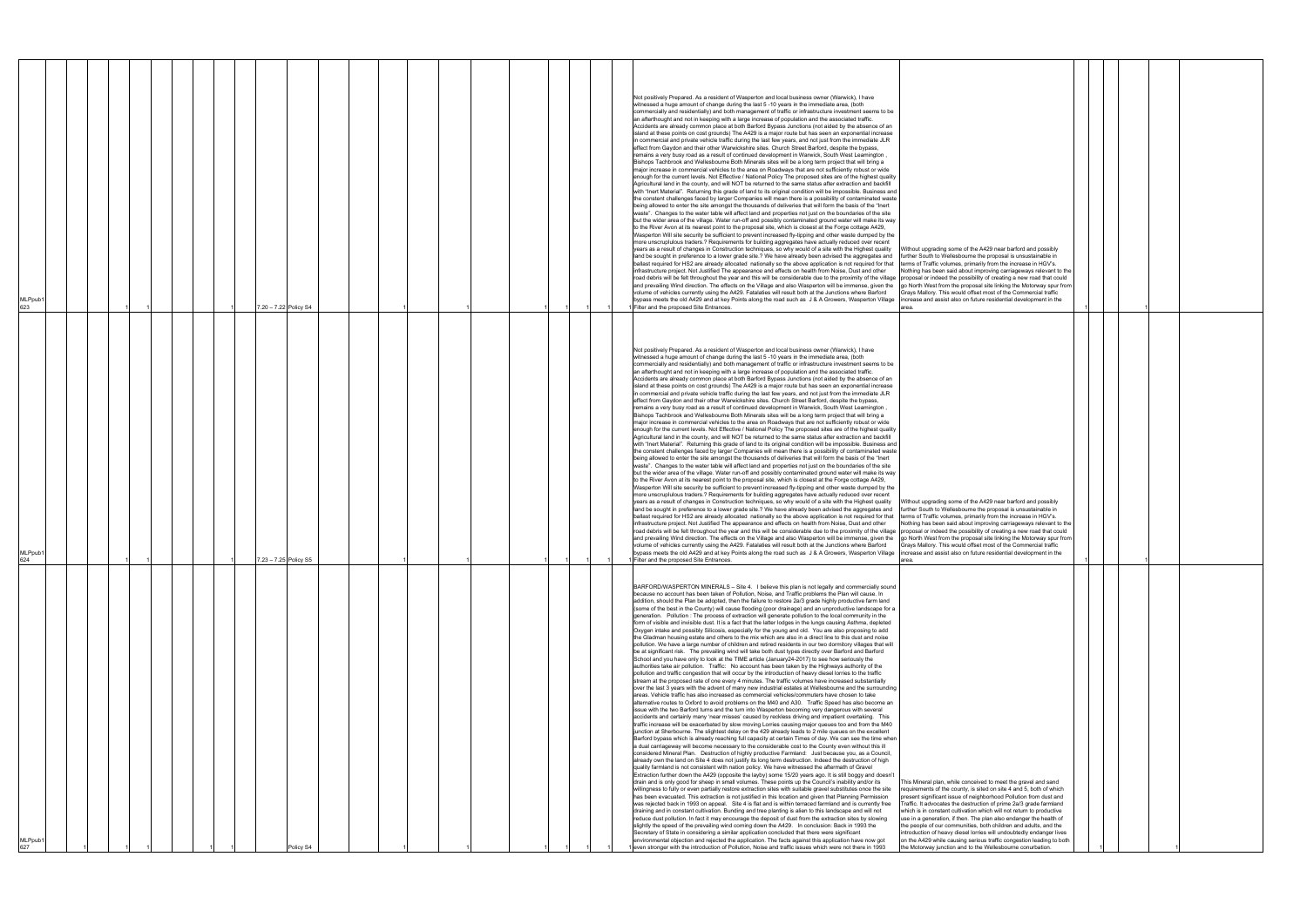| <b>MLPpub</b><br>628       |  |  |                   |                      |              |  |  |  | BARFORD/WASPERTON MINERALS - Site 5. Glebe Farm I believe this plan is not legally and<br>commercially sound because no account has been taken of Pollution, Noise, and Traffic problems the<br>Plan will cause. In addition, should the Plan be adopted, then the failure to restore 2a/3 grade highly<br>productive farm land (some of the best in the County) will cause flooding (poor drainage) and an<br>unproductive landscape for a generation. Pollution: While the Glebe Farm site is further away from<br>Barford it does represent a greater Dust Pollution hazard while still causing widespread pollution to<br>Barford and will generate pollution to our local community in the form of visible and invisible dust. It is a<br>fact that the latter lodges in the lungs causing Asthma, depleted Oxygen intake and possibly Silicosis,<br>especially for the young and old. You are also proposing to add the Gladman housing estate and others<br>to the mix which are also in a direct line to this dust and noise pollution. We have a large number of<br>children and retired residents in our two dormitory villages that will be at significant risk. The prevailing<br>wind will take both dust types directly over Barford and Barford School and you have only to look at the<br>TIME article (January24-2017) to see how seriously the authorities take air pollution. Traffic: No<br>account has apparently been taken by the Highways authority of the pollution and traffic congestion that<br>will occur by the introduction of heavy diesel lorries to the traffic stream at the proposed rate of one every<br>4 minutes. The traffic volumes have increased substantially over the last 3 years with the advent of many<br>new industrial estates at Wellesbourne and the surrounding areas. Vehicle traffic has also increased as<br>commercial vehicles/commuters have chosen to take alternative routes to Oxford to avoid problems on<br>the M40 and A30. Traffic Speed has also become an issue with the two Barford turns and particularly at<br>the entrance/exit to Wasperton which have Become very dangerous with several accidents and certainly<br>many 'near misses' caused by reckless driving and impatient overtaking. It should be noted that at<br>certain key times of the day it has become very difficult to enter the stream of traffic turning left, and<br>virtually impossible turning right across the lane of traffic. Frequently this necessitates a turn to the left,<br>proceeding down to the first Barford turn and coming back along the road to Wellesbourne. Currently it<br>can take up to 4 or 5 minutes to exit Wasperton onto the A459 at peak times This traffic increase will<br>inevitably be exacerbated by slow moving Lorries, causing major queues too and from the M40 junction<br>at Sherbourne. The slightest delay on the 429 already leads to 2 mile queues on the excellent Barford<br>bypass which is already reaching full capacity at certain Times of day. We can see the time when a dual<br>carriageway will become necessary, to the considerable cost to the County even without this ill<br>considered Mineral Plan. Destruction of highly productive Farmland: Just because you, as a Council,<br>already own the land on Site 4 does not justify its long term destruction. Indeed the destruction of high<br>quality farmland is not consistent with nation policy. We have witnessed the aftermath of Gravel<br>Extraction further down the A429 (opposite the layby) some 15/20 years ago. It is still boggy and doesn't<br>drain and is only good for sheep in small volumes. These points up the Council's inability and/or its<br>willingness to fully or even partially restore extraction sites with suitable gravel substitutes once the site<br>has been evacuated. This extraction is not justified in this location and given that Planning Permission<br>This Mineral plan, while conceived to meet the gravel and sand<br>requirements of the county, is sited on site 4 and 5, both of which<br>was rejected back in 1993 on appeal. Site 4 is flat and is within terraced farmland and is currently free<br>draining and in constant cultivation. Bunding and tree planting is alien to this landscape and will not<br>present significant issue of neighborhood Pollution from dust and<br>Fraffic. It advocates the destruction of prime 2a/3 grade farmland<br>reduce dust pollution. In fact it may encourage the deposit of dust from the extraction sites by slowing<br>slightly the speed of the prevailing wind coming down the A429. In conclusion: Back in 1993 the<br>which is in constant cultivation which will not return to productive<br>Secretary of State, in considering a similar application, concluded that there were significant<br>use in a generation, if then. The plan also endanger the health of<br>environmental objection and rejected the application. The facts against this application have now got<br>the people of our communities, both children and adults, and the<br>even stronger with the introduction of increased Pollution, Noise, Dust and Traffic issues caused by<br>ntroduction of heavy diesel lorries will undoubtedly endanger lives<br>greater use by heavy vehicles, all of which were not there in 1993 application when a similar Mineral Plan<br>on the A429 while causing serious traffic congestion leading to both<br>was submitted for both sites 4 and site 5.<br>the Motorway junction and to the Wellesbourne conurbation. |  |
|----------------------------|--|--|-------------------|----------------------|--------------|--|--|--|-------------------------------------------------------------------------------------------------------------------------------------------------------------------------------------------------------------------------------------------------------------------------------------------------------------------------------------------------------------------------------------------------------------------------------------------------------------------------------------------------------------------------------------------------------------------------------------------------------------------------------------------------------------------------------------------------------------------------------------------------------------------------------------------------------------------------------------------------------------------------------------------------------------------------------------------------------------------------------------------------------------------------------------------------------------------------------------------------------------------------------------------------------------------------------------------------------------------------------------------------------------------------------------------------------------------------------------------------------------------------------------------------------------------------------------------------------------------------------------------------------------------------------------------------------------------------------------------------------------------------------------------------------------------------------------------------------------------------------------------------------------------------------------------------------------------------------------------------------------------------------------------------------------------------------------------------------------------------------------------------------------------------------------------------------------------------------------------------------------------------------------------------------------------------------------------------------------------------------------------------------------------------------------------------------------------------------------------------------------------------------------------------------------------------------------------------------------------------------------------------------------------------------------------------------------------------------------------------------------------------------------------------------------------------------------------------------------------------------------------------------------------------------------------------------------------------------------------------------------------------------------------------------------------------------------------------------------------------------------------------------------------------------------------------------------------------------------------------------------------------------------------------------------------------------------------------------------------------------------------------------------------------------------------------------------------------------------------------------------------------------------------------------------------------------------------------------------------------------------------------------------------------------------------------------------------------------------------------------------------------------------------------------------------------------------------------------------------------------------------------------------------------------------------------------------------------------------------------------------------------------------------------------------------------------------------------------------------------------------------------------------------------------------------------------------------------------------------------------------------------------------------------------------------------------------------------------------------------------------------------------------------------------------------------------------------------------------------------------------------------------------------------------------------------------------------------------------------------------------------------------------------------------------------------------------------------------------------------------------------------------------------------------------------------------------------------------------------------------------------------------------------------------------------------------------------------------------------------------------------------------------------------------------------------------------------------------------------------------------------------------------------------------------------------------------------------------------------------------------------------------------------------------------------------------------------------------------------------------------------------------------------------------------------------------------------------------------------------------------------------------------------------------------------------------------------------------------------------------------------------------------------------------------------------------------------------------------------------------------|--|
| MLPpub <sup>+</sup><br>625 |  |  | Paragraph<br>7.20 | Policy S.4 1.14      | Site 4, fig  |  |  |  | The Plan is not sound because it is not consistent with national policy. NPPF requires that 'where dust<br>missions are likely to arise, mineral operators are expected to prepare a dust assessment study.<br>nPPG requires that supporting information provided for planning applications should 'predict the future<br>air quality with the development in place' and 'make proposals to monitor and report dust emissions to<br>ensure compliance'. The ahu in Barford has been removed following completion of the bypass, so no<br>monitoring facilities are in place. In view of the proximity of S4 and S5 to dwellings in Barford and the<br>high risk of PM10 or even more worryingly PM2.5 air drift along the prevailing wind, special consideration<br>should have been given to these requirements. No evidence of such studies is given in the Policy<br>document. The Plan is not legally compliant because inadequate attention has been given to the weight<br>of opinion in the public consultation regarding the sustainability requirement. The majority of the<br>proposed sites 4 and 5 is grade 2 bmv land, among the best if not the best in Warwickshire. This is<br>recognized in fig 1.4. The WCC response to comments on the plan is that 'there is unlikely to be any<br>irreversible or permanent loss of bmv land'. There is clearly no basis for this claim. The essence of the<br>land and the key reason it is bmv is good drainage through sand and gravel. Infill with inert waste will not Regarding dust emissions, a study 'should be undertaken by a<br>properly reinstate the land. This has been clearly demonstrated in nearby (Charlecote) reclaimed sites,<br>competent person/organization with acknowledged experience of<br>on to which it is now difficult to move agricultural vehicles in wet winter weather. The WCC has been at<br>undertaking this type of work'. A key element of such a study must<br>best superficial in its response and is not properly effecting a public consultation. The Plan is not legally be to 'make proposals to monitor and report dust emissions to<br>compliant because inadequate attention has been given to the weight of public opinion in respect of<br>ensure compliance with appropriate environmental standards and to<br>community involvement. Objections have been lodged regarding traffic safety and an increased risk of<br>enable an effective response to complaints'. Regarding the full and<br>accidents. These objections are not surprising in view of the proven danger at the north Barford turn on<br>proper reinstatement of the land, it is not possible to achieve this<br>to the A429, where there have been accidents, at least one of which has been fatal. The WCC response<br>through any modifications in the plan. So an effective response to<br>relies upon the assertion by the Highways Authority that the A429 should be able to accommodate a high  meet the public objections is not possible. Regarding the likelihood<br>volume of traffic; this is not the basis of complaint, which concerns the risk of accidents, not inadequate<br>of traffic accidents, it is not possible to achieve this through<br>modifications to the plan. So an effective response to meet the<br>capacity. The point of complaint has not been addressed and this represents a failure in public<br>public objections is not possible<br>consultation                                                                                                                                                                                                                                                                                                                                                                                                                                                                                                                                                                                                                                                                                                                                                                                                                                                                                                                                                                                                                                                                                                                                                                                                                                                                                                                                                                                                                                                                                                                                                                                                                                                                                                                                                                                                                                                                                                                                                                                                                                                                                                                                       |  |
| MLPpub <sup>.</sup><br>626 |  |  | Paragraph<br>7.21 | Policy S.5 1.15      | Site 5, fig. |  |  |  | The Plan is not sound because it is not consistent with national policy. NPPF requires that 'where dust<br>emissions are likely to arise, mineral operators are expected to prepare a dust assessment study '.<br>nPPG requires that supporting information provided for planning applications should 'predict the future<br>air quality with the development in place' and 'make proposals to monitor and report dust emissions to<br>ensure compliance'. The ahu in Barford has been removed following completion of the bypass, so no<br>monitoring facilities are in place. In view of the proximity of S4 and S5 to dwellings in Barford and the<br>high risk of PM10 or even more worryingly PM2.5 air drift along the prevailing wind, special consideration<br>should have been given to these requirements. No evidence of such studies is given in the Policy<br>document. The Plan is not legally compliant because inadequate attention has been given to the weight<br>of opinion in the public consultation regarding the sustainability requirement. The majority of the<br>proposed sites 4 and 5 is grade 2 bmv land, among the best if not the best in Warwickshire. This is<br>recognized in fig 1.4. The WCC response to comments on the plan is that 'there is unlikely to be any<br>irreversible or permanent loss of bmv land'. There is clearly no basis for this claim. The essence of the<br>land and the key reason it is bmv is good drainage through sand and gravel. Infill with inert waste will not Regarding dust emissions, a study 'should be undertaken by a<br>properly reinstate the land. This has been clearly demonstrated in nearby (Charlecote) reclaimed sites,<br>competent person/organization with acknowledged experience of<br>on to which it is now difficult to move agricultural vehicles in wet winter weather. The WCC has been at<br>undertaking this type of work'. A key element of such a study must<br>best superficial in its response and is not properly effecting a public consultation. The Plan is not legally<br>be to 'make proposals to monitor and report dust emissions to<br>compliant because inadequate attention has been given to the weight of public opinion in respect of<br>nsure compliance with appropriate environmental standards and to:<br>community involvement. Objections have been lodged regarding traffic safety and an increased risk of<br>enable an effective response to complaints'. Regarding the full and<br>accidents. These objections are not surprising in view of the proven danger at the north Barford turn on<br>proper reinstatement of the land, it is not possible to achieve this<br>to the A429, where there have been accidents, at least one of which has been fatal. The WCC response<br>through any modifications in the plan. So an effective response to<br>relies upon the assertion by the Highways Authority that the A429 should be able to accommodate a high<br>meet the public objections is not possible. Regarding the likelihood<br>of traffic accidents, it is not possible to achieve this through<br>volume of traffic; this is not the basis of complaint, which concerns the risk of accidents, not inadequate<br>capacity. The point of complaint has not been addressed and this represents a failure in public<br>modifications to the plan. So an effective response to meet the<br>public objections is not possible.<br>consultation.                                                                                                                                                                                                                                                                                                                                                                                                                                                                                                                                                                                                                                                                                                                                                                                                                                                                                                                                                                                                                                                                                                                                                                                                                                                                                                                                                                                                                                                                                                                                                                                                                                                                                                                                                                                                                                                                                                                                                                                                                                                                                                                             |  |
| (MLPpub<br>629             |  |  |                   | .20 - 7.22 Policy S4 |              |  |  |  | . Land Classification is 'The Best and Most Versatile Land' - the Minerals Plan is: Not Legally compliant<br>as it is not consistent with National Policy. 2. Land Restoration is by Inert Waste - the Minerals Plan is:<br>Unsound. 3. Traffic - the Minerals Plan is: Not Positively prepared and does not adequately take into<br>account this issue. 4. Health & Safety - the Minerals Plan is: Not Legally compliant and does not<br>adequately take into account this issue.                                                                                                                                                                                                                                                                                                                                                                                                                                                                                                                                                                                                                                                                                                                                                                                                                                                                                                                                                                                                                                                                                                                                                                                                                                                                                                                                                                                                                                                                                                                                                                                                                                                                                                                                                                                                                                                                                                                                                                                                                                                                                                                                                                                                                                                                                                                                                                                                                                                                                                                                                                                                                                                                                                                                                                                                                                                                                                                                                                                                                                                                                                                                                                                                                                                                                                                                                                                                                                                                                                                                                                                                                                                                                                                                                                                                                                                                                                                                                                                                                                                                                                                                                                                                                                                                                                                                                                                                                                                                                                                                                                                                                                                                                                                                                                                                                                                                                                                                                                                                                                                                                                                          |  |

| This Mineral plan, while conceived to meet the gravel and sand<br>requirements of the county, is sited on site 4 and 5, both of which<br>present significant issue of neighborhood Pollution from dust and<br>Traffic. It advocates the destruction of prime 2a/3 grade farmland<br>which is in constant cultivation which will not return to productive<br>use in a generation, if then. The plan also endanger the health of<br>the people of our communities, both children and adults, and the<br>introduction of heavy diesel lorries will undoubtedly endanger lives<br>on the A429 while causing serious traffic congestion leading to both<br>the Motorway junction and to the Wellesbourne conurbation.                                                                                                    |   |   |  |
|---------------------------------------------------------------------------------------------------------------------------------------------------------------------------------------------------------------------------------------------------------------------------------------------------------------------------------------------------------------------------------------------------------------------------------------------------------------------------------------------------------------------------------------------------------------------------------------------------------------------------------------------------------------------------------------------------------------------------------------------------------------------------------------------------------------------|---|---|--|
| Regarding dust emissions, a study 'should be undertaken by a<br>competent person/organization with acknowledged experience of<br>undertaking this type of work'. A key element of such a study must<br>be to 'make proposals to monitor and report dust emissions to<br>ensure compliance with appropriate environmental standards and to<br>enable an effective response to complaints'. Regarding the full and<br>proper reinstatement of the land, it is not possible to achieve this<br>through any modifications in the plan. So an effective response to<br>meet the public objections is not possible. Regarding the likelihood<br>of traffic accidents, it is not possible to achieve this through<br>modifications to the plan. So an effective response to meet the<br>public objections is not possible. | 1 | 1 |  |
| Regarding dust emissions, a study 'should be undertaken by a<br>competent person/organization with acknowledged experience of<br>undertaking this type of work'. A key element of such a study must<br>be to 'make proposals to monitor and report dust emissions to<br>ensure compliance with appropriate environmental standards and to<br>enable an effective response to complaints'. Regarding the full and<br>proper reinstatement of the land, it is not possible to achieve this<br>through any modifications in the plan. So an effective response to<br>meet the public objections is not possible. Regarding the likelihood<br>of traffic accidents, it is not possible to achieve this through<br>modifications to the plan. So an effective response to meet the<br>public objections is not possible. | 1 | 1 |  |
|                                                                                                                                                                                                                                                                                                                                                                                                                                                                                                                                                                                                                                                                                                                                                                                                                     |   |   |  |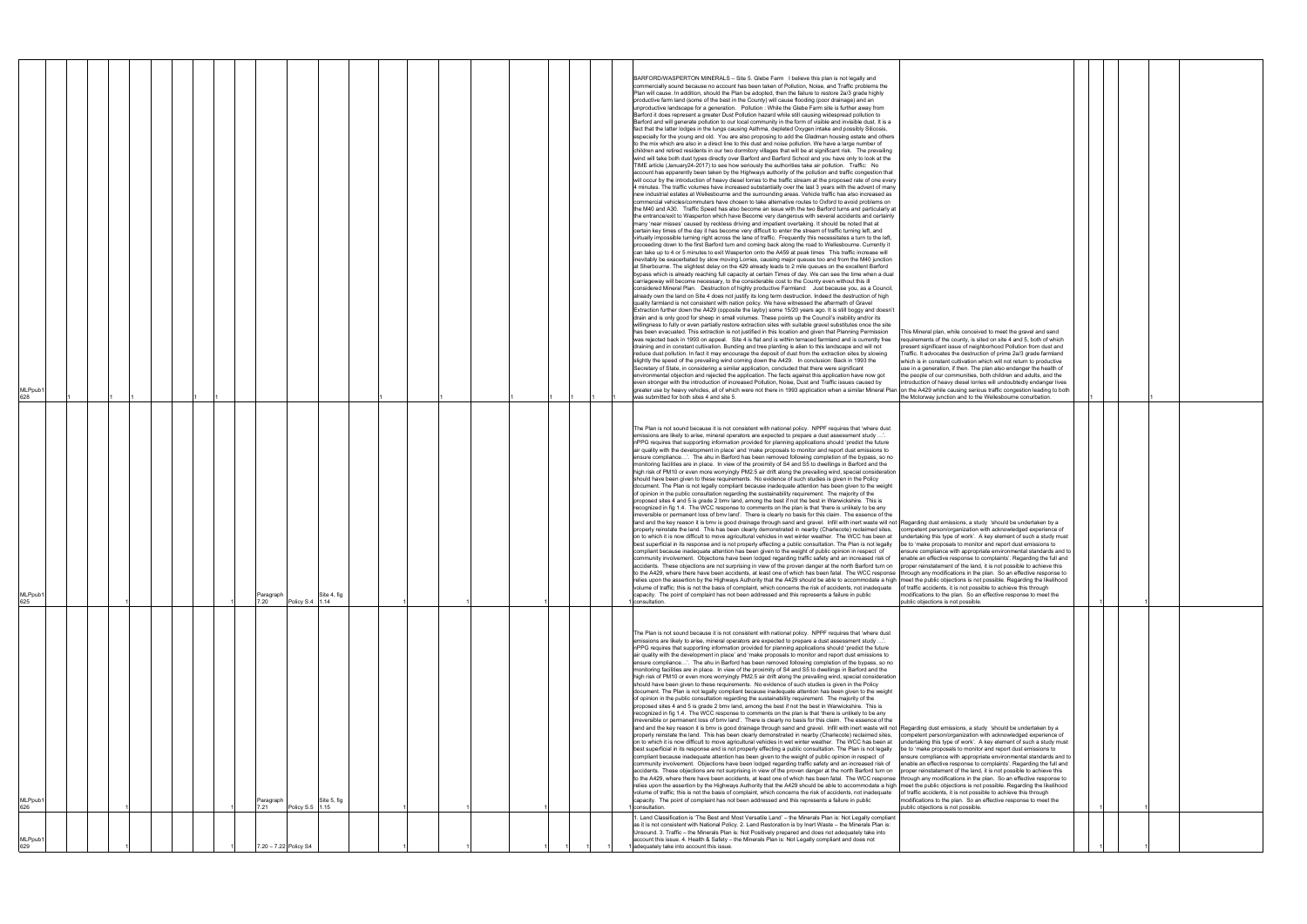| MLPpub1<br>630             |  |  |  | 7.23 - 7.25 Policy S5          |                         |                                                      |  |  |  | . Land Classification is 'The Best and Most Versatile Land' - the Minerals Plan is: Not Legally compliant<br>as it is not consistent with National Policy. 2. Land Restoration is by Inert Waste - the Minerals Plan is:<br>Unsound. 3. Traffic - the Minerals Plan is: Not Positively prepared and does not adequately take into<br>account this issue. 4. Health & Safety - the Minerals Plan is: Not Legally compliant and does not<br>adequately take into account this issue.                                                                                                                                                                                                                                                                                                                                                                                                                                                                                                                                                                                                                                                                                                                                                                                                                                                                                                                                                                                                                                                                                                                                                                                                                                                                                                                                                                                                                                                                                                                                                                                                                                                   |                                                                                                                                                                                                                                                                                                                                                 |  |  |  |
|----------------------------|--|--|--|--------------------------------|-------------------------|------------------------------------------------------|--|--|--|--------------------------------------------------------------------------------------------------------------------------------------------------------------------------------------------------------------------------------------------------------------------------------------------------------------------------------------------------------------------------------------------------------------------------------------------------------------------------------------------------------------------------------------------------------------------------------------------------------------------------------------------------------------------------------------------------------------------------------------------------------------------------------------------------------------------------------------------------------------------------------------------------------------------------------------------------------------------------------------------------------------------------------------------------------------------------------------------------------------------------------------------------------------------------------------------------------------------------------------------------------------------------------------------------------------------------------------------------------------------------------------------------------------------------------------------------------------------------------------------------------------------------------------------------------------------------------------------------------------------------------------------------------------------------------------------------------------------------------------------------------------------------------------------------------------------------------------------------------------------------------------------------------------------------------------------------------------------------------------------------------------------------------------------------------------------------------------------------------------------------------------|-------------------------------------------------------------------------------------------------------------------------------------------------------------------------------------------------------------------------------------------------------------------------------------------------------------------------------------------------|--|--|--|
| MLPpub1<br>631             |  |  |  | 7.20-7.22 Policy S4            |                         |                                                      |  |  |  | I believe that the Minerals Local Plan is not legally compliant for the following reasons Risk of increased<br>traffic and risk of accidents on the A429 Increased traffic and traffic hold ups through both the villages of<br>Wasperton and Barford The Legal president as made by the Secretary of State in 1993 on the previous<br>application for Minerals Extraction and this findings of "environmental objections were significant and<br>visual intrusion would be created, and the site makes a positive contribution to the pleasant countryside<br>extending either side of the River Avon". This Legal President still stands The site is close to the<br>residents of Barford and Wasperton and is a health risk due to noise and dust pollution The site is within<br>Terraced Farmlands and is defined as Grades 2 & 3a and should not be considered for minerals<br>extraction or development The land is flat and open and openly visible to the local and passing public<br>and make a valuable contribution to the drive to the Cotswolds and is the centre of a fabulous tourist<br>area Any planned bunding and forced planting would be alien to the local landscape and wildlfe Some<br>local properties are impacted significantly Barford properties and the Local schools / nursery are directly<br>in line with the prevailing winds and therefore dust and noise The proposed extraction will reduce house<br>prices in the area (blight) Expert knowledge has been sought and this confirms that the concensus is the<br>land cannot be restored to the current land grade standards lnert materials for the planned restoration<br>are already in very short supply and therefore I doubt if the land can be restered in the programmed time<br>as stated or if at all? Increased risk of flooding due to the sand and gravel removal effecting the ground<br>water levels and local hydrology Immediate impact to the M40 and J15 traffic flows<br>the application.                                                                                                                                  | Do not continue with the proposed minerals extraction and withdraw                                                                                                                                                                                                                                                                              |  |  |  |
| MLPpub <sup>-</sup><br>632 |  |  |  |                                | 7.23 - 7.25 Policy S5   |                                                      |  |  |  | I believe that the Minerals Local Plan is not legally compliant for the following reasons Risk of increased<br>traffic and risk of accidents on the A429 Increased traffic and traffic hold ups through both the villages of<br>Wasperton and Barford The Legal president as made by the Secretary of State in 1993 on the previous<br>application for Minerals Extraction and this findings of "environmental objections were significant and<br>visual intrusion would be created, and the site makes a positive contribution to the pleasant countryside<br>extending either side of the River Avon". This Legal President still stands The site is close to the<br>residents of Barford and Wasperton and is a health risk due to noise and dust pollution The site is within<br>Terraced Farmlands and is defined as Grades 2 & 3a and should not be considered for minerals<br>extraction or development The land is flat and open and openly visible to the local and passing public<br>and make a valuable contribution to the drive to the Cotswolds and is the centre of a fabulous tourist<br>area Any planned bunding and forced planting would be alien to the local landscape and wildlfe Some<br>local properties are impacted significantly Barford properties and the Local schools / nursery are directly<br>in line with the prevailing winds and therefore dust and noise The proposed extraction will reduce house<br>prices in the area (blight) Expert knowledge has been sought and this confirms that the concensus is the<br>land cannot be restored to the current land grade standards lnert materials for the planned restoration<br>are already in very short supply and therefore I doubt if the land can be restered in the programmed time<br>as stated or if at all? Increased risk of flooding due to the sand and gravel removal effecting the ground<br>water levels and local hydrology Immediate impact to the M40 and J15 traffic flows<br>Do not proceed with the mineral extraction                                                                                                        |                                                                                                                                                                                                                                                                                                                                                 |  |  |  |
| MLPpub <sup>-</sup><br>633 |  |  |  | 7.20-7.22 Policy S4            |                         |                                                      |  |  |  | Not positively prepared -The increase in traffic on the A429 due to heavy vehicles would cause big<br>problems. The road is too fast to cope with the traffic from this project.                                                                                                                                                                                                                                                                                                                                                                                                                                                                                                                                                                                                                                                                                                                                                                                                                                                                                                                                                                                                                                                                                                                                                                                                                                                                                                                                                                                                                                                                                                                                                                                                                                                                                                                                                                                                                                                                                                                                                     |                                                                                                                                                                                                                                                                                                                                                 |  |  |  |
| MLPpub <sup>-</sup><br>634 |  |  |  |                                |                         |                                                      |  |  |  | Out of county provision The plan states that site 7 would<br>serve the markets of Stratford, Evesham and Redditch. E vesham and Redditch are in Worcestershire<br>and not in Warwickshire. Warwickshire county council should not be making provision for two of three<br>proposed markets for this site. Warwickshire county council should not be seeking to justify this site on<br>the grounds of markets outside Warwickshire. The site is not close to any Warwickshire market except<br>Stratford on Avon and is too far from the centres of use to warrant consideration. Proximity to villages<br>of Salford Priors and Iron Cross The plan states that "the settlements of Salford Priors and Iron Cross<br>lie nearby" the site. This misrepresents the proximity of these villages. The villages of both Salford<br>Priors and Iron Cross extend right up to proposed boundaries of Site 7 as can be clearly seen in Figure<br>1.17. If the proposed site is quarried, properties on Tothall Lane will have a quarry immediately on the<br>other side of the single track lane and properties in Iron Cross will back onto a quarry. This site is not<br>nearby these villages. It runs right up to these villages. Reduction of site size when provision for<br>proper standoffs made The minimum of 100m standoffs to properties must be from the property<br>boundary. To date stand offs have been marked from house outlines and not from property boundaries.<br>This will reduce the size of the site further when proper standoffs are determined. The minerals plan<br>therefore overestimates the tonnage. High land quality The agricultural land classification shows that<br>land of site 7 is of high land quality (>60% area bmv). The land is in agricultural use. There is not much<br>land in Warwickshire, and very little in this part of Warwickshire, which is of this high grade. 11kV<br>overhead transmission line An 11kV overhead transmission line runs diagonally across site 7 (N) which<br>will reduce workings and make movement of extracted sand and gravel difficult across the site. |                                                                                                                                                                                                                                                                                                                                                 |  |  |  |
| MLPpub1<br>635             |  |  |  |                                |                         | Fig 1.1<br>Site 4 Land<br>7.2 Policy S4 Wasperton    |  |  |  | The plan is not postively prepared. 1) The site has access to the A429 but there has not been enough<br>consideration about the impact on traffic through Barford. What detail studies have the highways<br>authority done to prove that this will not be an issue. We need to ensure that decision making by WCCC<br>is not made on blind assumptions. 2) The A429 does lack suitability for an increase in HGVs, and this will<br>impact on traffic flow and increase in accidents. 3) How has it been evidenced that Wasperton lane is<br>suitable for HGV's? This minor road can barely accomdate cars given it is essentially as single track<br>road! NOT JUSTIFIED/CONSISTENT WITH NATIONAL POLICY: Noise/Vibration - What evidence is<br>there to show that having a site 350m away from Barford Village will NOT have any impact? Such a<br>suggestion is proposterous, screening bunds will not prevent the degredation of air quality and increase<br>in air pollution togther with an increase in noise What health assessment has been made to ensure that It is not up to me as a resident to provide answers to why or how the<br>residents of Wasperton and Barford will not be impacted by these proposals? None that I can see. There  proposal will be sound. WCCC are putting these proposals forward<br>is also insuffcient evidence put forward by WCCC to show how the River Avon will not be affected by<br>increase pollution and run off. This will not just impact the immediate locality but much further afield.<br>proposals!!                                                                                                                                                                                                                                                                                                                                                                                                                                                                                                                                                                         | the onus and burden of proof is with that entity to support the                                                                                                                                                                                                                                                                                 |  |  |  |
| MLPpub <sup>®</sup><br>636 |  |  |  | 7.23 S5                        | <b>POLICY</b>           | Figure 1.12<br>Site 5<br>Glebe<br>Farm,<br>Wasperton |  |  |  | A fundamental issue for this site is that there is clear lack of evidence to support the tonnage, WCCC<br>have not provided sufficent data to support the claims from the promoter of the site The impact on visual<br>apperance on the landscape will be detrimental, it is not justified and consistent with national policy The<br>volume of dust and noise likely to be created has not been justified nor have proposals have been put<br>forward to adequatelty dealy with these issues. This is not Justified, Not Consistent with National Policy.<br>Land Classification, is this reallt the best and most versatile land available? WCCC have not provided<br>enough justification on this - this is Not Effective, Not Consistent with national policy.                                                                                                                                                                                                                                                                                                                                                                                                                                                                                                                                                                                                                                                                                                                                                                                                                                                                                                                                                                                                                                                                                                                                                                                                                                                                                                                                                                   |                                                                                                                                                                                                                                                                                                                                                 |  |  |  |
| MLPpub1<br>637             |  |  |  | 7.20-7.22 S4&S5<br>7.25 site 5 | site 4 7.23- (combined. |                                                      |  |  |  | My prevoius objections to the first consultation are dismissed on the bases that sand and gravel takes<br>precedent over other concerns. The earlier court case that stopped extraction on the land (site4) is still<br>valid. The Council only considers those owner of land who are want minerals to be extracted but fails to<br>seek alternative sources. It is ironic that a sizable area of land in site 4 has been removed by the<br>owner/promoter inorder to build houses which will prevent the extraction of sand and gravel within the<br>built area. The Council should not be accepting such arrangements. (should it be approved.)<br>whether recycling, importing, etc.                                                                                                                                                                                                                                                                                                                                                                                                                                                                                                                                                                                                                                                                                                                                                                                                                                                                                                                                                                                                                                                                                                                                                                                                                                                                                                                                                                                                                                              | Stonger policies are required to protect areas of good landscape<br>and high quality farm land such as 4 & 5 sites. When considering<br>land for extraction the surrounding landscape should be an<br>mportant consideration whether long term harm will be caused. The<br>Council should actively look at alterative forms of materials supply |  |  |  |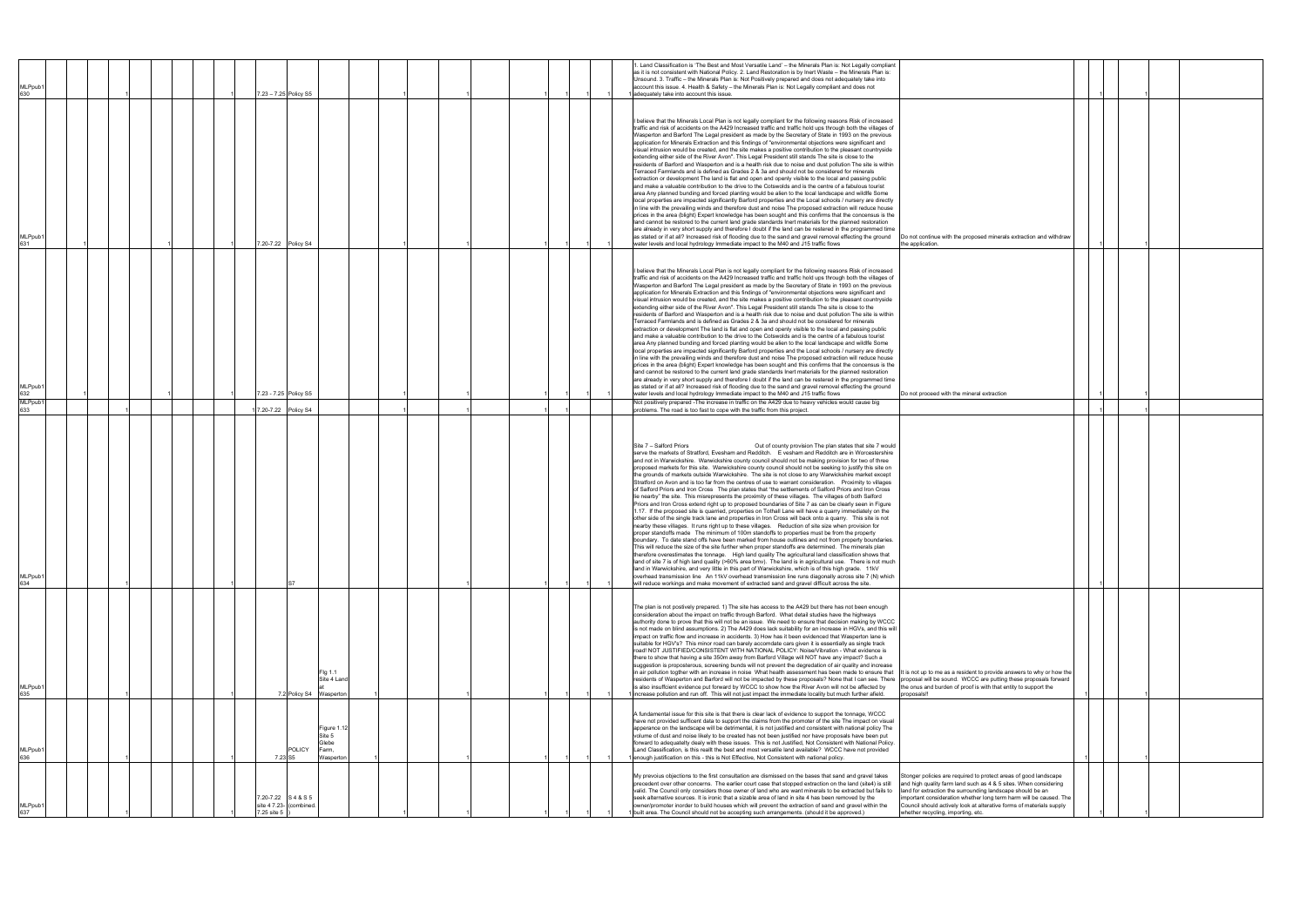|                                                                                                                                             | 1 |   |  |
|---------------------------------------------------------------------------------------------------------------------------------------------|---|---|--|
|                                                                                                                                             |   |   |  |
|                                                                                                                                             |   |   |  |
|                                                                                                                                             |   |   |  |
|                                                                                                                                             |   |   |  |
|                                                                                                                                             |   |   |  |
|                                                                                                                                             |   |   |  |
|                                                                                                                                             |   |   |  |
|                                                                                                                                             |   |   |  |
|                                                                                                                                             |   |   |  |
|                                                                                                                                             |   |   |  |
|                                                                                                                                             |   |   |  |
|                                                                                                                                             |   |   |  |
|                                                                                                                                             |   |   |  |
|                                                                                                                                             |   |   |  |
|                                                                                                                                             | 1 | 1 |  |
|                                                                                                                                             |   |   |  |
| Stratford-on-Avon District Council noted that the site was not within<br>Stratford-on-Avon District, but borders the Parishes of Charlecote |   |   |  |
| and Hampton Lucy, particularly along the stretch of the River Avon<br>near to the historic Charlecote Park (Grade I and II Listed           |   |   |  |
| Buildings). Charlecote Park needs to be protected from any adverse<br>impact to the character of the area and the setting of the historic   |   |   |  |
| park. Furthermore, consideration should be given to the ensuring<br>that any future development does not result in any adverse impact,      |   |   |  |
| either directly or indirectly, on the river's water quality, aquatic<br>environment and its surrounding natural environment. The Council    |   |   |  |
| advised that the boundary of the site should be moved away by at<br>least 0.5km from the A429.                                              |   |   |  |

| MLPpub1<br>641                                                                                                                                                                                                                                                                                                                                                                                                                                                                                                                                                                                                                                                                                                                                                                                                       | MLPpub1<br>640                                                                                                                                                                                                                                                                                                                                                                                                                                                                                                                                                                                                                                                                                                                                                                                                                                                                                                                                                                                                                                                                                                                                                                                                                                                                                                                                                                                                                                                                                                                                                                                                                                                                                                                                                                                                                                                                                                                                                                                                                                                                                                                                                                                                                                                                                                                                                                                                                                                                                                                                                                                                                                      | MLPpub1<br>639                                                                                                                                                                                                                                                                                                                                                                                                                                                                                                                                                                                                                                                                                                                        | MLPpub1<br>638                                                                                                                                                                                                                                                                                                                                                                                                                                                                                                                                                                                                                                                                                                                                                                                                                                                                                                                                                                                                                                                                                                                                                                                                                                                                                                                                                                                                                                                                                                                                                                                                                                                                                                                                                                                                                                                                                                                                                                                                                                                                                                                                                                                                                                                                                                                                                                                                                                                                                                                                                                                                                                                                                                                                                                                                                                                                                                                                                                                                                                                                                                                                                                                                                                                                                                                                                                                                                                                                                                                                                                                                                                                                                                                                                                                                                                                                                                                                                                                                                                                                                                                                                                                                                                                                                                                                                                                                                                                                                                                                                                                                                                                                                                                                 |
|----------------------------------------------------------------------------------------------------------------------------------------------------------------------------------------------------------------------------------------------------------------------------------------------------------------------------------------------------------------------------------------------------------------------------------------------------------------------------------------------------------------------------------------------------------------------------------------------------------------------------------------------------------------------------------------------------------------------------------------------------------------------------------------------------------------------|-----------------------------------------------------------------------------------------------------------------------------------------------------------------------------------------------------------------------------------------------------------------------------------------------------------------------------------------------------------------------------------------------------------------------------------------------------------------------------------------------------------------------------------------------------------------------------------------------------------------------------------------------------------------------------------------------------------------------------------------------------------------------------------------------------------------------------------------------------------------------------------------------------------------------------------------------------------------------------------------------------------------------------------------------------------------------------------------------------------------------------------------------------------------------------------------------------------------------------------------------------------------------------------------------------------------------------------------------------------------------------------------------------------------------------------------------------------------------------------------------------------------------------------------------------------------------------------------------------------------------------------------------------------------------------------------------------------------------------------------------------------------------------------------------------------------------------------------------------------------------------------------------------------------------------------------------------------------------------------------------------------------------------------------------------------------------------------------------------------------------------------------------------------------------------------------------------------------------------------------------------------------------------------------------------------------------------------------------------------------------------------------------------------------------------------------------------------------------------------------------------------------------------------------------------------------------------------------------------------------------------------------------------|---------------------------------------------------------------------------------------------------------------------------------------------------------------------------------------------------------------------------------------------------------------------------------------------------------------------------------------------------------------------------------------------------------------------------------------------------------------------------------------------------------------------------------------------------------------------------------------------------------------------------------------------------------------------------------------------------------------------------------------|------------------------------------------------------------------------------------------------------------------------------------------------------------------------------------------------------------------------------------------------------------------------------------------------------------------------------------------------------------------------------------------------------------------------------------------------------------------------------------------------------------------------------------------------------------------------------------------------------------------------------------------------------------------------------------------------------------------------------------------------------------------------------------------------------------------------------------------------------------------------------------------------------------------------------------------------------------------------------------------------------------------------------------------------------------------------------------------------------------------------------------------------------------------------------------------------------------------------------------------------------------------------------------------------------------------------------------------------------------------------------------------------------------------------------------------------------------------------------------------------------------------------------------------------------------------------------------------------------------------------------------------------------------------------------------------------------------------------------------------------------------------------------------------------------------------------------------------------------------------------------------------------------------------------------------------------------------------------------------------------------------------------------------------------------------------------------------------------------------------------------------------------------------------------------------------------------------------------------------------------------------------------------------------------------------------------------------------------------------------------------------------------------------------------------------------------------------------------------------------------------------------------------------------------------------------------------------------------------------------------------------------------------------------------------------------------------------------------------------------------------------------------------------------------------------------------------------------------------------------------------------------------------------------------------------------------------------------------------------------------------------------------------------------------------------------------------------------------------------------------------------------------------------------------------------------------------------------------------------------------------------------------------------------------------------------------------------------------------------------------------------------------------------------------------------------------------------------------------------------------------------------------------------------------------------------------------------------------------------------------------------------------------------------------------------------------------------------------------------------------------------------------------------------------------------------------------------------------------------------------------------------------------------------------------------------------------------------------------------------------------------------------------------------------------------------------------------------------------------------------------------------------------------------------------------------------------------------------------------------------------------------------------------------------------------------------------------------------------------------------------------------------------------------------------------------------------------------------------------------------------------------------------------------------------------------------------------------------------------------------------------------------------------------------------------------------------------------------------------------------|
|                                                                                                                                                                                                                                                                                                                                                                                                                                                                                                                                                                                                                                                                                                                                                                                                                      |                                                                                                                                                                                                                                                                                                                                                                                                                                                                                                                                                                                                                                                                                                                                                                                                                                                                                                                                                                                                                                                                                                                                                                                                                                                                                                                                                                                                                                                                                                                                                                                                                                                                                                                                                                                                                                                                                                                                                                                                                                                                                                                                                                                                                                                                                                                                                                                                                                                                                                                                                                                                                                                     |                                                                                                                                                                                                                                                                                                                                                                                                                                                                                                                                                                                                                                                                                                                                       |                                                                                                                                                                                                                                                                                                                                                                                                                                                                                                                                                                                                                                                                                                                                                                                                                                                                                                                                                                                                                                                                                                                                                                                                                                                                                                                                                                                                                                                                                                                                                                                                                                                                                                                                                                                                                                                                                                                                                                                                                                                                                                                                                                                                                                                                                                                                                                                                                                                                                                                                                                                                                                                                                                                                                                                                                                                                                                                                                                                                                                                                                                                                                                                                                                                                                                                                                                                                                                                                                                                                                                                                                                                                                                                                                                                                                                                                                                                                                                                                                                                                                                                                                                                                                                                                                                                                                                                                                                                                                                                                                                                                                                                                                                                                                |
|                                                                                                                                                                                                                                                                                                                                                                                                                                                                                                                                                                                                                                                                                                                                                                                                                      |                                                                                                                                                                                                                                                                                                                                                                                                                                                                                                                                                                                                                                                                                                                                                                                                                                                                                                                                                                                                                                                                                                                                                                                                                                                                                                                                                                                                                                                                                                                                                                                                                                                                                                                                                                                                                                                                                                                                                                                                                                                                                                                                                                                                                                                                                                                                                                                                                                                                                                                                                                                                                                                     |                                                                                                                                                                                                                                                                                                                                                                                                                                                                                                                                                                                                                                                                                                                                       |                                                                                                                                                                                                                                                                                                                                                                                                                                                                                                                                                                                                                                                                                                                                                                                                                                                                                                                                                                                                                                                                                                                                                                                                                                                                                                                                                                                                                                                                                                                                                                                                                                                                                                                                                                                                                                                                                                                                                                                                                                                                                                                                                                                                                                                                                                                                                                                                                                                                                                                                                                                                                                                                                                                                                                                                                                                                                                                                                                                                                                                                                                                                                                                                                                                                                                                                                                                                                                                                                                                                                                                                                                                                                                                                                                                                                                                                                                                                                                                                                                                                                                                                                                                                                                                                                                                                                                                                                                                                                                                                                                                                                                                                                                                                                |
|                                                                                                                                                                                                                                                                                                                                                                                                                                                                                                                                                                                                                                                                                                                                                                                                                      |                                                                                                                                                                                                                                                                                                                                                                                                                                                                                                                                                                                                                                                                                                                                                                                                                                                                                                                                                                                                                                                                                                                                                                                                                                                                                                                                                                                                                                                                                                                                                                                                                                                                                                                                                                                                                                                                                                                                                                                                                                                                                                                                                                                                                                                                                                                                                                                                                                                                                                                                                                                                                                                     |                                                                                                                                                                                                                                                                                                                                                                                                                                                                                                                                                                                                                                                                                                                                       |                                                                                                                                                                                                                                                                                                                                                                                                                                                                                                                                                                                                                                                                                                                                                                                                                                                                                                                                                                                                                                                                                                                                                                                                                                                                                                                                                                                                                                                                                                                                                                                                                                                                                                                                                                                                                                                                                                                                                                                                                                                                                                                                                                                                                                                                                                                                                                                                                                                                                                                                                                                                                                                                                                                                                                                                                                                                                                                                                                                                                                                                                                                                                                                                                                                                                                                                                                                                                                                                                                                                                                                                                                                                                                                                                                                                                                                                                                                                                                                                                                                                                                                                                                                                                                                                                                                                                                                                                                                                                                                                                                                                                                                                                                                                                |
|                                                                                                                                                                                                                                                                                                                                                                                                                                                                                                                                                                                                                                                                                                                                                                                                                      |                                                                                                                                                                                                                                                                                                                                                                                                                                                                                                                                                                                                                                                                                                                                                                                                                                                                                                                                                                                                                                                                                                                                                                                                                                                                                                                                                                                                                                                                                                                                                                                                                                                                                                                                                                                                                                                                                                                                                                                                                                                                                                                                                                                                                                                                                                                                                                                                                                                                                                                                                                                                                                                     |                                                                                                                                                                                                                                                                                                                                                                                                                                                                                                                                                                                                                                                                                                                                       |                                                                                                                                                                                                                                                                                                                                                                                                                                                                                                                                                                                                                                                                                                                                                                                                                                                                                                                                                                                                                                                                                                                                                                                                                                                                                                                                                                                                                                                                                                                                                                                                                                                                                                                                                                                                                                                                                                                                                                                                                                                                                                                                                                                                                                                                                                                                                                                                                                                                                                                                                                                                                                                                                                                                                                                                                                                                                                                                                                                                                                                                                                                                                                                                                                                                                                                                                                                                                                                                                                                                                                                                                                                                                                                                                                                                                                                                                                                                                                                                                                                                                                                                                                                                                                                                                                                                                                                                                                                                                                                                                                                                                                                                                                                                                |
|                                                                                                                                                                                                                                                                                                                                                                                                                                                                                                                                                                                                                                                                                                                                                                                                                      |                                                                                                                                                                                                                                                                                                                                                                                                                                                                                                                                                                                                                                                                                                                                                                                                                                                                                                                                                                                                                                                                                                                                                                                                                                                                                                                                                                                                                                                                                                                                                                                                                                                                                                                                                                                                                                                                                                                                                                                                                                                                                                                                                                                                                                                                                                                                                                                                                                                                                                                                                                                                                                                     |                                                                                                                                                                                                                                                                                                                                                                                                                                                                                                                                                                                                                                                                                                                                       |                                                                                                                                                                                                                                                                                                                                                                                                                                                                                                                                                                                                                                                                                                                                                                                                                                                                                                                                                                                                                                                                                                                                                                                                                                                                                                                                                                                                                                                                                                                                                                                                                                                                                                                                                                                                                                                                                                                                                                                                                                                                                                                                                                                                                                                                                                                                                                                                                                                                                                                                                                                                                                                                                                                                                                                                                                                                                                                                                                                                                                                                                                                                                                                                                                                                                                                                                                                                                                                                                                                                                                                                                                                                                                                                                                                                                                                                                                                                                                                                                                                                                                                                                                                                                                                                                                                                                                                                                                                                                                                                                                                                                                                                                                                                                |
|                                                                                                                                                                                                                                                                                                                                                                                                                                                                                                                                                                                                                                                                                                                                                                                                                      |                                                                                                                                                                                                                                                                                                                                                                                                                                                                                                                                                                                                                                                                                                                                                                                                                                                                                                                                                                                                                                                                                                                                                                                                                                                                                                                                                                                                                                                                                                                                                                                                                                                                                                                                                                                                                                                                                                                                                                                                                                                                                                                                                                                                                                                                                                                                                                                                                                                                                                                                                                                                                                                     |                                                                                                                                                                                                                                                                                                                                                                                                                                                                                                                                                                                                                                                                                                                                       |                                                                                                                                                                                                                                                                                                                                                                                                                                                                                                                                                                                                                                                                                                                                                                                                                                                                                                                                                                                                                                                                                                                                                                                                                                                                                                                                                                                                                                                                                                                                                                                                                                                                                                                                                                                                                                                                                                                                                                                                                                                                                                                                                                                                                                                                                                                                                                                                                                                                                                                                                                                                                                                                                                                                                                                                                                                                                                                                                                                                                                                                                                                                                                                                                                                                                                                                                                                                                                                                                                                                                                                                                                                                                                                                                                                                                                                                                                                                                                                                                                                                                                                                                                                                                                                                                                                                                                                                                                                                                                                                                                                                                                                                                                                                                |
| Allocation<br>of Site 5<br>Blebe<br>Farm,<br>Policy S5<br>Waspertor                                                                                                                                                                                                                                                                                                                                                                                                                                                                                                                                                                                                                                                                                                                                                  | Policy S5,<br>7.23 - 7.25 Site 5                                                                                                                                                                                                                                                                                                                                                                                                                                                                                                                                                                                                                                                                                                                                                                                                                                                                                                                                                                                                                                                                                                                                                                                                                                                                                                                                                                                                                                                                                                                                                                                                                                                                                                                                                                                                                                                                                                                                                                                                                                                                                                                                                                                                                                                                                                                                                                                                                                                                                                                                                                                                                    |                                                                                                                                                                                                                                                                                                                                                                                                                                                                                                                                                                                                                                                                                                                                       | Policy S4 -<br>7.20 - 7.22 Site 4                                                                                                                                                                                                                                                                                                                                                                                                                                                                                                                                                                                                                                                                                                                                                                                                                                                                                                                                                                                                                                                                                                                                                                                                                                                                                                                                                                                                                                                                                                                                                                                                                                                                                                                                                                                                                                                                                                                                                                                                                                                                                                                                                                                                                                                                                                                                                                                                                                                                                                                                                                                                                                                                                                                                                                                                                                                                                                                                                                                                                                                                                                                                                                                                                                                                                                                                                                                                                                                                                                                                                                                                                                                                                                                                                                                                                                                                                                                                                                                                                                                                                                                                                                                                                                                                                                                                                                                                                                                                                                                                                                                                                                                                                                              |
|                                                                                                                                                                                                                                                                                                                                                                                                                                                                                                                                                                                                                                                                                                                                                                                                                      |                                                                                                                                                                                                                                                                                                                                                                                                                                                                                                                                                                                                                                                                                                                                                                                                                                                                                                                                                                                                                                                                                                                                                                                                                                                                                                                                                                                                                                                                                                                                                                                                                                                                                                                                                                                                                                                                                                                                                                                                                                                                                                                                                                                                                                                                                                                                                                                                                                                                                                                                                                                                                                                     |                                                                                                                                                                                                                                                                                                                                                                                                                                                                                                                                                                                                                                                                                                                                       |                                                                                                                                                                                                                                                                                                                                                                                                                                                                                                                                                                                                                                                                                                                                                                                                                                                                                                                                                                                                                                                                                                                                                                                                                                                                                                                                                                                                                                                                                                                                                                                                                                                                                                                                                                                                                                                                                                                                                                                                                                                                                                                                                                                                                                                                                                                                                                                                                                                                                                                                                                                                                                                                                                                                                                                                                                                                                                                                                                                                                                                                                                                                                                                                                                                                                                                                                                                                                                                                                                                                                                                                                                                                                                                                                                                                                                                                                                                                                                                                                                                                                                                                                                                                                                                                                                                                                                                                                                                                                                                                                                                                                                                                                                                                                |
|                                                                                                                                                                                                                                                                                                                                                                                                                                                                                                                                                                                                                                                                                                                                                                                                                      |                                                                                                                                                                                                                                                                                                                                                                                                                                                                                                                                                                                                                                                                                                                                                                                                                                                                                                                                                                                                                                                                                                                                                                                                                                                                                                                                                                                                                                                                                                                                                                                                                                                                                                                                                                                                                                                                                                                                                                                                                                                                                                                                                                                                                                                                                                                                                                                                                                                                                                                                                                                                                                                     |                                                                                                                                                                                                                                                                                                                                                                                                                                                                                                                                                                                                                                                                                                                                       |                                                                                                                                                                                                                                                                                                                                                                                                                                                                                                                                                                                                                                                                                                                                                                                                                                                                                                                                                                                                                                                                                                                                                                                                                                                                                                                                                                                                                                                                                                                                                                                                                                                                                                                                                                                                                                                                                                                                                                                                                                                                                                                                                                                                                                                                                                                                                                                                                                                                                                                                                                                                                                                                                                                                                                                                                                                                                                                                                                                                                                                                                                                                                                                                                                                                                                                                                                                                                                                                                                                                                                                                                                                                                                                                                                                                                                                                                                                                                                                                                                                                                                                                                                                                                                                                                                                                                                                                                                                                                                                                                                                                                                                                                                                                                |
|                                                                                                                                                                                                                                                                                                                                                                                                                                                                                                                                                                                                                                                                                                                                                                                                                      |                                                                                                                                                                                                                                                                                                                                                                                                                                                                                                                                                                                                                                                                                                                                                                                                                                                                                                                                                                                                                                                                                                                                                                                                                                                                                                                                                                                                                                                                                                                                                                                                                                                                                                                                                                                                                                                                                                                                                                                                                                                                                                                                                                                                                                                                                                                                                                                                                                                                                                                                                                                                                                                     |                                                                                                                                                                                                                                                                                                                                                                                                                                                                                                                                                                                                                                                                                                                                       |                                                                                                                                                                                                                                                                                                                                                                                                                                                                                                                                                                                                                                                                                                                                                                                                                                                                                                                                                                                                                                                                                                                                                                                                                                                                                                                                                                                                                                                                                                                                                                                                                                                                                                                                                                                                                                                                                                                                                                                                                                                                                                                                                                                                                                                                                                                                                                                                                                                                                                                                                                                                                                                                                                                                                                                                                                                                                                                                                                                                                                                                                                                                                                                                                                                                                                                                                                                                                                                                                                                                                                                                                                                                                                                                                                                                                                                                                                                                                                                                                                                                                                                                                                                                                                                                                                                                                                                                                                                                                                                                                                                                                                                                                                                                                |
|                                                                                                                                                                                                                                                                                                                                                                                                                                                                                                                                                                                                                                                                                                                                                                                                                      |                                                                                                                                                                                                                                                                                                                                                                                                                                                                                                                                                                                                                                                                                                                                                                                                                                                                                                                                                                                                                                                                                                                                                                                                                                                                                                                                                                                                                                                                                                                                                                                                                                                                                                                                                                                                                                                                                                                                                                                                                                                                                                                                                                                                                                                                                                                                                                                                                                                                                                                                                                                                                                                     |                                                                                                                                                                                                                                                                                                                                                                                                                                                                                                                                                                                                                                                                                                                                       |                                                                                                                                                                                                                                                                                                                                                                                                                                                                                                                                                                                                                                                                                                                                                                                                                                                                                                                                                                                                                                                                                                                                                                                                                                                                                                                                                                                                                                                                                                                                                                                                                                                                                                                                                                                                                                                                                                                                                                                                                                                                                                                                                                                                                                                                                                                                                                                                                                                                                                                                                                                                                                                                                                                                                                                                                                                                                                                                                                                                                                                                                                                                                                                                                                                                                                                                                                                                                                                                                                                                                                                                                                                                                                                                                                                                                                                                                                                                                                                                                                                                                                                                                                                                                                                                                                                                                                                                                                                                                                                                                                                                                                                                                                                                                |
|                                                                                                                                                                                                                                                                                                                                                                                                                                                                                                                                                                                                                                                                                                                                                                                                                      |                                                                                                                                                                                                                                                                                                                                                                                                                                                                                                                                                                                                                                                                                                                                                                                                                                                                                                                                                                                                                                                                                                                                                                                                                                                                                                                                                                                                                                                                                                                                                                                                                                                                                                                                                                                                                                                                                                                                                                                                                                                                                                                                                                                                                                                                                                                                                                                                                                                                                                                                                                                                                                                     |                                                                                                                                                                                                                                                                                                                                                                                                                                                                                                                                                                                                                                                                                                                                       |                                                                                                                                                                                                                                                                                                                                                                                                                                                                                                                                                                                                                                                                                                                                                                                                                                                                                                                                                                                                                                                                                                                                                                                                                                                                                                                                                                                                                                                                                                                                                                                                                                                                                                                                                                                                                                                                                                                                                                                                                                                                                                                                                                                                                                                                                                                                                                                                                                                                                                                                                                                                                                                                                                                                                                                                                                                                                                                                                                                                                                                                                                                                                                                                                                                                                                                                                                                                                                                                                                                                                                                                                                                                                                                                                                                                                                                                                                                                                                                                                                                                                                                                                                                                                                                                                                                                                                                                                                                                                                                                                                                                                                                                                                                                                |
|                                                                                                                                                                                                                                                                                                                                                                                                                                                                                                                                                                                                                                                                                                                                                                                                                      |                                                                                                                                                                                                                                                                                                                                                                                                                                                                                                                                                                                                                                                                                                                                                                                                                                                                                                                                                                                                                                                                                                                                                                                                                                                                                                                                                                                                                                                                                                                                                                                                                                                                                                                                                                                                                                                                                                                                                                                                                                                                                                                                                                                                                                                                                                                                                                                                                                                                                                                                                                                                                                                     |                                                                                                                                                                                                                                                                                                                                                                                                                                                                                                                                                                                                                                                                                                                                       |                                                                                                                                                                                                                                                                                                                                                                                                                                                                                                                                                                                                                                                                                                                                                                                                                                                                                                                                                                                                                                                                                                                                                                                                                                                                                                                                                                                                                                                                                                                                                                                                                                                                                                                                                                                                                                                                                                                                                                                                                                                                                                                                                                                                                                                                                                                                                                                                                                                                                                                                                                                                                                                                                                                                                                                                                                                                                                                                                                                                                                                                                                                                                                                                                                                                                                                                                                                                                                                                                                                                                                                                                                                                                                                                                                                                                                                                                                                                                                                                                                                                                                                                                                                                                                                                                                                                                                                                                                                                                                                                                                                                                                                                                                                                                |
|                                                                                                                                                                                                                                                                                                                                                                                                                                                                                                                                                                                                                                                                                                                                                                                                                      |                                                                                                                                                                                                                                                                                                                                                                                                                                                                                                                                                                                                                                                                                                                                                                                                                                                                                                                                                                                                                                                                                                                                                                                                                                                                                                                                                                                                                                                                                                                                                                                                                                                                                                                                                                                                                                                                                                                                                                                                                                                                                                                                                                                                                                                                                                                                                                                                                                                                                                                                                                                                                                                     |                                                                                                                                                                                                                                                                                                                                                                                                                                                                                                                                                                                                                                                                                                                                       |                                                                                                                                                                                                                                                                                                                                                                                                                                                                                                                                                                                                                                                                                                                                                                                                                                                                                                                                                                                                                                                                                                                                                                                                                                                                                                                                                                                                                                                                                                                                                                                                                                                                                                                                                                                                                                                                                                                                                                                                                                                                                                                                                                                                                                                                                                                                                                                                                                                                                                                                                                                                                                                                                                                                                                                                                                                                                                                                                                                                                                                                                                                                                                                                                                                                                                                                                                                                                                                                                                                                                                                                                                                                                                                                                                                                                                                                                                                                                                                                                                                                                                                                                                                                                                                                                                                                                                                                                                                                                                                                                                                                                                                                                                                                                |
|                                                                                                                                                                                                                                                                                                                                                                                                                                                                                                                                                                                                                                                                                                                                                                                                                      |                                                                                                                                                                                                                                                                                                                                                                                                                                                                                                                                                                                                                                                                                                                                                                                                                                                                                                                                                                                                                                                                                                                                                                                                                                                                                                                                                                                                                                                                                                                                                                                                                                                                                                                                                                                                                                                                                                                                                                                                                                                                                                                                                                                                                                                                                                                                                                                                                                                                                                                                                                                                                                                     |                                                                                                                                                                                                                                                                                                                                                                                                                                                                                                                                                                                                                                                                                                                                       |                                                                                                                                                                                                                                                                                                                                                                                                                                                                                                                                                                                                                                                                                                                                                                                                                                                                                                                                                                                                                                                                                                                                                                                                                                                                                                                                                                                                                                                                                                                                                                                                                                                                                                                                                                                                                                                                                                                                                                                                                                                                                                                                                                                                                                                                                                                                                                                                                                                                                                                                                                                                                                                                                                                                                                                                                                                                                                                                                                                                                                                                                                                                                                                                                                                                                                                                                                                                                                                                                                                                                                                                                                                                                                                                                                                                                                                                                                                                                                                                                                                                                                                                                                                                                                                                                                                                                                                                                                                                                                                                                                                                                                                                                                                                                |
|                                                                                                                                                                                                                                                                                                                                                                                                                                                                                                                                                                                                                                                                                                                                                                                                                      | 1) Visual Appearance (not justified) • The Site is within "Terraced Farmlands" • The land is flat and<br>open with fertile free draining soil . It is intensively farmed and . openly visible to the public . The<br>Bunding and Planting are alien to the natural landscape 2) Listed Buildings (legal - doesn't comply with<br>national policy and legislation) • Not adequate regard given to setting of a listed building (Heritage<br>Asset) • Heritage Asset can be harmed by development within its setting • Mitigation (bunds) doesn't<br>address permanent changes 3) Site Area and Extraction Volumes (not justified) • Site Volume<br>promoted at 300,000 tonnes, actual volume only 200,000 tonnes • Planning failed to acknowledge 4)<br>Dust, Noise (not justified, not consistent with national policy) • Seven Elms and Seven Elms Barn are<br>directly in prevailing wind • only 100m standoff proposed, flat open site • County have failed to<br>address objection 5) Land Restoration (not justified, not effective) • Has the County justified that the<br>site can be restored? • Have they demonstrated effective infilling? • The Plan stating land returned to<br>agriculture is contradicted by lack of inert fill and soil being no longer free draining . The County<br>claims the amount of inert fill is modest and yet Site 4 is one of the largest sites $\cdot$ The Plan says<br>that finding inert materials can be hard, consequently restoration can take longer than expected 6)<br>Land Classification - The Best and Most Versatile Land (not effective, not consistent with national<br>planning policy) • I understand Wasperton Farm land is classed Grade 2 and 3a and only a small<br>percentage (12%) of agricultural land in Warwickshire is Grade 1 and 2. • The Government states<br>that local planning authorities should use poorer quality land in preference and yet WCC have<br>excluded other sites with lower grade land • When planning permission to extract gravel on this site<br>was rejected on Appeal in 1993, the Secretary of State conceded that a number of environmental<br>objections were significant, including that 'visual intrusion would be created', that 'the site<br>makes a positive contribution to the pleasant countryside extending either side of the River Avon',<br>that 'there would be some material harm to the appearance of the Locality', and that the site includes<br>land of the best and most versatile quality, some of which would be permanently lost to agriculture'.<br>Nothing has materially changed and therefore this should still apply. | Having been a resident of Salford Priors for nearly 25 years, we have already had to endure Marsh Farm<br>for all of that time and all of the associated issues that come with such. Lorries, Noise and Dust Pollution<br>are some of the key factors. We are a small green village and have done our bit for the county in respect<br>of quarries. The moonscape that has been left is a disgrace. Why should we endure further disruption for<br>yet another goodness knows how many years. Go and choose another site, and this is not just<br>NIMBYISM, we have done our bit as I say. Look at the map outside of Salford Priors, just because we fall<br>right on the edge of Worcs/Warks border. Totally unfair and not wanted. | 1) Traffic (not positively prepared) • Increased risk of accidents • Lumbering lorries entering fast<br>moving traffic • Impacts of additional loading of heavy traffic on Longbridge roundabout and • on<br>immediate motorway network 2) Visual Appearance (not justified) • The Site is within "Terraced<br>Farmlands" • The land is flat and open with fertile free draining soil • It is intensively farmed and •<br>openly visible to the public • The Bunding and Planting are alien to the natural landscape 3) Blight<br>(not justified) • Certain properties are significantly impacted ie Forge Cottage, Wellesbourne House<br>Wasperton and Barford properties are visually impacted and by dirt and noise, • in particular Barford<br>properties in line of prevailing wind . Saleabliility . Insurance premiums 4) Land Restoration (not<br>justified, not effective ) . Has the County justified that the site can be restored? . Have they<br>demonstrated effective infilling? • The Plan stating land returned to agriculture is contradicted by lack<br>of inert fill and soil being no longer free draining • The County claims the amount of inert fill is<br>modest and yet Site 4 is one of the largest sites • The Plan says that finding inert materials can be<br>hard, consequently restoration can take longer than expected 5) Land Classification - The Best<br>and Most Versatile Land (not effective, not consistent with national planning policy) • I understand<br>Wasperton Farm land is classed Grade 2 and 3a and only a small<br>percentage (12%) of<br>agricultural land in Warwickshire is Grade 1 and 2. • The Government states that local planning<br>authorities should use poorer quality land in preference and yet WCC have excluded other sites with<br>lower grade land • When planning permission to extract gravel on this site was rejected on Appeal in<br>1993, the Secretary of State conceded that a number of environmental objections were significant<br>including that 'visual intrusion would be created', that 'the site makes a positive contribution to the<br>pleasant countryside extending either side of the River Avon', that 'there would be some material<br>harm to the appearance of the Locality', and that the site includes land of the best and most versatile<br>quality, some of which would be permanently lost to agriculture'. Nothing has materially<br>changed and therefore this should still apply . 6) Neighbourhood Plans Does the County Council<br>take any notice of Neighbourhood Development Plans? Barford residents have made great efforts to<br>produce an excellent Plan, which has just been approved by an inspector and given a full mandate by<br>the villagers in a recent referendum. The Plan quite clearly states 'The irreversible development of<br>open agricultural land will not be permitted where it would result in the loss of the best and most<br>versatile land except where it is development for the purposes of agriculture'. The NPPF states<br>'The adverse impact of mineral workings on neighbouring communities should be minimised'. The<br>Site assessment rationale by CC, question 19, asks 'Would the proposed site be compatible with<br>existing or proposed neighbouring uses or will it create a nuisance that will affect existing residents'.<br>The following comment by the Policy Planning Team of 'Noise, dust, smell, light, vibration, air<br>quality, impact on residents and businesses and neighbouring users' must be the answer. These<br>hazards are not acceptable. The Policy Team have also stated in their Assessment Rational that<br>The erection of processing plant and provision of new accesses and screening bunds close by, may<br>have a harmful effect on settlements, particularly if fixed and for a long duration'. The CC<br>documentation also asks that the 'proximity of local communities and businesses whose amenity may<br>be impacted by development' be taken into account. The Exchange' offices must certainly be<br>affected in some way. 7) Hydrology We have been promised a hydrology report. There's one by<br>Prof. Carolyn Roberts (a water resource management specialist) from 1987 which points to<br>concerns that the CC have not really thought through the problems of dust (with the prevailing SW<br>wind), water reduction levels (how does this affect the water table?) and the possibility of the<br>absorption of chemicals into the land. NPPF makes it clear that 'unavoidable dust emissions are<br>controlled, mitigated or removed at source. A dust assessment study should be undertaken by a<br>competent person/organisation. |
| Stratford-on-Avon District Council noted that the site was not within<br>Stratford-on-Avon District, but borders the Parishes of Charlecote<br>and Hampton Lucy, particularly along the stretch of the River Avon<br>near to the historic Charlecote Park (Grade I and II Listed<br>Buildings). Charlecote Park needs to be protected from any adverse<br>impact to the character of the area and the setting of the historic<br>park. Furthermore, consideration should be given to the ensuring<br>that any future development does not result in any adverse impact,<br>either directly or indirectly, on the river's water quality, aquatic<br>environment and its surrounding natural environment. The Council<br>advised that the boundary of the site should be moved away by at<br>east 0.5km from the A429. |                                                                                                                                                                                                                                                                                                                                                                                                                                                                                                                                                                                                                                                                                                                                                                                                                                                                                                                                                                                                                                                                                                                                                                                                                                                                                                                                                                                                                                                                                                                                                                                                                                                                                                                                                                                                                                                                                                                                                                                                                                                                                                                                                                                                                                                                                                                                                                                                                                                                                                                                                                                                                                                     |                                                                                                                                                                                                                                                                                                                                                                                                                                                                                                                                                                                                                                                                                                                                       |                                                                                                                                                                                                                                                                                                                                                                                                                                                                                                                                                                                                                                                                                                                                                                                                                                                                                                                                                                                                                                                                                                                                                                                                                                                                                                                                                                                                                                                                                                                                                                                                                                                                                                                                                                                                                                                                                                                                                                                                                                                                                                                                                                                                                                                                                                                                                                                                                                                                                                                                                                                                                                                                                                                                                                                                                                                                                                                                                                                                                                                                                                                                                                                                                                                                                                                                                                                                                                                                                                                                                                                                                                                                                                                                                                                                                                                                                                                                                                                                                                                                                                                                                                                                                                                                                                                                                                                                                                                                                                                                                                                                                                                                                                                                                |
|                                                                                                                                                                                                                                                                                                                                                                                                                                                                                                                                                                                                                                                                                                                                                                                                                      |                                                                                                                                                                                                                                                                                                                                                                                                                                                                                                                                                                                                                                                                                                                                                                                                                                                                                                                                                                                                                                                                                                                                                                                                                                                                                                                                                                                                                                                                                                                                                                                                                                                                                                                                                                                                                                                                                                                                                                                                                                                                                                                                                                                                                                                                                                                                                                                                                                                                                                                                                                                                                                                     |                                                                                                                                                                                                                                                                                                                                                                                                                                                                                                                                                                                                                                                                                                                                       |                                                                                                                                                                                                                                                                                                                                                                                                                                                                                                                                                                                                                                                                                                                                                                                                                                                                                                                                                                                                                                                                                                                                                                                                                                                                                                                                                                                                                                                                                                                                                                                                                                                                                                                                                                                                                                                                                                                                                                                                                                                                                                                                                                                                                                                                                                                                                                                                                                                                                                                                                                                                                                                                                                                                                                                                                                                                                                                                                                                                                                                                                                                                                                                                                                                                                                                                                                                                                                                                                                                                                                                                                                                                                                                                                                                                                                                                                                                                                                                                                                                                                                                                                                                                                                                                                                                                                                                                                                                                                                                                                                                                                                                                                                                                                |
|                                                                                                                                                                                                                                                                                                                                                                                                                                                                                                                                                                                                                                                                                                                                                                                                                      |                                                                                                                                                                                                                                                                                                                                                                                                                                                                                                                                                                                                                                                                                                                                                                                                                                                                                                                                                                                                                                                                                                                                                                                                                                                                                                                                                                                                                                                                                                                                                                                                                                                                                                                                                                                                                                                                                                                                                                                                                                                                                                                                                                                                                                                                                                                                                                                                                                                                                                                                                                                                                                                     |                                                                                                                                                                                                                                                                                                                                                                                                                                                                                                                                                                                                                                                                                                                                       |                                                                                                                                                                                                                                                                                                                                                                                                                                                                                                                                                                                                                                                                                                                                                                                                                                                                                                                                                                                                                                                                                                                                                                                                                                                                                                                                                                                                                                                                                                                                                                                                                                                                                                                                                                                                                                                                                                                                                                                                                                                                                                                                                                                                                                                                                                                                                                                                                                                                                                                                                                                                                                                                                                                                                                                                                                                                                                                                                                                                                                                                                                                                                                                                                                                                                                                                                                                                                                                                                                                                                                                                                                                                                                                                                                                                                                                                                                                                                                                                                                                                                                                                                                                                                                                                                                                                                                                                                                                                                                                                                                                                                                                                                                                                                |
|                                                                                                                                                                                                                                                                                                                                                                                                                                                                                                                                                                                                                                                                                                                                                                                                                      |                                                                                                                                                                                                                                                                                                                                                                                                                                                                                                                                                                                                                                                                                                                                                                                                                                                                                                                                                                                                                                                                                                                                                                                                                                                                                                                                                                                                                                                                                                                                                                                                                                                                                                                                                                                                                                                                                                                                                                                                                                                                                                                                                                                                                                                                                                                                                                                                                                                                                                                                                                                                                                                     |                                                                                                                                                                                                                                                                                                                                                                                                                                                                                                                                                                                                                                                                                                                                       |                                                                                                                                                                                                                                                                                                                                                                                                                                                                                                                                                                                                                                                                                                                                                                                                                                                                                                                                                                                                                                                                                                                                                                                                                                                                                                                                                                                                                                                                                                                                                                                                                                                                                                                                                                                                                                                                                                                                                                                                                                                                                                                                                                                                                                                                                                                                                                                                                                                                                                                                                                                                                                                                                                                                                                                                                                                                                                                                                                                                                                                                                                                                                                                                                                                                                                                                                                                                                                                                                                                                                                                                                                                                                                                                                                                                                                                                                                                                                                                                                                                                                                                                                                                                                                                                                                                                                                                                                                                                                                                                                                                                                                                                                                                                                |
|                                                                                                                                                                                                                                                                                                                                                                                                                                                                                                                                                                                                                                                                                                                                                                                                                      |                                                                                                                                                                                                                                                                                                                                                                                                                                                                                                                                                                                                                                                                                                                                                                                                                                                                                                                                                                                                                                                                                                                                                                                                                                                                                                                                                                                                                                                                                                                                                                                                                                                                                                                                                                                                                                                                                                                                                                                                                                                                                                                                                                                                                                                                                                                                                                                                                                                                                                                                                                                                                                                     |                                                                                                                                                                                                                                                                                                                                                                                                                                                                                                                                                                                                                                                                                                                                       |                                                                                                                                                                                                                                                                                                                                                                                                                                                                                                                                                                                                                                                                                                                                                                                                                                                                                                                                                                                                                                                                                                                                                                                                                                                                                                                                                                                                                                                                                                                                                                                                                                                                                                                                                                                                                                                                                                                                                                                                                                                                                                                                                                                                                                                                                                                                                                                                                                                                                                                                                                                                                                                                                                                                                                                                                                                                                                                                                                                                                                                                                                                                                                                                                                                                                                                                                                                                                                                                                                                                                                                                                                                                                                                                                                                                                                                                                                                                                                                                                                                                                                                                                                                                                                                                                                                                                                                                                                                                                                                                                                                                                                                                                                                                                |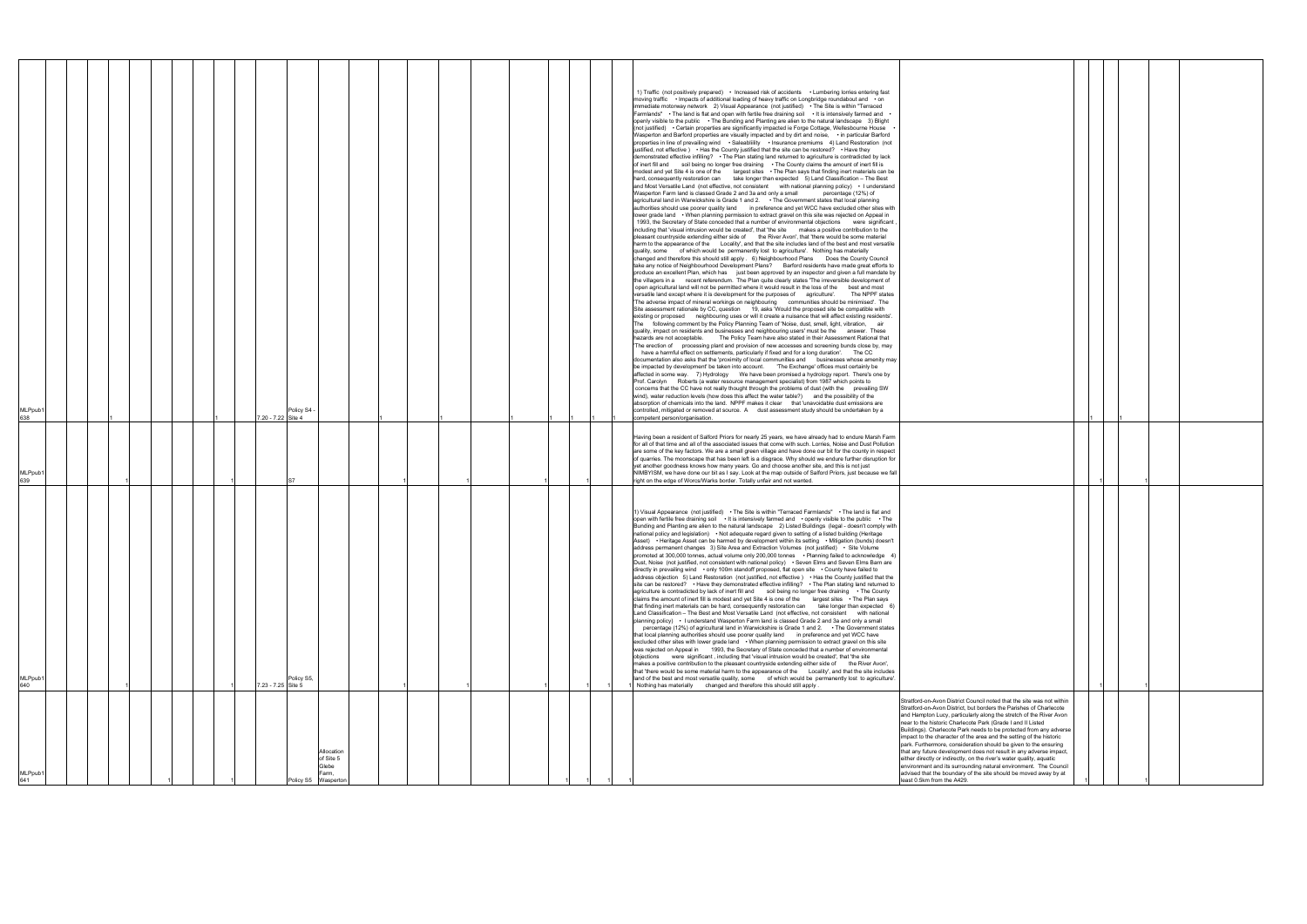| Policy S7 -<br>Allocation<br>at Site 7<br>ower.<br>Farm,<br>Site 7<br>Salford<br>Salford<br>MLPpub1<br>642<br>Priors<br>Priors<br>Figure 1.17 | The Council endorses the following policy principles set out in the<br>draft Minerals Plan: Protection and enhancement of the natural and<br>built environment; Managing Health, Economic and Amenity<br>Impacts of Mineral Development; Sustainable Transportation; Public<br>Rights of Way and Recreational Highways; Flood Risk and Water<br>Quality; Aviation Safeguarding Reinstatement, reclamation,<br>restoration and aftercare Mineral Safeguarding Whole Life<br>Approach to Mineral Development. The Stratford-on-Avon District<br>Council (SDC) also recommends that mitigation measures should<br>be fully and rigorously applied on a site by site basis according to<br>the circumstances that apply. Lower Farm, Salford Priors SDC<br>considers that the further information provided about the site in the<br>draft Minerals Plan 2016 and the promoter's draft plans, would<br>address the previous concerns highlighted in the Council's previous<br>representation to the proposed site allocation of Lower Farm.<br>Salford Priors Neighbourhood Plan It should be noted that Salford<br>Priors Neighbourhood Development Plan (NDP) has successfully<br>undergone examination. It is anticipated that the Salford Priors<br>NDP will proceed to referendum stage shortly. Full weight is<br>afforded to NDPs in decision making once they have been adopted<br>by the Council as they form part of the Council's development plan<br>framework.                                                                                                                                                                                                                                                                                                                                                                                                                                                                                                                                                                                                                                                                                                                                                                                                                                                                                                                                                                                                                                                                                                                                                                                                                                                                                                                                                                                                                                                                                                                                                                                                                                                                                                                                                                                                                                                                                                                                                                                                                                                                                                                                                                                                                                                                                                                                                                                                                                                                            |  |
|-----------------------------------------------------------------------------------------------------------------------------------------------|---------------------------------------------------------------------------------------------------------------------------------------------------------------------------------------------------------------------------------------------------------------------------------------------------------------------------------------------------------------------------------------------------------------------------------------------------------------------------------------------------------------------------------------------------------------------------------------------------------------------------------------------------------------------------------------------------------------------------------------------------------------------------------------------------------------------------------------------------------------------------------------------------------------------------------------------------------------------------------------------------------------------------------------------------------------------------------------------------------------------------------------------------------------------------------------------------------------------------------------------------------------------------------------------------------------------------------------------------------------------------------------------------------------------------------------------------------------------------------------------------------------------------------------------------------------------------------------------------------------------------------------------------------------------------------------------------------------------------------------------------------------------------------------------------------------------------------------------------------------------------------------------------------------------------------------------------------------------------------------------------------------------------------------------------------------------------------------------------------------------------------------------------------------------------------------------------------------------------------------------------------------------------------------------------------------------------------------------------------------------------------------------------------------------------------------------------------------------------------------------------------------------------------------------------------------------------------------------------------------------------------------------------------------------------------------------------------------------------------------------------------------------------------------------------------------------------------------------------------------------------------------------------------------------------------------------------------------------------------------------------------------------------------------------------------------------------------------------------------------------------------------------------------------------------------------------------------------------------------------------------------------------------------------------------------------------------------------------------------------------------------------------------------------------------------------------------------------------------------------------------------------------------------------------------------------------------------------------------------------------------------------------------------------------------------------------------------------------------------------------------------------------------------------------------------------------------------------------------------------------------------------------------------------------------------------------------|--|
| Paragraph<br>s 7.20,<br>7.21 and<br>MLPpub1<br>643<br>7.22<br>Policy S4 Fig 1.14                                                              | 1) The plan does not address the impact of the addition of slow moving heavy vehicles to the already<br>busy traffic flow on the A429 and how this will increase the accident hazard for vehicles exiting<br>northwards from the junctions both north and south of Barford village. This hazard particulary applies to<br>both school and public transport buses. 2) The plan does not address how increased queues of waiting<br>traffic will potentially add to the hazard of road crossings in the Barford village and will add pollutant<br>exhaust fumes to the environment. 3) The loss of best and most versatile land from 58% of the proposed<br>site is not addressed as a part of a broader sustainability issue. The loss of heavily cropped food<br>producing land should be considered from a long term view - people need food (ideally locally sourced)<br>as well as civil engineering infrastructure. The plan should recognise that the land is best and most<br>versatile because it is aluvial soil on free draining gravel and enables tractor access at all times. Re-<br>instatement of the land to best and most versatile agricultural land is not addressed. There will be<br>irreversible or permanent loss. 4) The plan does not provide sound proposals with regard to flood risk and<br>sinkage upon any reinstated land and subsequent run-off of silty water to the Thelsford Brook and the<br>River Avon with subsequent impact upon waterlife and the fishing amenities of the Birmingham and<br>Leamington Anglers Associations downstream. Nor does it address the abstraction of water used in any The plan should require that the above points (Section 5) are<br>processes or dust mitigation. 5) The plan gives no sound proposals to reduce the health risk of dust<br>addressed as part of the planning approval process. Any interested<br>particles and silicosis to residents of Barford and Wasperton. 6) The plan gives no sound proposals to<br>developer should be required to address these points in detail as<br>minimise the noise and light pollution and does not address the measures to reduce the negative visual<br>part of their proposals and thereby include the removal or mitigation<br>of the hazards in their commercial proposals.<br>impact of mineral extraction.                                                                                                                                                                                                                                                                                                                                                                                                                                                                                                                                                                                                                                                                                                                                                                                                                                                                                                                                                                                                                                                                                                                                                                                                                                                                                                                                                                                                                                                                                                                                                                                                          |  |
| Site 5<br>Paragraph<br>s 7.23,<br>7.24 and<br>MLPpub1<br>644<br>7.25.<br>Policy S5 Fig 1.15                                                   | 1) The plan does not address the impact of the addition of slow moving heavy vehicles to the already<br>busy traffic flow on the A429 and how this will increase the accident hazard for vehicles exiting<br>northwards from the junctions both north and south of Barford village. This hazard particulary applies to<br>both school and public transport buses. 2) The plan does not address how increased queues of waiting<br>traffic will potentially add to the hazard of road crossings in the Barford village and will add pollutant<br>exhaust fumes to the environment. 3) The loss of best and most versatile land from 58% of the proposed<br>site is not addressed as a part of a broader sustainability issue. The loss of heavily cropped food<br>producing land should be considered from a long term view - people need food (ideally locally sourced)<br>as well as civil engineering infrastructure. The plan should recognise that the land is best and most<br>versatile because it is aluvial soil on free draining gravel and enables tractor access at all times. Re-<br>instatement of the land to best and most versatile agricultural land is not addressed. There will be<br>irreversible or permanent loss. 4) The plan does not provide sound proposals with regard to flood risk and<br>sinkage upon any reinstated land and subsequent run-off of silty water to the Thelsford Brook and the<br>River Avon with subsequent impact upon waterlife and the fishing amenities of the Birmingham and<br>Leamington Anglers Associations downstream. Nor does it address the abstraction of water used in any The plan should require that the above points (Section 5) are<br>processes or dust mitigation. 5) The plan gives no sound proposals to reduce the health risk of dust<br>addressed as part of the planning approval process. Any interested<br>particles and silicosis to residents of Barford and Wasperton. 6) The plan gives no sound proposals to<br>developer should be required to address these points in detail as<br>minimise the noise and light pollution and does not address the measures to reduce the negative visual part of their proposals and thereby include the removal or mitigation<br>of the hazards in their commercial proposals.<br>impact of mineral extraction.                                                                                                                                                                                                                                                                                                                                                                                                                                                                                                                                                                                                                                                                                                                                                                                                                                                                                                                                                                                                                                                                                                                                                                                                                                                                                                                                                                                                                                                                                                                                                                                                             |  |
|                                                                                                                                               | Whilst we are pleased to see the reference in Policy DM1 to the need to protect ancient woodland and<br>ancient/veteran trees, we are continuing to object because the wording of DM1 does not reflect the<br>lates emerging national and local policy on protecting ancient woodland, which supports protection<br>without the usual caveat (ie omitting the wording: 'unless the need for, and benefits of, the development<br>in that locationclearly outweigh the loss'). In addition we note that the wording on ancient woodland<br>in paragraph 9.33 in this consultation Plan goes someway to reflecting this change in ancient woodland<br>policy (as underlined), creating inconsistency in the Plan - Planning permission will not be granted where<br>mineral developments would result in the loss or deterioration of irreplaceable habitats (i.e. a ncient semi-<br>natural woodland or the loss of aged or veteran trees) unless it is demonstrated that development in the<br>location would give rise to significant benefits that would outweigh the subsequent loss or damage. It is<br>critical that the irreplaceable semi natural habitats of ancient woodland and ancient trees are absolutely<br>protected other than in wholly exceptional circumstances. It is not possible to mitigate the loss of, or<br>replace, ancient woodland by planting a new site, or attempting translocation. Every ancient wood is a<br>unique habitat that has evolved over centuries, with a complex interdependency of geology, soils,<br>hydrology, flora and fauna. This requires absolute protection in accordance with emerging national policy<br>as set out below. Details of the location of ancient woodland are available through the county Ancient<br>Woodland Inventory (Natural England) and ancient trees can be identified by the Ancient Tree Hunt data<br>(http://www.ancient-tree-hunt.org.uk/). We also draw your attention to Natural England and the Forestry<br>Commission's standing advice for Ancient woodland and veteran trees: protecting them from<br>development - https://www.gov.uk/guidance/ancient-woodland-and-veteran-trees-protection-surveys-<br>licences . With Warwickshire County Council showing an above average ancient woodland resource at<br>2.1% of land area compared to a UK average of 2.5%, it is critical that this valuable natural resource is<br>absolutely protected in this Minerals Plan. It is also important that there is no further avoidable loss of<br>ancient trees through development pressure, mismanagement or poor practice. The Ancient Tree Forum<br>(ATF) and the Woodland Trust would like to see all such trees recognised as historical, cultural and<br>wildlife monuments scheduled under TPOs and highlighted in plans so they are properly valued in<br>planning decision-making. There is also a need for policies ensuring good management of ancient trees,<br>the development of a succession of future ancient trees through new street tree planting and new wood<br>pasture creation, and to raise awareness and understanding of the value and importance of ancient<br>trees. The Ancient Tree Hunt ( http://www.ancient-tree-hunt.org.uk/ ) is designed specifically for this<br>purpose. Emerging national policy is increasingly supportive of absolute protection of ancient woodland<br>and ancient trees. The Communities and Local Government (CLG) Select Committee published its report<br>following its June 2014 inquiry into the ' Operation of the National Planning Policy Framework (NPPF)', in<br>which it has specifically recognised the need for better protection for ancient woodland (Tues 16 th Dec<br>2014). The CLG Select Committee report states: 'We agree that ancient woodland should be protected by<br>the planning system. Woodland that is over 400 years old cannot be replaced and should be awarded the |  |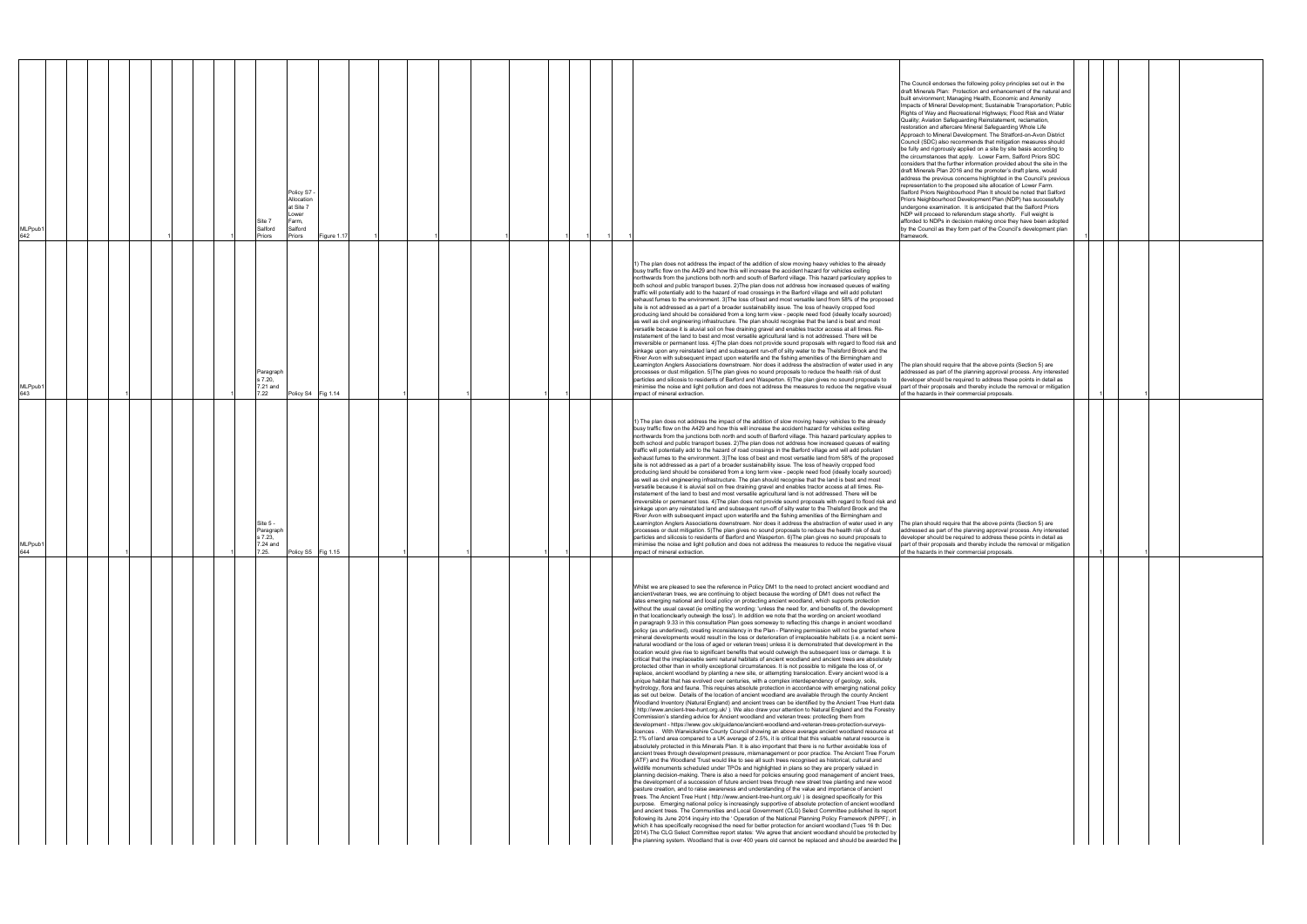| In order to relect changes to policy on ancient woodland and ancient                                                                           |   |   |   |  |
|------------------------------------------------------------------------------------------------------------------------------------------------|---|---|---|--|
| trees, and remove inconsistency from the Plan, we propose the<br>following wording to the ancient woodland paragraph in Policy D1 -            |   |   |   |  |
| "Planning permission will not be granted for mineral development                                                                               |   |   |   |  |
| which will result in the loss or deterioration of irreplaceable habitats,<br>including ancient woodland and the loss of aged or veteran trees  |   |   |   |  |
| found outside ancient woodland other than in wholly exceptional                                                                                |   |   |   |  |
| circumstances".                                                                                                                                | 1 |   |   |  |
|                                                                                                                                                |   |   |   |  |
| In order for the Plan to be with regard to Policy S1, we would like to<br>see an extra bullet point added to read - "Bog Spinney ancuient      |   |   |   |  |
| woodland to be protected in accordance with Policy DM1".                                                                                       | 1 |   | 1 |  |
|                                                                                                                                                |   |   |   |  |
| To make Policy S2 of this Plan consistent and compliant with<br>national policy, we would like to see the ancient lime tree at Wolston         |   |   |   |  |
| Grange included as an extra bullet point in Policy S2 to read - "the<br>ancient lime tree at Wolson Grange to be protected and buffered in     |   |   |   |  |
| accordance with Policy DM1 and paragraph 9.33".                                                                                                | 1 |   | 1 |  |
|                                                                                                                                                |   |   |   |  |
|                                                                                                                                                |   |   |   |  |
|                                                                                                                                                |   |   |   |  |
|                                                                                                                                                |   |   |   |  |
|                                                                                                                                                |   |   |   |  |
|                                                                                                                                                |   |   |   |  |
|                                                                                                                                                |   |   |   |  |
| Remove site 7 N & S from your proposals                                                                                                        |   | 1 | 1 |  |
|                                                                                                                                                |   |   |   |  |
|                                                                                                                                                |   |   |   |  |
|                                                                                                                                                |   |   |   |  |
|                                                                                                                                                |   |   |   |  |
|                                                                                                                                                |   |   |   |  |
|                                                                                                                                                |   |   |   |  |
| This site is not appropriate for many reasons and more appropriate<br>sites could be selected.                                                 |   | 1 | 1 |  |
|                                                                                                                                                |   |   |   |  |
|                                                                                                                                                |   |   |   |  |
| I am writting to object to the inclusion of Site 4 Wasperton 1.8 and<br>Site 5 Glebe Farm, Wasperton 0.3 as mineral sites. The reasons for     |   |   |   |  |
| the objection are as follows: Site 4 is too close to the settlements of                                                                        |   |   |   |  |
| Barford and Wasperton. The extraction will blight the village for a<br>long time period. Their is also concern for health risks. The road      |   |   |   |  |
| network is inappropraite for the level of extraction proposed. Gravle                                                                          |   |   |   |  |
| extraction will look horendous and will be visable for miles. Finally<br>the land is good agricultural land. Site 5 is too close to the        |   |   |   |  |
| settlement of Wasperton. The extraction will blight the village for a                                                                          |   |   |   |  |
| long time period. Their is also concern for health risks. The road<br>network is inappropraite for the level of extraction proposed. Gravle    |   |   |   |  |
| extraction will look horendous and will be visable for miles. Finally<br>the land is good agricultural land. Barford was recently nominated    |   |   |   |  |
| as one of the best places to live in the UK - A great acheivement for                                                                          |   |   |   |  |
| the County. The proposal to place a gravel extraction area next to<br>the village will undoubtedly effect the wellbeing and quality of life of |   |   |   |  |
| the residents. I seriously doubt Cotswold District would be allowing                                                                           |   |   |   |  |
| such a proposal next to Bibury!                                                                                                                |   |   |   |  |

|                            |  |  |  |                  |                       |                                                                       |  |  |  |  | same level of protection as our built heritage. We recommend that the Government amend paragraph<br>118 of the NPPF to state that any loss of ancient woodland should be "wholly exceptional". We further<br>recommend that the Government initiate work with Natural England and the Woodland Trust to establish<br>whether more ancient woodland could be designated as sites of special scientific interest and to consider<br>what the barriers to designation might be.<br>nttp://www.publications.parliament.uk/pa/cm201415/cmselect/cmcomloc/190/190.pdf . This shows a<br>clear direction of travel, recognising that the NPPF does not currently provide sufficient protection for<br>ancient woodland. Until the NPPF is amended there is a clear role for Local Plans and associated<br>documents to provide this improved level of protection and to ensure that irreplaceable habitats get the<br>same level of protection as heritage assets enjoy under the NPPF.  This recommendation should also<br>be considered in conjunction with other - stronger - national policies on ancient woodland - The<br>Government's policy document ' Keepers of Time - A statement of Policy for England's Ancient & Native<br>Woodland' (Defra/Forestry Commission, 2005, p.10) states: ' The existing area of ancient woodland<br>should be maintained and there should be a net increase in the area of native woodland'. The<br>Government's Independent Panel on Forestry states: ' Government should reconfirm the policy approach<br>set out in the Open Habitats Policy and Ancient Woodland Policy (Keepers of Time - A statement of<br>policy for England's ancient and native woodland)Reflect the value of ancient woodlands, trees of<br>special interest, for example veteran trees, and other priority habitats in Local Plans, and refuse planning<br>permission for developments that would have an adverse impact on them.' (Defra, Final Report, July<br>2012). This has been endorsed by the response in the Government Forestry Policy Statement (Defra Jan<br>2013): 'We recognise the value of our native and ancient woodland and the importance of restoring<br>open habitats as well as the need to restore plantations on ancient woodland sites. We, therefore,<br>confirm our commitment to the policies set out in both the Open Habitats Policy and Keepers of Time,<br>our statement of policy for England's ancient and native woodland'. The Government's Natural<br>Environment White Paper – The Natural Choice: securing the value of nature (HM Government, July<br>2011, para 2.56) states that: 'The Government is committed to providing appropriate protection to ancient<br>woodlands'. The Biodiversity Strategy for England (Biodiversity 2020: A Strategy for England's<br>Wildlife & Ecosystem Services, Defra 2011, see 'Forestry' para 2.16) states that - 'We are committed to<br>providing appropriate protection to ancient woodlands and to more restoration of plantations on ancient<br>woodland site'. There is increasing evidence of other local authorities supporting absolute protection of<br>ancient woodland in their LDF planning documents - North Somerset Council Core Strategy Adopted<br>April 2012 - 'Policy CS4: Nature conservation North Somerset contains outstanding wildlife habitats and<br>species. These include limestone grasslands, traditional orchards, wetlands, rhynes, commons,<br>hedgerows, ancient woodlands and the Severn Estuary. Key species include rare horseshoe bats, otters,<br>wildfowl and wading birds, slow-worms and water voles. The biodiversity of North Somerset will be<br>maintained and enhanced by: 3) seeking to protect, connect and enhance important habitats,<br>particularly designated sites, ancient woodlands and veteran trees'. The Bristol City Council - Site<br>Allocations and Development Management Policies (Adopted July 2014) [part of Local Plan) states that<br>Policy DM17: Development Involving Existing Green Infrastructure "Trees All new development should<br>integrate important existing trees. Development which would result in the loss of Ancient Woodland,<br>Aged trees or Veteran trees will not be permitted ". Taunton Deane Site Allocations and Development<br>Management Plan - Adopted Dec 2016 Policy ENV1: Protection of trees, woodland, orchards and<br>In order to relect changes to policy on ancient woodland and ancier<br>hedgerows Development should seek to minimise impact on trees, woodlands, orchards, historic<br>trees, and remove inconsistency from the Plan, we propose the<br>parklands and hedgerows of value to the areas landscape, character or wildlife and seek to provide net<br>following wording to the ancient woodland paragraph in Policy D1 -<br>gain where possible. Where the loss is unavoidable, the works (or development) should be timed to<br>"Planning permission will not be granted for mineral development<br>avoid disturbance to species that are protected by law. Adequate provision must be made to compensate<br>which will result in the loss or deterioration of irreplaceable habitats<br>for this loss. Development which would result in the loss of Ancient Woodland, Aged or Veteran Trees<br>including ancient woodland and the loss of aged or veteran trees |  |
|----------------------------|--|--|--|------------------|-----------------------|-----------------------------------------------------------------------|--|--|--|--|---------------------------------------------------------------------------------------------------------------------------------------------------------------------------------------------------------------------------------------------------------------------------------------------------------------------------------------------------------------------------------------------------------------------------------------------------------------------------------------------------------------------------------------------------------------------------------------------------------------------------------------------------------------------------------------------------------------------------------------------------------------------------------------------------------------------------------------------------------------------------------------------------------------------------------------------------------------------------------------------------------------------------------------------------------------------------------------------------------------------------------------------------------------------------------------------------------------------------------------------------------------------------------------------------------------------------------------------------------------------------------------------------------------------------------------------------------------------------------------------------------------------------------------------------------------------------------------------------------------------------------------------------------------------------------------------------------------------------------------------------------------------------------------------------------------------------------------------------------------------------------------------------------------------------------------------------------------------------------------------------------------------------------------------------------------------------------------------------------------------------------------------------------------------------------------------------------------------------------------------------------------------------------------------------------------------------------------------------------------------------------------------------------------------------------------------------------------------------------------------------------------------------------------------------------------------------------------------------------------------------------------------------------------------------------------------------------------------------------------------------------------------------------------------------------------------------------------------------------------------------------------------------------------------------------------------------------------------------------------------------------------------------------------------------------------------------------------------------------------------------------------------------------------------------------------------------------------------------------------------------------------------------------------------------------------------------------------------------------------------------------------------------------------------------------------------------------------------------------------------------------------------------------------------------------------------------------------------------------------------------------------------------------------------------------------------------------------------------------------------------------------------------------------------------------------------------------------------------------------------------------------------------------------------------------------------------------------------------------------------------------------------------------------------------------------------------------------------------------------------------------------------------------------------------------------------------------------------------------------------------------------------------------------------------------------------------------------------------------------------------------------------------------------------------------------------------------------------------------------------------------------------------------------------------------------------------------------------------------------------------------------------------------------------------------------------------------------------------------------------------------------------------------------------------------------------------------------------------------------------------------------------------------------------------------------------------------------------------------------------------------------------------------------------------------------------------------------------------------------------------------------------------------------------------------------------------------------------------------------------------------------------------------------------------------------------------------------------------------------------------------------------|--|
| MLPpub <sup>.</sup><br>645 |  |  |  |                  | DM <sub>1</sub>       |                                                                       |  |  |  |  | will not be permitted. The proper management of this resource for nature conservation purposes will be<br>found outside ancient woodland other than in wholly exceptional<br>sought.<br>circumstances".                                                                                                                                                                                                                                                                                                                                                                                                                                                                                                                                                                                                                                                                                                                                                                                                                                                                                                                                                                                                                                                                                                                                                                                                                                                                                                                                                                                                                                                                                                                                                                                                                                                                                                                                                                                                                                                                                                                                                                                                                                                                                                                                                                                                                                                                                                                                                                                                                                                                                                                                                                                                                                                                                                                                                                                                                                                                                                                                                                                                                                                                                                                                                                                                                                                                                                                                                                                                                                                                                                                                                                                                                                                                                                                                                                                                                                                                                                                                                                                                                                                                                                                                                                                                                                                                                                                                                                                                                                                                                                                                                                                                                                                                                                                                                                                                                                                                                                                                                                                                                                                                                                                                                                                     |  |
| MLPpub <sup>.</sup><br>646 |  |  |  |                  |                       |                                                                       |  |  |  |  | At the Options and Policies consultation stage (October 2015) we highlighted ancient woodland known as<br>Bog Spinney (grid reference SP4392070773) located close to the proposed Site 1 Bourton on Dunsmore.<br>In order for the Plan to be with regard to Policy S1, we would like to<br>We are disappointed that this has not been recognised or noted for protection in the Policy S1 bullet<br>see an extra bullet point added to read - "Bog Spinney ancuient<br>points, given the Plan's acceptance of the importance of ancient woodland in paragraph 9.33.<br>woodland to be protected in accordance with Policy DM1".                                                                                                                                                                                                                                                                                                                                                                                                                                                                                                                                                                                                                                                                                                                                                                                                                                                                                                                                                                                                                                                                                                                                                                                                                                                                                                                                                                                                                                                                                                                                                                                                                                                                                                                                                                                                                                                                                                                                                                                                                                                                                                                                                                                                                                                                                                                                                                                                                                                                                                                                                                                                                                                                                                                                                                                                                                                                                                                                                                                                                                                                                                                                                                                                                                                                                                                                                                                                                                                                                                                                                                                                                                                                                                                                                                                                                                                                                                                                                                                                                                                                                                                                                                                                                                                                                                                                                                                                                                                                                                                                                                                                                                                                                                                                                             |  |
| MLPpub <sup>*</sup><br>647 |  |  |  |                  |                       |                                                                       |  |  |  |  | To make Policy S2 of this Plan consistent and compliant with<br>At the Options and Policies consultation stage (October 2015) we highlighted ancient lime tree (grid ref<br>national policy, we would like to see the ancient lime tree at Wolstor<br>SP4416773041) at Wolston Grange located right beside the proposed Site 2 Lawford Heath. We are<br>Grange included as an extra bullet point in Policy S2 to read - "the<br>disappointed that this has not been recognised or noted in the Policy S1 bullet points, given the Plan's<br>ancient lime tree at Wolson Grange to be protected and buffered in<br>accordance with Policy DM1 and paragraph 9.33".<br>acceptance of the importance of aged and veteran trees in paragraph 9.33.                                                                                                                                                                                                                                                                                                                                                                                                                                                                                                                                                                                                                                                                                                                                                                                                                                                                                                                                                                                                                                                                                                                                                                                                                                                                                                                                                                                                                                                                                                                                                                                                                                                                                                                                                                                                                                                                                                                                                                                                                                                                                                                                                                                                                                                                                                                                                                                                                                                                                                                                                                                                                                                                                                                                                                                                                                                                                                                                                                                                                                                                                                                                                                                                                                                                                                                                                                                                                                                                                                                                                                                                                                                                                                                                                                                                                                                                                                                                                                                                                                                                                                                                                                                                                                                                                                                                                                                                                                                                                                                                                                                                                                              |  |
| <b>MLPpub</b><br>648       |  |  |  |                  |                       | Consultatio<br>n on<br><b>Minerals</b><br>Plan<br>Publication<br>2016 |  |  |  |  | We send you this email, to object to the proposed Quarry (Site 7), being opened on School Road,<br>Salford Priors. When we bought our cottage in 2005, we were of the understanding that the existing<br>quarry was coming near completion, if this new site is sanctioned, we feel it would greatly depreciated the<br>value of our property, the name of our cottage would cease to exist, as we would be overlooking the site.<br>The council have already imposed new builds within the area, with a view of encouraging younger people<br>to move into the area and the surrounding hamlets, no one in there right mind would buy a property with<br>a quarry on there door step, we have had to put up with the 32 ton trucks pounding up and down the<br>road, for many years, taking your life into your own hands pulling off our drive, as they hurtle around the<br>bend in the road, when i take my daughter to school at Dunnington they speed in and out of the entrance,<br>with total disregard to other road users. We feel that we have had enough, excavation works carried out<br>in the area, and its time for some other area to bare the brunt, we will fight tooth and nail for this not to go<br>Remove site 7 N & S from your proposals<br>forward.                                                                                                                                                                                                                                                                                                                                                                                                                                                                                                                                                                                                                                                                                                                                                                                                                                                                                                                                                                                                                                                                                                                                                                                                                                                                                                                                                                                                                                                                                                                                                                                                                                                                                                                                                                                                                                                                                                                                                                                                                                                                                                                                                                                                                                                                                                                                                                                                                                                                                                                                                                                                                                                                                                                                                                                                                                                                                                                                                                                                                                                                                                                                                                                                                                                                                                                                                                                                                                                                                                                                                                                                                                                                                                                                                                                                                                                                                                                                                                                                                                                                                                               |  |
| MLPpub <sup>®</sup><br>649 |  |  |  | 7.23-7.25 and S5 | 7.20 - 7.22 Policy S4 |                                                                       |  |  |  |  | t is not positively prepared because the council has not addressed the objections raised concerning the<br>slow-moving vehicles pulling out from the site onto a road which is used by fast moving traffic, creating<br>potential for traffic accidents, particularly as it has been acknowledged that most lorries would be turning<br>right to travel north on the A429. The proposed site is on agricultural land that is considered 'best and<br>most versatile' and therefore is a waste of such rare agricultural land. The County Council response to<br>previous objections claims that the proposals would neither create blight nor result in the permanent loss<br>of BMV land. However, these assertions directly contradict the findings of the Secretary of State in<br>rejecting the previous application in 1993. The site will generate signifiant dust in close proximity to the<br>This site is not appropriate for many reasons and more appropriate<br>local population, which will negatively impact on the physical and mental health of residents. XXXX<br>sites could be selected.                                                                                                                                                                                                                                                                                                                                                                                                                                                                                                                                                                                                                                                                                                                                                                                                                                                                                                                                                                                                                                                                                                                                                                                                                                                                                                                                                                                                                                                                                                                                                                                                                                                                                                                                                                                                                                                                                                                                                                                                                                                                                                                                                                                                                                                                                                                                                                                                                                                                                                                                                                                                                                                                                                                                                                                                                                                                                                                                                                                                                                                                                                                                                                                                                                                                                                                                                                                                                                                                                                                                                                                                                                                                                                                                                                                                                                                                                                                                                                                                                                                                                                                                                                                                                                                                                 |  |
| <b>MLPpub</b><br>650       |  |  |  |                  | Policy SO Site 5      | Site 4 and                                                            |  |  |  |  | am writting to object to the inclusion of Site 4 Wasperton 1.8 and<br>Site 5 Glebe Farm, Wasperton 0.3 as mineral sites. The reasons for<br>the objection are as follows: Site 4 is too close to the settlements of<br>Barford and Wasperton. The extraction will blight the village for a<br>long time period. Their is also concern for health risks. The road<br>network is inappropraite for the level of extraction proposed. Gravle<br>extraction will look horendous and will be visable for miles. Finally<br>the land is good agricultural land. Site 5 is too close to the<br>settlement of Wasperton. The extraction will blight the village for a<br>long time period. Their is also concern for health risks. The road<br>network is inappropraite for the level of extraction proposed. Gravle<br>extraction will look horendous and will be visable for miles. Finally<br>the land is good agricultural land. Barford was recently nominated<br>as one of the best places to live in the UK - A great acheivement for<br>the County. The proposal to place a gravel extraction area next to<br>the village will undoubtedly effect the wellbeing and quality of life of<br>the residents. I seriously doubt Cotswold District would be allowing<br>such a proposal next to Bibury!                                                                                                                                                                                                                                                                                                                                                                                                                                                                                                                                                                                                                                                                                                                                                                                                                                                                                                                                                                                                                                                                                                                                                                                                                                                                                                                                                                                                                                                                                                                                                                                                                                                                                                                                                                                                                                                                                                                                                                                                                                                                                                                                                                                                                                                                                                                                                                                                                                                                                                                                                                                                                                                                                                                                                                                                                                                                                                                                                                                                                                                                                                                                                                                                                                                                                                                                                                                                                                                                                                                                                                                                                                                                                                                                                                                                                                                                                                                                                                                                                                                                                           |  |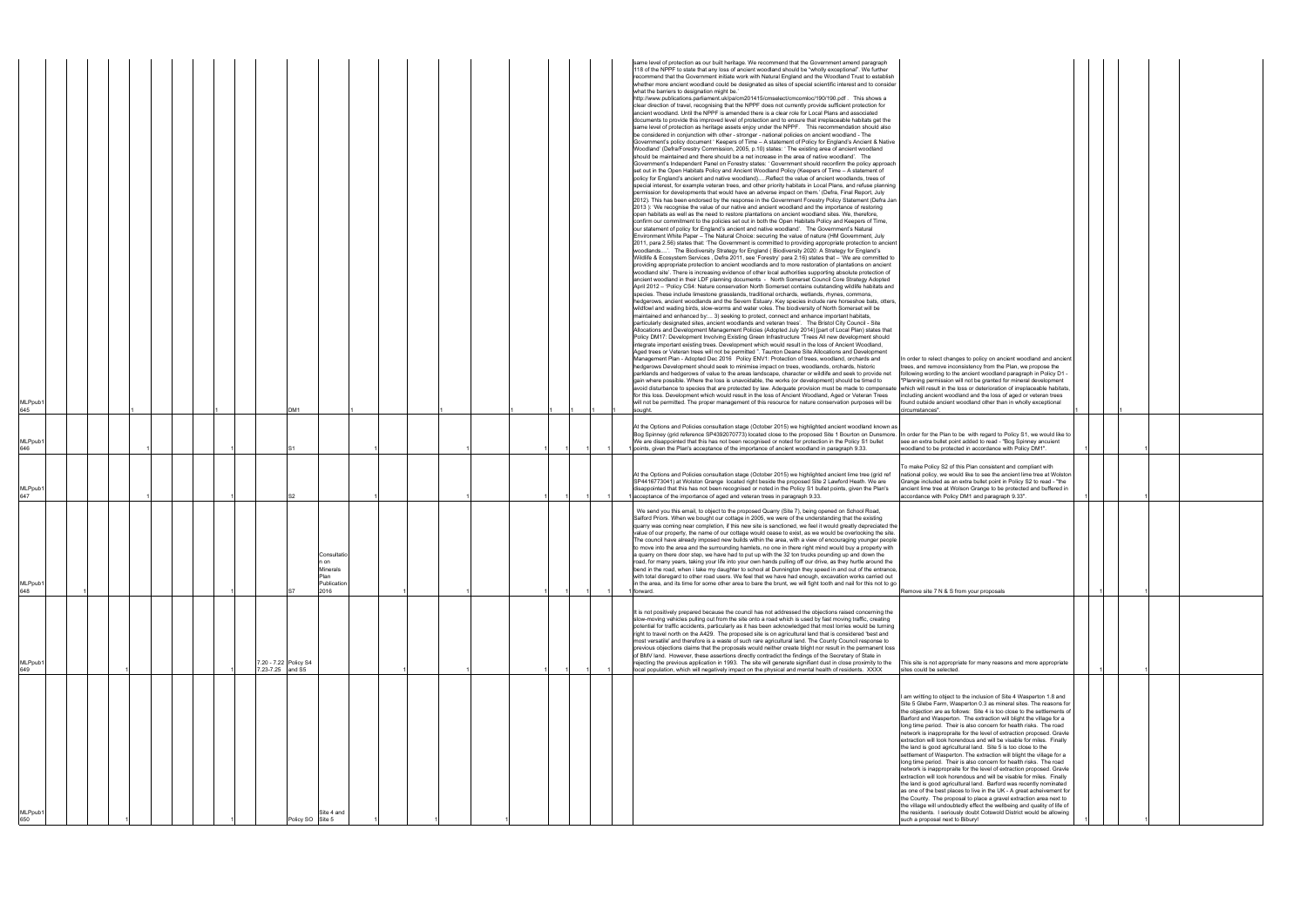| MLPpub <sup>.</sup><br>651 | Warwicksh<br>Minderals<br>Plan Publi<br>Consultatio<br>. Dec 16<br>Site 9.<br>Page 51.<br>Paras 7.32<br>- 7.34. Site<br>Identificati<br>ת R<br>Assessme<br>Methodolo<br>gy. Nov 16<br>Page 10.<br>Question !<br>HS2<br>Safeguard<br>ng Zone.<br>Page 20 &<br>Page 28 ·<br>Highways<br>Capacity.<br>Page 27 -<br>Compatab<br>y with<br>Warwicksh<br>Neighbour<br>hood Uses<br>Minderals<br>Plan Public<br>Sustainabil<br>Consultatio<br>າ. Dec 16<br>Appraisal<br>Appendicie<br>Figure<br>s (Vol II)<br>1.18. Page<br>Nov 16.<br>Page<br>Sustainabil<br>25&26&29<br>Heritage<br>Appraisal<br>Assettes &<br>Appendicie<br>Constraints<br>s (Vol II)<br>Nov 16.<br>Page 24 8<br>Sustainab<br>26 Ref<br>NW06 &<br>Approaisal<br>28 Ref<br>Report.<br>NW05 &<br>Para's<br>10.105 to<br>30 Ref<br>NW03.<br>10.111.               |  | Failure to Positivly Prepare - Strategy does not seek to meet objectively assessed development and<br>infrastructure requirements for Site 9. Not Justified - The plan is not the most appropriate strategy, when<br>considered against the reasonable and deliverable local alternatives, based on proportionate evidence<br>for Site 9 and discounted Sites 10, 11 or 12. Site 9 / Site 10 / Site 11 / Site 12. The discounted sites 10,<br>Proposed Change: Replacement of Site 9 with a redefined area<br>11 and 12 are all within the HS2 Railhead and Hams Lane Access sidings and rail loop infrastructure.<br>that includes sites: 12, 11 and 10, together with all of the additional<br>land in the immediate locality of Site 9, where significant excavation<br>These three sites together with a significant amount of additional land in the immediate locality, which is<br>not illustrated in the consultation strategy but is published in the public domain, will be subject of major<br>works will be undertaken during the construction of HS2 and<br>engineering works under HS2. The whole site contains the same 3 meter depth unexcavated sand and<br>asscoiated HS2 Temporary structures, and where expected 'borrow<br>gravel deposits that lie within Site 9. All of these deposits will be excavated both through construction<br>pit' excavation will occur. Why will this change make the Minerals<br>within the safeguarded areas and through the designation of 'borrow' pits that will be consider by WCC<br>Local Plan 'Sound'? : Positively prepared - Doing this will ensure<br>under Schedule 17 HS2 Bill Condtions. The consequence of this is that the locality of Site 9 will provide<br>the plan is based on a strategy which seeks to meet objectively<br>far in excess of the 1.2 million tonnes designated within this strategy without needing to excavate the<br>sessed development and infrastructure requirements in the Site 9<br>deposits with Site 9 in addition. The evidence base on which Sustainability Appraisal Appendicies, (Vol<br>locality. The inclusion of the planned tonnage of mineral extractions<br>II) Nov 16, discounts these sites is wrong. All Heritage Assetts within these sites will be either<br>works by HS2 will also accuratly inform WCCs contribution to its<br>demolished or significantly reengineerd under the terms of the HS2 statute. They should not therefore<br>'Duty to Cooperate ' commitments to neighbouring authorities. This<br>be considered as part of the evidence base. In addition, the land take for the pre-construction,<br>is reasonable to do and consistent with achieving sustainable<br>construction, operation and restoration of HS2 permenant and tempory infrastructure within the Site 9<br>levelopment. Justified - Doing this will ensure the plan is the most<br>community is far greater than the 'Safeguarded Zone' that has been considered in the Site Identification<br>appropriate strategy, when considered against the reasonable<br>& Assessment Methodology. Nov 16. Page 10. 'Question 5 - HS2 Safeguarding Zone', and all<br>alternatives, based on proportionate evidence. Proposed Change:<br>subsequent HS2 considerations within the suite of minerals strategy documents. The approach therefore   That a factually accurate and informed assessment be undertaken<br>fails to consider the entirety of minerals excavation works that will indertaken in the Site 9 locality that are of the 'Compatability with Neighbouring Uses' of Site 9 that<br>in addition to the proposed Site 9 site. The road infrastructure impact of the 16 year, 2017 to 2033,<br>ncludes: HS2 built and temporary structures; Highway capacity, and<br>construction and operation of the HS2 Railhead is still not published. Any evidence base considered in<br>cumulative development within the locality. Why will this change<br>the Site Identification & Assessment Methodology. Nov 16 (Page 10. Question 4 - Access and Routing   make the Minerals Local Plan 'Sound'? : Positively prepared -<br>Arrangements), or in any other road or rail transport considerations within the suite of strategy documents Doing this will ensure the plan is based on a strategy which seeks to<br>are not therefore properly objectively assessed. Nowhere in this Draft Strategy is there reference to<br>meet objectively assessed development and infrastructure<br>existing traffic flow data and HS2's planned useage of the A446, Junction 9 M42, A4097, or the<br>requirements in the Site 9 locality. This is reasonable to do and<br>construction and use of a temporary Faraday Avenue route. These four road routes are the only road<br>consistent with achieving sustainable development. Justified -<br>infrastructure available to Site 9. WCC Road Safety data is not included anywhere in the objective<br>Doing this will ensure the plan is the most appropriate strategy,<br>assessment. The A446 and Junction 9 M42 island slip-roads are high risk locations for killed and<br>when considered against the reasonable alternatives, based on<br>serious injury road accidents. Sustainability Appraisal Report paragraphs 10.109, 10.112, 10.113, 10.115<br>proportionate evidence. Legal Compliance . That 'transparency of<br>and 10.116 each fail to reference an objective evidence base on which the stated decisions are reached.<br>decision making' and 'feedback on decision making rationale' be<br>These appear to be subjective opinions. WCC have failed to follow full and clear public consultation<br>made intrinsic elements of the consultation process. Why will this<br>practices in the production of this draft strategy. They have failed to comply with: Cabinet Office<br>change make the Minerals Local Plan 'Legally Compliant'?<br>guidance on Consultation(July 2012); Aarhus Convention (July 2012); Cabinet Office Code of Practice<br>Because this current consultation process is not following nationally<br>on Consultation (July 2008); and The Gunning Principles. Each of these sources clearly state that<br>ecognised good practice for consultation. 'Transparency of<br>'transparency of decision making' and 'feedback on decision making rationale' are intrinsic elements of<br>decision making' and 'feedback on decision making rationale' do<br>the consultation process. This consultation process does not provide transparency of decision making or not feature anywhere is the WCC Statement of Community<br>feedback on decision making rationale.<br>Involvement. | The Darft Minerals Strategy<br>2017 - 2032 and associated<br>appendicies fail to consider a<br>cumulative 'whole systems'<br>perspective. Therefore, it does<br>not objectively or fairly assess<br>the impact of the inclusion of<br>Site 9 on: The capacity of the<br>local transport infrastructure;<br>impact on local resident and<br>business communities; impact<br>on local biodiversity. I perform<br>the following roles within the<br>community affected by Site 9,<br>which when combined enable<br>me to take a 'whole systems'<br>view of existing and future<br>development with the Site 9<br>locality concerning both the<br>proposed extraction on minerals<br>and other significant issues.<br>Chair of Lea Marston Parish<br>Council. Lead Member HS2 &<br>Vice Chair Planning and<br>Development Board, North<br>Warwickshire Borough Council.<br>Chair HS2 Railhead Group /<br>HS2 designated 'Special<br>Management Zone'. Board<br>member Tame Valley Wetlands<br>Partnership. Resident of Lea<br>Marston. This preformatted<br>consultation form does not<br>support the presentation of<br>exhibits or facilitate evidenced<br>explaination of Lea Marston<br>Parish Council's objections.<br>The opporunity to give consise<br>evidence in person with<br>reference to three exhibits will.<br>πε Dant Millerais διιαίες |
|----------------------------|----------------------------------------------------------------------------------------------------------------------------------------------------------------------------------------------------------------------------------------------------------------------------------------------------------------------------------------------------------------------------------------------------------------------------------------------------------------------------------------------------------------------------------------------------------------------------------------------------------------------------------------------------------------------------------------------------------------------------------------------------------------------------------------------------------------------------|--|------------------------------------------------------------------------------------------------------------------------------------------------------------------------------------------------------------------------------------------------------------------------------------------------------------------------------------------------------------------------------------------------------------------------------------------------------------------------------------------------------------------------------------------------------------------------------------------------------------------------------------------------------------------------------------------------------------------------------------------------------------------------------------------------------------------------------------------------------------------------------------------------------------------------------------------------------------------------------------------------------------------------------------------------------------------------------------------------------------------------------------------------------------------------------------------------------------------------------------------------------------------------------------------------------------------------------------------------------------------------------------------------------------------------------------------------------------------------------------------------------------------------------------------------------------------------------------------------------------------------------------------------------------------------------------------------------------------------------------------------------------------------------------------------------------------------------------------------------------------------------------------------------------------------------------------------------------------------------------------------------------------------------------------------------------------------------------------------------------------------------------------------------------------------------------------------------------------------------------------------------------------------------------------------------------------------------------------------------------------------------------------------------------------------------------------------------------------------------------------------------------------------------------------------------------------------------------------------------------------------------------------------------------------------------------------------------------------------------------------------------------------------------------------------------------------------------------------------------------------------------------------------------------------------------------------------------------------------------------------------------------------------------------------------------------------------------------------------------------------------------------------------------------------------------------------------------------------------------------------------------------------------------------------------------------------------------------------------------------------------------------------------------------------------------------------------------------------------------------------------------------------------------------------------------------------------------------------------------------------------------------------------------------------------------------------------------------------------------------------------------------------------------------------------------------------------------------------------------------------------------------------------------------------------------------------------------------------------------------------------------------------------------------------------------------------------------------------------------------------------------------------------------------------------------------------------------------------------------------------------------------------------------------------------------------------------------------------------------------------------------------------------------------------------------------------------------------------------------------------------------------------------------------------------------------------------------------------------------------------------------------------------------------------------------------------------------------------------------------------------------------------------------------------------------------------------------------------------------------------------------------------------------------------------------------------------------------------------------------------------------------------------------------------------------------------------------------------------------------------------------------------------------------------------------------------------------------------------------------------------------------------------------------------------------------------------------------------------------------------------------------------------------------------------------------------------------------------------------------------------------------------------------------------------------------------------------------------------------------------------------------------------------------------------------------------------------------------------------------------------------------------------------------------------------------------------------------------------------------------------------------------------------------------------------------------------------------------------------------------------------------------------------------------------------------------------------------------------------------------------------------------------------------------------------------------------------------------------------------------------------------------------------------------------------------------------------------------------------------------------------------------------------------------------------------------------------------------------------------------------------------------------------------------------------------------------------------------------------------------------------------------------------------------|-----------------------------------------------------------------------------------------------------------------------------------------------------------------------------------------------------------------------------------------------------------------------------------------------------------------------------------------------------------------------------------------------------------------------------------------------------------------------------------------------------------------------------------------------------------------------------------------------------------------------------------------------------------------------------------------------------------------------------------------------------------------------------------------------------------------------------------------------------------------------------------------------------------------------------------------------------------------------------------------------------------------------------------------------------------------------------------------------------------------------------------------------------------------------------------------------------------------------------------------------------------------------------------------------------------------------------------------------------|
| /ILPpub1<br>652            | Warwicksh<br>Minderals<br>Plan Public<br>Consultatic<br>. Dec 16.<br>Site 9<br>Page 51.<br>Paras 7.32<br>- 7.34. Site<br>Identificati<br>ת R<br>Assessme<br>Methodolc<br>qy. Nov 16<br>Page 10.<br>Question !<br>HS <sub>2</sub><br>Safeguard<br>ng Zone.<br>Page 20 &<br>Page 28 -<br>Highways<br>Capacity.<br>Page 27 -<br>Compatab<br>y with<br>Warwickshi<br>Neighbour<br>hood Uses<br>Minderals<br>Plan Public<br>Sustainabil<br>Consultatio<br>1. Dec 16.<br>Appraisa<br>Appendicie<br>Figure<br>1.18. Page<br>s (Vol II)<br>Nov 16.<br>Sustainabil<br>Page<br>25&26&29<br>Heritage<br>Appraisal<br>Assettes &<br>Appendicie<br>Constraints<br>s (Vol II)<br>Nov 16.<br>Page 24 &<br>;ustainabi<br>26 Ref<br>NW06 &<br>Approaisal<br>28 Ref<br>Report.<br>NW05 &<br>Para's<br>10.105 to<br>30 Ref<br>NW03.<br>0.111. |  | Failure to Positivly Prepare - Strategy does not seek to meet objectively assessed development and<br>infrastructure requirements for Site 9. Not Justified - The plan is not the most appropriate strategy, when<br>considered against the reasonable and deliverable local alternatives, based on proportionate evidence<br>for Site 9 and discounted Sites 10, 11 or 12. Site 9 / Site 10 / Site 11 / Site 12. The discounted sites 10.<br>Proposed Change: Replacement of Site 9 with a redefined area<br>11 and 12 are all within the HS2 Railhead and Hams Lane Access sidings and rail loop infrastructure.<br>that includes sites: 12, 11 and 10, together with all of the additional<br>These three sites together with a significant amount of additional land in the immediate locality, which is<br>land in the immediate locality of Site 9, where significant excavation<br>not illustrated in the consultation strategy but is published in the public domain, will be subject of major<br>orks will be undertaken during the construction of HS2 and<br>engineering works under HS2. The whole site contains the same 3 meter depth unexcavated sand and<br>asscoiated HS2 Temporary structures, and where expected 'borrow<br>gravel deposits that lie within Site 9. All of these deposits will be excavated both through construction<br>pit' excavation will occur. Why will this change make the Minerals<br>within the safeguarded areas and through the designation of 'borrow' pits that will be consider by WCC<br>Local Plan 'Sound'? : Positively prepared - Doing this will ensure<br>under Schedule 17 HS2 Bill Condtions. The consequence of this is that the locality of Site 9 will provide<br>the plan is based on a strategy which seeks to meet objectively<br>far in excess of the 1.2 million tonnes designated within this strategy without needing to excavate the<br>sessed development and infrastructure requirements in the Site 9<br>deposits with Site 9 in addition. The evidence base on which Sustainability Appraisal Appendicies, (Vol<br>locality. The inclusion of the planned tonnage of mineral extractions<br>II) Nov 16, discounts these sites is wrong. All Heritage Assetts within these sites will be either<br>works by HS2 will also accuratly inform WCCs contribution to its<br>demolished or significantly reengineerd under the terms of the HS2 statute. They should not therefore<br>'Duty to Cooperate ' commitments to neighbouring authorities. This<br>be considered as part of the evidence base. In addition, the land take for the pre-construction,<br>is reasonable to do and consistent with achieving sustainable<br>construction, operation and restoration of HS2 permenant and tempory infrastructure within the Site 9<br>development. Justified - Doing this will ensure the plan is the most<br>community is far greater than the 'Safeguarded Zone' that has been considered in the Site Identification<br>appropriate strategy, when considered against the reasonable<br>& Assessment Methodology. Nov 16. Page 10. 'Question 5 - HS2 Safeguarding Zone', and all<br>alternatives, based on proportionate evidence. Proposed Change:<br>subsequent HS2 considerations within the suite of minerals strategy documents. The approach therefore   That a factually accurate and informed assessment be undertaken<br>fails to consider the entirety of minerals excavation works that will indertaken in the Site 9 locality that are of the 'Compatability with Neighbouring Uses' of Site 9 that<br>in addition to the proposed Site 9 site. The road infrastructure impact of the 16 year, 2017 to 2033,<br>includes: HS2 built and temporary structures; Highway capacity, and<br>construction and operation of the HS2 Railhead is still not published. Any evidence base considered in<br>cumulative development within the locality. Why will this change<br>the Site Identification & Assessment Methodology. Nov 16 (Page 10. Question 4 - Access and Routing Imake the Minerals Local Plan 'Sound'? : Positively prepared -<br>Arrangements), or in any other road or rail transport considerations within the suite of strategy documents Doing this will ensure the plan is based on a strategy which seeks to<br>are not therefore properly objectively assessed. Nowhere in this Draft Strategy is there reference to<br>meet objectively assessed development and infrastructure<br>existing traffic flow data and HS2's planned useage of the A446, Junction 9 M42, A4097, or the<br>requirements in the Site 9 locality. This is reasonable to do and<br>construction and use of a temporary Faraday Avenue route. These four road routes are the only road<br>consistent with achieving sustainable development. Justified -<br>infrastructure available to Site 9. WCC Road Safety data is not included anywhere in the objective<br>Doing this will ensure the plan is the most appropriate strategy,<br>assessment. The A446 and Junction 9 M42 island slip-roads are high risk locations for killed and<br>when considered against the reasonable alternatives, based on<br>serious injury road accidents. Sustainability Appraisal Report paragraphs 10.109, 10.112, 10.113, 10.115 proportionate evidence. Legal Compliance . That 'transparency of<br>and 10.116 each fail to reference an objective evidence base on which the stated decisions are reached.<br>decision making' and 'feedback on decision making rationale' be<br>These appear to be subjective opinions. WCC have failed to follow full and clear public consultation<br>made intrinsic elements of the consultation process. Why will this<br>practices in the production of this draft strategy. They have failed to comply with: Cabinet Office<br>change make the Minerals Local Plan 'Legally Compliant'? :<br>guidance on Consultation(July 2012); Aarhus Convention (July 2012); Cabinet Office Code of Practice<br>Because this current consultation process is not following nationally<br>on Consultation (July 2008); and The Gunning Principles. Each of these sources clearly state that<br>recognised good practice for consultation. 'Transparency of<br>'transparency of decision making' and 'feedback on decision making rationale' are intrinsic elements of<br>decision making' and 'feedback on decision making rationale' do<br>the consultation process. This consultation process does not provide transparency of decision making or not feature anywhere is the WCC Statement of Community<br>feedback on decision making rationale.<br>Involvement.  | 2017 - 2032 and associated<br>appendicies fail to consider a<br>cumulative 'whole systems'<br>perspective. Therefore, it does<br>not objectively or fairly assess<br>the impact of the inclusion of<br>Site 9 on: The capacity of the<br>local transport infrastructure;<br>impact on local resident and<br>business communities; impact<br>on local biodiversity. I perform<br>the following roles within the<br>community affected by Site 9,<br>which when combined enable<br>me to take a 'whole systems'<br>view of existing and future<br>development with the Site 9<br>locality concerning both the<br>proposed extraction on minerals<br>and other significant issues.<br>Chair of Lea Marston Parish<br>Council. Lead Member HS2 &<br>Vice Chair Planning and<br>Development Board, North<br>Warwickshire Borough Council.<br>Chair HS2 Railhead Group /<br>HS2 designated 'Special<br>Management Zone'. Board<br>member Tame Valley Wetlands<br>Partnership. Resident of Lea<br>Marston. This preformatted<br>consultation form does not<br>support the presentation of<br>exhibits or facilitate evidenced<br>explaination of Lea Marston<br>Parish Council's objections.<br>The opporunity to give consise<br>evidence in person with<br>reference to three exhibits will.                                                             |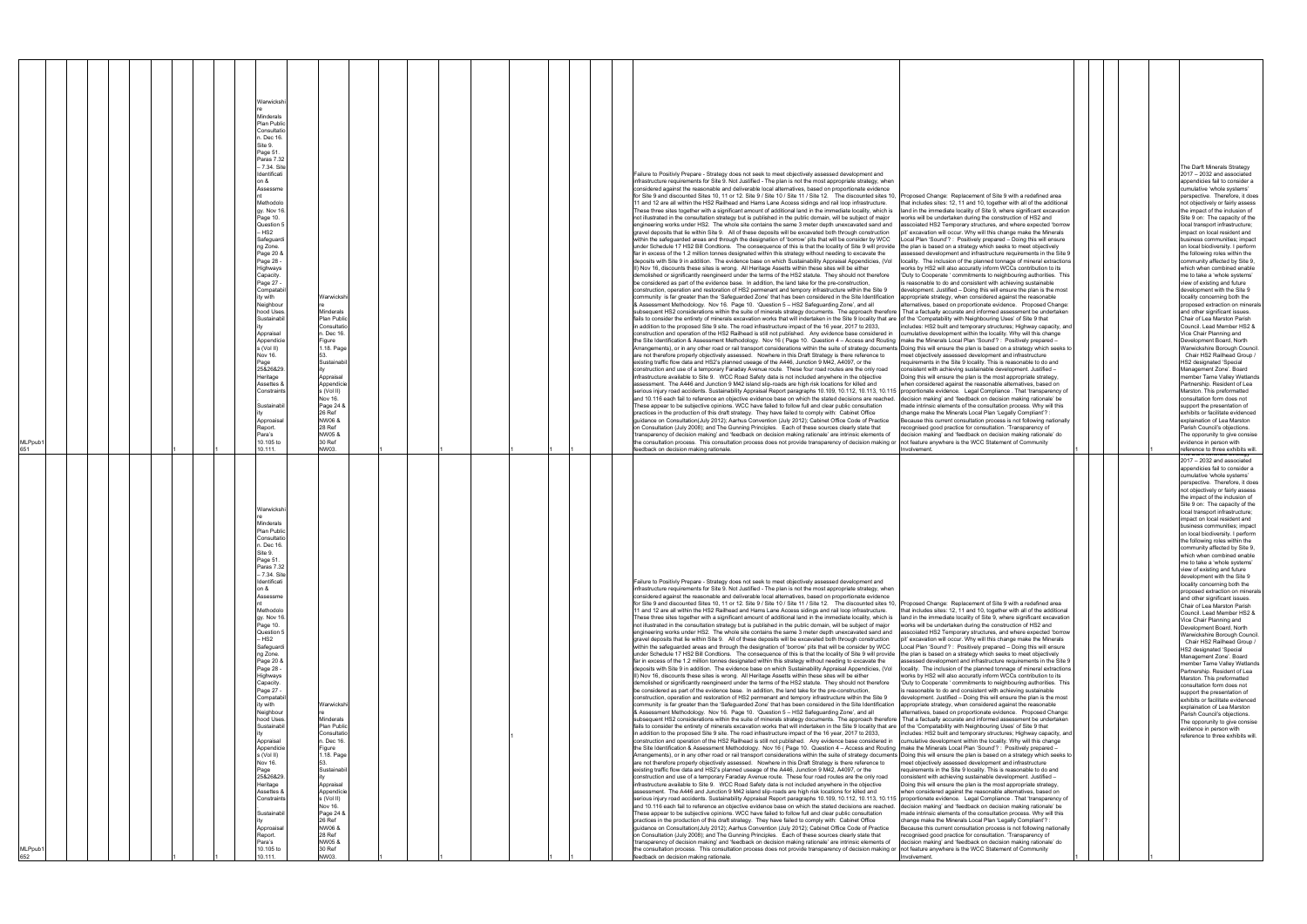|                     |  |                                                                   |                                                   |  |  |  | As the County Councillor for the Bidford on Avon County Division. I have listened and met with Salford                                                                                                                                                                                                                                                                                                                                                                                                                                                                                                                                                                                                                                                                                                                                                                                                                                                                                                                                                                                                                                                                                                                                                                                                                                                                                                                                                                                                                                                                                                                                                                                                                                                                                                                                                                                                                                                                                                                                                                                                                                                                                                                                                                                                                                                                                                                                                                                                                                                                                                                                                                                                                                                                                                                                                                                                                                                                                                                                                                                                                                                                                                                                                                                                                                                                                                                                                                                                                                                                                                                                         |                                                                                                                                                                                                                                                                                                                                                                                                                                                                                                                                                                                                                                                                                                                                                                                                                                                                                                                                                                                                                                                                                                                                                                                                                                                            |  |                                                        |
|---------------------|--|-------------------------------------------------------------------|---------------------------------------------------|--|--|--|------------------------------------------------------------------------------------------------------------------------------------------------------------------------------------------------------------------------------------------------------------------------------------------------------------------------------------------------------------------------------------------------------------------------------------------------------------------------------------------------------------------------------------------------------------------------------------------------------------------------------------------------------------------------------------------------------------------------------------------------------------------------------------------------------------------------------------------------------------------------------------------------------------------------------------------------------------------------------------------------------------------------------------------------------------------------------------------------------------------------------------------------------------------------------------------------------------------------------------------------------------------------------------------------------------------------------------------------------------------------------------------------------------------------------------------------------------------------------------------------------------------------------------------------------------------------------------------------------------------------------------------------------------------------------------------------------------------------------------------------------------------------------------------------------------------------------------------------------------------------------------------------------------------------------------------------------------------------------------------------------------------------------------------------------------------------------------------------------------------------------------------------------------------------------------------------------------------------------------------------------------------------------------------------------------------------------------------------------------------------------------------------------------------------------------------------------------------------------------------------------------------------------------------------------------------------------------------------------------------------------------------------------------------------------------------------------------------------------------------------------------------------------------------------------------------------------------------------------------------------------------------------------------------------------------------------------------------------------------------------------------------------------------------------------------------------------------------------------------------------------------------------------------------------------------------------------------------------------------------------------------------------------------------------------------------------------------------------------------------------------------------------------------------------------------------------------------------------------------------------------------------------------------------------------------------------------------------------------------------------------------------------|------------------------------------------------------------------------------------------------------------------------------------------------------------------------------------------------------------------------------------------------------------------------------------------------------------------------------------------------------------------------------------------------------------------------------------------------------------------------------------------------------------------------------------------------------------------------------------------------------------------------------------------------------------------------------------------------------------------------------------------------------------------------------------------------------------------------------------------------------------------------------------------------------------------------------------------------------------------------------------------------------------------------------------------------------------------------------------------------------------------------------------------------------------------------------------------------------------------------------------------------------------|--|--------------------------------------------------------|
| MLPpub1<br>653      |  | <b>WARWICK</b><br><b>SHIRE</b><br>Minerals<br>Plan<br>Consultatio |                                                   |  |  |  | Priors Parish Council and Salford Priors Action Group (SPAGE) and fully support their reasons for<br>objections and documentation In relation to the two consultations, which are comprehensive and well<br>thought out and supported by reliable evidence. I am also willing and wish to be registered to speak at<br>the examination in public If the Salford Priors Site remains in the plan. In my 15 years as a Councillor the<br>reciept of residents letters from Salford Priors in objection to this ill thought out extraction site on their<br>door step is unprecedented such is the concern. This is not nimbyism, but well thought out and reliable<br>evidence put together by many professional and qualified residents in my opinion the site will have an<br>excessive environmental impact on the Health and Wellbeing of the Community by its close proximity to<br>residential housing and school, which has the possibility of long term health issues especially with the<br>elderly and the young caused by air pollution (dust particles) There are many more justifiable reasons for<br>the extraction of this site from the mineral plan, which I don't need to reiterate as they are well<br>documented and contained in detail in the submissions from SPAGE and Salford Priors Parish Council.<br>espectfully request,that the Salford Priors Site be removed from the WARWICKSHIRE Mineral Plan<br>For all the reasons given in recent consultation with SPAGE and Salford Priors Parish Council County<br>Councillor Mike Brain                                                                                                                                                                                                                                                                                                                                                                                                                                                                                                                                                                                                                                                                                                                                                                                                                                                                                                                                                                                                                                                                                                                                                                                                                                                                                                                                                                                                                                                                                                                                                                                                                                                                                                                                                                                                                                                                                                                                                                                                                                                                                 | The removal of the Salford Priors Site from The Warwickshire<br>Mineral Plan                                                                                                                                                                                                                                                                                                                                                                                                                                                                                                                                                                                                                                                                                                                                                                                                                                                                                                                                                                                                                                                                                                                                                                               |  | Representations made to me<br>as the County Councillor |
| MLPpub1<br>654      |  | $7.20 - 7.22$<br>(Site $4-$<br>Waspertor                          | Figure 1.14<br>Site 4 land<br>Policy S4 Wasperton |  |  |  | LAND CLASSIFICATION: Not Effective and Not Consistent with National Policy Since high percentage of<br>proposed land is classified as 'Best and Most Versatile agricultural land' Government states that local<br>authorities should use poorer quality land in preference, but WCC appear to have excluded other sites<br>with lower grade land. When planning permission was rejected on Appeal in 1993 the Secretary of state<br>conceded that a number of environmental objections were 'significant', including that 'visual intrusion<br>would be created' and that 'the site makes a positive contribution to the pleasant countryside extending<br>either side of the River Avon', that 'there would be material harm to the appearance of the locality', and<br>that 'the site includes land of the best and most versatile quality, some of which would be permanently<br>lost to agriculture' Nothing has materially changed regarding these points and therefore they still stand.<br>VISUAL APPEARANCE: Not Justified Any bunding and planting will not address the visual impact of<br>such a large development. Bunding is in effect a 'walling off' of areas which, regardless of how it is<br>presented, will have a marked negative visual impact on the land. The views and vistas from Wasperton<br>Lane across the valley will be impaired. TRAFFIC: Not Positively Prepared The volume of additional<br>heavy Lorries joining the fast A429 (and probably other linked main roads such as A46 and M40) has not<br>been considered adequately. Any assessment needs to consider current and planned volumes of traffic<br>and resultant dangers posed by slow moving Lorries. There have already been a number of accidents on landscape and the continuation of agriculture on high quality land.<br>the stretch of the A429 at both exits from Barford, resulting in one fatality. This needs to be considered in All relevant evaluations / assessments / plans need to be completed<br>detail, since any fatalities linked to such traffic is one fatality too many. BLIGHT: Not Justified Wasperton for this site if it progresses. Regardless of statements regarding<br>and Barford properties near development will be impacted due to visual blight, dirt and noise. The point<br>that the site is temporary is not appropriate when viewed as at least 15 years, if not more. Barford is in<br>line of prevailing wind and regardless of plant set-up on such a site, when weather is dry the frequent<br>movement of heavy Lorries will generate dust that will be blown towards the village of Barford. Such fine<br>dust poses a health risk to older people with respiratory ailments and young children with developing<br>respiratory systems. No one in the surrounding areas will be able to avoid the sir pollution caused Some<br>properties will still only be 100 metres from site. LAND RESTORATION: Not Effective, Not Justified Plan<br>indicates that land will be restored, but such promises are difficult to ensure delivery, even with<br>appropriate planning regulations. Removal of sand and gravel from site makes equivalent drainage of<br>restored site impossible, with potentially more exposure to flooding Availability of appropriate inert fill<br>makes restoration of site to agricultural use not guaranteed within a reasonable timescale and to an<br>acceptable standard. Risk of any of inert fill being contaminated poses risk to restoration of the site.                                                                                                            | Need to review other sites located on land not considered as 'Best<br>and most Versatile' agricultural land and assess their potential.<br>Since choices need to balance requirements for sand and gravel in<br>the local area (not a precise science), with maintaining the rural<br>'Chinese Walls' between different departments in the WCC, the fact<br>that Site 5 development is reliant on the approval of Site 4, and Site<br>5 is owned by WCC, makes me very wary regarding how this has<br>influenced the selection of, and subsequent assessments of, Site 4.<br>The structure of Form 20 to respond to this Minerals Plan appears<br>to only complicate and make any response to this plan a difficult<br>and tortuous process. This needs some form of 'simplifying' to<br>ensure the general public can easily engage in the consultation<br>process. The more cynical amongst the population might claim that<br>the opaque nature and complexity of Form20 is deliberately<br>constructed like this so that the general public become dis-engaged<br>and such plans then do not get a considered and full response.                                                                                                                       |  |                                                        |
| MLPpub <sup>®</sup> |  | $7.23 - 7.25$<br>(Site $5-$<br>Glebe                              | Figure 1.15<br>Site 5<br>Glebe<br>Farm,           |  |  |  | LAND CLASSIFICATION: Not Effective and Not Consistent with National Policy Since high percentage of<br>proposed land (in this and associated Site 4) is classified as 'Best and Most Versatile agricultural land'<br>Government states that local authorities should use poorer quality land in preference, but WCC appear to<br>have excluded other sites with lower grade land. When planning permission was rejected on Appeal in<br>1993 the Secretary of state conceded that a number of environmental objections were 'significant',<br>including that 'visual intrusion would be created' and that 'the site makes a positive contribution to the<br>pleasant countryside extending either side of the River Avon', that 'there would be material harm to the<br>appearance of the locality', and that 'the site includes land of the best and most versatile quality, some of<br>which would be permanently lost to agriculture' Nothing has materially changed regarding these points<br>and therefore they still stand. VISUAL APPEARANCE: Not Justified Any bunding and planting will not<br>address the visual impact of the development. Bunding is in effect a 'walling off' of areas, which<br>regardless of how it is presented, will have a marked negative visual impact on the land. The views and<br>vistas from Wasperton Lane across the valley will be impaired. TRAFFIC: Not Positively Prepared The<br>volume of additional heavy Lorries joining the fast A429 (and probably other linked main roads such as<br>A46 and M40) has not been considered adequately. Any assessment needs to consider current and<br>planned volumes of traffic and resultant dangers posed by slow moving Lorries. There have already<br>been a number of accidents on the stretch of the A429 at both exits from Barford, resulting in one fatality.   the local area (not a precise science), with maintaining the rural<br>This needs to be considered in detail, since any fatalities linked to such traffic is one fatality too many.<br>BLIGHT: Not Justified Wasperton and Barford properties near development will be impacted due to<br>visual blight, dirt and noise. The point that the site is temporary is not appropriate when viewed as at<br>least 15 years, if not more. Seven Elms and Seven Elms Barn are directly in prevailing wind and only<br>100m standoff proposed. Barford is in line of prevailing wind and regardless of plant set-up on such a<br>site, when weather is dry the frequent movement of heavy Lorries will generate dust that will be blown<br>towards the village of Barford. Such fine dust poses a health risk to older people with respiratory ailments makes me very wary regarding how this has influenced the selection<br>and young children with developing respiratory systems. No one in the surrounding areas will be able to<br>avoid the air pollution caused. LAND RESTORATION: Not Effective, Not Justified Plan indicates that<br>land will be restored, but such promises are difficult to ensure delivery, even with appropriate planning<br>regulations. Removal of sand and gravel makes equivalent drainage of restored site impossible, with<br>potentially more exposure to flooding. Availability of appropriate inert fill makes restoration of site to<br>agricultural use not guaranteed within reasonable timescale and to acceptable standard. Risk of any of<br>inert fill being contaminated poses risk to restoration of the site. SITE AREA AND EXTRACTION<br>VOLUMES: Not Justified Site volume promoted at 300,000 tonnes, but actual volume only 200,000 | Need to review other sites located on land not considered as 'Best<br>and most Versatile' agricultural land and assess their potential.<br>Since choices need to balance requirements for sand and gravel in<br>landscape and the continuation of agriculture on high quality land.<br>All relevant evaluations / assessments / plans need to be completed<br>for this site and be acceptable, before any progress is made on this<br>site. Regardless of statements regarding 'Chinese Walls' between<br>different departments in the WCC, the fact that Site 5 development<br>is reliant on the approval of Site 4, and Site 5 is owned by WCC,<br>of, and subsequent assessments of, Site 4. The structure of Form<br>20 to respond to this Minerals Plan appears to only complicate and<br>make any response to this plan a difficult and tortuous process. This<br>needs some form of 'simplifying' to ensure the general public can<br>easily engage in the consultation process. The more cynical<br>amongst the population might claim that the opaque nature and<br>complexity of Form20 is deliberately constructed like this so that the<br>general public become dis-engaged and such plans then do not get<br>a considered and full response. |  |                                                        |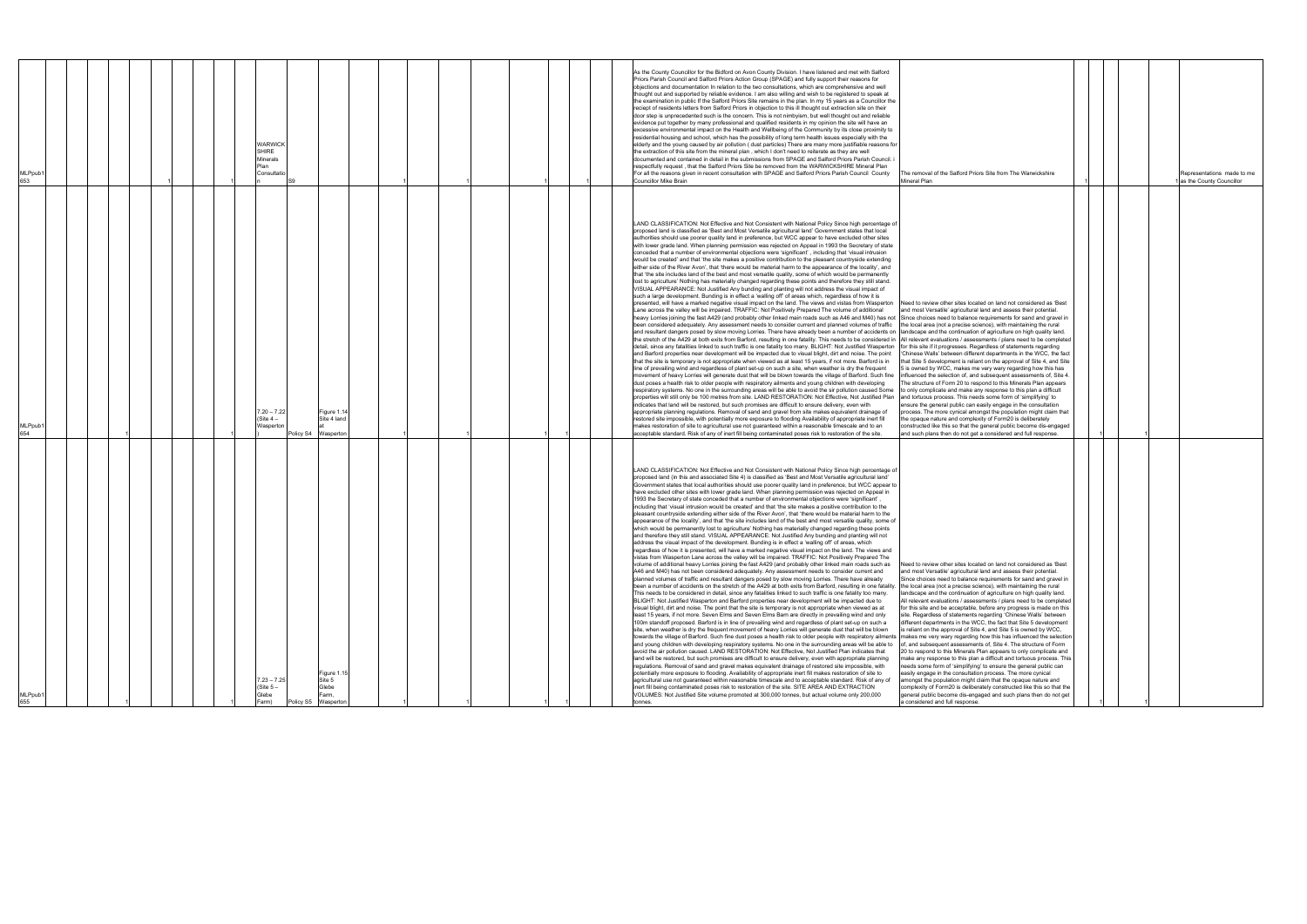| MLPpub1<br>660                                                                                                                                                                       | MLPpub1<br>659                                                                                                                                                                                                | MLPpub1<br>658                                                             | MLPpub1<br>657                                                                                                                                                                                                                                                                                                                                                                                                                                                                                                                                                                                                                                                                                                                                                                                                                                                                                                                                                                                                                                                                                                                                                                                                                                                                                                                                                                                                                                                                                                                                                                                                                                                                                                                                                                                                                                                                                                                                                                                                                                                                                                                                                                                                                                                                                                                                                                                                                                                                                                                                                                                                                                                                                                                                                                                                                                                                                                                                                                                                                                                                                                                                                                                                                                                                                                                  | MLPpub1<br>656                                                                                                                                                                                                                                                                                                                                                                                                                                                                                                                                                                                                                                                                                                                                                                                                                                                                                                                                                                                                                                                                                                                                                                                                                                                                                                                                                                                                                                                                                                                                                                                                                                                                                                                                                                                                                                                                                                                                                                                                                                                                                                                                                                                                                                                                                                                                                                                                                                                                                                                                                                                                                                                                                                                                                                                                                                                                                                                                                                                                                                                                                                                                                                                                                                                    |
|--------------------------------------------------------------------------------------------------------------------------------------------------------------------------------------|---------------------------------------------------------------------------------------------------------------------------------------------------------------------------------------------------------------|----------------------------------------------------------------------------|---------------------------------------------------------------------------------------------------------------------------------------------------------------------------------------------------------------------------------------------------------------------------------------------------------------------------------------------------------------------------------------------------------------------------------------------------------------------------------------------------------------------------------------------------------------------------------------------------------------------------------------------------------------------------------------------------------------------------------------------------------------------------------------------------------------------------------------------------------------------------------------------------------------------------------------------------------------------------------------------------------------------------------------------------------------------------------------------------------------------------------------------------------------------------------------------------------------------------------------------------------------------------------------------------------------------------------------------------------------------------------------------------------------------------------------------------------------------------------------------------------------------------------------------------------------------------------------------------------------------------------------------------------------------------------------------------------------------------------------------------------------------------------------------------------------------------------------------------------------------------------------------------------------------------------------------------------------------------------------------------------------------------------------------------------------------------------------------------------------------------------------------------------------------------------------------------------------------------------------------------------------------------------------------------------------------------------------------------------------------------------------------------------------------------------------------------------------------------------------------------------------------------------------------------------------------------------------------------------------------------------------------------------------------------------------------------------------------------------------------------------------------------------------------------------------------------------------------------------------------------------------------------------------------------------------------------------------------------------------------------------------------------------------------------------------------------------------------------------------------------------------------------------------------------------------------------------------------------------------------------------------------------------------------------------------------------------|-------------------------------------------------------------------------------------------------------------------------------------------------------------------------------------------------------------------------------------------------------------------------------------------------------------------------------------------------------------------------------------------------------------------------------------------------------------------------------------------------------------------------------------------------------------------------------------------------------------------------------------------------------------------------------------------------------------------------------------------------------------------------------------------------------------------------------------------------------------------------------------------------------------------------------------------------------------------------------------------------------------------------------------------------------------------------------------------------------------------------------------------------------------------------------------------------------------------------------------------------------------------------------------------------------------------------------------------------------------------------------------------------------------------------------------------------------------------------------------------------------------------------------------------------------------------------------------------------------------------------------------------------------------------------------------------------------------------------------------------------------------------------------------------------------------------------------------------------------------------------------------------------------------------------------------------------------------------------------------------------------------------------------------------------------------------------------------------------------------------------------------------------------------------------------------------------------------------------------------------------------------------------------------------------------------------------------------------------------------------------------------------------------------------------------------------------------------------------------------------------------------------------------------------------------------------------------------------------------------------------------------------------------------------------------------------------------------------------------------------------------------------------------------------------------------------------------------------------------------------------------------------------------------------------------------------------------------------------------------------------------------------------------------------------------------------------------------------------------------------------------------------------------------------------------------------------------------------------------------------------------------------|
|                                                                                                                                                                                      |                                                                                                                                                                                                               |                                                                            |                                                                                                                                                                                                                                                                                                                                                                                                                                                                                                                                                                                                                                                                                                                                                                                                                                                                                                                                                                                                                                                                                                                                                                                                                                                                                                                                                                                                                                                                                                                                                                                                                                                                                                                                                                                                                                                                                                                                                                                                                                                                                                                                                                                                                                                                                                                                                                                                                                                                                                                                                                                                                                                                                                                                                                                                                                                                                                                                                                                                                                                                                                                                                                                                                                                                                                                                 |                                                                                                                                                                                                                                                                                                                                                                                                                                                                                                                                                                                                                                                                                                                                                                                                                                                                                                                                                                                                                                                                                                                                                                                                                                                                                                                                                                                                                                                                                                                                                                                                                                                                                                                                                                                                                                                                                                                                                                                                                                                                                                                                                                                                                                                                                                                                                                                                                                                                                                                                                                                                                                                                                                                                                                                                                                                                                                                                                                                                                                                                                                                                                                                                                                                                   |
|                                                                                                                                                                                      |                                                                                                                                                                                                               |                                                                            |                                                                                                                                                                                                                                                                                                                                                                                                                                                                                                                                                                                                                                                                                                                                                                                                                                                                                                                                                                                                                                                                                                                                                                                                                                                                                                                                                                                                                                                                                                                                                                                                                                                                                                                                                                                                                                                                                                                                                                                                                                                                                                                                                                                                                                                                                                                                                                                                                                                                                                                                                                                                                                                                                                                                                                                                                                                                                                                                                                                                                                                                                                                                                                                                                                                                                                                                 |                                                                                                                                                                                                                                                                                                                                                                                                                                                                                                                                                                                                                                                                                                                                                                                                                                                                                                                                                                                                                                                                                                                                                                                                                                                                                                                                                                                                                                                                                                                                                                                                                                                                                                                                                                                                                                                                                                                                                                                                                                                                                                                                                                                                                                                                                                                                                                                                                                                                                                                                                                                                                                                                                                                                                                                                                                                                                                                                                                                                                                                                                                                                                                                                                                                                   |
|                                                                                                                                                                                      |                                                                                                                                                                                                               |                                                                            |                                                                                                                                                                                                                                                                                                                                                                                                                                                                                                                                                                                                                                                                                                                                                                                                                                                                                                                                                                                                                                                                                                                                                                                                                                                                                                                                                                                                                                                                                                                                                                                                                                                                                                                                                                                                                                                                                                                                                                                                                                                                                                                                                                                                                                                                                                                                                                                                                                                                                                                                                                                                                                                                                                                                                                                                                                                                                                                                                                                                                                                                                                                                                                                                                                                                                                                                 |                                                                                                                                                                                                                                                                                                                                                                                                                                                                                                                                                                                                                                                                                                                                                                                                                                                                                                                                                                                                                                                                                                                                                                                                                                                                                                                                                                                                                                                                                                                                                                                                                                                                                                                                                                                                                                                                                                                                                                                                                                                                                                                                                                                                                                                                                                                                                                                                                                                                                                                                                                                                                                                                                                                                                                                                                                                                                                                                                                                                                                                                                                                                                                                                                                                                   |
|                                                                                                                                                                                      |                                                                                                                                                                                                               |                                                                            |                                                                                                                                                                                                                                                                                                                                                                                                                                                                                                                                                                                                                                                                                                                                                                                                                                                                                                                                                                                                                                                                                                                                                                                                                                                                                                                                                                                                                                                                                                                                                                                                                                                                                                                                                                                                                                                                                                                                                                                                                                                                                                                                                                                                                                                                                                                                                                                                                                                                                                                                                                                                                                                                                                                                                                                                                                                                                                                                                                                                                                                                                                                                                                                                                                                                                                                                 |                                                                                                                                                                                                                                                                                                                                                                                                                                                                                                                                                                                                                                                                                                                                                                                                                                                                                                                                                                                                                                                                                                                                                                                                                                                                                                                                                                                                                                                                                                                                                                                                                                                                                                                                                                                                                                                                                                                                                                                                                                                                                                                                                                                                                                                                                                                                                                                                                                                                                                                                                                                                                                                                                                                                                                                                                                                                                                                                                                                                                                                                                                                                                                                                                                                                   |
|                                                                                                                                                                                      |                                                                                                                                                                                                               |                                                                            |                                                                                                                                                                                                                                                                                                                                                                                                                                                                                                                                                                                                                                                                                                                                                                                                                                                                                                                                                                                                                                                                                                                                                                                                                                                                                                                                                                                                                                                                                                                                                                                                                                                                                                                                                                                                                                                                                                                                                                                                                                                                                                                                                                                                                                                                                                                                                                                                                                                                                                                                                                                                                                                                                                                                                                                                                                                                                                                                                                                                                                                                                                                                                                                                                                                                                                                                 |                                                                                                                                                                                                                                                                                                                                                                                                                                                                                                                                                                                                                                                                                                                                                                                                                                                                                                                                                                                                                                                                                                                                                                                                                                                                                                                                                                                                                                                                                                                                                                                                                                                                                                                                                                                                                                                                                                                                                                                                                                                                                                                                                                                                                                                                                                                                                                                                                                                                                                                                                                                                                                                                                                                                                                                                                                                                                                                                                                                                                                                                                                                                                                                                                                                                   |
|                                                                                                                                                                                      |                                                                                                                                                                                                               |                                                                            |                                                                                                                                                                                                                                                                                                                                                                                                                                                                                                                                                                                                                                                                                                                                                                                                                                                                                                                                                                                                                                                                                                                                                                                                                                                                                                                                                                                                                                                                                                                                                                                                                                                                                                                                                                                                                                                                                                                                                                                                                                                                                                                                                                                                                                                                                                                                                                                                                                                                                                                                                                                                                                                                                                                                                                                                                                                                                                                                                                                                                                                                                                                                                                                                                                                                                                                                 |                                                                                                                                                                                                                                                                                                                                                                                                                                                                                                                                                                                                                                                                                                                                                                                                                                                                                                                                                                                                                                                                                                                                                                                                                                                                                                                                                                                                                                                                                                                                                                                                                                                                                                                                                                                                                                                                                                                                                                                                                                                                                                                                                                                                                                                                                                                                                                                                                                                                                                                                                                                                                                                                                                                                                                                                                                                                                                                                                                                                                                                                                                                                                                                                                                                                   |
|                                                                                                                                                                                      |                                                                                                                                                                                                               |                                                                            |                                                                                                                                                                                                                                                                                                                                                                                                                                                                                                                                                                                                                                                                                                                                                                                                                                                                                                                                                                                                                                                                                                                                                                                                                                                                                                                                                                                                                                                                                                                                                                                                                                                                                                                                                                                                                                                                                                                                                                                                                                                                                                                                                                                                                                                                                                                                                                                                                                                                                                                                                                                                                                                                                                                                                                                                                                                                                                                                                                                                                                                                                                                                                                                                                                                                                                                                 |                                                                                                                                                                                                                                                                                                                                                                                                                                                                                                                                                                                                                                                                                                                                                                                                                                                                                                                                                                                                                                                                                                                                                                                                                                                                                                                                                                                                                                                                                                                                                                                                                                                                                                                                                                                                                                                                                                                                                                                                                                                                                                                                                                                                                                                                                                                                                                                                                                                                                                                                                                                                                                                                                                                                                                                                                                                                                                                                                                                                                                                                                                                                                                                                                                                                   |
|                                                                                                                                                                                      |                                                                                                                                                                                                               |                                                                            |                                                                                                                                                                                                                                                                                                                                                                                                                                                                                                                                                                                                                                                                                                                                                                                                                                                                                                                                                                                                                                                                                                                                                                                                                                                                                                                                                                                                                                                                                                                                                                                                                                                                                                                                                                                                                                                                                                                                                                                                                                                                                                                                                                                                                                                                                                                                                                                                                                                                                                                                                                                                                                                                                                                                                                                                                                                                                                                                                                                                                                                                                                                                                                                                                                                                                                                                 |                                                                                                                                                                                                                                                                                                                                                                                                                                                                                                                                                                                                                                                                                                                                                                                                                                                                                                                                                                                                                                                                                                                                                                                                                                                                                                                                                                                                                                                                                                                                                                                                                                                                                                                                                                                                                                                                                                                                                                                                                                                                                                                                                                                                                                                                                                                                                                                                                                                                                                                                                                                                                                                                                                                                                                                                                                                                                                                                                                                                                                                                                                                                                                                                                                                                   |
|                                                                                                                                                                                      |                                                                                                                                                                                                               |                                                                            |                                                                                                                                                                                                                                                                                                                                                                                                                                                                                                                                                                                                                                                                                                                                                                                                                                                                                                                                                                                                                                                                                                                                                                                                                                                                                                                                                                                                                                                                                                                                                                                                                                                                                                                                                                                                                                                                                                                                                                                                                                                                                                                                                                                                                                                                                                                                                                                                                                                                                                                                                                                                                                                                                                                                                                                                                                                                                                                                                                                                                                                                                                                                                                                                                                                                                                                                 |                                                                                                                                                                                                                                                                                                                                                                                                                                                                                                                                                                                                                                                                                                                                                                                                                                                                                                                                                                                                                                                                                                                                                                                                                                                                                                                                                                                                                                                                                                                                                                                                                                                                                                                                                                                                                                                                                                                                                                                                                                                                                                                                                                                                                                                                                                                                                                                                                                                                                                                                                                                                                                                                                                                                                                                                                                                                                                                                                                                                                                                                                                                                                                                                                                                                   |
| and<br>as 2                                                                                                                                                                          | and<br>as 2<br>this                                                                                                                                                                                           |                                                                            |                                                                                                                                                                                                                                                                                                                                                                                                                                                                                                                                                                                                                                                                                                                                                                                                                                                                                                                                                                                                                                                                                                                                                                                                                                                                                                                                                                                                                                                                                                                                                                                                                                                                                                                                                                                                                                                                                                                                                                                                                                                                                                                                                                                                                                                                                                                                                                                                                                                                                                                                                                                                                                                                                                                                                                                                                                                                                                                                                                                                                                                                                                                                                                                                                                                                                                                                 | 'see<br>and<br>that                                                                                                                                                                                                                                                                                                                                                                                                                                                                                                                                                                                                                                                                                                                                                                                                                                                                                                                                                                                                                                                                                                                                                                                                                                                                                                                                                                                                                                                                                                                                                                                                                                                                                                                                                                                                                                                                                                                                                                                                                                                                                                                                                                                                                                                                                                                                                                                                                                                                                                                                                                                                                                                                                                                                                                                                                                                                                                                                                                                                                                                                                                                                                                                                                                               |
| Site 5<br>contained<br>appendix<br>attached<br>policies<br>and sites                                                                                                                 | Site 5<br>appendix<br>attached<br>policies<br>and sites                                                                                                                                                       | Site4                                                                      |                                                                                                                                                                                                                                                                                                                                                                                                                                                                                                                                                                                                                                                                                                                                                                                                                                                                                                                                                                                                                                                                                                                                                                                                                                                                                                                                                                                                                                                                                                                                                                                                                                                                                                                                                                                                                                                                                                                                                                                                                                                                                                                                                                                                                                                                                                                                                                                                                                                                                                                                                                                                                                                                                                                                                                                                                                                                                                                                                                                                                                                                                                                                                                                                                                                                                                                                 | consultee<br>attachment<br>: I wish to<br>object to<br>inclusion of<br>Salford<br>Priors as a<br>suitable<br>site in the<br>Warwicksh<br>re Minerals<br>Plan. I<br>object on<br>grounds of<br>"sound"<br>"legally<br>compliant"<br>in that I<br>believe<br>there has<br>been an<br>abuse of<br>process.<br>Abuse of<br>Process<br>You state<br>following<br>the formal<br>consultatio<br>a report<br>was taken<br>to Cabinet<br>on 6th<br>October.                                                                                                                                                                                                                                                                                                                                                                                                                                                                                                                                                                                                                                                                                                                                                                                                                                                                                                                                                                                                                                                                                                                                                                                                                                                                                                                                                                                                                                                                                                                                                                                                                                                                                                                                                                                                                                                                                                                                                                                                                                                                                                                                                                                                                                                                                                                                                                                                                                                                                                                                                                                                                                                                                                                                                                                                                |
| 7.23 - 7.25 Policy S5<br>site 5<br>Comments Comments<br>and<br>objections objections<br>contained<br>appendix<br>attached,<br>as 2<br>policies<br>and sites<br>covered by covered by | 7.23 - 7.25 Policy S5<br>site 5<br>Comments Comments<br>and<br>objections objections<br>contained contained<br>appendix<br>attached,<br>as 2<br>policies<br>and sites<br>are<br>covered by covered by<br>this | 7.20-7.22 Policy S4<br>site 4                                              | 7.20 - 7.22 Policy S4                                                                                                                                                                                                                                                                                                                                                                                                                                                                                                                                                                                                                                                                                                                                                                                                                                                                                                                                                                                                                                                                                                                                                                                                                                                                                                                                                                                                                                                                                                                                                                                                                                                                                                                                                                                                                                                                                                                                                                                                                                                                                                                                                                                                                                                                                                                                                                                                                                                                                                                                                                                                                                                                                                                                                                                                                                                                                                                                                                                                                                                                                                                                                                                                                                                                                                           |                                                                                                                                                                                                                                                                                                                                                                                                                                                                                                                                                                                                                                                                                                                                                                                                                                                                                                                                                                                                                                                                                                                                                                                                                                                                                                                                                                                                                                                                                                                                                                                                                                                                                                                                                                                                                                                                                                                                                                                                                                                                                                                                                                                                                                                                                                                                                                                                                                                                                                                                                                                                                                                                                                                                                                                                                                                                                                                                                                                                                                                                                                                                                                                                                                                                   |
|                                                                                                                                                                                      |                                                                                                                                                                                                               |                                                                            |                                                                                                                                                                                                                                                                                                                                                                                                                                                                                                                                                                                                                                                                                                                                                                                                                                                                                                                                                                                                                                                                                                                                                                                                                                                                                                                                                                                                                                                                                                                                                                                                                                                                                                                                                                                                                                                                                                                                                                                                                                                                                                                                                                                                                                                                                                                                                                                                                                                                                                                                                                                                                                                                                                                                                                                                                                                                                                                                                                                                                                                                                                                                                                                                                                                                                                                                 |                                                                                                                                                                                                                                                                                                                                                                                                                                                                                                                                                                                                                                                                                                                                                                                                                                                                                                                                                                                                                                                                                                                                                                                                                                                                                                                                                                                                                                                                                                                                                                                                                                                                                                                                                                                                                                                                                                                                                                                                                                                                                                                                                                                                                                                                                                                                                                                                                                                                                                                                                                                                                                                                                                                                                                                                                                                                                                                                                                                                                                                                                                                                                                                                                                                                   |
|                                                                                                                                                                                      |                                                                                                                                                                                                               |                                                                            |                                                                                                                                                                                                                                                                                                                                                                                                                                                                                                                                                                                                                                                                                                                                                                                                                                                                                                                                                                                                                                                                                                                                                                                                                                                                                                                                                                                                                                                                                                                                                                                                                                                                                                                                                                                                                                                                                                                                                                                                                                                                                                                                                                                                                                                                                                                                                                                                                                                                                                                                                                                                                                                                                                                                                                                                                                                                                                                                                                                                                                                                                                                                                                                                                                                                                                                                 |                                                                                                                                                                                                                                                                                                                                                                                                                                                                                                                                                                                                                                                                                                                                                                                                                                                                                                                                                                                                                                                                                                                                                                                                                                                                                                                                                                                                                                                                                                                                                                                                                                                                                                                                                                                                                                                                                                                                                                                                                                                                                                                                                                                                                                                                                                                                                                                                                                                                                                                                                                                                                                                                                                                                                                                                                                                                                                                                                                                                                                                                                                                                                                                                                                                                   |
|                                                                                                                                                                                      |                                                                                                                                                                                                               |                                                                            |                                                                                                                                                                                                                                                                                                                                                                                                                                                                                                                                                                                                                                                                                                                                                                                                                                                                                                                                                                                                                                                                                                                                                                                                                                                                                                                                                                                                                                                                                                                                                                                                                                                                                                                                                                                                                                                                                                                                                                                                                                                                                                                                                                                                                                                                                                                                                                                                                                                                                                                                                                                                                                                                                                                                                                                                                                                                                                                                                                                                                                                                                                                                                                                                                                                                                                                                 |                                                                                                                                                                                                                                                                                                                                                                                                                                                                                                                                                                                                                                                                                                                                                                                                                                                                                                                                                                                                                                                                                                                                                                                                                                                                                                                                                                                                                                                                                                                                                                                                                                                                                                                                                                                                                                                                                                                                                                                                                                                                                                                                                                                                                                                                                                                                                                                                                                                                                                                                                                                                                                                                                                                                                                                                                                                                                                                                                                                                                                                                                                                                                                                                                                                                   |
|                                                                                                                                                                                      |                                                                                                                                                                                                               |                                                                            |                                                                                                                                                                                                                                                                                                                                                                                                                                                                                                                                                                                                                                                                                                                                                                                                                                                                                                                                                                                                                                                                                                                                                                                                                                                                                                                                                                                                                                                                                                                                                                                                                                                                                                                                                                                                                                                                                                                                                                                                                                                                                                                                                                                                                                                                                                                                                                                                                                                                                                                                                                                                                                                                                                                                                                                                                                                                                                                                                                                                                                                                                                                                                                                                                                                                                                                                 |                                                                                                                                                                                                                                                                                                                                                                                                                                                                                                                                                                                                                                                                                                                                                                                                                                                                                                                                                                                                                                                                                                                                                                                                                                                                                                                                                                                                                                                                                                                                                                                                                                                                                                                                                                                                                                                                                                                                                                                                                                                                                                                                                                                                                                                                                                                                                                                                                                                                                                                                                                                                                                                                                                                                                                                                                                                                                                                                                                                                                                                                                                                                                                                                                                                                   |
|                                                                                                                                                                                      |                                                                                                                                                                                                               |                                                                            |                                                                                                                                                                                                                                                                                                                                                                                                                                                                                                                                                                                                                                                                                                                                                                                                                                                                                                                                                                                                                                                                                                                                                                                                                                                                                                                                                                                                                                                                                                                                                                                                                                                                                                                                                                                                                                                                                                                                                                                                                                                                                                                                                                                                                                                                                                                                                                                                                                                                                                                                                                                                                                                                                                                                                                                                                                                                                                                                                                                                                                                                                                                                                                                                                                                                                                                                 |                                                                                                                                                                                                                                                                                                                                                                                                                                                                                                                                                                                                                                                                                                                                                                                                                                                                                                                                                                                                                                                                                                                                                                                                                                                                                                                                                                                                                                                                                                                                                                                                                                                                                                                                                                                                                                                                                                                                                                                                                                                                                                                                                                                                                                                                                                                                                                                                                                                                                                                                                                                                                                                                                                                                                                                                                                                                                                                                                                                                                                                                                                                                                                                                                                                                   |
|                                                                                                                                                                                      |                                                                                                                                                                                                               |                                                                            |                                                                                                                                                                                                                                                                                                                                                                                                                                                                                                                                                                                                                                                                                                                                                                                                                                                                                                                                                                                                                                                                                                                                                                                                                                                                                                                                                                                                                                                                                                                                                                                                                                                                                                                                                                                                                                                                                                                                                                                                                                                                                                                                                                                                                                                                                                                                                                                                                                                                                                                                                                                                                                                                                                                                                                                                                                                                                                                                                                                                                                                                                                                                                                                                                                                                                                                                 |                                                                                                                                                                                                                                                                                                                                                                                                                                                                                                                                                                                                                                                                                                                                                                                                                                                                                                                                                                                                                                                                                                                                                                                                                                                                                                                                                                                                                                                                                                                                                                                                                                                                                                                                                                                                                                                                                                                                                                                                                                                                                                                                                                                                                                                                                                                                                                                                                                                                                                                                                                                                                                                                                                                                                                                                                                                                                                                                                                                                                                                                                                                                                                                                                                                                   |
|                                                                                                                                                                                      |                                                                                                                                                                                                               |                                                                            |                                                                                                                                                                                                                                                                                                                                                                                                                                                                                                                                                                                                                                                                                                                                                                                                                                                                                                                                                                                                                                                                                                                                                                                                                                                                                                                                                                                                                                                                                                                                                                                                                                                                                                                                                                                                                                                                                                                                                                                                                                                                                                                                                                                                                                                                                                                                                                                                                                                                                                                                                                                                                                                                                                                                                                                                                                                                                                                                                                                                                                                                                                                                                                                                                                                                                                                                 |                                                                                                                                                                                                                                                                                                                                                                                                                                                                                                                                                                                                                                                                                                                                                                                                                                                                                                                                                                                                                                                                                                                                                                                                                                                                                                                                                                                                                                                                                                                                                                                                                                                                                                                                                                                                                                                                                                                                                                                                                                                                                                                                                                                                                                                                                                                                                                                                                                                                                                                                                                                                                                                                                                                                                                                                                                                                                                                                                                                                                                                                                                                                                                                                                                                                   |
|                                                                                                                                                                                      |                                                                                                                                                                                                               |                                                                            |                                                                                                                                                                                                                                                                                                                                                                                                                                                                                                                                                                                                                                                                                                                                                                                                                                                                                                                                                                                                                                                                                                                                                                                                                                                                                                                                                                                                                                                                                                                                                                                                                                                                                                                                                                                                                                                                                                                                                                                                                                                                                                                                                                                                                                                                                                                                                                                                                                                                                                                                                                                                                                                                                                                                                                                                                                                                                                                                                                                                                                                                                                                                                                                                                                                                                                                                 |                                                                                                                                                                                                                                                                                                                                                                                                                                                                                                                                                                                                                                                                                                                                                                                                                                                                                                                                                                                                                                                                                                                                                                                                                                                                                                                                                                                                                                                                                                                                                                                                                                                                                                                                                                                                                                                                                                                                                                                                                                                                                                                                                                                                                                                                                                                                                                                                                                                                                                                                                                                                                                                                                                                                                                                                                                                                                                                                                                                                                                                                                                                                                                                                                                                                   |
|                                                                                                                                                                                      |                                                                                                                                                                                                               |                                                                            |                                                                                                                                                                                                                                                                                                                                                                                                                                                                                                                                                                                                                                                                                                                                                                                                                                                                                                                                                                                                                                                                                                                                                                                                                                                                                                                                                                                                                                                                                                                                                                                                                                                                                                                                                                                                                                                                                                                                                                                                                                                                                                                                                                                                                                                                                                                                                                                                                                                                                                                                                                                                                                                                                                                                                                                                                                                                                                                                                                                                                                                                                                                                                                                                                                                                                                                                 |                                                                                                                                                                                                                                                                                                                                                                                                                                                                                                                                                                                                                                                                                                                                                                                                                                                                                                                                                                                                                                                                                                                                                                                                                                                                                                                                                                                                                                                                                                                                                                                                                                                                                                                                                                                                                                                                                                                                                                                                                                                                                                                                                                                                                                                                                                                                                                                                                                                                                                                                                                                                                                                                                                                                                                                                                                                                                                                                                                                                                                                                                                                                                                                                                                                                   |
|                                                                                                                                                                                      |                                                                                                                                                                                                               |                                                                            |                                                                                                                                                                                                                                                                                                                                                                                                                                                                                                                                                                                                                                                                                                                                                                                                                                                                                                                                                                                                                                                                                                                                                                                                                                                                                                                                                                                                                                                                                                                                                                                                                                                                                                                                                                                                                                                                                                                                                                                                                                                                                                                                                                                                                                                                                                                                                                                                                                                                                                                                                                                                                                                                                                                                                                                                                                                                                                                                                                                                                                                                                                                                                                                                                                                                                                                                 |                                                                                                                                                                                                                                                                                                                                                                                                                                                                                                                                                                                                                                                                                                                                                                                                                                                                                                                                                                                                                                                                                                                                                                                                                                                                                                                                                                                                                                                                                                                                                                                                                                                                                                                                                                                                                                                                                                                                                                                                                                                                                                                                                                                                                                                                                                                                                                                                                                                                                                                                                                                                                                                                                                                                                                                                                                                                                                                                                                                                                                                                                                                                                                                                                                                                   |
|                                                                                                                                                                                      |                                                                                                                                                                                                               |                                                                            |                                                                                                                                                                                                                                                                                                                                                                                                                                                                                                                                                                                                                                                                                                                                                                                                                                                                                                                                                                                                                                                                                                                                                                                                                                                                                                                                                                                                                                                                                                                                                                                                                                                                                                                                                                                                                                                                                                                                                                                                                                                                                                                                                                                                                                                                                                                                                                                                                                                                                                                                                                                                                                                                                                                                                                                                                                                                                                                                                                                                                                                                                                                                                                                                                                                                                                                                 |                                                                                                                                                                                                                                                                                                                                                                                                                                                                                                                                                                                                                                                                                                                                                                                                                                                                                                                                                                                                                                                                                                                                                                                                                                                                                                                                                                                                                                                                                                                                                                                                                                                                                                                                                                                                                                                                                                                                                                                                                                                                                                                                                                                                                                                                                                                                                                                                                                                                                                                                                                                                                                                                                                                                                                                                                                                                                                                                                                                                                                                                                                                                                                                                                                                                   |
|                                                                                                                                                                                      |                                                                                                                                                                                                               |                                                                            |                                                                                                                                                                                                                                                                                                                                                                                                                                                                                                                                                                                                                                                                                                                                                                                                                                                                                                                                                                                                                                                                                                                                                                                                                                                                                                                                                                                                                                                                                                                                                                                                                                                                                                                                                                                                                                                                                                                                                                                                                                                                                                                                                                                                                                                                                                                                                                                                                                                                                                                                                                                                                                                                                                                                                                                                                                                                                                                                                                                                                                                                                                                                                                                                                                                                                                                                 |                                                                                                                                                                                                                                                                                                                                                                                                                                                                                                                                                                                                                                                                                                                                                                                                                                                                                                                                                                                                                                                                                                                                                                                                                                                                                                                                                                                                                                                                                                                                                                                                                                                                                                                                                                                                                                                                                                                                                                                                                                                                                                                                                                                                                                                                                                                                                                                                                                                                                                                                                                                                                                                                                                                                                                                                                                                                                                                                                                                                                                                                                                                                                                                                                                                                   |
|                                                                                                                                                                                      |                                                                                                                                                                                                               |                                                                            |                                                                                                                                                                                                                                                                                                                                                                                                                                                                                                                                                                                                                                                                                                                                                                                                                                                                                                                                                                                                                                                                                                                                                                                                                                                                                                                                                                                                                                                                                                                                                                                                                                                                                                                                                                                                                                                                                                                                                                                                                                                                                                                                                                                                                                                                                                                                                                                                                                                                                                                                                                                                                                                                                                                                                                                                                                                                                                                                                                                                                                                                                                                                                                                                                                                                                                                                 |                                                                                                                                                                                                                                                                                                                                                                                                                                                                                                                                                                                                                                                                                                                                                                                                                                                                                                                                                                                                                                                                                                                                                                                                                                                                                                                                                                                                                                                                                                                                                                                                                                                                                                                                                                                                                                                                                                                                                                                                                                                                                                                                                                                                                                                                                                                                                                                                                                                                                                                                                                                                                                                                                                                                                                                                                                                                                                                                                                                                                                                                                                                                                                                                                                                                   |
|                                                                                                                                                                                      |                                                                                                                                                                                                               |                                                                            |                                                                                                                                                                                                                                                                                                                                                                                                                                                                                                                                                                                                                                                                                                                                                                                                                                                                                                                                                                                                                                                                                                                                                                                                                                                                                                                                                                                                                                                                                                                                                                                                                                                                                                                                                                                                                                                                                                                                                                                                                                                                                                                                                                                                                                                                                                                                                                                                                                                                                                                                                                                                                                                                                                                                                                                                                                                                                                                                                                                                                                                                                                                                                                                                                                                                                                                                 |                                                                                                                                                                                                                                                                                                                                                                                                                                                                                                                                                                                                                                                                                                                                                                                                                                                                                                                                                                                                                                                                                                                                                                                                                                                                                                                                                                                                                                                                                                                                                                                                                                                                                                                                                                                                                                                                                                                                                                                                                                                                                                                                                                                                                                                                                                                                                                                                                                                                                                                                                                                                                                                                                                                                                                                                                                                                                                                                                                                                                                                                                                                                                                                                                                                                   |
|                                                                                                                                                                                      |                                                                                                                                                                                                               |                                                                            |                                                                                                                                                                                                                                                                                                                                                                                                                                                                                                                                                                                                                                                                                                                                                                                                                                                                                                                                                                                                                                                                                                                                                                                                                                                                                                                                                                                                                                                                                                                                                                                                                                                                                                                                                                                                                                                                                                                                                                                                                                                                                                                                                                                                                                                                                                                                                                                                                                                                                                                                                                                                                                                                                                                                                                                                                                                                                                                                                                                                                                                                                                                                                                                                                                                                                                                                 |                                                                                                                                                                                                                                                                                                                                                                                                                                                                                                                                                                                                                                                                                                                                                                                                                                                                                                                                                                                                                                                                                                                                                                                                                                                                                                                                                                                                                                                                                                                                                                                                                                                                                                                                                                                                                                                                                                                                                                                                                                                                                                                                                                                                                                                                                                                                                                                                                                                                                                                                                                                                                                                                                                                                                                                                                                                                                                                                                                                                                                                                                                                                                                                                                                                                   |
|                                                                                                                                                                                      |                                                                                                                                                                                                               |                                                                            | 1 roundabout which is already very congested during peak periods.                                                                                                                                                                                                                                                                                                                                                                                                                                                                                                                                                                                                                                                                                                                                                                                                                                                                                                                                                                                                                                                                                                                                                                                                                                                                                                                                                                                                                                                                                                                                                                                                                                                                                                                                                                                                                                                                                                                                                                                                                                                                                                                                                                                                                                                                                                                                                                                                                                                                                                                                                                                                                                                                                                                                                                                                                                                                                                                                                                                                                                                                                                                                                                                                                                                               |                                                                                                                                                                                                                                                                                                                                                                                                                                                                                                                                                                                                                                                                                                                                                                                                                                                                                                                                                                                                                                                                                                                                                                                                                                                                                                                                                                                                                                                                                                                                                                                                                                                                                                                                                                                                                                                                                                                                                                                                                                                                                                                                                                                                                                                                                                                                                                                                                                                                                                                                                                                                                                                                                                                                                                                                                                                                                                                                                                                                                                                                                                                                                                                                                                                                   |
|                                                                                                                                                                                      |                                                                                                                                                                                                               |                                                                            |                                                                                                                                                                                                                                                                                                                                                                                                                                                                                                                                                                                                                                                                                                                                                                                                                                                                                                                                                                                                                                                                                                                                                                                                                                                                                                                                                                                                                                                                                                                                                                                                                                                                                                                                                                                                                                                                                                                                                                                                                                                                                                                                                                                                                                                                                                                                                                                                                                                                                                                                                                                                                                                                                                                                                                                                                                                                                                                                                                                                                                                                                                                                                                                                                                                                                                                                 |                                                                                                                                                                                                                                                                                                                                                                                                                                                                                                                                                                                                                                                                                                                                                                                                                                                                                                                                                                                                                                                                                                                                                                                                                                                                                                                                                                                                                                                                                                                                                                                                                                                                                                                                                                                                                                                                                                                                                                                                                                                                                                                                                                                                                                                                                                                                                                                                                                                                                                                                                                                                                                                                                                                                                                                                                                                                                                                                                                                                                                                                                                                                                                                                                                                                   |
|                                                                                                                                                                                      |                                                                                                                                                                                                               |                                                                            |                                                                                                                                                                                                                                                                                                                                                                                                                                                                                                                                                                                                                                                                                                                                                                                                                                                                                                                                                                                                                                                                                                                                                                                                                                                                                                                                                                                                                                                                                                                                                                                                                                                                                                                                                                                                                                                                                                                                                                                                                                                                                                                                                                                                                                                                                                                                                                                                                                                                                                                                                                                                                                                                                                                                                                                                                                                                                                                                                                                                                                                                                                                                                                                                                                                                                                                                 |                                                                                                                                                                                                                                                                                                                                                                                                                                                                                                                                                                                                                                                                                                                                                                                                                                                                                                                                                                                                                                                                                                                                                                                                                                                                                                                                                                                                                                                                                                                                                                                                                                                                                                                                                                                                                                                                                                                                                                                                                                                                                                                                                                                                                                                                                                                                                                                                                                                                                                                                                                                                                                                                                                                                                                                                                                                                                                                                                                                                                                                                                                                                                                                                                                                                   |
|                                                                                                                                                                                      |                                                                                                                                                                                                               |                                                                            |                                                                                                                                                                                                                                                                                                                                                                                                                                                                                                                                                                                                                                                                                                                                                                                                                                                                                                                                                                                                                                                                                                                                                                                                                                                                                                                                                                                                                                                                                                                                                                                                                                                                                                                                                                                                                                                                                                                                                                                                                                                                                                                                                                                                                                                                                                                                                                                                                                                                                                                                                                                                                                                                                                                                                                                                                                                                                                                                                                                                                                                                                                                                                                                                                                                                                                                                 |                                                                                                                                                                                                                                                                                                                                                                                                                                                                                                                                                                                                                                                                                                                                                                                                                                                                                                                                                                                                                                                                                                                                                                                                                                                                                                                                                                                                                                                                                                                                                                                                                                                                                                                                                                                                                                                                                                                                                                                                                                                                                                                                                                                                                                                                                                                                                                                                                                                                                                                                                                                                                                                                                                                                                                                                                                                                                                                                                                                                                                                                                                                                                                                                                                                                   |
|                                                                                                                                                                                      |                                                                                                                                                                                                               |                                                                            |                                                                                                                                                                                                                                                                                                                                                                                                                                                                                                                                                                                                                                                                                                                                                                                                                                                                                                                                                                                                                                                                                                                                                                                                                                                                                                                                                                                                                                                                                                                                                                                                                                                                                                                                                                                                                                                                                                                                                                                                                                                                                                                                                                                                                                                                                                                                                                                                                                                                                                                                                                                                                                                                                                                                                                                                                                                                                                                                                                                                                                                                                                                                                                                                                                                                                                                                 |                                                                                                                                                                                                                                                                                                                                                                                                                                                                                                                                                                                                                                                                                                                                                                                                                                                                                                                                                                                                                                                                                                                                                                                                                                                                                                                                                                                                                                                                                                                                                                                                                                                                                                                                                                                                                                                                                                                                                                                                                                                                                                                                                                                                                                                                                                                                                                                                                                                                                                                                                                                                                                                                                                                                                                                                                                                                                                                                                                                                                                                                                                                                                                                                                                                                   |
| Please see appendix attached, which also applies to sites 4 and 5 above.                                                                                                             | 1 Please see appendix attached, which also applies to sites 4 and 5 above.                                                                                                                                    | 1 Please see appendix attached, which also applies to sites 4 and 5 above. |                                                                                                                                                                                                                                                                                                                                                                                                                                                                                                                                                                                                                                                                                                                                                                                                                                                                                                                                                                                                                                                                                                                                                                                                                                                                                                                                                                                                                                                                                                                                                                                                                                                                                                                                                                                                                                                                                                                                                                                                                                                                                                                                                                                                                                                                                                                                                                                                                                                                                                                                                                                                                                                                                                                                                                                                                                                                                                                                                                                                                                                                                                                                                                                                                                                                                                                                 |                                                                                                                                                                                                                                                                                                                                                                                                                                                                                                                                                                                                                                                                                                                                                                                                                                                                                                                                                                                                                                                                                                                                                                                                                                                                                                                                                                                                                                                                                                                                                                                                                                                                                                                                                                                                                                                                                                                                                                                                                                                                                                                                                                                                                                                                                                                                                                                                                                                                                                                                                                                                                                                                                                                                                                                                                                                                                                                                                                                                                                                                                                                                                                                                                                                                   |
|                                                                                                                                                                                      |                                                                                                                                                                                                               |                                                                            |                                                                                                                                                                                                                                                                                                                                                                                                                                                                                                                                                                                                                                                                                                                                                                                                                                                                                                                                                                                                                                                                                                                                                                                                                                                                                                                                                                                                                                                                                                                                                                                                                                                                                                                                                                                                                                                                                                                                                                                                                                                                                                                                                                                                                                                                                                                                                                                                                                                                                                                                                                                                                                                                                                                                                                                                                                                                                                                                                                                                                                                                                                                                                                                                                                                                                                                                 |                                                                                                                                                                                                                                                                                                                                                                                                                                                                                                                                                                                                                                                                                                                                                                                                                                                                                                                                                                                                                                                                                                                                                                                                                                                                                                                                                                                                                                                                                                                                                                                                                                                                                                                                                                                                                                                                                                                                                                                                                                                                                                                                                                                                                                                                                                                                                                                                                                                                                                                                                                                                                                                                                                                                                                                                                                                                                                                                                                                                                                                                                                                                                                                                                                                                   |
|                                                                                                                                                                                      |                                                                                                                                                                                                               |                                                                            | I consider the Minerals Plan to be unsound for the following reasons. 1. Not consistent with National<br>Policy A significant proportion of the Site 4 land is classified as grade 2 or 3a, i.e. Best and Most<br>Versatile. Government policy is that local planning authorities should use poorer quality land in<br>preference and yet WCC have excluded other sites with lower grade land. Planning permission to extract<br>gravel on this site was rejected on Appeal in 1993 at which point the Secretary of State conceded that a<br>number of the environmental objections were 'significant' including the fact "that the site includes land of<br>the best and most versatile quality, some of which would be permanently lost to agriculture". 2. Not<br>Justified The site would have a severe visual impact ; the land is currently flat and open and offers<br>unobstructed views from the A429 and a number of local footpaths. The proposed bunding and planting<br>would adversely affect this and would be alien to the natural landscape. In the 1993 appeal, the<br>Secretary of State conceded that "the site makes a positive contribution to the pleasant countryside<br>extending either side of the River Avon" and that "there would be some material harm to the appearance<br>of the locality". This hasn't changed with the current plan. There would be significant blight; Barford lies<br>in the direction of the prevailing winds and would suffer considerable noise and dust pollution with<br>associated health risks. Certain properties including XXXXXXXX and others on the south side of Barford<br>would be adversely impacted in the areas of saleability and insurance costs. The plan has not justified<br>the extent to which the land could be restored (see below) 3. Not Effective Land Restoration issues; a<br>key feature of the Site 4 land is its excellent drainage, facilitated by the sub-strata of gravel. If this is<br>replaced with inert fill, the drainage properties will not be restored making a return to best agricultural<br>land impossible. Previous experience with the gravel extraction nearer to Charlecote reinforces this view<br>that, despite what the contractors promise, the land will not be reinstated to anything like BMV. The plan<br>states that inert fill can be difficult to find and Site 4 is one of the largest areas under consideration; this<br>creates a risk of long and protracted period for the restoration phase. 4. Not Positively Prepared The<br>plan does not take adequate account of the Traffic issues in the light of other developments. The huge<br>increase in housing development in Wellesbourne and the surrounding area (current and future) will<br>result in a massive increase in the traffic using the A429 in both directions particularly during the morning II do not think that any changes would make this plan sound<br>and evening commuter periods. The proposed single access point to Site 4 with heavy lorry movements regarding Site 4. This is not a suitable location for minerals<br>predicted to be as frequent as one every five minutes will create a major accident risk and will<br>exacerbate congestion and traffic issues. This will also put added pressure on the Longbridge | The selection of Salford Priors is unsound as it has not properly been put forward or considered. The<br>Council has not followed its own guidelines in that the site is small and will not produce a significant<br>amount of gravel in comparison to the upheaval and distress it will cause in the village. The site has<br>clearly only been included due to the land belonging to the Council (so no landowner involved). It has<br>been adopted because the Council stand to gain income from the site not because of its merits as a<br>viable gravel producing site. Other small sites were dropped from the plan due to the obvious disruption<br>that would be caused to the local residents. This site is actually within our parish and would split the<br>hamlet of Iron Cross from the main Salford Priors village. The gravel trucks would actually cross School<br>Road, which leads to the school and is only a few hundred yards away. The site actually surrounds some<br>of the residents' properties. This is an unacceptable burden on the village which would cause noise and<br>particulate pollution and effectively blight our village while the site was active. It contravenes the Minerals<br>Local Plan Sustainable Community Strategy which states: Safe environments for all those who live,<br>play, work and visit Warwickshire. A natural environment, climate and resources that support and<br>enhance lives for future generations. Sustainable economic growth, where jobs are created and<br>retained; and residents are equipped with appropriate skills and competencies.  The best possible<br>health and well-being for all. Clearly none of these would be achievable. Lorries would split our village in<br>half. The health and well-being of our children and elderly would suffer, the natural environment would be<br>destroyed and any jobs would be very short lived and go to skilled quarry workers not the residents. It<br>contravenes your Vision and Objectives which state: "minerals sites will have been focussed as close as<br>possible to the main settlements of Stratford, Warwick, Kenilworth, Leamington, Rugby, Nuneaton,<br>Bedworth and Atherstone." The site at Salford Priors is not close to any towns. "New quarries will have<br>been located where they are environmentally acceptable" This proposed quarry is clearly environmentally<br>unacceptable. Very close, actually within, the hamlet of Iron Cross and completely surrounding individual<br>houses. It would be a mere few hundred yards from the Park Hall complex and adjacent housing estate<br>and not much further from the village school. "To have full regard for the concerns and interests of local<br>communities and protect them from unacceptable environmental adverse impacts resulting from mineral<br>developments" Clearly no regard has been taken of our concerns as our children will not be protected<br>from the airborne dust and our residents will not be protected from the noise and dirt from the quarry. Our The only way this would be "sound" would be to remove Salford<br>1 village will be blighted by this quarry which is totally unacceptable as specified in your own documents. |
|                                                                                                                                                                                      |                                                                                                                                                                                                               |                                                                            |                                                                                                                                                                                                                                                                                                                                                                                                                                                                                                                                                                                                                                                                                                                                                                                                                                                                                                                                                                                                                                                                                                                                                                                                                                                                                                                                                                                                                                                                                                                                                                                                                                                                                                                                                                                                                                                                                                                                                                                                                                                                                                                                                                                                                                                                                                                                                                                                                                                                                                                                                                                                                                                                                                                                                                                                                                                                                                                                                                                                                                                                                                                                                                                                                                                                                                                                 |                                                                                                                                                                                                                                                                                                                                                                                                                                                                                                                                                                                                                                                                                                                                                                                                                                                                                                                                                                                                                                                                                                                                                                                                                                                                                                                                                                                                                                                                                                                                                                                                                                                                                                                                                                                                                                                                                                                                                                                                                                                                                                                                                                                                                                                                                                                                                                                                                                                                                                                                                                                                                                                                                                                                                                                                                                                                                                                                                                                                                                                                                                                                                                                                                                                                   |
|                                                                                                                                                                                      |                                                                                                                                                                                                               |                                                                            | extraction and should be removed from the plan in favour of other<br>sites that have fewer issues or are further away from populated<br>areas.                                                                                                                                                                                                                                                                                                                                                                                                                                                                                                                                                                                                                                                                                                                                                                                                                                                                                                                                                                                                                                                                                                                                                                                                                                                                                                                                                                                                                                                                                                                                                                                                                                                                                                                                                                                                                                                                                                                                                                                                                                                                                                                                                                                                                                                                                                                                                                                                                                                                                                                                                                                                                                                                                                                                                                                                                                                                                                                                                                                                                                                                                                                                                                                  | Priors from the plan as not fulfilling your own criteria.                                                                                                                                                                                                                                                                                                                                                                                                                                                                                                                                                                                                                                                                                                                                                                                                                                                                                                                                                                                                                                                                                                                                                                                                                                                                                                                                                                                                                                                                                                                                                                                                                                                                                                                                                                                                                                                                                                                                                                                                                                                                                                                                                                                                                                                                                                                                                                                                                                                                                                                                                                                                                                                                                                                                                                                                                                                                                                                                                                                                                                                                                                                                                                                                         |
|                                                                                                                                                                                      |                                                                                                                                                                                                               |                                                                            |                                                                                                                                                                                                                                                                                                                                                                                                                                                                                                                                                                                                                                                                                                                                                                                                                                                                                                                                                                                                                                                                                                                                                                                                                                                                                                                                                                                                                                                                                                                                                                                                                                                                                                                                                                                                                                                                                                                                                                                                                                                                                                                                                                                                                                                                                                                                                                                                                                                                                                                                                                                                                                                                                                                                                                                                                                                                                                                                                                                                                                                                                                                                                                                                                                                                                                                                 |                                                                                                                                                                                                                                                                                                                                                                                                                                                                                                                                                                                                                                                                                                                                                                                                                                                                                                                                                                                                                                                                                                                                                                                                                                                                                                                                                                                                                                                                                                                                                                                                                                                                                                                                                                                                                                                                                                                                                                                                                                                                                                                                                                                                                                                                                                                                                                                                                                                                                                                                                                                                                                                                                                                                                                                                                                                                                                                                                                                                                                                                                                                                                                                                                                                                   |
|                                                                                                                                                                                      |                                                                                                                                                                                                               |                                                                            |                                                                                                                                                                                                                                                                                                                                                                                                                                                                                                                                                                                                                                                                                                                                                                                                                                                                                                                                                                                                                                                                                                                                                                                                                                                                                                                                                                                                                                                                                                                                                                                                                                                                                                                                                                                                                                                                                                                                                                                                                                                                                                                                                                                                                                                                                                                                                                                                                                                                                                                                                                                                                                                                                                                                                                                                                                                                                                                                                                                                                                                                                                                                                                                                                                                                                                                                 |                                                                                                                                                                                                                                                                                                                                                                                                                                                                                                                                                                                                                                                                                                                                                                                                                                                                                                                                                                                                                                                                                                                                                                                                                                                                                                                                                                                                                                                                                                                                                                                                                                                                                                                                                                                                                                                                                                                                                                                                                                                                                                                                                                                                                                                                                                                                                                                                                                                                                                                                                                                                                                                                                                                                                                                                                                                                                                                                                                                                                                                                                                                                                                                                                                                                   |
|                                                                                                                                                                                      |                                                                                                                                                                                                               |                                                                            |                                                                                                                                                                                                                                                                                                                                                                                                                                                                                                                                                                                                                                                                                                                                                                                                                                                                                                                                                                                                                                                                                                                                                                                                                                                                                                                                                                                                                                                                                                                                                                                                                                                                                                                                                                                                                                                                                                                                                                                                                                                                                                                                                                                                                                                                                                                                                                                                                                                                                                                                                                                                                                                                                                                                                                                                                                                                                                                                                                                                                                                                                                                                                                                                                                                                                                                                 |                                                                                                                                                                                                                                                                                                                                                                                                                                                                                                                                                                                                                                                                                                                                                                                                                                                                                                                                                                                                                                                                                                                                                                                                                                                                                                                                                                                                                                                                                                                                                                                                                                                                                                                                                                                                                                                                                                                                                                                                                                                                                                                                                                                                                                                                                                                                                                                                                                                                                                                                                                                                                                                                                                                                                                                                                                                                                                                                                                                                                                                                                                                                                                                                                                                                   |
|                                                                                                                                                                                      |                                                                                                                                                                                                               |                                                                            |                                                                                                                                                                                                                                                                                                                                                                                                                                                                                                                                                                                                                                                                                                                                                                                                                                                                                                                                                                                                                                                                                                                                                                                                                                                                                                                                                                                                                                                                                                                                                                                                                                                                                                                                                                                                                                                                                                                                                                                                                                                                                                                                                                                                                                                                                                                                                                                                                                                                                                                                                                                                                                                                                                                                                                                                                                                                                                                                                                                                                                                                                                                                                                                                                                                                                                                                 |                                                                                                                                                                                                                                                                                                                                                                                                                                                                                                                                                                                                                                                                                                                                                                                                                                                                                                                                                                                                                                                                                                                                                                                                                                                                                                                                                                                                                                                                                                                                                                                                                                                                                                                                                                                                                                                                                                                                                                                                                                                                                                                                                                                                                                                                                                                                                                                                                                                                                                                                                                                                                                                                                                                                                                                                                                                                                                                                                                                                                                                                                                                                                                                                                                                                   |
|                                                                                                                                                                                      |                                                                                                                                                                                                               |                                                                            |                                                                                                                                                                                                                                                                                                                                                                                                                                                                                                                                                                                                                                                                                                                                                                                                                                                                                                                                                                                                                                                                                                                                                                                                                                                                                                                                                                                                                                                                                                                                                                                                                                                                                                                                                                                                                                                                                                                                                                                                                                                                                                                                                                                                                                                                                                                                                                                                                                                                                                                                                                                                                                                                                                                                                                                                                                                                                                                                                                                                                                                                                                                                                                                                                                                                                                                                 |                                                                                                                                                                                                                                                                                                                                                                                                                                                                                                                                                                                                                                                                                                                                                                                                                                                                                                                                                                                                                                                                                                                                                                                                                                                                                                                                                                                                                                                                                                                                                                                                                                                                                                                                                                                                                                                                                                                                                                                                                                                                                                                                                                                                                                                                                                                                                                                                                                                                                                                                                                                                                                                                                                                                                                                                                                                                                                                                                                                                                                                                                                                                                                                                                                                                   |
|                                                                                                                                                                                      |                                                                                                                                                                                                               |                                                                            |                                                                                                                                                                                                                                                                                                                                                                                                                                                                                                                                                                                                                                                                                                                                                                                                                                                                                                                                                                                                                                                                                                                                                                                                                                                                                                                                                                                                                                                                                                                                                                                                                                                                                                                                                                                                                                                                                                                                                                                                                                                                                                                                                                                                                                                                                                                                                                                                                                                                                                                                                                                                                                                                                                                                                                                                                                                                                                                                                                                                                                                                                                                                                                                                                                                                                                                                 |                                                                                                                                                                                                                                                                                                                                                                                                                                                                                                                                                                                                                                                                                                                                                                                                                                                                                                                                                                                                                                                                                                                                                                                                                                                                                                                                                                                                                                                                                                                                                                                                                                                                                                                                                                                                                                                                                                                                                                                                                                                                                                                                                                                                                                                                                                                                                                                                                                                                                                                                                                                                                                                                                                                                                                                                                                                                                                                                                                                                                                                                                                                                                                                                                                                                   |
|                                                                                                                                                                                      |                                                                                                                                                                                                               |                                                                            |                                                                                                                                                                                                                                                                                                                                                                                                                                                                                                                                                                                                                                                                                                                                                                                                                                                                                                                                                                                                                                                                                                                                                                                                                                                                                                                                                                                                                                                                                                                                                                                                                                                                                                                                                                                                                                                                                                                                                                                                                                                                                                                                                                                                                                                                                                                                                                                                                                                                                                                                                                                                                                                                                                                                                                                                                                                                                                                                                                                                                                                                                                                                                                                                                                                                                                                                 |                                                                                                                                                                                                                                                                                                                                                                                                                                                                                                                                                                                                                                                                                                                                                                                                                                                                                                                                                                                                                                                                                                                                                                                                                                                                                                                                                                                                                                                                                                                                                                                                                                                                                                                                                                                                                                                                                                                                                                                                                                                                                                                                                                                                                                                                                                                                                                                                                                                                                                                                                                                                                                                                                                                                                                                                                                                                                                                                                                                                                                                                                                                                                                                                                                                                   |
|                                                                                                                                                                                      |                                                                                                                                                                                                               |                                                                            |                                                                                                                                                                                                                                                                                                                                                                                                                                                                                                                                                                                                                                                                                                                                                                                                                                                                                                                                                                                                                                                                                                                                                                                                                                                                                                                                                                                                                                                                                                                                                                                                                                                                                                                                                                                                                                                                                                                                                                                                                                                                                                                                                                                                                                                                                                                                                                                                                                                                                                                                                                                                                                                                                                                                                                                                                                                                                                                                                                                                                                                                                                                                                                                                                                                                                                                                 |                                                                                                                                                                                                                                                                                                                                                                                                                                                                                                                                                                                                                                                                                                                                                                                                                                                                                                                                                                                                                                                                                                                                                                                                                                                                                                                                                                                                                                                                                                                                                                                                                                                                                                                                                                                                                                                                                                                                                                                                                                                                                                                                                                                                                                                                                                                                                                                                                                                                                                                                                                                                                                                                                                                                                                                                                                                                                                                                                                                                                                                                                                                                                                                                                                                                   |
|                                                                                                                                                                                      |                                                                                                                                                                                                               |                                                                            |                                                                                                                                                                                                                                                                                                                                                                                                                                                                                                                                                                                                                                                                                                                                                                                                                                                                                                                                                                                                                                                                                                                                                                                                                                                                                                                                                                                                                                                                                                                                                                                                                                                                                                                                                                                                                                                                                                                                                                                                                                                                                                                                                                                                                                                                                                                                                                                                                                                                                                                                                                                                                                                                                                                                                                                                                                                                                                                                                                                                                                                                                                                                                                                                                                                                                                                                 |                                                                                                                                                                                                                                                                                                                                                                                                                                                                                                                                                                                                                                                                                                                                                                                                                                                                                                                                                                                                                                                                                                                                                                                                                                                                                                                                                                                                                                                                                                                                                                                                                                                                                                                                                                                                                                                                                                                                                                                                                                                                                                                                                                                                                                                                                                                                                                                                                                                                                                                                                                                                                                                                                                                                                                                                                                                                                                                                                                                                                                                                                                                                                                                                                                                                   |
|                                                                                                                                                                                      |                                                                                                                                                                                                               |                                                                            |                                                                                                                                                                                                                                                                                                                                                                                                                                                                                                                                                                                                                                                                                                                                                                                                                                                                                                                                                                                                                                                                                                                                                                                                                                                                                                                                                                                                                                                                                                                                                                                                                                                                                                                                                                                                                                                                                                                                                                                                                                                                                                                                                                                                                                                                                                                                                                                                                                                                                                                                                                                                                                                                                                                                                                                                                                                                                                                                                                                                                                                                                                                                                                                                                                                                                                                                 |                                                                                                                                                                                                                                                                                                                                                                                                                                                                                                                                                                                                                                                                                                                                                                                                                                                                                                                                                                                                                                                                                                                                                                                                                                                                                                                                                                                                                                                                                                                                                                                                                                                                                                                                                                                                                                                                                                                                                                                                                                                                                                                                                                                                                                                                                                                                                                                                                                                                                                                                                                                                                                                                                                                                                                                                                                                                                                                                                                                                                                                                                                                                                                                                                                                                   |
|                                                                                                                                                                                      |                                                                                                                                                                                                               |                                                                            |                                                                                                                                                                                                                                                                                                                                                                                                                                                                                                                                                                                                                                                                                                                                                                                                                                                                                                                                                                                                                                                                                                                                                                                                                                                                                                                                                                                                                                                                                                                                                                                                                                                                                                                                                                                                                                                                                                                                                                                                                                                                                                                                                                                                                                                                                                                                                                                                                                                                                                                                                                                                                                                                                                                                                                                                                                                                                                                                                                                                                                                                                                                                                                                                                                                                                                                                 |                                                                                                                                                                                                                                                                                                                                                                                                                                                                                                                                                                                                                                                                                                                                                                                                                                                                                                                                                                                                                                                                                                                                                                                                                                                                                                                                                                                                                                                                                                                                                                                                                                                                                                                                                                                                                                                                                                                                                                                                                                                                                                                                                                                                                                                                                                                                                                                                                                                                                                                                                                                                                                                                                                                                                                                                                                                                                                                                                                                                                                                                                                                                                                                                                                                                   |
|                                                                                                                                                                                      |                                                                                                                                                                                                               |                                                                            |                                                                                                                                                                                                                                                                                                                                                                                                                                                                                                                                                                                                                                                                                                                                                                                                                                                                                                                                                                                                                                                                                                                                                                                                                                                                                                                                                                                                                                                                                                                                                                                                                                                                                                                                                                                                                                                                                                                                                                                                                                                                                                                                                                                                                                                                                                                                                                                                                                                                                                                                                                                                                                                                                                                                                                                                                                                                                                                                                                                                                                                                                                                                                                                                                                                                                                                                 |                                                                                                                                                                                                                                                                                                                                                                                                                                                                                                                                                                                                                                                                                                                                                                                                                                                                                                                                                                                                                                                                                                                                                                                                                                                                                                                                                                                                                                                                                                                                                                                                                                                                                                                                                                                                                                                                                                                                                                                                                                                                                                                                                                                                                                                                                                                                                                                                                                                                                                                                                                                                                                                                                                                                                                                                                                                                                                                                                                                                                                                                                                                                                                                                                                                                   |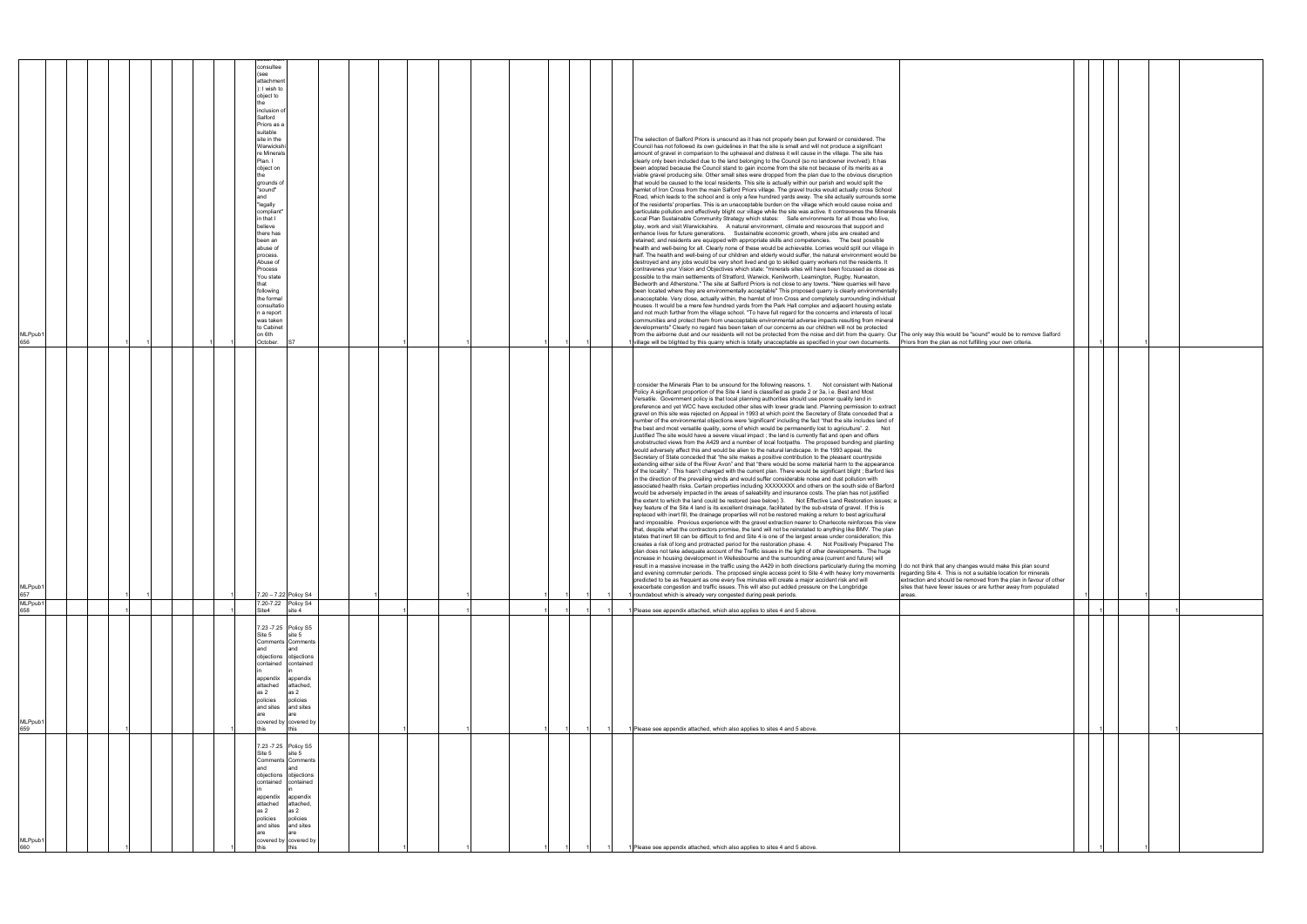| MLPpub1<br>661<br>MLPpub1<br>662<br>MLPpub1<br>663 | 7.20-7.22<br>Policy S4<br>Site4<br>site 4<br>Comments Comments<br>and<br>objections objections<br>contained<br>contained<br>appendix<br>appendix<br>attached<br>attached,<br>as 2<br>as 2<br>policies<br>policies<br>and sites<br>and sites<br>covered by covered by<br>7.20-7.22 S4<br>7.23-7.25 S5 |  |  | Please see appendix attached, which also applies to sites 4 and 5 above.<br>Site 4 Land classification is 'the best and most versatile land' (not effective and not consistent with<br>national policy.) Wasperton farm is grade 2 and 3a and yet WCC have excluded other sites with lower<br>grade land. In 1993 the Secretary of State rejected the plan to extract gravel on this site due to the fact<br>that there would be material harm to the apearance of the locality - nothing has changed since then. The river Avon and local farms and villages, the 'make good', if done<br>visual appearance (not justified) e.g. it is openly visible to the public and within 'terraced farmlands'<br>Blight (not justified) Wasperton and Barford properties would be impacted visually and with dirt and<br>noise, and hence a reduction in value. Land restoration (not effective, not justified) Land would not be<br>able to be returned to agriculture as soil would no longer be free draining, and finding inert materials to<br>infill could mean that restoration takes a very long time. Traffic (not positivbely prepared) There will be an<br>increased risk of accidents due to slow lorries entering fast moving traffic, and an increased burden of<br>traffic on an already heavily burdened local network.<br>Site 5 Visual appearance (not justified) – it is intensively farmed land and openly visible. Listed buildings<br>- (does not comply with National Policy and Legislation)Adequate regard has not been given to the<br>setting of a listed building or heritage asset which can be harmed by development within it's setting. Site<br>area and extraction volumes (not justified) Site volume promoted as 300,000 tonnes when actual is only<br>200,000 tonnes. Dust and noise (not consistent with National Policy) Seven Elms and Seven Elms barn<br>are directly downwind of the site. Only a 100m standoff is proposed which on this flat open site will mean and possibly a wider area of south Warwickshire. The<br>detrimental noise dust and vibration. Land restoration (not effective, not justified) Land would not be able Neighborhood Development plan adopted by the village and in<br>to be returned to agriculture as soil would no longer be free draining, and finding inert materials to infill<br>could mean that restoration takes a very long time. Land classification is 'the best and most versatile<br>land' (not effective and not consistent with national policy. WCC have excluded other sites with lower<br>I grade land.<br>Policy S1: Our submission, acknowledged 27 January 2017, welcomed the transport policy for routing<br>HGVs under policy S1, however we question whether the acknowledgement for a flood risk assessment<br>is properly strategic. There is unsufficient detail to satisfy us that the proposed flood risk assessment will<br>acknowledge the different kinds of flood risk in the surrounding area. Here is our response to this<br>element of Policy S1: We note and welcome the requirement in Policy S1 (p.37 Minerals Plan 2016) that<br>development of the site be subject to 'flood risk assessment covering both the site and elsewhere.' We<br>have a residual concern regarding the scope of this assessment, the phrase 'elsewhere' is too vague.<br>e have seen on other planning matters (Rugby Borough Local Plan 2016) that there is a tendency for<br>localised consideration of such issues that fails to join up the different kinds of threats at neighbouring<br>sites. One of the close settlements for Site 1 is Stretton-on-Dunsmore. Maps of flood risk show that<br>Stretton has a serious risk of surface water flooding. The development of Site 1 must threaten<br>excacerbation of this risk. The flood risk map for Princthorpe deployed by Borough planners<br>concentrates on the risk arising from the watercourse through our village. It is imperative that these two<br>risks are considered together. Stretton's surface water flood risk is Princethorpe's watercourse flood risk;<br>water from the former risk flows south through the watercourse that presents our risk. Therefore, although<br>not immediately neighbouring the propose extraction site, the risk to flooding on the immediate site<br>neighbours has a natural bearing on our flood risk. It is imperative that this risk be given proper<br>consideration and we ask that we be kept informed on the form and result of this risk assessment. -<br>- Response by email (see attachment): Site 1 Bourton on Dunsmore, straight mile (a) We note and<br>welcome Policy S1 (p.38 Minerals Plan 2016) regarding traffic management for the site and the<br>requirement that all HGV traffic to and from the site be routed via the A45. New data collected in<br>November 2016 shows that the volume of large HGVs (>11.5m) using the B4453 has increased 13% in<br>one year. This minor road cannot bear further HGV traffic and it is imperative that Policy S1 is strictly<br>enforced. (b) We note and welcome the requirement in Policy S1 (p.37 Minerals Plan 2016) that<br>development of the site be subject to 'flood risk assessment covering both the site and elsewhere.' We<br>have a residual concern regarding the scope of this assessment, the phrase 'elsewhere' is too vague. | There are better sites which could have their use extended or other<br>new use could be chosen. These other sites will have less<br>detrimental impact regarding: There is already too much traffic on<br>local roads, and I don't think the extra traffic has been considered.<br>Taking Grade 2 and 3a land out of use - lower grade land could be<br>used elsewhere Other sites will not blight the landscape as much as<br>this one. It is generally accepted that the land cannot be restored to<br>Grade 2 or 3a so very good farmland will be permanently lost The<br>environs around the existing sites if they stay in use, will have less<br>impact than sites 4 & 5. Because of sites 4 & 5 being so close to the<br>badly with contaminated infill, would damage the local environment<br>and possibly a wider area of south Warwickshire. The<br>Neighborhood Development plan adopted by the village and in<br>future by Warwick District Council, appears not to have been<br>considered at all! The detriment to health for the residents of<br>Barford and Wasperton, particularly due to silica, has not been<br>considered.<br>There are better sites which could have their use extended or other<br>new use could be chosen. These other sites will have less<br>detrimental impact regarding: There is already too much traffic on<br>local roads, and I don't think the extra traffic has been considered.<br>Taking Grade 2 and 3a land out of use - lower grade land could be<br>used elsewhere Other sites will not blight the landscape as much as<br>this one. It is generally accepted that the land cannot be restored to<br>Grade 2 or 3a so very good farmland will be permanently lost The<br>environs around the existing sites if they stay in use, will have less<br>impact than sites 4 & 5. Because of sites 4 & 5 being so close to the<br>river Avon and local farms and villages, the 'make good', if done<br>badly with contaminated infill, would damage the local environment<br>future by Warwick District Council, appears not to have been<br>considered at all! The detriment to health for the residents of<br>Barford and Wasperton, particularly due to silica, has not been<br>considered. |  |  |
|----------------------------------------------------|------------------------------------------------------------------------------------------------------------------------------------------------------------------------------------------------------------------------------------------------------------------------------------------------------|--|--|--------------------------------------------------------------------------------------------------------------------------------------------------------------------------------------------------------------------------------------------------------------------------------------------------------------------------------------------------------------------------------------------------------------------------------------------------------------------------------------------------------------------------------------------------------------------------------------------------------------------------------------------------------------------------------------------------------------------------------------------------------------------------------------------------------------------------------------------------------------------------------------------------------------------------------------------------------------------------------------------------------------------------------------------------------------------------------------------------------------------------------------------------------------------------------------------------------------------------------------------------------------------------------------------------------------------------------------------------------------------------------------------------------------------------------------------------------------------------------------------------------------------------------------------------------------------------------------------------------------------------------------------------------------------------------------------------------------------------------------------------------------------------------------------------------------------------------------------------------------------------------------------------------------------------------------------------------------------------------------------------------------------------------------------------------------------------------------------------------------------------------------------------------------------------------------------------------------------------------------------------------------------------------------------------------------------------------------------------------------------------------------------------------------------------------------------------------------------------------------------------------------------------------------------------------------------------------------------------------------------------------------------------------------------------------------------------------------------------------------------------------------------------------------------------------------------------------------------------------------------------------------------------------------------------------------------------------------------------------------------------------------------------------------------------------------------------------------------------------------------------------------------------------------------------------------------------------------------------------------------------------------------------------------------------------------------------------------------------------------------------------------------------------------------------------------------------------------------------------------------------------------------------------------------------------------------------------------------------------------------------------------------------------------------------------------------------------------------------------------------------------------------------------------------------------------------------------------------------------------------------------------------------------------------------------------------------------------------------------------------------------------------------------------------------------------------------------------------------------------------------------------------------------------------------------------------------------------------------------------------------------------------------------------------------------------------------------------------------------------------------------------------------------------------------------------------------------------------------------------------------------------------------------------------------------------------------------------------------------------------------------------------------------------------------------------------------------------------------------------------------------------------------------------------------------------------------------------------------------------------------------------------------------------------------------------------------------------------------------------------------------------------------------------------------------------------------------------------------------------------------------------------------------------------------------------------------------------------------------------------------------------------------------------------------------------------------------------------------------------------------------------------------------|------------------------------------------------------------------------------------------------------------------------------------------------------------------------------------------------------------------------------------------------------------------------------------------------------------------------------------------------------------------------------------------------------------------------------------------------------------------------------------------------------------------------------------------------------------------------------------------------------------------------------------------------------------------------------------------------------------------------------------------------------------------------------------------------------------------------------------------------------------------------------------------------------------------------------------------------------------------------------------------------------------------------------------------------------------------------------------------------------------------------------------------------------------------------------------------------------------------------------------------------------------------------------------------------------------------------------------------------------------------------------------------------------------------------------------------------------------------------------------------------------------------------------------------------------------------------------------------------------------------------------------------------------------------------------------------------------------------------------------------------------------------------------------------------------------------------------------------------------------------------------------------------------------------------------------------------------------------------------------------------------------------------------------------------------------------------------------------------------------------------------------------------------------------------------------------------------------------------------------------------|--|--|
| MLPpub1<br>664                                     | Policy S                                                                                                                                                                                                                                                                                             |  |  | We have seen on other planning matters (Rugby Borough Local Plan 2016) that there is a tendency for<br>localised consideration of such issues that fails to join up the different kinds of threats at neighbouring<br>sites. One of the close settlements for Site 1 is Stretton-on-Dunsmore. Maps of flood risk show that<br>Stretton has a serious risk of surface water flooding. The development of Site 1 must threaten<br>excacerbation of this risk. The flood risk map for Princthorpe deployed by Borough planners<br>concentrates on the risk arising from the watercourse through our village. It is imperative that these two<br>risks are considered together. Stretton's surface water flood risk is Princethorpe's watercourse flood risk;<br>water from the former risk flows south through the watercourse that presents our risk. Therefore, although More detail re the proposed flood risk assessment proposed under<br>not immediately neighbouring the propose extraction site, the risk to flooding on the immediate site<br>neighbours has a natural bearing on our flood risk. It is imperative that this risk be given proper<br>consideration and we ask that we be kept informed on the form and result of this risk assessment.                                                                                                                                                                                                                                                                                                                                                                                                                                                                                                                                                                                                                                                                                                                                                                                                                                                                                                                                                                                                                                                                                                                                                                                                                                                                                                                                                                                                                                                                                                                                                                                                                                                                                                                                                                                                                                                                                                                                                                                                                                                                                                                                                                                                                                                                                                                                                                                                                                                                                                                                                                                                                                                                                                                                                                                                                                                                                                                                                                                                                                                                                                                                                                                                                                                                                                                                                                                                                                                                                                                                                                                                                                                                                                                                                                                                                                                                                                                                                                                                                                                                                                                                           | Policy S1 and acknowledgement of the interaction between the<br>different kinds of flood risk - surface water and watercourse - that<br>arise for locations potentially at risk from the development.                                                                                                                                                                                                                                                                                                                                                                                                                                                                                                                                                                                                                                                                                                                                                                                                                                                                                                                                                                                                                                                                                                                                                                                                                                                                                                                                                                                                                                                                                                                                                                                                                                                                                                                                                                                                                                                                                                                                                                                                                                          |  |  |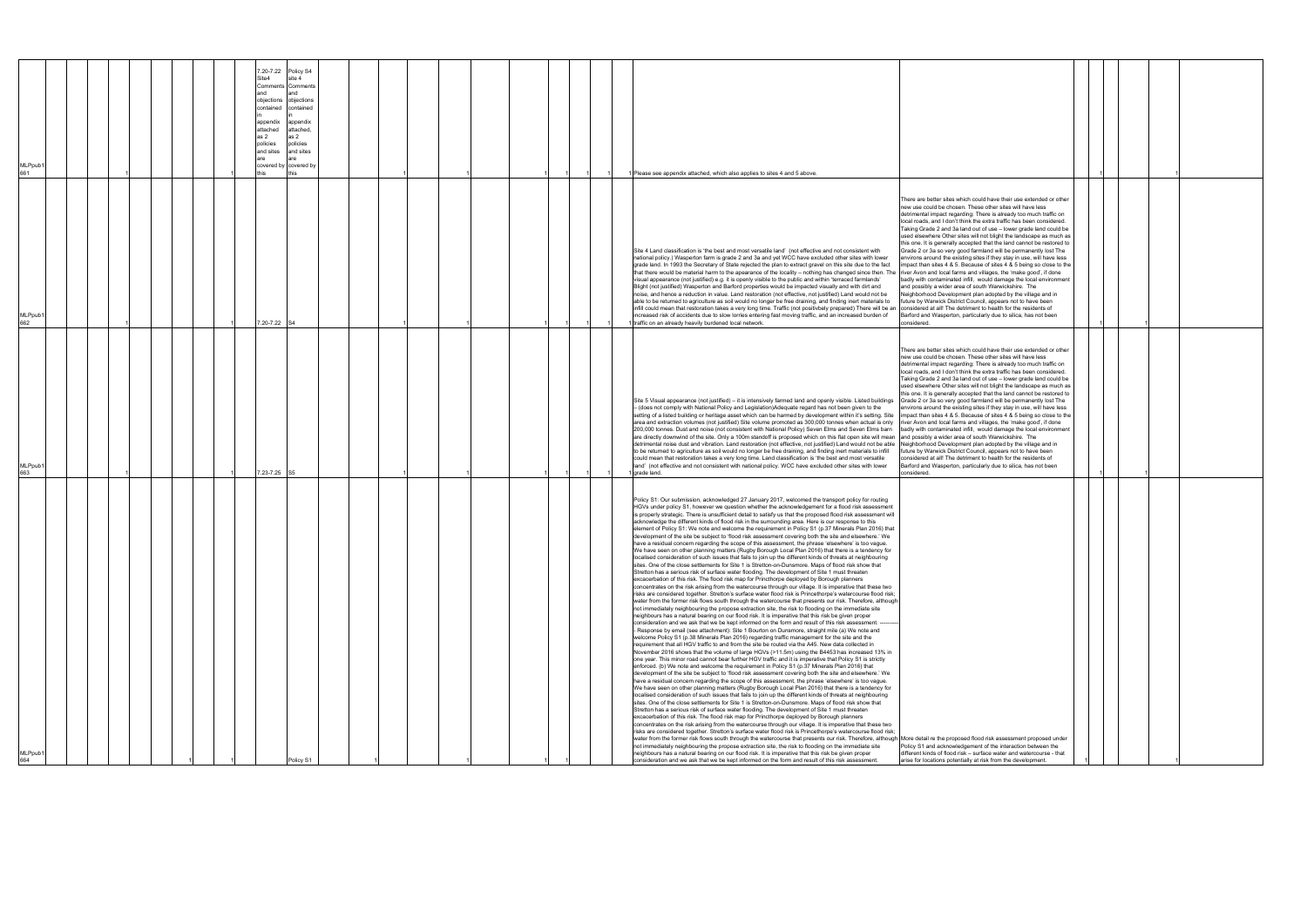| MLPpub′                    |  |  |  | Policy S2 |  |  |  |  | Policy S2: Our submission, acknowledged 27 January 2017, welcomed the transport policy for routing<br>HGVs under policy S2, however there is no plan for flood risk assessement, unlike with the neighbouring<br>site considered under Policy S1. Here is our response to this aspect of Policy S2: We note that Policy<br>S2 (p.42 Minerals Plan 2016) includes no provision for a flood risk assessment and request that<br>assurance be given by the appropriate officers that expert advice shows no flood risk to settlements<br>south of the A45 covered by the flood risk assessment under Policy 1 -----<br>-- Response<br>by email (see attachment): Site 2 Lawford Heath (a) We note and welcome Policy S2 (p.42 Minerals Plan<br>2016) regarding traffic management for the site and the requirement that all HGV traffic to and from the<br>site be routed via the A45. New data collected in November 2016 shows that the volume of large HGVs<br>(>11.5m) using the B4453 has increased 13% in one year. This minor road cannot bear further HGV road<br>traffic and it is imperative that Policy S1 is strictly enforced. (b) We note that Policy S2 (p.42 Minerals<br>Plan 2016) includes no provision for a flood risk assessment and request that assurance be given by the<br>appropriate officers that expert advice shows no flood risk to settlements south of the A45 covered by<br>the flood risk assessment under Policy 1                                                                                                                                                                                                                                                                                                                                                                                                                                                                                                                                                                                                                                                                                                                                                                                                                                                                                                                                                                                                                                                                                                                                                                                                                                                                                                                                                                                                                                                                                                                                                                                                                                                                                                                                                                                                                                                                                                                                                                                                                                                                                                                                                                                                                                                                                                                                                                                                                                                                                                                                                                                                                                                                                                                                                                                                                                                                                                                                                                                                                                                                                                                                                                                                                                                                                                                                                                                                                                                                                                                                                                                                                                                                                                                                                                                                                                                                                                                                                                                                                                                                                                                                                                                                                                                                                                                                                                                                                                                                                                                                                                                                                                                                                                                                                                                                                                                                                                                                                                                                                                                                                                                                                                                                                                                                                                                                                                                                                                                               | The addition of an HGV routing strategy for the site under Policy S6  |  |  |
|----------------------------|--|--|--|-----------|--|--|--|--|-------------------------------------------------------------------------------------------------------------------------------------------------------------------------------------------------------------------------------------------------------------------------------------------------------------------------------------------------------------------------------------------------------------------------------------------------------------------------------------------------------------------------------------------------------------------------------------------------------------------------------------------------------------------------------------------------------------------------------------------------------------------------------------------------------------------------------------------------------------------------------------------------------------------------------------------------------------------------------------------------------------------------------------------------------------------------------------------------------------------------------------------------------------------------------------------------------------------------------------------------------------------------------------------------------------------------------------------------------------------------------------------------------------------------------------------------------------------------------------------------------------------------------------------------------------------------------------------------------------------------------------------------------------------------------------------------------------------------------------------------------------------------------------------------------------------------------------------------------------------------------------------------------------------------------------------------------------------------------------------------------------------------------------------------------------------------------------------------------------------------------------------------------------------------------------------------------------------------------------------------------------------------------------------------------------------------------------------------------------------------------------------------------------------------------------------------------------------------------------------------------------------------------------------------------------------------------------------------------------------------------------------------------------------------------------------------------------------------------------------------------------------------------------------------------------------------------------------------------------------------------------------------------------------------------------------------------------------------------------------------------------------------------------------------------------------------------------------------------------------------------------------------------------------------------------------------------------------------------------------------------------------------------------------------------------------------------------------------------------------------------------------------------------------------------------------------------------------------------------------------------------------------------------------------------------------------------------------------------------------------------------------------------------------------------------------------------------------------------------------------------------------------------------------------------------------------------------------------------------------------------------------------------------------------------------------------------------------------------------------------------------------------------------------------------------------------------------------------------------------------------------------------------------------------------------------------------------------------------------------------------------------------------------------------------------------------------------------------------------------------------------------------------------------------------------------------------------------------------------------------------------------------------------------------------------------------------------------------------------------------------------------------------------------------------------------------------------------------------------------------------------------------------------------------------------------------------------------------------------------------------------------------------------------------------------------------------------------------------------------------------------------------------------------------------------------------------------------------------------------------------------------------------------------------------------------------------------------------------------------------------------------------------------------------------------------------------------------------------------------------------------------------------------------------------------------------------------------------------------------------------------------------------------------------------------------------------------------------------------------------------------------------------------------------------------------------------------------------------------------------------------------------------------------------------------------------------------------------------------------------------------------------------------------------------------------------------------------------------------------------------------------------------------------------------------------------------------------------------------------------------------------------------------------------------------------------------------------------------------------------------------------------------------------------------------------------------------------------------------------------------------------------------------------------------------------------------------------------------------------------------------------------------------------------------------------------------------------------------------------------------------------------------------------------------------------------------------------------------------------------------------------------------------------------------------------------------------------------------------------------------------------------------------------|-----------------------------------------------------------------------|--|--|
| MLPpub <sup>.</sup><br>666 |  |  |  | Policy S6 |  |  |  |  | Our submission, acknowledged 27 January 2017, noted that there is no provision for transports strategy<br>for routing of HGV under Policy S6: This is our response to this aspect of Policy S6: Site 6 Coney Grey<br>Farm, Ryton (a) There is no provision for traffic management for this site and this is a matter of<br>considerable concern to us. It is important that provision be included in Policy S6 that all HGV traffic be<br>routed via the A45. The planning indicates that extraction at Coney Grey Farm will be for markets at<br>Kenilworth and Coventry. That suggests that it would be reasonbable to expect HGVs to be routed via<br>the A45, but that only follows if the processing is done at Site 6 and that matter is not settled. The other<br>provision is for processing of the mineral to be undertaken at other Warwick or Rugby sites. Given that<br>the Coney Grey Farm site has access off the A423 that raises a real risk that HGV traffic could be routed<br>through Princethorpe on the A423. There are two scenarios that concern us here: (i) Suppose minerals<br>from Site 6 are due for processing at Site 1 or Site 2 then HGVs between these sites must be routed via<br>the A45. This point could be deemed to be covered by the traffic routing policy under Policies S1 and<br>S2, but the point is not articulated in the current proposals. Our concern is that without this point being<br>made explicit, it might be tempting for fleet managers to route via the A423 and then the B4453 to<br>access Sites 1 and 2 from Site 6. Such a routing would add to the HGV traffic that already overburdens<br>minor road B4453. It would also exacerbate the traffic management on the junction of the<br>A423/B4453/Fosse Way in the centre of Princethorpe which is a pressing issue for us. Accordingly, our<br>view is that it is imperative that routing of HGVs from Site 6 be via the A45. (ii) Suppose minerals from<br>Site 6 are due for processing at some other site east of Site 6 (or used to serve markets east of Site 6).<br>then HGVs must be routed via the A45 for all eastern directions. We accept that the A423 is a trunk road<br>and a common HGV route east-west, but without intervention to manage the junction with the busy<br>commuter routes (B4453 and Fosse Way) that cross the A423 in Princethorpe, further HGV traffic on the<br>A423 only adds to the congestion at that crossing, for it is a junction through which the A423 currently<br>has right of way. Any addition to the traffic load on the A423 impacts on the crossing traffic flows from<br>the above commuter routes. We expect those commuter flows to increase as part of the Borough's local<br>plan that includes provision for 5,000 new homes located just north of where the B4453 heads south<br>from Rugby and the A45. The B4453 feed to the junction crossing the A423 in Princethorpe is bound to<br>increase considerably on this development in a way that puts further pressure on traffic management of<br>the junction. Without a proposal to manage that junction, additional HGV traffic east/west on the A423<br>would cause considerable difficulty. We are looking for a section 106 agreement on the housing<br>development for investment to provide sensible traffic management on the A423/B4453/Fosse Way<br>junction. Without consideration of these needs, further HGV traffic on an eastern heading from Site 6<br>must be routed via the A45. ------------------------------ Resonse received by email: Site 6 Coney Grey Farm,<br>Ryton (a) There is no provision for traffic management for this site and this is a matter of considerable<br>concern to us. It is important that provision be included in Policy S6 that all HGV traffic be routed via the<br>A45. The planning indicates that extraction at Coney Grey Farm will be for markets at Kenilworth and<br>Coventry. That suggests that it would be reasonbable to expect HGVs to be routed via the A45, but that<br>only follows if the processing is done at Site 6 and that matter is not settled. The other provision is for<br>processing of the mineral to be undertaken at other Warwick or Rugby sites. Given that the Coney Grey<br>Farm site has access off the A423 that raises a real risk that HGV traffic could be routed through<br>Princethorpe on the A423. There are two scenarios that concern us here: (i) Suppose minerals from Site<br>6 are due for processing at Site 1 or Site 2 then HGVs between these sites must be routed via the A45.<br>This point should be covered by the traffic routing policy under Policies S1 and S2, but the point is not<br>articulated in the current proposals. Our concern is that without this point being made explicit, it might be<br>tempting for fleet managers to route via the A423 and then the B4453 to access Sites 1 and 2 from Site<br>6. Such a routing would add to the HGV traffic that already overburdens minor road B4453. It would also<br>exacerbate the traffic management on the junction of the A423/B4453/Fosse Way in the centre of<br>Princethorpe which is a pressing issue for us. Accordingly, our view is that it is imperative that routing of<br>HGVs from Site 6 be via the A45. (ii) Suppose minerals from Site 6 are due for processing at some other<br>site east of Site 6 (or used to serve markets east of Site 6), then HGVs must be routed via the A45 for all<br>eastern directions. We accept that the A423 is a trunk road and a common HGV route east-west, but<br>without intervention to manage the junction with the busy commuter routes (B4453 and Fosse Way) that<br>cross the A423 in Princethorpe, further HGV traffic on the A423 only adds to the congestion at that<br>crossing, for it is a junction through which the A423 currently has right of way. Any addition to the traffic<br>load on the A423 impacts on the crossing traffic flows from the above commuter routes. We expect those<br>commuter flows to increase as part of the Borough's local plan that includes provision for 5,000 new<br>homes located just north of where the B4453 heads south from Rugby and the A45. The B4453 feed to<br>the junction crossing the A423 in Princethorpe is bound to increase considerably on this development in<br>a way that puts further pressure on traffic management of the junction. Without a proposal to manage<br>that junction, additional HGV traffic east/west on the A423 would cause considerable difficulty. We are<br>looking for a section 106 agreement on the housing development for investment to provide sensible<br>traffic management on the A423/B4453/Fosse Way junction, without detailed consideration of these<br>needs, further HGV traffic on an eastern heading from Site 6 must be routed via the A45. |                                                                       |  |  |
|                            |  |  |  |           |  |  |  |  |                                                                                                                                                                                                                                                                                                                                                                                                                                                                                                                                                                                                                                                                                                                                                                                                                                                                                                                                                                                                                                                                                                                                                                                                                                                                                                                                                                                                                                                                                                                                                                                                                                                                                                                                                                                                                                                                                                                                                                                                                                                                                                                                                                                                                                                                                                                                                                                                                                                                                                                                                                                                                                                                                                                                                                                                                                                                                                                                                                                                                                                                                                                                                                                                                                                                                                                                                                                                                                                                                                                                                                                                                                                                                                                                                                                                                                                                                                                                                                                                                                                                                                                                                                                                                                                                                                                                                                                                                                                                                                                                                                                                                                                                                                                                                                                                                                                                                                                                                                                                                                                                                                                                                                                                                                                                                                                                                                                                                                                                                                                                                                                                                                                                                                                                                                                                                                                                                                                                                                                                                                                                                                                                                                                                                                                                                                                                                                                                                                                                                                                                                                                                                                                                                                                                                                                                                                                                                                                   | The addition of an HGV routing strategy for the site under Policy S6. |  |  |

|                                     |   |  |   | The traffic issues at<br>Princethorpe are complex and<br>arise from a number of factors,<br>many of which are outwith the<br>scope of the Minerals Plan, so it<br>is not always obvious how one<br>factor arising from the Minerals |
|-------------------------------------|---|--|---|-------------------------------------------------------------------------------------------------------------------------------------------------------------------------------------------------------------------------------------|
| ategy for the site under Policy S6. | 1 |  |   | Plan might impact upon the<br>wider issues. We wish to ensure<br>that the wider issues are<br>properly acknowledged in<br>1 consideration of the Plan.                                                                              |
|                                     |   |  |   |                                                                                                                                                                                                                                     |
|                                     |   |  |   |                                                                                                                                                                                                                                     |
|                                     |   |  |   |                                                                                                                                                                                                                                     |
|                                     |   |  |   |                                                                                                                                                                                                                                     |
|                                     |   |  |   |                                                                                                                                                                                                                                     |
|                                     |   |  |   |                                                                                                                                                                                                                                     |
|                                     |   |  |   |                                                                                                                                                                                                                                     |
|                                     |   |  |   |                                                                                                                                                                                                                                     |
|                                     |   |  |   |                                                                                                                                                                                                                                     |
|                                     |   |  |   |                                                                                                                                                                                                                                     |
|                                     |   |  |   |                                                                                                                                                                                                                                     |
|                                     |   |  |   |                                                                                                                                                                                                                                     |
|                                     |   |  |   |                                                                                                                                                                                                                                     |
|                                     |   |  |   |                                                                                                                                                                                                                                     |
|                                     |   |  |   |                                                                                                                                                                                                                                     |
|                                     |   |  |   |                                                                                                                                                                                                                                     |
|                                     |   |  |   |                                                                                                                                                                                                                                     |
|                                     |   |  |   |                                                                                                                                                                                                                                     |
|                                     |   |  |   |                                                                                                                                                                                                                                     |
|                                     |   |  |   |                                                                                                                                                                                                                                     |
|                                     |   |  |   |                                                                                                                                                                                                                                     |
|                                     |   |  |   |                                                                                                                                                                                                                                     |
|                                     |   |  |   |                                                                                                                                                                                                                                     |
|                                     |   |  |   |                                                                                                                                                                                                                                     |
|                                     |   |  |   |                                                                                                                                                                                                                                     |
|                                     |   |  |   |                                                                                                                                                                                                                                     |
|                                     |   |  |   |                                                                                                                                                                                                                                     |
|                                     |   |  |   |                                                                                                                                                                                                                                     |
| ategy for the site under Policy S6. | 1 |  | 1 |                                                                                                                                                                                                                                     |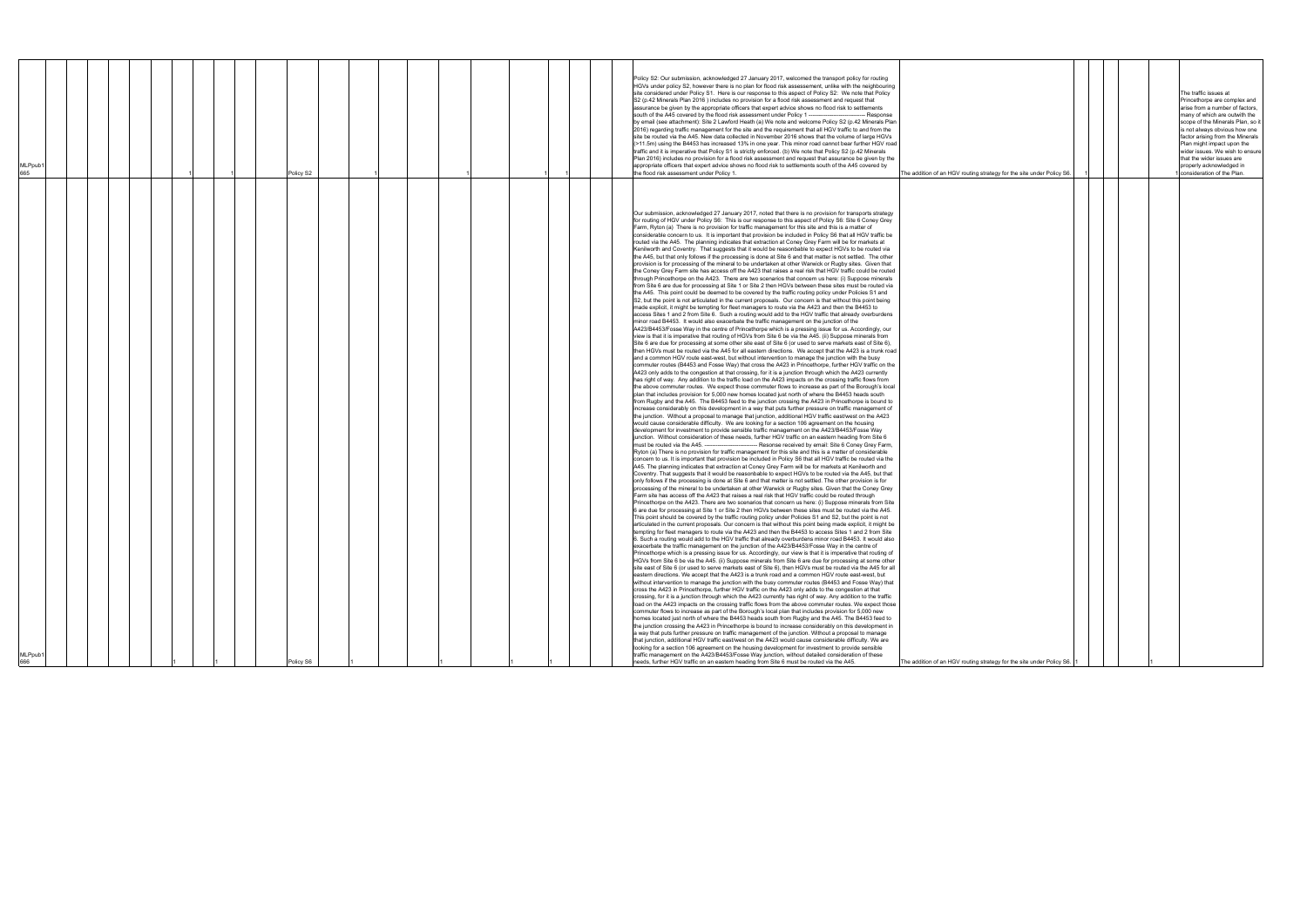| MLPpub1<br>667 |  |  |  | 7.20 - 7.22 Policy S4<br>Site 4          | Site 4                                             |  |  |  | Appeal in 1993 the Secretary of State conceded that the number of environmental objections were<br>said sites could have their use extend or other new sites could be<br>selected, instead of sites 4 & 5. These other sites will have less<br>'significant', and that 'the site includes land of the best and most versatile quality, some of which would<br>be permanently lost to agriculture'. Nothing has materially changed and therefore this should still apply<br>detrimental impact regarding: Taking Grade 2 and 3a land out of<br>Visual Appearance (Not Justified) Site is within "Terraced Farmlands", which would be destroyed Land<br>use. Alternate sites will not blight the landscape visually. It is<br>is flat and open, with fertile free draining soil The area is intensively farmed Bunding and planting are<br>generally accepted that the land cannot be restored to Grade 2 or<br>alien to natural landscape 3. Blight (Not Justified) Certain properties will be significantly impacted,<br>3a. The environs around the existing sites if they stay in use, will<br>for example XXXXX, and XXXXX Wasperton and Barford properties impacted due to visual impact, dust,<br>have less impacted than sites 4 & 5. Because of sites 4 & 5's<br>dirt and noise Barford properties in line of prevailing wind impacted by noise and dust Saleability issues<br>proximity to the river Avon and local farms and villages, the make<br>and increased insurance premiums will result for the residents of the two villages for residents Land<br>good, if done badly with for instance, contaminated infill, would be<br>Restoration (Not effective Not justified) Has WCC proved that the site can be restored? Have they<br>catastrophic for the local environment. If migration also took place it<br>demonstrated they can do effective and contamination free infilling? Plan States land returned to<br>will migrate to a very wide area, of south Warwickshire. The traffic<br>agriculture contradicted by lack of inert fill and soil no longer being free draining County claims amount of<br>impact on already congested local roads would be significant, and<br>inert fill is modest and yet Site 4 is one of the largest sites proposed in the plan Plan says that finding<br>we do not believe this has been properly considered in the<br>linert materials can be hard and therefore restoration can take longer than expected 5. Traffic (Not<br>production of the plan. We do not consider that due deference has<br>Positively prepared) Increased risk of accidents Lumbering lorries entering fast moving traffic Impacts of<br>been taken in relation to Barford Neighborhood Development plan,<br>additional loading of heavy traffic on Long Bridge roundabout Impact on immediate Motorway network<br>adopted by the village, accepted by an inspector and will be<br>Exit from Wasperton village will be even worse than it is already, where residents take their lives in their<br>adopted by Warwick District Council, in fact we believe it has not<br>hands just to go to the shops Barford Neighborhood Plan Has Warwickshire County Council taken<br>been considered at all. We believe that Warwickshire County<br>notice of Barford Neighborhood Development Plan? Barford has an excellent plan which has just been<br>Council have not considered the health implication for the residents<br>approved by an inspector and given a full mandate by the villagers of Barford in a recent referendum.<br>of Barford and Wasperton. We are particularly concerned about the<br>The plan quite clearly states 'The irreversible development of open agricultural land will not be permitted<br>problem with silica, which have been highlighted at a village<br>where it would result in the loss of the best and most versatile land except where it is development for<br>meeting by a specialist in potential harm of silica. The area attracts<br>the purposes of agriculture'. The WCC Policy Team have also stated in their Assessment Rationale that significant tourist due to its proximity to Stratford upon Avon and<br>The erection of processing plant and provision of new accesses and screening bunds close by may<br>Warwick, the other sites which could be used do not have significant<br>have a harmful effect on settlements particularly if fixed and for a long duration'. No mention of this is in<br>tourists. I would also like the question answered, has WCC acted<br>the latest documents that I can see. Hydrology The original report made in 1987 by Prof Carolyn<br>impartially in its decision to add one of the sites 4 & 5, when it owns<br>Roberts (A water resource management specialist). Quote speech made in 2015 at Gresham College<br>one of the sites, and will therefore make a financial gain, if<br>London This report raised several concerns about extraction on sites 4 & 5, has WCC thought through<br>developed. As to providing revised wording, changes to the plan, or<br>the problems of dust (particularly as our prevailing wind is SW), water reduction levels (how does this<br>making the plan legal compliance, I do not feel able to do this, as<br>l affect the water table for example) and the possibility of the absorption of chemicals into the land?<br>this is the job of the officers.<br>I consider that there are more appropriate sites than sites 4 & 5,<br>said sites could have their use extend or other new sites could be<br>selected, instead of sites 4 & 5. These other sites will have less<br>detrimental impact regarding: Taking Grade 2 and 3a land out of<br>use. Alternate sites will not blight the landscape visually. It is<br>generally accepted that the land cannot be restored to Grade 2 or<br>3a. The environs around the existing sites if they stay in use, will<br>have less impacted than sites 4 & 5. Because of sites 4 & 5's |  |
|----------------|--|--|--|------------------------------------------|----------------------------------------------------|--|--|--|-----------------------------------------------------------------------------------------------------------------------------------------------------------------------------------------------------------------------------------------------------------------------------------------------------------------------------------------------------------------------------------------------------------------------------------------------------------------------------------------------------------------------------------------------------------------------------------------------------------------------------------------------------------------------------------------------------------------------------------------------------------------------------------------------------------------------------------------------------------------------------------------------------------------------------------------------------------------------------------------------------------------------------------------------------------------------------------------------------------------------------------------------------------------------------------------------------------------------------------------------------------------------------------------------------------------------------------------------------------------------------------------------------------------------------------------------------------------------------------------------------------------------------------------------------------------------------------------------------------------------------------------------------------------------------------------------------------------------------------------------------------------------------------------------------------------------------------------------------------------------------------------------------------------------------------------------------------------------------------------------------------------------------------------------------------------------------------------------------------------------------------------------------------------------------------------------------------------------------------------------------------------------------------------------------------------------------------------------------------------------------------------------------------------------------------------------------------------------------------------------------------------------------------------------------------------------------------------------------------------------------------------------------------------------------------------------------------------------------------------------------------------------------------------------------------------------------------------------------------------------------------------------------------------------------------------------------------------------------------------------------------------------------------------------------------------------------------------------------------------------------------------------------------------------------------------------------------------------------------------------------------------------------------------------------------------------------------------------------------------------------------------------------------------------------------------------------------------------------------------------------------------------------------------------------------------------------------------------------------------------------------------------------------------------------------------------------------------------------------------------------------------------------------------------------------------------------------------------------------------------------------------------------------------------------------------------------------------------------------------------------------------------------------------------------------------------------------------------------------------------------------------------------------------------------------------------------------------------------------------------------------------------------------------------------------------------------------------------------------------------------------------------------------------------------------------------------------------------------------------------------------------------------------------------------------------------------------------------------------------------------------------------------------------------------------------------------------------------------------------------------------------------------------------------------------------------------------------------------------------------------------------------------------------------------------------------------------------------------------------------------------------------------------------------------------------------------------------------------------------------------------------------------------------------------------------------------------------------------------------------------------------------------------------------------------------------------------------------------------------------------------------------------------------------------------------------------------------------------------------------------------------------------------------------------------------------------------------------------------------------------------------------------------------------------------------------------------------------------------------------------------------------------------------------------------------------------------------------------------------------------------------------------------------------------------------------------------------------------------------------|--|
| MLPpub1<br>668 |  |  |  | 7.23 - 7.25 Policy S5<br>Site 5          | Site 5                                             |  |  |  | proximity to the river Avon and local farms and villages, the make<br>good, if done badly with for instance, contaminated infill, would be<br>catastrophic for the local environment. If migration also took place it<br>will migrate to a very wide area, of south Warwickshire. The traffic<br>impact on already congested local roads would be significant, and<br>we do not believe this has been properly considered in the<br>production of the plan. We do not consider that due deference has<br>been taken in relation to Barford Neighborhood Development plan,<br>adopted by the village, accepted by an inspector and will be<br>adopted by Warwick District Council, in fact we believe it has not<br>been considered at all. We believe that Warwickshire County<br>Council have not considered the health implication for the residents<br>of Barford and Wasperton. We are particularly concerned about the<br>Extract from Appendix: Site 5 - Glebe Farm (WCC owned site) Visual Appearance (Not Justified) As per problem with silica, which have been highlighted at a village<br>site 4. Listed Buildings (Legal - Does not comply with National Policy and Legislation) Not adequate<br>neeting by a specialist in potential harm of silica. The area attracts<br>regard given to setting of a listed building (heritage Asset) Heritage asset can be harmed by<br>significant tourist due to its proximity to Stratford upon Avon and<br>development within its setting Mitigation (bunds) does not address permanent changes Site Area and Warwick, the other sites which could be used do not have significan<br>Extraction Volumes (Not Justified) Site Volume promoted at 300,000 tonnes, actual volume only 200,000 tourists. I would also like the question answered, has WCC acted<br>tonnes Planning failed to acknowledge Dust Noise (Not Justified, Not Consistent with national policy)<br>impartially in its decision to add one of the sites 4 & 5, when it owns<br>XXXXX and XXXXX directly in prevailing wind Only 100m standoff proposed, flat open site, noise, dust<br>one of the sites, and will therefore make a financial gain, if<br>and vibration County have failed to address objection Land Restoration (Not effective Not justified) As<br>developed. As to providing revised wording, changes to the plan, or<br>per Site 4 6. and Classification - The Best and Most Versatile Land (Not Effective, Not Consistent<br>making the plan legal compliance, I do not feel able to do this, as<br>with national policy) As per Site 4<br>this is the job of the officers.                                                                                                                                                                                                                                                                                                                                                                                                                                                                                                                                                                                                                                                                                                                                                                                                                                                                                                                                                                                                                                                                                                                                                                                                                                                                                                                                                                                                                                                                                                                                                                                                                                                                                                                                                                                                                                                                                                                                                                                                                                                                                                                                                                                                                                                                                                                                                                                                                                                                                                                                                                                                                                                                                                                                                                                                                                                                                                                                                                                                                                                                                                                                                                                                                                                                                                                                                                       |  |
| MLPpub1<br>669 |  |  |  | $7.20 - 7.22$<br>(Site $4-$<br>Naspertor | Figure 1.1<br>Site 4 land<br>olicy S4<br>Waspertor |  |  |  | LAND CLASSIFICATION: Not Effective and Not Consistent with National Policy Since high percentage of<br>proposed land is classified as 'Best and Most Versatile agricultural land' Government states that local<br>authorities should use poorer quality land in preference, but WCC appear to have excluded other sites<br>with lower grade land. When planning permission was rejected on Appeal in 1993 the Secretary of state<br>conceded that a number of environmental objections were 'significant', including that 'visual intrusion<br>would be created' and that 'the site makes a positive contribution to the pleasant countryside extending<br>either side of the River Avon', that 'there would be material harm to the appearance of the locality', and<br>that 'the site includes land of the best and most versatile quality, some of which would be permanently<br>lost to agriculture' Nothing has materially changed regarding these points and therefore they still stand.<br>VISUAL APPEARANCE: Not Justified Any bunding and planting will not address the visual impact of<br>such a large development. Bunding is in effect a 'walling off' of areas which, regardless of how it is<br>presented, will have a marked negative visual impact on the land. The views and vistas from Wasperton Need to review other sites located on land not considered as 'Best<br>Lane across the valley will be impaired. TRAFFIC: Not Positively Prepared The volume of additional<br>and most Versatile' agricultural land and assess their potential.<br>heavy Lorries joining the fast A429 (and probably other linked main roads such as A46 and M40) has not Since choices need to balance requirements for sand and gravel in<br>been considered adequately. Any assessment needs to consider current and planned volumes of traffic   the local area (not a precise science), with maintaining the rural<br>and resultant dangers posed by slow moving Lorries. There have already been a number of accidents on Ilandscape and the continuation of agriculture on high quality land.<br>the stretch of the A429 at both exits from Barford, resulting in one fatality. This needs to be considered in All relevant evaluations / assessments / plans need to be completed<br>detail, since any fatalities linked to such traffic is one fatality too many. BLIGHT: Not Justified Wasperton<br>for this site if it progresses. Regardless of statements regarding<br>and Barford properties near development will be impacted due to visual blight, dirt and noise. The point<br>'Chinese Walls' between different departments in the WCC, the fact<br>that the site is temporary is not appropriate when viewed as at least 15 years, if not more. Barford is in<br>that Site 5 development is reliant on the approval of Site 4, and Site<br>line of prevailing wind and regardless of plant set-up on such a site, when weather is dry the frequent<br>5 is owned by WCC, makes me very wary regarding how this has<br>movement of heavy Lorries will generate dust that will be blown towards the village of Barford. Such fine<br>influenced the selection of, and subsequent assessments of, Site 4.<br>dust poses a health risk to older people with respiratory ailments and young children with developing<br>The structure of Form 20 to respond to this Minerals Plan appears<br>respiratory systems. No one in the surrounding areas will be able to avoid the sir pollution caused Some<br>to only complicate and make any response to this plan a difficult<br>properties will still only be 100 metres from site. LAND RESTORATION: Not Effective, Not Justified Plan<br>and tortuous process. This needs some form of 'simplifying' to<br>ensure the general public can easily engage in the consultation<br>indicates that land will be restored, but such promises are difficult to ensure delivery, even with<br>appropriate planning regulations. Removal of sand and gravel from site makes equivalent drainage of<br>process. The more cynical amongst the population might claim that<br>restored site impossible, with potentially more exposure to flooding Availability of appropriate inert fill<br>the opaque nature and complexity of Form20 is deliberately<br>makes restoration of site to agricultural use not guaranteed within a reasonable timescale and to an<br>constructed like this so that the general public become dis-engaged<br>acceptable standard. Risk of any of inert fill being contaminated poses risk to restoration of the site.<br>and such plans then do not get a considered and full response.                                                                                                                                                                                                                                                                                                                                                                                                                                                                                                                                                                                                                                                                                                                                                                                                                                                                                                                                                                                                                                                                                                                                                                                                                                                                                                                      |  |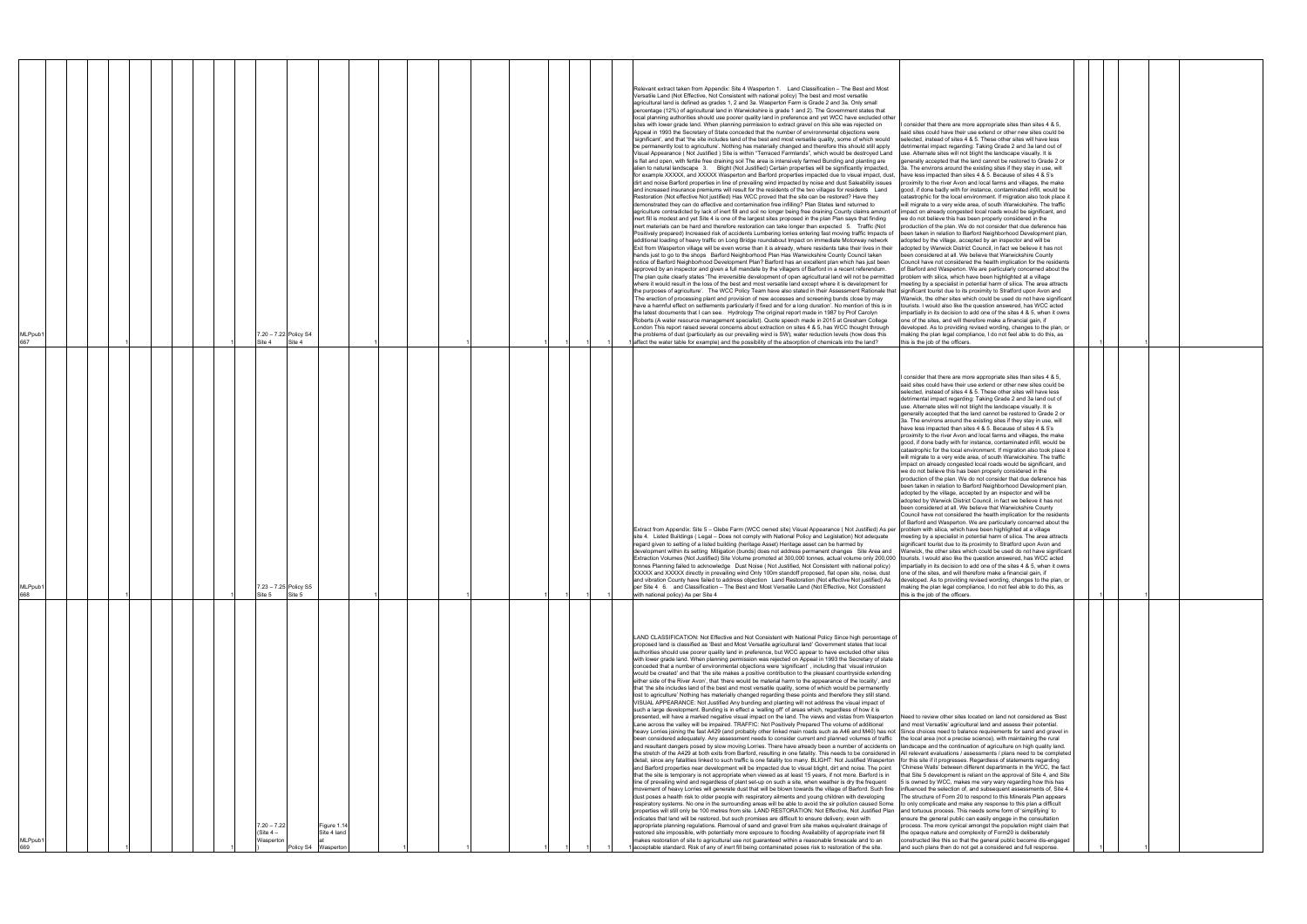| MLPpub <sup>.</sup><br>673                                                                                                                                                                                                                                                                                                                                                                                                                                                                                                                                                                                                                                                                                                                                                                                                                                                                                                                         | MLPpub1<br>672                                                                                                                                                                                                                                                                                                                                                                                                                                                                                                                                                                                                                                                                                                                                                                                                                                                                                                                                                                                                                                                                                                                                                                                                                                                                                                                                                                                                                                                                                                                                                                                                                                                                                                                                                                                                                                                                                                                                                                                                                                                                                                                     | MLPpub1<br>671                                                                                                                                                                                                                                                                                                                                                                                                                                                                                                                                                                                                                                                                                                                                                                                                                                                                                                                                                                                          | MLPpub1<br>670                                                                                                                                                                                                                                                                                                                                                                                                                                                                                                                                                                                                                                                                                                                                                                                                                                                                                                                                                                                                                                                                                                                                                                                                                                                                                                                                                                                                                                                                                                                                                                                                                                                                                                                                                                                                                                                                                                                                                                                                                                                                                                                                                                                                                                                                                                                                                                                                                                                                                                                                                                                                                                                                                                                                                                                                                                                                                                                                                                                                                                                                                                                                                                                                                                                                                                                                                                                                                                                                                                                                                                                                                                             |
|----------------------------------------------------------------------------------------------------------------------------------------------------------------------------------------------------------------------------------------------------------------------------------------------------------------------------------------------------------------------------------------------------------------------------------------------------------------------------------------------------------------------------------------------------------------------------------------------------------------------------------------------------------------------------------------------------------------------------------------------------------------------------------------------------------------------------------------------------------------------------------------------------------------------------------------------------|------------------------------------------------------------------------------------------------------------------------------------------------------------------------------------------------------------------------------------------------------------------------------------------------------------------------------------------------------------------------------------------------------------------------------------------------------------------------------------------------------------------------------------------------------------------------------------------------------------------------------------------------------------------------------------------------------------------------------------------------------------------------------------------------------------------------------------------------------------------------------------------------------------------------------------------------------------------------------------------------------------------------------------------------------------------------------------------------------------------------------------------------------------------------------------------------------------------------------------------------------------------------------------------------------------------------------------------------------------------------------------------------------------------------------------------------------------------------------------------------------------------------------------------------------------------------------------------------------------------------------------------------------------------------------------------------------------------------------------------------------------------------------------------------------------------------------------------------------------------------------------------------------------------------------------------------------------------------------------------------------------------------------------------------------------------------------------------------------------------------------------|---------------------------------------------------------------------------------------------------------------------------------------------------------------------------------------------------------------------------------------------------------------------------------------------------------------------------------------------------------------------------------------------------------------------------------------------------------------------------------------------------------------------------------------------------------------------------------------------------------------------------------------------------------------------------------------------------------------------------------------------------------------------------------------------------------------------------------------------------------------------------------------------------------------------------------------------------------------------------------------------------------|------------------------------------------------------------------------------------------------------------------------------------------------------------------------------------------------------------------------------------------------------------------------------------------------------------------------------------------------------------------------------------------------------------------------------------------------------------------------------------------------------------------------------------------------------------------------------------------------------------------------------------------------------------------------------------------------------------------------------------------------------------------------------------------------------------------------------------------------------------------------------------------------------------------------------------------------------------------------------------------------------------------------------------------------------------------------------------------------------------------------------------------------------------------------------------------------------------------------------------------------------------------------------------------------------------------------------------------------------------------------------------------------------------------------------------------------------------------------------------------------------------------------------------------------------------------------------------------------------------------------------------------------------------------------------------------------------------------------------------------------------------------------------------------------------------------------------------------------------------------------------------------------------------------------------------------------------------------------------------------------------------------------------------------------------------------------------------------------------------------------------------------------------------------------------------------------------------------------------------------------------------------------------------------------------------------------------------------------------------------------------------------------------------------------------------------------------------------------------------------------------------------------------------------------------------------------------------------------------------------------------------------------------------------------------------------------------------------------------------------------------------------------------------------------------------------------------------------------------------------------------------------------------------------------------------------------------------------------------------------------------------------------------------------------------------------------------------------------------------------------------------------------------------------------------------------------------------------------------------------------------------------------------------------------------------------------------------------------------------------------------------------------------------------------------------------------------------------------------------------------------------------------------------------------------------------------------------------------------------------------------------------------------------|
|                                                                                                                                                                                                                                                                                                                                                                                                                                                                                                                                                                                                                                                                                                                                                                                                                                                                                                                                                    |                                                                                                                                                                                                                                                                                                                                                                                                                                                                                                                                                                                                                                                                                                                                                                                                                                                                                                                                                                                                                                                                                                                                                                                                                                                                                                                                                                                                                                                                                                                                                                                                                                                                                                                                                                                                                                                                                                                                                                                                                                                                                                                                    |                                                                                                                                                                                                                                                                                                                                                                                                                                                                                                                                                                                                                                                                                                                                                                                                                                                                                                                                                                                                         |                                                                                                                                                                                                                                                                                                                                                                                                                                                                                                                                                                                                                                                                                                                                                                                                                                                                                                                                                                                                                                                                                                                                                                                                                                                                                                                                                                                                                                                                                                                                                                                                                                                                                                                                                                                                                                                                                                                                                                                                                                                                                                                                                                                                                                                                                                                                                                                                                                                                                                                                                                                                                                                                                                                                                                                                                                                                                                                                                                                                                                                                                                                                                                                                                                                                                                                                                                                                                                                                                                                                                                                                                                                            |
|                                                                                                                                                                                                                                                                                                                                                                                                                                                                                                                                                                                                                                                                                                                                                                                                                                                                                                                                                    |                                                                                                                                                                                                                                                                                                                                                                                                                                                                                                                                                                                                                                                                                                                                                                                                                                                                                                                                                                                                                                                                                                                                                                                                                                                                                                                                                                                                                                                                                                                                                                                                                                                                                                                                                                                                                                                                                                                                                                                                                                                                                                                                    |                                                                                                                                                                                                                                                                                                                                                                                                                                                                                                                                                                                                                                                                                                                                                                                                                                                                                                                                                                                                         |                                                                                                                                                                                                                                                                                                                                                                                                                                                                                                                                                                                                                                                                                                                                                                                                                                                                                                                                                                                                                                                                                                                                                                                                                                                                                                                                                                                                                                                                                                                                                                                                                                                                                                                                                                                                                                                                                                                                                                                                                                                                                                                                                                                                                                                                                                                                                                                                                                                                                                                                                                                                                                                                                                                                                                                                                                                                                                                                                                                                                                                                                                                                                                                                                                                                                                                                                                                                                                                                                                                                                                                                                                                            |
|                                                                                                                                                                                                                                                                                                                                                                                                                                                                                                                                                                                                                                                                                                                                                                                                                                                                                                                                                    |                                                                                                                                                                                                                                                                                                                                                                                                                                                                                                                                                                                                                                                                                                                                                                                                                                                                                                                                                                                                                                                                                                                                                                                                                                                                                                                                                                                                                                                                                                                                                                                                                                                                                                                                                                                                                                                                                                                                                                                                                                                                                                                                    |                                                                                                                                                                                                                                                                                                                                                                                                                                                                                                                                                                                                                                                                                                                                                                                                                                                                                                                                                                                                         |                                                                                                                                                                                                                                                                                                                                                                                                                                                                                                                                                                                                                                                                                                                                                                                                                                                                                                                                                                                                                                                                                                                                                                                                                                                                                                                                                                                                                                                                                                                                                                                                                                                                                                                                                                                                                                                                                                                                                                                                                                                                                                                                                                                                                                                                                                                                                                                                                                                                                                                                                                                                                                                                                                                                                                                                                                                                                                                                                                                                                                                                                                                                                                                                                                                                                                                                                                                                                                                                                                                                                                                                                                                            |
|                                                                                                                                                                                                                                                                                                                                                                                                                                                                                                                                                                                                                                                                                                                                                                                                                                                                                                                                                    |                                                                                                                                                                                                                                                                                                                                                                                                                                                                                                                                                                                                                                                                                                                                                                                                                                                                                                                                                                                                                                                                                                                                                                                                                                                                                                                                                                                                                                                                                                                                                                                                                                                                                                                                                                                                                                                                                                                                                                                                                                                                                                                                    |                                                                                                                                                                                                                                                                                                                                                                                                                                                                                                                                                                                                                                                                                                                                                                                                                                                                                                                                                                                                         |                                                                                                                                                                                                                                                                                                                                                                                                                                                                                                                                                                                                                                                                                                                                                                                                                                                                                                                                                                                                                                                                                                                                                                                                                                                                                                                                                                                                                                                                                                                                                                                                                                                                                                                                                                                                                                                                                                                                                                                                                                                                                                                                                                                                                                                                                                                                                                                                                                                                                                                                                                                                                                                                                                                                                                                                                                                                                                                                                                                                                                                                                                                                                                                                                                                                                                                                                                                                                                                                                                                                                                                                                                                            |
|                                                                                                                                                                                                                                                                                                                                                                                                                                                                                                                                                                                                                                                                                                                                                                                                                                                                                                                                                    |                                                                                                                                                                                                                                                                                                                                                                                                                                                                                                                                                                                                                                                                                                                                                                                                                                                                                                                                                                                                                                                                                                                                                                                                                                                                                                                                                                                                                                                                                                                                                                                                                                                                                                                                                                                                                                                                                                                                                                                                                                                                                                                                    |                                                                                                                                                                                                                                                                                                                                                                                                                                                                                                                                                                                                                                                                                                                                                                                                                                                                                                                                                                                                         |                                                                                                                                                                                                                                                                                                                                                                                                                                                                                                                                                                                                                                                                                                                                                                                                                                                                                                                                                                                                                                                                                                                                                                                                                                                                                                                                                                                                                                                                                                                                                                                                                                                                                                                                                                                                                                                                                                                                                                                                                                                                                                                                                                                                                                                                                                                                                                                                                                                                                                                                                                                                                                                                                                                                                                                                                                                                                                                                                                                                                                                                                                                                                                                                                                                                                                                                                                                                                                                                                                                                                                                                                                                            |
|                                                                                                                                                                                                                                                                                                                                                                                                                                                                                                                                                                                                                                                                                                                                                                                                                                                                                                                                                    |                                                                                                                                                                                                                                                                                                                                                                                                                                                                                                                                                                                                                                                                                                                                                                                                                                                                                                                                                                                                                                                                                                                                                                                                                                                                                                                                                                                                                                                                                                                                                                                                                                                                                                                                                                                                                                                                                                                                                                                                                                                                                                                                    |                                                                                                                                                                                                                                                                                                                                                                                                                                                                                                                                                                                                                                                                                                                                                                                                                                                                                                                                                                                                         | $7.23 - 7.25$<br>(Site 5 –<br>Glebe<br>Farm)                                                                                                                                                                                                                                                                                                                                                                                                                                                                                                                                                                                                                                                                                                                                                                                                                                                                                                                                                                                                                                                                                                                                                                                                                                                                                                                                                                                                                                                                                                                                                                                                                                                                                                                                                                                                                                                                                                                                                                                                                                                                                                                                                                                                                                                                                                                                                                                                                                                                                                                                                                                                                                                                                                                                                                                                                                                                                                                                                                                                                                                                                                                                                                                                                                                                                                                                                                                                                                                                                                                                                                                                               |
| Policy<br><b>MCS</b><br>3:Crushed<br>Rock                                                                                                                                                                                                                                                                                                                                                                                                                                                                                                                                                                                                                                                                                                                                                                                                                                                                                                          | Policy<br>MCS2:San<br>d and<br>Gravel                                                                                                                                                                                                                                                                                                                                                                                                                                                                                                                                                                                                                                                                                                                                                                                                                                                                                                                                                                                                                                                                                                                                                                                                                                                                                                                                                                                                                                                                                                                                                                                                                                                                                                                                                                                                                                                                                                                                                                                                                                                                                              | Policy<br>MCS1:<br>Supply of<br>Mineral<br>and<br>Materials                                                                                                                                                                                                                                                                                                                                                                                                                                                                                                                                                                                                                                                                                                                                                                                                                                                                                                                                             | Policy S5 Waspertor                                                                                                                                                                                                                                                                                                                                                                                                                                                                                                                                                                                                                                                                                                                                                                                                                                                                                                                                                                                                                                                                                                                                                                                                                                                                                                                                                                                                                                                                                                                                                                                                                                                                                                                                                                                                                                                                                                                                                                                                                                                                                                                                                                                                                                                                                                                                                                                                                                                                                                                                                                                                                                                                                                                                                                                                                                                                                                                                                                                                                                                                                                                                                                                                                                                                                                                                                                                                                                                                                                                                                                                                                                        |
|                                                                                                                                                                                                                                                                                                                                                                                                                                                                                                                                                                                                                                                                                                                                                                                                                                                                                                                                                    |                                                                                                                                                                                                                                                                                                                                                                                                                                                                                                                                                                                                                                                                                                                                                                                                                                                                                                                                                                                                                                                                                                                                                                                                                                                                                                                                                                                                                                                                                                                                                                                                                                                                                                                                                                                                                                                                                                                                                                                                                                                                                                                                    |                                                                                                                                                                                                                                                                                                                                                                                                                                                                                                                                                                                                                                                                                                                                                                                                                                                                                                                                                                                                         | Figure 1.<br>Site 5<br>Glebe<br>Farm,                                                                                                                                                                                                                                                                                                                                                                                                                                                                                                                                                                                                                                                                                                                                                                                                                                                                                                                                                                                                                                                                                                                                                                                                                                                                                                                                                                                                                                                                                                                                                                                                                                                                                                                                                                                                                                                                                                                                                                                                                                                                                                                                                                                                                                                                                                                                                                                                                                                                                                                                                                                                                                                                                                                                                                                                                                                                                                                                                                                                                                                                                                                                                                                                                                                                                                                                                                                                                                                                                                                                                                                                                      |
|                                                                                                                                                                                                                                                                                                                                                                                                                                                                                                                                                                                                                                                                                                                                                                                                                                                                                                                                                    |                                                                                                                                                                                                                                                                                                                                                                                                                                                                                                                                                                                                                                                                                                                                                                                                                                                                                                                                                                                                                                                                                                                                                                                                                                                                                                                                                                                                                                                                                                                                                                                                                                                                                                                                                                                                                                                                                                                                                                                                                                                                                                                                    |                                                                                                                                                                                                                                                                                                                                                                                                                                                                                                                                                                                                                                                                                                                                                                                                                                                                                                                                                                                                         |                                                                                                                                                                                                                                                                                                                                                                                                                                                                                                                                                                                                                                                                                                                                                                                                                                                                                                                                                                                                                                                                                                                                                                                                                                                                                                                                                                                                                                                                                                                                                                                                                                                                                                                                                                                                                                                                                                                                                                                                                                                                                                                                                                                                                                                                                                                                                                                                                                                                                                                                                                                                                                                                                                                                                                                                                                                                                                                                                                                                                                                                                                                                                                                                                                                                                                                                                                                                                                                                                                                                                                                                                                                            |
|                                                                                                                                                                                                                                                                                                                                                                                                                                                                                                                                                                                                                                                                                                                                                                                                                                                                                                                                                    |                                                                                                                                                                                                                                                                                                                                                                                                                                                                                                                                                                                                                                                                                                                                                                                                                                                                                                                                                                                                                                                                                                                                                                                                                                                                                                                                                                                                                                                                                                                                                                                                                                                                                                                                                                                                                                                                                                                                                                                                                                                                                                                                    |                                                                                                                                                                                                                                                                                                                                                                                                                                                                                                                                                                                                                                                                                                                                                                                                                                                                                                                                                                                                         |                                                                                                                                                                                                                                                                                                                                                                                                                                                                                                                                                                                                                                                                                                                                                                                                                                                                                                                                                                                                                                                                                                                                                                                                                                                                                                                                                                                                                                                                                                                                                                                                                                                                                                                                                                                                                                                                                                                                                                                                                                                                                                                                                                                                                                                                                                                                                                                                                                                                                                                                                                                                                                                                                                                                                                                                                                                                                                                                                                                                                                                                                                                                                                                                                                                                                                                                                                                                                                                                                                                                                                                                                                                            |
|                                                                                                                                                                                                                                                                                                                                                                                                                                                                                                                                                                                                                                                                                                                                                                                                                                                                                                                                                    |                                                                                                                                                                                                                                                                                                                                                                                                                                                                                                                                                                                                                                                                                                                                                                                                                                                                                                                                                                                                                                                                                                                                                                                                                                                                                                                                                                                                                                                                                                                                                                                                                                                                                                                                                                                                                                                                                                                                                                                                                                                                                                                                    |                                                                                                                                                                                                                                                                                                                                                                                                                                                                                                                                                                                                                                                                                                                                                                                                                                                                                                                                                                                                         |                                                                                                                                                                                                                                                                                                                                                                                                                                                                                                                                                                                                                                                                                                                                                                                                                                                                                                                                                                                                                                                                                                                                                                                                                                                                                                                                                                                                                                                                                                                                                                                                                                                                                                                                                                                                                                                                                                                                                                                                                                                                                                                                                                                                                                                                                                                                                                                                                                                                                                                                                                                                                                                                                                                                                                                                                                                                                                                                                                                                                                                                                                                                                                                                                                                                                                                                                                                                                                                                                                                                                                                                                                                            |
|                                                                                                                                                                                                                                                                                                                                                                                                                                                                                                                                                                                                                                                                                                                                                                                                                                                                                                                                                    |                                                                                                                                                                                                                                                                                                                                                                                                                                                                                                                                                                                                                                                                                                                                                                                                                                                                                                                                                                                                                                                                                                                                                                                                                                                                                                                                                                                                                                                                                                                                                                                                                                                                                                                                                                                                                                                                                                                                                                                                                                                                                                                                    |                                                                                                                                                                                                                                                                                                                                                                                                                                                                                                                                                                                                                                                                                                                                                                                                                                                                                                                                                                                                         |                                                                                                                                                                                                                                                                                                                                                                                                                                                                                                                                                                                                                                                                                                                                                                                                                                                                                                                                                                                                                                                                                                                                                                                                                                                                                                                                                                                                                                                                                                                                                                                                                                                                                                                                                                                                                                                                                                                                                                                                                                                                                                                                                                                                                                                                                                                                                                                                                                                                                                                                                                                                                                                                                                                                                                                                                                                                                                                                                                                                                                                                                                                                                                                                                                                                                                                                                                                                                                                                                                                                                                                                                                                            |
|                                                                                                                                                                                                                                                                                                                                                                                                                                                                                                                                                                                                                                                                                                                                                                                                                                                                                                                                                    |                                                                                                                                                                                                                                                                                                                                                                                                                                                                                                                                                                                                                                                                                                                                                                                                                                                                                                                                                                                                                                                                                                                                                                                                                                                                                                                                                                                                                                                                                                                                                                                                                                                                                                                                                                                                                                                                                                                                                                                                                                                                                                                                    |                                                                                                                                                                                                                                                                                                                                                                                                                                                                                                                                                                                                                                                                                                                                                                                                                                                                                                                                                                                                         |                                                                                                                                                                                                                                                                                                                                                                                                                                                                                                                                                                                                                                                                                                                                                                                                                                                                                                                                                                                                                                                                                                                                                                                                                                                                                                                                                                                                                                                                                                                                                                                                                                                                                                                                                                                                                                                                                                                                                                                                                                                                                                                                                                                                                                                                                                                                                                                                                                                                                                                                                                                                                                                                                                                                                                                                                                                                                                                                                                                                                                                                                                                                                                                                                                                                                                                                                                                                                                                                                                                                                                                                                                                            |
|                                                                                                                                                                                                                                                                                                                                                                                                                                                                                                                                                                                                                                                                                                                                                                                                                                                                                                                                                    |                                                                                                                                                                                                                                                                                                                                                                                                                                                                                                                                                                                                                                                                                                                                                                                                                                                                                                                                                                                                                                                                                                                                                                                                                                                                                                                                                                                                                                                                                                                                                                                                                                                                                                                                                                                                                                                                                                                                                                                                                                                                                                                                    |                                                                                                                                                                                                                                                                                                                                                                                                                                                                                                                                                                                                                                                                                                                                                                                                                                                                                                                                                                                                         |                                                                                                                                                                                                                                                                                                                                                                                                                                                                                                                                                                                                                                                                                                                                                                                                                                                                                                                                                                                                                                                                                                                                                                                                                                                                                                                                                                                                                                                                                                                                                                                                                                                                                                                                                                                                                                                                                                                                                                                                                                                                                                                                                                                                                                                                                                                                                                                                                                                                                                                                                                                                                                                                                                                                                                                                                                                                                                                                                                                                                                                                                                                                                                                                                                                                                                                                                                                                                                                                                                                                                                                                                                                            |
|                                                                                                                                                                                                                                                                                                                                                                                                                                                                                                                                                                                                                                                                                                                                                                                                                                                                                                                                                    |                                                                                                                                                                                                                                                                                                                                                                                                                                                                                                                                                                                                                                                                                                                                                                                                                                                                                                                                                                                                                                                                                                                                                                                                                                                                                                                                                                                                                                                                                                                                                                                                                                                                                                                                                                                                                                                                                                                                                                                                                                                                                                                                    |                                                                                                                                                                                                                                                                                                                                                                                                                                                                                                                                                                                                                                                                                                                                                                                                                                                                                                                                                                                                         |                                                                                                                                                                                                                                                                                                                                                                                                                                                                                                                                                                                                                                                                                                                                                                                                                                                                                                                                                                                                                                                                                                                                                                                                                                                                                                                                                                                                                                                                                                                                                                                                                                                                                                                                                                                                                                                                                                                                                                                                                                                                                                                                                                                                                                                                                                                                                                                                                                                                                                                                                                                                                                                                                                                                                                                                                                                                                                                                                                                                                                                                                                                                                                                                                                                                                                                                                                                                                                                                                                                                                                                                                                                            |
| This policy does not reflect properly the NPPF and is UNSOUND. As with the comments on MCS1 above transport, environmental and restoration benefits will be provided<br>the words 'will seek to' dilute the statutory requirement on the mineral planning authority set out by the<br>NPPF . The policy also needs to properly reflect the wording of NPPF in respect of the level of landbanks<br>required. As currently worded the policy could be interpreted that the 10 years is a maximum level for a<br>crushed rock landbank.                                                                                                                                                                                                                                                                                                                                                                                                              | This policy does not reflect properly the NPPF and is UNSOUND. As with the comments on MCS1 above of a site in the local plan does not guarantee that planning<br>the words 'will seek to' dilute the statutory requirement on the mineral planning authority set out by the<br>NPPF . The policy also needs to properly reflect the wording of NPPF in respect of the level of landbanks<br>required. As currently worded the policy could be interpreted that the 7 years is a maximum level for a<br>1 sand and gravel landbank.                                                                                                                                                                                                                                                                                                                                                                                                                                                                                                                                                                                                                                                                                                                                                                                                                                                                                                                                                                                                                                                                                                                                                                                                                                                                                                                                                                                                                                                                                                                                                                                                | This policy is not positively prepared and does not properly reflect the NPPF and is UNSOUND. The use treated on its merits and assessed against all other relevant<br>of the words 'will seek to' in the policy when referring to supply of minerals and landbanks has the affect<br>of diluting the statutory duty of the mineral planning authority to plan for a steady and adequate supply of National Planning Policy Framework and all other material planning<br>aggregates (NPPF ;para.145).                                                                                                                                                                                                                                                                                                                                                                                                                                                                                                   | LAND CLASSIFICATION: Not Effective and Not Consistent with National Policy Since high percentage of<br>proposed land (in this and associated Site 4) is classified as 'Best and Most Versatile agricultural land'<br>Government states that local authorities should use poorer quality land in preference, but WCC appear to<br>have excluded other sites with lower grade land. When planning permission was rejected on Appeal in<br>1993 the Secretary of state conceded that a number of environmental objections were 'significant',<br>including that 'visual intrusion would be created' and that 'the site makes a positive contribution to the<br>pleasant countryside extending either side of the River Avon', that 'there would be material harm to the<br>appearance of the locality', and that 'the site includes land of the best and most versatile quality, some of<br>which would be permanently lost to agriculture' Nothing has materially changed regarding these points<br>and therefore they still stand. VISUAL APPEARANCE: Not Justified Any bunding and planting will not<br>address the visual impact of the development. Bunding is in effect a 'walling off' of areas, which<br>regardless of how it is presented, will have a marked negative visual impact on the land. The views and<br>vistas from Wasperton Lane across the valley will be impaired. TRAFFIC: Not Positively Prepared The<br>volume of additional heavy Lorries joining the fast A429 (and probably other linked main roads such as<br>A46 and M40) has not been considered adequately. Any assessment needs to consider current and<br>planned volumes of traffic and resultant dangers posed by slow moving Lorries. There have already<br>been a number of accidents on the stretch of the A429 at both exits from Barford, resulting in one fatality. Ithe local area (not a precise science), with maintaining the rural<br>This needs to be considered in detail, since any fatalities linked to such traffic is one fatality too many.<br>BLIGHT: Not Justified Wasperton and Barford properties near development will be impacted due to<br>visual blight, dirt and noise. The point that the site is temporary is not appropriate when viewed as at<br>least 15 years, if not more. Seven Elms and Seven Elms Barn are directly in prevailing wind and only<br>100m standoff proposed. Barford is in line of prevailing wind and regardless of plant set-up on such a<br>site, when weather is dry the frequent movement of heavy Lorries will generate dust that will be blown<br>towards the village of Barford. Such fine dust poses a health risk to older people with respiratory ailments makes me very wary regarding how this has influenced the selection<br>and young children with developing respiratory systems. No one in the surrounding areas will be able to<br>avoid the air pollution caused. LAND RESTORATION: Not Effective, Not Justified Plan indicates that<br>land will be restored, but such promises are difficult to ensure delivery, even with appropriate planning<br>regulations. Removal of sand and gravel makes equivalent drainage of restored site impossible, with<br>potentially more exposure to flooding. Availability of appropriate inert fill makes restoration of site to<br>agricultural use not guaranteed within reasonable timescale and to acceptable standard. Risk of any of<br>inert fill being contaminated poses risk to restoration of the site. SITE AREA AND EXTRACTION<br>VOLUMES: Not Justified Site volume promoted at 300,000 tonnes, but actual volume only 200,000<br>1 tonnes. |
| The policy should be reworded as follows; Proposed Changes<br>(deletions in strikethrough; new text in bold) Policy MCS 3 Crushed<br>Rock The Council will seek to ensure that there is a steady and<br>adequate supply of crushed rock, taking account of the Council's<br>latest landbank figures, based on the latest published annual<br>monitoring and the latest Local Aggregates Assessment<br>(LAA). Throughout the plan period the Council will seek to maintain a<br>minimum at least a 10 year landbank for crushed rock. Proposals<br>for the winning and working of crushed rock will only be supported<br>where the proposal demonstrates that significant operational,<br>from working in that location. Proposals for the working of limestone<br>in the Cotswold AONB for crushed rock provision will be refused<br>except in exceptional circumstances and where it can be<br>demonstrated that they are in the public interest. | The policy should be reworded as follows; Proposed Changes<br>(deletions in strikethrough ; new text in bold) Policy MCS 2 Sand<br>and Gravel The Council will seek to ensure that there is a steady<br>and adequate supply of sand and gravel, taking account of the<br>Council's latest landbank figures, based on the latest published<br>annual monitoring and the latest Local Aggregates Assessment<br>(LAA). Warwickshire's local plan requirement is 8.022 million tonnes<br>to be provided over the 15 year plan period at an average<br>production rate of 0.573 million tonnes per annum. The Council<br>aims to achieve this production rate from existing permitted<br>reserves and by granting planning permission at the sites allocated<br>by Policy SO. 3 Throughout the plan period the Council will seek to<br>maintain a at least a 7 year landbank of permitted reserves of sand<br>and gravel. Proposals for sand and gravel extraction outside the<br>allocated sites will only be supported where the proposal<br>demonstrates that significant operational, transport, environmental<br>and restoration benefits will be provided by working in that location.<br>Justification, Paragraph 8.8 The first sentence of this paragraph<br>which states, 'Designation of a site in the local plan does not<br>guarantee that planning permission will be granted' is not positively<br>prepared as required by the NPPF at paragraph 157 and is a such<br>UNSOUND. This statement runs counter to the Plan led planning<br>system and puts in doubt the ability of Warwickshire to provide a<br>steady and adequate supply of aggregates as required by<br>paragraph 145 of the NPPF. Suggested Amendments: The<br>sentence concerned should be reworded as follows; Proposed<br>Changes (deletions in strikethrough ; new text in bold ) Designation<br>permission will be granted An allocation of land in the local plan is<br>acceptance in principle that a site is suitable for working subject to<br>satisfying detailed planning considerations. The remainder of<br>paragraph 8.8 should be deleted. | The wording of the policy needs to be amended to make it more<br>positive and properly reflect the NPPF as follows; Proposed<br>Changes (deletions in strikethrough ; new text in bold ) Policy MCS<br>1 Supply of Minerals and Materials The County Council will seek to<br>maintain a supply of materials from substitute or secondary and<br>recycled materials and mineral waste and will take account of this<br>when considering proposals to extract aggregate minerals in the<br>County at sites other than those allocated in Policy SO. 2 The<br>Council will seek to ensure that during the plan period there is a<br>sufficient supply of minerals through Warwickshire's contribution to<br>local and national needs. The Council will seek to maintain<br>landbanks of permitted reserves for aggregate minerals and for<br>brick clay. Any planning application for mineral development will be<br>Development Plan policies, taking into account the guidance in the<br>considerations. | Need to review other sites located on land not considered as 'Best<br>and most Versatile' agricultural land and assess their potential.<br>Since choices need to balance requirements for sand and gravel in<br>landscape and the continuation of agriculture on high quality land.<br>All relevant evaluations / assessments / plans need to be completed<br>for this site and be acceptable, before any progress is made on this<br>site. Regardless of statements regarding 'Chinese Walls' between<br>different departments in the WCC, the fact that Site 5 development<br>is reliant on the approval of Site 4, and Site 5 is owned by WCC,<br>of, and subsequent assessments of, Site 4. The structure of Form<br>20 to respond to this Minerals Plan appears to only complicate and<br>make any response to this plan a difficult and tortuous process. This<br>needs some form of 'simplifying' to ensure the general public can<br>easily engage in the consultation process. The more cynical<br>amongst the population might claim that the opaque nature and<br>complexity of Form20 is deliberately constructed like this so that the<br>general public become dis-engaged and such plans then do not get<br>a considered and full response.                                                                                                                                                                                                                                                                                                                                                                                                                                                                                                                                                                                                                                                                                                                                                                                                                                                                                                                                                                                                                                                                                                                                                                                                                                                                                                                                                                                                                                                                                                                                                                                                                                                                                                                                                                                                                                                                                                                                                                                                                                                                                                                                                                                                                                                                                                                                                                                                 |
|                                                                                                                                                                                                                                                                                                                                                                                                                                                                                                                                                                                                                                                                                                                                                                                                                                                                                                                                                    |                                                                                                                                                                                                                                                                                                                                                                                                                                                                                                                                                                                                                                                                                                                                                                                                                                                                                                                                                                                                                                                                                                                                                                                                                                                                                                                                                                                                                                                                                                                                                                                                                                                                                                                                                                                                                                                                                                                                                                                                                                                                                                                                    |                                                                                                                                                                                                                                                                                                                                                                                                                                                                                                                                                                                                                                                                                                                                                                                                                                                                                                                                                                                                         |                                                                                                                                                                                                                                                                                                                                                                                                                                                                                                                                                                                                                                                                                                                                                                                                                                                                                                                                                                                                                                                                                                                                                                                                                                                                                                                                                                                                                                                                                                                                                                                                                                                                                                                                                                                                                                                                                                                                                                                                                                                                                                                                                                                                                                                                                                                                                                                                                                                                                                                                                                                                                                                                                                                                                                                                                                                                                                                                                                                                                                                                                                                                                                                                                                                                                                                                                                                                                                                                                                                                                                                                                                                            |
|                                                                                                                                                                                                                                                                                                                                                                                                                                                                                                                                                                                                                                                                                                                                                                                                                                                                                                                                                    |                                                                                                                                                                                                                                                                                                                                                                                                                                                                                                                                                                                                                                                                                                                                                                                                                                                                                                                                                                                                                                                                                                                                                                                                                                                                                                                                                                                                                                                                                                                                                                                                                                                                                                                                                                                                                                                                                                                                                                                                                                                                                                                                    |                                                                                                                                                                                                                                                                                                                                                                                                                                                                                                                                                                                                                                                                                                                                                                                                                                                                                                                                                                                                         |                                                                                                                                                                                                                                                                                                                                                                                                                                                                                                                                                                                                                                                                                                                                                                                                                                                                                                                                                                                                                                                                                                                                                                                                                                                                                                                                                                                                                                                                                                                                                                                                                                                                                                                                                                                                                                                                                                                                                                                                                                                                                                                                                                                                                                                                                                                                                                                                                                                                                                                                                                                                                                                                                                                                                                                                                                                                                                                                                                                                                                                                                                                                                                                                                                                                                                                                                                                                                                                                                                                                                                                                                                                            |
|                                                                                                                                                                                                                                                                                                                                                                                                                                                                                                                                                                                                                                                                                                                                                                                                                                                                                                                                                    |                                                                                                                                                                                                                                                                                                                                                                                                                                                                                                                                                                                                                                                                                                                                                                                                                                                                                                                                                                                                                                                                                                                                                                                                                                                                                                                                                                                                                                                                                                                                                                                                                                                                                                                                                                                                                                                                                                                                                                                                                                                                                                                                    |                                                                                                                                                                                                                                                                                                                                                                                                                                                                                                                                                                                                                                                                                                                                                                                                                                                                                                                                                                                                         |                                                                                                                                                                                                                                                                                                                                                                                                                                                                                                                                                                                                                                                                                                                                                                                                                                                                                                                                                                                                                                                                                                                                                                                                                                                                                                                                                                                                                                                                                                                                                                                                                                                                                                                                                                                                                                                                                                                                                                                                                                                                                                                                                                                                                                                                                                                                                                                                                                                                                                                                                                                                                                                                                                                                                                                                                                                                                                                                                                                                                                                                                                                                                                                                                                                                                                                                                                                                                                                                                                                                                                                                                                                            |
|                                                                                                                                                                                                                                                                                                                                                                                                                                                                                                                                                                                                                                                                                                                                                                                                                                                                                                                                                    |                                                                                                                                                                                                                                                                                                                                                                                                                                                                                                                                                                                                                                                                                                                                                                                                                                                                                                                                                                                                                                                                                                                                                                                                                                                                                                                                                                                                                                                                                                                                                                                                                                                                                                                                                                                                                                                                                                                                                                                                                                                                                                                                    |                                                                                                                                                                                                                                                                                                                                                                                                                                                                                                                                                                                                                                                                                                                                                                                                                                                                                                                                                                                                         |                                                                                                                                                                                                                                                                                                                                                                                                                                                                                                                                                                                                                                                                                                                                                                                                                                                                                                                                                                                                                                                                                                                                                                                                                                                                                                                                                                                                                                                                                                                                                                                                                                                                                                                                                                                                                                                                                                                                                                                                                                                                                                                                                                                                                                                                                                                                                                                                                                                                                                                                                                                                                                                                                                                                                                                                                                                                                                                                                                                                                                                                                                                                                                                                                                                                                                                                                                                                                                                                                                                                                                                                                                                            |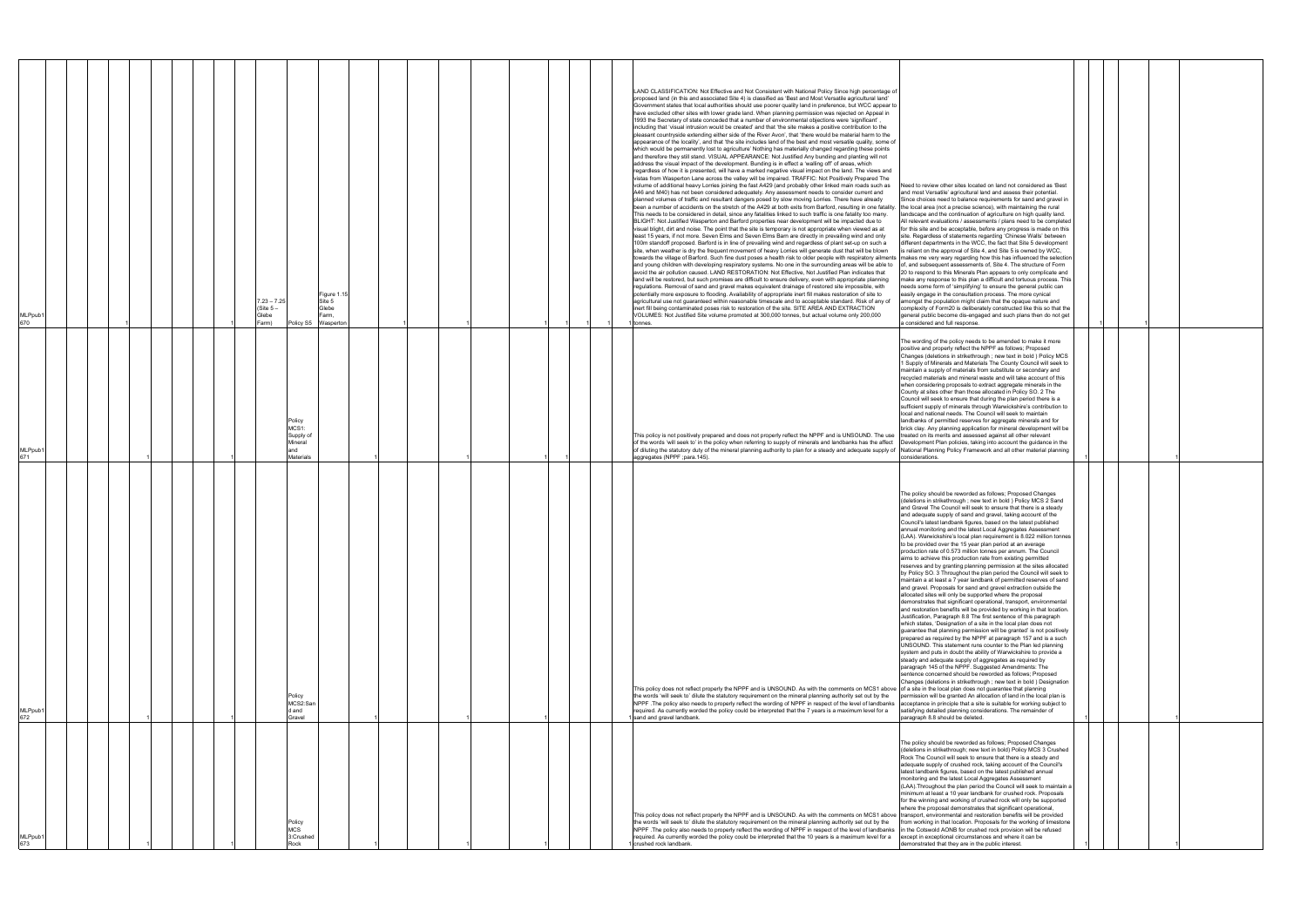| MLPpub1<br>674             |  |  |  | Policy<br>MCS <sub>5</sub><br>:Safeguard<br>ing of<br>Minerals<br>and<br>Minerals<br>Infrastructu |  |  |  | The policy is considered UNSOUND. While the MPA supports the principle of the policy it fails to address safeguarded from non-mineral development, with an additional<br>the potential of non-mineral development in the proximity of the safeguarded areas which could also<br>impact the future development of mineral and/or associated transport or added value operations. As<br>such it is considered that the policy is not effective and therefore UNSOUND.                                                                                                                                                                                                                                                                                                                                                                                                                                                                                                                                                                                                                                                                                                                                                                                                                                                                                                                                                                                                                                                                                                                                                                                                                                                                                                                                                                                                                                                                                                                                                                                                                                                                                                                                                                                                                                                                                                                                                                                                                                                                                                                                                                                                                                                                                                                                                                                                                                                                                                        | The policy should be reworded as follows; Proposed Changes<br>(deletions in strikethrough ; new text in bold ) 5 Policy MCS 5<br>Safeguarding of Minerals and Minerals Infrastructure (see also<br>Policy DM10) Mineral resources of local and national importance<br>within the Mineral Safeguarding Areas shown on the Maps in<br>Appendix 2 will be safequarded from needless sterilisation by non-<br>mineral development with an additional 500m buffer to limit<br>proximity impacts . Non-mineral development, except for those<br>types of development set out in Appendix 3, should not normally be<br>permitted in Mineral Safeguarding Areas if they would constrain or<br>hinder existing or future mineral development. Planned, potential<br>and existing sites and facilities for the storage, handling and<br>processing of minerals and recycled and secondary materials will be<br>500m buffer to limit proximity impacts, except for those types of<br>development set out in Appendix 3 which could constrain or hinder<br>their existing and potential use for these purposes.                                                                                                                                                                                                                                                                                                                                                                                                                                                                                                                                                                                                                               |  |  |
|----------------------------|--|--|--|---------------------------------------------------------------------------------------------------|--|--|--|----------------------------------------------------------------------------------------------------------------------------------------------------------------------------------------------------------------------------------------------------------------------------------------------------------------------------------------------------------------------------------------------------------------------------------------------------------------------------------------------------------------------------------------------------------------------------------------------------------------------------------------------------------------------------------------------------------------------------------------------------------------------------------------------------------------------------------------------------------------------------------------------------------------------------------------------------------------------------------------------------------------------------------------------------------------------------------------------------------------------------------------------------------------------------------------------------------------------------------------------------------------------------------------------------------------------------------------------------------------------------------------------------------------------------------------------------------------------------------------------------------------------------------------------------------------------------------------------------------------------------------------------------------------------------------------------------------------------------------------------------------------------------------------------------------------------------------------------------------------------------------------------------------------------------------------------------------------------------------------------------------------------------------------------------------------------------------------------------------------------------------------------------------------------------------------------------------------------------------------------------------------------------------------------------------------------------------------------------------------------------------------------------------------------------------------------------------------------------------------------------------------------------------------------------------------------------------------------------------------------------------------------------------------------------------------------------------------------------------------------------------------------------------------------------------------------------------------------------------------------------------------------------------------------------------------------------------------------------|-----------------------------------------------------------------------------------------------------------------------------------------------------------------------------------------------------------------------------------------------------------------------------------------------------------------------------------------------------------------------------------------------------------------------------------------------------------------------------------------------------------------------------------------------------------------------------------------------------------------------------------------------------------------------------------------------------------------------------------------------------------------------------------------------------------------------------------------------------------------------------------------------------------------------------------------------------------------------------------------------------------------------------------------------------------------------------------------------------------------------------------------------------------------------------------------------------------------------------------------------------------------------------------------------------------------------------------------------------------------------------------------------------------------------------------------------------------------------------------------------------------------------------------------------------------------------------------------------------------------------------------------------------------------------------------------------------------------------------------|--|--|
| MLPpub1<br>675             |  |  |  | Policy<br><b>MCS</b><br>6:Brick<br>Clay                                                           |  |  |  | This policy does not reflect properly the NPPF and is UNSOUND. As with the comments on MCS1 above and those materials cannot be supplied from any other location.<br>the words 'will seek to' dilute the statutory requirement on the mineral planning authority set out by the<br>NPPF. The policy also needs to properly reflect the wording of NPPF in respect of the level of landbanks<br>required. As currently worded the policy could be interpreted that the 25 years is a maximum level for a<br>brick clay landbank.                                                                                                                                                                                                                                                                                                                                                                                                                                                                                                                                                                                                                                                                                                                                                                                                                                                                                                                                                                                                                                                                                                                                                                                                                                                                                                                                                                                                                                                                                                                                                                                                                                                                                                                                                                                                                                                                                                                                                                                                                                                                                                                                                                                                                                                                                                                                                                                                                                            | The policy should be reworded as follows; Proposed Changes<br>(deletions in strikethrough ; new text in bold ) 6 Policy MCS 6 Brick<br>Clay The Council will seek to maintain a minimum of a landbank of<br>at least 25 years permitted reserves of brick clay to support capital<br>investment required for new or existing plant for brick manufacturing<br>and the maintenance and improvement of existing plant and<br>equipment. Proposals for brick clay extraction will be supported<br>where the proposal; supports capital investment required for new<br>or existing plant for brick manufacturing and the maintenance and<br>improvement of existing plant and equipment; and Provides for<br>the extraction of premium brick clays such as those from the Etruria<br>Formation or other clay raw materials with equivalent physical<br>characteristics ;and Enables the continuation of appropriate<br>blends to be made: or Provides raw materials released from the<br>working of other minerals: or Provides raw materials which can be<br>utilised at an existing plant or for an environmental project where<br>the raw materials is required to meet specific technical requirements<br>roposals for the long term stockpiling of clays released through the<br>extraction of other minerals or prior extraction will be supported if<br>the proposals: are practicable and environmentally feasible; and<br>will not have any unacceptable adverse impacts.                                                                                                                                                                                                                                                    |  |  |
| MLPpub1<br>676             |  |  |  | Policy<br>MCS7<br>:Building<br>Stone                                                              |  |  |  | The NPPF (para. 144) refers to 'small scale' in terms of determining applications, rather than setting<br>policy. In doing so it requires that the 'small scale nature and impact' of such quarries is taken into<br>account. It is important that you do not limit dimension stone extraction to local markets or the heritage<br>sector. You should note that building stone is not only reserved for 'historic' purposes (repairs and<br>Conservation Areas) and operators should be free to develop new-build markets like any other<br>entrepreneur. That being so, repairs may be a very small part of production . We should be pleased to<br>see recognition that higher production will not be resisted if it contributes to economic development. In<br>particular, an emphasis of policy on local markets or small scale working is likely to discourage<br>applications. Our members report problems because they are being limited to 'local markets' which<br>reflects the historic circumstances of the industry and the emphasis on heritage end uses. A 'local<br>market' means restricted outlets, low volumes and low turnover/operating profit. This scenario does not<br>allow the operator to invest in the technology and training which is increasingly being required of him,<br>and his low sales forecast means that he will be turned away by his bank manager for loans to keep the<br>business going. This is a serious threat to continuity of security of supply. Conversely, serving wider<br>markets makes it easier to guarantee that stone will also be available to serve the local market.<br>Emphasising local markets and small scale operations like this is merely descriptive of the traditional<br>character of the industry and should not be prescriptive since it is changing rapidly in the light of<br>regulatory drivers and commercial pressures, and must expand in order to survive. We should prefer<br>licy to omit implications that dimension stone production needs to be controlled or curtailed, which we<br>believe is against the spirit and purpose of NPPF. If the aim of the policy is to reduce environmental<br>(principally landscape) and amenity impacts of extraction, and also processing and/or transport, then this buildings or structures where the use is specifically for their repair;<br>should be clarified. The impacts of stone quarries, and the significance and acceptability of these<br>impacts, as for other types of mineral or any other development, will depend on the location, design,<br>operation and management of the quarry, including mitigation. The NPPF (para 144) provides specific<br>advice on building stone quarries, stressing the small-scale nature and impact of such operations, and<br>the need for a flexible approach to their working. It also refers to 'small scale extraction of building stone'<br>specifically in relation to 'relic quarries'. | The policy needs to be redrafted as follows to make it more positive<br>and to properly reflect the NPPF. Proposed Changes (deletions in<br>strikethrough ; new text in bold ) Policy MCS 7 Building Stone The<br>Council will support proposals for small scale extraction of building<br>stone where the proposal encourages local distinctiveness,<br>contributes to good quality design and provides for high quality<br>restoration at the earliest opportunity. Proposals for building stone<br>extraction in the Cotswolds AONB will be refused except in<br>exceptional circumstances and where it can be demonstrated that<br>they are in the public interest. In order to secure an adequate supply<br>of building stone, proposals will, where consistent with other policies<br>in the Plan, be supported for:- i) the extension of time for completion<br>of extraction at permitted building stone extraction sites; ii) the<br>lateral extension and/or deepening of workings at permitted building<br>stone extraction sites; iii) the re-opening of former building stone<br>quarries in appropriate locations; iv) the opening of new sites for<br>building stone extraction in appropriate locations, including the<br>extraction of building stone at new sites adjacent to existing historic<br>v) the incidental production of building stone in association with the<br>working of crushed rock; 9 Where development is proposed in the<br>Cotswold AONB under criteria i to v above and where the<br>development comprises major development due to its scale and the<br>nature, proposals will need to meet the requirements for major<br>development set out in the National Planning Policy Framework. |  |  |
| MLPpub <sup>.</sup><br>677 |  |  |  | Policy<br>DM8;Aviati<br>Safeguardi                                                                |  |  |  | This policy is considered to be not effective and is as such UNSOUND. The policy is currently too widely<br>drawn and needs to better reflect the supporting text if it to be an effective and reasonable policy.<br>This policy is considered not to be effective nor positively prepared and is therefore UNSOUND. This                                                                                                                                                                                                                                                                                                                                                                                                                                                                                                                                                                                                                                                                                                                                                                                                                                                                                                                                                                                                                                                                                                                                                                                                                                                                                                                                                                                                                                                                                                                                                                                                                                                                                                                                                                                                                                                                                                                                                                                                                                                                                                                                                                                                                                                                                                                                                                                                                                                                                                                                                                                                                                                  | The Policy needs to be redrafted as follows; Proposed Changes<br>(deletions in strikethrough; new text in bold) Policy DM8 Aviation<br>Safeguarding Planning permission will not be granted for mineral<br>development proposals where they would have an unacceptable<br>adverse impact on aviation safety. Mineral development within the<br>safeguarding areas of airports or aerodromes will only be permitted<br>where it can be demonstrated that the development and associated<br>operations and restoration would not constitute a significant hazard<br>to air traffic.                                                                                                                                                                                                                                                                                                                                                                                                                                                                                                                                                                                                                                                                                                                                                                                                                                                                                                                                                                                                                                                                                                                                                 |  |  |
| MLPpub1<br>678             |  |  |  | Policy<br>DM11:<br>'Whole<br>Life'<br>Carbon<br>and<br>Resource<br>Efficiency<br>Policy           |  |  |  | policy could not be enforced and is not reasonable in its requirements of any developer /applicant<br>especially when one considers the supporting text with the policy at paragraphs 9.112 and 9.113 and<br>goes beyond land use planning. Mineral products such as aggregates and industrial minerals, etc. are<br>routinely used in the construction sector 10 where strict compliance with building regulations, including<br>energy efficiency requirements, is paramount. However, it is out of the control of the quarry operator to<br>what purpose the final product is used for. One would question how is any applicant going to evidence<br>what the minerals will be used for and by what clients over the life of an operation they are yet to get<br>planning permission for?                                                                                                                                                                                                                                                                                                                                                                                                                                                                                                                                                                                                                                                                                                                                                                                                                                                                                                                                                                                                                                                                                                                                                                                                                                                                                                                                                                                                                                                                                                                                                                                                                                                                                                                                                                                                                                                                                                                                                                                                                                                                                                                                                                               | Policy DM11 and supporting text at paragraphs 9.112 and 9.113<br>should be deleted in full.                                                                                                                                                                                                                                                                                                                                                                                                                                                                                                                                                                                                                                                                                                                                                                                                                                                                                                                                                                                                                                                                                                                                                                                                                                                                                                                                                                                                                                                                                                                                                                                                                                       |  |  |
| /ILPpub                    |  |  |  | DM12:Over<br>Assessme<br>nt of<br>Proposals                                                       |  |  |  | This policy has not been positively prepared as required by the NPPF at paragraph 157 and as such is<br>UNSOUND. Development management policies on specific topics/issues should require impacts to be<br>avoided, minimised, mitigated and as last resort compensated for. It is unnecessary to have this policy<br>which has the effect of acting as a catch all which could be used to frustrate development.                                                                                                                                                                                                                                                                                                                                                                                                                                                                                                                                                                                                                                                                                                                                                                                                                                                                                                                                                                                                                                                                                                                                                                                                                                                                                                                                                                                                                                                                                                                                                                                                                                                                                                                                                                                                                                                                                                                                                                                                                                                                                                                                                                                                                                                                                                                                                                                                                                                                                                                                                          | Policy DM12 should be deleted in full as should the supporting text<br>in paragraph 9.114. The MPA wish to be kept informed of the<br>progress of the mineral plan and would like to attend the oral part of<br>the examination/EiP in respect of the representations above.                                                                                                                                                                                                                                                                                                                                                                                                                                                                                                                                                                                                                                                                                                                                                                                                                                                                                                                                                                                                                                                                                                                                                                                                                                                                                                                                                                                                                                                      |  |  |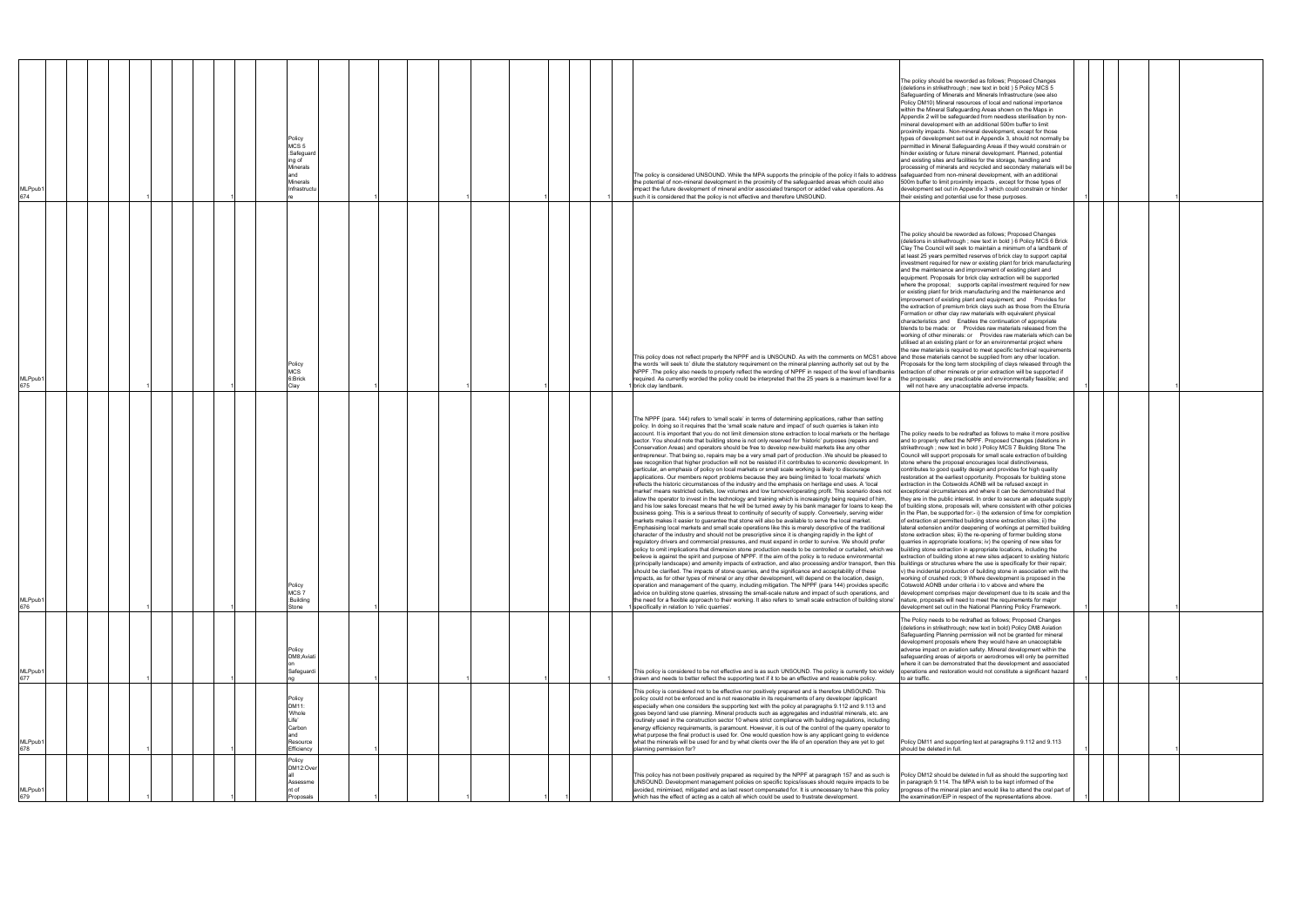| MLPpub1<br>680       |  | Paragraph Land at<br>182                     | Fig 1.11<br>Site S4<br>Site 4 Land<br>Wasperton Wasperton |  | Land Classification. The land on the 60 hectare extraction area of S4 at Wasperton is BMV land in<br>Warwickshire, the rest of S4 is grade 2/3 and is of high quality. It is Government policy to protect the best<br>quality land, this application contravenes that policy. I farmed in Warwickshire, Dumfries and Shropshire<br>and now live in Barford, minerals should only be taken from lower grade land. It will be almost<br>impossible to restore the land to BMV after the landfill. Traffic A detailed plan should be attached to the<br>application proposal as the present access suggestions are too dangerous. The proposed route enters<br>the Wellesbourne Road prior to going on to the A429, presenting a double hazard. Calculating the rate<br>of extraction at 200,000 tons per annum and working on a five day week, around 800 tons will leave the<br>site every day. Each lorry weighing 40 tons will emerge onto the A429 with Fast Moving traffic<br>approaching from both ways Hydrology The proposal to fill the site with inert materials when all the<br>gravel has been removed presents two problems, any toxic material tipped into the landfill, either by error<br>or by illegal means could be a disaster as the gravel surrounding the working site is free<br>draining.<br>See the report by Professor Roberts in 1987, stating the ground water<br>level would reduce by 2-3 metres causing significant problems for the village and surrounding farm land<br>Duration of the works The proposal to extract the gravel at the rate of 200,000 tons per annum with an<br>estimated quantity of 1.8 million tons for Site 4 and a possible 300,000 tons from site 5, the works will<br>last for at least 10 years. The filling with inert landfill material and land restoration extend the works for at Traffic Design access to the A429 that does not cause congestion<br>least two more years Health There has been no health risk assessment and until this is done the site<br>should not be considered. The most serious health risk will be caused by dust. As the works, will<br>continue for at least 12 years, with the duration of the works and the prevailing south westerly wind, the<br>village and school may face many health problems, particularly from Crystalline Silica, the very fine<br>particles that accumulate in the lungs. See the report on this health hazard from the USA, OSHA,<br>Washington. (Occupational Safety Health Administration) | on the Wellesbourne road Land Quality Consider other sites to<br>protect the BMV site at Wasperton. Health Ban any crushing on<br>site to improve the air quality and protect the health of everyone in<br>Barford Hydrology More assessments of the potential problems.<br>Particularly as the river is so close. Ground water levels in<br>surrounding areas will change. Land fill is risky.                                                                                                                                                                                                                                                                                                                                                                                                                                                                                                                                                                                      |  |  |
|----------------------|--|----------------------------------------------|-----------------------------------------------------------|--|---------------------------------------------------------------------------------------------------------------------------------------------------------------------------------------------------------------------------------------------------------------------------------------------------------------------------------------------------------------------------------------------------------------------------------------------------------------------------------------------------------------------------------------------------------------------------------------------------------------------------------------------------------------------------------------------------------------------------------------------------------------------------------------------------------------------------------------------------------------------------------------------------------------------------------------------------------------------------------------------------------------------------------------------------------------------------------------------------------------------------------------------------------------------------------------------------------------------------------------------------------------------------------------------------------------------------------------------------------------------------------------------------------------------------------------------------------------------------------------------------------------------------------------------------------------------------------------------------------------------------------------------------------------------------------------------------------------------------------------------------------------------------------------------------------------------------------------------------------------------------------------------------------------------------------------------------------------------------------------------------------------------------------------------------------------------------------------------------------------------------------------------------------------------------------------------------------------------------------------------------------------------------------------------------------------------------------------------------------------------------------------------------------------------------------------------------------------------------------------------------------------------|--------------------------------------------------------------------------------------------------------------------------------------------------------------------------------------------------------------------------------------------------------------------------------------------------------------------------------------------------------------------------------------------------------------------------------------------------------------------------------------------------------------------------------------------------------------------------------------------------------------------------------------------------------------------------------------------------------------------------------------------------------------------------------------------------------------------------------------------------------------------------------------------------------------------------------------------------------------------------------------|--|--|
| MLPpub1<br>681       |  | Paragraph Wasperto<br>182                    | Site S5<br>Land at<br>Glebe<br>Farm                       |  | Land Classification. The land on the 8 hectare extraction area of S5 at Wasperton is BMV land in<br>Warwickshire, the rest of S5 is grade 2/3 and is of high quality. It is Government policy to protect the best<br>quality land, this application contravenes that policy. I farmed in Warwickshire, Dumfries and Shropshire<br>and now live in Barford, minerals should only be taken from lower grade land. It will be almost<br>impossible to restore the land to BMV after the landfill. Traffic A detailed plan should be attached to the<br>application proposal as the present access suggestions are too dangerous. The proposed route enters<br>the Wellesbourne Road prior to going on to the A429, presenting a double hazard. Hydrology The<br>proposal to fill the site with inert materials when all the gravel has been removed presents two problems,<br>any toxic material tipped into the landfill, either by error or by illegal means could be a disaster as the<br>gravel surrounding the working site is free draining.<br>See the report by Professor<br>Roberts in 1987, stating the ground water level would reduce by 2-3 metres causing significant problems   Traffic Design an access to the A429 that does not cause<br>for the village and surrounding farm land Health There has been no health risk assessment and until<br>this is done the site should not be considered. The most serious health risk will be caused by dust. The<br>prevailing south westerly wind will carry the dust to the village and school. Many people may face many<br>health problems, particularly from Crystalline Silica, the very fine particles that accumulate in the lungs.<br>See the report on this health hazard from the USA, OSHA, Washington. (Occupational Safety Health<br>Administration)                                                                                                                                                                                                                                                                                                                                                                                                                                                                                                                                                                                                                                                                                           | ongestion on the Wellesbourne road Land Quality Consider other<br>sites to protect the BMV site Health Ban any crushing on site to<br>improve the air quality and protect the health of everyone in Barford<br>Hydrology More assessments are required to address the potential<br>problems. Particularly as the river is so close. Ground water levels<br>in the surrounding areas will change. Land fill is risky.                                                                                                                                                                                                                                                                                                                                                                                                                                                                                                                                                                 |  |  |
| MLPpub1<br>682       |  | 7.20 - 7.22 Policy S4<br>Site 4              | Site 4                                                    |  | It is not always possible to restore the land to best and most versatile agricultural land, therefore<br>consideration should be taken in finding sites that do not have the same high quality agricultural land.<br>Study mentioned below shows that half of the sites in the study were not returned to best and most<br>versatile agricultural land. The conclusion was I quote: " Of the 34 sites that started off as best and most<br>versatile agricultural quality, approximately half had maintained or improved their pre-working grade<br>when sampled at the start of the aftercare period. " (PLEASE SEE APPENDIX ATTACHED<br>LE0206_125_FRP.pdf) MINISTRY OF AGRICULTURE, FISHERIES AND FOOD, Project title Evaluation consideration should be taken in finding other sites with lower grade<br>of Mineral Sites Restored to Agriculture                                                                                                                                                                                                                                                                                                                                                                                                                                                                                                                                                                                                                                                                                                                                                                                                                                                                                                                                                                                                                                                                                                                                                                                                                                                                                                                                                                                                                                                                                                                                                                                                                                                               | The new site currently makes a positive contribution to the pleasant<br>countryside either side of River Avon. By attributing this site to a<br>Mineral extraction plant this would be lost forever. There is no<br>warranty that the land can be restored to the best and most versatile<br>agricultural land. In a study done by the MINISTRY OF<br>AGRICULTURE, FISHERIES AND FOOD, Project title Evaluation of<br>Mineral Sites Restored to Agriculture, the conclusion was I quote: "<br>Of the 34 sites that started off as best and most versatile<br>agricultural quality, approximately half had maintained or improved<br>their pre-working grade when sampled at the start of the aftercare<br>period. " (PLEASE SEE APPENDIX ATTACHED<br>LE0206_125_FRP.pdf) Only half of the sites have maintained or<br>improved their pre-working grade. This poses a too greater risk of<br>losing the best and most versatile agricultural land, therefore<br>of agricultural land. |  |  |
| <b>MLPpub</b><br>683 |  | 7.23 - 7.25 Policy S5<br>Site 5              | Site 5                                                    |  | It is not always possible to restore the land to best and most versatile agricultural land, therefore<br>consideration should be taken in finding sites that do not have the same high quality agricultural land.<br>Study mentioned below shows that half of the sites in the study were not returned to best and most<br>versatile agricultural land. The conclusion was I quote: " Of the 34 sites that started off as best and most LE0206_125_FRP.pdf) Only half of the sites have maintained or<br>versatile agricultural quality, approximately half had maintained or improved their pre-working grade<br>when sampled at the start of the aftercare period. " (PLEASE SEE APPENDIX ATTACHED<br>LE0206_125_FRP.pdf) MINISTRY OF AGRICULTURE, FISHERIES AND FOOD, Project title Evaluation consideration should be taken in finding other sites with lower grade<br>of Mineral Sites Restored to Agriculture                                                                                                                                                                                                                                                                                                                                                                                                                                                                                                                                                                                                                                                                                                                                                                                                                                                                                                                                                                                                                                                                                                                                                                                                                                                                                                                                                                                                                                                                                                                                                                                                 | The new site currently makes a positive contribution to the pleasant<br>countryside either side of River Avon. By attributing this site to a<br>Mineral extraction plant this would be lost forever. There is no<br>warranty that the land can be restored to the best and most versatile<br>agricultural land. In a study done by the MINISTRY OF<br>AGRICULTURE, FISHERIES AND FOOD, Project title Evaluation of<br>Mineral Sites Restored to Agriculture, the conclusion was I quote: '<br>Of the 34 sites that started off as best and most versatile<br>agricultural quality, approximately half had maintained or improved<br>their pre-working grade when sampled at the start of the aftercare<br>period. " (PLEASE SEE APPENDIX ATTACHED<br>improved their pre-working grade. This poses a too greater risk of<br>losing the best and most versatile agricultural land, therefore<br>of agricultural land.                                                                  |  |  |
| MLPpub1<br>684       |  | $1.5 - 1.11$                                 |                                                           |  | Please see the detailed response given by Suzi Coyne, Agent, acting on behalf of Bourton and Draycote<br>PC and residents and with which response I entirely concur (or agree).                                                                                                                                                                                                                                                                                                                                                                                                                                                                                                                                                                                                                                                                                                                                                                                                                                                                                                                                                                                                                                                                                                                                                                                                                                                                                                                                                                                                                                                                                                                                                                                                                                                                                                                                                                                                                                                                                                                                                                                                                                                                                                                                                                                                                                                                                                                                     | Please see the detailed response given by Suzi Coyne, Agent,<br>acting on behalf of Bourton and Draycote PC and residents and with<br>which response I entirely concur (or agree).                                                                                                                                                                                                                                                                                                                                                                                                                                                                                                                                                                                                                                                                                                                                                                                                   |  |  |
| MLPpub1<br>685       |  |                                              | SO                                                        |  | Please see the detailed response given by Suzi Coyne, Agent, acting on behalf of Bourton and Draycote acting on behalf of Bourton and Draycote PC and residents and with<br>PC and residents and with which I entirely concur (or agree).                                                                                                                                                                                                                                                                                                                                                                                                                                                                                                                                                                                                                                                                                                                                                                                                                                                                                                                                                                                                                                                                                                                                                                                                                                                                                                                                                                                                                                                                                                                                                                                                                                                                                                                                                                                                                                                                                                                                                                                                                                                                                                                                                                                                                                                                           | Please see the detailed response given by Suzi Coyne, Agent,<br>which I entirely concur (or agree).                                                                                                                                                                                                                                                                                                                                                                                                                                                                                                                                                                                                                                                                                                                                                                                                                                                                                  |  |  |
| MLPpub1<br>686       |  |                                              |                                                           |  | Please see the detailed response given by Suzi Coyne, Agent, acting on behalf of Bourton and Draycote<br>PC and residents and with which I entirely concur (or agree).                                                                                                                                                                                                                                                                                                                                                                                                                                                                                                                                                                                                                                                                                                                                                                                                                                                                                                                                                                                                                                                                                                                                                                                                                                                                                                                                                                                                                                                                                                                                                                                                                                                                                                                                                                                                                                                                                                                                                                                                                                                                                                                                                                                                                                                                                                                                              | Please see the detailed response given by Suzi Coyne, Agent,<br>acting on behalf of Bourton and Draycote PC and residents and with<br>which I entirely concur (or agree).                                                                                                                                                                                                                                                                                                                                                                                                                                                                                                                                                                                                                                                                                                                                                                                                            |  |  |
| MLPpub1<br>687       |  |                                              | MCS1                                                      |  | Please see the detailed response given by Suzi Coyne, Agent, acting on behalf of Bourton and Draycote<br>PC and residents and with which I entirely concur (or agree).                                                                                                                                                                                                                                                                                                                                                                                                                                                                                                                                                                                                                                                                                                                                                                                                                                                                                                                                                                                                                                                                                                                                                                                                                                                                                                                                                                                                                                                                                                                                                                                                                                                                                                                                                                                                                                                                                                                                                                                                                                                                                                                                                                                                                                                                                                                                              | Please see the detailed response given by Suzi Coyne, Agent,<br>acting on behalf of Bourton and Draycote PC and residents and with<br>vhich I entirely concur (or agree).                                                                                                                                                                                                                                                                                                                                                                                                                                                                                                                                                                                                                                                                                                                                                                                                            |  |  |
| MLPpub1<br>688       |  |                                              | MCS2                                                      |  | Please see the detailed response given by Suzi Coyne, Agent, acting on behalf of Bourton and Draycote<br>PC and residents and with which I entirely concur (or agree).                                                                                                                                                                                                                                                                                                                                                                                                                                                                                                                                                                                                                                                                                                                                                                                                                                                                                                                                                                                                                                                                                                                                                                                                                                                                                                                                                                                                                                                                                                                                                                                                                                                                                                                                                                                                                                                                                                                                                                                                                                                                                                                                                                                                                                                                                                                                              | Please see the detailed response given by Suzi Coyne, Agent,<br>acting on behalf of Bourton and Draycote PC and residents and with<br>which I entirely concur (or agree).                                                                                                                                                                                                                                                                                                                                                                                                                                                                                                                                                                                                                                                                                                                                                                                                            |  |  |
| MLPpub1<br>689       |  | Site $4-$<br>Paragraph<br>$s 7.20 -$<br>7.22 |                                                           |  | Traffic (Not Positively prepared) Increased risk of accidents on A429 due to slow moving vehicles<br>entering onto fast moving carriageway has not been considered by WCC in response to consultation<br>Land Classification - Uses The Best and Most Versatile Land (Not Effective and Not Consistent with<br>National Policy) · Visual Appearance (Not Justified) · Blight (Not Justified) · Land Restoration - Inert<br>Waste (Not Effective) $\blacksquare$ Traffic (Not Positively Prepared) $\blacksquare$ Neighbourhood Plan – conflict with plan $\blacksquare$<br>Hydrology Report - unsound, will lead to waterlogged ground                                                                                                                                                                                                                                                                                                                                                                                                                                                                                                                                                                                                                                                                                                                                                                                                                                                                                                                                                                                                                                                                                                                                                                                                                                                                                                                                                                                                                                                                                                                                                                                                                                                                                                                                                                                                                                                                              |                                                                                                                                                                                                                                                                                                                                                                                                                                                                                                                                                                                                                                                                                                                                                                                                                                                                                                                                                                                      |  |  |
| MLPpub1<br>690       |  | Site $5-$<br>Paragraph<br>$s 7.23 -$<br>25'  | Policy S5                                                 |  | Landscape (Not Justified) ■ Visual Appearance (Not Justified. Not Consistent with National Policy) ■<br>Listed Building (Legal - Does not Comply with National Policy and Legislation) <b>B</b> Site Area and<br>Extraction Volumes (Not Justified) ■ Dust Noise (Not Justified, Not Consistent with National Policy) ■<br>Land Restoration - Inert Waste/lowering of land (Not Effective) Land Classification - The Best and<br>Most Versatile Land (Not Effective, Not Consistent with national policy)                                                                                                                                                                                                                                                                                                                                                                                                                                                                                                                                                                                                                                                                                                                                                                                                                                                                                                                                                                                                                                                                                                                                                                                                                                                                                                                                                                                                                                                                                                                                                                                                                                                                                                                                                                                                                                                                                                                                                                                                           |                                                                                                                                                                                                                                                                                                                                                                                                                                                                                                                                                                                                                                                                                                                                                                                                                                                                                                                                                                                      |  |  |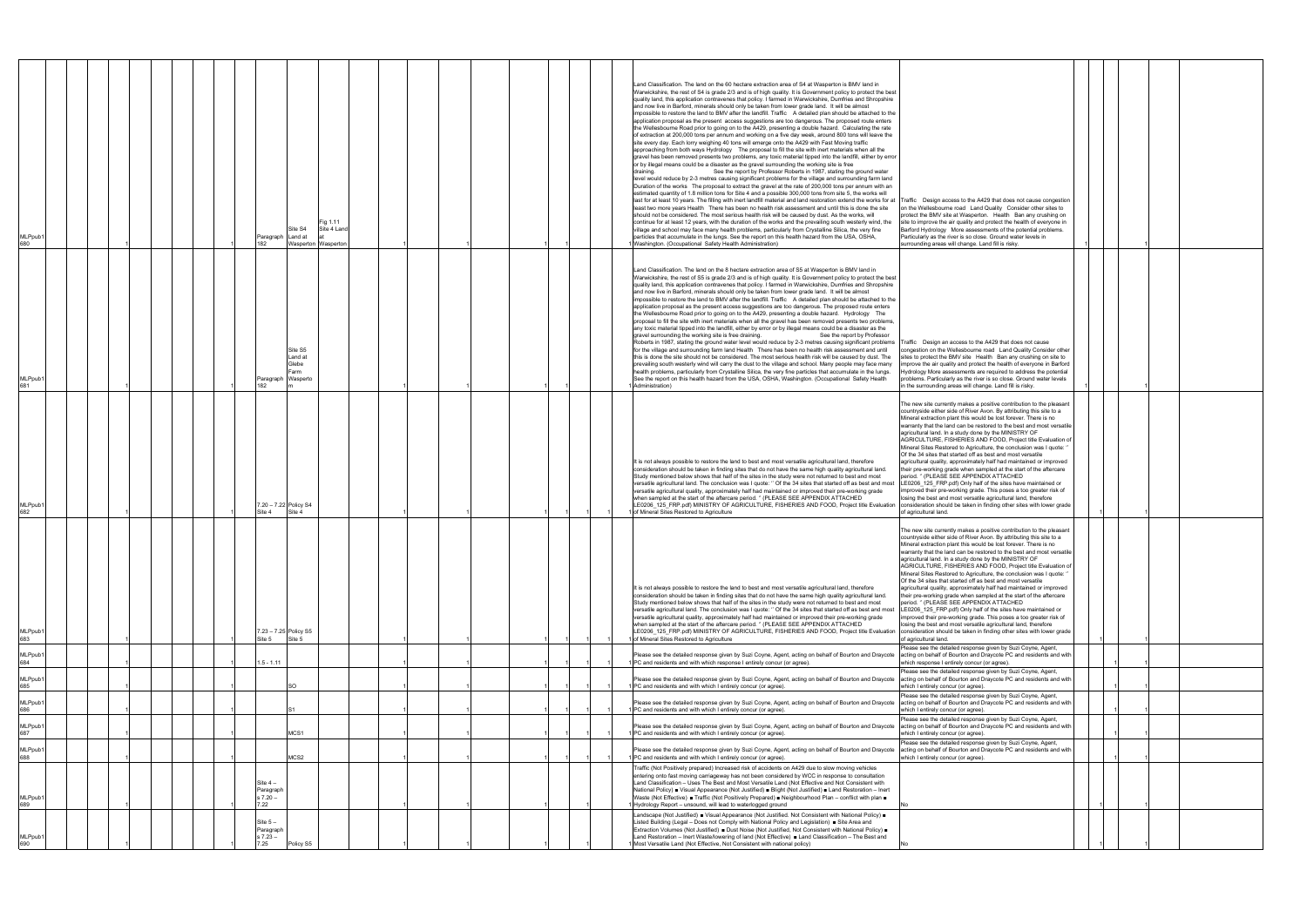| MLPpub <sup>.</sup><br>694                                                                                                                                                                                                                                                                                                                                                                                                                                                                                                                                                                                                                                                                                                                                                                                                                                                                                                                                                                                                                                                                                                                                                                                                                                                                                                                                                                                                                                                                                                                                                                                                                                                                                                  | MLPpub1<br>693                                                                                                                                                                                                                                                                                                                                                                                                                                                                                                                                                                                                                                                                                                                                                                                                                                                                                                                                                                                                                                                                                                                                                                                                                                                                                                                                                                                                                                                                                                                                                                                                                                                                                                                                                                                                                                                                                                                                                                                                                                                                                                                                                                                                                                                                                                                                                                                                                                                                                                                                                                                                                                                                                                                                                                                                                                                                                                                                                                            | MLPpub <sup>®</sup><br>692                                                                                                                                                                                                                                                                                                                                                                                                                                                                                                                                                                                                                                                                                                                                                                                                                                                                                                                                                                                                                                                                                                                                                                                                                                                                                                                                           | MLPpub1<br>691                                                                                                                                                                                                                                                                                                                                                                                                                                                                                                                                                                                                                                                                                                                                                                                                                                                                                                                                                                                                                                                                                                                                                                                                                                                                                                                                                                                                                                                                                                                                                                                                                                                                                                                                                                                                                                                                                                                                                                                                                                                                                                                                                                                                                                                                                                                                                                                                                                                                                                                                                                                                                                                                                                                                                                                                                                     |
|-----------------------------------------------------------------------------------------------------------------------------------------------------------------------------------------------------------------------------------------------------------------------------------------------------------------------------------------------------------------------------------------------------------------------------------------------------------------------------------------------------------------------------------------------------------------------------------------------------------------------------------------------------------------------------------------------------------------------------------------------------------------------------------------------------------------------------------------------------------------------------------------------------------------------------------------------------------------------------------------------------------------------------------------------------------------------------------------------------------------------------------------------------------------------------------------------------------------------------------------------------------------------------------------------------------------------------------------------------------------------------------------------------------------------------------------------------------------------------------------------------------------------------------------------------------------------------------------------------------------------------------------------------------------------------------------------------------------------------|-------------------------------------------------------------------------------------------------------------------------------------------------------------------------------------------------------------------------------------------------------------------------------------------------------------------------------------------------------------------------------------------------------------------------------------------------------------------------------------------------------------------------------------------------------------------------------------------------------------------------------------------------------------------------------------------------------------------------------------------------------------------------------------------------------------------------------------------------------------------------------------------------------------------------------------------------------------------------------------------------------------------------------------------------------------------------------------------------------------------------------------------------------------------------------------------------------------------------------------------------------------------------------------------------------------------------------------------------------------------------------------------------------------------------------------------------------------------------------------------------------------------------------------------------------------------------------------------------------------------------------------------------------------------------------------------------------------------------------------------------------------------------------------------------------------------------------------------------------------------------------------------------------------------------------------------------------------------------------------------------------------------------------------------------------------------------------------------------------------------------------------------------------------------------------------------------------------------------------------------------------------------------------------------------------------------------------------------------------------------------------------------------------------------------------------------------------------------------------------------------------------------------------------------------------------------------------------------------------------------------------------------------------------------------------------------------------------------------------------------------------------------------------------------------------------------------------------------------------------------------------------------------------------------------------------------------------------------------------------------|----------------------------------------------------------------------------------------------------------------------------------------------------------------------------------------------------------------------------------------------------------------------------------------------------------------------------------------------------------------------------------------------------------------------------------------------------------------------------------------------------------------------------------------------------------------------------------------------------------------------------------------------------------------------------------------------------------------------------------------------------------------------------------------------------------------------------------------------------------------------------------------------------------------------------------------------------------------------------------------------------------------------------------------------------------------------------------------------------------------------------------------------------------------------------------------------------------------------------------------------------------------------------------------------------------------------------------------------------------------------|----------------------------------------------------------------------------------------------------------------------------------------------------------------------------------------------------------------------------------------------------------------------------------------------------------------------------------------------------------------------------------------------------------------------------------------------------------------------------------------------------------------------------------------------------------------------------------------------------------------------------------------------------------------------------------------------------------------------------------------------------------------------------------------------------------------------------------------------------------------------------------------------------------------------------------------------------------------------------------------------------------------------------------------------------------------------------------------------------------------------------------------------------------------------------------------------------------------------------------------------------------------------------------------------------------------------------------------------------------------------------------------------------------------------------------------------------------------------------------------------------------------------------------------------------------------------------------------------------------------------------------------------------------------------------------------------------------------------------------------------------------------------------------------------------------------------------------------------------------------------------------------------------------------------------------------------------------------------------------------------------------------------------------------------------------------------------------------------------------------------------------------------------------------------------------------------------------------------------------------------------------------------------------------------------------------------------------------------------------------------------------------------------------------------------------------------------------------------------------------------------------------------------------------------------------------------------------------------------------------------------------------------------------------------------------------------------------------------------------------------------------------------------------------------------------------------------------------------------|
|                                                                                                                                                                                                                                                                                                                                                                                                                                                                                                                                                                                                                                                                                                                                                                                                                                                                                                                                                                                                                                                                                                                                                                                                                                                                                                                                                                                                                                                                                                                                                                                                                                                                                                                             |                                                                                                                                                                                                                                                                                                                                                                                                                                                                                                                                                                                                                                                                                                                                                                                                                                                                                                                                                                                                                                                                                                                                                                                                                                                                                                                                                                                                                                                                                                                                                                                                                                                                                                                                                                                                                                                                                                                                                                                                                                                                                                                                                                                                                                                                                                                                                                                                                                                                                                                                                                                                                                                                                                                                                                                                                                                                                                                                                                                           |                                                                                                                                                                                                                                                                                                                                                                                                                                                                                                                                                                                                                                                                                                                                                                                                                                                                                                                                                                                                                                                                                                                                                                                                                                                                                                                                                                      |                                                                                                                                                                                                                                                                                                                                                                                                                                                                                                                                                                                                                                                                                                                                                                                                                                                                                                                                                                                                                                                                                                                                                                                                                                                                                                                                                                                                                                                                                                                                                                                                                                                                                                                                                                                                                                                                                                                                                                                                                                                                                                                                                                                                                                                                                                                                                                                                                                                                                                                                                                                                                                                                                                                                                                                                                                                    |
|                                                                                                                                                                                                                                                                                                                                                                                                                                                                                                                                                                                                                                                                                                                                                                                                                                                                                                                                                                                                                                                                                                                                                                                                                                                                                                                                                                                                                                                                                                                                                                                                                                                                                                                             |                                                                                                                                                                                                                                                                                                                                                                                                                                                                                                                                                                                                                                                                                                                                                                                                                                                                                                                                                                                                                                                                                                                                                                                                                                                                                                                                                                                                                                                                                                                                                                                                                                                                                                                                                                                                                                                                                                                                                                                                                                                                                                                                                                                                                                                                                                                                                                                                                                                                                                                                                                                                                                                                                                                                                                                                                                                                                                                                                                                           |                                                                                                                                                                                                                                                                                                                                                                                                                                                                                                                                                                                                                                                                                                                                                                                                                                                                                                                                                                                                                                                                                                                                                                                                                                                                                                                                                                      |                                                                                                                                                                                                                                                                                                                                                                                                                                                                                                                                                                                                                                                                                                                                                                                                                                                                                                                                                                                                                                                                                                                                                                                                                                                                                                                                                                                                                                                                                                                                                                                                                                                                                                                                                                                                                                                                                                                                                                                                                                                                                                                                                                                                                                                                                                                                                                                                                                                                                                                                                                                                                                                                                                                                                                                                                                                    |
|                                                                                                                                                                                                                                                                                                                                                                                                                                                                                                                                                                                                                                                                                                                                                                                                                                                                                                                                                                                                                                                                                                                                                                                                                                                                                                                                                                                                                                                                                                                                                                                                                                                                                                                             |                                                                                                                                                                                                                                                                                                                                                                                                                                                                                                                                                                                                                                                                                                                                                                                                                                                                                                                                                                                                                                                                                                                                                                                                                                                                                                                                                                                                                                                                                                                                                                                                                                                                                                                                                                                                                                                                                                                                                                                                                                                                                                                                                                                                                                                                                                                                                                                                                                                                                                                                                                                                                                                                                                                                                                                                                                                                                                                                                                                           |                                                                                                                                                                                                                                                                                                                                                                                                                                                                                                                                                                                                                                                                                                                                                                                                                                                                                                                                                                                                                                                                                                                                                                                                                                                                                                                                                                      |                                                                                                                                                                                                                                                                                                                                                                                                                                                                                                                                                                                                                                                                                                                                                                                                                                                                                                                                                                                                                                                                                                                                                                                                                                                                                                                                                                                                                                                                                                                                                                                                                                                                                                                                                                                                                                                                                                                                                                                                                                                                                                                                                                                                                                                                                                                                                                                                                                                                                                                                                                                                                                                                                                                                                                                                                                                    |
|                                                                                                                                                                                                                                                                                                                                                                                                                                                                                                                                                                                                                                                                                                                                                                                                                                                                                                                                                                                                                                                                                                                                                                                                                                                                                                                                                                                                                                                                                                                                                                                                                                                                                                                             |                                                                                                                                                                                                                                                                                                                                                                                                                                                                                                                                                                                                                                                                                                                                                                                                                                                                                                                                                                                                                                                                                                                                                                                                                                                                                                                                                                                                                                                                                                                                                                                                                                                                                                                                                                                                                                                                                                                                                                                                                                                                                                                                                                                                                                                                                                                                                                                                                                                                                                                                                                                                                                                                                                                                                                                                                                                                                                                                                                                           |                                                                                                                                                                                                                                                                                                                                                                                                                                                                                                                                                                                                                                                                                                                                                                                                                                                                                                                                                                                                                                                                                                                                                                                                                                                                                                                                                                      |                                                                                                                                                                                                                                                                                                                                                                                                                                                                                                                                                                                                                                                                                                                                                                                                                                                                                                                                                                                                                                                                                                                                                                                                                                                                                                                                                                                                                                                                                                                                                                                                                                                                                                                                                                                                                                                                                                                                                                                                                                                                                                                                                                                                                                                                                                                                                                                                                                                                                                                                                                                                                                                                                                                                                                                                                                                    |
|                                                                                                                                                                                                                                                                                                                                                                                                                                                                                                                                                                                                                                                                                                                                                                                                                                                                                                                                                                                                                                                                                                                                                                                                                                                                                                                                                                                                                                                                                                                                                                                                                                                                                                                             |                                                                                                                                                                                                                                                                                                                                                                                                                                                                                                                                                                                                                                                                                                                                                                                                                                                                                                                                                                                                                                                                                                                                                                                                                                                                                                                                                                                                                                                                                                                                                                                                                                                                                                                                                                                                                                                                                                                                                                                                                                                                                                                                                                                                                                                                                                                                                                                                                                                                                                                                                                                                                                                                                                                                                                                                                                                                                                                                                                                           |                                                                                                                                                                                                                                                                                                                                                                                                                                                                                                                                                                                                                                                                                                                                                                                                                                                                                                                                                                                                                                                                                                                                                                                                                                                                                                                                                                      |                                                                                                                                                                                                                                                                                                                                                                                                                                                                                                                                                                                                                                                                                                                                                                                                                                                                                                                                                                                                                                                                                                                                                                                                                                                                                                                                                                                                                                                                                                                                                                                                                                                                                                                                                                                                                                                                                                                                                                                                                                                                                                                                                                                                                                                                                                                                                                                                                                                                                                                                                                                                                                                                                                                                                                                                                                                    |
|                                                                                                                                                                                                                                                                                                                                                                                                                                                                                                                                                                                                                                                                                                                                                                                                                                                                                                                                                                                                                                                                                                                                                                                                                                                                                                                                                                                                                                                                                                                                                                                                                                                                                                                             |                                                                                                                                                                                                                                                                                                                                                                                                                                                                                                                                                                                                                                                                                                                                                                                                                                                                                                                                                                                                                                                                                                                                                                                                                                                                                                                                                                                                                                                                                                                                                                                                                                                                                                                                                                                                                                                                                                                                                                                                                                                                                                                                                                                                                                                                                                                                                                                                                                                                                                                                                                                                                                                                                                                                                                                                                                                                                                                                                                                           |                                                                                                                                                                                                                                                                                                                                                                                                                                                                                                                                                                                                                                                                                                                                                                                                                                                                                                                                                                                                                                                                                                                                                                                                                                                                                                                                                                      |                                                                                                                                                                                                                                                                                                                                                                                                                                                                                                                                                                                                                                                                                                                                                                                                                                                                                                                                                                                                                                                                                                                                                                                                                                                                                                                                                                                                                                                                                                                                                                                                                                                                                                                                                                                                                                                                                                                                                                                                                                                                                                                                                                                                                                                                                                                                                                                                                                                                                                                                                                                                                                                                                                                                                                                                                                                    |
| Paragraph                                                                                                                                                                                                                                                                                                                                                                                                                                                                                                                                                                                                                                                                                                                                                                                                                                                                                                                                                                                                                                                                                                                                                                                                                                                                                                                                                                                                                                                                                                                                                                                                                                                                                                                   | Paragraph Site S4<br>182                                                                                                                                                                                                                                                                                                                                                                                                                                                                                                                                                                                                                                                                                                                                                                                                                                                                                                                                                                                                                                                                                                                                                                                                                                                                                                                                                                                                                                                                                                                                                                                                                                                                                                                                                                                                                                                                                                                                                                                                                                                                                                                                                                                                                                                                                                                                                                                                                                                                                                                                                                                                                                                                                                                                                                                                                                                                                                                                                                  | Paragraph<br>$57.23 -$<br>7.25                                                                                                                                                                                                                                                                                                                                                                                                                                                                                                                                                                                                                                                                                                                                                                                                                                                                                                                                                                                                                                                                                                                                                                                                                                                                                                                                       |                                                                                                                                                                                                                                                                                                                                                                                                                                                                                                                                                                                                                                                                                                                                                                                                                                                                                                                                                                                                                                                                                                                                                                                                                                                                                                                                                                                                                                                                                                                                                                                                                                                                                                                                                                                                                                                                                                                                                                                                                                                                                                                                                                                                                                                                                                                                                                                                                                                                                                                                                                                                                                                                                                                                                                                                                                                    |
| Site 5<br>Glebe<br>Farm                                                                                                                                                                                                                                                                                                                                                                                                                                                                                                                                                                                                                                                                                                                                                                                                                                                                                                                                                                                                                                                                                                                                                                                                                                                                                                                                                                                                                                                                                                                                                                                                                                                                                                     | Wasperton Fig. 1.11                                                                                                                                                                                                                                                                                                                                                                                                                                                                                                                                                                                                                                                                                                                                                                                                                                                                                                                                                                                                                                                                                                                                                                                                                                                                                                                                                                                                                                                                                                                                                                                                                                                                                                                                                                                                                                                                                                                                                                                                                                                                                                                                                                                                                                                                                                                                                                                                                                                                                                                                                                                                                                                                                                                                                                                                                                                                                                                                                                       | Policy S5                                                                                                                                                                                                                                                                                                                                                                                                                                                                                                                                                                                                                                                                                                                                                                                                                                                                                                                                                                                                                                                                                                                                                                                                                                                                                                                                                            | 7.20 - 7.22 Policy S4                                                                                                                                                                                                                                                                                                                                                                                                                                                                                                                                                                                                                                                                                                                                                                                                                                                                                                                                                                                                                                                                                                                                                                                                                                                                                                                                                                                                                                                                                                                                                                                                                                                                                                                                                                                                                                                                                                                                                                                                                                                                                                                                                                                                                                                                                                                                                                                                                                                                                                                                                                                                                                                                                                                                                                                                                              |
| Fig 1.12<br>S5 Glebe<br>arm<br>Wasperton Wasperto                                                                                                                                                                                                                                                                                                                                                                                                                                                                                                                                                                                                                                                                                                                                                                                                                                                                                                                                                                                                                                                                                                                                                                                                                                                                                                                                                                                                                                                                                                                                                                                                                                                                           |                                                                                                                                                                                                                                                                                                                                                                                                                                                                                                                                                                                                                                                                                                                                                                                                                                                                                                                                                                                                                                                                                                                                                                                                                                                                                                                                                                                                                                                                                                                                                                                                                                                                                                                                                                                                                                                                                                                                                                                                                                                                                                                                                                                                                                                                                                                                                                                                                                                                                                                                                                                                                                                                                                                                                                                                                                                                                                                                                                                           |                                                                                                                                                                                                                                                                                                                                                                                                                                                                                                                                                                                                                                                                                                                                                                                                                                                                                                                                                                                                                                                                                                                                                                                                                                                                                                                                                                      |                                                                                                                                                                                                                                                                                                                                                                                                                                                                                                                                                                                                                                                                                                                                                                                                                                                                                                                                                                                                                                                                                                                                                                                                                                                                                                                                                                                                                                                                                                                                                                                                                                                                                                                                                                                                                                                                                                                                                                                                                                                                                                                                                                                                                                                                                                                                                                                                                                                                                                                                                                                                                                                                                                                                                                                                                                                    |
|                                                                                                                                                                                                                                                                                                                                                                                                                                                                                                                                                                                                                                                                                                                                                                                                                                                                                                                                                                                                                                                                                                                                                                                                                                                                                                                                                                                                                                                                                                                                                                                                                                                                                                                             |                                                                                                                                                                                                                                                                                                                                                                                                                                                                                                                                                                                                                                                                                                                                                                                                                                                                                                                                                                                                                                                                                                                                                                                                                                                                                                                                                                                                                                                                                                                                                                                                                                                                                                                                                                                                                                                                                                                                                                                                                                                                                                                                                                                                                                                                                                                                                                                                                                                                                                                                                                                                                                                                                                                                                                                                                                                                                                                                                                                           |                                                                                                                                                                                                                                                                                                                                                                                                                                                                                                                                                                                                                                                                                                                                                                                                                                                                                                                                                                                                                                                                                                                                                                                                                                                                                                                                                                      |                                                                                                                                                                                                                                                                                                                                                                                                                                                                                                                                                                                                                                                                                                                                                                                                                                                                                                                                                                                                                                                                                                                                                                                                                                                                                                                                                                                                                                                                                                                                                                                                                                                                                                                                                                                                                                                                                                                                                                                                                                                                                                                                                                                                                                                                                                                                                                                                                                                                                                                                                                                                                                                                                                                                                                                                                                                    |
|                                                                                                                                                                                                                                                                                                                                                                                                                                                                                                                                                                                                                                                                                                                                                                                                                                                                                                                                                                                                                                                                                                                                                                                                                                                                                                                                                                                                                                                                                                                                                                                                                                                                                                                             |                                                                                                                                                                                                                                                                                                                                                                                                                                                                                                                                                                                                                                                                                                                                                                                                                                                                                                                                                                                                                                                                                                                                                                                                                                                                                                                                                                                                                                                                                                                                                                                                                                                                                                                                                                                                                                                                                                                                                                                                                                                                                                                                                                                                                                                                                                                                                                                                                                                                                                                                                                                                                                                                                                                                                                                                                                                                                                                                                                                           |                                                                                                                                                                                                                                                                                                                                                                                                                                                                                                                                                                                                                                                                                                                                                                                                                                                                                                                                                                                                                                                                                                                                                                                                                                                                                                                                                                      |                                                                                                                                                                                                                                                                                                                                                                                                                                                                                                                                                                                                                                                                                                                                                                                                                                                                                                                                                                                                                                                                                                                                                                                                                                                                                                                                                                                                                                                                                                                                                                                                                                                                                                                                                                                                                                                                                                                                                                                                                                                                                                                                                                                                                                                                                                                                                                                                                                                                                                                                                                                                                                                                                                                                                                                                                                                    |
|                                                                                                                                                                                                                                                                                                                                                                                                                                                                                                                                                                                                                                                                                                                                                                                                                                                                                                                                                                                                                                                                                                                                                                                                                                                                                                                                                                                                                                                                                                                                                                                                                                                                                                                             |                                                                                                                                                                                                                                                                                                                                                                                                                                                                                                                                                                                                                                                                                                                                                                                                                                                                                                                                                                                                                                                                                                                                                                                                                                                                                                                                                                                                                                                                                                                                                                                                                                                                                                                                                                                                                                                                                                                                                                                                                                                                                                                                                                                                                                                                                                                                                                                                                                                                                                                                                                                                                                                                                                                                                                                                                                                                                                                                                                                           |                                                                                                                                                                                                                                                                                                                                                                                                                                                                                                                                                                                                                                                                                                                                                                                                                                                                                                                                                                                                                                                                                                                                                                                                                                                                                                                                                                      |                                                                                                                                                                                                                                                                                                                                                                                                                                                                                                                                                                                                                                                                                                                                                                                                                                                                                                                                                                                                                                                                                                                                                                                                                                                                                                                                                                                                                                                                                                                                                                                                                                                                                                                                                                                                                                                                                                                                                                                                                                                                                                                                                                                                                                                                                                                                                                                                                                                                                                                                                                                                                                                                                                                                                                                                                                                    |
|                                                                                                                                                                                                                                                                                                                                                                                                                                                                                                                                                                                                                                                                                                                                                                                                                                                                                                                                                                                                                                                                                                                                                                                                                                                                                                                                                                                                                                                                                                                                                                                                                                                                                                                             |                                                                                                                                                                                                                                                                                                                                                                                                                                                                                                                                                                                                                                                                                                                                                                                                                                                                                                                                                                                                                                                                                                                                                                                                                                                                                                                                                                                                                                                                                                                                                                                                                                                                                                                                                                                                                                                                                                                                                                                                                                                                                                                                                                                                                                                                                                                                                                                                                                                                                                                                                                                                                                                                                                                                                                                                                                                                                                                                                                                           |                                                                                                                                                                                                                                                                                                                                                                                                                                                                                                                                                                                                                                                                                                                                                                                                                                                                                                                                                                                                                                                                                                                                                                                                                                                                                                                                                                      |                                                                                                                                                                                                                                                                                                                                                                                                                                                                                                                                                                                                                                                                                                                                                                                                                                                                                                                                                                                                                                                                                                                                                                                                                                                                                                                                                                                                                                                                                                                                                                                                                                                                                                                                                                                                                                                                                                                                                                                                                                                                                                                                                                                                                                                                                                                                                                                                                                                                                                                                                                                                                                                                                                                                                                                                                                                    |
|                                                                                                                                                                                                                                                                                                                                                                                                                                                                                                                                                                                                                                                                                                                                                                                                                                                                                                                                                                                                                                                                                                                                                                                                                                                                                                                                                                                                                                                                                                                                                                                                                                                                                                                             |                                                                                                                                                                                                                                                                                                                                                                                                                                                                                                                                                                                                                                                                                                                                                                                                                                                                                                                                                                                                                                                                                                                                                                                                                                                                                                                                                                                                                                                                                                                                                                                                                                                                                                                                                                                                                                                                                                                                                                                                                                                                                                                                                                                                                                                                                                                                                                                                                                                                                                                                                                                                                                                                                                                                                                                                                                                                                                                                                                                           |                                                                                                                                                                                                                                                                                                                                                                                                                                                                                                                                                                                                                                                                                                                                                                                                                                                                                                                                                                                                                                                                                                                                                                                                                                                                                                                                                                      |                                                                                                                                                                                                                                                                                                                                                                                                                                                                                                                                                                                                                                                                                                                                                                                                                                                                                                                                                                                                                                                                                                                                                                                                                                                                                                                                                                                                                                                                                                                                                                                                                                                                                                                                                                                                                                                                                                                                                                                                                                                                                                                                                                                                                                                                                                                                                                                                                                                                                                                                                                                                                                                                                                                                                                                                                                                    |
|                                                                                                                                                                                                                                                                                                                                                                                                                                                                                                                                                                                                                                                                                                                                                                                                                                                                                                                                                                                                                                                                                                                                                                                                                                                                                                                                                                                                                                                                                                                                                                                                                                                                                                                             |                                                                                                                                                                                                                                                                                                                                                                                                                                                                                                                                                                                                                                                                                                                                                                                                                                                                                                                                                                                                                                                                                                                                                                                                                                                                                                                                                                                                                                                                                                                                                                                                                                                                                                                                                                                                                                                                                                                                                                                                                                                                                                                                                                                                                                                                                                                                                                                                                                                                                                                                                                                                                                                                                                                                                                                                                                                                                                                                                                                           |                                                                                                                                                                                                                                                                                                                                                                                                                                                                                                                                                                                                                                                                                                                                                                                                                                                                                                                                                                                                                                                                                                                                                                                                                                                                                                                                                                      |                                                                                                                                                                                                                                                                                                                                                                                                                                                                                                                                                                                                                                                                                                                                                                                                                                                                                                                                                                                                                                                                                                                                                                                                                                                                                                                                                                                                                                                                                                                                                                                                                                                                                                                                                                                                                                                                                                                                                                                                                                                                                                                                                                                                                                                                                                                                                                                                                                                                                                                                                                                                                                                                                                                                                                                                                                                    |
|                                                                                                                                                                                                                                                                                                                                                                                                                                                                                                                                                                                                                                                                                                                                                                                                                                                                                                                                                                                                                                                                                                                                                                                                                                                                                                                                                                                                                                                                                                                                                                                                                                                                                                                             |                                                                                                                                                                                                                                                                                                                                                                                                                                                                                                                                                                                                                                                                                                                                                                                                                                                                                                                                                                                                                                                                                                                                                                                                                                                                                                                                                                                                                                                                                                                                                                                                                                                                                                                                                                                                                                                                                                                                                                                                                                                                                                                                                                                                                                                                                                                                                                                                                                                                                                                                                                                                                                                                                                                                                                                                                                                                                                                                                                                           |                                                                                                                                                                                                                                                                                                                                                                                                                                                                                                                                                                                                                                                                                                                                                                                                                                                                                                                                                                                                                                                                                                                                                                                                                                                                                                                                                                      |                                                                                                                                                                                                                                                                                                                                                                                                                                                                                                                                                                                                                                                                                                                                                                                                                                                                                                                                                                                                                                                                                                                                                                                                                                                                                                                                                                                                                                                                                                                                                                                                                                                                                                                                                                                                                                                                                                                                                                                                                                                                                                                                                                                                                                                                                                                                                                                                                                                                                                                                                                                                                                                                                                                                                                                                                                                    |
|                                                                                                                                                                                                                                                                                                                                                                                                                                                                                                                                                                                                                                                                                                                                                                                                                                                                                                                                                                                                                                                                                                                                                                                                                                                                                                                                                                                                                                                                                                                                                                                                                                                                                                                             |                                                                                                                                                                                                                                                                                                                                                                                                                                                                                                                                                                                                                                                                                                                                                                                                                                                                                                                                                                                                                                                                                                                                                                                                                                                                                                                                                                                                                                                                                                                                                                                                                                                                                                                                                                                                                                                                                                                                                                                                                                                                                                                                                                                                                                                                                                                                                                                                                                                                                                                                                                                                                                                                                                                                                                                                                                                                                                                                                                                           |                                                                                                                                                                                                                                                                                                                                                                                                                                                                                                                                                                                                                                                                                                                                                                                                                                                                                                                                                                                                                                                                                                                                                                                                                                                                                                                                                                      |                                                                                                                                                                                                                                                                                                                                                                                                                                                                                                                                                                                                                                                                                                                                                                                                                                                                                                                                                                                                                                                                                                                                                                                                                                                                                                                                                                                                                                                                                                                                                                                                                                                                                                                                                                                                                                                                                                                                                                                                                                                                                                                                                                                                                                                                                                                                                                                                                                                                                                                                                                                                                                                                                                                                                                                                                                                    |
|                                                                                                                                                                                                                                                                                                                                                                                                                                                                                                                                                                                                                                                                                                                                                                                                                                                                                                                                                                                                                                                                                                                                                                                                                                                                                                                                                                                                                                                                                                                                                                                                                                                                                                                             |                                                                                                                                                                                                                                                                                                                                                                                                                                                                                                                                                                                                                                                                                                                                                                                                                                                                                                                                                                                                                                                                                                                                                                                                                                                                                                                                                                                                                                                                                                                                                                                                                                                                                                                                                                                                                                                                                                                                                                                                                                                                                                                                                                                                                                                                                                                                                                                                                                                                                                                                                                                                                                                                                                                                                                                                                                                                                                                                                                                           |                                                                                                                                                                                                                                                                                                                                                                                                                                                                                                                                                                                                                                                                                                                                                                                                                                                                                                                                                                                                                                                                                                                                                                                                                                                                                                                                                                      |                                                                                                                                                                                                                                                                                                                                                                                                                                                                                                                                                                                                                                                                                                                                                                                                                                                                                                                                                                                                                                                                                                                                                                                                                                                                                                                                                                                                                                                                                                                                                                                                                                                                                                                                                                                                                                                                                                                                                                                                                                                                                                                                                                                                                                                                                                                                                                                                                                                                                                                                                                                                                                                                                                                                                                                                                                                    |
|                                                                                                                                                                                                                                                                                                                                                                                                                                                                                                                                                                                                                                                                                                                                                                                                                                                                                                                                                                                                                                                                                                                                                                                                                                                                                                                                                                                                                                                                                                                                                                                                                                                                                                                             |                                                                                                                                                                                                                                                                                                                                                                                                                                                                                                                                                                                                                                                                                                                                                                                                                                                                                                                                                                                                                                                                                                                                                                                                                                                                                                                                                                                                                                                                                                                                                                                                                                                                                                                                                                                                                                                                                                                                                                                                                                                                                                                                                                                                                                                                                                                                                                                                                                                                                                                                                                                                                                                                                                                                                                                                                                                                                                                                                                                           |                                                                                                                                                                                                                                                                                                                                                                                                                                                                                                                                                                                                                                                                                                                                                                                                                                                                                                                                                                                                                                                                                                                                                                                                                                                                                                                                                                      |                                                                                                                                                                                                                                                                                                                                                                                                                                                                                                                                                                                                                                                                                                                                                                                                                                                                                                                                                                                                                                                                                                                                                                                                                                                                                                                                                                                                                                                                                                                                                                                                                                                                                                                                                                                                                                                                                                                                                                                                                                                                                                                                                                                                                                                                                                                                                                                                                                                                                                                                                                                                                                                                                                                                                                                                                                                    |
| The Minerals Local Plan is neither legally compliant nor sound because; a) The visual appearance of<br>the proposed site is not justified and is inconsistent with the National Policy. Neither the site area nor<br>extraction volumes are justified and have not been acknowledged b) Having experienced an inert<br>material landfill site on our previous farm, I have some knowledge of the land restoration not being as<br>described in the plan. The lowering of the land will not be effective and the loss of free drainage will<br>curtail further agricultural use c) Lack of availability of local inert material will extend the time span of<br>operations on this site d) A considerable percentage of the site being classified as best and most<br>versatile land, the plan will remove the special quality of free drainage present for good. It is therefore<br>not consistent with national policy e) The plan is not justified nor consistent with National Policy due to<br>inevitable damage to existing hedgerows which will destroy flora, fauna and a wildlife friendly habitat f)<br>Ugly bunding is alien to the landscape and the bunds do not address permanent changes Proximity of<br>this site to XXXX, XXXX and XXXX which are in direct path of prevailing wind therefore put people and<br>livestock in these properties at high risk of regular exposure to inhaling and ingesting the highly toxic<br>Crystalline Silica dust air pollution as well hours of noise and vibration from large machinery. This in turn remain in the event of any gravel extraction activity on this site.<br>will have serious implications regarding long term both physical and mental health issues | The Mineral Plan is neither sound nor legally compliant because: a) Public Health Liability is serious<br>with the prevailing South Westerly wind towards Barford homes causing contamination of the air with<br>Crystalline Silica particulate dust, noise and vibrations from heavy machinery. These pollution hazards<br>cause dangerous and long term physical and mental health issues for the entire population of Barford<br>across the age spectrum despite the 250m amendment. Crystalline Silica is a known carcinogenic<br>invisible to the naked eye which remains in the lungs where the body's defence mechanism<br>encapsulates it causing silicosis, lung cancer and permanent damage. Despite water used in the<br>crushing process, the lorries will be loaded with dry crushed material so the risk of inhaled and (resting<br>on allotments) digested Crystalline Silica cannot be ruled out. Beside the effect on individuals, treatment<br>of these conditions carries a cost implication on hard-pressed health resources b) The necessary<br>infrastructure has not been positively prepared because there will be increased risk of road traffic<br>accidents as large, slow moving vehicles leave and join fast-moving traffic on the A429. This will impact<br>on access to commercial properties near site entrance, traffic flow through the village, the Longbridge<br>roundabout and motorway network c) The plan is unjustified because it would take the best and most<br>versatile agricultural land out of production. We've previous experience of both farm tenancies and an<br>inert materials landfill site - the 'recognised compensation' you quote is inadequate compared with years<br>of loss of income d) On restoration of the site, due to removal of gravel and use of heavy vehicles<br>compacting the topsoil, the quality of drainage will be poor and potential for agricultural use limited. The<br>plan includes information that finding inert material to infill is difficult, so will prolong timespan. e) The<br>plan is not legally compliant because a Hydrology Report by Professor Carolyn Roberts a water resource<br>management specialist quoted at Gresham College, London in 2015 includes 'My scientific analysis<br>showed that the environmental implications of quarrying for gravel there would be a reduction in<br>ground water levels locally by 2-3 metres potentially influencing trees as a cone of depression<br>develops around the site' f) The plan is not legally compliant because Barford's Neighbourhood<br>Plan approved by an inspector includes landscape Design Principles to only permit development on<br>most versatile land for purposes of agriculture and to protect and enhance local green spaces g) The<br>plan is unjustified because ugly bunding is alien to the landscape. Besides destroying natural flora and<br>1 fauna, Blight on properties in Wasperton and Barford remains. | Noise/Vibration/Dust/Dirt/Air Quality - Pollution (Not Justified, Not Positively Prepared) The boundary of<br>the proposed mineral working has been adjusted and is now 350m from properties in Barford Village and<br>WDC indicate that at this distance there is unlikely to be any adverse impacts. XXXXX and XXXXXX<br>however have only been allowed a stand off of 100 metres. If 350 m is considered safe for one village<br>surely the same distance should apply to all residential properties. Land Restoration (Not Effective, Not<br>Justified) It is impossible to restore land to its previous standard when the free draining minerals under<br>the soil have been removed. What makes the land BMV is the gravel. The field across the road i.e. the<br>old Charlecote workings is a good example of defective land restoration of a gravel site. Blight (Not<br>Positively Prepared) The Blight factor is already in existence. The value of property and the prospect of<br>sale have been drastically damaged. The inclusion of this site results in the loss of XXXXX as a WCC<br>agricultural holding denying young farmers an opportunity to startup. Site 5 is too small to develop as a<br>standalone project and would have been excluded if Site 4 had been rejected. WCC's ownership of<br>Glebe Farm results in a 'conflict of interest' | Traffic (Not Positively Prepared) A429 is unsuitable to accommodate additional HGV's. The Highways<br>Authority do not appear to have taken into account the additional traffic due to new housing<br>developments in Wellesbourne, and the increase in traffic due to employees travelling to the<br>Gaydon/JLR sites. The only entrance and exit to Wasperton Village is from the A429 and at peak times<br>currently it can take 15 minutes before you can safely turn right from the village onto the A429. Large<br>lorries entering fast moving traffic a few metres from the entrance to the village can only result in an<br>increase in the number of accidents. Noise/Vibration/Dust/Dirt/Air Quality - Pollution (Not Justified, Not<br>Positively Prepared) The boundary of the proposed mineral working has been adjusted and is now 350m<br>from properties in Barford Village and WDC indicate that at this distance there is unlikely to be any<br>adverse impacts. Wasperton is directly opposite the works and there is only the A429 and earth bunds<br>separating the village from the works. If 350m is considered safe for one village surely the same<br>distance should apply to all. Blight (Not Positively Prepared) Blight has already commenced with the<br>residents of Wasperton' property sales failing due to the potential mineral extraction. Once the works<br>commence property values will fall and residents wishing to move for job relocation or to downsize will be<br>unable to sell. WDC states that the workings are temporary but eleven years plus is hardly temporary.<br>This will also have an adverse impact on the rural aspect of Wasperton Village Land Restoration (Not<br>Effective, Not Justified) It is impossible to restore land to its previous standard when the free draining<br>minerals under the soil have been removed. What makes the land BMV is the gravel. The site opposite<br>i.e. the old Charlecote workings shows how badly the land restoration of gravel sites are left. Health (Not<br>Positively Prepared) Minute particles of dust invisible to the naked eye can affect the upper airways with<br>depleted oxygen reserves resulting in silicosis Conservation Areas (Not Positively Prepared) WCC state<br>that there is property, land and roads between Barford and Wasperton Conservation Areas and the site.<br>Wasperton House the first house in Wasperton Village is not only in the Conservation Area but is a<br>Grade 2 Listed building (308227). Only the A429 separates the boundary of this property from the<br>proposed mineral working. If Site 4 had been rejected it is also possible that site 5 would be rejected and<br>therefore WCC have an 'conflict of interest' as the owners of Site 5 in including Site 4 in the minerals<br>1 plan. |
| I have no suggestions to make regards changes to the proposed<br>plan for mineral extraction on Site 5. Even with mitigation, the major<br>risks to Public Health and permanent damage to the environment<br>These risks are evident in point 5 above.                                                                                                                                                                                                                                                                                                                                                                                                                                                                                                                                                                                                                                                                                                                                                                                                                                                                                                                                                                                                                                                                                                                                                                                                                                                                                                                                                                                                                                                                      | No changes to the present Minerals Local Plan can be identified on<br>site 4 because any extraction of gravel and sand will lead to the<br>consequences listed in item 5, in particular:- The issues of i) Public<br><b>Health Liability</b><br>ii) Permanent damage to the<br>Environment                                                                                                                                                                                                                                                                                                                                                                                                                                                                                                                                                                                                                                                                                                                                                                                                                                                                                                                                                                                                                                                                                                                                                                                                                                                                                                                                                                                                                                                                                                                                                                                                                                                                                                                                                                                                                                                                                                                                                                                                                                                                                                                                                                                                                                                                                                                                                                                                                                                                                                                                                                                                                                                                                                | Remove Site 5 from the Minerals Local Plan.                                                                                                                                                                                                                                                                                                                                                                                                                                                                                                                                                                                                                                                                                                                                                                                                                                                                                                                                                                                                                                                                                                                                                                                                                                                                                                                          | Remove Site 4 from the Minerals Local Plan.                                                                                                                                                                                                                                                                                                                                                                                                                                                                                                                                                                                                                                                                                                                                                                                                                                                                                                                                                                                                                                                                                                                                                                                                                                                                                                                                                                                                                                                                                                                                                                                                                                                                                                                                                                                                                                                                                                                                                                                                                                                                                                                                                                                                                                                                                                                                                                                                                                                                                                                                                                                                                                                                                                                                                                                                        |
|                                                                                                                                                                                                                                                                                                                                                                                                                                                                                                                                                                                                                                                                                                                                                                                                                                                                                                                                                                                                                                                                                                                                                                                                                                                                                                                                                                                                                                                                                                                                                                                                                                                                                                                             |                                                                                                                                                                                                                                                                                                                                                                                                                                                                                                                                                                                                                                                                                                                                                                                                                                                                                                                                                                                                                                                                                                                                                                                                                                                                                                                                                                                                                                                                                                                                                                                                                                                                                                                                                                                                                                                                                                                                                                                                                                                                                                                                                                                                                                                                                                                                                                                                                                                                                                                                                                                                                                                                                                                                                                                                                                                                                                                                                                                           |                                                                                                                                                                                                                                                                                                                                                                                                                                                                                                                                                                                                                                                                                                                                                                                                                                                                                                                                                                                                                                                                                                                                                                                                                                                                                                                                                                      |                                                                                                                                                                                                                                                                                                                                                                                                                                                                                                                                                                                                                                                                                                                                                                                                                                                                                                                                                                                                                                                                                                                                                                                                                                                                                                                                                                                                                                                                                                                                                                                                                                                                                                                                                                                                                                                                                                                                                                                                                                                                                                                                                                                                                                                                                                                                                                                                                                                                                                                                                                                                                                                                                                                                                                                                                                                    |
|                                                                                                                                                                                                                                                                                                                                                                                                                                                                                                                                                                                                                                                                                                                                                                                                                                                                                                                                                                                                                                                                                                                                                                                                                                                                                                                                                                                                                                                                                                                                                                                                                                                                                                                             |                                                                                                                                                                                                                                                                                                                                                                                                                                                                                                                                                                                                                                                                                                                                                                                                                                                                                                                                                                                                                                                                                                                                                                                                                                                                                                                                                                                                                                                                                                                                                                                                                                                                                                                                                                                                                                                                                                                                                                                                                                                                                                                                                                                                                                                                                                                                                                                                                                                                                                                                                                                                                                                                                                                                                                                                                                                                                                                                                                                           |                                                                                                                                                                                                                                                                                                                                                                                                                                                                                                                                                                                                                                                                                                                                                                                                                                                                                                                                                                                                                                                                                                                                                                                                                                                                                                                                                                      |                                                                                                                                                                                                                                                                                                                                                                                                                                                                                                                                                                                                                                                                                                                                                                                                                                                                                                                                                                                                                                                                                                                                                                                                                                                                                                                                                                                                                                                                                                                                                                                                                                                                                                                                                                                                                                                                                                                                                                                                                                                                                                                                                                                                                                                                                                                                                                                                                                                                                                                                                                                                                                                                                                                                                                                                                                                    |
|                                                                                                                                                                                                                                                                                                                                                                                                                                                                                                                                                                                                                                                                                                                                                                                                                                                                                                                                                                                                                                                                                                                                                                                                                                                                                                                                                                                                                                                                                                                                                                                                                                                                                                                             |                                                                                                                                                                                                                                                                                                                                                                                                                                                                                                                                                                                                                                                                                                                                                                                                                                                                                                                                                                                                                                                                                                                                                                                                                                                                                                                                                                                                                                                                                                                                                                                                                                                                                                                                                                                                                                                                                                                                                                                                                                                                                                                                                                                                                                                                                                                                                                                                                                                                                                                                                                                                                                                                                                                                                                                                                                                                                                                                                                                           |                                                                                                                                                                                                                                                                                                                                                                                                                                                                                                                                                                                                                                                                                                                                                                                                                                                                                                                                                                                                                                                                                                                                                                                                                                                                                                                                                                      |                                                                                                                                                                                                                                                                                                                                                                                                                                                                                                                                                                                                                                                                                                                                                                                                                                                                                                                                                                                                                                                                                                                                                                                                                                                                                                                                                                                                                                                                                                                                                                                                                                                                                                                                                                                                                                                                                                                                                                                                                                                                                                                                                                                                                                                                                                                                                                                                                                                                                                                                                                                                                                                                                                                                                                                                                                                    |
|                                                                                                                                                                                                                                                                                                                                                                                                                                                                                                                                                                                                                                                                                                                                                                                                                                                                                                                                                                                                                                                                                                                                                                                                                                                                                                                                                                                                                                                                                                                                                                                                                                                                                                                             |                                                                                                                                                                                                                                                                                                                                                                                                                                                                                                                                                                                                                                                                                                                                                                                                                                                                                                                                                                                                                                                                                                                                                                                                                                                                                                                                                                                                                                                                                                                                                                                                                                                                                                                                                                                                                                                                                                                                                                                                                                                                                                                                                                                                                                                                                                                                                                                                                                                                                                                                                                                                                                                                                                                                                                                                                                                                                                                                                                                           |                                                                                                                                                                                                                                                                                                                                                                                                                                                                                                                                                                                                                                                                                                                                                                                                                                                                                                                                                                                                                                                                                                                                                                                                                                                                                                                                                                      |                                                                                                                                                                                                                                                                                                                                                                                                                                                                                                                                                                                                                                                                                                                                                                                                                                                                                                                                                                                                                                                                                                                                                                                                                                                                                                                                                                                                                                                                                                                                                                                                                                                                                                                                                                                                                                                                                                                                                                                                                                                                                                                                                                                                                                                                                                                                                                                                                                                                                                                                                                                                                                                                                                                                                                                                                                                    |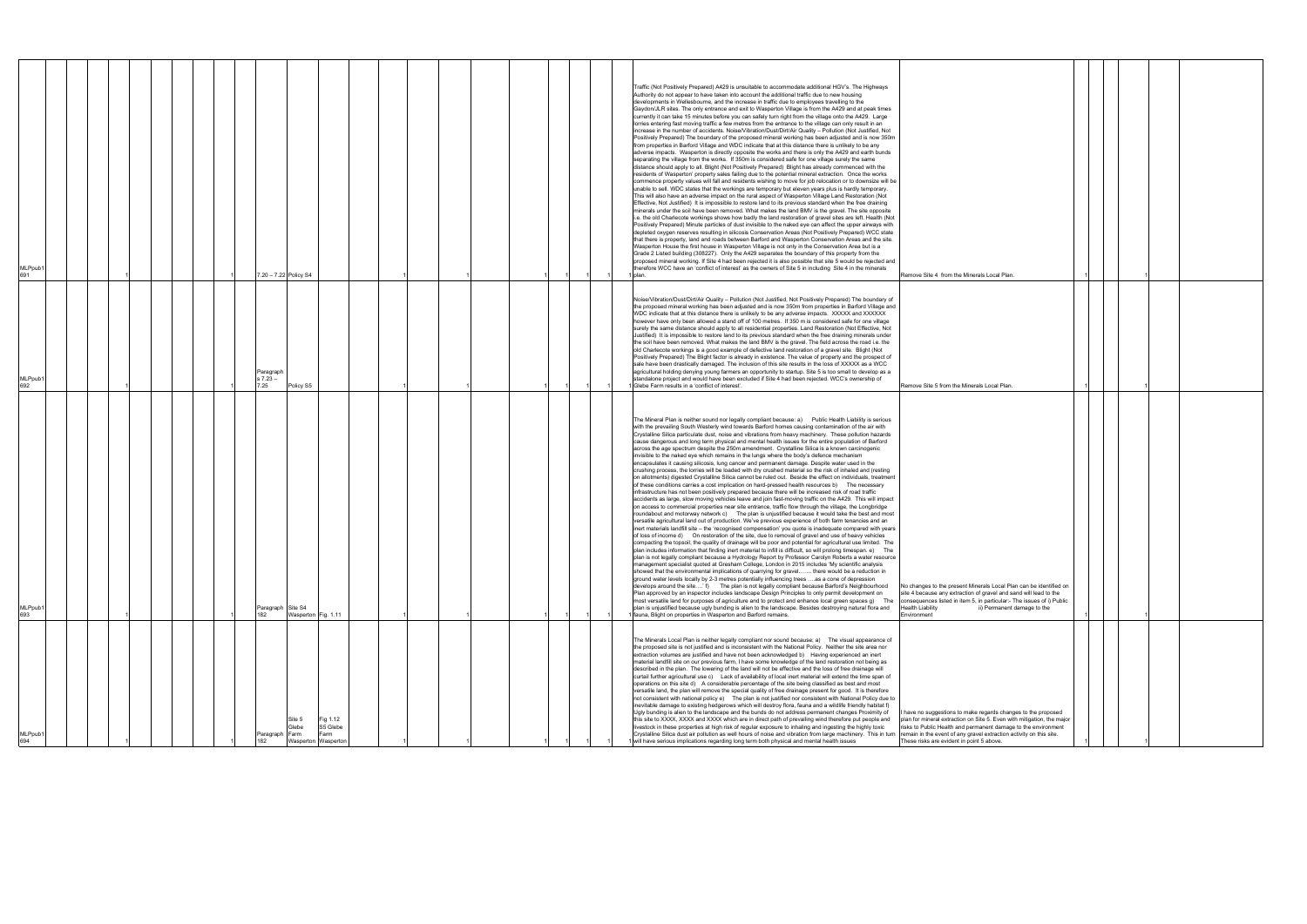| MLPpub <sup>-</sup><br>695 |  |  |  | 7.20-7.22                      |                      |  |  |  |  |  | We consider the Minerals Local Plan to be unsound. It has not been positively prepared as no<br>consideration has been given to the traffic problems which surround the site, being within very close<br>proximity of the village of Barford. With narrow roads unable to accommodate HGV's, increased heavy<br>slow moving traffic, difficulty accessing the A429 from the village . The closeness to the village brings<br>health and safety problems for residents and visitors and the noise and dust created will cause health<br>problems. The activities to mine the sand and gravel will have adverse effects upon the visual impact of<br>the landscape. The present environment enjoyed by the village residents will greatly be reduced due<br>to noise, dust and visual impact and this effect upon the buildings, including conservation areas and<br>listed buildings will be detrimental. We do not feel that this site is justified. The land is Grade2/ Grade 3<br>which is the best and most versatile open agricultural land and therefore no irreversible development<br>should be carried out as it is required for agriculture and the production of food. It will not be possible to<br>return this land to its present agricultural use due to the destruction caused by the removal of the sand<br>and gravel, it will be infilled and will be an inferior grazing land with bad drainage. There will be an<br>adverse effect upon the local water table and those who still use wells in the area. Instead of destroying<br>this agricultural land and environment, the movement towards the use of recycled materials for building<br>materials would be more acceptable. The destruction of the landscape will effect wildlife habitats                                                                                                                                                                                                                                                                                                                                                                                                                                                                                                                                                                                                                                                                                                                 |                                                                                                                                                                                                                                                                                                                                                                                                                                                                            |  |                                                                                                                                                                                                                                                                                                                                                                                                                                                                     |
|----------------------------|--|--|--|--------------------------------|----------------------|--|--|--|--|--|-------------------------------------------------------------------------------------------------------------------------------------------------------------------------------------------------------------------------------------------------------------------------------------------------------------------------------------------------------------------------------------------------------------------------------------------------------------------------------------------------------------------------------------------------------------------------------------------------------------------------------------------------------------------------------------------------------------------------------------------------------------------------------------------------------------------------------------------------------------------------------------------------------------------------------------------------------------------------------------------------------------------------------------------------------------------------------------------------------------------------------------------------------------------------------------------------------------------------------------------------------------------------------------------------------------------------------------------------------------------------------------------------------------------------------------------------------------------------------------------------------------------------------------------------------------------------------------------------------------------------------------------------------------------------------------------------------------------------------------------------------------------------------------------------------------------------------------------------------------------------------------------------------------------------------------------------------------------------------------------------------------------------------------------------------------------------------------------------------------------------------------------------------------------------------------------------------------------------------------------------------------------------------------------------------------------------------------------------------------------------------------------------------------------------------------------------------------------------------------|----------------------------------------------------------------------------------------------------------------------------------------------------------------------------------------------------------------------------------------------------------------------------------------------------------------------------------------------------------------------------------------------------------------------------------------------------------------------------|--|---------------------------------------------------------------------------------------------------------------------------------------------------------------------------------------------------------------------------------------------------------------------------------------------------------------------------------------------------------------------------------------------------------------------------------------------------------------------|
| MLPpub <sup>-</sup><br>696 |  |  |  |                                | 7.23 - 7.25 Policy 5 |  |  |  |  |  | We consider the Minerals Local Plan to be unsound. It has not been positively prepared as no<br>consideration has been given to the traffic problems which surround the site. The A429 has big flow<br>problems when there are accidents and hold ups, of which there are many, on the A46 and M40 and<br>junctions when the whole area becomes gridlocked. This has not been considered for both contractors<br>and residents when large industrial machinery will add to the problems. The site is within an area with<br>archealogical interest. The population of the surrounding area will be affected by noise and dust created.<br>It will have adverse effects upon the visual impact of the landscape. The enjoyment of the area within<br>the present environment will be lost. We do not feel that this site is justified. The land is Grade 3, open<br>agricultural land and therefore no irreversible development should be carried out as it is required for<br>agriculture and the production of food. It will not be possible to return this land to its present agricultural<br>use due to the destruction caused by the removal of the sand and gravel, it will be infilled and will be an<br>inferior grazing land with bad drainage. There will be an adverse effect upon the local water table and<br>those who still use wells in the area. The destruction of the landscape will effect wildlife habitats. Instead<br>of destroying more agricultural land which will be needed even more for food production, more recycled<br>materials should be considered for building constructions, which is a growing trend and should be<br>I increased.                                                                                                                                                                                                                                                                                                                                                                                                                                                                                                                                                                                                                                                                                                                                                                                                            |                                                                                                                                                                                                                                                                                                                                                                                                                                                                            |  |                                                                                                                                                                                                                                                                                                                                                                                                                                                                     |
| MLPpub <sup>-</sup><br>697 |  |  |  | Site 4                         |                      |  |  |  |  |  | Landscape, open views in Historic Shakespeare countryside will be lost - not justified Inadequate<br>justification of use of valuable farmland - not justified, not in line with national policy More attention to<br>how much traffic will travel through village or cause current car users to use alternative routes - Proposal More evidence to be provided about quality of soil in other proposed<br>not adequately prepared                                                                                                                                                                                                                                                                                                                                                                                                                                                                                                                                                                                                                                                                                                                                                                                                                                                                                                                                                                                                                                                                                                                                                                                                                                                                                                                                                                                                                                                                                                                                                                                                                                                                                                                                                                                                                                                                                                                                                                                                                                                  | sites compared with this site                                                                                                                                                                                                                                                                                                                                                                                                                                              |  |                                                                                                                                                                                                                                                                                                                                                                                                                                                                     |
| MLPpub <sup>-</sup><br>698 |  |  |  | Site 4                         |                      |  |  |  |  |  | nadequate traffic surveys taken to highlight potential risks Inadequate justification of use of valuable<br>armland Alternative sites not fully investigated Inadequate information supplied about health risks<br>Barford Neighbourhood plan not taken into consideration                                                                                                                                                                                                                                                                                                                                                                                                                                                                                                                                                                                                                                                                                                                                                                                                                                                                                                                                                                                                                                                                                                                                                                                                                                                                                                                                                                                                                                                                                                                                                                                                                                                                                                                                                                                                                                                                                                                                                                                                                                                                                                                                                                                                          | National Policies need to be checked to see if the extraction of sand<br>and gravels is more important than keeping valuable farmland                                                                                                                                                                                                                                                                                                                                      |  |                                                                                                                                                                                                                                                                                                                                                                                                                                                                     |
| MLPpub1<br>699             |  |  |  | Site 4                         |                      |  |  |  |  |  | Adequate traffic surveys have not been provided. Impact on wider road networks have not been<br>investigated No reports provided about impact on hydrology Other sites NOT adequately investigated to Hydrology report should be provided Further investigation of traffic<br>ensure best and most valuable farm land is not damaged No guarantee land can be returned to current<br>quality                                                                                                                                                                                                                                                                                                                                                                                                                                                                                                                                                                                                                                                                                                                                                                                                                                                                                                                                                                                                                                                                                                                                                                                                                                                                                                                                                                                                                                                                                                                                                                                                                                                                                                                                                                                                                                                                                                                                                                                                                                                                                        | mpact Other sites need more detailed reports to ensure best and<br>nost valuable farmland not wasted.                                                                                                                                                                                                                                                                                                                                                                      |  |                                                                                                                                                                                                                                                                                                                                                                                                                                                                     |
| MLPpub1<br>6100            |  |  |  | Site 4                         | S4                   |  |  |  |  |  | NOT POSITIVELY PREPARED As stated in my previous comments. Traffic is a major concern and<br>although it has been identified that the A429 can carry the extra heavy lorries there is no evidence of the<br>impact on other roads through Barford. Even if there are limits to ensure HGVs do not enter through the<br>village, drivers will potentially use other routes as the junctions from Barford onto the A429 are already<br>very dangerous, leading them through the village which will impact on traffic and safety of the minor<br>roads eg Church Street, which is already being used as a major route through to Warwick Technology<br>Park. Traffic and parking near the school has recently been highlighted as a priority by Warwickshire<br>Police. Car numbers and congestion is becoming an increased issue on the Banbury Road, Warwick at<br>peak times too. More traffic through Barford would then lead to increased pressure on the wider road<br>network. The junctions onto the A429 have already experienced numerous RTAs including at least one<br>fatality. Extra heavy vehicles will potentially increase risk. WCC have NOT supplied the public with a<br>Hydrology report. NOT EFFECTIVE AND NOT CONSISTENT WITH NATIONAL POLICY The land of<br>the proposed site cannot be justifiably used for a quarry. The land is classed as the best and most<br>versatile agricultural land locally. With an increased population and the need for the UK to be more self<br>sufficient due to leaving the EU, surely Warwickshire needs to protect it's best agricultural land. Other<br>ites with lower grade agricultural land need to be considered BEFORE best and most versatile land is<br>considered. There is no evidence that the land will be restored its current quality. The very nature of the Church Street Barford and also Banbury Road into Warwick. Traffic<br>composition on the land will be compromised when gravel is extracted. Environment Food and Rural<br>Affairs May 2015 White Paper extract (see below) states that the Government identifies that 2010 to<br>2015 government policy: food and farming industry Protecting soils Soils are an essential part of<br>agriculture and an important natural resource. We're working to make sure soils are safeguarded and<br>managed in sustainable ways. The Natural Environment White Papers also outline the importance of<br>1 looking after our open spaces NOT JUSTIFIED | Adequate and detailed Traffic Surveys, not just on A429, but on<br>counts alone are not sufficient, patterns and movement of traffic<br>and waiting times at junctions should also be measured and<br>recorded. Hydrology report is required Cross referencing to be made<br>against Barford Neighbourhood Plan More detail needed about how<br>the proposal works in accordance with other policy about<br>sustainability and protecting quality farmland and open spaces |  |                                                                                                                                                                                                                                                                                                                                                                                                                                                                     |
| MLPpub1<br>6101            |  |  |  | Site 4 Para<br>7.20 to<br>7.22 |                      |  |  |  |  |  | The responses to comments from the consultation have been wholly inadequate and have not addressed<br>the issues in a satisfactory manner. Specifically The increase in traffic on the A429 - both from a health<br>and safety standpoint and in relation to traffic congestion A minimum 350 metres stand off from<br>residential properties has not been committed to The blight factor has not been adequately addressed<br>The works will result in a permanent loss of BMV land contrary to National Planning Policy The statement<br>that 'a properly managed site is unlikely to have significant impacts on rural locations' is not justified -<br>such a development WILL cause a material harm to the visual appearance to the locality. WCC have a<br>significant conflict of interest being the owners of Site 5 - given Site 5 will not be brought forward in<br>isolation this has lead to Site 4 being included - I would like to see total transparency in the decision<br>making process to bring forward Site 5 over and above other sites in the region Other sites on less than<br>1 BMV land have been dropped in favour of Sites 4 and 5                                                                                                                                                                                                                                                                                                                                                                                                                                                                                                                                                                                                                                                                                                                                                                                                                                                                                                                                                                                                                                                                                                                                                                                                                                                                                                                      | The removal of sites 4 and 5 from the minerals plan                                                                                                                                                                                                                                                                                                                                                                                                                        |  | Because as a local resident I<br>have a vested interest in the<br>proposals and feel strongly that<br>Sites 4 and 5 are being pushed<br>through contrary to national<br>planning policy and without<br>proper consultation from WCC.<br>As a commercial property<br>developer with over 20 years<br>experience I am also qualified<br>to make that judgement and feel<br>a duty to assist the local<br>community in their justified fight<br>against the proposals. |
| MLPpub1<br>6102            |  |  |  | Site 5 Para<br>7.23 to<br>7.25 |                      |  |  |  |  |  | The responses to comments from the consultation have been wholly inadequate and have not addressed<br>the issues in a satisfactory manner. Specifically The increase in traffic on the A429 - both from a health<br>and safety standpoint and in relation to traffic congestion A minimum 350 metres stand off from<br>residential properties has not been committed to The blight factor has not been adequately addressed<br>The works will result in a permanent loss of BMV land contrary to National Planning Policy The statement<br>that 'a properly managed site is unlikely to have significant impacts on rural locations' is not justified -<br>such a development WILL cause a material harm to the visual appearance to the locality. WCC have a<br>significant conflict of interest being the owners of Site 5 - given Site 5 will not be brought forward in<br>isolation this has lead to Site 4 being included - I would like to see total transparency in the decision<br>making process to bring forward Site 5 over and above other sites in the region Other sites on less than<br>BMV land have been dropped in favour of Sites 4 and 5                                                                                                                                                                                                                                                                                                                                                                                                                                                                                                                                                                                                                                                                                                                                                                                                                                                                                                                                                                                                                                                                                                                                                                                                                                                                                                                        | The removal of sites 4 and 5 from the minerals plan                                                                                                                                                                                                                                                                                                                                                                                                                        |  | Because as a local resident I<br>have a vested interest in the<br>proposals and feel strongly that<br>Sites 4 and 5 are being pushed<br>through contrary to national<br>planning policy and without<br>proper consultation from WCC.<br>As a commercial property<br>developer with over 20 years<br>experience I am also qualified<br>to make that judgement and feel<br>a duty to assist the local<br>community in their justified fight<br>against the proposals. |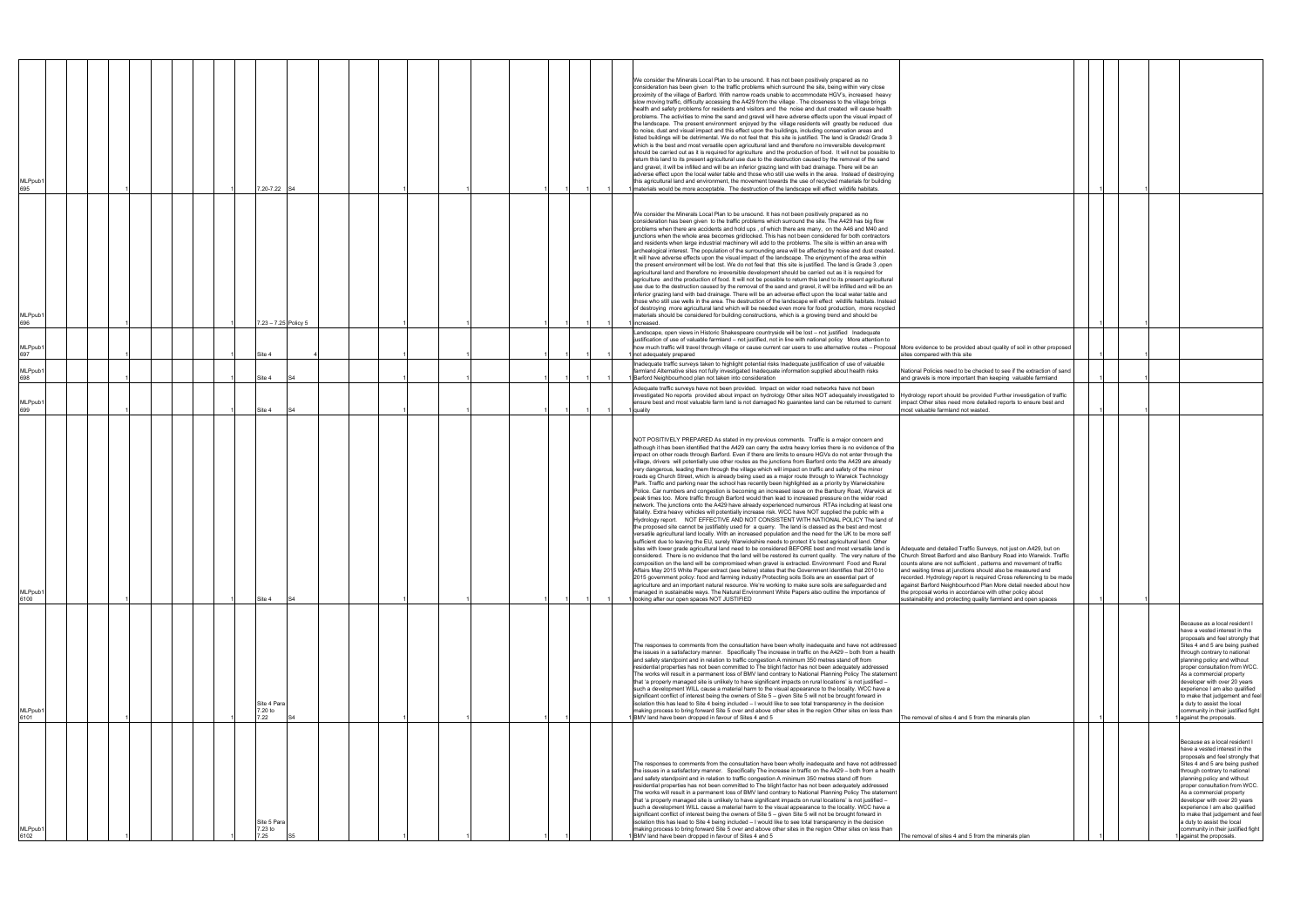| 7.22<br>and there will be no free drainage, causing danger of flooding.<br>Traffic (Not positively Prepared) Increased risk of accidents on A429 due to slow moving vehicles<br>when this site was rejected, the then secretary of state conceded that a number of environmental<br>objections were 'significant' including that visual intrusion would be created, that the site makes a<br>positive contribution to the pleasant countryside on either side of the river avon, that there would be<br>impacted by noise and dust. Saleability and insurance premiums on property. THE DANGER OF<br>Site 5<br>Paragraph<br>$37.23 -$<br>7.25<br>and there will be no free drainage, causing danger of flooding.                                                                                                                                                                                                                                                                                                                                                                                                                                                                                                                                                                                                                                                                                                                                                                                                                                                                                                                | Traffic (Not positively Prepared) Increased risk of accidents on A429 due to slow moving vehicles<br>when this site was rejected, the then secretary of state conceded that a number of environmental<br>objections were 'significant' including that visual intrusion would be created, that the site makes a<br>positive contribution to the pleasant countryside on either side of the river avon, that there would be<br>impacted by noise and dust. Saleability and insurance premiums on property. THE DANGER OF<br>Site 4<br>Paragraph<br>s 7.20 –                                                                                                                                                                                                                                                                                                                                                                                                                                                                                                                                                                                                                                                                                                                                                                                                                                                                                                                                                                         | when entering a n open road will be unsafe. The seperation zone to directly affected properties is<br>County. It is not acceptable to lose this asset, when there is a focus on locally produced food. Any<br>views and amenity of all thoseaffected.                                                                                                                                                                                                                                                                                                                                                                                                                                                                                                                                 | when entering a n open road will be unsafe. The seperation zone to directly affected properties is<br>County. It is not acceptable to lose this asset, when there is a focus on locally produced food. Any<br>views and amenity of all thoseaffected.                                                                                                                                                                                                                                                                                                                                                                                                                                                                                                                                  | MCS1<br>1 Parish Council and residents and with which response I entirely concur.<br>MCS2<br>1 PC and residents and with which response I entirely concur.                                                                                                                                                                                                      | 1 PC and residents nand with which response I entirely concur.                                                                                                                                                                                                                                                                                                                                                                                                                                                           | PC and residents and with which response I entirely concur                                                                                                                                                                                                                     | $.5 - 1.11$<br>1 PC and residents and with which response I entirely concur                                                                                                                                                                                                                                                                   | MCS2<br>1 PC and residents and with which response I entirely agree.                                                                                                                                                                                                          | PC and residents and with which I entirely agree.<br>MCS1<br>1 PC and residents and with which response I entirely agree.                                                                                                                                                                                | PC and residents of and with which response I entirely agree.                                                                                                                                                                                                                      |                                                                                                                                                                                                                                         | MLPpub1<br>Please see the detailed response given by Suzi Coyne, Agent acting on behalf of Bourton and Draycote<br>$.5 - 1.11$<br>PC and residents and with which response I entirely agree. |
|---------------------------------------------------------------------------------------------------------------------------------------------------------------------------------------------------------------------------------------------------------------------------------------------------------------------------------------------------------------------------------------------------------------------------------------------------------------------------------------------------------------------------------------------------------------------------------------------------------------------------------------------------------------------------------------------------------------------------------------------------------------------------------------------------------------------------------------------------------------------------------------------------------------------------------------------------------------------------------------------------------------------------------------------------------------------------------------------------------------------------------------------------------------------------------------------------------------------------------------------------------------------------------------------------------------------------------------------------------------------------------------------------------------------------------------------------------------------------------------------------------------------------------------------------------------------------------------------------------------------------------|-----------------------------------------------------------------------------------------------------------------------------------------------------------------------------------------------------------------------------------------------------------------------------------------------------------------------------------------------------------------------------------------------------------------------------------------------------------------------------------------------------------------------------------------------------------------------------------------------------------------------------------------------------------------------------------------------------------------------------------------------------------------------------------------------------------------------------------------------------------------------------------------------------------------------------------------------------------------------------------------------------------------------------------------------------------------------------------------------------------------------------------------------------------------------------------------------------------------------------------------------------------------------------------------------------------------------------------------------------------------------------------------------------------------------------------------------------------------------------------------------------------------------------------|---------------------------------------------------------------------------------------------------------------------------------------------------------------------------------------------------------------------------------------------------------------------------------------------------------------------------------------------------------------------------------------------------------------------------------------------------------------------------------------------------------------------------------------------------------------------------------------------------------------------------------------------------------------------------------------------------------------------------------------------------------------------------------------|----------------------------------------------------------------------------------------------------------------------------------------------------------------------------------------------------------------------------------------------------------------------------------------------------------------------------------------------------------------------------------------------------------------------------------------------------------------------------------------------------------------------------------------------------------------------------------------------------------------------------------------------------------------------------------------------------------------------------------------------------------------------------------------|-----------------------------------------------------------------------------------------------------------------------------------------------------------------------------------------------------------------------------------------------------------------------------------------------------------------------------------------------------------------|--------------------------------------------------------------------------------------------------------------------------------------------------------------------------------------------------------------------------------------------------------------------------------------------------------------------------------------------------------------------------------------------------------------------------------------------------------------------------------------------------------------------------|--------------------------------------------------------------------------------------------------------------------------------------------------------------------------------------------------------------------------------------------------------------------------------|-----------------------------------------------------------------------------------------------------------------------------------------------------------------------------------------------------------------------------------------------------------------------------------------------------------------------------------------------|-------------------------------------------------------------------------------------------------------------------------------------------------------------------------------------------------------------------------------------------------------------------------------|----------------------------------------------------------------------------------------------------------------------------------------------------------------------------------------------------------------------------------------------------------------------------------------------------------|------------------------------------------------------------------------------------------------------------------------------------------------------------------------------------------------------------------------------------------------------------------------------------|-----------------------------------------------------------------------------------------------------------------------------------------------------------------------------------------------------------------------------------------|----------------------------------------------------------------------------------------------------------------------------------------------------------------------------------------------|
| The plan cannot be made compliant or sound.<br>entering onto fast moving carriageway has not been considered by WCC in response to consultation.<br>Land Classification - The best and most versatile land (not effective, not consistnet with national policy)<br>Best and most versatile land is defined as grades 1,2 and 3a. Wasperton Farm is grade 2 and 3a, only a<br>percentage (12%) of agricultural land in Warwickshire is grade 1&2. Government states that pooer quality<br>land should be used in preference, and WCC have excluded other sites with lower grade land. In 1993<br>some material harm to the appearance of the locality, and the site includes land of the best and most<br>versatile quality, of which some would be permanently lost to agriculture. Nothing has materially changed<br>and, therefore, this should still apply. Visual appearance (Not justified) Site is within terraced farmland.<br>Flat and open with fertile free draining soil. Intensively farmed. Openly visible to the public. Bunding and<br>planting alien to the natural landscape. Blight (not justified) Barford properties in line of prevailing wind<br>HUNDREDS OF RESIDENTS BECOMING ILL WITH SILICOSIS (THERE IS NO CURE !!!) SURELY<br>THIS IS ILLEGAL AND UNJUSTIFIED TO SENTENCE TO AN ENTIRE VILLAGE TO POSSIBLE DEATH<br>!!!! Land restoration (not effective not justified) County not justified that the site can be restored, how can<br>landfill be effective, once the land is stripped of it's natural drainage, it can never be agricultural again<br>The plan cannot be made compliant or sound. | entering onto fast moving carriageway has not been considered by WCC in response to consultation.<br>Land Classification - The best and most versatile land (not effective, not consistnet with national policy)<br>Best and most versatile land is defined as grades 1,2 and 3a. Wasperton Farm is grade 2 and 3a, only a<br>percentage (12%) of agricultural land in Warwickshire is grade 1&2. Government states that pooer quality<br>land should be used in preference, and WCC have excluded other sites with lower grade land. In 1993<br>some material harm to the appearance of the locality, and the site includes land of the best and most<br>versatile quality, of which some would be permanently lost to agriculture. Nothing has materially changed<br>and, therefore, this should still apply. Visual appearance (Not justified) Site is within terraced farmland.<br>Flat and open with fertile free draining soil. Intensively farmed. Openly visible to the public. Bunding and<br>planting alien to the natural landscape. Blight (not justified) Barford properties in line of prevailing wind<br>HUNDREDS OF RESIDENTS BECOMING ILL WITH SILICOSIS (THERE IS NO CURE !!!) SURELY<br>THIS IS ILLEGAL AND UNJUSTIFIED TO SENTENCE TO AN ENTIRE VILLAGE TO POSSIBLE DEATH<br>!!!! Land restoration (not effective not justified) County not justified that the site can be restored, how can<br>landfill be effective, once the land is stripped of it's natural drainage, it can never be agricultural again | he traffic hazard in allowing further lorry movements, some of which will be loaded and therfore slow<br>insufficient, and should be measured from the boundary of the property, not the building that is located<br>on the property. As this proposal is planned to be adjacent to an established village conurbation, there is<br>a blight imposed on those residences. This land is some of the finest grade agricultural holdings in the<br>reinstatement will inevitably produce inferior quality land holdings, in terms of profile, drainage and water<br>courses, and quality of the reinstated growing medium. Even if top soil is reused, it degrades over time<br>if stored in earth bunds. Any development of this site will degrade the rural aspect, adversly affecting | The traffic hazard in allowing further lorry movements, some of which will be loaded and therfore slow<br>insufficient, and should be measured from the boundary of the property, not the building that is located<br>on the property. As this proposal is planned to be adjacent to an established village conurbation, there is<br>a blight imposed on those residences. This land is some of the finest grade agricultural holdings in the<br>reinstatement will inevitably produce inferior quality land holdings, in terms of profile, drainage and water<br>courses, and quality of the reinstated growing medium. Even if top soil is reused, it degrades over time<br>if stored in earth bunds. Any development of this site will degrade the rural aspect, adversly affecting | residents and with which response I entirely concur.<br>attend the examination.<br>Please see the detailed response given by Suzi Coyne, Agent<br>Please see the detailed response given by Suzi Coyne, Agent acting on behalf of Bourton and Drayton<br>acting on behalf of Bourton and Drayton PC and residents and with<br>which response I entirely concur. | Please see the detailed response given by Suzi Coyne, Agent acting on behalf of Bourton and Draycote<br>acting on behalf of Bourton and Draycote PC and residents nand<br>with which response I entirely concur.<br>Please see the detailed response given by Suzi Coyne, Agent<br>Need to contact to find out<br>Please see the detailed response given by Suzi Coyne, Agent acting on behalf of Bourton and Draycote<br>acting on behalf of Bourton and Draycote Parish Council and<br>whether the consultee wishes to | Please see the detailed response given by Suzi Coyne, Agent acting on behalf of Bourton and Draycote<br>acting on behalf of Bourton and Draycote PC and residents and with<br>which response I entirely concur.<br>Please see the detailed response given by Suzi Coyne, Agent | Please see the detailed response given by Suzi Coyne, Agent<br>Please see the detailed response given by Suzi Coyne, Agent acting on behalf of Bourton and Draycote<br>acting on behalf of Bourton and Draycote PC and residents and with<br>which response I entirely concur.<br>Please see the detailed response given by Suzi Coyne, Agent | Please see the detailed response given by Suzi Coyne, Agent<br>Please see the detailed response given by Suzi Coyne, Agent acting on behalf of Bourton and Draycote<br>acting on behalf of Bourton and Draycote PC and residents and with<br>which response I entirely agree. | which I entirely agree.<br>Please see the detailed response given by Suzi Coyne, Agent<br>Please see the detailed response given by Suzi Coyne, Agent acting on behalf of Bourton and Draycote<br>acting on behalf of Bourton and Draycote PC and residents and with<br>which response I entirely agree. | vith which response I entirely agree.<br>Please see the detailed response given by Suzi Coyne, Agent,<br>Please see the detailed response given by Suzi Coyne, Agent, acting on behalf of Bourton and Drayton<br>acting on behalf of Bourton and Drayton PC and residents and with | Please see the detailed response given by Suzi Coyne, Agent<br>Please see the detailed response given by Suzi Coyne, Agent acting on behalf of Bourton and Draycote<br>acting on behalf of Bourton and Draycote PC and residents of and | which response I entirely agree.                                                                                                                                                             |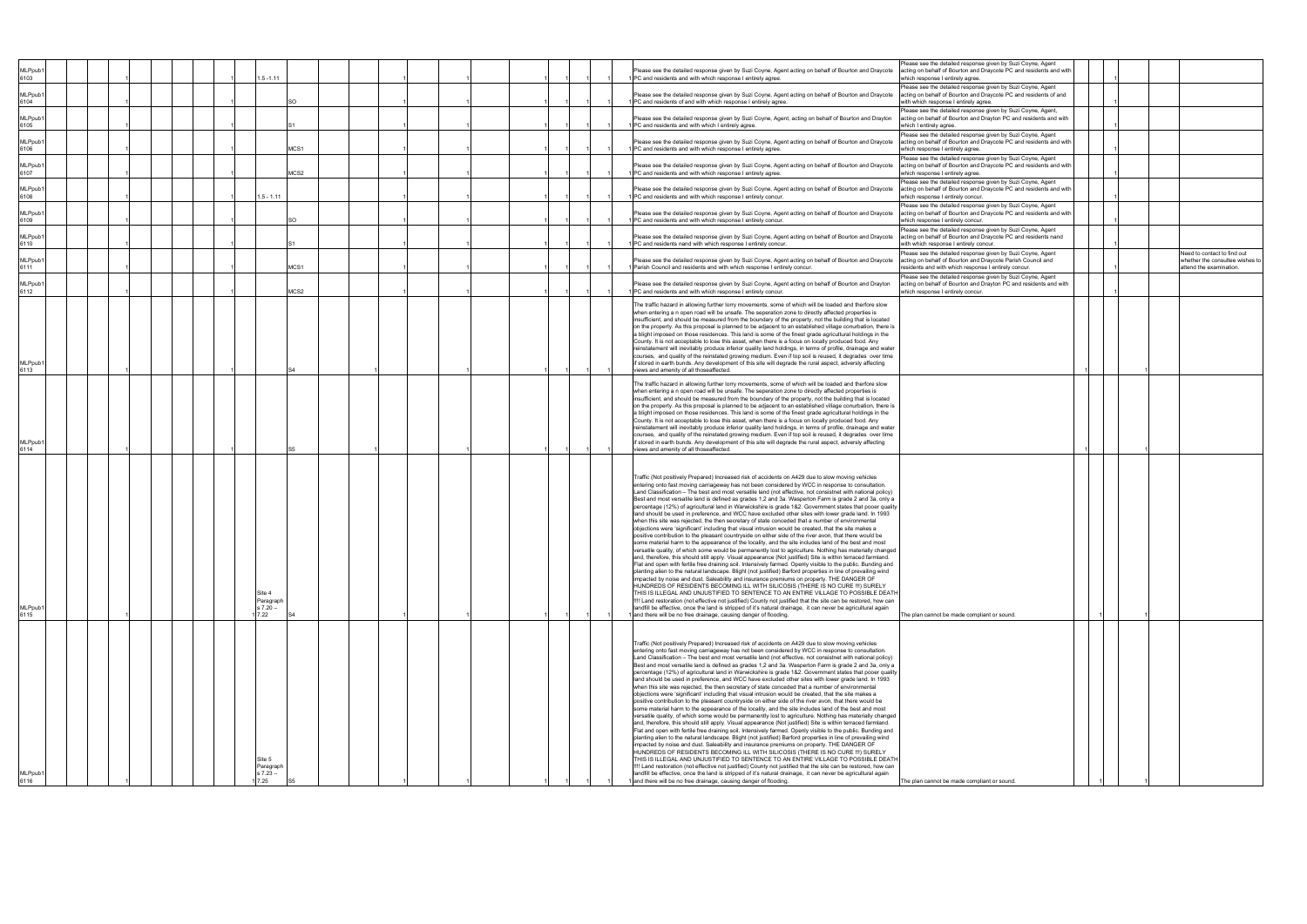| <b>MLPpub</b><br>6117 |  |  |  | 7.20 - 7.22 Site 4   | Policy S4 |  |  |  |  | because of a) the negative impact on the visual appearance of the area, which is flat and open. Bunding<br>and planting do not belong on terraced farmlands; b) blight, some properties are already severely<br>affected by the mere threat of this plan. Wasperton and Barford properties will be adversely affected both<br>visually and by noise and Barford properties in particular (due to prevailing wind) by dust; c) impossible<br>land restoration, as once top soil has been stored for any length of time it becomes sterile and therefore<br>useless. Drainage cannot be restored 100% to what it is now. Therefore best and most versatile<br>agricultural land will be lost forever. It is not effective, because it will result in loss of best and most<br>versatile land. In spite of Government stating that local planning authorities should preferably use poorer<br>quality land some other sites with lower grade land have been rejected by WCC. Planning permission to<br>extract gravel on this site was rejected on Appeal in 1993. The Secretary of State conceded that a<br>number of environmental objections were 'significant', including that 'visual intrusion would be created',<br>that 'the site makes a positive contribution to the pleasant countryside extending either side of the River<br>Avon', that 'there would be some material harm to the appearance of the locality', and that 'the site<br>includes land of the best and most versatile quality, some of which would be permanently lost to<br>I believe there are more appropriate sites which could have their<br>agriculture'. As nothing has materially changed this all still applies. It is not consistent with national<br>use extended or other new ones which could be selected. These<br>planning policy, because it threatens to (ab)use best and most versatile Grade 2 and 3A land when<br>other sites will have less detrimental impact on a) best and most<br>Government expressly states that this should be avoided. Furthermore, the Barford Neighbourhood<br>versatile land (once it's gone, it's gone; we do actually need to feed<br>Development Plan, which has been approved by an inspector and given a full mandate by the villagers<br>people!); b) landscape; c) traffic; d) people's health. I believe this<br>of Barford in a recent referendum, states quite clearly that 'The irreversible development of open<br>plan is not sound as insufficient consideration has been given to the<br>agricultural land will not be permitted where it would result in the loss of the best and most versatile land<br>potentially harmful effects of the increased traffic, particularly as<br>except where it is development for the purposes of agriculture'. The National Planning Policy Framework<br>local roads are already congested daily - a problem which is only<br>states the following: 'The adverse impact of mineral workings on neighbouring communities should be<br>going to increase with the thousands of new houses being built in<br>minimised'. In the previous consultation stage, many objections were raised with regard to adverse<br>the surrounding area. Neither has sufficient research been carried<br>impact on people's health, on future use of the site, and on drainage. WCC claims to have addressed all<br>out on the effects of respirable crystalline silica (RCS) on<br>these comments. However, with regard to health: the amended site boundary (350 m instead of 100 m<br>surrounding residents' health, particularly in Barford, as the<br>south of Barford) may have "reduced the likely risk of potential health problems", but it has not eliminated<br>prevailing wind blows across the village. RCS (too fine a dust to see<br>them, therefore these objections stand (it is interesting to note that this change of boundary is more likely with normal lighting) is carried a long way by wind and is known to<br>to have come about through the owners, St John's College, having withdrawn it in favour of a possible<br>cause Silicosis, Chronic obstructive pulmonary disease (COPD) and<br>housing development, than through WCC's concern for the wellbeing of Barford residents); with regard to Lung Cancer. Those who are already affected by other respiratory<br>future use: the promoter claims the site will be restored to "agricultural land and nature conservation",<br>conditions (like asthma) may well be seriously at risk of a<br>however, there is no way they can restore it to the level of agricultural quality it is at present; with regard<br>deterioration of their health. I believe this plan is not sound as not<br>to drainage, it is claimed that "appropriate mitigation measures" will be taken to ensure any impacts on<br>enough research has been done into the effect of the growing use<br>local water table and local drainage are "kept to a minimum", implying that there will be adverse impacts.<br>of new building materials and techniques on the future demand for<br>This is unacceptable. As for potential contamination, because of site 4's proximity to the river Avon and<br>sand and gravel. I believe this plan is not sound as sacrificing the<br>local farms and villages, the so-called "land restoration", if done badly with contaminated infill, would be<br>best agricultural land (of which there is not much in the County)<br>catastrophic for the local environment. If migration also took place it would migrate to a very wide area of<br>clearly does not contribute positively to the need for sustainable<br>south Warwickshire<br>agriculture to reduce the county's carbon foot-print.                                                                                                                                                                            |  |
|-----------------------|--|--|--|----------------------|-----------|--|--|--|--|-------------------------------------------------------------------------------------------------------------------------------------------------------------------------------------------------------------------------------------------------------------------------------------------------------------------------------------------------------------------------------------------------------------------------------------------------------------------------------------------------------------------------------------------------------------------------------------------------------------------------------------------------------------------------------------------------------------------------------------------------------------------------------------------------------------------------------------------------------------------------------------------------------------------------------------------------------------------------------------------------------------------------------------------------------------------------------------------------------------------------------------------------------------------------------------------------------------------------------------------------------------------------------------------------------------------------------------------------------------------------------------------------------------------------------------------------------------------------------------------------------------------------------------------------------------------------------------------------------------------------------------------------------------------------------------------------------------------------------------------------------------------------------------------------------------------------------------------------------------------------------------------------------------------------------------------------------------------------------------------------------------------------------------------------------------------------------------------------------------------------------------------------------------------------------------------------------------------------------------------------------------------------------------------------------------------------------------------------------------------------------------------------------------------------------------------------------------------------------------------------------------------------------------------------------------------------------------------------------------------------------------------------------------------------------------------------------------------------------------------------------------------------------------------------------------------------------------------------------------------------------------------------------------------------------------------------------------------------------------------------------------------------------------------------------------------------------------------------------------------------------------------------------------------------------------------------------------------------------------------------------------------------------------------------------------------------------------------------------------------------------------------------------------------------------------------------------------------------------------------------------------------------------------------------------------------------------------------------------------------------------------------------------------------------------------------------------------------------------------------------------------------------------------------------------------------------------------------------------------------------------------------------------------------------------------------------------------------------------------------------------------------------------------------------------------------------------------------------------------------------------------------------------------------------------------------------------------------------------------------------------------------------------------------------------------------------------------------------------------------------------------------------------------------------------------------------------------------------------------------------------------------------------------------------------------------------------------------------------------------------------------------------------------------------------------------------------------------------------------------------------------------------------------------------------------------------------------------------------------------------------------------------------------------------------------------------------------------------------------------------------------------------------------------------------------------------------------------------------------------------------------------------------------------------------------------------------------------------------------------------------------------------------------------------------------------------------------------------------------------------------------------------------------------------------------------------------------------------------------------------------------------------------------------------------------------------------------------------------------------------------------------------------------------------------------------------------------------------------------------------------------------------------------------------------------------------------------------------------------------------------------------------------------------------------|--|
| MLPpub1<br>6118       |  |  |  | $7.23 - 7.25$ Site 5 | Policy S5 |  |  |  |  | It is not positively prepared, because there is an increased risk of traffic incidents, with slow moving<br>heavy lorries entering the fast moving traffic along the A429. The increased traffic will have a negative<br>impact on traffic at Longbridge Island and the surrounding road network. It is not justified, because of a)<br>the negative impact on the visual appearance of the area, which is flat and open. Bunding and planting<br>do not belong on terraced farmlands; b) incorrect site area and extraction volume: promoted at 300,000<br>tonnes, but actual volume is only 200,000 tonnes.; c) impossible land restoration, as once top soil has<br>been stored for any length of time it becomes sterile and therefore useless. Drainage cannot be restored<br>100% to what it is now. Therefore best and most versatile agricultural land will be lost forever; d) dust<br>and noise: XXXX and XXXX lie directly in the path of the prevailing wind. Only a 100 m standoff is<br>planned. WCC has failed to address the objections re. the negative impact of dust, noise and vibration. It<br>is not effective, because it will result in loss of best and most versatile land. In spite of Government<br>stating that local planning authorities should preferably use poorer quality land some other sites with<br>lower grade land have been rejected by WCC. Planning permission to extract gravel on the adjacent Site<br>4 was rejected on Appeal in 1993. Secretary of State conceded that a number of environmental<br>objections were 'significant', including that 'visual intrusion would be created', that 'the site makes a<br>I believe there are more appropriate sites which could have their<br>positive contribution to the pleasant countryside extending either side of the River Avon', that 'there<br>use extended or other new ones which could be selected. These<br>would be some material harm to the appearance of the locality', and that 'the site includes land of the<br>other sites will have less detrimental impact on a) best and most<br>best and most versatile quality, some of which would be permanently lost to agriculture'. As nothing has<br>versatile land (once it's gone, it's gone; we do actually need to feed<br>materially changed this all still applies. It is not consistent with national planning policy, because it<br>people!); b) landscape; c) traffic; d) people's health. I believe this<br>threatens to (ab)use best and most versatile Grade 2 and 3A land when Government expressly states<br>plan is not sound as insufficient consideration has been given to the<br>that this should be avoided. Furthermore, the Barford Neighbourhood Development Plan, which has been potentially harmful effects of the increased traffic, particularly as<br>approved by an inspector and given a full mandate by the villagers of Barford in a recent referendum,<br>local roads are already congested daily - a problem which is only<br>states quite clearly that 'The irreversible development of open agricultural land will not be permitted<br>going to increase with the thousands of new houses being built in<br>where it would result in the loss of the best and most versatile land except where it is development for<br>the surrounding area. Neither has sufficient research been carried<br>the purposes of agriculture'. The National Planning Policy Framework states the following: 'The adverse<br>out on the effects of respirable crystalline silica (RCS) on<br>impact of mineral workings on neighbouring communities should be minimised'. In the previous<br>surrounding residents' health, particularly in Barford, as the<br>prevailing wind blows across the village. RCS (too fine a dust to see<br>consultation stage, many objections were raised with regard to adverse impact on people's health, on<br>future use of the site, and on drainage. WCC claims to have addressed all these comments. However,<br>with normal lighting) is carried a long way by wind and is known to<br>with regard to health: the standoff is still only 100 m so the objections stand; with regard to future use: the cause Silicosis, Chronic obstructive pulmonary disease (COPD) and<br>promoter claims the site will be restored to "agricultural land and nature conservation", however, there is<br>Lung Cancer. Those who are already affected by other respiratory<br>no way they can restore it to the level of agricultural quality it is at present. It is also interesting to note<br>conditions (like asthma) may well be seriously at risk of a<br>that on Tuesday 24th January this year, WCC adopted the Warwickshire Energy Plan, which includes a<br>deterioration of their health. I believe this plan is not sound as not<br>solar farm on this site - agricultural use???; with regard to drainage, it is claimed that "appropriate"<br>enough research has been done into the effect of the growing use<br>mitigation measures" will be taken to ensure any impacts on local water table and local drainage are<br>of new building materials and techniques on the future demand of<br>"kept to a minimum", implying that there will be adverse impacts. This is unacceptable. As for potential<br>sand and gravel. I believe this plan is not sound as sacrificing the<br>contamination, because of sites 5's proximity to the river Avon and local farms and villages, the so-called<br>best agricultural land (of which there is not much in the County)<br>"land restoration", if done badly with contaminated infill, would be catastrophic for the local environment.<br>clearly does not contribute positively to the need for sustainable<br>If migration also took place it would migrate to a very wide area of south Warwickshire.<br>agriculture to reduce the county's carbon foot-print. |  |

| I believe there are more appropriate sites which could have their                                                                               |  |  |  |
|-------------------------------------------------------------------------------------------------------------------------------------------------|--|--|--|
| use extended or other new ones which could be selected. These<br>other sites will have less detrimental impact on a) best and most              |  |  |  |
| versatile land (once it's gone, it's gone; we do actually need to feed                                                                          |  |  |  |
| people!); b) landscape; c) traffic; d) people's health. I believe this                                                                          |  |  |  |
| plan is not sound as insufficient consideration has been given to the                                                                           |  |  |  |
| potentially harmful effects of the increased traffic, particularly as<br>local roads are already congested daily - a problem which is only      |  |  |  |
| going to increase with the thousands of new houses being built in                                                                               |  |  |  |
| the surrounding area. Neither has sufficient research been carried                                                                              |  |  |  |
| out on the effects of respirable crystalline silica (RCS) on                                                                                    |  |  |  |
| surrounding residents' health, particularly in Barford, as the                                                                                  |  |  |  |
| prevailing wind blows across the village. RCS (too fine a dust to see<br>with normal lighting) is carried a long way by wind and is known to    |  |  |  |
| cause Silicosis, Chronic obstructive pulmonary disease (COPD) and                                                                               |  |  |  |
| Lung Cancer. Those who are already affected by other respiratory                                                                                |  |  |  |
| conditions (like asthma) may well be seriously at risk of a                                                                                     |  |  |  |
| deterioration of their health. I believe this plan is not sound as not<br>enough research has been done into the effect of the growing use      |  |  |  |
| of new building materials and techniques on the future demand for                                                                               |  |  |  |
| sand and gravel. I believe this plan is not sound as sacrificing the                                                                            |  |  |  |
| best agricultural land (of which there is not much in the County)                                                                               |  |  |  |
| clearly does not contribute positively to the need for sustainable<br>agriculture to reduce the county's carbon foot-print.                     |  |  |  |
|                                                                                                                                                 |  |  |  |
|                                                                                                                                                 |  |  |  |
|                                                                                                                                                 |  |  |  |
|                                                                                                                                                 |  |  |  |
|                                                                                                                                                 |  |  |  |
|                                                                                                                                                 |  |  |  |
|                                                                                                                                                 |  |  |  |
|                                                                                                                                                 |  |  |  |
|                                                                                                                                                 |  |  |  |
|                                                                                                                                                 |  |  |  |
|                                                                                                                                                 |  |  |  |
|                                                                                                                                                 |  |  |  |
|                                                                                                                                                 |  |  |  |
|                                                                                                                                                 |  |  |  |
|                                                                                                                                                 |  |  |  |
| I believe there are more appropriate sites which could have their                                                                               |  |  |  |
| use extended or other new ones which could be selected. These                                                                                   |  |  |  |
| other sites will have less detrimental impact on a) best and most                                                                               |  |  |  |
| versatile land (once it's gone, it's gone; we do actually need to feed                                                                          |  |  |  |
| people!); b) landscape; c) traffic; d) people's health. I believe this<br>plan is not sound as insufficient consideration has been given to the |  |  |  |
| potentially harmful effects of the increased traffic, particularly as                                                                           |  |  |  |
| local roads are already congested daily - a problem which is only                                                                               |  |  |  |
| going to increase with the thousands of new houses being built in                                                                               |  |  |  |
| the surrounding area. Neither has sufficient research been carried<br>out on the effects of respirable crystalline silica (RCS) on              |  |  |  |
| surrounding residents' health, particularly in Barford, as the                                                                                  |  |  |  |
| prevailing wind blows across the village. RCS (too fine a dust to see                                                                           |  |  |  |
| with normal lighting) is carried a long way by wind and is known to                                                                             |  |  |  |
| cause Silicosis, Chronic obstructive pulmonary disease (COPD) and<br>Lung Cancer. Those who are already affected by other respiratory           |  |  |  |
| conditions (like asthma) may well be seriously at risk of a                                                                                     |  |  |  |
| deterioration of their health. I believe this plan is not sound as not                                                                          |  |  |  |
| enough research has been done into the effect of the growing use                                                                                |  |  |  |
| of new building materials and techniques on the future demand of<br>sand and gravel. I believe this plan is not sound as sacrificing the        |  |  |  |
| best agricultural land (of which there is not much in the County)                                                                               |  |  |  |
| clearly does not contribute positively to the need for sustainable                                                                              |  |  |  |
| agriculture to reduce the county's carbon foot-print.                                                                                           |  |  |  |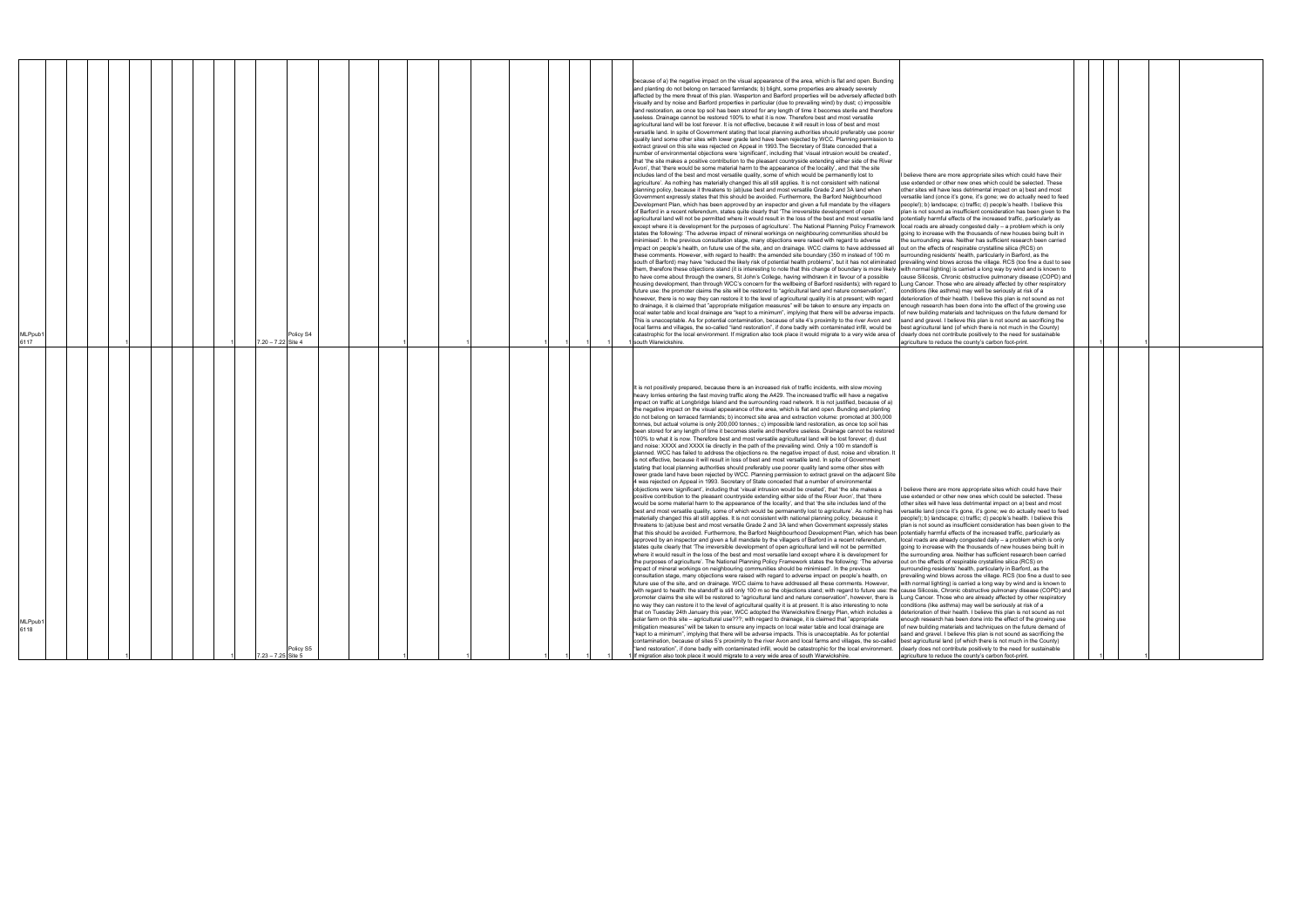| MLPpub′<br>6121                                                                                                                                                                                                                                                                                                                                                                                                                                                                                                                                                                                                                                                                                                                                                                                                                                                                                                                                                                                                                                                                                                                                                                                                                                                                                                                                                                                                                                                                                                                                                                                                                                                                                                                                                                                                                                                                                                                                                                                                                                                                                                                                                               | MLPpub1<br>6120                                                                                                                                                                                                                                                                                                                                                                                                                                                                                                                                                                                                                                                                                                                                                                                                                                                                                                                                                                                                                                                                                                                                                                                                                                                                                                                                                                                                                                                                                                                                                                                                                                                                                                                                                                                                                                                                                                                                                                                                                                                                                                                                                                                                                                                                                                                                                                                                                                                                                                                                                                                                                                                                                                                                                                                                                                                                                                                                                                                                                                                                                                                                                                                                                                                                                                                                                                                                                                                                                                                                                                                                                                                                                                                                                                                                                                                                                                                                                                                                                                                                                                                                                                                                                                                                                                                                                                                                                                                                                                                                                                                                                                                                                                                                                                                                                                                                                                                                                                                                                                                                                                                                                                                                                                                                                                                                                                                                                                                                                                                                                                                                                                                                                                                                                                                                                                                                                                                                                                        | MLPpub′<br>6119                                                                                                                                                                                                                                                                                                                                                                                                                                                                                                                                                                                                                                                                                                                                                                                                                                                                                                                                                                                                                                                                                                                                                                                                                                                                                                                                                                                                                                                                                                                                                                                                                                                                                                                                                                                                                                                                                                                                                                                                                                                                                                                                                                                                                                                                                                                                                                                                                                                                                                                                                                                                                                                                                                                                                                                                                                                                                                                                                                                                                                                                                                                                                                                                                                                                                                                                                                                                                                                                                                                                                                                                                                                                                                                                                                                                                                                                                                                                                                                                                                                                                                                                                                                                                                                                                                                                                                                                                                                                                                                                                                                                                                                                                                                                                                                                                                                                                                                                                                                                                                                                                                                                                                                                                                                                                                                                                                                                                                                                                                                                                                                                                                                                                                                                                                                                                                                                                                                                                                                    |
|-------------------------------------------------------------------------------------------------------------------------------------------------------------------------------------------------------------------------------------------------------------------------------------------------------------------------------------------------------------------------------------------------------------------------------------------------------------------------------------------------------------------------------------------------------------------------------------------------------------------------------------------------------------------------------------------------------------------------------------------------------------------------------------------------------------------------------------------------------------------------------------------------------------------------------------------------------------------------------------------------------------------------------------------------------------------------------------------------------------------------------------------------------------------------------------------------------------------------------------------------------------------------------------------------------------------------------------------------------------------------------------------------------------------------------------------------------------------------------------------------------------------------------------------------------------------------------------------------------------------------------------------------------------------------------------------------------------------------------------------------------------------------------------------------------------------------------------------------------------------------------------------------------------------------------------------------------------------------------------------------------------------------------------------------------------------------------------------------------------------------------------------------------------------------------|----------------------------------------------------------------------------------------------------------------------------------------------------------------------------------------------------------------------------------------------------------------------------------------------------------------------------------------------------------------------------------------------------------------------------------------------------------------------------------------------------------------------------------------------------------------------------------------------------------------------------------------------------------------------------------------------------------------------------------------------------------------------------------------------------------------------------------------------------------------------------------------------------------------------------------------------------------------------------------------------------------------------------------------------------------------------------------------------------------------------------------------------------------------------------------------------------------------------------------------------------------------------------------------------------------------------------------------------------------------------------------------------------------------------------------------------------------------------------------------------------------------------------------------------------------------------------------------------------------------------------------------------------------------------------------------------------------------------------------------------------------------------------------------------------------------------------------------------------------------------------------------------------------------------------------------------------------------------------------------------------------------------------------------------------------------------------------------------------------------------------------------------------------------------------------------------------------------------------------------------------------------------------------------------------------------------------------------------------------------------------------------------------------------------------------------------------------------------------------------------------------------------------------------------------------------------------------------------------------------------------------------------------------------------------------------------------------------------------------------------------------------------------------------------------------------------------------------------------------------------------------------------------------------------------------------------------------------------------------------------------------------------------------------------------------------------------------------------------------------------------------------------------------------------------------------------------------------------------------------------------------------------------------------------------------------------------------------------------------------------------------------------------------------------------------------------------------------------------------------------------------------------------------------------------------------------------------------------------------------------------------------------------------------------------------------------------------------------------------------------------------------------------------------------------------------------------------------------------------------------------------------------------------------------------------------------------------------------------------------------------------------------------------------------------------------------------------------------------------------------------------------------------------------------------------------------------------------------------------------------------------------------------------------------------------------------------------------------------------------------------------------------------------------------------------------------------------------------------------------------------------------------------------------------------------------------------------------------------------------------------------------------------------------------------------------------------------------------------------------------------------------------------------------------------------------------------------------------------------------------------------------------------------------------------------------------------------------------------------------------------------------------------------------------------------------------------------------------------------------------------------------------------------------------------------------------------------------------------------------------------------------------------------------------------------------------------------------------------------------------------------------------------------------------------------------------------------------------------------------------------------------------------------------------------------------------------------------------------------------------------------------------------------------------------------------------------------------------------------------------------------------------------------------------------------------------------------------------------------------------------------------------------------------------------------------------------------------------------------------|----------------------------------------------------------------------------------------------------------------------------------------------------------------------------------------------------------------------------------------------------------------------------------------------------------------------------------------------------------------------------------------------------------------------------------------------------------------------------------------------------------------------------------------------------------------------------------------------------------------------------------------------------------------------------------------------------------------------------------------------------------------------------------------------------------------------------------------------------------------------------------------------------------------------------------------------------------------------------------------------------------------------------------------------------------------------------------------------------------------------------------------------------------------------------------------------------------------------------------------------------------------------------------------------------------------------------------------------------------------------------------------------------------------------------------------------------------------------------------------------------------------------------------------------------------------------------------------------------------------------------------------------------------------------------------------------------------------------------------------------------------------------------------------------------------------------------------------------------------------------------------------------------------------------------------------------------------------------------------------------------------------------------------------------------------------------------------------------------------------------------------------------------------------------------------------------------------------------------------------------------------------------------------------------------------------------------------------------------------------------------------------------------------------------------------------------------------------------------------------------------------------------------------------------------------------------------------------------------------------------------------------------------------------------------------------------------------------------------------------------------------------------------------------------------------------------------------------------------------------------------------------------------------------------------------------------------------------------------------------------------------------------------------------------------------------------------------------------------------------------------------------------------------------------------------------------------------------------------------------------------------------------------------------------------------------------------------------------------------------------------------------------------------------------------------------------------------------------------------------------------------------------------------------------------------------------------------------------------------------------------------------------------------------------------------------------------------------------------------------------------------------------------------------------------------------------------------------------------------------------------------------------------------------------------------------------------------------------------------------------------------------------------------------------------------------------------------------------------------------------------------------------------------------------------------------------------------------------------------------------------------------------------------------------------------------------------------------------------------------------------------------------------------------------------------------------------------------------------------------------------------------------------------------------------------------------------------------------------------------------------------------------------------------------------------------------------------------------------------------------------------------------------------------------------------------------------------------------------------------------------------------------------------------------------------------------------------------------------------------------------------------------------------------------------------------------------------------------------------------------------------------------------------------------------------------------------------------------------------------------------------------------------------------------------------------------------------------------------------------------------------------------------------------------------------------------------------------------------------------------------------------------------------------------------------------------------------------------------------------------------------------------------------------------------------------------------------------------------------------------------------------------------------------------------------------------------------------------------------------------------------------------------------------------------------------------------------------------------------------------------|
|                                                                                                                                                                                                                                                                                                                                                                                                                                                                                                                                                                                                                                                                                                                                                                                                                                                                                                                                                                                                                                                                                                                                                                                                                                                                                                                                                                                                                                                                                                                                                                                                                                                                                                                                                                                                                                                                                                                                                                                                                                                                                                                                                                               |                                                                                                                                                                                                                                                                                                                                                                                                                                                                                                                                                                                                                                                                                                                                                                                                                                                                                                                                                                                                                                                                                                                                                                                                                                                                                                                                                                                                                                                                                                                                                                                                                                                                                                                                                                                                                                                                                                                                                                                                                                                                                                                                                                                                                                                                                                                                                                                                                                                                                                                                                                                                                                                                                                                                                                                                                                                                                                                                                                                                                                                                                                                                                                                                                                                                                                                                                                                                                                                                                                                                                                                                                                                                                                                                                                                                                                                                                                                                                                                                                                                                                                                                                                                                                                                                                                                                                                                                                                                                                                                                                                                                                                                                                                                                                                                                                                                                                                                                                                                                                                                                                                                                                                                                                                                                                                                                                                                                                                                                                                                                                                                                                                                                                                                                                                                                                                                                                                                                                                                        |                                                                                                                                                                                                                                                                                                                                                                                                                                                                                                                                                                                                                                                                                                                                                                                                                                                                                                                                                                                                                                                                                                                                                                                                                                                                                                                                                                                                                                                                                                                                                                                                                                                                                                                                                                                                                                                                                                                                                                                                                                                                                                                                                                                                                                                                                                                                                                                                                                                                                                                                                                                                                                                                                                                                                                                                                                                                                                                                                                                                                                                                                                                                                                                                                                                                                                                                                                                                                                                                                                                                                                                                                                                                                                                                                                                                                                                                                                                                                                                                                                                                                                                                                                                                                                                                                                                                                                                                                                                                                                                                                                                                                                                                                                                                                                                                                                                                                                                                                                                                                                                                                                                                                                                                                                                                                                                                                                                                                                                                                                                                                                                                                                                                                                                                                                                                                                                                                                                                                                                                    |
|                                                                                                                                                                                                                                                                                                                                                                                                                                                                                                                                                                                                                                                                                                                                                                                                                                                                                                                                                                                                                                                                                                                                                                                                                                                                                                                                                                                                                                                                                                                                                                                                                                                                                                                                                                                                                                                                                                                                                                                                                                                                                                                                                                               |                                                                                                                                                                                                                                                                                                                                                                                                                                                                                                                                                                                                                                                                                                                                                                                                                                                                                                                                                                                                                                                                                                                                                                                                                                                                                                                                                                                                                                                                                                                                                                                                                                                                                                                                                                                                                                                                                                                                                                                                                                                                                                                                                                                                                                                                                                                                                                                                                                                                                                                                                                                                                                                                                                                                                                                                                                                                                                                                                                                                                                                                                                                                                                                                                                                                                                                                                                                                                                                                                                                                                                                                                                                                                                                                                                                                                                                                                                                                                                                                                                                                                                                                                                                                                                                                                                                                                                                                                                                                                                                                                                                                                                                                                                                                                                                                                                                                                                                                                                                                                                                                                                                                                                                                                                                                                                                                                                                                                                                                                                                                                                                                                                                                                                                                                                                                                                                                                                                                                                                        |                                                                                                                                                                                                                                                                                                                                                                                                                                                                                                                                                                                                                                                                                                                                                                                                                                                                                                                                                                                                                                                                                                                                                                                                                                                                                                                                                                                                                                                                                                                                                                                                                                                                                                                                                                                                                                                                                                                                                                                                                                                                                                                                                                                                                                                                                                                                                                                                                                                                                                                                                                                                                                                                                                                                                                                                                                                                                                                                                                                                                                                                                                                                                                                                                                                                                                                                                                                                                                                                                                                                                                                                                                                                                                                                                                                                                                                                                                                                                                                                                                                                                                                                                                                                                                                                                                                                                                                                                                                                                                                                                                                                                                                                                                                                                                                                                                                                                                                                                                                                                                                                                                                                                                                                                                                                                                                                                                                                                                                                                                                                                                                                                                                                                                                                                                                                                                                                                                                                                                                                    |
|                                                                                                                                                                                                                                                                                                                                                                                                                                                                                                                                                                                                                                                                                                                                                                                                                                                                                                                                                                                                                                                                                                                                                                                                                                                                                                                                                                                                                                                                                                                                                                                                                                                                                                                                                                                                                                                                                                                                                                                                                                                                                                                                                                               |                                                                                                                                                                                                                                                                                                                                                                                                                                                                                                                                                                                                                                                                                                                                                                                                                                                                                                                                                                                                                                                                                                                                                                                                                                                                                                                                                                                                                                                                                                                                                                                                                                                                                                                                                                                                                                                                                                                                                                                                                                                                                                                                                                                                                                                                                                                                                                                                                                                                                                                                                                                                                                                                                                                                                                                                                                                                                                                                                                                                                                                                                                                                                                                                                                                                                                                                                                                                                                                                                                                                                                                                                                                                                                                                                                                                                                                                                                                                                                                                                                                                                                                                                                                                                                                                                                                                                                                                                                                                                                                                                                                                                                                                                                                                                                                                                                                                                                                                                                                                                                                                                                                                                                                                                                                                                                                                                                                                                                                                                                                                                                                                                                                                                                                                                                                                                                                                                                                                                                                        |                                                                                                                                                                                                                                                                                                                                                                                                                                                                                                                                                                                                                                                                                                                                                                                                                                                                                                                                                                                                                                                                                                                                                                                                                                                                                                                                                                                                                                                                                                                                                                                                                                                                                                                                                                                                                                                                                                                                                                                                                                                                                                                                                                                                                                                                                                                                                                                                                                                                                                                                                                                                                                                                                                                                                                                                                                                                                                                                                                                                                                                                                                                                                                                                                                                                                                                                                                                                                                                                                                                                                                                                                                                                                                                                                                                                                                                                                                                                                                                                                                                                                                                                                                                                                                                                                                                                                                                                                                                                                                                                                                                                                                                                                                                                                                                                                                                                                                                                                                                                                                                                                                                                                                                                                                                                                                                                                                                                                                                                                                                                                                                                                                                                                                                                                                                                                                                                                                                                                                                                    |
|                                                                                                                                                                                                                                                                                                                                                                                                                                                                                                                                                                                                                                                                                                                                                                                                                                                                                                                                                                                                                                                                                                                                                                                                                                                                                                                                                                                                                                                                                                                                                                                                                                                                                                                                                                                                                                                                                                                                                                                                                                                                                                                                                                               |                                                                                                                                                                                                                                                                                                                                                                                                                                                                                                                                                                                                                                                                                                                                                                                                                                                                                                                                                                                                                                                                                                                                                                                                                                                                                                                                                                                                                                                                                                                                                                                                                                                                                                                                                                                                                                                                                                                                                                                                                                                                                                                                                                                                                                                                                                                                                                                                                                                                                                                                                                                                                                                                                                                                                                                                                                                                                                                                                                                                                                                                                                                                                                                                                                                                                                                                                                                                                                                                                                                                                                                                                                                                                                                                                                                                                                                                                                                                                                                                                                                                                                                                                                                                                                                                                                                                                                                                                                                                                                                                                                                                                                                                                                                                                                                                                                                                                                                                                                                                                                                                                                                                                                                                                                                                                                                                                                                                                                                                                                                                                                                                                                                                                                                                                                                                                                                                                                                                                                                        |                                                                                                                                                                                                                                                                                                                                                                                                                                                                                                                                                                                                                                                                                                                                                                                                                                                                                                                                                                                                                                                                                                                                                                                                                                                                                                                                                                                                                                                                                                                                                                                                                                                                                                                                                                                                                                                                                                                                                                                                                                                                                                                                                                                                                                                                                                                                                                                                                                                                                                                                                                                                                                                                                                                                                                                                                                                                                                                                                                                                                                                                                                                                                                                                                                                                                                                                                                                                                                                                                                                                                                                                                                                                                                                                                                                                                                                                                                                                                                                                                                                                                                                                                                                                                                                                                                                                                                                                                                                                                                                                                                                                                                                                                                                                                                                                                                                                                                                                                                                                                                                                                                                                                                                                                                                                                                                                                                                                                                                                                                                                                                                                                                                                                                                                                                                                                                                                                                                                                                                                    |
|                                                                                                                                                                                                                                                                                                                                                                                                                                                                                                                                                                                                                                                                                                                                                                                                                                                                                                                                                                                                                                                                                                                                                                                                                                                                                                                                                                                                                                                                                                                                                                                                                                                                                                                                                                                                                                                                                                                                                                                                                                                                                                                                                                               |                                                                                                                                                                                                                                                                                                                                                                                                                                                                                                                                                                                                                                                                                                                                                                                                                                                                                                                                                                                                                                                                                                                                                                                                                                                                                                                                                                                                                                                                                                                                                                                                                                                                                                                                                                                                                                                                                                                                                                                                                                                                                                                                                                                                                                                                                                                                                                                                                                                                                                                                                                                                                                                                                                                                                                                                                                                                                                                                                                                                                                                                                                                                                                                                                                                                                                                                                                                                                                                                                                                                                                                                                                                                                                                                                                                                                                                                                                                                                                                                                                                                                                                                                                                                                                                                                                                                                                                                                                                                                                                                                                                                                                                                                                                                                                                                                                                                                                                                                                                                                                                                                                                                                                                                                                                                                                                                                                                                                                                                                                                                                                                                                                                                                                                                                                                                                                                                                                                                                                                        |                                                                                                                                                                                                                                                                                                                                                                                                                                                                                                                                                                                                                                                                                                                                                                                                                                                                                                                                                                                                                                                                                                                                                                                                                                                                                                                                                                                                                                                                                                                                                                                                                                                                                                                                                                                                                                                                                                                                                                                                                                                                                                                                                                                                                                                                                                                                                                                                                                                                                                                                                                                                                                                                                                                                                                                                                                                                                                                                                                                                                                                                                                                                                                                                                                                                                                                                                                                                                                                                                                                                                                                                                                                                                                                                                                                                                                                                                                                                                                                                                                                                                                                                                                                                                                                                                                                                                                                                                                                                                                                                                                                                                                                                                                                                                                                                                                                                                                                                                                                                                                                                                                                                                                                                                                                                                                                                                                                                                                                                                                                                                                                                                                                                                                                                                                                                                                                                                                                                                                                                    |
|                                                                                                                                                                                                                                                                                                                                                                                                                                                                                                                                                                                                                                                                                                                                                                                                                                                                                                                                                                                                                                                                                                                                                                                                                                                                                                                                                                                                                                                                                                                                                                                                                                                                                                                                                                                                                                                                                                                                                                                                                                                                                                                                                                               |                                                                                                                                                                                                                                                                                                                                                                                                                                                                                                                                                                                                                                                                                                                                                                                                                                                                                                                                                                                                                                                                                                                                                                                                                                                                                                                                                                                                                                                                                                                                                                                                                                                                                                                                                                                                                                                                                                                                                                                                                                                                                                                                                                                                                                                                                                                                                                                                                                                                                                                                                                                                                                                                                                                                                                                                                                                                                                                                                                                                                                                                                                                                                                                                                                                                                                                                                                                                                                                                                                                                                                                                                                                                                                                                                                                                                                                                                                                                                                                                                                                                                                                                                                                                                                                                                                                                                                                                                                                                                                                                                                                                                                                                                                                                                                                                                                                                                                                                                                                                                                                                                                                                                                                                                                                                                                                                                                                                                                                                                                                                                                                                                                                                                                                                                                                                                                                                                                                                                                                        |                                                                                                                                                                                                                                                                                                                                                                                                                                                                                                                                                                                                                                                                                                                                                                                                                                                                                                                                                                                                                                                                                                                                                                                                                                                                                                                                                                                                                                                                                                                                                                                                                                                                                                                                                                                                                                                                                                                                                                                                                                                                                                                                                                                                                                                                                                                                                                                                                                                                                                                                                                                                                                                                                                                                                                                                                                                                                                                                                                                                                                                                                                                                                                                                                                                                                                                                                                                                                                                                                                                                                                                                                                                                                                                                                                                                                                                                                                                                                                                                                                                                                                                                                                                                                                                                                                                                                                                                                                                                                                                                                                                                                                                                                                                                                                                                                                                                                                                                                                                                                                                                                                                                                                                                                                                                                                                                                                                                                                                                                                                                                                                                                                                                                                                                                                                                                                                                                                                                                                                                    |
|                                                                                                                                                                                                                                                                                                                                                                                                                                                                                                                                                                                                                                                                                                                                                                                                                                                                                                                                                                                                                                                                                                                                                                                                                                                                                                                                                                                                                                                                                                                                                                                                                                                                                                                                                                                                                                                                                                                                                                                                                                                                                                                                                                               |                                                                                                                                                                                                                                                                                                                                                                                                                                                                                                                                                                                                                                                                                                                                                                                                                                                                                                                                                                                                                                                                                                                                                                                                                                                                                                                                                                                                                                                                                                                                                                                                                                                                                                                                                                                                                                                                                                                                                                                                                                                                                                                                                                                                                                                                                                                                                                                                                                                                                                                                                                                                                                                                                                                                                                                                                                                                                                                                                                                                                                                                                                                                                                                                                                                                                                                                                                                                                                                                                                                                                                                                                                                                                                                                                                                                                                                                                                                                                                                                                                                                                                                                                                                                                                                                                                                                                                                                                                                                                                                                                                                                                                                                                                                                                                                                                                                                                                                                                                                                                                                                                                                                                                                                                                                                                                                                                                                                                                                                                                                                                                                                                                                                                                                                                                                                                                                                                                                                                                                        |                                                                                                                                                                                                                                                                                                                                                                                                                                                                                                                                                                                                                                                                                                                                                                                                                                                                                                                                                                                                                                                                                                                                                                                                                                                                                                                                                                                                                                                                                                                                                                                                                                                                                                                                                                                                                                                                                                                                                                                                                                                                                                                                                                                                                                                                                                                                                                                                                                                                                                                                                                                                                                                                                                                                                                                                                                                                                                                                                                                                                                                                                                                                                                                                                                                                                                                                                                                                                                                                                                                                                                                                                                                                                                                                                                                                                                                                                                                                                                                                                                                                                                                                                                                                                                                                                                                                                                                                                                                                                                                                                                                                                                                                                                                                                                                                                                                                                                                                                                                                                                                                                                                                                                                                                                                                                                                                                                                                                                                                                                                                                                                                                                                                                                                                                                                                                                                                                                                                                                                                    |
|                                                                                                                                                                                                                                                                                                                                                                                                                                                                                                                                                                                                                                                                                                                                                                                                                                                                                                                                                                                                                                                                                                                                                                                                                                                                                                                                                                                                                                                                                                                                                                                                                                                                                                                                                                                                                                                                                                                                                                                                                                                                                                                                                                               |                                                                                                                                                                                                                                                                                                                                                                                                                                                                                                                                                                                                                                                                                                                                                                                                                                                                                                                                                                                                                                                                                                                                                                                                                                                                                                                                                                                                                                                                                                                                                                                                                                                                                                                                                                                                                                                                                                                                                                                                                                                                                                                                                                                                                                                                                                                                                                                                                                                                                                                                                                                                                                                                                                                                                                                                                                                                                                                                                                                                                                                                                                                                                                                                                                                                                                                                                                                                                                                                                                                                                                                                                                                                                                                                                                                                                                                                                                                                                                                                                                                                                                                                                                                                                                                                                                                                                                                                                                                                                                                                                                                                                                                                                                                                                                                                                                                                                                                                                                                                                                                                                                                                                                                                                                                                                                                                                                                                                                                                                                                                                                                                                                                                                                                                                                                                                                                                                                                                                                                        |                                                                                                                                                                                                                                                                                                                                                                                                                                                                                                                                                                                                                                                                                                                                                                                                                                                                                                                                                                                                                                                                                                                                                                                                                                                                                                                                                                                                                                                                                                                                                                                                                                                                                                                                                                                                                                                                                                                                                                                                                                                                                                                                                                                                                                                                                                                                                                                                                                                                                                                                                                                                                                                                                                                                                                                                                                                                                                                                                                                                                                                                                                                                                                                                                                                                                                                                                                                                                                                                                                                                                                                                                                                                                                                                                                                                                                                                                                                                                                                                                                                                                                                                                                                                                                                                                                                                                                                                                                                                                                                                                                                                                                                                                                                                                                                                                                                                                                                                                                                                                                                                                                                                                                                                                                                                                                                                                                                                                                                                                                                                                                                                                                                                                                                                                                                                                                                                                                                                                                                                    |
|                                                                                                                                                                                                                                                                                                                                                                                                                                                                                                                                                                                                                                                                                                                                                                                                                                                                                                                                                                                                                                                                                                                                                                                                                                                                                                                                                                                                                                                                                                                                                                                                                                                                                                                                                                                                                                                                                                                                                                                                                                                                                                                                                                               |                                                                                                                                                                                                                                                                                                                                                                                                                                                                                                                                                                                                                                                                                                                                                                                                                                                                                                                                                                                                                                                                                                                                                                                                                                                                                                                                                                                                                                                                                                                                                                                                                                                                                                                                                                                                                                                                                                                                                                                                                                                                                                                                                                                                                                                                                                                                                                                                                                                                                                                                                                                                                                                                                                                                                                                                                                                                                                                                                                                                                                                                                                                                                                                                                                                                                                                                                                                                                                                                                                                                                                                                                                                                                                                                                                                                                                                                                                                                                                                                                                                                                                                                                                                                                                                                                                                                                                                                                                                                                                                                                                                                                                                                                                                                                                                                                                                                                                                                                                                                                                                                                                                                                                                                                                                                                                                                                                                                                                                                                                                                                                                                                                                                                                                                                                                                                                                                                                                                                                                        |                                                                                                                                                                                                                                                                                                                                                                                                                                                                                                                                                                                                                                                                                                                                                                                                                                                                                                                                                                                                                                                                                                                                                                                                                                                                                                                                                                                                                                                                                                                                                                                                                                                                                                                                                                                                                                                                                                                                                                                                                                                                                                                                                                                                                                                                                                                                                                                                                                                                                                                                                                                                                                                                                                                                                                                                                                                                                                                                                                                                                                                                                                                                                                                                                                                                                                                                                                                                                                                                                                                                                                                                                                                                                                                                                                                                                                                                                                                                                                                                                                                                                                                                                                                                                                                                                                                                                                                                                                                                                                                                                                                                                                                                                                                                                                                                                                                                                                                                                                                                                                                                                                                                                                                                                                                                                                                                                                                                                                                                                                                                                                                                                                                                                                                                                                                                                                                                                                                                                                                                    |
|                                                                                                                                                                                                                                                                                                                                                                                                                                                                                                                                                                                                                                                                                                                                                                                                                                                                                                                                                                                                                                                                                                                                                                                                                                                                                                                                                                                                                                                                                                                                                                                                                                                                                                                                                                                                                                                                                                                                                                                                                                                                                                                                                                               | 7.23 - 7.25 S5 Site 5                                                                                                                                                                                                                                                                                                                                                                                                                                                                                                                                                                                                                                                                                                                                                                                                                                                                                                                                                                                                                                                                                                                                                                                                                                                                                                                                                                                                                                                                                                                                                                                                                                                                                                                                                                                                                                                                                                                                                                                                                                                                                                                                                                                                                                                                                                                                                                                                                                                                                                                                                                                                                                                                                                                                                                                                                                                                                                                                                                                                                                                                                                                                                                                                                                                                                                                                                                                                                                                                                                                                                                                                                                                                                                                                                                                                                                                                                                                                                                                                                                                                                                                                                                                                                                                                                                                                                                                                                                                                                                                                                                                                                                                                                                                                                                                                                                                                                                                                                                                                                                                                                                                                                                                                                                                                                                                                                                                                                                                                                                                                                                                                                                                                                                                                                                                                                                                                                                                                                                  | 7.20 - 7.22 S4 Site 4                                                                                                                                                                                                                                                                                                                                                                                                                                                                                                                                                                                                                                                                                                                                                                                                                                                                                                                                                                                                                                                                                                                                                                                                                                                                                                                                                                                                                                                                                                                                                                                                                                                                                                                                                                                                                                                                                                                                                                                                                                                                                                                                                                                                                                                                                                                                                                                                                                                                                                                                                                                                                                                                                                                                                                                                                                                                                                                                                                                                                                                                                                                                                                                                                                                                                                                                                                                                                                                                                                                                                                                                                                                                                                                                                                                                                                                                                                                                                                                                                                                                                                                                                                                                                                                                                                                                                                                                                                                                                                                                                                                                                                                                                                                                                                                                                                                                                                                                                                                                                                                                                                                                                                                                                                                                                                                                                                                                                                                                                                                                                                                                                                                                                                                                                                                                                                                                                                                                                                              |
|                                                                                                                                                                                                                                                                                                                                                                                                                                                                                                                                                                                                                                                                                                                                                                                                                                                                                                                                                                                                                                                                                                                                                                                                                                                                                                                                                                                                                                                                                                                                                                                                                                                                                                                                                                                                                                                                                                                                                                                                                                                                                                                                                                               |                                                                                                                                                                                                                                                                                                                                                                                                                                                                                                                                                                                                                                                                                                                                                                                                                                                                                                                                                                                                                                                                                                                                                                                                                                                                                                                                                                                                                                                                                                                                                                                                                                                                                                                                                                                                                                                                                                                                                                                                                                                                                                                                                                                                                                                                                                                                                                                                                                                                                                                                                                                                                                                                                                                                                                                                                                                                                                                                                                                                                                                                                                                                                                                                                                                                                                                                                                                                                                                                                                                                                                                                                                                                                                                                                                                                                                                                                                                                                                                                                                                                                                                                                                                                                                                                                                                                                                                                                                                                                                                                                                                                                                                                                                                                                                                                                                                                                                                                                                                                                                                                                                                                                                                                                                                                                                                                                                                                                                                                                                                                                                                                                                                                                                                                                                                                                                                                                                                                                                                        |                                                                                                                                                                                                                                                                                                                                                                                                                                                                                                                                                                                                                                                                                                                                                                                                                                                                                                                                                                                                                                                                                                                                                                                                                                                                                                                                                                                                                                                                                                                                                                                                                                                                                                                                                                                                                                                                                                                                                                                                                                                                                                                                                                                                                                                                                                                                                                                                                                                                                                                                                                                                                                                                                                                                                                                                                                                                                                                                                                                                                                                                                                                                                                                                                                                                                                                                                                                                                                                                                                                                                                                                                                                                                                                                                                                                                                                                                                                                                                                                                                                                                                                                                                                                                                                                                                                                                                                                                                                                                                                                                                                                                                                                                                                                                                                                                                                                                                                                                                                                                                                                                                                                                                                                                                                                                                                                                                                                                                                                                                                                                                                                                                                                                                                                                                                                                                                                                                                                                                                                    |
|                                                                                                                                                                                                                                                                                                                                                                                                                                                                                                                                                                                                                                                                                                                                                                                                                                                                                                                                                                                                                                                                                                                                                                                                                                                                                                                                                                                                                                                                                                                                                                                                                                                                                                                                                                                                                                                                                                                                                                                                                                                                                                                                                                               |                                                                                                                                                                                                                                                                                                                                                                                                                                                                                                                                                                                                                                                                                                                                                                                                                                                                                                                                                                                                                                                                                                                                                                                                                                                                                                                                                                                                                                                                                                                                                                                                                                                                                                                                                                                                                                                                                                                                                                                                                                                                                                                                                                                                                                                                                                                                                                                                                                                                                                                                                                                                                                                                                                                                                                                                                                                                                                                                                                                                                                                                                                                                                                                                                                                                                                                                                                                                                                                                                                                                                                                                                                                                                                                                                                                                                                                                                                                                                                                                                                                                                                                                                                                                                                                                                                                                                                                                                                                                                                                                                                                                                                                                                                                                                                                                                                                                                                                                                                                                                                                                                                                                                                                                                                                                                                                                                                                                                                                                                                                                                                                                                                                                                                                                                                                                                                                                                                                                                                                        |                                                                                                                                                                                                                                                                                                                                                                                                                                                                                                                                                                                                                                                                                                                                                                                                                                                                                                                                                                                                                                                                                                                                                                                                                                                                                                                                                                                                                                                                                                                                                                                                                                                                                                                                                                                                                                                                                                                                                                                                                                                                                                                                                                                                                                                                                                                                                                                                                                                                                                                                                                                                                                                                                                                                                                                                                                                                                                                                                                                                                                                                                                                                                                                                                                                                                                                                                                                                                                                                                                                                                                                                                                                                                                                                                                                                                                                                                                                                                                                                                                                                                                                                                                                                                                                                                                                                                                                                                                                                                                                                                                                                                                                                                                                                                                                                                                                                                                                                                                                                                                                                                                                                                                                                                                                                                                                                                                                                                                                                                                                                                                                                                                                                                                                                                                                                                                                                                                                                                                                                    |
|                                                                                                                                                                                                                                                                                                                                                                                                                                                                                                                                                                                                                                                                                                                                                                                                                                                                                                                                                                                                                                                                                                                                                                                                                                                                                                                                                                                                                                                                                                                                                                                                                                                                                                                                                                                                                                                                                                                                                                                                                                                                                                                                                                               |                                                                                                                                                                                                                                                                                                                                                                                                                                                                                                                                                                                                                                                                                                                                                                                                                                                                                                                                                                                                                                                                                                                                                                                                                                                                                                                                                                                                                                                                                                                                                                                                                                                                                                                                                                                                                                                                                                                                                                                                                                                                                                                                                                                                                                                                                                                                                                                                                                                                                                                                                                                                                                                                                                                                                                                                                                                                                                                                                                                                                                                                                                                                                                                                                                                                                                                                                                                                                                                                                                                                                                                                                                                                                                                                                                                                                                                                                                                                                                                                                                                                                                                                                                                                                                                                                                                                                                                                                                                                                                                                                                                                                                                                                                                                                                                                                                                                                                                                                                                                                                                                                                                                                                                                                                                                                                                                                                                                                                                                                                                                                                                                                                                                                                                                                                                                                                                                                                                                                                                        |                                                                                                                                                                                                                                                                                                                                                                                                                                                                                                                                                                                                                                                                                                                                                                                                                                                                                                                                                                                                                                                                                                                                                                                                                                                                                                                                                                                                                                                                                                                                                                                                                                                                                                                                                                                                                                                                                                                                                                                                                                                                                                                                                                                                                                                                                                                                                                                                                                                                                                                                                                                                                                                                                                                                                                                                                                                                                                                                                                                                                                                                                                                                                                                                                                                                                                                                                                                                                                                                                                                                                                                                                                                                                                                                                                                                                                                                                                                                                                                                                                                                                                                                                                                                                                                                                                                                                                                                                                                                                                                                                                                                                                                                                                                                                                                                                                                                                                                                                                                                                                                                                                                                                                                                                                                                                                                                                                                                                                                                                                                                                                                                                                                                                                                                                                                                                                                                                                                                                                                                    |
|                                                                                                                                                                                                                                                                                                                                                                                                                                                                                                                                                                                                                                                                                                                                                                                                                                                                                                                                                                                                                                                                                                                                                                                                                                                                                                                                                                                                                                                                                                                                                                                                                                                                                                                                                                                                                                                                                                                                                                                                                                                                                                                                                                               |                                                                                                                                                                                                                                                                                                                                                                                                                                                                                                                                                                                                                                                                                                                                                                                                                                                                                                                                                                                                                                                                                                                                                                                                                                                                                                                                                                                                                                                                                                                                                                                                                                                                                                                                                                                                                                                                                                                                                                                                                                                                                                                                                                                                                                                                                                                                                                                                                                                                                                                                                                                                                                                                                                                                                                                                                                                                                                                                                                                                                                                                                                                                                                                                                                                                                                                                                                                                                                                                                                                                                                                                                                                                                                                                                                                                                                                                                                                                                                                                                                                                                                                                                                                                                                                                                                                                                                                                                                                                                                                                                                                                                                                                                                                                                                                                                                                                                                                                                                                                                                                                                                                                                                                                                                                                                                                                                                                                                                                                                                                                                                                                                                                                                                                                                                                                                                                                                                                                                                                        |                                                                                                                                                                                                                                                                                                                                                                                                                                                                                                                                                                                                                                                                                                                                                                                                                                                                                                                                                                                                                                                                                                                                                                                                                                                                                                                                                                                                                                                                                                                                                                                                                                                                                                                                                                                                                                                                                                                                                                                                                                                                                                                                                                                                                                                                                                                                                                                                                                                                                                                                                                                                                                                                                                                                                                                                                                                                                                                                                                                                                                                                                                                                                                                                                                                                                                                                                                                                                                                                                                                                                                                                                                                                                                                                                                                                                                                                                                                                                                                                                                                                                                                                                                                                                                                                                                                                                                                                                                                                                                                                                                                                                                                                                                                                                                                                                                                                                                                                                                                                                                                                                                                                                                                                                                                                                                                                                                                                                                                                                                                                                                                                                                                                                                                                                                                                                                                                                                                                                                                                    |
|                                                                                                                                                                                                                                                                                                                                                                                                                                                                                                                                                                                                                                                                                                                                                                                                                                                                                                                                                                                                                                                                                                                                                                                                                                                                                                                                                                                                                                                                                                                                                                                                                                                                                                                                                                                                                                                                                                                                                                                                                                                                                                                                                                               |                                                                                                                                                                                                                                                                                                                                                                                                                                                                                                                                                                                                                                                                                                                                                                                                                                                                                                                                                                                                                                                                                                                                                                                                                                                                                                                                                                                                                                                                                                                                                                                                                                                                                                                                                                                                                                                                                                                                                                                                                                                                                                                                                                                                                                                                                                                                                                                                                                                                                                                                                                                                                                                                                                                                                                                                                                                                                                                                                                                                                                                                                                                                                                                                                                                                                                                                                                                                                                                                                                                                                                                                                                                                                                                                                                                                                                                                                                                                                                                                                                                                                                                                                                                                                                                                                                                                                                                                                                                                                                                                                                                                                                                                                                                                                                                                                                                                                                                                                                                                                                                                                                                                                                                                                                                                                                                                                                                                                                                                                                                                                                                                                                                                                                                                                                                                                                                                                                                                                                                        |                                                                                                                                                                                                                                                                                                                                                                                                                                                                                                                                                                                                                                                                                                                                                                                                                                                                                                                                                                                                                                                                                                                                                                                                                                                                                                                                                                                                                                                                                                                                                                                                                                                                                                                                                                                                                                                                                                                                                                                                                                                                                                                                                                                                                                                                                                                                                                                                                                                                                                                                                                                                                                                                                                                                                                                                                                                                                                                                                                                                                                                                                                                                                                                                                                                                                                                                                                                                                                                                                                                                                                                                                                                                                                                                                                                                                                                                                                                                                                                                                                                                                                                                                                                                                                                                                                                                                                                                                                                                                                                                                                                                                                                                                                                                                                                                                                                                                                                                                                                                                                                                                                                                                                                                                                                                                                                                                                                                                                                                                                                                                                                                                                                                                                                                                                                                                                                                                                                                                                                                    |
|                                                                                                                                                                                                                                                                                                                                                                                                                                                                                                                                                                                                                                                                                                                                                                                                                                                                                                                                                                                                                                                                                                                                                                                                                                                                                                                                                                                                                                                                                                                                                                                                                                                                                                                                                                                                                                                                                                                                                                                                                                                                                                                                                                               |                                                                                                                                                                                                                                                                                                                                                                                                                                                                                                                                                                                                                                                                                                                                                                                                                                                                                                                                                                                                                                                                                                                                                                                                                                                                                                                                                                                                                                                                                                                                                                                                                                                                                                                                                                                                                                                                                                                                                                                                                                                                                                                                                                                                                                                                                                                                                                                                                                                                                                                                                                                                                                                                                                                                                                                                                                                                                                                                                                                                                                                                                                                                                                                                                                                                                                                                                                                                                                                                                                                                                                                                                                                                                                                                                                                                                                                                                                                                                                                                                                                                                                                                                                                                                                                                                                                                                                                                                                                                                                                                                                                                                                                                                                                                                                                                                                                                                                                                                                                                                                                                                                                                                                                                                                                                                                                                                                                                                                                                                                                                                                                                                                                                                                                                                                                                                                                                                                                                                                                        |                                                                                                                                                                                                                                                                                                                                                                                                                                                                                                                                                                                                                                                                                                                                                                                                                                                                                                                                                                                                                                                                                                                                                                                                                                                                                                                                                                                                                                                                                                                                                                                                                                                                                                                                                                                                                                                                                                                                                                                                                                                                                                                                                                                                                                                                                                                                                                                                                                                                                                                                                                                                                                                                                                                                                                                                                                                                                                                                                                                                                                                                                                                                                                                                                                                                                                                                                                                                                                                                                                                                                                                                                                                                                                                                                                                                                                                                                                                                                                                                                                                                                                                                                                                                                                                                                                                                                                                                                                                                                                                                                                                                                                                                                                                                                                                                                                                                                                                                                                                                                                                                                                                                                                                                                                                                                                                                                                                                                                                                                                                                                                                                                                                                                                                                                                                                                                                                                                                                                                                                    |
|                                                                                                                                                                                                                                                                                                                                                                                                                                                                                                                                                                                                                                                                                                                                                                                                                                                                                                                                                                                                                                                                                                                                                                                                                                                                                                                                                                                                                                                                                                                                                                                                                                                                                                                                                                                                                                                                                                                                                                                                                                                                                                                                                                               |                                                                                                                                                                                                                                                                                                                                                                                                                                                                                                                                                                                                                                                                                                                                                                                                                                                                                                                                                                                                                                                                                                                                                                                                                                                                                                                                                                                                                                                                                                                                                                                                                                                                                                                                                                                                                                                                                                                                                                                                                                                                                                                                                                                                                                                                                                                                                                                                                                                                                                                                                                                                                                                                                                                                                                                                                                                                                                                                                                                                                                                                                                                                                                                                                                                                                                                                                                                                                                                                                                                                                                                                                                                                                                                                                                                                                                                                                                                                                                                                                                                                                                                                                                                                                                                                                                                                                                                                                                                                                                                                                                                                                                                                                                                                                                                                                                                                                                                                                                                                                                                                                                                                                                                                                                                                                                                                                                                                                                                                                                                                                                                                                                                                                                                                                                                                                                                                                                                                                                                        |                                                                                                                                                                                                                                                                                                                                                                                                                                                                                                                                                                                                                                                                                                                                                                                                                                                                                                                                                                                                                                                                                                                                                                                                                                                                                                                                                                                                                                                                                                                                                                                                                                                                                                                                                                                                                                                                                                                                                                                                                                                                                                                                                                                                                                                                                                                                                                                                                                                                                                                                                                                                                                                                                                                                                                                                                                                                                                                                                                                                                                                                                                                                                                                                                                                                                                                                                                                                                                                                                                                                                                                                                                                                                                                                                                                                                                                                                                                                                                                                                                                                                                                                                                                                                                                                                                                                                                                                                                                                                                                                                                                                                                                                                                                                                                                                                                                                                                                                                                                                                                                                                                                                                                                                                                                                                                                                                                                                                                                                                                                                                                                                                                                                                                                                                                                                                                                                                                                                                                                                    |
|                                                                                                                                                                                                                                                                                                                                                                                                                                                                                                                                                                                                                                                                                                                                                                                                                                                                                                                                                                                                                                                                                                                                                                                                                                                                                                                                                                                                                                                                                                                                                                                                                                                                                                                                                                                                                                                                                                                                                                                                                                                                                                                                                                               |                                                                                                                                                                                                                                                                                                                                                                                                                                                                                                                                                                                                                                                                                                                                                                                                                                                                                                                                                                                                                                                                                                                                                                                                                                                                                                                                                                                                                                                                                                                                                                                                                                                                                                                                                                                                                                                                                                                                                                                                                                                                                                                                                                                                                                                                                                                                                                                                                                                                                                                                                                                                                                                                                                                                                                                                                                                                                                                                                                                                                                                                                                                                                                                                                                                                                                                                                                                                                                                                                                                                                                                                                                                                                                                                                                                                                                                                                                                                                                                                                                                                                                                                                                                                                                                                                                                                                                                                                                                                                                                                                                                                                                                                                                                                                                                                                                                                                                                                                                                                                                                                                                                                                                                                                                                                                                                                                                                                                                                                                                                                                                                                                                                                                                                                                                                                                                                                                                                                                                                        |                                                                                                                                                                                                                                                                                                                                                                                                                                                                                                                                                                                                                                                                                                                                                                                                                                                                                                                                                                                                                                                                                                                                                                                                                                                                                                                                                                                                                                                                                                                                                                                                                                                                                                                                                                                                                                                                                                                                                                                                                                                                                                                                                                                                                                                                                                                                                                                                                                                                                                                                                                                                                                                                                                                                                                                                                                                                                                                                                                                                                                                                                                                                                                                                                                                                                                                                                                                                                                                                                                                                                                                                                                                                                                                                                                                                                                                                                                                                                                                                                                                                                                                                                                                                                                                                                                                                                                                                                                                                                                                                                                                                                                                                                                                                                                                                                                                                                                                                                                                                                                                                                                                                                                                                                                                                                                                                                                                                                                                                                                                                                                                                                                                                                                                                                                                                                                                                                                                                                                                                    |
|                                                                                                                                                                                                                                                                                                                                                                                                                                                                                                                                                                                                                                                                                                                                                                                                                                                                                                                                                                                                                                                                                                                                                                                                                                                                                                                                                                                                                                                                                                                                                                                                                                                                                                                                                                                                                                                                                                                                                                                                                                                                                                                                                                               |                                                                                                                                                                                                                                                                                                                                                                                                                                                                                                                                                                                                                                                                                                                                                                                                                                                                                                                                                                                                                                                                                                                                                                                                                                                                                                                                                                                                                                                                                                                                                                                                                                                                                                                                                                                                                                                                                                                                                                                                                                                                                                                                                                                                                                                                                                                                                                                                                                                                                                                                                                                                                                                                                                                                                                                                                                                                                                                                                                                                                                                                                                                                                                                                                                                                                                                                                                                                                                                                                                                                                                                                                                                                                                                                                                                                                                                                                                                                                                                                                                                                                                                                                                                                                                                                                                                                                                                                                                                                                                                                                                                                                                                                                                                                                                                                                                                                                                                                                                                                                                                                                                                                                                                                                                                                                                                                                                                                                                                                                                                                                                                                                                                                                                                                                                                                                                                                                                                                                                                        |                                                                                                                                                                                                                                                                                                                                                                                                                                                                                                                                                                                                                                                                                                                                                                                                                                                                                                                                                                                                                                                                                                                                                                                                                                                                                                                                                                                                                                                                                                                                                                                                                                                                                                                                                                                                                                                                                                                                                                                                                                                                                                                                                                                                                                                                                                                                                                                                                                                                                                                                                                                                                                                                                                                                                                                                                                                                                                                                                                                                                                                                                                                                                                                                                                                                                                                                                                                                                                                                                                                                                                                                                                                                                                                                                                                                                                                                                                                                                                                                                                                                                                                                                                                                                                                                                                                                                                                                                                                                                                                                                                                                                                                                                                                                                                                                                                                                                                                                                                                                                                                                                                                                                                                                                                                                                                                                                                                                                                                                                                                                                                                                                                                                                                                                                                                                                                                                                                                                                                                                    |
|                                                                                                                                                                                                                                                                                                                                                                                                                                                                                                                                                                                                                                                                                                                                                                                                                                                                                                                                                                                                                                                                                                                                                                                                                                                                                                                                                                                                                                                                                                                                                                                                                                                                                                                                                                                                                                                                                                                                                                                                                                                                                                                                                                               |                                                                                                                                                                                                                                                                                                                                                                                                                                                                                                                                                                                                                                                                                                                                                                                                                                                                                                                                                                                                                                                                                                                                                                                                                                                                                                                                                                                                                                                                                                                                                                                                                                                                                                                                                                                                                                                                                                                                                                                                                                                                                                                                                                                                                                                                                                                                                                                                                                                                                                                                                                                                                                                                                                                                                                                                                                                                                                                                                                                                                                                                                                                                                                                                                                                                                                                                                                                                                                                                                                                                                                                                                                                                                                                                                                                                                                                                                                                                                                                                                                                                                                                                                                                                                                                                                                                                                                                                                                                                                                                                                                                                                                                                                                                                                                                                                                                                                                                                                                                                                                                                                                                                                                                                                                                                                                                                                                                                                                                                                                                                                                                                                                                                                                                                                                                                                                                                                                                                                                                        |                                                                                                                                                                                                                                                                                                                                                                                                                                                                                                                                                                                                                                                                                                                                                                                                                                                                                                                                                                                                                                                                                                                                                                                                                                                                                                                                                                                                                                                                                                                                                                                                                                                                                                                                                                                                                                                                                                                                                                                                                                                                                                                                                                                                                                                                                                                                                                                                                                                                                                                                                                                                                                                                                                                                                                                                                                                                                                                                                                                                                                                                                                                                                                                                                                                                                                                                                                                                                                                                                                                                                                                                                                                                                                                                                                                                                                                                                                                                                                                                                                                                                                                                                                                                                                                                                                                                                                                                                                                                                                                                                                                                                                                                                                                                                                                                                                                                                                                                                                                                                                                                                                                                                                                                                                                                                                                                                                                                                                                                                                                                                                                                                                                                                                                                                                                                                                                                                                                                                                                                    |
|                                                                                                                                                                                                                                                                                                                                                                                                                                                                                                                                                                                                                                                                                                                                                                                                                                                                                                                                                                                                                                                                                                                                                                                                                                                                                                                                                                                                                                                                                                                                                                                                                                                                                                                                                                                                                                                                                                                                                                                                                                                                                                                                                                               |                                                                                                                                                                                                                                                                                                                                                                                                                                                                                                                                                                                                                                                                                                                                                                                                                                                                                                                                                                                                                                                                                                                                                                                                                                                                                                                                                                                                                                                                                                                                                                                                                                                                                                                                                                                                                                                                                                                                                                                                                                                                                                                                                                                                                                                                                                                                                                                                                                                                                                                                                                                                                                                                                                                                                                                                                                                                                                                                                                                                                                                                                                                                                                                                                                                                                                                                                                                                                                                                                                                                                                                                                                                                                                                                                                                                                                                                                                                                                                                                                                                                                                                                                                                                                                                                                                                                                                                                                                                                                                                                                                                                                                                                                                                                                                                                                                                                                                                                                                                                                                                                                                                                                                                                                                                                                                                                                                                                                                                                                                                                                                                                                                                                                                                                                                                                                                                                                                                                                                                        |                                                                                                                                                                                                                                                                                                                                                                                                                                                                                                                                                                                                                                                                                                                                                                                                                                                                                                                                                                                                                                                                                                                                                                                                                                                                                                                                                                                                                                                                                                                                                                                                                                                                                                                                                                                                                                                                                                                                                                                                                                                                                                                                                                                                                                                                                                                                                                                                                                                                                                                                                                                                                                                                                                                                                                                                                                                                                                                                                                                                                                                                                                                                                                                                                                                                                                                                                                                                                                                                                                                                                                                                                                                                                                                                                                                                                                                                                                                                                                                                                                                                                                                                                                                                                                                                                                                                                                                                                                                                                                                                                                                                                                                                                                                                                                                                                                                                                                                                                                                                                                                                                                                                                                                                                                                                                                                                                                                                                                                                                                                                                                                                                                                                                                                                                                                                                                                                                                                                                                                                    |
| Traffic (Not positively Prepared) Increased risk of accidents on A429 due to slow moving vehicles<br>entering onto fast moving carriageway has not been considered by WCC in response to consultation.<br>Land Classification - The best and most versatile land (not effective, not consistnet with national policy)<br>Best and most versatile land is defined as grades 1,2 and 3a. Wasperton Farm is grade 2 and 3a, only a<br>percentage (12%) of agricultural land in Warwickshire is grade 1&2. Government states that pooer quality<br>land should be used in preference, and WCC have excluded other sites with lower grade land. In 1993<br>when this site was rejected, the then secretary of state conceded that a number of environmental<br>objections were 'significant' including that visual intrusion would be created, that the site makes a<br>positive contribution to the pleasant countryside on either side of the river avon, that there would be<br>some material harm to the appearance of the locality, and the site includes land of the best and most<br>versatile quality, of which some would be permanently lost to agriculture. Nothing has materially changed<br>and, therefore, this should still apply. Visual appearance (Not justified) Site is within terraced farmland.<br>Flat and open with fertile free draining soil. Intensively farmed. Openly visible to the public. Bunding and<br>planting alien to the natural landscape. Blight (not justified) Barford properties in line of prevailing wind<br>impacted by noise and dust. Saleability and insurance premiums on property. THE DANGER OF<br>HUNDREDS OF RESIDENTS BECOMING ILL WITH SILICOSIS (THERE IS NO CURE !!!) SURELY<br>THIS IS ILLEGAL AND UNJUSTIFIED TO SENTENCE TO AN ENTIRE VILLAGE TO POSSIBLE DEATH<br>!!!! Land restoration (not effective not justified) County not justified that the site can be restored, how can<br>landfill be effective, once the land is stripped of it's natural drainage, it can never be agricultural again<br>and there will be no free drainage, causing danger of flooding.<br>The plan cannot be made compliant or sound. | It is not positively prepared, because with slow moving heavy lorries entering the fast moving traffic<br>along the A429 with high frequency there is a significantly increased risk of traffic incidents. Also, the<br>increased traffic will have a negative impact on traffic at Longbridge Island and the surrounding road<br>network. It is not justified, because of a) the negative impact on the visual appearance of the area,<br>known as terraced farmlands, which will not be mitigated by inappropriate bunding and planting; b)<br>incorrect site area and extraction volume: promoted at 300,000 tonnes, but actual volume is only<br>200,000 tonnes.; c) impossible land restoration, due to top soil becoming sterile when stored and<br>therefore useless to agriculture. Neither can drainage be fully restored to what it is now, resulting in best<br>and most versatile agricultural land being lost forever. This clearly is not prudent; people do actually<br>need to eat and relying on simply importing things from abroad is not wise; and d) dust and noise: XXXX<br>lie directly in the path of the prevailing wind. With the planned 100 m standoff unchanged, WCC has<br>failed to address the objections re. the negative impact of dust, noise and vibration. It is not effective, as<br>it will result in loss of best and most versatile land. Although Government states that local planning<br>authorities should preferably use poorer quality land some other sites with lower grade land have been<br>rejected by WCC. Planning permission to extract gravel on the neighbouring Site 4 was rejected on<br>Appeal in 1993. The Secretary of State conceded that a number of environmental objections were<br>believe there are more appropriate sites which could have their<br>'significant', including that 'visual intrusion would be created', that 'the site makes a positive contribution<br>use extended, as well as other new ones which could be selected.<br>to the pleasant countryside extending either side of the River Avon', that 'there would be some material<br>These other sites will have less detrimental impact on a) best and<br>harm to the appearance of the locality', and that 'the site includes land of the best and most versatile<br>most versatile land; b) traffic; c) people's health; and d) landscape.<br>quality, some of which would be permanently lost to agriculture'. This all applies just as much to Site 5. It<br>believe this plan is not sound as insufficient consideration has been<br>is not consistent with national planning policy, because it threatens to (ab)use best and most versatile<br>given to the dangerous effects of the increased traffic, particularly<br>Grade 2 and 3A land when Government expressly states that this should be avoided. Moreover, the<br>as local roads are already congested every day – a problem which<br>Barford Neighbourhood Development Plan, which has been given a full mandate by the villagers of<br>is only going to get worse with the thousands of new houses being<br>Barford in a recent referendum and has been accepted by WDC, states quite clearly that 'The irreversible built in the wider surrounding area. I believe this plan is not sound<br>development of open agricultural land will not be permitted where it would result in the loss of the best<br>as insufficient research has been carried out on the effects of<br>and most versatile land except where it is development for the purposes of agriculture'. The National<br>respirable crystalline silica (RCS) on surrounding residents' health,<br>particularly in Barford, as the prevailing wind blows across the<br>Planning Policy Framework states the following: 'The adverse impact of mineral workings on<br>neighbouring communities should be minimised'. Last year, many objections were raised with regard to<br>village. RCS (too fine a dust to see with normal lighting) is carried a<br>adverse impact on people's health, on future use of the site, and on drainage. WCC claims to have<br>long way by wind and is known to cause Silicosis, Chronic<br>addressed all these comments. However, with regard to health, the standoff is still only 100 m so the<br>obstructive pulmonary disease (COPD) and Lung Cancer. Those<br>objections stand. As for future use, the promoter claims the site will be restored to "agricultural land and<br>who are already affected by other respiratory conditions (like<br>nature conservation", however, there is no way this can be done to the level of agricultural quality it is at<br>asthma) may well be seriously at risk of a deterioration of their<br>present. It is also interesting to note that on Tuesday 24th January this year, WCC adopted the<br>health. I believe this plan is not sound as insufficient research has<br>Warwickshire Energy Plan, which includes a solar farm on this site - agricultural use??? With regard to<br>been done into the effect of the increasing use of new building<br>drainage, it is claimed that "appropriate mitigation measures" will be taken to ensure any impacts on local materials and techniques on the future demand of sand and gravel.<br>water table and local drainage are "kept to a minimum", implying that there will be adverse impacts. This I believe this plan is not sound as there is a need for sustainable<br>is unacceptable. Because of Site 5's proximity to the river Avon and local farms and villages, if the so-<br>agriculture to reduce the county's carbon foot-print. Sacrificing the<br>called "land restoration" is done badly with contaminated infill, the resulting contamination would be<br>best agricultural land (of which there is not much in the County)<br>catastrophic for the local environment and possibly for a very wide area of south Warwickshire.<br>clearly goes against this policy. | It is not positively prepared, because with slow moving heavy lorries entering the fast moving traffic<br>along the A429 with high frequency there is a significantly increased risk of traffic incidents. Also, the<br>increased traffic will have a negative impact on traffic at Longbridge Island and the surrounding road<br>network. It is not justified, because of a) the negative impact on the visual appearance of the area,<br>known as terraced farmlands, which will not be mitigated by inappropriate bunding and planting; b) blight,<br>with some properties already severely affected by the mere threat of this plan. Wasperton and Barford<br>properties alike will be adversely affected both visually and by noise. Due to the prevailing wind Barford<br>properties in particular will be affected by dust; c) impossible land restoration, due to top soil becoming<br>sterile when stored and therefore useless to agriculture. Neither can drainage be fully restored to what it<br>is now, resulting in best and most versatile agricultural land being lost forever. This clearly is not prudent;<br>people do actually need to eat and relying on simply importing things from abroad is not wise. It is not<br>effective, as it will result in loss of best and most versatile land. Although Government states that local<br>planning authorities should preferably use poorer quality land some other sites with lower grade land<br>have been rejected by WCC. Planning permission to extract gravel on this site was rejected on Appeal in<br>1993. The Secretary of State conceded that a number of environmental objections were 'significant',<br>including that 'visual intrusion would be created', that 'the site makes a positive contribution to the<br>believe there are more appropriate sites which could have their<br>pleasant countryside extending either side of the River Avon', that 'there would be some material harm to<br>use extended, as well as other new ones which could be selected.<br>the appearance of the locality', and that 'the site includes land of the best and most versatile quality,<br>These other sites will have less detrimental impact on a) best and<br>some of which would be permanently lost to agriculture'. As the site is still the same, this all still applies.<br>most versatile land; b) traffic; c) people's health; and d) landscape.<br>It is not consistent with national planning policy, because it threatens to (ab)use best and most versatile<br>believe this plan is not sound as insufficient consideration has been<br>Grade 2 and 3A land when Government expressly states that this should be avoided. Moreover, the<br>given to the dangerous effects of the increased traffic, particularly<br>Barford Neighbourhood Development Plan, which has been given a full mandate by the villagers of<br>as local roads are already congested every day - a problem which<br>Barford in a recent referendum and has been accepted by WDC, states quite clearly that 'The irreversible is only going to get worse with the thousands of new houses being<br>development of open agricultural land will not be permitted where it would result in the loss of the best<br>built in the wider surrounding area. I believe this plan is not sound<br>and most versatile land except where it is development for the purposes of agriculture'. The National<br>as insufficient research has been carried out on the effects of<br>Planning Policy Framework states the following: 'The adverse impact of mineral workings on<br>respirable crystalline silica (RCS) on surrounding residents' health,<br>neighbouring communities should be minimised'. Last year, many objections were raised with regard to<br>particularly in Barford, as the prevailing wind blows across the<br>the adverse impact on people's health, on future use of the site, and on drainage. WCC claims to have<br>rillage. RCS (too fine a dust to see with normal lighting) is carried a<br>addressed all these comments. However, the amended site boundary (350 m instead of 100 m south of<br>long way by wind and is known to cause Silicosis, Chronic<br>obstructive pulmonary disease (COPD) and Lung Cancer. Those<br>Barford) may have "reduced the likely risk of potential health problems", but it has not eliminated them,<br>therefore these objections stand. As for future use, the promoter claims the site will be restored to<br>who are already affected by other respiratory conditions (like<br>"agricultural land and nature conservation", however, experience teaches that it is impossible to restore<br>asthma) may well be seriously at risk of a deterioration of their<br>the land to the level of agricultural quality it is at present, resulting in unacceptable loss of best and most<br>health. I believe this plan is not sound as insufficient research has<br>versatile land. With regard to drainage, the claim is that "appropriate mitigation measures" will be taken<br>been done into the effect of the increasing use of new building<br>to ensure any impacts on local water table and local drainage are "kept to a minimum", whatever that<br>naterials and techniques on the future demand of sand and gravel.<br>may mean This clearly implies that there will be adverse impacts, which is unacceptable. Because of Site  I believe this plan is not sound as there is a need for sustainable<br>4's proximity to the river Avon and local farms and villages, if the so-called "land restoration" is done<br>agriculture to reduce the county's carbon foot-print. Sacrificing the<br>badly with contaminated infill, the resulting contamination would be catastrophic for the local environment best agricultural land (of which there is not much in the County)<br>and possibly for a very wide area of south Warwickshire.<br>clearly goes against this policy. |
|                                                                                                                                                                                                                                                                                                                                                                                                                                                                                                                                                                                                                                                                                                                                                                                                                                                                                                                                                                                                                                                                                                                                                                                                                                                                                                                                                                                                                                                                                                                                                                                                                                                                                                                                                                                                                                                                                                                                                                                                                                                                                                                                                                               |                                                                                                                                                                                                                                                                                                                                                                                                                                                                                                                                                                                                                                                                                                                                                                                                                                                                                                                                                                                                                                                                                                                                                                                                                                                                                                                                                                                                                                                                                                                                                                                                                                                                                                                                                                                                                                                                                                                                                                                                                                                                                                                                                                                                                                                                                                                                                                                                                                                                                                                                                                                                                                                                                                                                                                                                                                                                                                                                                                                                                                                                                                                                                                                                                                                                                                                                                                                                                                                                                                                                                                                                                                                                                                                                                                                                                                                                                                                                                                                                                                                                                                                                                                                                                                                                                                                                                                                                                                                                                                                                                                                                                                                                                                                                                                                                                                                                                                                                                                                                                                                                                                                                                                                                                                                                                                                                                                                                                                                                                                                                                                                                                                                                                                                                                                                                                                                                                                                                                                                        |                                                                                                                                                                                                                                                                                                                                                                                                                                                                                                                                                                                                                                                                                                                                                                                                                                                                                                                                                                                                                                                                                                                                                                                                                                                                                                                                                                                                                                                                                                                                                                                                                                                                                                                                                                                                                                                                                                                                                                                                                                                                                                                                                                                                                                                                                                                                                                                                                                                                                                                                                                                                                                                                                                                                                                                                                                                                                                                                                                                                                                                                                                                                                                                                                                                                                                                                                                                                                                                                                                                                                                                                                                                                                                                                                                                                                                                                                                                                                                                                                                                                                                                                                                                                                                                                                                                                                                                                                                                                                                                                                                                                                                                                                                                                                                                                                                                                                                                                                                                                                                                                                                                                                                                                                                                                                                                                                                                                                                                                                                                                                                                                                                                                                                                                                                                                                                                                                                                                                                                                    |
|                                                                                                                                                                                                                                                                                                                                                                                                                                                                                                                                                                                                                                                                                                                                                                                                                                                                                                                                                                                                                                                                                                                                                                                                                                                                                                                                                                                                                                                                                                                                                                                                                                                                                                                                                                                                                                                                                                                                                                                                                                                                                                                                                                               |                                                                                                                                                                                                                                                                                                                                                                                                                                                                                                                                                                                                                                                                                                                                                                                                                                                                                                                                                                                                                                                                                                                                                                                                                                                                                                                                                                                                                                                                                                                                                                                                                                                                                                                                                                                                                                                                                                                                                                                                                                                                                                                                                                                                                                                                                                                                                                                                                                                                                                                                                                                                                                                                                                                                                                                                                                                                                                                                                                                                                                                                                                                                                                                                                                                                                                                                                                                                                                                                                                                                                                                                                                                                                                                                                                                                                                                                                                                                                                                                                                                                                                                                                                                                                                                                                                                                                                                                                                                                                                                                                                                                                                                                                                                                                                                                                                                                                                                                                                                                                                                                                                                                                                                                                                                                                                                                                                                                                                                                                                                                                                                                                                                                                                                                                                                                                                                                                                                                                                                        |                                                                                                                                                                                                                                                                                                                                                                                                                                                                                                                                                                                                                                                                                                                                                                                                                                                                                                                                                                                                                                                                                                                                                                                                                                                                                                                                                                                                                                                                                                                                                                                                                                                                                                                                                                                                                                                                                                                                                                                                                                                                                                                                                                                                                                                                                                                                                                                                                                                                                                                                                                                                                                                                                                                                                                                                                                                                                                                                                                                                                                                                                                                                                                                                                                                                                                                                                                                                                                                                                                                                                                                                                                                                                                                                                                                                                                                                                                                                                                                                                                                                                                                                                                                                                                                                                                                                                                                                                                                                                                                                                                                                                                                                                                                                                                                                                                                                                                                                                                                                                                                                                                                                                                                                                                                                                                                                                                                                                                                                                                                                                                                                                                                                                                                                                                                                                                                                                                                                                                                                    |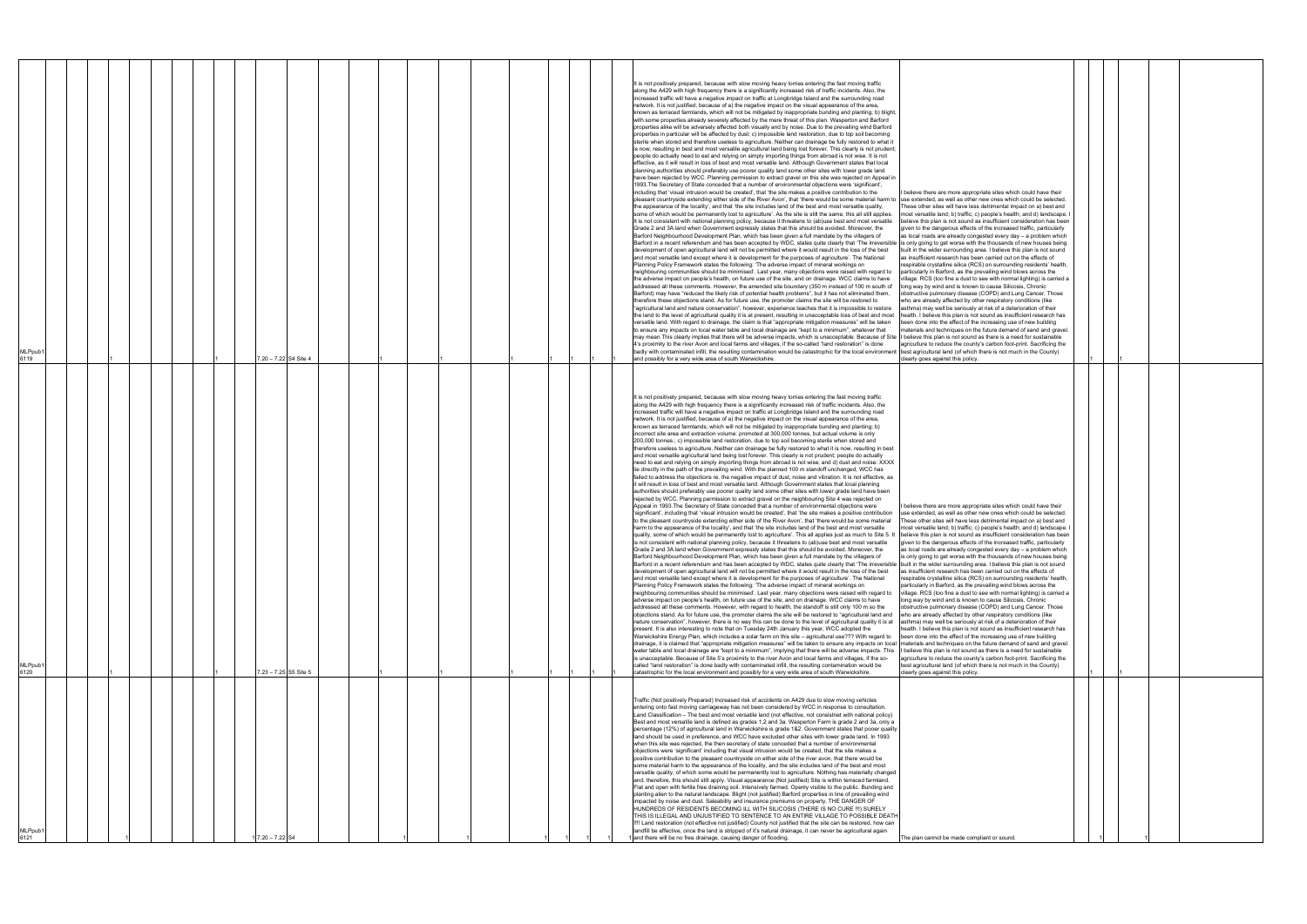| MLPpub1<br>6122             |  |  |  | $17.23 - 7.25$ S5 |     |  |  |  |  | Traffic (Not positively Prepared) Increased risk of accidents on A429 due to slow moving vehicles<br>entering onto fast moving carriageway has not been considered by WCC in response to consultation.<br>Land Classification - The best and most versatile land (not effective, not consistnet with national policy)<br>Best and most versatile land is defined as grades 1,2 and 3a. Wasperton Farm is grade 2 and 3a, only a<br>percentage (12%) of agricultural land in Warwickshire is grade 1&2. Government states that pooer quality<br>land should be used in preference, and WCC have excluded other sites with lower grade land. In 1993<br>when this site was rejected, the then secretary of state conceded that a number of environmental<br>objections were 'significant' including that visual intrusion would be created, that the site makes a<br>positive contribution to the pleasant countryside on either side of the river avon, that there would be<br>some material harm to the appearance of the locality, and the site includes land of the best and most<br>versatile quality, of which some would be permanently lost to agriculture. Nothing has materially changed<br>and, therefore, this should still apply. Visual appearance (Not justified) Site is within terraced farmland.<br>Flat and open with fertile free draining soil. Intensively farmed. Openly visible to the public. Bunding and<br>planting alien to the natural landscape. Blight (not justified) Barford properties in line of prevailing wind<br>impacted by noise and dust. Saleability and insurance premiums on property. THE DANGER OF<br>HUNDREDS OF RESIDENTS BECOMING ILL WITH SILICOSIS (THERE IS NO CURE !!!) SURELY<br>THIS IS ILLEGAL AND UNJUSTIFIED TO SENTENCE TO AN ENTIRE VILLAGE TO POSSIBLE DEATH<br>!!!! Land restoration (not effective not justified) County not justified that the site can be restored, how can<br>landfill be effective, once the land is stripped of it's natural drainage, it can never be agricultural again<br>and there will be no free drainage, causing danger of flooding.<br>The plan cannot be made compliant or sound. |
|-----------------------------|--|--|--|-------------------|-----|--|--|--|--|-------------------------------------------------------------------------------------------------------------------------------------------------------------------------------------------------------------------------------------------------------------------------------------------------------------------------------------------------------------------------------------------------------------------------------------------------------------------------------------------------------------------------------------------------------------------------------------------------------------------------------------------------------------------------------------------------------------------------------------------------------------------------------------------------------------------------------------------------------------------------------------------------------------------------------------------------------------------------------------------------------------------------------------------------------------------------------------------------------------------------------------------------------------------------------------------------------------------------------------------------------------------------------------------------------------------------------------------------------------------------------------------------------------------------------------------------------------------------------------------------------------------------------------------------------------------------------------------------------------------------------------------------------------------------------------------------------------------------------------------------------------------------------------------------------------------------------------------------------------------------------------------------------------------------------------------------------------------------------------------------------------------------------------------------------------------------------------------------------------------------------------------------------------------------------|
| MLPpub <sup>-</sup><br>6123 |  |  |  | 17.20 7.22 S4     |     |  |  |  |  | Traffic (not positively prepared) Have sufficient risk assessments and method statements, together with<br>health and safety checks been carried out by WCC in accordance with the increased risks of accidents<br>which will inevitably happen with the slow, lumbering large lorries entering and pulling out onto the fast<br>moving A429 carriage way, in response to consultation. Land classification (the best and most versatile<br>land The government states that the local planning authorities should be using poorer quality land in<br>preference to top grade land of 1, 2 and 3a. (There reasonable alternatives, based on proportionate<br>evidence). Wasperton farm is Grade 2 and 3a only 12% of agricultural land in Warwickshire is grade 1<br>and 2. WCC have excluded more suitable ground which is lower grade. This is not as sustainable<br>development! The visual appearance is not justified. The site is within "Terraced Farmlands". This site<br>was rejected in 1993 on Appeal. This land is also intensively farmed, openly visible to the public.<br>Bunding and planting are also alien to the natural landscape. Nothing has materially changed with<br>regards the 1993 Appeal and therefore this should still apply. Blight (not justified) There will be certain<br>properties that will be impacted due to visual impact, dirt, noise and silicon dust particles, which will be<br>carried into the village by the south west prevailing wind. There is no cure for silicosis. This raises up<br>some serious and worrying concerns that the CC have not really thought through this serious problem<br>This plan is not compliant or sound and does not comply with<br>associated with silicon dust.<br>national policy and legislation.                                                                                                                                                                                                                                                                                                                                                                                            |
| MLPpub <sup>-</sup><br>6124 |  |  |  | 17.23 - 7.25 S5   |     |  |  |  |  | Traffic (not positively prepared) Have sufficient risk assessments and method statements, together with<br>health and safety checks been carried out by WCC in accordance with the increased risks of accidents<br>which will inevitably happen with the slow, lumbering large lorries entering and pulling out onto the fast<br>moving A429 carriage way, in response to consultation. Land classification (the best and most versatile<br>land The government states that the local planning authorities should be using poorer quality land in<br>preference to top grade land of 1, 2 and 3a. (There reasonable alternatives, based on proportionate<br>evidence). Wasperton farm is Grade 2 and 3a only 12% of agricultural land in Warwickshire is grade 1<br>and 2. WCC have excluded more suitable ground which is lower grade. This is not as sustainable<br>development! The visual appearance is not justified. The site is within "Terraced Farmlands". This site<br>was rejected in 1993 on Appeal. This land is also intensively farmed, openly visible to the public.<br>Bunding and planting are also alien to the natural landscape. Nothing has materially changed with<br>regards the 1993 Appeal and therefore this should still apply. Blight (not justified) There will be certain<br>properties that will be impacted due to visual impact, dirt, noise and silicon dust particles, which will be<br>carried into the village by the south west prevailing wind. There is no cure for silicosis. This raises up<br>some serious and worrying concerns that the CC have not really thought through this serious problem<br>This plan is not compliant or sound and does not comply with<br>associated with silicon dust.<br>national policy and legislation.                                                                                                                                                                                                                                                                                                                                                                                            |
| MLPpub1<br>6125             |  |  |  | $1.5 - 1.11$      |     |  |  |  |  | Please see the detailed response given by Suzi Coyne, Agent,<br>Please see the detailed response given by Suzi Coyne, Agent, acting on behalf of Bourton and Draycote<br>acting on behalf of Bourton and Draycote PC and residents and with<br>PC and residents and with which response I entirely concur.<br>which response I entirely concur.                                                                                                                                                                                                                                                                                                                                                                                                                                                                                                                                                                                                                                                                                                                                                                                                                                                                                                                                                                                                                                                                                                                                                                                                                                                                                                                                                                                                                                                                                                                                                                                                                                                                                                                                                                                                                               |
| MLPpub <sup>®</sup><br>6126 |  |  |  |                   | S 5 |  |  |  |  | consider the MLP to be unsound for the following reasons:- Inadequate suitability of the A429 for slow<br>moving Aggregate Lorries pulling on to an already congested fast moving road can only be a hazard, and<br>I do not believe this has been properly considered. Adverse impact on the villages of Barford and<br>Wasperton from Noise, Dust and Air Quality-pollution and none of these can be mitigated against.<br>Primary School and Day Nursery especially. There will certainly be Blight on the local properties given<br>the fact that the site will be in operation for approximately 15/20 years regardless of how well managed<br>and operated it may be. The loss of high grade agricultural land is inevitable as it is widely recognised<br>that land cannot be restored to its former quality when minerals are removed. A precedent for the<br>protection of this land has already been established in 1993 on the grounds of environmental impact. It<br>does not appear that the Neighborhood Development Plan has been considered by WCC. Adverse<br>visual impact on the landscape. The Plan is not in line with NPPF in many areas i.e. Noise, Dust,<br>Due to contradictions of the plan Site 4 should be removed and<br>Landscape and Heritage etc. Possible contamination of watercourse. High impact on wildlife and<br>replaced by a suitable area of land which does not sacrifice high<br>conservation. WCC reports have confirmed that development of site 5 will result in permanent harm to<br>grade agricultural land and is sited significantly further from<br>the settings of grade II listed Seven Elms also Forge Cottage C17th listed building.<br>residential settlement.                                                                                                                                                                                                                                                                                                                                                                                                                                                       |
| MLPpub <sup>®</sup><br>6127 |  |  |  | 7.20-7.22 S4      |     |  |  |  |  | I consider the MLP to be unsound for the following reasons:- 1. Inadequate suitability of the A429 for<br>slow moving Aggregate Lorries pulling on to an already congested fast moving road can only be a<br>hazard, and I do not believe this has been properly considered. 2. Adverse impact on the villages of<br>Barford and Wasperton from Noise, Dust and Air Quality-pollution and none of these can be mitigated<br>against. Primary School and Day Nursery especially. 3. There will certainly be Blight on the local<br>properties given the fact that the site will be in operation for approximately 15/20 years regardless of how<br>well managed and operated it may be. 4. The loss of high grade agricultural land is inevitable as it is<br>widely recognised that land cannot be restored to its former quality when minerals are removed. A<br>precedent for the protection of this land has already been established in 1993 on the grounds of<br>environmental impact. 5. It does not appear that the Neighborhood Development Plan has been<br>considered by WCC. 6. Adverse visual impact on the landscape. 7. The Plan is not in line with NPPF in<br>many areas i.e. Noise, Dust, Landscape and Heritage etc. 8. Possible contamination of watercourse. 9.<br>Due to contradictions of the plan Site 4 should be removed and<br>High impact on wildlife and conservation. 10. WCC reports have confirmed that development of site 5 will replaced by a suitable area of land which does not sacrifice high<br>result in permanent harm to the settings of grade II listed Seven Elms also Forge Cottage C17th listed<br>grade agricultural land and is sited significantly further from<br>building.<br>esidential settlement.                                                                                                                                                                                                                                                                                                                                                                                                                       |
| MLPpub1<br>6128             |  |  |  | $20 - 7.22$ S4    |     |  |  |  |  | Traffic - Suitability of A429 to accommodate HGVs / Increased risk of accidents on A429 due to slow<br>moving vehicles / Increased traffic through Barford / Impact on northerly junction into Barford Proximity to<br>Housing - Too close to Sandy Way, even when moved away. Noise and pollution - Adverse impact on<br>local amenities and school/nursery in Barford / Silica dust pollution affecting locals. Agriculture - Loss of<br>BMV / Site contains Grade 1 / Previous court decision in 1993 / your paper claims there is "unlikely" to be<br>any irreversible or permanent loss of BMV - "unlikely" is insufficient. Properties - Devaluation<br>Environmental - Adverse impact on River Avon - your response of there being an "unlikely" impact is<br>insufficient. Visual aspect and landscape - Loss of agricultural land, hedgerows and landscapes. Land<br>classification - Not consistent with National policy Blight - Not justified Traffic - Not positively prepared.                                                                                                                                                                                                                                                                                                                                                                                                                                                                                                                                                                                                                                                                                                                                                                                                                                                                                                                                                                                                                                                                                                                                                                                  |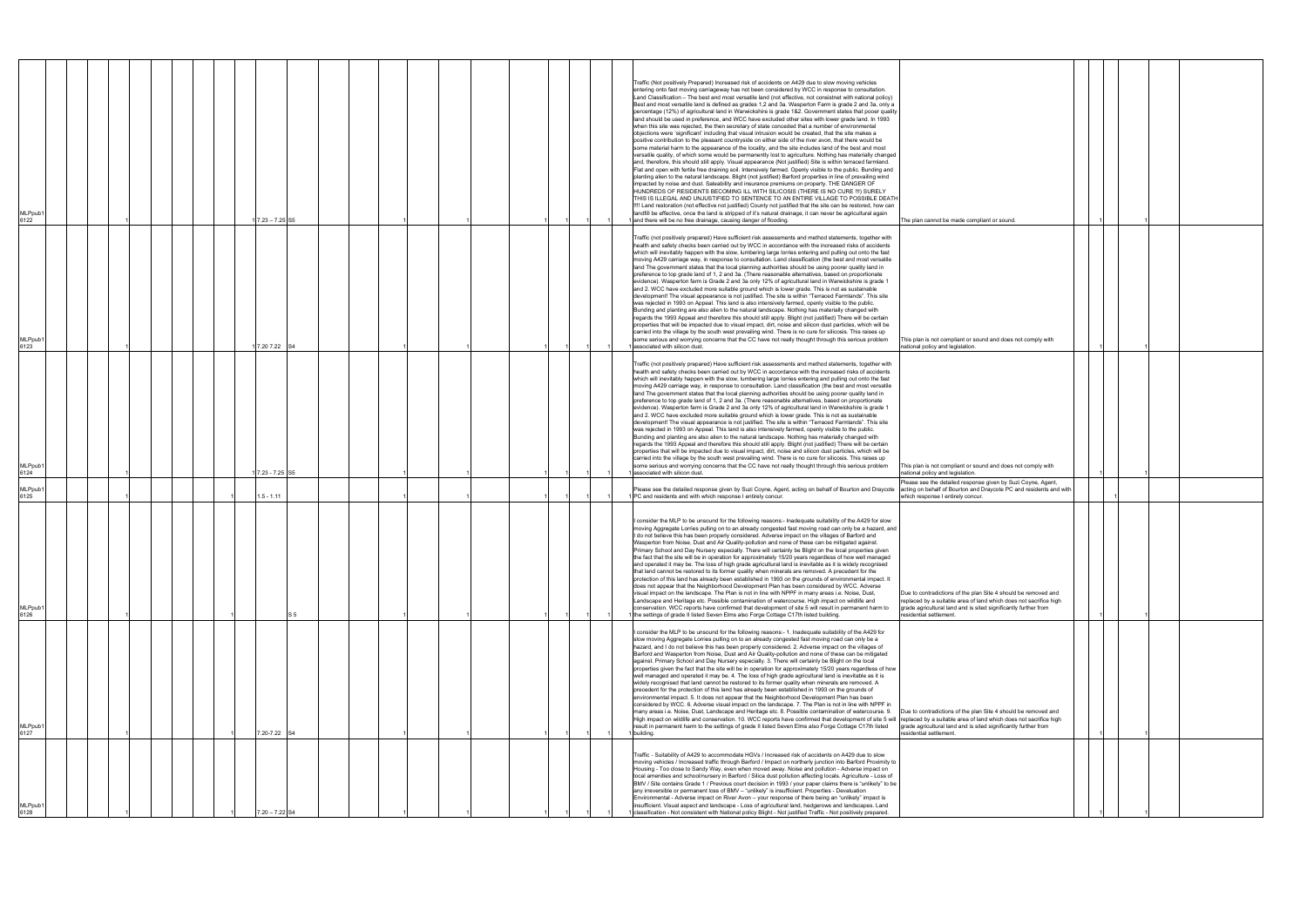| <b>MLPpub</b><br>6129  |  |  |  | $7.23 - 7.25$ S5        |                  |  |  |  |  | Landscape (Not Justified) - Loss of BMV / bunding innapropriate in location / adverse impact on<br>biodiversity Visual Appearance (Not Justified. Not Consistent with National Policy) - Infilling has only<br>been confirmed "in the opinion of the developer" Listed Building (Legal - Does not Comply with National<br>Policy and Legislation) - Negative impact on Barford House Site Area and Extraction Volumes (Not<br>Justified) - There are better sites elsewhere with lower BMV Dust Noise (Not Justified, Not Consistent<br>with National Policy) - Significant negative impact on local people, including young children. Land<br>Restoration - Inert Waste/lowering of land (Not Effective) Land Classification - The Best and Most<br>Versatile Land (Not Effective, Not Consistent with national policy)                                                                                                                                                                                                                                                                                                                                                                                                                                                                                                                                                                                                                                                                                                                                                                                                                                                                                                                                                                                                                          |                                                                                                                                                                                                                                                                                                                                                                                                                                                                                                                                                                                                                                                                                                                                                                                                                                                                                                                                                                                                                                                                                                                                                                                                                                                                                                                                                      |  |  |
|------------------------|--|--|--|-------------------------|------------------|--|--|--|--|---------------------------------------------------------------------------------------------------------------------------------------------------------------------------------------------------------------------------------------------------------------------------------------------------------------------------------------------------------------------------------------------------------------------------------------------------------------------------------------------------------------------------------------------------------------------------------------------------------------------------------------------------------------------------------------------------------------------------------------------------------------------------------------------------------------------------------------------------------------------------------------------------------------------------------------------------------------------------------------------------------------------------------------------------------------------------------------------------------------------------------------------------------------------------------------------------------------------------------------------------------------------------------------------------------------------------------------------------------------------------------------------------------------------------------------------------------------------------------------------------------------------------------------------------------------------------------------------------------------------------------------------------------------------------------------------------------------------------------------------------------------------------------------------------------------------------------------------------|------------------------------------------------------------------------------------------------------------------------------------------------------------------------------------------------------------------------------------------------------------------------------------------------------------------------------------------------------------------------------------------------------------------------------------------------------------------------------------------------------------------------------------------------------------------------------------------------------------------------------------------------------------------------------------------------------------------------------------------------------------------------------------------------------------------------------------------------------------------------------------------------------------------------------------------------------------------------------------------------------------------------------------------------------------------------------------------------------------------------------------------------------------------------------------------------------------------------------------------------------------------------------------------------------------------------------------------------------|--|--|
| MLPpub1<br>6130        |  |  |  | SO                      |                  |  |  |  |  | Please see the detailed response given by Suzi Coyne, Agent, acting on behalf of Bourton & Draycote<br>PC and residents and with which response I entirely concur.                                                                                                                                                                                                                                                                                                                                                                                                                                                                                                                                                                                                                                                                                                                                                                                                                                                                                                                                                                                                                                                                                                                                                                                                                                                                                                                                                                                                                                                                                                                                                                                                                                                                                | Please see the detailed response given by Suzi Coyne, Agent,<br>acting on behalf of Bourton & Draycote PC and residents and with<br>which response I entirely concur.                                                                                                                                                                                                                                                                                                                                                                                                                                                                                                                                                                                                                                                                                                                                                                                                                                                                                                                                                                                                                                                                                                                                                                                |  |  |
| MLPpub1<br>6131        |  |  |  |                         |                  |  |  |  |  | Please see the detailed respomse given by Suzi Coyne, Agent, acting on behalf of Bourton and Draycote acting on behalf of Bourton and Draycote PC and residents and with<br>PC and residents and with which response I entirely concur.                                                                                                                                                                                                                                                                                                                                                                                                                                                                                                                                                                                                                                                                                                                                                                                                                                                                                                                                                                                                                                                                                                                                                                                                                                                                                                                                                                                                                                                                                                                                                                                                           | Please see the detailed respomse given by Suzi Coyne, Agent,<br>which response I entirely concur.                                                                                                                                                                                                                                                                                                                                                                                                                                                                                                                                                                                                                                                                                                                                                                                                                                                                                                                                                                                                                                                                                                                                                                                                                                                    |  |  |
| <b>MLPpub1</b><br>6132 |  |  |  |                         | MCS1             |  |  |  |  | Please see the detailed response given by Suzi Coyne, Agent acting on behalf of Bourton and Draycote<br>PC and resdents and with which respnse I entirely concur.                                                                                                                                                                                                                                                                                                                                                                                                                                                                                                                                                                                                                                                                                                                                                                                                                                                                                                                                                                                                                                                                                                                                                                                                                                                                                                                                                                                                                                                                                                                                                                                                                                                                                 | Please see the detailed response given by Suzi Coyne, Agent<br>acting on behalf of Bourton and Draycote PC and resdents and with<br>which respnse I entirely concur.                                                                                                                                                                                                                                                                                                                                                                                                                                                                                                                                                                                                                                                                                                                                                                                                                                                                                                                                                                                                                                                                                                                                                                                 |  |  |
| MLPpub1<br>6133        |  |  |  |                         | MCS2             |  |  |  |  | Please see detailed response given by Suzi Coyne, Agent, acting on behalf of Bourton and Draycote PC<br>and residents and with which response I entirely concur.                                                                                                                                                                                                                                                                                                                                                                                                                                                                                                                                                                                                                                                                                                                                                                                                                                                                                                                                                                                                                                                                                                                                                                                                                                                                                                                                                                                                                                                                                                                                                                                                                                                                                  | Please see detailed response given by Suzi Coyne, Agent, acting<br>on behalf of Bourton and Draycote PC and residents and with which<br>esponse I entirely concur                                                                                                                                                                                                                                                                                                                                                                                                                                                                                                                                                                                                                                                                                                                                                                                                                                                                                                                                                                                                                                                                                                                                                                                    |  |  |
| MLPpub1<br>6134        |  |  |  | 7.20 - 7.22 S4 (Site 4) |                  |  |  |  |  | The plan is not sound. It is not justified and not consistent with the NPPF for the following reasons: *1)<br>The plan is NOT the most appropriate strategy, when considered against the reasonable alternatives,<br>based on proportionate evidence. Much of the land in question is of high grade 2 and 3A and therefore<br>not consistent with national policy as lower grade land should be used in preference. As previous<br>workings in Wasperton illustrate this land cannot be reinstated to the same high quality agricultural land<br>upon completion of the gravel extraction. *2) Visual impact would be significant in such an open vista,<br>thus altering "the character of the countryside" (NPPF). *3) Many properties would be greatly affected by<br>dust and noise pollution in both Wasperton and Barford. *4) Effect of the groundwater level and the<br>migration of contamination from the subsequent in-filling on completion of extraction. *5) Access to the<br>proposed site via the A429 would undoubtedly bring added hazard on this already very busy road and<br>exacerbate the existing problems for pedestrian and vehicle access to Wasperton.                                                                                                                                                                                                                                                                                                                                                                                                                                                                                                                                                                                                                                                                | This site is not suitable for gravel extraction                                                                                                                                                                                                                                                                                                                                                                                                                                                                                                                                                                                                                                                                                                                                                                                                                                                                                                                                                                                                                                                                                                                                                                                                                                                                                                      |  |  |
| MLPpub1<br>6135        |  |  |  | 7.23-7.25 S5 (Site 5)   |                  |  |  |  |  | The plan is not sound. It is not justified and not consistent with the NPPF for the following reasons: *1)<br>The plan is NOT the most appropriate strategy, when considered against the reasonable alternatives,<br>based on proportionate evidence. Much of the land in question is of high grade 2 and 3A and therefore<br>not consistent with national policy as lower grade land should be used in preference. As previous<br>workings in Wasperton illustrate this land cannot be reinstated to the same high quality agricultural land<br>upon completion of the gravel extraction. *2) Visual impact would be significant in such an open vista,<br>thus altering "the character of the countryside" (NPPF). *3) Many properties would be greatly affected by<br>dust and noise pollution in both Wasperton and Barford. XXXXX would be particularly affected. *4) Effect<br>of the groundwater level and the migration of contamination from the subsequent in-filling on completion<br>of extraction. *5) Access to the proposed site via the A429 would undoubtedly bring added hazard on this<br>already very busy road and exacerbate the existing problems for pedestrian and vehicle access to<br>Wasperton.                                                                                                                                                                                                                                                                                                                                                                                                                                                                                                                                                                                                                       | This site is not suitable for gravel extraction.                                                                                                                                                                                                                                                                                                                                                                                                                                                                                                                                                                                                                                                                                                                                                                                                                                                                                                                                                                                                                                                                                                                                                                                                                                                                                                     |  |  |
| <b>MLPpub1</b><br>6136 |  |  |  | 7.20-7.22 S4            |                  |  |  |  |  | Wasperton Farm is grade 2 and 3a, yet WCC has ignored other potential extraction sites with lower<br>grade land. In 1993 the Secretary of State rejected the plan to extract gravel on this site, due to the fact<br>that there would be material harm to the apearance of the locality. This remains the case, and the harm<br>would be irreversible. The visual appearance (not justified) - it is clearly visible to the public and within<br>'terraced farmlands' and from the adjacent A429 Blight (not justified) Wasperton and Barford properties<br>would be impacted visually and with dust, dirt and noise, protracted heavy vehicle movements, resulting sites 4 & 5 being so close to the river Avon and local farms and<br>in a substantial reduction in amenity and value. Current land classification is 'the best and most versatile villages, the 'make good', if done badly with contaminated infill,<br>land' (not effective and not consistent with national policy). Such land is a national asset, and is<br>lacable. Land restoration (not effective, not justified). Land would not be able to be returned to<br>similar grade agriculture, as soil would no longer be free draining. Finding suitable inert materials to infill democratically adopted by the village and presently by Warwick<br>for restoration could be problematic, and difficult to police. Traffic (not positively prepared). There will be District Council, appears to have been excluded from consideration<br>an increased risk of accidents due to slow lorries entering fast moving traffic, and increased congestion<br>of traffic on an already heavily strained local road network. Extra HGV traffic and associated congestion<br>will cause increased polution, cost to commercial and private traffic, and highway damage in the area. | There are better sites which could have their use extended, or other<br>new use could be chosen. These other sites will have less<br>detrimental impact regarding: Taking Grade 2 and 3a land out of<br>use - lower grade land elsewhere could be used. Other sites will<br>not cause blight on the landscape as much as this one. It is<br>generally accepted that the land cannot be restored to Grade 2 or<br>3a, so very good, rare farmland will be permanently lost There is<br>already heavy traffic on local roads, and recent growth especially<br>due to JLR expansion at Gaydon and housebuilding around<br>Wellesbourne. There is no evidence that the impact of increased<br>traffic movements caused by the extraction process hads been<br>considered in the Plan. The environs around the existing sites, if<br>they stay in use, will have less impact than sites 4 & 5. Because of<br>would damage the local environment and possibly a wider area of<br>south Warwickshire. The Neighborhood Development plan<br>in the Plan. The detriment to health for the residents of<br>Barford, Wasperton, and Warwick, particularly due to silica<br>inhalation, has not been considered.                                                                                                                                                 |  |  |
| MLPpub1<br>6137        |  |  |  | 7.23-7.25 S5            |                  |  |  |  |  | Site 5 Visual appearance (not justified) - the site is currently intensively farmed land and openly visible.<br>Land restoration (not effective, not justified). Land would not be able to be returned to agriculture as soil<br>would no longer be free draining, and finding inert materials to infill could mean that restoration takes a<br>very long time. Listed buildings - (does not comply with National Policy and Legislation) - Adequate<br>regard has not been given to the setting of a listed building or heritage asset, which can be harmed by<br>development within its setting. Site area and extraction volumes (not justified) Site volume promoted as<br>300,000 tonnes when actually it is only 200,000 tonnes. Dust and noise (not consistent with National<br>Policy). XXXXX barn are directly downwind of the site. An inadequate 100m standoff is proposed on this   District Council, appears to have been excluded from consideration<br>flat open site, which will mean detrimental noise dust and vibration. For this site, land classification is 'the in the Plan. The detriment to health for the residents of<br>best and most versatile land' (not effective and not consistent with national policy. WCC has ignored<br>other potential extraction sites with lower grade land.                                                                                                                                                                                                                                                                                                                                                                                                                                                                                                                              | There are better sites which could have their use extended. or other<br>new use could be chosen. These other sites will have less<br>detrimental impact regarding: Taking Grade 2 and 3a land out of<br>use - lower grade land elsewhere could be used. Other sites will<br>not cause blight on the landscape as much as this one. It is<br>generally accepted that the land cannot be restored to Grade 2 or<br>3a, so very good, rare farmland will be permanently lost There is<br>already heavy traffic on local roads, and recent growth especially<br>due to JLR expansion at Gaydon and housebuilding around<br>Wellesbourne. There is no evidence that the impact of increased<br>traffic movements caused by the extraction process hads been<br>considered in the Plan. The environs around the existing sites, if<br>they stay in use, will have less impact than sites 4 & 5. Because of<br>sites 4 & 5 being so close to the river Avon and local farms and<br>villages, the 'make good', if done badly with contaminated infill,<br>would damage the local environment and possibly a wider area of<br>south Warwickshire. The Neighborhood Development plan,<br>democratically adopted by the village and presently by Warwick<br>Barford, Wasperton, and Warwick, particularly due to silica<br>inhalation, has not been considered. |  |  |
| MLPpub1<br>6138        |  |  |  | $1.5 - 1.11$            |                  |  |  |  |  | Please see the detailed response given by Suzi Coyne, Agent, acting on behalf of Bourton and Draycote<br>PC and residents, with which I fully concur.                                                                                                                                                                                                                                                                                                                                                                                                                                                                                                                                                                                                                                                                                                                                                                                                                                                                                                                                                                                                                                                                                                                                                                                                                                                                                                                                                                                                                                                                                                                                                                                                                                                                                             | lease see the detailed response given by Suzi Coyne, Agent,<br>acting on behalf of Bourton and Draycote PC and residents, with<br>which I fully concur.                                                                                                                                                                                                                                                                                                                                                                                                                                                                                                                                                                                                                                                                                                                                                                                                                                                                                                                                                                                                                                                                                                                                                                                              |  |  |
| MLPpub1<br>6139        |  |  |  | SO                      |                  |  |  |  |  | Please see the detailed response given by Suzi Coyne, Agent, acting on behalf of Bourton and Draycote<br>1 PC and residents, with which I fully concur.                                                                                                                                                                                                                                                                                                                                                                                                                                                                                                                                                                                                                                                                                                                                                                                                                                                                                                                                                                                                                                                                                                                                                                                                                                                                                                                                                                                                                                                                                                                                                                                                                                                                                           | Please see the detailed response given by Suzi Coyne, Agent,<br>acting on behalf of Bourton and Draycote PC and residents, with<br>which I fully concur.                                                                                                                                                                                                                                                                                                                                                                                                                                                                                                                                                                                                                                                                                                                                                                                                                                                                                                                                                                                                                                                                                                                                                                                             |  |  |
| MLPpub1                |  |  |  |                         |                  |  |  |  |  | Please see the detailed response given by Suzi Coyne, Agent, acting on behalf of Bourton and Draycote                                                                                                                                                                                                                                                                                                                                                                                                                                                                                                                                                                                                                                                                                                                                                                                                                                                                                                                                                                                                                                                                                                                                                                                                                                                                                                                                                                                                                                                                                                                                                                                                                                                                                                                                             | Please see the detailed response given by Suzi Coyne, Agent,<br>acting on behalf of Bourton and Draycote PC and residents, with                                                                                                                                                                                                                                                                                                                                                                                                                                                                                                                                                                                                                                                                                                                                                                                                                                                                                                                                                                                                                                                                                                                                                                                                                      |  |  |
| 6140                   |  |  |  |                         | ACS <sub>1</sub> |  |  |  |  | PC and residents, with which I fully concur.                                                                                                                                                                                                                                                                                                                                                                                                                                                                                                                                                                                                                                                                                                                                                                                                                                                                                                                                                                                                                                                                                                                                                                                                                                                                                                                                                                                                                                                                                                                                                                                                                                                                                                                                                                                                      | which I fully concur.                                                                                                                                                                                                                                                                                                                                                                                                                                                                                                                                                                                                                                                                                                                                                                                                                                                                                                                                                                                                                                                                                                                                                                                                                                                                                                                                |  |  |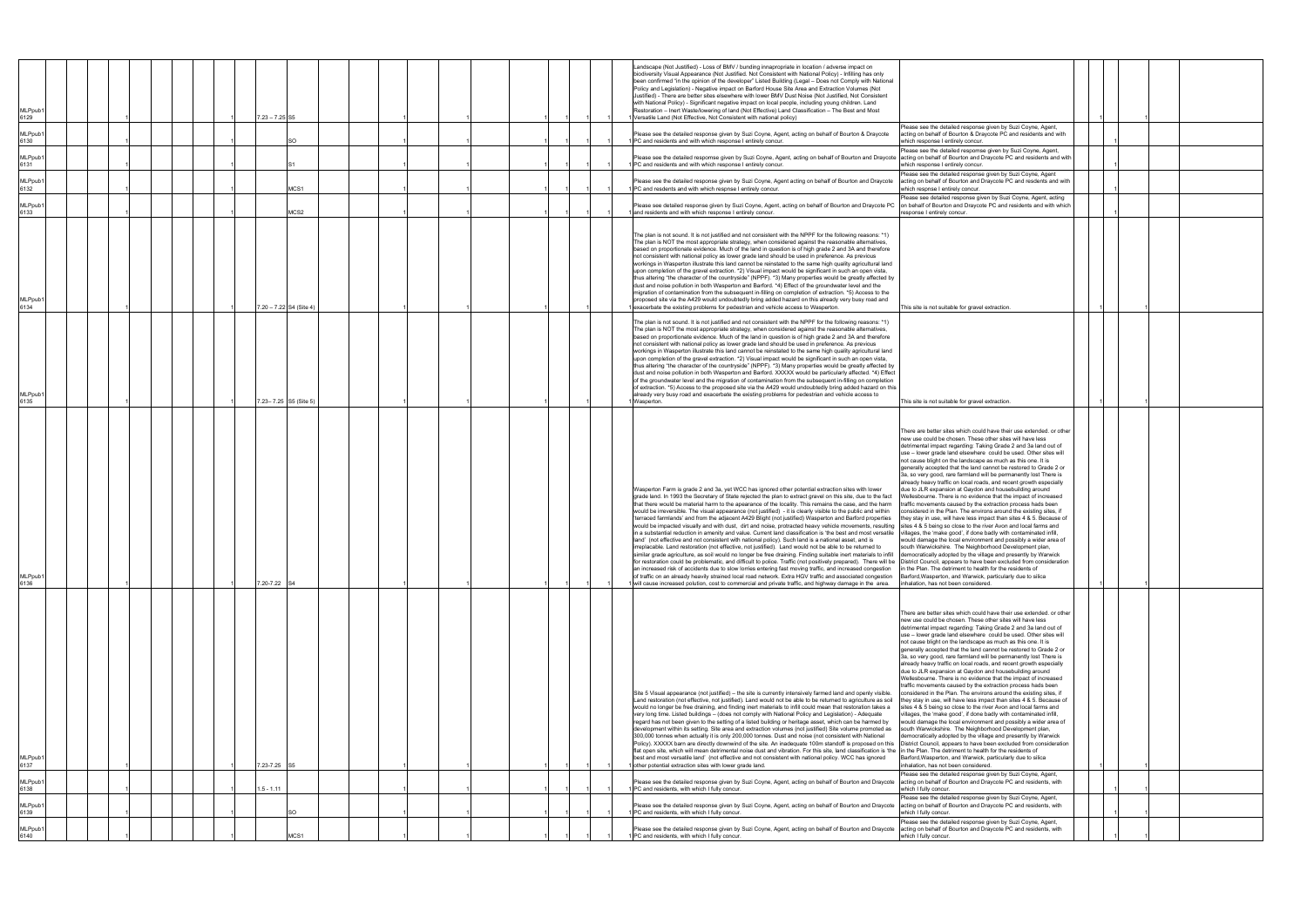|                             |  |  |  |  |                  |      |  |  |  |  |  | Please see the detailed response given by Suzi Coyne, Agent,                                                                                                                                                                                                                                                                                                                                                                                                                                                                                                                                                                                                                                                                                                                                                                                                                                                                                                                                                                                                                                                                                                                                                                                                                                                                                                                                                                                                                                                                                                                                                                                                                                                                                                                                                                                                                                                                                                                                                                                                                                                                                                                                                                                                                                                                                                                                                                                                                                                                                                                                                                                                                                                                                                                                                                                                                                                                                                                                                                                                                                                                                                                                                                                                                                                                                                                                                                                                                                                                                                                                                                                                                                                                                                                                                                                                                                                                                                                                                                                                                                                                                                                                                                                                                                                                                                                                                                                                                                                                                                                                                                                                                                                                                                                                                                                                                                                                                                                                                                                                                                                                                                                                                                                                                                                                                                                                                                                                                                                                                                                                                                                                                                                                                                                                                                                                                                                                                                                                                                                                                                                                                                                                                                                                                                                                                                                                                                                                                                                                                                                                                                                                                                                                                                                                                                                        |  |  |
|-----------------------------|--|--|--|--|------------------|------|--|--|--|--|--|-----------------------------------------------------------------------------------------------------------------------------------------------------------------------------------------------------------------------------------------------------------------------------------------------------------------------------------------------------------------------------------------------------------------------------------------------------------------------------------------------------------------------------------------------------------------------------------------------------------------------------------------------------------------------------------------------------------------------------------------------------------------------------------------------------------------------------------------------------------------------------------------------------------------------------------------------------------------------------------------------------------------------------------------------------------------------------------------------------------------------------------------------------------------------------------------------------------------------------------------------------------------------------------------------------------------------------------------------------------------------------------------------------------------------------------------------------------------------------------------------------------------------------------------------------------------------------------------------------------------------------------------------------------------------------------------------------------------------------------------------------------------------------------------------------------------------------------------------------------------------------------------------------------------------------------------------------------------------------------------------------------------------------------------------------------------------------------------------------------------------------------------------------------------------------------------------------------------------------------------------------------------------------------------------------------------------------------------------------------------------------------------------------------------------------------------------------------------------------------------------------------------------------------------------------------------------------------------------------------------------------------------------------------------------------------------------------------------------------------------------------------------------------------------------------------------------------------------------------------------------------------------------------------------------------------------------------------------------------------------------------------------------------------------------------------------------------------------------------------------------------------------------------------------------------------------------------------------------------------------------------------------------------------------------------------------------------------------------------------------------------------------------------------------------------------------------------------------------------------------------------------------------------------------------------------------------------------------------------------------------------------------------------------------------------------------------------------------------------------------------------------------------------------------------------------------------------------------------------------------------------------------------------------------------------------------------------------------------------------------------------------------------------------------------------------------------------------------------------------------------------------------------------------------------------------------------------------------------------------------------------------------------------------------------------------------------------------------------------------------------------------------------------------------------------------------------------------------------------------------------------------------------------------------------------------------------------------------------------------------------------------------------------------------------------------------------------------------------------------------------------------------------------------------------------------------------------------------------------------------------------------------------------------------------------------------------------------------------------------------------------------------------------------------------------------------------------------------------------------------------------------------------------------------------------------------------------------------------------------------------------------------------------------------------------------------------------------------------------------------------------------------------------------------------------------------------------------------------------------------------------------------------------------------------------------------------------------------------------------------------------------------------------------------------------------------------------------------------------------------------------------------------------------------------------------------------------------------------------------------------------------------------------------------------------------------------------------------------------------------------------------------------------------------------------------------------------------------------------------------------------------------------------------------------------------------------------------------------------------------------------------------------------------------------------------------------------------------------------------------------------------------------------------------------------------------------------------------------------------------------------------------------------------------------------------------------------------------------------------------------------------------------------------------------------------------------------------------------------------------------------------------------------------------------------------------------------------------------------|--|--|
| MLPpub <sup>®</sup><br>6141 |  |  |  |  |                  | MCS2 |  |  |  |  |  | Please see the detailed response given by Suzi Coyne, Agent, acting on behalf of Bourton and Draycote<br>acting on behalf of Bourton and Draycote PC and residents, with<br>PC and residents, with which I fully concur.<br>which I fully concur.                                                                                                                                                                                                                                                                                                                                                                                                                                                                                                                                                                                                                                                                                                                                                                                                                                                                                                                                                                                                                                                                                                                                                                                                                                                                                                                                                                                                                                                                                                                                                                                                                                                                                                                                                                                                                                                                                                                                                                                                                                                                                                                                                                                                                                                                                                                                                                                                                                                                                                                                                                                                                                                                                                                                                                                                                                                                                                                                                                                                                                                                                                                                                                                                                                                                                                                                                                                                                                                                                                                                                                                                                                                                                                                                                                                                                                                                                                                                                                                                                                                                                                                                                                                                                                                                                                                                                                                                                                                                                                                                                                                                                                                                                                                                                                                                                                                                                                                                                                                                                                                                                                                                                                                                                                                                                                                                                                                                                                                                                                                                                                                                                                                                                                                                                                                                                                                                                                                                                                                                                                                                                                                                                                                                                                                                                                                                                                                                                                                                                                                                                                                                   |  |  |
| <b>MLPpub</b><br>6142       |  |  |  |  |                  |      |  |  |  |  |  | Please see the detailed response given by Suzi Coyne, Agent,<br>Please see the detailed response given by Suzi Coyne, Agent, acting on behalf of Bourton and Draycote<br>acting on behalf of Bourton and Draycote PC and residentes, with<br>PC and residentes, with which I fully concur.<br>which I fully concur.                                                                                                                                                                                                                                                                                                                                                                                                                                                                                                                                                                                                                                                                                                                                                                                                                                                                                                                                                                                                                                                                                                                                                                                                                                                                                                                                                                                                                                                                                                                                                                                                                                                                                                                                                                                                                                                                                                                                                                                                                                                                                                                                                                                                                                                                                                                                                                                                                                                                                                                                                                                                                                                                                                                                                                                                                                                                                                                                                                                                                                                                                                                                                                                                                                                                                                                                                                                                                                                                                                                                                                                                                                                                                                                                                                                                                                                                                                                                                                                                                                                                                                                                                                                                                                                                                                                                                                                                                                                                                                                                                                                                                                                                                                                                                                                                                                                                                                                                                                                                                                                                                                                                                                                                                                                                                                                                                                                                                                                                                                                                                                                                                                                                                                                                                                                                                                                                                                                                                                                                                                                                                                                                                                                                                                                                                                                                                                                                                                                                                                                                 |  |  |
| <b>MLPpub</b><br>6143       |  |  |  |  | 7.20 - 7.22 S4   |      |  |  |  |  |  | Pollution - Not effective, positively prepared or consistent with NP. The mineral extraction will require<br>high CO2 emission trucks to transport materials increasing pollution locally. In addition, the village is<br>positioned where the prevailing wind will blow dust from the site across the village affecting residents<br>health long term. I have also not seen a noise assessment by an acoustician to examine the increased<br>noise. Processing plant will have a similar effect. Traffic - Most roads through Barford are single lane due<br>to parked cars. This makes pedestrian, cycle and road safety a serious concern. Although traffic is<br>planned for the northern bypass only, slow moving vehicles will be joining a busy 50MPH road commonly See points raised in section 5, in particular land classification. No<br>used by cyclists. Agriculture - The site uses BMV, Grade 2 and 3a agricultural land and so would deprive naterial changes have occurred since the same site was rejected<br>for Mineral Extraction by the Court of Appeal in 1993.<br>the site of good agricultural land permanently.                                                                                                                                                                                                                                                                                                                                                                                                                                                                                                                                                                                                                                                                                                                                                                                                                                                                                                                                                                                                                                                                                                                                                                                                                                                                                                                                                                                                                                                                                                                                                                                                                                                                                                                                                                                                                                                                                                                                                                                                                                                                                                                                                                                                                                                                                                                                                                                                                                                                                                                                                                                                                                                                                                                                                                                                                                                                                                                                                                                                                                                                                                                                                                                                                                                                                                                                                                                                                                                                                                                                                                                                                                                                                                                                                                                                                                                                                                                                                                                                                                                                                                                                                                                                                                                                                                                                                                                                                                                                                                                                                                                                                                                                                                                                                                                                                                                                                                                                                                                                                                                                                                                                                                                                                                                                                                                                                                                                                                                                                                                                                                                                                                                                                                           |  |  |
| <b>MLPpub</b><br>6144       |  |  |  |  | 7.23 - 7.25 S5   |      |  |  |  |  |  | See comments in section 5 Biodiversity - The use of dewatering will<br>affect the existing Brook. The impact of this does not appear to be<br>considered. Environmental issues - Silica dust Health and Safety<br>Dust - I am greatly concerned by Silica dust potentially emanating from the site and that the prevailing<br>Risk, long term liability to Council not addressed. Potential pollution<br>wind will spread this to the residents of Barford, causing harm to health. I do not believe this is sound,<br>of local environment or River Avon not addressed. Conflict of<br>justified or consistent with National Policy. There is no way of containing this dust, only limiting its<br>interest Appears to be of no benefit to Warwickshire District other<br>spread. No Hydrology - Dewatering of the site will harm the surrounding area and affect the ability to<br>than to provide funding to WCC to the detriment of long term health<br>restore land. Agricultural land - No guarantee agricultural land can be restored to the current standard.<br>and environment of residents.                                                                                                                                                                                                                                                                                                                                                                                                                                                                                                                                                                                                                                                                                                                                                                                                                                                                                                                                                                                                                                                                                                                                                                                                                                                                                                                                                                                                                                                                                                                                                                                                                                                                                                                                                                                                                                                                                                                                                                                                                                                                                                                                                                                                                                                                                                                                                                                                                                                                                                                                                                                                                                                                                                                                                                                                                                                                                                                                                                                                                                                                                                                                                                                                                                                                                                                                                                                                                                                                                                                                                                                                                                                                                                                                                                                                                                                                                                                                                                                                                                                                                                                                                                                                                                                                                                                                                                                                                                                                                                                                                                                                                                                                                                                                                                                                                                                                                                                                                                                                                                                                                                                                                                                                                                                                                                                                                                                                                                                                                                                                                                                                                                                                                                                                              |  |  |
| MLPpub <sup>®</sup><br>6145 |  |  |  |  | $1.5 - 1.11$     |      |  |  |  |  |  | lease see the detailed response given by Suzi Coyne, Agent,<br>Please see the detailed response given by Suzi Coyne, Agent, acting on behalf of Bourton and Draycote<br>acting on behalf of Bourton and Draycote PC and residents, with<br>PC and residents, with which I am in full agreement<br>which I am in full agreement.                                                                                                                                                                                                                                                                                                                                                                                                                                                                                                                                                                                                                                                                                                                                                                                                                                                                                                                                                                                                                                                                                                                                                                                                                                                                                                                                                                                                                                                                                                                                                                                                                                                                                                                                                                                                                                                                                                                                                                                                                                                                                                                                                                                                                                                                                                                                                                                                                                                                                                                                                                                                                                                                                                                                                                                                                                                                                                                                                                                                                                                                                                                                                                                                                                                                                                                                                                                                                                                                                                                                                                                                                                                                                                                                                                                                                                                                                                                                                                                                                                                                                                                                                                                                                                                                                                                                                                                                                                                                                                                                                                                                                                                                                                                                                                                                                                                                                                                                                                                                                                                                                                                                                                                                                                                                                                                                                                                                                                                                                                                                                                                                                                                                                                                                                                                                                                                                                                                                                                                                                                                                                                                                                                                                                                                                                                                                                                                                                                                                                                                     |  |  |
| <b>MLPpub</b><br>6146       |  |  |  |  |                  | SO   |  |  |  |  |  | Please see the detailed response given by Suzi Coyne, Agent<br>Please see the detailed response given by Suzi Coyne, Agent acting on behalf of Bourton and Draycote<br>acting on behalf of Bourton and Draycote PC and residents, with<br>PC and residents, with which I am in full agreement.<br>which I am in full agreement.                                                                                                                                                                                                                                                                                                                                                                                                                                                                                                                                                                                                                                                                                                                                                                                                                                                                                                                                                                                                                                                                                                                                                                                                                                                                                                                                                                                                                                                                                                                                                                                                                                                                                                                                                                                                                                                                                                                                                                                                                                                                                                                                                                                                                                                                                                                                                                                                                                                                                                                                                                                                                                                                                                                                                                                                                                                                                                                                                                                                                                                                                                                                                                                                                                                                                                                                                                                                                                                                                                                                                                                                                                                                                                                                                                                                                                                                                                                                                                                                                                                                                                                                                                                                                                                                                                                                                                                                                                                                                                                                                                                                                                                                                                                                                                                                                                                                                                                                                                                                                                                                                                                                                                                                                                                                                                                                                                                                                                                                                                                                                                                                                                                                                                                                                                                                                                                                                                                                                                                                                                                                                                                                                                                                                                                                                                                                                                                                                                                                                                                     |  |  |
| <b>MLPpub</b><br>6147       |  |  |  |  |                  |      |  |  |  |  |  | Please see the detailed response given by Suzi Coyne, Agent,<br>Please see the detailed response given by Suzi Coyne, Agent, acting on behalf of Bourton and Draycote<br>acting on behalf of Bourton and Draycote PC and residents, with<br>PC and residents, with which I am in full agreement.<br>which I am in full agreement.                                                                                                                                                                                                                                                                                                                                                                                                                                                                                                                                                                                                                                                                                                                                                                                                                                                                                                                                                                                                                                                                                                                                                                                                                                                                                                                                                                                                                                                                                                                                                                                                                                                                                                                                                                                                                                                                                                                                                                                                                                                                                                                                                                                                                                                                                                                                                                                                                                                                                                                                                                                                                                                                                                                                                                                                                                                                                                                                                                                                                                                                                                                                                                                                                                                                                                                                                                                                                                                                                                                                                                                                                                                                                                                                                                                                                                                                                                                                                                                                                                                                                                                                                                                                                                                                                                                                                                                                                                                                                                                                                                                                                                                                                                                                                                                                                                                                                                                                                                                                                                                                                                                                                                                                                                                                                                                                                                                                                                                                                                                                                                                                                                                                                                                                                                                                                                                                                                                                                                                                                                                                                                                                                                                                                                                                                                                                                                                                                                                                                                                   |  |  |
| MLPpub <sup>®</sup><br>6148 |  |  |  |  |                  | MCS1 |  |  |  |  |  | Please see the detailed response given by Suzi Coyne, Agent,<br>Please see the detailed response given by Suzi Coyne, Agent, acting on behalf of Bourton and Draycote<br>acting on behalf of Bourton and Draycote PC and residents, with<br>PC and residents, with which I am in full agreement.<br>which I am in full agreement.                                                                                                                                                                                                                                                                                                                                                                                                                                                                                                                                                                                                                                                                                                                                                                                                                                                                                                                                                                                                                                                                                                                                                                                                                                                                                                                                                                                                                                                                                                                                                                                                                                                                                                                                                                                                                                                                                                                                                                                                                                                                                                                                                                                                                                                                                                                                                                                                                                                                                                                                                                                                                                                                                                                                                                                                                                                                                                                                                                                                                                                                                                                                                                                                                                                                                                                                                                                                                                                                                                                                                                                                                                                                                                                                                                                                                                                                                                                                                                                                                                                                                                                                                                                                                                                                                                                                                                                                                                                                                                                                                                                                                                                                                                                                                                                                                                                                                                                                                                                                                                                                                                                                                                                                                                                                                                                                                                                                                                                                                                                                                                                                                                                                                                                                                                                                                                                                                                                                                                                                                                                                                                                                                                                                                                                                                                                                                                                                                                                                                                                   |  |  |
| MLPpub <sup>®</sup><br>6149 |  |  |  |  |                  | MCS2 |  |  |  |  |  | Please see the detailed response given by Suzi Coyne, Agent,<br>Please see the detailed response given by Suzi Coyne, Agent, acting on behalf of Bourton and Draycote<br>acting on behalf of Bourton and Draycote PC and residents, with<br>PC and residents, with which I am in full agreement<br>which I am in full agreement.                                                                                                                                                                                                                                                                                                                                                                                                                                                                                                                                                                                                                                                                                                                                                                                                                                                                                                                                                                                                                                                                                                                                                                                                                                                                                                                                                                                                                                                                                                                                                                                                                                                                                                                                                                                                                                                                                                                                                                                                                                                                                                                                                                                                                                                                                                                                                                                                                                                                                                                                                                                                                                                                                                                                                                                                                                                                                                                                                                                                                                                                                                                                                                                                                                                                                                                                                                                                                                                                                                                                                                                                                                                                                                                                                                                                                                                                                                                                                                                                                                                                                                                                                                                                                                                                                                                                                                                                                                                                                                                                                                                                                                                                                                                                                                                                                                                                                                                                                                                                                                                                                                                                                                                                                                                                                                                                                                                                                                                                                                                                                                                                                                                                                                                                                                                                                                                                                                                                                                                                                                                                                                                                                                                                                                                                                                                                                                                                                                                                                                                    |  |  |
| MLPpub <sup>®</sup><br>6150 |  |  |  |  | $7.20 - 7.22$ S4 |      |  |  |  |  |  | Environment NPPF Paragraph 114 states Planning applications should: *ensure, in granting planning<br>permission for mineral development, that there are no unacceptable adverse impacts on the natural and<br>historic environment, human health or aviation safety, and take into account the cumulative effect of<br>multiple impacts from individual sites and/or from a number of sites in a locality; *ensure that any<br>unavoidable noise, dust and particle emissions and any blasting vibrations are controlled, mitigated or<br>removed at source, and establish appropriate noise limits for extraction in proximity to noise sensitive<br>properties A large gravel extraction plant close to the existing villages of Barford and Wasperton would<br>cause adverse impacts on the health of the residents particularly the elderly, some of whom have<br>existing breathing problems. The prevailing S W wind will carry any dust or noise across the whole village<br>of Barford including the School and newly developed sports facilities on King George's field. Recent new<br>housing developments also mean there are more small children who are also sensitive to dust<br>contamination - especially when exercising. The fact that the workings this time would be moved 350M<br>down the road will not significantly reduce the noise nor will it improve the view in what is flat land in the<br>quiet of the countryside. Bonding will not provide any barrier to either of these. See below  The NPPF<br>further states 'The adverse impact of mineral workings on neighbouring communities should be<br>minimised' The Site assessment Rationale asks 'Would the proposed site be compatible with existing or<br>proposed neighbouring uses or will it create a nuisance that will affect existing residents.' This comment<br>by the Policy Planning Team of 'noise, dust, smell, light, vibration, air quality, impact on residents and<br>businesses and neighbouring uses' is surely the answe r. These hazards are not acceptable'. 2<br>Agricultural Value of the Land The plan is unsound because it is not consistent with the NPPF<br>Paragraph 112 which states :- Local planning authorities should take into account the economic and<br>her benefits of the best and most versatile agricultural land. Where significant development of<br>agricultural land is demonstrated to be necessary, local planning authorities should seek to use areas of<br>poorer quality land in preference to that of a higher quality. Grade 2a land which, according to the WCC<br>plan on page 20, is only present in a few small pockets in the county. This land is high quality because it<br>has good drainage and good topsoil, maintained over many years of careful cultivation. This Best and<br>Most versatile land will be destroyed - The gravel that gives it drainage will be removed, the inert<br>material refill will be inferior and will not create the drainage necessary for BMV land The topsoil will be<br>used to create the bunds and will deteriorate over the period of the working. Local Farmers who are<br>experienced in these matters confirm that the land cannot be returned to BMV The Council Officials who<br>came to make a presentation in 2015 could not guarantee that this land could be returned to Best and<br>Most Versatile. 3 Transportation and Traffic The Plan is unsound because the additional heavy traffic<br>which will result from the gravel extraction has not been thoroughly considered . a. Transportation of the<br>sand and gravel is proposed to be via the A 429 - but have the effects of the increased volume of slow<br>moving traffic been evaluated correctly? b. Neither WCC nor the Police will actually monitor the<br>Extract the minerals from an area totally away from a settlemeent<br>proposed traffic restrictions through the village along the narrow High St/Church St, where the school is<br>located, Already this road is used as a by-pass between south, west and north Warwickshire and the<br>south of Warwick and south of Leamington due partly to the centre of Warwick being modified to<br>discourage through traffic. The impending Warwick 'one way' system will make it worse. With the<br>massive building plan for Stratford and Warwick Districts this will get even worse. WCC Highways<br>Department refuse to measure the traffic along HighSt/Church St as they used to. I know it would now<br>show that the reasonable limits have already been exceeded. The uncontrollable gravel extraction<br>transport would make it even worse. c. The proposal is for 2 million tonnes to be removed. it is estimated<br>that the mining will result in an additional 20 or 30 trucks per hour into an already busy road system. d.<br>At peak hours there are queues from the village to join the bypass and there have been several<br>accidents at the two junctions, including a fatality. A significant increase in traffic will cause more<br>congestion, more potential danger and more frustration for commuters attempting to leave the village. It<br>is inevitable that more accidents and more fatalities will ensue. e. These trucks will themselves cause<br>noise and pollution which will be carried on the prevailing South West wind across the village adding to<br>the contamination caused by the mining operations. f. WCC Highways Department will no longer<br>measure the traffic along HighSt/Church St as they used to. I know it would now show that the<br>reasonable limits have already been exceeded particularly at peak commuter and school times. The<br>uncontrollable gravel extraction transport would make it much worse. 4. Community Involvement a. I<br>spent very many hours over a long period around 1993 objecting to very similar proposals. The 'final'<br>response from the Secretary of State agreed with our objections. The Secretary mentioned such things<br>as the fact that significant visual intrusion would be created and that land would be permanently lost to<br>agriculture and several others disadvantages. There have been no significant changes to the area since<br>then. Why should I as a resident have to defend my environment every 20 years or so from being<br>damaged by absent landlords wishing to make money? b. I and a number of other Barford residents<br>spent many hours over the last few years developing the Barford Neighbourhood Plan which has<br>completed all its processes and has finally been oficially approved. This set out what we as Barford<br>Village expected for its future. Such workings as are proposed for gravel extraction was not any part of<br>this Plan. Why is this Plan being completely ignored? |  |  |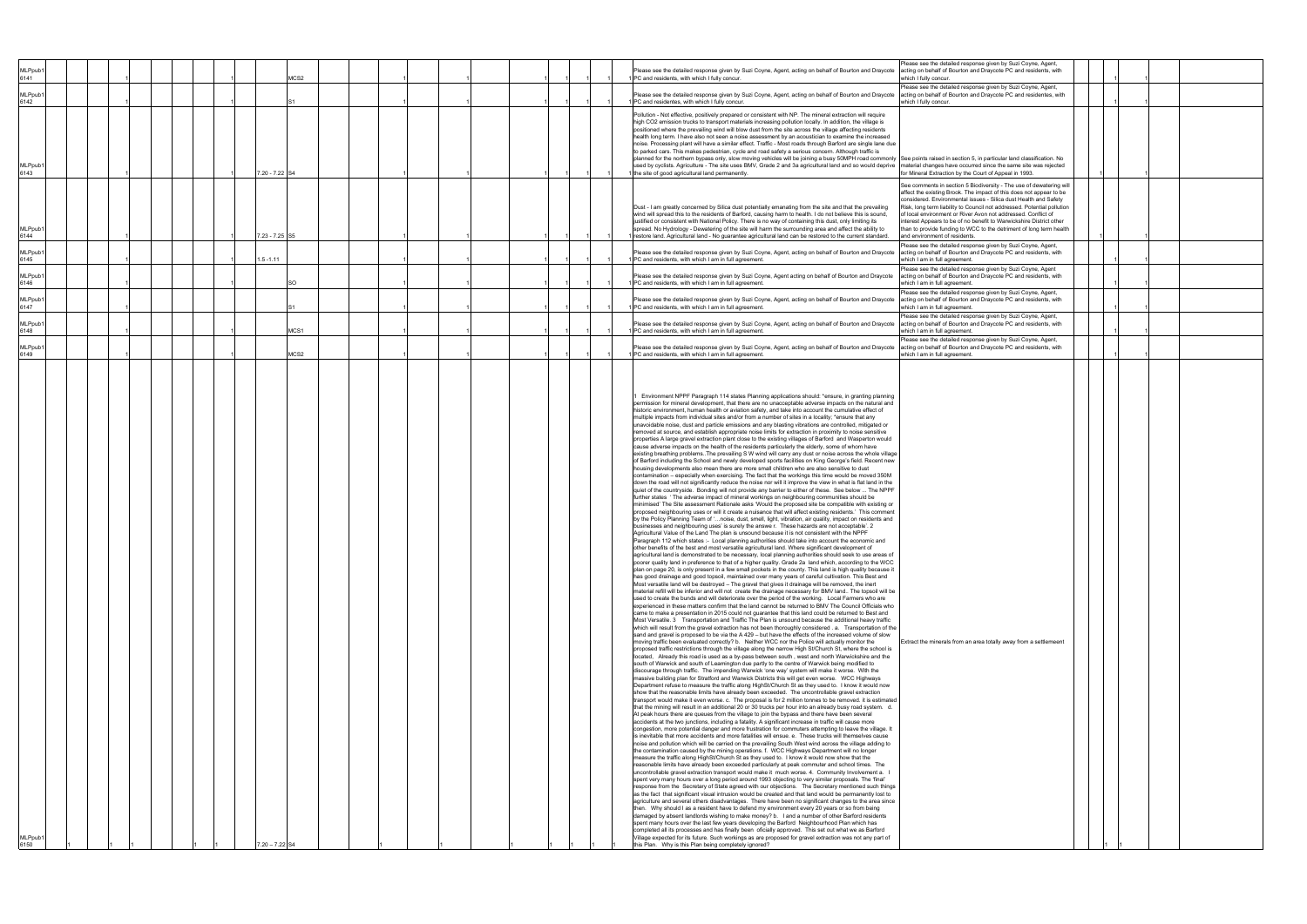| Extract the minerals from an area totally away from a settlemeent<br>Please see the detailed response given by Suzi Coyne, Agent,<br>acting on behalf of Bourton and Draycote PC and residents, and                                                                                                                                                                                                                                                                                                                                                                                                                                                                                                                                                                                                                                                                                              |  |   |   |  |
|--------------------------------------------------------------------------------------------------------------------------------------------------------------------------------------------------------------------------------------------------------------------------------------------------------------------------------------------------------------------------------------------------------------------------------------------------------------------------------------------------------------------------------------------------------------------------------------------------------------------------------------------------------------------------------------------------------------------------------------------------------------------------------------------------------------------------------------------------------------------------------------------------|--|---|---|--|
| with which response I entirely agree.<br>Please see the detailed response given by Suzi Coyne, Agent,                                                                                                                                                                                                                                                                                                                                                                                                                                                                                                                                                                                                                                                                                                                                                                                            |  | 1 | 1 |  |
| acting on behalf of Bourton and Draycote PC and residents, and<br>with which response I entirely agree.<br>Please see the detailed response given by Suzi Coyne, Agent,                                                                                                                                                                                                                                                                                                                                                                                                                                                                                                                                                                                                                                                                                                                          |  | 1 | 1 |  |
| acting on behalf of Bourton and Draycote PC and residents, and<br>with which response I entirely agree.<br>Please see the detailed response given by Suzi Coyne, Agent,                                                                                                                                                                                                                                                                                                                                                                                                                                                                                                                                                                                                                                                                                                                          |  | 1 | 1 |  |
| acting on behalf of Bourton and Draycote PC and residents, and<br>with which response I enitely agree.<br>Please see the detailed response given by Suzi Coyne, Agent,                                                                                                                                                                                                                                                                                                                                                                                                                                                                                                                                                                                                                                                                                                                           |  | 1 | 1 |  |
| acting on behalf of Bourton and Draycote PC and residents, and<br>with which response I entirely agree.                                                                                                                                                                                                                                                                                                                                                                                                                                                                                                                                                                                                                                                                                                                                                                                          |  | 1 | 1 |  |
| There are several alternative sites which are more appropiate.<br>Some existing sites could have their life extended. Consideration of<br>these would: Not take grade 2 and 3a agricultural land out of use.<br>Alternate sites will not visualy blight the landscape. Land cannot be<br>restored to Grade 2 or 3a. The continued use of existing sites will<br>have less impact than site 4. The heave impact of slow moving<br>heavily loaded traffic and its impact on already congested local<br>roads has not been properly considered. I do not believe WCC has<br>considered Barford's Neighborhood Development plan adopted by<br>the village and by Warwick District Council. The visual impact on<br>this area which attracts significant numbers of tourist due to its<br>proximity to Stratford upon Avon and Warwick, this would not be the<br>case with other more suitable sites. |  |   |   |  |

| MLPpub <sup>®</sup><br>6157                                                                                                                                                                                                                                                                                                                                                                                                                                                                                                                                                                                                                                                                                                                                                                                                                                                                                                                                                                                                                                                                                                                                                                                                                                                                                                                                                                                                                                                                                                                                                                                                                                                                                                                                                                                                                                                                                                                                                                                                                                                                                                                                                                                                                                                                                                                                                                                                                                                                                                                                                                                                                                                                                                                                                                                                                                                                                                                                                                                                                                                                                                                                                                                                  | <b>MLPpub</b><br>6156                                                                                                                                                                                                                                                                                                                            | <b>MLPpub</b><br>6155                                                                                                                                                                                                                                                                                                                       | 6153<br>MLPpub1<br>6154                                                                                                                                                                                                                                                                                                                                                                                                                                   | 6152<br>MLPpub1                                                                                                                                                                                                                                                                                                                                  | 6151<br>MLPpub1                                                                                                                                                                                                                                                                                                                                                    | MLPpub <sup>®</sup>                                                                                                                                                                                                                                                                                                                                                                                                                                                                                                                                                                                                                                                                                                                                                                                                                                                                                                                                                                                                                                                                                                                                                                                                                                                                                                                                                                                                                                                                                                                                                                                                                                                                                                                                                                                                                                                                                                                                                                                                                                                                                                                                                                                                                                                                                                                                                                                                                                                                                                                                                                                                                                                                                                                                                                                                                                                                                                                                                                                                                                                                                                                                                                                                                                                                                                                                                                                                                                                                                                                                                                                                                                                                                                                                                                                                                                                                                                                                                                                                                                                                                                                                                                                                                                                                                                                                                                                                                                                                                                                                                                                                                                                                                                                                                                                                                                                                                                                                                                                                                                                                                                                                                                                                                                                                                                                                                                                                                                                                                                                                                                                                                                                                                                                                                                                                                                                                                                                                                                                                                                                                                                                                                                                                                                                                                                                                                                                                                                                                                                                                                                                                                                                                                                      |
|------------------------------------------------------------------------------------------------------------------------------------------------------------------------------------------------------------------------------------------------------------------------------------------------------------------------------------------------------------------------------------------------------------------------------------------------------------------------------------------------------------------------------------------------------------------------------------------------------------------------------------------------------------------------------------------------------------------------------------------------------------------------------------------------------------------------------------------------------------------------------------------------------------------------------------------------------------------------------------------------------------------------------------------------------------------------------------------------------------------------------------------------------------------------------------------------------------------------------------------------------------------------------------------------------------------------------------------------------------------------------------------------------------------------------------------------------------------------------------------------------------------------------------------------------------------------------------------------------------------------------------------------------------------------------------------------------------------------------------------------------------------------------------------------------------------------------------------------------------------------------------------------------------------------------------------------------------------------------------------------------------------------------------------------------------------------------------------------------------------------------------------------------------------------------------------------------------------------------------------------------------------------------------------------------------------------------------------------------------------------------------------------------------------------------------------------------------------------------------------------------------------------------------------------------------------------------------------------------------------------------------------------------------------------------------------------------------------------------------------------------------------------------------------------------------------------------------------------------------------------------------------------------------------------------------------------------------------------------------------------------------------------------------------------------------------------------------------------------------------------------------------------------------------------------------------------------------------------------|--------------------------------------------------------------------------------------------------------------------------------------------------------------------------------------------------------------------------------------------------------------------------------------------------------------------------------------------------|---------------------------------------------------------------------------------------------------------------------------------------------------------------------------------------------------------------------------------------------------------------------------------------------------------------------------------------------|-----------------------------------------------------------------------------------------------------------------------------------------------------------------------------------------------------------------------------------------------------------------------------------------------------------------------------------------------------------------------------------------------------------------------------------------------------------|--------------------------------------------------------------------------------------------------------------------------------------------------------------------------------------------------------------------------------------------------------------------------------------------------------------------------------------------------|--------------------------------------------------------------------------------------------------------------------------------------------------------------------------------------------------------------------------------------------------------------------------------------------------------------------------------------------------------------------|--------------------------------------------------------------------------------------------------------------------------------------------------------------------------------------------------------------------------------------------------------------------------------------------------------------------------------------------------------------------------------------------------------------------------------------------------------------------------------------------------------------------------------------------------------------------------------------------------------------------------------------------------------------------------------------------------------------------------------------------------------------------------------------------------------------------------------------------------------------------------------------------------------------------------------------------------------------------------------------------------------------------------------------------------------------------------------------------------------------------------------------------------------------------------------------------------------------------------------------------------------------------------------------------------------------------------------------------------------------------------------------------------------------------------------------------------------------------------------------------------------------------------------------------------------------------------------------------------------------------------------------------------------------------------------------------------------------------------------------------------------------------------------------------------------------------------------------------------------------------------------------------------------------------------------------------------------------------------------------------------------------------------------------------------------------------------------------------------------------------------------------------------------------------------------------------------------------------------------------------------------------------------------------------------------------------------------------------------------------------------------------------------------------------------------------------------------------------------------------------------------------------------------------------------------------------------------------------------------------------------------------------------------------------------------------------------------------------------------------------------------------------------------------------------------------------------------------------------------------------------------------------------------------------------------------------------------------------------------------------------------------------------------------------------------------------------------------------------------------------------------------------------------------------------------------------------------------------------------------------------------------------------------------------------------------------------------------------------------------------------------------------------------------------------------------------------------------------------------------------------------------------------------------------------------------------------------------------------------------------------------------------------------------------------------------------------------------------------------------------------------------------------------------------------------------------------------------------------------------------------------------------------------------------------------------------------------------------------------------------------------------------------------------------------------------------------------------------------------------------------------------------------------------------------------------------------------------------------------------------------------------------------------------------------------------------------------------------------------------------------------------------------------------------------------------------------------------------------------------------------------------------------------------------------------------------------------------------------------------------------------------------------------------------------------------------------------------------------------------------------------------------------------------------------------------------------------------------------------------------------------------------------------------------------------------------------------------------------------------------------------------------------------------------------------------------------------------------------------------------------------------------------------------------------------------------------------------------------------------------------------------------------------------------------------------------------------------------------------------------------------------------------------------------------------------------------------------------------------------------------------------------------------------------------------------------------------------------------------------------------------------------------------------------------------------------------------------------------------------------------------------------------------------------------------------------------------------------------------------------------------------------------------------------------------------------------------------------------------------------------------------------------------------------------------------------------------------------------------------------------------------------------------------------------------------------------------------------------------------------------------------------------------------------------------------------------------------------------------------------------------------------------------------------------------------------------------------------------------------------------------------------------------------------------------------------------------------------------------------------------------------------------------------------------------------------------------------------------|
|                                                                                                                                                                                                                                                                                                                                                                                                                                                                                                                                                                                                                                                                                                                                                                                                                                                                                                                                                                                                                                                                                                                                                                                                                                                                                                                                                                                                                                                                                                                                                                                                                                                                                                                                                                                                                                                                                                                                                                                                                                                                                                                                                                                                                                                                                                                                                                                                                                                                                                                                                                                                                                                                                                                                                                                                                                                                                                                                                                                                                                                                                                                                                                                                                              |                                                                                                                                                                                                                                                                                                                                                  |                                                                                                                                                                                                                                                                                                                                             |                                                                                                                                                                                                                                                                                                                                                                                                                                                           |                                                                                                                                                                                                                                                                                                                                                  |                                                                                                                                                                                                                                                                                                                                                                    |                                                                                                                                                                                                                                                                                                                                                                                                                                                                                                                                                                                                                                                                                                                                                                                                                                                                                                                                                                                                                                                                                                                                                                                                                                                                                                                                                                                                                                                                                                                                                                                                                                                                                                                                                                                                                                                                                                                                                                                                                                                                                                                                                                                                                                                                                                                                                                                                                                                                                                                                                                                                                                                                                                                                                                                                                                                                                                                                                                                                                                                                                                                                                                                                                                                                                                                                                                                                                                                                                                                                                                                                                                                                                                                                                                                                                                                                                                                                                                                                                                                                                                                                                                                                                                                                                                                                                                                                                                                                                                                                                                                                                                                                                                                                                                                                                                                                                                                                                                                                                                                                                                                                                                                                                                                                                                                                                                                                                                                                                                                                                                                                                                                                                                                                                                                                                                                                                                                                                                                                                                                                                                                                                                                                                                                                                                                                                                                                                                                                                                                                                                                                                                                                                                                          |
|                                                                                                                                                                                                                                                                                                                                                                                                                                                                                                                                                                                                                                                                                                                                                                                                                                                                                                                                                                                                                                                                                                                                                                                                                                                                                                                                                                                                                                                                                                                                                                                                                                                                                                                                                                                                                                                                                                                                                                                                                                                                                                                                                                                                                                                                                                                                                                                                                                                                                                                                                                                                                                                                                                                                                                                                                                                                                                                                                                                                                                                                                                                                                                                                                              |                                                                                                                                                                                                                                                                                                                                                  |                                                                                                                                                                                                                                                                                                                                             |                                                                                                                                                                                                                                                                                                                                                                                                                                                           |                                                                                                                                                                                                                                                                                                                                                  |                                                                                                                                                                                                                                                                                                                                                                    |                                                                                                                                                                                                                                                                                                                                                                                                                                                                                                                                                                                                                                                                                                                                                                                                                                                                                                                                                                                                                                                                                                                                                                                                                                                                                                                                                                                                                                                                                                                                                                                                                                                                                                                                                                                                                                                                                                                                                                                                                                                                                                                                                                                                                                                                                                                                                                                                                                                                                                                                                                                                                                                                                                                                                                                                                                                                                                                                                                                                                                                                                                                                                                                                                                                                                                                                                                                                                                                                                                                                                                                                                                                                                                                                                                                                                                                                                                                                                                                                                                                                                                                                                                                                                                                                                                                                                                                                                                                                                                                                                                                                                                                                                                                                                                                                                                                                                                                                                                                                                                                                                                                                                                                                                                                                                                                                                                                                                                                                                                                                                                                                                                                                                                                                                                                                                                                                                                                                                                                                                                                                                                                                                                                                                                                                                                                                                                                                                                                                                                                                                                                                                                                                                                                          |
|                                                                                                                                                                                                                                                                                                                                                                                                                                                                                                                                                                                                                                                                                                                                                                                                                                                                                                                                                                                                                                                                                                                                                                                                                                                                                                                                                                                                                                                                                                                                                                                                                                                                                                                                                                                                                                                                                                                                                                                                                                                                                                                                                                                                                                                                                                                                                                                                                                                                                                                                                                                                                                                                                                                                                                                                                                                                                                                                                                                                                                                                                                                                                                                                                              |                                                                                                                                                                                                                                                                                                                                                  |                                                                                                                                                                                                                                                                                                                                             |                                                                                                                                                                                                                                                                                                                                                                                                                                                           |                                                                                                                                                                                                                                                                                                                                                  |                                                                                                                                                                                                                                                                                                                                                                    |                                                                                                                                                                                                                                                                                                                                                                                                                                                                                                                                                                                                                                                                                                                                                                                                                                                                                                                                                                                                                                                                                                                                                                                                                                                                                                                                                                                                                                                                                                                                                                                                                                                                                                                                                                                                                                                                                                                                                                                                                                                                                                                                                                                                                                                                                                                                                                                                                                                                                                                                                                                                                                                                                                                                                                                                                                                                                                                                                                                                                                                                                                                                                                                                                                                                                                                                                                                                                                                                                                                                                                                                                                                                                                                                                                                                                                                                                                                                                                                                                                                                                                                                                                                                                                                                                                                                                                                                                                                                                                                                                                                                                                                                                                                                                                                                                                                                                                                                                                                                                                                                                                                                                                                                                                                                                                                                                                                                                                                                                                                                                                                                                                                                                                                                                                                                                                                                                                                                                                                                                                                                                                                                                                                                                                                                                                                                                                                                                                                                                                                                                                                                                                                                                                                          |
|                                                                                                                                                                                                                                                                                                                                                                                                                                                                                                                                                                                                                                                                                                                                                                                                                                                                                                                                                                                                                                                                                                                                                                                                                                                                                                                                                                                                                                                                                                                                                                                                                                                                                                                                                                                                                                                                                                                                                                                                                                                                                                                                                                                                                                                                                                                                                                                                                                                                                                                                                                                                                                                                                                                                                                                                                                                                                                                                                                                                                                                                                                                                                                                                                              |                                                                                                                                                                                                                                                                                                                                                  |                                                                                                                                                                                                                                                                                                                                             |                                                                                                                                                                                                                                                                                                                                                                                                                                                           |                                                                                                                                                                                                                                                                                                                                                  |                                                                                                                                                                                                                                                                                                                                                                    |                                                                                                                                                                                                                                                                                                                                                                                                                                                                                                                                                                                                                                                                                                                                                                                                                                                                                                                                                                                                                                                                                                                                                                                                                                                                                                                                                                                                                                                                                                                                                                                                                                                                                                                                                                                                                                                                                                                                                                                                                                                                                                                                                                                                                                                                                                                                                                                                                                                                                                                                                                                                                                                                                                                                                                                                                                                                                                                                                                                                                                                                                                                                                                                                                                                                                                                                                                                                                                                                                                                                                                                                                                                                                                                                                                                                                                                                                                                                                                                                                                                                                                                                                                                                                                                                                                                                                                                                                                                                                                                                                                                                                                                                                                                                                                                                                                                                                                                                                                                                                                                                                                                                                                                                                                                                                                                                                                                                                                                                                                                                                                                                                                                                                                                                                                                                                                                                                                                                                                                                                                                                                                                                                                                                                                                                                                                                                                                                                                                                                                                                                                                                                                                                                                                          |
|                                                                                                                                                                                                                                                                                                                                                                                                                                                                                                                                                                                                                                                                                                                                                                                                                                                                                                                                                                                                                                                                                                                                                                                                                                                                                                                                                                                                                                                                                                                                                                                                                                                                                                                                                                                                                                                                                                                                                                                                                                                                                                                                                                                                                                                                                                                                                                                                                                                                                                                                                                                                                                                                                                                                                                                                                                                                                                                                                                                                                                                                                                                                                                                                                              |                                                                                                                                                                                                                                                                                                                                                  |                                                                                                                                                                                                                                                                                                                                             |                                                                                                                                                                                                                                                                                                                                                                                                                                                           |                                                                                                                                                                                                                                                                                                                                                  |                                                                                                                                                                                                                                                                                                                                                                    |                                                                                                                                                                                                                                                                                                                                                                                                                                                                                                                                                                                                                                                                                                                                                                                                                                                                                                                                                                                                                                                                                                                                                                                                                                                                                                                                                                                                                                                                                                                                                                                                                                                                                                                                                                                                                                                                                                                                                                                                                                                                                                                                                                                                                                                                                                                                                                                                                                                                                                                                                                                                                                                                                                                                                                                                                                                                                                                                                                                                                                                                                                                                                                                                                                                                                                                                                                                                                                                                                                                                                                                                                                                                                                                                                                                                                                                                                                                                                                                                                                                                                                                                                                                                                                                                                                                                                                                                                                                                                                                                                                                                                                                                                                                                                                                                                                                                                                                                                                                                                                                                                                                                                                                                                                                                                                                                                                                                                                                                                                                                                                                                                                                                                                                                                                                                                                                                                                                                                                                                                                                                                                                                                                                                                                                                                                                                                                                                                                                                                                                                                                                                                                                                                                                          |
|                                                                                                                                                                                                                                                                                                                                                                                                                                                                                                                                                                                                                                                                                                                                                                                                                                                                                                                                                                                                                                                                                                                                                                                                                                                                                                                                                                                                                                                                                                                                                                                                                                                                                                                                                                                                                                                                                                                                                                                                                                                                                                                                                                                                                                                                                                                                                                                                                                                                                                                                                                                                                                                                                                                                                                                                                                                                                                                                                                                                                                                                                                                                                                                                                              |                                                                                                                                                                                                                                                                                                                                                  |                                                                                                                                                                                                                                                                                                                                             |                                                                                                                                                                                                                                                                                                                                                                                                                                                           |                                                                                                                                                                                                                                                                                                                                                  |                                                                                                                                                                                                                                                                                                                                                                    |                                                                                                                                                                                                                                                                                                                                                                                                                                                                                                                                                                                                                                                                                                                                                                                                                                                                                                                                                                                                                                                                                                                                                                                                                                                                                                                                                                                                                                                                                                                                                                                                                                                                                                                                                                                                                                                                                                                                                                                                                                                                                                                                                                                                                                                                                                                                                                                                                                                                                                                                                                                                                                                                                                                                                                                                                                                                                                                                                                                                                                                                                                                                                                                                                                                                                                                                                                                                                                                                                                                                                                                                                                                                                                                                                                                                                                                                                                                                                                                                                                                                                                                                                                                                                                                                                                                                                                                                                                                                                                                                                                                                                                                                                                                                                                                                                                                                                                                                                                                                                                                                                                                                                                                                                                                                                                                                                                                                                                                                                                                                                                                                                                                                                                                                                                                                                                                                                                                                                                                                                                                                                                                                                                                                                                                                                                                                                                                                                                                                                                                                                                                                                                                                                                                          |
| $20 - 7.22$                                                                                                                                                                                                                                                                                                                                                                                                                                                                                                                                                                                                                                                                                                                                                                                                                                                                                                                                                                                                                                                                                                                                                                                                                                                                                                                                                                                                                                                                                                                                                                                                                                                                                                                                                                                                                                                                                                                                                                                                                                                                                                                                                                                                                                                                                                                                                                                                                                                                                                                                                                                                                                                                                                                                                                                                                                                                                                                                                                                                                                                                                                                                                                                                                  |                                                                                                                                                                                                                                                                                                                                                  |                                                                                                                                                                                                                                                                                                                                             |                                                                                                                                                                                                                                                                                                                                                                                                                                                           | $1.5 - 1.11$                                                                                                                                                                                                                                                                                                                                     | $7.23 - 7.25$ S5                                                                                                                                                                                                                                                                                                                                                   |                                                                                                                                                                                                                                                                                                                                                                                                                                                                                                                                                                                                                                                                                                                                                                                                                                                                                                                                                                                                                                                                                                                                                                                                                                                                                                                                                                                                                                                                                                                                                                                                                                                                                                                                                                                                                                                                                                                                                                                                                                                                                                                                                                                                                                                                                                                                                                                                                                                                                                                                                                                                                                                                                                                                                                                                                                                                                                                                                                                                                                                                                                                                                                                                                                                                                                                                                                                                                                                                                                                                                                                                                                                                                                                                                                                                                                                                                                                                                                                                                                                                                                                                                                                                                                                                                                                                                                                                                                                                                                                                                                                                                                                                                                                                                                                                                                                                                                                                                                                                                                                                                                                                                                                                                                                                                                                                                                                                                                                                                                                                                                                                                                                                                                                                                                                                                                                                                                                                                                                                                                                                                                                                                                                                                                                                                                                                                                                                                                                                                                                                                                                                                                                                                                                          |
|                                                                                                                                                                                                                                                                                                                                                                                                                                                                                                                                                                                                                                                                                                                                                                                                                                                                                                                                                                                                                                                                                                                                                                                                                                                                                                                                                                                                                                                                                                                                                                                                                                                                                                                                                                                                                                                                                                                                                                                                                                                                                                                                                                                                                                                                                                                                                                                                                                                                                                                                                                                                                                                                                                                                                                                                                                                                                                                                                                                                                                                                                                                                                                                                                              | MCS2                                                                                                                                                                                                                                                                                                                                             | MCS1                                                                                                                                                                                                                                                                                                                                        | SO                                                                                                                                                                                                                                                                                                                                                                                                                                                        |                                                                                                                                                                                                                                                                                                                                                  |                                                                                                                                                                                                                                                                                                                                                                    |                                                                                                                                                                                                                                                                                                                                                                                                                                                                                                                                                                                                                                                                                                                                                                                                                                                                                                                                                                                                                                                                                                                                                                                                                                                                                                                                                                                                                                                                                                                                                                                                                                                                                                                                                                                                                                                                                                                                                                                                                                                                                                                                                                                                                                                                                                                                                                                                                                                                                                                                                                                                                                                                                                                                                                                                                                                                                                                                                                                                                                                                                                                                                                                                                                                                                                                                                                                                                                                                                                                                                                                                                                                                                                                                                                                                                                                                                                                                                                                                                                                                                                                                                                                                                                                                                                                                                                                                                                                                                                                                                                                                                                                                                                                                                                                                                                                                                                                                                                                                                                                                                                                                                                                                                                                                                                                                                                                                                                                                                                                                                                                                                                                                                                                                                                                                                                                                                                                                                                                                                                                                                                                                                                                                                                                                                                                                                                                                                                                                                                                                                                                                                                                                                                                          |
|                                                                                                                                                                                                                                                                                                                                                                                                                                                                                                                                                                                                                                                                                                                                                                                                                                                                                                                                                                                                                                                                                                                                                                                                                                                                                                                                                                                                                                                                                                                                                                                                                                                                                                                                                                                                                                                                                                                                                                                                                                                                                                                                                                                                                                                                                                                                                                                                                                                                                                                                                                                                                                                                                                                                                                                                                                                                                                                                                                                                                                                                                                                                                                                                                              |                                                                                                                                                                                                                                                                                                                                                  |                                                                                                                                                                                                                                                                                                                                             |                                                                                                                                                                                                                                                                                                                                                                                                                                                           |                                                                                                                                                                                                                                                                                                                                                  |                                                                                                                                                                                                                                                                                                                                                                    |                                                                                                                                                                                                                                                                                                                                                                                                                                                                                                                                                                                                                                                                                                                                                                                                                                                                                                                                                                                                                                                                                                                                                                                                                                                                                                                                                                                                                                                                                                                                                                                                                                                                                                                                                                                                                                                                                                                                                                                                                                                                                                                                                                                                                                                                                                                                                                                                                                                                                                                                                                                                                                                                                                                                                                                                                                                                                                                                                                                                                                                                                                                                                                                                                                                                                                                                                                                                                                                                                                                                                                                                                                                                                                                                                                                                                                                                                                                                                                                                                                                                                                                                                                                                                                                                                                                                                                                                                                                                                                                                                                                                                                                                                                                                                                                                                                                                                                                                                                                                                                                                                                                                                                                                                                                                                                                                                                                                                                                                                                                                                                                                                                                                                                                                                                                                                                                                                                                                                                                                                                                                                                                                                                                                                                                                                                                                                                                                                                                                                                                                                                                                                                                                                                                          |
|                                                                                                                                                                                                                                                                                                                                                                                                                                                                                                                                                                                                                                                                                                                                                                                                                                                                                                                                                                                                                                                                                                                                                                                                                                                                                                                                                                                                                                                                                                                                                                                                                                                                                                                                                                                                                                                                                                                                                                                                                                                                                                                                                                                                                                                                                                                                                                                                                                                                                                                                                                                                                                                                                                                                                                                                                                                                                                                                                                                                                                                                                                                                                                                                                              |                                                                                                                                                                                                                                                                                                                                                  |                                                                                                                                                                                                                                                                                                                                             |                                                                                                                                                                                                                                                                                                                                                                                                                                                           |                                                                                                                                                                                                                                                                                                                                                  |                                                                                                                                                                                                                                                                                                                                                                    |                                                                                                                                                                                                                                                                                                                                                                                                                                                                                                                                                                                                                                                                                                                                                                                                                                                                                                                                                                                                                                                                                                                                                                                                                                                                                                                                                                                                                                                                                                                                                                                                                                                                                                                                                                                                                                                                                                                                                                                                                                                                                                                                                                                                                                                                                                                                                                                                                                                                                                                                                                                                                                                                                                                                                                                                                                                                                                                                                                                                                                                                                                                                                                                                                                                                                                                                                                                                                                                                                                                                                                                                                                                                                                                                                                                                                                                                                                                                                                                                                                                                                                                                                                                                                                                                                                                                                                                                                                                                                                                                                                                                                                                                                                                                                                                                                                                                                                                                                                                                                                                                                                                                                                                                                                                                                                                                                                                                                                                                                                                                                                                                                                                                                                                                                                                                                                                                                                                                                                                                                                                                                                                                                                                                                                                                                                                                                                                                                                                                                                                                                                                                                                                                                                                          |
|                                                                                                                                                                                                                                                                                                                                                                                                                                                                                                                                                                                                                                                                                                                                                                                                                                                                                                                                                                                                                                                                                                                                                                                                                                                                                                                                                                                                                                                                                                                                                                                                                                                                                                                                                                                                                                                                                                                                                                                                                                                                                                                                                                                                                                                                                                                                                                                                                                                                                                                                                                                                                                                                                                                                                                                                                                                                                                                                                                                                                                                                                                                                                                                                                              |                                                                                                                                                                                                                                                                                                                                                  |                                                                                                                                                                                                                                                                                                                                             |                                                                                                                                                                                                                                                                                                                                                                                                                                                           |                                                                                                                                                                                                                                                                                                                                                  |                                                                                                                                                                                                                                                                                                                                                                    |                                                                                                                                                                                                                                                                                                                                                                                                                                                                                                                                                                                                                                                                                                                                                                                                                                                                                                                                                                                                                                                                                                                                                                                                                                                                                                                                                                                                                                                                                                                                                                                                                                                                                                                                                                                                                                                                                                                                                                                                                                                                                                                                                                                                                                                                                                                                                                                                                                                                                                                                                                                                                                                                                                                                                                                                                                                                                                                                                                                                                                                                                                                                                                                                                                                                                                                                                                                                                                                                                                                                                                                                                                                                                                                                                                                                                                                                                                                                                                                                                                                                                                                                                                                                                                                                                                                                                                                                                                                                                                                                                                                                                                                                                                                                                                                                                                                                                                                                                                                                                                                                                                                                                                                                                                                                                                                                                                                                                                                                                                                                                                                                                                                                                                                                                                                                                                                                                                                                                                                                                                                                                                                                                                                                                                                                                                                                                                                                                                                                                                                                                                                                                                                                                                                          |
|                                                                                                                                                                                                                                                                                                                                                                                                                                                                                                                                                                                                                                                                                                                                                                                                                                                                                                                                                                                                                                                                                                                                                                                                                                                                                                                                                                                                                                                                                                                                                                                                                                                                                                                                                                                                                                                                                                                                                                                                                                                                                                                                                                                                                                                                                                                                                                                                                                                                                                                                                                                                                                                                                                                                                                                                                                                                                                                                                                                                                                                                                                                                                                                                                              |                                                                                                                                                                                                                                                                                                                                                  |                                                                                                                                                                                                                                                                                                                                             |                                                                                                                                                                                                                                                                                                                                                                                                                                                           |                                                                                                                                                                                                                                                                                                                                                  |                                                                                                                                                                                                                                                                                                                                                                    |                                                                                                                                                                                                                                                                                                                                                                                                                                                                                                                                                                                                                                                                                                                                                                                                                                                                                                                                                                                                                                                                                                                                                                                                                                                                                                                                                                                                                                                                                                                                                                                                                                                                                                                                                                                                                                                                                                                                                                                                                                                                                                                                                                                                                                                                                                                                                                                                                                                                                                                                                                                                                                                                                                                                                                                                                                                                                                                                                                                                                                                                                                                                                                                                                                                                                                                                                                                                                                                                                                                                                                                                                                                                                                                                                                                                                                                                                                                                                                                                                                                                                                                                                                                                                                                                                                                                                                                                                                                                                                                                                                                                                                                                                                                                                                                                                                                                                                                                                                                                                                                                                                                                                                                                                                                                                                                                                                                                                                                                                                                                                                                                                                                                                                                                                                                                                                                                                                                                                                                                                                                                                                                                                                                                                                                                                                                                                                                                                                                                                                                                                                                                                                                                                                                          |
|                                                                                                                                                                                                                                                                                                                                                                                                                                                                                                                                                                                                                                                                                                                                                                                                                                                                                                                                                                                                                                                                                                                                                                                                                                                                                                                                                                                                                                                                                                                                                                                                                                                                                                                                                                                                                                                                                                                                                                                                                                                                                                                                                                                                                                                                                                                                                                                                                                                                                                                                                                                                                                                                                                                                                                                                                                                                                                                                                                                                                                                                                                                                                                                                                              |                                                                                                                                                                                                                                                                                                                                                  |                                                                                                                                                                                                                                                                                                                                             |                                                                                                                                                                                                                                                                                                                                                                                                                                                           |                                                                                                                                                                                                                                                                                                                                                  |                                                                                                                                                                                                                                                                                                                                                                    |                                                                                                                                                                                                                                                                                                                                                                                                                                                                                                                                                                                                                                                                                                                                                                                                                                                                                                                                                                                                                                                                                                                                                                                                                                                                                                                                                                                                                                                                                                                                                                                                                                                                                                                                                                                                                                                                                                                                                                                                                                                                                                                                                                                                                                                                                                                                                                                                                                                                                                                                                                                                                                                                                                                                                                                                                                                                                                                                                                                                                                                                                                                                                                                                                                                                                                                                                                                                                                                                                                                                                                                                                                                                                                                                                                                                                                                                                                                                                                                                                                                                                                                                                                                                                                                                                                                                                                                                                                                                                                                                                                                                                                                                                                                                                                                                                                                                                                                                                                                                                                                                                                                                                                                                                                                                                                                                                                                                                                                                                                                                                                                                                                                                                                                                                                                                                                                                                                                                                                                                                                                                                                                                                                                                                                                                                                                                                                                                                                                                                                                                                                                                                                                                                                                          |
|                                                                                                                                                                                                                                                                                                                                                                                                                                                                                                                                                                                                                                                                                                                                                                                                                                                                                                                                                                                                                                                                                                                                                                                                                                                                                                                                                                                                                                                                                                                                                                                                                                                                                                                                                                                                                                                                                                                                                                                                                                                                                                                                                                                                                                                                                                                                                                                                                                                                                                                                                                                                                                                                                                                                                                                                                                                                                                                                                                                                                                                                                                                                                                                                                              |                                                                                                                                                                                                                                                                                                                                                  |                                                                                                                                                                                                                                                                                                                                             |                                                                                                                                                                                                                                                                                                                                                                                                                                                           |                                                                                                                                                                                                                                                                                                                                                  |                                                                                                                                                                                                                                                                                                                                                                    |                                                                                                                                                                                                                                                                                                                                                                                                                                                                                                                                                                                                                                                                                                                                                                                                                                                                                                                                                                                                                                                                                                                                                                                                                                                                                                                                                                                                                                                                                                                                                                                                                                                                                                                                                                                                                                                                                                                                                                                                                                                                                                                                                                                                                                                                                                                                                                                                                                                                                                                                                                                                                                                                                                                                                                                                                                                                                                                                                                                                                                                                                                                                                                                                                                                                                                                                                                                                                                                                                                                                                                                                                                                                                                                                                                                                                                                                                                                                                                                                                                                                                                                                                                                                                                                                                                                                                                                                                                                                                                                                                                                                                                                                                                                                                                                                                                                                                                                                                                                                                                                                                                                                                                                                                                                                                                                                                                                                                                                                                                                                                                                                                                                                                                                                                                                                                                                                                                                                                                                                                                                                                                                                                                                                                                                                                                                                                                                                                                                                                                                                                                                                                                                                                                                          |
|                                                                                                                                                                                                                                                                                                                                                                                                                                                                                                                                                                                                                                                                                                                                                                                                                                                                                                                                                                                                                                                                                                                                                                                                                                                                                                                                                                                                                                                                                                                                                                                                                                                                                                                                                                                                                                                                                                                                                                                                                                                                                                                                                                                                                                                                                                                                                                                                                                                                                                                                                                                                                                                                                                                                                                                                                                                                                                                                                                                                                                                                                                                                                                                                                              |                                                                                                                                                                                                                                                                                                                                                  |                                                                                                                                                                                                                                                                                                                                             |                                                                                                                                                                                                                                                                                                                                                                                                                                                           |                                                                                                                                                                                                                                                                                                                                                  |                                                                                                                                                                                                                                                                                                                                                                    |                                                                                                                                                                                                                                                                                                                                                                                                                                                                                                                                                                                                                                                                                                                                                                                                                                                                                                                                                                                                                                                                                                                                                                                                                                                                                                                                                                                                                                                                                                                                                                                                                                                                                                                                                                                                                                                                                                                                                                                                                                                                                                                                                                                                                                                                                                                                                                                                                                                                                                                                                                                                                                                                                                                                                                                                                                                                                                                                                                                                                                                                                                                                                                                                                                                                                                                                                                                                                                                                                                                                                                                                                                                                                                                                                                                                                                                                                                                                                                                                                                                                                                                                                                                                                                                                                                                                                                                                                                                                                                                                                                                                                                                                                                                                                                                                                                                                                                                                                                                                                                                                                                                                                                                                                                                                                                                                                                                                                                                                                                                                                                                                                                                                                                                                                                                                                                                                                                                                                                                                                                                                                                                                                                                                                                                                                                                                                                                                                                                                                                                                                                                                                                                                                                                          |
|                                                                                                                                                                                                                                                                                                                                                                                                                                                                                                                                                                                                                                                                                                                                                                                                                                                                                                                                                                                                                                                                                                                                                                                                                                                                                                                                                                                                                                                                                                                                                                                                                                                                                                                                                                                                                                                                                                                                                                                                                                                                                                                                                                                                                                                                                                                                                                                                                                                                                                                                                                                                                                                                                                                                                                                                                                                                                                                                                                                                                                                                                                                                                                                                                              |                                                                                                                                                                                                                                                                                                                                                  |                                                                                                                                                                                                                                                                                                                                             |                                                                                                                                                                                                                                                                                                                                                                                                                                                           |                                                                                                                                                                                                                                                                                                                                                  |                                                                                                                                                                                                                                                                                                                                                                    |                                                                                                                                                                                                                                                                                                                                                                                                                                                                                                                                                                                                                                                                                                                                                                                                                                                                                                                                                                                                                                                                                                                                                                                                                                                                                                                                                                                                                                                                                                                                                                                                                                                                                                                                                                                                                                                                                                                                                                                                                                                                                                                                                                                                                                                                                                                                                                                                                                                                                                                                                                                                                                                                                                                                                                                                                                                                                                                                                                                                                                                                                                                                                                                                                                                                                                                                                                                                                                                                                                                                                                                                                                                                                                                                                                                                                                                                                                                                                                                                                                                                                                                                                                                                                                                                                                                                                                                                                                                                                                                                                                                                                                                                                                                                                                                                                                                                                                                                                                                                                                                                                                                                                                                                                                                                                                                                                                                                                                                                                                                                                                                                                                                                                                                                                                                                                                                                                                                                                                                                                                                                                                                                                                                                                                                                                                                                                                                                                                                                                                                                                                                                                                                                                                                          |
|                                                                                                                                                                                                                                                                                                                                                                                                                                                                                                                                                                                                                                                                                                                                                                                                                                                                                                                                                                                                                                                                                                                                                                                                                                                                                                                                                                                                                                                                                                                                                                                                                                                                                                                                                                                                                                                                                                                                                                                                                                                                                                                                                                                                                                                                                                                                                                                                                                                                                                                                                                                                                                                                                                                                                                                                                                                                                                                                                                                                                                                                                                                                                                                                                              |                                                                                                                                                                                                                                                                                                                                                  |                                                                                                                                                                                                                                                                                                                                             |                                                                                                                                                                                                                                                                                                                                                                                                                                                           |                                                                                                                                                                                                                                                                                                                                                  |                                                                                                                                                                                                                                                                                                                                                                    |                                                                                                                                                                                                                                                                                                                                                                                                                                                                                                                                                                                                                                                                                                                                                                                                                                                                                                                                                                                                                                                                                                                                                                                                                                                                                                                                                                                                                                                                                                                                                                                                                                                                                                                                                                                                                                                                                                                                                                                                                                                                                                                                                                                                                                                                                                                                                                                                                                                                                                                                                                                                                                                                                                                                                                                                                                                                                                                                                                                                                                                                                                                                                                                                                                                                                                                                                                                                                                                                                                                                                                                                                                                                                                                                                                                                                                                                                                                                                                                                                                                                                                                                                                                                                                                                                                                                                                                                                                                                                                                                                                                                                                                                                                                                                                                                                                                                                                                                                                                                                                                                                                                                                                                                                                                                                                                                                                                                                                                                                                                                                                                                                                                                                                                                                                                                                                                                                                                                                                                                                                                                                                                                                                                                                                                                                                                                                                                                                                                                                                                                                                                                                                                                                                                          |
| Site 4 Wasperton 1<br>The site is high quality agriciltural land (Grade 2 & 3a) which is in very short<br>supply in Warwickshire. 2<br>Government policy is clear that preference should be given to using<br>poorer quality land. I believe WCC have excluded much poorer quality land sites. 3<br>The general<br>terrain in this location is open flat land visible to the public. The provision of earth bunds will be entirely<br>alien to the surrounding countryside. The visual impact from the A429 on entering the village will be<br>The site will generate a lot of heavy traffic entering and leaving the site. The traffic<br>destroyed. 4<br>leaving the site is going to be loaded heavy goods vehicles which will, initialy, be very slow moving this<br>will cause the vehicles in transit on the A429 to slow up and cause queuing. Similarly traffic entering the<br>site will be slowing and cause queuing. This combined with the close proximity of the southern junction of<br>the Barford bypass will be dangerous. 5 Properties in both Barford and Wasperton will be severly There are several alternative sites which are more appropiate.<br>Some existing sites could have their life extended. Consideration of<br>impacted by noise and dust effecting lifestyle, health and property values. No assesment of the<br>generated dust and noise levels appears to have been undertaken. 6<br>these would: Not take grade 2 and 3a agricultural land out of use.<br>Barford has recently<br>Alternate sites will not visualy blight the landscape. Land cannot be<br>orepared a local plan. This underwent local consultation, approval by an inspector and an overwhelming<br>mandate by residents in a referendum. This clearly states "The irreversible development of open<br>restored to Grade 2 or 3a. The continued use of existing sites will<br>agricultural land will not be permittedwhere it would result in the loss of the best and most versatile land<br>have less impact than site 4. The heave impact of slow moving<br>except where it is development for the purposes of agriculture". I would expect the WCC to take heed of heavily loaded traffic and its impact on already congested local<br>Following removal of the sand and gravel however well restored the "restored"<br>roads has not been properly considered. I do not believe WCC has<br>this document. 7<br>land will never be of a high quality and certainly not its present grade 2 and 3a. 8<br>considered Barford's Neighborhood Development plan adopted by<br>The impact of<br>the sand and gravel will have a serious effect on the hydrology of the area. No account of a hydrology<br>the village and by Warwick District Council. The visual impact on<br>report by Prof Carolyl Roberts in 1987 appears to have been considered. A new hydrology survey and<br>this area which attracts significant numbers of tourist due to its<br>report should be undertaken. The inevitable reduction in water table in the area will impact on soil quality proximity to Stratford upon Avon and Warwick, this would not be the<br>and the absorption of chemicals.<br>case with other more suitable sites. | Please see the detailed response given by Suzi Coyne, Agent,<br>Please see the detailed response given by Suzi Coyne, Agent, acting on behalf of Bourton and Draycote<br>acting on behalf of Bourton and Draycote PC and residents, and<br>PC and residents, and with which response I entirely concur.<br>with which response I entirely agree. | Please see the detailed response given by Suzi Coyne, Agent,<br>Please see the detailed response given by Suzi Coyne, Agent, acting on behalf of Bourton and Draycote acting on behalf of Bourton and Draycote PC and residents, and<br>PC and residents, and with which response I enitely concur.<br>with which response I enitely agree. | PC and residents, and with which response I entirely concur.<br>with which response I entirely agree.<br>Please see the detailed response given by Suzi Coyne, Agent,<br>Please see the detailed response given by Suzi Coyne, Agent, acting on behalf of Bourton and Draycote<br>acting on behalf of Bourton and Draycote PC and residents, and<br>PC and residents, and with which response I entirely concur.<br>with which response I entirely agree. | PC and residents, and with which response I entirely concur.<br>with which response I entirely agree.<br>Please see the detailed response given by Suzi Coyne, Agent,<br>Please see the detailed response given by Suzi Coyne, Agent, acting on behalf of Bourton and Draycote<br>acting on behalf of Bourton and Draycote PC and residents, and | this Plan. Why is this Plan being completely ignored?<br>Extract the minerals from an area totally away from a settlemeent<br>Please see the detailed response given by Suzi Coyne, Agent,<br>Please see the detailed response given by Suzi Coyne, Agent, acting on behalf of Bourton and Draycote acting on behalf of Bourton and Draycote PC and residents, and | Environment NPPF Paragraph 114 states Planning applications should: *ensure, in granting planning<br>permission for mineral development, that there are no unacceptable adverse impacts on the natural and<br>historic environment, human health or aviation safety, and take into account the cumulative effect of<br>multiple impacts from individual sites and/or from a number of sites in a locality; *ensure that any<br>unavoidable noise, dust and particle emissions and any blasting vibrations are controlled, mitigated or<br>removed at source, and establish appropriate noise limits for extraction in proximity to noise sensitive<br>properties A large gravel extraction plant close to the existing villages of Barford and Wasperton would<br>cause adverse impacts on the health of the residents particularly the elderly, some of whom have<br>existing breathing problems. The prevailing S W wind will carry any dust or noise across the whole village<br>of Barford including the School and newly developed sports facilities on King George's field. Recent new<br>housing developments also mean there are more small children who are also sensitive to dust<br>contamination – especially when exercising. The fact that the workings this time would be moved 350M<br>down the road will not significantly reduce the noise nor will it improve the view in what is flat land in the<br>quiet of the countryside. Bonding will not provide any barrier to either of these. See below  The NPPF<br>further states ' The adverse impact of mineral workings on neighbouring communities should be<br>minimised' The Site assessment Rationale asks 'Would the proposed site be compatible with existing or<br>proposed neighbouring uses or will it create a nuisance that will affect existing residents.' This comment<br>by the Policy Planning Team of 'noise, dust, smell, light, vibration, air quality, impact on residents and<br>businesses and neighbouring uses' is surely the answe r. These hazards are not acceptable'. 2<br>Agricultural Value of the Land The plan is unsound because it is not consistent with the NPPF<br>Paragraph 112 which states :- Local planning authorities should take into account the economic and<br>other benefits of the best and most versatile agricultural land. Where significant development of<br>agricultural land is demonstrated to be necessary, local planning authorities should seek to use areas of<br>poorer quality land in preference to that of a higher quality. Grade 2a land which, according to the WCC<br>plan on page 20, is only present in a few small pockets in the county. This land is high quality because it<br>has good drainage and good topsoil, maintained over many years of careful cultivation. This Best and<br>Most versatile land will be destroyed – The gravel that gives it drainage will be removed, the inert<br>material refill will be inferior and will not create the drainage necessary for BMV land The topsoil will be<br>used to create the bunds and will deteriorate over the period of the working. Local Farmers who are<br>experienced in these matters confirm that the land cannot be returned to BMV The Council Officials who<br>came to make a presentation in 2015 could not guarantee that this land could be returned to Best and<br>Most Versatile. 3 Transportation and Traffic The Plan is unsound because the additional heavy traffic<br>which will result from the gravel extraction has not been thoroughly considered . a. Transportation of the<br>sand and gravel is proposed to be via the A 429 - but have the effects of the increased volume of slow<br>moving traffic been evaluated correctly? b. Neither WCC nor the Police will actually monitor the<br>proposed traffic restrictions through the village along the narrow High St/Church St, where the school is<br>located, Already this road is used as a by-pass between south, west and north Warwickshire and the<br>south of Warwick and south of Leamington due partly to the centre of Warwick being modified to<br>discourage through traffic. The impending Warwick 'one way' system will make it worse. With the<br>massive building plan for Stratford and Warwick Districts this will get even worse. WCC Highways<br>Department refuse to measure the traffic along HighSt/Church St as they used to. I know it would now<br>show that the reasonable limits have already been exceeded. The uncontrollable gravel extraction<br>transport would make it even worse. c. The proposal is for 2 million tonnes to be removed. it is estimated<br>that the mining will result in an additional 20 or 30 trucks per hour into an already busy road system. d.<br>At peak hours there are queues from the village to join the bypass and there have been several<br>accidents at the two junctions, including a fatality. A significant increase in traffic will cause more<br>congestion, more potential danger and more frustration for commuters attempting to leave the village. It<br>is inevitable that more accidents and more fatalities will ensue. e. These trucks will themselves cause<br>noise and pollution which will be carried on the prevailing South West wind across the village adding to<br>the contamination caused by the mining operations. f. WCC Highways Department will no longer<br>measure the traffic along HighSt/Church St as they used to. I know it would now show that the<br>reasonable limits have already been exceeded particularly at peak commuter and school times. The<br>uncontrollable gravel extraction transport would make it much worse. 4. Community Involvement a. I<br>spent very many hours over a long period around 1993 objecting to very similar proposals. The 'final'<br>response from the Secretary of State agreed with our objections. The Secretary mentioned such things<br>as the fact that significant visual intrusion would be created and that land would be permanently lost to<br>agriculture and several others disadvantages. There have been no significant changes to the area since<br>then. Why should I as a resident have to defend my environment every 20 years or so from being<br>damaged by absent landlords wishing to make money? b. I and a number of other Barford residents<br>spent many hours over the last few years developing the Barford Neighbourhood Plan which has<br>completed all its processes and has finally been oficially approved. This set out what we as Barford<br>Village expected for its future. Such workings as are proposed for gravel extraction was not any part of |
|                                                                                                                                                                                                                                                                                                                                                                                                                                                                                                                                                                                                                                                                                                                                                                                                                                                                                                                                                                                                                                                                                                                                                                                                                                                                                                                                                                                                                                                                                                                                                                                                                                                                                                                                                                                                                                                                                                                                                                                                                                                                                                                                                                                                                                                                                                                                                                                                                                                                                                                                                                                                                                                                                                                                                                                                                                                                                                                                                                                                                                                                                                                                                                                                                              |                                                                                                                                                                                                                                                                                                                                                  |                                                                                                                                                                                                                                                                                                                                             |                                                                                                                                                                                                                                                                                                                                                                                                                                                           |                                                                                                                                                                                                                                                                                                                                                  |                                                                                                                                                                                                                                                                                                                                                                    |                                                                                                                                                                                                                                                                                                                                                                                                                                                                                                                                                                                                                                                                                                                                                                                                                                                                                                                                                                                                                                                                                                                                                                                                                                                                                                                                                                                                                                                                                                                                                                                                                                                                                                                                                                                                                                                                                                                                                                                                                                                                                                                                                                                                                                                                                                                                                                                                                                                                                                                                                                                                                                                                                                                                                                                                                                                                                                                                                                                                                                                                                                                                                                                                                                                                                                                                                                                                                                                                                                                                                                                                                                                                                                                                                                                                                                                                                                                                                                                                                                                                                                                                                                                                                                                                                                                                                                                                                                                                                                                                                                                                                                                                                                                                                                                                                                                                                                                                                                                                                                                                                                                                                                                                                                                                                                                                                                                                                                                                                                                                                                                                                                                                                                                                                                                                                                                                                                                                                                                                                                                                                                                                                                                                                                                                                                                                                                                                                                                                                                                                                                                                                                                                                                                          |
|                                                                                                                                                                                                                                                                                                                                                                                                                                                                                                                                                                                                                                                                                                                                                                                                                                                                                                                                                                                                                                                                                                                                                                                                                                                                                                                                                                                                                                                                                                                                                                                                                                                                                                                                                                                                                                                                                                                                                                                                                                                                                                                                                                                                                                                                                                                                                                                                                                                                                                                                                                                                                                                                                                                                                                                                                                                                                                                                                                                                                                                                                                                                                                                                                              |                                                                                                                                                                                                                                                                                                                                                  |                                                                                                                                                                                                                                                                                                                                             |                                                                                                                                                                                                                                                                                                                                                                                                                                                           |                                                                                                                                                                                                                                                                                                                                                  |                                                                                                                                                                                                                                                                                                                                                                    |                                                                                                                                                                                                                                                                                                                                                                                                                                                                                                                                                                                                                                                                                                                                                                                                                                                                                                                                                                                                                                                                                                                                                                                                                                                                                                                                                                                                                                                                                                                                                                                                                                                                                                                                                                                                                                                                                                                                                                                                                                                                                                                                                                                                                                                                                                                                                                                                                                                                                                                                                                                                                                                                                                                                                                                                                                                                                                                                                                                                                                                                                                                                                                                                                                                                                                                                                                                                                                                                                                                                                                                                                                                                                                                                                                                                                                                                                                                                                                                                                                                                                                                                                                                                                                                                                                                                                                                                                                                                                                                                                                                                                                                                                                                                                                                                                                                                                                                                                                                                                                                                                                                                                                                                                                                                                                                                                                                                                                                                                                                                                                                                                                                                                                                                                                                                                                                                                                                                                                                                                                                                                                                                                                                                                                                                                                                                                                                                                                                                                                                                                                                                                                                                                                                          |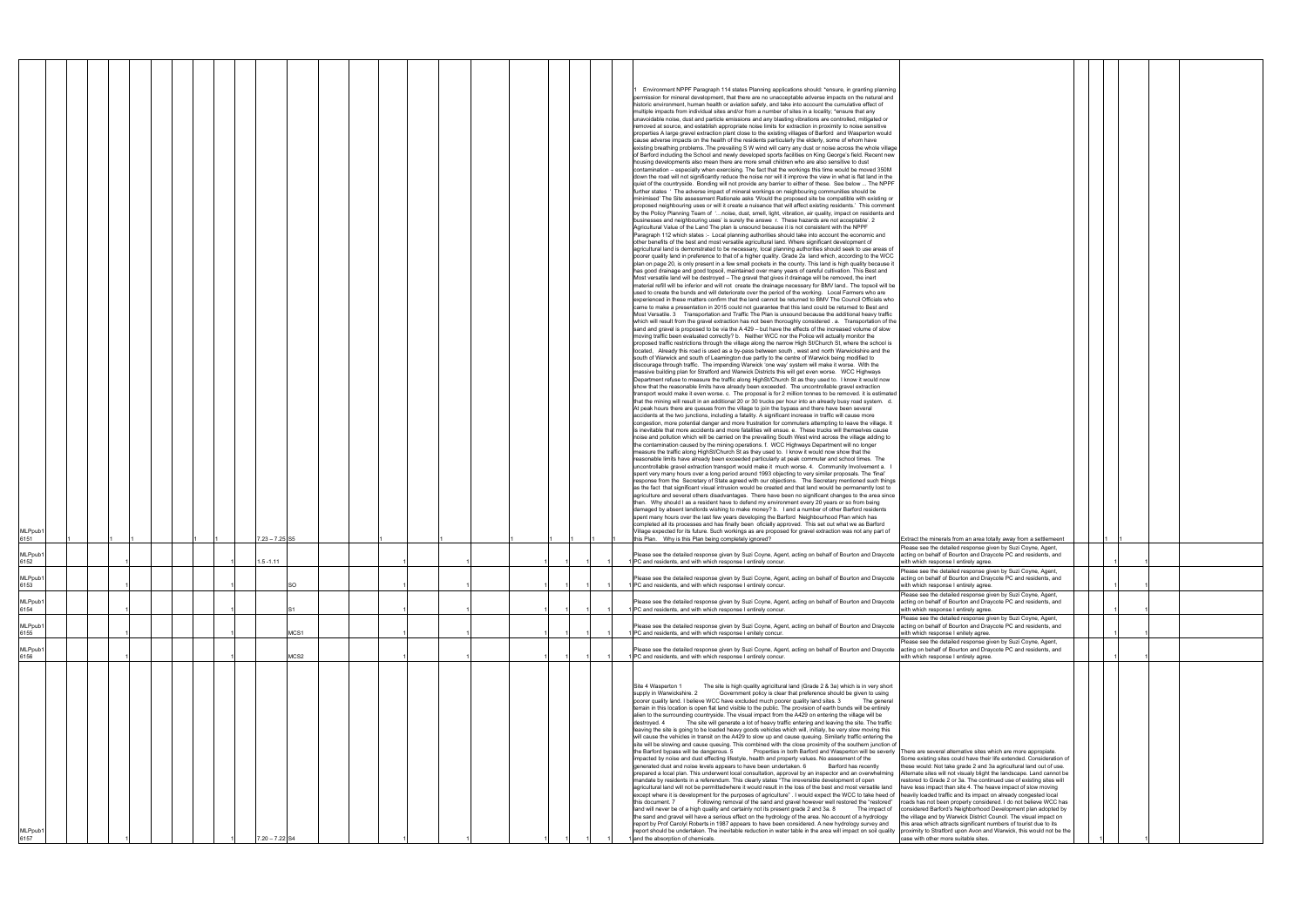| MLPpub1<br>6166                                                                                                                                                                                                                                                                                                                                                                                                                                                                                                                                                                                                                                                                                                                                                                                                                                                                                                                                                                                                                                                                                                                                                                                                                                                                                                                                                                                                                                                                                                                                                                                                                                                                                                                                                                                                                                                                                                                                                                                                                                                                                                                                                                                                                            | MLPpub<br>6165                                                                                                                                                                                                                                                                                                                                                                                                                                                                                                                                                                                                                                                                                                                                                                                                                                                                                                                                                                                                                                                                                                                                                                                                                                                                                                                                                                                                                                                                                                                                                                                                                                                                                                                                                                                                                                                                                                                                                                                                                                                                                                                                                                                                                                                                                                                                                                                                                                                                                                                                                                                                                                                                                                                                                                                                                                                                                                                               | 6163<br>MLPpub1<br>6164                                                                                                                                                                                                                                                                                                                                 | 6162<br>MLPpub <sup>1</sup>                                                                                                                                                                                               | MLPpub1<br>6161<br>MLPpub1                                                                                                                                                                                                                                                                                                                  | MLPpub1<br>6160                                                                                                                                                                                                                      | MLPpub1<br>6159                                                                                                                                                                                                                                                                                                                                                                                                                                                                                                                                                                                                                                                                                                                                                                                                                                                                                                                                                                                                                                                                                                                                                                                                                                                                                                                                                                                                                                                                                                                                                                                                                                                                                                                                                                                                                                                                                                                                                                                                                                                                                                                                                                                                                                                                                                                                                                                                                                                                                                                                                                                                                                                                                                                                                                                                                                                                                                                                                                                                                                                                                                                                                                                                                                                                                                                                                                                                                                                                                                                                                                                                                                                 | MLPpub1<br>6158                                                                                                                                                                                                                                                                                                                                                                                                                                                                                                                                                                                                                                                                                                                                                                                                                                                                                                                                                                                                                                                                                                                                                                                                                                                                                                                                                                                                                                                                                                                                                                                                                                                                                                                                                                                                                                                                                                                                                                                                                                                                                                                                                                                                                                |  |
|--------------------------------------------------------------------------------------------------------------------------------------------------------------------------------------------------------------------------------------------------------------------------------------------------------------------------------------------------------------------------------------------------------------------------------------------------------------------------------------------------------------------------------------------------------------------------------------------------------------------------------------------------------------------------------------------------------------------------------------------------------------------------------------------------------------------------------------------------------------------------------------------------------------------------------------------------------------------------------------------------------------------------------------------------------------------------------------------------------------------------------------------------------------------------------------------------------------------------------------------------------------------------------------------------------------------------------------------------------------------------------------------------------------------------------------------------------------------------------------------------------------------------------------------------------------------------------------------------------------------------------------------------------------------------------------------------------------------------------------------------------------------------------------------------------------------------------------------------------------------------------------------------------------------------------------------------------------------------------------------------------------------------------------------------------------------------------------------------------------------------------------------------------------------------------------------------------------------------------------------|----------------------------------------------------------------------------------------------------------------------------------------------------------------------------------------------------------------------------------------------------------------------------------------------------------------------------------------------------------------------------------------------------------------------------------------------------------------------------------------------------------------------------------------------------------------------------------------------------------------------------------------------------------------------------------------------------------------------------------------------------------------------------------------------------------------------------------------------------------------------------------------------------------------------------------------------------------------------------------------------------------------------------------------------------------------------------------------------------------------------------------------------------------------------------------------------------------------------------------------------------------------------------------------------------------------------------------------------------------------------------------------------------------------------------------------------------------------------------------------------------------------------------------------------------------------------------------------------------------------------------------------------------------------------------------------------------------------------------------------------------------------------------------------------------------------------------------------------------------------------------------------------------------------------------------------------------------------------------------------------------------------------------------------------------------------------------------------------------------------------------------------------------------------------------------------------------------------------------------------------------------------------------------------------------------------------------------------------------------------------------------------------------------------------------------------------------------------------------------------------------------------------------------------------------------------------------------------------------------------------------------------------------------------------------------------------------------------------------------------------------------------------------------------------------------------------------------------------------------------------------------------------------------------------------------------------|---------------------------------------------------------------------------------------------------------------------------------------------------------------------------------------------------------------------------------------------------------------------------------------------------------------------------------------------------------|---------------------------------------------------------------------------------------------------------------------------------------------------------------------------------------------------------------------------|---------------------------------------------------------------------------------------------------------------------------------------------------------------------------------------------------------------------------------------------------------------------------------------------------------------------------------------------|--------------------------------------------------------------------------------------------------------------------------------------------------------------------------------------------------------------------------------------|-----------------------------------------------------------------------------------------------------------------------------------------------------------------------------------------------------------------------------------------------------------------------------------------------------------------------------------------------------------------------------------------------------------------------------------------------------------------------------------------------------------------------------------------------------------------------------------------------------------------------------------------------------------------------------------------------------------------------------------------------------------------------------------------------------------------------------------------------------------------------------------------------------------------------------------------------------------------------------------------------------------------------------------------------------------------------------------------------------------------------------------------------------------------------------------------------------------------------------------------------------------------------------------------------------------------------------------------------------------------------------------------------------------------------------------------------------------------------------------------------------------------------------------------------------------------------------------------------------------------------------------------------------------------------------------------------------------------------------------------------------------------------------------------------------------------------------------------------------------------------------------------------------------------------------------------------------------------------------------------------------------------------------------------------------------------------------------------------------------------------------------------------------------------------------------------------------------------------------------------------------------------------------------------------------------------------------------------------------------------------------------------------------------------------------------------------------------------------------------------------------------------------------------------------------------------------------------------------------------------------------------------------------------------------------------------------------------------------------------------------------------------------------------------------------------------------------------------------------------------------------------------------------------------------------------------------------------------------------------------------------------------------------------------------------------------------------------------------------------------------------------------------------------------------------------------------------------------------------------------------------------------------------------------------------------------------------------------------------------------------------------------------------------------------------------------------------------------------------------------------------------------------------------------------------------------------------------------------------------------------------------------------------------------|------------------------------------------------------------------------------------------------------------------------------------------------------------------------------------------------------------------------------------------------------------------------------------------------------------------------------------------------------------------------------------------------------------------------------------------------------------------------------------------------------------------------------------------------------------------------------------------------------------------------------------------------------------------------------------------------------------------------------------------------------------------------------------------------------------------------------------------------------------------------------------------------------------------------------------------------------------------------------------------------------------------------------------------------------------------------------------------------------------------------------------------------------------------------------------------------------------------------------------------------------------------------------------------------------------------------------------------------------------------------------------------------------------------------------------------------------------------------------------------------------------------------------------------------------------------------------------------------------------------------------------------------------------------------------------------------------------------------------------------------------------------------------------------------------------------------------------------------------------------------------------------------------------------------------------------------------------------------------------------------------------------------------------------------------------------------------------------------------------------------------------------------------------------------------------------------------------------------------------------------|--|
|                                                                                                                                                                                                                                                                                                                                                                                                                                                                                                                                                                                                                                                                                                                                                                                                                                                                                                                                                                                                                                                                                                                                                                                                                                                                                                                                                                                                                                                                                                                                                                                                                                                                                                                                                                                                                                                                                                                                                                                                                                                                                                                                                                                                                                            |                                                                                                                                                                                                                                                                                                                                                                                                                                                                                                                                                                                                                                                                                                                                                                                                                                                                                                                                                                                                                                                                                                                                                                                                                                                                                                                                                                                                                                                                                                                                                                                                                                                                                                                                                                                                                                                                                                                                                                                                                                                                                                                                                                                                                                                                                                                                                                                                                                                                                                                                                                                                                                                                                                                                                                                                                                                                                                                                              |                                                                                                                                                                                                                                                                                                                                                         |                                                                                                                                                                                                                           |                                                                                                                                                                                                                                                                                                                                             |                                                                                                                                                                                                                                      |                                                                                                                                                                                                                                                                                                                                                                                                                                                                                                                                                                                                                                                                                                                                                                                                                                                                                                                                                                                                                                                                                                                                                                                                                                                                                                                                                                                                                                                                                                                                                                                                                                                                                                                                                                                                                                                                                                                                                                                                                                                                                                                                                                                                                                                                                                                                                                                                                                                                                                                                                                                                                                                                                                                                                                                                                                                                                                                                                                                                                                                                                                                                                                                                                                                                                                                                                                                                                                                                                                                                                                                                                                                                 |                                                                                                                                                                                                                                                                                                                                                                                                                                                                                                                                                                                                                                                                                                                                                                                                                                                                                                                                                                                                                                                                                                                                                                                                                                                                                                                                                                                                                                                                                                                                                                                                                                                                                                                                                                                                                                                                                                                                                                                                                                                                                                                                                                                                                                                |  |
|                                                                                                                                                                                                                                                                                                                                                                                                                                                                                                                                                                                                                                                                                                                                                                                                                                                                                                                                                                                                                                                                                                                                                                                                                                                                                                                                                                                                                                                                                                                                                                                                                                                                                                                                                                                                                                                                                                                                                                                                                                                                                                                                                                                                                                            |                                                                                                                                                                                                                                                                                                                                                                                                                                                                                                                                                                                                                                                                                                                                                                                                                                                                                                                                                                                                                                                                                                                                                                                                                                                                                                                                                                                                                                                                                                                                                                                                                                                                                                                                                                                                                                                                                                                                                                                                                                                                                                                                                                                                                                                                                                                                                                                                                                                                                                                                                                                                                                                                                                                                                                                                                                                                                                                                              |                                                                                                                                                                                                                                                                                                                                                         |                                                                                                                                                                                                                           |                                                                                                                                                                                                                                                                                                                                             |                                                                                                                                                                                                                                      |                                                                                                                                                                                                                                                                                                                                                                                                                                                                                                                                                                                                                                                                                                                                                                                                                                                                                                                                                                                                                                                                                                                                                                                                                                                                                                                                                                                                                                                                                                                                                                                                                                                                                                                                                                                                                                                                                                                                                                                                                                                                                                                                                                                                                                                                                                                                                                                                                                                                                                                                                                                                                                                                                                                                                                                                                                                                                                                                                                                                                                                                                                                                                                                                                                                                                                                                                                                                                                                                                                                                                                                                                                                                 |                                                                                                                                                                                                                                                                                                                                                                                                                                                                                                                                                                                                                                                                                                                                                                                                                                                                                                                                                                                                                                                                                                                                                                                                                                                                                                                                                                                                                                                                                                                                                                                                                                                                                                                                                                                                                                                                                                                                                                                                                                                                                                                                                                                                                                                |  |
|                                                                                                                                                                                                                                                                                                                                                                                                                                                                                                                                                                                                                                                                                                                                                                                                                                                                                                                                                                                                                                                                                                                                                                                                                                                                                                                                                                                                                                                                                                                                                                                                                                                                                                                                                                                                                                                                                                                                                                                                                                                                                                                                                                                                                                            |                                                                                                                                                                                                                                                                                                                                                                                                                                                                                                                                                                                                                                                                                                                                                                                                                                                                                                                                                                                                                                                                                                                                                                                                                                                                                                                                                                                                                                                                                                                                                                                                                                                                                                                                                                                                                                                                                                                                                                                                                                                                                                                                                                                                                                                                                                                                                                                                                                                                                                                                                                                                                                                                                                                                                                                                                                                                                                                                              |                                                                                                                                                                                                                                                                                                                                                         |                                                                                                                                                                                                                           |                                                                                                                                                                                                                                                                                                                                             |                                                                                                                                                                                                                                      |                                                                                                                                                                                                                                                                                                                                                                                                                                                                                                                                                                                                                                                                                                                                                                                                                                                                                                                                                                                                                                                                                                                                                                                                                                                                                                                                                                                                                                                                                                                                                                                                                                                                                                                                                                                                                                                                                                                                                                                                                                                                                                                                                                                                                                                                                                                                                                                                                                                                                                                                                                                                                                                                                                                                                                                                                                                                                                                                                                                                                                                                                                                                                                                                                                                                                                                                                                                                                                                                                                                                                                                                                                                                 |                                                                                                                                                                                                                                                                                                                                                                                                                                                                                                                                                                                                                                                                                                                                                                                                                                                                                                                                                                                                                                                                                                                                                                                                                                                                                                                                                                                                                                                                                                                                                                                                                                                                                                                                                                                                                                                                                                                                                                                                                                                                                                                                                                                                                                                |  |
|                                                                                                                                                                                                                                                                                                                                                                                                                                                                                                                                                                                                                                                                                                                                                                                                                                                                                                                                                                                                                                                                                                                                                                                                                                                                                                                                                                                                                                                                                                                                                                                                                                                                                                                                                                                                                                                                                                                                                                                                                                                                                                                                                                                                                                            |                                                                                                                                                                                                                                                                                                                                                                                                                                                                                                                                                                                                                                                                                                                                                                                                                                                                                                                                                                                                                                                                                                                                                                                                                                                                                                                                                                                                                                                                                                                                                                                                                                                                                                                                                                                                                                                                                                                                                                                                                                                                                                                                                                                                                                                                                                                                                                                                                                                                                                                                                                                                                                                                                                                                                                                                                                                                                                                                              |                                                                                                                                                                                                                                                                                                                                                         |                                                                                                                                                                                                                           |                                                                                                                                                                                                                                                                                                                                             |                                                                                                                                                                                                                                      |                                                                                                                                                                                                                                                                                                                                                                                                                                                                                                                                                                                                                                                                                                                                                                                                                                                                                                                                                                                                                                                                                                                                                                                                                                                                                                                                                                                                                                                                                                                                                                                                                                                                                                                                                                                                                                                                                                                                                                                                                                                                                                                                                                                                                                                                                                                                                                                                                                                                                                                                                                                                                                                                                                                                                                                                                                                                                                                                                                                                                                                                                                                                                                                                                                                                                                                                                                                                                                                                                                                                                                                                                                                                 |                                                                                                                                                                                                                                                                                                                                                                                                                                                                                                                                                                                                                                                                                                                                                                                                                                                                                                                                                                                                                                                                                                                                                                                                                                                                                                                                                                                                                                                                                                                                                                                                                                                                                                                                                                                                                                                                                                                                                                                                                                                                                                                                                                                                                                                |  |
|                                                                                                                                                                                                                                                                                                                                                                                                                                                                                                                                                                                                                                                                                                                                                                                                                                                                                                                                                                                                                                                                                                                                                                                                                                                                                                                                                                                                                                                                                                                                                                                                                                                                                                                                                                                                                                                                                                                                                                                                                                                                                                                                                                                                                                            |                                                                                                                                                                                                                                                                                                                                                                                                                                                                                                                                                                                                                                                                                                                                                                                                                                                                                                                                                                                                                                                                                                                                                                                                                                                                                                                                                                                                                                                                                                                                                                                                                                                                                                                                                                                                                                                                                                                                                                                                                                                                                                                                                                                                                                                                                                                                                                                                                                                                                                                                                                                                                                                                                                                                                                                                                                                                                                                                              |                                                                                                                                                                                                                                                                                                                                                         |                                                                                                                                                                                                                           |                                                                                                                                                                                                                                                                                                                                             |                                                                                                                                                                                                                                      |                                                                                                                                                                                                                                                                                                                                                                                                                                                                                                                                                                                                                                                                                                                                                                                                                                                                                                                                                                                                                                                                                                                                                                                                                                                                                                                                                                                                                                                                                                                                                                                                                                                                                                                                                                                                                                                                                                                                                                                                                                                                                                                                                                                                                                                                                                                                                                                                                                                                                                                                                                                                                                                                                                                                                                                                                                                                                                                                                                                                                                                                                                                                                                                                                                                                                                                                                                                                                                                                                                                                                                                                                                                                 |                                                                                                                                                                                                                                                                                                                                                                                                                                                                                                                                                                                                                                                                                                                                                                                                                                                                                                                                                                                                                                                                                                                                                                                                                                                                                                                                                                                                                                                                                                                                                                                                                                                                                                                                                                                                                                                                                                                                                                                                                                                                                                                                                                                                                                                |  |
|                                                                                                                                                                                                                                                                                                                                                                                                                                                                                                                                                                                                                                                                                                                                                                                                                                                                                                                                                                                                                                                                                                                                                                                                                                                                                                                                                                                                                                                                                                                                                                                                                                                                                                                                                                                                                                                                                                                                                                                                                                                                                                                                                                                                                                            |                                                                                                                                                                                                                                                                                                                                                                                                                                                                                                                                                                                                                                                                                                                                                                                                                                                                                                                                                                                                                                                                                                                                                                                                                                                                                                                                                                                                                                                                                                                                                                                                                                                                                                                                                                                                                                                                                                                                                                                                                                                                                                                                                                                                                                                                                                                                                                                                                                                                                                                                                                                                                                                                                                                                                                                                                                                                                                                                              |                                                                                                                                                                                                                                                                                                                                                         |                                                                                                                                                                                                                           |                                                                                                                                                                                                                                                                                                                                             |                                                                                                                                                                                                                                      |                                                                                                                                                                                                                                                                                                                                                                                                                                                                                                                                                                                                                                                                                                                                                                                                                                                                                                                                                                                                                                                                                                                                                                                                                                                                                                                                                                                                                                                                                                                                                                                                                                                                                                                                                                                                                                                                                                                                                                                                                                                                                                                                                                                                                                                                                                                                                                                                                                                                                                                                                                                                                                                                                                                                                                                                                                                                                                                                                                                                                                                                                                                                                                                                                                                                                                                                                                                                                                                                                                                                                                                                                                                                 |                                                                                                                                                                                                                                                                                                                                                                                                                                                                                                                                                                                                                                                                                                                                                                                                                                                                                                                                                                                                                                                                                                                                                                                                                                                                                                                                                                                                                                                                                                                                                                                                                                                                                                                                                                                                                                                                                                                                                                                                                                                                                                                                                                                                                                                |  |
| $23 - 7.25$ SF                                                                                                                                                                                                                                                                                                                                                                                                                                                                                                                                                                                                                                                                                                                                                                                                                                                                                                                                                                                                                                                                                                                                                                                                                                                                                                                                                                                                                                                                                                                                                                                                                                                                                                                                                                                                                                                                                                                                                                                                                                                                                                                                                                                                                             | $7.20 - 7.22$ S4                                                                                                                                                                                                                                                                                                                                                                                                                                                                                                                                                                                                                                                                                                                                                                                                                                                                                                                                                                                                                                                                                                                                                                                                                                                                                                                                                                                                                                                                                                                                                                                                                                                                                                                                                                                                                                                                                                                                                                                                                                                                                                                                                                                                                                                                                                                                                                                                                                                                                                                                                                                                                                                                                                                                                                                                                                                                                                                             | MCS1<br>MCS2                                                                                                                                                                                                                                                                                                                                            |                                                                                                                                                                                                                           |                                                                                                                                                                                                                                                                                                                                             | $.5 - 1.11$                                                                                                                                                                                                                          | 7.20 - 7.22 S4                                                                                                                                                                                                                                                                                                                                                                                                                                                                                                                                                                                                                                                                                                                                                                                                                                                                                                                                                                                                                                                                                                                                                                                                                                                                                                                                                                                                                                                                                                                                                                                                                                                                                                                                                                                                                                                                                                                                                                                                                                                                                                                                                                                                                                                                                                                                                                                                                                                                                                                                                                                                                                                                                                                                                                                                                                                                                                                                                                                                                                                                                                                                                                                                                                                                                                                                                                                                                                                                                                                                                                                                                                                  | $7.23 - 7.25$ S5                                                                                                                                                                                                                                                                                                                                                                                                                                                                                                                                                                                                                                                                                                                                                                                                                                                                                                                                                                                                                                                                                                                                                                                                                                                                                                                                                                                                                                                                                                                                                                                                                                                                                                                                                                                                                                                                                                                                                                                                                                                                                                                                                                                                                               |  |
|                                                                                                                                                                                                                                                                                                                                                                                                                                                                                                                                                                                                                                                                                                                                                                                                                                                                                                                                                                                                                                                                                                                                                                                                                                                                                                                                                                                                                                                                                                                                                                                                                                                                                                                                                                                                                                                                                                                                                                                                                                                                                                                                                                                                                                            |                                                                                                                                                                                                                                                                                                                                                                                                                                                                                                                                                                                                                                                                                                                                                                                                                                                                                                                                                                                                                                                                                                                                                                                                                                                                                                                                                                                                                                                                                                                                                                                                                                                                                                                                                                                                                                                                                                                                                                                                                                                                                                                                                                                                                                                                                                                                                                                                                                                                                                                                                                                                                                                                                                                                                                                                                                                                                                                                              |                                                                                                                                                                                                                                                                                                                                                         |                                                                                                                                                                                                                           |                                                                                                                                                                                                                                                                                                                                             |                                                                                                                                                                                                                                      |                                                                                                                                                                                                                                                                                                                                                                                                                                                                                                                                                                                                                                                                                                                                                                                                                                                                                                                                                                                                                                                                                                                                                                                                                                                                                                                                                                                                                                                                                                                                                                                                                                                                                                                                                                                                                                                                                                                                                                                                                                                                                                                                                                                                                                                                                                                                                                                                                                                                                                                                                                                                                                                                                                                                                                                                                                                                                                                                                                                                                                                                                                                                                                                                                                                                                                                                                                                                                                                                                                                                                                                                                                                                 |                                                                                                                                                                                                                                                                                                                                                                                                                                                                                                                                                                                                                                                                                                                                                                                                                                                                                                                                                                                                                                                                                                                                                                                                                                                                                                                                                                                                                                                                                                                                                                                                                                                                                                                                                                                                                                                                                                                                                                                                                                                                                                                                                                                                                                                |  |
|                                                                                                                                                                                                                                                                                                                                                                                                                                                                                                                                                                                                                                                                                                                                                                                                                                                                                                                                                                                                                                                                                                                                                                                                                                                                                                                                                                                                                                                                                                                                                                                                                                                                                                                                                                                                                                                                                                                                                                                                                                                                                                                                                                                                                                            |                                                                                                                                                                                                                                                                                                                                                                                                                                                                                                                                                                                                                                                                                                                                                                                                                                                                                                                                                                                                                                                                                                                                                                                                                                                                                                                                                                                                                                                                                                                                                                                                                                                                                                                                                                                                                                                                                                                                                                                                                                                                                                                                                                                                                                                                                                                                                                                                                                                                                                                                                                                                                                                                                                                                                                                                                                                                                                                                              |                                                                                                                                                                                                                                                                                                                                                         |                                                                                                                                                                                                                           |                                                                                                                                                                                                                                                                                                                                             |                                                                                                                                                                                                                                      |                                                                                                                                                                                                                                                                                                                                                                                                                                                                                                                                                                                                                                                                                                                                                                                                                                                                                                                                                                                                                                                                                                                                                                                                                                                                                                                                                                                                                                                                                                                                                                                                                                                                                                                                                                                                                                                                                                                                                                                                                                                                                                                                                                                                                                                                                                                                                                                                                                                                                                                                                                                                                                                                                                                                                                                                                                                                                                                                                                                                                                                                                                                                                                                                                                                                                                                                                                                                                                                                                                                                                                                                                                                                 |                                                                                                                                                                                                                                                                                                                                                                                                                                                                                                                                                                                                                                                                                                                                                                                                                                                                                                                                                                                                                                                                                                                                                                                                                                                                                                                                                                                                                                                                                                                                                                                                                                                                                                                                                                                                                                                                                                                                                                                                                                                                                                                                                                                                                                                |  |
|                                                                                                                                                                                                                                                                                                                                                                                                                                                                                                                                                                                                                                                                                                                                                                                                                                                                                                                                                                                                                                                                                                                                                                                                                                                                                                                                                                                                                                                                                                                                                                                                                                                                                                                                                                                                                                                                                                                                                                                                                                                                                                                                                                                                                                            |                                                                                                                                                                                                                                                                                                                                                                                                                                                                                                                                                                                                                                                                                                                                                                                                                                                                                                                                                                                                                                                                                                                                                                                                                                                                                                                                                                                                                                                                                                                                                                                                                                                                                                                                                                                                                                                                                                                                                                                                                                                                                                                                                                                                                                                                                                                                                                                                                                                                                                                                                                                                                                                                                                                                                                                                                                                                                                                                              |                                                                                                                                                                                                                                                                                                                                                         |                                                                                                                                                                                                                           |                                                                                                                                                                                                                                                                                                                                             |                                                                                                                                                                                                                                      |                                                                                                                                                                                                                                                                                                                                                                                                                                                                                                                                                                                                                                                                                                                                                                                                                                                                                                                                                                                                                                                                                                                                                                                                                                                                                                                                                                                                                                                                                                                                                                                                                                                                                                                                                                                                                                                                                                                                                                                                                                                                                                                                                                                                                                                                                                                                                                                                                                                                                                                                                                                                                                                                                                                                                                                                                                                                                                                                                                                                                                                                                                                                                                                                                                                                                                                                                                                                                                                                                                                                                                                                                                                                 |                                                                                                                                                                                                                                                                                                                                                                                                                                                                                                                                                                                                                                                                                                                                                                                                                                                                                                                                                                                                                                                                                                                                                                                                                                                                                                                                                                                                                                                                                                                                                                                                                                                                                                                                                                                                                                                                                                                                                                                                                                                                                                                                                                                                                                                |  |
|                                                                                                                                                                                                                                                                                                                                                                                                                                                                                                                                                                                                                                                                                                                                                                                                                                                                                                                                                                                                                                                                                                                                                                                                                                                                                                                                                                                                                                                                                                                                                                                                                                                                                                                                                                                                                                                                                                                                                                                                                                                                                                                                                                                                                                            |                                                                                                                                                                                                                                                                                                                                                                                                                                                                                                                                                                                                                                                                                                                                                                                                                                                                                                                                                                                                                                                                                                                                                                                                                                                                                                                                                                                                                                                                                                                                                                                                                                                                                                                                                                                                                                                                                                                                                                                                                                                                                                                                                                                                                                                                                                                                                                                                                                                                                                                                                                                                                                                                                                                                                                                                                                                                                                                                              |                                                                                                                                                                                                                                                                                                                                                         |                                                                                                                                                                                                                           |                                                                                                                                                                                                                                                                                                                                             |                                                                                                                                                                                                                                      |                                                                                                                                                                                                                                                                                                                                                                                                                                                                                                                                                                                                                                                                                                                                                                                                                                                                                                                                                                                                                                                                                                                                                                                                                                                                                                                                                                                                                                                                                                                                                                                                                                                                                                                                                                                                                                                                                                                                                                                                                                                                                                                                                                                                                                                                                                                                                                                                                                                                                                                                                                                                                                                                                                                                                                                                                                                                                                                                                                                                                                                                                                                                                                                                                                                                                                                                                                                                                                                                                                                                                                                                                                                                 |                                                                                                                                                                                                                                                                                                                                                                                                                                                                                                                                                                                                                                                                                                                                                                                                                                                                                                                                                                                                                                                                                                                                                                                                                                                                                                                                                                                                                                                                                                                                                                                                                                                                                                                                                                                                                                                                                                                                                                                                                                                                                                                                                                                                                                                |  |
|                                                                                                                                                                                                                                                                                                                                                                                                                                                                                                                                                                                                                                                                                                                                                                                                                                                                                                                                                                                                                                                                                                                                                                                                                                                                                                                                                                                                                                                                                                                                                                                                                                                                                                                                                                                                                                                                                                                                                                                                                                                                                                                                                                                                                                            |                                                                                                                                                                                                                                                                                                                                                                                                                                                                                                                                                                                                                                                                                                                                                                                                                                                                                                                                                                                                                                                                                                                                                                                                                                                                                                                                                                                                                                                                                                                                                                                                                                                                                                                                                                                                                                                                                                                                                                                                                                                                                                                                                                                                                                                                                                                                                                                                                                                                                                                                                                                                                                                                                                                                                                                                                                                                                                                                              |                                                                                                                                                                                                                                                                                                                                                         |                                                                                                                                                                                                                           |                                                                                                                                                                                                                                                                                                                                             |                                                                                                                                                                                                                                      |                                                                                                                                                                                                                                                                                                                                                                                                                                                                                                                                                                                                                                                                                                                                                                                                                                                                                                                                                                                                                                                                                                                                                                                                                                                                                                                                                                                                                                                                                                                                                                                                                                                                                                                                                                                                                                                                                                                                                                                                                                                                                                                                                                                                                                                                                                                                                                                                                                                                                                                                                                                                                                                                                                                                                                                                                                                                                                                                                                                                                                                                                                                                                                                                                                                                                                                                                                                                                                                                                                                                                                                                                                                                 |                                                                                                                                                                                                                                                                                                                                                                                                                                                                                                                                                                                                                                                                                                                                                                                                                                                                                                                                                                                                                                                                                                                                                                                                                                                                                                                                                                                                                                                                                                                                                                                                                                                                                                                                                                                                                                                                                                                                                                                                                                                                                                                                                                                                                                                |  |
|                                                                                                                                                                                                                                                                                                                                                                                                                                                                                                                                                                                                                                                                                                                                                                                                                                                                                                                                                                                                                                                                                                                                                                                                                                                                                                                                                                                                                                                                                                                                                                                                                                                                                                                                                                                                                                                                                                                                                                                                                                                                                                                                                                                                                                            |                                                                                                                                                                                                                                                                                                                                                                                                                                                                                                                                                                                                                                                                                                                                                                                                                                                                                                                                                                                                                                                                                                                                                                                                                                                                                                                                                                                                                                                                                                                                                                                                                                                                                                                                                                                                                                                                                                                                                                                                                                                                                                                                                                                                                                                                                                                                                                                                                                                                                                                                                                                                                                                                                                                                                                                                                                                                                                                                              |                                                                                                                                                                                                                                                                                                                                                         |                                                                                                                                                                                                                           |                                                                                                                                                                                                                                                                                                                                             |                                                                                                                                                                                                                                      |                                                                                                                                                                                                                                                                                                                                                                                                                                                                                                                                                                                                                                                                                                                                                                                                                                                                                                                                                                                                                                                                                                                                                                                                                                                                                                                                                                                                                                                                                                                                                                                                                                                                                                                                                                                                                                                                                                                                                                                                                                                                                                                                                                                                                                                                                                                                                                                                                                                                                                                                                                                                                                                                                                                                                                                                                                                                                                                                                                                                                                                                                                                                                                                                                                                                                                                                                                                                                                                                                                                                                                                                                                                                 |                                                                                                                                                                                                                                                                                                                                                                                                                                                                                                                                                                                                                                                                                                                                                                                                                                                                                                                                                                                                                                                                                                                                                                                                                                                                                                                                                                                                                                                                                                                                                                                                                                                                                                                                                                                                                                                                                                                                                                                                                                                                                                                                                                                                                                                |  |
| 1 The site is high quality agriciltural land (Grade 2 & 3a) which is in very short supply in Warwickshire. 2<br>Government policy is clear that preference should be given to using poorer quality land. I believe WCC<br>have excluded much poorer quality land sites. 3 The general terrain in this location is open flat land<br>visible to the public. The provision of earth bunds will be entirely alien to the surrounding countryside.<br>There are several alternative sites which are more appropiate<br>The visual impact from the A429 on entering the village will be destroyed. 4 Two properties lie in direct<br>Some existing sites could have their life extended. Consideration of<br>line with the prevailing wind and will be severly impacted by noise and dust effecting lifestyle, heath and<br>these would: 1. Not take grade 2 and 3a agricultural land out of use.<br>values. No assesment of the generated dust and noise levels appears to have been undertaken. One of<br>. Alternate sites will not blight the landscape visually. 3. Land<br>cannot be restored to Grade 2 or 3a. 4. The continued use of<br>the properties is listed and no account of permenant damage to the setting of the property has been<br>existing sites will have less impact than site 5. 5. The heave impact<br>considered. 5 Following removal of the sand and gravel however well restored the "restored" land will<br>never be of a high quality and certainly not its present grade 2 and 3a. 6 The impact of the sand and<br>of slow moving heavily loaded traffic and its impact on already<br>gravel will have a serious effect on the hydrology of the area. No account of a hydrology report by Prof<br>ongested local roads has not been properly considered. 6. The<br>Carolyl Roberts in 1987 appears to have been considered. A new hydrology survey and report shold be<br>visual impact in an area which attracts significant numbers of tourist<br>undertaken. The inevitable reduction in water table in the area will impact on soil quality and the<br>(due to its proximity to Stratford upon Avon and Warwick) which<br>absorption of chemicals.<br>would not be the case with other more suitable sites. | The site is high quality agriciltural land (Grade 2 & 3a) which must be kept for the production of<br>food. 2<br>Land which is less useful for farming should be found for the purpose of mineral<br>extraction. 3<br>The landscape which this proposed site will be seen by visitors to the area will be<br>ugly and give the impression that we have no pride in our county. This is a main road for visitors to<br>Warwick, Stratford upon Avon and Charlecote House. The suggestion that the landscape can be<br>changed to "hide" the area admits that it will be unacceptable. 4 When the traffic on the A429 is<br>free flowing it would cause considerable disruption to attempt to filter heavy, slow moving vehicles onto<br>the road. At times there is already a problem with traffic being held up as it approaches Longbridge<br>There are several alternative sites which are more appropiate<br>Island / Junction 15 of the M40. If heavy lorries are added to congestion it will increase the problem<br>Some existing sites could have their life extended. Consideration of<br>considerably. The introduction of heavy lorries onto the A249 will contribute to the risk of accidents<br>these would: Do not use grade 2 and 3a agricultural land.<br>occurring at the junctions of the village by-pass and the A429. 5 The dust and noise generated by Alternative sites will not visually spoil the landscape. Land cannot<br>the proposed works would be detrimental to the health of local people. Even if efforts are made to<br>be restored to its current high grade. The continued use of existing<br>counteract the dust and noise it would be inevitable that the wind would take it into the village and the<br>sites will have less impact than site 4. The heave impact of slow<br>fine dust (which would be the most difficult to suppress) will cause respiratory problems. 6<br>moving heavily loaded traffic and its impact on already congested<br>Barford has recently prepared a local plan on which all the residents of Barford were asked to pass<br>local roads has not been properly considered. I do not believe WCC<br>judgment. It was passed overwhelmingly. We were assured the Local Plan would be considered when<br>has considered Barford's Neighborhood Development plan adopted<br>planning applications were submitted. Have the County Council taken the Local Plan into acount? It<br>by the village and by Warwick District Council. The visual impact on<br>would appear not! 7 If the sand and gravel is removed from the proposed site even the most<br>this area, which attracts significant numbers of tourists, due to its<br>robust "restoration" will be unable to restore it to reasonable land for farming. It is the sand and gravel<br>proximity to Warwick, Charlecote House and Stratford upon Avon<br>which helps it to be such good soil.<br>should be preserved. | PC and residents and with which I entirely agree<br>Please see my answer given in Q5 as this is the same answer.<br>Please see the detailed response given by Suzi Coyne, Agent, acting on behalf of Bourton and Draycote<br>PC and residents and with which response I entirely agree.<br>Please see my answer given in Q5 as this is the same answer. | PC and residents and with which I entirely agree.<br>lease see my answer given in Q5 as this is the same answer.<br>Please see the detailed response given by Suzi Coyne, Agent, acting on behalf of Bourton and Draycote | Please see the detailed response given by Suzi Coyne, Agent acting on behalf of Bourton and Draycote<br>PC and residents and with which response I entirely agree.<br>Please see my answer given in Q5 as this is the same answer.<br>Please see the detailed response given by Suzi Coyne, Agent, acting on behalf of Bourton and Draycote | Please see the detailed response given by Suzi Coyne, Agent, acting on behalf of Bourton and Draycote<br>Please see my answer given in Q5 as this is the same answer.<br>1 PC and residents and with which response I entirely agree | The development is not sustainable as it does not comply with national policy. This means it is not sound<br>or legally compliant. In summary it would: a) Result in irreparable damage to land of high landscape vale;<br>b) Result in the permanent loss of the best and most versatile agricultural land in the County. This is<br>more important now than ever before due to the need for high quality agricultural land to sustain long<br>term production; c) Result in impacts on groundwater which would negatively affect surrounding land; d)<br>Result in an unsustainable negative impact on the transport infrastructure; e) Result in conditions likely<br>to be prejudicial to health or a nuisance and therefore give rise to a statutory nuisance; f) Result in<br>conditions detrimental to the amenity of the neighbourhood; g) Result in reduced air quality; h) Result in<br>a cumulative negative impact on the village of Barford and its conservation area. The NPPF states at<br>110 and 112 plans should allocate land with the least environmental value and take into account the<br>benefits of the best and most versatile agricultural land. These points have not been given adequate<br>weight. The NPPF states at 120 to prevent unacceptable risks from pollution policies should ensure new<br>development is appropriate for its location. If properly evaluated it is clear that this development is not<br>appropriate for its location. The NPPF states at 143 development should not have unacceptable adverse<br>impacts on the natural and historic environment or human health. The NPPF states at 176 developments<br>should be approved where adequate mitigation cannot be assured through planning controls. The NPPF<br>states at 177 infrastructure should be understood in advance (at the development plan stage). The<br>following are relevant sections of the MPPG which have not been adequately considered in the<br>development of the plan. Paragraph 001 Following working, land should be restored to make it suitable<br>for beneficial after use. Paragraph 008 Preferred areas are those where planning permission might<br>reasonably be anticipated. Paragraph 010 It is preferable to extend existing sites using existing plant and<br>infrastructure, as opposed to developing a new site, where there are clear negative cumulative impacts<br>of a proposal and a strategic restoration plan is not feasible. Paragraph 012 (and NPPF 120/2) The<br>planning system controls the development of and use of land in the public interest, ensuring new<br>development is appropriate for its location, taking account of the effects on: *Pollution on health;<br>*Pollution on the natural environment; *Pollution on general amenity; and *The sensitivity of the area to<br>adverse effects of pollution. The planning system should focus on whether the development is an<br>acceptable use of land based on the impact it would have. Paragraph 013 The MPA have not adequately<br>taken into consideration the following environmental issues: *Noise *Air quality *Visual impact on the<br>local and wider landscape *Landscape character *Traffic *Risk of contamination *Soil resources *Impact<br>on the best and most versatile agricultural land *Site restoration and aftercare *Groundwater issues<br>Paragraph 037 Site restoration should be considered at the mineral plan stage. The MPA have not<br>The site should be removed from the plan and not considered a<br>adequately considered the feasibility of appropriate restoration of the site.<br>preferred option | The site is high quality agricultural land (Grade 2 & 3a) which is in very short<br>Site 5 Wasperton 1<br>supply in Warwickshire. 2 Government policy is clear that preference should be given to using<br>poorer quality land. I believe WCC have excluded much poorer qality land sites. 3<br>The general<br>terrain in this location is open flat land visible to the public. The provision of earth bunds will be entirely<br>There are several alternative sites which are more appropiate.<br>alien to the surrounding countryside. The visual impact from the A429 on entering the village will be<br>Some existing sites could have their life extended. Consideration of<br>destroved, 4<br>Two properties lie in direct line with the prevailing wind and will be severly impacted these would: Not take grade 2 and 3a agricultural land out of use.<br>by noise and dust effecting lifestyle, heath and values. No assesment of the generated dust and noise<br>Alternate sites will not blight the landscape visually. Land cannot be<br>levels appears to have been undertaken. One of the properties is listed and no account of permenant<br>restored to Grade 2 or 3a. The continued use of existing sites will<br>damage to the setting of the property has been considered. 5 Following removal of the sand and have less impact than site 5. The heave impact of slow moving<br>gravel however well restored the "restored" land will never be of a high quality and certainly not its<br>heavily loaded traffic and its impact on already congested local<br>present grade 2 and 3a. 6 The impact of the sand and gravel will have a serious effect on the<br>roads has not been properly considered. The visual impact in an<br>hydrology of the area. No account of a hydrology report by Prof Carolyl Roberts in 1987 appears to have<br>area which attracts significant numbers of tourist (due to its<br>been considered. A new hydrology survey and report shold be undertaken. The inevitable reduction in<br>proximity to Stratford upon Avon and Warwick) which would not be<br>water table in the area will impact on soil quality and the absorption of chemicals.<br>the case with other more suitable sites. |  |
|                                                                                                                                                                                                                                                                                                                                                                                                                                                                                                                                                                                                                                                                                                                                                                                                                                                                                                                                                                                                                                                                                                                                                                                                                                                                                                                                                                                                                                                                                                                                                                                                                                                                                                                                                                                                                                                                                                                                                                                                                                                                                                                                                                                                                                            |                                                                                                                                                                                                                                                                                                                                                                                                                                                                                                                                                                                                                                                                                                                                                                                                                                                                                                                                                                                                                                                                                                                                                                                                                                                                                                                                                                                                                                                                                                                                                                                                                                                                                                                                                                                                                                                                                                                                                                                                                                                                                                                                                                                                                                                                                                                                                                                                                                                                                                                                                                                                                                                                                                                                                                                                                                                                                                                                              |                                                                                                                                                                                                                                                                                                                                                         |                                                                                                                                                                                                                           |                                                                                                                                                                                                                                                                                                                                             |                                                                                                                                                                                                                                      |                                                                                                                                                                                                                                                                                                                                                                                                                                                                                                                                                                                                                                                                                                                                                                                                                                                                                                                                                                                                                                                                                                                                                                                                                                                                                                                                                                                                                                                                                                                                                                                                                                                                                                                                                                                                                                                                                                                                                                                                                                                                                                                                                                                                                                                                                                                                                                                                                                                                                                                                                                                                                                                                                                                                                                                                                                                                                                                                                                                                                                                                                                                                                                                                                                                                                                                                                                                                                                                                                                                                                                                                                                                                 |                                                                                                                                                                                                                                                                                                                                                                                                                                                                                                                                                                                                                                                                                                                                                                                                                                                                                                                                                                                                                                                                                                                                                                                                                                                                                                                                                                                                                                                                                                                                                                                                                                                                                                                                                                                                                                                                                                                                                                                                                                                                                                                                                                                                                                                |  |
|                                                                                                                                                                                                                                                                                                                                                                                                                                                                                                                                                                                                                                                                                                                                                                                                                                                                                                                                                                                                                                                                                                                                                                                                                                                                                                                                                                                                                                                                                                                                                                                                                                                                                                                                                                                                                                                                                                                                                                                                                                                                                                                                                                                                                                            |                                                                                                                                                                                                                                                                                                                                                                                                                                                                                                                                                                                                                                                                                                                                                                                                                                                                                                                                                                                                                                                                                                                                                                                                                                                                                                                                                                                                                                                                                                                                                                                                                                                                                                                                                                                                                                                                                                                                                                                                                                                                                                                                                                                                                                                                                                                                                                                                                                                                                                                                                                                                                                                                                                                                                                                                                                                                                                                                              |                                                                                                                                                                                                                                                                                                                                                         |                                                                                                                                                                                                                           |                                                                                                                                                                                                                                                                                                                                             |                                                                                                                                                                                                                                      |                                                                                                                                                                                                                                                                                                                                                                                                                                                                                                                                                                                                                                                                                                                                                                                                                                                                                                                                                                                                                                                                                                                                                                                                                                                                                                                                                                                                                                                                                                                                                                                                                                                                                                                                                                                                                                                                                                                                                                                                                                                                                                                                                                                                                                                                                                                                                                                                                                                                                                                                                                                                                                                                                                                                                                                                                                                                                                                                                                                                                                                                                                                                                                                                                                                                                                                                                                                                                                                                                                                                                                                                                                                                 |                                                                                                                                                                                                                                                                                                                                                                                                                                                                                                                                                                                                                                                                                                                                                                                                                                                                                                                                                                                                                                                                                                                                                                                                                                                                                                                                                                                                                                                                                                                                                                                                                                                                                                                                                                                                                                                                                                                                                                                                                                                                                                                                                                                                                                                |  |
|                                                                                                                                                                                                                                                                                                                                                                                                                                                                                                                                                                                                                                                                                                                                                                                                                                                                                                                                                                                                                                                                                                                                                                                                                                                                                                                                                                                                                                                                                                                                                                                                                                                                                                                                                                                                                                                                                                                                                                                                                                                                                                                                                                                                                                            |                                                                                                                                                                                                                                                                                                                                                                                                                                                                                                                                                                                                                                                                                                                                                                                                                                                                                                                                                                                                                                                                                                                                                                                                                                                                                                                                                                                                                                                                                                                                                                                                                                                                                                                                                                                                                                                                                                                                                                                                                                                                                                                                                                                                                                                                                                                                                                                                                                                                                                                                                                                                                                                                                                                                                                                                                                                                                                                                              |                                                                                                                                                                                                                                                                                                                                                         |                                                                                                                                                                                                                           |                                                                                                                                                                                                                                                                                                                                             |                                                                                                                                                                                                                                      | Because if I do not use this<br>opportunity to explain in detail<br>why this site should not be<br>included, I will be seen to be<br>compliant in the process when a<br>planning application is<br>submitted. I hope the inspector<br>appreciates it is not possible for<br>a member of the public to<br>understand the details of every<br>other site in the county (and<br>surrounding counties) to<br>consider alternatives. That is for<br>others. I merely wish to<br>emphasise why this site is not<br>suitable and why these reasons<br>have not been given adequate<br>weight in the decision making<br>process.                                                                                                                                                                                                                                                                                                                                                                                                                                                                                                                                                                                                                                                                                                                                                                                                                                                                                                                                                                                                                                                                                                                                                                                                                                                                                                                                                                                                                                                                                                                                                                                                                                                                                                                                                                                                                                                                                                                                                                                                                                                                                                                                                                                                                                                                                                                                                                                                                                                                                                                                                                                                                                                                                                                                                                                                                                                                                                                                                                                                                                        |                                                                                                                                                                                                                                                                                                                                                                                                                                                                                                                                                                                                                                                                                                                                                                                                                                                                                                                                                                                                                                                                                                                                                                                                                                                                                                                                                                                                                                                                                                                                                                                                                                                                                                                                                                                                                                                                                                                                                                                                                                                                                                                                                                                                                                                |  |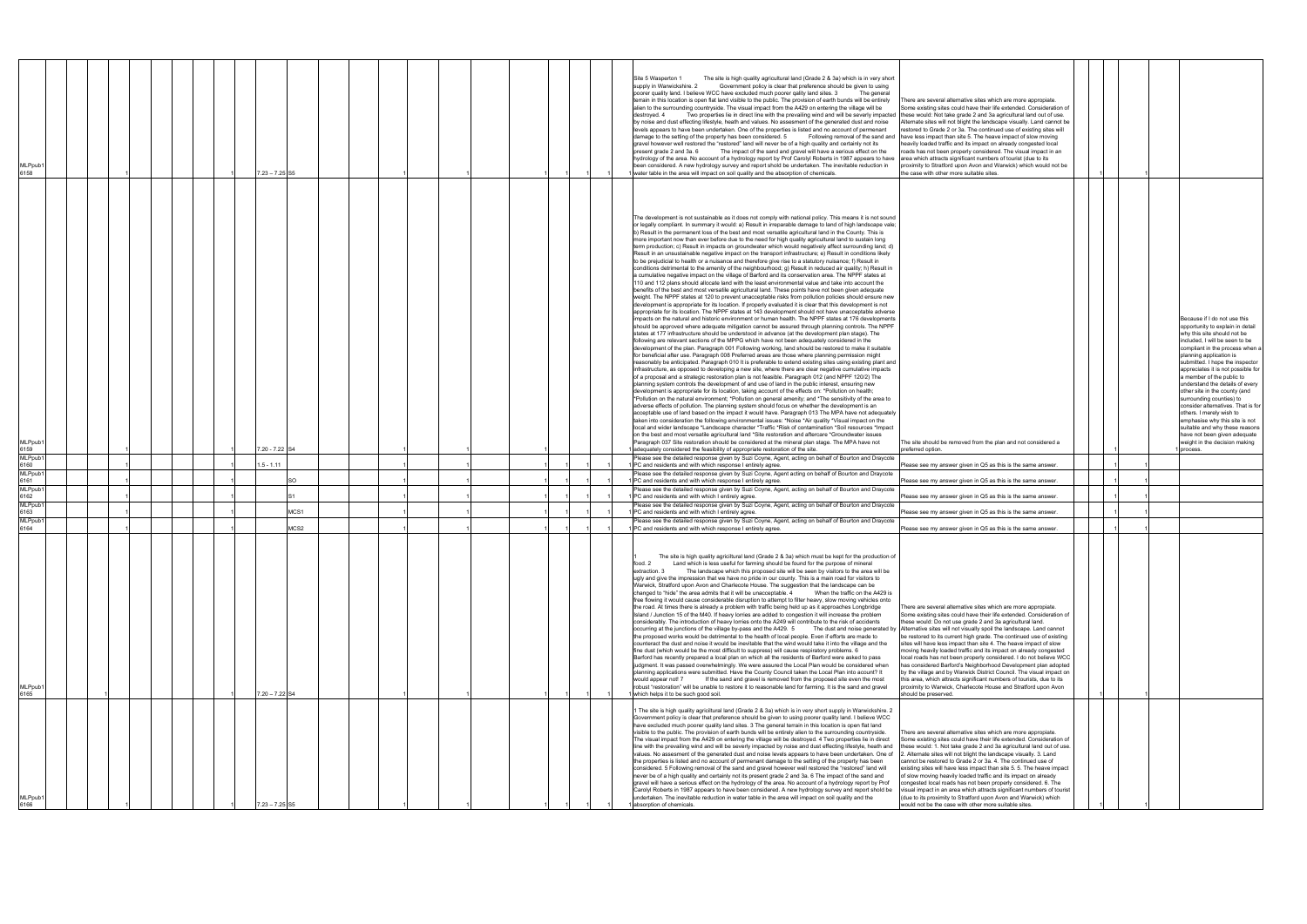| MLPpub1<br>6168                                                                                                                                                                                                                                                                                                                                                                                                                                                                                                                                                                                                                                                                                                                                                                                                                                                                                                                                                                                                                                                                                                                                                                                                                                                                                                                                                                                                                                                                                                                                                                                                                                                                                                                                                                                                                                                                                                                                                                                                                                                                                                                                                                                                                                                                                                                                                                                                                                                                                                                                                                                                                                                                                                                                                                                                                                                                                                                                                                                                                                                                                                                                                                                                                                                                                                                                                                                                                                                                                                                                                                                                                                                                                                                                                                                                                                                                                                                                                                                                                                                                                                                                                                                                                                                                                                                                                                                                                                                                                                                                                                                                                                                                                                                                                                                                                                                                                                                                                                                                                                                                                                                                                                                                                                                                                                                                                                                                                                                                                                                                                                                                                                                                                                                                                                                                                                                                                                                                                                                                                                                                                                                                                                                                                                                                                                                                                                                                                                                                                                                                | MLPpub1<br>6167                                                                                                                                                                                                                                                                                                                                                                                                                                                                                                                                                                                                    |
|------------------------------------------------------------------------------------------------------------------------------------------------------------------------------------------------------------------------------------------------------------------------------------------------------------------------------------------------------------------------------------------------------------------------------------------------------------------------------------------------------------------------------------------------------------------------------------------------------------------------------------------------------------------------------------------------------------------------------------------------------------------------------------------------------------------------------------------------------------------------------------------------------------------------------------------------------------------------------------------------------------------------------------------------------------------------------------------------------------------------------------------------------------------------------------------------------------------------------------------------------------------------------------------------------------------------------------------------------------------------------------------------------------------------------------------------------------------------------------------------------------------------------------------------------------------------------------------------------------------------------------------------------------------------------------------------------------------------------------------------------------------------------------------------------------------------------------------------------------------------------------------------------------------------------------------------------------------------------------------------------------------------------------------------------------------------------------------------------------------------------------------------------------------------------------------------------------------------------------------------------------------------------------------------------------------------------------------------------------------------------------------------------------------------------------------------------------------------------------------------------------------------------------------------------------------------------------------------------------------------------------------------------------------------------------------------------------------------------------------------------------------------------------------------------------------------------------------------------------------------------------------------------------------------------------------------------------------------------------------------------------------------------------------------------------------------------------------------------------------------------------------------------------------------------------------------------------------------------------------------------------------------------------------------------------------------------------------------------------------------------------------------------------------------------------------------------------------------------------------------------------------------------------------------------------------------------------------------------------------------------------------------------------------------------------------------------------------------------------------------------------------------------------------------------------------------------------------------------------------------------------------------------------------------------------------------------------------------------------------------------------------------------------------------------------------------------------------------------------------------------------------------------------------------------------------------------------------------------------------------------------------------------------------------------------------------------------------------------------------------------------------------------------------------------------------------------------------------------------------------------------------------------------------------------------------------------------------------------------------------------------------------------------------------------------------------------------------------------------------------------------------------------------------------------------------------------------------------------------------------------------------------------------------------------------------------------------------------------------------------------------------------------------------------------------------------------------------------------------------------------------------------------------------------------------------------------------------------------------------------------------------------------------------------------------------------------------------------------------------------------------------------------------------------------------------------------------------------------------------------------------------------------------------------------------------------------------------------------------------------------------------------------------------------------------------------------------------------------------------------------------------------------------------------------------------------------------------------------------------------------------------------------------------------------------------------------------------------------------------------------------------------------------------------------------------------------------------------------------------------------------------------------------------------------------------------------------------------------------------------------------------------------------------------------------------------------------------------------------------------------------------------------------------------------------------------------------------------------------------------------------------------------------------------|--------------------------------------------------------------------------------------------------------------------------------------------------------------------------------------------------------------------------------------------------------------------------------------------------------------------------------------------------------------------------------------------------------------------------------------------------------------------------------------------------------------------------------------------------------------------------------------------------------------------|
|                                                                                                                                                                                                                                                                                                                                                                                                                                                                                                                                                                                                                                                                                                                                                                                                                                                                                                                                                                                                                                                                                                                                                                                                                                                                                                                                                                                                                                                                                                                                                                                                                                                                                                                                                                                                                                                                                                                                                                                                                                                                                                                                                                                                                                                                                                                                                                                                                                                                                                                                                                                                                                                                                                                                                                                                                                                                                                                                                                                                                                                                                                                                                                                                                                                                                                                                                                                                                                                                                                                                                                                                                                                                                                                                                                                                                                                                                                                                                                                                                                                                                                                                                                                                                                                                                                                                                                                                                                                                                                                                                                                                                                                                                                                                                                                                                                                                                                                                                                                                                                                                                                                                                                                                                                                                                                                                                                                                                                                                                                                                                                                                                                                                                                                                                                                                                                                                                                                                                                                                                                                                                                                                                                                                                                                                                                                                                                                                                                                                                                                                                |                                                                                                                                                                                                                                                                                                                                                                                                                                                                                                                                                                                                                    |
|                                                                                                                                                                                                                                                                                                                                                                                                                                                                                                                                                                                                                                                                                                                                                                                                                                                                                                                                                                                                                                                                                                                                                                                                                                                                                                                                                                                                                                                                                                                                                                                                                                                                                                                                                                                                                                                                                                                                                                                                                                                                                                                                                                                                                                                                                                                                                                                                                                                                                                                                                                                                                                                                                                                                                                                                                                                                                                                                                                                                                                                                                                                                                                                                                                                                                                                                                                                                                                                                                                                                                                                                                                                                                                                                                                                                                                                                                                                                                                                                                                                                                                                                                                                                                                                                                                                                                                                                                                                                                                                                                                                                                                                                                                                                                                                                                                                                                                                                                                                                                                                                                                                                                                                                                                                                                                                                                                                                                                                                                                                                                                                                                                                                                                                                                                                                                                                                                                                                                                                                                                                                                                                                                                                                                                                                                                                                                                                                                                                                                                                                                |                                                                                                                                                                                                                                                                                                                                                                                                                                                                                                                                                                                                                    |
|                                                                                                                                                                                                                                                                                                                                                                                                                                                                                                                                                                                                                                                                                                                                                                                                                                                                                                                                                                                                                                                                                                                                                                                                                                                                                                                                                                                                                                                                                                                                                                                                                                                                                                                                                                                                                                                                                                                                                                                                                                                                                                                                                                                                                                                                                                                                                                                                                                                                                                                                                                                                                                                                                                                                                                                                                                                                                                                                                                                                                                                                                                                                                                                                                                                                                                                                                                                                                                                                                                                                                                                                                                                                                                                                                                                                                                                                                                                                                                                                                                                                                                                                                                                                                                                                                                                                                                                                                                                                                                                                                                                                                                                                                                                                                                                                                                                                                                                                                                                                                                                                                                                                                                                                                                                                                                                                                                                                                                                                                                                                                                                                                                                                                                                                                                                                                                                                                                                                                                                                                                                                                                                                                                                                                                                                                                                                                                                                                                                                                                                                                |                                                                                                                                                                                                                                                                                                                                                                                                                                                                                                                                                                                                                    |
|                                                                                                                                                                                                                                                                                                                                                                                                                                                                                                                                                                                                                                                                                                                                                                                                                                                                                                                                                                                                                                                                                                                                                                                                                                                                                                                                                                                                                                                                                                                                                                                                                                                                                                                                                                                                                                                                                                                                                                                                                                                                                                                                                                                                                                                                                                                                                                                                                                                                                                                                                                                                                                                                                                                                                                                                                                                                                                                                                                                                                                                                                                                                                                                                                                                                                                                                                                                                                                                                                                                                                                                                                                                                                                                                                                                                                                                                                                                                                                                                                                                                                                                                                                                                                                                                                                                                                                                                                                                                                                                                                                                                                                                                                                                                                                                                                                                                                                                                                                                                                                                                                                                                                                                                                                                                                                                                                                                                                                                                                                                                                                                                                                                                                                                                                                                                                                                                                                                                                                                                                                                                                                                                                                                                                                                                                                                                                                                                                                                                                                                                                |                                                                                                                                                                                                                                                                                                                                                                                                                                                                                                                                                                                                                    |
|                                                                                                                                                                                                                                                                                                                                                                                                                                                                                                                                                                                                                                                                                                                                                                                                                                                                                                                                                                                                                                                                                                                                                                                                                                                                                                                                                                                                                                                                                                                                                                                                                                                                                                                                                                                                                                                                                                                                                                                                                                                                                                                                                                                                                                                                                                                                                                                                                                                                                                                                                                                                                                                                                                                                                                                                                                                                                                                                                                                                                                                                                                                                                                                                                                                                                                                                                                                                                                                                                                                                                                                                                                                                                                                                                                                                                                                                                                                                                                                                                                                                                                                                                                                                                                                                                                                                                                                                                                                                                                                                                                                                                                                                                                                                                                                                                                                                                                                                                                                                                                                                                                                                                                                                                                                                                                                                                                                                                                                                                                                                                                                                                                                                                                                                                                                                                                                                                                                                                                                                                                                                                                                                                                                                                                                                                                                                                                                                                                                                                                                                                |                                                                                                                                                                                                                                                                                                                                                                                                                                                                                                                                                                                                                    |
|                                                                                                                                                                                                                                                                                                                                                                                                                                                                                                                                                                                                                                                                                                                                                                                                                                                                                                                                                                                                                                                                                                                                                                                                                                                                                                                                                                                                                                                                                                                                                                                                                                                                                                                                                                                                                                                                                                                                                                                                                                                                                                                                                                                                                                                                                                                                                                                                                                                                                                                                                                                                                                                                                                                                                                                                                                                                                                                                                                                                                                                                                                                                                                                                                                                                                                                                                                                                                                                                                                                                                                                                                                                                                                                                                                                                                                                                                                                                                                                                                                                                                                                                                                                                                                                                                                                                                                                                                                                                                                                                                                                                                                                                                                                                                                                                                                                                                                                                                                                                                                                                                                                                                                                                                                                                                                                                                                                                                                                                                                                                                                                                                                                                                                                                                                                                                                                                                                                                                                                                                                                                                                                                                                                                                                                                                                                                                                                                                                                                                                                                                |                                                                                                                                                                                                                                                                                                                                                                                                                                                                                                                                                                                                                    |
|                                                                                                                                                                                                                                                                                                                                                                                                                                                                                                                                                                                                                                                                                                                                                                                                                                                                                                                                                                                                                                                                                                                                                                                                                                                                                                                                                                                                                                                                                                                                                                                                                                                                                                                                                                                                                                                                                                                                                                                                                                                                                                                                                                                                                                                                                                                                                                                                                                                                                                                                                                                                                                                                                                                                                                                                                                                                                                                                                                                                                                                                                                                                                                                                                                                                                                                                                                                                                                                                                                                                                                                                                                                                                                                                                                                                                                                                                                                                                                                                                                                                                                                                                                                                                                                                                                                                                                                                                                                                                                                                                                                                                                                                                                                                                                                                                                                                                                                                                                                                                                                                                                                                                                                                                                                                                                                                                                                                                                                                                                                                                                                                                                                                                                                                                                                                                                                                                                                                                                                                                                                                                                                                                                                                                                                                                                                                                                                                                                                                                                                                                |                                                                                                                                                                                                                                                                                                                                                                                                                                                                                                                                                                                                                    |
|                                                                                                                                                                                                                                                                                                                                                                                                                                                                                                                                                                                                                                                                                                                                                                                                                                                                                                                                                                                                                                                                                                                                                                                                                                                                                                                                                                                                                                                                                                                                                                                                                                                                                                                                                                                                                                                                                                                                                                                                                                                                                                                                                                                                                                                                                                                                                                                                                                                                                                                                                                                                                                                                                                                                                                                                                                                                                                                                                                                                                                                                                                                                                                                                                                                                                                                                                                                                                                                                                                                                                                                                                                                                                                                                                                                                                                                                                                                                                                                                                                                                                                                                                                                                                                                                                                                                                                                                                                                                                                                                                                                                                                                                                                                                                                                                                                                                                                                                                                                                                                                                                                                                                                                                                                                                                                                                                                                                                                                                                                                                                                                                                                                                                                                                                                                                                                                                                                                                                                                                                                                                                                                                                                                                                                                                                                                                                                                                                                                                                                                                                |                                                                                                                                                                                                                                                                                                                                                                                                                                                                                                                                                                                                                    |
|                                                                                                                                                                                                                                                                                                                                                                                                                                                                                                                                                                                                                                                                                                                                                                                                                                                                                                                                                                                                                                                                                                                                                                                                                                                                                                                                                                                                                                                                                                                                                                                                                                                                                                                                                                                                                                                                                                                                                                                                                                                                                                                                                                                                                                                                                                                                                                                                                                                                                                                                                                                                                                                                                                                                                                                                                                                                                                                                                                                                                                                                                                                                                                                                                                                                                                                                                                                                                                                                                                                                                                                                                                                                                                                                                                                                                                                                                                                                                                                                                                                                                                                                                                                                                                                                                                                                                                                                                                                                                                                                                                                                                                                                                                                                                                                                                                                                                                                                                                                                                                                                                                                                                                                                                                                                                                                                                                                                                                                                                                                                                                                                                                                                                                                                                                                                                                                                                                                                                                                                                                                                                                                                                                                                                                                                                                                                                                                                                                                                                                                                                |                                                                                                                                                                                                                                                                                                                                                                                                                                                                                                                                                                                                                    |
| $7.20 - 7.22$ S4                                                                                                                                                                                                                                                                                                                                                                                                                                                                                                                                                                                                                                                                                                                                                                                                                                                                                                                                                                                                                                                                                                                                                                                                                                                                                                                                                                                                                                                                                                                                                                                                                                                                                                                                                                                                                                                                                                                                                                                                                                                                                                                                                                                                                                                                                                                                                                                                                                                                                                                                                                                                                                                                                                                                                                                                                                                                                                                                                                                                                                                                                                                                                                                                                                                                                                                                                                                                                                                                                                                                                                                                                                                                                                                                                                                                                                                                                                                                                                                                                                                                                                                                                                                                                                                                                                                                                                                                                                                                                                                                                                                                                                                                                                                                                                                                                                                                                                                                                                                                                                                                                                                                                                                                                                                                                                                                                                                                                                                                                                                                                                                                                                                                                                                                                                                                                                                                                                                                                                                                                                                                                                                                                                                                                                                                                                                                                                                                                                                                                                                               |                                                                                                                                                                                                                                                                                                                                                                                                                                                                                                                                                                                                                    |
|                                                                                                                                                                                                                                                                                                                                                                                                                                                                                                                                                                                                                                                                                                                                                                                                                                                                                                                                                                                                                                                                                                                                                                                                                                                                                                                                                                                                                                                                                                                                                                                                                                                                                                                                                                                                                                                                                                                                                                                                                                                                                                                                                                                                                                                                                                                                                                                                                                                                                                                                                                                                                                                                                                                                                                                                                                                                                                                                                                                                                                                                                                                                                                                                                                                                                                                                                                                                                                                                                                                                                                                                                                                                                                                                                                                                                                                                                                                                                                                                                                                                                                                                                                                                                                                                                                                                                                                                                                                                                                                                                                                                                                                                                                                                                                                                                                                                                                                                                                                                                                                                                                                                                                                                                                                                                                                                                                                                                                                                                                                                                                                                                                                                                                                                                                                                                                                                                                                                                                                                                                                                                                                                                                                                                                                                                                                                                                                                                                                                                                                                                |                                                                                                                                                                                                                                                                                                                                                                                                                                                                                                                                                                                                                    |
|                                                                                                                                                                                                                                                                                                                                                                                                                                                                                                                                                                                                                                                                                                                                                                                                                                                                                                                                                                                                                                                                                                                                                                                                                                                                                                                                                                                                                                                                                                                                                                                                                                                                                                                                                                                                                                                                                                                                                                                                                                                                                                                                                                                                                                                                                                                                                                                                                                                                                                                                                                                                                                                                                                                                                                                                                                                                                                                                                                                                                                                                                                                                                                                                                                                                                                                                                                                                                                                                                                                                                                                                                                                                                                                                                                                                                                                                                                                                                                                                                                                                                                                                                                                                                                                                                                                                                                                                                                                                                                                                                                                                                                                                                                                                                                                                                                                                                                                                                                                                                                                                                                                                                                                                                                                                                                                                                                                                                                                                                                                                                                                                                                                                                                                                                                                                                                                                                                                                                                                                                                                                                                                                                                                                                                                                                                                                                                                                                                                                                                                                                | 116                                                                                                                                                                                                                                                                                                                                                                                                                                                                                                                                                                                                                |
|                                                                                                                                                                                                                                                                                                                                                                                                                                                                                                                                                                                                                                                                                                                                                                                                                                                                                                                                                                                                                                                                                                                                                                                                                                                                                                                                                                                                                                                                                                                                                                                                                                                                                                                                                                                                                                                                                                                                                                                                                                                                                                                                                                                                                                                                                                                                                                                                                                                                                                                                                                                                                                                                                                                                                                                                                                                                                                                                                                                                                                                                                                                                                                                                                                                                                                                                                                                                                                                                                                                                                                                                                                                                                                                                                                                                                                                                                                                                                                                                                                                                                                                                                                                                                                                                                                                                                                                                                                                                                                                                                                                                                                                                                                                                                                                                                                                                                                                                                                                                                                                                                                                                                                                                                                                                                                                                                                                                                                                                                                                                                                                                                                                                                                                                                                                                                                                                                                                                                                                                                                                                                                                                                                                                                                                                                                                                                                                                                                                                                                                                                |                                                                                                                                                                                                                                                                                                                                                                                                                                                                                                                                                                                                                    |
|                                                                                                                                                                                                                                                                                                                                                                                                                                                                                                                                                                                                                                                                                                                                                                                                                                                                                                                                                                                                                                                                                                                                                                                                                                                                                                                                                                                                                                                                                                                                                                                                                                                                                                                                                                                                                                                                                                                                                                                                                                                                                                                                                                                                                                                                                                                                                                                                                                                                                                                                                                                                                                                                                                                                                                                                                                                                                                                                                                                                                                                                                                                                                                                                                                                                                                                                                                                                                                                                                                                                                                                                                                                                                                                                                                                                                                                                                                                                                                                                                                                                                                                                                                                                                                                                                                                                                                                                                                                                                                                                                                                                                                                                                                                                                                                                                                                                                                                                                                                                                                                                                                                                                                                                                                                                                                                                                                                                                                                                                                                                                                                                                                                                                                                                                                                                                                                                                                                                                                                                                                                                                                                                                                                                                                                                                                                                                                                                                                                                                                                                                |                                                                                                                                                                                                                                                                                                                                                                                                                                                                                                                                                                                                                    |
|                                                                                                                                                                                                                                                                                                                                                                                                                                                                                                                                                                                                                                                                                                                                                                                                                                                                                                                                                                                                                                                                                                                                                                                                                                                                                                                                                                                                                                                                                                                                                                                                                                                                                                                                                                                                                                                                                                                                                                                                                                                                                                                                                                                                                                                                                                                                                                                                                                                                                                                                                                                                                                                                                                                                                                                                                                                                                                                                                                                                                                                                                                                                                                                                                                                                                                                                                                                                                                                                                                                                                                                                                                                                                                                                                                                                                                                                                                                                                                                                                                                                                                                                                                                                                                                                                                                                                                                                                                                                                                                                                                                                                                                                                                                                                                                                                                                                                                                                                                                                                                                                                                                                                                                                                                                                                                                                                                                                                                                                                                                                                                                                                                                                                                                                                                                                                                                                                                                                                                                                                                                                                                                                                                                                                                                                                                                                                                                                                                                                                                                                                |                                                                                                                                                                                                                                                                                                                                                                                                                                                                                                                                                                                                                    |
|                                                                                                                                                                                                                                                                                                                                                                                                                                                                                                                                                                                                                                                                                                                                                                                                                                                                                                                                                                                                                                                                                                                                                                                                                                                                                                                                                                                                                                                                                                                                                                                                                                                                                                                                                                                                                                                                                                                                                                                                                                                                                                                                                                                                                                                                                                                                                                                                                                                                                                                                                                                                                                                                                                                                                                                                                                                                                                                                                                                                                                                                                                                                                                                                                                                                                                                                                                                                                                                                                                                                                                                                                                                                                                                                                                                                                                                                                                                                                                                                                                                                                                                                                                                                                                                                                                                                                                                                                                                                                                                                                                                                                                                                                                                                                                                                                                                                                                                                                                                                                                                                                                                                                                                                                                                                                                                                                                                                                                                                                                                                                                                                                                                                                                                                                                                                                                                                                                                                                                                                                                                                                                                                                                                                                                                                                                                                                                                                                                                                                                                                                |                                                                                                                                                                                                                                                                                                                                                                                                                                                                                                                                                                                                                    |
|                                                                                                                                                                                                                                                                                                                                                                                                                                                                                                                                                                                                                                                                                                                                                                                                                                                                                                                                                                                                                                                                                                                                                                                                                                                                                                                                                                                                                                                                                                                                                                                                                                                                                                                                                                                                                                                                                                                                                                                                                                                                                                                                                                                                                                                                                                                                                                                                                                                                                                                                                                                                                                                                                                                                                                                                                                                                                                                                                                                                                                                                                                                                                                                                                                                                                                                                                                                                                                                                                                                                                                                                                                                                                                                                                                                                                                                                                                                                                                                                                                                                                                                                                                                                                                                                                                                                                                                                                                                                                                                                                                                                                                                                                                                                                                                                                                                                                                                                                                                                                                                                                                                                                                                                                                                                                                                                                                                                                                                                                                                                                                                                                                                                                                                                                                                                                                                                                                                                                                                                                                                                                                                                                                                                                                                                                                                                                                                                                                                                                                                                                |                                                                                                                                                                                                                                                                                                                                                                                                                                                                                                                                                                                                                    |
|                                                                                                                                                                                                                                                                                                                                                                                                                                                                                                                                                                                                                                                                                                                                                                                                                                                                                                                                                                                                                                                                                                                                                                                                                                                                                                                                                                                                                                                                                                                                                                                                                                                                                                                                                                                                                                                                                                                                                                                                                                                                                                                                                                                                                                                                                                                                                                                                                                                                                                                                                                                                                                                                                                                                                                                                                                                                                                                                                                                                                                                                                                                                                                                                                                                                                                                                                                                                                                                                                                                                                                                                                                                                                                                                                                                                                                                                                                                                                                                                                                                                                                                                                                                                                                                                                                                                                                                                                                                                                                                                                                                                                                                                                                                                                                                                                                                                                                                                                                                                                                                                                                                                                                                                                                                                                                                                                                                                                                                                                                                                                                                                                                                                                                                                                                                                                                                                                                                                                                                                                                                                                                                                                                                                                                                                                                                                                                                                                                                                                                                                                |                                                                                                                                                                                                                                                                                                                                                                                                                                                                                                                                                                                                                    |
|                                                                                                                                                                                                                                                                                                                                                                                                                                                                                                                                                                                                                                                                                                                                                                                                                                                                                                                                                                                                                                                                                                                                                                                                                                                                                                                                                                                                                                                                                                                                                                                                                                                                                                                                                                                                                                                                                                                                                                                                                                                                                                                                                                                                                                                                                                                                                                                                                                                                                                                                                                                                                                                                                                                                                                                                                                                                                                                                                                                                                                                                                                                                                                                                                                                                                                                                                                                                                                                                                                                                                                                                                                                                                                                                                                                                                                                                                                                                                                                                                                                                                                                                                                                                                                                                                                                                                                                                                                                                                                                                                                                                                                                                                                                                                                                                                                                                                                                                                                                                                                                                                                                                                                                                                                                                                                                                                                                                                                                                                                                                                                                                                                                                                                                                                                                                                                                                                                                                                                                                                                                                                                                                                                                                                                                                                                                                                                                                                                                                                                                                                |                                                                                                                                                                                                                                                                                                                                                                                                                                                                                                                                                                                                                    |
|                                                                                                                                                                                                                                                                                                                                                                                                                                                                                                                                                                                                                                                                                                                                                                                                                                                                                                                                                                                                                                                                                                                                                                                                                                                                                                                                                                                                                                                                                                                                                                                                                                                                                                                                                                                                                                                                                                                                                                                                                                                                                                                                                                                                                                                                                                                                                                                                                                                                                                                                                                                                                                                                                                                                                                                                                                                                                                                                                                                                                                                                                                                                                                                                                                                                                                                                                                                                                                                                                                                                                                                                                                                                                                                                                                                                                                                                                                                                                                                                                                                                                                                                                                                                                                                                                                                                                                                                                                                                                                                                                                                                                                                                                                                                                                                                                                                                                                                                                                                                                                                                                                                                                                                                                                                                                                                                                                                                                                                                                                                                                                                                                                                                                                                                                                                                                                                                                                                                                                                                                                                                                                                                                                                                                                                                                                                                                                                                                                                                                                                                                |                                                                                                                                                                                                                                                                                                                                                                                                                                                                                                                                                                                                                    |
|                                                                                                                                                                                                                                                                                                                                                                                                                                                                                                                                                                                                                                                                                                                                                                                                                                                                                                                                                                                                                                                                                                                                                                                                                                                                                                                                                                                                                                                                                                                                                                                                                                                                                                                                                                                                                                                                                                                                                                                                                                                                                                                                                                                                                                                                                                                                                                                                                                                                                                                                                                                                                                                                                                                                                                                                                                                                                                                                                                                                                                                                                                                                                                                                                                                                                                                                                                                                                                                                                                                                                                                                                                                                                                                                                                                                                                                                                                                                                                                                                                                                                                                                                                                                                                                                                                                                                                                                                                                                                                                                                                                                                                                                                                                                                                                                                                                                                                                                                                                                                                                                                                                                                                                                                                                                                                                                                                                                                                                                                                                                                                                                                                                                                                                                                                                                                                                                                                                                                                                                                                                                                                                                                                                                                                                                                                                                                                                                                                                                                                                                                |                                                                                                                                                                                                                                                                                                                                                                                                                                                                                                                                                                                                                    |
|                                                                                                                                                                                                                                                                                                                                                                                                                                                                                                                                                                                                                                                                                                                                                                                                                                                                                                                                                                                                                                                                                                                                                                                                                                                                                                                                                                                                                                                                                                                                                                                                                                                                                                                                                                                                                                                                                                                                                                                                                                                                                                                                                                                                                                                                                                                                                                                                                                                                                                                                                                                                                                                                                                                                                                                                                                                                                                                                                                                                                                                                                                                                                                                                                                                                                                                                                                                                                                                                                                                                                                                                                                                                                                                                                                                                                                                                                                                                                                                                                                                                                                                                                                                                                                                                                                                                                                                                                                                                                                                                                                                                                                                                                                                                                                                                                                                                                                                                                                                                                                                                                                                                                                                                                                                                                                                                                                                                                                                                                                                                                                                                                                                                                                                                                                                                                                                                                                                                                                                                                                                                                                                                                                                                                                                                                                                                                                                                                                                                                                                                                |                                                                                                                                                                                                                                                                                                                                                                                                                                                                                                                                                                                                                    |
| Firstly the plan is unsound because it is does not comply with current planning policy as provided by the<br>NPPF It is not consistent with the NPPF Paragraph 144 which states :- When determining planning<br>applications, local planning authorities should: . ensure, in granting planning permission for mineral<br>development, that there are no unacceptable adverse impacts on the natural and historic environment,<br>human health or aviation safety, and take into account the cumulative effect of multiple impacts from<br>individual sites and/or from a number of sites in a locality; . ensure that any unavoidable noise, dust and<br>particle emissions and any blasting vibrations are controlled, mitigated or removed at source, and<br>establish appropriate noise limits for extraction in proximity to noise sensitive properties --<br>- Planning a large sand and gravel<br>extraction plant close to the existing villages of Barford and Wasperton will inevitably cause adverse<br>impacts on the health of the residents. The prevailing South Westerly wind will carry any dust or noise<br>across the whole village of Barford including the School and newly developed sports facilities on King<br>George's field. The village of Barford has a significant proportion of elderly residents some of whom will<br>have existing breathing problems. They live in Barford because the air in a rural location is less polluted.<br>Recent new housing developments also mean there are more small children whose lungs are mores<br>sensitive to dust contamination - especially when exercising. The response to this comment is to<br>separate the site from the houses by 350 metres . These dust particles will not settle within this distance<br>and the smaller and more harmful particles can travel for several miles. Fine particulate matter, 10<br>microns or less in diameter (PM 10) can be inhaled and is considered toxic. Smaller breathable<br>particulate matter, (PM 2.5) with a diameter of 2.5 microns or less, is even more dangerous, lodging deep<br>within the lungs and tissue. There is no biological mechanism for clearing it from the body. To propose a<br>mineral extraction site presenting dangerous carcinogenic contamination that is carried on the wind close<br>to a village or town is unacceptable. Secondly the plan is unsound because it is not consistent with the<br>NPPF Paragraph 112 which states :- Local planning authorities should take into account the<br>economic and other benefits of the best and most versatile agricultural land. Where significant<br>development of agricultural land is demonstrated to be necessary, local planning authorities should seek<br>to use areas of poorer quality land in preference to that of a higher quality.<br>--- Site 4 is Best and Most Versatile land - grade 2a<br>which, according to the WCC plan on page 20, is only present in a few small pockets in the county. This<br>land is high quality because it has good drainage (from the gravel) and good topsoil, maintained over<br>many years of careful cultivation. This Best and Most Versatile land will be destroyed - The gravel that<br>gives it drainage will be removed, the inert material refill will be inferior and will not create the drainage<br>necessary for BMV land. The topsoil will be used to create the bunds and while not being cultivated will<br>deteriorate over the 10 year period of the extraction operation Local Farmers who are experienced in<br>these matters confirm that the land cannot be returned to BMV The Council Officials who came to make<br>a presentation in 2015 when pressed on this matter could not guarantee that this land could be returned<br>to Best and Most Versatile. Sand and Gravel has been extracted from land at Charlecote and this is<br>now unusable. Light farm Machinery travelling on this land has become 'bogged down' even in dry<br>summer conditions  Best and Most Versatile land is needed to grow crops for the country and poorer<br>quality land must be found for mineral extraction sites. It is not acceptable to say that no sites are<br>currently available, If greater incentives are offered then more sites will become available. The tenant<br>farmer is opposed to this proposal - it will not only materially affect his business but will also end the<br>regular employment of a significant number of farm workers. Thirdly - The Plan is unsound because it is<br>not positively prepared Transportation of the sand and gravel is proposed via the A 429 - but have the<br>effects of the increased volume of slow moving traffic been evaluated correctly? According to the<br>response to previous comments ' the A429 should be able to accommodate a high volume of traffic and<br>larger vehicles (HGVs). According to the Highway Authority it provides an excellent link onto the A46 and<br>M40, and then onto the wider highway network. Traffic on the A429 is increasing as a result of the new<br>developments South of the proposed site and increased traffic to the offices and factories in South<br>Leamington and Gaydon. This already causes congestion and can only get worse. To add more heavy<br>slow moving traffic to the road network at his point is unsafe. Consider The proposal is for 2 million<br>tonnes to be removed. If we assume this will take place over 8 years at 250 days a year this is 1,000<br>tonnes per day. A 3-axle rigid tipping truck - probably best suited to sand and gravel movement - has a<br>maximum weight of 26 tonnes - that will perhaps give a 15 tonne payload - equating to approximately<br>130 loaded trucks (and of course 130 empty trucks returning). In an 8-hour day that is over 20 trucks per<br>hour (1 every 3 minutes) added to a road system that already has a capacity problem. At peak hours<br>there are queues from the village to join the bypass and there have been several accidents at the two<br>junctions, including a fatality. A significant increase in traffic will cause more congestion and more<br>frustration for commuters attempting to leave the village. It is inevitable that more accidents and more<br>fatalities will ensue. These trucks will themselves cause noise and pollution that will be carried on the<br>prevailing South West wind across the village adding to the contamination caused by the mining<br>operations. | We don't believe that the proposed site has been thoroughly investigated in terms of the impact on the<br>local community, appropriate access to the site and proximity to residential housing. Therefore I don't<br>think this is a justified site, and more suitable alternatives could be found. I don't believe that points<br>raised by the local residents have been properly investigated by Warwickshire County Council.                                                                                                                                                                                   |
| do not intend to complete this section                                                                                                                                                                                                                                                                                                                                                                                                                                                                                                                                                                                                                                                                                                                                                                                                                                                                                                                                                                                                                                                                                                                                                                                                                                                                                                                                                                                                                                                                                                                                                                                                                                                                                                                                                                                                                                                                                                                                                                                                                                                                                                                                                                                                                                                                                                                                                                                                                                                                                                                                                                                                                                                                                                                                                                                                                                                                                                                                                                                                                                                                                                                                                                                                                                                                                                                                                                                                                                                                                                                                                                                                                                                                                                                                                                                                                                                                                                                                                                                                                                                                                                                                                                                                                                                                                                                                                                                                                                                                                                                                                                                                                                                                                                                                                                                                                                                                                                                                                                                                                                                                                                                                                                                                                                                                                                                                                                                                                                                                                                                                                                                                                                                                                                                                                                                                                                                                                                                                                                                                                                                                                                                                                                                                                                                                                                                                                                                                                                                                                                         | think that more consultation with the local community is essential.<br>I don't believe that the concerns of the Villagers of Salford Priors<br>and Residents of surrounding areas have been heard. This site is<br>unique in that it is so closely sited to a residential area and the<br>environmental impacts don't seem to have been fully investigated.<br>would like to see a full report into the effects on the health of the<br>local community when a working quarry is sited so close to a<br>residential site. Dust and Noise pollution have to be a huge factor,<br>but this has been dismissed so far |
|                                                                                                                                                                                                                                                                                                                                                                                                                                                                                                                                                                                                                                                                                                                                                                                                                                                                                                                                                                                                                                                                                                                                                                                                                                                                                                                                                                                                                                                                                                                                                                                                                                                                                                                                                                                                                                                                                                                                                                                                                                                                                                                                                                                                                                                                                                                                                                                                                                                                                                                                                                                                                                                                                                                                                                                                                                                                                                                                                                                                                                                                                                                                                                                                                                                                                                                                                                                                                                                                                                                                                                                                                                                                                                                                                                                                                                                                                                                                                                                                                                                                                                                                                                                                                                                                                                                                                                                                                                                                                                                                                                                                                                                                                                                                                                                                                                                                                                                                                                                                                                                                                                                                                                                                                                                                                                                                                                                                                                                                                                                                                                                                                                                                                                                                                                                                                                                                                                                                                                                                                                                                                                                                                                                                                                                                                                                                                                                                                                                                                                                                                |                                                                                                                                                                                                                                                                                                                                                                                                                                                                                                                                                                                                                    |
|                                                                                                                                                                                                                                                                                                                                                                                                                                                                                                                                                                                                                                                                                                                                                                                                                                                                                                                                                                                                                                                                                                                                                                                                                                                                                                                                                                                                                                                                                                                                                                                                                                                                                                                                                                                                                                                                                                                                                                                                                                                                                                                                                                                                                                                                                                                                                                                                                                                                                                                                                                                                                                                                                                                                                                                                                                                                                                                                                                                                                                                                                                                                                                                                                                                                                                                                                                                                                                                                                                                                                                                                                                                                                                                                                                                                                                                                                                                                                                                                                                                                                                                                                                                                                                                                                                                                                                                                                                                                                                                                                                                                                                                                                                                                                                                                                                                                                                                                                                                                                                                                                                                                                                                                                                                                                                                                                                                                                                                                                                                                                                                                                                                                                                                                                                                                                                                                                                                                                                                                                                                                                                                                                                                                                                                                                                                                                                                                                                                                                                                                                |                                                                                                                                                                                                                                                                                                                                                                                                                                                                                                                                                                                                                    |
| I am presently Chairman of<br><b>Barford Residents Association</b><br>and may be required by the<br>members to speak for them I<br>am concerned that if an<br>indication to take part is not<br>made on this form it might not<br>be possible to elect to speak at<br>a later date.                                                                                                                                                                                                                                                                                                                                                                                                                                                                                                                                                                                                                                                                                                                                                                                                                                                                                                                                                                                                                                                                                                                                                                                                                                                                                                                                                                                                                                                                                                                                                                                                                                                                                                                                                                                                                                                                                                                                                                                                                                                                                                                                                                                                                                                                                                                                                                                                                                                                                                                                                                                                                                                                                                                                                                                                                                                                                                                                                                                                                                                                                                                                                                                                                                                                                                                                                                                                                                                                                                                                                                                                                                                                                                                                                                                                                                                                                                                                                                                                                                                                                                                                                                                                                                                                                                                                                                                                                                                                                                                                                                                                                                                                                                                                                                                                                                                                                                                                                                                                                                                                                                                                                                                                                                                                                                                                                                                                                                                                                                                                                                                                                                                                                                                                                                                                                                                                                                                                                                                                                                                                                                                                                                                                                                                            |                                                                                                                                                                                                                                                                                                                                                                                                                                                                                                                                                                                                                    |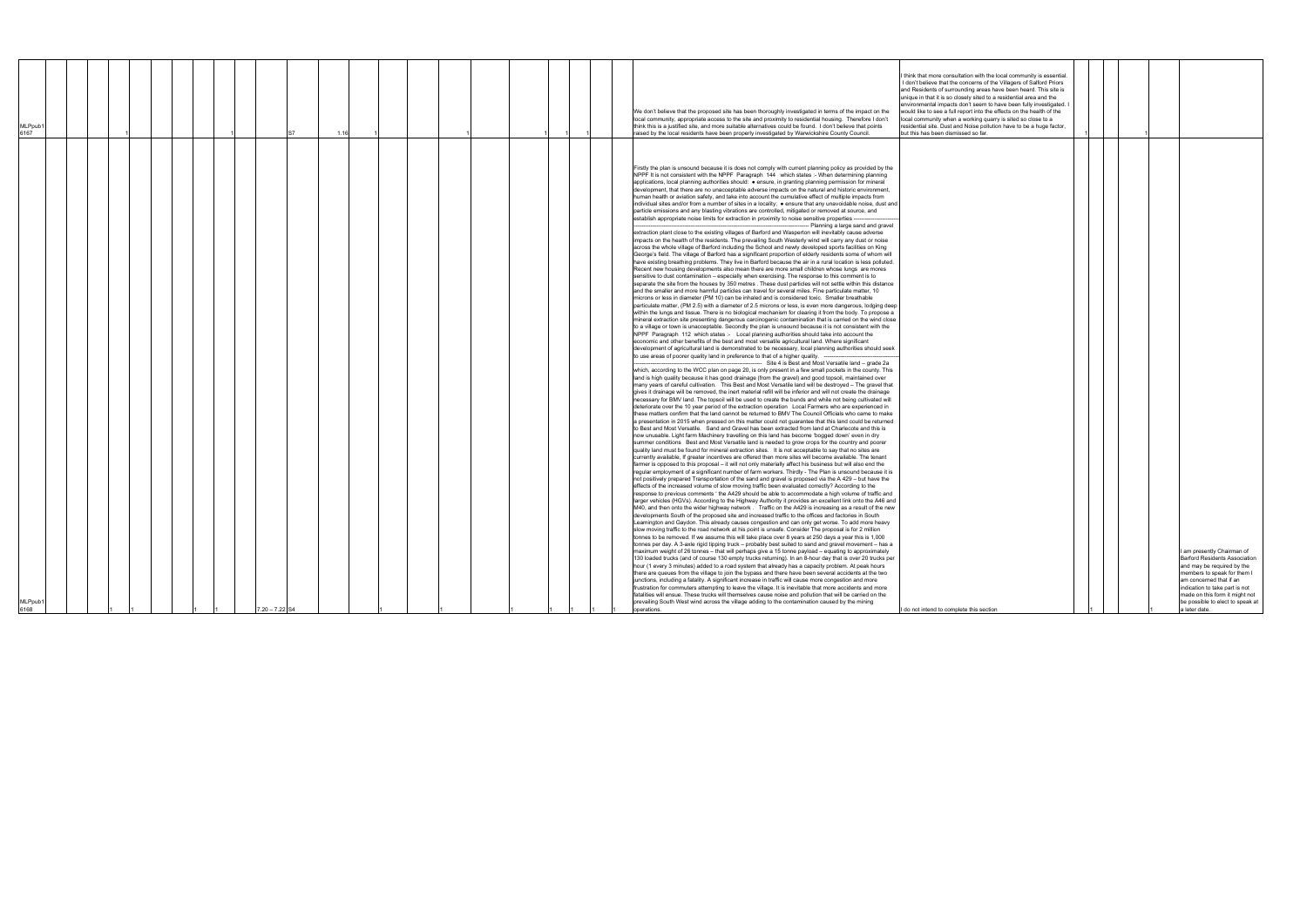| MLPpub1<br>6169 |  |  |  |  |  |  |  |  |  |  | $7.23 - 7.25$ S5 |  |  |  |  |  |  |  |  |  |  |  |  | Most of the reasons put forward to object to the allocation of Site 4 are equally applicable to site 5 I will<br>repeat most of them below - but there are some differences Firstly the plan is unsound because it is not<br>consistent with the NPPF Paragraph 144 which states :- When determining planning applications, local<br>planning authorities should: • ensure, in granting planning permission for mineral development, that<br>there are no unacceptable adverse impacts on the natural and historic environment, human health or<br>aviation safety, and take into account the cumulative effect of multiple impacts from individual sites<br>and/or from a number of sites in a locality; • ensure that any unavoidable noise, dust and particle<br>emissions and any blasting vibrations are controlled, mitigated or removed at source, and establish<br>appropriate noise limits for extraction in proximity to noise sensitive properties -<br>-- Planning a large sand and gravel extraction<br>plant close to the existing villages of Barford and Wasperton will inevitably cause adverse impacts on the<br>health of the residents. The prevailing South Westerly wind will carry any dust or noise across the whole<br>village of Barford including the School and newly developed sports facilities on King George's field. The<br>village of Barford has a significant proportion of elderly residents some of whom have existing breathing<br>problems. Recent new housing developments also mean there are more small children who are also<br>sensitive to dust contamination - especially when exercising. The response to this comment is to<br>separate the site from the houses by 350 metres. These dust particles will not settle within this distance<br>and the smaller and more harmful particles can travel for several miles. Fine particulate matter, 10<br>microns or less in diameter (PM 10) can be inhaled and is considered toxic. Smaller respirable<br>particulate matter, (PM 2.5) with a diameter of 2.5 microns or less, is even more dangerous, lodging deep<br>within the lungs and tissue. There is no biological mechanism for clearing it from the body. To propose a<br>mineral extraction site close to a village or town is unacceptable. Historical Environment Seven Elms<br>farm, Forge Cottage and Wasperton House are all Grade 2 listed buildings. Not only will the gravel<br>extraction process affect them, but the countryside will not be returned to its present state so the settings<br>of these historic buildings will be changed forever. The response to this objection was 'The proposed<br>mineral working is now 350m from properties in Barford village so there is unlikely to be any adverse<br>impacts. Screening bunds can alleviate noise and dust emissions. The Cottage is located to the west of<br>the A429 so it is not adjacent to the site and any risk of vibration will be from traffic along the A429. This<br>has not addressed the impact on the setting at all and seems to have ignored the fact that the traffic on<br>the A429 will now be increased by many heavy lorries that cause the damaging vibration. Secondly the<br>plan is unsound because it is not consistent with the NPPF Paragraph 112 which states :- Local<br>planning authorities should take into account the economic and other benefits of the best and most<br>versatile agricultural land. Where significant development of agricultural land is demonstrated to be<br>necessary, local planning authorities should seek to use areas of poorer quality land in preference to that<br>of a higher quality.<br>Site<br>5 is also Best and Most Versatile land - grade 2a which, according to the WCC plan on page 20, is only<br>present in a few small pockets in the county. This land is high quality because it has good drainage and<br>good topsoil, maintained over many years of careful cultivation.  This classification of this land as Best<br>and Most Versatile land will be lost forever. The gravel that gives it drainage will be removed, the inert<br>material refill will be inferior and will not create the drainage necessary for BMV land. The topsoil will be<br>used to create the bunds and will deteriorate over the period of the working. Local Farmers who are<br>experienced in these matters confirm that the land cannot be returned to BMV The Council Officials who<br>came to make a presentation in 2015 when specifically asked this question would not guarantee that this<br>land could be returned to Best and Most Versatile. Sand and Gravel has been extracted from land at<br>Charlecote and this is now unusable. Light farm Machinery moving over this land has become 'bogged<br>down' even in dry summer conditions Best and Most Versatile land is needed to grow crops and poorer<br>quality land must be found for mineral extraction sites. The comment that no other sites are being offered<br>is spurious - If greater incentives are offered then more sites will become available Site 5 additionally<br>affects the listed buildings of Seven Elms and Glebe Farm The inclusion of this site results in the loss of<br>Glebe Farm as a WCC agricultural holding. This is presently used by young farmers giving them an<br>opportunity to start in business WCC's ownership of Glebe Farm results in a 'conflict of interest'. Blight<br>(Not Positively Prepared) The response to Blight is: A properly operated and managed mineral site will<br>not create blight. It is a temporary activity. The site will be restored when working has been completed.<br>Blight has already occurred - who would buy a property which may be surrounded by mineral workings<br>for at least 10 years. House Sales in Barford have already been affected as uncertainty about the future<br>of the village is driving potential buyers to discount the village from their options. Thirdly - The Plan is<br>unsound because it is not positively prepared Transportation of the sand and gravel is proposed via the<br>A 429 - but have the effects of the increased volume of slow moving traffic been evaluated correctly?<br>According to the response to previous comments 'the A429 should be able to accommodate a high<br>volume of traffic and larger vehicles (HGVs). According to the Highway Authority it provides an excellent<br>link onto the A46 and M40, and then onto the wider highway network. Traffic on the A429 is increasing as<br>a result of the new developments South of the proposed site and increased traffic to the offices and<br>factories in South Leamington and Gaydon. This already causes congestion and can only get worse. To<br>add more heavy slow moving traffic to the road network at his point is unsafe. Consider :- The proposal is<br>for 2 million tonnes to be removed. If we assume this will take place over 8 years at 250 days a year this<br>is 1,000 tonnes per day. A 3-axle rigid tipping truck - probably best suited to sand and gravel movement<br>- has a maximum weight of 26 tonnes - that will perhaps give a 15 tonne payload - equating to<br>approximately 130 loaded trucks (and of course 130 empty trucks returning). In an 8-hour day that is over<br>20 trucks per hour (1 every 3 minutes) added to a road system that already has a capacity problem. At<br>peak hours there are queues from the village to join the bypass and there have been several accidents<br>at the two junctions, including a fatality. A significant increase in traffic will cause more congestion and<br>more frustration for commuters attempting to leave the village. It is inevitable that more accidents and<br>more fatalities will ensue. These trucks will themselves cause noise and that will be carried on the<br>prevailing South West wind across the village adding to the contamination caused by the mining<br>operations. | I do not intend to complete this section |
|-----------------|--|--|--|--|--|--|--|--|--|--|------------------|--|--|--|--|--|--|--|--|--|--|--|--|------------------------------------------------------------------------------------------------------------------------------------------------------------------------------------------------------------------------------------------------------------------------------------------------------------------------------------------------------------------------------------------------------------------------------------------------------------------------------------------------------------------------------------------------------------------------------------------------------------------------------------------------------------------------------------------------------------------------------------------------------------------------------------------------------------------------------------------------------------------------------------------------------------------------------------------------------------------------------------------------------------------------------------------------------------------------------------------------------------------------------------------------------------------------------------------------------------------------------------------------------------------------------------------------------------------------------------------------------------------------------------------------------------------------------------------------------------------------------------------------------------------------------------------------------------------------------------------------------------------------------------------------------------------------------------------------------------------------------------------------------------------------------------------------------------------------------------------------------------------------------------------------------------------------------------------------------------------------------------------------------------------------------------------------------------------------------------------------------------------------------------------------------------------------------------------------------------------------------------------------------------------------------------------------------------------------------------------------------------------------------------------------------------------------------------------------------------------------------------------------------------------------------------------------------------------------------------------------------------------------------------------------------------------------------------------------------------------------------------------------------------------------------------------------------------------------------------------------------------------------------------------------------------------------------------------------------------------------------------------------------------------------------------------------------------------------------------------------------------------------------------------------------------------------------------------------------------------------------------------------------------------------------------------------------------------------------------------------------------------------------------------------------------------------------------------------------------------------------------------------------------------------------------------------------------------------------------------------------------------------------------------------------------------------------------------------------------------------------------------------------------------------------------------------------------------------------------------------------------------------------------------------------------------------------------------------------------------------------------------------------------------------------------------------------------------------------------------------------------------------------------------------------------------------------------------------------------------------------------------------------------------------------------------------------------------------------------------------------------------------------------------------------------------------------------------------------------------------------------------------------------------------------------------------------------------------------------------------------------------------------------------------------------------------------------------------------------------------------------------------------------------------------------------------------------------------------------------------------------------------------------------------------------------------------------------------------------------------------------------------------------------------------------------------------------------------------------------------------------------------------------------------------------------------------------------------------------------------------------------------------------------------------------------------------------------------------------------------------------------------------------------------------------------------------------------------------------------------------------------------------------------------------------------------------------------------------------------------------------------------------------------------------------------------------------------------------------------------------------------------------------------------------------------------------------------------------------------------------------------------------------------------------------------------------------------------------------------------------------------------------------------------------------------------------------------------------------------------------------------------------------------------------------------------------------------------------------------------------------------------------------------------------------------------------------------------------------------------------------------------------------------------------------------------------------------------------------------------------------------------------------------------------------------------------------------------------------------------------------------------------------------------------------------------------------------------------------------------------------------------------------------------------------------------------------------------------------------------------------------------------------------------------------------------------------------------------------------------------------------------------------------------------------------------------------------------------------------------------------------------------------------------------------------------------------------------------------------------------------------------------------------------------------------------------------------------------------------------------------------------------------------------------------------------------------------------------------------------------------------------------------------------------------------------------------------------------------------------------------------------------------------------------------------------------------------------------------------------------------------------------------------------------------------------------------------------------------------------------------------------------------------------------------------------------------------------------------------------------------------------------------------------------------|------------------------------------------|
|-----------------|--|--|--|--|--|--|--|--|--|--|------------------|--|--|--|--|--|--|--|--|--|--|--|--|------------------------------------------------------------------------------------------------------------------------------------------------------------------------------------------------------------------------------------------------------------------------------------------------------------------------------------------------------------------------------------------------------------------------------------------------------------------------------------------------------------------------------------------------------------------------------------------------------------------------------------------------------------------------------------------------------------------------------------------------------------------------------------------------------------------------------------------------------------------------------------------------------------------------------------------------------------------------------------------------------------------------------------------------------------------------------------------------------------------------------------------------------------------------------------------------------------------------------------------------------------------------------------------------------------------------------------------------------------------------------------------------------------------------------------------------------------------------------------------------------------------------------------------------------------------------------------------------------------------------------------------------------------------------------------------------------------------------------------------------------------------------------------------------------------------------------------------------------------------------------------------------------------------------------------------------------------------------------------------------------------------------------------------------------------------------------------------------------------------------------------------------------------------------------------------------------------------------------------------------------------------------------------------------------------------------------------------------------------------------------------------------------------------------------------------------------------------------------------------------------------------------------------------------------------------------------------------------------------------------------------------------------------------------------------------------------------------------------------------------------------------------------------------------------------------------------------------------------------------------------------------------------------------------------------------------------------------------------------------------------------------------------------------------------------------------------------------------------------------------------------------------------------------------------------------------------------------------------------------------------------------------------------------------------------------------------------------------------------------------------------------------------------------------------------------------------------------------------------------------------------------------------------------------------------------------------------------------------------------------------------------------------------------------------------------------------------------------------------------------------------------------------------------------------------------------------------------------------------------------------------------------------------------------------------------------------------------------------------------------------------------------------------------------------------------------------------------------------------------------------------------------------------------------------------------------------------------------------------------------------------------------------------------------------------------------------------------------------------------------------------------------------------------------------------------------------------------------------------------------------------------------------------------------------------------------------------------------------------------------------------------------------------------------------------------------------------------------------------------------------------------------------------------------------------------------------------------------------------------------------------------------------------------------------------------------------------------------------------------------------------------------------------------------------------------------------------------------------------------------------------------------------------------------------------------------------------------------------------------------------------------------------------------------------------------------------------------------------------------------------------------------------------------------------------------------------------------------------------------------------------------------------------------------------------------------------------------------------------------------------------------------------------------------------------------------------------------------------------------------------------------------------------------------------------------------------------------------------------------------------------------------------------------------------------------------------------------------------------------------------------------------------------------------------------------------------------------------------------------------------------------------------------------------------------------------------------------------------------------------------------------------------------------------------------------------------------------------------------------------------------------------------------------------------------------------------------------------------------------------------------------------------------------------------------------------------------------------------------------------------------------------------------------------------------------------------------------------------------------------------------------------------------------------------------------------------------------------------------------------------------------------------------------------------------------------------------------------------------------------------------------------------------------------------------------------------------------------------------------------------------------------------------------------------------------------------------------------------------------------------------------------------------------------------------------------------------------------------------------------------------------------------------------------------------------------------------------------------------------------------------------------------------------------------------------------------------------------------------------------------------------------------------------------------------------------------------------------------------------------------------------------------------------------------------------------------------------------------------------------------------------------------------------------------------------------------------------------------------------------------------------------------------|------------------------------------------|

|    | <sup>1</sup> |  |  |  |
|----|--------------|--|--|--|
| on |              |  |  |  |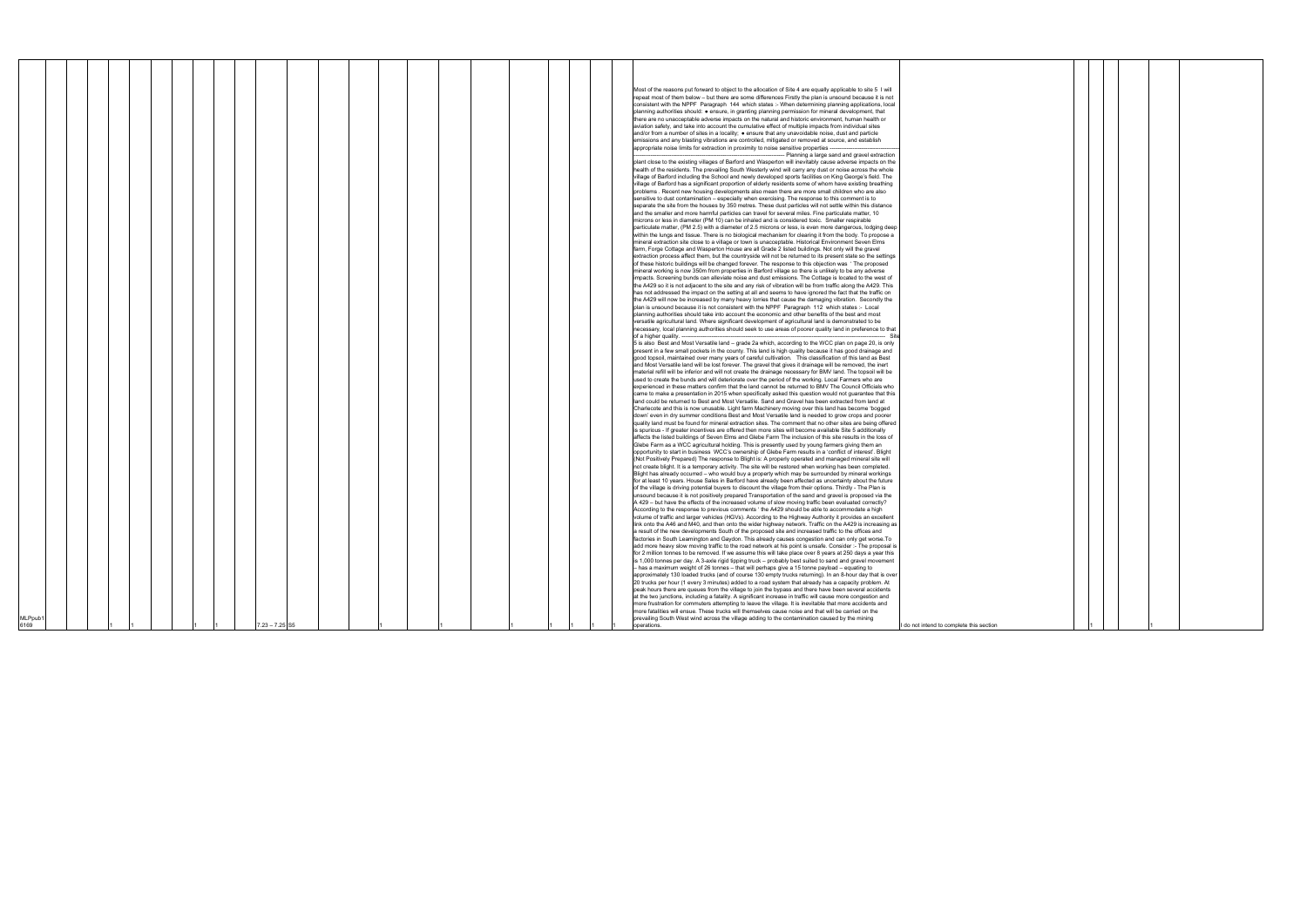| MLPpub1<br>6172                                                                                                                                                                                                                                                                                                                                                                                                                                                                                                                                                                                         | MLPpub1<br>6171                                                                                                                                                                                                                                                                                                                                                                                                                                                                                                                                                                                                                                                                                                                                                                                                                                                                                                                                                                                                                                                                                                                                                                                                                                                                                                                                                                                                                                                                                                                                                                                                                                                                                                                                                                                                                                                                                                                                                                                                                                                                                                                                                                                                                                                                                                                                                                                                                                                                                                                                                                                                                                                                                                                                                                                                                                                                                                                                                                                                                                                                                                                                                                                                                                                                                                                                                                                                                                                                                                                                                                                                                                                                                                                                                                                                                                                                                                                                                                                                                                                                                                                                                                                                                                                                                                                                                                                                                                                                                                                                                                                                                                                                                                                                                                                                                                        | <b>MLPpub</b><br>6170                                                                                                                                                                                                                                                                                                                                                                                                                                                                                                                                                                                                                                                                                                                                                                                                                                                                                                                                                                                                                                                                                                                                                                                                                                                                                                                                                                                                                                                                                                                                                                                                                                                                                                                                                                                                                                                                                                                                                                                                                                                                                                                                                                                                                                                                                                                                                                                                                                                                                                                                                                                                                                                                                                                                                                                                                                                                                                                                                                                                                                                                                                                                                                                                                                                                                                                                                                                                                                                                                                                                                                                                                                                                                                                                                                                                                                                                                                                                                                                                                                                                                                                                                                                                                                                                                                                                                                                                                                                                                                                                                                        |
|---------------------------------------------------------------------------------------------------------------------------------------------------------------------------------------------------------------------------------------------------------------------------------------------------------------------------------------------------------------------------------------------------------------------------------------------------------------------------------------------------------------------------------------------------------------------------------------------------------|--------------------------------------------------------------------------------------------------------------------------------------------------------------------------------------------------------------------------------------------------------------------------------------------------------------------------------------------------------------------------------------------------------------------------------------------------------------------------------------------------------------------------------------------------------------------------------------------------------------------------------------------------------------------------------------------------------------------------------------------------------------------------------------------------------------------------------------------------------------------------------------------------------------------------------------------------------------------------------------------------------------------------------------------------------------------------------------------------------------------------------------------------------------------------------------------------------------------------------------------------------------------------------------------------------------------------------------------------------------------------------------------------------------------------------------------------------------------------------------------------------------------------------------------------------------------------------------------------------------------------------------------------------------------------------------------------------------------------------------------------------------------------------------------------------------------------------------------------------------------------------------------------------------------------------------------------------------------------------------------------------------------------------------------------------------------------------------------------------------------------------------------------------------------------------------------------------------------------------------------------------------------------------------------------------------------------------------------------------------------------------------------------------------------------------------------------------------------------------------------------------------------------------------------------------------------------------------------------------------------------------------------------------------------------------------------------------------------------------------------------------------------------------------------------------------------------------------------------------------------------------------------------------------------------------------------------------------------------------------------------------------------------------------------------------------------------------------------------------------------------------------------------------------------------------------------------------------------------------------------------------------------------------------------------------------------------------------------------------------------------------------------------------------------------------------------------------------------------------------------------------------------------------------------------------------------------------------------------------------------------------------------------------------------------------------------------------------------------------------------------------------------------------------------------------------------------------------------------------------------------------------------------------------------------------------------------------------------------------------------------------------------------------------------------------------------------------------------------------------------------------------------------------------------------------------------------------------------------------------------------------------------------------------------------------------------------------------------------------------------------------------------------------------------------------------------------------------------------------------------------------------------------------------------------------------------------------------------------------------------------------------------------------------------------------------------------------------------------------------------------------------------------------------------------------------------------------------------------------|----------------------------------------------------------------------------------------------------------------------------------------------------------------------------------------------------------------------------------------------------------------------------------------------------------------------------------------------------------------------------------------------------------------------------------------------------------------------------------------------------------------------------------------------------------------------------------------------------------------------------------------------------------------------------------------------------------------------------------------------------------------------------------------------------------------------------------------------------------------------------------------------------------------------------------------------------------------------------------------------------------------------------------------------------------------------------------------------------------------------------------------------------------------------------------------------------------------------------------------------------------------------------------------------------------------------------------------------------------------------------------------------------------------------------------------------------------------------------------------------------------------------------------------------------------------------------------------------------------------------------------------------------------------------------------------------------------------------------------------------------------------------------------------------------------------------------------------------------------------------------------------------------------------------------------------------------------------------------------------------------------------------------------------------------------------------------------------------------------------------------------------------------------------------------------------------------------------------------------------------------------------------------------------------------------------------------------------------------------------------------------------------------------------------------------------------------------------------------------------------------------------------------------------------------------------------------------------------------------------------------------------------------------------------------------------------------------------------------------------------------------------------------------------------------------------------------------------------------------------------------------------------------------------------------------------------------------------------------------------------------------------------------------------------------------------------------------------------------------------------------------------------------------------------------------------------------------------------------------------------------------------------------------------------------------------------------------------------------------------------------------------------------------------------------------------------------------------------------------------------------------------------------------------------------------------------------------------------------------------------------------------------------------------------------------------------------------------------------------------------------------------------------------------------------------------------------------------------------------------------------------------------------------------------------------------------------------------------------------------------------------------------------------------------------------------------------------------------------------------------------------------------------------------------------------------------------------------------------------------------------------------------------------------------------------------------------------------------------------------------------------------------------------------------------------------------------------------------------------------------------------------------------------------------------------------------------------------------|
|                                                                                                                                                                                                                                                                                                                                                                                                                                                                                                                                                                                                         |                                                                                                                                                                                                                                                                                                                                                                                                                                                                                                                                                                                                                                                                                                                                                                                                                                                                                                                                                                                                                                                                                                                                                                                                                                                                                                                                                                                                                                                                                                                                                                                                                                                                                                                                                                                                                                                                                                                                                                                                                                                                                                                                                                                                                                                                                                                                                                                                                                                                                                                                                                                                                                                                                                                                                                                                                                                                                                                                                                                                                                                                                                                                                                                                                                                                                                                                                                                                                                                                                                                                                                                                                                                                                                                                                                                                                                                                                                                                                                                                                                                                                                                                                                                                                                                                                                                                                                                                                                                                                                                                                                                                                                                                                                                                                                                                                                                        |                                                                                                                                                                                                                                                                                                                                                                                                                                                                                                                                                                                                                                                                                                                                                                                                                                                                                                                                                                                                                                                                                                                                                                                                                                                                                                                                                                                                                                                                                                                                                                                                                                                                                                                                                                                                                                                                                                                                                                                                                                                                                                                                                                                                                                                                                                                                                                                                                                                                                                                                                                                                                                                                                                                                                                                                                                                                                                                                                                                                                                                                                                                                                                                                                                                                                                                                                                                                                                                                                                                                                                                                                                                                                                                                                                                                                                                                                                                                                                                                                                                                                                                                                                                                                                                                                                                                                                                                                                                                                                                                                                                              |
|                                                                                                                                                                                                                                                                                                                                                                                                                                                                                                                                                                                                         |                                                                                                                                                                                                                                                                                                                                                                                                                                                                                                                                                                                                                                                                                                                                                                                                                                                                                                                                                                                                                                                                                                                                                                                                                                                                                                                                                                                                                                                                                                                                                                                                                                                                                                                                                                                                                                                                                                                                                                                                                                                                                                                                                                                                                                                                                                                                                                                                                                                                                                                                                                                                                                                                                                                                                                                                                                                                                                                                                                                                                                                                                                                                                                                                                                                                                                                                                                                                                                                                                                                                                                                                                                                                                                                                                                                                                                                                                                                                                                                                                                                                                                                                                                                                                                                                                                                                                                                                                                                                                                                                                                                                                                                                                                                                                                                                                                                        |                                                                                                                                                                                                                                                                                                                                                                                                                                                                                                                                                                                                                                                                                                                                                                                                                                                                                                                                                                                                                                                                                                                                                                                                                                                                                                                                                                                                                                                                                                                                                                                                                                                                                                                                                                                                                                                                                                                                                                                                                                                                                                                                                                                                                                                                                                                                                                                                                                                                                                                                                                                                                                                                                                                                                                                                                                                                                                                                                                                                                                                                                                                                                                                                                                                                                                                                                                                                                                                                                                                                                                                                                                                                                                                                                                                                                                                                                                                                                                                                                                                                                                                                                                                                                                                                                                                                                                                                                                                                                                                                                                                              |
|                                                                                                                                                                                                                                                                                                                                                                                                                                                                                                                                                                                                         |                                                                                                                                                                                                                                                                                                                                                                                                                                                                                                                                                                                                                                                                                                                                                                                                                                                                                                                                                                                                                                                                                                                                                                                                                                                                                                                                                                                                                                                                                                                                                                                                                                                                                                                                                                                                                                                                                                                                                                                                                                                                                                                                                                                                                                                                                                                                                                                                                                                                                                                                                                                                                                                                                                                                                                                                                                                                                                                                                                                                                                                                                                                                                                                                                                                                                                                                                                                                                                                                                                                                                                                                                                                                                                                                                                                                                                                                                                                                                                                                                                                                                                                                                                                                                                                                                                                                                                                                                                                                                                                                                                                                                                                                                                                                                                                                                                                        |                                                                                                                                                                                                                                                                                                                                                                                                                                                                                                                                                                                                                                                                                                                                                                                                                                                                                                                                                                                                                                                                                                                                                                                                                                                                                                                                                                                                                                                                                                                                                                                                                                                                                                                                                                                                                                                                                                                                                                                                                                                                                                                                                                                                                                                                                                                                                                                                                                                                                                                                                                                                                                                                                                                                                                                                                                                                                                                                                                                                                                                                                                                                                                                                                                                                                                                                                                                                                                                                                                                                                                                                                                                                                                                                                                                                                                                                                                                                                                                                                                                                                                                                                                                                                                                                                                                                                                                                                                                                                                                                                                                              |
|                                                                                                                                                                                                                                                                                                                                                                                                                                                                                                                                                                                                         |                                                                                                                                                                                                                                                                                                                                                                                                                                                                                                                                                                                                                                                                                                                                                                                                                                                                                                                                                                                                                                                                                                                                                                                                                                                                                                                                                                                                                                                                                                                                                                                                                                                                                                                                                                                                                                                                                                                                                                                                                                                                                                                                                                                                                                                                                                                                                                                                                                                                                                                                                                                                                                                                                                                                                                                                                                                                                                                                                                                                                                                                                                                                                                                                                                                                                                                                                                                                                                                                                                                                                                                                                                                                                                                                                                                                                                                                                                                                                                                                                                                                                                                                                                                                                                                                                                                                                                                                                                                                                                                                                                                                                                                                                                                                                                                                                                                        |                                                                                                                                                                                                                                                                                                                                                                                                                                                                                                                                                                                                                                                                                                                                                                                                                                                                                                                                                                                                                                                                                                                                                                                                                                                                                                                                                                                                                                                                                                                                                                                                                                                                                                                                                                                                                                                                                                                                                                                                                                                                                                                                                                                                                                                                                                                                                                                                                                                                                                                                                                                                                                                                                                                                                                                                                                                                                                                                                                                                                                                                                                                                                                                                                                                                                                                                                                                                                                                                                                                                                                                                                                                                                                                                                                                                                                                                                                                                                                                                                                                                                                                                                                                                                                                                                                                                                                                                                                                                                                                                                                                              |
|                                                                                                                                                                                                                                                                                                                                                                                                                                                                                                                                                                                                         |                                                                                                                                                                                                                                                                                                                                                                                                                                                                                                                                                                                                                                                                                                                                                                                                                                                                                                                                                                                                                                                                                                                                                                                                                                                                                                                                                                                                                                                                                                                                                                                                                                                                                                                                                                                                                                                                                                                                                                                                                                                                                                                                                                                                                                                                                                                                                                                                                                                                                                                                                                                                                                                                                                                                                                                                                                                                                                                                                                                                                                                                                                                                                                                                                                                                                                                                                                                                                                                                                                                                                                                                                                                                                                                                                                                                                                                                                                                                                                                                                                                                                                                                                                                                                                                                                                                                                                                                                                                                                                                                                                                                                                                                                                                                                                                                                                                        |                                                                                                                                                                                                                                                                                                                                                                                                                                                                                                                                                                                                                                                                                                                                                                                                                                                                                                                                                                                                                                                                                                                                                                                                                                                                                                                                                                                                                                                                                                                                                                                                                                                                                                                                                                                                                                                                                                                                                                                                                                                                                                                                                                                                                                                                                                                                                                                                                                                                                                                                                                                                                                                                                                                                                                                                                                                                                                                                                                                                                                                                                                                                                                                                                                                                                                                                                                                                                                                                                                                                                                                                                                                                                                                                                                                                                                                                                                                                                                                                                                                                                                                                                                                                                                                                                                                                                                                                                                                                                                                                                                                              |
|                                                                                                                                                                                                                                                                                                                                                                                                                                                                                                                                                                                                         |                                                                                                                                                                                                                                                                                                                                                                                                                                                                                                                                                                                                                                                                                                                                                                                                                                                                                                                                                                                                                                                                                                                                                                                                                                                                                                                                                                                                                                                                                                                                                                                                                                                                                                                                                                                                                                                                                                                                                                                                                                                                                                                                                                                                                                                                                                                                                                                                                                                                                                                                                                                                                                                                                                                                                                                                                                                                                                                                                                                                                                                                                                                                                                                                                                                                                                                                                                                                                                                                                                                                                                                                                                                                                                                                                                                                                                                                                                                                                                                                                                                                                                                                                                                                                                                                                                                                                                                                                                                                                                                                                                                                                                                                                                                                                                                                                                                        |                                                                                                                                                                                                                                                                                                                                                                                                                                                                                                                                                                                                                                                                                                                                                                                                                                                                                                                                                                                                                                                                                                                                                                                                                                                                                                                                                                                                                                                                                                                                                                                                                                                                                                                                                                                                                                                                                                                                                                                                                                                                                                                                                                                                                                                                                                                                                                                                                                                                                                                                                                                                                                                                                                                                                                                                                                                                                                                                                                                                                                                                                                                                                                                                                                                                                                                                                                                                                                                                                                                                                                                                                                                                                                                                                                                                                                                                                                                                                                                                                                                                                                                                                                                                                                                                                                                                                                                                                                                                                                                                                                                              |
| 7.20 - 7.22 S4                                                                                                                                                                                                                                                                                                                                                                                                                                                                                                                                                                                          | $7.23 - 7.25$ S5                                                                                                                                                                                                                                                                                                                                                                                                                                                                                                                                                                                                                                                                                                                                                                                                                                                                                                                                                                                                                                                                                                                                                                                                                                                                                                                                                                                                                                                                                                                                                                                                                                                                                                                                                                                                                                                                                                                                                                                                                                                                                                                                                                                                                                                                                                                                                                                                                                                                                                                                                                                                                                                                                                                                                                                                                                                                                                                                                                                                                                                                                                                                                                                                                                                                                                                                                                                                                                                                                                                                                                                                                                                                                                                                                                                                                                                                                                                                                                                                                                                                                                                                                                                                                                                                                                                                                                                                                                                                                                                                                                                                                                                                                                                                                                                                                                       | $7.20 - 7.22$ S4                                                                                                                                                                                                                                                                                                                                                                                                                                                                                                                                                                                                                                                                                                                                                                                                                                                                                                                                                                                                                                                                                                                                                                                                                                                                                                                                                                                                                                                                                                                                                                                                                                                                                                                                                                                                                                                                                                                                                                                                                                                                                                                                                                                                                                                                                                                                                                                                                                                                                                                                                                                                                                                                                                                                                                                                                                                                                                                                                                                                                                                                                                                                                                                                                                                                                                                                                                                                                                                                                                                                                                                                                                                                                                                                                                                                                                                                                                                                                                                                                                                                                                                                                                                                                                                                                                                                                                                                                                                                                                                                                                             |
|                                                                                                                                                                                                                                                                                                                                                                                                                                                                                                                                                                                                         |                                                                                                                                                                                                                                                                                                                                                                                                                                                                                                                                                                                                                                                                                                                                                                                                                                                                                                                                                                                                                                                                                                                                                                                                                                                                                                                                                                                                                                                                                                                                                                                                                                                                                                                                                                                                                                                                                                                                                                                                                                                                                                                                                                                                                                                                                                                                                                                                                                                                                                                                                                                                                                                                                                                                                                                                                                                                                                                                                                                                                                                                                                                                                                                                                                                                                                                                                                                                                                                                                                                                                                                                                                                                                                                                                                                                                                                                                                                                                                                                                                                                                                                                                                                                                                                                                                                                                                                                                                                                                                                                                                                                                                                                                                                                                                                                                                                        |                                                                                                                                                                                                                                                                                                                                                                                                                                                                                                                                                                                                                                                                                                                                                                                                                                                                                                                                                                                                                                                                                                                                                                                                                                                                                                                                                                                                                                                                                                                                                                                                                                                                                                                                                                                                                                                                                                                                                                                                                                                                                                                                                                                                                                                                                                                                                                                                                                                                                                                                                                                                                                                                                                                                                                                                                                                                                                                                                                                                                                                                                                                                                                                                                                                                                                                                                                                                                                                                                                                                                                                                                                                                                                                                                                                                                                                                                                                                                                                                                                                                                                                                                                                                                                                                                                                                                                                                                                                                                                                                                                                              |
|                                                                                                                                                                                                                                                                                                                                                                                                                                                                                                                                                                                                         |                                                                                                                                                                                                                                                                                                                                                                                                                                                                                                                                                                                                                                                                                                                                                                                                                                                                                                                                                                                                                                                                                                                                                                                                                                                                                                                                                                                                                                                                                                                                                                                                                                                                                                                                                                                                                                                                                                                                                                                                                                                                                                                                                                                                                                                                                                                                                                                                                                                                                                                                                                                                                                                                                                                                                                                                                                                                                                                                                                                                                                                                                                                                                                                                                                                                                                                                                                                                                                                                                                                                                                                                                                                                                                                                                                                                                                                                                                                                                                                                                                                                                                                                                                                                                                                                                                                                                                                                                                                                                                                                                                                                                                                                                                                                                                                                                                                        |                                                                                                                                                                                                                                                                                                                                                                                                                                                                                                                                                                                                                                                                                                                                                                                                                                                                                                                                                                                                                                                                                                                                                                                                                                                                                                                                                                                                                                                                                                                                                                                                                                                                                                                                                                                                                                                                                                                                                                                                                                                                                                                                                                                                                                                                                                                                                                                                                                                                                                                                                                                                                                                                                                                                                                                                                                                                                                                                                                                                                                                                                                                                                                                                                                                                                                                                                                                                                                                                                                                                                                                                                                                                                                                                                                                                                                                                                                                                                                                                                                                                                                                                                                                                                                                                                                                                                                                                                                                                                                                                                                                              |
|                                                                                                                                                                                                                                                                                                                                                                                                                                                                                                                                                                                                         |                                                                                                                                                                                                                                                                                                                                                                                                                                                                                                                                                                                                                                                                                                                                                                                                                                                                                                                                                                                                                                                                                                                                                                                                                                                                                                                                                                                                                                                                                                                                                                                                                                                                                                                                                                                                                                                                                                                                                                                                                                                                                                                                                                                                                                                                                                                                                                                                                                                                                                                                                                                                                                                                                                                                                                                                                                                                                                                                                                                                                                                                                                                                                                                                                                                                                                                                                                                                                                                                                                                                                                                                                                                                                                                                                                                                                                                                                                                                                                                                                                                                                                                                                                                                                                                                                                                                                                                                                                                                                                                                                                                                                                                                                                                                                                                                                                                        |                                                                                                                                                                                                                                                                                                                                                                                                                                                                                                                                                                                                                                                                                                                                                                                                                                                                                                                                                                                                                                                                                                                                                                                                                                                                                                                                                                                                                                                                                                                                                                                                                                                                                                                                                                                                                                                                                                                                                                                                                                                                                                                                                                                                                                                                                                                                                                                                                                                                                                                                                                                                                                                                                                                                                                                                                                                                                                                                                                                                                                                                                                                                                                                                                                                                                                                                                                                                                                                                                                                                                                                                                                                                                                                                                                                                                                                                                                                                                                                                                                                                                                                                                                                                                                                                                                                                                                                                                                                                                                                                                                                              |
|                                                                                                                                                                                                                                                                                                                                                                                                                                                                                                                                                                                                         |                                                                                                                                                                                                                                                                                                                                                                                                                                                                                                                                                                                                                                                                                                                                                                                                                                                                                                                                                                                                                                                                                                                                                                                                                                                                                                                                                                                                                                                                                                                                                                                                                                                                                                                                                                                                                                                                                                                                                                                                                                                                                                                                                                                                                                                                                                                                                                                                                                                                                                                                                                                                                                                                                                                                                                                                                                                                                                                                                                                                                                                                                                                                                                                                                                                                                                                                                                                                                                                                                                                                                                                                                                                                                                                                                                                                                                                                                                                                                                                                                                                                                                                                                                                                                                                                                                                                                                                                                                                                                                                                                                                                                                                                                                                                                                                                                                                        |                                                                                                                                                                                                                                                                                                                                                                                                                                                                                                                                                                                                                                                                                                                                                                                                                                                                                                                                                                                                                                                                                                                                                                                                                                                                                                                                                                                                                                                                                                                                                                                                                                                                                                                                                                                                                                                                                                                                                                                                                                                                                                                                                                                                                                                                                                                                                                                                                                                                                                                                                                                                                                                                                                                                                                                                                                                                                                                                                                                                                                                                                                                                                                                                                                                                                                                                                                                                                                                                                                                                                                                                                                                                                                                                                                                                                                                                                                                                                                                                                                                                                                                                                                                                                                                                                                                                                                                                                                                                                                                                                                                              |
|                                                                                                                                                                                                                                                                                                                                                                                                                                                                                                                                                                                                         |                                                                                                                                                                                                                                                                                                                                                                                                                                                                                                                                                                                                                                                                                                                                                                                                                                                                                                                                                                                                                                                                                                                                                                                                                                                                                                                                                                                                                                                                                                                                                                                                                                                                                                                                                                                                                                                                                                                                                                                                                                                                                                                                                                                                                                                                                                                                                                                                                                                                                                                                                                                                                                                                                                                                                                                                                                                                                                                                                                                                                                                                                                                                                                                                                                                                                                                                                                                                                                                                                                                                                                                                                                                                                                                                                                                                                                                                                                                                                                                                                                                                                                                                                                                                                                                                                                                                                                                                                                                                                                                                                                                                                                                                                                                                                                                                                                                        |                                                                                                                                                                                                                                                                                                                                                                                                                                                                                                                                                                                                                                                                                                                                                                                                                                                                                                                                                                                                                                                                                                                                                                                                                                                                                                                                                                                                                                                                                                                                                                                                                                                                                                                                                                                                                                                                                                                                                                                                                                                                                                                                                                                                                                                                                                                                                                                                                                                                                                                                                                                                                                                                                                                                                                                                                                                                                                                                                                                                                                                                                                                                                                                                                                                                                                                                                                                                                                                                                                                                                                                                                                                                                                                                                                                                                                                                                                                                                                                                                                                                                                                                                                                                                                                                                                                                                                                                                                                                                                                                                                                              |
|                                                                                                                                                                                                                                                                                                                                                                                                                                                                                                                                                                                                         |                                                                                                                                                                                                                                                                                                                                                                                                                                                                                                                                                                                                                                                                                                                                                                                                                                                                                                                                                                                                                                                                                                                                                                                                                                                                                                                                                                                                                                                                                                                                                                                                                                                                                                                                                                                                                                                                                                                                                                                                                                                                                                                                                                                                                                                                                                                                                                                                                                                                                                                                                                                                                                                                                                                                                                                                                                                                                                                                                                                                                                                                                                                                                                                                                                                                                                                                                                                                                                                                                                                                                                                                                                                                                                                                                                                                                                                                                                                                                                                                                                                                                                                                                                                                                                                                                                                                                                                                                                                                                                                                                                                                                                                                                                                                                                                                                                                        |                                                                                                                                                                                                                                                                                                                                                                                                                                                                                                                                                                                                                                                                                                                                                                                                                                                                                                                                                                                                                                                                                                                                                                                                                                                                                                                                                                                                                                                                                                                                                                                                                                                                                                                                                                                                                                                                                                                                                                                                                                                                                                                                                                                                                                                                                                                                                                                                                                                                                                                                                                                                                                                                                                                                                                                                                                                                                                                                                                                                                                                                                                                                                                                                                                                                                                                                                                                                                                                                                                                                                                                                                                                                                                                                                                                                                                                                                                                                                                                                                                                                                                                                                                                                                                                                                                                                                                                                                                                                                                                                                                                              |
|                                                                                                                                                                                                                                                                                                                                                                                                                                                                                                                                                                                                         |                                                                                                                                                                                                                                                                                                                                                                                                                                                                                                                                                                                                                                                                                                                                                                                                                                                                                                                                                                                                                                                                                                                                                                                                                                                                                                                                                                                                                                                                                                                                                                                                                                                                                                                                                                                                                                                                                                                                                                                                                                                                                                                                                                                                                                                                                                                                                                                                                                                                                                                                                                                                                                                                                                                                                                                                                                                                                                                                                                                                                                                                                                                                                                                                                                                                                                                                                                                                                                                                                                                                                                                                                                                                                                                                                                                                                                                                                                                                                                                                                                                                                                                                                                                                                                                                                                                                                                                                                                                                                                                                                                                                                                                                                                                                                                                                                                                        |                                                                                                                                                                                                                                                                                                                                                                                                                                                                                                                                                                                                                                                                                                                                                                                                                                                                                                                                                                                                                                                                                                                                                                                                                                                                                                                                                                                                                                                                                                                                                                                                                                                                                                                                                                                                                                                                                                                                                                                                                                                                                                                                                                                                                                                                                                                                                                                                                                                                                                                                                                                                                                                                                                                                                                                                                                                                                                                                                                                                                                                                                                                                                                                                                                                                                                                                                                                                                                                                                                                                                                                                                                                                                                                                                                                                                                                                                                                                                                                                                                                                                                                                                                                                                                                                                                                                                                                                                                                                                                                                                                                              |
|                                                                                                                                                                                                                                                                                                                                                                                                                                                                                                                                                                                                         |                                                                                                                                                                                                                                                                                                                                                                                                                                                                                                                                                                                                                                                                                                                                                                                                                                                                                                                                                                                                                                                                                                                                                                                                                                                                                                                                                                                                                                                                                                                                                                                                                                                                                                                                                                                                                                                                                                                                                                                                                                                                                                                                                                                                                                                                                                                                                                                                                                                                                                                                                                                                                                                                                                                                                                                                                                                                                                                                                                                                                                                                                                                                                                                                                                                                                                                                                                                                                                                                                                                                                                                                                                                                                                                                                                                                                                                                                                                                                                                                                                                                                                                                                                                                                                                                                                                                                                                                                                                                                                                                                                                                                                                                                                                                                                                                                                                        |                                                                                                                                                                                                                                                                                                                                                                                                                                                                                                                                                                                                                                                                                                                                                                                                                                                                                                                                                                                                                                                                                                                                                                                                                                                                                                                                                                                                                                                                                                                                                                                                                                                                                                                                                                                                                                                                                                                                                                                                                                                                                                                                                                                                                                                                                                                                                                                                                                                                                                                                                                                                                                                                                                                                                                                                                                                                                                                                                                                                                                                                                                                                                                                                                                                                                                                                                                                                                                                                                                                                                                                                                                                                                                                                                                                                                                                                                                                                                                                                                                                                                                                                                                                                                                                                                                                                                                                                                                                                                                                                                                                              |
|                                                                                                                                                                                                                                                                                                                                                                                                                                                                                                                                                                                                         |                                                                                                                                                                                                                                                                                                                                                                                                                                                                                                                                                                                                                                                                                                                                                                                                                                                                                                                                                                                                                                                                                                                                                                                                                                                                                                                                                                                                                                                                                                                                                                                                                                                                                                                                                                                                                                                                                                                                                                                                                                                                                                                                                                                                                                                                                                                                                                                                                                                                                                                                                                                                                                                                                                                                                                                                                                                                                                                                                                                                                                                                                                                                                                                                                                                                                                                                                                                                                                                                                                                                                                                                                                                                                                                                                                                                                                                                                                                                                                                                                                                                                                                                                                                                                                                                                                                                                                                                                                                                                                                                                                                                                                                                                                                                                                                                                                                        |                                                                                                                                                                                                                                                                                                                                                                                                                                                                                                                                                                                                                                                                                                                                                                                                                                                                                                                                                                                                                                                                                                                                                                                                                                                                                                                                                                                                                                                                                                                                                                                                                                                                                                                                                                                                                                                                                                                                                                                                                                                                                                                                                                                                                                                                                                                                                                                                                                                                                                                                                                                                                                                                                                                                                                                                                                                                                                                                                                                                                                                                                                                                                                                                                                                                                                                                                                                                                                                                                                                                                                                                                                                                                                                                                                                                                                                                                                                                                                                                                                                                                                                                                                                                                                                                                                                                                                                                                                                                                                                                                                                              |
|                                                                                                                                                                                                                                                                                                                                                                                                                                                                                                                                                                                                         |                                                                                                                                                                                                                                                                                                                                                                                                                                                                                                                                                                                                                                                                                                                                                                                                                                                                                                                                                                                                                                                                                                                                                                                                                                                                                                                                                                                                                                                                                                                                                                                                                                                                                                                                                                                                                                                                                                                                                                                                                                                                                                                                                                                                                                                                                                                                                                                                                                                                                                                                                                                                                                                                                                                                                                                                                                                                                                                                                                                                                                                                                                                                                                                                                                                                                                                                                                                                                                                                                                                                                                                                                                                                                                                                                                                                                                                                                                                                                                                                                                                                                                                                                                                                                                                                                                                                                                                                                                                                                                                                                                                                                                                                                                                                                                                                                                                        |                                                                                                                                                                                                                                                                                                                                                                                                                                                                                                                                                                                                                                                                                                                                                                                                                                                                                                                                                                                                                                                                                                                                                                                                                                                                                                                                                                                                                                                                                                                                                                                                                                                                                                                                                                                                                                                                                                                                                                                                                                                                                                                                                                                                                                                                                                                                                                                                                                                                                                                                                                                                                                                                                                                                                                                                                                                                                                                                                                                                                                                                                                                                                                                                                                                                                                                                                                                                                                                                                                                                                                                                                                                                                                                                                                                                                                                                                                                                                                                                                                                                                                                                                                                                                                                                                                                                                                                                                                                                                                                                                                                              |
|                                                                                                                                                                                                                                                                                                                                                                                                                                                                                                                                                                                                         |                                                                                                                                                                                                                                                                                                                                                                                                                                                                                                                                                                                                                                                                                                                                                                                                                                                                                                                                                                                                                                                                                                                                                                                                                                                                                                                                                                                                                                                                                                                                                                                                                                                                                                                                                                                                                                                                                                                                                                                                                                                                                                                                                                                                                                                                                                                                                                                                                                                                                                                                                                                                                                                                                                                                                                                                                                                                                                                                                                                                                                                                                                                                                                                                                                                                                                                                                                                                                                                                                                                                                                                                                                                                                                                                                                                                                                                                                                                                                                                                                                                                                                                                                                                                                                                                                                                                                                                                                                                                                                                                                                                                                                                                                                                                                                                                                                                        |                                                                                                                                                                                                                                                                                                                                                                                                                                                                                                                                                                                                                                                                                                                                                                                                                                                                                                                                                                                                                                                                                                                                                                                                                                                                                                                                                                                                                                                                                                                                                                                                                                                                                                                                                                                                                                                                                                                                                                                                                                                                                                                                                                                                                                                                                                                                                                                                                                                                                                                                                                                                                                                                                                                                                                                                                                                                                                                                                                                                                                                                                                                                                                                                                                                                                                                                                                                                                                                                                                                                                                                                                                                                                                                                                                                                                                                                                                                                                                                                                                                                                                                                                                                                                                                                                                                                                                                                                                                                                                                                                                                              |
|                                                                                                                                                                                                                                                                                                                                                                                                                                                                                                                                                                                                         |                                                                                                                                                                                                                                                                                                                                                                                                                                                                                                                                                                                                                                                                                                                                                                                                                                                                                                                                                                                                                                                                                                                                                                                                                                                                                                                                                                                                                                                                                                                                                                                                                                                                                                                                                                                                                                                                                                                                                                                                                                                                                                                                                                                                                                                                                                                                                                                                                                                                                                                                                                                                                                                                                                                                                                                                                                                                                                                                                                                                                                                                                                                                                                                                                                                                                                                                                                                                                                                                                                                                                                                                                                                                                                                                                                                                                                                                                                                                                                                                                                                                                                                                                                                                                                                                                                                                                                                                                                                                                                                                                                                                                                                                                                                                                                                                                                                        |                                                                                                                                                                                                                                                                                                                                                                                                                                                                                                                                                                                                                                                                                                                                                                                                                                                                                                                                                                                                                                                                                                                                                                                                                                                                                                                                                                                                                                                                                                                                                                                                                                                                                                                                                                                                                                                                                                                                                                                                                                                                                                                                                                                                                                                                                                                                                                                                                                                                                                                                                                                                                                                                                                                                                                                                                                                                                                                                                                                                                                                                                                                                                                                                                                                                                                                                                                                                                                                                                                                                                                                                                                                                                                                                                                                                                                                                                                                                                                                                                                                                                                                                                                                                                                                                                                                                                                                                                                                                                                                                                                                              |
| Traffic (Not Positively Prepared) Aggregate lorries pulling out onto the A429 cannot be anything other<br>than a hazard. This is a fast road (despite the 50 mph limit) coming straight off the major roads leading<br>into the Longbridge roundabout. Observation by anyone living locally will testify to motorists not being<br>prepared to slow down e.g. the turning off the bypass to Barford. There has already been one fatal<br>accident here together with other minor RTAs. Slow moving lorries who are unable to accelerate for<br>obvious reasons could potentially cause a major incident | believe its not positively prepared, because there is an increased risk of traffic incidents, with slow<br>moving heavy lorries entering the fast moving traffic along the A429. The increased traffic will have a<br>negative impact on traffic at Longbridge Island and the surrounding road network, which is currently<br>stretched. I believe it is not justified, because of the negative impact on the visual appearance of the<br>area, which is flat and open. Bunding and planting do not belong on terraced farmlands. Wasperton and<br>Barford properties will be adversely affected both visually and by noise and Barford properties in<br>particular due to prevailing wind by dust. Also I don't believe it possible to restore the land to its original<br>state as drainage cannot be restored 100% to what it is now. Therefore "best and most versatile"<br>agricultural land will be lost forever. Also dust and noise close to Seven Elms and Seven Elms Barn lie<br>directly in the path of the prevailing wind having only a 100 m standoff is planned. WCC has failed to<br>address the objections re. the negative impact of dust, noise and vibration. I understand this is not<br>effective, because it will result in loss of best and most versatile land. Government state that local<br>planning authorities should use poorer quality land, there are other sites with lower grade land have beer<br>rejected by WCC. I understand that Planning permission to extract gravel on this site was rejected on<br>Appeal in 1993. The Secretary of State conceded that a number of environmental objections were<br>'significant', including that 'visual intrusion would be created', that 'the site makes a positive contribution<br>to the pleasant countryside extending either side of the River Avon', that 'there would be some material<br>harm to the appearance of the locality', and that 'the site includes land of the best and most versatile<br>quality, some of which would be permanently lost to agriculture'. As nothing has changed this surely still<br>applies. It is not consistent with national planning policy, because it threatens to use best and most<br>versatile Grade 2 and 3A land when Government states that this should be avoided. The Barford<br>It is my conviction that is of vital importance to preserve every<br>possible acre of agricultural land for future generations and to start<br>Veighbourhood Development Plan, states that 'The irreversible development of open agricultural land<br>will not be permitted where it would result in the loss of the best and most versatile land except where it is developing the agricultural science that will help us deal with the<br>development for the purposes of agriculture'. The National Planning Policy Framework states the<br>challenges ahead. For a small densely populated island, agriculture<br>following: 'The adverse impact of mineral workings on neighbouring communities should be minimised'.<br>in the UK has never been more important. I believe there are more<br>There have been many previous objections with regard to adverse impact on people's health, on<br>appropriate sites which could be selected. These other sites will<br>drainage and future use of the site. WCC claims to have addressed all these comments. However, with<br>have less detrimental impact on best and most versatile land , once<br>regard to health: the amended site boundary (350 m instead of 100 m south of Barford) may have<br>it's gone, it's gone forever, people's health, landscape and traffic. I<br>"reduced the likely risk of potential health problems", but it has not eliminated them, therefore these<br>feel strongly that good quality agricultural land should be preserved<br>objections stand, also prevailing winds will carry the dust much further. As for the drainage, it is claimed<br>as farming land, as it is a precious commodity to the local area.<br>that "appropriate mitigation measures" will be taken to ensure any impacts on local water table and local<br>What research has been implemented to ensure that the health<br>drainage are "kept to a minimum", implying that there will be adverse impacts. As for future use it claims<br>mplications for the residence of Barford and Wasperton has been<br>the site will be restored to "agricultural land and nature conservation", however its impossible to restore it<br>considered. I am particularly concerned about he problem of silica<br>to the level of agricultural quality it is at present. Lastly, is there a need for Sand and Gravel as building<br>particles especially those with underlying health problems and<br>techniques are changing for instance Modular buildings?<br>young children. | believe its not positively prepared, because there is an increased risk of traffic incidents, with slow<br>moving heavy lorries entering the fast moving traffic along the A429. The increased traffic will have a<br>negative impact on traffic at Longbridge Island and the surrounding road network, which is currently<br>stretched. I believe it is not justified, because of the negative impact on the visual appearance of the<br>area, which is flat and open. Bunding and planting do not belong on terraced farmlands. Wasperton and<br>Barford properties will be adversely affected both visually and by noise and Barford properties in<br>particular due to prevailing wind by dust. Also I don't believe it possible to restore the land to its original<br>state as drainage cannot be restored 100% to what it is now. Therefore "best and most versatile"<br>agricultural land will be lost forever. I understand this is not effective, because it will result in loss of best<br>and most versatile land. Government state that local planning authorities should use poorer quality land,<br>there are other sites with lower grade land have been rejected by WCC. I understand that Planning<br>permission to extract gravel on this site was rejected on Appeal in 1993. The Secretary of State<br>conceded that a number of environmental objections were 'significant', including that 'visual intrusion<br>would be created', that 'the site makes a positive contribution to the pleasant countryside extending<br>either side of the River Avon', that 'there would be some material harm to the appearance of the locality',<br>and that 'the site includes land of the best and most versatile quality, some of which would be<br>permanently lost to agriculture'. As nothing has changed this surely still applies. It is not consistent with<br>national planning policy, because it threatens to use best and most versatile Grade 2 and 3A land when<br>Government states that this should be avoided. The Barford Neighbourhood Development Plan, states<br>It is my conviction that is of vital importance to preserve every<br>that 'The irreversible development of open agricultural land will not be permitted where it would result in<br>possible acre of agricultural land for future generations and to start<br>the loss of the best and most versatile land except where it is development for the purposes of<br>developing the agricultural science that will help us deal with the<br>agriculture'. The National Planning Policy Framework states the following: 'The adverse impact of<br>challenges ahead. For a small densely populated island, agriculture<br>mineral workings on neighbouring communities should be minimised'. There have been many previous<br>n the UK has never been more important. I believe there are more<br>objections with regard to adverse impact on people's health, on drainage and future use of the site. WCC<br>appropriate sites which could be selected. These other sites will<br>claims to have addressed all these comments. However, with regard to health: the amended site<br>have less detrimental impact on best and most versatile land ,once<br>boundary (350 m instead of 100 m south of Barford) may have "reduced the likely risk of potential health<br>it's gone, it's gone forever, people's health, landscape and traffic. I<br>problems", but it has not eliminated them, therefore these objections stand, also prevailing winds will<br>eel strongly that good quality agricultural land should be preserved<br>carry the dust much further. As for the drainage, it is claimed that "appropriate mitigation measures" will<br>as farming land, as it is a precious commodity to the local area.<br>be taken to ensure any impacts on local water table and local drainage are "kept to a minimum", implying<br>What research has been implemented to ensure that the health<br>that there will be adverse impacts. As for future use it claims the site will be restored to "agricultural land<br>mplications for the residence of Barford and Wasperton has been<br>and nature conservation", however its impossible to restore it to the level of agricultural quality it is at<br>considered. I am particularly concerned about he problem of silica<br>present. Lastly, is there a need for Sand and Gravel as building techniques are changing for instance<br>particles especially those with underlying health problems and<br>Modular buildings?<br>young children. |
|                                                                                                                                                                                                                                                                                                                                                                                                                                                                                                                                                                                                         |                                                                                                                                                                                                                                                                                                                                                                                                                                                                                                                                                                                                                                                                                                                                                                                                                                                                                                                                                                                                                                                                                                                                                                                                                                                                                                                                                                                                                                                                                                                                                                                                                                                                                                                                                                                                                                                                                                                                                                                                                                                                                                                                                                                                                                                                                                                                                                                                                                                                                                                                                                                                                                                                                                                                                                                                                                                                                                                                                                                                                                                                                                                                                                                                                                                                                                                                                                                                                                                                                                                                                                                                                                                                                                                                                                                                                                                                                                                                                                                                                                                                                                                                                                                                                                                                                                                                                                                                                                                                                                                                                                                                                                                                                                                                                                                                                                                        |                                                                                                                                                                                                                                                                                                                                                                                                                                                                                                                                                                                                                                                                                                                                                                                                                                                                                                                                                                                                                                                                                                                                                                                                                                                                                                                                                                                                                                                                                                                                                                                                                                                                                                                                                                                                                                                                                                                                                                                                                                                                                                                                                                                                                                                                                                                                                                                                                                                                                                                                                                                                                                                                                                                                                                                                                                                                                                                                                                                                                                                                                                                                                                                                                                                                                                                                                                                                                                                                                                                                                                                                                                                                                                                                                                                                                                                                                                                                                                                                                                                                                                                                                                                                                                                                                                                                                                                                                                                                                                                                                                                              |
|                                                                                                                                                                                                                                                                                                                                                                                                                                                                                                                                                                                                         |                                                                                                                                                                                                                                                                                                                                                                                                                                                                                                                                                                                                                                                                                                                                                                                                                                                                                                                                                                                                                                                                                                                                                                                                                                                                                                                                                                                                                                                                                                                                                                                                                                                                                                                                                                                                                                                                                                                                                                                                                                                                                                                                                                                                                                                                                                                                                                                                                                                                                                                                                                                                                                                                                                                                                                                                                                                                                                                                                                                                                                                                                                                                                                                                                                                                                                                                                                                                                                                                                                                                                                                                                                                                                                                                                                                                                                                                                                                                                                                                                                                                                                                                                                                                                                                                                                                                                                                                                                                                                                                                                                                                                                                                                                                                                                                                                                                        |                                                                                                                                                                                                                                                                                                                                                                                                                                                                                                                                                                                                                                                                                                                                                                                                                                                                                                                                                                                                                                                                                                                                                                                                                                                                                                                                                                                                                                                                                                                                                                                                                                                                                                                                                                                                                                                                                                                                                                                                                                                                                                                                                                                                                                                                                                                                                                                                                                                                                                                                                                                                                                                                                                                                                                                                                                                                                                                                                                                                                                                                                                                                                                                                                                                                                                                                                                                                                                                                                                                                                                                                                                                                                                                                                                                                                                                                                                                                                                                                                                                                                                                                                                                                                                                                                                                                                                                                                                                                                                                                                                                              |
|                                                                                                                                                                                                                                                                                                                                                                                                                                                                                                                                                                                                         |                                                                                                                                                                                                                                                                                                                                                                                                                                                                                                                                                                                                                                                                                                                                                                                                                                                                                                                                                                                                                                                                                                                                                                                                                                                                                                                                                                                                                                                                                                                                                                                                                                                                                                                                                                                                                                                                                                                                                                                                                                                                                                                                                                                                                                                                                                                                                                                                                                                                                                                                                                                                                                                                                                                                                                                                                                                                                                                                                                                                                                                                                                                                                                                                                                                                                                                                                                                                                                                                                                                                                                                                                                                                                                                                                                                                                                                                                                                                                                                                                                                                                                                                                                                                                                                                                                                                                                                                                                                                                                                                                                                                                                                                                                                                                                                                                                                        |                                                                                                                                                                                                                                                                                                                                                                                                                                                                                                                                                                                                                                                                                                                                                                                                                                                                                                                                                                                                                                                                                                                                                                                                                                                                                                                                                                                                                                                                                                                                                                                                                                                                                                                                                                                                                                                                                                                                                                                                                                                                                                                                                                                                                                                                                                                                                                                                                                                                                                                                                                                                                                                                                                                                                                                                                                                                                                                                                                                                                                                                                                                                                                                                                                                                                                                                                                                                                                                                                                                                                                                                                                                                                                                                                                                                                                                                                                                                                                                                                                                                                                                                                                                                                                                                                                                                                                                                                                                                                                                                                                                              |

| It is my conviction that is of vital importance to preserve every<br>possible acre of agricultural land for future generations and to start<br>developing the agricultural science that will help us deal with the<br>challenges ahead. For a small densely populated island, agriculture<br>in the UK has never been more important. I believe there are more<br>appropriate sites which could be selected. These other sites will<br>have less detrimental impact on best and most versatile land ,once<br>it's gone, it's gone forever, people's health, landscape and traffic. I<br>feel strongly that good quality agricultural land should be preserved<br>as farming land, as it is a precious commodity to the local area.<br>What research has been implemented to ensure that the health<br>implications for the residence of Barford and Wasperton has been<br>considered. I am particularly concerned about he problem of silica<br>particles especially those with underlying health problems and                                       |        |   |  |  |
|------------------------------------------------------------------------------------------------------------------------------------------------------------------------------------------------------------------------------------------------------------------------------------------------------------------------------------------------------------------------------------------------------------------------------------------------------------------------------------------------------------------------------------------------------------------------------------------------------------------------------------------------------------------------------------------------------------------------------------------------------------------------------------------------------------------------------------------------------------------------------------------------------------------------------------------------------------------------------------------------------------------------------------------------------|--------|---|--|--|
| young children.<br>It is my conviction that is of vital importance to preserve every<br>possible acre of agricultural land for future generations and to start<br>developing the agricultural science that will help us deal with the<br>challenges ahead. For a small densely populated island, agriculture<br>in the UK has never been more important. I believe there are more<br>appropriate sites which could be selected. These other sites will<br>have less detrimental impact on best and most versatile land ,once<br>it's gone, it's gone forever, people's health, landscape and traffic. I<br>feel strongly that good quality agricultural land should be preserved<br>as farming land, as it is a precious commodity to the local area.<br>What research has been implemented to ensure that the health<br>implications for the residence of Barford and Wasperton has been<br>considered. I am particularly concerned about he problem of silica<br>particles especially those with underlying health problems and<br>young children. | 1<br>1 | 1 |  |  |
|                                                                                                                                                                                                                                                                                                                                                                                                                                                                                                                                                                                                                                                                                                                                                                                                                                                                                                                                                                                                                                                      | 1      | 1 |  |  |
|                                                                                                                                                                                                                                                                                                                                                                                                                                                                                                                                                                                                                                                                                                                                                                                                                                                                                                                                                                                                                                                      |        |   |  |  |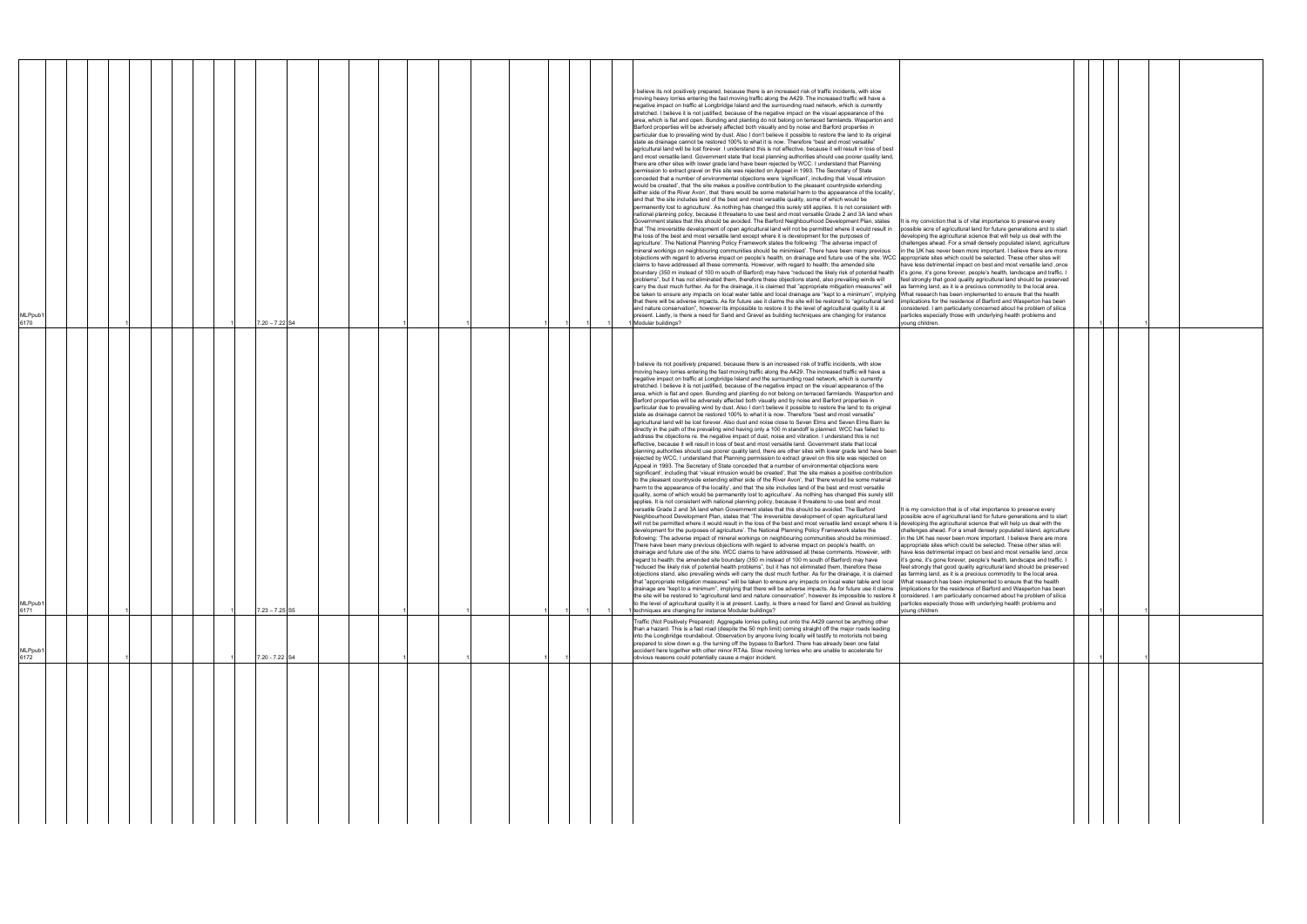Please refer to the written representation document submitted with this completed form. The proposed allocation of Glebe Farm (Site 5) fails the key statutory tests of soundness. The evidence presented to support the allocation of Site 5 is neither 'Justified' nor 'Effective', with the extraction of the minerals site directly conflicting with national policy and cannot therefore be seen as representing a sustainable development. Duly the plan has not been 'positively prepared' and is therefore deemed as inadequate on all criteria for the test of soundness. Copy and paste of attachment - missing images, please refer to attached document: Warwickshire Minerals Plan Publication Consultation – December 2016 Representations on behalf of XXXXX January 2017 1 | P a g e 113079 01/02/2017 INTRODUCTION Fisher German LLP have been appointed by XXXXX to submit representations on his behalf to the Warwickshire Minerals Plan and these are duly made in accordance with the 'Regulation 19 consultation'. The following representation are submitted in objection to the draft allocation of Site 5 – Glebe Farm proposed for inclusion within the latest version of the Warwickshire Minerals Plan. The proposed allocation of Glebe Farm has not been fully assessed in terms of its viability and deliverability, nor have the impacts associated with the proposed extraction been fully assessed. As set out in this report and the accompanying duly completed representation form, the proposed allocation of Glebe Farm fails the key statutory tests on numerous points and is as a result unsound and not legally compliant. As the allocation of the site forms part of the Draft Plan, its inclusion compromises the soundness of the Plan, owing to the clear inconsistences with National Policy. The proposed allocation has no reasoned justification, is not based on sound information or evidence. The allocation of the site would cause irreparable damage to the setting of a statutorily listed building, residential amenity, agricultural land quality and the local landscape. Further material impacts are also cited below which have failed to be considered in the preparation of the Warwickshire Minerals Plan and allocation of the small site which would have substantial adverse impacts. It is concluded that the allocation of Glebe Farm (Site 5) should be withdrawn at the earliest opportunity which would enable the plan to be sound and compliant. SITE<br>CONTEXT As shown in Figure 1, Site 5 (Glebe Farm) is positioned to the east of the A429 approximately<br>400m east of the se as being capable of delivering 0.3 million tonnes of sand and gravel, which would be extracted in conjunction with the 85 hectare Wasperton site (Site 4), which directly adjoins the northern boundary of the Glebe Farm site. The eastern boundary of the proposed sand and gravel extraction site directly adjoins the curtilage of XXXXX listed residential property Seven Elms, and its associated land. Seven Elms is a Grade II listed building (List Entry: 1035125), which dates to the early 17th Century and is considered to represent a noteworthy example of this period of architecture; constructed of timber framing with rendered infill panels (Appendix 1 Copy of Listing). The residential property is privately owned and sole access for Seven Elms and Seven Elms Barn is taken directly through the centre of the proposed Glebe Farm site. The western boundary of the site adjoins and includes the farm buildings of Glebe Farm, which is understood to be a viable enterprise and currently tenanted by a young farming family. 2 | P a g e 113079 01/02/2017 Figure 1: Glebe Farm (Site 5) proposed site allocation boundary TESTS OF SOUNDNESS The representation below refers to tests of soundness as set out in paragraph 182 of the National Planning Policy Framework and clearly demonstrates that on each point the proposed allocation of site 5 Glebe Farm fails to comply: Positively prepared - the plan should be prepared based on a strategy which seeks to meet objectively assessed development and infrastructure requirements, including unmet requirements from neighbouring authorities where it is reasonable to do so and consistent with achieving sustainable development; Justified - the plan should be the most appropriate strategy, when considered against the reasonable alternatives, based on proportionate<br>evidence; Effective - the plan should be deliverable over its period and based on effective joint<br>working on cross-bounda the delivery of sustainable development in accordance with the policies in the NPPF. POSITIVELY PREPARED It is evident that there has been a distinct lack of engagement with the residents of Seven Elms and Seven Elms Barn in the preparation of the Minerals Plan and the proposed allocation of the Glebe Farm site. This is of particular concern in relation to the resident's right of access directly through the centre of Site 5. There are no alternative access points available to the residential properties at Seven Elms. There have been no discussions regarding changes to the arrangement of access being proposed to the residents of Seven Elms. A right of access across 3 | P a g e 113079 01/02/2017 the proposed minerals site is established and must therefore be maintained. This requirement will fundamentally affect the proposed allocation's ability to extract material and will limit the viability of the<br>site and accordingly its deliverability. The draft Minerals Local Plan presents vague detail of the<br>proposed ex fully the existing vehicle access for Seven Elms, of which the inhabitants have a legal right of access across. The access also contains a number of above and below ground services for which diversions would be required which would adversely impact the residents of Seven Elms and Seven Elms Barn and must be retained. The existence of this right of access has been omitted from consideration in the draft Minerals Local Plan. There is no basis for the removal of the access across the site, and accordingly the access would have to be retained in situ with an appropriate buffer applied. The retention of the access across the proposed Glebe Farm site would reduce the potential working area and would impede the extraction of sand and gravel from site. In this regard, the plan has not been positively prepared and the failure to engage and recognise the constraints of the site has resulted in the proposed allocation of an ndeliverable site. JUSTIFIED AND EFFECTIVE The Glebe Farm site was initially proposed for allocation within the Spatial Strategy and Preferred Site Options as a standalone allocation. It is,

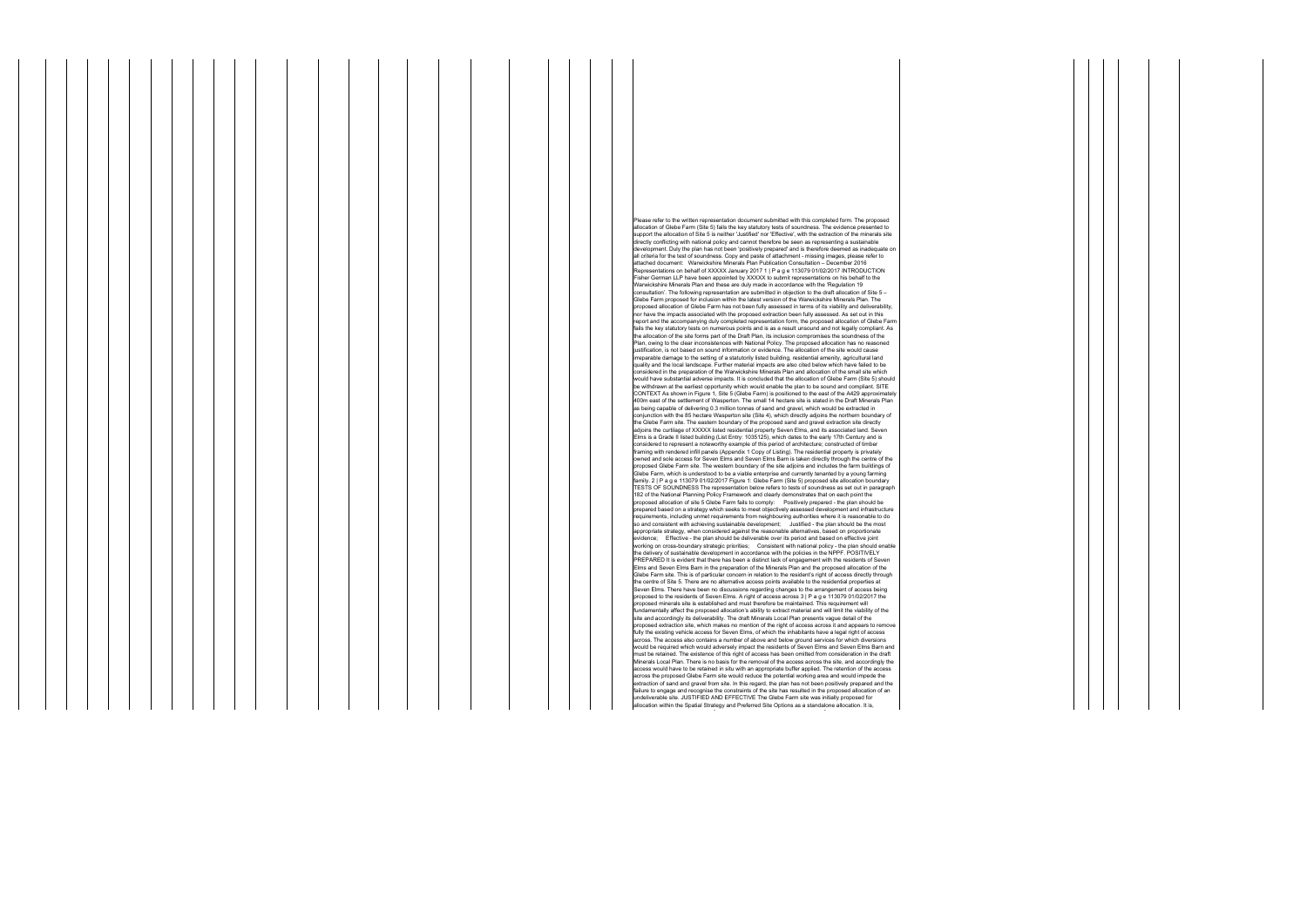ver, outlined within the draft Minerals Plan document that the intention for the site would be to combine its extraction with the larger Wasperton site (Site 4) to the north. It is therefore evident that this site cannot stand alone as an allocation, as it is of insufficient size and resource to be a deliverable allocation and economically viable proposition. The site has constraints along the western, eastern and southern boundaries and an access track through the middle that substantially constrains the area available for working the mineral. The site therefore cannot be allocated as a separate Site 5 and as indicated in the text associated with the allocation, is entirely dependent on the Wasperton site (Site 4) being allocated and subsequently receiving consent for extraction. It is understood that the sites are in separate ownership, which again poses a risk that the Wasperton site could not come forward in the arate ownership, which again poses a risk that the Wasperton site could not come forward in the future. It is not known whether an operator is interested in Site 5, which again raises concerns in relation to the deliverability of the site. In the instance, that Site 4 was not progressed then the viability of the Glebe Farm site would be compromised. On this basis, the site cannot be considered as truly deliverable. For the Minerals Plan to be considered effective, Paragraph 182 of the NPPF states that it should be deliverable over the specified plan period. The draft plan is not effective in this regards as site 5 is not deliverable as a standalone allocation, due to its dependency on another third party site coming forward, of which it has no control. The site is too small and has insufficient resource to come forward independently, and is fundamentally constrained by an access track and three residential properties in very close proximity of which one is listed. These constraints mean that the allocation of Site 5 cannot be developed independently of the Wasperton site, and is therefore non-deliverable. As this site is not deliverable alone this compromises the effectiveness of the plan to provide the assessed minerals needs of the County. The Planning Practice Guidance states that minerals planning authorities should plan for the steady and adequate supply of minerals. The guidance for designating specific sites states that they should be allocated "where viable resources are known to exist, landowners are supportive of minerals development and the proposals is likely to be acceptable in planning terms". It is acknowledged that the resource exists and landowners (although those with legal rights have not been considered) are supportive of site 5, but in the final element of this criteria the site fails to comply. The resource exists but is not accessible to the extent stated in the draft plan due to the constraints on 3 boundaries, with the access track through the centre. Due to 4 | P a g e 113079 01/02/2017 these constraints the accessible resources are substantially diminished and would not be viable without the larger site to the north also coming forward for allocation. This separate site is not under the landowner of site 5's control and is therefore undeliverable as an isolated allocation. Most critically, the site is not acceptable in planning<br>terms, it is contrary to the principles of sustainable development, the golden thread that runs through the<br>NPPF; i agricultural land. Overall, these material considerations weigh against the proposed allocation of the site<br>with a relatively small resource. Further concerns regarding the viability of the site are raised in relation to the reported minerals extraction figures. The site at Glebe Farm is considered to represent a very small site, extending across only 14 hectares. The assessment of the site outlines that just 0.3 million tonnes of sand and gravel could be extracted from the site across its operational period. On these grounds alone, it is deemed that there is no justification for the loss of an established agricultural unit to extract a nominal amount of sand and gravel. Whilst the limited extraction amount should itself provide<br>justification alone for Site 5's non-allocation, it is identified that the reported extraction amount is<br>imprecise, as resource for extraction. The draft allocation has failed to take into account the standoff distances that must be provided around Seven Elms, its residential curtilage, and the applied buffer along the access track. As detailed within the Planning Practice Guidance for Mineral extraction, a buffer zone should be considered as appropriate in specific circumstances, where it is clear that based on site-specific assessments and other forms of mitigation measures, a certain distance is required between the boundary of the minerals extraction area and an occupied residential property. A buffer distance should be established on a site-specific basis and must take into account, the nature of mineral extraction activity; the need to avoid undue sterilisation of mineral resources; location and topography; the environmental effects and mitigation measures that can be applied. At present, the proposed site allocation is suggesting a minimum buffer of 100m from Seven Elms and Seven Elms Barn. The proposed minimum buffer is shown in Figure 2 below. The image also illustrates the proposed 100m buffer around Glebe Farm. As demonstrated, the application of the buffer around the three properties would greatly reduce the land available for extraction. As outlined in green, the annotated image below, demonstrates a 100m 'standoff' from the residential curtilage and a buffer of 10m either side of the access road. With the blue outlined annotation, demonstrating the application of the 100m 'standoff' around the curtilage of Glebe Farm. The proposed 100m standoff buffer is not considered to be acceptable when due consideration is given to the proximity of the residential property, its listed status and its location in the direction of prevailing wind. Taking into account these factors, it is clear that the buffer distance is not adequate and should be extended to a minimum of 250m of which there is evidence that other sites in the UK have adopted. A report produced by the British Geological Survey (A guide to Mineral Safeguarding in England - October 2007), provides guidance on acceptable buffer limits<br>that have been confirmed through industry consultation. The report outlines that for the extraction of soft rock (where blasting is not required) a minimum 250m buffer should be applied for sites of sand and gravel extraction. A technical report produced by the Department of Environment on acceptable buffer zoning for minerals sites, outlines that severe or persistent concerns relating to dust generation are most likely to be experienced closest to the generating dust sources. To alleviate such concerns, standard practice from local planning authorities should be to incorporate policies that require a minimum standoff distance, which are typically applied at between 250-500 metres. 5 | P a g e 113079 01/02/2017 In providing evidence of such compliance, it is cited that the neighbouring authority of Leicestershire<br>specifies a minimum buffer of 500m from any quarries or crushers within its Minerals and Waste Plan.<br>The British Geologic applied to limit dust sources from affecting surrounding communities. In accordance with this external guidance, the statutory listed status of the building and comparative policy applied by other neighbourhood authorities demonstrates that the proposed 100m standoff is insufficient and as a minimum a 250m standoff should be supplied. Figure 2: Annotated aerial image showing 'extractable' land, with 100m buffer applied Furthermore, Thelsford brook follows the southern boundary of the site which requires a buffer zone to protect it from contamination. A 10m buffer zone has been applied in out the present manner communication is considered that the brook is subject to flooding

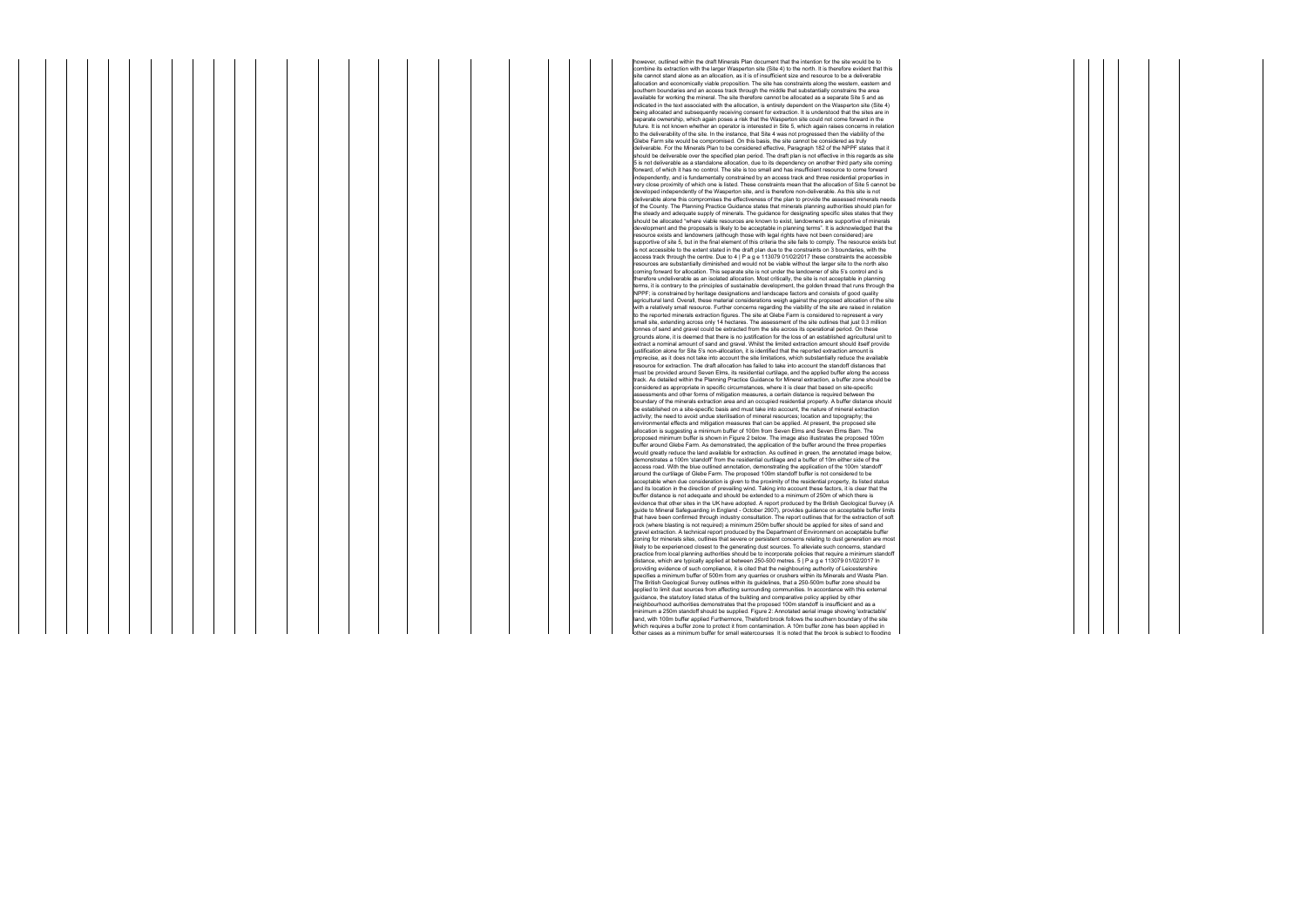|         |  |  |  |  |  |                         |  |  |  |  |  | ווטו טעסטס עס ע ווווווווועווו טעווטו וטו סווועוו זוענטוסטעוסטס. וג וס ווטנטע גוועג גווט טוסטוג וס סעוטטע גט ווטטעווואָ<br>which incurs into the site and therefore, flood protection would also be required which could have<br>adverse flooding impacts downstream. The aerial photograph above has been annotated to provide an |
|---------|--|--|--|--|--|-------------------------|--|--|--|--|--|-----------------------------------------------------------------------------------------------------------------------------------------------------------------------------------------------------------------------------------------------------------------------------------------------------------------------------------|
|         |  |  |  |  |  |                         |  |  |  |  |  | indication of the buffer zones and shows the constraints that this would impose upon the site. The<br>working area would be reduced to two separate plots, which would represent an area of only 6.7                                                                                                                              |
|         |  |  |  |  |  |                         |  |  |  |  |  | hectares. The illustrated reduction in extractable land therefore challenges the viability of the allocation<br>as a standalone extraction site and the accuracy of the calculated 0.3 million tonnes extraction potential.                                                                                                       |
|         |  |  |  |  |  |                         |  |  |  |  |  | Further concerns relate to the site investigations, which have taken place on the site. It is understood<br>that of the six proposed trial pits, only four were excavated, of which only one was completed due to                                                                                                                 |
|         |  |  |  |  |  |                         |  |  |  |  |  | operational difficulties involving pit collapse. The accuracy of the inferred 2m sand and gravel depth is<br>therefore questioned as this calculated figure has been informed via a single trial pit, 6   P a g e 113079                                                                                                          |
|         |  |  |  |  |  |                         |  |  |  |  |  | 01/02/2017 In light of the above information, the amount of resource available is not based on reliable<br>evidence and when the buffers are included the site is further constrained. The evidence base is                                                                                                                       |
|         |  |  |  |  |  |                         |  |  |  |  |  | unsound, the justification for the allocation of the site has not been provided and the allocation is not                                                                                                                                                                                                                         |
|         |  |  |  |  |  |                         |  |  |  |  |  | effective as only a small part of it is actually deliverable when the constraints have been identified.<br>CONSISTENT WITH NATIONAL POLICY The National Planning Policy Framework outlines that in the                                                                                                                            |
|         |  |  |  |  |  |                         |  |  |  |  |  | preparation of Local Plans, the planning authority should set out environmental criteria in line with the<br>policies of the document, to ensure that any permitted operations including Mineral Extraction, would not                                                                                                            |
|         |  |  |  |  |  |                         |  |  |  |  |  | have an unacceptable impact upon the natural and historic environment or human health. Consideration<br>should therefore be made towards the affect that a proposed development may have on the applied                                                                                                                           |
|         |  |  |  |  |  |                         |  |  |  |  |  | environmental criteria, which includes the impact of noise, dust and visual intrusion. Environmental and<br>Social Dust The Technical Guidance for the NPPF outlines that, "any unavoidable dust emissions are                                                                                                                    |
|         |  |  |  |  |  |                         |  |  |  |  |  | controlled, mitigated or removed at source". The activities associated with mineral workings and their<br>related dust production varies depending on the extraction techniques employed and the sensitivity of                                                                                                                   |
|         |  |  |  |  |  |                         |  |  |  |  |  | the surrounding land uses to the effect of dust. The Technical Guidance for Dust Emissions outlines that<br>'Residential Areas' are considered to represent a Medium Sensitivity. The Technical Guidance cites                                                                                                                    |
|         |  |  |  |  |  |                         |  |  |  |  |  | research undertaken by Arup Environmental/Ove Arup and Partners and the University of Newcastle<br>upon Tyne, which outlines that measures to control PM10 particles are necessary, if the actual source of                                                                                                                       |
|         |  |  |  |  |  |                         |  |  |  |  |  | dust emission (e.g. the haul roads, crushers, stockpiles etc.) is within 1,000m of any residential property.<br>The requirement for such measures is on account that PM10 particles (less than 10 µm), emitted from                                                                                                               |
|         |  |  |  |  |  |                         |  |  |  |  |  | most mineral workings, are only deposited slowly and can travel beyond 1000m. PM10 particles have the                                                                                                                                                                                                                             |
|         |  |  |  |  |  |                         |  |  |  |  |  | potential to affect detrimentally on human health, with long-term exposure leading to respiration issues.<br>Whilst it is noted that dust suppression methods would be employed, such methods cannot fully                                                                                                                        |
|         |  |  |  |  |  |                         |  |  |  |  |  | eliminate this risk. Given the close proximity of Site 5 to Seven Elms, a sensitive receptor and listed<br>building, and Seven Elms Barn and the direction of the prevailing wind, it is considered that there is a                                                                                                               |
|         |  |  |  |  |  |                         |  |  |  |  |  | demonstrable risk that the allocation of Glebe Farm for the extraction of sand and gravel would have a<br>detrimental effect on the properties and its inhabitants. In identification of this potential risk, the proposed                                                                                                        |
|         |  |  |  |  |  |                         |  |  |  |  |  | allocation would not be consistent with the direction of the NPPF that outlines in Paragraph 120 that<br>planning policies should ensure that development, which presents a pollution (dust) risk, should be                                                                                                                      |
|         |  |  |  |  |  |                         |  |  |  |  |  | appropriately located to avoid any health impact associated with the produced pollution. Noise The<br>National Planning Policy Framework outlines that planning policies should aim to avoid new development                                                                                                                      |
|         |  |  |  |  |  |                         |  |  |  |  |  | that gives way to noise that has the potential to significantly impact upon health and quality of life. 7   P a<br>g e 113079 01/02/2017 The draft Minerals Plan provides no evidence to indicate that an acceptable                                                                                                              |
|         |  |  |  |  |  |                         |  |  |  |  |  | noise limit could be established at Site 5, which would avoid any undue impact on the sensitive receptors<br>Seven Elms and Seven Elms Barn. It is outlined that because of the proposed sites proximity to the                                                                                                                   |
|         |  |  |  |  |  |                         |  |  |  |  |  | residential properties, it would be difficult for the site to operate in accordance with the maximum 55db<br>limit and duly an unacceptable impact on quality of life would be forthcoming, which would not be                                                                                                                    |
|         |  |  |  |  |  |                         |  |  |  |  |  | consistent with the direction of the NPPF. Landscape The Sustainability Appraisal report states that as<br>the site shall be developed in conjunction with Site 4, there will be a significant cumulative effect on the                                                                                                           |
|         |  |  |  |  |  |                         |  |  |  |  |  | local landscape. On both sites, the cited loss of local landscape features and the visual impact on nearby<br>residential receptors will be notable. Whilst the Appraisal Report does cite the potential for restoration of                                                                                                       |
|         |  |  |  |  |  |                         |  |  |  |  |  | the site, it is concluded that permanent changes to local landscape shall occur. Warwickshire County                                                                                                                                                                                                                              |
|         |  |  |  |  |  |                         |  |  |  |  |  | Council undertook a desktop landscape assessment which reviewed the landscape significance of each<br>Warwickshire County Council owned proposed minerals site. The assessment of Glebe Farm concluded                                                                                                                            |
|         |  |  |  |  |  |                         |  |  |  |  |  | that the broad area of the site has a landscape character that is of moderate sensitivity and visibility, with<br>the assessment outlining that it would be difficult to effectively mitigate the impact of the minerals                                                                                                          |
|         |  |  |  |  |  |                         |  |  |  |  |  | development on the local landscape. The surrounding landscape which as detailed with the landscape<br>assessment would be permanently detrimentally effected by the proposed minerals extraction, is                                                                                                                              |
|         |  |  |  |  |  |                         |  |  |  |  |  | considered to be a valued landscape that contributes to the setting of the Grade II listed Seven Elms.<br>Paragraph 11 of the NPPF states that valued landscapes should be protected and enhanced, of which                                                                                                                       |
|         |  |  |  |  |  |                         |  |  |  |  |  | landscapes that contribute to the setting of a listed building being deemed as valuable from a heritage<br>perspective. It is clear from the assessment undertaken by Warwickshire County Council, that the                                                                                                                       |
|         |  |  |  |  |  |                         |  |  |  |  |  | proposed mineral extraction of Glebe Farm cannot be adequately mitigated from a landscape<br>perspective, thereby failing to comply with Paragraph 11 of the NPPF. The conclusion is that it will not be                                                                                                                          |
|         |  |  |  |  |  |                         |  |  |  |  |  | possible to mitigate the impacts, the visibility and inherent rural character are key considerations and the<br>site should not be taken forward as an allocation on this basis. Heritage Setting is defined in the National                                                                                                      |
|         |  |  |  |  |  |                         |  |  |  |  |  | Planning Policy Framework (NPPF) as "The surroundings in which a heritage asset is experienced. Its<br>extent is not fixed and may change as the asset and its surroundings evolve. Elements of a setting may                                                                                                                     |
|         |  |  |  |  |  |                         |  |  |  |  |  | nake a positive or negative contribution to the significance of the asset, may affect the ability to<br>appreciate that significance or may be neutral". In this instance, the listed building is a residential                                                                                                                   |
|         |  |  |  |  |  |                         |  |  |  |  |  | property and as such, the value of the property is primarily its residential amenity. It is therefore clear that<br>the significance of the setting would be compromised by an immediately adjoining site being worked for                                                                                                        |
|         |  |  |  |  |  |                         |  |  |  |  |  | mineral extraction. In line with the National Planning Policy Framework (NPPF), great weight should be<br>given to the conservation of any heritage assets that has the potential to be impacted upon, by any                                                                                                                     |
|         |  |  |  |  |  |                         |  |  |  |  |  | proposed development. The allocation of the Glebe Farm site and its associated mineral extraction will<br>cause a detrimental and irreversible harm to the setting of the Grade II listed Seven Elms, which has                                                                                                                   |
|         |  |  |  |  |  |                         |  |  |  |  |  | stood in its current location since the 17th Century. Whilst the minerals site will be subjected to a full<br>restoration scheme on completion of extraction, the restoration of the affected landscape to its current                                                                                                            |
|         |  |  |  |  |  |                         |  |  |  |  |  | condition will not be achievable, as outlined within the Sustainability Appraisal Report conducted on<br>behalf of Warwickshire County Council, 8   P a g e 113079 01/02/2017 which cites that 'permanent                                                                                                                         |
|         |  |  |  |  |  |                         |  |  |  |  |  | changes' to the landscape are likely to occur. Accordingly, the development of the Glebe Farm will result                                                                                                                                                                                                                         |
|         |  |  |  |  |  |                         |  |  |  |  |  | in permanent harm to the setting of the Grade II listed Seven Elms. As outlined within the NPPF, any<br>harm to a designated heritage asset should require clear and convincing justification, and where                                                                                                                          |
|         |  |  |  |  |  |                         |  |  |  |  |  | substantial harm to a grade II listed building is forthcoming such justification should be exceptional. In<br>respect of this directive, it is considered that there exists no exceptional justification for the allocation of                                                                                                    |
|         |  |  |  |  |  |                         |  |  |  |  |  | Site 5 (Glebe Farm), on account that the proposed minerals site does not comprise a notably significant<br>amount of sand and gravel, and the presence of other larger and more appropriate sites being available                                                                                                                 |
|         |  |  |  |  |  |                         |  |  |  |  |  | within the County area. The Sustainability Appraisal Report, which includes the assessment of the Glebe<br>Farm site, states within SA Objective 6, that 'to preserve and enhance sites features and areas of                                                                                                                     |
|         |  |  |  |  |  |                         |  |  |  |  |  | historic, archaeological or architectural importance and their settings', all decision making should seek to<br>'protect and enhance the setting of Conservation Areas, Listed Buildings, SAMs and other features of                                                                                                              |
|         |  |  |  |  |  |                         |  |  |  |  |  | cultural, historical and archaeological value?'. This assessment of Glebe Farm (Site 5) makes no<br>reference to the presence of the listed Seven Elms. As the assessment has failed to fully consider the                                                                                                                        |
|         |  |  |  |  |  |                         |  |  |  |  |  | overall impact of the minerals allocation, and accordingly does not provide suitable mitigation, it should<br>be considered that the Minerals Plan has not been prepared in an effective and justified manner. Whilst                                                                                                             |
|         |  |  |  |  |  |                         |  |  |  |  |  | the Sustainability Appraisal Report makes no reference to the listed Seven Elms property, the<br>assessment of the Wasperton site (Site 4) has identified the presence of other listed building upon the                                                                                                                          |
|         |  |  |  |  |  |                         |  |  |  |  |  | site, to which the report assesses that 'significant negative effects are predicted'. Such outcome would<br>be in direct contravention with Objective 6 of the Sustainability Appraisal. Accordingly, it is considered                                                                                                            |
|         |  |  |  |  |  |                         |  |  |  |  |  | that an allocation of Site 5 for minerals extraction would have a similarly negative effect upon the setting<br>of the listed Seven Elms and is therefore in contravention with national policy. Archaeology No evidence                                                                                                          |
|         |  |  |  |  |  | Policy S5 -             |  |  |  |  |  | of an adequate consideration of undiscovered archaeological remains has been provided within the<br>proposed allocation of the Glebe Farm site. The land surrounding the site has a known archaeological                                                                                                                          |
|         |  |  |  |  |  | Allocation<br>at Site 5 |  |  |  |  |  | significance, with a number of historic archaeological land features on site and within proximity, with the<br>remains of the Thelsford Priory Scheduled Monument located 270m to the south west of the proposed                                                                                                                  |
| MLPpub1 |  |  |  |  |  | Glebe<br>Farm,          |  |  |  |  |  | minerals site. As detailed by Paragraph 128 of the NPPF, sites for development should at a minimum<br>consult historic environmental records and where necessary any identified heritage assets should be                                                                                                                         |
| 6173    |  |  |  |  |  | Wasperton               |  |  |  |  |  | assessed using appropriate expertise. Where a site on which development is proposed includes or has                                                                                                                                                                                                                               |

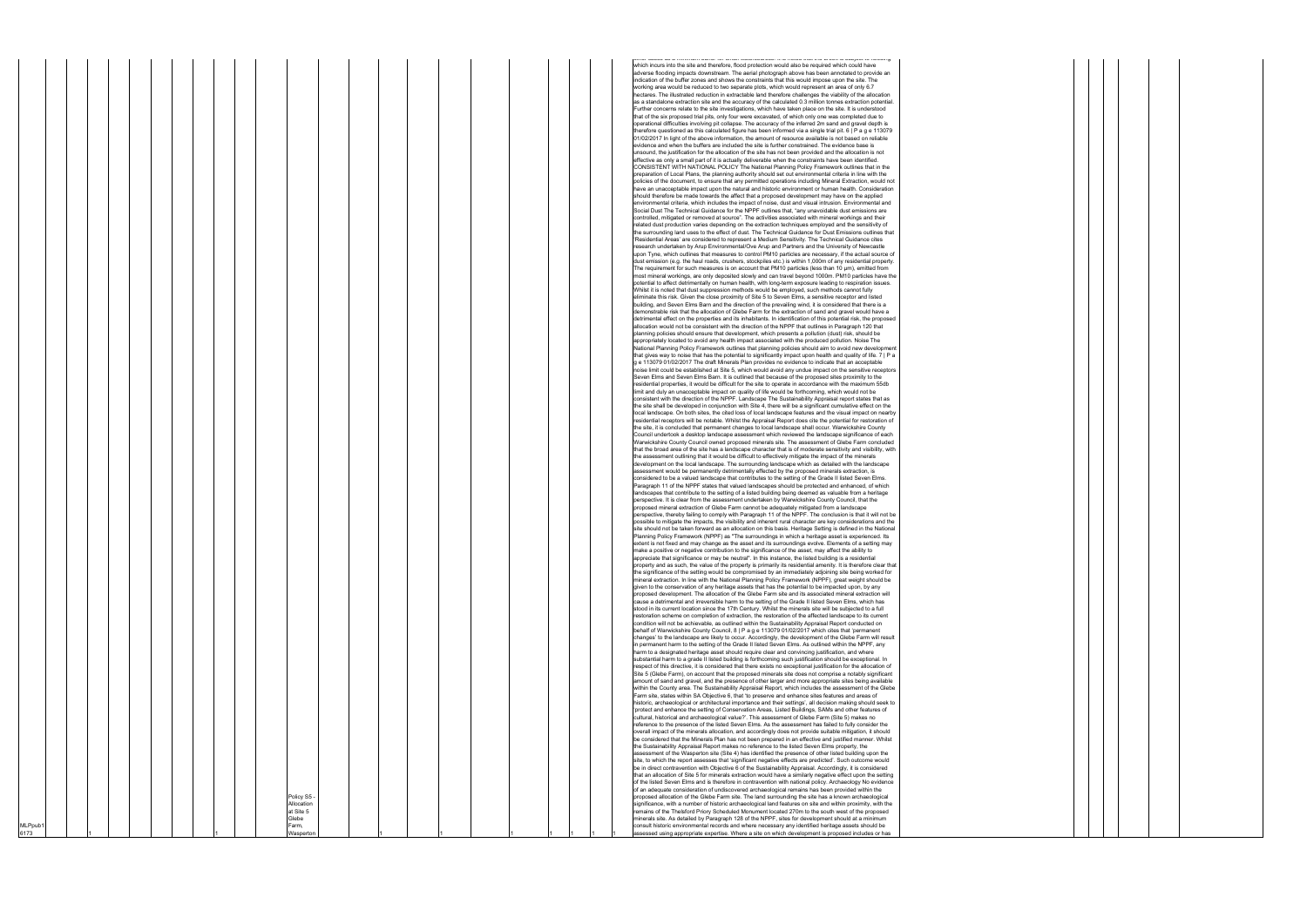| MLPpub1<br>6175 |  |                 | 7.23-7.25 S5 |  |  |  |  | consider the MLP to be unsound for the following reasons:- Inadequate suitability of the A429 for slow<br>moving Aggregate Lorries pulling on to an already congested fast moving road can only be a hazard, and<br>I do not believe this has been properly considered. There will certainly be Blight on the local properties<br>given the fact that the site will be in operation for approximately 15/20 years regardless of how well<br>managed and operated it may be. The loss of high grade agricultural land is inevitable as it is widely<br>recognised that land cannot be restored to its former quality when minerals are removed. A precedent for<br>the protection of this land has already been established in 1993 on the grounds of environmental impact.<br>Adverse impact on the villages of Barford and Wasperton from Noise, Dust and Air Quality-pollution and<br>none of these can be mitigated against. Primary School and Day Nursery especially. It does not appear<br>that the Neighborhood Development Plan has been considered by WCC. The Plan is not in line with<br>NPPF in many areas i.e. Noise, Dust, Landscape and Heritage etc. Adverse visual impact on the<br>landscape. Possible contamination of watercourse. WCC reports have confirmed that development of<br>site 5 will result in permanent harm to the settings of grade II listed Seven Elms also Forge Cottage<br>C17th listed building. High impact on wildlife and conservation. the potential health risks to young<br>children at the school and nursery, change in water table and future flooding, the viability of Glebe Farm<br>and its area of extraction is overstated, loss of tenant farm facility, blight on property prices, negative<br>Due to contradictions of the plan Site 4 should be removed and<br>health effects on residents, dust, noise and mental health, increased use of recycled materials and a<br>replaced by a suitable area of land which does not sacrifice high<br>reduction in need for sand and gravel extraction close proximity to conservation areas in Wasperton and<br>grade agricultural land and is sited significantly further from<br>1 Barford and close proximity to listed buildings.<br>residential settlement.   |
|-----------------|--|-----------------|--------------|--|--|--|--|----------------------------------------------------------------------------------------------------------------------------------------------------------------------------------------------------------------------------------------------------------------------------------------------------------------------------------------------------------------------------------------------------------------------------------------------------------------------------------------------------------------------------------------------------------------------------------------------------------------------------------------------------------------------------------------------------------------------------------------------------------------------------------------------------------------------------------------------------------------------------------------------------------------------------------------------------------------------------------------------------------------------------------------------------------------------------------------------------------------------------------------------------------------------------------------------------------------------------------------------------------------------------------------------------------------------------------------------------------------------------------------------------------------------------------------------------------------------------------------------------------------------------------------------------------------------------------------------------------------------------------------------------------------------------------------------------------------------------------------------------------------------------------------------------------------------------------------------------------------------------------------------------------------------------------------------------------------------------------------------------------------------------------------------------------------------------------------------------------------------------------------------------------------------------------------------------------------------------------------------------------------------|
| MLPpub1<br>6176 |  |                 | 7.20-7.22 S4 |  |  |  |  | I consider the MLP to be unsound for the following reasons:- Inadequate suitability of the A429 for slow<br>moving Aggregate Lorries pulling on to an already congested fast moving road can only be a hazard, and<br>I do not believe this has been properly considered. There will certainly be Blight on the local properties<br>given the fact that the site will be in operation for approximately 15/20 years regardless of how well<br>managed and operated it may be. The loss of high grade agricultural land is inevitable as it is widely<br>recognised that land cannot be restored to its former quality when minerals are removed. A precedent for<br>the protection of this land has already been established in 1993 on the grounds of environmental impact.<br>Adverse impact on the villages of Barford and Wasperton from Noise, Dust and Air Quality-pollution and<br>none of these can be mitigated against. Primary School and Day Nursery especially. It does not appear<br>that the Neighborhood Development Plan has been considered by WCC. The Plan is not in line with<br>NPPF in many areas i.e. Noise, Dust, Landscape and Heritage etc. Adverse visual impact on the<br>landscape. Possible contamination of watercourse. WCC reports have confirmed that development of<br>site 5 will result in permanent harm to the settings of grade II listed Seven Elms also Forge Cottage<br>C17th listed building. High impact on wildlife and conservation. the potential health risks to young<br>children at the school and nursery, change in water table and future flooding, the viability of Glebe Farm<br>and its area of extraction is overstated, loss of tenant farm facility, blight on property prices, negative<br>Due to contradictions of the plan Site 4 should be removed and<br>health effects on residents, dust, noise and mental health, increased use of recycled materials and a<br>replaced by a suitable area of land which does not sacrifice high<br>reduction in need for sand and gravel extraction close proximity to conservation areas in Wasperton and<br>grade agricultural land and is sited significantly further from<br>1 Barford and close proximity to listed buildings.<br>residential settlement. |
| MLPpub1<br>6177 |  |                 | 7.23-7.25 S5 |  |  |  |  | I consider the MLP to be unsound for the following reasons:- Inadequate suitability of the A429 for slow<br>moving Aggregate Lorries pulling on to an already congested fast moving road can only be a hazard, and<br>I do not believe this has been properly considered. There will certainly be Blight on the local properties<br>given the fact that the site will be in operation for approximately 15/20 years regardless of how well<br>managed and operated it may be. The loss of high grade agricultural land is inevitable as it is widely<br>recognised that land cannot be restored to its former quality when minerals are removed. A precedent for<br>the protection of this land has already been established in 1993 on the grounds of environmental impact.<br>Adverse impact on the villages of Barford and Wasperton from Noise, Dust and Air Quality-pollution and<br>none of these can be mitigated against. Primary School and Day Nursery especially. It does not appear<br>that the Neighborhood Development Plan has been considered by WCC. The Plan is not in line with<br>NPPF in many areas i.e. Noise, Dust, Landscape and Heritage etc. Adverse visual impact on the<br>landscape. Possible contamination of watercourse. WCC reports have confirmed that development of<br>site 5 will result in permanent harm to the settings of grade II listed Seven Elms also Forge Cottage<br>C17th listed building. High impact on wildlife and conservation. the potential health risks to young<br>children at the school and nursery, change in water table and future flooding, the viability of Glebe Farm<br>and its area of extraction is overstated, loss of tenant farm facility, blight on property prices, negative<br>Due to contradictions of the plan Site 4 should be removed and<br>health effects on residents, dust, noise and mental health, increased use of recycled materials and a<br>replaced by a suitable area of land which does not sacrifice high<br>reduction in need for sand and gravel extraction close proximity to conservation areas in Wasperton and<br>grade agricultural land and is sited significantly further from<br>Barford and close proximity to listed buildings.<br>residential settlement.   |
| MLPpub1<br>6178 |  | 7.20 to<br>7.22 | S4           |  |  |  |  | The responses to comments from the consultation have been wholly inadequate and have not addressed<br>the issues in a satisfactory manner. Specifically The increase in traffic on the A429 - both from a health<br>and safety standpoint and in relation to traffic congestion A minimum 350 metres stand off from<br>residential properties has not been committed to The blight factor has not been adequately addressed<br>The works will result in a permanent loss of BMV land contrary to National Planning Policy The statement<br>that 'a properly managed site is unlikely to have significant impacts on rural locations' is not justified -<br>such a development WILL cause a material harm to the visual appearance to the locality. WCC have a<br>significant conflict of interest being the owners of Site 5 - given Site 5 will not be brought forward in<br>isolation this has lead to Site 4 being included - I would like to see total transparency in the decision<br>making process to bring forward Site 5 over and above other sites in the region Other sites on less than<br>1 BMV land have been dropped in favour of Sites 4 and 5<br>The removal of sites 4 and 5 from the minerals plan                                                                                                                                                                                                                                                                                                                                                                                                                                                                                                                                                                                                                                                                                                                                                                                                                                                                                                                                                                                                                                                |
| MLPpub1<br>6179 |  | 7.23 to         |              |  |  |  |  | The responses to comments from the consultation have been wholly inadequate and have not addressed<br>the issues in a satisfactory manner. Specifically The increase in traffic on the A429 - both from a health<br>and safety standpoint and in relation to traffic congestion A minimum 350 metres stand off from<br>residential properties has not been committed to The blight factor has not been adequately addressed<br>The works will result in a permanent loss of BMV land contrary to National Planning Policy The statement<br>that 'a properly managed site is unlikely to have significant impacts on rural locations' is not justified -<br>such a development WILL cause a material harm to the visual appearance to the locality. WCC have a<br>significant conflict of interest being the owners of Site 5 - given Site 5 will not be brought forward in<br>isolation this has lead to Site 4 being included - I would like to see total transparency in the decision<br>making process to bring forward Site 5 over and above other sites in the region Other sites on less than<br>BMV land have been dropped in favour of Sites 4 and 5<br>The removal of sites 4 and 5 from the minerals plan                                                                                                                                                                                                                                                                                                                                                                                                                                                                                                                                                                                                                                                                                                                                                                                                                                                                                                                                                                                                                                                  |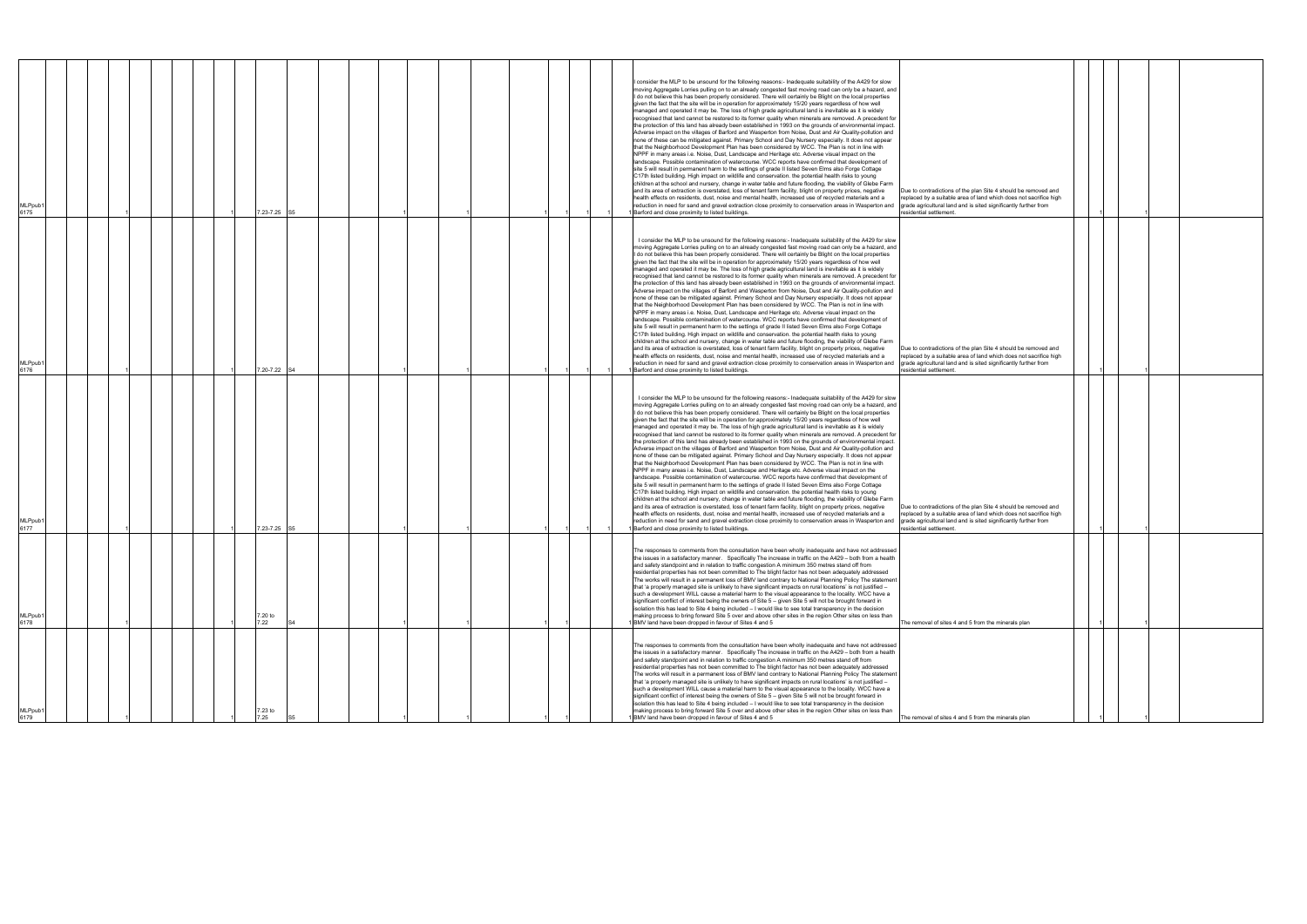| a) It is not positively prepared, because of the substantially increased risk of traffic collisions/accidents<br>on the already grossly overburdened A429. There will also also be an impact by virtue of increased traffic<br>generally in the area, affecting not only Barford, but also Wasperton and as far as Wellesbourne, not to<br>mention increased congestion at the nearby M40 junction. b) It is not justified for the following reasons in<br>particular i) there will be a detrimental impact on the area's visual appearance, called terraced farmlands,<br>and this will not be at all ameliorated by inappropriate bunding and planting; ii) the site area and<br>extraction volume have been wrongly stated: published at 300,000 tonnes, but the true figure is 200,000<br>tonnes.; iii) it will be impossible to restore the land - in storage, top soil will become infertile and<br>agriculturally useless. Drainage will never be properly restored to its current condition, resulting in the<br>permanent loss of the best and most adaptable agricultural. This demonstrates a lack of global as well as<br>local awareness and is clearly inappropriate; food production is likely to become a more critical industry<br>not only for environmental (food miles) reasons but particularly following the Brexit vote and its<br>implications on food importation; and iv) there will inevitably be serious noise and dust pollution: Seven<br>Elms and Seven Elms Barn lie directly in the path of the prevailing wind. WCC has patently failed to<br>address the objections re, the negative impact of dust, noise and vibration and demonstrated a worrying<br>disregard for public health in the locality by maintaining 100m standoff. c) It is not effective, as it will<br>result in the loss of prime, multiple use land. In apparent direct disregard of Government direction to the<br>effect that sites with lower quality land should be utilized preferentially, WCC has rejected such<br>alternative sites. Permission to extract gravel on the neighbouring Site 4 was rejected on Appeal in 1993,<br>at which time the then Secretary of State accepted the significance of numerous environmental<br>objections, and referred to the creation of visual intrusion; further, that 'the site makes a positive<br>contribution to the pleasant countryside extending either side of the River Avon', that 'there would be<br>some material harm to the appearance of the locality', and that 'the site includes land of the best and<br>most versatile quality, some of which would be permanently lost to agriculture'. All these points are<br>directly referable to Site 5 and the plans do not fit in with national planning policy, because they threaten<br>to utilize (and effectively ravage) the prime Grade 2 and 3A land when the Government has made it<br>patently clear that this should be avoided. The Barford Neighbourhood Development Plan, given full<br>endorsement villagers in a recent referendum, which was accepted by WDC, states quite clearly that<br>'The irreversible development of open agricultural land will not be permitted where it would result in the<br>loss of the best and most versatile land except where it is development for the purposes of agriculture'.<br>Furthermore, the National Planning Policy Framework states the following: 'The adverse impact of<br>mineral workings on neighbouring communities should be minimised'. Last year, many objections were<br>raised with regard to adverse impact on people's health, on future use of the site, and on drainage. WCC  known to cause Silicosis, Chronic obstructive pulmonary disease<br>claims to have addressed all these comments. However, on health, the standoff is still only 100 m so the<br>objections stand. As for future use, the promoter claims the site will be restored to "agricultural land and<br>nature conservation"; however, there is no way this can be restored to the current level of agricultural<br>quality it is at present. On Tuesday 24th January this year, WCC adopted the Warwickshire Energy Plan,<br>which includes a solar farm on this site. With regard to drainage, it is asserted that "appropriate mitigation lincreasing use of new building materials and techniques on the<br>measures" will be taken to keep to a minimum any impact on local water table and local drainage,<br>carrying a heavy implication to the effect that there will be adverse impacts. This is not acceptable.<br>Because of Site 5's proximity to the river and farms and villages, if the so-called "land restoration" is<br>done badly with contaminated infill, the resulting contamination would be catastrophic for the local<br>environment and possibly for a swathe of the south of the county. | compliance or 'soundness' of the Minerals Local Plan, please also use this box to provide your<br>comments. a) It is not positively prepared, because of the substantially increased risk of traffic<br>collisions/accidents on the already grossly overburdened A429. There will also also be an impact by<br>virtue of increased traffic generally in the area, affecting not only Barford, but also Wasperton and as far<br>as Wellesbourne, not to mention increased congestion at the nearby M40 junction. b) It is not justified for<br>the following reasons in particular i) there will be a detrimental impact on the area's visual appearance,<br>called terraced farmlands, and this will not be at all ameliorated by inappropriate bunding and planting; ii)<br>the site area and extraction volume have been wrongly stated: published at 300,000 tonnes, but the true<br>figure is 200,000 tonnes.; iii) it will be impossible to restore the land - in storage, top soil will become<br>infertile and agriculturally useless. Drainage will never be properly restored to its current condition,<br>resulting in the permanent loss of the best and most adaptable agricultural. This demonstrates a lack of<br>global as well as local awareness and is clearly inappropriate; food production is likely to become a more<br>critical industry not only for environmental (food miles) reasons but particularly following the Brexit vote<br>and its implications on food importation; and iv) there will inevitably be serious noise and dust pollution:<br>Seven Elms and Seven Elms Barn lie directly in the path of the prevailing wind. WCC has patently failed<br>to address the objections re. the negative impact of dust, noise and vibration and demonstrated a<br>worrying disregard for public health in the locality by maintaining 100m standoff. c) It is not effective, as it<br>will result in the loss of prime, multiple use land. In apparent direct disregard of Government direction to<br>the effect that sites with lower quality land should be utilized preferentially, WCC has rejected such<br>alternative sites. Permission to extract gravel was rejected on Appeal in 1993, at which time the then<br>Secretary of State accepted the significance of numerous environmental objections, and referred to the<br>creation of visual intrusion; further, that 'the site makes a positive contribution to the pleasant<br>countryside extending either side of the River Avon', that 'there would be some material harm to the<br>appearance of the locality', and that 'the site includes land of the best and most versatile quality, some of and d) the visual amenities of the area. I believe this plan is not<br>which would be permanently lost to agriculture'. All these points are directly referable to Site 5 and the<br>plans do not fit in with national planning policy, because they threaten to utilize (and effectively ravage)<br>the prime Grade 2 and 3A land when the Government has made it patently clear that this should be<br>avoided. The Barford Neighbourhood Development Plan, given full endorsement villagers in a recent<br>referendum, which was accepted by WDC, states quite clearly that 'The irreversible development of open<br>agricultural land will not be permitted where it would result in the loss of the best and most versatile land<br>except where it is development for the purposes of agriculture'. Furthermore, the National Planning<br>Policy Framework states the following: 'The adverse impact of mineral workings on neighbouring<br>communities should be minimised'. Last year, many objections were raised with regard to adverse impact to see with normal lighting) is carried a long way by wind and is<br>on people's health, on future use of the site, and on drainage. WCC claims to have addressed all these<br>comments. However, on health, the standoff is still only 100 m so the objections stand. As for future use,<br>the promoter claims the site will be restored to "agricultural land and nature conservation"; however, there respiratory conditions (like asthma) may well be seriously at risk of a<br>is no way this can be restored to the current level of agricultural quality it is at present. On Tuesday 24th<br>January this year, WCC adopted the Warwickshire Energy Plan, which includes a solar farm on this site.<br>With regard to drainage, it is asserted that "appropriate mitigation measures" will be taken to keep to a<br>minimum any impact on local water table and local drainage, carrying a heavy implication to the effect<br>that there will be adverse impacts. This is not acceptable. Because of Site 4's proximity to the river and<br>farms and villages, if the so-called "land restoration" is done badly with contaminated infill, the resulting<br>contamination would be catastrophic for the local environment and possibly for a swathe of the south of<br>the county. |
|--------------------------------------------------------------------------------------------------------------------------------------------------------------------------------------------------------------------------------------------------------------------------------------------------------------------------------------------------------------------------------------------------------------------------------------------------------------------------------------------------------------------------------------------------------------------------------------------------------------------------------------------------------------------------------------------------------------------------------------------------------------------------------------------------------------------------------------------------------------------------------------------------------------------------------------------------------------------------------------------------------------------------------------------------------------------------------------------------------------------------------------------------------------------------------------------------------------------------------------------------------------------------------------------------------------------------------------------------------------------------------------------------------------------------------------------------------------------------------------------------------------------------------------------------------------------------------------------------------------------------------------------------------------------------------------------------------------------------------------------------------------------------------------------------------------------------------------------------------------------------------------------------------------------------------------------------------------------------------------------------------------------------------------------------------------------------------------------------------------------------------------------------------------------------------------------------------------------------------------------------------------------------------------------------------------------------------------------------------------------------------------------------------------------------------------------------------------------------------------------------------------------------------------------------------------------------------------------------------------------------------------------------------------------------------------------------------------------------------------------------------------------------------------------------------------------------------------------------------------------------------------------------------------------------------------------------------------------------------------------------------------------------------------------------------------------------------------------------------------------------------------------------------------------------------------------------------------------------------------------------------------------------------------------------------------------------------------------------------------------------------------------------------------------------------------------------------------------------------------------------------------------------------------------------------------------------------------------------------------------------------------------------------------------------------------------------------------------------------------------------------------------------------------------------------------------------------------------------------------------------------------------------------------------------------------------------------------------------------------------------------------------------------------------------------------------------------------------------------------------------------------------------------------------------------------------------------------------------------------------------------------------------------------------------------------------------------------------------------------------------------------------------------------------------------------------------------------------------------------------------------------------------------------------------------------------------------------------------------------------------------------------------------------------------------------------------------------------------------------------------------------------------------------------------------------------------------------------------------------------------------------|----------------------------------------------------------------------------------------------------------------------------------------------------------------------------------------------------------------------------------------------------------------------------------------------------------------------------------------------------------------------------------------------------------------------------------------------------------------------------------------------------------------------------------------------------------------------------------------------------------------------------------------------------------------------------------------------------------------------------------------------------------------------------------------------------------------------------------------------------------------------------------------------------------------------------------------------------------------------------------------------------------------------------------------------------------------------------------------------------------------------------------------------------------------------------------------------------------------------------------------------------------------------------------------------------------------------------------------------------------------------------------------------------------------------------------------------------------------------------------------------------------------------------------------------------------------------------------------------------------------------------------------------------------------------------------------------------------------------------------------------------------------------------------------------------------------------------------------------------------------------------------------------------------------------------------------------------------------------------------------------------------------------------------------------------------------------------------------------------------------------------------------------------------------------------------------------------------------------------------------------------------------------------------------------------------------------------------------------------------------------------------------------------------------------------------------------------------------------------------------------------------------------------------------------------------------------------------------------------------------------------------------------------------------------------------------------------------------------------------------------------------------------------------------------------------------------------------------------------------------------------------------------------------------------------------------------------------------------------------------------------------------------------------------------------------------------------------------------------------------------------------------------------------------------------------------------------------------------------------------------------------------------------------------------------------------------------------------------------------------------------------------------------------------------------------------------------------------------------------------------------------------------------------------------------------------------------------------------------------------------------------------------------------------------------------------------------------------------------------------------------------------------------------------------------------------------------------------------------------------------------------------------------------------------------------------------------------------------------------------------------------------------------------------------------------------------------------------------------------------------------------------------------------------------------------------------------------------------------------------------------------------------------------------------------------------------------------------------------------------------------------------------------------------------------------------------------------------------------------------------------------------------------------------------------------------------------------------------------------------------------------------------------------------------------------------------------------------------------------------------------------------------------------------------------------------------------------------------------------------------------------------------------------------------------------------------------------------------------------------------------------------------------------------------------|
| I believe there are sites more appropriate, either existing sites<br>capable of prolonged use or brand new sites which could have their<br>use extended, as well as other new ones which could be selected.<br>Such sites will have lower negative impact on a) quality agricultural<br>land; b) traffic congestion, danger and pollution; c) public health;<br>and d) the visual amenities of the area. I believe this plan is not<br>sound as insufficient consideration has been given to the<br>dangerous effects of increased traffic volumes on roads struggling<br>to take existing levels of traffic - a problem which is will become yet<br>more marked, with thousands of new houses being built in the wider<br>surrounding area. I believe this plan is not sound as insufficient<br>research has been carried out on the effects of respirable crystalline<br>silica (RCS) on surrounding residents' health, particularly in Barford,<br>as the prevailing wind blows across the village. RCS (too fine a dust<br>to see with normal lighting) is carried a long way by wind and is<br>(COPD) and Lung Cancer. Those who are already affected by other<br>respiratory conditions (like asthma) may well be seriously at risk of a<br>worsening of their state of health. I believe this plan is not sound as<br>inadequate study has been carried out into the effect of the<br>future demand of sand and gravel. I believe this plan is not sound<br>as there is a need for sustainable agriculture to reduce the county's<br>carbon foot-print. Destroying prime agricultural land (of which there<br>is little in the County) clearly rides cart and horses through this<br>policy.                                                                                                                                                                                                                                                                                                                                                                                                                                                                                                                                                                                                                                                                                                                                                                                                                                                                                                                                                                                                                                                                                                                                                                                                                                                                                                                                                                                                                                                                                                                                                                                                                                                                                                                                                                                                                                                                                                                                                                                                                                                                                                                                                                                                                                                                                                                                                                                                                                                                                                                                                                                                                                                                                                                                                                                                                                                                                                                                                                                                                                                                                                                                                                                  | I believe there are sites more appropriate, either existing sites<br>capable of prolonged use or brand new sites which could have their<br>use extended, as well as other new ones which could be selected.<br>Such sites will have lower negative impact on a) quality agricultural<br>land; b) traffic congestion, danger and pollution; c) public health;<br>sound as insufficient consideration has been given to the<br>dangerous effects of increased traffic volumes on roads struggling<br>to take existing levels of traffic - a problem which is will become yet<br>more marked, with thousands of new houses being built in the wider<br>surrounding area. I believe this plan is not sound as insufficient<br>research has been carried out on the effects of respirable crystalline<br>silica (RCS) on surrounding residents' health, particularly in Barford<br>as the prevailing wind blows across the village. RCS (too fine a dust<br>known to cause Silicosis, Chronic obstructive pulmonary disease<br>(COPD) and Lung Cancer. Those who are already affected by other<br>worsening of their state of health. I believe this plan is not sound as<br>inadequate study has been carried out into the effect of the<br>increasing use of new building materials and techniques on the<br>future demand of sand and gravel. I believe this plan is not sound<br>as there is a need for sustainable agriculture to reduce the county's<br>carbon foot-print. Destroying prime agricultural land (of which there<br>is little in the County) clearly rides cart and horses through this<br>policy                                                                                                                                                                                                                                                                                                                                                                                                                                                                                                                                                                                                                                                                                                                                                                                                                                                                                                                                                                                                                                                                                                                                                                                                                                                                                                                                                                                                                                                                                                                                                                                                                                                                                                                                                                                                                                                                                                                                                                                                                                                                                                                                                                                                                                                                                                                                                                                                                                                                                                                                                                                                                                                                                                                                                                                                                                                                                                                                                                                                                                                                                                                                                                                                                                                                                                                                                                                                                                    |
|                                                                                                                                                                                                                                                                                                                                                                                                                                                                                                                                                                                                                                                                                                                                                                                                                                                                                                                                                                                                                                                                                                                                                                                                                                                                                                                                                                                                                                                                                                                                                                                                                                                                                                                                                                                                                                                                                                                                                                                                                                                                                                                                                                                                                                                                                                                                                                                                                                                                                                                                                                                                                                                                                                                                                                                                                                                                                                                                                                                                                                                                                                                                                                                                                                                                                                                                                                                                                                                                                                                                                                                                                                                                                                                                                                                                                                                                                                                                                                                                                                                                                                                                                                                                                                                                                                                                                                                                                                                                                                                                                                                                                                                                                                                                                                                                                                                                                      |                                                                                                                                                                                                                                                                                                                                                                                                                                                                                                                                                                                                                                                                                                                                                                                                                                                                                                                                                                                                                                                                                                                                                                                                                                                                                                                                                                                                                                                                                                                                                                                                                                                                                                                                                                                                                                                                                                                                                                                                                                                                                                                                                                                                                                                                                                                                                                                                                                                                                                                                                                                                                                                                                                                                                                                                                                                                                                                                                                                                                                                                                                                                                                                                                                                                                                                                                                                                                                                                                                                                                                                                                                                                                                                                                                                                                                                                                                                                                                                                                                                                                                                                                                                                                                                                                                                                                                                                                                                                                                                                                                                                                                                                                                                                                                                                                                                                                                                                                                                                                                                    |
|                                                                                                                                                                                                                                                                                                                                                                                                                                                                                                                                                                                                                                                                                                                                                                                                                                                                                                                                                                                                                                                                                                                                                                                                                                                                                                                                                                                                                                                                                                                                                                                                                                                                                                                                                                                                                                                                                                                                                                                                                                                                                                                                                                                                                                                                                                                                                                                                                                                                                                                                                                                                                                                                                                                                                                                                                                                                                                                                                                                                                                                                                                                                                                                                                                                                                                                                                                                                                                                                                                                                                                                                                                                                                                                                                                                                                                                                                                                                                                                                                                                                                                                                                                                                                                                                                                                                                                                                                                                                                                                                                                                                                                                                                                                                                                                                                                                                                      |                                                                                                                                                                                                                                                                                                                                                                                                                                                                                                                                                                                                                                                                                                                                                                                                                                                                                                                                                                                                                                                                                                                                                                                                                                                                                                                                                                                                                                                                                                                                                                                                                                                                                                                                                                                                                                                                                                                                                                                                                                                                                                                                                                                                                                                                                                                                                                                                                                                                                                                                                                                                                                                                                                                                                                                                                                                                                                                                                                                                                                                                                                                                                                                                                                                                                                                                                                                                                                                                                                                                                                                                                                                                                                                                                                                                                                                                                                                                                                                                                                                                                                                                                                                                                                                                                                                                                                                                                                                                                                                                                                                                                                                                                                                                                                                                                                                                                                                                                                                                                                                    |
|                                                                                                                                                                                                                                                                                                                                                                                                                                                                                                                                                                                                                                                                                                                                                                                                                                                                                                                                                                                                                                                                                                                                                                                                                                                                                                                                                                                                                                                                                                                                                                                                                                                                                                                                                                                                                                                                                                                                                                                                                                                                                                                                                                                                                                                                                                                                                                                                                                                                                                                                                                                                                                                                                                                                                                                                                                                                                                                                                                                                                                                                                                                                                                                                                                                                                                                                                                                                                                                                                                                                                                                                                                                                                                                                                                                                                                                                                                                                                                                                                                                                                                                                                                                                                                                                                                                                                                                                                                                                                                                                                                                                                                                                                                                                                                                                                                                                                      |                                                                                                                                                                                                                                                                                                                                                                                                                                                                                                                                                                                                                                                                                                                                                                                                                                                                                                                                                                                                                                                                                                                                                                                                                                                                                                                                                                                                                                                                                                                                                                                                                                                                                                                                                                                                                                                                                                                                                                                                                                                                                                                                                                                                                                                                                                                                                                                                                                                                                                                                                                                                                                                                                                                                                                                                                                                                                                                                                                                                                                                                                                                                                                                                                                                                                                                                                                                                                                                                                                                                                                                                                                                                                                                                                                                                                                                                                                                                                                                                                                                                                                                                                                                                                                                                                                                                                                                                                                                                                                                                                                                                                                                                                                                                                                                                                                                                                                                                                                                                                                                    |
|                                                                                                                                                                                                                                                                                                                                                                                                                                                                                                                                                                                                                                                                                                                                                                                                                                                                                                                                                                                                                                                                                                                                                                                                                                                                                                                                                                                                                                                                                                                                                                                                                                                                                                                                                                                                                                                                                                                                                                                                                                                                                                                                                                                                                                                                                                                                                                                                                                                                                                                                                                                                                                                                                                                                                                                                                                                                                                                                                                                                                                                                                                                                                                                                                                                                                                                                                                                                                                                                                                                                                                                                                                                                                                                                                                                                                                                                                                                                                                                                                                                                                                                                                                                                                                                                                                                                                                                                                                                                                                                                                                                                                                                                                                                                                                                                                                                                                      |                                                                                                                                                                                                                                                                                                                                                                                                                                                                                                                                                                                                                                                                                                                                                                                                                                                                                                                                                                                                                                                                                                                                                                                                                                                                                                                                                                                                                                                                                                                                                                                                                                                                                                                                                                                                                                                                                                                                                                                                                                                                                                                                                                                                                                                                                                                                                                                                                                                                                                                                                                                                                                                                                                                                                                                                                                                                                                                                                                                                                                                                                                                                                                                                                                                                                                                                                                                                                                                                                                                                                                                                                                                                                                                                                                                                                                                                                                                                                                                                                                                                                                                                                                                                                                                                                                                                                                                                                                                                                                                                                                                                                                                                                                                                                                                                                                                                                                                                                                                                                                                    |
|                                                                                                                                                                                                                                                                                                                                                                                                                                                                                                                                                                                                                                                                                                                                                                                                                                                                                                                                                                                                                                                                                                                                                                                                                                                                                                                                                                                                                                                                                                                                                                                                                                                                                                                                                                                                                                                                                                                                                                                                                                                                                                                                                                                                                                                                                                                                                                                                                                                                                                                                                                                                                                                                                                                                                                                                                                                                                                                                                                                                                                                                                                                                                                                                                                                                                                                                                                                                                                                                                                                                                                                                                                                                                                                                                                                                                                                                                                                                                                                                                                                                                                                                                                                                                                                                                                                                                                                                                                                                                                                                                                                                                                                                                                                                                                                                                                                                                      |                                                                                                                                                                                                                                                                                                                                                                                                                                                                                                                                                                                                                                                                                                                                                                                                                                                                                                                                                                                                                                                                                                                                                                                                                                                                                                                                                                                                                                                                                                                                                                                                                                                                                                                                                                                                                                                                                                                                                                                                                                                                                                                                                                                                                                                                                                                                                                                                                                                                                                                                                                                                                                                                                                                                                                                                                                                                                                                                                                                                                                                                                                                                                                                                                                                                                                                                                                                                                                                                                                                                                                                                                                                                                                                                                                                                                                                                                                                                                                                                                                                                                                                                                                                                                                                                                                                                                                                                                                                                                                                                                                                                                                                                                                                                                                                                                                                                                                                                                                                                                                                    |
|                                                                                                                                                                                                                                                                                                                                                                                                                                                                                                                                                                                                                                                                                                                                                                                                                                                                                                                                                                                                                                                                                                                                                                                                                                                                                                                                                                                                                                                                                                                                                                                                                                                                                                                                                                                                                                                                                                                                                                                                                                                                                                                                                                                                                                                                                                                                                                                                                                                                                                                                                                                                                                                                                                                                                                                                                                                                                                                                                                                                                                                                                                                                                                                                                                                                                                                                                                                                                                                                                                                                                                                                                                                                                                                                                                                                                                                                                                                                                                                                                                                                                                                                                                                                                                                                                                                                                                                                                                                                                                                                                                                                                                                                                                                                                                                                                                                                                      |                                                                                                                                                                                                                                                                                                                                                                                                                                                                                                                                                                                                                                                                                                                                                                                                                                                                                                                                                                                                                                                                                                                                                                                                                                                                                                                                                                                                                                                                                                                                                                                                                                                                                                                                                                                                                                                                                                                                                                                                                                                                                                                                                                                                                                                                                                                                                                                                                                                                                                                                                                                                                                                                                                                                                                                                                                                                                                                                                                                                                                                                                                                                                                                                                                                                                                                                                                                                                                                                                                                                                                                                                                                                                                                                                                                                                                                                                                                                                                                                                                                                                                                                                                                                                                                                                                                                                                                                                                                                                                                                                                                                                                                                                                                                                                                                                                                                                                                                                                                                                                                    |
|                                                                                                                                                                                                                                                                                                                                                                                                                                                                                                                                                                                                                                                                                                                                                                                                                                                                                                                                                                                                                                                                                                                                                                                                                                                                                                                                                                                                                                                                                                                                                                                                                                                                                                                                                                                                                                                                                                                                                                                                                                                                                                                                                                                                                                                                                                                                                                                                                                                                                                                                                                                                                                                                                                                                                                                                                                                                                                                                                                                                                                                                                                                                                                                                                                                                                                                                                                                                                                                                                                                                                                                                                                                                                                                                                                                                                                                                                                                                                                                                                                                                                                                                                                                                                                                                                                                                                                                                                                                                                                                                                                                                                                                                                                                                                                                                                                                                                      |                                                                                                                                                                                                                                                                                                                                                                                                                                                                                                                                                                                                                                                                                                                                                                                                                                                                                                                                                                                                                                                                                                                                                                                                                                                                                                                                                                                                                                                                                                                                                                                                                                                                                                                                                                                                                                                                                                                                                                                                                                                                                                                                                                                                                                                                                                                                                                                                                                                                                                                                                                                                                                                                                                                                                                                                                                                                                                                                                                                                                                                                                                                                                                                                                                                                                                                                                                                                                                                                                                                                                                                                                                                                                                                                                                                                                                                                                                                                                                                                                                                                                                                                                                                                                                                                                                                                                                                                                                                                                                                                                                                                                                                                                                                                                                                                                                                                                                                                                                                                                                                    |

| MLPpub <sup>®</sup><br>6180 |  |  |  |  |  |  |  |  | the following reasons in particular i) there will be a detrimental impact on the area's visual appearance,<br>called terraced farmlands, and this will not be at all ameliorated by inappropriate bunding and planting; ii)<br>the site area and extraction volume have been wrongly stated: published at 300,000 tonnes, but the true<br>figure is 200,000 tonnes.; iii) it will be impossible to restore the land - in storage, top soil will become<br>infertile and agriculturally useless. Drainage will never be properly restored to its current condition,<br>resulting in the permanent loss of the best and most adaptable agricultural. This demonstrates a lack of<br>global as well as local awareness and is clearly inappropriate; food production is likely to become a more<br>critical industry not only for environmental (food miles) reasons but particularly following the Brexit vote<br>and its implications on food importation; and iv) there will inevitably be serious noise and dust pollution:<br>Seven Elms and Seven Elms Barn lie directly in the path of the prevailing wind. WCC has patently failed<br>to address the objections re. the negative impact of dust, noise and vibration and demonstrated a<br>worrying disregard for public health in the locality by maintaining 100m standoff. c) It is not effective, as it<br>will result in the loss of prime, multiple use land. In apparent direct disregard of Government direction to<br>the effect that sites with lower quality land should be utilized preferentially, WCC has rejected such<br>alternative sites. Permission to extract gravel was rejected on Appeal in 1993, at which time the then<br>Secretary of State accepted the significance of numerous environmental objections, and referred to the<br>creation of visual intrusion; further, that 'the site makes a positive contribution to the pleasant<br>countryside extending either side of the River Avon', that 'there would be some material harm to the<br>appearance of the locality', and that 'the site includes land of the best and most versatile quality, some of<br>which would be permanently lost to agriculture'. All these points are directly referable to Site 5 and the<br>plans do not fit in with national planning policy, because they threaten to utilize (and effectively ravage)<br>the prime Grade 2 and 3A land when the Government has made it patently clear that this should be<br>avoided. The Barford Neighbourhood Development Plan, given full endorsement villagers in a recent<br>referendum, which was accepted by WDC, states quite clearly that 'The irreversible development of open surrounding area. I believe this plan is not sound as insufficient<br>agricultural land will not be permitted where it would result in the loss of the best and most versatile land research has been carried out on the effects of respirable crystalline<br>except where it is development for the purposes of agriculture'. Furthermore, the National Planning<br>Policy Framework states the following: 'The adverse impact of mineral workings on neighbouring<br>communities should be minimised'. Last year, many objections were raised with regard to adverse impact to see with normal lighting) is carried a long way by wind and is<br>on people's health, on future use of the site, and on drainage. WCC claims to have addressed all these<br>comments. However, on health, the standoff is still only 100 m so the objections stand. As for future use, (COPD) and Lung Cancer. Those who are already affected by other<br>the promoter claims the site will be restored to "agricultural land and nature conservation"; however, there respiratory conditions (like asthma) may well be seriously at risk of a<br>is no way this can be restored to the current level of agricultural quality it is at present. On Tuesday 24th<br>January this year, WCC adopted the Warwickshire Energy Plan, which includes a solar farm on this site.<br>With regard to drainage, it is asserted that "appropriate mitigation measures" will be taken to keep to a<br>minimum any impact on local water table and local drainage, carrying a heavy implication to the effect<br>that there will be adverse impacts. This is not acceptable. Because of Site 4's proximity to the river and<br>farms and villages, if the so-called "land restoration" is done badly with contaminated infill, the resulting<br>contamination would be catastrophic for the local environment and possibly for a swathe of the south of<br>the county.<br>a) It is not positively prepared, because of the substantially increased risk of traffic collisions/accidents<br>on the already grossly overburdened A429. There will also also be an impact by virtue of increased traffic | believe there are sites more appropriate, either existing sites<br>capable of prolonged use or brand new sites which could have their<br>use extended, as well as other new ones which could be selected.<br>Such sites will have lower negative impact on a) quality agricultural<br>land; b) traffic congestion, danger and pollution; c) public health;<br>and d) the visual amenities of the area. I believe this plan is not<br>sound as insufficient consideration has been given to the<br>dangerous effects of increased traffic volumes on roads struggling<br>to take existing levels of traffic - a problem which is will become yet<br>more marked, with thousands of new houses being built in the wider<br>silica (RCS) on surrounding residents' health, particularly in Barford,<br>as the prevailing wind blows across the village. RCS (too fine a dust<br>known to cause Silicosis, Chronic obstructive pulmonary disease<br>worsening of their state of health. I believe this plan is not sound as<br>inadequate study has been carried out into the effect of the<br>increasing use of new building materials and techniques on the<br>future demand of sand and gravel. I believe this plan is not sound<br>as there is a need for sustainable agriculture to reduce the county's<br>carbon foot-print. Destroying prime agricultural land (of which there<br>is little in the County) clearly rides cart and horses through this<br>policy.                                                                                        |  |
|-----------------------------|--|--|--|--|--|--|--|--|---------------------------------------------------------------------------------------------------------------------------------------------------------------------------------------------------------------------------------------------------------------------------------------------------------------------------------------------------------------------------------------------------------------------------------------------------------------------------------------------------------------------------------------------------------------------------------------------------------------------------------------------------------------------------------------------------------------------------------------------------------------------------------------------------------------------------------------------------------------------------------------------------------------------------------------------------------------------------------------------------------------------------------------------------------------------------------------------------------------------------------------------------------------------------------------------------------------------------------------------------------------------------------------------------------------------------------------------------------------------------------------------------------------------------------------------------------------------------------------------------------------------------------------------------------------------------------------------------------------------------------------------------------------------------------------------------------------------------------------------------------------------------------------------------------------------------------------------------------------------------------------------------------------------------------------------------------------------------------------------------------------------------------------------------------------------------------------------------------------------------------------------------------------------------------------------------------------------------------------------------------------------------------------------------------------------------------------------------------------------------------------------------------------------------------------------------------------------------------------------------------------------------------------------------------------------------------------------------------------------------------------------------------------------------------------------------------------------------------------------------------------------------------------------------------------------------------------------------------------------------------------------------------------------------------------------------------------------------------------------------------------------------------------------------------------------------------------------------------------------------------------------------------------------------------------------------------------------------------------------------------------------------------------------------------------------------------------------------------------------------------------------------------------------------------------------------------------------------------------------------------------------------------------------------------------------------------------------------------------------------------------------------------------------------------------------------------------------------------------------------------------------------------------------------------------------------------------------------------------------------------------------------------------------------------------------------------------------------------------------------------------------------------------------------------------------------------------------------------------------------------------------------------------------------------------------------------------------------------------------------------------------------------------------------------------------------------------------------------------------------------------------------------------------------------------------------------------------------------------------------------------------------------------------------------------------------------------------------------------------------------------------------------------------------------------------------------------------------------------------------------------------------------------------------------------------------------------------------------------------------|------------------------------------------------------------------------------------------------------------------------------------------------------------------------------------------------------------------------------------------------------------------------------------------------------------------------------------------------------------------------------------------------------------------------------------------------------------------------------------------------------------------------------------------------------------------------------------------------------------------------------------------------------------------------------------------------------------------------------------------------------------------------------------------------------------------------------------------------------------------------------------------------------------------------------------------------------------------------------------------------------------------------------------------------------------------------------------------------------------------------------------------------------------------------------------------------------------------------------------------------------------------------------------------------------------------------------------------------------------------------------------------------------------------------------------------------------------------------------------------------------------------------------------------------------------|--|
| MLPpub <sup>®</sup><br>6181 |  |  |  |  |  |  |  |  | generally in the area, affecting not only Barford, but also Wasperton and as far as Wellesbourne, not to<br>mention increased congestion at the nearby M40 junction. b) It is not justified for the following reasons in<br>particular i) there will be a detrimental impact on the area's visual appearance, called terraced farmlands,<br>and this will not be at all ameliorated by inappropriate bunding and planting; ii) the site area and<br>extraction volume have been wrongly stated: published at 300,000 tonnes, but the true figure is 200,000<br>tonnes.; iii) it will be impossible to restore the land - in storage, top soil will become infertile and<br>agriculturally useless. Drainage will never be properly restored to its current condition, resulting in the<br>permanent loss of the best and most adaptable agricultural. This demonstrates a lack of global as well as<br>local awareness and is clearly inappropriate; food production is likely to become a more critical industry<br>not only for environmental (food miles) reasons but particularly following the Brexit vote and its<br>implications on food importation; and iv) there will inevitably be serious noise and dust pollution: Seven<br>Elms and Seven Elms Barn lie directly in the path of the prevailing wind. WCC has patently failed to<br>address the objections re. the negative impact of dust, noise and vibration and demonstrated a worrying<br>disregard for public health in the locality by maintaining 100m standoff. c) It is not effective, as it will<br>result in the loss of prime, multiple use land. In apparent direct disregard of Government direction to the<br>effect that sites with lower quality land should be utilized preferentially, WCC has rejected such<br>alternative sites. Permission to extract gravel on the neighbouring Site 4 was rejected on Appeal in 1993, capable of prolonged use or brand new sites which could have their<br>at which time the then Secretary of State accepted the significance of numerous environmental<br>objections, and referred to the creation of visual intrusion; further, that 'the site makes a positive<br>contribution to the pleasant countryside extending either side of the River Avon', that 'there would be<br>some material harm to the appearance of the locality', and that 'the site includes land of the best and<br>most versatile quality, some of which would be permanently lost to agriculture'. All these points are<br>directly referable to Site 5 and the plans do not fit in with national planning policy, because they threaten<br>to utilize (and effectively ravage) the prime Grade 2 and 3A land when the Government has made it<br>patently clear that this should be avoided. The Barford Neighbourhood Development Plan, given full<br>endorsement villagers in a recent referendum, which was accepted by WDC, states quite clearly that<br>The irreversible development of open agricultural land will not be permitted where it would result in the<br>loss of the best and most versatile land except where it is development for the purposes of agriculture'.<br>Furthermore, the National Planning Policy Framework states the following: 'The adverse impact of<br>mineral workings on neighbouring communities should be minimised'. Last year, many objections were<br>raised with regard to adverse impact on people's health, on future use of the site, and on drainage. WCC known to cause Silicosis, Chronic obstructive pulmonary disease<br>claims to have addressed all these comments. However, on health, the standoff is still only 100 m so the (COPD) and Lung Cancer. Those who are already affected by other<br>objections stand. As for future use, the promoter claims the site will be restored to "agricultural land and<br>nature conservation"; however, there is no way this can be restored to the current level of agricultural<br>quality it is at present. On Tuesday 24th January this year, WCC adopted the Warwickshire Energy Plan,<br>which includes a solar farm on this site. With regard to drainage, it is asserted that "appropriate mitigation lincreasing use of new building materials and techniques on the<br>measures" will be taken to keep to a minimum any impact on local water table and local drainage,<br>carrying a heavy implication to the effect that there will be adverse impacts. This is not acceptable.<br>Because of Site 5's proximity to the river and farms and villages, if the so-called "land restoration" is<br>done badly with contaminated infill, the resulting contamination would be catastrophic for the local<br>environment and possibly for a swathe of the south of the county.                                                                                    | I believe there are sites more appropriate, either existing sites<br>use extended, as well as other new ones which could be selected.<br>Such sites will have lower negative impact on a) quality agricultural<br>land; b) traffic congestion, danger and pollution; c) public health;<br>and d) the visual amenities of the area. I believe this plan is not<br>sound as insufficient consideration has been given to the<br>dangerous effects of increased traffic volumes on roads struggling<br>to take existing levels of traffic - a problem which is will become yet<br>more marked, with thousands of new houses being built in the wider<br>surrounding area. I believe this plan is not sound as insufficient<br>research has been carried out on the effects of respirable crystalline<br>silica (RCS) on surrounding residents' health, particularly in Barford,<br>as the prevailing wind blows across the village. RCS (too fine a dust<br>to see with normal lighting) is carried a long way by wind and is<br>respiratory conditions (like asthma) may well be seriously at risk of a<br>worsening of their state of health. I believe this plan is not sound as<br>inadequate study has been carried out into the effect of the<br>future demand of sand and gravel. I believe this plan is not sound<br>as there is a need for sustainable agriculture to reduce the county's<br>carbon foot-print. Destroying prime agricultural land (of which there<br>is little in the County) clearly rides cart and horses through this<br>policy. |  |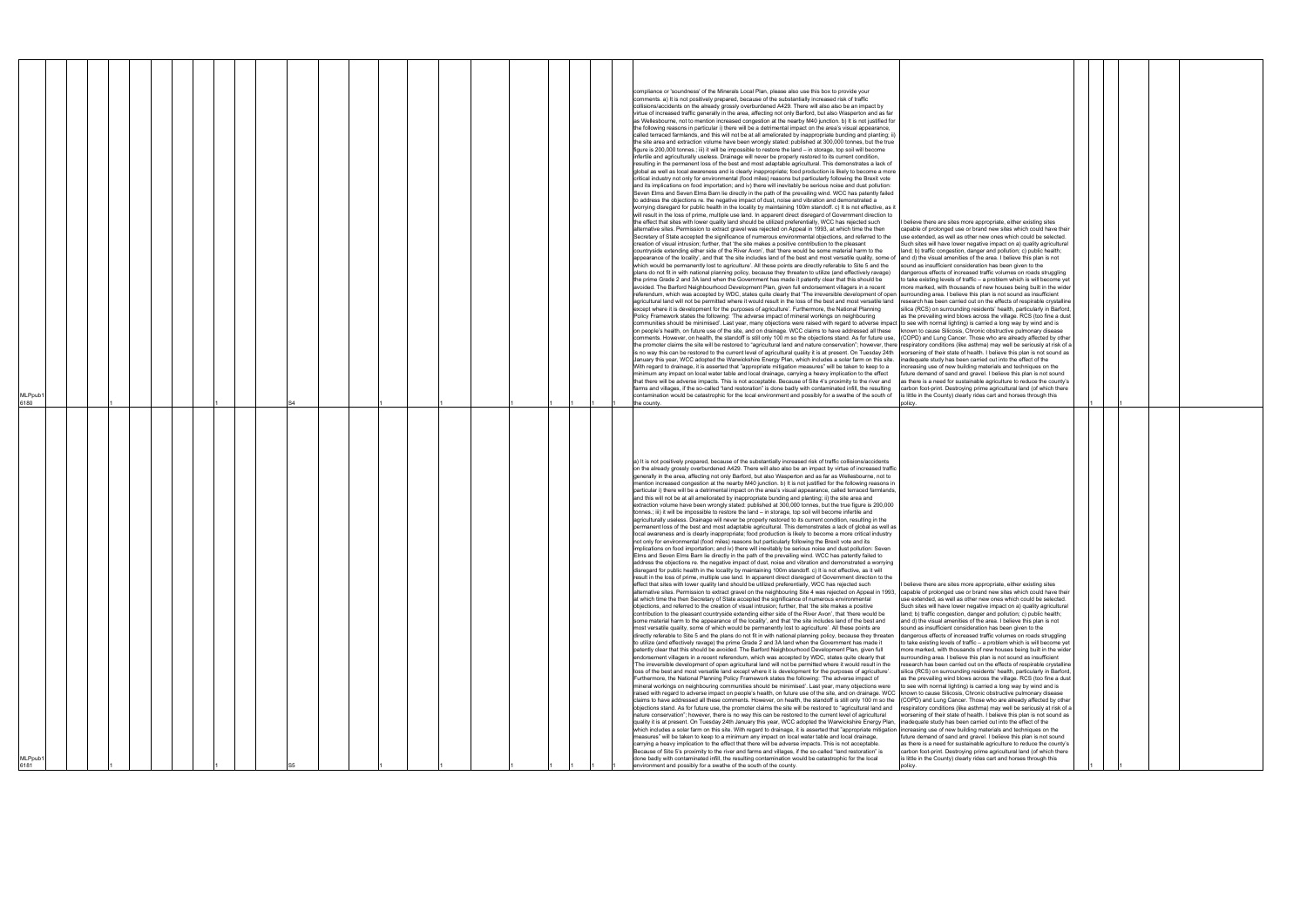| I believe there are more appropriate sites which could have their<br>use extend or other new sites that could be selected. These other<br>sites will have less detrimental impact in regard to: Removing Grade<br>2 and 3a land from food production forever. Alternate sites will not<br>have the visual impact on the landscape that sites 4 and 5 will have<br>Land cannot be restored to Grade 2 or 3a. The area around the<br>existing sites if they stay in use, will have less impacted than sites 4<br>& 5. Sites 4 & 5 are close to the river Avon and local farms and<br>villages, if the make good is done badly with contaminated infill, it<br>would be catastrophic for the local environment. If migration also<br>took place it will migrate to a very wide area, of south Warwickshire.<br>Traffic impact on local roads would be significant. The A4926 is a<br>busy road both in the week and at weekends and I do not believe<br>this has been properly considered in the production of the plan. I do<br>not consider that notice has been taken of the Neighborhood<br>Development plan adopted by the village and will be by Warwick<br>District Council, in fact we believe it has not been considered I don't<br>consider that Warwickshire County Council have taken note the<br>health implication for the residents of Barford and Wasperton. In<br>particularly the problem with silica, which has the potential of                                                                                                                                                                                                                                                                                                                                                                        |  |  |  |
|-------------------------------------------------------------------------------------------------------------------------------------------------------------------------------------------------------------------------------------------------------------------------------------------------------------------------------------------------------------------------------------------------------------------------------------------------------------------------------------------------------------------------------------------------------------------------------------------------------------------------------------------------------------------------------------------------------------------------------------------------------------------------------------------------------------------------------------------------------------------------------------------------------------------------------------------------------------------------------------------------------------------------------------------------------------------------------------------------------------------------------------------------------------------------------------------------------------------------------------------------------------------------------------------------------------------------------------------------------------------------------------------------------------------------------------------------------------------------------------------------------------------------------------------------------------------------------------------------------------------------------------------------------------------------------------------------------------------------------------------------------------------------------------------------------------------------|--|--|--|
| causing serious health<br>issues.<br>The area attracts<br>many tourist due to its proximity to Stratford upon Avon and<br>Warwick, the other sites which could be used do not have significant<br>tourist. As to providing revised wording or changes to the legal<br>compliance, I do not feel able to do this, as this is the job of the                                                                                                                                                                                                                                                                                                                                                                                                                                                                                                                                                                                                                                                                                                                                                                                                                                                                                                                                                                                                                                                                                                                                                                                                                                                                                                                                                                                                                                                                              |  |  |  |
| officers.<br>I believe there are more appropriate sites which could have their<br>use extend or other new sites that could be selected. These other<br>sites will have less detrimental impact in regard to: Removing Grade<br>2 and 3a land from food production forever. Alternate sites will not<br>have the visual impact on the landscape that sites 4 and 5 will have<br>Land cannot be restored to Grade 2 or 3a. The area around the<br>existing sites if they stay in use, will have less impacted than sites 4<br>& 5. Sites 4 & 5 are close to the river Avon and local farms and<br>villages, if the make good is done badly with contaminated infill, it<br>would be catastrophic for the local environment. If migration also<br>took place it will migrate to a very wide area, of south Warwickshire.<br>Traffic impact on local roads would be significant. The A4926 is a<br>busy road both in the week and at weekends and I do not believe<br>this has been properly considered in the production of the plan. I do<br>not consider that notice has been taken of the Neighborhood<br>Development plan adopted by the village and will be by Warwick<br>District Council, in fact we believe it has not been considered I don't<br>consider that Warwickshire County Council have taken note the<br>health implication for the residents of Barford and Wasperton. In<br>particularly the problem with silica, which has the potential of<br>causing serious health<br>issues.<br>The area attracts<br>many tourist due to its proximity to Stratford upon Avon and<br>Warwick, the other sites which could be used do not have significant<br>tourist. As to providing revised wording or changes to the legal<br>compliance, I do not feel able to do this, as this is the job of the<br>officers |  |  |  |

| MLPpub <sup>®</sup><br>6183                                                                                                                                                                                                                                                                                                                                                                                                                                                                                                                                                                                                                                                                                                                                                                                                                                                                                                                                                                                            | MLPpub <sup>-</sup><br>6182                                                                                                                                                                                                                                                                                                                                                                                                                                                                                                                                                                                                                                                                                                                                                                                                                                                                                                                                                                                                                                                                                                                                                                                                                                                                                                                                                                                                                                                                                                                                                                                                                                                                                                                                                                                                                                                                                                                                                                                                                                                                                                                                                                                                                                                                                                                                                                                                                                                                                                                                                                                                                                                                                                                                                                                                                                                                                                                                                                                                                                                                                                                                                                                                                                                                                                                                                                                                                                                                                                                                                                                                                                                                                                                                                                                                                                                                                                                                                                                                                                                                                                                                                                                                                                                                                                                                                                                                                                                                                                                                                                                                                                                                                                                                                                                                                                                                                                                                                                                                                                                                                                                                                                                                                                                                                                                                                                                                                                                                                                                                                                                                                                                                                                                                                                                                                                                                                                                                                                                                                                                                                                                                                     |
|------------------------------------------------------------------------------------------------------------------------------------------------------------------------------------------------------------------------------------------------------------------------------------------------------------------------------------------------------------------------------------------------------------------------------------------------------------------------------------------------------------------------------------------------------------------------------------------------------------------------------------------------------------------------------------------------------------------------------------------------------------------------------------------------------------------------------------------------------------------------------------------------------------------------------------------------------------------------------------------------------------------------|---------------------------------------------------------------------------------------------------------------------------------------------------------------------------------------------------------------------------------------------------------------------------------------------------------------------------------------------------------------------------------------------------------------------------------------------------------------------------------------------------------------------------------------------------------------------------------------------------------------------------------------------------------------------------------------------------------------------------------------------------------------------------------------------------------------------------------------------------------------------------------------------------------------------------------------------------------------------------------------------------------------------------------------------------------------------------------------------------------------------------------------------------------------------------------------------------------------------------------------------------------------------------------------------------------------------------------------------------------------------------------------------------------------------------------------------------------------------------------------------------------------------------------------------------------------------------------------------------------------------------------------------------------------------------------------------------------------------------------------------------------------------------------------------------------------------------------------------------------------------------------------------------------------------------------------------------------------------------------------------------------------------------------------------------------------------------------------------------------------------------------------------------------------------------------------------------------------------------------------------------------------------------------------------------------------------------------------------------------------------------------------------------------------------------------------------------------------------------------------------------------------------------------------------------------------------------------------------------------------------------------------------------------------------------------------------------------------------------------------------------------------------------------------------------------------------------------------------------------------------------------------------------------------------------------------------------------------------------------------------------------------------------------------------------------------------------------------------------------------------------------------------------------------------------------------------------------------------------------------------------------------------------------------------------------------------------------------------------------------------------------------------------------------------------------------------------------------------------------------------------------------------------------------------------------------------------------------------------------------------------------------------------------------------------------------------------------------------------------------------------------------------------------------------------------------------------------------------------------------------------------------------------------------------------------------------------------------------------------------------------------------------------------------------------------------------------------------------------------------------------------------------------------------------------------------------------------------------------------------------------------------------------------------------------------------------------------------------------------------------------------------------------------------------------------------------------------------------------------------------------------------------------------------------------------------------------------------------------------------------------------------------------------------------------------------------------------------------------------------------------------------------------------------------------------------------------------------------------------------------------------------------------------------------------------------------------------------------------------------------------------------------------------------------------------------------------------------------------------------------------------------------------------------------------------------------------------------------------------------------------------------------------------------------------------------------------------------------------------------------------------------------------------------------------------------------------------------------------------------------------------------------------------------------------------------------------------------------------------------------------------------------------------------------------------------------------------------------------------------------------------------------------------------------------------------------------------------------------------------------------------------------------------------------------------------------------------------------------------------------------------------------------------------------------------------------------------------------------------------------------------------------------------------------------------|
|                                                                                                                                                                                                                                                                                                                                                                                                                                                                                                                                                                                                                                                                                                                                                                                                                                                                                                                                                                                                                        |                                                                                                                                                                                                                                                                                                                                                                                                                                                                                                                                                                                                                                                                                                                                                                                                                                                                                                                                                                                                                                                                                                                                                                                                                                                                                                                                                                                                                                                                                                                                                                                                                                                                                                                                                                                                                                                                                                                                                                                                                                                                                                                                                                                                                                                                                                                                                                                                                                                                                                                                                                                                                                                                                                                                                                                                                                                                                                                                                                                                                                                                                                                                                                                                                                                                                                                                                                                                                                                                                                                                                                                                                                                                                                                                                                                                                                                                                                                                                                                                                                                                                                                                                                                                                                                                                                                                                                                                                                                                                                                                                                                                                                                                                                                                                                                                                                                                                                                                                                                                                                                                                                                                                                                                                                                                                                                                                                                                                                                                                                                                                                                                                                                                                                                                                                                                                                                                                                                                                                                                                                                                                                                                                                                 |
|                                                                                                                                                                                                                                                                                                                                                                                                                                                                                                                                                                                                                                                                                                                                                                                                                                                                                                                                                                                                                        |                                                                                                                                                                                                                                                                                                                                                                                                                                                                                                                                                                                                                                                                                                                                                                                                                                                                                                                                                                                                                                                                                                                                                                                                                                                                                                                                                                                                                                                                                                                                                                                                                                                                                                                                                                                                                                                                                                                                                                                                                                                                                                                                                                                                                                                                                                                                                                                                                                                                                                                                                                                                                                                                                                                                                                                                                                                                                                                                                                                                                                                                                                                                                                                                                                                                                                                                                                                                                                                                                                                                                                                                                                                                                                                                                                                                                                                                                                                                                                                                                                                                                                                                                                                                                                                                                                                                                                                                                                                                                                                                                                                                                                                                                                                                                                                                                                                                                                                                                                                                                                                                                                                                                                                                                                                                                                                                                                                                                                                                                                                                                                                                                                                                                                                                                                                                                                                                                                                                                                                                                                                                                                                                                                                 |
|                                                                                                                                                                                                                                                                                                                                                                                                                                                                                                                                                                                                                                                                                                                                                                                                                                                                                                                                                                                                                        |                                                                                                                                                                                                                                                                                                                                                                                                                                                                                                                                                                                                                                                                                                                                                                                                                                                                                                                                                                                                                                                                                                                                                                                                                                                                                                                                                                                                                                                                                                                                                                                                                                                                                                                                                                                                                                                                                                                                                                                                                                                                                                                                                                                                                                                                                                                                                                                                                                                                                                                                                                                                                                                                                                                                                                                                                                                                                                                                                                                                                                                                                                                                                                                                                                                                                                                                                                                                                                                                                                                                                                                                                                                                                                                                                                                                                                                                                                                                                                                                                                                                                                                                                                                                                                                                                                                                                                                                                                                                                                                                                                                                                                                                                                                                                                                                                                                                                                                                                                                                                                                                                                                                                                                                                                                                                                                                                                                                                                                                                                                                                                                                                                                                                                                                                                                                                                                                                                                                                                                                                                                                                                                                                                                 |
|                                                                                                                                                                                                                                                                                                                                                                                                                                                                                                                                                                                                                                                                                                                                                                                                                                                                                                                                                                                                                        |                                                                                                                                                                                                                                                                                                                                                                                                                                                                                                                                                                                                                                                                                                                                                                                                                                                                                                                                                                                                                                                                                                                                                                                                                                                                                                                                                                                                                                                                                                                                                                                                                                                                                                                                                                                                                                                                                                                                                                                                                                                                                                                                                                                                                                                                                                                                                                                                                                                                                                                                                                                                                                                                                                                                                                                                                                                                                                                                                                                                                                                                                                                                                                                                                                                                                                                                                                                                                                                                                                                                                                                                                                                                                                                                                                                                                                                                                                                                                                                                                                                                                                                                                                                                                                                                                                                                                                                                                                                                                                                                                                                                                                                                                                                                                                                                                                                                                                                                                                                                                                                                                                                                                                                                                                                                                                                                                                                                                                                                                                                                                                                                                                                                                                                                                                                                                                                                                                                                                                                                                                                                                                                                                                                 |
|                                                                                                                                                                                                                                                                                                                                                                                                                                                                                                                                                                                                                                                                                                                                                                                                                                                                                                                                                                                                                        |                                                                                                                                                                                                                                                                                                                                                                                                                                                                                                                                                                                                                                                                                                                                                                                                                                                                                                                                                                                                                                                                                                                                                                                                                                                                                                                                                                                                                                                                                                                                                                                                                                                                                                                                                                                                                                                                                                                                                                                                                                                                                                                                                                                                                                                                                                                                                                                                                                                                                                                                                                                                                                                                                                                                                                                                                                                                                                                                                                                                                                                                                                                                                                                                                                                                                                                                                                                                                                                                                                                                                                                                                                                                                                                                                                                                                                                                                                                                                                                                                                                                                                                                                                                                                                                                                                                                                                                                                                                                                                                                                                                                                                                                                                                                                                                                                                                                                                                                                                                                                                                                                                                                                                                                                                                                                                                                                                                                                                                                                                                                                                                                                                                                                                                                                                                                                                                                                                                                                                                                                                                                                                                                                                                 |
|                                                                                                                                                                                                                                                                                                                                                                                                                                                                                                                                                                                                                                                                                                                                                                                                                                                                                                                                                                                                                        |                                                                                                                                                                                                                                                                                                                                                                                                                                                                                                                                                                                                                                                                                                                                                                                                                                                                                                                                                                                                                                                                                                                                                                                                                                                                                                                                                                                                                                                                                                                                                                                                                                                                                                                                                                                                                                                                                                                                                                                                                                                                                                                                                                                                                                                                                                                                                                                                                                                                                                                                                                                                                                                                                                                                                                                                                                                                                                                                                                                                                                                                                                                                                                                                                                                                                                                                                                                                                                                                                                                                                                                                                                                                                                                                                                                                                                                                                                                                                                                                                                                                                                                                                                                                                                                                                                                                                                                                                                                                                                                                                                                                                                                                                                                                                                                                                                                                                                                                                                                                                                                                                                                                                                                                                                                                                                                                                                                                                                                                                                                                                                                                                                                                                                                                                                                                                                                                                                                                                                                                                                                                                                                                                                                 |
|                                                                                                                                                                                                                                                                                                                                                                                                                                                                                                                                                                                                                                                                                                                                                                                                                                                                                                                                                                                                                        |                                                                                                                                                                                                                                                                                                                                                                                                                                                                                                                                                                                                                                                                                                                                                                                                                                                                                                                                                                                                                                                                                                                                                                                                                                                                                                                                                                                                                                                                                                                                                                                                                                                                                                                                                                                                                                                                                                                                                                                                                                                                                                                                                                                                                                                                                                                                                                                                                                                                                                                                                                                                                                                                                                                                                                                                                                                                                                                                                                                                                                                                                                                                                                                                                                                                                                                                                                                                                                                                                                                                                                                                                                                                                                                                                                                                                                                                                                                                                                                                                                                                                                                                                                                                                                                                                                                                                                                                                                                                                                                                                                                                                                                                                                                                                                                                                                                                                                                                                                                                                                                                                                                                                                                                                                                                                                                                                                                                                                                                                                                                                                                                                                                                                                                                                                                                                                                                                                                                                                                                                                                                                                                                                                                 |
|                                                                                                                                                                                                                                                                                                                                                                                                                                                                                                                                                                                                                                                                                                                                                                                                                                                                                                                                                                                                                        |                                                                                                                                                                                                                                                                                                                                                                                                                                                                                                                                                                                                                                                                                                                                                                                                                                                                                                                                                                                                                                                                                                                                                                                                                                                                                                                                                                                                                                                                                                                                                                                                                                                                                                                                                                                                                                                                                                                                                                                                                                                                                                                                                                                                                                                                                                                                                                                                                                                                                                                                                                                                                                                                                                                                                                                                                                                                                                                                                                                                                                                                                                                                                                                                                                                                                                                                                                                                                                                                                                                                                                                                                                                                                                                                                                                                                                                                                                                                                                                                                                                                                                                                                                                                                                                                                                                                                                                                                                                                                                                                                                                                                                                                                                                                                                                                                                                                                                                                                                                                                                                                                                                                                                                                                                                                                                                                                                                                                                                                                                                                                                                                                                                                                                                                                                                                                                                                                                                                                                                                                                                                                                                                                                                 |
|                                                                                                                                                                                                                                                                                                                                                                                                                                                                                                                                                                                                                                                                                                                                                                                                                                                                                                                                                                                                                        |                                                                                                                                                                                                                                                                                                                                                                                                                                                                                                                                                                                                                                                                                                                                                                                                                                                                                                                                                                                                                                                                                                                                                                                                                                                                                                                                                                                                                                                                                                                                                                                                                                                                                                                                                                                                                                                                                                                                                                                                                                                                                                                                                                                                                                                                                                                                                                                                                                                                                                                                                                                                                                                                                                                                                                                                                                                                                                                                                                                                                                                                                                                                                                                                                                                                                                                                                                                                                                                                                                                                                                                                                                                                                                                                                                                                                                                                                                                                                                                                                                                                                                                                                                                                                                                                                                                                                                                                                                                                                                                                                                                                                                                                                                                                                                                                                                                                                                                                                                                                                                                                                                                                                                                                                                                                                                                                                                                                                                                                                                                                                                                                                                                                                                                                                                                                                                                                                                                                                                                                                                                                                                                                                                                 |
|                                                                                                                                                                                                                                                                                                                                                                                                                                                                                                                                                                                                                                                                                                                                                                                                                                                                                                                                                                                                                        |                                                                                                                                                                                                                                                                                                                                                                                                                                                                                                                                                                                                                                                                                                                                                                                                                                                                                                                                                                                                                                                                                                                                                                                                                                                                                                                                                                                                                                                                                                                                                                                                                                                                                                                                                                                                                                                                                                                                                                                                                                                                                                                                                                                                                                                                                                                                                                                                                                                                                                                                                                                                                                                                                                                                                                                                                                                                                                                                                                                                                                                                                                                                                                                                                                                                                                                                                                                                                                                                                                                                                                                                                                                                                                                                                                                                                                                                                                                                                                                                                                                                                                                                                                                                                                                                                                                                                                                                                                                                                                                                                                                                                                                                                                                                                                                                                                                                                                                                                                                                                                                                                                                                                                                                                                                                                                                                                                                                                                                                                                                                                                                                                                                                                                                                                                                                                                                                                                                                                                                                                                                                                                                                                                                 |
| $7.23 - 7.25$ S5                                                                                                                                                                                                                                                                                                                                                                                                                                                                                                                                                                                                                                                                                                                                                                                                                                                                                                                                                                                                       | $7.20 - 7.22$ S <sub>4</sub>                                                                                                                                                                                                                                                                                                                                                                                                                                                                                                                                                                                                                                                                                                                                                                                                                                                                                                                                                                                                                                                                                                                                                                                                                                                                                                                                                                                                                                                                                                                                                                                                                                                                                                                                                                                                                                                                                                                                                                                                                                                                                                                                                                                                                                                                                                                                                                                                                                                                                                                                                                                                                                                                                                                                                                                                                                                                                                                                                                                                                                                                                                                                                                                                                                                                                                                                                                                                                                                                                                                                                                                                                                                                                                                                                                                                                                                                                                                                                                                                                                                                                                                                                                                                                                                                                                                                                                                                                                                                                                                                                                                                                                                                                                                                                                                                                                                                                                                                                                                                                                                                                                                                                                                                                                                                                                                                                                                                                                                                                                                                                                                                                                                                                                                                                                                                                                                                                                                                                                                                                                                                                                                                                    |
|                                                                                                                                                                                                                                                                                                                                                                                                                                                                                                                                                                                                                                                                                                                                                                                                                                                                                                                                                                                                                        |                                                                                                                                                                                                                                                                                                                                                                                                                                                                                                                                                                                                                                                                                                                                                                                                                                                                                                                                                                                                                                                                                                                                                                                                                                                                                                                                                                                                                                                                                                                                                                                                                                                                                                                                                                                                                                                                                                                                                                                                                                                                                                                                                                                                                                                                                                                                                                                                                                                                                                                                                                                                                                                                                                                                                                                                                                                                                                                                                                                                                                                                                                                                                                                                                                                                                                                                                                                                                                                                                                                                                                                                                                                                                                                                                                                                                                                                                                                                                                                                                                                                                                                                                                                                                                                                                                                                                                                                                                                                                                                                                                                                                                                                                                                                                                                                                                                                                                                                                                                                                                                                                                                                                                                                                                                                                                                                                                                                                                                                                                                                                                                                                                                                                                                                                                                                                                                                                                                                                                                                                                                                                                                                                                                 |
|                                                                                                                                                                                                                                                                                                                                                                                                                                                                                                                                                                                                                                                                                                                                                                                                                                                                                                                                                                                                                        |                                                                                                                                                                                                                                                                                                                                                                                                                                                                                                                                                                                                                                                                                                                                                                                                                                                                                                                                                                                                                                                                                                                                                                                                                                                                                                                                                                                                                                                                                                                                                                                                                                                                                                                                                                                                                                                                                                                                                                                                                                                                                                                                                                                                                                                                                                                                                                                                                                                                                                                                                                                                                                                                                                                                                                                                                                                                                                                                                                                                                                                                                                                                                                                                                                                                                                                                                                                                                                                                                                                                                                                                                                                                                                                                                                                                                                                                                                                                                                                                                                                                                                                                                                                                                                                                                                                                                                                                                                                                                                                                                                                                                                                                                                                                                                                                                                                                                                                                                                                                                                                                                                                                                                                                                                                                                                                                                                                                                                                                                                                                                                                                                                                                                                                                                                                                                                                                                                                                                                                                                                                                                                                                                                                 |
|                                                                                                                                                                                                                                                                                                                                                                                                                                                                                                                                                                                                                                                                                                                                                                                                                                                                                                                                                                                                                        |                                                                                                                                                                                                                                                                                                                                                                                                                                                                                                                                                                                                                                                                                                                                                                                                                                                                                                                                                                                                                                                                                                                                                                                                                                                                                                                                                                                                                                                                                                                                                                                                                                                                                                                                                                                                                                                                                                                                                                                                                                                                                                                                                                                                                                                                                                                                                                                                                                                                                                                                                                                                                                                                                                                                                                                                                                                                                                                                                                                                                                                                                                                                                                                                                                                                                                                                                                                                                                                                                                                                                                                                                                                                                                                                                                                                                                                                                                                                                                                                                                                                                                                                                                                                                                                                                                                                                                                                                                                                                                                                                                                                                                                                                                                                                                                                                                                                                                                                                                                                                                                                                                                                                                                                                                                                                                                                                                                                                                                                                                                                                                                                                                                                                                                                                                                                                                                                                                                                                                                                                                                                                                                                                                                 |
|                                                                                                                                                                                                                                                                                                                                                                                                                                                                                                                                                                                                                                                                                                                                                                                                                                                                                                                                                                                                                        |                                                                                                                                                                                                                                                                                                                                                                                                                                                                                                                                                                                                                                                                                                                                                                                                                                                                                                                                                                                                                                                                                                                                                                                                                                                                                                                                                                                                                                                                                                                                                                                                                                                                                                                                                                                                                                                                                                                                                                                                                                                                                                                                                                                                                                                                                                                                                                                                                                                                                                                                                                                                                                                                                                                                                                                                                                                                                                                                                                                                                                                                                                                                                                                                                                                                                                                                                                                                                                                                                                                                                                                                                                                                                                                                                                                                                                                                                                                                                                                                                                                                                                                                                                                                                                                                                                                                                                                                                                                                                                                                                                                                                                                                                                                                                                                                                                                                                                                                                                                                                                                                                                                                                                                                                                                                                                                                                                                                                                                                                                                                                                                                                                                                                                                                                                                                                                                                                                                                                                                                                                                                                                                                                                                 |
|                                                                                                                                                                                                                                                                                                                                                                                                                                                                                                                                                                                                                                                                                                                                                                                                                                                                                                                                                                                                                        |                                                                                                                                                                                                                                                                                                                                                                                                                                                                                                                                                                                                                                                                                                                                                                                                                                                                                                                                                                                                                                                                                                                                                                                                                                                                                                                                                                                                                                                                                                                                                                                                                                                                                                                                                                                                                                                                                                                                                                                                                                                                                                                                                                                                                                                                                                                                                                                                                                                                                                                                                                                                                                                                                                                                                                                                                                                                                                                                                                                                                                                                                                                                                                                                                                                                                                                                                                                                                                                                                                                                                                                                                                                                                                                                                                                                                                                                                                                                                                                                                                                                                                                                                                                                                                                                                                                                                                                                                                                                                                                                                                                                                                                                                                                                                                                                                                                                                                                                                                                                                                                                                                                                                                                                                                                                                                                                                                                                                                                                                                                                                                                                                                                                                                                                                                                                                                                                                                                                                                                                                                                                                                                                                                                 |
|                                                                                                                                                                                                                                                                                                                                                                                                                                                                                                                                                                                                                                                                                                                                                                                                                                                                                                                                                                                                                        |                                                                                                                                                                                                                                                                                                                                                                                                                                                                                                                                                                                                                                                                                                                                                                                                                                                                                                                                                                                                                                                                                                                                                                                                                                                                                                                                                                                                                                                                                                                                                                                                                                                                                                                                                                                                                                                                                                                                                                                                                                                                                                                                                                                                                                                                                                                                                                                                                                                                                                                                                                                                                                                                                                                                                                                                                                                                                                                                                                                                                                                                                                                                                                                                                                                                                                                                                                                                                                                                                                                                                                                                                                                                                                                                                                                                                                                                                                                                                                                                                                                                                                                                                                                                                                                                                                                                                                                                                                                                                                                                                                                                                                                                                                                                                                                                                                                                                                                                                                                                                                                                                                                                                                                                                                                                                                                                                                                                                                                                                                                                                                                                                                                                                                                                                                                                                                                                                                                                                                                                                                                                                                                                                                                 |
|                                                                                                                                                                                                                                                                                                                                                                                                                                                                                                                                                                                                                                                                                                                                                                                                                                                                                                                                                                                                                        |                                                                                                                                                                                                                                                                                                                                                                                                                                                                                                                                                                                                                                                                                                                                                                                                                                                                                                                                                                                                                                                                                                                                                                                                                                                                                                                                                                                                                                                                                                                                                                                                                                                                                                                                                                                                                                                                                                                                                                                                                                                                                                                                                                                                                                                                                                                                                                                                                                                                                                                                                                                                                                                                                                                                                                                                                                                                                                                                                                                                                                                                                                                                                                                                                                                                                                                                                                                                                                                                                                                                                                                                                                                                                                                                                                                                                                                                                                                                                                                                                                                                                                                                                                                                                                                                                                                                                                                                                                                                                                                                                                                                                                                                                                                                                                                                                                                                                                                                                                                                                                                                                                                                                                                                                                                                                                                                                                                                                                                                                                                                                                                                                                                                                                                                                                                                                                                                                                                                                                                                                                                                                                                                                                                 |
|                                                                                                                                                                                                                                                                                                                                                                                                                                                                                                                                                                                                                                                                                                                                                                                                                                                                                                                                                                                                                        |                                                                                                                                                                                                                                                                                                                                                                                                                                                                                                                                                                                                                                                                                                                                                                                                                                                                                                                                                                                                                                                                                                                                                                                                                                                                                                                                                                                                                                                                                                                                                                                                                                                                                                                                                                                                                                                                                                                                                                                                                                                                                                                                                                                                                                                                                                                                                                                                                                                                                                                                                                                                                                                                                                                                                                                                                                                                                                                                                                                                                                                                                                                                                                                                                                                                                                                                                                                                                                                                                                                                                                                                                                                                                                                                                                                                                                                                                                                                                                                                                                                                                                                                                                                                                                                                                                                                                                                                                                                                                                                                                                                                                                                                                                                                                                                                                                                                                                                                                                                                                                                                                                                                                                                                                                                                                                                                                                                                                                                                                                                                                                                                                                                                                                                                                                                                                                                                                                                                                                                                                                                                                                                                                                                 |
|                                                                                                                                                                                                                                                                                                                                                                                                                                                                                                                                                                                                                                                                                                                                                                                                                                                                                                                                                                                                                        |                                                                                                                                                                                                                                                                                                                                                                                                                                                                                                                                                                                                                                                                                                                                                                                                                                                                                                                                                                                                                                                                                                                                                                                                                                                                                                                                                                                                                                                                                                                                                                                                                                                                                                                                                                                                                                                                                                                                                                                                                                                                                                                                                                                                                                                                                                                                                                                                                                                                                                                                                                                                                                                                                                                                                                                                                                                                                                                                                                                                                                                                                                                                                                                                                                                                                                                                                                                                                                                                                                                                                                                                                                                                                                                                                                                                                                                                                                                                                                                                                                                                                                                                                                                                                                                                                                                                                                                                                                                                                                                                                                                                                                                                                                                                                                                                                                                                                                                                                                                                                                                                                                                                                                                                                                                                                                                                                                                                                                                                                                                                                                                                                                                                                                                                                                                                                                                                                                                                                                                                                                                                                                                                                                                 |
|                                                                                                                                                                                                                                                                                                                                                                                                                                                                                                                                                                                                                                                                                                                                                                                                                                                                                                                                                                                                                        |                                                                                                                                                                                                                                                                                                                                                                                                                                                                                                                                                                                                                                                                                                                                                                                                                                                                                                                                                                                                                                                                                                                                                                                                                                                                                                                                                                                                                                                                                                                                                                                                                                                                                                                                                                                                                                                                                                                                                                                                                                                                                                                                                                                                                                                                                                                                                                                                                                                                                                                                                                                                                                                                                                                                                                                                                                                                                                                                                                                                                                                                                                                                                                                                                                                                                                                                                                                                                                                                                                                                                                                                                                                                                                                                                                                                                                                                                                                                                                                                                                                                                                                                                                                                                                                                                                                                                                                                                                                                                                                                                                                                                                                                                                                                                                                                                                                                                                                                                                                                                                                                                                                                                                                                                                                                                                                                                                                                                                                                                                                                                                                                                                                                                                                                                                                                                                                                                                                                                                                                                                                                                                                                                                                 |
|                                                                                                                                                                                                                                                                                                                                                                                                                                                                                                                                                                                                                                                                                                                                                                                                                                                                                                                                                                                                                        |                                                                                                                                                                                                                                                                                                                                                                                                                                                                                                                                                                                                                                                                                                                                                                                                                                                                                                                                                                                                                                                                                                                                                                                                                                                                                                                                                                                                                                                                                                                                                                                                                                                                                                                                                                                                                                                                                                                                                                                                                                                                                                                                                                                                                                                                                                                                                                                                                                                                                                                                                                                                                                                                                                                                                                                                                                                                                                                                                                                                                                                                                                                                                                                                                                                                                                                                                                                                                                                                                                                                                                                                                                                                                                                                                                                                                                                                                                                                                                                                                                                                                                                                                                                                                                                                                                                                                                                                                                                                                                                                                                                                                                                                                                                                                                                                                                                                                                                                                                                                                                                                                                                                                                                                                                                                                                                                                                                                                                                                                                                                                                                                                                                                                                                                                                                                                                                                                                                                                                                                                                                                                                                                                                                 |
|                                                                                                                                                                                                                                                                                                                                                                                                                                                                                                                                                                                                                                                                                                                                                                                                                                                                                                                                                                                                                        |                                                                                                                                                                                                                                                                                                                                                                                                                                                                                                                                                                                                                                                                                                                                                                                                                                                                                                                                                                                                                                                                                                                                                                                                                                                                                                                                                                                                                                                                                                                                                                                                                                                                                                                                                                                                                                                                                                                                                                                                                                                                                                                                                                                                                                                                                                                                                                                                                                                                                                                                                                                                                                                                                                                                                                                                                                                                                                                                                                                                                                                                                                                                                                                                                                                                                                                                                                                                                                                                                                                                                                                                                                                                                                                                                                                                                                                                                                                                                                                                                                                                                                                                                                                                                                                                                                                                                                                                                                                                                                                                                                                                                                                                                                                                                                                                                                                                                                                                                                                                                                                                                                                                                                                                                                                                                                                                                                                                                                                                                                                                                                                                                                                                                                                                                                                                                                                                                                                                                                                                                                                                                                                                                                                 |
| Site 5 - Glebe Farm (WCC owned site) Visual Appearance (Not Justified) As per site 4. Listed<br>Buildings (Legal - Does not comply with National Policy and Legislation) Not adequate regard given to<br>setting of a listed building (heritage Asset) Heritage asset can be harmed by development within its<br>setting Mitigation (bunds) does not address permanent changes Site Area and Extraction Volumes<br>(Not Justified) Site Volume promoted at 300,000 tonnes, actual volume only 200,000 tonnes Planning<br>failed to acknowledge  Dust Noise (Not Justified, Not Consistent with national policy) Seven Elms and<br>Seven Elms Barn directly in prevailing wind Only 100m standoff proposed, flat open site, noise, dust and<br>vibration County have failed to address objection Land Restoration (Not effective Not justified) As per<br>Site 4 6. Land Classification - The Best and Most Versatile Land (Not Effective, Not Consistent<br>with national policy) As per Site 4                        | Site 4 Wasperton Farm 1. Land Classification - The Best and Most Versatile Land (Not Effective, Not<br>Consistent with national policy) The land at Wasperton Farm is made up of grade2 and3a agricultural<br>land some of the best and most versatile in Warwickshire. WCC have excluded other sites with lower<br>grade land even though the government states that poorer quality land should be used in preference. In<br>1993, when planning permission to extract gravel on this site was rejected on Appeal it was on the<br>grounds that the number of environmental objections were 'significant', including that 'visual intrusion<br>would be created', that 'the site makes a positive contribution to the pleasant countryside extending<br>either side of the River Avon', that 'there would be some material harm to the appearance of the locality',<br>and that 'the site includes land of the best and most versatile quality, some of which would be<br>permanently lost to agriculture'. Nothing has materially changed and therefore this should still apply<br>Visual Appearance (Not Justified) The site, which is intensively farmed, is flat and open and is openly<br>visible to the public. Bunding and tree planting are not a natural landscape in an area of "terraced<br>farmland". 3. Blight (Not Justified) Certain properties significantly impacted -notably Sandy Way<br>Properties in Barford and Wasperton will be impacted due to visual impact, dirt and noise. Barford<br>properties in particular will be impacted by noise and dust because of the prevailing wind. Properties<br>close to the sites will be difficult to sell and given that those in Sandy Way are not high value the impact<br>in value will be significant Land Restoration (Not effective Not justified) The county has not justified<br>that the site can be restored. They have not demonstrated effective infilling. Due to the shortage of inert<br>fill and loss of drainage, will it be possible to return the land to agriculture land? County claims amount of<br>inert fill is modest and yet Site 4 is one of the largest sites Plan says that finding inert materials can be<br>hard and therefore restoration can take longer than expected 5. Traffic (Not Positively prepared)<br>Slow moving heavy lorries Increase in pollution Traffic hold ups on an already busy road. Impacts of<br>additional loading of heavy traffic on Long bridge roundabout Impact on immediate Motorway network<br>Neighbourhood Plans The County Council does not appear to have taken any notice of Neighbourhood<br>Development Plan which has been approved by the inspector and voted for by the residents in a recent<br>referendum The plan states 'The irreversible development of open agricultural land will not be permitted<br>where it would result in the loss of the best and most versatile land except where it is development for<br>the purposes of agriculture'. There are many references in the NP about farming and farm land that<br>might be useful.: - Para 5.17 Para 5.39 (vistas) para 5.44 5.45 5.46 page 27 (policyB9) page28 (paras I believe there are more appropriat<br>5.48, 5.49 5.50) The NPPF states 'The adverse impact of mineral workings on neighbouring<br>communities should be minimised' The Site assessment Rationale by CC, question 19, asks 'Would the<br>proposed site be compatible with existing or proposed neighbouring uses or will it create a nuisance that<br>will affect existing residents.' The following comment by the Policy Planning Team of 'Noise, dust, smell,<br>light, vibration, air quality, impact on residents and businesses and neighbouring uses' is surely the<br>answer. These hazards are not acceptable. The Policy Team have also stated in their Assessment<br>Rationale that 'The erection of processing plant and provision of new accesses and screening bunds<br>close by may have a harmful effect on settlements particularly if fixed and for a long duration'. The CC<br>documentation also asks that the' proximity of local communities and businesses whose amenity may be<br>impacted by development' be taken into account.' The Exchange' offices will certainly be affected in<br>some way. No mention of this is in the latest documents that I can see. Hydrology A report made in<br>1987 by Prof Carolyn Roberts(A water resource management specialist). Quote speech made in 2015 at<br>Gresham College London 'My scientific analysis showed that the environmental implications of quarrying<br>for gravel(other than the scenic and traffic matters , which were obviously of significance), were that it was not consider that notice has been t<br>dust prone when machinery ran over it in dry conditions and that there would be a reduction in ground<br>water levels locally by 2-3 metres, potentially influencing trees and well levels. This situation arises<br>because the area would have to be pumped dry of groundwater during the extraction phase, and was<br>calculated after exploration of the characteristics of the surrounding sand and gravel materials, and their<br>ability to transmit water. What is called a 'cone of depression' develops around the site. In addition, there<br>was some possibility of contamination by fertilisers and pesticides from the surrounding intensively used<br>agricultural area being drawn into the workings and later on into the restored lakes.' This report voices<br>the fears of residents that the CC have not really thought through the problems of dust (particularly as<br>our prevailing wind is SW), water reduction levels (how does this affect the water table for example) and<br>the possibility of the absorption of chemicals into the land. NPPF makes it clear that 'unavoidable dust<br>emissions are controlled, mitigated or removed at source. A dust assessment study should be<br>undertaken by a competent person/organisation'. (Technical Guidance to the NPPF framework para23)<br>Surely the original study stands or perhaps no-one has knowledge of it. |
| I believe there are more appropriat<br>use extend or other new sites that<br>sites will have less detrimental imp<br>2 and 3a land from food production<br>have the visual impact on the land<br>Land cannot be restored to Grade<br>existing sites if they stay in use, wi<br>& 5. Sites 4 & 5 are close to the ri-<br>villages, if the make good is done I<br>would be catastrophic for the local<br>took place it will migrate to a very v<br>Traffic impact on local roads would<br>busy road both in the week and at<br>this has been properly considered<br>not consider that notice has been t<br>Development plan adopted by the<br>District Council, in fact we believe<br>consider that Warwickshire County<br>health implication for the residents<br>particularly the problem with silica,<br>causing serious health<br>issues.<br>many tourist due to its proximity to<br>Warwick, the other sites which cou<br>tourist. As to providing revised wor<br>compliance, I do not feel able to do<br>officers. | use extend or other new sites that<br>sites will have less detrimental imp<br>2 and 3a land from food production<br>have the visual impact on the land<br>Land cannot be restored to Grade<br>existing sites if they stay in use, wi<br>& 5. Sites 4 & 5 are close to the ri-<br>villages, if the make good is done I<br>would be catastrophic for the local<br>took place it will migrate to a very v<br>Traffic impact on local roads would<br>busy road both in the week and at<br>this has been properly considered<br>Development plan adopted by the<br>District Council, in fact we believe<br>consider that Warwickshire County<br>health implication for the residents<br>particularly the problem with silica,<br>causing serious health<br>issues.<br>many tourist due to its proximity to<br>Warwick, the other sites which cou<br>tourist. As to providing revised wor<br>compliance, I do not feel able to do<br>officers.                                                                                                                                                                                                                                                                                                                                                                                                                                                                                                                                                                                                                                                                                                                                                                                                                                                                                                                                                                                                                                                                                                                                                                                                                                                                                                                                                                                                                                                                                                                                                                                                                                                                                                                                                                                                                                                                                                                                                                                                                                                                                                                                                                                                                                                                                                                                                                                                                                                                                                                                                                                                                                                                                                                                                                                                                                                                                                                                                                                                                                                                                                                                                                                                                                                                                                                                                                                                                                                                                                                                                                                                                                                                                                                                                                                                                                                                                                                                                                                                                                                                                                                                                                                                                                                                                                                                                                                                                                                                                                                                                                                                                                                                                                                                                                                                                                                                                                                                                                                                                                                                                                                                                                                                                                        |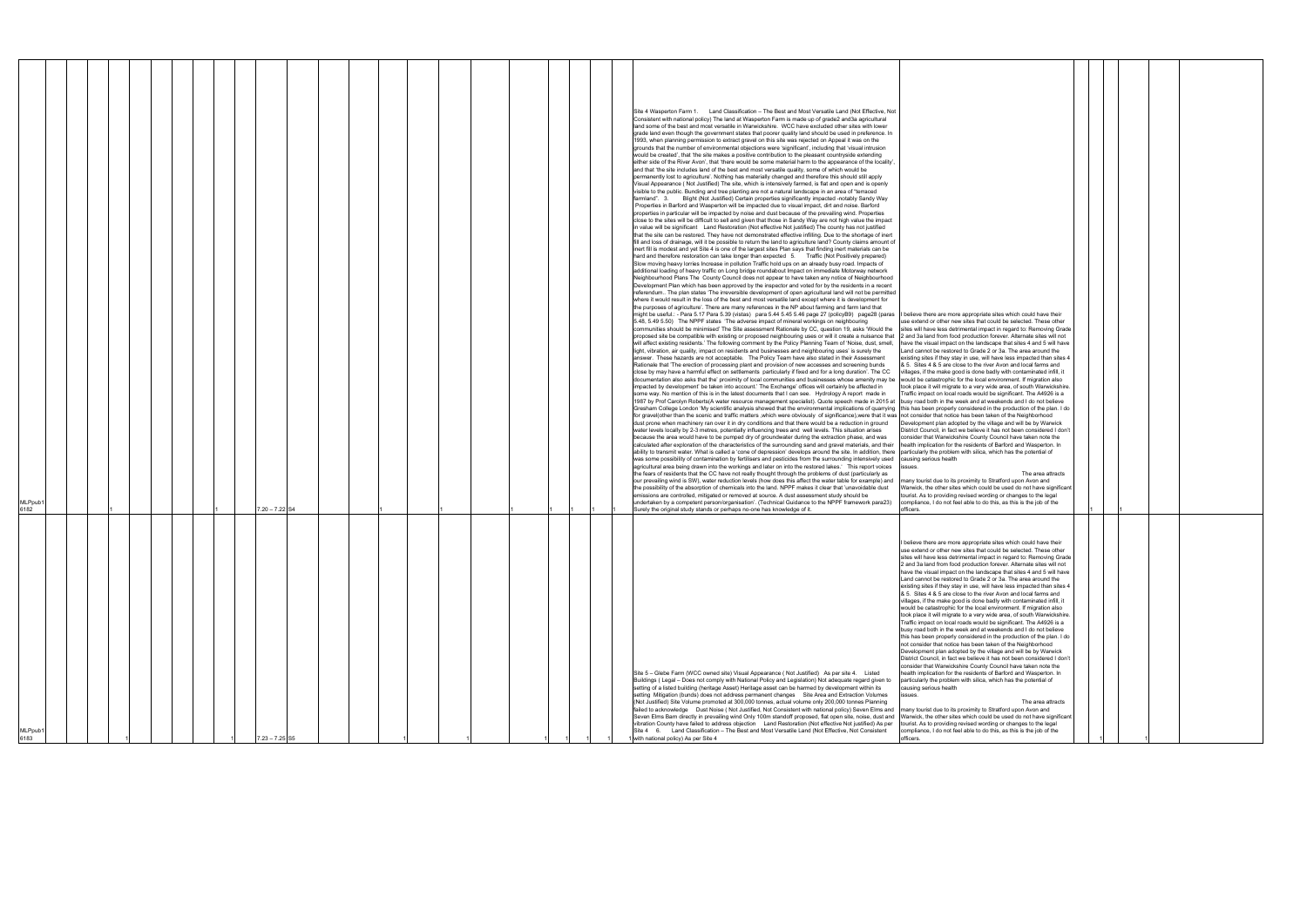| We consider that there are more appropriate sites which could have<br>their use extend or other new could be selected. These other sites<br>will have less detrimental impact in regard to: Taking much Grade 2<br>and 3a land out of use. Alternate sites will not blight the view from<br>houses overlooking the land. It is impossible for the land be<br>restored to Grade 2 or 3a. The environs around the existing sites if<br>they stay in use, will have less impact than sites 4 & 5. Because of                                                                                                                                                                                                                                                                                                                                                                                                                                                                                                                                                                                                                                                                                                                                                                                                                                                                                                                                                                                                                                                                                                                                                                                                                                                                                                                                                                                                                                                                                                                                                                                                                    |   |  |  |
|------------------------------------------------------------------------------------------------------------------------------------------------------------------------------------------------------------------------------------------------------------------------------------------------------------------------------------------------------------------------------------------------------------------------------------------------------------------------------------------------------------------------------------------------------------------------------------------------------------------------------------------------------------------------------------------------------------------------------------------------------------------------------------------------------------------------------------------------------------------------------------------------------------------------------------------------------------------------------------------------------------------------------------------------------------------------------------------------------------------------------------------------------------------------------------------------------------------------------------------------------------------------------------------------------------------------------------------------------------------------------------------------------------------------------------------------------------------------------------------------------------------------------------------------------------------------------------------------------------------------------------------------------------------------------------------------------------------------------------------------------------------------------------------------------------------------------------------------------------------------------------------------------------------------------------------------------------------------------------------------------------------------------------------------------------------------------------------------------------------------------|---|--|--|
| sites 4 & 5's proximity to the river Avon and local farms and<br>villages, the make good, if done badly with contaminated infill,<br>would be catastrophic for the local environment. If migration also<br>took place it will migrate to a very wide area of south Warwickshire.<br>The traffic impact on already congested local roads would be great,<br>and it is evident that this has been properly considered in the<br>production of the plan. We do not consider that any consideration<br>has been given in relation to the Neighbourhood Development plan<br>adopted by the village and by Warwick District Council, in fact we<br>believe it has not been considered We believe that Warwickshire<br>County Council have not considered the health implication for the<br>residents of Barford and Wasperton. We are particularly concerned<br>about the problems with silica, which have been highlighted at a<br>village meeting by a specialist in potential harm of silica. I worry<br>greatly about the impact that the excavations will have on the health<br>of my pregnant wife, unborn child and future children. I am very<br>concerned about the impact the excavations will have on the health<br>of my mother and sister, whose house overlooks the proposed site.<br>The area attracts significant tourist due to its proximity to Stratford<br>upon Avon and Warwick, the other sites which could be used do not<br>have significant tourist. As to providing revised wording or changes<br>to the legal compliance, I do not feel able to do this, as this is the<br>job of the officers.                                                                                                                                                                                                                                                                                                                                                                                                                                                                                                         | 1 |  |  |
| We consider that there are more appropriate sites which could have<br>their use extend or other new could be selected. These other sites<br>will have less detrimental impact in regard to: Taking much Grade 2<br>and 3a land out of use. Alternate sites will not blight the view<br>houses overlooking the land. It is impossible for the land be<br>restored to Grade 2 or 3a. The environs around the existing sites if<br>they stay in use, will have less impact than sites 4 & 5. Because of<br>sites 4 & 5's proximity to the river Avon and local farms and<br>villages, the make good, if done badly with contaminated infill,<br>would be catastrophic for the local environment. If migration also<br>took place it will migrate to a very wide area of south Warwickshire.<br>The traffic impact on already congested local roads would be great,<br>and it is evident that this has been properly considered in the<br>production of the plan. We do not consider that any consideration<br>has been given in relation to the Neighbourhood Development plan<br>adopted by the village and by Warwick District Council, in fact we<br>believe it has not been considered We believe that Warwickshire<br>County Council have not considered the health implication for the<br>residents of Barford and Wasperton. We are particularly concerned<br>about the problems with silica, which have been highlighted at a<br>village meeting by a specialist in potential harm of silica. I worry<br>greatly about the impact that the excavations will have on the health<br>of my pregnant wife, unborn child and future children. I am very<br>concerned about the impact the excavations will have on the health<br>of my mother and sister, whose house overlooks the proposed site.<br>The area attracts significant tourist due to its proximity to Stratford<br>upon Avon and Warwick, the other sites which could be used do not<br>have significant tourist. As to providing revised wording or changes<br>to the legal compliance, I do not feel able to do this, as this is the<br>job of the officers. |   |  |  |

| MLPpub<br>6185                                                                                                                                                                                                                                                                                                                                                                                                                                                                                                                                                                                                                                                                                                                                                                                                                                                                                                                                                                                                                                                                                                                                                                                                 | MLPpub <sup>.</sup><br>6184                                                                                                                                                                                                                                                                                                                                                                                                                                                                                                                                                                                                                                                                                                                                                                                                                                                                                                                                                                                                                                                                                                                                                                                                                                                                                                                                                                                                                                                                                                                                                                                                                                                                                                                                                                                                                                                                                                                                                                                                                                                                                                                                                                                                                                                                                                                                                                                                                                                                                                                                                                                                                                                                                                                                                                                                                                                                                                                                                                                                                                                                                                                                                                                                                                                                                                                                                                                                                                                                                                                                                                                                                                                                                                                                                                                                                                                                                                                                                                                                                                                                                                                                                                                                                                                                                                                                                                                                                                                                                                                                                                                                                                                                                                                                                                                                                                                                                                                                                                                                                                                                                                                                                                                                                                                                                                                                                                                                                                                                                                                                                                                                                                                                                                                                                                                                                                                                                                                                                                                                                                                                                        |
|----------------------------------------------------------------------------------------------------------------------------------------------------------------------------------------------------------------------------------------------------------------------------------------------------------------------------------------------------------------------------------------------------------------------------------------------------------------------------------------------------------------------------------------------------------------------------------------------------------------------------------------------------------------------------------------------------------------------------------------------------------------------------------------------------------------------------------------------------------------------------------------------------------------------------------------------------------------------------------------------------------------------------------------------------------------------------------------------------------------------------------------------------------------------------------------------------------------|--------------------------------------------------------------------------------------------------------------------------------------------------------------------------------------------------------------------------------------------------------------------------------------------------------------------------------------------------------------------------------------------------------------------------------------------------------------------------------------------------------------------------------------------------------------------------------------------------------------------------------------------------------------------------------------------------------------------------------------------------------------------------------------------------------------------------------------------------------------------------------------------------------------------------------------------------------------------------------------------------------------------------------------------------------------------------------------------------------------------------------------------------------------------------------------------------------------------------------------------------------------------------------------------------------------------------------------------------------------------------------------------------------------------------------------------------------------------------------------------------------------------------------------------------------------------------------------------------------------------------------------------------------------------------------------------------------------------------------------------------------------------------------------------------------------------------------------------------------------------------------------------------------------------------------------------------------------------------------------------------------------------------------------------------------------------------------------------------------------------------------------------------------------------------------------------------------------------------------------------------------------------------------------------------------------------------------------------------------------------------------------------------------------------------------------------------------------------------------------------------------------------------------------------------------------------------------------------------------------------------------------------------------------------------------------------------------------------------------------------------------------------------------------------------------------------------------------------------------------------------------------------------------------------------------------------------------------------------------------------------------------------------------------------------------------------------------------------------------------------------------------------------------------------------------------------------------------------------------------------------------------------------------------------------------------------------------------------------------------------------------------------------------------------------------------------------------------------------------------------------------------------------------------------------------------------------------------------------------------------------------------------------------------------------------------------------------------------------------------------------------------------------------------------------------------------------------------------------------------------------------------------------------------------------------------------------------------------------------------------------------------------------------------------------------------------------------------------------------------------------------------------------------------------------------------------------------------------------------------------------------------------------------------------------------------------------------------------------------------------------------------------------------------------------------------------------------------------------------------------------------------------------------------------------------------------------------------------------------------------------------------------------------------------------------------------------------------------------------------------------------------------------------------------------------------------------------------------------------------------------------------------------------------------------------------------------------------------------------------------------------------------------------------------------------------------------------------------------------------------------------------------------------------------------------------------------------------------------------------------------------------------------------------------------------------------------------------------------------------------------------------------------------------------------------------------------------------------------------------------------------------------------------------------------------------------------------------------------------------------------------------------------------------------------------------------------------------------------------------------------------------------------------------------------------------------------------------------------------------------------------------------------------------------------------------------------------------------------------------------------------------------------------------------------------------------------------------------------------------------|
|                                                                                                                                                                                                                                                                                                                                                                                                                                                                                                                                                                                                                                                                                                                                                                                                                                                                                                                                                                                                                                                                                                                                                                                                                |                                                                                                                                                                                                                                                                                                                                                                                                                                                                                                                                                                                                                                                                                                                                                                                                                                                                                                                                                                                                                                                                                                                                                                                                                                                                                                                                                                                                                                                                                                                                                                                                                                                                                                                                                                                                                                                                                                                                                                                                                                                                                                                                                                                                                                                                                                                                                                                                                                                                                                                                                                                                                                                                                                                                                                                                                                                                                                                                                                                                                                                                                                                                                                                                                                                                                                                                                                                                                                                                                                                                                                                                                                                                                                                                                                                                                                                                                                                                                                                                                                                                                                                                                                                                                                                                                                                                                                                                                                                                                                                                                                                                                                                                                                                                                                                                                                                                                                                                                                                                                                                                                                                                                                                                                                                                                                                                                                                                                                                                                                                                                                                                                                                                                                                                                                                                                                                                                                                                                                                                                                                                                                                    |
|                                                                                                                                                                                                                                                                                                                                                                                                                                                                                                                                                                                                                                                                                                                                                                                                                                                                                                                                                                                                                                                                                                                                                                                                                |                                                                                                                                                                                                                                                                                                                                                                                                                                                                                                                                                                                                                                                                                                                                                                                                                                                                                                                                                                                                                                                                                                                                                                                                                                                                                                                                                                                                                                                                                                                                                                                                                                                                                                                                                                                                                                                                                                                                                                                                                                                                                                                                                                                                                                                                                                                                                                                                                                                                                                                                                                                                                                                                                                                                                                                                                                                                                                                                                                                                                                                                                                                                                                                                                                                                                                                                                                                                                                                                                                                                                                                                                                                                                                                                                                                                                                                                                                                                                                                                                                                                                                                                                                                                                                                                                                                                                                                                                                                                                                                                                                                                                                                                                                                                                                                                                                                                                                                                                                                                                                                                                                                                                                                                                                                                                                                                                                                                                                                                                                                                                                                                                                                                                                                                                                                                                                                                                                                                                                                                                                                                                                                    |
|                                                                                                                                                                                                                                                                                                                                                                                                                                                                                                                                                                                                                                                                                                                                                                                                                                                                                                                                                                                                                                                                                                                                                                                                                |                                                                                                                                                                                                                                                                                                                                                                                                                                                                                                                                                                                                                                                                                                                                                                                                                                                                                                                                                                                                                                                                                                                                                                                                                                                                                                                                                                                                                                                                                                                                                                                                                                                                                                                                                                                                                                                                                                                                                                                                                                                                                                                                                                                                                                                                                                                                                                                                                                                                                                                                                                                                                                                                                                                                                                                                                                                                                                                                                                                                                                                                                                                                                                                                                                                                                                                                                                                                                                                                                                                                                                                                                                                                                                                                                                                                                                                                                                                                                                                                                                                                                                                                                                                                                                                                                                                                                                                                                                                                                                                                                                                                                                                                                                                                                                                                                                                                                                                                                                                                                                                                                                                                                                                                                                                                                                                                                                                                                                                                                                                                                                                                                                                                                                                                                                                                                                                                                                                                                                                                                                                                                                                    |
|                                                                                                                                                                                                                                                                                                                                                                                                                                                                                                                                                                                                                                                                                                                                                                                                                                                                                                                                                                                                                                                                                                                                                                                                                |                                                                                                                                                                                                                                                                                                                                                                                                                                                                                                                                                                                                                                                                                                                                                                                                                                                                                                                                                                                                                                                                                                                                                                                                                                                                                                                                                                                                                                                                                                                                                                                                                                                                                                                                                                                                                                                                                                                                                                                                                                                                                                                                                                                                                                                                                                                                                                                                                                                                                                                                                                                                                                                                                                                                                                                                                                                                                                                                                                                                                                                                                                                                                                                                                                                                                                                                                                                                                                                                                                                                                                                                                                                                                                                                                                                                                                                                                                                                                                                                                                                                                                                                                                                                                                                                                                                                                                                                                                                                                                                                                                                                                                                                                                                                                                                                                                                                                                                                                                                                                                                                                                                                                                                                                                                                                                                                                                                                                                                                                                                                                                                                                                                                                                                                                                                                                                                                                                                                                                                                                                                                                                                    |
|                                                                                                                                                                                                                                                                                                                                                                                                                                                                                                                                                                                                                                                                                                                                                                                                                                                                                                                                                                                                                                                                                                                                                                                                                |                                                                                                                                                                                                                                                                                                                                                                                                                                                                                                                                                                                                                                                                                                                                                                                                                                                                                                                                                                                                                                                                                                                                                                                                                                                                                                                                                                                                                                                                                                                                                                                                                                                                                                                                                                                                                                                                                                                                                                                                                                                                                                                                                                                                                                                                                                                                                                                                                                                                                                                                                                                                                                                                                                                                                                                                                                                                                                                                                                                                                                                                                                                                                                                                                                                                                                                                                                                                                                                                                                                                                                                                                                                                                                                                                                                                                                                                                                                                                                                                                                                                                                                                                                                                                                                                                                                                                                                                                                                                                                                                                                                                                                                                                                                                                                                                                                                                                                                                                                                                                                                                                                                                                                                                                                                                                                                                                                                                                                                                                                                                                                                                                                                                                                                                                                                                                                                                                                                                                                                                                                                                                                                    |
|                                                                                                                                                                                                                                                                                                                                                                                                                                                                                                                                                                                                                                                                                                                                                                                                                                                                                                                                                                                                                                                                                                                                                                                                                |                                                                                                                                                                                                                                                                                                                                                                                                                                                                                                                                                                                                                                                                                                                                                                                                                                                                                                                                                                                                                                                                                                                                                                                                                                                                                                                                                                                                                                                                                                                                                                                                                                                                                                                                                                                                                                                                                                                                                                                                                                                                                                                                                                                                                                                                                                                                                                                                                                                                                                                                                                                                                                                                                                                                                                                                                                                                                                                                                                                                                                                                                                                                                                                                                                                                                                                                                                                                                                                                                                                                                                                                                                                                                                                                                                                                                                                                                                                                                                                                                                                                                                                                                                                                                                                                                                                                                                                                                                                                                                                                                                                                                                                                                                                                                                                                                                                                                                                                                                                                                                                                                                                                                                                                                                                                                                                                                                                                                                                                                                                                                                                                                                                                                                                                                                                                                                                                                                                                                                                                                                                                                                                    |
|                                                                                                                                                                                                                                                                                                                                                                                                                                                                                                                                                                                                                                                                                                                                                                                                                                                                                                                                                                                                                                                                                                                                                                                                                |                                                                                                                                                                                                                                                                                                                                                                                                                                                                                                                                                                                                                                                                                                                                                                                                                                                                                                                                                                                                                                                                                                                                                                                                                                                                                                                                                                                                                                                                                                                                                                                                                                                                                                                                                                                                                                                                                                                                                                                                                                                                                                                                                                                                                                                                                                                                                                                                                                                                                                                                                                                                                                                                                                                                                                                                                                                                                                                                                                                                                                                                                                                                                                                                                                                                                                                                                                                                                                                                                                                                                                                                                                                                                                                                                                                                                                                                                                                                                                                                                                                                                                                                                                                                                                                                                                                                                                                                                                                                                                                                                                                                                                                                                                                                                                                                                                                                                                                                                                                                                                                                                                                                                                                                                                                                                                                                                                                                                                                                                                                                                                                                                                                                                                                                                                                                                                                                                                                                                                                                                                                                                                                    |
| $7.23 - 7.25$ S5                                                                                                                                                                                                                                                                                                                                                                                                                                                                                                                                                                                                                                                                                                                                                                                                                                                                                                                                                                                                                                                                                                                                                                                               | $7.20 - 7.22$ S4                                                                                                                                                                                                                                                                                                                                                                                                                                                                                                                                                                                                                                                                                                                                                                                                                                                                                                                                                                                                                                                                                                                                                                                                                                                                                                                                                                                                                                                                                                                                                                                                                                                                                                                                                                                                                                                                                                                                                                                                                                                                                                                                                                                                                                                                                                                                                                                                                                                                                                                                                                                                                                                                                                                                                                                                                                                                                                                                                                                                                                                                                                                                                                                                                                                                                                                                                                                                                                                                                                                                                                                                                                                                                                                                                                                                                                                                                                                                                                                                                                                                                                                                                                                                                                                                                                                                                                                                                                                                                                                                                                                                                                                                                                                                                                                                                                                                                                                                                                                                                                                                                                                                                                                                                                                                                                                                                                                                                                                                                                                                                                                                                                                                                                                                                                                                                                                                                                                                                                                                                                                                                                   |
|                                                                                                                                                                                                                                                                                                                                                                                                                                                                                                                                                                                                                                                                                                                                                                                                                                                                                                                                                                                                                                                                                                                                                                                                                |                                                                                                                                                                                                                                                                                                                                                                                                                                                                                                                                                                                                                                                                                                                                                                                                                                                                                                                                                                                                                                                                                                                                                                                                                                                                                                                                                                                                                                                                                                                                                                                                                                                                                                                                                                                                                                                                                                                                                                                                                                                                                                                                                                                                                                                                                                                                                                                                                                                                                                                                                                                                                                                                                                                                                                                                                                                                                                                                                                                                                                                                                                                                                                                                                                                                                                                                                                                                                                                                                                                                                                                                                                                                                                                                                                                                                                                                                                                                                                                                                                                                                                                                                                                                                                                                                                                                                                                                                                                                                                                                                                                                                                                                                                                                                                                                                                                                                                                                                                                                                                                                                                                                                                                                                                                                                                                                                                                                                                                                                                                                                                                                                                                                                                                                                                                                                                                                                                                                                                                                                                                                                                                    |
|                                                                                                                                                                                                                                                                                                                                                                                                                                                                                                                                                                                                                                                                                                                                                                                                                                                                                                                                                                                                                                                                                                                                                                                                                |                                                                                                                                                                                                                                                                                                                                                                                                                                                                                                                                                                                                                                                                                                                                                                                                                                                                                                                                                                                                                                                                                                                                                                                                                                                                                                                                                                                                                                                                                                                                                                                                                                                                                                                                                                                                                                                                                                                                                                                                                                                                                                                                                                                                                                                                                                                                                                                                                                                                                                                                                                                                                                                                                                                                                                                                                                                                                                                                                                                                                                                                                                                                                                                                                                                                                                                                                                                                                                                                                                                                                                                                                                                                                                                                                                                                                                                                                                                                                                                                                                                                                                                                                                                                                                                                                                                                                                                                                                                                                                                                                                                                                                                                                                                                                                                                                                                                                                                                                                                                                                                                                                                                                                                                                                                                                                                                                                                                                                                                                                                                                                                                                                                                                                                                                                                                                                                                                                                                                                                                                                                                                                                    |
|                                                                                                                                                                                                                                                                                                                                                                                                                                                                                                                                                                                                                                                                                                                                                                                                                                                                                                                                                                                                                                                                                                                                                                                                                |                                                                                                                                                                                                                                                                                                                                                                                                                                                                                                                                                                                                                                                                                                                                                                                                                                                                                                                                                                                                                                                                                                                                                                                                                                                                                                                                                                                                                                                                                                                                                                                                                                                                                                                                                                                                                                                                                                                                                                                                                                                                                                                                                                                                                                                                                                                                                                                                                                                                                                                                                                                                                                                                                                                                                                                                                                                                                                                                                                                                                                                                                                                                                                                                                                                                                                                                                                                                                                                                                                                                                                                                                                                                                                                                                                                                                                                                                                                                                                                                                                                                                                                                                                                                                                                                                                                                                                                                                                                                                                                                                                                                                                                                                                                                                                                                                                                                                                                                                                                                                                                                                                                                                                                                                                                                                                                                                                                                                                                                                                                                                                                                                                                                                                                                                                                                                                                                                                                                                                                                                                                                                                                    |
|                                                                                                                                                                                                                                                                                                                                                                                                                                                                                                                                                                                                                                                                                                                                                                                                                                                                                                                                                                                                                                                                                                                                                                                                                |                                                                                                                                                                                                                                                                                                                                                                                                                                                                                                                                                                                                                                                                                                                                                                                                                                                                                                                                                                                                                                                                                                                                                                                                                                                                                                                                                                                                                                                                                                                                                                                                                                                                                                                                                                                                                                                                                                                                                                                                                                                                                                                                                                                                                                                                                                                                                                                                                                                                                                                                                                                                                                                                                                                                                                                                                                                                                                                                                                                                                                                                                                                                                                                                                                                                                                                                                                                                                                                                                                                                                                                                                                                                                                                                                                                                                                                                                                                                                                                                                                                                                                                                                                                                                                                                                                                                                                                                                                                                                                                                                                                                                                                                                                                                                                                                                                                                                                                                                                                                                                                                                                                                                                                                                                                                                                                                                                                                                                                                                                                                                                                                                                                                                                                                                                                                                                                                                                                                                                                                                                                                                                                    |
|                                                                                                                                                                                                                                                                                                                                                                                                                                                                                                                                                                                                                                                                                                                                                                                                                                                                                                                                                                                                                                                                                                                                                                                                                |                                                                                                                                                                                                                                                                                                                                                                                                                                                                                                                                                                                                                                                                                                                                                                                                                                                                                                                                                                                                                                                                                                                                                                                                                                                                                                                                                                                                                                                                                                                                                                                                                                                                                                                                                                                                                                                                                                                                                                                                                                                                                                                                                                                                                                                                                                                                                                                                                                                                                                                                                                                                                                                                                                                                                                                                                                                                                                                                                                                                                                                                                                                                                                                                                                                                                                                                                                                                                                                                                                                                                                                                                                                                                                                                                                                                                                                                                                                                                                                                                                                                                                                                                                                                                                                                                                                                                                                                                                                                                                                                                                                                                                                                                                                                                                                                                                                                                                                                                                                                                                                                                                                                                                                                                                                                                                                                                                                                                                                                                                                                                                                                                                                                                                                                                                                                                                                                                                                                                                                                                                                                                                                    |
|                                                                                                                                                                                                                                                                                                                                                                                                                                                                                                                                                                                                                                                                                                                                                                                                                                                                                                                                                                                                                                                                                                                                                                                                                |                                                                                                                                                                                                                                                                                                                                                                                                                                                                                                                                                                                                                                                                                                                                                                                                                                                                                                                                                                                                                                                                                                                                                                                                                                                                                                                                                                                                                                                                                                                                                                                                                                                                                                                                                                                                                                                                                                                                                                                                                                                                                                                                                                                                                                                                                                                                                                                                                                                                                                                                                                                                                                                                                                                                                                                                                                                                                                                                                                                                                                                                                                                                                                                                                                                                                                                                                                                                                                                                                                                                                                                                                                                                                                                                                                                                                                                                                                                                                                                                                                                                                                                                                                                                                                                                                                                                                                                                                                                                                                                                                                                                                                                                                                                                                                                                                                                                                                                                                                                                                                                                                                                                                                                                                                                                                                                                                                                                                                                                                                                                                                                                                                                                                                                                                                                                                                                                                                                                                                                                                                                                                                                    |
|                                                                                                                                                                                                                                                                                                                                                                                                                                                                                                                                                                                                                                                                                                                                                                                                                                                                                                                                                                                                                                                                                                                                                                                                                |                                                                                                                                                                                                                                                                                                                                                                                                                                                                                                                                                                                                                                                                                                                                                                                                                                                                                                                                                                                                                                                                                                                                                                                                                                                                                                                                                                                                                                                                                                                                                                                                                                                                                                                                                                                                                                                                                                                                                                                                                                                                                                                                                                                                                                                                                                                                                                                                                                                                                                                                                                                                                                                                                                                                                                                                                                                                                                                                                                                                                                                                                                                                                                                                                                                                                                                                                                                                                                                                                                                                                                                                                                                                                                                                                                                                                                                                                                                                                                                                                                                                                                                                                                                                                                                                                                                                                                                                                                                                                                                                                                                                                                                                                                                                                                                                                                                                                                                                                                                                                                                                                                                                                                                                                                                                                                                                                                                                                                                                                                                                                                                                                                                                                                                                                                                                                                                                                                                                                                                                                                                                                                                    |
|                                                                                                                                                                                                                                                                                                                                                                                                                                                                                                                                                                                                                                                                                                                                                                                                                                                                                                                                                                                                                                                                                                                                                                                                                |                                                                                                                                                                                                                                                                                                                                                                                                                                                                                                                                                                                                                                                                                                                                                                                                                                                                                                                                                                                                                                                                                                                                                                                                                                                                                                                                                                                                                                                                                                                                                                                                                                                                                                                                                                                                                                                                                                                                                                                                                                                                                                                                                                                                                                                                                                                                                                                                                                                                                                                                                                                                                                                                                                                                                                                                                                                                                                                                                                                                                                                                                                                                                                                                                                                                                                                                                                                                                                                                                                                                                                                                                                                                                                                                                                                                                                                                                                                                                                                                                                                                                                                                                                                                                                                                                                                                                                                                                                                                                                                                                                                                                                                                                                                                                                                                                                                                                                                                                                                                                                                                                                                                                                                                                                                                                                                                                                                                                                                                                                                                                                                                                                                                                                                                                                                                                                                                                                                                                                                                                                                                                                                    |
|                                                                                                                                                                                                                                                                                                                                                                                                                                                                                                                                                                                                                                                                                                                                                                                                                                                                                                                                                                                                                                                                                                                                                                                                                |                                                                                                                                                                                                                                                                                                                                                                                                                                                                                                                                                                                                                                                                                                                                                                                                                                                                                                                                                                                                                                                                                                                                                                                                                                                                                                                                                                                                                                                                                                                                                                                                                                                                                                                                                                                                                                                                                                                                                                                                                                                                                                                                                                                                                                                                                                                                                                                                                                                                                                                                                                                                                                                                                                                                                                                                                                                                                                                                                                                                                                                                                                                                                                                                                                                                                                                                                                                                                                                                                                                                                                                                                                                                                                                                                                                                                                                                                                                                                                                                                                                                                                                                                                                                                                                                                                                                                                                                                                                                                                                                                                                                                                                                                                                                                                                                                                                                                                                                                                                                                                                                                                                                                                                                                                                                                                                                                                                                                                                                                                                                                                                                                                                                                                                                                                                                                                                                                                                                                                                                                                                                                                                    |
|                                                                                                                                                                                                                                                                                                                                                                                                                                                                                                                                                                                                                                                                                                                                                                                                                                                                                                                                                                                                                                                                                                                                                                                                                |                                                                                                                                                                                                                                                                                                                                                                                                                                                                                                                                                                                                                                                                                                                                                                                                                                                                                                                                                                                                                                                                                                                                                                                                                                                                                                                                                                                                                                                                                                                                                                                                                                                                                                                                                                                                                                                                                                                                                                                                                                                                                                                                                                                                                                                                                                                                                                                                                                                                                                                                                                                                                                                                                                                                                                                                                                                                                                                                                                                                                                                                                                                                                                                                                                                                                                                                                                                                                                                                                                                                                                                                                                                                                                                                                                                                                                                                                                                                                                                                                                                                                                                                                                                                                                                                                                                                                                                                                                                                                                                                                                                                                                                                                                                                                                                                                                                                                                                                                                                                                                                                                                                                                                                                                                                                                                                                                                                                                                                                                                                                                                                                                                                                                                                                                                                                                                                                                                                                                                                                                                                                                                                    |
|                                                                                                                                                                                                                                                                                                                                                                                                                                                                                                                                                                                                                                                                                                                                                                                                                                                                                                                                                                                                                                                                                                                                                                                                                |                                                                                                                                                                                                                                                                                                                                                                                                                                                                                                                                                                                                                                                                                                                                                                                                                                                                                                                                                                                                                                                                                                                                                                                                                                                                                                                                                                                                                                                                                                                                                                                                                                                                                                                                                                                                                                                                                                                                                                                                                                                                                                                                                                                                                                                                                                                                                                                                                                                                                                                                                                                                                                                                                                                                                                                                                                                                                                                                                                                                                                                                                                                                                                                                                                                                                                                                                                                                                                                                                                                                                                                                                                                                                                                                                                                                                                                                                                                                                                                                                                                                                                                                                                                                                                                                                                                                                                                                                                                                                                                                                                                                                                                                                                                                                                                                                                                                                                                                                                                                                                                                                                                                                                                                                                                                                                                                                                                                                                                                                                                                                                                                                                                                                                                                                                                                                                                                                                                                                                                                                                                                                                                    |
| Site 5 – Glebe Farm (WCC owned site) Visual Appearance (Not Justified) As per site 4. Listed<br>Buildings (Legal - Does not comply with National Policy and Legislation) Not adequate regard given to<br>setting of a listed building (heritage Asset) Heritage asset can be harmed by development within its<br>setting Mitigation (bunds) does not address permanent changes Site Area and Extraction Volumes<br>(Not Justified) Site Volume promoted at 300,000 tonnes, actual volume only 200,000 tonnes Planning<br>failed to acknowledge  Dust Noise (Not Justified, Not Consistent with national policy) Seven Elms and<br>Seven Elms Barn directly in prevailing wind Only 100m standoff proposed, flat open site, noise, dust and<br>vibration County have failed to address objection Land Restoration (Not effective Not justified) As per<br>Site 4 6. Land Classification - The Best and Most Versatile Land (Not Effective, Not Consistent<br>with national policy) As per Site 4                                                                                                                                                                                                                | Consistent with national policy) The best and most versatile agricultural land is defined as grades 1, 2<br>and 3a. Wasperton Farm is Grade 2 and 3a and only a small percentage (12%) of agricultural land in<br>Warwickshire is grade 1 and 2. The Government have stated that local planning authorities should use<br>poorer quality land in preference to high grade and yet WCC have excluded other sites with lower grade<br>land. When planning permission to extract gravel on this site was rejected on Appeal in 1993 the<br>Secretary of State conceded that a number of environmental objections were 'significant', including that<br>'visual intrusion would be created', that 'the site makes a positive contribution to the pleasant countryside<br>extending either side of the River Avon', that 'there would be some material harm to the appearance of<br>the locality', and that 'the site includes land of the best and most versatile quality, some of which would<br>be permanently lost to agriculture'. Nothing has materially changed and therefore this should still apply<br>Visual Appearance (Not Justified) Site is within "Terraced Farmlands" Land is flat and open, with fertile<br>free draining soil Intensively farmed Openly visible to public Bunding and planting are alien to natural<br>landscape 3. Blight (Not Justified) Certain properties significantly impacted - Forge Cottage,<br>Wellesbourne House Wasperton and Barford properties impacted due to visual impact, dirt and noise<br>Barford properties in line of prevailing wind impacted by noise and dust Saleability Insurance premiums<br>Land Restoration (Not effective Not justified) Has county justified that the site can be restored? Have<br>they demonstrated effective infilling? Plan States land returned to agriculture contradicted by lack of inert<br>fill and soil no longer being free draining County claims amount of inert fill is modest and yet Site 4 is one<br>of the largest sites Plan says that finding inert materials can be hard and therefore restoration can take<br>longer than expected 5. Traffic (Not Positively prepared) Increased risk of accidents Lumbering<br>lorries entering fast moving traffic Impacts of additional loading of heavy traffic on Long bridge<br>roundabout Impact on immediate Motorway network Neighbourhood Plans Does the County Council<br>take any notice of Neighbourhood Development Plans? Barford has an excellent plan which has just<br>been approved by an inspector and given a full mandate by the villagers of Barford in a recent<br>referendum. The plan quite clearly states 'The irreversible development of open agricultural land will not<br>be permitted where it would result in the loss of the best and most versatile land except where it is<br>development for the purposes of agriculture'. There are many references in the NP about farming and<br>farm land that might be useful.: - Para 5.17 Para 5.39 (vistas) para 5.44 5.45 5.46 page 27 (policyB9)<br>page28 (paras 5.48, 5.49 5.50) The NPPF states 'The adverse impact of mineral workings on<br>neighbouring communities should be minimised' The Site assessment Rationale by CC, question 19,<br>asks 'Would the proposed site be compatible with existing or proposed neighbouring uses or will it create<br>a nuisance that will affect existing residents.' The following comment by the Policy Planning Team of<br>'Noise, dust, smell, light, vibration, air quality, impact on residents and businesses and neighbouring<br>uses' is surely the answer. These hazards are not acceptable. The Policy Team have also stated in<br>their Assessment Rationale that 'The erection of processing plant and provision of new accesses and<br>screening bunds close by may have a harmful effect on settlements particularly if fixed and for a long<br>duration'. The CC documentation also asks that the' proximity of local communities and businesses<br>whose amenity may be impacted by development' be taken into account.' The Exchange' offices will<br>certainly be affected in some way. No mention of this is in the latest documents that I can see.<br>Hydrology We have been promised a hydrology report. There is one in existence. The original made in<br>1987 by Prof Carolyn Roberts(A water resource management specialist). Quote speech made in 2015 at<br>Gresham College London 'My scientific analysis showed that the environmental implications of quarrying<br>for gravel(other than the scenic and traffic matters ,which were obviously of significance),were that it was believe it has not been considered<br>dust prone when machinery ran over it in dry conditions and that there would be a reduction in ground<br>water levels locally by 2-3 metres, potentially influencing trees and well levels. This situation arises<br>because the area would have to be pumped dry of groundwater during the extraction phase, and was<br>calculated after exploration of the characteristics of the surrounding sand and gravel materials, and their<br>ability to transmit water. What is called a 'cone of depression' develops around the site. In addition, there<br>was some possibility of contamination by fertilisers and pesticides from the surrounding intensively used<br>agricultural area being drawn into the workings and later on into the restored lakes.' This rather points<br>up our concerns that the CC have not really thought through the problems of dust (particularly as our<br>prevailing wind is SW), water reduction levels (how does this affect the water table for example) and the<br>possibility of the absorption of chemicals into the land. NPPF makes it clear that 'unavoidable dust<br>emissions are controlled, mitigated or removed at source. A dust assessment study should be<br>undertaken by a competent person/organisation'. (Technical Guidance to the NPPF framework para23)<br>Surely the original study stands or perhaps no-one has knowledge of it. |
| We consider that there are more ap<br>their use extend or other new could<br>will have less detrimental impact in<br>and 3a land out of use. Alternate si<br>houses overlooking the land. It is in<br>restored to Grade 2 or 3a. The envi<br>they stay in use, will have less impa<br>sites 4 & 5's proximity to the river A<br>villages, the make good, if done ba<br>would be catastrophic for the local<br>took place it will migrate to a very w<br>The traffic impact on already conge<br>and it is evident that this has been<br>production of the plan. We do not c<br>has been given in relation to the Ne<br>adopted by the village and by Warv<br>believe it has not been considered<br>County Council have not considere<br>residents of Barford and Waspertor<br>about the problems with silica, whic<br>village meeting by a specialist in po<br>greatly about the impact that the ex-<br>of my pregnant wife, unborn child a<br>concerned about the impact the exi<br>of my mother and sister, whose hou<br>The area attracts significant tourist<br>upon Avon and Warwick, the other<br>have significant tourist. As to provid<br>to the legal compliance, I do not fee<br>job of the officers. | We consider that there are more ap<br>their use extend or other new could<br>will have less detrimental impact in<br>and 3a land out of use. Alternate si<br>houses overlooking the land. It is in<br>restored to Grade 2 or 3a. The envi<br>they stay in use, will have less impa<br>sites 4 & 5's proximity to the river A<br>villages, the make good, if done ba<br>would be catastrophic for the local<br>took place it will migrate to a very w<br>The traffic impact on already conge<br>and it is evident that this has been<br>production of the plan. We do not c<br>has been given in relation to the Ne<br>adopted by the village and by Warv<br>County Council have not considere<br>residents of Barford and Waspertor<br>about the problems with silica, whic<br>village meeting by a specialist in po<br>greatly about the impact that the ex-<br>of my pregnant wife, unborn child a<br>concerned about the impact the exi<br>of my mother and sister, whose hou<br>The area attracts significant tourist<br>upon Avon and Warwick, the other<br>have significant tourist. As to provid<br>to the legal compliance, I do not fee<br>job of the officers.                                                                                                                                                                                                                                                                                                                                                                                                                                                                                                                                                                                                                                                                                                                                                                                                                                                                                                                                                                                                                                                                                                                                                                                                                                                                                                                                                                                                                                                                                                                                                                                                                                                                                                                                                                                                                                                                                                                                                                                                                                                                                                                                                                                                                                                                                                                                                                                                                                                                                                                                                                                                                                                                                                                                                                                                                                                                                                                                                                                                                                                                                                                                                                                                                                                                                                                                                                                                                                                                                                                                                                                                                                                                                                                                                                                                                                                                                                                                                                                                                                                                                                                                                                                                                                                                                                                                                                                                                                                                                                                                                                                                                                                                                                                                                                                                                                                                                                                                           |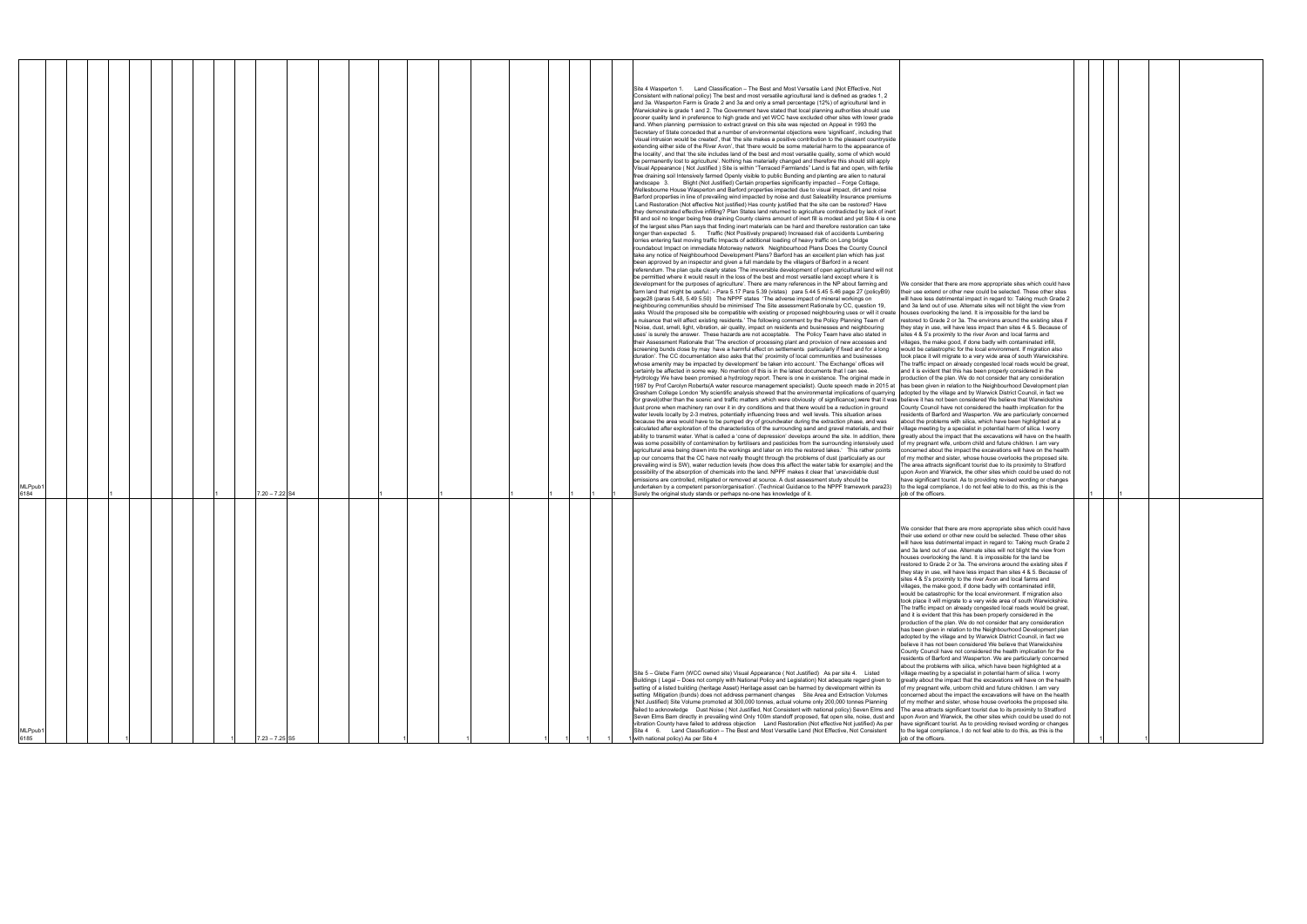|                                                                                                                                     | $\mathbf{1}$ |              | 1            |  |
|-------------------------------------------------------------------------------------------------------------------------------------|--------------|--------------|--------------|--|
|                                                                                                                                     |              |              |              |  |
|                                                                                                                                     |              |              |              |  |
|                                                                                                                                     |              |              |              |  |
|                                                                                                                                     |              |              |              |  |
|                                                                                                                                     |              |              |              |  |
|                                                                                                                                     |              |              |              |  |
|                                                                                                                                     |              |              |              |  |
|                                                                                                                                     |              |              |              |  |
|                                                                                                                                     |              |              |              |  |
|                                                                                                                                     |              |              |              |  |
|                                                                                                                                     |              |              |              |  |
|                                                                                                                                     |              |              |              |  |
|                                                                                                                                     |              |              |              |  |
|                                                                                                                                     |              |              |              |  |
|                                                                                                                                     |              |              |              |  |
|                                                                                                                                     |              |              |              |  |
|                                                                                                                                     |              |              |              |  |
|                                                                                                                                     |              |              |              |  |
|                                                                                                                                     |              |              |              |  |
|                                                                                                                                     |              |              |              |  |
|                                                                                                                                     |              |              |              |  |
| I have intentionally not completed this section                                                                                     | $\mathbf{1}$ |              | 1            |  |
|                                                                                                                                     |              |              |              |  |
|                                                                                                                                     |              |              |              |  |
|                                                                                                                                     |              |              |              |  |
| Due to contradictions of the plan Site 4 should be removed and<br>replaced by a suitable area of land which does not sacrifice high |              |              |              |  |
| grade agricultural land and is sited significantly further from<br>residential settlement.                                          | $\mathbf 1$  |              | $\mathbf{1}$ |  |
|                                                                                                                                     |              | 1            |              |  |
|                                                                                                                                     |              |              |              |  |
|                                                                                                                                     |              | $\mathbf{1}$ |              |  |
|                                                                                                                                     |              | 1            |              |  |
|                                                                                                                                     |              | 1            |              |  |
|                                                                                                                                     |              | $\mathbf{1}$ |              |  |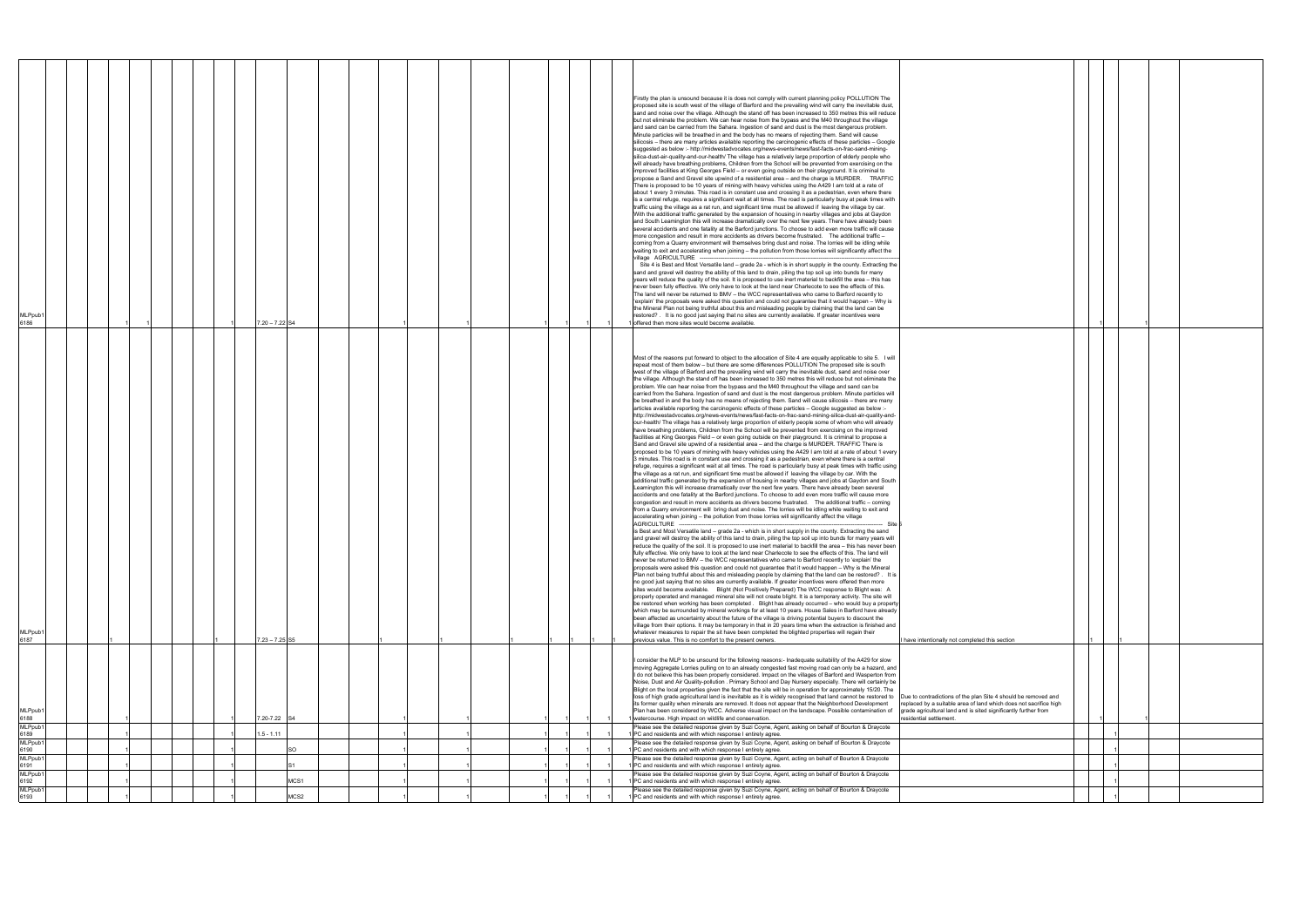|                                                                                                                                                                                                                                                                                                                                                                                                                                                                                                                                                                                                                                                                                                                                                                                                                                                                                                                                                                                                                                                                                                                                                                                                                                                                                                                                                                                                                                                                                                                                                                                                                                                                                                                                                                                                                                                                                                                                                                                                                                                                                                                                                                                                                                                                                                                                                                                                                                                                                                                                                                                                                                                                                                                                                                                                                                                                                                                                                                                                                                                                                                                                                                                                                                                                                                                                                                                                                                                                                                                                                                                                                                                                                                                                                                                                                                                                                                                                                                                                                                                                                                                                                                                                                                                                                                                                                                                                                                                                                                                                                                                                                                                                                                                                                                                                                                                                                                                                                                                                                                                                                                                                                                                                                                                                                                                                                                                                                                                                                                                                                                                                                                                                                                                                                                                                                                                                                                                                                                                                                                                                                                                                                                                                                                                                                                                                                                                                                                                                                                                                                                           | MLPpub1<br>6197                                                                                                                                                                                                                                                                                                                                                                                                                                                                                        | MLPpub1<br>6196                                                                                                                                                                                                                                                                                                                                                                                                                                                                  | MLPpub1<br>6195                                                                                                                                                                                                                                                                                                                                                                                                                                                                                                                                                                                                                                                                                                                                                                                                                                   |
|---------------------------------------------------------------------------------------------------------------------------------------------------------------------------------------------------------------------------------------------------------------------------------------------------------------------------------------------------------------------------------------------------------------------------------------------------------------------------------------------------------------------------------------------------------------------------------------------------------------------------------------------------------------------------------------------------------------------------------------------------------------------------------------------------------------------------------------------------------------------------------------------------------------------------------------------------------------------------------------------------------------------------------------------------------------------------------------------------------------------------------------------------------------------------------------------------------------------------------------------------------------------------------------------------------------------------------------------------------------------------------------------------------------------------------------------------------------------------------------------------------------------------------------------------------------------------------------------------------------------------------------------------------------------------------------------------------------------------------------------------------------------------------------------------------------------------------------------------------------------------------------------------------------------------------------------------------------------------------------------------------------------------------------------------------------------------------------------------------------------------------------------------------------------------------------------------------------------------------------------------------------------------------------------------------------------------------------------------------------------------------------------------------------------------------------------------------------------------------------------------------------------------------------------------------------------------------------------------------------------------------------------------------------------------------------------------------------------------------------------------------------------------------------------------------------------------------------------------------------------------------------------------------------------------------------------------------------------------------------------------------------------------------------------------------------------------------------------------------------------------------------------------------------------------------------------------------------------------------------------------------------------------------------------------------------------------------------------------------------------------------------------------------------------------------------------------------------------------------------------------------------------------------------------------------------------------------------------------------------------------------------------------------------------------------------------------------------------------------------------------------------------------------------------------------------------------------------------------------------------------------------------------------------------------------------------------------------------------------------------------------------------------------------------------------------------------------------------------------------------------------------------------------------------------------------------------------------------------------------------------------------------------------------------------------------------------------------------------------------------------------------------------------------------------------------------------------------------------------------------------------------------------------------------------------------------------------------------------------------------------------------------------------------------------------------------------------------------------------------------------------------------------------------------------------------------------------------------------------------------------------------------------------------------------------------------------------------------------------------------------------------------------------------------------------------------------------------------------------------------------------------------------------------------------------------------------------------------------------------------------------------------------------------------------------------------------------------------------------------------------------------------------------------------------------------------------------------------------------------------------------------------------------------------------------------------------------------------------------------------------------------------------------------------------------------------------------------------------------------------------------------------------------------------------------------------------------------------------------------------------------------------------------------------------------------------------------------------------------------------------------------------------------------------------------------------------------------------------------------------------------------------------------------------------------------------------------------------------------------------------------------------------------------------------------------------------------------------------------------------------------------------------------------------------------------------------------------------------------------------------------------------------------------------------------------------------|--------------------------------------------------------------------------------------------------------------------------------------------------------------------------------------------------------------------------------------------------------------------------------------------------------------------------------------------------------------------------------------------------------------------------------------------------------------------------------------------------------|----------------------------------------------------------------------------------------------------------------------------------------------------------------------------------------------------------------------------------------------------------------------------------------------------------------------------------------------------------------------------------------------------------------------------------------------------------------------------------|---------------------------------------------------------------------------------------------------------------------------------------------------------------------------------------------------------------------------------------------------------------------------------------------------------------------------------------------------------------------------------------------------------------------------------------------------------------------------------------------------------------------------------------------------------------------------------------------------------------------------------------------------------------------------------------------------------------------------------------------------------------------------------------------------------------------------------------------------|
|                                                                                                                                                                                                                                                                                                                                                                                                                                                                                                                                                                                                                                                                                                                                                                                                                                                                                                                                                                                                                                                                                                                                                                                                                                                                                                                                                                                                                                                                                                                                                                                                                                                                                                                                                                                                                                                                                                                                                                                                                                                                                                                                                                                                                                                                                                                                                                                                                                                                                                                                                                                                                                                                                                                                                                                                                                                                                                                                                                                                                                                                                                                                                                                                                                                                                                                                                                                                                                                                                                                                                                                                                                                                                                                                                                                                                                                                                                                                                                                                                                                                                                                                                                                                                                                                                                                                                                                                                                                                                                                                                                                                                                                                                                                                                                                                                                                                                                                                                                                                                                                                                                                                                                                                                                                                                                                                                                                                                                                                                                                                                                                                                                                                                                                                                                                                                                                                                                                                                                                                                                                                                                                                                                                                                                                                                                                                                                                                                                                                                                                                                                           |                                                                                                                                                                                                                                                                                                                                                                                                                                                                                                        |                                                                                                                                                                                                                                                                                                                                                                                                                                                                                  |                                                                                                                                                                                                                                                                                                                                                                                                                                                                                                                                                                                                                                                                                                                                                                                                                                                   |
|                                                                                                                                                                                                                                                                                                                                                                                                                                                                                                                                                                                                                                                                                                                                                                                                                                                                                                                                                                                                                                                                                                                                                                                                                                                                                                                                                                                                                                                                                                                                                                                                                                                                                                                                                                                                                                                                                                                                                                                                                                                                                                                                                                                                                                                                                                                                                                                                                                                                                                                                                                                                                                                                                                                                                                                                                                                                                                                                                                                                                                                                                                                                                                                                                                                                                                                                                                                                                                                                                                                                                                                                                                                                                                                                                                                                                                                                                                                                                                                                                                                                                                                                                                                                                                                                                                                                                                                                                                                                                                                                                                                                                                                                                                                                                                                                                                                                                                                                                                                                                                                                                                                                                                                                                                                                                                                                                                                                                                                                                                                                                                                                                                                                                                                                                                                                                                                                                                                                                                                                                                                                                                                                                                                                                                                                                                                                                                                                                                                                                                                                                                           |                                                                                                                                                                                                                                                                                                                                                                                                                                                                                                        |                                                                                                                                                                                                                                                                                                                                                                                                                                                                                  |                                                                                                                                                                                                                                                                                                                                                                                                                                                                                                                                                                                                                                                                                                                                                                                                                                                   |
|                                                                                                                                                                                                                                                                                                                                                                                                                                                                                                                                                                                                                                                                                                                                                                                                                                                                                                                                                                                                                                                                                                                                                                                                                                                                                                                                                                                                                                                                                                                                                                                                                                                                                                                                                                                                                                                                                                                                                                                                                                                                                                                                                                                                                                                                                                                                                                                                                                                                                                                                                                                                                                                                                                                                                                                                                                                                                                                                                                                                                                                                                                                                                                                                                                                                                                                                                                                                                                                                                                                                                                                                                                                                                                                                                                                                                                                                                                                                                                                                                                                                                                                                                                                                                                                                                                                                                                                                                                                                                                                                                                                                                                                                                                                                                                                                                                                                                                                                                                                                                                                                                                                                                                                                                                                                                                                                                                                                                                                                                                                                                                                                                                                                                                                                                                                                                                                                                                                                                                                                                                                                                                                                                                                                                                                                                                                                                                                                                                                                                                                                                                           |                                                                                                                                                                                                                                                                                                                                                                                                                                                                                                        |                                                                                                                                                                                                                                                                                                                                                                                                                                                                                  |                                                                                                                                                                                                                                                                                                                                                                                                                                                                                                                                                                                                                                                                                                                                                                                                                                                   |
|                                                                                                                                                                                                                                                                                                                                                                                                                                                                                                                                                                                                                                                                                                                                                                                                                                                                                                                                                                                                                                                                                                                                                                                                                                                                                                                                                                                                                                                                                                                                                                                                                                                                                                                                                                                                                                                                                                                                                                                                                                                                                                                                                                                                                                                                                                                                                                                                                                                                                                                                                                                                                                                                                                                                                                                                                                                                                                                                                                                                                                                                                                                                                                                                                                                                                                                                                                                                                                                                                                                                                                                                                                                                                                                                                                                                                                                                                                                                                                                                                                                                                                                                                                                                                                                                                                                                                                                                                                                                                                                                                                                                                                                                                                                                                                                                                                                                                                                                                                                                                                                                                                                                                                                                                                                                                                                                                                                                                                                                                                                                                                                                                                                                                                                                                                                                                                                                                                                                                                                                                                                                                                                                                                                                                                                                                                                                                                                                                                                                                                                                                                           |                                                                                                                                                                                                                                                                                                                                                                                                                                                                                                        |                                                                                                                                                                                                                                                                                                                                                                                                                                                                                  |                                                                                                                                                                                                                                                                                                                                                                                                                                                                                                                                                                                                                                                                                                                                                                                                                                                   |
|                                                                                                                                                                                                                                                                                                                                                                                                                                                                                                                                                                                                                                                                                                                                                                                                                                                                                                                                                                                                                                                                                                                                                                                                                                                                                                                                                                                                                                                                                                                                                                                                                                                                                                                                                                                                                                                                                                                                                                                                                                                                                                                                                                                                                                                                                                                                                                                                                                                                                                                                                                                                                                                                                                                                                                                                                                                                                                                                                                                                                                                                                                                                                                                                                                                                                                                                                                                                                                                                                                                                                                                                                                                                                                                                                                                                                                                                                                                                                                                                                                                                                                                                                                                                                                                                                                                                                                                                                                                                                                                                                                                                                                                                                                                                                                                                                                                                                                                                                                                                                                                                                                                                                                                                                                                                                                                                                                                                                                                                                                                                                                                                                                                                                                                                                                                                                                                                                                                                                                                                                                                                                                                                                                                                                                                                                                                                                                                                                                                                                                                                                                           |                                                                                                                                                                                                                                                                                                                                                                                                                                                                                                        |                                                                                                                                                                                                                                                                                                                                                                                                                                                                                  |                                                                                                                                                                                                                                                                                                                                                                                                                                                                                                                                                                                                                                                                                                                                                                                                                                                   |
|                                                                                                                                                                                                                                                                                                                                                                                                                                                                                                                                                                                                                                                                                                                                                                                                                                                                                                                                                                                                                                                                                                                                                                                                                                                                                                                                                                                                                                                                                                                                                                                                                                                                                                                                                                                                                                                                                                                                                                                                                                                                                                                                                                                                                                                                                                                                                                                                                                                                                                                                                                                                                                                                                                                                                                                                                                                                                                                                                                                                                                                                                                                                                                                                                                                                                                                                                                                                                                                                                                                                                                                                                                                                                                                                                                                                                                                                                                                                                                                                                                                                                                                                                                                                                                                                                                                                                                                                                                                                                                                                                                                                                                                                                                                                                                                                                                                                                                                                                                                                                                                                                                                                                                                                                                                                                                                                                                                                                                                                                                                                                                                                                                                                                                                                                                                                                                                                                                                                                                                                                                                                                                                                                                                                                                                                                                                                                                                                                                                                                                                                                                           |                                                                                                                                                                                                                                                                                                                                                                                                                                                                                                        |                                                                                                                                                                                                                                                                                                                                                                                                                                                                                  |                                                                                                                                                                                                                                                                                                                                                                                                                                                                                                                                                                                                                                                                                                                                                                                                                                                   |
|                                                                                                                                                                                                                                                                                                                                                                                                                                                                                                                                                                                                                                                                                                                                                                                                                                                                                                                                                                                                                                                                                                                                                                                                                                                                                                                                                                                                                                                                                                                                                                                                                                                                                                                                                                                                                                                                                                                                                                                                                                                                                                                                                                                                                                                                                                                                                                                                                                                                                                                                                                                                                                                                                                                                                                                                                                                                                                                                                                                                                                                                                                                                                                                                                                                                                                                                                                                                                                                                                                                                                                                                                                                                                                                                                                                                                                                                                                                                                                                                                                                                                                                                                                                                                                                                                                                                                                                                                                                                                                                                                                                                                                                                                                                                                                                                                                                                                                                                                                                                                                                                                                                                                                                                                                                                                                                                                                                                                                                                                                                                                                                                                                                                                                                                                                                                                                                                                                                                                                                                                                                                                                                                                                                                                                                                                                                                                                                                                                                                                                                                                                           |                                                                                                                                                                                                                                                                                                                                                                                                                                                                                                        |                                                                                                                                                                                                                                                                                                                                                                                                                                                                                  |                                                                                                                                                                                                                                                                                                                                                                                                                                                                                                                                                                                                                                                                                                                                                                                                                                                   |
|                                                                                                                                                                                                                                                                                                                                                                                                                                                                                                                                                                                                                                                                                                                                                                                                                                                                                                                                                                                                                                                                                                                                                                                                                                                                                                                                                                                                                                                                                                                                                                                                                                                                                                                                                                                                                                                                                                                                                                                                                                                                                                                                                                                                                                                                                                                                                                                                                                                                                                                                                                                                                                                                                                                                                                                                                                                                                                                                                                                                                                                                                                                                                                                                                                                                                                                                                                                                                                                                                                                                                                                                                                                                                                                                                                                                                                                                                                                                                                                                                                                                                                                                                                                                                                                                                                                                                                                                                                                                                                                                                                                                                                                                                                                                                                                                                                                                                                                                                                                                                                                                                                                                                                                                                                                                                                                                                                                                                                                                                                                                                                                                                                                                                                                                                                                                                                                                                                                                                                                                                                                                                                                                                                                                                                                                                                                                                                                                                                                                                                                                                                           |                                                                                                                                                                                                                                                                                                                                                                                                                                                                                                        | representat<br>ion relates<br>to the<br>exclusion<br>of my<br>lands<br>(which<br>form part<br>of the Lea<br>Marston<br>Sand and<br>Gravel<br>site) from<br>emerging<br>plan. They<br>were in the<br>Warwickshi<br>e minerals<br>developme<br>nt plan and<br>believed<br>they were<br>to be<br>included in<br>this plan<br>except my<br>consultant<br>led me<br>astray on<br>that point.<br>have a<br>viable<br>nineral<br>stock that<br>was in the<br>old plan<br>and I have N/A |                                                                                                                                                                                                                                                                                                                                                                                                                                                                                                                                                                                                                                                                                                                                                                                                                                                   |
|                                                                                                                                                                                                                                                                                                                                                                                                                                                                                                                                                                                                                                                                                                                                                                                                                                                                                                                                                                                                                                                                                                                                                                                                                                                                                                                                                                                                                                                                                                                                                                                                                                                                                                                                                                                                                                                                                                                                                                                                                                                                                                                                                                                                                                                                                                                                                                                                                                                                                                                                                                                                                                                                                                                                                                                                                                                                                                                                                                                                                                                                                                                                                                                                                                                                                                                                                                                                                                                                                                                                                                                                                                                                                                                                                                                                                                                                                                                                                                                                                                                                                                                                                                                                                                                                                                                                                                                                                                                                                                                                                                                                                                                                                                                                                                                                                                                                                                                                                                                                                                                                                                                                                                                                                                                                                                                                                                                                                                                                                                                                                                                                                                                                                                                                                                                                                                                                                                                                                                                                                                                                                                                                                                                                                                                                                                                                                                                                                                                                                                                                                                           |                                                                                                                                                                                                                                                                                                                                                                                                                                                                                                        |                                                                                                                                                                                                                                                                                                                                                                                                                                                                                  |                                                                                                                                                                                                                                                                                                                                                                                                                                                                                                                                                                                                                                                                                                                                                                                                                                                   |
|                                                                                                                                                                                                                                                                                                                                                                                                                                                                                                                                                                                                                                                                                                                                                                                                                                                                                                                                                                                                                                                                                                                                                                                                                                                                                                                                                                                                                                                                                                                                                                                                                                                                                                                                                                                                                                                                                                                                                                                                                                                                                                                                                                                                                                                                                                                                                                                                                                                                                                                                                                                                                                                                                                                                                                                                                                                                                                                                                                                                                                                                                                                                                                                                                                                                                                                                                                                                                                                                                                                                                                                                                                                                                                                                                                                                                                                                                                                                                                                                                                                                                                                                                                                                                                                                                                                                                                                                                                                                                                                                                                                                                                                                                                                                                                                                                                                                                                                                                                                                                                                                                                                                                                                                                                                                                                                                                                                                                                                                                                                                                                                                                                                                                                                                                                                                                                                                                                                                                                                                                                                                                                                                                                                                                                                                                                                                                                                                                                                                                                                                                                           |                                                                                                                                                                                                                                                                                                                                                                                                                                                                                                        | N/A                                                                                                                                                                                                                                                                                                                                                                                                                                                                              |                                                                                                                                                                                                                                                                                                                                                                                                                                                                                                                                                                                                                                                                                                                                                                                                                                                   |
|                                                                                                                                                                                                                                                                                                                                                                                                                                                                                                                                                                                                                                                                                                                                                                                                                                                                                                                                                                                                                                                                                                                                                                                                                                                                                                                                                                                                                                                                                                                                                                                                                                                                                                                                                                                                                                                                                                                                                                                                                                                                                                                                                                                                                                                                                                                                                                                                                                                                                                                                                                                                                                                                                                                                                                                                                                                                                                                                                                                                                                                                                                                                                                                                                                                                                                                                                                                                                                                                                                                                                                                                                                                                                                                                                                                                                                                                                                                                                                                                                                                                                                                                                                                                                                                                                                                                                                                                                                                                                                                                                                                                                                                                                                                                                                                                                                                                                                                                                                                                                                                                                                                                                                                                                                                                                                                                                                                                                                                                                                                                                                                                                                                                                                                                                                                                                                                                                                                                                                                                                                                                                                                                                                                                                                                                                                                                                                                                                                                                                                                                                                           |                                                                                                                                                                                                                                                                                                                                                                                                                                                                                                        |                                                                                                                                                                                                                                                                                                                                                                                                                                                                                  |                                                                                                                                                                                                                                                                                                                                                                                                                                                                                                                                                                                                                                                                                                                                                                                                                                                   |
|                                                                                                                                                                                                                                                                                                                                                                                                                                                                                                                                                                                                                                                                                                                                                                                                                                                                                                                                                                                                                                                                                                                                                                                                                                                                                                                                                                                                                                                                                                                                                                                                                                                                                                                                                                                                                                                                                                                                                                                                                                                                                                                                                                                                                                                                                                                                                                                                                                                                                                                                                                                                                                                                                                                                                                                                                                                                                                                                                                                                                                                                                                                                                                                                                                                                                                                                                                                                                                                                                                                                                                                                                                                                                                                                                                                                                                                                                                                                                                                                                                                                                                                                                                                                                                                                                                                                                                                                                                                                                                                                                                                                                                                                                                                                                                                                                                                                                                                                                                                                                                                                                                                                                                                                                                                                                                                                                                                                                                                                                                                                                                                                                                                                                                                                                                                                                                                                                                                                                                                                                                                                                                                                                                                                                                                                                                                                                                                                                                                                                                                                                                           |                                                                                                                                                                                                                                                                                                                                                                                                                                                                                                        |                                                                                                                                                                                                                                                                                                                                                                                                                                                                                  |                                                                                                                                                                                                                                                                                                                                                                                                                                                                                                                                                                                                                                                                                                                                                                                                                                                   |
|                                                                                                                                                                                                                                                                                                                                                                                                                                                                                                                                                                                                                                                                                                                                                                                                                                                                                                                                                                                                                                                                                                                                                                                                                                                                                                                                                                                                                                                                                                                                                                                                                                                                                                                                                                                                                                                                                                                                                                                                                                                                                                                                                                                                                                                                                                                                                                                                                                                                                                                                                                                                                                                                                                                                                                                                                                                                                                                                                                                                                                                                                                                                                                                                                                                                                                                                                                                                                                                                                                                                                                                                                                                                                                                                                                                                                                                                                                                                                                                                                                                                                                                                                                                                                                                                                                                                                                                                                                                                                                                                                                                                                                                                                                                                                                                                                                                                                                                                                                                                                                                                                                                                                                                                                                                                                                                                                                                                                                                                                                                                                                                                                                                                                                                                                                                                                                                                                                                                                                                                                                                                                                                                                                                                                                                                                                                                                                                                                                                                                                                                                                           |                                                                                                                                                                                                                                                                                                                                                                                                                                                                                                        |                                                                                                                                                                                                                                                                                                                                                                                                                                                                                  |                                                                                                                                                                                                                                                                                                                                                                                                                                                                                                                                                                                                                                                                                                                                                                                                                                                   |
|                                                                                                                                                                                                                                                                                                                                                                                                                                                                                                                                                                                                                                                                                                                                                                                                                                                                                                                                                                                                                                                                                                                                                                                                                                                                                                                                                                                                                                                                                                                                                                                                                                                                                                                                                                                                                                                                                                                                                                                                                                                                                                                                                                                                                                                                                                                                                                                                                                                                                                                                                                                                                                                                                                                                                                                                                                                                                                                                                                                                                                                                                                                                                                                                                                                                                                                                                                                                                                                                                                                                                                                                                                                                                                                                                                                                                                                                                                                                                                                                                                                                                                                                                                                                                                                                                                                                                                                                                                                                                                                                                                                                                                                                                                                                                                                                                                                                                                                                                                                                                                                                                                                                                                                                                                                                                                                                                                                                                                                                                                                                                                                                                                                                                                                                                                                                                                                                                                                                                                                                                                                                                                                                                                                                                                                                                                                                                                                                                                                                                                                                                                           |                                                                                                                                                                                                                                                                                                                                                                                                                                                                                                        |                                                                                                                                                                                                                                                                                                                                                                                                                                                                                  |                                                                                                                                                                                                                                                                                                                                                                                                                                                                                                                                                                                                                                                                                                                                                                                                                                                   |
|                                                                                                                                                                                                                                                                                                                                                                                                                                                                                                                                                                                                                                                                                                                                                                                                                                                                                                                                                                                                                                                                                                                                                                                                                                                                                                                                                                                                                                                                                                                                                                                                                                                                                                                                                                                                                                                                                                                                                                                                                                                                                                                                                                                                                                                                                                                                                                                                                                                                                                                                                                                                                                                                                                                                                                                                                                                                                                                                                                                                                                                                                                                                                                                                                                                                                                                                                                                                                                                                                                                                                                                                                                                                                                                                                                                                                                                                                                                                                                                                                                                                                                                                                                                                                                                                                                                                                                                                                                                                                                                                                                                                                                                                                                                                                                                                                                                                                                                                                                                                                                                                                                                                                                                                                                                                                                                                                                                                                                                                                                                                                                                                                                                                                                                                                                                                                                                                                                                                                                                                                                                                                                                                                                                                                                                                                                                                                                                                                                                                                                                                                                           |                                                                                                                                                                                                                                                                                                                                                                                                                                                                                                        |                                                                                                                                                                                                                                                                                                                                                                                                                                                                                  |                                                                                                                                                                                                                                                                                                                                                                                                                                                                                                                                                                                                                                                                                                                                                                                                                                                   |
|                                                                                                                                                                                                                                                                                                                                                                                                                                                                                                                                                                                                                                                                                                                                                                                                                                                                                                                                                                                                                                                                                                                                                                                                                                                                                                                                                                                                                                                                                                                                                                                                                                                                                                                                                                                                                                                                                                                                                                                                                                                                                                                                                                                                                                                                                                                                                                                                                                                                                                                                                                                                                                                                                                                                                                                                                                                                                                                                                                                                                                                                                                                                                                                                                                                                                                                                                                                                                                                                                                                                                                                                                                                                                                                                                                                                                                                                                                                                                                                                                                                                                                                                                                                                                                                                                                                                                                                                                                                                                                                                                                                                                                                                                                                                                                                                                                                                                                                                                                                                                                                                                                                                                                                                                                                                                                                                                                                                                                                                                                                                                                                                                                                                                                                                                                                                                                                                                                                                                                                                                                                                                                                                                                                                                                                                                                                                                                                                                                                                                                                                                                           |                                                                                                                                                                                                                                                                                                                                                                                                                                                                                                        |                                                                                                                                                                                                                                                                                                                                                                                                                                                                                  |                                                                                                                                                                                                                                                                                                                                                                                                                                                                                                                                                                                                                                                                                                                                                                                                                                                   |
|                                                                                                                                                                                                                                                                                                                                                                                                                                                                                                                                                                                                                                                                                                                                                                                                                                                                                                                                                                                                                                                                                                                                                                                                                                                                                                                                                                                                                                                                                                                                                                                                                                                                                                                                                                                                                                                                                                                                                                                                                                                                                                                                                                                                                                                                                                                                                                                                                                                                                                                                                                                                                                                                                                                                                                                                                                                                                                                                                                                                                                                                                                                                                                                                                                                                                                                                                                                                                                                                                                                                                                                                                                                                                                                                                                                                                                                                                                                                                                                                                                                                                                                                                                                                                                                                                                                                                                                                                                                                                                                                                                                                                                                                                                                                                                                                                                                                                                                                                                                                                                                                                                                                                                                                                                                                                                                                                                                                                                                                                                                                                                                                                                                                                                                                                                                                                                                                                                                                                                                                                                                                                                                                                                                                                                                                                                                                                                                                                                                                                                                                                                           |                                                                                                                                                                                                                                                                                                                                                                                                                                                                                                        |                                                                                                                                                                                                                                                                                                                                                                                                                                                                                  |                                                                                                                                                                                                                                                                                                                                                                                                                                                                                                                                                                                                                                                                                                                                                                                                                                                   |
|                                                                                                                                                                                                                                                                                                                                                                                                                                                                                                                                                                                                                                                                                                                                                                                                                                                                                                                                                                                                                                                                                                                                                                                                                                                                                                                                                                                                                                                                                                                                                                                                                                                                                                                                                                                                                                                                                                                                                                                                                                                                                                                                                                                                                                                                                                                                                                                                                                                                                                                                                                                                                                                                                                                                                                                                                                                                                                                                                                                                                                                                                                                                                                                                                                                                                                                                                                                                                                                                                                                                                                                                                                                                                                                                                                                                                                                                                                                                                                                                                                                                                                                                                                                                                                                                                                                                                                                                                                                                                                                                                                                                                                                                                                                                                                                                                                                                                                                                                                                                                                                                                                                                                                                                                                                                                                                                                                                                                                                                                                                                                                                                                                                                                                                                                                                                                                                                                                                                                                                                                                                                                                                                                                                                                                                                                                                                                                                                                                                                                                                                                                           |                                                                                                                                                                                                                                                                                                                                                                                                                                                                                                        |                                                                                                                                                                                                                                                                                                                                                                                                                                                                                  |                                                                                                                                                                                                                                                                                                                                                                                                                                                                                                                                                                                                                                                                                                                                                                                                                                                   |
|                                                                                                                                                                                                                                                                                                                                                                                                                                                                                                                                                                                                                                                                                                                                                                                                                                                                                                                                                                                                                                                                                                                                                                                                                                                                                                                                                                                                                                                                                                                                                                                                                                                                                                                                                                                                                                                                                                                                                                                                                                                                                                                                                                                                                                                                                                                                                                                                                                                                                                                                                                                                                                                                                                                                                                                                                                                                                                                                                                                                                                                                                                                                                                                                                                                                                                                                                                                                                                                                                                                                                                                                                                                                                                                                                                                                                                                                                                                                                                                                                                                                                                                                                                                                                                                                                                                                                                                                                                                                                                                                                                                                                                                                                                                                                                                                                                                                                                                                                                                                                                                                                                                                                                                                                                                                                                                                                                                                                                                                                                                                                                                                                                                                                                                                                                                                                                                                                                                                                                                                                                                                                                                                                                                                                                                                                                                                                                                                                                                                                                                                                                           |                                                                                                                                                                                                                                                                                                                                                                                                                                                                                                        |                                                                                                                                                                                                                                                                                                                                                                                                                                                                                  |                                                                                                                                                                                                                                                                                                                                                                                                                                                                                                                                                                                                                                                                                                                                                                                                                                                   |
|                                                                                                                                                                                                                                                                                                                                                                                                                                                                                                                                                                                                                                                                                                                                                                                                                                                                                                                                                                                                                                                                                                                                                                                                                                                                                                                                                                                                                                                                                                                                                                                                                                                                                                                                                                                                                                                                                                                                                                                                                                                                                                                                                                                                                                                                                                                                                                                                                                                                                                                                                                                                                                                                                                                                                                                                                                                                                                                                                                                                                                                                                                                                                                                                                                                                                                                                                                                                                                                                                                                                                                                                                                                                                                                                                                                                                                                                                                                                                                                                                                                                                                                                                                                                                                                                                                                                                                                                                                                                                                                                                                                                                                                                                                                                                                                                                                                                                                                                                                                                                                                                                                                                                                                                                                                                                                                                                                                                                                                                                                                                                                                                                                                                                                                                                                                                                                                                                                                                                                                                                                                                                                                                                                                                                                                                                                                                                                                                                                                                                                                                                                           |                                                                                                                                                                                                                                                                                                                                                                                                                                                                                                        |                                                                                                                                                                                                                                                                                                                                                                                                                                                                                  |                                                                                                                                                                                                                                                                                                                                                                                                                                                                                                                                                                                                                                                                                                                                                                                                                                                   |
| Appendix 1 August 2016 public consultation with WCC responses to<br>our submission and subsequent submission: ID: 966041<br>Comments: Statement: Salford Priors Parish Council formally<br>registers its strong objections to the proposals for the inclusion of<br>Site 7 Salford Priors within the Warwickshire County Council<br>Minerals Plan - Preferred Option and Policies 2017-2032. It is the<br>opinion of the Salford Priors Parish Council that the proposed<br>Salford Priors Parish Council considers the plan to be unsound because: 1. Pre-determination. The<br>Parish Council are of the opinion that officers of Warwickshire County Council prior to the public<br>Minerals core strategy introduces the single most destructive<br>consultation undertook a position that could be viewed as pre-determination, officers made contact with<br>possible proposal of activity that this Parish has ever had to<br>the Clerk to the Parish Council seeking agreement for the Parish Council to work closely with the County contend with. In terms of its long term impact on the wellbeing of<br>Council to drive forward a minerals planning application within Salford Priors for the benefit of both<br>parishioners, its certain and significant adverse effect upon the<br>parties prior to any decision being made on the Draft Minerals Local Plan. Proving that pre-determination physical and visual environment and ecology of the area, the<br>has occurred requires demonstrating that the decision maker has closed their mind to any other<br>proposal to include this site on the gateway to the village is<br>possibility than their existing predisposition on a particular matter. The effect being that they are unable<br>unprecedented. 1. Viability Site 7 is described as having potential to<br>to apply their professional judgement fully and properly to an issue or matter requiring a decision. In this<br>release 0.8 million tonnes of sand and gravel from a targeted 62ha<br>case financial gain was offered as an incentive for the Parish Council to support an easier passage of a area during the plan period. With the exception of a small satellite<br>minerals planning application. The Parish Council base their starting point as Section 25(2) of the<br>site, compared to the remaining proposed sand and gravel site<br>Localism Act 2011. This states that a decision maker is not to take or to have had taken, or to have<br>locations listed in the County Minerals Plan Preferred Options<br>appeared to have had, a closed mind when making a decision just because: a) The decision-maker had<br>document, Site 7 shows considerably lower anticipated yield of<br>previously done anything that directly or indirectly indicated what view the decision-maker took, or would<br>tonnage for extraction. There are several additional key factors<br>or might take in relation to a matter, and b) The matter was relevant to the decision What the above<br>iitigating against optimal extraction of minerals and give rise to<br>means in practice is that if an accusation of pre-determination is made, all events and actions taken by<br>serious doubt about the viability of mineral extraction at Site 7.<br>the individual leading to the event/decision in question must be taken into account. It is not enough to<br>Proposals indicate two crossing points for site vehicles to cross<br>focus on an individual event/action taken by the individual in isolation. The Officer had clearly set out the<br>School Road to allow the excavated material to be transported from<br>County Council's position on this issue. The following is an extract of an e-mail to the Parish Council<br>the South West sites (Sites 2, 5 and 6) across to screening and<br>received from a Senior Officer of the Warwickshire County Council 11/09/2015. "The land in question is<br>washing facilities on the North East side (Sites 1, 3 and 4). Given<br>owned by Warwickshire County Council, which is managed by the Estates & Smallholdings section. This the requirement for large articulated dump trucks for transportation.<br>site is currently rented to agricultural tenants as part of the Smallholdings estate in accordance with our<br>This is relevant in that these crossing points are vital to the<br>County Farms & Smallholdings Strategy. We have been reviewing the Council's property portfolio to<br>viability of the entire scheme being the only way to remove the<br>explore proposals that contribute towards our revenue and capital targets. The income from this mineral<br>material from the South West site which makes up 40% of the sand<br>resource would help relieve pressure on Council budgets and other parts of the Authority where funding<br>and gravel thought to be available. The existing Western Power<br>is vitally needed. The Council (as landowner) is primarily driving this development from an income<br>33KV electricity mains and a network of other overhead cables,<br>generation perspective, but we also have a collective responsibility to consider wider county objectives to serving the area run through the sites creating restrictions to the<br>facilitate aggregate delivery for local construction industry needs. As the income from this site would be<br>extraction area of the proposed site. There will be requirement for<br>returned to the public purse (as opposed to a private landowner), I hope that the Parish might consider<br>safe working zones around the area of line which will effectively<br>working with us to help prepare a well-designed scheme that minimises impact and enhance the area for restrict the quantity of excavation possible. A substantial<br>the community afterwards". So the very motive of the County Council's reasoning for Site 7 at Salford<br>proportion of the targeted area will not be available for extraction<br>Priors is to relieve financial pressures on the Council's budgets and primarily driving the development<br>due to a 100m buffer zone around properties lying immediately<br>from an income generation perspective, therefore fettering any future decision made through the public<br>within or adjacent to Site 7. The high cost implications of practical<br>consultation process of the draft minerals local plan. The leading piece of case law providing guidance<br>arrangements associated with inter-site access, clearance to avoid | I consider that the Minerals Local Plan is not legally compliant and in unsound because of the following<br>points: 1, Traffic hazard due to increased number of large slow moving loads which will increase noise<br>and pollution and risk of accidents. 2, The health of residents especially children will be at risk of<br>accidents. 3, This farming land is some of the best and most versatile in the County which will be gone<br>forever. Any future reinstatement will be inferior quality. | To be fully effective I believe that my lands should be included as part of the leas Marston sand and<br>Gravel site.<br>necessary                                                                                                                                                                                                                                                                                                                                               | To address all of the issues raised re the plan being unsound the<br>site should be withdrawn from the Minerals Local Plan. The issues<br>would be partially addressed through: - A stand off of 250m from the<br>perimeter of all existing or proposed domestic property being<br>applied across the whole site. - Air Quality being monitored & gravel<br>extraction (& movement of associated machinery) being suspended<br>if air quality at residential or office property fails to meet legal<br>requirements. - The building of slip roads so that vehicles leaving<br>the proposed site reach the speed of existing traffic before joining<br>the carriageway. - The County Council providing a clear rationale for<br>not using sites with poorer quality Agricultural land and where the<br>visual impact for the public would be less. |
|                                                                                                                                                                                                                                                                                                                                                                                                                                                                                                                                                                                                                                                                                                                                                                                                                                                                                                                                                                                                                                                                                                                                                                                                                                                                                                                                                                                                                                                                                                                                                                                                                                                                                                                                                                                                                                                                                                                                                                                                                                                                                                                                                                                                                                                                                                                                                                                                                                                                                                                                                                                                                                                                                                                                                                                                                                                                                                                                                                                                                                                                                                                                                                                                                                                                                                                                                                                                                                                                                                                                                                                                                                                                                                                                                                                                                                                                                                                                                                                                                                                                                                                                                                                                                                                                                                                                                                                                                                                                                                                                                                                                                                                                                                                                                                                                                                                                                                                                                                                                                                                                                                                                                                                                                                                                                                                                                                                                                                                                                                                                                                                                                                                                                                                                                                                                                                                                                                                                                                                                                                                                                                                                                                                                                                                                                                                                                                                                                                                                                                                                                                           |                                                                                                                                                                                                                                                                                                                                                                                                                                                                                                        | I would be happy to participate<br>in any oral hearing should it be                                                                                                                                                                                                                                                                                                                                                                                                              |                                                                                                                                                                                                                                                                                                                                                                                                                                                                                                                                                                                                                                                                                                                                                                                                                                                   |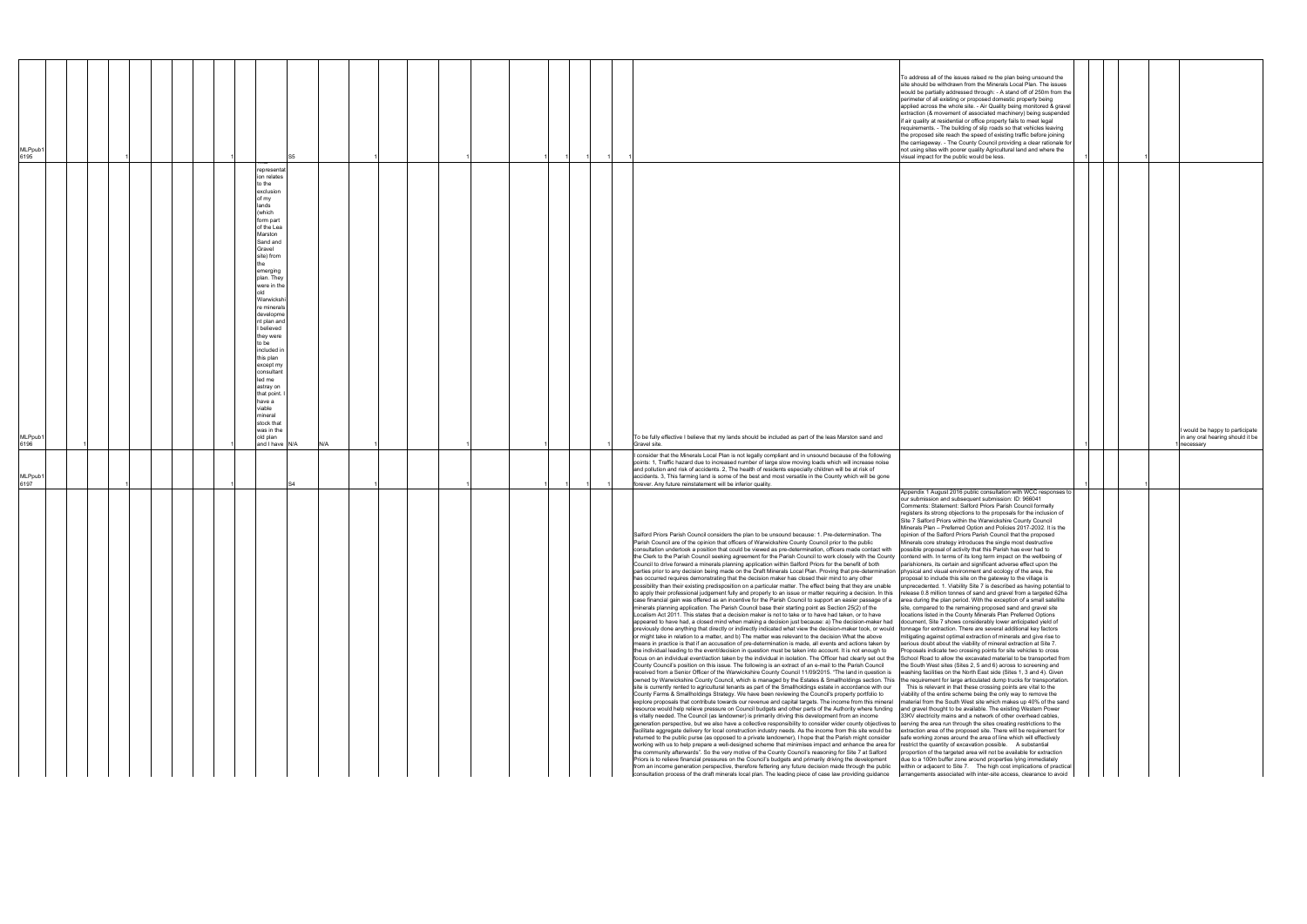| electricity trunk mains and extended buffer zones intensify<br>uncertainty about the amount of mineral extraction possible and<br>therefore the viability of Site 7.<br>The retention of existing field<br>boundary hedgerows as indicated in the plan will also further reduce<br>the site yield adding to its diminishing viability Note: please see<br>attachment for table The viability of Site 7 for mineral extraction as<br>the yield per Ha is very low and judging this against the loss of<br>prime horticultural land the economics of this site are untenable.<br>The site at Ryton is not a comparable site by any means as it's a<br>satellite site to a larger site at Bubbenhall Quarry. None of the 9<br>sites listed are considered to be any more than agricultural mixed<br>framing or woodland The Salford site is classified Agriculture land<br>when in fact it is all under intensive horticultural use and a major<br>employment site for the area growing many specialist horticulture<br>crops all requiring intensive manual input both on and off the site for<br>harvest and processing. NPPF Parra 112 states that Planning<br>Authorities should take into account the economic and other<br>benefits of the best and most versatile agricultural land. The loss of<br>horticultural production on this land would not be returned following<br>restoration for many years. Therefore, mineral development<br>proposals for Site 7 Salford Priors is in conflict with the NPPF. Draft<br>Policy SP15: Protecting The Best and Most Versatile Agricultural<br>Land of the Salford Priors Neighbourhood Development Plan states<br>that the best and most versatile agricultural land (Agricultural<br>Classification Grades 1, 2 and 3a) will be protected. Development<br>that would lead to the permanent loss of such land will not be<br>permitted. The land within the Parish of Salford Priors is primarily<br>agricultural land and the parish has a long history of farming and<br>horticulture. This must be preserved. The best and most important<br>land should be protected. It is crucial to avoid the loss of good<br>agricultural land which is most unlikely to be returned to its original<br>use. Central Government has repeatedly said that farming is a very<br>important asset to the overall economy, in that it reduces the need<br>for the importation of foodstuffs. WCC Response Viability - The site<br>provides a reasonable amount of sand and gravel in comparison to<br>the county's requirement. The site would not have been promoted if<br>the reserves were not sufficient. SPPC January 2017 submission<br>The amount of gravel at the site was only one point in our original<br>submission on viability. The Parish Council would like a response to<br>all the points raised as shown above. We believe the lack of<br>response to points raised contradicts the soundness of the plan.<br>Supplementary to our original submission we believe the plan<br>contradicts NPPF Parra 143 "high quality restoration and aftercare<br>of mineral sites takes place, including for agriculture (safeguarding<br>the long-term potential of best and most versatile agricultural land<br>and conserving soil resources)," by being "restored to agriculture<br>with reduced ground levels". This also compromises the soundness<br>of the plan. 2. Highway Network. Salford Priors Parish comprises<br>seven main settlements. Centrally located, the largest of these<br>settlements is Salford Priors. The area of proposed Site 7 of the<br>Minerals Plan spans the area of School Road which provides a<br>crucial road link between the central village and outlying settlements<br>via an uninterrupted route between the B4088 at its northern end<br>and the B439 and its southern end. It is a busy road in constant use<br>by a variety of vehicles for business, work, personal, school bus and<br>public transport purposes as well as by pedestrians, horses and<br>cyclists. Long term disruption to the accustomed flow of traffic on<br>this route imposed by traffic-light or manned controls will have a<br>profound negative impact on routine interaction within the village.<br>WCC Response Traffic- There will be one access off the B4088 to<br>the northern half of the site if the existing access road to Marsh<br>Farm Quarry cannot be utilised. The B4088 is suitable for HGV use.<br>The developer advises that there will be no reason to use any<br>surrounding "C" roads unless delivering to a specific site. There are<br>no objections from the highway authority. The site will be worked on<br>a campaign basis and in a phased way. Two separate crossing<br>points will be provided linked to the phasing to minimise the impacts<br>on School Road. The crossing points will only be active during the<br>campaign period providing the flexibility to close them at certain<br>hours to reduce the impact on the school timings and avoid<br>congestion at peak times. 3. Environment. There is clear indication<br>that operations at Site 7 will generate windblown fine silicate dust<br>whatever system of extraction and transport is used; this fact was<br>very evident on the marsh farm site on many occasions. The topsoil<br>in this area is silty, as evidenced by particle size analysis and by its<br>propensity to capping. Heavy wheeled transport on non-vegetated<br>tracks through this material produces dust, and dust will also arise<br>during moderate and strong winds across the site as a whole and<br>through crushing of particles on surfaced roads. Fine silicate dust is<br>a human health hazard, giving rise to serious respiratory problems<br>and exacerbating other complaints. Thus, there is prospect that<br>noise, dust, vibration and potential pollution for local inhabitants will<br>be a real and ongoing problem for many years. Whilst speculative,<br>there is potential also for local residents and pupils at the nearby<br>Primary School to be affected by any health and safety issues<br>arising, particularly when individuals have identified respiratory<br>conditions such as asthma. From local knowledge, a significant<br>amount of ground water will be discovered at a depth of about 2.5<br>metres, the proposal to restore the excavated site to a lower level<br>instead of the original levels leaves the potential for land flooding or<br>waterlogging after restoration rendering it unfit for<br>agricultural/horticultural use. Overflow or pumping out of<br>excavations into Ban Brook alongside the northern perimeter of the<br>northeast site has the potential for causing flooding and there are<br>grave concerns about the effects of mineral extraction would have |  |  |                                                                                                                                                                                                                                                                         |
|--------------------------------------------------------------------------------------------------------------------------------------------------------------------------------------------------------------------------------------------------------------------------------------------------------------------------------------------------------------------------------------------------------------------------------------------------------------------------------------------------------------------------------------------------------------------------------------------------------------------------------------------------------------------------------------------------------------------------------------------------------------------------------------------------------------------------------------------------------------------------------------------------------------------------------------------------------------------------------------------------------------------------------------------------------------------------------------------------------------------------------------------------------------------------------------------------------------------------------------------------------------------------------------------------------------------------------------------------------------------------------------------------------------------------------------------------------------------------------------------------------------------------------------------------------------------------------------------------------------------------------------------------------------------------------------------------------------------------------------------------------------------------------------------------------------------------------------------------------------------------------------------------------------------------------------------------------------------------------------------------------------------------------------------------------------------------------------------------------------------------------------------------------------------------------------------------------------------------------------------------------------------------------------------------------------------------------------------------------------------------------------------------------------------------------------------------------------------------------------------------------------------------------------------------------------------------------------------------------------------------------------------------------------------------------------------------------------------------------------------------------------------------------------------------------------------------------------------------------------------------------------------------------------------------------------------------------------------------------------------------------------------------------------------------------------------------------------------------------------------------------------------------------------------------------------------------------------------------------------------------------------------------------------------------------------------------------------------------------------------------------------------------------------------------------------------------------------------------------------------------------------------------------------------------------------------------------------------------------------------------------------------------------------------------------------------------------------------------------------------------------------------------------------------------------------------------------------------------------------------------------------------------------------------------------------------------------------------------------------------------------------------------------------------------------------------------------------------------------------------------------------------------------------------------------------------------------------------------------------------------------------------------------------------------------------------------------------------------------------------------------------------------------------------------------------------------------------------------------------------------------------------------------------------------------------------------------------------------------------------------------------------------------------------------------------------------------------------------------------------------------------------------------------------------------------------------------------------------------------------------------------------------------------------------------------------------------------------------------------------------------------------------------------------------------------------------------------------------------------------------------------------------------------------------------------------------------------------------------------------------------------------------------------------------------------------------------------------------------------------------------------------------------------------------------------------------------------------------------------------------------------------------------------------------------------------------------------------------------------------------------------------------------------------------------------------------------------------------------------------------------------------------------------------------------------------------------------------------------------------------------------------------------------------------------------------------------------------------------------------------------------------------------------------------------------------------------------------------------------------------------------------------------------------------------------------------------------------------------------------------------------------------------------------------------------------------------------------------------------------------------------------------------------------------------------------------------------------------------------------------------------------------------------------------------------------------------------------------------------------------------------------------------------------------------------------------------------------------------------------------------------------------------------------------------------------------------------------------------------------|--|--|-------------------------------------------------------------------------------------------------------------------------------------------------------------------------------------------------------------------------------------------------------------------------|
| on water/silt levels in Ban Brook both during works and after<br>restoration. WCC Response Flooding - The site abuts two<br>watercourses one in the south and one in the north that do flood but<br>very little of the working area is within either Flood Risk Zones 2 or<br>3. There is no objection to the site from the Environment Agency. A<br>Flood Risk Assessment will be required at the planning application<br>stage. Watercourses - The developer advises that should<br>processing take place on site water will either be settled in small                                                                                                                                                                                                                                                                                                                                                                                                                                                                                                                                                                                                                                                                                                                                                                                                                                                                                                                                                                                                                                                                                                                                                                                                                                                                                                                                                                                                                                                                                                                                                                                                                                                                                                                                                                                                                                                                                                                                                                                                                                                                                                                                                                                                                                                                                                                                                                                                                                                                                                                                                                                                                                                                                                                                                                                                                                                                                                                                                                                                                                                                                                                                                                                                                                                                                                                                                                                                                                                                                                                                                                                                                                                                                                                                                                                                                                                                                                                                                                                                                                                                                                                                                                                                                                                                                                                                                                                                                                                                                                                                                                                                                                                                                                                                                                                                                                                                                                                                                                                                                                                                                                                                                                                                                                                                                                                                                                                                                                                                                                                                                                                                                                                                                                                                                                                                                                                                                                                                                                                                                                                                                                                                                                                                                                                                                                          |  |  | As Salford Priors Parish Council<br>it is our duty to represent our<br>parishioners. We would like to<br>register at least two councilors<br>as participants in the oral<br>examination. If you require the<br>names of councilors at this<br>stage please let us know. |
|                                                                                                                                                                                                                                                                                                                                                                                                                                                                                                                                                                                                                                                                                                                                                                                                                                                                                                                                                                                                                                                                                                                                                                                                                                                                                                                                                                                                                                                                                                                                                                                                                                                                                                                                                                                                                                                                                                                                                                                                                                                                                                                                                                                                                                                                                                                                                                                                                                                                                                                                                                                                                                                                                                                                                                                                                                                                                                                                                                                                                                                                                                                                                                                                                                                                                                                                                                                                                                                                                                                                                                                                                                                                                                                                                                                                                                                                                                                                                                                                                                                                                                                                                                                                                                                                                                                                                                                                                                                                                                                                                                                                                                                                                                                                                                                                                                                                                                                                                                                                                                                                                                                                                                                                                                                                                                                                                                                                                                                                                                                                                                                                                                                                                                                                                                                                                                                                                                                                                                                                                                                                                                                                                                                                                                                                                                                                                                                                                                                                                                                                                                                                                                                                                                                                                                                                                                                                    |  |  |                                                                                                                                                                                                                                                                         |

| MLPpub <sup>.</sup><br>6199 |  |  |  |                |                                                   |  |  |  |  | points: 1, Traffic hazard due to increased number of large slow moving loads which will increase noise<br>and pollution and risk of accidents. 2, The health of residents especially children will be at risk due to<br>noise and dust increase. 3, This farming land is some of the best and most versatile in the County which<br>will be gone forever. Any future reinstatement will be inferior quality.                                                                                                                                                                                                                                                                                                                                                                                                                                                                                                                                                                                                                                                                                                                                                                                                                                                                                                                                                                                                                                                                                                                                                                                                                                                                                                                                                                                                                                                                                                                                                                                                                                                                                                                                                                                                                                                                                                                                                                                                                                                                                                                                                                                                                                                                                                                                                                                                                                                                                                                                                                                                                                                                                                                                                                                                                                                                                                                                                                                                                                                                                                                                                                                                                                                                                                                                                                                                                                                                                                                                                                                                                                                                                                                                                                                                                                                                                                                                                                                                                                                                                                                                                                                                                                                                                                                                                                                                                                                                                                                                                                                                                                                                                                                                                                                                                                                                                                                                                                                                                                                                                                                                                                                                                                                                                                                                                                                                                                                                                                                                                                                                                                                                                                                                                                                                                                                                                                                                                                                                                                                                                                                                                                                                                                                                                                                                                                                                                                                                                                                                                                                                                                                                                                                                                                                                                                                                                                                                                                                                                                                                                                                                                                                                                                                                                                                                                                                                                                                                                                                                                                                                                                                                                                                                                                                                                                                                                                                                                                                                                                                                                                                                                                                                                                                                                                                                                                                                                                                                                                                                                                                                                                                                                                                                                                                                                                                                                                                                                                                                                                                                                                                                                                                                                                                                                                                                                                                                                                                                                                                                                                                                                                                                                                                                                                                                                                                                                                                                                                                                                                                                                                                                                                                                                                                                                                                                                                                                                                                                                                                                                                                                                                                                       |                                                                                                                                                                                                                                                                                                                                                                                                                                                                                                                                                                                                                                                                                                                                                                                                                                                                                                                                                                                                                                                                                                                                                                                                                                                                                                                                                                                                                                                                                                                                                                                                                                                                                                                                                                                                                                                                                                                                                                                                                                                                                                                                                                                                                                                                                                                                                                                                                                                                                                                                                                                                                                                                                                                                                                                                                                                                                                                                                                                                                                                                                                                                                                                                                                                                                                                                                                                                                                                                                                                                                                                                                                                                                                                                                                                                                                                                                                                                                                                                                                                                                                                                                                                                                                                                                                                                                                                                                                                                                                                                                                                                                                                                                                                                                                                                                                                                                                                                                                                                                                                                                                                                                                                                             |
|-----------------------------|--|--|--|----------------|---------------------------------------------------|--|--|--|--|------------------------------------------------------------------------------------------------------------------------------------------------------------------------------------------------------------------------------------------------------------------------------------------------------------------------------------------------------------------------------------------------------------------------------------------------------------------------------------------------------------------------------------------------------------------------------------------------------------------------------------------------------------------------------------------------------------------------------------------------------------------------------------------------------------------------------------------------------------------------------------------------------------------------------------------------------------------------------------------------------------------------------------------------------------------------------------------------------------------------------------------------------------------------------------------------------------------------------------------------------------------------------------------------------------------------------------------------------------------------------------------------------------------------------------------------------------------------------------------------------------------------------------------------------------------------------------------------------------------------------------------------------------------------------------------------------------------------------------------------------------------------------------------------------------------------------------------------------------------------------------------------------------------------------------------------------------------------------------------------------------------------------------------------------------------------------------------------------------------------------------------------------------------------------------------------------------------------------------------------------------------------------------------------------------------------------------------------------------------------------------------------------------------------------------------------------------------------------------------------------------------------------------------------------------------------------------------------------------------------------------------------------------------------------------------------------------------------------------------------------------------------------------------------------------------------------------------------------------------------------------------------------------------------------------------------------------------------------------------------------------------------------------------------------------------------------------------------------------------------------------------------------------------------------------------------------------------------------------------------------------------------------------------------------------------------------------------------------------------------------------------------------------------------------------------------------------------------------------------------------------------------------------------------------------------------------------------------------------------------------------------------------------------------------------------------------------------------------------------------------------------------------------------------------------------------------------------------------------------------------------------------------------------------------------------------------------------------------------------------------------------------------------------------------------------------------------------------------------------------------------------------------------------------------------------------------------------------------------------------------------------------------------------------------------------------------------------------------------------------------------------------------------------------------------------------------------------------------------------------------------------------------------------------------------------------------------------------------------------------------------------------------------------------------------------------------------------------------------------------------------------------------------------------------------------------------------------------------------------------------------------------------------------------------------------------------------------------------------------------------------------------------------------------------------------------------------------------------------------------------------------------------------------------------------------------------------------------------------------------------------------------------------------------------------------------------------------------------------------------------------------------------------------------------------------------------------------------------------------------------------------------------------------------------------------------------------------------------------------------------------------------------------------------------------------------------------------------------------------------------------------------------------------------------------------------------------------------------------------------------------------------------------------------------------------------------------------------------------------------------------------------------------------------------------------------------------------------------------------------------------------------------------------------------------------------------------------------------------------------------------------------------------------------------------------------------------------------------------------------------------------------------------------------------------------------------------------------------------------------------------------------------------------------------------------------------------------------------------------------------------------------------------------------------------------------------------------------------------------------------------------------------------------------------------------------------------------------------------------------------------------------------------------------------------------------------------------------------------------------------------------------------------------------------------------------------------------------------------------------------------------------------------------------------------------------------------------------------------------------------------------------------------------------------------------------------------------------------------------------------------------------------------------------------------------------------------------------------------------------------------------------------------------------------------------------------------------------------------------------------------------------------------------------------------------------------------------------------------------------------------------------------------------------------------------------------------------------------------------------------------------------------------------------------------------------------------------------------------------------------------------------------------------------------------------------------------------------------------------------------------------------------------------------------------------------------------------------------------------------------------------------------------------------------------------------------------------------------------------------------------------------------------------------------------------------------------------------------------------------------------------------------------------------------------------------------------------------------------------------------------------------------------------------------------------------------------------------------------------------------------------------------------------------------------------------------------------------------------------------------------------------------------------------------------------------------------------------------------------------------------------------------------------------------------------------------------------------------------------------------------------------------------------------------------------------------------------------------------------------------------------------------------------------------------------------------------------------------------------------------------------------------------------------------------------------------------------------------------------------------------------------------------------------------------------------------------------------------------------------------------------------------------------------------------------------------------------------------------------------------------------------------------------------------------------------------------------------------------------------------------------------------------------------------------------------------------------------------------------------------------------------------------------------------------------------------------------------------------------------------------------------------------------------------------------------------------------------------------------------------------------------------------------------------------------------------------------------------------------------------------------------------------------------------------------------------------------------------------------------------------------------------------------------------------------------------------------------------------------------------------------------------------------------------------------------------------------------------------------------------------------------------------------------------------------------------------------------------------------------------------------------------------------------------------------------------------------------------------------------------------------------------------------------------------------------------------|-------------------------------------------------------------------------------------------------------------------------------------------------------------------------------------------------------------------------------------------------------------------------------------------------------------------------------------------------------------------------------------------------------------------------------------------------------------------------------------------------------------------------------------------------------------------------------------------------------------------------------------------------------------------------------------------------------------------------------------------------------------------------------------------------------------------------------------------------------------------------------------------------------------------------------------------------------------------------------------------------------------------------------------------------------------------------------------------------------------------------------------------------------------------------------------------------------------------------------------------------------------------------------------------------------------------------------------------------------------------------------------------------------------------------------------------------------------------------------------------------------------------------------------------------------------------------------------------------------------------------------------------------------------------------------------------------------------------------------------------------------------------------------------------------------------------------------------------------------------------------------------------------------------------------------------------------------------------------------------------------------------------------------------------------------------------------------------------------------------------------------------------------------------------------------------------------------------------------------------------------------------------------------------------------------------------------------------------------------------------------------------------------------------------------------------------------------------------------------------------------------------------------------------------------------------------------------------------------------------------------------------------------------------------------------------------------------------------------------------------------------------------------------------------------------------------------------------------------------------------------------------------------------------------------------------------------------------------------------------------------------------------------------------------------------------------------------------------------------------------------------------------------------------------------------------------------------------------------------------------------------------------------------------------------------------------------------------------------------------------------------------------------------------------------------------------------------------------------------------------------------------------------------------------------------------------------------------------------------------------------------------------------------------------------------------------------------------------------------------------------------------------------------------------------------------------------------------------------------------------------------------------------------------------------------------------------------------------------------------------------------------------------------------------------------------------------------------------------------------------------------------------------------------------------------------------------------------------------------------------------------------------------------------------------------------------------------------------------------------------------------------------------------------------------------------------------------------------------------------------------------------------------------------------------------------------------------------------------------------------------------------------------------------------------------------------------------------------------------------------------------------------------------------------------------------------------------------------------------------------------------------------------------------------------------------------------------------------------------------------------------------------------------------------------------------------------------------------------------------------------------------------------------------------------------------------------------------|
| MLPpub <sup>.</sup><br>6198 |  |  |  | 7.29 - 7.31 S7 | Figure 1.17<br>ower.<br>Farm<br>Salford<br>Priors |  |  |  |  | formally confirmed in a one-off report or written statement (i.e. in isolation). In this case, the matter is<br>more likely to become instead, one of whether their decision was taken in a context where there was a<br>demonstrable conflict of interest, the Parish Council are of the opinion that this is the case, no matter<br>what the outcome of the Public Consultation was the officers of Warwickshire County Council had<br>decided that Site 7 would be included from an income generation perspective and would override any<br>reasons to remove it from the Draft Minerals Local Plan. County Officers had already made contact with<br>a local company to explore the transportation of dug aggregate from the site. Furthermore the following<br>extract from the officer's email states: "Alternatively the site could be tendered prior to adoption of the<br>Mineral Plan for an operator to submit a planning application (e.g. as an extension to the Ragley working) when in fact it is all under intensive horticultural<br>while there is still an aggregate shortage and policy support under the existing / 1995 Mineral Plan.<br>However in light of your comments I would like to explore opportunities for the former option and be<br>willing to consider certain concessions / requests if the Parish were to confirm conditional support for a<br>proposal from the outset". For conditional support from the Parish Council, the Warwickshire County<br>Council would explore / consider certain concessions, therefore, in this context any decision being<br>reached by the council's cabinet would be challengeable, the member of the public who is cognisant of<br>the practicalities of local government, does not take it amiss that councillors and officers that have<br>previously expressed views on matters which arise during the course of making a decision would be<br>considered. In the ordinary run of events, he trusts that councillors and officers, whatever their pre-<br>existing views were, to approach the decision making process with an open mind and with transparency.<br>If, however, there are additional and unusual circumstances which suggest that councillors or officers<br>may have closed their minds before embarking upon a decision, then the member of the public will<br>conclude that there is a real possibility of bias or predetermination and the lack of transparency and trust<br>with the process. It is on this matter that the Salford Priors Parish Council believe that the decision to<br>include Site 7 was predetermination, therefore we challenge the fairness and transparency of the<br>decision making process, if that is right the decision to continue to include this site is biased and any well<br>informed member of the public considering the facts would reach the same conclusion that officers had<br>refused to consider any relevant arguments made for the removal of this site from the Draft Minerals<br>Local Plan and that the original decision to include it should stand. The plan is unsound. 2. Viability. The<br>amount of gravel at the site was only one point in our original submission on viability. We would like a<br>response to all the points raised as shown in Appendix 1.1 viability below. We believe the lack of<br>response to points raised contradicts the legal compliance of the plan. The plan is not legally compliant.<br>3. Consistent with National Planning Policy Framework (NPPF). We believe the plan contradicts NPPF<br>Parra 143 "high quality restoration and aftercare of mineral sites takes place, including for agriculture<br>(safeguarding the long-term potential of best and most versatile agricultural land and conserving soil<br>resources)," by being "restored to agriculture with reduced ground levels". See Appendix 4 below. This<br>compromises the legal compliance of the plan. 4. Dust. The threat to health and proximity of the<br>proposed excavation site to residential housing along with evidence of dust raised by Lorries on the local<br>Marsh Farm site this also compromises the soundness of the plan. We do not accept that minimizing the<br>risk of dust events is a suitable response to such a serious public health issue. The topsoil in this area is<br>silty, as evidenced by particle size analysis and by its propensity to capping. Heavy wheeled transport on<br>non-vegetated tracks through this material produces dust, and dust will also arise during moderate and<br>strong winds across the site as a whole and through crushing of particles on surfaced roads. Fine silicate<br>dust is a human health hazard, giving rise to serious respiratory problems and exacerbating other<br>complaints. Thus, there is prospect that noise, dust, vibration and potential pollution for local inhabitants<br>will be a real and ongoing problem for many years. Whilst speculative, there is potential also for local<br>residents and pupils at the nearby Salford Priors Primary School to be affected by any health and safety<br>issues arising, particularly when individuals have identified respiratory conditions such as asthma. 5.<br>Ecology. Due to the fast decline of the turtle dove in the country as a whole it is very likely there will be<br>an impact on this species regardless of the area of working. This compromises the legal compliance of<br>the plan. This compromises the legal compliance of the plan. 6. Conflict of Interest. The Salford Priors<br>Parish Council contend that there is an unanswered conflict of interest in WCC being the planner, land<br>owner and financial beneficiary the parish council will be seeking further legal advice on this matter and<br>its referral to DCLG should a planning application be made prior to any decision being taken with regard<br>to the strategic minerals plan. 7. WCC Sustainability Appraisal Report. On pages 8 and 9 a series of<br>objectives are identified to guide the Spatial Vision of the Minerals Plan. In particular, Objective 'v' 'To<br>have full regard for the concerns and interests of local communities and protect from unacceptable<br>environmental adverse impacts resulting from mineral developments' Subsequent in para 10.64 referring<br>to Site 7 Salford Priors 'The site is in close proximity to residential properties on the B4088, School Road<br>and Tothall lane. Development of this site for mineral extraction is considered to have significant<br>negative effects on SA Objective 5.' However the policy requires the exclusion of land at the eastern en<br>of the southern parcel and minimum 100metre landscape buffer to help minimise any visual impacts,<br>reducing the effect to minor negative and not significant. The last statement would clearly be unsound if<br>the site were to become operational, say over 8 years according to WCC. This due to the buffer being<br>only fully present around nearby buildings on School Road, Tothall lane and the B4088. This buffer is<br>often much less to property boundaries. Also this key protection buffer is not present on large stretches<br>of School road and Tothall lane. During restoration and afterwards this statement is likely still to be<br>unsound with low grade agriculture at a lower level and possibly ineffective perimeter landscaping. Also,<br>long stretches of School Road and Tothall lane would be adjacent to low grade agricultural land at a<br>lower level. Hardly a 'minor negative and not significant impact'! Plan Objective 'v' detailed on pages 210<br>and 211 gives sub-ordinate objectives to achieve the Plan Objective. There is no indication on any of<br>WCC documentation that this can be achieved. Finally on page 237 (Appendix p125), Salford Priors<br>Assessment and location Map Regarding Access and Routing it is stated 'Safe access is available'.<br>Without an Agreement with the Marsh Farm Access Road this is not necessarily the case. A new access<br>location using the available B4088 frontage would require road widening and is totally unsuitable as it is<br>both in a dip and on a bend. This junction would have below standard features for this classification of<br>road and without the removal of large tracts of the hedgerow to obtain visibility display standards may not a human health hazard, giving rise to serious re<br>ultimately be acceptable to the highway authority. Regarding Landscape Character it is stated 'Stand-off<br>zone required. Existing hedgerows and hedgerow trees should be retained'. This will be impossible to be<br>achieved in proximity of the School Road crossing to allow for visibility splays and the link road near Ban<br>Brook to the preferred prime access location at the Marsh Farm Access. Moreover, if an Agreement with<br>the Marsh Farm Access owner could not be reached, most of the hedgerow on the site's B4088 frontage<br>would be lost. Conclusion: The Minerals plan cannot be considered legally compliant as The<br>Sustainability Appraisal is unsound as it is not based on sound evidence in the context of its appraisal of<br>the Salford Priors site. 8. Flooding. Removal of the gravel from the area also removes its sponge effect<br>during heavy rainfall. There is a significant concern that existing properties and new developments in the<br>lower part of the village would suffer significant adverse effects due to this. The lower levels are already<br>considered "wetlands" and do not have capacity to accommodate excess run-off. The existing water<br>course through Rushford has a history of flooding and the uphill drainage shown on the plan leads to<br>absolutely no confidence that sufficient investigation has been undertake by WCC. This again<br>compromises the legal compliance of the plan. 9. Timescale. Effective - the plan should be deliverable<br>over its period and based on effective joint working on cross-boundary strategic priorities. Being as the<br>plan has now been phased with no timescale given for the second phase thereby leaving it as an open<br>ended proposition it is impossible to judge the effectiveness of the plan. This again compromises the<br>soundness of the plan. Summary: Salford Priors Parish Council strongly objects to the proposal for<br>mineral extraction at Site 7 Salford Priors. The Council contend that quarrying operations on this site<br>would be disastrous for the village with risks and disadvantage to all sections of the community and<br>strongly urges its removal from the Warwickshire County Minerals Plan 2017-2032. We do not believe<br>that the Warwickshire County Council Strategic Planning Department have in any way demonstrated the<br>soundness of the plan.<br>I consider that the Minerals Local Plan is not legally compliant and is unsound because of the following | the site vield adding to its diminishing viability N<br>attachment for table The viability of Site 7 for m<br>the yield per Ha is very low and judging this again<br>prime horticultural land the economics of this sit<br>The site at Ryton is not a comparable site by are<br>satellite site to a larger site at Bubbenhall Quar<br>sites listed are considered to be any more than<br>framing or woodland The Salford site is classific<br>employment site for the area growing many spe<br>crops all requiring intensive manual input both o<br>harvest and processing. NPPF Parra 112 state:<br>Authorities should take into account the econor<br>benefits of the best and most versatile agricultu<br>horticultural production on this land would not b<br>restoration for many years. Therefore, mineral o<br>proposals for Site 7 Salford Priors is in conflict<br>Policy SP15: Protecting The Best and Most Ver<br>Land of the Salford Priors Neighbourhood Deve<br>that the best and most versatile agricultural land<br>Classification Grades 1, 2 and 3a) will be prote-<br>that would lead to the permanent loss of such la<br>permitted. The land within the Parish of Salford<br>agricultural land and the parish has a long histo<br>horticulture. This must be preserved. The best<br>land should be protected. It is crucial to avoid th<br>agricultural land which is most unlikely to be ref<br>use. Central Government has repeatedly said th<br>important asset to the overall economy, in that<br>for the importation of foodstuffs. WCC Respons<br>provides a reasonable amount of sand and gray<br>the county's requirement. The site would not ha<br>the reserves were not sufficient. SPPC January<br>The amount of gravel at the site was only one p<br>submission on viability. The Parish Council wou<br>all the points raised as shown above. We believ<br>response to points raised contradicts the sound<br>Supplementary to our original submission we b<br>contradicts NPPF Parra 143 "high quality restor<br>of mineral sites takes place, including for agriculation<br>the long-term potential of best and most versati<br>and conserving soil resources)," by being "resto<br>with reduced ground levels". This also compron<br>of the plan. 2. Highway Network. Salford Priors<br>seven main settlements. Centrally located, the<br>settlements is Salford Priors. The area of propo<br>Minerals Plan spans the area of School Road w<br>crucial road link between the central village and<br>via an uninterrupted route between the B4088 a<br>and the B439 and its southern end. It is a busy<br>by a variety of vehicles for business, work, pers<br>public transport purposes as well as by pedestr<br>cyclists. Long term disruption to the accustome<br>this route imposed by traffic-light or manned co<br>profound negative impact on routine interaction<br>WCC Response Traffic- There will be one acce<br>the northern half of the site if the existing acces<br>Farm Quarry cannot be utilised. The B4088 is s<br>The developer advises that there will be no reas<br>surrounding "C" roads unless delivering to a sp<br>no objections from the highway authority. The s<br>a campaign basis and in a phased way. Two se<br>points will be provided linked to the phasing to<br>on School Road. The crossing points will only b<br>campaign period providing the flexibility to close<br>hours to reduce the impact on the school timing<br>congestion at peak times. 3. Environment. The<br>that operations at Site 7 will generate windblow<br>whatever system of extraction and transport is<br>very evident on the marsh farm site on many or<br>in this area is silty, as evidenced by particle size<br>propensity to capping. Heavy wheeled transpor<br>tracks through this material produces dust, and<br>during moderate and strong winds across the s<br>through crushing of particles on surfaced roads<br>and exacerbating other complaints. Thus, there<br>noise, dust, vibration and potential pollution for<br>be a real and ongoing problem for many years.<br>there is potential also for local residents and pu<br>Primary School to be affected by any health an<br>arising, particularly when individuals have ident<br>conditions such as asthma. From local knowled<br>amount of ground water will be discovered at a<br>metres, the proposal to restore the excavated s<br>nstead of the original levels leaves the potentia<br>waterlogging after restoration rendering it unfit t<br>agricultural/horticultural use. Overflow or pumpi<br>excavations into Ban Brook alongside the north<br>northeast site has the potential for causing floor<br>grave concerns about the effects of mineral ext<br>on water/silt levels in Ban Brook both during wo<br>restoration. WCC Response Flooding - The site<br>watercourses one in the south and one in the n<br>very little of the working area is within either Flo<br>3. There is no objection to the site from the Env<br>Flood Risk Assessment will be required at the p<br>stage. Watercourses - The developer advises t<br>processing take place on site water will either b |
|                             |  |  |  |                |                                                   |  |  |  |  | pointers' leading to the decision before predetermination is established in law. The above would be<br>difficult to prove if applied to professional planning officers, given that their decisions are often only                                                                                                                                                                                                                                                                                                                                                                                                                                                                                                                                                                                                                                                                                                                                                                                                                                                                                                                                                                                                                                                                                                                                                                                                                                                                                                                                                                                                                                                                                                                                                                                                                                                                                                                                                                                                                                                                                                                                                                                                                                                                                                                                                                                                                                                                                                                                                                                                                                                                                                                                                                                                                                                                                                                                                                                                                                                                                                                                                                                                                                                                                                                                                                                                                                                                                                                                                                                                                                                                                                                                                                                                                                                                                                                                                                                                                                                                                                                                                                                                                                                                                                                                                                                                                                                                                                                                                                                                                                                                                                                                                                                                                                                                                                                                                                                                                                                                                                                                                                                                                                                                                                                                                                                                                                                                                                                                                                                                                                                                                                                                                                                                                                                                                                                                                                                                                                                                                                                                                                                                                                                                                                                                                                                                                                                                                                                                                                                                                                                                                                                                                                                                                                                                                                                                                                                                                                                                                                                                                                                                                                                                                                                                                                                                                                                                                                                                                                                                                                                                                                                                                                                                                                                                                                                                                                                                                                                                                                                                                                                                                                                                                                                                                                                                                                                                                                                                                                                                                                                                                                                                                                                                                                                                                                                                                                                                                                                                                                                                                                                                                                                                                                                                                                                                                                                                                                                                                                                                                                                                                                                                                                                                                                                                                                                                                                                                                                                                                                                                                                                                                                                                                                                                                                                                                                                                                                                                                                                                                                                                                                                                                                                                                                                                                                                                                                                                                                                                  | therefore the viability of Site 7. The retention<br>boundary hedgerows as indicated in the plan w                                                                                                                                                                                                                                                                                                                                                                                                                                                                                                                                                                                                                                                                                                                                                                                                                                                                                                                                                                                                                                                                                                                                                                                                                                                                                                                                                                                                                                                                                                                                                                                                                                                                                                                                                                                                                                                                                                                                                                                                                                                                                                                                                                                                                                                                                                                                                                                                                                                                                                                                                                                                                                                                                                                                                                                                                                                                                                                                                                                                                                                                                                                                                                                                                                                                                                                                                                                                                                                                                                                                                                                                                                                                                                                                                                                                                                                                                                                                                                                                                                                                                                                                                                                                                                                                                                                                                                                                                                                                                                                                                                                                                                                                                                                                                                                                                                                                                                                                                                                                                                                                                                           |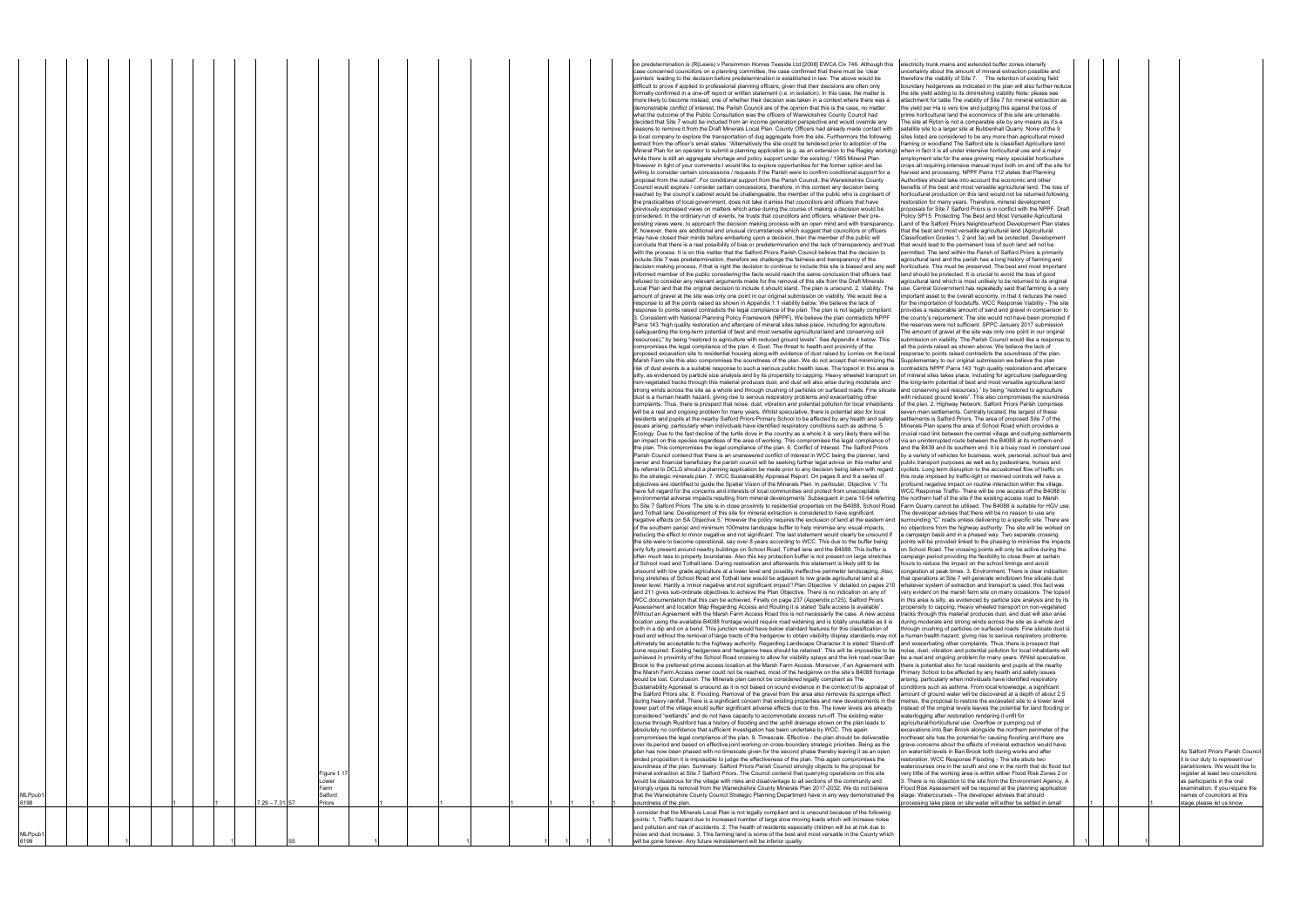| MLPpub1         | <b>MCS 10-</b><br>Undergrou<br>nd Coal<br>Gasificatio                        |  |  | The Coal Authority supports Policy MCS 10 which sets out the considerations against which proposal for                                                                                                                                                                                                                                                                                                                                                                                                                                                                                                                                                                                                                                                                                                                                                                                                                                                                                                                                                                                                                                                                                                                                                                                                                                                                                          |                                                                                                                                                                                                                                                                                                                                                                                                                                                                                                                                                                                                                                                                                                                                                                                                                                                                                                                                                                                                                                                                                                                                                                                                                                                                                                                                                                                              |  |     |
|-----------------|------------------------------------------------------------------------------|--|--|-------------------------------------------------------------------------------------------------------------------------------------------------------------------------------------------------------------------------------------------------------------------------------------------------------------------------------------------------------------------------------------------------------------------------------------------------------------------------------------------------------------------------------------------------------------------------------------------------------------------------------------------------------------------------------------------------------------------------------------------------------------------------------------------------------------------------------------------------------------------------------------------------------------------------------------------------------------------------------------------------------------------------------------------------------------------------------------------------------------------------------------------------------------------------------------------------------------------------------------------------------------------------------------------------------------------------------------------------------------------------------------------------|----------------------------------------------------------------------------------------------------------------------------------------------------------------------------------------------------------------------------------------------------------------------------------------------------------------------------------------------------------------------------------------------------------------------------------------------------------------------------------------------------------------------------------------------------------------------------------------------------------------------------------------------------------------------------------------------------------------------------------------------------------------------------------------------------------------------------------------------------------------------------------------------------------------------------------------------------------------------------------------------------------------------------------------------------------------------------------------------------------------------------------------------------------------------------------------------------------------------------------------------------------------------------------------------------------------------------------------------------------------------------------------------|--|-----|
| 6200<br>MLPpub1 | Paragraph                                                                    |  |  | underground coal gasification will be considered.<br>The Coal Authority supports the identification that Warwickshire area has a long history of coal mining                                                                                                                                                                                                                                                                                                                                                                                                                                                                                                                                                                                                                                                                                                                                                                                                                                                                                                                                                                                                                                                                                                                                                                                                                                    |                                                                                                                                                                                                                                                                                                                                                                                                                                                                                                                                                                                                                                                                                                                                                                                                                                                                                                                                                                                                                                                                                                                                                                                                                                                                                                                                                                                              |  |     |
| 6201            |                                                                              |  |  | legacy and the identification of these areas in Figure 1.7 within the plan.                                                                                                                                                                                                                                                                                                                                                                                                                                                                                                                                                                                                                                                                                                                                                                                                                                                                                                                                                                                                                                                                                                                                                                                                                                                                                                                     |                                                                                                                                                                                                                                                                                                                                                                                                                                                                                                                                                                                                                                                                                                                                                                                                                                                                                                                                                                                                                                                                                                                                                                                                                                                                                                                                                                                              |  |     |
| MLPpub1<br>6202 | S5 - Site 5<br>7.25 Wasperton Figure 1.                                      |  |  | The Minerals Local Plan is not legally compliant and/or unsound because:- The land is primarily 'the best workings between Wasperton and Charlecote are more than<br>and most versatile land' available for agriculture, which means that it is rare, and should be preserved 'in adequate proof of the ruinous effect of previous mineral extraction<br>perpetuity' for agricultural purposes, in preference to lower grade land which has been rejected. Any<br>mineral extraction on this land would amount to a gross visual intrusion into this outstandingly pleasant<br>countryside both during and after operations, creating material harm to the appearance of the entire<br>locality, which would be lost to agriculture for ever. No attempt has been made to access to effect that<br>mineral extraction operations will have upon the short, medium or long term health expectancy of the<br>residents of Bardord, Sherbourne and Wasperton. This applies particularly to the young, infirm and older<br>members of those communities, whose concern includes the pollution caused by mechanical devices,<br>lorries, extra traffic, dust, noise, and unseen particulates in the atmosphere etc., carried by the wind, and Wasperton areas, and those people travelling through the area,<br>frequently kept at low level by the river mists prevalent in this river valley area. | In order to make this Minerals Local Plan legally compliant and/or<br>sound:- Proper consideration should be given to the need to protect<br>all 'best and most versatile land' from every type of use after<br>agriculture for ever. No housing, building or mineral extraction<br>should be permitted. Respect should be given to the countryside<br>which comprises the proposed mineral extraction area, which should<br>not be desecrated, ruining its positive contribution to the landscape,<br>and views which will not be restorable. The areas of previous<br>in this area, the land has never recovered, and promised<br>'restoration' is never achievable A comprehensive in-depth Health<br>Impact Assessment should be commissioned, carried out by<br>INDEPENDENT Experts to make public the facts, including the<br>requirement that no mineral workings should take place unless it<br>can be 'guaranteed' that there will be NO POSSIBLE HEALTH<br>FFECT, to any inhabitants of the Barford, Sherbourne and<br>either during or after mineral extraction.                                                                                                                                                                                                                                                                                                                  |  | N/A |
| MLPpub1<br>6203 | S4 Site 4 -<br>7.22 Wasperton Figure 1.1                                     |  |  | The Minerals Local Plan is not legally compliant and/or unsound because:- The land is primarily 'the best workings between Wasperton and Charlecote are more than<br>and most versatile land' available for agriculture, which means that it is rare, and should be preserved 'in adequate proof of the ruinous effect of previous mineral extraction<br>perpetuity' for agricultural purposes, in preference to lower grade land which has been rejected. Any<br>mineral extraction on this land would amount to a gross visual intrusion into this outstandingly pleasant<br>countryside both during and after operations, creating material harm to the appearance of the entire<br>locality, which would be lost to agriculture for ever. No attempt has been made to access the effect that<br>mineral extraction operations will have upon the short, medium or long term health expectancy of the<br>residents of Barford, Sherbourne and Wasperton. This applies particularly to the young, infirm and older<br>members of those communities, where concern includes the pollution caused by mechanical devices,<br>lorries, extra traffic, dust, noise and unseen particulates in the atmosphere etc., carried by the wind, and<br>frequently kept at low level by the river mists prevalent in this river valley area.                                                                | In order to make the Minerals Local Plan legally compliant and/or<br>sound:- Proper consideration should be given to the need to protect<br>all 'best and most versatile land' from every type of use other than<br>agriculture for ever. No housing, building or mineral extraction<br>should be permitted. Respect should be given to the countryside<br>which comprises the proposed mineral extraction area, which should<br>be desecrated, ruining its positive contribution to the landscapes<br>and views which will not be restorable. The areas of previous<br>in this area, the land has never recovered, and promised<br>'restoration' is never achievable. A comprehensive in-depth Health<br>Impact Assessment should be commissioned, carried out by<br>INDEPENDENT experts to make public the facts, including the<br>requirement that no mineral workings should take place unless it<br>can be 'guaranteed' that there will be NO POSSIBLE HEALTH<br>FFECT, to any inhabitants of the Barford, Sherbourne and<br>Wasperton area, and those people travelling through the area,<br>either during or after any mineral extraction.                                                                                                                                                                                                                                            |  | N/A |
| MLPpub1<br>6204 | 9.15                                                                         |  |  |                                                                                                                                                                                                                                                                                                                                                                                                                                                                                                                                                                                                                                                                                                                                                                                                                                                                                                                                                                                                                                                                                                                                                                                                                                                                                                                                                                                                 | The Coal Authority supports the signposting in the plan to land<br>stability issues associated with past coal mining activity. However, it<br>is requested that in order to prevent confusion in respect of the<br>terminology used and in order to use the most up to date<br>information and links available the following changes are made:<br>9.15 The Coal Authority has defined Development High Risk Areas<br>Coal Mining Development Referral Areas in Warwickshire to help<br>planning authorities identify higher risk areas that may be affected<br>by coal mining legacy issues. This may include abandoned coal<br>mines; shallow coal workings (recorded and probable); mine entries;<br>coal seam outcrops; mine gas sites and areas; recorded coal mining<br>related hazards; fissures and previous surface mining sites. The<br>Standing Advice Area is the remainder of the defined coalfield. In<br>is area no known risks have been recorded, and as such presen<br>a lower potential risk to new development proposals, although there<br>may still be unrecorded issues in this area. Further information on<br>these areas, and how mining legacy issues should be addressed, is<br>available at<br>http://coal.decc.gov.uk/assets/coal/whatwedo/developers_resource_<br>pack.pdf. https://www.gov.uk/guidance/planning-applications-coal-<br>mining-risk-assessments |  |     |
| MLPpub1<br>6205 | Map 14.6                                                                     |  |  | The Coal Authority supports Map 14.6 (Composite map) which clearly identifies all of the Mineral<br>Safeguarding Areas for Warwickshire.                                                                                                                                                                                                                                                                                                                                                                                                                                                                                                                                                                                                                                                                                                                                                                                                                                                                                                                                                                                                                                                                                                                                                                                                                                                        |                                                                                                                                                                                                                                                                                                                                                                                                                                                                                                                                                                                                                                                                                                                                                                                                                                                                                                                                                                                                                                                                                                                                                                                                                                                                                                                                                                                              |  |     |
| MLPpub′         | Policy<br>$MCS_8$ -<br>Coal<br>Mining<br>(surface<br>and deep                |  |  | The Coal Authority supports Policy MCS 8 which sets out the considerations against which proposal for                                                                                                                                                                                                                                                                                                                                                                                                                                                                                                                                                                                                                                                                                                                                                                                                                                                                                                                                                                                                                                                                                                                                                                                                                                                                                           |                                                                                                                                                                                                                                                                                                                                                                                                                                                                                                                                                                                                                                                                                                                                                                                                                                                                                                                                                                                                                                                                                                                                                                                                                                                                                                                                                                                              |  |     |
| 6206<br>MLPpub1 | nining)                                                                      |  |  | surface and deep coal mining will be considered.<br>The Coal Authority supports the inclusion of this paragraph which provides a brief outline of Underground<br>Coal Gasification (UCG) and identifies that the plan contains a policy to ensure that UCG proposals can                                                                                                                                                                                                                                                                                                                                                                                                                                                                                                                                                                                                                                                                                                                                                                                                                                                                                                                                                                                                                                                                                                                        |                                                                                                                                                                                                                                                                                                                                                                                                                                                                                                                                                                                                                                                                                                                                                                                                                                                                                                                                                                                                                                                                                                                                                                                                                                                                                                                                                                                              |  |     |
| 6207            | Paragraph<br>1.10                                                            |  |  | be adequately addressed.                                                                                                                                                                                                                                                                                                                                                                                                                                                                                                                                                                                                                                                                                                                                                                                                                                                                                                                                                                                                                                                                                                                                                                                                                                                                                                                                                                        |                                                                                                                                                                                                                                                                                                                                                                                                                                                                                                                                                                                                                                                                                                                                                                                                                                                                                                                                                                                                                                                                                                                                                                                                                                                                                                                                                                                              |  |     |
| MLPpub1<br>6208 | Policy DM<br>$10 -$<br>Mineral<br>Safeguardi                                 |  |  | The Coal Authority supports Policy DM10 which sets out the considerations which will apply when<br>proposal come forward in Mineral Safeguarding Areas. The Coal Authority is pleased to see that our<br>identified surface coal resource area forms part of the Mineral Safeguarding Area.                                                                                                                                                                                                                                                                                                                                                                                                                                                                                                                                                                                                                                                                                                                                                                                                                                                                                                                                                                                                                                                                                                     |                                                                                                                                                                                                                                                                                                                                                                                                                                                                                                                                                                                                                                                                                                                                                                                                                                                                                                                                                                                                                                                                                                                                                                                                                                                                                                                                                                                              |  |     |
| MLPpub1<br>6209 | Policy<br>$MCS9 -$<br>Convention<br>al and<br>Unconvent<br>onal<br>Hydrocarb |  |  | The Coal Authority supports Policy MCS 9 which sets out the considerations against which proposal for<br>hydrocarbons will be considered.                                                                                                                                                                                                                                                                                                                                                                                                                                                                                                                                                                                                                                                                                                                                                                                                                                                                                                                                                                                                                                                                                                                                                                                                                                                       |                                                                                                                                                                                                                                                                                                                                                                                                                                                                                                                                                                                                                                                                                                                                                                                                                                                                                                                                                                                                                                                                                                                                                                                                                                                                                                                                                                                              |  |     |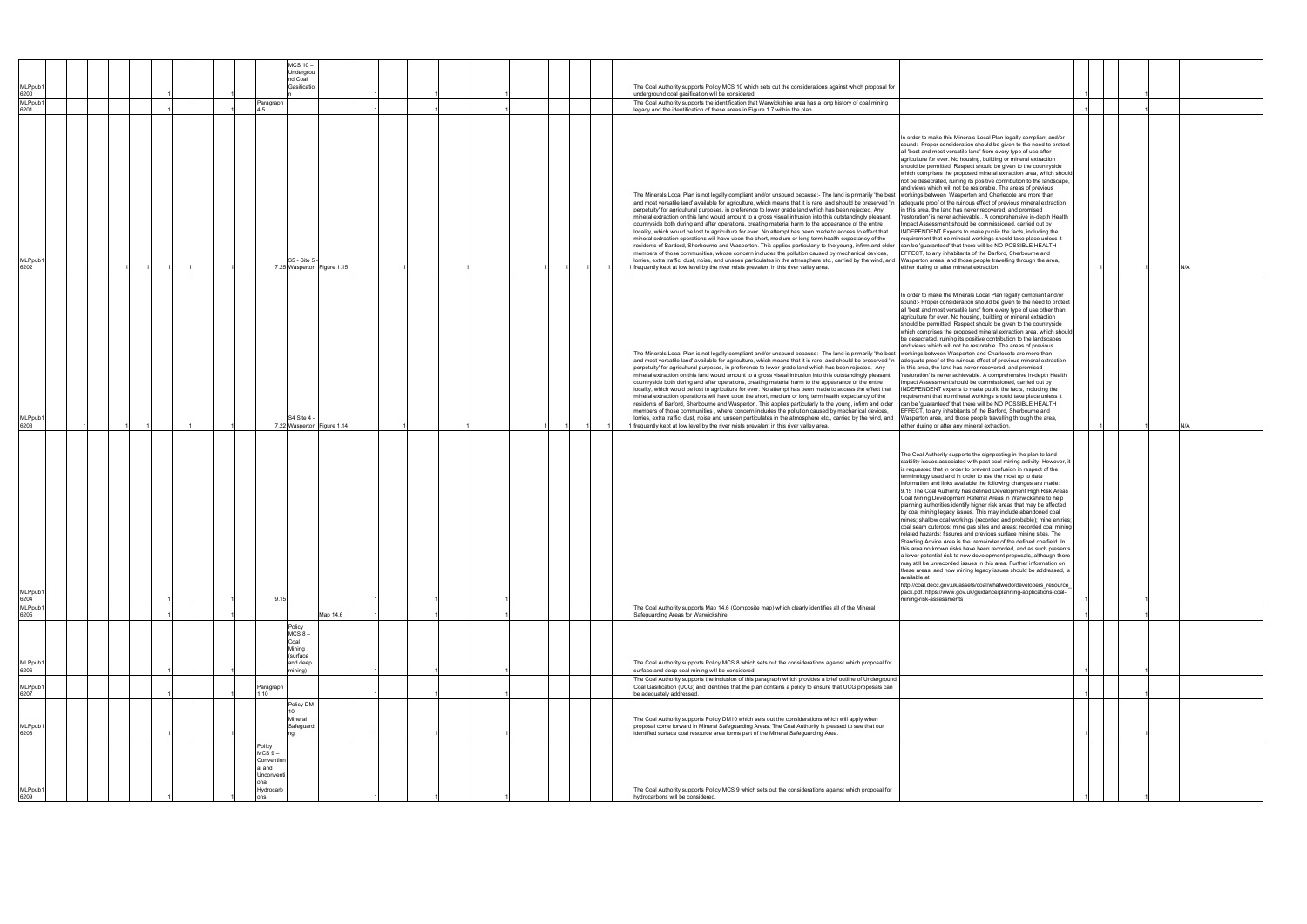| /ILPpub<br>6213                                                                                                                                                                                                                                                                                                                                                                                                                                                                                                                                                                                                                                                                                                                                                                                                                                                                                                                                                                                                                                                                                                                                                                                                                                                                                                                                                                                                                                                                                                                                                                                                                                                                                                                                                                                                                                                                                                                                                                                                                                                                                                                                                                                                                                                                                                                                                                                                                                                                                                                                                                                                                                                                                                                                                                                                                                                                                                                                                                                                                                                                                                                                                                                                                                                                                                                                                                                                                                                                                                                                                                                                                                                                                                                                                                                                                                                                                                                                                                                                                                                                                                                                                                                                                                                                                                                                                                                                                                                                                                                                                                                                                                                                                                                                                                                                                                                                                                                                                                                                                                                                                                                                                                                                                                                                                                                                                                                                                                                                                                                                                                                                                                                                                                                                                                                                                                                                                                                                                                                                                                                                                                                                                                                                                                                                                                                                                                                                                                                                                                                                                                                                                | MLPpub1<br>6212                                                           | MLPpub1<br>6211                                                                                                                                                                                          | MLPpub1<br>6210                                                                                                                                                                                                                                                                                                                                                                                                                                                                                                                                                                                                                                                                                                                                                                                                                                                                                                                                                                                                                                                                                                            |
|--------------------------------------------------------------------------------------------------------------------------------------------------------------------------------------------------------------------------------------------------------------------------------------------------------------------------------------------------------------------------------------------------------------------------------------------------------------------------------------------------------------------------------------------------------------------------------------------------------------------------------------------------------------------------------------------------------------------------------------------------------------------------------------------------------------------------------------------------------------------------------------------------------------------------------------------------------------------------------------------------------------------------------------------------------------------------------------------------------------------------------------------------------------------------------------------------------------------------------------------------------------------------------------------------------------------------------------------------------------------------------------------------------------------------------------------------------------------------------------------------------------------------------------------------------------------------------------------------------------------------------------------------------------------------------------------------------------------------------------------------------------------------------------------------------------------------------------------------------------------------------------------------------------------------------------------------------------------------------------------------------------------------------------------------------------------------------------------------------------------------------------------------------------------------------------------------------------------------------------------------------------------------------------------------------------------------------------------------------------------------------------------------------------------------------------------------------------------------------------------------------------------------------------------------------------------------------------------------------------------------------------------------------------------------------------------------------------------------------------------------------------------------------------------------------------------------------------------------------------------------------------------------------------------------------------------------------------------------------------------------------------------------------------------------------------------------------------------------------------------------------------------------------------------------------------------------------------------------------------------------------------------------------------------------------------------------------------------------------------------------------------------------------------------------------------------------------------------------------------------------------------------------------------------------------------------------------------------------------------------------------------------------------------------------------------------------------------------------------------------------------------------------------------------------------------------------------------------------------------------------------------------------------------------------------------------------------------------------------------------------------------------------------------------------------------------------------------------------------------------------------------------------------------------------------------------------------------------------------------------------------------------------------------------------------------------------------------------------------------------------------------------------------------------------------------------------------------------------------------------------------------------------------------------------------------------------------------------------------------------------------------------------------------------------------------------------------------------------------------------------------------------------------------------------------------------------------------------------------------------------------------------------------------------------------------------------------------------------------------------------------------------------------------------------------------------------------------------------------------------------------------------------------------------------------------------------------------------------------------------------------------------------------------------------------------------------------------------------------------------------------------------------------------------------------------------------------------------------------------------------------------------------------------------------------------------------------------------------------------------------------------------------------------------------------------------------------------------------------------------------------------------------------------------------------------------------------------------------------------------------------------------------------------------------------------------------------------------------------------------------------------------------------------------------------------------------------------------------------------------------------------------------------------------------------------------------------------------------------------------------------------------------------------------------------------------------------------------------------------------------------------------------------------------------------------------------------------------------------------------------------------------------------------------------------------------------------------------------------------------------------|---------------------------------------------------------------------------|----------------------------------------------------------------------------------------------------------------------------------------------------------------------------------------------------------|----------------------------------------------------------------------------------------------------------------------------------------------------------------------------------------------------------------------------------------------------------------------------------------------------------------------------------------------------------------------------------------------------------------------------------------------------------------------------------------------------------------------------------------------------------------------------------------------------------------------------------------------------------------------------------------------------------------------------------------------------------------------------------------------------------------------------------------------------------------------------------------------------------------------------------------------------------------------------------------------------------------------------------------------------------------------------------------------------------------------------|
|                                                                                                                                                                                                                                                                                                                                                                                                                                                                                                                                                                                                                                                                                                                                                                                                                                                                                                                                                                                                                                                                                                                                                                                                                                                                                                                                                                                                                                                                                                                                                                                                                                                                                                                                                                                                                                                                                                                                                                                                                                                                                                                                                                                                                                                                                                                                                                                                                                                                                                                                                                                                                                                                                                                                                                                                                                                                                                                                                                                                                                                                                                                                                                                                                                                                                                                                                                                                                                                                                                                                                                                                                                                                                                                                                                                                                                                                                                                                                                                                                                                                                                                                                                                                                                                                                                                                                                                                                                                                                                                                                                                                                                                                                                                                                                                                                                                                                                                                                                                                                                                                                                                                                                                                                                                                                                                                                                                                                                                                                                                                                                                                                                                                                                                                                                                                                                                                                                                                                                                                                                                                                                                                                                                                                                                                                                                                                                                                                                                                                                                                                                                                                                |                                                                           |                                                                                                                                                                                                          |                                                                                                                                                                                                                                                                                                                                                                                                                                                                                                                                                                                                                                                                                                                                                                                                                                                                                                                                                                                                                                                                                                                            |
|                                                                                                                                                                                                                                                                                                                                                                                                                                                                                                                                                                                                                                                                                                                                                                                                                                                                                                                                                                                                                                                                                                                                                                                                                                                                                                                                                                                                                                                                                                                                                                                                                                                                                                                                                                                                                                                                                                                                                                                                                                                                                                                                                                                                                                                                                                                                                                                                                                                                                                                                                                                                                                                                                                                                                                                                                                                                                                                                                                                                                                                                                                                                                                                                                                                                                                                                                                                                                                                                                                                                                                                                                                                                                                                                                                                                                                                                                                                                                                                                                                                                                                                                                                                                                                                                                                                                                                                                                                                                                                                                                                                                                                                                                                                                                                                                                                                                                                                                                                                                                                                                                                                                                                                                                                                                                                                                                                                                                                                                                                                                                                                                                                                                                                                                                                                                                                                                                                                                                                                                                                                                                                                                                                                                                                                                                                                                                                                                                                                                                                                                                                                                                                |                                                                           |                                                                                                                                                                                                          |                                                                                                                                                                                                                                                                                                                                                                                                                                                                                                                                                                                                                                                                                                                                                                                                                                                                                                                                                                                                                                                                                                                            |
|                                                                                                                                                                                                                                                                                                                                                                                                                                                                                                                                                                                                                                                                                                                                                                                                                                                                                                                                                                                                                                                                                                                                                                                                                                                                                                                                                                                                                                                                                                                                                                                                                                                                                                                                                                                                                                                                                                                                                                                                                                                                                                                                                                                                                                                                                                                                                                                                                                                                                                                                                                                                                                                                                                                                                                                                                                                                                                                                                                                                                                                                                                                                                                                                                                                                                                                                                                                                                                                                                                                                                                                                                                                                                                                                                                                                                                                                                                                                                                                                                                                                                                                                                                                                                                                                                                                                                                                                                                                                                                                                                                                                                                                                                                                                                                                                                                                                                                                                                                                                                                                                                                                                                                                                                                                                                                                                                                                                                                                                                                                                                                                                                                                                                                                                                                                                                                                                                                                                                                                                                                                                                                                                                                                                                                                                                                                                                                                                                                                                                                                                                                                                                                |                                                                           |                                                                                                                                                                                                          |                                                                                                                                                                                                                                                                                                                                                                                                                                                                                                                                                                                                                                                                                                                                                                                                                                                                                                                                                                                                                                                                                                                            |
|                                                                                                                                                                                                                                                                                                                                                                                                                                                                                                                                                                                                                                                                                                                                                                                                                                                                                                                                                                                                                                                                                                                                                                                                                                                                                                                                                                                                                                                                                                                                                                                                                                                                                                                                                                                                                                                                                                                                                                                                                                                                                                                                                                                                                                                                                                                                                                                                                                                                                                                                                                                                                                                                                                                                                                                                                                                                                                                                                                                                                                                                                                                                                                                                                                                                                                                                                                                                                                                                                                                                                                                                                                                                                                                                                                                                                                                                                                                                                                                                                                                                                                                                                                                                                                                                                                                                                                                                                                                                                                                                                                                                                                                                                                                                                                                                                                                                                                                                                                                                                                                                                                                                                                                                                                                                                                                                                                                                                                                                                                                                                                                                                                                                                                                                                                                                                                                                                                                                                                                                                                                                                                                                                                                                                                                                                                                                                                                                                                                                                                                                                                                                                                |                                                                           |                                                                                                                                                                                                          |                                                                                                                                                                                                                                                                                                                                                                                                                                                                                                                                                                                                                                                                                                                                                                                                                                                                                                                                                                                                                                                                                                                            |
|                                                                                                                                                                                                                                                                                                                                                                                                                                                                                                                                                                                                                                                                                                                                                                                                                                                                                                                                                                                                                                                                                                                                                                                                                                                                                                                                                                                                                                                                                                                                                                                                                                                                                                                                                                                                                                                                                                                                                                                                                                                                                                                                                                                                                                                                                                                                                                                                                                                                                                                                                                                                                                                                                                                                                                                                                                                                                                                                                                                                                                                                                                                                                                                                                                                                                                                                                                                                                                                                                                                                                                                                                                                                                                                                                                                                                                                                                                                                                                                                                                                                                                                                                                                                                                                                                                                                                                                                                                                                                                                                                                                                                                                                                                                                                                                                                                                                                                                                                                                                                                                                                                                                                                                                                                                                                                                                                                                                                                                                                                                                                                                                                                                                                                                                                                                                                                                                                                                                                                                                                                                                                                                                                                                                                                                                                                                                                                                                                                                                                                                                                                                                                                |                                                                           |                                                                                                                                                                                                          |                                                                                                                                                                                                                                                                                                                                                                                                                                                                                                                                                                                                                                                                                                                                                                                                                                                                                                                                                                                                                                                                                                                            |
|                                                                                                                                                                                                                                                                                                                                                                                                                                                                                                                                                                                                                                                                                                                                                                                                                                                                                                                                                                                                                                                                                                                                                                                                                                                                                                                                                                                                                                                                                                                                                                                                                                                                                                                                                                                                                                                                                                                                                                                                                                                                                                                                                                                                                                                                                                                                                                                                                                                                                                                                                                                                                                                                                                                                                                                                                                                                                                                                                                                                                                                                                                                                                                                                                                                                                                                                                                                                                                                                                                                                                                                                                                                                                                                                                                                                                                                                                                                                                                                                                                                                                                                                                                                                                                                                                                                                                                                                                                                                                                                                                                                                                                                                                                                                                                                                                                                                                                                                                                                                                                                                                                                                                                                                                                                                                                                                                                                                                                                                                                                                                                                                                                                                                                                                                                                                                                                                                                                                                                                                                                                                                                                                                                                                                                                                                                                                                                                                                                                                                                                                                                                                                                |                                                                           |                                                                                                                                                                                                          |                                                                                                                                                                                                                                                                                                                                                                                                                                                                                                                                                                                                                                                                                                                                                                                                                                                                                                                                                                                                                                                                                                                            |
|                                                                                                                                                                                                                                                                                                                                                                                                                                                                                                                                                                                                                                                                                                                                                                                                                                                                                                                                                                                                                                                                                                                                                                                                                                                                                                                                                                                                                                                                                                                                                                                                                                                                                                                                                                                                                                                                                                                                                                                                                                                                                                                                                                                                                                                                                                                                                                                                                                                                                                                                                                                                                                                                                                                                                                                                                                                                                                                                                                                                                                                                                                                                                                                                                                                                                                                                                                                                                                                                                                                                                                                                                                                                                                                                                                                                                                                                                                                                                                                                                                                                                                                                                                                                                                                                                                                                                                                                                                                                                                                                                                                                                                                                                                                                                                                                                                                                                                                                                                                                                                                                                                                                                                                                                                                                                                                                                                                                                                                                                                                                                                                                                                                                                                                                                                                                                                                                                                                                                                                                                                                                                                                                                                                                                                                                                                                                                                                                                                                                                                                                                                                                                                |                                                                           |                                                                                                                                                                                                          |                                                                                                                                                                                                                                                                                                                                                                                                                                                                                                                                                                                                                                                                                                                                                                                                                                                                                                                                                                                                                                                                                                                            |
|                                                                                                                                                                                                                                                                                                                                                                                                                                                                                                                                                                                                                                                                                                                                                                                                                                                                                                                                                                                                                                                                                                                                                                                                                                                                                                                                                                                                                                                                                                                                                                                                                                                                                                                                                                                                                                                                                                                                                                                                                                                                                                                                                                                                                                                                                                                                                                                                                                                                                                                                                                                                                                                                                                                                                                                                                                                                                                                                                                                                                                                                                                                                                                                                                                                                                                                                                                                                                                                                                                                                                                                                                                                                                                                                                                                                                                                                                                                                                                                                                                                                                                                                                                                                                                                                                                                                                                                                                                                                                                                                                                                                                                                                                                                                                                                                                                                                                                                                                                                                                                                                                                                                                                                                                                                                                                                                                                                                                                                                                                                                                                                                                                                                                                                                                                                                                                                                                                                                                                                                                                                                                                                                                                                                                                                                                                                                                                                                                                                                                                                                                                                                                                |                                                                           |                                                                                                                                                                                                          |                                                                                                                                                                                                                                                                                                                                                                                                                                                                                                                                                                                                                                                                                                                                                                                                                                                                                                                                                                                                                                                                                                                            |
|                                                                                                                                                                                                                                                                                                                                                                                                                                                                                                                                                                                                                                                                                                                                                                                                                                                                                                                                                                                                                                                                                                                                                                                                                                                                                                                                                                                                                                                                                                                                                                                                                                                                                                                                                                                                                                                                                                                                                                                                                                                                                                                                                                                                                                                                                                                                                                                                                                                                                                                                                                                                                                                                                                                                                                                                                                                                                                                                                                                                                                                                                                                                                                                                                                                                                                                                                                                                                                                                                                                                                                                                                                                                                                                                                                                                                                                                                                                                                                                                                                                                                                                                                                                                                                                                                                                                                                                                                                                                                                                                                                                                                                                                                                                                                                                                                                                                                                                                                                                                                                                                                                                                                                                                                                                                                                                                                                                                                                                                                                                                                                                                                                                                                                                                                                                                                                                                                                                                                                                                                                                                                                                                                                                                                                                                                                                                                                                                                                                                                                                                                                                                                                |                                                                           |                                                                                                                                                                                                          |                                                                                                                                                                                                                                                                                                                                                                                                                                                                                                                                                                                                                                                                                                                                                                                                                                                                                                                                                                                                                                                                                                                            |
|                                                                                                                                                                                                                                                                                                                                                                                                                                                                                                                                                                                                                                                                                                                                                                                                                                                                                                                                                                                                                                                                                                                                                                                                                                                                                                                                                                                                                                                                                                                                                                                                                                                                                                                                                                                                                                                                                                                                                                                                                                                                                                                                                                                                                                                                                                                                                                                                                                                                                                                                                                                                                                                                                                                                                                                                                                                                                                                                                                                                                                                                                                                                                                                                                                                                                                                                                                                                                                                                                                                                                                                                                                                                                                                                                                                                                                                                                                                                                                                                                                                                                                                                                                                                                                                                                                                                                                                                                                                                                                                                                                                                                                                                                                                                                                                                                                                                                                                                                                                                                                                                                                                                                                                                                                                                                                                                                                                                                                                                                                                                                                                                                                                                                                                                                                                                                                                                                                                                                                                                                                                                                                                                                                                                                                                                                                                                                                                                                                                                                                                                                                                                                                | Section 5<br>of the Plan                                                  |                                                                                                                                                                                                          | Paragraph<br>$9.70 -$<br>Land<br>instability                                                                                                                                                                                                                                                                                                                                                                                                                                                                                                                                                                                                                                                                                                                                                                                                                                                                                                                                                                                                                                                                               |
| 7.20 - 7.22 S4                                                                                                                                                                                                                                                                                                                                                                                                                                                                                                                                                                                                                                                                                                                                                                                                                                                                                                                                                                                                                                                                                                                                                                                                                                                                                                                                                                                                                                                                                                                                                                                                                                                                                                                                                                                                                                                                                                                                                                                                                                                                                                                                                                                                                                                                                                                                                                                                                                                                                                                                                                                                                                                                                                                                                                                                                                                                                                                                                                                                                                                                                                                                                                                                                                                                                                                                                                                                                                                                                                                                                                                                                                                                                                                                                                                                                                                                                                                                                                                                                                                                                                                                                                                                                                                                                                                                                                                                                                                                                                                                                                                                                                                                                                                                                                                                                                                                                                                                                                                                                                                                                                                                                                                                                                                                                                                                                                                                                                                                                                                                                                                                                                                                                                                                                                                                                                                                                                                                                                                                                                                                                                                                                                                                                                                                                                                                                                                                                                                                                                                                                                                                                 |                                                                           | MCS <sub>5</sub><br>Safeguardi<br>ng of<br>Minerals<br>and<br>Minerals<br>Infrastructu                                                                                                                   |                                                                                                                                                                                                                                                                                                                                                                                                                                                                                                                                                                                                                                                                                                                                                                                                                                                                                                                                                                                                                                                                                                                            |
|                                                                                                                                                                                                                                                                                                                                                                                                                                                                                                                                                                                                                                                                                                                                                                                                                                                                                                                                                                                                                                                                                                                                                                                                                                                                                                                                                                                                                                                                                                                                                                                                                                                                                                                                                                                                                                                                                                                                                                                                                                                                                                                                                                                                                                                                                                                                                                                                                                                                                                                                                                                                                                                                                                                                                                                                                                                                                                                                                                                                                                                                                                                                                                                                                                                                                                                                                                                                                                                                                                                                                                                                                                                                                                                                                                                                                                                                                                                                                                                                                                                                                                                                                                                                                                                                                                                                                                                                                                                                                                                                                                                                                                                                                                                                                                                                                                                                                                                                                                                                                                                                                                                                                                                                                                                                                                                                                                                                                                                                                                                                                                                                                                                                                                                                                                                                                                                                                                                                                                                                                                                                                                                                                                                                                                                                                                                                                                                                                                                                                                                                                                                                                                |                                                                           |                                                                                                                                                                                                          |                                                                                                                                                                                                                                                                                                                                                                                                                                                                                                                                                                                                                                                                                                                                                                                                                                                                                                                                                                                                                                                                                                                            |
|                                                                                                                                                                                                                                                                                                                                                                                                                                                                                                                                                                                                                                                                                                                                                                                                                                                                                                                                                                                                                                                                                                                                                                                                                                                                                                                                                                                                                                                                                                                                                                                                                                                                                                                                                                                                                                                                                                                                                                                                                                                                                                                                                                                                                                                                                                                                                                                                                                                                                                                                                                                                                                                                                                                                                                                                                                                                                                                                                                                                                                                                                                                                                                                                                                                                                                                                                                                                                                                                                                                                                                                                                                                                                                                                                                                                                                                                                                                                                                                                                                                                                                                                                                                                                                                                                                                                                                                                                                                                                                                                                                                                                                                                                                                                                                                                                                                                                                                                                                                                                                                                                                                                                                                                                                                                                                                                                                                                                                                                                                                                                                                                                                                                                                                                                                                                                                                                                                                                                                                                                                                                                                                                                                                                                                                                                                                                                                                                                                                                                                                                                                                                                                |                                                                           |                                                                                                                                                                                                          |                                                                                                                                                                                                                                                                                                                                                                                                                                                                                                                                                                                                                                                                                                                                                                                                                                                                                                                                                                                                                                                                                                                            |
|                                                                                                                                                                                                                                                                                                                                                                                                                                                                                                                                                                                                                                                                                                                                                                                                                                                                                                                                                                                                                                                                                                                                                                                                                                                                                                                                                                                                                                                                                                                                                                                                                                                                                                                                                                                                                                                                                                                                                                                                                                                                                                                                                                                                                                                                                                                                                                                                                                                                                                                                                                                                                                                                                                                                                                                                                                                                                                                                                                                                                                                                                                                                                                                                                                                                                                                                                                                                                                                                                                                                                                                                                                                                                                                                                                                                                                                                                                                                                                                                                                                                                                                                                                                                                                                                                                                                                                                                                                                                                                                                                                                                                                                                                                                                                                                                                                                                                                                                                                                                                                                                                                                                                                                                                                                                                                                                                                                                                                                                                                                                                                                                                                                                                                                                                                                                                                                                                                                                                                                                                                                                                                                                                                                                                                                                                                                                                                                                                                                                                                                                                                                                                                |                                                                           |                                                                                                                                                                                                          |                                                                                                                                                                                                                                                                                                                                                                                                                                                                                                                                                                                                                                                                                                                                                                                                                                                                                                                                                                                                                                                                                                                            |
|                                                                                                                                                                                                                                                                                                                                                                                                                                                                                                                                                                                                                                                                                                                                                                                                                                                                                                                                                                                                                                                                                                                                                                                                                                                                                                                                                                                                                                                                                                                                                                                                                                                                                                                                                                                                                                                                                                                                                                                                                                                                                                                                                                                                                                                                                                                                                                                                                                                                                                                                                                                                                                                                                                                                                                                                                                                                                                                                                                                                                                                                                                                                                                                                                                                                                                                                                                                                                                                                                                                                                                                                                                                                                                                                                                                                                                                                                                                                                                                                                                                                                                                                                                                                                                                                                                                                                                                                                                                                                                                                                                                                                                                                                                                                                                                                                                                                                                                                                                                                                                                                                                                                                                                                                                                                                                                                                                                                                                                                                                                                                                                                                                                                                                                                                                                                                                                                                                                                                                                                                                                                                                                                                                                                                                                                                                                                                                                                                                                                                                                                                                                                                                |                                                                           |                                                                                                                                                                                                          |                                                                                                                                                                                                                                                                                                                                                                                                                                                                                                                                                                                                                                                                                                                                                                                                                                                                                                                                                                                                                                                                                                                            |
|                                                                                                                                                                                                                                                                                                                                                                                                                                                                                                                                                                                                                                                                                                                                                                                                                                                                                                                                                                                                                                                                                                                                                                                                                                                                                                                                                                                                                                                                                                                                                                                                                                                                                                                                                                                                                                                                                                                                                                                                                                                                                                                                                                                                                                                                                                                                                                                                                                                                                                                                                                                                                                                                                                                                                                                                                                                                                                                                                                                                                                                                                                                                                                                                                                                                                                                                                                                                                                                                                                                                                                                                                                                                                                                                                                                                                                                                                                                                                                                                                                                                                                                                                                                                                                                                                                                                                                                                                                                                                                                                                                                                                                                                                                                                                                                                                                                                                                                                                                                                                                                                                                                                                                                                                                                                                                                                                                                                                                                                                                                                                                                                                                                                                                                                                                                                                                                                                                                                                                                                                                                                                                                                                                                                                                                                                                                                                                                                                                                                                                                                                                                                                                |                                                                           |                                                                                                                                                                                                          |                                                                                                                                                                                                                                                                                                                                                                                                                                                                                                                                                                                                                                                                                                                                                                                                                                                                                                                                                                                                                                                                                                                            |
|                                                                                                                                                                                                                                                                                                                                                                                                                                                                                                                                                                                                                                                                                                                                                                                                                                                                                                                                                                                                                                                                                                                                                                                                                                                                                                                                                                                                                                                                                                                                                                                                                                                                                                                                                                                                                                                                                                                                                                                                                                                                                                                                                                                                                                                                                                                                                                                                                                                                                                                                                                                                                                                                                                                                                                                                                                                                                                                                                                                                                                                                                                                                                                                                                                                                                                                                                                                                                                                                                                                                                                                                                                                                                                                                                                                                                                                                                                                                                                                                                                                                                                                                                                                                                                                                                                                                                                                                                                                                                                                                                                                                                                                                                                                                                                                                                                                                                                                                                                                                                                                                                                                                                                                                                                                                                                                                                                                                                                                                                                                                                                                                                                                                                                                                                                                                                                                                                                                                                                                                                                                                                                                                                                                                                                                                                                                                                                                                                                                                                                                                                                                                                                |                                                                           |                                                                                                                                                                                                          |                                                                                                                                                                                                                                                                                                                                                                                                                                                                                                                                                                                                                                                                                                                                                                                                                                                                                                                                                                                                                                                                                                                            |
|                                                                                                                                                                                                                                                                                                                                                                                                                                                                                                                                                                                                                                                                                                                                                                                                                                                                                                                                                                                                                                                                                                                                                                                                                                                                                                                                                                                                                                                                                                                                                                                                                                                                                                                                                                                                                                                                                                                                                                                                                                                                                                                                                                                                                                                                                                                                                                                                                                                                                                                                                                                                                                                                                                                                                                                                                                                                                                                                                                                                                                                                                                                                                                                                                                                                                                                                                                                                                                                                                                                                                                                                                                                                                                                                                                                                                                                                                                                                                                                                                                                                                                                                                                                                                                                                                                                                                                                                                                                                                                                                                                                                                                                                                                                                                                                                                                                                                                                                                                                                                                                                                                                                                                                                                                                                                                                                                                                                                                                                                                                                                                                                                                                                                                                                                                                                                                                                                                                                                                                                                                                                                                                                                                                                                                                                                                                                                                                                                                                                                                                                                                                                                                |                                                                           |                                                                                                                                                                                                          |                                                                                                                                                                                                                                                                                                                                                                                                                                                                                                                                                                                                                                                                                                                                                                                                                                                                                                                                                                                                                                                                                                                            |
|                                                                                                                                                                                                                                                                                                                                                                                                                                                                                                                                                                                                                                                                                                                                                                                                                                                                                                                                                                                                                                                                                                                                                                                                                                                                                                                                                                                                                                                                                                                                                                                                                                                                                                                                                                                                                                                                                                                                                                                                                                                                                                                                                                                                                                                                                                                                                                                                                                                                                                                                                                                                                                                                                                                                                                                                                                                                                                                                                                                                                                                                                                                                                                                                                                                                                                                                                                                                                                                                                                                                                                                                                                                                                                                                                                                                                                                                                                                                                                                                                                                                                                                                                                                                                                                                                                                                                                                                                                                                                                                                                                                                                                                                                                                                                                                                                                                                                                                                                                                                                                                                                                                                                                                                                                                                                                                                                                                                                                                                                                                                                                                                                                                                                                                                                                                                                                                                                                                                                                                                                                                                                                                                                                                                                                                                                                                                                                                                                                                                                                                                                                                                                                |                                                                           |                                                                                                                                                                                                          |                                                                                                                                                                                                                                                                                                                                                                                                                                                                                                                                                                                                                                                                                                                                                                                                                                                                                                                                                                                                                                                                                                                            |
|                                                                                                                                                                                                                                                                                                                                                                                                                                                                                                                                                                                                                                                                                                                                                                                                                                                                                                                                                                                                                                                                                                                                                                                                                                                                                                                                                                                                                                                                                                                                                                                                                                                                                                                                                                                                                                                                                                                                                                                                                                                                                                                                                                                                                                                                                                                                                                                                                                                                                                                                                                                                                                                                                                                                                                                                                                                                                                                                                                                                                                                                                                                                                                                                                                                                                                                                                                                                                                                                                                                                                                                                                                                                                                                                                                                                                                                                                                                                                                                                                                                                                                                                                                                                                                                                                                                                                                                                                                                                                                                                                                                                                                                                                                                                                                                                                                                                                                                                                                                                                                                                                                                                                                                                                                                                                                                                                                                                                                                                                                                                                                                                                                                                                                                                                                                                                                                                                                                                                                                                                                                                                                                                                                                                                                                                                                                                                                                                                                                                                                                                                                                                                                |                                                                           |                                                                                                                                                                                                          |                                                                                                                                                                                                                                                                                                                                                                                                                                                                                                                                                                                                                                                                                                                                                                                                                                                                                                                                                                                                                                                                                                                            |
|                                                                                                                                                                                                                                                                                                                                                                                                                                                                                                                                                                                                                                                                                                                                                                                                                                                                                                                                                                                                                                                                                                                                                                                                                                                                                                                                                                                                                                                                                                                                                                                                                                                                                                                                                                                                                                                                                                                                                                                                                                                                                                                                                                                                                                                                                                                                                                                                                                                                                                                                                                                                                                                                                                                                                                                                                                                                                                                                                                                                                                                                                                                                                                                                                                                                                                                                                                                                                                                                                                                                                                                                                                                                                                                                                                                                                                                                                                                                                                                                                                                                                                                                                                                                                                                                                                                                                                                                                                                                                                                                                                                                                                                                                                                                                                                                                                                                                                                                                                                                                                                                                                                                                                                                                                                                                                                                                                                                                                                                                                                                                                                                                                                                                                                                                                                                                                                                                                                                                                                                                                                                                                                                                                                                                                                                                                                                                                                                                                                                                                                                                                                                                                |                                                                           |                                                                                                                                                                                                          |                                                                                                                                                                                                                                                                                                                                                                                                                                                                                                                                                                                                                                                                                                                                                                                                                                                                                                                                                                                                                                                                                                                            |
|                                                                                                                                                                                                                                                                                                                                                                                                                                                                                                                                                                                                                                                                                                                                                                                                                                                                                                                                                                                                                                                                                                                                                                                                                                                                                                                                                                                                                                                                                                                                                                                                                                                                                                                                                                                                                                                                                                                                                                                                                                                                                                                                                                                                                                                                                                                                                                                                                                                                                                                                                                                                                                                                                                                                                                                                                                                                                                                                                                                                                                                                                                                                                                                                                                                                                                                                                                                                                                                                                                                                                                                                                                                                                                                                                                                                                                                                                                                                                                                                                                                                                                                                                                                                                                                                                                                                                                                                                                                                                                                                                                                                                                                                                                                                                                                                                                                                                                                                                                                                                                                                                                                                                                                                                                                                                                                                                                                                                                                                                                                                                                                                                                                                                                                                                                                                                                                                                                                                                                                                                                                                                                                                                                                                                                                                                                                                                                                                                                                                                                                                                                                                                                |                                                                           |                                                                                                                                                                                                          |                                                                                                                                                                                                                                                                                                                                                                                                                                                                                                                                                                                                                                                                                                                                                                                                                                                                                                                                                                                                                                                                                                                            |
|                                                                                                                                                                                                                                                                                                                                                                                                                                                                                                                                                                                                                                                                                                                                                                                                                                                                                                                                                                                                                                                                                                                                                                                                                                                                                                                                                                                                                                                                                                                                                                                                                                                                                                                                                                                                                                                                                                                                                                                                                                                                                                                                                                                                                                                                                                                                                                                                                                                                                                                                                                                                                                                                                                                                                                                                                                                                                                                                                                                                                                                                                                                                                                                                                                                                                                                                                                                                                                                                                                                                                                                                                                                                                                                                                                                                                                                                                                                                                                                                                                                                                                                                                                                                                                                                                                                                                                                                                                                                                                                                                                                                                                                                                                                                                                                                                                                                                                                                                                                                                                                                                                                                                                                                                                                                                                                                                                                                                                                                                                                                                                                                                                                                                                                                                                                                                                                                                                                                                                                                                                                                                                                                                                                                                                                                                                                                                                                                                                                                                                                                                                                                                                |                                                                           |                                                                                                                                                                                                          |                                                                                                                                                                                                                                                                                                                                                                                                                                                                                                                                                                                                                                                                                                                                                                                                                                                                                                                                                                                                                                                                                                                            |
|                                                                                                                                                                                                                                                                                                                                                                                                                                                                                                                                                                                                                                                                                                                                                                                                                                                                                                                                                                                                                                                                                                                                                                                                                                                                                                                                                                                                                                                                                                                                                                                                                                                                                                                                                                                                                                                                                                                                                                                                                                                                                                                                                                                                                                                                                                                                                                                                                                                                                                                                                                                                                                                                                                                                                                                                                                                                                                                                                                                                                                                                                                                                                                                                                                                                                                                                                                                                                                                                                                                                                                                                                                                                                                                                                                                                                                                                                                                                                                                                                                                                                                                                                                                                                                                                                                                                                                                                                                                                                                                                                                                                                                                                                                                                                                                                                                                                                                                                                                                                                                                                                                                                                                                                                                                                                                                                                                                                                                                                                                                                                                                                                                                                                                                                                                                                                                                                                                                                                                                                                                                                                                                                                                                                                                                                                                                                                                                                                                                                                                                                                                                                                                |                                                                           |                                                                                                                                                                                                          |                                                                                                                                                                                                                                                                                                                                                                                                                                                                                                                                                                                                                                                                                                                                                                                                                                                                                                                                                                                                                                                                                                                            |
| Traffic & potentially life threatening hazards (NOT POSITIVELY PREPARED): I am extremely concerned<br>about the impact on traffic on the A429. Being a resident of the top end of Westham Lane I am aware<br>how difficult it is at peak times to move out on to the A429 and this is without the increase in traffic that<br>the mineral sites would cause. In particular this would be slow moving traffic on to a key commuter road<br>which could cause significant frustration, overtaking and making it hazardous for us to move out on to<br>the road. There has already been an accident where a female driving with 3 children was turning right in<br>to Westham Lane and a vehicle hit her causing significant damage. Currently 'turning right' between<br>7.45 a.m and 9.30 a.m. and between 4.30 p.m. and 6.30 p.m. on to the A429 is extremely difficult. This<br>proposed mineral site will only had to this unsatisfactory situation and cause potentially life threatening<br>hazards. Dust & Lower water levels (NOT JUSTIFIED) : My research indicates that 'dust' is highly likely<br>to be a consequence of this sand and gravel pit. Given the prevailing south westerly wind, this will mean<br>that the school and nursery will be covered with dust particles that they currently are not being subjected<br>to. Is this fair? Is this right? Where is your research and evidence to prove that this won't be the case?<br>Your response to the previous challenge on this point where you say it is "unlikely" to cause dust in the<br>village is surely not sufficient? `In addition, properties at Westham House will also suffer from the<br>increase in dust caused.<br>original made in 1987 by Prof Carolyn Roberts(A water resource management specialist) includes a<br>quote from his speech in 2015 at Gresham College London : "My scientific analysis showed that<br>the environmental implications of quarrying for gravel(other than the scenic and traffic matters , which<br>were obviously of significance), were that it was dust prone when machinery ran over it in dry conditions<br>and that there would be a reduction in ground water levels locally by 2-3 metres, potentially influencing<br>trees and well levels. This situation arises because the area would have to be pumped dry of<br>groundwater during the extraction phase, and was calculated after exploration of the characteristics of<br>the surrounding sand and gravel materials, and their ability to transmit water. What is called a 'cone of<br>depression' develops around the site. In addition, there was some possibility of contamination by<br>fertilisers and pesticides from the surrounding intensively used agricultural area being drawn into the<br>workings and later on into the restored lakes.'<br>provided no evidence to support that dust WON'T be a problem for ALL the residents of Barford and<br>Wasperton. They have also not provided evidence to support that the water table won't be negatively<br>impacted. Finally, there is no evidence to suggest that chemicals will be not be absorbed in the land.<br>The young, elderly and vulnerable will be at greater risk of health hazards as a consequence of this pit. Is<br>WCCC prepared to accept responsibility for a downward spiral in health in this area? Noise and light<br>polution (NOT JUSTIFIED): The enhancement of noise and light pollution from the process of mining<br>and the increase of traffic will impact the whole of the surrounding area. We do not consider this to be<br>acceptable. Where are the environment impact assessments? Blight & Usage of Land: The 2015 WCC<br>response saying this is a 'temporary activity' is wholly misleading. Our research indicates that this could<br>go on for 15 years which is hardly temporary. The response also says that "the site will be restored when<br>working has been completed". Restored to what? The agricultural properties of this land are high and<br>the only thing you are going to be able to replace it with is landfill! Which again is environmentally<br>hazardous and a tragedy to the local environment. I also believe relying on 'the developers own report'<br>to quantify the quality of the land is wholly unfair given they will have a biased opinion due to their vested<br>interest in this project. This proposal has gone against the Neighbourhood Development Plans.<br>Barford's own plan has just been approved by an inspector and given a full mandate by the villagers of<br>Barford in a recent referendum. The plan quite clearly states 'The irreversible development of open<br>agricultural land will not be permitted where it would result in the loss of the best and most versatile land<br>except where it is development for the purposes of agriculture'. There are many references in the NP<br>about farming and farm land that might be useful.: - Para 5.17 Para 5.39 (vistas) para 5.44 5.45 5.46<br>page 27 (policyB9) page28 (paras 5.48, 5.49 5.50). Cultural Heritage (NOT JUTSTIFIED, NOT<br>CONSISTENT WITH NATIONAL POLICY): I am simply astounded that WCC think creating such a<br>monstrosity so close to a town that I am led to believe has over 40 listed buildings, is acceptable. In the<br>plan, is there not a requirement to keep an area as close to its cultural heritage as possible? I believe<br>the national planning policy framework requires environmental consideration which protects and<br>enhances our historic environment. I believe your proposed mineral pit goes directly against this.<br>Reasonableness around pool of possible sites and subsequent selection process: Where are the other<br>sites that you have considered? I would suggest that there are flaws in your process. You say you need<br>9 sites and you have presented only 9 sites. Therefore this whole allegedly 'meaningful consultation'<br>process seems flawed and seems only to be a pre-requiste to a foregone conclusion that you intend to<br>push through without due consideration of the local residents who do not want this mineral pit so close to<br>their homes. Where is the choice? Where are the other options? In particular where are the options that<br>do not sit closely to where people live? There are many 'fields' particualry in the northern parts of the<br>county that are no where near villages, towns and cities. Why choose to mine so close to residents<br>given the negative consequences on their health, daily lives and welfare? | The Coal Authority considers the Key Issues identified to be appropriate. | The Coal Authority supports the inclusion of Policy MCS 5 which identifies the importance of ensuring<br>that within the defined Mineral Safeguarding Area minerals should not be needlessly sterilised. |                                                                                                                                                                                                                                                                                                                                                                                                                                                                                                                                                                                                                                                                                                                                                                                                                                                                                                                                                                                                                                                                                                                            |
|                                                                                                                                                                                                                                                                                                                                                                                                                                                                                                                                                                                                                                                                                                                                                                                                                                                                                                                                                                                                                                                                                                                                                                                                                                                                                                                                                                                                                                                                                                                                                                                                                                                                                                                                                                                                                                                                                                                                                                                                                                                                                                                                                                                                                                                                                                                                                                                                                                                                                                                                                                                                                                                                                                                                                                                                                                                                                                                                                                                                                                                                                                                                                                                                                                                                                                                                                                                                                                                                                                                                                                                                                                                                                                                                                                                                                                                                                                                                                                                                                                                                                                                                                                                                                                                                                                                                                                                                                                                                                                                                                                                                                                                                                                                                                                                                                                                                                                                                                                                                                                                                                                                                                                                                                                                                                                                                                                                                                                                                                                                                                                                                                                                                                                                                                                                                                                                                                                                                                                                                                                                                                                                                                                                                                                                                                                                                                                                                                                                                                                                                                                                                                                |                                                                           |                                                                                                                                                                                                          |                                                                                                                                                                                                                                                                                                                                                                                                                                                                                                                                                                                                                                                                                                                                                                                                                                                                                                                                                                                                                                                                                                                            |
|                                                                                                                                                                                                                                                                                                                                                                                                                                                                                                                                                                                                                                                                                                                                                                                                                                                                                                                                                                                                                                                                                                                                                                                                                                                                                                                                                                                                                                                                                                                                                                                                                                                                                                                                                                                                                                                                                                                                                                                                                                                                                                                                                                                                                                                                                                                                                                                                                                                                                                                                                                                                                                                                                                                                                                                                                                                                                                                                                                                                                                                                                                                                                                                                                                                                                                                                                                                                                                                                                                                                                                                                                                                                                                                                                                                                                                                                                                                                                                                                                                                                                                                                                                                                                                                                                                                                                                                                                                                                                                                                                                                                                                                                                                                                                                                                                                                                                                                                                                                                                                                                                                                                                                                                                                                                                                                                                                                                                                                                                                                                                                                                                                                                                                                                                                                                                                                                                                                                                                                                                                                                                                                                                                                                                                                                                                                                                                                                                                                                                                                                                                                                                                |                                                                           |                                                                                                                                                                                                          |                                                                                                                                                                                                                                                                                                                                                                                                                                                                                                                                                                                                                                                                                                                                                                                                                                                                                                                                                                                                                                                                                                                            |
|                                                                                                                                                                                                                                                                                                                                                                                                                                                                                                                                                                                                                                                                                                                                                                                                                                                                                                                                                                                                                                                                                                                                                                                                                                                                                                                                                                                                                                                                                                                                                                                                                                                                                                                                                                                                                                                                                                                                                                                                                                                                                                                                                                                                                                                                                                                                                                                                                                                                                                                                                                                                                                                                                                                                                                                                                                                                                                                                                                                                                                                                                                                                                                                                                                                                                                                                                                                                                                                                                                                                                                                                                                                                                                                                                                                                                                                                                                                                                                                                                                                                                                                                                                                                                                                                                                                                                                                                                                                                                                                                                                                                                                                                                                                                                                                                                                                                                                                                                                                                                                                                                                                                                                                                                                                                                                                                                                                                                                                                                                                                                                                                                                                                                                                                                                                                                                                                                                                                                                                                                                                                                                                                                                                                                                                                                                                                                                                                                                                                                                                                                                                                                                |                                                                           |                                                                                                                                                                                                          |                                                                                                                                                                                                                                                                                                                                                                                                                                                                                                                                                                                                                                                                                                                                                                                                                                                                                                                                                                                                                                                                                                                            |
|                                                                                                                                                                                                                                                                                                                                                                                                                                                                                                                                                                                                                                                                                                                                                                                                                                                                                                                                                                                                                                                                                                                                                                                                                                                                                                                                                                                                                                                                                                                                                                                                                                                                                                                                                                                                                                                                                                                                                                                                                                                                                                                                                                                                                                                                                                                                                                                                                                                                                                                                                                                                                                                                                                                                                                                                                                                                                                                                                                                                                                                                                                                                                                                                                                                                                                                                                                                                                                                                                                                                                                                                                                                                                                                                                                                                                                                                                                                                                                                                                                                                                                                                                                                                                                                                                                                                                                                                                                                                                                                                                                                                                                                                                                                                                                                                                                                                                                                                                                                                                                                                                                                                                                                                                                                                                                                                                                                                                                                                                                                                                                                                                                                                                                                                                                                                                                                                                                                                                                                                                                                                                                                                                                                                                                                                                                                                                                                                                                                                                                                                                                                                                                |                                                                           |                                                                                                                                                                                                          |                                                                                                                                                                                                                                                                                                                                                                                                                                                                                                                                                                                                                                                                                                                                                                                                                                                                                                                                                                                                                                                                                                                            |
|                                                                                                                                                                                                                                                                                                                                                                                                                                                                                                                                                                                                                                                                                                                                                                                                                                                                                                                                                                                                                                                                                                                                                                                                                                                                                                                                                                                                                                                                                                                                                                                                                                                                                                                                                                                                                                                                                                                                                                                                                                                                                                                                                                                                                                                                                                                                                                                                                                                                                                                                                                                                                                                                                                                                                                                                                                                                                                                                                                                                                                                                                                                                                                                                                                                                                                                                                                                                                                                                                                                                                                                                                                                                                                                                                                                                                                                                                                                                                                                                                                                                                                                                                                                                                                                                                                                                                                                                                                                                                                                                                                                                                                                                                                                                                                                                                                                                                                                                                                                                                                                                                                                                                                                                                                                                                                                                                                                                                                                                                                                                                                                                                                                                                                                                                                                                                                                                                                                                                                                                                                                                                                                                                                                                                                                                                                                                                                                                                                                                                                                                                                                                                                |                                                                           |                                                                                                                                                                                                          |                                                                                                                                                                                                                                                                                                                                                                                                                                                                                                                                                                                                                                                                                                                                                                                                                                                                                                                                                                                                                                                                                                                            |
| As far as I am aware we have not seen a hydrology report. The<br>So in conclusion on this point, WCC have                                                                                                                                                                                                                                                                                                                                                                                                                                                                                                                                                                                                                                                                                                                                                                                                                                                                                                                                                                                                                                                                                                                                                                                                                                                                                                                                                                                                                                                                                                                                                                                                                                                                                                                                                                                                                                                                                                                                                                                                                                                                                                                                                                                                                                                                                                                                                                                                                                                                                                                                                                                                                                                                                                                                                                                                                                                                                                                                                                                                                                                                                                                                                                                                                                                                                                                                                                                                                                                                                                                                                                                                                                                                                                                                                                                                                                                                                                                                                                                                                                                                                                                                                                                                                                                                                                                                                                                                                                                                                                                                                                                                                                                                                                                                                                                                                                                                                                                                                                                                                                                                                                                                                                                                                                                                                                                                                                                                                                                                                                                                                                                                                                                                                                                                                                                                                                                                                                                                                                                                                                                                                                                                                                                                                                                                                                                                                                                                                                                                                                                      |                                                                           |                                                                                                                                                                                                          |                                                                                                                                                                                                                                                                                                                                                                                                                                                                                                                                                                                                                                                                                                                                                                                                                                                                                                                                                                                                                                                                                                                            |
|                                                                                                                                                                                                                                                                                                                                                                                                                                                                                                                                                                                                                                                                                                                                                                                                                                                                                                                                                                                                                                                                                                                                                                                                                                                                                                                                                                                                                                                                                                                                                                                                                                                                                                                                                                                                                                                                                                                                                                                                                                                                                                                                                                                                                                                                                                                                                                                                                                                                                                                                                                                                                                                                                                                                                                                                                                                                                                                                                                                                                                                                                                                                                                                                                                                                                                                                                                                                                                                                                                                                                                                                                                                                                                                                                                                                                                                                                                                                                                                                                                                                                                                                                                                                                                                                                                                                                                                                                                                                                                                                                                                                                                                                                                                                                                                                                                                                                                                                                                                                                                                                                                                                                                                                                                                                                                                                                                                                                                                                                                                                                                                                                                                                                                                                                                                                                                                                                                                                                                                                                                                                                                                                                                                                                                                                                                                                                                                                                                                                                                                                                                                                                                |                                                                           |                                                                                                                                                                                                          |                                                                                                                                                                                                                                                                                                                                                                                                                                                                                                                                                                                                                                                                                                                                                                                                                                                                                                                                                                                                                                                                                                                            |
| The area is not appropriate for a minerals pit. The only change that<br>would meet all of the above challenges would be not to do it in the<br>Barford, Wasperton area.                                                                                                                                                                                                                                                                                                                                                                                                                                                                                                                                                                                                                                                                                                                                                                                                                                                                                                                                                                                                                                                                                                                                                                                                                                                                                                                                                                                                                                                                                                                                                                                                                                                                                                                                                                                                                                                                                                                                                                                                                                                                                                                                                                                                                                                                                                                                                                                                                                                                                                                                                                                                                                                                                                                                                                                                                                                                                                                                                                                                                                                                                                                                                                                                                                                                                                                                                                                                                                                                                                                                                                                                                                                                                                                                                                                                                                                                                                                                                                                                                                                                                                                                                                                                                                                                                                                                                                                                                                                                                                                                                                                                                                                                                                                                                                                                                                                                                                                                                                                                                                                                                                                                                                                                                                                                                                                                                                                                                                                                                                                                                                                                                                                                                                                                                                                                                                                                                                                                                                                                                                                                                                                                                                                                                                                                                                                                                                                                                                                        |                                                                           |                                                                                                                                                                                                          | The Coal Authority supports the signposting in the plan to land<br>stability issues associated with past coal mining activity. However, it<br>is requested that in order to prevent confusion in respect of the<br>terminology used and in order to use the most up to date<br>information and links available the following changes are made:<br>9.70 The Coal Authority has defined Development High Risk Areas<br>Coal Mining Development Referral Areas in Warwickshire to help<br>identify higher risk areas that may be affected by coal mining legacy<br>issues. The Standing Advice Area is the remainder of the defined<br>coalfield. In this area no known risks have been recorded, and as<br>such presents a lower potential risk to new development proposals,<br>although there may still be unrecorded issues in this area. Further<br>information on these areas, and how mining legacy issues should<br>be addressed, is available at<br>http://coal.decc.gov.uk/assets/coal/whatwedo/developers_resource<br>pack.pdf. https://www.gov.uk/guidance/planning-applications-coal-<br>mining-risk-assessments |
|                                                                                                                                                                                                                                                                                                                                                                                                                                                                                                                                                                                                                                                                                                                                                                                                                                                                                                                                                                                                                                                                                                                                                                                                                                                                                                                                                                                                                                                                                                                                                                                                                                                                                                                                                                                                                                                                                                                                                                                                                                                                                                                                                                                                                                                                                                                                                                                                                                                                                                                                                                                                                                                                                                                                                                                                                                                                                                                                                                                                                                                                                                                                                                                                                                                                                                                                                                                                                                                                                                                                                                                                                                                                                                                                                                                                                                                                                                                                                                                                                                                                                                                                                                                                                                                                                                                                                                                                                                                                                                                                                                                                                                                                                                                                                                                                                                                                                                                                                                                                                                                                                                                                                                                                                                                                                                                                                                                                                                                                                                                                                                                                                                                                                                                                                                                                                                                                                                                                                                                                                                                                                                                                                                                                                                                                                                                                                                                                                                                                                                                                                                                                                                |                                                                           |                                                                                                                                                                                                          |                                                                                                                                                                                                                                                                                                                                                                                                                                                                                                                                                                                                                                                                                                                                                                                                                                                                                                                                                                                                                                                                                                                            |
|                                                                                                                                                                                                                                                                                                                                                                                                                                                                                                                                                                                                                                                                                                                                                                                                                                                                                                                                                                                                                                                                                                                                                                                                                                                                                                                                                                                                                                                                                                                                                                                                                                                                                                                                                                                                                                                                                                                                                                                                                                                                                                                                                                                                                                                                                                                                                                                                                                                                                                                                                                                                                                                                                                                                                                                                                                                                                                                                                                                                                                                                                                                                                                                                                                                                                                                                                                                                                                                                                                                                                                                                                                                                                                                                                                                                                                                                                                                                                                                                                                                                                                                                                                                                                                                                                                                                                                                                                                                                                                                                                                                                                                                                                                                                                                                                                                                                                                                                                                                                                                                                                                                                                                                                                                                                                                                                                                                                                                                                                                                                                                                                                                                                                                                                                                                                                                                                                                                                                                                                                                                                                                                                                                                                                                                                                                                                                                                                                                                                                                                                                                                                                                |                                                                           |                                                                                                                                                                                                          |                                                                                                                                                                                                                                                                                                                                                                                                                                                                                                                                                                                                                                                                                                                                                                                                                                                                                                                                                                                                                                                                                                                            |
|                                                                                                                                                                                                                                                                                                                                                                                                                                                                                                                                                                                                                                                                                                                                                                                                                                                                                                                                                                                                                                                                                                                                                                                                                                                                                                                                                                                                                                                                                                                                                                                                                                                                                                                                                                                                                                                                                                                                                                                                                                                                                                                                                                                                                                                                                                                                                                                                                                                                                                                                                                                                                                                                                                                                                                                                                                                                                                                                                                                                                                                                                                                                                                                                                                                                                                                                                                                                                                                                                                                                                                                                                                                                                                                                                                                                                                                                                                                                                                                                                                                                                                                                                                                                                                                                                                                                                                                                                                                                                                                                                                                                                                                                                                                                                                                                                                                                                                                                                                                                                                                                                                                                                                                                                                                                                                                                                                                                                                                                                                                                                                                                                                                                                                                                                                                                                                                                                                                                                                                                                                                                                                                                                                                                                                                                                                                                                                                                                                                                                                                                                                                                                                |                                                                           |                                                                                                                                                                                                          |                                                                                                                                                                                                                                                                                                                                                                                                                                                                                                                                                                                                                                                                                                                                                                                                                                                                                                                                                                                                                                                                                                                            |
|                                                                                                                                                                                                                                                                                                                                                                                                                                                                                                                                                                                                                                                                                                                                                                                                                                                                                                                                                                                                                                                                                                                                                                                                                                                                                                                                                                                                                                                                                                                                                                                                                                                                                                                                                                                                                                                                                                                                                                                                                                                                                                                                                                                                                                                                                                                                                                                                                                                                                                                                                                                                                                                                                                                                                                                                                                                                                                                                                                                                                                                                                                                                                                                                                                                                                                                                                                                                                                                                                                                                                                                                                                                                                                                                                                                                                                                                                                                                                                                                                                                                                                                                                                                                                                                                                                                                                                                                                                                                                                                                                                                                                                                                                                                                                                                                                                                                                                                                                                                                                                                                                                                                                                                                                                                                                                                                                                                                                                                                                                                                                                                                                                                                                                                                                                                                                                                                                                                                                                                                                                                                                                                                                                                                                                                                                                                                                                                                                                                                                                                                                                                                                                |                                                                           |                                                                                                                                                                                                          |                                                                                                                                                                                                                                                                                                                                                                                                                                                                                                                                                                                                                                                                                                                                                                                                                                                                                                                                                                                                                                                                                                                            |
|                                                                                                                                                                                                                                                                                                                                                                                                                                                                                                                                                                                                                                                                                                                                                                                                                                                                                                                                                                                                                                                                                                                                                                                                                                                                                                                                                                                                                                                                                                                                                                                                                                                                                                                                                                                                                                                                                                                                                                                                                                                                                                                                                                                                                                                                                                                                                                                                                                                                                                                                                                                                                                                                                                                                                                                                                                                                                                                                                                                                                                                                                                                                                                                                                                                                                                                                                                                                                                                                                                                                                                                                                                                                                                                                                                                                                                                                                                                                                                                                                                                                                                                                                                                                                                                                                                                                                                                                                                                                                                                                                                                                                                                                                                                                                                                                                                                                                                                                                                                                                                                                                                                                                                                                                                                                                                                                                                                                                                                                                                                                                                                                                                                                                                                                                                                                                                                                                                                                                                                                                                                                                                                                                                                                                                                                                                                                                                                                                                                                                                                                                                                                                                |                                                                           |                                                                                                                                                                                                          |                                                                                                                                                                                                                                                                                                                                                                                                                                                                                                                                                                                                                                                                                                                                                                                                                                                                                                                                                                                                                                                                                                                            |
|                                                                                                                                                                                                                                                                                                                                                                                                                                                                                                                                                                                                                                                                                                                                                                                                                                                                                                                                                                                                                                                                                                                                                                                                                                                                                                                                                                                                                                                                                                                                                                                                                                                                                                                                                                                                                                                                                                                                                                                                                                                                                                                                                                                                                                                                                                                                                                                                                                                                                                                                                                                                                                                                                                                                                                                                                                                                                                                                                                                                                                                                                                                                                                                                                                                                                                                                                                                                                                                                                                                                                                                                                                                                                                                                                                                                                                                                                                                                                                                                                                                                                                                                                                                                                                                                                                                                                                                                                                                                                                                                                                                                                                                                                                                                                                                                                                                                                                                                                                                                                                                                                                                                                                                                                                                                                                                                                                                                                                                                                                                                                                                                                                                                                                                                                                                                                                                                                                                                                                                                                                                                                                                                                                                                                                                                                                                                                                                                                                                                                                                                                                                                                                |                                                                           |                                                                                                                                                                                                          |                                                                                                                                                                                                                                                                                                                                                                                                                                                                                                                                                                                                                                                                                                                                                                                                                                                                                                                                                                                                                                                                                                                            |
| I am concerned about the lack<br>of meaningful consultation and<br>an unfair process which is<br>stacked against the residents.<br>Any opportunity to observe the<br>process would be of interest.                                                                                                                                                                                                                                                                                                                                                                                                                                                                                                                                                                                                                                                                                                                                                                                                                                                                                                                                                                                                                                                                                                                                                                                                                                                                                                                                                                                                                                                                                                                                                                                                                                                                                                                                                                                                                                                                                                                                                                                                                                                                                                                                                                                                                                                                                                                                                                                                                                                                                                                                                                                                                                                                                                                                                                                                                                                                                                                                                                                                                                                                                                                                                                                                                                                                                                                                                                                                                                                                                                                                                                                                                                                                                                                                                                                                                                                                                                                                                                                                                                                                                                                                                                                                                                                                                                                                                                                                                                                                                                                                                                                                                                                                                                                                                                                                                                                                                                                                                                                                                                                                                                                                                                                                                                                                                                                                                                                                                                                                                                                                                                                                                                                                                                                                                                                                                                                                                                                                                                                                                                                                                                                                                                                                                                                                                                                                                                                                                             |                                                                           |                                                                                                                                                                                                          |                                                                                                                                                                                                                                                                                                                                                                                                                                                                                                                                                                                                                                                                                                                                                                                                                                                                                                                                                                                                                                                                                                                            |
|                                                                                                                                                                                                                                                                                                                                                                                                                                                                                                                                                                                                                                                                                                                                                                                                                                                                                                                                                                                                                                                                                                                                                                                                                                                                                                                                                                                                                                                                                                                                                                                                                                                                                                                                                                                                                                                                                                                                                                                                                                                                                                                                                                                                                                                                                                                                                                                                                                                                                                                                                                                                                                                                                                                                                                                                                                                                                                                                                                                                                                                                                                                                                                                                                                                                                                                                                                                                                                                                                                                                                                                                                                                                                                                                                                                                                                                                                                                                                                                                                                                                                                                                                                                                                                                                                                                                                                                                                                                                                                                                                                                                                                                                                                                                                                                                                                                                                                                                                                                                                                                                                                                                                                                                                                                                                                                                                                                                                                                                                                                                                                                                                                                                                                                                                                                                                                                                                                                                                                                                                                                                                                                                                                                                                                                                                                                                                                                                                                                                                                                                                                                                                                |                                                                           |                                                                                                                                                                                                          |                                                                                                                                                                                                                                                                                                                                                                                                                                                                                                                                                                                                                                                                                                                                                                                                                                                                                                                                                                                                                                                                                                                            |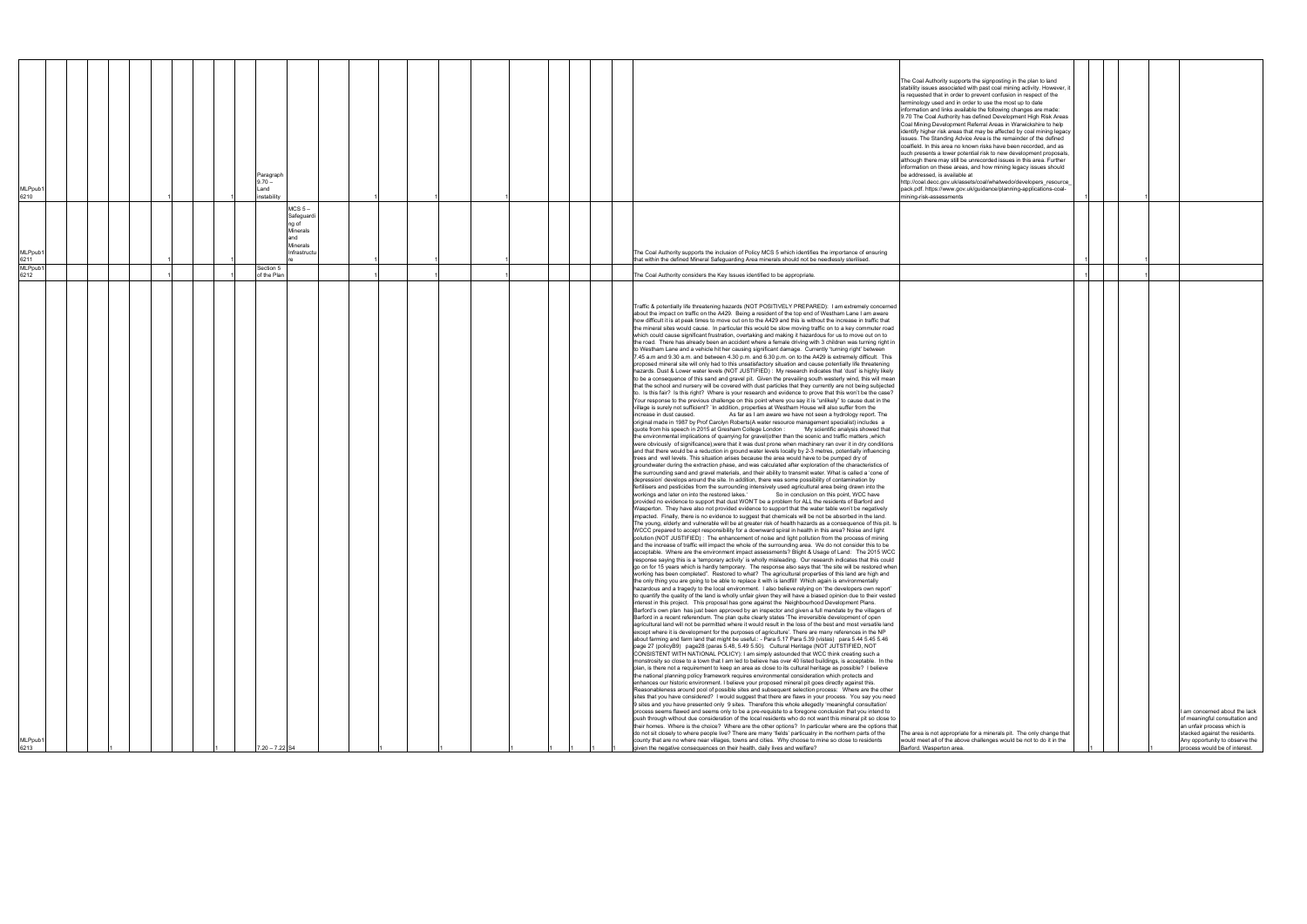|                                                                                                                                             |   |  |   | I am concerned about the lack<br>of meaningful consultation and |
|---------------------------------------------------------------------------------------------------------------------------------------------|---|--|---|-----------------------------------------------------------------|
|                                                                                                                                             |   |  |   | an unfair process which is                                      |
| The area is not appropriate for a minerals pit. The only change that<br>would meet all of the above challenges would be not to do it in the |   |  |   | stacked against the residents.                                  |
| Barford, Wasperton area.                                                                                                                    | 1 |  | 1 | Any opportunity to observe the<br>process would be of interest. |
|                                                                                                                                             |   |  |   |                                                                 |
|                                                                                                                                             |   |  |   |                                                                 |
|                                                                                                                                             |   |  |   |                                                                 |
|                                                                                                                                             |   |  |   |                                                                 |
|                                                                                                                                             |   |  |   |                                                                 |
|                                                                                                                                             |   |  |   |                                                                 |
|                                                                                                                                             |   |  |   |                                                                 |
|                                                                                                                                             |   |  |   |                                                                 |
|                                                                                                                                             |   |  |   |                                                                 |
|                                                                                                                                             |   |  |   |                                                                 |
|                                                                                                                                             |   |  |   |                                                                 |
|                                                                                                                                             |   |  |   |                                                                 |
|                                                                                                                                             |   |  |   |                                                                 |
|                                                                                                                                             |   |  |   |                                                                 |
|                                                                                                                                             |   |  |   |                                                                 |
|                                                                                                                                             |   |  |   |                                                                 |
|                                                                                                                                             |   |  |   |                                                                 |
|                                                                                                                                             |   |  |   |                                                                 |
|                                                                                                                                             |   |  |   |                                                                 |
|                                                                                                                                             |   |  |   |                                                                 |
|                                                                                                                                             |   |  |   |                                                                 |
| I consider the relevant tracks of land should be removed from the                                                                           |   |  |   |                                                                 |
| Minerals Plan. I do not wish to make oral representation                                                                                    |   |  |   |                                                                 |

| MLPpub1<br>6215                                                                                                                                                                                                                                                                                                                                                                                                                                                                                                                                                                                                                                                                                                                                                                                                                                                                                                                                                                                                                                                                                                                                                                                                                                                                                                                                                                                                                                                                                                                                                                                                                                                                                                                                                                                                                                                                                                                                                                                                                                                                                                                                                                                                                                                                                                                                                                                                                                                                                                                                                                                                                                                                                                                                                                                                                                                                                                                                                                                                                                                                                         | MLPpub1<br>6214                                                                                                                                                                                                                                                                                                                                                                                                                                                                                                                                                                                                                                                                                                                                                                                                                                                                                                                                                                                                                                                                                                                                                                                                                                                                                                                                                                                                                                                                                                                                                                                                                                                                                                                                                                                                                                                                                                                                                                                                                                                                                                                                                                                                                                                                                                                                                                                                                                                                                                                                                                                                                                                                                                                                                                                                                                                                                                                                                                                                                                                                                                                                                                                                                                                                                                                                                                                                                                                                                                                                                                                                                                                                                                                                                                                                                                                                                                                                                                                                                                                                                                                                                                                                                                                                                                                                                                                                                                                                                                                                                                                                                                                                                                                                                                                                                                                                                                                                                                                                                                                                                                                                                                                                                                                                                                                                                                                                                                                                                                                                                                                                                                                                                                                                                                                                                                                                                                                                                                                                                                                                                                                                                                                                                                                                                                                                                                                                                                                                                                                                                                                                                                                                                                                                                                                                                                                                                                       |
|---------------------------------------------------------------------------------------------------------------------------------------------------------------------------------------------------------------------------------------------------------------------------------------------------------------------------------------------------------------------------------------------------------------------------------------------------------------------------------------------------------------------------------------------------------------------------------------------------------------------------------------------------------------------------------------------------------------------------------------------------------------------------------------------------------------------------------------------------------------------------------------------------------------------------------------------------------------------------------------------------------------------------------------------------------------------------------------------------------------------------------------------------------------------------------------------------------------------------------------------------------------------------------------------------------------------------------------------------------------------------------------------------------------------------------------------------------------------------------------------------------------------------------------------------------------------------------------------------------------------------------------------------------------------------------------------------------------------------------------------------------------------------------------------------------------------------------------------------------------------------------------------------------------------------------------------------------------------------------------------------------------------------------------------------------------------------------------------------------------------------------------------------------------------------------------------------------------------------------------------------------------------------------------------------------------------------------------------------------------------------------------------------------------------------------------------------------------------------------------------------------------------------------------------------------------------------------------------------------------------------------------------------------------------------------------------------------------------------------------------------------------------------------------------------------------------------------------------------------------------------------------------------------------------------------------------------------------------------------------------------------------------------------------------------------------------------------------------------------|-----------------------------------------------------------------------------------------------------------------------------------------------------------------------------------------------------------------------------------------------------------------------------------------------------------------------------------------------------------------------------------------------------------------------------------------------------------------------------------------------------------------------------------------------------------------------------------------------------------------------------------------------------------------------------------------------------------------------------------------------------------------------------------------------------------------------------------------------------------------------------------------------------------------------------------------------------------------------------------------------------------------------------------------------------------------------------------------------------------------------------------------------------------------------------------------------------------------------------------------------------------------------------------------------------------------------------------------------------------------------------------------------------------------------------------------------------------------------------------------------------------------------------------------------------------------------------------------------------------------------------------------------------------------------------------------------------------------------------------------------------------------------------------------------------------------------------------------------------------------------------------------------------------------------------------------------------------------------------------------------------------------------------------------------------------------------------------------------------------------------------------------------------------------------------------------------------------------------------------------------------------------------------------------------------------------------------------------------------------------------------------------------------------------------------------------------------------------------------------------------------------------------------------------------------------------------------------------------------------------------------------------------------------------------------------------------------------------------------------------------------------------------------------------------------------------------------------------------------------------------------------------------------------------------------------------------------------------------------------------------------------------------------------------------------------------------------------------------------------------------------------------------------------------------------------------------------------------------------------------------------------------------------------------------------------------------------------------------------------------------------------------------------------------------------------------------------------------------------------------------------------------------------------------------------------------------------------------------------------------------------------------------------------------------------------------------------------------------------------------------------------------------------------------------------------------------------------------------------------------------------------------------------------------------------------------------------------------------------------------------------------------------------------------------------------------------------------------------------------------------------------------------------------------------------------------------------------------------------------------------------------------------------------------------------------------------------------------------------------------------------------------------------------------------------------------------------------------------------------------------------------------------------------------------------------------------------------------------------------------------------------------------------------------------------------------------------------------------------------------------------------------------------------------------------------------------------------------------------------------------------------------------------------------------------------------------------------------------------------------------------------------------------------------------------------------------------------------------------------------------------------------------------------------------------------------------------------------------------------------------------------------------------------------------------------------------------------------------------------------------------------------------------------------------------------------------------------------------------------------------------------------------------------------------------------------------------------------------------------------------------------------------------------------------------------------------------------------------------------------------------------------------------------------------------------------------------------------------------------------------------------------------------------------------------------------------------------------------------------------------------------------------------------------------------------------------------------------------------------------------------------------------------------------------------------------------------------------------------------------------------------------------------------------------------------------------------------------------------------------------------------------------------------------------------------------------------------------------------------------------------------------------------------------------------------------------------------------------------------------------------------------------------------------------------------------------------------------------------------------------------------------------------------------------------------------------------------------------------------------------------------------------------------------------|
|                                                                                                                                                                                                                                                                                                                                                                                                                                                                                                                                                                                                                                                                                                                                                                                                                                                                                                                                                                                                                                                                                                                                                                                                                                                                                                                                                                                                                                                                                                                                                                                                                                                                                                                                                                                                                                                                                                                                                                                                                                                                                                                                                                                                                                                                                                                                                                                                                                                                                                                                                                                                                                                                                                                                                                                                                                                                                                                                                                                                                                                                                                         |                                                                                                                                                                                                                                                                                                                                                                                                                                                                                                                                                                                                                                                                                                                                                                                                                                                                                                                                                                                                                                                                                                                                                                                                                                                                                                                                                                                                                                                                                                                                                                                                                                                                                                                                                                                                                                                                                                                                                                                                                                                                                                                                                                                                                                                                                                                                                                                                                                                                                                                                                                                                                                                                                                                                                                                                                                                                                                                                                                                                                                                                                                                                                                                                                                                                                                                                                                                                                                                                                                                                                                                                                                                                                                                                                                                                                                                                                                                                                                                                                                                                                                                                                                                                                                                                                                                                                                                                                                                                                                                                                                                                                                                                                                                                                                                                                                                                                                                                                                                                                                                                                                                                                                                                                                                                                                                                                                                                                                                                                                                                                                                                                                                                                                                                                                                                                                                                                                                                                                                                                                                                                                                                                                                                                                                                                                                                                                                                                                                                                                                                                                                                                                                                                                                                                                                                                                                                                                                       |
|                                                                                                                                                                                                                                                                                                                                                                                                                                                                                                                                                                                                                                                                                                                                                                                                                                                                                                                                                                                                                                                                                                                                                                                                                                                                                                                                                                                                                                                                                                                                                                                                                                                                                                                                                                                                                                                                                                                                                                                                                                                                                                                                                                                                                                                                                                                                                                                                                                                                                                                                                                                                                                                                                                                                                                                                                                                                                                                                                                                                                                                                                                         |                                                                                                                                                                                                                                                                                                                                                                                                                                                                                                                                                                                                                                                                                                                                                                                                                                                                                                                                                                                                                                                                                                                                                                                                                                                                                                                                                                                                                                                                                                                                                                                                                                                                                                                                                                                                                                                                                                                                                                                                                                                                                                                                                                                                                                                                                                                                                                                                                                                                                                                                                                                                                                                                                                                                                                                                                                                                                                                                                                                                                                                                                                                                                                                                                                                                                                                                                                                                                                                                                                                                                                                                                                                                                                                                                                                                                                                                                                                                                                                                                                                                                                                                                                                                                                                                                                                                                                                                                                                                                                                                                                                                                                                                                                                                                                                                                                                                                                                                                                                                                                                                                                                                                                                                                                                                                                                                                                                                                                                                                                                                                                                                                                                                                                                                                                                                                                                                                                                                                                                                                                                                                                                                                                                                                                                                                                                                                                                                                                                                                                                                                                                                                                                                                                                                                                                                                                                                                                                       |
|                                                                                                                                                                                                                                                                                                                                                                                                                                                                                                                                                                                                                                                                                                                                                                                                                                                                                                                                                                                                                                                                                                                                                                                                                                                                                                                                                                                                                                                                                                                                                                                                                                                                                                                                                                                                                                                                                                                                                                                                                                                                                                                                                                                                                                                                                                                                                                                                                                                                                                                                                                                                                                                                                                                                                                                                                                                                                                                                                                                                                                                                                                         |                                                                                                                                                                                                                                                                                                                                                                                                                                                                                                                                                                                                                                                                                                                                                                                                                                                                                                                                                                                                                                                                                                                                                                                                                                                                                                                                                                                                                                                                                                                                                                                                                                                                                                                                                                                                                                                                                                                                                                                                                                                                                                                                                                                                                                                                                                                                                                                                                                                                                                                                                                                                                                                                                                                                                                                                                                                                                                                                                                                                                                                                                                                                                                                                                                                                                                                                                                                                                                                                                                                                                                                                                                                                                                                                                                                                                                                                                                                                                                                                                                                                                                                                                                                                                                                                                                                                                                                                                                                                                                                                                                                                                                                                                                                                                                                                                                                                                                                                                                                                                                                                                                                                                                                                                                                                                                                                                                                                                                                                                                                                                                                                                                                                                                                                                                                                                                                                                                                                                                                                                                                                                                                                                                                                                                                                                                                                                                                                                                                                                                                                                                                                                                                                                                                                                                                                                                                                                                                       |
|                                                                                                                                                                                                                                                                                                                                                                                                                                                                                                                                                                                                                                                                                                                                                                                                                                                                                                                                                                                                                                                                                                                                                                                                                                                                                                                                                                                                                                                                                                                                                                                                                                                                                                                                                                                                                                                                                                                                                                                                                                                                                                                                                                                                                                                                                                                                                                                                                                                                                                                                                                                                                                                                                                                                                                                                                                                                                                                                                                                                                                                                                                         |                                                                                                                                                                                                                                                                                                                                                                                                                                                                                                                                                                                                                                                                                                                                                                                                                                                                                                                                                                                                                                                                                                                                                                                                                                                                                                                                                                                                                                                                                                                                                                                                                                                                                                                                                                                                                                                                                                                                                                                                                                                                                                                                                                                                                                                                                                                                                                                                                                                                                                                                                                                                                                                                                                                                                                                                                                                                                                                                                                                                                                                                                                                                                                                                                                                                                                                                                                                                                                                                                                                                                                                                                                                                                                                                                                                                                                                                                                                                                                                                                                                                                                                                                                                                                                                                                                                                                                                                                                                                                                                                                                                                                                                                                                                                                                                                                                                                                                                                                                                                                                                                                                                                                                                                                                                                                                                                                                                                                                                                                                                                                                                                                                                                                                                                                                                                                                                                                                                                                                                                                                                                                                                                                                                                                                                                                                                                                                                                                                                                                                                                                                                                                                                                                                                                                                                                                                                                                                                       |
|                                                                                                                                                                                                                                                                                                                                                                                                                                                                                                                                                                                                                                                                                                                                                                                                                                                                                                                                                                                                                                                                                                                                                                                                                                                                                                                                                                                                                                                                                                                                                                                                                                                                                                                                                                                                                                                                                                                                                                                                                                                                                                                                                                                                                                                                                                                                                                                                                                                                                                                                                                                                                                                                                                                                                                                                                                                                                                                                                                                                                                                                                                         |                                                                                                                                                                                                                                                                                                                                                                                                                                                                                                                                                                                                                                                                                                                                                                                                                                                                                                                                                                                                                                                                                                                                                                                                                                                                                                                                                                                                                                                                                                                                                                                                                                                                                                                                                                                                                                                                                                                                                                                                                                                                                                                                                                                                                                                                                                                                                                                                                                                                                                                                                                                                                                                                                                                                                                                                                                                                                                                                                                                                                                                                                                                                                                                                                                                                                                                                                                                                                                                                                                                                                                                                                                                                                                                                                                                                                                                                                                                                                                                                                                                                                                                                                                                                                                                                                                                                                                                                                                                                                                                                                                                                                                                                                                                                                                                                                                                                                                                                                                                                                                                                                                                                                                                                                                                                                                                                                                                                                                                                                                                                                                                                                                                                                                                                                                                                                                                                                                                                                                                                                                                                                                                                                                                                                                                                                                                                                                                                                                                                                                                                                                                                                                                                                                                                                                                                                                                                                                                       |
|                                                                                                                                                                                                                                                                                                                                                                                                                                                                                                                                                                                                                                                                                                                                                                                                                                                                                                                                                                                                                                                                                                                                                                                                                                                                                                                                                                                                                                                                                                                                                                                                                                                                                                                                                                                                                                                                                                                                                                                                                                                                                                                                                                                                                                                                                                                                                                                                                                                                                                                                                                                                                                                                                                                                                                                                                                                                                                                                                                                                                                                                                                         |                                                                                                                                                                                                                                                                                                                                                                                                                                                                                                                                                                                                                                                                                                                                                                                                                                                                                                                                                                                                                                                                                                                                                                                                                                                                                                                                                                                                                                                                                                                                                                                                                                                                                                                                                                                                                                                                                                                                                                                                                                                                                                                                                                                                                                                                                                                                                                                                                                                                                                                                                                                                                                                                                                                                                                                                                                                                                                                                                                                                                                                                                                                                                                                                                                                                                                                                                                                                                                                                                                                                                                                                                                                                                                                                                                                                                                                                                                                                                                                                                                                                                                                                                                                                                                                                                                                                                                                                                                                                                                                                                                                                                                                                                                                                                                                                                                                                                                                                                                                                                                                                                                                                                                                                                                                                                                                                                                                                                                                                                                                                                                                                                                                                                                                                                                                                                                                                                                                                                                                                                                                                                                                                                                                                                                                                                                                                                                                                                                                                                                                                                                                                                                                                                                                                                                                                                                                                                                                       |
|                                                                                                                                                                                                                                                                                                                                                                                                                                                                                                                                                                                                                                                                                                                                                                                                                                                                                                                                                                                                                                                                                                                                                                                                                                                                                                                                                                                                                                                                                                                                                                                                                                                                                                                                                                                                                                                                                                                                                                                                                                                                                                                                                                                                                                                                                                                                                                                                                                                                                                                                                                                                                                                                                                                                                                                                                                                                                                                                                                                                                                                                                                         |                                                                                                                                                                                                                                                                                                                                                                                                                                                                                                                                                                                                                                                                                                                                                                                                                                                                                                                                                                                                                                                                                                                                                                                                                                                                                                                                                                                                                                                                                                                                                                                                                                                                                                                                                                                                                                                                                                                                                                                                                                                                                                                                                                                                                                                                                                                                                                                                                                                                                                                                                                                                                                                                                                                                                                                                                                                                                                                                                                                                                                                                                                                                                                                                                                                                                                                                                                                                                                                                                                                                                                                                                                                                                                                                                                                                                                                                                                                                                                                                                                                                                                                                                                                                                                                                                                                                                                                                                                                                                                                                                                                                                                                                                                                                                                                                                                                                                                                                                                                                                                                                                                                                                                                                                                                                                                                                                                                                                                                                                                                                                                                                                                                                                                                                                                                                                                                                                                                                                                                                                                                                                                                                                                                                                                                                                                                                                                                                                                                                                                                                                                                                                                                                                                                                                                                                                                                                                                                       |
|                                                                                                                                                                                                                                                                                                                                                                                                                                                                                                                                                                                                                                                                                                                                                                                                                                                                                                                                                                                                                                                                                                                                                                                                                                                                                                                                                                                                                                                                                                                                                                                                                                                                                                                                                                                                                                                                                                                                                                                                                                                                                                                                                                                                                                                                                                                                                                                                                                                                                                                                                                                                                                                                                                                                                                                                                                                                                                                                                                                                                                                                                                         | $7.23 - 7.25$ S5                                                                                                                                                                                                                                                                                                                                                                                                                                                                                                                                                                                                                                                                                                                                                                                                                                                                                                                                                                                                                                                                                                                                                                                                                                                                                                                                                                                                                                                                                                                                                                                                                                                                                                                                                                                                                                                                                                                                                                                                                                                                                                                                                                                                                                                                                                                                                                                                                                                                                                                                                                                                                                                                                                                                                                                                                                                                                                                                                                                                                                                                                                                                                                                                                                                                                                                                                                                                                                                                                                                                                                                                                                                                                                                                                                                                                                                                                                                                                                                                                                                                                                                                                                                                                                                                                                                                                                                                                                                                                                                                                                                                                                                                                                                                                                                                                                                                                                                                                                                                                                                                                                                                                                                                                                                                                                                                                                                                                                                                                                                                                                                                                                                                                                                                                                                                                                                                                                                                                                                                                                                                                                                                                                                                                                                                                                                                                                                                                                                                                                                                                                                                                                                                                                                                                                                                                                                                                                      |
|                                                                                                                                                                                                                                                                                                                                                                                                                                                                                                                                                                                                                                                                                                                                                                                                                                                                                                                                                                                                                                                                                                                                                                                                                                                                                                                                                                                                                                                                                                                                                                                                                                                                                                                                                                                                                                                                                                                                                                                                                                                                                                                                                                                                                                                                                                                                                                                                                                                                                                                                                                                                                                                                                                                                                                                                                                                                                                                                                                                                                                                                                                         |                                                                                                                                                                                                                                                                                                                                                                                                                                                                                                                                                                                                                                                                                                                                                                                                                                                                                                                                                                                                                                                                                                                                                                                                                                                                                                                                                                                                                                                                                                                                                                                                                                                                                                                                                                                                                                                                                                                                                                                                                                                                                                                                                                                                                                                                                                                                                                                                                                                                                                                                                                                                                                                                                                                                                                                                                                                                                                                                                                                                                                                                                                                                                                                                                                                                                                                                                                                                                                                                                                                                                                                                                                                                                                                                                                                                                                                                                                                                                                                                                                                                                                                                                                                                                                                                                                                                                                                                                                                                                                                                                                                                                                                                                                                                                                                                                                                                                                                                                                                                                                                                                                                                                                                                                                                                                                                                                                                                                                                                                                                                                                                                                                                                                                                                                                                                                                                                                                                                                                                                                                                                                                                                                                                                                                                                                                                                                                                                                                                                                                                                                                                                                                                                                                                                                                                                                                                                                                                       |
|                                                                                                                                                                                                                                                                                                                                                                                                                                                                                                                                                                                                                                                                                                                                                                                                                                                                                                                                                                                                                                                                                                                                                                                                                                                                                                                                                                                                                                                                                                                                                                                                                                                                                                                                                                                                                                                                                                                                                                                                                                                                                                                                                                                                                                                                                                                                                                                                                                                                                                                                                                                                                                                                                                                                                                                                                                                                                                                                                                                                                                                                                                         |                                                                                                                                                                                                                                                                                                                                                                                                                                                                                                                                                                                                                                                                                                                                                                                                                                                                                                                                                                                                                                                                                                                                                                                                                                                                                                                                                                                                                                                                                                                                                                                                                                                                                                                                                                                                                                                                                                                                                                                                                                                                                                                                                                                                                                                                                                                                                                                                                                                                                                                                                                                                                                                                                                                                                                                                                                                                                                                                                                                                                                                                                                                                                                                                                                                                                                                                                                                                                                                                                                                                                                                                                                                                                                                                                                                                                                                                                                                                                                                                                                                                                                                                                                                                                                                                                                                                                                                                                                                                                                                                                                                                                                                                                                                                                                                                                                                                                                                                                                                                                                                                                                                                                                                                                                                                                                                                                                                                                                                                                                                                                                                                                                                                                                                                                                                                                                                                                                                                                                                                                                                                                                                                                                                                                                                                                                                                                                                                                                                                                                                                                                                                                                                                                                                                                                                                                                                                                                                       |
|                                                                                                                                                                                                                                                                                                                                                                                                                                                                                                                                                                                                                                                                                                                                                                                                                                                                                                                                                                                                                                                                                                                                                                                                                                                                                                                                                                                                                                                                                                                                                                                                                                                                                                                                                                                                                                                                                                                                                                                                                                                                                                                                                                                                                                                                                                                                                                                                                                                                                                                                                                                                                                                                                                                                                                                                                                                                                                                                                                                                                                                                                                         |                                                                                                                                                                                                                                                                                                                                                                                                                                                                                                                                                                                                                                                                                                                                                                                                                                                                                                                                                                                                                                                                                                                                                                                                                                                                                                                                                                                                                                                                                                                                                                                                                                                                                                                                                                                                                                                                                                                                                                                                                                                                                                                                                                                                                                                                                                                                                                                                                                                                                                                                                                                                                                                                                                                                                                                                                                                                                                                                                                                                                                                                                                                                                                                                                                                                                                                                                                                                                                                                                                                                                                                                                                                                                                                                                                                                                                                                                                                                                                                                                                                                                                                                                                                                                                                                                                                                                                                                                                                                                                                                                                                                                                                                                                                                                                                                                                                                                                                                                                                                                                                                                                                                                                                                                                                                                                                                                                                                                                                                                                                                                                                                                                                                                                                                                                                                                                                                                                                                                                                                                                                                                                                                                                                                                                                                                                                                                                                                                                                                                                                                                                                                                                                                                                                                                                                                                                                                                                                       |
|                                                                                                                                                                                                                                                                                                                                                                                                                                                                                                                                                                                                                                                                                                                                                                                                                                                                                                                                                                                                                                                                                                                                                                                                                                                                                                                                                                                                                                                                                                                                                                                                                                                                                                                                                                                                                                                                                                                                                                                                                                                                                                                                                                                                                                                                                                                                                                                                                                                                                                                                                                                                                                                                                                                                                                                                                                                                                                                                                                                                                                                                                                         |                                                                                                                                                                                                                                                                                                                                                                                                                                                                                                                                                                                                                                                                                                                                                                                                                                                                                                                                                                                                                                                                                                                                                                                                                                                                                                                                                                                                                                                                                                                                                                                                                                                                                                                                                                                                                                                                                                                                                                                                                                                                                                                                                                                                                                                                                                                                                                                                                                                                                                                                                                                                                                                                                                                                                                                                                                                                                                                                                                                                                                                                                                                                                                                                                                                                                                                                                                                                                                                                                                                                                                                                                                                                                                                                                                                                                                                                                                                                                                                                                                                                                                                                                                                                                                                                                                                                                                                                                                                                                                                                                                                                                                                                                                                                                                                                                                                                                                                                                                                                                                                                                                                                                                                                                                                                                                                                                                                                                                                                                                                                                                                                                                                                                                                                                                                                                                                                                                                                                                                                                                                                                                                                                                                                                                                                                                                                                                                                                                                                                                                                                                                                                                                                                                                                                                                                                                                                                                                       |
|                                                                                                                                                                                                                                                                                                                                                                                                                                                                                                                                                                                                                                                                                                                                                                                                                                                                                                                                                                                                                                                                                                                                                                                                                                                                                                                                                                                                                                                                                                                                                                                                                                                                                                                                                                                                                                                                                                                                                                                                                                                                                                                                                                                                                                                                                                                                                                                                                                                                                                                                                                                                                                                                                                                                                                                                                                                                                                                                                                                                                                                                                                         |                                                                                                                                                                                                                                                                                                                                                                                                                                                                                                                                                                                                                                                                                                                                                                                                                                                                                                                                                                                                                                                                                                                                                                                                                                                                                                                                                                                                                                                                                                                                                                                                                                                                                                                                                                                                                                                                                                                                                                                                                                                                                                                                                                                                                                                                                                                                                                                                                                                                                                                                                                                                                                                                                                                                                                                                                                                                                                                                                                                                                                                                                                                                                                                                                                                                                                                                                                                                                                                                                                                                                                                                                                                                                                                                                                                                                                                                                                                                                                                                                                                                                                                                                                                                                                                                                                                                                                                                                                                                                                                                                                                                                                                                                                                                                                                                                                                                                                                                                                                                                                                                                                                                                                                                                                                                                                                                                                                                                                                                                                                                                                                                                                                                                                                                                                                                                                                                                                                                                                                                                                                                                                                                                                                                                                                                                                                                                                                                                                                                                                                                                                                                                                                                                                                                                                                                                                                                                                                       |
|                                                                                                                                                                                                                                                                                                                                                                                                                                                                                                                                                                                                                                                                                                                                                                                                                                                                                                                                                                                                                                                                                                                                                                                                                                                                                                                                                                                                                                                                                                                                                                                                                                                                                                                                                                                                                                                                                                                                                                                                                                                                                                                                                                                                                                                                                                                                                                                                                                                                                                                                                                                                                                                                                                                                                                                                                                                                                                                                                                                                                                                                                                         |                                                                                                                                                                                                                                                                                                                                                                                                                                                                                                                                                                                                                                                                                                                                                                                                                                                                                                                                                                                                                                                                                                                                                                                                                                                                                                                                                                                                                                                                                                                                                                                                                                                                                                                                                                                                                                                                                                                                                                                                                                                                                                                                                                                                                                                                                                                                                                                                                                                                                                                                                                                                                                                                                                                                                                                                                                                                                                                                                                                                                                                                                                                                                                                                                                                                                                                                                                                                                                                                                                                                                                                                                                                                                                                                                                                                                                                                                                                                                                                                                                                                                                                                                                                                                                                                                                                                                                                                                                                                                                                                                                                                                                                                                                                                                                                                                                                                                                                                                                                                                                                                                                                                                                                                                                                                                                                                                                                                                                                                                                                                                                                                                                                                                                                                                                                                                                                                                                                                                                                                                                                                                                                                                                                                                                                                                                                                                                                                                                                                                                                                                                                                                                                                                                                                                                                                                                                                                                                       |
|                                                                                                                                                                                                                                                                                                                                                                                                                                                                                                                                                                                                                                                                                                                                                                                                                                                                                                                                                                                                                                                                                                                                                                                                                                                                                                                                                                                                                                                                                                                                                                                                                                                                                                                                                                                                                                                                                                                                                                                                                                                                                                                                                                                                                                                                                                                                                                                                                                                                                                                                                                                                                                                                                                                                                                                                                                                                                                                                                                                                                                                                                                         |                                                                                                                                                                                                                                                                                                                                                                                                                                                                                                                                                                                                                                                                                                                                                                                                                                                                                                                                                                                                                                                                                                                                                                                                                                                                                                                                                                                                                                                                                                                                                                                                                                                                                                                                                                                                                                                                                                                                                                                                                                                                                                                                                                                                                                                                                                                                                                                                                                                                                                                                                                                                                                                                                                                                                                                                                                                                                                                                                                                                                                                                                                                                                                                                                                                                                                                                                                                                                                                                                                                                                                                                                                                                                                                                                                                                                                                                                                                                                                                                                                                                                                                                                                                                                                                                                                                                                                                                                                                                                                                                                                                                                                                                                                                                                                                                                                                                                                                                                                                                                                                                                                                                                                                                                                                                                                                                                                                                                                                                                                                                                                                                                                                                                                                                                                                                                                                                                                                                                                                                                                                                                                                                                                                                                                                                                                                                                                                                                                                                                                                                                                                                                                                                                                                                                                                                                                                                                                                       |
|                                                                                                                                                                                                                                                                                                                                                                                                                                                                                                                                                                                                                                                                                                                                                                                                                                                                                                                                                                                                                                                                                                                                                                                                                                                                                                                                                                                                                                                                                                                                                                                                                                                                                                                                                                                                                                                                                                                                                                                                                                                                                                                                                                                                                                                                                                                                                                                                                                                                                                                                                                                                                                                                                                                                                                                                                                                                                                                                                                                                                                                                                                         |                                                                                                                                                                                                                                                                                                                                                                                                                                                                                                                                                                                                                                                                                                                                                                                                                                                                                                                                                                                                                                                                                                                                                                                                                                                                                                                                                                                                                                                                                                                                                                                                                                                                                                                                                                                                                                                                                                                                                                                                                                                                                                                                                                                                                                                                                                                                                                                                                                                                                                                                                                                                                                                                                                                                                                                                                                                                                                                                                                                                                                                                                                                                                                                                                                                                                                                                                                                                                                                                                                                                                                                                                                                                                                                                                                                                                                                                                                                                                                                                                                                                                                                                                                                                                                                                                                                                                                                                                                                                                                                                                                                                                                                                                                                                                                                                                                                                                                                                                                                                                                                                                                                                                                                                                                                                                                                                                                                                                                                                                                                                                                                                                                                                                                                                                                                                                                                                                                                                                                                                                                                                                                                                                                                                                                                                                                                                                                                                                                                                                                                                                                                                                                                                                                                                                                                                                                                                                                                       |
|                                                                                                                                                                                                                                                                                                                                                                                                                                                                                                                                                                                                                                                                                                                                                                                                                                                                                                                                                                                                                                                                                                                                                                                                                                                                                                                                                                                                                                                                                                                                                                                                                                                                                                                                                                                                                                                                                                                                                                                                                                                                                                                                                                                                                                                                                                                                                                                                                                                                                                                                                                                                                                                                                                                                                                                                                                                                                                                                                                                                                                                                                                         |                                                                                                                                                                                                                                                                                                                                                                                                                                                                                                                                                                                                                                                                                                                                                                                                                                                                                                                                                                                                                                                                                                                                                                                                                                                                                                                                                                                                                                                                                                                                                                                                                                                                                                                                                                                                                                                                                                                                                                                                                                                                                                                                                                                                                                                                                                                                                                                                                                                                                                                                                                                                                                                                                                                                                                                                                                                                                                                                                                                                                                                                                                                                                                                                                                                                                                                                                                                                                                                                                                                                                                                                                                                                                                                                                                                                                                                                                                                                                                                                                                                                                                                                                                                                                                                                                                                                                                                                                                                                                                                                                                                                                                                                                                                                                                                                                                                                                                                                                                                                                                                                                                                                                                                                                                                                                                                                                                                                                                                                                                                                                                                                                                                                                                                                                                                                                                                                                                                                                                                                                                                                                                                                                                                                                                                                                                                                                                                                                                                                                                                                                                                                                                                                                                                                                                                                                                                                                                                       |
|                                                                                                                                                                                                                                                                                                                                                                                                                                                                                                                                                                                                                                                                                                                                                                                                                                                                                                                                                                                                                                                                                                                                                                                                                                                                                                                                                                                                                                                                                                                                                                                                                                                                                                                                                                                                                                                                                                                                                                                                                                                                                                                                                                                                                                                                                                                                                                                                                                                                                                                                                                                                                                                                                                                                                                                                                                                                                                                                                                                                                                                                                                         |                                                                                                                                                                                                                                                                                                                                                                                                                                                                                                                                                                                                                                                                                                                                                                                                                                                                                                                                                                                                                                                                                                                                                                                                                                                                                                                                                                                                                                                                                                                                                                                                                                                                                                                                                                                                                                                                                                                                                                                                                                                                                                                                                                                                                                                                                                                                                                                                                                                                                                                                                                                                                                                                                                                                                                                                                                                                                                                                                                                                                                                                                                                                                                                                                                                                                                                                                                                                                                                                                                                                                                                                                                                                                                                                                                                                                                                                                                                                                                                                                                                                                                                                                                                                                                                                                                                                                                                                                                                                                                                                                                                                                                                                                                                                                                                                                                                                                                                                                                                                                                                                                                                                                                                                                                                                                                                                                                                                                                                                                                                                                                                                                                                                                                                                                                                                                                                                                                                                                                                                                                                                                                                                                                                                                                                                                                                                                                                                                                                                                                                                                                                                                                                                                                                                                                                                                                                                                                                       |
|                                                                                                                                                                                                                                                                                                                                                                                                                                                                                                                                                                                                                                                                                                                                                                                                                                                                                                                                                                                                                                                                                                                                                                                                                                                                                                                                                                                                                                                                                                                                                                                                                                                                                                                                                                                                                                                                                                                                                                                                                                                                                                                                                                                                                                                                                                                                                                                                                                                                                                                                                                                                                                                                                                                                                                                                                                                                                                                                                                                                                                                                                                         |                                                                                                                                                                                                                                                                                                                                                                                                                                                                                                                                                                                                                                                                                                                                                                                                                                                                                                                                                                                                                                                                                                                                                                                                                                                                                                                                                                                                                                                                                                                                                                                                                                                                                                                                                                                                                                                                                                                                                                                                                                                                                                                                                                                                                                                                                                                                                                                                                                                                                                                                                                                                                                                                                                                                                                                                                                                                                                                                                                                                                                                                                                                                                                                                                                                                                                                                                                                                                                                                                                                                                                                                                                                                                                                                                                                                                                                                                                                                                                                                                                                                                                                                                                                                                                                                                                                                                                                                                                                                                                                                                                                                                                                                                                                                                                                                                                                                                                                                                                                                                                                                                                                                                                                                                                                                                                                                                                                                                                                                                                                                                                                                                                                                                                                                                                                                                                                                                                                                                                                                                                                                                                                                                                                                                                                                                                                                                                                                                                                                                                                                                                                                                                                                                                                                                                                                                                                                                                                       |
|                                                                                                                                                                                                                                                                                                                                                                                                                                                                                                                                                                                                                                                                                                                                                                                                                                                                                                                                                                                                                                                                                                                                                                                                                                                                                                                                                                                                                                                                                                                                                                                                                                                                                                                                                                                                                                                                                                                                                                                                                                                                                                                                                                                                                                                                                                                                                                                                                                                                                                                                                                                                                                                                                                                                                                                                                                                                                                                                                                                                                                                                                                         |                                                                                                                                                                                                                                                                                                                                                                                                                                                                                                                                                                                                                                                                                                                                                                                                                                                                                                                                                                                                                                                                                                                                                                                                                                                                                                                                                                                                                                                                                                                                                                                                                                                                                                                                                                                                                                                                                                                                                                                                                                                                                                                                                                                                                                                                                                                                                                                                                                                                                                                                                                                                                                                                                                                                                                                                                                                                                                                                                                                                                                                                                                                                                                                                                                                                                                                                                                                                                                                                                                                                                                                                                                                                                                                                                                                                                                                                                                                                                                                                                                                                                                                                                                                                                                                                                                                                                                                                                                                                                                                                                                                                                                                                                                                                                                                                                                                                                                                                                                                                                                                                                                                                                                                                                                                                                                                                                                                                                                                                                                                                                                                                                                                                                                                                                                                                                                                                                                                                                                                                                                                                                                                                                                                                                                                                                                                                                                                                                                                                                                                                                                                                                                                                                                                                                                                                                                                                                                                       |
|                                                                                                                                                                                                                                                                                                                                                                                                                                                                                                                                                                                                                                                                                                                                                                                                                                                                                                                                                                                                                                                                                                                                                                                                                                                                                                                                                                                                                                                                                                                                                                                                                                                                                                                                                                                                                                                                                                                                                                                                                                                                                                                                                                                                                                                                                                                                                                                                                                                                                                                                                                                                                                                                                                                                                                                                                                                                                                                                                                                                                                                                                                         |                                                                                                                                                                                                                                                                                                                                                                                                                                                                                                                                                                                                                                                                                                                                                                                                                                                                                                                                                                                                                                                                                                                                                                                                                                                                                                                                                                                                                                                                                                                                                                                                                                                                                                                                                                                                                                                                                                                                                                                                                                                                                                                                                                                                                                                                                                                                                                                                                                                                                                                                                                                                                                                                                                                                                                                                                                                                                                                                                                                                                                                                                                                                                                                                                                                                                                                                                                                                                                                                                                                                                                                                                                                                                                                                                                                                                                                                                                                                                                                                                                                                                                                                                                                                                                                                                                                                                                                                                                                                                                                                                                                                                                                                                                                                                                                                                                                                                                                                                                                                                                                                                                                                                                                                                                                                                                                                                                                                                                                                                                                                                                                                                                                                                                                                                                                                                                                                                                                                                                                                                                                                                                                                                                                                                                                                                                                                                                                                                                                                                                                                                                                                                                                                                                                                                                                                                                                                                                                       |
| Not sound and reasonable because: The land is of the best and most versatile agricultural quality and if<br>subjected to gravel extraction it and the quality would be permanently lost to agriculture. The<br>Government has directed that poorer quality land should be used in preference to top quality land, so the<br>extraction from this land is counter to that policy. The quality is because of the sub level gravel and<br>therefore it would be short term benefit only to allow its removal and a long term loss, that is just an<br>opportunistic short term gain. There is no quota benefit to removing the gravel. Once the gravel has been<br>removed and taken away, the ground cannot by definition be restored to the quality that it it is now and it<br>is simply untruthful to suggest that it can. Permission to extract gravel from this site was rejected on<br>Appeal in 1993. One of the consequences of Brexit is that we should grow more food product in this<br>Country; to extract gravel would mean a reduction of food grown on this site. Traffic; there will be a<br>considerable and sustained increase in heavy slow moving traffic as a consequence of extraction which<br>will lead to an increase in accidents, an increase in conjestion on the bypass and on Longbridge<br>roundabout, and an increase in diesel and petrol emissions and particulates pollution. The use of heavy<br>vehicles on site for extraction when the land is dry will result in silicon dust rising up and this light dust<br>will sit in the atmosphere and be blown by the prevailing south west wind straight into Barford. This dust<br>is medically dangerous; it is breathed into the lungs and lodges in the lining. There is no escape for it and<br>like asbestos strands it clogs up the lungs and leads to lifetime disablement. The extraction will lead to a<br>reduction by 2 to 3 metres of ground water levels; this will harm surrounding vegetation and particularly<br>trees by depriving them of water. Not legally sound because: No reasons or arguments are made as to<br>why this site should be chosen for extraction over other sites; one concludes that it is just because it is<br>easier to get at and is available from the owner. These reasons do not make the proposal legally sound.<br>This Form 20 is prescriptive such that no Objections can apparently be entertained unless they are<br>presented as an answer to one of its questions; since Form 20 is presented as the only way of<br>responding, it precludes persons who are not accustomed to computers from objecting; limits and<br>restricts objections by limiting and crafting/slanting its questions; does not have a space where one is<br>asked to put ones name and address and yet that is one of your stipulations that one should give ones<br>I consider the relevant tracks of land should be removed from the<br>name and address; finally it is unnecessarily and it seems deliberately made complex.<br>Minerals Plan. I do not wish to make oral representation | Traffic & potentially life threatening hazards (NOT POSITIVELY PREPARED): I am extremely concerned<br>about the impact on traffic on the A429. Being a resident of the top end of Westham Lane I am aware<br>how difficult it is at peak times to move out on to the A429 and this is without the increase in traffic that<br>the mineral sites would cause. In particular this would be slow moving traffic on to a key commuter road<br>which could cause significant frustration, overtaking and making it hazardous for us to move out on to<br>the road. There has already been an accident where a female driving with 3 children was turning right in<br>to Westham Lane and a vehicle hit her causing significant damage. Currently 'turning right' between<br>7.45 a.m and 9.30 a.m. and between 4.30 p.m. and 6.30 p.m. on to the A429 is extremely difficult. This<br>proposed mineral site will only had to this unsatisfactory situation and cause potentially life threatening<br>hazards. Dust & Lower water levels (NOT JUSTIFIED): My research indicates that 'dust' is highly likely<br>to be a consequence of this sand and gravel pit. Given the prevailing south westerly wind, this will mean<br>that the school and nursery will be covered with dust particles that they currently are not being subjected<br>to. Is this fair? Is this right? Where is your research and evidence to prove that this won't be the case?<br>Your response to the previous challenge on this point where you say it is "unlikely" to cause dust in the<br>village is surely not sufficient? `In addition, properties at Westham House will also suffer from the<br>increase in dust caused.<br>As far as I am aware we have not seen a hydrology report. The<br>original made in 1987 by Prof Carolyn Roberts(A water resource management specialist) includes a<br>quote from his speech in 2015 at Gresham College London : "My scientific analysis showed that<br>the environmental implications of quarrying for gravel(other than the scenic and traffic matters , which<br>were obviously of significance), were that it was dust prone when machinery ran over it in dry conditions<br>and that there would be a reduction in ground water levels locally by 2-3 metres, potentially influencing<br>trees and well levels. This situation arises because the area would have to be pumped dry of<br>groundwater during the extraction phase, and was calculated after exploration of the characteristics of<br>the surrounding sand and gravel materials, and their ability to transmit water. What is called a 'cone of<br>depression' develops around the site. In addition, there was some possibility of contamination by<br>fertilisers and pesticides from the surrounding intensively used agricultural area being drawn into the<br>workings and later on into the restored lakes."<br>So in conclusion on this point, WCC have<br>provided no evidence to support that dust WON'T be a problem for ALL the residents of Barford and<br>Wasperton. They have also not provided evidence to support that the water table won't be negatively<br>impacted. Finally, there is no evidence to suggest that chemicals will be not be absorbed in the land.<br>The young, elderly and vulnerable will be at greater risk of health hazards as a consequence of this pit. Is<br>WCCC prepared to accept responsibility for a downward spiral in health in this area? Noise and light<br>polution (NOT JUSTIFIED): The enhancement of noise and light pollution from the process of mining<br>and the increase of traffic will impact the whole of the surrounding area. We do not consider this to be<br>acceptable. Where are the environment impact assessments? Blight & Usage of Land: The 2015 WCC<br>response saying this is a 'temporary activity' is wholly misleading. Our research indicates that this could<br>go on for 15 years which is hardly temporary. The response also says that "the site will be restored when<br>working has been completed". Restored to what? The agricultural properties of this land are high and<br>the only thing you are going to be able to replace it with is landfill! Which again is environmentally<br>hazardous and a tragedy to the local environment. I also believe relying on 'the developers own report'<br>to quantify the quality of the land is wholly unfair given they will have a biased opinion due to their vested<br>interest in this project. This proposal has gone against the Neighbourhood Development Plans.<br>Barford's own plan has just been approved by an inspector and given a full mandate by the villagers of<br>Barford in a recent referendum. The plan quite clearly states 'The irreversible development of open<br>agricultural land will not be permitted where it would result in the loss of the best and most versatile land<br>except where it is development for the purposes of agriculture'. There are many references in the NP<br>about farming and farm land that might be useful.: - Para 5.17 Para 5.39 (vistas) para 5.44 5.45 5.46<br>page 27 (policyB9) page28 (paras 5.48, 5.49 5.50). Cultural Heritage (NOT JUTSTIFIED, NOT<br>CONSISTENT WITH NATIONAL POLICY): I am simply astounded that WCC think creating such a<br>monstrosity so close to a town that I am led to believe has over 40 listed buildings, is acceptable. In the<br>plan, is there not a requirement to keep an area as close to its cultural heritage as possible? I believe<br>the national planning policy framework requires environmental consideration which protects and<br>enhances our historic environment. I believe your proposed mineral pit goes directly against this.<br>Reasonableness around pool of possible sites and subsequent selection process: Where are the other<br>sites that you have considered? I would suggest that there are flaws in your process. You say you need<br>9 sites and you have presented only 9 sites. Therefore this whole allegedly 'meaningful consultation'<br>process seems flawed and seems only to be a pre-requiste to a foregone conclusion that you intend to<br>push through without due consideration of the local residents who do not want this mineral pit so close to<br>their homes. Where is the choice? Where are the other options? In particular where are the options that<br>do not sit closely to where people live? There are many 'fields' particualry in the northern parts of the<br>The area is not appropriate for a minerals pit. The only change that<br>would meet all of the above challenges would be not to do it in the<br>county that are no where near villages, towns and cities. Why choose to mine so close to residents<br>given the negative consequences on their health, daily lives and welfare?<br>Barford, Wasperton area. |
|                                                                                                                                                                                                                                                                                                                                                                                                                                                                                                                                                                                                                                                                                                                                                                                                                                                                                                                                                                                                                                                                                                                                                                                                                                                                                                                                                                                                                                                                                                                                                                                                                                                                                                                                                                                                                                                                                                                                                                                                                                                                                                                                                                                                                                                                                                                                                                                                                                                                                                                                                                                                                                                                                                                                                                                                                                                                                                                                                                                                                                                                                                         | I am concerned about the la<br>of meaningful consultation a<br>an unfair process which is<br>stacked against the resident<br>Any opportunity to observe t<br>process would be of interest                                                                                                                                                                                                                                                                                                                                                                                                                                                                                                                                                                                                                                                                                                                                                                                                                                                                                                                                                                                                                                                                                                                                                                                                                                                                                                                                                                                                                                                                                                                                                                                                                                                                                                                                                                                                                                                                                                                                                                                                                                                                                                                                                                                                                                                                                                                                                                                                                                                                                                                                                                                                                                                                                                                                                                                                                                                                                                                                                                                                                                                                                                                                                                                                                                                                                                                                                                                                                                                                                                                                                                                                                                                                                                                                                                                                                                                                                                                                                                                                                                                                                                                                                                                                                                                                                                                                                                                                                                                                                                                                                                                                                                                                                                                                                                                                                                                                                                                                                                                                                                                                                                                                                                                                                                                                                                                                                                                                                                                                                                                                                                                                                                                                                                                                                                                                                                                                                                                                                                                                                                                                                                                                                                                                                                                                                                                                                                                                                                                                                                                                                                                                                                                                                                                             |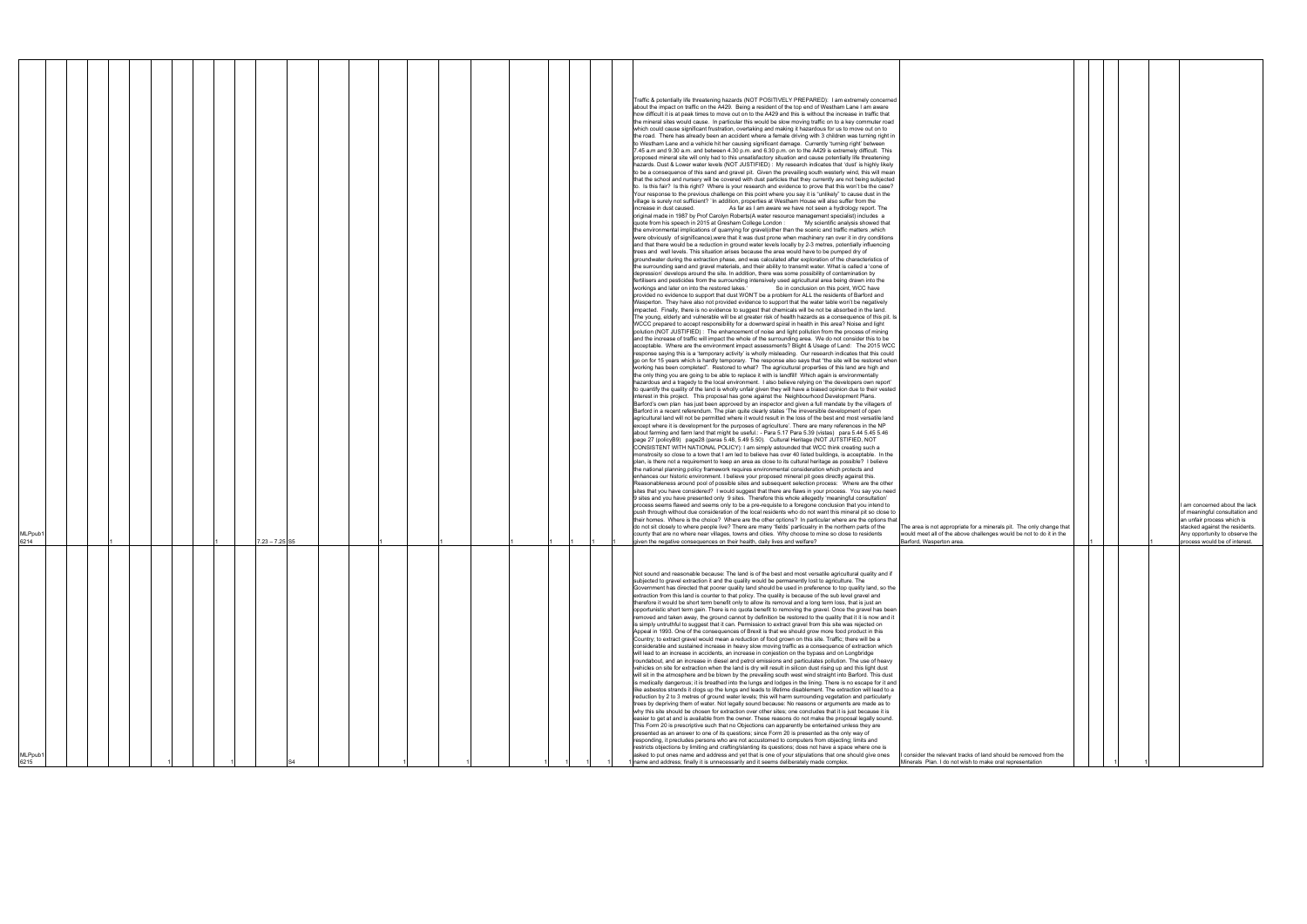| MLPpub<br>6216          |  |  |                        |                                |  |  |  |  | Not sound and reasonable because: The land is of the best and most versatile agricultural quality and if<br>subjected to gravel extraction it and the quality would be permanently lost to agriculture. The<br>Government has directed that poorer quality land should be used in preference to top quality land, so the<br>extraction from this land is counter to that policy. The quality is because of the sub level gravel and<br>therefore it would be short term benefit only to allow its removal and a long term loss, that is just an<br>opportunistic short term gain. There is no quota benefit to removing the gravel. Once the gravel has been<br>removed and taken away, the ground cannot by definition be restored to the quality that it it is now and it<br>is simply untruthful to suggest that it can. Permission to extract gravel from this site was rejected on<br>Appeal in 1993. One of the consequences of Brexit is that we should grow more food product in this<br>Country; to extract gravel would mean a reduction of food grown on this site. Traffic; there will be a<br>considerable and sustained increase in heavy slow moving traffic as a consequence of extraction which<br>will lead to an increase in accidents, an increase in conjestion on the bypass and on Longbridge<br>roundabout, and an increase in diesel and petrol emissions and particulates pollution. The use of heavy<br>vehicles on site for extraction when the land is dry will result in silicon dust rising up and this light dust<br>will sit in the atmosphere and be blown by the prevailing south west wind straight into Barford. This dust<br>is medically dangerous; it is breathed into the lungs and lodges in the lining. There is no escape for it and<br>like asbestos strands it clogs up the lungs and leads to lifetime disablement. The extraction will lead to a<br>reduction by 2 to 3 metres of ground water levels; this will harm surrounding vegetation and particularly<br>trees by depriving them of water. Not legally sound because: No reasons or arguments are made as to<br>why this site should be chosen for extraction over other sites; one concludes that it is just because it is<br>easier to get at and is available from the owner. These reasons do not make the proposal legally sound.<br>This Form 20 is prescriptive such that no Objections can apparently be entertained unless they are<br>presented as an answer to one of its questions; since Form 20 is presented as the only way of<br>responding, it precludes persons who are not accustomed to computers from objecting; limits and<br>restricts objections by limiting and crafting/slanting its questions; does not have a space where one is<br>asked to put ones name and address and yet that is one of your stipulations that one should give ones<br>I name and address; finally it is unnecessarily and it seems deliberately made complex.                                                                                                                                                                                                                  | consider the relevant tracks of land should be removed from the<br>Minerals Plan. I do not wish to make oral representation                                                                                                                                                                                                                                                                                                                                                                                                                                                                                                                       |  |  |
|-------------------------|--|--|------------------------|--------------------------------|--|--|--|--|-------------------------------------------------------------------------------------------------------------------------------------------------------------------------------------------------------------------------------------------------------------------------------------------------------------------------------------------------------------------------------------------------------------------------------------------------------------------------------------------------------------------------------------------------------------------------------------------------------------------------------------------------------------------------------------------------------------------------------------------------------------------------------------------------------------------------------------------------------------------------------------------------------------------------------------------------------------------------------------------------------------------------------------------------------------------------------------------------------------------------------------------------------------------------------------------------------------------------------------------------------------------------------------------------------------------------------------------------------------------------------------------------------------------------------------------------------------------------------------------------------------------------------------------------------------------------------------------------------------------------------------------------------------------------------------------------------------------------------------------------------------------------------------------------------------------------------------------------------------------------------------------------------------------------------------------------------------------------------------------------------------------------------------------------------------------------------------------------------------------------------------------------------------------------------------------------------------------------------------------------------------------------------------------------------------------------------------------------------------------------------------------------------------------------------------------------------------------------------------------------------------------------------------------------------------------------------------------------------------------------------------------------------------------------------------------------------------------------------------------------------------------------------------------------------------------------------------------------------------------------------------------------------------------------------------------------------------------------------------------------------------------------------------------------------------------------------------------------------------------------------------------------------------------------------------------|---------------------------------------------------------------------------------------------------------------------------------------------------------------------------------------------------------------------------------------------------------------------------------------------------------------------------------------------------------------------------------------------------------------------------------------------------------------------------------------------------------------------------------------------------------------------------------------------------------------------------------------------------|--|--|
| MLPpub1<br>6217         |  |  |                        | $MCS2$ .<br>Sand and<br>gravel |  |  |  |  | Provision is based on the 10 year sales average (2006 - 2015) i.e. 0.573 Mtpa and the Plan states an<br>intention to provide up to 2032 i.e. a period of 15 years. The Council will also seek to maintain a 7 year<br>landbank of permitted reserves. The planned level of provision is greater than the 3 years sales average<br>2012 -15 by 300,000t and would require an increase in current production capacity in the county. It is<br>noted that a number of quarries have ceased production during recent years (refer to paragraph 3.1 of<br>the Warwickshire Local Aggregate Assessment 2016) and it is considered important that the Plan<br>provides for replacement production capacity, particularly in view of anticipated demand associated with Policy MCS 2 should state: "Throughout the Plan period, provision<br>strategic housing growth for Greater Birmingham and the construction of new infrastructure. The level of will be made to maintain a landbank of at least 7 years for sand and<br>provision is consistent with the requirements of paragraph 145 of the National Planning Policy<br>1 Framework but a landbank of at least 7 years should be maintained throughout the Plan period.                                                                                                                                                                                                                                                                                                                                                                                                                                                                                                                                                                                                                                                                                                                                                                                                                                                                                                                                                                                                                                                                                                                                                                                                                                                                                                                                                                                                                                                                                                                                                                                                                                                                                                                                                                                                                                                                                                                                                                   | gravel". This is required to ensure consistency with paragraph 145<br>of the National Planning Policy Framework.                                                                                                                                                                                                                                                                                                                                                                                                                                                                                                                                  |  |  |
| MLPpub1<br>6218         |  |  | 8.27 and<br>table 10.1 |                                |  |  |  |  | Clay is known to be exported from Kingsbury Quarry to the Sandown Works in Walsall as this was<br>indicated in a planning application to Walsall Council to allow increased imports of clay to Sandown<br>1 Works (ref: 15/0303/FL).                                                                                                                                                                                                                                                                                                                                                                                                                                                                                                                                                                                                                                                                                                                                                                                                                                                                                                                                                                                                                                                                                                                                                                                                                                                                                                                                                                                                                                                                                                                                                                                                                                                                                                                                                                                                                                                                                                                                                                                                                                                                                                                                                                                                                                                                                                                                                                                                                                                                                                                                                                                                                                                                                                                                                                                                                                                                                                                                                      | Paragraph 8.27 should be amended so that it states: "Provision of<br>clay and marl from this quarry is also known to support clay product<br>manufacture at a works in Walsall. The Council intends to monitor<br>the supply of clays to works outside the county as part of ongoing co-<br>operation with other mineral planning authorities." This will ensure<br>that the Plan is effective in assessing the provision of clay and<br>consistent with paragraph 163 of the National Planning Policy<br>Framework. A requirement to monitor clay supplied to works outside<br>the county should be added to table 10.1 in monitoring Policy MCS |  |  |
| MLPpub1                 |  |  | Paragraph              |                                |  |  |  |  | I can confirm the position set out in respect of paragraph 8.27 on Clay and on behalf of Walsall Council I                                                                                                                                                                                                                                                                                                                                                                                                                                                                                                                                                                                                                                                                                                                                                                                                                                                                                                                                                                                                                                                                                                                                                                                                                                                                                                                                                                                                                                                                                                                                                                                                                                                                                                                                                                                                                                                                                                                                                                                                                                                                                                                                                                                                                                                                                                                                                                                                                                                                                                                                                                                                                                                                                                                                                                                                                                                                                                                                                                                                                                                                                | I can confirm the position set out in respect of paragraph 8.27 on<br>Clay and on behalf of Walsall Council I support the representation                                                                                                                                                                                                                                                                                                                                                                                                                                                                                                          |  |  |
| 6219<br>MLPpub1<br>6220 |  |  | 8.27                   |                                |  |  |  |  | support the representation made on behalf of Staffordshire<br>Considered to be not positively prepared based on the traffic considerations and the issues this may<br>cause on a very busy road. The village is already congested and walking children to school in the<br>mornings and exiting the junction onto the busy roads is not compatible with this proposal. Not justified<br>based on the visual appearance this will create on the outskirts of a small village. This will have a lasting Do not feel qualified to comment on preferred wording however it<br>long term impact that will never be fully restored                                                                                                                                                                                                                                                                                                                                                                                                                                                                                                                                                                                                                                                                                                                                                                                                                                                                                                                                                                                                                                                                                                                                                                                                                                                                                                                                                                                                                                                                                                                                                                                                                                                                                                                                                                                                                                                                                                                                                                                                                                                                                                                                                                                                                                                                                                                                                                                                                                                                                                                                                              | made on behalf of Staffordshire<br>appears an ill-conceived choice based on the points raised in Q5.                                                                                                                                                                                                                                                                                                                                                                                                                                                                                                                                              |  |  |
| MLPpub1<br>6221         |  |  |                        |                                |  |  |  |  | Not justified based on the visual appearance this will create on the outskirts of a small village. This will<br>have a lasting long term impact that will never be fully restored Not justified based on the based on the<br>amount of noise and dust this will potentially create which is likely to drift across to the village and may<br>lead to health issues with children and elderly residents                                                                                                                                                                                                                                                                                                                                                                                                                                                                                                                                                                                                                                                                                                                                                                                                                                                                                                                                                                                                                                                                                                                                                                                                                                                                                                                                                                                                                                                                                                                                                                                                                                                                                                                                                                                                                                                                                                                                                                                                                                                                                                                                                                                                                                                                                                                                                                                                                                                                                                                                                                                                                                                                                                                                                                                    | Do not feel qualified to comment on preferred wording however it<br>appears an ill-conceived choice based on the points raised in Q5.                                                                                                                                                                                                                                                                                                                                                                                                                                                                                                             |  |  |
| MLPpub1<br>6222         |  |  |                        |                                |  |  |  |  | Considered to be not positively prepared based on the traffic considerations and the issues this may<br>cause on a very busy road Not justified based on the visual appearance this will create on the outskirts of<br>a small village Not effective based on the land classification of this site currently and a seeming lack of<br>sequential test                                                                                                                                                                                                                                                                                                                                                                                                                                                                                                                                                                                                                                                                                                                                                                                                                                                                                                                                                                                                                                                                                                                                                                                                                                                                                                                                                                                                                                                                                                                                                                                                                                                                                                                                                                                                                                                                                                                                                                                                                                                                                                                                                                                                                                                                                                                                                                                                                                                                                                                                                                                                                                                                                                                                                                                                                                     | Do not feel qualified to comment on preferred wording however it<br>appears an ill-conceived choice based on the points raised in Q5.                                                                                                                                                                                                                                                                                                                                                                                                                                                                                                             |  |  |
| MLPpub1<br>6223         |  |  |                        |                                |  |  |  |  | Not justified based on the visual appearance this will create on the outskirts of a small village. This will<br>have a lasting long term impact that will never be fully restored Not consistent with the Local plan or<br>national planning policy based on the existence of listed building within short proximity, the land<br>1 classification selected or the levels of dust and noise that will be produced.                                                                                                                                                                                                                                                                                                                                                                                                                                                                                                                                                                                                                                                                                                                                                                                                                                                                                                                                                                                                                                                                                                                                                                                                                                                                                                                                                                                                                                                                                                                                                                                                                                                                                                                                                                                                                                                                                                                                                                                                                                                                                                                                                                                                                                                                                                                                                                                                                                                                                                                                                                                                                                                                                                                                                                        | Do not feel qualified to comment on preferred wording however it<br>appears an ill-conceived choice based on the points raised in Q5.                                                                                                                                                                                                                                                                                                                                                                                                                                                                                                             |  |  |
| MLPpub1<br>6224         |  |  |                        |                                |  |  |  |  | In my opinion the Minerals Plan is ' unsound' as follows: 1. Not Positively Prepared - Traffic The<br>proposed single access point to Site 4 will result in heavy lorry traffic (which we understand could be as<br>frequent as one every five minutes). This will increase accident risk and cause congestion and traffic<br>issues. The plan does not take account of existing and future traffic problems in conjunction with other<br>local developments. The rapid increase in housing development in the Wellesbourne area will lead to a<br>considerable increase in the traffic using the A429 particularly during rush hour periods. There are<br>already problems for local residents turning on to the A429 from Barford and there have been a number<br>of accidents including one fatality. This proposed site can only exacerbate this. 2. Not Justified -<br>Visual Interest and Blight This land is currently flat, open farmland with fertile, free-draining soil which is<br>intensively farmed for food production. The existing views across the land from the A429 and local<br>footpaths would be adversely affected by the proposed plan for Site 4. In the former Appeal in 1993, the<br>Secretary of State stated "the site makes a positive contribution to the pleasant countryside extending<br>either side of the River Avon" and that "there would be some material harm to the appearance of the<br>locality". This situation still exists today. Barford lies in the direction of the prevailing winds and would<br>suffer considerable blight in the form of noise and dust pollution and associated health risks. Properties<br>in the immediate vicinity of the site would be adversely affected in terms of saleability and insurance.<br>3. Not Effective - Land Restoration The sub-strata of gravel on the land at Site 4 ensures that it has<br>excellent drainage. If the gravel is replaced with inert fill, the drainage properties will not be restored,<br>making a return to best agricultural land impossible. This has been clearly illustrated with the gravel<br>extraction on land near to Charlecote which is now frequently flooded and unusable as farmland, despite<br>promises to the contrary by the contractors. The plan states that there is a restricted supply of inert fill; if<br>Site 4 is one of the largest areas under consideration this will surely create a risk of delay for the<br>restoration process, leaving the area unsightly and unusable for a long period of time. 4. Not<br>consistent with National Policy Most of the land at Site 4 land is grade 2 or 3a (Best and Most Versatile).<br>WCC have excluded other sites with lower grade land despite Government policy stating that local<br>planning authorities should use poorer quality land in preference. Permission to extract gravel on this<br>site was thrown out on Appeal in 1993 when the Secretary of State agreed that there were a number<br>significant environmental objections including the fact "that the site includes land of the best and most<br>versatile quality, some of which would be permanently lost to agriculture". | I do not think there are any changes that would make this plan<br>'sound' regarding Site 4. The location is not suitable for minerals<br>extraction and should be removed from the plan in favour of other<br>sites that have fewer issues and are further away from populated<br>areas.                                                                                                                                                                                                                                                                                                                                                          |  |  |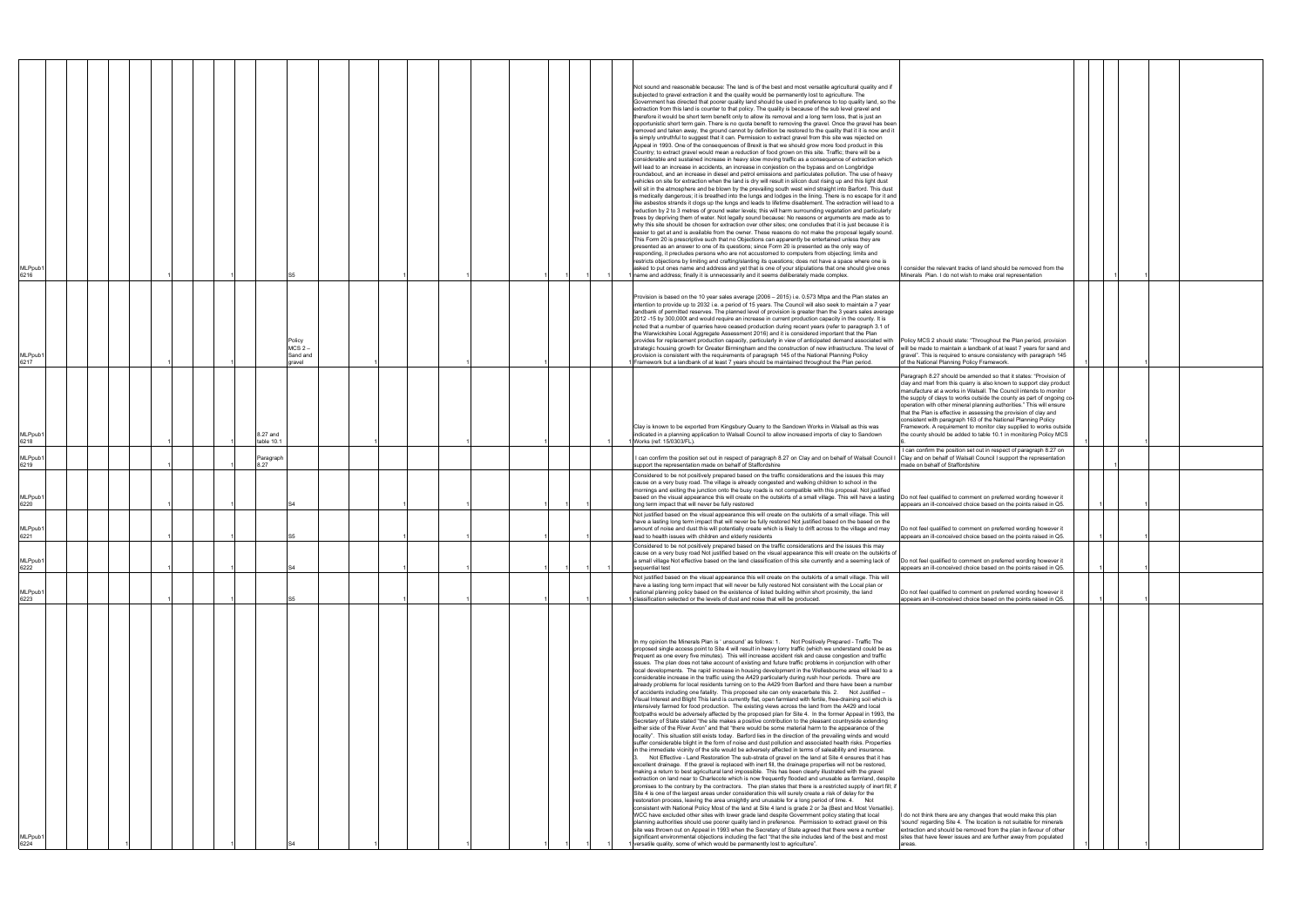| MLPpub1<br>6227                                                                                                                                                                                                                                                                                                                                                                                                                                                                                                                                                                                                                                                                                                                                                                                                                                                                                                                                                                                                                                                                                                                                                                                                                                                                                                                                                                                                                                                                                                                                                                                                                                                                                                                                                                                                                                                                                                                                                                                                                                                                                                                                                                                                                                                                                                                                                                                                                                                                                                                                                                                                                                                                                                                                                                                                                                                                                                                                                                                                                                                                                                                                                                                                                                                                                                                                                                                                                                                                                                                                                                                                                                                                                                                                                                                                                                                                                                                                                                                                                                                                                                                                                                                                                                                                                                                                                                                                                                                                                                               | <b>MLPpub</b><br>6226                                                                                                                                                                                                                                                                                                                                                                                                                                                                                                                                                                                                                                                                                                                                                                                                                                                                                                                                                                                                                                                                                                                                                                                                                                                                                                                                                                                                                                                                                                                                                                                                                                                                                                                                                                                                                                                                                                                                                                                                                                                                                                                                                                                                                                                                                                                                                                                                                                                                                                                                                                                            | MLPpub1<br>6225                                                                                                                                                                                                                                                                                                                                                                                                                                                                                                                                                                                                                                                                                                                                                                                                                                                                                                                                                                                                                                                                                                                                                                                                                                                                                                                                                                                                                                                                                                                                                                                                                                                                                                                                                                                                                                                                                                                                                                                                                                                                                                                                                                                                                                                                                                                                                                                                                                                                                                                      |
|-------------------------------------------------------------------------------------------------------------------------------------------------------------------------------------------------------------------------------------------------------------------------------------------------------------------------------------------------------------------------------------------------------------------------------------------------------------------------------------------------------------------------------------------------------------------------------------------------------------------------------------------------------------------------------------------------------------------------------------------------------------------------------------------------------------------------------------------------------------------------------------------------------------------------------------------------------------------------------------------------------------------------------------------------------------------------------------------------------------------------------------------------------------------------------------------------------------------------------------------------------------------------------------------------------------------------------------------------------------------------------------------------------------------------------------------------------------------------------------------------------------------------------------------------------------------------------------------------------------------------------------------------------------------------------------------------------------------------------------------------------------------------------------------------------------------------------------------------------------------------------------------------------------------------------------------------------------------------------------------------------------------------------------------------------------------------------------------------------------------------------------------------------------------------------------------------------------------------------------------------------------------------------------------------------------------------------------------------------------------------------------------------------------------------------------------------------------------------------------------------------------------------------------------------------------------------------------------------------------------------------------------------------------------------------------------------------------------------------------------------------------------------------------------------------------------------------------------------------------------------------------------------------------------------------------------------------------------------------------------------------------------------------------------------------------------------------------------------------------------------------------------------------------------------------------------------------------------------------------------------------------------------------------------------------------------------------------------------------------------------------------------------------------------------------------------------------------------------------------------------------------------------------------------------------------------------------------------------------------------------------------------------------------------------------------------------------------------------------------------------------------------------------------------------------------------------------------------------------------------------------------------------------------------------------------------------------------------------------------------------------------------------------------------------------------------------------------------------------------------------------------------------------------------------------------------------------------------------------------------------------------------------------------------------------------------------------------------------------------------------------------------------------------------------------------------------------------------------------------------------------------------------------|------------------------------------------------------------------------------------------------------------------------------------------------------------------------------------------------------------------------------------------------------------------------------------------------------------------------------------------------------------------------------------------------------------------------------------------------------------------------------------------------------------------------------------------------------------------------------------------------------------------------------------------------------------------------------------------------------------------------------------------------------------------------------------------------------------------------------------------------------------------------------------------------------------------------------------------------------------------------------------------------------------------------------------------------------------------------------------------------------------------------------------------------------------------------------------------------------------------------------------------------------------------------------------------------------------------------------------------------------------------------------------------------------------------------------------------------------------------------------------------------------------------------------------------------------------------------------------------------------------------------------------------------------------------------------------------------------------------------------------------------------------------------------------------------------------------------------------------------------------------------------------------------------------------------------------------------------------------------------------------------------------------------------------------------------------------------------------------------------------------------------------------------------------------------------------------------------------------------------------------------------------------------------------------------------------------------------------------------------------------------------------------------------------------------------------------------------------------------------------------------------------------------------------------------------------------------------------------------------------------|--------------------------------------------------------------------------------------------------------------------------------------------------------------------------------------------------------------------------------------------------------------------------------------------------------------------------------------------------------------------------------------------------------------------------------------------------------------------------------------------------------------------------------------------------------------------------------------------------------------------------------------------------------------------------------------------------------------------------------------------------------------------------------------------------------------------------------------------------------------------------------------------------------------------------------------------------------------------------------------------------------------------------------------------------------------------------------------------------------------------------------------------------------------------------------------------------------------------------------------------------------------------------------------------------------------------------------------------------------------------------------------------------------------------------------------------------------------------------------------------------------------------------------------------------------------------------------------------------------------------------------------------------------------------------------------------------------------------------------------------------------------------------------------------------------------------------------------------------------------------------------------------------------------------------------------------------------------------------------------------------------------------------------------------------------------------------------------------------------------------------------------------------------------------------------------------------------------------------------------------------------------------------------------------------------------------------------------------------------------------------------------------------------------------------------------------------------------------------------------------------------------------------------------|
|                                                                                                                                                                                                                                                                                                                                                                                                                                                                                                                                                                                                                                                                                                                                                                                                                                                                                                                                                                                                                                                                                                                                                                                                                                                                                                                                                                                                                                                                                                                                                                                                                                                                                                                                                                                                                                                                                                                                                                                                                                                                                                                                                                                                                                                                                                                                                                                                                                                                                                                                                                                                                                                                                                                                                                                                                                                                                                                                                                                                                                                                                                                                                                                                                                                                                                                                                                                                                                                                                                                                                                                                                                                                                                                                                                                                                                                                                                                                                                                                                                                                                                                                                                                                                                                                                                                                                                                                                                                                                                                               |                                                                                                                                                                                                                                                                                                                                                                                                                                                                                                                                                                                                                                                                                                                                                                                                                                                                                                                                                                                                                                                                                                                                                                                                                                                                                                                                                                                                                                                                                                                                                                                                                                                                                                                                                                                                                                                                                                                                                                                                                                                                                                                                                                                                                                                                                                                                                                                                                                                                                                                                                                                                                  |                                                                                                                                                                                                                                                                                                                                                                                                                                                                                                                                                                                                                                                                                                                                                                                                                                                                                                                                                                                                                                                                                                                                                                                                                                                                                                                                                                                                                                                                                                                                                                                                                                                                                                                                                                                                                                                                                                                                                                                                                                                                                                                                                                                                                                                                                                                                                                                                                                                                                                                                      |
|                                                                                                                                                                                                                                                                                                                                                                                                                                                                                                                                                                                                                                                                                                                                                                                                                                                                                                                                                                                                                                                                                                                                                                                                                                                                                                                                                                                                                                                                                                                                                                                                                                                                                                                                                                                                                                                                                                                                                                                                                                                                                                                                                                                                                                                                                                                                                                                                                                                                                                                                                                                                                                                                                                                                                                                                                                                                                                                                                                                                                                                                                                                                                                                                                                                                                                                                                                                                                                                                                                                                                                                                                                                                                                                                                                                                                                                                                                                                                                                                                                                                                                                                                                                                                                                                                                                                                                                                                                                                                                                               |                                                                                                                                                                                                                                                                                                                                                                                                                                                                                                                                                                                                                                                                                                                                                                                                                                                                                                                                                                                                                                                                                                                                                                                                                                                                                                                                                                                                                                                                                                                                                                                                                                                                                                                                                                                                                                                                                                                                                                                                                                                                                                                                                                                                                                                                                                                                                                                                                                                                                                                                                                                                                  |                                                                                                                                                                                                                                                                                                                                                                                                                                                                                                                                                                                                                                                                                                                                                                                                                                                                                                                                                                                                                                                                                                                                                                                                                                                                                                                                                                                                                                                                                                                                                                                                                                                                                                                                                                                                                                                                                                                                                                                                                                                                                                                                                                                                                                                                                                                                                                                                                                                                                                                                      |
|                                                                                                                                                                                                                                                                                                                                                                                                                                                                                                                                                                                                                                                                                                                                                                                                                                                                                                                                                                                                                                                                                                                                                                                                                                                                                                                                                                                                                                                                                                                                                                                                                                                                                                                                                                                                                                                                                                                                                                                                                                                                                                                                                                                                                                                                                                                                                                                                                                                                                                                                                                                                                                                                                                                                                                                                                                                                                                                                                                                                                                                                                                                                                                                                                                                                                                                                                                                                                                                                                                                                                                                                                                                                                                                                                                                                                                                                                                                                                                                                                                                                                                                                                                                                                                                                                                                                                                                                                                                                                                                               |                                                                                                                                                                                                                                                                                                                                                                                                                                                                                                                                                                                                                                                                                                                                                                                                                                                                                                                                                                                                                                                                                                                                                                                                                                                                                                                                                                                                                                                                                                                                                                                                                                                                                                                                                                                                                                                                                                                                                                                                                                                                                                                                                                                                                                                                                                                                                                                                                                                                                                                                                                                                                  |                                                                                                                                                                                                                                                                                                                                                                                                                                                                                                                                                                                                                                                                                                                                                                                                                                                                                                                                                                                                                                                                                                                                                                                                                                                                                                                                                                                                                                                                                                                                                                                                                                                                                                                                                                                                                                                                                                                                                                                                                                                                                                                                                                                                                                                                                                                                                                                                                                                                                                                                      |
|                                                                                                                                                                                                                                                                                                                                                                                                                                                                                                                                                                                                                                                                                                                                                                                                                                                                                                                                                                                                                                                                                                                                                                                                                                                                                                                                                                                                                                                                                                                                                                                                                                                                                                                                                                                                                                                                                                                                                                                                                                                                                                                                                                                                                                                                                                                                                                                                                                                                                                                                                                                                                                                                                                                                                                                                                                                                                                                                                                                                                                                                                                                                                                                                                                                                                                                                                                                                                                                                                                                                                                                                                                                                                                                                                                                                                                                                                                                                                                                                                                                                                                                                                                                                                                                                                                                                                                                                                                                                                                                               |                                                                                                                                                                                                                                                                                                                                                                                                                                                                                                                                                                                                                                                                                                                                                                                                                                                                                                                                                                                                                                                                                                                                                                                                                                                                                                                                                                                                                                                                                                                                                                                                                                                                                                                                                                                                                                                                                                                                                                                                                                                                                                                                                                                                                                                                                                                                                                                                                                                                                                                                                                                                                  |                                                                                                                                                                                                                                                                                                                                                                                                                                                                                                                                                                                                                                                                                                                                                                                                                                                                                                                                                                                                                                                                                                                                                                                                                                                                                                                                                                                                                                                                                                                                                                                                                                                                                                                                                                                                                                                                                                                                                                                                                                                                                                                                                                                                                                                                                                                                                                                                                                                                                                                                      |
|                                                                                                                                                                                                                                                                                                                                                                                                                                                                                                                                                                                                                                                                                                                                                                                                                                                                                                                                                                                                                                                                                                                                                                                                                                                                                                                                                                                                                                                                                                                                                                                                                                                                                                                                                                                                                                                                                                                                                                                                                                                                                                                                                                                                                                                                                                                                                                                                                                                                                                                                                                                                                                                                                                                                                                                                                                                                                                                                                                                                                                                                                                                                                                                                                                                                                                                                                                                                                                                                                                                                                                                                                                                                                                                                                                                                                                                                                                                                                                                                                                                                                                                                                                                                                                                                                                                                                                                                                                                                                                                               |                                                                                                                                                                                                                                                                                                                                                                                                                                                                                                                                                                                                                                                                                                                                                                                                                                                                                                                                                                                                                                                                                                                                                                                                                                                                                                                                                                                                                                                                                                                                                                                                                                                                                                                                                                                                                                                                                                                                                                                                                                                                                                                                                                                                                                                                                                                                                                                                                                                                                                                                                                                                                  |                                                                                                                                                                                                                                                                                                                                                                                                                                                                                                                                                                                                                                                                                                                                                                                                                                                                                                                                                                                                                                                                                                                                                                                                                                                                                                                                                                                                                                                                                                                                                                                                                                                                                                                                                                                                                                                                                                                                                                                                                                                                                                                                                                                                                                                                                                                                                                                                                                                                                                                                      |
|                                                                                                                                                                                                                                                                                                                                                                                                                                                                                                                                                                                                                                                                                                                                                                                                                                                                                                                                                                                                                                                                                                                                                                                                                                                                                                                                                                                                                                                                                                                                                                                                                                                                                                                                                                                                                                                                                                                                                                                                                                                                                                                                                                                                                                                                                                                                                                                                                                                                                                                                                                                                                                                                                                                                                                                                                                                                                                                                                                                                                                                                                                                                                                                                                                                                                                                                                                                                                                                                                                                                                                                                                                                                                                                                                                                                                                                                                                                                                                                                                                                                                                                                                                                                                                                                                                                                                                                                                                                                                                                               |                                                                                                                                                                                                                                                                                                                                                                                                                                                                                                                                                                                                                                                                                                                                                                                                                                                                                                                                                                                                                                                                                                                                                                                                                                                                                                                                                                                                                                                                                                                                                                                                                                                                                                                                                                                                                                                                                                                                                                                                                                                                                                                                                                                                                                                                                                                                                                                                                                                                                                                                                                                                                  |                                                                                                                                                                                                                                                                                                                                                                                                                                                                                                                                                                                                                                                                                                                                                                                                                                                                                                                                                                                                                                                                                                                                                                                                                                                                                                                                                                                                                                                                                                                                                                                                                                                                                                                                                                                                                                                                                                                                                                                                                                                                                                                                                                                                                                                                                                                                                                                                                                                                                                                                      |
|                                                                                                                                                                                                                                                                                                                                                                                                                                                                                                                                                                                                                                                                                                                                                                                                                                                                                                                                                                                                                                                                                                                                                                                                                                                                                                                                                                                                                                                                                                                                                                                                                                                                                                                                                                                                                                                                                                                                                                                                                                                                                                                                                                                                                                                                                                                                                                                                                                                                                                                                                                                                                                                                                                                                                                                                                                                                                                                                                                                                                                                                                                                                                                                                                                                                                                                                                                                                                                                                                                                                                                                                                                                                                                                                                                                                                                                                                                                                                                                                                                                                                                                                                                                                                                                                                                                                                                                                                                                                                                                               |                                                                                                                                                                                                                                                                                                                                                                                                                                                                                                                                                                                                                                                                                                                                                                                                                                                                                                                                                                                                                                                                                                                                                                                                                                                                                                                                                                                                                                                                                                                                                                                                                                                                                                                                                                                                                                                                                                                                                                                                                                                                                                                                                                                                                                                                                                                                                                                                                                                                                                                                                                                                                  |                                                                                                                                                                                                                                                                                                                                                                                                                                                                                                                                                                                                                                                                                                                                                                                                                                                                                                                                                                                                                                                                                                                                                                                                                                                                                                                                                                                                                                                                                                                                                                                                                                                                                                                                                                                                                                                                                                                                                                                                                                                                                                                                                                                                                                                                                                                                                                                                                                                                                                                                      |
|                                                                                                                                                                                                                                                                                                                                                                                                                                                                                                                                                                                                                                                                                                                                                                                                                                                                                                                                                                                                                                                                                                                                                                                                                                                                                                                                                                                                                                                                                                                                                                                                                                                                                                                                                                                                                                                                                                                                                                                                                                                                                                                                                                                                                                                                                                                                                                                                                                                                                                                                                                                                                                                                                                                                                                                                                                                                                                                                                                                                                                                                                                                                                                                                                                                                                                                                                                                                                                                                                                                                                                                                                                                                                                                                                                                                                                                                                                                                                                                                                                                                                                                                                                                                                                                                                                                                                                                                                                                                                                                               |                                                                                                                                                                                                                                                                                                                                                                                                                                                                                                                                                                                                                                                                                                                                                                                                                                                                                                                                                                                                                                                                                                                                                                                                                                                                                                                                                                                                                                                                                                                                                                                                                                                                                                                                                                                                                                                                                                                                                                                                                                                                                                                                                                                                                                                                                                                                                                                                                                                                                                                                                                                                                  |                                                                                                                                                                                                                                                                                                                                                                                                                                                                                                                                                                                                                                                                                                                                                                                                                                                                                                                                                                                                                                                                                                                                                                                                                                                                                                                                                                                                                                                                                                                                                                                                                                                                                                                                                                                                                                                                                                                                                                                                                                                                                                                                                                                                                                                                                                                                                                                                                                                                                                                                      |
|                                                                                                                                                                                                                                                                                                                                                                                                                                                                                                                                                                                                                                                                                                                                                                                                                                                                                                                                                                                                                                                                                                                                                                                                                                                                                                                                                                                                                                                                                                                                                                                                                                                                                                                                                                                                                                                                                                                                                                                                                                                                                                                                                                                                                                                                                                                                                                                                                                                                                                                                                                                                                                                                                                                                                                                                                                                                                                                                                                                                                                                                                                                                                                                                                                                                                                                                                                                                                                                                                                                                                                                                                                                                                                                                                                                                                                                                                                                                                                                                                                                                                                                                                                                                                                                                                                                                                                                                                                                                                                                               |                                                                                                                                                                                                                                                                                                                                                                                                                                                                                                                                                                                                                                                                                                                                                                                                                                                                                                                                                                                                                                                                                                                                                                                                                                                                                                                                                                                                                                                                                                                                                                                                                                                                                                                                                                                                                                                                                                                                                                                                                                                                                                                                                                                                                                                                                                                                                                                                                                                                                                                                                                                                                  |                                                                                                                                                                                                                                                                                                                                                                                                                                                                                                                                                                                                                                                                                                                                                                                                                                                                                                                                                                                                                                                                                                                                                                                                                                                                                                                                                                                                                                                                                                                                                                                                                                                                                                                                                                                                                                                                                                                                                                                                                                                                                                                                                                                                                                                                                                                                                                                                                                                                                                                                      |
|                                                                                                                                                                                                                                                                                                                                                                                                                                                                                                                                                                                                                                                                                                                                                                                                                                                                                                                                                                                                                                                                                                                                                                                                                                                                                                                                                                                                                                                                                                                                                                                                                                                                                                                                                                                                                                                                                                                                                                                                                                                                                                                                                                                                                                                                                                                                                                                                                                                                                                                                                                                                                                                                                                                                                                                                                                                                                                                                                                                                                                                                                                                                                                                                                                                                                                                                                                                                                                                                                                                                                                                                                                                                                                                                                                                                                                                                                                                                                                                                                                                                                                                                                                                                                                                                                                                                                                                                                                                                                                                               |                                                                                                                                                                                                                                                                                                                                                                                                                                                                                                                                                                                                                                                                                                                                                                                                                                                                                                                                                                                                                                                                                                                                                                                                                                                                                                                                                                                                                                                                                                                                                                                                                                                                                                                                                                                                                                                                                                                                                                                                                                                                                                                                                                                                                                                                                                                                                                                                                                                                                                                                                                                                                  |                                                                                                                                                                                                                                                                                                                                                                                                                                                                                                                                                                                                                                                                                                                                                                                                                                                                                                                                                                                                                                                                                                                                                                                                                                                                                                                                                                                                                                                                                                                                                                                                                                                                                                                                                                                                                                                                                                                                                                                                                                                                                                                                                                                                                                                                                                                                                                                                                                                                                                                                      |
|                                                                                                                                                                                                                                                                                                                                                                                                                                                                                                                                                                                                                                                                                                                                                                                                                                                                                                                                                                                                                                                                                                                                                                                                                                                                                                                                                                                                                                                                                                                                                                                                                                                                                                                                                                                                                                                                                                                                                                                                                                                                                                                                                                                                                                                                                                                                                                                                                                                                                                                                                                                                                                                                                                                                                                                                                                                                                                                                                                                                                                                                                                                                                                                                                                                                                                                                                                                                                                                                                                                                                                                                                                                                                                                                                                                                                                                                                                                                                                                                                                                                                                                                                                                                                                                                                                                                                                                                                                                                                                                               |                                                                                                                                                                                                                                                                                                                                                                                                                                                                                                                                                                                                                                                                                                                                                                                                                                                                                                                                                                                                                                                                                                                                                                                                                                                                                                                                                                                                                                                                                                                                                                                                                                                                                                                                                                                                                                                                                                                                                                                                                                                                                                                                                                                                                                                                                                                                                                                                                                                                                                                                                                                                                  |                                                                                                                                                                                                                                                                                                                                                                                                                                                                                                                                                                                                                                                                                                                                                                                                                                                                                                                                                                                                                                                                                                                                                                                                                                                                                                                                                                                                                                                                                                                                                                                                                                                                                                                                                                                                                                                                                                                                                                                                                                                                                                                                                                                                                                                                                                                                                                                                                                                                                                                                      |
|                                                                                                                                                                                                                                                                                                                                                                                                                                                                                                                                                                                                                                                                                                                                                                                                                                                                                                                                                                                                                                                                                                                                                                                                                                                                                                                                                                                                                                                                                                                                                                                                                                                                                                                                                                                                                                                                                                                                                                                                                                                                                                                                                                                                                                                                                                                                                                                                                                                                                                                                                                                                                                                                                                                                                                                                                                                                                                                                                                                                                                                                                                                                                                                                                                                                                                                                                                                                                                                                                                                                                                                                                                                                                                                                                                                                                                                                                                                                                                                                                                                                                                                                                                                                                                                                                                                                                                                                                                                                                                                               |                                                                                                                                                                                                                                                                                                                                                                                                                                                                                                                                                                                                                                                                                                                                                                                                                                                                                                                                                                                                                                                                                                                                                                                                                                                                                                                                                                                                                                                                                                                                                                                                                                                                                                                                                                                                                                                                                                                                                                                                                                                                                                                                                                                                                                                                                                                                                                                                                                                                                                                                                                                                                  |                                                                                                                                                                                                                                                                                                                                                                                                                                                                                                                                                                                                                                                                                                                                                                                                                                                                                                                                                                                                                                                                                                                                                                                                                                                                                                                                                                                                                                                                                                                                                                                                                                                                                                                                                                                                                                                                                                                                                                                                                                                                                                                                                                                                                                                                                                                                                                                                                                                                                                                                      |
|                                                                                                                                                                                                                                                                                                                                                                                                                                                                                                                                                                                                                                                                                                                                                                                                                                                                                                                                                                                                                                                                                                                                                                                                                                                                                                                                                                                                                                                                                                                                                                                                                                                                                                                                                                                                                                                                                                                                                                                                                                                                                                                                                                                                                                                                                                                                                                                                                                                                                                                                                                                                                                                                                                                                                                                                                                                                                                                                                                                                                                                                                                                                                                                                                                                                                                                                                                                                                                                                                                                                                                                                                                                                                                                                                                                                                                                                                                                                                                                                                                                                                                                                                                                                                                                                                                                                                                                                                                                                                                                               |                                                                                                                                                                                                                                                                                                                                                                                                                                                                                                                                                                                                                                                                                                                                                                                                                                                                                                                                                                                                                                                                                                                                                                                                                                                                                                                                                                                                                                                                                                                                                                                                                                                                                                                                                                                                                                                                                                                                                                                                                                                                                                                                                                                                                                                                                                                                                                                                                                                                                                                                                                                                                  |                                                                                                                                                                                                                                                                                                                                                                                                                                                                                                                                                                                                                                                                                                                                                                                                                                                                                                                                                                                                                                                                                                                                                                                                                                                                                                                                                                                                                                                                                                                                                                                                                                                                                                                                                                                                                                                                                                                                                                                                                                                                                                                                                                                                                                                                                                                                                                                                                                                                                                                                      |
| The Warwickshire County Council Draft Minerals Plan is unsound because: It fails to recognize that by<br>proceeding with Site 4, it will completely obliterate large swathes of the best and most versatile land in<br>Warwickshire. This is against Government Policy and as such renders the plan unjustified. It fails to<br>recognize that it will not be able to restore the land to its original level or quality. The plan states it will be<br>returned to agriculture by using inert fill but later contradicts itself by stating there is insufficient inert fill<br>and sites may well be left un-restored for significantly longer periods than originally thought. This is likely<br>to be compounded due to Site 4 being one of the largest proposed sites. The plan is therefore failing to<br>justify its own findings. It fails to recognize that the restoration of this land will result in waterlogged,<br>boggy land. This land is currently graded 2 and 3a. This is so due to the quality of the topsoil and the<br>ability of the subsoils to allow free drainage. By removing the material that makes it free draining the land<br>will restore to infertile, boggy and water logged land. Any land returned to agriculture will be of<br>significantly lower grade thus making the plan contrary to National Policy. It fails to recognize the ruling of<br>the Secretary of State in 1993. As a result of extensive building recently and since 1993, there is even<br>less high quality agricultural land than in the 90's and therefore the protection and preservation of this<br>land for agriculture, should be even greater than in 1993. The plan fails to give due consideration to the<br>safety of implementing this proposal. There has been little input from Highways as to how it will safely<br>allow large, heavy, gravel laden lorries to access an extremely busy, fast flowing A429. I accept that<br>once a lorry is on the highway and is up to speed, the A429 can possibly cope. However, the accessing<br>of the A429 is fraught with danger and will result in serious casualty. Junction 15 of the M40 is already<br>accepted country wide as a junction renowned for blockage. The addition of gravel lorries will do nothing<br>to improve the situation. The failure to disregard the situation of highways and safety renders the plan as<br>being not positively prepared. The Secretary of State commented in 1993 that "the area of land to the<br>East of the A429 forms an attractive and "positive contribution to the pleasant countryside extending<br>either side of the River Avon "and would be permanently lost If this is the opinion of the secretary of<br>State how does Warwickshire County Council feel it appropriate to include such land in a minerals plan.<br>The plan fails to take notice of the significant health hazard that this proposal would cause to the<br>residents of Barford, especially the numerous children at the local Primary School and Day Nursery.<br>Special note should be given to residents of Glebe Farm (a young farming family with very young child)<br>which directly abuts the most south westerly part of this proposed site and lies directly in the prevailing<br>wind. The draft mineral plan fails to recognize the importance of preserving the numerous Listed<br>Due to the decision by the Law Lords in 1993 and the clear<br>Buildings in their settings, particularly, Wasperton Farm, Forge Cottage and Wasperton House. The<br>evidence regarding the existing quality of the land which would be<br>Sustainability Appraisal states "significant negative effects are predicted" and as such this proposed plan permanently lost to high grade agriculture, Warwickshire County<br>is in contravention of National Policy. The village of Wasperton is already significantly separated from its Council should remove Site 4 from the minerals plan and promote<br>closest village within the joint parish, Barford, by the very busy and dangerous A429 and inadequate<br>the land for future farming and supply of food for its residents. In the<br>footpath. The introduction of a gravel pit at Site 4 will further isolate the villagers of Wasperton,<br>event that this plan becomes allocated it should at the very least<br>particularly the elderly, or young who are unable to drive. See attached document<br>provide for a suitable standoff around the buildings of Glebe Farm, | The MLP is unsound on the basis that the publication document and the Sustainability Appraisal report<br>are not positively prepared, justified as appropriate based on robust evidence, has flaws in terms of<br>questionable viability and deliverability and is therefore not in accordance with the NPPF on matters of:<br>Protecting Heritage Assets (Refer to Attached Representation, Site 5 Section 1) Visual Intrusion (Refer<br>to Attached Representation, Site 5 Section 2) Access (Refer to Attached Representation, Site 5<br>Section 3) Site Viability (Refer to Attached Representation, Site 5 Section 4) BMV Agricultural Land<br>(Refer to Attached Representation, Site 5 Section 5) Land Restoration (Refer to Attached<br>Representation, Site 5 Sections 6&7) Environmental Effects (Refer to Attached Representation, Site 5<br>Section 8) The SA shows a flawed process for the following reasons: (Refer to Attached Representation,<br>Site 5 Section 9) An inadequate SA Framework. The reasons for the selection and rejection of sites<br>has not been outlined within the SA report contrary to the Regulations and Guidance. The key findings<br>of the consultations and how they have been taken into consideration, particularly the Statutory<br>Consultees, have not been included within the SA report or NTS. The SA of the sites is not linked to<br>any evidence base. It is assumed further studies at the planning application will identify the effects.<br>In order to assist the council<br>There are discrepancies in the scoring and assessment of sites. The absence of any evidence means<br>and the Planning Inspector in<br>that the results cannot be verified. The likely significant effects of implementing the plan and the<br>appropriately considering the<br>reasonable alternatives have not been identified, described or evaluated in accordance with the<br>Refer to Section 5. The Plan needs to robustly assess the matters<br>representation and any further<br>Regulations (Environmental Assessment of Plans and Programmes Regulations 2004) The viability<br>outlined in a justified manner and demonstrate that sites 4 and 5 are<br>investigation required in<br>appropriate in the context of significant environmental objections<br>assessing its relation to testing<br>and deliverability of the proposals have not been assessed contrary to the NPPF. The failures in the<br>SA process mean that the Plan cannot be found sound. See attached report<br>outlined by a Government Inspector in 1993<br>the soundness of the plan | The MLP is unsound on the basis that the publication document and the Sustainability Appraisal report<br>are not positively prepared, justified as appropriate based on robust evidence, has flaws in terms of<br>questionable viability and deliverability and is therefore not in accordance with the NPPF on matters of:<br>Protecting Heritage Assets (Refer to Attached Representation, Site 4 Section 1) Visual Intrusion (Refer<br>to Attached Representation, Site 4 Section 2) Access (Refer to Attached Representation, Site 4<br>Section 3) BMV Agricultural Land (Refer to Attached Representation, Site 4 Section 4) Land<br>Restoration (Refer to Attached Representation, Site 4 Sections 5&6) Environmental Effects (Refer to<br>Attached Representation, Site 4 Section 7) The SA shows a flawed process for the following reasons:<br>(Refer to Attached Representation, Site 4 Section 8) An inadequate SA Framework. The reasons for<br>the selection and rejection of sites has not been outlined within the SA report contrary to the Regulations<br>and Guidance. The key findings of the consultations and how they have been taken into consideration,<br>particularly the Statutory Consultees, have not been included within the SA report or NTS.  The SA of<br>the sites is not linked to any evidence base. It is assumed further studies at the planning application will<br>In order to assist the council<br>identify the effects. There are discrepancies in the scoring and assessment of sites. The absence of<br>and the Planning Inspector in<br>any evidence means that the results cannot be verified. The likely significant effects of implementing<br>appropriately considering the<br>the plan and the reasonable alternatives have not been identified, described or evaluated in accordance Refer to Section 5. The Plan needs to robustly assess the matters<br>representation and any further<br>with the Regulations (Environmental Assessment of Plans and Programmes Regulations 2004) The<br>outlined in a justified manner and demonstrate that sites 4 and 5 are<br>investigation required in<br>viability and deliverability of the proposals have not been assessed contrary to the NPPF. The failures appropriate in the context of significant environmental objections<br>assessing its relation to testing<br>in the SA process mean that the Plan cannot be found sound. See attached report<br>outlined by a Government Inspector in 1993<br>the soundness of the plan |
|                                                                                                                                                                                                                                                                                                                                                                                                                                                                                                                                                                                                                                                                                                                                                                                                                                                                                                                                                                                                                                                                                                                                                                                                                                                                                                                                                                                                                                                                                                                                                                                                                                                                                                                                                                                                                                                                                                                                                                                                                                                                                                                                                                                                                                                                                                                                                                                                                                                                                                                                                                                                                                                                                                                                                                                                                                                                                                                                                                                                                                                                                                                                                                                                                                                                                                                                                                                                                                                                                                                                                                                                                                                                                                                                                                                                                                                                                                                                                                                                                                                                                                                                                                                                                                                                                                                                                                                                                                                                                                                               |                                                                                                                                                                                                                                                                                                                                                                                                                                                                                                                                                                                                                                                                                                                                                                                                                                                                                                                                                                                                                                                                                                                                                                                                                                                                                                                                                                                                                                                                                                                                                                                                                                                                                                                                                                                                                                                                                                                                                                                                                                                                                                                                                                                                                                                                                                                                                                                                                                                                                                                                                                                                                  |                                                                                                                                                                                                                                                                                                                                                                                                                                                                                                                                                                                                                                                                                                                                                                                                                                                                                                                                                                                                                                                                                                                                                                                                                                                                                                                                                                                                                                                                                                                                                                                                                                                                                                                                                                                                                                                                                                                                                                                                                                                                                                                                                                                                                                                                                                                                                                                                                                                                                                                                      |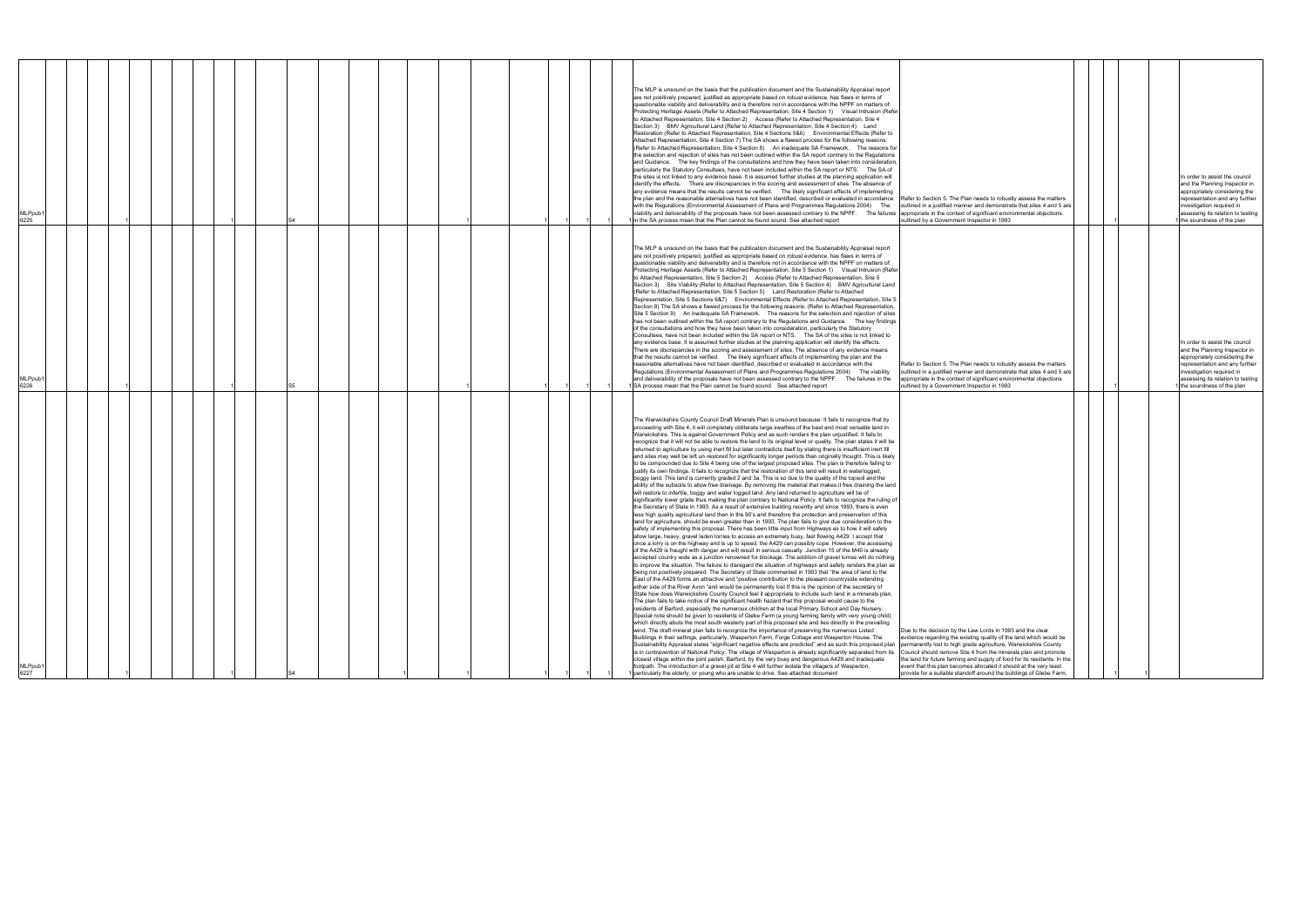|  |  |  |  |  |  |  |  |  |  | I consider the Minerals Local Plan to be UNSOUND for the following reasons: The inclusion of Site 5 is                                                                                                                    |
|--|--|--|--|--|--|--|--|--|--|---------------------------------------------------------------------------------------------------------------------------------------------------------------------------------------------------------------------------|
|  |  |  |  |  |  |  |  |  |  | based on inaccurate and contradictory information. The volumes for extraction are not effectively justified<br>or calculated. The plan states that there is 300,000 tonnes of sand and gravel available for extraction at |
|  |  |  |  |  |  |  |  |  |  | site 5. This figure is based on data from a previous proposal in the 1980's. In this proposal, the standoff                                                                                                               |
|  |  |  |  |  |  |  |  |  |  | from Seven Elms and Glebe Farm was 30 metres and there was no provision for the access track over                                                                                                                         |
|  |  |  |  |  |  |  |  |  |  | which residential properties have a legal right of way. The current draft plan states there should be a                                                                                                                   |
|  |  |  |  |  |  |  |  |  |  | minimum of 100 metres stand off from the residential properties and the need to retain and protect the<br>access track. As a result, the plan is not effective and the proposal to obtain 300.000 tonnes from Site 5      |
|  |  |  |  |  |  |  |  |  |  | is undeliverable. This is further re-enforced when considering that 100 metres may well be considered an                                                                                                                  |
|  |  |  |  |  |  |  |  |  |  | insufficient standoff as it would not sufficiently mitigate against the impact of damage to the landscape of                                                                                                              |
|  |  |  |  |  |  |  |  |  |  | a listed building in its setting and to guard against the hazards of dust and its damage to human health.                                                                                                                 |
|  |  |  |  |  |  |  |  |  |  | Site 5 is very flat and open. Bunding and tree planting would be inappropriate in landscape terms and<br>ineffective in health terms as both Seven Elms and Seven Elms Barn lie directly in the prevailing wind. It       |
|  |  |  |  |  |  |  |  |  |  | is interesting to note WCC's response to the first consultation whereby, by omission they admit that these                                                                                                                |
|  |  |  |  |  |  |  |  |  |  | two properties are adversely impacted: "the northern half of the site is likely to be beyond the prevailing                                                                                                               |
|  |  |  |  |  |  |  |  |  |  | wind", meaning and admitting the properties are directly in the path of the prevailing wind for the southern                                                                                                              |
|  |  |  |  |  |  |  |  |  |  | half of the site and would be significantly impacted thus creating serious hazard to human health. This<br>contradicts Government guidelines. Site 5 (a WCC owned site) is included in the plan as having to be           |
|  |  |  |  |  |  |  |  |  |  | worked in conjunction with site 4 to the North. As site 4 is owned by a different land owner, St Johns'                                                                                                                   |
|  |  |  |  |  |  |  |  |  |  | College, Oxford, the owners of Site 5 have no ability to state the deliverability of their site. The                                                                                                                      |
|  |  |  |  |  |  |  |  |  |  | deliverability of site 5 is entirely dependent on another. To be included in the plan, landowners have to                                                                                                                 |
|  |  |  |  |  |  |  |  |  |  | demonstrate the deliverability within the plan period. WCC Estates Department are unable to do this as<br>the decision for site 4 to progress does not rest with them. Many other, more appropriate sites with less       |
|  |  |  |  |  |  |  |  |  |  | constraints and lower land quality have been discarded from the plan as they cannot guarantee                                                                                                                             |
|  |  |  |  |  |  |  |  |  |  | deliverability. Given this consideration, it is impossible for WCC estates Department to demonstrate                                                                                                                      |
|  |  |  |  |  |  |  |  |  |  | deliverability and as such render the plan ineffective and undeliverable. Site 5 was put forward for                                                                                                                      |
|  |  |  |  |  |  |  |  |  |  | consideration for inclusion to the Minerals Plan with a desktop, Landscape Assessment commissioned<br>by the landowner, WCC Estates Department. This concluded that the site should not proceed as it was                 |
|  |  |  |  |  |  |  |  |  |  | not possible to mitigate against the permanent change to the landscape. This has been completely                                                                                                                          |
|  |  |  |  |  |  |  |  |  |  | ignored and reference to it left unanswered. The land at Glebe Farm although grade 2 and 3 is still                                                                                                                       |
|  |  |  |  |  |  |  |  |  |  | categorized as Best and Most Versatile and should be a treasured resource within the county. The plan<br>talks of re-instating to "close to" original levels. The land at Site 5 is already close to the water table and  |
|  |  |  |  |  |  |  |  |  |  | is susceptible to surface water. The plan fails to provide a definition of "close" leaving the restoration                                                                                                                |
|  |  |  |  |  |  |  |  |  |  | open to interpretation. It also states "suitable inert fill". The only suitable infill to restore the land to free                                                                                                        |
|  |  |  |  |  |  |  |  |  |  | draining, high grade agricultural land would be sand and gravel. If it is restored to a lower level with<br>sub-standard infill, it will be underwater for significant periods of the year. This will result in a County  |
|  |  |  |  |  |  |  |  |  |  | Council, high quality land smallholding resource, being lost forever. I do not consider the plan to be                                                                                                                    |
|  |  |  |  |  |  |  |  |  |  | legally compliant as the process itself has been complicated, confusing and has not complied with the                                                                                                                     |
|  |  |  |  |  |  |  |  |  |  | Statement of Community Involvement. The inclusion of a site owned by the promoter, decision makers                                                                                                                        |
|  |  |  |  |  |  |  |  |  |  | and supporting departments of Warwickshire County Council creates a question of conflict and has<br>prevented consultees from gaining relevant information. The two planning officials who have been at the               |
|  |  |  |  |  |  |  |  |  |  | front of this plan, Paul Wilcox and Tony Lyons have been polite and courteous and attempted to be                                                                                                                         |
|  |  |  |  |  |  |  |  |  |  | helpful from the outset. However, the process itself has been flawed, there have been significant                                                                                                                         |
|  |  |  |  |  |  |  |  |  |  | difficulties with the way in which information has been provided. The forms themselves are not user                                                                                                                       |
|  |  |  |  |  |  |  |  |  |  | friendly or easily answered by the average member of the public, thus making them discriminatory.<br>Information has not been forthcoming and in many cases, has been ambiguous or even misleading.                       |
|  |  |  |  |  |  |  |  |  |  | Information has had to be gleaned and clarified by members of the public repeatedly asking for                                                                                                                            |
|  |  |  |  |  |  |  |  |  |  | clarification. At three days before the end of this consultation there are still points awaiting clarification                                                                                                            |
|  |  |  |  |  |  |  |  |  |  | and other, crucial information being delayed by the County itself. In recent weeks, the planners are<br>having to consult with the legal department before responding and clarifying. Is this open and                    |
|  |  |  |  |  |  |  |  |  |  | transparent? There has been particular issue with information regarding the county council owned Site 5.                                                                                                                  |
|  |  |  |  |  |  |  |  |  |  | In order for individuals to gain and clarify information about this proposed site, they have had to work via                                                                                                              |
|  |  |  |  |  |  |  |  |  |  | several County Council departments - Estates, Planning, Legal, Freedom of Information to include EIR.                                                                                                                     |
|  |  |  |  |  |  |  |  |  |  | Whereas the county claim that here is no direct conflict between Estates and Planning, the conflict is<br>caused when both Planning and Estates use the same legal department and Freedom of Information                  |
|  |  |  |  |  |  |  |  |  |  | departments and it is this conflict which has caused significant issues and in my opinion, prevented this                                                                                                                 |
|  |  |  |  |  |  |  |  |  |  | consultation from being a fair, legal and transparent process. Advice from a Senior Planner was that due                                                                                                                  |
|  |  |  |  |  |  |  |  |  |  | to individual circumstances of how Site 5 (a WCC owned site) impacted on Seven Elms particularly, we<br>should try to have direct communication with the Council. Despite all our efforts, Warwickshire County            |
|  |  |  |  |  |  |  |  |  |  | Council appear to have "closed ranks" preventing consultees gaining vital information as to the                                                                                                                           |
|  |  |  |  |  |  |  |  |  |  | legitimacy of this plan. Several requests under Freedom of Information have been refused and some                                                                                                                         |
|  |  |  |  |  |  |  |  |  |  | outstanding. Apart from the very first village meeting (1 at Wasperton and 1 at Barford) when Tony Lyons                                                                                                                  |
|  |  |  |  |  |  |  |  |  |  | visited and some site notices being displayed at relevant times, there has been no community<br>involvement other than what individuals have sought for themselves by directly approaching officials.                     |
|  |  |  |  |  |  |  |  |  |  | The website is clumsy, very difficult to navigate, information hard to find and in some cases simply not                                                                                                                  |
|  |  |  |  |  |  |  |  |  |  | available or updated. Warwickshire County Council's Statement of Community Involvement states: Any                                                                                                                        |
|  |  |  |  |  |  |  |  |  |  | site-specific proposals will involve displaying a Site Notice on or near to the land in question and at a                                                                                                                 |
|  |  |  |  |  |  |  |  |  |  | location that can be viewed from the public highway, where appropriate There has been no site notice at<br>site 5 during the 2nd consultation (as was the case for the 1st consultation, thus demonstrating               |
|  |  |  |  |  |  |  |  |  |  | appropriateness) either at the site itself or at the joining point where the access track to the site meets                                                                                                               |
|  |  |  |  |  |  |  |  |  |  | the A429 or indeed at any point on the main A429, near the proposed site, where it could be viewed by                                                                                                                     |
|  |  |  |  |  |  |  |  |  |  | the wider population from the public Highway. The site notices for Site 5 have been placed on the tiny<br>NO THROUGH road that forms Wasperton. The public were informed from the outset, at the village                  |
|  |  |  |  |  |  |  |  |  |  | mooting. that the nout atops ofter the first consultation (which onded in Jonuary 2018) would be for the                                                                                                                  |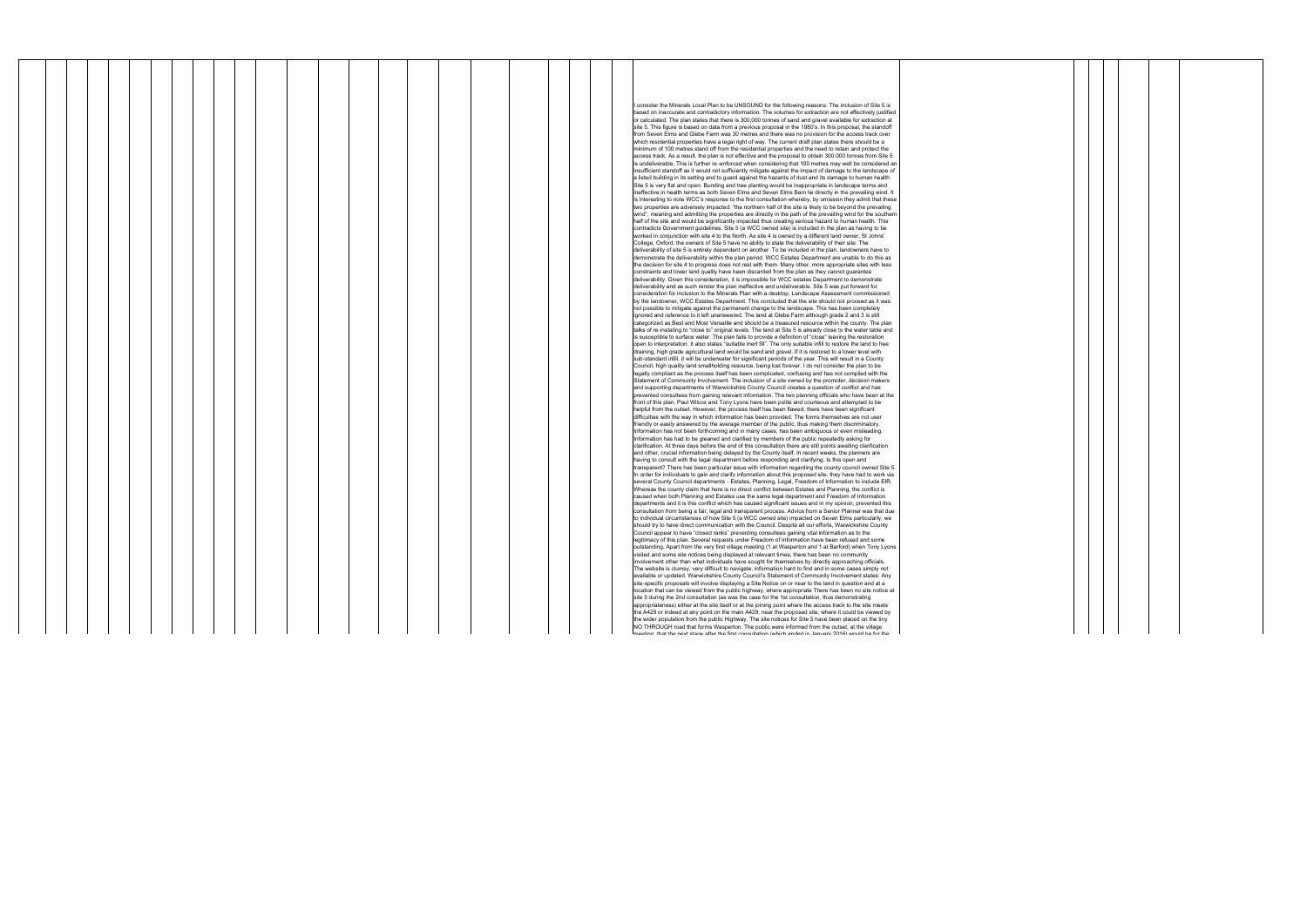| MLPpub1<br>6230                                                                                                                                                                                                                                                                                                                                                                                                                                                                                                                                                                                                                                                                                                                                                                                                                                                                                                                                                                                                                                                                                                                                                                                                                                                                                                                                                                                                                                                                                                                                                                                                                                                                                                                                                        | MLPpub1<br>5229                                                                                                                                                                                                                                                                                                                                                                                                                                                                                                                                                                                                                                                                                                                                                                                                                                                                                                                                                                                                                                                                                                                                                                                                                                                                                                                                                                                                                                                                                                                                                                                                                                                                                                                                                                                                                                                                                                                                                                                                                                                                                                                                                                                                                                                                                                                                                                                                                                                                                                                                                                                                                                                                                                                                                                                                                                                                                                                                                                                                                                                               | MLPpub1<br>6228<br>S <sub>5</sub>                                                                                                                                                                                                                                                                                                                                                                                                                                                                                                                                                                                                                                                                                                                                                                                                                                                                                                                                                                                                                                                                                                                                                                                                                                                                                                                                                                                                                                                                                                                                                                                                                                                                                                                                                                                                                                                                                                                                                                                                                                                                                                                                                                                                                                                                                                                                                                                                                                                                                                                                                                                                                                                                                                                                                                                                                                                                                                                                                                                                                                                                                                                                                                                                                                                                                                                                                                                                                                                                                                                                                                                                                                                                                                                                                                                                                                                                                                                                                                                                                                                                                                                                                                                                                                                                                                                                                                                                                                                                                                       |
|------------------------------------------------------------------------------------------------------------------------------------------------------------------------------------------------------------------------------------------------------------------------------------------------------------------------------------------------------------------------------------------------------------------------------------------------------------------------------------------------------------------------------------------------------------------------------------------------------------------------------------------------------------------------------------------------------------------------------------------------------------------------------------------------------------------------------------------------------------------------------------------------------------------------------------------------------------------------------------------------------------------------------------------------------------------------------------------------------------------------------------------------------------------------------------------------------------------------------------------------------------------------------------------------------------------------------------------------------------------------------------------------------------------------------------------------------------------------------------------------------------------------------------------------------------------------------------------------------------------------------------------------------------------------------------------------------------------------------------------------------------------------|-------------------------------------------------------------------------------------------------------------------------------------------------------------------------------------------------------------------------------------------------------------------------------------------------------------------------------------------------------------------------------------------------------------------------------------------------------------------------------------------------------------------------------------------------------------------------------------------------------------------------------------------------------------------------------------------------------------------------------------------------------------------------------------------------------------------------------------------------------------------------------------------------------------------------------------------------------------------------------------------------------------------------------------------------------------------------------------------------------------------------------------------------------------------------------------------------------------------------------------------------------------------------------------------------------------------------------------------------------------------------------------------------------------------------------------------------------------------------------------------------------------------------------------------------------------------------------------------------------------------------------------------------------------------------------------------------------------------------------------------------------------------------------------------------------------------------------------------------------------------------------------------------------------------------------------------------------------------------------------------------------------------------------------------------------------------------------------------------------------------------------------------------------------------------------------------------------------------------------------------------------------------------------------------------------------------------------------------------------------------------------------------------------------------------------------------------------------------------------------------------------------------------------------------------------------------------------------------------------------------------------------------------------------------------------------------------------------------------------------------------------------------------------------------------------------------------------------------------------------------------------------------------------------------------------------------------------------------------------------------------------------------------------------------------------------------------------|-----------------------------------------------------------------------------------------------------------------------------------------------------------------------------------------------------------------------------------------------------------------------------------------------------------------------------------------------------------------------------------------------------------------------------------------------------------------------------------------------------------------------------------------------------------------------------------------------------------------------------------------------------------------------------------------------------------------------------------------------------------------------------------------------------------------------------------------------------------------------------------------------------------------------------------------------------------------------------------------------------------------------------------------------------------------------------------------------------------------------------------------------------------------------------------------------------------------------------------------------------------------------------------------------------------------------------------------------------------------------------------------------------------------------------------------------------------------------------------------------------------------------------------------------------------------------------------------------------------------------------------------------------------------------------------------------------------------------------------------------------------------------------------------------------------------------------------------------------------------------------------------------------------------------------------------------------------------------------------------------------------------------------------------------------------------------------------------------------------------------------------------------------------------------------------------------------------------------------------------------------------------------------------------------------------------------------------------------------------------------------------------------------------------------------------------------------------------------------------------------------------------------------------------------------------------------------------------------------------------------------------------------------------------------------------------------------------------------------------------------------------------------------------------------------------------------------------------------------------------------------------------------------------------------------------------------------------------------------------------------------------------------------------------------------------------------------------------------------------------------------------------------------------------------------------------------------------------------------------------------------------------------------------------------------------------------------------------------------------------------------------------------------------------------------------------------------------------------------------------------------------------------------------------------------------------------------------------------------------------------------------------------------------------------------------------------------------------------------------------------------------------------------------------------------------------------------------------------------------------------------------------------------------------------------------------------------------------------------------------------------------------------------------------------------------------------------------------------------------------------------------------------------------------------------------------------------------------------------------------------------------------------------------------------------------------------------------------------------------------------------------------------------------------------------------------------------------------------------------------------------------------------------------------|
| I live at Seven Elms and go to school by taxi. Since my birthday, I have started to walk down our track<br>and meet the taxi outside Glebe Farm. In the afternoon, the taxi drops me at the farm and I walk home.<br>This is because my Mum says I need some exercise and fresh air. It is the only place I can walk to<br>because the A429 is so fast and busy and the pavement is on the other side of the road. I love riding my<br>bike too but I can't do that either because the A429 is so dangerous. If you put a gravel pit next to my<br>house I won't even be able to walk to the farm, that will be too dangerous too with lots of big lorries and<br>machinery. We were going to move to Stratford so that I could learn to be a bit more independent but the<br>people didn't want to buy our house anymore because of the gravel. Now I'm stuck here. At school I have<br>learnt about lots of old houses like the ones in Stratford and Warwick. I think some of them are called<br>listed. Our house is old like that and I think it is called listed and because of that the government are<br>supposed to look after them. If you put a gravel site next to our house you will spoil it and I don't think<br>you should do it. We have lots of sheep in the fields next to us and we have some really nice new young<br>neighbours. They work really hard. They have a little boy and he has just learnt to walk. If you dig gravel<br>out of the fields when they go back to fields they will be even more wet and boggy. The sheep will end up<br>with really wet sore feet and hobble about. That's really unkind. My new friend won't be able to play<br>outside because of the gravel pit and all the machinery.<br>Please do not dig sand and | I think that Warwickshire County Councils' mineral Plan is unsound because they have not justified<br>effectively how much sand and gravel is available at the site. The information they have used when they<br>say 300,000 tonnes, is worked out from the old information from the 1980s. In this it shows that there is<br>only a 30metre stand off from our house, Seven Elms, Seven Elms Barn and Glebe Farm. It also doesn't<br>allow for the fact that we need to be able to get to and from our house via the access track which also<br>needs ground either side of it or it would collapse. If you take into account that we should have at least<br>(and I think it should be more) 100 metres standoff and some space either side of our track, it means that<br>there is only in the region of 230,000 tonnes. This means that the decision to include Site 5 in the plan is<br>based on inaccurate and unjustified information. By extracting sand and gravel from Glebe Farm, the<br>new people will lose their farm and if the land is ever put back to agriculture it will be such poor quality<br>and probably so low lying it will be virtually useless. This is contrary to the intended use of Glebe Farm<br>which is to help promote farming and encourage new young people into the industry. I also think the plan<br>is unsound as when I read some information, it stated that the land would be reinstated using "inert fill".<br>Then a bit further on it talks about there not being sufficient inert fill and sites would take a lot longer to<br>restore than originally thought. I know the field opposite our access track across the main A429 was<br>think Warwickshire County<br>never filled at all and that land is constantly under water and unable to grow anything. I am also very<br>the plan. They should allow<br>concerned that both our house and Seven Elms Barn sit directly in the prevailing wind. Although I may<br>business and produce food t<br>well not be living at home by the time Sand and gravel is dug, I am very concerned that both my parents<br>able to stay there and devel<br>and younger sister will be subjected to significant amounts of dangerous dust particles which due to the<br>be saying he wants to contin<br>flat nature of the land will be impossible to quard against. I understand that Site 5 can only be actioned or whole idea of having tenant<br>dug in conjunction with Site 4. I am aware that Glebe Farm is owned by Warwickshire County Council<br>the chance to enter farming<br>and Site 4 is owned by St John's College Oxford. I would therefore suggest that Site 5 cannot be<br>local area. It is known as sur<br>classified as deliverable because it is dependent on another massive organization deciding to activate<br>does not support its young fa<br>that site with sand and gravel. Interestingly they have already "pulled" a large swathe of land and are<br>import even more produce a<br>proposing housing which is far more lucrative for them<br>community | וופפעווען, עומג עופ וופאג אמעפ מונפר עופ ווואג טטוואטונמנוטוו (איווטוו פוועפט ווו סמונעמוץ בט וט) איטעוע טפ וטר<br>responses from consultees to be grouped into topics, they would be displayed on the planning portal<br>together with the answers from the planners as to how they proposed to answer / deal with the comments<br>raised. As a result, the community awaited this publication. Despite numerous follow ups from the public<br>the expected document was not forthcoming. The next thing the community knew was when they<br>received a telephone call from the Press at the end of August, stating that a cabinet meeting was<br>planned for 6th October at which the cabinet would decide upon which sites would be carried forward to<br>the 2nd consultation. So, although the responses were considered, the plan was reviewed, amended and<br>prepared for Cabinet on 6th October, the public were left uninformed and the information they had been<br>led to believe they would receive and were anticipating was not provided. This response document was<br>eventually added to the planning portal several weeks after WCC had voted the plan through to the next<br>stage and some 10 months after the consultation ended. I do not consider this to be community<br>involvement, or keeping the community updated or fair or transparent. A letter of complaint was sent to 4<br>senior county officials asking for an answer as to why this had been allowed to happen. One official<br>responded saying that it had been the county's intention to provide the information but they simply hadn't<br>had time to do so due to the level of responses. Warwickshire County Council's Statement of<br>Involvement states: We will attend liaison meetings where there are site specific issues during the local<br>plan process A request for a site meeting was refused due to lack of time by Mr. Mark Ryder on 29.09.16<br>and requests (20.09.16) for a site meeting were ignored by Mr. Peter Butlin, Mr. David Carter and Mr.<br>Steve Smith. Following advice from a Senior Planner that due to the individual circumstances of how Site<br>5 (a WCC owned site) impacted on Seven Elms in particular, we should try to have direct communication<br>with the Council. Initial communication with the Estates Department, Dale Partridge were in my opinion<br>fraught and underhand, meetings were refused, dialogue with Estates Department, Dale Partridge were<br>sidelined and I was advised to communicate through the local councilor and Council Departments have<br>delayed and refused information. Due to the massive impact of Site 5 on mine and my families lives, I<br>have tried to seek clarification that the land at Site 5 is legally able to be dug for sand and gravel - not an<br>unreasonable request. Despite correspondence since November 1st 2016 with Warwickshire County<br>Council's legal department, who, despite confirming they have the documentation, are refusing to allow<br>access which will prove this point conclusively. After nearly 3 months, of trying to stop me obtaining this<br>information, the legal department have now decided it needs to be dealt with under EIR procedures. I<br>have been informed that EIR officer will notify me that the request has been registered, but almost 2<br>weeks later (despite another letter to legal), I have not received any communication. In addition, several<br>requests under Freedom of Information have been declined. The access track which runs through the<br>middle of Glebe Farm, Site 5 services Glebe Farm itself, Seven Elms and Seven Elms Barn. It is also a<br>Public Footpath (W100) used by many for recreation. All the services for the properties follow this route,<br>Site 5 should be removed fro<br>both under and over ground. The track itself is the only access to the properties and is walked by school<br>accuracy and deliverability o<br>children to get to school. The proposal of a sand and gravel quarry running at close distance either side<br>should be examined and Wa<br>of the track and huge, heavily laden lorries crossing it must surely contravene the human rights of a<br>assess whether the process<br>disabled child with special educational needs and be considered not only a health hazard but a<br>Statement of Community Inv<br>potentially catastrophic threat to human life. See attached document<br>conducted in a fair and trans |

| Site 5 should be removed from the plan as it compromises the<br>accuracy and deliverability of the plan as a whole. The process itself                                                                                                                                                                                                                                                                                                                                                                                                                                                                                                                                                                                    |  |   |   | The Draft Minerals Plan has<br>immeasurable negative impact<br>on the current and future lives<br>of my children, husband and<br>myself. My youngest daughter is<br>potentially trapped in isolation<br>for many years to come. The<br>building which we have lovingly<br>restored over the last 10 years,<br>part of the heritage of<br>Warwickshire is threatened with<br>its setting being irreparably<br>destroyed. I would welcome the |
|---------------------------------------------------------------------------------------------------------------------------------------------------------------------------------------------------------------------------------------------------------------------------------------------------------------------------------------------------------------------------------------------------------------------------------------------------------------------------------------------------------------------------------------------------------------------------------------------------------------------------------------------------------------------------------------------------------------------------|--|---|---|---------------------------------------------------------------------------------------------------------------------------------------------------------------------------------------------------------------------------------------------------------------------------------------------------------------------------------------------------------------------------------------------------------------------------------------------|
| should be examined and Warwickshire County Council should<br>assess whether the process to date has complied with their own<br>Statement of Community Involvement policy and has been<br>conducted in a fair and transparent manner.                                                                                                                                                                                                                                                                                                                                                                                                                                                                                      |  | 1 |   | opportunity to expand on the<br>above but also to qualify the<br>discrepancies within this plan<br>and the process it has followed.                                                                                                                                                                                                                                                                                                         |
| I think Warwickshire County Council should take Glebe Farm out of<br>the plan. They should allow our neighbours to develop their<br>business and produce food for the local community. I bet if they are<br>able to stay there and develop the farm, in a few years their son will<br>be saying he wants to continue farming like his parents. This is the<br>whole idea of having tenant smallholdings - to give young people<br>the chance to enter farming and produce sustainable foods for the<br>local area. It is known as succession planning and if this country<br>does not support its young farming families we will end up having to<br>import even more produce and have a de-skilled farming<br>community. |  | 1 | 1 |                                                                                                                                                                                                                                                                                                                                                                                                                                             |
| Please do not dig sand and gravel at Glebe Farm.                                                                                                                                                                                                                                                                                                                                                                                                                                                                                                                                                                                                                                                                          |  | 1 | 1 |                                                                                                                                                                                                                                                                                                                                                                                                                                             |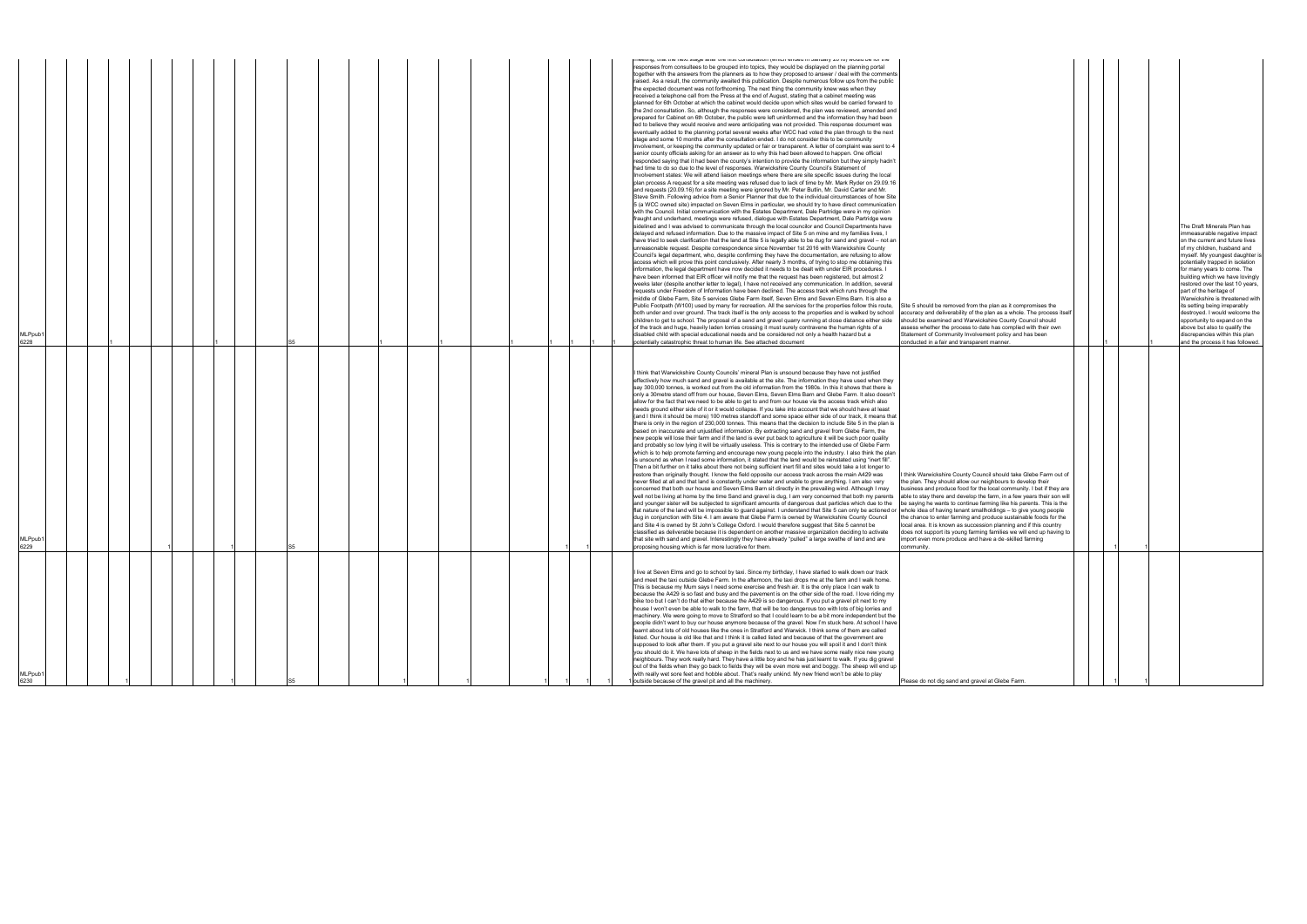6231 1 1 S4 1 1

To make the proposal Sound, WCC preference to the current site that a djacent to villages, not near ma ising visual landscape. This site

lse of this Grade 2 and 3a land is inconsistent with national policy which states that Local planning authorities whould use poorer quality land in preference to high quality land. However the proposals exclude sites of lower quality land and include this high quality site. The development is not justified in that visual intrusion would be created. The land is within terraced farmland, being flat and open and providing a breadth of perspective to the public. Developemtn will lead to bundign and planting alien to the natural landscape. The consequent blight on local properties and on houses at the southern end of the village is not justified. These houses will be badly affected by dust and noise, being downwind from the prevailing wind. Health issues have not been adequately considered. House prices will be affected. The land cannot be adequately restored to its current condition. The land is currently of high quality enabling food crops to be grown through much of the year. Where gravel has been taken locally, the land no longer has this agricultural capability. The Secretary osf State in rejecting the previous application in 1993 said that there would be material harm to the appearance of the locality and that some land would be lost to permanent agriculture. The arguments from the Council on the amount if inert fill that will be needed and the methods to achieve free draining soil are superficial and not properly thought through. The developement is therefore not justified, nor effective There will be a negative effect on traffic in the area. There will be alrge number of lorries exiting and joining the A rod into fast traffic creating a significant risk of accidents. There will be additional load at Longbridge roundabout which is already suffering capacity and an impact on the surrounding motorway network. The traffic plan has not been positively prepared. I am not aware of a hydrology survey for the current development. Hydrology survys in the ast have commented that the water table will need lowering to provide access to the gravel. This could have a major impact on the river as the water is taken out of the land and discharged into the river. Also, local vegetable research at one of the premium institutions in the country will be affected if water availability to their bore hole is affected. The plan has not been positively prepared. The plan appears to take no notice of the local neighbourhood plan which rejects the development of agriculture al land for the detrimental effect on the village. Further the National Policy Framework says tha the impact on neighbouring communites should be minimised. I therefore object to a gravel pit so close to the village and believe that the plan has not been positively prepared and is not justified.

1 1 1 1 1 1 1

**ILPpub** 

Policy S9 – Hams Lane, Lea Marston This policy sets out the following: "Land at Hams Lane, Lea Marston shown on Figure 1.18 is allocated for sand and gravel working subject to the following requirements: • if worked as a stand- alone site suitable access onto Hams Lane and all vehicles turning right to Faraday Avenue. No access through Lea Marston village; • exploring the opportunity to work the<br>site back to Dunton Quarry by overland conveyor; • phased working and progressive restoration to<br>agriculture and natu Blackgreaves Lane and at Reindeer Park, • Kingsbury Road; • 30m stand off from Dunton Wood; •<br>additional woodland planting; • protected species surveys and the provision of suitable measures to<br>protect and where appropria archaeological evaluation; • preparation of an Environmental Management Plan for the site; • all soils to be stored on site for future use in the restoration of the site; if worked as a stand-alone site mobile plant to be located so as to reduce impact on the openness of the Green Belt: • the working and restoration plan should take into account and contribute to the Tame Valley Wetlands • Partnership Scheme and Trent and Tame River Valleys Futurescape project; • taking into account any mitigation approved to minimize the impact of HS2 on Lea Marston village." Whilst our Client appreciates the fact that the land at the moment is in predominantly agricultural use, we do not consider that the text which states "phased working and progressive restoration to agriculture and nature conservation uses" is appropriate, given that the policy later states that the site "taking into account any mitigation approved to minimize the impact of HS2 on Lea Marston village". The proposed HS2 route will be going through the south west of the site covered by Policy S9 and will be changing the baseline position for the site and its surroundings. It would not be appropriate to specify that the site should be restored to agriculture and nature ervation, as this may not be the most beneficial use of the site in the long term, given the location of evaluation. the site and proposed infrastructure in the area. It would be more appropriate to amended the wording of bullet point three, to state "phased working and appropriate restoration of the site". Within the glossary, the definition of restoration is set out as "Once mineral developments have ceased sites are required to be returned to an acceptable environmental state whether this be a continuation of the existing land use or the creation of a new one". The definition is clear that restoration is not just about returning land to its former use, and for consistency this should also be reflected within the text of Policy S9. We would also recommend an amendment to the wording within the first bullet point to ensure that access issues are covered not just for Hams Lane but also the surrounding A-roads. We recommend that that the bullet point should be amended to read "if worked as a stand- alone site suitable access onto the A446 Litchfield Road, the A4097 Kingsbury Road, Hams Lane and all vehicles turning right to Faraday Avenue. No access through Lea Marston village;". Whilst an amendment in the wording of Policy S9 would make it more consistent there are also other discrepancies in terms of the definitions applied in the Plan, which we consider need to be amended. We have undertaken a review of other adopted Minerals any ment to constant focus to be americant to have an example and the capped minimate. Council adopted their Minerals Plan (which replaced the previous Core strategy) in October 2014. This Plan identifies what minerals and waste related development should go where, why it should go there,<br>and how by doing so, it can make other land use and infrastructure systems function better. As well as<br>having the site-sp the County's sites. Whilst the allocated sites detail within Appendix 1 do not refer to 'alternative-uses' in rms of restoration, Policy 28 Restoration and After-use states: "All minerals and waste related development of a temporary nature must ensure that the site is progressively restored to an acceptable condition and stable landform. The after-use of a site will be determined in relation to its land use context, the surrounding environmental character and any specific local requirements, but on the basis, that it: • enhances biodiversity, the local environment and amenity, and • benefits the local community and / or economy. The restoration of minerals and waste sites should meet the following requirements (where appropriate): • sites previously comprising high-grade agricultural land or good-quality forestry use should be restored to the original land use and coupled with a secondary after-use objective, ∙<br>precedence should be given to the establishment of Biodiversity Action Plan habitat, strategic<br>biodiversity networks, pro heritage assets where the specific conditions occur that favour such after-use objectives, • sites connecting or adjacent to identified habitat areas should be restored in a manner which promotes habitat areas should be restored in a manner which promotes habitat hancement in line with Biodiversity Action Plan targets and green infrastructure plans, • sites located near to areas identified as lacking recreational facilities should be restored in a manner that promotes such opportunities,  $\cdot$  sites located within river corridors should be restored to support water catchment conservation and incorporate flood attenuation measures, and • in specific instances, and where fully in accordance with policies in other local plans in Northamptonshire, sites may be restored in a manner that<br>promotes economic opportunities." (our emphasis) The policy does set out that "sites previously<br>comprising high-grad land use and coupled with a secondary after-use objective", "(where appropriate)". This is important and provides flexibility in the Northamptonshire Polices. The respective policy in the Warwickshire Minerals Plan DM9 Reinstatement, reclamation, restoration and aftercare states: "Planning permission for mineral development will not be granted unless satisfactory provision has been made for high quality restoration and aftercare of the site, for the steps to be taken to bring the land up to the required standard for the

| should consider other sites in<br>re of lower land grades, are not<br>roads, and are not part of a<br>is not appropriate. | 1 | 1 |  |
|---------------------------------------------------------------------------------------------------------------------------|---|---|--|
|                                                                                                                           |   |   |  |
|                                                                                                                           |   |   |  |
|                                                                                                                           |   |   |  |
|                                                                                                                           |   |   |  |
|                                                                                                                           |   |   |  |
|                                                                                                                           |   |   |  |
|                                                                                                                           |   |   |  |
|                                                                                                                           |   |   |  |
|                                                                                                                           |   |   |  |
|                                                                                                                           |   |   |  |
|                                                                                                                           |   |   |  |
|                                                                                                                           |   |   |  |
|                                                                                                                           |   |   |  |
|                                                                                                                           |   |   |  |
|                                                                                                                           |   |   |  |
|                                                                                                                           |   |   |  |
|                                                                                                                           |   |   |  |
|                                                                                                                           |   |   |  |
|                                                                                                                           |   |   |  |
|                                                                                                                           |   |   |  |
|                                                                                                                           |   |   |  |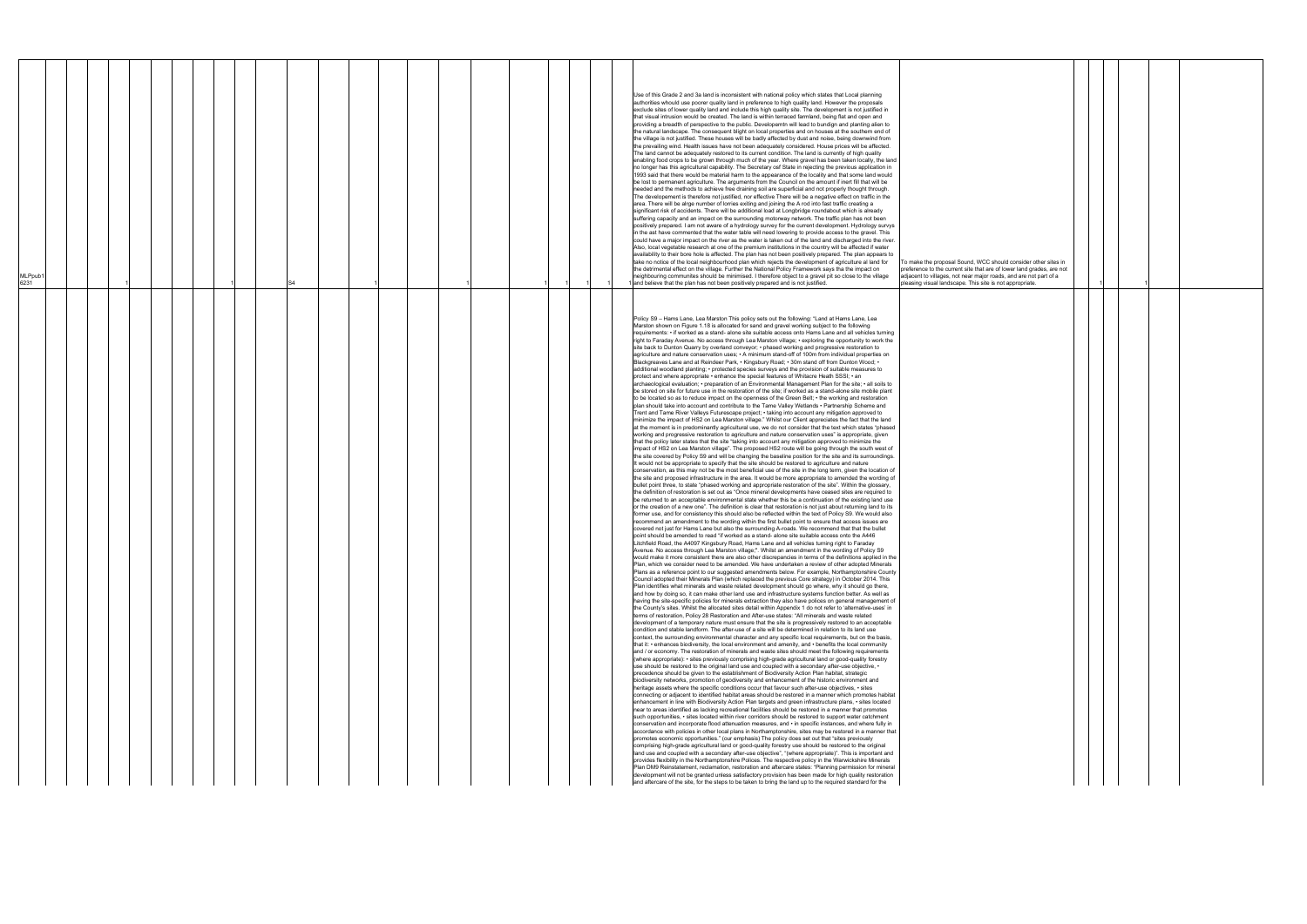| of representations | $\mathbf{1}$ |  | $\mathbf{1}$ | Please refer to the attached<br>letter of representations |
|--------------------|--------------|--|--------------|-----------------------------------------------------------|
|                    |              |  |              |                                                           |
|                    |              |  |              |                                                           |
|                    |              |  |              |                                                           |
|                    |              |  |              |                                                           |
|                    |              |  |              |                                                           |
|                    |              |  |              |                                                           |
|                    |              |  |              |                                                           |
|                    |              |  |              |                                                           |
|                    |              |  |              |                                                           |
|                    |              |  |              |                                                           |
|                    |              |  |              |                                                           |
|                    |              |  |              |                                                           |
|                    |              |  |              |                                                           |
|                    |              |  |              |                                                           |
|                    |              |  |              |                                                           |
|                    |              |  |              |                                                           |
|                    |              |  |              |                                                           |
|                    |              |  |              |                                                           |
|                    |              |  |              |                                                           |
|                    |              |  |              |                                                           |
|                    |              |  |              |                                                           |
|                    |              |  |              |                                                           |
|                    |              |  |              |                                                           |
|                    |              |  |              |                                                           |
|                    |              |  |              |                                                           |
|                    |              |  |              |                                                           |
|                    |              |  |              |                                                           |
|                    |              |  |              |                                                           |
|                    |              |  |              |                                                           |
|                    |              |  |              |                                                           |
|                    |              |  |              |                                                           |
|                    |              |  |              |                                                           |
|                    |              |  |              |                                                           |
|                    |              |  |              |                                                           |
|                    |              |  |              |                                                           |
|                    |              |  |              |                                                           |
|                    |              |  |              |                                                           |
|                    |              |  |              |                                                           |
|                    |              |  |              |                                                           |
|                    |              |  |              |                                                           |
|                    |              |  |              |                                                           |
|                    |              |  |              |                                                           |
|                    |              |  |              |                                                           |
|                    |              |  |              |                                                           |
|                    |              |  |              |                                                           |
|                    |              |  |              |                                                           |
|                    |              |  |              |                                                           |
|                    |              |  |              |                                                           |
|                    |              |  |              |                                                           |
|                    |              |  |              |                                                           |
|                    |              |  |              |                                                           |
|                    |              |  |              |                                                           |
|                    |              |  |              |                                                           |
|                    |              |  |              |                                                           |
|                    |              |  |              |                                                           |
|                    |              |  |              |                                                           |
|                    |              |  |              |                                                           |
|                    |              |  |              |                                                           |
|                    |              |  |              |                                                           |
|                    |              |  |              |                                                           |
|                    |              |  |              |                                                           |
|                    |              |  |              |                                                           |
|                    |              |  |              | Please refer to the attached                              |
| of representations | $\mathbf{1}$ |  | 1            | letter of representations                                 |

| MLPpub1<br>6233                                                                                                                                                                                                                                                                                                                                                                                                                                                                                                                                                                                                                                                                                                                                                                                                                                                                                                                                                                                                                                                                                                                                                                                                                                                                                                                                                                                                                                                                                                                                                                                                                                                                                                                                                                                                                                                                                                                                                                                                                                                                                                                                                                                                                                                                                                                                                                                                                                                                                                                                                                                                                                                                                                                                                                                                                                                                                                                                                                                                                                                                                                                                                                                                                                                                                                                                                                                                                                                                                                                                                                                                                                                                                                                                                                                                                                                                                                                                                                                                                                                                                                                                                                                                                                                                                                                                                                                                                                                                                                                                                                                                                                                                                                                                                                                                                                                                                                                                                                                                                                                                                                                                                                                                                                                                                                                                                                                                                                                                                                                                                                                                                                                                                                                                                                                                                                                                                                                                                                                                                                                                                                                                                                                                                                                                                                                                                                                                                                                                                                                                                                                                                                                                                                                                                                                                                                                                                                                                                                                                                                                                                                                                                                                                                                                                                                                                                                                                                                                                                                                                                                                                                                                                                                                                                                                                                                                                                                                                                                                                                                                                                                                                                                                                                                                                                                                                                                                                                                                                                                                                                                                                                                                                                                                                                                                                                                                                                                                                                                                                                                                                                                                                              | MLPpub1<br>6232                                                                                                                                                                                                                                                                                                                                                                                                                                                                                                                                                                                                                                                                                                                                                                                                                                                                                                                                                                                                                                                                                                                                                                                                                                                                                                                                                                                                                                                                                                                                                                                                                                                                                                                                                                                                                                                                                                                                                                                               |
|--------------------------------------------------------------------------------------------------------------------------------------------------------------------------------------------------------------------------------------------------------------------------------------------------------------------------------------------------------------------------------------------------------------------------------------------------------------------------------------------------------------------------------------------------------------------------------------------------------------------------------------------------------------------------------------------------------------------------------------------------------------------------------------------------------------------------------------------------------------------------------------------------------------------------------------------------------------------------------------------------------------------------------------------------------------------------------------------------------------------------------------------------------------------------------------------------------------------------------------------------------------------------------------------------------------------------------------------------------------------------------------------------------------------------------------------------------------------------------------------------------------------------------------------------------------------------------------------------------------------------------------------------------------------------------------------------------------------------------------------------------------------------------------------------------------------------------------------------------------------------------------------------------------------------------------------------------------------------------------------------------------------------------------------------------------------------------------------------------------------------------------------------------------------------------------------------------------------------------------------------------------------------------------------------------------------------------------------------------------------------------------------------------------------------------------------------------------------------------------------------------------------------------------------------------------------------------------------------------------------------------------------------------------------------------------------------------------------------------------------------------------------------------------------------------------------------------------------------------------------------------------------------------------------------------------------------------------------------------------------------------------------------------------------------------------------------------------------------------------------------------------------------------------------------------------------------------------------------------------------------------------------------------------------------------------------------------------------------------------------------------------------------------------------------------------------------------------------------------------------------------------------------------------------------------------------------------------------------------------------------------------------------------------------------------------------------------------------------------------------------------------------------------------------------------------------------------------------------------------------------------------------------------------------------------------------------------------------------------------------------------------------------------------------------------------------------------------------------------------------------------------------------------------------------------------------------------------------------------------------------------------------------------------------------------------------------------------------------------------------------------------------------------------------------------------------------------------------------------------------------------------------------------------------------------------------------------------------------------------------------------------------------------------------------------------------------------------------------------------------------------------------------------------------------------------------------------------------------------------------------------------------------------------------------------------------------------------------------------------------------------------------------------------------------------------------------------------------------------------------------------------------------------------------------------------------------------------------------------------------------------------------------------------------------------------------------------------------------------------------------------------------------------------------------------------------------------------------------------------------------------------------------------------------------------------------------------------------------------------------------------------------------------------------------------------------------------------------------------------------------------------------------------------------------------------------------------------------------------------------------------------------------------------------------------------------------------------------------------------------------------------------------------------------------------------------------------------------------------------------------------------------------------------------------------------------------------------------------------------------------------------------------------------------------------------------------------------------------------------------------------------------------------------------------------------------------------------------------------------------------------------------------------------------------------------------------------------------------------------------------------------------------------------------------------------------------------------------------------------------------------------------------------------------------------------------------------------------------------------------------------------------------------------------------------------------------------------------------------------------------------------------------------------------------------------------------------------------------------------------------------------------------------------------------------------------------------------------------------------------------------------------------------------------------------------------------------------------------------------------------------------------------------------------------------------------------------------------------------------------------------------------------------------------------------------------------------------------------------------------------------------------------------------------------------------------------------------------------------------------------------------------------------------------------------------------------------------------------------------------------------------------------------------------------------------------------------------------------------------------------------------------------------------------------------------------------------------------------------------------------------------------------------------------------------------------------------------------------------------------------------------------------------------------------------------------------------------------------------------------------------------------------------------------------------------------------------------------------------------------------------------------------------------------------------------------------------------------------------------------------------------------------------------------------------------------------------------------------------------------------------------------------------------------------------------------------------------------------------------------------------------------------------------------------------------------------------------------------------------------------------------------------------------------------------------------------------------------------------------------------------------------------------------|---------------------------------------------------------------------------------------------------------------------------------------------------------------------------------------------------------------------------------------------------------------------------------------------------------------------------------------------------------------------------------------------------------------------------------------------------------------------------------------------------------------------------------------------------------------------------------------------------------------------------------------------------------------------------------------------------------------------------------------------------------------------------------------------------------------------------------------------------------------------------------------------------------------------------------------------------------------------------------------------------------------------------------------------------------------------------------------------------------------------------------------------------------------------------------------------------------------------------------------------------------------------------------------------------------------------------------------------------------------------------------------------------------------------------------------------------------------------------------------------------------------------------------------------------------------------------------------------------------------------------------------------------------------------------------------------------------------------------------------------------------------------------------------------------------------------------------------------------------------------------------------------------------------------------------------------------------------------------------------------------------------|
|                                                                                                                                                                                                                                                                                                                                                                                                                                                                                                                                                                                                                                                                                                                                                                                                                                                                                                                                                                                                                                                                                                                                                                                                                                                                                                                                                                                                                                                                                                                                                                                                                                                                                                                                                                                                                                                                                                                                                                                                                                                                                                                                                                                                                                                                                                                                                                                                                                                                                                                                                                                                                                                                                                                                                                                                                                                                                                                                                                                                                                                                                                                                                                                                                                                                                                                                                                                                                                                                                                                                                                                                                                                                                                                                                                                                                                                                                                                                                                                                                                                                                                                                                                                                                                                                                                                                                                                                                                                                                                                                                                                                                                                                                                                                                                                                                                                                                                                                                                                                                                                                                                                                                                                                                                                                                                                                                                                                                                                                                                                                                                                                                                                                                                                                                                                                                                                                                                                                                                                                                                                                                                                                                                                                                                                                                                                                                                                                                                                                                                                                                                                                                                                                                                                                                                                                                                                                                                                                                                                                                                                                                                                                                                                                                                                                                                                                                                                                                                                                                                                                                                                                                                                                                                                                                                                                                                                                                                                                                                                                                                                                                                                                                                                                                                                                                                                                                                                                                                                                                                                                                                                                                                                                                                                                                                                                                                                                                                                                                                                                                                                                                                                                                              |                                                                                                                                                                                                                                                                                                                                                                                                                                                                                                                                                                                                                                                                                                                                                                                                                                                                                                                                                                                                                                                                                                                                                                                                                                                                                                                                                                                                                                                                                                                                                                                                                                                                                                                                                                                                                                                                                                                                                                                                               |
|                                                                                                                                                                                                                                                                                                                                                                                                                                                                                                                                                                                                                                                                                                                                                                                                                                                                                                                                                                                                                                                                                                                                                                                                                                                                                                                                                                                                                                                                                                                                                                                                                                                                                                                                                                                                                                                                                                                                                                                                                                                                                                                                                                                                                                                                                                                                                                                                                                                                                                                                                                                                                                                                                                                                                                                                                                                                                                                                                                                                                                                                                                                                                                                                                                                                                                                                                                                                                                                                                                                                                                                                                                                                                                                                                                                                                                                                                                                                                                                                                                                                                                                                                                                                                                                                                                                                                                                                                                                                                                                                                                                                                                                                                                                                                                                                                                                                                                                                                                                                                                                                                                                                                                                                                                                                                                                                                                                                                                                                                                                                                                                                                                                                                                                                                                                                                                                                                                                                                                                                                                                                                                                                                                                                                                                                                                                                                                                                                                                                                                                                                                                                                                                                                                                                                                                                                                                                                                                                                                                                                                                                                                                                                                                                                                                                                                                                                                                                                                                                                                                                                                                                                                                                                                                                                                                                                                                                                                                                                                                                                                                                                                                                                                                                                                                                                                                                                                                                                                                                                                                                                                                                                                                                                                                                                                                                                                                                                                                                                                                                                                                                                                                                                              |                                                                                                                                                                                                                                                                                                                                                                                                                                                                                                                                                                                                                                                                                                                                                                                                                                                                                                                                                                                                                                                                                                                                                                                                                                                                                                                                                                                                                                                                                                                                                                                                                                                                                                                                                                                                                                                                                                                                                                                                               |
|                                                                                                                                                                                                                                                                                                                                                                                                                                                                                                                                                                                                                                                                                                                                                                                                                                                                                                                                                                                                                                                                                                                                                                                                                                                                                                                                                                                                                                                                                                                                                                                                                                                                                                                                                                                                                                                                                                                                                                                                                                                                                                                                                                                                                                                                                                                                                                                                                                                                                                                                                                                                                                                                                                                                                                                                                                                                                                                                                                                                                                                                                                                                                                                                                                                                                                                                                                                                                                                                                                                                                                                                                                                                                                                                                                                                                                                                                                                                                                                                                                                                                                                                                                                                                                                                                                                                                                                                                                                                                                                                                                                                                                                                                                                                                                                                                                                                                                                                                                                                                                                                                                                                                                                                                                                                                                                                                                                                                                                                                                                                                                                                                                                                                                                                                                                                                                                                                                                                                                                                                                                                                                                                                                                                                                                                                                                                                                                                                                                                                                                                                                                                                                                                                                                                                                                                                                                                                                                                                                                                                                                                                                                                                                                                                                                                                                                                                                                                                                                                                                                                                                                                                                                                                                                                                                                                                                                                                                                                                                                                                                                                                                                                                                                                                                                                                                                                                                                                                                                                                                                                                                                                                                                                                                                                                                                                                                                                                                                                                                                                                                                                                                                                                              |                                                                                                                                                                                                                                                                                                                                                                                                                                                                                                                                                                                                                                                                                                                                                                                                                                                                                                                                                                                                                                                                                                                                                                                                                                                                                                                                                                                                                                                                                                                                                                                                                                                                                                                                                                                                                                                                                                                                                                                                               |
|                                                                                                                                                                                                                                                                                                                                                                                                                                                                                                                                                                                                                                                                                                                                                                                                                                                                                                                                                                                                                                                                                                                                                                                                                                                                                                                                                                                                                                                                                                                                                                                                                                                                                                                                                                                                                                                                                                                                                                                                                                                                                                                                                                                                                                                                                                                                                                                                                                                                                                                                                                                                                                                                                                                                                                                                                                                                                                                                                                                                                                                                                                                                                                                                                                                                                                                                                                                                                                                                                                                                                                                                                                                                                                                                                                                                                                                                                                                                                                                                                                                                                                                                                                                                                                                                                                                                                                                                                                                                                                                                                                                                                                                                                                                                                                                                                                                                                                                                                                                                                                                                                                                                                                                                                                                                                                                                                                                                                                                                                                                                                                                                                                                                                                                                                                                                                                                                                                                                                                                                                                                                                                                                                                                                                                                                                                                                                                                                                                                                                                                                                                                                                                                                                                                                                                                                                                                                                                                                                                                                                                                                                                                                                                                                                                                                                                                                                                                                                                                                                                                                                                                                                                                                                                                                                                                                                                                                                                                                                                                                                                                                                                                                                                                                                                                                                                                                                                                                                                                                                                                                                                                                                                                                                                                                                                                                                                                                                                                                                                                                                                                                                                                                                              |                                                                                                                                                                                                                                                                                                                                                                                                                                                                                                                                                                                                                                                                                                                                                                                                                                                                                                                                                                                                                                                                                                                                                                                                                                                                                                                                                                                                                                                                                                                                                                                                                                                                                                                                                                                                                                                                                                                                                                                                               |
|                                                                                                                                                                                                                                                                                                                                                                                                                                                                                                                                                                                                                                                                                                                                                                                                                                                                                                                                                                                                                                                                                                                                                                                                                                                                                                                                                                                                                                                                                                                                                                                                                                                                                                                                                                                                                                                                                                                                                                                                                                                                                                                                                                                                                                                                                                                                                                                                                                                                                                                                                                                                                                                                                                                                                                                                                                                                                                                                                                                                                                                                                                                                                                                                                                                                                                                                                                                                                                                                                                                                                                                                                                                                                                                                                                                                                                                                                                                                                                                                                                                                                                                                                                                                                                                                                                                                                                                                                                                                                                                                                                                                                                                                                                                                                                                                                                                                                                                                                                                                                                                                                                                                                                                                                                                                                                                                                                                                                                                                                                                                                                                                                                                                                                                                                                                                                                                                                                                                                                                                                                                                                                                                                                                                                                                                                                                                                                                                                                                                                                                                                                                                                                                                                                                                                                                                                                                                                                                                                                                                                                                                                                                                                                                                                                                                                                                                                                                                                                                                                                                                                                                                                                                                                                                                                                                                                                                                                                                                                                                                                                                                                                                                                                                                                                                                                                                                                                                                                                                                                                                                                                                                                                                                                                                                                                                                                                                                                                                                                                                                                                                                                                                                                              |                                                                                                                                                                                                                                                                                                                                                                                                                                                                                                                                                                                                                                                                                                                                                                                                                                                                                                                                                                                                                                                                                                                                                                                                                                                                                                                                                                                                                                                                                                                                                                                                                                                                                                                                                                                                                                                                                                                                                                                                               |
|                                                                                                                                                                                                                                                                                                                                                                                                                                                                                                                                                                                                                                                                                                                                                                                                                                                                                                                                                                                                                                                                                                                                                                                                                                                                                                                                                                                                                                                                                                                                                                                                                                                                                                                                                                                                                                                                                                                                                                                                                                                                                                                                                                                                                                                                                                                                                                                                                                                                                                                                                                                                                                                                                                                                                                                                                                                                                                                                                                                                                                                                                                                                                                                                                                                                                                                                                                                                                                                                                                                                                                                                                                                                                                                                                                                                                                                                                                                                                                                                                                                                                                                                                                                                                                                                                                                                                                                                                                                                                                                                                                                                                                                                                                                                                                                                                                                                                                                                                                                                                                                                                                                                                                                                                                                                                                                                                                                                                                                                                                                                                                                                                                                                                                                                                                                                                                                                                                                                                                                                                                                                                                                                                                                                                                                                                                                                                                                                                                                                                                                                                                                                                                                                                                                                                                                                                                                                                                                                                                                                                                                                                                                                                                                                                                                                                                                                                                                                                                                                                                                                                                                                                                                                                                                                                                                                                                                                                                                                                                                                                                                                                                                                                                                                                                                                                                                                                                                                                                                                                                                                                                                                                                                                                                                                                                                                                                                                                                                                                                                                                                                                                                                                                              |                                                                                                                                                                                                                                                                                                                                                                                                                                                                                                                                                                                                                                                                                                                                                                                                                                                                                                                                                                                                                                                                                                                                                                                                                                                                                                                                                                                                                                                                                                                                                                                                                                                                                                                                                                                                                                                                                                                                                                                                               |
|                                                                                                                                                                                                                                                                                                                                                                                                                                                                                                                                                                                                                                                                                                                                                                                                                                                                                                                                                                                                                                                                                                                                                                                                                                                                                                                                                                                                                                                                                                                                                                                                                                                                                                                                                                                                                                                                                                                                                                                                                                                                                                                                                                                                                                                                                                                                                                                                                                                                                                                                                                                                                                                                                                                                                                                                                                                                                                                                                                                                                                                                                                                                                                                                                                                                                                                                                                                                                                                                                                                                                                                                                                                                                                                                                                                                                                                                                                                                                                                                                                                                                                                                                                                                                                                                                                                                                                                                                                                                                                                                                                                                                                                                                                                                                                                                                                                                                                                                                                                                                                                                                                                                                                                                                                                                                                                                                                                                                                                                                                                                                                                                                                                                                                                                                                                                                                                                                                                                                                                                                                                                                                                                                                                                                                                                                                                                                                                                                                                                                                                                                                                                                                                                                                                                                                                                                                                                                                                                                                                                                                                                                                                                                                                                                                                                                                                                                                                                                                                                                                                                                                                                                                                                                                                                                                                                                                                                                                                                                                                                                                                                                                                                                                                                                                                                                                                                                                                                                                                                                                                                                                                                                                                                                                                                                                                                                                                                                                                                                                                                                                                                                                                                                              |                                                                                                                                                                                                                                                                                                                                                                                                                                                                                                                                                                                                                                                                                                                                                                                                                                                                                                                                                                                                                                                                                                                                                                                                                                                                                                                                                                                                                                                                                                                                                                                                                                                                                                                                                                                                                                                                                                                                                                                                               |
| DM9                                                                                                                                                                                                                                                                                                                                                                                                                                                                                                                                                                                                                                                                                                                                                                                                                                                                                                                                                                                                                                                                                                                                                                                                                                                                                                                                                                                                                                                                                                                                                                                                                                                                                                                                                                                                                                                                                                                                                                                                                                                                                                                                                                                                                                                                                                                                                                                                                                                                                                                                                                                                                                                                                                                                                                                                                                                                                                                                                                                                                                                                                                                                                                                                                                                                                                                                                                                                                                                                                                                                                                                                                                                                                                                                                                                                                                                                                                                                                                                                                                                                                                                                                                                                                                                                                                                                                                                                                                                                                                                                                                                                                                                                                                                                                                                                                                                                                                                                                                                                                                                                                                                                                                                                                                                                                                                                                                                                                                                                                                                                                                                                                                                                                                                                                                                                                                                                                                                                                                                                                                                                                                                                                                                                                                                                                                                                                                                                                                                                                                                                                                                                                                                                                                                                                                                                                                                                                                                                                                                                                                                                                                                                                                                                                                                                                                                                                                                                                                                                                                                                                                                                                                                                                                                                                                                                                                                                                                                                                                                                                                                                                                                                                                                                                                                                                                                                                                                                                                                                                                                                                                                                                                                                                                                                                                                                                                                                                                                                                                                                                                                                                                                                                          |                                                                                                                                                                                                                                                                                                                                                                                                                                                                                                                                                                                                                                                                                                                                                                                                                                                                                                                                                                                                                                                                                                                                                                                                                                                                                                                                                                                                                                                                                                                                                                                                                                                                                                                                                                                                                                                                                                                                                                                                               |
|                                                                                                                                                                                                                                                                                                                                                                                                                                                                                                                                                                                                                                                                                                                                                                                                                                                                                                                                                                                                                                                                                                                                                                                                                                                                                                                                                                                                                                                                                                                                                                                                                                                                                                                                                                                                                                                                                                                                                                                                                                                                                                                                                                                                                                                                                                                                                                                                                                                                                                                                                                                                                                                                                                                                                                                                                                                                                                                                                                                                                                                                                                                                                                                                                                                                                                                                                                                                                                                                                                                                                                                                                                                                                                                                                                                                                                                                                                                                                                                                                                                                                                                                                                                                                                                                                                                                                                                                                                                                                                                                                                                                                                                                                                                                                                                                                                                                                                                                                                                                                                                                                                                                                                                                                                                                                                                                                                                                                                                                                                                                                                                                                                                                                                                                                                                                                                                                                                                                                                                                                                                                                                                                                                                                                                                                                                                                                                                                                                                                                                                                                                                                                                                                                                                                                                                                                                                                                                                                                                                                                                                                                                                                                                                                                                                                                                                                                                                                                                                                                                                                                                                                                                                                                                                                                                                                                                                                                                                                                                                                                                                                                                                                                                                                                                                                                                                                                                                                                                                                                                                                                                                                                                                                                                                                                                                                                                                                                                                                                                                                                                                                                                                                                              |                                                                                                                                                                                                                                                                                                                                                                                                                                                                                                                                                                                                                                                                                                                                                                                                                                                                                                                                                                                                                                                                                                                                                                                                                                                                                                                                                                                                                                                                                                                                                                                                                                                                                                                                                                                                                                                                                                                                                                                                               |
|                                                                                                                                                                                                                                                                                                                                                                                                                                                                                                                                                                                                                                                                                                                                                                                                                                                                                                                                                                                                                                                                                                                                                                                                                                                                                                                                                                                                                                                                                                                                                                                                                                                                                                                                                                                                                                                                                                                                                                                                                                                                                                                                                                                                                                                                                                                                                                                                                                                                                                                                                                                                                                                                                                                                                                                                                                                                                                                                                                                                                                                                                                                                                                                                                                                                                                                                                                                                                                                                                                                                                                                                                                                                                                                                                                                                                                                                                                                                                                                                                                                                                                                                                                                                                                                                                                                                                                                                                                                                                                                                                                                                                                                                                                                                                                                                                                                                                                                                                                                                                                                                                                                                                                                                                                                                                                                                                                                                                                                                                                                                                                                                                                                                                                                                                                                                                                                                                                                                                                                                                                                                                                                                                                                                                                                                                                                                                                                                                                                                                                                                                                                                                                                                                                                                                                                                                                                                                                                                                                                                                                                                                                                                                                                                                                                                                                                                                                                                                                                                                                                                                                                                                                                                                                                                                                                                                                                                                                                                                                                                                                                                                                                                                                                                                                                                                                                                                                                                                                                                                                                                                                                                                                                                                                                                                                                                                                                                                                                                                                                                                                                                                                                                                              |                                                                                                                                                                                                                                                                                                                                                                                                                                                                                                                                                                                                                                                                                                                                                                                                                                                                                                                                                                                                                                                                                                                                                                                                                                                                                                                                                                                                                                                                                                                                                                                                                                                                                                                                                                                                                                                                                                                                                                                                               |
|                                                                                                                                                                                                                                                                                                                                                                                                                                                                                                                                                                                                                                                                                                                                                                                                                                                                                                                                                                                                                                                                                                                                                                                                                                                                                                                                                                                                                                                                                                                                                                                                                                                                                                                                                                                                                                                                                                                                                                                                                                                                                                                                                                                                                                                                                                                                                                                                                                                                                                                                                                                                                                                                                                                                                                                                                                                                                                                                                                                                                                                                                                                                                                                                                                                                                                                                                                                                                                                                                                                                                                                                                                                                                                                                                                                                                                                                                                                                                                                                                                                                                                                                                                                                                                                                                                                                                                                                                                                                                                                                                                                                                                                                                                                                                                                                                                                                                                                                                                                                                                                                                                                                                                                                                                                                                                                                                                                                                                                                                                                                                                                                                                                                                                                                                                                                                                                                                                                                                                                                                                                                                                                                                                                                                                                                                                                                                                                                                                                                                                                                                                                                                                                                                                                                                                                                                                                                                                                                                                                                                                                                                                                                                                                                                                                                                                                                                                                                                                                                                                                                                                                                                                                                                                                                                                                                                                                                                                                                                                                                                                                                                                                                                                                                                                                                                                                                                                                                                                                                                                                                                                                                                                                                                                                                                                                                                                                                                                                                                                                                                                                                                                                                                              |                                                                                                                                                                                                                                                                                                                                                                                                                                                                                                                                                                                                                                                                                                                                                                                                                                                                                                                                                                                                                                                                                                                                                                                                                                                                                                                                                                                                                                                                                                                                                                                                                                                                                                                                                                                                                                                                                                                                                                                                               |
|                                                                                                                                                                                                                                                                                                                                                                                                                                                                                                                                                                                                                                                                                                                                                                                                                                                                                                                                                                                                                                                                                                                                                                                                                                                                                                                                                                                                                                                                                                                                                                                                                                                                                                                                                                                                                                                                                                                                                                                                                                                                                                                                                                                                                                                                                                                                                                                                                                                                                                                                                                                                                                                                                                                                                                                                                                                                                                                                                                                                                                                                                                                                                                                                                                                                                                                                                                                                                                                                                                                                                                                                                                                                                                                                                                                                                                                                                                                                                                                                                                                                                                                                                                                                                                                                                                                                                                                                                                                                                                                                                                                                                                                                                                                                                                                                                                                                                                                                                                                                                                                                                                                                                                                                                                                                                                                                                                                                                                                                                                                                                                                                                                                                                                                                                                                                                                                                                                                                                                                                                                                                                                                                                                                                                                                                                                                                                                                                                                                                                                                                                                                                                                                                                                                                                                                                                                                                                                                                                                                                                                                                                                                                                                                                                                                                                                                                                                                                                                                                                                                                                                                                                                                                                                                                                                                                                                                                                                                                                                                                                                                                                                                                                                                                                                                                                                                                                                                                                                                                                                                                                                                                                                                                                                                                                                                                                                                                                                                                                                                                                                                                                                                                                              |                                                                                                                                                                                                                                                                                                                                                                                                                                                                                                                                                                                                                                                                                                                                                                                                                                                                                                                                                                                                                                                                                                                                                                                                                                                                                                                                                                                                                                                                                                                                                                                                                                                                                                                                                                                                                                                                                                                                                                                                               |
|                                                                                                                                                                                                                                                                                                                                                                                                                                                                                                                                                                                                                                                                                                                                                                                                                                                                                                                                                                                                                                                                                                                                                                                                                                                                                                                                                                                                                                                                                                                                                                                                                                                                                                                                                                                                                                                                                                                                                                                                                                                                                                                                                                                                                                                                                                                                                                                                                                                                                                                                                                                                                                                                                                                                                                                                                                                                                                                                                                                                                                                                                                                                                                                                                                                                                                                                                                                                                                                                                                                                                                                                                                                                                                                                                                                                                                                                                                                                                                                                                                                                                                                                                                                                                                                                                                                                                                                                                                                                                                                                                                                                                                                                                                                                                                                                                                                                                                                                                                                                                                                                                                                                                                                                                                                                                                                                                                                                                                                                                                                                                                                                                                                                                                                                                                                                                                                                                                                                                                                                                                                                                                                                                                                                                                                                                                                                                                                                                                                                                                                                                                                                                                                                                                                                                                                                                                                                                                                                                                                                                                                                                                                                                                                                                                                                                                                                                                                                                                                                                                                                                                                                                                                                                                                                                                                                                                                                                                                                                                                                                                                                                                                                                                                                                                                                                                                                                                                                                                                                                                                                                                                                                                                                                                                                                                                                                                                                                                                                                                                                                                                                                                                                                              |                                                                                                                                                                                                                                                                                                                                                                                                                                                                                                                                                                                                                                                                                                                                                                                                                                                                                                                                                                                                                                                                                                                                                                                                                                                                                                                                                                                                                                                                                                                                                                                                                                                                                                                                                                                                                                                                                                                                                                                                               |
|                                                                                                                                                                                                                                                                                                                                                                                                                                                                                                                                                                                                                                                                                                                                                                                                                                                                                                                                                                                                                                                                                                                                                                                                                                                                                                                                                                                                                                                                                                                                                                                                                                                                                                                                                                                                                                                                                                                                                                                                                                                                                                                                                                                                                                                                                                                                                                                                                                                                                                                                                                                                                                                                                                                                                                                                                                                                                                                                                                                                                                                                                                                                                                                                                                                                                                                                                                                                                                                                                                                                                                                                                                                                                                                                                                                                                                                                                                                                                                                                                                                                                                                                                                                                                                                                                                                                                                                                                                                                                                                                                                                                                                                                                                                                                                                                                                                                                                                                                                                                                                                                                                                                                                                                                                                                                                                                                                                                                                                                                                                                                                                                                                                                                                                                                                                                                                                                                                                                                                                                                                                                                                                                                                                                                                                                                                                                                                                                                                                                                                                                                                                                                                                                                                                                                                                                                                                                                                                                                                                                                                                                                                                                                                                                                                                                                                                                                                                                                                                                                                                                                                                                                                                                                                                                                                                                                                                                                                                                                                                                                                                                                                                                                                                                                                                                                                                                                                                                                                                                                                                                                                                                                                                                                                                                                                                                                                                                                                                                                                                                                                                                                                                                                              |                                                                                                                                                                                                                                                                                                                                                                                                                                                                                                                                                                                                                                                                                                                                                                                                                                                                                                                                                                                                                                                                                                                                                                                                                                                                                                                                                                                                                                                                                                                                                                                                                                                                                                                                                                                                                                                                                                                                                                                                               |
|                                                                                                                                                                                                                                                                                                                                                                                                                                                                                                                                                                                                                                                                                                                                                                                                                                                                                                                                                                                                                                                                                                                                                                                                                                                                                                                                                                                                                                                                                                                                                                                                                                                                                                                                                                                                                                                                                                                                                                                                                                                                                                                                                                                                                                                                                                                                                                                                                                                                                                                                                                                                                                                                                                                                                                                                                                                                                                                                                                                                                                                                                                                                                                                                                                                                                                                                                                                                                                                                                                                                                                                                                                                                                                                                                                                                                                                                                                                                                                                                                                                                                                                                                                                                                                                                                                                                                                                                                                                                                                                                                                                                                                                                                                                                                                                                                                                                                                                                                                                                                                                                                                                                                                                                                                                                                                                                                                                                                                                                                                                                                                                                                                                                                                                                                                                                                                                                                                                                                                                                                                                                                                                                                                                                                                                                                                                                                                                                                                                                                                                                                                                                                                                                                                                                                                                                                                                                                                                                                                                                                                                                                                                                                                                                                                                                                                                                                                                                                                                                                                                                                                                                                                                                                                                                                                                                                                                                                                                                                                                                                                                                                                                                                                                                                                                                                                                                                                                                                                                                                                                                                                                                                                                                                                                                                                                                                                                                                                                                                                                                                                                                                                                                                              |                                                                                                                                                                                                                                                                                                                                                                                                                                                                                                                                                                                                                                                                                                                                                                                                                                                                                                                                                                                                                                                                                                                                                                                                                                                                                                                                                                                                                                                                                                                                                                                                                                                                                                                                                                                                                                                                                                                                                                                                               |
|                                                                                                                                                                                                                                                                                                                                                                                                                                                                                                                                                                                                                                                                                                                                                                                                                                                                                                                                                                                                                                                                                                                                                                                                                                                                                                                                                                                                                                                                                                                                                                                                                                                                                                                                                                                                                                                                                                                                                                                                                                                                                                                                                                                                                                                                                                                                                                                                                                                                                                                                                                                                                                                                                                                                                                                                                                                                                                                                                                                                                                                                                                                                                                                                                                                                                                                                                                                                                                                                                                                                                                                                                                                                                                                                                                                                                                                                                                                                                                                                                                                                                                                                                                                                                                                                                                                                                                                                                                                                                                                                                                                                                                                                                                                                                                                                                                                                                                                                                                                                                                                                                                                                                                                                                                                                                                                                                                                                                                                                                                                                                                                                                                                                                                                                                                                                                                                                                                                                                                                                                                                                                                                                                                                                                                                                                                                                                                                                                                                                                                                                                                                                                                                                                                                                                                                                                                                                                                                                                                                                                                                                                                                                                                                                                                                                                                                                                                                                                                                                                                                                                                                                                                                                                                                                                                                                                                                                                                                                                                                                                                                                                                                                                                                                                                                                                                                                                                                                                                                                                                                                                                                                                                                                                                                                                                                                                                                                                                                                                                                                                                                                                                                                                              |                                                                                                                                                                                                                                                                                                                                                                                                                                                                                                                                                                                                                                                                                                                                                                                                                                                                                                                                                                                                                                                                                                                                                                                                                                                                                                                                                                                                                                                                                                                                                                                                                                                                                                                                                                                                                                                                                                                                                                                                               |
|                                                                                                                                                                                                                                                                                                                                                                                                                                                                                                                                                                                                                                                                                                                                                                                                                                                                                                                                                                                                                                                                                                                                                                                                                                                                                                                                                                                                                                                                                                                                                                                                                                                                                                                                                                                                                                                                                                                                                                                                                                                                                                                                                                                                                                                                                                                                                                                                                                                                                                                                                                                                                                                                                                                                                                                                                                                                                                                                                                                                                                                                                                                                                                                                                                                                                                                                                                                                                                                                                                                                                                                                                                                                                                                                                                                                                                                                                                                                                                                                                                                                                                                                                                                                                                                                                                                                                                                                                                                                                                                                                                                                                                                                                                                                                                                                                                                                                                                                                                                                                                                                                                                                                                                                                                                                                                                                                                                                                                                                                                                                                                                                                                                                                                                                                                                                                                                                                                                                                                                                                                                                                                                                                                                                                                                                                                                                                                                                                                                                                                                                                                                                                                                                                                                                                                                                                                                                                                                                                                                                                                                                                                                                                                                                                                                                                                                                                                                                                                                                                                                                                                                                                                                                                                                                                                                                                                                                                                                                                                                                                                                                                                                                                                                                                                                                                                                                                                                                                                                                                                                                                                                                                                                                                                                                                                                                                                                                                                                                                                                                                                                                                                                                                              |                                                                                                                                                                                                                                                                                                                                                                                                                                                                                                                                                                                                                                                                                                                                                                                                                                                                                                                                                                                                                                                                                                                                                                                                                                                                                                                                                                                                                                                                                                                                                                                                                                                                                                                                                                                                                                                                                                                                                                                                               |
|                                                                                                                                                                                                                                                                                                                                                                                                                                                                                                                                                                                                                                                                                                                                                                                                                                                                                                                                                                                                                                                                                                                                                                                                                                                                                                                                                                                                                                                                                                                                                                                                                                                                                                                                                                                                                                                                                                                                                                                                                                                                                                                                                                                                                                                                                                                                                                                                                                                                                                                                                                                                                                                                                                                                                                                                                                                                                                                                                                                                                                                                                                                                                                                                                                                                                                                                                                                                                                                                                                                                                                                                                                                                                                                                                                                                                                                                                                                                                                                                                                                                                                                                                                                                                                                                                                                                                                                                                                                                                                                                                                                                                                                                                                                                                                                                                                                                                                                                                                                                                                                                                                                                                                                                                                                                                                                                                                                                                                                                                                                                                                                                                                                                                                                                                                                                                                                                                                                                                                                                                                                                                                                                                                                                                                                                                                                                                                                                                                                                                                                                                                                                                                                                                                                                                                                                                                                                                                                                                                                                                                                                                                                                                                                                                                                                                                                                                                                                                                                                                                                                                                                                                                                                                                                                                                                                                                                                                                                                                                                                                                                                                                                                                                                                                                                                                                                                                                                                                                                                                                                                                                                                                                                                                                                                                                                                                                                                                                                                                                                                                                                                                                                                                              |                                                                                                                                                                                                                                                                                                                                                                                                                                                                                                                                                                                                                                                                                                                                                                                                                                                                                                                                                                                                                                                                                                                                                                                                                                                                                                                                                                                                                                                                                                                                                                                                                                                                                                                                                                                                                                                                                                                                                                                                               |
|                                                                                                                                                                                                                                                                                                                                                                                                                                                                                                                                                                                                                                                                                                                                                                                                                                                                                                                                                                                                                                                                                                                                                                                                                                                                                                                                                                                                                                                                                                                                                                                                                                                                                                                                                                                                                                                                                                                                                                                                                                                                                                                                                                                                                                                                                                                                                                                                                                                                                                                                                                                                                                                                                                                                                                                                                                                                                                                                                                                                                                                                                                                                                                                                                                                                                                                                                                                                                                                                                                                                                                                                                                                                                                                                                                                                                                                                                                                                                                                                                                                                                                                                                                                                                                                                                                                                                                                                                                                                                                                                                                                                                                                                                                                                                                                                                                                                                                                                                                                                                                                                                                                                                                                                                                                                                                                                                                                                                                                                                                                                                                                                                                                                                                                                                                                                                                                                                                                                                                                                                                                                                                                                                                                                                                                                                                                                                                                                                                                                                                                                                                                                                                                                                                                                                                                                                                                                                                                                                                                                                                                                                                                                                                                                                                                                                                                                                                                                                                                                                                                                                                                                                                                                                                                                                                                                                                                                                                                                                                                                                                                                                                                                                                                                                                                                                                                                                                                                                                                                                                                                                                                                                                                                                                                                                                                                                                                                                                                                                                                                                                                                                                                                                              |                                                                                                                                                                                                                                                                                                                                                                                                                                                                                                                                                                                                                                                                                                                                                                                                                                                                                                                                                                                                                                                                                                                                                                                                                                                                                                                                                                                                                                                                                                                                                                                                                                                                                                                                                                                                                                                                                                                                                                                                               |
| Policy S9 - Hams Lane, Lea Marston This policy sets out the following: "Land at Hams Lane, Lea<br>Marston shown on Figure 1.18 is allocated for sand and gravel working subject to the following<br>requirements: • if worked as a stand- alone site suitable access onto Hams Lane and all vehicles turning<br>right to Faraday Avenue. No access through Lea Marston village; • exploring the opportunity to work the<br>site back to Dunton Quarry by overland conveyor; • phased working and progressive restoration to<br>agriculture and nature conservation uses; • A minimum stand-off of 100m from individual properties on<br>Blackgreaves Lane and at Reindeer Park, • Kingsbury Road; • 30m stand off from Dunton Wood; •<br>additional woodland planting; • protected species surveys and the provision of suitable measures to<br>protect and where appropriate · enhance the special features of Whitacre Heath SSSI; · an<br>archaeological evaluation; • preparation of an Environmental Management Plan for the site; • all soils to<br>be stored on site for future use in the restoration of the site; if worked as a stand-alone site mobile plant<br>to be located so as to reduce impact on the openness of the Green Belt; • the working and restoration<br>plan should take into account and contribute to the Tame Valley Wetlands • Partnership Scheme and<br>Trent and Tame River Valleys Futurescape project; • taking into account any mitigation approved to<br>minimize the impact of HS2 on Lea Marston village." Whilst our Client appreciates the fact that the land<br>at the moment is in predominantly agricultural use, we do not consider that the text which states "phased"<br>working and progressive restoration to agriculture and nature conservation uses" is appropriate, given<br>that the policy later states that the site "taking into account any mitigation approved to minimize the<br>impact of HS2 on Lea Marston village". The proposed HS2 route will be going through the south west of<br>the site covered by Policy S9 and will be changing the baseline position for the site and its surroundings.<br>It would not be appropriate to specify that the site should be restored to agriculture and nature<br>conservation, as this may not be the most beneficial use of the site in the long term, given the location of<br>the site and proposed infrastructure in the area. It would be more appropriate to amended the wording of<br>bullet point three, to state "phased working and appropriate restoration of the site". Within the glossary,<br>the definition of restoration is set out as "Once mineral developments have ceased sites are required to<br>be returned to an acceptable environmental state whether this be a continuation of the existing land use<br>or the creation of a new one". The definition is clear that restoration is not just about returning land to its<br>former use, and for consistency this should also be reflected within the text of Policy S9. We would also<br>recommend an amendment to the wording within the first bullet point to ensure that access issues are<br>covered not just for Hams Lane but also the surrounding A-roads. We recommend that that the bullet<br>point should be amended to read "if worked as a stand- alone site suitable access onto the A446<br>Litchfield Road, the A4097 Kingsbury Road, Hams Lane and all vehicles turning right to Faraday<br>Avenue. No access through Lea Marston village;". Whilst an amendment in the wording of Policy S9<br>would make it more consistent there are also other discrepancies in terms of the definitions applied in the<br>Plan, which we consider need to be amended. We have undertaken a review of other adopted Minerals<br>Plans as a reference point to our suggested amendments below. For example, Northamptonshire<br>County Council adopted their Minerals Plan (which replaced the previous Core strategy) in October 2014.<br>This Plan identifies what minerals and waste related development should go where, why it should go<br>there, and how by doing so, it can make other land use and infrastructure systems function better. As<br>well as having the site-specific policies for minerals extraction they also have polices on general<br>management of the County's sites. Whilst the allocated sites detail within Appendix 1 do not refer to<br>'alternative-uses' in terms of restoration, Policy 28 Restoration and After-use states: "All minerals and<br>waste related development of a temporary nature must ensure that the site is progressively restored to<br>an acceptable condition and stable landform. The after-use of a site will be determined in relation to its<br>land use context, the surrounding environmental character and any specific local requirements, but on<br>the basis, that it: $\cdot$ enhances biodiversity, the local environment and amenity, and $\cdot$ benefits the local<br>community and / or economy. The restoration of minerals and waste sites should meet the following<br>requirements (where appropriate): • sites previously comprising high-grade agricultural land or good-<br>quality forestry use should be restored to the original land use and coupled with a secondary after-use<br>objective, • precedence should be given to the establishment of Biodiversity Action Plan habitat,<br>strategic biodiversity networks, promotion of geodiversity and enhancement of the historic environment<br>and heritage assets where the specific conditions occur that favour such after-use objectives, • sites<br>connecting or adjacent to identified habitat areas should be restored in a manner which promotes habitat<br>enhancement in line with Biodiversity Action Plan targets and green infrastructure plans, · sites located<br>near to areas identified as lacking recreational facilities should be restored in a manner that promotes<br>such opportunities, • sites located within river corridors should be restored to support water catchment<br>conservation and incorporate flood attenuation measures, and • in specific instances, and where fully in<br>accordance with policies in other local plans in Northamptonshire, sites may be restored in a manner that<br>promotes economic opportunities." (our emphasis) The policy does set out that "sites previously<br>comprising high-grade agricultural land or good-quality forestry use should be restored to the original<br>land use and coupled with a secondary after-use objective", "(where appropriate)". This is important and<br>provides flexibility in the Northamptonshire Polices. The respective policy in the Warwickshire Minerals<br>Plan DM9 Reinstatement, reclamation, restoration and aftercare states: "Planning permission for mineral<br>development will not be granted unless satisfactory provision has been made for high quality restoration<br>and aftercare of the site, for the steps to be taken to bring the land up to the required standard for the<br>intended after use and for the future management of its after use; and unless it has been demonstrated<br>that the site will be reclaimed at the earliest opportunity. In determining planning applications, the<br>Council will take into account the extent to which the proposals can deliver additional restoration benefits<br>to the local community and the environment such as net gains in biodiversity." We note that Policy DM9<br>does not mention the 'economy' at all nor does it provide flexibility for the restoration of sites. This again<br>is not consistent with what the definition of restoration as set out in the Draft Plan. We have also looked<br>into the definitions that are given in other Minerals Plan to understand how other County Councils have<br>defined 'After-use' and 'Restoration'. These are set out in the table below: The above table shows that a<br>number of other Minerals Planning Authorities provide flexibility within their definitions in their Plans. We<br>believe the Warwickshire Minerals Plan needs to be consistent in terms of the definition of 'After-use'<br>and 'Restoration'. For these to be consistent we recommend that the definition of After use is<br>amendment to read: "The long term use that land formerly used for mineral workings is restored to. This<br>use can be agricultural, forestry, public amenity or alternative new uses which benefit the community<br>and/or the economy." Junction 9 Consortium believe that the suggested amendments to the Plan would<br>ensure consistency and ensure that it is found to be sound. We would be grateful if you would<br>acknowledge receipt of our representations to the Warwickshire Minerals Plan Publication Consultation.<br>In the meantime, if you require any clarification of the above please do not hesitate to contact Renu<br>Prashar Prinjha at the above address. Officer Notes: refer to attached document that contains the above<br>nentioned table | intended after use and for the future management of its after use; and unless it has been demonstrated<br>that the site will be reclaimed at the earliest opportunity. In determining planning applications, the Council<br>will take into account the extent to which the proposals can deliver additional restoration benefits to the<br>local community and the environment such as net gains in biodiversity." We note that Policy DM9 does<br>not mention the 'economy' at all nor does it provide flexibility for the restoration of sites. This again is not<br>consistent with what the definition of restoration as set out in the Draft Plan. We have also looked into<br>the definitions that are given in other Minerals Plan to understand how other County Councils have<br>defined 'After-use' and 'Restoration'. These are set out in the table below: The above table shows that a<br>number of other Minerals Planning Authorities provide flexibility within their definitions in their Plans. We<br>believe the Warwickshire Minerals Plan needs to be consistent in terms of the definition of 'After-use'<br>and 'Restoration'. For these to be consistent we recommend that the definition of After use is<br>amendment to read: "The long term use that land formerly used for mineral workings is restored to. This<br>use can be agricultural, forestry, public amenity or alternative new uses which benefit the community<br>and/or the economy." Junction 9 Consortium believe that the suggested amendments to the Plan would<br>ensure consistency and ensure that it is found to be sound. We would be grateful if you would<br>acknowledge receipt of our representations to the Warwickshire Minerals Plan Publication Consultation.<br>In the meantime, if you require any clarification of the above please do not hesitate to contact Renu<br>Prashar Prinjha at the above address. Officer Notes: refer to attached document that contains the above<br>mentioned table |
| Please refer to the attached letter of representations                                                                                                                                                                                                                                                                                                                                                                                                                                                                                                                                                                                                                                                                                                                                                                                                                                                                                                                                                                                                                                                                                                                                                                                                                                                                                                                                                                                                                                                                                                                                                                                                                                                                                                                                                                                                                                                                                                                                                                                                                                                                                                                                                                                                                                                                                                                                                                                                                                                                                                                                                                                                                                                                                                                                                                                                                                                                                                                                                                                                                                                                                                                                                                                                                                                                                                                                                                                                                                                                                                                                                                                                                                                                                                                                                                                                                                                                                                                                                                                                                                                                                                                                                                                                                                                                                                                                                                                                                                                                                                                                                                                                                                                                                                                                                                                                                                                                                                                                                                                                                                                                                                                                                                                                                                                                                                                                                                                                                                                                                                                                                                                                                                                                                                                                                                                                                                                                                                                                                                                                                                                                                                                                                                                                                                                                                                                                                                                                                                                                                                                                                                                                                                                                                                                                                                                                                                                                                                                                                                                                                                                                                                                                                                                                                                                                                                                                                                                                                                                                                                                                                                                                                                                                                                                                                                                                                                                                                                                                                                                                                                                                                                                                                                                                                                                                                                                                                                                                                                                                                                                                                                                                                                                                                                                                                                                                                                                                                                                                                                                                                                                                                                       | Please refer to the attached letter of representations                                                                                                                                                                                                                                                                                                                                                                                                                                                                                                                                                                                                                                                                                                                                                                                                                                                                                                                                                                                                                                                                                                                                                                                                                                                                                                                                                                                                                                                                                                                                                                                                                                                                                                                                                                                                                                                                                                                                                        |
|                                                                                                                                                                                                                                                                                                                                                                                                                                                                                                                                                                                                                                                                                                                                                                                                                                                                                                                                                                                                                                                                                                                                                                                                                                                                                                                                                                                                                                                                                                                                                                                                                                                                                                                                                                                                                                                                                                                                                                                                                                                                                                                                                                                                                                                                                                                                                                                                                                                                                                                                                                                                                                                                                                                                                                                                                                                                                                                                                                                                                                                                                                                                                                                                                                                                                                                                                                                                                                                                                                                                                                                                                                                                                                                                                                                                                                                                                                                                                                                                                                                                                                                                                                                                                                                                                                                                                                                                                                                                                                                                                                                                                                                                                                                                                                                                                                                                                                                                                                                                                                                                                                                                                                                                                                                                                                                                                                                                                                                                                                                                                                                                                                                                                                                                                                                                                                                                                                                                                                                                                                                                                                                                                                                                                                                                                                                                                                                                                                                                                                                                                                                                                                                                                                                                                                                                                                                                                                                                                                                                                                                                                                                                                                                                                                                                                                                                                                                                                                                                                                                                                                                                                                                                                                                                                                                                                                                                                                                                                                                                                                                                                                                                                                                                                                                                                                                                                                                                                                                                                                                                                                                                                                                                                                                                                                                                                                                                                                                                                                                                                                                                                                                                                              |                                                                                                                                                                                                                                                                                                                                                                                                                                                                                                                                                                                                                                                                                                                                                                                                                                                                                                                                                                                                                                                                                                                                                                                                                                                                                                                                                                                                                                                                                                                                                                                                                                                                                                                                                                                                                                                                                                                                                                                                               |
|                                                                                                                                                                                                                                                                                                                                                                                                                                                                                                                                                                                                                                                                                                                                                                                                                                                                                                                                                                                                                                                                                                                                                                                                                                                                                                                                                                                                                                                                                                                                                                                                                                                                                                                                                                                                                                                                                                                                                                                                                                                                                                                                                                                                                                                                                                                                                                                                                                                                                                                                                                                                                                                                                                                                                                                                                                                                                                                                                                                                                                                                                                                                                                                                                                                                                                                                                                                                                                                                                                                                                                                                                                                                                                                                                                                                                                                                                                                                                                                                                                                                                                                                                                                                                                                                                                                                                                                                                                                                                                                                                                                                                                                                                                                                                                                                                                                                                                                                                                                                                                                                                                                                                                                                                                                                                                                                                                                                                                                                                                                                                                                                                                                                                                                                                                                                                                                                                                                                                                                                                                                                                                                                                                                                                                                                                                                                                                                                                                                                                                                                                                                                                                                                                                                                                                                                                                                                                                                                                                                                                                                                                                                                                                                                                                                                                                                                                                                                                                                                                                                                                                                                                                                                                                                                                                                                                                                                                                                                                                                                                                                                                                                                                                                                                                                                                                                                                                                                                                                                                                                                                                                                                                                                                                                                                                                                                                                                                                                                                                                                                                                                                                                                                              |                                                                                                                                                                                                                                                                                                                                                                                                                                                                                                                                                                                                                                                                                                                                                                                                                                                                                                                                                                                                                                                                                                                                                                                                                                                                                                                                                                                                                                                                                                                                                                                                                                                                                                                                                                                                                                                                                                                                                                                                               |
| Please refer to the atta<br>etter of representations                                                                                                                                                                                                                                                                                                                                                                                                                                                                                                                                                                                                                                                                                                                                                                                                                                                                                                                                                                                                                                                                                                                                                                                                                                                                                                                                                                                                                                                                                                                                                                                                                                                                                                                                                                                                                                                                                                                                                                                                                                                                                                                                                                                                                                                                                                                                                                                                                                                                                                                                                                                                                                                                                                                                                                                                                                                                                                                                                                                                                                                                                                                                                                                                                                                                                                                                                                                                                                                                                                                                                                                                                                                                                                                                                                                                                                                                                                                                                                                                                                                                                                                                                                                                                                                                                                                                                                                                                                                                                                                                                                                                                                                                                                                                                                                                                                                                                                                                                                                                                                                                                                                                                                                                                                                                                                                                                                                                                                                                                                                                                                                                                                                                                                                                                                                                                                                                                                                                                                                                                                                                                                                                                                                                                                                                                                                                                                                                                                                                                                                                                                                                                                                                                                                                                                                                                                                                                                                                                                                                                                                                                                                                                                                                                                                                                                                                                                                                                                                                                                                                                                                                                                                                                                                                                                                                                                                                                                                                                                                                                                                                                                                                                                                                                                                                                                                                                                                                                                                                                                                                                                                                                                                                                                                                                                                                                                                                                                                                                                                                                                                                                                         | Please refer to the atta<br>letter of representations                                                                                                                                                                                                                                                                                                                                                                                                                                                                                                                                                                                                                                                                                                                                                                                                                                                                                                                                                                                                                                                                                                                                                                                                                                                                                                                                                                                                                                                                                                                                                                                                                                                                                                                                                                                                                                                                                                                                                         |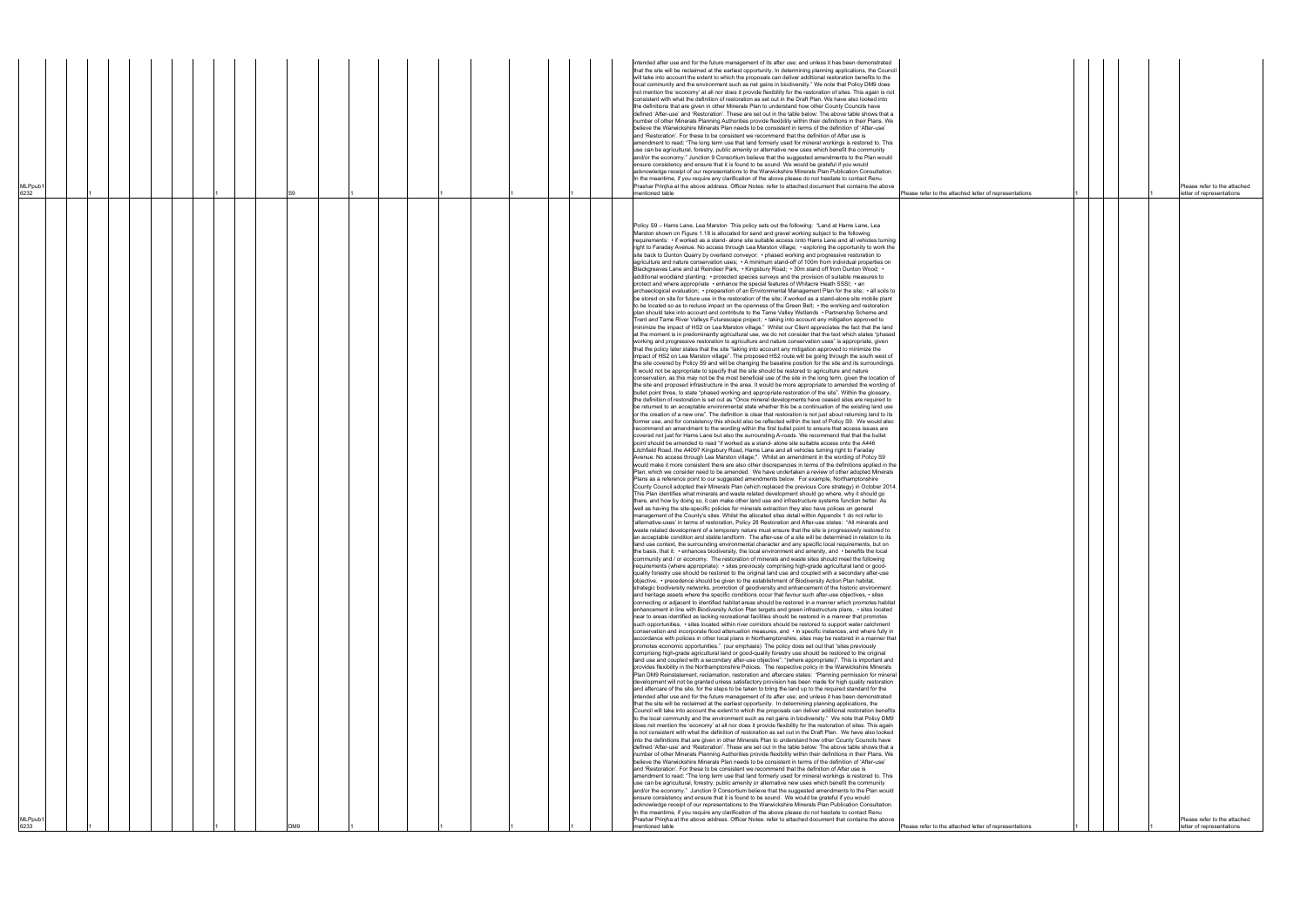| MLPpub1<br>6234 | MCS5:<br>Safeguard<br>ng of<br>Minerals<br>and<br><b>Minerals</b><br>Infrastructu |  | This policy sets out that MSAs as shown on the Maps in Appendix 2, "will be safeguarded against<br>needless sterilisation by non-mineral development." Figure A15: MSA Building Stone shows that there is<br>a significant amount of Building Stone located within the County. With regards to the Airport, the<br>Building Stone MSA appears to cover the western end of the Site. Given the level of Building Stone<br>available in the County and the Policy for Building Stone (Policy MCS 7 - please see below), it is the<br>Airport's position that the site should be removed from the MSA for Building Stone.                                                                                                                                                                                                                                                                                                                                                                                                                                                                                                                                                                                                                                                                                                                                                                                                                                                                                                                                                                                                                                                                                                                                                                                                                                                                                                                                                                                                                                                                                                            | Please refer to the attached letter of representations                                                                                                                                              | Please refer to the attached<br>letter of representations |
|-----------------|-----------------------------------------------------------------------------------|--|-----------------------------------------------------------------------------------------------------------------------------------------------------------------------------------------------------------------------------------------------------------------------------------------------------------------------------------------------------------------------------------------------------------------------------------------------------------------------------------------------------------------------------------------------------------------------------------------------------------------------------------------------------------------------------------------------------------------------------------------------------------------------------------------------------------------------------------------------------------------------------------------------------------------------------------------------------------------------------------------------------------------------------------------------------------------------------------------------------------------------------------------------------------------------------------------------------------------------------------------------------------------------------------------------------------------------------------------------------------------------------------------------------------------------------------------------------------------------------------------------------------------------------------------------------------------------------------------------------------------------------------------------------------------------------------------------------------------------------------------------------------------------------------------------------------------------------------------------------------------------------------------------------------------------------------------------------------------------------------------------------------------------------------------------------------------------------------------------------------------------------------|-----------------------------------------------------------------------------------------------------------------------------------------------------------------------------------------------------|-----------------------------------------------------------|
| MLPpub1<br>6235 | Issue 3:<br>Mineral<br>Safeguard<br>ng and<br>Prior<br>Extraction                 |  | This sets out that in line with the NPPF, "Mineral Planning Authorities should define Mineral<br>Safeguarding Areas (MSAs) in order that known locations of specific minerals resources of local and<br>national importance are not needlessly sterilised by non-mineral development. There is no presumption<br>that any resources defined will be worked. However, where planning applications for non-mineral<br>development are submitted, the relevant district or borough should consult the County Council" The<br>Airport, by its very nature as a developed site, is already sterilised for non-mineral development. Whilst<br>the policy does state that there is no presumption that any resources defined will be worked, the Site<br>should not be included within the MSAs as this provides/indicates a level of protection which is not<br>appropriate for the Airport. The MSAs maps in Appendix 2 cover large areas across the county and are<br>not precise in the areas identified whether for mineral extraction or safeguarding. The extent of the area<br>being safeguarded area is a case in point, where the Airport is washed-over ignoring the fact it is already<br>developed and in use.                                                                                                                                                                                                                                                                                                                                                                                                                                                                                                                                                                                                                                                                                                                                                                                                                                                                                                              | Please refer to the attached letter of representations                                                                                                                                              | Please refer to the attached<br>letter of representations |
| MLPpub1<br>6236 | DM10:<br>Mineral<br>Safeguard                                                     |  | This policy requires that any non-material development (except for those set out in Appendix 3) should<br>not proceed unless evidence is produced to demonstrate that: "the prospective developer has produced<br>evidence prior to the determination of the planning application that clearly demonstrates that the mineral<br>concerned is no longer of any value, or potential value; or It can be clearly demonstrated that the mineral<br>can be extracted prior to the development taking place; or the non-mineral development is of a temporary<br>nature and can be completed and the site restored before the mineral needs to be extracted; or the<br>development is of a minor nature which would not constrain or hinder the extraction of the mineral<br>esource; or there is an over-riding need for the non-mineral development." The Airport, given its<br>location and use, has a significant amount of services/utilities coming into and out of the site<br>underground. Regardless of what development happens above ground, the presence of infrastructure<br>underground would make minerals extraction here unviable. For sites which are already developed, and<br>are clearly not viable for minerals extraction, the requirement of evidence appears to be an onerous one.                                                                                                                                                                                                                                                                                                                                                                                                                                                                                                                                                                                                                                                                                                                                                                                                                             | Please refer to the attached letter of representations                                                                                                                                              | Please refer to the attached<br>letter of representations |
| MLPpub1<br>6237 | MCS7<br>Building<br>Stone                                                         |  | The Policy states that "The Council will support proposals for small scale extraction of building stone<br>where the proposal encourages local distinctiveness, contributes to good quality design and provides for<br>high quality restoration at the earliest opportunity. Proposals for building stone extraction in the<br>Cotswolds AONB will be refused except in exceptional circumstances and where it can be demonstrated<br>that they are in the public interest." This clearly sets out that extraction of Building Stone will be<br>permitted on a small scale. It is our position that this should be reflected in the scale of the MSAs for<br>Building Stone. The need for Building Stone is in relation to having material available which would aid in<br>the repair and development of buildings in area where there is a distinctive pallet of local materials.<br>Whilst we understand that mineral needs change over time, the fact that the policy permits small scale<br>extraction indicates that the amount of Building Stone required is not significant, and is a need which has<br>arisen in the last few years. This is acknowledged at paragraph 4.4 of the Consultation document which<br>states "The use of local stone for building purposes has been widespread in Warwickshire with Warwick<br>and Kenilworth Castles being obvious examples. Stately homes, churches and various settlements have<br>been constructed from local materials such as Triassic sandstones and Jurassic Ironstones, reflecting<br>the County's varied geology. However, the stone quarries supplying local materials have all but finished,<br>which is creating a problem in repairing local buildings and retaining the local distinctiveness of many<br>towns and villages.". The Airport is not in a Conservation Area nor would it be in need of any specific<br>Building Stone type locally in order to maintain any sort of local distinctiveness or contribute to design; it<br>is a developed commercial site.                                                                                           | Please refer to the attached letter of representations                                                                                                                                              | Please refer to the attached<br>letter of representations |
| /ILPpub<br>6238 | MCS <sub>2</sub><br>Sand and<br>Gravel                                            |  | The Policy states that "Proposals for Sand and Gravel extraction outside the allocated sites will only be<br>supported where the proposal demonstrates that significant operational, transport, environmental and<br>restoration benefits will be provided by working in that location." The County Council are required to<br>provide 8.022million tonnes of sand and gravel over the Plan period. The sites which have been<br>allocated for Sand and Gravel extraction equate to a total of 8.48 million tonnes (as set out in Policy S0).<br>Given that the extraction of Sand and Gravel outside the allocated sites will need to meet specific<br>criteria, and the Airport is already developed, it is considered appropriate to take the Site outside of Sand<br>and Gravel MSA. Figure A10 MSA - Unconsolidated Sand and Gravel covers almost three quarters of<br>the County. In terms of the Airport, this covers the whole site. When comparing this to the current<br>adopted Minerals Plan the overall MSA for Sand and Gravel appears to have increased significantly.<br>Sand and Gravel sites have been allocated for the extraction of this over the plan period. However as<br>set out in our representations on Policy DM10 above, sites which have already been developed for a<br>significant amount of time should not be covered by the MSAs; the Airport should be removed from the<br>MSAs for Sand and Gravel. If the County Council are seeking to simply identify the location of minerals<br>based on the British Geological Survey (which mapped the extent of mineral resources in the County),<br>then a separate set of maps should be produced which does this.  Coventry Airport Ltd's position<br>overall is that the Site is in use/developed for non-mineral uses and therefore should not be within the<br>MSAs. Whilst being within the MSAs does not mean that sites will be required for mineral extraction,<br>being within the MSAs does mean that there are additional requirements for potential development to<br>meet, even an existing developed site which is not appropriate. | Please refer to the attached letter of representations                                                                                                                                              | Please refer to the attached<br>letter of representations |
| ILPpub1<br>6239 |                                                                                   |  | I think the plan (for sites 4 and 5) is unsound on a number of points and has not taken these negatives<br>fully into consideration. The areas being considered are high-grade agricultural land, which is protected<br>in the WCC development plan. It is highly unlikely that the land can be restored to high-grade<br>agricultural land thereby losing a very important resource for our growing population. There is a risk of<br>significant negative impact on the local environment, which includes the river Avon and a number of<br>farms and villages. This includes the short-term increase in pollutants and noise from increased traffic<br>and the excavations, and the damage to the views and landscape, and in the mid and longer term the<br>risk to the health of village residents of Barford and Wasperton of silica and also the ongoing effects of<br>damage and pollution caused by the mineral extraction process. It is of great concern that WCC does<br>not seem to be taking the effect of silica seriously enough, especially as the prevailing winds would carry<br>the dust over the school and village recreation areas where our children spend much of their time. The<br>winds would also carry dust and silica into other local fields, which provide food sources in the<br>surrounding area, thereby affecting our food chain and the population's health. Any contamination<br>caused by the process would potentially be very damaging to surrounding farms, to the local waterways<br>and the people and wildlife that live in these areas. The Neighbourhood plan, recently voted for and<br>adopted by residents and in accordance with the Warwick District Council development plan, has not<br>been given due consideration.                                                                                                                                                                                                                                                                                                                                                      | I am not qualified to reword or change your minerals plan but as<br>stated in section 5 I believe it is currently unsound and therefore<br>needs changing by those qualified and employed to do so. |                                                           |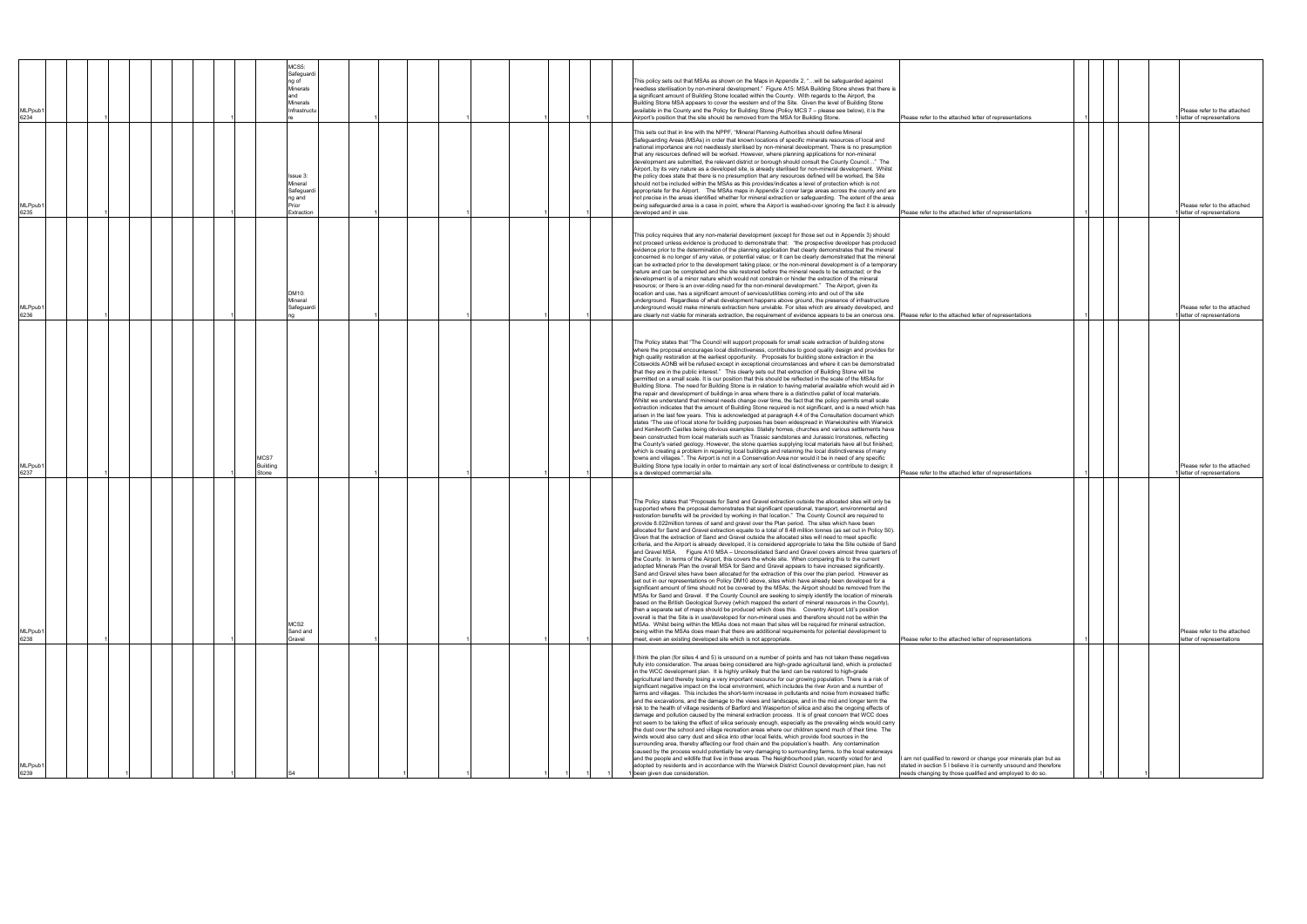| MLPpub <sup>®</sup><br>6240 |  |  |  |  |  |  |  |  | I think the plan (for sites 4 and 5) is unsound on a number of points and has not taken these negatives<br>fully into consideration. The areas being considered are high-grade agricultural land, which is protected<br>in the WCC development plan. It is highly unlikely that the land can be restored to high-grade<br>agricultural land thereby losing a very important resource for our growing population. There is a risk of<br>significant negative impact on the local environment, which includes the river Avon and a number of<br>farms and villages. This includes the short-term increase in pollutants and noise from increased traffic<br>and the excavations, and the damage to the views and landscape, and in the mid and longer term the<br>risk to the health of village residents of Barford and Wasperton of silica and also the ongoing effects of<br>damage and pollution caused by the mineral extraction process. It is of great concern that WCC does<br>not seem to be taking the effect of silica seriously enough, especially as the prevailing winds would carry<br>the dust over the school and village recreation areas where our children spend much of their time. The<br>winds would also carry dust and silica into other local fields, which provide food sources in the<br>surrounding area, thereby affecting our food chain and the population's health. Any contamination<br>caused by the process would potentially be very damaging to surrounding farms, to the local waterways<br>and the people and wildlife that live in these areas. The Neighbourhood plan, recently voted for and<br>adopted by residents and in accordance with the Warwick District Council development plan, has not<br>been given due consideration.                                                                                                                                                                                                                                                                                                                                                                                                                                                                                                                                                                                                                                                                                                                                                                                                                                                                                                                                                                                                                                                                                                                                                                                                                                                                                                                                                                                                                                                                                                                                                                                                                                                                                                                                                                                                                                                         | am not qualified to reword or change your minerals plan but as<br>stated in section 5 I believe it is currently unsound and therefore<br>needs changing by those qualified and employed to do so.                                                                                                                                                                                                                                                                                                                        |  |                                                                                                                                                                                   |
|-----------------------------|--|--|--|--|--|--|--|--|--------------------------------------------------------------------------------------------------------------------------------------------------------------------------------------------------------------------------------------------------------------------------------------------------------------------------------------------------------------------------------------------------------------------------------------------------------------------------------------------------------------------------------------------------------------------------------------------------------------------------------------------------------------------------------------------------------------------------------------------------------------------------------------------------------------------------------------------------------------------------------------------------------------------------------------------------------------------------------------------------------------------------------------------------------------------------------------------------------------------------------------------------------------------------------------------------------------------------------------------------------------------------------------------------------------------------------------------------------------------------------------------------------------------------------------------------------------------------------------------------------------------------------------------------------------------------------------------------------------------------------------------------------------------------------------------------------------------------------------------------------------------------------------------------------------------------------------------------------------------------------------------------------------------------------------------------------------------------------------------------------------------------------------------------------------------------------------------------------------------------------------------------------------------------------------------------------------------------------------------------------------------------------------------------------------------------------------------------------------------------------------------------------------------------------------------------------------------------------------------------------------------------------------------------------------------------------------------------------------------------------------------------------------------------------------------------------------------------------------------------------------------------------------------------------------------------------------------------------------------------------------------------------------------------------------------------------------------------------------------------------------------------------------------------------------------------------------------------------------------------------------------------------------------------------------------------------------------------------------------------------------------------------------------------------------------------------------------------------------------------------------------------------------------------------------------------------------------------------------------------------------------------------------------------------------------------------------------------------------------------------------|--------------------------------------------------------------------------------------------------------------------------------------------------------------------------------------------------------------------------------------------------------------------------------------------------------------------------------------------------------------------------------------------------------------------------------------------------------------------------------------------------------------------------|--|-----------------------------------------------------------------------------------------------------------------------------------------------------------------------------------|
| MLPpub <sup>-</sup><br>6241 |  |  |  |  |  |  |  |  | The Pioneer Aggregates (UK) Ltd. planning application of August 1987, to extract minerals from<br>Wasperton Hill Farm, was eventually legally quashed by the Court of Appeal decision of October 1992<br>and that Judgement was confirmed by the Sec. of State DoE in December 1993. The Ministry of Justice<br>has confirmed in 2009 that that judgement still stands. This important legal Judgement reinforces the<br>valuable quality of the Best and Most Versatile Agricultural Land, Grades 1, 2, and 3a, which is to be<br>protected from mineral exploitation, because of its limited availability, its important value for food<br>production and the physical impossibility of restoring such high grade land to its original condition. This<br>is the high quality of the land on Wasperton Hill Farm. The Draft Minerals Local Plan is not legally<br>compliant in respect of Site 4, which is Wasperton Hill Farm, as this site is legally protected by the<br>important judgements outlined above. The Minerals Local Plan must be compliant in all respects, not<br>only with current Government Policies, but also with enduring legal decisions. N.B. The Documents<br>referred to are already on file in WCC, but additional copies will be produced, if requested.                                                                                                                                                                                                                                                                                                                                                                                                                                                                                                                                                                                                                                                                                                                                                                                                                                                                                                                                                                                                                                                                                                                                                                                                                                                                                                                                                                                                                                                                                                                                                                                                                                                                                                                                                                                                                                                                                                                                                                                                                                                                                                                                                                                                                                                                                                                                              | To comply with the supremacy of the Law, Site 4 has to be deleted<br>from the Minerals Local Plan as its inclusion is contrary to the legal<br>Judgement of the Court of Appeal (1992) and the subsequent<br>decision of the Secretary of State of the Department of the<br>Environment (1993). The active standing of this Judgement has<br>been confirmed in 2009, in writing, by the Ministry of Justice. Thus<br>Site 4 is not available for mineral extraction; it must be deleted from<br>the Minerals Local Plan. |  |                                                                                                                                                                                   |
| MLPpub′<br>6242             |  |  |  |  |  |  |  |  | A) It is not positively prepared or effective as the response to the initial consultation has dismissed any<br>issues around restoration of the site with the comment: "The developer proposes to restore most of the<br>area back to agriculture including all the BMV land with suitable inert material." 1) What is most? 50.1%<br>is most, so is 99.9%, so this leaves a huge variation in possible outcomes of restoration. 2) It ignores the<br>comments from WCC's own officers under key issue 6 in the 2015 document that there is a shortage of<br>inert material 3) It ignores any impact from the 2015 ruling in the case of Methley Quarry, as set out in<br>this article: http://www.agg-net.com/resources/articles/planning-development/the-use-of-inert-waste-as-a-<br>fill-in-quarryrestoration The concluding paragraph of the article states: "The inconsistency in regulatory<br>interpretation makes it difficult for mineral operations to obtain appropriate fill material due to competition<br>with other engineering projects, and reduces their ability to deliver the best environmental solution for<br>wider society when extracting the minerals we all rely on." B) It is not justified as the site is very close to<br>the villages of Barford and Wasperton, resulting in adverse impacts on the health of the residents<br>particularly the elderly, some of whom have existing breathing problems, from particles of dust created<br>from the mineral extraction. The only assurance made in response to the 2105 consultation that there<br>won't be dust created, comes from the developer who has a conflict of interest - "they would say that,<br>wouldn't they" and even so admits it is "less likely to create any health issues", not "will not". Again this<br>leaves a wide scope for interpretation of "likelihood". While the proposal now moves the site 350M further<br>away from the village, at the same time the landowners of the mineral site have now asked Gladman<br>Development to bring forward a proposal to build houses on the land subsequently made available from<br>moving the mineral extraction further away from Barford. In effect, these new houses, if approved, will be<br>very close to the new mineral extraction. The NPPF further states 'The adverse impact of mineral<br>workings on neighbouring communities should be minimised' The Site assessment Rationale asks<br>'Would the proposed site be compatible with existing or proposed neighbouring uses or will it create a<br>nuisance that will affect existing residents.' The Policy Planning Team comment of 'noise, dust, smell,<br>light, vibration, air quality, impact on residents and businesses and neighbouring uses' highlights their<br>own concerns. C) Classificaton of the land is neither Effective not consistent with the NPPF as much of<br>the proposed land is classified as 'Best and Most Versatile agricultural land'. Guidelines from the<br>Government state that local authorities should use poorer quality land in preference, although these<br>lower quality agricultural land appears to have been rejected by WCC. In the 1993 Appeal on the same<br>land which resulted in a refusal for planning permission the Secretary of state conceded that a number of<br>environmental objections were 'significant', including that the site makes a positive contribution to the<br>pleasant countryside extending either side of the River Avon' and that 'there would be material harm to<br>the appearance of the locality'. These comments still apply today. | The process needs to be reopened to low at other lower grade<br>agricultural land with positive efforts to find sites that are suitable,<br>rather than passively waiting for sites to become available.                                                                                                                                                                                                                                                                                                                 |  | As one of the District<br>Councillors for<br>Barford/Wasperton, I would like<br>the opportunity to represent the<br>residents of the villages as part<br>of my Councillor duties. |
| MLPpub <sup>®</sup><br>6243 |  |  |  |  |  |  |  |  | I consider the MLP to be unsound for the following reasons:- Inadequate suitability of the A429 for slow<br>moving Aggregate Lorries pulling on to an already congested fast moving road can only be a hazard, and<br>I do not believe this has been properly considered. There will certainly be Blight on the local properties<br>given the fact that the site will be in operation for approximately 15/20 years regardless of how well<br>managed and operated it may be. The loss of high grade agricultural land is inevitable as it is widely<br>recognised that land cannot be restored to its former quality when minerals are removed. A precedent for<br>the protection of this land has already been established in 1993 on the grounds of environmental impact.<br>Adverse impact on the villages of Barford and Wasperton from Noise, Dust and Air Quality-pollution and<br>none of these can be mitigated against. Primary School and Day Nursery especially. It does not appear<br>that the Neighborhood Development Plan has been considered by WCC. The Plan is not in line with<br>NPPF in many areas. Adverse visual impact on the landscape. High impact on wildlife and conservation.<br>the potential health risks to young children at the school and nursery, change in water table and future<br>flooding, the viability of Glebe Farm and its area of extraction is overstated, loss of tenant farm facility,<br>blight on property prices, negative health effects on residents, dust, noise and mental health, close<br>proximity to conservation areas in Wasperton and Barford and close proximity to listed buildings.                                                                                                                                                                                                                                                                                                                                                                                                                                                                                                                                                                                                                                                                                                                                                                                                                                                                                                                                                                                                                                                                                                                                                                                                                                                                                                                                                                                                                                                                                                                                                                                                                                                                                                                                                                                                                                                                                                                                                                               | I am not a legal person so can not comment on this                                                                                                                                                                                                                                                                                                                                                                                                                                                                       |  |                                                                                                                                                                                   |
| MLPpub′<br>6244             |  |  |  |  |  |  |  |  | I consider the MLP to be unsound for the following reasons:- Inadequate suitability of the A429 for slow<br>moving Aggregate Lorries pulling on to an already congested fast moving road can only be a hazard, and<br>I do not believe this has been properly considered. There will certainly be Blight on the local properties<br>given the fact that the site will be in operation for approximately 15/20 years regardless of how well<br>managed and operated it may be. The loss of high grade agricultural land is inevitable as it is widely<br>recognised that land cannot be restored to its former quality when minerals are removed. A precedent for<br>the protection of this land has already been established in 1993 on the grounds of environmental impact.<br>Adverse impact on the villages of Barford and Wasperton from Noise, Dust and Air Quality-pollution and<br>none of these can be mitigated against. Primary School and Day Nursery especially. It does not appear<br>that the Neighborhood Development Plan has been considered by WCC. The Plan is not in line with<br>NPPF in many areas. Adverse visual impact on the landscape. High impact on wildlife and conservation.<br>the potential health risks to young children at the school and nursery, change in water table and future<br>flooding, the viability of Glebe Farm and its area of extraction is overstated, loss of tenant farm facility,<br>blight on property prices, negative health effects on residents, dust, noise and mental health, close<br>proximity to conservation areas in Wasperton and Barford and close proximity to listed buildings.                                                                                                                                                                                                                                                                                                                                                                                                                                                                                                                                                                                                                                                                                                                                                                                                                                                                                                                                                                                                                                                                                                                                                                                                                                                                                                                                                                                                                                                                                                                                                                                                                                                                                                                                                                                                                                                                                                                                                                               | I am not a legal person so can not comment on this                                                                                                                                                                                                                                                                                                                                                                                                                                                                       |  |                                                                                                                                                                                   |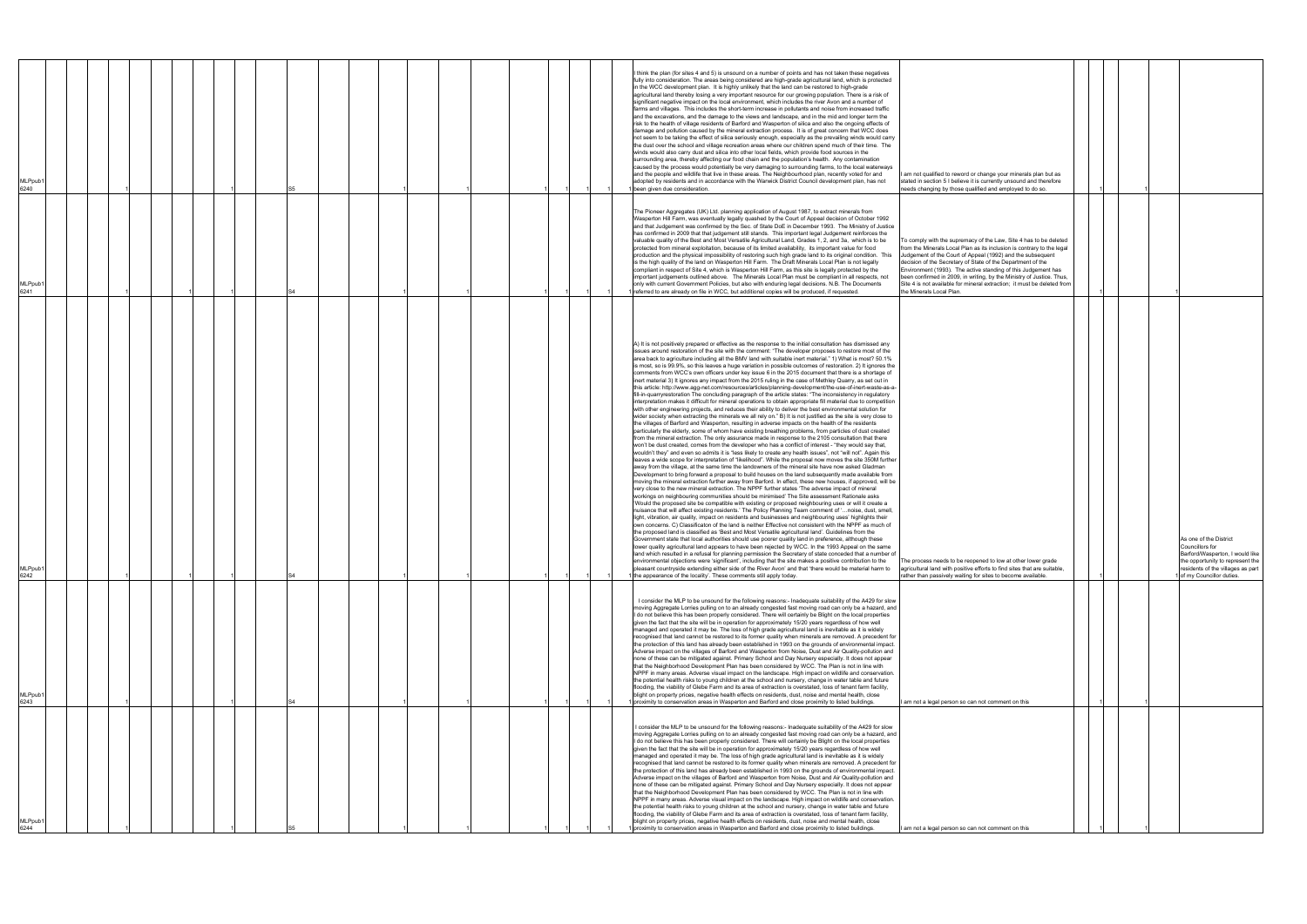| MLPpub<br>6245              |  |  |  |  |  |  |  |  | I consider the MLP to be unsound for the following reasons:- Inadequate suitability of the A429 for slow<br>moving Aggregate Lorries pulling on to an already congested fast moving road can only be a hazard, and<br>I do not believe this has been properly considered. There will certainly be Blight on the local properties<br>given the fact that the site will be in operation for approximately 15/20 years regardless of how well<br>managed and operated it may be. Possible Contamination of watewrcourse Adverse impact on the<br>villages of Barford and Wasperton from Noise, Dust and Air Quality-pollution and none of these can be<br>mitigated against. Primary School and Day Nursery especially. It does not appear that the Neighborhood<br>Development Plan has been considered by WCC. The Plan is not in line with NPPF in many areas.<br>Adverse visual impact on the landscape. High impact on wildlife and conservation. the potential health<br>risks to young children at the school and nursery, change in water table and future flooding, loss of<br>tenant farm facility, blight on property prices, negative health effects on residents, dust, noise and mental<br>health, close proximity to conservation areas in Wasperton and Barford and close proximity to listed<br>buildings. WCC reports have confirmed that development of site 5 will result in permanent harm to the<br>settings of grade II listed Seven Elms also Forge Cottage C17th listed building.<br>I am not a legal person so can not comment on this |
|-----------------------------|--|--|--|--|--|--|--|--|---------------------------------------------------------------------------------------------------------------------------------------------------------------------------------------------------------------------------------------------------------------------------------------------------------------------------------------------------------------------------------------------------------------------------------------------------------------------------------------------------------------------------------------------------------------------------------------------------------------------------------------------------------------------------------------------------------------------------------------------------------------------------------------------------------------------------------------------------------------------------------------------------------------------------------------------------------------------------------------------------------------------------------------------------------------------------------------------------------------------------------------------------------------------------------------------------------------------------------------------------------------------------------------------------------------------------------------------------------------------------------------------------------------------------------------------------------------------------------------------------------------------------------------------------------------|
| MLPpub′<br>6246             |  |  |  |  |  |  |  |  | I consider the MLP to be unsound for the following reasons:- Inadequate suitability of the A429 for slow<br>moving Aggregate Lorries pulling on to an already congested fast moving road can only be a hazard, and<br>I do not believe this has been properly considered. There will certainly be Blight on the local properties<br>given the fact that the site will be in operation for approximately 15/20 years regardless of how well<br>managed and operated it may be. Possible Contamination of watewrcourse Adverse impact on the<br>villages of Barford and Wasperton from Noise, Dust and Air Quality-pollution and none of these can be<br>mitigated against. Primary School and Day Nursery especially. It does not appear that the Neighborhood<br>Development Plan has been considered by WCC. The Plan is not in line with NPPF in many areas.<br>Adverse visual impact on the landscape. High impact on wildlife and conservation. the potential health<br>risks to young children at the school and nursery, change in water table and future flooding, loss of<br>tenant farm facility, blight on property prices, negative health effects on residents, dust, noise and mental<br>health, close proximity to conservation areas in Wasperton and Barford and close proximity to listed<br>buildings. WCC reports have confirmed that development of site 5 will result in permanent harm to the<br>settings of grade II listed Seven Elms also Forge Cottage C17th listed building.<br>I am not a legal person so can not comment on this |
| MLPpub <sup>®</sup><br>6247 |  |  |  |  |  |  |  |  | I consider the MLP to be unsound for the following reasons:- Inadequate suitability of the A429 for slow<br>moving Aggregate Lorries pulling on to an already congested fast moving road can only be a hazard, and<br>I do not believe this has been properly considered. There will certainly be Blight on the local properties<br>given the fact that the site will be in operation for approximately 15/20 years regardless of how well<br>managed and operated it may be. Possible Contamination of watewrcourse Adverse impact on the<br>villages of Barford and Wasperton from Noise, Dust and Air Quality-pollution and none of these can be<br>mitigated against. Primary School and Day Nursery especially. It does not appear that the Neighborhood<br>Development Plan has been considered by WCC. The Plan is not in line with NPPF in many areas.<br>Adverse visual impact on the landscape. High impact on wildlife and conservation. the potential health<br>risks to young children at the school and nursery, change in water table and future flooding, Pollution<br>impact of elderly and small chioldren close proximity to conservation areas in Wasperton and Barford<br>and close proximity to listed buildings. WCC reports have confirmed that development of site 5 will result<br>in permanent harm to the settings of grade II listed Seven Elms also Forge Cottage C17th listed building. I am not a legal person so can not comment on this                                                                                     |
| MLPpub′<br>6248             |  |  |  |  |  |  |  |  | I consider the MLP to be unsound for the following reasons:- Inadequate suitability of the A429 for slow<br>moving Aggregate Lorries pulling on to an already congested fast moving road can only be a hazard, and<br>I do not believe this has been properly considered. There will certainly be Blight on the local properties<br>given the fact that the site will be in operation for approximately 15/20 years regardless of how well<br>managed and operated it may be. Possible Contamination of watewrcourse Adverse impact on the<br>villages of Barford and Wasperton from Noise, Dust and Air Quality-pollution and none of these can be<br>mitigated against. Primary School and Day Nursery especially. It does not appear that the Neighborhood<br>Development Plan has been considered by WCC. The Plan is not in line with NPPF in many areas.<br>Adverse visual impact on the landscape. High impact on wildlife and conservation. the potential health<br>risks to young children at the school and nursery, change in water table and future flooding, Pollution<br>impact of elderly and small chioldren close proximity to conservation areas in Wasperton and Barford<br>and close proximity to listed buildings. WCC reports have confirmed that development of site 5 will result<br>I in permanent harm to the settings of grade II listed Seven Elms also Forge Cottage C17th listed building. I am not a legal person so can not comment on this                                                                                   |
| MLPpub′<br>6249             |  |  |  |  |  |  |  |  | I consider the MLP to be unsound for the following reasons:- Inadequate suitability of the A429 for slow<br>moving Aggregate Lorries pulling on to an already congested fast moving road can only be a hazard, and<br>I do not believe this has been properly considered. There will certainly be Blight on the local properties<br>given the fact that the site will be in operation for approximately 15/20 years regardless of how well<br>managed and operated it may be. Possible Contamination of watewrcourse Adverse impact on the<br>villages of Barford and Wasperton from Noise, Dust and Air Quality-pollution and none of these can be<br>mitigated against. Primary School and Day Nursery especially. It does not appear that the Neighborhood<br>Development Plan has been considered by WCC. The Plan is not in line with NPPF in many areas.<br>Adverse visual impact on the landscape. High impact on wildlife and conservation. the potential health<br>risks to young children at the school and nursery, change in water table and future flooding, Pollution<br>impact of elderly and small chioldren close proximity to conservation areas in Wasperton and Barford<br>and close proximity to listed buildings. WCC reports have confirmed that development of site 5 will result<br>in permanent harm to the settings of grade II listed Seven Elms also Forge Cottage C17th listed building.   am not a legal person so can not comment on this                                                                                     |
| MLPpub <sup>®</sup><br>6250 |  |  |  |  |  |  |  |  | I consider the MLP to be unsound for the following reasons:- Inadequate suitability of the A429 for slow<br>moving Aggregate Lorries pulling on to an already congested fast moving road can only be a hazard, and<br>I do not believe this has been properly considered. There will certainly be Blight on the local properties<br>given the fact that the site will be in operation for approximately 15/20 years regardless of how well<br>managed and operated it may be. Possible Contamination of watewrcourse Adverse impact on the<br>villages of Barford and Wasperton from Noise, Dust and Air Quality-pollution and none of these can be<br>mitigated against. Primary School and Day Nursery especially. It does not appear that the Neighborhood<br>Development Plan has been considered by WCC. The Plan is not in line with NPPF in many areas.<br>Adverse visual impact on the landscape. High impact on wildlife and conservation. the potential health<br>risks to young children at the school and nursery, change in water table and future flooding, Pollution<br>impact of elderly and small chioldren close proximity to conservation areas in Wasperton and Barford<br>and close proximity to listed buildings. WCC reports have confirmed that development of site 5 will result<br>1 in permanent harm to the settings of grade II listed Seven Elms also Forge Cottage C17th listed building. I am not a legal person so can not comment on this                                                                                   |
| MLPpub′<br>6251             |  |  |  |  |  |  |  |  | 1. Loss of BMV land. The land cannot be restored to it's former quality. It is extremely important that this<br>country produces it's own food, even more so as we are leaving the European Union. 2. Alternate sites<br>on less than BMV land have been eliminated 3. The WCC has a significant "conflict of interest" as the<br>owner of Site 5 and the interdependency of sites 4 and 5.4. Traffic - Slow lorries turning in to and out<br>from the site into fast moving traffic making the A429 even more dangerous has not been considered.<br>Additional housing within Barford and Wellesbourne has contributed in making the A429 into an even<br>faster moving road with many serious accidents. Several deaths, resulting from road accidents have<br>occurred on the A429 between Wellsbourne and Longbridge Island.                                                                                                                                                                                                                                                                                                                                                                                                                                                                                                                                                                                                                                                                                                                              |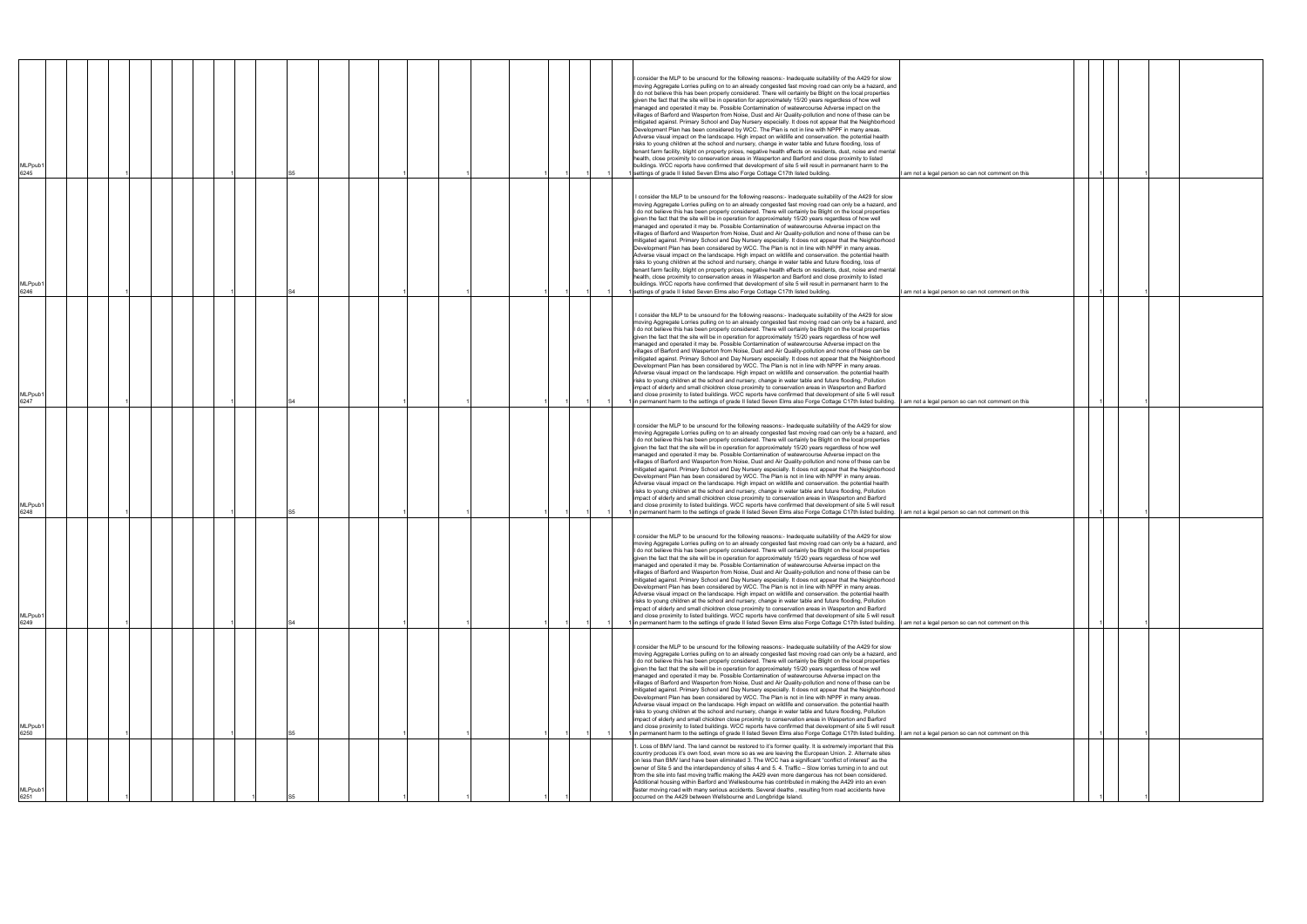| MLPpub1<br>6255                                                                                                                                                                                                                                                                                                                                                                                                                                                                                                                                                                                                                                                                                                                                                                                                                                                                                                                                                                                                                                                                                                                                                                                                                                                                                                                                                                                                                                                                                                                                                                                                                                                                                                                                                                                                                                                                                                                                                                                                                                                                                                                                                                                                                                                                                                                                                                                                                                                                                                                                                                                                                                                                                                                                                                                                                                                                                                                                                                                                                                                                                                                                                                                                                                                                                                                                                                                                                                                                                                                                                                                                                                                                                                                                                                                                                                                                                                                                                                                                                                                                                                                                                                                                                                         | MLPpub1<br>6254                                                                                                                                                                                                                                                                                                                                                                                                                                                                                                                                                                                                                                                                                                                                                                                                                                                                                                                                                                                                                                                                                                                                                                                                                                                                                                                                                                                                                                                                                                                                                                                                                                                                                                                                                                                                                                                                                                                                                                                                                                                                                                                                                                                                                                                                                                                                                                                                                                                                                                                                                                                                                                                                                                                                                                                                                                                                                                                                                                                                                                                                                                                                                                                                                                                                                                                                                                                                                                                                                                                                                                                                                                                                                                                                                                                                                                                                                                                                                                                                                                                                                                                                                                                                                                           | <b>MLPpub</b><br>6253                                                                                                                                                                                                                                                                                                                                                                                                                                                                                                                                                                                                                                                                                                                            | MLPpub1<br>6252                                                                                                                                                                                                                                                                                                                                                                                                                                                                                                                                                                                                                                                                                                                                                                                                                                                                               |
|---------------------------------------------------------------------------------------------------------------------------------------------------------------------------------------------------------------------------------------------------------------------------------------------------------------------------------------------------------------------------------------------------------------------------------------------------------------------------------------------------------------------------------------------------------------------------------------------------------------------------------------------------------------------------------------------------------------------------------------------------------------------------------------------------------------------------------------------------------------------------------------------------------------------------------------------------------------------------------------------------------------------------------------------------------------------------------------------------------------------------------------------------------------------------------------------------------------------------------------------------------------------------------------------------------------------------------------------------------------------------------------------------------------------------------------------------------------------------------------------------------------------------------------------------------------------------------------------------------------------------------------------------------------------------------------------------------------------------------------------------------------------------------------------------------------------------------------------------------------------------------------------------------------------------------------------------------------------------------------------------------------------------------------------------------------------------------------------------------------------------------------------------------------------------------------------------------------------------------------------------------------------------------------------------------------------------------------------------------------------------------------------------------------------------------------------------------------------------------------------------------------------------------------------------------------------------------------------------------------------------------------------------------------------------------------------------------------------------------------------------------------------------------------------------------------------------------------------------------------------------------------------------------------------------------------------------------------------------------------------------------------------------------------------------------------------------------------------------------------------------------------------------------------------------------------------------------------------------------------------------------------------------------------------------------------------------------------------------------------------------------------------------------------------------------------------------------------------------------------------------------------------------------------------------------------------------------------------------------------------------------------------------------------------------------------------------------------------------------------------------------------------------------------------------------------------------------------------------------------------------------------------------------------------------------------------------------------------------------------------------------------------------------------------------------------------------------------------------------------------------------------------------------------------------------------------------------------------------------------------------------|-----------------------------------------------------------------------------------------------------------------------------------------------------------------------------------------------------------------------------------------------------------------------------------------------------------------------------------------------------------------------------------------------------------------------------------------------------------------------------------------------------------------------------------------------------------------------------------------------------------------------------------------------------------------------------------------------------------------------------------------------------------------------------------------------------------------------------------------------------------------------------------------------------------------------------------------------------------------------------------------------------------------------------------------------------------------------------------------------------------------------------------------------------------------------------------------------------------------------------------------------------------------------------------------------------------------------------------------------------------------------------------------------------------------------------------------------------------------------------------------------------------------------------------------------------------------------------------------------------------------------------------------------------------------------------------------------------------------------------------------------------------------------------------------------------------------------------------------------------------------------------------------------------------------------------------------------------------------------------------------------------------------------------------------------------------------------------------------------------------------------------------------------------------------------------------------------------------------------------------------------------------------------------------------------------------------------------------------------------------------------------------------------------------------------------------------------------------------------------------------------------------------------------------------------------------------------------------------------------------------------------------------------------------------------------------------------------------------------------------------------------------------------------------------------------------------------------------------------------------------------------------------------------------------------------------------------------------------------------------------------------------------------------------------------------------------------------------------------------------------------------------------------------------------------------------------------------------------------------------------------------------------------------------------------------------------------------------------------------------------------------------------------------------------------------------------------------------------------------------------------------------------------------------------------------------------------------------------------------------------------------------------------------------------------------------------------------------------------------------------------------------------------------------------------------------------------------------------------------------------------------------------------------------------------------------------------------------------------------------------------------------------------------------------------------------------------------------------------------------------------------------------------------------------------------------------------------------------------------------------------------------|--------------------------------------------------------------------------------------------------------------------------------------------------------------------------------------------------------------------------------------------------------------------------------------------------------------------------------------------------------------------------------------------------------------------------------------------------------------------------------------------------------------------------------------------------------------------------------------------------------------------------------------------------------------------------------------------------------------------------------------------------|-----------------------------------------------------------------------------------------------------------------------------------------------------------------------------------------------------------------------------------------------------------------------------------------------------------------------------------------------------------------------------------------------------------------------------------------------------------------------------------------------------------------------------------------------------------------------------------------------------------------------------------------------------------------------------------------------------------------------------------------------------------------------------------------------------------------------------------------------------------------------------------------------|
|                                                                                                                                                                                                                                                                                                                                                                                                                                                                                                                                                                                                                                                                                                                                                                                                                                                                                                                                                                                                                                                                                                                                                                                                                                                                                                                                                                                                                                                                                                                                                                                                                                                                                                                                                                                                                                                                                                                                                                                                                                                                                                                                                                                                                                                                                                                                                                                                                                                                                                                                                                                                                                                                                                                                                                                                                                                                                                                                                                                                                                                                                                                                                                                                                                                                                                                                                                                                                                                                                                                                                                                                                                                                                                                                                                                                                                                                                                                                                                                                                                                                                                                                                                                                                                                         |                                                                                                                                                                                                                                                                                                                                                                                                                                                                                                                                                                                                                                                                                                                                                                                                                                                                                                                                                                                                                                                                                                                                                                                                                                                                                                                                                                                                                                                                                                                                                                                                                                                                                                                                                                                                                                                                                                                                                                                                                                                                                                                                                                                                                                                                                                                                                                                                                                                                                                                                                                                                                                                                                                                                                                                                                                                                                                                                                                                                                                                                                                                                                                                                                                                                                                                                                                                                                                                                                                                                                                                                                                                                                                                                                                                                                                                                                                                                                                                                                                                                                                                                                                                                                                                           |                                                                                                                                                                                                                                                                                                                                                                                                                                                                                                                                                                                                                                                                                                                                                  |                                                                                                                                                                                                                                                                                                                                                                                                                                                                                                                                                                                                                                                                                                                                                                                                                                                                                               |
|                                                                                                                                                                                                                                                                                                                                                                                                                                                                                                                                                                                                                                                                                                                                                                                                                                                                                                                                                                                                                                                                                                                                                                                                                                                                                                                                                                                                                                                                                                                                                                                                                                                                                                                                                                                                                                                                                                                                                                                                                                                                                                                                                                                                                                                                                                                                                                                                                                                                                                                                                                                                                                                                                                                                                                                                                                                                                                                                                                                                                                                                                                                                                                                                                                                                                                                                                                                                                                                                                                                                                                                                                                                                                                                                                                                                                                                                                                                                                                                                                                                                                                                                                                                                                                                         |                                                                                                                                                                                                                                                                                                                                                                                                                                                                                                                                                                                                                                                                                                                                                                                                                                                                                                                                                                                                                                                                                                                                                                                                                                                                                                                                                                                                                                                                                                                                                                                                                                                                                                                                                                                                                                                                                                                                                                                                                                                                                                                                                                                                                                                                                                                                                                                                                                                                                                                                                                                                                                                                                                                                                                                                                                                                                                                                                                                                                                                                                                                                                                                                                                                                                                                                                                                                                                                                                                                                                                                                                                                                                                                                                                                                                                                                                                                                                                                                                                                                                                                                                                                                                                                           |                                                                                                                                                                                                                                                                                                                                                                                                                                                                                                                                                                                                                                                                                                                                                  |                                                                                                                                                                                                                                                                                                                                                                                                                                                                                                                                                                                                                                                                                                                                                                                                                                                                                               |
|                                                                                                                                                                                                                                                                                                                                                                                                                                                                                                                                                                                                                                                                                                                                                                                                                                                                                                                                                                                                                                                                                                                                                                                                                                                                                                                                                                                                                                                                                                                                                                                                                                                                                                                                                                                                                                                                                                                                                                                                                                                                                                                                                                                                                                                                                                                                                                                                                                                                                                                                                                                                                                                                                                                                                                                                                                                                                                                                                                                                                                                                                                                                                                                                                                                                                                                                                                                                                                                                                                                                                                                                                                                                                                                                                                                                                                                                                                                                                                                                                                                                                                                                                                                                                                                         |                                                                                                                                                                                                                                                                                                                                                                                                                                                                                                                                                                                                                                                                                                                                                                                                                                                                                                                                                                                                                                                                                                                                                                                                                                                                                                                                                                                                                                                                                                                                                                                                                                                                                                                                                                                                                                                                                                                                                                                                                                                                                                                                                                                                                                                                                                                                                                                                                                                                                                                                                                                                                                                                                                                                                                                                                                                                                                                                                                                                                                                                                                                                                                                                                                                                                                                                                                                                                                                                                                                                                                                                                                                                                                                                                                                                                                                                                                                                                                                                                                                                                                                                                                                                                                                           |                                                                                                                                                                                                                                                                                                                                                                                                                                                                                                                                                                                                                                                                                                                                                  |                                                                                                                                                                                                                                                                                                                                                                                                                                                                                                                                                                                                                                                                                                                                                                                                                                                                                               |
|                                                                                                                                                                                                                                                                                                                                                                                                                                                                                                                                                                                                                                                                                                                                                                                                                                                                                                                                                                                                                                                                                                                                                                                                                                                                                                                                                                                                                                                                                                                                                                                                                                                                                                                                                                                                                                                                                                                                                                                                                                                                                                                                                                                                                                                                                                                                                                                                                                                                                                                                                                                                                                                                                                                                                                                                                                                                                                                                                                                                                                                                                                                                                                                                                                                                                                                                                                                                                                                                                                                                                                                                                                                                                                                                                                                                                                                                                                                                                                                                                                                                                                                                                                                                                                                         |                                                                                                                                                                                                                                                                                                                                                                                                                                                                                                                                                                                                                                                                                                                                                                                                                                                                                                                                                                                                                                                                                                                                                                                                                                                                                                                                                                                                                                                                                                                                                                                                                                                                                                                                                                                                                                                                                                                                                                                                                                                                                                                                                                                                                                                                                                                                                                                                                                                                                                                                                                                                                                                                                                                                                                                                                                                                                                                                                                                                                                                                                                                                                                                                                                                                                                                                                                                                                                                                                                                                                                                                                                                                                                                                                                                                                                                                                                                                                                                                                                                                                                                                                                                                                                                           |                                                                                                                                                                                                                                                                                                                                                                                                                                                                                                                                                                                                                                                                                                                                                  |                                                                                                                                                                                                                                                                                                                                                                                                                                                                                                                                                                                                                                                                                                                                                                                                                                                                                               |
|                                                                                                                                                                                                                                                                                                                                                                                                                                                                                                                                                                                                                                                                                                                                                                                                                                                                                                                                                                                                                                                                                                                                                                                                                                                                                                                                                                                                                                                                                                                                                                                                                                                                                                                                                                                                                                                                                                                                                                                                                                                                                                                                                                                                                                                                                                                                                                                                                                                                                                                                                                                                                                                                                                                                                                                                                                                                                                                                                                                                                                                                                                                                                                                                                                                                                                                                                                                                                                                                                                                                                                                                                                                                                                                                                                                                                                                                                                                                                                                                                                                                                                                                                                                                                                                         |                                                                                                                                                                                                                                                                                                                                                                                                                                                                                                                                                                                                                                                                                                                                                                                                                                                                                                                                                                                                                                                                                                                                                                                                                                                                                                                                                                                                                                                                                                                                                                                                                                                                                                                                                                                                                                                                                                                                                                                                                                                                                                                                                                                                                                                                                                                                                                                                                                                                                                                                                                                                                                                                                                                                                                                                                                                                                                                                                                                                                                                                                                                                                                                                                                                                                                                                                                                                                                                                                                                                                                                                                                                                                                                                                                                                                                                                                                                                                                                                                                                                                                                                                                                                                                                           |                                                                                                                                                                                                                                                                                                                                                                                                                                                                                                                                                                                                                                                                                                                                                  |                                                                                                                                                                                                                                                                                                                                                                                                                                                                                                                                                                                                                                                                                                                                                                                                                                                                                               |
|                                                                                                                                                                                                                                                                                                                                                                                                                                                                                                                                                                                                                                                                                                                                                                                                                                                                                                                                                                                                                                                                                                                                                                                                                                                                                                                                                                                                                                                                                                                                                                                                                                                                                                                                                                                                                                                                                                                                                                                                                                                                                                                                                                                                                                                                                                                                                                                                                                                                                                                                                                                                                                                                                                                                                                                                                                                                                                                                                                                                                                                                                                                                                                                                                                                                                                                                                                                                                                                                                                                                                                                                                                                                                                                                                                                                                                                                                                                                                                                                                                                                                                                                                                                                                                                         |                                                                                                                                                                                                                                                                                                                                                                                                                                                                                                                                                                                                                                                                                                                                                                                                                                                                                                                                                                                                                                                                                                                                                                                                                                                                                                                                                                                                                                                                                                                                                                                                                                                                                                                                                                                                                                                                                                                                                                                                                                                                                                                                                                                                                                                                                                                                                                                                                                                                                                                                                                                                                                                                                                                                                                                                                                                                                                                                                                                                                                                                                                                                                                                                                                                                                                                                                                                                                                                                                                                                                                                                                                                                                                                                                                                                                                                                                                                                                                                                                                                                                                                                                                                                                                                           |                                                                                                                                                                                                                                                                                                                                                                                                                                                                                                                                                                                                                                                                                                                                                  |                                                                                                                                                                                                                                                                                                                                                                                                                                                                                                                                                                                                                                                                                                                                                                                                                                                                                               |
|                                                                                                                                                                                                                                                                                                                                                                                                                                                                                                                                                                                                                                                                                                                                                                                                                                                                                                                                                                                                                                                                                                                                                                                                                                                                                                                                                                                                                                                                                                                                                                                                                                                                                                                                                                                                                                                                                                                                                                                                                                                                                                                                                                                                                                                                                                                                                                                                                                                                                                                                                                                                                                                                                                                                                                                                                                                                                                                                                                                                                                                                                                                                                                                                                                                                                                                                                                                                                                                                                                                                                                                                                                                                                                                                                                                                                                                                                                                                                                                                                                                                                                                                                                                                                                                         |                                                                                                                                                                                                                                                                                                                                                                                                                                                                                                                                                                                                                                                                                                                                                                                                                                                                                                                                                                                                                                                                                                                                                                                                                                                                                                                                                                                                                                                                                                                                                                                                                                                                                                                                                                                                                                                                                                                                                                                                                                                                                                                                                                                                                                                                                                                                                                                                                                                                                                                                                                                                                                                                                                                                                                                                                                                                                                                                                                                                                                                                                                                                                                                                                                                                                                                                                                                                                                                                                                                                                                                                                                                                                                                                                                                                                                                                                                                                                                                                                                                                                                                                                                                                                                                           | 7.23 - 7.25 S5                                                                                                                                                                                                                                                                                                                                                                                                                                                                                                                                                                                                                                                                                                                                   | 7.20 - 7.22 S4                                                                                                                                                                                                                                                                                                                                                                                                                                                                                                                                                                                                                                                                                                                                                                                                                                                                                |
| DM10                                                                                                                                                                                                                                                                                                                                                                                                                                                                                                                                                                                                                                                                                                                                                                                                                                                                                                                                                                                                                                                                                                                                                                                                                                                                                                                                                                                                                                                                                                                                                                                                                                                                                                                                                                                                                                                                                                                                                                                                                                                                                                                                                                                                                                                                                                                                                                                                                                                                                                                                                                                                                                                                                                                                                                                                                                                                                                                                                                                                                                                                                                                                                                                                                                                                                                                                                                                                                                                                                                                                                                                                                                                                                                                                                                                                                                                                                                                                                                                                                                                                                                                                                                                                                                                    | MCS5                                                                                                                                                                                                                                                                                                                                                                                                                                                                                                                                                                                                                                                                                                                                                                                                                                                                                                                                                                                                                                                                                                                                                                                                                                                                                                                                                                                                                                                                                                                                                                                                                                                                                                                                                                                                                                                                                                                                                                                                                                                                                                                                                                                                                                                                                                                                                                                                                                                                                                                                                                                                                                                                                                                                                                                                                                                                                                                                                                                                                                                                                                                                                                                                                                                                                                                                                                                                                                                                                                                                                                                                                                                                                                                                                                                                                                                                                                                                                                                                                                                                                                                                                                                                                                                      |                                                                                                                                                                                                                                                                                                                                                                                                                                                                                                                                                                                                                                                                                                                                                  |                                                                                                                                                                                                                                                                                                                                                                                                                                                                                                                                                                                                                                                                                                                                                                                                                                                                                               |
|                                                                                                                                                                                                                                                                                                                                                                                                                                                                                                                                                                                                                                                                                                                                                                                                                                                                                                                                                                                                                                                                                                                                                                                                                                                                                                                                                                                                                                                                                                                                                                                                                                                                                                                                                                                                                                                                                                                                                                                                                                                                                                                                                                                                                                                                                                                                                                                                                                                                                                                                                                                                                                                                                                                                                                                                                                                                                                                                                                                                                                                                                                                                                                                                                                                                                                                                                                                                                                                                                                                                                                                                                                                                                                                                                                                                                                                                                                                                                                                                                                                                                                                                                                                                                                                         |                                                                                                                                                                                                                                                                                                                                                                                                                                                                                                                                                                                                                                                                                                                                                                                                                                                                                                                                                                                                                                                                                                                                                                                                                                                                                                                                                                                                                                                                                                                                                                                                                                                                                                                                                                                                                                                                                                                                                                                                                                                                                                                                                                                                                                                                                                                                                                                                                                                                                                                                                                                                                                                                                                                                                                                                                                                                                                                                                                                                                                                                                                                                                                                                                                                                                                                                                                                                                                                                                                                                                                                                                                                                                                                                                                                                                                                                                                                                                                                                                                                                                                                                                                                                                                                           |                                                                                                                                                                                                                                                                                                                                                                                                                                                                                                                                                                                                                                                                                                                                                  |                                                                                                                                                                                                                                                                                                                                                                                                                                                                                                                                                                                                                                                                                                                                                                                                                                                                                               |
|                                                                                                                                                                                                                                                                                                                                                                                                                                                                                                                                                                                                                                                                                                                                                                                                                                                                                                                                                                                                                                                                                                                                                                                                                                                                                                                                                                                                                                                                                                                                                                                                                                                                                                                                                                                                                                                                                                                                                                                                                                                                                                                                                                                                                                                                                                                                                                                                                                                                                                                                                                                                                                                                                                                                                                                                                                                                                                                                                                                                                                                                                                                                                                                                                                                                                                                                                                                                                                                                                                                                                                                                                                                                                                                                                                                                                                                                                                                                                                                                                                                                                                                                                                                                                                                         |                                                                                                                                                                                                                                                                                                                                                                                                                                                                                                                                                                                                                                                                                                                                                                                                                                                                                                                                                                                                                                                                                                                                                                                                                                                                                                                                                                                                                                                                                                                                                                                                                                                                                                                                                                                                                                                                                                                                                                                                                                                                                                                                                                                                                                                                                                                                                                                                                                                                                                                                                                                                                                                                                                                                                                                                                                                                                                                                                                                                                                                                                                                                                                                                                                                                                                                                                                                                                                                                                                                                                                                                                                                                                                                                                                                                                                                                                                                                                                                                                                                                                                                                                                                                                                                           |                                                                                                                                                                                                                                                                                                                                                                                                                                                                                                                                                                                                                                                                                                                                                  |                                                                                                                                                                                                                                                                                                                                                                                                                                                                                                                                                                                                                                                                                                                                                                                                                                                                                               |
|                                                                                                                                                                                                                                                                                                                                                                                                                                                                                                                                                                                                                                                                                                                                                                                                                                                                                                                                                                                                                                                                                                                                                                                                                                                                                                                                                                                                                                                                                                                                                                                                                                                                                                                                                                                                                                                                                                                                                                                                                                                                                                                                                                                                                                                                                                                                                                                                                                                                                                                                                                                                                                                                                                                                                                                                                                                                                                                                                                                                                                                                                                                                                                                                                                                                                                                                                                                                                                                                                                                                                                                                                                                                                                                                                                                                                                                                                                                                                                                                                                                                                                                                                                                                                                                         |                                                                                                                                                                                                                                                                                                                                                                                                                                                                                                                                                                                                                                                                                                                                                                                                                                                                                                                                                                                                                                                                                                                                                                                                                                                                                                                                                                                                                                                                                                                                                                                                                                                                                                                                                                                                                                                                                                                                                                                                                                                                                                                                                                                                                                                                                                                                                                                                                                                                                                                                                                                                                                                                                                                                                                                                                                                                                                                                                                                                                                                                                                                                                                                                                                                                                                                                                                                                                                                                                                                                                                                                                                                                                                                                                                                                                                                                                                                                                                                                                                                                                                                                                                                                                                                           |                                                                                                                                                                                                                                                                                                                                                                                                                                                                                                                                                                                                                                                                                                                                                  |                                                                                                                                                                                                                                                                                                                                                                                                                                                                                                                                                                                                                                                                                                                                                                                                                                                                                               |
|                                                                                                                                                                                                                                                                                                                                                                                                                                                                                                                                                                                                                                                                                                                                                                                                                                                                                                                                                                                                                                                                                                                                                                                                                                                                                                                                                                                                                                                                                                                                                                                                                                                                                                                                                                                                                                                                                                                                                                                                                                                                                                                                                                                                                                                                                                                                                                                                                                                                                                                                                                                                                                                                                                                                                                                                                                                                                                                                                                                                                                                                                                                                                                                                                                                                                                                                                                                                                                                                                                                                                                                                                                                                                                                                                                                                                                                                                                                                                                                                                                                                                                                                                                                                                                                         |                                                                                                                                                                                                                                                                                                                                                                                                                                                                                                                                                                                                                                                                                                                                                                                                                                                                                                                                                                                                                                                                                                                                                                                                                                                                                                                                                                                                                                                                                                                                                                                                                                                                                                                                                                                                                                                                                                                                                                                                                                                                                                                                                                                                                                                                                                                                                                                                                                                                                                                                                                                                                                                                                                                                                                                                                                                                                                                                                                                                                                                                                                                                                                                                                                                                                                                                                                                                                                                                                                                                                                                                                                                                                                                                                                                                                                                                                                                                                                                                                                                                                                                                                                                                                                                           |                                                                                                                                                                                                                                                                                                                                                                                                                                                                                                                                                                                                                                                                                                                                                  |                                                                                                                                                                                                                                                                                                                                                                                                                                                                                                                                                                                                                                                                                                                                                                                                                                                                                               |
|                                                                                                                                                                                                                                                                                                                                                                                                                                                                                                                                                                                                                                                                                                                                                                                                                                                                                                                                                                                                                                                                                                                                                                                                                                                                                                                                                                                                                                                                                                                                                                                                                                                                                                                                                                                                                                                                                                                                                                                                                                                                                                                                                                                                                                                                                                                                                                                                                                                                                                                                                                                                                                                                                                                                                                                                                                                                                                                                                                                                                                                                                                                                                                                                                                                                                                                                                                                                                                                                                                                                                                                                                                                                                                                                                                                                                                                                                                                                                                                                                                                                                                                                                                                                                                                         |                                                                                                                                                                                                                                                                                                                                                                                                                                                                                                                                                                                                                                                                                                                                                                                                                                                                                                                                                                                                                                                                                                                                                                                                                                                                                                                                                                                                                                                                                                                                                                                                                                                                                                                                                                                                                                                                                                                                                                                                                                                                                                                                                                                                                                                                                                                                                                                                                                                                                                                                                                                                                                                                                                                                                                                                                                                                                                                                                                                                                                                                                                                                                                                                                                                                                                                                                                                                                                                                                                                                                                                                                                                                                                                                                                                                                                                                                                                                                                                                                                                                                                                                                                                                                                                           |                                                                                                                                                                                                                                                                                                                                                                                                                                                                                                                                                                                                                                                                                                                                                  |                                                                                                                                                                                                                                                                                                                                                                                                                                                                                                                                                                                                                                                                                                                                                                                                                                                                                               |
|                                                                                                                                                                                                                                                                                                                                                                                                                                                                                                                                                                                                                                                                                                                                                                                                                                                                                                                                                                                                                                                                                                                                                                                                                                                                                                                                                                                                                                                                                                                                                                                                                                                                                                                                                                                                                                                                                                                                                                                                                                                                                                                                                                                                                                                                                                                                                                                                                                                                                                                                                                                                                                                                                                                                                                                                                                                                                                                                                                                                                                                                                                                                                                                                                                                                                                                                                                                                                                                                                                                                                                                                                                                                                                                                                                                                                                                                                                                                                                                                                                                                                                                                                                                                                                                         |                                                                                                                                                                                                                                                                                                                                                                                                                                                                                                                                                                                                                                                                                                                                                                                                                                                                                                                                                                                                                                                                                                                                                                                                                                                                                                                                                                                                                                                                                                                                                                                                                                                                                                                                                                                                                                                                                                                                                                                                                                                                                                                                                                                                                                                                                                                                                                                                                                                                                                                                                                                                                                                                                                                                                                                                                                                                                                                                                                                                                                                                                                                                                                                                                                                                                                                                                                                                                                                                                                                                                                                                                                                                                                                                                                                                                                                                                                                                                                                                                                                                                                                                                                                                                                                           |                                                                                                                                                                                                                                                                                                                                                                                                                                                                                                                                                                                                                                                                                                                                                  |                                                                                                                                                                                                                                                                                                                                                                                                                                                                                                                                                                                                                                                                                                                                                                                                                                                                                               |
|                                                                                                                                                                                                                                                                                                                                                                                                                                                                                                                                                                                                                                                                                                                                                                                                                                                                                                                                                                                                                                                                                                                                                                                                                                                                                                                                                                                                                                                                                                                                                                                                                                                                                                                                                                                                                                                                                                                                                                                                                                                                                                                                                                                                                                                                                                                                                                                                                                                                                                                                                                                                                                                                                                                                                                                                                                                                                                                                                                                                                                                                                                                                                                                                                                                                                                                                                                                                                                                                                                                                                                                                                                                                                                                                                                                                                                                                                                                                                                                                                                                                                                                                                                                                                                                         |                                                                                                                                                                                                                                                                                                                                                                                                                                                                                                                                                                                                                                                                                                                                                                                                                                                                                                                                                                                                                                                                                                                                                                                                                                                                                                                                                                                                                                                                                                                                                                                                                                                                                                                                                                                                                                                                                                                                                                                                                                                                                                                                                                                                                                                                                                                                                                                                                                                                                                                                                                                                                                                                                                                                                                                                                                                                                                                                                                                                                                                                                                                                                                                                                                                                                                                                                                                                                                                                                                                                                                                                                                                                                                                                                                                                                                                                                                                                                                                                                                                                                                                                                                                                                                                           |                                                                                                                                                                                                                                                                                                                                                                                                                                                                                                                                                                                                                                                                                                                                                  |                                                                                                                                                                                                                                                                                                                                                                                                                                                                                                                                                                                                                                                                                                                                                                                                                                                                                               |
|                                                                                                                                                                                                                                                                                                                                                                                                                                                                                                                                                                                                                                                                                                                                                                                                                                                                                                                                                                                                                                                                                                                                                                                                                                                                                                                                                                                                                                                                                                                                                                                                                                                                                                                                                                                                                                                                                                                                                                                                                                                                                                                                                                                                                                                                                                                                                                                                                                                                                                                                                                                                                                                                                                                                                                                                                                                                                                                                                                                                                                                                                                                                                                                                                                                                                                                                                                                                                                                                                                                                                                                                                                                                                                                                                                                                                                                                                                                                                                                                                                                                                                                                                                                                                                                         |                                                                                                                                                                                                                                                                                                                                                                                                                                                                                                                                                                                                                                                                                                                                                                                                                                                                                                                                                                                                                                                                                                                                                                                                                                                                                                                                                                                                                                                                                                                                                                                                                                                                                                                                                                                                                                                                                                                                                                                                                                                                                                                                                                                                                                                                                                                                                                                                                                                                                                                                                                                                                                                                                                                                                                                                                                                                                                                                                                                                                                                                                                                                                                                                                                                                                                                                                                                                                                                                                                                                                                                                                                                                                                                                                                                                                                                                                                                                                                                                                                                                                                                                                                                                                                                           |                                                                                                                                                                                                                                                                                                                                                                                                                                                                                                                                                                                                                                                                                                                                                  |                                                                                                                                                                                                                                                                                                                                                                                                                                                                                                                                                                                                                                                                                                                                                                                                                                                                                               |
|                                                                                                                                                                                                                                                                                                                                                                                                                                                                                                                                                                                                                                                                                                                                                                                                                                                                                                                                                                                                                                                                                                                                                                                                                                                                                                                                                                                                                                                                                                                                                                                                                                                                                                                                                                                                                                                                                                                                                                                                                                                                                                                                                                                                                                                                                                                                                                                                                                                                                                                                                                                                                                                                                                                                                                                                                                                                                                                                                                                                                                                                                                                                                                                                                                                                                                                                                                                                                                                                                                                                                                                                                                                                                                                                                                                                                                                                                                                                                                                                                                                                                                                                                                                                                                                         |                                                                                                                                                                                                                                                                                                                                                                                                                                                                                                                                                                                                                                                                                                                                                                                                                                                                                                                                                                                                                                                                                                                                                                                                                                                                                                                                                                                                                                                                                                                                                                                                                                                                                                                                                                                                                                                                                                                                                                                                                                                                                                                                                                                                                                                                                                                                                                                                                                                                                                                                                                                                                                                                                                                                                                                                                                                                                                                                                                                                                                                                                                                                                                                                                                                                                                                                                                                                                                                                                                                                                                                                                                                                                                                                                                                                                                                                                                                                                                                                                                                                                                                                                                                                                                                           |                                                                                                                                                                                                                                                                                                                                                                                                                                                                                                                                                                                                                                                                                                                                                  |                                                                                                                                                                                                                                                                                                                                                                                                                                                                                                                                                                                                                                                                                                                                                                                                                                                                                               |
|                                                                                                                                                                                                                                                                                                                                                                                                                                                                                                                                                                                                                                                                                                                                                                                                                                                                                                                                                                                                                                                                                                                                                                                                                                                                                                                                                                                                                                                                                                                                                                                                                                                                                                                                                                                                                                                                                                                                                                                                                                                                                                                                                                                                                                                                                                                                                                                                                                                                                                                                                                                                                                                                                                                                                                                                                                                                                                                                                                                                                                                                                                                                                                                                                                                                                                                                                                                                                                                                                                                                                                                                                                                                                                                                                                                                                                                                                                                                                                                                                                                                                                                                                                                                                                                         |                                                                                                                                                                                                                                                                                                                                                                                                                                                                                                                                                                                                                                                                                                                                                                                                                                                                                                                                                                                                                                                                                                                                                                                                                                                                                                                                                                                                                                                                                                                                                                                                                                                                                                                                                                                                                                                                                                                                                                                                                                                                                                                                                                                                                                                                                                                                                                                                                                                                                                                                                                                                                                                                                                                                                                                                                                                                                                                                                                                                                                                                                                                                                                                                                                                                                                                                                                                                                                                                                                                                                                                                                                                                                                                                                                                                                                                                                                                                                                                                                                                                                                                                                                                                                                                           |                                                                                                                                                                                                                                                                                                                                                                                                                                                                                                                                                                                                                                                                                                                                                  |                                                                                                                                                                                                                                                                                                                                                                                                                                                                                                                                                                                                                                                                                                                                                                                                                                                                                               |
|                                                                                                                                                                                                                                                                                                                                                                                                                                                                                                                                                                                                                                                                                                                                                                                                                                                                                                                                                                                                                                                                                                                                                                                                                                                                                                                                                                                                                                                                                                                                                                                                                                                                                                                                                                                                                                                                                                                                                                                                                                                                                                                                                                                                                                                                                                                                                                                                                                                                                                                                                                                                                                                                                                                                                                                                                                                                                                                                                                                                                                                                                                                                                                                                                                                                                                                                                                                                                                                                                                                                                                                                                                                                                                                                                                                                                                                                                                                                                                                                                                                                                                                                                                                                                                                         |                                                                                                                                                                                                                                                                                                                                                                                                                                                                                                                                                                                                                                                                                                                                                                                                                                                                                                                                                                                                                                                                                                                                                                                                                                                                                                                                                                                                                                                                                                                                                                                                                                                                                                                                                                                                                                                                                                                                                                                                                                                                                                                                                                                                                                                                                                                                                                                                                                                                                                                                                                                                                                                                                                                                                                                                                                                                                                                                                                                                                                                                                                                                                                                                                                                                                                                                                                                                                                                                                                                                                                                                                                                                                                                                                                                                                                                                                                                                                                                                                                                                                                                                                                                                                                                           |                                                                                                                                                                                                                                                                                                                                                                                                                                                                                                                                                                                                                                                                                                                                                  |                                                                                                                                                                                                                                                                                                                                                                                                                                                                                                                                                                                                                                                                                                                                                                                                                                                                                               |
| I. Conformity to National Planning Policy This response considers the policies the Publication<br>Consultation Plan against the tests of soundness embodied within paragraph 182 of the NPPF. WCC<br>Estates continues to support the Plan's principle for the safeguarding and prior extraction of minerals in<br>advance of development. However, if considered against the tests of soundness in paragraph 182 of the<br>NPPF, it believes that its policies do not fully reflect the National Planning Policy Framework (NPPF). In<br>particular, paragraph 143 states that Local Planning Authorities should: 'Set out policies to encourage<br>the prior extraction of minerals, where practicable and environmentally feasible, if it is necessary for non-<br>mineral development to take place'. [emphasis added] It is significant that the NPPF policy is a balanced<br>policy, which recognises that if prior extraction is to take place, it needs to be practical i.e. that it is not<br>carried out in a way that may make any more permanent development impractical to deliver by, for<br>example, having an undesirable effect on drainage, landform etc. With this in mind, WCC Estates<br>welcomes the recognition that the Minerals Plan should seek to allow sufficient flexibility to enable the<br>prior extraction of mineral resources, thereby preventing the unnecessary sterilisation of minerals<br>resources. However, it is considered that further recognition should be given to the fact that<br>comprehensive prior extraction is not always appropriate, economically feasible orindeed required by the<br>NPPF. As presently drafted, WCC Estates believe that the Plan fails this test of soundness. 2. Policy<br>MCS5: Safeguarding of Minerals and Minerals Infrastructure & Policy DM10: Mineral Safeguarding The<br>purpose of Policy MCS5 is twofold; firstly, to safeguard mineral resources of economic importance and<br>prevent their sterilisation by incompatible non-mineral development, and secondly, to enable the prior<br>extraction of mineral resources where practicable. In seeking to safeguard mineral resources, as well as<br>preventing their sterilisation through prior extraction where appropriate, it is equally important to ensure<br>flexibility so that safeguarded sites can be worked in a timely way to not only meet identified mineral<br>needs but also to meet longer term development needs in the local area. In this regard, there should be<br>sufficient flexibility to allow sites to come forward earlier than initially envisaged (and set out in the<br>Minerals Plan), where it can be appropriately demonstrated that the prior extraction of minerals is both<br>feasible and financially viable. As such, Policy MCS5 is supported in that it facilitates the mineral<br>extraction of known resources prior to other non-mineral development taking place which would<br>otherwise sterilise that resource. Notwithstanding the changes made to Policy MCS5 and the cross<br>reference to DM10 in its title, the policy text itself is now inconsistent with Policy DM10. DM10 includes a<br>number of criteria that provide flexibility for the use of sites for non-mineral development where, for<br>instance, there is an overriding need or where prior extraction is not feasible or viable. As presently<br>drafted, the Plan fails the NPPF tests of soundness as it is not sufficiently justified or consistent with<br>national policy. However, the required flexibility and consistency between these policies would be<br>achieved through amendment of the first paragraph of MCS5 to read: 'Mineral resources of local and<br>national importance within the Mineral Safeguarding Areas shown on the Maps in Appendix 2 will, where<br>extraction is viable and feasible, be safeguarded from needless sterilisation by non-mineral<br>development. Non-mineral development, except for those types of development set out in Appendix 3,<br>should not normally be permitted in Mineral Safeguarding Areas if they would constrain or hinder existing<br>or future mineral development unless the criteria set out in Policy DM10 apply. | 1. Conformity to National Planning Policy This response considers the policies the Publication<br>Consultation Plan against the tests of soundness embodied within paragraph 182 of the NPPF. WCC<br>Estates continues to support the Plan's principle for the safeguarding and prior extraction of minerals in<br>advance of development. However, if considered against the tests of soundness in paragraph 182 of the<br>NPPF, it believes that its policies do not fully reflect the National Planning Policy Framework (NPPF). In<br>particular, paragraph 143 states that Local Planning Authorities should: 'Set out policies to encourage<br>the prior extraction of minerals, where practicable and environmentally feasible, if it is necessary for non-<br>mineral development to take place'. [emphasis added] It is significant that the NPPF policy is a balanced<br>policy, which recognises that if prior extraction is to take place, it needs to be practical i.e. that it is not<br>carried out in a way that may make any more permanent development impractical to deliver by, for<br>example, having an undesirable effect on drainage, landform etc. With this in mind, WCC Estates<br>welcomes the recognition that the Minerals Plan should seek to allow sufficient flexibility to enable the<br>prior extraction of mineral resources, thereby preventing the unnecessary sterilisation of minerals<br>resources. However, it is considered that further recognition should be given to the fact that<br>comprehensive prior extraction is not always appropriate, economically feasible orindeed required by the<br>NPPF. As presently drafted, WCC Estates believe that the Plan fails this test of soundness. 2. Policy<br>MCS5: Safeguarding of Minerals and Minerals Infrastructure & Policy DM10: Mineral Safeguarding The<br>purpose of Policy MCS5 is twofold; firstly, to safeguard mineral resources of economic importance and<br>prevent their sterilisation by incompatible non-mineral development, and secondly, to enable the prior<br>extraction of mineral resources where practicable. In seeking to safeguard mineral resources, as well as<br>preventing their sterilisation through prior extraction where appropriate, it is equally important to ensure<br>flexibility so that safeguarded sites can be worked in a timely way to not only meet identified mineral<br>needs but also to meet longer term development needs in the local area. In this regard, there should be<br>sufficient flexibility to allow sites to come forward earlier than initially envisaged (and set out in the<br>Minerals Plan), where it can be appropriately demonstrated that the prior extraction of minerals is both<br>feasible and financially viable. As such, Policy MCS5 is supported in that it facilitates the mineral<br>extraction of known resources prior to other non-mineral development taking place which would<br>otherwise sterilise that resource. Notwithstanding the changes made to Policy MCS5 and the cross<br>reference to DM10 in its title, the policy text itself is now inconsistent with Policy DM10. DM10 includes a<br>number of criteria that provide flexibility for the use of sites for non-mineral development where, for<br>instance, there is an overriding need or where prior extraction is not feasible or viable. As presently<br>drafted, the Plan fails the NPPF tests of soundness as it is not sufficiently justified or consistent with<br>national policy. However, the required flexibility and consistency between these policies would be<br>achieved through amendment of the first paragraph of MCS5 to read: 'Mineral resources of local and<br>national importance within the Mineral Safeguarding Areas shown on the Maps in Appendix 2 will, where<br>extraction is viable and feasible, be safeguarded from needless sterilisation by non-mineral<br>development. Non-mineral development, except for those types of development set out in Appendix 3,<br>should not normally be permitted in Mineral Safeguarding Areas if they would constrain or hinder existing<br>1 or future mineral development unless the criteria set out in Policy DM10 apply. | WCC have produced a shoddy plan contrary to government policy, is therefore not based on law and so<br>1 the site 5 minerals plan is not legally compliant.                                                                                                                                                                                                                                                                                                                                                                                                                                                                                                                                                                                      | Traffic - not possitively prepared. HGV joining A429 (60mph limit), hence fast moving, creating increased<br>risk turning right north towards M40 across south moving traffic on A429. Not reasonably considered<br>following consideration with government department. Local users experience ignored by WCC.<br>Extracting and preparation of minerals not justified as this is prime agricultural land and the nation<br>requires such land following Brexit. Against national policy in using this land. Land restoration is not<br>100% effective. No hydrology report. The visual disturbance is not justified. The Barford Neighbourhood<br>Plan has been ignored therefore the plan has not been positively prepared. The deposition of<br>particulates with the south westerly wind will impact on children in the school and vulnerable results as<br>1 this risk is not justified. |
|                                                                                                                                                                                                                                                                                                                                                                                                                                                                                                                                                                                                                                                                                                                                                                                                                                                                                                                                                                                                                                                                                                                                                                                                                                                                                                                                                                                                                                                                                                                                                                                                                                                                                                                                                                                                                                                                                                                                                                                                                                                                                                                                                                                                                                                                                                                                                                                                                                                                                                                                                                                                                                                                                                                                                                                                                                                                                                                                                                                                                                                                                                                                                                                                                                                                                                                                                                                                                                                                                                                                                                                                                                                                                                                                                                                                                                                                                                                                                                                                                                                                                                                                                                                                                                                         |                                                                                                                                                                                                                                                                                                                                                                                                                                                                                                                                                                                                                                                                                                                                                                                                                                                                                                                                                                                                                                                                                                                                                                                                                                                                                                                                                                                                                                                                                                                                                                                                                                                                                                                                                                                                                                                                                                                                                                                                                                                                                                                                                                                                                                                                                                                                                                                                                                                                                                                                                                                                                                                                                                                                                                                                                                                                                                                                                                                                                                                                                                                                                                                                                                                                                                                                                                                                                                                                                                                                                                                                                                                                                                                                                                                                                                                                                                                                                                                                                                                                                                                                                                                                                                                           | Not consistent with National Policy because the land is classified as<br>'best and most versatile land'. WCC have chosen to ignore this to<br>suit their own objectives. This land is grade 2 and 3a. WCC have<br>excluded other sites with lower grade land. Nothing has materially<br>changed, the land will be lost to agriculture as the secretary of state<br>ruled in 1993. The hazards of noise, dust, smell, light vibration, air<br>quality including diesel particulates, impact on residents and the<br>Barford, Wasperton and Sherbourne Communities are not<br>acceptable. The Barford Neighbourhood Plan (97%) of agreement<br>has been ignored by WCC. Not appropriate or acceptable regard<br>has been given to heritage assets. | The plan shall be abandoned. Alleviate/change does not eliminate<br>particulate emissions. Temporary is not 25 years. Less likely is<br>meaningless. Less likely is not evidence or verification of<br>compliance. WCC has failed in their Duty to Cooperate with the<br>Barford Neighbourhood Plan.                                                                                                                                                                                                                                                                                                                                                                                                                                                                                                                                                                                          |
|                                                                                                                                                                                                                                                                                                                                                                                                                                                                                                                                                                                                                                                                                                                                                                                                                                                                                                                                                                                                                                                                                                                                                                                                                                                                                                                                                                                                                                                                                                                                                                                                                                                                                                                                                                                                                                                                                                                                                                                                                                                                                                                                                                                                                                                                                                                                                                                                                                                                                                                                                                                                                                                                                                                                                                                                                                                                                                                                                                                                                                                                                                                                                                                                                                                                                                                                                                                                                                                                                                                                                                                                                                                                                                                                                                                                                                                                                                                                                                                                                                                                                                                                                                                                                                                         |                                                                                                                                                                                                                                                                                                                                                                                                                                                                                                                                                                                                                                                                                                                                                                                                                                                                                                                                                                                                                                                                                                                                                                                                                                                                                                                                                                                                                                                                                                                                                                                                                                                                                                                                                                                                                                                                                                                                                                                                                                                                                                                                                                                                                                                                                                                                                                                                                                                                                                                                                                                                                                                                                                                                                                                                                                                                                                                                                                                                                                                                                                                                                                                                                                                                                                                                                                                                                                                                                                                                                                                                                                                                                                                                                                                                                                                                                                                                                                                                                                                                                                                                                                                                                                                           |                                                                                                                                                                                                                                                                                                                                                                                                                                                                                                                                                                                                                                                                                                                                                  |                                                                                                                                                                                                                                                                                                                                                                                                                                                                                                                                                                                                                                                                                                                                                                                                                                                                                               |
|                                                                                                                                                                                                                                                                                                                                                                                                                                                                                                                                                                                                                                                                                                                                                                                                                                                                                                                                                                                                                                                                                                                                                                                                                                                                                                                                                                                                                                                                                                                                                                                                                                                                                                                                                                                                                                                                                                                                                                                                                                                                                                                                                                                                                                                                                                                                                                                                                                                                                                                                                                                                                                                                                                                                                                                                                                                                                                                                                                                                                                                                                                                                                                                                                                                                                                                                                                                                                                                                                                                                                                                                                                                                                                                                                                                                                                                                                                                                                                                                                                                                                                                                                                                                                                                         |                                                                                                                                                                                                                                                                                                                                                                                                                                                                                                                                                                                                                                                                                                                                                                                                                                                                                                                                                                                                                                                                                                                                                                                                                                                                                                                                                                                                                                                                                                                                                                                                                                                                                                                                                                                                                                                                                                                                                                                                                                                                                                                                                                                                                                                                                                                                                                                                                                                                                                                                                                                                                                                                                                                                                                                                                                                                                                                                                                                                                                                                                                                                                                                                                                                                                                                                                                                                                                                                                                                                                                                                                                                                                                                                                                                                                                                                                                                                                                                                                                                                                                                                                                                                                                                           |                                                                                                                                                                                                                                                                                                                                                                                                                                                                                                                                                                                                                                                                                                                                                  |                                                                                                                                                                                                                                                                                                                                                                                                                                                                                                                                                                                                                                                                                                                                                                                                                                                                                               |
| As owner of significant land<br>holdings in the County and of<br>three of the allocated sites,<br>WCC Estates would ask to<br>attend the examination as we<br>would want to contribute to the<br>soundness and success of the<br>Council's Plan.                                                                                                                                                                                                                                                                                                                                                                                                                                                                                                                                                                                                                                                                                                                                                                                                                                                                                                                                                                                                                                                                                                                                                                                                                                                                                                                                                                                                                                                                                                                                                                                                                                                                                                                                                                                                                                                                                                                                                                                                                                                                                                                                                                                                                                                                                                                                                                                                                                                                                                                                                                                                                                                                                                                                                                                                                                                                                                                                                                                                                                                                                                                                                                                                                                                                                                                                                                                                                                                                                                                                                                                                                                                                                                                                                                                                                                                                                                                                                                                                        | As owner of significant land<br>holdings in the County and of<br>three of the allocated sites,<br>WCC Estates would ask to<br>attend the examination as we<br>would want to contribute to the<br>soundness and success of the<br>Council's Plan.                                                                                                                                                                                                                                                                                                                                                                                                                                                                                                                                                                                                                                                                                                                                                                                                                                                                                                                                                                                                                                                                                                                                                                                                                                                                                                                                                                                                                                                                                                                                                                                                                                                                                                                                                                                                                                                                                                                                                                                                                                                                                                                                                                                                                                                                                                                                                                                                                                                                                                                                                                                                                                                                                                                                                                                                                                                                                                                                                                                                                                                                                                                                                                                                                                                                                                                                                                                                                                                                                                                                                                                                                                                                                                                                                                                                                                                                                                                                                                                                          |                                                                                                                                                                                                                                                                                                                                                                                                                                                                                                                                                                                                                                                                                                                                                  |                                                                                                                                                                                                                                                                                                                                                                                                                                                                                                                                                                                                                                                                                                                                                                                                                                                                                               |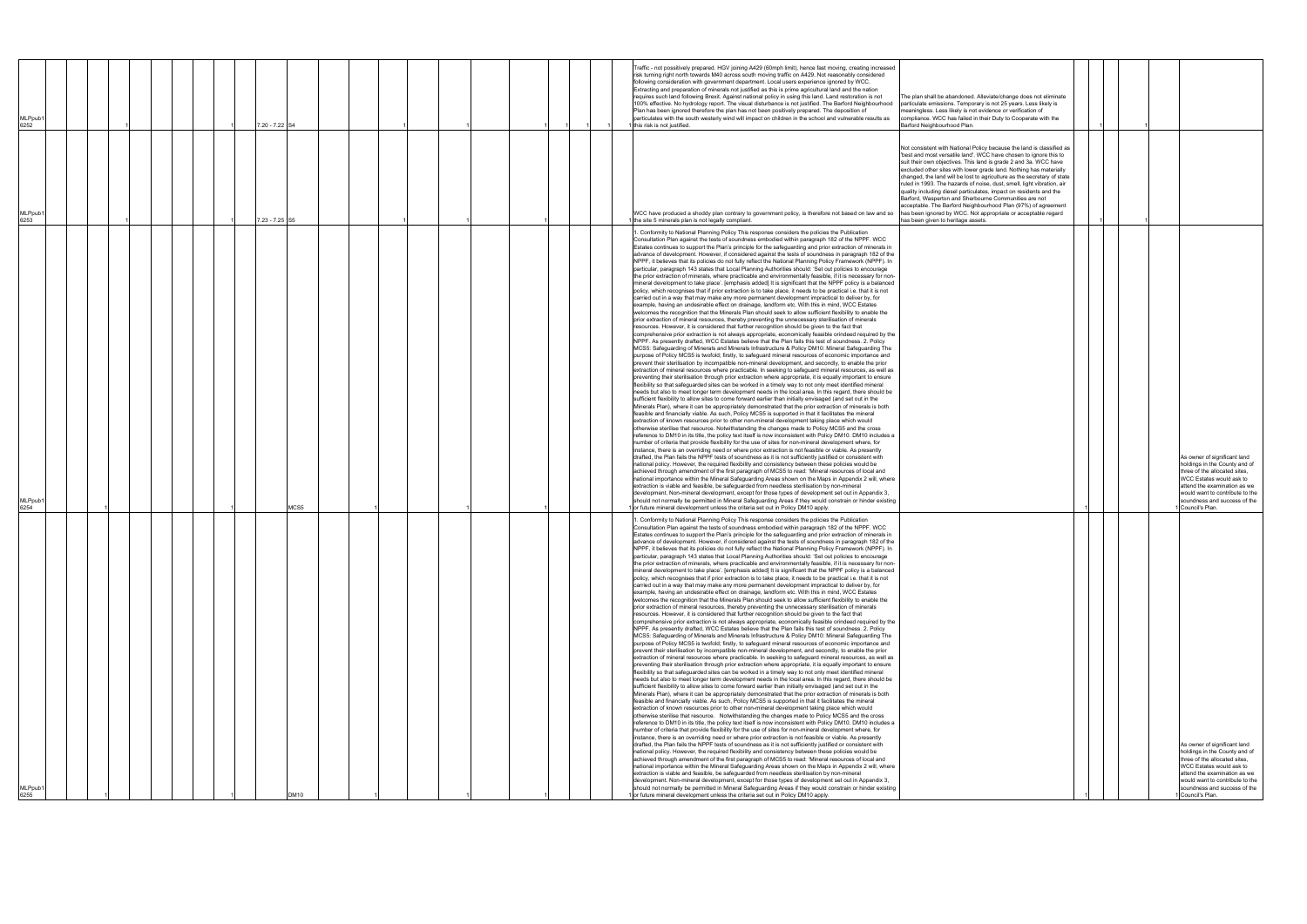| MLPpub <sup>-</sup><br>6258<br><b>MLPpub</b><br>6259                                                                                                                                                                                                                                                                                                                                                                                                                                                                                                                                                                                                                                                                                                                                                                                                                                                                                                                                                                                                                                                                                                                                                                                                                                                                                                                                                                                                                                                                                                                                                                                                                                                                                                                                                                                                                                                                                                                                                                                                                                                                                                                                                                                                                                                                                                                                                                                                                                                                                                                                                                                                                                                                                                                                                                                                                                                                                                                                                                                                                                                                                                                                                                                                                                                                                                       | MLPpub1<br>6257                                                                                                                                                                                                                                                                                                                                                                                                                                                                                                                                                                                                                                                                                                                                                                                                                                                                                                                                                                                                                                                                                                                                                                                                                                                                                                                                                                                                                                                                                                                                                                                                                                                                                                                                                                                                                                                                                                                                                                                                                                                                                                                                                                                                                                                                                                                                                                                                                                                                                                                                                                                                                                                                                                                                                                                                                                                                                                                                                                                                                                                                                                                                                                                    | MLPpub <sup>®</sup><br>6256                                                                                                                                                                                                                                                                                                                                                                                                                                                                                                                                                                                                                                                                                                                                                                                                                                                                                                                                                                                                                                                                                                                                                                                                                                                                                                                                                                                                                                                                                                                                                                                                                                                                                                                                                                                                                                                                                                                                                                                                                                                                                                                                                                                                                                                                                                                                                                                                                                                                                                                                                                                                                                                                                                                                                                                                                                                                                                                                                                                                                                                                                                                                                                           |
|------------------------------------------------------------------------------------------------------------------------------------------------------------------------------------------------------------------------------------------------------------------------------------------------------------------------------------------------------------------------------------------------------------------------------------------------------------------------------------------------------------------------------------------------------------------------------------------------------------------------------------------------------------------------------------------------------------------------------------------------------------------------------------------------------------------------------------------------------------------------------------------------------------------------------------------------------------------------------------------------------------------------------------------------------------------------------------------------------------------------------------------------------------------------------------------------------------------------------------------------------------------------------------------------------------------------------------------------------------------------------------------------------------------------------------------------------------------------------------------------------------------------------------------------------------------------------------------------------------------------------------------------------------------------------------------------------------------------------------------------------------------------------------------------------------------------------------------------------------------------------------------------------------------------------------------------------------------------------------------------------------------------------------------------------------------------------------------------------------------------------------------------------------------------------------------------------------------------------------------------------------------------------------------------------------------------------------------------------------------------------------------------------------------------------------------------------------------------------------------------------------------------------------------------------------------------------------------------------------------------------------------------------------------------------------------------------------------------------------------------------------------------------------------------------------------------------------------------------------------------------------------------------------------------------------------------------------------------------------------------------------------------------------------------------------------------------------------------------------------------------------------------------------------------------------------------------------------------------------------------------------------------------------------------------------------------------------------------------------|----------------------------------------------------------------------------------------------------------------------------------------------------------------------------------------------------------------------------------------------------------------------------------------------------------------------------------------------------------------------------------------------------------------------------------------------------------------------------------------------------------------------------------------------------------------------------------------------------------------------------------------------------------------------------------------------------------------------------------------------------------------------------------------------------------------------------------------------------------------------------------------------------------------------------------------------------------------------------------------------------------------------------------------------------------------------------------------------------------------------------------------------------------------------------------------------------------------------------------------------------------------------------------------------------------------------------------------------------------------------------------------------------------------------------------------------------------------------------------------------------------------------------------------------------------------------------------------------------------------------------------------------------------------------------------------------------------------------------------------------------------------------------------------------------------------------------------------------------------------------------------------------------------------------------------------------------------------------------------------------------------------------------------------------------------------------------------------------------------------------------------------------------------------------------------------------------------------------------------------------------------------------------------------------------------------------------------------------------------------------------------------------------------------------------------------------------------------------------------------------------------------------------------------------------------------------------------------------------------------------------------------------------------------------------------------------------------------------------------------------------------------------------------------------------------------------------------------------------------------------------------------------------------------------------------------------------------------------------------------------------------------------------------------------------------------------------------------------------------------------------------------------------------------------------------------------------|-------------------------------------------------------------------------------------------------------------------------------------------------------------------------------------------------------------------------------------------------------------------------------------------------------------------------------------------------------------------------------------------------------------------------------------------------------------------------------------------------------------------------------------------------------------------------------------------------------------------------------------------------------------------------------------------------------------------------------------------------------------------------------------------------------------------------------------------------------------------------------------------------------------------------------------------------------------------------------------------------------------------------------------------------------------------------------------------------------------------------------------------------------------------------------------------------------------------------------------------------------------------------------------------------------------------------------------------------------------------------------------------------------------------------------------------------------------------------------------------------------------------------------------------------------------------------------------------------------------------------------------------------------------------------------------------------------------------------------------------------------------------------------------------------------------------------------------------------------------------------------------------------------------------------------------------------------------------------------------------------------------------------------------------------------------------------------------------------------------------------------------------------------------------------------------------------------------------------------------------------------------------------------------------------------------------------------------------------------------------------------------------------------------------------------------------------------------------------------------------------------------------------------------------------------------------------------------------------------------------------------------------------------------------------------------------------------------------------------------------------------------------------------------------------------------------------------------------------------------------------------------------------------------------------------------------------------------------------------------------------------------------------------------------------------------------------------------------------------------------------------------------------------------------------------------------------------|
|                                                                                                                                                                                                                                                                                                                                                                                                                                                                                                                                                                                                                                                                                                                                                                                                                                                                                                                                                                                                                                                                                                                                                                                                                                                                                                                                                                                                                                                                                                                                                                                                                                                                                                                                                                                                                                                                                                                                                                                                                                                                                                                                                                                                                                                                                                                                                                                                                                                                                                                                                                                                                                                                                                                                                                                                                                                                                                                                                                                                                                                                                                                                                                                                                                                                                                                                                            |                                                                                                                                                                                                                                                                                                                                                                                                                                                                                                                                                                                                                                                                                                                                                                                                                                                                                                                                                                                                                                                                                                                                                                                                                                                                                                                                                                                                                                                                                                                                                                                                                                                                                                                                                                                                                                                                                                                                                                                                                                                                                                                                                                                                                                                                                                                                                                                                                                                                                                                                                                                                                                                                                                                                                                                                                                                                                                                                                                                                                                                                                                                                                                                                    |                                                                                                                                                                                                                                                                                                                                                                                                                                                                                                                                                                                                                                                                                                                                                                                                                                                                                                                                                                                                                                                                                                                                                                                                                                                                                                                                                                                                                                                                                                                                                                                                                                                                                                                                                                                                                                                                                                                                                                                                                                                                                                                                                                                                                                                                                                                                                                                                                                                                                                                                                                                                                                                                                                                                                                                                                                                                                                                                                                                                                                                                                                                                                                                                       |
|                                                                                                                                                                                                                                                                                                                                                                                                                                                                                                                                                                                                                                                                                                                                                                                                                                                                                                                                                                                                                                                                                                                                                                                                                                                                                                                                                                                                                                                                                                                                                                                                                                                                                                                                                                                                                                                                                                                                                                                                                                                                                                                                                                                                                                                                                                                                                                                                                                                                                                                                                                                                                                                                                                                                                                                                                                                                                                                                                                                                                                                                                                                                                                                                                                                                                                                                                            |                                                                                                                                                                                                                                                                                                                                                                                                                                                                                                                                                                                                                                                                                                                                                                                                                                                                                                                                                                                                                                                                                                                                                                                                                                                                                                                                                                                                                                                                                                                                                                                                                                                                                                                                                                                                                                                                                                                                                                                                                                                                                                                                                                                                                                                                                                                                                                                                                                                                                                                                                                                                                                                                                                                                                                                                                                                                                                                                                                                                                                                                                                                                                                                                    |                                                                                                                                                                                                                                                                                                                                                                                                                                                                                                                                                                                                                                                                                                                                                                                                                                                                                                                                                                                                                                                                                                                                                                                                                                                                                                                                                                                                                                                                                                                                                                                                                                                                                                                                                                                                                                                                                                                                                                                                                                                                                                                                                                                                                                                                                                                                                                                                                                                                                                                                                                                                                                                                                                                                                                                                                                                                                                                                                                                                                                                                                                                                                                                                       |
|                                                                                                                                                                                                                                                                                                                                                                                                                                                                                                                                                                                                                                                                                                                                                                                                                                                                                                                                                                                                                                                                                                                                                                                                                                                                                                                                                                                                                                                                                                                                                                                                                                                                                                                                                                                                                                                                                                                                                                                                                                                                                                                                                                                                                                                                                                                                                                                                                                                                                                                                                                                                                                                                                                                                                                                                                                                                                                                                                                                                                                                                                                                                                                                                                                                                                                                                                            |                                                                                                                                                                                                                                                                                                                                                                                                                                                                                                                                                                                                                                                                                                                                                                                                                                                                                                                                                                                                                                                                                                                                                                                                                                                                                                                                                                                                                                                                                                                                                                                                                                                                                                                                                                                                                                                                                                                                                                                                                                                                                                                                                                                                                                                                                                                                                                                                                                                                                                                                                                                                                                                                                                                                                                                                                                                                                                                                                                                                                                                                                                                                                                                                    |                                                                                                                                                                                                                                                                                                                                                                                                                                                                                                                                                                                                                                                                                                                                                                                                                                                                                                                                                                                                                                                                                                                                                                                                                                                                                                                                                                                                                                                                                                                                                                                                                                                                                                                                                                                                                                                                                                                                                                                                                                                                                                                                                                                                                                                                                                                                                                                                                                                                                                                                                                                                                                                                                                                                                                                                                                                                                                                                                                                                                                                                                                                                                                                                       |
|                                                                                                                                                                                                                                                                                                                                                                                                                                                                                                                                                                                                                                                                                                                                                                                                                                                                                                                                                                                                                                                                                                                                                                                                                                                                                                                                                                                                                                                                                                                                                                                                                                                                                                                                                                                                                                                                                                                                                                                                                                                                                                                                                                                                                                                                                                                                                                                                                                                                                                                                                                                                                                                                                                                                                                                                                                                                                                                                                                                                                                                                                                                                                                                                                                                                                                                                                            |                                                                                                                                                                                                                                                                                                                                                                                                                                                                                                                                                                                                                                                                                                                                                                                                                                                                                                                                                                                                                                                                                                                                                                                                                                                                                                                                                                                                                                                                                                                                                                                                                                                                                                                                                                                                                                                                                                                                                                                                                                                                                                                                                                                                                                                                                                                                                                                                                                                                                                                                                                                                                                                                                                                                                                                                                                                                                                                                                                                                                                                                                                                                                                                                    |                                                                                                                                                                                                                                                                                                                                                                                                                                                                                                                                                                                                                                                                                                                                                                                                                                                                                                                                                                                                                                                                                                                                                                                                                                                                                                                                                                                                                                                                                                                                                                                                                                                                                                                                                                                                                                                                                                                                                                                                                                                                                                                                                                                                                                                                                                                                                                                                                                                                                                                                                                                                                                                                                                                                                                                                                                                                                                                                                                                                                                                                                                                                                                                                       |
|                                                                                                                                                                                                                                                                                                                                                                                                                                                                                                                                                                                                                                                                                                                                                                                                                                                                                                                                                                                                                                                                                                                                                                                                                                                                                                                                                                                                                                                                                                                                                                                                                                                                                                                                                                                                                                                                                                                                                                                                                                                                                                                                                                                                                                                                                                                                                                                                                                                                                                                                                                                                                                                                                                                                                                                                                                                                                                                                                                                                                                                                                                                                                                                                                                                                                                                                                            |                                                                                                                                                                                                                                                                                                                                                                                                                                                                                                                                                                                                                                                                                                                                                                                                                                                                                                                                                                                                                                                                                                                                                                                                                                                                                                                                                                                                                                                                                                                                                                                                                                                                                                                                                                                                                                                                                                                                                                                                                                                                                                                                                                                                                                                                                                                                                                                                                                                                                                                                                                                                                                                                                                                                                                                                                                                                                                                                                                                                                                                                                                                                                                                                    |                                                                                                                                                                                                                                                                                                                                                                                                                                                                                                                                                                                                                                                                                                                                                                                                                                                                                                                                                                                                                                                                                                                                                                                                                                                                                                                                                                                                                                                                                                                                                                                                                                                                                                                                                                                                                                                                                                                                                                                                                                                                                                                                                                                                                                                                                                                                                                                                                                                                                                                                                                                                                                                                                                                                                                                                                                                                                                                                                                                                                                                                                                                                                                                                       |
|                                                                                                                                                                                                                                                                                                                                                                                                                                                                                                                                                                                                                                                                                                                                                                                                                                                                                                                                                                                                                                                                                                                                                                                                                                                                                                                                                                                                                                                                                                                                                                                                                                                                                                                                                                                                                                                                                                                                                                                                                                                                                                                                                                                                                                                                                                                                                                                                                                                                                                                                                                                                                                                                                                                                                                                                                                                                                                                                                                                                                                                                                                                                                                                                                                                                                                                                                            |                                                                                                                                                                                                                                                                                                                                                                                                                                                                                                                                                                                                                                                                                                                                                                                                                                                                                                                                                                                                                                                                                                                                                                                                                                                                                                                                                                                                                                                                                                                                                                                                                                                                                                                                                                                                                                                                                                                                                                                                                                                                                                                                                                                                                                                                                                                                                                                                                                                                                                                                                                                                                                                                                                                                                                                                                                                                                                                                                                                                                                                                                                                                                                                                    |                                                                                                                                                                                                                                                                                                                                                                                                                                                                                                                                                                                                                                                                                                                                                                                                                                                                                                                                                                                                                                                                                                                                                                                                                                                                                                                                                                                                                                                                                                                                                                                                                                                                                                                                                                                                                                                                                                                                                                                                                                                                                                                                                                                                                                                                                                                                                                                                                                                                                                                                                                                                                                                                                                                                                                                                                                                                                                                                                                                                                                                                                                                                                                                                       |
|                                                                                                                                                                                                                                                                                                                                                                                                                                                                                                                                                                                                                                                                                                                                                                                                                                                                                                                                                                                                                                                                                                                                                                                                                                                                                                                                                                                                                                                                                                                                                                                                                                                                                                                                                                                                                                                                                                                                                                                                                                                                                                                                                                                                                                                                                                                                                                                                                                                                                                                                                                                                                                                                                                                                                                                                                                                                                                                                                                                                                                                                                                                                                                                                                                                                                                                                                            |                                                                                                                                                                                                                                                                                                                                                                                                                                                                                                                                                                                                                                                                                                                                                                                                                                                                                                                                                                                                                                                                                                                                                                                                                                                                                                                                                                                                                                                                                                                                                                                                                                                                                                                                                                                                                                                                                                                                                                                                                                                                                                                                                                                                                                                                                                                                                                                                                                                                                                                                                                                                                                                                                                                                                                                                                                                                                                                                                                                                                                                                                                                                                                                                    |                                                                                                                                                                                                                                                                                                                                                                                                                                                                                                                                                                                                                                                                                                                                                                                                                                                                                                                                                                                                                                                                                                                                                                                                                                                                                                                                                                                                                                                                                                                                                                                                                                                                                                                                                                                                                                                                                                                                                                                                                                                                                                                                                                                                                                                                                                                                                                                                                                                                                                                                                                                                                                                                                                                                                                                                                                                                                                                                                                                                                                                                                                                                                                                                       |
|                                                                                                                                                                                                                                                                                                                                                                                                                                                                                                                                                                                                                                                                                                                                                                                                                                                                                                                                                                                                                                                                                                                                                                                                                                                                                                                                                                                                                                                                                                                                                                                                                                                                                                                                                                                                                                                                                                                                                                                                                                                                                                                                                                                                                                                                                                                                                                                                                                                                                                                                                                                                                                                                                                                                                                                                                                                                                                                                                                                                                                                                                                                                                                                                                                                                                                                                                            |                                                                                                                                                                                                                                                                                                                                                                                                                                                                                                                                                                                                                                                                                                                                                                                                                                                                                                                                                                                                                                                                                                                                                                                                                                                                                                                                                                                                                                                                                                                                                                                                                                                                                                                                                                                                                                                                                                                                                                                                                                                                                                                                                                                                                                                                                                                                                                                                                                                                                                                                                                                                                                                                                                                                                                                                                                                                                                                                                                                                                                                                                                                                                                                                    |                                                                                                                                                                                                                                                                                                                                                                                                                                                                                                                                                                                                                                                                                                                                                                                                                                                                                                                                                                                                                                                                                                                                                                                                                                                                                                                                                                                                                                                                                                                                                                                                                                                                                                                                                                                                                                                                                                                                                                                                                                                                                                                                                                                                                                                                                                                                                                                                                                                                                                                                                                                                                                                                                                                                                                                                                                                                                                                                                                                                                                                                                                                                                                                                       |
|                                                                                                                                                                                                                                                                                                                                                                                                                                                                                                                                                                                                                                                                                                                                                                                                                                                                                                                                                                                                                                                                                                                                                                                                                                                                                                                                                                                                                                                                                                                                                                                                                                                                                                                                                                                                                                                                                                                                                                                                                                                                                                                                                                                                                                                                                                                                                                                                                                                                                                                                                                                                                                                                                                                                                                                                                                                                                                                                                                                                                                                                                                                                                                                                                                                                                                                                                            |                                                                                                                                                                                                                                                                                                                                                                                                                                                                                                                                                                                                                                                                                                                                                                                                                                                                                                                                                                                                                                                                                                                                                                                                                                                                                                                                                                                                                                                                                                                                                                                                                                                                                                                                                                                                                                                                                                                                                                                                                                                                                                                                                                                                                                                                                                                                                                                                                                                                                                                                                                                                                                                                                                                                                                                                                                                                                                                                                                                                                                                                                                                                                                                                    |                                                                                                                                                                                                                                                                                                                                                                                                                                                                                                                                                                                                                                                                                                                                                                                                                                                                                                                                                                                                                                                                                                                                                                                                                                                                                                                                                                                                                                                                                                                                                                                                                                                                                                                                                                                                                                                                                                                                                                                                                                                                                                                                                                                                                                                                                                                                                                                                                                                                                                                                                                                                                                                                                                                                                                                                                                                                                                                                                                                                                                                                                                                                                                                                       |
|                                                                                                                                                                                                                                                                                                                                                                                                                                                                                                                                                                                                                                                                                                                                                                                                                                                                                                                                                                                                                                                                                                                                                                                                                                                                                                                                                                                                                                                                                                                                                                                                                                                                                                                                                                                                                                                                                                                                                                                                                                                                                                                                                                                                                                                                                                                                                                                                                                                                                                                                                                                                                                                                                                                                                                                                                                                                                                                                                                                                                                                                                                                                                                                                                                                                                                                                                            |                                                                                                                                                                                                                                                                                                                                                                                                                                                                                                                                                                                                                                                                                                                                                                                                                                                                                                                                                                                                                                                                                                                                                                                                                                                                                                                                                                                                                                                                                                                                                                                                                                                                                                                                                                                                                                                                                                                                                                                                                                                                                                                                                                                                                                                                                                                                                                                                                                                                                                                                                                                                                                                                                                                                                                                                                                                                                                                                                                                                                                                                                                                                                                                                    |                                                                                                                                                                                                                                                                                                                                                                                                                                                                                                                                                                                                                                                                                                                                                                                                                                                                                                                                                                                                                                                                                                                                                                                                                                                                                                                                                                                                                                                                                                                                                                                                                                                                                                                                                                                                                                                                                                                                                                                                                                                                                                                                                                                                                                                                                                                                                                                                                                                                                                                                                                                                                                                                                                                                                                                                                                                                                                                                                                                                                                                                                                                                                                                                       |
|                                                                                                                                                                                                                                                                                                                                                                                                                                                                                                                                                                                                                                                                                                                                                                                                                                                                                                                                                                                                                                                                                                                                                                                                                                                                                                                                                                                                                                                                                                                                                                                                                                                                                                                                                                                                                                                                                                                                                                                                                                                                                                                                                                                                                                                                                                                                                                                                                                                                                                                                                                                                                                                                                                                                                                                                                                                                                                                                                                                                                                                                                                                                                                                                                                                                                                                                                            |                                                                                                                                                                                                                                                                                                                                                                                                                                                                                                                                                                                                                                                                                                                                                                                                                                                                                                                                                                                                                                                                                                                                                                                                                                                                                                                                                                                                                                                                                                                                                                                                                                                                                                                                                                                                                                                                                                                                                                                                                                                                                                                                                                                                                                                                                                                                                                                                                                                                                                                                                                                                                                                                                                                                                                                                                                                                                                                                                                                                                                                                                                                                                                                                    |                                                                                                                                                                                                                                                                                                                                                                                                                                                                                                                                                                                                                                                                                                                                                                                                                                                                                                                                                                                                                                                                                                                                                                                                                                                                                                                                                                                                                                                                                                                                                                                                                                                                                                                                                                                                                                                                                                                                                                                                                                                                                                                                                                                                                                                                                                                                                                                                                                                                                                                                                                                                                                                                                                                                                                                                                                                                                                                                                                                                                                                                                                                                                                                                       |
|                                                                                                                                                                                                                                                                                                                                                                                                                                                                                                                                                                                                                                                                                                                                                                                                                                                                                                                                                                                                                                                                                                                                                                                                                                                                                                                                                                                                                                                                                                                                                                                                                                                                                                                                                                                                                                                                                                                                                                                                                                                                                                                                                                                                                                                                                                                                                                                                                                                                                                                                                                                                                                                                                                                                                                                                                                                                                                                                                                                                                                                                                                                                                                                                                                                                                                                                                            |                                                                                                                                                                                                                                                                                                                                                                                                                                                                                                                                                                                                                                                                                                                                                                                                                                                                                                                                                                                                                                                                                                                                                                                                                                                                                                                                                                                                                                                                                                                                                                                                                                                                                                                                                                                                                                                                                                                                                                                                                                                                                                                                                                                                                                                                                                                                                                                                                                                                                                                                                                                                                                                                                                                                                                                                                                                                                                                                                                                                                                                                                                                                                                                                    |                                                                                                                                                                                                                                                                                                                                                                                                                                                                                                                                                                                                                                                                                                                                                                                                                                                                                                                                                                                                                                                                                                                                                                                                                                                                                                                                                                                                                                                                                                                                                                                                                                                                                                                                                                                                                                                                                                                                                                                                                                                                                                                                                                                                                                                                                                                                                                                                                                                                                                                                                                                                                                                                                                                                                                                                                                                                                                                                                                                                                                                                                                                                                                                                       |
|                                                                                                                                                                                                                                                                                                                                                                                                                                                                                                                                                                                                                                                                                                                                                                                                                                                                                                                                                                                                                                                                                                                                                                                                                                                                                                                                                                                                                                                                                                                                                                                                                                                                                                                                                                                                                                                                                                                                                                                                                                                                                                                                                                                                                                                                                                                                                                                                                                                                                                                                                                                                                                                                                                                                                                                                                                                                                                                                                                                                                                                                                                                                                                                                                                                                                                                                                            |                                                                                                                                                                                                                                                                                                                                                                                                                                                                                                                                                                                                                                                                                                                                                                                                                                                                                                                                                                                                                                                                                                                                                                                                                                                                                                                                                                                                                                                                                                                                                                                                                                                                                                                                                                                                                                                                                                                                                                                                                                                                                                                                                                                                                                                                                                                                                                                                                                                                                                                                                                                                                                                                                                                                                                                                                                                                                                                                                                                                                                                                                                                                                                                                    |                                                                                                                                                                                                                                                                                                                                                                                                                                                                                                                                                                                                                                                                                                                                                                                                                                                                                                                                                                                                                                                                                                                                                                                                                                                                                                                                                                                                                                                                                                                                                                                                                                                                                                                                                                                                                                                                                                                                                                                                                                                                                                                                                                                                                                                                                                                                                                                                                                                                                                                                                                                                                                                                                                                                                                                                                                                                                                                                                                                                                                                                                                                                                                                                       |
|                                                                                                                                                                                                                                                                                                                                                                                                                                                                                                                                                                                                                                                                                                                                                                                                                                                                                                                                                                                                                                                                                                                                                                                                                                                                                                                                                                                                                                                                                                                                                                                                                                                                                                                                                                                                                                                                                                                                                                                                                                                                                                                                                                                                                                                                                                                                                                                                                                                                                                                                                                                                                                                                                                                                                                                                                                                                                                                                                                                                                                                                                                                                                                                                                                                                                                                                                            |                                                                                                                                                                                                                                                                                                                                                                                                                                                                                                                                                                                                                                                                                                                                                                                                                                                                                                                                                                                                                                                                                                                                                                                                                                                                                                                                                                                                                                                                                                                                                                                                                                                                                                                                                                                                                                                                                                                                                                                                                                                                                                                                                                                                                                                                                                                                                                                                                                                                                                                                                                                                                                                                                                                                                                                                                                                                                                                                                                                                                                                                                                                                                                                                    |                                                                                                                                                                                                                                                                                                                                                                                                                                                                                                                                                                                                                                                                                                                                                                                                                                                                                                                                                                                                                                                                                                                                                                                                                                                                                                                                                                                                                                                                                                                                                                                                                                                                                                                                                                                                                                                                                                                                                                                                                                                                                                                                                                                                                                                                                                                                                                                                                                                                                                                                                                                                                                                                                                                                                                                                                                                                                                                                                                                                                                                                                                                                                                                                       |
|                                                                                                                                                                                                                                                                                                                                                                                                                                                                                                                                                                                                                                                                                                                                                                                                                                                                                                                                                                                                                                                                                                                                                                                                                                                                                                                                                                                                                                                                                                                                                                                                                                                                                                                                                                                                                                                                                                                                                                                                                                                                                                                                                                                                                                                                                                                                                                                                                                                                                                                                                                                                                                                                                                                                                                                                                                                                                                                                                                                                                                                                                                                                                                                                                                                                                                                                                            |                                                                                                                                                                                                                                                                                                                                                                                                                                                                                                                                                                                                                                                                                                                                                                                                                                                                                                                                                                                                                                                                                                                                                                                                                                                                                                                                                                                                                                                                                                                                                                                                                                                                                                                                                                                                                                                                                                                                                                                                                                                                                                                                                                                                                                                                                                                                                                                                                                                                                                                                                                                                                                                                                                                                                                                                                                                                                                                                                                                                                                                                                                                                                                                                    |                                                                                                                                                                                                                                                                                                                                                                                                                                                                                                                                                                                                                                                                                                                                                                                                                                                                                                                                                                                                                                                                                                                                                                                                                                                                                                                                                                                                                                                                                                                                                                                                                                                                                                                                                                                                                                                                                                                                                                                                                                                                                                                                                                                                                                                                                                                                                                                                                                                                                                                                                                                                                                                                                                                                                                                                                                                                                                                                                                                                                                                                                                                                                                                                       |
|                                                                                                                                                                                                                                                                                                                                                                                                                                                                                                                                                                                                                                                                                                                                                                                                                                                                                                                                                                                                                                                                                                                                                                                                                                                                                                                                                                                                                                                                                                                                                                                                                                                                                                                                                                                                                                                                                                                                                                                                                                                                                                                                                                                                                                                                                                                                                                                                                                                                                                                                                                                                                                                                                                                                                                                                                                                                                                                                                                                                                                                                                                                                                                                                                                                                                                                                                            |                                                                                                                                                                                                                                                                                                                                                                                                                                                                                                                                                                                                                                                                                                                                                                                                                                                                                                                                                                                                                                                                                                                                                                                                                                                                                                                                                                                                                                                                                                                                                                                                                                                                                                                                                                                                                                                                                                                                                                                                                                                                                                                                                                                                                                                                                                                                                                                                                                                                                                                                                                                                                                                                                                                                                                                                                                                                                                                                                                                                                                                                                                                                                                                                    |                                                                                                                                                                                                                                                                                                                                                                                                                                                                                                                                                                                                                                                                                                                                                                                                                                                                                                                                                                                                                                                                                                                                                                                                                                                                                                                                                                                                                                                                                                                                                                                                                                                                                                                                                                                                                                                                                                                                                                                                                                                                                                                                                                                                                                                                                                                                                                                                                                                                                                                                                                                                                                                                                                                                                                                                                                                                                                                                                                                                                                                                                                                                                                                                       |
|                                                                                                                                                                                                                                                                                                                                                                                                                                                                                                                                                                                                                                                                                                                                                                                                                                                                                                                                                                                                                                                                                                                                                                                                                                                                                                                                                                                                                                                                                                                                                                                                                                                                                                                                                                                                                                                                                                                                                                                                                                                                                                                                                                                                                                                                                                                                                                                                                                                                                                                                                                                                                                                                                                                                                                                                                                                                                                                                                                                                                                                                                                                                                                                                                                                                                                                                                            |                                                                                                                                                                                                                                                                                                                                                                                                                                                                                                                                                                                                                                                                                                                                                                                                                                                                                                                                                                                                                                                                                                                                                                                                                                                                                                                                                                                                                                                                                                                                                                                                                                                                                                                                                                                                                                                                                                                                                                                                                                                                                                                                                                                                                                                                                                                                                                                                                                                                                                                                                                                                                                                                                                                                                                                                                                                                                                                                                                                                                                                                                                                                                                                                    |                                                                                                                                                                                                                                                                                                                                                                                                                                                                                                                                                                                                                                                                                                                                                                                                                                                                                                                                                                                                                                                                                                                                                                                                                                                                                                                                                                                                                                                                                                                                                                                                                                                                                                                                                                                                                                                                                                                                                                                                                                                                                                                                                                                                                                                                                                                                                                                                                                                                                                                                                                                                                                                                                                                                                                                                                                                                                                                                                                                                                                                                                                                                                                                                       |
|                                                                                                                                                                                                                                                                                                                                                                                                                                                                                                                                                                                                                                                                                                                                                                                                                                                                                                                                                                                                                                                                                                                                                                                                                                                                                                                                                                                                                                                                                                                                                                                                                                                                                                                                                                                                                                                                                                                                                                                                                                                                                                                                                                                                                                                                                                                                                                                                                                                                                                                                                                                                                                                                                                                                                                                                                                                                                                                                                                                                                                                                                                                                                                                                                                                                                                                                                            |                                                                                                                                                                                                                                                                                                                                                                                                                                                                                                                                                                                                                                                                                                                                                                                                                                                                                                                                                                                                                                                                                                                                                                                                                                                                                                                                                                                                                                                                                                                                                                                                                                                                                                                                                                                                                                                                                                                                                                                                                                                                                                                                                                                                                                                                                                                                                                                                                                                                                                                                                                                                                                                                                                                                                                                                                                                                                                                                                                                                                                                                                                                                                                                                    |                                                                                                                                                                                                                                                                                                                                                                                                                                                                                                                                                                                                                                                                                                                                                                                                                                                                                                                                                                                                                                                                                                                                                                                                                                                                                                                                                                                                                                                                                                                                                                                                                                                                                                                                                                                                                                                                                                                                                                                                                                                                                                                                                                                                                                                                                                                                                                                                                                                                                                                                                                                                                                                                                                                                                                                                                                                                                                                                                                                                                                                                                                                                                                                                       |
| Taking this forward, WCC Estates consider that all three of these allocations have strategic development<br>potential and we illustrate this point in respect of Policy S6 which allocates Coney Grey Farm, Dunsmore<br>and requires the site to be progressively restored to agriculture with increased biodiversity and to provide<br>flood alleviation. As set out previously in our responses, the allocated Coney Grey Farm site owned by<br>WCC Estates and Smallholdings Service is considered to have strategic commercial / residential<br>development potential. The site is located close to the urban edge of Coventry directly between the very<br>significant developments of Prologis Park to the east and the Middlemarch Business Park and the airport<br>to the west. The proposed Coventry Gateway scheme is nearby and emphasises the importance of this<br>location as an important location for future growth within the wider sub-region. Significantly, the Coventry<br>Gateway site is proposed to be released from the Green Belt in order to meet the wider development<br>needs of the sub-region. Future plans will also have to grapple with this issue and release land in<br>locations where the function of the Green Belt is not compromised by land release. The tests of<br>soundness in paragraph 182 of the NPPF emphasises the need for the Plan to strike this balance stating<br>that the Plan should be positively prepared to include 'unmet requirements from neighbouring authorities<br>where it is reasonable to do so and consistent with achieving sustainable development'. Coney Green<br>Farm is just such a location. Both the 2009 Green Belt Review of the city's boundaries and the 2016<br>Countryside Review demonstrated that the Green Belt in this location is subject to the urbanising<br>influence of the Prologis and Middlemarch developments, the airport and the Marshalls Stonemarket site<br>The development of Coventry Gateway will also introduce an additional urbanising influence. The 2016<br>Green Belt Review also highlights the lack of many better performing developable alternatives at the City<br>fringes so it is highly likely therefore that when more land is required to meet the needs of Coventry<br>beyond the plan period i.e. post 2031, that the site's development potential will make it a strong<br>contender to meet this need. Without a more strategic approach the Plan presently has a 'blind spot'<br>which does not anticipate the need of future Plans at a location that needs flexibility to meet competing<br>development needs that will need to be arbitrated between different Plans. In allocating the site for future<br>sand and gravel extraction, sufficient flexibility needs to be provided to enable the prior extraction of the<br>mineral resource to prevent sterilisation by non-mineral development where it is practicable and timely to<br>do so. Without this, the Plan may fail the tests of soundness in respect of positive preparation and<br>conformity with national policy. Our response to Policy MCS5 above would provide the necessary<br>flexibility.<br>WCC Estates notes the allocation has been revised following discussions with the operator and supports<br>this amendment. It is justified and sound. | Taking this forward, WCC Estates consider that all three of these allocations have strategic development<br>potential and we illustrate this point in respect of Policy S6 which allocates Coney Grey Farm, Dunsmore<br>and requires the site to be progressively restored to agriculture with increased biodiversity and to provide<br>flood alleviation. As set out previously in our responses, the allocated Coney Grey Farm site owned by<br>WCC Estates and Smallholdings Service is considered to have strategic commercial / residential<br>development potential. The site is located close to the urban edge of Coventry directly between the very<br>significant developments of Prologis Park to the east and the Middlemarch Business Park and the airport<br>to the west. The proposed Coventry Gateway scheme is nearby and emphasises the importance of this<br>location as an important location for future growth within the wider sub-region. Significantly, the Coventry<br>Gateway site is proposed to be released from the Green Belt in order to meet the wider development<br>needs of the sub-region. Future plans will also have to grapple with this issue and release land in<br>locations where the function of the Green Belt is not compromised by land release. The tests of<br>soundness in paragraph 182 of the NPPF emphasises the need for the Plan to strike this balance stating<br>that the Plan should be positively prepared to include 'unmet requirements from neighbouring authorities<br>where it is reasonable to do so and consistent with achieving sustainable development'. Coney Green<br>Farm is just such a location. Both the 2009 Green Belt Review of the city's boundaries and the 2016<br>Countryside Review demonstrated that the Green Belt in this location is subject to the urbanising<br>influence of the Prologis and Middlemarch developments, the airport and the Marshalls Stonemarket site.<br>The development of Coventry Gateway will also introduce an additional urbanising influence. The 2016<br>Green Belt Review also highlights the lack of many better performing developable alternatives at the City<br>fringes so it is highly likely therefore that when more land is required to meet the needs of Coventry<br>beyond the plan period i.e. post 2031, that the site's development potential will make it a strong<br>contender to meet this need. Without a more strategic approach the Plan presently has a 'blind spot'<br>which does not anticipate the need of future Plans at a location that needs flexibility to meet competing<br>development needs that will need to be arbitrated between different Plans. In allocating the site for future<br>sand and gravel extraction, sufficient flexibility needs to be provided to enable the prior extraction of the<br>mineral resource to prevent sterilisation by non-mineral development where it is practicable and timely to<br>do so. Without this, the Plan may fail the tests of soundness in respect of positive preparation and<br>conformity with national policy. Our response to Policy MCS5 above would provide the necessary<br>flexibility | Taking this forward, WCC Estates consider that all three of these allocations have strategic development<br>potential and we illustrate this point in respect of Policy S6 which allocates Coney Grey Farm, Dunsmore<br>and requires the site to be progressively restored to agriculture with increased biodiversity and to provide<br>flood alleviation. As set out previously in our responses, the allocated Coney Grey Farm site owned by<br>WCC Estates and Smallholdings Service is considered to have strategic commercial / residential<br>development potential. The site is located close to the urban edge of Coventry directly between the very<br>significant developments of Prologis Park to the east and the Middlemarch Business Park and the airport<br>to the west. The proposed Coventry Gateway scheme is nearby and emphasises the importance of this<br>location as an important location for future growth within the wider sub-region. Significantly, the Coventry<br>Gateway site is proposed to be released from the Green Belt in order to meet the wider development<br>needs of the sub-region. Future plans will also have to grapple with this issue and release land in<br>locations where the function of the Green Belt is not compromised by land release. The tests of<br>soundness in paragraph 182 of the NPPF emphasises the need for the Plan to strike this balance stating<br>that the Plan should be positively prepared to include 'unmet requirements from neighbouring authorities<br>where it is reasonable to do so and consistent with achieving sustainable development'. Coney Green<br>Farm is just such a location. Both the 2009 Green Belt Review of the city's boundaries and the 2016<br>Countryside Review demonstrated that the Green Belt in this location is subject to the urbanising<br>influence of the Prologis and Middlemarch developments, the airport and the Marshalls Stonemarket site.<br>The development of Coventry Gateway will also introduce an additional urbanising influence. The 2016<br>Green Belt Review also highlights the lack of many better performing developable alternatives at the City<br>fringes so it is highly likely therefore that when more land is required to meet the needs of Coventry<br>beyond the plan period i.e. post 2031, that the site's development potential will make it a strong<br>contender to meet this need. Without a more strategic approach the Plan presently has a 'blind spot'<br>which does not anticipate the need of future Plans at a location that needs flexibility to meet competing<br>development needs that will need to be arbitrated between different Plans. In allocating the site for future<br>sand and gravel extraction, sufficient flexibility needs to be provided to enable the prior extraction of the<br>mineral resource to prevent sterilisation by non-mineral development where it is practicable and timely to<br>do so. Without this, the Plan may fail the tests of soundness in respect of positive preparation and<br>conformity with national policy. Our response to Policy MCS5 above would provide the necessary<br>1 flexibility. |
|                                                                                                                                                                                                                                                                                                                                                                                                                                                                                                                                                                                                                                                                                                                                                                                                                                                                                                                                                                                                                                                                                                                                                                                                                                                                                                                                                                                                                                                                                                                                                                                                                                                                                                                                                                                                                                                                                                                                                                                                                                                                                                                                                                                                                                                                                                                                                                                                                                                                                                                                                                                                                                                                                                                                                                                                                                                                                                                                                                                                                                                                                                                                                                                                                                                                                                                                                            |                                                                                                                                                                                                                                                                                                                                                                                                                                                                                                                                                                                                                                                                                                                                                                                                                                                                                                                                                                                                                                                                                                                                                                                                                                                                                                                                                                                                                                                                                                                                                                                                                                                                                                                                                                                                                                                                                                                                                                                                                                                                                                                                                                                                                                                                                                                                                                                                                                                                                                                                                                                                                                                                                                                                                                                                                                                                                                                                                                                                                                                                                                                                                                                                    |                                                                                                                                                                                                                                                                                                                                                                                                                                                                                                                                                                                                                                                                                                                                                                                                                                                                                                                                                                                                                                                                                                                                                                                                                                                                                                                                                                                                                                                                                                                                                                                                                                                                                                                                                                                                                                                                                                                                                                                                                                                                                                                                                                                                                                                                                                                                                                                                                                                                                                                                                                                                                                                                                                                                                                                                                                                                                                                                                                                                                                                                                                                                                                                                       |

|              |  |              | As owner of significant land<br>holdings in the County and of<br>three of the allocated sites,<br>WCC Estates would ask to<br>attend the examination as we<br>would want to contribute to the<br>soundness and success of the                      |
|--------------|--|--------------|----------------------------------------------------------------------------------------------------------------------------------------------------------------------------------------------------------------------------------------------------|
| 1            |  |              | 1 Council's Plan.                                                                                                                                                                                                                                  |
| 1            |  |              | As owner of significant land<br>holdings in the County and of<br>three of the allocated sites,<br>WCC Estates would ask to<br>attend the examination as we<br>would want to contribute to the<br>soundness and success of the<br>1 Council's Plan. |
|              |  |              | As owner of significant land<br>holdings in the County and of<br>three of the allocated sites,<br>WCC Estates would ask to<br>attend the examination as we                                                                                         |
| 1            |  |              | would want to contribute to the<br>soundness and success of the<br>1 Council's Plan.                                                                                                                                                               |
| $\mathbf{1}$ |  | $\mathbf{1}$ |                                                                                                                                                                                                                                                    |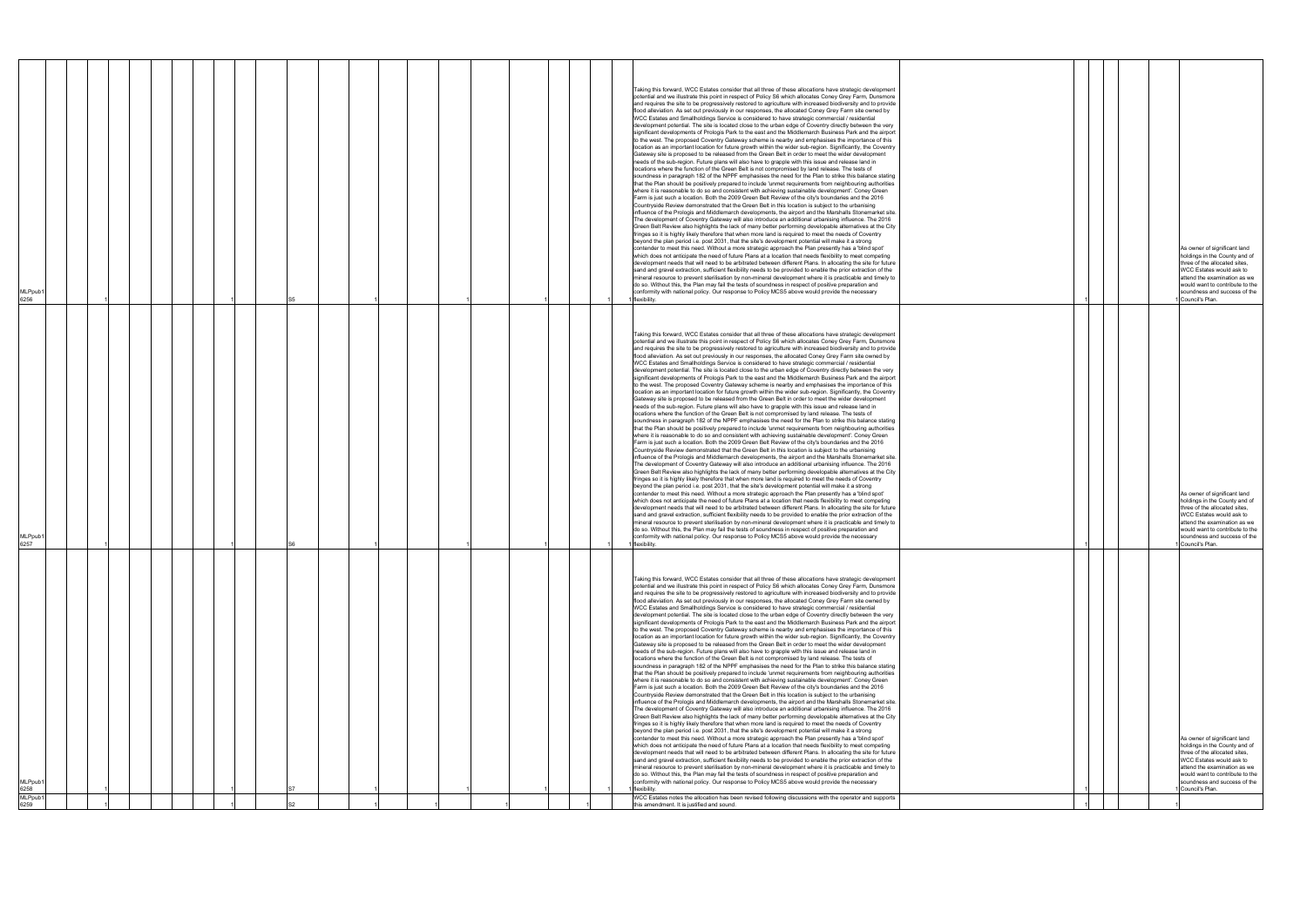| MLPpub1<br>6261                                                                                                                                                                                                                                                                                                                                                                                                                                                                                                                                                                                                                                                                                                                                                                                                                                                                                                                                                                                                                                                                                                                                                                                                                                                                                                                                                                                                                                                                                                                                                                                                                                                                                                                                                                                                                                                                                                                                                                                                                                                                                                                                                                                                                                                                                                                                                                                                                                                                                                                                                                                                                                                                                                                                                                                                                                                                                                                                                                                                                                                                                                                                                                                                                                                                                                                                                                                                                                                                                                                                                                                                                                                                                                                                                                                                                                                                                                                                                                                                                                                                                                                                                                                                                                                                                                                                                                                                                                                                                                                                                                                                                                                                                                                                                                                                                                                                                                                                                                                                                                                                                                                                                                                                                                                                                                                                                                                                                                                                                                                                                                                                                                                                                                                                                                                                                                                                                                                                                                                                                                                                                                                                                                                                                                                                                                                                                                                                                                                                                                                                                                                                                                                                                                                                                                                                                                                                                                                                                                                                                                                                                                                                                                                                                                                                                                                                                                                                                                                                                                                                                                                                                                                                                                                                                                  | MLPpub1<br>6260                                                                                                                                                                                                                                                                                                                                                                                                                                                                                                                                                                                                                                                                                                                                                                                                                                                                                                                                                                                                                                                                                                                                                                                          |
|----------------------------------------------------------------------------------------------------------------------------------------------------------------------------------------------------------------------------------------------------------------------------------------------------------------------------------------------------------------------------------------------------------------------------------------------------------------------------------------------------------------------------------------------------------------------------------------------------------------------------------------------------------------------------------------------------------------------------------------------------------------------------------------------------------------------------------------------------------------------------------------------------------------------------------------------------------------------------------------------------------------------------------------------------------------------------------------------------------------------------------------------------------------------------------------------------------------------------------------------------------------------------------------------------------------------------------------------------------------------------------------------------------------------------------------------------------------------------------------------------------------------------------------------------------------------------------------------------------------------------------------------------------------------------------------------------------------------------------------------------------------------------------------------------------------------------------------------------------------------------------------------------------------------------------------------------------------------------------------------------------------------------------------------------------------------------------------------------------------------------------------------------------------------------------------------------------------------------------------------------------------------------------------------------------------------------------------------------------------------------------------------------------------------------------------------------------------------------------------------------------------------------------------------------------------------------------------------------------------------------------------------------------------------------------------------------------------------------------------------------------------------------------------------------------------------------------------------------------------------------------------------------------------------------------------------------------------------------------------------------------------------------------------------------------------------------------------------------------------------------------------------------------------------------------------------------------------------------------------------------------------------------------------------------------------------------------------------------------------------------------------------------------------------------------------------------------------------------------------------------------------------------------------------------------------------------------------------------------------------------------------------------------------------------------------------------------------------------------------------------------------------------------------------------------------------------------------------------------------------------------------------------------------------------------------------------------------------------------------------------------------------------------------------------------------------------------------------------------------------------------------------------------------------------------------------------------------------------------------------------------------------------------------------------------------------------------------------------------------------------------------------------------------------------------------------------------------------------------------------------------------------------------------------------------------------------------------------------------------------------------------------------------------------------------------------------------------------------------------------------------------------------------------------------------------------------------------------------------------------------------------------------------------------------------------------------------------------------------------------------------------------------------------------------------------------------------------------------------------------------------------------------------------------------------------------------------------------------------------------------------------------------------------------------------------------------------------------------------------------------------------------------------------------------------------------------------------------------------------------------------------------------------------------------------------------------------------------------------------------------------------------------------------------------------------------------------------------------------------------------------------------------------------------------------------------------------------------------------------------------------------------------------------------------------------------------------------------------------------------------------------------------------------------------------------------------------------------------------------------------------------------------------------------------------------------------------------------------------------------------------------------------------------------------------------------------------------------------------------------------------------------------------------------------------------------------------------------------------------------------------------------------------------------------------------------------------------------------------------------------------------------------------------------------------------------------------------------------------------------------------------------------------------------------------------------------------------------------------------------------------------------------------------------------------------------------------------------------------------------------------------------------------------------------------------------------------------------------------------------------------------------------------------------------------------------------------------------------------------------------------------------------------------------------------------------------------------------------------------------------------------------------------------------------------------------------------------------------------------------------------------------------------------------------------------------------------------------------------------------------------------------------------------------------------------------------------------------------------------------------------------------------------|----------------------------------------------------------------------------------------------------------------------------------------------------------------------------------------------------------------------------------------------------------------------------------------------------------------------------------------------------------------------------------------------------------------------------------------------------------------------------------------------------------------------------------------------------------------------------------------------------------------------------------------------------------------------------------------------------------------------------------------------------------------------------------------------------------------------------------------------------------------------------------------------------------------------------------------------------------------------------------------------------------------------------------------------------------------------------------------------------------------------------------------------------------------------------------------------------------|
|                                                                                                                                                                                                                                                                                                                                                                                                                                                                                                                                                                                                                                                                                                                                                                                                                                                                                                                                                                                                                                                                                                                                                                                                                                                                                                                                                                                                                                                                                                                                                                                                                                                                                                                                                                                                                                                                                                                                                                                                                                                                                                                                                                                                                                                                                                                                                                                                                                                                                                                                                                                                                                                                                                                                                                                                                                                                                                                                                                                                                                                                                                                                                                                                                                                                                                                                                                                                                                                                                                                                                                                                                                                                                                                                                                                                                                                                                                                                                                                                                                                                                                                                                                                                                                                                                                                                                                                                                                                                                                                                                                                                                                                                                                                                                                                                                                                                                                                                                                                                                                                                                                                                                                                                                                                                                                                                                                                                                                                                                                                                                                                                                                                                                                                                                                                                                                                                                                                                                                                                                                                                                                                                                                                                                                                                                                                                                                                                                                                                                                                                                                                                                                                                                                                                                                                                                                                                                                                                                                                                                                                                                                                                                                                                                                                                                                                                                                                                                                                                                                                                                                                                                                                                                                                                                                                  |                                                                                                                                                                                                                                                                                                                                                                                                                                                                                                                                                                                                                                                                                                                                                                                                                                                                                                                                                                                                                                                                                                                                                                                                          |
|                                                                                                                                                                                                                                                                                                                                                                                                                                                                                                                                                                                                                                                                                                                                                                                                                                                                                                                                                                                                                                                                                                                                                                                                                                                                                                                                                                                                                                                                                                                                                                                                                                                                                                                                                                                                                                                                                                                                                                                                                                                                                                                                                                                                                                                                                                                                                                                                                                                                                                                                                                                                                                                                                                                                                                                                                                                                                                                                                                                                                                                                                                                                                                                                                                                                                                                                                                                                                                                                                                                                                                                                                                                                                                                                                                                                                                                                                                                                                                                                                                                                                                                                                                                                                                                                                                                                                                                                                                                                                                                                                                                                                                                                                                                                                                                                                                                                                                                                                                                                                                                                                                                                                                                                                                                                                                                                                                                                                                                                                                                                                                                                                                                                                                                                                                                                                                                                                                                                                                                                                                                                                                                                                                                                                                                                                                                                                                                                                                                                                                                                                                                                                                                                                                                                                                                                                                                                                                                                                                                                                                                                                                                                                                                                                                                                                                                                                                                                                                                                                                                                                                                                                                                                                                                                                                                  |                                                                                                                                                                                                                                                                                                                                                                                                                                                                                                                                                                                                                                                                                                                                                                                                                                                                                                                                                                                                                                                                                                                                                                                                          |
|                                                                                                                                                                                                                                                                                                                                                                                                                                                                                                                                                                                                                                                                                                                                                                                                                                                                                                                                                                                                                                                                                                                                                                                                                                                                                                                                                                                                                                                                                                                                                                                                                                                                                                                                                                                                                                                                                                                                                                                                                                                                                                                                                                                                                                                                                                                                                                                                                                                                                                                                                                                                                                                                                                                                                                                                                                                                                                                                                                                                                                                                                                                                                                                                                                                                                                                                                                                                                                                                                                                                                                                                                                                                                                                                                                                                                                                                                                                                                                                                                                                                                                                                                                                                                                                                                                                                                                                                                                                                                                                                                                                                                                                                                                                                                                                                                                                                                                                                                                                                                                                                                                                                                                                                                                                                                                                                                                                                                                                                                                                                                                                                                                                                                                                                                                                                                                                                                                                                                                                                                                                                                                                                                                                                                                                                                                                                                                                                                                                                                                                                                                                                                                                                                                                                                                                                                                                                                                                                                                                                                                                                                                                                                                                                                                                                                                                                                                                                                                                                                                                                                                                                                                                                                                                                                                                  |                                                                                                                                                                                                                                                                                                                                                                                                                                                                                                                                                                                                                                                                                                                                                                                                                                                                                                                                                                                                                                                                                                                                                                                                          |
|                                                                                                                                                                                                                                                                                                                                                                                                                                                                                                                                                                                                                                                                                                                                                                                                                                                                                                                                                                                                                                                                                                                                                                                                                                                                                                                                                                                                                                                                                                                                                                                                                                                                                                                                                                                                                                                                                                                                                                                                                                                                                                                                                                                                                                                                                                                                                                                                                                                                                                                                                                                                                                                                                                                                                                                                                                                                                                                                                                                                                                                                                                                                                                                                                                                                                                                                                                                                                                                                                                                                                                                                                                                                                                                                                                                                                                                                                                                                                                                                                                                                                                                                                                                                                                                                                                                                                                                                                                                                                                                                                                                                                                                                                                                                                                                                                                                                                                                                                                                                                                                                                                                                                                                                                                                                                                                                                                                                                                                                                                                                                                                                                                                                                                                                                                                                                                                                                                                                                                                                                                                                                                                                                                                                                                                                                                                                                                                                                                                                                                                                                                                                                                                                                                                                                                                                                                                                                                                                                                                                                                                                                                                                                                                                                                                                                                                                                                                                                                                                                                                                                                                                                                                                                                                                                                                  |                                                                                                                                                                                                                                                                                                                                                                                                                                                                                                                                                                                                                                                                                                                                                                                                                                                                                                                                                                                                                                                                                                                                                                                                          |
|                                                                                                                                                                                                                                                                                                                                                                                                                                                                                                                                                                                                                                                                                                                                                                                                                                                                                                                                                                                                                                                                                                                                                                                                                                                                                                                                                                                                                                                                                                                                                                                                                                                                                                                                                                                                                                                                                                                                                                                                                                                                                                                                                                                                                                                                                                                                                                                                                                                                                                                                                                                                                                                                                                                                                                                                                                                                                                                                                                                                                                                                                                                                                                                                                                                                                                                                                                                                                                                                                                                                                                                                                                                                                                                                                                                                                                                                                                                                                                                                                                                                                                                                                                                                                                                                                                                                                                                                                                                                                                                                                                                                                                                                                                                                                                                                                                                                                                                                                                                                                                                                                                                                                                                                                                                                                                                                                                                                                                                                                                                                                                                                                                                                                                                                                                                                                                                                                                                                                                                                                                                                                                                                                                                                                                                                                                                                                                                                                                                                                                                                                                                                                                                                                                                                                                                                                                                                                                                                                                                                                                                                                                                                                                                                                                                                                                                                                                                                                                                                                                                                                                                                                                                                                                                                                                                  |                                                                                                                                                                                                                                                                                                                                                                                                                                                                                                                                                                                                                                                                                                                                                                                                                                                                                                                                                                                                                                                                                                                                                                                                          |
|                                                                                                                                                                                                                                                                                                                                                                                                                                                                                                                                                                                                                                                                                                                                                                                                                                                                                                                                                                                                                                                                                                                                                                                                                                                                                                                                                                                                                                                                                                                                                                                                                                                                                                                                                                                                                                                                                                                                                                                                                                                                                                                                                                                                                                                                                                                                                                                                                                                                                                                                                                                                                                                                                                                                                                                                                                                                                                                                                                                                                                                                                                                                                                                                                                                                                                                                                                                                                                                                                                                                                                                                                                                                                                                                                                                                                                                                                                                                                                                                                                                                                                                                                                                                                                                                                                                                                                                                                                                                                                                                                                                                                                                                                                                                                                                                                                                                                                                                                                                                                                                                                                                                                                                                                                                                                                                                                                                                                                                                                                                                                                                                                                                                                                                                                                                                                                                                                                                                                                                                                                                                                                                                                                                                                                                                                                                                                                                                                                                                                                                                                                                                                                                                                                                                                                                                                                                                                                                                                                                                                                                                                                                                                                                                                                                                                                                                                                                                                                                                                                                                                                                                                                                                                                                                                                                  |                                                                                                                                                                                                                                                                                                                                                                                                                                                                                                                                                                                                                                                                                                                                                                                                                                                                                                                                                                                                                                                                                                                                                                                                          |
|                                                                                                                                                                                                                                                                                                                                                                                                                                                                                                                                                                                                                                                                                                                                                                                                                                                                                                                                                                                                                                                                                                                                                                                                                                                                                                                                                                                                                                                                                                                                                                                                                                                                                                                                                                                                                                                                                                                                                                                                                                                                                                                                                                                                                                                                                                                                                                                                                                                                                                                                                                                                                                                                                                                                                                                                                                                                                                                                                                                                                                                                                                                                                                                                                                                                                                                                                                                                                                                                                                                                                                                                                                                                                                                                                                                                                                                                                                                                                                                                                                                                                                                                                                                                                                                                                                                                                                                                                                                                                                                                                                                                                                                                                                                                                                                                                                                                                                                                                                                                                                                                                                                                                                                                                                                                                                                                                                                                                                                                                                                                                                                                                                                                                                                                                                                                                                                                                                                                                                                                                                                                                                                                                                                                                                                                                                                                                                                                                                                                                                                                                                                                                                                                                                                                                                                                                                                                                                                                                                                                                                                                                                                                                                                                                                                                                                                                                                                                                                                                                                                                                                                                                                                                                                                                                                                  |                                                                                                                                                                                                                                                                                                                                                                                                                                                                                                                                                                                                                                                                                                                                                                                                                                                                                                                                                                                                                                                                                                                                                                                                          |
|                                                                                                                                                                                                                                                                                                                                                                                                                                                                                                                                                                                                                                                                                                                                                                                                                                                                                                                                                                                                                                                                                                                                                                                                                                                                                                                                                                                                                                                                                                                                                                                                                                                                                                                                                                                                                                                                                                                                                                                                                                                                                                                                                                                                                                                                                                                                                                                                                                                                                                                                                                                                                                                                                                                                                                                                                                                                                                                                                                                                                                                                                                                                                                                                                                                                                                                                                                                                                                                                                                                                                                                                                                                                                                                                                                                                                                                                                                                                                                                                                                                                                                                                                                                                                                                                                                                                                                                                                                                                                                                                                                                                                                                                                                                                                                                                                                                                                                                                                                                                                                                                                                                                                                                                                                                                                                                                                                                                                                                                                                                                                                                                                                                                                                                                                                                                                                                                                                                                                                                                                                                                                                                                                                                                                                                                                                                                                                                                                                                                                                                                                                                                                                                                                                                                                                                                                                                                                                                                                                                                                                                                                                                                                                                                                                                                                                                                                                                                                                                                                                                                                                                                                                                                                                                                                                                  | 7.20 - 7.22 S4                                                                                                                                                                                                                                                                                                                                                                                                                                                                                                                                                                                                                                                                                                                                                                                                                                                                                                                                                                                                                                                                                                                                                                                           |
|                                                                                                                                                                                                                                                                                                                                                                                                                                                                                                                                                                                                                                                                                                                                                                                                                                                                                                                                                                                                                                                                                                                                                                                                                                                                                                                                                                                                                                                                                                                                                                                                                                                                                                                                                                                                                                                                                                                                                                                                                                                                                                                                                                                                                                                                                                                                                                                                                                                                                                                                                                                                                                                                                                                                                                                                                                                                                                                                                                                                                                                                                                                                                                                                                                                                                                                                                                                                                                                                                                                                                                                                                                                                                                                                                                                                                                                                                                                                                                                                                                                                                                                                                                                                                                                                                                                                                                                                                                                                                                                                                                                                                                                                                                                                                                                                                                                                                                                                                                                                                                                                                                                                                                                                                                                                                                                                                                                                                                                                                                                                                                                                                                                                                                                                                                                                                                                                                                                                                                                                                                                                                                                                                                                                                                                                                                                                                                                                                                                                                                                                                                                                                                                                                                                                                                                                                                                                                                                                                                                                                                                                                                                                                                                                                                                                                                                                                                                                                                                                                                                                                                                                                                                                                                                                                                                  |                                                                                                                                                                                                                                                                                                                                                                                                                                                                                                                                                                                                                                                                                                                                                                                                                                                                                                                                                                                                                                                                                                                                                                                                          |
|                                                                                                                                                                                                                                                                                                                                                                                                                                                                                                                                                                                                                                                                                                                                                                                                                                                                                                                                                                                                                                                                                                                                                                                                                                                                                                                                                                                                                                                                                                                                                                                                                                                                                                                                                                                                                                                                                                                                                                                                                                                                                                                                                                                                                                                                                                                                                                                                                                                                                                                                                                                                                                                                                                                                                                                                                                                                                                                                                                                                                                                                                                                                                                                                                                                                                                                                                                                                                                                                                                                                                                                                                                                                                                                                                                                                                                                                                                                                                                                                                                                                                                                                                                                                                                                                                                                                                                                                                                                                                                                                                                                                                                                                                                                                                                                                                                                                                                                                                                                                                                                                                                                                                                                                                                                                                                                                                                                                                                                                                                                                                                                                                                                                                                                                                                                                                                                                                                                                                                                                                                                                                                                                                                                                                                                                                                                                                                                                                                                                                                                                                                                                                                                                                                                                                                                                                                                                                                                                                                                                                                                                                                                                                                                                                                                                                                                                                                                                                                                                                                                                                                                                                                                                                                                                                                                  |                                                                                                                                                                                                                                                                                                                                                                                                                                                                                                                                                                                                                                                                                                                                                                                                                                                                                                                                                                                                                                                                                                                                                                                                          |
|                                                                                                                                                                                                                                                                                                                                                                                                                                                                                                                                                                                                                                                                                                                                                                                                                                                                                                                                                                                                                                                                                                                                                                                                                                                                                                                                                                                                                                                                                                                                                                                                                                                                                                                                                                                                                                                                                                                                                                                                                                                                                                                                                                                                                                                                                                                                                                                                                                                                                                                                                                                                                                                                                                                                                                                                                                                                                                                                                                                                                                                                                                                                                                                                                                                                                                                                                                                                                                                                                                                                                                                                                                                                                                                                                                                                                                                                                                                                                                                                                                                                                                                                                                                                                                                                                                                                                                                                                                                                                                                                                                                                                                                                                                                                                                                                                                                                                                                                                                                                                                                                                                                                                                                                                                                                                                                                                                                                                                                                                                                                                                                                                                                                                                                                                                                                                                                                                                                                                                                                                                                                                                                                                                                                                                                                                                                                                                                                                                                                                                                                                                                                                                                                                                                                                                                                                                                                                                                                                                                                                                                                                                                                                                                                                                                                                                                                                                                                                                                                                                                                                                                                                                                                                                                                                                                  |                                                                                                                                                                                                                                                                                                                                                                                                                                                                                                                                                                                                                                                                                                                                                                                                                                                                                                                                                                                                                                                                                                                                                                                                          |
|                                                                                                                                                                                                                                                                                                                                                                                                                                                                                                                                                                                                                                                                                                                                                                                                                                                                                                                                                                                                                                                                                                                                                                                                                                                                                                                                                                                                                                                                                                                                                                                                                                                                                                                                                                                                                                                                                                                                                                                                                                                                                                                                                                                                                                                                                                                                                                                                                                                                                                                                                                                                                                                                                                                                                                                                                                                                                                                                                                                                                                                                                                                                                                                                                                                                                                                                                                                                                                                                                                                                                                                                                                                                                                                                                                                                                                                                                                                                                                                                                                                                                                                                                                                                                                                                                                                                                                                                                                                                                                                                                                                                                                                                                                                                                                                                                                                                                                                                                                                                                                                                                                                                                                                                                                                                                                                                                                                                                                                                                                                                                                                                                                                                                                                                                                                                                                                                                                                                                                                                                                                                                                                                                                                                                                                                                                                                                                                                                                                                                                                                                                                                                                                                                                                                                                                                                                                                                                                                                                                                                                                                                                                                                                                                                                                                                                                                                                                                                                                                                                                                                                                                                                                                                                                                                                                  |                                                                                                                                                                                                                                                                                                                                                                                                                                                                                                                                                                                                                                                                                                                                                                                                                                                                                                                                                                                                                                                                                                                                                                                                          |
|                                                                                                                                                                                                                                                                                                                                                                                                                                                                                                                                                                                                                                                                                                                                                                                                                                                                                                                                                                                                                                                                                                                                                                                                                                                                                                                                                                                                                                                                                                                                                                                                                                                                                                                                                                                                                                                                                                                                                                                                                                                                                                                                                                                                                                                                                                                                                                                                                                                                                                                                                                                                                                                                                                                                                                                                                                                                                                                                                                                                                                                                                                                                                                                                                                                                                                                                                                                                                                                                                                                                                                                                                                                                                                                                                                                                                                                                                                                                                                                                                                                                                                                                                                                                                                                                                                                                                                                                                                                                                                                                                                                                                                                                                                                                                                                                                                                                                                                                                                                                                                                                                                                                                                                                                                                                                                                                                                                                                                                                                                                                                                                                                                                                                                                                                                                                                                                                                                                                                                                                                                                                                                                                                                                                                                                                                                                                                                                                                                                                                                                                                                                                                                                                                                                                                                                                                                                                                                                                                                                                                                                                                                                                                                                                                                                                                                                                                                                                                                                                                                                                                                                                                                                                                                                                                                                  |                                                                                                                                                                                                                                                                                                                                                                                                                                                                                                                                                                                                                                                                                                                                                                                                                                                                                                                                                                                                                                                                                                                                                                                                          |
|                                                                                                                                                                                                                                                                                                                                                                                                                                                                                                                                                                                                                                                                                                                                                                                                                                                                                                                                                                                                                                                                                                                                                                                                                                                                                                                                                                                                                                                                                                                                                                                                                                                                                                                                                                                                                                                                                                                                                                                                                                                                                                                                                                                                                                                                                                                                                                                                                                                                                                                                                                                                                                                                                                                                                                                                                                                                                                                                                                                                                                                                                                                                                                                                                                                                                                                                                                                                                                                                                                                                                                                                                                                                                                                                                                                                                                                                                                                                                                                                                                                                                                                                                                                                                                                                                                                                                                                                                                                                                                                                                                                                                                                                                                                                                                                                                                                                                                                                                                                                                                                                                                                                                                                                                                                                                                                                                                                                                                                                                                                                                                                                                                                                                                                                                                                                                                                                                                                                                                                                                                                                                                                                                                                                                                                                                                                                                                                                                                                                                                                                                                                                                                                                                                                                                                                                                                                                                                                                                                                                                                                                                                                                                                                                                                                                                                                                                                                                                                                                                                                                                                                                                                                                                                                                                                                  |                                                                                                                                                                                                                                                                                                                                                                                                                                                                                                                                                                                                                                                                                                                                                                                                                                                                                                                                                                                                                                                                                                                                                                                                          |
|                                                                                                                                                                                                                                                                                                                                                                                                                                                                                                                                                                                                                                                                                                                                                                                                                                                                                                                                                                                                                                                                                                                                                                                                                                                                                                                                                                                                                                                                                                                                                                                                                                                                                                                                                                                                                                                                                                                                                                                                                                                                                                                                                                                                                                                                                                                                                                                                                                                                                                                                                                                                                                                                                                                                                                                                                                                                                                                                                                                                                                                                                                                                                                                                                                                                                                                                                                                                                                                                                                                                                                                                                                                                                                                                                                                                                                                                                                                                                                                                                                                                                                                                                                                                                                                                                                                                                                                                                                                                                                                                                                                                                                                                                                                                                                                                                                                                                                                                                                                                                                                                                                                                                                                                                                                                                                                                                                                                                                                                                                                                                                                                                                                                                                                                                                                                                                                                                                                                                                                                                                                                                                                                                                                                                                                                                                                                                                                                                                                                                                                                                                                                                                                                                                                                                                                                                                                                                                                                                                                                                                                                                                                                                                                                                                                                                                                                                                                                                                                                                                                                                                                                                                                                                                                                                                                  |                                                                                                                                                                                                                                                                                                                                                                                                                                                                                                                                                                                                                                                                                                                                                                                                                                                                                                                                                                                                                                                                                                                                                                                                          |
|                                                                                                                                                                                                                                                                                                                                                                                                                                                                                                                                                                                                                                                                                                                                                                                                                                                                                                                                                                                                                                                                                                                                                                                                                                                                                                                                                                                                                                                                                                                                                                                                                                                                                                                                                                                                                                                                                                                                                                                                                                                                                                                                                                                                                                                                                                                                                                                                                                                                                                                                                                                                                                                                                                                                                                                                                                                                                                                                                                                                                                                                                                                                                                                                                                                                                                                                                                                                                                                                                                                                                                                                                                                                                                                                                                                                                                                                                                                                                                                                                                                                                                                                                                                                                                                                                                                                                                                                                                                                                                                                                                                                                                                                                                                                                                                                                                                                                                                                                                                                                                                                                                                                                                                                                                                                                                                                                                                                                                                                                                                                                                                                                                                                                                                                                                                                                                                                                                                                                                                                                                                                                                                                                                                                                                                                                                                                                                                                                                                                                                                                                                                                                                                                                                                                                                                                                                                                                                                                                                                                                                                                                                                                                                                                                                                                                                                                                                                                                                                                                                                                                                                                                                                                                                                                                                                  |                                                                                                                                                                                                                                                                                                                                                                                                                                                                                                                                                                                                                                                                                                                                                                                                                                                                                                                                                                                                                                                                                                                                                                                                          |
|                                                                                                                                                                                                                                                                                                                                                                                                                                                                                                                                                                                                                                                                                                                                                                                                                                                                                                                                                                                                                                                                                                                                                                                                                                                                                                                                                                                                                                                                                                                                                                                                                                                                                                                                                                                                                                                                                                                                                                                                                                                                                                                                                                                                                                                                                                                                                                                                                                                                                                                                                                                                                                                                                                                                                                                                                                                                                                                                                                                                                                                                                                                                                                                                                                                                                                                                                                                                                                                                                                                                                                                                                                                                                                                                                                                                                                                                                                                                                                                                                                                                                                                                                                                                                                                                                                                                                                                                                                                                                                                                                                                                                                                                                                                                                                                                                                                                                                                                                                                                                                                                                                                                                                                                                                                                                                                                                                                                                                                                                                                                                                                                                                                                                                                                                                                                                                                                                                                                                                                                                                                                                                                                                                                                                                                                                                                                                                                                                                                                                                                                                                                                                                                                                                                                                                                                                                                                                                                                                                                                                                                                                                                                                                                                                                                                                                                                                                                                                                                                                                                                                                                                                                                                                                                                                                                  |                                                                                                                                                                                                                                                                                                                                                                                                                                                                                                                                                                                                                                                                                                                                                                                                                                                                                                                                                                                                                                                                                                                                                                                                          |
| Site 4 Wasperton 1. Land Classification - The Best and Most Versatile Land (Not Effective, Not<br>Consistent with national policy) $\cdot$ The best and most versatile agricultural land is defined as grades 1, 2<br>and 3a. Wasperton Farm is Grade 2 and 3a and only a small percentage (12%) of agricultural land in<br>Warwickshire is grade 1 and 2. • The Government have stated that local planning authorities should use<br>poorer quality land in preference to high grade and yet WCC have excluded other sites with lower grade<br>land. • When planning permission to extract gravel on this site was rejected on Appeal in 1993 the<br>Secretary of State conceded that a number of environmental objections were 'significant', including that<br>'visual intrusion would be created', that 'the site makes a positive contribution to the pleasant countryside<br>extending either side of the River Avon', that 'there would be some material harm to the appearance of<br>the locality', and that 'the site includes land of the best and most versatile quality, some of which would<br>be permanently lost to agriculture'. Nothing has materially changed and therefore this should still apply<br>2. Visual Appearance (Not Justified) • Site is within "Terraced Farmlands" • Land is flat and open, with<br>fertile free draining soil • Intensively farmed • Openly visible to public • Bunding and planting are alien<br>to natural landscape 3. Blight (Not Justified) • Certain properties significantly impacted – Forge<br>Cottage, Wellesbourne House • Wasperton and Barford properties impacted due to visual impact, dirt<br>and noise • Barford properties in line of prevailing wind impacted by noise and dust • Saleability •<br>Insurance premiums 4. Land Restoration (Not effective Not justified) • Has county justified that the site<br>can be restored? • Have they demonstrated effective infilling? • Plan States land returned to<br>agriculture contradicted by lack of inert fill and soil no longer being free draining • County claims<br>amount of inert fill is modest and yet Site 4 is one of the largest sites • Plan says that finding inert<br>materials can be hard and therefore restoration can take longer than expected 5. Traffic (Not Positively<br>prepared) • Increased risk of accidents • Lumbering lorries entering fast moving traffic • Impacts of<br>additional loading of heavy traffic on Long bridge roundabout . Impact on immediate Motorway network<br>6. Neighbourhood Plans Does the County Council take any notice of Neighbourhood Development<br>Plans? Barford has an excellent plan which has just been approved by an inspector and given a full<br>mandate by the villagers of Barford in a recent referendum. The plan quite clearly states 'The irreversible<br>development of open agricultural land will not be permitted where it would result in the loss of the best<br>and most versatile land except where it is development for the purposes of agriculture'. There are many<br>references in the NP about farming and farm land that might be useful.: - Para 5.17 Para 5.39 (vistas)<br>para 5.44 5.45 5.46 page 27 (policyB9) page28 (paras 5.48, 5.49 5.50) The NPPF states 'The adverse<br>impact of mineral workings on neighbouring communities should be minimised' The Site assessment<br>Rationale by CC, question 19, asks 'Would the proposed site be compatible with existing or proposed<br>neighbouring uses or will it create a nuisance that will affect existing residents.' The following comment<br>by the Policy Planning Team of 'Noise, dust, smell, light, vibration, air quality, impact on residents and<br>businesses and neighbouring uses' is surely the answer. These hazards are not acceptable. The Policy<br>Team have also stated in their Assessment Rationale that 'The erection of processing plant and<br>provision of new accesses and screening bunds close by may have a harmful effect on settlements<br>particularly if fixed and for a long duration'. The CC documentation also asks that the' proximity of local<br>communities and businesses whose amenity may be impacted by development' be taken into account.'<br>The Exchange' offices will certainly be affected in some way. No mention of this is in the latest<br>documents that I can see. 7. Hydrology We have been promised a hydrology report. There is one in<br>existence. The original made in 1987 by Prof Carolyn Roberts(A water resource management specialist). It is not possible for the land be restored to Grade 2 or 3a. 4. The<br>Quote speech made in 2015 at Gresham College London 'My scientific analysis showed that the<br>environmental implications of quarrying for gravel(other than the scenic and traffic matters, which were<br>obviously of significance), were that it was dust prone when machinery ran over it in dry conditions and<br>that there would be a reduction in ground water levels locally by 2-3 metres, potentially influencing trees<br>and well levels. This situation arises because the area would have to be pumped dry of groundwater<br>during the extraction phase, and was calculated after exploration of the characteristics of the surrounding wide area of south Warwickshire. 6. The traffic on the local roads is<br>sand and gravel materials, and their ability to transmit water. What is called a 'cone of depression'<br>develops around the site. In addition, there was some possibility of contamination by fertilisers and<br>pesticides from the surrounding intensively used agricultural area being drawn into the workings and later [the plan. 7. We do not consider that any consideration has been<br>on into the restored lakes.' This rather points up our concerns that the CC have not really thought<br>through the problems of dust (particularly as our prevailing wind is SW), water reduction levels (how does  by the village and by Warwick District Council, in fact we believe it<br>this affect the water table for example) and the possibility of the absorption of chemicals into the land.<br>NPPF makes it clear that 'unavoidable dust emissions are controlled, mitigated or removed at source. A Council have not considered the health implication for the residents<br>dust assessment study should be undertaken by a competent person/organisation'. (Technical Guidance   of Barford and Wasperton. We are particularly concerned about the<br>to the NPPF framework para23) Surely the original study stands or perhaps no-one has knowledge of it. problems with silica, which have been highlighted at a village<br>Site 5 - Glebe Farm (WCC owned site) 1. Visual Appearance (Not Justified) • As per site 4. 2. Listed<br>Buildings (Legal - Does not comply with National Policy and Legislation) Not adequate regard given to<br>setting of a listed building (heritage Asset) • Heritage asset can be harmed by development within its<br>setting • Mitigation (bunds) does not address permanent changes 3. Site Area and Extraction Volumes<br>(Not Justified) • Site Volume promoted at 300,000 tonnes, actual volume only 200,000 tonnes •<br>Planning failed to acknowledge 4. Dust Noise (Not Justified, Not Consistent with national policy) •<br>Seven Elms and Seven Elms Barn directly in prevailing wind • Only 100m standoff proposed, flat open<br>site, noise, dust and vibration • County have failed to address objection 5. Land Restoration (Not<br>effective Not justified) • As per Site 4 6. Land Classification - The Best and Most Versatile Land (Not<br>Effective, Not Consistent with national policy) • As per Site 4 | Planning permission to extract gravel on this site was rejected on appeal in 1993. This is the best and<br>most versatile Agricultural land and therefore not consistent with National Policy. There have been no<br>material changes since that ruling, therefore this should still apply. The Barford Neighbourhood<br>Development Plans have been approved by an Inspector, yet the County Council appear to have ignored<br>this, therefore the plan has not been positively prepared. The health risks due to particulates carried by<br>the south westerly prevailing winds have dire consequences and impact particularly on the children in the No notice has been taken of the Barford Neighbourhood Plan. The<br>school and vulnerable adults. This risk is untenable! Traffic - not positively prepared. Fast moving traffic impact on the Barford residents and surrounding communities by<br>on the A429 (60 mph limit) prohibits lumbering HGV's joining safely, an accident would be a tragedy<br>waiting to happen. Additional risk and impact on the Long Bridge roundabout and hence immediate<br>I motorway access. The natural Flora and Fauna of the area will be spoiled for ever. |
| We consider that there are more appropriate sites which could have<br>their use extend or other new could be selected. These other sites<br>will have less detrimental impact in regard to: 1. Taking much Grade<br>2 and 3a land out of permanent use for food production. 2. Houses<br>overlooking the land will have their view blighted for many years. 3.<br>environs around the existing sites if they stay in use, will have less<br>impact than sites 4 & 5. 5. Because of sites 4 & 5's proximity to the<br>river Avon and local farms and villages, the make good, if done<br>badly with contaminated infill, would be catastrophic for the local<br>environment. If migration also took place it will migrate to a very<br>already too much, and further traffic have a great impact, and it is<br>evident that this has been properly considered in the production of<br>given in relation to the Neighbourhood Development Plan adopted<br>has not been considered 8. We believe that Warwickshire County<br>meeting by a specialist in potential harm of silica. 9. I worry greatly<br>about the impact that the excavations will have on my health as a<br>pregnant woman, my unborn child and future children. 10. I am very<br>concerned about the impact the excavations will have on the health<br>of my mother-in-law and sister-in-law, whose house overlooks the<br>proposed site. 11. The area attracts significant tourist numbers due<br>to its proximity to Stratford upon Avon and Warwick, the other sites<br>which could be used do not have significant tourist numbers. As to<br>providing revised wording or changes to the legal compliance, I do<br>not feel able to do this, as this is the job of the officers.                                                                                                                                                                                                                                                                                                                                                                                                                                                                                                                                                                                                                                                                                                                                                                                                                                                                                                                                                                                                                                                                                                                                                                                                                                                                                                                                                                                                                                                                                                                                                                                                                                                                                                                                                                                                                                                                                                                                                                                                                                                                                                                                                                                                                                                                                                                                                                                                                                                                                                                                                                                                                                                                                                                                                                                                                                                                                                                                                                                                                                                                                                                                                                                                                                                                                                                                                                                                                                                                                                                                                                                                                                                                                                                                                                                                                                                                                                                                                                                                                                                                                                                                                                                                                                                                                                                                                                                                                                                                                                                                                                                                                                                                                                                                                                                                                                                                                                                                                                                                                                                                                                                                                                                                                                                                                                                                                                                                                                                                                                                                                                                                                                                                                                                                                                                                                                                                                                                                                                                                                              | the hazards this site will cause are wholly unacceptable. WCC has<br>failed in their duty to cooperate with the Barford Neighbourhood                                                                                                                                                                                                                                                                                                                                                                                                                                                                                                                                                                                                                                                                                                                                                                                                                                                                                                                                                                                                                                                                    |
|                                                                                                                                                                                                                                                                                                                                                                                                                                                                                                                                                                                                                                                                                                                                                                                                                                                                                                                                                                                                                                                                                                                                                                                                                                                                                                                                                                                                                                                                                                                                                                                                                                                                                                                                                                                                                                                                                                                                                                                                                                                                                                                                                                                                                                                                                                                                                                                                                                                                                                                                                                                                                                                                                                                                                                                                                                                                                                                                                                                                                                                                                                                                                                                                                                                                                                                                                                                                                                                                                                                                                                                                                                                                                                                                                                                                                                                                                                                                                                                                                                                                                                                                                                                                                                                                                                                                                                                                                                                                                                                                                                                                                                                                                                                                                                                                                                                                                                                                                                                                                                                                                                                                                                                                                                                                                                                                                                                                                                                                                                                                                                                                                                                                                                                                                                                                                                                                                                                                                                                                                                                                                                                                                                                                                                                                                                                                                                                                                                                                                                                                                                                                                                                                                                                                                                                                                                                                                                                                                                                                                                                                                                                                                                                                                                                                                                                                                                                                                                                                                                                                                                                                                                                                                                                                                                                  |                                                                                                                                                                                                                                                                                                                                                                                                                                                                                                                                                                                                                                                                                                                                                                                                                                                                                                                                                                                                                                                                                                                                                                                                          |
|                                                                                                                                                                                                                                                                                                                                                                                                                                                                                                                                                                                                                                                                                                                                                                                                                                                                                                                                                                                                                                                                                                                                                                                                                                                                                                                                                                                                                                                                                                                                                                                                                                                                                                                                                                                                                                                                                                                                                                                                                                                                                                                                                                                                                                                                                                                                                                                                                                                                                                                                                                                                                                                                                                                                                                                                                                                                                                                                                                                                                                                                                                                                                                                                                                                                                                                                                                                                                                                                                                                                                                                                                                                                                                                                                                                                                                                                                                                                                                                                                                                                                                                                                                                                                                                                                                                                                                                                                                                                                                                                                                                                                                                                                                                                                                                                                                                                                                                                                                                                                                                                                                                                                                                                                                                                                                                                                                                                                                                                                                                                                                                                                                                                                                                                                                                                                                                                                                                                                                                                                                                                                                                                                                                                                                                                                                                                                                                                                                                                                                                                                                                                                                                                                                                                                                                                                                                                                                                                                                                                                                                                                                                                                                                                                                                                                                                                                                                                                                                                                                                                                                                                                                                                                                                                                                                  |                                                                                                                                                                                                                                                                                                                                                                                                                                                                                                                                                                                                                                                                                                                                                                                                                                                                                                                                                                                                                                                                                                                                                                                                          |
|                                                                                                                                                                                                                                                                                                                                                                                                                                                                                                                                                                                                                                                                                                                                                                                                                                                                                                                                                                                                                                                                                                                                                                                                                                                                                                                                                                                                                                                                                                                                                                                                                                                                                                                                                                                                                                                                                                                                                                                                                                                                                                                                                                                                                                                                                                                                                                                                                                                                                                                                                                                                                                                                                                                                                                                                                                                                                                                                                                                                                                                                                                                                                                                                                                                                                                                                                                                                                                                                                                                                                                                                                                                                                                                                                                                                                                                                                                                                                                                                                                                                                                                                                                                                                                                                                                                                                                                                                                                                                                                                                                                                                                                                                                                                                                                                                                                                                                                                                                                                                                                                                                                                                                                                                                                                                                                                                                                                                                                                                                                                                                                                                                                                                                                                                                                                                                                                                                                                                                                                                                                                                                                                                                                                                                                                                                                                                                                                                                                                                                                                                                                                                                                                                                                                                                                                                                                                                                                                                                                                                                                                                                                                                                                                                                                                                                                                                                                                                                                                                                                                                                                                                                                                                                                                                                                  |                                                                                                                                                                                                                                                                                                                                                                                                                                                                                                                                                                                                                                                                                                                                                                                                                                                                                                                                                                                                                                                                                                                                                                                                          |
|                                                                                                                                                                                                                                                                                                                                                                                                                                                                                                                                                                                                                                                                                                                                                                                                                                                                                                                                                                                                                                                                                                                                                                                                                                                                                                                                                                                                                                                                                                                                                                                                                                                                                                                                                                                                                                                                                                                                                                                                                                                                                                                                                                                                                                                                                                                                                                                                                                                                                                                                                                                                                                                                                                                                                                                                                                                                                                                                                                                                                                                                                                                                                                                                                                                                                                                                                                                                                                                                                                                                                                                                                                                                                                                                                                                                                                                                                                                                                                                                                                                                                                                                                                                                                                                                                                                                                                                                                                                                                                                                                                                                                                                                                                                                                                                                                                                                                                                                                                                                                                                                                                                                                                                                                                                                                                                                                                                                                                                                                                                                                                                                                                                                                                                                                                                                                                                                                                                                                                                                                                                                                                                                                                                                                                                                                                                                                                                                                                                                                                                                                                                                                                                                                                                                                                                                                                                                                                                                                                                                                                                                                                                                                                                                                                                                                                                                                                                                                                                                                                                                                                                                                                                                                                                                                                                  |                                                                                                                                                                                                                                                                                                                                                                                                                                                                                                                                                                                                                                                                                                                                                                                                                                                                                                                                                                                                                                                                                                                                                                                                          |
|                                                                                                                                                                                                                                                                                                                                                                                                                                                                                                                                                                                                                                                                                                                                                                                                                                                                                                                                                                                                                                                                                                                                                                                                                                                                                                                                                                                                                                                                                                                                                                                                                                                                                                                                                                                                                                                                                                                                                                                                                                                                                                                                                                                                                                                                                                                                                                                                                                                                                                                                                                                                                                                                                                                                                                                                                                                                                                                                                                                                                                                                                                                                                                                                                                                                                                                                                                                                                                                                                                                                                                                                                                                                                                                                                                                                                                                                                                                                                                                                                                                                                                                                                                                                                                                                                                                                                                                                                                                                                                                                                                                                                                                                                                                                                                                                                                                                                                                                                                                                                                                                                                                                                                                                                                                                                                                                                                                                                                                                                                                                                                                                                                                                                                                                                                                                                                                                                                                                                                                                                                                                                                                                                                                                                                                                                                                                                                                                                                                                                                                                                                                                                                                                                                                                                                                                                                                                                                                                                                                                                                                                                                                                                                                                                                                                                                                                                                                                                                                                                                                                                                                                                                                                                                                                                                                  |                                                                                                                                                                                                                                                                                                                                                                                                                                                                                                                                                                                                                                                                                                                                                                                                                                                                                                                                                                                                                                                                                                                                                                                                          |
|                                                                                                                                                                                                                                                                                                                                                                                                                                                                                                                                                                                                                                                                                                                                                                                                                                                                                                                                                                                                                                                                                                                                                                                                                                                                                                                                                                                                                                                                                                                                                                                                                                                                                                                                                                                                                                                                                                                                                                                                                                                                                                                                                                                                                                                                                                                                                                                                                                                                                                                                                                                                                                                                                                                                                                                                                                                                                                                                                                                                                                                                                                                                                                                                                                                                                                                                                                                                                                                                                                                                                                                                                                                                                                                                                                                                                                                                                                                                                                                                                                                                                                                                                                                                                                                                                                                                                                                                                                                                                                                                                                                                                                                                                                                                                                                                                                                                                                                                                                                                                                                                                                                                                                                                                                                                                                                                                                                                                                                                                                                                                                                                                                                                                                                                                                                                                                                                                                                                                                                                                                                                                                                                                                                                                                                                                                                                                                                                                                                                                                                                                                                                                                                                                                                                                                                                                                                                                                                                                                                                                                                                                                                                                                                                                                                                                                                                                                                                                                                                                                                                                                                                                                                                                                                                                                                  |                                                                                                                                                                                                                                                                                                                                                                                                                                                                                                                                                                                                                                                                                                                                                                                                                                                                                                                                                                                                                                                                                                                                                                                                          |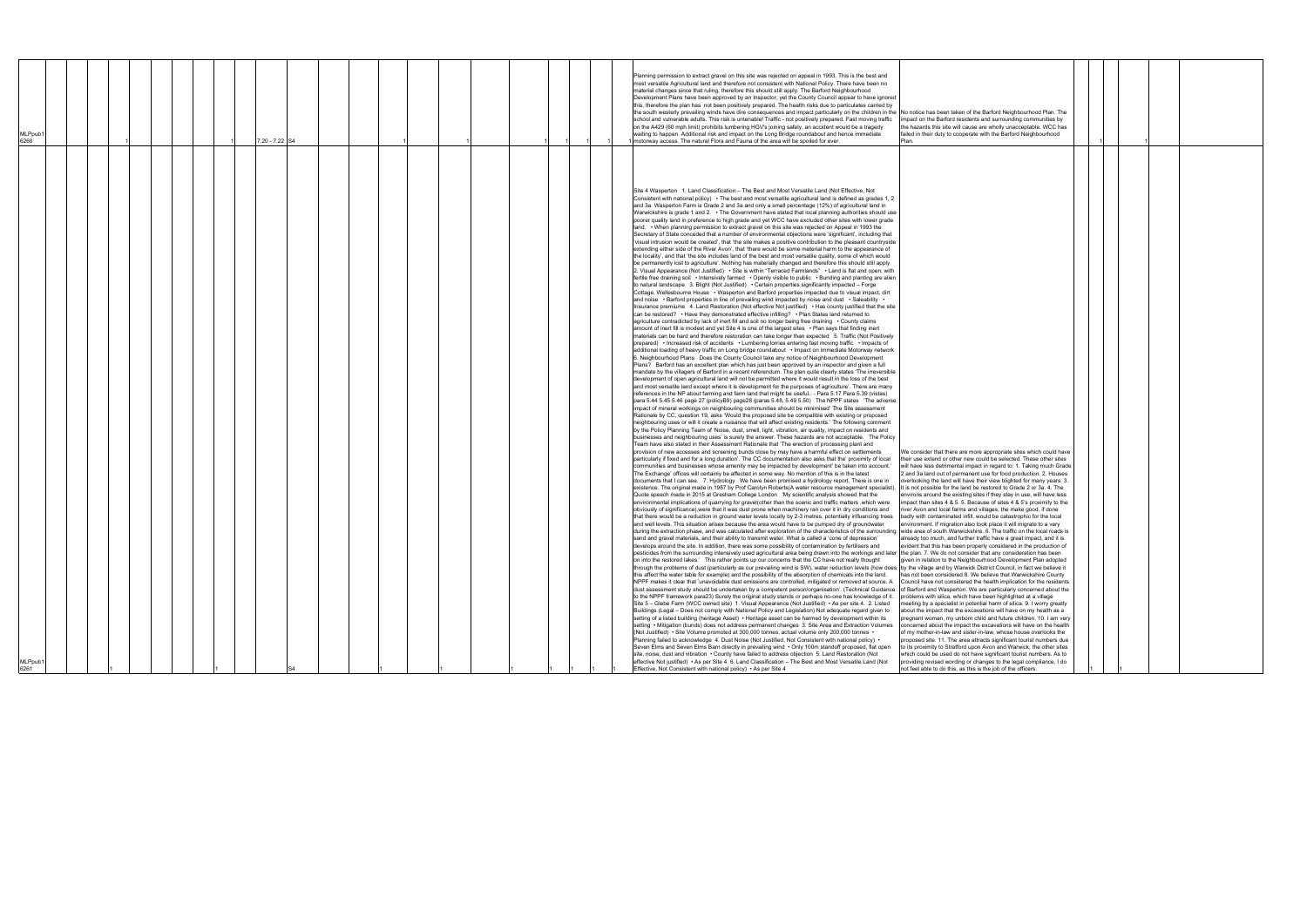| We consider that there are more appropriate sites which could have<br>their use extend or other new could be selected. These other sites<br>will have less detrimental impact in regard to: 1. Taking much                                                                                                                                                                                                                                                                                                                                                                                                                                                                                                                                                                                                                                                                                                                                                                                                                                                                                                                                                                                                                                                            |   |  |   |                                                                |
|-----------------------------------------------------------------------------------------------------------------------------------------------------------------------------------------------------------------------------------------------------------------------------------------------------------------------------------------------------------------------------------------------------------------------------------------------------------------------------------------------------------------------------------------------------------------------------------------------------------------------------------------------------------------------------------------------------------------------------------------------------------------------------------------------------------------------------------------------------------------------------------------------------------------------------------------------------------------------------------------------------------------------------------------------------------------------------------------------------------------------------------------------------------------------------------------------------------------------------------------------------------------------|---|--|---|----------------------------------------------------------------|
|                                                                                                                                                                                                                                                                                                                                                                                                                                                                                                                                                                                                                                                                                                                                                                                                                                                                                                                                                                                                                                                                                                                                                                                                                                                                       |   |  |   |                                                                |
| Grade 2 and 3a land out of permanent use for food production. 2.<br>Houses overlooking the land will have their view blighted for many<br>years. 3. It is not possible for the land be restored to Grade 2 or<br>3a. 4. The environs around the existing sites if they stay in use, will                                                                                                                                                                                                                                                                                                                                                                                                                                                                                                                                                                                                                                                                                                                                                                                                                                                                                                                                                                              |   |  |   |                                                                |
| have less impact than sites 4 & 5. 5. Because of sites 4 & 5's<br>proximity to the river Avon and local farms and villages, the make<br>good, if done badly with contaminated infill, would be catastrophic<br>for the local environment. If migration also took place it will migrate<br>to a very wide area of south Warwickshire. 6. The traffic on the<br>local roads is already too much, and further traffic have a great<br>impact, and it is evident that this has been properly considered in<br>the production of the plan. 7. We do not consider that any<br>consideration has been given in relation to the Neighbourhood<br>Development Plan adopted by the village and by Warwick District<br>Council, in fact we believe it has not been considered 8. We<br>believe that Warwickshire County Council have not considered the<br>health implication for the residents of Barford and Wasperton. We<br>are particularly concerned about the problems with silica, which<br>have been highlighted at a village meeting by a specialist in<br>potential harm of silica. 9. I worry greatly about the impact that the<br>excavations will have on my health as a pregnant woman, my<br>unborn child and future children. 10. I am very concerned about the |   |  |   |                                                                |
| impact the excavations will have on the health of my mother-in-law<br>and sister-in-law, whose house overlooks the proposed site. 11.<br>The area attracts significant tourist numbers due to its proximity to<br>Stratford upon Avon and Warwick, the other sites which could be<br>used do not have significant tourist numbers. As to providing<br>revised wording or changes to the legal compliance, I do not feel<br>able to do this, as this is the job of the officers.                                                                                                                                                                                                                                                                                                                                                                                                                                                                                                                                                                                                                                                                                                                                                                                       | 1 |  | 1 |                                                                |
| Site 5, Glebe Farm, Wasperton, should be deleted from the Minerals                                                                                                                                                                                                                                                                                                                                                                                                                                                                                                                                                                                                                                                                                                                                                                                                                                                                                                                                                                                                                                                                                                                                                                                                    |   |  |   |                                                                |
| Local Plan, as (1) its legal status and (2) the financial interest of<br>WCC, both of which render its inclusion legally non-compliant.                                                                                                                                                                                                                                                                                                                                                                                                                                                                                                                                                                                                                                                                                                                                                                                                                                                                                                                                                                                                                                                                                                                               |   |  |   | To explain points more fully and<br>1 to answer any questions. |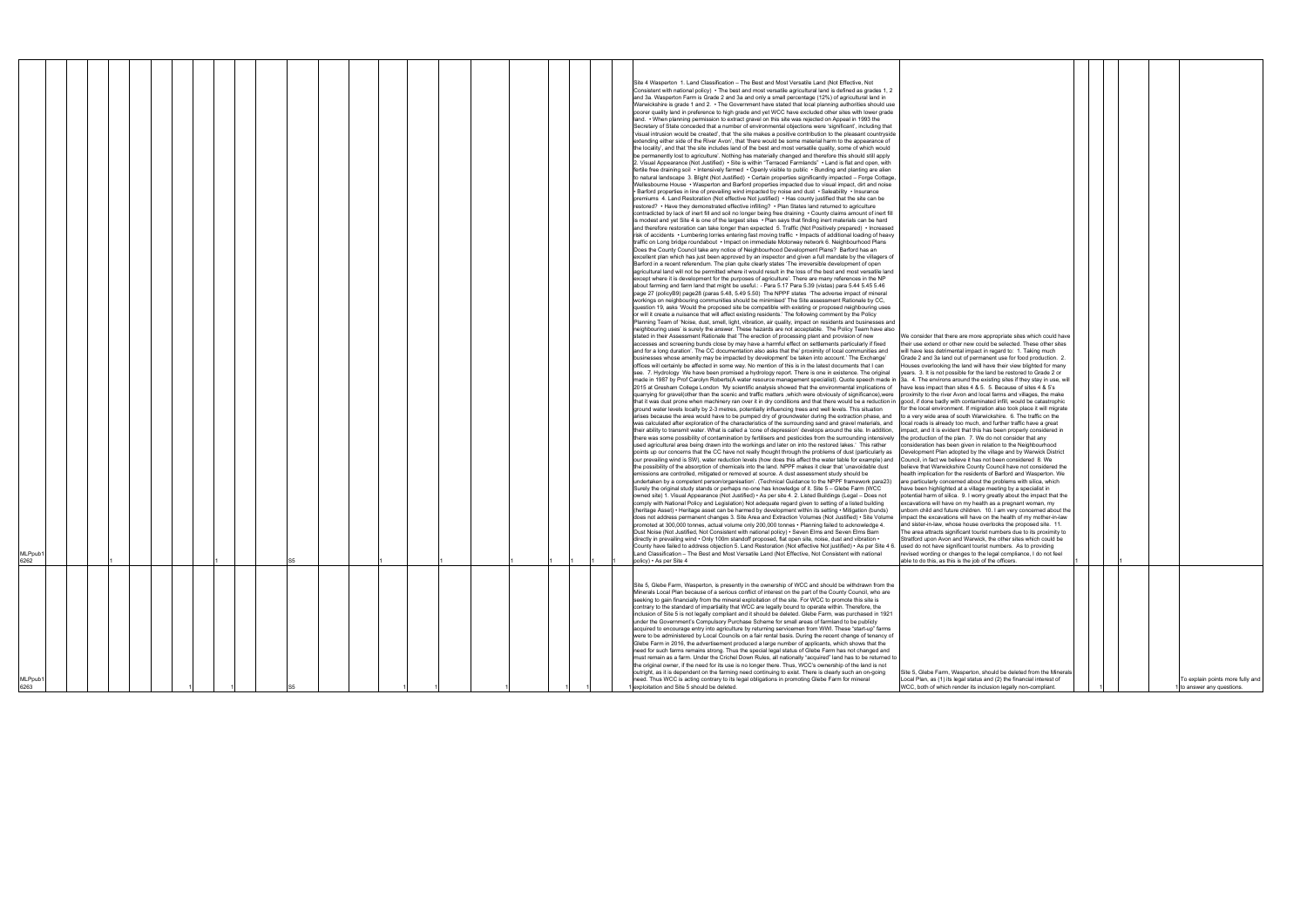| MLPpub <sup>-</sup><br>6266                                                                                                                                                                                                                                                                                                                                                                                                                                                                                                                                                                                                                                                                                                                                                                                                                                                                                                                                                                                                                                                                                                                                                                                                                                                                                                                                                                                                                                                                                                                                                                                                                                                                                                                                                                                                                                                                                                                                                                    | MLPpub<br>6265                                                                                                                                                                                                                                                                                                                                                                                                                                                                                                                                                                                                                                                                                                                                                                                                                                                                                                                                                                                                                                                                                                                                                                                                                                                                                                                                                                                                                                                                                                                                                                                                                                                                                                                                                                                                                                                                                                                                                                                                                                                                                                                                                                                                                                                                                                                                                                                                                                                                                                                                                                                                                                                                                                                                                                                                                                                                                                                                                                                                                                                                                                                                                                                                                                                                                                                                                                                                                                                                                                                                                                                                                                                                                                                                                                                                                                                                                                                                                                                                                                                                                               | <b>MLPpub</b><br>6264                                                                                                                                                                                                                                                                                                                                                                                                                                                                                                                                                                                                                                                                                                                                                                                                                                                                                                                                                                                                                                                                                                                                                                                                                                                                                                                                                                                                                                                                                                                                                                                                                                                                                                                                                                                                                                                                                                                                                                                                                                                                                                                                                                                                                                                                                                                                                                                                                                                                                                                                                                                                                                                                                                                                                                                                                                                                                                                                                                                                                                                                                                                                                                                                                                                                                                                                                                                                                                                                                                                                                                                                                                                                                                                                                                                                                                                                                                                                                                                                                                                                                  |
|------------------------------------------------------------------------------------------------------------------------------------------------------------------------------------------------------------------------------------------------------------------------------------------------------------------------------------------------------------------------------------------------------------------------------------------------------------------------------------------------------------------------------------------------------------------------------------------------------------------------------------------------------------------------------------------------------------------------------------------------------------------------------------------------------------------------------------------------------------------------------------------------------------------------------------------------------------------------------------------------------------------------------------------------------------------------------------------------------------------------------------------------------------------------------------------------------------------------------------------------------------------------------------------------------------------------------------------------------------------------------------------------------------------------------------------------------------------------------------------------------------------------------------------------------------------------------------------------------------------------------------------------------------------------------------------------------------------------------------------------------------------------------------------------------------------------------------------------------------------------------------------------------------------------------------------------------------------------------------------------|--------------------------------------------------------------------------------------------------------------------------------------------------------------------------------------------------------------------------------------------------------------------------------------------------------------------------------------------------------------------------------------------------------------------------------------------------------------------------------------------------------------------------------------------------------------------------------------------------------------------------------------------------------------------------------------------------------------------------------------------------------------------------------------------------------------------------------------------------------------------------------------------------------------------------------------------------------------------------------------------------------------------------------------------------------------------------------------------------------------------------------------------------------------------------------------------------------------------------------------------------------------------------------------------------------------------------------------------------------------------------------------------------------------------------------------------------------------------------------------------------------------------------------------------------------------------------------------------------------------------------------------------------------------------------------------------------------------------------------------------------------------------------------------------------------------------------------------------------------------------------------------------------------------------------------------------------------------------------------------------------------------------------------------------------------------------------------------------------------------------------------------------------------------------------------------------------------------------------------------------------------------------------------------------------------------------------------------------------------------------------------------------------------------------------------------------------------------------------------------------------------------------------------------------------------------------------------------------------------------------------------------------------------------------------------------------------------------------------------------------------------------------------------------------------------------------------------------------------------------------------------------------------------------------------------------------------------------------------------------------------------------------------------------------------------------------------------------------------------------------------------------------------------------------------------------------------------------------------------------------------------------------------------------------------------------------------------------------------------------------------------------------------------------------------------------------------------------------------------------------------------------------------------------------------------------------------------------------------------------------------------------------------------------------------------------------------------------------------------------------------------------------------------------------------------------------------------------------------------------------------------------------------------------------------------------------------------------------------------------------------------------------------------------------------------------------------------------------------------------|--------------------------------------------------------------------------------------------------------------------------------------------------------------------------------------------------------------------------------------------------------------------------------------------------------------------------------------------------------------------------------------------------------------------------------------------------------------------------------------------------------------------------------------------------------------------------------------------------------------------------------------------------------------------------------------------------------------------------------------------------------------------------------------------------------------------------------------------------------------------------------------------------------------------------------------------------------------------------------------------------------------------------------------------------------------------------------------------------------------------------------------------------------------------------------------------------------------------------------------------------------------------------------------------------------------------------------------------------------------------------------------------------------------------------------------------------------------------------------------------------------------------------------------------------------------------------------------------------------------------------------------------------------------------------------------------------------------------------------------------------------------------------------------------------------------------------------------------------------------------------------------------------------------------------------------------------------------------------------------------------------------------------------------------------------------------------------------------------------------------------------------------------------------------------------------------------------------------------------------------------------------------------------------------------------------------------------------------------------------------------------------------------------------------------------------------------------------------------------------------------------------------------------------------------------------------------------------------------------------------------------------------------------------------------------------------------------------------------------------------------------------------------------------------------------------------------------------------------------------------------------------------------------------------------------------------------------------------------------------------------------------------------------------------------------------------------------------------------------------------------------------------------------------------------------------------------------------------------------------------------------------------------------------------------------------------------------------------------------------------------------------------------------------------------------------------------------------------------------------------------------------------------------------------------------------------------------------------------------------------------------------------------------------------------------------------------------------------------------------------------------------------------------------------------------------------------------------------------------------------------------------------------------------------------------------------------------------------------------------------------------------------------------------------------------------------------------------------------------|
|                                                                                                                                                                                                                                                                                                                                                                                                                                                                                                                                                                                                                                                                                                                                                                                                                                                                                                                                                                                                                                                                                                                                                                                                                                                                                                                                                                                                                                                                                                                                                                                                                                                                                                                                                                                                                                                                                                                                                                                                |                                                                                                                                                                                                                                                                                                                                                                                                                                                                                                                                                                                                                                                                                                                                                                                                                                                                                                                                                                                                                                                                                                                                                                                                                                                                                                                                                                                                                                                                                                                                                                                                                                                                                                                                                                                                                                                                                                                                                                                                                                                                                                                                                                                                                                                                                                                                                                                                                                                                                                                                                                                                                                                                                                                                                                                                                                                                                                                                                                                                                                                                                                                                                                                                                                                                                                                                                                                                                                                                                                                                                                                                                                                                                                                                                                                                                                                                                                                                                                                                                                                                                                              |                                                                                                                                                                                                                                                                                                                                                                                                                                                                                                                                                                                                                                                                                                                                                                                                                                                                                                                                                                                                                                                                                                                                                                                                                                                                                                                                                                                                                                                                                                                                                                                                                                                                                                                                                                                                                                                                                                                                                                                                                                                                                                                                                                                                                                                                                                                                                                                                                                                                                                                                                                                                                                                                                                                                                                                                                                                                                                                                                                                                                                                                                                                                                                                                                                                                                                                                                                                                                                                                                                                                                                                                                                                                                                                                                                                                                                                                                                                                                                                                                                                                                                        |
|                                                                                                                                                                                                                                                                                                                                                                                                                                                                                                                                                                                                                                                                                                                                                                                                                                                                                                                                                                                                                                                                                                                                                                                                                                                                                                                                                                                                                                                                                                                                                                                                                                                                                                                                                                                                                                                                                                                                                                                                |                                                                                                                                                                                                                                                                                                                                                                                                                                                                                                                                                                                                                                                                                                                                                                                                                                                                                                                                                                                                                                                                                                                                                                                                                                                                                                                                                                                                                                                                                                                                                                                                                                                                                                                                                                                                                                                                                                                                                                                                                                                                                                                                                                                                                                                                                                                                                                                                                                                                                                                                                                                                                                                                                                                                                                                                                                                                                                                                                                                                                                                                                                                                                                                                                                                                                                                                                                                                                                                                                                                                                                                                                                                                                                                                                                                                                                                                                                                                                                                                                                                                                                              |                                                                                                                                                                                                                                                                                                                                                                                                                                                                                                                                                                                                                                                                                                                                                                                                                                                                                                                                                                                                                                                                                                                                                                                                                                                                                                                                                                                                                                                                                                                                                                                                                                                                                                                                                                                                                                                                                                                                                                                                                                                                                                                                                                                                                                                                                                                                                                                                                                                                                                                                                                                                                                                                                                                                                                                                                                                                                                                                                                                                                                                                                                                                                                                                                                                                                                                                                                                                                                                                                                                                                                                                                                                                                                                                                                                                                                                                                                                                                                                                                                                                                                        |
|                                                                                                                                                                                                                                                                                                                                                                                                                                                                                                                                                                                                                                                                                                                                                                                                                                                                                                                                                                                                                                                                                                                                                                                                                                                                                                                                                                                                                                                                                                                                                                                                                                                                                                                                                                                                                                                                                                                                                                                                |                                                                                                                                                                                                                                                                                                                                                                                                                                                                                                                                                                                                                                                                                                                                                                                                                                                                                                                                                                                                                                                                                                                                                                                                                                                                                                                                                                                                                                                                                                                                                                                                                                                                                                                                                                                                                                                                                                                                                                                                                                                                                                                                                                                                                                                                                                                                                                                                                                                                                                                                                                                                                                                                                                                                                                                                                                                                                                                                                                                                                                                                                                                                                                                                                                                                                                                                                                                                                                                                                                                                                                                                                                                                                                                                                                                                                                                                                                                                                                                                                                                                                                              |                                                                                                                                                                                                                                                                                                                                                                                                                                                                                                                                                                                                                                                                                                                                                                                                                                                                                                                                                                                                                                                                                                                                                                                                                                                                                                                                                                                                                                                                                                                                                                                                                                                                                                                                                                                                                                                                                                                                                                                                                                                                                                                                                                                                                                                                                                                                                                                                                                                                                                                                                                                                                                                                                                                                                                                                                                                                                                                                                                                                                                                                                                                                                                                                                                                                                                                                                                                                                                                                                                                                                                                                                                                                                                                                                                                                                                                                                                                                                                                                                                                                                                        |
|                                                                                                                                                                                                                                                                                                                                                                                                                                                                                                                                                                                                                                                                                                                                                                                                                                                                                                                                                                                                                                                                                                                                                                                                                                                                                                                                                                                                                                                                                                                                                                                                                                                                                                                                                                                                                                                                                                                                                                                                |                                                                                                                                                                                                                                                                                                                                                                                                                                                                                                                                                                                                                                                                                                                                                                                                                                                                                                                                                                                                                                                                                                                                                                                                                                                                                                                                                                                                                                                                                                                                                                                                                                                                                                                                                                                                                                                                                                                                                                                                                                                                                                                                                                                                                                                                                                                                                                                                                                                                                                                                                                                                                                                                                                                                                                                                                                                                                                                                                                                                                                                                                                                                                                                                                                                                                                                                                                                                                                                                                                                                                                                                                                                                                                                                                                                                                                                                                                                                                                                                                                                                                                              |                                                                                                                                                                                                                                                                                                                                                                                                                                                                                                                                                                                                                                                                                                                                                                                                                                                                                                                                                                                                                                                                                                                                                                                                                                                                                                                                                                                                                                                                                                                                                                                                                                                                                                                                                                                                                                                                                                                                                                                                                                                                                                                                                                                                                                                                                                                                                                                                                                                                                                                                                                                                                                                                                                                                                                                                                                                                                                                                                                                                                                                                                                                                                                                                                                                                                                                                                                                                                                                                                                                                                                                                                                                                                                                                                                                                                                                                                                                                                                                                                                                                                                        |
|                                                                                                                                                                                                                                                                                                                                                                                                                                                                                                                                                                                                                                                                                                                                                                                                                                                                                                                                                                                                                                                                                                                                                                                                                                                                                                                                                                                                                                                                                                                                                                                                                                                                                                                                                                                                                                                                                                                                                                                                |                                                                                                                                                                                                                                                                                                                                                                                                                                                                                                                                                                                                                                                                                                                                                                                                                                                                                                                                                                                                                                                                                                                                                                                                                                                                                                                                                                                                                                                                                                                                                                                                                                                                                                                                                                                                                                                                                                                                                                                                                                                                                                                                                                                                                                                                                                                                                                                                                                                                                                                                                                                                                                                                                                                                                                                                                                                                                                                                                                                                                                                                                                                                                                                                                                                                                                                                                                                                                                                                                                                                                                                                                                                                                                                                                                                                                                                                                                                                                                                                                                                                                                              |                                                                                                                                                                                                                                                                                                                                                                                                                                                                                                                                                                                                                                                                                                                                                                                                                                                                                                                                                                                                                                                                                                                                                                                                                                                                                                                                                                                                                                                                                                                                                                                                                                                                                                                                                                                                                                                                                                                                                                                                                                                                                                                                                                                                                                                                                                                                                                                                                                                                                                                                                                                                                                                                                                                                                                                                                                                                                                                                                                                                                                                                                                                                                                                                                                                                                                                                                                                                                                                                                                                                                                                                                                                                                                                                                                                                                                                                                                                                                                                                                                                                                                        |
|                                                                                                                                                                                                                                                                                                                                                                                                                                                                                                                                                                                                                                                                                                                                                                                                                                                                                                                                                                                                                                                                                                                                                                                                                                                                                                                                                                                                                                                                                                                                                                                                                                                                                                                                                                                                                                                                                                                                                                                                |                                                                                                                                                                                                                                                                                                                                                                                                                                                                                                                                                                                                                                                                                                                                                                                                                                                                                                                                                                                                                                                                                                                                                                                                                                                                                                                                                                                                                                                                                                                                                                                                                                                                                                                                                                                                                                                                                                                                                                                                                                                                                                                                                                                                                                                                                                                                                                                                                                                                                                                                                                                                                                                                                                                                                                                                                                                                                                                                                                                                                                                                                                                                                                                                                                                                                                                                                                                                                                                                                                                                                                                                                                                                                                                                                                                                                                                                                                                                                                                                                                                                                                              |                                                                                                                                                                                                                                                                                                                                                                                                                                                                                                                                                                                                                                                                                                                                                                                                                                                                                                                                                                                                                                                                                                                                                                                                                                                                                                                                                                                                                                                                                                                                                                                                                                                                                                                                                                                                                                                                                                                                                                                                                                                                                                                                                                                                                                                                                                                                                                                                                                                                                                                                                                                                                                                                                                                                                                                                                                                                                                                                                                                                                                                                                                                                                                                                                                                                                                                                                                                                                                                                                                                                                                                                                                                                                                                                                                                                                                                                                                                                                                                                                                                                                                        |
|                                                                                                                                                                                                                                                                                                                                                                                                                                                                                                                                                                                                                                                                                                                                                                                                                                                                                                                                                                                                                                                                                                                                                                                                                                                                                                                                                                                                                                                                                                                                                                                                                                                                                                                                                                                                                                                                                                                                                                                                |                                                                                                                                                                                                                                                                                                                                                                                                                                                                                                                                                                                                                                                                                                                                                                                                                                                                                                                                                                                                                                                                                                                                                                                                                                                                                                                                                                                                                                                                                                                                                                                                                                                                                                                                                                                                                                                                                                                                                                                                                                                                                                                                                                                                                                                                                                                                                                                                                                                                                                                                                                                                                                                                                                                                                                                                                                                                                                                                                                                                                                                                                                                                                                                                                                                                                                                                                                                                                                                                                                                                                                                                                                                                                                                                                                                                                                                                                                                                                                                                                                                                                                              |                                                                                                                                                                                                                                                                                                                                                                                                                                                                                                                                                                                                                                                                                                                                                                                                                                                                                                                                                                                                                                                                                                                                                                                                                                                                                                                                                                                                                                                                                                                                                                                                                                                                                                                                                                                                                                                                                                                                                                                                                                                                                                                                                                                                                                                                                                                                                                                                                                                                                                                                                                                                                                                                                                                                                                                                                                                                                                                                                                                                                                                                                                                                                                                                                                                                                                                                                                                                                                                                                                                                                                                                                                                                                                                                                                                                                                                                                                                                                                                                                                                                                                        |
|                                                                                                                                                                                                                                                                                                                                                                                                                                                                                                                                                                                                                                                                                                                                                                                                                                                                                                                                                                                                                                                                                                                                                                                                                                                                                                                                                                                                                                                                                                                                                                                                                                                                                                                                                                                                                                                                                                                                                                                                |                                                                                                                                                                                                                                                                                                                                                                                                                                                                                                                                                                                                                                                                                                                                                                                                                                                                                                                                                                                                                                                                                                                                                                                                                                                                                                                                                                                                                                                                                                                                                                                                                                                                                                                                                                                                                                                                                                                                                                                                                                                                                                                                                                                                                                                                                                                                                                                                                                                                                                                                                                                                                                                                                                                                                                                                                                                                                                                                                                                                                                                                                                                                                                                                                                                                                                                                                                                                                                                                                                                                                                                                                                                                                                                                                                                                                                                                                                                                                                                                                                                                                                              |                                                                                                                                                                                                                                                                                                                                                                                                                                                                                                                                                                                                                                                                                                                                                                                                                                                                                                                                                                                                                                                                                                                                                                                                                                                                                                                                                                                                                                                                                                                                                                                                                                                                                                                                                                                                                                                                                                                                                                                                                                                                                                                                                                                                                                                                                                                                                                                                                                                                                                                                                                                                                                                                                                                                                                                                                                                                                                                                                                                                                                                                                                                                                                                                                                                                                                                                                                                                                                                                                                                                                                                                                                                                                                                                                                                                                                                                                                                                                                                                                                                                                                        |
|                                                                                                                                                                                                                                                                                                                                                                                                                                                                                                                                                                                                                                                                                                                                                                                                                                                                                                                                                                                                                                                                                                                                                                                                                                                                                                                                                                                                                                                                                                                                                                                                                                                                                                                                                                                                                                                                                                                                                                                                |                                                                                                                                                                                                                                                                                                                                                                                                                                                                                                                                                                                                                                                                                                                                                                                                                                                                                                                                                                                                                                                                                                                                                                                                                                                                                                                                                                                                                                                                                                                                                                                                                                                                                                                                                                                                                                                                                                                                                                                                                                                                                                                                                                                                                                                                                                                                                                                                                                                                                                                                                                                                                                                                                                                                                                                                                                                                                                                                                                                                                                                                                                                                                                                                                                                                                                                                                                                                                                                                                                                                                                                                                                                                                                                                                                                                                                                                                                                                                                                                                                                                                                              |                                                                                                                                                                                                                                                                                                                                                                                                                                                                                                                                                                                                                                                                                                                                                                                                                                                                                                                                                                                                                                                                                                                                                                                                                                                                                                                                                                                                                                                                                                                                                                                                                                                                                                                                                                                                                                                                                                                                                                                                                                                                                                                                                                                                                                                                                                                                                                                                                                                                                                                                                                                                                                                                                                                                                                                                                                                                                                                                                                                                                                                                                                                                                                                                                                                                                                                                                                                                                                                                                                                                                                                                                                                                                                                                                                                                                                                                                                                                                                                                                                                                                                        |
|                                                                                                                                                                                                                                                                                                                                                                                                                                                                                                                                                                                                                                                                                                                                                                                                                                                                                                                                                                                                                                                                                                                                                                                                                                                                                                                                                                                                                                                                                                                                                                                                                                                                                                                                                                                                                                                                                                                                                                                                | 7.25                                                                                                                                                                                                                                                                                                                                                                                                                                                                                                                                                                                                                                                                                                                                                                                                                                                                                                                                                                                                                                                                                                                                                                                                                                                                                                                                                                                                                                                                                                                                                                                                                                                                                                                                                                                                                                                                                                                                                                                                                                                                                                                                                                                                                                                                                                                                                                                                                                                                                                                                                                                                                                                                                                                                                                                                                                                                                                                                                                                                                                                                                                                                                                                                                                                                                                                                                                                                                                                                                                                                                                                                                                                                                                                                                                                                                                                                                                                                                                                                                                                                                                         | 7.22                                                                                                                                                                                                                                                                                                                                                                                                                                                                                                                                                                                                                                                                                                                                                                                                                                                                                                                                                                                                                                                                                                                                                                                                                                                                                                                                                                                                                                                                                                                                                                                                                                                                                                                                                                                                                                                                                                                                                                                                                                                                                                                                                                                                                                                                                                                                                                                                                                                                                                                                                                                                                                                                                                                                                                                                                                                                                                                                                                                                                                                                                                                                                                                                                                                                                                                                                                                                                                                                                                                                                                                                                                                                                                                                                                                                                                                                                                                                                                                                                                                                                                   |
| 7.20 - 7.22 S4                                                                                                                                                                                                                                                                                                                                                                                                                                                                                                                                                                                                                                                                                                                                                                                                                                                                                                                                                                                                                                                                                                                                                                                                                                                                                                                                                                                                                                                                                                                                                                                                                                                                                                                                                                                                                                                                                                                                                                                 |                                                                                                                                                                                                                                                                                                                                                                                                                                                                                                                                                                                                                                                                                                                                                                                                                                                                                                                                                                                                                                                                                                                                                                                                                                                                                                                                                                                                                                                                                                                                                                                                                                                                                                                                                                                                                                                                                                                                                                                                                                                                                                                                                                                                                                                                                                                                                                                                                                                                                                                                                                                                                                                                                                                                                                                                                                                                                                                                                                                                                                                                                                                                                                                                                                                                                                                                                                                                                                                                                                                                                                                                                                                                                                                                                                                                                                                                                                                                                                                                                                                                                                              |                                                                                                                                                                                                                                                                                                                                                                                                                                                                                                                                                                                                                                                                                                                                                                                                                                                                                                                                                                                                                                                                                                                                                                                                                                                                                                                                                                                                                                                                                                                                                                                                                                                                                                                                                                                                                                                                                                                                                                                                                                                                                                                                                                                                                                                                                                                                                                                                                                                                                                                                                                                                                                                                                                                                                                                                                                                                                                                                                                                                                                                                                                                                                                                                                                                                                                                                                                                                                                                                                                                                                                                                                                                                                                                                                                                                                                                                                                                                                                                                                                                                                                        |
|                                                                                                                                                                                                                                                                                                                                                                                                                                                                                                                                                                                                                                                                                                                                                                                                                                                                                                                                                                                                                                                                                                                                                                                                                                                                                                                                                                                                                                                                                                                                                                                                                                                                                                                                                                                                                                                                                                                                                                                                | S5                                                                                                                                                                                                                                                                                                                                                                                                                                                                                                                                                                                                                                                                                                                                                                                                                                                                                                                                                                                                                                                                                                                                                                                                                                                                                                                                                                                                                                                                                                                                                                                                                                                                                                                                                                                                                                                                                                                                                                                                                                                                                                                                                                                                                                                                                                                                                                                                                                                                                                                                                                                                                                                                                                                                                                                                                                                                                                                                                                                                                                                                                                                                                                                                                                                                                                                                                                                                                                                                                                                                                                                                                                                                                                                                                                                                                                                                                                                                                                                                                                                                                                           | S <sub>4</sub>                                                                                                                                                                                                                                                                                                                                                                                                                                                                                                                                                                                                                                                                                                                                                                                                                                                                                                                                                                                                                                                                                                                                                                                                                                                                                                                                                                                                                                                                                                                                                                                                                                                                                                                                                                                                                                                                                                                                                                                                                                                                                                                                                                                                                                                                                                                                                                                                                                                                                                                                                                                                                                                                                                                                                                                                                                                                                                                                                                                                                                                                                                                                                                                                                                                                                                                                                                                                                                                                                                                                                                                                                                                                                                                                                                                                                                                                                                                                                                                                                                                                                         |
|                                                                                                                                                                                                                                                                                                                                                                                                                                                                                                                                                                                                                                                                                                                                                                                                                                                                                                                                                                                                                                                                                                                                                                                                                                                                                                                                                                                                                                                                                                                                                                                                                                                                                                                                                                                                                                                                                                                                                                                                | 1.15                                                                                                                                                                                                                                                                                                                                                                                                                                                                                                                                                                                                                                                                                                                                                                                                                                                                                                                                                                                                                                                                                                                                                                                                                                                                                                                                                                                                                                                                                                                                                                                                                                                                                                                                                                                                                                                                                                                                                                                                                                                                                                                                                                                                                                                                                                                                                                                                                                                                                                                                                                                                                                                                                                                                                                                                                                                                                                                                                                                                                                                                                                                                                                                                                                                                                                                                                                                                                                                                                                                                                                                                                                                                                                                                                                                                                                                                                                                                                                                                                                                                                                         | Figure 1.14                                                                                                                                                                                                                                                                                                                                                                                                                                                                                                                                                                                                                                                                                                                                                                                                                                                                                                                                                                                                                                                                                                                                                                                                                                                                                                                                                                                                                                                                                                                                                                                                                                                                                                                                                                                                                                                                                                                                                                                                                                                                                                                                                                                                                                                                                                                                                                                                                                                                                                                                                                                                                                                                                                                                                                                                                                                                                                                                                                                                                                                                                                                                                                                                                                                                                                                                                                                                                                                                                                                                                                                                                                                                                                                                                                                                                                                                                                                                                                                                                                                                                            |
|                                                                                                                                                                                                                                                                                                                                                                                                                                                                                                                                                                                                                                                                                                                                                                                                                                                                                                                                                                                                                                                                                                                                                                                                                                                                                                                                                                                                                                                                                                                                                                                                                                                                                                                                                                                                                                                                                                                                                                                                |                                                                                                                                                                                                                                                                                                                                                                                                                                                                                                                                                                                                                                                                                                                                                                                                                                                                                                                                                                                                                                                                                                                                                                                                                                                                                                                                                                                                                                                                                                                                                                                                                                                                                                                                                                                                                                                                                                                                                                                                                                                                                                                                                                                                                                                                                                                                                                                                                                                                                                                                                                                                                                                                                                                                                                                                                                                                                                                                                                                                                                                                                                                                                                                                                                                                                                                                                                                                                                                                                                                                                                                                                                                                                                                                                                                                                                                                                                                                                                                                                                                                                                              |                                                                                                                                                                                                                                                                                                                                                                                                                                                                                                                                                                                                                                                                                                                                                                                                                                                                                                                                                                                                                                                                                                                                                                                                                                                                                                                                                                                                                                                                                                                                                                                                                                                                                                                                                                                                                                                                                                                                                                                                                                                                                                                                                                                                                                                                                                                                                                                                                                                                                                                                                                                                                                                                                                                                                                                                                                                                                                                                                                                                                                                                                                                                                                                                                                                                                                                                                                                                                                                                                                                                                                                                                                                                                                                                                                                                                                                                                                                                                                                                                                                                                                        |
|                                                                                                                                                                                                                                                                                                                                                                                                                                                                                                                                                                                                                                                                                                                                                                                                                                                                                                                                                                                                                                                                                                                                                                                                                                                                                                                                                                                                                                                                                                                                                                                                                                                                                                                                                                                                                                                                                                                                                                                                |                                                                                                                                                                                                                                                                                                                                                                                                                                                                                                                                                                                                                                                                                                                                                                                                                                                                                                                                                                                                                                                                                                                                                                                                                                                                                                                                                                                                                                                                                                                                                                                                                                                                                                                                                                                                                                                                                                                                                                                                                                                                                                                                                                                                                                                                                                                                                                                                                                                                                                                                                                                                                                                                                                                                                                                                                                                                                                                                                                                                                                                                                                                                                                                                                                                                                                                                                                                                                                                                                                                                                                                                                                                                                                                                                                                                                                                                                                                                                                                                                                                                                                              |                                                                                                                                                                                                                                                                                                                                                                                                                                                                                                                                                                                                                                                                                                                                                                                                                                                                                                                                                                                                                                                                                                                                                                                                                                                                                                                                                                                                                                                                                                                                                                                                                                                                                                                                                                                                                                                                                                                                                                                                                                                                                                                                                                                                                                                                                                                                                                                                                                                                                                                                                                                                                                                                                                                                                                                                                                                                                                                                                                                                                                                                                                                                                                                                                                                                                                                                                                                                                                                                                                                                                                                                                                                                                                                                                                                                                                                                                                                                                                                                                                                                                                        |
|                                                                                                                                                                                                                                                                                                                                                                                                                                                                                                                                                                                                                                                                                                                                                                                                                                                                                                                                                                                                                                                                                                                                                                                                                                                                                                                                                                                                                                                                                                                                                                                                                                                                                                                                                                                                                                                                                                                                                                                                |                                                                                                                                                                                                                                                                                                                                                                                                                                                                                                                                                                                                                                                                                                                                                                                                                                                                                                                                                                                                                                                                                                                                                                                                                                                                                                                                                                                                                                                                                                                                                                                                                                                                                                                                                                                                                                                                                                                                                                                                                                                                                                                                                                                                                                                                                                                                                                                                                                                                                                                                                                                                                                                                                                                                                                                                                                                                                                                                                                                                                                                                                                                                                                                                                                                                                                                                                                                                                                                                                                                                                                                                                                                                                                                                                                                                                                                                                                                                                                                                                                                                                                              |                                                                                                                                                                                                                                                                                                                                                                                                                                                                                                                                                                                                                                                                                                                                                                                                                                                                                                                                                                                                                                                                                                                                                                                                                                                                                                                                                                                                                                                                                                                                                                                                                                                                                                                                                                                                                                                                                                                                                                                                                                                                                                                                                                                                                                                                                                                                                                                                                                                                                                                                                                                                                                                                                                                                                                                                                                                                                                                                                                                                                                                                                                                                                                                                                                                                                                                                                                                                                                                                                                                                                                                                                                                                                                                                                                                                                                                                                                                                                                                                                                                                                                        |
|                                                                                                                                                                                                                                                                                                                                                                                                                                                                                                                                                                                                                                                                                                                                                                                                                                                                                                                                                                                                                                                                                                                                                                                                                                                                                                                                                                                                                                                                                                                                                                                                                                                                                                                                                                                                                                                                                                                                                                                                |                                                                                                                                                                                                                                                                                                                                                                                                                                                                                                                                                                                                                                                                                                                                                                                                                                                                                                                                                                                                                                                                                                                                                                                                                                                                                                                                                                                                                                                                                                                                                                                                                                                                                                                                                                                                                                                                                                                                                                                                                                                                                                                                                                                                                                                                                                                                                                                                                                                                                                                                                                                                                                                                                                                                                                                                                                                                                                                                                                                                                                                                                                                                                                                                                                                                                                                                                                                                                                                                                                                                                                                                                                                                                                                                                                                                                                                                                                                                                                                                                                                                                                              |                                                                                                                                                                                                                                                                                                                                                                                                                                                                                                                                                                                                                                                                                                                                                                                                                                                                                                                                                                                                                                                                                                                                                                                                                                                                                                                                                                                                                                                                                                                                                                                                                                                                                                                                                                                                                                                                                                                                                                                                                                                                                                                                                                                                                                                                                                                                                                                                                                                                                                                                                                                                                                                                                                                                                                                                                                                                                                                                                                                                                                                                                                                                                                                                                                                                                                                                                                                                                                                                                                                                                                                                                                                                                                                                                                                                                                                                                                                                                                                                                                                                                                        |
|                                                                                                                                                                                                                                                                                                                                                                                                                                                                                                                                                                                                                                                                                                                                                                                                                                                                                                                                                                                                                                                                                                                                                                                                                                                                                                                                                                                                                                                                                                                                                                                                                                                                                                                                                                                                                                                                                                                                                                                                |                                                                                                                                                                                                                                                                                                                                                                                                                                                                                                                                                                                                                                                                                                                                                                                                                                                                                                                                                                                                                                                                                                                                                                                                                                                                                                                                                                                                                                                                                                                                                                                                                                                                                                                                                                                                                                                                                                                                                                                                                                                                                                                                                                                                                                                                                                                                                                                                                                                                                                                                                                                                                                                                                                                                                                                                                                                                                                                                                                                                                                                                                                                                                                                                                                                                                                                                                                                                                                                                                                                                                                                                                                                                                                                                                                                                                                                                                                                                                                                                                                                                                                              |                                                                                                                                                                                                                                                                                                                                                                                                                                                                                                                                                                                                                                                                                                                                                                                                                                                                                                                                                                                                                                                                                                                                                                                                                                                                                                                                                                                                                                                                                                                                                                                                                                                                                                                                                                                                                                                                                                                                                                                                                                                                                                                                                                                                                                                                                                                                                                                                                                                                                                                                                                                                                                                                                                                                                                                                                                                                                                                                                                                                                                                                                                                                                                                                                                                                                                                                                                                                                                                                                                                                                                                                                                                                                                                                                                                                                                                                                                                                                                                                                                                                                                        |
|                                                                                                                                                                                                                                                                                                                                                                                                                                                                                                                                                                                                                                                                                                                                                                                                                                                                                                                                                                                                                                                                                                                                                                                                                                                                                                                                                                                                                                                                                                                                                                                                                                                                                                                                                                                                                                                                                                                                                                                                |                                                                                                                                                                                                                                                                                                                                                                                                                                                                                                                                                                                                                                                                                                                                                                                                                                                                                                                                                                                                                                                                                                                                                                                                                                                                                                                                                                                                                                                                                                                                                                                                                                                                                                                                                                                                                                                                                                                                                                                                                                                                                                                                                                                                                                                                                                                                                                                                                                                                                                                                                                                                                                                                                                                                                                                                                                                                                                                                                                                                                                                                                                                                                                                                                                                                                                                                                                                                                                                                                                                                                                                                                                                                                                                                                                                                                                                                                                                                                                                                                                                                                                              |                                                                                                                                                                                                                                                                                                                                                                                                                                                                                                                                                                                                                                                                                                                                                                                                                                                                                                                                                                                                                                                                                                                                                                                                                                                                                                                                                                                                                                                                                                                                                                                                                                                                                                                                                                                                                                                                                                                                                                                                                                                                                                                                                                                                                                                                                                                                                                                                                                                                                                                                                                                                                                                                                                                                                                                                                                                                                                                                                                                                                                                                                                                                                                                                                                                                                                                                                                                                                                                                                                                                                                                                                                                                                                                                                                                                                                                                                                                                                                                                                                                                                                        |
|                                                                                                                                                                                                                                                                                                                                                                                                                                                                                                                                                                                                                                                                                                                                                                                                                                                                                                                                                                                                                                                                                                                                                                                                                                                                                                                                                                                                                                                                                                                                                                                                                                                                                                                                                                                                                                                                                                                                                                                                |                                                                                                                                                                                                                                                                                                                                                                                                                                                                                                                                                                                                                                                                                                                                                                                                                                                                                                                                                                                                                                                                                                                                                                                                                                                                                                                                                                                                                                                                                                                                                                                                                                                                                                                                                                                                                                                                                                                                                                                                                                                                                                                                                                                                                                                                                                                                                                                                                                                                                                                                                                                                                                                                                                                                                                                                                                                                                                                                                                                                                                                                                                                                                                                                                                                                                                                                                                                                                                                                                                                                                                                                                                                                                                                                                                                                                                                                                                                                                                                                                                                                                                              |                                                                                                                                                                                                                                                                                                                                                                                                                                                                                                                                                                                                                                                                                                                                                                                                                                                                                                                                                                                                                                                                                                                                                                                                                                                                                                                                                                                                                                                                                                                                                                                                                                                                                                                                                                                                                                                                                                                                                                                                                                                                                                                                                                                                                                                                                                                                                                                                                                                                                                                                                                                                                                                                                                                                                                                                                                                                                                                                                                                                                                                                                                                                                                                                                                                                                                                                                                                                                                                                                                                                                                                                                                                                                                                                                                                                                                                                                                                                                                                                                                                                                                        |
|                                                                                                                                                                                                                                                                                                                                                                                                                                                                                                                                                                                                                                                                                                                                                                                                                                                                                                                                                                                                                                                                                                                                                                                                                                                                                                                                                                                                                                                                                                                                                                                                                                                                                                                                                                                                                                                                                                                                                                                                |                                                                                                                                                                                                                                                                                                                                                                                                                                                                                                                                                                                                                                                                                                                                                                                                                                                                                                                                                                                                                                                                                                                                                                                                                                                                                                                                                                                                                                                                                                                                                                                                                                                                                                                                                                                                                                                                                                                                                                                                                                                                                                                                                                                                                                                                                                                                                                                                                                                                                                                                                                                                                                                                                                                                                                                                                                                                                                                                                                                                                                                                                                                                                                                                                                                                                                                                                                                                                                                                                                                                                                                                                                                                                                                                                                                                                                                                                                                                                                                                                                                                                                              |                                                                                                                                                                                                                                                                                                                                                                                                                                                                                                                                                                                                                                                                                                                                                                                                                                                                                                                                                                                                                                                                                                                                                                                                                                                                                                                                                                                                                                                                                                                                                                                                                                                                                                                                                                                                                                                                                                                                                                                                                                                                                                                                                                                                                                                                                                                                                                                                                                                                                                                                                                                                                                                                                                                                                                                                                                                                                                                                                                                                                                                                                                                                                                                                                                                                                                                                                                                                                                                                                                                                                                                                                                                                                                                                                                                                                                                                                                                                                                                                                                                                                                        |
|                                                                                                                                                                                                                                                                                                                                                                                                                                                                                                                                                                                                                                                                                                                                                                                                                                                                                                                                                                                                                                                                                                                                                                                                                                                                                                                                                                                                                                                                                                                                                                                                                                                                                                                                                                                                                                                                                                                                                                                                |                                                                                                                                                                                                                                                                                                                                                                                                                                                                                                                                                                                                                                                                                                                                                                                                                                                                                                                                                                                                                                                                                                                                                                                                                                                                                                                                                                                                                                                                                                                                                                                                                                                                                                                                                                                                                                                                                                                                                                                                                                                                                                                                                                                                                                                                                                                                                                                                                                                                                                                                                                                                                                                                                                                                                                                                                                                                                                                                                                                                                                                                                                                                                                                                                                                                                                                                                                                                                                                                                                                                                                                                                                                                                                                                                                                                                                                                                                                                                                                                                                                                                                              |                                                                                                                                                                                                                                                                                                                                                                                                                                                                                                                                                                                                                                                                                                                                                                                                                                                                                                                                                                                                                                                                                                                                                                                                                                                                                                                                                                                                                                                                                                                                                                                                                                                                                                                                                                                                                                                                                                                                                                                                                                                                                                                                                                                                                                                                                                                                                                                                                                                                                                                                                                                                                                                                                                                                                                                                                                                                                                                                                                                                                                                                                                                                                                                                                                                                                                                                                                                                                                                                                                                                                                                                                                                                                                                                                                                                                                                                                                                                                                                                                                                                                                        |
|                                                                                                                                                                                                                                                                                                                                                                                                                                                                                                                                                                                                                                                                                                                                                                                                                                                                                                                                                                                                                                                                                                                                                                                                                                                                                                                                                                                                                                                                                                                                                                                                                                                                                                                                                                                                                                                                                                                                                                                                |                                                                                                                                                                                                                                                                                                                                                                                                                                                                                                                                                                                                                                                                                                                                                                                                                                                                                                                                                                                                                                                                                                                                                                                                                                                                                                                                                                                                                                                                                                                                                                                                                                                                                                                                                                                                                                                                                                                                                                                                                                                                                                                                                                                                                                                                                                                                                                                                                                                                                                                                                                                                                                                                                                                                                                                                                                                                                                                                                                                                                                                                                                                                                                                                                                                                                                                                                                                                                                                                                                                                                                                                                                                                                                                                                                                                                                                                                                                                                                                                                                                                                                              |                                                                                                                                                                                                                                                                                                                                                                                                                                                                                                                                                                                                                                                                                                                                                                                                                                                                                                                                                                                                                                                                                                                                                                                                                                                                                                                                                                                                                                                                                                                                                                                                                                                                                                                                                                                                                                                                                                                                                                                                                                                                                                                                                                                                                                                                                                                                                                                                                                                                                                                                                                                                                                                                                                                                                                                                                                                                                                                                                                                                                                                                                                                                                                                                                                                                                                                                                                                                                                                                                                                                                                                                                                                                                                                                                                                                                                                                                                                                                                                                                                                                                                        |
|                                                                                                                                                                                                                                                                                                                                                                                                                                                                                                                                                                                                                                                                                                                                                                                                                                                                                                                                                                                                                                                                                                                                                                                                                                                                                                                                                                                                                                                                                                                                                                                                                                                                                                                                                                                                                                                                                                                                                                                                |                                                                                                                                                                                                                                                                                                                                                                                                                                                                                                                                                                                                                                                                                                                                                                                                                                                                                                                                                                                                                                                                                                                                                                                                                                                                                                                                                                                                                                                                                                                                                                                                                                                                                                                                                                                                                                                                                                                                                                                                                                                                                                                                                                                                                                                                                                                                                                                                                                                                                                                                                                                                                                                                                                                                                                                                                                                                                                                                                                                                                                                                                                                                                                                                                                                                                                                                                                                                                                                                                                                                                                                                                                                                                                                                                                                                                                                                                                                                                                                                                                                                                                              |                                                                                                                                                                                                                                                                                                                                                                                                                                                                                                                                                                                                                                                                                                                                                                                                                                                                                                                                                                                                                                                                                                                                                                                                                                                                                                                                                                                                                                                                                                                                                                                                                                                                                                                                                                                                                                                                                                                                                                                                                                                                                                                                                                                                                                                                                                                                                                                                                                                                                                                                                                                                                                                                                                                                                                                                                                                                                                                                                                                                                                                                                                                                                                                                                                                                                                                                                                                                                                                                                                                                                                                                                                                                                                                                                                                                                                                                                                                                                                                                                                                                                                        |
|                                                                                                                                                                                                                                                                                                                                                                                                                                                                                                                                                                                                                                                                                                                                                                                                                                                                                                                                                                                                                                                                                                                                                                                                                                                                                                                                                                                                                                                                                                                                                                                                                                                                                                                                                                                                                                                                                                                                                                                                |                                                                                                                                                                                                                                                                                                                                                                                                                                                                                                                                                                                                                                                                                                                                                                                                                                                                                                                                                                                                                                                                                                                                                                                                                                                                                                                                                                                                                                                                                                                                                                                                                                                                                                                                                                                                                                                                                                                                                                                                                                                                                                                                                                                                                                                                                                                                                                                                                                                                                                                                                                                                                                                                                                                                                                                                                                                                                                                                                                                                                                                                                                                                                                                                                                                                                                                                                                                                                                                                                                                                                                                                                                                                                                                                                                                                                                                                                                                                                                                                                                                                                                              |                                                                                                                                                                                                                                                                                                                                                                                                                                                                                                                                                                                                                                                                                                                                                                                                                                                                                                                                                                                                                                                                                                                                                                                                                                                                                                                                                                                                                                                                                                                                                                                                                                                                                                                                                                                                                                                                                                                                                                                                                                                                                                                                                                                                                                                                                                                                                                                                                                                                                                                                                                                                                                                                                                                                                                                                                                                                                                                                                                                                                                                                                                                                                                                                                                                                                                                                                                                                                                                                                                                                                                                                                                                                                                                                                                                                                                                                                                                                                                                                                                                                                                        |
| To address all of the issues raised re the plan being unsound the<br>The Minerals plan is unsound as it fails to meet the four criteria of being Positively Prepared, Justified,<br>site should be withdrawn from the Minerals Local Plan. The issues<br>Effective & Consistent with National Planning Policy. The main grounds for this are: - Noise & Air<br>would be partially addressed through: - A stand off from 350m from<br>Pollution impacting on local residents (not positively prepared, not justified and not consistent with<br>the perimeter of all existing or proposed domestic property being<br>National Planning Policy) - Traffic (Not Positively Prepared). There would be an increased risk of serious   applied across the whole site. - Air Quality being monitored and<br>road traffic accidents due to large slow moving vehicles entering onto a fast single carriageway. This is<br>gravel extraction (& movement of associated machinery) being<br>not addressed in the plan. - Land Classification (Not effective, not consistent with National Policy). The<br>suspended if air quality at residential or office property fails to meet<br>land is graded as amongst the best and most versatile agricultural land in Warwickshire (graded 2 & 3a).<br>legal requirements. The building of slip roads so that vehicles<br>National Planning Policy indicates that poorer quality agricultural land should be used in preference and<br>leaving the proposed site reach the speed of existing traffic before<br>yet Warwickshire County Council has excluded other sites with lower grade land. - Visual appearance<br>joining the carriageway. The County Council providing a clear<br>(Not Justified). The land forms part of the attractive countryside either side of the Avon and is openly<br>rationale for not using sites with poorer quality agricultural land and<br>visible to the public.<br>where the visual impact for the public would be less. | In order to make the Minerals Local Plan legally compliant or sound<br>1) Removal of the sand and gravel on this site removes the<br>drainage that makes the land so valuable and the site 'best and<br>most versatile'. Recovering and restoring the land is impossible and<br>will never restore to the previous level of agricultural value.<br>Please note the restoration of the previous land will alter previous<br>sand and gravel extraction at Wasperton and Charlecote is<br>continually water logged - evidenced by profuse marram grass and<br>simple specie hedges 'restored'. Bunding is a totally alien feature for<br>this landscape. 2) Traffic Wasperton will be an 'isolated' village.<br>Now, no one can cross the A429 safely to access a bus stop,<br>resulting in children needing to be driven to schools or to the<br>nearest 'safe' bus stop. Non drivers, usually the elderly are now<br>reliant on taxis or lifts. 3) An independent impact and Health<br>Assessment must be included producing an unbiased Breathing<br>freshly crushed silica particles of sand dust is more damaging to the<br>respiratory system and produces a more severe inflammatory<br>response then breathing older more smoother particles weathered<br>by heat, wind and moisture. This fine particulate matter of xx than<br>10 micione is toxic, smoke xxx of 2.5 micions or less are even<br>more dangerous as they lodge deep in the living tissue and no<br>biological mechanism can clear them. There is incontrovertible<br>evidence that this leads to cardio pulmonary disease, asthma,<br>bronchitis, emphysema and even premature death for those with pre-<br>existing conditions. Crystalline silica dust from processing sand and<br>gravel is a known carcinogen and dust can be expected from<br>sites 1 to 4 kilometres from workings that affects all of the<br>residents not only in Wasperton but all of the children at Barford<br>School who do not necessarily live in this area. Even residents<br>exposed to sand dust spreading from the trucks leaving the sites<br>may also be exposed to silica dust in amounts that should cause<br>I consider that the Minerals Local Plan is not legally compliant and is unsound because 1) The proposal<br>concern. There have been no study of the health and morbidity of<br>for this site ignores the fact the site is 'best and most versatile agricultural land' - Wasperton Farm is<br>the residents of Wasperton following the previous sand and gravel<br>Grade 2 and 3a. Considering that only 12% of agricultural land in Warwickshire is only grade 1&2 - no<br>extraction at Wasperton when ever there were multiple complaints<br>consideration appears to be given to this fact. 2) This site is flat and the landscape part of the Feldon<br>about the sand dust and noise. Unfortunately, knowledge of silica<br>level - adding to the open visual beauty and attraction of our historic Warwickshire landscape. 3)<br>dust particles and its damaging effect would have been limited at<br>Massive increase in slow traffic from the new accesses onto the A429, not only adding to the already<br>that time but maybe a retrospective study could be of value.<br>rapidly increasing heavy traffic from Wellesbourne Distribution Park heading to the M40 Junction, but<br>Constant noise, increased traffic with air pollution, psychosomatic<br>also from new housing estates from Wellesbourne/Kineton. This not only increase the accident risk but<br>effects such as lowering of disease resistance and the risk of<br>also the pollution from diesel. Physical and Mental health of residents of Wasperton and Barford due to<br>clinical depression are real as our peaceful homes and environment<br>15 years of noise and industrial activity but also a major direct health impact of silica dust and it's<br>are once again threatened by things beyond our control and people<br>sequelae affecting children, the elderly and those with breathing problems.<br>may well feel trapped financially. | In order to make the Minerals Local Plan legally compliant or sound<br>1) Removal of the sand and gravel on this site removes the<br>drainage that makes the land so valuable and the site 'best and<br>most versatile'. Recovering and restoring the land is impossible and<br>will never restore to the previous level of agricultural value. Please<br>note the restoration of the previous land will alter previous sand<br>and gravel extraction at Wasperton and Charlecote is continually<br>water logged - evidenced by profuse marram grass and simple<br>specie hedges 'restored'. Bunding is a totally alien feature for this<br>landscape. 2) Traffic Wasperton will be an 'isolated' village. Now, no<br>one can cross the A429 safely to access a bus stop, resulting in<br>children needing to be driven to schools or to the nearest 'safe' bus<br>stop. Non drivers, usually the elderly are now reliant on taxis or lifts.<br>3) An independent impact and Health Assessment must be included<br>producing an unbiased Breathing freshly crushed silica particles of<br>sand dust is more damaging to the respiratory system and produces<br>a more severe inflammatory response then breathing older more<br>smoother particles weathered by heat, wind and moisture. This fine<br>particulate matter of xx than 10 micione is toxic, smoke xxx of 2.5<br>micions or less are even more dangerous as they lodge deep in the<br>living tissue and no biological mechanism can clear them. There is<br>incontrovertible evidence that this leads to cardio pulmonary<br>disease, asthma, bronchitis, emphysema and even premature death<br>for those with pre-existing conditions. Crystalline silica dust from<br>processing sand and gravel is a known carcinogen and dust can be<br>expected from sites 1 to 4 kilometres from workings that affects all<br>of the residents not only in Wasperton but all of the children at<br>Barford School who do not necessarily live in this area. Even<br>residents exposed to sand dust spreading from the trucks leaving<br>the sites may also be exposed to silica dust in amounts that should<br>I consider that the Minerals Local Plan is not legally compliant and is unsound because: 1) The proposal<br>cause concern. There have been no study of the health and<br>for this site ignores the fact the site is 'best and most versatile agricultural land' - Wasperton Farm is<br>morbidity of the residents of Wasperton following the previous sand<br>Grade 2 & 3a. Considering that only 12% of agricultural land in Warwickshire is only grade 1&2 - no<br>and gravel extraction at Wasperton when ever there were multiple<br>consideration appears to be given to this fact. 2) This site is flat and the landscape part of the Feldon<br>complaints about the sand dust and noise. Unfortunately,<br>level - adding to the open visual beauty and attraction of our historic Warwickshire landscape. 3)<br>knowledge of silica dust particles and its damaging effect would<br>Massive increase in slow traffic from the new accesses onto the A429, not only adding to the already<br>have been limited at that time but maybe a retrospective study could<br>rapidly increasing heavy traffic from Wellesbourne Distribution Park heading to the M40 JUnction, but<br>be of value. Constant noise, increased traffic with air pollution,<br>also from new housing estates from Wellesbourne/Kineton. This not only increases the accident risk but<br>psychosomatic effects such as lowering of disease resistance and<br>also the pollution from diesel physical and mental health of residents of Wasperton and Barford due to<br>the risk of clinical depression are real as our peaceful homes and<br>15 years of noise and industrial activity but also a major direct health impact of silica dust and it's<br>environment are once again threatened by things beyond our<br>sequele affecting children, the elderly and those with breathing problems.<br>control and people may well feel trapped financially. |
|                                                                                                                                                                                                                                                                                                                                                                                                                                                                                                                                                                                                                                                                                                                                                                                                                                                                                                                                                                                                                                                                                                                                                                                                                                                                                                                                                                                                                                                                                                                                                                                                                                                                                                                                                                                                                                                                                                                                                                                                |                                                                                                                                                                                                                                                                                                                                                                                                                                                                                                                                                                                                                                                                                                                                                                                                                                                                                                                                                                                                                                                                                                                                                                                                                                                                                                                                                                                                                                                                                                                                                                                                                                                                                                                                                                                                                                                                                                                                                                                                                                                                                                                                                                                                                                                                                                                                                                                                                                                                                                                                                                                                                                                                                                                                                                                                                                                                                                                                                                                                                                                                                                                                                                                                                                                                                                                                                                                                                                                                                                                                                                                                                                                                                                                                                                                                                                                                                                                                                                                                                                                                                                              |                                                                                                                                                                                                                                                                                                                                                                                                                                                                                                                                                                                                                                                                                                                                                                                                                                                                                                                                                                                                                                                                                                                                                                                                                                                                                                                                                                                                                                                                                                                                                                                                                                                                                                                                                                                                                                                                                                                                                                                                                                                                                                                                                                                                                                                                                                                                                                                                                                                                                                                                                                                                                                                                                                                                                                                                                                                                                                                                                                                                                                                                                                                                                                                                                                                                                                                                                                                                                                                                                                                                                                                                                                                                                                                                                                                                                                                                                                                                                                                                                                                                                                        |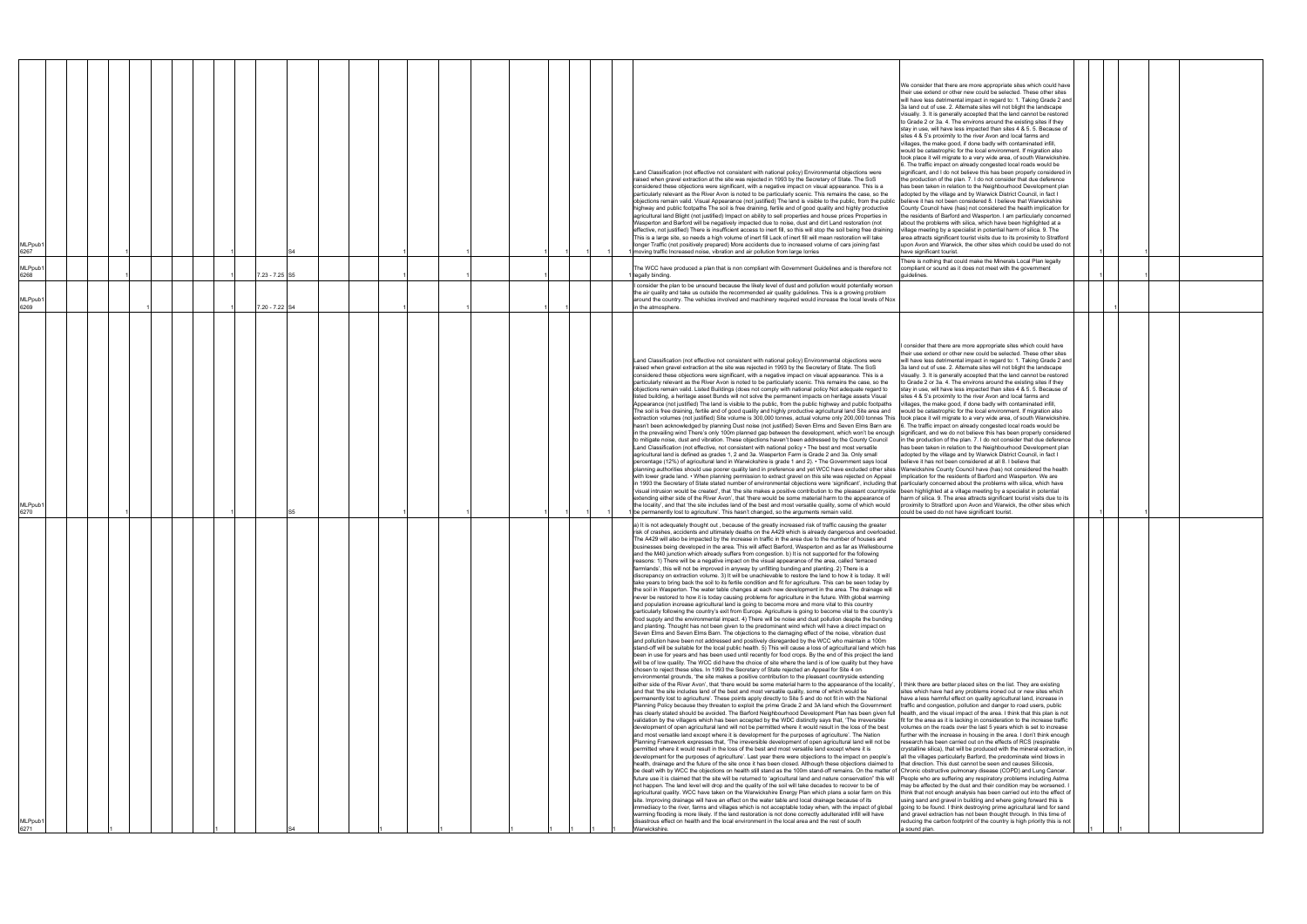| I think there are better placed sites on the list. They are existing<br>sites which have had any problems ironed out or new sites which<br>have a less harmful effect on quality agricultural land, increase in<br>traffic and congestion, pollution and danger to road users, public<br>health, and the visual impact of the area. I think that this plan is not<br>fit for the area as it is lacking in consideration to the increase traffic<br>volumes on the roads over the last 5 years which is set to increase<br>further with the increase in housing in the area. I don't think enough<br>research has been carried out on the effects of RCS (respirable<br>crystalline silica), that will be produced with the mineral extraction, in<br>all the villages particularly Barford, the predominate wind blows in<br>that direction. This dust cannot be seen and causes Silicosis,<br>Chronic obstructive pulmonary disease (COPD) and Lung Cancer.<br>People who are suffering any respiratory problems including Astma<br>may be affected by the dust and their condition may be worsened. I<br>think that not enough analysis has been carried out into the effect of<br>using sand and gravel in building and where going forward this is<br>going to be found. I think destroying prime agricultural land for sand<br>and gravel extraction has not been thought through. In this time of<br>reducing the carbon footprint of the country is high priority this is not |   |  |  |  |
|--------------------------------------------------------------------------------------------------------------------------------------------------------------------------------------------------------------------------------------------------------------------------------------------------------------------------------------------------------------------------------------------------------------------------------------------------------------------------------------------------------------------------------------------------------------------------------------------------------------------------------------------------------------------------------------------------------------------------------------------------------------------------------------------------------------------------------------------------------------------------------------------------------------------------------------------------------------------------------------------------------------------------------------------------------------------------------------------------------------------------------------------------------------------------------------------------------------------------------------------------------------------------------------------------------------------------------------------------------------------------------------------------------------------------------------------------------------------------------------|---|--|--|--|
| a sound plan.                                                                                                                                                                                                                                                                                                                                                                                                                                                                                                                                                                                                                                                                                                                                                                                                                                                                                                                                                                                                                                                                                                                                                                                                                                                                                                                                                                                                                                                                        | 1 |  |  |  |

| a) It is not adequately thought out, because of the greatly increased risk of traffic causing the greater<br>risk of crashes, accidents and ultimately deaths on the A429 which is already dangerous and overloaded.<br>The A429 will also be impacted by the increase in traffic in the area due to the number of houses and<br>businesses being developed in the area. This will affect Barford, Wasperton and as far as Wellesbourne<br>and the M40 junction which already suffers from congestion. b) It is not supported for the following<br>reasons: 1) There will be a negative impact on the visual appearance of the area, called 'terraced<br>farmlands', this will not be improved in anyway by unfitting bunding and planting. 2) There is a<br>discrepancy on extraction volume. 3) It will be unachievable to restore the land to how it is today. It will<br>take years to bring back the soil to its fertile condition and fit for agriculture. This can be seen today by<br>the soil in Wasperton. The water table changes at each new development in the area. The drainage will<br>never be restored to how it is today causing problems for agriculture in the future. With global warming<br>and population increase agricultural land is going to become more and more vital to this country<br>particularly following the country's exit from Europe. Agriculture is going to become vital to the country's                                                                                                                                                                                                                                                                                                                                                                                                                                                                                                                                                                                                                                                                                                                                                                                                                                                                                                                                                                                                                                                                                                                                                                                                                                                                                                                                                                                                                                                                                                                                                                                                                                                                                                                                                                                                                                                                                                                                                                                                                                                                                                                                                                                                                                                                                                                                                                                                                                                                                                                                                                                                                                                                                                |                                                                                                                                                                                                                                                                                                                                                                                                                                                                                                                                                                                                                                                                                                                                                                                                                                                                                                                                                                                                                                                                                                                                                                                                                                                                                                                                                                                                                     |  |
|------------------------------------------------------------------------------------------------------------------------------------------------------------------------------------------------------------------------------------------------------------------------------------------------------------------------------------------------------------------------------------------------------------------------------------------------------------------------------------------------------------------------------------------------------------------------------------------------------------------------------------------------------------------------------------------------------------------------------------------------------------------------------------------------------------------------------------------------------------------------------------------------------------------------------------------------------------------------------------------------------------------------------------------------------------------------------------------------------------------------------------------------------------------------------------------------------------------------------------------------------------------------------------------------------------------------------------------------------------------------------------------------------------------------------------------------------------------------------------------------------------------------------------------------------------------------------------------------------------------------------------------------------------------------------------------------------------------------------------------------------------------------------------------------------------------------------------------------------------------------------------------------------------------------------------------------------------------------------------------------------------------------------------------------------------------------------------------------------------------------------------------------------------------------------------------------------------------------------------------------------------------------------------------------------------------------------------------------------------------------------------------------------------------------------------------------------------------------------------------------------------------------------------------------------------------------------------------------------------------------------------------------------------------------------------------------------------------------------------------------------------------------------------------------------------------------------------------------------------------------------------------------------------------------------------------------------------------------------------------------------------------------------------------------------------------------------------------------------------------------------------------------------------------------------------------------------------------------------------------------------------------------------------------------------------------------------------------------------------------------------------------------------------------------------------------------------------------------------------------------------------------------------------------------------------------------------------------------------------------------------------------------------------------------------------------------------------------------------------------------------------------------------------------------------------------------------------------------------------------------------------------------------------------------------------------------------------------------------------------------------------------------------------------------------------------------------------------------------------------------------------|---------------------------------------------------------------------------------------------------------------------------------------------------------------------------------------------------------------------------------------------------------------------------------------------------------------------------------------------------------------------------------------------------------------------------------------------------------------------------------------------------------------------------------------------------------------------------------------------------------------------------------------------------------------------------------------------------------------------------------------------------------------------------------------------------------------------------------------------------------------------------------------------------------------------------------------------------------------------------------------------------------------------------------------------------------------------------------------------------------------------------------------------------------------------------------------------------------------------------------------------------------------------------------------------------------------------------------------------------------------------------------------------------------------------|--|
| food supply and the environmental impact. 4) There will be noise and dust pollution despite the bunding<br>and planting. Thought has not been given to the predominant wind which will have a direct impact on<br>Seven Elms and Seven Elms Barn. The objections to the damaging effect of the noise, vibration dust<br>and pollution have been not addressed and positively disregarded by the WCC who maintain a 100m<br>stand-off will be suitable for the local public health. 5) This will cause a loss of agricultural land which has<br>been in use for years and has been used until recently for food crops. By the end of this project the land<br>will be of low quality. The WCC did have the choice of site where the land is of low quality but they have<br>chosen to reject these sites. In 1993 the Secretary of State rejected an Appeal for Site 4 on<br>environmental grounds, 'the site makes a positive contribution to the pleasant countryside extending<br>either side of the River Avon', that 'there would be some material harm to the appearance of the locality',<br>and that 'the site includes land of the best and most versatile quality, some of which would be<br>permanently lost to agriculture'. These points apply directly to Site 5 and do not fit in with the National<br>Planning Policy because they threaten to exploit the prime Grade 2 and 3A land which the Government<br>has clearly stated should be avoided. The Barford Neighbourhood Development Plan has been given full<br>validation by the villagers which has been accepted by the WDC distinctly says that, 'The irreversible<br>development of open agricultural land will not be permitted where it would result in the loss of the best<br>and most versatile land except where it is development for the purposes of agriculture'. The Nation<br>Planning Framework expresses that, 'The irreversible development of open agricultural land will not be<br>permitted where it would result in the loss of the best and most versatile land except where it is<br>development for the purposes of agriculture'. Last year there were objections to the impact on people's<br>health, drainage and the future of the site once it has been closed. Although these objections claimed to<br>be dealt with by WCC the objections on health still stand as the 100m stand-off remains. On the matter of Chronic obstructive pulmonary disease (COPD) and Lung Cancer.<br>future use it is claimed that the site will be returned to 'agricultural land and nature conservation" this will<br>not happen. The land level will drop and the quality of the soil will take decades to recover to be of<br>agricultural quality. WCC have taken on the Warwickshire Energy Plan which plans a solar farm on this<br>site. Improving drainage will have an effect on the water table and local drainage because of its<br>immediacy to the river, farms and villages which is not acceptable today when, with the impact of global<br>warming flooding is more likely. If the land restoration is not done correctly adulterated infill will have<br>disastrous effect on health and the local environment in the local area and the rest of south                                                                                                                                                                                                                                                                                                                                                                                                                                                                                                                                                                                                                                                                                                                                                                                                                                                                          | I think there are better placed sites on the list. They are existing<br>sites which have had any problems ironed out or new sites which<br>have a less harmful effect on quality agricultural land, increase in<br>traffic and congestion, pollution and danger to road users, public<br>health, and the visual impact of the area. I think that this plan is not<br>fit for the area as it is lacking in consideration to the increase traffic<br>volumes on the roads over the last 5 years which is set to increase<br>further with the increase in housing in the area. I don't think enough<br>research has been carried out on the effects of RCS (respirable<br>crystalline silica), that will be produced with the mineral extraction, in<br>all the villages particularly Barford, the predominate wind blows in<br>that direction. This dust cannot be seen and causes Silicosis,<br>People who are suffering any respiratory problems including Astma<br>may be affected by the dust and their condition may be worsened. I<br>think that not enough analysis has been carried out into the effect of<br>using sand and gravel in building and where going forward this is<br>going to be found. I think destroying prime agricultural land for sand<br>and gravel extraction has not been thought through. In this time of<br>reducing the carbon footprint of the country is high priority this is not |  |
| MLPpub <sup>®</sup><br>6272<br>Warwickshire.<br>S <sub>5</sub><br>a sound plan.<br>My understanding, speaking to the local Parish Council is that the proposal for Site 7 - Salford Priors is<br>not based on the requirements to provide sustainable minerals as outlined in the strategy, but as a<br>income generator for the county council. Hence the decision for site 7 is biased and pre-determined. The<br>proposed site is in close proximity to a small, densely populated close knit community and local school.<br>As a Chartered health and safety consultant, I believe the proposed site and logistical arrangements are<br>unsuitable and posses significant risk to the health, safety and wellbeing of the local community. Dust:<br>Despite your weak assumptions, the risk of dust to health is significant – especially in the summer<br>months when there will be little or no moisture suppressant. The risk of silica dusts are well documented<br>by the health and safety executive www.hse.gov.uk and is one of the most common causes of<br>occupational cancer. Only a small amount of dust inhaled can lead to irreversible lung damage. The fact<br>that a primary school with young children and vulnerable groups are close to the proposed quarry should<br>be grounds alone for reconsideration. Construction Traffic: I notice that a number of residents have<br>raised the issue of traffic safety risks along the B4088, School Road and 'C' roads and you seem to be of<br>the opinion that "the developer advises that there will be no reason to use surrounding C roads etc"<br>and "crossing points will only be active during the campaign" I disagree with your assumptions and<br>reliance on the developer. Every year there are dozens of fatalities and serious injuries due to<br>construction vehicles and HGV movements - and despite the developers/contractors assurances and<br>systems of work, you are still reliant on a driver who is under pressure to load and unload. The site is<br>very close to primary school and slices through a narrow road (School Road) that is frequently used by<br>residents, businesses and buses. A basic risk assessment by a competent person would determine that<br>there is a significant likelihood of a vehicle using an unauthorised route resulting in a significant risk of<br>injury or harm. In addition the risk of slippery mud on the road from construction vehicles will be<br>significant and can lead to road traffic accidents. This can be evidenced by the current works at Marsh<br>Farm plus the sewage works currently undertaken by Severn Trent outside my property. Fines for health<br>and safety breaches are now into the millions and the Council and developer(s) should consider the<br>health and safety risks and whether these risks outweigh the benefits. Noise: Despite your assumptions,<br>there will be significant noise from the quarry site. This can be evidenced by the current Severn Trent<br>works taking place outside my property at this very moment in time. From 8am to 5pm we have<br>construction and HGV vehicles arriving and leaving on a constant basis, the construction vehicles,<br>digging and reversing beacons disturb our enjoyment and quality of life – especially during the summer.<br>The Severn Trent project is only a fraction of the proposed Minerals project and as such will be<br>significant greater and for a longer period of time. Visual impact and wildlife: One of the many reasons<br>for choosing Salford Priors as a place to live and enjoy is the unspoilt views across the open fields and<br>the abundance of wildlife. The proposed quarry will create an eyesore, decrease the desirability of the<br>village, have significant impact on the local ecology and wildlife and may also have a detriment on the<br>value of local properties for years to come. Summary: In summary, this proposal has been ill considered<br>and ill thought out by Warwickshire County Council. If the Council officers took the time to visit and |                                                                                                                                                                                                                                                                                                                                                                                                                                                                                                                                                                                                                                                                                                                                                                                                                                                                                                                                                                                                                                                                                                                                                                                                                                                                                                                                                                                                                     |  |

 $\perp$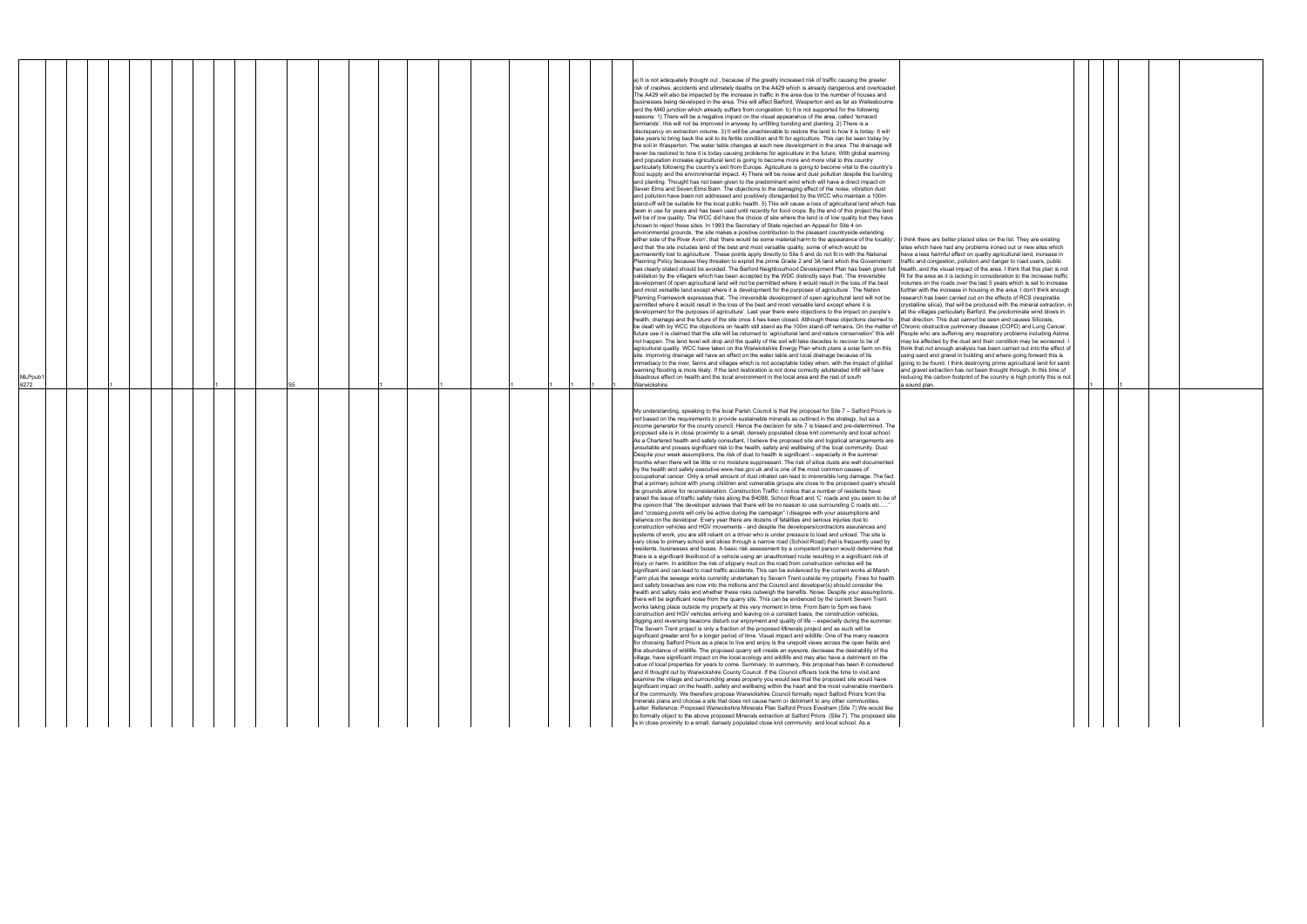| injury or harm. In addition the risk of slippery mud on the road from construction vehicles will be<br>significant and can lead to road traffic accidents. This can be evidenced by the current works at Marsh<br>Farm plus the sewage works currently undertaken by Severn Trent outside my property. Fines for health<br>and safety breaches are now into the millions and the Council and developer(s) should consider the<br>health and safety risks and whether these risks outweigh the benefits. Noise: Despite your assumptions,<br>there will be significant noise from the quarry site. This can be evidenced by the current Severn Trent<br>works taking place outside my property at this very moment in time. From 8am to 5pm we have<br>construction and HGV vehicles arriving and leaving on a constant basis, the construction vehicles,<br>digging and reversing beacons disturb our enjoyment and quality of life - especially during the summer.<br>The Severn Trent project is only a fraction of the proposed Minerals project and as such will be<br>significant greater and for a longer period of time. Visual impact and wildlife: One of the many reasons<br>for choosing Salford Priors as a place to live and enjoy is the unspoilt views across the open fields and<br>the abundance of wildlife. The proposed quarry will create an eyesore, decrease the desirability of the<br>village, have significant impact on the local ecology and wildlife and may also have a detriment on the<br>value of local properties for years to come. Summary: In summary, this proposal has been ill considered<br>and ill thought out by Warwickshire County Council. If the Council officers took the time to visit and<br>examine the village and surrounding areas properly you would see that the proposed site would have<br>significant impact on the health, safety and wellbeing within the heart and the most vulnerable members<br>of the community. We therefore propose Warwickshire Council formally reject Salford Priors from the<br>minerals plans and choose a site that does not cause harm or detriment to any other communities.<br>Remove site 7 - Salford Priors from your plans<br>We agree with Barford, Sherbourne & Wasperton Joint Parish Council in its findings as to whether the<br>Minerals Local Plan is legally compliant, meets the test of soundness and complies with the duty to co-<br>operate. As such, we believe the MLP does not conform with national planning policy and is inadequately<br>underpinned by technical evidence and have the following comments: 1. We find many of the responses<br>to consultation comments to be stock, inadequate and dismissive. This is particularly the case in regard<br>to site 4 with which we are most closely involved. 2. Specifically with regard to Site 4 the traffic<br>comments are simplistic in the extreme. Aggregate lorries pulling out onto the A429 cannot be other than<br>a hazard - a fact well demonstrated by the chaos caused by seasonal pumpkin sales from the same site<br>which recently brought traffic to a standstill and has caused several minor RTCs. 3. The move to a 350m<br>separation zone is welcomed compared to the earlier 100m version however nearby residents will be<br>significantly impacted and 350m should be considered the minimum separation from all residential<br>properties, including those within the site and those situated on adjacent land south of the site (ie Glebe<br>Farm and Severn Elm properties). The statement that 'a standoff of 250m cannot be justified"is<br>unacceptable and will render such properties practically uninhabitable. An assurance that "100m is likely<br>to provide adequate protection" is contrary to most authorities' working practices where separations of at<br>least 200m pertain. 4. The dismissive comments about "blight" are unacceptable. The blight factor is<br>already operating and property values and prospects have already been significantly damaged. 5. The<br>statement that "there is unlikely to be irreversible or permanent loss of BMV land "patently cannot be<br>substantiated. It is widely recognised that land cannot be restored to its former quality even if sufficient<br>inert waste were to be available. A review of the "restored" Charlecote workings, immediately across the<br>A429 would provide a clear example of just how poorly gravel extraction sites are left. The developers<br>should be actively challenged to demonstrate that sites can actually be reinstated to the same levels,<br>both in terms of height and quality. 6. Previous applications on Site 4 failed on initial application and on<br>appeal failed at law based largely on the loss of BMV agricultural land and failure to identify other more<br>suitable sites. 7. The assurance that "a properly managed site is unlikely to have significant impacts on<br>rural locations"cannot be justified given that it will destroy most of the landscape, degrade views and be<br>estored to a different topography. Such development must cause "material harm to the visual<br>appearance of the locality". 8. The earlier Court of Appeal decision and evidence therein casts<br>considerable doubt on the alternative restoration proposals, particularly relating to any water based<br>features. 9. The Council believes that there should be more transparency concerning the presumptions<br>and parameters employed when establishing the "need" for minerals, particularly given that much<br>aggregate us is being replaced by recycled materials and crushed rock products. 10. The Council has<br>concerns that the WCC has a significant "conflict of interest" as the owner of Site 5 and the<br>independency of sites 4 and 5. The Council is concerned that WCC may therefore be "inclined to favour"<br>Site 4 to facilitate the exploitation of Site 5? 11 The Council is concerned that some, often more<br>appropriate, alternative sites on less than BMV land seem to have been eliminated from consideration in<br>favour of promoting Site 4. 12. The Council is most concerned at the proposed loss of Glebe Farm as a<br>WCC agricultural holding, which allows small/young farmers to get started. We strongly agree with the<br>concerns raised as the Barford Residents Community meeting on 19th January reiterating the impact on<br>traffic safety, health environment, local businesses, devaluation of all properties in the surrounding areas<br>and particularly the impact on those residents whose properties will be completely blighted by this<br>proposed plan.<br>Remove sites 4&5 from the plan! |
|-------------------------------------------------------------------------------------------------------------------------------------------------------------------------------------------------------------------------------------------------------------------------------------------------------------------------------------------------------------------------------------------------------------------------------------------------------------------------------------------------------------------------------------------------------------------------------------------------------------------------------------------------------------------------------------------------------------------------------------------------------------------------------------------------------------------------------------------------------------------------------------------------------------------------------------------------------------------------------------------------------------------------------------------------------------------------------------------------------------------------------------------------------------------------------------------------------------------------------------------------------------------------------------------------------------------------------------------------------------------------------------------------------------------------------------------------------------------------------------------------------------------------------------------------------------------------------------------------------------------------------------------------------------------------------------------------------------------------------------------------------------------------------------------------------------------------------------------------------------------------------------------------------------------------------------------------------------------------------------------------------------------------------------------------------------------------------------------------------------------------------------------------------------------------------------------------------------------------------------------------------------------------------------------------------------------------------------------------------------------------------------------------------------------------------------------------------------------------------------------------------------------------------------------------------------------------------------------------------------------------------------------------------------------------------------------------------------------------------------------------------------------------------------------------------------------------------------------------------------------------------------------------------------------------------------------------------------------------------------------------------------------------------------------------------------------------------------------------------------------------------------------------------------------------------------------------------------------------------------------------------------------------------------------------------------------------------------------------------------------------------------------------------------------------------------------------------------------------------------------------------------------------------------------------------------------------------------------------------------------------------------------------------------------------------------------------------------------------------------------------------------------------------------------------------------------------------------------------------------------------------------------------------------------------------------------------------------------------------------------------------------------------------------------------------------------------------------------------------------------------------------------------------------------------------------------------------------------------------------------------------------------------------------------------------------------------------------------------------------------------------------------------------------------------------------------------------------------------------------------------------------------------------------------------------------------------------------------------------------------------------------------------------------------------------------------------------------------------------------------------------------------------------------------------------------------------------------------------------------------------------------------------------------------------------------------------------------------------------------------------------------------------------------------------------------------------------------------------------------------------------------------------------------------------------------------------------------------------------------------------------------------------------------------------------------------------------------------------------------------------------------------------------------------------------------------------------------------------------------------------------------------------------------------------------------------------------------------------------------------------------------------------------------------------------------------------------------------------------------------------------------------------------------------------------------------------------------------------------------------------------------------------------------------------------------------------------------------------------------------------------------------------------------------------------------------------------------------------------------------------------------------------------------------------------------------------------------------------------------------------------------------------------------------------------------------------------------------------------------------------------------------------------------------------------------------------------------------------------------------------------------------------------------------------------------------------------------------------------------------------------------------------------------------------------------------------------------------------------------------------------------------------|
|                                                                                                                                                                                                                                                                                                                                                                                                                                                                                                                                                                                                                                                                                                                                                                                                                                                                                                                                                                                                                                                                                                                                                                                                                                                                                                                                                                                                                                                                                                                                                                                                                                                                                                                                                                                                                                                                                                                                                                                                                                                                                                                                                                                                                                                                                                                                                                                                                                                                                                                                                                                                                                                                                                                                                                                                                                                                                                                                                                                                                                                                                                                                                                                                                                                                                                                                                                                                                                                                                                                                                                                                                                                                                                                                                                                                                                                                                                                                                                                                                                                                                                                                                                                                                                                                                                                                                                                                                                                                                                                                                                                                                                                                                                                                                                                                                                                                                                                                                                                                                                                                                                                                                                                                                                                                                                                                                                                                                                                                                                                                                                                                                                                                                                                                                                                                                                                                                                                                                                                                                                                                                                                                                                                                                                                                                                                                                                                                                                                                                                                                                                                                                                                                                                                                                                         |

| ford Priors from your plans | $\ddagger$ |   | $\mathbf{1}$ |  |
|-----------------------------|------------|---|--------------|--|
|                             |            |   |              |  |
|                             |            |   |              |  |
|                             |            |   |              |  |
|                             |            |   |              |  |
|                             |            |   |              |  |
|                             |            |   |              |  |
|                             |            |   |              |  |
|                             |            |   |              |  |
|                             |            |   |              |  |
|                             |            |   |              |  |
|                             |            |   |              |  |
|                             |            |   |              |  |
|                             |            |   |              |  |
|                             |            |   |              |  |
|                             |            |   |              |  |
|                             |            |   |              |  |
|                             |            |   |              |  |
|                             |            |   |              |  |
|                             |            |   |              |  |
|                             |            |   |              |  |
|                             |            |   |              |  |
|                             |            |   |              |  |
|                             |            |   |              |  |
|                             |            |   |              |  |
|                             |            |   |              |  |
|                             |            |   |              |  |
|                             |            |   |              |  |
|                             |            |   |              |  |
|                             |            |   |              |  |
|                             |            |   |              |  |
|                             |            |   |              |  |
|                             |            |   |              |  |
|                             |            |   |              |  |
| rom the plan!               |            | 1 | 1            |  |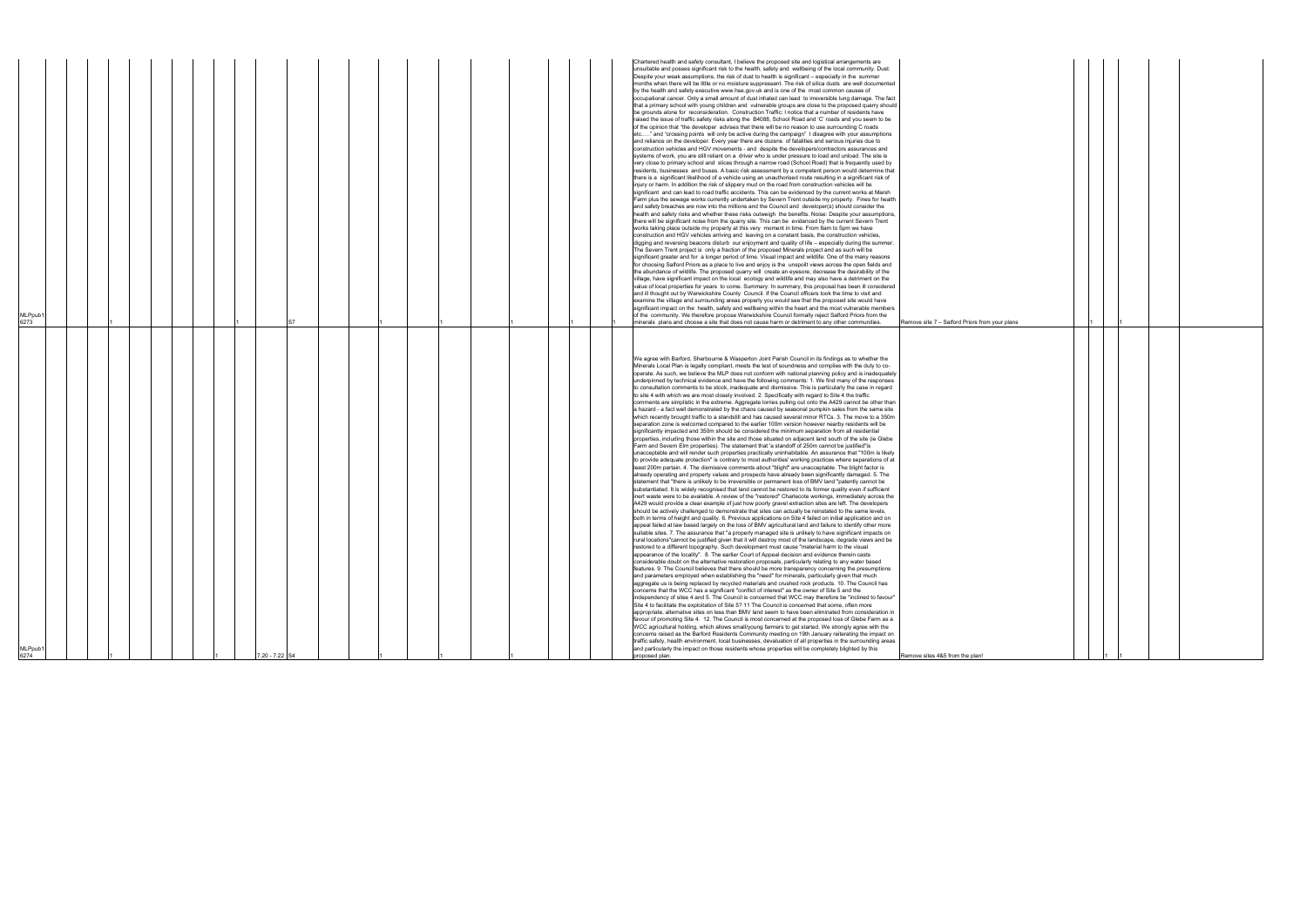| The only way of making the Warwickshire Minerals Plan legally                                                                             |   |  |                                                                       |
|-------------------------------------------------------------------------------------------------------------------------------------------|---|--|-----------------------------------------------------------------------|
| compliant is to remove Glebe Farm site 5 from the local plan. There<br>are more appropriate sites in Warwickshire for the extraction of   |   |  | Seven Elms, Seven Elms Barn,                                          |
| Sand and Gravel. The WCC should seek more innovative ways to<br>obtain sand and gravel for example; from renewables, off-shore,           |   |  | Glebe Farm and Wasperton are<br>detrimentally impacted by the         |
| importing materials or trading across County Council borders. WCC                                                                         |   |  | application as per question 5                                         |
| should ensure a full and totally impartial independent review as their<br>plans are unsound and fundamentally flawed due to a conflict of |   |  | response above. In addition our<br>health and financial future are at |
| interest and lack of openness and transparency in process and<br>procedure. Totally unethical                                             | 1 |  | major risk and this is against all<br>rights.                         |
|                                                                                                                                           |   |  |                                                                       |
|                                                                                                                                           |   |  |                                                                       |
|                                                                                                                                           |   |  |                                                                       |
|                                                                                                                                           |   |  |                                                                       |
|                                                                                                                                           |   |  |                                                                       |
|                                                                                                                                           |   |  |                                                                       |
|                                                                                                                                           |   |  |                                                                       |
|                                                                                                                                           |   |  |                                                                       |
|                                                                                                                                           |   |  |                                                                       |
|                                                                                                                                           |   |  |                                                                       |
|                                                                                                                                           |   |  |                                                                       |
|                                                                                                                                           |   |  |                                                                       |
|                                                                                                                                           |   |  |                                                                       |
|                                                                                                                                           |   |  |                                                                       |
|                                                                                                                                           |   |  |                                                                       |
|                                                                                                                                           |   |  |                                                                       |
|                                                                                                                                           |   |  |                                                                       |
|                                                                                                                                           |   |  |                                                                       |
|                                                                                                                                           |   |  |                                                                       |
|                                                                                                                                           |   |  |                                                                       |
|                                                                                                                                           |   |  |                                                                       |
|                                                                                                                                           |   |  |                                                                       |
|                                                                                                                                           |   |  |                                                                       |
|                                                                                                                                           |   |  |                                                                       |
| This system/form has been devised to make it as difficult and off-                                                                        |   |  |                                                                       |
| putting as possible so as not to complete it! Remove sites 4 & 5<br>from the plan!                                                        |   |  |                                                                       |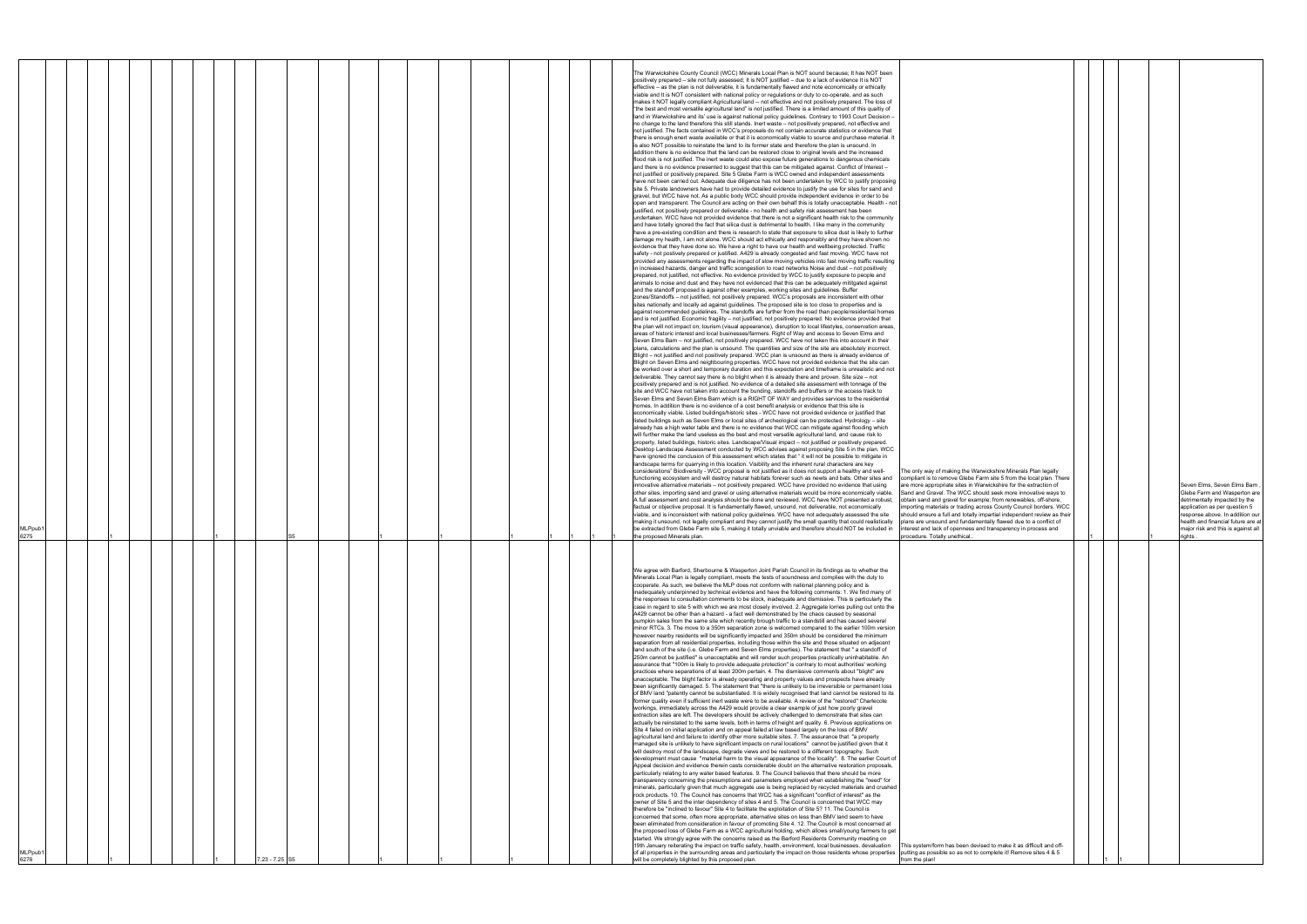|                             |  |                                                                                                                                               |  |  |  | Site 3 Shawell Quarry extension : The site is located in the countryside, near to the settlement of                                                                                                                                                                                                                                                                                                                                                                                                                                                                                                                                                                                                                                                                                                                                                                                                                                                                                                                                                                                                                                                                                                                                                                                                                                                                                                                                                                                                                                                                                                                                                                  |                                                                                                                                                                                                                                                                                                                                                                                                                                                                                                                                                                                                                                              |  |  |
|-----------------------------|--|-----------------------------------------------------------------------------------------------------------------------------------------------|--|--|--|----------------------------------------------------------------------------------------------------------------------------------------------------------------------------------------------------------------------------------------------------------------------------------------------------------------------------------------------------------------------------------------------------------------------------------------------------------------------------------------------------------------------------------------------------------------------------------------------------------------------------------------------------------------------------------------------------------------------------------------------------------------------------------------------------------------------------------------------------------------------------------------------------------------------------------------------------------------------------------------------------------------------------------------------------------------------------------------------------------------------------------------------------------------------------------------------------------------------------------------------------------------------------------------------------------------------------------------------------------------------------------------------------------------------------------------------------------------------------------------------------------------------------------------------------------------------------------------------------------------------------------------------------------------------|----------------------------------------------------------------------------------------------------------------------------------------------------------------------------------------------------------------------------------------------------------------------------------------------------------------------------------------------------------------------------------------------------------------------------------------------------------------------------------------------------------------------------------------------------------------------------------------------------------------------------------------------|--|--|
| MLPpub <sup>*</sup><br>6277 |  |                                                                                                                                               |  |  |  | Churchover and adjacent to a main road network. The associated impact of any workings on these will<br>equire due consideration.                                                                                                                                                                                                                                                                                                                                                                                                                                                                                                                                                                                                                                                                                                                                                                                                                                                                                                                                                                                                                                                                                                                                                                                                                                                                                                                                                                                                                                                                                                                                     |                                                                                                                                                                                                                                                                                                                                                                                                                                                                                                                                                                                                                                              |  |  |
| MLPpub <sup>-</sup><br>6279 |  | Comments<br>and<br>objections<br>are in<br>appendix<br>attached t<br>cover the 2<br>policies<br>and sites in<br>7.2 document                  |  |  |  | am objecting to 2 sites 4 and 5 and policies therefore please see appendix attached. Appendix to Form<br>20 Site 4 - Wasperton 1. Land Classification - The Best and Most Versatile Land (Not Effective, Not<br>consistent with National Policy). The Government states that local planning authorities should use poor<br>quality land and yet WCC has excluded lower grade sites. The land is the best and most versatile in<br>Warwickshire being Grade 2a and 3. 2. Visual Appearance (Not Justified). Land is flat and open with free returned to original state grade 2a or 3. The use of this site will<br>draining soil. Bunding and planting proposed is alien to the natural landscape. 3. Blight (Not Justified)<br>Wasperton and Barford blighted due to dust, dirt, noise Barford in line of prevailing wind and subsequent<br>dust and noise. 4. Land Restoration (Not effective, not justified) Plan states that land is returned to<br>agricultural yet this is in contradicted by lack of inert fill and with sand and gravel removed it will no<br>longer be free draining. You have in no way convinced me that the land can be restored. 5. Traffic (Not<br>positively prepared) Slow moving lorries entering fast moving traffic General increased risk of accidents.<br>6. Barford Neighbourhood Plan That this plan has been taken into account. This plan has been approved   therefore clearly biased and will gain financially. I am unable to<br>by the villagers in a recent high turnout referendum. 7. Hydrology The report made in 1987 raised some<br>concerns about sites 4 and 5 that do not seem to have been taken into account. | The Minerals local plan is not sound because: The land cannot be<br>blight the landscape. Due consideration to the Neighbourhood<br>Development Plan has not been given. The impact of traffic would<br>be significant and has not been adequately considered. Due<br>consideration to the health impact of silica dust of Barford and<br>Wasperton residents has not been given sufficient weight.<br>Warwickshire County Council has an interest in the land and are<br>nake further comment about re-wording. That is your job and I am<br>rained to do so.                                                                               |  |  |
| MLPpub <sup>-</sup><br>6280 |  |                                                                                                                                               |  |  |  | Site 2 Lawford Heath - The site is located near to a proposed allocation of residential and employment<br>development to the Southwest of Rugby urban area, as identified in the Publication Draft of the<br>forthcoming Local Plan (map attached). The site is also near to a Scheduled Ancient Monument to the<br>Northwest. The potential impact of any workings on these should be given due consideration.                                                                                                                                                                                                                                                                                                                                                                                                                                                                                                                                                                                                                                                                                                                                                                                                                                                                                                                                                                                                                                                                                                                                                                                                                                                      |                                                                                                                                                                                                                                                                                                                                                                                                                                                                                                                                                                                                                                              |  |  |
| MLPpub <sup>-</sup><br>6281 |  |                                                                                                                                               |  |  |  | Rugby Borough Council considers the Minerals Plan to be sound and legally compliant, although takes<br>this opportunity to highlight the following areas that should be considered in order to ensure the policies<br>are implemented in a justified and effective manner. Site 1 Bourton on Dunsmore - The site is located in<br>the Green Belt and near to the settlements of Bourton on Dunsmore and also Draycote. The potential<br>impact of these works on these, particularly on flooding as raised previously, should be given due<br>consideration.                                                                                                                                                                                                                                                                                                                                                                                                                                                                                                                                                                                                                                                                                                                                                                                                                                                                                                                                                                                                                                                                                                         |                                                                                                                                                                                                                                                                                                                                                                                                                                                                                                                                                                                                                                              |  |  |
| MLPpub <sup>*</sup><br>6282 |  |                                                                                                                                               |  |  |  | Site 6 Coney Grey Farm, Ryton on Dunsmore - The site is located in the Green Belt, and the Western<br>part is within Flood Zone 3. The associated impact of any workings on these will require due<br>consideration.                                                                                                                                                                                                                                                                                                                                                                                                                                                                                                                                                                                                                                                                                                                                                                                                                                                                                                                                                                                                                                                                                                                                                                                                                                                                                                                                                                                                                                                 |                                                                                                                                                                                                                                                                                                                                                                                                                                                                                                                                                                                                                                              |  |  |
| MLPpub1<br>6283             |  | MCS5                                                                                                                                          |  |  |  | Policy MCS5 and DM10: The need to safeguard areas of minerals is understood, and that provisions are<br>in place to ensure it is practicable and feasible for extraction to take place if required, however it should<br>be ensured this does not prejudice or impede development in Rugby Borough e.g. in the forthcoming<br>Local Plan a large area is proposed for development in the Southwest of Rugby that is also within a Sand<br>and Gravel safeguarded area (see map). In Rugby's forthcoming Local Plan, allocations are proposed<br>at Brinklow and Wolston. The impact of any work to the quarries already in this area should consider<br>these (and the effect on the existing settlement and area). Maps of these are attached. Other minerals<br>sites identified on the map -23 Barnwells Barn Farm, 24, Dunkley Farm, 26 Burton Hastings, 30, Clifton<br>upon Dunsmore and 31 Ryton on Dunsmore should carefully consider any associated impact on these<br>areas. Housing is proposed for allocation at Ryton on Dunsmore, and also a garden village settlement is<br>proposed for allocation to the South of the Rugby Urban Area (Lodge Farm DS3.15). Maps are attached<br>for information.                                                                                                                                                                                                                                                                                                                                                                                                                                                    |                                                                                                                                                                                                                                                                                                                                                                                                                                                                                                                                                                                                                                              |  |  |
| MLPpub <sup>-</sup><br>6284 |  |                                                                                                                                               |  |  |  | Policy MCS5 and DM10: The need to safeguard areas of minerals is understood, and that provisions are<br>in place to ensure it is practicable and feasible for extraction to take place if required, however it should<br>be ensured this does not prejudice or impede development in Rugby Borough e.g. in the forthcoming<br>Local Plan a large area is proposed for development in the Southwest of Rugby that is also within a Sand<br>and Gravel safeguarded area (see map). In Rugby's forthcoming Local Plan, allocations are proposed<br>at Brinklow and Wolston. The impact of any work to the quarries already in this area should consider<br>these (and the effect on the existing settlement and area). Maps of these are attached. Other minerals<br>sites identified on the map -23 Barnwells Barn Farm, 24, Dunkley Farm, 26 Burton Hastings, 30, Clifton<br>upon Dunsmore and 31 Ryton on Dunsmore should carefully consider any associated impact on these<br>areas. Housing is proposed for allocation at Ryton on Dunsmore, and also a garden village settlement is<br>proposed for allocation to the South of the Rugby Urban Area (Lodge Farm DS3.15). Maps are attached<br>for information.                                                                                                                                                                                                                                                                                                                                                                                                                                                    |                                                                                                                                                                                                                                                                                                                                                                                                                                                                                                                                                                                                                                              |  |  |
| MLPpub1<br>6285             |  | Comments<br>and<br>objections<br>are in<br>appendix<br>attached to<br>cover the 2<br>policies<br>and sites in<br>7.23 - 7.25 document.        |  |  |  | am objecting to 2 sites 4 and 5 and policies therefore please see appendix attached. Appendix to Form<br>20 Site 5 - Glebe Farm (WCC owned site) 1. Visual Appearance (Not Justified) See same comments as be significant and has not been adequately considered. Due<br>for site 4. 2. Listed Buildings (Legal - Does not comply with National Policy) Heritage building can be<br>harmed by this development. 3. Land Restoration (Not effective Not Justified) Comments as per site 4 4. Wasperton residents has not been given sufficient weight.<br>Dust and Noise (Not justified not consistent with national policy) 100m standoff proposed from Seven<br>Elms and Seven Elms Barn noise and dust and vibration. WCC has failed to address their objections. 5.<br>Land Classification - The best and most versatile (Not effective, not consistent with national policy)<br>1 Objection as per site 4.                                                                                                                                                                                                                                                                                                                                                                                                                                                                                                                                                                                                                                                                                                                                                       | The Minerals local plan is not sound because: The land cannot be<br>returned to original state grade 2a or 3. The use of this site will<br>blight the landscape. Due consideration to the Neighbourhood<br>Development Plan has not been given. The impact of traffic would<br>consideration to the health impact of silica dust of Barford and<br>Warwickshire County Council has an interest in the land and are<br>therefore clearly biased and will gain financially. I am unable to<br>make further comment about re-wording. That is your job and I am<br>trained to do so.                                                            |  |  |
| MLPpub1<br>6286             |  | Comments<br>and<br>objections<br>are in<br>appendix<br>attached to<br>cover the 2<br>policies<br>and sites in<br>7.20 - 7.22 document.        |  |  |  | am objecting to 2 sites, 4 and 5 and policies therefore please see appendix attached. Appendix to Form<br>20 Site 4 - Wasperton 1. Land Classification - The Best and Most Versatile land (Not effective, not<br>consistent with National Policy) The Government states that local planning authorities should use poor<br>quality land and yet WCC has excluded lower grade sites. The land is the best and most versatile in<br>Warwickshire being Grade 2a and 3. 2. Visual Appearance (Not justified) Land is flat and open with free<br>draining soil. Bunding and planting proposed is alien to the natural landscape. 3. Blight (Not justified)<br>Wasperton and Barford blighted due to dust, dirt and noise. Barford in line of prevailing wind and<br>subsequent dust and noise. 4. Land Restoration (Not effective not justified) Plan states that land is<br>returned to agricultural yet this is contradicted by lack of inert fill and with sand and gravel removed it will consideration to the health impact of silica dust of Barford and<br>no longer be free draining. I see no evidence that the land can be restored. 5. Traffic (Not positively<br>prepared) Slow moving lorries entering fast moving traffic General increased risk of accidents. 6. Barford Warwickshire County Council has an interest in the land and are<br>Neighbourhood Plan Has this plan been taken into account? This plan has been approved by the<br>villagers in a recent high turnout referendum. 7. Hydrology The report made in 1987 raised some<br>I concerns about sites 4 and 5 that do not seem to have been taken into account.                           | The Minerals Local Plan is not sound because: The land cannot be<br>returned to original state Grade 2a or 3. The use of this site will<br>blight the landscape. Due consideration to the Neighbourhood<br>Development Plan has not been given. The impact of traffic would<br>be significant and has not been adequately considered. Due<br>Wasperton residents has not been given sufficient weight.<br>therefore clearly biased and will gain financially. I am unable to<br>make further comment about re wording. That is your job and I am<br>not trained to do so.                                                                    |  |  |
| MLPpub1<br>6287             |  | Comments<br>and<br>objections<br>are in<br>appendix<br>attached to<br>cover the 2<br>policies<br>and sites in<br>this<br>7.23 - 7.25 document |  |  |  | I am objecting to 2 sites, 4 and 5 and policies therefore please see appendix attached. Appendix to Form  Development Plan has not been given. The impact of traffic would<br>20 Site 5 - Glebe Farm (WCC owned site) 1. Visual Appearance (Not justified) See same comments as<br>for site 4 2. Listed Buildings (Legal - does not comply with National Policy) Heritage Building can be<br>harmed by this development. 3. Land Restoration (Not effective Not Justified) Comments as per site 4 4.<br>Dust and Noise (Not justified Not consistent with National Policy) 100m stand off proposed from Seven<br>Elms and Seven Elms Barn noise dust and vibration WCC has failed to address their objections 5. Land<br>Classification - The best and most versatile (not effective, not consistent with National Policy) Objection<br>1 as per site 4                                                                                                                                                                                                                                                                                                                                                                                                                                                                                                                                                                                                                                                                                                                                                                                                              | The Minerals Local Plan is not sound because: The land cannot be<br>returned to original state Grade 2a or 3. The use of this site will<br>blight the landscape. Due consideration to the Neighbourhood<br>be significant and has not been adequately considered. Due<br>consideration to the health impact of silica dust of Barford and<br>Vasperton residents has not been given sufficient weight.<br>Narwickshire County Council has an interest in the land and are<br>therefore clearly biased and will gain financially. I am unable to<br>make further comment about re wording. That is your job and I am<br>not trained to do so. |  |  |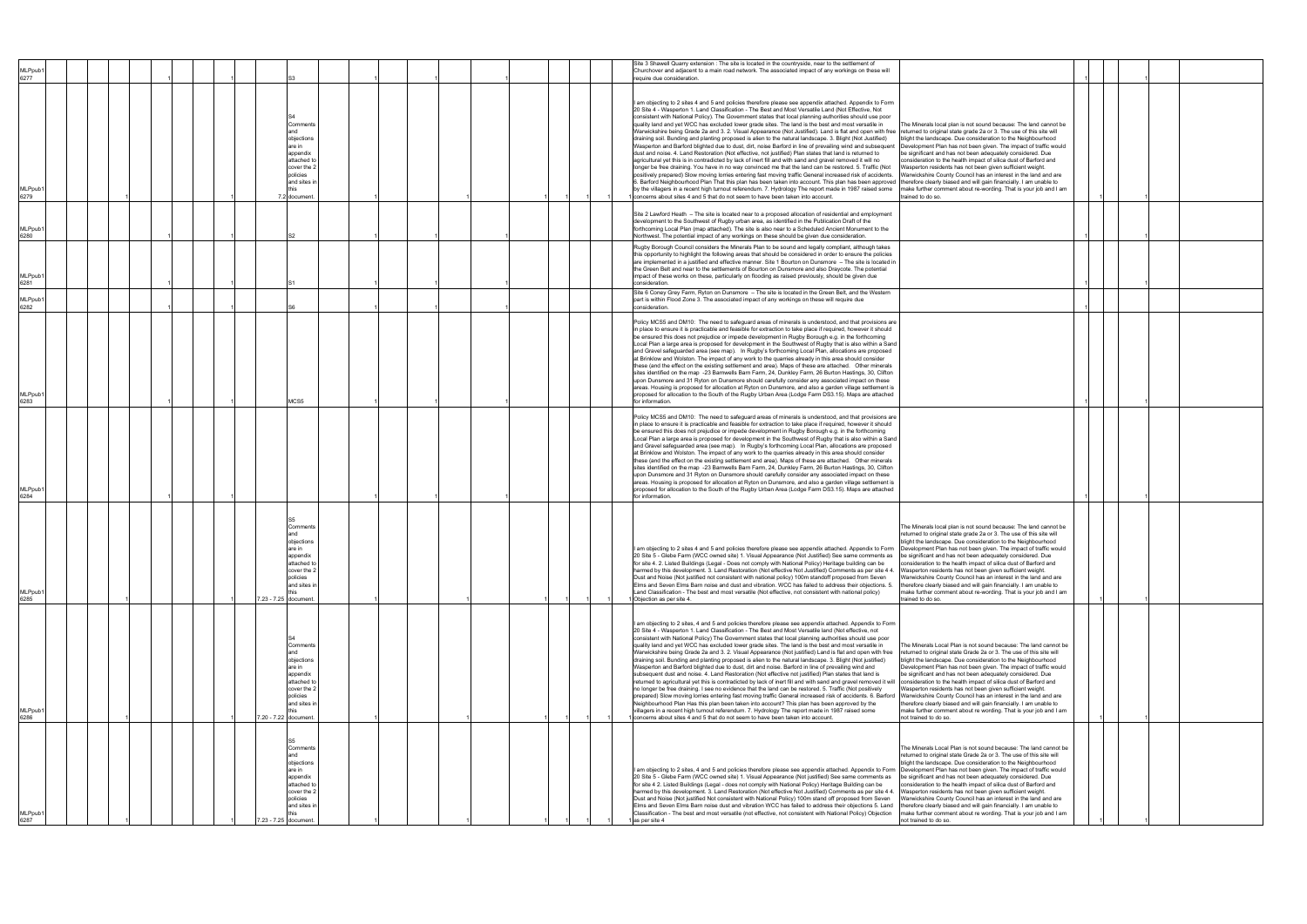| I consider that: 1 there are more appropriate sites which could have<br>their use extended for mining and/or re-cycling of aggregates; or 2<br>other new sites could be selected instead of sites 4 and 5.3 These<br>other sites will have less detrimental impact regarding: 3.1 Best and<br>versatile land - Taking Grade 2 and 3a land out of use. 3.2 Blight -<br>Alternate sites will not blight the landscape visually. Site 2 and 4 are<br>in an area of tourist and local attraction such as pubic rights of way.<br>3.3 Restoration - It is generally accepted that the land cannot be<br>fully restored to Grade 2 or 3a. 3.4 Environment - The environment<br>around the existing sites if they stay in use, will have less impacted<br>than sites 4 and 5.3.5 Environmental damage - Site 4 and 5 are<br>within close proximity to river Avon, local farms and villages and the<br>risk of environmental damage, if operations are done badly<br>generally and with in-fill, would be catastrophic for the environment.<br>There is also a greater risk of off-site migration to a very wide area<br>of south Warwickshire. 3.6 Traffic Congestion - The traffic impact on<br>already congested local roads would be significant, and I do not<br>believe this has been properly considered in the production of the<br>plan. 3.7 Neighborhood Development plan - I do not consider that<br>due deference has been taken in relation to Neighborhood<br>Development plan adopted by the village. 3.8 Health impact - I do<br>not consider that Warwickshire County Council has looked at the<br>health implication for the residents of Barford and Wasperton. I am<br>particularly concerned about the problem with silica, which was<br>highlighted at a village meeting by a specialist in potential harm of<br>silica. 3.9 Viability of sites - The area attracts significant tourist due<br>to its proximity to Stratford upon Avon and Warwick, the other sites<br>which could be used do not have significant tourist. 3.10 Ownership<br>of sites -Has WCC acted impartially in its decision to add one of the<br>sites \$ & %, where it owns one of the sites with the benefit of gains?<br>3.11 Restrictive covenants - the site may be bound by restrictive<br>covenants preventing mining activity. As to the request to provide |  |  |  |  |
|---------------------------------------------------------------------------------------------------------------------------------------------------------------------------------------------------------------------------------------------------------------------------------------------------------------------------------------------------------------------------------------------------------------------------------------------------------------------------------------------------------------------------------------------------------------------------------------------------------------------------------------------------------------------------------------------------------------------------------------------------------------------------------------------------------------------------------------------------------------------------------------------------------------------------------------------------------------------------------------------------------------------------------------------------------------------------------------------------------------------------------------------------------------------------------------------------------------------------------------------------------------------------------------------------------------------------------------------------------------------------------------------------------------------------------------------------------------------------------------------------------------------------------------------------------------------------------------------------------------------------------------------------------------------------------------------------------------------------------------------------------------------------------------------------------------------------------------------------------------------------------------------------------------------------------------------------------------------------------------------------------------------------------------------------------------------------------------------------------------------------------------------------------------------------------------------------------------------------------------------------------------------------------------------------------------------------------------------------------|--|--|--|--|
| revised wording or changes to the plan to make it legally compliant,<br>I do not feel able to do this and would look to the planning officers<br>for guidance.                                                                                                                                                                                                                                                                                                                                                                                                                                                                                                                                                                                                                                                                                                                                                                                                                                                                                                                                                                                                                                                                                                                                                                                                                                                                                                                                                                                                                                                                                                                                                                                                                                                                                                                                                                                                                                                                                                                                                                                                                                                                                                                                                                                          |  |  |  |  |
| I consider that: 1 there are more appropriate sites which could have<br>their use extended for mining and/or re-cycling of aggregates; or 2<br>other new sites could be selected instead of sites 4 and 5. 3 These<br>other sites will have less detrimental impact regarding: 3.1 Best and<br>versatile land - Taking Grade 2 and 3a land out of use. 3.2 Blight -<br>Alternate sites will not blight the landscape visually. Site 2 and 4 are<br>in an area of tourist and local attraction such as pubic rights of way.<br>3.3 Restoration - It is generally accepted that the land cannot be<br>fully restored to Grade 2 or 3a. 3.4 Environment - The environment<br>around the existing sites if they stay in use, will have less impacted<br>than sites 4 and 5. 3.5 Environmental damage - Site 4 and 5 are<br>within close proximity to river Avon, local farms and villages and the<br>risk of environmental damage, if operations are done badly                                                                                                                                                                                                                                                                                                                                                                                                                                                                                                                                                                                                                                                                                                                                                                                                                                                                                                                                                                                                                                                                                                                                                                                                                                                                                                                                                                                             |  |  |  |  |
| generally and with in-fill, would be catastrophic for the environment.<br>There is also a greater risk of off-site migration to a very wide area<br>of south Warwickshire. 3.6 Traffic Congestion - The traffic impact on<br>already congested local roads would be significant, and I do not<br>believe this has been properly considered in the production of the<br>plan. 3.7 Neighborhood Development plan - I do not consider that<br>due deference has been taken in relation to Neighborhood<br>Development plan adopted by the village. 3.8 Health impact - I do<br>not consider that Warwickshire County Council has looked at the<br>health implication for the residents of Barford and Wasperton. I am<br>particularly concerned about the problem with silica, which was<br>highlighted at a village meeting by a specialist in potential harm of<br>silica. 3.9 Viability of sites - The area attracts significant tourist due<br>to its proximity to Stratford upon Avon and Warwick, the other sites<br>which could be used do not have significant tourist. 3.10 Ownership<br>of sites -Has WCC acted impartially in its decision to add one of the<br>sites \$ & %, where it owns one of the sites with the benefit of<br>gains? 3.11 Restrictive covenants - the site may be bound by<br>restrictive covenants preventing mining activity. As to the request<br>to provide revised wording or changes to the plan to make it legally<br>compliant, I do not feel able to do this and would look to the<br>planning officers for guidance.                                                                                                                                                                                                                                                                                                                                                                                                                                                                                                                                                                                                                                                                                                                                                                                            |  |  |  |  |

| 6288 | MLPpub1 |  |  |  |  |  |  |  |  |  | Extraction Volumes (Not Justified) Site Volume promoted at 300,000 tonnes, actual volume only 200,000 of sites -Has WCC acted impartially in its decision to add one of the<br>tonnes Planning failed to acknowledge Dust Noise (Not Justified, Not Consistent with national policy)<br>sites \$ & %, where it owns one of the sites with the benefit of gains?<br>Seven Elms and Seven Elms Barn directly in prevailing wind Only 100m standoff proposed, flat open<br>3.11 Restrictive covenants – the site may be bound by restrictive<br>site, noise, dust and vibration County have failed to address objection Land Restoration (Not effective<br>covenants preventing mining activity. As to the request to provide<br>Not justified) As per Site 4 6. and Classification - The Best and Most Versatile Land (Not Effective,<br>revised wording or changes to the plan to make it legally compliant,<br>Not Consistent with national policy) As per Site 4 7. Land use There may be restrictive covenants on I do not feel able to do this and would look to the planning officers<br>the ownership of the site preventing the proposed use.<br>for quidance.<br>Please see the appendix attached, which also applies to sites 4 and 5. As discussed and agreed over<br>the telephone with the planning officer, my comments and objections are contained in the appendix<br>attached as they relate to two policies. Appendix: Appendix to Form 20 - containing comments and<br>objection in relation to sites 4 and 5. This appendix has been produced by XXXXX Site 4 Wasperton<br>Land Classification - The Best and Most Versatile Land (Not Effective, Not Consistent with national<br>policy) The best and most versatile agricultural land is defined as grades 1, 2 and 3a. Wasperton Farm is<br>Grade 2 and 3a. Only small percentage (12%) of agricultural land in Warwickshire is grade 1 and 2). The<br>Government states that local planning authorities should use poorer quality land in preference and yet<br>WCC have excluded other sites with lower grade land. I have been made aware that when planning<br>permission to extract gravel on this site was rejected on Appeal in 1993 the Secretary of State conceded<br>that the number of environmental objections were 'significant', and that 'the site includes land of the best<br>and most versatile quality, some of which would be permanently lost to agriculture'. Nothing has<br>materially changed and this should still apply. Visual Appearance ( Not Justified ) Sites are within<br>"Terraced Farmlands", which would be destroyed Land is flat and open, with fertile free draining soil The<br>area is intensively farmed Bunding and planting are alien to natural landscape Sites are in areas of<br>tourist attraction 3. Blight (Not Justified) Certain properties will be significantly impacted, for<br>example Forge Cottage, and Wellesbourne House Wasperton and Barford properties impacted due to<br>visual impact, dust, dirt and noise Barford properties in line of prevailing wind impacted by noise and<br>I consider that: 1 there are more appropriate sites which could have<br>dust This blight may put buyers off and cause issues for sellers. Insurance premiums may increase.<br>their use extended for mining and/or re-cycling of aggregates; or 2<br>Land Restoration (Not effective Not justified) Has WCC proved that the site can be restored? Have they other new sites could be selected instead of sites 4 and 5. 3 These<br>demonstrated they can do effective and contamination free in-filling? Plan States land returned to<br>other sites will have less detrimental impact regarding: 3.1 Best and<br>agriculture contradicted by lack of inert fill and soil no longer being free draining WCC claim that the<br>versatile land - Taking Grade 2 and 3a land out of use. 3.2 Blight -<br>amount of inert fill is modest and yet Site 4 is one of the largest sites earmarked for quarrying Plan says<br>Alternate sites will not blight the landscape visually. Site 2 and 4 are<br>that finding inert materials can be hard and therefore restoration can take longer than expected. This will<br>in an area of tourist and local attraction such as pubic rights of way.<br>impact upon the restoration period and blight 5. Traffic (Not Positively prepared) Increased risk of<br>3.3 Restoration - It is generally accepted that the land cannot be<br>accidents Lumbering lorries entering fast moving traffic Impacts of additional loading of heavy traffic on<br>fully restored to Grade 2 or 3a. 3.4 Environment - The environment<br>Long Bridge roundabout Impact on immediate Motorway network Exit to Wasperton village will be even<br>around the existing sites if they stay in use, will have less impacted<br>worse than it is already There is already bad congestion  Barford Neighborhood Plan  There is no<br>than sites 4 and 5. 3.5 Environmental damage - Site 4 and 5 are<br>evidence that WCC has taken into account the Barford Neighborhood Development Plan. Barford has an within close proximity to river Avon, local farms and villages and the<br>excellent plan which has just been approved by an inspector and given a full mandate by the villagers of risk of environmental damage, if operations are done badly<br>Barford in a recent referendum. The plan quite clearly states 'The irreversible development of open<br>generally and with in-fill, would be catastrophic for the environment.<br>agricultural land will not be permitted where it would result in the loss of the best and most versatile land There is also a greater risk of off-site migration to a very wide area<br>except where it is development for the purposes of agriculture'. The WCC Policy Team have also stated of south Warwickshire. 3.6 Traffic Congestion -The traffic impact on<br>in their Assessment Rationale that 'The erection of processing plant and provision of new accesses and<br>already congested local roads would be significant, and I do not<br>screening bunds close by may have a harmful effect on settlements particularly if fixed and for a long<br>believe this has been properly considered in the production of the<br>duration'. The proposed quarrying will be over a long period of time. Hydrology The original report<br>plan. 3.7 Neighborhood Development plan - I do not consider that<br>made in 1987 by Prof Carolyn Roberts (A water resource management specialist). Quote speech made<br>due deference has been taken in relation to Neighborhood<br>in 2015 at Gresham College London This report raised a number of concerns about extraction on Site 4<br>Development plan adopted by the village. 3.8 Health impact - I do<br>and 5, has WCC thought through the problems of dust (particularly as our prevailing wind is SW), water<br>not consider that Warwickshire County Council has looked at the<br>reduction levels (how does this affect the water table for example) and the possibility of the absorption of Inealth implication for the residents of Barford and Wasperton. I am<br>chemicals into the land? Land use There may be restrictive covenants on the land prohibiting the<br>particularly concerned about the problem with silica, which was<br>proposed use of the site. Site 5 - Glebe Farm (WCC owned site) Visual Appearance (Not Justified) As Inighlighted at a village meeting by a specialist in potential harm of<br>per site 4. Listed Buildings (Legal - Does not comply with National Policy and Legislation) Not<br>silica. 3.9 Viability of sites - The area attracts significant tourist due<br>adequate regard given to setting of a listed building (heritage Asset) Heritage asset can be harmed by<br>to its proximity to Stratford upon Avon and Warwick, the other sites |  |
|------|---------|--|--|--|--|--|--|--|--|--|--------------------------------------------------------------------------------------------------------------------------------------------------------------------------------------------------------------------------------------------------------------------------------------------------------------------------------------------------------------------------------------------------------------------------------------------------------------------------------------------------------------------------------------------------------------------------------------------------------------------------------------------------------------------------------------------------------------------------------------------------------------------------------------------------------------------------------------------------------------------------------------------------------------------------------------------------------------------------------------------------------------------------------------------------------------------------------------------------------------------------------------------------------------------------------------------------------------------------------------------------------------------------------------------------------------------------------------------------------------------------------------------------------------------------------------------------------------------------------------------------------------------------------------------------------------------------------------------------------------------------------------------------------------------------------------------------------------------------------------------------------------------------------------------------------------------------------------------------------------------------------------------------------------------------------------------------------------------------------------------------------------------------------------------------------------------------------------------------------------------------------------------------------------------------------------------------------------------------------------------------------------------------------------------------------------------------------------------------------------------------------------------------------------------------------------------------------------------------------------------------------------------------------------------------------------------------------------------------------------------------------------------------------------------------------------------------------------------------------------------------------------------------------------------------------------------------------------------------------------------------------------------------------------------------------------------------------------------------------------------------------------------------------------------------------------------------------------------------------------------------------------------------------------------------------------------------------------------------------------------------------------------------------------------------------------------------------------------------------------------------------------------------------------------------------------------------------------------------------------------------------------------------------------------------------------------------------------------------------------------------------------------------------------------------------------------------------------------------------------------------------------------------------------------------------------------------------------------------------------------------------------------------------------------------------------------------------------------------------------------------------------------------------------------------------------------------------------------------------------------------------------------------------------------------------------------------------------------------------------------------------------------------------------------------------------------------------------------------------------------------------------------------------------------------------------------------------------------------------------------------------------------------------------------------------------------------------------------------------------------------------------------------------------------------------------------------------------------------------------------------------------------------------------------------------------------------------------------------------------------------------------------------------------------------------------------------------------------------------------------------------------------------------------------------------------------------------------------------------------------------------------------------------------------------------------------------------------------------------------------------------------------------------------------------------------------------------------------------------------------------------------------------------------------------------------------------------------------------------------------------------------------------------------------------------------------------------------------------------------------------------------------------------------------------------------------------------------------------------------------------------------------------------------------------------------------------------------------------------------------------------------------------------------------------------------------------------------------------------------------------------------------------------------------------------------------------------------------------------------------------------------------------------------------------------------------------------------------------------------------------------------------------------------------------------------------------------------------------------------------------------------------------------------------------------------------------------------------------------------------------------------------------------------------------------------------------------------------------------------------------------------------------------------------------------------------------------------------------------------------------------------------------------------------------------------------------------------------------------------------------------------------------------------------------------------------------------------------------------------------------------------------------------------------------------------------------------------------------------------------------------------------------------------------------------------------------------------------------------------------------------------------------------------------------------------------------------------------------------------------------------------------------------------------------------------------------------------------------------------------------------------------------------------------------------------------------------------------------------------------------------------------------------------------------------------------------------------------------------------------------------------------------------------------------------------------------------------------------------------------------------------------------------------------------------------|--|
|      |         |  |  |  |  |  |  |  |  |  | Please see the appendix attached, which also applies to sites 4 and 5. As discussed and agreed over<br>the telephone with the planning officer, my comments and objections are contained in the appendix<br>attached as they relate to two policies. Appendix: Appendix to Form 20 - containing comments and<br>objection in relation to sites 4 and 5. This appendix has been produced by XXXXX Site 4 Wasperton<br>Land Classification – The Best and Most Versatile Land (Not Effective, Not Consistent with national<br>policy) The best and most versatile agricultural land is defined as grades 1, 2 and 3a. Wasperton Farm is<br>Grade 2 and 3a. Only small percentage (12%) of agricultural land in Warwickshire is grade 1 and 2). The<br>Government states that local planning authorities should use poorer quality land in preference and yet<br>WCC have excluded other sites with lower grade land. I have been made aware that when planning<br>permission to extract gravel on this site was rejected on Appeal in 1993 the Secretary of State conceded<br>that the number of environmental objections were 'significant', and that 'the site includes land of the best<br>and most versatile quality, some of which would be permanently lost to agriculture'. Nothing has<br>materially changed and this should still apply. Visual Appearance (Not Justified) Sites are within<br>"Terraced Farmlands", which would be destroyed Land is flat and open, with fertile free draining soil The<br>area is intensively farmed Bunding and planting are alien to natural landscape Sites are in areas of<br>tourist attraction 3. Blight (Not Justified) Certain properties will be significantly impacted, for example<br>Forge Cottage, and Wellesbourne House Wasperton and Barford properties impacted due to visual<br>impact, dust, dirt and noise Barford properties in line of prevailing wind impacted by noise and dust This<br>I consider that: 1 there are more appropriate sites which could have<br>blight may put buyers off and cause issues for sellers. Insurance premiums may increase. Land<br>their use extended for mining and/or re-cycling of aggregates; or 2<br>other new sites could be selected instead of sites 4 and 5.3 These<br>Restoration (Not effective Not justified) Has WCC proved that the site can be restored? Have they<br>demonstrated they can do effective and contamination free in-filling? Plan States land returned to<br>other sites will have less detrimental impact regarding: 3.1 Best and<br>agriculture contradicted by lack of inert fill and soil no longer being free draining WCC claim that the<br>versatile land - Taking Grade 2 and 3a land out of use. 3.2 Blight -<br>Alternate sites will not blight the landscape visually. Site 2 and 4 are<br>amount of inert fill is modest and yet Site 4 is one of the largest sites earmarked for quarrying Plan says<br>that finding inert materials can be hard and therefore restoration can take longer than expected. This will<br>in an area of tourist and local attraction such as pubic rights of way.<br>3.3 Restoration - It is generally accepted that the land cannot be<br>impact upon the restoration period and blight 5. Traffic (Not Positively prepared) Increased risk of<br>accidents Lumbering lorries entering fast moving traffic Impacts of additional loading of heavy traffic on<br>fully restored to Grade 2 or 3a. 3.4 Environment - The environment<br>Long Bridge roundabout Impact on immediate Motorway network Exit to Wasperton village will be even<br>around the existing sites if they stay in use, will have less impacted<br>worse than it is already There is already bad congestion Barford Neighborhood Plan There is no<br>than sites 4 and 5.3.5 Environmental damage - Site 4 and 5 are<br>evidence that WCC has taken into account the Barford Neighborhood Development Plan. Barford has an<br>within close proximity to river Avon, local farms and villages and the<br>excellent plan which has just been approved by an inspector and given a full mandate by the villagers of risk of environmental damage, if operations are done badly<br>Barford in a recent referendum. The plan quite clearly states 'The irreversible development of open<br>generally and with in-fill, would be catastrophic for the environment.<br>agricultural land will not be permitted where it would result in the loss of the best and most versatile land<br>There is also a greater risk of off-site migration to a very wide area<br>except where it is development for the purposes of agriculture'. The WCC Policy Team have also stated of south Warwickshire. 3.6 Traffic Congestion -The traffic impact on<br>in their Assessment Rationale that 'The erection of processing plant and provision of new accesses and<br>already congested local roads would be significant, and I do not<br>screening bunds close by may have a harmful effect on settlements particularly if fixed and for a long<br>believe this has been properly considered in the production of the<br>duration'. The proposed quarrying will be over a long period of time. Hydrology The original report<br>plan. 3.7 Neighborhood Development plan - I do not consider that<br>made in 1987 by Prof Carolyn Roberts (A water resource management specialist). Quote speech made<br>due deference has been taken in relation to Neighborhood<br>in 2015 at Gresham College London This report raised a number of concerns about extraction on Site 4<br>Development plan adopted by the village. 3.8 Health impact - I do<br>and 5, has WCC thought through the problems of dust (particularly as our prevailing wind is SW), water<br>not consider that Warwickshire County Council has looked at the<br>reduction levels (how does this affect the water table for example) and the possibility of the absorption of<br>health implication for the residents of Barford and Wasperton. I am<br>chemicals into the land? Land use There may be restrictive covenants on the land prohibiting the<br>particularly concerned about the problem with silica, which was<br>proposed use of the site. Site 5 - Glebe Farm (WCC owned site) Visual Appearance (Not Justified) As<br>highlighted at a village meeting by a specialist in potential harm of<br>per site 4. Listed Buildings (Legal - Does not comply with National Policy and Legislation) Not<br>silica. 3.9 Viability of sites - The area attracts significant tourist due<br>adequate regard given to setting of a listed building (heritage Asset) Heritage asset can be harmed by<br>to its proximity to Stratford upon Avon and Warwick, the other sites                                                                                                                                                                                                                                                                                                                                                                                                                                                                                                                                                                                                                                                                                                                                                                                                                                                                                                                                                                                                                                                                                                                                                                  |  |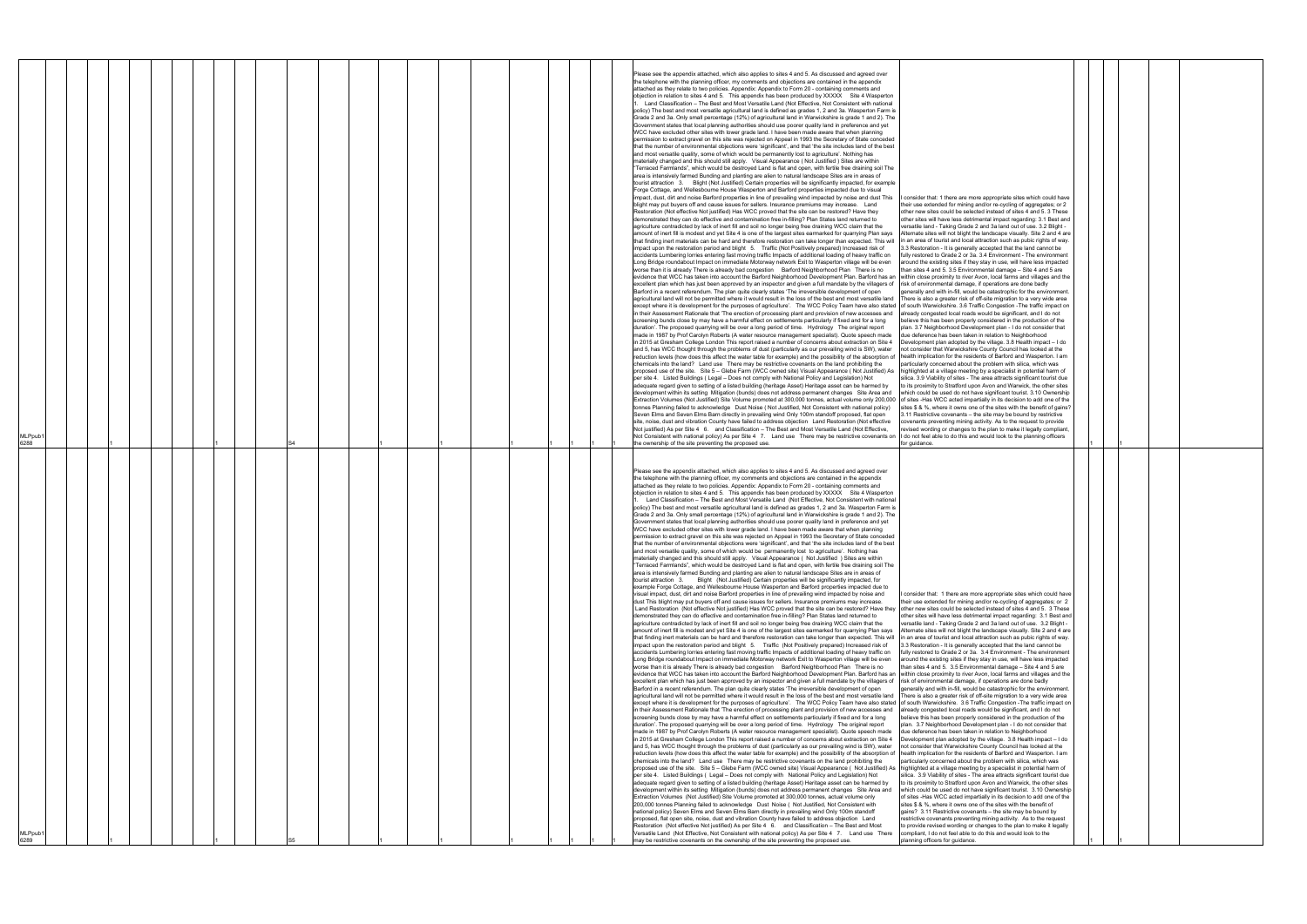| <b>MLPpub</b><br>6290 |  |  | Mineral extraction from this land is not consistent with national policy . Local planning authorities should<br>use poorer quality land in preference to high quality farm land. These proposals include no sites of lower<br>quality land and include this high quality site. This proposal is further unjustified because it would be<br>visually an ugly blot on the landscape. This natural farmland, within the alluvial plain of the Avon, is flat<br>and open flat and gives a natural vista on the edge of the village. Industrial development is totally alien<br>to the area. Houses will be blighted ,as has already happened. The local authority seems to be in total<br>denial about this problem. The land cannot be adequately restored to its current condition. The land is<br>currently of high quality enabling food crops to be grown through much of the year. Where gravel has<br>been taken locally, the land no longer has this agricultural capability. The Secretary of State in rejecting<br>the previous application in 1993 said that there would be material harm to the appearance of the locality<br>and that some land would be lost to permanent agriculture. The arguments from the Council on the<br>amount if inert fill that will be needed and the methods to achieve free draining soil are superficial and<br>not properly thought through. The developement is therefore not justified, nor effective There will be a<br>negative effect on traffic in the area. There will be large number of lorries exiting and joining the A road<br>into fast traffic creating a significant risk of accidents. There will be additional load at Longbridge<br>roundabout which is already suffering capacity and an impact on the surrounding motorway network. The To make the proposal Sound, WCC should consider other sites in<br>traffic plan has not been positively prepared . I am not aware of a hydrology survey for the current<br>development. Hydrology surveys in the past have commented that the water table will need lowering to adjacent to villages, not near major roads, and are not part of a<br>provide access to the gravel. This could have a major impact on the river as the water is taken out of the pleasing visual landscape. This site is not appropriate. Safety<br>land and discharged into the river. Also, local vegetable research at one of the premium institutions in<br>the country will be affected if water availability to their bore hole is affected. The plan has not been<br>positively prepared . The plan appears to take no notice of the local neighbourhood plan which rejects<br>the development of agriculture al land for the detrimental effect on the village. Further the National<br>Policy Framework says that the impact on neighbouring communities should be minimised. I therefore<br>object to a gravel pit so close to the village and believe that the plan has not been positively prepared<br>I and is not justified                                                                                                                                                                                                                                                                                                                                                                                                                                                                                                                                                                                                                                                                                                                                                                                                                                                                                                                                                                                                                                                                                                                                                                                                                                                                                                                                                                                                                                                                                                                                                                                                                                                                                                                                                                                                                                                                                                                                                                                                                                                                                                                                                                                                                                                                                                                                                                                                                                                                                                                    | preference to the current site that are of lower land grades, are not<br>issues, including dust hazards, air / diesel fume pollution should be<br>addressed prior to this land even being considered for this use. It is<br>no comfort being told "It does not have to be done until a Planning<br>application is submitted." It seems very unsound that the same local<br>authority who may decide upon the planning success of this<br>proposal has a vested interest in a neighbouring farm, which they<br>own, which also has proposals for similar gravel extraction. |  |  |
|-----------------------|--|--|-------------------------------------------------------------------------------------------------------------------------------------------------------------------------------------------------------------------------------------------------------------------------------------------------------------------------------------------------------------------------------------------------------------------------------------------------------------------------------------------------------------------------------------------------------------------------------------------------------------------------------------------------------------------------------------------------------------------------------------------------------------------------------------------------------------------------------------------------------------------------------------------------------------------------------------------------------------------------------------------------------------------------------------------------------------------------------------------------------------------------------------------------------------------------------------------------------------------------------------------------------------------------------------------------------------------------------------------------------------------------------------------------------------------------------------------------------------------------------------------------------------------------------------------------------------------------------------------------------------------------------------------------------------------------------------------------------------------------------------------------------------------------------------------------------------------------------------------------------------------------------------------------------------------------------------------------------------------------------------------------------------------------------------------------------------------------------------------------------------------------------------------------------------------------------------------------------------------------------------------------------------------------------------------------------------------------------------------------------------------------------------------------------------------------------------------------------------------------------------------------------------------------------------------------------------------------------------------------------------------------------------------------------------------------------------------------------------------------------------------------------------------------------------------------------------------------------------------------------------------------------------------------------------------------------------------------------------------------------------------------------------------------------------------------------------------------------------------------------------------------------------------------------------------------------------------------------------------------------------------------------------------------------------------------------------------------------------------------------------------------------------------------------------------------------------------------------------------------------------------------------------------------------------------------------------------------------------------------------------------------------------------------------------------------------------------------------------------------------------------------------------------------------------------------------------------------------------------------------------------------------------------------------------------------------------------------------------------------------------------------------------------------------------------------------------------------------------------------------------------------------------------------------------------------------------------------------------------------------------------------------------------------------------------------------------------------------------------------------------------------------------------------------------------------------------------------------------------------------------------------------------------------------------------------------------------------------------------------------------------------------------------------------------------------------------------------------------------------------------------------------------------------------------------------------------------------------------------------------------------------------------------------------------------------------------------------------------------------------------------------------------------------------------------------------------------------------------------------------------------------------------------------------------------------------------------------------------------------------------------------------------------------------------------------------------------------------------------------------------------------------------------------------------------------------------------------------------------------------------------------------------------------------------------------|----------------------------------------------------------------------------------------------------------------------------------------------------------------------------------------------------------------------------------------------------------------------------------------------------------------------------------------------------------------------------------------------------------------------------------------------------------------------------------------------------------------------------------------------------------------------------|--|--|
|                       |  |  | NOTE THAT THE BOX PROVIDED IS INSUFFICIENTLY LARGE FOR DETAILED AND PRECISE<br>COMMENTARY, as suggested above This Mineral Plan is unsound, and I have previously written to<br>register objection to it, specifically in relation to the proposals for Site 7, Salford Priors . I have also<br>spoken at a 2016 meeting of Warwickshire County Council's Cabinet that was supposed to debate<br>whether the draft Minerals Plan should be progressed. Moreover, on behalf of a local residents' group,<br>Salford Priors Against Gravel Extraction, I prepared and submitted an extensive environmental analysis<br>based on research undertaken by local residents with technical specialisms covering various aspects of<br>the proposal. This Environmental Impact Report was based only on matters that could be scientifically<br>substantiated, and not on hearsay evidence or matters irrelevant to the planning process. I noted that at<br>the relevant Cabinet meeting, neither the Chair of the meeting nor other Members appeared to be in<br>possession of the details of the intended outcomes of the meeting, or the potential ways of moving<br>forward. The draft Plan was voted through unaltered by Members at that point following a suggestion<br>from the Chair that there would be ample time to make amendments later (in the light of the input from<br>local residents such as myself), whereas in fact only minor amendments would subsequently be<br>permitted. The meeting was video-recorded by the Council, and the Inspector would be able to observe<br>for themself, the Chair searching in vain through the documentation apparently to establish answers to<br>questions amidst this confusion. It would be too strong to say that this was unconstitutional, but it did not<br>appear to me as if it were a fair way to handle issues around community consultation. Multiple copies of<br>our Environmental Impact Report were passed to the Cabinet members on that occasion, and sufficient<br>hard bound copies were then also sent to the Council (at their request) such that every County Councilor<br>would be able to have one. I am sending in a further electronic copy of the Report to you now, as I<br>understand that previous representations and this report will not be carried forward. I also received no<br>communication from the Council to say whether the Report had or had not been passed to all the Council<br>members. I have subsequently noted that Council responses have not been made to all of the technical<br>queries and commentary in our Report, and indeed had previously noted that messages sent out to the<br>Salford Priors Parish Council and others concerning potential ways of residents responding further to the<br>'consultation', have contained errors both in their substance and in the suggested methodology. This is<br>not consistent with the requirement to engage in appropriate community consultation . For these reasons<br>I also think the proposal is not legally compliant . I understand that further representation on this matter<br>of legal compliance will be presented by Salford Priors Parish Council, although I am not a member of<br>that, nor a specialist on legal matters, and am responding independently. I am a qualified and Chartered<br>(CEnv, CWEM, CSci) environmental scientist, a Fellow of several professional bodies, and a previous<br>Chair of Society for the Environment, and the Institution of Environmental Sciences. I have thirty years'<br>experience of working with developers, local authorities and individuals either on ensuring that<br>developments such as mining, housing and waste disposal take place with minimal adverse<br>environmental impacts, or preferably that they secure overall environmental improvement. I also have<br>previous experience of working for Salford Priors Parish Council, and appeared as an expert witness<br>when the first proposals for sand and gravel extraction were made for Marsh Farm, Salford Priors, in the<br>1990s. I currently also hold a role as Professor of Environment at Gresham College London (an<br>institution founded in 1597 for the purpose of delivering specialist lectures to the public; former<br>Professors include Sir Christopher Wren and Robert Hooke); I am very familiar with proposals for mineral<br>extraction, and their potentially adverse environmental consequences. On the basis of this experience, I<br>can say with confidence that I have never seen proposals in the UK for sand and gravel extraction that<br>combine such limited opportunities for potential financial gain (a matter to which I will return) with such<br>damaging environmental and health consequences, so close to a settlement. The details of the likely<br>impact are included in the Environmental Impact Report, which covers the following matters in detail,<br>including quantitative or qualitative evidence as appropriate: Transport and Traffic (Pages 7-16 of the<br>Report) Noise and Vibration (Pages 17-21) Utilities ((Page 22) Water and Hydrology (including flooding)<br>(Pages 23-28) Dust (Pages 29-36) Scenery and Visual Intrusion (Pages 37-42) Ecology and Wildlife<br>(Pages 43-46) Public Access (Page 47) Health and Wellbeing (Pages 48-51) Community Life (Page 51).<br>.<br>Tanna noottama alaasiid lan sandi la namismattam sidtle tha latendisetami namttama. Daman 4,03 Tha sanadiss |                                                                                                                                                                                                                                                                                                                                                                                                                                                                                                                                                                            |  |  |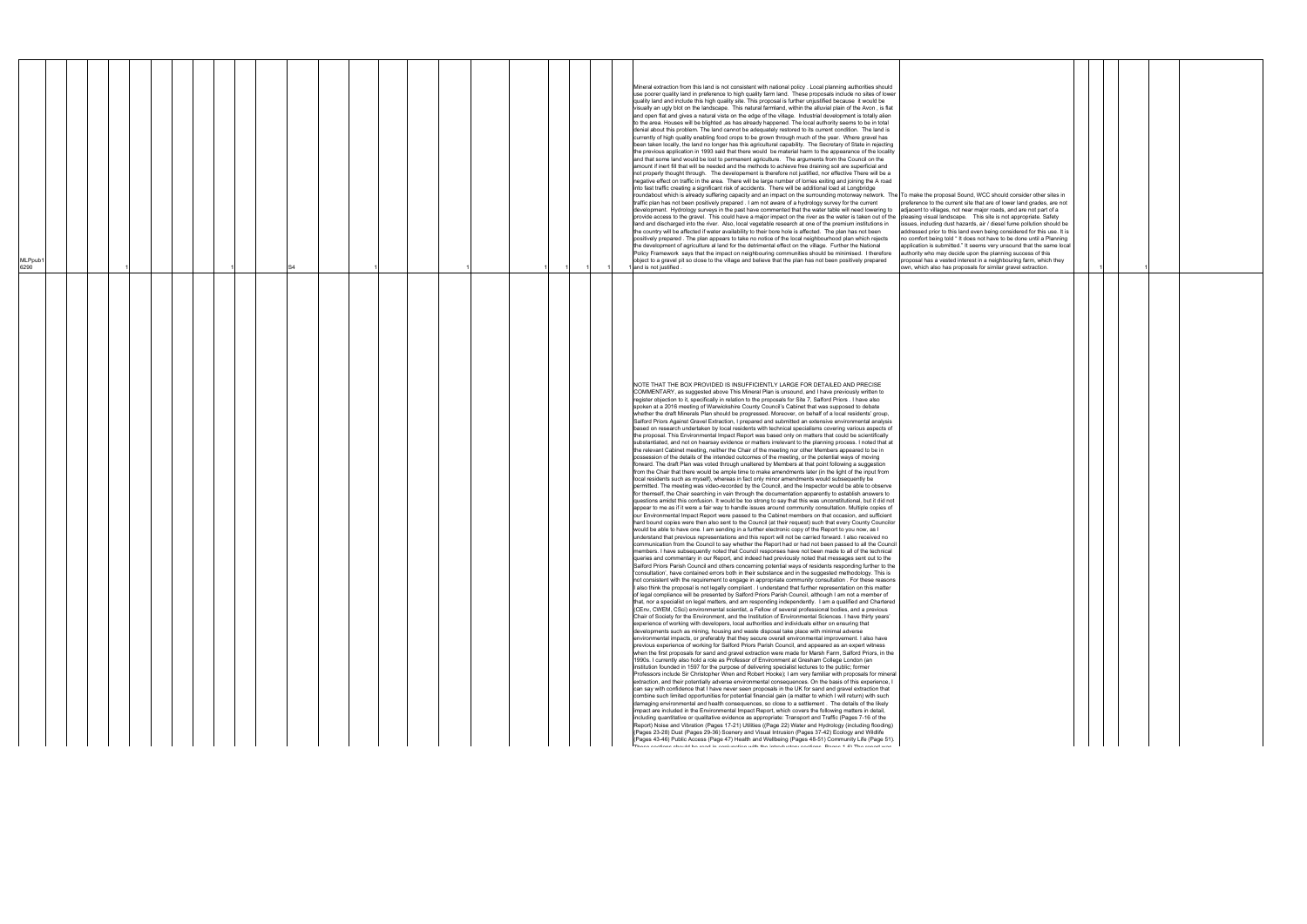| Complete removal of reference to Site 7, Salford Priors from the<br>Warwickshire County Council Mineral Plan.                                                                                                                                                             |   |   |  |  |
|---------------------------------------------------------------------------------------------------------------------------------------------------------------------------------------------------------------------------------------------------------------------------|---|---|--|--|
|                                                                                                                                                                                                                                                                           |   |   |  |  |
| It is my belief that there are alternative sites in the area which are<br>not of such good quality land which could be used for this purpose<br>and it would appear that little consideration has been given to those<br>options, since site 4 and 5 are most convenient. | 1 | 1 |  |  |
|                                                                                                                                                                                                                                                                           |   |   |  |  |
| It is my belief that there are alternative sites in the area which are                                                                                                                                                                                                    |   |   |  |  |
| not of such good quality land which could be used for this purpose<br>and it would appear that little consideration has been given to those<br>options, since site 4 and 5 are most convenient.                                                                           | 1 | 1 |  |  |
|                                                                                                                                                                                                                                                                           |   |   |  |  |
| I have been to community meetings and understand that other sites<br>would be better, and that the current sites are more 'convenient'.                                                                                                                                   | 1 | 1 |  |  |
| I have been to community meetings and understand that other sites<br>would be better, and that the current sites are more 'convenient'.                                                                                                                                   |   |   |  |  |

| MLPpub <sup>®</sup><br>6291 |  |  |  |  | S7             |  |  |  |  |  | mese sections should be read in conjunction with the introductory sections, Hages 1-6) The report was<br>coordinated by me, and produced by XXXXX When the published response was received from the<br>County Council, most of the matters raised received either no response, or a cursory, dismissive<br>comment. As an example, on the matter of dust generation and airborne dust transport from the<br>proposed extraction site and surrounding roads, the County Council merely asserted that this would not<br>be a problem. They said 'The developer advises that sand and gravel has a natural moisture content so<br>excavation does not generate dust'. In fact, both on the basis of theoretical analysis of particle sizes and<br>wind directions and strengths, and in relation to numerous documented complaints to the Parish Council<br>from local residents about the emissions from the existing Marsh Farm workings (see the full<br>Environmental Impact Report section on dust for dates and locations), airborne dust is already a problem<br>that the current operators have admitted that they are unable to address effectively. Photographs are<br>included in the Report. The new workings and associated haul and local roads would be much closer to<br>residential properties and schools, and the potential problem commensurately worse. Vulnerable people<br>would be particularly affected - the elderly, school children, and those with respiratory conditions, as<br>discussed and evaluated in the Report by a qualified medical practitioner. Similarly limited or inadequate<br>responses have been made by the County Council to almost every issue bulleted above and included in<br>the Environmental Impact Report, including ecology (specifically threatened farmland birds such as<br>Turtle Doves, rare in Warwickshire and specifically mentioned in the Warwickshire Biodiversity Action<br>Plan 2014, and yellow wagtails), road access and hazardous traffic crossings, infrastructure rerouting,<br>noise generation, scenic intrusion and the wellbeing of local residents. In some cases, for example in<br>relation to the removal of perched aquifer storage, and increased risk of downstream flooding of new<br>residential areas, no response has been received. From this analysis, I conclude that inclusion of the<br>site in the Minerals Plan is not 'demonstrably sound', and its subsequent development would give rise to<br>very significant adverse environmental and health implications. Beyond these environmental and health<br>matters, I wish to make additional commentary on the following points: 1. Predetermination It is<br>apparent that County Council officers had already made a decision to push Site 7 Salford Priors forward<br>for inclusion in the Minerals Plan, well in advance of the first submission of material for discussion by the<br>local community. Subsequent consultation has been a charade. In fact, notification of this proposal was<br>initially only obtained by virtue of Salford Priors Parish Council members happening to attend a meeting<br>in an adjacent parish, Bidford-upon-Avon, in the autumn of 2015. Parishioners had no notification at this<br>stage, and had no reason to assume that any local site would be included since proposals to do so over<br>the last decade or so had been turned back on the basis of adverse environmental impact. Subsequent<br>County Council communications with Salford Priors Parish Council clearly indicate that as landowner of<br>Site 7, proposer, developer and planning decision maker, the County Council officers were driven<br>primarily by the prospect of financial gain, to meet Council revenue and capital targets. They suggested<br>that in return for the Parish Council's 'conditional approval', or lack of objection, there would be<br>concessions in the exact nature and extent of the development. A 'presentation' in the Parish's Memorial<br>Hall was given by a poorly briefed and apparently inexperienced officer, who was unable to answer the<br>most basic legitimate questions posed by local residents. This is not an appropriate way to establish the<br>balance between 'need' and environmental and community implications. Nor does it demonstrate<br>genuine attention being given to issues of sustainability. It is my contention that Officers had closed their<br>minds to alternative suggestions at an early stage, and sought to make any objection difficult. It is worth<br>noting that some of the early discussion of this matter amongst Council officers, for example relating to<br>the external 'image' that needed to be presented since Warwickshire County Council was promoter,<br>developer, planning approver and financial beneficiary, was obtained only by virtue of Freedom of<br>Information requests from local residents. Some requests for information (for example site investigation<br>information) were refused, apparently because of 'commercial sensitivity'. I do not believe that<br>'commercial sensitivity', when the financial beneficiary was predominantly the County Council and one<br>potential extraction company, should have been a material issue. These matters have compromised the<br>'Duty to Cooperate'. 2. Timing of the proposed extraction, and the life of proposed Site 7, Salford<br>Priors In the original draft Minerals Plan (and additional documentation provided by the County Council),<br>it was suggested that the site would be subject to rapid extraction, with a limited time period of some two<br>years prior to restoration of the high grade agricultural land. The latest proposal appears to suggest an<br>indefinitely extended time period for extraction, with the commensurate extension of the adverse<br>environmental consequences for the locality and residents in close proximity to the site. This change<br>was not highlighted in any consultation documents that I have seen, and had the effect of implying to<br>residents that any impact from the quarrying would be of short duration. They therefore may have felt<br>less likely to object. Clearly that is not the case. This matter has compromised the 'Duty to Cooperate'. It<br>also suggests a serious lack of attention to the issues of viability, and impact. 3. Community<br>consultation A local petition about the proposal collected over 1000 signatures in approximately a<br>fortnight, clearly demonstrating local opposition to a development located so close to houses, and by<br>virtue of traffic disruption (the site straddling the main access route into the village, with many traffic<br>movements along it), so disruptive to the life of the village and surrounding hamlets. This was submitted<br>to the County Council, documented fully with the names and addresses of the respondents. I have seen<br>no response to this from the County Council. I understand that the documentation from these will be sent<br>again now, by a member of the residents' action group. This matter has compromised the 'Duty to<br>Cooperate' . 4. Viability The restrictions on the excavation occasioned by the close proximity of<br>housing, roads, utilities, watercourses and other environmental elements make the likely yield of this site<br>so small that it is likely to be financially unviable. Set against the damage that will inevitably be inflicted<br>Complete removal of referent<br>on local people and the community of Salford Priors and adjacent hamlets, the proposal is unsound.<br>Warwickshire County Counci |
|-----------------------------|--|--|--|--|----------------|--|--|--|--|--|--------------------------------------------------------------------------------------------------------------------------------------------------------------------------------------------------------------------------------------------------------------------------------------------------------------------------------------------------------------------------------------------------------------------------------------------------------------------------------------------------------------------------------------------------------------------------------------------------------------------------------------------------------------------------------------------------------------------------------------------------------------------------------------------------------------------------------------------------------------------------------------------------------------------------------------------------------------------------------------------------------------------------------------------------------------------------------------------------------------------------------------------------------------------------------------------------------------------------------------------------------------------------------------------------------------------------------------------------------------------------------------------------------------------------------------------------------------------------------------------------------------------------------------------------------------------------------------------------------------------------------------------------------------------------------------------------------------------------------------------------------------------------------------------------------------------------------------------------------------------------------------------------------------------------------------------------------------------------------------------------------------------------------------------------------------------------------------------------------------------------------------------------------------------------------------------------------------------------------------------------------------------------------------------------------------------------------------------------------------------------------------------------------------------------------------------------------------------------------------------------------------------------------------------------------------------------------------------------------------------------------------------------------------------------------------------------------------------------------------------------------------------------------------------------------------------------------------------------------------------------------------------------------------------------------------------------------------------------------------------------------------------------------------------------------------------------------------------------------------------------------------------------------------------------------------------------------------------------------------------------------------------------------------------------------------------------------------------------------------------------------------------------------------------------------------------------------------------------------------------------------------------------------------------------------------------------------------------------------------------------------------------------------------------------------------------------------------------------------------------------------------------------------------------------------------------------------------------------------------------------------------------------------------------------------------------------------------------------------------------------------------------------------------------------------------------------------------------------------------------------------------------------------------------------------------------------------------------------------------------------------------------------------------------------------------------------------------------------------------------------------------------------------------------------------------------------------------------------------------------------------------------------------------------------------------------------------------------------------------------------------------------------------------------------------------------------------------------------------------------------------------------------------------------------------------------------------------------------------------------------------------------------------------------------------------------------------------------------------------------------------------------------------------------------------------------------------------------------------------------------------------------------------------------------------------------------------------------------------------------------------------------------------------------------------------------------------------------------------------------------------------------------------------------------------------------------------------------------------------------------------------------------------------------------------------------------------------------------------------------------------------------------------------------------------------------------------------------------------------------------------------------------------------------------------------------------------------------------------------------------------------------------------------------------------------------------------------------------------------------------------------------------------------------------------------------------------------------------------------------------------------------------------------------------------------------------------------------------------------------------------------------------------------------------------------------------------------------------------------------------------------------------------------------------------------------------------------------------------------------------------------------------------------------------------------------------------------------------------------------------------------------------------------------------------------------------------------------------------------------------------------------------------------------------------------------------------------------------------------------------------------------------------------------------------------------------------------------------------------------------------------------------------------------------------------------------------------------------------------------------------------------------------------------------------------------------------------------------------------------------------------------------------------------------------------------------------------------------------------------------------------------------------------------------------------------------------------------------------------------------------------------------------------------------------------------------------------------------------------------------------------------------------------------------------------------------------------------------------------|
| MLPpub <sup>®</sup><br>6292 |  |  |  |  |                |  |  |  |  |  | There are several reasons that I do not consider the Local Minerals Plan to be sound or necessarily<br>legally compliant. 1) It is not sound to use Grade 2 or Grade 3a land when there are alternative sites of<br>lower quality ground in the region. My understanding is that it is highly unlikely that the land can be<br>restored to its existing condition and composition, without contamination which can cause toxicity to the<br>local environment. The affects of which could be widespread. 2) With a baby due in August 2017, the<br>health dangers associated with the silica and dust from this project is a major concern to me in respect to<br>the welfare of my child, and I feel that due consideration has not been given in this respect to those<br>vulnerable populations in the local area suffering with respiratory diseases already. There are already<br>It is my belief that there are a<br>existing traffic issues in the area, and this project will only exacerbate that problem and cause more of a<br>not of such good quality land<br>danger with slow moving vehicles in and out of the village. I feel that consideration has not been given to<br>and it would appear that little<br>the infrastructure required to make this project feasible.<br>options, since site 4 and 5 and                                                                                                                                                                                                                                                                                                                                                                                                                                                                                                                                                                                                                                                                                                                                                                                                                                                                                                                                                                                                                                                                                                                                                                                                                                                                                                                                                                                                                                                                                                                                                                                                                                                                                                                                                                                                                                                                                                                                                                                                                                                                                                                                                                                                                                                                                                                                                                                                                                                                                                                                                                                                                                                                                                                                                                                                                                                                                                                                                                                                                                                                                                                                                                                                                                                                                                                                                                                                                                                                                                                                                                                                                                                                                                                                                                                                                                                                                                                                                                                                                                                                                                                                                                                                                                                                                                                                                                                                                                                                                                                                                                                                                                                                                                                                                                                                                                                                                                                                                                                                                                                                                                                                                                                                                                                                                                                                                                                                                                                                                                                                                                                                                                                                                                                                                                                                                                                                                                                                                                                                                                                                                                                                                                                                                                                                                                                                                                                                           |
| MLPpub <sup>®</sup><br>6293 |  |  |  |  | S <sub>5</sub> |  |  |  |  |  | There are several reasons that I do not consider the Local Minerals Plan to be sound or necessarily<br>legally compliant, 1) It is not sound to use Grade 2 or Grade 3a land when there are alternative sites of<br>lower quality ground in the region. My understanding is that it is highly unlikely that the land can be<br>restored to its existing condition and composition, without contamination which can cause toxicity to the<br>local environment. The affects of which could be widespread. 2) With a baby due in August 2017, the<br>health dangers associated with the silica and dust from this project is a major concern to me in respect to<br>the welfare of my child, and I feel that due consideration has not been given in this respect to those<br>vulnerable populations in the local area suffering with respiratory diseases already. There are already<br>It is my belief that there are a<br>existing traffic issues in the area, and this project will only exacerbate that problem and cause more of a<br>not of such good quality land<br>and it would appear that little<br>danger with slow moving vehicles in and out of the village. I feel that consideration has not been given to<br>the infrastructure required to make this project feasible.<br>options, since site 4 and 5 an                                                                                                                                                                                                                                                                                                                                                                                                                                                                                                                                                                                                                                                                                                                                                                                                                                                                                                                                                                                                                                                                                                                                                                                                                                                                                                                                                                                                                                                                                                                                                                                                                                                                                                                                                                                                                                                                                                                                                                                                                                                                                                                                                                                                                                                                                                                                                                                                                                                                                                                                                                                                                                                                                                                                                                                                                                                                                                                                                                                                                                                                                                                                                                                                                                                                                                                                                                                                                                                                                                                                                                                                                                                                                                                                                                                                                                                                                                                                                                                                                                                                                                                                                                                                                                                                                                                                                                                                                                                                                                                                                                                                                                                                                                                                                                                                                                                                                                                                                                                                                                                                                                                                                                                                                                                                                                                                                                                                                                                                                                                                                                                                                                                                                                                                                                                                                                                                                                                                                                                                                                                                                                                                                                                                                                                                                                                                                                                                            |
| MLPpub <sup>.</sup><br>6294 |  |  |  |  |                |  |  |  |  |  | Local mining is unsound due to the simple facts. 1) Traffic in the village is dangerous at both junctions to<br>the cirencester road. I have seen many parents and commuters struggle to pull out in heavy traffic and<br>with speeding cars. It is incredible there has not been more accidents, Barford struggles already with a<br>limited infrastructure, mining will put a lot of stress on the village and its junctions that are already<br>dangerous. 2) We are due our first baby in August. It has been brought to our attention the prevailing<br>winds will blow fine materials over the village and effect the health of young and vulnerable persons.<br>have been to community me<br>Again putting people at risk.<br>would be better, and that the                                                                                                                                                                                                                                                                                                                                                                                                                                                                                                                                                                                                                                                                                                                                                                                                                                                                                                                                                                                                                                                                                                                                                                                                                                                                                                                                                                                                                                                                                                                                                                                                                                                                                                                                                                                                                                                                                                                                                                                                                                                                                                                                                                                                                                                                                                                                                                                                                                                                                                                                                                                                                                                                                                                                                                                                                                                                                                                                                                                                                                                                                                                                                                                                                                                                                                                                                                                                                                                                                                                                                                                                                                                                                                                                                                                                                                                                                                                                                                                                                                                                                                                                                                                                                                                                                                                                                                                                                                                                                                                                                                                                                                                                                                                                                                                                                                                                                                                                                                                                                                                                                                                                                                                                                                                                                                                                                                                                                                                                                                                                                                                                                                                                                                                                                                                                                                                                                                                                                                                                                                                                                                                                                                                                                                                                                                                                                                                                                                                                                                                                                                                                                                                                                                                                                                                                                                                                                                                                                                   |
| MLPpub<br>6295              |  |  |  |  |                |  |  |  |  |  | Local mining is unsound due to the simple facts: 1) Traffic in the village is dangerous at both junctions to<br>the cirencester road. I have seen many parents and commuters struggle to pull out in heavy traffic and<br>with speeding cars. It is incredible there has not been more accidents, Barford struggles already with a<br>limited infrastructure, mining will put a lot of stress on the village and its junctions that are already<br>dangerous. 2) We are due our first baby in August. It has been brought to our attention the prevailing<br>winds will blow fine materials over the village and effect the health of young and vulnerable persons.<br>I have been to community me<br>Again putting people at risk.<br>would be better, and that the                                                                                                                                                                                                                                                                                                                                                                                                                                                                                                                                                                                                                                                                                                                                                                                                                                                                                                                                                                                                                                                                                                                                                                                                                                                                                                                                                                                                                                                                                                                                                                                                                                                                                                                                                                                                                                                                                                                                                                                                                                                                                                                                                                                                                                                                                                                                                                                                                                                                                                                                                                                                                                                                                                                                                                                                                                                                                                                                                                                                                                                                                                                                                                                                                                                                                                                                                                                                                                                                                                                                                                                                                                                                                                                                                                                                                                                                                                                                                                                                                                                                                                                                                                                                                                                                                                                                                                                                                                                                                                                                                                                                                                                                                                                                                                                                                                                                                                                                                                                                                                                                                                                                                                                                                                                                                                                                                                                                                                                                                                                                                                                                                                                                                                                                                                                                                                                                                                                                                                                                                                                                                                                                                                                                                                                                                                                                                                                                                                                                                                                                                                                                                                                                                                                                                                                                                                                                                                                                                                 |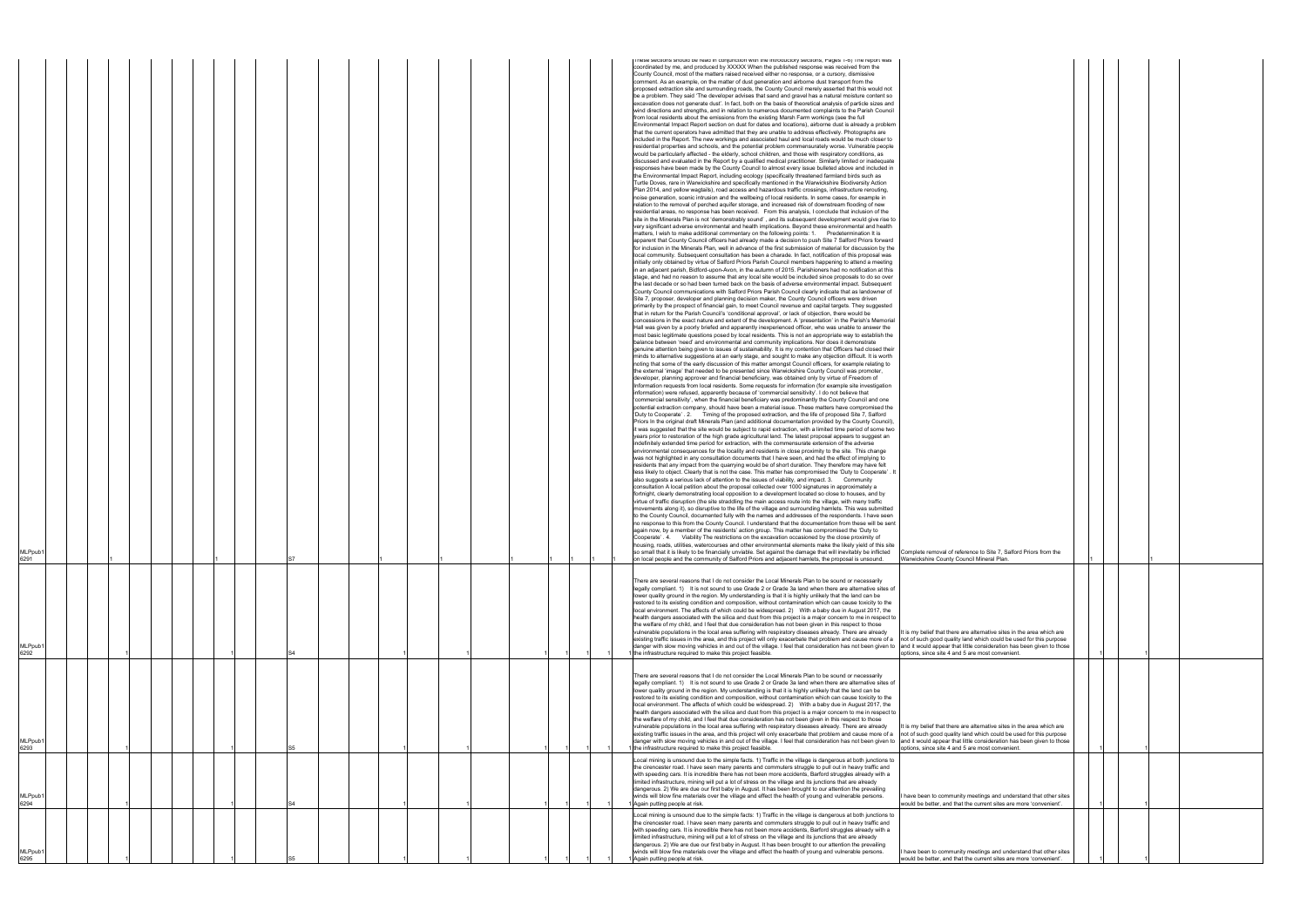| MLPpub1<br>6298                                                                                                                                                                                                                                                                                                                                                                                                                                                                                                                                                                                                                                                                                                                                                                                                                                                                                                                                                                                                                                                                                                                                                                                                                                                                                                                                                                                                                                                                                                                                                                                                                                                                                                                                                                                                                                                                                                                                                                                                                                                                                                                                                                                                                                                                                                                                                                                                                                                                                                                                                                                                                                                                                                                                                                                                                                                                                                                                                                                                                                                                                                                                                                                                                                                                                                                                                                                                                                                                                                                                                                                                                                                                                                                                                                                                                                                                                                                                                                                                                                                                                                                                                                                                                                                                                                                                                                                                                                                                                                                                                                                                                                                                                                                                                                                                                                                                                                                                                                                                                                                                                                                                                                                                                                                                                                                                                                                                                                                                                                                                                                                                                                                                                                                                                                                      | MLPpub1<br>6297                                                                                                                                                                                                                                                                                                                                                                                                                                                                                                                                                                                                                                                                                                                                                                                                                                                                                                                                                                                                                                                                                                                                                                                                                                                                                                                                                                                                                                                                                                                                                                                                                                                                                                                                                                                                                                                                                                                                                                                                                                                                                                                                                                                                                                                                                                                                                                                                                                                                                                                                                                    | MLPpub1<br>6296                                                                                                                                                                                                                                                                                                                                                                                                                                                                                                                                                                                                                                                                                                                                                                                                                                                                                                                                                                                                                                                                                                                                    |
|------------------------------------------------------------------------------------------------------------------------------------------------------------------------------------------------------------------------------------------------------------------------------------------------------------------------------------------------------------------------------------------------------------------------------------------------------------------------------------------------------------------------------------------------------------------------------------------------------------------------------------------------------------------------------------------------------------------------------------------------------------------------------------------------------------------------------------------------------------------------------------------------------------------------------------------------------------------------------------------------------------------------------------------------------------------------------------------------------------------------------------------------------------------------------------------------------------------------------------------------------------------------------------------------------------------------------------------------------------------------------------------------------------------------------------------------------------------------------------------------------------------------------------------------------------------------------------------------------------------------------------------------------------------------------------------------------------------------------------------------------------------------------------------------------------------------------------------------------------------------------------------------------------------------------------------------------------------------------------------------------------------------------------------------------------------------------------------------------------------------------------------------------------------------------------------------------------------------------------------------------------------------------------------------------------------------------------------------------------------------------------------------------------------------------------------------------------------------------------------------------------------------------------------------------------------------------------------------------------------------------------------------------------------------------------------------------------------------------------------------------------------------------------------------------------------------------------------------------------------------------------------------------------------------------------------------------------------------------------------------------------------------------------------------------------------------------------------------------------------------------------------------------------------------------------------------------------------------------------------------------------------------------------------------------------------------------------------------------------------------------------------------------------------------------------------------------------------------------------------------------------------------------------------------------------------------------------------------------------------------------------------------------------------------------------------------------------------------------------------------------------------------------------------------------------------------------------------------------------------------------------------------------------------------------------------------------------------------------------------------------------------------------------------------------------------------------------------------------------------------------------------------------------------------------------------------------------------------------------------------------------------------------------------------------------------------------------------------------------------------------------------------------------------------------------------------------------------------------------------------------------------------------------------------------------------------------------------------------------------------------------------------------------------------------------------------------------------------------------------------------------------------------------------------------------------------------------------------------------------------------------------------------------------------------------------------------------------------------------------------------------------------------------------------------------------------------------------------------------------------------------------------------------------------------------------------------------------------------------------------------------------------------------------------------------------------------------------------------------------------------------------------------------------------------------------------------------------------------------------------------------------------------------------------------------------------------------------------------------------------------------------------------------------------------------------------------------------------------------------------------------------------------------------------------|------------------------------------------------------------------------------------------------------------------------------------------------------------------------------------------------------------------------------------------------------------------------------------------------------------------------------------------------------------------------------------------------------------------------------------------------------------------------------------------------------------------------------------------------------------------------------------------------------------------------------------------------------------------------------------------------------------------------------------------------------------------------------------------------------------------------------------------------------------------------------------------------------------------------------------------------------------------------------------------------------------------------------------------------------------------------------------------------------------------------------------------------------------------------------------------------------------------------------------------------------------------------------------------------------------------------------------------------------------------------------------------------------------------------------------------------------------------------------------------------------------------------------------------------------------------------------------------------------------------------------------------------------------------------------------------------------------------------------------------------------------------------------------------------------------------------------------------------------------------------------------------------------------------------------------------------------------------------------------------------------------------------------------------------------------------------------------------------------------------------------------------------------------------------------------------------------------------------------------------------------------------------------------------------------------------------------------------------------------------------------------------------------------------------------------------------------------------------------------------------------------------------------------------------------------------------------------|----------------------------------------------------------------------------------------------------------------------------------------------------------------------------------------------------------------------------------------------------------------------------------------------------------------------------------------------------------------------------------------------------------------------------------------------------------------------------------------------------------------------------------------------------------------------------------------------------------------------------------------------------------------------------------------------------------------------------------------------------------------------------------------------------------------------------------------------------------------------------------------------------------------------------------------------------------------------------------------------------------------------------------------------------------------------------------------------------------------------------------------------------|
|                                                                                                                                                                                                                                                                                                                                                                                                                                                                                                                                                                                                                                                                                                                                                                                                                                                                                                                                                                                                                                                                                                                                                                                                                                                                                                                                                                                                                                                                                                                                                                                                                                                                                                                                                                                                                                                                                                                                                                                                                                                                                                                                                                                                                                                                                                                                                                                                                                                                                                                                                                                                                                                                                                                                                                                                                                                                                                                                                                                                                                                                                                                                                                                                                                                                                                                                                                                                                                                                                                                                                                                                                                                                                                                                                                                                                                                                                                                                                                                                                                                                                                                                                                                                                                                                                                                                                                                                                                                                                                                                                                                                                                                                                                                                                                                                                                                                                                                                                                                                                                                                                                                                                                                                                                                                                                                                                                                                                                                                                                                                                                                                                                                                                                                                                                                                      |                                                                                                                                                                                                                                                                                                                                                                                                                                                                                                                                                                                                                                                                                                                                                                                                                                                                                                                                                                                                                                                                                                                                                                                                                                                                                                                                                                                                                                                                                                                                                                                                                                                                                                                                                                                                                                                                                                                                                                                                                                                                                                                                                                                                                                                                                                                                                                                                                                                                                                                                                                                    |                                                                                                                                                                                                                                                                                                                                                                                                                                                                                                                                                                                                                                                                                                                                                                                                                                                                                                                                                                                                                                                                                                                                                    |
|                                                                                                                                                                                                                                                                                                                                                                                                                                                                                                                                                                                                                                                                                                                                                                                                                                                                                                                                                                                                                                                                                                                                                                                                                                                                                                                                                                                                                                                                                                                                                                                                                                                                                                                                                                                                                                                                                                                                                                                                                                                                                                                                                                                                                                                                                                                                                                                                                                                                                                                                                                                                                                                                                                                                                                                                                                                                                                                                                                                                                                                                                                                                                                                                                                                                                                                                                                                                                                                                                                                                                                                                                                                                                                                                                                                                                                                                                                                                                                                                                                                                                                                                                                                                                                                                                                                                                                                                                                                                                                                                                                                                                                                                                                                                                                                                                                                                                                                                                                                                                                                                                                                                                                                                                                                                                                                                                                                                                                                                                                                                                                                                                                                                                                                                                                                                      |                                                                                                                                                                                                                                                                                                                                                                                                                                                                                                                                                                                                                                                                                                                                                                                                                                                                                                                                                                                                                                                                                                                                                                                                                                                                                                                                                                                                                                                                                                                                                                                                                                                                                                                                                                                                                                                                                                                                                                                                                                                                                                                                                                                                                                                                                                                                                                                                                                                                                                                                                                                    |                                                                                                                                                                                                                                                                                                                                                                                                                                                                                                                                                                                                                                                                                                                                                                                                                                                                                                                                                                                                                                                                                                                                                    |
|                                                                                                                                                                                                                                                                                                                                                                                                                                                                                                                                                                                                                                                                                                                                                                                                                                                                                                                                                                                                                                                                                                                                                                                                                                                                                                                                                                                                                                                                                                                                                                                                                                                                                                                                                                                                                                                                                                                                                                                                                                                                                                                                                                                                                                                                                                                                                                                                                                                                                                                                                                                                                                                                                                                                                                                                                                                                                                                                                                                                                                                                                                                                                                                                                                                                                                                                                                                                                                                                                                                                                                                                                                                                                                                                                                                                                                                                                                                                                                                                                                                                                                                                                                                                                                                                                                                                                                                                                                                                                                                                                                                                                                                                                                                                                                                                                                                                                                                                                                                                                                                                                                                                                                                                                                                                                                                                                                                                                                                                                                                                                                                                                                                                                                                                                                                                      |                                                                                                                                                                                                                                                                                                                                                                                                                                                                                                                                                                                                                                                                                                                                                                                                                                                                                                                                                                                                                                                                                                                                                                                                                                                                                                                                                                                                                                                                                                                                                                                                                                                                                                                                                                                                                                                                                                                                                                                                                                                                                                                                                                                                                                                                                                                                                                                                                                                                                                                                                                                    |                                                                                                                                                                                                                                                                                                                                                                                                                                                                                                                                                                                                                                                                                                                                                                                                                                                                                                                                                                                                                                                                                                                                                    |
|                                                                                                                                                                                                                                                                                                                                                                                                                                                                                                                                                                                                                                                                                                                                                                                                                                                                                                                                                                                                                                                                                                                                                                                                                                                                                                                                                                                                                                                                                                                                                                                                                                                                                                                                                                                                                                                                                                                                                                                                                                                                                                                                                                                                                                                                                                                                                                                                                                                                                                                                                                                                                                                                                                                                                                                                                                                                                                                                                                                                                                                                                                                                                                                                                                                                                                                                                                                                                                                                                                                                                                                                                                                                                                                                                                                                                                                                                                                                                                                                                                                                                                                                                                                                                                                                                                                                                                                                                                                                                                                                                                                                                                                                                                                                                                                                                                                                                                                                                                                                                                                                                                                                                                                                                                                                                                                                                                                                                                                                                                                                                                                                                                                                                                                                                                                                      |                                                                                                                                                                                                                                                                                                                                                                                                                                                                                                                                                                                                                                                                                                                                                                                                                                                                                                                                                                                                                                                                                                                                                                                                                                                                                                                                                                                                                                                                                                                                                                                                                                                                                                                                                                                                                                                                                                                                                                                                                                                                                                                                                                                                                                                                                                                                                                                                                                                                                                                                                                                    |                                                                                                                                                                                                                                                                                                                                                                                                                                                                                                                                                                                                                                                                                                                                                                                                                                                                                                                                                                                                                                                                                                                                                    |
|                                                                                                                                                                                                                                                                                                                                                                                                                                                                                                                                                                                                                                                                                                                                                                                                                                                                                                                                                                                                                                                                                                                                                                                                                                                                                                                                                                                                                                                                                                                                                                                                                                                                                                                                                                                                                                                                                                                                                                                                                                                                                                                                                                                                                                                                                                                                                                                                                                                                                                                                                                                                                                                                                                                                                                                                                                                                                                                                                                                                                                                                                                                                                                                                                                                                                                                                                                                                                                                                                                                                                                                                                                                                                                                                                                                                                                                                                                                                                                                                                                                                                                                                                                                                                                                                                                                                                                                                                                                                                                                                                                                                                                                                                                                                                                                                                                                                                                                                                                                                                                                                                                                                                                                                                                                                                                                                                                                                                                                                                                                                                                                                                                                                                                                                                                                                      |                                                                                                                                                                                                                                                                                                                                                                                                                                                                                                                                                                                                                                                                                                                                                                                                                                                                                                                                                                                                                                                                                                                                                                                                                                                                                                                                                                                                                                                                                                                                                                                                                                                                                                                                                                                                                                                                                                                                                                                                                                                                                                                                                                                                                                                                                                                                                                                                                                                                                                                                                                                    |                                                                                                                                                                                                                                                                                                                                                                                                                                                                                                                                                                                                                                                                                                                                                                                                                                                                                                                                                                                                                                                                                                                                                    |
|                                                                                                                                                                                                                                                                                                                                                                                                                                                                                                                                                                                                                                                                                                                                                                                                                                                                                                                                                                                                                                                                                                                                                                                                                                                                                                                                                                                                                                                                                                                                                                                                                                                                                                                                                                                                                                                                                                                                                                                                                                                                                                                                                                                                                                                                                                                                                                                                                                                                                                                                                                                                                                                                                                                                                                                                                                                                                                                                                                                                                                                                                                                                                                                                                                                                                                                                                                                                                                                                                                                                                                                                                                                                                                                                                                                                                                                                                                                                                                                                                                                                                                                                                                                                                                                                                                                                                                                                                                                                                                                                                                                                                                                                                                                                                                                                                                                                                                                                                                                                                                                                                                                                                                                                                                                                                                                                                                                                                                                                                                                                                                                                                                                                                                                                                                                                      |                                                                                                                                                                                                                                                                                                                                                                                                                                                                                                                                                                                                                                                                                                                                                                                                                                                                                                                                                                                                                                                                                                                                                                                                                                                                                                                                                                                                                                                                                                                                                                                                                                                                                                                                                                                                                                                                                                                                                                                                                                                                                                                                                                                                                                                                                                                                                                                                                                                                                                                                                                                    |                                                                                                                                                                                                                                                                                                                                                                                                                                                                                                                                                                                                                                                                                                                                                                                                                                                                                                                                                                                                                                                                                                                                                    |
|                                                                                                                                                                                                                                                                                                                                                                                                                                                                                                                                                                                                                                                                                                                                                                                                                                                                                                                                                                                                                                                                                                                                                                                                                                                                                                                                                                                                                                                                                                                                                                                                                                                                                                                                                                                                                                                                                                                                                                                                                                                                                                                                                                                                                                                                                                                                                                                                                                                                                                                                                                                                                                                                                                                                                                                                                                                                                                                                                                                                                                                                                                                                                                                                                                                                                                                                                                                                                                                                                                                                                                                                                                                                                                                                                                                                                                                                                                                                                                                                                                                                                                                                                                                                                                                                                                                                                                                                                                                                                                                                                                                                                                                                                                                                                                                                                                                                                                                                                                                                                                                                                                                                                                                                                                                                                                                                                                                                                                                                                                                                                                                                                                                                                                                                                                                                      |                                                                                                                                                                                                                                                                                                                                                                                                                                                                                                                                                                                                                                                                                                                                                                                                                                                                                                                                                                                                                                                                                                                                                                                                                                                                                                                                                                                                                                                                                                                                                                                                                                                                                                                                                                                                                                                                                                                                                                                                                                                                                                                                                                                                                                                                                                                                                                                                                                                                                                                                                                                    |                                                                                                                                                                                                                                                                                                                                                                                                                                                                                                                                                                                                                                                                                                                                                                                                                                                                                                                                                                                                                                                                                                                                                    |
|                                                                                                                                                                                                                                                                                                                                                                                                                                                                                                                                                                                                                                                                                                                                                                                                                                                                                                                                                                                                                                                                                                                                                                                                                                                                                                                                                                                                                                                                                                                                                                                                                                                                                                                                                                                                                                                                                                                                                                                                                                                                                                                                                                                                                                                                                                                                                                                                                                                                                                                                                                                                                                                                                                                                                                                                                                                                                                                                                                                                                                                                                                                                                                                                                                                                                                                                                                                                                                                                                                                                                                                                                                                                                                                                                                                                                                                                                                                                                                                                                                                                                                                                                                                                                                                                                                                                                                                                                                                                                                                                                                                                                                                                                                                                                                                                                                                                                                                                                                                                                                                                                                                                                                                                                                                                                                                                                                                                                                                                                                                                                                                                                                                                                                                                                                                                      |                                                                                                                                                                                                                                                                                                                                                                                                                                                                                                                                                                                                                                                                                                                                                                                                                                                                                                                                                                                                                                                                                                                                                                                                                                                                                                                                                                                                                                                                                                                                                                                                                                                                                                                                                                                                                                                                                                                                                                                                                                                                                                                                                                                                                                                                                                                                                                                                                                                                                                                                                                                    |                                                                                                                                                                                                                                                                                                                                                                                                                                                                                                                                                                                                                                                                                                                                                                                                                                                                                                                                                                                                                                                                                                                                                    |
|                                                                                                                                                                                                                                                                                                                                                                                                                                                                                                                                                                                                                                                                                                                                                                                                                                                                                                                                                                                                                                                                                                                                                                                                                                                                                                                                                                                                                                                                                                                                                                                                                                                                                                                                                                                                                                                                                                                                                                                                                                                                                                                                                                                                                                                                                                                                                                                                                                                                                                                                                                                                                                                                                                                                                                                                                                                                                                                                                                                                                                                                                                                                                                                                                                                                                                                                                                                                                                                                                                                                                                                                                                                                                                                                                                                                                                                                                                                                                                                                                                                                                                                                                                                                                                                                                                                                                                                                                                                                                                                                                                                                                                                                                                                                                                                                                                                                                                                                                                                                                                                                                                                                                                                                                                                                                                                                                                                                                                                                                                                                                                                                                                                                                                                                                                                                      |                                                                                                                                                                                                                                                                                                                                                                                                                                                                                                                                                                                                                                                                                                                                                                                                                                                                                                                                                                                                                                                                                                                                                                                                                                                                                                                                                                                                                                                                                                                                                                                                                                                                                                                                                                                                                                                                                                                                                                                                                                                                                                                                                                                                                                                                                                                                                                                                                                                                                                                                                                                    |                                                                                                                                                                                                                                                                                                                                                                                                                                                                                                                                                                                                                                                                                                                                                                                                                                                                                                                                                                                                                                                                                                                                                    |
|                                                                                                                                                                                                                                                                                                                                                                                                                                                                                                                                                                                                                                                                                                                                                                                                                                                                                                                                                                                                                                                                                                                                                                                                                                                                                                                                                                                                                                                                                                                                                                                                                                                                                                                                                                                                                                                                                                                                                                                                                                                                                                                                                                                                                                                                                                                                                                                                                                                                                                                                                                                                                                                                                                                                                                                                                                                                                                                                                                                                                                                                                                                                                                                                                                                                                                                                                                                                                                                                                                                                                                                                                                                                                                                                                                                                                                                                                                                                                                                                                                                                                                                                                                                                                                                                                                                                                                                                                                                                                                                                                                                                                                                                                                                                                                                                                                                                                                                                                                                                                                                                                                                                                                                                                                                                                                                                                                                                                                                                                                                                                                                                                                                                                                                                                                                                      |                                                                                                                                                                                                                                                                                                                                                                                                                                                                                                                                                                                                                                                                                                                                                                                                                                                                                                                                                                                                                                                                                                                                                                                                                                                                                                                                                                                                                                                                                                                                                                                                                                                                                                                                                                                                                                                                                                                                                                                                                                                                                                                                                                                                                                                                                                                                                                                                                                                                                                                                                                                    |                                                                                                                                                                                                                                                                                                                                                                                                                                                                                                                                                                                                                                                                                                                                                                                                                                                                                                                                                                                                                                                                                                                                                    |
|                                                                                                                                                                                                                                                                                                                                                                                                                                                                                                                                                                                                                                                                                                                                                                                                                                                                                                                                                                                                                                                                                                                                                                                                                                                                                                                                                                                                                                                                                                                                                                                                                                                                                                                                                                                                                                                                                                                                                                                                                                                                                                                                                                                                                                                                                                                                                                                                                                                                                                                                                                                                                                                                                                                                                                                                                                                                                                                                                                                                                                                                                                                                                                                                                                                                                                                                                                                                                                                                                                                                                                                                                                                                                                                                                                                                                                                                                                                                                                                                                                                                                                                                                                                                                                                                                                                                                                                                                                                                                                                                                                                                                                                                                                                                                                                                                                                                                                                                                                                                                                                                                                                                                                                                                                                                                                                                                                                                                                                                                                                                                                                                                                                                                                                                                                                                      |                                                                                                                                                                                                                                                                                                                                                                                                                                                                                                                                                                                                                                                                                                                                                                                                                                                                                                                                                                                                                                                                                                                                                                                                                                                                                                                                                                                                                                                                                                                                                                                                                                                                                                                                                                                                                                                                                                                                                                                                                                                                                                                                                                                                                                                                                                                                                                                                                                                                                                                                                                                    |                                                                                                                                                                                                                                                                                                                                                                                                                                                                                                                                                                                                                                                                                                                                                                                                                                                                                                                                                                                                                                                                                                                                                    |
| Site 4 Wasperton Land Classification - The Best and Most Versatile Land (Not Effective, Not Consistent<br>with national policy) The best and most versatile agricultural land is defined as grades 1, 2 and 3a.<br>Wasperton Farm is Grade 2 and 3a. Only small percentage (12%) of agricultural land in Warwickshire is<br>grade 1 and 2). The Government states that local planning authorities should use poorer quality land in<br>preference and yet WCC have excluded other sites with lower grade land. When planning permission to<br>extract gravel on this site was rejected on Appeal in 1993 the Secretary of State conceded that a number<br>of environmental objections were 'significant', including that 'visual intrusion would be created', that 'the<br>site makes a positive contribution to the pleasant countryside extending either side of the River Avon',<br>that 'there would be some material harm to the appearance of the locality', and that 'the site includes<br>land of the best and most versatile quality, some of which would be permanently lost to agriculture'.<br>Nothing has materially changed and therefore this should still apply Neighbourhood Plans The County<br>Council does not appear to have taken note of the Neighbourhood Development Plans? Barford has an<br>excellent plan which has just been approved by an inspector and given a full mandate by the villagers of<br>Barford in a recent referendum. The plan quite clearly states 'The irreversible development of open<br>agricultural land will not be permitted where it would result in the loss of the best and most versatile land<br>except where it is development for the purposes of agriculture'. There are many references in the NP<br>about farming and farm land that might be useful.: - Para 5.17 Para 5.39 (vistas) para 5.44 5.45 5.46<br>page 27 (policyB9) page28 (paras 5.48, 5.49 5.50) The NPPF states 'The adverse impact of mineral<br>workings on neighbouring communities should be minimised' The Site assessment Rationale by CC,<br>question 19, asks 'Would the proposed site be compatible with existing or proposed neighbouring uses<br>or will it create a nuisance that will affect existing residents.' The following comment by the Policy<br>Planning Team of 'Noise, dust, smell, light, vibration, air quality, impact on residents and businesses and restored to Grade 2 or 3a. The environs around the existing sites if<br>neighbouring uses' is surely the answer. These hazards are not acceptable. The Policy Team have also  they stay in use, will have less impact than sites 4 & 5. Because of<br>stated in their Assessment Rationale that 'The erection of processing plant and provision of new<br>accesses and screening bunds close by may have a harmful effect on settlements particularly if fixed<br>and for a long duration'. The CC documentation also asks that the' proximity of local communities and<br>businesses whose amenity may be impacted by development' be taken into account.' The Exchange'<br>offices will certainly be affected in some way. No mention of this is in the latest documents that I can see. The traffic impact on already congested local roads would be<br>Hydrology We have been promised a hydrology report. There is one in existence. The original made in<br>1987 by Prof Carolyn Roberts (A water resource management specialist). Quote speech made in 2015 at  in the production of the plan. We do not consider that due deference<br>Gresham College London 'My scientific analysis showed that the environmental implications of quarrying  has been taken in relation to the Neighbourhood Development plan<br>for gravel(other than the scenic and traffic matters ,which were obviously of significance),were that it was  adopted by the village by Warwick District Council, in fact we<br>dust prone when machinery ran over it in dry conditions and that there would be a reduction in ground<br>water levels locally by 2-3 metres, potentially influencing trees and well levels. This situation arises<br>because the area would have to be pumped dry of groundwater during the extraction phase, and was<br>calculated after exploration of the characteristics of the surrounding sand and gravel materials, and their  about the problems with silica, which have been highlighted at a<br>ability to transmit water. What is called a 'cone of depression' develops around the site. In addition, there village meeting by a specialist in potential harm of silica. Indeed this<br>was some possibility of contamination by fertilisers and pesticides from the surrounding intensively used particular issue is well documented as silica is a carcinogen -<br>agricultural area being drawn into the workings and later on into the restored lakes.' This rather points particularly concerning is the fact that the prevailing wind and<br>up our concerns that the CC have not really thought through the problems of dust (particularly as our<br>prevailing wind is SW) and clear impact on the school due to airborne particulates, water reduction levels significant tourist numbers due to its proximity to Stratford upon<br>(how does this affect the water table for example) and the possibility of the absorption of chemicals into Avon and Warwick, the other sites which could be used do not have<br>the land. NPPF makes it clear that 'unavoidable dust emissions are controlled, mitigated or removed at<br>source. A dust assessment study should be undertaken by a competent person/organisation'. (Technical [legal compliance, I do not feel able to do this, as this is the job of<br>Suidance to the NPPF framework para23) | Although the Borough Council at this stage is not seeking to challenge the Soundness of the plan it is<br>considered that the concerns raised do have some bearing on the 'Positive Preparation' of the Plan and<br>the 'Effectiveness' of the Plan. The following issues are concerned appropriate Failure to Positively<br>Prepare - Strategy does not sufficiently address or take account of the opportunities that will arise from<br>sites 10, 11 or 12 as a result of programmed works for the HS2 Route and Railhead. It may also not<br>adequately take account of the implications in terms of traffic, accessibility and deliverability of the site<br>resource at Site S9 when faced with the cumulative impact of works and traffic related to the construction accurate and informed assessment be undertaken of the<br>of HS2 Route and Railhead. Not Effective - The plan is not the most appropriate strategy, when<br>considered against the reasonable and deliverable local alternatives, based on proportionate evidence<br>for Site 9 and potential from discounted Sites 10, 11 or 12. 1. Site 9 / Site 10 / Site 11 / Site 12. The<br>discounted sites 10, 11 and 12 are all within the HS2 Railhead and Hams Lane Access sidings and rail<br>loop infrastructure. These three sites together with a significant amount of additional land in the<br>immediate locality will be subject of major engineering works under HS2. This potential is not illustrated<br>in the Minerals Local Plan consultation but is in the public domain in terms of published HS2<br>programmed works. The whole site contains the same 3 meter depth unexcavated sand and gravel<br>deposits that lie within Site 9. All of these deposits will be excavated both through construction within the<br>safeguarded areas and through the designation of 'borrow' pits that will need to be considered by WCC<br>under Schedule 17 HS2 Bill Conditions. The consequence of this is that the locality of Site 9 (including<br>discounted sites 10, 11 and 12) will potentially provide far in excess of the 1.2 million tonnes designated<br>within this strategy. This additional resource supply may be likely to negate the need to excavate the<br>deposits with Site 9. The additional benefit arises in that this will also help mitigate commercial traffic<br>movements generated by the Mineral proposal and help reduce the overall cumulative impact of both<br>HS2 and the Minerals Proposals traffic on the rural location and settlements in North Warwickshire. | The Council have not justified, have not positively prepared and cannot show that the the plan is<br>effective. It is also against national policy guidelines. They have not addressed the issues raised from<br>the previous consultation or presented any evidence. - It is not justified to use agricultural land "the<br>best and most versatile agricultural land" and the land should be protected for food for the future -<br>They (the Council) have not evidenced that they can provide safe and enough waste - They have not<br>done independent assessments - They have not taken into account or assessed the health, noise and<br>dust issues. - They have not taken into account the road safety concerns. - They have not shown<br>how they will protect protected species - They have not justified the size of the site at Glebe Farm as<br>they have taken away the track we have access on. They have not shown they will protect the listed I am 16 years old however I want to protect the future. Take it out of<br>I buildings and historic sites - They have not provided evidence there will be no flooding as a result. |
| We consider that there are more appropriate sites which could have<br>their use extended or other new sites could be selected. These<br>other sites will have less detrimental impact in regard to: Taking<br>Grade 2 and 3a land out of use. Alternate sites will not blight the<br>landscape visually. It is generally accepted that the land cannot be<br>sites 4 & 5's proximity to the river Avon and local farms and<br>villages, the make good, if done badly with contaminated infill,<br>would be catastrophic for the local environment. If migration also<br>took place it will migrate to a very wide area, of south Warwickshire.<br>significant, and we do not believe this has been properly considered<br>believe it has not been considered We believe that Warwickshire<br>County Council have not considered the health implication for the<br>residents of Barford and Wasperton. We are particularly concerned<br>imnpact on the school has not been considered. The area attracts<br>significant tourist. As to providing revised wording or changes to the<br>the officers.                                                                                                                                                                                                                                                                                                                                                                                                                                                                                                                                                                                                                                                                                                                                                                                                                                                                                                                                                                                                                                                                                                                                                                                                                                                                                                                                                                                                                                                                                                                                                                                                                                                                                                                                                                                                                                                                                                                                                                                                                                                                                                                                                                                                                                                                                                                                                                                                                                                                                                                                                                                                                                                                                                                                                                                                                                                                                                                                                                                                                                                                                                                                                                                                                                                                                                                                                                                                                                                                                                                                                                                                                                                                                                                                                                                                                                                                                                                                                                                                                                                                                                                                                                                                                                                                                                                                                                                                                                                                                                                                                                                                                                                                                                   | 1. Proposed Change: Replacement of Site 9 with a redefined area<br>that includes sites: 12, 11 and 10, together with all of the additional<br>land in the immediate locality of Site 9, where significant excavation<br>works will be undertaken during the construction of HS2 and<br>asscoiated HS2 Temporary structures, and where expected 'borrow<br>pit' excavation will occur. Why will this change make the Minerals<br>Local Plan 'Sound'?: Positively prepared - Doing this will ensure<br>the plan is based on a strategy which seeks to meet objectively<br>assessed development and infrastructure requirements in the Site 9<br>locality. The inclusion of the planned tonnage of mineral extractions<br>works by HS2 will also accuratly inform WCCs contribution to its<br>'Duty to Cooperate ' commitments to neighbouring authorities. This<br>is reasonable to do and consistent with achieving sustainable<br>development. Effective- Doing this will ensure the plan is the<br>most appropriate strategy, makes most effective use of potential<br>resources likely to be generated by other external factors (HS2)<br>when considered against the reasonable alternatives, based on<br>proportionate evidence. 2. Proposed Change: That a factually<br>'Compatability with Neighbouring Uses' of Site 9 that includes: HS2<br>built and temporary structures; Highway capacity, and cumulative<br>development within the locality. The Plan could alternatively seek<br>deferral or safeguarding of the Site Proposal S9 to a time outside of<br>the HS2 works (or current Plan period?) to avoid a significant<br>cumulative impact of heavy commercial traffic on Lea Marston and<br>surrounding rural area, generated by the concurrent works. Why will<br>this change make the Minerals Local Plan 'Sound'?: Positively<br>prepared - Doing this will ensure the plan is based on a strategy<br>which seeks to meet objectively assessed development and<br>infrastructure requirements in the Site 9 locality. This is reasonable<br>to do and consistent with achieving sustainable development.<br>Effective – Doing this will ensure the plan is the most appropriate<br>strategy and efficient use of potential sites and resources, when<br>considered against the reasonable alternatives, based on<br>proportionate evidence                                                                                                                                                                                                                     | the plan please to protect the land, animals, people and villages.                                                                                                                                                                                                                                                                                                                                                                                                                                                                                                                                                                                                                                                                                                                                                                                                                                                                                                                                                                                                                                                                                 |
|                                                                                                                                                                                                                                                                                                                                                                                                                                                                                                                                                                                                                                                                                                                                                                                                                                                                                                                                                                                                                                                                                                                                                                                                                                                                                                                                                                                                                                                                                                                                                                                                                                                                                                                                                                                                                                                                                                                                                                                                                                                                                                                                                                                                                                                                                                                                                                                                                                                                                                                                                                                                                                                                                                                                                                                                                                                                                                                                                                                                                                                                                                                                                                                                                                                                                                                                                                                                                                                                                                                                                                                                                                                                                                                                                                                                                                                                                                                                                                                                                                                                                                                                                                                                                                                                                                                                                                                                                                                                                                                                                                                                                                                                                                                                                                                                                                                                                                                                                                                                                                                                                                                                                                                                                                                                                                                                                                                                                                                                                                                                                                                                                                                                                                                                                                                                      |                                                                                                                                                                                                                                                                                                                                                                                                                                                                                                                                                                                                                                                                                                                                                                                                                                                                                                                                                                                                                                                                                                                                                                                                                                                                                                                                                                                                                                                                                                                                                                                                                                                                                                                                                                                                                                                                                                                                                                                                                                                                                                                                                                                                                                                                                                                                                                                                                                                                                                                                                                                    |                                                                                                                                                                                                                                                                                                                                                                                                                                                                                                                                                                                                                                                                                                                                                                                                                                                                                                                                                                                                                                                                                                                                                    |
|                                                                                                                                                                                                                                                                                                                                                                                                                                                                                                                                                                                                                                                                                                                                                                                                                                                                                                                                                                                                                                                                                                                                                                                                                                                                                                                                                                                                                                                                                                                                                                                                                                                                                                                                                                                                                                                                                                                                                                                                                                                                                                                                                                                                                                                                                                                                                                                                                                                                                                                                                                                                                                                                                                                                                                                                                                                                                                                                                                                                                                                                                                                                                                                                                                                                                                                                                                                                                                                                                                                                                                                                                                                                                                                                                                                                                                                                                                                                                                                                                                                                                                                                                                                                                                                                                                                                                                                                                                                                                                                                                                                                                                                                                                                                                                                                                                                                                                                                                                                                                                                                                                                                                                                                                                                                                                                                                                                                                                                                                                                                                                                                                                                                                                                                                                                                      |                                                                                                                                                                                                                                                                                                                                                                                                                                                                                                                                                                                                                                                                                                                                                                                                                                                                                                                                                                                                                                                                                                                                                                                                                                                                                                                                                                                                                                                                                                                                                                                                                                                                                                                                                                                                                                                                                                                                                                                                                                                                                                                                                                                                                                                                                                                                                                                                                                                                                                                                                                                    |                                                                                                                                                                                                                                                                                                                                                                                                                                                                                                                                                                                                                                                                                                                                                                                                                                                                                                                                                                                                                                                                                                                                                    |
|                                                                                                                                                                                                                                                                                                                                                                                                                                                                                                                                                                                                                                                                                                                                                                                                                                                                                                                                                                                                                                                                                                                                                                                                                                                                                                                                                                                                                                                                                                                                                                                                                                                                                                                                                                                                                                                                                                                                                                                                                                                                                                                                                                                                                                                                                                                                                                                                                                                                                                                                                                                                                                                                                                                                                                                                                                                                                                                                                                                                                                                                                                                                                                                                                                                                                                                                                                                                                                                                                                                                                                                                                                                                                                                                                                                                                                                                                                                                                                                                                                                                                                                                                                                                                                                                                                                                                                                                                                                                                                                                                                                                                                                                                                                                                                                                                                                                                                                                                                                                                                                                                                                                                                                                                                                                                                                                                                                                                                                                                                                                                                                                                                                                                                                                                                                                      |                                                                                                                                                                                                                                                                                                                                                                                                                                                                                                                                                                                                                                                                                                                                                                                                                                                                                                                                                                                                                                                                                                                                                                                                                                                                                                                                                                                                                                                                                                                                                                                                                                                                                                                                                                                                                                                                                                                                                                                                                                                                                                                                                                                                                                                                                                                                                                                                                                                                                                                                                                                    |                                                                                                                                                                                                                                                                                                                                                                                                                                                                                                                                                                                                                                                                                                                                                                                                                                                                                                                                                                                                                                                                                                                                                    |
|                                                                                                                                                                                                                                                                                                                                                                                                                                                                                                                                                                                                                                                                                                                                                                                                                                                                                                                                                                                                                                                                                                                                                                                                                                                                                                                                                                                                                                                                                                                                                                                                                                                                                                                                                                                                                                                                                                                                                                                                                                                                                                                                                                                                                                                                                                                                                                                                                                                                                                                                                                                                                                                                                                                                                                                                                                                                                                                                                                                                                                                                                                                                                                                                                                                                                                                                                                                                                                                                                                                                                                                                                                                                                                                                                                                                                                                                                                                                                                                                                                                                                                                                                                                                                                                                                                                                                                                                                                                                                                                                                                                                                                                                                                                                                                                                                                                                                                                                                                                                                                                                                                                                                                                                                                                                                                                                                                                                                                                                                                                                                                                                                                                                                                                                                                                                      |                                                                                                                                                                                                                                                                                                                                                                                                                                                                                                                                                                                                                                                                                                                                                                                                                                                                                                                                                                                                                                                                                                                                                                                                                                                                                                                                                                                                                                                                                                                                                                                                                                                                                                                                                                                                                                                                                                                                                                                                                                                                                                                                                                                                                                                                                                                                                                                                                                                                                                                                                                                    |                                                                                                                                                                                                                                                                                                                                                                                                                                                                                                                                                                                                                                                                                                                                                                                                                                                                                                                                                                                                                                                                                                                                                    |
|                                                                                                                                                                                                                                                                                                                                                                                                                                                                                                                                                                                                                                                                                                                                                                                                                                                                                                                                                                                                                                                                                                                                                                                                                                                                                                                                                                                                                                                                                                                                                                                                                                                                                                                                                                                                                                                                                                                                                                                                                                                                                                                                                                                                                                                                                                                                                                                                                                                                                                                                                                                                                                                                                                                                                                                                                                                                                                                                                                                                                                                                                                                                                                                                                                                                                                                                                                                                                                                                                                                                                                                                                                                                                                                                                                                                                                                                                                                                                                                                                                                                                                                                                                                                                                                                                                                                                                                                                                                                                                                                                                                                                                                                                                                                                                                                                                                                                                                                                                                                                                                                                                                                                                                                                                                                                                                                                                                                                                                                                                                                                                                                                                                                                                                                                                                                      |                                                                                                                                                                                                                                                                                                                                                                                                                                                                                                                                                                                                                                                                                                                                                                                                                                                                                                                                                                                                                                                                                                                                                                                                                                                                                                                                                                                                                                                                                                                                                                                                                                                                                                                                                                                                                                                                                                                                                                                                                                                                                                                                                                                                                                                                                                                                                                                                                                                                                                                                                                                    |                                                                                                                                                                                                                                                                                                                                                                                                                                                                                                                                                                                                                                                                                                                                                                                                                                                                                                                                                                                                                                                                                                                                                    |
|                                                                                                                                                                                                                                                                                                                                                                                                                                                                                                                                                                                                                                                                                                                                                                                                                                                                                                                                                                                                                                                                                                                                                                                                                                                                                                                                                                                                                                                                                                                                                                                                                                                                                                                                                                                                                                                                                                                                                                                                                                                                                                                                                                                                                                                                                                                                                                                                                                                                                                                                                                                                                                                                                                                                                                                                                                                                                                                                                                                                                                                                                                                                                                                                                                                                                                                                                                                                                                                                                                                                                                                                                                                                                                                                                                                                                                                                                                                                                                                                                                                                                                                                                                                                                                                                                                                                                                                                                                                                                                                                                                                                                                                                                                                                                                                                                                                                                                                                                                                                                                                                                                                                                                                                                                                                                                                                                                                                                                                                                                                                                                                                                                                                                                                                                                                                      |                                                                                                                                                                                                                                                                                                                                                                                                                                                                                                                                                                                                                                                                                                                                                                                                                                                                                                                                                                                                                                                                                                                                                                                                                                                                                                                                                                                                                                                                                                                                                                                                                                                                                                                                                                                                                                                                                                                                                                                                                                                                                                                                                                                                                                                                                                                                                                                                                                                                                                                                                                                    |                                                                                                                                                                                                                                                                                                                                                                                                                                                                                                                                                                                                                                                                                                                                                                                                                                                                                                                                                                                                                                                                                                                                                    |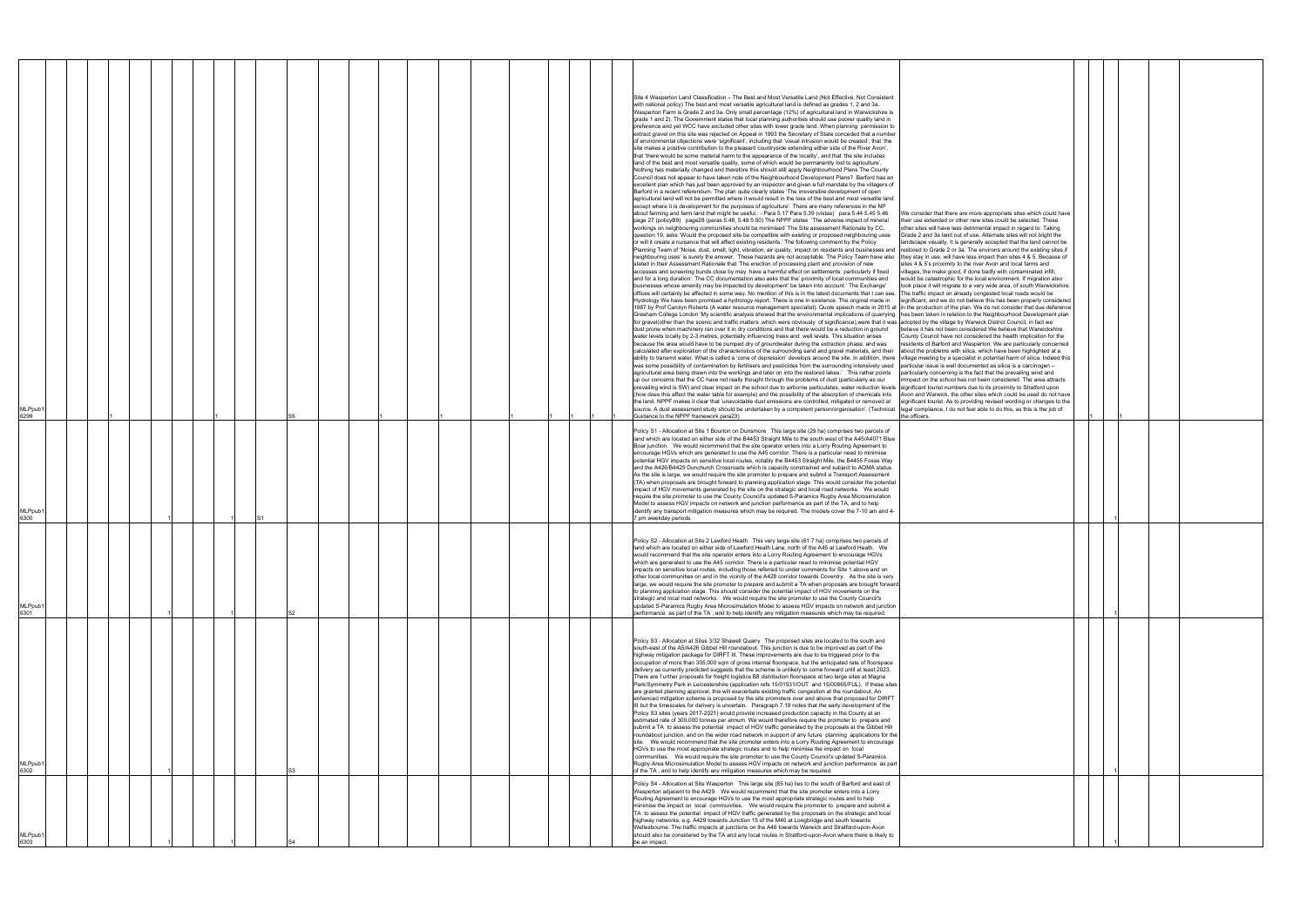| <b>MLPpub</b><br>6304<br>MLPpub1<br>6305 |  |  |              | DM5 |  |  |  |  |  | Policy S9 - Allocation at Site 9 Hams Lane, Lea Marston This large site (48 ha) to the west of Lea<br>Marston near Junction 9 of the M42 (Dunton Island) comprises two parcels of land. As the site is large,<br>we would require the site promoter to prepare and submit a TA when proposals are brought forward to<br>planning application stage. This should consider the potential impact of HGV movements on the strategic<br>and local road networks in the context of HS2 activity in the area. This will be extended beyond Phase 1<br>into Phase 2b which is expected to begin construction in 2023 based on current information. We would<br>require the site promoter to use the County Council's S-Paramics M42/Junction 9 Microsimulation Model<br>to assess HGV impacts on network and junction performance as part of the TA, and to help identify any<br>mitigation measures which may be required.<br>Policy DM5 - paragraph 9.76 Please note that the latest version of the Warwickshire Advisory Lorry<br>Route Map (2nd Edition) may be accessed at https://apps.warwickshire.gov.uk/api/documents/WCCC-<br>764-38                                                                                                                                                                                                                                                                                                                                                                                                                                                                                                                                                                                                                                                                                                                                                                                                                                                                                                                                                                                                                                                                                                                                                                                                                                                                                                                                                                                                                                                                                                                                                                                                                                                                                                                                                                                                                                                                                                                                                                                                                                                                                                                                                                                                                                                                                                                                                                                                                                                                                                                                                                                                                                                                                                                                                                                                                                                                                                                                                                                                                                                                                                                                        |                                                                                                                                              |  |  |  |
|------------------------------------------|--|--|--------------|-----|--|--|--|--|--|-------------------------------------------------------------------------------------------------------------------------------------------------------------------------------------------------------------------------------------------------------------------------------------------------------------------------------------------------------------------------------------------------------------------------------------------------------------------------------------------------------------------------------------------------------------------------------------------------------------------------------------------------------------------------------------------------------------------------------------------------------------------------------------------------------------------------------------------------------------------------------------------------------------------------------------------------------------------------------------------------------------------------------------------------------------------------------------------------------------------------------------------------------------------------------------------------------------------------------------------------------------------------------------------------------------------------------------------------------------------------------------------------------------------------------------------------------------------------------------------------------------------------------------------------------------------------------------------------------------------------------------------------------------------------------------------------------------------------------------------------------------------------------------------------------------------------------------------------------------------------------------------------------------------------------------------------------------------------------------------------------------------------------------------------------------------------------------------------------------------------------------------------------------------------------------------------------------------------------------------------------------------------------------------------------------------------------------------------------------------------------------------------------------------------------------------------------------------------------------------------------------------------------------------------------------------------------------------------------------------------------------------------------------------------------------------------------------------------------------------------------------------------------------------------------------------------------------------------------------------------------------------------------------------------------------------------------------------------------------------------------------------------------------------------------------------------------------------------------------------------------------------------------------------------------------------------------------------------------------------------------------------------------------------------------------------------------------------------------------------------------------------------------------------------------------------------------------------------------------------------------------------------------------------------------------------------------------------------------------------------------------------------------------------------------------------------------------------------------------------------------------------------------------------------------------------------------------------------------------------------------------------------------------------------------------------------------------------------------------------------------------------------------------------------------------------------------------------------------------------------------------------------------------------------------------------------------------------------------------------------------------------------------|----------------------------------------------------------------------------------------------------------------------------------------------|--|--|--|
|                                          |  |  |              |     |  |  |  |  |  |                                                                                                                                                                                                                                                                                                                                                                                                                                                                                                                                                                                                                                                                                                                                                                                                                                                                                                                                                                                                                                                                                                                                                                                                                                                                                                                                                                                                                                                                                                                                                                                                                                                                                                                                                                                                                                                                                                                                                                                                                                                                                                                                                                                                                                                                                                                                                                                                                                                                                                                                                                                                                                                                                                                                                                                                                                                                                                                                                                                                                                                                                                                                                                                                                                                                                                                                                                                                                                                                                                                                                                                                                                                                                                                                                                                                                                                                                                                                                                                                                                                                                                                                                                                                                                                                               |                                                                                                                                              |  |  |  |
|                                          |  |  |              |     |  |  |  |  |  | The Warwickshire County Council (WCC) Minerals Local Plan is NOT sound because; It has NOT been<br>positively prepared - site not fully assessed; It is NOT justified - due to a lack of evidence It is NOT<br>effective – as the plan is not deliverable, it is fundamentally flawed and note economically or ethically<br>viable and It is NOT consistent with national policy or regulations or duty to co-operate, and as such<br>makes it NOT legally compliant Agricultural land -- not effective and not positively prepared. The loss of<br>"the best and most versatile agricultural land" is not justified. There is a limited amount of this qualtiy of<br>land in Warwickshire and its' use is against national policy guidelines. Contrary to 1993 Court Decision -<br>no change to the land therefore this still stands. Inert waste – not positively prepared, not effective and<br>not justified. The facts contained in WCC's proposals do not contain accurate statistics or evidence that<br>there is enough enert waste available or that it is economically viable to source and purchase material. It<br>is also NOT possible to reinstate the land to its former state and therefore the plan is unsound. In<br>addition there is no evidence that the land can be restored close to original levels and the increased<br>flood risk is not justified. The inert waste could also expose future generations to dangerous chemicals<br>and there is no evidence presented to suggest that this can be mitigated against. Health - not justified,<br>not positively prepared or deliverable - no health and safety risk assessment has been undertaken. WCC<br>have not provided evidence that there is not a significant health risk to the community and have totally<br>ignored the fact that silica dust is detrimental to health. I like many in the community have a pre-existing<br>condition and there is research to state that exposure to silica dust is likely to further damage my health,<br>I am not alone. WCC should act ethically and responsibly and they have shown no evidence that they<br>have done so. We have a right to have our health and wellbeing protected. Traffic safety - not postively<br>prepared or justified. A429 is already congested and fast moving. WCC have not provided any<br>assessments regarding the impact of slow moving vehicles into fast moving traffic resulting in increased<br>hazards, danger and traffic scongestion to road networks Noise and dust - not positively prepared, not<br>justified, not effective. No evidence provided by WCC to justify exposure to people and animals to noise<br>and dust and they have not evidenced that this can be adequately mititgated against and the standoff<br>proposed is against other examples, working sites and guidelines. Buffer zones/Standoffs - not justified,<br>not positively prepared. inconsistent with other sites nationally and locally against guidelines The<br>standoffs are further from the road than people/residential homes and is not justified. Economic fragility -<br>not justified, not positively prepared. No evidence provided that the plan will not impact on; tourism<br>(visual appearance), disruption to local lifestyles, conservation areas, areas of historic interest and local<br>businesses/farmers. Hydrology - site already has a high water table and there is no evidence that WCC<br>can mitigate against flooding which will further make the land useless as the best and most versatile<br>agricultural land, and cause risk to property, listed buildings, historic sites. Biodiversity - WCC proposal is<br>not justified as it does not support a healthy and well-functioning ecosystem and will destroy natural                                                                                                                                                                                                                                                                                                                                                                                                                                                                        |                                                                                                                                              |  |  |  |
| <b>MLPpub</b><br>6306                    |  |  |              |     |  |  |  |  |  | habitats forever such as newts and bats. Other sites and innovative alternative materials - not positively<br>prepared.                                                                                                                                                                                                                                                                                                                                                                                                                                                                                                                                                                                                                                                                                                                                                                                                                                                                                                                                                                                                                                                                                                                                                                                                                                                                                                                                                                                                                                                                                                                                                                                                                                                                                                                                                                                                                                                                                                                                                                                                                                                                                                                                                                                                                                                                                                                                                                                                                                                                                                                                                                                                                                                                                                                                                                                                                                                                                                                                                                                                                                                                                                                                                                                                                                                                                                                                                                                                                                                                                                                                                                                                                                                                                                                                                                                                                                                                                                                                                                                                                                                                                                                                                       | I do not have the expertise to do this.                                                                                                      |  |  |  |
| <b>MLPpub</b><br>6307                    |  |  |              |     |  |  |  |  |  | r rins representation relates to rollowing part or the locals<br>plan: Site 7 Paragraph 7.29 - 7.31 Policy number: Policy S7 Policies map element: Figure 1.17 Lower<br>Farm Salford Priors I strongly object to the inclusion of Salford Priors Site 7 in the Warwickshire Mineral<br>Plan on the grounds. I am aware of and fully endorse the content of submissions made by the Parish<br>Council and Salford Priors Against Gravel Extraction (SPAGE) on behalf of the local community. I will<br>not therefore repeat all of these objections here but request that you add my voice to those issues and<br>objections at whatever forum they are presented. The issue of close proximity to the village and<br>residents is broadly covered in those documents. Since I live in what would be the epicentre of the<br>proposed quarry I will focus my objections here on the direct impact the proposal would have on myself<br>and my neighbours. My comments are relevant to issues of soundness and legality and to sustainability<br>being considered in this consultation. My representation and many of the issues I raised during the<br>previous consultation were not included in the summary of consultation document submitted to Cabinet<br>when they agreed to proceed to this stage. I therefore request that my previous submission be retrieved<br>and considered during this one. The map of site seven in the mineral plan documentation submitted to<br>that October Cabinet showed only one property at the centre of the proposed quarry area. Neither my<br>property or that of our adjacent elderly neighbour was shown nor was our existence mentioned. My other<br>neighbours at Salford Farm House run a bed and breakfast from their home and no explanation has<br>been given in the response to consultation on how this will not be effected. (Please not this is a<br>residential property independent of the surrounding farmland and would be quarry. Omitting our<br>existence gave a misleading impression of the serious impact on the local population. Our three<br>properties are two stories high and adjacent. Our properties would face out onto the quarry on all sides<br>and we would be in closest proximity to the quarry and associated works and transportation activity: The<br>Planning department have contradicted themselves regard stand off - in open forum we were told they<br>would be 100 meters from the centre of each of our properties, in the latest document it states that it<br>usually from the fade. Our gardens clearly extend beyond the facades of our properties. In my case this<br>means the edge of the quarry and presumably the bunds will virtually abut my garden fence. One part of<br>the façade of my property is separated from the road by a narrow single pathway which means that the<br>noise and activity of all of the plant and haulage trucks and congestion associated with the quarry and<br>restoration activity will be on the other side of my living room wall and my son's bedroom. Bunds will not<br>address the visual impact. They will add to the visual intrusion at ground level and will not obscure view<br>of the quarry at second floor level. When we look out of the window at ground level we will see bunds,<br>when we look out at second floor level we will see the quarry. The impact on the physical and mental<br>health of myself my wife and children and my neighbours as a result of noise and particulate dust is<br>outlined in the environmental impact report. My previous submission on these points has not been<br>acknowledged or satisfactorily addressed. Meanwhile my wife's health and wellbeing has already been<br>affected by the prospect of the sheer hell of living in the middle of a quarry. The proposal for a<br>campaign approach does not mitigate these and other considerations. Neither does the "noted"<br>comment in response to the fact that there would be no compensation. A Campaign approach would<br>only prologue the agony. It means that we would have this hanging over our heads. We will be<br>effectively trapped because our house will be rendered unsalable for an open ended period of time. |                                                                                                                                              |  |  |  |
| MLPpub<br>6308                           |  |  |              |     |  |  |  |  |  | The Council have not justified, have not positively prepared and cannot show that the the plan is<br>effective. It is also against national policy guidelines. They have not addressed the issues raised from<br>the previous consultation or presented any evidence. - It is not justified to use agricultural land "the<br>best and most versatile agricultural land" and the land should be protected for food for the future -<br>They (the Council) have not evidenced that they can provide safe and enough waste - They have not<br>taken into account or assessed the health, noise and dust issues. - They have not taken into account<br>the road safety concerns. - They have not protected the school, nursery, children or elderly - They<br>have not shown how they will protect protected species - They have not provided evidence there will<br>1 be no flooding as a result.                                                                                                                                                                                                                                                                                                                                                                                                                                                                                                                                                                                                                                                                                                                                                                                                                                                                                                                                                                                                                                                                                                                                                                                                                                                                                                                                                                                                                                                                                                                                                                                                                                                                                                                                                                                                                                                                                                                                                                                                                                                                                                                                                                                                                                                                                                                                                                                                                                                                                                                                                                                                                                                                                                                                                                                                                                                                                                                                                                                                                                                                                                                                                                                                                                                                                                                                                                                | I am 16 years old however I want to protect the future. Take it out of<br>the plan please to protect the land, animals, people and villages. |  |  |  |
| MLPpub<br>6309                           |  |  | 20 - 7.22 S4 |     |  |  |  |  |  | Destroys best and most useful farmland. Other sites available on poorer quality land. Permission already<br>rejected in 1993 on this objection, and nothing has materially changed. This land most unlikely to be<br>restored. Impact on Barford properties in line of prevailing wind. Visual impact, dust, dirt and noise.<br>Reduced sale-ability of properties. Increased risk of accidents due to slow moving lorries joining fast<br>moving traffic on A429. Plan is contrary to Barford Neighbourhood Development Plan, and other<br>guidelines for mineral evaluation. Reduction in ground water level and impact on local trees.                                                                                                                                                                                                                                                                                                                                                                                                                                                                                                                                                                                                                                                                                                                                                                                                                                                                                                                                                                                                                                                                                                                                                                                                                                                                                                                                                                                                                                                                                                                                                                                                                                                                                                                                                                                                                                                                                                                                                                                                                                                                                                                                                                                                                                                                                                                                                                                                                                                                                                                                                                                                                                                                                                                                                                                                                                                                                                                                                                                                                                                                                                                                                                                                                                                                                                                                                                                                                                                                                                                                                                                                                                     | Abandon plan to extract gravel on this site.                                                                                                 |  |  |  |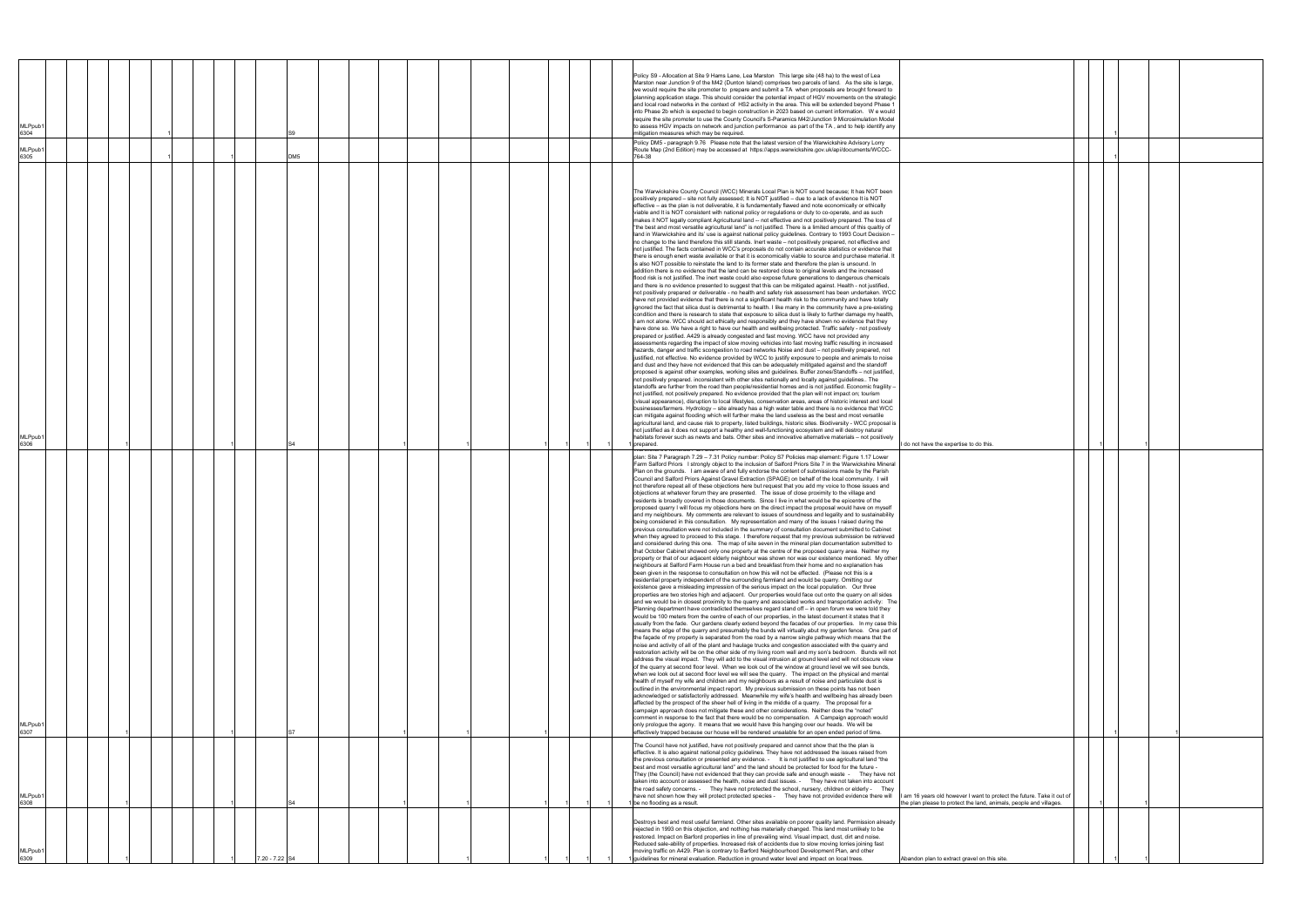| MLPpub<br>6313                                                                                                                                                                                                                                                                                                                                                                                                                                                                                                                                                                                                                                                                                                                                                                                                                                                                                                                                                                                                                        | MLPpub<br>6312                                                                                                                                                                                                                                                                                                                                                                                                                                                                                                                                                                                                                                                                                                                                                                                                                                                                                                                                                                                                                                                                                                                                                                                                                                                                                                                                                                                                                                                                                           | MLPpub1<br>6311                                                                                                                                                                                                                                                                                                                                                                                                                                                                                                                                                                                                                                                                                                                                                                                                                                                                                                                                                                                                                                                                                                                                                                                                                                                                                                                                                                                                                                                                                                                                                                                                                                                                                                                                                                                                                                                                                                                                                                                                                                                                                                                                                                                                                                                                                                                                                                                                                                                                                                                                                                                                                                                                                                                                                                                                                                                                                                                                                                                                                                                                                                                                                                                                                                                                                       | MLPpub1<br>6310                                                                                                                                                                                                                                                                                                                                                                                                                                                                                                                                                                                                                                                                                                                                                                                                                                                                                                                                                                                                                                                                                                                                                                                                                                                                                                                                                                                                                                                                                                                                                                                                                                                                                                                                                                                                                                                                                                                                                                                                                                                                                                                                                                                                                                                                                                                                                                                                                                                                                                                                                                                                                                                                                                                                                                                                                                                                                                                                                                                                                                                                                                                                                                                                                                                                                                                                                                                                                                                                                                                                                                                                                                  |
|---------------------------------------------------------------------------------------------------------------------------------------------------------------------------------------------------------------------------------------------------------------------------------------------------------------------------------------------------------------------------------------------------------------------------------------------------------------------------------------------------------------------------------------------------------------------------------------------------------------------------------------------------------------------------------------------------------------------------------------------------------------------------------------------------------------------------------------------------------------------------------------------------------------------------------------------------------------------------------------------------------------------------------------|----------------------------------------------------------------------------------------------------------------------------------------------------------------------------------------------------------------------------------------------------------------------------------------------------------------------------------------------------------------------------------------------------------------------------------------------------------------------------------------------------------------------------------------------------------------------------------------------------------------------------------------------------------------------------------------------------------------------------------------------------------------------------------------------------------------------------------------------------------------------------------------------------------------------------------------------------------------------------------------------------------------------------------------------------------------------------------------------------------------------------------------------------------------------------------------------------------------------------------------------------------------------------------------------------------------------------------------------------------------------------------------------------------------------------------------------------------------------------------------------------------|-------------------------------------------------------------------------------------------------------------------------------------------------------------------------------------------------------------------------------------------------------------------------------------------------------------------------------------------------------------------------------------------------------------------------------------------------------------------------------------------------------------------------------------------------------------------------------------------------------------------------------------------------------------------------------------------------------------------------------------------------------------------------------------------------------------------------------------------------------------------------------------------------------------------------------------------------------------------------------------------------------------------------------------------------------------------------------------------------------------------------------------------------------------------------------------------------------------------------------------------------------------------------------------------------------------------------------------------------------------------------------------------------------------------------------------------------------------------------------------------------------------------------------------------------------------------------------------------------------------------------------------------------------------------------------------------------------------------------------------------------------------------------------------------------------------------------------------------------------------------------------------------------------------------------------------------------------------------------------------------------------------------------------------------------------------------------------------------------------------------------------------------------------------------------------------------------------------------------------------------------------------------------------------------------------------------------------------------------------------------------------------------------------------------------------------------------------------------------------------------------------------------------------------------------------------------------------------------------------------------------------------------------------------------------------------------------------------------------------------------------------------------------------------------------------------------------------------------------------------------------------------------------------------------------------------------------------------------------------------------------------------------------------------------------------------------------------------------------------------------------------------------------------------------------------------------------------------------------------------------------------------------------------------------------------|--------------------------------------------------------------------------------------------------------------------------------------------------------------------------------------------------------------------------------------------------------------------------------------------------------------------------------------------------------------------------------------------------------------------------------------------------------------------------------------------------------------------------------------------------------------------------------------------------------------------------------------------------------------------------------------------------------------------------------------------------------------------------------------------------------------------------------------------------------------------------------------------------------------------------------------------------------------------------------------------------------------------------------------------------------------------------------------------------------------------------------------------------------------------------------------------------------------------------------------------------------------------------------------------------------------------------------------------------------------------------------------------------------------------------------------------------------------------------------------------------------------------------------------------------------------------------------------------------------------------------------------------------------------------------------------------------------------------------------------------------------------------------------------------------------------------------------------------------------------------------------------------------------------------------------------------------------------------------------------------------------------------------------------------------------------------------------------------------------------------------------------------------------------------------------------------------------------------------------------------------------------------------------------------------------------------------------------------------------------------------------------------------------------------------------------------------------------------------------------------------------------------------------------------------------------------------------------------------------------------------------------------------------------------------------------------------------------------------------------------------------------------------------------------------------------------------------------------------------------------------------------------------------------------------------------------------------------------------------------------------------------------------------------------------------------------------------------------------------------------------------------------------------------------------------------------------------------------------------------------------------------------------------------------------------------------------------------------------------------------------------------------------------------------------------------------------------------------------------------------------------------------------------------------------------------------------------------------------------------------------------------------------|
|                                                                                                                                                                                                                                                                                                                                                                                                                                                                                                                                                                                                                                                                                                                                                                                                                                                                                                                                                                                                                                       |                                                                                                                                                                                                                                                                                                                                                                                                                                                                                                                                                                                                                                                                                                                                                                                                                                                                                                                                                                                                                                                                                                                                                                                                                                                                                                                                                                                                                                                                                                          |                                                                                                                                                                                                                                                                                                                                                                                                                                                                                                                                                                                                                                                                                                                                                                                                                                                                                                                                                                                                                                                                                                                                                                                                                                                                                                                                                                                                                                                                                                                                                                                                                                                                                                                                                                                                                                                                                                                                                                                                                                                                                                                                                                                                                                                                                                                                                                                                                                                                                                                                                                                                                                                                                                                                                                                                                                                                                                                                                                                                                                                                                                                                                                                                                                                                                                       |                                                                                                                                                                                                                                                                                                                                                                                                                                                                                                                                                                                                                                                                                                                                                                                                                                                                                                                                                                                                                                                                                                                                                                                                                                                                                                                                                                                                                                                                                                                                                                                                                                                                                                                                                                                                                                                                                                                                                                                                                                                                                                                                                                                                                                                                                                                                                                                                                                                                                                                                                                                                                                                                                                                                                                                                                                                                                                                                                                                                                                                                                                                                                                                                                                                                                                                                                                                                                                                                                                                                                                                                                                                  |
|                                                                                                                                                                                                                                                                                                                                                                                                                                                                                                                                                                                                                                                                                                                                                                                                                                                                                                                                                                                                                                       |                                                                                                                                                                                                                                                                                                                                                                                                                                                                                                                                                                                                                                                                                                                                                                                                                                                                                                                                                                                                                                                                                                                                                                                                                                                                                                                                                                                                                                                                                                          |                                                                                                                                                                                                                                                                                                                                                                                                                                                                                                                                                                                                                                                                                                                                                                                                                                                                                                                                                                                                                                                                                                                                                                                                                                                                                                                                                                                                                                                                                                                                                                                                                                                                                                                                                                                                                                                                                                                                                                                                                                                                                                                                                                                                                                                                                                                                                                                                                                                                                                                                                                                                                                                                                                                                                                                                                                                                                                                                                                                                                                                                                                                                                                                                                                                                                                       |                                                                                                                                                                                                                                                                                                                                                                                                                                                                                                                                                                                                                                                                                                                                                                                                                                                                                                                                                                                                                                                                                                                                                                                                                                                                                                                                                                                                                                                                                                                                                                                                                                                                                                                                                                                                                                                                                                                                                                                                                                                                                                                                                                                                                                                                                                                                                                                                                                                                                                                                                                                                                                                                                                                                                                                                                                                                                                                                                                                                                                                                                                                                                                                                                                                                                                                                                                                                                                                                                                                                                                                                                                                  |
|                                                                                                                                                                                                                                                                                                                                                                                                                                                                                                                                                                                                                                                                                                                                                                                                                                                                                                                                                                                                                                       |                                                                                                                                                                                                                                                                                                                                                                                                                                                                                                                                                                                                                                                                                                                                                                                                                                                                                                                                                                                                                                                                                                                                                                                                                                                                                                                                                                                                                                                                                                          |                                                                                                                                                                                                                                                                                                                                                                                                                                                                                                                                                                                                                                                                                                                                                                                                                                                                                                                                                                                                                                                                                                                                                                                                                                                                                                                                                                                                                                                                                                                                                                                                                                                                                                                                                                                                                                                                                                                                                                                                                                                                                                                                                                                                                                                                                                                                                                                                                                                                                                                                                                                                                                                                                                                                                                                                                                                                                                                                                                                                                                                                                                                                                                                                                                                                                                       |                                                                                                                                                                                                                                                                                                                                                                                                                                                                                                                                                                                                                                                                                                                                                                                                                                                                                                                                                                                                                                                                                                                                                                                                                                                                                                                                                                                                                                                                                                                                                                                                                                                                                                                                                                                                                                                                                                                                                                                                                                                                                                                                                                                                                                                                                                                                                                                                                                                                                                                                                                                                                                                                                                                                                                                                                                                                                                                                                                                                                                                                                                                                                                                                                                                                                                                                                                                                                                                                                                                                                                                                                                                  |
|                                                                                                                                                                                                                                                                                                                                                                                                                                                                                                                                                                                                                                                                                                                                                                                                                                                                                                                                                                                                                                       |                                                                                                                                                                                                                                                                                                                                                                                                                                                                                                                                                                                                                                                                                                                                                                                                                                                                                                                                                                                                                                                                                                                                                                                                                                                                                                                                                                                                                                                                                                          |                                                                                                                                                                                                                                                                                                                                                                                                                                                                                                                                                                                                                                                                                                                                                                                                                                                                                                                                                                                                                                                                                                                                                                                                                                                                                                                                                                                                                                                                                                                                                                                                                                                                                                                                                                                                                                                                                                                                                                                                                                                                                                                                                                                                                                                                                                                                                                                                                                                                                                                                                                                                                                                                                                                                                                                                                                                                                                                                                                                                                                                                                                                                                                                                                                                                                                       |                                                                                                                                                                                                                                                                                                                                                                                                                                                                                                                                                                                                                                                                                                                                                                                                                                                                                                                                                                                                                                                                                                                                                                                                                                                                                                                                                                                                                                                                                                                                                                                                                                                                                                                                                                                                                                                                                                                                                                                                                                                                                                                                                                                                                                                                                                                                                                                                                                                                                                                                                                                                                                                                                                                                                                                                                                                                                                                                                                                                                                                                                                                                                                                                                                                                                                                                                                                                                                                                                                                                                                                                                                                  |
|                                                                                                                                                                                                                                                                                                                                                                                                                                                                                                                                                                                                                                                                                                                                                                                                                                                                                                                                                                                                                                       |                                                                                                                                                                                                                                                                                                                                                                                                                                                                                                                                                                                                                                                                                                                                                                                                                                                                                                                                                                                                                                                                                                                                                                                                                                                                                                                                                                                                                                                                                                          |                                                                                                                                                                                                                                                                                                                                                                                                                                                                                                                                                                                                                                                                                                                                                                                                                                                                                                                                                                                                                                                                                                                                                                                                                                                                                                                                                                                                                                                                                                                                                                                                                                                                                                                                                                                                                                                                                                                                                                                                                                                                                                                                                                                                                                                                                                                                                                                                                                                                                                                                                                                                                                                                                                                                                                                                                                                                                                                                                                                                                                                                                                                                                                                                                                                                                                       |                                                                                                                                                                                                                                                                                                                                                                                                                                                                                                                                                                                                                                                                                                                                                                                                                                                                                                                                                                                                                                                                                                                                                                                                                                                                                                                                                                                                                                                                                                                                                                                                                                                                                                                                                                                                                                                                                                                                                                                                                                                                                                                                                                                                                                                                                                                                                                                                                                                                                                                                                                                                                                                                                                                                                                                                                                                                                                                                                                                                                                                                                                                                                                                                                                                                                                                                                                                                                                                                                                                                                                                                                                                  |
|                                                                                                                                                                                                                                                                                                                                                                                                                                                                                                                                                                                                                                                                                                                                                                                                                                                                                                                                                                                                                                       |                                                                                                                                                                                                                                                                                                                                                                                                                                                                                                                                                                                                                                                                                                                                                                                                                                                                                                                                                                                                                                                                                                                                                                                                                                                                                                                                                                                                                                                                                                          |                                                                                                                                                                                                                                                                                                                                                                                                                                                                                                                                                                                                                                                                                                                                                                                                                                                                                                                                                                                                                                                                                                                                                                                                                                                                                                                                                                                                                                                                                                                                                                                                                                                                                                                                                                                                                                                                                                                                                                                                                                                                                                                                                                                                                                                                                                                                                                                                                                                                                                                                                                                                                                                                                                                                                                                                                                                                                                                                                                                                                                                                                                                                                                                                                                                                                                       |                                                                                                                                                                                                                                                                                                                                                                                                                                                                                                                                                                                                                                                                                                                                                                                                                                                                                                                                                                                                                                                                                                                                                                                                                                                                                                                                                                                                                                                                                                                                                                                                                                                                                                                                                                                                                                                                                                                                                                                                                                                                                                                                                                                                                                                                                                                                                                                                                                                                                                                                                                                                                                                                                                                                                                                                                                                                                                                                                                                                                                                                                                                                                                                                                                                                                                                                                                                                                                                                                                                                                                                                                                                  |
|                                                                                                                                                                                                                                                                                                                                                                                                                                                                                                                                                                                                                                                                                                                                                                                                                                                                                                                                                                                                                                       |                                                                                                                                                                                                                                                                                                                                                                                                                                                                                                                                                                                                                                                                                                                                                                                                                                                                                                                                                                                                                                                                                                                                                                                                                                                                                                                                                                                                                                                                                                          |                                                                                                                                                                                                                                                                                                                                                                                                                                                                                                                                                                                                                                                                                                                                                                                                                                                                                                                                                                                                                                                                                                                                                                                                                                                                                                                                                                                                                                                                                                                                                                                                                                                                                                                                                                                                                                                                                                                                                                                                                                                                                                                                                                                                                                                                                                                                                                                                                                                                                                                                                                                                                                                                                                                                                                                                                                                                                                                                                                                                                                                                                                                                                                                                                                                                                                       |                                                                                                                                                                                                                                                                                                                                                                                                                                                                                                                                                                                                                                                                                                                                                                                                                                                                                                                                                                                                                                                                                                                                                                                                                                                                                                                                                                                                                                                                                                                                                                                                                                                                                                                                                                                                                                                                                                                                                                                                                                                                                                                                                                                                                                                                                                                                                                                                                                                                                                                                                                                                                                                                                                                                                                                                                                                                                                                                                                                                                                                                                                                                                                                                                                                                                                                                                                                                                                                                                                                                                                                                                                                  |
|                                                                                                                                                                                                                                                                                                                                                                                                                                                                                                                                                                                                                                                                                                                                                                                                                                                                                                                                                                                                                                       |                                                                                                                                                                                                                                                                                                                                                                                                                                                                                                                                                                                                                                                                                                                                                                                                                                                                                                                                                                                                                                                                                                                                                                                                                                                                                                                                                                                                                                                                                                          |                                                                                                                                                                                                                                                                                                                                                                                                                                                                                                                                                                                                                                                                                                                                                                                                                                                                                                                                                                                                                                                                                                                                                                                                                                                                                                                                                                                                                                                                                                                                                                                                                                                                                                                                                                                                                                                                                                                                                                                                                                                                                                                                                                                                                                                                                                                                                                                                                                                                                                                                                                                                                                                                                                                                                                                                                                                                                                                                                                                                                                                                                                                                                                                                                                                                                                       |                                                                                                                                                                                                                                                                                                                                                                                                                                                                                                                                                                                                                                                                                                                                                                                                                                                                                                                                                                                                                                                                                                                                                                                                                                                                                                                                                                                                                                                                                                                                                                                                                                                                                                                                                                                                                                                                                                                                                                                                                                                                                                                                                                                                                                                                                                                                                                                                                                                                                                                                                                                                                                                                                                                                                                                                                                                                                                                                                                                                                                                                                                                                                                                                                                                                                                                                                                                                                                                                                                                                                                                                                                                  |
| .23 - 7.25                                                                                                                                                                                                                                                                                                                                                                                                                                                                                                                                                                                                                                                                                                                                                                                                                                                                                                                                                                                                                            | 7.20 - 7.22 S4                                                                                                                                                                                                                                                                                                                                                                                                                                                                                                                                                                                                                                                                                                                                                                                                                                                                                                                                                                                                                                                                                                                                                                                                                                                                                                                                                                                                                                                                                           | $.20 - 7.22$ S4                                                                                                                                                                                                                                                                                                                                                                                                                                                                                                                                                                                                                                                                                                                                                                                                                                                                                                                                                                                                                                                                                                                                                                                                                                                                                                                                                                                                                                                                                                                                                                                                                                                                                                                                                                                                                                                                                                                                                                                                                                                                                                                                                                                                                                                                                                                                                                                                                                                                                                                                                                                                                                                                                                                                                                                                                                                                                                                                                                                                                                                                                                                                                                                                                                                                                       | 7.20 - 7.22 S4                                                                                                                                                                                                                                                                                                                                                                                                                                                                                                                                                                                                                                                                                                                                                                                                                                                                                                                                                                                                                                                                                                                                                                                                                                                                                                                                                                                                                                                                                                                                                                                                                                                                                                                                                                                                                                                                                                                                                                                                                                                                                                                                                                                                                                                                                                                                                                                                                                                                                                                                                                                                                                                                                                                                                                                                                                                                                                                                                                                                                                                                                                                                                                                                                                                                                                                                                                                                                                                                                                                                                                                                                                   |
|                                                                                                                                                                                                                                                                                                                                                                                                                                                                                                                                                                                                                                                                                                                                                                                                                                                                                                                                                                                                                                       |                                                                                                                                                                                                                                                                                                                                                                                                                                                                                                                                                                                                                                                                                                                                                                                                                                                                                                                                                                                                                                                                                                                                                                                                                                                                                                                                                                                                                                                                                                          |                                                                                                                                                                                                                                                                                                                                                                                                                                                                                                                                                                                                                                                                                                                                                                                                                                                                                                                                                                                                                                                                                                                                                                                                                                                                                                                                                                                                                                                                                                                                                                                                                                                                                                                                                                                                                                                                                                                                                                                                                                                                                                                                                                                                                                                                                                                                                                                                                                                                                                                                                                                                                                                                                                                                                                                                                                                                                                                                                                                                                                                                                                                                                                                                                                                                                                       |                                                                                                                                                                                                                                                                                                                                                                                                                                                                                                                                                                                                                                                                                                                                                                                                                                                                                                                                                                                                                                                                                                                                                                                                                                                                                                                                                                                                                                                                                                                                                                                                                                                                                                                                                                                                                                                                                                                                                                                                                                                                                                                                                                                                                                                                                                                                                                                                                                                                                                                                                                                                                                                                                                                                                                                                                                                                                                                                                                                                                                                                                                                                                                                                                                                                                                                                                                                                                                                                                                                                                                                                                                                  |
|                                                                                                                                                                                                                                                                                                                                                                                                                                                                                                                                                                                                                                                                                                                                                                                                                                                                                                                                                                                                                                       |                                                                                                                                                                                                                                                                                                                                                                                                                                                                                                                                                                                                                                                                                                                                                                                                                                                                                                                                                                                                                                                                                                                                                                                                                                                                                                                                                                                                                                                                                                          |                                                                                                                                                                                                                                                                                                                                                                                                                                                                                                                                                                                                                                                                                                                                                                                                                                                                                                                                                                                                                                                                                                                                                                                                                                                                                                                                                                                                                                                                                                                                                                                                                                                                                                                                                                                                                                                                                                                                                                                                                                                                                                                                                                                                                                                                                                                                                                                                                                                                                                                                                                                                                                                                                                                                                                                                                                                                                                                                                                                                                                                                                                                                                                                                                                                                                                       |                                                                                                                                                                                                                                                                                                                                                                                                                                                                                                                                                                                                                                                                                                                                                                                                                                                                                                                                                                                                                                                                                                                                                                                                                                                                                                                                                                                                                                                                                                                                                                                                                                                                                                                                                                                                                                                                                                                                                                                                                                                                                                                                                                                                                                                                                                                                                                                                                                                                                                                                                                                                                                                                                                                                                                                                                                                                                                                                                                                                                                                                                                                                                                                                                                                                                                                                                                                                                                                                                                                                                                                                                                                  |
|                                                                                                                                                                                                                                                                                                                                                                                                                                                                                                                                                                                                                                                                                                                                                                                                                                                                                                                                                                                                                                       |                                                                                                                                                                                                                                                                                                                                                                                                                                                                                                                                                                                                                                                                                                                                                                                                                                                                                                                                                                                                                                                                                                                                                                                                                                                                                                                                                                                                                                                                                                          |                                                                                                                                                                                                                                                                                                                                                                                                                                                                                                                                                                                                                                                                                                                                                                                                                                                                                                                                                                                                                                                                                                                                                                                                                                                                                                                                                                                                                                                                                                                                                                                                                                                                                                                                                                                                                                                                                                                                                                                                                                                                                                                                                                                                                                                                                                                                                                                                                                                                                                                                                                                                                                                                                                                                                                                                                                                                                                                                                                                                                                                                                                                                                                                                                                                                                                       |                                                                                                                                                                                                                                                                                                                                                                                                                                                                                                                                                                                                                                                                                                                                                                                                                                                                                                                                                                                                                                                                                                                                                                                                                                                                                                                                                                                                                                                                                                                                                                                                                                                                                                                                                                                                                                                                                                                                                                                                                                                                                                                                                                                                                                                                                                                                                                                                                                                                                                                                                                                                                                                                                                                                                                                                                                                                                                                                                                                                                                                                                                                                                                                                                                                                                                                                                                                                                                                                                                                                                                                                                                                  |
|                                                                                                                                                                                                                                                                                                                                                                                                                                                                                                                                                                                                                                                                                                                                                                                                                                                                                                                                                                                                                                       |                                                                                                                                                                                                                                                                                                                                                                                                                                                                                                                                                                                                                                                                                                                                                                                                                                                                                                                                                                                                                                                                                                                                                                                                                                                                                                                                                                                                                                                                                                          |                                                                                                                                                                                                                                                                                                                                                                                                                                                                                                                                                                                                                                                                                                                                                                                                                                                                                                                                                                                                                                                                                                                                                                                                                                                                                                                                                                                                                                                                                                                                                                                                                                                                                                                                                                                                                                                                                                                                                                                                                                                                                                                                                                                                                                                                                                                                                                                                                                                                                                                                                                                                                                                                                                                                                                                                                                                                                                                                                                                                                                                                                                                                                                                                                                                                                                       |                                                                                                                                                                                                                                                                                                                                                                                                                                                                                                                                                                                                                                                                                                                                                                                                                                                                                                                                                                                                                                                                                                                                                                                                                                                                                                                                                                                                                                                                                                                                                                                                                                                                                                                                                                                                                                                                                                                                                                                                                                                                                                                                                                                                                                                                                                                                                                                                                                                                                                                                                                                                                                                                                                                                                                                                                                                                                                                                                                                                                                                                                                                                                                                                                                                                                                                                                                                                                                                                                                                                                                                                                                                  |
|                                                                                                                                                                                                                                                                                                                                                                                                                                                                                                                                                                                                                                                                                                                                                                                                                                                                                                                                                                                                                                       |                                                                                                                                                                                                                                                                                                                                                                                                                                                                                                                                                                                                                                                                                                                                                                                                                                                                                                                                                                                                                                                                                                                                                                                                                                                                                                                                                                                                                                                                                                          |                                                                                                                                                                                                                                                                                                                                                                                                                                                                                                                                                                                                                                                                                                                                                                                                                                                                                                                                                                                                                                                                                                                                                                                                                                                                                                                                                                                                                                                                                                                                                                                                                                                                                                                                                                                                                                                                                                                                                                                                                                                                                                                                                                                                                                                                                                                                                                                                                                                                                                                                                                                                                                                                                                                                                                                                                                                                                                                                                                                                                                                                                                                                                                                                                                                                                                       |                                                                                                                                                                                                                                                                                                                                                                                                                                                                                                                                                                                                                                                                                                                                                                                                                                                                                                                                                                                                                                                                                                                                                                                                                                                                                                                                                                                                                                                                                                                                                                                                                                                                                                                                                                                                                                                                                                                                                                                                                                                                                                                                                                                                                                                                                                                                                                                                                                                                                                                                                                                                                                                                                                                                                                                                                                                                                                                                                                                                                                                                                                                                                                                                                                                                                                                                                                                                                                                                                                                                                                                                                                                  |
|                                                                                                                                                                                                                                                                                                                                                                                                                                                                                                                                                                                                                                                                                                                                                                                                                                                                                                                                                                                                                                       |                                                                                                                                                                                                                                                                                                                                                                                                                                                                                                                                                                                                                                                                                                                                                                                                                                                                                                                                                                                                                                                                                                                                                                                                                                                                                                                                                                                                                                                                                                          |                                                                                                                                                                                                                                                                                                                                                                                                                                                                                                                                                                                                                                                                                                                                                                                                                                                                                                                                                                                                                                                                                                                                                                                                                                                                                                                                                                                                                                                                                                                                                                                                                                                                                                                                                                                                                                                                                                                                                                                                                                                                                                                                                                                                                                                                                                                                                                                                                                                                                                                                                                                                                                                                                                                                                                                                                                                                                                                                                                                                                                                                                                                                                                                                                                                                                                       |                                                                                                                                                                                                                                                                                                                                                                                                                                                                                                                                                                                                                                                                                                                                                                                                                                                                                                                                                                                                                                                                                                                                                                                                                                                                                                                                                                                                                                                                                                                                                                                                                                                                                                                                                                                                                                                                                                                                                                                                                                                                                                                                                                                                                                                                                                                                                                                                                                                                                                                                                                                                                                                                                                                                                                                                                                                                                                                                                                                                                                                                                                                                                                                                                                                                                                                                                                                                                                                                                                                                                                                                                                                  |
|                                                                                                                                                                                                                                                                                                                                                                                                                                                                                                                                                                                                                                                                                                                                                                                                                                                                                                                                                                                                                                       |                                                                                                                                                                                                                                                                                                                                                                                                                                                                                                                                                                                                                                                                                                                                                                                                                                                                                                                                                                                                                                                                                                                                                                                                                                                                                                                                                                                                                                                                                                          |                                                                                                                                                                                                                                                                                                                                                                                                                                                                                                                                                                                                                                                                                                                                                                                                                                                                                                                                                                                                                                                                                                                                                                                                                                                                                                                                                                                                                                                                                                                                                                                                                                                                                                                                                                                                                                                                                                                                                                                                                                                                                                                                                                                                                                                                                                                                                                                                                                                                                                                                                                                                                                                                                                                                                                                                                                                                                                                                                                                                                                                                                                                                                                                                                                                                                                       |                                                                                                                                                                                                                                                                                                                                                                                                                                                                                                                                                                                                                                                                                                                                                                                                                                                                                                                                                                                                                                                                                                                                                                                                                                                                                                                                                                                                                                                                                                                                                                                                                                                                                                                                                                                                                                                                                                                                                                                                                                                                                                                                                                                                                                                                                                                                                                                                                                                                                                                                                                                                                                                                                                                                                                                                                                                                                                                                                                                                                                                                                                                                                                                                                                                                                                                                                                                                                                                                                                                                                                                                                                                  |
|                                                                                                                                                                                                                                                                                                                                                                                                                                                                                                                                                                                                                                                                                                                                                                                                                                                                                                                                                                                                                                       |                                                                                                                                                                                                                                                                                                                                                                                                                                                                                                                                                                                                                                                                                                                                                                                                                                                                                                                                                                                                                                                                                                                                                                                                                                                                                                                                                                                                                                                                                                          |                                                                                                                                                                                                                                                                                                                                                                                                                                                                                                                                                                                                                                                                                                                                                                                                                                                                                                                                                                                                                                                                                                                                                                                                                                                                                                                                                                                                                                                                                                                                                                                                                                                                                                                                                                                                                                                                                                                                                                                                                                                                                                                                                                                                                                                                                                                                                                                                                                                                                                                                                                                                                                                                                                                                                                                                                                                                                                                                                                                                                                                                                                                                                                                                                                                                                                       |                                                                                                                                                                                                                                                                                                                                                                                                                                                                                                                                                                                                                                                                                                                                                                                                                                                                                                                                                                                                                                                                                                                                                                                                                                                                                                                                                                                                                                                                                                                                                                                                                                                                                                                                                                                                                                                                                                                                                                                                                                                                                                                                                                                                                                                                                                                                                                                                                                                                                                                                                                                                                                                                                                                                                                                                                                                                                                                                                                                                                                                                                                                                                                                                                                                                                                                                                                                                                                                                                                                                                                                                                                                  |
|                                                                                                                                                                                                                                                                                                                                                                                                                                                                                                                                                                                                                                                                                                                                                                                                                                                                                                                                                                                                                                       |                                                                                                                                                                                                                                                                                                                                                                                                                                                                                                                                                                                                                                                                                                                                                                                                                                                                                                                                                                                                                                                                                                                                                                                                                                                                                                                                                                                                                                                                                                          |                                                                                                                                                                                                                                                                                                                                                                                                                                                                                                                                                                                                                                                                                                                                                                                                                                                                                                                                                                                                                                                                                                                                                                                                                                                                                                                                                                                                                                                                                                                                                                                                                                                                                                                                                                                                                                                                                                                                                                                                                                                                                                                                                                                                                                                                                                                                                                                                                                                                                                                                                                                                                                                                                                                                                                                                                                                                                                                                                                                                                                                                                                                                                                                                                                                                                                       |                                                                                                                                                                                                                                                                                                                                                                                                                                                                                                                                                                                                                                                                                                                                                                                                                                                                                                                                                                                                                                                                                                                                                                                                                                                                                                                                                                                                                                                                                                                                                                                                                                                                                                                                                                                                                                                                                                                                                                                                                                                                                                                                                                                                                                                                                                                                                                                                                                                                                                                                                                                                                                                                                                                                                                                                                                                                                                                                                                                                                                                                                                                                                                                                                                                                                                                                                                                                                                                                                                                                                                                                                                                  |
|                                                                                                                                                                                                                                                                                                                                                                                                                                                                                                                                                                                                                                                                                                                                                                                                                                                                                                                                                                                                                                       |                                                                                                                                                                                                                                                                                                                                                                                                                                                                                                                                                                                                                                                                                                                                                                                                                                                                                                                                                                                                                                                                                                                                                                                                                                                                                                                                                                                                                                                                                                          |                                                                                                                                                                                                                                                                                                                                                                                                                                                                                                                                                                                                                                                                                                                                                                                                                                                                                                                                                                                                                                                                                                                                                                                                                                                                                                                                                                                                                                                                                                                                                                                                                                                                                                                                                                                                                                                                                                                                                                                                                                                                                                                                                                                                                                                                                                                                                                                                                                                                                                                                                                                                                                                                                                                                                                                                                                                                                                                                                                                                                                                                                                                                                                                                                                                                                                       |                                                                                                                                                                                                                                                                                                                                                                                                                                                                                                                                                                                                                                                                                                                                                                                                                                                                                                                                                                                                                                                                                                                                                                                                                                                                                                                                                                                                                                                                                                                                                                                                                                                                                                                                                                                                                                                                                                                                                                                                                                                                                                                                                                                                                                                                                                                                                                                                                                                                                                                                                                                                                                                                                                                                                                                                                                                                                                                                                                                                                                                                                                                                                                                                                                                                                                                                                                                                                                                                                                                                                                                                                                                  |
|                                                                                                                                                                                                                                                                                                                                                                                                                                                                                                                                                                                                                                                                                                                                                                                                                                                                                                                                                                                                                                       |                                                                                                                                                                                                                                                                                                                                                                                                                                                                                                                                                                                                                                                                                                                                                                                                                                                                                                                                                                                                                                                                                                                                                                                                                                                                                                                                                                                                                                                                                                          |                                                                                                                                                                                                                                                                                                                                                                                                                                                                                                                                                                                                                                                                                                                                                                                                                                                                                                                                                                                                                                                                                                                                                                                                                                                                                                                                                                                                                                                                                                                                                                                                                                                                                                                                                                                                                                                                                                                                                                                                                                                                                                                                                                                                                                                                                                                                                                                                                                                                                                                                                                                                                                                                                                                                                                                                                                                                                                                                                                                                                                                                                                                                                                                                                                                                                                       |                                                                                                                                                                                                                                                                                                                                                                                                                                                                                                                                                                                                                                                                                                                                                                                                                                                                                                                                                                                                                                                                                                                                                                                                                                                                                                                                                                                                                                                                                                                                                                                                                                                                                                                                                                                                                                                                                                                                                                                                                                                                                                                                                                                                                                                                                                                                                                                                                                                                                                                                                                                                                                                                                                                                                                                                                                                                                                                                                                                                                                                                                                                                                                                                                                                                                                                                                                                                                                                                                                                                                                                                                                                  |
|                                                                                                                                                                                                                                                                                                                                                                                                                                                                                                                                                                                                                                                                                                                                                                                                                                                                                                                                                                                                                                       |                                                                                                                                                                                                                                                                                                                                                                                                                                                                                                                                                                                                                                                                                                                                                                                                                                                                                                                                                                                                                                                                                                                                                                                                                                                                                                                                                                                                                                                                                                          |                                                                                                                                                                                                                                                                                                                                                                                                                                                                                                                                                                                                                                                                                                                                                                                                                                                                                                                                                                                                                                                                                                                                                                                                                                                                                                                                                                                                                                                                                                                                                                                                                                                                                                                                                                                                                                                                                                                                                                                                                                                                                                                                                                                                                                                                                                                                                                                                                                                                                                                                                                                                                                                                                                                                                                                                                                                                                                                                                                                                                                                                                                                                                                                                                                                                                                       |                                                                                                                                                                                                                                                                                                                                                                                                                                                                                                                                                                                                                                                                                                                                                                                                                                                                                                                                                                                                                                                                                                                                                                                                                                                                                                                                                                                                                                                                                                                                                                                                                                                                                                                                                                                                                                                                                                                                                                                                                                                                                                                                                                                                                                                                                                                                                                                                                                                                                                                                                                                                                                                                                                                                                                                                                                                                                                                                                                                                                                                                                                                                                                                                                                                                                                                                                                                                                                                                                                                                                                                                                                                  |
| Landscape Not justified as this is a very viable site. Visual Appearance This site does not fit into the<br>National Policy and therefore is not justified. Listed Building Site 5 Glebe Farm does not comply with<br>National Policy and legislation so is it legal? Site Area and Extraction Volume Not justified as mis-leading<br>as to how much gravel is being extracted from this site. Permineter extended round the house, as such a<br>small farm would destroy unnecessarily. Inconvenience This site is in very close proximity to residents<br>who will have their properties de-valued as well as having to suffer noise, dust and disturbance. Not<br>justified as not consistent with National Policy. Land Restoration Land will never be restored to its former<br>state. Field levels much lower and drainage problems. So not effective correct use of agricultural land.<br>Land Classification Best and versatile productive land for proposed land use is not effective or<br>consistent with National Policy. | Land Classification How can it be justified that the land will be restored to its original state. Once sand<br>and gravel is extracted the land is less productive as proved by land originally quarried at Wasperton.<br>Top grade land - not consistent with National Policy. Loss of good agricultural land and a farming<br>business. Hydrology Report Not justified in stating that water table will not be altered. Previous site in<br>Wasperton, pond disappeared and a lake built to take up excess water. Visual Appearance This is a<br>prominent position in full view of all passing traffic. Not justified in spoiling the landscape and also<br>natural habitats. Site will create noise, dust and worry to wildlife and local residents. Blight No justification<br>in saying house properties will not loose value. No one wants to live next to a quarry therefore properties<br>will be difficult to sell. Traffic We only have one entrance/exit from the village. The access has been<br>moved nearer our exit. The highways comment that the A429 SHOULD be able to take extra traffic and<br>larger vehicles. This statement is not positively prepared as they have no idea what will happen.<br>Neighbourhood Plan Plans already approved which states "irreversible development of open agricultural<br>land will not be permitted where it would result in the loss of the best and most versatile land, except<br>where it is development for the purposes of AGRICULTURE"!. | 1. The Warwickshire County Council Local Minerals Plan ignores the National Planning Policy<br>Framework in regards to the existing resources of supply of recycled aggregates and secondary<br>aggregates as set out under paragraph 143 of such policy "Local Planning Authorities should so far as<br>practicable take account of the contribution that substitute or secondary and recycled materials and<br>minerals waste would make to the supply of materials, before considering extraction of primary materials,<br>whilst aiming to source minerals supplies indigenously'. The Minerals Plan also states there are 9<br>recycled aggregates sites in the county and one recycles more than half of the county's construction and<br>demolition waste. Permitted capacity stands at approx 830.250 tonnes per annum but several of these<br>sites have only temporary permissions.". - why not get full permissions on these. The British Geologica I<br>Society paper on construction aggregates states that "sustainability and resources efficiency<br>considerations require that the use of recycled and secondary aggregates is maximised before primary<br>aggregate are utilised'. 2. The British Geological Society also states "there are concerns that insufficient<br>inert waste is now available to restore mineral workings". This is also touched upon in the Minerals Plan<br>regarding site Coney Grey Farm - paragraph 7.27" the eastern half of the site has previously been<br>worked and restored to a lower level with imported wastes and would benefit from further improvements".<br>The effect of previous mineral workings and poor restoration can be seen clearly at<br>Wasperton/Charlecote where it is now impossible to gain access to the land in wet weather due to the<br>poor quality of the land and lack of natural drainage. This used to be BMV land. 3.In the summary of<br>Warwickshire County Council's response to concerns raised by the Barford residents no mention is made<br>of the many accidents that have already happened causing human injury of varying severity and even<br>death as a consequence of slow/stationery traffic seeking entry/exit to village from high speed traffic on<br>the southern entry point from the A429. This risk will increase with the entry/exit of slow, moving 40 tonne I would like to see sites 4 and 5 removed from the Local Minerals<br>trucks creating blind spots for existing traffic. 4. Has the Council taken into account the loss of view from plan as it is not a suitable site due to its high value land from which<br>the footpath from Wasperton Lane towards Ashorne and ongoing views towards the Cotswolds which is Ithe minerals would be extracted, the closeness to the village and<br>deemed to be an area of Outstanding Natural Beauty as stated in the Local Minerals Plan. 5. There will the health problems caused, and the fact that the minerals capacity<br>be a considerable loss in property value from now on until after the workings have been restored to their is already being satisfied by existing recycling and the possibility of<br>original state. This has already been seen by the drop in property values of residences near to sites 4<br>and 5. | 1. The Warwickshire County Council Local Minerals Plan ignores the National Planning Policy<br>Framework for Minerals in terms of impact on health. Fine particles of sand dust less than 2.5 microns in<br>diameter are released into the immediate atmosphere by the quarrying activities of crushing, screening,<br>stacking, conveyor belts, loading and lorries on site and lorries off site especially on dry hot days and<br>cannot be eliminated even if reduced by capture techniques. This fine dust of silica will drift on the wind<br>and will be inhaled up to 2 to 4 kilometers away. These dust particles lodge deep within the lungs. The<br>body has no known mechanism of eliminating them and responds by forming scar tissue around the<br>particles. In this vital part of the lung where oxygen is absorbed into the bloodstream, those affected<br>have an increasing difficulty to breathe over time which is permanent. This often leads to increased risk<br>of lung infections and death in extreme cases from the well documented disease called silicosis. These<br>silica particles can also aggravate asthma and are carcinogenic. The elderly and very young are most<br>vulnerable to suffer ill effects. As the prevailing wind is from the west/south west, dust will be picked up<br>from site 4 and 5 and carried over the village residents, including children in the village nursery, primary<br>school and playing field, 500 to 1000 yards away. The Local Mineral Plan states under the heading<br>'Warwickshire's sustainable community strategy' that it should provide 'the best possible health and well<br>being for all and a safe environment for all who live work and play'. I refer you to the Canadian<br>Environmental Protection Act 1999. It is assumed that silica containing sand and gravel in Canada is not<br>dissimilar from that in the UK. 2. Site 4 and 5 are together considered to be "large" site by the Local Plan<br>and yet the NPPF states "ensure that large landbanks bound up in very few sites do not stifle<br>competition'. I think this could stifle competition. 3. Warwickshire is one of the two worst hit counties in<br>England in flower rich pasture and meadow with a 97% loss since the 2nd World War. The Local Plan<br>specifies 'a need for appropriate spatial planning to protect and enhance wildlife populations and habitats<br>and will seek to support the objectives of the County's bio-diversity strategy'. There are at least two<br>Higher Level Stewardship Schemes in operations governed by Natural England, one adjoining site 4 and<br>one near site 5 which have a high risk of being disrupted by the effects of quarrying on such a large<br>scale. It is important to have at least two Higher Level Stewardship Scheme sites in close proximity as<br>they help each other to be even more effective in achieving the aims of developing and sustaining<br>endangered species of wildlife. 4. The County already recycles 0.8 million tonnes of aggregate at one<br>site per year and has 8 other smaller sites of aggregate recycling. The Local Aggregates Assessment<br>(LAA) has shown a declining need from 12.2 million tonnes in 2012 to 8 million tonnes in 2016 over a 15 Remove sites 4 and 5 from the Local Minerals Plan as there are too<br>year period i.e. now down to 0.573 million tonnes per annum. Why the need therefore for site 4 and 5<br>which have more than 50% of the land under 'best and most versatile' agricultural land. Only one other<br>site out of those allocated by WCC, have BMV land. |
|                                                                                                                                                                                                                                                                                                                                                                                                                                                                                                                                                                                                                                                                                                                                                                                                                                                                                                                                                                                                                                       |                                                                                                                                                                                                                                                                                                                                                                                                                                                                                                                                                                                                                                                                                                                                                                                                                                                                                                                                                                                                                                                                                                                                                                                                                                                                                                                                                                                                                                                                                                          |                                                                                                                                                                                                                                                                                                                                                                                                                                                                                                                                                                                                                                                                                                                                                                                                                                                                                                                                                                                                                                                                                                                                                                                                                                                                                                                                                                                                                                                                                                                                                                                                                                                                                                                                                                                                                                                                                                                                                                                                                                                                                                                                                                                                                                                                                                                                                                                                                                                                                                                                                                                                                                                                                                                                                                                                                                                                                                                                                                                                                                                                                                                                                                                                                                                                                                       |                                                                                                                                                                                                                                                                                                                                                                                                                                                                                                                                                                                                                                                                                                                                                                                                                                                                                                                                                                                                                                                                                                                                                                                                                                                                                                                                                                                                                                                                                                                                                                                                                                                                                                                                                                                                                                                                                                                                                                                                                                                                                                                                                                                                                                                                                                                                                                                                                                                                                                                                                                                                                                                                                                                                                                                                                                                                                                                                                                                                                                                                                                                                                                                                                                                                                                                                                                                                                                                                                                                                                                                                                                                  |
|                                                                                                                                                                                                                                                                                                                                                                                                                                                                                                                                                                                                                                                                                                                                                                                                                                                                                                                                                                                                                                       |                                                                                                                                                                                                                                                                                                                                                                                                                                                                                                                                                                                                                                                                                                                                                                                                                                                                                                                                                                                                                                                                                                                                                                                                                                                                                                                                                                                                                                                                                                          |                                                                                                                                                                                                                                                                                                                                                                                                                                                                                                                                                                                                                                                                                                                                                                                                                                                                                                                                                                                                                                                                                                                                                                                                                                                                                                                                                                                                                                                                                                                                                                                                                                                                                                                                                                                                                                                                                                                                                                                                                                                                                                                                                                                                                                                                                                                                                                                                                                                                                                                                                                                                                                                                                                                                                                                                                                                                                                                                                                                                                                                                                                                                                                                                                                                                                                       |                                                                                                                                                                                                                                                                                                                                                                                                                                                                                                                                                                                                                                                                                                                                                                                                                                                                                                                                                                                                                                                                                                                                                                                                                                                                                                                                                                                                                                                                                                                                                                                                                                                                                                                                                                                                                                                                                                                                                                                                                                                                                                                                                                                                                                                                                                                                                                                                                                                                                                                                                                                                                                                                                                                                                                                                                                                                                                                                                                                                                                                                                                                                                                                                                                                                                                                                                                                                                                                                                                                                                                                                                                                  |
|                                                                                                                                                                                                                                                                                                                                                                                                                                                                                                                                                                                                                                                                                                                                                                                                                                                                                                                                                                                                                                       |                                                                                                                                                                                                                                                                                                                                                                                                                                                                                                                                                                                                                                                                                                                                                                                                                                                                                                                                                                                                                                                                                                                                                                                                                                                                                                                                                                                                                                                                                                          |                                                                                                                                                                                                                                                                                                                                                                                                                                                                                                                                                                                                                                                                                                                                                                                                                                                                                                                                                                                                                                                                                                                                                                                                                                                                                                                                                                                                                                                                                                                                                                                                                                                                                                                                                                                                                                                                                                                                                                                                                                                                                                                                                                                                                                                                                                                                                                                                                                                                                                                                                                                                                                                                                                                                                                                                                                                                                                                                                                                                                                                                                                                                                                                                                                                                                                       |                                                                                                                                                                                                                                                                                                                                                                                                                                                                                                                                                                                                                                                                                                                                                                                                                                                                                                                                                                                                                                                                                                                                                                                                                                                                                                                                                                                                                                                                                                                                                                                                                                                                                                                                                                                                                                                                                                                                                                                                                                                                                                                                                                                                                                                                                                                                                                                                                                                                                                                                                                                                                                                                                                                                                                                                                                                                                                                                                                                                                                                                                                                                                                                                                                                                                                                                                                                                                                                                                                                                                                                                                                                  |
|                                                                                                                                                                                                                                                                                                                                                                                                                                                                                                                                                                                                                                                                                                                                                                                                                                                                                                                                                                                                                                       |                                                                                                                                                                                                                                                                                                                                                                                                                                                                                                                                                                                                                                                                                                                                                                                                                                                                                                                                                                                                                                                                                                                                                                                                                                                                                                                                                                                                                                                                                                          |                                                                                                                                                                                                                                                                                                                                                                                                                                                                                                                                                                                                                                                                                                                                                                                                                                                                                                                                                                                                                                                                                                                                                                                                                                                                                                                                                                                                                                                                                                                                                                                                                                                                                                                                                                                                                                                                                                                                                                                                                                                                                                                                                                                                                                                                                                                                                                                                                                                                                                                                                                                                                                                                                                                                                                                                                                                                                                                                                                                                                                                                                                                                                                                                                                                                                                       |                                                                                                                                                                                                                                                                                                                                                                                                                                                                                                                                                                                                                                                                                                                                                                                                                                                                                                                                                                                                                                                                                                                                                                                                                                                                                                                                                                                                                                                                                                                                                                                                                                                                                                                                                                                                                                                                                                                                                                                                                                                                                                                                                                                                                                                                                                                                                                                                                                                                                                                                                                                                                                                                                                                                                                                                                                                                                                                                                                                                                                                                                                                                                                                                                                                                                                                                                                                                                                                                                                                                                                                                                                                  |
|                                                                                                                                                                                                                                                                                                                                                                                                                                                                                                                                                                                                                                                                                                                                                                                                                                                                                                                                                                                                                                       |                                                                                                                                                                                                                                                                                                                                                                                                                                                                                                                                                                                                                                                                                                                                                                                                                                                                                                                                                                                                                                                                                                                                                                                                                                                                                                                                                                                                                                                                                                          |                                                                                                                                                                                                                                                                                                                                                                                                                                                                                                                                                                                                                                                                                                                                                                                                                                                                                                                                                                                                                                                                                                                                                                                                                                                                                                                                                                                                                                                                                                                                                                                                                                                                                                                                                                                                                                                                                                                                                                                                                                                                                                                                                                                                                                                                                                                                                                                                                                                                                                                                                                                                                                                                                                                                                                                                                                                                                                                                                                                                                                                                                                                                                                                                                                                                                                       |                                                                                                                                                                                                                                                                                                                                                                                                                                                                                                                                                                                                                                                                                                                                                                                                                                                                                                                                                                                                                                                                                                                                                                                                                                                                                                                                                                                                                                                                                                                                                                                                                                                                                                                                                                                                                                                                                                                                                                                                                                                                                                                                                                                                                                                                                                                                                                                                                                                                                                                                                                                                                                                                                                                                                                                                                                                                                                                                                                                                                                                                                                                                                                                                                                                                                                                                                                                                                                                                                                                                                                                                                                                  |
|                                                                                                                                                                                                                                                                                                                                                                                                                                                                                                                                                                                                                                                                                                                                                                                                                                                                                                                                                                                                                                       |                                                                                                                                                                                                                                                                                                                                                                                                                                                                                                                                                                                                                                                                                                                                                                                                                                                                                                                                                                                                                                                                                                                                                                                                                                                                                                                                                                                                                                                                                                          | gaining permanent permissions on these and extension to existing<br>quarry workings.                                                                                                                                                                                                                                                                                                                                                                                                                                                                                                                                                                                                                                                                                                                                                                                                                                                                                                                                                                                                                                                                                                                                                                                                                                                                                                                                                                                                                                                                                                                                                                                                                                                                                                                                                                                                                                                                                                                                                                                                                                                                                                                                                                                                                                                                                                                                                                                                                                                                                                                                                                                                                                                                                                                                                                                                                                                                                                                                                                                                                                                                                                                                                                                                                  | many sensitive issues involved to have them included. Enlarge<br>existing sites especially where there is no best and most versatile<br>land involved and risk to health to local communities is far less.                                                                                                                                                                                                                                                                                                                                                                                                                                                                                                                                                                                                                                                                                                                                                                                                                                                                                                                                                                                                                                                                                                                                                                                                                                                                                                                                                                                                                                                                                                                                                                                                                                                                                                                                                                                                                                                                                                                                                                                                                                                                                                                                                                                                                                                                                                                                                                                                                                                                                                                                                                                                                                                                                                                                                                                                                                                                                                                                                                                                                                                                                                                                                                                                                                                                                                                                                                                                                                       |
|                                                                                                                                                                                                                                                                                                                                                                                                                                                                                                                                                                                                                                                                                                                                                                                                                                                                                                                                                                                                                                       |                                                                                                                                                                                                                                                                                                                                                                                                                                                                                                                                                                                                                                                                                                                                                                                                                                                                                                                                                                                                                                                                                                                                                                                                                                                                                                                                                                                                                                                                                                          |                                                                                                                                                                                                                                                                                                                                                                                                                                                                                                                                                                                                                                                                                                                                                                                                                                                                                                                                                                                                                                                                                                                                                                                                                                                                                                                                                                                                                                                                                                                                                                                                                                                                                                                                                                                                                                                                                                                                                                                                                                                                                                                                                                                                                                                                                                                                                                                                                                                                                                                                                                                                                                                                                                                                                                                                                                                                                                                                                                                                                                                                                                                                                                                                                                                                                                       |                                                                                                                                                                                                                                                                                                                                                                                                                                                                                                                                                                                                                                                                                                                                                                                                                                                                                                                                                                                                                                                                                                                                                                                                                                                                                                                                                                                                                                                                                                                                                                                                                                                                                                                                                                                                                                                                                                                                                                                                                                                                                                                                                                                                                                                                                                                                                                                                                                                                                                                                                                                                                                                                                                                                                                                                                                                                                                                                                                                                                                                                                                                                                                                                                                                                                                                                                                                                                                                                                                                                                                                                                                                  |
|                                                                                                                                                                                                                                                                                                                                                                                                                                                                                                                                                                                                                                                                                                                                                                                                                                                                                                                                                                                                                                       |                                                                                                                                                                                                                                                                                                                                                                                                                                                                                                                                                                                                                                                                                                                                                                                                                                                                                                                                                                                                                                                                                                                                                                                                                                                                                                                                                                                                                                                                                                          |                                                                                                                                                                                                                                                                                                                                                                                                                                                                                                                                                                                                                                                                                                                                                                                                                                                                                                                                                                                                                                                                                                                                                                                                                                                                                                                                                                                                                                                                                                                                                                                                                                                                                                                                                                                                                                                                                                                                                                                                                                                                                                                                                                                                                                                                                                                                                                                                                                                                                                                                                                                                                                                                                                                                                                                                                                                                                                                                                                                                                                                                                                                                                                                                                                                                                                       |                                                                                                                                                                                                                                                                                                                                                                                                                                                                                                                                                                                                                                                                                                                                                                                                                                                                                                                                                                                                                                                                                                                                                                                                                                                                                                                                                                                                                                                                                                                                                                                                                                                                                                                                                                                                                                                                                                                                                                                                                                                                                                                                                                                                                                                                                                                                                                                                                                                                                                                                                                                                                                                                                                                                                                                                                                                                                                                                                                                                                                                                                                                                                                                                                                                                                                                                                                                                                                                                                                                                                                                                                                                  |
|                                                                                                                                                                                                                                                                                                                                                                                                                                                                                                                                                                                                                                                                                                                                                                                                                                                                                                                                                                                                                                       |                                                                                                                                                                                                                                                                                                                                                                                                                                                                                                                                                                                                                                                                                                                                                                                                                                                                                                                                                                                                                                                                                                                                                                                                                                                                                                                                                                                                                                                                                                          |                                                                                                                                                                                                                                                                                                                                                                                                                                                                                                                                                                                                                                                                                                                                                                                                                                                                                                                                                                                                                                                                                                                                                                                                                                                                                                                                                                                                                                                                                                                                                                                                                                                                                                                                                                                                                                                                                                                                                                                                                                                                                                                                                                                                                                                                                                                                                                                                                                                                                                                                                                                                                                                                                                                                                                                                                                                                                                                                                                                                                                                                                                                                                                                                                                                                                                       |                                                                                                                                                                                                                                                                                                                                                                                                                                                                                                                                                                                                                                                                                                                                                                                                                                                                                                                                                                                                                                                                                                                                                                                                                                                                                                                                                                                                                                                                                                                                                                                                                                                                                                                                                                                                                                                                                                                                                                                                                                                                                                                                                                                                                                                                                                                                                                                                                                                                                                                                                                                                                                                                                                                                                                                                                                                                                                                                                                                                                                                                                                                                                                                                                                                                                                                                                                                                                                                                                                                                                                                                                                                  |
|                                                                                                                                                                                                                                                                                                                                                                                                                                                                                                                                                                                                                                                                                                                                                                                                                                                                                                                                                                                                                                       |                                                                                                                                                                                                                                                                                                                                                                                                                                                                                                                                                                                                                                                                                                                                                                                                                                                                                                                                                                                                                                                                                                                                                                                                                                                                                                                                                                                                                                                                                                          |                                                                                                                                                                                                                                                                                                                                                                                                                                                                                                                                                                                                                                                                                                                                                                                                                                                                                                                                                                                                                                                                                                                                                                                                                                                                                                                                                                                                                                                                                                                                                                                                                                                                                                                                                                                                                                                                                                                                                                                                                                                                                                                                                                                                                                                                                                                                                                                                                                                                                                                                                                                                                                                                                                                                                                                                                                                                                                                                                                                                                                                                                                                                                                                                                                                                                                       |                                                                                                                                                                                                                                                                                                                                                                                                                                                                                                                                                                                                                                                                                                                                                                                                                                                                                                                                                                                                                                                                                                                                                                                                                                                                                                                                                                                                                                                                                                                                                                                                                                                                                                                                                                                                                                                                                                                                                                                                                                                                                                                                                                                                                                                                                                                                                                                                                                                                                                                                                                                                                                                                                                                                                                                                                                                                                                                                                                                                                                                                                                                                                                                                                                                                                                                                                                                                                                                                                                                                                                                                                                                  |
|                                                                                                                                                                                                                                                                                                                                                                                                                                                                                                                                                                                                                                                                                                                                                                                                                                                                                                                                                                                                                                       |                                                                                                                                                                                                                                                                                                                                                                                                                                                                                                                                                                                                                                                                                                                                                                                                                                                                                                                                                                                                                                                                                                                                                                                                                                                                                                                                                                                                                                                                                                          |                                                                                                                                                                                                                                                                                                                                                                                                                                                                                                                                                                                                                                                                                                                                                                                                                                                                                                                                                                                                                                                                                                                                                                                                                                                                                                                                                                                                                                                                                                                                                                                                                                                                                                                                                                                                                                                                                                                                                                                                                                                                                                                                                                                                                                                                                                                                                                                                                                                                                                                                                                                                                                                                                                                                                                                                                                                                                                                                                                                                                                                                                                                                                                                                                                                                                                       |                                                                                                                                                                                                                                                                                                                                                                                                                                                                                                                                                                                                                                                                                                                                                                                                                                                                                                                                                                                                                                                                                                                                                                                                                                                                                                                                                                                                                                                                                                                                                                                                                                                                                                                                                                                                                                                                                                                                                                                                                                                                                                                                                                                                                                                                                                                                                                                                                                                                                                                                                                                                                                                                                                                                                                                                                                                                                                                                                                                                                                                                                                                                                                                                                                                                                                                                                                                                                                                                                                                                                                                                                                                  |
|                                                                                                                                                                                                                                                                                                                                                                                                                                                                                                                                                                                                                                                                                                                                                                                                                                                                                                                                                                                                                                       |                                                                                                                                                                                                                                                                                                                                                                                                                                                                                                                                                                                                                                                                                                                                                                                                                                                                                                                                                                                                                                                                                                                                                                                                                                                                                                                                                                                                                                                                                                          |                                                                                                                                                                                                                                                                                                                                                                                                                                                                                                                                                                                                                                                                                                                                                                                                                                                                                                                                                                                                                                                                                                                                                                                                                                                                                                                                                                                                                                                                                                                                                                                                                                                                                                                                                                                                                                                                                                                                                                                                                                                                                                                                                                                                                                                                                                                                                                                                                                                                                                                                                                                                                                                                                                                                                                                                                                                                                                                                                                                                                                                                                                                                                                                                                                                                                                       |                                                                                                                                                                                                                                                                                                                                                                                                                                                                                                                                                                                                                                                                                                                                                                                                                                                                                                                                                                                                                                                                                                                                                                                                                                                                                                                                                                                                                                                                                                                                                                                                                                                                                                                                                                                                                                                                                                                                                                                                                                                                                                                                                                                                                                                                                                                                                                                                                                                                                                                                                                                                                                                                                                                                                                                                                                                                                                                                                                                                                                                                                                                                                                                                                                                                                                                                                                                                                                                                                                                                                                                                                                                  |
|                                                                                                                                                                                                                                                                                                                                                                                                                                                                                                                                                                                                                                                                                                                                                                                                                                                                                                                                                                                                                                       |                                                                                                                                                                                                                                                                                                                                                                                                                                                                                                                                                                                                                                                                                                                                                                                                                                                                                                                                                                                                                                                                                                                                                                                                                                                                                                                                                                                                                                                                                                          |                                                                                                                                                                                                                                                                                                                                                                                                                                                                                                                                                                                                                                                                                                                                                                                                                                                                                                                                                                                                                                                                                                                                                                                                                                                                                                                                                                                                                                                                                                                                                                                                                                                                                                                                                                                                                                                                                                                                                                                                                                                                                                                                                                                                                                                                                                                                                                                                                                                                                                                                                                                                                                                                                                                                                                                                                                                                                                                                                                                                                                                                                                                                                                                                                                                                                                       |                                                                                                                                                                                                                                                                                                                                                                                                                                                                                                                                                                                                                                                                                                                                                                                                                                                                                                                                                                                                                                                                                                                                                                                                                                                                                                                                                                                                                                                                                                                                                                                                                                                                                                                                                                                                                                                                                                                                                                                                                                                                                                                                                                                                                                                                                                                                                                                                                                                                                                                                                                                                                                                                                                                                                                                                                                                                                                                                                                                                                                                                                                                                                                                                                                                                                                                                                                                                                                                                                                                                                                                                                                                  |
|                                                                                                                                                                                                                                                                                                                                                                                                                                                                                                                                                                                                                                                                                                                                                                                                                                                                                                                                                                                                                                       |                                                                                                                                                                                                                                                                                                                                                                                                                                                                                                                                                                                                                                                                                                                                                                                                                                                                                                                                                                                                                                                                                                                                                                                                                                                                                                                                                                                                                                                                                                          |                                                                                                                                                                                                                                                                                                                                                                                                                                                                                                                                                                                                                                                                                                                                                                                                                                                                                                                                                                                                                                                                                                                                                                                                                                                                                                                                                                                                                                                                                                                                                                                                                                                                                                                                                                                                                                                                                                                                                                                                                                                                                                                                                                                                                                                                                                                                                                                                                                                                                                                                                                                                                                                                                                                                                                                                                                                                                                                                                                                                                                                                                                                                                                                                                                                                                                       |                                                                                                                                                                                                                                                                                                                                                                                                                                                                                                                                                                                                                                                                                                                                                                                                                                                                                                                                                                                                                                                                                                                                                                                                                                                                                                                                                                                                                                                                                                                                                                                                                                                                                                                                                                                                                                                                                                                                                                                                                                                                                                                                                                                                                                                                                                                                                                                                                                                                                                                                                                                                                                                                                                                                                                                                                                                                                                                                                                                                                                                                                                                                                                                                                                                                                                                                                                                                                                                                                                                                                                                                                                                  |
|                                                                                                                                                                                                                                                                                                                                                                                                                                                                                                                                                                                                                                                                                                                                                                                                                                                                                                                                                                                                                                       |                                                                                                                                                                                                                                                                                                                                                                                                                                                                                                                                                                                                                                                                                                                                                                                                                                                                                                                                                                                                                                                                                                                                                                                                                                                                                                                                                                                                                                                                                                          | I feel vrry strongly about the<br>issues I have raised and would<br>like to ensure that my points<br>have been taken account of.                                                                                                                                                                                                                                                                                                                                                                                                                                                                                                                                                                                                                                                                                                                                                                                                                                                                                                                                                                                                                                                                                                                                                                                                                                                                                                                                                                                                                                                                                                                                                                                                                                                                                                                                                                                                                                                                                                                                                                                                                                                                                                                                                                                                                                                                                                                                                                                                                                                                                                                                                                                                                                                                                                                                                                                                                                                                                                                                                                                                                                                                                                                                                                      | Not sure that the points I have<br>made will be passed on for your<br>attention.                                                                                                                                                                                                                                                                                                                                                                                                                                                                                                                                                                                                                                                                                                                                                                                                                                                                                                                                                                                                                                                                                                                                                                                                                                                                                                                                                                                                                                                                                                                                                                                                                                                                                                                                                                                                                                                                                                                                                                                                                                                                                                                                                                                                                                                                                                                                                                                                                                                                                                                                                                                                                                                                                                                                                                                                                                                                                                                                                                                                                                                                                                                                                                                                                                                                                                                                                                                                                                                                                                                                                                 |
|                                                                                                                                                                                                                                                                                                                                                                                                                                                                                                                                                                                                                                                                                                                                                                                                                                                                                                                                                                                                                                       |                                                                                                                                                                                                                                                                                                                                                                                                                                                                                                                                                                                                                                                                                                                                                                                                                                                                                                                                                                                                                                                                                                                                                                                                                                                                                                                                                                                                                                                                                                          |                                                                                                                                                                                                                                                                                                                                                                                                                                                                                                                                                                                                                                                                                                                                                                                                                                                                                                                                                                                                                                                                                                                                                                                                                                                                                                                                                                                                                                                                                                                                                                                                                                                                                                                                                                                                                                                                                                                                                                                                                                                                                                                                                                                                                                                                                                                                                                                                                                                                                                                                                                                                                                                                                                                                                                                                                                                                                                                                                                                                                                                                                                                                                                                                                                                                                                       |                                                                                                                                                                                                                                                                                                                                                                                                                                                                                                                                                                                                                                                                                                                                                                                                                                                                                                                                                                                                                                                                                                                                                                                                                                                                                                                                                                                                                                                                                                                                                                                                                                                                                                                                                                                                                                                                                                                                                                                                                                                                                                                                                                                                                                                                                                                                                                                                                                                                                                                                                                                                                                                                                                                                                                                                                                                                                                                                                                                                                                                                                                                                                                                                                                                                                                                                                                                                                                                                                                                                                                                                                                                  |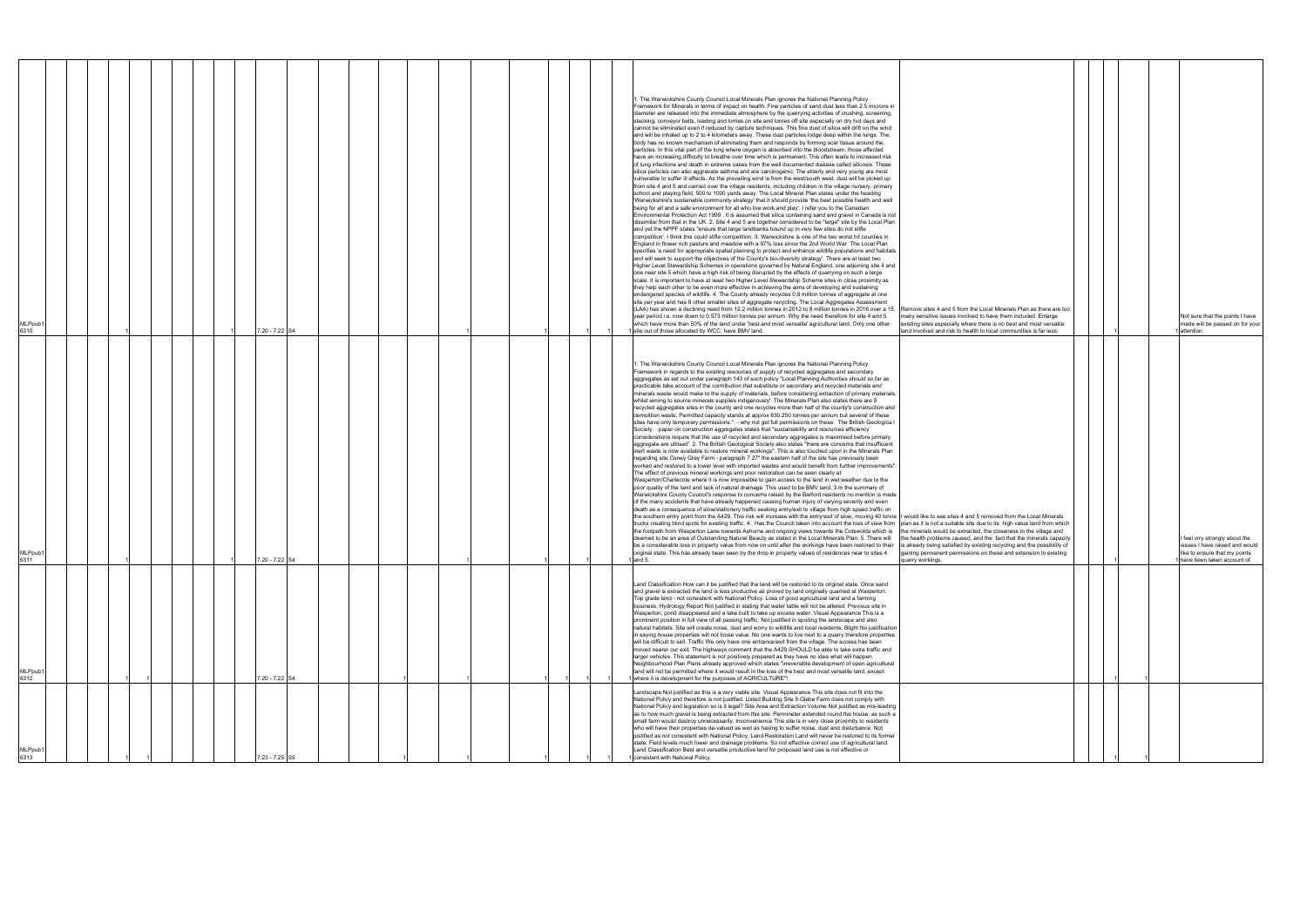| MLPpub1<br>6314         |  |  |  | 7.20 - 7.22 S4  |                                                   |  |  |  |  | Land Classification Site is of good quality agricultural land, whether it is graded BMV or not. Because of<br>the xx-base it is free draining and highly washable. National Policy Not consistent with national policy<br>which states the use of sites with lower quality soils is preferential. Visual appearance Site is within<br>"terraced farmland's". Land is flat, open, intensively farmed. Highly visible. Bunding and planting would<br>spoil the National Landscape therefore not justified. Land Restoration It is impossible to restore land to<br>its original conditions. Any inert land soil is likely to be impervious drainage of the area will be destroyed.<br>Plan not positively prepared or effective. Hydrology By the nature of sand and gravel extraction, water<br>needs to be extracted, this will lower the water table and effect a far greater area than just the gravel<br>workings. No independent assessment carried out. Neighbourhood Development Plan Already approved<br>with County Council states "The irreversible development of open agricultural land will not be permitted<br>where it would result in the loss of Best and Most Versatile land except where it is development for the<br>purposes of agricultural land.                                                                                                                                                                                                                                   |                                                                                                                                                                                                                                                                                                                                                                                        |  |                |
|-------------------------|--|--|--|-----------------|---------------------------------------------------|--|--|--|--|----------------------------------------------------------------------------------------------------------------------------------------------------------------------------------------------------------------------------------------------------------------------------------------------------------------------------------------------------------------------------------------------------------------------------------------------------------------------------------------------------------------------------------------------------------------------------------------------------------------------------------------------------------------------------------------------------------------------------------------------------------------------------------------------------------------------------------------------------------------------------------------------------------------------------------------------------------------------------------------------------------------------------------------------------------------------------------------------------------------------------------------------------------------------------------------------------------------------------------------------------------------------------------------------------------------------------------------------------------------------------------------------------------------------------------------------------------------------------------------------------------|----------------------------------------------------------------------------------------------------------------------------------------------------------------------------------------------------------------------------------------------------------------------------------------------------------------------------------------------------------------------------------------|--|----------------|
| MLPpub1<br>6316         |  |  |  | 7.23 - 7.25 S5  |                                                   |  |  |  |  | Land Classification Site is good quality agricultural land whether it is graded BMV or not. Because of the<br>sub-base it is free draining and highly workable. National Policy states the use of sites with lower quality<br>soil is preferable. Land restoration It is impossible to restore land to its original condition. Inert land fill is<br>likely to be impervious. Drainage of the area will be destroyed. Hydrology By the nature of sand and<br>gravel extraction water needs to be extracted, this will lower the water table and effect a far greater area<br>than just the gravel workings. Visual Appearance Site is within "Terraced Farmlands". Land is flat and<br>open, intensively farmed highly visible to the public. Bunding and planting would spoil the natural<br>landscape not consistent with National Policy. Site Area and Extraction Volumes Not justified. Volumes<br>are less than suggested.                                                                                                                                                                                                                                                                                                                                                                                                                                                                                                                                                                         |                                                                                                                                                                                                                                                                                                                                                                                        |  |                |
| <b>MLPpub1</b><br>6317  |  |  |  | 7.20 - 7.22 S4  |                                                   |  |  |  |  | Site 4 The land is some of the most productive farmland in Warwickshire is the 'Best and Most Versatile'.<br>It's use for sand and gravel extraction would be not effective and consistent with National Policy. It would causing people to loose jobs and the residents of Barford and<br>be an act of ecological vandalism. Land restoration would never be returned to grade 2-3 a. An example<br>1 of this is sand and gravel extraction north of Balsall Common, it looks like a moonscape                                                                                                                                                                                                                                                                                                                                                                                                                                                                                                                                                                                                                                                                                                                                                                                                                                                                                                                                                                                                          | Traffic problems on an already congested road would become<br>unbearable, other sites chosen would not use this prime farmland<br>Wasperton. Years of noise and dust pollution. The landscape would<br>be ruined forever.                                                                                                                                                              |  |                |
| MLPpub1<br>6318         |  |  |  | 7.23 - 7.25 S5  |                                                   |  |  |  |  | Dust and noise pollution is not consistent with National Policy. And to use this prime land for such a<br>I project would be a disgrace as well as ruining the lives of Barford Residents other sites are available.                                                                                                                                                                                                                                                                                                                                                                                                                                                                                                                                                                                                                                                                                                                                                                                                                                                                                                                                                                                                                                                                                                                                                                                                                                                                                     | Traffic problems on an already congested road would become<br>unbearable, other sites chosen would not use this prime farmland<br>causing people to loose their jobs and the residents of Barford and<br>Wasperton. Years of noise and dust pollution. The landscape would<br>be ruined forever.                                                                                       |  |                |
| MLPpub1<br>6319         |  |  |  | 7.20 - 7.22 S4  |                                                   |  |  |  |  | Site 4 The land is prime farmland therefore as the 'best and most versatile' land its use is not effective<br>and not consistent with national policy. Land restoration - the land could not be returned to grade 2 and<br>3a therefore it is not effective or justified.                                                                                                                                                                                                                                                                                                                                                                                                                                                                                                                                                                                                                                                                                                                                                                                                                                                                                                                                                                                                                                                                                                                                                                                                                                | The impact of additional traffic on the congested roads locally would<br>e major. Different sites chosen would not use prime farmland. The<br>landscape around Barford and Wasperton would not be destroyed i<br>other sites were chosen.                                                                                                                                              |  |                |
| MLPpub1<br>6320         |  |  |  | 7.29 - 7.31 S7  | Figure 1.17<br>Lower<br>Farm<br>Salford<br>Priors |  |  |  |  | I endorse the submission made by the Salford Priors Parish Council's and totally support them.                                                                                                                                                                                                                                                                                                                                                                                                                                                                                                                                                                                                                                                                                                                                                                                                                                                                                                                                                                                                                                                                                                                                                                                                                                                                                                                                                                                                           |                                                                                                                                                                                                                                                                                                                                                                                        |  |                |
| <b>MLPpub</b><br>6321   |  |  |  | 7.29 - 7.31 S7  | Figure 1.17<br>Lower<br>Farm<br>Salford<br>Priors |  |  |  |  | endorse the submission made by Salford Priors Parish Council and totally support them.                                                                                                                                                                                                                                                                                                                                                                                                                                                                                                                                                                                                                                                                                                                                                                                                                                                                                                                                                                                                                                                                                                                                                                                                                                                                                                                                                                                                                   |                                                                                                                                                                                                                                                                                                                                                                                        |  |                |
| MLPpub1<br>6322         |  |  |  | 7.29 - 7.31 S7  | Figure 1.1<br>Lower<br>Farm,<br>Salford<br>Priors |  |  |  |  | Not legally compliant Warwickshire County Council responses to objections to the Draft Minerals Plan<br>raised by Salford Priors Parish Council include advice from "the site developer". The early identification<br>of a site developer along with the conflict of interest when Warwickshire County Council are the planner<br>and the landowner wishing to relieve pressure on Council budgets clearly compromises the legal<br>compliance of the plan. Unsound - not positively prepared The Minerals Local Plan dismisses the known<br>history of flooding occurring at Rushford and then shows uphill drainage on the plan. Unsound - not<br>justified The Sustainability Appraisal Report does not meet its own objectives with regard to the impact<br>on residential properties nor regarding landscape character. Unsound - not effective The viability of site 7 compliant and that Warwickshire County Council have not shown<br>for mineral extraction at a stated yield of only 0.013 tons/Ha is very low and, with other key factors<br>(Western Power trunk mains etc) reducing the optimal extraction, the economies of the site are<br>untenable. Unsound - not consistent with planning policy NPPF para 143 requiring "high quality<br>restoration and aftercare of mineral sites, including for agriculture" is totally disregarded by the Minerals<br>1 Local Plan when "reduced ground levels" are proposed.                                                                     | As it can be proved that the Minerals Local Plan is not legally<br>the soundness of the plan, Site 7 (located at the heart of the parish<br>of Salford Priors) should be removed from Warwickshire County<br>Minerals Plan 2017 - 2032. As proposed, this location would prove<br>disastrous for the village and its residents in all manner of aspects<br>for the foreseeable future. |  |                |
| MLPpub1<br>6323         |  |  |  | 7.29 - 7.31 S7  | Figure 1.<br>Lower<br>farm,<br>Salford<br>Priors  |  |  |  |  | Not Legally Compliant Warwickshire County Council responses to objections to the Draft Minerals Plan<br>raised by Salford Priors Parish Council include advise from the 'site developer'. The early identification of<br>a site developer along with the conflict of interest when Warwickshire County Council are the planner and<br>the land owner wishing to relieve pressure on Council budgets already compromises the legal<br>compliance of the plan. Unsound - not positively prepared The Minerals Local Plan dismisses the known<br>history of flooding occurring at Rushford and then uphill drainage is shown on the plan. Unsound - not<br>justified The Sustainability Appraisal Report does not meet its own objectives with regard to the impact<br>on residential properties not regarding landscape character. The viability of site 7 for mineral extraction<br>at a stated field of 0.013 tons/ha is very low and, with other key factors (Western Power trunk mains etc) soundness of the plan, Site 7 (located at the heart of the parish of<br>reducing the optimal extraction, the economies of the site are untenable. Unsound - not consistent with<br>planning policy NPPF para 143 requiring high quality restoration and aftercare of mineral sites, including Minerals Plan 2017 - 2032. As proposed, this location would prove<br>for agriculture "is totally disregarded by the Minerals Local Plan when "reduced ground levels" are<br>proposed.                        | As it can be proved that the Minerals Local Plan is not legally<br>compliant and the Warwickshire County Council have not shown the<br>Salford Priors) should be removed from Warwickshire County<br>disastrous for the village and its residents in all manner of aspects<br>for the foreseeable future.                                                                              |  |                |
| MLPpub1<br>6324         |  |  |  | 7.29 - 7.31 S7  | Figure 1.17                                       |  |  |  |  | Please see attached letter from Mr & Mrs GA & AL Reed. We are concerned about the following. 1)<br>Primary access 2) The School Road crossing (s) or other means of transporting the material 3) Noise<br>and dust pollution 4) Sustainability and also the economic viability to a developer.                                                                                                                                                                                                                                                                                                                                                                                                                                                                                                                                                                                                                                                                                                                                                                                                                                                                                                                                                                                                                                                                                                                                                                                                           | Remove Site 7 from the draft Minerals Plan.                                                                                                                                                                                                                                                                                                                                            |  | See section 7. |
| <b>MLPpub</b>           |  |  |  |                 | Figure 1.17<br>Lower<br>Farm<br>Salford           |  |  |  |  |                                                                                                                                                                                                                                                                                                                                                                                                                                                                                                                                                                                                                                                                                                                                                                                                                                                                                                                                                                                                                                                                                                                                                                                                                                                                                                                                                                                                                                                                                                          |                                                                                                                                                                                                                                                                                                                                                                                        |  |                |
| 6325<br>MLPpub1<br>6326 |  |  |  | 7.29 - 7.31 S7  | Priors                                            |  |  |  |  | Please see attached letter originally posted 27/1/17.<br>I am writing to you to put forward my objections to this proposal. 1. The proposed site has been mined for<br>sand and gravel already and has little or no value of what remains. 2. Loss of habitat for Fauna and Flora<br>of the area, i.e. the cuckoos that nest here every year, marshland birds and the accompanying flowers on<br>this flood plain, as well as the Great Crested Newts found in this area. 3. The extra traffic using the A423<br>Oxford Road, which has already been massively increased due to Business Park opposite the proposed<br>site entrance and the extra traffic already using the A423. 4. Noise, both from the traffic on the said road,<br>but also, from the working on the site, due to the prevailing winds. 5. Air Pollution, this my major concern,<br>we have had a greatly increased amount of dust from the building on the Business Park, with the very<br>nature of these sand and gravel extractions and prevailing winds there will be a constant problem of dust<br>for many years. The resulting extra traffic in the area will also contribute detrimentally to the Nitrus Oxide<br>and Particulates that this area already endures. 6. Green Field Site. I believe that this is an underhand<br>way of the Warwickshire Council to convert this site from a Green Field site to a Brown Field site, much<br>to the detriment of all the local surroundings. I look forward to your response |                                                                                                                                                                                                                                                                                                                                                                                        |  |                |
| MLPpub1<br>6327         |  |  |  | $1.5 - 1.11$ SO |                                                   |  |  |  |  | Please see the detailed response given by Suzi Coyne, Agent, acting on behalf of Bourton and Draycote acting on behalf of Bourton and Draycote Parish Council and<br>Parish Council and residents, and with which response I concur.                                                                                                                                                                                                                                                                                                                                                                                                                                                                                                                                                                                                                                                                                                                                                                                                                                                                                                                                                                                                                                                                                                                                                                                                                                                                     | Please see the detailed response given by Suzi Coyne, Agent,<br>residents, and with which response I concur.                                                                                                                                                                                                                                                                           |  |                |
|                         |  |  |  |                 |                                                   |  |  |  |  |                                                                                                                                                                                                                                                                                                                                                                                                                                                                                                                                                                                                                                                                                                                                                                                                                                                                                                                                                                                                                                                                                                                                                                                                                                                                                                                                                                                                                                                                                                          |                                                                                                                                                                                                                                                                                                                                                                                        |  |                |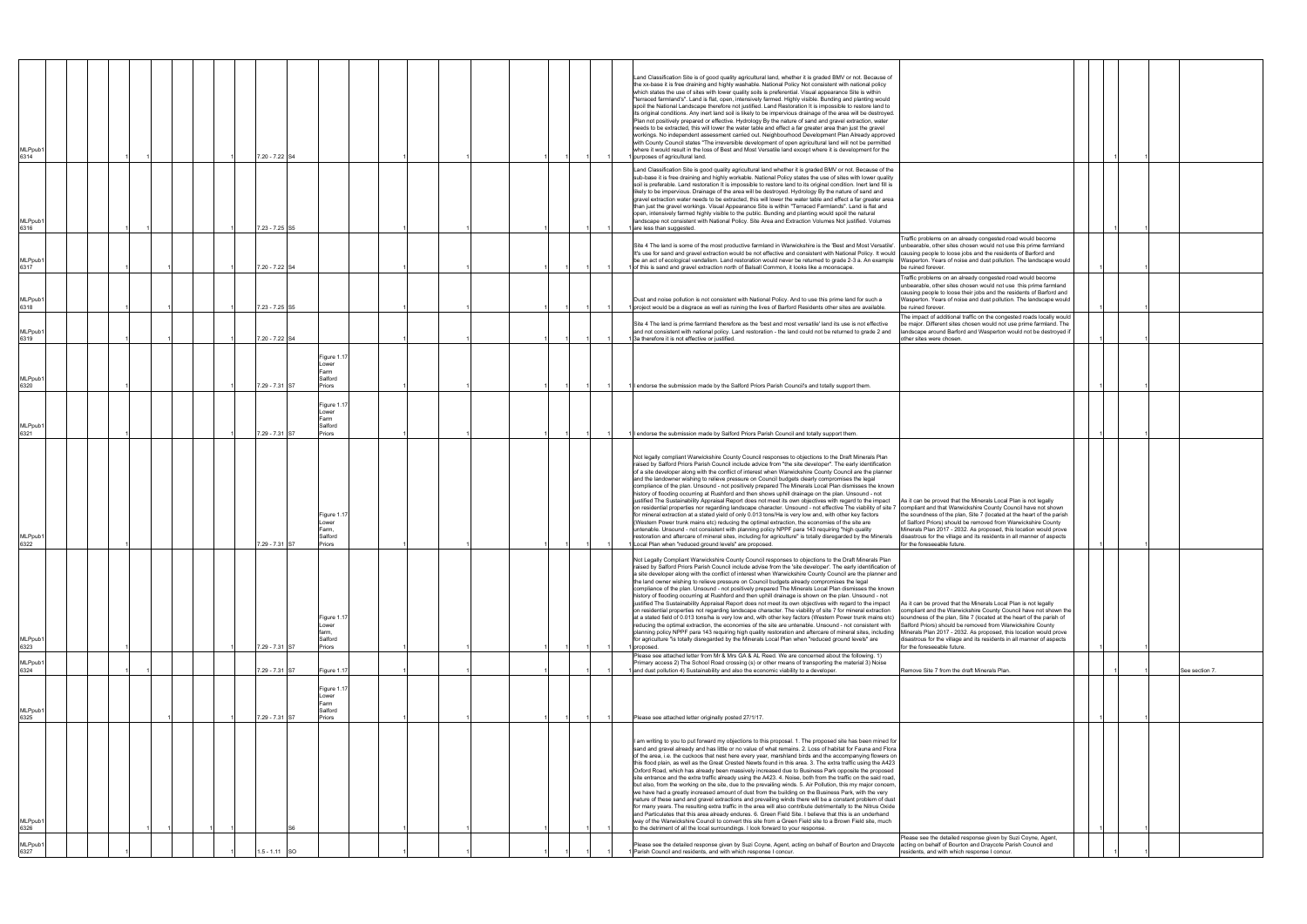| MLPpub <sup>-</sup><br>6328           |  |  | 7.23 - 7.25 S5  |                  |  |  |  |  | Site 5 The Dust and noise produced is not consistent with National Policy. The land is intensely farmed<br>and very visible therefore not justified for use. WCC have rejected other sites where the land is lower<br>1 grade therefore not consistent with National Policy.   | The impact of additional traffic on the congested roads locally would<br>e major. Different sites chosen would not use prime farmland. The<br>landscape around Barford and Wasperton would not be destroyed i<br>other sites were chosen |  |  |
|---------------------------------------|--|--|-----------------|------------------|--|--|--|--|--------------------------------------------------------------------------------------------------------------------------------------------------------------------------------------------------------------------------------------------------------------------------------|------------------------------------------------------------------------------------------------------------------------------------------------------------------------------------------------------------------------------------------|--|--|
| MLPpub <sup>*</sup><br>6329           |  |  | $1.5 - 1.11$    | <b>SO</b>        |  |  |  |  | Please see the attached response given by Suzi Coyne, Agent, acting on behalf of Bourton and Draycote   acting on behalf of Bourton and Draycote Parish Council and<br>Parish Council and Residents, and with which I agree                                                    | Please see the detailed response given by Suzi Coyne, Agent,<br>residents, and with which response I agree.                                                                                                                              |  |  |
| MLPpub <sup>-</sup><br>6330           |  |  | $.5 - 1.11$     |                  |  |  |  |  | Please see the attached response given by Suzi Coyne, Agent, acting on behalf of Bourton and Draycote acting on behalf of Bourton and Draycote Parish Council and<br>Parish Council and Residents, and with which I agree.                                                     | Please see the detailed response given by Suzi Coyne, Agent,<br>esidents, and with which response I agree.                                                                                                                               |  |  |
| MLPpub <sup>*</sup><br>6331           |  |  | $.5 - 1.11$     | MCS <sub>1</sub> |  |  |  |  | Please see the attached response given by Suzi Coyne, Agent, acting on behalf of Bourton and Draycote acting on behalf of Bourton and Draycote Parish Council and<br>Parish Council and Residents, and with which I agree                                                      | Please see the detailed response given by Suzi Coyne, Agent,<br>esidents, and with which response I agree                                                                                                                                |  |  |
| MLPpub <sup>*</sup><br>6332           |  |  | $1.5 - 1.11$    | MCS <sub>2</sub> |  |  |  |  | Please see the attached response given by Suzi Coyne, Agent, acting on behalf of Bourton and Draycote  acting on behalf of Bourton and Draycote Parish Council and<br>Parish Council and Residents, and with which I agree.                                                    | Please see the detailed response given by Suzi Coyne, Agent,<br>residents, and with which response I agree.                                                                                                                              |  |  |
| MLPpub <sup>-</sup><br>6333           |  |  | $1.5 - 1.11$    |                  |  |  |  |  | Please see the detailed response given by Suzi Coyne, Agent, acting on behalf of Bourton and Draycote acting on behalf of Bourton and Draycote Parish Council and<br>I Parish Council and residents, and with which response I concur.                                         | Please see the detailed response given by Suzi Coyne, Agent,<br>residents, and with which response I concur.                                                                                                                             |  |  |
| MLPpub <sup>*</sup><br>6334           |  |  | $1.5 - 1.11$    | MCS <sub>1</sub> |  |  |  |  | Please see the detailed response given by Suzi Coyne, Agent, acting on behalf of Bourton and Draycote acting on behalf of Bourton and Draycote Parish Council and<br>Parish Council and residents, and with which response I concur.                                           | Please see the detailed response given by Suzi Coyne, Agent,<br>residents, and with which response I concur.                                                                                                                             |  |  |
| MLPpub <sup>-</sup><br>6335<br>MLPpub |  |  | $1.5 - 1.11$    | MCS <sub>2</sub> |  |  |  |  | Please see the detailed response given by Suzi Coyne, Agent, acting on behalf of Bourton and Draycote<br>Parish Council and residents, and with which response I concur<br>Please see detailed response from Suzi Coyne, agent acting on behalf of Draycote and Bourton parish | Please see the detailed response given by Suzi Coyne, Agent,<br>acting on behalf of Bourton and Draycote Parish Council and<br>esidents, and with which response I concur.                                                               |  |  |
| 6336<br>MLPpub                        |  |  | $.5 - 1.11$     |                  |  |  |  |  | I Council to which I wholly agree                                                                                                                                                                                                                                              | s answers.                                                                                                                                                                                                                               |  |  |
| 6337                                  |  |  | $1.5 - 1.11$    |                  |  |  |  |  | Please see detailed response from Suzi Coyne, agent acting on behalf of Draycote and Bourton Parish<br>1 Council to which I wholly agree.                                                                                                                                      | As answers.                                                                                                                                                                                                                              |  |  |
| MLPpub1                               |  |  |                 |                  |  |  |  |  | Please see detailed response from Suzi Coyne, agent acting on behalf of Draycote and Bourton Parish                                                                                                                                                                            |                                                                                                                                                                                                                                          |  |  |
| 6338<br>MLPpub <sup>-</sup>           |  |  | $1.5 - 1.11$    | MCS <sup>-</sup> |  |  |  |  | Council to which I wholly agree.<br>Please see detailed response from Suzi Coyne, agent acting on behalf of Bourton and Draycote Parish                                                                                                                                        | \s answers.                                                                                                                                                                                                                              |  |  |
| 6339                                  |  |  | $.5 - 1.11$     | MCS2             |  |  |  |  | Council to which I wholly agree.                                                                                                                                                                                                                                               | <b>\s</b> answers.<br>Please see the detailed response given by Suzi Coyne, Agent,                                                                                                                                                       |  |  |
| MLPpub <sup>*</sup><br>6340           |  |  | $1.5 - 1.11$    | -SO              |  |  |  |  | Please see the detailed response given by Suzi Coyne, Agent, acting on behalf of Bourton and Draycote<br>Parish Council and residents and which response I entirely concur.                                                                                                    | acting on behalf of Bourton and Draycote Parish Council and<br>residents and which response I entirely concur<br>Please see the detailed response given by Suzi Coyne, Agent,                                                            |  |  |
| MLPpub <sup>-</sup><br>6341           |  |  | $1.5 - 1.11$    |                  |  |  |  |  | Please see the detailed response given by Suzi Coyne, Agent, acting on behalf of Bourton and Draycote acting on behalf of Bourton and Draycote Parish Council and<br>I Parish Council and residents and which response I entirely concur.                                      | residents and which response I entirely concur.<br>Please see the detailed response given by Suzi Coyne, Agent,                                                                                                                          |  |  |
| MLPpub <sup>*</sup><br>6342           |  |  | $1.5 - 1.11$    | MCS <sub>1</sub> |  |  |  |  | Please see the detailed response given by Suzi Coyne, Agent, acting on behalf of Bourton and Draycote acting on behalf of Bourton and Draycote Parish Council and<br>Parish Council and residents and which response I entirely concur                                         | residents and which response I entirely concur<br>Please see the detailed response given by Suzi Coyne, Agent,                                                                                                                           |  |  |
| MLPpub <sup>-</sup><br>6343           |  |  | $.5 - 1.11$     | MCS2             |  |  |  |  | Please see the detailed response given by Suzi Coyne, Agent, acting on behalf of Bourton and Draycote<br>Parish Council and residents and which response I entirely concur.                                                                                                    | acting on behalf of Bourton and Draycote Parish Council and<br>esidents and which response I entirely concur.<br>Please see the detailed response given by Suzi Coyne, Agent,                                                            |  |  |
| MLPpub <sup>*</sup><br>6344           |  |  | $.5 - 1.11$     |                  |  |  |  |  | Please see the detailed response given by Suzi Coyne, Agent, acting on behalf of Bourton & Draycote<br>Parish Council and residents and with which I fully concur                                                                                                              | acting on behalf of Bourton & Draycote Parish Council and residents<br>and with which I fully concur.<br>Please see the detailed response given by Suzi Coyne, Agent,                                                                    |  |  |
| MLPpub <sup>-</sup><br>6346           |  |  | $1.5 - 1.11$    | MCS <sub>1</sub> |  |  |  |  | Please see the detailed response given by Suzi Coyne, Agent, acting on behalf of Bourton and Draycote<br>PC and residents and with which I fully concur.                                                                                                                       | acting on behalf of Bourton and Draycote PC and residents and with<br>which I fully concur.<br>Please see the detailed response given by Suzi Coyne, Agent,                                                                              |  |  |
| MLPpub <sup>-</sup><br>6347           |  |  | $1.5 - 1.11$    | MCS <sub>2</sub> |  |  |  |  | Please see the detailed response given by Suzi Coyne, Agent, acting on behalf of Bourton and Draycote acting on behalf of Bourton and Draycote PC and residents and with<br>I PC and residents and with which I fully concur.                                                  | which I fully concur.<br>Please see the detailed response given by Suzi Coyne, Agent,                                                                                                                                                    |  |  |
| MLPpub <sup>*</sup><br>6348<br>MLPpub |  |  | $1.5 - 1.11$    |                  |  |  |  |  | Please see the detailed response given by Suzi Coyne, Agent, acting on behalf of Bourton & Draycote<br>Parish Council and residents and with which I fully concur                                                                                                              | acting on behalf of Bourton & Draycote Parish Council and residents<br>and with which I fully concur.                                                                                                                                    |  |  |
| 6349<br>MLPpub1                       |  |  | $1.5 - 1.11$    | -SO              |  |  |  |  |                                                                                                                                                                                                                                                                                |                                                                                                                                                                                                                                          |  |  |
| 6350                                  |  |  | $1.5 - 1.11$    |                  |  |  |  |  |                                                                                                                                                                                                                                                                                |                                                                                                                                                                                                                                          |  |  |
| MLPpub1                               |  |  | 1.5 - 1.11 MCS1 |                  |  |  |  |  |                                                                                                                                                                                                                                                                                |                                                                                                                                                                                                                                          |  |  |
| 6351<br>MLPpub1                       |  |  |                 |                  |  |  |  |  |                                                                                                                                                                                                                                                                                |                                                                                                                                                                                                                                          |  |  |
| 6352<br>MLPpub1                       |  |  | $1.5 - 1.11$    | MCS2             |  |  |  |  |                                                                                                                                                                                                                                                                                |                                                                                                                                                                                                                                          |  |  |
| 6353<br>MLPpub1                       |  |  | $1.5 - 1.11$    | <b>SO</b>        |  |  |  |  |                                                                                                                                                                                                                                                                                |                                                                                                                                                                                                                                          |  |  |
| 6354<br>MLPpub1                       |  |  | $1.5 - 1.11$ S1 |                  |  |  |  |  |                                                                                                                                                                                                                                                                                |                                                                                                                                                                                                                                          |  |  |
| 6355                                  |  |  | 1.5 - 1.11 MCS1 |                  |  |  |  |  |                                                                                                                                                                                                                                                                                |                                                                                                                                                                                                                                          |  |  |
| MLPpub <sup>-</sup><br>6356           |  |  | 1.5 - 1.11 MCS2 |                  |  |  |  |  |                                                                                                                                                                                                                                                                                |                                                                                                                                                                                                                                          |  |  |
| MLPpub <sup>-</sup><br>6357           |  |  | $1.5 - 1.11$    | <b>SO</b>        |  |  |  |  | Nease see the detailed response given by Suzi Coyne, Agent, acting on behalf of Bourton and Draycote [acting on behalf of Bourton and Draycote Parish Council and<br>Parish Council and residents and with which response I entirely concur.                                   | lease see the detailed response given by Suzi Coyne, Agent,<br>residents and with which response I entirely concur.                                                                                                                      |  |  |
| MLPpub <sup>-</sup><br>6358           |  |  | $1.5 - 1.11$    |                  |  |  |  |  | Please see the detailed response given by Suzi Coyne, Agent, acting on behalf of Bourton and Draycote acting on behalf of Bourton and Draycote Parish Council and<br>I Parish Council and residents and with which response I entirely concur.                                 | Please see the detailed response given by Suzi Coyne, Agent,<br>residents and with which response I entirely concur.                                                                                                                     |  |  |
| MLPpub1<br>6359                       |  |  | 1.5 - 1.11 MCS1 |                  |  |  |  |  | Please see the detailed response given by Suzi Coyne, Agent, acting on behalf of Bourton and Draycote acting on behalf of Bourton and Draycote Parish Council and<br>1 Parish Council and residents and with which response I entirely concur.                                 | Please see the detailed response given by Suzi Coyne, Agent,<br>residents and with which response I entirely concur.                                                                                                                     |  |  |
| MLPpub1<br>6360                       |  |  | 1.5 - 1.11 MCS2 |                  |  |  |  |  | Please see the detailed response given by Suzi Coyne, Agent, acting on behalf of Bourton and Draycote acting on behalf of Bourton and Draycote Parish Council and<br>Parish Council and residents and with which response I entirely concur.                                   | Please see the detailed response given by Suzi Coyne, Agent,<br>residents and with which response I entirely concur.                                                                                                                     |  |  |
| MLPpub <sup>-</sup><br>6361           |  |  | $1.5 - 1.11$    | -SO              |  |  |  |  | Please see the detailed response given by Suzi Coyne, Agent, acting on behalf of Bourton and Draycote<br>Parish Council and residents and with which response I entirely agree.                                                                                                | Please see the detailed response given by Suzi Coyne, Agent,<br>acting on behalf of Bourton and Draycote Parish Council and<br>residents and with which response I entirely concur.                                                      |  |  |
| MLPpub <sup>-</sup><br>6362           |  |  | $1.5 - 1.11$    |                  |  |  |  |  | Please see the detailed response given by Suzi Coyne, Agent, acting on behalf of Bourton and Draycote  acting on behalf of Bourton and Draycote Parish Council and<br>Parish Council and residents and with which response I entirely agree.                                   | Please see the detailed response given by Suzi Coyne, Agent,<br>residents and with which response I entirely concur.                                                                                                                     |  |  |
| MLPpub <sup>-</sup><br>6363           |  |  | $1.5 - 1.11$    | MCS <sub>1</sub> |  |  |  |  | Please see the detailed response given by Suzi Coyne, Agent, acting on behalf of Bourton and Draycote acting on behalf of Bourton and Draycote Parish Council and<br>I Parish Council and residents and with which response I entirely agree.                                  | Please see the detailed response given by Suzi Coyne, Agent,<br>residents and with which response I entirely concur.                                                                                                                     |  |  |
| MLPpub1<br>6364                       |  |  | $.5 - 1.11$     | MCS <sub>2</sub> |  |  |  |  | Please see the detailed response given by Suzi Coyne, Agent, acting on behalf of Bourton and Draycote acting on behalf of Bourton and Draycote Parish Council and<br>Parish Council and residents and with which response I entirely agree.                                    | Please see the detailed response given by Suzi Coyne, Agent,<br>residents and with which response I entirely concur.                                                                                                                     |  |  |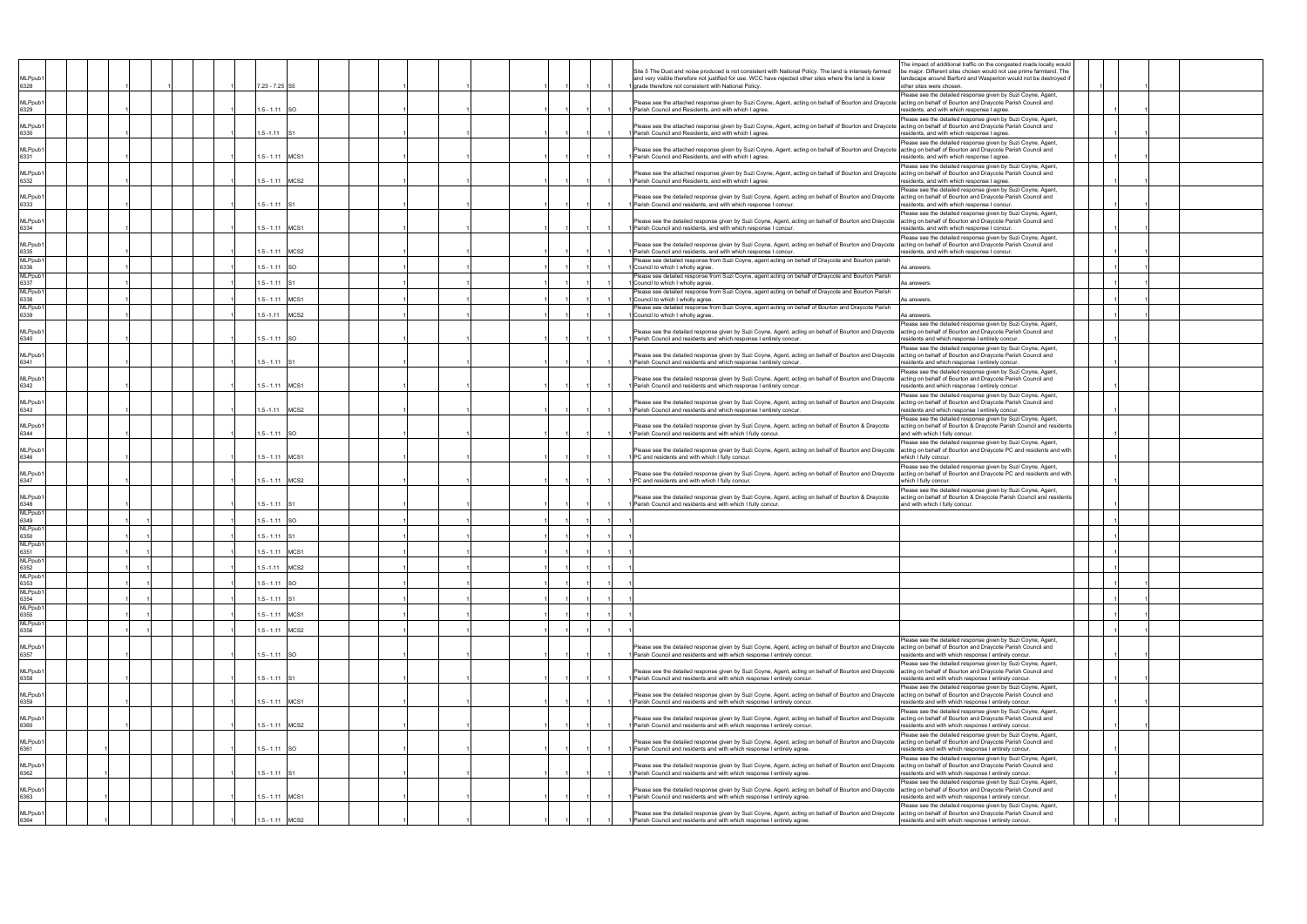| MLPpub1<br>6367                                                                                                                                                                                                                                                                                                                                                                                                                                                                                                                                                                                                                                                                                                                                                                                                                                                                                                                                                                                                                                                                                                                                                                                                                                                                                                                                                                                                                                                                                                                                                                                                                                                                                                                                                                                                                                                                                                                                                                                                                                                                                                                                                                                                                                                                                                                                                                                                                                                                                                                                                                                                                                                                                                                                                                                                                                                                                                                                                                                                                                                                                                            | MLPpub1<br>6365                                                                                                                                                                                                                                                                                                                                                                                                                                                                                                                                                                                                                                                                                                                                                                                                                                                                                                                                                                                                                                                                                                                                                                                                                                                                                                                                                                                                                                                                                                                                                                                                                                                                                                                                                                                                                                                                                                                                                                                                                                                                                                                                                                                                                                                                                                                                                                                                                                                                                                                                                                                                                                                                                                                                                                                                                                                                                                                                                                                                                                                                                                            |
|----------------------------------------------------------------------------------------------------------------------------------------------------------------------------------------------------------------------------------------------------------------------------------------------------------------------------------------------------------------------------------------------------------------------------------------------------------------------------------------------------------------------------------------------------------------------------------------------------------------------------------------------------------------------------------------------------------------------------------------------------------------------------------------------------------------------------------------------------------------------------------------------------------------------------------------------------------------------------------------------------------------------------------------------------------------------------------------------------------------------------------------------------------------------------------------------------------------------------------------------------------------------------------------------------------------------------------------------------------------------------------------------------------------------------------------------------------------------------------------------------------------------------------------------------------------------------------------------------------------------------------------------------------------------------------------------------------------------------------------------------------------------------------------------------------------------------------------------------------------------------------------------------------------------------------------------------------------------------------------------------------------------------------------------------------------------------------------------------------------------------------------------------------------------------------------------------------------------------------------------------------------------------------------------------------------------------------------------------------------------------------------------------------------------------------------------------------------------------------------------------------------------------------------------------------------------------------------------------------------------------------------------------------------------------------------------------------------------------------------------------------------------------------------------------------------------------------------------------------------------------------------------------------------------------------------------------------------------------------------------------------------------------------------------------------------------------------------------------------------------------|----------------------------------------------------------------------------------------------------------------------------------------------------------------------------------------------------------------------------------------------------------------------------------------------------------------------------------------------------------------------------------------------------------------------------------------------------------------------------------------------------------------------------------------------------------------------------------------------------------------------------------------------------------------------------------------------------------------------------------------------------------------------------------------------------------------------------------------------------------------------------------------------------------------------------------------------------------------------------------------------------------------------------------------------------------------------------------------------------------------------------------------------------------------------------------------------------------------------------------------------------------------------------------------------------------------------------------------------------------------------------------------------------------------------------------------------------------------------------------------------------------------------------------------------------------------------------------------------------------------------------------------------------------------------------------------------------------------------------------------------------------------------------------------------------------------------------------------------------------------------------------------------------------------------------------------------------------------------------------------------------------------------------------------------------------------------------------------------------------------------------------------------------------------------------------------------------------------------------------------------------------------------------------------------------------------------------------------------------------------------------------------------------------------------------------------------------------------------------------------------------------------------------------------------------------------------------------------------------------------------------------------------------------------------------------------------------------------------------------------------------------------------------------------------------------------------------------------------------------------------------------------------------------------------------------------------------------------------------------------------------------------------------------------------------------------------------------------------------------------------------|
|                                                                                                                                                                                                                                                                                                                                                                                                                                                                                                                                                                                                                                                                                                                                                                                                                                                                                                                                                                                                                                                                                                                                                                                                                                                                                                                                                                                                                                                                                                                                                                                                                                                                                                                                                                                                                                                                                                                                                                                                                                                                                                                                                                                                                                                                                                                                                                                                                                                                                                                                                                                                                                                                                                                                                                                                                                                                                                                                                                                                                                                                                                                            |                                                                                                                                                                                                                                                                                                                                                                                                                                                                                                                                                                                                                                                                                                                                                                                                                                                                                                                                                                                                                                                                                                                                                                                                                                                                                                                                                                                                                                                                                                                                                                                                                                                                                                                                                                                                                                                                                                                                                                                                                                                                                                                                                                                                                                                                                                                                                                                                                                                                                                                                                                                                                                                                                                                                                                                                                                                                                                                                                                                                                                                                                                                            |
|                                                                                                                                                                                                                                                                                                                                                                                                                                                                                                                                                                                                                                                                                                                                                                                                                                                                                                                                                                                                                                                                                                                                                                                                                                                                                                                                                                                                                                                                                                                                                                                                                                                                                                                                                                                                                                                                                                                                                                                                                                                                                                                                                                                                                                                                                                                                                                                                                                                                                                                                                                                                                                                                                                                                                                                                                                                                                                                                                                                                                                                                                                                            |                                                                                                                                                                                                                                                                                                                                                                                                                                                                                                                                                                                                                                                                                                                                                                                                                                                                                                                                                                                                                                                                                                                                                                                                                                                                                                                                                                                                                                                                                                                                                                                                                                                                                                                                                                                                                                                                                                                                                                                                                                                                                                                                                                                                                                                                                                                                                                                                                                                                                                                                                                                                                                                                                                                                                                                                                                                                                                                                                                                                                                                                                                                            |
|                                                                                                                                                                                                                                                                                                                                                                                                                                                                                                                                                                                                                                                                                                                                                                                                                                                                                                                                                                                                                                                                                                                                                                                                                                                                                                                                                                                                                                                                                                                                                                                                                                                                                                                                                                                                                                                                                                                                                                                                                                                                                                                                                                                                                                                                                                                                                                                                                                                                                                                                                                                                                                                                                                                                                                                                                                                                                                                                                                                                                                                                                                                            |                                                                                                                                                                                                                                                                                                                                                                                                                                                                                                                                                                                                                                                                                                                                                                                                                                                                                                                                                                                                                                                                                                                                                                                                                                                                                                                                                                                                                                                                                                                                                                                                                                                                                                                                                                                                                                                                                                                                                                                                                                                                                                                                                                                                                                                                                                                                                                                                                                                                                                                                                                                                                                                                                                                                                                                                                                                                                                                                                                                                                                                                                                                            |
|                                                                                                                                                                                                                                                                                                                                                                                                                                                                                                                                                                                                                                                                                                                                                                                                                                                                                                                                                                                                                                                                                                                                                                                                                                                                                                                                                                                                                                                                                                                                                                                                                                                                                                                                                                                                                                                                                                                                                                                                                                                                                                                                                                                                                                                                                                                                                                                                                                                                                                                                                                                                                                                                                                                                                                                                                                                                                                                                                                                                                                                                                                                            |                                                                                                                                                                                                                                                                                                                                                                                                                                                                                                                                                                                                                                                                                                                                                                                                                                                                                                                                                                                                                                                                                                                                                                                                                                                                                                                                                                                                                                                                                                                                                                                                                                                                                                                                                                                                                                                                                                                                                                                                                                                                                                                                                                                                                                                                                                                                                                                                                                                                                                                                                                                                                                                                                                                                                                                                                                                                                                                                                                                                                                                                                                                            |
|                                                                                                                                                                                                                                                                                                                                                                                                                                                                                                                                                                                                                                                                                                                                                                                                                                                                                                                                                                                                                                                                                                                                                                                                                                                                                                                                                                                                                                                                                                                                                                                                                                                                                                                                                                                                                                                                                                                                                                                                                                                                                                                                                                                                                                                                                                                                                                                                                                                                                                                                                                                                                                                                                                                                                                                                                                                                                                                                                                                                                                                                                                                            |                                                                                                                                                                                                                                                                                                                                                                                                                                                                                                                                                                                                                                                                                                                                                                                                                                                                                                                                                                                                                                                                                                                                                                                                                                                                                                                                                                                                                                                                                                                                                                                                                                                                                                                                                                                                                                                                                                                                                                                                                                                                                                                                                                                                                                                                                                                                                                                                                                                                                                                                                                                                                                                                                                                                                                                                                                                                                                                                                                                                                                                                                                                            |
|                                                                                                                                                                                                                                                                                                                                                                                                                                                                                                                                                                                                                                                                                                                                                                                                                                                                                                                                                                                                                                                                                                                                                                                                                                                                                                                                                                                                                                                                                                                                                                                                                                                                                                                                                                                                                                                                                                                                                                                                                                                                                                                                                                                                                                                                                                                                                                                                                                                                                                                                                                                                                                                                                                                                                                                                                                                                                                                                                                                                                                                                                                                            |                                                                                                                                                                                                                                                                                                                                                                                                                                                                                                                                                                                                                                                                                                                                                                                                                                                                                                                                                                                                                                                                                                                                                                                                                                                                                                                                                                                                                                                                                                                                                                                                                                                                                                                                                                                                                                                                                                                                                                                                                                                                                                                                                                                                                                                                                                                                                                                                                                                                                                                                                                                                                                                                                                                                                                                                                                                                                                                                                                                                                                                                                                                            |
|                                                                                                                                                                                                                                                                                                                                                                                                                                                                                                                                                                                                                                                                                                                                                                                                                                                                                                                                                                                                                                                                                                                                                                                                                                                                                                                                                                                                                                                                                                                                                                                                                                                                                                                                                                                                                                                                                                                                                                                                                                                                                                                                                                                                                                                                                                                                                                                                                                                                                                                                                                                                                                                                                                                                                                                                                                                                                                                                                                                                                                                                                                                            |                                                                                                                                                                                                                                                                                                                                                                                                                                                                                                                                                                                                                                                                                                                                                                                                                                                                                                                                                                                                                                                                                                                                                                                                                                                                                                                                                                                                                                                                                                                                                                                                                                                                                                                                                                                                                                                                                                                                                                                                                                                                                                                                                                                                                                                                                                                                                                                                                                                                                                                                                                                                                                                                                                                                                                                                                                                                                                                                                                                                                                                                                                                            |
| $.23 - 7.25$ S5                                                                                                                                                                                                                                                                                                                                                                                                                                                                                                                                                                                                                                                                                                                                                                                                                                                                                                                                                                                                                                                                                                                                                                                                                                                                                                                                                                                                                                                                                                                                                                                                                                                                                                                                                                                                                                                                                                                                                                                                                                                                                                                                                                                                                                                                                                                                                                                                                                                                                                                                                                                                                                                                                                                                                                                                                                                                                                                                                                                                                                                                                                            | 7.20 - 7.22 S4                                                                                                                                                                                                                                                                                                                                                                                                                                                                                                                                                                                                                                                                                                                                                                                                                                                                                                                                                                                                                                                                                                                                                                                                                                                                                                                                                                                                                                                                                                                                                                                                                                                                                                                                                                                                                                                                                                                                                                                                                                                                                                                                                                                                                                                                                                                                                                                                                                                                                                                                                                                                                                                                                                                                                                                                                                                                                                                                                                                                                                                                                                             |
|                                                                                                                                                                                                                                                                                                                                                                                                                                                                                                                                                                                                                                                                                                                                                                                                                                                                                                                                                                                                                                                                                                                                                                                                                                                                                                                                                                                                                                                                                                                                                                                                                                                                                                                                                                                                                                                                                                                                                                                                                                                                                                                                                                                                                                                                                                                                                                                                                                                                                                                                                                                                                                                                                                                                                                                                                                                                                                                                                                                                                                                                                                                            |                                                                                                                                                                                                                                                                                                                                                                                                                                                                                                                                                                                                                                                                                                                                                                                                                                                                                                                                                                                                                                                                                                                                                                                                                                                                                                                                                                                                                                                                                                                                                                                                                                                                                                                                                                                                                                                                                                                                                                                                                                                                                                                                                                                                                                                                                                                                                                                                                                                                                                                                                                                                                                                                                                                                                                                                                                                                                                                                                                                                                                                                                                                            |
|                                                                                                                                                                                                                                                                                                                                                                                                                                                                                                                                                                                                                                                                                                                                                                                                                                                                                                                                                                                                                                                                                                                                                                                                                                                                                                                                                                                                                                                                                                                                                                                                                                                                                                                                                                                                                                                                                                                                                                                                                                                                                                                                                                                                                                                                                                                                                                                                                                                                                                                                                                                                                                                                                                                                                                                                                                                                                                                                                                                                                                                                                                                            |                                                                                                                                                                                                                                                                                                                                                                                                                                                                                                                                                                                                                                                                                                                                                                                                                                                                                                                                                                                                                                                                                                                                                                                                                                                                                                                                                                                                                                                                                                                                                                                                                                                                                                                                                                                                                                                                                                                                                                                                                                                                                                                                                                                                                                                                                                                                                                                                                                                                                                                                                                                                                                                                                                                                                                                                                                                                                                                                                                                                                                                                                                                            |
|                                                                                                                                                                                                                                                                                                                                                                                                                                                                                                                                                                                                                                                                                                                                                                                                                                                                                                                                                                                                                                                                                                                                                                                                                                                                                                                                                                                                                                                                                                                                                                                                                                                                                                                                                                                                                                                                                                                                                                                                                                                                                                                                                                                                                                                                                                                                                                                                                                                                                                                                                                                                                                                                                                                                                                                                                                                                                                                                                                                                                                                                                                                            |                                                                                                                                                                                                                                                                                                                                                                                                                                                                                                                                                                                                                                                                                                                                                                                                                                                                                                                                                                                                                                                                                                                                                                                                                                                                                                                                                                                                                                                                                                                                                                                                                                                                                                                                                                                                                                                                                                                                                                                                                                                                                                                                                                                                                                                                                                                                                                                                                                                                                                                                                                                                                                                                                                                                                                                                                                                                                                                                                                                                                                                                                                                            |
|                                                                                                                                                                                                                                                                                                                                                                                                                                                                                                                                                                                                                                                                                                                                                                                                                                                                                                                                                                                                                                                                                                                                                                                                                                                                                                                                                                                                                                                                                                                                                                                                                                                                                                                                                                                                                                                                                                                                                                                                                                                                                                                                                                                                                                                                                                                                                                                                                                                                                                                                                                                                                                                                                                                                                                                                                                                                                                                                                                                                                                                                                                                            |                                                                                                                                                                                                                                                                                                                                                                                                                                                                                                                                                                                                                                                                                                                                                                                                                                                                                                                                                                                                                                                                                                                                                                                                                                                                                                                                                                                                                                                                                                                                                                                                                                                                                                                                                                                                                                                                                                                                                                                                                                                                                                                                                                                                                                                                                                                                                                                                                                                                                                                                                                                                                                                                                                                                                                                                                                                                                                                                                                                                                                                                                                                            |
|                                                                                                                                                                                                                                                                                                                                                                                                                                                                                                                                                                                                                                                                                                                                                                                                                                                                                                                                                                                                                                                                                                                                                                                                                                                                                                                                                                                                                                                                                                                                                                                                                                                                                                                                                                                                                                                                                                                                                                                                                                                                                                                                                                                                                                                                                                                                                                                                                                                                                                                                                                                                                                                                                                                                                                                                                                                                                                                                                                                                                                                                                                                            |                                                                                                                                                                                                                                                                                                                                                                                                                                                                                                                                                                                                                                                                                                                                                                                                                                                                                                                                                                                                                                                                                                                                                                                                                                                                                                                                                                                                                                                                                                                                                                                                                                                                                                                                                                                                                                                                                                                                                                                                                                                                                                                                                                                                                                                                                                                                                                                                                                                                                                                                                                                                                                                                                                                                                                                                                                                                                                                                                                                                                                                                                                                            |
|                                                                                                                                                                                                                                                                                                                                                                                                                                                                                                                                                                                                                                                                                                                                                                                                                                                                                                                                                                                                                                                                                                                                                                                                                                                                                                                                                                                                                                                                                                                                                                                                                                                                                                                                                                                                                                                                                                                                                                                                                                                                                                                                                                                                                                                                                                                                                                                                                                                                                                                                                                                                                                                                                                                                                                                                                                                                                                                                                                                                                                                                                                                            |                                                                                                                                                                                                                                                                                                                                                                                                                                                                                                                                                                                                                                                                                                                                                                                                                                                                                                                                                                                                                                                                                                                                                                                                                                                                                                                                                                                                                                                                                                                                                                                                                                                                                                                                                                                                                                                                                                                                                                                                                                                                                                                                                                                                                                                                                                                                                                                                                                                                                                                                                                                                                                                                                                                                                                                                                                                                                                                                                                                                                                                                                                                            |
|                                                                                                                                                                                                                                                                                                                                                                                                                                                                                                                                                                                                                                                                                                                                                                                                                                                                                                                                                                                                                                                                                                                                                                                                                                                                                                                                                                                                                                                                                                                                                                                                                                                                                                                                                                                                                                                                                                                                                                                                                                                                                                                                                                                                                                                                                                                                                                                                                                                                                                                                                                                                                                                                                                                                                                                                                                                                                                                                                                                                                                                                                                                            |                                                                                                                                                                                                                                                                                                                                                                                                                                                                                                                                                                                                                                                                                                                                                                                                                                                                                                                                                                                                                                                                                                                                                                                                                                                                                                                                                                                                                                                                                                                                                                                                                                                                                                                                                                                                                                                                                                                                                                                                                                                                                                                                                                                                                                                                                                                                                                                                                                                                                                                                                                                                                                                                                                                                                                                                                                                                                                                                                                                                                                                                                                                            |
|                                                                                                                                                                                                                                                                                                                                                                                                                                                                                                                                                                                                                                                                                                                                                                                                                                                                                                                                                                                                                                                                                                                                                                                                                                                                                                                                                                                                                                                                                                                                                                                                                                                                                                                                                                                                                                                                                                                                                                                                                                                                                                                                                                                                                                                                                                                                                                                                                                                                                                                                                                                                                                                                                                                                                                                                                                                                                                                                                                                                                                                                                                                            |                                                                                                                                                                                                                                                                                                                                                                                                                                                                                                                                                                                                                                                                                                                                                                                                                                                                                                                                                                                                                                                                                                                                                                                                                                                                                                                                                                                                                                                                                                                                                                                                                                                                                                                                                                                                                                                                                                                                                                                                                                                                                                                                                                                                                                                                                                                                                                                                                                                                                                                                                                                                                                                                                                                                                                                                                                                                                                                                                                                                                                                                                                                            |
|                                                                                                                                                                                                                                                                                                                                                                                                                                                                                                                                                                                                                                                                                                                                                                                                                                                                                                                                                                                                                                                                                                                                                                                                                                                                                                                                                                                                                                                                                                                                                                                                                                                                                                                                                                                                                                                                                                                                                                                                                                                                                                                                                                                                                                                                                                                                                                                                                                                                                                                                                                                                                                                                                                                                                                                                                                                                                                                                                                                                                                                                                                                            |                                                                                                                                                                                                                                                                                                                                                                                                                                                                                                                                                                                                                                                                                                                                                                                                                                                                                                                                                                                                                                                                                                                                                                                                                                                                                                                                                                                                                                                                                                                                                                                                                                                                                                                                                                                                                                                                                                                                                                                                                                                                                                                                                                                                                                                                                                                                                                                                                                                                                                                                                                                                                                                                                                                                                                                                                                                                                                                                                                                                                                                                                                                            |
|                                                                                                                                                                                                                                                                                                                                                                                                                                                                                                                                                                                                                                                                                                                                                                                                                                                                                                                                                                                                                                                                                                                                                                                                                                                                                                                                                                                                                                                                                                                                                                                                                                                                                                                                                                                                                                                                                                                                                                                                                                                                                                                                                                                                                                                                                                                                                                                                                                                                                                                                                                                                                                                                                                                                                                                                                                                                                                                                                                                                                                                                                                                            |                                                                                                                                                                                                                                                                                                                                                                                                                                                                                                                                                                                                                                                                                                                                                                                                                                                                                                                                                                                                                                                                                                                                                                                                                                                                                                                                                                                                                                                                                                                                                                                                                                                                                                                                                                                                                                                                                                                                                                                                                                                                                                                                                                                                                                                                                                                                                                                                                                                                                                                                                                                                                                                                                                                                                                                                                                                                                                                                                                                                                                                                                                                            |
|                                                                                                                                                                                                                                                                                                                                                                                                                                                                                                                                                                                                                                                                                                                                                                                                                                                                                                                                                                                                                                                                                                                                                                                                                                                                                                                                                                                                                                                                                                                                                                                                                                                                                                                                                                                                                                                                                                                                                                                                                                                                                                                                                                                                                                                                                                                                                                                                                                                                                                                                                                                                                                                                                                                                                                                                                                                                                                                                                                                                                                                                                                                            |                                                                                                                                                                                                                                                                                                                                                                                                                                                                                                                                                                                                                                                                                                                                                                                                                                                                                                                                                                                                                                                                                                                                                                                                                                                                                                                                                                                                                                                                                                                                                                                                                                                                                                                                                                                                                                                                                                                                                                                                                                                                                                                                                                                                                                                                                                                                                                                                                                                                                                                                                                                                                                                                                                                                                                                                                                                                                                                                                                                                                                                                                                                            |
|                                                                                                                                                                                                                                                                                                                                                                                                                                                                                                                                                                                                                                                                                                                                                                                                                                                                                                                                                                                                                                                                                                                                                                                                                                                                                                                                                                                                                                                                                                                                                                                                                                                                                                                                                                                                                                                                                                                                                                                                                                                                                                                                                                                                                                                                                                                                                                                                                                                                                                                                                                                                                                                                                                                                                                                                                                                                                                                                                                                                                                                                                                                            |                                                                                                                                                                                                                                                                                                                                                                                                                                                                                                                                                                                                                                                                                                                                                                                                                                                                                                                                                                                                                                                                                                                                                                                                                                                                                                                                                                                                                                                                                                                                                                                                                                                                                                                                                                                                                                                                                                                                                                                                                                                                                                                                                                                                                                                                                                                                                                                                                                                                                                                                                                                                                                                                                                                                                                                                                                                                                                                                                                                                                                                                                                                            |
|                                                                                                                                                                                                                                                                                                                                                                                                                                                                                                                                                                                                                                                                                                                                                                                                                                                                                                                                                                                                                                                                                                                                                                                                                                                                                                                                                                                                                                                                                                                                                                                                                                                                                                                                                                                                                                                                                                                                                                                                                                                                                                                                                                                                                                                                                                                                                                                                                                                                                                                                                                                                                                                                                                                                                                                                                                                                                                                                                                                                                                                                                                                            |                                                                                                                                                                                                                                                                                                                                                                                                                                                                                                                                                                                                                                                                                                                                                                                                                                                                                                                                                                                                                                                                                                                                                                                                                                                                                                                                                                                                                                                                                                                                                                                                                                                                                                                                                                                                                                                                                                                                                                                                                                                                                                                                                                                                                                                                                                                                                                                                                                                                                                                                                                                                                                                                                                                                                                                                                                                                                                                                                                                                                                                                                                                            |
|                                                                                                                                                                                                                                                                                                                                                                                                                                                                                                                                                                                                                                                                                                                                                                                                                                                                                                                                                                                                                                                                                                                                                                                                                                                                                                                                                                                                                                                                                                                                                                                                                                                                                                                                                                                                                                                                                                                                                                                                                                                                                                                                                                                                                                                                                                                                                                                                                                                                                                                                                                                                                                                                                                                                                                                                                                                                                                                                                                                                                                                                                                                            |                                                                                                                                                                                                                                                                                                                                                                                                                                                                                                                                                                                                                                                                                                                                                                                                                                                                                                                                                                                                                                                                                                                                                                                                                                                                                                                                                                                                                                                                                                                                                                                                                                                                                                                                                                                                                                                                                                                                                                                                                                                                                                                                                                                                                                                                                                                                                                                                                                                                                                                                                                                                                                                                                                                                                                                                                                                                                                                                                                                                                                                                                                                            |
|                                                                                                                                                                                                                                                                                                                                                                                                                                                                                                                                                                                                                                                                                                                                                                                                                                                                                                                                                                                                                                                                                                                                                                                                                                                                                                                                                                                                                                                                                                                                                                                                                                                                                                                                                                                                                                                                                                                                                                                                                                                                                                                                                                                                                                                                                                                                                                                                                                                                                                                                                                                                                                                                                                                                                                                                                                                                                                                                                                                                                                                                                                                            |                                                                                                                                                                                                                                                                                                                                                                                                                                                                                                                                                                                                                                                                                                                                                                                                                                                                                                                                                                                                                                                                                                                                                                                                                                                                                                                                                                                                                                                                                                                                                                                                                                                                                                                                                                                                                                                                                                                                                                                                                                                                                                                                                                                                                                                                                                                                                                                                                                                                                                                                                                                                                                                                                                                                                                                                                                                                                                                                                                                                                                                                                                                            |
|                                                                                                                                                                                                                                                                                                                                                                                                                                                                                                                                                                                                                                                                                                                                                                                                                                                                                                                                                                                                                                                                                                                                                                                                                                                                                                                                                                                                                                                                                                                                                                                                                                                                                                                                                                                                                                                                                                                                                                                                                                                                                                                                                                                                                                                                                                                                                                                                                                                                                                                                                                                                                                                                                                                                                                                                                                                                                                                                                                                                                                                                                                                            |                                                                                                                                                                                                                                                                                                                                                                                                                                                                                                                                                                                                                                                                                                                                                                                                                                                                                                                                                                                                                                                                                                                                                                                                                                                                                                                                                                                                                                                                                                                                                                                                                                                                                                                                                                                                                                                                                                                                                                                                                                                                                                                                                                                                                                                                                                                                                                                                                                                                                                                                                                                                                                                                                                                                                                                                                                                                                                                                                                                                                                                                                                                            |
|                                                                                                                                                                                                                                                                                                                                                                                                                                                                                                                                                                                                                                                                                                                                                                                                                                                                                                                                                                                                                                                                                                                                                                                                                                                                                                                                                                                                                                                                                                                                                                                                                                                                                                                                                                                                                                                                                                                                                                                                                                                                                                                                                                                                                                                                                                                                                                                                                                                                                                                                                                                                                                                                                                                                                                                                                                                                                                                                                                                                                                                                                                                            |                                                                                                                                                                                                                                                                                                                                                                                                                                                                                                                                                                                                                                                                                                                                                                                                                                                                                                                                                                                                                                                                                                                                                                                                                                                                                                                                                                                                                                                                                                                                                                                                                                                                                                                                                                                                                                                                                                                                                                                                                                                                                                                                                                                                                                                                                                                                                                                                                                                                                                                                                                                                                                                                                                                                                                                                                                                                                                                                                                                                                                                                                                                            |
|                                                                                                                                                                                                                                                                                                                                                                                                                                                                                                                                                                                                                                                                                                                                                                                                                                                                                                                                                                                                                                                                                                                                                                                                                                                                                                                                                                                                                                                                                                                                                                                                                                                                                                                                                                                                                                                                                                                                                                                                                                                                                                                                                                                                                                                                                                                                                                                                                                                                                                                                                                                                                                                                                                                                                                                                                                                                                                                                                                                                                                                                                                                            |                                                                                                                                                                                                                                                                                                                                                                                                                                                                                                                                                                                                                                                                                                                                                                                                                                                                                                                                                                                                                                                                                                                                                                                                                                                                                                                                                                                                                                                                                                                                                                                                                                                                                                                                                                                                                                                                                                                                                                                                                                                                                                                                                                                                                                                                                                                                                                                                                                                                                                                                                                                                                                                                                                                                                                                                                                                                                                                                                                                                                                                                                                                            |
| Please see appendix attached, which also applies to sites 4 and 5 above.                                                                                                                                                                                                                                                                                                                                                                                                                                                                                                                                                                                                                                                                                                                                                                                                                                                                                                                                                                                                                                                                                                                                                                                                                                                                                                                                                                                                                                                                                                                                                                                                                                                                                                                                                                                                                                                                                                                                                                                                                                                                                                                                                                                                                                                                                                                                                                                                                                                                                                                                                                                                                                                                                                                                                                                                                                                                                                                                                                                                                                                   | Please see appendix attached, which also applies to sites 4 and 5 above.                                                                                                                                                                                                                                                                                                                                                                                                                                                                                                                                                                                                                                                                                                                                                                                                                                                                                                                                                                                                                                                                                                                                                                                                                                                                                                                                                                                                                                                                                                                                                                                                                                                                                                                                                                                                                                                                                                                                                                                                                                                                                                                                                                                                                                                                                                                                                                                                                                                                                                                                                                                                                                                                                                                                                                                                                                                                                                                                                                                                                                                   |
|                                                                                                                                                                                                                                                                                                                                                                                                                                                                                                                                                                                                                                                                                                                                                                                                                                                                                                                                                                                                                                                                                                                                                                                                                                                                                                                                                                                                                                                                                                                                                                                                                                                                                                                                                                                                                                                                                                                                                                                                                                                                                                                                                                                                                                                                                                                                                                                                                                                                                                                                                                                                                                                                                                                                                                                                                                                                                                                                                                                                                                                                                                                            |                                                                                                                                                                                                                                                                                                                                                                                                                                                                                                                                                                                                                                                                                                                                                                                                                                                                                                                                                                                                                                                                                                                                                                                                                                                                                                                                                                                                                                                                                                                                                                                                                                                                                                                                                                                                                                                                                                                                                                                                                                                                                                                                                                                                                                                                                                                                                                                                                                                                                                                                                                                                                                                                                                                                                                                                                                                                                                                                                                                                                                                                                                                            |
|                                                                                                                                                                                                                                                                                                                                                                                                                                                                                                                                                                                                                                                                                                                                                                                                                                                                                                                                                                                                                                                                                                                                                                                                                                                                                                                                                                                                                                                                                                                                                                                                                                                                                                                                                                                                                                                                                                                                                                                                                                                                                                                                                                                                                                                                                                                                                                                                                                                                                                                                                                                                                                                                                                                                                                                                                                                                                                                                                                                                                                                                                                                            |                                                                                                                                                                                                                                                                                                                                                                                                                                                                                                                                                                                                                                                                                                                                                                                                                                                                                                                                                                                                                                                                                                                                                                                                                                                                                                                                                                                                                                                                                                                                                                                                                                                                                                                                                                                                                                                                                                                                                                                                                                                                                                                                                                                                                                                                                                                                                                                                                                                                                                                                                                                                                                                                                                                                                                                                                                                                                                                                                                                                                                                                                                                            |
|                                                                                                                                                                                                                                                                                                                                                                                                                                                                                                                                                                                                                                                                                                                                                                                                                                                                                                                                                                                                                                                                                                                                                                                                                                                                                                                                                                                                                                                                                                                                                                                                                                                                                                                                                                                                                                                                                                                                                                                                                                                                                                                                                                                                                                                                                                                                                                                                                                                                                                                                                                                                                                                                                                                                                                                                                                                                                                                                                                                                                                                                                                                            |                                                                                                                                                                                                                                                                                                                                                                                                                                                                                                                                                                                                                                                                                                                                                                                                                                                                                                                                                                                                                                                                                                                                                                                                                                                                                                                                                                                                                                                                                                                                                                                                                                                                                                                                                                                                                                                                                                                                                                                                                                                                                                                                                                                                                                                                                                                                                                                                                                                                                                                                                                                                                                                                                                                                                                                                                                                                                                                                                                                                                                                                                                                            |
| We consider that there are more appropriate sites which could have<br>their use extend or other new could be selected. These other sites<br>will have less detrimental impact in regard to: 1. As an agricultural<br>Engineer, I know that the land on the other side of the A429 was<br>quarried several decades ago and has still not been restored,<br>resulting in lower land levels, poor drainage (due to poor<br>reparations) and it is evident that farm machinery is unable to<br>operate on this land following high rainfall, due to the poor drainage<br>directly as a result of the sand and gravel being removed. The sand<br>and gravel is the component of the land that allows the land to<br>drain. I have no evidence to show that his proposition will not<br>exacerbate what is already a drainage and flooding prone risk. 2.<br>With knowledge that the UK is leaving the EU, it is far more<br>important to protect our prime agricultural land, as importing crops<br>will potentially have much higher costs. The land is of an high<br>agricultural grade, meaning at this point in time we should not risk<br>loosing Grade 2 and 3a Land. Research show that it is not possible<br>to restore it to the same grade. 3. Any potential infill contamination,<br>would cause a catastrophy for a very wide area of south<br>Warwickshire due to spread by the river valley. 4. We do not<br>consider that due defence, or consideration has been taken, in<br>relation to the Neighbourhood Development Plan adopted by the<br>village and Warwick District Council. 5. Warwickshire County<br>Council cannot evidence that the site will not have an impact on the<br>long term health of residents. 6. The traffic impact on already<br>congested local roads would be significant, and we do not believe<br>this has been properly considered in the production of the plan. I<br>have major concerns about this as the recent increase in building<br>work has already caused my wife to have been involved in two<br>potentially fatal incidents caused by careless driving from building<br>site employees - she cycles to work and would be directly affected<br>by the change to traffic flow and congestion. If plans go ahead, I<br>would prefer that she drive to work for her safety, which is contrary<br>to the local and national plan to decrease emissions and increase<br>sustainable transport. 7. No sufficient traffic management studies<br>have been completed on the impact of this change to traffic flow<br>during the planning of the site placement. 8. Existing quarry sites,<br>will have less impact than those proposed sites 4 & 5, if continued.<br>9. Local businesses will be adversely affected by slower traffic flow<br>and congestion, particularly in light of the number of of distribution<br>centres which are currently based further South on the A429, which<br>already have a significant impact on traffic accident risk and<br>congestion, with huge potential knock-on-effects to a major<br>motorway junction if proposals are put in force. | We consider that there are more appropriate sites which could have<br>their use extend or other new could be selected. These other sites<br>will have less detrimental impact in regard to: 1. As an agricultural<br>Engineer, I know that the land on the other side of the A429 was<br>quarried several decades ago and has still not been restored,<br>resulting in lower land levels, poor drainage (due to poor<br>reparations) and it is evident that farm machinery is unable to<br>operate on this land following high rainfall, due to the poor drainage<br>directly as a result of the sand and gravel being removed. The sand<br>and gravel is the component of the land that allows the land to<br>drain. I have no evidence to show that his proposition will not<br>exacerbate what is already a drainage and flooding prone risk. 2.<br>With knowledge that the UK is leaving the EU, it is far more<br>important to protect our prime agricultural land, as importing crops<br>will potentially have much higher costs. The land is of an high<br>agricultural grade, meaning at this point in time we should not risk<br>loosing Grade 2 and 3a Land. Research show that it is not possible<br>to restore it to the same grade. 3. Any potential infill contamination,<br>would cause a catastrophy for a very wide area of south<br>Warwickshire due to spread by the river valley. 4. We do not<br>consider that due defence, or consideration has been taken, in<br>relation to the Neighbourhood Development Plan adopted by the<br>village and Warwick District Council. 5. Warwickshire County<br>Council cannot evidence that the site will not have an impact on the<br>long term health of residents. 6. The traffic impact on already<br>congested local roads would be significant, and we do not believe<br>this has been properly considered in the production of the plan. I<br>have major concerns about this as the recent increase in building<br>work has already caused my wife to have been involved in two<br>potentially fatal incidents caused by careless driving from building<br>site employees - she cycles to work and would be directly affected<br>by the change to traffic flow and congestion. If plans go ahead, I<br>would prefer that she drive to work for her safety, which is contrary<br>to the local and national plan to decrease emissions and increase<br>sustainable transport. 7. No sufficient traffic management studies<br>have been completed on the impact of this change to traffic flow<br>during the planning of the site placement. 8. Existing quarry sites,<br>will have less impact than those proposed sites 4 & 5, if continued.<br>9. Local businesses will be adversely affected by slower traffic flow<br>and congestion, particularly in light of the number of of distribution<br>centres which are currently based further South on the A429, which<br>already have a significant impact on traffic accident risk and<br>congestion, with huge potential knock-on-effects to a major<br>motorway junction if proposals are put in force. |
|                                                                                                                                                                                                                                                                                                                                                                                                                                                                                                                                                                                                                                                                                                                                                                                                                                                                                                                                                                                                                                                                                                                                                                                                                                                                                                                                                                                                                                                                                                                                                                                                                                                                                                                                                                                                                                                                                                                                                                                                                                                                                                                                                                                                                                                                                                                                                                                                                                                                                                                                                                                                                                                                                                                                                                                                                                                                                                                                                                                                                                                                                                                            |                                                                                                                                                                                                                                                                                                                                                                                                                                                                                                                                                                                                                                                                                                                                                                                                                                                                                                                                                                                                                                                                                                                                                                                                                                                                                                                                                                                                                                                                                                                                                                                                                                                                                                                                                                                                                                                                                                                                                                                                                                                                                                                                                                                                                                                                                                                                                                                                                                                                                                                                                                                                                                                                                                                                                                                                                                                                                                                                                                                                                                                                                                                            |
|                                                                                                                                                                                                                                                                                                                                                                                                                                                                                                                                                                                                                                                                                                                                                                                                                                                                                                                                                                                                                                                                                                                                                                                                                                                                                                                                                                                                                                                                                                                                                                                                                                                                                                                                                                                                                                                                                                                                                                                                                                                                                                                                                                                                                                                                                                                                                                                                                                                                                                                                                                                                                                                                                                                                                                                                                                                                                                                                                                                                                                                                                                                            |                                                                                                                                                                                                                                                                                                                                                                                                                                                                                                                                                                                                                                                                                                                                                                                                                                                                                                                                                                                                                                                                                                                                                                                                                                                                                                                                                                                                                                                                                                                                                                                                                                                                                                                                                                                                                                                                                                                                                                                                                                                                                                                                                                                                                                                                                                                                                                                                                                                                                                                                                                                                                                                                                                                                                                                                                                                                                                                                                                                                                                                                                                                            |
|                                                                                                                                                                                                                                                                                                                                                                                                                                                                                                                                                                                                                                                                                                                                                                                                                                                                                                                                                                                                                                                                                                                                                                                                                                                                                                                                                                                                                                                                                                                                                                                                                                                                                                                                                                                                                                                                                                                                                                                                                                                                                                                                                                                                                                                                                                                                                                                                                                                                                                                                                                                                                                                                                                                                                                                                                                                                                                                                                                                                                                                                                                                            |                                                                                                                                                                                                                                                                                                                                                                                                                                                                                                                                                                                                                                                                                                                                                                                                                                                                                                                                                                                                                                                                                                                                                                                                                                                                                                                                                                                                                                                                                                                                                                                                                                                                                                                                                                                                                                                                                                                                                                                                                                                                                                                                                                                                                                                                                                                                                                                                                                                                                                                                                                                                                                                                                                                                                                                                                                                                                                                                                                                                                                                                                                                            |
|                                                                                                                                                                                                                                                                                                                                                                                                                                                                                                                                                                                                                                                                                                                                                                                                                                                                                                                                                                                                                                                                                                                                                                                                                                                                                                                                                                                                                                                                                                                                                                                                                                                                                                                                                                                                                                                                                                                                                                                                                                                                                                                                                                                                                                                                                                                                                                                                                                                                                                                                                                                                                                                                                                                                                                                                                                                                                                                                                                                                                                                                                                                            |                                                                                                                                                                                                                                                                                                                                                                                                                                                                                                                                                                                                                                                                                                                                                                                                                                                                                                                                                                                                                                                                                                                                                                                                                                                                                                                                                                                                                                                                                                                                                                                                                                                                                                                                                                                                                                                                                                                                                                                                                                                                                                                                                                                                                                                                                                                                                                                                                                                                                                                                                                                                                                                                                                                                                                                                                                                                                                                                                                                                                                                                                                                            |
|                                                                                                                                                                                                                                                                                                                                                                                                                                                                                                                                                                                                                                                                                                                                                                                                                                                                                                                                                                                                                                                                                                                                                                                                                                                                                                                                                                                                                                                                                                                                                                                                                                                                                                                                                                                                                                                                                                                                                                                                                                                                                                                                                                                                                                                                                                                                                                                                                                                                                                                                                                                                                                                                                                                                                                                                                                                                                                                                                                                                                                                                                                                            |                                                                                                                                                                                                                                                                                                                                                                                                                                                                                                                                                                                                                                                                                                                                                                                                                                                                                                                                                                                                                                                                                                                                                                                                                                                                                                                                                                                                                                                                                                                                                                                                                                                                                                                                                                                                                                                                                                                                                                                                                                                                                                                                                                                                                                                                                                                                                                                                                                                                                                                                                                                                                                                                                                                                                                                                                                                                                                                                                                                                                                                                                                                            |
|                                                                                                                                                                                                                                                                                                                                                                                                                                                                                                                                                                                                                                                                                                                                                                                                                                                                                                                                                                                                                                                                                                                                                                                                                                                                                                                                                                                                                                                                                                                                                                                                                                                                                                                                                                                                                                                                                                                                                                                                                                                                                                                                                                                                                                                                                                                                                                                                                                                                                                                                                                                                                                                                                                                                                                                                                                                                                                                                                                                                                                                                                                                            |                                                                                                                                                                                                                                                                                                                                                                                                                                                                                                                                                                                                                                                                                                                                                                                                                                                                                                                                                                                                                                                                                                                                                                                                                                                                                                                                                                                                                                                                                                                                                                                                                                                                                                                                                                                                                                                                                                                                                                                                                                                                                                                                                                                                                                                                                                                                                                                                                                                                                                                                                                                                                                                                                                                                                                                                                                                                                                                                                                                                                                                                                                                            |
|                                                                                                                                                                                                                                                                                                                                                                                                                                                                                                                                                                                                                                                                                                                                                                                                                                                                                                                                                                                                                                                                                                                                                                                                                                                                                                                                                                                                                                                                                                                                                                                                                                                                                                                                                                                                                                                                                                                                                                                                                                                                                                                                                                                                                                                                                                                                                                                                                                                                                                                                                                                                                                                                                                                                                                                                                                                                                                                                                                                                                                                                                                                            |                                                                                                                                                                                                                                                                                                                                                                                                                                                                                                                                                                                                                                                                                                                                                                                                                                                                                                                                                                                                                                                                                                                                                                                                                                                                                                                                                                                                                                                                                                                                                                                                                                                                                                                                                                                                                                                                                                                                                                                                                                                                                                                                                                                                                                                                                                                                                                                                                                                                                                                                                                                                                                                                                                                                                                                                                                                                                                                                                                                                                                                                                                                            |
|                                                                                                                                                                                                                                                                                                                                                                                                                                                                                                                                                                                                                                                                                                                                                                                                                                                                                                                                                                                                                                                                                                                                                                                                                                                                                                                                                                                                                                                                                                                                                                                                                                                                                                                                                                                                                                                                                                                                                                                                                                                                                                                                                                                                                                                                                                                                                                                                                                                                                                                                                                                                                                                                                                                                                                                                                                                                                                                                                                                                                                                                                                                            |                                                                                                                                                                                                                                                                                                                                                                                                                                                                                                                                                                                                                                                                                                                                                                                                                                                                                                                                                                                                                                                                                                                                                                                                                                                                                                                                                                                                                                                                                                                                                                                                                                                                                                                                                                                                                                                                                                                                                                                                                                                                                                                                                                                                                                                                                                                                                                                                                                                                                                                                                                                                                                                                                                                                                                                                                                                                                                                                                                                                                                                                                                                            |
| I have low confidence in the<br>council's commitment to persue<br>the representations of our<br>community.                                                                                                                                                                                                                                                                                                                                                                                                                                                                                                                                                                                                                                                                                                                                                                                                                                                                                                                                                                                                                                                                                                                                                                                                                                                                                                                                                                                                                                                                                                                                                                                                                                                                                                                                                                                                                                                                                                                                                                                                                                                                                                                                                                                                                                                                                                                                                                                                                                                                                                                                                                                                                                                                                                                                                                                                                                                                                                                                                                                                                 | I have low confidence in the<br>council's commitment to persue<br>the representations of our<br>community.                                                                                                                                                                                                                                                                                                                                                                                                                                                                                                                                                                                                                                                                                                                                                                                                                                                                                                                                                                                                                                                                                                                                                                                                                                                                                                                                                                                                                                                                                                                                                                                                                                                                                                                                                                                                                                                                                                                                                                                                                                                                                                                                                                                                                                                                                                                                                                                                                                                                                                                                                                                                                                                                                                                                                                                                                                                                                                                                                                                                                 |
|                                                                                                                                                                                                                                                                                                                                                                                                                                                                                                                                                                                                                                                                                                                                                                                                                                                                                                                                                                                                                                                                                                                                                                                                                                                                                                                                                                                                                                                                                                                                                                                                                                                                                                                                                                                                                                                                                                                                                                                                                                                                                                                                                                                                                                                                                                                                                                                                                                                                                                                                                                                                                                                                                                                                                                                                                                                                                                                                                                                                                                                                                                                            |                                                                                                                                                                                                                                                                                                                                                                                                                                                                                                                                                                                                                                                                                                                                                                                                                                                                                                                                                                                                                                                                                                                                                                                                                                                                                                                                                                                                                                                                                                                                                                                                                                                                                                                                                                                                                                                                                                                                                                                                                                                                                                                                                                                                                                                                                                                                                                                                                                                                                                                                                                                                                                                                                                                                                                                                                                                                                                                                                                                                                                                                                                                            |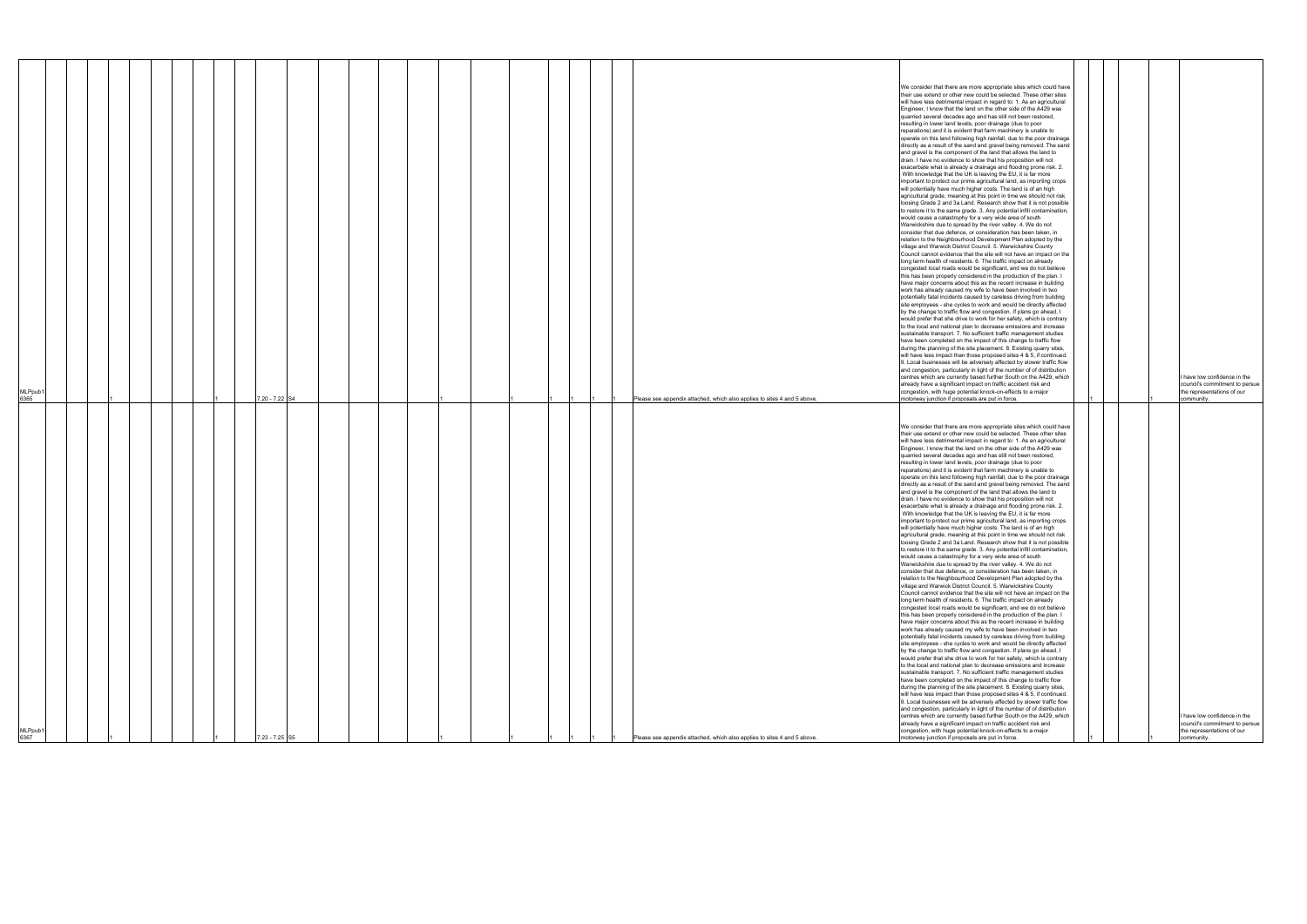|                                                                                                                                                                                                                                                                                                                                                                                                                                                                                                                                                                                                                                                                                                                                                                                                                                                                                                                                                                                                                                                                                                                                                                                                                                                                                                                                                                                                                                                                                                                                                                                                                                                                                                                                                                                                                                                                                                                                                                                                                                                                                                                                                                 | MLPpub1<br>6369                                                                                                                                                                                                                                                                                                                                                                                                                                                                                                                                                                                                                                                                                                                                                                                                                                                                                                                                                                                                                                                                                                                                                                                                                                                                                                | MLPpub1<br>6368                                                                                                                                                                                                                                                                                                                                                                                                                                                                                                                                                                                                                                                                                                                                                                                                                                                                                                                                                                                                                                                                                                                                                                                                                                                                                               |
|-----------------------------------------------------------------------------------------------------------------------------------------------------------------------------------------------------------------------------------------------------------------------------------------------------------------------------------------------------------------------------------------------------------------------------------------------------------------------------------------------------------------------------------------------------------------------------------------------------------------------------------------------------------------------------------------------------------------------------------------------------------------------------------------------------------------------------------------------------------------------------------------------------------------------------------------------------------------------------------------------------------------------------------------------------------------------------------------------------------------------------------------------------------------------------------------------------------------------------------------------------------------------------------------------------------------------------------------------------------------------------------------------------------------------------------------------------------------------------------------------------------------------------------------------------------------------------------------------------------------------------------------------------------------------------------------------------------------------------------------------------------------------------------------------------------------------------------------------------------------------------------------------------------------------------------------------------------------------------------------------------------------------------------------------------------------------------------------------------------------------------------------------------------------|----------------------------------------------------------------------------------------------------------------------------------------------------------------------------------------------------------------------------------------------------------------------------------------------------------------------------------------------------------------------------------------------------------------------------------------------------------------------------------------------------------------------------------------------------------------------------------------------------------------------------------------------------------------------------------------------------------------------------------------------------------------------------------------------------------------------------------------------------------------------------------------------------------------------------------------------------------------------------------------------------------------------------------------------------------------------------------------------------------------------------------------------------------------------------------------------------------------------------------------------------------------------------------------------------------------|---------------------------------------------------------------------------------------------------------------------------------------------------------------------------------------------------------------------------------------------------------------------------------------------------------------------------------------------------------------------------------------------------------------------------------------------------------------------------------------------------------------------------------------------------------------------------------------------------------------------------------------------------------------------------------------------------------------------------------------------------------------------------------------------------------------------------------------------------------------------------------------------------------------------------------------------------------------------------------------------------------------------------------------------------------------------------------------------------------------------------------------------------------------------------------------------------------------------------------------------------------------------------------------------------------------|
|                                                                                                                                                                                                                                                                                                                                                                                                                                                                                                                                                                                                                                                                                                                                                                                                                                                                                                                                                                                                                                                                                                                                                                                                                                                                                                                                                                                                                                                                                                                                                                                                                                                                                                                                                                                                                                                                                                                                                                                                                                                                                                                                                                 |                                                                                                                                                                                                                                                                                                                                                                                                                                                                                                                                                                                                                                                                                                                                                                                                                                                                                                                                                                                                                                                                                                                                                                                                                                                                                                                |                                                                                                                                                                                                                                                                                                                                                                                                                                                                                                                                                                                                                                                                                                                                                                                                                                                                                                                                                                                                                                                                                                                                                                                                                                                                                                               |
|                                                                                                                                                                                                                                                                                                                                                                                                                                                                                                                                                                                                                                                                                                                                                                                                                                                                                                                                                                                                                                                                                                                                                                                                                                                                                                                                                                                                                                                                                                                                                                                                                                                                                                                                                                                                                                                                                                                                                                                                                                                                                                                                                                 |                                                                                                                                                                                                                                                                                                                                                                                                                                                                                                                                                                                                                                                                                                                                                                                                                                                                                                                                                                                                                                                                                                                                                                                                                                                                                                                |                                                                                                                                                                                                                                                                                                                                                                                                                                                                                                                                                                                                                                                                                                                                                                                                                                                                                                                                                                                                                                                                                                                                                                                                                                                                                                               |
|                                                                                                                                                                                                                                                                                                                                                                                                                                                                                                                                                                                                                                                                                                                                                                                                                                                                                                                                                                                                                                                                                                                                                                                                                                                                                                                                                                                                                                                                                                                                                                                                                                                                                                                                                                                                                                                                                                                                                                                                                                                                                                                                                                 |                                                                                                                                                                                                                                                                                                                                                                                                                                                                                                                                                                                                                                                                                                                                                                                                                                                                                                                                                                                                                                                                                                                                                                                                                                                                                                                |                                                                                                                                                                                                                                                                                                                                                                                                                                                                                                                                                                                                                                                                                                                                                                                                                                                                                                                                                                                                                                                                                                                                                                                                                                                                                                               |
| 7.20 - 7.22<br>Comments<br>and<br>objections<br>contained<br>appendix<br>attached,                                                                                                                                                                                                                                                                                                                                                                                                                                                                                                                                                                                                                                                                                                                                                                                                                                                                                                                                                                                                                                                                                                                                                                                                                                                                                                                                                                                                                                                                                                                                                                                                                                                                                                                                                                                                                                                                                                                                                                                                                                                                              | 7.23 - 7.25 S5<br>Comments Comments<br>and<br>and<br>objections objections<br>contained contained<br>appendix<br>appendix<br>attached,<br>attached,<br>as two<br>as two<br>policies<br>policies<br>and sites<br>and sites<br>are<br>are.<br>covered by covered by<br>document. document.                                                                                                                                                                                                                                                                                                                                                                                                                                                                                                                                                                                                                                                                                                                                                                                                                                                                                                                                                                                                                       | 7.20 - 7.22 S4<br>Comments Comments<br>and<br>and<br>objections objections<br>contained contained<br>appendix<br>appendix<br>attached,<br>attached,<br>as two<br>as two<br>policies<br>policies<br>and sites<br>and sites<br>are<br>covered by covered by<br>document. document.                                                                                                                                                                                                                                                                                                                                                                                                                                                                                                                                                                                                                                                                                                                                                                                                                                                                                                                                                                                                                              |
|                                                                                                                                                                                                                                                                                                                                                                                                                                                                                                                                                                                                                                                                                                                                                                                                                                                                                                                                                                                                                                                                                                                                                                                                                                                                                                                                                                                                                                                                                                                                                                                                                                                                                                                                                                                                                                                                                                                                                                                                                                                                                                                                                                 |                                                                                                                                                                                                                                                                                                                                                                                                                                                                                                                                                                                                                                                                                                                                                                                                                                                                                                                                                                                                                                                                                                                                                                                                                                                                                                                |                                                                                                                                                                                                                                                                                                                                                                                                                                                                                                                                                                                                                                                                                                                                                                                                                                                                                                                                                                                                                                                                                                                                                                                                                                                                                                               |
|                                                                                                                                                                                                                                                                                                                                                                                                                                                                                                                                                                                                                                                                                                                                                                                                                                                                                                                                                                                                                                                                                                                                                                                                                                                                                                                                                                                                                                                                                                                                                                                                                                                                                                                                                                                                                                                                                                                                                                                                                                                                                                                                                                 |                                                                                                                                                                                                                                                                                                                                                                                                                                                                                                                                                                                                                                                                                                                                                                                                                                                                                                                                                                                                                                                                                                                                                                                                                                                                                                                |                                                                                                                                                                                                                                                                                                                                                                                                                                                                                                                                                                                                                                                                                                                                                                                                                                                                                                                                                                                                                                                                                                                                                                                                                                                                                                               |
|                                                                                                                                                                                                                                                                                                                                                                                                                                                                                                                                                                                                                                                                                                                                                                                                                                                                                                                                                                                                                                                                                                                                                                                                                                                                                                                                                                                                                                                                                                                                                                                                                                                                                                                                                                                                                                                                                                                                                                                                                                                                                                                                                                 |                                                                                                                                                                                                                                                                                                                                                                                                                                                                                                                                                                                                                                                                                                                                                                                                                                                                                                                                                                                                                                                                                                                                                                                                                                                                                                                |                                                                                                                                                                                                                                                                                                                                                                                                                                                                                                                                                                                                                                                                                                                                                                                                                                                                                                                                                                                                                                                                                                                                                                                                                                                                                                               |
|                                                                                                                                                                                                                                                                                                                                                                                                                                                                                                                                                                                                                                                                                                                                                                                                                                                                                                                                                                                                                                                                                                                                                                                                                                                                                                                                                                                                                                                                                                                                                                                                                                                                                                                                                                                                                                                                                                                                                                                                                                                                                                                                                                 |                                                                                                                                                                                                                                                                                                                                                                                                                                                                                                                                                                                                                                                                                                                                                                                                                                                                                                                                                                                                                                                                                                                                                                                                                                                                                                                |                                                                                                                                                                                                                                                                                                                                                                                                                                                                                                                                                                                                                                                                                                                                                                                                                                                                                                                                                                                                                                                                                                                                                                                                                                                                                                               |
|                                                                                                                                                                                                                                                                                                                                                                                                                                                                                                                                                                                                                                                                                                                                                                                                                                                                                                                                                                                                                                                                                                                                                                                                                                                                                                                                                                                                                                                                                                                                                                                                                                                                                                                                                                                                                                                                                                                                                                                                                                                                                                                                                                 |                                                                                                                                                                                                                                                                                                                                                                                                                                                                                                                                                                                                                                                                                                                                                                                                                                                                                                                                                                                                                                                                                                                                                                                                                                                                                                                |                                                                                                                                                                                                                                                                                                                                                                                                                                                                                                                                                                                                                                                                                                                                                                                                                                                                                                                                                                                                                                                                                                                                                                                                                                                                                                               |
|                                                                                                                                                                                                                                                                                                                                                                                                                                                                                                                                                                                                                                                                                                                                                                                                                                                                                                                                                                                                                                                                                                                                                                                                                                                                                                                                                                                                                                                                                                                                                                                                                                                                                                                                                                                                                                                                                                                                                                                                                                                                                                                                                                 |                                                                                                                                                                                                                                                                                                                                                                                                                                                                                                                                                                                                                                                                                                                                                                                                                                                                                                                                                                                                                                                                                                                                                                                                                                                                                                                |                                                                                                                                                                                                                                                                                                                                                                                                                                                                                                                                                                                                                                                                                                                                                                                                                                                                                                                                                                                                                                                                                                                                                                                                                                                                                                               |
|                                                                                                                                                                                                                                                                                                                                                                                                                                                                                                                                                                                                                                                                                                                                                                                                                                                                                                                                                                                                                                                                                                                                                                                                                                                                                                                                                                                                                                                                                                                                                                                                                                                                                                                                                                                                                                                                                                                                                                                                                                                                                                                                                                 | 1 Please see appendix attached, which also applies to sites 4 and 5 above.                                                                                                                                                                                                                                                                                                                                                                                                                                                                                                                                                                                                                                                                                                                                                                                                                                                                                                                                                                                                                                                                                                                                                                                                                                     | 1 Please see appendix attached, which also applies to sites 4 and 5 above.                                                                                                                                                                                                                                                                                                                                                                                                                                                                                                                                                                                                                                                                                                                                                                                                                                                                                                                                                                                                                                                                                                                                                                                                                                    |
| We consider that there are more appropriate sites which could have<br>their use extend or other new could be selected. These other sites<br>will have less detrimental impact in regard to: 1. The site will cause<br>the valued current views to be blighted - with current clear sight to<br>the Avon River Valley blocked. 2. The land is of high agricultural<br>grade, and will be out of use when import of agricultural products<br>are likely to increase in cost due to our leaving the EU, meaning at<br>this point in time we should not risk loosing Grade 2 and 3a Land.<br>Research show that it is likely that the land cannot be restored to<br>the same grade. 3. Existing quarry sites, will have less impact than<br>sites 4 & 5, if continued. 4. Any potential infill contamination, would<br>be catastrophic for the local environment, and river valley. If<br>migration also took place it will contaminate a very wide area of<br>south Warwickshire. 5. We do not consider that due deference has<br>been taken in relation to the Neighbourhood Development Plan<br>adopted by the village and by Warwick District Council, in fact we<br>believe it has not been considered. 6. There is no evidence that<br>Warwickshire County Council has not considered the longer term<br>health implication for the residents of Barford and Wasperton, and<br>Sherbourne. We are particularly concerned about the problems with<br>silica, which have been highlighted at a village meeting by a<br>medical doctor in the potential harm of silica from sites of this<br>nature. 7. The traffic impact on already congested local roads would<br>be significant, and we do not believe this has been properly<br>considered in the production of the plan. I have major concerns<br>about this as the recent increase in building work has already<br>caused me personally to have been involved in two potentially fatal<br>incidents caused by careless driving from building site employees -<br>cycle to work and would be directly affected by the change to traffic<br>flow and congestion. This causes people like me to be forced to | We consider that there are more appropriate sites which could have<br>their use extend or other new could be selected. These other sites<br>will have less detrimental imact in regard to: 1. As a young member<br>of our community, I feel this site would be a huge loss to the overall<br>beauty of our rural village and surrounding area. 2. I feel that the<br>Council are prioritising short term financial gains over long term<br>sustainability of some of the best agricultural land in the area. 3. As<br>a young person I have concerns about the unproven potential<br>impact on the long term health of those living near the site. 4. My<br>mum cycles to work and has already been involved in two<br>potentially fatal incidents caused by careless driving from building<br>site employees - she cycles to work and would be directly affected<br>by the change to traffic flow and congestion. If plans go ahead, I<br>would prefer that she drive to work for her safety, which is contrary<br>to the local and national plan to decrease emissions and increase<br>sustainable transport. 5. No sufficient traffic management studies<br>have been completed on the impact of this change to traffic flow<br>during the planning of this site placement. 6. xxxxxxxxxxxxx -<br>redacted. | We consider that there are more appropriate sites which could have<br>their use extend or other new could be selected. These other sites<br>will have less detrimental imact in regard to: 1. As a young member<br>of our community, I feel this site would be a huge loss to the overall<br>beauty of our rural village and surrounding area. 2. I feel that the<br>Council are prioritising short term financial gains over long term<br>sustainability of some of the best agricultural land in the area. 3. As<br>a young person I have concerns about the unproven potential<br>impact on the long term health of those living near the site. 4. My<br>mum cycles to work and has already been involved in two<br>potentially fatal incidents caused by careless driving from building<br>site employees - she cycles to work and would be directly affected<br>by the change to traffic flow and congestion. If plans go ahead, I<br>would prefer that she drive to work for her safety, which is contrary<br>to the local and national plan to decrease emissions and increase<br>sustainable transport. 5. No sufficient traffic management studies<br>have been completed on the impact of this change to traffic flow<br>during the planning of this site placement. 6. xxxxxxxxxxxxx -<br>redacted |
|                                                                                                                                                                                                                                                                                                                                                                                                                                                                                                                                                                                                                                                                                                                                                                                                                                                                                                                                                                                                                                                                                                                                                                                                                                                                                                                                                                                                                                                                                                                                                                                                                                                                                                                                                                                                                                                                                                                                                                                                                                                                                                                                                                 |                                                                                                                                                                                                                                                                                                                                                                                                                                                                                                                                                                                                                                                                                                                                                                                                                                                                                                                                                                                                                                                                                                                                                                                                                                                                                                                |                                                                                                                                                                                                                                                                                                                                                                                                                                                                                                                                                                                                                                                                                                                                                                                                                                                                                                                                                                                                                                                                                                                                                                                                                                                                                                               |
|                                                                                                                                                                                                                                                                                                                                                                                                                                                                                                                                                                                                                                                                                                                                                                                                                                                                                                                                                                                                                                                                                                                                                                                                                                                                                                                                                                                                                                                                                                                                                                                                                                                                                                                                                                                                                                                                                                                                                                                                                                                                                                                                                                 |                                                                                                                                                                                                                                                                                                                                                                                                                                                                                                                                                                                                                                                                                                                                                                                                                                                                                                                                                                                                                                                                                                                                                                                                                                                                                                                |                                                                                                                                                                                                                                                                                                                                                                                                                                                                                                                                                                                                                                                                                                                                                                                                                                                                                                                                                                                                                                                                                                                                                                                                                                                                                                               |
|                                                                                                                                                                                                                                                                                                                                                                                                                                                                                                                                                                                                                                                                                                                                                                                                                                                                                                                                                                                                                                                                                                                                                                                                                                                                                                                                                                                                                                                                                                                                                                                                                                                                                                                                                                                                                                                                                                                                                                                                                                                                                                                                                                 | I have low confidence in the<br>council's commitment to persue<br>the representations of our<br>community. Because I don't<br>believe WCC will represent my<br>views appropriately.                                                                                                                                                                                                                                                                                                                                                                                                                                                                                                                                                                                                                                                                                                                                                                                                                                                                                                                                                                                                                                                                                                                            | I have low confidence in the<br>council's commitment to persue<br>the representations of our<br>community. Because I don't<br>believe WCC will represent my<br>views appropriately.                                                                                                                                                                                                                                                                                                                                                                                                                                                                                                                                                                                                                                                                                                                                                                                                                                                                                                                                                                                                                                                                                                                           |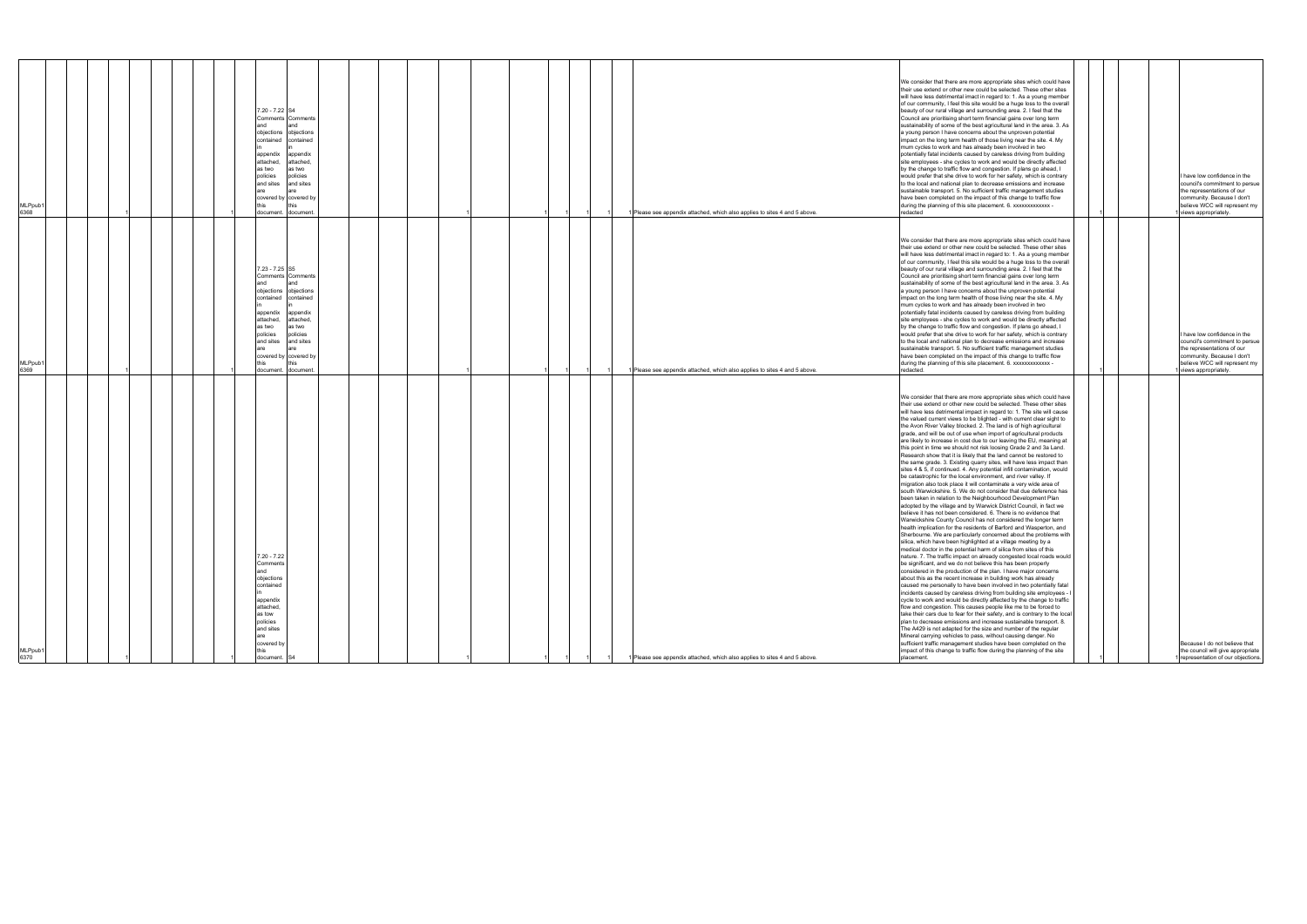|               |  |  |  |                 |                  |  |  |  |  |  |                                                                           |                                                                                                       | We consider that there are more appropriate sites which could have                                                                                                |  |                                   |
|---------------|--|--|--|-----------------|------------------|--|--|--|--|--|---------------------------------------------------------------------------|-------------------------------------------------------------------------------------------------------|-------------------------------------------------------------------------------------------------------------------------------------------------------------------|--|-----------------------------------|
|               |  |  |  |                 |                  |  |  |  |  |  |                                                                           |                                                                                                       | heir use extend or other new could be selected. These other sites                                                                                                 |  |                                   |
|               |  |  |  |                 |                  |  |  |  |  |  |                                                                           |                                                                                                       | will have less detrimental impact in regard to: 1. The site will cause                                                                                            |  |                                   |
|               |  |  |  |                 |                  |  |  |  |  |  |                                                                           |                                                                                                       | the valued current views to be blighted - with current clear sight to                                                                                             |  |                                   |
|               |  |  |  |                 |                  |  |  |  |  |  |                                                                           |                                                                                                       | the Avon River Valley blocked. 2. The land is of high agricultural                                                                                                |  |                                   |
|               |  |  |  |                 |                  |  |  |  |  |  |                                                                           |                                                                                                       |                                                                                                                                                                   |  |                                   |
|               |  |  |  |                 |                  |  |  |  |  |  |                                                                           |                                                                                                       | grade, and will be out of use when import of agricultural products                                                                                                |  |                                   |
|               |  |  |  |                 |                  |  |  |  |  |  |                                                                           |                                                                                                       | are likely to increase in cost due to our leaving the EU, meaning at                                                                                              |  |                                   |
|               |  |  |  |                 |                  |  |  |  |  |  |                                                                           |                                                                                                       | this point in time we should not risk loosing Grade 2 and 3a Land.                                                                                                |  |                                   |
|               |  |  |  |                 |                  |  |  |  |  |  |                                                                           |                                                                                                       | Research show that it is likely that the land cannot be restored to                                                                                               |  |                                   |
|               |  |  |  |                 |                  |  |  |  |  |  |                                                                           |                                                                                                       | the same grade. 3. Existing quarry sites, will have less impact than                                                                                              |  |                                   |
|               |  |  |  |                 |                  |  |  |  |  |  |                                                                           |                                                                                                       | sites 4 & 5, if continued. 4. Any potential infill contamination, would                                                                                           |  |                                   |
|               |  |  |  |                 |                  |  |  |  |  |  |                                                                           |                                                                                                       | be catastrophic for the local environment, and river valley. If                                                                                                   |  |                                   |
|               |  |  |  |                 |                  |  |  |  |  |  |                                                                           |                                                                                                       | migration also took place it will contaminate a very wide area of                                                                                                 |  |                                   |
|               |  |  |  |                 |                  |  |  |  |  |  |                                                                           |                                                                                                       | south Warwickshire. 5. We do not consider that due deference has                                                                                                  |  |                                   |
|               |  |  |  |                 |                  |  |  |  |  |  |                                                                           |                                                                                                       | been taken in relation to the Neighbourhood Development Plan                                                                                                      |  |                                   |
|               |  |  |  |                 |                  |  |  |  |  |  |                                                                           |                                                                                                       | adopted by the village and by Warwick District Council, in fact we                                                                                                |  |                                   |
|               |  |  |  |                 |                  |  |  |  |  |  |                                                                           |                                                                                                       | believe it has not been considered. 6. There is no evidence that                                                                                                  |  |                                   |
|               |  |  |  |                 |                  |  |  |  |  |  |                                                                           |                                                                                                       | Warwickshire County Council has not considered the longer term                                                                                                    |  |                                   |
|               |  |  |  |                 |                  |  |  |  |  |  |                                                                           |                                                                                                       | health implication for the residents of Barford and Wasperton, and                                                                                                |  |                                   |
|               |  |  |  |                 |                  |  |  |  |  |  |                                                                           |                                                                                                       | Sherbourne. We are particularly concerned about the problems with                                                                                                 |  |                                   |
|               |  |  |  |                 |                  |  |  |  |  |  |                                                                           |                                                                                                       |                                                                                                                                                                   |  |                                   |
|               |  |  |  |                 |                  |  |  |  |  |  |                                                                           |                                                                                                       | silica, which have been highlighted at a village meeting by a                                                                                                     |  |                                   |
|               |  |  |  |                 |                  |  |  |  |  |  |                                                                           |                                                                                                       | medical doctor in the potential harm of silica from sites of this                                                                                                 |  |                                   |
|               |  |  |  |                 |                  |  |  |  |  |  |                                                                           |                                                                                                       | nature. 7. The traffic impact on already congested local roads would                                                                                              |  |                                   |
|               |  |  |  |                 |                  |  |  |  |  |  |                                                                           |                                                                                                       | be significant, and we do not believe this has been properly                                                                                                      |  |                                   |
|               |  |  |  |                 |                  |  |  |  |  |  |                                                                           |                                                                                                       | considered in the production of the plan. I have major concerns                                                                                                   |  |                                   |
|               |  |  |  |                 |                  |  |  |  |  |  |                                                                           |                                                                                                       | about this as the recent increase in building work has already                                                                                                    |  |                                   |
|               |  |  |  |                 |                  |  |  |  |  |  |                                                                           |                                                                                                       | caused me personally to have been involved in two potentially fatal                                                                                               |  |                                   |
|               |  |  |  |                 |                  |  |  |  |  |  |                                                                           |                                                                                                       | incidents caused by careless driving from building site employees -                                                                                               |  |                                   |
|               |  |  |  |                 |                  |  |  |  |  |  |                                                                           |                                                                                                       | cycle to work and would be directly affected by the change to traffic                                                                                             |  |                                   |
|               |  |  |  |                 |                  |  |  |  |  |  |                                                                           |                                                                                                       | flow and congestion. This causes people like me to be forced to                                                                                                   |  |                                   |
|               |  |  |  |                 |                  |  |  |  |  |  |                                                                           |                                                                                                       | take their cars due to fear for their safety, and is contrary to the local                                                                                        |  |                                   |
|               |  |  |  |                 |                  |  |  |  |  |  |                                                                           |                                                                                                       | plan to decrease emissions and increase sustainable transport. 8.                                                                                                 |  |                                   |
|               |  |  |  |                 |                  |  |  |  |  |  |                                                                           |                                                                                                       | The A429 is not adapted for the size and number of the regular                                                                                                    |  |                                   |
|               |  |  |  |                 |                  |  |  |  |  |  |                                                                           |                                                                                                       | Mineral carrying vehicles to pass, without causing danger. No                                                                                                     |  |                                   |
|               |  |  |  |                 |                  |  |  |  |  |  |                                                                           |                                                                                                       | sufficient traffic management studies have been completed on the                                                                                                  |  | Because I do not believe that     |
| MLPpub1       |  |  |  |                 |                  |  |  |  |  |  |                                                                           |                                                                                                       | impact of this change to traffic flow during the planning of the site                                                                                             |  | the council will give appropriate |
| 6371          |  |  |  | 7.23 - 7.25 S5  |                  |  |  |  |  |  |                                                                           | 1 Please see appendix attached, which also applies to sites 4 and 5 above.                            | placement.                                                                                                                                                        |  | representation of our objections. |
|               |  |  |  |                 |                  |  |  |  |  |  |                                                                           |                                                                                                       |                                                                                                                                                                   |  |                                   |
|               |  |  |  |                 |                  |  |  |  |  |  |                                                                           |                                                                                                       | Please see the detailed response given by Suzi Coyne, Agent,                                                                                                      |  |                                   |
| MLPpub1       |  |  |  |                 |                  |  |  |  |  |  |                                                                           | Please see the detailed response given by Suzi Coyne, Agent, acting on behalf of Bourton and Draycote | acting on behalf of Bourton and Draycote Parish Council and                                                                                                       |  |                                   |
| 6372          |  |  |  | $.5 - 1.11$ SO  |                  |  |  |  |  |  |                                                                           | 1 Parish Council and residents and with which response I entirely concur.                             | residents and with which response I entirely concur.                                                                                                              |  |                                   |
|               |  |  |  |                 |                  |  |  |  |  |  |                                                                           |                                                                                                       | Please see the detailed response given by Suzi Coyne, Agent,                                                                                                      |  |                                   |
| MLPpub1       |  |  |  |                 |                  |  |  |  |  |  |                                                                           | Please see the detailed response given by Suzi Coyne, Agent, acting on behalf of Bourton and Draycote | acting on behalf of Bourton and Draycote Parish Council and                                                                                                       |  |                                   |
| 6373          |  |  |  | $.5 - 1.11$     |                  |  |  |  |  |  |                                                                           | 1 Parish Council and residents and with which response I entirely concur.                             | residents and with which response I entirely concur.                                                                                                              |  |                                   |
|               |  |  |  |                 |                  |  |  |  |  |  |                                                                           |                                                                                                       | Please see the detailed response given by Suzi Coyne, Agent,                                                                                                      |  |                                   |
| MLPpub1       |  |  |  |                 |                  |  |  |  |  |  |                                                                           | Please see the detailed response given by Suzi Coyne, Agent, acting on behalf of Bourton and Draycote | acting on behalf of Bourton and Draycote Parish Council and                                                                                                       |  |                                   |
| 6374          |  |  |  | 1.5 - 1.11 MCS1 |                  |  |  |  |  |  |                                                                           | 1 Parish Council and residents and with which response I entirely concur.                             | residents and with which response I entirely concur.                                                                                                              |  |                                   |
|               |  |  |  |                 |                  |  |  |  |  |  |                                                                           |                                                                                                       |                                                                                                                                                                   |  |                                   |
|               |  |  |  |                 |                  |  |  |  |  |  |                                                                           |                                                                                                       | Please see the detailed response given by Suzi Coyne, Agent,                                                                                                      |  |                                   |
| MLPpub1       |  |  |  |                 |                  |  |  |  |  |  |                                                                           | Please see the detailed response given by Suzi Coyne, Agent, acting on behalf of Bourton and Draycote | acting on behalf of Bourton and Draycote Parish Council and                                                                                                       |  |                                   |
| 6375          |  |  |  | 1.5 - 1.11 MCS2 |                  |  |  |  |  |  |                                                                           | 1 Parish Council and residents and with which response I entirely concur.                             | residents and with which response I entirely concur.                                                                                                              |  |                                   |
|               |  |  |  |                 |                  |  |  |  |  |  |                                                                           |                                                                                                       | lease see the detailed response given by Suzi Coyne, Agent,                                                                                                       |  |                                   |
| MLPpub1       |  |  |  |                 |                  |  |  |  |  |  |                                                                           | Please see the detailed response given by Suzi Coyne, Agent, acting on behalf of Bourton and Draycote | acting on behalf of Bourton and Draycote Parish Council and                                                                                                       |  |                                   |
| 6376          |  |  |  |                 |                  |  |  |  |  |  | 1 Parish Council and residents and with which response I entirely concur. |                                                                                                       | residents and with which response I entirely concur.                                                                                                              |  |                                   |
|               |  |  |  |                 |                  |  |  |  |  |  |                                                                           |                                                                                                       |                                                                                                                                                                   |  |                                   |
|               |  |  |  |                 |                  |  |  |  |  |  |                                                                           |                                                                                                       | Please see the detailed response given by Suzi Coyne, Agent,                                                                                                      |  |                                   |
| MLPpub1       |  |  |  |                 |                  |  |  |  |  |  |                                                                           | Please see the detailed response given by Suzi Coyne, Agent, acting on behalf of Bourton and Draycote | acting on behalf of Bourton and Draycote Parish Council and                                                                                                       |  |                                   |
| 6377          |  |  |  |                 |                  |  |  |  |  |  |                                                                           | 1 Parish Council and residents and with which response I entirely concur.                             | residents and with which response I entirely concur.                                                                                                              |  |                                   |
|               |  |  |  |                 |                  |  |  |  |  |  |                                                                           |                                                                                                       | Please see the detailed response given by Suzi Coyne, Agent,                                                                                                      |  |                                   |
| MLPpub1       |  |  |  |                 |                  |  |  |  |  |  |                                                                           | Please see the detailed response given by Suzi Coyne, Agent, acting on behalf of Bourton and Draycote | acting on behalf of Bourton and Draycote Parish Council and                                                                                                       |  |                                   |
| 6378          |  |  |  |                 | MCS <sub>1</sub> |  |  |  |  |  |                                                                           | 1 Parish Council and residents and with which response I entirely concur.                             | residents and with which response I entirely concur.                                                                                                              |  |                                   |
|               |  |  |  |                 |                  |  |  |  |  |  |                                                                           |                                                                                                       | Please see the detailed response given by Suzi Coyne, Agent,                                                                                                      |  |                                   |
| MLPpub1       |  |  |  |                 |                  |  |  |  |  |  |                                                                           | Please see the detailed response given by Suzi Coyne, Agent, acting on behalf of Bourton and Draycote | acting on behalf of Bourton and Draycote Parish Council and                                                                                                       |  |                                   |
| 6379          |  |  |  |                 | MCS2             |  |  |  |  |  |                                                                           | 1 Parish Council and residents and with which response I entirely concur.                             | residents and with which response I entirely concur.                                                                                                              |  |                                   |
|               |  |  |  |                 |                  |  |  |  |  |  |                                                                           |                                                                                                       |                                                                                                                                                                   |  |                                   |
|               |  |  |  |                 |                  |  |  |  |  |  |                                                                           |                                                                                                       | Please see the detailed response given by Suzi Coyne, Agent,                                                                                                      |  |                                   |
| MLPpub1       |  |  |  |                 |                  |  |  |  |  |  |                                                                           | Please see the detailed response given by Suzi Coyne, Agent, acting on behalf of Bourton and Draycote | acting on behalf of Bourton and Draycote Parish Council and                                                                                                       |  |                                   |
| 6380          |  |  |  |                 | SΟ               |  |  |  |  |  |                                                                           | 1 Parish Council and residents and with which response I entirely concur.                             | residents and with which response I entirely concur.                                                                                                              |  |                                   |
|               |  |  |  |                 |                  |  |  |  |  |  |                                                                           |                                                                                                       | Please see the detailed response given by Suzi Coyne, Agent,                                                                                                      |  |                                   |
| <b>MLPpub</b> |  |  |  |                 |                  |  |  |  |  |  |                                                                           | Please see the detailed response given by Suzi Coyne, Agent, acting on behalf of Bourton and Draycote | acting on behalf of Bourton and Draycote Parish Council and                                                                                                       |  |                                   |
| 6381          |  |  |  |                 |                  |  |  |  |  |  |                                                                           | 1 Parish Council and residents and with which response I entirely concur.                             | esidents and with which response I entirely concur.                                                                                                               |  |                                   |
|               |  |  |  |                 |                  |  |  |  |  |  |                                                                           |                                                                                                       |                                                                                                                                                                   |  |                                   |
|               |  |  |  |                 |                  |  |  |  |  |  |                                                                           |                                                                                                       | Please see the detailed response given by Suzi Coyne, Agent,<br>acting on behalf of Bourton and Draycote Parish Council and                                       |  |                                   |
| MLPpub1       |  |  |  |                 |                  |  |  |  |  |  |                                                                           | Please see the detailed response given by Suzi Coyne, Agent, acting on behalf of Bourton and Draycote |                                                                                                                                                                   |  |                                   |
| 6382          |  |  |  |                 | MCS1             |  |  |  |  |  |                                                                           | Parish Council and residents and with which response I entirely concur.                               | residents and with which response I entirely concur.                                                                                                              |  |                                   |
|               |  |  |  |                 |                  |  |  |  |  |  |                                                                           |                                                                                                       | Please see the detailed response given by Suzi Coyne, Agent,                                                                                                      |  |                                   |
| MLPpub1       |  |  |  |                 |                  |  |  |  |  |  |                                                                           |                                                                                                       | Please see the detailed response given by Suzi Coyne, Agent, acting on behalf of Bourton and Draycote acting on behalf of Bourton and Draycote Parish Council and |  |                                   |
| 6383          |  |  |  |                 | MCS2             |  |  |  |  |  |                                                                           | Parish Council and residents and with which response I entirely concur.                               | residents and with which response I entirely concur.                                                                                                              |  |                                   |
|               |  |  |  |                 |                  |  |  |  |  |  |                                                                           |                                                                                                       |                                                                                                                                                                   |  |                                   |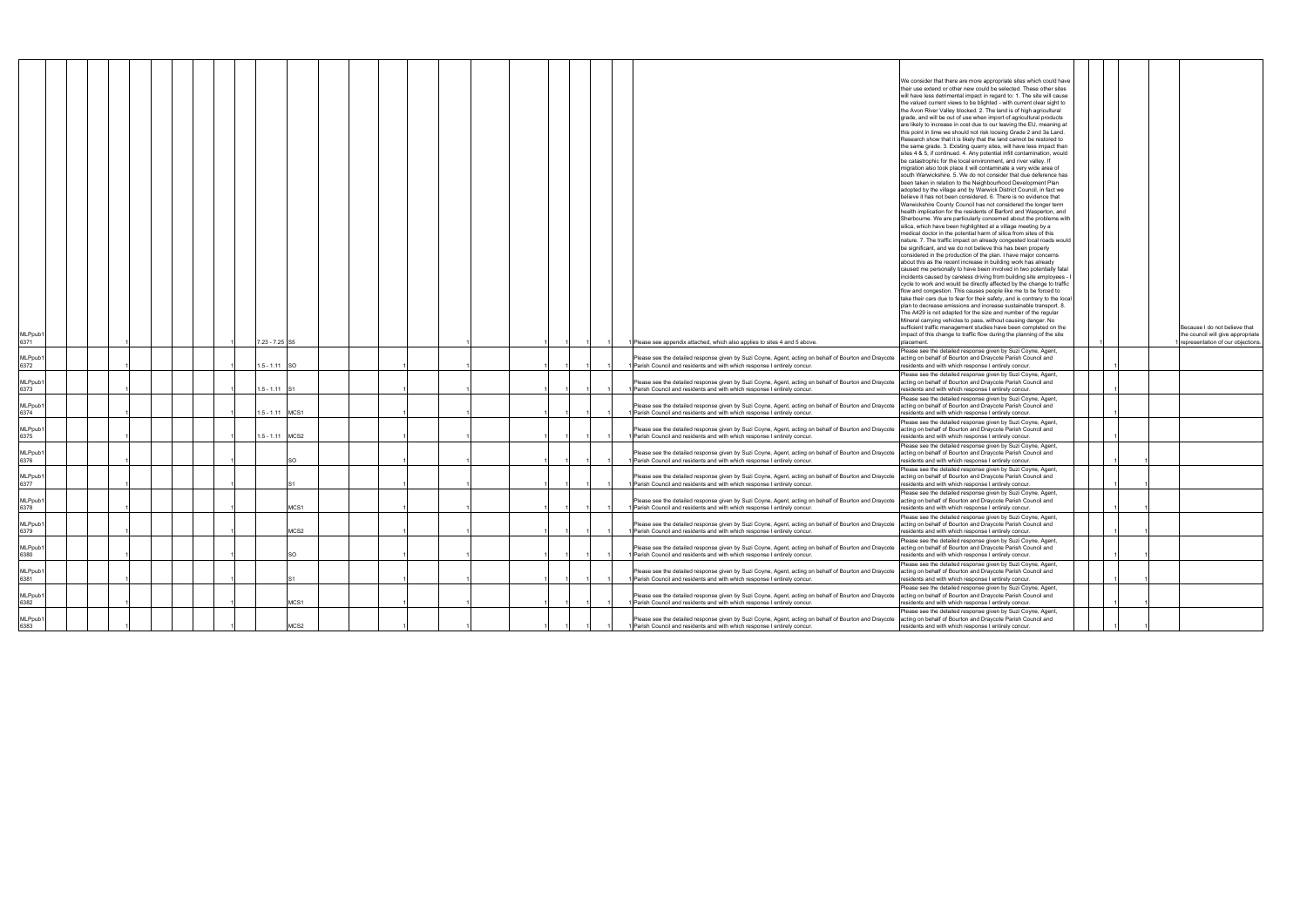| 6394                                                           | MLPpub1<br>6393<br>MLPpub <sup>®</sup>                                                                                                                                                                                                                                          | MLPpub1<br>6392                                                                                                                                                            | MLPpub1<br>6391                                                                                                                                                                                                                            | MLPpub1<br>6390                                                                                                                                                            | MLPpub <sup>1</sup><br>6389                                                                                                                                                                                                                                                                                                                                                                                                                                                                                                                                                                                                                                                                                                                                                                                                                                                                                                                                                                                                                                                                                                                                                                        | MLPpub1<br>6388                                                                                                                                                                                                                                                                                                                                                                                                                                                                                                                                                                                                                                                                                                                                                                                                                                                                                                                                                                                                                                                                                                                                                                                    | MLPpub1<br>6387                                                                                                                                                                                                                                                                                                                                                                                                                                                                                                                                                                                                                                                                                                                                                                                                                                                                                                                                | MLPpub <sup>®</sup><br>6386                                                                                                                                                                                                                                                                                                                                                                                                                                                                                                                                                                                                                                                                                                                                                                                                                                                                                                                    | MLPpub <sup>®</sup><br>6385                                                                                                                                                                                                                                                                                                                                                                                                                                                                                                                                                                                                                                                                                                                                                                                                                                                                                                                                                                                                                  | MLPpub <sup>®</sup><br>6384                                                                                                                                                                                                                                                                                                                                                                                                                                                                                                                                                                                                                                                                                                                                                                                                                                                                                                                                                                                                                                                                                                                                                                                                                                                                                                                                                                                                                                                                                                                                                                                                                                                                                                                                                                                                                                                                                                                                                                                                                                                                                                                                                                                                                                                                                                                                                                                                                                                                                                                                                                                                                                                                                                                                                                                                                                                                                                                                                                                                                                                                                                                                                                                                                                                                                                                                                                                                                                                                               |
|----------------------------------------------------------------|---------------------------------------------------------------------------------------------------------------------------------------------------------------------------------------------------------------------------------------------------------------------------------|----------------------------------------------------------------------------------------------------------------------------------------------------------------------------|--------------------------------------------------------------------------------------------------------------------------------------------------------------------------------------------------------------------------------------------|----------------------------------------------------------------------------------------------------------------------------------------------------------------------------|----------------------------------------------------------------------------------------------------------------------------------------------------------------------------------------------------------------------------------------------------------------------------------------------------------------------------------------------------------------------------------------------------------------------------------------------------------------------------------------------------------------------------------------------------------------------------------------------------------------------------------------------------------------------------------------------------------------------------------------------------------------------------------------------------------------------------------------------------------------------------------------------------------------------------------------------------------------------------------------------------------------------------------------------------------------------------------------------------------------------------------------------------------------------------------------------------|----------------------------------------------------------------------------------------------------------------------------------------------------------------------------------------------------------------------------------------------------------------------------------------------------------------------------------------------------------------------------------------------------------------------------------------------------------------------------------------------------------------------------------------------------------------------------------------------------------------------------------------------------------------------------------------------------------------------------------------------------------------------------------------------------------------------------------------------------------------------------------------------------------------------------------------------------------------------------------------------------------------------------------------------------------------------------------------------------------------------------------------------------------------------------------------------------|------------------------------------------------------------------------------------------------------------------------------------------------------------------------------------------------------------------------------------------------------------------------------------------------------------------------------------------------------------------------------------------------------------------------------------------------------------------------------------------------------------------------------------------------------------------------------------------------------------------------------------------------------------------------------------------------------------------------------------------------------------------------------------------------------------------------------------------------------------------------------------------------------------------------------------------------|------------------------------------------------------------------------------------------------------------------------------------------------------------------------------------------------------------------------------------------------------------------------------------------------------------------------------------------------------------------------------------------------------------------------------------------------------------------------------------------------------------------------------------------------------------------------------------------------------------------------------------------------------------------------------------------------------------------------------------------------------------------------------------------------------------------------------------------------------------------------------------------------------------------------------------------------|----------------------------------------------------------------------------------------------------------------------------------------------------------------------------------------------------------------------------------------------------------------------------------------------------------------------------------------------------------------------------------------------------------------------------------------------------------------------------------------------------------------------------------------------------------------------------------------------------------------------------------------------------------------------------------------------------------------------------------------------------------------------------------------------------------------------------------------------------------------------------------------------------------------------------------------------------------------------------------------------------------------------------------------------|-----------------------------------------------------------------------------------------------------------------------------------------------------------------------------------------------------------------------------------------------------------------------------------------------------------------------------------------------------------------------------------------------------------------------------------------------------------------------------------------------------------------------------------------------------------------------------------------------------------------------------------------------------------------------------------------------------------------------------------------------------------------------------------------------------------------------------------------------------------------------------------------------------------------------------------------------------------------------------------------------------------------------------------------------------------------------------------------------------------------------------------------------------------------------------------------------------------------------------------------------------------------------------------------------------------------------------------------------------------------------------------------------------------------------------------------------------------------------------------------------------------------------------------------------------------------------------------------------------------------------------------------------------------------------------------------------------------------------------------------------------------------------------------------------------------------------------------------------------------------------------------------------------------------------------------------------------------------------------------------------------------------------------------------------------------------------------------------------------------------------------------------------------------------------------------------------------------------------------------------------------------------------------------------------------------------------------------------------------------------------------------------------------------------------------------------------------------------------------------------------------------------------------------------------------------------------------------------------------------------------------------------------------------------------------------------------------------------------------------------------------------------------------------------------------------------------------------------------------------------------------------------------------------------------------------------------------------------------------------------------------------------------------------------------------------------------------------------------------------------------------------------------------------------------------------------------------------------------------------------------------------------------------------------------------------------------------------------------------------------------------------------------------------------------------------------------------------------------------------------------------------|
|                                                                |                                                                                                                                                                                                                                                                                 |                                                                                                                                                                            |                                                                                                                                                                                                                                            |                                                                                                                                                                            |                                                                                                                                                                                                                                                                                                                                                                                                                                                                                                                                                                                                                                                                                                                                                                                                                                                                                                                                                                                                                                                                                                                                                                                                    |                                                                                                                                                                                                                                                                                                                                                                                                                                                                                                                                                                                                                                                                                                                                                                                                                                                                                                                                                                                                                                                                                                                                                                                                    |                                                                                                                                                                                                                                                                                                                                                                                                                                                                                                                                                                                                                                                                                                                                                                                                                                                                                                                                                |                                                                                                                                                                                                                                                                                                                                                                                                                                                                                                                                                                                                                                                                                                                                                                                                                                                                                                                                                |                                                                                                                                                                                                                                                                                                                                                                                                                                                                                                                                                                                                                                                                                                                                                                                                                                                                                                                                                                                                                                              |                                                                                                                                                                                                                                                                                                                                                                                                                                                                                                                                                                                                                                                                                                                                                                                                                                                                                                                                                                                                                                                                                                                                                                                                                                                                                                                                                                                                                                                                                                                                                                                                                                                                                                                                                                                                                                                                                                                                                                                                                                                                                                                                                                                                                                                                                                                                                                                                                                                                                                                                                                                                                                                                                                                                                                                                                                                                                                                                                                                                                                                                                                                                                                                                                                                                                                                                                                                                                                                                                                           |
|                                                                |                                                                                                                                                                                                                                                                                 |                                                                                                                                                                            |                                                                                                                                                                                                                                            |                                                                                                                                                                            |                                                                                                                                                                                                                                                                                                                                                                                                                                                                                                                                                                                                                                                                                                                                                                                                                                                                                                                                                                                                                                                                                                                                                                                                    |                                                                                                                                                                                                                                                                                                                                                                                                                                                                                                                                                                                                                                                                                                                                                                                                                                                                                                                                                                                                                                                                                                                                                                                                    |                                                                                                                                                                                                                                                                                                                                                                                                                                                                                                                                                                                                                                                                                                                                                                                                                                                                                                                                                |                                                                                                                                                                                                                                                                                                                                                                                                                                                                                                                                                                                                                                                                                                                                                                                                                                                                                                                                                |                                                                                                                                                                                                                                                                                                                                                                                                                                                                                                                                                                                                                                                                                                                                                                                                                                                                                                                                                                                                                                              |                                                                                                                                                                                                                                                                                                                                                                                                                                                                                                                                                                                                                                                                                                                                                                                                                                                                                                                                                                                                                                                                                                                                                                                                                                                                                                                                                                                                                                                                                                                                                                                                                                                                                                                                                                                                                                                                                                                                                                                                                                                                                                                                                                                                                                                                                                                                                                                                                                                                                                                                                                                                                                                                                                                                                                                                                                                                                                                                                                                                                                                                                                                                                                                                                                                                                                                                                                                                                                                                                                           |
|                                                                |                                                                                                                                                                                                                                                                                 |                                                                                                                                                                            |                                                                                                                                                                                                                                            |                                                                                                                                                                            |                                                                                                                                                                                                                                                                                                                                                                                                                                                                                                                                                                                                                                                                                                                                                                                                                                                                                                                                                                                                                                                                                                                                                                                                    |                                                                                                                                                                                                                                                                                                                                                                                                                                                                                                                                                                                                                                                                                                                                                                                                                                                                                                                                                                                                                                                                                                                                                                                                    |                                                                                                                                                                                                                                                                                                                                                                                                                                                                                                                                                                                                                                                                                                                                                                                                                                                                                                                                                |                                                                                                                                                                                                                                                                                                                                                                                                                                                                                                                                                                                                                                                                                                                                                                                                                                                                                                                                                |                                                                                                                                                                                                                                                                                                                                                                                                                                                                                                                                                                                                                                                                                                                                                                                                                                                                                                                                                                                                                                              |                                                                                                                                                                                                                                                                                                                                                                                                                                                                                                                                                                                                                                                                                                                                                                                                                                                                                                                                                                                                                                                                                                                                                                                                                                                                                                                                                                                                                                                                                                                                                                                                                                                                                                                                                                                                                                                                                                                                                                                                                                                                                                                                                                                                                                                                                                                                                                                                                                                                                                                                                                                                                                                                                                                                                                                                                                                                                                                                                                                                                                                                                                                                                                                                                                                                                                                                                                                                                                                                                                           |
|                                                                |                                                                                                                                                                                                                                                                                 |                                                                                                                                                                            |                                                                                                                                                                                                                                            |                                                                                                                                                                            |                                                                                                                                                                                                                                                                                                                                                                                                                                                                                                                                                                                                                                                                                                                                                                                                                                                                                                                                                                                                                                                                                                                                                                                                    |                                                                                                                                                                                                                                                                                                                                                                                                                                                                                                                                                                                                                                                                                                                                                                                                                                                                                                                                                                                                                                                                                                                                                                                                    |                                                                                                                                                                                                                                                                                                                                                                                                                                                                                                                                                                                                                                                                                                                                                                                                                                                                                                                                                |                                                                                                                                                                                                                                                                                                                                                                                                                                                                                                                                                                                                                                                                                                                                                                                                                                                                                                                                                |                                                                                                                                                                                                                                                                                                                                                                                                                                                                                                                                                                                                                                                                                                                                                                                                                                                                                                                                                                                                                                              |                                                                                                                                                                                                                                                                                                                                                                                                                                                                                                                                                                                                                                                                                                                                                                                                                                                                                                                                                                                                                                                                                                                                                                                                                                                                                                                                                                                                                                                                                                                                                                                                                                                                                                                                                                                                                                                                                                                                                                                                                                                                                                                                                                                                                                                                                                                                                                                                                                                                                                                                                                                                                                                                                                                                                                                                                                                                                                                                                                                                                                                                                                                                                                                                                                                                                                                                                                                                                                                                                                           |
|                                                                |                                                                                                                                                                                                                                                                                 |                                                                                                                                                                            |                                                                                                                                                                                                                                            |                                                                                                                                                                            |                                                                                                                                                                                                                                                                                                                                                                                                                                                                                                                                                                                                                                                                                                                                                                                                                                                                                                                                                                                                                                                                                                                                                                                                    |                                                                                                                                                                                                                                                                                                                                                                                                                                                                                                                                                                                                                                                                                                                                                                                                                                                                                                                                                                                                                                                                                                                                                                                                    |                                                                                                                                                                                                                                                                                                                                                                                                                                                                                                                                                                                                                                                                                                                                                                                                                                                                                                                                                |                                                                                                                                                                                                                                                                                                                                                                                                                                                                                                                                                                                                                                                                                                                                                                                                                                                                                                                                                |                                                                                                                                                                                                                                                                                                                                                                                                                                                                                                                                                                                                                                                                                                                                                                                                                                                                                                                                                                                                                                              |                                                                                                                                                                                                                                                                                                                                                                                                                                                                                                                                                                                                                                                                                                                                                                                                                                                                                                                                                                                                                                                                                                                                                                                                                                                                                                                                                                                                                                                                                                                                                                                                                                                                                                                                                                                                                                                                                                                                                                                                                                                                                                                                                                                                                                                                                                                                                                                                                                                                                                                                                                                                                                                                                                                                                                                                                                                                                                                                                                                                                                                                                                                                                                                                                                                                                                                                                                                                                                                                                                           |
|                                                                |                                                                                                                                                                                                                                                                                 |                                                                                                                                                                            |                                                                                                                                                                                                                                            |                                                                                                                                                                            |                                                                                                                                                                                                                                                                                                                                                                                                                                                                                                                                                                                                                                                                                                                                                                                                                                                                                                                                                                                                                                                                                                                                                                                                    |                                                                                                                                                                                                                                                                                                                                                                                                                                                                                                                                                                                                                                                                                                                                                                                                                                                                                                                                                                                                                                                                                                                                                                                                    |                                                                                                                                                                                                                                                                                                                                                                                                                                                                                                                                                                                                                                                                                                                                                                                                                                                                                                                                                |                                                                                                                                                                                                                                                                                                                                                                                                                                                                                                                                                                                                                                                                                                                                                                                                                                                                                                                                                |                                                                                                                                                                                                                                                                                                                                                                                                                                                                                                                                                                                                                                                                                                                                                                                                                                                                                                                                                                                                                                              |                                                                                                                                                                                                                                                                                                                                                                                                                                                                                                                                                                                                                                                                                                                                                                                                                                                                                                                                                                                                                                                                                                                                                                                                                                                                                                                                                                                                                                                                                                                                                                                                                                                                                                                                                                                                                                                                                                                                                                                                                                                                                                                                                                                                                                                                                                                                                                                                                                                                                                                                                                                                                                                                                                                                                                                                                                                                                                                                                                                                                                                                                                                                                                                                                                                                                                                                                                                                                                                                                                           |
|                                                                |                                                                                                                                                                                                                                                                                 |                                                                                                                                                                            |                                                                                                                                                                                                                                            |                                                                                                                                                                            |                                                                                                                                                                                                                                                                                                                                                                                                                                                                                                                                                                                                                                                                                                                                                                                                                                                                                                                                                                                                                                                                                                                                                                                                    |                                                                                                                                                                                                                                                                                                                                                                                                                                                                                                                                                                                                                                                                                                                                                                                                                                                                                                                                                                                                                                                                                                                                                                                                    |                                                                                                                                                                                                                                                                                                                                                                                                                                                                                                                                                                                                                                                                                                                                                                                                                                                                                                                                                |                                                                                                                                                                                                                                                                                                                                                                                                                                                                                                                                                                                                                                                                                                                                                                                                                                                                                                                                                |                                                                                                                                                                                                                                                                                                                                                                                                                                                                                                                                                                                                                                                                                                                                                                                                                                                                                                                                                                                                                                              |                                                                                                                                                                                                                                                                                                                                                                                                                                                                                                                                                                                                                                                                                                                                                                                                                                                                                                                                                                                                                                                                                                                                                                                                                                                                                                                                                                                                                                                                                                                                                                                                                                                                                                                                                                                                                                                                                                                                                                                                                                                                                                                                                                                                                                                                                                                                                                                                                                                                                                                                                                                                                                                                                                                                                                                                                                                                                                                                                                                                                                                                                                                                                                                                                                                                                                                                                                                                                                                                                                           |
|                                                                |                                                                                                                                                                                                                                                                                 |                                                                                                                                                                            |                                                                                                                                                                                                                                            |                                                                                                                                                                            |                                                                                                                                                                                                                                                                                                                                                                                                                                                                                                                                                                                                                                                                                                                                                                                                                                                                                                                                                                                                                                                                                                                                                                                                    |                                                                                                                                                                                                                                                                                                                                                                                                                                                                                                                                                                                                                                                                                                                                                                                                                                                                                                                                                                                                                                                                                                                                                                                                    |                                                                                                                                                                                                                                                                                                                                                                                                                                                                                                                                                                                                                                                                                                                                                                                                                                                                                                                                                |                                                                                                                                                                                                                                                                                                                                                                                                                                                                                                                                                                                                                                                                                                                                                                                                                                                                                                                                                |                                                                                                                                                                                                                                                                                                                                                                                                                                                                                                                                                                                                                                                                                                                                                                                                                                                                                                                                                                                                                                              |                                                                                                                                                                                                                                                                                                                                                                                                                                                                                                                                                                                                                                                                                                                                                                                                                                                                                                                                                                                                                                                                                                                                                                                                                                                                                                                                                                                                                                                                                                                                                                                                                                                                                                                                                                                                                                                                                                                                                                                                                                                                                                                                                                                                                                                                                                                                                                                                                                                                                                                                                                                                                                                                                                                                                                                                                                                                                                                                                                                                                                                                                                                                                                                                                                                                                                                                                                                                                                                                                                           |
| $1.5 - 1.11$                                                   | $1.5 - 1.11$                                                                                                                                                                                                                                                                    | $1.5 - 1.11$                                                                                                                                                               | $1.5 - 1.11$                                                                                                                                                                                                                               | 1.5 - 1.11                                                                                                                                                                 |                                                                                                                                                                                                                                                                                                                                                                                                                                                                                                                                                                                                                                                                                                                                                                                                                                                                                                                                                                                                                                                                                                                                                                                                    | S4                                                                                                                                                                                                                                                                                                                                                                                                                                                                                                                                                                                                                                                                                                                                                                                                                                                                                                                                                                                                                                                                                                                                                                                                 |                                                                                                                                                                                                                                                                                                                                                                                                                                                                                                                                                                                                                                                                                                                                                                                                                                                                                                                                                |                                                                                                                                                                                                                                                                                                                                                                                                                                                                                                                                                                                                                                                                                                                                                                                                                                                                                                                                                | 7.23 - 7.25 S5                                                                                                                                                                                                                                                                                                                                                                                                                                                                                                                                                                                                                                                                                                                                                                                                                                                                                                                                                                                                                               | 7.20 - 7.22 S4                                                                                                                                                                                                                                                                                                                                                                                                                                                                                                                                                                                                                                                                                                                                                                                                                                                                                                                                                                                                                                                                                                                                                                                                                                                                                                                                                                                                                                                                                                                                                                                                                                                                                                                                                                                                                                                                                                                                                                                                                                                                                                                                                                                                                                                                                                                                                                                                                                                                                                                                                                                                                                                                                                                                                                                                                                                                                                                                                                                                                                                                                                                                                                                                                                                                                                                                                                                                                                                                                            |
|                                                                |                                                                                                                                                                                                                                                                                 |                                                                                                                                                                            |                                                                                                                                                                                                                                            |                                                                                                                                                                            |                                                                                                                                                                                                                                                                                                                                                                                                                                                                                                                                                                                                                                                                                                                                                                                                                                                                                                                                                                                                                                                                                                                                                                                                    |                                                                                                                                                                                                                                                                                                                                                                                                                                                                                                                                                                                                                                                                                                                                                                                                                                                                                                                                                                                                                                                                                                                                                                                                    |                                                                                                                                                                                                                                                                                                                                                                                                                                                                                                                                                                                                                                                                                                                                                                                                                                                                                                                                                |                                                                                                                                                                                                                                                                                                                                                                                                                                                                                                                                                                                                                                                                                                                                                                                                                                                                                                                                                |                                                                                                                                                                                                                                                                                                                                                                                                                                                                                                                                                                                                                                                                                                                                                                                                                                                                                                                                                                                                                                              |                                                                                                                                                                                                                                                                                                                                                                                                                                                                                                                                                                                                                                                                                                                                                                                                                                                                                                                                                                                                                                                                                                                                                                                                                                                                                                                                                                                                                                                                                                                                                                                                                                                                                                                                                                                                                                                                                                                                                                                                                                                                                                                                                                                                                                                                                                                                                                                                                                                                                                                                                                                                                                                                                                                                                                                                                                                                                                                                                                                                                                                                                                                                                                                                                                                                                                                                                                                                                                                                                                           |
|                                                                |                                                                                                                                                                                                                                                                                 |                                                                                                                                                                            |                                                                                                                                                                                                                                            |                                                                                                                                                                            |                                                                                                                                                                                                                                                                                                                                                                                                                                                                                                                                                                                                                                                                                                                                                                                                                                                                                                                                                                                                                                                                                                                                                                                                    |                                                                                                                                                                                                                                                                                                                                                                                                                                                                                                                                                                                                                                                                                                                                                                                                                                                                                                                                                                                                                                                                                                                                                                                                    |                                                                                                                                                                                                                                                                                                                                                                                                                                                                                                                                                                                                                                                                                                                                                                                                                                                                                                                                                |                                                                                                                                                                                                                                                                                                                                                                                                                                                                                                                                                                                                                                                                                                                                                                                                                                                                                                                                                |                                                                                                                                                                                                                                                                                                                                                                                                                                                                                                                                                                                                                                                                                                                                                                                                                                                                                                                                                                                                                                              |                                                                                                                                                                                                                                                                                                                                                                                                                                                                                                                                                                                                                                                                                                                                                                                                                                                                                                                                                                                                                                                                                                                                                                                                                                                                                                                                                                                                                                                                                                                                                                                                                                                                                                                                                                                                                                                                                                                                                                                                                                                                                                                                                                                                                                                                                                                                                                                                                                                                                                                                                                                                                                                                                                                                                                                                                                                                                                                                                                                                                                                                                                                                                                                                                                                                                                                                                                                                                                                                                                           |
|                                                                |                                                                                                                                                                                                                                                                                 |                                                                                                                                                                            |                                                                                                                                                                                                                                            |                                                                                                                                                                            |                                                                                                                                                                                                                                                                                                                                                                                                                                                                                                                                                                                                                                                                                                                                                                                                                                                                                                                                                                                                                                                                                                                                                                                                    |                                                                                                                                                                                                                                                                                                                                                                                                                                                                                                                                                                                                                                                                                                                                                                                                                                                                                                                                                                                                                                                                                                                                                                                                    |                                                                                                                                                                                                                                                                                                                                                                                                                                                                                                                                                                                                                                                                                                                                                                                                                                                                                                                                                |                                                                                                                                                                                                                                                                                                                                                                                                                                                                                                                                                                                                                                                                                                                                                                                                                                                                                                                                                |                                                                                                                                                                                                                                                                                                                                                                                                                                                                                                                                                                                                                                                                                                                                                                                                                                                                                                                                                                                                                                              |                                                                                                                                                                                                                                                                                                                                                                                                                                                                                                                                                                                                                                                                                                                                                                                                                                                                                                                                                                                                                                                                                                                                                                                                                                                                                                                                                                                                                                                                                                                                                                                                                                                                                                                                                                                                                                                                                                                                                                                                                                                                                                                                                                                                                                                                                                                                                                                                                                                                                                                                                                                                                                                                                                                                                                                                                                                                                                                                                                                                                                                                                                                                                                                                                                                                                                                                                                                                                                                                                                           |
|                                                                |                                                                                                                                                                                                                                                                                 |                                                                                                                                                                            |                                                                                                                                                                                                                                            |                                                                                                                                                                            |                                                                                                                                                                                                                                                                                                                                                                                                                                                                                                                                                                                                                                                                                                                                                                                                                                                                                                                                                                                                                                                                                                                                                                                                    |                                                                                                                                                                                                                                                                                                                                                                                                                                                                                                                                                                                                                                                                                                                                                                                                                                                                                                                                                                                                                                                                                                                                                                                                    |                                                                                                                                                                                                                                                                                                                                                                                                                                                                                                                                                                                                                                                                                                                                                                                                                                                                                                                                                |                                                                                                                                                                                                                                                                                                                                                                                                                                                                                                                                                                                                                                                                                                                                                                                                                                                                                                                                                |                                                                                                                                                                                                                                                                                                                                                                                                                                                                                                                                                                                                                                                                                                                                                                                                                                                                                                                                                                                                                                              |                                                                                                                                                                                                                                                                                                                                                                                                                                                                                                                                                                                                                                                                                                                                                                                                                                                                                                                                                                                                                                                                                                                                                                                                                                                                                                                                                                                                                                                                                                                                                                                                                                                                                                                                                                                                                                                                                                                                                                                                                                                                                                                                                                                                                                                                                                                                                                                                                                                                                                                                                                                                                                                                                                                                                                                                                                                                                                                                                                                                                                                                                                                                                                                                                                                                                                                                                                                                                                                                                                           |
|                                                                |                                                                                                                                                                                                                                                                                 |                                                                                                                                                                            |                                                                                                                                                                                                                                            |                                                                                                                                                                            |                                                                                                                                                                                                                                                                                                                                                                                                                                                                                                                                                                                                                                                                                                                                                                                                                                                                                                                                                                                                                                                                                                                                                                                                    |                                                                                                                                                                                                                                                                                                                                                                                                                                                                                                                                                                                                                                                                                                                                                                                                                                                                                                                                                                                                                                                                                                                                                                                                    |                                                                                                                                                                                                                                                                                                                                                                                                                                                                                                                                                                                                                                                                                                                                                                                                                                                                                                                                                |                                                                                                                                                                                                                                                                                                                                                                                                                                                                                                                                                                                                                                                                                                                                                                                                                                                                                                                                                |                                                                                                                                                                                                                                                                                                                                                                                                                                                                                                                                                                                                                                                                                                                                                                                                                                                                                                                                                                                                                                              |                                                                                                                                                                                                                                                                                                                                                                                                                                                                                                                                                                                                                                                                                                                                                                                                                                                                                                                                                                                                                                                                                                                                                                                                                                                                                                                                                                                                                                                                                                                                                                                                                                                                                                                                                                                                                                                                                                                                                                                                                                                                                                                                                                                                                                                                                                                                                                                                                                                                                                                                                                                                                                                                                                                                                                                                                                                                                                                                                                                                                                                                                                                                                                                                                                                                                                                                                                                                                                                                                                           |
|                                                                |                                                                                                                                                                                                                                                                                 |                                                                                                                                                                            |                                                                                                                                                                                                                                            |                                                                                                                                                                            |                                                                                                                                                                                                                                                                                                                                                                                                                                                                                                                                                                                                                                                                                                                                                                                                                                                                                                                                                                                                                                                                                                                                                                                                    |                                                                                                                                                                                                                                                                                                                                                                                                                                                                                                                                                                                                                                                                                                                                                                                                                                                                                                                                                                                                                                                                                                                                                                                                    |                                                                                                                                                                                                                                                                                                                                                                                                                                                                                                                                                                                                                                                                                                                                                                                                                                                                                                                                                |                                                                                                                                                                                                                                                                                                                                                                                                                                                                                                                                                                                                                                                                                                                                                                                                                                                                                                                                                |                                                                                                                                                                                                                                                                                                                                                                                                                                                                                                                                                                                                                                                                                                                                                                                                                                                                                                                                                                                                                                              |                                                                                                                                                                                                                                                                                                                                                                                                                                                                                                                                                                                                                                                                                                                                                                                                                                                                                                                                                                                                                                                                                                                                                                                                                                                                                                                                                                                                                                                                                                                                                                                                                                                                                                                                                                                                                                                                                                                                                                                                                                                                                                                                                                                                                                                                                                                                                                                                                                                                                                                                                                                                                                                                                                                                                                                                                                                                                                                                                                                                                                                                                                                                                                                                                                                                                                                                                                                                                                                                                                           |
|                                                                |                                                                                                                                                                                                                                                                                 |                                                                                                                                                                            |                                                                                                                                                                                                                                            |                                                                                                                                                                            |                                                                                                                                                                                                                                                                                                                                                                                                                                                                                                                                                                                                                                                                                                                                                                                                                                                                                                                                                                                                                                                                                                                                                                                                    |                                                                                                                                                                                                                                                                                                                                                                                                                                                                                                                                                                                                                                                                                                                                                                                                                                                                                                                                                                                                                                                                                                                                                                                                    |                                                                                                                                                                                                                                                                                                                                                                                                                                                                                                                                                                                                                                                                                                                                                                                                                                                                                                                                                |                                                                                                                                                                                                                                                                                                                                                                                                                                                                                                                                                                                                                                                                                                                                                                                                                                                                                                                                                |                                                                                                                                                                                                                                                                                                                                                                                                                                                                                                                                                                                                                                                                                                                                                                                                                                                                                                                                                                                                                                              |                                                                                                                                                                                                                                                                                                                                                                                                                                                                                                                                                                                                                                                                                                                                                                                                                                                                                                                                                                                                                                                                                                                                                                                                                                                                                                                                                                                                                                                                                                                                                                                                                                                                                                                                                                                                                                                                                                                                                                                                                                                                                                                                                                                                                                                                                                                                                                                                                                                                                                                                                                                                                                                                                                                                                                                                                                                                                                                                                                                                                                                                                                                                                                                                                                                                                                                                                                                                                                                                                                           |
|                                                                |                                                                                                                                                                                                                                                                                 |                                                                                                                                                                            |                                                                                                                                                                                                                                            |                                                                                                                                                                            |                                                                                                                                                                                                                                                                                                                                                                                                                                                                                                                                                                                                                                                                                                                                                                                                                                                                                                                                                                                                                                                                                                                                                                                                    |                                                                                                                                                                                                                                                                                                                                                                                                                                                                                                                                                                                                                                                                                                                                                                                                                                                                                                                                                                                                                                                                                                                                                                                                    |                                                                                                                                                                                                                                                                                                                                                                                                                                                                                                                                                                                                                                                                                                                                                                                                                                                                                                                                                |                                                                                                                                                                                                                                                                                                                                                                                                                                                                                                                                                                                                                                                                                                                                                                                                                                                                                                                                                |                                                                                                                                                                                                                                                                                                                                                                                                                                                                                                                                                                                                                                                                                                                                                                                                                                                                                                                                                                                                                                              |                                                                                                                                                                                                                                                                                                                                                                                                                                                                                                                                                                                                                                                                                                                                                                                                                                                                                                                                                                                                                                                                                                                                                                                                                                                                                                                                                                                                                                                                                                                                                                                                                                                                                                                                                                                                                                                                                                                                                                                                                                                                                                                                                                                                                                                                                                                                                                                                                                                                                                                                                                                                                                                                                                                                                                                                                                                                                                                                                                                                                                                                                                                                                                                                                                                                                                                                                                                                                                                                                                           |
| Parish Council and residents and with which I entirely concur. | Please see the detailed response given by Suzi Coyne, Agent, acting on behalf of Bourton and Draycote<br>Parish Council and residents and with which I entirely agree.<br>Please see the detailed response given by Suzi Coyne, Agent, acting on behalf of Bourton and Draycote | Please see the detailed response given by Suzi Coyne, Agent, acting on behalf of Bourton and Draycote<br>1 Parish Council and residents and with which I entirely concur.  | Please see the detailed response given by Suzi Coyne, Agent, acting on behalf of Bourton and Draycote<br>1 Parish Council and residents and with which I entirely concur.                                                                  | Please see the detailed response given by Suzi Coyne, Agent, acting on behalf of Bourton and Draycote<br>1 Parish Council and residents and with which I entirely concur.  | find the the minerals local plan to be unsound due to the following reasons; Barford is a major<br>settlement and the plan is not justified in suggesting the proposed sites asbeing the mostappropriate<br>place. There are other more appropriate sites with not such close proximity to a major settlement. While<br>moving the boundary 350m further away, it is still not enough. Nearby residents will still be significantly<br>impacted by the proposal. Whilst the 350 m boundary is thought to reduce the noise, dust etc, there will<br>still be an adverse impact from this as it will not elliminate altogether. Whilst it may be thought to reduce<br>the likelihood risk of health problems (which I find very concerning as I have 3 young children) it will not<br>elliminate the risk of health problems altogether. House prices will be devalued due to this plan. The<br>increased traffic on the barford bypass is very concerning as pulling out of an into the two junctions into<br>barford are difficult as it is and can be very dangerous and treturous as it is, especially when it is busy.<br>There was a fatal accident at one of these junctions in recent years. | find the the minerals local plan to be unsound due to the following reasons; Barford is a major<br>settlement and the plan is not justified in suggesting the proposed sites asbeing the mostappropriate<br>place. There are other more appropriate sites with not such close proximity to a major settlement. While<br>moving the boundary 350m further away, it is still not enough. Nearby residents will still be significantly<br>impacted by the proposal. Whilst the 350 m boundary is thought to reduce the noise, dust etc, there will<br>still be an adverse impact from this as it will not elliminate altogether. Whilst it may be thought to reduce<br>the likelihood risk of health problems (which I find very concerning as I have 3 young children) it will not<br>elliminate the risk of health problems altogether. House prices will be devalued due to this plan. The<br>increased traffic on the barford bypass is very concerning as pulling out of an into the two junctions into<br>barford are difficult as it is and can be very dangerous and treturous as it is, especially when it is busy.<br>There was a fatal accident at one of these junctions in recent years. | consider the local plan is unsound on the following grounds TRAFFIC - I do not believe the previous<br>response fully answers concern of trafiic pulling out onto a fast moving and busy road. At peak times, the<br>existing junctions out of Barford build up often with many minutes between gaps in traffic POLLUTION -<br>The prevailing wind from the site is towards Barford. It is not clear to me how dust is able to disperse in<br>the 350m distance now granted to the village. The site remains too close to Barford, with no eivdnec<br>provided that indicates the dust pollution does not have long term health implications. LOSS OF BMV<br>LAND - The land allocated is high grade, and will never be replaced to its existing condition. NOISE &<br>BLIGHT - I don't believe the distance of 350m will satisfy concerns over noise or blight. The site will spoil<br>views along and the noise carried towards the village. | consider the local plan is unsound on the following grounds TRAFFIC - I do not believe the previous<br>response fully answers concern of trafiic pulling out onto a fast moving and busy road. At peak times, the<br>existing junctions out of Barford build up often with many minutes between gaps in traffic POLLUTION -<br>The prevailing wind from the site is towards Barford. It is not clear to me how dust is able to disperse in<br>the 350m distance now granted to the village. The site remains too close to Barford, with no eivdnec<br>provided that indicates the dust pollution does not have long term health implications. LOSS OF BMV<br>LAND - The land allocated is high grade, and will never be replaced to its existing condition. NOISE &<br>BLIGHT - I don't believe the distance of 350m will satisfy concerns over noise or blight. The site will spoil<br>views along and the noise carried towards the village. | WCC owned, is this legally a conflict of interest? 2. Land classification is not effective and not<br>following National Policy. As per site 4. (See enclosed comments for site 4) 3. Visual appearance not<br>justified. As per site 4 (see enclosed comments for site 4) 4. Blight not justified. As per site 4 plus Seven<br>Elms and 7 Elms Farm. (see enclosed comments for site 4) 5. Adjacent Listed Buildings - does not<br>comply with National Policy. Inadequate regard for their environment as part of heritage. Possible harm<br>due to close proximity of any development. 6. Site area and extraction volumes not justified. Site<br>promoted at 300,000 tonnes when actual potential volume is only 200,000 tonnes which WCC failed to<br>acknowledge. 7. Restoration of land is neither justified or effective. As per site 4. (See enclosed<br>comments for site 4) 8. Traffic not positively prepared. As per site 4. See enclosed comments for site 4.<br>9. Hydrology As per site 4. See enclosed comments for site 4. | . Land Classification is not effective and not following National Policy. a) Wasperton Farm is grade 2<br>and 3a agricultural land. (Only 12% of Warwickshire has grade 1 agricultural land). Government states<br>local planning authorities should use poorer land, so why have WCC excluded other lower grade sites. b<br>Planning permission was rejected on this site in 1993 because of the above and visual impact and harm<br>to the locality and permanent loss of best and most versatile agricultural land. Nothing has since<br>changed. 2. Visual Appearance is not justified. a) Site classed as 'Terraced Farmlands' with some flat<br>open and fertile free draining soil, with visually pleasing intensively farmed productive land. b) Openly<br>visible to the public and on a tourist route. c) Bunding and planting is alien to the landscape. 3. Blight is<br>not justified. a) Certain properties seriously blighted, i.e.) Forge Cottage and Wasperton House. b)<br>Wasperton and Barford properties impacted visually and by dirt, dust, noise and potential health hazards<br>Benefits of bundling are not proven. c) Twenty years plus is a long time to regain saleability. Likely to<br>raise insurance premiums. 4. Restoration of landis neither justified or effective. a) After previous gravel<br>extractions at Wasperton (1990s) and Salford Priors twenty years ago, the restoration standard originally<br>promised has not been achieved. Furthermore the Salford Priors outcome will not be ecologically positive<br>for 30 years from the start, contravening a so called Section 109 agreement. This is in direct<br>contravention of Warwickshire's County policy:- "Policy DM7 - Reinstatement, reclamation, restoration<br>and aftercare" b) Has the County demonstrated effective infilling, as the plan statement that it will be<br>returned to agriculture is contradicted by lack of inert fill and soil no longer being free draining. c) County<br>claims that infill is modest when site 4 is one of the largest sites. d) According to plan, finding inert<br>materials can be hard and therefore restoration can take longer than expected. 5. Trafficnot positively<br>prepared. a) In spite of consultations with Highways Agency, has there been an accurate assessment of<br>the increased volume of traffic, in the light of industrial and housing developments in s. Warwickshire? b)<br>Residents in Barford and Wasperton frequently experience dangerous driving when accessing their<br>villages. Large slow lorries will further create irritation for fast drivers accessing the motorway network<br>and increase the existing congestion at Longbridge roundabout. 6. Neighbourhood Plans a) Does the<br>County Council take note of Neighbourhood development plans? e.g. Barford's recently inspected and<br>approved plans, which the mineral extraction proposal appears to contradict as well as the NPPF<br>statements. 7. Hydrology A report on hydrology exists already, made by Prof Carolyn Roberts (a water<br>resource management specialist) and quoted in a speech at Gresham College London in 2015. Has<br>WCC really thought through the problems of dust, water table levels and the absorption of chemicals into<br>the land? NPPF makes it clear that "Unavoidable dust emissions are controlled, mitigated or removed at<br>source. A dust assessment should be undertaken by a competent person/organisation". |
| residents and with which I entirely concur.                    | acting on behalf of Bourton and Draycote Parish Council and<br>esidents and with which I entirely agree.<br>Please see the detailed response given by Suzi Coyne, Agent,<br>acting on behalf of Bourton and Draycote Parish Council and                                         | acting on behalf of Bourton and Draycote Parish Council and<br>residents and with which I entirely concur.<br>Please see the detailed response given by Suzi Coyne, Agent, | Please see the detailed response given by Suzi Coyne, Agent,<br>acting on behalf of Bourton and Draycote Parish Council and<br>residents and with which I entirely concur.<br>Please see the detailed response given by Suzi Coyne, Agent, | Please see the detailed response given by Suzi Coyne, Agent,<br>acting on behalf of Bourton and Draycote Parish Council and<br>residents and with which I entirely concur. |                                                                                                                                                                                                                                                                                                                                                                                                                                                                                                                                                                                                                                                                                                                                                                                                                                                                                                                                                                                                                                                                                                                                                                                                    |                                                                                                                                                                                                                                                                                                                                                                                                                                                                                                                                                                                                                                                                                                                                                                                                                                                                                                                                                                                                                                                                                                                                                                                                    |                                                                                                                                                                                                                                                                                                                                                                                                                                                                                                                                                                                                                                                                                                                                                                                                                                                                                                                                                |                                                                                                                                                                                                                                                                                                                                                                                                                                                                                                                                                                                                                                                                                                                                                                                                                                                                                                                                                |                                                                                                                                                                                                                                                                                                                                                                                                                                                                                                                                                                                                                                                                                                                                                                                                                                                                                                                                                                                                                                              |                                                                                                                                                                                                                                                                                                                                                                                                                                                                                                                                                                                                                                                                                                                                                                                                                                                                                                                                                                                                                                                                                                                                                                                                                                                                                                                                                                                                                                                                                                                                                                                                                                                                                                                                                                                                                                                                                                                                                                                                                                                                                                                                                                                                                                                                                                                                                                                                                                                                                                                                                                                                                                                                                                                                                                                                                                                                                                                                                                                                                                                                                                                                                                                                                                                                                                                                                                                                                                                                                                           |
|                                                                |                                                                                                                                                                                                                                                                                 |                                                                                                                                                                            |                                                                                                                                                                                                                                            |                                                                                                                                                                            |                                                                                                                                                                                                                                                                                                                                                                                                                                                                                                                                                                                                                                                                                                                                                                                                                                                                                                                                                                                                                                                                                                                                                                                                    |                                                                                                                                                                                                                                                                                                                                                                                                                                                                                                                                                                                                                                                                                                                                                                                                                                                                                                                                                                                                                                                                                                                                                                                                    |                                                                                                                                                                                                                                                                                                                                                                                                                                                                                                                                                                                                                                                                                                                                                                                                                                                                                                                                                |                                                                                                                                                                                                                                                                                                                                                                                                                                                                                                                                                                                                                                                                                                                                                                                                                                                                                                                                                |                                                                                                                                                                                                                                                                                                                                                                                                                                                                                                                                                                                                                                                                                                                                                                                                                                                                                                                                                                                                                                              |                                                                                                                                                                                                                                                                                                                                                                                                                                                                                                                                                                                                                                                                                                                                                                                                                                                                                                                                                                                                                                                                                                                                                                                                                                                                                                                                                                                                                                                                                                                                                                                                                                                                                                                                                                                                                                                                                                                                                                                                                                                                                                                                                                                                                                                                                                                                                                                                                                                                                                                                                                                                                                                                                                                                                                                                                                                                                                                                                                                                                                                                                                                                                                                                                                                                                                                                                                                                                                                                                                           |
|                                                                |                                                                                                                                                                                                                                                                                 |                                                                                                                                                                            |                                                                                                                                                                                                                                            |                                                                                                                                                                            |                                                                                                                                                                                                                                                                                                                                                                                                                                                                                                                                                                                                                                                                                                                                                                                                                                                                                                                                                                                                                                                                                                                                                                                                    |                                                                                                                                                                                                                                                                                                                                                                                                                                                                                                                                                                                                                                                                                                                                                                                                                                                                                                                                                                                                                                                                                                                                                                                                    |                                                                                                                                                                                                                                                                                                                                                                                                                                                                                                                                                                                                                                                                                                                                                                                                                                                                                                                                                |                                                                                                                                                                                                                                                                                                                                                                                                                                                                                                                                                                                                                                                                                                                                                                                                                                                                                                                                                |                                                                                                                                                                                                                                                                                                                                                                                                                                                                                                                                                                                                                                                                                                                                                                                                                                                                                                                                                                                                                                              |                                                                                                                                                                                                                                                                                                                                                                                                                                                                                                                                                                                                                                                                                                                                                                                                                                                                                                                                                                                                                                                                                                                                                                                                                                                                                                                                                                                                                                                                                                                                                                                                                                                                                                                                                                                                                                                                                                                                                                                                                                                                                                                                                                                                                                                                                                                                                                                                                                                                                                                                                                                                                                                                                                                                                                                                                                                                                                                                                                                                                                                                                                                                                                                                                                                                                                                                                                                                                                                                                                           |
|                                                                |                                                                                                                                                                                                                                                                                 |                                                                                                                                                                            |                                                                                                                                                                                                                                            |                                                                                                                                                                            |                                                                                                                                                                                                                                                                                                                                                                                                                                                                                                                                                                                                                                                                                                                                                                                                                                                                                                                                                                                                                                                                                                                                                                                                    |                                                                                                                                                                                                                                                                                                                                                                                                                                                                                                                                                                                                                                                                                                                                                                                                                                                                                                                                                                                                                                                                                                                                                                                                    |                                                                                                                                                                                                                                                                                                                                                                                                                                                                                                                                                                                                                                                                                                                                                                                                                                                                                                                                                |                                                                                                                                                                                                                                                                                                                                                                                                                                                                                                                                                                                                                                                                                                                                                                                                                                                                                                                                                |                                                                                                                                                                                                                                                                                                                                                                                                                                                                                                                                                                                                                                                                                                                                                                                                                                                                                                                                                                                                                                              |                                                                                                                                                                                                                                                                                                                                                                                                                                                                                                                                                                                                                                                                                                                                                                                                                                                                                                                                                                                                                                                                                                                                                                                                                                                                                                                                                                                                                                                                                                                                                                                                                                                                                                                                                                                                                                                                                                                                                                                                                                                                                                                                                                                                                                                                                                                                                                                                                                                                                                                                                                                                                                                                                                                                                                                                                                                                                                                                                                                                                                                                                                                                                                                                                                                                                                                                                                                                                                                                                                           |
|                                                                |                                                                                                                                                                                                                                                                                 |                                                                                                                                                                            |                                                                                                                                                                                                                                            |                                                                                                                                                                            |                                                                                                                                                                                                                                                                                                                                                                                                                                                                                                                                                                                                                                                                                                                                                                                                                                                                                                                                                                                                                                                                                                                                                                                                    |                                                                                                                                                                                                                                                                                                                                                                                                                                                                                                                                                                                                                                                                                                                                                                                                                                                                                                                                                                                                                                                                                                                                                                                                    |                                                                                                                                                                                                                                                                                                                                                                                                                                                                                                                                                                                                                                                                                                                                                                                                                                                                                                                                                |                                                                                                                                                                                                                                                                                                                                                                                                                                                                                                                                                                                                                                                                                                                                                                                                                                                                                                                                                |                                                                                                                                                                                                                                                                                                                                                                                                                                                                                                                                                                                                                                                                                                                                                                                                                                                                                                                                                                                                                                              |                                                                                                                                                                                                                                                                                                                                                                                                                                                                                                                                                                                                                                                                                                                                                                                                                                                                                                                                                                                                                                                                                                                                                                                                                                                                                                                                                                                                                                                                                                                                                                                                                                                                                                                                                                                                                                                                                                                                                                                                                                                                                                                                                                                                                                                                                                                                                                                                                                                                                                                                                                                                                                                                                                                                                                                                                                                                                                                                                                                                                                                                                                                                                                                                                                                                                                                                                                                                                                                                                                           |

|                                                                                                                                                                                                                                            |  | 1 |   |  |
|--------------------------------------------------------------------------------------------------------------------------------------------------------------------------------------------------------------------------------------------|--|---|---|--|
|                                                                                                                                                                                                                                            |  |   |   |  |
|                                                                                                                                                                                                                                            |  |   |   |  |
|                                                                                                                                                                                                                                            |  |   |   |  |
|                                                                                                                                                                                                                                            |  |   |   |  |
|                                                                                                                                                                                                                                            |  |   |   |  |
|                                                                                                                                                                                                                                            |  | 1 | 1 |  |
|                                                                                                                                                                                                                                            |  |   |   |  |
|                                                                                                                                                                                                                                            |  |   |   |  |
|                                                                                                                                                                                                                                            |  |   |   |  |
|                                                                                                                                                                                                                                            |  | 1 | 1 |  |
| Please see the detailed response given by Suzi Coyne, Agent,<br>acting on behalf of Bourton and Draycote Parish Council and<br>residents and with which I entirely concur.<br>Please see the detailed response given by Suzi Coyne, Agent, |  | 1 | 1 |  |
| acting on behalf of Bourton and Draycote Parish Council and<br>residents and with which I entirely concur.<br>Please see the detailed response given by Suzi Coyne, Agent,                                                                 |  | 1 | 1 |  |
| acting on behalf of Bourton and Draycote Parish Council and<br>residents and with which I entirely concur.<br>Please see the detailed response given by Suzi Coyne, Agent,                                                                 |  | 1 |   |  |
| acting on behalf of Bourton and Draycote Parish Council and<br>residents and with which I entirely agree.<br>Please see the detailed response given by Suzi Coyne, Agent,                                                                  |  | 1 |   |  |
| acting on behalf of Bourton and Draycote Parish Council and<br>residents and with which I entirely concur.                                                                                                                                 |  | 1 | 1 |  |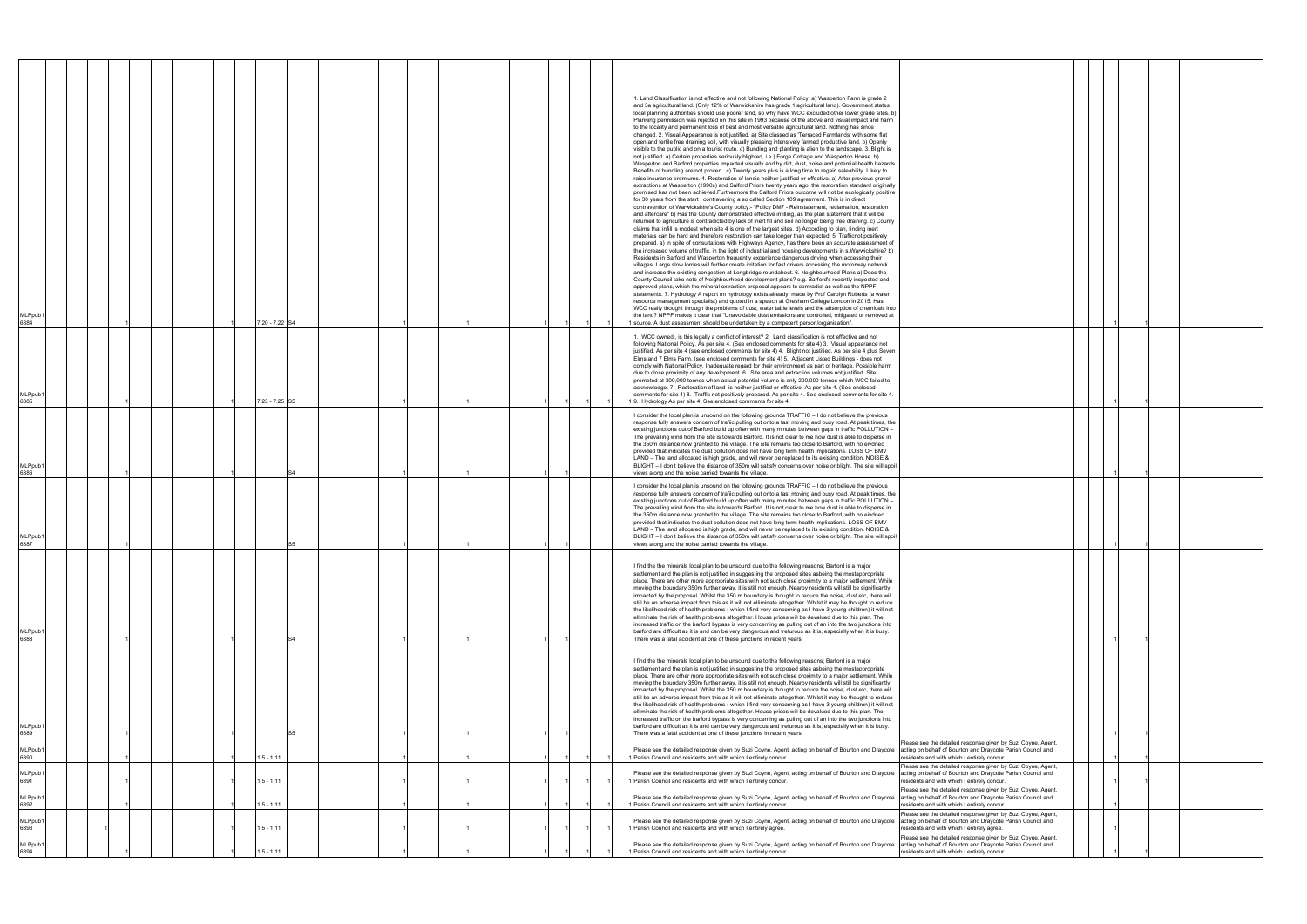| <b>MLPpub</b><br>6395 | $1.5 - 1.11$                      |             |  |  |  |                                                                                                                                                                                                                                                                                                                                                                                                                                                                                                                                                                                                                                                                                                                                                                                                                                                                                                                                                                                                                                                                                                                                                                                                                                                                                                                                                                                                                                                                                                                                                                                                                                                                                                                                                                                                                                                                                                                                                                                                                                                                                                                                                                                                                                                                                                                                                                                                                                                                                                                                                                                                                                                                                                                                                                                                                                                                                                                                                                                                                                                                                                                                                                                                                                                                                                                                                                                                                                                                                                                                                                                                                                                                                                                                                                                                                                                                                                                                                                                                                                                                                                                                                                                                                                                                                                                                                                                                                                                                                                                                                                                                                                                                                                                                                                                                                                                                                                                                                                                                                                                                                                                                                                                                                                                                                                                                                                                                                                                                                                                                                                                                                                                                                                                                                                                                                                                                                                                                                                                                                                                                                                                                                                                                                                                                                                                                                                                                                                                                                                                                                                                                                                                                                                                                                                                                                                                                                                                                                                                                                                                                                                                                                                                                                                                                                                                                                                                                                                                                                                                                                                                                                                                                                                                                                                                                                                                                                                                                                                                                                                                                                                                                                                                                                                                                                                                                                                                                                                                                                                                                                                                                                                                                                                                                                                                                                                                                                                                                                                                                                                                                                                                |  |                                                                                                                                                                                                                                                                                                                                                           |
|-----------------------|-----------------------------------|-------------|--|--|--|----------------------------------------------------------------------------------------------------------------------------------------------------------------------------------------------------------------------------------------------------------------------------------------------------------------------------------------------------------------------------------------------------------------------------------------------------------------------------------------------------------------------------------------------------------------------------------------------------------------------------------------------------------------------------------------------------------------------------------------------------------------------------------------------------------------------------------------------------------------------------------------------------------------------------------------------------------------------------------------------------------------------------------------------------------------------------------------------------------------------------------------------------------------------------------------------------------------------------------------------------------------------------------------------------------------------------------------------------------------------------------------------------------------------------------------------------------------------------------------------------------------------------------------------------------------------------------------------------------------------------------------------------------------------------------------------------------------------------------------------------------------------------------------------------------------------------------------------------------------------------------------------------------------------------------------------------------------------------------------------------------------------------------------------------------------------------------------------------------------------------------------------------------------------------------------------------------------------------------------------------------------------------------------------------------------------------------------------------------------------------------------------------------------------------------------------------------------------------------------------------------------------------------------------------------------------------------------------------------------------------------------------------------------------------------------------------------------------------------------------------------------------------------------------------------------------------------------------------------------------------------------------------------------------------------------------------------------------------------------------------------------------------------------------------------------------------------------------------------------------------------------------------------------------------------------------------------------------------------------------------------------------------------------------------------------------------------------------------------------------------------------------------------------------------------------------------------------------------------------------------------------------------------------------------------------------------------------------------------------------------------------------------------------------------------------------------------------------------------------------------------------------------------------------------------------------------------------------------------------------------------------------------------------------------------------------------------------------------------------------------------------------------------------------------------------------------------------------------------------------------------------------------------------------------------------------------------------------------------------------------------------------------------------------------------------------------------------------------------------------------------------------------------------------------------------------------------------------------------------------------------------------------------------------------------------------------------------------------------------------------------------------------------------------------------------------------------------------------------------------------------------------------------------------------------------------------------------------------------------------------------------------------------------------------------------------------------------------------------------------------------------------------------------------------------------------------------------------------------------------------------------------------------------------------------------------------------------------------------------------------------------------------------------------------------------------------------------------------------------------------------------------------------------------------------------------------------------------------------------------------------------------------------------------------------------------------------------------------------------------------------------------------------------------------------------------------------------------------------------------------------------------------------------------------------------------------------------------------------------------------------------------------------------------------------------------------------------------------------------------------------------------------------------------------------------------------------------------------------------------------------------------------------------------------------------------------------------------------------------------------------------------------------------------------------------------------------------------------------------------------------------------------------------------------------------------------------------------------------------------------------------------------------------------------------------------------------------------------------------------------------------------------------------------------------------------------------------------------------------------------------------------------------------------------------------------------------------------------------------------------------------------------------------------------------------------------------------------------------------------------------------------------------------------------------------------------------------------------------------------------------------------------------------------------------------------------------------------------------------------------------------------------------------------------------------------------------------------------------------------------------------------------------------------------------------------------------------------------------------------------------------------------------------------------------------------------------------------------------------------------------------------------------------------------------------------------------------------------------------------------------------------------------------------------------------------------------------------------------------------------------------------------------------------------------------------------------------------------------------------------------------------------------------------------------------------------------------------------------------------------------------------------------------------------------------------------------------------------------------------------------------------------------------------------------------------------------------------------------------------------------------------------------------------------------------------------------------------------------------------------------------------------------------------------------------------------------------------------------------------------------------------------------------------------------------------------------------------------------------------------------------------------------------------------------------------------------------------------------------------------------------------------------------------------------------------------------------------------------------------------------------------------------------------------------------------------------------------------------------|--|-----------------------------------------------------------------------------------------------------------------------------------------------------------------------------------------------------------------------------------------------------------------------------------------------------------------------------------------------------------|
| <b>MLPpub</b><br>6396 | $1.5 - 1.11$                      |             |  |  |  |                                                                                                                                                                                                                                                                                                                                                                                                                                                                                                                                                                                                                                                                                                                                                                                                                                                                                                                                                                                                                                                                                                                                                                                                                                                                                                                                                                                                                                                                                                                                                                                                                                                                                                                                                                                                                                                                                                                                                                                                                                                                                                                                                                                                                                                                                                                                                                                                                                                                                                                                                                                                                                                                                                                                                                                                                                                                                                                                                                                                                                                                                                                                                                                                                                                                                                                                                                                                                                                                                                                                                                                                                                                                                                                                                                                                                                                                                                                                                                                                                                                                                                                                                                                                                                                                                                                                                                                                                                                                                                                                                                                                                                                                                                                                                                                                                                                                                                                                                                                                                                                                                                                                                                                                                                                                                                                                                                                                                                                                                                                                                                                                                                                                                                                                                                                                                                                                                                                                                                                                                                                                                                                                                                                                                                                                                                                                                                                                                                                                                                                                                                                                                                                                                                                                                                                                                                                                                                                                                                                                                                                                                                                                                                                                                                                                                                                                                                                                                                                                                                                                                                                                                                                                                                                                                                                                                                                                                                                                                                                                                                                                                                                                                                                                                                                                                                                                                                                                                                                                                                                                                                                                                                                                                                                                                                                                                                                                                                                                                                                                                                                                                                                |  |                                                                                                                                                                                                                                                                                                                                                           |
| <b>MLPpub</b><br>6397 | $1.5 - 1.11$                      |             |  |  |  | Please see the detailed response given by Suzi Coyne, Agent,<br>Please see the detailed response given by Suzi Coyne, Agent, acting on behalf of Bourton and Draycote<br>acting on behalf of Bourton and Draycote Parish Council and<br>Parish Council and residents and to which I wholly agree<br>esidents and to which I wholly agree                                                                                                                                                                                                                                                                                                                                                                                                                                                                                                                                                                                                                                                                                                                                                                                                                                                                                                                                                                                                                                                                                                                                                                                                                                                                                                                                                                                                                                                                                                                                                                                                                                                                                                                                                                                                                                                                                                                                                                                                                                                                                                                                                                                                                                                                                                                                                                                                                                                                                                                                                                                                                                                                                                                                                                                                                                                                                                                                                                                                                                                                                                                                                                                                                                                                                                                                                                                                                                                                                                                                                                                                                                                                                                                                                                                                                                                                                                                                                                                                                                                                                                                                                                                                                                                                                                                                                                                                                                                                                                                                                                                                                                                                                                                                                                                                                                                                                                                                                                                                                                                                                                                                                                                                                                                                                                                                                                                                                                                                                                                                                                                                                                                                                                                                                                                                                                                                                                                                                                                                                                                                                                                                                                                                                                                                                                                                                                                                                                                                                                                                                                                                                                                                                                                                                                                                                                                                                                                                                                                                                                                                                                                                                                                                                                                                                                                                                                                                                                                                                                                                                                                                                                                                                                                                                                                                                                                                                                                                                                                                                                                                                                                                                                                                                                                                                                                                                                                                                                                                                                                                                                                                                                                                                                                                                                       |  |                                                                                                                                                                                                                                                                                                                                                           |
| <b>MLPpub</b><br>6398 |                                   | $.5 - 1.11$ |  |  |  | Please see the detailed response given by Suzi Coyne, Agent,<br>Please see the detailed response given by Suzi Coyne, Agent, acting on behalf of Bourton and Draycote<br>acting on behalf of Bourton and Draycote Parish Council and<br>Parish Council and residents and with which I entirely concur.<br>esidents and with which I entirely concur                                                                                                                                                                                                                                                                                                                                                                                                                                                                                                                                                                                                                                                                                                                                                                                                                                                                                                                                                                                                                                                                                                                                                                                                                                                                                                                                                                                                                                                                                                                                                                                                                                                                                                                                                                                                                                                                                                                                                                                                                                                                                                                                                                                                                                                                                                                                                                                                                                                                                                                                                                                                                                                                                                                                                                                                                                                                                                                                                                                                                                                                                                                                                                                                                                                                                                                                                                                                                                                                                                                                                                                                                                                                                                                                                                                                                                                                                                                                                                                                                                                                                                                                                                                                                                                                                                                                                                                                                                                                                                                                                                                                                                                                                                                                                                                                                                                                                                                                                                                                                                                                                                                                                                                                                                                                                                                                                                                                                                                                                                                                                                                                                                                                                                                                                                                                                                                                                                                                                                                                                                                                                                                                                                                                                                                                                                                                                                                                                                                                                                                                                                                                                                                                                                                                                                                                                                                                                                                                                                                                                                                                                                                                                                                                                                                                                                                                                                                                                                                                                                                                                                                                                                                                                                                                                                                                                                                                                                                                                                                                                                                                                                                                                                                                                                                                                                                                                                                                                                                                                                                                                                                                                                                                                                                                                            |  |                                                                                                                                                                                                                                                                                                                                                           |
| <b>MLPpub</b><br>6399 | $.5 - 1.11$                       |             |  |  |  | Please see the detailed response given by Suzi Coyne, Agent,<br>Please see the detailed response given by Suzi Coyne, Agent, acting on behalf of Bourton and Draycote acting on behalf of Bourton and Draycote Parish Council and<br>Parish Council and residents and with which I entirely concur.<br>residents and with which I entirely concur                                                                                                                                                                                                                                                                                                                                                                                                                                                                                                                                                                                                                                                                                                                                                                                                                                                                                                                                                                                                                                                                                                                                                                                                                                                                                                                                                                                                                                                                                                                                                                                                                                                                                                                                                                                                                                                                                                                                                                                                                                                                                                                                                                                                                                                                                                                                                                                                                                                                                                                                                                                                                                                                                                                                                                                                                                                                                                                                                                                                                                                                                                                                                                                                                                                                                                                                                                                                                                                                                                                                                                                                                                                                                                                                                                                                                                                                                                                                                                                                                                                                                                                                                                                                                                                                                                                                                                                                                                                                                                                                                                                                                                                                                                                                                                                                                                                                                                                                                                                                                                                                                                                                                                                                                                                                                                                                                                                                                                                                                                                                                                                                                                                                                                                                                                                                                                                                                                                                                                                                                                                                                                                                                                                                                                                                                                                                                                                                                                                                                                                                                                                                                                                                                                                                                                                                                                                                                                                                                                                                                                                                                                                                                                                                                                                                                                                                                                                                                                                                                                                                                                                                                                                                                                                                                                                                                                                                                                                                                                                                                                                                                                                                                                                                                                                                                                                                                                                                                                                                                                                                                                                                                                                                                                                                                              |  |                                                                                                                                                                                                                                                                                                                                                           |
| MLPpub1<br>6400       | $1.5 - 1.11$                      |             |  |  |  | Please see the detailed response given by Suzi Coyne, Agent,<br>Please see the detailed response given by Suzi Coyne, Agent, acting on behalf of Bourton and Draycote acting on behalf of Bourton and Draycote Parish Council and<br>1 Parish Council and residents and with which I fully concur.<br>residents and with which I fully concur.                                                                                                                                                                                                                                                                                                                                                                                                                                                                                                                                                                                                                                                                                                                                                                                                                                                                                                                                                                                                                                                                                                                                                                                                                                                                                                                                                                                                                                                                                                                                                                                                                                                                                                                                                                                                                                                                                                                                                                                                                                                                                                                                                                                                                                                                                                                                                                                                                                                                                                                                                                                                                                                                                                                                                                                                                                                                                                                                                                                                                                                                                                                                                                                                                                                                                                                                                                                                                                                                                                                                                                                                                                                                                                                                                                                                                                                                                                                                                                                                                                                                                                                                                                                                                                                                                                                                                                                                                                                                                                                                                                                                                                                                                                                                                                                                                                                                                                                                                                                                                                                                                                                                                                                                                                                                                                                                                                                                                                                                                                                                                                                                                                                                                                                                                                                                                                                                                                                                                                                                                                                                                                                                                                                                                                                                                                                                                                                                                                                                                                                                                                                                                                                                                                                                                                                                                                                                                                                                                                                                                                                                                                                                                                                                                                                                                                                                                                                                                                                                                                                                                                                                                                                                                                                                                                                                                                                                                                                                                                                                                                                                                                                                                                                                                                                                                                                                                                                                                                                                                                                                                                                                                                                                                                                                                                 |  |                                                                                                                                                                                                                                                                                                                                                           |
| MLPpub1<br>6401       | $.5 - 1.11$                       |             |  |  |  | Please see the detailed response given by Suzi Coyne, Agent,<br>Please see the detailed response given by Suzi Coyne, Agent, acting on behalf of Bourton and Draycote<br>acting on behalf of Bourton and Draycote Parish Council and<br>1 Parish Council and residents and with which I entirely concur.<br>esidents and with which I entirely concur.                                                                                                                                                                                                                                                                                                                                                                                                                                                                                                                                                                                                                                                                                                                                                                                                                                                                                                                                                                                                                                                                                                                                                                                                                                                                                                                                                                                                                                                                                                                                                                                                                                                                                                                                                                                                                                                                                                                                                                                                                                                                                                                                                                                                                                                                                                                                                                                                                                                                                                                                                                                                                                                                                                                                                                                                                                                                                                                                                                                                                                                                                                                                                                                                                                                                                                                                                                                                                                                                                                                                                                                                                                                                                                                                                                                                                                                                                                                                                                                                                                                                                                                                                                                                                                                                                                                                                                                                                                                                                                                                                                                                                                                                                                                                                                                                                                                                                                                                                                                                                                                                                                                                                                                                                                                                                                                                                                                                                                                                                                                                                                                                                                                                                                                                                                                                                                                                                                                                                                                                                                                                                                                                                                                                                                                                                                                                                                                                                                                                                                                                                                                                                                                                                                                                                                                                                                                                                                                                                                                                                                                                                                                                                                                                                                                                                                                                                                                                                                                                                                                                                                                                                                                                                                                                                                                                                                                                                                                                                                                                                                                                                                                                                                                                                                                                                                                                                                                                                                                                                                                                                                                                                                                                                                                                                         |  |                                                                                                                                                                                                                                                                                                                                                           |
| <b>MLPpub</b><br>6402 | Sand and<br>Gravel<br>section (5) |             |  |  |  | In assessing future need for sand and gravel, it does not take into account the recent dramatic fall-off in<br>demand or the views of mineral operators that Warwickshire's remaining reserves are of relatively poor<br>quality. The level of supply required has been substantially over-estimated. In paragraph 5.1, it appears<br>that secondary and recycled material has been dismissed as a future source of supply. The potential of<br>the two existing sand and gravel sites in the county to contribute to future supply seems to have been<br>ignored. Four of the new sites proposed are in the Green Belt. The plan does not assess whether they<br>The scale of sand and gravel workings should be reduced, and sites<br>would constitute inappropriate development in the Green belt, and if so whether there are exceptional<br>in the Green Belt should only be proposed if they can be shown to<br>circumstances justifying this. The sand and gravel proposals seem to ignore their effect on good quality<br>be appropriate development or justified by 'exceptional<br>agricultural land.<br>circumstances'.                                                                                                                                                                                                                                                                                                                                                                                                                                                                                                                                                                                                                                                                                                                                                                                                                                                                                                                                                                                                                                                                                                                                                                                                                                                                                                                                                                                                                                                                                                                                                                                                                                                                                                                                                                                                                                                                                                                                                                                                                                                                                                                                                                                                                                                                                                                                                                                                                                                                                                                                                                                                                                                                                                                                                                                                                                                                                                                                                                                                                                                                                                                                                                                                                                                                                                                                                                                                                                                                                                                                                                                                                                                                                                                                                                                                                                                                                                                                                                                                                                                                                                                                                                                                                                                                                                                                                                                                                                                                                                                                                                                                                                                                                                                                                                                                                                                                                                                                                                                                                                                                                                                                                                                                                                                                                                                                                                                                                                                                                                                                                                                                                                                                                                                                                                                                                                                                                                                                                                                                                                                                                                                                                                                                                                                                                                                                                                                                                                                                                                                                                                                                                                                                                                                                                                                                                                                                                                                                                                                                                                                                                                                                                                                                                                                                                                                                                                                                                                                                                                                                                                                                                                                                                                                                                                                                                                                                                                                                                                             |  |                                                                                                                                                                                                                                                                                                                                                           |
| <b>MLPpub</b><br>6403 |                                   |             |  |  |  | 1. For the reasons given under the separate representations of Bourton & Draycote Parish Council on<br>Policy MCS2 the remaining requirement that the Plan needs to provide for, having taken account of the<br>total provision required over the plan period as determined by the Local Aggregates Assessment (LAA)<br>and the existing permitted reserves, is in the order of 1.899 mt, not 8.022 mt. This figure takes into<br>account the additional 3.4 mt of reserves recently approved in 2016 at Brinklow Quarry. However, if it is<br>considered that these new reserves are not to be added to the landbank, because of the base date of the<br>LAA (of 2015), then they should instead be identified as an allocated site, to ensure that the assessed<br>demand for sand and gravel appropriately takes into account already available sources of supply. 2.<br>Accordingly the proposed allocation of eight sites with reserves amounting to 8.48 mt in Policy SO<br>provides for a huge over-provision of the requirement and is not properly based on the objectively<br>assessed development needs. The policy is therefore entirely inconsistent with the aim of the National<br>Planning Policy Framework (NPPF) that the long-term conservation of this finite natural resource should<br>be secured, and runs directly counter to the key objective of a local plan that it must deliver sustainable<br>development (NPPF paragraphs 142 and 150). 3. Moreover, given that there is no credible evidence to<br>support the advocated need for this level of provision, it is not justifiable for the Plan strategy through<br>Policy SO to be endorsing opening up new quarries with all the associated and often widespread harm to<br>the countryside, local environment and communities that they bring. Even despite planning controls,<br>quarrying operations generate undesirable levels of noise, dust and heavy lorry traffic in otherwise often<br>very tranquil areas. They also typically have a significant impact on local landscape and visual amenity,<br>with the inevitable loss of the intrinsic character of the countryside even upon restoration. 4. Whilst the<br>number of allocated sites will need to be reduced quite significantly, it is considered that in particular Site<br>1 Bourton on Dunsmore should not be allocated for mineral development in Policy SO, because there<br>are significant question marks over its viability and the quality of the aggregate that will be produced. 5.<br>The original site nomination was for a much larger site than is now proposed to be allocated, and all of<br>the site nomination information was submitted on this basis. However, given the relatively small reserve<br>of 1.15 mt that Site 1 has now been reduced to, it is questionable as to whether this information, and in<br>particular the type of aggregate that the site could produce is still applicable. For example it is extremely<br>doubtful that this quantity of reserve is large enough to make economically viable the cost of installing<br>fixed processing and washing plant and associated infrastructure that would be necessary to produce<br>high quality (silt free) aggregates. This supposition appears to be supported by the reference in the site<br>specific Policy S1 to the use of mobile plant (only). If this is the case then the aggregate that would be<br>produced from the site would be "as dug" and therefore only suitable for limited uses, such as low grade<br>fill. 6. As identified under separate representations on the introductory paragraphs to the Plan and Policy<br>MSC1, the Parish Council considers that there should be much more emphasis on making provision for<br>the supply of alternative aggregates before considering and in place of primary extraction in the Plan, in<br>order for it to be consistent with National policy. These comments were also made on the previous<br>consultation on the Preferred Option and Policies in December 2015, and the Council's general response<br>(in the summary report on Question 14) has been that recycled aggregates whilst a major source of<br>construction material cannot be counted in the LAA as a replacement for primary aggregates. Paragraph<br>5.1 of the Plan then pursues the same line by stating that the requirement for aggregate will be met by<br>providing sand and gravel site allocations, as it is not practicable to make the provision through use of<br>secondary and recycled aggregates due to their limitations. The conclusion that is to be drawn from this<br>approach is that the site allocations must provide a better product without the limitations that are<br>attributable to recycled or secondary materials. However, that does not appear to be the case with<br>proposed Site 1, which it would seem from the available evidence may well not produce a product that<br>In order for the Plan to be sound, Policy SO and its supporting text<br>would be any better than recycled aggregate. 7. The Parish Council's representations on Policy MSC1<br>must be amended to reduce the number of sites proposed to be<br>are that provision for the supply of alternative aggregates should be included in the Plan in order for it to allocated, so that the total volume of reserves that they would<br>be consistent with national policy, and in the absence of the level of provision having been assessed<br>provide meets the remaining requirement that the Plan needs to<br>through the LAA, an appropriate figure having taken account of the most recent national and sub-<br>provide for, of in the order of 1,899 mt, not the total plan<br>national guidelines, would be a minimum of 644,000 tonnes per annum (tpa). 8. This figure would provide requirement as has been the case. In order to do this Site 1,<br>for at least about 2 million tonnes of additional alternative aggregate over the Plan period, given that the Bourton on Dunsmore, should be removed from the proposed<br>LAA identifies current levels of recycled aggregate production as at about 510,000 tpa. In light of this<br>allocations, and if the additional reserves recently approved in 2016<br>alternative source of aggregate production, which the NPPF requires MPAs to make full use of as a<br>at Brinklow Quarry are not to be added to the landbank, because of<br>resource before turning to mineral extraction (paragraphs 143 and 163), there is no need to identify<br>the base date of the LAA, then they should instead be identified as<br>Bourton on Dunsmore as an allocated site. 9. Policy SO and the strategy for sand and gravel provision,<br>an allocated site. A re-assessment of the remaining sites should<br>by promoting considerable over-provision of the requirement for sand and gravel supply fails the<br>then be carried out to determine which are the most suitable to be<br>soundness test. 10. In summary Policy SO is not sound because it is: Not positively prepared. By<br>selected for the reduced number required. To ensure that the Plan's<br>promoting vastly more provision for primary minerals than is justified, the policy has not been prepared<br>vision and objectives are best fulfilled the sites will need to be re-<br>with the objective of securing their long-term conservation or contributing to the achievement of<br>assessed in terms of: • Location (closest to main settlements); •<br>sustainable development. Not justified. It is not the most appropriate strategy, when considered against<br>Quality and quantity of mineral resource; • Protection of the water<br>the alternative of a more sustainable approach that provides for the level of supply that is actually<br>environment; • Conservation of the historic environment; •<br>required, and in so doing also minimises the associated adverse impacts of mineral extraction on the<br>Protection of local communities from potential impacts; •<br>local environment and communities. Not effective. It would lead to a considerable over provision of<br>Minimisation of heavy traffic impacts; and • Preservation of best and<br>most versatile agricultural land. These changes would remedy the<br>primary aggregate, which is inconsistent with and counter-productive to delivering sustainable<br>development. Not consistent with national policy. The policy, by failing to account for already permitted<br>failings in relation to the tests of soundness that have been<br>reserves, would lead to unnecessary depletion of finite resources and is incompatible with the NPPF's<br>identified at paragraph 10 of the comments in the preceding section<br>requirement that the planning system should play an active role in guiding development to sustainable<br>5, and would make the Plan legally compliant in respect of the<br>solutions (paragraphs 8 and 142).<br>requirement to have regard to national planning policy. |  | Bourton & Draycote Parish<br>Council represents local<br>residents who will be directly<br>affected by the policies of the<br>Plan, and considers that it is<br>very important to be<br>represented at the hearings into<br>the relevant issues, in order to<br>help inform the discussions and<br>ensure that its views are fully<br>taken into account. |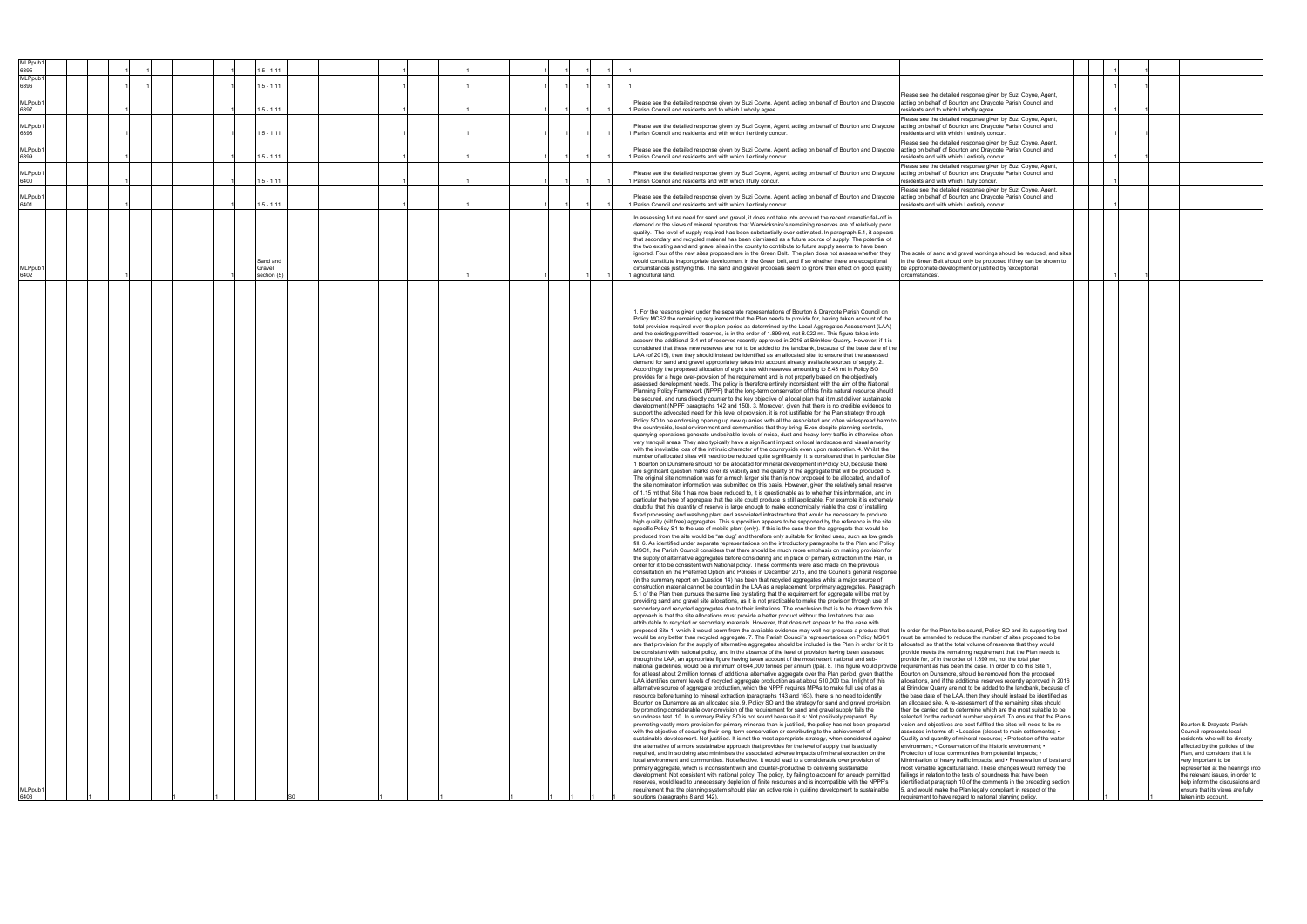| MLPpub <sup>.</sup><br>6404 |  |  |  |      |  |  |  |  | I wish to object strongly to mineral extraction on sites 4 and 5 on land in Wasperton Parish.I believe the<br>plan for this development cannot be justified and is not consistent with National Policy for the following<br>reasons 1. Land classification-'The best most effective land' .It is not proven that the land, which is of 2a<br>and 3 quality, can be effectively reinstated. What makes it the best land is the very sand and gravel that<br>will be removed. This is not consistent with N.P.P.F. Has effective infilling been proven to be effective?<br>The county claims the amount of infill is modest yet these sites are the biggest and infill will apparently<br>take a long time and will not necessarily be as free draining. 2. The original, independent hydrology<br>report by prof Carolyn Roberts (1987) does not seem to have been superseded by any County report . In<br>it she states that the environmental implications of quarrying were 'that it was dust prone when machinery<br>ran over it in dry conditions 'and that there would be a reduction in ground water levels locally by 2-3<br>metres potentially influencing trees and well levels .'She also quotes a 'cone of depression' which may<br>allow contamination by fertilisers and pesticides from the surrounding intensively used agricultural area<br>being drawn into the workings and any later restored water. I do not believe we have seen any<br>appropriate assessments that can reassure us of these health risks and the danger to water levels.eq<br>water table. In fact NPPF makes it clear that a dust assessment should be undertaken by a competent<br>person/organisation 3. Is there not a legal obligation for the County Council to, at the very least, look at<br>what the fully mandated Barford Neighbourhood Plan states( or at the very least have a moral obligation<br>to view what the majority of villagers feel is important)? It quite clearly says' The irreversible development<br>of open agricultural land will not be permitted where it would result in the loss of the best and most<br>versatile land except where it is development for the purpose of agriculture.' Barford has always been a<br>farming community. There many other similar references in the BNDP. 4. By 2009 The Mineral extraction<br>rights decision of the 1992 Court of Appeal judgement would still appear to be the 'final action in this<br>This section is totally useless as I do not have any expertise in<br>particular case' .Where is the evidence that this is not still applicable? I am very concerned that the C.C.<br>creating or amending plans. Most members of the public have<br>I am very happy to participate in<br>Return forms for this consultation are particularly dense and difficult to fill in . If many people are put off<br>equally no technical knowledge of how to respond to this so how is<br>the oral part of this process but<br>by this( anecdotally this is so) and thereby stripped of their right to reply , how can this consultation be<br>this a fair consultation? This form does not have space to put my<br>at the moment cannot outline<br>full details<br>more<br>fair?   |
|-----------------------------|--|--|--|------|--|--|--|--|-------------------------------------------------------------------------------------------------------------------------------------------------------------------------------------------------------------------------------------------------------------------------------------------------------------------------------------------------------------------------------------------------------------------------------------------------------------------------------------------------------------------------------------------------------------------------------------------------------------------------------------------------------------------------------------------------------------------------------------------------------------------------------------------------------------------------------------------------------------------------------------------------------------------------------------------------------------------------------------------------------------------------------------------------------------------------------------------------------------------------------------------------------------------------------------------------------------------------------------------------------------------------------------------------------------------------------------------------------------------------------------------------------------------------------------------------------------------------------------------------------------------------------------------------------------------------------------------------------------------------------------------------------------------------------------------------------------------------------------------------------------------------------------------------------------------------------------------------------------------------------------------------------------------------------------------------------------------------------------------------------------------------------------------------------------------------------------------------------------------------------------------------------------------------------------------------------------------------------------------------------------------------------------------------------------------------------------------------------------------------------------------------------------------------------------------------------------------------------------------------------------------------------------------------------------------------------------------------------------------------------------------------------------------------------------------------------------------------------------------------------------------------------------------------------------------------------------------------------------------------------------------------------------------------------------------------------------------------------------------------------------------------------------------------------------------------------------------------------------------------------------------------------------------------------------------------------------------------------------------------|
| MLPpub <sup>.</sup><br>6405 |  |  |  |      |  |  |  |  | I wish to object strongly to mineral extraction on sites 4 and 5 on land in Wasperton Parish.I believe the<br>plan for this development cannot be justified and is not consistent with National Policy for the following<br>reasons 1. Land classification-'The best most effective land' . It is not proven that the land, which is of<br>2a and 3 quality , can be effectively reinstated. What makes it the best land is the very sand and gravel<br>that will be removed. This is not consistent with N.P.P.F. Has effective infilling been proven to be<br>effective? The county claims the amount of infill is modest yet these sites are the biggest and infill will<br>apparently take a long time and will not necessarily be as free draining. 2. The original, independent<br>hydrology report by prof Carolyn Roberts (1987) does not seem to have been superseded by any County<br>report . In it she states that the environmental implications of quarrying were 'that it was dust prone when<br>machinery ran over it in dry conditions 'and that there would be a reduction in ground water levels locally<br>by 2-3 metres potentially influencing trees and well levels .'She also quotes a 'cone of depression' which<br>may allow contamination by fertilisers and pesticides from the surrounding intensively used agricultural<br>area being drawn into the workings and any later restored water. I do not believe we have seen any<br>appropriate assessments that can reassure us of these health risks and the danger to water levels.eg<br>water table. In fact NPPF makes it clear that a dust assessment should be undertaken by a competent<br>person/organisation 3. Is there not a legal obligation for the County Council to, at the very least, look at<br>what the fully mandated Barford Neighbourhood Plan states( or at the very least have a moral obligation<br>to view what the majority of villagers feel is important)? It quite clearly says' The irreversible<br>development of open agricultural land will not be permitted where it would result in the loss of the best<br>and most versatile land except where it is development for the purpose of agriculture.' Barford has<br>always been a farming community. There many other similar references in the BNDP. 4. By 2009 The<br>Mineral extraction rights decision of the 1992 Court of Appeal judgement would still appear to be the<br>This section is totally useless as I do not have any expertise in<br>'final action in this particular case' .Where is the evidence that this is not still applicable? I am very<br>creating or amending plans. Most members of the public have<br>I am very happy to participate in<br>equally no technical knowledge of how to respond to this so how is<br>concerned that the C.C. Return forms for this consultation are particularly dense and difficult to fill in . If<br>the oral part of this process but<br>this a fair consultation? This form does not have space to put my<br>many people are put off by this( anecdotally this is so) and thereby stripped of their right to reply , how<br>at the moment cannot outline<br>can this consultation be fair?<br>full details<br>more |
| MLPpub1<br>6406             |  |  |  |      |  |  |  |  | I object to the sand and gravel extraction at proposed site 4 for the following reasons: 1. The extraction<br>process would create dust containing crystalline silica (human carcinogen) in a fine particulate state.<br>Inhalation of silica dust can lead to lung disease (Silicosis). 2. It is too close to the village of Barford.<br>3. Proximity to the village school, the pupils deserve to have clean air to breathe. Their health and safety<br>is paramount. Hundreds of children could be affected. 4. Lives could be shortened due to crystalline<br>silica dust and many could suffer from ill health. 5. The adverse effect on wildlife habitats. Our<br>countryside and wildlife is constantly under threat and is declining throughout Warwickshire and the UK.<br>6. Increased risk of accidents on A429 due to slow moving vehicles entering onto fast moving<br>carriageway has not been considered by WCC in response to consultation                                                                                                                                                                                                                                                                                                                                                                                                                                                                                                                                                                                                                                                                                                                                                                                                                                                                                                                                                                                                                                                                                                                                                                                                                                                                                                                                                                                                                                                                                                                                                                                                                                                                                                                                                                                                                                                                                                                                                                                                                                                                                                                                                                                                                                                                                      |
| MLPpub<br>6407              |  |  |  | MCS2 |  |  |  |  | There are seven interlocking issues which together affect many of<br>the proposed policies. As outlined in the attached document, it is<br>To explain the reasons which<br>not sufficient to make wording changes to the proposed policies -<br>There are seven interlocking issues which together affect many of the proposed policies. These are<br>the whole approach must be changed in order to comply with<br>justify the rejection of the<br>explained in the attached document; because these issues interlock, this pro-forma is not a suitable<br>Government policies, to be effective and to be justified. A revised<br>proposed plan as unsound and<br>mechanism for explaining the problems for each individual policy<br>approach is proposed in the attached document.<br>to hear the Council's responses.                                                                                                                                                                                                                                                                                                                                                                                                                                                                                                                                                                                                                                                                                                                                                                                                                                                                                                                                                                                                                                                                                                                                                                                                                                                                                                                                                                                                                                                                                                                                                                                                                                                                                                                                                                                                                                                                                                                                                                                                                                                                                                                                                                                                                                                                                                                                                                                                                       |
| MLPpub <sup>-</sup><br>6408 |  |  |  | MCS1 |  |  |  |  | There are seven interlocking issues which together affect many of<br>the proposed policies. As outlined in the attached document, it is<br>not sufficient to make wording changes to the proposed policies -<br>To explain the reasons which<br>There are seven interlocking issues which together affect many of the proposed policies. These are<br>the whole approach must be changed in order to comply with<br>justify the rejection of the<br>Government policies, to be effective and to be justified. A revised<br>explained in the attached document; because these issues interlock, this pro-forma is not a suitable<br>proposed plan as unsound and<br>mechanism for explaining the problems for each individual policy<br>approach is proposed in the attached document<br>1 to hear the Council's responses.                                                                                                                                                                                                                                                                                                                                                                                                                                                                                                                                                                                                                                                                                                                                                                                                                                                                                                                                                                                                                                                                                                                                                                                                                                                                                                                                                                                                                                                                                                                                                                                                                                                                                                                                                                                                                                                                                                                                                                                                                                                                                                                                                                                                                                                                                                                                                                                                                      |
| MLPpub <sup>®</sup><br>6409 |  |  |  | MCS4 |  |  |  |  | There are seven interlocking issues which together affect many of<br>the proposed policies. As outlined in the attached document, it is<br>not sufficient to make wording changes to the proposed policies -<br>To explain the reasons which<br>There are seven interlocking issues which together affect many of the proposed policies. These are<br>the whole approach must be changed in order to comply with<br>justify the rejection of the<br>explained in the attached document; because these issues interlock, this pro-forma is not a suitable<br>Government policies, to be effective and to be justified. A revised<br>proposed plan as unsound and<br>mechanism for explaining the problems for each individual policy.<br>to hear the Council's responses.<br>approach is proposed in the attached document.                                                                                                                                                                                                                                                                                                                                                                                                                                                                                                                                                                                                                                                                                                                                                                                                                                                                                                                                                                                                                                                                                                                                                                                                                                                                                                                                                                                                                                                                                                                                                                                                                                                                                                                                                                                                                                                                                                                                                                                                                                                                                                                                                                                                                                                                                                                                                                                                                      |
| MLPpub′<br>6410             |  |  |  | MCS8 |  |  |  |  | There are seven interlocking issues which together affect many of<br>the proposed policies. As outlined in the attached document, it is<br>not sufficient to make wording changes to the proposed policies -<br>To explain the reasons which<br>There are seven interlocking issues which together affect many of the proposed policies. These are<br>the whole approach must be changed in order to comply with<br>justify the rejection of the<br>explained in the attached document; because these issues interlock, this pro-forma is not a suitable<br>Government policies, to be effective and to be justified. A revised<br>proposed plan as unsound and<br>mechanism for explaining the problems for each individual policy.<br>approach is proposed in the attached document.<br>to hear the Council's responses.                                                                                                                                                                                                                                                                                                                                                                                                                                                                                                                                                                                                                                                                                                                                                                                                                                                                                                                                                                                                                                                                                                                                                                                                                                                                                                                                                                                                                                                                                                                                                                                                                                                                                                                                                                                                                                                                                                                                                                                                                                                                                                                                                                                                                                                                                                                                                                                                                      |
| /ILPpub<br>6411             |  |  |  | MCS9 |  |  |  |  | There are seven interlocking issues which together affect many of<br>the proposed policies. As outlined in the attached document, it is<br>not sufficient to make wording changes to the proposed policies -<br>To explain the reasons which<br>There are seven interlocking issues which together affect many of the proposed policies. These are<br>the whole approach must be changed in order to comply with<br>justify the rejection of the<br>explained in the attached document; because these issues interlock, this pro-forma is not a suitable<br>Government policies, to be effective and to be justified. A revised<br>proposed plan as unsound and<br>mechanism for explaining the problems for each individual policy<br>approach is proposed in the attached document.<br>to hear the Council's responses.                                                                                                                                                                                                                                                                                                                                                                                                                                                                                                                                                                                                                                                                                                                                                                                                                                                                                                                                                                                                                                                                                                                                                                                                                                                                                                                                                                                                                                                                                                                                                                                                                                                                                                                                                                                                                                                                                                                                                                                                                                                                                                                                                                                                                                                                                                                                                                                                                       |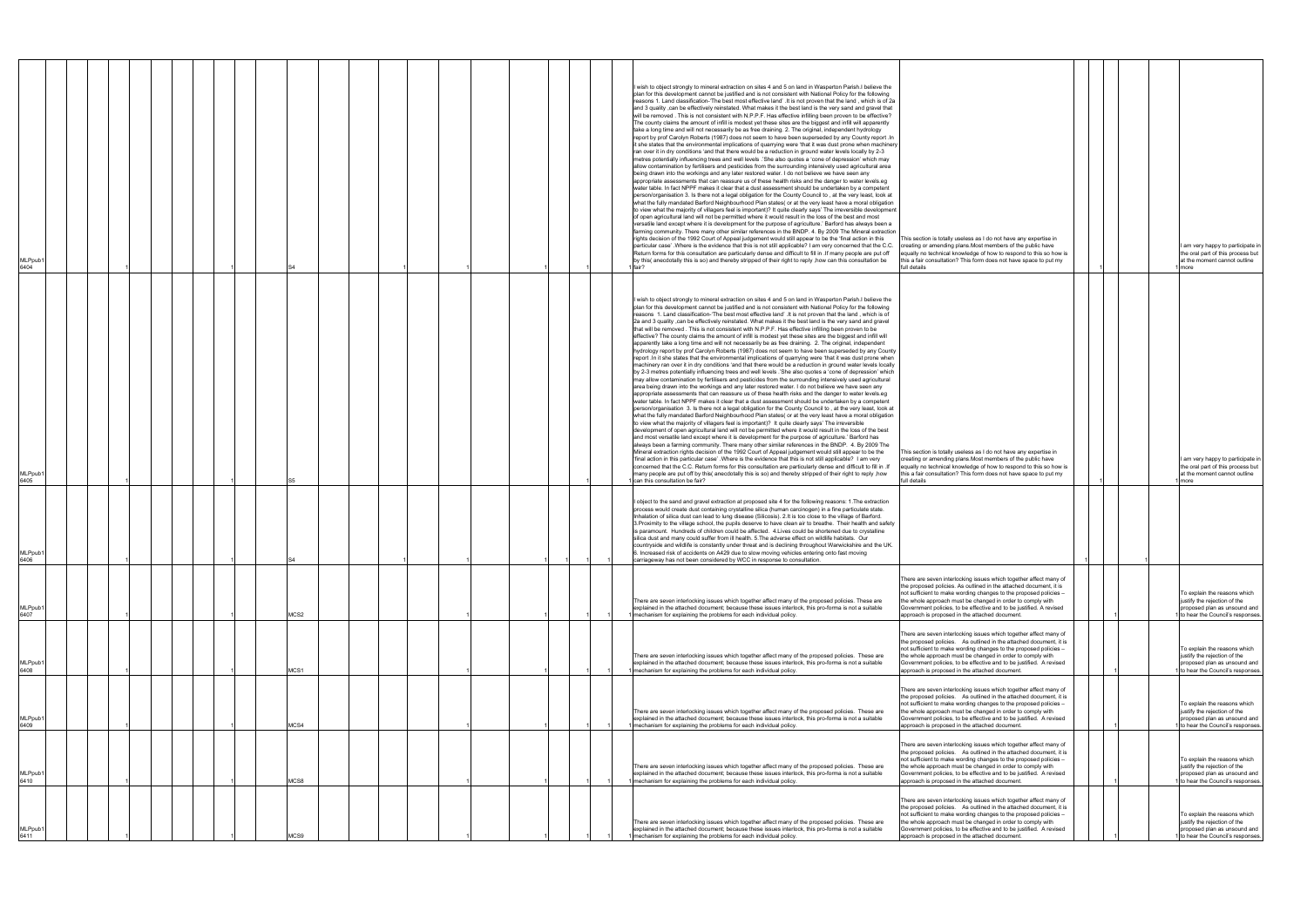| <b>MLPpub</b><br>6412<br><b>MLPpub</b><br>6413<br><b>MLPpub</b><br>6414<br>MLPpub1<br>6415 |  |  |            | MCS10 |  |  |  |  |  | There are seven interlocking issues which together affect many of the proposed policies. These are<br>explained in the attached document; because these issues interlock, this pro-forma is not a suitable<br>mechanism for explaining the problems for each individual policy.<br>There are seven interlocking issues which together affect many of the proposed policies. These are<br>explained in the attached document; because these issues interlock, this pro-forma is not a suitable<br>mechanism for explaining the problems for each individual policy<br>There are seven interlocking issues which together affect many of the proposed policies. These are<br>explained in the attached document; because these issues interlock, this pro-forma is not a suitable<br>mechanism for explaining the problems for each individual policy<br>There are seven interlocking issues which together affect many of the proposed policies. These are<br>explained in the attached document; because these issues interlock, this pro-forma is not a suitable<br>mechanism for explaining the problems for each individual policy.                                                                                                                                                                                                                                                                                                                                                                                                                                                                                                                                                                                                                                                                                                                                                                                                                                                                                                                                                                                                                                                                                                                                                                                                                                                                                                                                                                                                                                                                                                                                                                                                                                                                                                                                                                                                                                                                                                                                                                                                                                                                                                                                                          | There are seven interlocking issues which together affect many of<br>the proposed policies. As outlined in the attached document, it is<br>not sufficient to make wording changes to the proposed policies -<br>the whole approach must be changed in order to comply with<br>Government policies, to be effective and to be justified. A revised<br>approach is proposed in the attached document.<br>There are seven interlocking issues which together affect many of<br>the proposed policies. As outlined in the attached document, it is<br>not sufficient to make wording changes to the proposed policies -<br>the whole approach must be changed in order to comply with<br>Government policies, to be effective and to be justified. A revised<br>approach is proposed in the attached document.<br>There are seven interlocking issues which together affect many of<br>the proposed policies. As outlined in the attached document, it is<br>not sufficient to make wording changes to the proposed policies -<br>the whole approach must be changed in order to comply with<br>Government policies, to be effective and to be justified. A revised<br>approach is proposed in the attached document.<br>There are seven interlocking issues which together affect many of<br>the proposed policies. As outlined in the attached document, it is<br>not sufficient to make wording changes to the proposed policies -<br>the whole approach must be changed in order to comply with<br>Government policies, to be effective and to be justified. A revised<br>approach is proposed in the attached document. |  |  | To explain the reasons which<br>justify the rejection of the<br>proposed plan as unsound and<br>to hear the Council's responses<br>To explain the reasons which<br>justify the rejection of the<br>proposed plan as unsound and<br>to hear the Council's responses<br>To explain the reasons which<br>justify the rejection of the<br>proposed plan as unsound and<br>to hear the Council's responses<br>To explain the reasons which<br>justify the rejection of the<br>proposed plan as unsound and<br>to hear the Council's responses |
|--------------------------------------------------------------------------------------------|--|--|------------|-------|--|--|--|--|--|-------------------------------------------------------------------------------------------------------------------------------------------------------------------------------------------------------------------------------------------------------------------------------------------------------------------------------------------------------------------------------------------------------------------------------------------------------------------------------------------------------------------------------------------------------------------------------------------------------------------------------------------------------------------------------------------------------------------------------------------------------------------------------------------------------------------------------------------------------------------------------------------------------------------------------------------------------------------------------------------------------------------------------------------------------------------------------------------------------------------------------------------------------------------------------------------------------------------------------------------------------------------------------------------------------------------------------------------------------------------------------------------------------------------------------------------------------------------------------------------------------------------------------------------------------------------------------------------------------------------------------------------------------------------------------------------------------------------------------------------------------------------------------------------------------------------------------------------------------------------------------------------------------------------------------------------------------------------------------------------------------------------------------------------------------------------------------------------------------------------------------------------------------------------------------------------------------------------------------------------------------------------------------------------------------------------------------------------------------------------------------------------------------------------------------------------------------------------------------------------------------------------------------------------------------------------------------------------------------------------------------------------------------------------------------------------------------------------------------------------------------------------------------------------------------------------------------------------------------------------------------------------------------------------------------------------------------------------------------------------------------------------------------------------------------------------------------------------------------------------------------------------------------------------------------------------------------------------------------------------------------------------------------------------------|--------------------------------------------------------------------------------------------------------------------------------------------------------------------------------------------------------------------------------------------------------------------------------------------------------------------------------------------------------------------------------------------------------------------------------------------------------------------------------------------------------------------------------------------------------------------------------------------------------------------------------------------------------------------------------------------------------------------------------------------------------------------------------------------------------------------------------------------------------------------------------------------------------------------------------------------------------------------------------------------------------------------------------------------------------------------------------------------------------------------------------------------------------------------------------------------------------------------------------------------------------------------------------------------------------------------------------------------------------------------------------------------------------------------------------------------------------------------------------------------------------------------------------------------------------------------------------------------------------------------------|--|--|------------------------------------------------------------------------------------------------------------------------------------------------------------------------------------------------------------------------------------------------------------------------------------------------------------------------------------------------------------------------------------------------------------------------------------------------------------------------------------------------------------------------------------------|
| <b>MLPpub</b><br>6416                                                                      |  |  |            |       |  |  |  |  |  | There are seven interlocking issues which together affect many of the proposed policies. These are<br>explained in the attached document; because these issues interlock, this pro-forma is not a suitable<br>mechanism for explaining the problems for each individual policy.                                                                                                                                                                                                                                                                                                                                                                                                                                                                                                                                                                                                                                                                                                                                                                                                                                                                                                                                                                                                                                                                                                                                                                                                                                                                                                                                                                                                                                                                                                                                                                                                                                                                                                                                                                                                                                                                                                                                                                                                                                                                                                                                                                                                                                                                                                                                                                                                                                                                                                                                                                                                                                                                                                                                                                                                                                                                                                                                                                                                                 | There are seven interlocking issues which together affect many of<br>the proposed policies. As outlined in the attached document, it is<br>not sufficient to make wording changes to the proposed policies -<br>the whole approach must be changed in order to comply with<br>Government policies, to be effective and to be justified. A revised<br>approach is proposed in the attached document.                                                                                                                                                                                                                                                                                                                                                                                                                                                                                                                                                                                                                                                                                                                                                                                                                                                                                                                                                                                                                                                                                                                                                                                                                      |  |  | To explain the reasons which<br>justify the rejection of the<br>proposed plan as unsound and<br>to hear the Council's responses                                                                                                                                                                                                                                                                                                                                                                                                          |
| <b>MLPpub</b><br>6417                                                                      |  |  | 2.2 item 8 |       |  |  |  |  |  | Restoration The plan is not effective and has not been altered from my original objections "the council<br>has shown that is incapable of enforcing the return of A grade land to its original form as shown from its<br>past performance after gravel extraction from south of Wasperton village and therefore it is reasonable<br>to assume that grade A land destroyed will not be replaced. This I believe is at odds with the high court<br>ruling still in place. Also the summary of previous objections under restoring states "developer believes<br>volumes of inert waste needed is modest.", if it is intended to remove three million tons of gravel and<br>replace with modest infil I would suggest that the site cannot be returned to its original condition. And<br>conflicts with para 6.4 item x. Suitable Access The A429 is by definition carrying most traffic the nearer it<br>gets to the M40 (both directions) and while not currently full to capacity other than rush hours, the<br>Highways Agency must know that with further warehousing and housing development towards<br>Wellesbourne and beyond the road will become ever more congested. Should the plan considered then<br>the traffic flows should be based on projected increases over the next 15 years. The Highways agency<br>believed traffic flows in Wellesbourne required 3 islands to be built to handle local traffic on a road<br>carrying less traffic. Exits from both Wasperton and Barford are already beginning to be problematic. At<br>minimum an island should be installed to allow lorries access to a right turn and slow vehicle speeds. I<br>am sure no one wishes to see any lives lost when additional facilities could be provided under para 9.10<br>of the plan. Blight This has been inadequately addressed. I have a real issues that the plan is not sound<br>in the regard as the council sees the answer to concerns about increased blight to be mitigated by the<br>comment and I quote "It is a temporary activity" Does anyone believe 15 years is a temporary activity<br>most Wasperton residents will be dead in 15 years hardly temporary to us. Considerably more work on<br>mitigation (and proof of concept) should be provided to if the council wishes to proceed. Local<br>Community This development plan flies in the face of the Barford Local Plan backed by government to<br>allow locals a voice concerning development in their community, designed by locals to protect us from<br>just this type of development. Combined with recent housing development proposals that are also in<br>direct conflict with the wishes of local people, one wonders if the huge effort made to create the plan was See last comments above. It is not for the community to be<br>worth the effort. Comments on para 9.50 not justified The last sentence is totally backwards and should<br>read However planning permission will only be granted where specific, objectively proven impacts are<br>demonstrated to have no unacceptable adverse impact on viability of nearby business, local amenity or<br>health of local communities or residence. Th onus to prove no adverse impact on local communities<br>should surely be with the potential polluter  | responsible for ensuring that the council produces legally compliant<br>plans. It is their (the council and councillors) responsibility to<br>represent the needs and wishes of their community in the face of<br>both government and businesses pressures (or at least it should                                                                                                                                                                                                                                                                                                                                                                                                                                                                                                                                                                                                                                                                                                                                                                                                                                                                                                                                                                                                                                                                                                                                                                                                                                                                                                                                        |  |  |                                                                                                                                                                                                                                                                                                                                                                                                                                                                                                                                          |
| MLPpub1<br>6418                                                                            |  |  |            |       |  |  |  |  |  | Restoration The plan is not effective and has not been altered from my original objections "the council<br>has shown that is incapable of enforcing the return of A grade land to its original form as shown from its<br>past performance after gravel extraction from south of Wasperton village and therefore it is reasonable<br>to assume that grade A land destroyed will not be replaced. This I believe is at odds with the high court<br>ruling still in place. Also the summary of previous objections under restoring states "developer believes<br>volumes of inert waste needed is modest.", if it is intended to remove three million tons of gravel and<br>replace with modest infil I would suggest that the site cannot be returned to its original condition. And<br>conflicts with para 6.4 item x. Suitable Access The A429 is by definition carrying most traffic the nearer it<br>gets to the M40 (both directions) and while not currently full to capacity other than rush hours, the<br>Highways Agency must know that with further warehousing and housing development towards<br>Wellesbourne and beyond the road will become ever more congested. Should the plan considered then<br>the traffic flows should be based on projected increases over the next 15 years. The Highways agency<br>believed traffic flows in Wellesbourne required 3 islands to be built to handle local traffic on a road<br>carrying less traffic. Exits from both Wasperton and Barford are already beginning to be problematic. At<br>minimum an island should be installed to allow lorries access to a right turn and slow vehicle speeds. I<br>am sure no one wishes to see any lives lost when additional facilities could be provided under para 9.10<br>of the plan. Blight This has been inadequately addressed. I have a real issues that the plan is not sound<br>in the regard as the council sees the answer to concerns about increased blight to be mitigated by the<br>comment and I quote " It is a temporary activity" Does anyone believe 15 years is a temporary activity<br>most Wasperton residents will be dead in 15 years hardly temporary to us. Considerably more work on<br>mitigation (and proof of concept) should be provided to if the council wishes to proceed. Local<br>Community This development plan flies in the face of the Barford Local Plan backed by government to<br>allow locals a voice concerning development in their community, designed by locals to protect us from<br>just this type of development. Combined with recent housing development proposals that are also in<br>direct conflict with the wishes of local people, one wonders if the huge effort made to create the plan was See last comments above. It is not for the community to be<br>worth the effort. Comments on para 9.50 not justified The last sentence is totally backwards and should<br>read However planning permission will only be granted where specific, objectively proven impacts are<br>demonstrated to have no unacceptable adverse impact on viability of nearby business, local amenity or<br>health of local communities or residence. Th onus to prove no adverse impact on local communities<br>should surely be with the potential polluter | responsible for ensuring that the council produces legally compliant<br>plans. It is their (the council and councillors) responsibility to<br>represent the needs and wishes of their community in the face of<br>both government and businesses pressures (or at least it should                                                                                                                                                                                                                                                                                                                                                                                                                                                                                                                                                                                                                                                                                                                                                                                                                                                                                                                                                                                                                                                                                                                                                                                                                                                                                                                                        |  |  |                                                                                                                                                                                                                                                                                                                                                                                                                                                                                                                                          |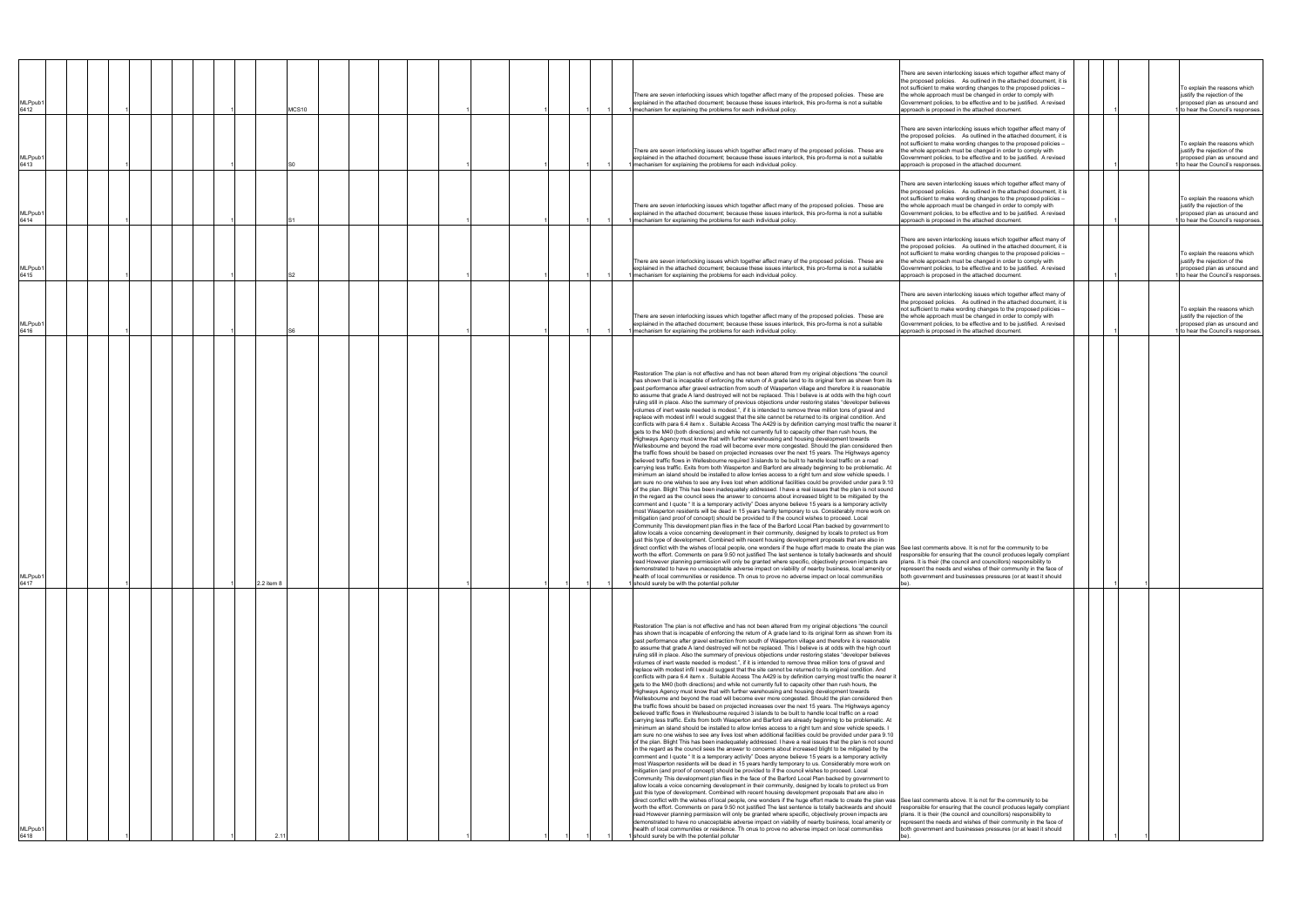| MLPpub <sup>®</sup><br>6421                                                                                                                                                                                                                                                                                                                                                                                                                                                                                                                                                                                                                                                                                                                                                                                                                                                                                                                                                                                                                                                                                                                                                                                                                                                                                                                                                                                                                                                                                                                                                                                                                                                                                                                                                                                                                                                                                                                                                                                                                                                                                                                                                                                                                                                                                                                                                                                                                                                                                                                                                                                                                                                                                                                                                                                                                                                                                                                                                                                                                                                                                                                                                                                                                                                                      | MLPpub1<br>6420                                                                                                                                                                                                                                                                                                                                                                                                                                                                                                                                                                                                                                                                                                                                                                                                                                                                                                                                                                                                                                                                                                                                                                                                                                                                                                                                                                                                                                                                                                                                                                                                                                                                                                                                                                                                                                                                                                                                                                                                                                                                                                                                                                                                                                                                                                                                                                                                                                                                                                                                                                                                                                                                                                                                                                                                                                                                                                                                                                                                                                                                                                                                                                                                                                                                                                                                                                                                                      | MLPpub1<br>6419                                                                                                                                                                                                                                                                                                                                                                                                                                                                                                                                                                                                                                                                                                                                                                                                                                                                                                                                                                                                                                                                                                                                                                                                                                                                                                                                                                                                                                                                                                                                                                                                                                                                                                                                                                                                                                                                                                                                                                                                                                                                                                                                                                                                                                                                                                                                                                                                                                                                                                                                                                                                                                                                                                                                                                                                                                                                                                                                                                                                                                                                                                                                                                                                                                                                                |
|--------------------------------------------------------------------------------------------------------------------------------------------------------------------------------------------------------------------------------------------------------------------------------------------------------------------------------------------------------------------------------------------------------------------------------------------------------------------------------------------------------------------------------------------------------------------------------------------------------------------------------------------------------------------------------------------------------------------------------------------------------------------------------------------------------------------------------------------------------------------------------------------------------------------------------------------------------------------------------------------------------------------------------------------------------------------------------------------------------------------------------------------------------------------------------------------------------------------------------------------------------------------------------------------------------------------------------------------------------------------------------------------------------------------------------------------------------------------------------------------------------------------------------------------------------------------------------------------------------------------------------------------------------------------------------------------------------------------------------------------------------------------------------------------------------------------------------------------------------------------------------------------------------------------------------------------------------------------------------------------------------------------------------------------------------------------------------------------------------------------------------------------------------------------------------------------------------------------------------------------------------------------------------------------------------------------------------------------------------------------------------------------------------------------------------------------------------------------------------------------------------------------------------------------------------------------------------------------------------------------------------------------------------------------------------------------------------------------------------------------------------------------------------------------------------------------------------------------------------------------------------------------------------------------------------------------------------------------------------------------------------------------------------------------------------------------------------------------------------------------------------------------------------------------------------------------------------------------------------------------------------------------------------------------------|--------------------------------------------------------------------------------------------------------------------------------------------------------------------------------------------------------------------------------------------------------------------------------------------------------------------------------------------------------------------------------------------------------------------------------------------------------------------------------------------------------------------------------------------------------------------------------------------------------------------------------------------------------------------------------------------------------------------------------------------------------------------------------------------------------------------------------------------------------------------------------------------------------------------------------------------------------------------------------------------------------------------------------------------------------------------------------------------------------------------------------------------------------------------------------------------------------------------------------------------------------------------------------------------------------------------------------------------------------------------------------------------------------------------------------------------------------------------------------------------------------------------------------------------------------------------------------------------------------------------------------------------------------------------------------------------------------------------------------------------------------------------------------------------------------------------------------------------------------------------------------------------------------------------------------------------------------------------------------------------------------------------------------------------------------------------------------------------------------------------------------------------------------------------------------------------------------------------------------------------------------------------------------------------------------------------------------------------------------------------------------------------------------------------------------------------------------------------------------------------------------------------------------------------------------------------------------------------------------------------------------------------------------------------------------------------------------------------------------------------------------------------------------------------------------------------------------------------------------------------------------------------------------------------------------------------------------------------------------------------------------------------------------------------------------------------------------------------------------------------------------------------------------------------------------------------------------------------------------------------------------------------------------------------------------------------------------------------------------------------------------------------------------------------------------------|------------------------------------------------------------------------------------------------------------------------------------------------------------------------------------------------------------------------------------------------------------------------------------------------------------------------------------------------------------------------------------------------------------------------------------------------------------------------------------------------------------------------------------------------------------------------------------------------------------------------------------------------------------------------------------------------------------------------------------------------------------------------------------------------------------------------------------------------------------------------------------------------------------------------------------------------------------------------------------------------------------------------------------------------------------------------------------------------------------------------------------------------------------------------------------------------------------------------------------------------------------------------------------------------------------------------------------------------------------------------------------------------------------------------------------------------------------------------------------------------------------------------------------------------------------------------------------------------------------------------------------------------------------------------------------------------------------------------------------------------------------------------------------------------------------------------------------------------------------------------------------------------------------------------------------------------------------------------------------------------------------------------------------------------------------------------------------------------------------------------------------------------------------------------------------------------------------------------------------------------------------------------------------------------------------------------------------------------------------------------------------------------------------------------------------------------------------------------------------------------------------------------------------------------------------------------------------------------------------------------------------------------------------------------------------------------------------------------------------------------------------------------------------------------------------------------------------------------------------------------------------------------------------------------------------------------------------------------------------------------------------------------------------------------------------------------------------------------------------------------------------------------------------------------------------------------------------------------------------------------------------------------------------------------|
|                                                                                                                                                                                                                                                                                                                                                                                                                                                                                                                                                                                                                                                                                                                                                                                                                                                                                                                                                                                                                                                                                                                                                                                                                                                                                                                                                                                                                                                                                                                                                                                                                                                                                                                                                                                                                                                                                                                                                                                                                                                                                                                                                                                                                                                                                                                                                                                                                                                                                                                                                                                                                                                                                                                                                                                                                                                                                                                                                                                                                                                                                                                                                                                                                                                                                                  |                                                                                                                                                                                                                                                                                                                                                                                                                                                                                                                                                                                                                                                                                                                                                                                                                                                                                                                                                                                                                                                                                                                                                                                                                                                                                                                                                                                                                                                                                                                                                                                                                                                                                                                                                                                                                                                                                                                                                                                                                                                                                                                                                                                                                                                                                                                                                                                                                                                                                                                                                                                                                                                                                                                                                                                                                                                                                                                                                                                                                                                                                                                                                                                                                                                                                                                                                                                                                                      |                                                                                                                                                                                                                                                                                                                                                                                                                                                                                                                                                                                                                                                                                                                                                                                                                                                                                                                                                                                                                                                                                                                                                                                                                                                                                                                                                                                                                                                                                                                                                                                                                                                                                                                                                                                                                                                                                                                                                                                                                                                                                                                                                                                                                                                                                                                                                                                                                                                                                                                                                                                                                                                                                                                                                                                                                                                                                                                                                                                                                                                                                                                                                                                                                                                                                                |
|                                                                                                                                                                                                                                                                                                                                                                                                                                                                                                                                                                                                                                                                                                                                                                                                                                                                                                                                                                                                                                                                                                                                                                                                                                                                                                                                                                                                                                                                                                                                                                                                                                                                                                                                                                                                                                                                                                                                                                                                                                                                                                                                                                                                                                                                                                                                                                                                                                                                                                                                                                                                                                                                                                                                                                                                                                                                                                                                                                                                                                                                                                                                                                                                                                                                                                  |                                                                                                                                                                                                                                                                                                                                                                                                                                                                                                                                                                                                                                                                                                                                                                                                                                                                                                                                                                                                                                                                                                                                                                                                                                                                                                                                                                                                                                                                                                                                                                                                                                                                                                                                                                                                                                                                                                                                                                                                                                                                                                                                                                                                                                                                                                                                                                                                                                                                                                                                                                                                                                                                                                                                                                                                                                                                                                                                                                                                                                                                                                                                                                                                                                                                                                                                                                                                                                      |                                                                                                                                                                                                                                                                                                                                                                                                                                                                                                                                                                                                                                                                                                                                                                                                                                                                                                                                                                                                                                                                                                                                                                                                                                                                                                                                                                                                                                                                                                                                                                                                                                                                                                                                                                                                                                                                                                                                                                                                                                                                                                                                                                                                                                                                                                                                                                                                                                                                                                                                                                                                                                                                                                                                                                                                                                                                                                                                                                                                                                                                                                                                                                                                                                                                                                |
|                                                                                                                                                                                                                                                                                                                                                                                                                                                                                                                                                                                                                                                                                                                                                                                                                                                                                                                                                                                                                                                                                                                                                                                                                                                                                                                                                                                                                                                                                                                                                                                                                                                                                                                                                                                                                                                                                                                                                                                                                                                                                                                                                                                                                                                                                                                                                                                                                                                                                                                                                                                                                                                                                                                                                                                                                                                                                                                                                                                                                                                                                                                                                                                                                                                                                                  |                                                                                                                                                                                                                                                                                                                                                                                                                                                                                                                                                                                                                                                                                                                                                                                                                                                                                                                                                                                                                                                                                                                                                                                                                                                                                                                                                                                                                                                                                                                                                                                                                                                                                                                                                                                                                                                                                                                                                                                                                                                                                                                                                                                                                                                                                                                                                                                                                                                                                                                                                                                                                                                                                                                                                                                                                                                                                                                                                                                                                                                                                                                                                                                                                                                                                                                                                                                                                                      |                                                                                                                                                                                                                                                                                                                                                                                                                                                                                                                                                                                                                                                                                                                                                                                                                                                                                                                                                                                                                                                                                                                                                                                                                                                                                                                                                                                                                                                                                                                                                                                                                                                                                                                                                                                                                                                                                                                                                                                                                                                                                                                                                                                                                                                                                                                                                                                                                                                                                                                                                                                                                                                                                                                                                                                                                                                                                                                                                                                                                                                                                                                                                                                                                                                                                                |
|                                                                                                                                                                                                                                                                                                                                                                                                                                                                                                                                                                                                                                                                                                                                                                                                                                                                                                                                                                                                                                                                                                                                                                                                                                                                                                                                                                                                                                                                                                                                                                                                                                                                                                                                                                                                                                                                                                                                                                                                                                                                                                                                                                                                                                                                                                                                                                                                                                                                                                                                                                                                                                                                                                                                                                                                                                                                                                                                                                                                                                                                                                                                                                                                                                                                                                  |                                                                                                                                                                                                                                                                                                                                                                                                                                                                                                                                                                                                                                                                                                                                                                                                                                                                                                                                                                                                                                                                                                                                                                                                                                                                                                                                                                                                                                                                                                                                                                                                                                                                                                                                                                                                                                                                                                                                                                                                                                                                                                                                                                                                                                                                                                                                                                                                                                                                                                                                                                                                                                                                                                                                                                                                                                                                                                                                                                                                                                                                                                                                                                                                                                                                                                                                                                                                                                      |                                                                                                                                                                                                                                                                                                                                                                                                                                                                                                                                                                                                                                                                                                                                                                                                                                                                                                                                                                                                                                                                                                                                                                                                                                                                                                                                                                                                                                                                                                                                                                                                                                                                                                                                                                                                                                                                                                                                                                                                                                                                                                                                                                                                                                                                                                                                                                                                                                                                                                                                                                                                                                                                                                                                                                                                                                                                                                                                                                                                                                                                                                                                                                                                                                                                                                |
|                                                                                                                                                                                                                                                                                                                                                                                                                                                                                                                                                                                                                                                                                                                                                                                                                                                                                                                                                                                                                                                                                                                                                                                                                                                                                                                                                                                                                                                                                                                                                                                                                                                                                                                                                                                                                                                                                                                                                                                                                                                                                                                                                                                                                                                                                                                                                                                                                                                                                                                                                                                                                                                                                                                                                                                                                                                                                                                                                                                                                                                                                                                                                                                                                                                                                                  |                                                                                                                                                                                                                                                                                                                                                                                                                                                                                                                                                                                                                                                                                                                                                                                                                                                                                                                                                                                                                                                                                                                                                                                                                                                                                                                                                                                                                                                                                                                                                                                                                                                                                                                                                                                                                                                                                                                                                                                                                                                                                                                                                                                                                                                                                                                                                                                                                                                                                                                                                                                                                                                                                                                                                                                                                                                                                                                                                                                                                                                                                                                                                                                                                                                                                                                                                                                                                                      |                                                                                                                                                                                                                                                                                                                                                                                                                                                                                                                                                                                                                                                                                                                                                                                                                                                                                                                                                                                                                                                                                                                                                                                                                                                                                                                                                                                                                                                                                                                                                                                                                                                                                                                                                                                                                                                                                                                                                                                                                                                                                                                                                                                                                                                                                                                                                                                                                                                                                                                                                                                                                                                                                                                                                                                                                                                                                                                                                                                                                                                                                                                                                                                                                                                                                                |
|                                                                                                                                                                                                                                                                                                                                                                                                                                                                                                                                                                                                                                                                                                                                                                                                                                                                                                                                                                                                                                                                                                                                                                                                                                                                                                                                                                                                                                                                                                                                                                                                                                                                                                                                                                                                                                                                                                                                                                                                                                                                                                                                                                                                                                                                                                                                                                                                                                                                                                                                                                                                                                                                                                                                                                                                                                                                                                                                                                                                                                                                                                                                                                                                                                                                                                  |                                                                                                                                                                                                                                                                                                                                                                                                                                                                                                                                                                                                                                                                                                                                                                                                                                                                                                                                                                                                                                                                                                                                                                                                                                                                                                                                                                                                                                                                                                                                                                                                                                                                                                                                                                                                                                                                                                                                                                                                                                                                                                                                                                                                                                                                                                                                                                                                                                                                                                                                                                                                                                                                                                                                                                                                                                                                                                                                                                                                                                                                                                                                                                                                                                                                                                                                                                                                                                      |                                                                                                                                                                                                                                                                                                                                                                                                                                                                                                                                                                                                                                                                                                                                                                                                                                                                                                                                                                                                                                                                                                                                                                                                                                                                                                                                                                                                                                                                                                                                                                                                                                                                                                                                                                                                                                                                                                                                                                                                                                                                                                                                                                                                                                                                                                                                                                                                                                                                                                                                                                                                                                                                                                                                                                                                                                                                                                                                                                                                                                                                                                                                                                                                                                                                                                |
|                                                                                                                                                                                                                                                                                                                                                                                                                                                                                                                                                                                                                                                                                                                                                                                                                                                                                                                                                                                                                                                                                                                                                                                                                                                                                                                                                                                                                                                                                                                                                                                                                                                                                                                                                                                                                                                                                                                                                                                                                                                                                                                                                                                                                                                                                                                                                                                                                                                                                                                                                                                                                                                                                                                                                                                                                                                                                                                                                                                                                                                                                                                                                                                                                                                                                                  |                                                                                                                                                                                                                                                                                                                                                                                                                                                                                                                                                                                                                                                                                                                                                                                                                                                                                                                                                                                                                                                                                                                                                                                                                                                                                                                                                                                                                                                                                                                                                                                                                                                                                                                                                                                                                                                                                                                                                                                                                                                                                                                                                                                                                                                                                                                                                                                                                                                                                                                                                                                                                                                                                                                                                                                                                                                                                                                                                                                                                                                                                                                                                                                                                                                                                                                                                                                                                                      |                                                                                                                                                                                                                                                                                                                                                                                                                                                                                                                                                                                                                                                                                                                                                                                                                                                                                                                                                                                                                                                                                                                                                                                                                                                                                                                                                                                                                                                                                                                                                                                                                                                                                                                                                                                                                                                                                                                                                                                                                                                                                                                                                                                                                                                                                                                                                                                                                                                                                                                                                                                                                                                                                                                                                                                                                                                                                                                                                                                                                                                                                                                                                                                                                                                                                                |
|                                                                                                                                                                                                                                                                                                                                                                                                                                                                                                                                                                                                                                                                                                                                                                                                                                                                                                                                                                                                                                                                                                                                                                                                                                                                                                                                                                                                                                                                                                                                                                                                                                                                                                                                                                                                                                                                                                                                                                                                                                                                                                                                                                                                                                                                                                                                                                                                                                                                                                                                                                                                                                                                                                                                                                                                                                                                                                                                                                                                                                                                                                                                                                                                                                                                                                  |                                                                                                                                                                                                                                                                                                                                                                                                                                                                                                                                                                                                                                                                                                                                                                                                                                                                                                                                                                                                                                                                                                                                                                                                                                                                                                                                                                                                                                                                                                                                                                                                                                                                                                                                                                                                                                                                                                                                                                                                                                                                                                                                                                                                                                                                                                                                                                                                                                                                                                                                                                                                                                                                                                                                                                                                                                                                                                                                                                                                                                                                                                                                                                                                                                                                                                                                                                                                                                      |                                                                                                                                                                                                                                                                                                                                                                                                                                                                                                                                                                                                                                                                                                                                                                                                                                                                                                                                                                                                                                                                                                                                                                                                                                                                                                                                                                                                                                                                                                                                                                                                                                                                                                                                                                                                                                                                                                                                                                                                                                                                                                                                                                                                                                                                                                                                                                                                                                                                                                                                                                                                                                                                                                                                                                                                                                                                                                                                                                                                                                                                                                                                                                                                                                                                                                |
|                                                                                                                                                                                                                                                                                                                                                                                                                                                                                                                                                                                                                                                                                                                                                                                                                                                                                                                                                                                                                                                                                                                                                                                                                                                                                                                                                                                                                                                                                                                                                                                                                                                                                                                                                                                                                                                                                                                                                                                                                                                                                                                                                                                                                                                                                                                                                                                                                                                                                                                                                                                                                                                                                                                                                                                                                                                                                                                                                                                                                                                                                                                                                                                                                                                                                                  |                                                                                                                                                                                                                                                                                                                                                                                                                                                                                                                                                                                                                                                                                                                                                                                                                                                                                                                                                                                                                                                                                                                                                                                                                                                                                                                                                                                                                                                                                                                                                                                                                                                                                                                                                                                                                                                                                                                                                                                                                                                                                                                                                                                                                                                                                                                                                                                                                                                                                                                                                                                                                                                                                                                                                                                                                                                                                                                                                                                                                                                                                                                                                                                                                                                                                                                                                                                                                                      |                                                                                                                                                                                                                                                                                                                                                                                                                                                                                                                                                                                                                                                                                                                                                                                                                                                                                                                                                                                                                                                                                                                                                                                                                                                                                                                                                                                                                                                                                                                                                                                                                                                                                                                                                                                                                                                                                                                                                                                                                                                                                                                                                                                                                                                                                                                                                                                                                                                                                                                                                                                                                                                                                                                                                                                                                                                                                                                                                                                                                                                                                                                                                                                                                                                                                                |
|                                                                                                                                                                                                                                                                                                                                                                                                                                                                                                                                                                                                                                                                                                                                                                                                                                                                                                                                                                                                                                                                                                                                                                                                                                                                                                                                                                                                                                                                                                                                                                                                                                                                                                                                                                                                                                                                                                                                                                                                                                                                                                                                                                                                                                                                                                                                                                                                                                                                                                                                                                                                                                                                                                                                                                                                                                                                                                                                                                                                                                                                                                                                                                                                                                                                                                  |                                                                                                                                                                                                                                                                                                                                                                                                                                                                                                                                                                                                                                                                                                                                                                                                                                                                                                                                                                                                                                                                                                                                                                                                                                                                                                                                                                                                                                                                                                                                                                                                                                                                                                                                                                                                                                                                                                                                                                                                                                                                                                                                                                                                                                                                                                                                                                                                                                                                                                                                                                                                                                                                                                                                                                                                                                                                                                                                                                                                                                                                                                                                                                                                                                                                                                                                                                                                                                      | 6.4 item v                                                                                                                                                                                                                                                                                                                                                                                                                                                                                                                                                                                                                                                                                                                                                                                                                                                                                                                                                                                                                                                                                                                                                                                                                                                                                                                                                                                                                                                                                                                                                                                                                                                                                                                                                                                                                                                                                                                                                                                                                                                                                                                                                                                                                                                                                                                                                                                                                                                                                                                                                                                                                                                                                                                                                                                                                                                                                                                                                                                                                                                                                                                                                                                                                                                                                     |
|                                                                                                                                                                                                                                                                                                                                                                                                                                                                                                                                                                                                                                                                                                                                                                                                                                                                                                                                                                                                                                                                                                                                                                                                                                                                                                                                                                                                                                                                                                                                                                                                                                                                                                                                                                                                                                                                                                                                                                                                                                                                                                                                                                                                                                                                                                                                                                                                                                                                                                                                                                                                                                                                                                                                                                                                                                                                                                                                                                                                                                                                                                                                                                                                                                                                                                  |                                                                                                                                                                                                                                                                                                                                                                                                                                                                                                                                                                                                                                                                                                                                                                                                                                                                                                                                                                                                                                                                                                                                                                                                                                                                                                                                                                                                                                                                                                                                                                                                                                                                                                                                                                                                                                                                                                                                                                                                                                                                                                                                                                                                                                                                                                                                                                                                                                                                                                                                                                                                                                                                                                                                                                                                                                                                                                                                                                                                                                                                                                                                                                                                                                                                                                                                                                                                                                      |                                                                                                                                                                                                                                                                                                                                                                                                                                                                                                                                                                                                                                                                                                                                                                                                                                                                                                                                                                                                                                                                                                                                                                                                                                                                                                                                                                                                                                                                                                                                                                                                                                                                                                                                                                                                                                                                                                                                                                                                                                                                                                                                                                                                                                                                                                                                                                                                                                                                                                                                                                                                                                                                                                                                                                                                                                                                                                                                                                                                                                                                                                                                                                                                                                                                                                |
|                                                                                                                                                                                                                                                                                                                                                                                                                                                                                                                                                                                                                                                                                                                                                                                                                                                                                                                                                                                                                                                                                                                                                                                                                                                                                                                                                                                                                                                                                                                                                                                                                                                                                                                                                                                                                                                                                                                                                                                                                                                                                                                                                                                                                                                                                                                                                                                                                                                                                                                                                                                                                                                                                                                                                                                                                                                                                                                                                                                                                                                                                                                                                                                                                                                                                                  |                                                                                                                                                                                                                                                                                                                                                                                                                                                                                                                                                                                                                                                                                                                                                                                                                                                                                                                                                                                                                                                                                                                                                                                                                                                                                                                                                                                                                                                                                                                                                                                                                                                                                                                                                                                                                                                                                                                                                                                                                                                                                                                                                                                                                                                                                                                                                                                                                                                                                                                                                                                                                                                                                                                                                                                                                                                                                                                                                                                                                                                                                                                                                                                                                                                                                                                                                                                                                                      |                                                                                                                                                                                                                                                                                                                                                                                                                                                                                                                                                                                                                                                                                                                                                                                                                                                                                                                                                                                                                                                                                                                                                                                                                                                                                                                                                                                                                                                                                                                                                                                                                                                                                                                                                                                                                                                                                                                                                                                                                                                                                                                                                                                                                                                                                                                                                                                                                                                                                                                                                                                                                                                                                                                                                                                                                                                                                                                                                                                                                                                                                                                                                                                                                                                                                                |
|                                                                                                                                                                                                                                                                                                                                                                                                                                                                                                                                                                                                                                                                                                                                                                                                                                                                                                                                                                                                                                                                                                                                                                                                                                                                                                                                                                                                                                                                                                                                                                                                                                                                                                                                                                                                                                                                                                                                                                                                                                                                                                                                                                                                                                                                                                                                                                                                                                                                                                                                                                                                                                                                                                                                                                                                                                                                                                                                                                                                                                                                                                                                                                                                                                                                                                  |                                                                                                                                                                                                                                                                                                                                                                                                                                                                                                                                                                                                                                                                                                                                                                                                                                                                                                                                                                                                                                                                                                                                                                                                                                                                                                                                                                                                                                                                                                                                                                                                                                                                                                                                                                                                                                                                                                                                                                                                                                                                                                                                                                                                                                                                                                                                                                                                                                                                                                                                                                                                                                                                                                                                                                                                                                                                                                                                                                                                                                                                                                                                                                                                                                                                                                                                                                                                                                      |                                                                                                                                                                                                                                                                                                                                                                                                                                                                                                                                                                                                                                                                                                                                                                                                                                                                                                                                                                                                                                                                                                                                                                                                                                                                                                                                                                                                                                                                                                                                                                                                                                                                                                                                                                                                                                                                                                                                                                                                                                                                                                                                                                                                                                                                                                                                                                                                                                                                                                                                                                                                                                                                                                                                                                                                                                                                                                                                                                                                                                                                                                                                                                                                                                                                                                |
|                                                                                                                                                                                                                                                                                                                                                                                                                                                                                                                                                                                                                                                                                                                                                                                                                                                                                                                                                                                                                                                                                                                                                                                                                                                                                                                                                                                                                                                                                                                                                                                                                                                                                                                                                                                                                                                                                                                                                                                                                                                                                                                                                                                                                                                                                                                                                                                                                                                                                                                                                                                                                                                                                                                                                                                                                                                                                                                                                                                                                                                                                                                                                                                                                                                                                                  |                                                                                                                                                                                                                                                                                                                                                                                                                                                                                                                                                                                                                                                                                                                                                                                                                                                                                                                                                                                                                                                                                                                                                                                                                                                                                                                                                                                                                                                                                                                                                                                                                                                                                                                                                                                                                                                                                                                                                                                                                                                                                                                                                                                                                                                                                                                                                                                                                                                                                                                                                                                                                                                                                                                                                                                                                                                                                                                                                                                                                                                                                                                                                                                                                                                                                                                                                                                                                                      |                                                                                                                                                                                                                                                                                                                                                                                                                                                                                                                                                                                                                                                                                                                                                                                                                                                                                                                                                                                                                                                                                                                                                                                                                                                                                                                                                                                                                                                                                                                                                                                                                                                                                                                                                                                                                                                                                                                                                                                                                                                                                                                                                                                                                                                                                                                                                                                                                                                                                                                                                                                                                                                                                                                                                                                                                                                                                                                                                                                                                                                                                                                                                                                                                                                                                                |
|                                                                                                                                                                                                                                                                                                                                                                                                                                                                                                                                                                                                                                                                                                                                                                                                                                                                                                                                                                                                                                                                                                                                                                                                                                                                                                                                                                                                                                                                                                                                                                                                                                                                                                                                                                                                                                                                                                                                                                                                                                                                                                                                                                                                                                                                                                                                                                                                                                                                                                                                                                                                                                                                                                                                                                                                                                                                                                                                                                                                                                                                                                                                                                                                                                                                                                  |                                                                                                                                                                                                                                                                                                                                                                                                                                                                                                                                                                                                                                                                                                                                                                                                                                                                                                                                                                                                                                                                                                                                                                                                                                                                                                                                                                                                                                                                                                                                                                                                                                                                                                                                                                                                                                                                                                                                                                                                                                                                                                                                                                                                                                                                                                                                                                                                                                                                                                                                                                                                                                                                                                                                                                                                                                                                                                                                                                                                                                                                                                                                                                                                                                                                                                                                                                                                                                      |                                                                                                                                                                                                                                                                                                                                                                                                                                                                                                                                                                                                                                                                                                                                                                                                                                                                                                                                                                                                                                                                                                                                                                                                                                                                                                                                                                                                                                                                                                                                                                                                                                                                                                                                                                                                                                                                                                                                                                                                                                                                                                                                                                                                                                                                                                                                                                                                                                                                                                                                                                                                                                                                                                                                                                                                                                                                                                                                                                                                                                                                                                                                                                                                                                                                                                |
| Restoration The plan is not effective and has not been altered from my original objections "the council<br>has shown that is incapable of enforcing the return of A grade land to its original form as shown from its<br>past performance after gravel extraction from south of Wasperton village and therefore it is reasonable<br>to assume that grade A land destroyed will not be replaced. This I believe is at odds with the high court<br>ruling still in place. Also the summary of previous objections under restoring states "developer believes<br>volumes of inert waste needed is modest.", if it is intended to remove three million tons of gravel and<br>replace with modest infil I would suggest that the site cannot be returned to its original condition. And<br>conflicts with para 6.4 item x . Suitable Access The A429 is by definition carrying most traffic the nearer it<br>gets to the M40 (both directions) and while not currently full to capacity other than rush hours, the<br>Highways Agency must know that with further warehousing and housing development towards<br>Wellesbourne and beyond the road will become ever more congested. Should the plan considered then<br>the traffic flows should be based on projected increases over the next 15 years. The Highways agency<br>believed traffic flows in Wellesbourne required 3 islands to be built to handle local traffic on a road<br>carrying less traffic. Exits from both Wasperton and Barford are already beginning to be problematic. At<br>minimum an island should be installed to allow lorries access to a right turn and slow vehicle speeds. I<br>am sure no one wishes to see any lives lost when additional facilities could be provided under para 9.10<br>of the plan. Blight This has been inadequately addressed. I have a real issues that the plan is not sound<br>in the regard as the council sees the answer to concerns about increased blight to be mitigated by the<br>comment and I quote " It is a temporary activity" Does anyone believe 15 years is a temporary activity<br>most Wasperton residents will be dead in 15 years hardly temporary to us. Considerably more work on<br>mitigation (and proof of concept) should be provided to if the council wishes to proceed. Local<br>Community This development plan flies in the face of the Barford Local Plan backed by government to<br>allow locals a voice concerning development in their community, designed by locals to protect us from<br>just this type of development. Combined with recent housing development proposals that are also in<br>direct conflict with the wishes of local people, one wonders if the huge effort made to create the plan was See last comments above. It is not for the community to be<br>worth the effort. Comments on para 9.50 not justified The last sentence is totally backwards and should<br>read However planning permission will only be granted where specific, objectively proven impacts are<br>demonstrated to have no unacceptable adverse impact on viability of nearby business, local amenity or<br>health of local communities or residence. Th onus to prove no adverse impact on local communities<br>should surely be with the potential polluter | Restoration The plan is not effective and has not been altered from my original objections "the council<br>has shown that is incapable of enforcing the return of A grade land to its original form as shown from its<br>past performance after gravel extraction from south of Wasperton village and therefore it is reasonable<br>to assume that grade A land destroyed will not be replaced. This I believe is at odds with the high court<br>ruling still in place. Also the summary of previous objections under restoring states "developer believes<br>volumes of inert waste needed is modest.", if it is intended to remove three million tons of gravel and<br>replace with modest infil I would suggest that the site cannot be returned to its original condition. And<br>conflicts with para 6.4 item x. Suitable Access The A429 is by definition carrying most traffic the nearer it<br>gets to the M40 (both directions) and while not currently full to capacity other than rush hours, the<br>Highways Agency must know that with further warehousing and housing development towards<br>Wellesbourne and beyond the road will become ever more congested. Should the plan considered then<br>the traffic flows should be based on projected increases over the next 15 years. The Highways agency<br>believed traffic flows in Wellesbourne required 3 islands to be built to handle local traffic on a road<br>carrying less traffic. Exits from both Wasperton and Barford are already beginning to be problematic. At<br>minimum an island should be installed to allow lorries access to a right turn and slow vehicle speeds. I<br>am sure no one wishes to see any lives lost when additional facilities could be provided under para 9.10<br>of the plan. Blight This has been inadequately addressed. I have a real issues that the plan is not sound<br>in the regard as the council sees the answer to concerns about increased blight to be mitigated by the<br>comment and I quote "It is a temporary activity" Does anyone believe 15 years is a temporary activity<br>most Wasperton residents will be dead in 15 years hardly temporary to us. Considerably more work on<br>mitigation (and proof of concept) should be provided to if the council wishes to proceed. Local<br>Community This development plan flies in the face of the Barford Local Plan backed by government to<br>allow locals a voice concerning development in their community, designed by locals to protect us from<br>just this type of development. Combined with recent housing development proposals that are also in<br>direct conflict with the wishes of local people, one wonders if the huge effort made to create the plan was See last comments above. It is not for the community to be<br>worth the effort. Comments on para 9.50 not justified The last sentence is totally backwards and should responsible for ensuring that the council produces legally compliant<br>read However planning permission will only be granted where specific, objectively proven impacts are<br>demonstrated to have no unacceptable adverse impact on viability of nearby business, local amenity or represent the needs and wishes of their community in the face of<br>health of local communities or residence. Th onus to prove no adverse impact on local communities<br>should surely be with the potential polluter | Restoration The plan is not effective and has not been altered from my original objections "the council<br>has shown that is incapable of enforcing the return of A grade land to its original form as shown from its<br>past performance after gravel extraction from south of Wasperton village and therefore it is reasonable<br>to assume that grade A land destroyed will not be replaced. This I believe is at odds with the high court<br>ruling still in place. Also the summary of previous objections under restoring states "developer believes<br>volumes of inert waste needed is modest.", if it is intended to remove three million tons of gravel and<br>replace with modest infil I would suggest that the site cannot be returned to its original condition. And<br>conflicts with para 6.4 item x. Suitable Access The A429 is by definition carrying most traffic the nearer it<br>gets to the M40 (both directions) and while not currently full to capacity other than rush hours, the<br>Highways Agency must know that with further warehousing and housing development towards<br>Wellesbourne and beyond the road will become ever more congested. Should the plan considered then<br>the traffic flows should be based on projected increases over the next 15 years. The Highways agency<br>believed traffic flows in Wellesbourne required 3 islands to be built to handle local traffic on a road<br>carrying less traffic. Exits from both Wasperton and Barford are already beginning to be problematic. At<br>minimum an island should be installed to allow lorries access to a right turn and slow vehicle speeds. I<br>am sure no one wishes to see any lives lost when additional facilities could be provided under para 9.10<br>of the plan. Blight This has been inadequately addressed. I have a real issues that the plan is not sound<br>in the regard as the council sees the answer to concerns about increased blight to be mitigated by the<br>comment and I quote "It is a temporary activity" Does anyone believe 15 years is a temporary activity<br>most Wasperton residents will be dead in 15 years hardly temporary to us. Considerably more work on<br>mitigation (and proof of concept) should be provided to if the council wishes to proceed. Local<br>Community This development plan flies in the face of the Barford Local Plan backed by government to<br>allow locals a voice concerning development in their community, designed by locals to protect us from<br>just this type of development. Combined with recent housing development proposals that are also in<br>direct conflict with the wishes of local people, one wonders if the huge effort made to create the plan was See last comments above. It is not for the community to be<br>worth the effort. Comments on para 9.50 not justified The last sentence is totally backwards and should<br>read However planning permission will only be granted where specific, objectively proven impacts are<br>demonstrated to have no unacceptable adverse impact on viability of nearby business, local amenity or<br>health of local communities or residence. Th onus to prove no adverse impact on local communities<br>should surely be with the potential polluter |
| responsible for ensuring that the council produces legally compliant<br>plans. It is their (the council and councillors) responsibility to<br>represent the needs and wishes of their community in the face of<br>both government and businesses pressures (or at least it should                                                                                                                                                                                                                                                                                                                                                                                                                                                                                                                                                                                                                                                                                                                                                                                                                                                                                                                                                                                                                                                                                                                                                                                                                                                                                                                                                                                                                                                                                                                                                                                                                                                                                                                                                                                                                                                                                                                                                                                                                                                                                                                                                                                                                                                                                                                                                                                                                                                                                                                                                                                                                                                                                                                                                                                                                                                                                                                                                                                                                | plans. It is their (the council and councillors) responsibility to<br>both government and businesses pressures (or at least it should                                                                                                                                                                                                                                                                                                                                                                                                                                                                                                                                                                                                                                                                                                                                                                                                                                                                                                                                                                                                                                                                                                                                                                                                                                                                                                                                                                                                                                                                                                                                                                                                                                                                                                                                                                                                                                                                                                                                                                                                                                                                                                                                                                                                                                                                                                                                                                                                                                                                                                                                                                                                                                                                                                                                                                                                                                                                                                                                                                                                                                                                                                                                                                                                                                                                                                | responsible for ensuring that the council produces legally compliant<br>plans. It is their (the council and councillors) responsibility to<br>represent the needs and wishes of their community in the face of<br>both government and businesses pressures (or at least it should                                                                                                                                                                                                                                                                                                                                                                                                                                                                                                                                                                                                                                                                                                                                                                                                                                                                                                                                                                                                                                                                                                                                                                                                                                                                                                                                                                                                                                                                                                                                                                                                                                                                                                                                                                                                                                                                                                                                                                                                                                                                                                                                                                                                                                                                                                                                                                                                                                                                                                                                                                                                                                                                                                                                                                                                                                                                                                                                                                                                              |
|                                                                                                                                                                                                                                                                                                                                                                                                                                                                                                                                                                                                                                                                                                                                                                                                                                                                                                                                                                                                                                                                                                                                                                                                                                                                                                                                                                                                                                                                                                                                                                                                                                                                                                                                                                                                                                                                                                                                                                                                                                                                                                                                                                                                                                                                                                                                                                                                                                                                                                                                                                                                                                                                                                                                                                                                                                                                                                                                                                                                                                                                                                                                                                                                                                                                                                  |                                                                                                                                                                                                                                                                                                                                                                                                                                                                                                                                                                                                                                                                                                                                                                                                                                                                                                                                                                                                                                                                                                                                                                                                                                                                                                                                                                                                                                                                                                                                                                                                                                                                                                                                                                                                                                                                                                                                                                                                                                                                                                                                                                                                                                                                                                                                                                                                                                                                                                                                                                                                                                                                                                                                                                                                                                                                                                                                                                                                                                                                                                                                                                                                                                                                                                                                                                                                                                      |                                                                                                                                                                                                                                                                                                                                                                                                                                                                                                                                                                                                                                                                                                                                                                                                                                                                                                                                                                                                                                                                                                                                                                                                                                                                                                                                                                                                                                                                                                                                                                                                                                                                                                                                                                                                                                                                                                                                                                                                                                                                                                                                                                                                                                                                                                                                                                                                                                                                                                                                                                                                                                                                                                                                                                                                                                                                                                                                                                                                                                                                                                                                                                                                                                                                                                |
|                                                                                                                                                                                                                                                                                                                                                                                                                                                                                                                                                                                                                                                                                                                                                                                                                                                                                                                                                                                                                                                                                                                                                                                                                                                                                                                                                                                                                                                                                                                                                                                                                                                                                                                                                                                                                                                                                                                                                                                                                                                                                                                                                                                                                                                                                                                                                                                                                                                                                                                                                                                                                                                                                                                                                                                                                                                                                                                                                                                                                                                                                                                                                                                                                                                                                                  |                                                                                                                                                                                                                                                                                                                                                                                                                                                                                                                                                                                                                                                                                                                                                                                                                                                                                                                                                                                                                                                                                                                                                                                                                                                                                                                                                                                                                                                                                                                                                                                                                                                                                                                                                                                                                                                                                                                                                                                                                                                                                                                                                                                                                                                                                                                                                                                                                                                                                                                                                                                                                                                                                                                                                                                                                                                                                                                                                                                                                                                                                                                                                                                                                                                                                                                                                                                                                                      |                                                                                                                                                                                                                                                                                                                                                                                                                                                                                                                                                                                                                                                                                                                                                                                                                                                                                                                                                                                                                                                                                                                                                                                                                                                                                                                                                                                                                                                                                                                                                                                                                                                                                                                                                                                                                                                                                                                                                                                                                                                                                                                                                                                                                                                                                                                                                                                                                                                                                                                                                                                                                                                                                                                                                                                                                                                                                                                                                                                                                                                                                                                                                                                                                                                                                                |
|                                                                                                                                                                                                                                                                                                                                                                                                                                                                                                                                                                                                                                                                                                                                                                                                                                                                                                                                                                                                                                                                                                                                                                                                                                                                                                                                                                                                                                                                                                                                                                                                                                                                                                                                                                                                                                                                                                                                                                                                                                                                                                                                                                                                                                                                                                                                                                                                                                                                                                                                                                                                                                                                                                                                                                                                                                                                                                                                                                                                                                                                                                                                                                                                                                                                                                  |                                                                                                                                                                                                                                                                                                                                                                                                                                                                                                                                                                                                                                                                                                                                                                                                                                                                                                                                                                                                                                                                                                                                                                                                                                                                                                                                                                                                                                                                                                                                                                                                                                                                                                                                                                                                                                                                                                                                                                                                                                                                                                                                                                                                                                                                                                                                                                                                                                                                                                                                                                                                                                                                                                                                                                                                                                                                                                                                                                                                                                                                                                                                                                                                                                                                                                                                                                                                                                      |                                                                                                                                                                                                                                                                                                                                                                                                                                                                                                                                                                                                                                                                                                                                                                                                                                                                                                                                                                                                                                                                                                                                                                                                                                                                                                                                                                                                                                                                                                                                                                                                                                                                                                                                                                                                                                                                                                                                                                                                                                                                                                                                                                                                                                                                                                                                                                                                                                                                                                                                                                                                                                                                                                                                                                                                                                                                                                                                                                                                                                                                                                                                                                                                                                                                                                |
|                                                                                                                                                                                                                                                                                                                                                                                                                                                                                                                                                                                                                                                                                                                                                                                                                                                                                                                                                                                                                                                                                                                                                                                                                                                                                                                                                                                                                                                                                                                                                                                                                                                                                                                                                                                                                                                                                                                                                                                                                                                                                                                                                                                                                                                                                                                                                                                                                                                                                                                                                                                                                                                                                                                                                                                                                                                                                                                                                                                                                                                                                                                                                                                                                                                                                                  |                                                                                                                                                                                                                                                                                                                                                                                                                                                                                                                                                                                                                                                                                                                                                                                                                                                                                                                                                                                                                                                                                                                                                                                                                                                                                                                                                                                                                                                                                                                                                                                                                                                                                                                                                                                                                                                                                                                                                                                                                                                                                                                                                                                                                                                                                                                                                                                                                                                                                                                                                                                                                                                                                                                                                                                                                                                                                                                                                                                                                                                                                                                                                                                                                                                                                                                                                                                                                                      |                                                                                                                                                                                                                                                                                                                                                                                                                                                                                                                                                                                                                                                                                                                                                                                                                                                                                                                                                                                                                                                                                                                                                                                                                                                                                                                                                                                                                                                                                                                                                                                                                                                                                                                                                                                                                                                                                                                                                                                                                                                                                                                                                                                                                                                                                                                                                                                                                                                                                                                                                                                                                                                                                                                                                                                                                                                                                                                                                                                                                                                                                                                                                                                                                                                                                                |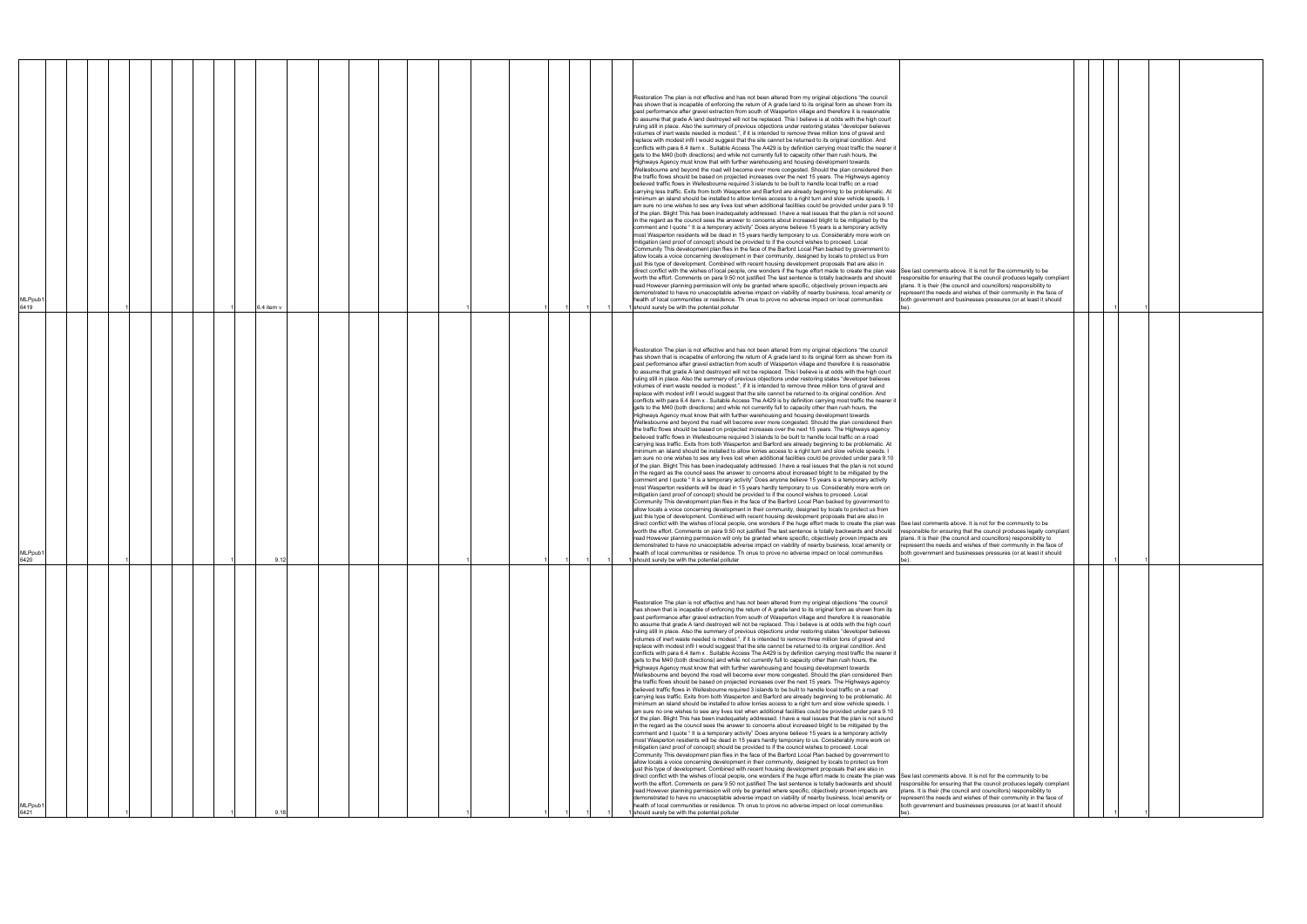|                             |  |  |  | Restoration The plan is not effective and has not been altered from my original objections "the council<br>has shown that is incapable of enforcing the return of A grade land to its original form as shown from its<br>past performance after gravel extraction from south of Wasperton village and therefore it is reasonable<br>to assume that grade A land destroyed will not be replaced. This I believe is at odds with the high court<br>ruling still in place. Also the summary of previous objections under restoring states "developer believes<br>volumes of inert waste needed is modest.", if it is intended to remove three million tons of gravel and<br>replace with modest infil I would suggest that the site cannot be returned to its original condition. And<br>conflicts with para 6.4 item x. Suitable Access The A429 is by definition carrying most traffic the nearer it<br>gets to the M40 (both directions) and while not currently full to capacity other than rush hours, the                                                                                                                                                                                                                                                                                                                                                                                                                                                                                                                                                                                                                                                                                                                                                                                                                                                                                                                                                                                                                                                                                                                                                                                                                                                                                                                                                                                                                                                                                                                                                                                                                                                                                                                                                                                                                                                                                                                                                                                                                                                                                                                                                                                                                                                                                                                                                                                                                         |                                                                                                                                                                                                                                                                                   |  |  |
|-----------------------------|--|--|--|--------------------------------------------------------------------------------------------------------------------------------------------------------------------------------------------------------------------------------------------------------------------------------------------------------------------------------------------------------------------------------------------------------------------------------------------------------------------------------------------------------------------------------------------------------------------------------------------------------------------------------------------------------------------------------------------------------------------------------------------------------------------------------------------------------------------------------------------------------------------------------------------------------------------------------------------------------------------------------------------------------------------------------------------------------------------------------------------------------------------------------------------------------------------------------------------------------------------------------------------------------------------------------------------------------------------------------------------------------------------------------------------------------------------------------------------------------------------------------------------------------------------------------------------------------------------------------------------------------------------------------------------------------------------------------------------------------------------------------------------------------------------------------------------------------------------------------------------------------------------------------------------------------------------------------------------------------------------------------------------------------------------------------------------------------------------------------------------------------------------------------------------------------------------------------------------------------------------------------------------------------------------------------------------------------------------------------------------------------------------------------------------------------------------------------------------------------------------------------------------------------------------------------------------------------------------------------------------------------------------------------------------------------------------------------------------------------------------------------------------------------------------------------------------------------------------------------------------------------------------------------------------------------------------------------------------------------------------------------------------------------------------------------------------------------------------------------------------------------------------------------------------------------------------------------------------------------------------------------------------------------------------------------------------------------------------------------------------------------------------------------------------------------------------------------------|-----------------------------------------------------------------------------------------------------------------------------------------------------------------------------------------------------------------------------------------------------------------------------------|--|--|
| MLPpub1<br>6422             |  |  |  | Highways Agency must know that with further warehousing and housing development towards<br>Wellesbourne and beyond the road will become ever more congested. Should the plan considered then<br>the traffic flows should be based on projected increases over the next 15 years. The Highways agency<br>believed traffic flows in Wellesbourne required 3 islands to be built to handle local traffic on a road<br>carrying less traffic. Exits from both Wasperton and Barford are already beginning to be problematic. At<br>minimum an island should be installed to allow lorries access to a right turn and slow vehicle speeds. I<br>am sure no one wishes to see any lives lost when additional facilities could be provided under para 9.10<br>of the plan. Blight This has been inadequately addressed. I have a real issues that the plan is not sound<br>in the regard as the council sees the answer to concerns about increased blight to be mitigated by the<br>comment and I quote "It is a temporary activity" Does anyone believe 15 years is a temporary activity<br>most Wasperton residents will be dead in 15 years hardly temporary to us. Considerably more work on<br>mitigation (and proof of concept) should be provided to if the council wishes to proceed. Local<br>Community This development plan flies in the face of the Barford Local Plan backed by government to<br>allow locals a voice concerning development in their community, designed by locals to protect us from<br>just this type of development. Combined with recent housing development proposals that are also in<br>direct conflict with the wishes of local people, one wonders if the huge effort made to create the plan was See last comments above. It is not for the community to be<br>worth the effort. Comments on para 9.50 not justified The last sentence is totally backwards and should<br>read However planning permission will only be granted where specific, objectively proven impacts are<br>demonstrated to have no unacceptable adverse impact on viability of nearby business, local amenity or<br>health of local communities or residence. Th onus to prove no adverse impact on local communities<br>I should surely be with the potential polluter                                                                                                                                                                                                                                                                                                                                                                                                                                                                                                                                                                                                                                                                                                                                                                                                                                                                                                                                                                                                                                                                                                                                                     | responsible for ensuring that the council produces legally compliant<br>plans. It is their (the council and councillors) responsibility to<br>represent the needs and wishes of their community in the face of<br>both government and businesses pressures (or at least it should |  |  |
| MLPpub1<br>6423             |  |  |  | Restoration The plan is not effective and has not been altered from my original objections "the council<br>has shown that is incapable of enforcing the return of A grade land to its original form as shown from its<br>past performance after gravel extraction from south of Wasperton village and therefore it is reasonable<br>to assume that grade A land destroyed will not be replaced. This I believe is at odds with the high court<br>ruling still in place. Also the summary of previous objections under restoring states "developer believes<br>volumes of inert waste needed is modest.", if it is intended to remove three million tons of gravel and<br>replace with modest infil I would suggest that the site cannot be returned to its original condition. And<br>conflicts with para 6.4 item x. Suitable Access The A429 is by definition carrying most traffic the nearer it<br>gets to the M40 (both directions) and while not currently full to capacity other than rush hours, the<br>Highways Agency must know that with further warehousing and housing development towards<br>Wellesbourne and beyond the road will become ever more congested. Should the plan considered then<br>the traffic flows should be based on projected increases over the next 15 years. The Highways agency<br>believed traffic flows in Wellesbourne required 3 islands to be built to handle local traffic on a road<br>carrying less traffic. Exits from both Wasperton and Barford are already beginning to be problematic. At<br>minimum an island should be installed to allow lorries access to a right turn and slow vehicle speeds. I<br>am sure no one wishes to see any lives lost when additional facilities could be provided under para 9.10<br>of the plan. Blight This has been inadequately addressed. I have a real issues that the plan is not sound<br>in the regard as the council sees the answer to concerns about increased blight to be mitigated by the<br>comment and I quote "It is a temporary activity" Does anyone believe 15 years is a temporary activity<br>most Wasperton residents will be dead in 15 years hardly temporary to us. Considerably more work on<br>mitigation (and proof of concept) should be provided to if the council wishes to proceed. Local<br>Community This development plan flies in the face of the Barford Local Plan backed by government to<br>allow locals a voice concerning development in their community, designed by locals to protect us from<br>just this type of development. Combined with recent housing development proposals that are also in<br>direct conflict with the wishes of local people, one wonders if the huge effort made to create the plan was See last comments above. It is not for the community to be<br>worth the effort. Comments on para 9.50 not justified The last sentence is totally backwards and should responsible for ensuring that the council produces legally compliant<br>read However planning permission will only be granted where specific, objectively proven impacts are<br>demonstrated to have no unacceptable adverse impact on viability of nearby business, local amenity or represent the needs and wishes of their community in the face of<br>health of local communities or residence. Th onus to prove no adverse impact on local communities<br>should surely be with the potential polluter | plans. It is their (the council and councillors) responsibility to<br>both government and businesses pressures (or at least it should                                                                                                                                             |  |  |
| MLPpub <sup>®</sup><br>6424 |  |  |  | Restoration The plan is not effective and has not been altered from my original objections "the council<br>has shown that is incapable of enforcing the return of A grade land to its original form as shown from its<br>past performance after gravel extraction from south of Wasperton village and therefore it is reasonable<br>to assume that grade A land destroyed will not be replaced. This I believe is at odds with the high court<br>ruling still in place. Also the summary of previous objections under restoring states "developer believes<br>volumes of inert waste needed is modest.", if it is intended to remove three million tons of gravel and<br>replace with modest infil I would suggest that the site cannot be returned to its original condition. And<br>conflicts with para 6.4 item x . Suitable Access The A429 is by definition carrying most traffic the nearer it<br>gets to the M40 (both directions) and while not currently full to capacity other than rush hours, the<br>Highways Agency must know that with further warehousing and housing development towards<br>Wellesbourne and beyond the road will become ever more congested. Should the plan considered then<br>the traffic flows should be based on projected increases over the next 15 years. The Highways agency<br>believed traffic flows in Wellesbourne required 3 islands to be built to handle local traffic on a road<br>carrying less traffic. Exits from both Wasperton and Barford are already beginning to be problematic. At<br>minimum an island should be installed to allow lorries access to a right turn and slow vehicle speeds. I<br>am sure no one wishes to see any lives lost when additional facilities could be provided under para 9.10<br>of the plan. Blight This has been inadequately addressed. I have a real issues that the plan is not sound<br>in the regard as the council sees the answer to concerns about increased blight to be mitigated by the<br>comment and I quote " It is a temporary activity" Does anyone believe 15 years is a temporary activity<br>most Wasperton residents will be dead in 15 years hardly temporary to us. Considerably more work on<br>mitigation (and proof of concept) should be provided to if the council wishes to proceed. Local<br>Community This development plan flies in the face of the Barford Local Plan backed by government to<br>allow locals a voice concerning development in their community, designed by locals to protect us from<br>just this type of development. Combined with recent housing development proposals that are also in<br>direct conflict with the wishes of local people, one wonders if the huge effort made to create the plan was See last comments above. It is not for the community to be<br>worth the effort. Comments on para 9.50 not justified The last sentence is totally backwards and should<br>read However planning permission will only be granted where specific, objectively proven impacts are<br>demonstrated to have no unacceptable adverse impact on viability of nearby business, local amenity or<br>health of local communities or residence. Th onus to prove no adverse impact on local communities<br>should surely be with the potential polluter                                                                                                                                     | responsible for ensuring that the council produces legally compliant<br>plans. It is their (the council and councillors) responsibility to<br>represent the needs and wishes of their community in the face of<br>both government and businesses pressures (or at least it should |  |  |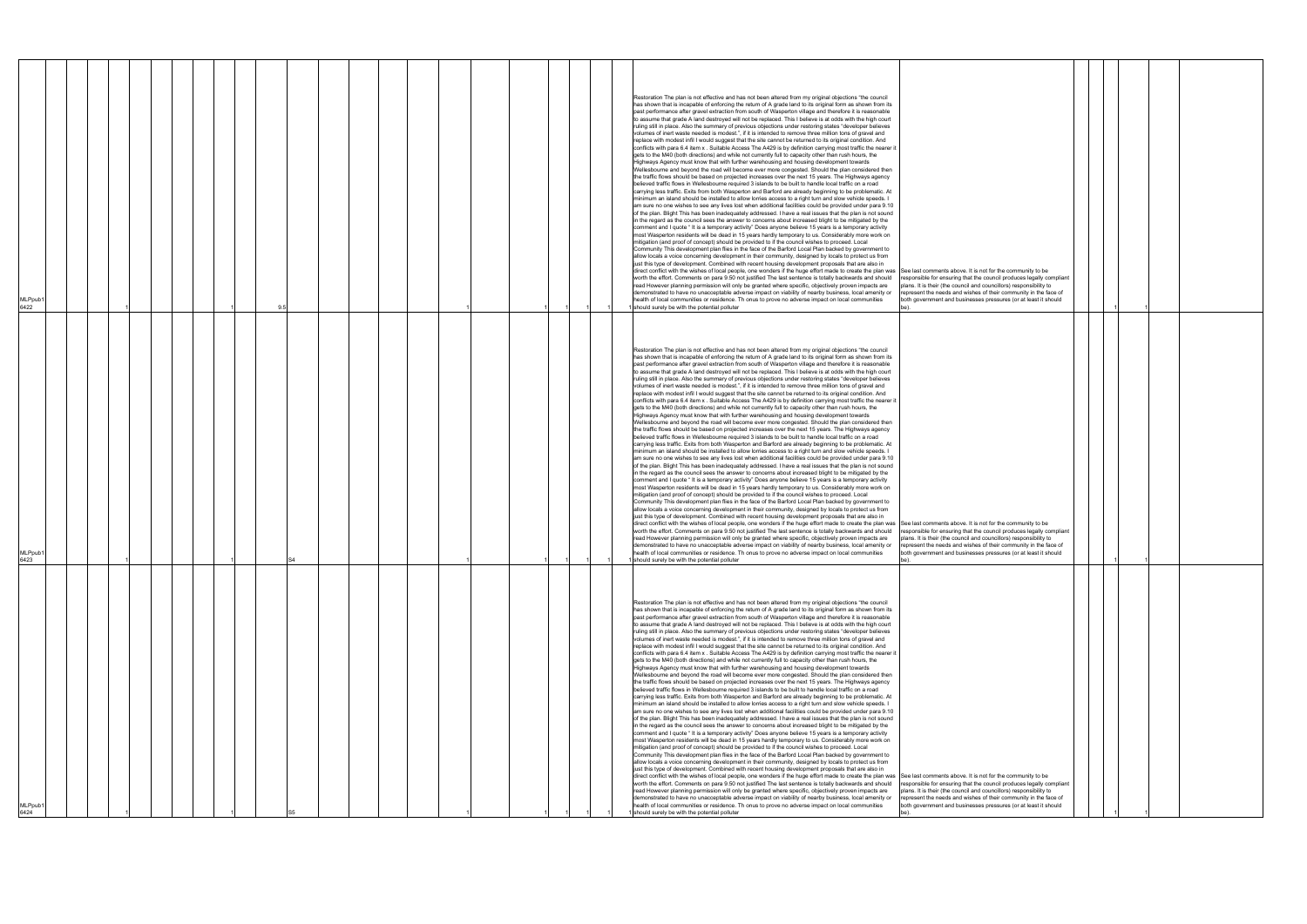| <i><b>ALPpub</b></i><br>6426                                                                                                                                                                                                                                                                                                                                                                                                                                                                                                                                                                                                                                                                                                                                                                                                                                                                                                                                                                                                                                                                                                                                                                                                                                                                                                                                                                                                                                                                                                                                                                                                                                                                                                                                                                                                                                                                                                                                                                                                                                                                                                                                                                                                                                                                                                                                                                                                                                                                                                                                                                                                                                                                                                                                                                                                                                                                                                                                                                                                                                                                                                                                                                                                                                                                                                                                                                                                                                                                                                                                                                                                                                                                                                                                                                                                                                                                                                                                                                                                                                                                                                                                                                                                                                                                                                                                                                                                                                                                                                                                                                                                                                                                                                                                                                                                                                                                                                                                                                                                                                                                                                                                                                                                                                                                                                                                                                                                                                                                                                                                                                                                                                                                                                                                                                                                                                                                                                                                                                                                                                                                                                                                                                                                                                                                                                                                                                                                                                                                                     | <b>MLPpub</b><br>6425                                                                                                                                                                                                                                                                                                                                                                                                                                                                                                                                                                                                                                                                                                                                                                                                                                                                                                                                                                                                                                                                                                                                                                                                                                                                                                                                                                                                                                                                                                                                                                                                                                                                                                                                                                                                                                                                                                                                                                                                                                                                                                                                                                                                                                                                                                                                                                                                                                                                                                                                                                                                                                                                                                                                                                                                                                                                                                                                                                                                                                                                                                                                                                                                                                                                                                                                                                                                                                                                                                                                                                 |
|------------------------------------------------------------------------------------------------------------------------------------------------------------------------------------------------------------------------------------------------------------------------------------------------------------------------------------------------------------------------------------------------------------------------------------------------------------------------------------------------------------------------------------------------------------------------------------------------------------------------------------------------------------------------------------------------------------------------------------------------------------------------------------------------------------------------------------------------------------------------------------------------------------------------------------------------------------------------------------------------------------------------------------------------------------------------------------------------------------------------------------------------------------------------------------------------------------------------------------------------------------------------------------------------------------------------------------------------------------------------------------------------------------------------------------------------------------------------------------------------------------------------------------------------------------------------------------------------------------------------------------------------------------------------------------------------------------------------------------------------------------------------------------------------------------------------------------------------------------------------------------------------------------------------------------------------------------------------------------------------------------------------------------------------------------------------------------------------------------------------------------------------------------------------------------------------------------------------------------------------------------------------------------------------------------------------------------------------------------------------------------------------------------------------------------------------------------------------------------------------------------------------------------------------------------------------------------------------------------------------------------------------------------------------------------------------------------------------------------------------------------------------------------------------------------------------------------------------------------------------------------------------------------------------------------------------------------------------------------------------------------------------------------------------------------------------------------------------------------------------------------------------------------------------------------------------------------------------------------------------------------------------------------------------------------------------------------------------------------------------------------------------------------------------------------------------------------------------------------------------------------------------------------------------------------------------------------------------------------------------------------------------------------------------------------------------------------------------------------------------------------------------------------------------------------------------------------------------------------------------------------------------------------------------------------------------------------------------------------------------------------------------------------------------------------------------------------------------------------------------------------------------------------------------------------------------------------------------------------------------------------------------------------------------------------------------------------------------------------------------------------------------------------------------------------------------------------------------------------------------------------------------------------------------------------------------------------------------------------------------------------------------------------------------------------------------------------------------------------------------------------------------------------------------------------------------------------------------------------------------------------------------------------------------------------------------------------------------------------------------------------------------------------------------------------------------------------------------------------------------------------------------------------------------------------------------------------------------------------------------------------------------------------------------------------------------------------------------------------------------------------------------------------------------------------------------------------------------------------------------------------------------------------------------------------------------------------------------------------------------------------------------------------------------------------------------------------------------------------------------------------------------------------------------------------------------------------------------------------------------------------------------------------------------------------------------------------------------------------------------------------------------------------------------------------------------------------------------------------------------------------------------------------------------------------------------------------------------------------------------------------------------------------------------------------------------------------------------------------------------------------------------------------------------------------------------------------------------------------------------------------------|---------------------------------------------------------------------------------------------------------------------------------------------------------------------------------------------------------------------------------------------------------------------------------------------------------------------------------------------------------------------------------------------------------------------------------------------------------------------------------------------------------------------------------------------------------------------------------------------------------------------------------------------------------------------------------------------------------------------------------------------------------------------------------------------------------------------------------------------------------------------------------------------------------------------------------------------------------------------------------------------------------------------------------------------------------------------------------------------------------------------------------------------------------------------------------------------------------------------------------------------------------------------------------------------------------------------------------------------------------------------------------------------------------------------------------------------------------------------------------------------------------------------------------------------------------------------------------------------------------------------------------------------------------------------------------------------------------------------------------------------------------------------------------------------------------------------------------------------------------------------------------------------------------------------------------------------------------------------------------------------------------------------------------------------------------------------------------------------------------------------------------------------------------------------------------------------------------------------------------------------------------------------------------------------------------------------------------------------------------------------------------------------------------------------------------------------------------------------------------------------------------------------------------------------------------------------------------------------------------------------------------------------------------------------------------------------------------------------------------------------------------------------------------------------------------------------------------------------------------------------------------------------------------------------------------------------------------------------------------------------------------------------------------------------------------------------------------------------------------------------------------------------------------------------------------------------------------------------------------------------------------------------------------------------------------------------------------------------------------------------------------------------------------------------------------------------------------------------------------------------------------------------------------------------------------------------------------------|
|                                                                                                                                                                                                                                                                                                                                                                                                                                                                                                                                                                                                                                                                                                                                                                                                                                                                                                                                                                                                                                                                                                                                                                                                                                                                                                                                                                                                                                                                                                                                                                                                                                                                                                                                                                                                                                                                                                                                                                                                                                                                                                                                                                                                                                                                                                                                                                                                                                                                                                                                                                                                                                                                                                                                                                                                                                                                                                                                                                                                                                                                                                                                                                                                                                                                                                                                                                                                                                                                                                                                                                                                                                                                                                                                                                                                                                                                                                                                                                                                                                                                                                                                                                                                                                                                                                                                                                                                                                                                                                                                                                                                                                                                                                                                                                                                                                                                                                                                                                                                                                                                                                                                                                                                                                                                                                                                                                                                                                                                                                                                                                                                                                                                                                                                                                                                                                                                                                                                                                                                                                                                                                                                                                                                                                                                                                                                                                                                                                                                                                                  |                                                                                                                                                                                                                                                                                                                                                                                                                                                                                                                                                                                                                                                                                                                                                                                                                                                                                                                                                                                                                                                                                                                                                                                                                                                                                                                                                                                                                                                                                                                                                                                                                                                                                                                                                                                                                                                                                                                                                                                                                                                                                                                                                                                                                                                                                                                                                                                                                                                                                                                                                                                                                                                                                                                                                                                                                                                                                                                                                                                                                                                                                                                                                                                                                                                                                                                                                                                                                                                                                                                                                                                       |
|                                                                                                                                                                                                                                                                                                                                                                                                                                                                                                                                                                                                                                                                                                                                                                                                                                                                                                                                                                                                                                                                                                                                                                                                                                                                                                                                                                                                                                                                                                                                                                                                                                                                                                                                                                                                                                                                                                                                                                                                                                                                                                                                                                                                                                                                                                                                                                                                                                                                                                                                                                                                                                                                                                                                                                                                                                                                                                                                                                                                                                                                                                                                                                                                                                                                                                                                                                                                                                                                                                                                                                                                                                                                                                                                                                                                                                                                                                                                                                                                                                                                                                                                                                                                                                                                                                                                                                                                                                                                                                                                                                                                                                                                                                                                                                                                                                                                                                                                                                                                                                                                                                                                                                                                                                                                                                                                                                                                                                                                                                                                                                                                                                                                                                                                                                                                                                                                                                                                                                                                                                                                                                                                                                                                                                                                                                                                                                                                                                                                                                                  |                                                                                                                                                                                                                                                                                                                                                                                                                                                                                                                                                                                                                                                                                                                                                                                                                                                                                                                                                                                                                                                                                                                                                                                                                                                                                                                                                                                                                                                                                                                                                                                                                                                                                                                                                                                                                                                                                                                                                                                                                                                                                                                                                                                                                                                                                                                                                                                                                                                                                                                                                                                                                                                                                                                                                                                                                                                                                                                                                                                                                                                                                                                                                                                                                                                                                                                                                                                                                                                                                                                                                                                       |
|                                                                                                                                                                                                                                                                                                                                                                                                                                                                                                                                                                                                                                                                                                                                                                                                                                                                                                                                                                                                                                                                                                                                                                                                                                                                                                                                                                                                                                                                                                                                                                                                                                                                                                                                                                                                                                                                                                                                                                                                                                                                                                                                                                                                                                                                                                                                                                                                                                                                                                                                                                                                                                                                                                                                                                                                                                                                                                                                                                                                                                                                                                                                                                                                                                                                                                                                                                                                                                                                                                                                                                                                                                                                                                                                                                                                                                                                                                                                                                                                                                                                                                                                                                                                                                                                                                                                                                                                                                                                                                                                                                                                                                                                                                                                                                                                                                                                                                                                                                                                                                                                                                                                                                                                                                                                                                                                                                                                                                                                                                                                                                                                                                                                                                                                                                                                                                                                                                                                                                                                                                                                                                                                                                                                                                                                                                                                                                                                                                                                                                                  |                                                                                                                                                                                                                                                                                                                                                                                                                                                                                                                                                                                                                                                                                                                                                                                                                                                                                                                                                                                                                                                                                                                                                                                                                                                                                                                                                                                                                                                                                                                                                                                                                                                                                                                                                                                                                                                                                                                                                                                                                                                                                                                                                                                                                                                                                                                                                                                                                                                                                                                                                                                                                                                                                                                                                                                                                                                                                                                                                                                                                                                                                                                                                                                                                                                                                                                                                                                                                                                                                                                                                                                       |
|                                                                                                                                                                                                                                                                                                                                                                                                                                                                                                                                                                                                                                                                                                                                                                                                                                                                                                                                                                                                                                                                                                                                                                                                                                                                                                                                                                                                                                                                                                                                                                                                                                                                                                                                                                                                                                                                                                                                                                                                                                                                                                                                                                                                                                                                                                                                                                                                                                                                                                                                                                                                                                                                                                                                                                                                                                                                                                                                                                                                                                                                                                                                                                                                                                                                                                                                                                                                                                                                                                                                                                                                                                                                                                                                                                                                                                                                                                                                                                                                                                                                                                                                                                                                                                                                                                                                                                                                                                                                                                                                                                                                                                                                                                                                                                                                                                                                                                                                                                                                                                                                                                                                                                                                                                                                                                                                                                                                                                                                                                                                                                                                                                                                                                                                                                                                                                                                                                                                                                                                                                                                                                                                                                                                                                                                                                                                                                                                                                                                                                                  |                                                                                                                                                                                                                                                                                                                                                                                                                                                                                                                                                                                                                                                                                                                                                                                                                                                                                                                                                                                                                                                                                                                                                                                                                                                                                                                                                                                                                                                                                                                                                                                                                                                                                                                                                                                                                                                                                                                                                                                                                                                                                                                                                                                                                                                                                                                                                                                                                                                                                                                                                                                                                                                                                                                                                                                                                                                                                                                                                                                                                                                                                                                                                                                                                                                                                                                                                                                                                                                                                                                                                                                       |
|                                                                                                                                                                                                                                                                                                                                                                                                                                                                                                                                                                                                                                                                                                                                                                                                                                                                                                                                                                                                                                                                                                                                                                                                                                                                                                                                                                                                                                                                                                                                                                                                                                                                                                                                                                                                                                                                                                                                                                                                                                                                                                                                                                                                                                                                                                                                                                                                                                                                                                                                                                                                                                                                                                                                                                                                                                                                                                                                                                                                                                                                                                                                                                                                                                                                                                                                                                                                                                                                                                                                                                                                                                                                                                                                                                                                                                                                                                                                                                                                                                                                                                                                                                                                                                                                                                                                                                                                                                                                                                                                                                                                                                                                                                                                                                                                                                                                                                                                                                                                                                                                                                                                                                                                                                                                                                                                                                                                                                                                                                                                                                                                                                                                                                                                                                                                                                                                                                                                                                                                                                                                                                                                                                                                                                                                                                                                                                                                                                                                                                                  |                                                                                                                                                                                                                                                                                                                                                                                                                                                                                                                                                                                                                                                                                                                                                                                                                                                                                                                                                                                                                                                                                                                                                                                                                                                                                                                                                                                                                                                                                                                                                                                                                                                                                                                                                                                                                                                                                                                                                                                                                                                                                                                                                                                                                                                                                                                                                                                                                                                                                                                                                                                                                                                                                                                                                                                                                                                                                                                                                                                                                                                                                                                                                                                                                                                                                                                                                                                                                                                                                                                                                                                       |
|                                                                                                                                                                                                                                                                                                                                                                                                                                                                                                                                                                                                                                                                                                                                                                                                                                                                                                                                                                                                                                                                                                                                                                                                                                                                                                                                                                                                                                                                                                                                                                                                                                                                                                                                                                                                                                                                                                                                                                                                                                                                                                                                                                                                                                                                                                                                                                                                                                                                                                                                                                                                                                                                                                                                                                                                                                                                                                                                                                                                                                                                                                                                                                                                                                                                                                                                                                                                                                                                                                                                                                                                                                                                                                                                                                                                                                                                                                                                                                                                                                                                                                                                                                                                                                                                                                                                                                                                                                                                                                                                                                                                                                                                                                                                                                                                                                                                                                                                                                                                                                                                                                                                                                                                                                                                                                                                                                                                                                                                                                                                                                                                                                                                                                                                                                                                                                                                                                                                                                                                                                                                                                                                                                                                                                                                                                                                                                                                                                                                                                                  |                                                                                                                                                                                                                                                                                                                                                                                                                                                                                                                                                                                                                                                                                                                                                                                                                                                                                                                                                                                                                                                                                                                                                                                                                                                                                                                                                                                                                                                                                                                                                                                                                                                                                                                                                                                                                                                                                                                                                                                                                                                                                                                                                                                                                                                                                                                                                                                                                                                                                                                                                                                                                                                                                                                                                                                                                                                                                                                                                                                                                                                                                                                                                                                                                                                                                                                                                                                                                                                                                                                                                                                       |
|                                                                                                                                                                                                                                                                                                                                                                                                                                                                                                                                                                                                                                                                                                                                                                                                                                                                                                                                                                                                                                                                                                                                                                                                                                                                                                                                                                                                                                                                                                                                                                                                                                                                                                                                                                                                                                                                                                                                                                                                                                                                                                                                                                                                                                                                                                                                                                                                                                                                                                                                                                                                                                                                                                                                                                                                                                                                                                                                                                                                                                                                                                                                                                                                                                                                                                                                                                                                                                                                                                                                                                                                                                                                                                                                                                                                                                                                                                                                                                                                                                                                                                                                                                                                                                                                                                                                                                                                                                                                                                                                                                                                                                                                                                                                                                                                                                                                                                                                                                                                                                                                                                                                                                                                                                                                                                                                                                                                                                                                                                                                                                                                                                                                                                                                                                                                                                                                                                                                                                                                                                                                                                                                                                                                                                                                                                                                                                                                                                                                                                                  |                                                                                                                                                                                                                                                                                                                                                                                                                                                                                                                                                                                                                                                                                                                                                                                                                                                                                                                                                                                                                                                                                                                                                                                                                                                                                                                                                                                                                                                                                                                                                                                                                                                                                                                                                                                                                                                                                                                                                                                                                                                                                                                                                                                                                                                                                                                                                                                                                                                                                                                                                                                                                                                                                                                                                                                                                                                                                                                                                                                                                                                                                                                                                                                                                                                                                                                                                                                                                                                                                                                                                                                       |
|                                                                                                                                                                                                                                                                                                                                                                                                                                                                                                                                                                                                                                                                                                                                                                                                                                                                                                                                                                                                                                                                                                                                                                                                                                                                                                                                                                                                                                                                                                                                                                                                                                                                                                                                                                                                                                                                                                                                                                                                                                                                                                                                                                                                                                                                                                                                                                                                                                                                                                                                                                                                                                                                                                                                                                                                                                                                                                                                                                                                                                                                                                                                                                                                                                                                                                                                                                                                                                                                                                                                                                                                                                                                                                                                                                                                                                                                                                                                                                                                                                                                                                                                                                                                                                                                                                                                                                                                                                                                                                                                                                                                                                                                                                                                                                                                                                                                                                                                                                                                                                                                                                                                                                                                                                                                                                                                                                                                                                                                                                                                                                                                                                                                                                                                                                                                                                                                                                                                                                                                                                                                                                                                                                                                                                                                                                                                                                                                                                                                                                                  |                                                                                                                                                                                                                                                                                                                                                                                                                                                                                                                                                                                                                                                                                                                                                                                                                                                                                                                                                                                                                                                                                                                                                                                                                                                                                                                                                                                                                                                                                                                                                                                                                                                                                                                                                                                                                                                                                                                                                                                                                                                                                                                                                                                                                                                                                                                                                                                                                                                                                                                                                                                                                                                                                                                                                                                                                                                                                                                                                                                                                                                                                                                                                                                                                                                                                                                                                                                                                                                                                                                                                                                       |
|                                                                                                                                                                                                                                                                                                                                                                                                                                                                                                                                                                                                                                                                                                                                                                                                                                                                                                                                                                                                                                                                                                                                                                                                                                                                                                                                                                                                                                                                                                                                                                                                                                                                                                                                                                                                                                                                                                                                                                                                                                                                                                                                                                                                                                                                                                                                                                                                                                                                                                                                                                                                                                                                                                                                                                                                                                                                                                                                                                                                                                                                                                                                                                                                                                                                                                                                                                                                                                                                                                                                                                                                                                                                                                                                                                                                                                                                                                                                                                                                                                                                                                                                                                                                                                                                                                                                                                                                                                                                                                                                                                                                                                                                                                                                                                                                                                                                                                                                                                                                                                                                                                                                                                                                                                                                                                                                                                                                                                                                                                                                                                                                                                                                                                                                                                                                                                                                                                                                                                                                                                                                                                                                                                                                                                                                                                                                                                                                                                                                                                                  | DM4                                                                                                                                                                                                                                                                                                                                                                                                                                                                                                                                                                                                                                                                                                                                                                                                                                                                                                                                                                                                                                                                                                                                                                                                                                                                                                                                                                                                                                                                                                                                                                                                                                                                                                                                                                                                                                                                                                                                                                                                                                                                                                                                                                                                                                                                                                                                                                                                                                                                                                                                                                                                                                                                                                                                                                                                                                                                                                                                                                                                                                                                                                                                                                                                                                                                                                                                                                                                                                                                                                                                                                                   |
|                                                                                                                                                                                                                                                                                                                                                                                                                                                                                                                                                                                                                                                                                                                                                                                                                                                                                                                                                                                                                                                                                                                                                                                                                                                                                                                                                                                                                                                                                                                                                                                                                                                                                                                                                                                                                                                                                                                                                                                                                                                                                                                                                                                                                                                                                                                                                                                                                                                                                                                                                                                                                                                                                                                                                                                                                                                                                                                                                                                                                                                                                                                                                                                                                                                                                                                                                                                                                                                                                                                                                                                                                                                                                                                                                                                                                                                                                                                                                                                                                                                                                                                                                                                                                                                                                                                                                                                                                                                                                                                                                                                                                                                                                                                                                                                                                                                                                                                                                                                                                                                                                                                                                                                                                                                                                                                                                                                                                                                                                                                                                                                                                                                                                                                                                                                                                                                                                                                                                                                                                                                                                                                                                                                                                                                                                                                                                                                                                                                                                                                  |                                                                                                                                                                                                                                                                                                                                                                                                                                                                                                                                                                                                                                                                                                                                                                                                                                                                                                                                                                                                                                                                                                                                                                                                                                                                                                                                                                                                                                                                                                                                                                                                                                                                                                                                                                                                                                                                                                                                                                                                                                                                                                                                                                                                                                                                                                                                                                                                                                                                                                                                                                                                                                                                                                                                                                                                                                                                                                                                                                                                                                                                                                                                                                                                                                                                                                                                                                                                                                                                                                                                                                                       |
|                                                                                                                                                                                                                                                                                                                                                                                                                                                                                                                                                                                                                                                                                                                                                                                                                                                                                                                                                                                                                                                                                                                                                                                                                                                                                                                                                                                                                                                                                                                                                                                                                                                                                                                                                                                                                                                                                                                                                                                                                                                                                                                                                                                                                                                                                                                                                                                                                                                                                                                                                                                                                                                                                                                                                                                                                                                                                                                                                                                                                                                                                                                                                                                                                                                                                                                                                                                                                                                                                                                                                                                                                                                                                                                                                                                                                                                                                                                                                                                                                                                                                                                                                                                                                                                                                                                                                                                                                                                                                                                                                                                                                                                                                                                                                                                                                                                                                                                                                                                                                                                                                                                                                                                                                                                                                                                                                                                                                                                                                                                                                                                                                                                                                                                                                                                                                                                                                                                                                                                                                                                                                                                                                                                                                                                                                                                                                                                                                                                                                                                  |                                                                                                                                                                                                                                                                                                                                                                                                                                                                                                                                                                                                                                                                                                                                                                                                                                                                                                                                                                                                                                                                                                                                                                                                                                                                                                                                                                                                                                                                                                                                                                                                                                                                                                                                                                                                                                                                                                                                                                                                                                                                                                                                                                                                                                                                                                                                                                                                                                                                                                                                                                                                                                                                                                                                                                                                                                                                                                                                                                                                                                                                                                                                                                                                                                                                                                                                                                                                                                                                                                                                                                                       |
|                                                                                                                                                                                                                                                                                                                                                                                                                                                                                                                                                                                                                                                                                                                                                                                                                                                                                                                                                                                                                                                                                                                                                                                                                                                                                                                                                                                                                                                                                                                                                                                                                                                                                                                                                                                                                                                                                                                                                                                                                                                                                                                                                                                                                                                                                                                                                                                                                                                                                                                                                                                                                                                                                                                                                                                                                                                                                                                                                                                                                                                                                                                                                                                                                                                                                                                                                                                                                                                                                                                                                                                                                                                                                                                                                                                                                                                                                                                                                                                                                                                                                                                                                                                                                                                                                                                                                                                                                                                                                                                                                                                                                                                                                                                                                                                                                                                                                                                                                                                                                                                                                                                                                                                                                                                                                                                                                                                                                                                                                                                                                                                                                                                                                                                                                                                                                                                                                                                                                                                                                                                                                                                                                                                                                                                                                                                                                                                                                                                                                                                  |                                                                                                                                                                                                                                                                                                                                                                                                                                                                                                                                                                                                                                                                                                                                                                                                                                                                                                                                                                                                                                                                                                                                                                                                                                                                                                                                                                                                                                                                                                                                                                                                                                                                                                                                                                                                                                                                                                                                                                                                                                                                                                                                                                                                                                                                                                                                                                                                                                                                                                                                                                                                                                                                                                                                                                                                                                                                                                                                                                                                                                                                                                                                                                                                                                                                                                                                                                                                                                                                                                                                                                                       |
|                                                                                                                                                                                                                                                                                                                                                                                                                                                                                                                                                                                                                                                                                                                                                                                                                                                                                                                                                                                                                                                                                                                                                                                                                                                                                                                                                                                                                                                                                                                                                                                                                                                                                                                                                                                                                                                                                                                                                                                                                                                                                                                                                                                                                                                                                                                                                                                                                                                                                                                                                                                                                                                                                                                                                                                                                                                                                                                                                                                                                                                                                                                                                                                                                                                                                                                                                                                                                                                                                                                                                                                                                                                                                                                                                                                                                                                                                                                                                                                                                                                                                                                                                                                                                                                                                                                                                                                                                                                                                                                                                                                                                                                                                                                                                                                                                                                                                                                                                                                                                                                                                                                                                                                                                                                                                                                                                                                                                                                                                                                                                                                                                                                                                                                                                                                                                                                                                                                                                                                                                                                                                                                                                                                                                                                                                                                                                                                                                                                                                                                  |                                                                                                                                                                                                                                                                                                                                                                                                                                                                                                                                                                                                                                                                                                                                                                                                                                                                                                                                                                                                                                                                                                                                                                                                                                                                                                                                                                                                                                                                                                                                                                                                                                                                                                                                                                                                                                                                                                                                                                                                                                                                                                                                                                                                                                                                                                                                                                                                                                                                                                                                                                                                                                                                                                                                                                                                                                                                                                                                                                                                                                                                                                                                                                                                                                                                                                                                                                                                                                                                                                                                                                                       |
|                                                                                                                                                                                                                                                                                                                                                                                                                                                                                                                                                                                                                                                                                                                                                                                                                                                                                                                                                                                                                                                                                                                                                                                                                                                                                                                                                                                                                                                                                                                                                                                                                                                                                                                                                                                                                                                                                                                                                                                                                                                                                                                                                                                                                                                                                                                                                                                                                                                                                                                                                                                                                                                                                                                                                                                                                                                                                                                                                                                                                                                                                                                                                                                                                                                                                                                                                                                                                                                                                                                                                                                                                                                                                                                                                                                                                                                                                                                                                                                                                                                                                                                                                                                                                                                                                                                                                                                                                                                                                                                                                                                                                                                                                                                                                                                                                                                                                                                                                                                                                                                                                                                                                                                                                                                                                                                                                                                                                                                                                                                                                                                                                                                                                                                                                                                                                                                                                                                                                                                                                                                                                                                                                                                                                                                                                                                                                                                                                                                                                                                  |                                                                                                                                                                                                                                                                                                                                                                                                                                                                                                                                                                                                                                                                                                                                                                                                                                                                                                                                                                                                                                                                                                                                                                                                                                                                                                                                                                                                                                                                                                                                                                                                                                                                                                                                                                                                                                                                                                                                                                                                                                                                                                                                                                                                                                                                                                                                                                                                                                                                                                                                                                                                                                                                                                                                                                                                                                                                                                                                                                                                                                                                                                                                                                                                                                                                                                                                                                                                                                                                                                                                                                                       |
|                                                                                                                                                                                                                                                                                                                                                                                                                                                                                                                                                                                                                                                                                                                                                                                                                                                                                                                                                                                                                                                                                                                                                                                                                                                                                                                                                                                                                                                                                                                                                                                                                                                                                                                                                                                                                                                                                                                                                                                                                                                                                                                                                                                                                                                                                                                                                                                                                                                                                                                                                                                                                                                                                                                                                                                                                                                                                                                                                                                                                                                                                                                                                                                                                                                                                                                                                                                                                                                                                                                                                                                                                                                                                                                                                                                                                                                                                                                                                                                                                                                                                                                                                                                                                                                                                                                                                                                                                                                                                                                                                                                                                                                                                                                                                                                                                                                                                                                                                                                                                                                                                                                                                                                                                                                                                                                                                                                                                                                                                                                                                                                                                                                                                                                                                                                                                                                                                                                                                                                                                                                                                                                                                                                                                                                                                                                                                                                                                                                                                                                  |                                                                                                                                                                                                                                                                                                                                                                                                                                                                                                                                                                                                                                                                                                                                                                                                                                                                                                                                                                                                                                                                                                                                                                                                                                                                                                                                                                                                                                                                                                                                                                                                                                                                                                                                                                                                                                                                                                                                                                                                                                                                                                                                                                                                                                                                                                                                                                                                                                                                                                                                                                                                                                                                                                                                                                                                                                                                                                                                                                                                                                                                                                                                                                                                                                                                                                                                                                                                                                                                                                                                                                                       |
|                                                                                                                                                                                                                                                                                                                                                                                                                                                                                                                                                                                                                                                                                                                                                                                                                                                                                                                                                                                                                                                                                                                                                                                                                                                                                                                                                                                                                                                                                                                                                                                                                                                                                                                                                                                                                                                                                                                                                                                                                                                                                                                                                                                                                                                                                                                                                                                                                                                                                                                                                                                                                                                                                                                                                                                                                                                                                                                                                                                                                                                                                                                                                                                                                                                                                                                                                                                                                                                                                                                                                                                                                                                                                                                                                                                                                                                                                                                                                                                                                                                                                                                                                                                                                                                                                                                                                                                                                                                                                                                                                                                                                                                                                                                                                                                                                                                                                                                                                                                                                                                                                                                                                                                                                                                                                                                                                                                                                                                                                                                                                                                                                                                                                                                                                                                                                                                                                                                                                                                                                                                                                                                                                                                                                                                                                                                                                                                                                                                                                                                  |                                                                                                                                                                                                                                                                                                                                                                                                                                                                                                                                                                                                                                                                                                                                                                                                                                                                                                                                                                                                                                                                                                                                                                                                                                                                                                                                                                                                                                                                                                                                                                                                                                                                                                                                                                                                                                                                                                                                                                                                                                                                                                                                                                                                                                                                                                                                                                                                                                                                                                                                                                                                                                                                                                                                                                                                                                                                                                                                                                                                                                                                                                                                                                                                                                                                                                                                                                                                                                                                                                                                                                                       |
|                                                                                                                                                                                                                                                                                                                                                                                                                                                                                                                                                                                                                                                                                                                                                                                                                                                                                                                                                                                                                                                                                                                                                                                                                                                                                                                                                                                                                                                                                                                                                                                                                                                                                                                                                                                                                                                                                                                                                                                                                                                                                                                                                                                                                                                                                                                                                                                                                                                                                                                                                                                                                                                                                                                                                                                                                                                                                                                                                                                                                                                                                                                                                                                                                                                                                                                                                                                                                                                                                                                                                                                                                                                                                                                                                                                                                                                                                                                                                                                                                                                                                                                                                                                                                                                                                                                                                                                                                                                                                                                                                                                                                                                                                                                                                                                                                                                                                                                                                                                                                                                                                                                                                                                                                                                                                                                                                                                                                                                                                                                                                                                                                                                                                                                                                                                                                                                                                                                                                                                                                                                                                                                                                                                                                                                                                                                                                                                                                                                                                                                  |                                                                                                                                                                                                                                                                                                                                                                                                                                                                                                                                                                                                                                                                                                                                                                                                                                                                                                                                                                                                                                                                                                                                                                                                                                                                                                                                                                                                                                                                                                                                                                                                                                                                                                                                                                                                                                                                                                                                                                                                                                                                                                                                                                                                                                                                                                                                                                                                                                                                                                                                                                                                                                                                                                                                                                                                                                                                                                                                                                                                                                                                                                                                                                                                                                                                                                                                                                                                                                                                                                                                                                                       |
|                                                                                                                                                                                                                                                                                                                                                                                                                                                                                                                                                                                                                                                                                                                                                                                                                                                                                                                                                                                                                                                                                                                                                                                                                                                                                                                                                                                                                                                                                                                                                                                                                                                                                                                                                                                                                                                                                                                                                                                                                                                                                                                                                                                                                                                                                                                                                                                                                                                                                                                                                                                                                                                                                                                                                                                                                                                                                                                                                                                                                                                                                                                                                                                                                                                                                                                                                                                                                                                                                                                                                                                                                                                                                                                                                                                                                                                                                                                                                                                                                                                                                                                                                                                                                                                                                                                                                                                                                                                                                                                                                                                                                                                                                                                                                                                                                                                                                                                                                                                                                                                                                                                                                                                                                                                                                                                                                                                                                                                                                                                                                                                                                                                                                                                                                                                                                                                                                                                                                                                                                                                                                                                                                                                                                                                                                                                                                                                                                                                                                                                  |                                                                                                                                                                                                                                                                                                                                                                                                                                                                                                                                                                                                                                                                                                                                                                                                                                                                                                                                                                                                                                                                                                                                                                                                                                                                                                                                                                                                                                                                                                                                                                                                                                                                                                                                                                                                                                                                                                                                                                                                                                                                                                                                                                                                                                                                                                                                                                                                                                                                                                                                                                                                                                                                                                                                                                                                                                                                                                                                                                                                                                                                                                                                                                                                                                                                                                                                                                                                                                                                                                                                                                                       |
|                                                                                                                                                                                                                                                                                                                                                                                                                                                                                                                                                                                                                                                                                                                                                                                                                                                                                                                                                                                                                                                                                                                                                                                                                                                                                                                                                                                                                                                                                                                                                                                                                                                                                                                                                                                                                                                                                                                                                                                                                                                                                                                                                                                                                                                                                                                                                                                                                                                                                                                                                                                                                                                                                                                                                                                                                                                                                                                                                                                                                                                                                                                                                                                                                                                                                                                                                                                                                                                                                                                                                                                                                                                                                                                                                                                                                                                                                                                                                                                                                                                                                                                                                                                                                                                                                                                                                                                                                                                                                                                                                                                                                                                                                                                                                                                                                                                                                                                                                                                                                                                                                                                                                                                                                                                                                                                                                                                                                                                                                                                                                                                                                                                                                                                                                                                                                                                                                                                                                                                                                                                                                                                                                                                                                                                                                                                                                                                                                                                                                                                  |                                                                                                                                                                                                                                                                                                                                                                                                                                                                                                                                                                                                                                                                                                                                                                                                                                                                                                                                                                                                                                                                                                                                                                                                                                                                                                                                                                                                                                                                                                                                                                                                                                                                                                                                                                                                                                                                                                                                                                                                                                                                                                                                                                                                                                                                                                                                                                                                                                                                                                                                                                                                                                                                                                                                                                                                                                                                                                                                                                                                                                                                                                                                                                                                                                                                                                                                                                                                                                                                                                                                                                                       |
|                                                                                                                                                                                                                                                                                                                                                                                                                                                                                                                                                                                                                                                                                                                                                                                                                                                                                                                                                                                                                                                                                                                                                                                                                                                                                                                                                                                                                                                                                                                                                                                                                                                                                                                                                                                                                                                                                                                                                                                                                                                                                                                                                                                                                                                                                                                                                                                                                                                                                                                                                                                                                                                                                                                                                                                                                                                                                                                                                                                                                                                                                                                                                                                                                                                                                                                                                                                                                                                                                                                                                                                                                                                                                                                                                                                                                                                                                                                                                                                                                                                                                                                                                                                                                                                                                                                                                                                                                                                                                                                                                                                                                                                                                                                                                                                                                                                                                                                                                                                                                                                                                                                                                                                                                                                                                                                                                                                                                                                                                                                                                                                                                                                                                                                                                                                                                                                                                                                                                                                                                                                                                                                                                                                                                                                                                                                                                                                                                                                                                                                  |                                                                                                                                                                                                                                                                                                                                                                                                                                                                                                                                                                                                                                                                                                                                                                                                                                                                                                                                                                                                                                                                                                                                                                                                                                                                                                                                                                                                                                                                                                                                                                                                                                                                                                                                                                                                                                                                                                                                                                                                                                                                                                                                                                                                                                                                                                                                                                                                                                                                                                                                                                                                                                                                                                                                                                                                                                                                                                                                                                                                                                                                                                                                                                                                                                                                                                                                                                                                                                                                                                                                                                                       |
| Restoration The plan is not effective and has not been altered from<br>my original objections "the council has shown that is incapable of<br>enforcing the return of A grade land to its original form as shown<br>from its past performance after gravel extraction from south of<br>Wasperton village and therefore it is reasonable to assume that<br>grade A land destroyed will not be replaced. This I believe is at odds<br>with the high court ruling still in place. Also the summary of previous<br>objections under restoring states "developer believes volumes of<br>inert waste needed is modest.", if it is intended to remove three<br>million tons of gravel and replace with modest infil I would suggest<br>that the site cannot be returned to its original condition. And<br>conflicts with para 6.4 item x. Suitable Access The A429 is by<br>definition carrying most traffic the nearer it gets to the M40 (both<br>directions) and while not currently full to capacity other than rush<br>hours, the Highways Agency must know that with further<br>warehousing and housing development towards Wellesbourne and<br>beyond the road will become ever more congested. Should the plan<br>Restoration The plan is not effective and has not been altered from my original objections "the council<br>considered then the traffic flows should be based on projected<br>has shown that is incapable of enforcing the return of A grade land to its original form as shown from its<br>increases over the next 15 years. The Highways agency believed<br>past performance after gravel extraction from south of Wasperton village and therefore it is reasonable<br>traffic flows in Wellesbourne required 3 islands to be built to handle<br>to assume that grade A land destroyed will not be replaced. This I believe is at odds with the high court<br>local traffic on a road carrying less traffic. Exits from both<br>ruling still in place. Also the summary of previous objections under restoring states "developer believes<br>Wasperton and Barford are already beginning to be problematic. At<br>volumes of inert waste needed is modest.", if it is intended to remove three million tons of gravel and<br>minimum an island should be installed to allow lorries access to a<br>replace with modest infil I would suggest that the site cannot be returned to its original condition. And<br>right turn and slow vehicle speeds. I am sure no one wishes to see<br>conflicts with para 6.4 item x. Suitable Access The A429 is by definition carrying most traffic the nearer it any lives lost when additional facilities could be provided under para<br>gets to the M40 (both directions) and while not currently full to capacity other than rush hours, the<br>9.10 of the plan. Blight This has been inadequately addressed. I<br>Highways Agency must know that with further warehousing and housing development towards<br>have a real issues that the plan is not sound in the regard as the<br>Wellesbourne and beyond the road will become ever more congested. Should the plan considered then<br>council sees the answer to concerns about increased blight to be<br>the traffic flows should be based on projected increases over the next 15 years. The Highways agency<br>mitigated by the comment and I quote "It is a temporary activity"<br>believed traffic flows in Wellesbourne required 3 islands to be built to handle local traffic on a road<br>Does anyone believe 15 years is a temporary activity most<br>carrying less traffic. Exits from both Wasperton and Barford are already beginning to be problematic. At<br>Wasperton residents will be dead in 15 years hardly temporary to<br>Iminimum an island should be installed to allow lorries access to a right turn and slow vehicle speeds. I<br>us. Considerably more work on mitigation (and proof of concept)<br>am sure no one wishes to see any lives lost when additional facilities could be provided under para 9.10 should be provided to if the council wishes to proceed. Local<br>of the plan. Blight This has been inadequately addressed. I have a real issues that the plan is not sound Community This development plan flies in the face of the Barford<br>in the regard as the council sees the answer to concerns about increased blight to be mitigated by the<br>Local Plan backed by government to allow locals a voice<br>comment and I quote " It is a temporary activity" Does anyone believe 15 years is a temporary activity<br>concerning development in their community, designed by locals to<br>most Wasperton residents will be dead in 15 years hardly temporary to us. Considerably more work on<br>protect us from just this type of development. Combined with recent<br>mitigation (and proof of concept) should be provided to if the council wishes to proceed. Local<br>housing development proposals that are also in direct conflict with<br>Community This development plan flies in the face of the Barford Local Plan backed by government to<br>the wishes of local people, one wonders if the huge effort made to<br>allow locals a voice concerning development in their community, designed by locals to protect us from<br>create the plan was worth the effort. Comments on para 9.50 not<br>just this type of development. Combined with recent housing development proposals that are also in<br>justified The last sentence is totally backwards and should read<br>direct conflict with the wishes of local people, one wonders if the huge effort made to create the plan was However planning permission will only be granted where specific,<br>worth the effort. Comments on para 9.50 not justified The last sentence is totally backwards and should objectively proven impacts are demonstrated to have no<br>read However planning permission will only be granted where specific, objectively proven impacts are<br>unacceptable adverse impact on viability of nearby business, local<br>demonstrated to have no unacceptable adverse impact on viability of nearby business, local amenity or<br>amenity or health of local communities or residence. Th onus to<br>health of local communities or residence. Th onus to prove no adverse impact on local communities<br>prove no adverse impact on local communities should surely be with<br>should surely be with the potential polluter<br>the potential polluter | Restoration The plan is not effective and has not been altered from my original objections "the council<br>has shown that is incapable of enforcing the return of A grade land to its original form as shown from its<br>past performance after gravel extraction from south of Wasperton village and therefore it is reasonable<br>to assume that grade A land destroyed will not be replaced. This I believe is at odds with the high court<br>ruling still in place. Also the summary of previous objections under restoring states "developer believes<br>volumes of inert waste needed is modest.", if it is intended to remove three million tons of gravel and<br>replace with modest infil I would suggest that the site cannot be returned to its original condition. And<br>conflicts with para 6.4 item x. Suitable Access The A429 is by definition carrying most traffic the nearer it<br>gets to the M40 (both directions) and while not currently full to capacity other than rush hours, the<br>Highways Agency must know that with further warehousing and housing development towards<br>Wellesbourne and beyond the road will become ever more congested. Should the plan considered then<br>the traffic flows should be based on projected increases over the next 15 years. The Highways agency<br>believed traffic flows in Wellesbourne required 3 islands to be built to handle local traffic on a road<br>carrying less traffic. Exits from both Wasperton and Barford are already beginning to be problematic. At<br>minimum an island should be installed to allow lorries access to a right turn and slow vehicle speeds. I<br>am sure no one wishes to see any lives lost when additional facilities could be provided under para 9.10<br>of the plan. Blight This has been inadequately addressed. I have a real issues that the plan is not sound<br>in the regard as the council sees the answer to concerns about increased blight to be mitigated by the<br>comment and I quote "It is a temporary activity" Does anyone believe 15 years is a temporary activity<br>most Wasperton residents will be dead in 15 years hardly temporary to us. Considerably more work on<br>mitigation (and proof of concept) should be provided to if the council wishes to proceed. Local<br>Community This development plan flies in the face of the Barford Local Plan backed by government to<br>allow locals a voice concerning development in their community, designed by locals to protect us from<br>just this type of development. Combined with recent housing development proposals that are also in<br>direct conflict with the wishes of local people, one wonders if the huge effort made to create the plan was See last comments above. It is not for the community to be<br>worth the effort. Comments on para 9.50 not justified The last sentence is totally backwards and should<br>responsible for ensuring that the council produces legally compliant<br>read However planning permission will only be granted where specific, objectively proven impacts are<br>plans. It is their (the council and councillors) responsibility to<br>demonstrated to have no unacceptable adverse impact on viability of nearby business, local amenity or<br>represent the needs and wishes of their community in the face of<br>health of local communities or residence. Th onus to prove no adverse impact on local communities<br>both government and businesses pressures (or at least it should<br>1 should surely be with the potential polluter |
|                                                                                                                                                                                                                                                                                                                                                                                                                                                                                                                                                                                                                                                                                                                                                                                                                                                                                                                                                                                                                                                                                                                                                                                                                                                                                                                                                                                                                                                                                                                                                                                                                                                                                                                                                                                                                                                                                                                                                                                                                                                                                                                                                                                                                                                                                                                                                                                                                                                                                                                                                                                                                                                                                                                                                                                                                                                                                                                                                                                                                                                                                                                                                                                                                                                                                                                                                                                                                                                                                                                                                                                                                                                                                                                                                                                                                                                                                                                                                                                                                                                                                                                                                                                                                                                                                                                                                                                                                                                                                                                                                                                                                                                                                                                                                                                                                                                                                                                                                                                                                                                                                                                                                                                                                                                                                                                                                                                                                                                                                                                                                                                                                                                                                                                                                                                                                                                                                                                                                                                                                                                                                                                                                                                                                                                                                                                                                                                                                                                                                                                  |                                                                                                                                                                                                                                                                                                                                                                                                                                                                                                                                                                                                                                                                                                                                                                                                                                                                                                                                                                                                                                                                                                                                                                                                                                                                                                                                                                                                                                                                                                                                                                                                                                                                                                                                                                                                                                                                                                                                                                                                                                                                                                                                                                                                                                                                                                                                                                                                                                                                                                                                                                                                                                                                                                                                                                                                                                                                                                                                                                                                                                                                                                                                                                                                                                                                                                                                                                                                                                                                                                                                                                                       |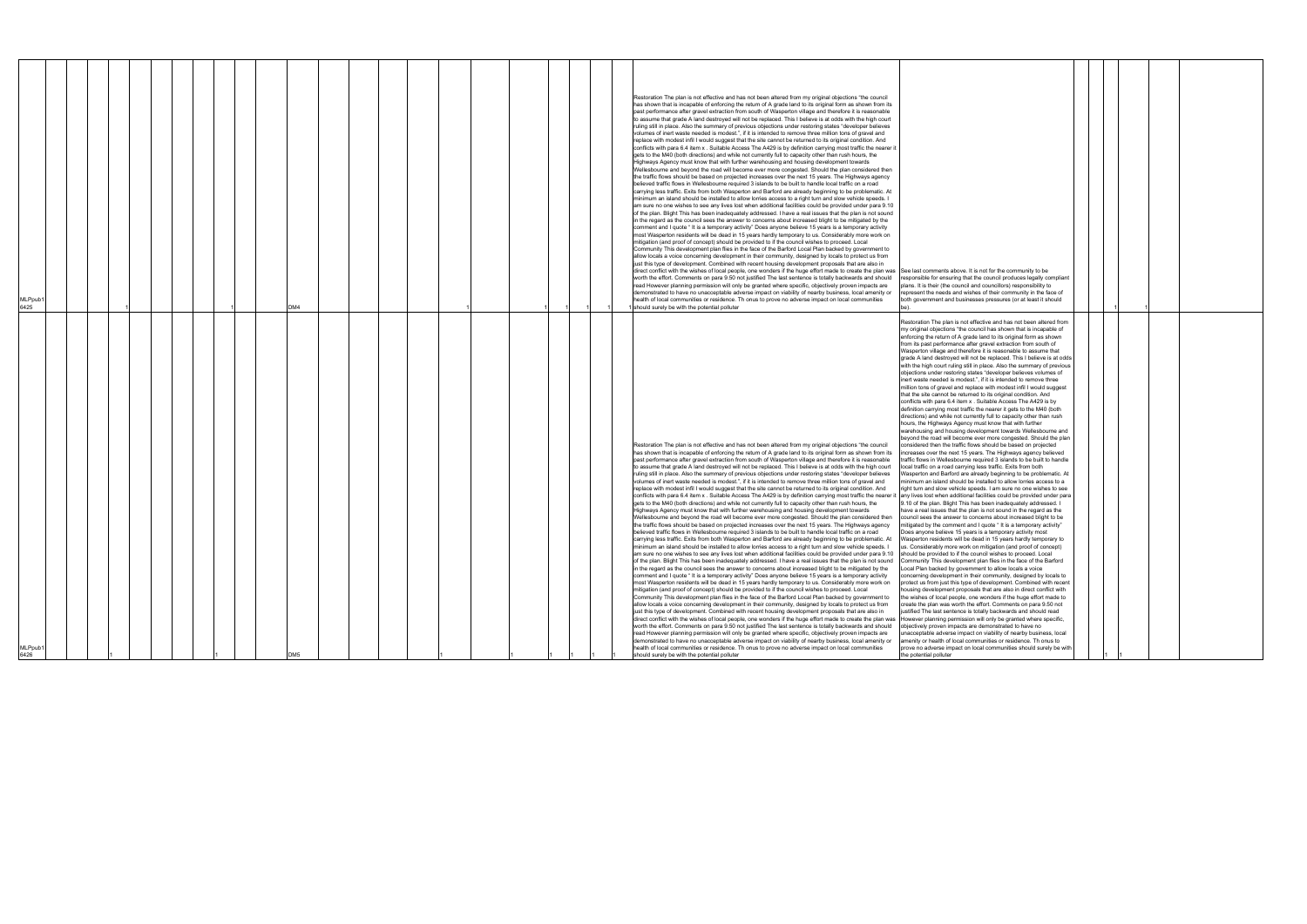| MLPpub1<br>6429                                                                                                                                                                                                                                                                                                                                                                                                                                                                                                                                                                                                                                                                                                                                                                                                                                                                                                                                                                                                                                                                                                                                                                                                                                                                                                                                                                                                                                                                                                                                                                                                                                                                                                                                                                                                                                                                                                                                                                                                                                                                                                                                                                                                                                                                                                                                                                                                                                                                                                                                                                                                                                                                                                                                                                                                                                                                                                                                                                                                                                                                                                                                                                                                                                                                                                                                                                                                                                                                                                                                                                               | MLPpub1<br>6428                                                                                                                                                                                                                                                                                                                                                                                                                                                                                                                                                                                                                                                                                                                                                                                                                                                                                                                                                                                                                                                                                                                                                                                                                                                                                                                                                                                                                                                                                                                                                                                                                                                                                                                                                                                                                                                                                                                                                                                                                                                                                                                                                                           | MLPpub1<br>6427                                                                                                                                                                                                                                                                                                                                                                                                                                                                                                                                                                                                                                                                                                                                                                                                                                                                                                                                                                                                                                                                                                                                                                                                                                                                                                                                                                                                                                                                                                                                                                                                                                                                                                                                                                                                                                                                                                                                                                                                                                                                                                                                                                                                                                                                                                                                                                                                                                                                                                                                                                                                                                                                                                                                                                                                                                                                                                                                                                                                                                                                                                                                                                                                                                                                                                                                                                                                                                                                                                                                                                                                                                                                                                                                                                                                                                                                                                                                                                                                                                                                                                                                                                                                                                                                                                                                                                                                                      |
|-----------------------------------------------------------------------------------------------------------------------------------------------------------------------------------------------------------------------------------------------------------------------------------------------------------------------------------------------------------------------------------------------------------------------------------------------------------------------------------------------------------------------------------------------------------------------------------------------------------------------------------------------------------------------------------------------------------------------------------------------------------------------------------------------------------------------------------------------------------------------------------------------------------------------------------------------------------------------------------------------------------------------------------------------------------------------------------------------------------------------------------------------------------------------------------------------------------------------------------------------------------------------------------------------------------------------------------------------------------------------------------------------------------------------------------------------------------------------------------------------------------------------------------------------------------------------------------------------------------------------------------------------------------------------------------------------------------------------------------------------------------------------------------------------------------------------------------------------------------------------------------------------------------------------------------------------------------------------------------------------------------------------------------------------------------------------------------------------------------------------------------------------------------------------------------------------------------------------------------------------------------------------------------------------------------------------------------------------------------------------------------------------------------------------------------------------------------------------------------------------------------------------------------------------------------------------------------------------------------------------------------------------------------------------------------------------------------------------------------------------------------------------------------------------------------------------------------------------------------------------------------------------------------------------------------------------------------------------------------------------------------------------------------------------------------------------------------------------------------------------------------------------------------------------------------------------------------------------------------------------------------------------------------------------------------------------------------------------------------------------------------------------------------------------------------------------------------------------------------------------------------------------------------------------------------------------------------------------|-------------------------------------------------------------------------------------------------------------------------------------------------------------------------------------------------------------------------------------------------------------------------------------------------------------------------------------------------------------------------------------------------------------------------------------------------------------------------------------------------------------------------------------------------------------------------------------------------------------------------------------------------------------------------------------------------------------------------------------------------------------------------------------------------------------------------------------------------------------------------------------------------------------------------------------------------------------------------------------------------------------------------------------------------------------------------------------------------------------------------------------------------------------------------------------------------------------------------------------------------------------------------------------------------------------------------------------------------------------------------------------------------------------------------------------------------------------------------------------------------------------------------------------------------------------------------------------------------------------------------------------------------------------------------------------------------------------------------------------------------------------------------------------------------------------------------------------------------------------------------------------------------------------------------------------------------------------------------------------------------------------------------------------------------------------------------------------------------------------------------------------------------------------------------------------------|--------------------------------------------------------------------------------------------------------------------------------------------------------------------------------------------------------------------------------------------------------------------------------------------------------------------------------------------------------------------------------------------------------------------------------------------------------------------------------------------------------------------------------------------------------------------------------------------------------------------------------------------------------------------------------------------------------------------------------------------------------------------------------------------------------------------------------------------------------------------------------------------------------------------------------------------------------------------------------------------------------------------------------------------------------------------------------------------------------------------------------------------------------------------------------------------------------------------------------------------------------------------------------------------------------------------------------------------------------------------------------------------------------------------------------------------------------------------------------------------------------------------------------------------------------------------------------------------------------------------------------------------------------------------------------------------------------------------------------------------------------------------------------------------------------------------------------------------------------------------------------------------------------------------------------------------------------------------------------------------------------------------------------------------------------------------------------------------------------------------------------------------------------------------------------------------------------------------------------------------------------------------------------------------------------------------------------------------------------------------------------------------------------------------------------------------------------------------------------------------------------------------------------------------------------------------------------------------------------------------------------------------------------------------------------------------------------------------------------------------------------------------------------------------------------------------------------------------------------------------------------------------------------------------------------------------------------------------------------------------------------------------------------------------------------------------------------------------------------------------------------------------------------------------------------------------------------------------------------------------------------------------------------------------------------------------------------------------------------------------------------------------------------------------------------------------------------------------------------------------------------------------------------------------------------------------------------------------------------------------------------------------------------------------------------------------------------------------------------------------------------------------------------------------------------------------------------------------------------------------------------------------------------------------------------------------------------------------------------------------------------------------------------------------------------------------------------------------------------------------------------------------------------------------------------------------------------------------------------------------------------------------------------------------------------------------------------------------------------------------------------------------------------------------------------------|
|                                                                                                                                                                                                                                                                                                                                                                                                                                                                                                                                                                                                                                                                                                                                                                                                                                                                                                                                                                                                                                                                                                                                                                                                                                                                                                                                                                                                                                                                                                                                                                                                                                                                                                                                                                                                                                                                                                                                                                                                                                                                                                                                                                                                                                                                                                                                                                                                                                                                                                                                                                                                                                                                                                                                                                                                                                                                                                                                                                                                                                                                                                                                                                                                                                                                                                                                                                                                                                                                                                                                                                                               |                                                                                                                                                                                                                                                                                                                                                                                                                                                                                                                                                                                                                                                                                                                                                                                                                                                                                                                                                                                                                                                                                                                                                                                                                                                                                                                                                                                                                                                                                                                                                                                                                                                                                                                                                                                                                                                                                                                                                                                                                                                                                                                                                                                           |                                                                                                                                                                                                                                                                                                                                                                                                                                                                                                                                                                                                                                                                                                                                                                                                                                                                                                                                                                                                                                                                                                                                                                                                                                                                                                                                                                                                                                                                                                                                                                                                                                                                                                                                                                                                                                                                                                                                                                                                                                                                                                                                                                                                                                                                                                                                                                                                                                                                                                                                                                                                                                                                                                                                                                                                                                                                                                                                                                                                                                                                                                                                                                                                                                                                                                                                                                                                                                                                                                                                                                                                                                                                                                                                                                                                                                                                                                                                                                                                                                                                                                                                                                                                                                                                                                                                                                                                                                      |
|                                                                                                                                                                                                                                                                                                                                                                                                                                                                                                                                                                                                                                                                                                                                                                                                                                                                                                                                                                                                                                                                                                                                                                                                                                                                                                                                                                                                                                                                                                                                                                                                                                                                                                                                                                                                                                                                                                                                                                                                                                                                                                                                                                                                                                                                                                                                                                                                                                                                                                                                                                                                                                                                                                                                                                                                                                                                                                                                                                                                                                                                                                                                                                                                                                                                                                                                                                                                                                                                                                                                                                                               |                                                                                                                                                                                                                                                                                                                                                                                                                                                                                                                                                                                                                                                                                                                                                                                                                                                                                                                                                                                                                                                                                                                                                                                                                                                                                                                                                                                                                                                                                                                                                                                                                                                                                                                                                                                                                                                                                                                                                                                                                                                                                                                                                                                           |                                                                                                                                                                                                                                                                                                                                                                                                                                                                                                                                                                                                                                                                                                                                                                                                                                                                                                                                                                                                                                                                                                                                                                                                                                                                                                                                                                                                                                                                                                                                                                                                                                                                                                                                                                                                                                                                                                                                                                                                                                                                                                                                                                                                                                                                                                                                                                                                                                                                                                                                                                                                                                                                                                                                                                                                                                                                                                                                                                                                                                                                                                                                                                                                                                                                                                                                                                                                                                                                                                                                                                                                                                                                                                                                                                                                                                                                                                                                                                                                                                                                                                                                                                                                                                                                                                                                                                                                                                      |
|                                                                                                                                                                                                                                                                                                                                                                                                                                                                                                                                                                                                                                                                                                                                                                                                                                                                                                                                                                                                                                                                                                                                                                                                                                                                                                                                                                                                                                                                                                                                                                                                                                                                                                                                                                                                                                                                                                                                                                                                                                                                                                                                                                                                                                                                                                                                                                                                                                                                                                                                                                                                                                                                                                                                                                                                                                                                                                                                                                                                                                                                                                                                                                                                                                                                                                                                                                                                                                                                                                                                                                                               |                                                                                                                                                                                                                                                                                                                                                                                                                                                                                                                                                                                                                                                                                                                                                                                                                                                                                                                                                                                                                                                                                                                                                                                                                                                                                                                                                                                                                                                                                                                                                                                                                                                                                                                                                                                                                                                                                                                                                                                                                                                                                                                                                                                           |                                                                                                                                                                                                                                                                                                                                                                                                                                                                                                                                                                                                                                                                                                                                                                                                                                                                                                                                                                                                                                                                                                                                                                                                                                                                                                                                                                                                                                                                                                                                                                                                                                                                                                                                                                                                                                                                                                                                                                                                                                                                                                                                                                                                                                                                                                                                                                                                                                                                                                                                                                                                                                                                                                                                                                                                                                                                                                                                                                                                                                                                                                                                                                                                                                                                                                                                                                                                                                                                                                                                                                                                                                                                                                                                                                                                                                                                                                                                                                                                                                                                                                                                                                                                                                                                                                                                                                                                                                      |
|                                                                                                                                                                                                                                                                                                                                                                                                                                                                                                                                                                                                                                                                                                                                                                                                                                                                                                                                                                                                                                                                                                                                                                                                                                                                                                                                                                                                                                                                                                                                                                                                                                                                                                                                                                                                                                                                                                                                                                                                                                                                                                                                                                                                                                                                                                                                                                                                                                                                                                                                                                                                                                                                                                                                                                                                                                                                                                                                                                                                                                                                                                                                                                                                                                                                                                                                                                                                                                                                                                                                                                                               |                                                                                                                                                                                                                                                                                                                                                                                                                                                                                                                                                                                                                                                                                                                                                                                                                                                                                                                                                                                                                                                                                                                                                                                                                                                                                                                                                                                                                                                                                                                                                                                                                                                                                                                                                                                                                                                                                                                                                                                                                                                                                                                                                                                           |                                                                                                                                                                                                                                                                                                                                                                                                                                                                                                                                                                                                                                                                                                                                                                                                                                                                                                                                                                                                                                                                                                                                                                                                                                                                                                                                                                                                                                                                                                                                                                                                                                                                                                                                                                                                                                                                                                                                                                                                                                                                                                                                                                                                                                                                                                                                                                                                                                                                                                                                                                                                                                                                                                                                                                                                                                                                                                                                                                                                                                                                                                                                                                                                                                                                                                                                                                                                                                                                                                                                                                                                                                                                                                                                                                                                                                                                                                                                                                                                                                                                                                                                                                                                                                                                                                                                                                                                                                      |
|                                                                                                                                                                                                                                                                                                                                                                                                                                                                                                                                                                                                                                                                                                                                                                                                                                                                                                                                                                                                                                                                                                                                                                                                                                                                                                                                                                                                                                                                                                                                                                                                                                                                                                                                                                                                                                                                                                                                                                                                                                                                                                                                                                                                                                                                                                                                                                                                                                                                                                                                                                                                                                                                                                                                                                                                                                                                                                                                                                                                                                                                                                                                                                                                                                                                                                                                                                                                                                                                                                                                                                                               |                                                                                                                                                                                                                                                                                                                                                                                                                                                                                                                                                                                                                                                                                                                                                                                                                                                                                                                                                                                                                                                                                                                                                                                                                                                                                                                                                                                                                                                                                                                                                                                                                                                                                                                                                                                                                                                                                                                                                                                                                                                                                                                                                                                           |                                                                                                                                                                                                                                                                                                                                                                                                                                                                                                                                                                                                                                                                                                                                                                                                                                                                                                                                                                                                                                                                                                                                                                                                                                                                                                                                                                                                                                                                                                                                                                                                                                                                                                                                                                                                                                                                                                                                                                                                                                                                                                                                                                                                                                                                                                                                                                                                                                                                                                                                                                                                                                                                                                                                                                                                                                                                                                                                                                                                                                                                                                                                                                                                                                                                                                                                                                                                                                                                                                                                                                                                                                                                                                                                                                                                                                                                                                                                                                                                                                                                                                                                                                                                                                                                                                                                                                                                                                      |
|                                                                                                                                                                                                                                                                                                                                                                                                                                                                                                                                                                                                                                                                                                                                                                                                                                                                                                                                                                                                                                                                                                                                                                                                                                                                                                                                                                                                                                                                                                                                                                                                                                                                                                                                                                                                                                                                                                                                                                                                                                                                                                                                                                                                                                                                                                                                                                                                                                                                                                                                                                                                                                                                                                                                                                                                                                                                                                                                                                                                                                                                                                                                                                                                                                                                                                                                                                                                                                                                                                                                                                                               |                                                                                                                                                                                                                                                                                                                                                                                                                                                                                                                                                                                                                                                                                                                                                                                                                                                                                                                                                                                                                                                                                                                                                                                                                                                                                                                                                                                                                                                                                                                                                                                                                                                                                                                                                                                                                                                                                                                                                                                                                                                                                                                                                                                           |                                                                                                                                                                                                                                                                                                                                                                                                                                                                                                                                                                                                                                                                                                                                                                                                                                                                                                                                                                                                                                                                                                                                                                                                                                                                                                                                                                                                                                                                                                                                                                                                                                                                                                                                                                                                                                                                                                                                                                                                                                                                                                                                                                                                                                                                                                                                                                                                                                                                                                                                                                                                                                                                                                                                                                                                                                                                                                                                                                                                                                                                                                                                                                                                                                                                                                                                                                                                                                                                                                                                                                                                                                                                                                                                                                                                                                                                                                                                                                                                                                                                                                                                                                                                                                                                                                                                                                                                                                      |
|                                                                                                                                                                                                                                                                                                                                                                                                                                                                                                                                                                                                                                                                                                                                                                                                                                                                                                                                                                                                                                                                                                                                                                                                                                                                                                                                                                                                                                                                                                                                                                                                                                                                                                                                                                                                                                                                                                                                                                                                                                                                                                                                                                                                                                                                                                                                                                                                                                                                                                                                                                                                                                                                                                                                                                                                                                                                                                                                                                                                                                                                                                                                                                                                                                                                                                                                                                                                                                                                                                                                                                                               |                                                                                                                                                                                                                                                                                                                                                                                                                                                                                                                                                                                                                                                                                                                                                                                                                                                                                                                                                                                                                                                                                                                                                                                                                                                                                                                                                                                                                                                                                                                                                                                                                                                                                                                                                                                                                                                                                                                                                                                                                                                                                                                                                                                           | Whole<br>document                                                                                                                                                                                                                                                                                                                                                                                                                                                                                                                                                                                                                                                                                                                                                                                                                                                                                                                                                                                                                                                                                                                                                                                                                                                                                                                                                                                                                                                                                                                                                                                                                                                                                                                                                                                                                                                                                                                                                                                                                                                                                                                                                                                                                                                                                                                                                                                                                                                                                                                                                                                                                                                                                                                                                                                                                                                                                                                                                                                                                                                                                                                                                                                                                                                                                                                                                                                                                                                                                                                                                                                                                                                                                                                                                                                                                                                                                                                                                                                                                                                                                                                                                                                                                                                                                                                                                                                                                    |
|                                                                                                                                                                                                                                                                                                                                                                                                                                                                                                                                                                                                                                                                                                                                                                                                                                                                                                                                                                                                                                                                                                                                                                                                                                                                                                                                                                                                                                                                                                                                                                                                                                                                                                                                                                                                                                                                                                                                                                                                                                                                                                                                                                                                                                                                                                                                                                                                                                                                                                                                                                                                                                                                                                                                                                                                                                                                                                                                                                                                                                                                                                                                                                                                                                                                                                                                                                                                                                                                                                                                                                                               |                                                                                                                                                                                                                                                                                                                                                                                                                                                                                                                                                                                                                                                                                                                                                                                                                                                                                                                                                                                                                                                                                                                                                                                                                                                                                                                                                                                                                                                                                                                                                                                                                                                                                                                                                                                                                                                                                                                                                                                                                                                                                                                                                                                           | Whole<br>document                                                                                                                                                                                                                                                                                                                                                                                                                                                                                                                                                                                                                                                                                                                                                                                                                                                                                                                                                                                                                                                                                                                                                                                                                                                                                                                                                                                                                                                                                                                                                                                                                                                                                                                                                                                                                                                                                                                                                                                                                                                                                                                                                                                                                                                                                                                                                                                                                                                                                                                                                                                                                                                                                                                                                                                                                                                                                                                                                                                                                                                                                                                                                                                                                                                                                                                                                                                                                                                                                                                                                                                                                                                                                                                                                                                                                                                                                                                                                                                                                                                                                                                                                                                                                                                                                                                                                                                                                    |
|                                                                                                                                                                                                                                                                                                                                                                                                                                                                                                                                                                                                                                                                                                                                                                                                                                                                                                                                                                                                                                                                                                                                                                                                                                                                                                                                                                                                                                                                                                                                                                                                                                                                                                                                                                                                                                                                                                                                                                                                                                                                                                                                                                                                                                                                                                                                                                                                                                                                                                                                                                                                                                                                                                                                                                                                                                                                                                                                                                                                                                                                                                                                                                                                                                                                                                                                                                                                                                                                                                                                                                                               |                                                                                                                                                                                                                                                                                                                                                                                                                                                                                                                                                                                                                                                                                                                                                                                                                                                                                                                                                                                                                                                                                                                                                                                                                                                                                                                                                                                                                                                                                                                                                                                                                                                                                                                                                                                                                                                                                                                                                                                                                                                                                                                                                                                           |                                                                                                                                                                                                                                                                                                                                                                                                                                                                                                                                                                                                                                                                                                                                                                                                                                                                                                                                                                                                                                                                                                                                                                                                                                                                                                                                                                                                                                                                                                                                                                                                                                                                                                                                                                                                                                                                                                                                                                                                                                                                                                                                                                                                                                                                                                                                                                                                                                                                                                                                                                                                                                                                                                                                                                                                                                                                                                                                                                                                                                                                                                                                                                                                                                                                                                                                                                                                                                                                                                                                                                                                                                                                                                                                                                                                                                                                                                                                                                                                                                                                                                                                                                                                                                                                                                                                                                                                                                      |
|                                                                                                                                                                                                                                                                                                                                                                                                                                                                                                                                                                                                                                                                                                                                                                                                                                                                                                                                                                                                                                                                                                                                                                                                                                                                                                                                                                                                                                                                                                                                                                                                                                                                                                                                                                                                                                                                                                                                                                                                                                                                                                                                                                                                                                                                                                                                                                                                                                                                                                                                                                                                                                                                                                                                                                                                                                                                                                                                                                                                                                                                                                                                                                                                                                                                                                                                                                                                                                                                                                                                                                                               |                                                                                                                                                                                                                                                                                                                                                                                                                                                                                                                                                                                                                                                                                                                                                                                                                                                                                                                                                                                                                                                                                                                                                                                                                                                                                                                                                                                                                                                                                                                                                                                                                                                                                                                                                                                                                                                                                                                                                                                                                                                                                                                                                                                           |                                                                                                                                                                                                                                                                                                                                                                                                                                                                                                                                                                                                                                                                                                                                                                                                                                                                                                                                                                                                                                                                                                                                                                                                                                                                                                                                                                                                                                                                                                                                                                                                                                                                                                                                                                                                                                                                                                                                                                                                                                                                                                                                                                                                                                                                                                                                                                                                                                                                                                                                                                                                                                                                                                                                                                                                                                                                                                                                                                                                                                                                                                                                                                                                                                                                                                                                                                                                                                                                                                                                                                                                                                                                                                                                                                                                                                                                                                                                                                                                                                                                                                                                                                                                                                                                                                                                                                                                                                      |
|                                                                                                                                                                                                                                                                                                                                                                                                                                                                                                                                                                                                                                                                                                                                                                                                                                                                                                                                                                                                                                                                                                                                                                                                                                                                                                                                                                                                                                                                                                                                                                                                                                                                                                                                                                                                                                                                                                                                                                                                                                                                                                                                                                                                                                                                                                                                                                                                                                                                                                                                                                                                                                                                                                                                                                                                                                                                                                                                                                                                                                                                                                                                                                                                                                                                                                                                                                                                                                                                                                                                                                                               |                                                                                                                                                                                                                                                                                                                                                                                                                                                                                                                                                                                                                                                                                                                                                                                                                                                                                                                                                                                                                                                                                                                                                                                                                                                                                                                                                                                                                                                                                                                                                                                                                                                                                                                                                                                                                                                                                                                                                                                                                                                                                                                                                                                           |                                                                                                                                                                                                                                                                                                                                                                                                                                                                                                                                                                                                                                                                                                                                                                                                                                                                                                                                                                                                                                                                                                                                                                                                                                                                                                                                                                                                                                                                                                                                                                                                                                                                                                                                                                                                                                                                                                                                                                                                                                                                                                                                                                                                                                                                                                                                                                                                                                                                                                                                                                                                                                                                                                                                                                                                                                                                                                                                                                                                                                                                                                                                                                                                                                                                                                                                                                                                                                                                                                                                                                                                                                                                                                                                                                                                                                                                                                                                                                                                                                                                                                                                                                                                                                                                                                                                                                                                                                      |
|                                                                                                                                                                                                                                                                                                                                                                                                                                                                                                                                                                                                                                                                                                                                                                                                                                                                                                                                                                                                                                                                                                                                                                                                                                                                                                                                                                                                                                                                                                                                                                                                                                                                                                                                                                                                                                                                                                                                                                                                                                                                                                                                                                                                                                                                                                                                                                                                                                                                                                                                                                                                                                                                                                                                                                                                                                                                                                                                                                                                                                                                                                                                                                                                                                                                                                                                                                                                                                                                                                                                                                                               |                                                                                                                                                                                                                                                                                                                                                                                                                                                                                                                                                                                                                                                                                                                                                                                                                                                                                                                                                                                                                                                                                                                                                                                                                                                                                                                                                                                                                                                                                                                                                                                                                                                                                                                                                                                                                                                                                                                                                                                                                                                                                                                                                                                           |                                                                                                                                                                                                                                                                                                                                                                                                                                                                                                                                                                                                                                                                                                                                                                                                                                                                                                                                                                                                                                                                                                                                                                                                                                                                                                                                                                                                                                                                                                                                                                                                                                                                                                                                                                                                                                                                                                                                                                                                                                                                                                                                                                                                                                                                                                                                                                                                                                                                                                                                                                                                                                                                                                                                                                                                                                                                                                                                                                                                                                                                                                                                                                                                                                                                                                                                                                                                                                                                                                                                                                                                                                                                                                                                                                                                                                                                                                                                                                                                                                                                                                                                                                                                                                                                                                                                                                                                                                      |
|                                                                                                                                                                                                                                                                                                                                                                                                                                                                                                                                                                                                                                                                                                                                                                                                                                                                                                                                                                                                                                                                                                                                                                                                                                                                                                                                                                                                                                                                                                                                                                                                                                                                                                                                                                                                                                                                                                                                                                                                                                                                                                                                                                                                                                                                                                                                                                                                                                                                                                                                                                                                                                                                                                                                                                                                                                                                                                                                                                                                                                                                                                                                                                                                                                                                                                                                                                                                                                                                                                                                                                                               |                                                                                                                                                                                                                                                                                                                                                                                                                                                                                                                                                                                                                                                                                                                                                                                                                                                                                                                                                                                                                                                                                                                                                                                                                                                                                                                                                                                                                                                                                                                                                                                                                                                                                                                                                                                                                                                                                                                                                                                                                                                                                                                                                                                           |                                                                                                                                                                                                                                                                                                                                                                                                                                                                                                                                                                                                                                                                                                                                                                                                                                                                                                                                                                                                                                                                                                                                                                                                                                                                                                                                                                                                                                                                                                                                                                                                                                                                                                                                                                                                                                                                                                                                                                                                                                                                                                                                                                                                                                                                                                                                                                                                                                                                                                                                                                                                                                                                                                                                                                                                                                                                                                                                                                                                                                                                                                                                                                                                                                                                                                                                                                                                                                                                                                                                                                                                                                                                                                                                                                                                                                                                                                                                                                                                                                                                                                                                                                                                                                                                                                                                                                                                                                      |
|                                                                                                                                                                                                                                                                                                                                                                                                                                                                                                                                                                                                                                                                                                                                                                                                                                                                                                                                                                                                                                                                                                                                                                                                                                                                                                                                                                                                                                                                                                                                                                                                                                                                                                                                                                                                                                                                                                                                                                                                                                                                                                                                                                                                                                                                                                                                                                                                                                                                                                                                                                                                                                                                                                                                                                                                                                                                                                                                                                                                                                                                                                                                                                                                                                                                                                                                                                                                                                                                                                                                                                                               |                                                                                                                                                                                                                                                                                                                                                                                                                                                                                                                                                                                                                                                                                                                                                                                                                                                                                                                                                                                                                                                                                                                                                                                                                                                                                                                                                                                                                                                                                                                                                                                                                                                                                                                                                                                                                                                                                                                                                                                                                                                                                                                                                                                           |                                                                                                                                                                                                                                                                                                                                                                                                                                                                                                                                                                                                                                                                                                                                                                                                                                                                                                                                                                                                                                                                                                                                                                                                                                                                                                                                                                                                                                                                                                                                                                                                                                                                                                                                                                                                                                                                                                                                                                                                                                                                                                                                                                                                                                                                                                                                                                                                                                                                                                                                                                                                                                                                                                                                                                                                                                                                                                                                                                                                                                                                                                                                                                                                                                                                                                                                                                                                                                                                                                                                                                                                                                                                                                                                                                                                                                                                                                                                                                                                                                                                                                                                                                                                                                                                                                                                                                                                                                      |
|                                                                                                                                                                                                                                                                                                                                                                                                                                                                                                                                                                                                                                                                                                                                                                                                                                                                                                                                                                                                                                                                                                                                                                                                                                                                                                                                                                                                                                                                                                                                                                                                                                                                                                                                                                                                                                                                                                                                                                                                                                                                                                                                                                                                                                                                                                                                                                                                                                                                                                                                                                                                                                                                                                                                                                                                                                                                                                                                                                                                                                                                                                                                                                                                                                                                                                                                                                                                                                                                                                                                                                                               |                                                                                                                                                                                                                                                                                                                                                                                                                                                                                                                                                                                                                                                                                                                                                                                                                                                                                                                                                                                                                                                                                                                                                                                                                                                                                                                                                                                                                                                                                                                                                                                                                                                                                                                                                                                                                                                                                                                                                                                                                                                                                                                                                                                           |                                                                                                                                                                                                                                                                                                                                                                                                                                                                                                                                                                                                                                                                                                                                                                                                                                                                                                                                                                                                                                                                                                                                                                                                                                                                                                                                                                                                                                                                                                                                                                                                                                                                                                                                                                                                                                                                                                                                                                                                                                                                                                                                                                                                                                                                                                                                                                                                                                                                                                                                                                                                                                                                                                                                                                                                                                                                                                                                                                                                                                                                                                                                                                                                                                                                                                                                                                                                                                                                                                                                                                                                                                                                                                                                                                                                                                                                                                                                                                                                                                                                                                                                                                                                                                                                                                                                                                                                                                      |
|                                                                                                                                                                                                                                                                                                                                                                                                                                                                                                                                                                                                                                                                                                                                                                                                                                                                                                                                                                                                                                                                                                                                                                                                                                                                                                                                                                                                                                                                                                                                                                                                                                                                                                                                                                                                                                                                                                                                                                                                                                                                                                                                                                                                                                                                                                                                                                                                                                                                                                                                                                                                                                                                                                                                                                                                                                                                                                                                                                                                                                                                                                                                                                                                                                                                                                                                                                                                                                                                                                                                                                                               |                                                                                                                                                                                                                                                                                                                                                                                                                                                                                                                                                                                                                                                                                                                                                                                                                                                                                                                                                                                                                                                                                                                                                                                                                                                                                                                                                                                                                                                                                                                                                                                                                                                                                                                                                                                                                                                                                                                                                                                                                                                                                                                                                                                           |                                                                                                                                                                                                                                                                                                                                                                                                                                                                                                                                                                                                                                                                                                                                                                                                                                                                                                                                                                                                                                                                                                                                                                                                                                                                                                                                                                                                                                                                                                                                                                                                                                                                                                                                                                                                                                                                                                                                                                                                                                                                                                                                                                                                                                                                                                                                                                                                                                                                                                                                                                                                                                                                                                                                                                                                                                                                                                                                                                                                                                                                                                                                                                                                                                                                                                                                                                                                                                                                                                                                                                                                                                                                                                                                                                                                                                                                                                                                                                                                                                                                                                                                                                                                                                                                                                                                                                                                                                      |
|                                                                                                                                                                                                                                                                                                                                                                                                                                                                                                                                                                                                                                                                                                                                                                                                                                                                                                                                                                                                                                                                                                                                                                                                                                                                                                                                                                                                                                                                                                                                                                                                                                                                                                                                                                                                                                                                                                                                                                                                                                                                                                                                                                                                                                                                                                                                                                                                                                                                                                                                                                                                                                                                                                                                                                                                                                                                                                                                                                                                                                                                                                                                                                                                                                                                                                                                                                                                                                                                                                                                                                                               |                                                                                                                                                                                                                                                                                                                                                                                                                                                                                                                                                                                                                                                                                                                                                                                                                                                                                                                                                                                                                                                                                                                                                                                                                                                                                                                                                                                                                                                                                                                                                                                                                                                                                                                                                                                                                                                                                                                                                                                                                                                                                                                                                                                           |                                                                                                                                                                                                                                                                                                                                                                                                                                                                                                                                                                                                                                                                                                                                                                                                                                                                                                                                                                                                                                                                                                                                                                                                                                                                                                                                                                                                                                                                                                                                                                                                                                                                                                                                                                                                                                                                                                                                                                                                                                                                                                                                                                                                                                                                                                                                                                                                                                                                                                                                                                                                                                                                                                                                                                                                                                                                                                                                                                                                                                                                                                                                                                                                                                                                                                                                                                                                                                                                                                                                                                                                                                                                                                                                                                                                                                                                                                                                                                                                                                                                                                                                                                                                                                                                                                                                                                                                                                      |
|                                                                                                                                                                                                                                                                                                                                                                                                                                                                                                                                                                                                                                                                                                                                                                                                                                                                                                                                                                                                                                                                                                                                                                                                                                                                                                                                                                                                                                                                                                                                                                                                                                                                                                                                                                                                                                                                                                                                                                                                                                                                                                                                                                                                                                                                                                                                                                                                                                                                                                                                                                                                                                                                                                                                                                                                                                                                                                                                                                                                                                                                                                                                                                                                                                                                                                                                                                                                                                                                                                                                                                                               |                                                                                                                                                                                                                                                                                                                                                                                                                                                                                                                                                                                                                                                                                                                                                                                                                                                                                                                                                                                                                                                                                                                                                                                                                                                                                                                                                                                                                                                                                                                                                                                                                                                                                                                                                                                                                                                                                                                                                                                                                                                                                                                                                                                           |                                                                                                                                                                                                                                                                                                                                                                                                                                                                                                                                                                                                                                                                                                                                                                                                                                                                                                                                                                                                                                                                                                                                                                                                                                                                                                                                                                                                                                                                                                                                                                                                                                                                                                                                                                                                                                                                                                                                                                                                                                                                                                                                                                                                                                                                                                                                                                                                                                                                                                                                                                                                                                                                                                                                                                                                                                                                                                                                                                                                                                                                                                                                                                                                                                                                                                                                                                                                                                                                                                                                                                                                                                                                                                                                                                                                                                                                                                                                                                                                                                                                                                                                                                                                                                                                                                                                                                                                                                      |
| . The Warwickshire County Council Local Mineals Plan ignores the National Planning Policy Framework<br>for Minerals in terms of impact on health. Fine particles of sand dust less than 2.5 microns in diameter<br>are released into the immediate atmosphere by the quarrying actitivies of crushing, screening, stacking,<br>conveyer belts, loading and lorries on site and lorries off site especially on dry hot days and cannot be<br>eliminated even if reduced by capture techniques. This fine dust of silica will drift on the wind and will<br>be inhaled up to 2 to 4 kilometers away. These dust particles lodge deep within the lungs. The body has<br>no known mechanism of eliminating them and responds by forming scar tissue around the particles. In<br>this vital part of the lung where oxygen is absorbed into the bloodstream, those affected have an<br>infections and death in extreme cases from the well documented disease called silicosis. These silica<br>particles can also aggravate asthma and are carcinogenic. The elderly and very young are most<br>vulnerable to suffer ill effects. As the prevailing wind is from the west/south west, dust will be picked up<br>from site 4 and 5 and carried over the village residents, including children in the village nursery, primary<br>school and playing field, 500 to 1000 yards away. The Local Mineral Plan states under the heading<br>'Warwickshire's sustainable community strategy' that it should provide 'the best possible health and well<br>being for all and a safe environment for all who live work and play' I refer you to the Canadian<br>Envornmental Protection Act 1999. It is assumed that silica containing sand and gravel in Canada is<br>not dissimilar from that in the UK. 2. Site 4 and 5 are together considered to be a "large" site by the Local<br>Plan and yet the NPPF states "ensure thst large landbanks bound up in very few sites do not stifle<br>competition' I think this could stifle competition. 3. Warwickshire is one of the two worst hit counties in<br>England in flower rich pastsure and meadow with a 97% loss since the 2 nd World War. The Local Plan<br>specifies 'a need for appropriate spatial planning to protect and enhance wildlife populations and habitats<br>and will seek to support the objectives of the County's bio-diversity strategy'. There are at least two<br>Higher Level Stewardship Schemes in operatsion governed by Natural England, one adjoining site 4 and<br>one near site 5 which have a high risk of being disrupted by the effects of quarrying on such a large<br>scale. It is important to have at least two Higher Level . Stewardship Scheme Sites in close proximity as<br>they help each other to be even more effective in achieving the aims of developing and sustaining<br>endangered species of wildlife. 4. The County aready recycles 0.8 million tons of aggregate at one site<br>per year and has 8 other smaller sites of aggregate recycling. The Local Aggregates Assessment<br>(L.A.A.) has shown a declining need from 12.2 million tons in 2012 to 8 million tons in 2016 over a 15<br>year period i.e. now down to 0.573 million tons per annum. Why the need therefore for site 4 and 5 which many sensitive issues involved to have them included. Enlarge<br>have more than 50% of the land under 'best and most versatile' agricultural land. Only one other site out existing sites especially where there is no best and most versatile<br>of those allocated by WCC, have BMV land. | Whilst we do not believe the plan to be unsound, the Wildlife Trust would like more emphases on<br>restoration for biodiversity and wildlife to be placed on this site at Hams Hall. We support the policy<br>wording that states that "the working and restoration plan should take into account and contribute to the<br>Tame Valley Wetlands Partnership Scheme and Trent and Tame River Valleys Futurescape project;".<br>This site in in a really good location to contribute towards national ecological networks for grassland and<br>woodland, and sits next to a suite of habitats along the river Tame that link to Whitacre Heath SSSI and<br>numerous Local Wildlife Sites. Currently the policy justification text at paragraph 7.33 says that the site<br>could be restored to agriculture using imported inert fill. However, there may be opportunities to provide<br>ecological enhancements as part of the restoration of the site particularly in the north east corner and for<br>additional woodland in the north west corner adjacent to Dunton Wood" Given the sites location, and high<br>potential for contribution towards a high value ecological network, the Trust would like this wording<br>changed slightly, to that there is more emphasis on restoring the site for biodiversity in this particularly<br>opportune area. We suggest: "The site presents significant opportunity for restoration that increases<br>biodiversity and adds to a high value ecological network. There is the potential to link the two ancient<br>".woodlands; Dunton Wood and Sych Wood and add to the mosaic of wetland habitats found nearby<br>Concerns about hydrological impacts The Trust reiterates the concern we raised in our earlier response<br>regarding hydrological impacts. There are numerous wetland habitats associated with the River Tame<br>flood plain that may be sensitive to changes in the quality or quantity of water reaching them. We would<br>expect this impact to be considered in detail at planning application stage, with mitigation measures put<br>n place to ensure there is no adverse impact to any nearby Local Wildlife Site. | Matters which have led the Council to its conclusion include: We find many of the responses to<br>consultation comments to be stock, inadequate and dismissive. This is particularly the case in regard to<br>sites 4 and 5 with which we are most closely involved. Specifically with regard to Site 4 the traffic<br>comments are simplistic in the extreme. Aggregate lorries pulling out onto the A429 cannot be other than<br>a hazard – a fact well demonstrated by the chaos caused by seasonal pumpkin sales from the same site<br>which recently brought traffic to a standstill and has caused several minor RTCs. The move to a 350m<br>separation zone is welcomed compared to the earlier 100m version however nearby residents will still be<br>significantly impacted and 350m should be considered the minimum separation from all residential<br>properties, including those within the site and those situated on adjacent land south of the site (ie Glebe<br>Fm and Seven Elms properties). The statement that "a standoff of 250m cannot be justified" is<br>unacceptable and will render such properties practically uninhabitable. An assurance that "100mis<br>likely to provide adequate protection" is contrary to most authorities' working practices where separations<br>of at least 200m pertain. The dismissive comments about "blight" are unacceptable. The blight factor is<br>already operating and property values and prospects have already been significantly damaged. The<br>statement that "there is unlikely to be irreversible or permanent loss of BMV land" patently cannot be<br>substantiated. It is widely recognised that land cannot be restored to its former quality even if sufficient<br>inert waste were to be available. A review of the "restored" Charlecote workings, immediately across the<br>A429 would provide a clear example of just how poorly gravel extraction sites are left. The developers<br>should be actively challenged to demonstrate that sites can actually be reinstated to the same levels,<br>both in terms of height and quality. Previous applications on Site 4 failed on initial application and on<br>appeal failed at law based largely on the loss of BMV agricultural land and failure to identify other more<br>suitable sites. The assurance that "a properly managed site is unlikely to have significant impacts on<br>rural locations" cannot be justified given that it will destroy most of the landscape, degrade views and be<br>restored to a different topography. Such development must cause "material harm to the visual<br>appearance of the locality". The earlier Court of Appeal decision and evidence therein casts<br>considerable doubt on the alternative restoration proposals, particularly relating to any water based<br>features. It should also be noted that the Court of Appeal quashed the Secretary of State's decision on<br>account of interpretation of Policy G4 of the Warwickshire Structure Plan and the subsequent<br>interpretation found that inadequate weight had been given to the quality of the land concerned, the<br>inevitable permanent loss to agriculture and this was balanced against the reviewed demonstrable need.<br>We do not believe that this situation has materially changed. The Council believes that there should be<br>more transparency concerning the presumptions and parameters employed when establishing the "need"<br>for minerals, particularly given that much aggregate use is being replaced by recycled materials and<br>crushed rock products. The Council has concerns that the WCC has a significant "conflict of interest" as<br>the owner of Site 5 and the interdependency of sites 4 and 5. The Council is concerned that WCC may<br>therefore be "inclined to favour" Site 4 to facilitate the exploitation of Site 5? The Council is concerned<br>that some, often more appropriate, alternative sites on less than BMV land seem to have been<br>eliminated from consideration in favour of promoting Site 4. The Council is most concerned at the<br>proposed loss of Glebe Farm as a WCC agricultural holding, which allows small/young farmers to get<br>started and also helps to meet home-grown food production, which with rising costs of food, increasing<br>population numbers and post-Brexit is likely to become even more important. |
| Remove sites 4 and 5 from the Local Minerals Plan as there are too<br>land involved and risk to health to local communities is far less.                                                                                                                                                                                                                                                                                                                                                                                                                                                                                                                                                                                                                                                                                                                                                                                                                                                                                                                                                                                                                                                                                                                                                                                                                                                                                                                                                                                                                                                                                                                                                                                                                                                                                                                                                                                                                                                                                                                                                                                                                                                                                                                                                                                                                                                                                                                                                                                                                                                                                                                                                                                                                                                                                                                                                                                                                                                                                                                                                                                                                                                                                                                                                                                                                                                                                                                                                                                                                                                      |                                                                                                                                                                                                                                                                                                                                                                                                                                                                                                                                                                                                                                                                                                                                                                                                                                                                                                                                                                                                                                                                                                                                                                                                                                                                                                                                                                                                                                                                                                                                                                                                                                                                                                                                                                                                                                                                                                                                                                                                                                                                                                                                                                                           |                                                                                                                                                                                                                                                                                                                                                                                                                                                                                                                                                                                                                                                                                                                                                                                                                                                                                                                                                                                                                                                                                                                                                                                                                                                                                                                                                                                                                                                                                                                                                                                                                                                                                                                                                                                                                                                                                                                                                                                                                                                                                                                                                                                                                                                                                                                                                                                                                                                                                                                                                                                                                                                                                                                                                                                                                                                                                                                                                                                                                                                                                                                                                                                                                                                                                                                                                                                                                                                                                                                                                                                                                                                                                                                                                                                                                                                                                                                                                                                                                                                                                                                                                                                                                                                                                                                                                                                                                                      |
|                                                                                                                                                                                                                                                                                                                                                                                                                                                                                                                                                                                                                                                                                                                                                                                                                                                                                                                                                                                                                                                                                                                                                                                                                                                                                                                                                                                                                                                                                                                                                                                                                                                                                                                                                                                                                                                                                                                                                                                                                                                                                                                                                                                                                                                                                                                                                                                                                                                                                                                                                                                                                                                                                                                                                                                                                                                                                                                                                                                                                                                                                                                                                                                                                                                                                                                                                                                                                                                                                                                                                                                               |                                                                                                                                                                                                                                                                                                                                                                                                                                                                                                                                                                                                                                                                                                                                                                                                                                                                                                                                                                                                                                                                                                                                                                                                                                                                                                                                                                                                                                                                                                                                                                                                                                                                                                                                                                                                                                                                                                                                                                                                                                                                                                                                                                                           |                                                                                                                                                                                                                                                                                                                                                                                                                                                                                                                                                                                                                                                                                                                                                                                                                                                                                                                                                                                                                                                                                                                                                                                                                                                                                                                                                                                                                                                                                                                                                                                                                                                                                                                                                                                                                                                                                                                                                                                                                                                                                                                                                                                                                                                                                                                                                                                                                                                                                                                                                                                                                                                                                                                                                                                                                                                                                                                                                                                                                                                                                                                                                                                                                                                                                                                                                                                                                                                                                                                                                                                                                                                                                                                                                                                                                                                                                                                                                                                                                                                                                                                                                                                                                                                                                                                                                                                                                                      |
|                                                                                                                                                                                                                                                                                                                                                                                                                                                                                                                                                                                                                                                                                                                                                                                                                                                                                                                                                                                                                                                                                                                                                                                                                                                                                                                                                                                                                                                                                                                                                                                                                                                                                                                                                                                                                                                                                                                                                                                                                                                                                                                                                                                                                                                                                                                                                                                                                                                                                                                                                                                                                                                                                                                                                                                                                                                                                                                                                                                                                                                                                                                                                                                                                                                                                                                                                                                                                                                                                                                                                                                               |                                                                                                                                                                                                                                                                                                                                                                                                                                                                                                                                                                                                                                                                                                                                                                                                                                                                                                                                                                                                                                                                                                                                                                                                                                                                                                                                                                                                                                                                                                                                                                                                                                                                                                                                                                                                                                                                                                                                                                                                                                                                                                                                                                                           |                                                                                                                                                                                                                                                                                                                                                                                                                                                                                                                                                                                                                                                                                                                                                                                                                                                                                                                                                                                                                                                                                                                                                                                                                                                                                                                                                                                                                                                                                                                                                                                                                                                                                                                                                                                                                                                                                                                                                                                                                                                                                                                                                                                                                                                                                                                                                                                                                                                                                                                                                                                                                                                                                                                                                                                                                                                                                                                                                                                                                                                                                                                                                                                                                                                                                                                                                                                                                                                                                                                                                                                                                                                                                                                                                                                                                                                                                                                                                                                                                                                                                                                                                                                                                                                                                                                                                                                                                                      |
|                                                                                                                                                                                                                                                                                                                                                                                                                                                                                                                                                                                                                                                                                                                                                                                                                                                                                                                                                                                                                                                                                                                                                                                                                                                                                                                                                                                                                                                                                                                                                                                                                                                                                                                                                                                                                                                                                                                                                                                                                                                                                                                                                                                                                                                                                                                                                                                                                                                                                                                                                                                                                                                                                                                                                                                                                                                                                                                                                                                                                                                                                                                                                                                                                                                                                                                                                                                                                                                                                                                                                                                               |                                                                                                                                                                                                                                                                                                                                                                                                                                                                                                                                                                                                                                                                                                                                                                                                                                                                                                                                                                                                                                                                                                                                                                                                                                                                                                                                                                                                                                                                                                                                                                                                                                                                                                                                                                                                                                                                                                                                                                                                                                                                                                                                                                                           |                                                                                                                                                                                                                                                                                                                                                                                                                                                                                                                                                                                                                                                                                                                                                                                                                                                                                                                                                                                                                                                                                                                                                                                                                                                                                                                                                                                                                                                                                                                                                                                                                                                                                                                                                                                                                                                                                                                                                                                                                                                                                                                                                                                                                                                                                                                                                                                                                                                                                                                                                                                                                                                                                                                                                                                                                                                                                                                                                                                                                                                                                                                                                                                                                                                                                                                                                                                                                                                                                                                                                                                                                                                                                                                                                                                                                                                                                                                                                                                                                                                                                                                                                                                                                                                                                                                                                                                                                                      |
| Not sure<br>made will<br>attention.                                                                                                                                                                                                                                                                                                                                                                                                                                                                                                                                                                                                                                                                                                                                                                                                                                                                                                                                                                                                                                                                                                                                                                                                                                                                                                                                                                                                                                                                                                                                                                                                                                                                                                                                                                                                                                                                                                                                                                                                                                                                                                                                                                                                                                                                                                                                                                                                                                                                                                                                                                                                                                                                                                                                                                                                                                                                                                                                                                                                                                                                                                                                                                                                                                                                                                                                                                                                                                                                                                                                                           |                                                                                                                                                                                                                                                                                                                                                                                                                                                                                                                                                                                                                                                                                                                                                                                                                                                                                                                                                                                                                                                                                                                                                                                                                                                                                                                                                                                                                                                                                                                                                                                                                                                                                                                                                                                                                                                                                                                                                                                                                                                                                                                                                                                           | The Joint<br>willing to<br>participat<br>Inspector                                                                                                                                                                                                                                                                                                                                                                                                                                                                                                                                                                                                                                                                                                                                                                                                                                                                                                                                                                                                                                                                                                                                                                                                                                                                                                                                                                                                                                                                                                                                                                                                                                                                                                                                                                                                                                                                                                                                                                                                                                                                                                                                                                                                                                                                                                                                                                                                                                                                                                                                                                                                                                                                                                                                                                                                                                                                                                                                                                                                                                                                                                                                                                                                                                                                                                                                                                                                                                                                                                                                                                                                                                                                                                                                                                                                                                                                                                                                                                                                                                                                                                                                                                                                                                                                                                                                                                                   |

|                                                                                                                                                                                                            |  |              |   |              | The Joint Parish Council is<br>willing to participate if such<br>participation can assist the |
|------------------------------------------------------------------------------------------------------------------------------------------------------------------------------------------------------------|--|--------------|---|--------------|-----------------------------------------------------------------------------------------------|
|                                                                                                                                                                                                            |  | $\mathbf{1}$ |   | $\mathbf{1}$ | Inspector.                                                                                    |
|                                                                                                                                                                                                            |  |              |   |              |                                                                                               |
|                                                                                                                                                                                                            |  |              |   |              |                                                                                               |
|                                                                                                                                                                                                            |  |              |   |              |                                                                                               |
|                                                                                                                                                                                                            |  |              |   |              |                                                                                               |
|                                                                                                                                                                                                            |  |              |   |              |                                                                                               |
|                                                                                                                                                                                                            |  |              |   |              |                                                                                               |
|                                                                                                                                                                                                            |  |              |   |              |                                                                                               |
|                                                                                                                                                                                                            |  |              |   |              |                                                                                               |
|                                                                                                                                                                                                            |  | 1            | 1 |              |                                                                                               |
|                                                                                                                                                                                                            |  |              |   |              |                                                                                               |
|                                                                                                                                                                                                            |  |              |   |              |                                                                                               |
|                                                                                                                                                                                                            |  |              |   |              |                                                                                               |
|                                                                                                                                                                                                            |  |              |   |              |                                                                                               |
|                                                                                                                                                                                                            |  |              |   |              |                                                                                               |
|                                                                                                                                                                                                            |  |              |   |              |                                                                                               |
|                                                                                                                                                                                                            |  |              |   |              |                                                                                               |
|                                                                                                                                                                                                            |  |              |   |              |                                                                                               |
|                                                                                                                                                                                                            |  |              |   |              |                                                                                               |
|                                                                                                                                                                                                            |  |              |   |              |                                                                                               |
|                                                                                                                                                                                                            |  |              |   |              |                                                                                               |
|                                                                                                                                                                                                            |  |              |   |              |                                                                                               |
|                                                                                                                                                                                                            |  |              |   |              |                                                                                               |
|                                                                                                                                                                                                            |  |              |   |              |                                                                                               |
| Remove sites 4 and 5 from the Local Minerals Plan as there are too                                                                                                                                         |  |              |   |              |                                                                                               |
| many sensitive issues involved to have them included. Enlarge<br>existing sites especially where there is no best and most versatile<br>land involved and risk to health to local communities is far less. |  | 1            |   |              | Not sure that the points I have<br>made will be passed on for your<br>1 attention.            |
|                                                                                                                                                                                                            |  |              |   |              |                                                                                               |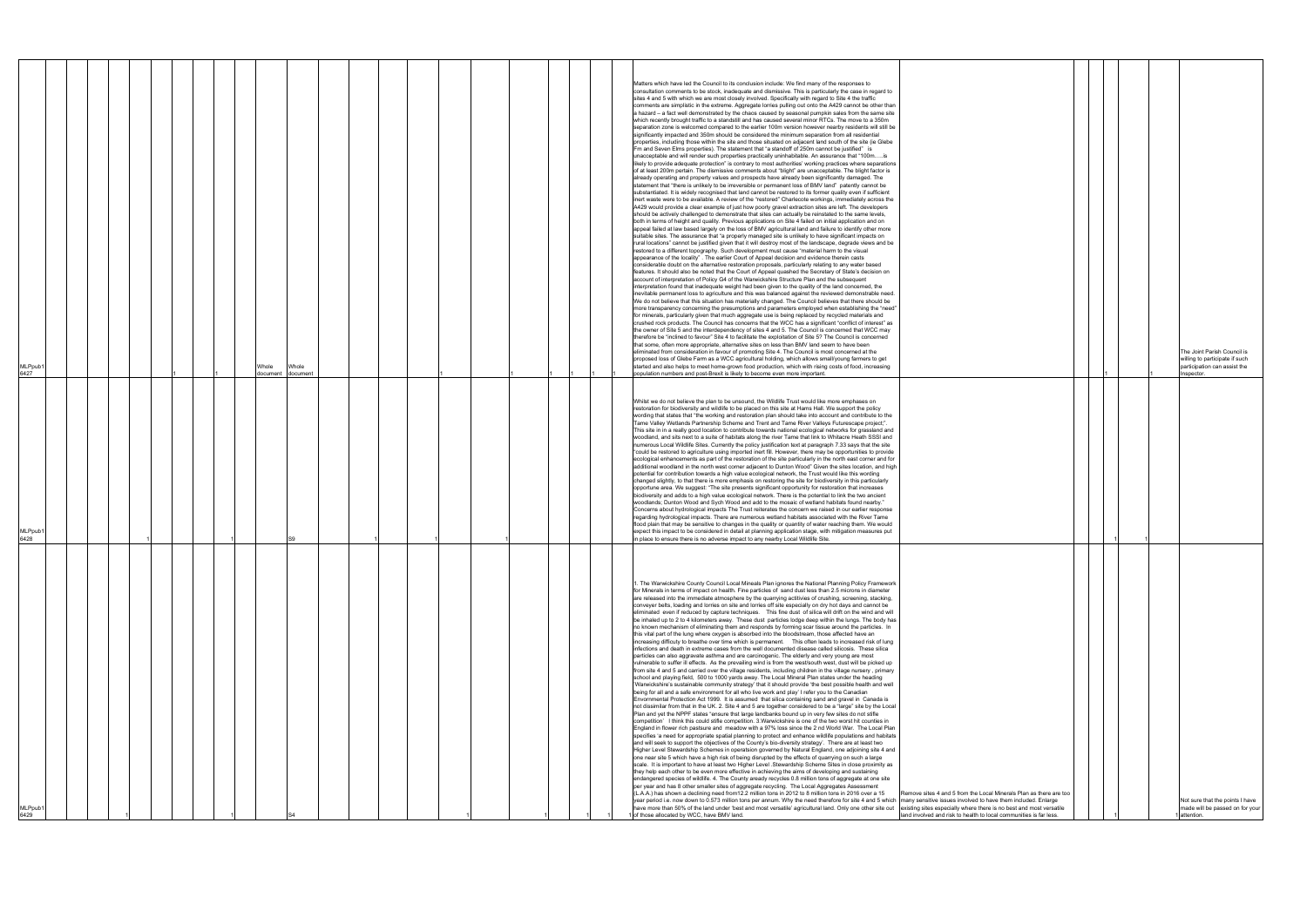| MLPpub1<br>6435                                                                                                                                                                                                                                   | MLPpub1<br>6434                                                                                                                     | MLPpub1<br>6433                                                                                            | MLPpub1<br>6431                                                                                                                                                                                                                                                                                                                                                                                                                                                                                                                                                                                                                                                                                                                                                                                                                                                                                                                                                                                                                                                                                                                                                                                                                                                                                                                                                                                                                                                                                                                                                                                                                                                                                                                                                                                                                                                                                                                                                                                                                                                                                                                                                                                                                                                                                                                                                                                                                                                                                                                                                                                                                                                                                                                                                                                                                                                                                                                                                                                                                                                                                                                                                                                                                                                                                                                                                                                                                                                                                                                            | <b>MLPpub</b><br>6430                                                                                                                                                                                                                                                                                                                                                                                                                                                                                                                                                                                                                                                                                                                                                                                                                                                                                                                                                                                                                                                                                                                                                                                                                                                                                                                                                                                                                                                                                                                                                                                                                                                                                                                                                                                                                                                                                                                                                                                                                                                                                                                                                                                                                                                                                                                                                                                                                                                                                                                                                                                                                                                                                                                                                                                                                                                                                                                                                                                                                                                                                                                                                                                                                                                                                                                                                                                                                                                                                                                                                                                                                                                                                                                                                                                                                                                                                                                            |
|---------------------------------------------------------------------------------------------------------------------------------------------------------------------------------------------------------------------------------------------------|-------------------------------------------------------------------------------------------------------------------------------------|------------------------------------------------------------------------------------------------------------|--------------------------------------------------------------------------------------------------------------------------------------------------------------------------------------------------------------------------------------------------------------------------------------------------------------------------------------------------------------------------------------------------------------------------------------------------------------------------------------------------------------------------------------------------------------------------------------------------------------------------------------------------------------------------------------------------------------------------------------------------------------------------------------------------------------------------------------------------------------------------------------------------------------------------------------------------------------------------------------------------------------------------------------------------------------------------------------------------------------------------------------------------------------------------------------------------------------------------------------------------------------------------------------------------------------------------------------------------------------------------------------------------------------------------------------------------------------------------------------------------------------------------------------------------------------------------------------------------------------------------------------------------------------------------------------------------------------------------------------------------------------------------------------------------------------------------------------------------------------------------------------------------------------------------------------------------------------------------------------------------------------------------------------------------------------------------------------------------------------------------------------------------------------------------------------------------------------------------------------------------------------------------------------------------------------------------------------------------------------------------------------------------------------------------------------------------------------------------------------------------------------------------------------------------------------------------------------------------------------------------------------------------------------------------------------------------------------------------------------------------------------------------------------------------------------------------------------------------------------------------------------------------------------------------------------------------------------------------------------------------------------------------------------------------------------------------------------------------------------------------------------------------------------------------------------------------------------------------------------------------------------------------------------------------------------------------------------------------------------------------------------------------------------------------------------------------------------------------------------------------------------------------------------------|--------------------------------------------------------------------------------------------------------------------------------------------------------------------------------------------------------------------------------------------------------------------------------------------------------------------------------------------------------------------------------------------------------------------------------------------------------------------------------------------------------------------------------------------------------------------------------------------------------------------------------------------------------------------------------------------------------------------------------------------------------------------------------------------------------------------------------------------------------------------------------------------------------------------------------------------------------------------------------------------------------------------------------------------------------------------------------------------------------------------------------------------------------------------------------------------------------------------------------------------------------------------------------------------------------------------------------------------------------------------------------------------------------------------------------------------------------------------------------------------------------------------------------------------------------------------------------------------------------------------------------------------------------------------------------------------------------------------------------------------------------------------------------------------------------------------------------------------------------------------------------------------------------------------------------------------------------------------------------------------------------------------------------------------------------------------------------------------------------------------------------------------------------------------------------------------------------------------------------------------------------------------------------------------------------------------------------------------------------------------------------------------------------------------------------------------------------------------------------------------------------------------------------------------------------------------------------------------------------------------------------------------------------------------------------------------------------------------------------------------------------------------------------------------------------------------------------------------------------------------------------------------------------------------------------------------------------------------------------------------------------------------------------------------------------------------------------------------------------------------------------------------------------------------------------------------------------------------------------------------------------------------------------------------------------------------------------------------------------------------------------------------------------------------------------------------------------------------------------------------------------------------------------------------------------------------------------------------------------------------------------------------------------------------------------------------------------------------------------------------------------------------------------------------------------------------------------------------------------------------------------------------------------------------------------------------------|
|                                                                                                                                                                                                                                                   |                                                                                                                                     |                                                                                                            |                                                                                                                                                                                                                                                                                                                                                                                                                                                                                                                                                                                                                                                                                                                                                                                                                                                                                                                                                                                                                                                                                                                                                                                                                                                                                                                                                                                                                                                                                                                                                                                                                                                                                                                                                                                                                                                                                                                                                                                                                                                                                                                                                                                                                                                                                                                                                                                                                                                                                                                                                                                                                                                                                                                                                                                                                                                                                                                                                                                                                                                                                                                                                                                                                                                                                                                                                                                                                                                                                                                                            |                                                                                                                                                                                                                                                                                                                                                                                                                                                                                                                                                                                                                                                                                                                                                                                                                                                                                                                                                                                                                                                                                                                                                                                                                                                                                                                                                                                                                                                                                                                                                                                                                                                                                                                                                                                                                                                                                                                                                                                                                                                                                                                                                                                                                                                                                                                                                                                                                                                                                                                                                                                                                                                                                                                                                                                                                                                                                                                                                                                                                                                                                                                                                                                                                                                                                                                                                                                                                                                                                                                                                                                                                                                                                                                                                                                                                                                                                                                                                  |
|                                                                                                                                                                                                                                                   |                                                                                                                                     |                                                                                                            |                                                                                                                                                                                                                                                                                                                                                                                                                                                                                                                                                                                                                                                                                                                                                                                                                                                                                                                                                                                                                                                                                                                                                                                                                                                                                                                                                                                                                                                                                                                                                                                                                                                                                                                                                                                                                                                                                                                                                                                                                                                                                                                                                                                                                                                                                                                                                                                                                                                                                                                                                                                                                                                                                                                                                                                                                                                                                                                                                                                                                                                                                                                                                                                                                                                                                                                                                                                                                                                                                                                                            |                                                                                                                                                                                                                                                                                                                                                                                                                                                                                                                                                                                                                                                                                                                                                                                                                                                                                                                                                                                                                                                                                                                                                                                                                                                                                                                                                                                                                                                                                                                                                                                                                                                                                                                                                                                                                                                                                                                                                                                                                                                                                                                                                                                                                                                                                                                                                                                                                                                                                                                                                                                                                                                                                                                                                                                                                                                                                                                                                                                                                                                                                                                                                                                                                                                                                                                                                                                                                                                                                                                                                                                                                                                                                                                                                                                                                                                                                                                                                  |
|                                                                                                                                                                                                                                                   |                                                                                                                                     |                                                                                                            |                                                                                                                                                                                                                                                                                                                                                                                                                                                                                                                                                                                                                                                                                                                                                                                                                                                                                                                                                                                                                                                                                                                                                                                                                                                                                                                                                                                                                                                                                                                                                                                                                                                                                                                                                                                                                                                                                                                                                                                                                                                                                                                                                                                                                                                                                                                                                                                                                                                                                                                                                                                                                                                                                                                                                                                                                                                                                                                                                                                                                                                                                                                                                                                                                                                                                                                                                                                                                                                                                                                                            |                                                                                                                                                                                                                                                                                                                                                                                                                                                                                                                                                                                                                                                                                                                                                                                                                                                                                                                                                                                                                                                                                                                                                                                                                                                                                                                                                                                                                                                                                                                                                                                                                                                                                                                                                                                                                                                                                                                                                                                                                                                                                                                                                                                                                                                                                                                                                                                                                                                                                                                                                                                                                                                                                                                                                                                                                                                                                                                                                                                                                                                                                                                                                                                                                                                                                                                                                                                                                                                                                                                                                                                                                                                                                                                                                                                                                                                                                                                                                  |
|                                                                                                                                                                                                                                                   |                                                                                                                                     |                                                                                                            |                                                                                                                                                                                                                                                                                                                                                                                                                                                                                                                                                                                                                                                                                                                                                                                                                                                                                                                                                                                                                                                                                                                                                                                                                                                                                                                                                                                                                                                                                                                                                                                                                                                                                                                                                                                                                                                                                                                                                                                                                                                                                                                                                                                                                                                                                                                                                                                                                                                                                                                                                                                                                                                                                                                                                                                                                                                                                                                                                                                                                                                                                                                                                                                                                                                                                                                                                                                                                                                                                                                                            |                                                                                                                                                                                                                                                                                                                                                                                                                                                                                                                                                                                                                                                                                                                                                                                                                                                                                                                                                                                                                                                                                                                                                                                                                                                                                                                                                                                                                                                                                                                                                                                                                                                                                                                                                                                                                                                                                                                                                                                                                                                                                                                                                                                                                                                                                                                                                                                                                                                                                                                                                                                                                                                                                                                                                                                                                                                                                                                                                                                                                                                                                                                                                                                                                                                                                                                                                                                                                                                                                                                                                                                                                                                                                                                                                                                                                                                                                                                                                  |
|                                                                                                                                                                                                                                                   |                                                                                                                                     |                                                                                                            |                                                                                                                                                                                                                                                                                                                                                                                                                                                                                                                                                                                                                                                                                                                                                                                                                                                                                                                                                                                                                                                                                                                                                                                                                                                                                                                                                                                                                                                                                                                                                                                                                                                                                                                                                                                                                                                                                                                                                                                                                                                                                                                                                                                                                                                                                                                                                                                                                                                                                                                                                                                                                                                                                                                                                                                                                                                                                                                                                                                                                                                                                                                                                                                                                                                                                                                                                                                                                                                                                                                                            |                                                                                                                                                                                                                                                                                                                                                                                                                                                                                                                                                                                                                                                                                                                                                                                                                                                                                                                                                                                                                                                                                                                                                                                                                                                                                                                                                                                                                                                                                                                                                                                                                                                                                                                                                                                                                                                                                                                                                                                                                                                                                                                                                                                                                                                                                                                                                                                                                                                                                                                                                                                                                                                                                                                                                                                                                                                                                                                                                                                                                                                                                                                                                                                                                                                                                                                                                                                                                                                                                                                                                                                                                                                                                                                                                                                                                                                                                                                                                  |
|                                                                                                                                                                                                                                                   |                                                                                                                                     |                                                                                                            |                                                                                                                                                                                                                                                                                                                                                                                                                                                                                                                                                                                                                                                                                                                                                                                                                                                                                                                                                                                                                                                                                                                                                                                                                                                                                                                                                                                                                                                                                                                                                                                                                                                                                                                                                                                                                                                                                                                                                                                                                                                                                                                                                                                                                                                                                                                                                                                                                                                                                                                                                                                                                                                                                                                                                                                                                                                                                                                                                                                                                                                                                                                                                                                                                                                                                                                                                                                                                                                                                                                                            |                                                                                                                                                                                                                                                                                                                                                                                                                                                                                                                                                                                                                                                                                                                                                                                                                                                                                                                                                                                                                                                                                                                                                                                                                                                                                                                                                                                                                                                                                                                                                                                                                                                                                                                                                                                                                                                                                                                                                                                                                                                                                                                                                                                                                                                                                                                                                                                                                                                                                                                                                                                                                                                                                                                                                                                                                                                                                                                                                                                                                                                                                                                                                                                                                                                                                                                                                                                                                                                                                                                                                                                                                                                                                                                                                                                                                                                                                                                                                  |
|                                                                                                                                                                                                                                                   |                                                                                                                                     |                                                                                                            |                                                                                                                                                                                                                                                                                                                                                                                                                                                                                                                                                                                                                                                                                                                                                                                                                                                                                                                                                                                                                                                                                                                                                                                                                                                                                                                                                                                                                                                                                                                                                                                                                                                                                                                                                                                                                                                                                                                                                                                                                                                                                                                                                                                                                                                                                                                                                                                                                                                                                                                                                                                                                                                                                                                                                                                                                                                                                                                                                                                                                                                                                                                                                                                                                                                                                                                                                                                                                                                                                                                                            |                                                                                                                                                                                                                                                                                                                                                                                                                                                                                                                                                                                                                                                                                                                                                                                                                                                                                                                                                                                                                                                                                                                                                                                                                                                                                                                                                                                                                                                                                                                                                                                                                                                                                                                                                                                                                                                                                                                                                                                                                                                                                                                                                                                                                                                                                                                                                                                                                                                                                                                                                                                                                                                                                                                                                                                                                                                                                                                                                                                                                                                                                                                                                                                                                                                                                                                                                                                                                                                                                                                                                                                                                                                                                                                                                                                                                                                                                                                                                  |
|                                                                                                                                                                                                                                                   |                                                                                                                                     |                                                                                                            |                                                                                                                                                                                                                                                                                                                                                                                                                                                                                                                                                                                                                                                                                                                                                                                                                                                                                                                                                                                                                                                                                                                                                                                                                                                                                                                                                                                                                                                                                                                                                                                                                                                                                                                                                                                                                                                                                                                                                                                                                                                                                                                                                                                                                                                                                                                                                                                                                                                                                                                                                                                                                                                                                                                                                                                                                                                                                                                                                                                                                                                                                                                                                                                                                                                                                                                                                                                                                                                                                                                                            |                                                                                                                                                                                                                                                                                                                                                                                                                                                                                                                                                                                                                                                                                                                                                                                                                                                                                                                                                                                                                                                                                                                                                                                                                                                                                                                                                                                                                                                                                                                                                                                                                                                                                                                                                                                                                                                                                                                                                                                                                                                                                                                                                                                                                                                                                                                                                                                                                                                                                                                                                                                                                                                                                                                                                                                                                                                                                                                                                                                                                                                                                                                                                                                                                                                                                                                                                                                                                                                                                                                                                                                                                                                                                                                                                                                                                                                                                                                                                  |
|                                                                                                                                                                                                                                                   |                                                                                                                                     |                                                                                                            |                                                                                                                                                                                                                                                                                                                                                                                                                                                                                                                                                                                                                                                                                                                                                                                                                                                                                                                                                                                                                                                                                                                                                                                                                                                                                                                                                                                                                                                                                                                                                                                                                                                                                                                                                                                                                                                                                                                                                                                                                                                                                                                                                                                                                                                                                                                                                                                                                                                                                                                                                                                                                                                                                                                                                                                                                                                                                                                                                                                                                                                                                                                                                                                                                                                                                                                                                                                                                                                                                                                                            |                                                                                                                                                                                                                                                                                                                                                                                                                                                                                                                                                                                                                                                                                                                                                                                                                                                                                                                                                                                                                                                                                                                                                                                                                                                                                                                                                                                                                                                                                                                                                                                                                                                                                                                                                                                                                                                                                                                                                                                                                                                                                                                                                                                                                                                                                                                                                                                                                                                                                                                                                                                                                                                                                                                                                                                                                                                                                                                                                                                                                                                                                                                                                                                                                                                                                                                                                                                                                                                                                                                                                                                                                                                                                                                                                                                                                                                                                                                                                  |
|                                                                                                                                                                                                                                                   |                                                                                                                                     |                                                                                                            |                                                                                                                                                                                                                                                                                                                                                                                                                                                                                                                                                                                                                                                                                                                                                                                                                                                                                                                                                                                                                                                                                                                                                                                                                                                                                                                                                                                                                                                                                                                                                                                                                                                                                                                                                                                                                                                                                                                                                                                                                                                                                                                                                                                                                                                                                                                                                                                                                                                                                                                                                                                                                                                                                                                                                                                                                                                                                                                                                                                                                                                                                                                                                                                                                                                                                                                                                                                                                                                                                                                                            |                                                                                                                                                                                                                                                                                                                                                                                                                                                                                                                                                                                                                                                                                                                                                                                                                                                                                                                                                                                                                                                                                                                                                                                                                                                                                                                                                                                                                                                                                                                                                                                                                                                                                                                                                                                                                                                                                                                                                                                                                                                                                                                                                                                                                                                                                                                                                                                                                                                                                                                                                                                                                                                                                                                                                                                                                                                                                                                                                                                                                                                                                                                                                                                                                                                                                                                                                                                                                                                                                                                                                                                                                                                                                                                                                                                                                                                                                                                                                  |
|                                                                                                                                                                                                                                                   |                                                                                                                                     | All Plans<br>showing<br>Rugby<br>Urban<br>Areas                                                            |                                                                                                                                                                                                                                                                                                                                                                                                                                                                                                                                                                                                                                                                                                                                                                                                                                                                                                                                                                                                                                                                                                                                                                                                                                                                                                                                                                                                                                                                                                                                                                                                                                                                                                                                                                                                                                                                                                                                                                                                                                                                                                                                                                                                                                                                                                                                                                                                                                                                                                                                                                                                                                                                                                                                                                                                                                                                                                                                                                                                                                                                                                                                                                                                                                                                                                                                                                                                                                                                                                                                            |                                                                                                                                                                                                                                                                                                                                                                                                                                                                                                                                                                                                                                                                                                                                                                                                                                                                                                                                                                                                                                                                                                                                                                                                                                                                                                                                                                                                                                                                                                                                                                                                                                                                                                                                                                                                                                                                                                                                                                                                                                                                                                                                                                                                                                                                                                                                                                                                                                                                                                                                                                                                                                                                                                                                                                                                                                                                                                                                                                                                                                                                                                                                                                                                                                                                                                                                                                                                                                                                                                                                                                                                                                                                                                                                                                                                                                                                                                                                                  |
|                                                                                                                                                                                                                                                   |                                                                                                                                     |                                                                                                            |                                                                                                                                                                                                                                                                                                                                                                                                                                                                                                                                                                                                                                                                                                                                                                                                                                                                                                                                                                                                                                                                                                                                                                                                                                                                                                                                                                                                                                                                                                                                                                                                                                                                                                                                                                                                                                                                                                                                                                                                                                                                                                                                                                                                                                                                                                                                                                                                                                                                                                                                                                                                                                                                                                                                                                                                                                                                                                                                                                                                                                                                                                                                                                                                                                                                                                                                                                                                                                                                                                                                            |                                                                                                                                                                                                                                                                                                                                                                                                                                                                                                                                                                                                                                                                                                                                                                                                                                                                                                                                                                                                                                                                                                                                                                                                                                                                                                                                                                                                                                                                                                                                                                                                                                                                                                                                                                                                                                                                                                                                                                                                                                                                                                                                                                                                                                                                                                                                                                                                                                                                                                                                                                                                                                                                                                                                                                                                                                                                                                                                                                                                                                                                                                                                                                                                                                                                                                                                                                                                                                                                                                                                                                                                                                                                                                                                                                                                                                                                                                                                                  |
|                                                                                                                                                                                                                                                   |                                                                                                                                     |                                                                                                            |                                                                                                                                                                                                                                                                                                                                                                                                                                                                                                                                                                                                                                                                                                                                                                                                                                                                                                                                                                                                                                                                                                                                                                                                                                                                                                                                                                                                                                                                                                                                                                                                                                                                                                                                                                                                                                                                                                                                                                                                                                                                                                                                                                                                                                                                                                                                                                                                                                                                                                                                                                                                                                                                                                                                                                                                                                                                                                                                                                                                                                                                                                                                                                                                                                                                                                                                                                                                                                                                                                                                            |                                                                                                                                                                                                                                                                                                                                                                                                                                                                                                                                                                                                                                                                                                                                                                                                                                                                                                                                                                                                                                                                                                                                                                                                                                                                                                                                                                                                                                                                                                                                                                                                                                                                                                                                                                                                                                                                                                                                                                                                                                                                                                                                                                                                                                                                                                                                                                                                                                                                                                                                                                                                                                                                                                                                                                                                                                                                                                                                                                                                                                                                                                                                                                                                                                                                                                                                                                                                                                                                                                                                                                                                                                                                                                                                                                                                                                                                                                                                                  |
|                                                                                                                                                                                                                                                   |                                                                                                                                     |                                                                                                            |                                                                                                                                                                                                                                                                                                                                                                                                                                                                                                                                                                                                                                                                                                                                                                                                                                                                                                                                                                                                                                                                                                                                                                                                                                                                                                                                                                                                                                                                                                                                                                                                                                                                                                                                                                                                                                                                                                                                                                                                                                                                                                                                                                                                                                                                                                                                                                                                                                                                                                                                                                                                                                                                                                                                                                                                                                                                                                                                                                                                                                                                                                                                                                                                                                                                                                                                                                                                                                                                                                                                            |                                                                                                                                                                                                                                                                                                                                                                                                                                                                                                                                                                                                                                                                                                                                                                                                                                                                                                                                                                                                                                                                                                                                                                                                                                                                                                                                                                                                                                                                                                                                                                                                                                                                                                                                                                                                                                                                                                                                                                                                                                                                                                                                                                                                                                                                                                                                                                                                                                                                                                                                                                                                                                                                                                                                                                                                                                                                                                                                                                                                                                                                                                                                                                                                                                                                                                                                                                                                                                                                                                                                                                                                                                                                                                                                                                                                                                                                                                                                                  |
|                                                                                                                                                                                                                                                   |                                                                                                                                     |                                                                                                            |                                                                                                                                                                                                                                                                                                                                                                                                                                                                                                                                                                                                                                                                                                                                                                                                                                                                                                                                                                                                                                                                                                                                                                                                                                                                                                                                                                                                                                                                                                                                                                                                                                                                                                                                                                                                                                                                                                                                                                                                                                                                                                                                                                                                                                                                                                                                                                                                                                                                                                                                                                                                                                                                                                                                                                                                                                                                                                                                                                                                                                                                                                                                                                                                                                                                                                                                                                                                                                                                                                                                            |                                                                                                                                                                                                                                                                                                                                                                                                                                                                                                                                                                                                                                                                                                                                                                                                                                                                                                                                                                                                                                                                                                                                                                                                                                                                                                                                                                                                                                                                                                                                                                                                                                                                                                                                                                                                                                                                                                                                                                                                                                                                                                                                                                                                                                                                                                                                                                                                                                                                                                                                                                                                                                                                                                                                                                                                                                                                                                                                                                                                                                                                                                                                                                                                                                                                                                                                                                                                                                                                                                                                                                                                                                                                                                                                                                                                                                                                                                                                                  |
|                                                                                                                                                                                                                                                   |                                                                                                                                     |                                                                                                            |                                                                                                                                                                                                                                                                                                                                                                                                                                                                                                                                                                                                                                                                                                                                                                                                                                                                                                                                                                                                                                                                                                                                                                                                                                                                                                                                                                                                                                                                                                                                                                                                                                                                                                                                                                                                                                                                                                                                                                                                                                                                                                                                                                                                                                                                                                                                                                                                                                                                                                                                                                                                                                                                                                                                                                                                                                                                                                                                                                                                                                                                                                                                                                                                                                                                                                                                                                                                                                                                                                                                            |                                                                                                                                                                                                                                                                                                                                                                                                                                                                                                                                                                                                                                                                                                                                                                                                                                                                                                                                                                                                                                                                                                                                                                                                                                                                                                                                                                                                                                                                                                                                                                                                                                                                                                                                                                                                                                                                                                                                                                                                                                                                                                                                                                                                                                                                                                                                                                                                                                                                                                                                                                                                                                                                                                                                                                                                                                                                                                                                                                                                                                                                                                                                                                                                                                                                                                                                                                                                                                                                                                                                                                                                                                                                                                                                                                                                                                                                                                                                                  |
|                                                                                                                                                                                                                                                   |                                                                                                                                     |                                                                                                            |                                                                                                                                                                                                                                                                                                                                                                                                                                                                                                                                                                                                                                                                                                                                                                                                                                                                                                                                                                                                                                                                                                                                                                                                                                                                                                                                                                                                                                                                                                                                                                                                                                                                                                                                                                                                                                                                                                                                                                                                                                                                                                                                                                                                                                                                                                                                                                                                                                                                                                                                                                                                                                                                                                                                                                                                                                                                                                                                                                                                                                                                                                                                                                                                                                                                                                                                                                                                                                                                                                                                            |                                                                                                                                                                                                                                                                                                                                                                                                                                                                                                                                                                                                                                                                                                                                                                                                                                                                                                                                                                                                                                                                                                                                                                                                                                                                                                                                                                                                                                                                                                                                                                                                                                                                                                                                                                                                                                                                                                                                                                                                                                                                                                                                                                                                                                                                                                                                                                                                                                                                                                                                                                                                                                                                                                                                                                                                                                                                                                                                                                                                                                                                                                                                                                                                                                                                                                                                                                                                                                                                                                                                                                                                                                                                                                                                                                                                                                                                                                                                                  |
|                                                                                                                                                                                                                                                   |                                                                                                                                     |                                                                                                            |                                                                                                                                                                                                                                                                                                                                                                                                                                                                                                                                                                                                                                                                                                                                                                                                                                                                                                                                                                                                                                                                                                                                                                                                                                                                                                                                                                                                                                                                                                                                                                                                                                                                                                                                                                                                                                                                                                                                                                                                                                                                                                                                                                                                                                                                                                                                                                                                                                                                                                                                                                                                                                                                                                                                                                                                                                                                                                                                                                                                                                                                                                                                                                                                                                                                                                                                                                                                                                                                                                                                            |                                                                                                                                                                                                                                                                                                                                                                                                                                                                                                                                                                                                                                                                                                                                                                                                                                                                                                                                                                                                                                                                                                                                                                                                                                                                                                                                                                                                                                                                                                                                                                                                                                                                                                                                                                                                                                                                                                                                                                                                                                                                                                                                                                                                                                                                                                                                                                                                                                                                                                                                                                                                                                                                                                                                                                                                                                                                                                                                                                                                                                                                                                                                                                                                                                                                                                                                                                                                                                                                                                                                                                                                                                                                                                                                                                                                                                                                                                                                                  |
|                                                                                                                                                                                                                                                   |                                                                                                                                     |                                                                                                            |                                                                                                                                                                                                                                                                                                                                                                                                                                                                                                                                                                                                                                                                                                                                                                                                                                                                                                                                                                                                                                                                                                                                                                                                                                                                                                                                                                                                                                                                                                                                                                                                                                                                                                                                                                                                                                                                                                                                                                                                                                                                                                                                                                                                                                                                                                                                                                                                                                                                                                                                                                                                                                                                                                                                                                                                                                                                                                                                                                                                                                                                                                                                                                                                                                                                                                                                                                                                                                                                                                                                            |                                                                                                                                                                                                                                                                                                                                                                                                                                                                                                                                                                                                                                                                                                                                                                                                                                                                                                                                                                                                                                                                                                                                                                                                                                                                                                                                                                                                                                                                                                                                                                                                                                                                                                                                                                                                                                                                                                                                                                                                                                                                                                                                                                                                                                                                                                                                                                                                                                                                                                                                                                                                                                                                                                                                                                                                                                                                                                                                                                                                                                                                                                                                                                                                                                                                                                                                                                                                                                                                                                                                                                                                                                                                                                                                                                                                                                                                                                                                                  |
|                                                                                                                                                                                                                                                   |                                                                                                                                     |                                                                                                            |                                                                                                                                                                                                                                                                                                                                                                                                                                                                                                                                                                                                                                                                                                                                                                                                                                                                                                                                                                                                                                                                                                                                                                                                                                                                                                                                                                                                                                                                                                                                                                                                                                                                                                                                                                                                                                                                                                                                                                                                                                                                                                                                                                                                                                                                                                                                                                                                                                                                                                                                                                                                                                                                                                                                                                                                                                                                                                                                                                                                                                                                                                                                                                                                                                                                                                                                                                                                                                                                                                                                            |                                                                                                                                                                                                                                                                                                                                                                                                                                                                                                                                                                                                                                                                                                                                                                                                                                                                                                                                                                                                                                                                                                                                                                                                                                                                                                                                                                                                                                                                                                                                                                                                                                                                                                                                                                                                                                                                                                                                                                                                                                                                                                                                                                                                                                                                                                                                                                                                                                                                                                                                                                                                                                                                                                                                                                                                                                                                                                                                                                                                                                                                                                                                                                                                                                                                                                                                                                                                                                                                                                                                                                                                                                                                                                                                                                                                                                                                                                                                                  |
|                                                                                                                                                                                                                                                   |                                                                                                                                     |                                                                                                            |                                                                                                                                                                                                                                                                                                                                                                                                                                                                                                                                                                                                                                                                                                                                                                                                                                                                                                                                                                                                                                                                                                                                                                                                                                                                                                                                                                                                                                                                                                                                                                                                                                                                                                                                                                                                                                                                                                                                                                                                                                                                                                                                                                                                                                                                                                                                                                                                                                                                                                                                                                                                                                                                                                                                                                                                                                                                                                                                                                                                                                                                                                                                                                                                                                                                                                                                                                                                                                                                                                                                            |                                                                                                                                                                                                                                                                                                                                                                                                                                                                                                                                                                                                                                                                                                                                                                                                                                                                                                                                                                                                                                                                                                                                                                                                                                                                                                                                                                                                                                                                                                                                                                                                                                                                                                                                                                                                                                                                                                                                                                                                                                                                                                                                                                                                                                                                                                                                                                                                                                                                                                                                                                                                                                                                                                                                                                                                                                                                                                                                                                                                                                                                                                                                                                                                                                                                                                                                                                                                                                                                                                                                                                                                                                                                                                                                                                                                                                                                                                                                                  |
|                                                                                                                                                                                                                                                   |                                                                                                                                     |                                                                                                            |                                                                                                                                                                                                                                                                                                                                                                                                                                                                                                                                                                                                                                                                                                                                                                                                                                                                                                                                                                                                                                                                                                                                                                                                                                                                                                                                                                                                                                                                                                                                                                                                                                                                                                                                                                                                                                                                                                                                                                                                                                                                                                                                                                                                                                                                                                                                                                                                                                                                                                                                                                                                                                                                                                                                                                                                                                                                                                                                                                                                                                                                                                                                                                                                                                                                                                                                                                                                                                                                                                                                            |                                                                                                                                                                                                                                                                                                                                                                                                                                                                                                                                                                                                                                                                                                                                                                                                                                                                                                                                                                                                                                                                                                                                                                                                                                                                                                                                                                                                                                                                                                                                                                                                                                                                                                                                                                                                                                                                                                                                                                                                                                                                                                                                                                                                                                                                                                                                                                                                                                                                                                                                                                                                                                                                                                                                                                                                                                                                                                                                                                                                                                                                                                                                                                                                                                                                                                                                                                                                                                                                                                                                                                                                                                                                                                                                                                                                                                                                                                                                                  |
|                                                                                                                                                                                                                                                   |                                                                                                                                     |                                                                                                            |                                                                                                                                                                                                                                                                                                                                                                                                                                                                                                                                                                                                                                                                                                                                                                                                                                                                                                                                                                                                                                                                                                                                                                                                                                                                                                                                                                                                                                                                                                                                                                                                                                                                                                                                                                                                                                                                                                                                                                                                                                                                                                                                                                                                                                                                                                                                                                                                                                                                                                                                                                                                                                                                                                                                                                                                                                                                                                                                                                                                                                                                                                                                                                                                                                                                                                                                                                                                                                                                                                                                            |                                                                                                                                                                                                                                                                                                                                                                                                                                                                                                                                                                                                                                                                                                                                                                                                                                                                                                                                                                                                                                                                                                                                                                                                                                                                                                                                                                                                                                                                                                                                                                                                                                                                                                                                                                                                                                                                                                                                                                                                                                                                                                                                                                                                                                                                                                                                                                                                                                                                                                                                                                                                                                                                                                                                                                                                                                                                                                                                                                                                                                                                                                                                                                                                                                                                                                                                                                                                                                                                                                                                                                                                                                                                                                                                                                                                                                                                                                                                                  |
| Increased traffic on A429. Hazard of slow moving/turning traffic on an existing busy road. Negative effect<br>on health of residents due to dust and noise. Close to built up area and main residential areas in<br>direction of prevailing wind. | on health of residents due to dust and noise. Close to built up area and main residential areas in<br>direction of prevailing wind. | Increased traffic on A429. Hazard of slow moving/turning traffic on an existing busy road. Negative effect | 1. The Warwickshire County Council Local Minerals Plan ignores the National Planning Policy<br>Framework in regards to the existing resources of supply of recycled aggregates and secondaary<br>aggregates as set out under Paragraph 143 of such Policy "local Planning Authorities should so far as<br>practicable take account of the contribution that substitute or secondary and recycled materials and<br>minerals waste would make to the supply of materials, before considering extraction of primary materials,<br>whilst aiming to source minerals supplies indigenously' The Minerals Plan also states ' there are 9<br>recycled aggregate sites in the county and one recycles more than half of the county's construction and<br>demolition waste. Permitted capacity stands at approx. 830.250 tonnes per annum but several of these<br>sites have only temporary permissions" - why not get full peremissions on these. The British Geological<br>Society paper on constrction aggregates states that " sustainability and resources efficiency<br>considerations require that the use of recycled and secondary aggregates is maximised before primary<br>aggregate are utilised'. 2. The British Geological Society also states " there are concerns that insufficient<br>inert waste is now available to restore mineral workings". This is also touched upon in the Minerals Plan<br>regarding site Coney Grey Farm - paragraph 7.27 " the eastern half of the site has previously been<br>worked and restored to a lower level with imported wastes and would benefit from further improvements".<br>The effect of previous mineral workings and poor restoration can be seen clearly at<br>Wasperton/Charlecote where it is now impossible to gain access to the land in wet weather due to the<br>poor quality of the land and lack of natural drainage. This used to be BMV land. 3. In the summary of<br>Warwicckshre County Council's response to concerns raised by the Barford residents no mention is<br>made of the many accidents that have aready happened causing human injury of varyng severity and<br>even death as a consequence of slow/stationery traffic seeking entry/exit to village from high speed<br>traffic on the southern entry point from the A429. This risk will increase with the entry/exit of slow , moving  I would like to see sites 4 and 5 removed from the Local Minerals<br>40 ton trucks creating blind spots for existing traffic. 4. Has the Council taken into account the loss of<br>plan as it is not a suitable site due to its high value land from which<br>view from the footpath from Wasperton Lane towards Ashorne and ongoing views towards the Cotswolds the minerals would be extracted, the closeness to the village and<br>which is deemed to be an area of Outstanding Natural Beauty as stated in the Local Minerals Plan. 5.<br>the health problems caused, and the fact that the minerals capacity<br>I feel vrry strongly about the<br>There will be a considerable loss in property value from now on until after the workings have been<br>is already being satisfied by existing recycling and the possibility of<br>issues I have raised and would<br>restored to their original state. This has already been seen by the drop in property values of residences<br>gaining permanent permissions on these and extension to existing<br>like to ensure that my points<br>have been taken account of.<br>near to sites 4 and 5.<br>quarry workings. | 1. The Warwickshire County Council Local Mineals Plan ignores the National Planning Policy Framework<br>for Minerals in terms of impact on health. Fine particles of sand dust less than 2.5 microns in diameter<br>are released into the immediate atmosphere by the quarrying actitivies of crushing, screening, stacking,<br>conveyer belts, loading and lorries on site and lorries off site especially on dry hot days and cannot be<br>eliminated even if reduced by capture techniques. This fine dust of silica will drift on the wind and will be<br>inhaled up to 2 to 4 kilometers away. These dust particles lodge deep within the lungs. The body has no<br>known mechanism of eliminating them and responds by forming scar tissue around the particles. In this<br>vital part of the lung where oxygen is absorbed into the bloodstream, those affected have an increasing<br>difficuty to breathe over time which is permanent. This often leads to increased risk of lung infections and<br>death in extreme cases from the well documented disease called silicosis. These silica particles can also<br>aggravate asthma and are carcinogenic. The elderly and very young are most vulnerable to suffer ill<br>effects. As the prevailing wind is from the west/south west, dust will be picked up from site 4 and 5 and<br>carried over the village residents, including children in the village nursery, primary school and playing<br>field, 500 to 1000 yards away. The Local Mineral Plan states under the heading 'Warwickshire's<br>sustainable community strategy' that it should provide 'the best possible health and well being for all and<br>a safe environment for all who live work and play' I refer you to the Canadian Envornmental Protection<br>Act 1999. It is assumed that silica containing sand and gravel in Canada is not dissimilar from that in the<br>UK. 2. Site 4 and 5 are together considered to be a "large" site by the Local Plan and yet the NPPF<br>states "ensure thst large landbanks bound up in very few sites do not stifle competition' I think this could<br>stifle competition. 3. Warwickshire is one of the two worst hit counties in England in flower rich pastsure<br>and meadow with a 97% loss since the 2nd World War. The Local Plan specifies 'a need for appropriate<br>spatial planning to protect and enhance wildlife populations and habitats and will seek to support the<br>objectives of the County's bio-diversity strategy'. There are at least two Higher Level Stewardship<br>Schemes in operatsion governed by Natural England, one adjoining site 4 and one near site 5 which<br>have a high risk of being disrupted by the effects of quarrying on such a large scale. It is important to<br>have at least two Higher Level . Stewardship Scheme Sites in close proximity as they help each other to<br>be even more effective in achieving the aims of developing and sustaining endangered species of<br>wildlife. 4. The County aready recycles 0.8 million tons of aggregate at one site per year and has 8 other<br>smaller sites of aggregate recycling. The Local Aggregates Assessment (L.A.A.) has shown a declining<br>need from 12.2 million tons in 2012 to 8 million tons in 2016 over a 15 year period i.e. now down to 0.573 Remove sites 4 and 5 from the Local Minerals Plan as there are too<br>million tons per annum. Why the need therefore for site 4 and 5 which have more than 50% of the land<br>nany sensitive issues involved to have them included. Enlarge<br>Not sure that the points I have<br>under 'best and most versatile' agricultural land. Only one other site out of those allocated by WCC, have existing sites especially where there is no best and most versatile<br>made will be passed on for your<br><b>BMV</b> land.<br>land involved and risk to health to local communities is far less.<br>attention. |
|                                                                                                                                                                                                                                                   |                                                                                                                                     |                                                                                                            |                                                                                                                                                                                                                                                                                                                                                                                                                                                                                                                                                                                                                                                                                                                                                                                                                                                                                                                                                                                                                                                                                                                                                                                                                                                                                                                                                                                                                                                                                                                                                                                                                                                                                                                                                                                                                                                                                                                                                                                                                                                                                                                                                                                                                                                                                                                                                                                                                                                                                                                                                                                                                                                                                                                                                                                                                                                                                                                                                                                                                                                                                                                                                                                                                                                                                                                                                                                                                                                                                                                                            |                                                                                                                                                                                                                                                                                                                                                                                                                                                                                                                                                                                                                                                                                                                                                                                                                                                                                                                                                                                                                                                                                                                                                                                                                                                                                                                                                                                                                                                                                                                                                                                                                                                                                                                                                                                                                                                                                                                                                                                                                                                                                                                                                                                                                                                                                                                                                                                                                                                                                                                                                                                                                                                                                                                                                                                                                                                                                                                                                                                                                                                                                                                                                                                                                                                                                                                                                                                                                                                                                                                                                                                                                                                                                                                                                                                                                                                                                                                                                  |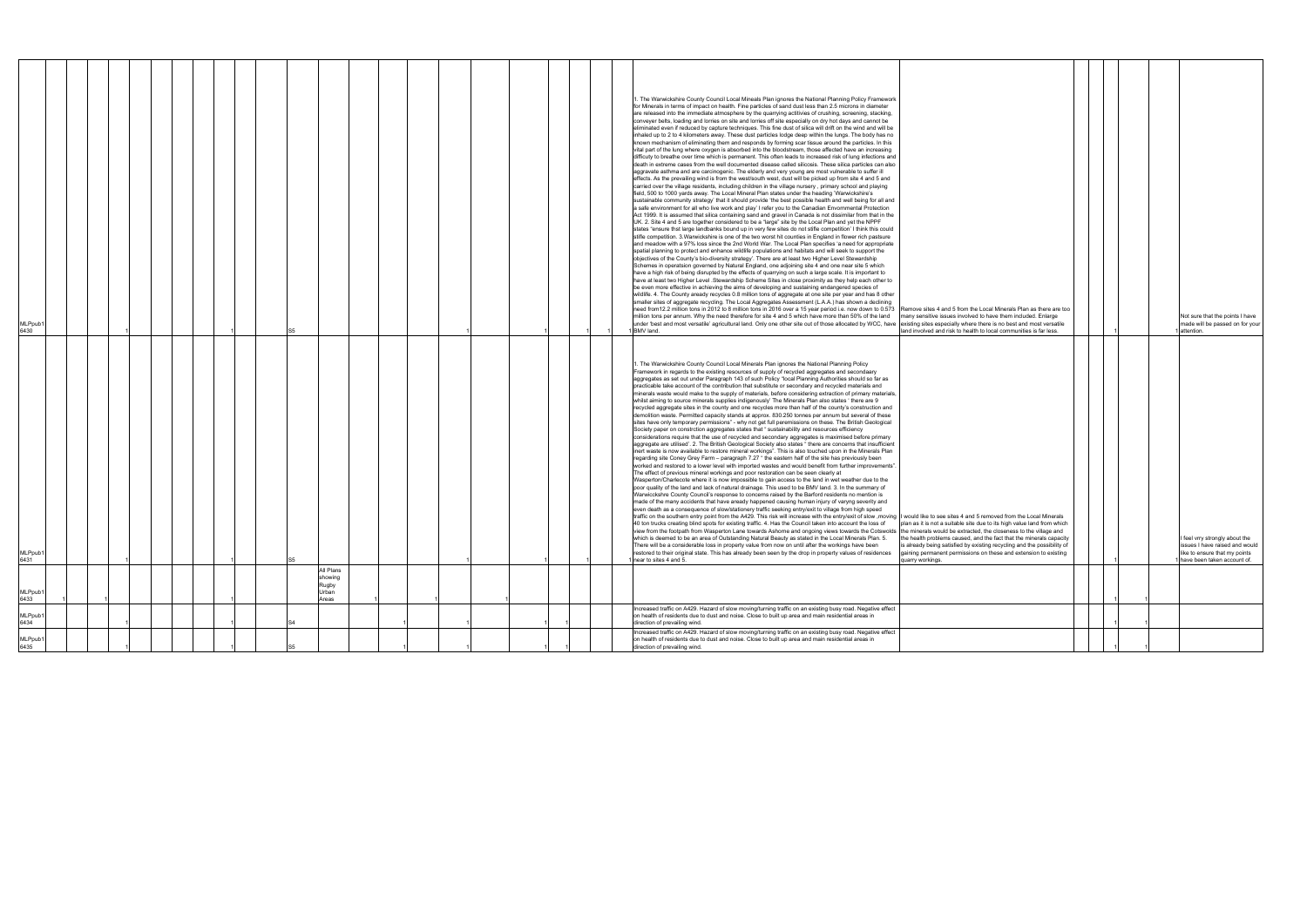|  |  |  |  |  |  |  |  |  |  |  | Salford Priors, Lower Farm, Site 7 - County Mineral Plan Response to Warwickshire County Council<br>Minerals Plan Consultation Site 7 (9th Dec - 3rd Feb 2017) A partition was presented to Warwickshire                                                                                                                            |
|--|--|--|--|--|--|--|--|--|--|--|-------------------------------------------------------------------------------------------------------------------------------------------------------------------------------------------------------------------------------------------------------------------------------------------------------------------------------------|
|  |  |  |  |  |  |  |  |  |  |  | County Council (WCC) on 22nd September 2016 relating the objection of the Salford Priors, Lower Farm<br>Site 7, being including in the County Mineral Plan. The partition has been signed by over 1000 people,                                                                                                                      |
|  |  |  |  |  |  |  |  |  |  |  | being a significant number of the local residents of Salford Priors. I attended a Salford Prior's Parish<br>Council Extraordinary Meeting, held on 4th November 2015, which was also attended by representatives                                                                                                                    |
|  |  |  |  |  |  |  |  |  |  |  | of Warwickshire County Council's (WCC's) Principal Planning Officer's Department. The representatives<br>pointed out that any Site was required to be "legally compliant, have soundness in preparation, be                                                                                                                         |
|  |  |  |  |  |  |  |  |  |  |  | positive, be justified and effective". It became clear throughout that meeting, and also following<br>subsequent detailed consideration of all matters affecting, and affected by, this Site, that this criteria did                                                                                                                |
|  |  |  |  |  |  |  |  |  |  |  | not, and has not, been applied by WCC to Site 7. It should also be borne in mind that there is a very<br>serious ethical situation regarding the Site 7, in that there is a clear conflict of interest with Warwickshire                                                                                                            |
|  |  |  |  |  |  |  |  |  |  |  | County Council being both landowner and planning authority. Further, the economic viability and the<br>whole feasibility of Site 7 is questionable. While I understand that there is a national need for aggregates                                                                                                                 |
|  |  |  |  |  |  |  |  |  |  |  | to support construction activities where recycled materials are insufficient or unavailable, the potential<br>yield of sand and gravel from Salford Priors Site 7 is very small compared with other sites under                                                                                                                     |
|  |  |  |  |  |  |  |  |  |  |  | consideration across the county and in the region. This modest output needs to be weighed against the<br>disproportionately high impact on villagers, wildlife, ecology and local community, both from the initial                                                                                                                  |
|  |  |  |  |  |  |  |  |  |  |  | designation and any subsequent extraction. The proposed site is extremely close to the village of Salford<br>Priors and I have reiterated this concern in the points below. I understand you have agreed with Salford                                                                                                               |
|  |  |  |  |  |  |  |  |  |  |  | Priors Parish Council, that residents can respond to the Mineral Plan consultation by a letter to yourself.<br>have therefore indicated below my own objections to inclusion of Site 7 in the County Mineral Plan. My                                                                                                               |
|  |  |  |  |  |  |  |  |  |  |  | comments and observations are based on consideration of all issues and matters relating to Site and<br>also as listed in my previous on-line objection. I am aware of other detailed objections that have been                                                                                                                      |
|  |  |  |  |  |  |  |  |  |  |  | prepared by other residents of Salford Priors. 1. The economic considerations for the viability of the use<br>of Site 7 as part of the Minerals Plan and its impact on the locality, cannot be justified. This taking into                                                                                                          |
|  |  |  |  |  |  |  |  |  |  |  | account the limitations of the resultant limited area for effective sand and gravel excavations and use,<br>due to the surrounding and very close vicinity of residential properties within and adjacent to the                                                                                                                     |
|  |  |  |  |  |  |  |  |  |  |  | proposed site. The effective reduction in area for excavation being considerably reduced by the<br>incorporation of perimeter "screening bunds", clearance "stand-off" distances from residential areas and                                                                                                                         |
|  |  |  |  |  |  |  |  |  |  |  | also the location and route of high voltage (11,000 volt) power lines crossing the site in a number of<br>locations. In my opinion, the resultant smaller quarry area of available land for aggregate excavation is<br>unlikely to be of economic interest to a minerals operator given the several limitations and restrictions of |
|  |  |  |  |  |  |  |  |  |  |  | site access constraints, environmental issues and health and safety considerations. 2. The Site is<br>located on a busy thoroughfare traffic route. School Road is used by local Parish residents, a high level                                                                                                                     |
|  |  |  |  |  |  |  |  |  |  |  | of commuters and is a regular half-hourly bus route. The Plan indicates quarry vehicular plant routes<br>across School Road. These will have an impact on the traffic using School Road and result in                                                                                                                               |
|  |  |  |  |  |  |  |  |  |  |  | congestion, 'backing-up' of road traffic into Salford Priors and onto the junction with the B4088. Any<br>anticipated traffic light control at the School Road crossing will exasperate the traffic problem. WCC's                                                                                                                  |
|  |  |  |  |  |  |  |  |  |  |  | representatives advised that "no access plan was set in stone". It is likely that commuters will use Tothall<br>Lane as a diversion to avoid the plant crossing, with the resultant congestion and increased accident risk                                                                                                          |
|  |  |  |  |  |  |  |  |  |  |  | with such a restricted vehicular route, and most likely causing danger and hazard to Dunnington School.<br>3. Dust will be a primary and serious problem resulting from use of the proposed Site. Whilst WCC's                                                                                                                      |
|  |  |  |  |  |  |  |  |  |  |  | representatives previously stated that "dust is not a problem from experience", this is not validated from<br>the experience of the previous Marsh Farm quarry site. Dust will cause pollution and contamination                                                                                                                    |
|  |  |  |  |  |  |  |  |  |  |  | affecting the local area and residential properties and also Salford Priors village. People with respiratory<br>health problems will suffer by virtue of the proposed location of Site 7. Others will be affected. Prevailing                                                                                                       |
|  |  |  |  |  |  |  |  |  |  |  | winds in the area will add to the major problem of air borne and ground settled dust pollution. 4. Noise<br>and vibration pollution will also cause a problem to the area. Heavy quarry vehicle traffic use on the Site                                                                                                             |
|  |  |  |  |  |  |  |  |  |  |  | and gaining access to and from the Site, will result in high noise and vibration levels. In addition, the<br>excavation and process operations on the site will be a considerable source of high noise and vibration                                                                                                                |
|  |  |  |  |  |  |  |  |  |  |  | levels. WCC's representatives have previously confirmed that "aggregate processes would take place on<br>Site 7". 5. Light pollution will be apparent when the proposed Site is in use out of daylight hours. WCC's<br>representatives previously advised that the Site would likely be "in use from between 7:00am to 6:00pm".     |
|  |  |  |  |  |  |  |  |  |  |  | This is clearly unsustainable in such an exposed rural area very close to residential properties and<br>Salford Priors village. Considerable effect and impact will result on local residents and the surrounding                                                                                                                   |
|  |  |  |  |  |  |  |  |  |  |  | countryside from the use of high levels of artificial lighting in the quarry areas. 6. Other environmental<br>issues will occur with such a quarry development as proposed. Local ecology, wildlife and flora/fauna will                                                                                                            |
|  |  |  |  |  |  |  |  |  |  |  | be dramatically affected. Two local water courses will be immediately next to the Site and contamination<br>will occur. Loss of flow and level variation will also occur due to the impact of the quarry. WCC's                                                                                                                     |
|  |  |  |  |  |  |  |  |  |  |  | representatives were previously unable confirm where the water source would originate to serve the<br>quarry processes and operations. No consideration had been given to this for Site 7. Flooding of the                                                                                                                          |
|  |  |  |  |  |  |  |  |  |  |  | local water courses is also likely and affecting local properties and landscape. Part of one section of the<br>quarry will drain towards and into the local water course (Ban Brook). WCC representatives have not                                                                                                                  |
|  |  |  |  |  |  |  |  |  |  |  | given any consideration on how such a risk would be mitigated. 7. The excavation depth of the Site could<br>not be previously verified by WCC's representatives. The statement has been made by the Council that                                                                                                                    |
|  |  |  |  |  |  |  |  |  |  |  | the Site would be "restored to agriculture at reduced levels". No indication has been given on what the<br>resultant reduced levels would be or indeed if sufficient "insert fill"/"quality soils" would or could be<br>available. The overall result will be that the site will remain as a deep excavated area for some           |
|  |  |  |  |  |  |  |  |  |  |  | considerable time, after the Site has been exhausted. The 'eye-sore' of the landscape will remain in the<br>rural area in much the same way as presently experienced on the previous Marsh Farm site. The likely                                                                                                                    |
|  |  |  |  |  |  |  |  |  |  |  | lack of sufficient "inert" in-fill, as previously suggested by the WCC's representatives would be the case,<br>will prolong any period to return the quarry back to agricultural land. The likely "life" of the quarry was                                                                                                          |
|  |  |  |  |  |  |  |  |  |  |  | indicated to be in excess of 8 years. This prolongs even further any intent to restore the site either in<br>eactions or as a whole MCC's representatives previously indicated that any restoration period would                                                                                                                    |

┯

 $\overline{\phantom{a}}$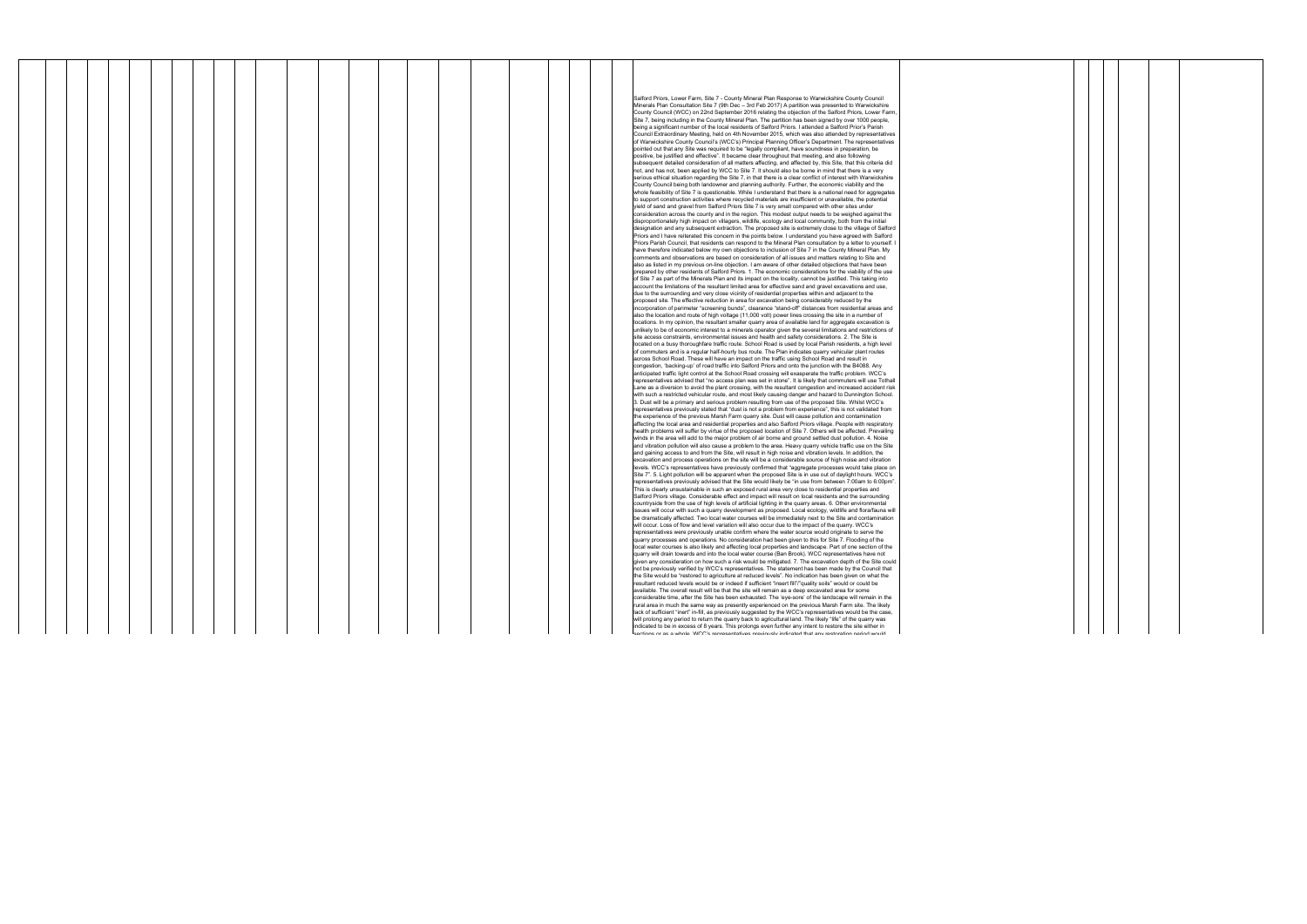|  | 1<br>1 | 1 |  |
|--|--------|---|--|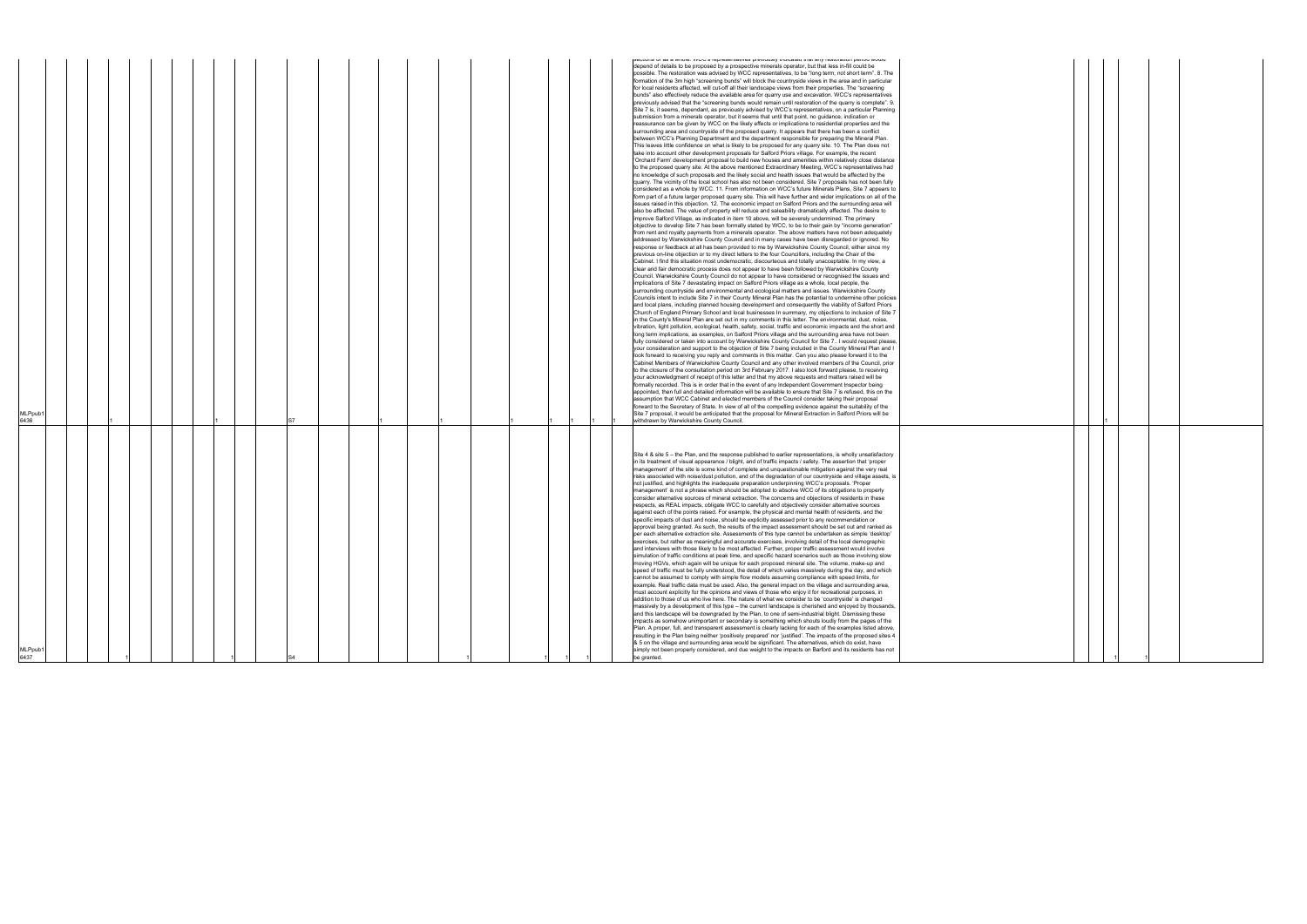| MLPpub <sup>1</sup><br>6438 |  |  |  | S5 |  |  |  |  |  | Site 4 & site 5 – the Plan, and the response published to earlier representations, is wholly unsatisfactory<br>in its treatment of visual appearance / blight, and of traffic impacts / safety. The assertion that 'proper<br>management' of the site is some kind of complete and unquestionable mitigation against the very real<br>risks associated with noise/dust pollution, and of the degradation of our countryside and village assets, is<br>not justified, and highlights the inadequate preparation underpinning WCC's proposals. 'Proper<br>management' is not a phrase which should be adopted to absolve WCC of its obligations to properly<br>consider alternative sources of mineral extraction. The concerns and objections of residents in these<br>respects, as REAL impacts, obligate WCC to carefully and objectively consider alternative sources<br>against each of the points raised. For example, the physical and mental health of residents, and the<br>specific impacts of dust and noise, should be explicitly assessed prior to any recommendation or<br>approval being granted. As such, the results of the impact assessment should be set out and ranked as<br>per each alternative extraction site. Assessments of this type cannot be undertaken as simple 'desktop'<br>exercises, but rather as meaningful and accurate exercises, involving detail of the local demographic<br>and interviews with those likely to be most affected. Further, proper traffic assessment would involve<br>simulation of traffic conditions at peak time, and specific hazard scenarios such as those involving slow<br>moving HGVs, which again will be unique for each proposed mineral site. The volume, make-up and<br>speed of traffic must be fully understood, the detail of which varies massively during the day, and which<br>cannot be assumed to comply with simple flow models assuming compliance with speed limits, for<br>example. Real traffic data must be used. Also, the general impact on the village and surrounding area,<br>must account explicitly for the opinions and views of those who enjoy it for recreational purposes, in<br>addition to those of us who live here. The nature of what we consider to be 'countryside' is changed<br>massively by a development of this type - the current landscape is cherished and enjoyed by thousands,<br>and this landscape will be downgraded by the Plan, to one of semi-industrial blight. Dismissing these<br>impacts as somehow unimportant or secondary is something which shouts loudly from the pages of the<br>Plan. A proper, full, and transparent assessment is clearly lacking for each of the examples listed above,<br>resulting in the Plan being neither 'positively prepared' nor 'justified'. The impacts of the proposed sites 4<br>& 5 on the village and surrounding area would be significant. The alternatives, which do exist, have<br>simply not been properly considered, and due weight to the impacts on Barford and its residents has not<br>be granted.                                                                                                                                                                                                                                                                                                                                                                                                                                                                                                                                                                                                                                                                                                                                                                                                                                                                                                                                                                                                                                                                                                                                                                                                                                                                                                                                                                                                                                                                                                                                                                                                                                                                                                                                                                                                                                                                                                                                                                                                                                                                                                                                                                                                                                                                                                                                                                                                                                                                                                                                                                                                                                                                                                                                                                                                                                                                                                                                                                                                                                  |  |
|-----------------------------|--|--|--|----|--|--|--|--|--|-------------------------------------------------------------------------------------------------------------------------------------------------------------------------------------------------------------------------------------------------------------------------------------------------------------------------------------------------------------------------------------------------------------------------------------------------------------------------------------------------------------------------------------------------------------------------------------------------------------------------------------------------------------------------------------------------------------------------------------------------------------------------------------------------------------------------------------------------------------------------------------------------------------------------------------------------------------------------------------------------------------------------------------------------------------------------------------------------------------------------------------------------------------------------------------------------------------------------------------------------------------------------------------------------------------------------------------------------------------------------------------------------------------------------------------------------------------------------------------------------------------------------------------------------------------------------------------------------------------------------------------------------------------------------------------------------------------------------------------------------------------------------------------------------------------------------------------------------------------------------------------------------------------------------------------------------------------------------------------------------------------------------------------------------------------------------------------------------------------------------------------------------------------------------------------------------------------------------------------------------------------------------------------------------------------------------------------------------------------------------------------------------------------------------------------------------------------------------------------------------------------------------------------------------------------------------------------------------------------------------------------------------------------------------------------------------------------------------------------------------------------------------------------------------------------------------------------------------------------------------------------------------------------------------------------------------------------------------------------------------------------------------------------------------------------------------------------------------------------------------------------------------------------------------------------------------------------------------------------------------------------------------------------------------------------------------------------------------------------------------------------------------------------------------------------------------------------------------------------------------------------------------------------------------------------------------------------------------------------------------------------------------------------------------------------------------------------------------------------------------------------------------------------------------------------------------------------------------------------------------------------------------------------------------------------------------------------------------------------------------------------------------------------------------------------------------------------------------------------------------------------------------------------------------------------------------------------------------------------------------------------------------------------------------------------------------------------------------------------------------------------------------------------------------------------------------------------------------------------------------------------------------------------------------------------------------------------------------------------------------------------------------------------------------------------------------------------------------------------------------------------------------------------------------------------------------------------------------------------------------------------------------------------------------------------------------------------------------------------------------------------------------------------------------------------------------------------------------------------------------------------------------------------------------------------------------------------------------------------------------------------------------------------------------------------------------------------------------------------------------------------------------------------------------------------------------------------------------------------------------------------------------------------------------------------------------------------------------------------------------------------------------------------------------------------------------------------------------------------------------------------------------------------------------------------------------------------------------------------------------------------------------------------------------------------------------------------------------------------------------------------------------------------------------------------------------------------------------------------------|--|
|                             |  |  |  |    |  |  |  |  |  | Please see attachments Minerals Local Plan Publication Consultation in the context of Site 7, Lower<br>Farm, Salford Priors' As a civil engineer I have strong concerns regarding  Prime Access  The School<br>Road Crossing(s)/Conveyor Noise Sustainability and Financial Viability Response also below: WCC<br>Minerals Local Plan Publication Consultation in the context of Site 7, Lower Farm, Salford Priors<br>PRIMARY ACCESS According to details in the Draft MP, Policy S7, the site would be subject to the<br>following: • A single suitable access onto the B4088 to access both parcels of land to the north and south<br>of School Road • The opportunity to use the existing B4088 Marsh Farm access road and entrance for<br>access to the site. Firstly the possible access off the B4088 north of Iron Cross is very far from being<br>'suitable' as the B4088 at this location is in a significant dip and also on a bend. However should this<br>access location be pursued then we consider the following to be relevant. The centre of the access has<br>to be midway along the 260 metre curtilage of WCC land abutting the B4088 for a best fit within this<br>curtilage. Desirable minimum sight distance for the 50mph/85kph is 160m with a one-step Departure<br>(from HA Standards) below of 120m. As this junction would serve a quarry with HGVs turning over a<br>period of probably 8 years or more (ie would not be not temporary) a ghost island junction with<br>associated road widening would be necessary on safety grounds. Also as the adjacent Marsh<br>Farm/B4088 junction has a ghost island the precedent is set for one to be required at this location. It is<br>noted that traffic volumes alone do not justify such a junction design assuming the WCC prediction of<br>100,000 tonnes per year with an average daily traffic flow of ten to fifteen 20-30 tonne lorries 'in' and a<br>similar volume 'out'. However safety to all road users is paramount at such an unsuitable junction<br>location. Ghost Island Junction Design Highways Manual Part 6TD 42/95 requires a minimum of 275 m<br>of curtilage for a 'standard' design assuming the southern 50mph approach is on a down grade for right-<br>turners with 2No. 100 metre (Table7/3) tapers to develop a 4 metre turning lane, a deceleration length of<br>55 metres (Table 7/5a) and 2No.turning lengths of 10metres each. (See Appendix 3 Possible Site Ghost<br>Island Junction). There would also be a requirement of 160 metres unobstructed visibility to and from the<br>northwest direction to safely aid right turning traffic out of the quarry access (This cannot be confirmed at<br>this stage due to limited survey information available). Therefore it is strictly possible for such a junction<br>to be just acceptable but not desirable as it is likely to have at least a one-step Departure. Safe road<br>levels within the junction would require significant earthworks as a one-step Departure on visibility would<br>almost certainly dictate that further Departures in vertical alignment, both in gradient and vertical<br>curvature, would not be safe. A satisfactory design and Stage 1 Safety Audit would need to be approved<br>by the highway authority before this option could be considered further at any future planning stage.<br>B4088 Marsh Farm Access This has been approved by the Highway Authority and has operated safely<br>over the duration of the Marsh Farm Quarry. This access would be infinitely more preferable over the<br>alternative junction on the site's B4088 curtilage. Should the site remain in the Minerals Plan every effort<br>by the WCC should be made for the use of the Marsh Farm access to be mandatory at a possible<br>Planning Application stage. Other non-safety issues relating to the two access options. On an<br>environmental basis, the existing Marsh Farm access is very clearly preferable as the hedge/tree line on<br>the site's B4088 northern frontage will not be affected. This contrasts the loss of most of the 260 metre<br>site frontage hedge/tree line with the site's frontage access. It is accepted however that there will be an<br>adverse impact from the site's on-site access road to connect with the March Farm haul road, particularly<br>where it crosses over Ban Brook. This could be partially 2 mitigated by planning conditions but this will<br>need to be tightly controlled, both in terms of potential landscape, ecological and drainage impact. On<br>economic terms the use of the existing Marsh Fam access and connection southwards to the site should<br>be the cheaper option to construct than the ghost island junction and its site connection road. SCHOOL<br>ROAD CROSSING/CONVEYOR According to details in the Draft MP, Policy S7, the site would be<br>subject to the following • Suitable crossing points/conveyor points under School Road between the<br>northern and southern parcels of land The southern site, as shown on Fig 1.17 Lower Farm Salford Priors<br>appears contiguous along School Road and therefore minerals from the eastern part of the southern site<br>can reasonably be expected to be carried parallel to School Road requiring only one crossing. A formal<br>road crossing or a conveyor are essential as nearly 4000tonnes of sand and gravel would have to cross<br>School Road from the south part of the site to reach the primary access. A bespoke conveyor under or<br>over School Road would be beneficial to School Road users as it would obviate the need for an<br>alternative at-grade crossing point and its associated adverse impacts on School Road as well as its<br>users. Conveyor Option An overhead conveyor would necessarily have to be built to the specific<br>the company of the second contract of the company of the second terms of the company of the company of the company of the company of the company of the company of the company of the company of the company of the company of |  |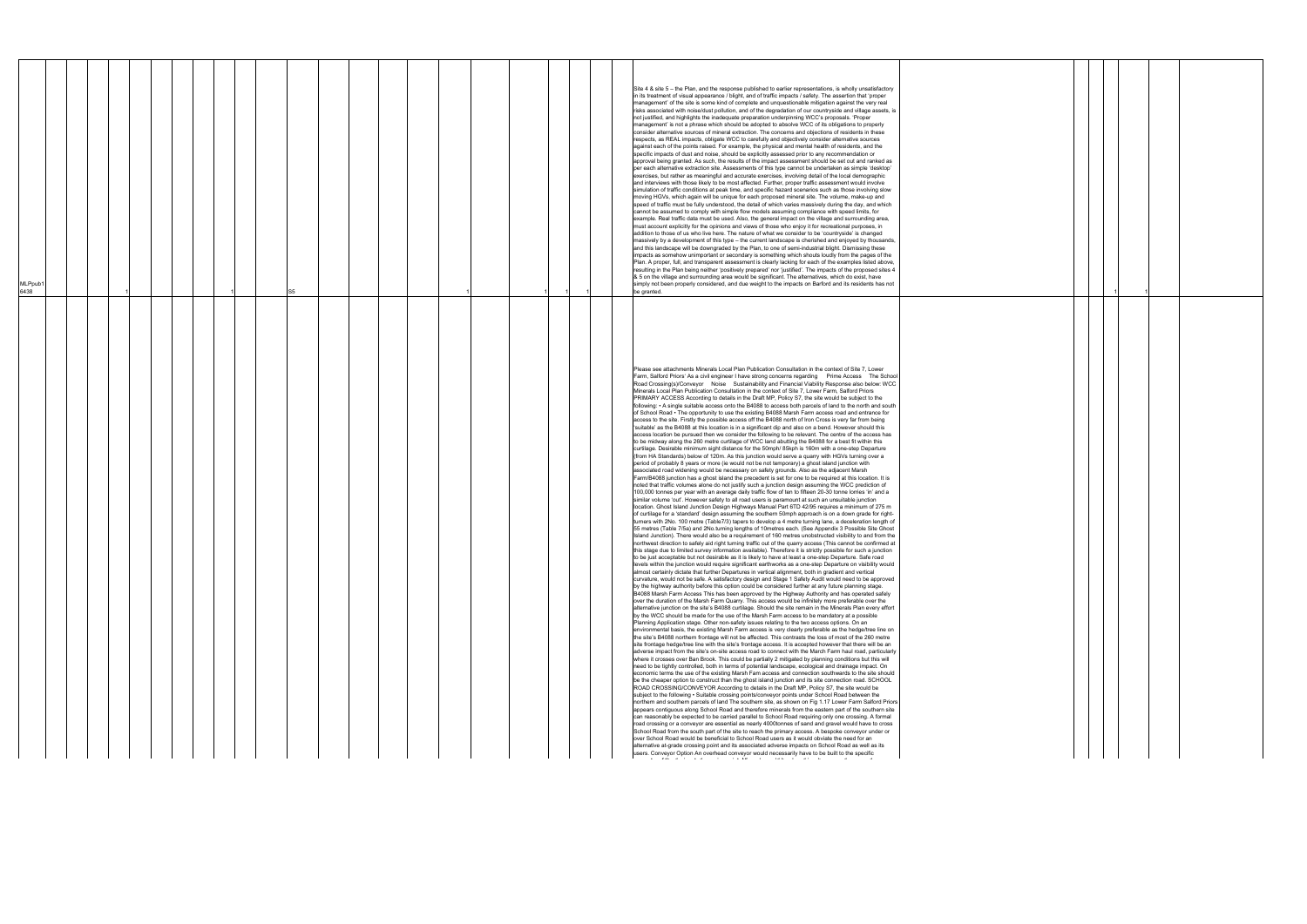etry of the designated crossing point. Minerals would be placed in a hopper and conveyed across School road to a stockpile at the northern site. As the conveyor would operate well above ground level to allow buses to pass underneath, the noise and visual intrusion impacts would be very high. As this type of conveyor system is bespoke the costs would be very high and almost certainly prohibitive. Double handling of the minerals so as to use a conveyor would result in additional operational costs The construction costs of a suitable culvert under School Road together with the attendant earthworks to bring a conveyor up to ground would also be considerable but less than an overhead conveyor. A conveyor under School road would require a 2 metre by 2 metre or similar concrete culvert founded in or just below sand and gravel with a high water table requiring almost constant pumping and high operational costs. In addition significant local safety measures such as fencing and signing will be necessary for the safety of the operation and the public using School Road. Noise from both the conveyor and extended pumping would result in excessive nuisance to nearby properties. In summary, both overhead and underground conveyors are likely to prohibitively expensive options in terms of construction, operation and maintenance costs. An at-grade road crossing is likely to be preferred and its details, including impacts, discussed below. Road Crossing(s) The crossing would need to comply with<br>the Highways Design Manual, particularly Chapter 8 Traffic Signs as sketched on the attached drawing (See Appendix 1 Possible School Road Crossing Layout). School Road would need to be widened from<br>the existing 5.2metres to a minimum of 6.75 metres at the location shown on the early WCC Consultation re existing bizineties to a minimum of 0.75 metres at the location shown on the early victo consultation<br>Ian Salford Priors Minerals Site Diagrams 1. This would allow 2.6 metre wide buses to pass safely with sufficient clearance from each other and the adjacent kerbs. Widening would be preferably required on the south side as, contrary to the north side, there is not a footpath requiring deviation. Full widening should be applied over approximately 45 metres and generated with 1 in 20 tapers in accordance with TD 42/95 30mph Table 7/3 design criteria. Part time traffic signals would be necessary as part of a crossing in accordance with the layout in Traffic Signs Manual Figure 3.4 Haul route crossing. 3 70 metre 'y' or approach visibility splays would also be required for the 30mph speed limit. The necessary signage would affect School Road over a distance of approximately 100 metres to either side of the crossing. The<br>cumulative effect of this crossing, together with traffic signals, height control posts, fencing and the<br>crossing its pad would be necessary across the full width of the crossing to protect underground services including drainage and provide a durable road surface. To safely accommodate other road users using the footpath, typical measures at the southern side of School Road such as those shown on the attached sketch would be required. (See Appendix 2 Possible School Crossing Details). These maintain the<br>footway outside the site to facilitate safe crossings along School Road with the quarry traffic in operation.<br>As there no foot which is the part of the state and the state of the state of the state of the state of  $q$  is an impact on all users of School Road including • Disruption and delays to vehicular traffic, including buses • Loss of hedgerows in vicinity of the crossing • Likely mud on School Road • Safety concerns to all School Road users • Visual intrusion of fencing, posts, signals and signage •<br>Noise from dump trucks crossing and School Road vehicles temporarily stopped NOISE Noise is<br>technically a series of press With particularly high noise levels physical pain can be experienced but this is very unlikely outside the boundaries of the particular site. During the formation and operation of the quarry there will be several noise generators. • Construction plant forming the primary access and link to the processing plant • Formation of the processing plant • Topsoil stripping and formation of the 3 metre screening bunds • Provision of Security measures and fencing • Extraction of sand and gravel • Site vehicles transporting sand and gravel for processing • Reversing 'bleepers' from vehicles and plant • Operation of the processing plant • Operation of the crossing point(s) on School Road • Formation of drainage attenuation and drainage ponds • Restoration of the site including removal of bunds and import of inert material. Noise from a particular source is attenuated by the following factors • Ground absorption between the source and the receptor • Distance between source and receptor • Surface gradient • Path difference of the sound as a result of it passing over a barrier such as a screening mound. At properties, noise is further attenuated to interior rooms by window glass, particularly double glazing. For the many properties located adjacent to the site there will be a worst case of combination of separate noise sources. At present these properties are in a reasonably quiet rural location untroubled by noise, probably at an average of 45-50dB(A) L10 noise level between 6am and midnight. For there to be a significant increase in noise level there has to be an increase of 10dB(A), equating to a perceived doubling of noise level. (Noise calculations below are based on the DTp's Calculation of Road Traffic Noise). For the several properties 100 metres distant from the start of quarrying, there would be the following impact during the construction of the bunds, the centre of which would be approximately 4 93 metres from the houses assuming 1 in 2 to 1 in 2.5 bund side slopes. A typical machine to form the early part of the bund construction would be a bulldozer with a 'box', typically with a noise level of 88dB(A) at 15 metres from the machine. The attenuation for level ground absorption at 93 metres distant would be 4dB (A) with a distance correction 8.5dB(A) giving 75.5dB(A). A similar noise level would be experienced when the bunds were removed during restoration. After the bunds have been completed a front end loader/excavator would soon have excavation down to a 1 metre depth typically 25 metres away to the rear of the bunds. This machine would also generate 88dB(A) at 15 metres distant. The attenuation for level ground absorption 125 metres from the properties would increase to 5dB(A) and the distance correction 10dB(A). However there would then be further attenuation of 13dB(A) from the screening bund giving 60d(BA).As there would be dump trucks serving the excavators with the processing plant in<br>operation as well, addition noise would be generated taking noise at the critical properties to 60dB(A)<br>from excavations with of the screening bunds construction plant would generate substantial increases to 75dB(A) at nearby properties equivalent to a loud radio. During the working of mineral in most areas of the quarry it is likely<br>that nearby properties would receive 60dB(A), perceived to be at least a doubling of noise levels and similar to noise levels of conversational speech or ambient noise levels in a restaurant or department store. In summary the quarry would have a significant noise impact on the adjacent area to the quarry, particularly those identified properties within 100 metres. SUSTAINABILITY and FINANCIAL VIABILITY WCC Sustainability Appraisal Report On pages 8and 9 a series of objectives are identified to guide the<br>Spatial Vision of the Minerals Plan. In particular, Objective 'v΄ 'To have full regard for the concerns and<br>interests from mineral developments' Subsequent in para 10.64 referring to Site 7 Salford Priors 'The site is in

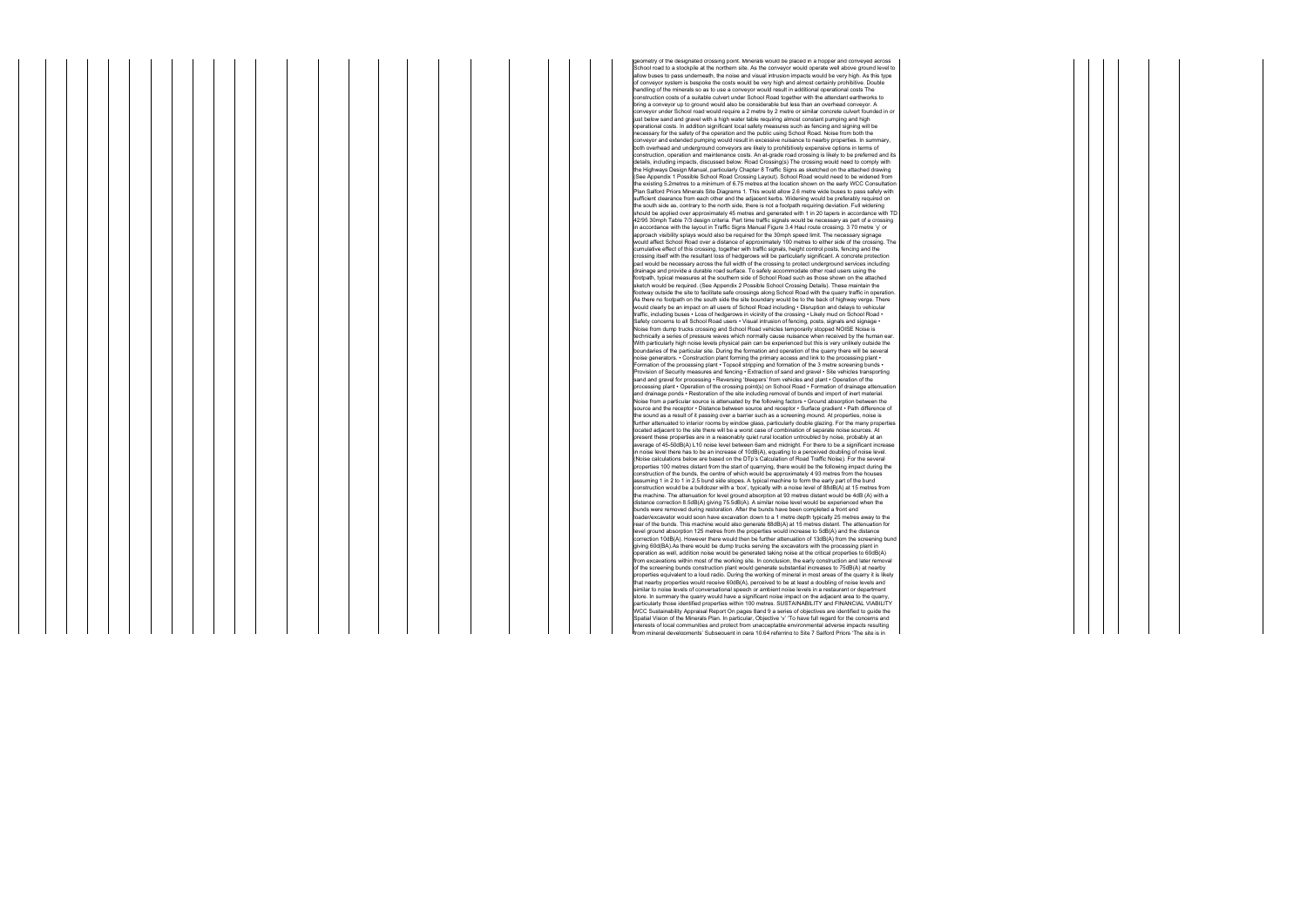|        |  |  |  |  |  |  |  | recommendate experimente de expedições do para o esto o estado agua de este o demendo serveiro soledare de la                                                       |  |
|--------|--|--|--|--|--|--|--|---------------------------------------------------------------------------------------------------------------------------------------------------------------------|--|
|        |  |  |  |  |  |  |  | close proximity to residential properties on the B4088, School Road and Tothall lane. Development of                                                                |  |
|        |  |  |  |  |  |  |  | this site for mineral extraction is considered to have significant negative effects on SA Objective 5 (to                                                           |  |
|        |  |  |  |  |  |  |  | conserve and enhance the quality of the landscape and townscapes). However the policy requires the                                                                  |  |
|        |  |  |  |  |  |  |  | exclusion of land at the eastern end of the southern parcel and minimum 100 metre landscape buffer to                                                               |  |
|        |  |  |  |  |  |  |  | help minimise any visual impacts, reducing the effect to minor negative and not significant. The policy                                                             |  |
|        |  |  |  |  |  |  |  |                                                                                                                                                                     |  |
|        |  |  |  |  |  |  |  | also requires the retention of tress and hedgerows where possible' The last statement would clearly be                                                              |  |
|        |  |  |  |  |  |  |  | unsound if the site were to become operational, say over 8 years according to WCC. This is due to the                                                               |  |
|        |  |  |  |  |  |  |  | buffer being only fully present around nearby buildings on School Road, Tothall lane and the B4088. This                                                            |  |
|        |  |  |  |  |  |  |  | buffer is often much less to property boundaries. Also this key protection buffer is not present on large                                                           |  |
|        |  |  |  |  |  |  |  | stretches of School Road and Tothall lane. During restoration and afterwards this statement is likely still                                                         |  |
|        |  |  |  |  |  |  |  | to be unsound with low grade agriculture at a lower level and possibly ineffective perimeter landscaping.                                                           |  |
|        |  |  |  |  |  |  |  | Also, long stretches of School Road and Tothall lane would be adjacent to low grade agricultural land at                                                            |  |
|        |  |  |  |  |  |  |  |                                                                                                                                                                     |  |
|        |  |  |  |  |  |  |  | a lower level. Hardly a 'minor negative and not significant impact'! Plan Objective 'v' detailed on pages                                                           |  |
|        |  |  |  |  |  |  |  | 210 and 211 gives sub-ordinate objectives to achieve the Plan Objective. There is no indication on any                                                              |  |
|        |  |  |  |  |  |  |  | of WCC documentation that this would be achieved. Finally on page 237 (Appendix p125), Salford Priors                                                               |  |
|        |  |  |  |  |  |  |  | Assessment and location Map: 5 Regarding Access and Routing it is stated 'Safe access is available'.                                                                |  |
|        |  |  |  |  |  |  |  | Without an Agreement with the March Farm Access Road this would not necessarily be the case. A new                                                                  |  |
|        |  |  |  |  |  |  |  | access location using the available B4088 frontage would require road widening and is totally unsuitable                                                            |  |
|        |  |  |  |  |  |  |  | as it is both in a dip and on a bend. This junction would have below standard features and may not                                                                  |  |
|        |  |  |  |  |  |  |  | ultimately be acceptable to the highway authority. Regarding Landscape Character it is stated 'Stand off                                                            |  |
|        |  |  |  |  |  |  |  | zone required. Existing hedgerows and hedgerow trees should be retained'. The latter would be                                                                       |  |
|        |  |  |  |  |  |  |  |                                                                                                                                                                     |  |
|        |  |  |  |  |  |  |  | impossible to be achieved in proximity of the School Road crossing to allow for visibility splays and also                                                          |  |
|        |  |  |  |  |  |  |  | the link road near Ban Brook to the preferred prime access location via the March Farm Access.                                                                      |  |
|        |  |  |  |  |  |  |  | Moreover, if an Agreement with the Marsh Farm Access owner could not be reached and the new access                                                                  |  |
|        |  |  |  |  |  |  |  | built, most of the hedgerow on the site's B4088 frontage would be lost. Conclusion: The Minerals plan                                                               |  |
|        |  |  |  |  |  |  |  | cannot be considered legally compliant as The Sustainability Appraisal is unsound as it is not based on                                                             |  |
|        |  |  |  |  |  |  |  | sound evidence in the context of its appraisal of the Salford Priors site. The sustainability of the Salford                                                        |  |
|        |  |  |  |  |  |  |  | Priors site cannot be considered justified by the Sustainability Assessment Report. In addition,                                                                    |  |
|        |  |  |  |  |  |  |  | sustainability and financial viability are necessarily interlinked. This site cannot strictly be considered                                                         |  |
|        |  |  |  |  |  |  |  | sustainable if the quarrying of sand and gravel would not be financially viable. The major factors that                                                             |  |
|        |  |  |  |  |  |  |  |                                                                                                                                                                     |  |
|        |  |  |  |  |  |  |  | would make the site unsustainable in financial terms are discussed below. Average depth approx. 2                                                                   |  |
|        |  |  |  |  |  |  |  | metres of gravel WCC advise that there are 800,000 Tonnes of sand and gravel available within the 6                                                                 |  |
|        |  |  |  |  |  |  |  | phases of excavation shown on Salford Priors Minerals Site Diagram 1. As these phases affect only                                                                   |  |
|        |  |  |  |  |  |  |  | 22Ha, less than half the site area of 50Ha, the average depth of sand and gravel must be just less than 2                                                           |  |
|        |  |  |  |  |  |  |  | metres at 1.9 metres assuming a density of 1.9 tonnes per processed cubic metre. As such the site is not                                                            |  |
|        |  |  |  |  |  |  |  | very productive and is likely not to be financially viable when considered against the particular difficulties                                                      |  |
|        |  |  |  |  |  |  |  | and 'extra-over' costs of this site. High initial, operation and maintenance costs The following 'extra-over                                                        |  |
|        |  |  |  |  |  |  |  | costs for this site relative to straight forward, unproblematic sand and gravel extraction and restoration                                                          |  |
|        |  |  |  |  |  |  |  | costs • Primary access To construct a safe junction at the site's B4088 frontage will be relatively high                                                            |  |
|        |  |  |  |  |  |  |  |                                                                                                                                                                     |  |
|        |  |  |  |  |  |  |  | given the unsuitability of the location. The landscape and environmental impact will be high. Alternatively                                                         |  |
|        |  |  |  |  |  |  |  | the site could access the existing Marsh Farm access road to use the existing Marsh Farm B4088                                                                      |  |
|        |  |  |  |  |  |  |  | junction. This would require approximately 500 metres of access road from the site to cross Ban Brook                                                               |  |
|        |  |  |  |  |  |  |  | and intersect on high ground to the north. This will be the much preferable option as the existing junction,                                                        |  |
|        |  |  |  |  |  |  |  | proven to be safe, would be used. However there will still be significant costs from the site access road                                                           |  |
|        |  |  |  |  |  |  |  | connection and possibly high costs arising from a long term Agreement with the existing Marsh Farm                                                                  |  |
|        |  |  |  |  |  |  |  | access road owner. In summary, the provision of a primary access is very likely to be relatively                                                                    |  |
|        |  |  |  |  |  |  |  | expensive however it is achieved. It will also have an adverse environmental impact. • School Road                                                                  |  |
|        |  |  |  |  |  |  |  | crossing Assuming the workable quarry site is approximately 10.3 Hectares out of a total workable site                                                              |  |
|        |  |  |  |  |  |  |  |                                                                                                                                                                     |  |
|        |  |  |  |  |  |  |  | area of 22 hectares, it is estimated that 37,500 tonnes will need to cross School Road to the primary                                                               |  |
|        |  |  |  |  |  |  |  | access. It is further assumed that on the possible 'campaign' basis stated in para 7.30 most of the north                                                           |  |
|        |  |  |  |  |  |  |  | side mineral would have been worked by the time the north side working becomes productive. Therefore                                                                |  |
|        |  |  |  |  |  |  |  | the timescale is such to necessitate a part-time traffic signal controlled junction if an underground                                                               |  |
|        |  |  |  |  |  |  |  | conveyor is proven to be too expensive. 6 • Screening bunds These are to be 3 metres high with                                                                      |  |
|        |  |  |  |  |  |  |  | probable side slopes of 1 in 2 to 1 in 2.5. These will need to be constructed over a length of                                                                      |  |
|        |  |  |  |  |  |  |  | approximately 2500 metres requiring up to 55,00cubic metres of fill. As the site should yield 22hectares                                                            |  |
|        |  |  |  |  |  |  |  | of a 300mmm minimum topsoil strip, most of the fill will be topsoil. As there will be a possible excess of                                                          |  |
|        |  |  |  |  |  |  |  | topsoil, the bunds could be beneficially increased in size or suitable storage provided. Nonetheless the                                                            |  |
|        |  |  |  |  |  |  |  | significant cost of forming such bunds will be incurred before sand and gravel sales can be made. •                                                                 |  |
|        |  |  |  |  |  |  |  |                                                                                                                                                                     |  |
|        |  |  |  |  |  |  |  | Processing plant facilities To minimise haulage costs, these will be best placed in the northwest corner of                                                         |  |
|        |  |  |  |  |  |  |  | the site within the area of the site not shown for mineral working on Salford Priors Minerals Site Diagram                                                          |  |
|        |  |  |  |  |  |  |  | 1. However Salford Priors Minerals Site Diagram 2 shows 'a potential wetland area for biodiversity gain'                                                            |  |
|        |  |  |  |  |  |  |  | near the north western boundary. Clearly such a biodiversity area cannot be sustainable with the quarry                                                             |  |
|        |  |  |  |  |  |  |  | in operation with its attendant processing plant settling ponds nearby. The latter may well be expensive                                                            |  |
|        |  |  |  |  |  |  |  | as they will need to be lined on the side slopes in sand and gravel and require significant earthworks due                                                          |  |
|        |  |  |  |  |  |  |  | to the sloping ground. • Security Measures Due to the proximity of the site to the village, the school, the                                                         |  |
|        |  |  |  |  |  |  |  | surrounding public access routes and its residents, a high level of security and security fencing will be                                                           |  |
|        |  |  |  |  |  |  |  |                                                                                                                                                                     |  |
|        |  |  |  |  |  |  |  | required. This will be particularly costly and will be very visually intrusive. Finally the environmental                                                           |  |
|        |  |  |  |  |  |  |  | impact is very significant due to the proximity of the site to the village and its adjoining land and                                                               |  |
|        |  |  |  |  |  |  |  | buildings. This impact is detailed by others except for the following: Sustainability of the restoration to low                                                     |  |
|        |  |  |  |  |  |  |  | grade agriculture from existing Grade 2 As the site is Grade 2 agricultural land the average topsoil depth                                                          |  |
|        |  |  |  |  |  |  |  | will be at least 300mms and locally 400mm. Assuming a further 300-400 mms of clay overburden the                                                                    |  |
|        |  |  |  |  |  |  |  | base of the finished quarry will be on average at least 2.5 metres below existing ground level. The                                                                 |  |
|        |  |  |  |  |  |  |  | excavated site will be surrounded by higher ground containing sand and gravel which will lead to high                                                               |  |
|        |  |  |  |  |  |  |  | water tables in the restored site from pore water migration. This in turn will restrict the workability of the                                                      |  |
|        |  |  |  |  |  |  |  | restored site and the ability to cultivate the restored soils. Very low grade agricultural land will result with                                                    |  |
|        |  |  |  |  |  |  |  | a lesser landscape value. Conclusion: The Minerals Plan cannot be considered 'sound' in the context of                                                              |  |
|        |  |  |  |  |  |  |  |                                                                                                                                                                     |  |
|        |  |  |  |  |  |  |  | the Salford Priors site as the Minerals Plan has not been justified in terms of sustainability and is not                                                           |  |
| MLPpub |  |  |  |  |  |  |  | effective in its delivery. APPENDICES Appendix 1 Possible School Road Crossing Layout. Appendix 2<br>Change. Remove Site 7 From the Draft Minerals Plan. Please see |  |
| 6439   |  |  |  |  |  |  |  | Possible School Crossing Details Appendix 3 Possible Site Ghost Island Junction<br>attachment 'Barlow Consultation Response'                                        |  |

| aft Minerals Plan. Please see<br>ponse' |  |  |  |
|-----------------------------------------|--|--|--|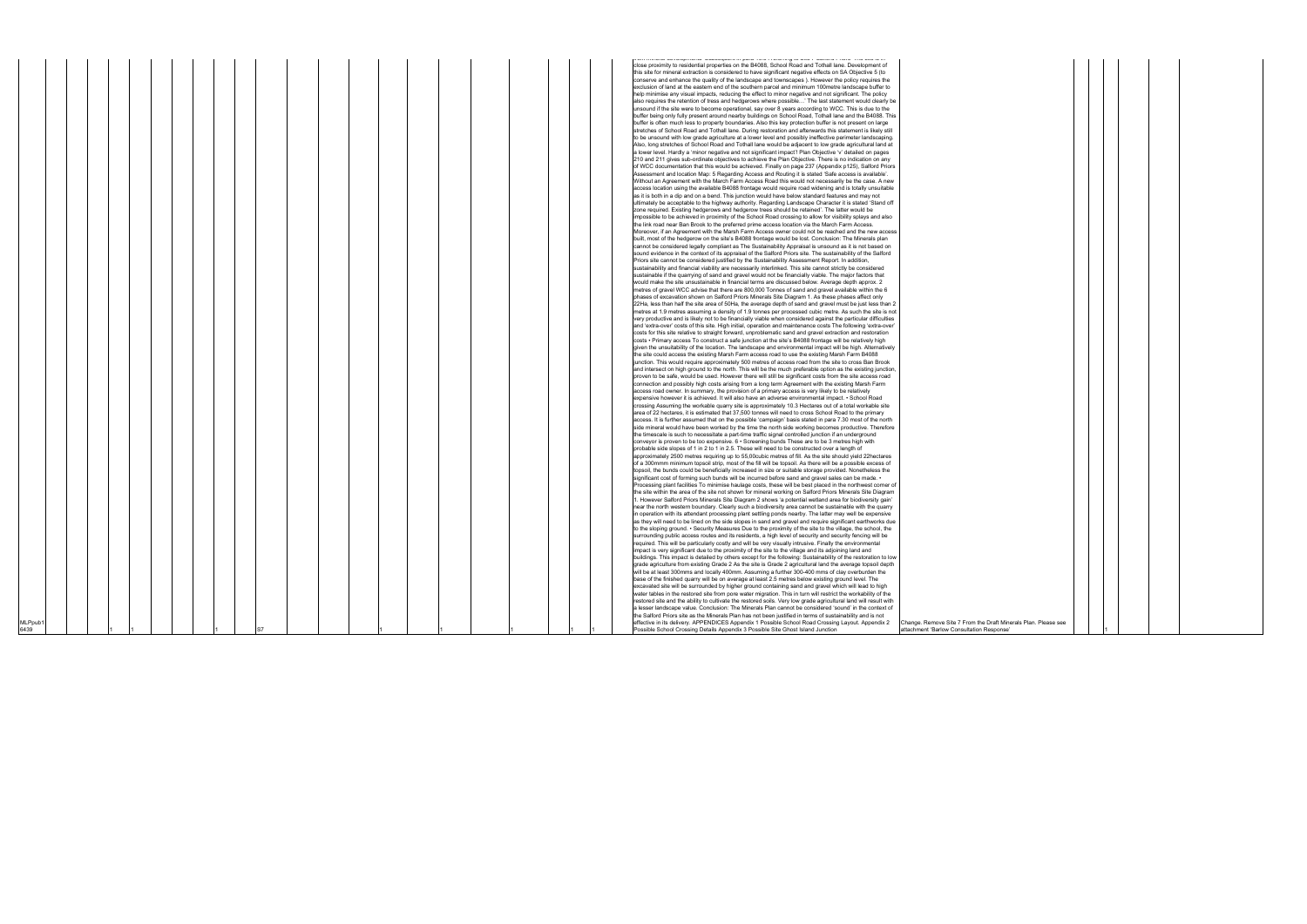|  | $\mathbf{1}$ | $\mathbf{1}$ | To further articulate the<br>interrelationship between<br>mineral safeguarding policies<br>and the delivery of non-minerals<br>development. |
|--|--------------|--------------|---------------------------------------------------------------------------------------------------------------------------------------------|
|  | $\mathbf{1}$ |              |                                                                                                                                             |
|  |              |              |                                                                                                                                             |
|  | $\mathbf{1}$ |              |                                                                                                                                             |
|  | 1            |              |                                                                                                                                             |

| MLPpub′<br>6444                                                                                                                                                                                                                                                                                                                                                                                                                                                                                                                     | MLPpub′<br>6443                                                                                                                                                                                                                                                                                                                                                                                                                                                                                                                                                                                                                                                                                                                                                                                                                                                                                                                                                                                                                                                                                                                                                                                                                                                                                                                                                                                                                                                                                                                                                                                                                                                                                                                                                                                                                                                                                                                                                                                                                                                                                                                                                                                                                                                                                                                                                                                                                                                                                                                                                                                                                                                                                                                                                                                                                                                                                                                                                                                                                                                                                                                                                                                                                                                                                                                                                                                                                                                                                                                                                                                                                                                                                                                                                                                                                                                                                                                                                                                                                                                                                                                                                                                                                                                                                                                                                                                                                                                                                                           | /ILPpub<br>6441                                                                                                                                                                                                                                                                                                                                                                                                                                                                                                                                                                                                                                                                                                                                                                                                                                                                                                                                                                                                                                                                                                                                                                                                                                                                        | <code>MLPpub1</code><br>6440                                                                                                                                                                                                                                                                                                                                                                                                                                                                                                                                                                                                                                                                                                                                                                                                                                                                                                                                                                                                                                                                                                                                                                                                                                                                                                                                                                                                                                                                                                                                                                                                                                                                                                                                                                                                                                                                                                                                                                                                                                                                                                                                                                                                                                                                                                                                                                                                                                                                                                                                                                                                                                                                                                                                                                                                                                                                                                                                                                                                                                                                                                                                                                                                                                                                                                                                                                                                                                                                                                                                                                                                                                                                                                                                                                                                                                                                                                                                                                                                                                                                                                                               |
|-------------------------------------------------------------------------------------------------------------------------------------------------------------------------------------------------------------------------------------------------------------------------------------------------------------------------------------------------------------------------------------------------------------------------------------------------------------------------------------------------------------------------------------|---------------------------------------------------------------------------------------------------------------------------------------------------------------------------------------------------------------------------------------------------------------------------------------------------------------------------------------------------------------------------------------------------------------------------------------------------------------------------------------------------------------------------------------------------------------------------------------------------------------------------------------------------------------------------------------------------------------------------------------------------------------------------------------------------------------------------------------------------------------------------------------------------------------------------------------------------------------------------------------------------------------------------------------------------------------------------------------------------------------------------------------------------------------------------------------------------------------------------------------------------------------------------------------------------------------------------------------------------------------------------------------------------------------------------------------------------------------------------------------------------------------------------------------------------------------------------------------------------------------------------------------------------------------------------------------------------------------------------------------------------------------------------------------------------------------------------------------------------------------------------------------------------------------------------------------------------------------------------------------------------------------------------------------------------------------------------------------------------------------------------------------------------------------------------------------------------------------------------------------------------------------------------------------------------------------------------------------------------------------------------------------------------------------------------------------------------------------------------------------------------------------------------------------------------------------------------------------------------------------------------------------------------------------------------------------------------------------------------------------------------------------------------------------------------------------------------------------------------------------------------------------------------------------------------------------------------------------------------------------------------------------------------------------------------------------------------------------------------------------------------------------------------------------------------------------------------------------------------------------------------------------------------------------------------------------------------------------------------------------------------------------------------------------------------------------------------------------------------------------------------------------------------------------------------------------------------------------------------------------------------------------------------------------------------------------------------------------------------------------------------------------------------------------------------------------------------------------------------------------------------------------------------------------------------------------------------------------------------------------------------------------------------------------------------------------------------------------------------------------------------------------------------------------------------------------------------------------------------------------------------------------------------------------------------------------------------------------------------------------------------------------------------------------------------------------------------------------------------------------------------------------------------|----------------------------------------------------------------------------------------------------------------------------------------------------------------------------------------------------------------------------------------------------------------------------------------------------------------------------------------------------------------------------------------------------------------------------------------------------------------------------------------------------------------------------------------------------------------------------------------------------------------------------------------------------------------------------------------------------------------------------------------------------------------------------------------------------------------------------------------------------------------------------------------------------------------------------------------------------------------------------------------------------------------------------------------------------------------------------------------------------------------------------------------------------------------------------------------------------------------------------------------------------------------------------------------|------------------------------------------------------------------------------------------------------------------------------------------------------------------------------------------------------------------------------------------------------------------------------------------------------------------------------------------------------------------------------------------------------------------------------------------------------------------------------------------------------------------------------------------------------------------------------------------------------------------------------------------------------------------------------------------------------------------------------------------------------------------------------------------------------------------------------------------------------------------------------------------------------------------------------------------------------------------------------------------------------------------------------------------------------------------------------------------------------------------------------------------------------------------------------------------------------------------------------------------------------------------------------------------------------------------------------------------------------------------------------------------------------------------------------------------------------------------------------------------------------------------------------------------------------------------------------------------------------------------------------------------------------------------------------------------------------------------------------------------------------------------------------------------------------------------------------------------------------------------------------------------------------------------------------------------------------------------------------------------------------------------------------------------------------------------------------------------------------------------------------------------------------------------------------------------------------------------------------------------------------------------------------------------------------------------------------------------------------------------------------------------------------------------------------------------------------------------------------------------------------------------------------------------------------------------------------------------------------------------------------------------------------------------------------------------------------------------------------------------------------------------------------------------------------------------------------------------------------------------------------------------------------------------------------------------------------------------------------------------------------------------------------------------------------------------------------------------------------------------------------------------------------------------------------------------------------------------------------------------------------------------------------------------------------------------------------------------------------------------------------------------------------------------------------------------------------------------------------------------------------------------------------------------------------------------------------------------------------------------------------------------------------------------------------------------------------------------------------------------------------------------------------------------------------------------------------------------------------------------------------------------------------------------------------------------------------------------------------------------------------------------------------------------------------------------------------------------------------------------------------------------------------------|
|                                                                                                                                                                                                                                                                                                                                                                                                                                                                                                                                     |                                                                                                                                                                                                                                                                                                                                                                                                                                                                                                                                                                                                                                                                                                                                                                                                                                                                                                                                                                                                                                                                                                                                                                                                                                                                                                                                                                                                                                                                                                                                                                                                                                                                                                                                                                                                                                                                                                                                                                                                                                                                                                                                                                                                                                                                                                                                                                                                                                                                                                                                                                                                                                                                                                                                                                                                                                                                                                                                                                                                                                                                                                                                                                                                                                                                                                                                                                                                                                                                                                                                                                                                                                                                                                                                                                                                                                                                                                                                                                                                                                                                                                                                                                                                                                                                                                                                                                                                                                                                                                                           |                                                                                                                                                                                                                                                                                                                                                                                                                                                                                                                                                                                                                                                                                                                                                                                                                                                                                                                                                                                                                                                                                                                                                                                                                                                                                        |                                                                                                                                                                                                                                                                                                                                                                                                                                                                                                                                                                                                                                                                                                                                                                                                                                                                                                                                                                                                                                                                                                                                                                                                                                                                                                                                                                                                                                                                                                                                                                                                                                                                                                                                                                                                                                                                                                                                                                                                                                                                                                                                                                                                                                                                                                                                                                                                                                                                                                                                                                                                                                                                                                                                                                                                                                                                                                                                                                                                                                                                                                                                                                                                                                                                                                                                                                                                                                                                                                                                                                                                                                                                                                                                                                                                                                                                                                                                                                                                                                                                                                                                                            |
|                                                                                                                                                                                                                                                                                                                                                                                                                                                                                                                                     |                                                                                                                                                                                                                                                                                                                                                                                                                                                                                                                                                                                                                                                                                                                                                                                                                                                                                                                                                                                                                                                                                                                                                                                                                                                                                                                                                                                                                                                                                                                                                                                                                                                                                                                                                                                                                                                                                                                                                                                                                                                                                                                                                                                                                                                                                                                                                                                                                                                                                                                                                                                                                                                                                                                                                                                                                                                                                                                                                                                                                                                                                                                                                                                                                                                                                                                                                                                                                                                                                                                                                                                                                                                                                                                                                                                                                                                                                                                                                                                                                                                                                                                                                                                                                                                                                                                                                                                                                                                                                                                           |                                                                                                                                                                                                                                                                                                                                                                                                                                                                                                                                                                                                                                                                                                                                                                                                                                                                                                                                                                                                                                                                                                                                                                                                                                                                                        |                                                                                                                                                                                                                                                                                                                                                                                                                                                                                                                                                                                                                                                                                                                                                                                                                                                                                                                                                                                                                                                                                                                                                                                                                                                                                                                                                                                                                                                                                                                                                                                                                                                                                                                                                                                                                                                                                                                                                                                                                                                                                                                                                                                                                                                                                                                                                                                                                                                                                                                                                                                                                                                                                                                                                                                                                                                                                                                                                                                                                                                                                                                                                                                                                                                                                                                                                                                                                                                                                                                                                                                                                                                                                                                                                                                                                                                                                                                                                                                                                                                                                                                                                            |
|                                                                                                                                                                                                                                                                                                                                                                                                                                                                                                                                     |                                                                                                                                                                                                                                                                                                                                                                                                                                                                                                                                                                                                                                                                                                                                                                                                                                                                                                                                                                                                                                                                                                                                                                                                                                                                                                                                                                                                                                                                                                                                                                                                                                                                                                                                                                                                                                                                                                                                                                                                                                                                                                                                                                                                                                                                                                                                                                                                                                                                                                                                                                                                                                                                                                                                                                                                                                                                                                                                                                                                                                                                                                                                                                                                                                                                                                                                                                                                                                                                                                                                                                                                                                                                                                                                                                                                                                                                                                                                                                                                                                                                                                                                                                                                                                                                                                                                                                                                                                                                                                                           |                                                                                                                                                                                                                                                                                                                                                                                                                                                                                                                                                                                                                                                                                                                                                                                                                                                                                                                                                                                                                                                                                                                                                                                                                                                                                        |                                                                                                                                                                                                                                                                                                                                                                                                                                                                                                                                                                                                                                                                                                                                                                                                                                                                                                                                                                                                                                                                                                                                                                                                                                                                                                                                                                                                                                                                                                                                                                                                                                                                                                                                                                                                                                                                                                                                                                                                                                                                                                                                                                                                                                                                                                                                                                                                                                                                                                                                                                                                                                                                                                                                                                                                                                                                                                                                                                                                                                                                                                                                                                                                                                                                                                                                                                                                                                                                                                                                                                                                                                                                                                                                                                                                                                                                                                                                                                                                                                                                                                                                                            |
|                                                                                                                                                                                                                                                                                                                                                                                                                                                                                                                                     |                                                                                                                                                                                                                                                                                                                                                                                                                                                                                                                                                                                                                                                                                                                                                                                                                                                                                                                                                                                                                                                                                                                                                                                                                                                                                                                                                                                                                                                                                                                                                                                                                                                                                                                                                                                                                                                                                                                                                                                                                                                                                                                                                                                                                                                                                                                                                                                                                                                                                                                                                                                                                                                                                                                                                                                                                                                                                                                                                                                                                                                                                                                                                                                                                                                                                                                                                                                                                                                                                                                                                                                                                                                                                                                                                                                                                                                                                                                                                                                                                                                                                                                                                                                                                                                                                                                                                                                                                                                                                                                           |                                                                                                                                                                                                                                                                                                                                                                                                                                                                                                                                                                                                                                                                                                                                                                                                                                                                                                                                                                                                                                                                                                                                                                                                                                                                                        |                                                                                                                                                                                                                                                                                                                                                                                                                                                                                                                                                                                                                                                                                                                                                                                                                                                                                                                                                                                                                                                                                                                                                                                                                                                                                                                                                                                                                                                                                                                                                                                                                                                                                                                                                                                                                                                                                                                                                                                                                                                                                                                                                                                                                                                                                                                                                                                                                                                                                                                                                                                                                                                                                                                                                                                                                                                                                                                                                                                                                                                                                                                                                                                                                                                                                                                                                                                                                                                                                                                                                                                                                                                                                                                                                                                                                                                                                                                                                                                                                                                                                                                                                            |
|                                                                                                                                                                                                                                                                                                                                                                                                                                                                                                                                     |                                                                                                                                                                                                                                                                                                                                                                                                                                                                                                                                                                                                                                                                                                                                                                                                                                                                                                                                                                                                                                                                                                                                                                                                                                                                                                                                                                                                                                                                                                                                                                                                                                                                                                                                                                                                                                                                                                                                                                                                                                                                                                                                                                                                                                                                                                                                                                                                                                                                                                                                                                                                                                                                                                                                                                                                                                                                                                                                                                                                                                                                                                                                                                                                                                                                                                                                                                                                                                                                                                                                                                                                                                                                                                                                                                                                                                                                                                                                                                                                                                                                                                                                                                                                                                                                                                                                                                                                                                                                                                                           |                                                                                                                                                                                                                                                                                                                                                                                                                                                                                                                                                                                                                                                                                                                                                                                                                                                                                                                                                                                                                                                                                                                                                                                                                                                                                        |                                                                                                                                                                                                                                                                                                                                                                                                                                                                                                                                                                                                                                                                                                                                                                                                                                                                                                                                                                                                                                                                                                                                                                                                                                                                                                                                                                                                                                                                                                                                                                                                                                                                                                                                                                                                                                                                                                                                                                                                                                                                                                                                                                                                                                                                                                                                                                                                                                                                                                                                                                                                                                                                                                                                                                                                                                                                                                                                                                                                                                                                                                                                                                                                                                                                                                                                                                                                                                                                                                                                                                                                                                                                                                                                                                                                                                                                                                                                                                                                                                                                                                                                                            |
|                                                                                                                                                                                                                                                                                                                                                                                                                                                                                                                                     |                                                                                                                                                                                                                                                                                                                                                                                                                                                                                                                                                                                                                                                                                                                                                                                                                                                                                                                                                                                                                                                                                                                                                                                                                                                                                                                                                                                                                                                                                                                                                                                                                                                                                                                                                                                                                                                                                                                                                                                                                                                                                                                                                                                                                                                                                                                                                                                                                                                                                                                                                                                                                                                                                                                                                                                                                                                                                                                                                                                                                                                                                                                                                                                                                                                                                                                                                                                                                                                                                                                                                                                                                                                                                                                                                                                                                                                                                                                                                                                                                                                                                                                                                                                                                                                                                                                                                                                                                                                                                                                           |                                                                                                                                                                                                                                                                                                                                                                                                                                                                                                                                                                                                                                                                                                                                                                                                                                                                                                                                                                                                                                                                                                                                                                                                                                                                                        |                                                                                                                                                                                                                                                                                                                                                                                                                                                                                                                                                                                                                                                                                                                                                                                                                                                                                                                                                                                                                                                                                                                                                                                                                                                                                                                                                                                                                                                                                                                                                                                                                                                                                                                                                                                                                                                                                                                                                                                                                                                                                                                                                                                                                                                                                                                                                                                                                                                                                                                                                                                                                                                                                                                                                                                                                                                                                                                                                                                                                                                                                                                                                                                                                                                                                                                                                                                                                                                                                                                                                                                                                                                                                                                                                                                                                                                                                                                                                                                                                                                                                                                                                            |
| $1.5 - 1.11$                                                                                                                                                                                                                                                                                                                                                                                                                                                                                                                        |                                                                                                                                                                                                                                                                                                                                                                                                                                                                                                                                                                                                                                                                                                                                                                                                                                                                                                                                                                                                                                                                                                                                                                                                                                                                                                                                                                                                                                                                                                                                                                                                                                                                                                                                                                                                                                                                                                                                                                                                                                                                                                                                                                                                                                                                                                                                                                                                                                                                                                                                                                                                                                                                                                                                                                                                                                                                                                                                                                                                                                                                                                                                                                                                                                                                                                                                                                                                                                                                                                                                                                                                                                                                                                                                                                                                                                                                                                                                                                                                                                                                                                                                                                                                                                                                                                                                                                                                                                                                                                                           |                                                                                                                                                                                                                                                                                                                                                                                                                                                                                                                                                                                                                                                                                                                                                                                                                                                                                                                                                                                                                                                                                                                                                                                                                                                                                        |                                                                                                                                                                                                                                                                                                                                                                                                                                                                                                                                                                                                                                                                                                                                                                                                                                                                                                                                                                                                                                                                                                                                                                                                                                                                                                                                                                                                                                                                                                                                                                                                                                                                                                                                                                                                                                                                                                                                                                                                                                                                                                                                                                                                                                                                                                                                                                                                                                                                                                                                                                                                                                                                                                                                                                                                                                                                                                                                                                                                                                                                                                                                                                                                                                                                                                                                                                                                                                                                                                                                                                                                                                                                                                                                                                                                                                                                                                                                                                                                                                                                                                                                                            |
|                                                                                                                                                                                                                                                                                                                                                                                                                                                                                                                                     |                                                                                                                                                                                                                                                                                                                                                                                                                                                                                                                                                                                                                                                                                                                                                                                                                                                                                                                                                                                                                                                                                                                                                                                                                                                                                                                                                                                                                                                                                                                                                                                                                                                                                                                                                                                                                                                                                                                                                                                                                                                                                                                                                                                                                                                                                                                                                                                                                                                                                                                                                                                                                                                                                                                                                                                                                                                                                                                                                                                                                                                                                                                                                                                                                                                                                                                                                                                                                                                                                                                                                                                                                                                                                                                                                                                                                                                                                                                                                                                                                                                                                                                                                                                                                                                                                                                                                                                                                                                                                                                           |                                                                                                                                                                                                                                                                                                                                                                                                                                                                                                                                                                                                                                                                                                                                                                                                                                                                                                                                                                                                                                                                                                                                                                                                                                                                                        |                                                                                                                                                                                                                                                                                                                                                                                                                                                                                                                                                                                                                                                                                                                                                                                                                                                                                                                                                                                                                                                                                                                                                                                                                                                                                                                                                                                                                                                                                                                                                                                                                                                                                                                                                                                                                                                                                                                                                                                                                                                                                                                                                                                                                                                                                                                                                                                                                                                                                                                                                                                                                                                                                                                                                                                                                                                                                                                                                                                                                                                                                                                                                                                                                                                                                                                                                                                                                                                                                                                                                                                                                                                                                                                                                                                                                                                                                                                                                                                                                                                                                                                                                            |
|                                                                                                                                                                                                                                                                                                                                                                                                                                                                                                                                     |                                                                                                                                                                                                                                                                                                                                                                                                                                                                                                                                                                                                                                                                                                                                                                                                                                                                                                                                                                                                                                                                                                                                                                                                                                                                                                                                                                                                                                                                                                                                                                                                                                                                                                                                                                                                                                                                                                                                                                                                                                                                                                                                                                                                                                                                                                                                                                                                                                                                                                                                                                                                                                                                                                                                                                                                                                                                                                                                                                                                                                                                                                                                                                                                                                                                                                                                                                                                                                                                                                                                                                                                                                                                                                                                                                                                                                                                                                                                                                                                                                                                                                                                                                                                                                                                                                                                                                                                                                                                                                                           |                                                                                                                                                                                                                                                                                                                                                                                                                                                                                                                                                                                                                                                                                                                                                                                                                                                                                                                                                                                                                                                                                                                                                                                                                                                                                        |                                                                                                                                                                                                                                                                                                                                                                                                                                                                                                                                                                                                                                                                                                                                                                                                                                                                                                                                                                                                                                                                                                                                                                                                                                                                                                                                                                                                                                                                                                                                                                                                                                                                                                                                                                                                                                                                                                                                                                                                                                                                                                                                                                                                                                                                                                                                                                                                                                                                                                                                                                                                                                                                                                                                                                                                                                                                                                                                                                                                                                                                                                                                                                                                                                                                                                                                                                                                                                                                                                                                                                                                                                                                                                                                                                                                                                                                                                                                                                                                                                                                                                                                                            |
|                                                                                                                                                                                                                                                                                                                                                                                                                                                                                                                                     |                                                                                                                                                                                                                                                                                                                                                                                                                                                                                                                                                                                                                                                                                                                                                                                                                                                                                                                                                                                                                                                                                                                                                                                                                                                                                                                                                                                                                                                                                                                                                                                                                                                                                                                                                                                                                                                                                                                                                                                                                                                                                                                                                                                                                                                                                                                                                                                                                                                                                                                                                                                                                                                                                                                                                                                                                                                                                                                                                                                                                                                                                                                                                                                                                                                                                                                                                                                                                                                                                                                                                                                                                                                                                                                                                                                                                                                                                                                                                                                                                                                                                                                                                                                                                                                                                                                                                                                                                                                                                                                           |                                                                                                                                                                                                                                                                                                                                                                                                                                                                                                                                                                                                                                                                                                                                                                                                                                                                                                                                                                                                                                                                                                                                                                                                                                                                                        |                                                                                                                                                                                                                                                                                                                                                                                                                                                                                                                                                                                                                                                                                                                                                                                                                                                                                                                                                                                                                                                                                                                                                                                                                                                                                                                                                                                                                                                                                                                                                                                                                                                                                                                                                                                                                                                                                                                                                                                                                                                                                                                                                                                                                                                                                                                                                                                                                                                                                                                                                                                                                                                                                                                                                                                                                                                                                                                                                                                                                                                                                                                                                                                                                                                                                                                                                                                                                                                                                                                                                                                                                                                                                                                                                                                                                                                                                                                                                                                                                                                                                                                                                            |
|                                                                                                                                                                                                                                                                                                                                                                                                                                                                                                                                     |                                                                                                                                                                                                                                                                                                                                                                                                                                                                                                                                                                                                                                                                                                                                                                                                                                                                                                                                                                                                                                                                                                                                                                                                                                                                                                                                                                                                                                                                                                                                                                                                                                                                                                                                                                                                                                                                                                                                                                                                                                                                                                                                                                                                                                                                                                                                                                                                                                                                                                                                                                                                                                                                                                                                                                                                                                                                                                                                                                                                                                                                                                                                                                                                                                                                                                                                                                                                                                                                                                                                                                                                                                                                                                                                                                                                                                                                                                                                                                                                                                                                                                                                                                                                                                                                                                                                                                                                                                                                                                                           |                                                                                                                                                                                                                                                                                                                                                                                                                                                                                                                                                                                                                                                                                                                                                                                                                                                                                                                                                                                                                                                                                                                                                                                                                                                                                        |                                                                                                                                                                                                                                                                                                                                                                                                                                                                                                                                                                                                                                                                                                                                                                                                                                                                                                                                                                                                                                                                                                                                                                                                                                                                                                                                                                                                                                                                                                                                                                                                                                                                                                                                                                                                                                                                                                                                                                                                                                                                                                                                                                                                                                                                                                                                                                                                                                                                                                                                                                                                                                                                                                                                                                                                                                                                                                                                                                                                                                                                                                                                                                                                                                                                                                                                                                                                                                                                                                                                                                                                                                                                                                                                                                                                                                                                                                                                                                                                                                                                                                                                                            |
|                                                                                                                                                                                                                                                                                                                                                                                                                                                                                                                                     |                                                                                                                                                                                                                                                                                                                                                                                                                                                                                                                                                                                                                                                                                                                                                                                                                                                                                                                                                                                                                                                                                                                                                                                                                                                                                                                                                                                                                                                                                                                                                                                                                                                                                                                                                                                                                                                                                                                                                                                                                                                                                                                                                                                                                                                                                                                                                                                                                                                                                                                                                                                                                                                                                                                                                                                                                                                                                                                                                                                                                                                                                                                                                                                                                                                                                                                                                                                                                                                                                                                                                                                                                                                                                                                                                                                                                                                                                                                                                                                                                                                                                                                                                                                                                                                                                                                                                                                                                                                                                                                           |                                                                                                                                                                                                                                                                                                                                                                                                                                                                                                                                                                                                                                                                                                                                                                                                                                                                                                                                                                                                                                                                                                                                                                                                                                                                                        |                                                                                                                                                                                                                                                                                                                                                                                                                                                                                                                                                                                                                                                                                                                                                                                                                                                                                                                                                                                                                                                                                                                                                                                                                                                                                                                                                                                                                                                                                                                                                                                                                                                                                                                                                                                                                                                                                                                                                                                                                                                                                                                                                                                                                                                                                                                                                                                                                                                                                                                                                                                                                                                                                                                                                                                                                                                                                                                                                                                                                                                                                                                                                                                                                                                                                                                                                                                                                                                                                                                                                                                                                                                                                                                                                                                                                                                                                                                                                                                                                                                                                                                                                            |
|                                                                                                                                                                                                                                                                                                                                                                                                                                                                                                                                     |                                                                                                                                                                                                                                                                                                                                                                                                                                                                                                                                                                                                                                                                                                                                                                                                                                                                                                                                                                                                                                                                                                                                                                                                                                                                                                                                                                                                                                                                                                                                                                                                                                                                                                                                                                                                                                                                                                                                                                                                                                                                                                                                                                                                                                                                                                                                                                                                                                                                                                                                                                                                                                                                                                                                                                                                                                                                                                                                                                                                                                                                                                                                                                                                                                                                                                                                                                                                                                                                                                                                                                                                                                                                                                                                                                                                                                                                                                                                                                                                                                                                                                                                                                                                                                                                                                                                                                                                                                                                                                                           |                                                                                                                                                                                                                                                                                                                                                                                                                                                                                                                                                                                                                                                                                                                                                                                                                                                                                                                                                                                                                                                                                                                                                                                                                                                                                        |                                                                                                                                                                                                                                                                                                                                                                                                                                                                                                                                                                                                                                                                                                                                                                                                                                                                                                                                                                                                                                                                                                                                                                                                                                                                                                                                                                                                                                                                                                                                                                                                                                                                                                                                                                                                                                                                                                                                                                                                                                                                                                                                                                                                                                                                                                                                                                                                                                                                                                                                                                                                                                                                                                                                                                                                                                                                                                                                                                                                                                                                                                                                                                                                                                                                                                                                                                                                                                                                                                                                                                                                                                                                                                                                                                                                                                                                                                                                                                                                                                                                                                                                                            |
|                                                                                                                                                                                                                                                                                                                                                                                                                                                                                                                                     |                                                                                                                                                                                                                                                                                                                                                                                                                                                                                                                                                                                                                                                                                                                                                                                                                                                                                                                                                                                                                                                                                                                                                                                                                                                                                                                                                                                                                                                                                                                                                                                                                                                                                                                                                                                                                                                                                                                                                                                                                                                                                                                                                                                                                                                                                                                                                                                                                                                                                                                                                                                                                                                                                                                                                                                                                                                                                                                                                                                                                                                                                                                                                                                                                                                                                                                                                                                                                                                                                                                                                                                                                                                                                                                                                                                                                                                                                                                                                                                                                                                                                                                                                                                                                                                                                                                                                                                                                                                                                                                           |                                                                                                                                                                                                                                                                                                                                                                                                                                                                                                                                                                                                                                                                                                                                                                                                                                                                                                                                                                                                                                                                                                                                                                                                                                                                                        |                                                                                                                                                                                                                                                                                                                                                                                                                                                                                                                                                                                                                                                                                                                                                                                                                                                                                                                                                                                                                                                                                                                                                                                                                                                                                                                                                                                                                                                                                                                                                                                                                                                                                                                                                                                                                                                                                                                                                                                                                                                                                                                                                                                                                                                                                                                                                                                                                                                                                                                                                                                                                                                                                                                                                                                                                                                                                                                                                                                                                                                                                                                                                                                                                                                                                                                                                                                                                                                                                                                                                                                                                                                                                                                                                                                                                                                                                                                                                                                                                                                                                                                                                            |
|                                                                                                                                                                                                                                                                                                                                                                                                                                                                                                                                     |                                                                                                                                                                                                                                                                                                                                                                                                                                                                                                                                                                                                                                                                                                                                                                                                                                                                                                                                                                                                                                                                                                                                                                                                                                                                                                                                                                                                                                                                                                                                                                                                                                                                                                                                                                                                                                                                                                                                                                                                                                                                                                                                                                                                                                                                                                                                                                                                                                                                                                                                                                                                                                                                                                                                                                                                                                                                                                                                                                                                                                                                                                                                                                                                                                                                                                                                                                                                                                                                                                                                                                                                                                                                                                                                                                                                                                                                                                                                                                                                                                                                                                                                                                                                                                                                                                                                                                                                                                                                                                                           |                                                                                                                                                                                                                                                                                                                                                                                                                                                                                                                                                                                                                                                                                                                                                                                                                                                                                                                                                                                                                                                                                                                                                                                                                                                                                        |                                                                                                                                                                                                                                                                                                                                                                                                                                                                                                                                                                                                                                                                                                                                                                                                                                                                                                                                                                                                                                                                                                                                                                                                                                                                                                                                                                                                                                                                                                                                                                                                                                                                                                                                                                                                                                                                                                                                                                                                                                                                                                                                                                                                                                                                                                                                                                                                                                                                                                                                                                                                                                                                                                                                                                                                                                                                                                                                                                                                                                                                                                                                                                                                                                                                                                                                                                                                                                                                                                                                                                                                                                                                                                                                                                                                                                                                                                                                                                                                                                                                                                                                                            |
|                                                                                                                                                                                                                                                                                                                                                                                                                                                                                                                                     |                                                                                                                                                                                                                                                                                                                                                                                                                                                                                                                                                                                                                                                                                                                                                                                                                                                                                                                                                                                                                                                                                                                                                                                                                                                                                                                                                                                                                                                                                                                                                                                                                                                                                                                                                                                                                                                                                                                                                                                                                                                                                                                                                                                                                                                                                                                                                                                                                                                                                                                                                                                                                                                                                                                                                                                                                                                                                                                                                                                                                                                                                                                                                                                                                                                                                                                                                                                                                                                                                                                                                                                                                                                                                                                                                                                                                                                                                                                                                                                                                                                                                                                                                                                                                                                                                                                                                                                                                                                                                                                           |                                                                                                                                                                                                                                                                                                                                                                                                                                                                                                                                                                                                                                                                                                                                                                                                                                                                                                                                                                                                                                                                                                                                                                                                                                                                                        |                                                                                                                                                                                                                                                                                                                                                                                                                                                                                                                                                                                                                                                                                                                                                                                                                                                                                                                                                                                                                                                                                                                                                                                                                                                                                                                                                                                                                                                                                                                                                                                                                                                                                                                                                                                                                                                                                                                                                                                                                                                                                                                                                                                                                                                                                                                                                                                                                                                                                                                                                                                                                                                                                                                                                                                                                                                                                                                                                                                                                                                                                                                                                                                                                                                                                                                                                                                                                                                                                                                                                                                                                                                                                                                                                                                                                                                                                                                                                                                                                                                                                                                                                            |
| Paragraphs 1.5 - 1.11 Not Legally Compliant: Not consistent with National Policy because it does not<br>make provision for use of re-cycled materials and relies on primary materials when it should use re-<br>cycled aggregates as a priority over primary materials. Not Justified: Due to over-reliance on primary<br>aggregate which is inconsistent with delivering sustainable development. Not Effective: Due to being not<br>sound because it is at odds with the objective of reducing the demand for primary extraction. | wish to lodge my objections to the proposed gravel extraction proposals outlined at Salford Priors in the<br>Warwickshire County Council Minerals Plan under Site 7 and wish these views to be taken into account<br>in any subsequent submissions to the Cabinet of the Council and/or the Secretary of State. The basis for<br>these objections are itemised as follows:- 1. The village has for over twenty years been subjected to<br>quarrying activity which has generated considerable noise and dust pollution which has created the<br>experience to know that in the case of this site it will blow directly across the village. Many of the<br>occupants are in the older category with breathing problems such as COPD and this abrasive dust will<br>cause serious medical problems for those affected. It will also very likely bring on such problems within<br>the younger generation thus increasing the percentage of the population developing health related<br>problems. 2. It is also known from the previous sand and gravel workings that water run-off is a major<br>problem and the development of this site will almost certainly cause flooding not only in the immediate<br>area but also raising the level of the Ban Brook which will then carry it into the main part of the village. 3.<br>There will also be the danger of long term consequences for the Ecology of the whole area. 4. The 100<br>metre long earth bund being proposed from Tothall Lane from its junction with School Road will need to<br>be lengthened by about another 100 metres further along Tothall Lane as it should screen the property<br>boundaries and not just from the centre of the house; this applies to the entrance to Park Hall, being<br>mindful that Park Hall Cottages run the full length of the site up to the site boundary. 5. Although the<br>entrance to the sight is planned to the the Marsh Farm access road there are indications that this may<br>not be available, if so then the access will almost certainly coincide with the proposed traffic controlled<br>crossing of School Road; this will make a major hazard even worse. School Road is a very busy access<br>road that not only serves the village but is used as a feeder road to the A46 by-pass. The road is used<br>twice an hour bus service (four bus movements per hour), children attending the two Primary Schools in<br>the area, horse riders and the large car owning populace of people working out of the area. It should also<br>be noted that the junction of Tothall Lane and School Road is already a major hazard due to a very poor<br>site line looking away from the village and this will be exacerbated by the bunds to be built on both sides<br>of the later. 6. Plans are already in place for the development of more housing and businesses to<br>increase viability of Salford Priors as a Service Village under Stratford District Council; the extremely<br>close proximity of this quarry development will almost certainly have a huge negative impact on these<br>proposals. 7. This will create a loss of high grade agricultural, horticultural and amenity land to a village<br>that relies on this for much of its employment. 8. All the indications are that given the relatively small<br>quantity of sand and gravel within the site and the high cost of extraction caused by the necessity of<br>meeting conditions imposed by its extreme proximity to the village, it will not be commercially viable. 9.<br>The proposed development has raised questions of a conflict of interest within WCC in that they are both<br>the landowner and the planning authority. It is felt that they are only interested in this to make a<br>contribution to the budget shortfall rather than a desire to provide raw materials for the construction<br>industry, as well as it being a slight retaliatory to having a housing development proposal thwarted.<br>Whilst I understand the need to provide raw material for the Construction Industry where recycled<br>material is either insufficient or not available, the potential yield from this site would be very small<br>compared with other sites within the area of the Authority. I must therefore reinforce my opposition to the<br>inclusion of this site in the minerals plan on the basis that it will blight the village of Salford Priors for<br>generations to come for very little financial or material return. | have been running a computer class at the Memorial Hall in Salford Priors for more than ten years.<br>WCC proposals to excavate sand and gravel from a site so close to this attractive village is alarming to<br>say the least. I signed the original petition objecting to the siting of the quarry; now, having seen the<br>report produced by SPAGE, the local residents' action group, I can see in detail what a disastrous effect<br>this would have on the life of the my students, the village and its surroundings. Health and Well being<br>Several members of the class are retired; some suffering respiratory problems and they fear the effects<br>of air pollution on their health. Loss of Amenities Remaining fit and independent is a priority for the<br>retired; loosing footpaths and pleasant, easy walking facilities along School Road and Tothall Lane will<br>limit where they can walk and may discourage them from doing so which cannot be good for them or the<br>community. Modest Projected Output Can this small site, so close to people's homes, produce sufficient<br>to outweigh the impact on health, mental and physical, and the future viability of the village in line with<br>the Neighbourhood Plan and designation as a Service Village? | See letter attached, copy of text below: Re: Minerals Plan Publication Consultation 2016 This letter<br>provides the response of Gladman Developments Ltd. (hereafter referred to as "Gladman") to the current<br>consultation held by Warwickshire County Council on the Minerals Plan. Gladman specialise in the<br>promotion of strategic land for residential development with associated community infrastructure. We<br>understand that the Minerals Plan identifies land for minerals extraction and provides supporting<br>development management policies for the determination of mineral planning applications and<br>applications which may influence mineral workings or mineral safe guard areas. Having considered the<br>document Gladman would make the following brief comments. Policy S4 - Wasperton Gladman are<br>promoting land to the north of the site red edged in Figure 1.14, allocated for sand and gravel extraction,<br>for residential development through the emerging Warwick District Local Plan. We are therefore<br>supportive of the Council in amending the proposed allocation from that put forward in the previous<br>consultation version of the Plan. Mineral extraction, on the land now excluded, would not have been<br>practical or deliverable given the proximity to the built edge of Barford. The redrawn boundary would<br>allow for the extraction of a significant quantity of mineral resource as well as allowing much needed<br>housing to be delivered in the area. It is acknowledged that the site is still covered by the mineral<br>safeguarding policies of the plan which are discussed below. Mineral Safeguarding Whilst it is<br>ecognised that the safeguarding of mineral resources is considered within the NPPF, Gladman have<br>concern about the scale of safeguarding proposed within Warwickshire. It is evident from considering the<br>map in Appendix 2 of the Minerals Plan that vast areas of the County are covered by safeguarding<br>areas, including a large number of existing residential planning allocations contained within adopted and<br>emerging plans. It is of particular note that the safeguarding area for sand and gravel covers<br>approximately 70% of Warwickshire, including land which entirely surrounds a number of large urban<br>areas, including Warwick, Leamington Spa and Stratford-on-Avon. Gladman would therefore consider<br>that the final bullet point of the first paragraph of DM10 - Mineral Safeguarding, may require further<br>explanation and or amending. At present such 'over-riding need' is not quantified, Gladman would<br>suggest that the Council may want to give further consideration to defining this term, too rigid an<br>mplementation of the policies in question could act as a severe restraint on development within<br>Warwickshire, given the extensive nature of the safe guarded areas. Such implications would be entirely<br>contrary to what the NPPF, and central government, is trying to achieve in terms of boosting the delivery<br>of housing, and allowing sustainable development to come forward without delay. Whilst therefore<br>Gladman acknowledge the need for some level of protection of mineral assets the policy framework<br>needs to better articulate how the competing development needs will be balanced. The case in<br>Warwickshire for further explanation is apparent when looking at the map contained in Appendix 2 and<br>Gladman have concern that without further explanation as to how such policies will be implemented, and<br>interpreted, there could be a severe negative impact on the delivery of housing and other non-minerals<br>development within the County. I trust the above comments are of constructive and assist in the Council<br>further developing a sound plan. Should you wish to discuss any of the issues raised in this letter in<br>further detail please do not hesitate to contact me. I would be grateful if you could add me to your contact<br>database in order that Gladman can be kept informed as the draft plan develops. |
|                                                                                                                                                                                                                                                                                                                                                                                                                                                                                                                                     |                                                                                                                                                                                                                                                                                                                                                                                                                                                                                                                                                                                                                                                                                                                                                                                                                                                                                                                                                                                                                                                                                                                                                                                                                                                                                                                                                                                                                                                                                                                                                                                                                                                                                                                                                                                                                                                                                                                                                                                                                                                                                                                                                                                                                                                                                                                                                                                                                                                                                                                                                                                                                                                                                                                                                                                                                                                                                                                                                                                                                                                                                                                                                                                                                                                                                                                                                                                                                                                                                                                                                                                                                                                                                                                                                                                                                                                                                                                                                                                                                                                                                                                                                                                                                                                                                                                                                                                                                                                                                                                           |                                                                                                                                                                                                                                                                                                                                                                                                                                                                                                                                                                                                                                                                                                                                                                                                                                                                                                                                                                                                                                                                                                                                                                                                                                                                                        |                                                                                                                                                                                                                                                                                                                                                                                                                                                                                                                                                                                                                                                                                                                                                                                                                                                                                                                                                                                                                                                                                                                                                                                                                                                                                                                                                                                                                                                                                                                                                                                                                                                                                                                                                                                                                                                                                                                                                                                                                                                                                                                                                                                                                                                                                                                                                                                                                                                                                                                                                                                                                                                                                                                                                                                                                                                                                                                                                                                                                                                                                                                                                                                                                                                                                                                                                                                                                                                                                                                                                                                                                                                                                                                                                                                                                                                                                                                                                                                                                                                                                                                                                            |
|                                                                                                                                                                                                                                                                                                                                                                                                                                                                                                                                     |                                                                                                                                                                                                                                                                                                                                                                                                                                                                                                                                                                                                                                                                                                                                                                                                                                                                                                                                                                                                                                                                                                                                                                                                                                                                                                                                                                                                                                                                                                                                                                                                                                                                                                                                                                                                                                                                                                                                                                                                                                                                                                                                                                                                                                                                                                                                                                                                                                                                                                                                                                                                                                                                                                                                                                                                                                                                                                                                                                                                                                                                                                                                                                                                                                                                                                                                                                                                                                                                                                                                                                                                                                                                                                                                                                                                                                                                                                                                                                                                                                                                                                                                                                                                                                                                                                                                                                                                                                                                                                                           |                                                                                                                                                                                                                                                                                                                                                                                                                                                                                                                                                                                                                                                                                                                                                                                                                                                                                                                                                                                                                                                                                                                                                                                                                                                                                        |                                                                                                                                                                                                                                                                                                                                                                                                                                                                                                                                                                                                                                                                                                                                                                                                                                                                                                                                                                                                                                                                                                                                                                                                                                                                                                                                                                                                                                                                                                                                                                                                                                                                                                                                                                                                                                                                                                                                                                                                                                                                                                                                                                                                                                                                                                                                                                                                                                                                                                                                                                                                                                                                                                                                                                                                                                                                                                                                                                                                                                                                                                                                                                                                                                                                                                                                                                                                                                                                                                                                                                                                                                                                                                                                                                                                                                                                                                                                                                                                                                                                                                                                                            |
|                                                                                                                                                                                                                                                                                                                                                                                                                                                                                                                                     |                                                                                                                                                                                                                                                                                                                                                                                                                                                                                                                                                                                                                                                                                                                                                                                                                                                                                                                                                                                                                                                                                                                                                                                                                                                                                                                                                                                                                                                                                                                                                                                                                                                                                                                                                                                                                                                                                                                                                                                                                                                                                                                                                                                                                                                                                                                                                                                                                                                                                                                                                                                                                                                                                                                                                                                                                                                                                                                                                                                                                                                                                                                                                                                                                                                                                                                                                                                                                                                                                                                                                                                                                                                                                                                                                                                                                                                                                                                                                                                                                                                                                                                                                                                                                                                                                                                                                                                                                                                                                                                           |                                                                                                                                                                                                                                                                                                                                                                                                                                                                                                                                                                                                                                                                                                                                                                                                                                                                                                                                                                                                                                                                                                                                                                                                                                                                                        |                                                                                                                                                                                                                                                                                                                                                                                                                                                                                                                                                                                                                                                                                                                                                                                                                                                                                                                                                                                                                                                                                                                                                                                                                                                                                                                                                                                                                                                                                                                                                                                                                                                                                                                                                                                                                                                                                                                                                                                                                                                                                                                                                                                                                                                                                                                                                                                                                                                                                                                                                                                                                                                                                                                                                                                                                                                                                                                                                                                                                                                                                                                                                                                                                                                                                                                                                                                                                                                                                                                                                                                                                                                                                                                                                                                                                                                                                                                                                                                                                                                                                                                                                            |
|                                                                                                                                                                                                                                                                                                                                                                                                                                                                                                                                     |                                                                                                                                                                                                                                                                                                                                                                                                                                                                                                                                                                                                                                                                                                                                                                                                                                                                                                                                                                                                                                                                                                                                                                                                                                                                                                                                                                                                                                                                                                                                                                                                                                                                                                                                                                                                                                                                                                                                                                                                                                                                                                                                                                                                                                                                                                                                                                                                                                                                                                                                                                                                                                                                                                                                                                                                                                                                                                                                                                                                                                                                                                                                                                                                                                                                                                                                                                                                                                                                                                                                                                                                                                                                                                                                                                                                                                                                                                                                                                                                                                                                                                                                                                                                                                                                                                                                                                                                                                                                                                                           |                                                                                                                                                                                                                                                                                                                                                                                                                                                                                                                                                                                                                                                                                                                                                                                                                                                                                                                                                                                                                                                                                                                                                                                                                                                                                        | To further art<br>interrelations<br>mineral safeç<br>and the deliv<br>development                                                                                                                                                                                                                                                                                                                                                                                                                                                                                                                                                                                                                                                                                                                                                                                                                                                                                                                                                                                                                                                                                                                                                                                                                                                                                                                                                                                                                                                                                                                                                                                                                                                                                                                                                                                                                                                                                                                                                                                                                                                                                                                                                                                                                                                                                                                                                                                                                                                                                                                                                                                                                                                                                                                                                                                                                                                                                                                                                                                                                                                                                                                                                                                                                                                                                                                                                                                                                                                                                                                                                                                                                                                                                                                                                                                                                                                                                                                                                                                                                                                                          |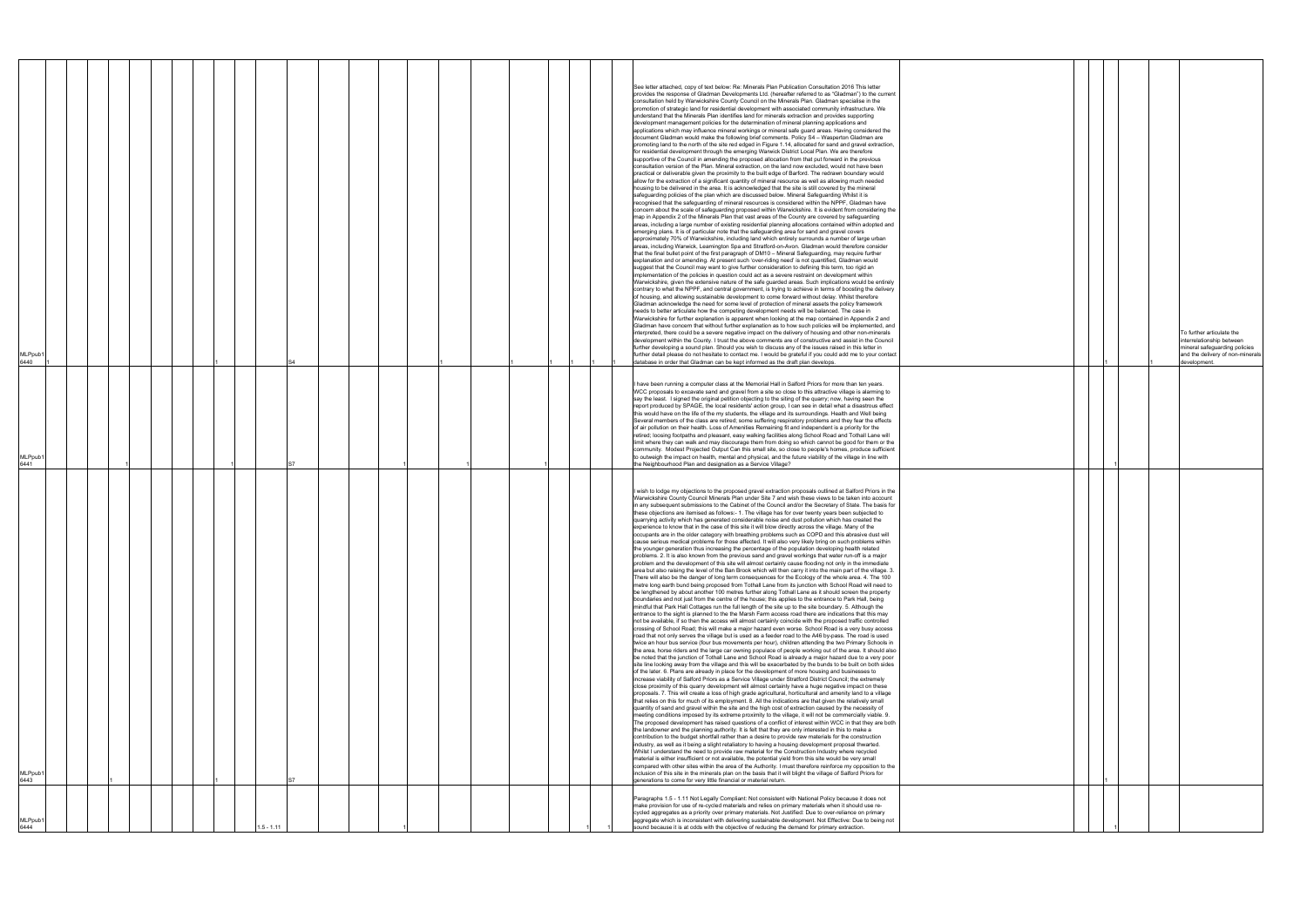| <b>MLPpub</b><br>6445       |  |  |                                                                                     | SO   |  |  |  |  | Not Legally Compliant: Fails to consider the NPPF's requirement to using alternative materials in<br>preference to primary materials. Incompatible with the requirement that the planning system should play<br>an active role in guiding development to sustainable solutions. Not Positively Prepared: It is not sound,<br>by promoting vastly more provision from primary materials than is justified. Has not been prepared with<br>the objective of securing long term conservation or contributing to sustainable development. Not<br>Justified: Because it is not the most appropriate strategy, it should be a more sustainable approach. Not<br>effective: Because over supply of primary materials and the unnecessary depletion of finite resources.                                                                                                                                                                                                                                                                                                                                                                                                                                                                                                                                                                                                                                                                                                                                                                                                                                                                                                                                                                                                                                                                                                                                                                                                                                                                                                                                                                                                                  |                                                                                                                                                                                                                                                                                                                                                                                                                                                                                                                                                                        |  |                                                                                       |
|-----------------------------|--|--|-------------------------------------------------------------------------------------|------|--|--|--|--|----------------------------------------------------------------------------------------------------------------------------------------------------------------------------------------------------------------------------------------------------------------------------------------------------------------------------------------------------------------------------------------------------------------------------------------------------------------------------------------------------------------------------------------------------------------------------------------------------------------------------------------------------------------------------------------------------------------------------------------------------------------------------------------------------------------------------------------------------------------------------------------------------------------------------------------------------------------------------------------------------------------------------------------------------------------------------------------------------------------------------------------------------------------------------------------------------------------------------------------------------------------------------------------------------------------------------------------------------------------------------------------------------------------------------------------------------------------------------------------------------------------------------------------------------------------------------------------------------------------------------------------------------------------------------------------------------------------------------------------------------------------------------------------------------------------------------------------------------------------------------------------------------------------------------------------------------------------------------------------------------------------------------------------------------------------------------------------------------------------------------------------------------------------------------------|------------------------------------------------------------------------------------------------------------------------------------------------------------------------------------------------------------------------------------------------------------------------------------------------------------------------------------------------------------------------------------------------------------------------------------------------------------------------------------------------------------------------------------------------------------------------|--|---------------------------------------------------------------------------------------|
| <b>MLPpub</b><br>6446       |  |  |                                                                                     |      |  |  |  |  | For the reason given above in SO, Policy S1 should be deleted as over provision of the requirement for<br>land won aggregates fails the soundness test. If Policy S1 is not deleted, it is imperative that the site at<br>Bourton on Dunsmore is not restored using inert fill but should be restored to wetlands due to the<br>unacceptable risk of flooding and contamination of drinking water. These and other concerns have been<br>discussed fully in the Parish Council response of December 2015 which included an independent report<br>by a qualified geo-physicist confirming the serious risk of flooding elsewhere and beyond the immediate<br>site as a direct result of minerals extraction.                                                                                                                                                                                                                                                                                                                                                                                                                                                                                                                                                                                                                                                                                                                                                                                                                                                                                                                                                                                                                                                                                                                                                                                                                                                                                                                                                                                                                                                                      |                                                                                                                                                                                                                                                                                                                                                                                                                                                                                                                                                                        |  |                                                                                       |
| <b>MLPpub</b><br>6447       |  |  |                                                                                     | MCS1 |  |  |  |  | Not Positively Prepared: By promoting vastly more provision from primary materials than is justified. Has<br>not been prepared with the objective of securing long term conservation. Not Justified: Because it is not<br>the most appropriate strategy, it should be a more sustainable Approach, contributing to sustainable<br>development. Not Effective: Because of oversupply of primary materials and the unnecessary depletion<br>of finite resources. Not legally Compliant: Fails to consider NPPF's requirement to consider using<br>alternative materials in preference to primary materials and incompatible with the requirement that the<br>planning system should play an active role in guiding development to sustainable solutions.                                                                                                                                                                                                                                                                                                                                                                                                                                                                                                                                                                                                                                                                                                                                                                                                                                                                                                                                                                                                                                                                                                                                                                                                                                                                                                                                                                                                                           |                                                                                                                                                                                                                                                                                                                                                                                                                                                                                                                                                                        |  |                                                                                       |
| <b>MLPpub</b><br>6448       |  |  | ntroductio<br>Paragraph<br>s 1.7 and                                                |      |  |  |  |  | Paragraph 1.7 states that the landbank for sand and gravel is 8 years. The 2016 LAA identifies it as 7.2<br>years. Paragraph 1.8 is misleading. Whilst the crushed rock landbank appears more than sufficient to<br>cater for the NPPF requirement of 10 years, there is only one active and operational crushed rock site<br>within Warwickshire. We have provided more detail on the figures contained within the Local Aggregate<br>Assessment as part of our written submission dated 2nd February 2017 (reference 004/TAR-007-M/JC).                                                                                                                                                                                                                                                                                                                                                                                                                                                                                                                                                                                                                                                                                                                                                                                                                                                                                                                                                                                                                                                                                                                                                                                                                                                                                                                                                                                                                                                                                                                                                                                                                                        | The above provides a point of clarification (paragraph 1.7). The<br>amendments to the crushed rock paragraph are explained in greater<br>detail within the submission for Policy MCS3.                                                                                                                                                                                                                                                                                                                                                                                 |  | To provide further explanation<br>and clarification to the<br>Inspector.              |
| MLPpub<br>6449              |  |  |                                                                                     | MCS2 |  |  |  |  | I question WCC calculations of requirement during the plan period which were highlighted as inaccurate<br>in our Parish Council's response of December 2015 and I believe are still unsound, based on a flawed<br>evidence base and promoting massive over provision of a finite natural resource. NPPF paragraph 145,<br>the already permitted reserves-or landbanks--provide the basis for indicating the additional provision that<br>needs to be made in the plan for new aggregate extraction and alternative supplies. WCC has failed to<br>take account of the existing landbank of 3.869mt and further, the late addition of the agreed extensions<br>in June 2016 to an existing quarry at Brinklow which has additional reserves of 3.4mt which together<br>gives permitted reserves of 6.696mt. The remaining requirement that the plan needs to provide for is<br>1.899mt (0.573mt x 15 years minus existing reserves). If the additional reserves approved at Brinklow<br>quarry are not to be added to the landbank, then they should instead be identified as an allocated site to<br>safeguard against doubling up of this new supply that is already available. There is no requirement or<br>justification to make provision beyond the end of the plan period at all, let alone by this significant<br>amount. The strategy is fundamentally unsound because it is based on a flawed evidence base, the<br>development needs have not been properly or objectively assessed. This has resulted in Policy MCS2<br>promoting massive over provision of a finite natural resource, contrary to NPPF's aim that long term<br>conservation should be secured and runs directly counter to the key objective of a local plan that it must<br>deliver sustainable development (NPPF paragraphs 142 and 150). It is reckless to open up a brand new<br>virgin site Bourton on Dunsmore with all the associated risks in respect of flooding and contamination of<br>drinking water and promote the unnecessary depletion of finite resources. The site at Bourton on<br>Dunsmore should not be an allocated site and should be removed from the preferred sites list. |                                                                                                                                                                                                                                                                                                                                                                                                                                                                                                                                                                        |  |                                                                                       |
| MLPpub <sup>®</sup><br>6450 |  |  |                                                                                     |      |  |  |  |  | We would support the MPA in ensuring that identified need for sand and gravel is met through the<br>provision of sand and gravel allocations within the Plan. The contribution made by secondary and<br>recycled aggregates is of benefit but the volumes of aggregate generated cannot be a substitute for the<br>provision of primary land won sand and gravel.                                                                                                                                                                                                                                                                                                                                                                                                                                                                                                                                                                                                                                                                                                                                                                                                                                                                                                                                                                                                                                                                                                                                                                                                                                                                                                                                                                                                                                                                                                                                                                                                                                                                                                                                                                                                                | More detail on this is provided within our comments on Policy MCS4<br>- Secondary and Recycled Aggregate. We consider that the<br>contribution made by secondary and recycled aggregate to overall<br>aggregate supply should be recognized. However, due to the quality<br>and availability of these resources they should not be seen as a<br>substitute to primary aggregate but their role supported in the<br>overall aggregate supply mix. Please see our formal letter of<br>representation dated 2nd February 2017 - reference 004/TAR-007-<br>M/JC            |  |                                                                                       |
| MLPpub<br>6451              |  |  | $-5.2$                                                                              |      |  |  |  |  | We have made comments above on the Local Aggregate Assessment and the sales data used to<br>forecast the Plan requirement within our main letter of representation dated 2nd February 2016. We have<br>raised concerns over whether the Plan is being positively prepared to meet future demand and whether it  We consider that the previous use of a 10% buffer (as advocated<br>will provide an effective strategy. As we have identified, it is considered that the historic sales data is not<br>reflective of the likely demand over the next 15 year Plan period. This is evidenced by the level of<br>development, infrastructure and construction projects planned for within the County in addition to the<br>picture from neighbouring Authorities which are evidencing an increase in demand for aggregate. In<br>addition, the past 3 years sales data is reflective of operational capacity from only 2 sites being active.                                                                                                                                                                                                                                                                                                                                                                                                                                                                                                                                                                                                                                                                                                                                                                                                                                                                                                                                                                                                                                                                                                                                                                                                                                        | within the previous Mineral Local Plan Draft) was justified and<br>allowed flexibility in the event of increased aggregate demand. In<br>addition there should be some policy flexibility for sites outside of<br>the identified allocations. More detail on this is provided within our<br>comments in regards to Policy MCS2 and MCS3.                                                                                                                                                                                                                               |  | To provide clarification or<br>further detail to the Inspector at<br>the Examination. |
| MLPpub<br>6452              |  |  | ssue 2<br>Future<br>Production                                                      |      |  |  |  |  | We would not support the view that the quality of the resource being the prime factor influencing decline<br>in sand and gravel production in Warwickshire. The sand and gravel resource within Warwickshire is<br>generally more scattered and variable in thickness and quality than other parts of the region, but the<br>importance of these minerals will grow in time as other historically relied upon resources in the region<br>decline. In addition, the level of demand from planned development within the County may assist in<br>resources becoming more economical and viable to work.                                                                                                                                                                                                                                                                                                                                                                                                                                                                                                                                                                                                                                                                                                                                                                                                                                                                                                                                                                                                                                                                                                                                                                                                                                                                                                                                                                                                                                                                                                                                                                            | Remove reference to the quality of the resource being the prime<br>factor influencing decline in sand and gravel production.                                                                                                                                                                                                                                                                                                                                                                                                                                           |  | To provide further<br>clarification/explanation of<br>required by the Inspector.      |
| MLPpub<br>6453              |  |  | lssue 4 -<br>Avoiding<br>Mitigating<br>Impacts                                      |      |  |  |  |  | The first sentence of this paragraph is negatively worded. It is not the case in all circumstances that<br>minerals development has a 'significant adverse impact on society, the economy and the environment'.                                                                                                                                                                                                                                                                                                                                                                                                                                                                                                                                                                                                                                                                                                                                                                                                                                                                                                                                                                                                                                                                                                                                                                                                                                                                                                                                                                                                                                                                                                                                                                                                                                                                                                                                                                                                                                                                                                                                                                  | It is suggested this issue is reworded to read, 'Mineral development<br>has the potential to have both positive and negative impact upon<br>society, the economy and the environment. Any unacceptable<br>impacts should be satisfactorily mitigated'                                                                                                                                                                                                                                                                                                                  |  | To provide further<br>clarification/explanation of<br>required by the Inspector.      |
| MLPpub<br>6454              |  |  | lssue 7 -<br>Restoratio<br>and ו<br>potential<br>promoting<br>Green<br>Infrastructu |      |  |  |  |  | Restoration of mineral sites is a balance between the longer term needs of the landowner and the<br>Mineral Planning Authority. If land is in an economically beneficial use - i.e agriculture- it is unlikely that<br>large areas of the land will be returned to alternative 'environmental' afteruses                                                                                                                                                                                                                                                                                                                                                                                                                                                                                                                                                                                                                                                                                                                                                                                                                                                                                                                                                                                                                                                                                                                                                                                                                                                                                                                                                                                                                                                                                                                                                                                                                                                                                                                                                                                                                                                                         | Amend the following sentence, 'once restored, mineral workings<br>usually enable large areas to be used for environmentally beneficial<br>uses which may include nature conservation and recreation and<br>green infrastructure' to read, 'as part of restoration, mineral<br>workings have the potential to incorporate elements of nature<br>onservation and recreation and green infrastructure'.                                                                                                                                                                   |  | To provide further<br>clarification/explanation if<br>required by the Inspector.      |
| MLPpub′<br>6455             |  |  | ssue 9 -<br>Transportat                                                             |      |  |  |  |  | It should be acknowledged that minerals can only be worked where they are found and geology will<br>dictate the location of mineral sites. Given the historic difficulties within the County of sites coming<br>forward as planning applications and becoming active mineral workings, sites should not be viewed<br>negatively based upon their location and the potential need for HGV traffic to use minor roads. A<br>Planning Application and Environmental Impact Assessment will consider the potential for impact upon<br>the local highway network and address where necessary any shortfalls or adverse impacts which may<br>need to be modified/improved (subject to necessary consents and legal agreements etc).                                                                                                                                                                                                                                                                                                                                                                                                                                                                                                                                                                                                                                                                                                                                                                                                                                                                                                                                                                                                                                                                                                                                                                                                                                                                                                                                                                                                                                                    | We would suggest the removal of the following sentence would be<br>appropriate, 'transportation of minerals can be a potential problem if<br>quarries are located away from the main trunk and 'A' road system.<br>Generally, mineral extraction sites are not approved if they require<br>lorries to travel through minor roads and centres of population<br>including both towns and villages. Any site submissions with<br>predicted transport/highway problems will be rejected unless it can<br>be demonstrated that the issues can be satisfactorily mitigated." |  | To provide further<br>clarification/explanation if<br>required by the Inspector.      |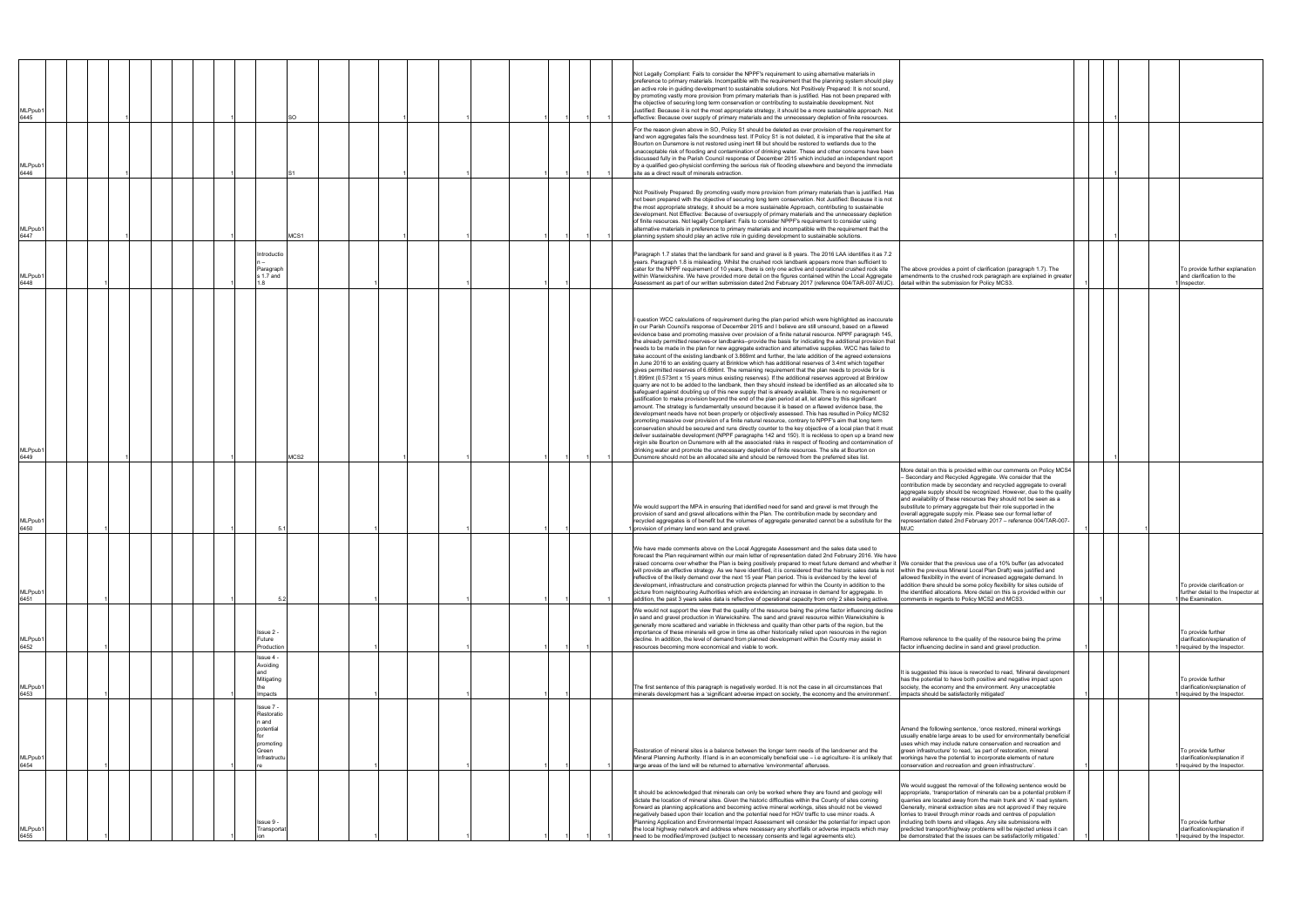| <b>MLPpub</b><br>6456<br><b>MLPpub</b><br>6457<br><b>MLPpub</b><br>6458<br><b>MLPpub</b><br>6459<br><b>MLPpub</b><br>6460<br><b>MLPpub</b><br>6461<br>MLPpub1<br>6462 |  |  |  | $1.5 - 1.11$<br>$1.5 - 1.11$ | SO<br>MCS1<br>MCS2 |  |  |  |  | cycled aggregates as a priority over primary materials. Not Justified: Due to over-reliance on primary<br>aggregate which is inconsistent with delivering sustainable development. Not Effective: Due to being not<br>sound because it is at odds with the objective of reducing the demand for primary extraction.<br>Not Legally Compliant: Fails to consider the NPPF's requirement to using alternative materials in<br>preference to primary materials. Incompatible with the requirement that the planning system should play<br>an active role in guiding development to sustainable solutions. Not Positively Prepared: It is not sound,<br>by promoting vastly more provision from primary materials than is justified. Has not been prepared with<br>the objective of securing long term conservation or contributing to sustainable development. Not<br>Justified: Because it is not the most appropriate strategy, it should be a more sustainable approach.<br>For the reason given above in SO, Policy S1 should be deleted as over provision of the requirement for<br>land won aggregates fails the soundness test. If Policy S1 is not deleted, it is imperative that the site at<br>Bourton on Dunsmore is not restored using inert fill but should be restored to wetlands due to the<br>unacceptable risk of flooding and contamination of drinking water. These and other concerns have been<br>discussed fully in the Parish Council response of December 2015 which included an independent report<br>by a qualified geo-physicist confirming the serious risk of flooding elsewhere and beyond the immediate<br>site as a direct result of minerals extraction.<br>Not Positively Prepared: By promoting vastly more provision from primary materials than is justified. Has<br>not been prepared with the objective of securing long term conservation. Not Justified: Because it is not<br>the most appropriate strategy, it should be a more sustainable Approach, contributing to sustainable<br>development. Not Effective: Because of oversupply of primary materials and the unnecessary depletion<br>of finite resources. Not legally Compliant: Fails to consider NPPF's requirement to consider using<br>alternative materials in preference to primary materials and incompatible with the requirement that the<br>planning system should play an active role in guiding development to sustainable solutions.<br>I question WCC calculations of requirement during the plan period which were highlighted as inaccurate<br>in our Parish Council's response of December 2015 and I believe are still unsound, based on a flawed<br>evidence base and promoting massive over provision of a finite natural resource. NPPF paragraph 145,<br>the already permitted reserves-or landbanks--provide the basis for indicating the additional provision that<br>needs to be made in the plan for new aggregate extraction and alternative supplies. WCC has failed to<br>take account of the existing landbank of 3.869mt and further, the late addition of the agreed extensions<br>in June 2016 to an existing quarry at Brinklow which has additional reserves of 3.4mt which together<br>gives permitted reserves of 6.696mt. The remaining requirement that the plan needs to provide for is<br>1.899mt (0.573mt x 15 years minus existing reserves). If the additional reserves approved at Brinklow<br>quarry are not to be added to the landbank, then they should instead be identified as an allocated site to<br>safeguard against doubling up of this new supply that is already available. There is no requirement or<br>justification to make provision beyond the end of the plan period at all, let alone by this significant<br>amount. The strategy is fundamentally unsound because it is based on a flawed evidence base, the<br>development needs have not been properly or objectively assessed. This has resulted in Policy MCS2<br>promoting massive over provision of a finite natural resource, contrary to NPPF's aim that long term<br>conservation should be secured and runs directly counter to the key objective of a local plan that it must<br>deliver sustainable development (NPPF paragraphs 142 and 150). It is reckless to open up a brand new<br>virgin site Bourton on Dunsmore with all the associated risks in respect of flooding and contamination of<br>drinking water and promote the unnecessary depletion of finite resources. The site at Bourton on<br>Dunsmore should not be an allocated site and should be removed from the preferred sites list.<br>Paragraphs 1.5 - 1.11 Not Legally Compliant: Not consistent with National Policy because it does not<br>make provision for use of re-cycled materials and relies on primary materials when it should use re-<br>cycled aggregates as a priority over primary materials. Not Justified: Due to over-reliance on primary<br>aggregate which is inconsistent with delivering sustainable development. Not Effective: Due to being not<br>sound because it is at odds with the objective of reducing the demand for primary extraction.<br>Not Legally Compliant: Fails to consider the NPPF's requirement to using alternative materials in<br>preference to primary materials. Incompatible with the requirement that the planning system should play<br>an active role in quiding development to sustainable solutions. Not Positively Prepared: It is not sound,<br>by promoting vastly more provision from primary materials than is justified. Has not been prepared with<br>the objective of securing long term conservation or contributing to sustainable development. Not<br>Justified: Because it is not the most appropriate strategy, it should be a more sustainable approach.<br>For the reason given above in SO, Policy S1 should be deleted as over provision of the requirement for<br>land won aggregates fails the soundness test. If Policy S1 is not deleted, it is imperative that the site at<br>Bourton on Dunsmore is not restored using inert fill but should be restored to wetlands due to the |  |
|-----------------------------------------------------------------------------------------------------------------------------------------------------------------------|--|--|--|------------------------------|--------------------|--|--|--|--|-------------------------------------------------------------------------------------------------------------------------------------------------------------------------------------------------------------------------------------------------------------------------------------------------------------------------------------------------------------------------------------------------------------------------------------------------------------------------------------------------------------------------------------------------------------------------------------------------------------------------------------------------------------------------------------------------------------------------------------------------------------------------------------------------------------------------------------------------------------------------------------------------------------------------------------------------------------------------------------------------------------------------------------------------------------------------------------------------------------------------------------------------------------------------------------------------------------------------------------------------------------------------------------------------------------------------------------------------------------------------------------------------------------------------------------------------------------------------------------------------------------------------------------------------------------------------------------------------------------------------------------------------------------------------------------------------------------------------------------------------------------------------------------------------------------------------------------------------------------------------------------------------------------------------------------------------------------------------------------------------------------------------------------------------------------------------------------------------------------------------------------------------------------------------------------------------------------------------------------------------------------------------------------------------------------------------------------------------------------------------------------------------------------------------------------------------------------------------------------------------------------------------------------------------------------------------------------------------------------------------------------------------------------------------------------------------------------------------------------------------------------------------------------------------------------------------------------------------------------------------------------------------------------------------------------------------------------------------------------------------------------------------------------------------------------------------------------------------------------------------------------------------------------------------------------------------------------------------------------------------------------------------------------------------------------------------------------------------------------------------------------------------------------------------------------------------------------------------------------------------------------------------------------------------------------------------------------------------------------------------------------------------------------------------------------------------------------------------------------------------------------------------------------------------------------------------------------------------------------------------------------------------------------------------------------------------------------------------------------------------------------------------------------------------------------------------------------------------------------------------------------------------------------------------------------------------------------------------------------------------------------------------------------------------------------------------------------------------------------------------------------------------------------------------------------------------------------------------------------------------------------------------------------------------------------------------------------------------------------------------------------------------------------------------------------------------------------------------------------------------------------------------------------------------------------------------------------------------------------------------------------------------------------------------------------------------------------------------------------------------------------------------------------------------------------------------------------------------------------------------------------------------------------------------------------------------------------------------------------------------------------------------------------------------------------------------------------------------------------------------------------------------------------------------------------------------------------------------------------------------------------------------------------------------------------------------------------------------------------------------------------------------------------------------------------------------------------------------------------------------------------------------------------------------------------------------------------------------------------------------------------------------------------------------------------------------------------------------------------------------------------------------------------------------------------------------------------------------------------------------------------------------------------------|--|
| <b>MLPpub</b><br>6463                                                                                                                                                 |  |  |  |                              |                    |  |  |  |  | unacceptable risk of flooding and contamination of drinking water. These and other concerns have been<br>discussed fully in the Parish Council response of December 2015 which included an independent report<br>by a qualified geo-physicist confirming the serious risk of flooding elsewhere and beyond the immediate<br>site as a direct result of minerals extraction.<br>Not Positively Prepared: By promoting vastly more provision from primary materials than is justified. Has<br>not been prepared with the objective of securing long term conservation. Not Justified: Because it is not<br>the most appropriate strategy, it should be a more sustainable Approach, contributing to sustainable<br>development. Not Effective: Because of oversupply of primary materials and the unnecessary depletion<br>of finite resources. Not legally Compliant: Fails to consider NPPF's requirement to consider using                                                                                                                                                                                                                                                                                                                                                                                                                                                                                                                                                                                                                                                                                                                                                                                                                                                                                                                                                                                                                                                                                                                                                                                                                                                                                                                                                                                                                                                                                                                                                                                                                                                                                                                                                                                                                                                                                                                                                                                                                                                                                                                                                                                                                                                                                                                                                                                                                                                                                                                                                                                                                                                                                                                                                                                                                                                                                                                                                                                                                                                                                                                                                                                                                                                                                                                                                                                                                                                                                                                                                                                                                                                                                                                                                                                                                                                                                                                                                                                                                                                                                                                                                                                                                                                                                                                                                                                                                                                                                                                                                                                                                                                                                                                                                                                                                                                                                                                                                                                                                                                                                                                                                                                                                                       |  |
| MLPpub <sup>®</sup><br>6464<br><b>MLPpub</b><br>6465                                                                                                                  |  |  |  |                              | MCS1<br>MCS2       |  |  |  |  | alternative materials in preference to primary materials and incompatible with the requirement that the<br>planning system should play an active role in guiding development to sustainable solutions.<br>I question WCC calculations of requirement during the plan period which were highlighted as inaccurate<br>in our Parish Council's response of December 2015 and I believe are still unsound, based on a flawed<br>evidence base and promoting massive over provision of a finite natural resource. NPPF paragraph 145,<br>the already permitted reserves-or landbanks--provide the basis for indicating the additional provision that<br>needs to be made in the plan for new aggregate extraction and alternative supplies. WCC has failed to<br>take account of the existing landbank of 3.869mt and further, the late addition of the agreed extensions<br>in June 2016 to an existing quarry at Brinklow which has additional reserves of 3.4mt which together<br>gives permitted reserves of 6.696mt. The remaining requirement that the plan needs to provide for is<br>1.899mt (0.573mt x 15 years minus existing reserves). If the additional reserves approved at Brinklow<br>quarry are not to be added to the landbank, then they should instead be identified as an allocated site to<br>safeguard against doubling up of this new supply that is already available. There is no requirement or<br>justification to make provision beyond the end of the plan period at all, let alone by this significant<br>amount. The strategy is fundamentally unsound because it is based on a flawed evidence base, the<br>development needs have not been properly or objectively assessed. This has resulted in Policy MCS2<br>promoting massive over provision of a finite natural resource, contrary to NPPF's aim that long term<br>conservation should be secured and runs directly counter to the key objective of a local plan that it must<br>deliver sustainable development (NPPF paragraphs 142 and 150). It is reckless to open up a brand new<br>virgin site Bourton on Dunsmore with all the associated risks in respect of flooding and contamination of<br>drinking water and promote the unnecessary depletion of finite resources. The site at Bourton on<br>Dunsmore should not be an allocated site and should be removed from the preferred sites list.                                                                                                                                                                                                                                                                                                                                                                                                                                                                                                                                                                                                                                                                                                                                                                                                                                                                                                                                                                                                                                                                                                                                                                                                                                                                                                                                                                                                                                                                                                                                                                                                                                                                                                                                                                                                                                                                                                                                                                                                                                                                                                                                                                                                                                                                                                                                                                                                                                                                                                                                                                                                                                                                                                                                                                                                                                                                                                                                                                                                                                                                                                                                                                                                                                                                                                                                                                                                                                                                                                                                                                                                                                                                                                                                                                        |  |

|  | 1 |  |  |
|--|---|--|--|
|  | 1 |  |  |
|  | 1 |  |  |
|  | 1 |  |  |
|  |   |  |  |
|  |   |  |  |
|  |   |  |  |
|  | 1 |  |  |
|  | 1 |  |  |
|  | 1 |  |  |
|  | 1 |  |  |
|  | 1 |  |  |
|  |   |  |  |
|  |   |  |  |
|  |   |  |  |
|  | 1 |  |  |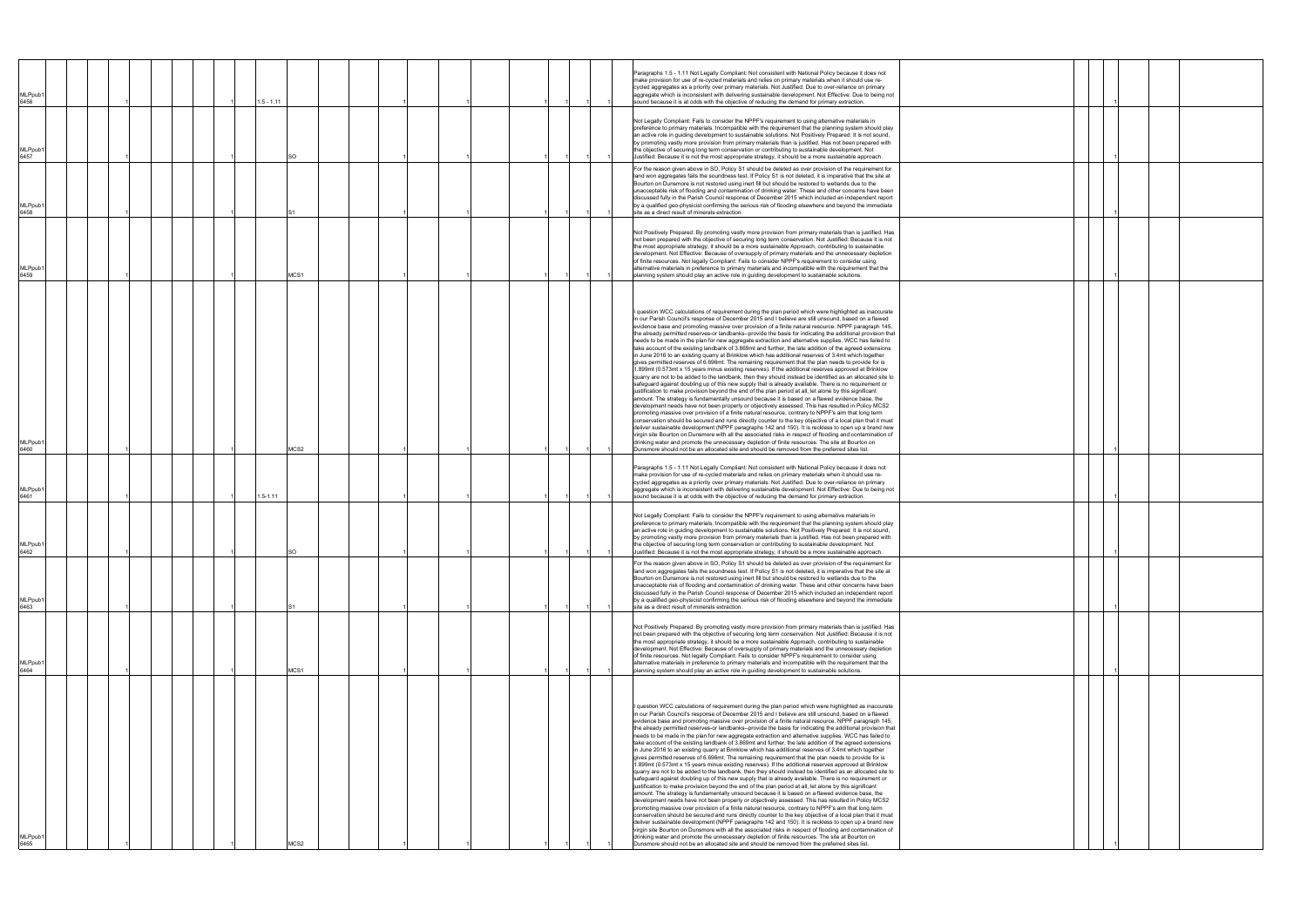| MLPpub1<br>6466             |  |  |  |                   | SO.         |  |  |  |  |  | To be read in context with the overall written submission (letter dated 2nd February 2017). In order to be<br>consistent with national policy (paragraph 146 of the NPPF), the Plan should identify provision for 'at<br>least 8.022 million tonnes' of sand and gravel.                                                                                                                                                                                                                                                                                                                                                                                                                                                                                                                                                                                                                                                                                                                                                                                                                                                                                                                                                                                                                                                                                                                                                                                                                                                                                                                                                                                                                                                                                                                                                |                                                                                                                                                                                                                                                                                                                                                                                                                                                                                                                                                                                                                                                                                                                                                                                                                                                                                                                                                                                     |  | To provide further clarification<br>and information as required by<br>the Inspector. |
|-----------------------------|--|--|--|-------------------|-------------|--|--|--|--|--|-------------------------------------------------------------------------------------------------------------------------------------------------------------------------------------------------------------------------------------------------------------------------------------------------------------------------------------------------------------------------------------------------------------------------------------------------------------------------------------------------------------------------------------------------------------------------------------------------------------------------------------------------------------------------------------------------------------------------------------------------------------------------------------------------------------------------------------------------------------------------------------------------------------------------------------------------------------------------------------------------------------------------------------------------------------------------------------------------------------------------------------------------------------------------------------------------------------------------------------------------------------------------------------------------------------------------------------------------------------------------------------------------------------------------------------------------------------------------------------------------------------------------------------------------------------------------------------------------------------------------------------------------------------------------------------------------------------------------------------------------------------------------------------------------------------------------|-------------------------------------------------------------------------------------------------------------------------------------------------------------------------------------------------------------------------------------------------------------------------------------------------------------------------------------------------------------------------------------------------------------------------------------------------------------------------------------------------------------------------------------------------------------------------------------------------------------------------------------------------------------------------------------------------------------------------------------------------------------------------------------------------------------------------------------------------------------------------------------------------------------------------------------------------------------------------------------|--|--------------------------------------------------------------------------------------|
| MLPpub <sup>®</sup><br>6467 |  |  |  | Spatial<br>Vision |             |  |  |  |  |  | Currently the spatial vision is contradictory, we support the statement that minerals can only be worked<br>where they are found. However, it is not appropriate for mineral sites, 'to have been located as close as<br>possible to the main settlements to support sustainable development'. It is accepted that it is more<br>sustainable for mineral sites to be located in close proximity to end markets. However, it is the economic<br>viability and environmental considerations of the resource to be worked that will determine the location of located as close as possible to the main settlements to support<br>the site.                                                                                                                                                                                                                                                                                                                                                                                                                                                                                                                                                                                                                                                                                                                                                                                                                                                                                                                                                                                                                                                                                                                                                                                 | We would suggest removal of the following sentence, 'to have been<br>sustainable development'.                                                                                                                                                                                                                                                                                                                                                                                                                                                                                                                                                                                                                                                                                                                                                                                                                                                                                      |  | To provide further<br>clarification/explanation if<br>required by the Inspector.     |
| MLPpub <sup>.</sup><br>6468 |  |  |  |                   | 7.9         |  |  |  |  |  | A Planning Application has been submitted for the allocations at Shawell Quarry (Site 3/32) - reference<br>RBC/17CM002. The wording of paragraph 7.9, 'the following policies set out requirements for the<br>acceptable development of each of the allocated sites', indicates that without these elements, the<br>allocation or a Planning Application would be unacceptable. Whilst it may be desirable for the MPA to<br>see the identified requirements, it cannot enforce them or dictate that an application would be<br>unacceptable without them. This would be for the Planning Application to determine weighing in other<br>factors such as the wishes of the landowner, aftercare and operational justifications. Ultimately the<br>objective is to secure the mineral resource in a sustainable and environmentally acceptable manner.                                                                                                                                                                                                                                                                                                                                                                                                                                                                                                                                                                                                                                                                                                                                                                                                                                                                                                                                                                    | The wording should be amended to seek 'where appropriate'. In the<br>case of the Planning Application for Shawell it can be demonstrated<br>that a number of the requirements are not justified (see comments<br>on paragraph 7.18 - Sites 3/32 Shawell).                                                                                                                                                                                                                                                                                                                                                                                                                                                                                                                                                                                                                                                                                                                           |  | To provide further clarification<br>to the Inspector as required.                    |
| MLPpub <sup>®</sup><br>6469 |  |  |  | 7.19              | $'$ .18 and |  |  |  |  |  | A Planning Application has been submitted for the areas proposed for allocation. The following provides<br>some clarification on matters identified which are addressed within the Application. Paragraph 7.18 The<br>site will be worked in phases. However, perimeter hedgerows are the only hedgerows proposed for<br>retention during operation. Field hedgerows are to be reinstated as part of the restoration scheme. This<br>should be clarified within the MLP. There is no advance planting proposed on the junction of the<br>A5/A426. The Landscape and Visual Impact Assessment concluded that the level for potential adverse<br>impact upon residents on the A426 was moderate adverse during construction of the screening bunds<br>and post restoration the impact would be negligible or minor beneficial. Paragraph 7.19 To clarify,<br>processing/production facilities at Shawell have been operating recently at close to 600,000 tpa. Output<br>from the allocations at Shawell will be processed at the existing plant site situated within Leicestershire.                                                                                                                                                                                                                                                                                                                                                                                                                                                                                                                                                                                                                                                                                                                                     | The comments above seek clarification/amendments to points of<br>detail.                                                                                                                                                                                                                                                                                                                                                                                                                                                                                                                                                                                                                                                                                                                                                                                                                                                                                                            |  |                                                                                      |
| MLPpub <sup>.</sup><br>6470 |  |  |  |                   |             |  |  |  |  |  | The Planning Application for the areas proposed for allocation (reference RBC/17CM002) demonstrates<br>that there is no justification for a number of the requirements                                                                                                                                                                                                                                                                                                                                                                                                                                                                                                                                                                                                                                                                                                                                                                                                                                                                                                                                                                                                                                                                                                                                                                                                                                                                                                                                                                                                                                                                                                                                                                                                                                                  | The following requirements should be removed. • a minimum<br>standoff of 100 metres from properties on the north side of the<br>A426; • Advance planting at the junction of the A5/A426 • A 30<br>metre stand off from Coton Spinney and Newton Spinney . The<br>provision of suitable measures to protect and where appropriate<br>enhance the special features of interest of Cave's Inn Pits SSSI •<br>Retained hedgerows to be managed in the traditional Midlands-style<br>hedge laying technique (would be unenforceable by the MPA) • The<br>development does not directly impact/remove any 'woodland belts'.<br>· Public rights of way are to be temporarily diverted and reinstated.<br>Restoration does not include improved public access between<br><b>Sibbet Lane and the A5.</b>                                                                                                                                                                                     |  | To provide clarification or<br>further information to the<br>Inspector as required.  |
| (MLPpub<br>6471             |  |  |  |                   | MCS1        |  |  |  |  |  | Policy MCS 1 is Unsound as it has not been positively prepared and does not reflect the NPPF. The<br>NPPF paragraph 143 identifies that local planning authorities should, 'as far as practicable take account<br>of the contribution that substitute or secondary and recycled minerals and waste would make to the<br>supply of minerals'. We would support the MPA in maintaining a supply of materials from these sources,<br>but it should be emphasised that they make 'a contribution' and due to the quality and location are<br>unlikely to be a practicable replacement for primary aggregate. The support for these processes should<br>not prejudice Applications for mineral extraction. Paragraph 143 of the NPPF identifies the statutory<br>requirement of local planning authorities to identify and include policies for extraction of mineral resource<br>of local and national importance in their area. This statutory duty should be reflected in the Policy and<br>'will seek to ensure that during the plan period there is sufficient supply of minerals' replace with 'will<br>ensure'. In accordance with Paragraph 145, 'Mineral Planning Authorities should plan for a steady and<br>adequate supply of aggregates by making provision for the maintenance of landbanks of at least 7 years<br>for sand and gravel and 10 years for crushed rock'. This statutory duty should be reflected in the Policy<br>and 'will seek to' replace with 'will maintain'                                                                                                                                                                                                                                                                                                                                | The policy wording should be amended as follows, 'The County<br>Council will support the supply of materials from substitute or<br>econdary and recycled materials and mineral waste'. Paragraph<br>143 of the NPPF identifies the statutory requirement of local<br>planning authorities to identify and include policies for extraction of<br>mineral resource of local and national importance in their area. This<br>statutory duty should be reflected in the Policy and 'will seek to<br>ensure that during the plan period there is sufficient supply of<br>inerals' replace with 'will ensure'. In accordance with Paragraph<br>145, 'Mineral Planning Authorities should plan for a steady and<br>adequate supply of aggregates by making provision for the<br>maintenance of landbanks of at least 7 years for sand and gravel<br>and 10 years for crushed rock'. This statutory duty should be<br>eflected in the Policy and 'will seek to' replace with 'will maintain' |  | To provide further clarification<br>to the Inspector as required.                    |
| <b>MLPpub</b><br>6472       |  |  |  |                   | MCS2        |  |  |  |  |  | Policy MCS 2 does not currently provide any flexibility in the event that there is an upturn/increase in<br>demand. Both the Local Plan requirement and the requirement to maintain a 7 year landbank as<br>advocated by the NPPF should be minimum requirements. As stated within the justification at paragraph to meet production rates and/or landbank. The final paragraph<br>8.7, the County has been a net importer of aggregate due to the limited number of sites operational and should be reworded to read, 'proposals for sand and gravel<br>those that are operational having limited operational capacity. The Planning Practice Guide suggests<br>(paragraph 008 ref ID 17-008-20140306), 'designating sites in minerals plans provides the necessary<br>certainty on when and where development may take place'. Given the history of sites failing to come<br>forward, it would be prudent to include sufficient site allocations in addition to some level/degree of<br>1 flexibility in the event that sites again fail to come forward.                                                                                                                                                                                                                                                                                                                                                                                                                                                                                                                                                                                                                                                                                                                                                             | As per the comments on Policy MCS1, the MPA has a statutory duty<br>to plan for a steady and adequate supply of aggregates. The policy<br>should be amended to remove reference to 'seek to' and replace<br>with 'will'. the policy should state, 'Warwickshire's minimum local<br>plan requirement is 8.022 million tonnes' and, 'the Council will<br>maintain at least a 7 year landbank of permitted reserves'. In<br>addition, the final paragraph should be amended to support sand<br>and gravel extraction outside the allocated sites where there is a<br>demonstrated need and recognised shortfall in production capacity<br>extraction outside the allocated sites will be supported where the<br>proposal demonstrates a need for production capacity and/or<br>resource to meet annual apportionment/production rates and that<br>operational, transport, environmental and restoration impacts are<br>acceptable'.                                                    |  | To provide<br>clarification/explanation to the<br>Inspector as required.             |
| <b>MLPpub</b><br>6473       |  |  |  |                   | MCS3        |  |  |  |  |  | Whilst it is accepted that there are significant permitted reserves within the County we have concerns<br>regarding the long term provision of crushed rock. Further explanation on this is provided within the<br>section on the Local Aggregate Assessment within our covering submission dated 2nd February 2017.<br>There is currently only one active hard rock quarry within the County at Mancetter. The remaining sites<br>whilst containing permitted mineral reserves have been inactive for a considerable length of time and the to plan for a steady and adequate supply of aggregates. The policy<br>MPA raise questions over the deliverability of these sites in the near future. With Mancetter removed,<br>Warwickshire would not currently be providing any crushed rock. Mancetter only has permitted reserves<br>until 2025 and not to the end of the Plan period. Therefore, the importance of crushed rock supply from<br>this quarry should be recognised in the Plan and any further extensions to this quarry safeguarded.<br>Given the position and lack of active workings and the need to ensure security of supply, we consider<br>there should be greater emphasis and support for crushed rock development. There should not be a<br>requirement to address criteria but there should be a priority element/emphasis on sustainable<br>extensions to existing workings in the event that other sites containing permitted crushed rock reserves<br>do not come forward for development. We would support an additional/separate criteria in this policy for<br>the continued supply of specialist crushed rock such as high grade PSV given the national importance of as high grade PSV given the national importance of the reserve for<br>1 the reserve for infrastructure projects. | As per the comments on Policy MCS2, the MPA has a statutory duty<br>should be amended to remove reference to 'seek to' and replace<br>with 'will'. We would suggest the second paragraph be amended as<br>follows: 'Proposals for the winning and working of crushed rock as<br>extensions to existing operations will be supported. Proposals for<br>the winning and working of crushed rock in alternative locations will<br>be supported where the proposal demonstrates a need and<br>operational, transport, environmental and restoration requirements<br>are acceptable'. We would support an additional/separate criteria in<br>this policy for the continued supply of specialist crushed rock such<br>infrastructure projects.                                                                                                                                                                                                                                            |  | To provide further<br>explanation/clarification to the<br>Inspector as required.     |
| MLPpub1<br>6474             |  |  |  |                   | MCS4        |  |  |  |  |  | We support the MPA's positive approach to secondary and recycled aggregate and the importance of<br>these facilities in managing waste higher up the waste hierarchy. However, we would emphasise that<br>secondary and recycled aggregate provides a limited contribution to aggregate supply demands and<br>should be viewed in addition to the need/demand for primary aggregate and not as a substitute.                                                                                                                                                                                                                                                                                                                                                                                                                                                                                                                                                                                                                                                                                                                                                                                                                                                                                                                                                                                                                                                                                                                                                                                                                                                                                                                                                                                                            | The policy should be amended to read, 'Proposals for the reception,<br>processing, treatment and distribution of waste materials in order to<br>produce recycled and secondary aggregates will be supported<br>where the proposals will promote the sustainable management of<br>waste in accordance with the principles of the waste hierarchy.                                                                                                                                                                                                                                                                                                                                                                                                                                                                                                                                                                                                                                    |  | To provide further<br>explanation/clarification to the<br>Inspector as required.     |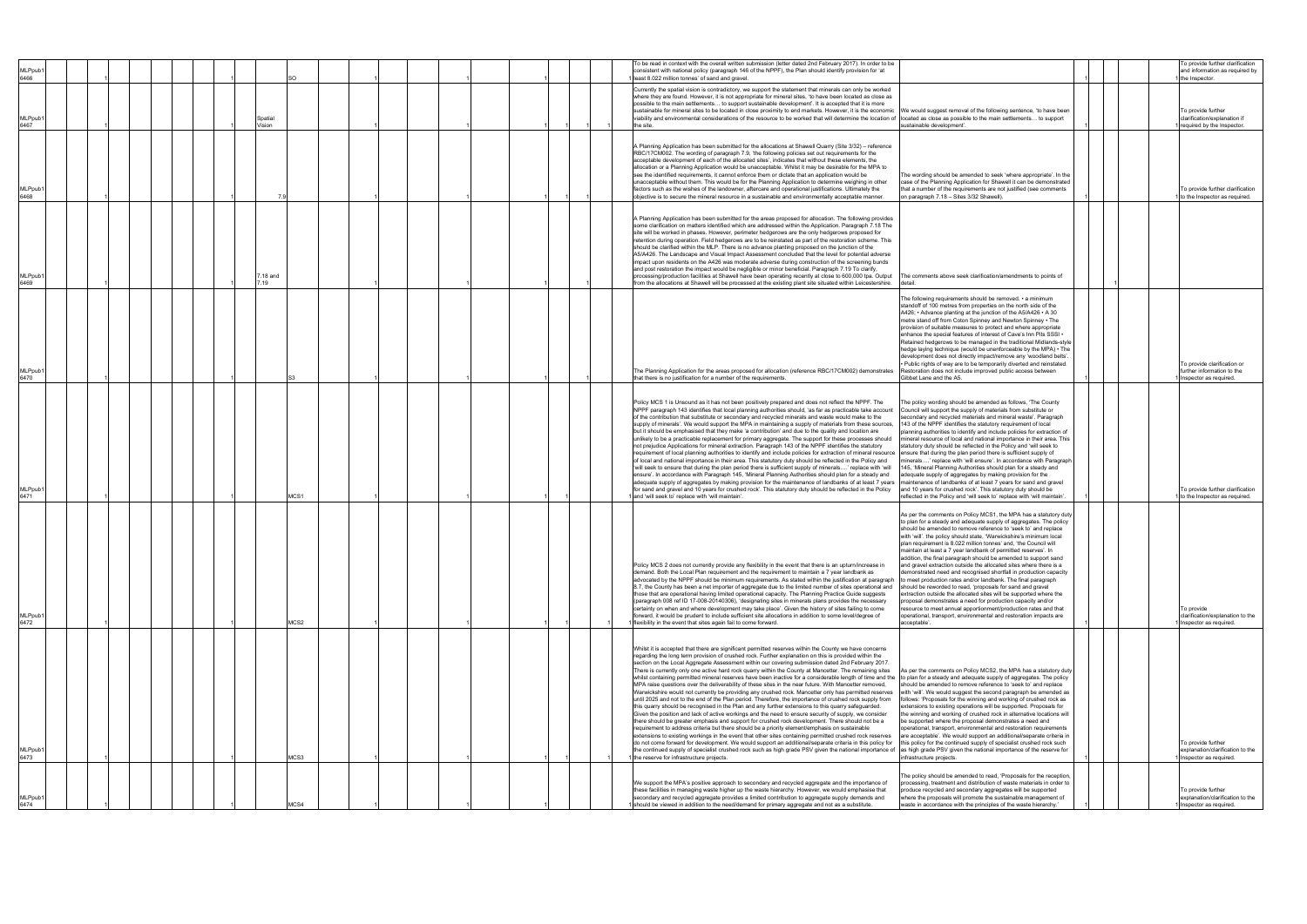|                                                                                                                                                                                                                                                                                                                                                                                                                                                                                                                                                                                                                                                                                                                                                                                                                                                                                                                                                                                                                                                                                                                                                                                                                                                                                                                                                                                                                                                                                                                                                                                                                                                                                                                                                                                                                                                                                                                                                                                                                                                                                                                                                                                                                                                                                                                                                                                                                                                                                                                                                                                                                                                                                                                                                                                                                                                                                                                                                                                                                                                                                                                                                                                                                                                                                                                                                                                                                                                                                                                                                                                                                                                                                                                                                                                                                                                                                                                                                                                                                                                                                                 | <b>MLPpub</b><br>6477                                                                                                                                                                                                                                                                                                                                                                                                                                                                                                        | <b>MLPpub</b><br>6476                                                                                                                                                                                                                                                                                                                                                                                                                                                                                                                                                                                                                                                                                                                                                                                                                                                                                                                                                                                                                                                                                                                                                                                                                                                                                                                                                                                                                                                                                                                                                                                                                                                                                                                                                                                                                                                             | <b>MLPpub</b><br>6475                                                                                                                                                                                                                                                                                                                                                                                                                                                                                                                                                                                                                                                                                                                                                                                                                                                                                                                                                                                                                                                                                                                                                                                                                                                                                                                                                                                                                                                                                                                                                                                                                                                                                                                                                                     |
|-------------------------------------------------------------------------------------------------------------------------------------------------------------------------------------------------------------------------------------------------------------------------------------------------------------------------------------------------------------------------------------------------------------------------------------------------------------------------------------------------------------------------------------------------------------------------------------------------------------------------------------------------------------------------------------------------------------------------------------------------------------------------------------------------------------------------------------------------------------------------------------------------------------------------------------------------------------------------------------------------------------------------------------------------------------------------------------------------------------------------------------------------------------------------------------------------------------------------------------------------------------------------------------------------------------------------------------------------------------------------------------------------------------------------------------------------------------------------------------------------------------------------------------------------------------------------------------------------------------------------------------------------------------------------------------------------------------------------------------------------------------------------------------------------------------------------------------------------------------------------------------------------------------------------------------------------------------------------------------------------------------------------------------------------------------------------------------------------------------------------------------------------------------------------------------------------------------------------------------------------------------------------------------------------------------------------------------------------------------------------------------------------------------------------------------------------------------------------------------------------------------------------------------------------------------------------------------------------------------------------------------------------------------------------------------------------------------------------------------------------------------------------------------------------------------------------------------------------------------------------------------------------------------------------------------------------------------------------------------------------------------------------------------------------------------------------------------------------------------------------------------------------------------------------------------------------------------------------------------------------------------------------------------------------------------------------------------------------------------------------------------------------------------------------------------------------------------------------------------------------------------------------------------------------------------------------------------------------------------------------------------------------------------------------------------------------------------------------------------------------------------------------------------------------------------------------------------------------------------------------------------------------------------------------------------------------------------------------------------------------------------------------------------------------------------------------------------------------|------------------------------------------------------------------------------------------------------------------------------------------------------------------------------------------------------------------------------------------------------------------------------------------------------------------------------------------------------------------------------------------------------------------------------------------------------------------------------------------------------------------------------|-----------------------------------------------------------------------------------------------------------------------------------------------------------------------------------------------------------------------------------------------------------------------------------------------------------------------------------------------------------------------------------------------------------------------------------------------------------------------------------------------------------------------------------------------------------------------------------------------------------------------------------------------------------------------------------------------------------------------------------------------------------------------------------------------------------------------------------------------------------------------------------------------------------------------------------------------------------------------------------------------------------------------------------------------------------------------------------------------------------------------------------------------------------------------------------------------------------------------------------------------------------------------------------------------------------------------------------------------------------------------------------------------------------------------------------------------------------------------------------------------------------------------------------------------------------------------------------------------------------------------------------------------------------------------------------------------------------------------------------------------------------------------------------------------------------------------------------------------------------------------------------|-------------------------------------------------------------------------------------------------------------------------------------------------------------------------------------------------------------------------------------------------------------------------------------------------------------------------------------------------------------------------------------------------------------------------------------------------------------------------------------------------------------------------------------------------------------------------------------------------------------------------------------------------------------------------------------------------------------------------------------------------------------------------------------------------------------------------------------------------------------------------------------------------------------------------------------------------------------------------------------------------------------------------------------------------------------------------------------------------------------------------------------------------------------------------------------------------------------------------------------------------------------------------------------------------------------------------------------------------------------------------------------------------------------------------------------------------------------------------------------------------------------------------------------------------------------------------------------------------------------------------------------------------------------------------------------------------------------------------------------------------------------------------------------------|
|                                                                                                                                                                                                                                                                                                                                                                                                                                                                                                                                                                                                                                                                                                                                                                                                                                                                                                                                                                                                                                                                                                                                                                                                                                                                                                                                                                                                                                                                                                                                                                                                                                                                                                                                                                                                                                                                                                                                                                                                                                                                                                                                                                                                                                                                                                                                                                                                                                                                                                                                                                                                                                                                                                                                                                                                                                                                                                                                                                                                                                                                                                                                                                                                                                                                                                                                                                                                                                                                                                                                                                                                                                                                                                                                                                                                                                                                                                                                                                                                                                                                                                 |                                                                                                                                                                                                                                                                                                                                                                                                                                                                                                                              |                                                                                                                                                                                                                                                                                                                                                                                                                                                                                                                                                                                                                                                                                                                                                                                                                                                                                                                                                                                                                                                                                                                                                                                                                                                                                                                                                                                                                                                                                                                                                                                                                                                                                                                                                                                                                                                                                   |                                                                                                                                                                                                                                                                                                                                                                                                                                                                                                                                                                                                                                                                                                                                                                                                                                                                                                                                                                                                                                                                                                                                                                                                                                                                                                                                                                                                                                                                                                                                                                                                                                                                                                                                                                                           |
|                                                                                                                                                                                                                                                                                                                                                                                                                                                                                                                                                                                                                                                                                                                                                                                                                                                                                                                                                                                                                                                                                                                                                                                                                                                                                                                                                                                                                                                                                                                                                                                                                                                                                                                                                                                                                                                                                                                                                                                                                                                                                                                                                                                                                                                                                                                                                                                                                                                                                                                                                                                                                                                                                                                                                                                                                                                                                                                                                                                                                                                                                                                                                                                                                                                                                                                                                                                                                                                                                                                                                                                                                                                                                                                                                                                                                                                                                                                                                                                                                                                                                                 |                                                                                                                                                                                                                                                                                                                                                                                                                                                                                                                              |                                                                                                                                                                                                                                                                                                                                                                                                                                                                                                                                                                                                                                                                                                                                                                                                                                                                                                                                                                                                                                                                                                                                                                                                                                                                                                                                                                                                                                                                                                                                                                                                                                                                                                                                                                                                                                                                                   |                                                                                                                                                                                                                                                                                                                                                                                                                                                                                                                                                                                                                                                                                                                                                                                                                                                                                                                                                                                                                                                                                                                                                                                                                                                                                                                                                                                                                                                                                                                                                                                                                                                                                                                                                                                           |
|                                                                                                                                                                                                                                                                                                                                                                                                                                                                                                                                                                                                                                                                                                                                                                                                                                                                                                                                                                                                                                                                                                                                                                                                                                                                                                                                                                                                                                                                                                                                                                                                                                                                                                                                                                                                                                                                                                                                                                                                                                                                                                                                                                                                                                                                                                                                                                                                                                                                                                                                                                                                                                                                                                                                                                                                                                                                                                                                                                                                                                                                                                                                                                                                                                                                                                                                                                                                                                                                                                                                                                                                                                                                                                                                                                                                                                                                                                                                                                                                                                                                                                 |                                                                                                                                                                                                                                                                                                                                                                                                                                                                                                                              |                                                                                                                                                                                                                                                                                                                                                                                                                                                                                                                                                                                                                                                                                                                                                                                                                                                                                                                                                                                                                                                                                                                                                                                                                                                                                                                                                                                                                                                                                                                                                                                                                                                                                                                                                                                                                                                                                   |                                                                                                                                                                                                                                                                                                                                                                                                                                                                                                                                                                                                                                                                                                                                                                                                                                                                                                                                                                                                                                                                                                                                                                                                                                                                                                                                                                                                                                                                                                                                                                                                                                                                                                                                                                                           |
|                                                                                                                                                                                                                                                                                                                                                                                                                                                                                                                                                                                                                                                                                                                                                                                                                                                                                                                                                                                                                                                                                                                                                                                                                                                                                                                                                                                                                                                                                                                                                                                                                                                                                                                                                                                                                                                                                                                                                                                                                                                                                                                                                                                                                                                                                                                                                                                                                                                                                                                                                                                                                                                                                                                                                                                                                                                                                                                                                                                                                                                                                                                                                                                                                                                                                                                                                                                                                                                                                                                                                                                                                                                                                                                                                                                                                                                                                                                                                                                                                                                                                                 |                                                                                                                                                                                                                                                                                                                                                                                                                                                                                                                              |                                                                                                                                                                                                                                                                                                                                                                                                                                                                                                                                                                                                                                                                                                                                                                                                                                                                                                                                                                                                                                                                                                                                                                                                                                                                                                                                                                                                                                                                                                                                                                                                                                                                                                                                                                                                                                                                                   |                                                                                                                                                                                                                                                                                                                                                                                                                                                                                                                                                                                                                                                                                                                                                                                                                                                                                                                                                                                                                                                                                                                                                                                                                                                                                                                                                                                                                                                                                                                                                                                                                                                                                                                                                                                           |
|                                                                                                                                                                                                                                                                                                                                                                                                                                                                                                                                                                                                                                                                                                                                                                                                                                                                                                                                                                                                                                                                                                                                                                                                                                                                                                                                                                                                                                                                                                                                                                                                                                                                                                                                                                                                                                                                                                                                                                                                                                                                                                                                                                                                                                                                                                                                                                                                                                                                                                                                                                                                                                                                                                                                                                                                                                                                                                                                                                                                                                                                                                                                                                                                                                                                                                                                                                                                                                                                                                                                                                                                                                                                                                                                                                                                                                                                                                                                                                                                                                                                                                 |                                                                                                                                                                                                                                                                                                                                                                                                                                                                                                                              |                                                                                                                                                                                                                                                                                                                                                                                                                                                                                                                                                                                                                                                                                                                                                                                                                                                                                                                                                                                                                                                                                                                                                                                                                                                                                                                                                                                                                                                                                                                                                                                                                                                                                                                                                                                                                                                                                   |                                                                                                                                                                                                                                                                                                                                                                                                                                                                                                                                                                                                                                                                                                                                                                                                                                                                                                                                                                                                                                                                                                                                                                                                                                                                                                                                                                                                                                                                                                                                                                                                                                                                                                                                                                                           |
|                                                                                                                                                                                                                                                                                                                                                                                                                                                                                                                                                                                                                                                                                                                                                                                                                                                                                                                                                                                                                                                                                                                                                                                                                                                                                                                                                                                                                                                                                                                                                                                                                                                                                                                                                                                                                                                                                                                                                                                                                                                                                                                                                                                                                                                                                                                                                                                                                                                                                                                                                                                                                                                                                                                                                                                                                                                                                                                                                                                                                                                                                                                                                                                                                                                                                                                                                                                                                                                                                                                                                                                                                                                                                                                                                                                                                                                                                                                                                                                                                                                                                                 |                                                                                                                                                                                                                                                                                                                                                                                                                                                                                                                              |                                                                                                                                                                                                                                                                                                                                                                                                                                                                                                                                                                                                                                                                                                                                                                                                                                                                                                                                                                                                                                                                                                                                                                                                                                                                                                                                                                                                                                                                                                                                                                                                                                                                                                                                                                                                                                                                                   |                                                                                                                                                                                                                                                                                                                                                                                                                                                                                                                                                                                                                                                                                                                                                                                                                                                                                                                                                                                                                                                                                                                                                                                                                                                                                                                                                                                                                                                                                                                                                                                                                                                                                                                                                                                           |
|                                                                                                                                                                                                                                                                                                                                                                                                                                                                                                                                                                                                                                                                                                                                                                                                                                                                                                                                                                                                                                                                                                                                                                                                                                                                                                                                                                                                                                                                                                                                                                                                                                                                                                                                                                                                                                                                                                                                                                                                                                                                                                                                                                                                                                                                                                                                                                                                                                                                                                                                                                                                                                                                                                                                                                                                                                                                                                                                                                                                                                                                                                                                                                                                                                                                                                                                                                                                                                                                                                                                                                                                                                                                                                                                                                                                                                                                                                                                                                                                                                                                                                 |                                                                                                                                                                                                                                                                                                                                                                                                                                                                                                                              |                                                                                                                                                                                                                                                                                                                                                                                                                                                                                                                                                                                                                                                                                                                                                                                                                                                                                                                                                                                                                                                                                                                                                                                                                                                                                                                                                                                                                                                                                                                                                                                                                                                                                                                                                                                                                                                                                   |                                                                                                                                                                                                                                                                                                                                                                                                                                                                                                                                                                                                                                                                                                                                                                                                                                                                                                                                                                                                                                                                                                                                                                                                                                                                                                                                                                                                                                                                                                                                                                                                                                                                                                                                                                                           |
|                                                                                                                                                                                                                                                                                                                                                                                                                                                                                                                                                                                                                                                                                                                                                                                                                                                                                                                                                                                                                                                                                                                                                                                                                                                                                                                                                                                                                                                                                                                                                                                                                                                                                                                                                                                                                                                                                                                                                                                                                                                                                                                                                                                                                                                                                                                                                                                                                                                                                                                                                                                                                                                                                                                                                                                                                                                                                                                                                                                                                                                                                                                                                                                                                                                                                                                                                                                                                                                                                                                                                                                                                                                                                                                                                                                                                                                                                                                                                                                                                                                                                                 |                                                                                                                                                                                                                                                                                                                                                                                                                                                                                                                              |                                                                                                                                                                                                                                                                                                                                                                                                                                                                                                                                                                                                                                                                                                                                                                                                                                                                                                                                                                                                                                                                                                                                                                                                                                                                                                                                                                                                                                                                                                                                                                                                                                                                                                                                                                                                                                                                                   |                                                                                                                                                                                                                                                                                                                                                                                                                                                                                                                                                                                                                                                                                                                                                                                                                                                                                                                                                                                                                                                                                                                                                                                                                                                                                                                                                                                                                                                                                                                                                                                                                                                                                                                                                                                           |
|                                                                                                                                                                                                                                                                                                                                                                                                                                                                                                                                                                                                                                                                                                                                                                                                                                                                                                                                                                                                                                                                                                                                                                                                                                                                                                                                                                                                                                                                                                                                                                                                                                                                                                                                                                                                                                                                                                                                                                                                                                                                                                                                                                                                                                                                                                                                                                                                                                                                                                                                                                                                                                                                                                                                                                                                                                                                                                                                                                                                                                                                                                                                                                                                                                                                                                                                                                                                                                                                                                                                                                                                                                                                                                                                                                                                                                                                                                                                                                                                                                                                                                 |                                                                                                                                                                                                                                                                                                                                                                                                                                                                                                                              | Policies<br>Page 66<br>Minerals<br>Safeguard<br>ng and<br>Mining<br>egacy<br>Issues an<br>Page 69<br>Ecology<br>and<br>Geology                                                                                                                                                                                                                                                                                                                                                                                                                                                                                                                                                                                                                                                                                                                                                                                                                                                                                                                                                                                                                                                                                                                                                                                                                                                                                                                                                                                                                                                                                                                                                                                                                                                                                                                                                    |                                                                                                                                                                                                                                                                                                                                                                                                                                                                                                                                                                                                                                                                                                                                                                                                                                                                                                                                                                                                                                                                                                                                                                                                                                                                                                                                                                                                                                                                                                                                                                                                                                                                                                                                                                                           |
|                                                                                                                                                                                                                                                                                                                                                                                                                                                                                                                                                                                                                                                                                                                                                                                                                                                                                                                                                                                                                                                                                                                                                                                                                                                                                                                                                                                                                                                                                                                                                                                                                                                                                                                                                                                                                                                                                                                                                                                                                                                                                                                                                                                                                                                                                                                                                                                                                                                                                                                                                                                                                                                                                                                                                                                                                                                                                                                                                                                                                                                                                                                                                                                                                                                                                                                                                                                                                                                                                                                                                                                                                                                                                                                                                                                                                                                                                                                                                                                                                                                                                                 | DM3                                                                                                                                                                                                                                                                                                                                                                                                                                                                                                                          |                                                                                                                                                                                                                                                                                                                                                                                                                                                                                                                                                                                                                                                                                                                                                                                                                                                                                                                                                                                                                                                                                                                                                                                                                                                                                                                                                                                                                                                                                                                                                                                                                                                                                                                                                                                                                                                                                   | MCS5                                                                                                                                                                                                                                                                                                                                                                                                                                                                                                                                                                                                                                                                                                                                                                                                                                                                                                                                                                                                                                                                                                                                                                                                                                                                                                                                                                                                                                                                                                                                                                                                                                                                                                                                                                                      |
|                                                                                                                                                                                                                                                                                                                                                                                                                                                                                                                                                                                                                                                                                                                                                                                                                                                                                                                                                                                                                                                                                                                                                                                                                                                                                                                                                                                                                                                                                                                                                                                                                                                                                                                                                                                                                                                                                                                                                                                                                                                                                                                                                                                                                                                                                                                                                                                                                                                                                                                                                                                                                                                                                                                                                                                                                                                                                                                                                                                                                                                                                                                                                                                                                                                                                                                                                                                                                                                                                                                                                                                                                                                                                                                                                                                                                                                                                                                                                                                                                                                                                                 |                                                                                                                                                                                                                                                                                                                                                                                                                                                                                                                              |                                                                                                                                                                                                                                                                                                                                                                                                                                                                                                                                                                                                                                                                                                                                                                                                                                                                                                                                                                                                                                                                                                                                                                                                                                                                                                                                                                                                                                                                                                                                                                                                                                                                                                                                                                                                                                                                                   |                                                                                                                                                                                                                                                                                                                                                                                                                                                                                                                                                                                                                                                                                                                                                                                                                                                                                                                                                                                                                                                                                                                                                                                                                                                                                                                                                                                                                                                                                                                                                                                                                                                                                                                                                                                           |
|                                                                                                                                                                                                                                                                                                                                                                                                                                                                                                                                                                                                                                                                                                                                                                                                                                                                                                                                                                                                                                                                                                                                                                                                                                                                                                                                                                                                                                                                                                                                                                                                                                                                                                                                                                                                                                                                                                                                                                                                                                                                                                                                                                                                                                                                                                                                                                                                                                                                                                                                                                                                                                                                                                                                                                                                                                                                                                                                                                                                                                                                                                                                                                                                                                                                                                                                                                                                                                                                                                                                                                                                                                                                                                                                                                                                                                                                                                                                                                                                                                                                                                 |                                                                                                                                                                                                                                                                                                                                                                                                                                                                                                                              |                                                                                                                                                                                                                                                                                                                                                                                                                                                                                                                                                                                                                                                                                                                                                                                                                                                                                                                                                                                                                                                                                                                                                                                                                                                                                                                                                                                                                                                                                                                                                                                                                                                                                                                                                                                                                                                                                   |                                                                                                                                                                                                                                                                                                                                                                                                                                                                                                                                                                                                                                                                                                                                                                                                                                                                                                                                                                                                                                                                                                                                                                                                                                                                                                                                                                                                                                                                                                                                                                                                                                                                                                                                                                                           |
|                                                                                                                                                                                                                                                                                                                                                                                                                                                                                                                                                                                                                                                                                                                                                                                                                                                                                                                                                                                                                                                                                                                                                                                                                                                                                                                                                                                                                                                                                                                                                                                                                                                                                                                                                                                                                                                                                                                                                                                                                                                                                                                                                                                                                                                                                                                                                                                                                                                                                                                                                                                                                                                                                                                                                                                                                                                                                                                                                                                                                                                                                                                                                                                                                                                                                                                                                                                                                                                                                                                                                                                                                                                                                                                                                                                                                                                                                                                                                                                                                                                                                                 |                                                                                                                                                                                                                                                                                                                                                                                                                                                                                                                              |                                                                                                                                                                                                                                                                                                                                                                                                                                                                                                                                                                                                                                                                                                                                                                                                                                                                                                                                                                                                                                                                                                                                                                                                                                                                                                                                                                                                                                                                                                                                                                                                                                                                                                                                                                                                                                                                                   |                                                                                                                                                                                                                                                                                                                                                                                                                                                                                                                                                                                                                                                                                                                                                                                                                                                                                                                                                                                                                                                                                                                                                                                                                                                                                                                                                                                                                                                                                                                                                                                                                                                                                                                                                                                           |
|                                                                                                                                                                                                                                                                                                                                                                                                                                                                                                                                                                                                                                                                                                                                                                                                                                                                                                                                                                                                                                                                                                                                                                                                                                                                                                                                                                                                                                                                                                                                                                                                                                                                                                                                                                                                                                                                                                                                                                                                                                                                                                                                                                                                                                                                                                                                                                                                                                                                                                                                                                                                                                                                                                                                                                                                                                                                                                                                                                                                                                                                                                                                                                                                                                                                                                                                                                                                                                                                                                                                                                                                                                                                                                                                                                                                                                                                                                                                                                                                                                                                                                 |                                                                                                                                                                                                                                                                                                                                                                                                                                                                                                                              |                                                                                                                                                                                                                                                                                                                                                                                                                                                                                                                                                                                                                                                                                                                                                                                                                                                                                                                                                                                                                                                                                                                                                                                                                                                                                                                                                                                                                                                                                                                                                                                                                                                                                                                                                                                                                                                                                   |                                                                                                                                                                                                                                                                                                                                                                                                                                                                                                                                                                                                                                                                                                                                                                                                                                                                                                                                                                                                                                                                                                                                                                                                                                                                                                                                                                                                                                                                                                                                                                                                                                                                                                                                                                                           |
|                                                                                                                                                                                                                                                                                                                                                                                                                                                                                                                                                                                                                                                                                                                                                                                                                                                                                                                                                                                                                                                                                                                                                                                                                                                                                                                                                                                                                                                                                                                                                                                                                                                                                                                                                                                                                                                                                                                                                                                                                                                                                                                                                                                                                                                                                                                                                                                                                                                                                                                                                                                                                                                                                                                                                                                                                                                                                                                                                                                                                                                                                                                                                                                                                                                                                                                                                                                                                                                                                                                                                                                                                                                                                                                                                                                                                                                                                                                                                                                                                                                                                                 |                                                                                                                                                                                                                                                                                                                                                                                                                                                                                                                              |                                                                                                                                                                                                                                                                                                                                                                                                                                                                                                                                                                                                                                                                                                                                                                                                                                                                                                                                                                                                                                                                                                                                                                                                                                                                                                                                                                                                                                                                                                                                                                                                                                                                                                                                                                                                                                                                                   |                                                                                                                                                                                                                                                                                                                                                                                                                                                                                                                                                                                                                                                                                                                                                                                                                                                                                                                                                                                                                                                                                                                                                                                                                                                                                                                                                                                                                                                                                                                                                                                                                                                                                                                                                                                           |
|                                                                                                                                                                                                                                                                                                                                                                                                                                                                                                                                                                                                                                                                                                                                                                                                                                                                                                                                                                                                                                                                                                                                                                                                                                                                                                                                                                                                                                                                                                                                                                                                                                                                                                                                                                                                                                                                                                                                                                                                                                                                                                                                                                                                                                                                                                                                                                                                                                                                                                                                                                                                                                                                                                                                                                                                                                                                                                                                                                                                                                                                                                                                                                                                                                                                                                                                                                                                                                                                                                                                                                                                                                                                                                                                                                                                                                                                                                                                                                                                                                                                                                 |                                                                                                                                                                                                                                                                                                                                                                                                                                                                                                                              |                                                                                                                                                                                                                                                                                                                                                                                                                                                                                                                                                                                                                                                                                                                                                                                                                                                                                                                                                                                                                                                                                                                                                                                                                                                                                                                                                                                                                                                                                                                                                                                                                                                                                                                                                                                                                                                                                   |                                                                                                                                                                                                                                                                                                                                                                                                                                                                                                                                                                                                                                                                                                                                                                                                                                                                                                                                                                                                                                                                                                                                                                                                                                                                                                                                                                                                                                                                                                                                                                                                                                                                                                                                                                                           |
|                                                                                                                                                                                                                                                                                                                                                                                                                                                                                                                                                                                                                                                                                                                                                                                                                                                                                                                                                                                                                                                                                                                                                                                                                                                                                                                                                                                                                                                                                                                                                                                                                                                                                                                                                                                                                                                                                                                                                                                                                                                                                                                                                                                                                                                                                                                                                                                                                                                                                                                                                                                                                                                                                                                                                                                                                                                                                                                                                                                                                                                                                                                                                                                                                                                                                                                                                                                                                                                                                                                                                                                                                                                                                                                                                                                                                                                                                                                                                                                                                                                                                                 |                                                                                                                                                                                                                                                                                                                                                                                                                                                                                                                              |                                                                                                                                                                                                                                                                                                                                                                                                                                                                                                                                                                                                                                                                                                                                                                                                                                                                                                                                                                                                                                                                                                                                                                                                                                                                                                                                                                                                                                                                                                                                                                                                                                                                                                                                                                                                                                                                                   |                                                                                                                                                                                                                                                                                                                                                                                                                                                                                                                                                                                                                                                                                                                                                                                                                                                                                                                                                                                                                                                                                                                                                                                                                                                                                                                                                                                                                                                                                                                                                                                                                                                                                                                                                                                           |
|                                                                                                                                                                                                                                                                                                                                                                                                                                                                                                                                                                                                                                                                                                                                                                                                                                                                                                                                                                                                                                                                                                                                                                                                                                                                                                                                                                                                                                                                                                                                                                                                                                                                                                                                                                                                                                                                                                                                                                                                                                                                                                                                                                                                                                                                                                                                                                                                                                                                                                                                                                                                                                                                                                                                                                                                                                                                                                                                                                                                                                                                                                                                                                                                                                                                                                                                                                                                                                                                                                                                                                                                                                                                                                                                                                                                                                                                                                                                                                                                                                                                                                 |                                                                                                                                                                                                                                                                                                                                                                                                                                                                                                                              |                                                                                                                                                                                                                                                                                                                                                                                                                                                                                                                                                                                                                                                                                                                                                                                                                                                                                                                                                                                                                                                                                                                                                                                                                                                                                                                                                                                                                                                                                                                                                                                                                                                                                                                                                                                                                                                                                   |                                                                                                                                                                                                                                                                                                                                                                                                                                                                                                                                                                                                                                                                                                                                                                                                                                                                                                                                                                                                                                                                                                                                                                                                                                                                                                                                                                                                                                                                                                                                                                                                                                                                                                                                                                                           |
|                                                                                                                                                                                                                                                                                                                                                                                                                                                                                                                                                                                                                                                                                                                                                                                                                                                                                                                                                                                                                                                                                                                                                                                                                                                                                                                                                                                                                                                                                                                                                                                                                                                                                                                                                                                                                                                                                                                                                                                                                                                                                                                                                                                                                                                                                                                                                                                                                                                                                                                                                                                                                                                                                                                                                                                                                                                                                                                                                                                                                                                                                                                                                                                                                                                                                                                                                                                                                                                                                                                                                                                                                                                                                                                                                                                                                                                                                                                                                                                                                                                                                                 |                                                                                                                                                                                                                                                                                                                                                                                                                                                                                                                              |                                                                                                                                                                                                                                                                                                                                                                                                                                                                                                                                                                                                                                                                                                                                                                                                                                                                                                                                                                                                                                                                                                                                                                                                                                                                                                                                                                                                                                                                                                                                                                                                                                                                                                                                                                                                                                                                                   |                                                                                                                                                                                                                                                                                                                                                                                                                                                                                                                                                                                                                                                                                                                                                                                                                                                                                                                                                                                                                                                                                                                                                                                                                                                                                                                                                                                                                                                                                                                                                                                                                                                                                                                                                                                           |
|                                                                                                                                                                                                                                                                                                                                                                                                                                                                                                                                                                                                                                                                                                                                                                                                                                                                                                                                                                                                                                                                                                                                                                                                                                                                                                                                                                                                                                                                                                                                                                                                                                                                                                                                                                                                                                                                                                                                                                                                                                                                                                                                                                                                                                                                                                                                                                                                                                                                                                                                                                                                                                                                                                                                                                                                                                                                                                                                                                                                                                                                                                                                                                                                                                                                                                                                                                                                                                                                                                                                                                                                                                                                                                                                                                                                                                                                                                                                                                                                                                                                                                 |                                                                                                                                                                                                                                                                                                                                                                                                                                                                                                                              |                                                                                                                                                                                                                                                                                                                                                                                                                                                                                                                                                                                                                                                                                                                                                                                                                                                                                                                                                                                                                                                                                                                                                                                                                                                                                                                                                                                                                                                                                                                                                                                                                                                                                                                                                                                                                                                                                   |                                                                                                                                                                                                                                                                                                                                                                                                                                                                                                                                                                                                                                                                                                                                                                                                                                                                                                                                                                                                                                                                                                                                                                                                                                                                                                                                                                                                                                                                                                                                                                                                                                                                                                                                                                                           |
| Item Reason Site 5 Glebe Farm Site 4 Wasperton 1 The quality of the land (grades 2a and 3) is some of<br>the highest in the county. Alternative sand and gravel sites are under lower quality land but the council<br>has disregarded these sites contrary to Government policy. Yes 2 It would not be possible by definition<br>to return the land to its current quality which is achieved by having sand and gravel as part of its<br>structure and favourable properties and makes the land the quality it is. Inert infill cannot achieve this<br>and this valuable agricultural land cannot be replaced and become less productive Yes 3 Gravel<br>extraction at this site has previously been rejected and nothing has changed in the landscape and setting<br>which would mean those arguments would not still prevail. On this basis alternative sites should be<br>selected Yes 4 The village recently ratified a Neighbourhood Plan which was approved by an inspector<br>and in this it states that agricultural land should not be developed where it would result in the loss of the<br>best and most versatile land except where it is for the development of agriculture. This is clearly not the<br>case with the proposed site for sand and gravel extraction Yes Yes 5 The visual appearance of the site<br>would be a blot on this picturesque countryside immediately affecting several cottage and farmhouses<br>and at a near distance to a large number of village residents to the southern side of Barford Yes 6 The<br>village would be subject to persistent noise of the works and heavy trucks travelling to and from the<br>proposed site. The prevailing wind would carry this noise across the village which the population would<br>have to endure day in day out for many years Yes Yes 7 The prevailing wind would also carry dust over<br>the village, with the finest particles staying airborne for a much larger distance in the direction of Warwick<br>and Leamington. Cars, washing, children's outdoor play equipment and outdoor furniture, for example,<br>would all be subject to this dust Yes Yes 8 The finest particles of dust are also a health hazard as they<br>would be inhaled and affect people's breathing. These particles will penetrate people's lungs and cause<br>breathing issues for everyone over time. Existing breathing issues will be exacerbated, and the young<br>and elderly will also be more susceptible. For others, the symptoms from years of inhaling dust may not<br>come to light for quite some time, but by then the damage will be done. It would be irresponsible to<br>situate a site like this so close to an expanding village and knowingly put people's health at risk Yes Yes<br>9 The A429 around Barford is a very dangerous road. Pulling out of the village in a car at either the<br>northern and southern junctions is hazardous and can frequently take several minutes during peak<br>hours. For slow heavy trucks this would be even more difficult and the frustration of not being able to<br>gain quick access to the A429 would increase the taking of risks and put motorists' lives at risk. There<br>has already been a fatality and several very bad crashes in the few years since the bypass<br>opened. With the increased volume of traffic associated with housing developments in Barford and<br>Wellesbourne the volume of car traffic will significantly increase. Add in very heavily laden trucks and it<br>will be increasingly difficult and dangerous to exit the village. It is equally dangerous to enter the village<br>at the northern end as following traffic often swerves to avoid vehicles turning left into Barford or brakes<br>late to avoid rear end shunts. Accordingly, there is an increased accident risk with higher traffic volumes<br>and the trucks heading towards the proposed sand and gravel site Yes Yes 10 To alleviate holdups in<br>exiting the village onto the A429 or negotiating longer queues on that road approaching J15 of the M40 | Whilst we support the principle to plan positively for the creation, enhancement, protection and<br>management of Green Infrastructure, it is considered that the justification in regards to Green Belt is not<br>consistent with national policy. Paragraph 9.49 reads as though mineral development is inappropriate<br>development. Mineral extraction is 'appropriate development' providing it does not conflict with the<br>I purposes of including land within Green Belt. This should be clarified within the text. | Page 66 - Minerals Safeguarding and Mining Legacy Issues Whilst we support the objective of<br>safeguarding mineral resources, we would seek some clarity over who makes the judgement over the<br>practicality of extracting mineral resource and in consultation with whom. Given the recession and the<br>slowdown in the building industry, there could be an argument that the prior extraction would affect the<br>viability of non-minerals development. Given the importance of mineral resources, we would wish to<br>ensure that this remains the priority. Page 69 - Ecology and Geology We support the theory of<br>biodiversity offsetting to compensate for any losses or adverse impact to ecological assets from new<br>development. However, these offsetting requirements should not be overly onerous upon developers. It<br>needs to be recognised that there may be restrictions on control/ownership of land beyond the<br>application area. The NPPF advocates recognition of the significance of the asset determining the<br>level/significance of impact. Paragraph 118 recognises that if significant harm cannot be avoided,<br>mitigated or as a last resort compensated for then permission should be refused. It is the objective to<br>achieve net gains in biodiversity 'where possible' (paragraph 113) but this isn't applicable in all<br>circumstances. We consider the following should be included: • To create new areas of priority habitat<br>where possible; The requirement for all applications to be accompanied by a Biodiversity Impact<br>Assessment which demonstrates how no net loss to biodiversity can be achieved should be removed as<br>it is overly onerous on developers and not justified. Applications will be judged against the requirements<br>of the NPPF and the MLP policies relating to ecology/biodiversity. | It is considered policy MCS 5 is currently Unsound. The policy is not effective and does not accord with<br>the safeguarding guidance contained within the NPPF (paragraph 143). There is too great an emphasis<br>on the Mineral Safeguarding Areas provided by the BGS resource mapping. Whilst these are a useful<br>base tool, these maps are not at a sufficient scale to plot the reserve accurately and to be used as a tool<br>to restrict potential future development. For example, Appendix 1 - Minerals Site Submission Plans -<br>indicates that Shawell Quarry falls outside of the identified resource area. There is a danger if too much<br>reliance is placed on these maps that mineral resource could be under threat from sterilisation. We would<br>therefore suggest that the MPA commit to introducing Mineral Consultation Areas, which are at a larger<br>scale and show permitted and proposed allocations and the extent of known mineral resource in addition<br>to associated/ancillary minerals development and infrastructure. This should then add additional<br>protection/certainty to avoid development that may impact upon mineral resources. Appendix 3 -<br>Additional Information - lists a number of developments that would be exempt from consultation with the<br>Mineral Planning Authority if they fall within the identified safeguarding areas. Whilst this approach is<br>supported to limit the amount of consultations required, it is considered that item 4 should make<br>provision for an increase in sensitivity of activity/use on site. Residential development for example may<br>not intensify the use but would lead to an increase in sensitivity to potential mineral development<br>resulting in incompatible land uses. |
|                                                                                                                                                                                                                                                                                                                                                                                                                                                                                                                                                                                                                                                                                                                                                                                                                                                                                                                                                                                                                                                                                                                                                                                                                                                                                                                                                                                                                                                                                                                                                                                                                                                                                                                                                                                                                                                                                                                                                                                                                                                                                                                                                                                                                                                                                                                                                                                                                                                                                                                                                                                                                                                                                                                                                                                                                                                                                                                                                                                                                                                                                                                                                                                                                                                                                                                                                                                                                                                                                                                                                                                                                                                                                                                                                                                                                                                                                                                                                                                                                                                                                                 | The text should be amended to reflect National Policy that minerals<br>development within the Green Belt is 'appropriate' subject to<br>preserving the purposes for including land within it.                                                                                                                                                                                                                                                                                                                                | Page 66 - Minerals Safeguarding and Mining Legacy Issues Whilst<br>we support the objective of safeguarding mineral resources, we<br>would seek some clarity over who makes the judgement over the<br>practicality of extracting mineral resource and in consultation with<br>whom. Given the recession and the slowdown in the building<br>industry, there could be an argument that the prior extraction would<br>affect the viability of non-minerals development. Given the<br>importance of mineral resources, we would wish to ensure that this<br>remains the priority. This should be emphasized within the text.<br>Page 69 - Ecology and Geology The NPPF advocates recognition<br>of the significance of the asset determining the level/significance of<br>impact. Paragraph 118 recognises that if significant harm cannot be<br>avoided, mitigated or as a last resort compensated for then<br>permission should be refused. It is the objective to achieve net<br>gains in biodiversity 'where possible' (paragraph 113) but this isn't<br>applicable in all circumstances. We consider the following should be<br>included: • To create new areas of priority habitat where possible;<br>The requirement for all applications to be accompanied by a<br>Biodiversity Impact Assessment which demonstrates how no net<br>loss to biodiversity can be achieved should be removed as it is<br>overly onerous on developers and not justified. Applications will be<br>judged against the requirements of the NPPF and the MLP policies<br>relating to ecology/biodiversity. Reference to Biodiversity Impact<br>Assessment should be removed.                                                                                                                                                                                                                        | That the MPA commit to introducing Mineral Consultation Areas to<br>ensure that known mineral reserves are not needlessly sterilized.<br>Appendix 3 - Additional Information - item 4 should make provision<br>for an increase in sensitivity of activity/use on site. Residential<br>development for example may not intensify the use but would lead<br>o an increase in sensitivity to potential mineral development<br>resulting in incompatible land uses.                                                                                                                                                                                                                                                                                                                                                                                                                                                                                                                                                                                                                                                                                                                                                                                                                                                                                                                                                                                                                                                                                                                                                                                                                                                                                                                           |
|                                                                                                                                                                                                                                                                                                                                                                                                                                                                                                                                                                                                                                                                                                                                                                                                                                                                                                                                                                                                                                                                                                                                                                                                                                                                                                                                                                                                                                                                                                                                                                                                                                                                                                                                                                                                                                                                                                                                                                                                                                                                                                                                                                                                                                                                                                                                                                                                                                                                                                                                                                                                                                                                                                                                                                                                                                                                                                                                                                                                                                                                                                                                                                                                                                                                                                                                                                                                                                                                                                                                                                                                                                                                                                                                                                                                                                                                                                                                                                                                                                                                                                 |                                                                                                                                                                                                                                                                                                                                                                                                                                                                                                                              |                                                                                                                                                                                                                                                                                                                                                                                                                                                                                                                                                                                                                                                                                                                                                                                                                                                                                                                                                                                                                                                                                                                                                                                                                                                                                                                                                                                                                                                                                                                                                                                                                                                                                                                                                                                                                                                                                   |                                                                                                                                                                                                                                                                                                                                                                                                                                                                                                                                                                                                                                                                                                                                                                                                                                                                                                                                                                                                                                                                                                                                                                                                                                                                                                                                                                                                                                                                                                                                                                                                                                                                                                                                                                                           |
|                                                                                                                                                                                                                                                                                                                                                                                                                                                                                                                                                                                                                                                                                                                                                                                                                                                                                                                                                                                                                                                                                                                                                                                                                                                                                                                                                                                                                                                                                                                                                                                                                                                                                                                                                                                                                                                                                                                                                                                                                                                                                                                                                                                                                                                                                                                                                                                                                                                                                                                                                                                                                                                                                                                                                                                                                                                                                                                                                                                                                                                                                                                                                                                                                                                                                                                                                                                                                                                                                                                                                                                                                                                                                                                                                                                                                                                                                                                                                                                                                                                                                                 |                                                                                                                                                                                                                                                                                                                                                                                                                                                                                                                              |                                                                                                                                                                                                                                                                                                                                                                                                                                                                                                                                                                                                                                                                                                                                                                                                                                                                                                                                                                                                                                                                                                                                                                                                                                                                                                                                                                                                                                                                                                                                                                                                                                                                                                                                                                                                                                                                                   |                                                                                                                                                                                                                                                                                                                                                                                                                                                                                                                                                                                                                                                                                                                                                                                                                                                                                                                                                                                                                                                                                                                                                                                                                                                                                                                                                                                                                                                                                                                                                                                                                                                                                                                                                                                           |
|                                                                                                                                                                                                                                                                                                                                                                                                                                                                                                                                                                                                                                                                                                                                                                                                                                                                                                                                                                                                                                                                                                                                                                                                                                                                                                                                                                                                                                                                                                                                                                                                                                                                                                                                                                                                                                                                                                                                                                                                                                                                                                                                                                                                                                                                                                                                                                                                                                                                                                                                                                                                                                                                                                                                                                                                                                                                                                                                                                                                                                                                                                                                                                                                                                                                                                                                                                                                                                                                                                                                                                                                                                                                                                                                                                                                                                                                                                                                                                                                                                                                                                 |                                                                                                                                                                                                                                                                                                                                                                                                                                                                                                                              |                                                                                                                                                                                                                                                                                                                                                                                                                                                                                                                                                                                                                                                                                                                                                                                                                                                                                                                                                                                                                                                                                                                                                                                                                                                                                                                                                                                                                                                                                                                                                                                                                                                                                                                                                                                                                                                                                   |                                                                                                                                                                                                                                                                                                                                                                                                                                                                                                                                                                                                                                                                                                                                                                                                                                                                                                                                                                                                                                                                                                                                                                                                                                                                                                                                                                                                                                                                                                                                                                                                                                                                                                                                                                                           |
|                                                                                                                                                                                                                                                                                                                                                                                                                                                                                                                                                                                                                                                                                                                                                                                                                                                                                                                                                                                                                                                                                                                                                                                                                                                                                                                                                                                                                                                                                                                                                                                                                                                                                                                                                                                                                                                                                                                                                                                                                                                                                                                                                                                                                                                                                                                                                                                                                                                                                                                                                                                                                                                                                                                                                                                                                                                                                                                                                                                                                                                                                                                                                                                                                                                                                                                                                                                                                                                                                                                                                                                                                                                                                                                                                                                                                                                                                                                                                                                                                                                                                                 |                                                                                                                                                                                                                                                                                                                                                                                                                                                                                                                              |                                                                                                                                                                                                                                                                                                                                                                                                                                                                                                                                                                                                                                                                                                                                                                                                                                                                                                                                                                                                                                                                                                                                                                                                                                                                                                                                                                                                                                                                                                                                                                                                                                                                                                                                                                                                                                                                                   |                                                                                                                                                                                                                                                                                                                                                                                                                                                                                                                                                                                                                                                                                                                                                                                                                                                                                                                                                                                                                                                                                                                                                                                                                                                                                                                                                                                                                                                                                                                                                                                                                                                                                                                                                                                           |
|                                                                                                                                                                                                                                                                                                                                                                                                                                                                                                                                                                                                                                                                                                                                                                                                                                                                                                                                                                                                                                                                                                                                                                                                                                                                                                                                                                                                                                                                                                                                                                                                                                                                                                                                                                                                                                                                                                                                                                                                                                                                                                                                                                                                                                                                                                                                                                                                                                                                                                                                                                                                                                                                                                                                                                                                                                                                                                                                                                                                                                                                                                                                                                                                                                                                                                                                                                                                                                                                                                                                                                                                                                                                                                                                                                                                                                                                                                                                                                                                                                                                                                 | To provide additional<br>explanation/clarification at the<br>Examination if required.                                                                                                                                                                                                                                                                                                                                                                                                                                        | To provide additional<br>clarification to the Inspector if<br>required.                                                                                                                                                                                                                                                                                                                                                                                                                                                                                                                                                                                                                                                                                                                                                                                                                                                                                                                                                                                                                                                                                                                                                                                                                                                                                                                                                                                                                                                                                                                                                                                                                                                                                                                                                                                                           | To provide any further<br>clarification/explanation if<br>required.                                                                                                                                                                                                                                                                                                                                                                                                                                                                                                                                                                                                                                                                                                                                                                                                                                                                                                                                                                                                                                                                                                                                                                                                                                                                                                                                                                                                                                                                                                                                                                                                                                                                                                                       |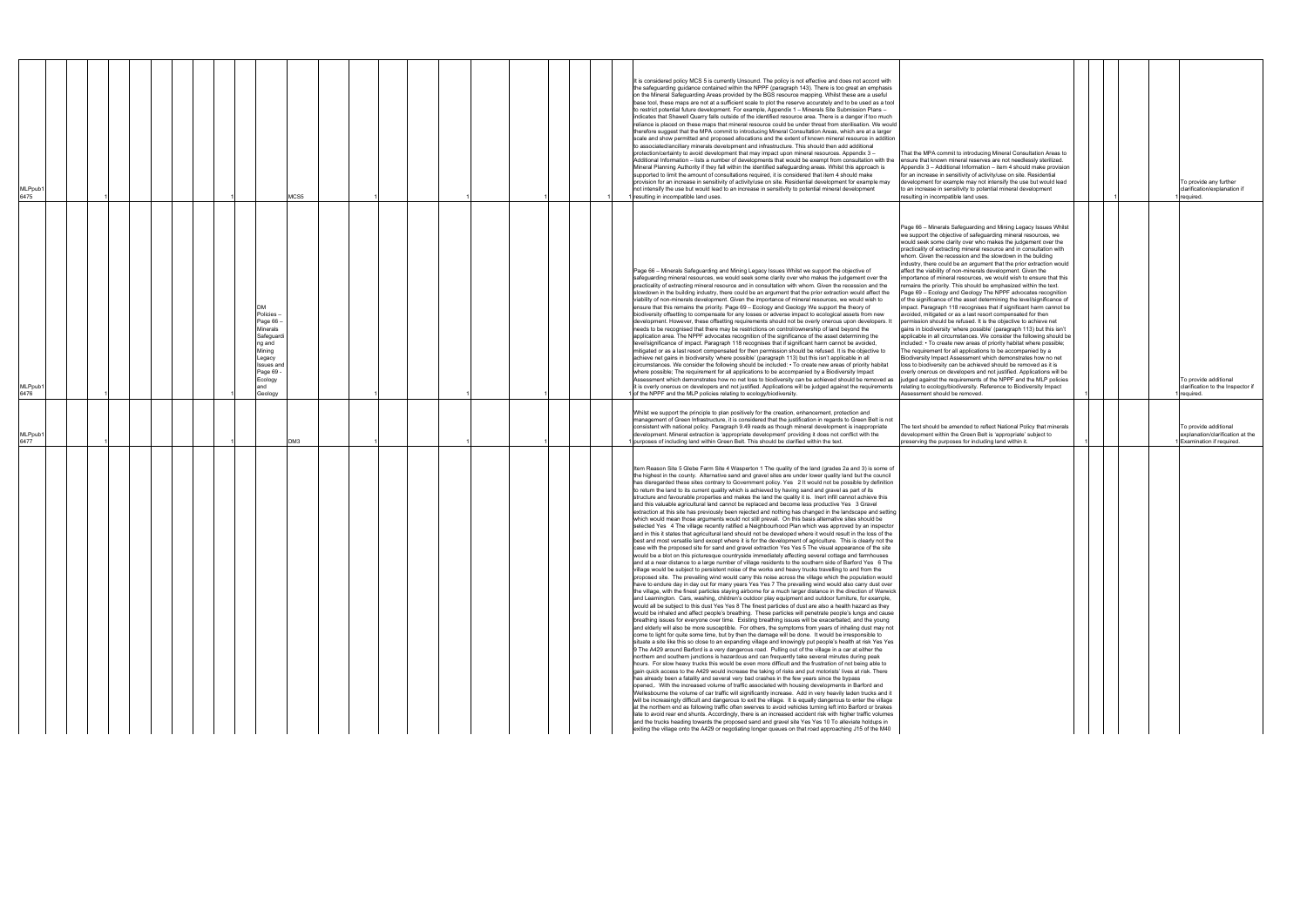| MLPpub <sup>.</sup><br>6478 |  |  |                 |  |  |  |  | many motorists heading north will follow an alternative route through the centre of the village via Church<br>Street and High Street to the Banbury Road. It is not uncommon for me to wait for up to 5 minutes just to<br>exit from my driveway onto Church Street during peak hours with the already constant unbroken flow of<br>cars coming through the village. Having yet more cars would only make this worse as they avoid the<br>A429 and the extra traffic from the sand and gravel works. The village was not designed for this and<br>already struggles to cope Yes Yes 11 The council, in responding to a whole host of consultation<br>comments to date, has dismissed valid and soundly reasoned objections with seemingly total disregard<br>to policies, safety and health, traffic, environment, countryside, visual impacts, and other issues<br>indicating that the site will be approved in any event and that all the concerns will then be addressed<br>during the planning application stage. Site selection should not be made in this manner and the case for<br>the Barford site fails on so many grounds. The council is not following its duty to uphold and enforce the<br>policies and guidelines it is there to oversee in protecting the green countryside of Warwickshire and<br>preserve the environment Yes 12 The council also has conflicts of interest in pursuing this site and my<br>comments above would indicate that it has taken an inappropriate position and will readily open itself to<br>appeal. It has the role of both poacher and gamekeeper and rather than dealing objectively with site<br>selection and properly following national and local guidelines and policies, the council has adopted the<br>position of poacher in dismissing and effectively ignoring the consultation comments in its approach to<br>steamrollering its preferred site selection. Surely there are rules of Governance by which the Council<br>must adhere that does not allow it to operate in a situation such as this where it is plainly visible that<br>there is a conflict of interest and it has adopted such a biased position in favour of this Barford site. Now<br>is the time to properly re-evaluate the viability of this site with due proper consideration to the policies<br>and guidelines the Council is bound to implement and uphold Yes 13 For all the above reasons,<br>continuing to consider and allow the extraction of sand and gravel at this site is not right. The sand and<br>gravel extraction works would be a blight on the countryside and the village of Barford. I strongly believe<br>that alternative sites should be taken forward instead Yes Yes |                                                                                                                                                  |  |                                                                                           |
|-----------------------------|--|--|-----------------|--|--|--|--|---------------------------------------------------------------------------------------------------------------------------------------------------------------------------------------------------------------------------------------------------------------------------------------------------------------------------------------------------------------------------------------------------------------------------------------------------------------------------------------------------------------------------------------------------------------------------------------------------------------------------------------------------------------------------------------------------------------------------------------------------------------------------------------------------------------------------------------------------------------------------------------------------------------------------------------------------------------------------------------------------------------------------------------------------------------------------------------------------------------------------------------------------------------------------------------------------------------------------------------------------------------------------------------------------------------------------------------------------------------------------------------------------------------------------------------------------------------------------------------------------------------------------------------------------------------------------------------------------------------------------------------------------------------------------------------------------------------------------------------------------------------------------------------------------------------------------------------------------------------------------------------------------------------------------------------------------------------------------------------------------------------------------------------------------------------------------------------------------------------------------------------------------------------------------------------------------------------------------------------------------------------------------------------------------------------------------------------------------------------------------------------------------------------------------------------------------------------------------------------------------------------------------------------------------------------------------------------------------------------------------------------------------------------------------------------------------------------------------------|--------------------------------------------------------------------------------------------------------------------------------------------------|--|-------------------------------------------------------------------------------------------|
| MLPpub <sup>.</sup><br>6479 |  |  | DM <sub>5</sub> |  |  |  |  | Policy DM5 is considered to be Unsound as it not justified nor effective. It is accepted that the Mineral<br>Planning Authority would want to limit the potential for adverse impact from road transportation of<br>mineral. However, given that mineral resources can only be worked where they are found and the historic It is considered the following two bullet points be removed: .<br>issues with mineral site delivery it is considered overly onerous to expect developers to demonstrate how Minimising transportation distances . The proposal seeks to keep<br>they would minimise transportation distances. The demand will dictate the market for the resource and it<br>would be difficult for the Mineral Planning Authority to enforce/control the end market.                                                                                                                                                                                                                                                                                                                                                                                                                                                                                                                                                                                                                                                                                                                                                                                                                                                                                                                                                                                                                                                                                                                                                                                                                                                                                                                                                                                                                                                                                                                                                                                                                                                                                                                                                                                                                                                                                                                                                | the transportation of minerals, mineral derived products and wastes<br>to a minimum.                                                             |  | To provide further clarification<br>at the Examination if required.                       |
| MLPpub1<br>6480             |  |  | DM7             |  |  |  |  | Policy DM7 is Unsound as it is not consistent with national policy. The Technical Guidance to the NPPF<br>identifies at Table 2 the Flood Risk Vulnerability Classification of uses and which flood zone those uses<br>would be appropriate within. Currently the Policy allows no ancillary activities within the functional<br>floodplain. Water compatible development including sand and gravel working is an appropriate form of<br>1 development.                                                                                                                                                                                                                                                                                                                                                                                                                                                                                                                                                                                                                                                                                                                                                                                                                                                                                                                                                                                                                                                                                                                                                                                                                                                                                                                                                                                                                                                                                                                                                                                                                                                                                                                                                                                                                                                                                                                                                                                                                                                                                                                                                                                                                                                                         | The policy should be amended to differentiate between water<br>compatible and less vulnerable uses within the flood plain (zone                  |  | To provide any additional<br>clarification required by the<br>Inspector.                  |
| MLPpub1<br>6481             |  |  | DM9             |  |  |  |  | Paragraph 9.106 should be deleted. It is not the case in all circumstances that lateral or deepening<br>extensions will give rise to significant environmental harm. Support should be given to extensions to<br>mineral operations which may secure additional mineral supply from an existing operation. This often has<br>significant economic, operational and sustainability benefits. Any environmental impact would be<br>assessed and where necessary addressed/mitigated through a planning application. It is our view that<br>this statement is negative and not in the spirit of sustaining sustainable mineral operations and<br>resources.                                                                                                                                                                                                                                                                                                                                                                                                                                                                                                                                                                                                                                                                                                                                                                                                                                                                                                                                                                                                                                                                                                                                                                                                                                                                                                                                                                                                                                                                                                                                                                                                                                                                                                                                                                                                                                                                                                                                                                                                                                                                        | Paragraph 9.106 should be deleted.                                                                                                               |  | To provide any additional<br>clarification if required by the<br>1 Inspector.             |
| MLPpub1<br>6482             |  |  | DM10            |  |  |  |  | We support the section of the policy for securing prior extraction and the principle of mineral<br>safeguarding. However, Policy DM10 is Unsound as it is not effective in achieving the objectives of<br>mineral safeguarding. There needs to be a stronger and clearer method in place for screening<br>development that falls within a mineral safeguarding area. Who is the responsible authority for defining<br>where the development falls, who determines the extent and viability of the resource and in conjunction<br>with who? It is firmly our view that the definition of Mineral Consultation Areas would assist in achieving<br>1 the safeguarding objectives in accordance with paragraph 143 of the NPPF.                                                                                                                                                                                                                                                                                                                                                                                                                                                                                                                                                                                                                                                                                                                                                                                                                                                                                                                                                                                                                                                                                                                                                                                                                                                                                                                                                                                                                                                                                                                                                                                                                                                                                                                                                                                                                                                                                                                                                                                                     | The policy should include greater emphasis on the screening<br>process and there should be a commitment to define Mineral<br>Consultation Areas. |  | To provide any further<br>explanation/clarification at the<br>Examination.                |
| MLPpub1<br>6483             |  |  | <b>DM11</b>     |  |  |  |  | Policy DM11 is considered Unsound as it is not effective nor justified. It is considered that the policy<br>could not be enforced. As advocated in paragraph 9.112, the mineral sector is required to make a<br>contribution to carbon reduction targets. It is overly onerous and not justified to require operators to<br>provide detail of end markets and therefore reduction or otherwise of transportation movements. The<br>objectives that this policy is trying to achieve is encompassed within the sustainability principles as<br>advocated by the NPPF and it is not required. The policy should be deleted.                                                                                                                                                                                                                                                                                                                                                                                                                                                                                                                                                                                                                                                                                                                                                                                                                                                                                                                                                                                                                                                                                                                                                                                                                                                                                                                                                                                                                                                                                                                                                                                                                                                                                                                                                                                                                                                                                                                                                                                                                                                                                                       | The policy should be deleted.                                                                                                                    |  | To provide further<br>clarification/explanation as<br>required by the Inspector.          |
| MLPpub1<br>6484<br>MLPpub1  |  |  | DM12            |  |  |  |  | Policy DM12 is considered to be Unsound as it is not effective, justified nor compatible with the NPPF.<br>The requirements under this policy are overly onerous on the developer and does not take into account<br>the individual circumstances/merits of each individual application, nor the requirements for mitigation or<br>otherwise as a result of EiA and technical assessments having been undertaken. The policy does not<br>take account of the overall support for mineral development having been weighed/factored into the<br>overall planning balance which may also off set the requirement in all circumstances for avoidance,<br>1 mitigation or compensation against impact. The policy and its supporting text should be deleted.<br>11 Just to confirm that we support the approach to Policy Principles 4a (Mineral Safeguarding) and                                                                                                                                                                                                                                                                                                                                                                                                                                                                                                                                                                                                                                                                                                                                                                                                                                                                                                                                                                                                                                                                                                                                                                                                                                                                                                                                                                                                                                                                                                                                                                                                                                                                                                                                                                                                                                                                    | The policy should be deleted.                                                                                                                    |  | To provide any additional<br>information/clarification to the<br>1 Inspector as required. |
| 6485<br>MLPpub1<br>6486     |  |  | MCS5            |  |  |  |  | (Cement)<br>The minerals local plan is not sound because it has not been thought through as to how it affects the<br>lives of residents in Barford, the traffic is already chaotic on the A429 and a hazard to life. There have<br>already been three fatal accidents on this stretch of road and many other accidents where life changing<br>injury has been sustained. The additional 40 tonne trucks every 4.5 minutes joining this already<br>dangerous road will markedly increase the risk of future accidents. There is no guarantee that once the<br>sand and gravel has been extracted, the best and most versatile soil that presently exists will be fully<br>restored to its former productive state. Many years after the sand and gravel had been extracted from<br>the opposite side of the A429, the soil is still in a poor state. We were promised a lake and wild life park<br>1 when the excavation was complete and nothing has ever been done.                                                                                                                                                                                                                                                                                                                                                                                                                                                                                                                                                                                                                                                                                                                                                                                                                                                                                                                                                                                                                                                                                                                                                                                                                                                                                                                                                                                                                                                                                                                                                                                                                                                                                                                                                            | would like site 4 & 5 to be taken out of the plan.                                                                                               |  |                                                                                           |
| MLPpub1<br>6487             |  |  |                 |  |  |  |  | The minerals local plan is not sound because it has not been thought through as to how it affects the<br>lives of residents in Barford, the traffic is already chaotic on the A429 and a hazard to life. There have<br>already been three fatal accidents on this stretch of road and many other accidents where life changing<br>injury has been sustained. The additional 40 tonne trucks every 4.5 minutes joining this already<br>dangerous road will markedly increase the risk of future accidents. There is no guarantee that once the<br>sand and gravel has been extracted, the best and most versatile soil that presently exists will be fully<br>restored to its former productive state. Many years after the sand and gravel had been extracted from<br>the opposite side of the A429, the soil is still in a poor state. We were promised a lake and wild life park<br>1 when the excavation was complete and nothing has ever been done.                                                                                                                                                                                                                                                                                                                                                                                                                                                                                                                                                                                                                                                                                                                                                                                                                                                                                                                                                                                                                                                                                                                                                                                                                                                                                                                                                                                                                                                                                                                                                                                                                                                                                                                                                                        | would like site 4 & 5 to be taken out of the plan.                                                                                               |  |                                                                                           |
| MLPpub <sup>.</sup><br>6488 |  |  |                 |  |  |  |  | The minerals local plan is not sound because it has not been thought through as to how it affects the<br>lives of residents in Barford, the traffic is already chaotic on the A429 and a hazard to life. There have<br>already been three fatal accidents on this stretch of road and many other accidents where life changing<br>injury has been sustained. The additional 40 tonne trucks every 4.5 minutes joining this already<br>dangerous road will markedly increase the risk of future accidents. There is no guarantee that once the<br>sand and gravel has been extracted, the best and most versatile soil that presently exists will be fully<br>restored to its former productive state. Many years after the sand and gravel had been extracted from<br>the opposite side of the A429, the soil is still in a poor state. We were promised a lake and wild life park<br>when the excavation was complete and nothing has ever been done. The dust generated from the<br>excavation will cause a lot of dust which will be detrimental to residents health.                                                                                                                                                                                                                                                                                                                                                                                                                                                                                                                                                                                                                                                                                                                                                                                                                                                                                                                                                                                                                                                                                                                                                                                                                                                                                                                                                                                                                                                                                                                                                                                                                                                        | would like site 4 & 5 to be taken out of the plan.                                                                                               |  |                                                                                           |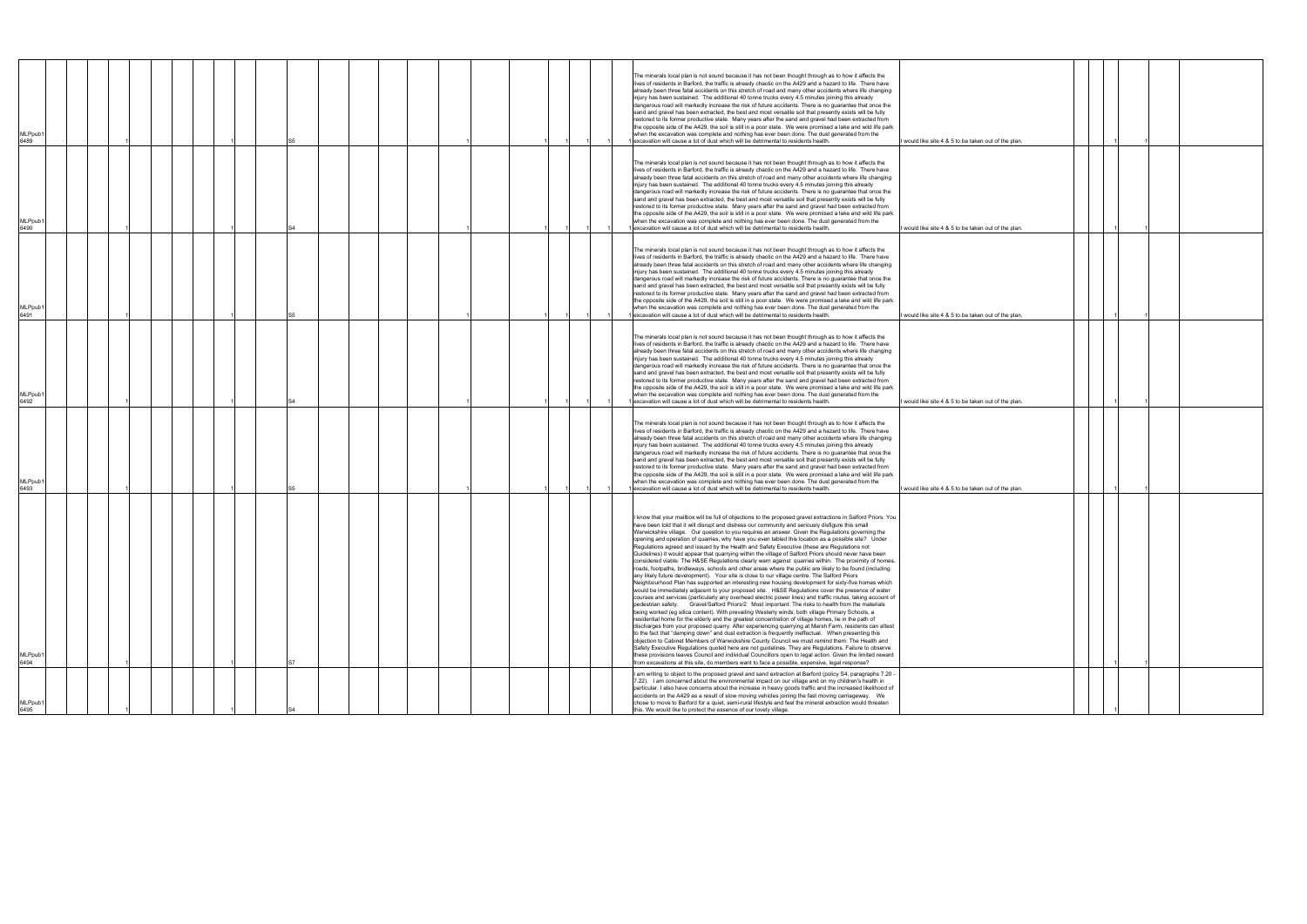| <b>MLPpub</b><br>6496 |  |            |  |  |  |  | Legality I am highly suspicious of the outcome of this plan and 'consultation' when WCC owns the land,<br>develops the plan and decides the outcome. These suspicions are supported by: • The Parish Council<br>being offered benefits if they supported the plan - before any consultation was started • Emails from<br>WCC clearly stating that the Site has been included purely for revenue generation, to offset budget<br>deficits • Residents and Parish Council rejecting a recent plan to build houses on the land • Severn<br>Trent, undertaking sewage works to the area has had their plans passed including strengthening to take<br>account of the quarry • The fact that a developer is already in discussion with WCC before the<br>consultation is complete I assert that WCC has already made a decision to excavate this site irrespective<br>of the consultation. This plan is in direct contradiction of four of the aims of the 'Sustainable Community<br>Strategy' Statement; in particular this plan cannot deliver 'The best possible health and well-being for all'.<br>Soundness When WCC presented to the parishioners in our Memorial Hall several statements were<br>made, which are now different • Timescale: stated as being a short duration, in the latest plan there are 2<br>phases, one for 4 years and the other with no timescale at all • Making good: stated as being landscaped<br>with lakes etc. in the latest plan it will be returned to agricultural land, at a reduced surface level. This is<br>likely to be below the current water table! In the sustainability report there are many contradictions $\cdot$ You<br>state that this Site would have significant impact on residents, but then dismiss these as being minimal.<br>Really, a number of dwellings will be surrounded by excavation • You blithely state that dust will not be an<br>issue, whereas everyone knows that gravel extraction will create dust • Hedgerows will not be affected.<br>Wherever a crossing point is placed, hedgerows will require cutting back for visibility. The proposed<br>access to the B4088 is in a dip, surrounded by trees and hedgerows. This too will require removal of<br>many metres of hedgerows in an attempt to make it safe - which it can never be in the proposed location<br>. Noise would not be a problem due to the 100m standoff. This is only for housing in the site, the<br>remainder of School Road and Tothall Lane will have only the width of the bund between residents and<br>the workings. In closing, I would suggest that adopting Site 7 is clearly in direct opposition to WCC's own<br>declared 'Sustainable Community Strategy' and the Stratford on Avon Core Strategy that designates<br>Salford Priors as a Local Service Village. Who would want to live and work next to a gravel pit?                                                                                                                                                                                                                                                                                                                                                                                                                                                                                   | As per the paragraphs in the legality statement                                                                                                                                                                                                                                   |  |  |  |
|-----------------------|--|------------|--|--|--|--|------------------------------------------------------------------------------------------------------------------------------------------------------------------------------------------------------------------------------------------------------------------------------------------------------------------------------------------------------------------------------------------------------------------------------------------------------------------------------------------------------------------------------------------------------------------------------------------------------------------------------------------------------------------------------------------------------------------------------------------------------------------------------------------------------------------------------------------------------------------------------------------------------------------------------------------------------------------------------------------------------------------------------------------------------------------------------------------------------------------------------------------------------------------------------------------------------------------------------------------------------------------------------------------------------------------------------------------------------------------------------------------------------------------------------------------------------------------------------------------------------------------------------------------------------------------------------------------------------------------------------------------------------------------------------------------------------------------------------------------------------------------------------------------------------------------------------------------------------------------------------------------------------------------------------------------------------------------------------------------------------------------------------------------------------------------------------------------------------------------------------------------------------------------------------------------------------------------------------------------------------------------------------------------------------------------------------------------------------------------------------------------------------------------------------------------------------------------------------------------------------------------------------------------------------------------------------------------------------------------------------------------------------------------------------------------------------------------------------------------------------------------------------------------------------------------------------------------------------------------------------------------------------------------------------------------------------------------------------------------------------------------------------------------------------------------------------------------------------------------------------------------------------------------------------------------------------------------------------------------------------------------------------------------------------------------------------------------------------------------|-----------------------------------------------------------------------------------------------------------------------------------------------------------------------------------------------------------------------------------------------------------------------------------|--|--|--|
| MLPpub1<br>6497       |  | 2.2 item 8 |  |  |  |  | Restoration The plan is not effective and has not been altered from my original objections "the council<br>has shown that is incapable of enforcing the return of A grade land to its original form as shown from its<br>past performance after gravel extraction from south of Wasperton village and therefore it is reasonable<br>to assume that grade A land destroyed will not be replaced. This I believe is at odds with the high court<br>ruling still in place. Also the summary of previous objections under restoring states "developer believes<br>volumes of inert waste needed is modest.", if it is intended to remove three million tons of gravel and<br>replace with modest infil I would suggest that the site cannot be returned to its original condition. And<br>conflicts with para 6.4 item x. Suitable Access The A429 is by definition carrying most traffic the nearer it<br>gets to the M40 (both directions) and while not currently full to capacity other than rush hours, the<br>Highways Agency must know that with further warehousing and housing development towards<br>Wellesbourne and beyond the road will become ever more congested. Should the plan considered then<br>the traffic flows should be based on projected increases over the next 15 years. The Highways agency<br>believed traffic flows in Wellesbourne required 3 islands to be built to handle local traffic on a road<br>carrying less traffic. Exits from both Wasperton and Barford are already beginning to be problematic. At<br>minimum an island should be installed to allow lorries access to a right turn and slow vehicle speeds. I<br>am sure no one wishes to see any lives lost when additional facilities could be provided under para 9.10<br>of the plan. Blight This has been inadequately addressed. I have a real issues that the plan is not sound<br>in the regard as the council sees the answer to concerns about increased blight to be mitigated by the<br>comment and I quote " It is a temporary activity" Does anyone believe 15 years is a temporary activity<br>most Wasperton residents will be dead in 15 years hardly temporary to us. Considerably more work on<br>mitigation (and proof of concept) should be provided to if the council wishes to proceed. Local<br>Community This development plan flies in the face of the Barford Local Plan backed by government to<br>allow locals a voice concerning development in their community, designed by locals to protect us from<br>just this type of development. Combined with recent housing development proposals that are also in<br>direct conflict with the wishes of local people, one wonders if the huge effort made to create the plan was See last comments above. It is not for the community to be<br>worth the effort. Comments on para 9.50 not justified The last sentence is totally backwards and should<br>read However planning permission will only be granted where specific, objectively proven impacts are<br>demonstrated to have no unacceptable adverse impact on viability of nearby business, local amenity or<br>health of local communities or residence. Th onus to prove no adverse impact on local communities<br>should surely be with the potential polluter                                                                  | responsible for ensuring that the council produces legally compliant<br>plans. It is their (the council and councillors) responsibility to<br>represent the needs and wishes of their community in the face of<br>both government and businesses pressures (or at least it should |  |  |  |
| MLPpub1<br>6498       |  |            |  |  |  |  | Restoration The plan is not effective and has not been altered from my original objections "the council<br>has shown that is incapable of enforcing the return of A grade land to its original form as shown from its<br>past performance after gravel extraction from south of Wasperton village and therefore it is reasonable<br>to assume that grade A land destroyed will not be replaced. This I believe is at odds with the high court<br>ruling still in place. Also the summary of previous objections under restoring states "developer believes<br>volumes of inert waste needed is modest.", if it is intended to remove three million tons of gravel and<br>replace with modest infil I would suggest that the site cannot be returned to its original condition. And<br>conflicts with para 6.4 item x . Suitable Access The A429 is by definition carrying most traffic the nearer it<br>gets to the M40 (both directions) and while not currently full to capacity other than rush hours, the<br>Highways Agency must know that with further warehousing and housing development towards<br>Wellesbourne and beyond the road will become ever more congested. Should the plan considered then<br>the traffic flows should be based on projected increases over the next 15 years. The Highways agency<br>believed traffic flows in Wellesbourne required 3 islands to be built to handle local traffic on a road<br>carrying less traffic. Exits from both Wasperton and Barford are already beginning to be problematic. At<br>minimum an island should be installed to allow lorries access to a right turn and slow vehicle speeds. I<br>am sure no one wishes to see any lives lost when additional facilities could be provided under para 9.10<br>of the plan. Blight This has been inadequately addressed. I have a real issues that the plan is not sound<br>in the regard as the council sees the answer to concerns about increased blight to be mitigated by the<br>comment and I quote "It is a temporary activity" Does anyone believe 15 years is a temporary activity<br>most Wasperton residents will be dead in 15 years hardly temporary to us. Considerably more work on<br>mitigation (and proof of concept) should be provided to if the council wishes to proceed. Local<br>Community This development plan flies in the face of the Barford Local Plan backed by government to<br>allow locals a voice concerning development in their community, designed by locals to protect us from<br>just this type of development. Combined with recent housing development proposals that are also in<br>direct conflict with the wishes of local people, one wonders if the huge effort made to create the plan was See last comments above. It is not for the community to be<br>worth the effort. Comments on para 9.50 not justified The last sentence is totally backwards and should<br>read However planning permission will only be granted where specific, objectively proven impacts are<br>demonstrated to have no unacceptable adverse impact on viability of nearby business, local amenity or represent the needs and wishes of their community in the face of<br>health of local communities or residence. Th onus to prove no adverse impact on local communities<br>should surely be with the potential polluter | responsible for ensuring that the council produces legally compliant<br>plans. It is their (the council and councillors) responsibility to<br>both government and businesses pressures (or at least it should                                                                     |  |  |  |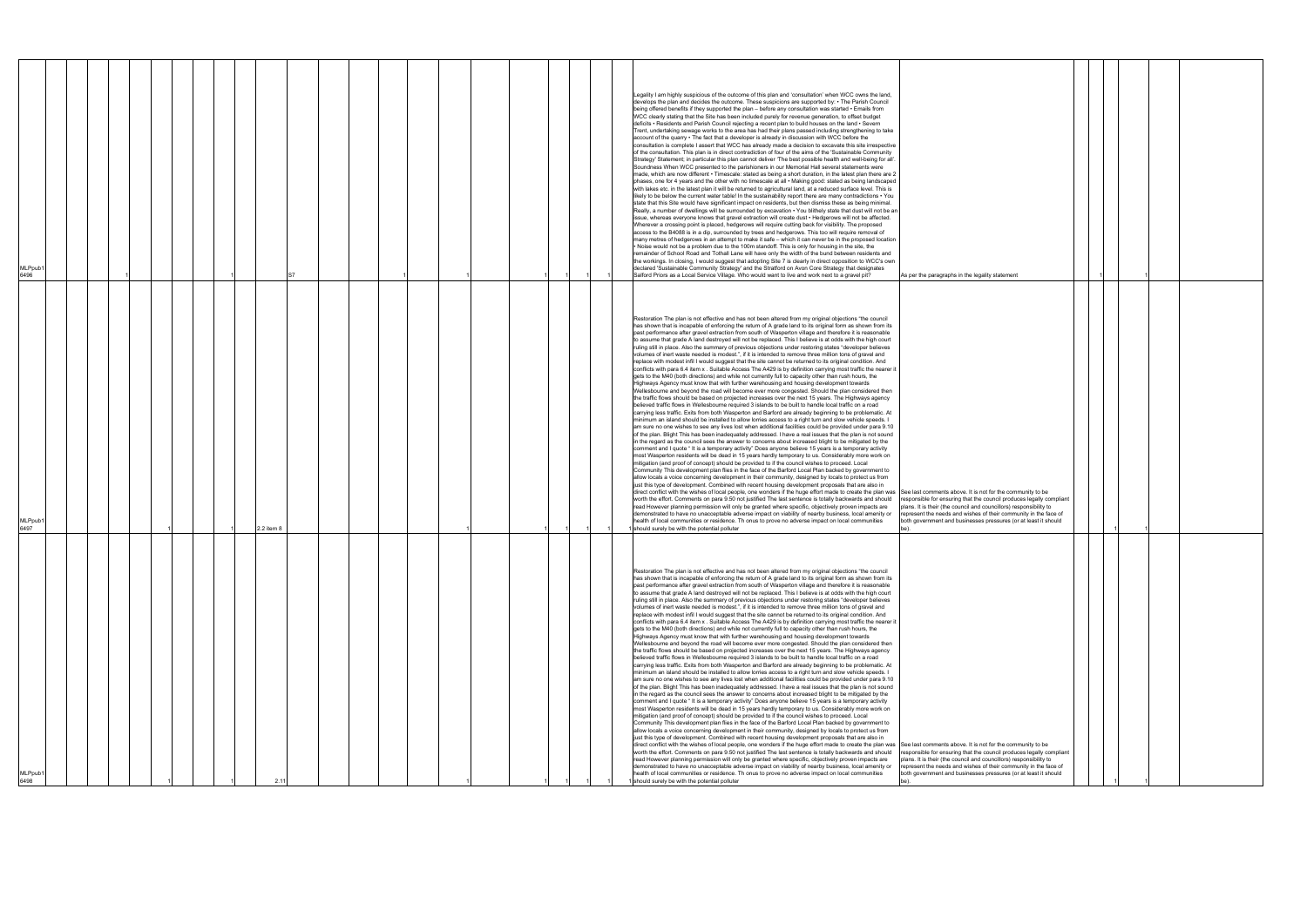| MLPpub1<br>6499             |            |  | Restoration The plan is not effective and has not been altered from my original objections "the council<br>has shown that is incapable of enforcing the return of A grade land to its original form as shown from its<br>past performance after gravel extraction from south of Wasperton village and therefore it is reasonable<br>to assume that grade A land destroyed will not be replaced. This I believe is at odds with the high court<br>ruling still in place. Also the summary of previous objections under restoring states "developer believes<br>volumes of inert waste needed is modest.", if it is intended to remove three million tons of gravel and<br>replace with modest infil I would suggest that the site cannot be returned to its original condition. And<br>conflicts with para 6.4 item x. Suitable Access The A429 is by definition carrying most traffic the nearer it<br>gets to the M40 (both directions) and while not currently full to capacity other than rush hours, the<br>Highways Agency must know that with further warehousing and housing development towards<br>Wellesbourne and beyond the road will become ever more congested. Should the plan considered then<br>the traffic flows should be based on projected increases over the next 15 years. The Highways agency<br>believed traffic flows in Wellesbourne required 3 islands to be built to handle local traffic on a road<br>carrying less traffic. Exits from both Wasperton and Barford are already beginning to be problematic. At<br>minimum an island should be installed to allow lorries access to a right turn and slow vehicle speeds. I<br>am sure no one wishes to see any lives lost when additional facilities could be provided under para 9.10<br>of the plan. Blight This has been inadequately addressed. I have a real issues that the plan is not sound<br>in the regard as the council sees the answer to concerns about increased blight to be mitigated by the<br>comment and I quote "It is a temporary activity" Does anyone believe 15 years is a temporary activity<br>most Wasperton residents will be dead in 15 years hardly temporary to us. Considerably more work on<br>mitigation (and proof of concept) should be provided to if the council wishes to proceed. Local<br>Community This development plan flies in the face of the Barford Local Plan backed by government to<br>allow locals a voice concerning development in their community, designed by locals to protect us from<br>just this type of development. Combined with recent housing development proposals that are also in<br>worth the effort. Comments on para 9.50 not justified The last sentence is totally backwards and should<br>read However planning permission will only be granted where specific, objectively proven impacts are<br>demonstrated to have no unacceptable adverse impact on viability of nearby business, local amenity or<br>health of local communities or residence. Th onus to prove no adverse impact on local communities                                                   | direct conflict with the wishes of local people, one wonders if the huge effort made to create the plan was See last comments above. It is not for the community to be | responsible for ensuring that the council produces legally compliant<br>plans. It is their (the council and councillors) responsibility to<br>represent the needs and wishes of their community in the face of<br>both government and businesses pressures (or at least it should                                                                                                                                                                                                               |  |  |
|-----------------------------|------------|--|------------------------------------------------------------------------------------------------------------------------------------------------------------------------------------------------------------------------------------------------------------------------------------------------------------------------------------------------------------------------------------------------------------------------------------------------------------------------------------------------------------------------------------------------------------------------------------------------------------------------------------------------------------------------------------------------------------------------------------------------------------------------------------------------------------------------------------------------------------------------------------------------------------------------------------------------------------------------------------------------------------------------------------------------------------------------------------------------------------------------------------------------------------------------------------------------------------------------------------------------------------------------------------------------------------------------------------------------------------------------------------------------------------------------------------------------------------------------------------------------------------------------------------------------------------------------------------------------------------------------------------------------------------------------------------------------------------------------------------------------------------------------------------------------------------------------------------------------------------------------------------------------------------------------------------------------------------------------------------------------------------------------------------------------------------------------------------------------------------------------------------------------------------------------------------------------------------------------------------------------------------------------------------------------------------------------------------------------------------------------------------------------------------------------------------------------------------------------------------------------------------------------------------------------------------------------------------------------------------------------------------------------------------------------------------------------------------------------------------------------------------------------------------------------------------------------------------------------------------------------------------------------------------------------------------------------------------------------------------------------------------------------------------------------------------------------------------------------------------------------|------------------------------------------------------------------------------------------------------------------------------------------------------------------------|-------------------------------------------------------------------------------------------------------------------------------------------------------------------------------------------------------------------------------------------------------------------------------------------------------------------------------------------------------------------------------------------------------------------------------------------------------------------------------------------------|--|--|
|                             | 6.4 item V |  | I should surely be with the potential polluter                                                                                                                                                                                                                                                                                                                                                                                                                                                                                                                                                                                                                                                                                                                                                                                                                                                                                                                                                                                                                                                                                                                                                                                                                                                                                                                                                                                                                                                                                                                                                                                                                                                                                                                                                                                                                                                                                                                                                                                                                                                                                                                                                                                                                                                                                                                                                                                                                                                                                                                                                                                                                                                                                                                                                                                                                                                                                                                                                                                                                                                                         |                                                                                                                                                                        |                                                                                                                                                                                                                                                                                                                                                                                                                                                                                                 |  |  |
| MLPpub1<br>6500             |            |  | Restoration The plan is not effective and has not been altered from my original objections "the council<br>has shown that is incapable of enforcing the return of A grade land to its original form as shown from its<br>past performance after gravel extraction from south of Wasperton village and therefore it is reasonable<br>to assume that grade A land destroyed will not be replaced. This I believe is at odds with the high court<br>ruling still in place. Also the summary of previous objections under restoring states "developer believes<br>volumes of inert waste needed is modest.", if it is intended to remove three million tons of gravel and<br>replace with modest infil I would suggest that the site cannot be returned to its original condition. And<br>conflicts with para 6.4 item x. Suitable Access The A429 is by definition carrying most traffic the nearer it<br>gets to the M40 (both directions) and while not currently full to capacity other than rush hours, the<br>Highways Agency must know that with further warehousing and housing development towards<br>Wellesbourne and beyond the road will become ever more congested. Should the plan considered then<br>the traffic flows should be based on projected increases over the next 15 years. The Highways agency<br>believed traffic flows in Wellesbourne required 3 islands to be built to handle local traffic on a road<br>carrying less traffic. Exits from both Wasperton and Barford are already beginning to be problematic. At<br>minimum an island should be installed to allow lorries access to a right turn and slow vehicle speeds. I<br>am sure no one wishes to see any lives lost when additional facilities could be provided under para 9.10<br>of the plan. Blight This has been inadequately addressed. I have a real issues that the plan is not sound<br>in the regard as the council sees the answer to concerns about increased blight to be mitigated by the<br>comment and I quote "It is a temporary activity" Does anyone believe 15 years is a temporary activity<br>most Wasperton residents will be dead in 15 years hardly temporary to us. Considerably more work on<br>mitigation (and proof of concept) should be provided to if the council wishes to proceed. Local<br>Community This development plan flies in the face of the Barford Local Plan backed by government to<br>allow locals a voice concerning development in their community, designed by locals to protect us from<br>just this type of development. Combined with recent housing development proposals that are also in<br>read However planning permission will only be granted where specific, objectively proven impacts are<br>health of local communities or residence. Th onus to prove no adverse impact on local communities<br>should surely be with the potential polluter                                                                                                                                                                                                                       | direct conflict with the wishes of local people, one wonders if the huge effort made to create the plan was See last comments above. It is not for the community to be | worth the effort. Comments on para 9.50 not justified The last sentence is totally backwards and should responsible for ensuring that the council produces legally compliant<br>plans. It is their (the council and councillors) responsibility to<br>demonstrated to have no unacceptable adverse impact on viability of nearby business, local amenity or represent the needs and wishes of their community in the face of<br>both government and businesses pressures (or at least it should |  |  |
| MLPpub <sup>®</sup><br>6501 |            |  | Restoration The plan is not effective and has not been altered from my original objections "the council<br>has shown that is incapable of enforcing the return of A grade land to its original form as shown from its<br>past performance after gravel extraction from south of Wasperton village and therefore it is reasonable<br>to assume that grade A land destroyed will not be replaced. This I believe is at odds with the high court<br>ruling still in place. Also the summary of previous objections under restoring states "developer believes<br>volumes of inert waste needed is modest.", if it is intended to remove three million tons of gravel and<br>replace with modest infil I would suggest that the site cannot be returned to its original condition. And<br>conflicts with para 6.4 item x . Suitable Access The A429 is by definition carrying most traffic the nearer it<br>gets to the M40 (both directions) and while not currently full to capacity other than rush hours, the<br>Highways Agency must know that with further warehousing and housing development towards<br>Wellesbourne and beyond the road will become ever more congested. Should the plan considered then<br>the traffic flows should be based on projected increases over the next 15 years. The Highways agency<br>believed traffic flows in Wellesbourne required 3 islands to be built to handle local traffic on a road<br>carrying less traffic. Exits from both Wasperton and Barford are already beginning to be problematic. At<br>minimum an island should be installed to allow lorries access to a right turn and slow vehicle speeds. I<br>am sure no one wishes to see any lives lost when additional facilities could be provided under para 9.10<br>of the plan. Blight This has been inadequately addressed. I have a real issues that the plan is not sound<br>in the regard as the council sees the answer to concerns about increased blight to be mitigated by the<br>comment and I quote " It is a temporary activity" Does anyone believe 15 years is a temporary activity<br>most Wasperton residents will be dead in 15 years hardly temporary to us. Considerably more work on<br>mitigation (and proof of concept) should be provided to if the council wishes to proceed. Local<br>Community This development plan flies in the face of the Barford Local Plan backed by government to<br>allow locals a voice concerning development in their community, designed by locals to protect us from<br>just this type of development. Combined with recent housing development proposals that are also in<br>worth the effort. Comments on para 9.50 not justified The last sentence is totally backwards and should<br>read However planning permission will only be granted where specific, objectively proven impacts are<br>demonstrated to have no unacceptable adverse impact on viability of nearby business, local amenity or<br>health of local communities or residence. Th onus to prove no adverse impact on local communities<br>should surely be with the potential polluter | direct conflict with the wishes of local people, one wonders if the huge effort made to create the plan was See last comments above. It is not for the community to be | responsible for ensuring that the council produces legally compliant<br>plans. It is their (the council and councillors) responsibility to<br>represent the needs and wishes of their community in the face of<br>both government and businesses pressures (or at least it should                                                                                                                                                                                                               |  |  |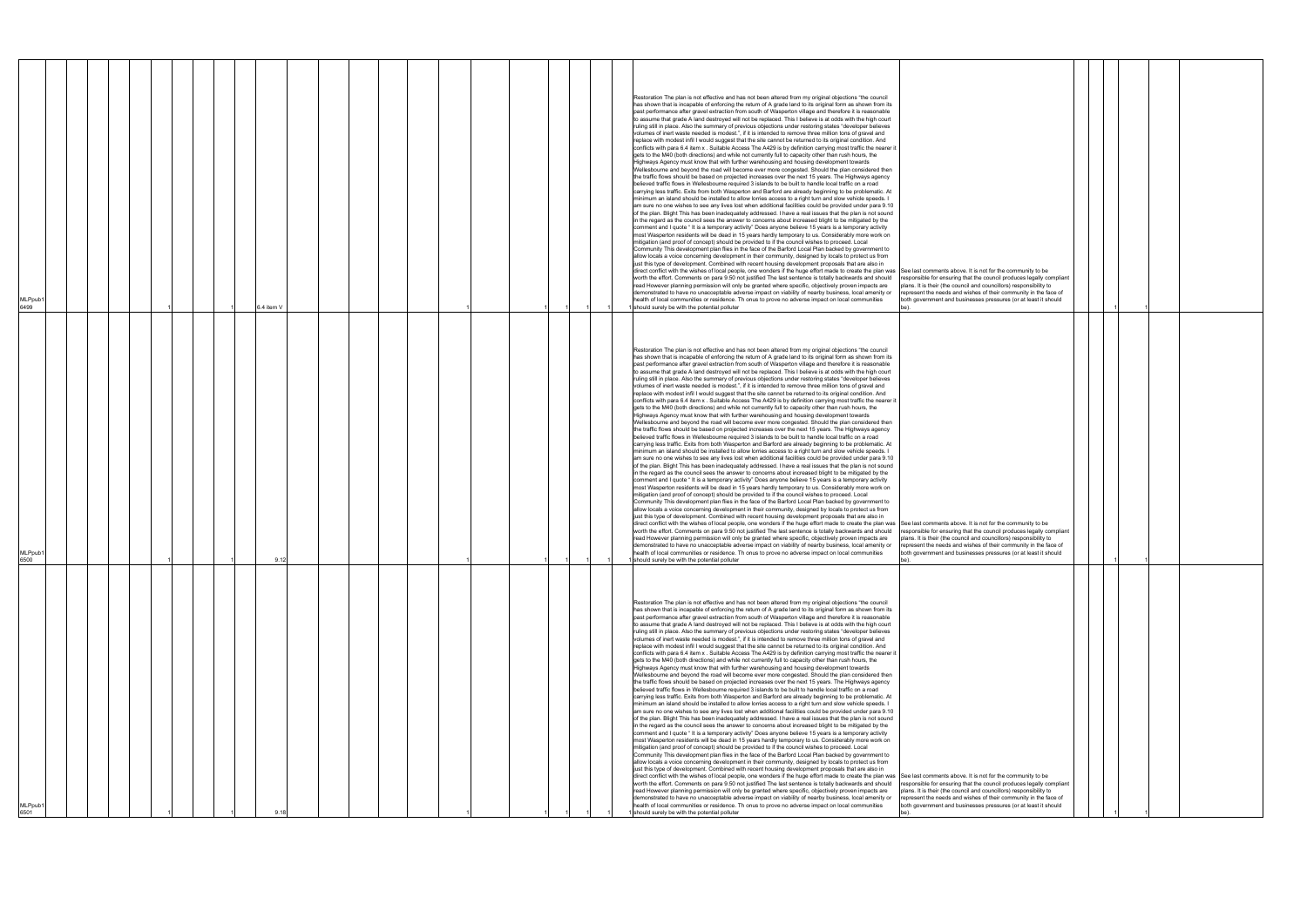| MLPpub1<br>6502             |  |  | Restoration The plan is not effective and has not been altered from my original objections "the council<br>has shown that is incapable of enforcing the return of A grade land to its original form as shown from its<br>past performance after gravel extraction from south of Wasperton village and therefore it is reasonable<br>to assume that grade A land destroyed will not be replaced. This I believe is at odds with the high court<br>ruling still in place. Also the summary of previous objections under restoring states "developer believes<br>volumes of inert waste needed is modest.", if it is intended to remove three million tons of gravel and<br>replace with modest infil I would suggest that the site cannot be returned to its original condition. And<br>conflicts with para 6.4 item x. Suitable Access The A429 is by definition carrying most traffic the nearer it<br>gets to the M40 (both directions) and while not currently full to capacity other than rush hours, the<br>Highways Agency must know that with further warehousing and housing development towards<br>Wellesbourne and beyond the road will become ever more congested. Should the plan considered then<br>the traffic flows should be based on projected increases over the next 15 years. The Highways agency<br>believed traffic flows in Wellesbourne required 3 islands to be built to handle local traffic on a road<br>carrying less traffic. Exits from both Wasperton and Barford are already beginning to be problematic. At<br>minimum an island should be installed to allow lorries access to a right turn and slow vehicle speeds. I<br>am sure no one wishes to see any lives lost when additional facilities could be provided under para 9.10<br>of the plan. Blight This has been inadequately addressed. I have a real issues that the plan is not sound<br>in the regard as the council sees the answer to concerns about increased blight to be mitigated by the<br>comment and I quote "It is a temporary activity" Does anyone believe 15 years is a temporary activity<br>most Wasperton residents will be dead in 15 years hardly temporary to us. Considerably more work on<br>mitigation (and proof of concept) should be provided to if the council wishes to proceed. Local<br>Community This development plan flies in the face of the Barford Local Plan backed by government to<br>allow locals a voice concerning development in their community, designed by locals to protect us from<br>just this type of development. Combined with recent housing development proposals that are also in<br>direct conflict with the wishes of local people, one wonders if the huge effort made to create the plan was See last comments above. It is not for the community to be<br>worth the effort. Comments on para 9.50 not justified The last sentence is totally backwards and should<br>responsible for ensuring that the council produces legally compliant<br>read However planning permission will only be granted where specific, objectively proven impacts are<br>plans. It is their (the council and councillors) responsibility to<br>demonstrated to have no unacceptable adverse impact on viability of nearby business, local amenity or<br>represent the needs and wishes of their community in the face of<br>health of local communities or residence. Th onus to prove no adverse impact on local communities<br>both government and businesses pressures (or at least it should<br>I should surely be with the potential polluter |
|-----------------------------|--|--|---------------------------------------------------------------------------------------------------------------------------------------------------------------------------------------------------------------------------------------------------------------------------------------------------------------------------------------------------------------------------------------------------------------------------------------------------------------------------------------------------------------------------------------------------------------------------------------------------------------------------------------------------------------------------------------------------------------------------------------------------------------------------------------------------------------------------------------------------------------------------------------------------------------------------------------------------------------------------------------------------------------------------------------------------------------------------------------------------------------------------------------------------------------------------------------------------------------------------------------------------------------------------------------------------------------------------------------------------------------------------------------------------------------------------------------------------------------------------------------------------------------------------------------------------------------------------------------------------------------------------------------------------------------------------------------------------------------------------------------------------------------------------------------------------------------------------------------------------------------------------------------------------------------------------------------------------------------------------------------------------------------------------------------------------------------------------------------------------------------------------------------------------------------------------------------------------------------------------------------------------------------------------------------------------------------------------------------------------------------------------------------------------------------------------------------------------------------------------------------------------------------------------------------------------------------------------------------------------------------------------------------------------------------------------------------------------------------------------------------------------------------------------------------------------------------------------------------------------------------------------------------------------------------------------------------------------------------------------------------------------------------------------------------------------------------------------------------------------------------------------------------------------------------------------------------------------------------------------------------------------------------------------------------------------------------------------------------------------------------------------------------------------------------------------------------------------------------------------------------------------------------------------------------------------------------------------------------|
| MLPpub1<br>6503             |  |  | Restoration The plan is not effective and has not been altered from my original objections "the council<br>has shown that is incapable of enforcing the return of A grade land to its original form as shown from its<br>past performance after gravel extraction from south of Wasperton village and therefore it is reasonable<br>to assume that grade A land destroyed will not be replaced. This I believe is at odds with the high court<br>ruling still in place. Also the summary of previous objections under restoring states "developer believes<br>volumes of inert waste needed is modest.", if it is intended to remove three million tons of gravel and<br>replace with modest infil I would suggest that the site cannot be returned to its original condition. And<br>conflicts with para 6.4 item x. Suitable Access The A429 is by definition carrying most traffic the nearer it<br>gets to the M40 (both directions) and while not currently full to capacity other than rush hours, the<br>Highways Agency must know that with further warehousing and housing development towards<br>Wellesbourne and beyond the road will become ever more congested. Should the plan considered then<br>the traffic flows should be based on projected increases over the next 15 years. The Highways agency<br>believed traffic flows in Wellesbourne required 3 islands to be built to handle local traffic on a road<br>carrying less traffic. Exits from both Wasperton and Barford are already beginning to be problematic. At<br>minimum an island should be installed to allow lorries access to a right turn and slow vehicle speeds. I<br>am sure no one wishes to see any lives lost when additional facilities could be provided under para 9.10<br>of the plan. Blight This has been inadequately addressed. I have a real issues that the plan is not sound<br>in the regard as the council sees the answer to concerns about increased blight to be mitigated by the<br>comment and I quote "It is a temporary activity" Does anyone believe 15 years is a temporary activity<br>most Wasperton residents will be dead in 15 years hardly temporary to us. Considerably more work on<br>mitigation (and proof of concept) should be provided to if the council wishes to proceed. Local<br>Community This development plan flies in the face of the Barford Local Plan backed by government to<br>allow locals a voice concerning development in their community, designed by locals to protect us from<br>just this type of development. Combined with recent housing development proposals that are also in<br>direct conflict with the wishes of local people, one wonders if the huge effort made to create the plan was See last comments above. It is not for the community to be<br>worth the effort. Comments on para 9.50 not justified The last sentence is totally backwards and should responsible for ensuring that the council produces legally compliant<br>read However planning permission will only be granted where specific, objectively proven impacts are<br>plans. It is their (the council and councillors) responsibility to<br>demonstrated to have no unacceptable adverse impact on viability of nearby business, local amenity or represent the needs and wishes of their community in the face of<br>health of local communities or residence. Th onus to prove no adverse impact on local communities<br>both government and businesses pressures (or at least it should<br>should surely be with the potential polluter         |
| MLPpub <sup>®</sup><br>6504 |  |  | Restoration The plan is not effective and has not been altered from my original objections "the council<br>has shown that is incapable of enforcing the return of A grade land to its original form as shown from its<br>past performance after gravel extraction from south of Wasperton village and therefore it is reasonable<br>to assume that grade A land destroyed will not be replaced. This I believe is at odds with the high court<br>ruling still in place. Also the summary of previous objections under restoring states "developer believes<br>volumes of inert waste needed is modest.", if it is intended to remove three million tons of gravel and<br>replace with modest infil I would suggest that the site cannot be returned to its original condition. And<br>conflicts with para 6.4 item x . Suitable Access The A429 is by definition carrying most traffic the nearer it<br>gets to the M40 (both directions) and while not currently full to capacity other than rush hours, the<br>Highways Agency must know that with further warehousing and housing development towards<br>Wellesbourne and beyond the road will become ever more congested. Should the plan considered then<br>the traffic flows should be based on projected increases over the next 15 years. The Highways agency<br>believed traffic flows in Wellesbourne required 3 islands to be built to handle local traffic on a road<br>carrying less traffic. Exits from both Wasperton and Barford are already beginning to be problematic. At<br>minimum an island should be installed to allow lorries access to a right turn and slow vehicle speeds. I<br>am sure no one wishes to see any lives lost when additional facilities could be provided under para 9.10<br>of the plan. Blight This has been inadequately addressed. I have a real issues that the plan is not sound<br>in the regard as the council sees the answer to concerns about increased blight to be mitigated by the<br>comment and I quote " It is a temporary activity" Does anyone believe 15 years is a temporary activity<br>most Wasperton residents will be dead in 15 years hardly temporary to us. Considerably more work on<br>mitigation (and proof of concept) should be provided to if the council wishes to proceed. Local<br>Community This development plan flies in the face of the Barford Local Plan backed by government to<br>allow locals a voice concerning development in their community, designed by locals to protect us from<br>just this type of development. Combined with recent housing development proposals that are also in<br>direct conflict with the wishes of local people, one wonders if the huge effort made to create the plan was See last comments above. It is not for the community to be<br>worth the effort. Comments on para 9.50 not justified The last sentence is totally backwards and should<br>responsible for ensuring that the council produces legally compliant<br>read However planning permission will only be granted where specific, objectively proven impacts are<br>plans. It is their (the council and councillors) responsibility to<br>demonstrated to have no unacceptable adverse impact on viability of nearby business, local amenity or<br>represent the needs and wishes of their community in the face of<br>health of local communities or residence. Th onus to prove no adverse impact on local communities<br>both government and businesses pressures (or at least it should<br>should surely be with the potential polluter |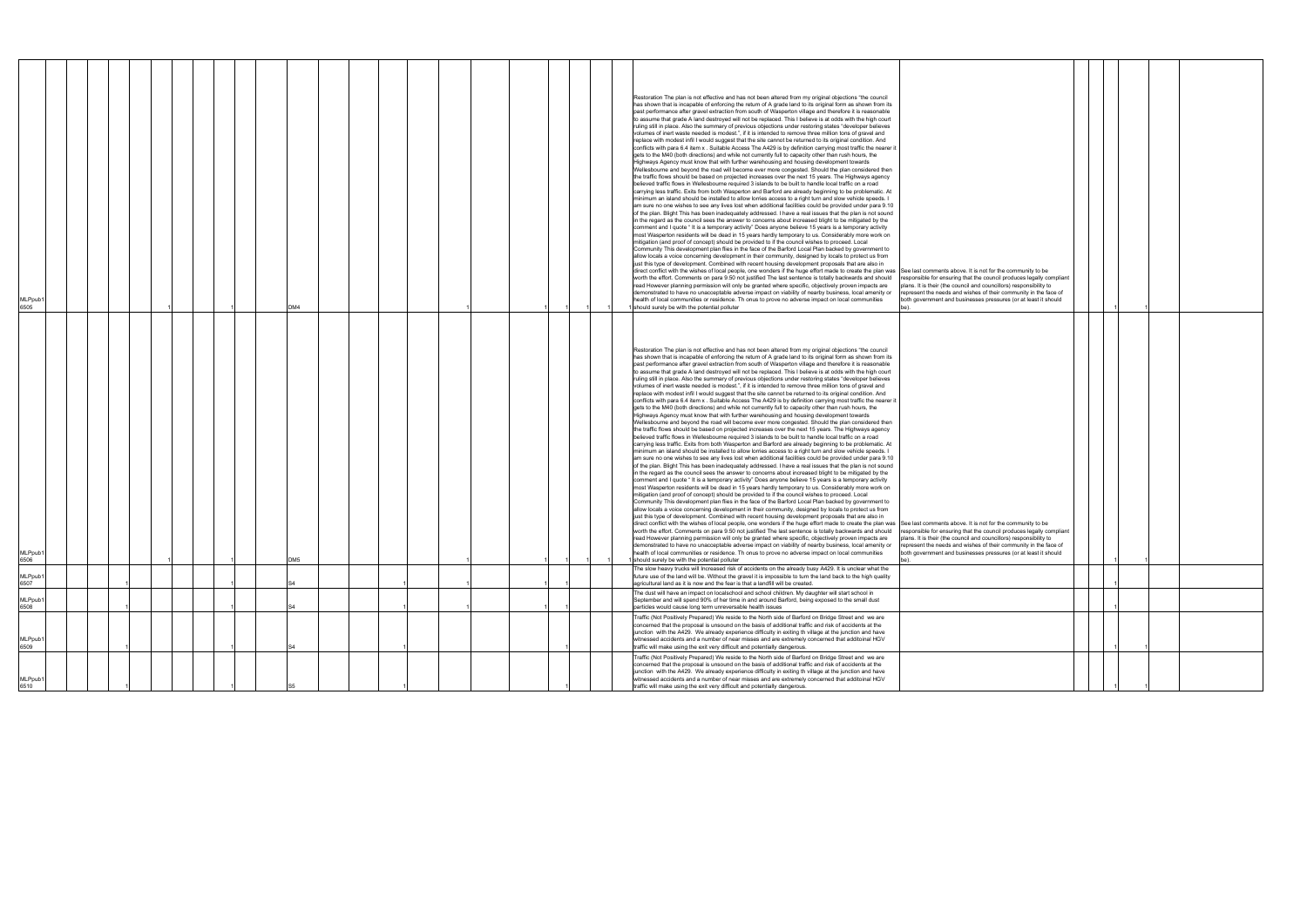|  |  |  |  |  |  |  |  |  |  |  | write on behalf of Salford Priors Against Gravel Extraction (SPAGE) in response to the currer                  |
|--|--|--|--|--|--|--|--|--|--|--|----------------------------------------------------------------------------------------------------------------|
|  |  |  |  |  |  |  |  |  |  |  | consultation on the proposed Warwickshire Mineral Plan. SPAGE is a neighbourhood action group                  |
|  |  |  |  |  |  |  |  |  |  |  | formed following the previous 2015/16 consultation on the Warwickshire Mineral Plan. We object to              |
|  |  |  |  |  |  |  |  |  |  |  | inclusion of Salford Priors Site 7 in the Mineral Plan Following the stage one consultation we have:           |
|  |  |  |  |  |  |  |  |  |  |  | Delivered a petition containing over 1000 signatures gathered over just weekend which we submit as part        |
|  |  |  |  |  |  |  |  |  |  |  | of this consultation (attached). Produced and delivered a factual environmental survey to Cabinet on           |
|  |  |  |  |  |  |  |  |  |  |  | behalf of residents and business owners which details the rational for objections contained with that          |
|  |  |  |  |  |  |  |  |  |  |  | petition which we submit for consideration on as part of this consultation (attached). Made verbal             |
|  |  |  |  |  |  |  |  |  |  |  | representations at the County Cabinet meeting which approved progression of the proposed Mineral Plan          |
|  |  |  |  |  |  |  |  |  |  |  | to the current stage two consultation with a large contingent of local people there to support us. No other    |
|  |  |  |  |  |  |  |  |  |  |  | sites chose to do so. We strongly object to the inclusion of Salford Priors Site 7 in the proposed Mineral     |
|  |  |  |  |  |  |  |  |  |  |  | Plan on the grounds of legality and soundness. The aims of the sustainability plan are not met by this         |
|  |  |  |  |  |  |  |  |  |  |  | proposal. In particular, the requirement to have full regard for the concerns and interests of local           |
|  |  |  |  |  |  |  |  |  |  |  |                                                                                                                |
|  |  |  |  |  |  |  |  |  |  |  | communities and protect them from unacceptable adverse impacts including human health from mineral             |
|  |  |  |  |  |  |  |  |  |  |  | developments. Issues and objections submitted by Salford Priors Parish Council during the first                |
|  |  |  |  |  |  |  |  |  |  |  | consultation have failed to be addressed or have not been adequately addressed. The Parish Council             |
|  |  |  |  |  |  |  |  |  |  |  | have expanded on those they have raised so we will not go into these here. There is inevitably overlap         |
|  |  |  |  |  |  |  |  |  |  |  | with issues previously and currently raised directly by individual members of the community and SPAGE          |
|  |  |  |  |  |  |  |  |  |  |  | and we fully endorse the Parish Council previous and current submission. We therefore request that             |
|  |  |  |  |  |  |  |  |  |  |  | objections raised during the first consultation and subsequently be reviewed as part of this second stage      |
|  |  |  |  |  |  |  |  |  |  |  | consultation and by the independent inspector if appointed, particularly in view of conflict of interest and   |
|  |  |  |  |  |  |  |  |  |  |  | issues of predetermination outlined below. Soundness Issues previously raised relating to soundness            |
|  |  |  |  |  |  |  |  |  |  |  | include the following and are largely outlined in the attached petition and detailed in the attached           |
|  |  |  |  |  |  |  |  |  |  |  | Environmental Survey. These include: Damage to the health and wellbeing of local residents caused by           |
|  |  |  |  |  |  |  |  |  |  |  | airborne particulate pollution, stress and noise, in particular to children attending Salford Priors Church of |
|  |  |  |  |  |  |  |  |  |  |  |                                                                                                                |
|  |  |  |  |  |  |  |  |  |  |  | England Primary School, the elderly and those whose homes are located on the edge and epicentre of             |
|  |  |  |  |  |  |  |  |  |  |  | the quarry; Increase in risks from large industrial vehicles and heavy equipment crossing local traffic on     |
|  |  |  |  |  |  |  |  |  |  |  | School Road, in immediate proximity to a rural residential area; Serious long term consequences to local       |
|  |  |  |  |  |  |  |  |  |  |  | ecology and watercourses; Potential increased risk of flooding downstream, with loss of floodplain and         |
|  |  |  |  |  |  |  |  |  |  |  | aquifer storage; Loss of high grade agricultural and horticultural land which is a source of local             |
|  |  |  |  |  |  |  |  |  |  |  | employment; Negative impact on pedestrians, private and public transport, affecting access to and from         |
|  |  |  |  |  |  |  |  |  |  |  | Salford Priors; Loss of the land as a local amenity; Visual impact across a wide area; Damage to the           |
|  |  |  |  |  |  |  |  |  |  |  | future viability of the community and local businesses arising from years of uncertainty: Viability of the     |
|  |  |  |  |  |  |  |  |  |  |  | proposal One aspect which we have raise and which needs more emphasis now is the impact of                     |
|  |  |  |  |  |  |  |  |  |  |  | vibration, increased risk of flooding on adiacent properties and the potential consequences for                |
|  |  |  |  |  |  |  |  |  |  |  |                                                                                                                |
|  |  |  |  |  |  |  |  |  |  |  | insurability and insurance premiums and the impact of flooding to newly constructed housing located on         |
|  |  |  |  |  |  |  |  |  |  |  | flood planes lower down in the village. WCCs summary report did not sufficiently reflect the range and         |
|  |  |  |  |  |  |  |  |  |  |  | nature of issues raised by SPAGE, the Parish Council and individual contributors and not all issues were       |
|  |  |  |  |  |  |  |  |  |  |  | addressed. Issues relating to proximity of the quarry to the village, homes and businesses include those       |
|  |  |  |  |  |  |  |  |  |  |  | which abutt the quarry or would be engulfed by it and health implications in particular. Where issues          |
|  |  |  |  |  |  |  |  |  |  |  | were mentioned in Appendix A Summary of responses these were largely either inaccurate or                      |
|  |  |  |  |  |  |  |  |  |  |  | insufficient; Dust - They acknowledge dust is an issue in other proposed developments and in some              |
|  |  |  |  |  |  |  |  |  |  |  | cases make significant changes to their plans as a result. However dust in Salford Priors is dismissed         |
|  |  |  |  |  |  |  |  |  |  |  | as not an issue; "The developer advises that sand and gravel has a natural moisture content so                 |
|  |  |  |  |  |  |  |  |  |  |  | excavation does not generate dust. The principal source of dust will be from the active site roads and         |
|  |  |  |  |  |  |  |  |  |  |  | they will be dampened when in use." This is patently not an acceptable or adequate response - see              |
|  |  |  |  |  |  |  |  |  |  |  |                                                                                                                |
|  |  |  |  |  |  |  |  |  |  |  | references to particulate dust and accepted research regarding this within the SPAGE Environmental             |
|  |  |  |  |  |  |  |  |  |  |  | Report. The local population has suffered the effects of a quarrying and associated activity for 25 years      |
|  |  |  |  |  |  |  |  |  |  |  | on the adjacent outskirts of the village, has significant long term direct experience of the impact of dust    |
|  |  |  |  |  |  |  |  |  |  |  | and knows that focusing on specific areas of excavation within the overall area will not significantly         |
|  |  |  |  |  |  |  |  |  |  |  | diminish these impacts. Adopting a campaign approach will not significantly mitigate these impacts,            |
|  |  |  |  |  |  |  |  |  |  |  | particularly as excavated soil will be stored on site and soil bunds are proposed. It will serve to            |
|  |  |  |  |  |  |  |  |  |  |  | exacerbate issues associated with ongoing uncertainty regard timescales which have already been                |
|  |  |  |  |  |  |  |  |  |  |  | raised in previous consultations. Adequacy of soil bunds is mentioned as an issue but like many others         |
|  |  |  |  |  |  |  |  |  |  |  | is not addressed. We have no confidence that "good operational practices" which are mentioned but not          |
|  |  |  |  |  |  |  |  |  |  |  | set out "should minimise the risk of dust events." We know through common sense and the experience             |
|  |  |  |  |  |  |  |  |  |  |  | of the Marsh Farm Quarry Committee that given the proximity to residential and other buildings attempts        |
|  |  |  |  |  |  |  |  |  |  |  | to put in place good operational practices will not address this issue.  Watercourses and ditches – "The       |
|  |  |  |  |  |  |  |  |  |  |  | mitigation that "the developer advises" is insufficient as set out in the SPAGE Environmental Report, the      |
|  |  |  |  |  |  |  |  |  |  |  |                                                                                                                |
|  |  |  |  |  |  |  |  |  |  |  | Parish Council response and by individual contributors. Marsh Farm Quarry - This response entirely             |
|  |  |  |  |  |  |  |  |  |  |  | misses the point which is that all of the adverse impacts listed have happened despite having a Liaison        |
|  |  |  |  |  |  |  |  |  |  |  | Committee. The experience of the committee is factual and no mitigation has been offered to suggest            |
|  |  |  |  |  |  |  |  |  |  |  | that Salford Priors Site 7 would be any different - rather much worse given proximity to the village,          |
|  |  |  |  |  |  |  |  |  |  |  | businesses and local housing, straddling the main road through the village. Reassurances in this               |
|  |  |  |  |  |  |  |  |  |  |  | document that land levels will be restored to the previous levels are not reflected in the Mineral Plan.       |
|  |  |  |  |  |  |  |  |  |  |  | The implications of this in respect of drainage, potential flooding, local housing and public safety           |
|  |  |  |  |  |  |  |  |  |  |  | (particularly of local children) still remains. Traffic - Not all of the traffic and associated issues were    |
|  |  |  |  |  |  |  |  |  |  |  | addressed. Those that were were not adequately addressed and proposed mitigations give rise to                 |
|  |  |  |  |  |  |  |  |  |  |  | urther safety and other issues which other contributors to this consultation will expand on. Ecology and       |
|  |  |  |  |  |  |  |  |  |  |  | wildlife – Again no attempt is made to address many of the issues mentioned by SPAGE and other                 |
|  |  |  |  |  |  |  |  |  |  |  |                                                                                                                |
|  |  |  |  |  |  |  |  |  |  |  | contributors from the previous consultation and these still stand. Asserting that "important hedgerows         |
|  |  |  |  |  |  |  |  |  |  |  | and trees" will not be affected offers no reassurance to the issue of the removal of hedgerows which           |
|  |  |  |  |  |  |  |  |  |  |  | seems likely given the unsuitability of the narrow road. To dismiss the various issues raised regarding        |
|  |  |  |  |  |  |  |  |  |  |  | wildlife by saying there will be a survey and is unlikely to be loss of habit for protected species is not     |
|  |  |  |  |  |  |  |  |  |  |  | acceptable or sufficient. Vibration - noted. So what? Bunds will contribute to the loss of amenity -           |
|  |  |  |  |  |  |  |  |  |  |  | particularly for homes which face directly on to them or surrounded by them in the case of homes at the        |
|  |  |  |  |  |  |  |  |  |  |  | centre of the quarrying area. What about double or higher story properties which constitute the majority       |
|  |  |  |  |  |  |  |  |  |  |  | of properties looking directly out onto the quarry and properties at higher levels eg Cock Bevington?          |
|  |  |  |  |  |  |  |  |  |  |  | Campaign working will simply extend the period of loss of amenity rather than address it. Devaluation of       |
|  |  |  |  |  |  |  |  |  |  |  | properties and no provision for compensation - iust noted. Add to that prolonged inability to sell and         |
|  |  |  |  |  |  |  |  |  |  |  |                                                                                                                |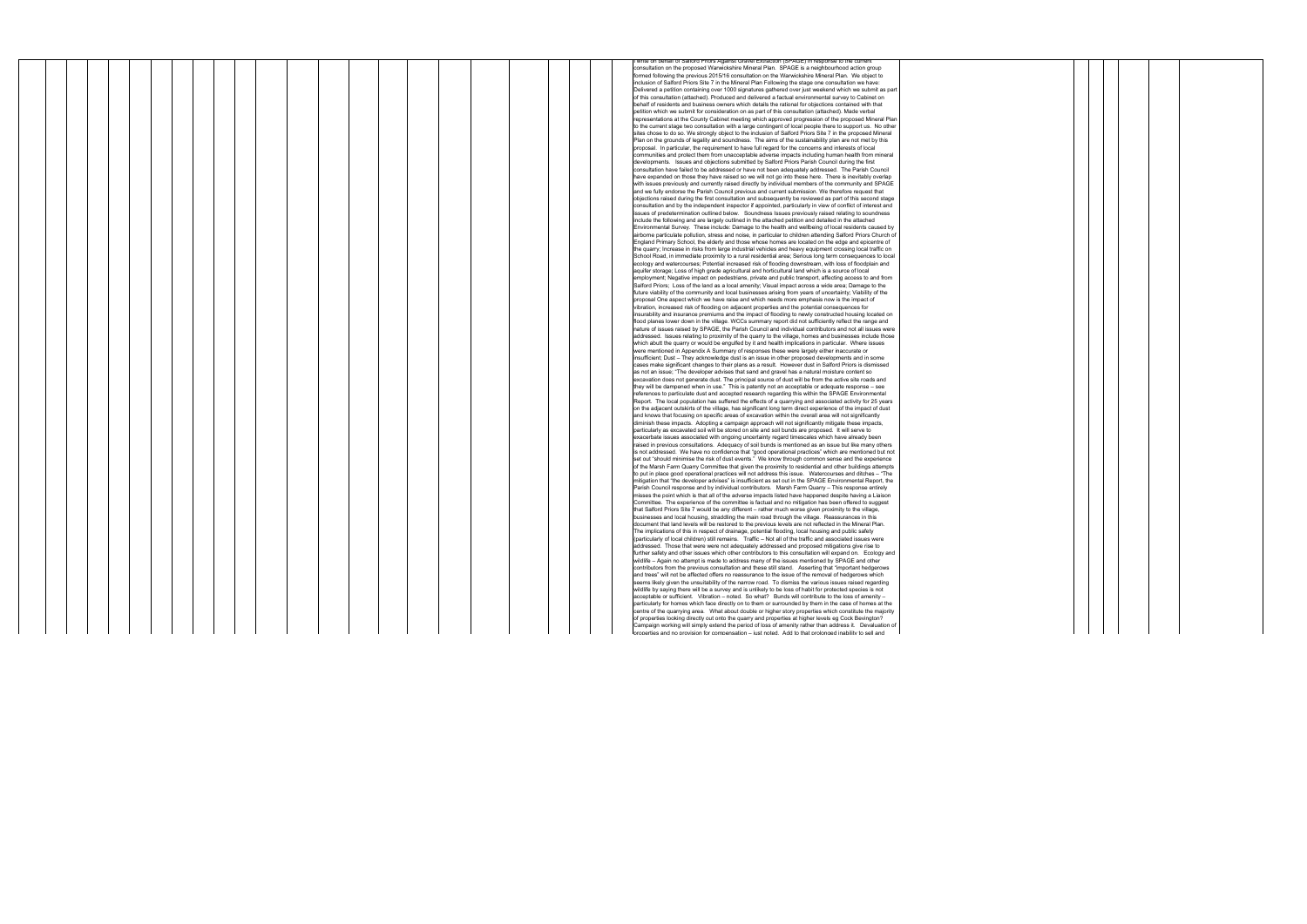|                                        |  |  |  |                     |  |  |  |  |  | proportion accuracy processes for interpretational systems contract to start processing an accuracy and accuracy<br>move home if due to campaign proposal. Response to flooding issues raised is not sufficient and is<br>addressed in the Environmental report and other submissions. Suggestion that new housing could be<br>built on the site subsequently does not address issues relating to new build foundation requirements or<br>Neighbourhood Plan regarding use of the land. Employment - we do know that there WILL be loss of<br>employment - tenant farmers and associated trades and this is not acknowledged. The document<br>speculates that there MAY be employment opportunities for local people via the contractor. We know<br>from the demographic, skills and professions of the local community and experience of Marsh Farm<br>Quarry that is unlikely to be the case. We are not reassured on timescales; the 5-8 years mentioned is<br>meaningless and potentially misleading, given that this statement is undermined by the statement that<br>timescales would depend on planning controls to minimise impacts and a campaign approach which is<br>deliberately open-ended after the initial parcel, as well as possibly dependant on the vagaries of<br>demand. This coupled with our experience of quarrying activity at Marsh Farm which has gone on for<br>over 25 years with no previously agreed end date gives us no confidence or reassurance on timescales<br>and associated adverse impacts. The document dismisses concerns about the impact on the safety<br>and health of children attending the local school and kindergarden so close to the quarry and secondary<br>potential impacts on the viability of the school by saying "there will be no direct impact on the school" with<br>no explanation and without addressing secondary impacts raised. The response to issues about<br>proposed working is dismissive and insufficient. Stand offs - issue not addressed. Measuring from the<br>façade rather than boundary of properties means the quarry will abut properties and extend in some<br>cases to garden fences of properties. Restoration to agricultural land - issues of feasibility not addressed<br>and this contradicts intended landscaping suggested at previous open forums. We think it unlikely a<br>quarry will have not effect on tourism. It certainly will affect local businesses as has been outlined by<br>businesses in previous consultation and this is not addressed. Sites outside county – just noted – no<br>response. Legality Presumably the fact that issues and objections raised have not been adequately<br>addressed in WCC response to the initial consultation and in the current proposal also raises issues of<br>legality. There is conflict of interest with WCC land owner and beneficiary, proposer and planning<br>authority and evidence of predetermination: Internal correspondence within the Planning Department<br>obtained by SPAGE via a Freedom of Information Request; shows that that this development is primarily<br>driven for financial gain to relieve pressure on budgets and in another email a senior planning official<br>clearly states that proposed gravel extraction at Salford Priors Site 7 will cause disproportionate damage<br>for minimal gain. Planning permission for a sewage pipe, approved well in advance of submission of the<br>conclusions of the first Mineral Plan consultation and approval of the draft Mineral Plan for the next stage<br>of consultation by Cabinet, includes reinforcement of a sewage pipe a the "quarry entrance" in the<br>drawings at the request of WCC. The decision making process has not been properly followed Members<br>of SPAGE and our District Councillor were the only representatives of potential Mineral sites to speak to<br>object to inclusion in the site in the Mineral Plan when the plan was to be debated at Cabinet. The<br>papers submitted to Cabinet did not fully reflect and address objections made at the first consultation<br>and this was not challenged. The responses from statutory bodies, in particular highways and health<br>suggest that these agencies had not been objectively and even handedly appraised of risks, issues and<br>objections relating to proposed mineral extraction at Salford Priors Site 7. At the meeting, a tape and<br>transcript show that there was virtually no discussion of the overall Mineral Plan, and the objections<br>SPAGE presented regarding Salford Priors Site 7 were not discussed. Rather the allotted time was<br>taken up with the Chair and Cabinet Members struggling to understand the subsequent consultation and<br>decision making process and reassurance that they would be able to take a decision on the Mineral Plan,<br>including potential withdrawal of sites subsequent to agreeing to the next stage of consultation.<br>Cabinet agreed to the proceed to the next stage having eventually been reassured that communities<br>would be consulted and they would have an opportunity to make their decision on the plan following this.<br>They were given to understand that sites could be removed at that stage. However the consultation<br>document states "Warwickshire County Council (WCC) considers this to be a sound plan which it would<br>like to see adopted." The basis of the consultation – in terms of legality and soundness was not<br>understood or explained to the Cabinet. When the legality of proceeding to the next stage given these<br>circumstances was subsequently challenged by a member of SPAGE the email response from the<br>Planning Department was ambiguous, confusing and in substance, contradicting the unequivocal<br>response given to the Cabinet. It also included unsolicited statements justifying aspects of the Mineral<br>Plan itself and earlier processes. The current proposal contradicts many of the assertions made to the<br>community of Salford Priors at open forums in the run up to the initial consultation and these changes<br>have not subsequently been highlighted to the community in the same way. These included the assertion<br>that the area would be landscaped, possibly with lakes and public amenities following gravel extraction<br>and that the quarrying would be completed within 5-8 years. The Mineral Plan put forward to the second<br>consultation states that the promised restoration will not be feasible and suggests that the quarrying<br>beyond the first campaign area could be open ended. Campaign quarrying - presented as a mitigation<br>exacerbates concerns about long or unlimited timescales and associated impacts. Refusal of request for<br>information Our requests for specific information from bore hole drilling which was carried out at public<br>expense were refused on the grounds of commercial sensitivity. This would have enabled us to make<br>informed judgements in respect of aspects of the consultation and we do agree that the information<br>requested was commercially sensitive. Consultation regarding Salford Priors Site 7 has been inadequate<br>Efforts to inform and engage the community of Salford Priors particularly during the second round of<br>consultation have been minimal to say the least despite by far the largest number of objections in the<br>first consultation came from Salford Priors residents and the largest petition. WCC efforts within Salford<br>Priors have largely been restricted to sending a short notice to the Parish Council and attaching closely<br>typed notices to posts along the perimeter of the affected fields in December where there is no lighting or<br>footpath making it difficult for pedestrians to read and impossible for passing motorists to read. Its<br>efforts to inform the population via public notices has been insufficiently accessible and it has failed in its<br>stated aim to consult via site notices. WCC have held direct engagement sessions in libraries in other<br>villages but not in Salford Priors which does not have a library but does have a village hall which was<br>used for this purpose during the first consultations where residents raised objections which still have not<br>been adequately addressed. No attempt has been made to make the information, which is overwhelming |  |
|----------------------------------------|--|--|--|---------------------|--|--|--|--|--|-------------------------------------------------------------------------------------------------------------------------------------------------------------------------------------------------------------------------------------------------------------------------------------------------------------------------------------------------------------------------------------------------------------------------------------------------------------------------------------------------------------------------------------------------------------------------------------------------------------------------------------------------------------------------------------------------------------------------------------------------------------------------------------------------------------------------------------------------------------------------------------------------------------------------------------------------------------------------------------------------------------------------------------------------------------------------------------------------------------------------------------------------------------------------------------------------------------------------------------------------------------------------------------------------------------------------------------------------------------------------------------------------------------------------------------------------------------------------------------------------------------------------------------------------------------------------------------------------------------------------------------------------------------------------------------------------------------------------------------------------------------------------------------------------------------------------------------------------------------------------------------------------------------------------------------------------------------------------------------------------------------------------------------------------------------------------------------------------------------------------------------------------------------------------------------------------------------------------------------------------------------------------------------------------------------------------------------------------------------------------------------------------------------------------------------------------------------------------------------------------------------------------------------------------------------------------------------------------------------------------------------------------------------------------------------------------------------------------------------------------------------------------------------------------------------------------------------------------------------------------------------------------------------------------------------------------------------------------------------------------------------------------------------------------------------------------------------------------------------------------------------------------------------------------------------------------------------------------------------------------------------------------------------------------------------------------------------------------------------------------------------------------------------------------------------------------------------------------------------------------------------------------------------------------------------------------------------------------------------------------------------------------------------------------------------------------------------------------------------------------------------------------------------------------------------------------------------------------------------------------------------------------------------------------------------------------------------------------------------------------------------------------------------------------------------------------------------------------------------------------------------------------------------------------------------------------------------------------------------------------------------------------------------------------------------------------------------------------------------------------------------------------------------------------------------------------------------------------------------------------------------------------------------------------------------------------------------------------------------------------------------------------------------------------------------------------------------------------------------------------------------------------------------------------------------------------------------------------------------------------------------------------------------------------------------------------------------------------------------------------------------------------------------------------------------------------------------------------------------------------------------------------------------------------------------------------------------------------------------------------------------------------------------------------------------------------------------------------------------------------------------------------------------------------------------------------------------------------------------------------------------------------------------------------------------------------------------------------------------------------------------------------------------------------------------------------------------------------------------------------------------------------------------------------------------------------------------------------------------------------------------------------------------------------------------------------------------------------------------------------------------------------------------------------------------------------------------------------------------------------------------------------------------------------------------------------------------------------------------------------------------------------------------------------------------------------------------------------------------------------------------------------------------------------------------------------------------------------------------------------------------------------------------------------------------------------------------------------------------------------------------------------------------------------------------------------------------------------------------------------------------------------------------------------------------------------------------------------------------------------------------------------------------------------------------------------------------------------------------------------------------------------------------------------------------------------------------------------------------------------------------------------------------------------------------------------------------------------------------------------------------------------------------------------------------------------------------------------------------------------------------------------------------------------------------------------------------------------------------------------------------------------------------------------------------------------------------------------------------------------------------------------------------------------------------------------------------------------------------------------------------------------------------------------------------------------------------------------------------------------------------------------------------------------------------------------------------------------------------------------------------------------------------------------------------------------------------------------------------------------------------------------------------------------------------------------------------------------------------------------------------------------------------------------------------------------------------------------------------------------------------------------------------------------------------------------------------------------------------------------------|--|
| <b>MLPpub</b><br>6511<br><b>MLPpub</b> |  |  |  |                     |  |  |  |  |  | and impenetrable to most laypeople accessible or to ensure that local people understand the concepts of<br>legality, soundness, sustainability. The electronic format people were required to use to make a<br>Not Legally Compliant: Not consistent with National Policy because it does not make provision for use of<br>re-cycled materials and relies on primary materials when it should use re-cycled aggregates as a priority<br>over primary materials. Not Justified: Due to over-reliance on primary Aggregate which is inconsistent<br>with delivering sustainable development. Not Effective: Due to being not sound because it is at odds with                                                                                                                                                                                                                                                                                                                                                                                                                                                                                                                                                                                                                                                                                                                                                                                                                                                                                                                                                                                                                                                                                                                                                                                                                                                                                                                                                                                                                                                                                                                                                                                                                                                                                                                                                                                                                                                                                                                                                                                                                                                                                                                                                                                                                                                                                                                                                                                                                                                                                                                                                                                                                                                                                                                                                                                                                                                                                                                                                                                                                                                                                                                                                                                                                                                                                                                                                                                                                                                                                                                                                                                                                                                                                                                                                                                                                                                                                                                                                                                                                                                                                                                                                                                                                                                                                                                                                                                                                                                                                                                                                                                                                                                                                                                                                                                                                                                                                                                                                                                                                                                                                                                                                                                                                                                                                                                                                                                                                                                                                                                                                                                                                                                                                                                                                                                                                                                                                                                                                                                                                                                                                                                                                                                                                                                                                                                                                                                                                                                                                                                                                                                                                                                                                                                                                                                                                                                                                                                                                                                                                                                                                                                                                                                                                                                                                                                                                                                                                                                                                                                                                                                                                                                                                                                                                                                                                                           |  |
| 6512<br>MLPpub <sup>®</sup><br>6513    |  |  |  | $1.5 - 1.11$<br>SO. |  |  |  |  |  | the objective of reducing the demand for primary extraction.<br>Not Legally Compliant: Fails to consider the NPPF's requirement to use alternative materials in<br>preference to primary materials. Incompatible with the requirement that the planning system should play<br>an active role in guiding development to sustainable solutions. Not Positively Prepared: It is not sound,<br>by promoting vastly more provision from primary materials than is justified. Has not been prepared with<br>the objective of securing long term conservation or contributing to sustainable development. Not<br>Justified: Because it is not the most appropriate strategy, it should be a more sustainable approach. Not<br>effective: Because over supply of primary materials and the unnecessary depletion of finite resources.                                                                                                                                                                                                                                                                                                                                                                                                                                                                                                                                                                                                                                                                                                                                                                                                                                                                                                                                                                                                                                                                                                                                                                                                                                                                                                                                                                                                                                                                                                                                                                                                                                                                                                                                                                                                                                                                                                                                                                                                                                                                                                                                                                                                                                                                                                                                                                                                                                                                                                                                                                                                                                                                                                                                                                                                                                                                                                                                                                                                                                                                                                                                                                                                                                                                                                                                                                                                                                                                                                                                                                                                                                                                                                                                                                                                                                                                                                                                                                                                                                                                                                                                                                                                                                                                                                                                                                                                                                                                                                                                                                                                                                                                                                                                                                                                                                                                                                                                                                                                                                                                                                                                                                                                                                                                                                                                                                                                                                                                                                                                                                                                                                                                                                                                                                                                                                                                                                                                                                                                                                                                                                                                                                                                                                                                                                                                                                                                                                                                                                                                                                                                                                                                                                                                                                                                                                                                                                                                                                                                                                                                                                                                                                                                                                                                                                                                                                                                                                                                                                                                                                                                                                                                         |  |
| <b>MLPpub</b><br>6514                  |  |  |  |                     |  |  |  |  |  | For the reason given above in SO, Policy S1 should be deleted as over provision of the requirement for<br>land won aggregates fails the soundness test. If Policy S1 is not deleted, it is imperative that the site at<br>Bourton on Dunsmore is not restored using inert fill but should be restored to wetlands due to the<br>unacceptable risk of flooding and contamination of drinking water. These and other concerns have been<br>discussed fully in the Parish Council response of December 2015 which included an independent report<br>by a qualified geo-physicist confirming the serious risk of flooding elsewhere and beyond the immediate<br>site as a direct result of minerals extraction.                                                                                                                                                                                                                                                                                                                                                                                                                                                                                                                                                                                                                                                                                                                                                                                                                                                                                                                                                                                                                                                                                                                                                                                                                                                                                                                                                                                                                                                                                                                                                                                                                                                                                                                                                                                                                                                                                                                                                                                                                                                                                                                                                                                                                                                                                                                                                                                                                                                                                                                                                                                                                                                                                                                                                                                                                                                                                                                                                                                                                                                                                                                                                                                                                                                                                                                                                                                                                                                                                                                                                                                                                                                                                                                                                                                                                                                                                                                                                                                                                                                                                                                                                                                                                                                                                                                                                                                                                                                                                                                                                                                                                                                                                                                                                                                                                                                                                                                                                                                                                                                                                                                                                                                                                                                                                                                                                                                                                                                                                                                                                                                                                                                                                                                                                                                                                                                                                                                                                                                                                                                                                                                                                                                                                                                                                                                                                                                                                                                                                                                                                                                                                                                                                                                                                                                                                                                                                                                                                                                                                                                                                                                                                                                                                                                                                                                                                                                                                                                                                                                                                                                                                                                                                                                                                                                           |  |
| MLPpub <sup>.</sup><br>6515            |  |  |  | ACS1                |  |  |  |  |  | Not Positively Prepared: By promoting vastly more provision from primary materials than is justified. Has<br>not been prepared with the objective of securing long term conservation. Not Justified: Because it is not<br>the most appropriate strategy, it should be a more sustainable Approach, contributing to sustainable<br>development. Not Effective: Because of oversupply of primary materials and the unnecessary depletion<br>of finite resources. Not Legally Compliant: Fails to consider the NPPF's requirement to consider using<br>alternative materials in preference to primary materials and incompatible with the requirement that the<br>planning system should play an active role in guiding development to sustainable solutions.                                                                                                                                                                                                                                                                                                                                                                                                                                                                                                                                                                                                                                                                                                                                                                                                                                                                                                                                                                                                                                                                                                                                                                                                                                                                                                                                                                                                                                                                                                                                                                                                                                                                                                                                                                                                                                                                                                                                                                                                                                                                                                                                                                                                                                                                                                                                                                                                                                                                                                                                                                                                                                                                                                                                                                                                                                                                                                                                                                                                                                                                                                                                                                                                                                                                                                                                                                                                                                                                                                                                                                                                                                                                                                                                                                                                                                                                                                                                                                                                                                                                                                                                                                                                                                                                                                                                                                                                                                                                                                                                                                                                                                                                                                                                                                                                                                                                                                                                                                                                                                                                                                                                                                                                                                                                                                                                                                                                                                                                                                                                                                                                                                                                                                                                                                                                                                                                                                                                                                                                                                                                                                                                                                                                                                                                                                                                                                                                                                                                                                                                                                                                                                                                                                                                                                                                                                                                                                                                                                                                                                                                                                                                                                                                                                                                                                                                                                                                                                                                                                                                                                                                                                                                                                                                            |  |

| 1 |
|---|
|   |
| 1 |
|   |
| 1 |
|   |
|   |
| 1 |
|   |
|   |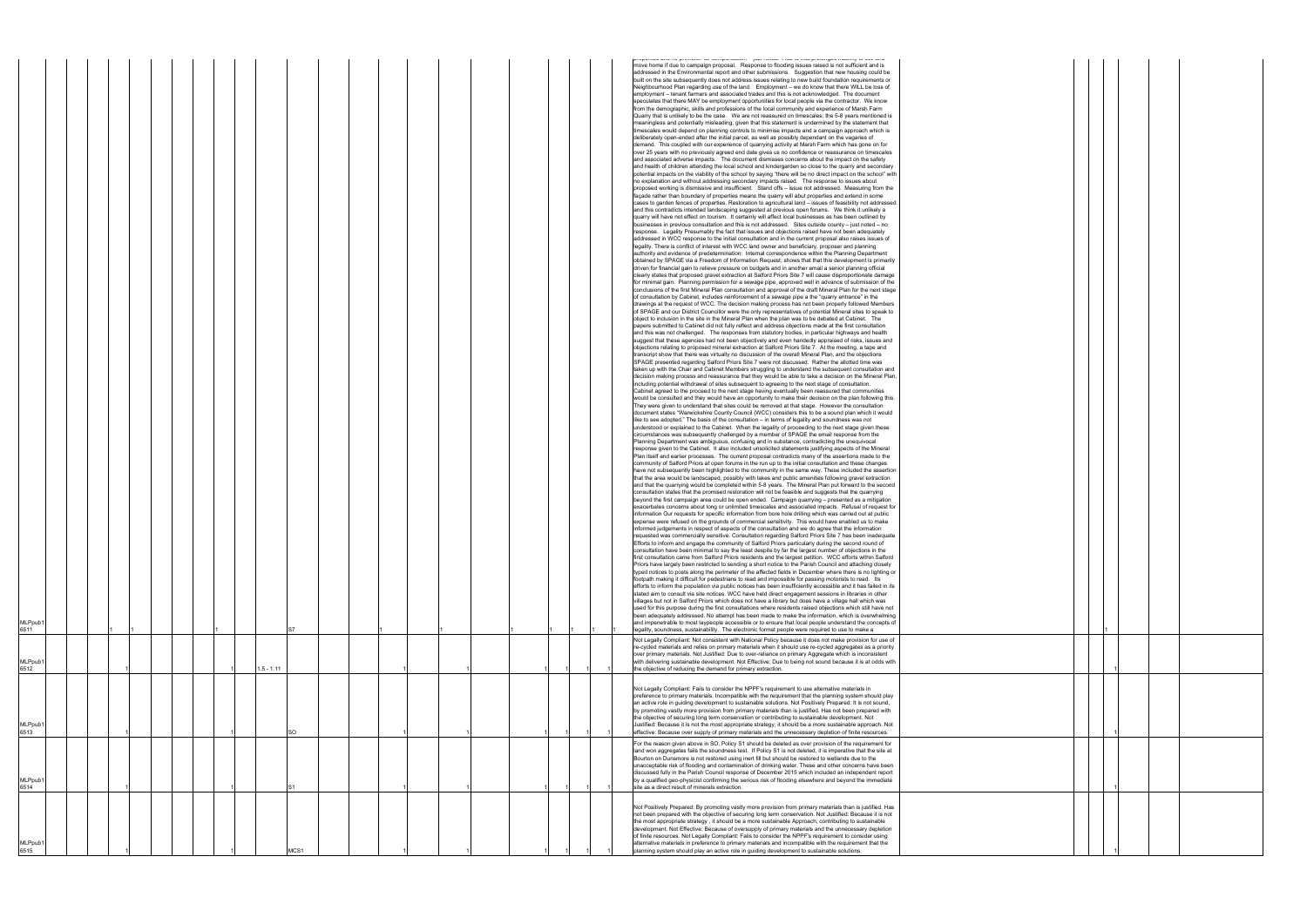| 6519<br>(MLPpub<br>6520                                                                                                                                                                                                                                                                                                                                                                                                                                                                                                                                                                                                                                                                                                                                                                                                                                                                                                                                                                                                                                                                                                                                                                                                                                                                                                                                                                                                                                                                                                                                                                                                                                                                                                                                                                                                                                                                                                                                                                                                                                                                                                                                                                                                                                                                                                                                                                                                                                                                                                                                                                                                                                                                                                                                                                                                                                                                                                                                                                                                                                                                                                                                                                                                                                                                                                                                                                                                                                                                                                                                                                                                                                                                                                                                                                                                                                                                                                                                                                                                                                                                                                                                                                                                                                                                                                                                                                                                                                                                                                                                                                                                                                                                                                                                                                                                                                                                                                                                                                                                                                                                                                                                                                                                                                                                                                                                                                                                                                                                                                                                                                                                                                                                                                                                                                                                                                                                                                                                                                                                                                                                                                                                                                                                                                                                                                                                                                                                                                                                                                                                                                                                                                                                                                                                                                                                                                                                                         | MLPpub <sup>.</sup>                                                                                                                                                                                                                                                                                                                                                                                                                                                                                                                                                                                                                                                                                                                                                                                                                                                                                                                                                                                       | MLPpub1<br>6518                                                                                                                                                                                                                                                                                                                                                                                                                                                                                                                                                                                                                                                                                                                                                                                                                                                                                                                                                                                                                                                                         | MLPpub <sup>®</sup><br>6517                                                                                                                                                                                                                                                                                                                                                                                                                                                                               | MLPpub <sup>.</sup><br>6516                                                                                                                                                                                                                                                                                                                                                                                                                                                                                                                                                                                                                                                                                                                                                                                                                                                                                                           |
|-----------------------------------------------------------------------------------------------------------------------------------------------------------------------------------------------------------------------------------------------------------------------------------------------------------------------------------------------------------------------------------------------------------------------------------------------------------------------------------------------------------------------------------------------------------------------------------------------------------------------------------------------------------------------------------------------------------------------------------------------------------------------------------------------------------------------------------------------------------------------------------------------------------------------------------------------------------------------------------------------------------------------------------------------------------------------------------------------------------------------------------------------------------------------------------------------------------------------------------------------------------------------------------------------------------------------------------------------------------------------------------------------------------------------------------------------------------------------------------------------------------------------------------------------------------------------------------------------------------------------------------------------------------------------------------------------------------------------------------------------------------------------------------------------------------------------------------------------------------------------------------------------------------------------------------------------------------------------------------------------------------------------------------------------------------------------------------------------------------------------------------------------------------------------------------------------------------------------------------------------------------------------------------------------------------------------------------------------------------------------------------------------------------------------------------------------------------------------------------------------------------------------------------------------------------------------------------------------------------------------------------------------------------------------------------------------------------------------------------------------------------------------------------------------------------------------------------------------------------------------------------------------------------------------------------------------------------------------------------------------------------------------------------------------------------------------------------------------------------------------------------------------------------------------------------------------------------------------------------------------------------------------------------------------------------------------------------------------------------------------------------------------------------------------------------------------------------------------------------------------------------------------------------------------------------------------------------------------------------------------------------------------------------------------------------------------------------------------------------------------------------------------------------------------------------------------------------------------------------------------------------------------------------------------------------------------------------------------------------------------------------------------------------------------------------------------------------------------------------------------------------------------------------------------------------------------------------------------------------------------------------------------------------------------------------------------------------------------------------------------------------------------------------------------------------------------------------------------------------------------------------------------------------------------------------------------------------------------------------------------------------------------------------------------------------------------------------------------------------------------------------------------------------------------------------------------------------------------------------------------------------------------------------------------------------------------------------------------------------------------------------------------------------------------------------------------------------------------------------------------------------------------------------------------------------------------------------------------------------------------------------------------------------------------------------------------------------------------------------------------------------------------------------------------------------------------------------------------------------------------------------------------------------------------------------------------------------------------------------------------------------------------------------------------------------------------------------------------------------------------------------------------------------------------------------------------------------------------------------------------------------------------------------------------------------------------------------------------------------------------------------------------------------------------------------------------------------------------------------------------------------------------------------------------------------------------------------------------------------------------------------------------------------------------------------------------------------------------------------------------------------------------------------------------------------------------------------------------------------------------------------------------------------------------------------------------------------------------------------------------------------------------------------------------------------------------------------------------------------------------------------------------------------------------------------------------------------------------------------------------------------------------------------------|-----------------------------------------------------------------------------------------------------------------------------------------------------------------------------------------------------------------------------------------------------------------------------------------------------------------------------------------------------------------------------------------------------------------------------------------------------------------------------------------------------------------------------------------------------------------------------------------------------------------------------------------------------------------------------------------------------------------------------------------------------------------------------------------------------------------------------------------------------------------------------------------------------------------------------------------------------------------------------------------------------------|-----------------------------------------------------------------------------------------------------------------------------------------------------------------------------------------------------------------------------------------------------------------------------------------------------------------------------------------------------------------------------------------------------------------------------------------------------------------------------------------------------------------------------------------------------------------------------------------------------------------------------------------------------------------------------------------------------------------------------------------------------------------------------------------------------------------------------------------------------------------------------------------------------------------------------------------------------------------------------------------------------------------------------------------------------------------------------------------|-----------------------------------------------------------------------------------------------------------------------------------------------------------------------------------------------------------------------------------------------------------------------------------------------------------------------------------------------------------------------------------------------------------------------------------------------------------------------------------------------------------|---------------------------------------------------------------------------------------------------------------------------------------------------------------------------------------------------------------------------------------------------------------------------------------------------------------------------------------------------------------------------------------------------------------------------------------------------------------------------------------------------------------------------------------------------------------------------------------------------------------------------------------------------------------------------------------------------------------------------------------------------------------------------------------------------------------------------------------------------------------------------------------------------------------------------------------|
|                                                                                                                                                                                                                                                                                                                                                                                                                                                                                                                                                                                                                                                                                                                                                                                                                                                                                                                                                                                                                                                                                                                                                                                                                                                                                                                                                                                                                                                                                                                                                                                                                                                                                                                                                                                                                                                                                                                                                                                                                                                                                                                                                                                                                                                                                                                                                                                                                                                                                                                                                                                                                                                                                                                                                                                                                                                                                                                                                                                                                                                                                                                                                                                                                                                                                                                                                                                                                                                                                                                                                                                                                                                                                                                                                                                                                                                                                                                                                                                                                                                                                                                                                                                                                                                                                                                                                                                                                                                                                                                                                                                                                                                                                                                                                                                                                                                                                                                                                                                                                                                                                                                                                                                                                                                                                                                                                                                                                                                                                                                                                                                                                                                                                                                                                                                                                                                                                                                                                                                                                                                                                                                                                                                                                                                                                                                                                                                                                                                                                                                                                                                                                                                                                                                                                                                                                                                                                                                 |                                                                                                                                                                                                                                                                                                                                                                                                                                                                                                                                                                                                                                                                                                                                                                                                                                                                                                                                                                                                           |                                                                                                                                                                                                                                                                                                                                                                                                                                                                                                                                                                                                                                                                                                                                                                                                                                                                                                                                                                                                                                                                                         |                                                                                                                                                                                                                                                                                                                                                                                                                                                                                                           |                                                                                                                                                                                                                                                                                                                                                                                                                                                                                                                                                                                                                                                                                                                                                                                                                                                                                                                                       |
|                                                                                                                                                                                                                                                                                                                                                                                                                                                                                                                                                                                                                                                                                                                                                                                                                                                                                                                                                                                                                                                                                                                                                                                                                                                                                                                                                                                                                                                                                                                                                                                                                                                                                                                                                                                                                                                                                                                                                                                                                                                                                                                                                                                                                                                                                                                                                                                                                                                                                                                                                                                                                                                                                                                                                                                                                                                                                                                                                                                                                                                                                                                                                                                                                                                                                                                                                                                                                                                                                                                                                                                                                                                                                                                                                                                                                                                                                                                                                                                                                                                                                                                                                                                                                                                                                                                                                                                                                                                                                                                                                                                                                                                                                                                                                                                                                                                                                                                                                                                                                                                                                                                                                                                                                                                                                                                                                                                                                                                                                                                                                                                                                                                                                                                                                                                                                                                                                                                                                                                                                                                                                                                                                                                                                                                                                                                                                                                                                                                                                                                                                                                                                                                                                                                                                                                                                                                                                                                 |                                                                                                                                                                                                                                                                                                                                                                                                                                                                                                                                                                                                                                                                                                                                                                                                                                                                                                                                                                                                           |                                                                                                                                                                                                                                                                                                                                                                                                                                                                                                                                                                                                                                                                                                                                                                                                                                                                                                                                                                                                                                                                                         |                                                                                                                                                                                                                                                                                                                                                                                                                                                                                                           |                                                                                                                                                                                                                                                                                                                                                                                                                                                                                                                                                                                                                                                                                                                                                                                                                                                                                                                                       |
|                                                                                                                                                                                                                                                                                                                                                                                                                                                                                                                                                                                                                                                                                                                                                                                                                                                                                                                                                                                                                                                                                                                                                                                                                                                                                                                                                                                                                                                                                                                                                                                                                                                                                                                                                                                                                                                                                                                                                                                                                                                                                                                                                                                                                                                                                                                                                                                                                                                                                                                                                                                                                                                                                                                                                                                                                                                                                                                                                                                                                                                                                                                                                                                                                                                                                                                                                                                                                                                                                                                                                                                                                                                                                                                                                                                                                                                                                                                                                                                                                                                                                                                                                                                                                                                                                                                                                                                                                                                                                                                                                                                                                                                                                                                                                                                                                                                                                                                                                                                                                                                                                                                                                                                                                                                                                                                                                                                                                                                                                                                                                                                                                                                                                                                                                                                                                                                                                                                                                                                                                                                                                                                                                                                                                                                                                                                                                                                                                                                                                                                                                                                                                                                                                                                                                                                                                                                                                                                 |                                                                                                                                                                                                                                                                                                                                                                                                                                                                                                                                                                                                                                                                                                                                                                                                                                                                                                                                                                                                           |                                                                                                                                                                                                                                                                                                                                                                                                                                                                                                                                                                                                                                                                                                                                                                                                                                                                                                                                                                                                                                                                                         |                                                                                                                                                                                                                                                                                                                                                                                                                                                                                                           |                                                                                                                                                                                                                                                                                                                                                                                                                                                                                                                                                                                                                                                                                                                                                                                                                                                                                                                                       |
|                                                                                                                                                                                                                                                                                                                                                                                                                                                                                                                                                                                                                                                                                                                                                                                                                                                                                                                                                                                                                                                                                                                                                                                                                                                                                                                                                                                                                                                                                                                                                                                                                                                                                                                                                                                                                                                                                                                                                                                                                                                                                                                                                                                                                                                                                                                                                                                                                                                                                                                                                                                                                                                                                                                                                                                                                                                                                                                                                                                                                                                                                                                                                                                                                                                                                                                                                                                                                                                                                                                                                                                                                                                                                                                                                                                                                                                                                                                                                                                                                                                                                                                                                                                                                                                                                                                                                                                                                                                                                                                                                                                                                                                                                                                                                                                                                                                                                                                                                                                                                                                                                                                                                                                                                                                                                                                                                                                                                                                                                                                                                                                                                                                                                                                                                                                                                                                                                                                                                                                                                                                                                                                                                                                                                                                                                                                                                                                                                                                                                                                                                                                                                                                                                                                                                                                                                                                                                                                 |                                                                                                                                                                                                                                                                                                                                                                                                                                                                                                                                                                                                                                                                                                                                                                                                                                                                                                                                                                                                           |                                                                                                                                                                                                                                                                                                                                                                                                                                                                                                                                                                                                                                                                                                                                                                                                                                                                                                                                                                                                                                                                                         |                                                                                                                                                                                                                                                                                                                                                                                                                                                                                                           |                                                                                                                                                                                                                                                                                                                                                                                                                                                                                                                                                                                                                                                                                                                                                                                                                                                                                                                                       |
|                                                                                                                                                                                                                                                                                                                                                                                                                                                                                                                                                                                                                                                                                                                                                                                                                                                                                                                                                                                                                                                                                                                                                                                                                                                                                                                                                                                                                                                                                                                                                                                                                                                                                                                                                                                                                                                                                                                                                                                                                                                                                                                                                                                                                                                                                                                                                                                                                                                                                                                                                                                                                                                                                                                                                                                                                                                                                                                                                                                                                                                                                                                                                                                                                                                                                                                                                                                                                                                                                                                                                                                                                                                                                                                                                                                                                                                                                                                                                                                                                                                                                                                                                                                                                                                                                                                                                                                                                                                                                                                                                                                                                                                                                                                                                                                                                                                                                                                                                                                                                                                                                                                                                                                                                                                                                                                                                                                                                                                                                                                                                                                                                                                                                                                                                                                                                                                                                                                                                                                                                                                                                                                                                                                                                                                                                                                                                                                                                                                                                                                                                                                                                                                                                                                                                                                                                                                                                                                 |                                                                                                                                                                                                                                                                                                                                                                                                                                                                                                                                                                                                                                                                                                                                                                                                                                                                                                                                                                                                           |                                                                                                                                                                                                                                                                                                                                                                                                                                                                                                                                                                                                                                                                                                                                                                                                                                                                                                                                                                                                                                                                                         |                                                                                                                                                                                                                                                                                                                                                                                                                                                                                                           |                                                                                                                                                                                                                                                                                                                                                                                                                                                                                                                                                                                                                                                                                                                                                                                                                                                                                                                                       |
|                                                                                                                                                                                                                                                                                                                                                                                                                                                                                                                                                                                                                                                                                                                                                                                                                                                                                                                                                                                                                                                                                                                                                                                                                                                                                                                                                                                                                                                                                                                                                                                                                                                                                                                                                                                                                                                                                                                                                                                                                                                                                                                                                                                                                                                                                                                                                                                                                                                                                                                                                                                                                                                                                                                                                                                                                                                                                                                                                                                                                                                                                                                                                                                                                                                                                                                                                                                                                                                                                                                                                                                                                                                                                                                                                                                                                                                                                                                                                                                                                                                                                                                                                                                                                                                                                                                                                                                                                                                                                                                                                                                                                                                                                                                                                                                                                                                                                                                                                                                                                                                                                                                                                                                                                                                                                                                                                                                                                                                                                                                                                                                                                                                                                                                                                                                                                                                                                                                                                                                                                                                                                                                                                                                                                                                                                                                                                                                                                                                                                                                                                                                                                                                                                                                                                                                                                                                                                                                 |                                                                                                                                                                                                                                                                                                                                                                                                                                                                                                                                                                                                                                                                                                                                                                                                                                                                                                                                                                                                           |                                                                                                                                                                                                                                                                                                                                                                                                                                                                                                                                                                                                                                                                                                                                                                                                                                                                                                                                                                                                                                                                                         |                                                                                                                                                                                                                                                                                                                                                                                                                                                                                                           |                                                                                                                                                                                                                                                                                                                                                                                                                                                                                                                                                                                                                                                                                                                                                                                                                                                                                                                                       |
|                                                                                                                                                                                                                                                                                                                                                                                                                                                                                                                                                                                                                                                                                                                                                                                                                                                                                                                                                                                                                                                                                                                                                                                                                                                                                                                                                                                                                                                                                                                                                                                                                                                                                                                                                                                                                                                                                                                                                                                                                                                                                                                                                                                                                                                                                                                                                                                                                                                                                                                                                                                                                                                                                                                                                                                                                                                                                                                                                                                                                                                                                                                                                                                                                                                                                                                                                                                                                                                                                                                                                                                                                                                                                                                                                                                                                                                                                                                                                                                                                                                                                                                                                                                                                                                                                                                                                                                                                                                                                                                                                                                                                                                                                                                                                                                                                                                                                                                                                                                                                                                                                                                                                                                                                                                                                                                                                                                                                                                                                                                                                                                                                                                                                                                                                                                                                                                                                                                                                                                                                                                                                                                                                                                                                                                                                                                                                                                                                                                                                                                                                                                                                                                                                                                                                                                                                                                                                                                 |                                                                                                                                                                                                                                                                                                                                                                                                                                                                                                                                                                                                                                                                                                                                                                                                                                                                                                                                                                                                           |                                                                                                                                                                                                                                                                                                                                                                                                                                                                                                                                                                                                                                                                                                                                                                                                                                                                                                                                                                                                                                                                                         |                                                                                                                                                                                                                                                                                                                                                                                                                                                                                                           |                                                                                                                                                                                                                                                                                                                                                                                                                                                                                                                                                                                                                                                                                                                                                                                                                                                                                                                                       |
|                                                                                                                                                                                                                                                                                                                                                                                                                                                                                                                                                                                                                                                                                                                                                                                                                                                                                                                                                                                                                                                                                                                                                                                                                                                                                                                                                                                                                                                                                                                                                                                                                                                                                                                                                                                                                                                                                                                                                                                                                                                                                                                                                                                                                                                                                                                                                                                                                                                                                                                                                                                                                                                                                                                                                                                                                                                                                                                                                                                                                                                                                                                                                                                                                                                                                                                                                                                                                                                                                                                                                                                                                                                                                                                                                                                                                                                                                                                                                                                                                                                                                                                                                                                                                                                                                                                                                                                                                                                                                                                                                                                                                                                                                                                                                                                                                                                                                                                                                                                                                                                                                                                                                                                                                                                                                                                                                                                                                                                                                                                                                                                                                                                                                                                                                                                                                                                                                                                                                                                                                                                                                                                                                                                                                                                                                                                                                                                                                                                                                                                                                                                                                                                                                                                                                                                                                                                                                                                 |                                                                                                                                                                                                                                                                                                                                                                                                                                                                                                                                                                                                                                                                                                                                                                                                                                                                                                                                                                                                           |                                                                                                                                                                                                                                                                                                                                                                                                                                                                                                                                                                                                                                                                                                                                                                                                                                                                                                                                                                                                                                                                                         |                                                                                                                                                                                                                                                                                                                                                                                                                                                                                                           |                                                                                                                                                                                                                                                                                                                                                                                                                                                                                                                                                                                                                                                                                                                                                                                                                                                                                                                                       |
|                                                                                                                                                                                                                                                                                                                                                                                                                                                                                                                                                                                                                                                                                                                                                                                                                                                                                                                                                                                                                                                                                                                                                                                                                                                                                                                                                                                                                                                                                                                                                                                                                                                                                                                                                                                                                                                                                                                                                                                                                                                                                                                                                                                                                                                                                                                                                                                                                                                                                                                                                                                                                                                                                                                                                                                                                                                                                                                                                                                                                                                                                                                                                                                                                                                                                                                                                                                                                                                                                                                                                                                                                                                                                                                                                                                                                                                                                                                                                                                                                                                                                                                                                                                                                                                                                                                                                                                                                                                                                                                                                                                                                                                                                                                                                                                                                                                                                                                                                                                                                                                                                                                                                                                                                                                                                                                                                                                                                                                                                                                                                                                                                                                                                                                                                                                                                                                                                                                                                                                                                                                                                                                                                                                                                                                                                                                                                                                                                                                                                                                                                                                                                                                                                                                                                                                                                                                                                                                 |                                                                                                                                                                                                                                                                                                                                                                                                                                                                                                                                                                                                                                                                                                                                                                                                                                                                                                                                                                                                           |                                                                                                                                                                                                                                                                                                                                                                                                                                                                                                                                                                                                                                                                                                                                                                                                                                                                                                                                                                                                                                                                                         |                                                                                                                                                                                                                                                                                                                                                                                                                                                                                                           | MCS2                                                                                                                                                                                                                                                                                                                                                                                                                                                                                                                                                                                                                                                                                                                                                                                                                                                                                                                                  |
|                                                                                                                                                                                                                                                                                                                                                                                                                                                                                                                                                                                                                                                                                                                                                                                                                                                                                                                                                                                                                                                                                                                                                                                                                                                                                                                                                                                                                                                                                                                                                                                                                                                                                                                                                                                                                                                                                                                                                                                                                                                                                                                                                                                                                                                                                                                                                                                                                                                                                                                                                                                                                                                                                                                                                                                                                                                                                                                                                                                                                                                                                                                                                                                                                                                                                                                                                                                                                                                                                                                                                                                                                                                                                                                                                                                                                                                                                                                                                                                                                                                                                                                                                                                                                                                                                                                                                                                                                                                                                                                                                                                                                                                                                                                                                                                                                                                                                                                                                                                                                                                                                                                                                                                                                                                                                                                                                                                                                                                                                                                                                                                                                                                                                                                                                                                                                                                                                                                                                                                                                                                                                                                                                                                                                                                                                                                                                                                                                                                                                                                                                                                                                                                                                                                                                                                                                                                                                                                 |                                                                                                                                                                                                                                                                                                                                                                                                                                                                                                                                                                                                                                                                                                                                                                                                                                                                                                                                                                                                           |                                                                                                                                                                                                                                                                                                                                                                                                                                                                                                                                                                                                                                                                                                                                                                                                                                                                                                                                                                                                                                                                                         |                                                                                                                                                                                                                                                                                                                                                                                                                                                                                                           |                                                                                                                                                                                                                                                                                                                                                                                                                                                                                                                                                                                                                                                                                                                                                                                                                                                                                                                                       |
|                                                                                                                                                                                                                                                                                                                                                                                                                                                                                                                                                                                                                                                                                                                                                                                                                                                                                                                                                                                                                                                                                                                                                                                                                                                                                                                                                                                                                                                                                                                                                                                                                                                                                                                                                                                                                                                                                                                                                                                                                                                                                                                                                                                                                                                                                                                                                                                                                                                                                                                                                                                                                                                                                                                                                                                                                                                                                                                                                                                                                                                                                                                                                                                                                                                                                                                                                                                                                                                                                                                                                                                                                                                                                                                                                                                                                                                                                                                                                                                                                                                                                                                                                                                                                                                                                                                                                                                                                                                                                                                                                                                                                                                                                                                                                                                                                                                                                                                                                                                                                                                                                                                                                                                                                                                                                                                                                                                                                                                                                                                                                                                                                                                                                                                                                                                                                                                                                                                                                                                                                                                                                                                                                                                                                                                                                                                                                                                                                                                                                                                                                                                                                                                                                                                                                                                                                                                                                                                 |                                                                                                                                                                                                                                                                                                                                                                                                                                                                                                                                                                                                                                                                                                                                                                                                                                                                                                                                                                                                           |                                                                                                                                                                                                                                                                                                                                                                                                                                                                                                                                                                                                                                                                                                                                                                                                                                                                                                                                                                                                                                                                                         |                                                                                                                                                                                                                                                                                                                                                                                                                                                                                                           |                                                                                                                                                                                                                                                                                                                                                                                                                                                                                                                                                                                                                                                                                                                                                                                                                                                                                                                                       |
|                                                                                                                                                                                                                                                                                                                                                                                                                                                                                                                                                                                                                                                                                                                                                                                                                                                                                                                                                                                                                                                                                                                                                                                                                                                                                                                                                                                                                                                                                                                                                                                                                                                                                                                                                                                                                                                                                                                                                                                                                                                                                                                                                                                                                                                                                                                                                                                                                                                                                                                                                                                                                                                                                                                                                                                                                                                                                                                                                                                                                                                                                                                                                                                                                                                                                                                                                                                                                                                                                                                                                                                                                                                                                                                                                                                                                                                                                                                                                                                                                                                                                                                                                                                                                                                                                                                                                                                                                                                                                                                                                                                                                                                                                                                                                                                                                                                                                                                                                                                                                                                                                                                                                                                                                                                                                                                                                                                                                                                                                                                                                                                                                                                                                                                                                                                                                                                                                                                                                                                                                                                                                                                                                                                                                                                                                                                                                                                                                                                                                                                                                                                                                                                                                                                                                                                                                                                                                                                 |                                                                                                                                                                                                                                                                                                                                                                                                                                                                                                                                                                                                                                                                                                                                                                                                                                                                                                                                                                                                           |                                                                                                                                                                                                                                                                                                                                                                                                                                                                                                                                                                                                                                                                                                                                                                                                                                                                                                                                                                                                                                                                                         |                                                                                                                                                                                                                                                                                                                                                                                                                                                                                                           |                                                                                                                                                                                                                                                                                                                                                                                                                                                                                                                                                                                                                                                                                                                                                                                                                                                                                                                                       |
|                                                                                                                                                                                                                                                                                                                                                                                                                                                                                                                                                                                                                                                                                                                                                                                                                                                                                                                                                                                                                                                                                                                                                                                                                                                                                                                                                                                                                                                                                                                                                                                                                                                                                                                                                                                                                                                                                                                                                                                                                                                                                                                                                                                                                                                                                                                                                                                                                                                                                                                                                                                                                                                                                                                                                                                                                                                                                                                                                                                                                                                                                                                                                                                                                                                                                                                                                                                                                                                                                                                                                                                                                                                                                                                                                                                                                                                                                                                                                                                                                                                                                                                                                                                                                                                                                                                                                                                                                                                                                                                                                                                                                                                                                                                                                                                                                                                                                                                                                                                                                                                                                                                                                                                                                                                                                                                                                                                                                                                                                                                                                                                                                                                                                                                                                                                                                                                                                                                                                                                                                                                                                                                                                                                                                                                                                                                                                                                                                                                                                                                                                                                                                                                                                                                                                                                                                                                                                                                 |                                                                                                                                                                                                                                                                                                                                                                                                                                                                                                                                                                                                                                                                                                                                                                                                                                                                                                                                                                                                           |                                                                                                                                                                                                                                                                                                                                                                                                                                                                                                                                                                                                                                                                                                                                                                                                                                                                                                                                                                                                                                                                                         |                                                                                                                                                                                                                                                                                                                                                                                                                                                                                                           |                                                                                                                                                                                                                                                                                                                                                                                                                                                                                                                                                                                                                                                                                                                                                                                                                                                                                                                                       |
|                                                                                                                                                                                                                                                                                                                                                                                                                                                                                                                                                                                                                                                                                                                                                                                                                                                                                                                                                                                                                                                                                                                                                                                                                                                                                                                                                                                                                                                                                                                                                                                                                                                                                                                                                                                                                                                                                                                                                                                                                                                                                                                                                                                                                                                                                                                                                                                                                                                                                                                                                                                                                                                                                                                                                                                                                                                                                                                                                                                                                                                                                                                                                                                                                                                                                                                                                                                                                                                                                                                                                                                                                                                                                                                                                                                                                                                                                                                                                                                                                                                                                                                                                                                                                                                                                                                                                                                                                                                                                                                                                                                                                                                                                                                                                                                                                                                                                                                                                                                                                                                                                                                                                                                                                                                                                                                                                                                                                                                                                                                                                                                                                                                                                                                                                                                                                                                                                                                                                                                                                                                                                                                                                                                                                                                                                                                                                                                                                                                                                                                                                                                                                                                                                                                                                                                                                                                                                                                 |                                                                                                                                                                                                                                                                                                                                                                                                                                                                                                                                                                                                                                                                                                                                                                                                                                                                                                                                                                                                           |                                                                                                                                                                                                                                                                                                                                                                                                                                                                                                                                                                                                                                                                                                                                                                                                                                                                                                                                                                                                                                                                                         |                                                                                                                                                                                                                                                                                                                                                                                                                                                                                                           |                                                                                                                                                                                                                                                                                                                                                                                                                                                                                                                                                                                                                                                                                                                                                                                                                                                                                                                                       |
|                                                                                                                                                                                                                                                                                                                                                                                                                                                                                                                                                                                                                                                                                                                                                                                                                                                                                                                                                                                                                                                                                                                                                                                                                                                                                                                                                                                                                                                                                                                                                                                                                                                                                                                                                                                                                                                                                                                                                                                                                                                                                                                                                                                                                                                                                                                                                                                                                                                                                                                                                                                                                                                                                                                                                                                                                                                                                                                                                                                                                                                                                                                                                                                                                                                                                                                                                                                                                                                                                                                                                                                                                                                                                                                                                                                                                                                                                                                                                                                                                                                                                                                                                                                                                                                                                                                                                                                                                                                                                                                                                                                                                                                                                                                                                                                                                                                                                                                                                                                                                                                                                                                                                                                                                                                                                                                                                                                                                                                                                                                                                                                                                                                                                                                                                                                                                                                                                                                                                                                                                                                                                                                                                                                                                                                                                                                                                                                                                                                                                                                                                                                                                                                                                                                                                                                                                                                                                                                 |                                                                                                                                                                                                                                                                                                                                                                                                                                                                                                                                                                                                                                                                                                                                                                                                                                                                                                                                                                                                           |                                                                                                                                                                                                                                                                                                                                                                                                                                                                                                                                                                                                                                                                                                                                                                                                                                                                                                                                                                                                                                                                                         |                                                                                                                                                                                                                                                                                                                                                                                                                                                                                                           |                                                                                                                                                                                                                                                                                                                                                                                                                                                                                                                                                                                                                                                                                                                                                                                                                                                                                                                                       |
|                                                                                                                                                                                                                                                                                                                                                                                                                                                                                                                                                                                                                                                                                                                                                                                                                                                                                                                                                                                                                                                                                                                                                                                                                                                                                                                                                                                                                                                                                                                                                                                                                                                                                                                                                                                                                                                                                                                                                                                                                                                                                                                                                                                                                                                                                                                                                                                                                                                                                                                                                                                                                                                                                                                                                                                                                                                                                                                                                                                                                                                                                                                                                                                                                                                                                                                                                                                                                                                                                                                                                                                                                                                                                                                                                                                                                                                                                                                                                                                                                                                                                                                                                                                                                                                                                                                                                                                                                                                                                                                                                                                                                                                                                                                                                                                                                                                                                                                                                                                                                                                                                                                                                                                                                                                                                                                                                                                                                                                                                                                                                                                                                                                                                                                                                                                                                                                                                                                                                                                                                                                                                                                                                                                                                                                                                                                                                                                                                                                                                                                                                                                                                                                                                                                                                                                                                                                                                                                 |                                                                                                                                                                                                                                                                                                                                                                                                                                                                                                                                                                                                                                                                                                                                                                                                                                                                                                                                                                                                           |                                                                                                                                                                                                                                                                                                                                                                                                                                                                                                                                                                                                                                                                                                                                                                                                                                                                                                                                                                                                                                                                                         |                                                                                                                                                                                                                                                                                                                                                                                                                                                                                                           |                                                                                                                                                                                                                                                                                                                                                                                                                                                                                                                                                                                                                                                                                                                                                                                                                                                                                                                                       |
|                                                                                                                                                                                                                                                                                                                                                                                                                                                                                                                                                                                                                                                                                                                                                                                                                                                                                                                                                                                                                                                                                                                                                                                                                                                                                                                                                                                                                                                                                                                                                                                                                                                                                                                                                                                                                                                                                                                                                                                                                                                                                                                                                                                                                                                                                                                                                                                                                                                                                                                                                                                                                                                                                                                                                                                                                                                                                                                                                                                                                                                                                                                                                                                                                                                                                                                                                                                                                                                                                                                                                                                                                                                                                                                                                                                                                                                                                                                                                                                                                                                                                                                                                                                                                                                                                                                                                                                                                                                                                                                                                                                                                                                                                                                                                                                                                                                                                                                                                                                                                                                                                                                                                                                                                                                                                                                                                                                                                                                                                                                                                                                                                                                                                                                                                                                                                                                                                                                                                                                                                                                                                                                                                                                                                                                                                                                                                                                                                                                                                                                                                                                                                                                                                                                                                                                                                                                                                                                 |                                                                                                                                                                                                                                                                                                                                                                                                                                                                                                                                                                                                                                                                                                                                                                                                                                                                                                                                                                                                           |                                                                                                                                                                                                                                                                                                                                                                                                                                                                                                                                                                                                                                                                                                                                                                                                                                                                                                                                                                                                                                                                                         |                                                                                                                                                                                                                                                                                                                                                                                                                                                                                                           |                                                                                                                                                                                                                                                                                                                                                                                                                                                                                                                                                                                                                                                                                                                                                                                                                                                                                                                                       |
|                                                                                                                                                                                                                                                                                                                                                                                                                                                                                                                                                                                                                                                                                                                                                                                                                                                                                                                                                                                                                                                                                                                                                                                                                                                                                                                                                                                                                                                                                                                                                                                                                                                                                                                                                                                                                                                                                                                                                                                                                                                                                                                                                                                                                                                                                                                                                                                                                                                                                                                                                                                                                                                                                                                                                                                                                                                                                                                                                                                                                                                                                                                                                                                                                                                                                                                                                                                                                                                                                                                                                                                                                                                                                                                                                                                                                                                                                                                                                                                                                                                                                                                                                                                                                                                                                                                                                                                                                                                                                                                                                                                                                                                                                                                                                                                                                                                                                                                                                                                                                                                                                                                                                                                                                                                                                                                                                                                                                                                                                                                                                                                                                                                                                                                                                                                                                                                                                                                                                                                                                                                                                                                                                                                                                                                                                                                                                                                                                                                                                                                                                                                                                                                                                                                                                                                                                                                                                                                 |                                                                                                                                                                                                                                                                                                                                                                                                                                                                                                                                                                                                                                                                                                                                                                                                                                                                                                                                                                                                           |                                                                                                                                                                                                                                                                                                                                                                                                                                                                                                                                                                                                                                                                                                                                                                                                                                                                                                                                                                                                                                                                                         |                                                                                                                                                                                                                                                                                                                                                                                                                                                                                                           |                                                                                                                                                                                                                                                                                                                                                                                                                                                                                                                                                                                                                                                                                                                                                                                                                                                                                                                                       |
|                                                                                                                                                                                                                                                                                                                                                                                                                                                                                                                                                                                                                                                                                                                                                                                                                                                                                                                                                                                                                                                                                                                                                                                                                                                                                                                                                                                                                                                                                                                                                                                                                                                                                                                                                                                                                                                                                                                                                                                                                                                                                                                                                                                                                                                                                                                                                                                                                                                                                                                                                                                                                                                                                                                                                                                                                                                                                                                                                                                                                                                                                                                                                                                                                                                                                                                                                                                                                                                                                                                                                                                                                                                                                                                                                                                                                                                                                                                                                                                                                                                                                                                                                                                                                                                                                                                                                                                                                                                                                                                                                                                                                                                                                                                                                                                                                                                                                                                                                                                                                                                                                                                                                                                                                                                                                                                                                                                                                                                                                                                                                                                                                                                                                                                                                                                                                                                                                                                                                                                                                                                                                                                                                                                                                                                                                                                                                                                                                                                                                                                                                                                                                                                                                                                                                                                                                                                                                                                 |                                                                                                                                                                                                                                                                                                                                                                                                                                                                                                                                                                                                                                                                                                                                                                                                                                                                                                                                                                                                           |                                                                                                                                                                                                                                                                                                                                                                                                                                                                                                                                                                                                                                                                                                                                                                                                                                                                                                                                                                                                                                                                                         |                                                                                                                                                                                                                                                                                                                                                                                                                                                                                                           |                                                                                                                                                                                                                                                                                                                                                                                                                                                                                                                                                                                                                                                                                                                                                                                                                                                                                                                                       |
| be brought an unrealistic distance, thereby adding to the air pollution.<br>Item Reason Site 5 Glebe Farm Site 4 Wasperton 1 The quality of the land (grades 2a and 3) is some of<br>the highest in the county. Alternative sand and gravel sites are under lower quality land but the council<br>has disregarded these sites contrary to Government policy. Yes 2 It would not be possible by definition<br>to return the land to its current quality which is achieved by having sand and gravel as part of its<br>structure and favourable properties and makes the land the quality it is. Inert infill cannot achieve this<br>and this valuable agricultural land cannot be replaced and become less productive Yes 3 Gravel<br>extraction at this site has previously been rejected and nothing has changed in the landscape and setting<br>which would mean those arguments would not still prevail. On this basis alternative sites should be<br>selected Yes 4 The village recently ratified a Neighbourhood Plan which was approved by an inspector<br>and in this it states that agricultural land should not be developed where it would result in the loss of the<br>best and most versatile land except where it is for the development of agriculture. This is clearly not the<br>case with the proposed site for sand and gravel extraction Yes Yes 5 The visual appearance of the site<br>would be a blot on this picturesque countryside immediately affecting several cottage and farmhouses<br>and at a near distance to a large number of village residents to the southern side of Barford Yes 6 The<br>village would be subject to persistent noise of the works and heavy trucks travelling to and from the<br>proposed site. The prevailing wind would carry this noise across the village which the population would<br>have to endure day in day out for many years Yes Yes 7 The prevailing wind would also carry dust over<br>the village, with the finest particles staying airborne for a much larger distance in the direction of Warwick<br>and Leamington. Cars, washing, children's outdoor play equipment and outdoor furniture, for example,<br>would all be subject to this dust Yes Yes 8 The finest particles of dust are also a health hazard as they<br>would be inhaled and affect people's breathing. These particles will penetrate people's lungs and cause<br>breathing issues for everyone over time. Existing breathing issues will be exacerbated, and the young<br>and elderly will also be more susceptible. For others, the symptoms from years of inhaling dust may not<br>come to light for quite some time, but by then the damage will be done. It would be irresponsible to<br>situate a site like this so close to an expanding village and knowingly put people's health at risk Yes Yes<br>9 The A429 around Barford is a very dangerous road. Pulling out of the village in a car at either the<br>northern and southern junctions is hazardous and can frequently take several minutes during peak<br>hours. For slow heavy trucks this would be even more difficult and the frustration of not being able to<br>gain quick access to the A429 would increase the taking of risks and put motorists' lives at risk. There<br>has already been a fatality and several very bad crashes in the few years since the bypass<br>opened,. With the increased volume of traffic associated with housing developments in Barford and<br>Wellesbourne the volume of car traffic will significantly increase. Add in very heavily laden trucks and it<br>will be increasingly difficult and dangerous to exit the village. It is equally dangerous to enter the village<br>at the northern end as following traffic often swerves to avoid vehicles turning left into Barford or brakes<br>late to avoid rear end shunts. Accordingly, there is an increased accident risk with higher traffic volumes<br>and the trucks heading towards the proposed sand and gravel site Yes Yes 10 To alleviate holdups in<br>exiting the village onto the A429 or negotiating longer queues on that road approaching J15 of the M40<br>many motorists heading north will follow an alternative route through the centre of the village via Church<br>Street and High Street to the Banbury Road. It is not uncommon for me to wait for up to 5 minutes just to<br>exit from my driveway onto Church Street during peak hours with the already constant unbroken flow of<br>cars coming through the village. Having yet more cars would only make this worse as they avoid the<br>A429 and the extra traffic from the sand and gravel works. The village was not designed for this and<br>already struggles to cope Yes Yes 11 The council, in responding to a whole host of consultation<br>comments to date, has dismissed valid and soundly reasoned objections with seemingly total disregard<br>to policies, safety and health, traffic, environment, countryside, visual impacts, and other issues<br>indicating that the site will be approved in any event and that all the concerns will then be addressed<br>during the planning application stage. Site selection should not be made in this manner and the case for<br>the Barford site fails on so many grounds. The council is not following its duty to uphold and enforce the<br>policies and guidelines it is there to oversee in protecting the green countryside of Warwickshire and<br>preserve the environment Yes 12 The council also has conflicts of interest in pursuing this site and my<br>comments above would indicate that it has taken an inappropriate position and will readily open itself to<br>appeal. It has the role of both poacher and gamekeeper and rather than dealing objectively with site<br>selection and properly following national and local guidelines and policies, the council has adopted the<br>position of poacher in dismissing and effectively ignoring the consultation comments in its approach to<br>steamrollering its preferred site selection. Surely there are rules of Governance by which the Council<br>must adhere that does not allow it to operate in a situation such as this where it is plainly visible that<br>there is a conflict of interest and it has adopted such a biased position in favour of this Barford site. Now<br>is the time to properly re-evaluate the viability of this site with due proper consideration to the policies<br>and guidelines the Council is bound to implement and uphold Yes 13 For all the above reasons,<br>continuing to consider and allow the extraction of sand and gravel at this site is not right. The sand and<br>gravel extraction works would be a blight on the countryside and the village of Barford. I strongly believe<br>that alternative sites should be taken forward instead Yes Yes | The proposal would remove good quality agricultural land from agriculture. Restoration could not be<br>100% effective. The landscape would be destroyed forever. It is not reasonable, or necessary to impose<br>such an industrial plant in such a rural setting Both dust and noise pollution would be too close to<br>residential populations. The site is upwind of the village for the prevailing wind. Any reduction in levels<br>would increase the risk of flooding. Any alteration in the water table during the course of the works, or if it<br>were not restored afterwards, would increase the risk of flooding. The views over this land are included<br>as views to be preserved within the Barford Neighbourhood Development Plan. This seems to have been<br>ignored. There would be an adverse impact on traffic on a road which it is already difficult to join at peak<br>times. There is no guarantee that the alleged inert waste would be sufficient, or that it would not need to | The proposal would remove good quality agricultural land from agriculture. Restoration could not be<br>100% effective. The landscape would be destroyed forever. It is not reasonable, or necessary to impose<br>such an industrial plant in such a rural setting Both dust and noise pollution would be too close to<br>residential populations. The site is upwind of the village for the prevailing wind. Any reduction in levels<br>would increase the risk of flooding. Any alteration in the water table during the course of the works, or if it<br>were not restored afterwards, would increase the risk of flooding. The views over this land are included<br>as views to be preserved within the Barford Neighbourhood Development Plan. This seems to have been<br>ignored. There would be an adverse impact on traffic on a road which it is already difficult to join at peak<br>times. There is no quarantee that the alleged inert waste would be sufficient, or that it would not need to<br>I be brought an unrealistic distance, thereby adding to the air pollution. | We act on behalf of the adjoining land owners and would like assurances that in considering conditions<br>to be included in the minerals plan and also to be attached to any planning consents that the consent<br>should: a) Provide adequate landscape bunding around the perimeter of the site workings; b) Provide<br>protection and maintenance of the existing ground water levels on the adjoining land; c) Provide<br>adequate conditions to protect the interest of the adjoining land.          | I question WCC calculations of requirement during the plan period which were highlighted as inaccurate<br>in our Parish Council's response of December 2015 and I believe are still unsound, based on a flawed<br>evidence base and promoting massive over provision of a finite natural resource. NPPF Paragraph 145,<br>the already permitted reserves-or landbanks-provide the basis for indicating the additional provision that<br>needs to be made in the plan for new aggregate extraction and alternative supplies. WCC has failed to<br>take into account of the existing landbank of 3.869mt and further, the late addition of the agreed<br>extension in June 2016 to an existing quarry at Brinklow which has additional reserves of 3.4mt which<br>together gives permitted reserves of 6.696mt. The remaining requirement that the plan needs to provide<br>for is 1.899mt (0.573mt x 15 years minus existing reserves) |
| Delete paragraphs 7.23 - .7.25 and policy S5                                                                                                                                                                                                                                                                                                                                                                                                                                                                                                                                                                                                                                                                                                                                                                                                                                                                                                                                                                                                                                                                                                                                                                                                                                                                                                                                                                                                                                                                                                                                                                                                                                                                                                                                                                                                                                                                                                                                                                                                                                                                                                                                                                                                                                                                                                                                                                                                                                                                                                                                                                                                                                                                                                                                                                                                                                                                                                                                                                                                                                                                                                                                                                                                                                                                                                                                                                                                                                                                                                                                                                                                                                                                                                                                                                                                                                                                                                                                                                                                                                                                                                                                                                                                                                                                                                                                                                                                                                                                                                                                                                                                                                                                                                                                                                                                                                                                                                                                                                                                                                                                                                                                                                                                                                                                                                                                                                                                                                                                                                                                                                                                                                                                                                                                                                                                                                                                                                                                                                                                                                                                                                                                                                                                                                                                                                                                                                                                                                                                                                                                                                                                                                                                                                                                                                                                                                                                    |                                                                                                                                                                                                                                                                                                                                                                                                                                                                                                                                                                                                                                                                                                                                                                                                                                                                                                                                                                                                           | Delete paragraphs 7.20 - .22 and policy S4                                                                                                                                                                                                                                                                                                                                                                                                                                                                                                                                                                                                                                                                                                                                                                                                                                                                                                                                                                                                                                              | We act on behalf of the adjoining land owners and would like<br>assurances that in considering conditions to be included in the<br>minerals plan and also to be attached to any planning consents that<br>the consent should: a) Provide adequate landscape bunding around<br>the perimeter of the site workings; b) Provide protection and<br>maintenance of the existing ground water levels on the adjoining<br>land; c) Provide adequate conditions to protect the interest of the<br>adjoining land. |                                                                                                                                                                                                                                                                                                                                                                                                                                                                                                                                                                                                                                                                                                                                                                                                                                                                                                                                       |
|                                                                                                                                                                                                                                                                                                                                                                                                                                                                                                                                                                                                                                                                                                                                                                                                                                                                                                                                                                                                                                                                                                                                                                                                                                                                                                                                                                                                                                                                                                                                                                                                                                                                                                                                                                                                                                                                                                                                                                                                                                                                                                                                                                                                                                                                                                                                                                                                                                                                                                                                                                                                                                                                                                                                                                                                                                                                                                                                                                                                                                                                                                                                                                                                                                                                                                                                                                                                                                                                                                                                                                                                                                                                                                                                                                                                                                                                                                                                                                                                                                                                                                                                                                                                                                                                                                                                                                                                                                                                                                                                                                                                                                                                                                                                                                                                                                                                                                                                                                                                                                                                                                                                                                                                                                                                                                                                                                                                                                                                                                                                                                                                                                                                                                                                                                                                                                                                                                                                                                                                                                                                                                                                                                                                                                                                                                                                                                                                                                                                                                                                                                                                                                                                                                                                                                                                                                                                                                                 |                                                                                                                                                                                                                                                                                                                                                                                                                                                                                                                                                                                                                                                                                                                                                                                                                                                                                                                                                                                                           |                                                                                                                                                                                                                                                                                                                                                                                                                                                                                                                                                                                                                                                                                                                                                                                                                                                                                                                                                                                                                                                                                         |                                                                                                                                                                                                                                                                                                                                                                                                                                                                                                           |                                                                                                                                                                                                                                                                                                                                                                                                                                                                                                                                                                                                                                                                                                                                                                                                                                                                                                                                       |
|                                                                                                                                                                                                                                                                                                                                                                                                                                                                                                                                                                                                                                                                                                                                                                                                                                                                                                                                                                                                                                                                                                                                                                                                                                                                                                                                                                                                                                                                                                                                                                                                                                                                                                                                                                                                                                                                                                                                                                                                                                                                                                                                                                                                                                                                                                                                                                                                                                                                                                                                                                                                                                                                                                                                                                                                                                                                                                                                                                                                                                                                                                                                                                                                                                                                                                                                                                                                                                                                                                                                                                                                                                                                                                                                                                                                                                                                                                                                                                                                                                                                                                                                                                                                                                                                                                                                                                                                                                                                                                                                                                                                                                                                                                                                                                                                                                                                                                                                                                                                                                                                                                                                                                                                                                                                                                                                                                                                                                                                                                                                                                                                                                                                                                                                                                                                                                                                                                                                                                                                                                                                                                                                                                                                                                                                                                                                                                                                                                                                                                                                                                                                                                                                                                                                                                                                                                                                                                                 |                                                                                                                                                                                                                                                                                                                                                                                                                                                                                                                                                                                                                                                                                                                                                                                                                                                                                                                                                                                                           |                                                                                                                                                                                                                                                                                                                                                                                                                                                                                                                                                                                                                                                                                                                                                                                                                                                                                                                                                                                                                                                                                         |                                                                                                                                                                                                                                                                                                                                                                                                                                                                                                           |                                                                                                                                                                                                                                                                                                                                                                                                                                                                                                                                                                                                                                                                                                                                                                                                                                                                                                                                       |
| selection of this site.                                                                                                                                                                                                                                                                                                                                                                                                                                                                                                                                                                                                                                                                                                                                                                                                                                                                                                                                                                                                                                                                                                                                                                                                                                                                                                                                                                                                                                                                                                                                                                                                                                                                                                                                                                                                                                                                                                                                                                                                                                                                                                                                                                                                                                                                                                                                                                                                                                                                                                                                                                                                                                                                                                                                                                                                                                                                                                                                                                                                                                                                                                                                                                                                                                                                                                                                                                                                                                                                                                                                                                                                                                                                                                                                                                                                                                                                                                                                                                                                                                                                                                                                                                                                                                                                                                                                                                                                                                                                                                                                                                                                                                                                                                                                                                                                                                                                                                                                                                                                                                                                                                                                                                                                                                                                                                                                                                                                                                                                                                                                                                                                                                                                                                                                                                                                                                                                                                                                                                                                                                                                                                                                                                                                                                                                                                                                                                                                                                                                                                                                                                                                                                                                                                                                                                                                                                                                                         | I only think it would be<br>necessary to participate in the<br>oral examination if there is no<br>one else challenging the                                                                                                                                                                                                                                                                                                                                                                                                                                                                                                                                                                                                                                                                                                                                                                                                                                                                                | I only think it would be<br>necessary to participate in the<br>oral examination if there is no<br>one else challenging the<br>selection of this site.                                                                                                                                                                                                                                                                                                                                                                                                                                                                                                                                                                                                                                                                                                                                                                                                                                                                                                                                   |                                                                                                                                                                                                                                                                                                                                                                                                                                                                                                           |                                                                                                                                                                                                                                                                                                                                                                                                                                                                                                                                                                                                                                                                                                                                                                                                                                                                                                                                       |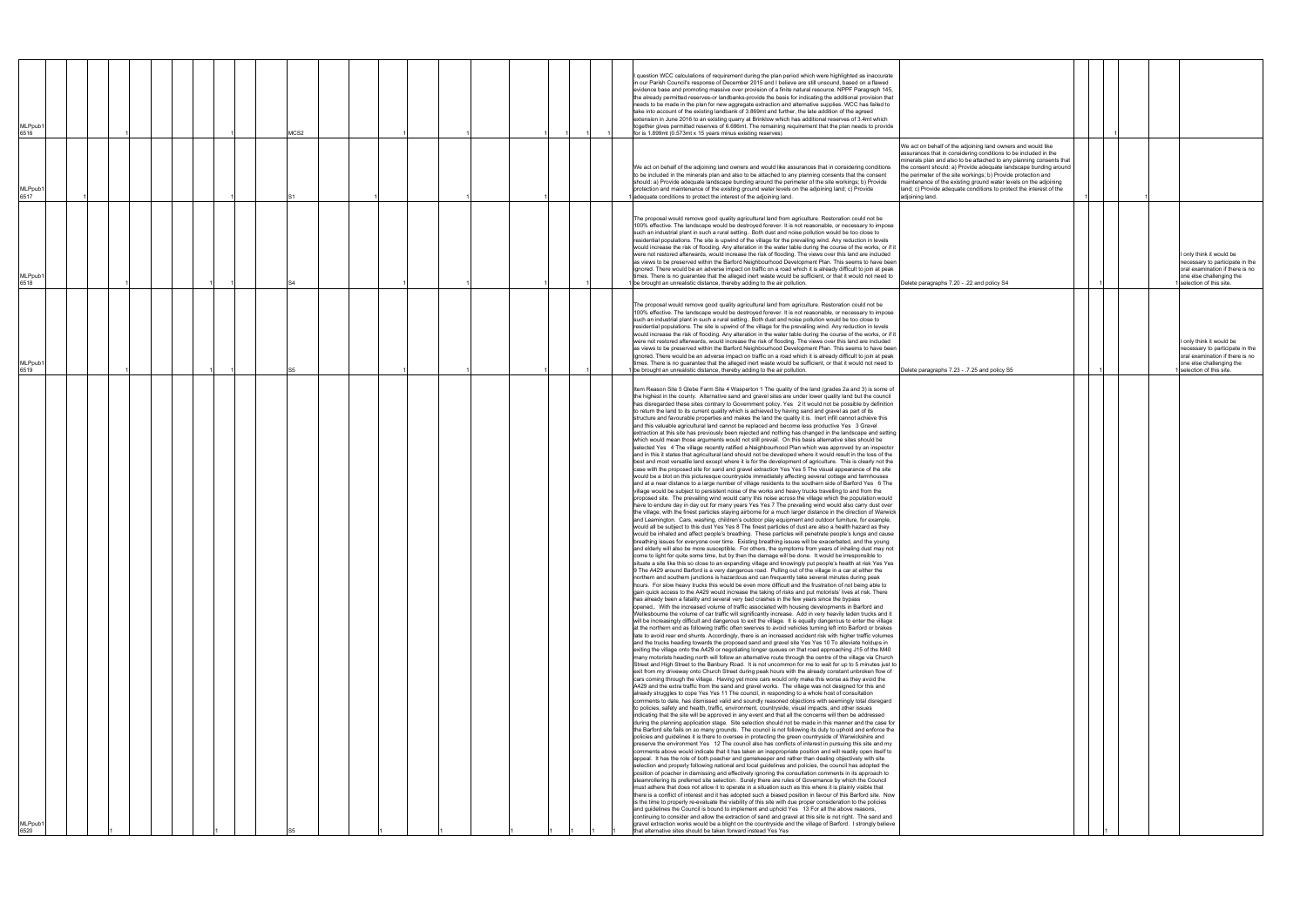|                             |  |  |              |      |  |  |  |  | Paragraphs 1.5-1.11 Not Legally Compliant: Not consistent with National Policy because it does not                                                                                                                                                                                                                                                                                                                                                                                                                                                                                                                                                                                                                                                                                                                                                                                                                                                                                                                                                                                                                                                                                                                                                                                                                                                                                                                                                                                                                                                                                                                                                                                                                                                                                                                                                                                                                                                                                                                                                                                                                                                                                               |
|-----------------------------|--|--|--------------|------|--|--|--|--|--------------------------------------------------------------------------------------------------------------------------------------------------------------------------------------------------------------------------------------------------------------------------------------------------------------------------------------------------------------------------------------------------------------------------------------------------------------------------------------------------------------------------------------------------------------------------------------------------------------------------------------------------------------------------------------------------------------------------------------------------------------------------------------------------------------------------------------------------------------------------------------------------------------------------------------------------------------------------------------------------------------------------------------------------------------------------------------------------------------------------------------------------------------------------------------------------------------------------------------------------------------------------------------------------------------------------------------------------------------------------------------------------------------------------------------------------------------------------------------------------------------------------------------------------------------------------------------------------------------------------------------------------------------------------------------------------------------------------------------------------------------------------------------------------------------------------------------------------------------------------------------------------------------------------------------------------------------------------------------------------------------------------------------------------------------------------------------------------------------------------------------------------------------------------------------------------|
| MLPpub1<br>6521             |  |  | $1.5 - 1.11$ |      |  |  |  |  | make provision for use of re-cycled materials and relies on primary materials when it should use re-<br>cycled aggregates as a priority over primary materials. Not Justified:Due to over-reliance on primary<br>Aggregate which is inconsistent with delivering sustainable development. Not Effective:Due to being not<br>sound because it is at odds with the objective of reducing the demand for primary extraction.                                                                                                                                                                                                                                                                                                                                                                                                                                                                                                                                                                                                                                                                                                                                                                                                                                                                                                                                                                                                                                                                                                                                                                                                                                                                                                                                                                                                                                                                                                                                                                                                                                                                                                                                                                        |
| MLPpub1<br>6522             |  |  | SO           |      |  |  |  |  | Policy SO Not Legally Compliant: Fails to consider the NPPF's requirement to using alternative materials<br>in preference to primary materials. Incompatible with the requirement that the planning system should<br>play an active role in guiding development to sustainable solutions Not Positively Prepared: It is not<br>sound, by promoting vastly more provision from primary materials than is justified. Has not been<br>prepared with the objective of securing long term conservation or contributing to sustainable<br>development. Not Justified: Because it is not the most appropriate strategy, it should be a more<br>sustainable approach Not effective: Because over supply of primary materials and the unnecessary<br>depletion of finite resources.                                                                                                                                                                                                                                                                                                                                                                                                                                                                                                                                                                                                                                                                                                                                                                                                                                                                                                                                                                                                                                                                                                                                                                                                                                                                                                                                                                                                                       |
| MLPpub <sup>*</sup><br>6523 |  |  |              |      |  |  |  |  | Policy S1 For the reason given above in SO, Policy S1 should be deleted as over provision of the<br>requirement for land won aggregates fails the soundness test. If Policy S1 is not deleted, it is imperative<br>that the site at Bourton on Dunsmore is not restored using inert fill but should be restored to wetlands<br>due to the unacceptable risk of flooding and contamination of drinking water. These and other concerns<br>have been discussed fully in the Parish Council response of December 2015 which included an<br>independent report by a qualified geo-physicist confirming the serious risk of flooding elsewhere and<br>beyond the immediate site as a direct result of minerals extraction.                                                                                                                                                                                                                                                                                                                                                                                                                                                                                                                                                                                                                                                                                                                                                                                                                                                                                                                                                                                                                                                                                                                                                                                                                                                                                                                                                                                                                                                                            |
| MLPpub <sup>-</sup><br>6524 |  |  |              | MCS1 |  |  |  |  | Policy MCS1 Not Positively Prepared: By promoting vastly more provision from primary materials than is<br>justified. Has not been prepared with the objective of securing long term conservation. Not<br>Justified: Because it is not the most appropriate strategy, it should be a more sustainable Approach,<br>contributing to sustainable development. Not Effective:Because of oversupply of primary materials and<br>the unnecessary depletion of finite resources. Not legally Compliant: Fails to consider NPPF's<br>requirement to consider using alternative materials in preference to primary materials and incompatible<br>with the requirement that the planning system should play an active role in guiding development to<br>sustainable solutions.                                                                                                                                                                                                                                                                                                                                                                                                                                                                                                                                                                                                                                                                                                                                                                                                                                                                                                                                                                                                                                                                                                                                                                                                                                                                                                                                                                                                                             |
| MLPpub1<br>6525             |  |  |              | MCS2 |  |  |  |  | Policy MCS2 I question WCC calculations of requirement during the plan period which were highlighted<br>as inaccurate in our Parish Council's response of December 2015 and I believe are still unsound, based<br>on a flawed evidence base and promoting massive over provision of a finite natural resource. NPPF<br>paragraph 145, the already permitted reserves- or landbanks- provide the basis for indicating the<br>additional provision that needs to be made in the plan for new aggregate extraction and alternative<br>supplies. WCC has failed to take account of the existing landbank of 3.869mt and further, the late<br>addition of the agreed extensions in June 2016 to an existing quarry at Brinklow which has additional<br>reserves of 3.4mt which together gives permitted reserves of 6.696mt. The remaining requirement that<br>the plan needs to provide for is 1.899mt (0.573mt x 15 years minus existing reserves). If the additional<br>reserves approved at Brinklow quarry are not to be added to the landbank, then they should instead be<br>identified as an allocated site to safeguard against doubling up of this new supply that is already<br>available. There is no requirement or justification to make provision beyond the end of the plan period<br>at all, let alone by this significant amount.  The strategy is fundamentally unsound because it is based<br>on a flawed evidence base, the development needs have not been properly or objectively assessed.<br>This has resulted in Policy MCS2 promoting massive over-provision of a finite natural resource, contrary<br>to NPPF's aim that long tern conservation should be secured and runs directly counter to the key<br>objective of a local plan that it must deliver sustainable development (NPPF paragraphs 142 and 150) It<br>is reckless to open up a brand new virgin site Bourton on Dunsmore with all the associated risks in<br>respect of flooding and contamination of drinking water and promote the unnecessary depletion of finite<br>resources. The site at Bourton on Dunsmore should not be an allocated site and should be removed from<br>the preferred sites list. |
| MLPpub1<br>6526             |  |  |              |      |  |  |  |  | I am writing to object to Policy/Sites S4 and S5 of the above Framework, on the following grounds; 1. The<br>site comprises valuable agricultural land that although is not part of the Green Belt, performs many of the<br>roles provided by Green Belt designation. It prevents coalescence of the settlements of Barford and<br>Wasperton; and it provides valuable open space within the urban area surrounding Warwick, Leamington<br>Spa and Stratford-upon-Avon. 2. The use of this land for mineral extraction will blight the villages of<br>Barford and Wasperton. 3. There are significant concerns amongst the local residents regarding the<br>effects of the mineral extraction on the health of the local community. Barford is acknowledged as a<br>growth village and has a large number of new families currently moving into new housing developments<br>within the village. The sites in question are within extremely close proximity to the village and these<br>concerns will most certainly affect the mental health, and potentially the physical health of the villagers.<br>4. There are concerns regarding the impact of mineral extraction and the associated vehicular<br>movements on the A429. This is already an extremely fast and busy road, the entrance and egress of<br>HGVs onto this road would cause significant concern, not to mention the debris which would also be<br>inevitable. I would appreciate if you could give these matters your consideration as part of the process.                                                                                                                                                                                                                                                                                                                                                                                                                                                                                                                                                                                                                                                                    |
| MLPpub1<br>6527             |  |  |              |      |  |  |  |  | I am writing to object to Policy/Sites S4 and S5 of the above Framework, on the following grounds; 1. The<br>site comprises valuable agricultural land that although is not part of the Green Belt, performs many of the<br>roles provided by Green Belt designation. It prevents coalescence of the settlements of Barford and<br>Wasperton; and it provides valuable open space within the urban area surrounding Warwick, Leamington<br>Spa and Stratford-upon-Avon. 2. The use of this land for mineral extraction will blight the villages of<br>Barford and Wasperton. 3. There are significant concerns amongst the local residents regarding the<br>effects of the mineral extraction on the health of the local community. Barford is acknowledged as a<br>growth village and has a large number of new families currently moving into new housing developments<br>within the village. The sites in question are within extremely close proximity to the village and these<br>concerns will most certainly affect the mental health, and potentially the physical health of the villagers.<br>4. There are concerns regarding the impact of mineral extraction and the associated vehicular<br>movements on the A429. This is already an extremely fast and busy road, the entrance and egress of<br>HGVs onto this road would cause significant concern, not to mention the debris which would also be<br>inevitable. I would appreciate if you could give these matters your consideration as part of the process.                                                                                                                                                                                                                                                                                                                                                                                                                                                                                                                                                                                                                                                                    |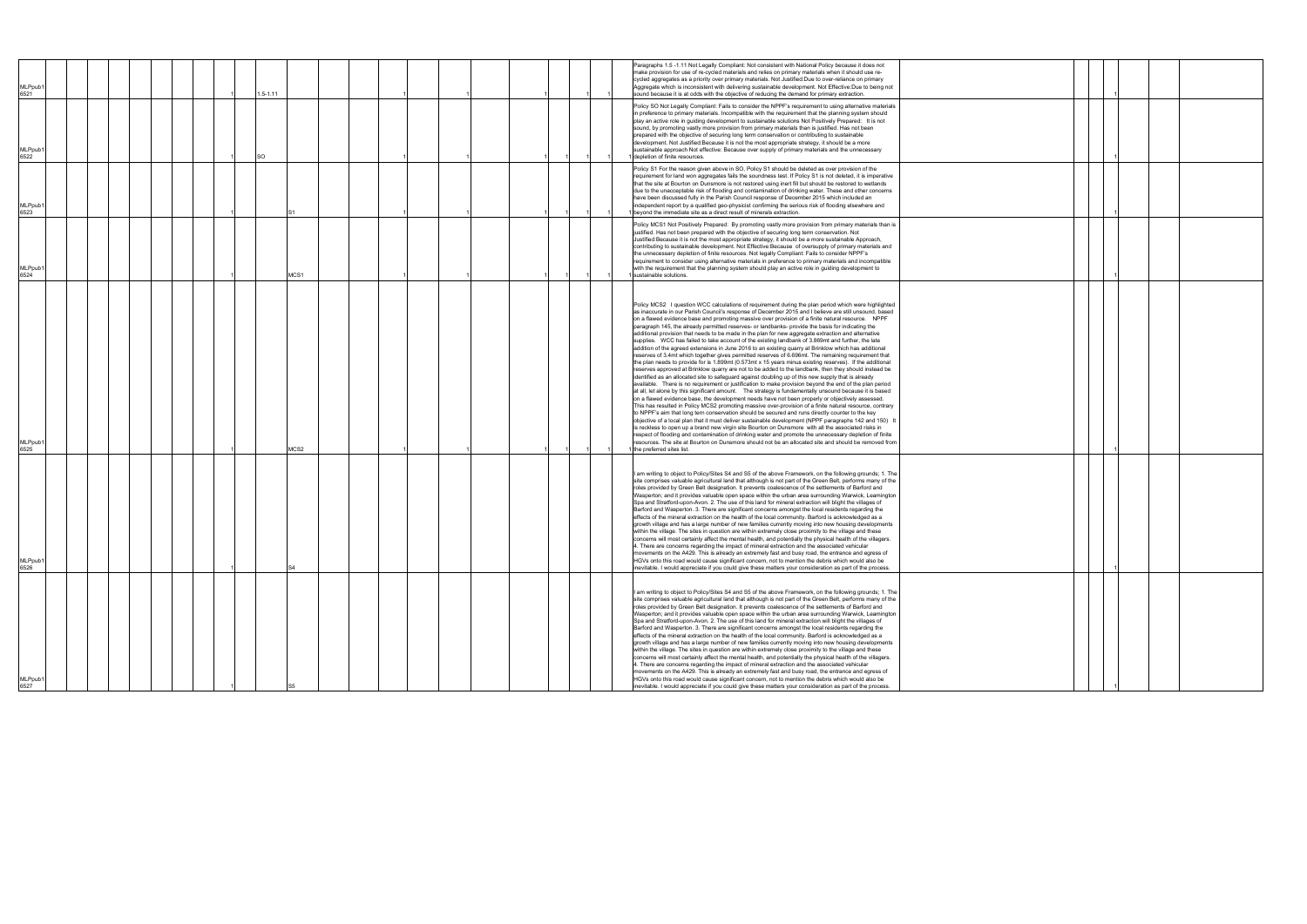| MLPpub <sup>-</sup><br>6528 |  |  |  |                                |  |  |  |  |  | understand that it has been agreed that submissions regarding the above can now be made by e-mail<br>and I therefore submit my input as follows:- I consider that the proposal in relation to the inclusion of<br>Lower Farm, Salford Priors, as a possible sand & gravel extraction site is unsound. Planning<br>permission should not be granted because of the unacceptable adverse impacts. It is a concern that<br>WCC seems to be acting against the best interests of its Salford Priors residents because, if the site<br>became operational, it could result in catastrophic damage to the quality of life in and around Salford<br>Priors. Consultation to date has been superficial and box-ticking with neither the Council's professional<br>officers nor its elected body taking any genuine notice of residents' real concerns about the flawed<br>concept of developing Lower Farm, Salford Priors, as a sand & gravel extraction site. It is an<br>inappropriate development so near to the village and particularly so near to the school. The inevitable<br>dirt and noise, such as the "bleeping" of the vehicles and mobile plant will result in an impairment to the<br>quality of life in and around the village. With airborne dust (as experienced when the Marsh Farm unit<br>was fully operational), villagers will find a fine film of dust forming on their washing, cars & houses. In a<br>village with a significant portion of elderly residents, occupants with breathing conditions may be<br>adversely affected by the dust. At a WCC presentation, the representative from WCC stated suitable<br>mitigation would be in place to stop any dust - this does not seem to align with previous experience.<br>The visual impact of the workings is likely to be an eyesore and tarnish the approach to the village from<br>Iron Cross. It is likely that the development would impede an orderly housing market, coupled with an<br>impairment to property values throughout the area. The creation of a sand & gravel extraction operation<br>is at odds with the stated intention to build new houses and attract more families to come and live in the<br>village. These new houses would be within a few hundred metres from the boundary of the workings so<br>there could be a significant disincentive for any builders (and for the potential occupants) thereby putting<br>the much-needed construction of additional houses at risk, with consequential effects on the viability of<br>the village school. Salford Priors can experience severe weather from time to time, especially torrential<br>rain. The land earmarked for sand & gravel extraction, which is uphill of the village, absorbs some of<br>that rainfall. I am concerned that turning this area into sand & gravel workings could result in the water<br>running off downhill and into the village where it cascades down School Road and gathers / floods the<br>junction of Evesham Road / School Road and Ban Brook Road. The anticipated volume of sand &<br>gravel to be extracted from the site is said to be 0.8 million tonnes. It is possibly questionable whether<br>this volume would be economically viable for a commercial operator to extract. Comparatively speaking,<br>such a modest amount of minerals hardly justifies the impact of the lives of the occupants of the Parish<br>noting that: - Within the County, there has been a sharp reduction in sand and gravel production over<br>the last 6 years. The two remaining active sand and gravel sites' sales figure for 2013 was 209,000<br>tonnes. The average production over a period of the last 10 years is 0.688 million tonnes. The industry<br>has only submitted one planning application since 2003 for a new quarry. It is questionable whether the<br>minerals industry is still interested in extracting sand and gravel in the County. There is now not enough<br>inert material to fill the quarry voids quickly once extraction has been completed. It may take longer for<br>quarries to be restored back to agriculture if that is the proposed end use. This can be a problem for<br>communities which may be left with an un-restored quarry for several years longer than they had initially<br>been promised. With the adverse potential impact on the village, the surrounding area and its residents.<br>the modest potential volume of sand & gravel capable of being extracted from the site (and for which<br>there seems to be no real demand) there is no justification for the granting of planning permission. This<br>unsound proposal should be rejected as soon as possible thereby removing the worry, distress and<br>general uncertainty that currently exists so that Salford Priors can move forward, free from the spectre of<br>sand & gravel blight. |  |
|-----------------------------|--|--|--|--------------------------------|--|--|--|--|--|---------------------------------------------------------------------------------------------------------------------------------------------------------------------------------------------------------------------------------------------------------------------------------------------------------------------------------------------------------------------------------------------------------------------------------------------------------------------------------------------------------------------------------------------------------------------------------------------------------------------------------------------------------------------------------------------------------------------------------------------------------------------------------------------------------------------------------------------------------------------------------------------------------------------------------------------------------------------------------------------------------------------------------------------------------------------------------------------------------------------------------------------------------------------------------------------------------------------------------------------------------------------------------------------------------------------------------------------------------------------------------------------------------------------------------------------------------------------------------------------------------------------------------------------------------------------------------------------------------------------------------------------------------------------------------------------------------------------------------------------------------------------------------------------------------------------------------------------------------------------------------------------------------------------------------------------------------------------------------------------------------------------------------------------------------------------------------------------------------------------------------------------------------------------------------------------------------------------------------------------------------------------------------------------------------------------------------------------------------------------------------------------------------------------------------------------------------------------------------------------------------------------------------------------------------------------------------------------------------------------------------------------------------------------------------------------------------------------------------------------------------------------------------------------------------------------------------------------------------------------------------------------------------------------------------------------------------------------------------------------------------------------------------------------------------------------------------------------------------------------------------------------------------------------------------------------------------------------------------------------------------------------------------------------------------------------------------------------------------------------------------------------------------------------------------------------------------------------------------------------------------------------------------------------------------------------------------------------------------------------------------------------------------------------------------------------------------------------------------------------------------------------------------------------------------------------------------------------------------------------------------------------------------------------------------------------------------------------------------------------------------------------------------------------------------------------------------------------------------------------------------------------------------------------------------------------------------------------------------------------------------------------------------------------------------------------------------------------------------------------------------------------------------------------------------------------------------------------------------------------------------------------------------------------------------------------------------------------------------------------------------------------------------------------------------------------------------------------------------------------------------------------------------------------------------------------------------------------------------------------------------------|--|
| <b>MLPpub</b>               |  |  |  |                                |  |  |  |  |  | write to objet to the above quarry proposal at site 7 due to As WCC is both the landowner and the<br>planning authority I feel this conflict of interest has led to an unfair consideration of all points concerning<br>this site and other sites in the county The squeezing in of a quarry into the half mile between Salford<br>Priors and Iron Cross so that it touches both villages and literally surrounds the houses in between the<br>two villages The devastating effect it will have on air quality - the air quality at today's date is superb - the<br>lichen on the trees in my front garden is bright yellow The impact on the half hourly bus route between<br>Evesham and Stratford and the pedestrians that walk between the two villages Adding yet another nail in<br>the coffin of Salford Priors School - is it the intention of WCC to accelerate the closure of this essential                                                                                                                                                                                                                                                                                                                                                                                                                                                                                                                                                                                                                                                                                                                                                                                                                                                                                                                                                                                                                                                                                                                                                                                                                                                                                                                                                                                                                                                                                                                                                                                                                                                                                                                                                                                                                                                                                                                                                                                                                                                                                                                                                                                                                                                                                                                                                                                                                                                                                                                                                                                                                                                                                                                                                                                                                                                                                                                                                                                                                                                                                                                                                                                                                                                                                                                                                                                                                                                                                                                                                                                                                                                                                                                                                                                                                                                                                                                                                                                |  |
| 6529<br>MLPpub1<br>6530     |  |  |  | Vision &<br>Objectives<br>′&vi |  |  |  |  |  | service to the local community? Taking farmland and hence employment away from the local people<br>Vision & Objectives v & vi To have full regard for the concerns and interests of local communities and<br>protect them from unacceptable environmental adverse impacts resulting from mineral developments; To<br>minimise the impact of the movement of bulk materials by road on local communities and where possible<br>encourage the use of alternative modes of transport. DPC Response As a Parish Council we will be very<br>surprised it anyone bothers to consult with us because it would be inconvenient for Warwickshire County<br>Council and the contractors to consider where traffic from the proposed sites will travel once it leaves the<br>immediate area. Certainly Warwickshire County Council has never shown any inclination to address the<br>concerns of Dunchurch residents let alone to protect the village.                                                                                                                                                                                                                                                                                                                                                                                                                                                                                                                                                                                                                                                                                                                                                                                                                                                                                                                                                                                                                                                                                                                                                                                                                                                                                                                                                                                                                                                                                                                                                                                                                                                                                                                                                                                                                                                                                                                                                                                                                                                                                                                                                                                                                                                                                                                                                                                                                                                                                                                                                                                                                                                                                                                                                                                                                                                                                                                                                                                                                                                                                                                                                                                                                                                                                                                                                                                                                                                                                                                                                                                                                                                                                                                                                                                                                                                                                                                                           |  |
| <b>MLPpub</b><br>6531       |  |  |  |                                |  |  |  |  |  | Bourton on Dunsmore Site Has the potential to release 2.25 - 3 million tonnes of sand and gravel during<br>the plan period to serve the markets of Rugby and Coventry. It would partly replace mineral extraction<br>which has ceased at nearby Ling Hall Quarry. Early development of the site (years 2017- 2022) would<br>provide increased production capacity in the County at an estimated rate of 150,000 tonnes per annum.<br>Land at Bourton on Dunsmore is allocated for sand and gravel working subject to the following<br>requirements:- suitable access (signals/roundabout) onto Straight Mile (B4453); improvements may be<br>required to the junction of A4071 and B4453; light controlled crossing or conveyor under Straight Mile;<br>DPC Response So are we to believe that a set of traffic lights or a traffic island plus a pedestrian<br>crossing will mitigate the impact of moving 150,000 tonnes of material every year. This is yet another<br>example of Warwickshire County Councils complete disregard for the wellbeing of its rate payers. This<br>provision will be totally inadequate.                                                                                                                                                                                                                                                                                                                                                                                                                                                                                                                                                                                                                                                                                                                                                                                                                                                                                                                                                                                                                                                                                                                                                                                                                                                                                                                                                                                                                                                                                                                                                                                                                                                                                                                                                                                                                                                                                                                                                                                                                                                                                                                                                                                                                                                                                                                                                                                                                                                                                                                                                                                                                                                                                                                                                                                                                                                                                                                                                                                                                                                                                                                                                                                                                                                                                                                                                                                                                                                                                                                                                                                                                                                                                                                                                              |  |
| MLPpub<br>6532              |  |  |  |                                |  |  |  |  |  | Lawford Heath Site This is a very large new site (113ha) comprising four parcels of land lying north of the<br>A45 at Lawford Heath. It has the potential to release 2.47 million tonnes of sand and gravel during the<br>plan period to serve the markets of Rugby and Coventry. It would partly replace mineral extraction which<br>has ceased at nearby Ling Hall Quarry. Development of the site at the end of the first five year period<br>(2021) would provide increased production capacity in the County at an estimated rate of 200,000 tonnes<br>per annum and would allow any potential cumulative impacts such as, on the local highway network from<br>the early operation of Site 1, to be addressed. Allocation at Site 2 Lawford Heath Land at Lawford Heath<br>is allocated for sand and gravel working subject to the following requirements: suitable access; DPC<br>Response Warwickshire County Council are again displaying a naivety that is staggering, do they really<br>believe that HGV's moving an additional 200,000 tonnes of sand and gravel combined with the 150,000<br>from the Bourton on Dunsmore site will not cause utter chaos on the road network in the surrounding<br>areas. To indicate that the only priority is to have suitable access to the site is at the very least<br>preposterous and lacks vision or perception of the possible consequences of their actions.                                                                                                                                                                                                                                                                                                                                                                                                                                                                                                                                                                                                                                                                                                                                                                                                                                                                                                                                                                                                                                                                                                                                                                                                                                                                                                                                                                                                                                                                                                                                                                                                                                                                                                                                                                                                                                                                                                                                                                                                                                                                                                                                                                                                                                                                                                                                                                                                                                                                                                                                                                                                                                                                                                                                                                                                                                                                                                                                                                                                                                                                                                                                                                                                                                                                                                                                                                                                                                                                  |  |

|  | $\mathbf{1}$ |  |  |
|--|--------------|--|--|
|  |              |  |  |
|  | 1            |  |  |
|  |              |  |  |
|  | 1            |  |  |
|  |              |  |  |
|  |              |  |  |
|  | 1            |  |  |
|  |              |  |  |
|  |              |  |  |
|  |              |  |  |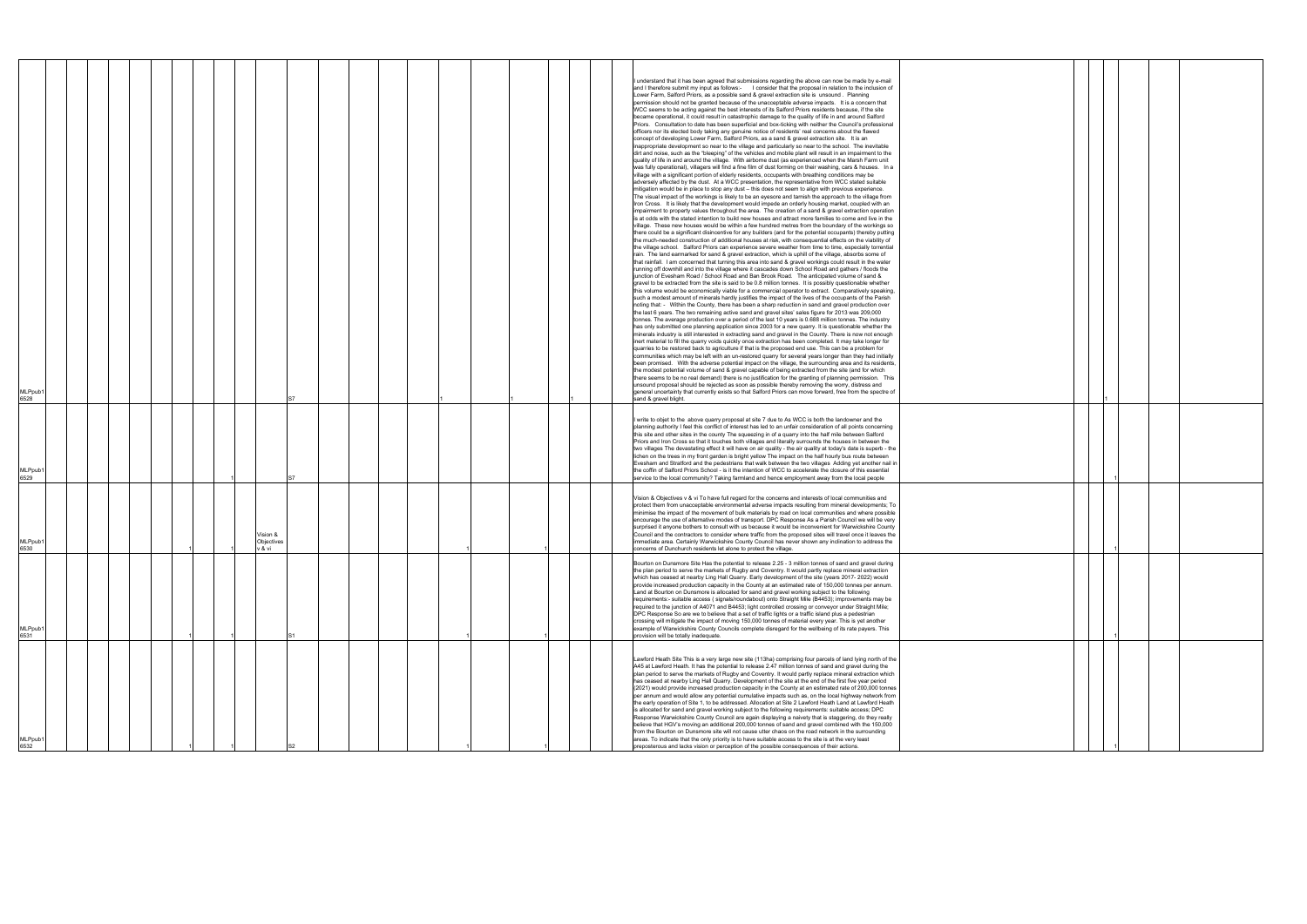| MLPpub <sup>-</sup><br>6533 |  |  |  |                                      | DM3 |  |  |  |  |  | DM3 The Warwickshire Advisory Lorry Route Map available at www.warwickshire.gov.uk sets out the<br>best available routes for heavy goods vehicles to use. Sites will not be encouraged where access is<br>required through residential areas, sensitive land uses or via roads which are minor or considered<br>unsuitable by the Highway Authority for HGV use. DPC Response This means Dunchurch! A<br>comprehensive Transport Assessment (TA) will need to be submitted with a planning application where a<br>development is likely to have significant transport and related environmental impacts. The TA should<br>identify the measures that will be taken to adequately mitigate or overcome the anticipated transport<br>impacts of the proposal, and improve accessibility and safety for all travel modes. Where a development<br>will have relatively limited transport implications, a Transport Statement may be appropriate. This will be<br>the case where a proposed development is expected to generate relatively low numbers of trips or traffic<br>flows, with minor transport impacts. Applicants are strongly encouraged to undertake pre-application<br>discussions with the relevant Highway Authority (the Highways Agency is the responsible highway<br>authority for trunk roads and trunk motorways and the County Council is the highway authority for all<br>other roads in Warwickshire) to establish whether a TA is required, and if so, the scope of the<br>assessment required to consider the transport and related environmental impacts of the proposed<br>development. The TA should include routing, on-site and off-site parking, hours/days of movement,<br>driving conduct and complaints procedures. TAs should be incorporated into pre-application discussions<br>and/or planning agreements and as part of the mitigation measures where necessary. Many impacts of<br>transporting minerals, mineral derived wastes can be controlled through the use of appropriate conditions<br>attached to a planning permission. However, developers will be encouraged to consider routing<br>restrictions controllable by agreement to ensure the potential transport impacts of mineral development<br>are minimised.                                                                                                                                                                                                                                                                                                                                                           |  |
|-----------------------------|--|--|--|--------------------------------------|-----|--|--|--|--|--|---------------------------------------------------------------------------------------------------------------------------------------------------------------------------------------------------------------------------------------------------------------------------------------------------------------------------------------------------------------------------------------------------------------------------------------------------------------------------------------------------------------------------------------------------------------------------------------------------------------------------------------------------------------------------------------------------------------------------------------------------------------------------------------------------------------------------------------------------------------------------------------------------------------------------------------------------------------------------------------------------------------------------------------------------------------------------------------------------------------------------------------------------------------------------------------------------------------------------------------------------------------------------------------------------------------------------------------------------------------------------------------------------------------------------------------------------------------------------------------------------------------------------------------------------------------------------------------------------------------------------------------------------------------------------------------------------------------------------------------------------------------------------------------------------------------------------------------------------------------------------------------------------------------------------------------------------------------------------------------------------------------------------------------------------------------------------------------------------------------------------------------------------------------------------------------------------------------------------------------------------------------------------------------------------------------------------------------------------------------------------------------------------------------------------------------------------------------------------------------------------------------------------------------------------------------------------------------------------------------------------|--|
| MLPpub <sup>-</sup><br>6534 |  |  |  | Developme<br>Manageme<br>nt Policies |     |  |  |  |  |  | 9 Development Management Policies Where the road network is not adequate for the amount or type of<br>movements, legal agreements will be sought to achieve appropriate improvements to mitigate the<br>adverse impacts. Routing agreements will also be used where necessary to ensure that<br>adequate/appropriate routes are used to prevent unacceptable adverse impacts upon local communities.<br>Restrictions on the number/type of movements or outputs/sales may also be applied where necessary<br>where road network improvements may have an unacceptable adverse impact on areas of designated<br>landscape importance e.g. the Cotswold AONB or Conservation Areas or other environmentally sensitive<br>areas. Where minerals, mineral derived products and wastes are to be transported to or from the site,<br>Lorries should be sheeted or netted to prevent the deposit of materials on the public highway. Operators<br>should also encourage drivers not to arrive at the sites before the start of operations, as this can often<br>cause significant disturbance to local residents at an early time of the day. The NPPF advises that<br>applicants are encouraged to submit travel plans for developments where there are likely to be<br>significant transport implications from certain types of development. Travel plans help to raise awareness<br>of the impacts of travel decisions, and they can help to deliver sustainable transport objectives through<br>facilitating reductions in car usage, increasing use of public transport, reducing traffic speeds, improving<br>road safety and providing environmentally friendly transportation of materials. Where travel plans are to<br>be submitted alongside a planning application, they should be produced in consultation with the relevant<br>highway authority and local transport providers. The Warwickshire Local Transport Plan 3 (LTP3)<br>provides information on how the County Council and its partners intend to improve transport and<br>accessibility in Warwickshire for the period up to 2026. The LTP3 provides an important transport context<br>for the Minerals Local Plan and applicants may find that the study and the supporting evidence may help<br>when producing transport information for a planning application. DPC Response This is all very grand<br>council speak however Dunchurch Parish Council are not convinced that the Transport Survey will<br>consider anything that will impact on the road network outside of a few hundred yards from the site as it<br>all becomes too complicated. |  |
| MLPpub′<br>6535             |  |  |  | Implement<br>ation and<br>Monitoring |     |  |  |  |  |  | 10 Implementation and Monitoring As the Minerals Planning Authority, Warwickshire County Council will<br>play a leading role in implementing the policies of this Minerals Plan in a variety of ways. This will<br>include: Determining planning applications in accordance with the Development Plan, government policy<br>and quidance and other material considerations; Attaching conditions to planning permissions where<br>appropriate; Seeking planning obligations or legal agreements with developers where necessary;<br>Enforcing breaches of planning control where necessary; Encouraging co-operation and dialogue<br>between the minerals industry and the communities by facilitating consultation and participating in liaison<br>meetings; Consulting and engaging a wide range of stakeholders including other County Council<br>departments, District and Borough Councils, Parish Councils, adjoining Minerals Planning Authorities,<br>the West Midlands Aggregate Working Party, the Environment Agency, Natural England, English<br>Heritage, the Health and Safety Executive, DEFRA, the Highways Agency and other interest groups;<br>Working collaboratively with the minerals industry issuing advice, guidance or supplementary policy<br>documents where required. DPC Response Again this all sounds very good but we suspect it is just<br>words. The bottom line for Dunchurch is that a huge number of HGV's will use the road network through<br>the village which already have dangerous levels of pollution that are not being address by either the<br>Borough or County Councils. If we are to believe that the Community infrastructure levy is to be used to<br>mitigate the impact of these sites on the local community we assume the Portfolio Holder for Transport<br>and Planning, Councillor Peter Butlin, will be making good on his promise to support a bypass for<br>Dunchurch.                                                                                                                                                                                                                                                                                                                                                                                                                                                                                                                                                                                                                                                                                       |  |
| MLPpub <sup>®</sup><br>6536 |  |  |  | $1.5 - 1.11$                         |     |  |  |  |  |  | Not Legally Compliant: Not consistent with National Policy because it does not make provision for use of<br>re-cycled materials and relies on primary materials when it should use re-cycled aggregates as a priority<br>over primary materials. Not Justified: Due to over-reliance on primary Aggregate which is inconsistent<br>with delivering sustainable development. Not Effective: Due to being not sound because it is at odds with<br>the objective of reducing the demand for primary extraction.                                                                                                                                                                                                                                                                                                                                                                                                                                                                                                                                                                                                                                                                                                                                                                                                                                                                                                                                                                                                                                                                                                                                                                                                                                                                                                                                                                                                                                                                                                                                                                                                                                                                                                                                                                                                                                                                                                                                                                                                                                                                                                              |  |
| MLPpub′<br>6537             |  |  |  | SO                                   |     |  |  |  |  |  | Not Legally Compliant: Fails to consider the NPPF's requirement to use alternative materials in<br>preference to primary materials. Incompatible with the requirement that the planning system should play<br>an active role in guiding development to sustainable solutions. Not Positively Prepared: It is not sound,<br>by promoting vastly more provision from primary materials than is justified. Has not been prepared with<br>the objective of securing long term conservation or contributing to sustainable development. Not<br>Justified: Because it is not the most appropriate strategy, it should be a more sustainable approach. Not<br>effective: Because over supply of primary materials and the unnecessary depletion of finite resources.                                                                                                                                                                                                                                                                                                                                                                                                                                                                                                                                                                                                                                                                                                                                                                                                                                                                                                                                                                                                                                                                                                                                                                                                                                                                                                                                                                                                                                                                                                                                                                                                                                                                                                                                                                                                                                                             |  |
| MLPpub <sup>®</sup><br>6538 |  |  |  |                                      |     |  |  |  |  |  | For the reason given above in SO, Policy S1 should be deleted as over provision of the requirement for<br>land won aggregates fails the soundness test. If Policy S1 is not deleted, it is imperative that the site at<br>Bourton on Dunsmore is not restored using inert fill but should be restored to wetlands due to the<br>unacceptable risk of flooding and contamination of drinking water. These and other concerns have been<br>discussed fully in the Parish Council response of December 2015 which included an independent report<br>by a qualified geo-physicist confirming the serious risk of flooding elsewhere and beyond the immediate<br>site as a direct result of minerals extraction.                                                                                                                                                                                                                                                                                                                                                                                                                                                                                                                                                                                                                                                                                                                                                                                                                                                                                                                                                                                                                                                                                                                                                                                                                                                                                                                                                                                                                                                                                                                                                                                                                                                                                                                                                                                                                                                                                                               |  |
| MLPpub′<br>6539             |  |  |  | MCS1                                 |     |  |  |  |  |  | Not Positively Prepared: By promoting vastly more provision from primary materials than is justified. Has<br>not been prepared with the objective of securing long term conservation. Not Justified: Because it is not<br>the most appropriate strategy, it should be a more sustainable Approach, contributing to sustainable<br>development. Not Effective: Because of oversupply of primary materials and the unnecessary depletion<br>of finite resources. Not Legally Compliant: Fails to consider the NPPF's requirement to consider using<br>alternative materials in preference to primary materials and incompatible with the requirement that the<br>planning system should play an active role in guiding development to sustainable solutions.                                                                                                                                                                                                                                                                                                                                                                                                                                                                                                                                                                                                                                                                                                                                                                                                                                                                                                                                                                                                                                                                                                                                                                                                                                                                                                                                                                                                                                                                                                                                                                                                                                                                                                                                                                                                                                                                |  |

|  | 1 |  |  |
|--|---|--|--|
|  |   |  |  |
|  |   |  |  |
|  |   |  |  |
|  |   |  |  |
|  |   |  |  |
|  |   |  |  |
|  |   |  |  |
|  |   |  |  |
|  |   |  |  |
|  |   |  |  |
|  | 1 |  |  |
|  |   |  |  |
|  |   |  |  |
|  |   |  |  |
|  |   |  |  |
|  |   |  |  |
|  |   |  |  |
|  |   |  |  |
|  | 1 |  |  |
|  |   |  |  |
|  | 1 |  |  |
|  |   |  |  |
|  |   |  |  |
|  |   |  |  |
|  | 1 |  |  |
|  |   |  |  |
|  | 1 |  |  |
|  |   |  |  |
|  |   |  |  |
|  |   |  |  |
|  | 1 |  |  |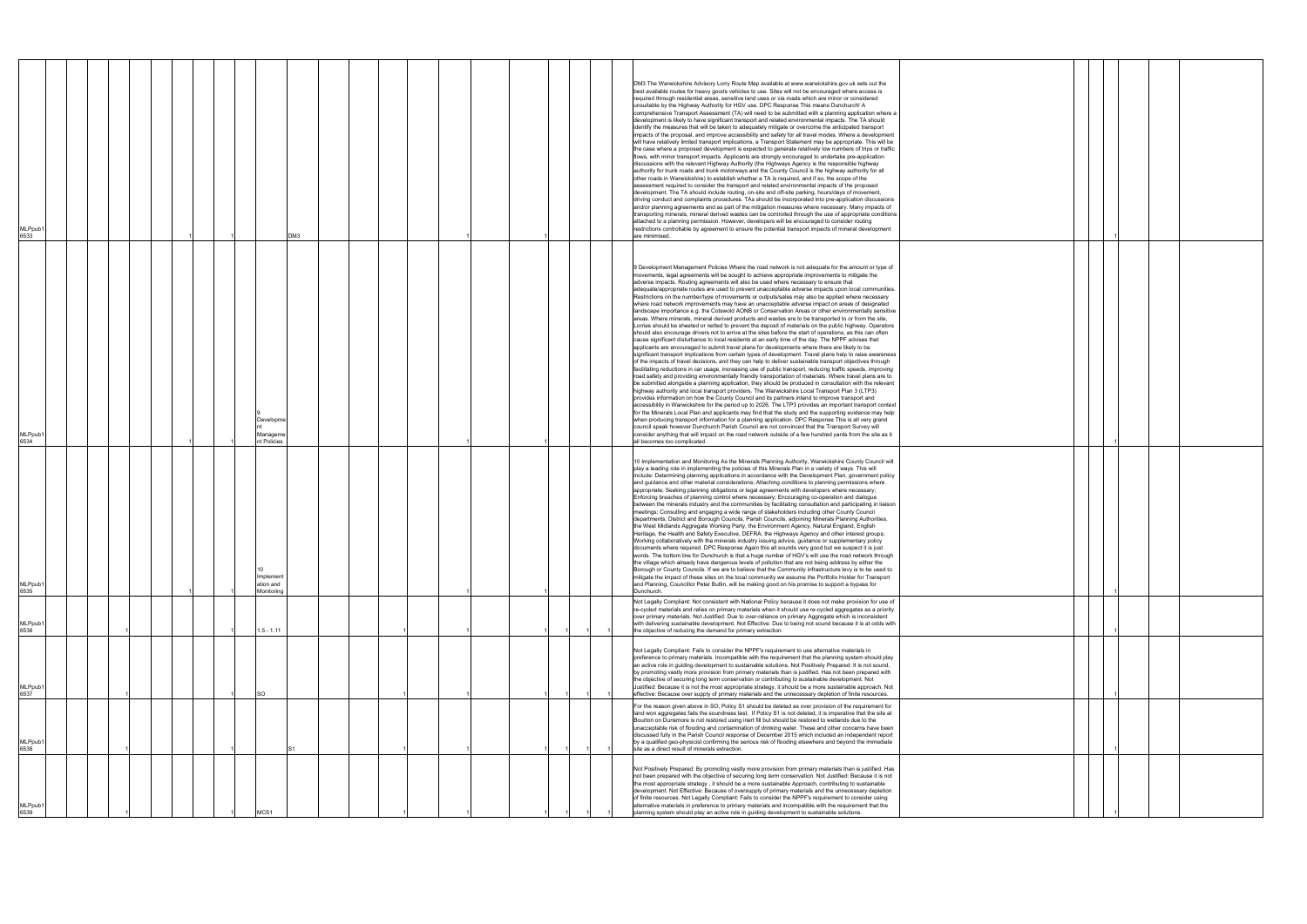| MLPpub′<br>6540             |  |  |              | MCS2      |  |  |  |  | I question WCC calculations of requirement during the plan period which were highlighted as inaccurate<br>in our Parish Council's response of December 2015 and I believe are still unsound, based on a flawed<br>evidence base and promoting massive over provision of a finite natural resource. NPPF Paragraph 145,<br>the already permitted reserves-or landbanks-provide the basis for indicating the additional provision that<br>needs to be made in the plan for new aggregate extraction and alternative supplies. WCC has failed to<br>take into account of the existing landbank of 3.869mt and further, the late addition of the agreed<br>extension in June 2016 to an existing quarry at Brinklow which has additional reserves of 3.4mt which<br>together gives permitted reserves of 6.696mt. The remaining requirement that the plan needs to provide<br>for is 1.899mt (0.573mt x 15 years minus existing reserves)                                                                                                                                                                                                                                                                                                                                                                                                                                                                                                                                                                                                                                                                                                                                                                                                                                                                                                                                                                                                                                                                                                                                                                                                                                            |
|-----------------------------|--|--|--------------|-----------|--|--|--|--|----------------------------------------------------------------------------------------------------------------------------------------------------------------------------------------------------------------------------------------------------------------------------------------------------------------------------------------------------------------------------------------------------------------------------------------------------------------------------------------------------------------------------------------------------------------------------------------------------------------------------------------------------------------------------------------------------------------------------------------------------------------------------------------------------------------------------------------------------------------------------------------------------------------------------------------------------------------------------------------------------------------------------------------------------------------------------------------------------------------------------------------------------------------------------------------------------------------------------------------------------------------------------------------------------------------------------------------------------------------------------------------------------------------------------------------------------------------------------------------------------------------------------------------------------------------------------------------------------------------------------------------------------------------------------------------------------------------------------------------------------------------------------------------------------------------------------------------------------------------------------------------------------------------------------------------------------------------------------------------------------------------------------------------------------------------------------------------------------------------------------------------------------------------------------------|
| MLPpub <sup>-</sup><br>6541 |  |  | $1.5 - 1.11$ |           |  |  |  |  | Not Legally Compliant: Not consistent with National Policy because it does not make provision for use of<br>re-cycled materials and relies on primary materials when it should use re-cycled aggregates as a priority<br>over primary materials. Not Justified: Due to over-reliance on primary Aggregate which is inconsistent<br>with delivering sustainable development. Not Effective: Due to being not sound because it is at odds with<br>the objective of reducing the demand for primary extraction.                                                                                                                                                                                                                                                                                                                                                                                                                                                                                                                                                                                                                                                                                                                                                                                                                                                                                                                                                                                                                                                                                                                                                                                                                                                                                                                                                                                                                                                                                                                                                                                                                                                                     |
| MLPpub <sup>-</sup><br>6542 |  |  |              | <b>SO</b> |  |  |  |  | Not Legally Compliant: Fails to consider the NPPF's requirement to using alternative materials in<br>preference to primary materials. Incompatible with the requirement that the planning system should play<br>an active role in guiding development to sustainable solutions. Not Positively Prepared: It is not sound,<br>by promoting vastly more provision from primary materials than is justified. Has not be prepared with the<br>objective of securing long term conservation or contributing to sustainable development. Not Justified:<br>Because it is not the most appropriate strategy, it should be a more sustainable approach. Not effective:<br>Because over supply of primary materials and the unnecessary depletion of finite resources.                                                                                                                                                                                                                                                                                                                                                                                                                                                                                                                                                                                                                                                                                                                                                                                                                                                                                                                                                                                                                                                                                                                                                                                                                                                                                                                                                                                                                    |
| MLPpub′<br>6543             |  |  |              |           |  |  |  |  | For the reason given above in SO, Policy S1 should be deleted as over provision of the requirement for<br>land won aggregates fails the soundness test. If Policy S1 is not deleted, it is imperative that the site at<br>Bourton on Dunsmore is not restored using inert fill but should be restored to wetlands due to the<br>unacceptable risk of flooding and contamination of drinking water. These and other concerns have been<br>discussed fully in the Parish Council response of December 2015 which included an independent report<br>by a qualified geo-physicist confirming the serious risk of flooding elsewhere and beyond the immediate<br>site as a direct result of minerals extraction.                                                                                                                                                                                                                                                                                                                                                                                                                                                                                                                                                                                                                                                                                                                                                                                                                                                                                                                                                                                                                                                                                                                                                                                                                                                                                                                                                                                                                                                                      |
| MLPpub′<br>6544             |  |  |              | MCS1      |  |  |  |  | Not Positively Prepared: By promoting vastly more provision from primary materials than is justified. Has<br>not been prepared with the objective of securing long term conservation. Not Justified: Because it is not<br>the most appropriate strategy, it should be a more sustainable Approach, contributing to sustainable<br>development. Not Effective: Because of oversupply of primary materials and the unnecessary depletion<br>of finite resources. Not Legally Compliant: Fails to consider NPPF's requirement to consider using<br>alternative materials in preference to primary materials and incompatible with the requirement that the<br>planning system should play an active role in guiding development to sustainable solutions.                                                                                                                                                                                                                                                                                                                                                                                                                                                                                                                                                                                                                                                                                                                                                                                                                                                                                                                                                                                                                                                                                                                                                                                                                                                                                                                                                                                                                           |
| MLPpub′<br>6545             |  |  |              | MCS2      |  |  |  |  | I question WCC calculations of requirement during the plan period which were highlighted as inaccurate<br>in our Parish Council's response of December 2015 and I believe are still unsound, based on a flawed<br>evidence base and promoting massive over provision of a finite natural resource. N{PPF paragraph 145,<br>the already permitted reserves - or - landbanks-provide the basis for indicating the additional provision<br>that needs to be made in the plan for new aggregate extraction and alternative supplies. WCC has failed<br>to take account of the existing landbank of 3.869mt and further, the late addition of the agreed<br>extensions in June 2016 to an existing quarry at Brinklow which has additional reserves of 3.4mt which<br>together give permitted reserves 6.696mt. The remaining requirement that the plan needs to provide for<br>is 1.899mt (0.573mt x 15 years minus existing reserves). If the additional reserves approved at Brinklow<br>quarry are not to be added to the landbank, then they should instead be identified as an allocated site to<br>safeguard against doubling up of this new supply that is already available. There is no requirement or<br>justification to make provision beyond the end of the plan period at all, let alone by this significant<br>amount. The strategy is fundamentally unsound because it is based on a flawed evidence base, the<br>development needs have not been properly or objectively assessed. This has resulted in Policy MCS2<br>promoting masisve over-provision of a finite natural resource, contrary to NPPF's aim that long term<br>conservation should be secured and runs directly counter to the key objective of a local plan that it must<br>deliver sustainable development (NPPF paragraphs 142 and 150). It is reckless to open up a brand new<br>virgin site Bourton on Dunsmore with all the associated risks in respect of flooding and contamination of<br>drinking water and promote the unnecessary depletion of finite resources. The site at Bourton on<br>Dunsmore should not be an allocated site and should be removed from the preferred sites list. |
| MLPpub1<br>6546             |  |  | $1.5 - 1.11$ |           |  |  |  |  | Not Legally Compliant: Not consistent with National Policy because it does not make provision for use of<br>re-cycled materials and relies on primary materials when it should use re-cycled aggregates as a priority<br>over primary materials. Not Justified: Due to over-reliance on primary Aggregate which is inconsistent<br>with delivering sustainable development. Not Effective: Due to being not sound because it is at odds with<br>the objective of reducing demand for primary extraction.                                                                                                                                                                                                                                                                                                                                                                                                                                                                                                                                                                                                                                                                                                                                                                                                                                                                                                                                                                                                                                                                                                                                                                                                                                                                                                                                                                                                                                                                                                                                                                                                                                                                         |
| MLPpub <sup>-</sup><br>6547 |  |  |              | SO        |  |  |  |  | Not Legally Compliant: Fails to consider the NPPF's requirement to using alternative materials in<br>preference to primary materials. Incompatible with the requirement that the planning system should play<br>an active role in guiding development to sustainable solutions. Not Positively Prepared: It is not sound,<br>by promoting vastly more provision from primary materials than is justified. Has not been prepared with<br>the objective of securing long term conservation or contributing to sustainable development. Not<br>Justified: Because it is not the most appropriate strategy, it should be a more sustainable approach. Not<br>effective: Because over supply of primary materials and the unnecessary depletion of finite resources.                                                                                                                                                                                                                                                                                                                                                                                                                                                                                                                                                                                                                                                                                                                                                                                                                                                                                                                                                                                                                                                                                                                                                                                                                                                                                                                                                                                                                  |
| MLPpub <sup>-</sup><br>6548 |  |  |              |           |  |  |  |  | For the reason given above in SO, Policy S1 should be deleted as over provision of the requirement for<br>land won aggregates fails the soundness test. If Policy S1 is not deleted, it is imperative that the site at<br>Bourton on Dunsmore is not restored using inert fill but should be restored to wetlands due to the<br>unacceptable risk of flooding and contamination of drinking water. These and other concerns have been<br>discussed fully in the Parish Council response of December 2015 which included an independent report<br>by a qualified geo-physicist confirming the serious risk of flooding elsewhere and beyond the immediate<br>site as a direct result of minerals extraction.                                                                                                                                                                                                                                                                                                                                                                                                                                                                                                                                                                                                                                                                                                                                                                                                                                                                                                                                                                                                                                                                                                                                                                                                                                                                                                                                                                                                                                                                      |
| MLPpub1<br>6549             |  |  |              | MCS1      |  |  |  |  | Not Positively Prepared: By promoting vastly more provision from primary materials than is justified. Has<br>not been prepared with the objective of securing long term conservation. Not Justified: Because it is not<br>the most appropriate strategy, it should be a more sustainable Approach, contributing to sustainable<br>development. Not Effective: Because of oversupply of primary materials and the unnecessary depletion<br>of finite resources. Not Legally Compliant: Fails to consider NPPF's requirement to consider using<br>alternative materials in preference to to primary materials and incompatible with the requirement that the<br>planning system should play an active role in guiding development to sustainable solutions.                                                                                                                                                                                                                                                                                                                                                                                                                                                                                                                                                                                                                                                                                                                                                                                                                                                                                                                                                                                                                                                                                                                                                                                                                                                                                                                                                                                                                        |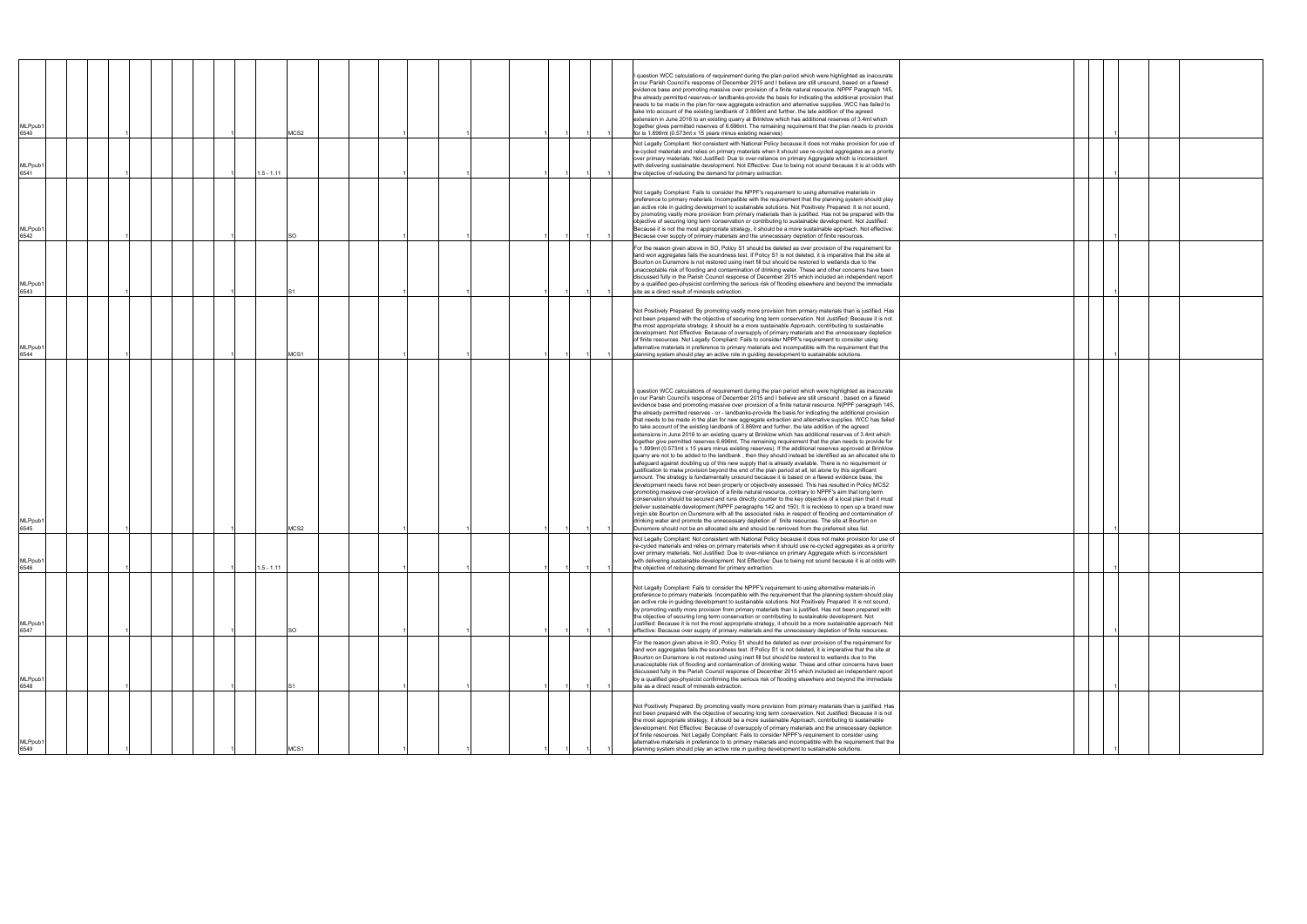| MLPpub1<br>6550             |  | MCS2         |  |  | I question WCC calculations of requirement during the plan period which were highlighted as inaccurate<br>in our Parish Council's response of December 2015 and I believe are still unsound, based on a flawed<br>evidence base and promoting massive over provision of a finite natural resource. NPPF paragraph 145,<br>the already permitted reserves-or landbanks- provide the basis for indicating the additional provision that<br>needs to be made in the plan for new aggregate extraction and alternative supplies. WCC has failed to<br>take account of the existing landbank of 3.869mt and further, the later addition of the agreed extensions<br>in June 2016 to an existing quarry at Brinklow which has additional reserves of 3.4mt which together<br>gives permitted reserves of 6.696mt. The remaining requirement that the plan needs to provide for is<br>1.899mt (0.573mt x 15 years minus existing reserves). If the additional reserves approved at Brinklow<br>quarry are not to be added to the landbank, then they should instead be identified as an allocated site to<br>safeguard against doubling up of this new supply that is already available. There is no requirement or<br>justification to make provision beyond the end of the plan period at all, let alone by this significant<br>amount. The strategy is fundamentally unsound because it is based on a flawed evidence base, the<br>development needs have not been properly or objectively assessed. This has resulted in Policy MCS2<br>promoting massive over-provision of a finite natural resource, contrary to NPPF's aim that long term<br>conservation should be secured and runs directly counter to the key objective of a local plan that it must<br>deliver sustainable development (NPPF paragraphs 142 and 150). It is reckless to open up a brand new<br>virgin site Bourton on Dunsmore with all the associated risks in respect of flooding and contamination of<br>drinking water and promote the unnecessary depletion of finite resources. The site at Bourton on<br>Dunsmore should not be an allocated site and should be removed from the preferred sites list. |  |
|-----------------------------|--|--------------|--|--|-----------------------------------------------------------------------------------------------------------------------------------------------------------------------------------------------------------------------------------------------------------------------------------------------------------------------------------------------------------------------------------------------------------------------------------------------------------------------------------------------------------------------------------------------------------------------------------------------------------------------------------------------------------------------------------------------------------------------------------------------------------------------------------------------------------------------------------------------------------------------------------------------------------------------------------------------------------------------------------------------------------------------------------------------------------------------------------------------------------------------------------------------------------------------------------------------------------------------------------------------------------------------------------------------------------------------------------------------------------------------------------------------------------------------------------------------------------------------------------------------------------------------------------------------------------------------------------------------------------------------------------------------------------------------------------------------------------------------------------------------------------------------------------------------------------------------------------------------------------------------------------------------------------------------------------------------------------------------------------------------------------------------------------------------------------------------------------------------------------------------------------------------------------------------------------|--|
| MLPpub1<br>6551             |  | $1.5 - 1.11$ |  |  | Not Legally Compliant: Not consistent with National Policy because it does not make provision for use of<br>re-cycled materials and relies on primary materials when it should use re-cycled aggregates as a priority<br>over primary materials. Not Justified: Due to over-reliance on primary Aggregate which is inconsistent<br>with delivering sustainable development. Not Effective: Due to being not sound because it is at odds with<br>the objective of reducing the demand for primary extraction.                                                                                                                                                                                                                                                                                                                                                                                                                                                                                                                                                                                                                                                                                                                                                                                                                                                                                                                                                                                                                                                                                                                                                                                                                                                                                                                                                                                                                                                                                                                                                                                                                                                                      |  |
| MLPpub′<br>6552             |  | SO.          |  |  | Not Legally Compliant: Fails to consider the NPPF's requirement to using alternative materials in<br>preference to primary materials. Incompatible with the requirement that the planning system should play<br>an active role in guiding development to sustainable solutions. Not Positively Prepared: It is not sound,<br>by promoting vastly more provision from primary materials than is justified. Has not been prepared with<br>the objective of securing long term conservation or contributing to sustainable development. Not<br>Justified: Because it is not the most appropriate strategy, it should be a more sustainable approach. Not<br>effective: Because over supply of primary materials and the unnecessary depletion of finite resources.                                                                                                                                                                                                                                                                                                                                                                                                                                                                                                                                                                                                                                                                                                                                                                                                                                                                                                                                                                                                                                                                                                                                                                                                                                                                                                                                                                                                                   |  |
| MLPpub1<br>6553             |  |              |  |  | For the reason given above in SO, Policy S1 should be deleted as over provision of the requirement for<br>land won aggregates fails the soundness test. If Policy S1 is not deleted, it is imperative that the site at<br>Bourton on Dunsmore is not restored using inert fill but should be restored to wetlands due to the<br>unacceptable risk of flooding and contamination of drinking water. These and other concerns have been<br>discussed fully in the Parish Council response of December 2015 which included an independent report<br>by a qualified geo-physicist confirming the serious risk of flooding elsewhere and beyond the immediate<br>site as a direct result of minerals extraction                                                                                                                                                                                                                                                                                                                                                                                                                                                                                                                                                                                                                                                                                                                                                                                                                                                                                                                                                                                                                                                                                                                                                                                                                                                                                                                                                                                                                                                                        |  |
| MLPpub1<br>5554             |  | MCS1         |  |  | Not Positively Prepared: By promoting vastly more provision from primary materials than is justified. Has<br>not been prepared with the objective if securing long term conservation. Not Justified: Because it is not<br>the most appropriate strategy, it should be a more sustainable Approach, contributing to sustainable<br>development. Not Effective: Because of oversupply of primary materials and the unnecessary depletion<br>of finite resources. Not Legally Compliant: Fails to consider the NPPF's requirement to consider using<br>alternative materials in preference to primary materials and incompatible with the requirement that the<br>planning system should play an active role in guiding development to sustainable solutions.                                                                                                                                                                                                                                                                                                                                                                                                                                                                                                                                                                                                                                                                                                                                                                                                                                                                                                                                                                                                                                                                                                                                                                                                                                                                                                                                                                                                                        |  |
| MLPpub1<br>6555             |  | MCS2         |  |  | I question WCC calculations of requirement during the plan period which were highlighted as inaccurate<br>in our Parish Council's response of December 2015 and I believe are still unsound, based on a flawed<br>evidence base and promoting massive over provision of a finite natural resource. NPPF paragraph 145,<br>the already permitted reserves-or-landbanks-provide the basis for indicating the additional provision that<br>needs to be made in the plan for new aggregate extraction and alternative supplies. WCC has failed to<br>take account of the existing landbank of 3.869mt and further, the late addition of the agreed extensions<br>in June 2016 to an existing quarry at Brinklow which has additional reserves of 3.4mt which together<br>gives permitted reserves of 6.696mt. The remaining requirement that the plan needs to provide for is<br>1.899mt (0.573mt x 15 years minus existing reserves). If the additional reserves approved at Brinklow<br>quarry are not to be added to the landbank, then they should instead be identified as an allocated site to<br>safeguard against doubling up of this new supply that is already available. There is no requirement or<br>justification to make provision beyond the end of the plan period at all, let alone by this significant<br>amount. The strategy is fundamentally unsound because it is based on a flawed evidence base, the<br>development needs have not been properly or objectively assessed. This has resulted in Policy MCS2<br>promoting massive over-provision of a finite natural resource, contrary to NPPF's aim that long term<br>conservation should be secured and runs directly counter to the key objective of a local plan that it must<br>deliver sustainable development (NPPF paragraphs 142 and 150). It is reckless to open up a brand new<br>virgin site Bourton on Dunsmore with all the associated risks in respect of flooding and contamination of<br>drinking water and promote the unnecessary depletion of finite resources. The site at Bourton on<br>Dunsmore should not be an allocated site and should be removed from the preferred sites list.   |  |
| MLPpub <sup>-</sup><br>6556 |  | 1.5 - 1.11   |  |  | Not Legally Compliant: Not consistent with National Policy because it does not make provision for use of<br>re-cycled and materials and relies on primary materials when it should use re-cycled aggregates as a<br>priority over primary materials. Not Justified: Due to over-reliance on primary Aggregate which is<br>inconsistent with delivering sustainable development. Not Effective: Due to being not sound because it is<br>at odds with the objective of reducing the demand for primary extraction.                                                                                                                                                                                                                                                                                                                                                                                                                                                                                                                                                                                                                                                                                                                                                                                                                                                                                                                                                                                                                                                                                                                                                                                                                                                                                                                                                                                                                                                                                                                                                                                                                                                                  |  |
| MLPpub1<br>6557             |  | SO           |  |  | Not Legally Compliant: Fails to consider the NPPF's requirement to using alternative materials in<br>preference to primary materials. Incompatible with the requirement that the planning system should play<br>an active role in guiding development to sustainable solutions. Not Positively Prepared: It is not sound,<br>by promoting vastly more provision from primary materials than is justified. Has not been prepared with<br>the objective of securing long term conservation or contributing to sustainable development. Not<br>Justified: Because it is not the most appropriate strategy, it should be a more sustainable approach. Not<br>Effective: Because over supply of primary materials and the unnecessary depletion of finite resources.                                                                                                                                                                                                                                                                                                                                                                                                                                                                                                                                                                                                                                                                                                                                                                                                                                                                                                                                                                                                                                                                                                                                                                                                                                                                                                                                                                                                                   |  |
| MLPpub <sup>-</sup><br>6558 |  |              |  |  | For the reason given above in SO, Policy S1 should be deleted as over provision of the requirement for<br>land won aggregates fails the soundness test. If Policy S1 is not deleted, it is imperative that the site at<br>Bourton on Dunsmore is not restored using inert fill but should be restored to wetlands due to the<br>unacceptable risk of flooding and contamination of drinking water. These and other concerns have been<br>discussed fully in the Parish Council response of December 2015 which included an independent report<br>by a qualified geo-physicist confirming the serious risk of flooding elsewhere and beyond the immediate<br>site as a direct result of minerals extraction.                                                                                                                                                                                                                                                                                                                                                                                                                                                                                                                                                                                                                                                                                                                                                                                                                                                                                                                                                                                                                                                                                                                                                                                                                                                                                                                                                                                                                                                                       |  |
| MLPpub1<br>6559             |  | MCS1         |  |  | Not Positively Prepared: By promoting vastly more provision from primary materials than is justified. Has<br>not been prepared with the objective of securing long term conservation. Not Justified: Because it is not<br>the most appropriate strategy, it should be a more sustainable Approach, contributing to sustainable<br>development. Not Effective: Because of oversupply of primary materials and the unnecessary depletion<br>of finite resources. Not Legally Compliant: Fails to consider NPPF's requirement to consider using<br>alternative materials in preference to primary materials and incompatible with the requirement that the<br>planning system should play an active role in guiding development to sustainable solutions.                                                                                                                                                                                                                                                                                                                                                                                                                                                                                                                                                                                                                                                                                                                                                                                                                                                                                                                                                                                                                                                                                                                                                                                                                                                                                                                                                                                                                            |  |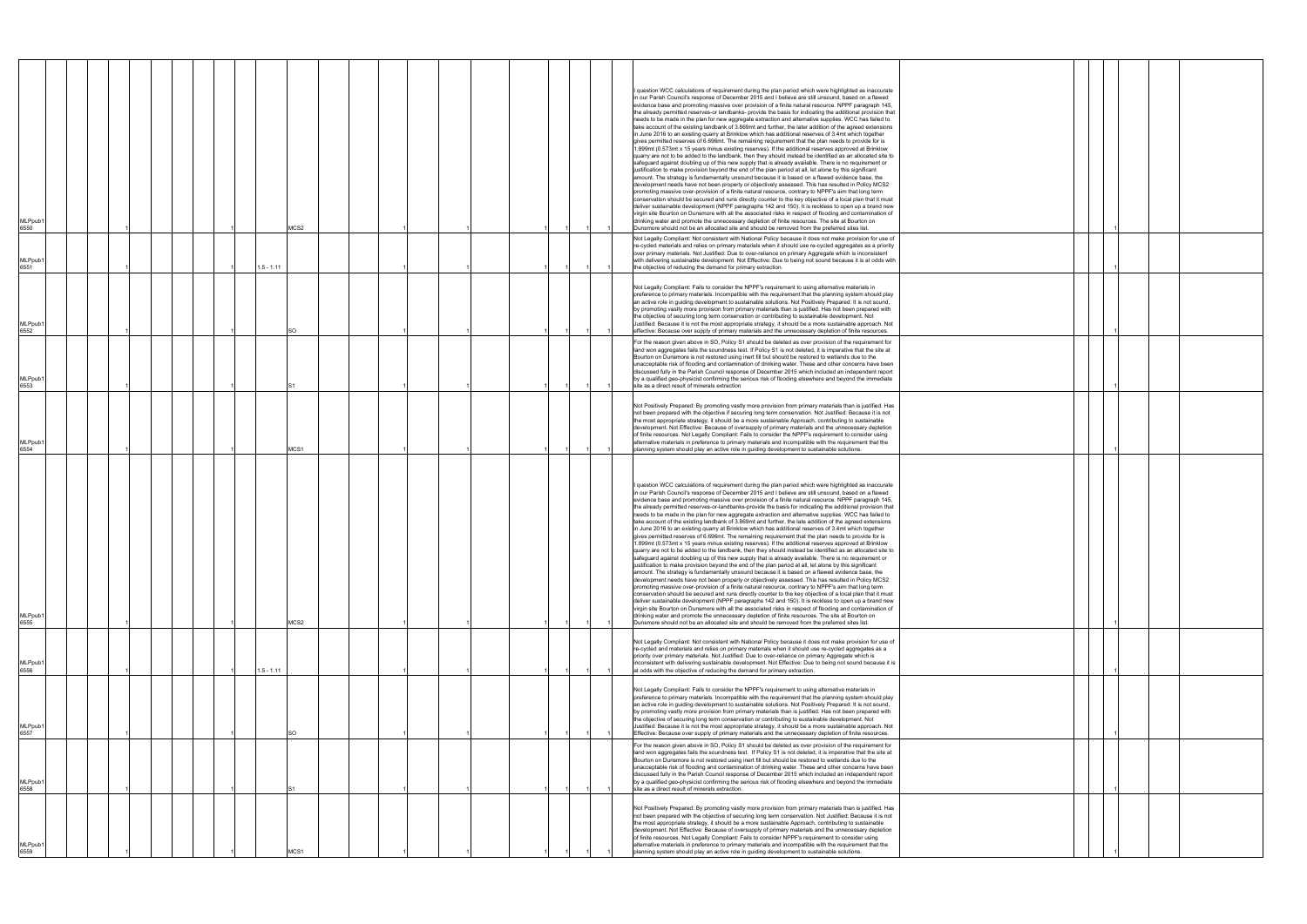|  | $\mathbf{1}$ |  |  |
|--|--------------|--|--|
|  | $\mathbf{1}$ |  |  |
|  |              |  |  |
|  |              |  |  |
|  | 1            |  |  |
|  |              |  |  |
|  | $\mathbf{1}$ |  |  |
|  |              |  |  |
|  |              |  |  |
|  | 1            |  |  |
|  |              |  |  |
|  |              |  |  |
|  |              |  |  |
|  |              |  |  |
|  |              |  |  |
|  |              |  |  |
|  |              |  |  |
|  | $\mathbf{1}$ |  |  |
|  | 1            |  |  |
|  |              |  |  |
|  |              |  |  |
|  | 1            |  |  |
|  |              |  |  |
|  | 1            |  |  |
|  |              |  |  |
|  |              |  |  |
|  | 1            |  |  |

| MLPpub1<br>6560             |  |  |  |              | MCS2  |  |  |  |  | question WCC calculations of requirement during the plan period which were highlighted as inaccurate<br>in our Parish Council's response of December 2015 and I believe are still unsound, based on a flawed<br>evidence base and promoting massive over provision of a finite natural resource. NPPF paragraph 145,<br>the already permitted reserves or landbanks provide the basis for indicating the additional provision that<br>needs to be made in the plan for new aggregate extraction and alternative supplies. WCC has failed to<br>take account of the existing landbank of 3.869mt and further, the late addition of the agreed extensions<br>in June 2016 to an existing quarry at Brinklow which has additional reserves of 3.4mt which together<br>gives permitted reserves of 6.696 mt. The remaining requirement that the plan needs to provide for is<br>.899mt (0.573mt x 15 years minus existing reserves). If the additional reserves approved at Brinklow<br>Quarry are not to be added to the landbank, then they should instead be identified as an allocated site to<br>safeguard against doubling up of this new supply that is already available.]= There is no requirement or<br>justification to make provision beyond the end of the plan period at all, let alone by this significant<br>amount. The strategy is fundamentally unsound because it is based on a flawed evidence base, the<br>development needs have not been properly or objectively assessed. This has resulted in Policy MCS2<br>promoting massive over-provision of a finite natural resource, contrary to NPPF's aim that long term<br>conservation should be secured and runs directly counter to the key objective of a local plan that it must<br>deliver sustainable development (NPPF paragraphs 142 and 150). It is reckless to open up a brand new<br>virgin site Bourton on Dunsmore with all the associated risks in respect of flooding and contamination of<br>drinking water and promote the unnecessary depletion of finite resources. The site at Bourton on<br>Dunsmore should not be an allocated site and should be removed from the preferred sites list. |  |
|-----------------------------|--|--|--|--------------|-------|--|--|--|--|---------------------------------------------------------------------------------------------------------------------------------------------------------------------------------------------------------------------------------------------------------------------------------------------------------------------------------------------------------------------------------------------------------------------------------------------------------------------------------------------------------------------------------------------------------------------------------------------------------------------------------------------------------------------------------------------------------------------------------------------------------------------------------------------------------------------------------------------------------------------------------------------------------------------------------------------------------------------------------------------------------------------------------------------------------------------------------------------------------------------------------------------------------------------------------------------------------------------------------------------------------------------------------------------------------------------------------------------------------------------------------------------------------------------------------------------------------------------------------------------------------------------------------------------------------------------------------------------------------------------------------------------------------------------------------------------------------------------------------------------------------------------------------------------------------------------------------------------------------------------------------------------------------------------------------------------------------------------------------------------------------------------------------------------------------------------------------------------------------------------------------------------------------------------------------|--|
| MLPpub1<br>6561             |  |  |  | $1.5 - 1.11$ |       |  |  |  |  | Not Legally Compliant: Not consistent with National Policy because it does not make provision for use of<br>re-cycled materials and relies on primary materials when it should use re-cycled aggregates as a priority<br>over primary materials. Not Justified: Due to over-reliance on primary Aggregate which is inconsistent<br>with delivering sustainable development. Not Effective: Due to being not sound because it is at odds with<br>the objective of reducing the demand for primary extraction.                                                                                                                                                                                                                                                                                                                                                                                                                                                                                                                                                                                                                                                                                                                                                                                                                                                                                                                                                                                                                                                                                                                                                                                                                                                                                                                                                                                                                                                                                                                                                                                                                                                                    |  |
| MLPpub <sup>-</sup><br>6562 |  |  |  |              | SO    |  |  |  |  | Not Legally Compliant: Fails to consider the NPPF's requirement to using alternative materials in<br>preference to primary materials. Incompatible with the requirement that the planning system should play<br>an active role in guiding development to sustainable solutions. Not Positively Prepared: It is not sound,<br>by promoting vastly more provision from primary materials than is justified. Has not been prepared with<br>the objective of securing long term conservation or contributing to sustainable development. Not<br>Justified: Because it is not the most appropriate strategy, it should be a more sustainable approach. Not<br>Effective: Because over supply of primary materials and the unnecessary depletion of finite resources.                                                                                                                                                                                                                                                                                                                                                                                                                                                                                                                                                                                                                                                                                                                                                                                                                                                                                                                                                                                                                                                                                                                                                                                                                                                                                                                                                                                                                 |  |
| MLPpub1<br>6563             |  |  |  |              |       |  |  |  |  | For the reason given above in SO, Policy S1 should be deleted as over provision of the requirement for<br>land won aggregates fails the soundness test. If Policy S1 is not deleted, it is imperative that the site at<br>Bourton on Dunsmore is not restored using inert fill but should be restored to wetlands due to the<br>unacceptable risk of flooding and contamination of drinking water. These and other concerns have been<br>discussed fully in the Parish Council response of December 2015 which included an independent report<br>by a qualified geo-physicist confirming the serious risk of flooding elsewhere and beyond the immediate<br>site as a direct result of minerals extraction.                                                                                                                                                                                                                                                                                                                                                                                                                                                                                                                                                                                                                                                                                                                                                                                                                                                                                                                                                                                                                                                                                                                                                                                                                                                                                                                                                                                                                                                                     |  |
| MLPpub <sup>-</sup><br>6564 |  |  |  |              | MCS1  |  |  |  |  | Not Positively Prepared: By promoting vastly more provision from primary materials than is justified. Has<br>not been prepared with the objective of securing long term conservation. Not Justified: Because it is not<br>the most appropriate strategy, it should be a more sustainable Approach, contributing to sustainable<br>development. Not Effective: Because oversupply of primary materials and the unnecessary depletion of<br>finite resources. Not Legally Compliant: Fails to consider NPPF's requirement to consider using<br>alternative materials in preference to primary materials and incompatible with the requirement that the<br>planning system should play an active role in guiding development to sustainable solutions.                                                                                                                                                                                                                                                                                                                                                                                                                                                                                                                                                                                                                                                                                                                                                                                                                                                                                                                                                                                                                                                                                                                                                                                                                                                                                                                                                                                                                             |  |
| MLPpub1<br>6565             |  |  |  |              | VICS2 |  |  |  |  | I question WCC calculations of requirement during the plan period which were highlighted as inaccurate<br>in our Parish Council's response of December 2015 and I believe are still unsound, based on a flawed<br>evidence base and promoting massive over provision of a finite natural resource. NPPF paragraph 145,<br>the already permitted reserves-or landbanks- provide the basis for indicating the additional provision that<br>needs to be made in the plan for new aggregate extraction and alternative supplies. WCC has failed to<br>take account of the existing landbank of 3.869mt and further, the late addition of the agreed extensions<br>in June 2016 to an existing quarry at Brinklow which has additional reserves of 3.4mt which together<br>gives permitted reserves of 6.696mt. The remaining requirement that the plan needs to provide for is<br>899mt (0.573mt x 15 years minus existing reserves). If the additional reserves approved at Brinklow<br>quarry are not to be added to the landbank, then they should instead be identified as an allocated site to<br>safeguard against doubling up of this new supply that is already available. There is no requirement or<br>justification to make provision beyond the end of the plan period at all, let alone by this significant<br>amount. The strategy is fundamentally unsound because it is based on a flawed evidence base, the<br>development needs have not been properly or objectively assessed. This has resulted in Policy MCS2<br>promoting massive over-provision of a finite natural resource, contrary to NPPF's aim that long tern<br>conservation should be secure and runs directly counter to the key objective of a local plan that it must<br>deliver sustainable development (NPPF paragraphs 142 and 150). It is reckless to open up a brand new<br>virgin site Bourton on Dunsmore with all the associated risks in respect of flooding and contamination of<br>drinking water and promote the unnecessary depletion of finite resources. The site at Bourton on<br>Dunsmore should not be an allocated site and should be removed from the preferred sites list.   |  |
| MLPpub1<br>6566             |  |  |  | $1.5 - 1.11$ |       |  |  |  |  | Not legally Compliant: Not consistent with National Policy because it does not make provision for use of<br>re-cycled materials and relies on primary materials when it should use re-cycled aggregates as a priority<br>over primary materials. Not Justified: Due to over-reliance on primary Aggregate which is inconsistent<br>with delivering sustainable development. Not Effective: Due to being not sound because it is at odds with<br>the objective of reducing demand for primary extraction.                                                                                                                                                                                                                                                                                                                                                                                                                                                                                                                                                                                                                                                                                                                                                                                                                                                                                                                                                                                                                                                                                                                                                                                                                                                                                                                                                                                                                                                                                                                                                                                                                                                                        |  |
| MLPpub1<br>6567             |  |  |  |              | SO    |  |  |  |  | Not Legally Compliant: Fails to consider the NPPF's requirement to using alternative materials in<br>preference to primary materials. Incompatible with the requirement that the planning system should play<br>an active role in guiding development to sustainable solutions. Not Positively Prepared: It is not sound,<br>by promoting vastly more provision from primary materials than is justified. Has not been prepared with<br>the objective of securing long term conservation or contributing to sustainable development. Not<br>Justified: Because it is not the most appropriate strategy, it should be a more sustainable approach. Not<br>Effective: Because over supply of primary materials and the unnecessary depletion of finite resources.                                                                                                                                                                                                                                                                                                                                                                                                                                                                                                                                                                                                                                                                                                                                                                                                                                                                                                                                                                                                                                                                                                                                                                                                                                                                                                                                                                                                                 |  |
| MLPpub1<br>6568             |  |  |  |              |       |  |  |  |  | For the reason given above in SO, Policy S1 should be deleted as over provision of the requirement for<br>land won aggregates fails the soundness test. If Policy S1 is not deleted, it is imperative that the site at<br>Bourton on Dunsmore is not restored using inert fill but should be restored to wetlands due to the<br>unacceptable risk of flooding and contamination of drinking water. These and other concerns have been<br>discussed fully in the Parish Council response of December 2015 which included an independent report<br>by a qualified geo-physicist confirming the serious risk of flooding, elsewhere and beyond the immediate<br>site as a direct result of minerals extraction.                                                                                                                                                                                                                                                                                                                                                                                                                                                                                                                                                                                                                                                                                                                                                                                                                                                                                                                                                                                                                                                                                                                                                                                                                                                                                                                                                                                                                                                                    |  |
| MLPpub1<br>6569             |  |  |  |              | MCS1  |  |  |  |  | Not Positively Prepared: By promoting vastly more provision from primary materials than is justified. Has<br>not been prepared with the objective of securing long term conservation. Not Justified: Because it is not<br>the most appropriate strategy, it should be a more sustainable Approach, contributing to sustainable<br>development. Not Effective: Because of oversupply of primary materials and the unnecessary depletion<br>of finite resources. Not legally Compliant: Fails to consider NPPF's requirement to consider using<br>alternative materials in preference to primary materials and incompatible with the requirement that the<br>planning system should play an active role in guiding development to sustainable solutions.                                                                                                                                                                                                                                                                                                                                                                                                                                                                                                                                                                                                                                                                                                                                                                                                                                                                                                                                                                                                                                                                                                                                                                                                                                                                                                                                                                                                                          |  |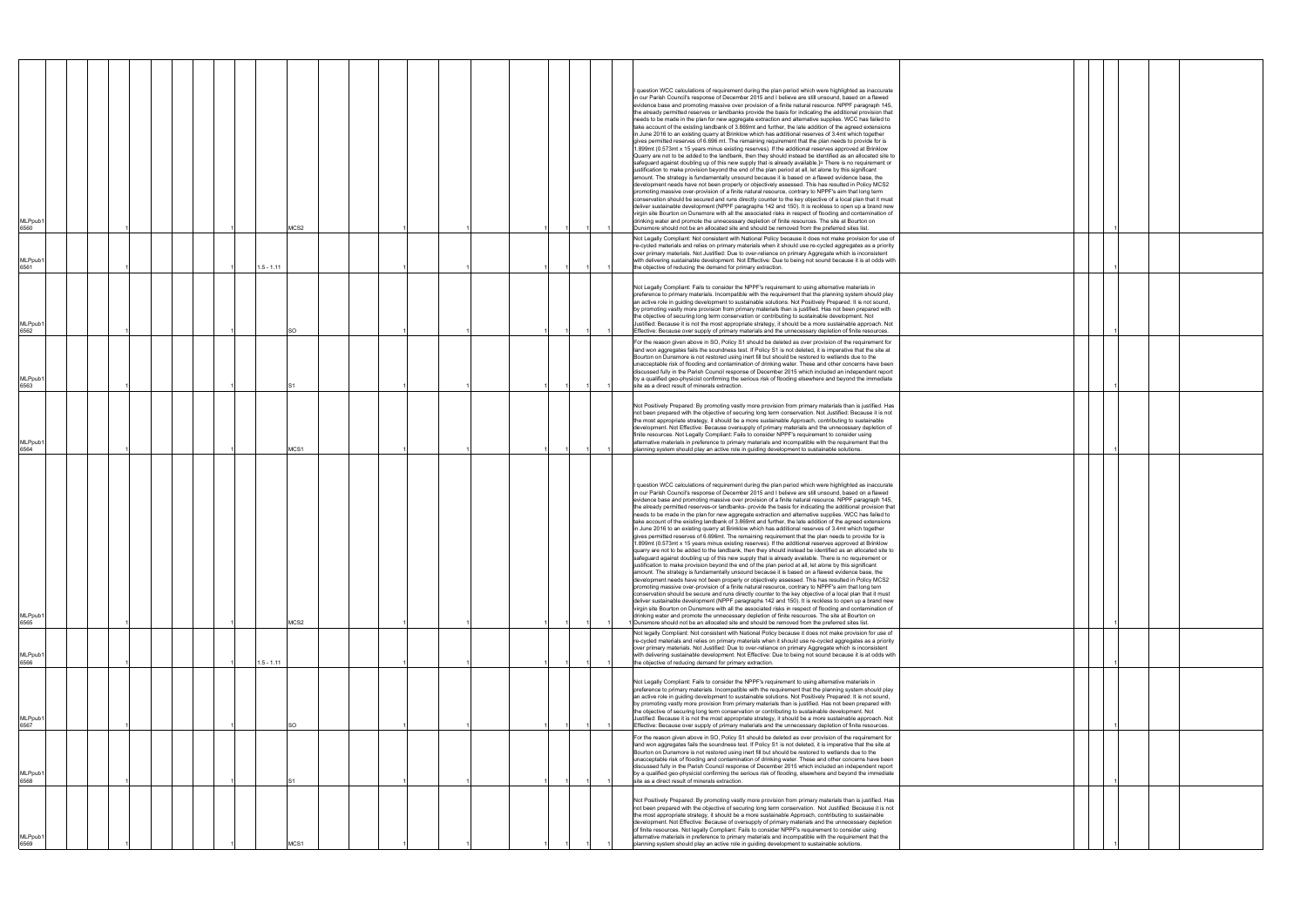| <b>MLPpub</b><br>6573                                                                                                                                                                                                                                                                                                                                                                                                                                                                                                                                                                                                                                                                                                                                                                                                                                                                                                                                                                                                                                                                                                                                                                                                                                                                                                                                                                                                                                                                                                                                                                                                                                                                                                                                                                                                                                                                                                                                                                                                                                                                                                                                                                                                                                                                                                                                                                                                                                                                                                                                                                                                                                                                                                                                                                                                                                                                                                                                                                                                                                                                                                                                                                                                                                                                                                                                                                                                                                                                                                                                                                                                                                                                                                                                                                                   | <b>MLPpub</b><br>6572                                                                                                                                                                                                                                                                                                                                                                                                                                                                                                                                                                                                                                                                                                                                                                                                                                                                                                                                                                                                                                                                                                                                     | <b>MLPpub</b><br>6571                                                                                                                                                                                                                                                                                                                                                                                                                                                                                                                                                                                                                                                                                                                 | <b>MLPpub</b><br>6570                                                                                                                                                                                                                                                                                                                                                                                                                                                                                                                                                                                                                                                                                                                                                                                                                                                                                                                                                                                                                                                                                                                                                                                                                                                                                                                                                                                                                                                                                                                                                                                                                                                                                                                                                                                                                                                                                                                                                                                                                                                                                                                                                         |
|---------------------------------------------------------------------------------------------------------------------------------------------------------------------------------------------------------------------------------------------------------------------------------------------------------------------------------------------------------------------------------------------------------------------------------------------------------------------------------------------------------------------------------------------------------------------------------------------------------------------------------------------------------------------------------------------------------------------------------------------------------------------------------------------------------------------------------------------------------------------------------------------------------------------------------------------------------------------------------------------------------------------------------------------------------------------------------------------------------------------------------------------------------------------------------------------------------------------------------------------------------------------------------------------------------------------------------------------------------------------------------------------------------------------------------------------------------------------------------------------------------------------------------------------------------------------------------------------------------------------------------------------------------------------------------------------------------------------------------------------------------------------------------------------------------------------------------------------------------------------------------------------------------------------------------------------------------------------------------------------------------------------------------------------------------------------------------------------------------------------------------------------------------------------------------------------------------------------------------------------------------------------------------------------------------------------------------------------------------------------------------------------------------------------------------------------------------------------------------------------------------------------------------------------------------------------------------------------------------------------------------------------------------------------------------------------------------------------------------------------------------------------------------------------------------------------------------------------------------------------------------------------------------------------------------------------------------------------------------------------------------------------------------------------------------------------------------------------------------------------------------------------------------------------------------------------------------------------------------------------------------------------------------------------------------------------------------------------------------------------------------------------------------------------------------------------------------------------------------------------------------------------------------------------------------------------------------------------------------------------------------------------------------------------------------------------------------------------------------------------------------------------------------------------------------|-----------------------------------------------------------------------------------------------------------------------------------------------------------------------------------------------------------------------------------------------------------------------------------------------------------------------------------------------------------------------------------------------------------------------------------------------------------------------------------------------------------------------------------------------------------------------------------------------------------------------------------------------------------------------------------------------------------------------------------------------------------------------------------------------------------------------------------------------------------------------------------------------------------------------------------------------------------------------------------------------------------------------------------------------------------------------------------------------------------------------------------------------------------|---------------------------------------------------------------------------------------------------------------------------------------------------------------------------------------------------------------------------------------------------------------------------------------------------------------------------------------------------------------------------------------------------------------------------------------------------------------------------------------------------------------------------------------------------------------------------------------------------------------------------------------------------------------------------------------------------------------------------------------|-------------------------------------------------------------------------------------------------------------------------------------------------------------------------------------------------------------------------------------------------------------------------------------------------------------------------------------------------------------------------------------------------------------------------------------------------------------------------------------------------------------------------------------------------------------------------------------------------------------------------------------------------------------------------------------------------------------------------------------------------------------------------------------------------------------------------------------------------------------------------------------------------------------------------------------------------------------------------------------------------------------------------------------------------------------------------------------------------------------------------------------------------------------------------------------------------------------------------------------------------------------------------------------------------------------------------------------------------------------------------------------------------------------------------------------------------------------------------------------------------------------------------------------------------------------------------------------------------------------------------------------------------------------------------------------------------------------------------------------------------------------------------------------------------------------------------------------------------------------------------------------------------------------------------------------------------------------------------------------------------------------------------------------------------------------------------------------------------------------------------------------------------------------------------------|
|                                                                                                                                                                                                                                                                                                                                                                                                                                                                                                                                                                                                                                                                                                                                                                                                                                                                                                                                                                                                                                                                                                                                                                                                                                                                                                                                                                                                                                                                                                                                                                                                                                                                                                                                                                                                                                                                                                                                                                                                                                                                                                                                                                                                                                                                                                                                                                                                                                                                                                                                                                                                                                                                                                                                                                                                                                                                                                                                                                                                                                                                                                                                                                                                                                                                                                                                                                                                                                                                                                                                                                                                                                                                                                                                                                                                         |                                                                                                                                                                                                                                                                                                                                                                                                                                                                                                                                                                                                                                                                                                                                                                                                                                                                                                                                                                                                                                                                                                                                                           |                                                                                                                                                                                                                                                                                                                                                                                                                                                                                                                                                                                                                                                                                                                                       |                                                                                                                                                                                                                                                                                                                                                                                                                                                                                                                                                                                                                                                                                                                                                                                                                                                                                                                                                                                                                                                                                                                                                                                                                                                                                                                                                                                                                                                                                                                                                                                                                                                                                                                                                                                                                                                                                                                                                                                                                                                                                                                                                                               |
|                                                                                                                                                                                                                                                                                                                                                                                                                                                                                                                                                                                                                                                                                                                                                                                                                                                                                                                                                                                                                                                                                                                                                                                                                                                                                                                                                                                                                                                                                                                                                                                                                                                                                                                                                                                                                                                                                                                                                                                                                                                                                                                                                                                                                                                                                                                                                                                                                                                                                                                                                                                                                                                                                                                                                                                                                                                                                                                                                                                                                                                                                                                                                                                                                                                                                                                                                                                                                                                                                                                                                                                                                                                                                                                                                                                                         |                                                                                                                                                                                                                                                                                                                                                                                                                                                                                                                                                                                                                                                                                                                                                                                                                                                                                                                                                                                                                                                                                                                                                           |                                                                                                                                                                                                                                                                                                                                                                                                                                                                                                                                                                                                                                                                                                                                       |                                                                                                                                                                                                                                                                                                                                                                                                                                                                                                                                                                                                                                                                                                                                                                                                                                                                                                                                                                                                                                                                                                                                                                                                                                                                                                                                                                                                                                                                                                                                                                                                                                                                                                                                                                                                                                                                                                                                                                                                                                                                                                                                                                               |
|                                                                                                                                                                                                                                                                                                                                                                                                                                                                                                                                                                                                                                                                                                                                                                                                                                                                                                                                                                                                                                                                                                                                                                                                                                                                                                                                                                                                                                                                                                                                                                                                                                                                                                                                                                                                                                                                                                                                                                                                                                                                                                                                                                                                                                                                                                                                                                                                                                                                                                                                                                                                                                                                                                                                                                                                                                                                                                                                                                                                                                                                                                                                                                                                                                                                                                                                                                                                                                                                                                                                                                                                                                                                                                                                                                                                         |                                                                                                                                                                                                                                                                                                                                                                                                                                                                                                                                                                                                                                                                                                                                                                                                                                                                                                                                                                                                                                                                                                                                                           |                                                                                                                                                                                                                                                                                                                                                                                                                                                                                                                                                                                                                                                                                                                                       |                                                                                                                                                                                                                                                                                                                                                                                                                                                                                                                                                                                                                                                                                                                                                                                                                                                                                                                                                                                                                                                                                                                                                                                                                                                                                                                                                                                                                                                                                                                                                                                                                                                                                                                                                                                                                                                                                                                                                                                                                                                                                                                                                                               |
|                                                                                                                                                                                                                                                                                                                                                                                                                                                                                                                                                                                                                                                                                                                                                                                                                                                                                                                                                                                                                                                                                                                                                                                                                                                                                                                                                                                                                                                                                                                                                                                                                                                                                                                                                                                                                                                                                                                                                                                                                                                                                                                                                                                                                                                                                                                                                                                                                                                                                                                                                                                                                                                                                                                                                                                                                                                                                                                                                                                                                                                                                                                                                                                                                                                                                                                                                                                                                                                                                                                                                                                                                                                                                                                                                                                                         |                                                                                                                                                                                                                                                                                                                                                                                                                                                                                                                                                                                                                                                                                                                                                                                                                                                                                                                                                                                                                                                                                                                                                           |                                                                                                                                                                                                                                                                                                                                                                                                                                                                                                                                                                                                                                                                                                                                       |                                                                                                                                                                                                                                                                                                                                                                                                                                                                                                                                                                                                                                                                                                                                                                                                                                                                                                                                                                                                                                                                                                                                                                                                                                                                                                                                                                                                                                                                                                                                                                                                                                                                                                                                                                                                                                                                                                                                                                                                                                                                                                                                                                               |
|                                                                                                                                                                                                                                                                                                                                                                                                                                                                                                                                                                                                                                                                                                                                                                                                                                                                                                                                                                                                                                                                                                                                                                                                                                                                                                                                                                                                                                                                                                                                                                                                                                                                                                                                                                                                                                                                                                                                                                                                                                                                                                                                                                                                                                                                                                                                                                                                                                                                                                                                                                                                                                                                                                                                                                                                                                                                                                                                                                                                                                                                                                                                                                                                                                                                                                                                                                                                                                                                                                                                                                                                                                                                                                                                                                                                         |                                                                                                                                                                                                                                                                                                                                                                                                                                                                                                                                                                                                                                                                                                                                                                                                                                                                                                                                                                                                                                                                                                                                                           |                                                                                                                                                                                                                                                                                                                                                                                                                                                                                                                                                                                                                                                                                                                                       |                                                                                                                                                                                                                                                                                                                                                                                                                                                                                                                                                                                                                                                                                                                                                                                                                                                                                                                                                                                                                                                                                                                                                                                                                                                                                                                                                                                                                                                                                                                                                                                                                                                                                                                                                                                                                                                                                                                                                                                                                                                                                                                                                                               |
|                                                                                                                                                                                                                                                                                                                                                                                                                                                                                                                                                                                                                                                                                                                                                                                                                                                                                                                                                                                                                                                                                                                                                                                                                                                                                                                                                                                                                                                                                                                                                                                                                                                                                                                                                                                                                                                                                                                                                                                                                                                                                                                                                                                                                                                                                                                                                                                                                                                                                                                                                                                                                                                                                                                                                                                                                                                                                                                                                                                                                                                                                                                                                                                                                                                                                                                                                                                                                                                                                                                                                                                                                                                                                                                                                                                                         |                                                                                                                                                                                                                                                                                                                                                                                                                                                                                                                                                                                                                                                                                                                                                                                                                                                                                                                                                                                                                                                                                                                                                           |                                                                                                                                                                                                                                                                                                                                                                                                                                                                                                                                                                                                                                                                                                                                       |                                                                                                                                                                                                                                                                                                                                                                                                                                                                                                                                                                                                                                                                                                                                                                                                                                                                                                                                                                                                                                                                                                                                                                                                                                                                                                                                                                                                                                                                                                                                                                                                                                                                                                                                                                                                                                                                                                                                                                                                                                                                                                                                                                               |
|                                                                                                                                                                                                                                                                                                                                                                                                                                                                                                                                                                                                                                                                                                                                                                                                                                                                                                                                                                                                                                                                                                                                                                                                                                                                                                                                                                                                                                                                                                                                                                                                                                                                                                                                                                                                                                                                                                                                                                                                                                                                                                                                                                                                                                                                                                                                                                                                                                                                                                                                                                                                                                                                                                                                                                                                                                                                                                                                                                                                                                                                                                                                                                                                                                                                                                                                                                                                                                                                                                                                                                                                                                                                                                                                                                                                         |                                                                                                                                                                                                                                                                                                                                                                                                                                                                                                                                                                                                                                                                                                                                                                                                                                                                                                                                                                                                                                                                                                                                                           |                                                                                                                                                                                                                                                                                                                                                                                                                                                                                                                                                                                                                                                                                                                                       | MCS2                                                                                                                                                                                                                                                                                                                                                                                                                                                                                                                                                                                                                                                                                                                                                                                                                                                                                                                                                                                                                                                                                                                                                                                                                                                                                                                                                                                                                                                                                                                                                                                                                                                                                                                                                                                                                                                                                                                                                                                                                                                                                                                                                                          |
|                                                                                                                                                                                                                                                                                                                                                                                                                                                                                                                                                                                                                                                                                                                                                                                                                                                                                                                                                                                                                                                                                                                                                                                                                                                                                                                                                                                                                                                                                                                                                                                                                                                                                                                                                                                                                                                                                                                                                                                                                                                                                                                                                                                                                                                                                                                                                                                                                                                                                                                                                                                                                                                                                                                                                                                                                                                                                                                                                                                                                                                                                                                                                                                                                                                                                                                                                                                                                                                                                                                                                                                                                                                                                                                                                                                                         |                                                                                                                                                                                                                                                                                                                                                                                                                                                                                                                                                                                                                                                                                                                                                                                                                                                                                                                                                                                                                                                                                                                                                           |                                                                                                                                                                                                                                                                                                                                                                                                                                                                                                                                                                                                                                                                                                                                       |                                                                                                                                                                                                                                                                                                                                                                                                                                                                                                                                                                                                                                                                                                                                                                                                                                                                                                                                                                                                                                                                                                                                                                                                                                                                                                                                                                                                                                                                                                                                                                                                                                                                                                                                                                                                                                                                                                                                                                                                                                                                                                                                                                               |
|                                                                                                                                                                                                                                                                                                                                                                                                                                                                                                                                                                                                                                                                                                                                                                                                                                                                                                                                                                                                                                                                                                                                                                                                                                                                                                                                                                                                                                                                                                                                                                                                                                                                                                                                                                                                                                                                                                                                                                                                                                                                                                                                                                                                                                                                                                                                                                                                                                                                                                                                                                                                                                                                                                                                                                                                                                                                                                                                                                                                                                                                                                                                                                                                                                                                                                                                                                                                                                                                                                                                                                                                                                                                                                                                                                                                         |                                                                                                                                                                                                                                                                                                                                                                                                                                                                                                                                                                                                                                                                                                                                                                                                                                                                                                                                                                                                                                                                                                                                                           |                                                                                                                                                                                                                                                                                                                                                                                                                                                                                                                                                                                                                                                                                                                                       |                                                                                                                                                                                                                                                                                                                                                                                                                                                                                                                                                                                                                                                                                                                                                                                                                                                                                                                                                                                                                                                                                                                                                                                                                                                                                                                                                                                                                                                                                                                                                                                                                                                                                                                                                                                                                                                                                                                                                                                                                                                                                                                                                                               |
|                                                                                                                                                                                                                                                                                                                                                                                                                                                                                                                                                                                                                                                                                                                                                                                                                                                                                                                                                                                                                                                                                                                                                                                                                                                                                                                                                                                                                                                                                                                                                                                                                                                                                                                                                                                                                                                                                                                                                                                                                                                                                                                                                                                                                                                                                                                                                                                                                                                                                                                                                                                                                                                                                                                                                                                                                                                                                                                                                                                                                                                                                                                                                                                                                                                                                                                                                                                                                                                                                                                                                                                                                                                                                                                                                                                                         |                                                                                                                                                                                                                                                                                                                                                                                                                                                                                                                                                                                                                                                                                                                                                                                                                                                                                                                                                                                                                                                                                                                                                           |                                                                                                                                                                                                                                                                                                                                                                                                                                                                                                                                                                                                                                                                                                                                       |                                                                                                                                                                                                                                                                                                                                                                                                                                                                                                                                                                                                                                                                                                                                                                                                                                                                                                                                                                                                                                                                                                                                                                                                                                                                                                                                                                                                                                                                                                                                                                                                                                                                                                                                                                                                                                                                                                                                                                                                                                                                                                                                                                               |
|                                                                                                                                                                                                                                                                                                                                                                                                                                                                                                                                                                                                                                                                                                                                                                                                                                                                                                                                                                                                                                                                                                                                                                                                                                                                                                                                                                                                                                                                                                                                                                                                                                                                                                                                                                                                                                                                                                                                                                                                                                                                                                                                                                                                                                                                                                                                                                                                                                                                                                                                                                                                                                                                                                                                                                                                                                                                                                                                                                                                                                                                                                                                                                                                                                                                                                                                                                                                                                                                                                                                                                                                                                                                                                                                                                                                         |                                                                                                                                                                                                                                                                                                                                                                                                                                                                                                                                                                                                                                                                                                                                                                                                                                                                                                                                                                                                                                                                                                                                                           |                                                                                                                                                                                                                                                                                                                                                                                                                                                                                                                                                                                                                                                                                                                                       |                                                                                                                                                                                                                                                                                                                                                                                                                                                                                                                                                                                                                                                                                                                                                                                                                                                                                                                                                                                                                                                                                                                                                                                                                                                                                                                                                                                                                                                                                                                                                                                                                                                                                                                                                                                                                                                                                                                                                                                                                                                                                                                                                                               |
|                                                                                                                                                                                                                                                                                                                                                                                                                                                                                                                                                                                                                                                                                                                                                                                                                                                                                                                                                                                                                                                                                                                                                                                                                                                                                                                                                                                                                                                                                                                                                                                                                                                                                                                                                                                                                                                                                                                                                                                                                                                                                                                                                                                                                                                                                                                                                                                                                                                                                                                                                                                                                                                                                                                                                                                                                                                                                                                                                                                                                                                                                                                                                                                                                                                                                                                                                                                                                                                                                                                                                                                                                                                                                                                                                                                                         |                                                                                                                                                                                                                                                                                                                                                                                                                                                                                                                                                                                                                                                                                                                                                                                                                                                                                                                                                                                                                                                                                                                                                           |                                                                                                                                                                                                                                                                                                                                                                                                                                                                                                                                                                                                                                                                                                                                       |                                                                                                                                                                                                                                                                                                                                                                                                                                                                                                                                                                                                                                                                                                                                                                                                                                                                                                                                                                                                                                                                                                                                                                                                                                                                                                                                                                                                                                                                                                                                                                                                                                                                                                                                                                                                                                                                                                                                                                                                                                                                                                                                                                               |
|                                                                                                                                                                                                                                                                                                                                                                                                                                                                                                                                                                                                                                                                                                                                                                                                                                                                                                                                                                                                                                                                                                                                                                                                                                                                                                                                                                                                                                                                                                                                                                                                                                                                                                                                                                                                                                                                                                                                                                                                                                                                                                                                                                                                                                                                                                                                                                                                                                                                                                                                                                                                                                                                                                                                                                                                                                                                                                                                                                                                                                                                                                                                                                                                                                                                                                                                                                                                                                                                                                                                                                                                                                                                                                                                                                                                         |                                                                                                                                                                                                                                                                                                                                                                                                                                                                                                                                                                                                                                                                                                                                                                                                                                                                                                                                                                                                                                                                                                                                                           |                                                                                                                                                                                                                                                                                                                                                                                                                                                                                                                                                                                                                                                                                                                                       |                                                                                                                                                                                                                                                                                                                                                                                                                                                                                                                                                                                                                                                                                                                                                                                                                                                                                                                                                                                                                                                                                                                                                                                                                                                                                                                                                                                                                                                                                                                                                                                                                                                                                                                                                                                                                                                                                                                                                                                                                                                                                                                                                                               |
|                                                                                                                                                                                                                                                                                                                                                                                                                                                                                                                                                                                                                                                                                                                                                                                                                                                                                                                                                                                                                                                                                                                                                                                                                                                                                                                                                                                                                                                                                                                                                                                                                                                                                                                                                                                                                                                                                                                                                                                                                                                                                                                                                                                                                                                                                                                                                                                                                                                                                                                                                                                                                                                                                                                                                                                                                                                                                                                                                                                                                                                                                                                                                                                                                                                                                                                                                                                                                                                                                                                                                                                                                                                                                                                                                                                                         |                                                                                                                                                                                                                                                                                                                                                                                                                                                                                                                                                                                                                                                                                                                                                                                                                                                                                                                                                                                                                                                                                                                                                           |                                                                                                                                                                                                                                                                                                                                                                                                                                                                                                                                                                                                                                                                                                                                       |                                                                                                                                                                                                                                                                                                                                                                                                                                                                                                                                                                                                                                                                                                                                                                                                                                                                                                                                                                                                                                                                                                                                                                                                                                                                                                                                                                                                                                                                                                                                                                                                                                                                                                                                                                                                                                                                                                                                                                                                                                                                                                                                                                               |
|                                                                                                                                                                                                                                                                                                                                                                                                                                                                                                                                                                                                                                                                                                                                                                                                                                                                                                                                                                                                                                                                                                                                                                                                                                                                                                                                                                                                                                                                                                                                                                                                                                                                                                                                                                                                                                                                                                                                                                                                                                                                                                                                                                                                                                                                                                                                                                                                                                                                                                                                                                                                                                                                                                                                                                                                                                                                                                                                                                                                                                                                                                                                                                                                                                                                                                                                                                                                                                                                                                                                                                                                                                                                                                                                                                                                         |                                                                                                                                                                                                                                                                                                                                                                                                                                                                                                                                                                                                                                                                                                                                                                                                                                                                                                                                                                                                                                                                                                                                                           |                                                                                                                                                                                                                                                                                                                                                                                                                                                                                                                                                                                                                                                                                                                                       |                                                                                                                                                                                                                                                                                                                                                                                                                                                                                                                                                                                                                                                                                                                                                                                                                                                                                                                                                                                                                                                                                                                                                                                                                                                                                                                                                                                                                                                                                                                                                                                                                                                                                                                                                                                                                                                                                                                                                                                                                                                                                                                                                                               |
|                                                                                                                                                                                                                                                                                                                                                                                                                                                                                                                                                                                                                                                                                                                                                                                                                                                                                                                                                                                                                                                                                                                                                                                                                                                                                                                                                                                                                                                                                                                                                                                                                                                                                                                                                                                                                                                                                                                                                                                                                                                                                                                                                                                                                                                                                                                                                                                                                                                                                                                                                                                                                                                                                                                                                                                                                                                                                                                                                                                                                                                                                                                                                                                                                                                                                                                                                                                                                                                                                                                                                                                                                                                                                                                                                                                                         |                                                                                                                                                                                                                                                                                                                                                                                                                                                                                                                                                                                                                                                                                                                                                                                                                                                                                                                                                                                                                                                                                                                                                           |                                                                                                                                                                                                                                                                                                                                                                                                                                                                                                                                                                                                                                                                                                                                       |                                                                                                                                                                                                                                                                                                                                                                                                                                                                                                                                                                                                                                                                                                                                                                                                                                                                                                                                                                                                                                                                                                                                                                                                                                                                                                                                                                                                                                                                                                                                                                                                                                                                                                                                                                                                                                                                                                                                                                                                                                                                                                                                                                               |
|                                                                                                                                                                                                                                                                                                                                                                                                                                                                                                                                                                                                                                                                                                                                                                                                                                                                                                                                                                                                                                                                                                                                                                                                                                                                                                                                                                                                                                                                                                                                                                                                                                                                                                                                                                                                                                                                                                                                                                                                                                                                                                                                                                                                                                                                                                                                                                                                                                                                                                                                                                                                                                                                                                                                                                                                                                                                                                                                                                                                                                                                                                                                                                                                                                                                                                                                                                                                                                                                                                                                                                                                                                                                                                                                                                                                         |                                                                                                                                                                                                                                                                                                                                                                                                                                                                                                                                                                                                                                                                                                                                                                                                                                                                                                                                                                                                                                                                                                                                                           |                                                                                                                                                                                                                                                                                                                                                                                                                                                                                                                                                                                                                                                                                                                                       |                                                                                                                                                                                                                                                                                                                                                                                                                                                                                                                                                                                                                                                                                                                                                                                                                                                                                                                                                                                                                                                                                                                                                                                                                                                                                                                                                                                                                                                                                                                                                                                                                                                                                                                                                                                                                                                                                                                                                                                                                                                                                                                                                                               |
| Response to Warwickshire County Council Minerals Plan Consultation Site 7 (9 th Dec - 3 rd Feb 2017)<br>I understand you have agreed with Salford Priors Parish Council that residents can respond to the<br>Mineral Plan consultation by letter. I am one of over a thousand local people who signed a petition<br>objecting to the proposed inclusion of Salford Priors/Site 7 in the forthcoming Warwickshire County<br>Mineral Plan. Please include this letter as a response to consultation and include it in any subsequent<br>submission to the Secretary of State. Please also forward it to the Cabinet Members of Warwickshire<br>County Council, any other involved members of the Council, prior to the closure of the consultation<br>period on 3rd of February We understand the national need for aggregates to support construction<br>activities where recycled materials are insufficient or unavailable. However, the potential yield of sand<br>and gravel from the Salford Priors site is very small compared with other sites under consideration<br>across the county and in the region. This modest output needs to be weighed against the<br>disproportionately high impact on villagers, wildlife, ecology and local community, both from the initial<br>designation and any subsequent extraction, because the proposed site is extremely close to the village.<br>Residents have already experienced the damage that over twenty years of sand and gravel extraction<br>has had elsewhere in the parish, and know that the long term potential impacts of this new proposal will<br>include: Damage to the health and wellbeing of local residents caused by airborne particulate pollution,<br>stress and noise, in particular to children attending Salford Priors Church of England Primary School, the<br>elderly and those whose homes are located on the edge of the quarry; Increase in risks from large<br>industrial vehicles and heavy equipment crossing local traffic on School Road, in immediate proximity to<br>a rural residential area; Serious long term consequences to local ecology and watercourses; Potential<br>increased risk of flooding downstream, with loss of floodplain and aquifer storage; Loss of high grade<br>agricultural and horticultural land which is a source of local employment; Negative impact on pedestrians,<br>private and public transport, affecting access to and from Salford Priors; Loss of the land as a local<br>amenity; Visual impact across a wide area; Damage to the future viability of the community and local<br>businesses arising from years of uncertainty. The Environmental Impact Assessment submitted by<br>Salford Priors Against Gravel Extraction expanded on many of these issues which have not been<br>adequately addressed. Elements added to the Mineral Plan since the previous consultation serve to<br>exacerbate rather than alleviate issues previously raised eg. Mining the land in parcels as and when<br>required will extend the period of quarrying potentially indefinitely. Including Site 7 in the County Mineral<br>Plan also has the potential to undermine other policies and local plans, including planned housing<br>development and consequently the viability of Salford Priors Church of England Primary School and<br>local businesses. It is also our belief that in addition to the devastating impact on local people, evidence<br>shows that the complexities of mining in this specific location, and the relatively low yield from doing so,<br>are likely to make the site unfeasible and uneconomic. Beyond these tangible impacts, there is a clear<br>conflict of interest with Warwickshire County Council being both landowner and planning authority. | Dear Sir, Re: Barford - Minerals Plan I cannot stress strongly enough the harmful effects the extraction of<br>minerals will have on the village of Barford. 1. Noise and dust will be carried on the prevailing south-west<br>winds which will have a huge detrimental effect on the health of the residents, particularly older residents<br>and especially children - noise pollution and the harmful effects of dust inhalation. 2. There is already a<br>lot of traffic on the by-pass. This will increase dramatically with large, slow moving lorries; this increase in<br>the volume of traffic will effect entering and exiting the village - already a problem at specific times of the<br>day - and create longer queues accessing the M.40 at the roundabout. This will undoubtedly increase the<br>risk of accidents, noise and pollution. 3. The land to be used for mineral extraction is some of the best<br>and most versatile farming land. Restoration cannot be achieved and valuable farming land and wild life<br>will be lost forever. I can see no good coming out of the Minerals Plan for Barford Village and its<br>residents. | Dear Sirs, I reside at XXXX, Barford and have done so for 4 years. Although my house is in the<br>conservation area I'm aghast at the constant onslaught brought by house building and now the proposed<br>gravel extraction. The traffic is already increasing due to the expanding house building and now we are<br>being asked to put up with gravel dump trucks spewing diesel fumes and dust into the air plus the noise.<br>Barford village is already hemmed in by the M40 and the A429 as an avid cyclist this proposal poses<br>too many threats to health, peace and happiness. Thus myself and partner XXXX completely oppose<br>said development of a gravel pit. I await the good news of this proposal being cancelled. | question WCC calculations of requirement during the plan period which were highlighted as inaccurate<br>in our Parish Council's response of December 2015 and I believe are still unsound, based on a flawed<br>evidence base and promoting massive over provision of a finite natural resource. NPPF paragraph 145,<br>the already permitted reserves or landbanks provide the basis for indicating the additional provision that<br>needs to be made in the plan for new aggregate extraction and alternative supplies. WCC has failed to<br>take account of the existing landbank of 3.869mt and further, the late addition of the agreed extensions<br>in June 2016 to an existing quarry at Brinklow which has additional reserves of 3.4mt which together<br>gives permitted reserves of 6.696mt. The remaining requirement that the plan needs to provide for is<br>1.899mt (0.573mt x 15 years minus existing reserves). If the additional reserves approved at Brinklow<br>quarry are not to be added to the landbank, then they should instead be identified as an allocated site to<br>safeguard against doubling up of this new supply that is already available. There is no requirement or<br>justification to make provision beyond the end of the plan period at all, let alone by this significant<br>amount. The strategy is fundamentally unsound because it is based on a flawed evidence base, the<br>development needs have not been properly or objectively assessed. This has resulted in Policy MCS2<br>promoting massive over-provision of a finite natural resource, contrary to NPPF's aim that long term<br>conservation should be secured and runs directly counter to the key objective of a local plan that it must<br>deliver sustainable development (NPPF paragraphs 142 and 150). It is reckless to open up a brand new<br>virgin site Bourton on Dunsmore with all the associated risks in respect of flooding and contamination of<br>drinking water and promote the unnecessary depletion of finite resources. The site at Bourton on<br>Dunsmore should not be an allocated site and should be removed from the preferred sites list. |
|                                                                                                                                                                                                                                                                                                                                                                                                                                                                                                                                                                                                                                                                                                                                                                                                                                                                                                                                                                                                                                                                                                                                                                                                                                                                                                                                                                                                                                                                                                                                                                                                                                                                                                                                                                                                                                                                                                                                                                                                                                                                                                                                                                                                                                                                                                                                                                                                                                                                                                                                                                                                                                                                                                                                                                                                                                                                                                                                                                                                                                                                                                                                                                                                                                                                                                                                                                                                                                                                                                                                                                                                                                                                                                                                                                                                         |                                                                                                                                                                                                                                                                                                                                                                                                                                                                                                                                                                                                                                                                                                                                                                                                                                                                                                                                                                                                                                                                                                                                                           |                                                                                                                                                                                                                                                                                                                                                                                                                                                                                                                                                                                                                                                                                                                                       |                                                                                                                                                                                                                                                                                                                                                                                                                                                                                                                                                                                                                                                                                                                                                                                                                                                                                                                                                                                                                                                                                                                                                                                                                                                                                                                                                                                                                                                                                                                                                                                                                                                                                                                                                                                                                                                                                                                                                                                                                                                                                                                                                                               |
|                                                                                                                                                                                                                                                                                                                                                                                                                                                                                                                                                                                                                                                                                                                                                                                                                                                                                                                                                                                                                                                                                                                                                                                                                                                                                                                                                                                                                                                                                                                                                                                                                                                                                                                                                                                                                                                                                                                                                                                                                                                                                                                                                                                                                                                                                                                                                                                                                                                                                                                                                                                                                                                                                                                                                                                                                                                                                                                                                                                                                                                                                                                                                                                                                                                                                                                                                                                                                                                                                                                                                                                                                                                                                                                                                                                                         |                                                                                                                                                                                                                                                                                                                                                                                                                                                                                                                                                                                                                                                                                                                                                                                                                                                                                                                                                                                                                                                                                                                                                           |                                                                                                                                                                                                                                                                                                                                                                                                                                                                                                                                                                                                                                                                                                                                       |                                                                                                                                                                                                                                                                                                                                                                                                                                                                                                                                                                                                                                                                                                                                                                                                                                                                                                                                                                                                                                                                                                                                                                                                                                                                                                                                                                                                                                                                                                                                                                                                                                                                                                                                                                                                                                                                                                                                                                                                                                                                                                                                                                               |

|  | 1            |  |  |
|--|--------------|--|--|
|  |              |  |  |
|  | 1            |  |  |
|  |              |  |  |
|  |              |  |  |
|  |              |  |  |
|  | 1            |  |  |
|  |              |  |  |
|  |              |  |  |
|  |              |  |  |
|  |              |  |  |
|  |              |  |  |
|  |              |  |  |
|  |              |  |  |
|  |              |  |  |
|  |              |  |  |
|  |              |  |  |
|  |              |  |  |
|  |              |  |  |
|  | $\mathbf{1}$ |  |  |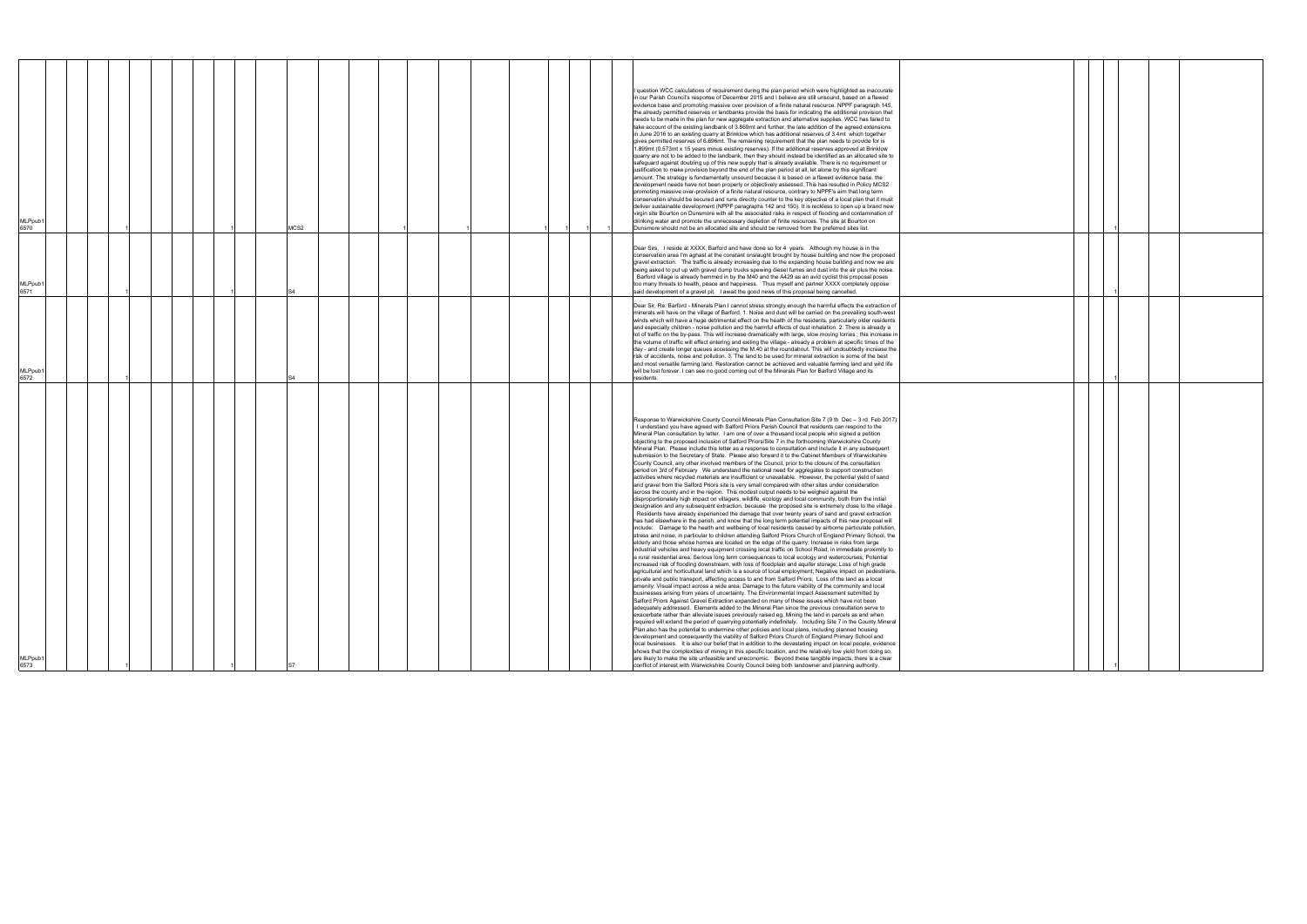|  | 1 |                                                                                                                                                                                                                                                                                                                                                                                                                                                                                             |  |
|--|---|---------------------------------------------------------------------------------------------------------------------------------------------------------------------------------------------------------------------------------------------------------------------------------------------------------------------------------------------------------------------------------------------------------------------------------------------------------------------------------------------|--|
|  |   |                                                                                                                                                                                                                                                                                                                                                                                                                                                                                             |  |
|  |   |                                                                                                                                                                                                                                                                                                                                                                                                                                                                                             |  |
|  |   |                                                                                                                                                                                                                                                                                                                                                                                                                                                                                             |  |
|  |   |                                                                                                                                                                                                                                                                                                                                                                                                                                                                                             |  |
|  |   |                                                                                                                                                                                                                                                                                                                                                                                                                                                                                             |  |
|  |   |                                                                                                                                                                                                                                                                                                                                                                                                                                                                                             |  |
|  |   |                                                                                                                                                                                                                                                                                                                                                                                                                                                                                             |  |
|  |   |                                                                                                                                                                                                                                                                                                                                                                                                                                                                                             |  |
|  |   |                                                                                                                                                                                                                                                                                                                                                                                                                                                                                             |  |
|  |   |                                                                                                                                                                                                                                                                                                                                                                                                                                                                                             |  |
|  |   |                                                                                                                                                                                                                                                                                                                                                                                                                                                                                             |  |
|  |   |                                                                                                                                                                                                                                                                                                                                                                                                                                                                                             |  |
|  |   |                                                                                                                                                                                                                                                                                                                                                                                                                                                                                             |  |
|  |   |                                                                                                                                                                                                                                                                                                                                                                                                                                                                                             |  |
|  |   |                                                                                                                                                                                                                                                                                                                                                                                                                                                                                             |  |
|  |   |                                                                                                                                                                                                                                                                                                                                                                                                                                                                                             |  |
|  |   |                                                                                                                                                                                                                                                                                                                                                                                                                                                                                             |  |
|  |   |                                                                                                                                                                                                                                                                                                                                                                                                                                                                                             |  |
|  |   |                                                                                                                                                                                                                                                                                                                                                                                                                                                                                             |  |
|  |   |                                                                                                                                                                                                                                                                                                                                                                                                                                                                                             |  |
|  |   |                                                                                                                                                                                                                                                                                                                                                                                                                                                                                             |  |
|  |   |                                                                                                                                                                                                                                                                                                                                                                                                                                                                                             |  |
|  |   |                                                                                                                                                                                                                                                                                                                                                                                                                                                                                             |  |
|  |   |                                                                                                                                                                                                                                                                                                                                                                                                                                                                                             |  |
|  |   |                                                                                                                                                                                                                                                                                                                                                                                                                                                                                             |  |
|  |   |                                                                                                                                                                                                                                                                                                                                                                                                                                                                                             |  |
|  |   |                                                                                                                                                                                                                                                                                                                                                                                                                                                                                             |  |
|  |   |                                                                                                                                                                                                                                                                                                                                                                                                                                                                                             |  |
|  |   |                                                                                                                                                                                                                                                                                                                                                                                                                                                                                             |  |
|  |   |                                                                                                                                                                                                                                                                                                                                                                                                                                                                                             |  |
|  |   |                                                                                                                                                                                                                                                                                                                                                                                                                                                                                             |  |
|  |   |                                                                                                                                                                                                                                                                                                                                                                                                                                                                                             |  |
|  |   |                                                                                                                                                                                                                                                                                                                                                                                                                                                                                             |  |
|  |   |                                                                                                                                                                                                                                                                                                                                                                                                                                                                                             |  |
|  |   |                                                                                                                                                                                                                                                                                                                                                                                                                                                                                             |  |
|  |   |                                                                                                                                                                                                                                                                                                                                                                                                                                                                                             |  |
|  |   |                                                                                                                                                                                                                                                                                                                                                                                                                                                                                             |  |
|  |   |                                                                                                                                                                                                                                                                                                                                                                                                                                                                                             |  |
|  |   |                                                                                                                                                                                                                                                                                                                                                                                                                                                                                             |  |
|  |   |                                                                                                                                                                                                                                                                                                                                                                                                                                                                                             |  |
|  |   |                                                                                                                                                                                                                                                                                                                                                                                                                                                                                             |  |
|  |   |                                                                                                                                                                                                                                                                                                                                                                                                                                                                                             |  |
|  |   |                                                                                                                                                                                                                                                                                                                                                                                                                                                                                             |  |
|  |   |                                                                                                                                                                                                                                                                                                                                                                                                                                                                                             |  |
|  |   |                                                                                                                                                                                                                                                                                                                                                                                                                                                                                             |  |
|  |   |                                                                                                                                                                                                                                                                                                                                                                                                                                                                                             |  |
|  |   |                                                                                                                                                                                                                                                                                                                                                                                                                                                                                             |  |
|  |   |                                                                                                                                                                                                                                                                                                                                                                                                                                                                                             |  |
|  |   |                                                                                                                                                                                                                                                                                                                                                                                                                                                                                             |  |
|  |   |                                                                                                                                                                                                                                                                                                                                                                                                                                                                                             |  |
|  |   |                                                                                                                                                                                                                                                                                                                                                                                                                                                                                             |  |
|  |   |                                                                                                                                                                                                                                                                                                                                                                                                                                                                                             |  |
|  |   |                                                                                                                                                                                                                                                                                                                                                                                                                                                                                             |  |
|  |   |                                                                                                                                                                                                                                                                                                                                                                                                                                                                                             |  |
|  |   |                                                                                                                                                                                                                                                                                                                                                                                                                                                                                             |  |
|  |   |                                                                                                                                                                                                                                                                                                                                                                                                                                                                                             |  |
|  |   | $\begin{tabular}{ c c c c } \hline & & & & & \\ \hline & & & & & \\ \hline & & & & & \\ \hline & & & & & \\ \hline & & & & & \\ \hline & & & & & \\ \hline & & & & & \\ \hline & & & & & \\ \hline & & & & & & \\ \hline & & & & & & \\ \hline & & & & & & & \\ \hline & & & & & & & \\ \hline & & & & & & & \\ \hline & & & & & & & \\ \hline & & & & & & & & \\ \hline & & & & & & & & \\ \hline & & & & & & & & \\ \hline & & & & & & & & & \\ \hline & & & & & & & & & \\ \hline & & &$ |  |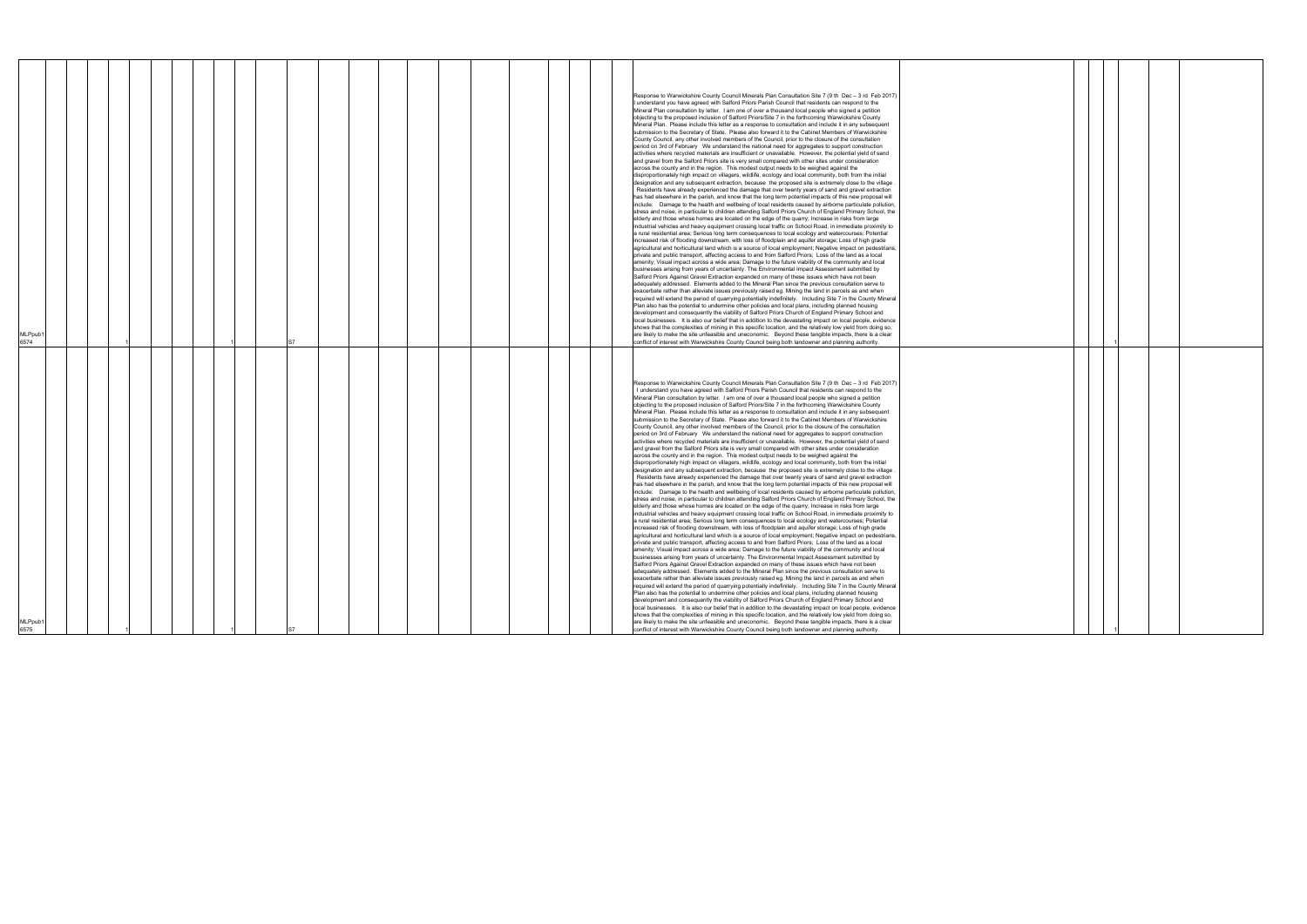| 6576<br><b>ALPpub</b><br>6577                                                                                                                                                                                                                                                                                                                                                                                                                                                                                                                                                                                                                                                                                                                                                                                                                                                                                                                                                                                                                                                                                                                                                                                                                                                                                                                                                                                                                                                                                                                                                                                                                                                                                                                                                                                                                                                                                                                                                                                                                                                                                                                                                                                                                                                                                                                                                                                                                                                                                                                                                                                                                                                                                                                                                                                                                                                                                                                                                                                                                                                                                                                                                                                                                                                                                                                                                                                                                                                                                                                                                                                                                                                                                                                                                                                                                                                                                                                                                                                                                                                                                                                                                                                                                                                                                                                                                                                                                                                                                                                                                                                                                                                                                                                                                                                                                                                                                                                                                                                                                                                                                                                                                                                                                                                                                                                                                                                                                                                                                                                                                                                                                                                                                                                                                                                              | MLPpub1                                                                                                                                                                                                                                                                                                                                                                                                                                                                                                                                                                                                                                                                                                                                                                                                                                                                                                                                                                                                                                                                                                                                                                                                                                                                                                                                                                                                                                                                                                                                                                                                                                                                                                                                                                                                                                                                                                                                                                                                                                                                                                                                                                                                                                                                                                                                                                                                                                                                                                                                                                                                                                                                                                                                                                                                                                                                                                                                                                                                                                                                                                                                                                                                                                                                                                                                                                                                                                                                                                                                                                                                                                                                                                                                                               |
|----------------------------------------------------------------------------------------------------------------------------------------------------------------------------------------------------------------------------------------------------------------------------------------------------------------------------------------------------------------------------------------------------------------------------------------------------------------------------------------------------------------------------------------------------------------------------------------------------------------------------------------------------------------------------------------------------------------------------------------------------------------------------------------------------------------------------------------------------------------------------------------------------------------------------------------------------------------------------------------------------------------------------------------------------------------------------------------------------------------------------------------------------------------------------------------------------------------------------------------------------------------------------------------------------------------------------------------------------------------------------------------------------------------------------------------------------------------------------------------------------------------------------------------------------------------------------------------------------------------------------------------------------------------------------------------------------------------------------------------------------------------------------------------------------------------------------------------------------------------------------------------------------------------------------------------------------------------------------------------------------------------------------------------------------------------------------------------------------------------------------------------------------------------------------------------------------------------------------------------------------------------------------------------------------------------------------------------------------------------------------------------------------------------------------------------------------------------------------------------------------------------------------------------------------------------------------------------------------------------------------------------------------------------------------------------------------------------------------------------------------------------------------------------------------------------------------------------------------------------------------------------------------------------------------------------------------------------------------------------------------------------------------------------------------------------------------------------------------------------------------------------------------------------------------------------------------------------------------------------------------------------------------------------------------------------------------------------------------------------------------------------------------------------------------------------------------------------------------------------------------------------------------------------------------------------------------------------------------------------------------------------------------------------------------------------------------------------------------------------------------------------------------------------------------------------------------------------------------------------------------------------------------------------------------------------------------------------------------------------------------------------------------------------------------------------------------------------------------------------------------------------------------------------------------------------------------------------------------------------------------------------------------------------------------------------------------------------------------------------------------------------------------------------------------------------------------------------------------------------------------------------------------------------------------------------------------------------------------------------------------------------------------------------------------------------------------------------------------------------------------------------------------------------------------------------------------------------------------------------------------------------------------------------------------------------------------------------------------------------------------------------------------------------------------------------------------------------------------------------------------------------------------------------------------------------------------------------------------------------------------------------------------------------------------------------------------------------------------------------------------------------------------------------------------------------------------------------------------------------------------------------------------------------------------------------------------------------------------------------------------------------------------------------------------------------------------------------------------------------------------------------------------------------------------------------------------|-----------------------------------------------------------------------------------------------------------------------------------------------------------------------------------------------------------------------------------------------------------------------------------------------------------------------------------------------------------------------------------------------------------------------------------------------------------------------------------------------------------------------------------------------------------------------------------------------------------------------------------------------------------------------------------------------------------------------------------------------------------------------------------------------------------------------------------------------------------------------------------------------------------------------------------------------------------------------------------------------------------------------------------------------------------------------------------------------------------------------------------------------------------------------------------------------------------------------------------------------------------------------------------------------------------------------------------------------------------------------------------------------------------------------------------------------------------------------------------------------------------------------------------------------------------------------------------------------------------------------------------------------------------------------------------------------------------------------------------------------------------------------------------------------------------------------------------------------------------------------------------------------------------------------------------------------------------------------------------------------------------------------------------------------------------------------------------------------------------------------------------------------------------------------------------------------------------------------------------------------------------------------------------------------------------------------------------------------------------------------------------------------------------------------------------------------------------------------------------------------------------------------------------------------------------------------------------------------------------------------------------------------------------------------------------------------------------------------------------------------------------------------------------------------------------------------------------------------------------------------------------------------------------------------------------------------------------------------------------------------------------------------------------------------------------------------------------------------------------------------------------------------------------------------------------------------------------------------------------------------------------------------------------------------------------------------------------------------------------------------------------------------------------------------------------------------------------------------------------------------------------------------------------------------------------------------------------------------------------------------------------------------------------------------------------------------------------------------------------------------------------------------|
|                                                                                                                                                                                                                                                                                                                                                                                                                                                                                                                                                                                                                                                                                                                                                                                                                                                                                                                                                                                                                                                                                                                                                                                                                                                                                                                                                                                                                                                                                                                                                                                                                                                                                                                                                                                                                                                                                                                                                                                                                                                                                                                                                                                                                                                                                                                                                                                                                                                                                                                                                                                                                                                                                                                                                                                                                                                                                                                                                                                                                                                                                                                                                                                                                                                                                                                                                                                                                                                                                                                                                                                                                                                                                                                                                                                                                                                                                                                                                                                                                                                                                                                                                                                                                                                                                                                                                                                                                                                                                                                                                                                                                                                                                                                                                                                                                                                                                                                                                                                                                                                                                                                                                                                                                                                                                                                                                                                                                                                                                                                                                                                                                                                                                                                                                                                                                            |                                                                                                                                                                                                                                                                                                                                                                                                                                                                                                                                                                                                                                                                                                                                                                                                                                                                                                                                                                                                                                                                                                                                                                                                                                                                                                                                                                                                                                                                                                                                                                                                                                                                                                                                                                                                                                                                                                                                                                                                                                                                                                                                                                                                                                                                                                                                                                                                                                                                                                                                                                                                                                                                                                                                                                                                                                                                                                                                                                                                                                                                                                                                                                                                                                                                                                                                                                                                                                                                                                                                                                                                                                                                                                                                                                       |
|                                                                                                                                                                                                                                                                                                                                                                                                                                                                                                                                                                                                                                                                                                                                                                                                                                                                                                                                                                                                                                                                                                                                                                                                                                                                                                                                                                                                                                                                                                                                                                                                                                                                                                                                                                                                                                                                                                                                                                                                                                                                                                                                                                                                                                                                                                                                                                                                                                                                                                                                                                                                                                                                                                                                                                                                                                                                                                                                                                                                                                                                                                                                                                                                                                                                                                                                                                                                                                                                                                                                                                                                                                                                                                                                                                                                                                                                                                                                                                                                                                                                                                                                                                                                                                                                                                                                                                                                                                                                                                                                                                                                                                                                                                                                                                                                                                                                                                                                                                                                                                                                                                                                                                                                                                                                                                                                                                                                                                                                                                                                                                                                                                                                                                                                                                                                                            |                                                                                                                                                                                                                                                                                                                                                                                                                                                                                                                                                                                                                                                                                                                                                                                                                                                                                                                                                                                                                                                                                                                                                                                                                                                                                                                                                                                                                                                                                                                                                                                                                                                                                                                                                                                                                                                                                                                                                                                                                                                                                                                                                                                                                                                                                                                                                                                                                                                                                                                                                                                                                                                                                                                                                                                                                                                                                                                                                                                                                                                                                                                                                                                                                                                                                                                                                                                                                                                                                                                                                                                                                                                                                                                                                                       |
|                                                                                                                                                                                                                                                                                                                                                                                                                                                                                                                                                                                                                                                                                                                                                                                                                                                                                                                                                                                                                                                                                                                                                                                                                                                                                                                                                                                                                                                                                                                                                                                                                                                                                                                                                                                                                                                                                                                                                                                                                                                                                                                                                                                                                                                                                                                                                                                                                                                                                                                                                                                                                                                                                                                                                                                                                                                                                                                                                                                                                                                                                                                                                                                                                                                                                                                                                                                                                                                                                                                                                                                                                                                                                                                                                                                                                                                                                                                                                                                                                                                                                                                                                                                                                                                                                                                                                                                                                                                                                                                                                                                                                                                                                                                                                                                                                                                                                                                                                                                                                                                                                                                                                                                                                                                                                                                                                                                                                                                                                                                                                                                                                                                                                                                                                                                                                            |                                                                                                                                                                                                                                                                                                                                                                                                                                                                                                                                                                                                                                                                                                                                                                                                                                                                                                                                                                                                                                                                                                                                                                                                                                                                                                                                                                                                                                                                                                                                                                                                                                                                                                                                                                                                                                                                                                                                                                                                                                                                                                                                                                                                                                                                                                                                                                                                                                                                                                                                                                                                                                                                                                                                                                                                                                                                                                                                                                                                                                                                                                                                                                                                                                                                                                                                                                                                                                                                                                                                                                                                                                                                                                                                                                       |
|                                                                                                                                                                                                                                                                                                                                                                                                                                                                                                                                                                                                                                                                                                                                                                                                                                                                                                                                                                                                                                                                                                                                                                                                                                                                                                                                                                                                                                                                                                                                                                                                                                                                                                                                                                                                                                                                                                                                                                                                                                                                                                                                                                                                                                                                                                                                                                                                                                                                                                                                                                                                                                                                                                                                                                                                                                                                                                                                                                                                                                                                                                                                                                                                                                                                                                                                                                                                                                                                                                                                                                                                                                                                                                                                                                                                                                                                                                                                                                                                                                                                                                                                                                                                                                                                                                                                                                                                                                                                                                                                                                                                                                                                                                                                                                                                                                                                                                                                                                                                                                                                                                                                                                                                                                                                                                                                                                                                                                                                                                                                                                                                                                                                                                                                                                                                                            |                                                                                                                                                                                                                                                                                                                                                                                                                                                                                                                                                                                                                                                                                                                                                                                                                                                                                                                                                                                                                                                                                                                                                                                                                                                                                                                                                                                                                                                                                                                                                                                                                                                                                                                                                                                                                                                                                                                                                                                                                                                                                                                                                                                                                                                                                                                                                                                                                                                                                                                                                                                                                                                                                                                                                                                                                                                                                                                                                                                                                                                                                                                                                                                                                                                                                                                                                                                                                                                                                                                                                                                                                                                                                                                                                                       |
|                                                                                                                                                                                                                                                                                                                                                                                                                                                                                                                                                                                                                                                                                                                                                                                                                                                                                                                                                                                                                                                                                                                                                                                                                                                                                                                                                                                                                                                                                                                                                                                                                                                                                                                                                                                                                                                                                                                                                                                                                                                                                                                                                                                                                                                                                                                                                                                                                                                                                                                                                                                                                                                                                                                                                                                                                                                                                                                                                                                                                                                                                                                                                                                                                                                                                                                                                                                                                                                                                                                                                                                                                                                                                                                                                                                                                                                                                                                                                                                                                                                                                                                                                                                                                                                                                                                                                                                                                                                                                                                                                                                                                                                                                                                                                                                                                                                                                                                                                                                                                                                                                                                                                                                                                                                                                                                                                                                                                                                                                                                                                                                                                                                                                                                                                                                                                            |                                                                                                                                                                                                                                                                                                                                                                                                                                                                                                                                                                                                                                                                                                                                                                                                                                                                                                                                                                                                                                                                                                                                                                                                                                                                                                                                                                                                                                                                                                                                                                                                                                                                                                                                                                                                                                                                                                                                                                                                                                                                                                                                                                                                                                                                                                                                                                                                                                                                                                                                                                                                                                                                                                                                                                                                                                                                                                                                                                                                                                                                                                                                                                                                                                                                                                                                                                                                                                                                                                                                                                                                                                                                                                                                                                       |
|                                                                                                                                                                                                                                                                                                                                                                                                                                                                                                                                                                                                                                                                                                                                                                                                                                                                                                                                                                                                                                                                                                                                                                                                                                                                                                                                                                                                                                                                                                                                                                                                                                                                                                                                                                                                                                                                                                                                                                                                                                                                                                                                                                                                                                                                                                                                                                                                                                                                                                                                                                                                                                                                                                                                                                                                                                                                                                                                                                                                                                                                                                                                                                                                                                                                                                                                                                                                                                                                                                                                                                                                                                                                                                                                                                                                                                                                                                                                                                                                                                                                                                                                                                                                                                                                                                                                                                                                                                                                                                                                                                                                                                                                                                                                                                                                                                                                                                                                                                                                                                                                                                                                                                                                                                                                                                                                                                                                                                                                                                                                                                                                                                                                                                                                                                                                                            |                                                                                                                                                                                                                                                                                                                                                                                                                                                                                                                                                                                                                                                                                                                                                                                                                                                                                                                                                                                                                                                                                                                                                                                                                                                                                                                                                                                                                                                                                                                                                                                                                                                                                                                                                                                                                                                                                                                                                                                                                                                                                                                                                                                                                                                                                                                                                                                                                                                                                                                                                                                                                                                                                                                                                                                                                                                                                                                                                                                                                                                                                                                                                                                                                                                                                                                                                                                                                                                                                                                                                                                                                                                                                                                                                                       |
|                                                                                                                                                                                                                                                                                                                                                                                                                                                                                                                                                                                                                                                                                                                                                                                                                                                                                                                                                                                                                                                                                                                                                                                                                                                                                                                                                                                                                                                                                                                                                                                                                                                                                                                                                                                                                                                                                                                                                                                                                                                                                                                                                                                                                                                                                                                                                                                                                                                                                                                                                                                                                                                                                                                                                                                                                                                                                                                                                                                                                                                                                                                                                                                                                                                                                                                                                                                                                                                                                                                                                                                                                                                                                                                                                                                                                                                                                                                                                                                                                                                                                                                                                                                                                                                                                                                                                                                                                                                                                                                                                                                                                                                                                                                                                                                                                                                                                                                                                                                                                                                                                                                                                                                                                                                                                                                                                                                                                                                                                                                                                                                                                                                                                                                                                                                                                            |                                                                                                                                                                                                                                                                                                                                                                                                                                                                                                                                                                                                                                                                                                                                                                                                                                                                                                                                                                                                                                                                                                                                                                                                                                                                                                                                                                                                                                                                                                                                                                                                                                                                                                                                                                                                                                                                                                                                                                                                                                                                                                                                                                                                                                                                                                                                                                                                                                                                                                                                                                                                                                                                                                                                                                                                                                                                                                                                                                                                                                                                                                                                                                                                                                                                                                                                                                                                                                                                                                                                                                                                                                                                                                                                                                       |
|                                                                                                                                                                                                                                                                                                                                                                                                                                                                                                                                                                                                                                                                                                                                                                                                                                                                                                                                                                                                                                                                                                                                                                                                                                                                                                                                                                                                                                                                                                                                                                                                                                                                                                                                                                                                                                                                                                                                                                                                                                                                                                                                                                                                                                                                                                                                                                                                                                                                                                                                                                                                                                                                                                                                                                                                                                                                                                                                                                                                                                                                                                                                                                                                                                                                                                                                                                                                                                                                                                                                                                                                                                                                                                                                                                                                                                                                                                                                                                                                                                                                                                                                                                                                                                                                                                                                                                                                                                                                                                                                                                                                                                                                                                                                                                                                                                                                                                                                                                                                                                                                                                                                                                                                                                                                                                                                                                                                                                                                                                                                                                                                                                                                                                                                                                                                                            |                                                                                                                                                                                                                                                                                                                                                                                                                                                                                                                                                                                                                                                                                                                                                                                                                                                                                                                                                                                                                                                                                                                                                                                                                                                                                                                                                                                                                                                                                                                                                                                                                                                                                                                                                                                                                                                                                                                                                                                                                                                                                                                                                                                                                                                                                                                                                                                                                                                                                                                                                                                                                                                                                                                                                                                                                                                                                                                                                                                                                                                                                                                                                                                                                                                                                                                                                                                                                                                                                                                                                                                                                                                                                                                                                                       |
|                                                                                                                                                                                                                                                                                                                                                                                                                                                                                                                                                                                                                                                                                                                                                                                                                                                                                                                                                                                                                                                                                                                                                                                                                                                                                                                                                                                                                                                                                                                                                                                                                                                                                                                                                                                                                                                                                                                                                                                                                                                                                                                                                                                                                                                                                                                                                                                                                                                                                                                                                                                                                                                                                                                                                                                                                                                                                                                                                                                                                                                                                                                                                                                                                                                                                                                                                                                                                                                                                                                                                                                                                                                                                                                                                                                                                                                                                                                                                                                                                                                                                                                                                                                                                                                                                                                                                                                                                                                                                                                                                                                                                                                                                                                                                                                                                                                                                                                                                                                                                                                                                                                                                                                                                                                                                                                                                                                                                                                                                                                                                                                                                                                                                                                                                                                                                            |                                                                                                                                                                                                                                                                                                                                                                                                                                                                                                                                                                                                                                                                                                                                                                                                                                                                                                                                                                                                                                                                                                                                                                                                                                                                                                                                                                                                                                                                                                                                                                                                                                                                                                                                                                                                                                                                                                                                                                                                                                                                                                                                                                                                                                                                                                                                                                                                                                                                                                                                                                                                                                                                                                                                                                                                                                                                                                                                                                                                                                                                                                                                                                                                                                                                                                                                                                                                                                                                                                                                                                                                                                                                                                                                                                       |
|                                                                                                                                                                                                                                                                                                                                                                                                                                                                                                                                                                                                                                                                                                                                                                                                                                                                                                                                                                                                                                                                                                                                                                                                                                                                                                                                                                                                                                                                                                                                                                                                                                                                                                                                                                                                                                                                                                                                                                                                                                                                                                                                                                                                                                                                                                                                                                                                                                                                                                                                                                                                                                                                                                                                                                                                                                                                                                                                                                                                                                                                                                                                                                                                                                                                                                                                                                                                                                                                                                                                                                                                                                                                                                                                                                                                                                                                                                                                                                                                                                                                                                                                                                                                                                                                                                                                                                                                                                                                                                                                                                                                                                                                                                                                                                                                                                                                                                                                                                                                                                                                                                                                                                                                                                                                                                                                                                                                                                                                                                                                                                                                                                                                                                                                                                                                                            |                                                                                                                                                                                                                                                                                                                                                                                                                                                                                                                                                                                                                                                                                                                                                                                                                                                                                                                                                                                                                                                                                                                                                                                                                                                                                                                                                                                                                                                                                                                                                                                                                                                                                                                                                                                                                                                                                                                                                                                                                                                                                                                                                                                                                                                                                                                                                                                                                                                                                                                                                                                                                                                                                                                                                                                                                                                                                                                                                                                                                                                                                                                                                                                                                                                                                                                                                                                                                                                                                                                                                                                                                                                                                                                                                                       |
|                                                                                                                                                                                                                                                                                                                                                                                                                                                                                                                                                                                                                                                                                                                                                                                                                                                                                                                                                                                                                                                                                                                                                                                                                                                                                                                                                                                                                                                                                                                                                                                                                                                                                                                                                                                                                                                                                                                                                                                                                                                                                                                                                                                                                                                                                                                                                                                                                                                                                                                                                                                                                                                                                                                                                                                                                                                                                                                                                                                                                                                                                                                                                                                                                                                                                                                                                                                                                                                                                                                                                                                                                                                                                                                                                                                                                                                                                                                                                                                                                                                                                                                                                                                                                                                                                                                                                                                                                                                                                                                                                                                                                                                                                                                                                                                                                                                                                                                                                                                                                                                                                                                                                                                                                                                                                                                                                                                                                                                                                                                                                                                                                                                                                                                                                                                                                            |                                                                                                                                                                                                                                                                                                                                                                                                                                                                                                                                                                                                                                                                                                                                                                                                                                                                                                                                                                                                                                                                                                                                                                                                                                                                                                                                                                                                                                                                                                                                                                                                                                                                                                                                                                                                                                                                                                                                                                                                                                                                                                                                                                                                                                                                                                                                                                                                                                                                                                                                                                                                                                                                                                                                                                                                                                                                                                                                                                                                                                                                                                                                                                                                                                                                                                                                                                                                                                                                                                                                                                                                                                                                                                                                                                       |
|                                                                                                                                                                                                                                                                                                                                                                                                                                                                                                                                                                                                                                                                                                                                                                                                                                                                                                                                                                                                                                                                                                                                                                                                                                                                                                                                                                                                                                                                                                                                                                                                                                                                                                                                                                                                                                                                                                                                                                                                                                                                                                                                                                                                                                                                                                                                                                                                                                                                                                                                                                                                                                                                                                                                                                                                                                                                                                                                                                                                                                                                                                                                                                                                                                                                                                                                                                                                                                                                                                                                                                                                                                                                                                                                                                                                                                                                                                                                                                                                                                                                                                                                                                                                                                                                                                                                                                                                                                                                                                                                                                                                                                                                                                                                                                                                                                                                                                                                                                                                                                                                                                                                                                                                                                                                                                                                                                                                                                                                                                                                                                                                                                                                                                                                                                                                                            |                                                                                                                                                                                                                                                                                                                                                                                                                                                                                                                                                                                                                                                                                                                                                                                                                                                                                                                                                                                                                                                                                                                                                                                                                                                                                                                                                                                                                                                                                                                                                                                                                                                                                                                                                                                                                                                                                                                                                                                                                                                                                                                                                                                                                                                                                                                                                                                                                                                                                                                                                                                                                                                                                                                                                                                                                                                                                                                                                                                                                                                                                                                                                                                                                                                                                                                                                                                                                                                                                                                                                                                                                                                                                                                                                                       |
|                                                                                                                                                                                                                                                                                                                                                                                                                                                                                                                                                                                                                                                                                                                                                                                                                                                                                                                                                                                                                                                                                                                                                                                                                                                                                                                                                                                                                                                                                                                                                                                                                                                                                                                                                                                                                                                                                                                                                                                                                                                                                                                                                                                                                                                                                                                                                                                                                                                                                                                                                                                                                                                                                                                                                                                                                                                                                                                                                                                                                                                                                                                                                                                                                                                                                                                                                                                                                                                                                                                                                                                                                                                                                                                                                                                                                                                                                                                                                                                                                                                                                                                                                                                                                                                                                                                                                                                                                                                                                                                                                                                                                                                                                                                                                                                                                                                                                                                                                                                                                                                                                                                                                                                                                                                                                                                                                                                                                                                                                                                                                                                                                                                                                                                                                                                                                            |                                                                                                                                                                                                                                                                                                                                                                                                                                                                                                                                                                                                                                                                                                                                                                                                                                                                                                                                                                                                                                                                                                                                                                                                                                                                                                                                                                                                                                                                                                                                                                                                                                                                                                                                                                                                                                                                                                                                                                                                                                                                                                                                                                                                                                                                                                                                                                                                                                                                                                                                                                                                                                                                                                                                                                                                                                                                                                                                                                                                                                                                                                                                                                                                                                                                                                                                                                                                                                                                                                                                                                                                                                                                                                                                                                       |
|                                                                                                                                                                                                                                                                                                                                                                                                                                                                                                                                                                                                                                                                                                                                                                                                                                                                                                                                                                                                                                                                                                                                                                                                                                                                                                                                                                                                                                                                                                                                                                                                                                                                                                                                                                                                                                                                                                                                                                                                                                                                                                                                                                                                                                                                                                                                                                                                                                                                                                                                                                                                                                                                                                                                                                                                                                                                                                                                                                                                                                                                                                                                                                                                                                                                                                                                                                                                                                                                                                                                                                                                                                                                                                                                                                                                                                                                                                                                                                                                                                                                                                                                                                                                                                                                                                                                                                                                                                                                                                                                                                                                                                                                                                                                                                                                                                                                                                                                                                                                                                                                                                                                                                                                                                                                                                                                                                                                                                                                                                                                                                                                                                                                                                                                                                                                                            |                                                                                                                                                                                                                                                                                                                                                                                                                                                                                                                                                                                                                                                                                                                                                                                                                                                                                                                                                                                                                                                                                                                                                                                                                                                                                                                                                                                                                                                                                                                                                                                                                                                                                                                                                                                                                                                                                                                                                                                                                                                                                                                                                                                                                                                                                                                                                                                                                                                                                                                                                                                                                                                                                                                                                                                                                                                                                                                                                                                                                                                                                                                                                                                                                                                                                                                                                                                                                                                                                                                                                                                                                                                                                                                                                                       |
|                                                                                                                                                                                                                                                                                                                                                                                                                                                                                                                                                                                                                                                                                                                                                                                                                                                                                                                                                                                                                                                                                                                                                                                                                                                                                                                                                                                                                                                                                                                                                                                                                                                                                                                                                                                                                                                                                                                                                                                                                                                                                                                                                                                                                                                                                                                                                                                                                                                                                                                                                                                                                                                                                                                                                                                                                                                                                                                                                                                                                                                                                                                                                                                                                                                                                                                                                                                                                                                                                                                                                                                                                                                                                                                                                                                                                                                                                                                                                                                                                                                                                                                                                                                                                                                                                                                                                                                                                                                                                                                                                                                                                                                                                                                                                                                                                                                                                                                                                                                                                                                                                                                                                                                                                                                                                                                                                                                                                                                                                                                                                                                                                                                                                                                                                                                                                            |                                                                                                                                                                                                                                                                                                                                                                                                                                                                                                                                                                                                                                                                                                                                                                                                                                                                                                                                                                                                                                                                                                                                                                                                                                                                                                                                                                                                                                                                                                                                                                                                                                                                                                                                                                                                                                                                                                                                                                                                                                                                                                                                                                                                                                                                                                                                                                                                                                                                                                                                                                                                                                                                                                                                                                                                                                                                                                                                                                                                                                                                                                                                                                                                                                                                                                                                                                                                                                                                                                                                                                                                                                                                                                                                                                       |
|                                                                                                                                                                                                                                                                                                                                                                                                                                                                                                                                                                                                                                                                                                                                                                                                                                                                                                                                                                                                                                                                                                                                                                                                                                                                                                                                                                                                                                                                                                                                                                                                                                                                                                                                                                                                                                                                                                                                                                                                                                                                                                                                                                                                                                                                                                                                                                                                                                                                                                                                                                                                                                                                                                                                                                                                                                                                                                                                                                                                                                                                                                                                                                                                                                                                                                                                                                                                                                                                                                                                                                                                                                                                                                                                                                                                                                                                                                                                                                                                                                                                                                                                                                                                                                                                                                                                                                                                                                                                                                                                                                                                                                                                                                                                                                                                                                                                                                                                                                                                                                                                                                                                                                                                                                                                                                                                                                                                                                                                                                                                                                                                                                                                                                                                                                                                                            |                                                                                                                                                                                                                                                                                                                                                                                                                                                                                                                                                                                                                                                                                                                                                                                                                                                                                                                                                                                                                                                                                                                                                                                                                                                                                                                                                                                                                                                                                                                                                                                                                                                                                                                                                                                                                                                                                                                                                                                                                                                                                                                                                                                                                                                                                                                                                                                                                                                                                                                                                                                                                                                                                                                                                                                                                                                                                                                                                                                                                                                                                                                                                                                                                                                                                                                                                                                                                                                                                                                                                                                                                                                                                                                                                                       |
|                                                                                                                                                                                                                                                                                                                                                                                                                                                                                                                                                                                                                                                                                                                                                                                                                                                                                                                                                                                                                                                                                                                                                                                                                                                                                                                                                                                                                                                                                                                                                                                                                                                                                                                                                                                                                                                                                                                                                                                                                                                                                                                                                                                                                                                                                                                                                                                                                                                                                                                                                                                                                                                                                                                                                                                                                                                                                                                                                                                                                                                                                                                                                                                                                                                                                                                                                                                                                                                                                                                                                                                                                                                                                                                                                                                                                                                                                                                                                                                                                                                                                                                                                                                                                                                                                                                                                                                                                                                                                                                                                                                                                                                                                                                                                                                                                                                                                                                                                                                                                                                                                                                                                                                                                                                                                                                                                                                                                                                                                                                                                                                                                                                                                                                                                                                                                            |                                                                                                                                                                                                                                                                                                                                                                                                                                                                                                                                                                                                                                                                                                                                                                                                                                                                                                                                                                                                                                                                                                                                                                                                                                                                                                                                                                                                                                                                                                                                                                                                                                                                                                                                                                                                                                                                                                                                                                                                                                                                                                                                                                                                                                                                                                                                                                                                                                                                                                                                                                                                                                                                                                                                                                                                                                                                                                                                                                                                                                                                                                                                                                                                                                                                                                                                                                                                                                                                                                                                                                                                                                                                                                                                                                       |
|                                                                                                                                                                                                                                                                                                                                                                                                                                                                                                                                                                                                                                                                                                                                                                                                                                                                                                                                                                                                                                                                                                                                                                                                                                                                                                                                                                                                                                                                                                                                                                                                                                                                                                                                                                                                                                                                                                                                                                                                                                                                                                                                                                                                                                                                                                                                                                                                                                                                                                                                                                                                                                                                                                                                                                                                                                                                                                                                                                                                                                                                                                                                                                                                                                                                                                                                                                                                                                                                                                                                                                                                                                                                                                                                                                                                                                                                                                                                                                                                                                                                                                                                                                                                                                                                                                                                                                                                                                                                                                                                                                                                                                                                                                                                                                                                                                                                                                                                                                                                                                                                                                                                                                                                                                                                                                                                                                                                                                                                                                                                                                                                                                                                                                                                                                                                                            |                                                                                                                                                                                                                                                                                                                                                                                                                                                                                                                                                                                                                                                                                                                                                                                                                                                                                                                                                                                                                                                                                                                                                                                                                                                                                                                                                                                                                                                                                                                                                                                                                                                                                                                                                                                                                                                                                                                                                                                                                                                                                                                                                                                                                                                                                                                                                                                                                                                                                                                                                                                                                                                                                                                                                                                                                                                                                                                                                                                                                                                                                                                                                                                                                                                                                                                                                                                                                                                                                                                                                                                                                                                                                                                                                                       |
|                                                                                                                                                                                                                                                                                                                                                                                                                                                                                                                                                                                                                                                                                                                                                                                                                                                                                                                                                                                                                                                                                                                                                                                                                                                                                                                                                                                                                                                                                                                                                                                                                                                                                                                                                                                                                                                                                                                                                                                                                                                                                                                                                                                                                                                                                                                                                                                                                                                                                                                                                                                                                                                                                                                                                                                                                                                                                                                                                                                                                                                                                                                                                                                                                                                                                                                                                                                                                                                                                                                                                                                                                                                                                                                                                                                                                                                                                                                                                                                                                                                                                                                                                                                                                                                                                                                                                                                                                                                                                                                                                                                                                                                                                                                                                                                                                                                                                                                                                                                                                                                                                                                                                                                                                                                                                                                                                                                                                                                                                                                                                                                                                                                                                                                                                                                                                            |                                                                                                                                                                                                                                                                                                                                                                                                                                                                                                                                                                                                                                                                                                                                                                                                                                                                                                                                                                                                                                                                                                                                                                                                                                                                                                                                                                                                                                                                                                                                                                                                                                                                                                                                                                                                                                                                                                                                                                                                                                                                                                                                                                                                                                                                                                                                                                                                                                                                                                                                                                                                                                                                                                                                                                                                                                                                                                                                                                                                                                                                                                                                                                                                                                                                                                                                                                                                                                                                                                                                                                                                                                                                                                                                                                       |
|                                                                                                                                                                                                                                                                                                                                                                                                                                                                                                                                                                                                                                                                                                                                                                                                                                                                                                                                                                                                                                                                                                                                                                                                                                                                                                                                                                                                                                                                                                                                                                                                                                                                                                                                                                                                                                                                                                                                                                                                                                                                                                                                                                                                                                                                                                                                                                                                                                                                                                                                                                                                                                                                                                                                                                                                                                                                                                                                                                                                                                                                                                                                                                                                                                                                                                                                                                                                                                                                                                                                                                                                                                                                                                                                                                                                                                                                                                                                                                                                                                                                                                                                                                                                                                                                                                                                                                                                                                                                                                                                                                                                                                                                                                                                                                                                                                                                                                                                                                                                                                                                                                                                                                                                                                                                                                                                                                                                                                                                                                                                                                                                                                                                                                                                                                                                                            |                                                                                                                                                                                                                                                                                                                                                                                                                                                                                                                                                                                                                                                                                                                                                                                                                                                                                                                                                                                                                                                                                                                                                                                                                                                                                                                                                                                                                                                                                                                                                                                                                                                                                                                                                                                                                                                                                                                                                                                                                                                                                                                                                                                                                                                                                                                                                                                                                                                                                                                                                                                                                                                                                                                                                                                                                                                                                                                                                                                                                                                                                                                                                                                                                                                                                                                                                                                                                                                                                                                                                                                                                                                                                                                                                                       |
|                                                                                                                                                                                                                                                                                                                                                                                                                                                                                                                                                                                                                                                                                                                                                                                                                                                                                                                                                                                                                                                                                                                                                                                                                                                                                                                                                                                                                                                                                                                                                                                                                                                                                                                                                                                                                                                                                                                                                                                                                                                                                                                                                                                                                                                                                                                                                                                                                                                                                                                                                                                                                                                                                                                                                                                                                                                                                                                                                                                                                                                                                                                                                                                                                                                                                                                                                                                                                                                                                                                                                                                                                                                                                                                                                                                                                                                                                                                                                                                                                                                                                                                                                                                                                                                                                                                                                                                                                                                                                                                                                                                                                                                                                                                                                                                                                                                                                                                                                                                                                                                                                                                                                                                                                                                                                                                                                                                                                                                                                                                                                                                                                                                                                                                                                                                                                            |                                                                                                                                                                                                                                                                                                                                                                                                                                                                                                                                                                                                                                                                                                                                                                                                                                                                                                                                                                                                                                                                                                                                                                                                                                                                                                                                                                                                                                                                                                                                                                                                                                                                                                                                                                                                                                                                                                                                                                                                                                                                                                                                                                                                                                                                                                                                                                                                                                                                                                                                                                                                                                                                                                                                                                                                                                                                                                                                                                                                                                                                                                                                                                                                                                                                                                                                                                                                                                                                                                                                                                                                                                                                                                                                                                       |
|                                                                                                                                                                                                                                                                                                                                                                                                                                                                                                                                                                                                                                                                                                                                                                                                                                                                                                                                                                                                                                                                                                                                                                                                                                                                                                                                                                                                                                                                                                                                                                                                                                                                                                                                                                                                                                                                                                                                                                                                                                                                                                                                                                                                                                                                                                                                                                                                                                                                                                                                                                                                                                                                                                                                                                                                                                                                                                                                                                                                                                                                                                                                                                                                                                                                                                                                                                                                                                                                                                                                                                                                                                                                                                                                                                                                                                                                                                                                                                                                                                                                                                                                                                                                                                                                                                                                                                                                                                                                                                                                                                                                                                                                                                                                                                                                                                                                                                                                                                                                                                                                                                                                                                                                                                                                                                                                                                                                                                                                                                                                                                                                                                                                                                                                                                                                                            |                                                                                                                                                                                                                                                                                                                                                                                                                                                                                                                                                                                                                                                                                                                                                                                                                                                                                                                                                                                                                                                                                                                                                                                                                                                                                                                                                                                                                                                                                                                                                                                                                                                                                                                                                                                                                                                                                                                                                                                                                                                                                                                                                                                                                                                                                                                                                                                                                                                                                                                                                                                                                                                                                                                                                                                                                                                                                                                                                                                                                                                                                                                                                                                                                                                                                                                                                                                                                                                                                                                                                                                                                                                                                                                                                                       |
|                                                                                                                                                                                                                                                                                                                                                                                                                                                                                                                                                                                                                                                                                                                                                                                                                                                                                                                                                                                                                                                                                                                                                                                                                                                                                                                                                                                                                                                                                                                                                                                                                                                                                                                                                                                                                                                                                                                                                                                                                                                                                                                                                                                                                                                                                                                                                                                                                                                                                                                                                                                                                                                                                                                                                                                                                                                                                                                                                                                                                                                                                                                                                                                                                                                                                                                                                                                                                                                                                                                                                                                                                                                                                                                                                                                                                                                                                                                                                                                                                                                                                                                                                                                                                                                                                                                                                                                                                                                                                                                                                                                                                                                                                                                                                                                                                                                                                                                                                                                                                                                                                                                                                                                                                                                                                                                                                                                                                                                                                                                                                                                                                                                                                                                                                                                                                            |                                                                                                                                                                                                                                                                                                                                                                                                                                                                                                                                                                                                                                                                                                                                                                                                                                                                                                                                                                                                                                                                                                                                                                                                                                                                                                                                                                                                                                                                                                                                                                                                                                                                                                                                                                                                                                                                                                                                                                                                                                                                                                                                                                                                                                                                                                                                                                                                                                                                                                                                                                                                                                                                                                                                                                                                                                                                                                                                                                                                                                                                                                                                                                                                                                                                                                                                                                                                                                                                                                                                                                                                                                                                                                                                                                       |
|                                                                                                                                                                                                                                                                                                                                                                                                                                                                                                                                                                                                                                                                                                                                                                                                                                                                                                                                                                                                                                                                                                                                                                                                                                                                                                                                                                                                                                                                                                                                                                                                                                                                                                                                                                                                                                                                                                                                                                                                                                                                                                                                                                                                                                                                                                                                                                                                                                                                                                                                                                                                                                                                                                                                                                                                                                                                                                                                                                                                                                                                                                                                                                                                                                                                                                                                                                                                                                                                                                                                                                                                                                                                                                                                                                                                                                                                                                                                                                                                                                                                                                                                                                                                                                                                                                                                                                                                                                                                                                                                                                                                                                                                                                                                                                                                                                                                                                                                                                                                                                                                                                                                                                                                                                                                                                                                                                                                                                                                                                                                                                                                                                                                                                                                                                                                                            |                                                                                                                                                                                                                                                                                                                                                                                                                                                                                                                                                                                                                                                                                                                                                                                                                                                                                                                                                                                                                                                                                                                                                                                                                                                                                                                                                                                                                                                                                                                                                                                                                                                                                                                                                                                                                                                                                                                                                                                                                                                                                                                                                                                                                                                                                                                                                                                                                                                                                                                                                                                                                                                                                                                                                                                                                                                                                                                                                                                                                                                                                                                                                                                                                                                                                                                                                                                                                                                                                                                                                                                                                                                                                                                                                                       |
|                                                                                                                                                                                                                                                                                                                                                                                                                                                                                                                                                                                                                                                                                                                                                                                                                                                                                                                                                                                                                                                                                                                                                                                                                                                                                                                                                                                                                                                                                                                                                                                                                                                                                                                                                                                                                                                                                                                                                                                                                                                                                                                                                                                                                                                                                                                                                                                                                                                                                                                                                                                                                                                                                                                                                                                                                                                                                                                                                                                                                                                                                                                                                                                                                                                                                                                                                                                                                                                                                                                                                                                                                                                                                                                                                                                                                                                                                                                                                                                                                                                                                                                                                                                                                                                                                                                                                                                                                                                                                                                                                                                                                                                                                                                                                                                                                                                                                                                                                                                                                                                                                                                                                                                                                                                                                                                                                                                                                                                                                                                                                                                                                                                                                                                                                                                                                            |                                                                                                                                                                                                                                                                                                                                                                                                                                                                                                                                                                                                                                                                                                                                                                                                                                                                                                                                                                                                                                                                                                                                                                                                                                                                                                                                                                                                                                                                                                                                                                                                                                                                                                                                                                                                                                                                                                                                                                                                                                                                                                                                                                                                                                                                                                                                                                                                                                                                                                                                                                                                                                                                                                                                                                                                                                                                                                                                                                                                                                                                                                                                                                                                                                                                                                                                                                                                                                                                                                                                                                                                                                                                                                                                                                       |
|                                                                                                                                                                                                                                                                                                                                                                                                                                                                                                                                                                                                                                                                                                                                                                                                                                                                                                                                                                                                                                                                                                                                                                                                                                                                                                                                                                                                                                                                                                                                                                                                                                                                                                                                                                                                                                                                                                                                                                                                                                                                                                                                                                                                                                                                                                                                                                                                                                                                                                                                                                                                                                                                                                                                                                                                                                                                                                                                                                                                                                                                                                                                                                                                                                                                                                                                                                                                                                                                                                                                                                                                                                                                                                                                                                                                                                                                                                                                                                                                                                                                                                                                                                                                                                                                                                                                                                                                                                                                                                                                                                                                                                                                                                                                                                                                                                                                                                                                                                                                                                                                                                                                                                                                                                                                                                                                                                                                                                                                                                                                                                                                                                                                                                                                                                                                                            |                                                                                                                                                                                                                                                                                                                                                                                                                                                                                                                                                                                                                                                                                                                                                                                                                                                                                                                                                                                                                                                                                                                                                                                                                                                                                                                                                                                                                                                                                                                                                                                                                                                                                                                                                                                                                                                                                                                                                                                                                                                                                                                                                                                                                                                                                                                                                                                                                                                                                                                                                                                                                                                                                                                                                                                                                                                                                                                                                                                                                                                                                                                                                                                                                                                                                                                                                                                                                                                                                                                                                                                                                                                                                                                                                                       |
| landowner and planning authority.<br>We write in respect of the consultation on the Warwickshire Minerals Plan. Further to the response we<br>offered in December 2015 we remain deeply concerned about the proposals for sites at Bourton on<br>Dunsmore (site 1) and Lawford Heath (site 2) Flood & Flood Alleviation We welcome the requirement<br>(p37) for a "flood risk assessment covering both the site and elsewhere" but have concerns that the<br>ambiguity of this statement could lead to major omissions in any assessment undertaken. The significant<br>watercourses in this part on the landscape are nothing more than field edge streams and a change in the<br>topology of site 1 will significantly affect drainage patterns and timing. We have, from experience, learnt<br>that even agricultural clearing of watercourses upstream of the village centre leads to differences in the<br>timing of peak levels within Stretton Brook and this development would dwarf normal agricultural<br>changes with the widespread loss of absorbent vegetation and topsoil. During heavy rainfall and with the<br>land already saturated, surface water runs off the fields from Bourton down to Stretton on Dunsmore<br>causing flooding on the Fosse Way/Brookside. The watercourses that run from this site down to Stretton<br>on Dunsmore are classed as Flood Zone 3 on the Environment Agency's Plan. This has caused flooding<br>on the Fosse Way/Frankton Lane as well as within the centre of Stretton Village In the current plan WCC<br>and their agents, Atkins, have considered flood risk at the immediate site but not elsewhere. They have<br>assessed the risk of flooding as 'Neutral' as there are no significant water courses on the site itself and<br>have failed to assess the risk 'elsewhere and beyond' which they are properly required to do. In addition,<br>the major asset to be stripped from the site (the sand and gravel on the heathland) currently operates as<br>a giant sponge holding back an estimated 1 million m3 of water, if this holding reservoir is removed, and<br>the land subsequently reinstated at a lower level, water will flow through and off site subjecting the village<br>of Stretton on Dunsmore to the serious and almost certain risk of persistent flooding. Restoration Policy<br>DM7 states that: "Planning permission for minerals development will not be granted unless satisfactory<br>provision has been made for high quality reinstatement and unless it has been demonstrated that the site<br>can be reclaimed at the earliest opportunity" There is an acknowledged shortage of inert fill due to the<br>success in re-cycling these materials as secondary aggregates (key issue 6 - Shortage of inert fill for<br>storation to agriculture) so infill will not be done quickly causing a blight on our communities for many<br>years with all the associated, recorded and accepted health risks. Reinstating at a lower ground level<br>may be practical but leaves an unsightly general vista and less useable agricultural land as it is subject<br>to pooling and poor drainage. Landscape Minerals extraction proposals should demonstrate that valued<br>landscapes should be preserved and that there should be no unacceptable adverse impacts on the<br>quality and character of the landscape. This area is classified as one of only 4 regional character areas<br>in Warwickshire and in the Green Belt. The proposals at site 1 and site 2 will lead to permanent,<br>significant and damaging changes as a result of excavation and restoration by lowering the land and it<br>would be detrimental to environment and visual amenity. It would also be detrimental to the amenity and<br>health of residents due to dust, pollution, noise and increased traffic and this would last an unacceptable<br>amount of time as due to prolonged restoration as a result of lack of inert infill. Traffic "Transportation of<br>minerals can be a potential problem if quarries are located away from a main trunk 'A' road system,<br>generally mineral extraction sites are not approved if it requires lorries to travel through minor roads"<br>Whilst we welcome the policy S1 (p38) that traffic from site 1 and site 2 will be routed via the A45 we<br>remain concerned about the rigour with which this policy will be enforced against the backdrop of local<br>sand and gravel need in both the developments planned for Rugby and demand from the south of the<br>region which is not directly reachable from the A45. There will be significant pressure for operators to<br>route HGV traffic along the B4453 as the most cost effective route. We would welcome the Council's<br>response upon how this risk could be managed in the real world. Failure to consider the effects of<br>adjacent sites Stretton on Dunsmore Parish Council would like to point out that the Bourton on Dusmore<br>site (site 1) and the proposed site at Lawford Heath (site 2) appear as distinctly separate locations in the<br>current plan whereas in practice they are adjacent, separated only by a small strip of land<br>accommodating the A45 and garden centre. If they were considered together the forecasts of<br>environmental impact would be significantly greater than is currently stated. Specifically, with respect to<br>air and noise pollution, heavy traffic and plant movements. It wouldn't be unreasonable to think that a site<br>with the combined profile of both would be seen to have a much more significant impact upon the local<br>area. We believe it is disingenuous not to formally link them (or at least note their proximity and<br>environmental interaction) in the plan. | Response to Warwickshire County Council Minerals Plan Consultation Site 7 (9 th Dec - 3 rd Feb<br>2017) I understand you have agreed with Salford Priors Parish Council that residents can respond to<br>the Mineral Plan consultation by letter. I am one of over a thousand local people who signed a petition<br>objecting to the proposed inclusion of Salford Priors/Site 7 in the forthcoming Warwickshire County<br>Mineral Plan. Please include this letter as a response to consultation and include it in any subsequent<br>submission to the Secretary of State. Please also forward it to the Cabinet Members of Warwickshire<br>County Council, any other involved members of the Council, prior to the closure of the consultation<br>period on 3rd of February We understand the national need for aggregates to support construction<br>activities where recycled materials are insufficient or unavailable. However, the potential yield of sand<br>and gravel from the Salford Priors site is very small compared with other sites under consideration<br>across the county and in the region. This modest output needs to be weighed against the<br>disproportionately high impact on villagers, wildlife, ecology and local community, both from the initial<br>designation and any subsequent extraction, because the proposed site is extremely close to the village<br>Residents have already experienced the damage that over twenty years of sand and gravel<br>extraction has had elsewhere in the parish, and know that the long term potential impacts of this new<br>proposal will include: Damage to the health and wellbeing of local residents caused by airborne<br>particulate pollution, stress and noise, in particular to children attending Salford Priors Church of England<br>Primary School, the elderly and those whose homes are located on the edge of the quarry; Increase in<br>risks from large industrial vehicles and heavy equipment crossing local traffic on School Road, in<br>immediate proximity to a rural residential area; Serious long term consequences to local ecology and<br>watercourses; Potential increased risk of flooding downstream, with loss of floodplain and aquifer<br>storage; Loss of high grade agricultural and horticultural land which is a source of local employment;<br>Negative impact on pedestrians, private and public transport, affecting access to and from Salford<br>Priors; Loss of the land as a local amenity; Visual impact across a wide area; Damage to the future<br>viability of the community and local businesses arising from years of uncertainty. The Environmental<br>Impact Assessment submitted by Salford Priors Against Gravel Extraction expanded on many of these<br>issues which have not been adequately addressed. Elements added to the Mineral Plan since the<br>previous consultation serve to exacerbate rather than alleviate issues previously raised eq. Mining the<br>land in parcels as and when required will extend the period of quarrying potentially indefinitely.<br>Including Site 7 in the County Mineral Plan also has the potential to undermine other policies and local<br>plans, including planned housing development and consequently the viability of Salford Priors Church of<br>England Primary School and local businesses. It is also our belief that in addition to the devastating<br>impact on local people, evidence shows that the complexities of mining in this specific location, and the<br>relatively low yield from doing so, are likely to make the site unfeasible and uneconomic.  Beyond<br>these tangible impacts, there is a clear conflict of interest with Warwickshire County Council being both |
|                                                                                                                                                                                                                                                                                                                                                                                                                                                                                                                                                                                                                                                                                                                                                                                                                                                                                                                                                                                                                                                                                                                                                                                                                                                                                                                                                                                                                                                                                                                                                                                                                                                                                                                                                                                                                                                                                                                                                                                                                                                                                                                                                                                                                                                                                                                                                                                                                                                                                                                                                                                                                                                                                                                                                                                                                                                                                                                                                                                                                                                                                                                                                                                                                                                                                                                                                                                                                                                                                                                                                                                                                                                                                                                                                                                                                                                                                                                                                                                                                                                                                                                                                                                                                                                                                                                                                                                                                                                                                                                                                                                                                                                                                                                                                                                                                                                                                                                                                                                                                                                                                                                                                                                                                                                                                                                                                                                                                                                                                                                                                                                                                                                                                                                                                                                                                            |                                                                                                                                                                                                                                                                                                                                                                                                                                                                                                                                                                                                                                                                                                                                                                                                                                                                                                                                                                                                                                                                                                                                                                                                                                                                                                                                                                                                                                                                                                                                                                                                                                                                                                                                                                                                                                                                                                                                                                                                                                                                                                                                                                                                                                                                                                                                                                                                                                                                                                                                                                                                                                                                                                                                                                                                                                                                                                                                                                                                                                                                                                                                                                                                                                                                                                                                                                                                                                                                                                                                                                                                                                                                                                                                                                       |
|                                                                                                                                                                                                                                                                                                                                                                                                                                                                                                                                                                                                                                                                                                                                                                                                                                                                                                                                                                                                                                                                                                                                                                                                                                                                                                                                                                                                                                                                                                                                                                                                                                                                                                                                                                                                                                                                                                                                                                                                                                                                                                                                                                                                                                                                                                                                                                                                                                                                                                                                                                                                                                                                                                                                                                                                                                                                                                                                                                                                                                                                                                                                                                                                                                                                                                                                                                                                                                                                                                                                                                                                                                                                                                                                                                                                                                                                                                                                                                                                                                                                                                                                                                                                                                                                                                                                                                                                                                                                                                                                                                                                                                                                                                                                                                                                                                                                                                                                                                                                                                                                                                                                                                                                                                                                                                                                                                                                                                                                                                                                                                                                                                                                                                                                                                                                                            |                                                                                                                                                                                                                                                                                                                                                                                                                                                                                                                                                                                                                                                                                                                                                                                                                                                                                                                                                                                                                                                                                                                                                                                                                                                                                                                                                                                                                                                                                                                                                                                                                                                                                                                                                                                                                                                                                                                                                                                                                                                                                                                                                                                                                                                                                                                                                                                                                                                                                                                                                                                                                                                                                                                                                                                                                                                                                                                                                                                                                                                                                                                                                                                                                                                                                                                                                                                                                                                                                                                                                                                                                                                                                                                                                                       |
|                                                                                                                                                                                                                                                                                                                                                                                                                                                                                                                                                                                                                                                                                                                                                                                                                                                                                                                                                                                                                                                                                                                                                                                                                                                                                                                                                                                                                                                                                                                                                                                                                                                                                                                                                                                                                                                                                                                                                                                                                                                                                                                                                                                                                                                                                                                                                                                                                                                                                                                                                                                                                                                                                                                                                                                                                                                                                                                                                                                                                                                                                                                                                                                                                                                                                                                                                                                                                                                                                                                                                                                                                                                                                                                                                                                                                                                                                                                                                                                                                                                                                                                                                                                                                                                                                                                                                                                                                                                                                                                                                                                                                                                                                                                                                                                                                                                                                                                                                                                                                                                                                                                                                                                                                                                                                                                                                                                                                                                                                                                                                                                                                                                                                                                                                                                                                            |                                                                                                                                                                                                                                                                                                                                                                                                                                                                                                                                                                                                                                                                                                                                                                                                                                                                                                                                                                                                                                                                                                                                                                                                                                                                                                                                                                                                                                                                                                                                                                                                                                                                                                                                                                                                                                                                                                                                                                                                                                                                                                                                                                                                                                                                                                                                                                                                                                                                                                                                                                                                                                                                                                                                                                                                                                                                                                                                                                                                                                                                                                                                                                                                                                                                                                                                                                                                                                                                                                                                                                                                                                                                                                                                                                       |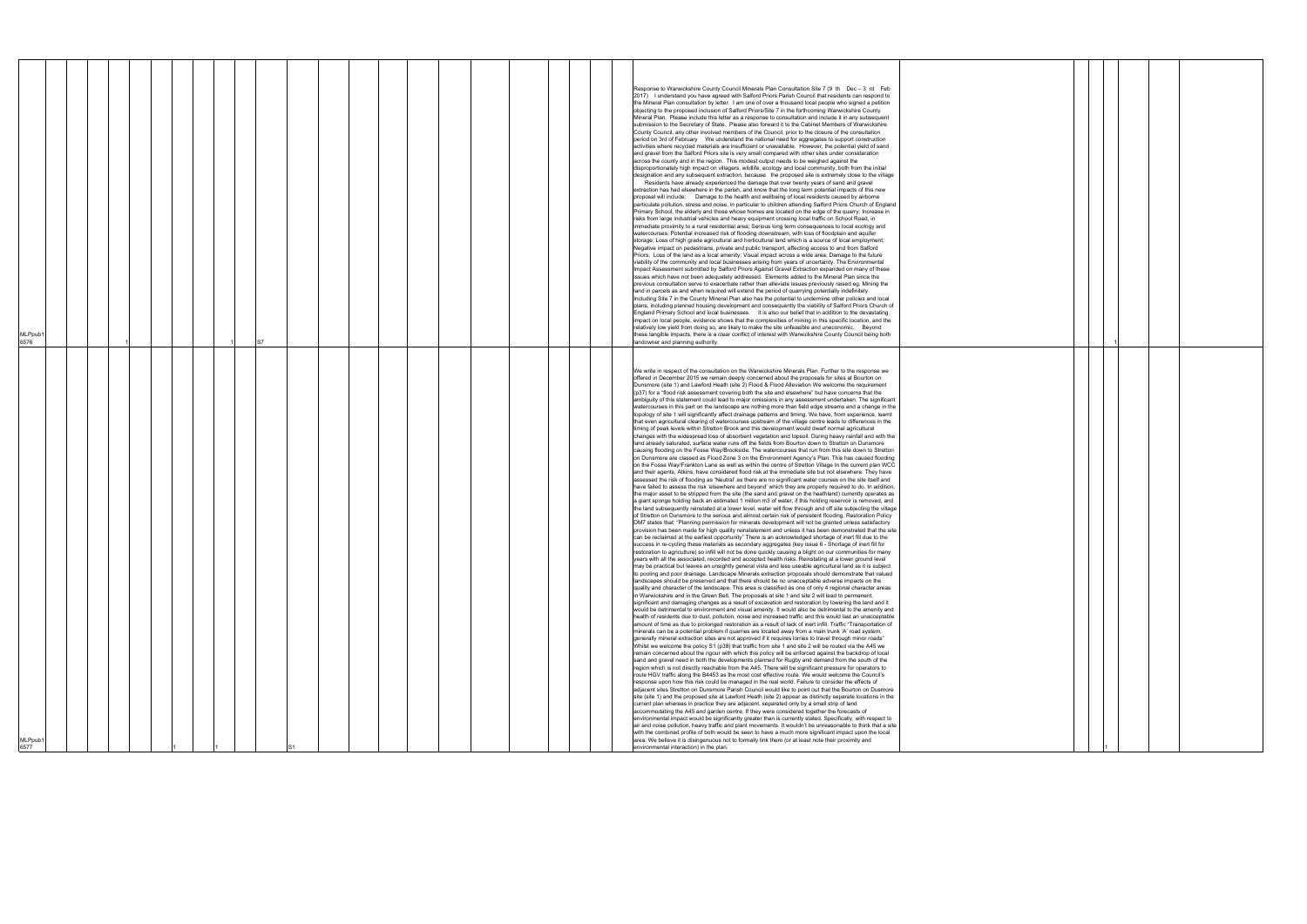| <b>ALPpub</b><br>6580                                                                                                                                                                                                                                                                                                                                                                                                                                                                                                                                                                                                                                                                                                                                                                                                                                                                                                                                                                                                                                                                                                                                                                                                              | <b>MLPpub</b><br>6579                                                                                                                                                                                                                                                                                                                                                                                                                                                                                                                                                                                                                                                                                                                                                                                                                                                                                                                                                                                                                                                                                                                                                                                                                                                                                                                                                                                                                                                                                                                                                                                                                                                                                                                                                                                                                                                                                                                                                                                                                                                                                                                                                                                                                                                                                                                                                                                                                                                                                                                                                                                                                                                                                                                                                                                                                                                                                                                                                                                                                                                                                                                                                                                                                                                                                                                                                                                                                                                                                                                                                                                                                                                                                                                                                                                                                                                                                                                                                                                                                                                                                                                                                                                                                                                                                                                                                                                                                           | MLPpub1<br>6578                                                                                                                                                                                                                                                                                                                                                                                                                                                                                                                                                                                                                                                                                                                                                                                                                                                                                                                                                                                                                                                                                                                                                                                                                                                                                                                                                                                                                                                                                                                                                                                                                                                                                                                                                                                                                                                                                                                                                                                                                                                                                                                                                                                                                                                                                                                                                                                                                                                                                                                                                                                                                                                                                                                                                                                                                                                                                                                                                                                                                                                                                                                                                                                                                                                                                                                                                                                                                                                                                                                                                                                                                                                                                                                                                                                                                |
|------------------------------------------------------------------------------------------------------------------------------------------------------------------------------------------------------------------------------------------------------------------------------------------------------------------------------------------------------------------------------------------------------------------------------------------------------------------------------------------------------------------------------------------------------------------------------------------------------------------------------------------------------------------------------------------------------------------------------------------------------------------------------------------------------------------------------------------------------------------------------------------------------------------------------------------------------------------------------------------------------------------------------------------------------------------------------------------------------------------------------------------------------------------------------------------------------------------------------------|-------------------------------------------------------------------------------------------------------------------------------------------------------------------------------------------------------------------------------------------------------------------------------------------------------------------------------------------------------------------------------------------------------------------------------------------------------------------------------------------------------------------------------------------------------------------------------------------------------------------------------------------------------------------------------------------------------------------------------------------------------------------------------------------------------------------------------------------------------------------------------------------------------------------------------------------------------------------------------------------------------------------------------------------------------------------------------------------------------------------------------------------------------------------------------------------------------------------------------------------------------------------------------------------------------------------------------------------------------------------------------------------------------------------------------------------------------------------------------------------------------------------------------------------------------------------------------------------------------------------------------------------------------------------------------------------------------------------------------------------------------------------------------------------------------------------------------------------------------------------------------------------------------------------------------------------------------------------------------------------------------------------------------------------------------------------------------------------------------------------------------------------------------------------------------------------------------------------------------------------------------------------------------------------------------------------------------------------------------------------------------------------------------------------------------------------------------------------------------------------------------------------------------------------------------------------------------------------------------------------------------------------------------------------------------------------------------------------------------------------------------------------------------------------------------------------------------------------------------------------------------------------------------------------------------------------------------------------------------------------------------------------------------------------------------------------------------------------------------------------------------------------------------------------------------------------------------------------------------------------------------------------------------------------------------------------------------------------------------------------------------------------------------------------------------------------------------------------------------------------------------------------------------------------------------------------------------------------------------------------------------------------------------------------------------------------------------------------------------------------------------------------------------------------------------------------------------------------------------------------------------------------------------------------------------------------------------------------------------------------------------------------------------------------------------------------------------------------------------------------------------------------------------------------------------------------------------------------------------------------------------------------------------------------------------------------------------------------------------------------------------------------------------------------------------------------------|--------------------------------------------------------------------------------------------------------------------------------------------------------------------------------------------------------------------------------------------------------------------------------------------------------------------------------------------------------------------------------------------------------------------------------------------------------------------------------------------------------------------------------------------------------------------------------------------------------------------------------------------------------------------------------------------------------------------------------------------------------------------------------------------------------------------------------------------------------------------------------------------------------------------------------------------------------------------------------------------------------------------------------------------------------------------------------------------------------------------------------------------------------------------------------------------------------------------------------------------------------------------------------------------------------------------------------------------------------------------------------------------------------------------------------------------------------------------------------------------------------------------------------------------------------------------------------------------------------------------------------------------------------------------------------------------------------------------------------------------------------------------------------------------------------------------------------------------------------------------------------------------------------------------------------------------------------------------------------------------------------------------------------------------------------------------------------------------------------------------------------------------------------------------------------------------------------------------------------------------------------------------------------------------------------------------------------------------------------------------------------------------------------------------------------------------------------------------------------------------------------------------------------------------------------------------------------------------------------------------------------------------------------------------------------------------------------------------------------------------------------------------------------------------------------------------------------------------------------------------------------------------------------------------------------------------------------------------------------------------------------------------------------------------------------------------------------------------------------------------------------------------------------------------------------------------------------------------------------------------------------------------------------------------------------------------------------------------------------------------------------------------------------------------------------------------------------------------------------------------------------------------------------------------------------------------------------------------------------------------------------------------------------------------------------------------------------------------------------------------------------------------------------------------------------------------------------|
|                                                                                                                                                                                                                                                                                                                                                                                                                                                                                                                                                                                                                                                                                                                                                                                                                                                                                                                                                                                                                                                                                                                                                                                                                                    |                                                                                                                                                                                                                                                                                                                                                                                                                                                                                                                                                                                                                                                                                                                                                                                                                                                                                                                                                                                                                                                                                                                                                                                                                                                                                                                                                                                                                                                                                                                                                                                                                                                                                                                                                                                                                                                                                                                                                                                                                                                                                                                                                                                                                                                                                                                                                                                                                                                                                                                                                                                                                                                                                                                                                                                                                                                                                                                                                                                                                                                                                                                                                                                                                                                                                                                                                                                                                                                                                                                                                                                                                                                                                                                                                                                                                                                                                                                                                                                                                                                                                                                                                                                                                                                                                                                                                                                                                                                 |                                                                                                                                                                                                                                                                                                                                                                                                                                                                                                                                                                                                                                                                                                                                                                                                                                                                                                                                                                                                                                                                                                                                                                                                                                                                                                                                                                                                                                                                                                                                                                                                                                                                                                                                                                                                                                                                                                                                                                                                                                                                                                                                                                                                                                                                                                                                                                                                                                                                                                                                                                                                                                                                                                                                                                                                                                                                                                                                                                                                                                                                                                                                                                                                                                                                                                                                                                                                                                                                                                                                                                                                                                                                                                                                                                                                                                |
|                                                                                                                                                                                                                                                                                                                                                                                                                                                                                                                                                                                                                                                                                                                                                                                                                                                                                                                                                                                                                                                                                                                                                                                                                                    |                                                                                                                                                                                                                                                                                                                                                                                                                                                                                                                                                                                                                                                                                                                                                                                                                                                                                                                                                                                                                                                                                                                                                                                                                                                                                                                                                                                                                                                                                                                                                                                                                                                                                                                                                                                                                                                                                                                                                                                                                                                                                                                                                                                                                                                                                                                                                                                                                                                                                                                                                                                                                                                                                                                                                                                                                                                                                                                                                                                                                                                                                                                                                                                                                                                                                                                                                                                                                                                                                                                                                                                                                                                                                                                                                                                                                                                                                                                                                                                                                                                                                                                                                                                                                                                                                                                                                                                                                                                 |                                                                                                                                                                                                                                                                                                                                                                                                                                                                                                                                                                                                                                                                                                                                                                                                                                                                                                                                                                                                                                                                                                                                                                                                                                                                                                                                                                                                                                                                                                                                                                                                                                                                                                                                                                                                                                                                                                                                                                                                                                                                                                                                                                                                                                                                                                                                                                                                                                                                                                                                                                                                                                                                                                                                                                                                                                                                                                                                                                                                                                                                                                                                                                                                                                                                                                                                                                                                                                                                                                                                                                                                                                                                                                                                                                                                                                |
|                                                                                                                                                                                                                                                                                                                                                                                                                                                                                                                                                                                                                                                                                                                                                                                                                                                                                                                                                                                                                                                                                                                                                                                                                                    |                                                                                                                                                                                                                                                                                                                                                                                                                                                                                                                                                                                                                                                                                                                                                                                                                                                                                                                                                                                                                                                                                                                                                                                                                                                                                                                                                                                                                                                                                                                                                                                                                                                                                                                                                                                                                                                                                                                                                                                                                                                                                                                                                                                                                                                                                                                                                                                                                                                                                                                                                                                                                                                                                                                                                                                                                                                                                                                                                                                                                                                                                                                                                                                                                                                                                                                                                                                                                                                                                                                                                                                                                                                                                                                                                                                                                                                                                                                                                                                                                                                                                                                                                                                                                                                                                                                                                                                                                                                 |                                                                                                                                                                                                                                                                                                                                                                                                                                                                                                                                                                                                                                                                                                                                                                                                                                                                                                                                                                                                                                                                                                                                                                                                                                                                                                                                                                                                                                                                                                                                                                                                                                                                                                                                                                                                                                                                                                                                                                                                                                                                                                                                                                                                                                                                                                                                                                                                                                                                                                                                                                                                                                                                                                                                                                                                                                                                                                                                                                                                                                                                                                                                                                                                                                                                                                                                                                                                                                                                                                                                                                                                                                                                                                                                                                                                                                |
|                                                                                                                                                                                                                                                                                                                                                                                                                                                                                                                                                                                                                                                                                                                                                                                                                                                                                                                                                                                                                                                                                                                                                                                                                                    |                                                                                                                                                                                                                                                                                                                                                                                                                                                                                                                                                                                                                                                                                                                                                                                                                                                                                                                                                                                                                                                                                                                                                                                                                                                                                                                                                                                                                                                                                                                                                                                                                                                                                                                                                                                                                                                                                                                                                                                                                                                                                                                                                                                                                                                                                                                                                                                                                                                                                                                                                                                                                                                                                                                                                                                                                                                                                                                                                                                                                                                                                                                                                                                                                                                                                                                                                                                                                                                                                                                                                                                                                                                                                                                                                                                                                                                                                                                                                                                                                                                                                                                                                                                                                                                                                                                                                                                                                                                 |                                                                                                                                                                                                                                                                                                                                                                                                                                                                                                                                                                                                                                                                                                                                                                                                                                                                                                                                                                                                                                                                                                                                                                                                                                                                                                                                                                                                                                                                                                                                                                                                                                                                                                                                                                                                                                                                                                                                                                                                                                                                                                                                                                                                                                                                                                                                                                                                                                                                                                                                                                                                                                                                                                                                                                                                                                                                                                                                                                                                                                                                                                                                                                                                                                                                                                                                                                                                                                                                                                                                                                                                                                                                                                                                                                                                                                |
|                                                                                                                                                                                                                                                                                                                                                                                                                                                                                                                                                                                                                                                                                                                                                                                                                                                                                                                                                                                                                                                                                                                                                                                                                                    |                                                                                                                                                                                                                                                                                                                                                                                                                                                                                                                                                                                                                                                                                                                                                                                                                                                                                                                                                                                                                                                                                                                                                                                                                                                                                                                                                                                                                                                                                                                                                                                                                                                                                                                                                                                                                                                                                                                                                                                                                                                                                                                                                                                                                                                                                                                                                                                                                                                                                                                                                                                                                                                                                                                                                                                                                                                                                                                                                                                                                                                                                                                                                                                                                                                                                                                                                                                                                                                                                                                                                                                                                                                                                                                                                                                                                                                                                                                                                                                                                                                                                                                                                                                                                                                                                                                                                                                                                                                 |                                                                                                                                                                                                                                                                                                                                                                                                                                                                                                                                                                                                                                                                                                                                                                                                                                                                                                                                                                                                                                                                                                                                                                                                                                                                                                                                                                                                                                                                                                                                                                                                                                                                                                                                                                                                                                                                                                                                                                                                                                                                                                                                                                                                                                                                                                                                                                                                                                                                                                                                                                                                                                                                                                                                                                                                                                                                                                                                                                                                                                                                                                                                                                                                                                                                                                                                                                                                                                                                                                                                                                                                                                                                                                                                                                                                                                |
|                                                                                                                                                                                                                                                                                                                                                                                                                                                                                                                                                                                                                                                                                                                                                                                                                                                                                                                                                                                                                                                                                                                                                                                                                                    |                                                                                                                                                                                                                                                                                                                                                                                                                                                                                                                                                                                                                                                                                                                                                                                                                                                                                                                                                                                                                                                                                                                                                                                                                                                                                                                                                                                                                                                                                                                                                                                                                                                                                                                                                                                                                                                                                                                                                                                                                                                                                                                                                                                                                                                                                                                                                                                                                                                                                                                                                                                                                                                                                                                                                                                                                                                                                                                                                                                                                                                                                                                                                                                                                                                                                                                                                                                                                                                                                                                                                                                                                                                                                                                                                                                                                                                                                                                                                                                                                                                                                                                                                                                                                                                                                                                                                                                                                                                 |                                                                                                                                                                                                                                                                                                                                                                                                                                                                                                                                                                                                                                                                                                                                                                                                                                                                                                                                                                                                                                                                                                                                                                                                                                                                                                                                                                                                                                                                                                                                                                                                                                                                                                                                                                                                                                                                                                                                                                                                                                                                                                                                                                                                                                                                                                                                                                                                                                                                                                                                                                                                                                                                                                                                                                                                                                                                                                                                                                                                                                                                                                                                                                                                                                                                                                                                                                                                                                                                                                                                                                                                                                                                                                                                                                                                                                |
|                                                                                                                                                                                                                                                                                                                                                                                                                                                                                                                                                                                                                                                                                                                                                                                                                                                                                                                                                                                                                                                                                                                                                                                                                                    |                                                                                                                                                                                                                                                                                                                                                                                                                                                                                                                                                                                                                                                                                                                                                                                                                                                                                                                                                                                                                                                                                                                                                                                                                                                                                                                                                                                                                                                                                                                                                                                                                                                                                                                                                                                                                                                                                                                                                                                                                                                                                                                                                                                                                                                                                                                                                                                                                                                                                                                                                                                                                                                                                                                                                                                                                                                                                                                                                                                                                                                                                                                                                                                                                                                                                                                                                                                                                                                                                                                                                                                                                                                                                                                                                                                                                                                                                                                                                                                                                                                                                                                                                                                                                                                                                                                                                                                                                                                 |                                                                                                                                                                                                                                                                                                                                                                                                                                                                                                                                                                                                                                                                                                                                                                                                                                                                                                                                                                                                                                                                                                                                                                                                                                                                                                                                                                                                                                                                                                                                                                                                                                                                                                                                                                                                                                                                                                                                                                                                                                                                                                                                                                                                                                                                                                                                                                                                                                                                                                                                                                                                                                                                                                                                                                                                                                                                                                                                                                                                                                                                                                                                                                                                                                                                                                                                                                                                                                                                                                                                                                                                                                                                                                                                                                                                                                |
|                                                                                                                                                                                                                                                                                                                                                                                                                                                                                                                                                                                                                                                                                                                                                                                                                                                                                                                                                                                                                                                                                                                                                                                                                                    |                                                                                                                                                                                                                                                                                                                                                                                                                                                                                                                                                                                                                                                                                                                                                                                                                                                                                                                                                                                                                                                                                                                                                                                                                                                                                                                                                                                                                                                                                                                                                                                                                                                                                                                                                                                                                                                                                                                                                                                                                                                                                                                                                                                                                                                                                                                                                                                                                                                                                                                                                                                                                                                                                                                                                                                                                                                                                                                                                                                                                                                                                                                                                                                                                                                                                                                                                                                                                                                                                                                                                                                                                                                                                                                                                                                                                                                                                                                                                                                                                                                                                                                                                                                                                                                                                                                                                                                                                                                 |                                                                                                                                                                                                                                                                                                                                                                                                                                                                                                                                                                                                                                                                                                                                                                                                                                                                                                                                                                                                                                                                                                                                                                                                                                                                                                                                                                                                                                                                                                                                                                                                                                                                                                                                                                                                                                                                                                                                                                                                                                                                                                                                                                                                                                                                                                                                                                                                                                                                                                                                                                                                                                                                                                                                                                                                                                                                                                                                                                                                                                                                                                                                                                                                                                                                                                                                                                                                                                                                                                                                                                                                                                                                                                                                                                                                                                |
|                                                                                                                                                                                                                                                                                                                                                                                                                                                                                                                                                                                                                                                                                                                                                                                                                                                                                                                                                                                                                                                                                                                                                                                                                                    |                                                                                                                                                                                                                                                                                                                                                                                                                                                                                                                                                                                                                                                                                                                                                                                                                                                                                                                                                                                                                                                                                                                                                                                                                                                                                                                                                                                                                                                                                                                                                                                                                                                                                                                                                                                                                                                                                                                                                                                                                                                                                                                                                                                                                                                                                                                                                                                                                                                                                                                                                                                                                                                                                                                                                                                                                                                                                                                                                                                                                                                                                                                                                                                                                                                                                                                                                                                                                                                                                                                                                                                                                                                                                                                                                                                                                                                                                                                                                                                                                                                                                                                                                                                                                                                                                                                                                                                                                                                 |                                                                                                                                                                                                                                                                                                                                                                                                                                                                                                                                                                                                                                                                                                                                                                                                                                                                                                                                                                                                                                                                                                                                                                                                                                                                                                                                                                                                                                                                                                                                                                                                                                                                                                                                                                                                                                                                                                                                                                                                                                                                                                                                                                                                                                                                                                                                                                                                                                                                                                                                                                                                                                                                                                                                                                                                                                                                                                                                                                                                                                                                                                                                                                                                                                                                                                                                                                                                                                                                                                                                                                                                                                                                                                                                                                                                                                |
|                                                                                                                                                                                                                                                                                                                                                                                                                                                                                                                                                                                                                                                                                                                                                                                                                                                                                                                                                                                                                                                                                                                                                                                                                                    |                                                                                                                                                                                                                                                                                                                                                                                                                                                                                                                                                                                                                                                                                                                                                                                                                                                                                                                                                                                                                                                                                                                                                                                                                                                                                                                                                                                                                                                                                                                                                                                                                                                                                                                                                                                                                                                                                                                                                                                                                                                                                                                                                                                                                                                                                                                                                                                                                                                                                                                                                                                                                                                                                                                                                                                                                                                                                                                                                                                                                                                                                                                                                                                                                                                                                                                                                                                                                                                                                                                                                                                                                                                                                                                                                                                                                                                                                                                                                                                                                                                                                                                                                                                                                                                                                                                                                                                                                                                 |                                                                                                                                                                                                                                                                                                                                                                                                                                                                                                                                                                                                                                                                                                                                                                                                                                                                                                                                                                                                                                                                                                                                                                                                                                                                                                                                                                                                                                                                                                                                                                                                                                                                                                                                                                                                                                                                                                                                                                                                                                                                                                                                                                                                                                                                                                                                                                                                                                                                                                                                                                                                                                                                                                                                                                                                                                                                                                                                                                                                                                                                                                                                                                                                                                                                                                                                                                                                                                                                                                                                                                                                                                                                                                                                                                                                                                |
|                                                                                                                                                                                                                                                                                                                                                                                                                                                                                                                                                                                                                                                                                                                                                                                                                                                                                                                                                                                                                                                                                                                                                                                                                                    |                                                                                                                                                                                                                                                                                                                                                                                                                                                                                                                                                                                                                                                                                                                                                                                                                                                                                                                                                                                                                                                                                                                                                                                                                                                                                                                                                                                                                                                                                                                                                                                                                                                                                                                                                                                                                                                                                                                                                                                                                                                                                                                                                                                                                                                                                                                                                                                                                                                                                                                                                                                                                                                                                                                                                                                                                                                                                                                                                                                                                                                                                                                                                                                                                                                                                                                                                                                                                                                                                                                                                                                                                                                                                                                                                                                                                                                                                                                                                                                                                                                                                                                                                                                                                                                                                                                                                                                                                                                 |                                                                                                                                                                                                                                                                                                                                                                                                                                                                                                                                                                                                                                                                                                                                                                                                                                                                                                                                                                                                                                                                                                                                                                                                                                                                                                                                                                                                                                                                                                                                                                                                                                                                                                                                                                                                                                                                                                                                                                                                                                                                                                                                                                                                                                                                                                                                                                                                                                                                                                                                                                                                                                                                                                                                                                                                                                                                                                                                                                                                                                                                                                                                                                                                                                                                                                                                                                                                                                                                                                                                                                                                                                                                                                                                                                                                                                |
|                                                                                                                                                                                                                                                                                                                                                                                                                                                                                                                                                                                                                                                                                                                                                                                                                                                                                                                                                                                                                                                                                                                                                                                                                                    |                                                                                                                                                                                                                                                                                                                                                                                                                                                                                                                                                                                                                                                                                                                                                                                                                                                                                                                                                                                                                                                                                                                                                                                                                                                                                                                                                                                                                                                                                                                                                                                                                                                                                                                                                                                                                                                                                                                                                                                                                                                                                                                                                                                                                                                                                                                                                                                                                                                                                                                                                                                                                                                                                                                                                                                                                                                                                                                                                                                                                                                                                                                                                                                                                                                                                                                                                                                                                                                                                                                                                                                                                                                                                                                                                                                                                                                                                                                                                                                                                                                                                                                                                                                                                                                                                                                                                                                                                                                 |                                                                                                                                                                                                                                                                                                                                                                                                                                                                                                                                                                                                                                                                                                                                                                                                                                                                                                                                                                                                                                                                                                                                                                                                                                                                                                                                                                                                                                                                                                                                                                                                                                                                                                                                                                                                                                                                                                                                                                                                                                                                                                                                                                                                                                                                                                                                                                                                                                                                                                                                                                                                                                                                                                                                                                                                                                                                                                                                                                                                                                                                                                                                                                                                                                                                                                                                                                                                                                                                                                                                                                                                                                                                                                                                                                                                                                |
|                                                                                                                                                                                                                                                                                                                                                                                                                                                                                                                                                                                                                                                                                                                                                                                                                                                                                                                                                                                                                                                                                                                                                                                                                                    |                                                                                                                                                                                                                                                                                                                                                                                                                                                                                                                                                                                                                                                                                                                                                                                                                                                                                                                                                                                                                                                                                                                                                                                                                                                                                                                                                                                                                                                                                                                                                                                                                                                                                                                                                                                                                                                                                                                                                                                                                                                                                                                                                                                                                                                                                                                                                                                                                                                                                                                                                                                                                                                                                                                                                                                                                                                                                                                                                                                                                                                                                                                                                                                                                                                                                                                                                                                                                                                                                                                                                                                                                                                                                                                                                                                                                                                                                                                                                                                                                                                                                                                                                                                                                                                                                                                                                                                                                                                 |                                                                                                                                                                                                                                                                                                                                                                                                                                                                                                                                                                                                                                                                                                                                                                                                                                                                                                                                                                                                                                                                                                                                                                                                                                                                                                                                                                                                                                                                                                                                                                                                                                                                                                                                                                                                                                                                                                                                                                                                                                                                                                                                                                                                                                                                                                                                                                                                                                                                                                                                                                                                                                                                                                                                                                                                                                                                                                                                                                                                                                                                                                                                                                                                                                                                                                                                                                                                                                                                                                                                                                                                                                                                                                                                                                                                                                |
|                                                                                                                                                                                                                                                                                                                                                                                                                                                                                                                                                                                                                                                                                                                                                                                                                                                                                                                                                                                                                                                                                                                                                                                                                                    |                                                                                                                                                                                                                                                                                                                                                                                                                                                                                                                                                                                                                                                                                                                                                                                                                                                                                                                                                                                                                                                                                                                                                                                                                                                                                                                                                                                                                                                                                                                                                                                                                                                                                                                                                                                                                                                                                                                                                                                                                                                                                                                                                                                                                                                                                                                                                                                                                                                                                                                                                                                                                                                                                                                                                                                                                                                                                                                                                                                                                                                                                                                                                                                                                                                                                                                                                                                                                                                                                                                                                                                                                                                                                                                                                                                                                                                                                                                                                                                                                                                                                                                                                                                                                                                                                                                                                                                                                                                 |                                                                                                                                                                                                                                                                                                                                                                                                                                                                                                                                                                                                                                                                                                                                                                                                                                                                                                                                                                                                                                                                                                                                                                                                                                                                                                                                                                                                                                                                                                                                                                                                                                                                                                                                                                                                                                                                                                                                                                                                                                                                                                                                                                                                                                                                                                                                                                                                                                                                                                                                                                                                                                                                                                                                                                                                                                                                                                                                                                                                                                                                                                                                                                                                                                                                                                                                                                                                                                                                                                                                                                                                                                                                                                                                                                                                                                |
|                                                                                                                                                                                                                                                                                                                                                                                                                                                                                                                                                                                                                                                                                                                                                                                                                                                                                                                                                                                                                                                                                                                                                                                                                                    |                                                                                                                                                                                                                                                                                                                                                                                                                                                                                                                                                                                                                                                                                                                                                                                                                                                                                                                                                                                                                                                                                                                                                                                                                                                                                                                                                                                                                                                                                                                                                                                                                                                                                                                                                                                                                                                                                                                                                                                                                                                                                                                                                                                                                                                                                                                                                                                                                                                                                                                                                                                                                                                                                                                                                                                                                                                                                                                                                                                                                                                                                                                                                                                                                                                                                                                                                                                                                                                                                                                                                                                                                                                                                                                                                                                                                                                                                                                                                                                                                                                                                                                                                                                                                                                                                                                                                                                                                                                 |                                                                                                                                                                                                                                                                                                                                                                                                                                                                                                                                                                                                                                                                                                                                                                                                                                                                                                                                                                                                                                                                                                                                                                                                                                                                                                                                                                                                                                                                                                                                                                                                                                                                                                                                                                                                                                                                                                                                                                                                                                                                                                                                                                                                                                                                                                                                                                                                                                                                                                                                                                                                                                                                                                                                                                                                                                                                                                                                                                                                                                                                                                                                                                                                                                                                                                                                                                                                                                                                                                                                                                                                                                                                                                                                                                                                                                |
| We send you this email, to object to the proposed Quarry (Site 7), being opened on School Road, Salford<br>Priors. When we bought our cottage in 2005, we were of the understanding that the existing quarry was<br>coming near completion, if this new site is sanctioned, we feel it would greatly depreciated the value of<br>our property, the name of our cottage would cease to exist, as we would be overlooking the site. The<br>council have already imposed new builds within the area, with a view of encouraging younger people to<br>move into the area and the surrounding hamlets, no one in there right mind would buy a property with a<br>quarry on there door step, we have had to put up with the 32 ton trucks pounding up and down the road,<br>for many years, taking your life into your own hands pulling off our drive, as they hurtle around the bend<br>in the road, when i take my daughter to school at Dunnington they speed in and out of the entrance, with<br>total disregard to other road users. We feel that we have had enough, excavation works carried out in the<br>area, and its time for some other area to bare the brunt, we will fight tooth and nail for this not to go<br>forward. | Response to Warwickshire County Council Minerals Plan Consultation Site 7 (9 th Dec - 3 rd Feb A<br>Quarry in the heart of a village a 2 min walk from a school? Your own councils Respected Fire Service<br>warn of quarries! Just 1 example of litter on Quarry road - highlighting total disregard by Quarry for<br>environmental hazards to wildlife & area. View from my lounge window - Quarry would start at hedge<br>across - apparently 'I wouldn't see it/hear it' Councillor John Horner for community safety states there<br>would be a 100m clear break  as you can see it's not far!!! School bus ensures children can be<br>tempted to play here after close - why would danger signs keep them out? I understand you have<br>agreed with Salford Priors Parish Council that residents can respond to the Mineral Plan consultation by<br>letter. I am one of over a thousand local people who signed a petition objecting to the proposed<br>inclusion of Salford Priors/Site 7 in the forthcoming Warwickshire County Mineral Plan. Please include<br>this lette r as a response to consultation and include it in any subsequent submission to the Secretary<br>of State. Please also forward it to the Cabinet Members of Warwickshire County Council, any other<br>involved members of the Council, prior to the closure of the consultation period on 3rd of February We<br>understand the national need for aggregates to support construction activities where recycled materials<br>are insufficient or unavailable. However, the potential yield of sand and gravel from the Salford Priors<br>site is very small compared with other sites under consideration across the county and in the region.<br>This modest output needs to be weighed against the disproportionately high impact on villagers, wildlife,<br>ecology and local community, both from the initial designation and any subsequent extraction, because<br>the proposed site is extremely close to the village. Residents have already experienced the damage<br>that over twenty years of sand and gravel extraction has had elsewhere in the parish, and know that the<br>long term potential impacts of this new proposal will include: . Damage to the health and wellbeing of<br>local residents caused by airborne particulate pollution, stress and noise, in particular to children<br>attending Salford Priors Church of England Primary School, the elderly and those whose homes are<br>located on the edge of the quarry; • Increase in risks from large industrial vehicles and heavy<br>equipment crossing local traffic on School Road, in immediate proximity to a rural residential area; •<br>Serious long term consequences to local ecology and watercourses; • Potential increased risk of<br>flooding downstream, with loss of floodplain and aquifer storage; • Loss of high grade agricultural and<br>horticultural land which is a source of local employment; • Negative impact on pedestrians, private and<br>public transport, affecting access to and from Salford Priors; • Loss of the land as a local amenity; •<br>Visual impact across a wide area; • Damage to the future viability of the community and local<br>businesses arising from years of uncertainty. The Environmental Impact Assessment submitted by<br>Salford Priors Against Gravel Extraction expanded on many of these issues which have not been ade<br>quately addressed. Elements added to the Mineral Plan since the previous consultation serve to<br>exacerbate rather than alleviate issues previously raised eg . Mining the land in parcels as and when<br>required will extend the period of quarrying potentially indefinitely. Including Site 7 in the County<br>Mineral Plan also has the potential to undermine other policies and local plans, including planne d<br>housing development and consequently the viability of Salford Priors Church of England Primary<br>School and local businesses. It is also our belief that in addition to the devastating impact on local<br>people, evidence shows that the complexities of mining in this specific location, and the relatively low<br>yield from doing so, are likely to make the site unfeasible and uneconomic. Beyond these tangible<br>impacts, there is a clear conflict of interest with Warwickshire County Council being both landowner and<br>planning authority. | Response to Warwickshire County Council Minerals Plan Consultation Site 7 (9 th Dec - 3 rd Feb 2017)<br>I understand you have agreed with Salford Priors Parish Council that residents can respond to the<br>Mineral Plan consultation by letter. I am one of over a thousand local people who signed a petition<br>objecting to the proposed inclusion of Salford Priors/Site 7 in the forthcoming Warwickshire County<br>Mineral Plan. Please include this lette r as a response to consultation and include it in any subsequent<br>submission to the Secretary of State. Please also forward it to the Cabinet Members of Warwickshire<br>County Council, any other involved members of the Council, prior to the closure of the consultation<br>period on 3rd of February We understand the national need for aggregates to support construction<br>activities where recycled materials are insufficient or unavailable. However, the potential yield of sand<br>and gravel from the Salford Priors site is very small compared with other sites under consideration<br>across the county and in the region. This modest output needs to be weighed against the<br>disproportionately high impact on villagers, wildlife, ecology and local community, both from the initial<br>designation and any subsequent extraction, because the proposed site is extremely close to the village<br>Residents have already experienced the damage that over twenty years of sand and gravel extraction<br>has had elsewhere in the parish, and know that the long term potential impacts of this new proposal will<br>include: • Damage to the health and wellbeing of local residents caused by airborne particulate<br>pollution, stress and noise, in particular to children attending Salford Priors Church of England Primary<br>School, the elderly and those whose homes are located on the edge of the quarry; • Increase in risks<br>from large industrial vehicles and heavy equipment crossing local traffic on School Road, in immediate<br>proximity to a rural residential area; • Serious long term consequences to local ecology and<br>watercourses; • Potential increased risk of flooding downstream, with loss of floodplain and aquifer<br>storage; • Loss of high grade agricultural and horticultural land which is a source of local employment; •<br>Negative impact on pedestrians, private and public transport, affecting access to and from Salford<br>Priors; • Loss of the land as a local amenity; • Visual impact across a wide area; • Damage to the<br>future viability of the community and local businesses arising from years of uncertainty. The<br>Environmental Impact Assessment submitted by Salford Priors Against Gravel Extraction expanded on<br>many of these issues which have not been ade quately addressed. Elements added to the Mineral Plan<br>since the previous consultation serve to exacerbate rather than alleviate issues previously raised eg.<br>Mining the land in parcels as and when required will extend the period of quarrying potentially<br>indefinitely. Including Site 7 in the County Mineral Plan also has the potential to undermine other<br>policies and local plans, including planne d housing development and consequently the viability of<br>Salford Priors Church of England Primary School and local businesses. It is also our belief that in<br>addition to the devastating impact on local people, evidence shows that the complexities of mining in this<br>specific location, and the relatively low yield from doing so, are likely to make the site unfeasible and<br>uneconomic. Beyond these tangible impacts, there is a clear conflict of interest with Warwickshire County<br>Council being both landowner and planning authority. |
|                                                                                                                                                                                                                                                                                                                                                                                                                                                                                                                                                                                                                                                                                                                                                                                                                                                                                                                                                                                                                                                                                                                                                                                                                                    |                                                                                                                                                                                                                                                                                                                                                                                                                                                                                                                                                                                                                                                                                                                                                                                                                                                                                                                                                                                                                                                                                                                                                                                                                                                                                                                                                                                                                                                                                                                                                                                                                                                                                                                                                                                                                                                                                                                                                                                                                                                                                                                                                                                                                                                                                                                                                                                                                                                                                                                                                                                                                                                                                                                                                                                                                                                                                                                                                                                                                                                                                                                                                                                                                                                                                                                                                                                                                                                                                                                                                                                                                                                                                                                                                                                                                                                                                                                                                                                                                                                                                                                                                                                                                                                                                                                                                                                                                                                 |                                                                                                                                                                                                                                                                                                                                                                                                                                                                                                                                                                                                                                                                                                                                                                                                                                                                                                                                                                                                                                                                                                                                                                                                                                                                                                                                                                                                                                                                                                                                                                                                                                                                                                                                                                                                                                                                                                                                                                                                                                                                                                                                                                                                                                                                                                                                                                                                                                                                                                                                                                                                                                                                                                                                                                                                                                                                                                                                                                                                                                                                                                                                                                                                                                                                                                                                                                                                                                                                                                                                                                                                                                                                                                                                                                                                                                |
|                                                                                                                                                                                                                                                                                                                                                                                                                                                                                                                                                                                                                                                                                                                                                                                                                                                                                                                                                                                                                                                                                                                                                                                                                                    |                                                                                                                                                                                                                                                                                                                                                                                                                                                                                                                                                                                                                                                                                                                                                                                                                                                                                                                                                                                                                                                                                                                                                                                                                                                                                                                                                                                                                                                                                                                                                                                                                                                                                                                                                                                                                                                                                                                                                                                                                                                                                                                                                                                                                                                                                                                                                                                                                                                                                                                                                                                                                                                                                                                                                                                                                                                                                                                                                                                                                                                                                                                                                                                                                                                                                                                                                                                                                                                                                                                                                                                                                                                                                                                                                                                                                                                                                                                                                                                                                                                                                                                                                                                                                                                                                                                                                                                                                                                 |                                                                                                                                                                                                                                                                                                                                                                                                                                                                                                                                                                                                                                                                                                                                                                                                                                                                                                                                                                                                                                                                                                                                                                                                                                                                                                                                                                                                                                                                                                                                                                                                                                                                                                                                                                                                                                                                                                                                                                                                                                                                                                                                                                                                                                                                                                                                                                                                                                                                                                                                                                                                                                                                                                                                                                                                                                                                                                                                                                                                                                                                                                                                                                                                                                                                                                                                                                                                                                                                                                                                                                                                                                                                                                                                                                                                                                |

|  | 1            |  |  |
|--|--------------|--|--|
|  |              |  |  |
|  |              |  |  |
|  |              |  |  |
|  |              |  |  |
|  |              |  |  |
|  |              |  |  |
|  |              |  |  |
|  |              |  |  |
|  | $\mathbf{1}$ |  |  |
|  |              |  |  |
|  |              |  |  |
|  |              |  |  |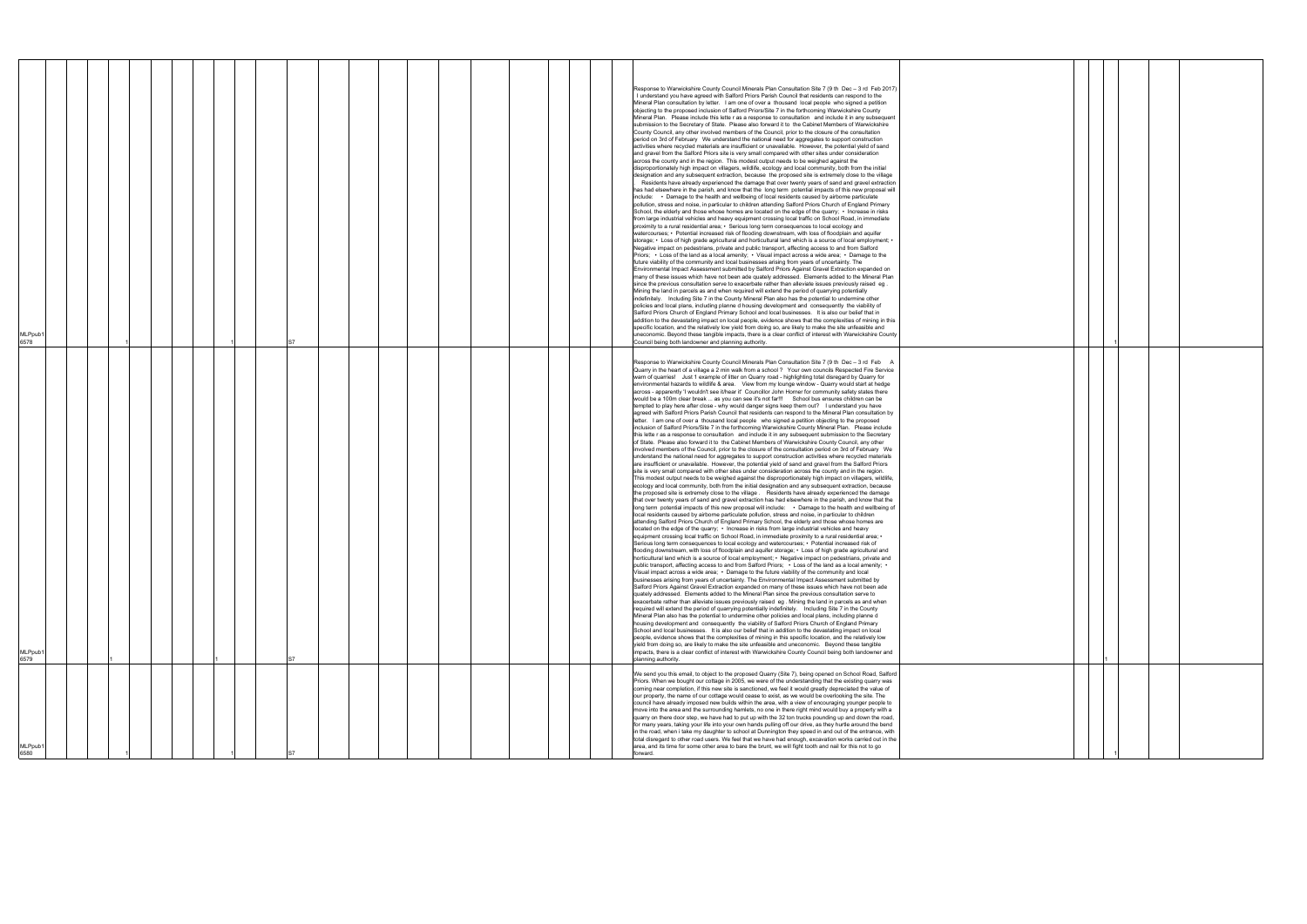| MLPpub1<br>6582                                                                                                                                                                                                                                                                                                                                                                                                                                                                                                                                                                                                                                                                                                                                                                                                                                                                                                                                                                                                                                                                                                                                                                                                                                                                                                                                                                                                                                                                                                                                                                                                                                                                                                                                                                                                                                                                                                                                                                                                                                                                                                                                                                                                                                                                                                                                                                                                                                                                                                                                                                                                                                                                                                                                                                                                                                                                                                                                                                                                                                                                                                                                                                                                                                                                                                                                                                                                                                                                                                                                                                                                                                                                                      | MLPpub<br>6581                                                                                                                                                                                                                                                                                                                                                                                                                                                                                                                                                                                                                                                                                                                                                                                                                                                                                                                                                                                                                                                                                                                                                                                                                                                                                                                                                                                                                                                                                                                                                                                                                                                                                                                                                                                                                                                                                                                                                                                                                                                                                                                                                                                                                                                                                                                                                                                                                                                                                                                                                                                                                                                                                                                                                                                                                                                                                                                                                                                                                                                                                                                     |
|------------------------------------------------------------------------------------------------------------------------------------------------------------------------------------------------------------------------------------------------------------------------------------------------------------------------------------------------------------------------------------------------------------------------------------------------------------------------------------------------------------------------------------------------------------------------------------------------------------------------------------------------------------------------------------------------------------------------------------------------------------------------------------------------------------------------------------------------------------------------------------------------------------------------------------------------------------------------------------------------------------------------------------------------------------------------------------------------------------------------------------------------------------------------------------------------------------------------------------------------------------------------------------------------------------------------------------------------------------------------------------------------------------------------------------------------------------------------------------------------------------------------------------------------------------------------------------------------------------------------------------------------------------------------------------------------------------------------------------------------------------------------------------------------------------------------------------------------------------------------------------------------------------------------------------------------------------------------------------------------------------------------------------------------------------------------------------------------------------------------------------------------------------------------------------------------------------------------------------------------------------------------------------------------------------------------------------------------------------------------------------------------------------------------------------------------------------------------------------------------------------------------------------------------------------------------------------------------------------------------------------------------------------------------------------------------------------------------------------------------------------------------------------------------------------------------------------------------------------------------------------------------------------------------------------------------------------------------------------------------------------------------------------------------------------------------------------------------------------------------------------------------------------------------------------------------------------------------------------------------------------------------------------------------------------------------------------------------------------------------------------------------------------------------------------------------------------------------------------------------------------------------------------------------------------------------------------------------------------------------------------------------------------------------------------------------------|------------------------------------------------------------------------------------------------------------------------------------------------------------------------------------------------------------------------------------------------------------------------------------------------------------------------------------------------------------------------------------------------------------------------------------------------------------------------------------------------------------------------------------------------------------------------------------------------------------------------------------------------------------------------------------------------------------------------------------------------------------------------------------------------------------------------------------------------------------------------------------------------------------------------------------------------------------------------------------------------------------------------------------------------------------------------------------------------------------------------------------------------------------------------------------------------------------------------------------------------------------------------------------------------------------------------------------------------------------------------------------------------------------------------------------------------------------------------------------------------------------------------------------------------------------------------------------------------------------------------------------------------------------------------------------------------------------------------------------------------------------------------------------------------------------------------------------------------------------------------------------------------------------------------------------------------------------------------------------------------------------------------------------------------------------------------------------------------------------------------------------------------------------------------------------------------------------------------------------------------------------------------------------------------------------------------------------------------------------------------------------------------------------------------------------------------------------------------------------------------------------------------------------------------------------------------------------------------------------------------------------------------------------------------------------------------------------------------------------------------------------------------------------------------------------------------------------------------------------------------------------------------------------------------------------------------------------------------------------------------------------------------------------------------------------------------------------------------------------------------------------|
|                                                                                                                                                                                                                                                                                                                                                                                                                                                                                                                                                                                                                                                                                                                                                                                                                                                                                                                                                                                                                                                                                                                                                                                                                                                                                                                                                                                                                                                                                                                                                                                                                                                                                                                                                                                                                                                                                                                                                                                                                                                                                                                                                                                                                                                                                                                                                                                                                                                                                                                                                                                                                                                                                                                                                                                                                                                                                                                                                                                                                                                                                                                                                                                                                                                                                                                                                                                                                                                                                                                                                                                                                                                                                                      |                                                                                                                                                                                                                                                                                                                                                                                                                                                                                                                                                                                                                                                                                                                                                                                                                                                                                                                                                                                                                                                                                                                                                                                                                                                                                                                                                                                                                                                                                                                                                                                                                                                                                                                                                                                                                                                                                                                                                                                                                                                                                                                                                                                                                                                                                                                                                                                                                                                                                                                                                                                                                                                                                                                                                                                                                                                                                                                                                                                                                                                                                                                                    |
|                                                                                                                                                                                                                                                                                                                                                                                                                                                                                                                                                                                                                                                                                                                                                                                                                                                                                                                                                                                                                                                                                                                                                                                                                                                                                                                                                                                                                                                                                                                                                                                                                                                                                                                                                                                                                                                                                                                                                                                                                                                                                                                                                                                                                                                                                                                                                                                                                                                                                                                                                                                                                                                                                                                                                                                                                                                                                                                                                                                                                                                                                                                                                                                                                                                                                                                                                                                                                                                                                                                                                                                                                                                                                                      |                                                                                                                                                                                                                                                                                                                                                                                                                                                                                                                                                                                                                                                                                                                                                                                                                                                                                                                                                                                                                                                                                                                                                                                                                                                                                                                                                                                                                                                                                                                                                                                                                                                                                                                                                                                                                                                                                                                                                                                                                                                                                                                                                                                                                                                                                                                                                                                                                                                                                                                                                                                                                                                                                                                                                                                                                                                                                                                                                                                                                                                                                                                                    |
|                                                                                                                                                                                                                                                                                                                                                                                                                                                                                                                                                                                                                                                                                                                                                                                                                                                                                                                                                                                                                                                                                                                                                                                                                                                                                                                                                                                                                                                                                                                                                                                                                                                                                                                                                                                                                                                                                                                                                                                                                                                                                                                                                                                                                                                                                                                                                                                                                                                                                                                                                                                                                                                                                                                                                                                                                                                                                                                                                                                                                                                                                                                                                                                                                                                                                                                                                                                                                                                                                                                                                                                                                                                                                                      |                                                                                                                                                                                                                                                                                                                                                                                                                                                                                                                                                                                                                                                                                                                                                                                                                                                                                                                                                                                                                                                                                                                                                                                                                                                                                                                                                                                                                                                                                                                                                                                                                                                                                                                                                                                                                                                                                                                                                                                                                                                                                                                                                                                                                                                                                                                                                                                                                                                                                                                                                                                                                                                                                                                                                                                                                                                                                                                                                                                                                                                                                                                                    |
|                                                                                                                                                                                                                                                                                                                                                                                                                                                                                                                                                                                                                                                                                                                                                                                                                                                                                                                                                                                                                                                                                                                                                                                                                                                                                                                                                                                                                                                                                                                                                                                                                                                                                                                                                                                                                                                                                                                                                                                                                                                                                                                                                                                                                                                                                                                                                                                                                                                                                                                                                                                                                                                                                                                                                                                                                                                                                                                                                                                                                                                                                                                                                                                                                                                                                                                                                                                                                                                                                                                                                                                                                                                                                                      |                                                                                                                                                                                                                                                                                                                                                                                                                                                                                                                                                                                                                                                                                                                                                                                                                                                                                                                                                                                                                                                                                                                                                                                                                                                                                                                                                                                                                                                                                                                                                                                                                                                                                                                                                                                                                                                                                                                                                                                                                                                                                                                                                                                                                                                                                                                                                                                                                                                                                                                                                                                                                                                                                                                                                                                                                                                                                                                                                                                                                                                                                                                                    |
|                                                                                                                                                                                                                                                                                                                                                                                                                                                                                                                                                                                                                                                                                                                                                                                                                                                                                                                                                                                                                                                                                                                                                                                                                                                                                                                                                                                                                                                                                                                                                                                                                                                                                                                                                                                                                                                                                                                                                                                                                                                                                                                                                                                                                                                                                                                                                                                                                                                                                                                                                                                                                                                                                                                                                                                                                                                                                                                                                                                                                                                                                                                                                                                                                                                                                                                                                                                                                                                                                                                                                                                                                                                                                                      |                                                                                                                                                                                                                                                                                                                                                                                                                                                                                                                                                                                                                                                                                                                                                                                                                                                                                                                                                                                                                                                                                                                                                                                                                                                                                                                                                                                                                                                                                                                                                                                                                                                                                                                                                                                                                                                                                                                                                                                                                                                                                                                                                                                                                                                                                                                                                                                                                                                                                                                                                                                                                                                                                                                                                                                                                                                                                                                                                                                                                                                                                                                                    |
|                                                                                                                                                                                                                                                                                                                                                                                                                                                                                                                                                                                                                                                                                                                                                                                                                                                                                                                                                                                                                                                                                                                                                                                                                                                                                                                                                                                                                                                                                                                                                                                                                                                                                                                                                                                                                                                                                                                                                                                                                                                                                                                                                                                                                                                                                                                                                                                                                                                                                                                                                                                                                                                                                                                                                                                                                                                                                                                                                                                                                                                                                                                                                                                                                                                                                                                                                                                                                                                                                                                                                                                                                                                                                                      |                                                                                                                                                                                                                                                                                                                                                                                                                                                                                                                                                                                                                                                                                                                                                                                                                                                                                                                                                                                                                                                                                                                                                                                                                                                                                                                                                                                                                                                                                                                                                                                                                                                                                                                                                                                                                                                                                                                                                                                                                                                                                                                                                                                                                                                                                                                                                                                                                                                                                                                                                                                                                                                                                                                                                                                                                                                                                                                                                                                                                                                                                                                                    |
|                                                                                                                                                                                                                                                                                                                                                                                                                                                                                                                                                                                                                                                                                                                                                                                                                                                                                                                                                                                                                                                                                                                                                                                                                                                                                                                                                                                                                                                                                                                                                                                                                                                                                                                                                                                                                                                                                                                                                                                                                                                                                                                                                                                                                                                                                                                                                                                                                                                                                                                                                                                                                                                                                                                                                                                                                                                                                                                                                                                                                                                                                                                                                                                                                                                                                                                                                                                                                                                                                                                                                                                                                                                                                                      |                                                                                                                                                                                                                                                                                                                                                                                                                                                                                                                                                                                                                                                                                                                                                                                                                                                                                                                                                                                                                                                                                                                                                                                                                                                                                                                                                                                                                                                                                                                                                                                                                                                                                                                                                                                                                                                                                                                                                                                                                                                                                                                                                                                                                                                                                                                                                                                                                                                                                                                                                                                                                                                                                                                                                                                                                                                                                                                                                                                                                                                                                                                                    |
|                                                                                                                                                                                                                                                                                                                                                                                                                                                                                                                                                                                                                                                                                                                                                                                                                                                                                                                                                                                                                                                                                                                                                                                                                                                                                                                                                                                                                                                                                                                                                                                                                                                                                                                                                                                                                                                                                                                                                                                                                                                                                                                                                                                                                                                                                                                                                                                                                                                                                                                                                                                                                                                                                                                                                                                                                                                                                                                                                                                                                                                                                                                                                                                                                                                                                                                                                                                                                                                                                                                                                                                                                                                                                                      |                                                                                                                                                                                                                                                                                                                                                                                                                                                                                                                                                                                                                                                                                                                                                                                                                                                                                                                                                                                                                                                                                                                                                                                                                                                                                                                                                                                                                                                                                                                                                                                                                                                                                                                                                                                                                                                                                                                                                                                                                                                                                                                                                                                                                                                                                                                                                                                                                                                                                                                                                                                                                                                                                                                                                                                                                                                                                                                                                                                                                                                                                                                                    |
|                                                                                                                                                                                                                                                                                                                                                                                                                                                                                                                                                                                                                                                                                                                                                                                                                                                                                                                                                                                                                                                                                                                                                                                                                                                                                                                                                                                                                                                                                                                                                                                                                                                                                                                                                                                                                                                                                                                                                                                                                                                                                                                                                                                                                                                                                                                                                                                                                                                                                                                                                                                                                                                                                                                                                                                                                                                                                                                                                                                                                                                                                                                                                                                                                                                                                                                                                                                                                                                                                                                                                                                                                                                                                                      |                                                                                                                                                                                                                                                                                                                                                                                                                                                                                                                                                                                                                                                                                                                                                                                                                                                                                                                                                                                                                                                                                                                                                                                                                                                                                                                                                                                                                                                                                                                                                                                                                                                                                                                                                                                                                                                                                                                                                                                                                                                                                                                                                                                                                                                                                                                                                                                                                                                                                                                                                                                                                                                                                                                                                                                                                                                                                                                                                                                                                                                                                                                                    |
| S7                                                                                                                                                                                                                                                                                                                                                                                                                                                                                                                                                                                                                                                                                                                                                                                                                                                                                                                                                                                                                                                                                                                                                                                                                                                                                                                                                                                                                                                                                                                                                                                                                                                                                                                                                                                                                                                                                                                                                                                                                                                                                                                                                                                                                                                                                                                                                                                                                                                                                                                                                                                                                                                                                                                                                                                                                                                                                                                                                                                                                                                                                                                                                                                                                                                                                                                                                                                                                                                                                                                                                                                                                                                                                                   |                                                                                                                                                                                                                                                                                                                                                                                                                                                                                                                                                                                                                                                                                                                                                                                                                                                                                                                                                                                                                                                                                                                                                                                                                                                                                                                                                                                                                                                                                                                                                                                                                                                                                                                                                                                                                                                                                                                                                                                                                                                                                                                                                                                                                                                                                                                                                                                                                                                                                                                                                                                                                                                                                                                                                                                                                                                                                                                                                                                                                                                                                                                                    |
|                                                                                                                                                                                                                                                                                                                                                                                                                                                                                                                                                                                                                                                                                                                                                                                                                                                                                                                                                                                                                                                                                                                                                                                                                                                                                                                                                                                                                                                                                                                                                                                                                                                                                                                                                                                                                                                                                                                                                                                                                                                                                                                                                                                                                                                                                                                                                                                                                                                                                                                                                                                                                                                                                                                                                                                                                                                                                                                                                                                                                                                                                                                                                                                                                                                                                                                                                                                                                                                                                                                                                                                                                                                                                                      |                                                                                                                                                                                                                                                                                                                                                                                                                                                                                                                                                                                                                                                                                                                                                                                                                                                                                                                                                                                                                                                                                                                                                                                                                                                                                                                                                                                                                                                                                                                                                                                                                                                                                                                                                                                                                                                                                                                                                                                                                                                                                                                                                                                                                                                                                                                                                                                                                                                                                                                                                                                                                                                                                                                                                                                                                                                                                                                                                                                                                                                                                                                                    |
|                                                                                                                                                                                                                                                                                                                                                                                                                                                                                                                                                                                                                                                                                                                                                                                                                                                                                                                                                                                                                                                                                                                                                                                                                                                                                                                                                                                                                                                                                                                                                                                                                                                                                                                                                                                                                                                                                                                                                                                                                                                                                                                                                                                                                                                                                                                                                                                                                                                                                                                                                                                                                                                                                                                                                                                                                                                                                                                                                                                                                                                                                                                                                                                                                                                                                                                                                                                                                                                                                                                                                                                                                                                                                                      |                                                                                                                                                                                                                                                                                                                                                                                                                                                                                                                                                                                                                                                                                                                                                                                                                                                                                                                                                                                                                                                                                                                                                                                                                                                                                                                                                                                                                                                                                                                                                                                                                                                                                                                                                                                                                                                                                                                                                                                                                                                                                                                                                                                                                                                                                                                                                                                                                                                                                                                                                                                                                                                                                                                                                                                                                                                                                                                                                                                                                                                                                                                                    |
|                                                                                                                                                                                                                                                                                                                                                                                                                                                                                                                                                                                                                                                                                                                                                                                                                                                                                                                                                                                                                                                                                                                                                                                                                                                                                                                                                                                                                                                                                                                                                                                                                                                                                                                                                                                                                                                                                                                                                                                                                                                                                                                                                                                                                                                                                                                                                                                                                                                                                                                                                                                                                                                                                                                                                                                                                                                                                                                                                                                                                                                                                                                                                                                                                                                                                                                                                                                                                                                                                                                                                                                                                                                                                                      |                                                                                                                                                                                                                                                                                                                                                                                                                                                                                                                                                                                                                                                                                                                                                                                                                                                                                                                                                                                                                                                                                                                                                                                                                                                                                                                                                                                                                                                                                                                                                                                                                                                                                                                                                                                                                                                                                                                                                                                                                                                                                                                                                                                                                                                                                                                                                                                                                                                                                                                                                                                                                                                                                                                                                                                                                                                                                                                                                                                                                                                                                                                                    |
|                                                                                                                                                                                                                                                                                                                                                                                                                                                                                                                                                                                                                                                                                                                                                                                                                                                                                                                                                                                                                                                                                                                                                                                                                                                                                                                                                                                                                                                                                                                                                                                                                                                                                                                                                                                                                                                                                                                                                                                                                                                                                                                                                                                                                                                                                                                                                                                                                                                                                                                                                                                                                                                                                                                                                                                                                                                                                                                                                                                                                                                                                                                                                                                                                                                                                                                                                                                                                                                                                                                                                                                                                                                                                                      |                                                                                                                                                                                                                                                                                                                                                                                                                                                                                                                                                                                                                                                                                                                                                                                                                                                                                                                                                                                                                                                                                                                                                                                                                                                                                                                                                                                                                                                                                                                                                                                                                                                                                                                                                                                                                                                                                                                                                                                                                                                                                                                                                                                                                                                                                                                                                                                                                                                                                                                                                                                                                                                                                                                                                                                                                                                                                                                                                                                                                                                                                                                                    |
|                                                                                                                                                                                                                                                                                                                                                                                                                                                                                                                                                                                                                                                                                                                                                                                                                                                                                                                                                                                                                                                                                                                                                                                                                                                                                                                                                                                                                                                                                                                                                                                                                                                                                                                                                                                                                                                                                                                                                                                                                                                                                                                                                                                                                                                                                                                                                                                                                                                                                                                                                                                                                                                                                                                                                                                                                                                                                                                                                                                                                                                                                                                                                                                                                                                                                                                                                                                                                                                                                                                                                                                                                                                                                                      |                                                                                                                                                                                                                                                                                                                                                                                                                                                                                                                                                                                                                                                                                                                                                                                                                                                                                                                                                                                                                                                                                                                                                                                                                                                                                                                                                                                                                                                                                                                                                                                                                                                                                                                                                                                                                                                                                                                                                                                                                                                                                                                                                                                                                                                                                                                                                                                                                                                                                                                                                                                                                                                                                                                                                                                                                                                                                                                                                                                                                                                                                                                                    |
|                                                                                                                                                                                                                                                                                                                                                                                                                                                                                                                                                                                                                                                                                                                                                                                                                                                                                                                                                                                                                                                                                                                                                                                                                                                                                                                                                                                                                                                                                                                                                                                                                                                                                                                                                                                                                                                                                                                                                                                                                                                                                                                                                                                                                                                                                                                                                                                                                                                                                                                                                                                                                                                                                                                                                                                                                                                                                                                                                                                                                                                                                                                                                                                                                                                                                                                                                                                                                                                                                                                                                                                                                                                                                                      |                                                                                                                                                                                                                                                                                                                                                                                                                                                                                                                                                                                                                                                                                                                                                                                                                                                                                                                                                                                                                                                                                                                                                                                                                                                                                                                                                                                                                                                                                                                                                                                                                                                                                                                                                                                                                                                                                                                                                                                                                                                                                                                                                                                                                                                                                                                                                                                                                                                                                                                                                                                                                                                                                                                                                                                                                                                                                                                                                                                                                                                                                                                                    |
|                                                                                                                                                                                                                                                                                                                                                                                                                                                                                                                                                                                                                                                                                                                                                                                                                                                                                                                                                                                                                                                                                                                                                                                                                                                                                                                                                                                                                                                                                                                                                                                                                                                                                                                                                                                                                                                                                                                                                                                                                                                                                                                                                                                                                                                                                                                                                                                                                                                                                                                                                                                                                                                                                                                                                                                                                                                                                                                                                                                                                                                                                                                                                                                                                                                                                                                                                                                                                                                                                                                                                                                                                                                                                                      |                                                                                                                                                                                                                                                                                                                                                                                                                                                                                                                                                                                                                                                                                                                                                                                                                                                                                                                                                                                                                                                                                                                                                                                                                                                                                                                                                                                                                                                                                                                                                                                                                                                                                                                                                                                                                                                                                                                                                                                                                                                                                                                                                                                                                                                                                                                                                                                                                                                                                                                                                                                                                                                                                                                                                                                                                                                                                                                                                                                                                                                                                                                                    |
| I understand you have agreed with Salford Priors Parish Council that residents can respond to the<br>Mineral Plan consultation by letter. I am one of over a thousand local people who signed a petition<br>objecting to the proposed inclusion of Salford Priors/Site 7 in the forthcoming Warwickshire County<br>Mineral Plan. Please include this letter as a response to consultation and include it in any subsequent<br>submission to the Secretary of State. Please also forward it to the Cabinet Members of Warwickshire<br>County Council, any other involved members of the Council, prior to the closure of the consultation<br>period on 3rd of February. We understand the national need for aggregates to support construction<br>activities where recycled materials are insufficient or unavailable. However, the potential yield of sand<br>and gravel from the Salford Priors site is very small compared with other sites under consideration<br>across the county and in the region. This modest output needs to be weighed against the<br>disproportionately high impact on villagers, wildlife, ecology and local community, both from the initial<br>designation and any subsequent extraction, because the proposed site is extremely close to the village.<br>Residents have already experienced the damage that over twenty years of sand and gravel extraction<br>has had elsewhere in the parish, and know that the long term potential impacts of this new proposal will<br>include: Damage to the health and wellbeing of local residents caused by airborne particulate pollution,<br>stress and noise, in particular to children attending Salford Priors Church of England Primary school, the<br>elderly and those whose homes are located on the edge of the quarry; Increase in risks from large<br>industrial vehicles and heavy equipment crossing local traffic on School Road, in immediate proximity to<br>a rural residential area; Serious long term consequences to local ecology and watercourses; Potential<br>increased risk of flooding downstream, with loss of floodplain and aquifer storage; Loss of high grade<br>agricultural and horticultural land which is a source of local employment; Negative impact on pedestrians,<br>private and public transport, affecting access to and from Salford Priors; Loss of the land as a local<br>amenity; Visual impact across a wide area; Damage to the future viability of the community and local<br>businesses arising from years of uncertainty The Environmental Impact Assessment submitted by<br>Salford Priors Against Gravel Extraction expanded on many of these issues which have not been<br>adequately addressed. Elements added to the Mineral Plan since the previous consultation serve to<br>exacerbate rather than alleviate issues previously raised e.g. Mining the land in parcels as and when<br>required will extend the period of quarrying potentially indefinitely. Including site 7 in the County Mineral<br>Plan also has the potential to undermine other policies and local plans, including planned housing<br>development and consequently the viability of Salford Priors Church of England Primary School and<br>local businesses. It is also our belief that in addition to the devastating impact on local people, evidence<br>shows that the complexities of mining in this specific location, and the relatively low yield from doing so,<br>are likely to make the site unfeasible and uneconomic. Beyond these tangible impacts, there is a clear<br>conflict of interest with Warwickshire County Council being both the landowner and planning authority. | I wish to place on record our OBJECTIONS to the inclusion of this site in the Warwickshire County<br>Councils Minerals Plan and would be obliged if you could take them into account when making your<br>decision in this matter. We have lived in the village of Salford Priors for 22 years and love the place.<br>We enjoy very much walking around the village and surrounding area. We also enjoy the facilities<br>provided, in particular the bus service and our local pub The Queens Head as well as our very<br>convenient Post Office. The public house is very popular with villagers and visitors alike and would be<br>greatly affected by a quarry across the road from their premises. Patrons will not want to visit for<br>refreshments with a noisy dusty site opposite, especially in the summertime when visitors enjoy sitting<br>out in the garden. We do not want to lose this valuable eating house it is essential to the heart of our<br>village, both economically and socially. As my partner suffers from Alzheimers dementia it is a God<br>send to be able to go out walking freely and enjoy our village and also our bus trips. It is a lifeline for me<br>also as it is a means of well being for both of us. To have two accesses from the suggested quarry over<br>School Road would be a nightmare. We understand that the X18 bus service may have to be diverted<br>for fear of hold ups due to these activities, therefore we would not be able to enjoy this very popular<br>facility, which indirectly we pay for through our Council Tax. Villagers with asthma and other respiratory<br>problems will suffer greatly from dust and fumes emanating from such activities, as the Marsh Farm site<br>proved, not to mention the noise. I cannot understand how anyone in their right mind would suggest<br>quarrying so close to residential properties. Marsh Farm is, incidentally, still very very active. Lorries still<br>thunder across Tot Hall Lane, nose to tail at times, we know as we experience this activity frequently and<br>have to jump on the grass verge. To have this across School Road would be unbearable and<br>quite unacceptable. Quarrying in our village will also affect the watercourses and the flora and fauna<br>surrounding them, this in my mind would be sacrilege. It would also cause division within the village<br>itself, something which is to be avoided at all costs. Another point worth considering albeit trivial, is the<br>fact that bottles, cartons and food wrappers are thrown out of lorries on to the verges causing a litter<br>problem. As this subject is very prominent in the media at the moment I think it worth a mention. In<br>concluding I would ask that ALL villagers health and wellbeing be the major factor here in removing this<br>site from your plan, with access to the village for work and recreation being a very close second. We are<br>not NIMBY's but ordinary law abiding citizens requesting a healthy environment in which to live our lives<br>to the full. Too much to ask - I don't think so! |
|                                                                                                                                                                                                                                                                                                                                                                                                                                                                                                                                                                                                                                                                                                                                                                                                                                                                                                                                                                                                                                                                                                                                                                                                                                                                                                                                                                                                                                                                                                                                                                                                                                                                                                                                                                                                                                                                                                                                                                                                                                                                                                                                                                                                                                                                                                                                                                                                                                                                                                                                                                                                                                                                                                                                                                                                                                                                                                                                                                                                                                                                                                                                                                                                                                                                                                                                                                                                                                                                                                                                                                                                                                                                                                      |                                                                                                                                                                                                                                                                                                                                                                                                                                                                                                                                                                                                                                                                                                                                                                                                                                                                                                                                                                                                                                                                                                                                                                                                                                                                                                                                                                                                                                                                                                                                                                                                                                                                                                                                                                                                                                                                                                                                                                                                                                                                                                                                                                                                                                                                                                                                                                                                                                                                                                                                                                                                                                                                                                                                                                                                                                                                                                                                                                                                                                                                                                                                    |
|                                                                                                                                                                                                                                                                                                                                                                                                                                                                                                                                                                                                                                                                                                                                                                                                                                                                                                                                                                                                                                                                                                                                                                                                                                                                                                                                                                                                                                                                                                                                                                                                                                                                                                                                                                                                                                                                                                                                                                                                                                                                                                                                                                                                                                                                                                                                                                                                                                                                                                                                                                                                                                                                                                                                                                                                                                                                                                                                                                                                                                                                                                                                                                                                                                                                                                                                                                                                                                                                                                                                                                                                                                                                                                      |                                                                                                                                                                                                                                                                                                                                                                                                                                                                                                                                                                                                                                                                                                                                                                                                                                                                                                                                                                                                                                                                                                                                                                                                                                                                                                                                                                                                                                                                                                                                                                                                                                                                                                                                                                                                                                                                                                                                                                                                                                                                                                                                                                                                                                                                                                                                                                                                                                                                                                                                                                                                                                                                                                                                                                                                                                                                                                                                                                                                                                                                                                                                    |

|  | $\mathbf{1}$ |  |  |
|--|--------------|--|--|
|  |              |  |  |
|  |              |  |  |
|  |              |  |  |
|  |              |  |  |
|  |              |  |  |
|  |              |  |  |
|  |              |  |  |
|  |              |  |  |
|  |              |  |  |
|  |              |  |  |
|  |              |  |  |
|  |              |  |  |
|  |              |  |  |
|  |              |  |  |
|  |              |  |  |
|  |              |  |  |
|  |              |  |  |
|  |              |  |  |
|  |              |  |  |
|  |              |  |  |
|  |              |  |  |
|  |              |  |  |
|  |              |  |  |
|  |              |  |  |
|  |              |  |  |
|  |              |  |  |
|  |              |  |  |
|  |              |  |  |
|  | 1            |  |  |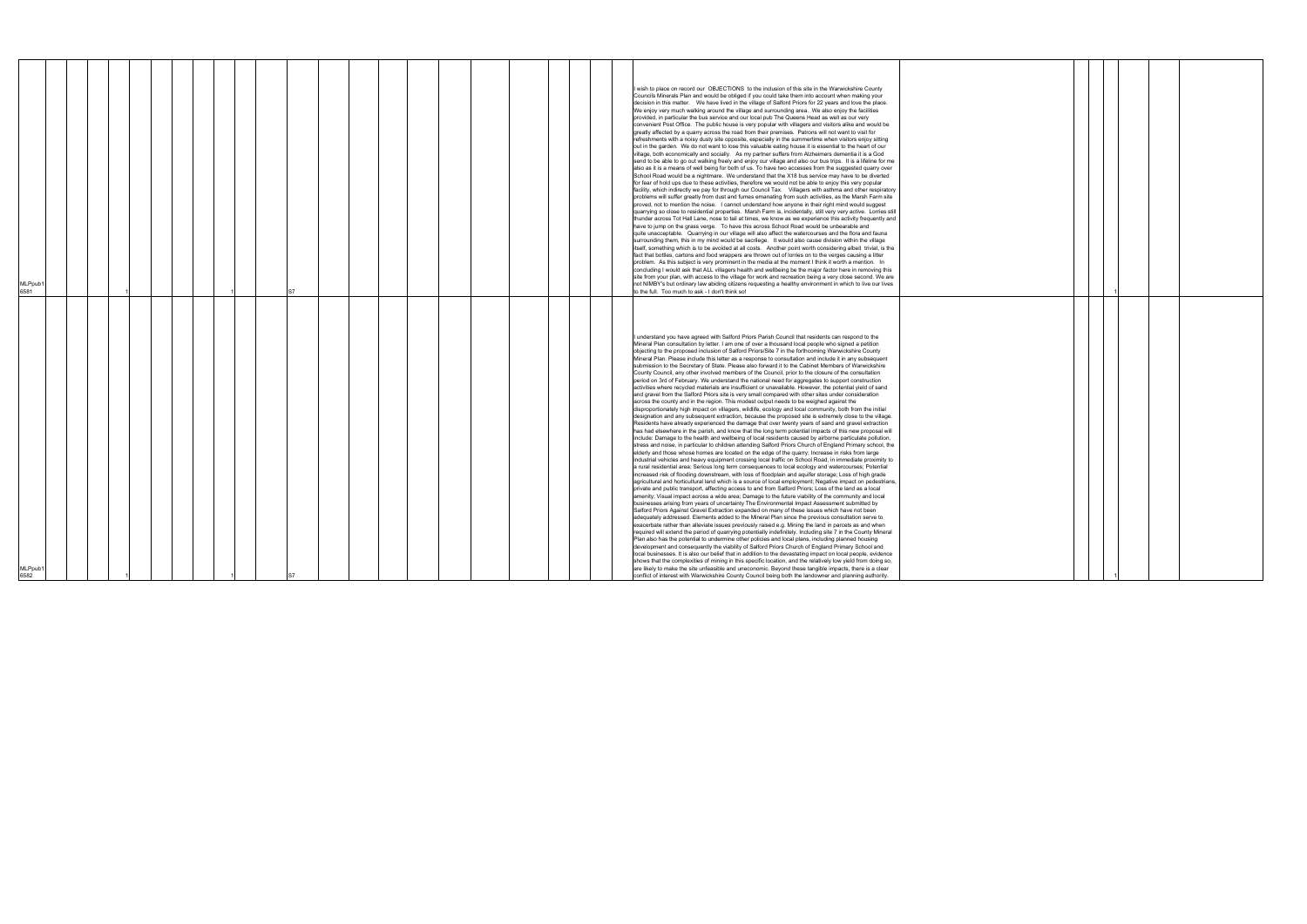|--|

|  | $\mathbf{1}$ |  |  |
|--|--------------|--|--|
|  |              |  |  |
|  |              |  |  |
|  |              |  |  |
|  |              |  |  |
|  |              |  |  |
|  |              |  |  |
|  |              |  |  |
|  |              |  |  |
|  |              |  |  |
|  |              |  |  |
|  |              |  |  |
|  |              |  |  |
|  |              |  |  |
|  |              |  |  |
|  |              |  |  |
|  |              |  |  |
|  |              |  |  |
|  |              |  |  |
|  |              |  |  |
|  |              |  |  |
|  |              |  |  |
|  |              |  |  |
|  |              |  |  |
|  |              |  |  |
|  |              |  |  |
|  |              |  |  |
|  |              |  |  |
|  |              |  |  |
|  |              |  |  |
|  |              |  |  |
|  |              |  |  |
|  |              |  |  |
|  |              |  |  |
|  |              |  |  |
|  | 1            |  |  |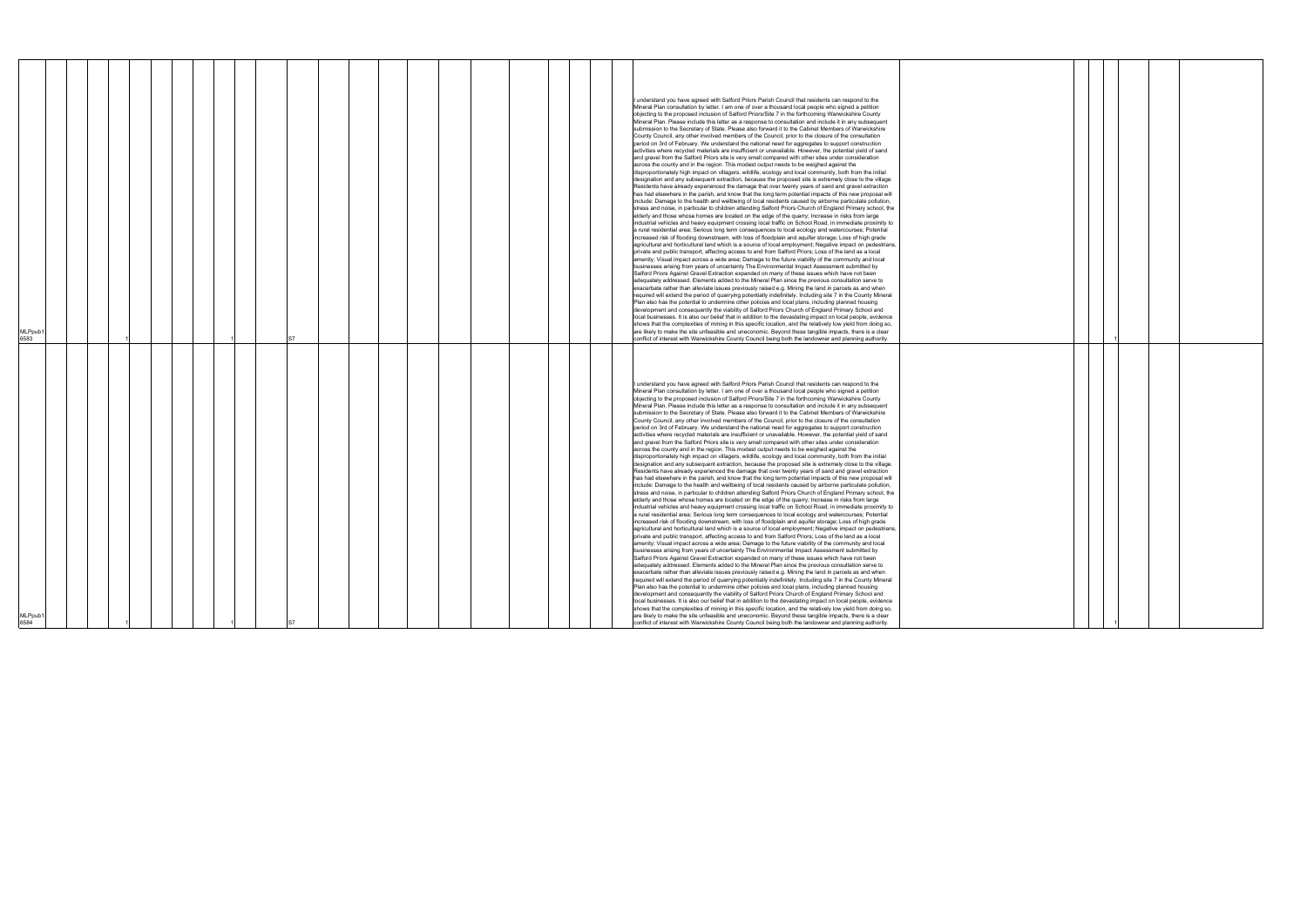|--|

|  | $\mathbf{1}$ |  |  |
|--|--------------|--|--|
|  |              |  |  |
|  |              |  |  |
|  |              |  |  |
|  |              |  |  |
|  |              |  |  |
|  |              |  |  |
|  |              |  |  |
|  |              |  |  |
|  |              |  |  |
|  |              |  |  |
|  |              |  |  |
|  |              |  |  |
|  |              |  |  |
|  |              |  |  |
|  |              |  |  |
|  |              |  |  |
|  |              |  |  |
|  |              |  |  |
|  |              |  |  |
|  |              |  |  |
|  |              |  |  |
|  |              |  |  |
|  |              |  |  |
|  |              |  |  |
|  |              |  |  |
|  |              |  |  |
|  |              |  |  |
|  |              |  |  |
|  |              |  |  |
|  |              |  |  |
|  |              |  |  |
|  |              |  |  |
|  |              |  |  |
|  |              |  |  |
|  | 1            |  |  |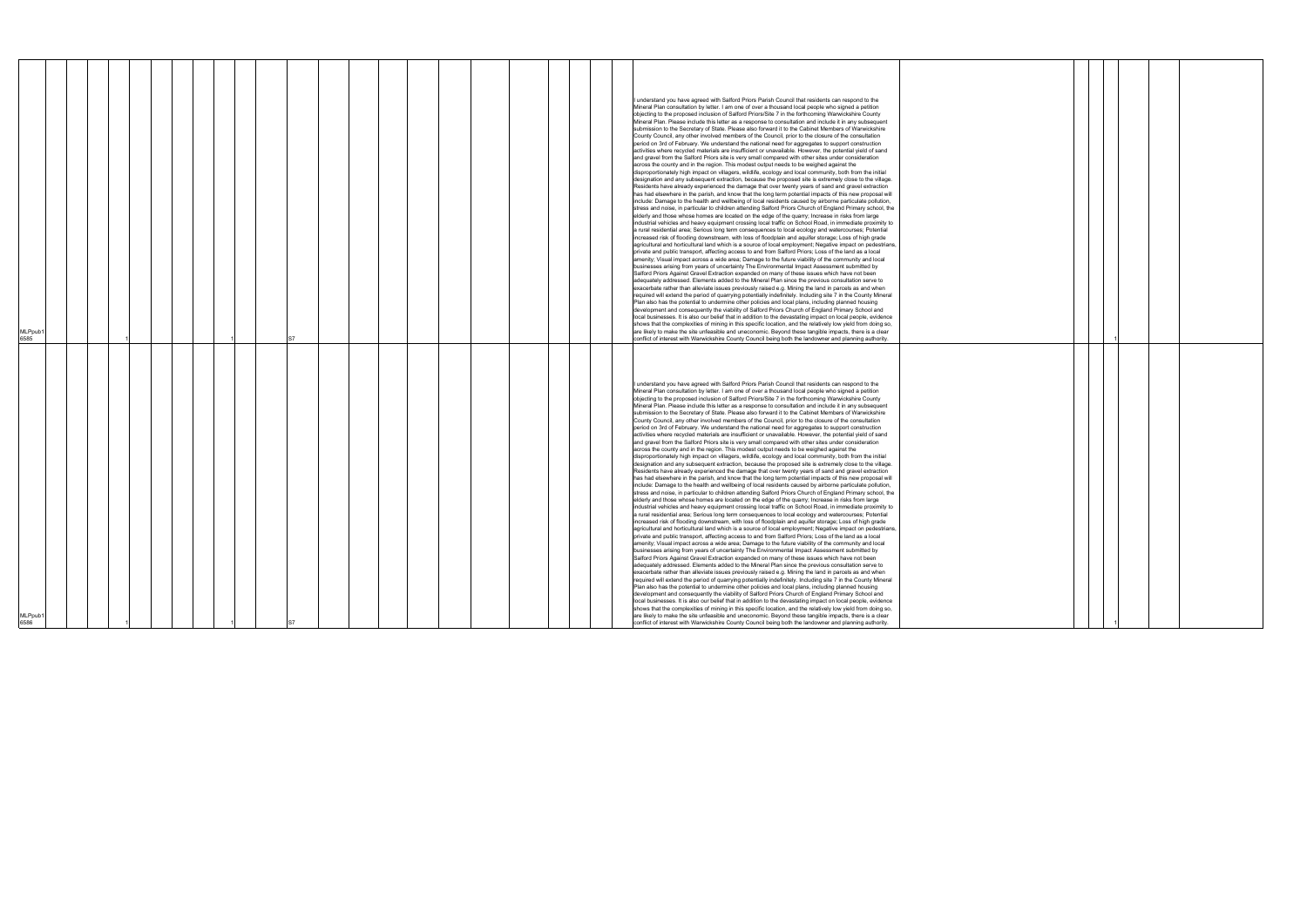|                             |  |  |  |             |  |  |  |  |  | I am writing to express my concern, and strongly object to the proposals to include site 7 within the<br>County Mineral Plan and would like to raise the following issues; A petition was presented to                                                                                                                               |  |
|-----------------------------|--|--|--|-------------|--|--|--|--|--|--------------------------------------------------------------------------------------------------------------------------------------------------------------------------------------------------------------------------------------------------------------------------------------------------------------------------------------|--|
|                             |  |  |  |             |  |  |  |  |  | Warwickshire County Council (WCC) on 22nd September 2016 relating the objection of the Salford<br>Priors, Lower Farm, Site 7, being including in the County Mineral Plan. The partition has been signed by<br>over 1000 people, being a significant number of the local residents of Salford Priors. I was unable to                 |  |
|                             |  |  |  |             |  |  |  |  |  | attend a Salford Prior's Parish Council Extraordinary Meeting which was also attended by representatives<br>of Warwickshire County Council's (WCC's) Principal Planning Officer's Department. The representatives<br>pointed out that any site was required to be "legally compliant, have soundness in preparation, be              |  |
|                             |  |  |  |             |  |  |  |  |  | positive, be justified and effective". I have been made aware that all matters affecting, and affected by,<br>this Site, that this criteria did not, and has not, been applied by WCC to Site 7. I have also been made                                                                                                               |  |
|                             |  |  |  |             |  |  |  |  |  | aware that it should also be borne in mind that there is a very serious ethical situation regarding the Site<br>7, in that there is a clear conflict of interest with Warwickshire County Council being both landowner and                                                                                                           |  |
|                             |  |  |  |             |  |  |  |  |  | planning authority. Further, the economic viability and the whole feasibility of Site 7 is questionable, and<br>has been questionable since the launch of this campaign several years ago. The potential yield of sand                                                                                                               |  |
|                             |  |  |  |             |  |  |  |  |  | and gravel from Salford Priors Site 7 is very small compared with other sites under consideration across<br>the county and in the region. This modest output needs to be weighed against the disproportionately high<br>impact on villagers, wildlife, ecology and local community, both from the initial designation and any        |  |
|                             |  |  |  |             |  |  |  |  |  | subsequent extraction. There is sufficient evidence suggesting that this site should never be open for<br>gravel extraction simply due to the low volume of aggregate, never mind the damage this will cause to                                                                                                                      |  |
|                             |  |  |  |             |  |  |  |  |  | the community, again, all reasons being well evidenced. The proposed site is un healthily close to the<br>village of Salford Priors and this has been communicated many times throughout the community, 1. The                                                                                                                       |  |
|                             |  |  |  |             |  |  |  |  |  | economy of scale simply do not stack up for this proposal to go ahead. The placing of bunds and the<br>issues with the high voltage cables so close to a residential is disproportionate to the amount of gravel                                                                                                                     |  |
|                             |  |  |  |             |  |  |  |  |  | that can be extracted from this site. The likely hood of this being site being attractive to a mineral<br>operator is close to zero. 2. The proposed site sits on a bus route, is a busy thoroughfare, and will cause                                                                                                                |  |
|                             |  |  |  |             |  |  |  |  |  | traffic chaos within the village. Rat runs will develop to avoid the congestion and thereby causing threat<br>to the village of Dunnington, again populated by a busy school and major road junctions. 3. I feel that<br>such a project so close to homes, business's, communities, schools is potentially disastrous for the local  |  |
|                             |  |  |  |             |  |  |  |  |  | community. The Health and Safety of children are a big concern. The potential risk of large lorries<br>making their way through the village is a major worry, as it the potential "new playground" on the back                                                                                                                       |  |
|                             |  |  |  |             |  |  |  |  |  | doors of their homes you are constructing. I just shudder at the thought of the potential loss to life should<br>children stray onto this land. Furthermore, it is not standard practice for such land to be made into ponds,                                                                                                        |  |
|                             |  |  |  |             |  |  |  |  |  | which further inflates the risk of fatality should children stray onto the land. Being sited so close to a<br>village, I believe the risks are high and am pleased that I will never be in the chair to receive blame for                                                                                                            |  |
|                             |  |  |  |             |  |  |  |  |  | any potential disasters. The noise, and dust in particular would be a potential health hazard leading to<br>ongoing personal insurance claims on those responsible. A No Win/No Fee lawyer may have a field day                                                                                                                      |  |
|                             |  |  |  |             |  |  |  |  |  | should illness ever come about through this project. Highways issues have always been troublesome<br>within the village, and the addition of further HGV traffic is simply outrageous. There are several small<br>business within the village and should this project ever be approved there is the threat that some of them         |  |
|                             |  |  |  |             |  |  |  |  |  | may close resulting in job losses. I would like to draw major concern to the type of HGV vehicles that<br>would be used to transport the gravel from the quarry and then congestion, noise and health and safety                                                                                                                     |  |
|                             |  |  |  |             |  |  |  |  |  | issues to the general public these vehicles would cause. The local roads/crossing you are proposing are<br>simply not fit for purpose for this type of traffic. I also draw major concern to close proximity of the local                                                                                                            |  |
|                             |  |  |  |             |  |  |  |  |  | school and am horrified at the potential risk the children may have to endure. There have already been<br>several traffic fatalities within the proposed zone., and the introduction of this plan significantly increases                                                                                                            |  |
|                             |  |  |  |             |  |  |  |  |  | the further risk of fatality. 5, I cannot for one minute see the viability for this project based on the major<br>construction (let alone the damage to the community) that needs to take place. I am led to believe there<br>are major cost implications with regards overhead electricity cables, introduction of access roads,    |  |
|                             |  |  |  |             |  |  |  |  |  | potential road closures, road widening, additional lanes within existing roads, bridge construction, and<br>piled foundations just to name a few. 6, I have been made aware Light Pollution will be apparent when                                                                                                                    |  |
|                             |  |  |  |             |  |  |  |  |  | the proposed Site is in use out of daylight hours. WCC's representatives previously advised that the Site<br>would likely be "in use from between 7.00am to 6.00pm". This is clearly unsustainable in such an                                                                                                                        |  |
|                             |  |  |  |             |  |  |  |  |  | exposed rural area very close to residential properties and Salford Priors village. Considerable effect and<br>impact will result on local residents and the surrounding countryside from the use of high levels of                                                                                                                  |  |
|                             |  |  |  |             |  |  |  |  |  | artificial lighting in the quarry areas. 7, I am also made aware that various environmental issues will occur<br>with such a quarry development as proposed. Local ecology, wildlife and flora/fauna will be dramatically                                                                                                            |  |
|                             |  |  |  |             |  |  |  |  |  | affected. 8, Two local water courses will be immediately next to the Site and contamination will occur as a<br>well as he potential of local flooding. 9, The expectation is that the site will remain as a deep excavated<br>area for some considerable time, after the Site has been exhausted. The site will be an 'eye-sore' and |  |
|                             |  |  |  |             |  |  |  |  |  | likely to remain the same way as presently experienced on the previous Marsh Farm site. This in turn<br>causes concern for local children playing in the area. The threat of injury or worse to local should this                                                                                                                    |  |
|                             |  |  |  |             |  |  |  |  |  | plan go ahead is very high. 10, The formation of the 3m high "screening bunds" will block the countryside<br>views in the area and in particular for local residents affected, will cut-off all their landscape views from                                                                                                           |  |
|                             |  |  |  |             |  |  |  |  |  | their properties. There are many other issues that have been written up and reported t yourselves<br>including; No likely effects or implications by residential properties and the surrounding countryside have                                                                                                                     |  |
|                             |  |  |  |             |  |  |  |  |  | been advised by the planning authorities. I am also aware that the WCC have not taken into<br>consideration knowledge of future housing plans within Salford Priors. It has come to my attention that<br>this application could form part of a larger site which would have wider scale implications, and that such                  |  |
|                             |  |  |  |             |  |  |  |  |  | information is being withheld. The value of properties in the area will be reduced. In summary, my<br>objections to inclusion of Site 7 in the County's Mineral Plan are set out in my comments in this letter.                                                                                                                      |  |
|                             |  |  |  |             |  |  |  |  |  | The environmental, dust, noise, vibration, light pollution, ecological, health, safety, social, traffic and<br>economic impacts and the short and long term implications, as examples, on Salford Priors village and                                                                                                                 |  |
|                             |  |  |  |             |  |  |  |  |  | the surrounding area have not been fully considered or taken into account by Warwickshire County<br>Council for site 7 I would request please, your consideration and support to the objection of Site 7 being                                                                                                                       |  |
|                             |  |  |  |             |  |  |  |  |  | included in the County Mineral Plan and I look forward to receiving your reply and comments in this<br>matter. In view of all of the compelling evidence against the suitability of the Site 7 proposal, it would be                                                                                                                 |  |
| MLPpub <sup>-</sup><br>6587 |  |  |  |             |  |  |  |  |  | anticipated that the proposal for Mineral Extraction in Salford Priors will be withdrawn by Warwickshire<br>County Council.                                                                                                                                                                                                          |  |
|                             |  |  |  |             |  |  |  |  |  | understand that you have agreed that residents of Salford Priors can respond to the Mineral Plan                                                                                                                                                                                                                                     |  |
|                             |  |  |  |             |  |  |  |  |  | consultation by letter. Please could you forward this letter to the Cabinet Members of Warwickshire<br>County Council, and any other involved members of the Council, prior to the closing of the consultation                                                                                                                       |  |
|                             |  |  |  |             |  |  |  |  |  | period on 3rd February. I am one of over one thousand people who signed a petition objecting to the<br>proposed inclusion of Salford Priors/Site 7 in the Warwickshire County Mineral Plan. We understand the                                                                                                                        |  |
|                             |  |  |  |             |  |  |  |  |  | need for aggregates to support construction activities. However, the potential yield of sand and gravel<br>from the Salford Priors site is small compared with other sites under consideration across the county and                                                                                                                 |  |
|                             |  |  |  |             |  |  |  |  |  | in the region. This modest output appears to weigh very heavily against the high impact on villagers,<br>wildlife, ecology and local community because the proposed site is extremely close to the village.<br>Residents have already experienced the damage that over twenty years of sand and gravel extraction                    |  |
|                             |  |  |  |             |  |  |  |  |  | has had elsewhere in the parish and know that the long term impacts of this new proposal will include:-<br>Damage to the health and wellbeing of local residents caused by airborne particulate pollution, stress                                                                                                                    |  |
|                             |  |  |  |             |  |  |  |  |  | and noise particularly to children attending Salford Priors Primary School, the elderly and those whose<br>homes are located on the edge of the quarry; Increase in risk from large industrial vehicles and heavy                                                                                                                    |  |
|                             |  |  |  |             |  |  |  |  |  | equipment crossing local traffic on school road; Loss of high grade agricultural and horticultural land<br>which is a source of local employment; Visual impact across a wide area; Damage to the future viability                                                                                                                   |  |
|                             |  |  |  |             |  |  |  |  |  | of the community and local businesses arising from years of uncertainty. Including Site 7 in the County<br>Mineral Plan will also undermine other policies and local plans, including planned housing development                                                                                                                    |  |
| MLPpub <sup>.</sup>         |  |  |  |             |  |  |  |  |  | and consequently the viability of Salford Priors School and local businesses. I also believe that in<br>addition to the devastating impact on local people, the relative low yield from mining in this location is<br>likely to make the site unfeasible and uneconomic. There also appears to be a clear conflict of interest       |  |
| 6588                        |  |  |  |             |  |  |  |  |  | with Warwickshire County Council being both landowner and planning authority.<br>Paragraphs 1.5-1.11 Not Legally Compliant: Not consistent with National Policy because it does not                                                                                                                                                  |  |
|                             |  |  |  |             |  |  |  |  |  | make provision for use of re-cycled materials and relies on primary materials when it should use re-<br>cycled aggregates as a priority over primary materials. Not Justified:Due to over-reliance on primary                                                                                                                        |  |
| MLPpub <sup>1</sup><br>6589 |  |  |  | $.5 - 1.11$ |  |  |  |  |  | Aggregate which is inconsistent with delivering sustainable development. Not Effective:Due to being not<br>sound because it is at odds with the objective of reducing the demand for primary extraction.                                                                                                                             |  |

|  | 1 |  |  |
|--|---|--|--|
|  |   |  |  |
|  |   |  |  |
|  |   |  |  |
|  |   |  |  |
|  |   |  |  |
|  |   |  |  |
|  |   |  |  |
|  |   |  |  |
|  |   |  |  |
|  |   |  |  |
|  |   |  |  |
|  |   |  |  |
|  | 1 |  |  |
|  |   |  |  |
|  | 1 |  |  |
|  |   |  |  |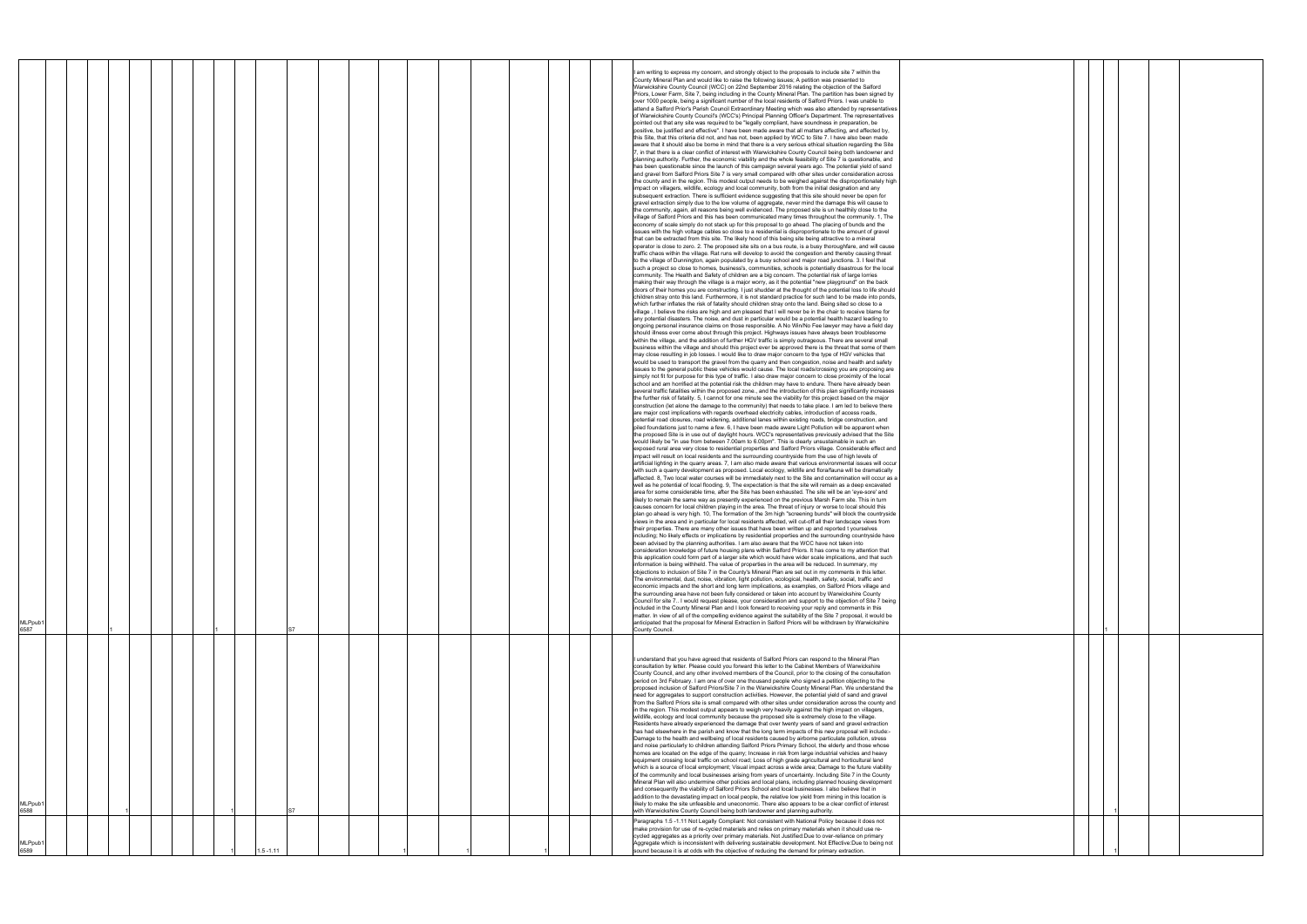| <b>MLPpub</b><br>6590       |  | SO          |  |  |  | Policy SO Not Legally Compliant: Fails to consider the NPPF's requirement to using alternative materials<br>in preference to primary materials. Incompatible with the requirement that the planning system should<br>play an active role in guiding development to sustainable solutions Not Positively Prepared: It is not<br>sound, by promoting vastly more provision from primary materials than is justified. Has not been<br>prepared with the objective of securing long term conservation or contributing to sustainable<br>development. Not Justified: Because it is not the most appropriate strategy, it should be a more<br>sustainable approach Not effective: Because over supply of primary materials and the unnecessary<br>depletion of finite resources.                                                                                                                                                                                                                                                                                                                                                                                                                                                                                                                                                                                                                                                                                                                                                                                                                                                                                                                                                                                                                                                                                                                                                                                                                                                                                                                                                                                                                       |  |  |
|-----------------------------|--|-------------|--|--|--|--------------------------------------------------------------------------------------------------------------------------------------------------------------------------------------------------------------------------------------------------------------------------------------------------------------------------------------------------------------------------------------------------------------------------------------------------------------------------------------------------------------------------------------------------------------------------------------------------------------------------------------------------------------------------------------------------------------------------------------------------------------------------------------------------------------------------------------------------------------------------------------------------------------------------------------------------------------------------------------------------------------------------------------------------------------------------------------------------------------------------------------------------------------------------------------------------------------------------------------------------------------------------------------------------------------------------------------------------------------------------------------------------------------------------------------------------------------------------------------------------------------------------------------------------------------------------------------------------------------------------------------------------------------------------------------------------------------------------------------------------------------------------------------------------------------------------------------------------------------------------------------------------------------------------------------------------------------------------------------------------------------------------------------------------------------------------------------------------------------------------------------------------------------------------------------------------|--|--|
| <b>MLPpub</b><br>6591       |  |             |  |  |  | Policy S1 For the reason given above in SO, Policy S1 should be deleted as over provision of the<br>requirement for land won aggregates fails the soundness test. If Policy S1 is not deleted, it is imperative<br>that the site at Bourton on Dunsmore is not restored using inert fill but should be restored to wetlands<br>due to the unacceptable risk of flooding and contamination of drinking water. These and other concerns<br>have been discussed fully in the Parish Council response of December 2015 which included an<br>independent report by a qualified geo-physicist confirming the serious risk of flooding elsewhere and<br>beyond the immediate site as a direct result of minerals extraction.                                                                                                                                                                                                                                                                                                                                                                                                                                                                                                                                                                                                                                                                                                                                                                                                                                                                                                                                                                                                                                                                                                                                                                                                                                                                                                                                                                                                                                                                            |  |  |
| <b>MLPpub</b><br>6592       |  | MCS1        |  |  |  | Policy MCS1 Not Positively Prepared: By promoting vastly more provision from primary materials than is<br>justified. Has not been prepared with the objective of securing long term conservation. Not<br>Justified: Because it is not the most appropriate strategy, it should be a more sustainable Approach,<br>contributing to sustainable development. Not Effective: Because of oversupply of primary materials and<br>the unnecessary depletion of finite resources. Not legally Compliant: Fails to consider NPPF's<br>requirement to consider using alternative materials in preference to primary materials and incompatible<br>with the requirement that the planning system should play an active role in guiding development to<br>sustainable solutions.                                                                                                                                                                                                                                                                                                                                                                                                                                                                                                                                                                                                                                                                                                                                                                                                                                                                                                                                                                                                                                                                                                                                                                                                                                                                                                                                                                                                                            |  |  |
| <b>MLPpub</b><br>6593       |  | ACS2        |  |  |  | Policy MCS2 I question WCC calculations of requirement during the plan period which were highlighted<br>as inaccurate in our Parish Council's response of December 2015 and I believe are still unsound, based<br>on a flawed evidence base and promoting massive over provision of a finite natural resource. NPPF<br>paragraph 145, the already permitted reserves- or landbanks- provide the basis for indicating the<br>additional provision that needs to be made in the plan for new aggregate extraction and alternative<br>supplies. WCC has failed to take account of the existing landbank of 3.869mt and further, the late<br>addition of the agreed extensions in June 2016 to an existing quarry at Brinklow which has additional<br>reserves of 3.4mt which together gives permitted reserves of 6.696mt. The remaining requirement that<br>the plan needs to provide for is 1.899mt (0.573mt x 15 years minus existing reserves). If the additional<br>reserves approved at Brinklow quarry are not to be added to the landbank, then they should instead be<br>identified as an allocated site to safeguard against doubling up of this new supply that is already<br>available. There is no requirement or justification to make provision beyond the end of the plan period<br>at all, let alone by this significant amount.  The strategy is fundamentally unsound because it is based<br>on a flawed evidence base, the development needs have not been properly or objectively assessed.<br>This has resulted in Policy MCS2 promoting massive over-provision of a finite natural resource, contrary<br>to NPPF's aim that long tern conservation should be secured and runs directly counter to the key<br>objective of a local plan that it must deliver sustainable development (NPPF paragraphs 142 and 150) It<br>is reckless to open up a brand new virgin site Bourton on Dunsmore with all the associated risks in<br>respect of flooding and contamination of drinking water and promote the unnecessary depletion of finite<br>resources. The site at Bourton on Dunsmore should not be an allocated site and should be removed from<br>the preferred sites list. |  |  |
| <b>MLPpub</b><br>6594       |  | $.5 - 1.11$ |  |  |  | Paragraphs 1.5 -1.11 Not Legally Compliant: Not consistent with National Policy because it does not<br>make provision for use of re-cycled materials and relies on primary materials when it should use re-<br>cycled aggregates as a priority over primary materials. Not Justified:Due to over-reliance on primary<br>Aggregate which is inconsistent with delivering sustainable development. Not Effective:Due to being not<br>sound because it is at odds with the objective of reducing the demand for primary extraction.                                                                                                                                                                                                                                                                                                                                                                                                                                                                                                                                                                                                                                                                                                                                                                                                                                                                                                                                                                                                                                                                                                                                                                                                                                                                                                                                                                                                                                                                                                                                                                                                                                                                 |  |  |
| <b>MLPpub</b><br>6595       |  | SO          |  |  |  | Policy SO Not Legally Compliant: Fails to consider the NPPF's requirement to using alternative materials<br>in preference to primary materials. Incompatible with the requirement that the planning system should<br>play an active role in guiding development to sustainable solutions Not Positively Prepared: It is not<br>sound, by promoting vastly more provision from primary materials than is justified. Has not been<br>prepared with the objective of securing long term conservation or contributing to sustainable<br>development. Not Justified:Because it is not the most appropriate strategy, it should be a more<br>sustainable approach Not effective: Because over supply of primary materials and the unnecessary<br>depletion of finite resources.                                                                                                                                                                                                                                                                                                                                                                                                                                                                                                                                                                                                                                                                                                                                                                                                                                                                                                                                                                                                                                                                                                                                                                                                                                                                                                                                                                                                                        |  |  |
| <b>MLPpub</b><br>6596       |  |             |  |  |  | Policy S1 For the reason given above in SO, Policy S1 should be deleted as over provision of the<br>requirement for land won aggregates fails the soundness test. If Policy S1 is not deleted, it is imperative<br>that the site at Bourton on Dunsmore is not restored using inert fill but should be restored to wetlands<br>due to the unacceptable risk of flooding and contamination of drinking water. These and other concerns<br>have been discussed fully in the Parish Council response of December 2015 which included an<br>independent report by a qualified geo-physicist confirming the serious risk of flooding elsewhere and<br>beyond the immediate site as a direct result of minerals extraction.                                                                                                                                                                                                                                                                                                                                                                                                                                                                                                                                                                                                                                                                                                                                                                                                                                                                                                                                                                                                                                                                                                                                                                                                                                                                                                                                                                                                                                                                            |  |  |
| MLPpub <sup>.</sup><br>6597 |  | MCS1        |  |  |  | Policy MCS1 Not Positively Prepared: By promoting vastly more provision from primary materials than is<br>justified. Has not been prepared with the objective of securing long term conservation. Not<br>Justified: Because it is not the most appropriate strategy, it should be a more sustainable Approach,<br>contributing to sustainable development. Not Effective: Because of oversupply of primary materials and<br>the unnecessary depletion of finite resources. Not legally Compliant: Fails to consider NPPF's<br>requirement to consider using alternative materials in preference to primary materials and incompatible<br>with the requirement that the planning system should play an active role in guiding development to<br>sustainable solutions.                                                                                                                                                                                                                                                                                                                                                                                                                                                                                                                                                                                                                                                                                                                                                                                                                                                                                                                                                                                                                                                                                                                                                                                                                                                                                                                                                                                                                            |  |  |
| <b>MLPpub</b><br>6598       |  | VICS2       |  |  |  | Policy MCS2 I question WCC calculations of requirement during the plan period which were highlighted<br>as inaccurate in our Parish Council's response of December 2015 and I believe are still unsound, based<br>on a flawed evidence base and promoting massive over provision of a finite natural resource. NPPF<br>paragraph 145, the already permitted reserves- or landbanks- provide the basis for indicating the<br>additional provision that needs to be made in the plan for new aggregate extraction and alternative<br>supplies. WCC has failed to take account of the existing landbank of 3.869mt and further, the late<br>addition of the agreed extensions in June 2016 to an existing quarry at Brinklow which has additional<br>reserves of 3.4mt which together gives permitted reserves of 6.696mt. The remaining requirement that<br>the plan needs to provide for is 1.899mt (0.573mt x 15 years minus existing reserves). If the additional<br>reserves approved at Brinklow quarry are not to be added to the landbank, then they should instead be<br>identified as an allocated site to safeguard against doubling up of this new supply that is already<br>available. There is no requirement or justification to make provision beyond the end of the plan period<br>at all, let alone by this significant amount.  The strategy is fundamentally unsound because it is based<br>on a flawed evidence base, the development needs have not been properly or objectively assessed.<br>This has resulted in Policy MCS2 promoting massive over-provision of a finite natural resource, contrary<br>to NPPF's aim that long tern conservation should be secured and runs directly counter to the key<br>objective of a local plan that it must deliver sustainable development (NPPF paragraphs 142 and 150) It<br>is reckless to open up a brand new virgin site Bourton on Dunsmore with all the associated risks in<br>respect of flooding and contamination of drinking water and promote the unnecessary depletion of finite<br>resources. The site at Bourton on Dunsmore should not be an allocated site and should be removed from<br>the preferred sites list. |  |  |
| <b>MLPpub</b><br>6599       |  | $.5 - 1.11$ |  |  |  | Paragraphs 1.5 -1.11 Not Legally Compliant: Not consistent with National Policy because it does not<br>make provision for use of re-cycled materials and relies on primary materials when it should use re-<br>cycled aggregates as a priority over primary materials. Not Justified:Due to over-reliance on primary<br>Aggregate which is inconsistent with delivering sustainable development. Not Effective:Due to being not<br>sound because it is at odds with the objective of reducing the demand for primary extraction.                                                                                                                                                                                                                                                                                                                                                                                                                                                                                                                                                                                                                                                                                                                                                                                                                                                                                                                                                                                                                                                                                                                                                                                                                                                                                                                                                                                                                                                                                                                                                                                                                                                                 |  |  |

|  | 1 |  |  |
|--|---|--|--|
|  |   |  |  |
|  | 1 |  |  |
|  | 1 |  |  |
|  |   |  |  |
|  |   |  |  |
|  |   |  |  |
|  |   |  |  |
|  | 1 |  |  |
|  | 1 |  |  |
|  |   |  |  |
|  | 1 |  |  |
|  |   |  |  |
|  | 1 |  |  |
|  | 1 |  |  |
|  |   |  |  |
|  |   |  |  |
|  |   |  |  |
|  |   |  |  |
|  | 1 |  |  |
|  | 1 |  |  |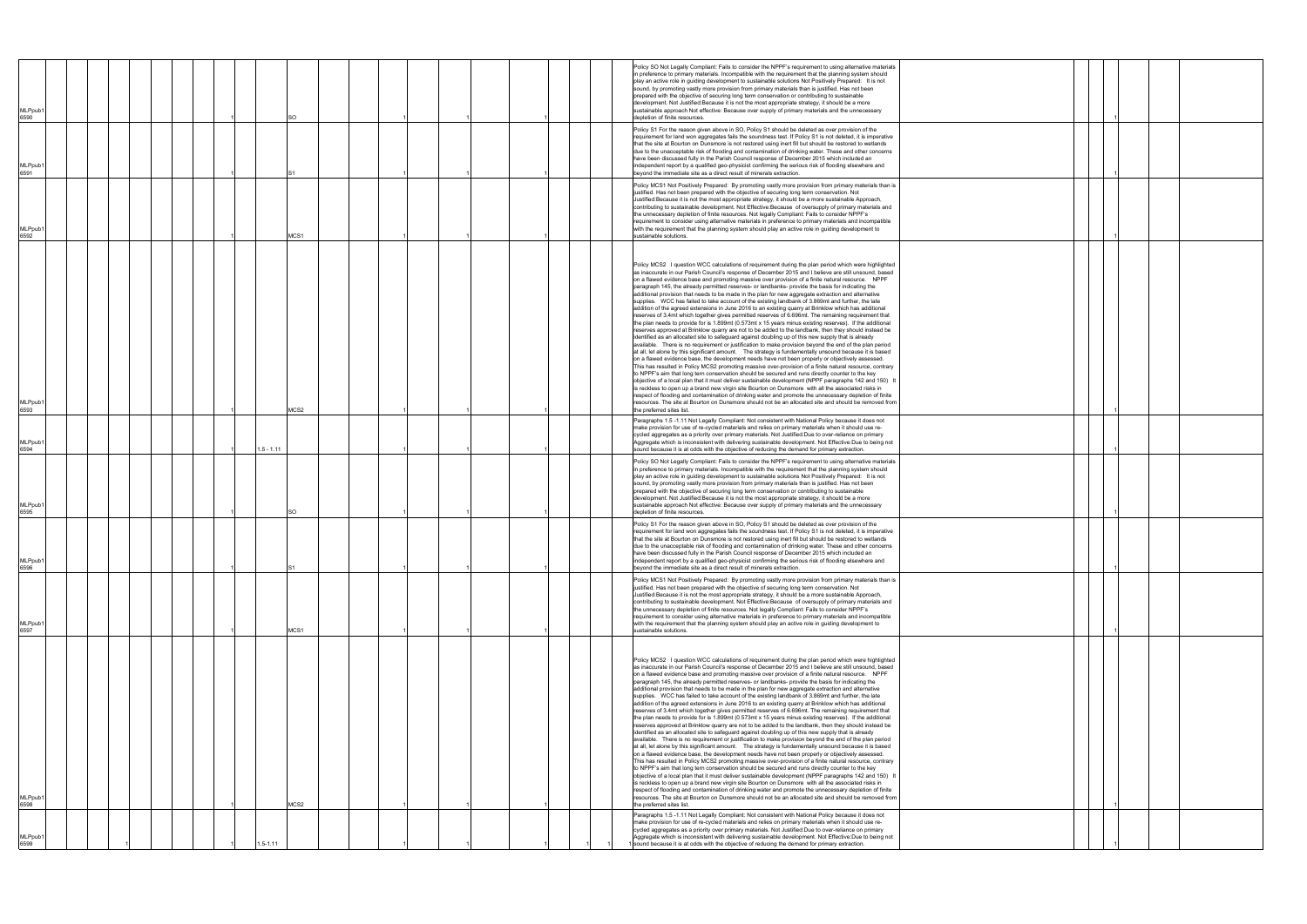| <b>MLPpub</b><br>6600       |  |  |  | SO |      |  |  |  |  |  | Policy SO Not Legally Compliant: Fails to consider the NPPF's requirement to using alternative materials<br>in preference to primary materials. Incompatible with the requirement that the planning system should<br>play an active role in guiding development to sustainable solutions Not Positively Prepared: It is not<br>sound, by promoting vastly more provision from primary materials than is justified. Has not been<br>prepared with the objective of securing long term conservation or contributing to sustainable<br>development. Not Justified: Because it is not the most appropriate strategy, it should be a more<br>sustainable approach Not effective: Because over supply of primary materials and the unnecessary<br>depletion of finite resources.                                                                                                                                                                                                                                                                                                                                                                                                                                                                                                                                                                                                                                                                                                                                                                                                                                                                                                                                                                                                                                                                                                                                                                                                                                                                                                                                                                                                                                                                                                                                                                                                                                                                                                                                                                                                                                                                                                                                                                                                                                                                                                                                                                                                                                                                                                                                                                                                                                                                                                                                                                                                                                                                                                                                                                                                                                                                                                                        |  |
|-----------------------------|--|--|--|----|------|--|--|--|--|--|---------------------------------------------------------------------------------------------------------------------------------------------------------------------------------------------------------------------------------------------------------------------------------------------------------------------------------------------------------------------------------------------------------------------------------------------------------------------------------------------------------------------------------------------------------------------------------------------------------------------------------------------------------------------------------------------------------------------------------------------------------------------------------------------------------------------------------------------------------------------------------------------------------------------------------------------------------------------------------------------------------------------------------------------------------------------------------------------------------------------------------------------------------------------------------------------------------------------------------------------------------------------------------------------------------------------------------------------------------------------------------------------------------------------------------------------------------------------------------------------------------------------------------------------------------------------------------------------------------------------------------------------------------------------------------------------------------------------------------------------------------------------------------------------------------------------------------------------------------------------------------------------------------------------------------------------------------------------------------------------------------------------------------------------------------------------------------------------------------------------------------------------------------------------------------------------------------------------------------------------------------------------------------------------------------------------------------------------------------------------------------------------------------------------------------------------------------------------------------------------------------------------------------------------------------------------------------------------------------------------------------------------------------------------------------------------------------------------------------------------------------------------------------------------------------------------------------------------------------------------------------------------------------------------------------------------------------------------------------------------------------------------------------------------------------------------------------------------------------------------------------------------------------------------------------------------------------------------------------------------------------------------------------------------------------------------------------------------------------------------------------------------------------------------------------------------------------------------------------------------------------------------------------------------------------------------------------------------------------------------------------------------------------------------------------------------------|--|
| MLPpub<br>6601              |  |  |  |    |      |  |  |  |  |  | Policy S1 For the reason given above in SO, Policy S1 should be deleted as over provision of the<br>requirement for land won aggregates fails the soundness test. If Policy S1 is not deleted, it is imperative<br>that the site at Bourton on Dunsmore is not restored using inert fill but should be restored to wetlands<br>due to the unacceptable risk of flooding and contamination of drinking water. These and other concerns<br>have been discussed fully in the Parish Council response of December 2015 which included an<br>independent report by a qualified geo-physicist confirming the serious risk of flooding elsewhere and<br>beyond the immediate site as a direct result of minerals extraction.                                                                                                                                                                                                                                                                                                                                                                                                                                                                                                                                                                                                                                                                                                                                                                                                                                                                                                                                                                                                                                                                                                                                                                                                                                                                                                                                                                                                                                                                                                                                                                                                                                                                                                                                                                                                                                                                                                                                                                                                                                                                                                                                                                                                                                                                                                                                                                                                                                                                                                                                                                                                                                                                                                                                                                                                                                                                                                                                                                             |  |
| MLPpub <sup>®</sup><br>6602 |  |  |  |    | MCS1 |  |  |  |  |  | Policy MCS1 Not Positively Prepared: By promoting vastly more provision from primary materials than is<br>justified. Has not been prepared with the objective of securing long term conservation. Not<br>Justified: Because it is not the most appropriate strategy, it should be a more sustainable Approach,<br>contributing to sustainable development. Not Effective: Because of oversupply of primary materials and<br>the unnecessary depletion of finite resources. Not legally Compliant: Fails to consider NPPF's<br>requirement to consider using alternative materials in preference to primary materials and incompatible<br>with the requirement that the planning system should play an active role in guiding development to<br>sustainable solutions.                                                                                                                                                                                                                                                                                                                                                                                                                                                                                                                                                                                                                                                                                                                                                                                                                                                                                                                                                                                                                                                                                                                                                                                                                                                                                                                                                                                                                                                                                                                                                                                                                                                                                                                                                                                                                                                                                                                                                                                                                                                                                                                                                                                                                                                                                                                                                                                                                                                                                                                                                                                                                                                                                                                                                                                                                                                                                                                             |  |
| MLPpub <sup>®</sup><br>6603 |  |  |  |    | MCS2 |  |  |  |  |  | Policy MCS2 I question WCC calculations of requirement during the plan period which were highlighted<br>as inaccurate in our Parish Council's response of December 2015 and I believe are still unsound, based<br>on a flawed evidence base and promoting massive over provision of a finite natural resource. NPPF<br>paragraph 145, the already permitted reserves- or landbanks- provide the basis for indicating the<br>additional provision that needs to be made in the plan for new aggregate extraction and alternative<br>supplies. WCC has failed to take account of the existing landbank of 3.869mt and further, the late<br>addition of the agreed extensions in June 2016 to an existing quarry at Brinklow which has additional<br>reserves of 3.4mt which together gives permitted reserves of 6.696mt. The remaining requirement that<br>the plan needs to provide for is 1.899mt (0.573mt x 15 years minus existing reserves). If the additional<br>reserves approved at Brinklow quarry are not to be added to the landbank, then they should instead be<br>identified as an allocated site to safeguard against doubling up of this new supply that is already<br>available. There is no requirement or justification to make provision beyond the end of the plan period at<br>all, let alone by this significant amount. The strategy is fundamentally unsound because it is based on a<br>flawed evidence base, the development needs have not been properly or objectively assessed. This has<br>resulted in Policy MCS2 promoting massive over-provision of a finite natural resource, contrary to<br>NPPF's aim that long tern conservation should be secured and runs directly counter to the key objective<br>of a local plan that it must deliver sustainable development (NPPF paragraphs 142 and 150) It is<br>reckless to open up a brand new virgin site Bourton on Dunsmore with all the associated risks in respect<br>of flooding and contamination of drinking water and promote the unnecessary depletion of finite<br>resources. The site at Bourton on Dunsmore should not be an allocated site and should be removed from<br>the preferred sites list.                                                                                                                                                                                                                                                                                                                                                                                                                                                                                                                                                                                                                                                                                                                                                                                                                                                                                                                                                                                                                                                                                                                                                                                                                                                                                                                                                                                                                                                                                                   |  |
| <b>MLPpub</b><br>6604       |  |  |  |    | S4   |  |  |  |  |  | I am writing to express my concerns regarding the proposed mineral extraction at Wasperton Hill Farm.<br>Our property is directly opposite the site and would be profoundly affected by the works. We are<br>surprised that the allocation of the 9 sites that would conveniently provide the 11.4 million tons of sand<br>and gravel has been done without some form of environmental impact assessment. I appreciate that a<br>detailed one will be required at the planning application stage but even a preliminary assessment would<br>raise major questions. As well as the big issues such as the loss of valuable agricultural land and the<br>pollution of the environment there are other matters that need to be considered. Being so close to the<br>Barford by-pass gave us an insight into some other likely outcomes. During the construction of the road<br>we had to seek a suspension of the compaction of the sub base because our cottage was actually<br>vibrating due to shock waves through the gravel stratum. The cottage is a 17 th century listed building<br>and I predict similar problems. Another major consideration is that the A429 is an extremely busy road<br>and even a minor event such as a car breakdown can cause long tailbacks. The predicted additional lorry<br>movements will cause more problems and a lorry collision will cause chaos and in any event the<br>additional load from so many heavy vehicles will probably result in the reconstruction of the carriageway.<br>From a personal point of view the effect of the development on the future for my wife and I will be<br>serious, our house is up for sale at the movement and the sand and gravel extraction will blight the<br>property for the duration of the works. I cannot believe that in the whole of Warwickshire there are not<br>sites more appropriate for mineral extraction.                                                                                                                                                                                                                                                                                                                                                                                                                                                                                                                                                                                                                                                                                                                                                                                                                                                                                                                                                                                                                                                                                                                                                                                                                                                                                                                                                                                                                                                                                                                                                                                                                                                                                                                                                                                           |  |
| MLPpub <sup>.</sup><br>6605 |  |  |  |    |      |  |  |  |  |  | I understand you have agreed with Salford Priors Parish Council that residents can respond to the<br>Mineral Plan consultation by letter. I am one of over a thousand local people who signed a petition<br>objecting to the proposed inclusion of Salford Priors/Site 7 in the forthcoming Warwickshire County<br>Mineral Plan. Please include this letter as a response to consultation and include it in any subsequent<br>submission to the Secretary of State. Please also forward it to the Cabinet Members of Warwickshire<br>County Council, any other involved members of the Council, prior to the closure of the consultation<br>period on 3rd of February. We understand the national need for aggregates to support construction<br>activities where recycled materials are insufficient or unavailable. However, the potential yield of sand<br>and gravel from the Salford Priors site is very small compared with other sites under consideration<br>across the county and in the region. This modest output needs to be weighed against the<br>disproportionately high impact on villagers, wildlife, ecology and local community, both from the initial<br>designation and any subsequent extraction, because the proposed site is extremely close to the village.<br>Residents have already experienced the damage that over twenty years of sand and gravel extraction<br>has had elsewhere in the parish, and know that the long term potential impacts of this new proposal will<br>include: Damage to the health and wellbeing of local residents caused by airborne particulate pollution,<br>stress and noise, in particular to children attending Salford Priors Church of England Primary School, the<br>elderly and those whose homes are located on the edge of the quarry; Increase in risks from large<br>industrial vehicles and heavy equipment crossing local traffic on School Road, in immediate proximity to<br>a rural residential area; Serious long term consequences to local ecology and watercourses; Potential<br>increased risk of flooding downstream, with loss of floodplain and aquifer storage; Loss of high grade<br>agricultural and horticultural land which is a source of local employment; Negative impact on pedestrians,<br>private and public transport, affecting access to and from Salford Priors; Loss of the land as a local<br>amenity; Visual impact across a wide area; Damage to the future viability of the community and local<br>businesses arising from years of uncertainty. The Environmental Impact Assessment submitted by<br>Salford Priors Against Gravel Extraction expanded on many of these issues which have not been<br>adequately addressed. Elements added to the Mineral Plan since the previous consultation serve to<br>exacerbate rather than alleviate issues previously raised e.g. Mining the land in parcels as and when<br>required will extend the period of quarrying potentially indefinitely. Including Site 7 in the County Mineral<br>Plan also has the potential to undermine other policies and local plans, including planned housing<br>development and consequently the viability of Salford Priors Church of England Primary School and<br>local businesses. It is also our belief that in addition to the devastating impact on local people, evidence<br>shows that the complexities of mining in this specific location, and the relatively low yield from doing so,<br>are likely to make the site unfeasible and uneconomic. Beyond these tangible impacts, there is a clear<br>conflict of interest with Warwickshire County Council being both landowner and planning authority. |  |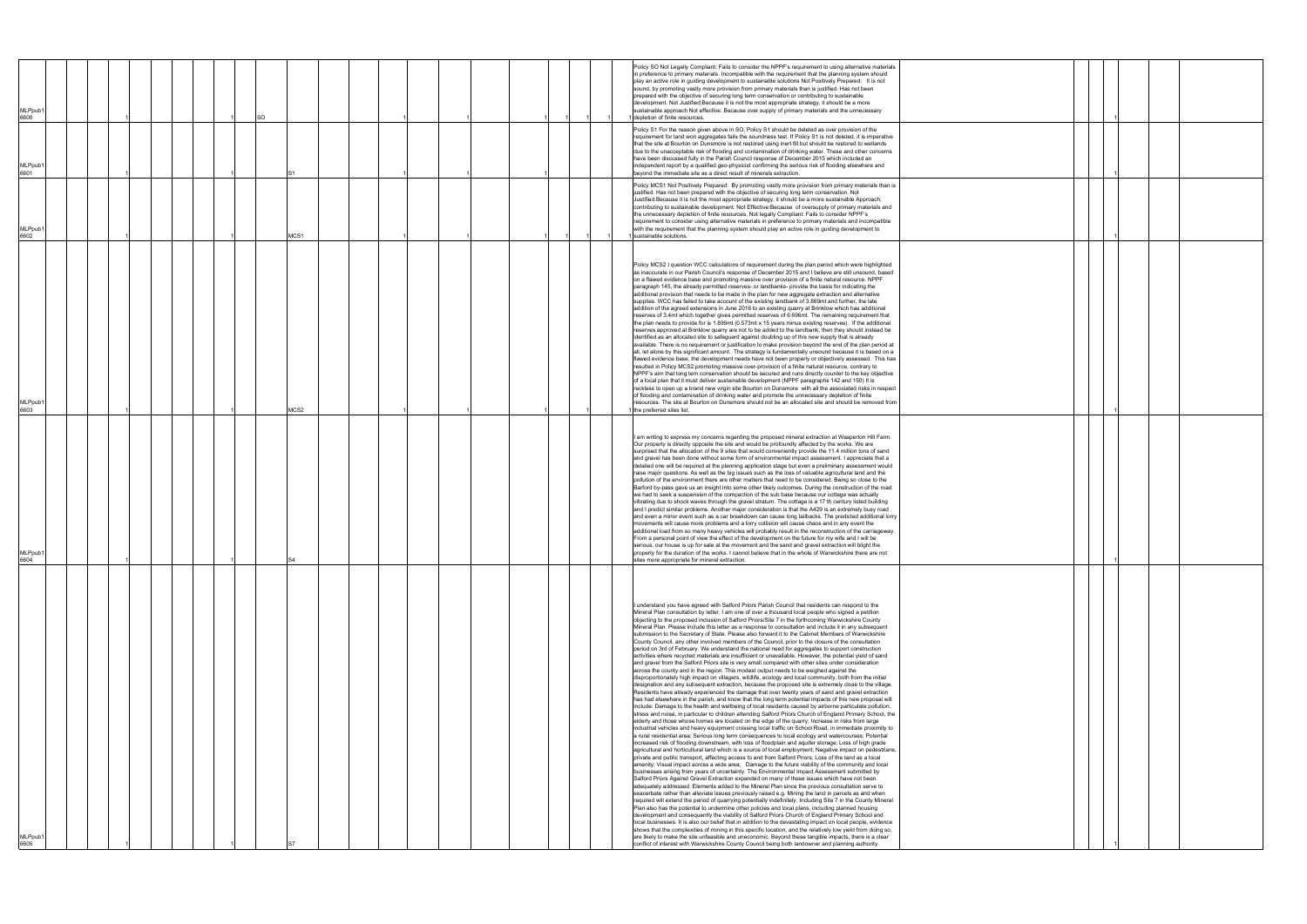| MLPpub1<br>6607                                                                                                                                                                                                                                                                                                                                                                                                                                                                                                                                                                                                                                                                                                                                                                                                                                                                                                                                                                                                                                                                                                                                                                                                                                                                                                                                                                                                                                                                                                                                                                                                                                                                                                                                                                                                                                                                                                                                                                                                                                                                                                                                                                                                                                                                                                                                                                                                                                                                                                                                                                                                                                                                                                                                                                                                                                                                                                                                                                                                                                                                                                                                                                                                                                                                                                                                                                                                                                                                                                                                                                                                                                                                                                                                                                                          | MLPpub1<br>6606                                                                                                                                                                                                                                                                                                                                                                                                                                                                                                                                                                                                                                                                                                                                                                                                                                                                                                                                                                                                                                                                                                                                                                                                                                                                                                                                                                                                                                                                                                                                                                                                                                                                                                                                                                                                                                                                                                                                                                                                                                                                                                                                                                                                                                                                                                                                                                                                                                                                                                                                                                                                                                                                                                                                                                                                                                                                                                                                                                                                                                                                                                                                                                                                                                                                                                                                                                                                                                                                                                                                                                                                                                                                                 |
|----------------------------------------------------------------------------------------------------------------------------------------------------------------------------------------------------------------------------------------------------------------------------------------------------------------------------------------------------------------------------------------------------------------------------------------------------------------------------------------------------------------------------------------------------------------------------------------------------------------------------------------------------------------------------------------------------------------------------------------------------------------------------------------------------------------------------------------------------------------------------------------------------------------------------------------------------------------------------------------------------------------------------------------------------------------------------------------------------------------------------------------------------------------------------------------------------------------------------------------------------------------------------------------------------------------------------------------------------------------------------------------------------------------------------------------------------------------------------------------------------------------------------------------------------------------------------------------------------------------------------------------------------------------------------------------------------------------------------------------------------------------------------------------------------------------------------------------------------------------------------------------------------------------------------------------------------------------------------------------------------------------------------------------------------------------------------------------------------------------------------------------------------------------------------------------------------------------------------------------------------------------------------------------------------------------------------------------------------------------------------------------------------------------------------------------------------------------------------------------------------------------------------------------------------------------------------------------------------------------------------------------------------------------------------------------------------------------------------------------------------------------------------------------------------------------------------------------------------------------------------------------------------------------------------------------------------------------------------------------------------------------------------------------------------------------------------------------------------------------------------------------------------------------------------------------------------------------------------------------------------------------------------------------------------------------------------------------------------------------------------------------------------------------------------------------------------------------------------------------------------------------------------------------------------------------------------------------------------------------------------------------------------------------------------------------------------------------------------------------------------------------------------------------------------------|-------------------------------------------------------------------------------------------------------------------------------------------------------------------------------------------------------------------------------------------------------------------------------------------------------------------------------------------------------------------------------------------------------------------------------------------------------------------------------------------------------------------------------------------------------------------------------------------------------------------------------------------------------------------------------------------------------------------------------------------------------------------------------------------------------------------------------------------------------------------------------------------------------------------------------------------------------------------------------------------------------------------------------------------------------------------------------------------------------------------------------------------------------------------------------------------------------------------------------------------------------------------------------------------------------------------------------------------------------------------------------------------------------------------------------------------------------------------------------------------------------------------------------------------------------------------------------------------------------------------------------------------------------------------------------------------------------------------------------------------------------------------------------------------------------------------------------------------------------------------------------------------------------------------------------------------------------------------------------------------------------------------------------------------------------------------------------------------------------------------------------------------------------------------------------------------------------------------------------------------------------------------------------------------------------------------------------------------------------------------------------------------------------------------------------------------------------------------------------------------------------------------------------------------------------------------------------------------------------------------------------------------------------------------------------------------------------------------------------------------------------------------------------------------------------------------------------------------------------------------------------------------------------------------------------------------------------------------------------------------------------------------------------------------------------------------------------------------------------------------------------------------------------------------------------------------------------------------------------------------------------------------------------------------------------------------------------------------------------------------------------------------------------------------------------------------------------------------------------------------------------------------------------------------------------------------------------------------------------------------------------------------------------------------------------------------------|
|                                                                                                                                                                                                                                                                                                                                                                                                                                                                                                                                                                                                                                                                                                                                                                                                                                                                                                                                                                                                                                                                                                                                                                                                                                                                                                                                                                                                                                                                                                                                                                                                                                                                                                                                                                                                                                                                                                                                                                                                                                                                                                                                                                                                                                                                                                                                                                                                                                                                                                                                                                                                                                                                                                                                                                                                                                                                                                                                                                                                                                                                                                                                                                                                                                                                                                                                                                                                                                                                                                                                                                                                                                                                                                                                                                                                          |                                                                                                                                                                                                                                                                                                                                                                                                                                                                                                                                                                                                                                                                                                                                                                                                                                                                                                                                                                                                                                                                                                                                                                                                                                                                                                                                                                                                                                                                                                                                                                                                                                                                                                                                                                                                                                                                                                                                                                                                                                                                                                                                                                                                                                                                                                                                                                                                                                                                                                                                                                                                                                                                                                                                                                                                                                                                                                                                                                                                                                                                                                                                                                                                                                                                                                                                                                                                                                                                                                                                                                                                                                                                                                 |
|                                                                                                                                                                                                                                                                                                                                                                                                                                                                                                                                                                                                                                                                                                                                                                                                                                                                                                                                                                                                                                                                                                                                                                                                                                                                                                                                                                                                                                                                                                                                                                                                                                                                                                                                                                                                                                                                                                                                                                                                                                                                                                                                                                                                                                                                                                                                                                                                                                                                                                                                                                                                                                                                                                                                                                                                                                                                                                                                                                                                                                                                                                                                                                                                                                                                                                                                                                                                                                                                                                                                                                                                                                                                                                                                                                                                          |                                                                                                                                                                                                                                                                                                                                                                                                                                                                                                                                                                                                                                                                                                                                                                                                                                                                                                                                                                                                                                                                                                                                                                                                                                                                                                                                                                                                                                                                                                                                                                                                                                                                                                                                                                                                                                                                                                                                                                                                                                                                                                                                                                                                                                                                                                                                                                                                                                                                                                                                                                                                                                                                                                                                                                                                                                                                                                                                                                                                                                                                                                                                                                                                                                                                                                                                                                                                                                                                                                                                                                                                                                                                                                 |
|                                                                                                                                                                                                                                                                                                                                                                                                                                                                                                                                                                                                                                                                                                                                                                                                                                                                                                                                                                                                                                                                                                                                                                                                                                                                                                                                                                                                                                                                                                                                                                                                                                                                                                                                                                                                                                                                                                                                                                                                                                                                                                                                                                                                                                                                                                                                                                                                                                                                                                                                                                                                                                                                                                                                                                                                                                                                                                                                                                                                                                                                                                                                                                                                                                                                                                                                                                                                                                                                                                                                                                                                                                                                                                                                                                                                          |                                                                                                                                                                                                                                                                                                                                                                                                                                                                                                                                                                                                                                                                                                                                                                                                                                                                                                                                                                                                                                                                                                                                                                                                                                                                                                                                                                                                                                                                                                                                                                                                                                                                                                                                                                                                                                                                                                                                                                                                                                                                                                                                                                                                                                                                                                                                                                                                                                                                                                                                                                                                                                                                                                                                                                                                                                                                                                                                                                                                                                                                                                                                                                                                                                                                                                                                                                                                                                                                                                                                                                                                                                                                                                 |
|                                                                                                                                                                                                                                                                                                                                                                                                                                                                                                                                                                                                                                                                                                                                                                                                                                                                                                                                                                                                                                                                                                                                                                                                                                                                                                                                                                                                                                                                                                                                                                                                                                                                                                                                                                                                                                                                                                                                                                                                                                                                                                                                                                                                                                                                                                                                                                                                                                                                                                                                                                                                                                                                                                                                                                                                                                                                                                                                                                                                                                                                                                                                                                                                                                                                                                                                                                                                                                                                                                                                                                                                                                                                                                                                                                                                          |                                                                                                                                                                                                                                                                                                                                                                                                                                                                                                                                                                                                                                                                                                                                                                                                                                                                                                                                                                                                                                                                                                                                                                                                                                                                                                                                                                                                                                                                                                                                                                                                                                                                                                                                                                                                                                                                                                                                                                                                                                                                                                                                                                                                                                                                                                                                                                                                                                                                                                                                                                                                                                                                                                                                                                                                                                                                                                                                                                                                                                                                                                                                                                                                                                                                                                                                                                                                                                                                                                                                                                                                                                                                                                 |
|                                                                                                                                                                                                                                                                                                                                                                                                                                                                                                                                                                                                                                                                                                                                                                                                                                                                                                                                                                                                                                                                                                                                                                                                                                                                                                                                                                                                                                                                                                                                                                                                                                                                                                                                                                                                                                                                                                                                                                                                                                                                                                                                                                                                                                                                                                                                                                                                                                                                                                                                                                                                                                                                                                                                                                                                                                                                                                                                                                                                                                                                                                                                                                                                                                                                                                                                                                                                                                                                                                                                                                                                                                                                                                                                                                                                          |                                                                                                                                                                                                                                                                                                                                                                                                                                                                                                                                                                                                                                                                                                                                                                                                                                                                                                                                                                                                                                                                                                                                                                                                                                                                                                                                                                                                                                                                                                                                                                                                                                                                                                                                                                                                                                                                                                                                                                                                                                                                                                                                                                                                                                                                                                                                                                                                                                                                                                                                                                                                                                                                                                                                                                                                                                                                                                                                                                                                                                                                                                                                                                                                                                                                                                                                                                                                                                                                                                                                                                                                                                                                                                 |
|                                                                                                                                                                                                                                                                                                                                                                                                                                                                                                                                                                                                                                                                                                                                                                                                                                                                                                                                                                                                                                                                                                                                                                                                                                                                                                                                                                                                                                                                                                                                                                                                                                                                                                                                                                                                                                                                                                                                                                                                                                                                                                                                                                                                                                                                                                                                                                                                                                                                                                                                                                                                                                                                                                                                                                                                                                                                                                                                                                                                                                                                                                                                                                                                                                                                                                                                                                                                                                                                                                                                                                                                                                                                                                                                                                                                          |                                                                                                                                                                                                                                                                                                                                                                                                                                                                                                                                                                                                                                                                                                                                                                                                                                                                                                                                                                                                                                                                                                                                                                                                                                                                                                                                                                                                                                                                                                                                                                                                                                                                                                                                                                                                                                                                                                                                                                                                                                                                                                                                                                                                                                                                                                                                                                                                                                                                                                                                                                                                                                                                                                                                                                                                                                                                                                                                                                                                                                                                                                                                                                                                                                                                                                                                                                                                                                                                                                                                                                                                                                                                                                 |
|                                                                                                                                                                                                                                                                                                                                                                                                                                                                                                                                                                                                                                                                                                                                                                                                                                                                                                                                                                                                                                                                                                                                                                                                                                                                                                                                                                                                                                                                                                                                                                                                                                                                                                                                                                                                                                                                                                                                                                                                                                                                                                                                                                                                                                                                                                                                                                                                                                                                                                                                                                                                                                                                                                                                                                                                                                                                                                                                                                                                                                                                                                                                                                                                                                                                                                                                                                                                                                                                                                                                                                                                                                                                                                                                                                                                          |                                                                                                                                                                                                                                                                                                                                                                                                                                                                                                                                                                                                                                                                                                                                                                                                                                                                                                                                                                                                                                                                                                                                                                                                                                                                                                                                                                                                                                                                                                                                                                                                                                                                                                                                                                                                                                                                                                                                                                                                                                                                                                                                                                                                                                                                                                                                                                                                                                                                                                                                                                                                                                                                                                                                                                                                                                                                                                                                                                                                                                                                                                                                                                                                                                                                                                                                                                                                                                                                                                                                                                                                                                                                                                 |
|                                                                                                                                                                                                                                                                                                                                                                                                                                                                                                                                                                                                                                                                                                                                                                                                                                                                                                                                                                                                                                                                                                                                                                                                                                                                                                                                                                                                                                                                                                                                                                                                                                                                                                                                                                                                                                                                                                                                                                                                                                                                                                                                                                                                                                                                                                                                                                                                                                                                                                                                                                                                                                                                                                                                                                                                                                                                                                                                                                                                                                                                                                                                                                                                                                                                                                                                                                                                                                                                                                                                                                                                                                                                                                                                                                                                          |                                                                                                                                                                                                                                                                                                                                                                                                                                                                                                                                                                                                                                                                                                                                                                                                                                                                                                                                                                                                                                                                                                                                                                                                                                                                                                                                                                                                                                                                                                                                                                                                                                                                                                                                                                                                                                                                                                                                                                                                                                                                                                                                                                                                                                                                                                                                                                                                                                                                                                                                                                                                                                                                                                                                                                                                                                                                                                                                                                                                                                                                                                                                                                                                                                                                                                                                                                                                                                                                                                                                                                                                                                                                                                 |
|                                                                                                                                                                                                                                                                                                                                                                                                                                                                                                                                                                                                                                                                                                                                                                                                                                                                                                                                                                                                                                                                                                                                                                                                                                                                                                                                                                                                                                                                                                                                                                                                                                                                                                                                                                                                                                                                                                                                                                                                                                                                                                                                                                                                                                                                                                                                                                                                                                                                                                                                                                                                                                                                                                                                                                                                                                                                                                                                                                                                                                                                                                                                                                                                                                                                                                                                                                                                                                                                                                                                                                                                                                                                                                                                                                                                          |                                                                                                                                                                                                                                                                                                                                                                                                                                                                                                                                                                                                                                                                                                                                                                                                                                                                                                                                                                                                                                                                                                                                                                                                                                                                                                                                                                                                                                                                                                                                                                                                                                                                                                                                                                                                                                                                                                                                                                                                                                                                                                                                                                                                                                                                                                                                                                                                                                                                                                                                                                                                                                                                                                                                                                                                                                                                                                                                                                                                                                                                                                                                                                                                                                                                                                                                                                                                                                                                                                                                                                                                                                                                                                 |
|                                                                                                                                                                                                                                                                                                                                                                                                                                                                                                                                                                                                                                                                                                                                                                                                                                                                                                                                                                                                                                                                                                                                                                                                                                                                                                                                                                                                                                                                                                                                                                                                                                                                                                                                                                                                                                                                                                                                                                                                                                                                                                                                                                                                                                                                                                                                                                                                                                                                                                                                                                                                                                                                                                                                                                                                                                                                                                                                                                                                                                                                                                                                                                                                                                                                                                                                                                                                                                                                                                                                                                                                                                                                                                                                                                                                          |                                                                                                                                                                                                                                                                                                                                                                                                                                                                                                                                                                                                                                                                                                                                                                                                                                                                                                                                                                                                                                                                                                                                                                                                                                                                                                                                                                                                                                                                                                                                                                                                                                                                                                                                                                                                                                                                                                                                                                                                                                                                                                                                                                                                                                                                                                                                                                                                                                                                                                                                                                                                                                                                                                                                                                                                                                                                                                                                                                                                                                                                                                                                                                                                                                                                                                                                                                                                                                                                                                                                                                                                                                                                                                 |
|                                                                                                                                                                                                                                                                                                                                                                                                                                                                                                                                                                                                                                                                                                                                                                                                                                                                                                                                                                                                                                                                                                                                                                                                                                                                                                                                                                                                                                                                                                                                                                                                                                                                                                                                                                                                                                                                                                                                                                                                                                                                                                                                                                                                                                                                                                                                                                                                                                                                                                                                                                                                                                                                                                                                                                                                                                                                                                                                                                                                                                                                                                                                                                                                                                                                                                                                                                                                                                                                                                                                                                                                                                                                                                                                                                                                          |                                                                                                                                                                                                                                                                                                                                                                                                                                                                                                                                                                                                                                                                                                                                                                                                                                                                                                                                                                                                                                                                                                                                                                                                                                                                                                                                                                                                                                                                                                                                                                                                                                                                                                                                                                                                                                                                                                                                                                                                                                                                                                                                                                                                                                                                                                                                                                                                                                                                                                                                                                                                                                                                                                                                                                                                                                                                                                                                                                                                                                                                                                                                                                                                                                                                                                                                                                                                                                                                                                                                                                                                                                                                                                 |
|                                                                                                                                                                                                                                                                                                                                                                                                                                                                                                                                                                                                                                                                                                                                                                                                                                                                                                                                                                                                                                                                                                                                                                                                                                                                                                                                                                                                                                                                                                                                                                                                                                                                                                                                                                                                                                                                                                                                                                                                                                                                                                                                                                                                                                                                                                                                                                                                                                                                                                                                                                                                                                                                                                                                                                                                                                                                                                                                                                                                                                                                                                                                                                                                                                                                                                                                                                                                                                                                                                                                                                                                                                                                                                                                                                                                          |                                                                                                                                                                                                                                                                                                                                                                                                                                                                                                                                                                                                                                                                                                                                                                                                                                                                                                                                                                                                                                                                                                                                                                                                                                                                                                                                                                                                                                                                                                                                                                                                                                                                                                                                                                                                                                                                                                                                                                                                                                                                                                                                                                                                                                                                                                                                                                                                                                                                                                                                                                                                                                                                                                                                                                                                                                                                                                                                                                                                                                                                                                                                                                                                                                                                                                                                                                                                                                                                                                                                                                                                                                                                                                 |
|                                                                                                                                                                                                                                                                                                                                                                                                                                                                                                                                                                                                                                                                                                                                                                                                                                                                                                                                                                                                                                                                                                                                                                                                                                                                                                                                                                                                                                                                                                                                                                                                                                                                                                                                                                                                                                                                                                                                                                                                                                                                                                                                                                                                                                                                                                                                                                                                                                                                                                                                                                                                                                                                                                                                                                                                                                                                                                                                                                                                                                                                                                                                                                                                                                                                                                                                                                                                                                                                                                                                                                                                                                                                                                                                                                                                          |                                                                                                                                                                                                                                                                                                                                                                                                                                                                                                                                                                                                                                                                                                                                                                                                                                                                                                                                                                                                                                                                                                                                                                                                                                                                                                                                                                                                                                                                                                                                                                                                                                                                                                                                                                                                                                                                                                                                                                                                                                                                                                                                                                                                                                                                                                                                                                                                                                                                                                                                                                                                                                                                                                                                                                                                                                                                                                                                                                                                                                                                                                                                                                                                                                                                                                                                                                                                                                                                                                                                                                                                                                                                                                 |
|                                                                                                                                                                                                                                                                                                                                                                                                                                                                                                                                                                                                                                                                                                                                                                                                                                                                                                                                                                                                                                                                                                                                                                                                                                                                                                                                                                                                                                                                                                                                                                                                                                                                                                                                                                                                                                                                                                                                                                                                                                                                                                                                                                                                                                                                                                                                                                                                                                                                                                                                                                                                                                                                                                                                                                                                                                                                                                                                                                                                                                                                                                                                                                                                                                                                                                                                                                                                                                                                                                                                                                                                                                                                                                                                                                                                          |                                                                                                                                                                                                                                                                                                                                                                                                                                                                                                                                                                                                                                                                                                                                                                                                                                                                                                                                                                                                                                                                                                                                                                                                                                                                                                                                                                                                                                                                                                                                                                                                                                                                                                                                                                                                                                                                                                                                                                                                                                                                                                                                                                                                                                                                                                                                                                                                                                                                                                                                                                                                                                                                                                                                                                                                                                                                                                                                                                                                                                                                                                                                                                                                                                                                                                                                                                                                                                                                                                                                                                                                                                                                                                 |
|                                                                                                                                                                                                                                                                                                                                                                                                                                                                                                                                                                                                                                                                                                                                                                                                                                                                                                                                                                                                                                                                                                                                                                                                                                                                                                                                                                                                                                                                                                                                                                                                                                                                                                                                                                                                                                                                                                                                                                                                                                                                                                                                                                                                                                                                                                                                                                                                                                                                                                                                                                                                                                                                                                                                                                                                                                                                                                                                                                                                                                                                                                                                                                                                                                                                                                                                                                                                                                                                                                                                                                                                                                                                                                                                                                                                          |                                                                                                                                                                                                                                                                                                                                                                                                                                                                                                                                                                                                                                                                                                                                                                                                                                                                                                                                                                                                                                                                                                                                                                                                                                                                                                                                                                                                                                                                                                                                                                                                                                                                                                                                                                                                                                                                                                                                                                                                                                                                                                                                                                                                                                                                                                                                                                                                                                                                                                                                                                                                                                                                                                                                                                                                                                                                                                                                                                                                                                                                                                                                                                                                                                                                                                                                                                                                                                                                                                                                                                                                                                                                                                 |
|                                                                                                                                                                                                                                                                                                                                                                                                                                                                                                                                                                                                                                                                                                                                                                                                                                                                                                                                                                                                                                                                                                                                                                                                                                                                                                                                                                                                                                                                                                                                                                                                                                                                                                                                                                                                                                                                                                                                                                                                                                                                                                                                                                                                                                                                                                                                                                                                                                                                                                                                                                                                                                                                                                                                                                                                                                                                                                                                                                                                                                                                                                                                                                                                                                                                                                                                                                                                                                                                                                                                                                                                                                                                                                                                                                                                          |                                                                                                                                                                                                                                                                                                                                                                                                                                                                                                                                                                                                                                                                                                                                                                                                                                                                                                                                                                                                                                                                                                                                                                                                                                                                                                                                                                                                                                                                                                                                                                                                                                                                                                                                                                                                                                                                                                                                                                                                                                                                                                                                                                                                                                                                                                                                                                                                                                                                                                                                                                                                                                                                                                                                                                                                                                                                                                                                                                                                                                                                                                                                                                                                                                                                                                                                                                                                                                                                                                                                                                                                                                                                                                 |
| Response to Warwickshire County Council Minerals Plan Consultation Site 7 (9 th Dec - 3 rd Feb<br>2017) I understand you have agreed with Salford Priors Parish Council that residents can respond to<br>the Mineral Plan consultation by letter. I am one of over a thousand local people who signed a petition<br>objecting to the proposed inclusion of Salford Priors/Site 7 in the forthcoming Warwickshire County<br>Mineral Plan. Please include this letter as a response to consultation and include it in any subsequent<br>submission to the Secretary of State. Please also forward it to the Cabinet Members of Warwickshire<br>County Council, any other involved members of the Council, prior to the closure of the consultation<br>period on 3rd of February We understand the national need for aggregates to support construction<br>activities where recycled materials are insufficient or unavailable. However, the potential yield of sand<br>and gravel from the Salford Priors site is very small compared with other sites under consideration<br>across the county and in the region. This modest output needs to be weighed against the<br>disproportionately high impact on villagers, wildlife, ecology and local community, both from the initial<br>designation and any subsequent extraction, because the proposed site is extremely close to the village<br>Residents have already experienced the damage that over twenty years of sand and gravel<br>extraction has had elsewhere in the parish, and know that the long term potential impacts of this new<br>proposal will include: Damage to the health and wellbeing of local residents caused by airborne<br>particulate pollution, stress and noise, in particular to children attending Salford Priors Church of England<br>Primary School, the elderly and those whose homes are located on the edge of the quarry; Increase in<br>risks from large industrial vehicles and heavy equipment crossing local traffic on School Road, in<br>immediate proximity to a rural residential area; Serious long term consequences to local ecology and<br>watercourses; Potential increased risk of flooding downstream, with loss of floodplain and aquifer<br>storage; Loss of high grade agricultural and horticultural land which is a source of local employment;<br>Negative impact on pedestrians, private and public transport, affecting access to and from Salford<br>Priors; Loss of the land as a local amenity; Visual impact across a wide area; Damage to the future<br>riability of the community and local businesses arising from years of uncertainty. The Environmental<br>Impact Assessment submitted by Salford Priors Against Gravel Extraction expanded on many of these<br>issues which have not been adequately addressed. Elements added to the Mineral Plan since the<br>previous consultation serve to exacerbate rather than alleviate issues previously raised eg. Mining the<br>land in parcels as and when required will extend the period of quarrying potentially indefinitely.<br>Including Site 7 in the County Mineral Plan also has the potential to undermine other policies and local<br>plans, including planned housing development and consequently the viability of Salford Priors Church of<br>England Primary School and local businesses. It is also our belief that in addition to the devastating<br>impact on local people, evidence shows that the complexities of mining in this specific location, and the<br>relatively low yield from doing so, are likely to make the site unfeasible and uneconomic. Beyond these<br>tangible impacts, there is a clear conflict of interest with Warwickshire County Council being both<br>andowner and planning authority. | understand you have agreed with Salford Priors Parish Council that residents can respond to the<br>Mineral Plan consultation by letter. I am one of over a thousand local people who signed a petition<br>objecting to the proposed inclusion of Salford Priors/Site 7 in the forthcoming Warwickshire County<br>Mineral Plan. Please include this letter as a response to consultation and include it in any subsequent<br>submission to the Secretary of State. Please also forward it to the Cabinet Members of Warwickshire<br>County Council, any other involved members of the Council, prior to the closure of the consultation<br>period on 3rd of February. We understand the national need for aggregates to support construction<br>activities where recycled materials are insufficient or unavailable. However, the potential yield of sand<br>and gravel from the Salford Priors site is very small compared with other sites under consideration<br>across the county and in the region. This modest output needs to be weighed against the<br>disproportionately high impact on villagers, wildlife, ecology and local community, both from the initial<br>designation and any subsequent extraction, because the proposed site is extremely close to the village.<br>Residents have already experienced the damage that over twenty years of sand and gravel extraction<br>has had elsewhere in the parish, and know that the long term potential impacts of this new proposal will<br>include: Damage to the health and wellbeing of local residents caused by airborne particulate pollution,<br>stress and noise, in particular to children attending Salford Priors Church of England Primary School, the<br>elderly and those whose homes are located on the edge of the quarry; Increase in risks from large<br>industrial vehicles and heavy equipment crossing local traffic on School Road, in immediate proximity to<br>a rural residential area; Serious long term consequences to local ecology and watercourses; Potential<br>increased risk of flooding downstream, with loss of floodplain and aquifer storage; Loss of high grade<br>agricultural and horticultural land which is a source of local employment; Negative impact on pedestrians,<br>private and public transport, affecting access to and from Salford Priors; Loss of the land as a local<br>amenity; Visual impact across a wide area; Damage to the future viability of the community and local<br>businesses arising from years of uncertainty. The Environmental Impact Assessment submitted by<br>Salford Priors Against Gravel Extraction expanded on many of these issues which have not been<br>adequately addressed. Elements added to the Mineral Plan since the previous consultation serve to<br>exacerbate rather than alleviate issues previously raised e.g. Mining the land in parcels as and when<br>required will extend the period of quarrying potentially indefinitely. Including Site 7 in the County Mineral<br>Plan also has the potential to undermine other policies and local plans, including planned housing<br>development and consequently the viability of Salford Priors Church of England Primary School and<br>local businesses. It is also our belief that in addition to the devastating impact on local people, evidence<br>shows that the complexities of mining in this specific location, and the relatively low yield from doing so,<br>are likely to make the site unfeasible and uneconomic. Beyond these tangible impacts, there is a clear<br>conflict of interest with Warwickshire County Council being both landowner and planning authority. |
|                                                                                                                                                                                                                                                                                                                                                                                                                                                                                                                                                                                                                                                                                                                                                                                                                                                                                                                                                                                                                                                                                                                                                                                                                                                                                                                                                                                                                                                                                                                                                                                                                                                                                                                                                                                                                                                                                                                                                                                                                                                                                                                                                                                                                                                                                                                                                                                                                                                                                                                                                                                                                                                                                                                                                                                                                                                                                                                                                                                                                                                                                                                                                                                                                                                                                                                                                                                                                                                                                                                                                                                                                                                                                                                                                                                                          |                                                                                                                                                                                                                                                                                                                                                                                                                                                                                                                                                                                                                                                                                                                                                                                                                                                                                                                                                                                                                                                                                                                                                                                                                                                                                                                                                                                                                                                                                                                                                                                                                                                                                                                                                                                                                                                                                                                                                                                                                                                                                                                                                                                                                                                                                                                                                                                                                                                                                                                                                                                                                                                                                                                                                                                                                                                                                                                                                                                                                                                                                                                                                                                                                                                                                                                                                                                                                                                                                                                                                                                                                                                                                                 |
|                                                                                                                                                                                                                                                                                                                                                                                                                                                                                                                                                                                                                                                                                                                                                                                                                                                                                                                                                                                                                                                                                                                                                                                                                                                                                                                                                                                                                                                                                                                                                                                                                                                                                                                                                                                                                                                                                                                                                                                                                                                                                                                                                                                                                                                                                                                                                                                                                                                                                                                                                                                                                                                                                                                                                                                                                                                                                                                                                                                                                                                                                                                                                                                                                                                                                                                                                                                                                                                                                                                                                                                                                                                                                                                                                                                                          |                                                                                                                                                                                                                                                                                                                                                                                                                                                                                                                                                                                                                                                                                                                                                                                                                                                                                                                                                                                                                                                                                                                                                                                                                                                                                                                                                                                                                                                                                                                                                                                                                                                                                                                                                                                                                                                                                                                                                                                                                                                                                                                                                                                                                                                                                                                                                                                                                                                                                                                                                                                                                                                                                                                                                                                                                                                                                                                                                                                                                                                                                                                                                                                                                                                                                                                                                                                                                                                                                                                                                                                                                                                                                                 |

|  |             | $\mathbf{1}$ |  |  |
|--|-------------|--------------|--|--|
|  |             |              |  |  |
|  |             |              |  |  |
|  |             |              |  |  |
|  |             |              |  |  |
|  |             |              |  |  |
|  |             |              |  |  |
|  |             |              |  |  |
|  |             |              |  |  |
|  |             |              |  |  |
|  |             |              |  |  |
|  |             |              |  |  |
|  |             |              |  |  |
|  |             |              |  |  |
|  |             |              |  |  |
|  |             |              |  |  |
|  |             |              |  |  |
|  |             |              |  |  |
|  |             |              |  |  |
|  |             |              |  |  |
|  |             |              |  |  |
|  |             |              |  |  |
|  |             |              |  |  |
|  |             |              |  |  |
|  |             |              |  |  |
|  |             |              |  |  |
|  |             |              |  |  |
|  |             |              |  |  |
|  | $\parallel$ |              |  |  |
|  |             |              |  |  |
|  |             |              |  |  |
|  |             |              |  |  |
|  |             |              |  |  |
|  |             |              |  |  |
|  |             | $\mathbf{1}$ |  |  |
|  |             |              |  |  |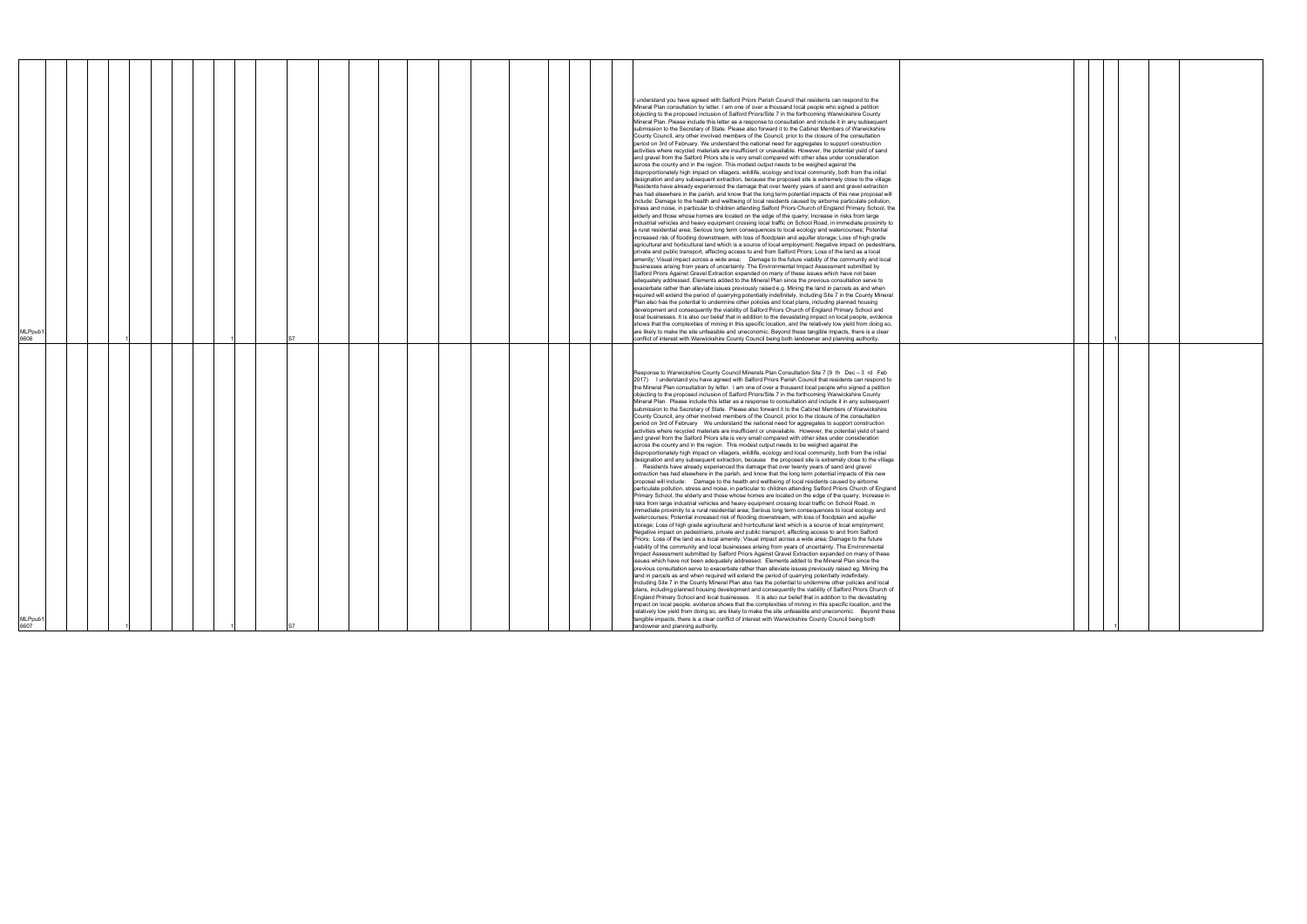|  |  |  |  |  |  |  |  |  |  | object in the strongest possible terms to this proposal citing the reasons highlighted on the following                                                                                                              |
|--|--|--|--|--|--|--|--|--|--|----------------------------------------------------------------------------------------------------------------------------------------------------------------------------------------------------------------------|
|  |  |  |  |  |  |  |  |  |  | pages. Background and conflicts within the proposal. In July 2015 Stratford on Avon DC published its                                                                                                                 |
|  |  |  |  |  |  |  |  |  |  | Strategic Environmental and Habitat relations assessments in response to the Salford Priors                                                                                                                          |
|  |  |  |  |  |  |  |  |  |  | Neighbourhood Development Plan. The neighbourhood planning process was commenced by Salford                                                                                                                          |
|  |  |  |  |  |  |  |  |  |  | Priors Parish Council in early 2014 following which they submitted the first draft of the NDP to Stratford                                                                                                           |
|  |  |  |  |  |  |  |  |  |  | on Avon district council. The purpose of this process is to allow the final NDP to take into account                                                                                                                 |
|  |  |  |  |  |  |  |  |  |  | comments made during this process to assist them in the development of the submission draft of the                                                                                                                   |
|  |  |  |  |  |  |  |  |  |  | NDP going forward. The process is required to determine if the impacts of the proposals put forward may                                                                                                              |
|  |  |  |  |  |  |  |  |  |  | require further examination through a more detailed process becoming the subject of a full Screening                                                                                                                 |
|  |  |  |  |  |  |  |  |  |  | Environmental Assessment SEA. On every count, at this point in the process, the NDP was approved by                                                                                                                  |
|  |  |  |  |  |  |  |  |  |  | Stratford District Council to move forward to the next stage without being subject to a further SEA                                                                                                                  |
|  |  |  |  |  |  |  |  |  |  | Assessment. At this stage in the process there was no suggestion or knowledge of a proposed mineral                                                                                                                  |
|  |  |  |  |  |  |  |  |  |  | development within the Parish boundaries, it was not included in any plans available to the public and                                                                                                               |
|  |  |  |  |  |  |  |  |  |  | there was no reason for any member of the Parish to be concerned, in fact quite the contrary, it was<br>recognised as a good plan which had canvassed the village giving them a chance to have a say in the          |
|  |  |  |  |  |  |  |  |  |  | future and focussed clearly on the sustainable future of the village. The plan has been seen to fulfil the                                                                                                           |
|  |  |  |  |  |  |  |  |  |  | requirements of the Stratford on Avon Core Strategy and complied with the requirements of the Schedule                                                                                                               |
|  |  |  |  |  |  |  |  |  |  | 1 of SEA with no requirement for the NDP process to be subjected to a further SEA report. The proposals                                                                                                              |
|  |  |  |  |  |  |  |  |  |  | of the NDP include such matters as: The provision of housing in excess of that required within the Core                                                                                                              |
|  |  |  |  |  |  |  |  |  |  | Plan. The creation of green open space areas which are recognised in the SEA screening document as                                                                                                                   |
|  |  |  |  |  |  |  |  |  |  | being "vital to the health and well being of residents providing a stronghold for biodiversity in the area                                                                                                           |
|  |  |  |  |  |  |  |  |  |  | including features which provide an opportunity for improvement in the long term". The SEA recognises                                                                                                                |
|  |  |  |  |  |  |  |  |  |  | that: "the preservation of Grade 2 and 3 agricultural land as an important natural resource being vital to                                                                                                           |
|  |  |  |  |  |  |  |  |  |  | sustained development" and their recommendations also include Salford Priors: "taking the right                                                                                                                      |
|  |  |  |  |  |  |  |  |  |  | decisions about protecting this area from inappropriate development". Following this, and without prior                                                                                                              |
|  |  |  |  |  |  |  |  |  |  | notice, the proposal for Site 7 was put forward at a Community Forum Meeting held in Bidford on Avon in                                                                                                              |
|  |  |  |  |  |  |  |  |  |  | September 2015 approximately 20 months after the commencement of work by Salford Priors on the                                                                                                                       |
|  |  |  |  |  |  |  |  |  |  | development of the NDP. The quarry proposal process was commenced by WCC independently and                                                                                                                           |
|  |  |  |  |  |  |  |  |  |  | without consultation or recognition of the plans and proposals already put forward in the Salford Priors                                                                                                             |
|  |  |  |  |  |  |  |  |  |  | NDP. Within our community we have extensive experience of living alongside Sand and Gravel workings                                                                                                                  |
|  |  |  |  |  |  |  |  |  |  | and have done so for many years with the Marsh Farm development. It must be said however that this                                                                                                                   |
|  |  |  |  |  |  |  |  |  |  | proposal is different, more severe, and with vastly greater environmental impacts on the Salford Priors                                                                                                              |
|  |  |  |  |  |  |  |  |  |  | residents than anything hitherto experienced and I would like the following differences to be considered.                                                                                                            |
|  |  |  |  |  |  |  |  |  |  | See attached table which is text to be inserted here.* The Strategic Environmental Assessment and**                                                                                                                  |
|  |  |  |  |  |  |  |  |  |  | Habitats Regulation Assessment was published in July 2015 and stated that, in respect of the SEA                                                                                                                     |
|  |  |  |  |  |  |  |  |  |  | Assessment of Salford Priors draft NDP that: "due to the scale and location of proposed development                                                                                                                  |
|  |  |  |  |  |  |  |  |  |  | significant environmental impacts are not expected to occur" and "it will not have significant effects in                                                                                                            |
|  |  |  |  |  |  |  |  |  |  | any of the criteria set out in Schedule 1 of the SEA Regulations, and therefore does not need to be                                                                                                                  |
|  |  |  |  |  |  |  |  |  |  | subject to a Habitats Regulation Assessment. In summary, the timescale to reach this point of the                                                                                                                    |
|  |  |  |  |  |  |  |  |  |  | process was: Salford Priors Parish Council commenced work on the NDP in January 2014 The NDP was                                                                                                                     |
|  |  |  |  |  |  |  |  |  |  | approved as complying with the Core Strategy in July 2015 First indication of the Site 7 Mineral proposal                                                                                                            |
|  |  |  |  |  |  |  |  |  |  | in September 2015. The Government introduced the Localism Act in 2011 to give new powers for people                                                                                                                  |
|  |  |  |  |  |  |  |  |  |  | to make Neighbourhood Plans with reduced inference from central government. These new powers were                                                                                                                    |
|  |  |  |  |  |  |  |  |  |  | meant to give a say to local people in setting the priorities for local development through Neighbourhood                                                                                                            |
|  |  |  |  |  |  |  |  |  |  | Planning. The Government required local planning authorities to draw up clear Local Plans which                                                                                                                      |
|  |  |  |  |  |  |  |  |  |  | conformed with the planning policy frameworks, met local development needs and reflected local                                                                                                                       |
|  |  |  |  |  |  |  |  |  |  | people's views of how they wish their area to develop. The Government stated that "people are to be                                                                                                                  |
|  |  |  |  |  |  |  |  |  |  | encouraged and enabled to influence decisions about new and modified buildings and facilities in their                                                                                                               |
|  |  |  |  |  |  |  |  |  |  | area and have the right to get involved in development decisions that affect them and to have a                                                                                                                      |
|  |  |  |  |  |  |  |  |  |  | meaningful say". The Site 7 proposal and the way in which it has been managed to date by the WCC                                                                                                                     |
|  |  |  |  |  |  |  |  |  |  | completely undermines everything that has gone before, including the wishes of Central Government,<br>and places in jeopardy proposals within the Parish Council has put forward as being central to their NDP.      |
|  |  |  |  |  |  |  |  |  |  |                                                                                                                                                                                                                      |
|  |  |  |  |  |  |  |  |  |  | It cannot be desirable to create substantial housing developments in an area where live quarrying activity<br>will be carried out for many years, in addition to this, the proposed green open spaces are within the |
|  |  |  |  |  |  |  |  |  |  | proposed mineral extraction area, and will therefore be lost, and substantial areas of Grade 2 Farmland                                                                                                              |
|  |  |  |  |  |  |  |  |  |  | will also be lost for ever. The entire situation is quite remarkable in that it completely flies in the face of                                                                                                      |
|  |  |  |  |  |  |  |  |  |  | the policy to give people a say in the future of their community and undermines the Neighbourhood                                                                                                                    |
|  |  |  |  |  |  |  |  |  |  | Development Planning process where years of pre planning, consultation and hard work by                                                                                                                              |
|  |  |  |  |  |  |  |  |  |  | representatives of the community can be overridden by a higher level of authority within the planning                                                                                                                |
|  |  |  |  |  |  |  |  |  |  | hierarchy namely Warwickshire County Council. Should this proposal have been put on the table after                                                                                                                  |
|  |  |  |  |  |  |  |  |  |  | the village had put its efforts into the production of a sustainable NDP proposal? Can it be said that this                                                                                                          |
|  |  |  |  |  |  |  |  |  |  | proposal, has to date, been managed as part of a democratic process? Have WCC officers considered                                                                                                                    |
|  |  |  |  |  |  |  |  |  |  | the devastating impacts of this proposal before putting it forward? It seems that common sense has                                                                                                                   |
|  |  |  |  |  |  |  |  |  |  | simply gone out of the window, as a result of which the residents are being forced to fight against a                                                                                                                |
|  |  |  |  |  |  |  |  |  |  | proposal which is unviable and renders all of the work put into the development of the NDP completely at                                                                                                             |
|  |  |  |  |  |  |  |  |  |  | risk, invalidating all of the hopes and aspirations of the village for the future. If this plan is allowed to                                                                                                        |
|  |  |  |  |  |  |  |  |  |  | proceed, given all of the circumstances, it will have a huge negative impact at a time when the nation is                                                                                                            |
|  |  |  |  |  |  |  |  |  |  | trying to assert itself in supporting the nation to have more of a say on how the country is run. The WCC                                                                                                            |
|  |  |  |  |  |  |  |  |  |  | stated primary objective of delivering the proposal for profit The Salford Priors site is one of nine sites                                                                                                          |
|  |  |  |  |  |  |  |  |  |  | selected by WCC for mineral extraction out of 26 original proposals and there can be little doubt that this                                                                                                          |
|  |  |  |  |  |  |  |  |  |  | site has been selected primarily because it is in the ownership of WCC and has the potential to earn                                                                                                                 |
|  |  |  |  |  |  |  |  |  |  | revenue to return to the Council to relieve pressure on Council budgets. The initiative has been brought                                                                                                             |
|  |  |  |  |  |  |  |  |  |  | forward by the WCC Estates and Smallholdings Department, on the basis of revenue generation and not                                                                                                                  |
|  |  |  |  |  |  |  |  |  |  | on the basis of sound minerals generation within the County. We consider the entire process to date to                                                                                                               |
|  |  |  |  |  |  |  |  |  |  | be flawed and that there are better alternatives within the County, within normal considerations, which will                                                                                                         |
|  |  |  |  |  |  |  |  |  |  | not create income for the County. An extract from the WCC Estates communications re the proposals for                                                                                                                |
|  |  |  |  |  |  |  |  |  |  | Salford Priors states: "We have been reviewing the Councils property portfolio to explore proposals that                                                                                                             |
|  |  |  |  |  |  |  |  |  |  | contribute towards the revenue and canital targets. The income from the mineral resource would help                                                                                                                  |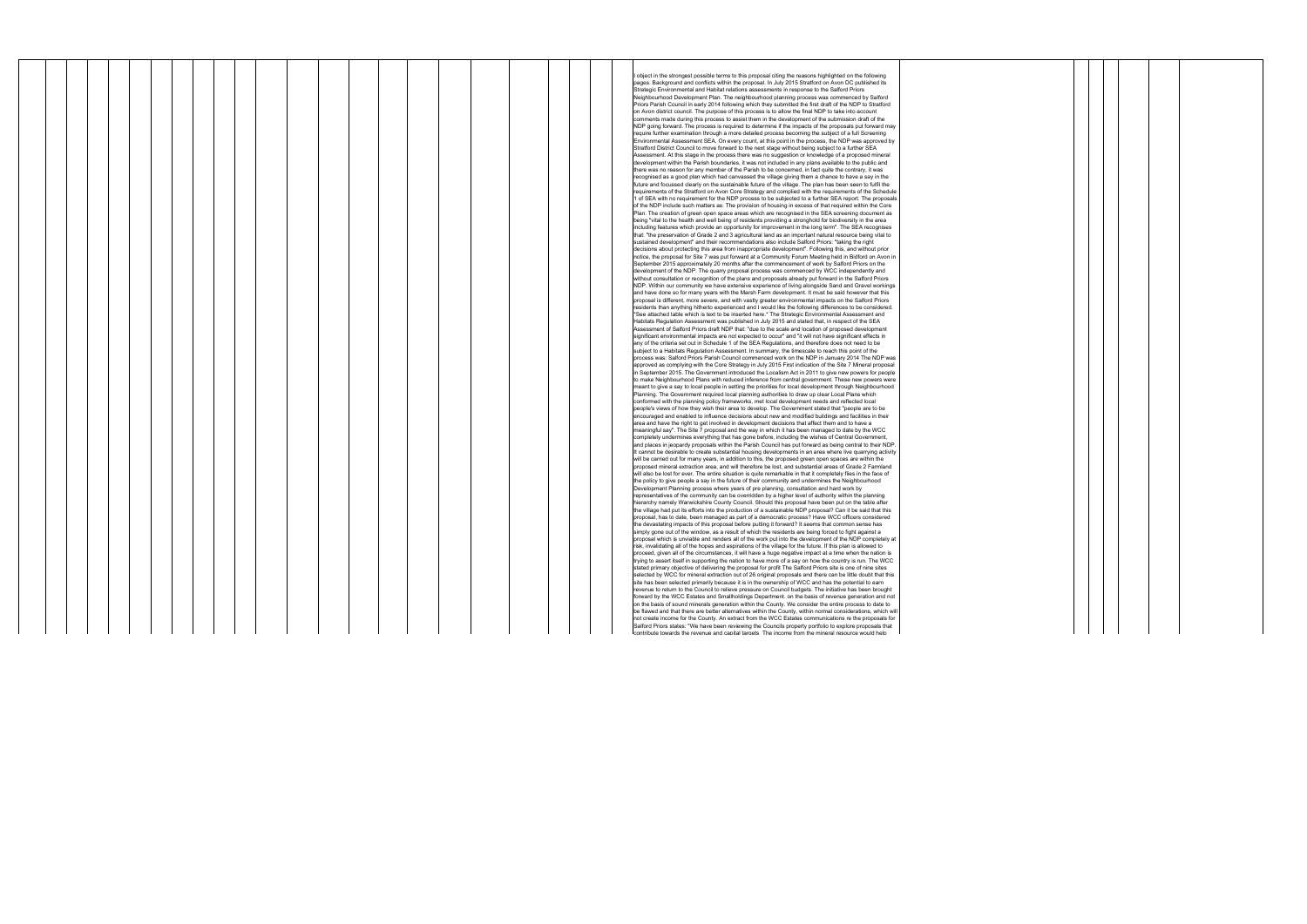|         |  |  |  |  |                 |  |  |  |  |  | אתחתמוס וסאמתמס מוס וסיכותמס מחם סמףונמו ומוקסנס. דווס וחסטוווס ורטוח מוס וחוווסתו וסטטמוסט איסמום ווסוף          |
|---------|--|--|--|--|-----------------|--|--|--|--|--|-------------------------------------------------------------------------------------------------------------------|
|         |  |  |  |  |                 |  |  |  |  |  | relieve pressure on Council budgets and other parts of the authority where funding is vitally needed. The         |
|         |  |  |  |  |                 |  |  |  |  |  |                                                                                                                   |
|         |  |  |  |  |                 |  |  |  |  |  | council (as landowner( is primarily during this development from an income generation perspective, but            |
|         |  |  |  |  |                 |  |  |  |  |  | we also have a collective responsibility to consider wider county objectives to facilitate aggregate              |
|         |  |  |  |  |                 |  |  |  |  |  | delivery for local construction industry needs". There can be no doubt about why this proposal has been           |
|         |  |  |  |  |                 |  |  |  |  |  | brought forward and we question the validity of the selection process when compared to other potential            |
|         |  |  |  |  |                 |  |  |  |  |  |                                                                                                                   |
|         |  |  |  |  |                 |  |  |  |  |  | sites which do not contribute revenue to the council. This is a desperate measure by the Estates Dept.            |
|         |  |  |  |  |                 |  |  |  |  |  | and one which we do not believe will stand the scrutiny of either an Independent Planning Inspector or            |
|         |  |  |  |  |                 |  |  |  |  |  | the Planning process should it ever be submitted as part of an application. We also understand that               |
|         |  |  |  |  |                 |  |  |  |  |  |                                                                                                                   |
|         |  |  |  |  |                 |  |  |  |  |  | members of the Cabinet of WCC have expressed that they would be unwilling to support this proposal if             |
|         |  |  |  |  |                 |  |  |  |  |  | it is proven that it has been driven by the need to raise capital for the Council to relieve pressure on          |
|         |  |  |  |  |                 |  |  |  |  |  | council budgets. The WCC Planning Dept. stated objection to the proposal as being too dispersed and               |
|         |  |  |  |  |                 |  |  |  |  |  | causing maximum landscape impact. In our objections to this proposal we have previously used the                  |
|         |  |  |  |  |                 |  |  |  |  |  |                                                                                                                   |
|         |  |  |  |  |                 |  |  |  |  |  | quotation from Mr. Tony Lyons the Principal Planning Officer with the WCC Planning Dept. that "the                |
|         |  |  |  |  |                 |  |  |  |  |  | proposed site is too dispersed with areas which may not yield a lot of mineral but will cause maximum             |
|         |  |  |  |  |                 |  |  |  |  |  | landscape impact" We have also raised this issue in writing to the Leader of Warwickshire County                  |
|         |  |  |  |  |                 |  |  |  |  |  | Council and received a response from the Head of Transport and Economy who has not denied the                     |
|         |  |  |  |  |                 |  |  |  |  |  |                                                                                                                   |
|         |  |  |  |  |                 |  |  |  |  |  | comment but stated that "an issue was raised because officers were concerned that the site comprised a            |
|         |  |  |  |  |                 |  |  |  |  |  | number of small parcels of land at that stage which were unlikely to be viable as they were too                   |
|         |  |  |  |  |                 |  |  |  |  |  | dispersed". We have looked into this to try and identify these "small parcels of land" and are unable to          |
|         |  |  |  |  |                 |  |  |  |  |  |                                                                                                                   |
|         |  |  |  |  |                 |  |  |  |  |  | locate any such parcels within Salford Parish boundaries having requested information from WCC, the               |
|         |  |  |  |  |                 |  |  |  |  |  | Parish Council and the Land Registry. We conclude that, as is evident from the proposal, that the                 |
|         |  |  |  |  |                 |  |  |  |  |  | proposal is indeed dispersed, separated by the main access road into the village, and will definitely             |
|         |  |  |  |  |                 |  |  |  |  |  | cause the maximum landscape impact, an opinion shared by WCC Planners and ourselves. We are                       |
|         |  |  |  |  |                 |  |  |  |  |  |                                                                                                                   |
|         |  |  |  |  |                 |  |  |  |  |  | convinced that the difficulties and questionable viability of this site have been recognised by officers of       |
|         |  |  |  |  |                 |  |  |  |  |  | WCC. The Salford Priors site is not an ideal mineral development site being one which is fraught with             |
|         |  |  |  |  |                 |  |  |  |  |  | difficulties, challenges and additional costs for any mineral developer one of the main factors being that        |
|         |  |  |  |  |                 |  |  |  |  |  | it so close to the village itself and it will cause the maximum amount of stress and risk to the village          |
|         |  |  |  |  |                 |  |  |  |  |  |                                                                                                                   |
|         |  |  |  |  |                 |  |  |  |  |  | residents exaggerating the impacts of this type of activity which, if the proposal is allowed to proceed, will    |
|         |  |  |  |  |                 |  |  |  |  |  | become a continual and unsolvable problem. It is recognised by WCC Officers that the impacts of the               |
|         |  |  |  |  |                 |  |  |  |  |  | proposal upon the local community need to be minimized by the preservation of trees and hedgerows. If             |
|         |  |  |  |  |                 |  |  |  |  |  |                                                                                                                   |
|         |  |  |  |  |                 |  |  |  |  |  | access from the proposed site onto the B4088 is pursued, in order to deliver adequate sight lines at the          |
|         |  |  |  |  |                 |  |  |  |  |  | access location, it will require the removal of a substantial sward of mature trees and hedges adjacent to        |
|         |  |  |  |  |                 |  |  |  |  |  | the B4088 from Limebridge to Iron Cross, a length of circa 200 metres, and a depth of growth between 8            |
|         |  |  |  |  |                 |  |  |  |  |  | and 10 metres. This plus other intrusions like the crossing of School Road with dumptrucks are only two           |
|         |  |  |  |  |                 |  |  |  |  |  |                                                                                                                   |
|         |  |  |  |  |                 |  |  |  |  |  | examples of the likely devastating visual and other impact on the village which will be caused by this            |
|         |  |  |  |  |                 |  |  |  |  |  | proposal. The double threat to Salford Priors of the development of the Quarry and the potential closure          |
|         |  |  |  |  |                 |  |  |  |  |  | of Salford Priors Primary School. The Salford Priors Primary School has already been placed under                 |
|         |  |  |  |  |                 |  |  |  |  |  | special measures with pupils on roll now down to just 48 is threatened with closure. If this is allowed to        |
|         |  |  |  |  |                 |  |  |  |  |  |                                                                                                                   |
|         |  |  |  |  |                 |  |  |  |  |  | happen, in conjunction with the quarry proposal going ahead, it will signal a continuing decline in the           |
|         |  |  |  |  |                 |  |  |  |  |  | viability of the village and ultimately the loss of its status as a Service Village. Both possibilities, if they  |
|         |  |  |  |  |                 |  |  |  |  |  | are allowed to proceed, will damage the village beyond repair. Ironically these challenges have come              |
|         |  |  |  |  |                 |  |  |  |  |  |                                                                                                                   |
|         |  |  |  |  |                 |  |  |  |  |  | along at a time when the village should be looking forward with new housing development currently under           |
|         |  |  |  |  |                 |  |  |  |  |  | way for the construction of 60 new houses and further proposals within the Neighbourhood Development              |
|         |  |  |  |  |                 |  |  |  |  |  | Plan for the improvement to the centre of the village with a new village green and the further construction       |
|         |  |  |  |  |                 |  |  |  |  |  | of up to 100 new houses within the centre of the village and elsewhere within the Parish. In time, if both        |
|         |  |  |  |  |                 |  |  |  |  |  |                                                                                                                   |
|         |  |  |  |  |                 |  |  |  |  |  | of these challenges can be overcome. Salford Priors will be a thriving new community improved by new              |
|         |  |  |  |  |                 |  |  |  |  |  | housing and new residents, having a very positive impact on future pupil numbers at the school. The               |
|         |  |  |  |  |                 |  |  |  |  |  | neighbourhood Development plan, as it stands at present, will be able to be delivered and the village will        |
|         |  |  |  |  |                 |  |  |  |  |  |                                                                                                                   |
|         |  |  |  |  |                 |  |  |  |  |  | be able to look forward to a great future. We need real support from our elected political leaders to             |
|         |  |  |  |  |                 |  |  |  |  |  | ensure that these joint threats are overcome, the repercussions of failure to deal with these threats will        |
|         |  |  |  |  |                 |  |  |  |  |  | make Salford Priors a far less attractive place in which to buy a new house and will jeopardise the entire        |
|         |  |  |  |  |                 |  |  |  |  |  | future of the village. Further development of Environmental Impact objections The overall estimated               |
|         |  |  |  |  |                 |  |  |  |  |  |                                                                                                                   |
|         |  |  |  |  |                 |  |  |  |  |  | quantity of sand and gravel makes up just less than 7% of the overall required tonnage of 11.6 million            |
|         |  |  |  |  |                 |  |  |  |  |  | tonnes in the WCC proposal. Of that 37,000 tonnes of gravel, less than 3% of the total, is expected to be         |
|         |  |  |  |  |                 |  |  |  |  |  | recovered from the Southern holding and 43,000, 4% of the total, is expected from the Northern holding.           |
|         |  |  |  |  |                 |  |  |  |  |  | The overall recovery of useable material is very small in the context of the overall requirement and              |
|         |  |  |  |  |                 |  |  |  |  |  |                                                                                                                   |
|         |  |  |  |  |                 |  |  |  |  |  | disproportionate to the level of impact which will be caused by the operation. Allowing for some wastage          |
|         |  |  |  |  |                 |  |  |  |  |  | the contractor will need to cross school road to transport with circa 40,000/45,000 tonnes of material for        |
|         |  |  |  |  |                 |  |  |  |  |  | processing in the Northern Holding. In addition to this there will be service vehicles and other plant            |
|         |  |  |  |  |                 |  |  |  |  |  |                                                                                                                   |
|         |  |  |  |  |                 |  |  |  |  |  | needing to cross the road over a period of 3 to 4 years. An average number of road crossing required wil          |
|         |  |  |  |  |                 |  |  |  |  |  | be in the order of 40/50 per day over 3 to 4 years duration. This in itself will create an enormous               |
|         |  |  |  |  |                 |  |  |  |  |  | reduction in amenity value of access from the village centre to the western areas of woodland and open            |
|         |  |  |  |  |                 |  |  |  |  |  | country available to them plus restrictions in access for the less able and impacts upon cyclists and             |
|         |  |  |  |  |                 |  |  |  |  |  |                                                                                                                   |
|         |  |  |  |  |                 |  |  |  |  |  | equestrians. All detailed within our Environmental Impact Report. Our research into the Noise and                 |
|         |  |  |  |  |                 |  |  |  |  |  | potential Traffic impacts, as a result of this proposal, are ongoing. In addition to the potential closure        |
|         |  |  |  |  |                 |  |  |  |  |  | issues with the school we have confirmed that there is a very real risk to the local Bus Service being able       |
|         |  |  |  |  |                 |  |  |  |  |  | to be maintained in its current form plus the increased difficulty of access to regular school buses to take      |
|         |  |  |  |  |                 |  |  |  |  |  |                                                                                                                   |
|         |  |  |  |  |                 |  |  |  |  |  | pupils to local secondary schools. This truly is a potential disaster for the village of Salford Priors if all of |
|         |  |  |  |  |                 |  |  |  |  |  | these impacts on the village are allowed to arise within close proximity of each other. The place will            |
|         |  |  |  |  |                 |  |  |  |  |  | become a difficult and unpleasant place to live with difficult transport connections, no local primary            |
| MLPpub1 |  |  |  |  |                 |  |  |  |  |  | school and suffering the continual disruptive effects from the proposed quarry workings which are                 |
|         |  |  |  |  |                 |  |  |  |  |  |                                                                                                                   |
| 8066    |  |  |  |  | IS <sub>7</sub> |  |  |  |  |  | sighted completely adjacent to the village.                                                                       |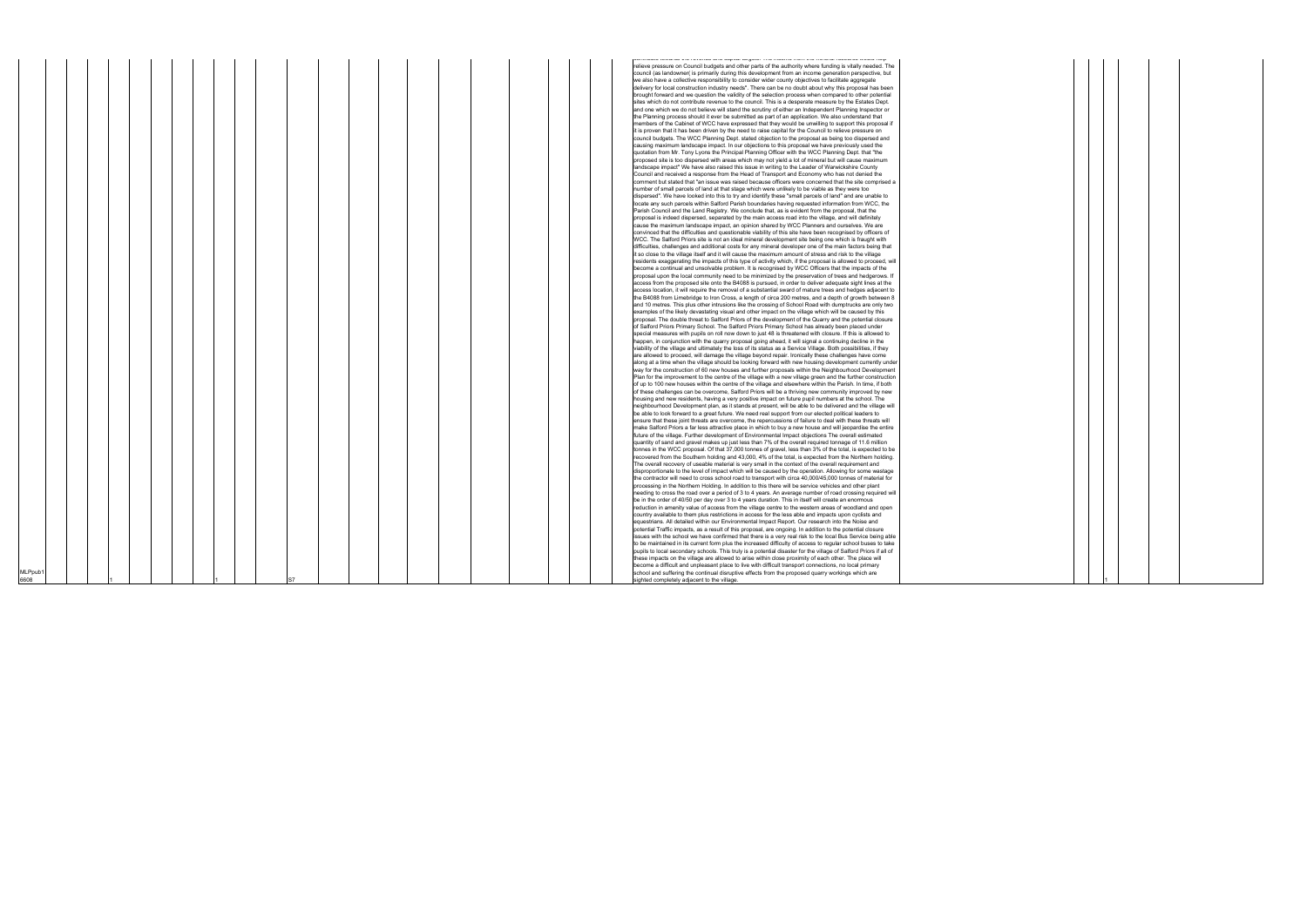| Primary School, the elderly and those whose homes are located on the edge of the quarry; • Increase in<br>risks from large industrial vehicles and heavy equipment crossing local traffic on School Road, in<br>immediate proximity to a rural residential area; • Serious long term consequences to local ecology and<br>watercourses; • Potential increased risk of flooding downstream, with loss of floodplain and aquifer<br>storage; • Loss of high grade agricultural and horticultural land which is a source of local employment;<br>• Negative impact on pedestrians, private and public transport, affecting access to and from Salford<br>Priors; • Loss of the land as a local amenity; • Visual impact across a wide area; • Damage to the<br>future viability of the community and local businesses arising from years of uncertainty. The<br>Environmental Impact Assessment submitted by Salford Priors Against Gravel Extraction expanded on<br>many of these issues which have not been ade quately addressed. Elements added to the Mineral Plan<br>since the previous consultation serve to exacerbate rather than alleviate issues previously raised eg.<br>Mining the land in parcels as and when required will extend the period of quarrying potentially<br>indefinitely. Including Site 7 in the County Mineral Plan also has the potential to undermine other<br>policies and local plans, including planne d housing development and consequently the viability of<br>Salford Priors Church of England Primary School and local businesses. It is also our belief that in<br>addition to the devastating impact on local people, evidence shows that the complexities of mining in this<br>specific location, and the relatively low yield from doing so, are likely to make the site unfeasible and<br><b>MLPpub</b><br>uneconomic. Beyond these tangible impacts, there is a clear conflict of interest with Warwickshire County<br>6609<br>Council being both landowner and planning authority.<br>Response to Warwickshire County Council Minerals Plan Consultation Site 7 (9 th Dec - 3 rd Feb<br>2017) I understand you have agreed with Salford Priors Parish Council that residents can respond to<br>the Mineral Plan consultation by letter. I am one of over a thousand local people who signed a petition<br>objecting to the proposed inclusion of Salford Priors/Site 7 in the forthcoming Warwickshire County<br>Mineral Plan. Please include this lette r as a response to consultation and include it in any subsequent<br>submission to the Secretary of State. Please also forward it to the Cabinet Members of Warwickshire |
|------------------------------------------------------------------------------------------------------------------------------------------------------------------------------------------------------------------------------------------------------------------------------------------------------------------------------------------------------------------------------------------------------------------------------------------------------------------------------------------------------------------------------------------------------------------------------------------------------------------------------------------------------------------------------------------------------------------------------------------------------------------------------------------------------------------------------------------------------------------------------------------------------------------------------------------------------------------------------------------------------------------------------------------------------------------------------------------------------------------------------------------------------------------------------------------------------------------------------------------------------------------------------------------------------------------------------------------------------------------------------------------------------------------------------------------------------------------------------------------------------------------------------------------------------------------------------------------------------------------------------------------------------------------------------------------------------------------------------------------------------------------------------------------------------------------------------------------------------------------------------------------------------------------------------------------------------------------------------------------------------------------------------------------------------------------------------------------------------------------------------------------------------------------------------------------------------------------------------------------------------------------------------------------------------------------------------------------------------------------------------------------------------------------------------------------------------------------------------------------------------------------------------------------------------------------------------------------------------------------------------------------------------------------------------|
|                                                                                                                                                                                                                                                                                                                                                                                                                                                                                                                                                                                                                                                                                                                                                                                                                                                                                                                                                                                                                                                                                                                                                                                                                                                                                                                                                                                                                                                                                                                                                                                                                                                                                                                                                                                                                                                                                                                                                                                                                                                                                                                                                                                                                                                                                                                                                                                                                                                                                                                                                                                                                                                                              |

|  | 1 |                                                                                                                                                                                                                                                                                                                                                                                                                                                                                             |  |
|--|---|---------------------------------------------------------------------------------------------------------------------------------------------------------------------------------------------------------------------------------------------------------------------------------------------------------------------------------------------------------------------------------------------------------------------------------------------------------------------------------------------|--|
|  |   |                                                                                                                                                                                                                                                                                                                                                                                                                                                                                             |  |
|  |   |                                                                                                                                                                                                                                                                                                                                                                                                                                                                                             |  |
|  |   |                                                                                                                                                                                                                                                                                                                                                                                                                                                                                             |  |
|  |   |                                                                                                                                                                                                                                                                                                                                                                                                                                                                                             |  |
|  |   |                                                                                                                                                                                                                                                                                                                                                                                                                                                                                             |  |
|  |   |                                                                                                                                                                                                                                                                                                                                                                                                                                                                                             |  |
|  |   |                                                                                                                                                                                                                                                                                                                                                                                                                                                                                             |  |
|  |   |                                                                                                                                                                                                                                                                                                                                                                                                                                                                                             |  |
|  |   |                                                                                                                                                                                                                                                                                                                                                                                                                                                                                             |  |
|  |   |                                                                                                                                                                                                                                                                                                                                                                                                                                                                                             |  |
|  |   |                                                                                                                                                                                                                                                                                                                                                                                                                                                                                             |  |
|  |   |                                                                                                                                                                                                                                                                                                                                                                                                                                                                                             |  |
|  |   |                                                                                                                                                                                                                                                                                                                                                                                                                                                                                             |  |
|  |   |                                                                                                                                                                                                                                                                                                                                                                                                                                                                                             |  |
|  |   |                                                                                                                                                                                                                                                                                                                                                                                                                                                                                             |  |
|  |   |                                                                                                                                                                                                                                                                                                                                                                                                                                                                                             |  |
|  |   |                                                                                                                                                                                                                                                                                                                                                                                                                                                                                             |  |
|  |   |                                                                                                                                                                                                                                                                                                                                                                                                                                                                                             |  |
|  |   |                                                                                                                                                                                                                                                                                                                                                                                                                                                                                             |  |
|  |   |                                                                                                                                                                                                                                                                                                                                                                                                                                                                                             |  |
|  |   |                                                                                                                                                                                                                                                                                                                                                                                                                                                                                             |  |
|  |   |                                                                                                                                                                                                                                                                                                                                                                                                                                                                                             |  |
|  |   |                                                                                                                                                                                                                                                                                                                                                                                                                                                                                             |  |
|  |   |                                                                                                                                                                                                                                                                                                                                                                                                                                                                                             |  |
|  |   |                                                                                                                                                                                                                                                                                                                                                                                                                                                                                             |  |
|  |   |                                                                                                                                                                                                                                                                                                                                                                                                                                                                                             |  |
|  |   |                                                                                                                                                                                                                                                                                                                                                                                                                                                                                             |  |
|  |   |                                                                                                                                                                                                                                                                                                                                                                                                                                                                                             |  |
|  |   |                                                                                                                                                                                                                                                                                                                                                                                                                                                                                             |  |
|  |   |                                                                                                                                                                                                                                                                                                                                                                                                                                                                                             |  |
|  |   |                                                                                                                                                                                                                                                                                                                                                                                                                                                                                             |  |
|  |   |                                                                                                                                                                                                                                                                                                                                                                                                                                                                                             |  |
|  |   |                                                                                                                                                                                                                                                                                                                                                                                                                                                                                             |  |
|  |   |                                                                                                                                                                                                                                                                                                                                                                                                                                                                                             |  |
|  |   |                                                                                                                                                                                                                                                                                                                                                                                                                                                                                             |  |
|  |   |                                                                                                                                                                                                                                                                                                                                                                                                                                                                                             |  |
|  |   |                                                                                                                                                                                                                                                                                                                                                                                                                                                                                             |  |
|  |   |                                                                                                                                                                                                                                                                                                                                                                                                                                                                                             |  |
|  |   |                                                                                                                                                                                                                                                                                                                                                                                                                                                                                             |  |
|  |   |                                                                                                                                                                                                                                                                                                                                                                                                                                                                                             |  |
|  |   |                                                                                                                                                                                                                                                                                                                                                                                                                                                                                             |  |
|  |   |                                                                                                                                                                                                                                                                                                                                                                                                                                                                                             |  |
|  |   |                                                                                                                                                                                                                                                                                                                                                                                                                                                                                             |  |
|  |   |                                                                                                                                                                                                                                                                                                                                                                                                                                                                                             |  |
|  |   |                                                                                                                                                                                                                                                                                                                                                                                                                                                                                             |  |
|  |   |                                                                                                                                                                                                                                                                                                                                                                                                                                                                                             |  |
|  |   |                                                                                                                                                                                                                                                                                                                                                                                                                                                                                             |  |
|  |   |                                                                                                                                                                                                                                                                                                                                                                                                                                                                                             |  |
|  |   |                                                                                                                                                                                                                                                                                                                                                                                                                                                                                             |  |
|  |   |                                                                                                                                                                                                                                                                                                                                                                                                                                                                                             |  |
|  |   |                                                                                                                                                                                                                                                                                                                                                                                                                                                                                             |  |
|  |   |                                                                                                                                                                                                                                                                                                                                                                                                                                                                                             |  |
|  |   |                                                                                                                                                                                                                                                                                                                                                                                                                                                                                             |  |
|  |   |                                                                                                                                                                                                                                                                                                                                                                                                                                                                                             |  |
|  |   |                                                                                                                                                                                                                                                                                                                                                                                                                                                                                             |  |
|  |   |                                                                                                                                                                                                                                                                                                                                                                                                                                                                                             |  |
|  |   | $\begin{tabular}{ c c c c } \hline & & & & & \\ \hline & & & & & \\ \hline & & & & & \\ \hline & & & & & \\ \hline & & & & & \\ \hline & & & & & \\ \hline & & & & & \\ \hline & & & & & \\ \hline & & & & & & \\ \hline & & & & & & \\ \hline & & & & & & & \\ \hline & & & & & & & \\ \hline & & & & & & & \\ \hline & & & & & & & \\ \hline & & & & & & & & \\ \hline & & & & & & & & \\ \hline & & & & & & & & \\ \hline & & & & & & & & & \\ \hline & & & & & & & & & \\ \hline & & &$ |  |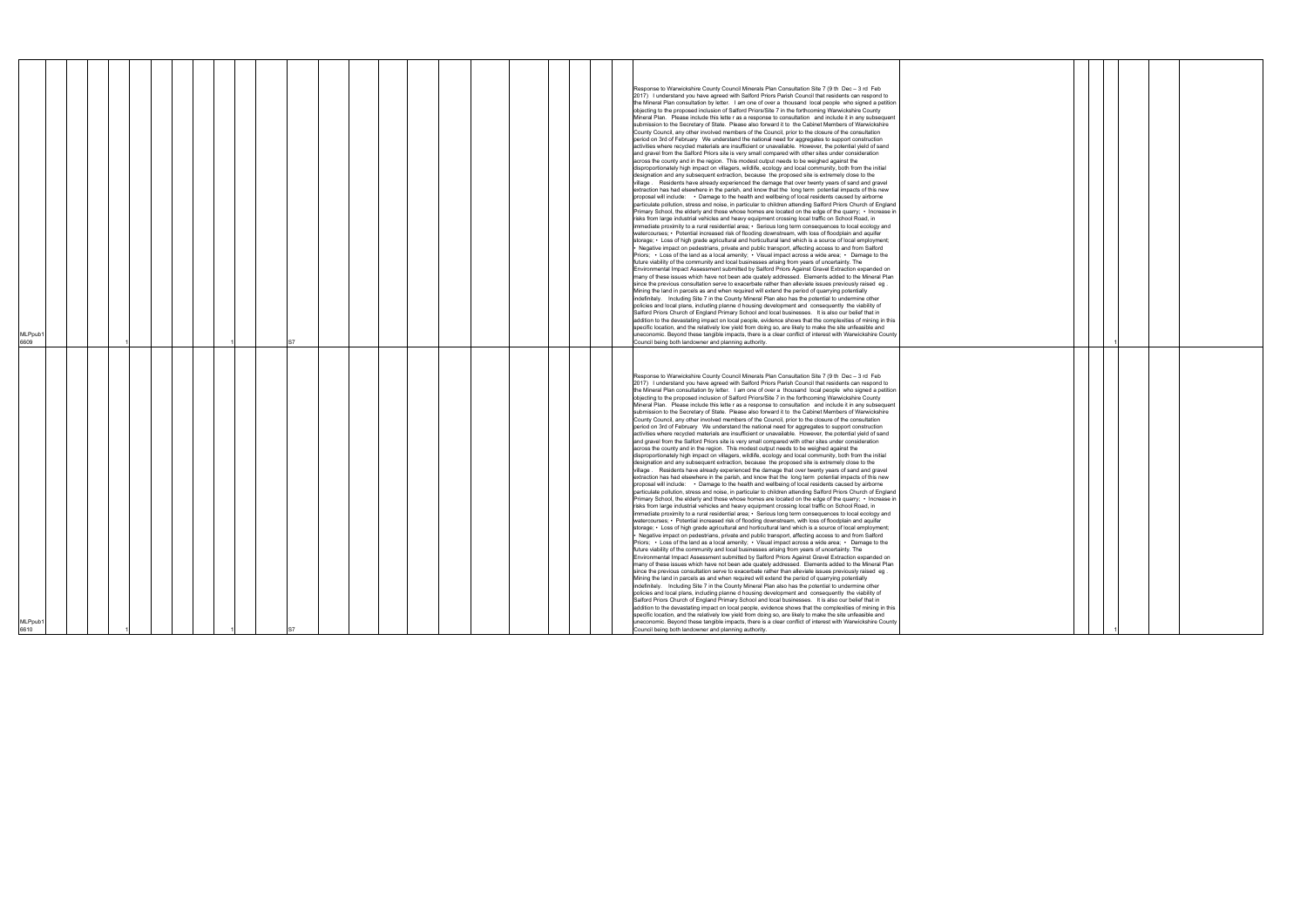| MLPpub<br>6613                                                                                                                                                                                                                                                                                                                                                                                                                                                                                                                                                                                                                                                                                                                                                                                                                                                                                                                                                                                                                                                                                                                                                                                                                                                                                                                                                                                                                                                                                                                                                                                                                                                                                                                                                                                                                                                                                                                                                        | MLPpub <sup>®</sup><br>6612                                                                                                                                                                                                                                                                                                                                                                                                                                                                                                                                                                                                                                                                                                                                                                                                                                                                                                                                                                                                                                                                                                                                                                                                                                                                                                                                                                                                                                                                                                                                                                                                                                                                                                                                                                                                                                                                                                                                                                                                                                                                                                                                                                                                                                                                                                                                                                                                                                                                                                                                                                                                                                                                                                                                                                                                                                                                                                                                                                                                                                                                                                                                                                                                                                                                                                                                                                                                                                                                                                                                                                                                                                                                                                                                                                                                     | MLPpub1<br>6611                                                                                                                                                                                                                                                                                                                                                                                                                                                                                                                                                                                                                                                                                                                                                                                                                                                                                                                                                                                                                                                                                                                                                                                                                                                                                                                                                                                                                                                                                                                                                                                                                                                                                                                                                                                                                                                                                                                                                                                                                                                                                                                                                                                                                                                                                                                                                                                                                                                                                                                                                                                                                                                                                                                                                                                                                                                                                                                                                                                                                                                                                                                                                                                                                                                                                                                                                                                                                                                                                                                                                                                                                                                                                                                                                                                                                 |
|-----------------------------------------------------------------------------------------------------------------------------------------------------------------------------------------------------------------------------------------------------------------------------------------------------------------------------------------------------------------------------------------------------------------------------------------------------------------------------------------------------------------------------------------------------------------------------------------------------------------------------------------------------------------------------------------------------------------------------------------------------------------------------------------------------------------------------------------------------------------------------------------------------------------------------------------------------------------------------------------------------------------------------------------------------------------------------------------------------------------------------------------------------------------------------------------------------------------------------------------------------------------------------------------------------------------------------------------------------------------------------------------------------------------------------------------------------------------------------------------------------------------------------------------------------------------------------------------------------------------------------------------------------------------------------------------------------------------------------------------------------------------------------------------------------------------------------------------------------------------------------------------------------------------------------------------------------------------------|---------------------------------------------------------------------------------------------------------------------------------------------------------------------------------------------------------------------------------------------------------------------------------------------------------------------------------------------------------------------------------------------------------------------------------------------------------------------------------------------------------------------------------------------------------------------------------------------------------------------------------------------------------------------------------------------------------------------------------------------------------------------------------------------------------------------------------------------------------------------------------------------------------------------------------------------------------------------------------------------------------------------------------------------------------------------------------------------------------------------------------------------------------------------------------------------------------------------------------------------------------------------------------------------------------------------------------------------------------------------------------------------------------------------------------------------------------------------------------------------------------------------------------------------------------------------------------------------------------------------------------------------------------------------------------------------------------------------------------------------------------------------------------------------------------------------------------------------------------------------------------------------------------------------------------------------------------------------------------------------------------------------------------------------------------------------------------------------------------------------------------------------------------------------------------------------------------------------------------------------------------------------------------------------------------------------------------------------------------------------------------------------------------------------------------------------------------------------------------------------------------------------------------------------------------------------------------------------------------------------------------------------------------------------------------------------------------------------------------------------------------------------------------------------------------------------------------------------------------------------------------------------------------------------------------------------------------------------------------------------------------------------------------------------------------------------------------------------------------------------------------------------------------------------------------------------------------------------------------------------------------------------------------------------------------------------------------------------------------------------------------------------------------------------------------------------------------------------------------------------------------------------------------------------------------------------------------------------------------------------------------------------------------------------------------------------------------------------------------------------------------------------------------------------------------------------------------|---------------------------------------------------------------------------------------------------------------------------------------------------------------------------------------------------------------------------------------------------------------------------------------------------------------------------------------------------------------------------------------------------------------------------------------------------------------------------------------------------------------------------------------------------------------------------------------------------------------------------------------------------------------------------------------------------------------------------------------------------------------------------------------------------------------------------------------------------------------------------------------------------------------------------------------------------------------------------------------------------------------------------------------------------------------------------------------------------------------------------------------------------------------------------------------------------------------------------------------------------------------------------------------------------------------------------------------------------------------------------------------------------------------------------------------------------------------------------------------------------------------------------------------------------------------------------------------------------------------------------------------------------------------------------------------------------------------------------------------------------------------------------------------------------------------------------------------------------------------------------------------------------------------------------------------------------------------------------------------------------------------------------------------------------------------------------------------------------------------------------------------------------------------------------------------------------------------------------------------------------------------------------------------------------------------------------------------------------------------------------------------------------------------------------------------------------------------------------------------------------------------------------------------------------------------------------------------------------------------------------------------------------------------------------------------------------------------------------------------------------------------------------------------------------------------------------------------------------------------------------------------------------------------------------------------------------------------------------------------------------------------------------------------------------------------------------------------------------------------------------------------------------------------------------------------------------------------------------------------------------------------------------------------------------------------------------------------------------------------------------------------------------------------------------------------------------------------------------------------------------------------------------------------------------------------------------------------------------------------------------------------------------------------------------------------------------------------------------------------------------------------------------------------------------------------------------------|
|                                                                                                                                                                                                                                                                                                                                                                                                                                                                                                                                                                                                                                                                                                                                                                                                                                                                                                                                                                                                                                                                                                                                                                                                                                                                                                                                                                                                                                                                                                                                                                                                                                                                                                                                                                                                                                                                                                                                                                       |                                                                                                                                                                                                                                                                                                                                                                                                                                                                                                                                                                                                                                                                                                                                                                                                                                                                                                                                                                                                                                                                                                                                                                                                                                                                                                                                                                                                                                                                                                                                                                                                                                                                                                                                                                                                                                                                                                                                                                                                                                                                                                                                                                                                                                                                                                                                                                                                                                                                                                                                                                                                                                                                                                                                                                                                                                                                                                                                                                                                                                                                                                                                                                                                                                                                                                                                                                                                                                                                                                                                                                                                                                                                                                                                                                                                                                 |                                                                                                                                                                                                                                                                                                                                                                                                                                                                                                                                                                                                                                                                                                                                                                                                                                                                                                                                                                                                                                                                                                                                                                                                                                                                                                                                                                                                                                                                                                                                                                                                                                                                                                                                                                                                                                                                                                                                                                                                                                                                                                                                                                                                                                                                                                                                                                                                                                                                                                                                                                                                                                                                                                                                                                                                                                                                                                                                                                                                                                                                                                                                                                                                                                                                                                                                                                                                                                                                                                                                                                                                                                                                                                                                                                                                                                 |
|                                                                                                                                                                                                                                                                                                                                                                                                                                                                                                                                                                                                                                                                                                                                                                                                                                                                                                                                                                                                                                                                                                                                                                                                                                                                                                                                                                                                                                                                                                                                                                                                                                                                                                                                                                                                                                                                                                                                                                       |                                                                                                                                                                                                                                                                                                                                                                                                                                                                                                                                                                                                                                                                                                                                                                                                                                                                                                                                                                                                                                                                                                                                                                                                                                                                                                                                                                                                                                                                                                                                                                                                                                                                                                                                                                                                                                                                                                                                                                                                                                                                                                                                                                                                                                                                                                                                                                                                                                                                                                                                                                                                                                                                                                                                                                                                                                                                                                                                                                                                                                                                                                                                                                                                                                                                                                                                                                                                                                                                                                                                                                                                                                                                                                                                                                                                                                 |                                                                                                                                                                                                                                                                                                                                                                                                                                                                                                                                                                                                                                                                                                                                                                                                                                                                                                                                                                                                                                                                                                                                                                                                                                                                                                                                                                                                                                                                                                                                                                                                                                                                                                                                                                                                                                                                                                                                                                                                                                                                                                                                                                                                                                                                                                                                                                                                                                                                                                                                                                                                                                                                                                                                                                                                                                                                                                                                                                                                                                                                                                                                                                                                                                                                                                                                                                                                                                                                                                                                                                                                                                                                                                                                                                                                                                 |
|                                                                                                                                                                                                                                                                                                                                                                                                                                                                                                                                                                                                                                                                                                                                                                                                                                                                                                                                                                                                                                                                                                                                                                                                                                                                                                                                                                                                                                                                                                                                                                                                                                                                                                                                                                                                                                                                                                                                                                       |                                                                                                                                                                                                                                                                                                                                                                                                                                                                                                                                                                                                                                                                                                                                                                                                                                                                                                                                                                                                                                                                                                                                                                                                                                                                                                                                                                                                                                                                                                                                                                                                                                                                                                                                                                                                                                                                                                                                                                                                                                                                                                                                                                                                                                                                                                                                                                                                                                                                                                                                                                                                                                                                                                                                                                                                                                                                                                                                                                                                                                                                                                                                                                                                                                                                                                                                                                                                                                                                                                                                                                                                                                                                                                                                                                                                                                 |                                                                                                                                                                                                                                                                                                                                                                                                                                                                                                                                                                                                                                                                                                                                                                                                                                                                                                                                                                                                                                                                                                                                                                                                                                                                                                                                                                                                                                                                                                                                                                                                                                                                                                                                                                                                                                                                                                                                                                                                                                                                                                                                                                                                                                                                                                                                                                                                                                                                                                                                                                                                                                                                                                                                                                                                                                                                                                                                                                                                                                                                                                                                                                                                                                                                                                                                                                                                                                                                                                                                                                                                                                                                                                                                                                                                                                 |
|                                                                                                                                                                                                                                                                                                                                                                                                                                                                                                                                                                                                                                                                                                                                                                                                                                                                                                                                                                                                                                                                                                                                                                                                                                                                                                                                                                                                                                                                                                                                                                                                                                                                                                                                                                                                                                                                                                                                                                       |                                                                                                                                                                                                                                                                                                                                                                                                                                                                                                                                                                                                                                                                                                                                                                                                                                                                                                                                                                                                                                                                                                                                                                                                                                                                                                                                                                                                                                                                                                                                                                                                                                                                                                                                                                                                                                                                                                                                                                                                                                                                                                                                                                                                                                                                                                                                                                                                                                                                                                                                                                                                                                                                                                                                                                                                                                                                                                                                                                                                                                                                                                                                                                                                                                                                                                                                                                                                                                                                                                                                                                                                                                                                                                                                                                                                                                 |                                                                                                                                                                                                                                                                                                                                                                                                                                                                                                                                                                                                                                                                                                                                                                                                                                                                                                                                                                                                                                                                                                                                                                                                                                                                                                                                                                                                                                                                                                                                                                                                                                                                                                                                                                                                                                                                                                                                                                                                                                                                                                                                                                                                                                                                                                                                                                                                                                                                                                                                                                                                                                                                                                                                                                                                                                                                                                                                                                                                                                                                                                                                                                                                                                                                                                                                                                                                                                                                                                                                                                                                                                                                                                                                                                                                                                 |
|                                                                                                                                                                                                                                                                                                                                                                                                                                                                                                                                                                                                                                                                                                                                                                                                                                                                                                                                                                                                                                                                                                                                                                                                                                                                                                                                                                                                                                                                                                                                                                                                                                                                                                                                                                                                                                                                                                                                                                       |                                                                                                                                                                                                                                                                                                                                                                                                                                                                                                                                                                                                                                                                                                                                                                                                                                                                                                                                                                                                                                                                                                                                                                                                                                                                                                                                                                                                                                                                                                                                                                                                                                                                                                                                                                                                                                                                                                                                                                                                                                                                                                                                                                                                                                                                                                                                                                                                                                                                                                                                                                                                                                                                                                                                                                                                                                                                                                                                                                                                                                                                                                                                                                                                                                                                                                                                                                                                                                                                                                                                                                                                                                                                                                                                                                                                                                 |                                                                                                                                                                                                                                                                                                                                                                                                                                                                                                                                                                                                                                                                                                                                                                                                                                                                                                                                                                                                                                                                                                                                                                                                                                                                                                                                                                                                                                                                                                                                                                                                                                                                                                                                                                                                                                                                                                                                                                                                                                                                                                                                                                                                                                                                                                                                                                                                                                                                                                                                                                                                                                                                                                                                                                                                                                                                                                                                                                                                                                                                                                                                                                                                                                                                                                                                                                                                                                                                                                                                                                                                                                                                                                                                                                                                                                 |
|                                                                                                                                                                                                                                                                                                                                                                                                                                                                                                                                                                                                                                                                                                                                                                                                                                                                                                                                                                                                                                                                                                                                                                                                                                                                                                                                                                                                                                                                                                                                                                                                                                                                                                                                                                                                                                                                                                                                                                       |                                                                                                                                                                                                                                                                                                                                                                                                                                                                                                                                                                                                                                                                                                                                                                                                                                                                                                                                                                                                                                                                                                                                                                                                                                                                                                                                                                                                                                                                                                                                                                                                                                                                                                                                                                                                                                                                                                                                                                                                                                                                                                                                                                                                                                                                                                                                                                                                                                                                                                                                                                                                                                                                                                                                                                                                                                                                                                                                                                                                                                                                                                                                                                                                                                                                                                                                                                                                                                                                                                                                                                                                                                                                                                                                                                                                                                 |                                                                                                                                                                                                                                                                                                                                                                                                                                                                                                                                                                                                                                                                                                                                                                                                                                                                                                                                                                                                                                                                                                                                                                                                                                                                                                                                                                                                                                                                                                                                                                                                                                                                                                                                                                                                                                                                                                                                                                                                                                                                                                                                                                                                                                                                                                                                                                                                                                                                                                                                                                                                                                                                                                                                                                                                                                                                                                                                                                                                                                                                                                                                                                                                                                                                                                                                                                                                                                                                                                                                                                                                                                                                                                                                                                                                                                 |
|                                                                                                                                                                                                                                                                                                                                                                                                                                                                                                                                                                                                                                                                                                                                                                                                                                                                                                                                                                                                                                                                                                                                                                                                                                                                                                                                                                                                                                                                                                                                                                                                                                                                                                                                                                                                                                                                                                                                                                       |                                                                                                                                                                                                                                                                                                                                                                                                                                                                                                                                                                                                                                                                                                                                                                                                                                                                                                                                                                                                                                                                                                                                                                                                                                                                                                                                                                                                                                                                                                                                                                                                                                                                                                                                                                                                                                                                                                                                                                                                                                                                                                                                                                                                                                                                                                                                                                                                                                                                                                                                                                                                                                                                                                                                                                                                                                                                                                                                                                                                                                                                                                                                                                                                                                                                                                                                                                                                                                                                                                                                                                                                                                                                                                                                                                                                                                 |                                                                                                                                                                                                                                                                                                                                                                                                                                                                                                                                                                                                                                                                                                                                                                                                                                                                                                                                                                                                                                                                                                                                                                                                                                                                                                                                                                                                                                                                                                                                                                                                                                                                                                                                                                                                                                                                                                                                                                                                                                                                                                                                                                                                                                                                                                                                                                                                                                                                                                                                                                                                                                                                                                                                                                                                                                                                                                                                                                                                                                                                                                                                                                                                                                                                                                                                                                                                                                                                                                                                                                                                                                                                                                                                                                                                                                 |
|                                                                                                                                                                                                                                                                                                                                                                                                                                                                                                                                                                                                                                                                                                                                                                                                                                                                                                                                                                                                                                                                                                                                                                                                                                                                                                                                                                                                                                                                                                                                                                                                                                                                                                                                                                                                                                                                                                                                                                       |                                                                                                                                                                                                                                                                                                                                                                                                                                                                                                                                                                                                                                                                                                                                                                                                                                                                                                                                                                                                                                                                                                                                                                                                                                                                                                                                                                                                                                                                                                                                                                                                                                                                                                                                                                                                                                                                                                                                                                                                                                                                                                                                                                                                                                                                                                                                                                                                                                                                                                                                                                                                                                                                                                                                                                                                                                                                                                                                                                                                                                                                                                                                                                                                                                                                                                                                                                                                                                                                                                                                                                                                                                                                                                                                                                                                                                 |                                                                                                                                                                                                                                                                                                                                                                                                                                                                                                                                                                                                                                                                                                                                                                                                                                                                                                                                                                                                                                                                                                                                                                                                                                                                                                                                                                                                                                                                                                                                                                                                                                                                                                                                                                                                                                                                                                                                                                                                                                                                                                                                                                                                                                                                                                                                                                                                                                                                                                                                                                                                                                                                                                                                                                                                                                                                                                                                                                                                                                                                                                                                                                                                                                                                                                                                                                                                                                                                                                                                                                                                                                                                                                                                                                                                                                 |
|                                                                                                                                                                                                                                                                                                                                                                                                                                                                                                                                                                                                                                                                                                                                                                                                                                                                                                                                                                                                                                                                                                                                                                                                                                                                                                                                                                                                                                                                                                                                                                                                                                                                                                                                                                                                                                                                                                                                                                       |                                                                                                                                                                                                                                                                                                                                                                                                                                                                                                                                                                                                                                                                                                                                                                                                                                                                                                                                                                                                                                                                                                                                                                                                                                                                                                                                                                                                                                                                                                                                                                                                                                                                                                                                                                                                                                                                                                                                                                                                                                                                                                                                                                                                                                                                                                                                                                                                                                                                                                                                                                                                                                                                                                                                                                                                                                                                                                                                                                                                                                                                                                                                                                                                                                                                                                                                                                                                                                                                                                                                                                                                                                                                                                                                                                                                                                 |                                                                                                                                                                                                                                                                                                                                                                                                                                                                                                                                                                                                                                                                                                                                                                                                                                                                                                                                                                                                                                                                                                                                                                                                                                                                                                                                                                                                                                                                                                                                                                                                                                                                                                                                                                                                                                                                                                                                                                                                                                                                                                                                                                                                                                                                                                                                                                                                                                                                                                                                                                                                                                                                                                                                                                                                                                                                                                                                                                                                                                                                                                                                                                                                                                                                                                                                                                                                                                                                                                                                                                                                                                                                                                                                                                                                                                 |
|                                                                                                                                                                                                                                                                                                                                                                                                                                                                                                                                                                                                                                                                                                                                                                                                                                                                                                                                                                                                                                                                                                                                                                                                                                                                                                                                                                                                                                                                                                                                                                                                                                                                                                                                                                                                                                                                                                                                                                       |                                                                                                                                                                                                                                                                                                                                                                                                                                                                                                                                                                                                                                                                                                                                                                                                                                                                                                                                                                                                                                                                                                                                                                                                                                                                                                                                                                                                                                                                                                                                                                                                                                                                                                                                                                                                                                                                                                                                                                                                                                                                                                                                                                                                                                                                                                                                                                                                                                                                                                                                                                                                                                                                                                                                                                                                                                                                                                                                                                                                                                                                                                                                                                                                                                                                                                                                                                                                                                                                                                                                                                                                                                                                                                                                                                                                                                 |                                                                                                                                                                                                                                                                                                                                                                                                                                                                                                                                                                                                                                                                                                                                                                                                                                                                                                                                                                                                                                                                                                                                                                                                                                                                                                                                                                                                                                                                                                                                                                                                                                                                                                                                                                                                                                                                                                                                                                                                                                                                                                                                                                                                                                                                                                                                                                                                                                                                                                                                                                                                                                                                                                                                                                                                                                                                                                                                                                                                                                                                                                                                                                                                                                                                                                                                                                                                                                                                                                                                                                                                                                                                                                                                                                                                                                 |
|                                                                                                                                                                                                                                                                                                                                                                                                                                                                                                                                                                                                                                                                                                                                                                                                                                                                                                                                                                                                                                                                                                                                                                                                                                                                                                                                                                                                                                                                                                                                                                                                                                                                                                                                                                                                                                                                                                                                                                       |                                                                                                                                                                                                                                                                                                                                                                                                                                                                                                                                                                                                                                                                                                                                                                                                                                                                                                                                                                                                                                                                                                                                                                                                                                                                                                                                                                                                                                                                                                                                                                                                                                                                                                                                                                                                                                                                                                                                                                                                                                                                                                                                                                                                                                                                                                                                                                                                                                                                                                                                                                                                                                                                                                                                                                                                                                                                                                                                                                                                                                                                                                                                                                                                                                                                                                                                                                                                                                                                                                                                                                                                                                                                                                                                                                                                                                 |                                                                                                                                                                                                                                                                                                                                                                                                                                                                                                                                                                                                                                                                                                                                                                                                                                                                                                                                                                                                                                                                                                                                                                                                                                                                                                                                                                                                                                                                                                                                                                                                                                                                                                                                                                                                                                                                                                                                                                                                                                                                                                                                                                                                                                                                                                                                                                                                                                                                                                                                                                                                                                                                                                                                                                                                                                                                                                                                                                                                                                                                                                                                                                                                                                                                                                                                                                                                                                                                                                                                                                                                                                                                                                                                                                                                                                 |
|                                                                                                                                                                                                                                                                                                                                                                                                                                                                                                                                                                                                                                                                                                                                                                                                                                                                                                                                                                                                                                                                                                                                                                                                                                                                                                                                                                                                                                                                                                                                                                                                                                                                                                                                                                                                                                                                                                                                                                       |                                                                                                                                                                                                                                                                                                                                                                                                                                                                                                                                                                                                                                                                                                                                                                                                                                                                                                                                                                                                                                                                                                                                                                                                                                                                                                                                                                                                                                                                                                                                                                                                                                                                                                                                                                                                                                                                                                                                                                                                                                                                                                                                                                                                                                                                                                                                                                                                                                                                                                                                                                                                                                                                                                                                                                                                                                                                                                                                                                                                                                                                                                                                                                                                                                                                                                                                                                                                                                                                                                                                                                                                                                                                                                                                                                                                                                 |                                                                                                                                                                                                                                                                                                                                                                                                                                                                                                                                                                                                                                                                                                                                                                                                                                                                                                                                                                                                                                                                                                                                                                                                                                                                                                                                                                                                                                                                                                                                                                                                                                                                                                                                                                                                                                                                                                                                                                                                                                                                                                                                                                                                                                                                                                                                                                                                                                                                                                                                                                                                                                                                                                                                                                                                                                                                                                                                                                                                                                                                                                                                                                                                                                                                                                                                                                                                                                                                                                                                                                                                                                                                                                                                                                                                                                 |
|                                                                                                                                                                                                                                                                                                                                                                                                                                                                                                                                                                                                                                                                                                                                                                                                                                                                                                                                                                                                                                                                                                                                                                                                                                                                                                                                                                                                                                                                                                                                                                                                                                                                                                                                                                                                                                                                                                                                                                       |                                                                                                                                                                                                                                                                                                                                                                                                                                                                                                                                                                                                                                                                                                                                                                                                                                                                                                                                                                                                                                                                                                                                                                                                                                                                                                                                                                                                                                                                                                                                                                                                                                                                                                                                                                                                                                                                                                                                                                                                                                                                                                                                                                                                                                                                                                                                                                                                                                                                                                                                                                                                                                                                                                                                                                                                                                                                                                                                                                                                                                                                                                                                                                                                                                                                                                                                                                                                                                                                                                                                                                                                                                                                                                                                                                                                                                 |                                                                                                                                                                                                                                                                                                                                                                                                                                                                                                                                                                                                                                                                                                                                                                                                                                                                                                                                                                                                                                                                                                                                                                                                                                                                                                                                                                                                                                                                                                                                                                                                                                                                                                                                                                                                                                                                                                                                                                                                                                                                                                                                                                                                                                                                                                                                                                                                                                                                                                                                                                                                                                                                                                                                                                                                                                                                                                                                                                                                                                                                                                                                                                                                                                                                                                                                                                                                                                                                                                                                                                                                                                                                                                                                                                                                                                 |
|                                                                                                                                                                                                                                                                                                                                                                                                                                                                                                                                                                                                                                                                                                                                                                                                                                                                                                                                                                                                                                                                                                                                                                                                                                                                                                                                                                                                                                                                                                                                                                                                                                                                                                                                                                                                                                                                                                                                                                       |                                                                                                                                                                                                                                                                                                                                                                                                                                                                                                                                                                                                                                                                                                                                                                                                                                                                                                                                                                                                                                                                                                                                                                                                                                                                                                                                                                                                                                                                                                                                                                                                                                                                                                                                                                                                                                                                                                                                                                                                                                                                                                                                                                                                                                                                                                                                                                                                                                                                                                                                                                                                                                                                                                                                                                                                                                                                                                                                                                                                                                                                                                                                                                                                                                                                                                                                                                                                                                                                                                                                                                                                                                                                                                                                                                                                                                 |                                                                                                                                                                                                                                                                                                                                                                                                                                                                                                                                                                                                                                                                                                                                                                                                                                                                                                                                                                                                                                                                                                                                                                                                                                                                                                                                                                                                                                                                                                                                                                                                                                                                                                                                                                                                                                                                                                                                                                                                                                                                                                                                                                                                                                                                                                                                                                                                                                                                                                                                                                                                                                                                                                                                                                                                                                                                                                                                                                                                                                                                                                                                                                                                                                                                                                                                                                                                                                                                                                                                                                                                                                                                                                                                                                                                                                 |
|                                                                                                                                                                                                                                                                                                                                                                                                                                                                                                                                                                                                                                                                                                                                                                                                                                                                                                                                                                                                                                                                                                                                                                                                                                                                                                                                                                                                                                                                                                                                                                                                                                                                                                                                                                                                                                                                                                                                                                       |                                                                                                                                                                                                                                                                                                                                                                                                                                                                                                                                                                                                                                                                                                                                                                                                                                                                                                                                                                                                                                                                                                                                                                                                                                                                                                                                                                                                                                                                                                                                                                                                                                                                                                                                                                                                                                                                                                                                                                                                                                                                                                                                                                                                                                                                                                                                                                                                                                                                                                                                                                                                                                                                                                                                                                                                                                                                                                                                                                                                                                                                                                                                                                                                                                                                                                                                                                                                                                                                                                                                                                                                                                                                                                                                                                                                                                 |                                                                                                                                                                                                                                                                                                                                                                                                                                                                                                                                                                                                                                                                                                                                                                                                                                                                                                                                                                                                                                                                                                                                                                                                                                                                                                                                                                                                                                                                                                                                                                                                                                                                                                                                                                                                                                                                                                                                                                                                                                                                                                                                                                                                                                                                                                                                                                                                                                                                                                                                                                                                                                                                                                                                                                                                                                                                                                                                                                                                                                                                                                                                                                                                                                                                                                                                                                                                                                                                                                                                                                                                                                                                                                                                                                                                                                 |
|                                                                                                                                                                                                                                                                                                                                                                                                                                                                                                                                                                                                                                                                                                                                                                                                                                                                                                                                                                                                                                                                                                                                                                                                                                                                                                                                                                                                                                                                                                                                                                                                                                                                                                                                                                                                                                                                                                                                                                       |                                                                                                                                                                                                                                                                                                                                                                                                                                                                                                                                                                                                                                                                                                                                                                                                                                                                                                                                                                                                                                                                                                                                                                                                                                                                                                                                                                                                                                                                                                                                                                                                                                                                                                                                                                                                                                                                                                                                                                                                                                                                                                                                                                                                                                                                                                                                                                                                                                                                                                                                                                                                                                                                                                                                                                                                                                                                                                                                                                                                                                                                                                                                                                                                                                                                                                                                                                                                                                                                                                                                                                                                                                                                                                                                                                                                                                 |                                                                                                                                                                                                                                                                                                                                                                                                                                                                                                                                                                                                                                                                                                                                                                                                                                                                                                                                                                                                                                                                                                                                                                                                                                                                                                                                                                                                                                                                                                                                                                                                                                                                                                                                                                                                                                                                                                                                                                                                                                                                                                                                                                                                                                                                                                                                                                                                                                                                                                                                                                                                                                                                                                                                                                                                                                                                                                                                                                                                                                                                                                                                                                                                                                                                                                                                                                                                                                                                                                                                                                                                                                                                                                                                                                                                                                 |
|                                                                                                                                                                                                                                                                                                                                                                                                                                                                                                                                                                                                                                                                                                                                                                                                                                                                                                                                                                                                                                                                                                                                                                                                                                                                                                                                                                                                                                                                                                                                                                                                                                                                                                                                                                                                                                                                                                                                                                       |                                                                                                                                                                                                                                                                                                                                                                                                                                                                                                                                                                                                                                                                                                                                                                                                                                                                                                                                                                                                                                                                                                                                                                                                                                                                                                                                                                                                                                                                                                                                                                                                                                                                                                                                                                                                                                                                                                                                                                                                                                                                                                                                                                                                                                                                                                                                                                                                                                                                                                                                                                                                                                                                                                                                                                                                                                                                                                                                                                                                                                                                                                                                                                                                                                                                                                                                                                                                                                                                                                                                                                                                                                                                                                                                                                                                                                 |                                                                                                                                                                                                                                                                                                                                                                                                                                                                                                                                                                                                                                                                                                                                                                                                                                                                                                                                                                                                                                                                                                                                                                                                                                                                                                                                                                                                                                                                                                                                                                                                                                                                                                                                                                                                                                                                                                                                                                                                                                                                                                                                                                                                                                                                                                                                                                                                                                                                                                                                                                                                                                                                                                                                                                                                                                                                                                                                                                                                                                                                                                                                                                                                                                                                                                                                                                                                                                                                                                                                                                                                                                                                                                                                                                                                                                 |
|                                                                                                                                                                                                                                                                                                                                                                                                                                                                                                                                                                                                                                                                                                                                                                                                                                                                                                                                                                                                                                                                                                                                                                                                                                                                                                                                                                                                                                                                                                                                                                                                                                                                                                                                                                                                                                                                                                                                                                       |                                                                                                                                                                                                                                                                                                                                                                                                                                                                                                                                                                                                                                                                                                                                                                                                                                                                                                                                                                                                                                                                                                                                                                                                                                                                                                                                                                                                                                                                                                                                                                                                                                                                                                                                                                                                                                                                                                                                                                                                                                                                                                                                                                                                                                                                                                                                                                                                                                                                                                                                                                                                                                                                                                                                                                                                                                                                                                                                                                                                                                                                                                                                                                                                                                                                                                                                                                                                                                                                                                                                                                                                                                                                                                                                                                                                                                 |                                                                                                                                                                                                                                                                                                                                                                                                                                                                                                                                                                                                                                                                                                                                                                                                                                                                                                                                                                                                                                                                                                                                                                                                                                                                                                                                                                                                                                                                                                                                                                                                                                                                                                                                                                                                                                                                                                                                                                                                                                                                                                                                                                                                                                                                                                                                                                                                                                                                                                                                                                                                                                                                                                                                                                                                                                                                                                                                                                                                                                                                                                                                                                                                                                                                                                                                                                                                                                                                                                                                                                                                                                                                                                                                                                                                                                 |
|                                                                                                                                                                                                                                                                                                                                                                                                                                                                                                                                                                                                                                                                                                                                                                                                                                                                                                                                                                                                                                                                                                                                                                                                                                                                                                                                                                                                                                                                                                                                                                                                                                                                                                                                                                                                                                                                                                                                                                       |                                                                                                                                                                                                                                                                                                                                                                                                                                                                                                                                                                                                                                                                                                                                                                                                                                                                                                                                                                                                                                                                                                                                                                                                                                                                                                                                                                                                                                                                                                                                                                                                                                                                                                                                                                                                                                                                                                                                                                                                                                                                                                                                                                                                                                                                                                                                                                                                                                                                                                                                                                                                                                                                                                                                                                                                                                                                                                                                                                                                                                                                                                                                                                                                                                                                                                                                                                                                                                                                                                                                                                                                                                                                                                                                                                                                                                 |                                                                                                                                                                                                                                                                                                                                                                                                                                                                                                                                                                                                                                                                                                                                                                                                                                                                                                                                                                                                                                                                                                                                                                                                                                                                                                                                                                                                                                                                                                                                                                                                                                                                                                                                                                                                                                                                                                                                                                                                                                                                                                                                                                                                                                                                                                                                                                                                                                                                                                                                                                                                                                                                                                                                                                                                                                                                                                                                                                                                                                                                                                                                                                                                                                                                                                                                                                                                                                                                                                                                                                                                                                                                                                                                                                                                                                 |
|                                                                                                                                                                                                                                                                                                                                                                                                                                                                                                                                                                                                                                                                                                                                                                                                                                                                                                                                                                                                                                                                                                                                                                                                                                                                                                                                                                                                                                                                                                                                                                                                                                                                                                                                                                                                                                                                                                                                                                       |                                                                                                                                                                                                                                                                                                                                                                                                                                                                                                                                                                                                                                                                                                                                                                                                                                                                                                                                                                                                                                                                                                                                                                                                                                                                                                                                                                                                                                                                                                                                                                                                                                                                                                                                                                                                                                                                                                                                                                                                                                                                                                                                                                                                                                                                                                                                                                                                                                                                                                                                                                                                                                                                                                                                                                                                                                                                                                                                                                                                                                                                                                                                                                                                                                                                                                                                                                                                                                                                                                                                                                                                                                                                                                                                                                                                                                 |                                                                                                                                                                                                                                                                                                                                                                                                                                                                                                                                                                                                                                                                                                                                                                                                                                                                                                                                                                                                                                                                                                                                                                                                                                                                                                                                                                                                                                                                                                                                                                                                                                                                                                                                                                                                                                                                                                                                                                                                                                                                                                                                                                                                                                                                                                                                                                                                                                                                                                                                                                                                                                                                                                                                                                                                                                                                                                                                                                                                                                                                                                                                                                                                                                                                                                                                                                                                                                                                                                                                                                                                                                                                                                                                                                                                                                 |
|                                                                                                                                                                                                                                                                                                                                                                                                                                                                                                                                                                                                                                                                                                                                                                                                                                                                                                                                                                                                                                                                                                                                                                                                                                                                                                                                                                                                                                                                                                                                                                                                                                                                                                                                                                                                                                                                                                                                                                       |                                                                                                                                                                                                                                                                                                                                                                                                                                                                                                                                                                                                                                                                                                                                                                                                                                                                                                                                                                                                                                                                                                                                                                                                                                                                                                                                                                                                                                                                                                                                                                                                                                                                                                                                                                                                                                                                                                                                                                                                                                                                                                                                                                                                                                                                                                                                                                                                                                                                                                                                                                                                                                                                                                                                                                                                                                                                                                                                                                                                                                                                                                                                                                                                                                                                                                                                                                                                                                                                                                                                                                                                                                                                                                                                                                                                                                 |                                                                                                                                                                                                                                                                                                                                                                                                                                                                                                                                                                                                                                                                                                                                                                                                                                                                                                                                                                                                                                                                                                                                                                                                                                                                                                                                                                                                                                                                                                                                                                                                                                                                                                                                                                                                                                                                                                                                                                                                                                                                                                                                                                                                                                                                                                                                                                                                                                                                                                                                                                                                                                                                                                                                                                                                                                                                                                                                                                                                                                                                                                                                                                                                                                                                                                                                                                                                                                                                                                                                                                                                                                                                                                                                                                                                                                 |
|                                                                                                                                                                                                                                                                                                                                                                                                                                                                                                                                                                                                                                                                                                                                                                                                                                                                                                                                                                                                                                                                                                                                                                                                                                                                                                                                                                                                                                                                                                                                                                                                                                                                                                                                                                                                                                                                                                                                                                       |                                                                                                                                                                                                                                                                                                                                                                                                                                                                                                                                                                                                                                                                                                                                                                                                                                                                                                                                                                                                                                                                                                                                                                                                                                                                                                                                                                                                                                                                                                                                                                                                                                                                                                                                                                                                                                                                                                                                                                                                                                                                                                                                                                                                                                                                                                                                                                                                                                                                                                                                                                                                                                                                                                                                                                                                                                                                                                                                                                                                                                                                                                                                                                                                                                                                                                                                                                                                                                                                                                                                                                                                                                                                                                                                                                                                                                 |                                                                                                                                                                                                                                                                                                                                                                                                                                                                                                                                                                                                                                                                                                                                                                                                                                                                                                                                                                                                                                                                                                                                                                                                                                                                                                                                                                                                                                                                                                                                                                                                                                                                                                                                                                                                                                                                                                                                                                                                                                                                                                                                                                                                                                                                                                                                                                                                                                                                                                                                                                                                                                                                                                                                                                                                                                                                                                                                                                                                                                                                                                                                                                                                                                                                                                                                                                                                                                                                                                                                                                                                                                                                                                                                                                                                                                 |
| 1. WCC's response to previous consultation appears vague in many areas, eg 'likely to provide', 'very<br>unlikely', and relies heavily on the developer's opinions. In the absence of 'detailed designs', it gives the<br>impression of uncertainty, unreliability and is therefore unconvincing. There are references tot he 'short<br>duration of the working' and its 'transitory nature', for a Plan which covers a period of 15 years. 2. The<br>reference to the Common Access Road on the A429 is not precise and is to be determined. There is no<br>indication to the link between the 2 sites, presumably because of this lack of precise indication. The<br>justification for the access from the A429 relies on a Highway Authority statement that the A429 should<br>be able to take high volumes if traffic and HGVs. No risk assessment is referred to concern has been<br>expressed by the Joint Parish Council with the speed of heavy vehicles on the A429 and requests made<br>for consideration of a speed limit of 50 mph; this has not been refused. 3. Blight is referred to as<br>'temporary', with regard to a 15 year Plan. 4. Neither an environmental impact assessment nor a<br>protected species survey have been carried out. 5. There is no specific reference to the location and size<br>of bunds. Nor is there any precise determination of stand-offs, eg 'they should help protect'. 6. Despite<br>the absence of precise information, together with the over-reliance on second-hand opinions provided by<br>interested parties, WCC seems to show a predetermination for the 2 sites. The Plan would appear,<br>therefore, not be fully justified or effective. It may appear positively prepared (in favour of working the 2<br>sites) but equally may be considered unreliable and ineffective. I hope you will find my observations and<br>comments useful and constructive, and that you will give them due consideration. | Response to Warwickshire County Council Minerals Plan Consultation Site 7 (9 th Dec - 3 rd Feb<br>2017) I understand you have agreed with Salford Priors Parish Council that residents can respond to<br>the Mineral Plan consultation by letter. I am one of over a thousand local people who signed a petition<br>objecting to the proposed inclusion of Salford Priors/Site 7 in the forthcoming Warwickshire County<br>Mineral Plan. Please include this lette r as a response to consultation and include it in any subsequent<br>submission to the Secretary of State. Please also forward it to the Cabinet Members of Warwickshire<br>County Council, any other involved members of the Council, prior to the closure of the consultation<br>period on 3rd of February We understand the national need for aggregates to support construction<br>activities where recycled materials are insufficient or unavailable. However, the potential yield of sand<br>and gravel from the Salford Priors site is very small compared with other sites under consideration<br>across the county and in the region. This modest output needs to be weighed against the<br>disproportionately high impact on villagers, wildlife, ecology and local community, both from the initial<br>designation and any subsequent extraction, because the proposed site is extremely close to the<br>village. Residents have already experienced the damage that over twenty years of sand and gravel<br>extraction has had elsewhere in the parish, and know that the long term potential impacts of this new<br>proposal will include: • Damage to the health and wellbeing of local residents caused by airborne<br>particulate pollution, stress and noise, in particular to children attending Salford Priors Church of England<br>Primary School, the elderly and those whose homes are located on the edge of the quarry; • Increase in<br>risks from large industrial vehicles and heavy equipment crossing local traffic on School Road, in<br>immediate proximity to a rural residential area; • Serious long term consequences to local ecology and<br>watercourses: • Potential increased risk of flooding downstream, with loss of floodplain and aquifer<br>storage; • Loss of high grade agricultural and horticultural land which is a source of local employment;<br>• Negative impact on pedestrians, private and public transport, affecting access to and from Salford<br>Priors; • Loss of the land as a local amenity; • Visual impact across a wide area; • Damage to the<br>future viability of the community and local businesses arising from years of uncertainty. The<br>Environmental Impact Assessment submitted by Salford Priors Against Gravel Extraction expanded on<br>many of these issues which have not been ade quately addressed. Elements added to the Mineral Plan<br>since the previous consultation serve to exacerbate rather than alleviate issues previously raised eg.<br>Mining the land in parcels as and when required will extend the period of quarrying potentially<br>indefinitely. Including Site 7 in the County Mineral Plan also has the potential to undermine other<br>policies and local plans, including planne d housing development and consequently the viability of<br>Salford Priors Church of England Primary School and local businesses. It is also our belief that in<br>addition to the devastating impact on local people, evidence shows that the complexities of mining in this<br>specific location, and the relatively low yield from doing so, are likely to make the site unfeasible and<br>uneconomic. Beyond these tangible impacts, there is a clear conflict of interest with Warwickshire County<br>Council being both landowner and planning authority. | Response to Warwickshire County Council Minerals Plan Consultation Site 7 (9 th Dec - 3 rd Feb<br>2017) I understand you have agreed with Salford Priors Parish Council that residents can respond to<br>the Mineral Plan consultation by letter. I am one of over a thousand local people who signed a petition<br>objecting to the proposed inclusion of Salford Priors/Site 7 in the forthcoming Warwickshire County<br>Mineral Plan. Please include this lette r as a response to consultation and include it in any subsequent<br>submission to the Secretary of State. Please also forward it to the Cabinet Members of Warwickshire<br>County Council, any other involved members of the Council, prior to the closure of the consultation<br>period on 3rd of February We understand the national need for aggregates to support construction<br>activities where recycled materials are insufficient or unavailable. However, the potential yield of sand<br>and gravel from the Salford Priors site is very small compared with other sites under consideration<br>across the county and in the region. This modest output needs to be weighed against the<br>disproportionately high impact on villagers, wildlife, ecology and local community, both from the initial<br>designation and any subsequent extraction, because the proposed site is extremely close to the<br>village. Residents have already experienced the damage that over twenty years of sand and gravel<br>extraction has had elsewhere in the parish, and know that the long term potential impacts of this new<br>proposal will include: • Damage to the health and wellbeing of local residents caused by airborne<br>particulate pollution, stress and noise, in particular to children attending Salford Priors Church of England<br>Primary School, the elderly and those whose homes are located on the edge of the quarry; • Increase in<br>risks from large industrial vehicles and heavy equipment crossing local traffic on School Road, in<br>immediate proximity to a rural residential area; • Serious long term consequences to local ecology and<br>watercourses; • Potential increased risk of flooding downstream, with loss of floodplain and aquifer<br>storage; • Loss of high grade agricultural and horticultural land which is a source of local employment;<br>• Negative impact on pedestrians, private and public transport, affecting access to and from Salford<br>Priors; • Loss of the land as a local amenity; • Visual impact across a wide area; • Damage to the<br>future viability of the community and local businesses arising from years of uncertainty. The<br>Environmental Impact Assessment submitted by Salford Priors Against Gravel Extraction expanded on<br>many of these issues which have not been ade quately addressed. Elements added to the Mineral Plan<br>since the previous consultation serve to exacerbate rather than alleviate issues previously raised eq.<br>Mining the land in parcels as and when required will extend the period of quarrying potentially<br>indefinitely. Including Site 7 in the County Mineral Plan also has the potential to undermine other<br>policies and local plans, including planne d housing development and consequently the viability of<br>Salford Priors Church of England Primary School and local businesses. It is also our belief that in<br>addition to the devastating impact on local people, evidence shows that the complexities of mining in this<br>specific location, and the relatively low yield from doing so, are likely to make the site unfeasible and<br>uneconomic. Beyond these tangible impacts, there is a clear conflict of interest with Warwickshire County<br>Council being both landowner and planning authority. |
|                                                                                                                                                                                                                                                                                                                                                                                                                                                                                                                                                                                                                                                                                                                                                                                                                                                                                                                                                                                                                                                                                                                                                                                                                                                                                                                                                                                                                                                                                                                                                                                                                                                                                                                                                                                                                                                                                                                                                                       |                                                                                                                                                                                                                                                                                                                                                                                                                                                                                                                                                                                                                                                                                                                                                                                                                                                                                                                                                                                                                                                                                                                                                                                                                                                                                                                                                                                                                                                                                                                                                                                                                                                                                                                                                                                                                                                                                                                                                                                                                                                                                                                                                                                                                                                                                                                                                                                                                                                                                                                                                                                                                                                                                                                                                                                                                                                                                                                                                                                                                                                                                                                                                                                                                                                                                                                                                                                                                                                                                                                                                                                                                                                                                                                                                                                                                                 |                                                                                                                                                                                                                                                                                                                                                                                                                                                                                                                                                                                                                                                                                                                                                                                                                                                                                                                                                                                                                                                                                                                                                                                                                                                                                                                                                                                                                                                                                                                                                                                                                                                                                                                                                                                                                                                                                                                                                                                                                                                                                                                                                                                                                                                                                                                                                                                                                                                                                                                                                                                                                                                                                                                                                                                                                                                                                                                                                                                                                                                                                                                                                                                                                                                                                                                                                                                                                                                                                                                                                                                                                                                                                                                                                                                                                                 |
|                                                                                                                                                                                                                                                                                                                                                                                                                                                                                                                                                                                                                                                                                                                                                                                                                                                                                                                                                                                                                                                                                                                                                                                                                                                                                                                                                                                                                                                                                                                                                                                                                                                                                                                                                                                                                                                                                                                                                                       |                                                                                                                                                                                                                                                                                                                                                                                                                                                                                                                                                                                                                                                                                                                                                                                                                                                                                                                                                                                                                                                                                                                                                                                                                                                                                                                                                                                                                                                                                                                                                                                                                                                                                                                                                                                                                                                                                                                                                                                                                                                                                                                                                                                                                                                                                                                                                                                                                                                                                                                                                                                                                                                                                                                                                                                                                                                                                                                                                                                                                                                                                                                                                                                                                                                                                                                                                                                                                                                                                                                                                                                                                                                                                                                                                                                                                                 |                                                                                                                                                                                                                                                                                                                                                                                                                                                                                                                                                                                                                                                                                                                                                                                                                                                                                                                                                                                                                                                                                                                                                                                                                                                                                                                                                                                                                                                                                                                                                                                                                                                                                                                                                                                                                                                                                                                                                                                                                                                                                                                                                                                                                                                                                                                                                                                                                                                                                                                                                                                                                                                                                                                                                                                                                                                                                                                                                                                                                                                                                                                                                                                                                                                                                                                                                                                                                                                                                                                                                                                                                                                                                                                                                                                                                                 |
|                                                                                                                                                                                                                                                                                                                                                                                                                                                                                                                                                                                                                                                                                                                                                                                                                                                                                                                                                                                                                                                                                                                                                                                                                                                                                                                                                                                                                                                                                                                                                                                                                                                                                                                                                                                                                                                                                                                                                                       |                                                                                                                                                                                                                                                                                                                                                                                                                                                                                                                                                                                                                                                                                                                                                                                                                                                                                                                                                                                                                                                                                                                                                                                                                                                                                                                                                                                                                                                                                                                                                                                                                                                                                                                                                                                                                                                                                                                                                                                                                                                                                                                                                                                                                                                                                                                                                                                                                                                                                                                                                                                                                                                                                                                                                                                                                                                                                                                                                                                                                                                                                                                                                                                                                                                                                                                                                                                                                                                                                                                                                                                                                                                                                                                                                                                                                                 |                                                                                                                                                                                                                                                                                                                                                                                                                                                                                                                                                                                                                                                                                                                                                                                                                                                                                                                                                                                                                                                                                                                                                                                                                                                                                                                                                                                                                                                                                                                                                                                                                                                                                                                                                                                                                                                                                                                                                                                                                                                                                                                                                                                                                                                                                                                                                                                                                                                                                                                                                                                                                                                                                                                                                                                                                                                                                                                                                                                                                                                                                                                                                                                                                                                                                                                                                                                                                                                                                                                                                                                                                                                                                                                                                                                                                                 |

|  | 1 |  |  |
|--|---|--|--|
|  |   |  |  |
|  |   |  |  |
|  |   |  |  |
|  | 1 |  |  |
|  |   |  |  |
|  | 1 |  |  |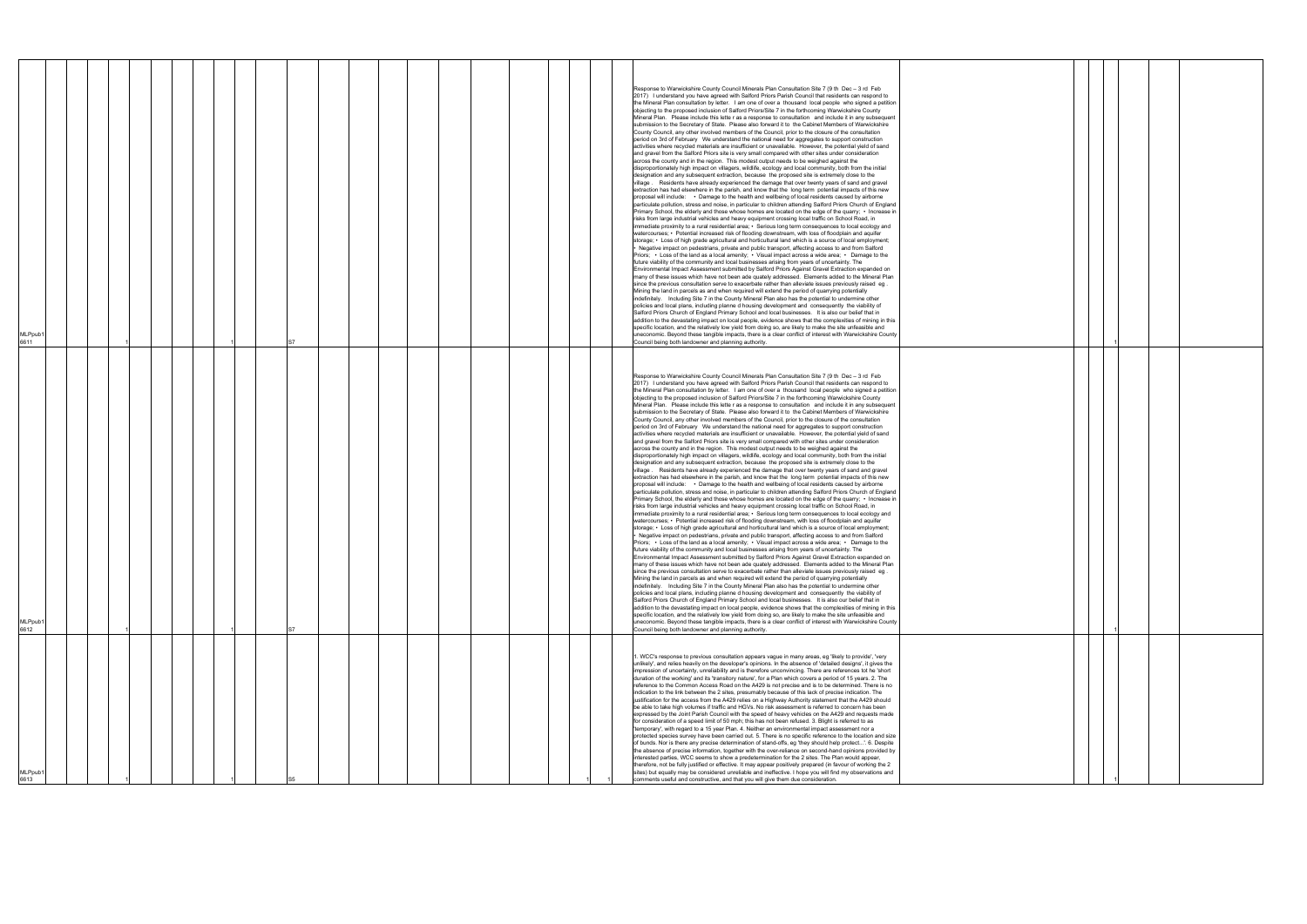| MLPpub <sup>*</sup><br>6616                                                                                                                                                                                                                                                                                                                                                                                                                                                                                                                                                                                                                                                                                                                                                                                                                                                                                                                                                                                                                                                                                                                                                                                                                                                                                                                                                                                                                                                                                                                                                                                                                                                                                                                                                                                                                                                                                                                                                                                                                                                                                                                                                                                                                                                                                                                                                                                                                                                                                                                                                                                                                                                                                                                                                                                                                                                                                                                                                                                                                                                                                                                                                                                                                                                                                                                                                                                                                                                                                                                                                                                                                                                                                                                                                                                                                       | MLPpub1<br>6615                                                                                                                                                                                                                                                                                                                                                                                                                                                                                                                                                                                                                                                                                                                                                                                                                                                                                                                                                                                                                                                                                                                                                                                                                                                                                                                                                                                                                                                                                                                                                                                                                                                                                                                                                                                                                                                                                                                                                                                                                                                                                                                                                                                                                                                                                                                                                                                                                                                                                                                                                                                                                                                                                                                                                                                                                                                                                                                                                                                                                                                                                                                                                                                                                                                                                                                                                                                                                                                                                                                                                                                                                                                                                                                                                                                                                 | <b>MLPpub</b><br>6614                                                                                                                                                                                                                                                                                                                                                                                                                                                                                                                                                                                                                                                                                                                                                                                                                                                                                                                                                                                                                                                                                                                                                                                                                                                                                                                                                                                                                                                                                                                                                                                                                                                                                                                                                                                                                                                                                                                                                 |
|---------------------------------------------------------------------------------------------------------------------------------------------------------------------------------------------------------------------------------------------------------------------------------------------------------------------------------------------------------------------------------------------------------------------------------------------------------------------------------------------------------------------------------------------------------------------------------------------------------------------------------------------------------------------------------------------------------------------------------------------------------------------------------------------------------------------------------------------------------------------------------------------------------------------------------------------------------------------------------------------------------------------------------------------------------------------------------------------------------------------------------------------------------------------------------------------------------------------------------------------------------------------------------------------------------------------------------------------------------------------------------------------------------------------------------------------------------------------------------------------------------------------------------------------------------------------------------------------------------------------------------------------------------------------------------------------------------------------------------------------------------------------------------------------------------------------------------------------------------------------------------------------------------------------------------------------------------------------------------------------------------------------------------------------------------------------------------------------------------------------------------------------------------------------------------------------------------------------------------------------------------------------------------------------------------------------------------------------------------------------------------------------------------------------------------------------------------------------------------------------------------------------------------------------------------------------------------------------------------------------------------------------------------------------------------------------------------------------------------------------------------------------------------------------------------------------------------------------------------------------------------------------------------------------------------------------------------------------------------------------------------------------------------------------------------------------------------------------------------------------------------------------------------------------------------------------------------------------------------------------------------------------------------------------------------------------------------------------------------------------------------------------------------------------------------------------------------------------------------------------------------------------------------------------------------------------------------------------------------------------------------------------------------------------------------------------------------------------------------------------------------------------------------------------------------------------------------------------------|---------------------------------------------------------------------------------------------------------------------------------------------------------------------------------------------------------------------------------------------------------------------------------------------------------------------------------------------------------------------------------------------------------------------------------------------------------------------------------------------------------------------------------------------------------------------------------------------------------------------------------------------------------------------------------------------------------------------------------------------------------------------------------------------------------------------------------------------------------------------------------------------------------------------------------------------------------------------------------------------------------------------------------------------------------------------------------------------------------------------------------------------------------------------------------------------------------------------------------------------------------------------------------------------------------------------------------------------------------------------------------------------------------------------------------------------------------------------------------------------------------------------------------------------------------------------------------------------------------------------------------------------------------------------------------------------------------------------------------------------------------------------------------------------------------------------------------------------------------------------------------------------------------------------------------------------------------------------------------------------------------------------------------------------------------------------------------------------------------------------------------------------------------------------------------------------------------------------------------------------------------------------------------------------------------------------------------------------------------------------------------------------------------------------------------------------------------------------------------------------------------------------------------------------------------------------------------------------------------------------------------------------------------------------------------------------------------------------------------------------------------------------------------------------------------------------------------------------------------------------------------------------------------------------------------------------------------------------------------------------------------------------------------------------------------------------------------------------------------------------------------------------------------------------------------------------------------------------------------------------------------------------------------------------------------------------------------------------------------------------------------------------------------------------------------------------------------------------------------------------------------------------------------------------------------------------------------------------------------------------------------------------------------------------------------------------------------------------------------------------------------------------------------------------------------------------------------|-----------------------------------------------------------------------------------------------------------------------------------------------------------------------------------------------------------------------------------------------------------------------------------------------------------------------------------------------------------------------------------------------------------------------------------------------------------------------------------------------------------------------------------------------------------------------------------------------------------------------------------------------------------------------------------------------------------------------------------------------------------------------------------------------------------------------------------------------------------------------------------------------------------------------------------------------------------------------------------------------------------------------------------------------------------------------------------------------------------------------------------------------------------------------------------------------------------------------------------------------------------------------------------------------------------------------------------------------------------------------------------------------------------------------------------------------------------------------------------------------------------------------------------------------------------------------------------------------------------------------------------------------------------------------------------------------------------------------------------------------------------------------------------------------------------------------------------------------------------------------------------------------------------------------------------------------------------------------|
|                                                                                                                                                                                                                                                                                                                                                                                                                                                                                                                                                                                                                                                                                                                                                                                                                                                                                                                                                                                                                                                                                                                                                                                                                                                                                                                                                                                                                                                                                                                                                                                                                                                                                                                                                                                                                                                                                                                                                                                                                                                                                                                                                                                                                                                                                                                                                                                                                                                                                                                                                                                                                                                                                                                                                                                                                                                                                                                                                                                                                                                                                                                                                                                                                                                                                                                                                                                                                                                                                                                                                                                                                                                                                                                                                                                                                                                   |                                                                                                                                                                                                                                                                                                                                                                                                                                                                                                                                                                                                                                                                                                                                                                                                                                                                                                                                                                                                                                                                                                                                                                                                                                                                                                                                                                                                                                                                                                                                                                                                                                                                                                                                                                                                                                                                                                                                                                                                                                                                                                                                                                                                                                                                                                                                                                                                                                                                                                                                                                                                                                                                                                                                                                                                                                                                                                                                                                                                                                                                                                                                                                                                                                                                                                                                                                                                                                                                                                                                                                                                                                                                                                                                                                                                                                 |                                                                                                                                                                                                                                                                                                                                                                                                                                                                                                                                                                                                                                                                                                                                                                                                                                                                                                                                                                                                                                                                                                                                                                                                                                                                                                                                                                                                                                                                                                                                                                                                                                                                                                                                                                                                                                                                                                                                                                       |
|                                                                                                                                                                                                                                                                                                                                                                                                                                                                                                                                                                                                                                                                                                                                                                                                                                                                                                                                                                                                                                                                                                                                                                                                                                                                                                                                                                                                                                                                                                                                                                                                                                                                                                                                                                                                                                                                                                                                                                                                                                                                                                                                                                                                                                                                                                                                                                                                                                                                                                                                                                                                                                                                                                                                                                                                                                                                                                                                                                                                                                                                                                                                                                                                                                                                                                                                                                                                                                                                                                                                                                                                                                                                                                                                                                                                                                                   |                                                                                                                                                                                                                                                                                                                                                                                                                                                                                                                                                                                                                                                                                                                                                                                                                                                                                                                                                                                                                                                                                                                                                                                                                                                                                                                                                                                                                                                                                                                                                                                                                                                                                                                                                                                                                                                                                                                                                                                                                                                                                                                                                                                                                                                                                                                                                                                                                                                                                                                                                                                                                                                                                                                                                                                                                                                                                                                                                                                                                                                                                                                                                                                                                                                                                                                                                                                                                                                                                                                                                                                                                                                                                                                                                                                                                                 |                                                                                                                                                                                                                                                                                                                                                                                                                                                                                                                                                                                                                                                                                                                                                                                                                                                                                                                                                                                                                                                                                                                                                                                                                                                                                                                                                                                                                                                                                                                                                                                                                                                                                                                                                                                                                                                                                                                                                                       |
|                                                                                                                                                                                                                                                                                                                                                                                                                                                                                                                                                                                                                                                                                                                                                                                                                                                                                                                                                                                                                                                                                                                                                                                                                                                                                                                                                                                                                                                                                                                                                                                                                                                                                                                                                                                                                                                                                                                                                                                                                                                                                                                                                                                                                                                                                                                                                                                                                                                                                                                                                                                                                                                                                                                                                                                                                                                                                                                                                                                                                                                                                                                                                                                                                                                                                                                                                                                                                                                                                                                                                                                                                                                                                                                                                                                                                                                   |                                                                                                                                                                                                                                                                                                                                                                                                                                                                                                                                                                                                                                                                                                                                                                                                                                                                                                                                                                                                                                                                                                                                                                                                                                                                                                                                                                                                                                                                                                                                                                                                                                                                                                                                                                                                                                                                                                                                                                                                                                                                                                                                                                                                                                                                                                                                                                                                                                                                                                                                                                                                                                                                                                                                                                                                                                                                                                                                                                                                                                                                                                                                                                                                                                                                                                                                                                                                                                                                                                                                                                                                                                                                                                                                                                                                                                 |                                                                                                                                                                                                                                                                                                                                                                                                                                                                                                                                                                                                                                                                                                                                                                                                                                                                                                                                                                                                                                                                                                                                                                                                                                                                                                                                                                                                                                                                                                                                                                                                                                                                                                                                                                                                                                                                                                                                                                       |
|                                                                                                                                                                                                                                                                                                                                                                                                                                                                                                                                                                                                                                                                                                                                                                                                                                                                                                                                                                                                                                                                                                                                                                                                                                                                                                                                                                                                                                                                                                                                                                                                                                                                                                                                                                                                                                                                                                                                                                                                                                                                                                                                                                                                                                                                                                                                                                                                                                                                                                                                                                                                                                                                                                                                                                                                                                                                                                                                                                                                                                                                                                                                                                                                                                                                                                                                                                                                                                                                                                                                                                                                                                                                                                                                                                                                                                                   |                                                                                                                                                                                                                                                                                                                                                                                                                                                                                                                                                                                                                                                                                                                                                                                                                                                                                                                                                                                                                                                                                                                                                                                                                                                                                                                                                                                                                                                                                                                                                                                                                                                                                                                                                                                                                                                                                                                                                                                                                                                                                                                                                                                                                                                                                                                                                                                                                                                                                                                                                                                                                                                                                                                                                                                                                                                                                                                                                                                                                                                                                                                                                                                                                                                                                                                                                                                                                                                                                                                                                                                                                                                                                                                                                                                                                                 |                                                                                                                                                                                                                                                                                                                                                                                                                                                                                                                                                                                                                                                                                                                                                                                                                                                                                                                                                                                                                                                                                                                                                                                                                                                                                                                                                                                                                                                                                                                                                                                                                                                                                                                                                                                                                                                                                                                                                                       |
|                                                                                                                                                                                                                                                                                                                                                                                                                                                                                                                                                                                                                                                                                                                                                                                                                                                                                                                                                                                                                                                                                                                                                                                                                                                                                                                                                                                                                                                                                                                                                                                                                                                                                                                                                                                                                                                                                                                                                                                                                                                                                                                                                                                                                                                                                                                                                                                                                                                                                                                                                                                                                                                                                                                                                                                                                                                                                                                                                                                                                                                                                                                                                                                                                                                                                                                                                                                                                                                                                                                                                                                                                                                                                                                                                                                                                                                   |                                                                                                                                                                                                                                                                                                                                                                                                                                                                                                                                                                                                                                                                                                                                                                                                                                                                                                                                                                                                                                                                                                                                                                                                                                                                                                                                                                                                                                                                                                                                                                                                                                                                                                                                                                                                                                                                                                                                                                                                                                                                                                                                                                                                                                                                                                                                                                                                                                                                                                                                                                                                                                                                                                                                                                                                                                                                                                                                                                                                                                                                                                                                                                                                                                                                                                                                                                                                                                                                                                                                                                                                                                                                                                                                                                                                                                 |                                                                                                                                                                                                                                                                                                                                                                                                                                                                                                                                                                                                                                                                                                                                                                                                                                                                                                                                                                                                                                                                                                                                                                                                                                                                                                                                                                                                                                                                                                                                                                                                                                                                                                                                                                                                                                                                                                                                                                       |
|                                                                                                                                                                                                                                                                                                                                                                                                                                                                                                                                                                                                                                                                                                                                                                                                                                                                                                                                                                                                                                                                                                                                                                                                                                                                                                                                                                                                                                                                                                                                                                                                                                                                                                                                                                                                                                                                                                                                                                                                                                                                                                                                                                                                                                                                                                                                                                                                                                                                                                                                                                                                                                                                                                                                                                                                                                                                                                                                                                                                                                                                                                                                                                                                                                                                                                                                                                                                                                                                                                                                                                                                                                                                                                                                                                                                                                                   |                                                                                                                                                                                                                                                                                                                                                                                                                                                                                                                                                                                                                                                                                                                                                                                                                                                                                                                                                                                                                                                                                                                                                                                                                                                                                                                                                                                                                                                                                                                                                                                                                                                                                                                                                                                                                                                                                                                                                                                                                                                                                                                                                                                                                                                                                                                                                                                                                                                                                                                                                                                                                                                                                                                                                                                                                                                                                                                                                                                                                                                                                                                                                                                                                                                                                                                                                                                                                                                                                                                                                                                                                                                                                                                                                                                                                                 |                                                                                                                                                                                                                                                                                                                                                                                                                                                                                                                                                                                                                                                                                                                                                                                                                                                                                                                                                                                                                                                                                                                                                                                                                                                                                                                                                                                                                                                                                                                                                                                                                                                                                                                                                                                                                                                                                                                                                                       |
|                                                                                                                                                                                                                                                                                                                                                                                                                                                                                                                                                                                                                                                                                                                                                                                                                                                                                                                                                                                                                                                                                                                                                                                                                                                                                                                                                                                                                                                                                                                                                                                                                                                                                                                                                                                                                                                                                                                                                                                                                                                                                                                                                                                                                                                                                                                                                                                                                                                                                                                                                                                                                                                                                                                                                                                                                                                                                                                                                                                                                                                                                                                                                                                                                                                                                                                                                                                                                                                                                                                                                                                                                                                                                                                                                                                                                                                   |                                                                                                                                                                                                                                                                                                                                                                                                                                                                                                                                                                                                                                                                                                                                                                                                                                                                                                                                                                                                                                                                                                                                                                                                                                                                                                                                                                                                                                                                                                                                                                                                                                                                                                                                                                                                                                                                                                                                                                                                                                                                                                                                                                                                                                                                                                                                                                                                                                                                                                                                                                                                                                                                                                                                                                                                                                                                                                                                                                                                                                                                                                                                                                                                                                                                                                                                                                                                                                                                                                                                                                                                                                                                                                                                                                                                                                 |                                                                                                                                                                                                                                                                                                                                                                                                                                                                                                                                                                                                                                                                                                                                                                                                                                                                                                                                                                                                                                                                                                                                                                                                                                                                                                                                                                                                                                                                                                                                                                                                                                                                                                                                                                                                                                                                                                                                                                       |
|                                                                                                                                                                                                                                                                                                                                                                                                                                                                                                                                                                                                                                                                                                                                                                                                                                                                                                                                                                                                                                                                                                                                                                                                                                                                                                                                                                                                                                                                                                                                                                                                                                                                                                                                                                                                                                                                                                                                                                                                                                                                                                                                                                                                                                                                                                                                                                                                                                                                                                                                                                                                                                                                                                                                                                                                                                                                                                                                                                                                                                                                                                                                                                                                                                                                                                                                                                                                                                                                                                                                                                                                                                                                                                                                                                                                                                                   |                                                                                                                                                                                                                                                                                                                                                                                                                                                                                                                                                                                                                                                                                                                                                                                                                                                                                                                                                                                                                                                                                                                                                                                                                                                                                                                                                                                                                                                                                                                                                                                                                                                                                                                                                                                                                                                                                                                                                                                                                                                                                                                                                                                                                                                                                                                                                                                                                                                                                                                                                                                                                                                                                                                                                                                                                                                                                                                                                                                                                                                                                                                                                                                                                                                                                                                                                                                                                                                                                                                                                                                                                                                                                                                                                                                                                                 |                                                                                                                                                                                                                                                                                                                                                                                                                                                                                                                                                                                                                                                                                                                                                                                                                                                                                                                                                                                                                                                                                                                                                                                                                                                                                                                                                                                                                                                                                                                                                                                                                                                                                                                                                                                                                                                                                                                                                                       |
|                                                                                                                                                                                                                                                                                                                                                                                                                                                                                                                                                                                                                                                                                                                                                                                                                                                                                                                                                                                                                                                                                                                                                                                                                                                                                                                                                                                                                                                                                                                                                                                                                                                                                                                                                                                                                                                                                                                                                                                                                                                                                                                                                                                                                                                                                                                                                                                                                                                                                                                                                                                                                                                                                                                                                                                                                                                                                                                                                                                                                                                                                                                                                                                                                                                                                                                                                                                                                                                                                                                                                                                                                                                                                                                                                                                                                                                   |                                                                                                                                                                                                                                                                                                                                                                                                                                                                                                                                                                                                                                                                                                                                                                                                                                                                                                                                                                                                                                                                                                                                                                                                                                                                                                                                                                                                                                                                                                                                                                                                                                                                                                                                                                                                                                                                                                                                                                                                                                                                                                                                                                                                                                                                                                                                                                                                                                                                                                                                                                                                                                                                                                                                                                                                                                                                                                                                                                                                                                                                                                                                                                                                                                                                                                                                                                                                                                                                                                                                                                                                                                                                                                                                                                                                                                 | S4                                                                                                                                                                                                                                                                                                                                                                                                                                                                                                                                                                                                                                                                                                                                                                                                                                                                                                                                                                                                                                                                                                                                                                                                                                                                                                                                                                                                                                                                                                                                                                                                                                                                                                                                                                                                                                                                                                                                                                    |
|                                                                                                                                                                                                                                                                                                                                                                                                                                                                                                                                                                                                                                                                                                                                                                                                                                                                                                                                                                                                                                                                                                                                                                                                                                                                                                                                                                                                                                                                                                                                                                                                                                                                                                                                                                                                                                                                                                                                                                                                                                                                                                                                                                                                                                                                                                                                                                                                                                                                                                                                                                                                                                                                                                                                                                                                                                                                                                                                                                                                                                                                                                                                                                                                                                                                                                                                                                                                                                                                                                                                                                                                                                                                                                                                                                                                                                                   |                                                                                                                                                                                                                                                                                                                                                                                                                                                                                                                                                                                                                                                                                                                                                                                                                                                                                                                                                                                                                                                                                                                                                                                                                                                                                                                                                                                                                                                                                                                                                                                                                                                                                                                                                                                                                                                                                                                                                                                                                                                                                                                                                                                                                                                                                                                                                                                                                                                                                                                                                                                                                                                                                                                                                                                                                                                                                                                                                                                                                                                                                                                                                                                                                                                                                                                                                                                                                                                                                                                                                                                                                                                                                                                                                                                                                                 |                                                                                                                                                                                                                                                                                                                                                                                                                                                                                                                                                                                                                                                                                                                                                                                                                                                                                                                                                                                                                                                                                                                                                                                                                                                                                                                                                                                                                                                                                                                                                                                                                                                                                                                                                                                                                                                                                                                                                                       |
|                                                                                                                                                                                                                                                                                                                                                                                                                                                                                                                                                                                                                                                                                                                                                                                                                                                                                                                                                                                                                                                                                                                                                                                                                                                                                                                                                                                                                                                                                                                                                                                                                                                                                                                                                                                                                                                                                                                                                                                                                                                                                                                                                                                                                                                                                                                                                                                                                                                                                                                                                                                                                                                                                                                                                                                                                                                                                                                                                                                                                                                                                                                                                                                                                                                                                                                                                                                                                                                                                                                                                                                                                                                                                                                                                                                                                                                   |                                                                                                                                                                                                                                                                                                                                                                                                                                                                                                                                                                                                                                                                                                                                                                                                                                                                                                                                                                                                                                                                                                                                                                                                                                                                                                                                                                                                                                                                                                                                                                                                                                                                                                                                                                                                                                                                                                                                                                                                                                                                                                                                                                                                                                                                                                                                                                                                                                                                                                                                                                                                                                                                                                                                                                                                                                                                                                                                                                                                                                                                                                                                                                                                                                                                                                                                                                                                                                                                                                                                                                                                                                                                                                                                                                                                                                 |                                                                                                                                                                                                                                                                                                                                                                                                                                                                                                                                                                                                                                                                                                                                                                                                                                                                                                                                                                                                                                                                                                                                                                                                                                                                                                                                                                                                                                                                                                                                                                                                                                                                                                                                                                                                                                                                                                                                                                       |
|                                                                                                                                                                                                                                                                                                                                                                                                                                                                                                                                                                                                                                                                                                                                                                                                                                                                                                                                                                                                                                                                                                                                                                                                                                                                                                                                                                                                                                                                                                                                                                                                                                                                                                                                                                                                                                                                                                                                                                                                                                                                                                                                                                                                                                                                                                                                                                                                                                                                                                                                                                                                                                                                                                                                                                                                                                                                                                                                                                                                                                                                                                                                                                                                                                                                                                                                                                                                                                                                                                                                                                                                                                                                                                                                                                                                                                                   |                                                                                                                                                                                                                                                                                                                                                                                                                                                                                                                                                                                                                                                                                                                                                                                                                                                                                                                                                                                                                                                                                                                                                                                                                                                                                                                                                                                                                                                                                                                                                                                                                                                                                                                                                                                                                                                                                                                                                                                                                                                                                                                                                                                                                                                                                                                                                                                                                                                                                                                                                                                                                                                                                                                                                                                                                                                                                                                                                                                                                                                                                                                                                                                                                                                                                                                                                                                                                                                                                                                                                                                                                                                                                                                                                                                                                                 |                                                                                                                                                                                                                                                                                                                                                                                                                                                                                                                                                                                                                                                                                                                                                                                                                                                                                                                                                                                                                                                                                                                                                                                                                                                                                                                                                                                                                                                                                                                                                                                                                                                                                                                                                                                                                                                                                                                                                                       |
|                                                                                                                                                                                                                                                                                                                                                                                                                                                                                                                                                                                                                                                                                                                                                                                                                                                                                                                                                                                                                                                                                                                                                                                                                                                                                                                                                                                                                                                                                                                                                                                                                                                                                                                                                                                                                                                                                                                                                                                                                                                                                                                                                                                                                                                                                                                                                                                                                                                                                                                                                                                                                                                                                                                                                                                                                                                                                                                                                                                                                                                                                                                                                                                                                                                                                                                                                                                                                                                                                                                                                                                                                                                                                                                                                                                                                                                   |                                                                                                                                                                                                                                                                                                                                                                                                                                                                                                                                                                                                                                                                                                                                                                                                                                                                                                                                                                                                                                                                                                                                                                                                                                                                                                                                                                                                                                                                                                                                                                                                                                                                                                                                                                                                                                                                                                                                                                                                                                                                                                                                                                                                                                                                                                                                                                                                                                                                                                                                                                                                                                                                                                                                                                                                                                                                                                                                                                                                                                                                                                                                                                                                                                                                                                                                                                                                                                                                                                                                                                                                                                                                                                                                                                                                                                 |                                                                                                                                                                                                                                                                                                                                                                                                                                                                                                                                                                                                                                                                                                                                                                                                                                                                                                                                                                                                                                                                                                                                                                                                                                                                                                                                                                                                                                                                                                                                                                                                                                                                                                                                                                                                                                                                                                                                                                       |
|                                                                                                                                                                                                                                                                                                                                                                                                                                                                                                                                                                                                                                                                                                                                                                                                                                                                                                                                                                                                                                                                                                                                                                                                                                                                                                                                                                                                                                                                                                                                                                                                                                                                                                                                                                                                                                                                                                                                                                                                                                                                                                                                                                                                                                                                                                                                                                                                                                                                                                                                                                                                                                                                                                                                                                                                                                                                                                                                                                                                                                                                                                                                                                                                                                                                                                                                                                                                                                                                                                                                                                                                                                                                                                                                                                                                                                                   |                                                                                                                                                                                                                                                                                                                                                                                                                                                                                                                                                                                                                                                                                                                                                                                                                                                                                                                                                                                                                                                                                                                                                                                                                                                                                                                                                                                                                                                                                                                                                                                                                                                                                                                                                                                                                                                                                                                                                                                                                                                                                                                                                                                                                                                                                                                                                                                                                                                                                                                                                                                                                                                                                                                                                                                                                                                                                                                                                                                                                                                                                                                                                                                                                                                                                                                                                                                                                                                                                                                                                                                                                                                                                                                                                                                                                                 |                                                                                                                                                                                                                                                                                                                                                                                                                                                                                                                                                                                                                                                                                                                                                                                                                                                                                                                                                                                                                                                                                                                                                                                                                                                                                                                                                                                                                                                                                                                                                                                                                                                                                                                                                                                                                                                                                                                                                                       |
|                                                                                                                                                                                                                                                                                                                                                                                                                                                                                                                                                                                                                                                                                                                                                                                                                                                                                                                                                                                                                                                                                                                                                                                                                                                                                                                                                                                                                                                                                                                                                                                                                                                                                                                                                                                                                                                                                                                                                                                                                                                                                                                                                                                                                                                                                                                                                                                                                                                                                                                                                                                                                                                                                                                                                                                                                                                                                                                                                                                                                                                                                                                                                                                                                                                                                                                                                                                                                                                                                                                                                                                                                                                                                                                                                                                                                                                   |                                                                                                                                                                                                                                                                                                                                                                                                                                                                                                                                                                                                                                                                                                                                                                                                                                                                                                                                                                                                                                                                                                                                                                                                                                                                                                                                                                                                                                                                                                                                                                                                                                                                                                                                                                                                                                                                                                                                                                                                                                                                                                                                                                                                                                                                                                                                                                                                                                                                                                                                                                                                                                                                                                                                                                                                                                                                                                                                                                                                                                                                                                                                                                                                                                                                                                                                                                                                                                                                                                                                                                                                                                                                                                                                                                                                                                 |                                                                                                                                                                                                                                                                                                                                                                                                                                                                                                                                                                                                                                                                                                                                                                                                                                                                                                                                                                                                                                                                                                                                                                                                                                                                                                                                                                                                                                                                                                                                                                                                                                                                                                                                                                                                                                                                                                                                                                       |
|                                                                                                                                                                                                                                                                                                                                                                                                                                                                                                                                                                                                                                                                                                                                                                                                                                                                                                                                                                                                                                                                                                                                                                                                                                                                                                                                                                                                                                                                                                                                                                                                                                                                                                                                                                                                                                                                                                                                                                                                                                                                                                                                                                                                                                                                                                                                                                                                                                                                                                                                                                                                                                                                                                                                                                                                                                                                                                                                                                                                                                                                                                                                                                                                                                                                                                                                                                                                                                                                                                                                                                                                                                                                                                                                                                                                                                                   |                                                                                                                                                                                                                                                                                                                                                                                                                                                                                                                                                                                                                                                                                                                                                                                                                                                                                                                                                                                                                                                                                                                                                                                                                                                                                                                                                                                                                                                                                                                                                                                                                                                                                                                                                                                                                                                                                                                                                                                                                                                                                                                                                                                                                                                                                                                                                                                                                                                                                                                                                                                                                                                                                                                                                                                                                                                                                                                                                                                                                                                                                                                                                                                                                                                                                                                                                                                                                                                                                                                                                                                                                                                                                                                                                                                                                                 |                                                                                                                                                                                                                                                                                                                                                                                                                                                                                                                                                                                                                                                                                                                                                                                                                                                                                                                                                                                                                                                                                                                                                                                                                                                                                                                                                                                                                                                                                                                                                                                                                                                                                                                                                                                                                                                                                                                                                                       |
|                                                                                                                                                                                                                                                                                                                                                                                                                                                                                                                                                                                                                                                                                                                                                                                                                                                                                                                                                                                                                                                                                                                                                                                                                                                                                                                                                                                                                                                                                                                                                                                                                                                                                                                                                                                                                                                                                                                                                                                                                                                                                                                                                                                                                                                                                                                                                                                                                                                                                                                                                                                                                                                                                                                                                                                                                                                                                                                                                                                                                                                                                                                                                                                                                                                                                                                                                                                                                                                                                                                                                                                                                                                                                                                                                                                                                                                   |                                                                                                                                                                                                                                                                                                                                                                                                                                                                                                                                                                                                                                                                                                                                                                                                                                                                                                                                                                                                                                                                                                                                                                                                                                                                                                                                                                                                                                                                                                                                                                                                                                                                                                                                                                                                                                                                                                                                                                                                                                                                                                                                                                                                                                                                                                                                                                                                                                                                                                                                                                                                                                                                                                                                                                                                                                                                                                                                                                                                                                                                                                                                                                                                                                                                                                                                                                                                                                                                                                                                                                                                                                                                                                                                                                                                                                 |                                                                                                                                                                                                                                                                                                                                                                                                                                                                                                                                                                                                                                                                                                                                                                                                                                                                                                                                                                                                                                                                                                                                                                                                                                                                                                                                                                                                                                                                                                                                                                                                                                                                                                                                                                                                                                                                                                                                                                       |
|                                                                                                                                                                                                                                                                                                                                                                                                                                                                                                                                                                                                                                                                                                                                                                                                                                                                                                                                                                                                                                                                                                                                                                                                                                                                                                                                                                                                                                                                                                                                                                                                                                                                                                                                                                                                                                                                                                                                                                                                                                                                                                                                                                                                                                                                                                                                                                                                                                                                                                                                                                                                                                                                                                                                                                                                                                                                                                                                                                                                                                                                                                                                                                                                                                                                                                                                                                                                                                                                                                                                                                                                                                                                                                                                                                                                                                                   |                                                                                                                                                                                                                                                                                                                                                                                                                                                                                                                                                                                                                                                                                                                                                                                                                                                                                                                                                                                                                                                                                                                                                                                                                                                                                                                                                                                                                                                                                                                                                                                                                                                                                                                                                                                                                                                                                                                                                                                                                                                                                                                                                                                                                                                                                                                                                                                                                                                                                                                                                                                                                                                                                                                                                                                                                                                                                                                                                                                                                                                                                                                                                                                                                                                                                                                                                                                                                                                                                                                                                                                                                                                                                                                                                                                                                                 |                                                                                                                                                                                                                                                                                                                                                                                                                                                                                                                                                                                                                                                                                                                                                                                                                                                                                                                                                                                                                                                                                                                                                                                                                                                                                                                                                                                                                                                                                                                                                                                                                                                                                                                                                                                                                                                                                                                                                                       |
| Response to Warwickshire County Council Minerals Plan Consultation Site 7 (9 th Dec - 3 rd Feb<br>2017) I understand you have agreed with Salford Priors Parish Council that residents can respond to<br>the Mineral Plan consultation by letter. I am one of over a thousand local people who signed a petition<br>objecting to the proposed inclusion of Salford Priors/Site 7 in the forthcoming Warwickshire County<br>Mineral Plan. Please include this lette r as a response to consultation and include it in any subsequent<br>submission to the Secretary of State. Please also forward it to the Cabinet Members of Warwickshire<br>County Council, any other involved members of the Council, prior to the closure of the consultation<br>period on 3rd of February We understand the national need for aggregates to support construction<br>activities where recycled materials are insufficient or unavailable. However, the potential yield of sand<br>and gravel from the Salford Priors site is very small compared with other sites under consideration<br>across the county and in the region. This modest output needs to be weighed against the<br>disproportionately high impact on villagers, wildlife, ecology and local community, both from the initial<br>designation and any subsequent extraction, because the proposed site is extremely close to the<br>village. Residents have already experienced the damage that over twenty years of sand and gravel<br>extraction has had elsewhere in the parish, and know that the long term potential impacts of this new<br>proposal will include: • Damage to the health and wellbeing of local residents caused by airborne<br>particulate pollution, stress and noise, in particular to children attending Salford Priors Church of England<br>Primary School, the elderly and those whose homes are located on the edge of the quarry; • Increase in<br>risks from large industrial vehicles and heavy equipment crossing local traffic on School Road, in<br>immediate proximity to a rural residential area; • Serious long term consequences to local ecology and<br>watercourses; • Potential increased risk of flooding downstream, with loss of floodplain and aquifer<br>storage; • Loss of high grade agricultural and horticultural land which is a source of local employment;<br>Negative impact on pedestrians, private and public transport, affecting access to and from Salford •<br>Priors; $\cdot$ Loss of the land as a local amenity; $\cdot$ Visual impact across a wide area; $\cdot$ Damage to the<br>future viability of the community and local businesses arising from years of uncertainty. The<br>Environmental Impact Assessment submitted by Salford Priors Against Gravel Extraction expanded on<br>many of these issues which have not been ade quately addressed. Elements added to the Mineral Plan<br>since the previous consultation serve to exacerbate rather than alleviate issues previously raised eg.<br>Mining the land in parcels as and when required will extend the period of quarrying potentially<br>indefinitely. Including Site 7 in the County Mineral Plan also has the potential to undermine other<br>policies and local plans, including planne d housing development and consequently the viability of<br>Salford Priors Church of England Primary School and local businesses. It is also our belief that in<br>addition to the devastating impact on local people, evidence shows that the complexities of mining in this<br>specific location, and the relatively low yield from doing so, are likely to make the site unfeasible and<br>uneconomic. Beyond these tangible impacts, there is a clear conflict of interest with Warwickshire County<br>Council being both landowner and planning authority. | Response to Warwickshire County Council Minerals Plan Consultation Site 7 (9 th Dec - 3 rd Feb<br>2017) I understand you have agreed with Salford Priors Parish Council that residents can respond to<br>the Mineral Plan consultation by letter. I am one of over a thousand local people who signed a petition<br>objecting to the proposed inclusion of Salford Priors/Site 7 in the forthcoming Warwickshire County<br>Mineral Plan. Please include this lette r as a response to consultation and include it in any subsequent<br>submission to the Secretary of State. Please also forward it to the Cabinet Members of Warwickshire<br>County Council, any other involved members of the Council, prior to the closure of the consultation<br>period on 3rd of February We understand the national need for aggregates to support construction<br>activities where recycled materials are insufficient or unavailable. However, the potential yield of sand<br>and gravel from the Salford Priors site is very small compared with other sites under consideration<br>across the county and in the region. This modest output needs to be weighed against the<br>disproportionately high impact on villagers, wildlife, ecology and local community, both from the initial<br>designation and any subsequent extraction, because the proposed site is extremely close to the<br>village. Residents have already experienced the damage that over twenty years of sand and gravel<br>extraction has had elsewhere in the parish, and know that the long term potential impacts of this new<br>proposal will include: • Damage to the health and wellbeing of local residents caused by airborne<br>particulate pollution, stress and noise, in particular to children attending Salford Priors Church of England<br>Primary School, the elderly and those whose homes are located on the edge of the quarry; • Increase in<br>risks from large industrial vehicles and heavy equipment crossing local traffic on School Road, in<br>immediate proximity to a rural residential area; • Serious long term consequences to local ecology and<br>watercourses; • Potential increased risk of flooding downstream, with loss of floodplain and aquifer<br>storage; • Loss of high grade agricultural and horticultural land which is a source of local employment;<br>· Negative impact on pedestrians, private and public transport, affecting access to and from Salford<br>Priors; • Loss of the land as a local amenity; • Visual impact across a wide area; • Damage to the<br>future viability of the community and local businesses arising from years of uncertainty. The<br>Environmental Impact Assessment submitted by Salford Priors Against Gravel Extraction expanded on<br>many of these issues which have not been ade quately addressed. Elements added to the Mineral Plan<br>since the previous consultation serve to exacerbate rather than alleviate issues previously raised eg.<br>Mining the land in parcels as and when required will extend the period of quarrying potentially<br>indefinitely. Including Site 7 in the County Mineral Plan also has the potential to undermine other<br>policies and local plans, including planne d housing development and consequently the viability of<br>Salford Priors Church of England Primary School and local businesses. It is also our belief that in<br>addition to the devastating impact on local people, evidence shows that the complexities of mining in this<br>specific location, and the relatively low yield from doing so, are likely to make the site unfeasible and<br>uneconomic. Beyond these tangible impacts, there is a clear conflict of interest with Warwickshire County<br>Council being both landowner and planning authority. | 1. WCC's response to previous consultation appears vague in many areas, eg 'likely to provide', 'very<br>unlikely', and relies heavily on the developer's opinions. In the absence of 'detailed designs', it gives the<br>impression of uncertainty, unreliability and is therefore unconvincing. There are references tot he 'short<br>duration of the working' and its 'transitory nature', for a Plan which covers a period of 15 years. 2. The<br>reference to the Common Access Road on the A429 is not precise and is to be determined. There is no<br>indication to the link between the 2 sites, presumably because of this lack of precise indication. The<br>justification for the access from the A429 relies on a Highway Authority statement that the A429 should<br>be able to take high volumes if traffic and HGVs. No risk assessment is referred to concern has been<br>expressed by the Joint Parish Council with the speed of heavy vehicles on the A429 and requests made<br>for consideration of a speed limit of 50 mph; this has not been refused. 3. Blight is referred to as<br>'temporary', with regard to a 15 year Plan. 4. Neither an environmental impact assessment nor a<br>protected species survey have been carried out. 5. There is no specific reference to the location and size<br>of bunds. Nor is there any precise determination of stand-offs, eg 'they should help protect'. 6. Despite<br>the absence of precise information, together with the over-reliance on second-hand opinions provided by<br>interested parties, WCC seems to show a predetermination for the 2 sites. The Plan would appear,<br>therefore, not be fully justified or effective. It may appear positively prepared (in favour of working the 2<br>sites) but equally may be considered unreliable and ineffective. I hope you will find my observations and<br>comments useful and constructive, and that you will give them due consideration. |
|                                                                                                                                                                                                                                                                                                                                                                                                                                                                                                                                                                                                                                                                                                                                                                                                                                                                                                                                                                                                                                                                                                                                                                                                                                                                                                                                                                                                                                                                                                                                                                                                                                                                                                                                                                                                                                                                                                                                                                                                                                                                                                                                                                                                                                                                                                                                                                                                                                                                                                                                                                                                                                                                                                                                                                                                                                                                                                                                                                                                                                                                                                                                                                                                                                                                                                                                                                                                                                                                                                                                                                                                                                                                                                                                                                                                                                                   |                                                                                                                                                                                                                                                                                                                                                                                                                                                                                                                                                                                                                                                                                                                                                                                                                                                                                                                                                                                                                                                                                                                                                                                                                                                                                                                                                                                                                                                                                                                                                                                                                                                                                                                                                                                                                                                                                                                                                                                                                                                                                                                                                                                                                                                                                                                                                                                                                                                                                                                                                                                                                                                                                                                                                                                                                                                                                                                                                                                                                                                                                                                                                                                                                                                                                                                                                                                                                                                                                                                                                                                                                                                                                                                                                                                                                                 |                                                                                                                                                                                                                                                                                                                                                                                                                                                                                                                                                                                                                                                                                                                                                                                                                                                                                                                                                                                                                                                                                                                                                                                                                                                                                                                                                                                                                                                                                                                                                                                                                                                                                                                                                                                                                                                                                                                                                                       |
|                                                                                                                                                                                                                                                                                                                                                                                                                                                                                                                                                                                                                                                                                                                                                                                                                                                                                                                                                                                                                                                                                                                                                                                                                                                                                                                                                                                                                                                                                                                                                                                                                                                                                                                                                                                                                                                                                                                                                                                                                                                                                                                                                                                                                                                                                                                                                                                                                                                                                                                                                                                                                                                                                                                                                                                                                                                                                                                                                                                                                                                                                                                                                                                                                                                                                                                                                                                                                                                                                                                                                                                                                                                                                                                                                                                                                                                   |                                                                                                                                                                                                                                                                                                                                                                                                                                                                                                                                                                                                                                                                                                                                                                                                                                                                                                                                                                                                                                                                                                                                                                                                                                                                                                                                                                                                                                                                                                                                                                                                                                                                                                                                                                                                                                                                                                                                                                                                                                                                                                                                                                                                                                                                                                                                                                                                                                                                                                                                                                                                                                                                                                                                                                                                                                                                                                                                                                                                                                                                                                                                                                                                                                                                                                                                                                                                                                                                                                                                                                                                                                                                                                                                                                                                                                 |                                                                                                                                                                                                                                                                                                                                                                                                                                                                                                                                                                                                                                                                                                                                                                                                                                                                                                                                                                                                                                                                                                                                                                                                                                                                                                                                                                                                                                                                                                                                                                                                                                                                                                                                                                                                                                                                                                                                                                       |
|                                                                                                                                                                                                                                                                                                                                                                                                                                                                                                                                                                                                                                                                                                                                                                                                                                                                                                                                                                                                                                                                                                                                                                                                                                                                                                                                                                                                                                                                                                                                                                                                                                                                                                                                                                                                                                                                                                                                                                                                                                                                                                                                                                                                                                                                                                                                                                                                                                                                                                                                                                                                                                                                                                                                                                                                                                                                                                                                                                                                                                                                                                                                                                                                                                                                                                                                                                                                                                                                                                                                                                                                                                                                                                                                                                                                                                                   |                                                                                                                                                                                                                                                                                                                                                                                                                                                                                                                                                                                                                                                                                                                                                                                                                                                                                                                                                                                                                                                                                                                                                                                                                                                                                                                                                                                                                                                                                                                                                                                                                                                                                                                                                                                                                                                                                                                                                                                                                                                                                                                                                                                                                                                                                                                                                                                                                                                                                                                                                                                                                                                                                                                                                                                                                                                                                                                                                                                                                                                                                                                                                                                                                                                                                                                                                                                                                                                                                                                                                                                                                                                                                                                                                                                                                                 |                                                                                                                                                                                                                                                                                                                                                                                                                                                                                                                                                                                                                                                                                                                                                                                                                                                                                                                                                                                                                                                                                                                                                                                                                                                                                                                                                                                                                                                                                                                                                                                                                                                                                                                                                                                                                                                                                                                                                                       |

|  | 1 |  |  |
|--|---|--|--|
|  |   |  |  |
|  |   |  |  |
|  |   |  |  |
|  |   |  |  |
|  |   |  |  |
|  |   |  |  |
|  |   |  |  |
|  |   |  |  |
|  |   |  |  |
|  | 1 |  |  |
|  |   |  |  |
|  |   |  |  |
|  |   |  |  |
|  |   |  |  |
|  |   |  |  |
|  |   |  |  |
|  |   |  |  |
|  |   |  |  |
|  |   |  |  |
|  |   |  |  |
|  | 1 |  |  |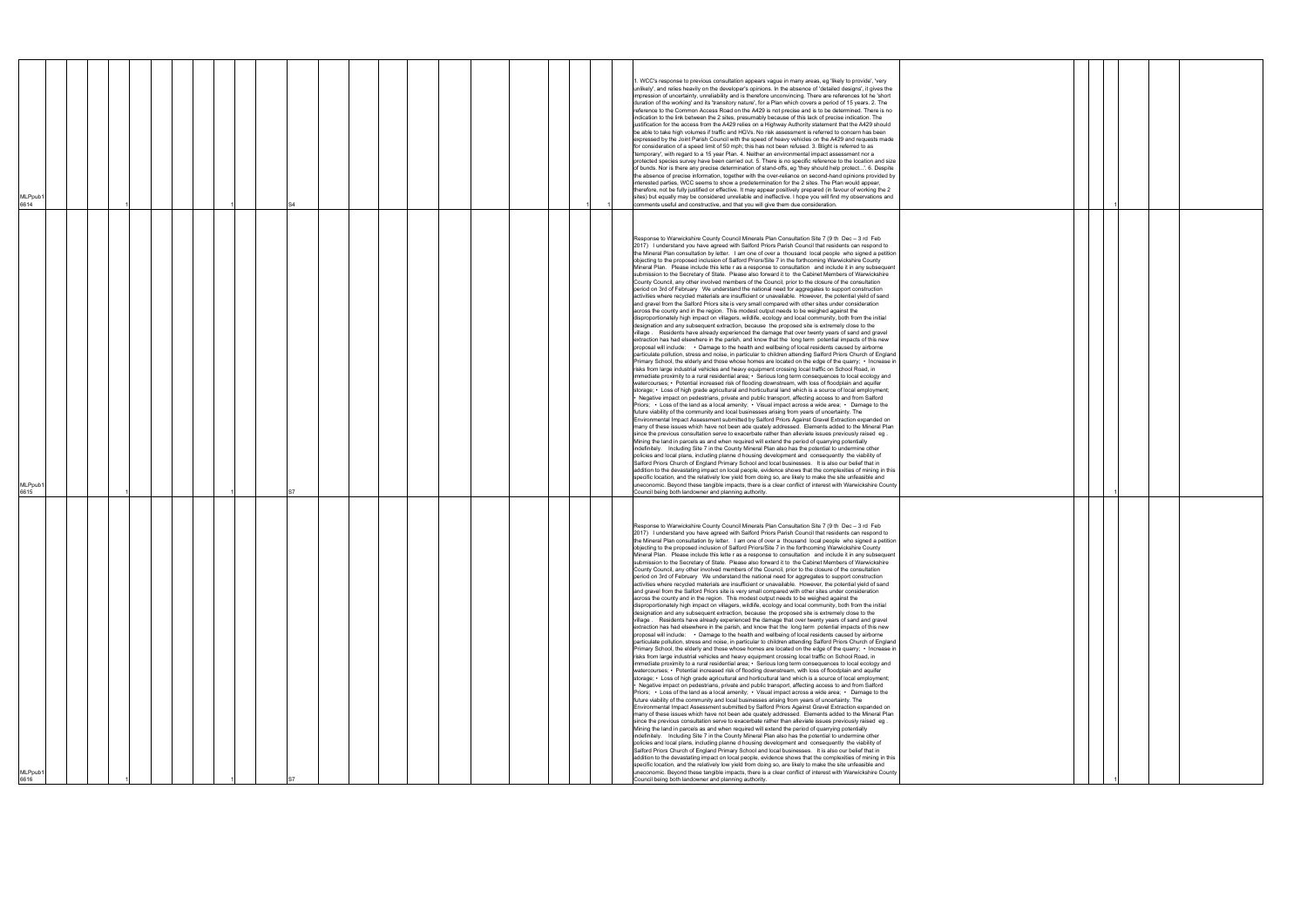| MLPpub1<br>6617             |  |  |  |              |      |  |  |  | Response to Warwickshire County Council Minerals Plan Consultation Site 7 (9 th Dec - 3 rd Feb<br>2017) I understand you have agreed with Salford Priors Parish Council that residents can respond to<br>the Mineral Plan consultation by letter. I am one of over a thousand local people who signed a petition<br>objecting to the proposed inclusion of Salford Priors/Site 7 in the forthcoming Warwickshire County<br>Mineral Plan. Please include this lette r as a response to consultation and include it in any subsequent<br>submission to the Secretary of State. Please also forward it to the Cabinet Members of Warwickshire<br>County Council, any other involved members of the Council, prior to the closure of the consultation<br>period on 3rd of February We understand the national need for aggregates to support construction<br>activities where recycled materials are insufficient or unavailable. However, the potential yield of sand<br>and gravel from the Salford Priors site is very small compared with other sites under consideration<br>across the county and in the region. This modest output needs to be weighed against the<br>disproportionately high impact on villagers, wildlife, ecology and local community, both from the initial<br>designation and any subsequent extraction, because the proposed site is extremely close to the<br>village .  Residents have already experienced the damage that over twenty years of sand and gravel<br>extraction has had elsewhere in the parish, and know that the long term potential impacts of this new<br>proposal will include: • Damage to the health and wellbeing of local residents caused by airborne<br>particulate pollution, stress and noise, in particular to children attending Salford Priors Church of England<br>Primary School, the elderly and those whose homes are located on the edge of the quarry; • Increase in<br>risks from large industrial vehicles and heavy equipment crossing local traffic on School Road, in<br>immediate proximity to a rural residential area; • Serious long term consequences to local ecology and<br>watercourses; • Potential increased risk of flooding downstream, with loss of floodplain and aquifer<br>storage; • Loss of high grade agricultural and horticultural land which is a source of local employment;<br>Negative impact on pedestrians, private and public transport, affecting access to and from Salford<br>Priors; • Loss of the land as a local amenity; • Visual impact across a wide area; • Damage to the<br>future viability of the community and local businesses arising from years of uncertainty. The<br>Environmental Impact Assessment submitted by Salford Priors Against Gravel Extraction expanded on<br>many of these issues which have not been ade quately addressed. Elements added to the Mineral Plan<br>since the previous consultation serve to exacerbate rather than alleviate issues previously raised eg.<br>Mining the land in parcels as and when required will extend the period of quarrying potentially<br>indefinitely. Including Site 7 in the County Mineral Plan also has the potential to undermine other<br>policies and local plans, including planne d housing development and consequently the viability of<br>Salford Priors Church of England Primary School and local businesses. It is also our belief that in<br>addition to the devastating impact on local people, evidence shows that the complexities of mining in this<br>specific location, and the relatively low yield from doing so, are likely to make the site unfeasible and<br>uneconomic. Beyond these tangible impacts, there is a clear conflict of interest with Warwickshire County<br>Council being both landowner and planning authority. |  |
|-----------------------------|--|--|--|--------------|------|--|--|--|---------------------------------------------------------------------------------------------------------------------------------------------------------------------------------------------------------------------------------------------------------------------------------------------------------------------------------------------------------------------------------------------------------------------------------------------------------------------------------------------------------------------------------------------------------------------------------------------------------------------------------------------------------------------------------------------------------------------------------------------------------------------------------------------------------------------------------------------------------------------------------------------------------------------------------------------------------------------------------------------------------------------------------------------------------------------------------------------------------------------------------------------------------------------------------------------------------------------------------------------------------------------------------------------------------------------------------------------------------------------------------------------------------------------------------------------------------------------------------------------------------------------------------------------------------------------------------------------------------------------------------------------------------------------------------------------------------------------------------------------------------------------------------------------------------------------------------------------------------------------------------------------------------------------------------------------------------------------------------------------------------------------------------------------------------------------------------------------------------------------------------------------------------------------------------------------------------------------------------------------------------------------------------------------------------------------------------------------------------------------------------------------------------------------------------------------------------------------------------------------------------------------------------------------------------------------------------------------------------------------------------------------------------------------------------------------------------------------------------------------------------------------------------------------------------------------------------------------------------------------------------------------------------------------------------------------------------------------------------------------------------------------------------------------------------------------------------------------------------------------------------------------------------------------------------------------------------------------------------------------------------------------------------------------------------------------------------------------------------------------------------------------------------------------------------------------------------------------------------------------------------------------------------------------------------------------------------------------------------------------------------------------------------------------------------------------------------------------------------------------------------------------------------------------------------------------------------|--|
| MLPpub1<br>6618             |  |  |  |              |      |  |  |  | Response to Warwickshire County Council Minerals Plan Consultation Site 7 (9 th Dec - 3 rd Feb<br>2017) I understand you have agreed with Salford Priors Parish Council that residents can respond to<br>the Mineral Plan consultation by letter. I am one of over a thousand local people who signed a petition<br>objecting to the proposed inclusion of Salford Priors/Site 7 in the forthcoming Warwickshire County<br>Mineral Plan. Please include this lette r as a response to consultation and include it in any subsequent<br>submission to the Secretary of State. Please also forward it to the Cabinet Members of Warwickshire<br>County Council, any other involved members of the Council, prior to the closure of the consultation<br>period on 3rd of February We understand the national need for aggregates to support construction<br>activities where recycled materials are insufficient or unavailable. However, the potential yield of sand<br>and gravel from the Salford Priors site is very small compared with other sites under consideration<br>across the county and in the region. This modest output needs to be weighed against the<br>disproportionately high impact on villagers, wildlife, ecology and local community, both from the initial<br>designation and any subsequent extraction, because the proposed site is extremely close to the<br>village . Residents have already experienced the damage that over twenty years of sand and gravel<br>extraction has had elsewhere in the parish, and know that the long term potential impacts of this new<br>proposal will include: • Damage to the health and wellbeing of local residents caused by airborne<br>particulate pollution, stress and noise, in particular to children attending Salford Priors Church of England<br>Primary School, the elderly and those whose homes are located on the edge of the quarry; • Increase in<br>risks from large industrial vehicles and heavy equipment crossing local traffic on School Road, in<br>immediate proximity to a rural residential area; • Serious long term consequences to local ecology and<br>watercourses; • Potential increased risk of flooding downstream, with loss of floodplain and aquifer<br>storage; • Loss of high grade agricultural and horticultural land which is a source of local employment;<br>Negative impact on pedestrians, private and public transport, affecting access to and from Salford<br>Priors; • Loss of the land as a local amenity; • Visual impact across a wide area; • Damage to the<br>future viability of the community and local businesses arising from years of uncertainty. The<br>Environmental Impact Assessment submitted by Salford Priors Against Gravel Extraction expanded on<br>many of these issues which have not been ade quately addressed. Elements added to the Mineral Plan<br>since the previous consultation serve to exacerbate rather than alleviate issues previously raised eg.<br>Mining the land in parcels as and when required will extend the period of quarrying potentially<br>indefinitely. Including Site 7 in the County Mineral Plan also has the potential to undermine other<br>policies and local plans, including planne d housing development and consequently the viability of<br>Salford Priors Church of England Primary School and local businesses. It is also our belief that in<br>addition to the devastating impact on local people, evidence shows that the complexities of mining in this<br>specific location, and the relatively low yield from doing so, are likely to make the site unfeasible and<br>uneconomic. Beyond these tangible impacts, there is a clear conflict of interest with Warwickshire County<br>Council being both landowner and planning authority.  |  |
| MLPpub1<br>6619             |  |  |  | $1.5 - 1.11$ |      |  |  |  | Paragraphs 1.5-1.11 Not Legally Compliant: Not consistent with National Policy because it does not<br>make provision for use of re-cycled materials and relies on primary materials when it should use re-<br>cycled aggregates as a priority over primary materials. Not Justified: Due to over-reliance on primary<br>Aggregate which is inconsistent with delivering sustainable development. Not Effective:Due to being not<br>sound because it is at odds with the objective of reducing the demand for primary extraction.                                                                                                                                                                                                                                                                                                                                                                                                                                                                                                                                                                                                                                                                                                                                                                                                                                                                                                                                                                                                                                                                                                                                                                                                                                                                                                                                                                                                                                                                                                                                                                                                                                                                                                                                                                                                                                                                                                                                                                                                                                                                                                                                                                                                                                                                                                                                                                                                                                                                                                                                                                                                                                                                                                                                                                                                                                                                                                                                                                                                                                                                                                                                                                                                                                                                                                |  |
| MLPpub1<br>6620             |  |  |  |              | SO.  |  |  |  | Policy SO Not Legally Compliant: Fails to consider the NPPF's requirement to using alternative materials<br>in preference to primary materials. Incompatible with the requirement that the planning system should<br>play an active role in guiding development to sustainable solutions Not Positively Prepared: It is not<br>sound, by promoting vastly more provision from primary materials than is justified. Has not been<br>prepared with the objective of securing long term conservation or contributing to sustainable<br>development. Not Justified: Because it is not the most appropriate strategy, it should be a more<br>sustainable approach Not effective: Because over supply of primary materials and the unnecessary<br>depletion of finite resources.                                                                                                                                                                                                                                                                                                                                                                                                                                                                                                                                                                                                                                                                                                                                                                                                                                                                                                                                                                                                                                                                                                                                                                                                                                                                                                                                                                                                                                                                                                                                                                                                                                                                                                                                                                                                                                                                                                                                                                                                                                                                                                                                                                                                                                                                                                                                                                                                                                                                                                                                                                                                                                                                                                                                                                                                                                                                                                                                                                                                                                                      |  |
| MLPpub1<br>6621             |  |  |  |              |      |  |  |  | Policy S1 For the reason given above in SO, Policy S1 should be deleted as over provision of the<br>requirement for land won aggregates fails the soundness test. If Policy S1 is not deleted, it is imperative<br>that the site at Bourton on Dunsmore is not restored using inert fill but should be restored to wetlands<br>due to the unacceptable risk of flooding and contamination of drinking water. These and other concerns<br>have been discussed fully in the Parish Council response of December 2015 which included an<br>independent report by a qualified geo-physicist confirming the serious risk of flooding elsewhere and<br>beyond the immediate site as a direct result of minerals extraction.                                                                                                                                                                                                                                                                                                                                                                                                                                                                                                                                                                                                                                                                                                                                                                                                                                                                                                                                                                                                                                                                                                                                                                                                                                                                                                                                                                                                                                                                                                                                                                                                                                                                                                                                                                                                                                                                                                                                                                                                                                                                                                                                                                                                                                                                                                                                                                                                                                                                                                                                                                                                                                                                                                                                                                                                                                                                                                                                                                                                                                                                                                           |  |
| MLPpub <sup>®</sup><br>6622 |  |  |  |              | MCS1 |  |  |  | Policy MCS1 Not Positively Prepared: By promoting vastly more provision from primary materials than is<br>justified. Has not been prepared with the objective of securing long term conservation. Not<br>Justified: Because it is not the most appropriate strategy, it should be a more sustainable Approach,<br>contributing to sustainable development. Not Effective:Because of oversupply of primary materials and<br>the unnecessary depletion of finite resources. Not legally Compliant: Fails to consider NPPF's<br>requirement to consider using alternative materials in preference to primary materials and incompatible<br>with the requirement that the planning system should play an active role in guiding development to<br>sustainable solutions.                                                                                                                                                                                                                                                                                                                                                                                                                                                                                                                                                                                                                                                                                                                                                                                                                                                                                                                                                                                                                                                                                                                                                                                                                                                                                                                                                                                                                                                                                                                                                                                                                                                                                                                                                                                                                                                                                                                                                                                                                                                                                                                                                                                                                                                                                                                                                                                                                                                                                                                                                                                                                                                                                                                                                                                                                                                                                                                                                                                                                                                            |  |

|  | 1 |  |  |
|--|---|--|--|
|  |   |  |  |
|  |   |  |  |
|  |   |  |  |
|  |   |  |  |
|  |   |  |  |
|  | 1 |  |  |
|  | 1 |  |  |
|  | 1 |  |  |
|  | 1 |  |  |
|  | 1 |  |  |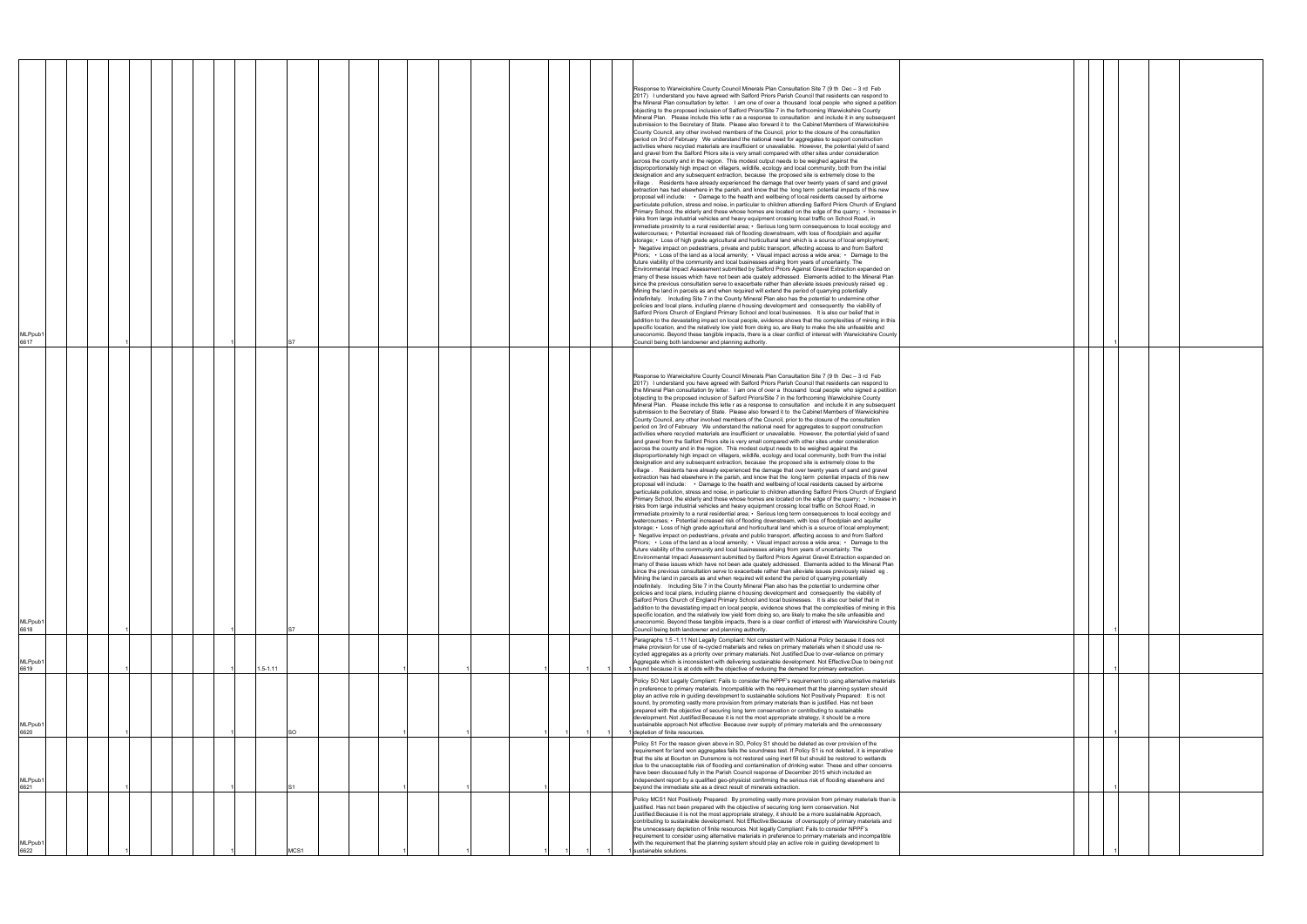| MLPpub1<br>6623 |  |  |  | MCS2 |  |  |  |  | Policy MCS2 I question WCC calculations of requirement during the plan period which were highlighted<br>as inaccurate in our Parish Council's response of December 2015 and I believe are still unsound, based<br>on a flawed evidence base and promoting massive over provision of a finite natural resource. NPPF<br>paragraph 145, the already permitted reserves- or landbanks- provide the basis for indicating the<br>additional provision that needs to be made in the plan for new aggregate extraction and alternative<br>supplies. WCC has failed to take account of the existing landbank of 3.869mt and further, the late<br>addition of the agreed extensions in June 2016 to an existing quarry at Brinklow which has additional<br>reserves of 3.4mt which together gives permitted reserves of 6.696mt. The remaining requirement that<br>the plan needs to provide for is 1.899mt (0.573mt x 15 years minus existing reserves). If the additional<br>reserves approved at Brinklow quarry are not to be added to the landbank, then they should instead be<br>identified as an allocated site to safeguard against doubling up of this new supply that is already<br>available. There is no requirement or justification to make provision beyond the end of the plan period<br>at all, let alone by this significant amount.  The strategy is fundamentally unsound because it is based<br>on a flawed evidence base, the development needs have not been properly or objectively assessed.<br>This has resulted in Policy MCS2 promoting massive over-provision of a finite natural resource, contrary<br>to NPPF's aim that long tern conservation should be secured and runs directly counter to the key<br>objective of a local plan that it must deliver sustainable development (NPPF paragraphs 142 and 150) It<br>is reckless to open up a brand new virgin site Bourton on Dunsmore with all the associated risks in<br>respect of flooding and contamination of drinking water and promote the unnecessary depletion of finite<br>resources. The site at Bourton on Dunsmore should not be an allocated site and should be removed from<br>1 the preferred sites list.                                                                                                                                                                                                                                                                                                                                                                                                                                                                                                                                                                                                                                                                                                                                                                                                                                                                                                                                                                                                                                                                                                                                                                                                                                                                                                                                                                                                                                                                                                                                                                                                                                                                                                                                                                                                                                                                                                                                                                                                                                                                                                                                                                                                                                                                                                                                                                                                                                                                                                                                                                                                                                                                                                                                                                                                                                                                                                                                                                                                                                                                                                                                                                                                                                                                                                                                                                                                                                                                                                                                                                                                                                                                                                                                                                                                                                                                                                                                                                                                                                                                                                                                                                                                                                                                                                                                                                                                                                                                                                                                                                                                                                                                                                                                                                                                                                                                                                                                                                                                                                                                                                                                                                                                                                                                                                                                                                                                                                                                                                                      |  |
|-----------------|--|--|--|------|--|--|--|--|-------------------------------------------------------------------------------------------------------------------------------------------------------------------------------------------------------------------------------------------------------------------------------------------------------------------------------------------------------------------------------------------------------------------------------------------------------------------------------------------------------------------------------------------------------------------------------------------------------------------------------------------------------------------------------------------------------------------------------------------------------------------------------------------------------------------------------------------------------------------------------------------------------------------------------------------------------------------------------------------------------------------------------------------------------------------------------------------------------------------------------------------------------------------------------------------------------------------------------------------------------------------------------------------------------------------------------------------------------------------------------------------------------------------------------------------------------------------------------------------------------------------------------------------------------------------------------------------------------------------------------------------------------------------------------------------------------------------------------------------------------------------------------------------------------------------------------------------------------------------------------------------------------------------------------------------------------------------------------------------------------------------------------------------------------------------------------------------------------------------------------------------------------------------------------------------------------------------------------------------------------------------------------------------------------------------------------------------------------------------------------------------------------------------------------------------------------------------------------------------------------------------------------------------------------------------------------------------------------------------------------------------------------------------------------------------------------------------------------------------------------------------------------------------------------------------------------------------------------------------------------------------------------------------------------------------------------------------------------------------------------------------------------------------------------------------------------------------------------------------------------------------------------------------------------------------------------------------------------------------------------------------------------------------------------------------------------------------------------------------------------------------------------------------------------------------------------------------------------------------------------------------------------------------------------------------------------------------------------------------------------------------------------------------------------------------------------------------------------------------------------------------------------------------------------------------------------------------------------------------------------------------------------------------------------------------------------------------------------------------------------------------------------------------------------------------------------------------------------------------------------------------------------------------------------------------------------------------------------------------------------------------------------------------------------------------------------------------------------------------------------------------------------------------------------------------------------------------------------------------------------------------------------------------------------------------------------------------------------------------------------------------------------------------------------------------------------------------------------------------------------------------------------------------------------------------------------------------------------------------------------------------------------------------------------------------------------------------------------------------------------------------------------------------------------------------------------------------------------------------------------------------------------------------------------------------------------------------------------------------------------------------------------------------------------------------------------------------------------------------------------------------------------------------------------------------------------------------------------------------------------------------------------------------------------------------------------------------------------------------------------------------------------------------------------------------------------------------------------------------------------------------------------------------------------------------------------------------------------------------------------------------------------------------------------------------------------------------------------------------------------------------------------------------------------------------------------------------------------------------------------------------------------------------------------------------------------------------------------------------------------------------------------------------------------------------------------------------------------------------------------------------------------------------------------------------------------------------------------------------------------------------------------------------------------------------------------------------------------------------------------------------------------------------------------------------------------------------------------------------------------------------------------------------------------------------------------------------------------------------------------------------------------------------------------------------------------------------------------------------------------------------------------------------------------------------------------------------------------------------------------------------------------------------------------------------------------------------------------------------------------------------------------------------------------------------------------------------------------------------------------------------------------------------------------------------------------------------------------------------------------------------------------------------------------------------------------------------------------------------------------------------------------------------------------------------------------------------------|--|
|                 |  |  |  |      |  |  |  |  | object in the strongest possible terms to this proposal citing the reasons highlighted on the following<br>pages. Background and conflicts within the proposal. In July 2015 Stratford on Avon DC published its<br>Strategic Environmental and Habitat relations assessments in response to the Salford Priors<br>Neighbourhood Development Plan. The neighbourhood planning process was commenced by Salford<br>Priors Parish Council in early 2014 following which they submitted the first draft of the NDP to Stratford<br>on Avon district council. The purpose of this process is to allow the final NDP to take into account<br>comments made during this process to assist them in the development of the submission draft of the<br>NDP going forward. The process is required to determine if the impacts of the proposals put forward may<br>require further examination through a more detailed process becoming the subject of a full Screening<br>Environmental Assessment SEA. On every count, at this point in the process, the NDP was approved by<br>Stratford District Council to move forward to the next stage without being subject to a further SEA<br>Assessment. At this stage in the process there was no suggestion or knowledge of a proposed mineral<br>development within the Parish boundaries, it was not included in any plans available to the public and<br>there was no reason for any member of the Parish to be concerned, in fact quite the contrary, it was<br>recognised as a good plan which had canvassed the village giving them a chance to have a say in the<br>future and focussed clearly on the sustainable future of the village. The plan has been seen to fulfil the<br>requirements of the Stratford on Avon Core Strategy and complied with the requirements of the Schedule<br>1 of SEA with no requirement for the NDP process to be subjected to a further SEA report. The proposals<br>of the NDP include such matters as: The provision of housing in excess of that required within the Core<br>Plan. The creation of green open space areas which are recognised in the SEA screening document as<br>being "vital to the health and well being of residents providing a stronghold for biodiversity in the area<br>including features which provide an opportunity for improvement in the long term". The SEA recognises<br>that: "the preservation of Grade 2 and 3 agricultural land as an important natural resource being vital to<br>sustained development" and their recommendations also include Salford Priors: "taking the right<br>decisions about protecting this area from inappropriate development". Following this, and without prior<br>notice, the proposal for Site 7 was put forward at a Community Forum Meeting held in Bidford on Avon in<br>September 2015 approximately 20 months after the commencement of work by Salford Priors on the<br>development of the NDP. The quarry proposal process was commenced by WCC independently and<br>without consultation or recognition of the plans and proposals already put forward in the Salford Priors<br>NDP. Within our community we have extensive experience of living alongside Sand and Gravel workings<br>and have done so for many years with the Marsh Farm development. It must be said however that this<br>proposal is different, more severe, and with vastly greater environmental impacts on the Salford Priors<br>residents than anything hitherto experienced and I would like the following differences to be considered.<br>*See attached table which is text to be inserted here.* The Strategic Environmental Assessment and<br>Habitats Regulation Assessment was published in July 2015 and stated that, in respect of the SEA<br>Assessment of Salford Priors draft NDP that: "due to the scale and location of proposed development<br>significant environmental impacts are not expected to occur" and "it will not have significant effects in<br>any of the criteria set out in Schedule 1 of the SEA Regulations, and therefore does not need to be<br>subject to a Habitats Regulation Assessment. In summary, the timescale to reach this point of the<br>process was: Salford Priors Parish Council commenced work on the NDP in January 2014 The NDP was<br>approved as complying with the Core Strategy in July 2015 First indication of the Site 7 Mineral proposal<br>in September 2015. The Government introduced the Localism Act in 2011 to give new powers for people<br>to make Neighbourhood Plans with reduced inference from central government. These new powers were<br>meant to give a say to local people in setting the priorities for local development through Neighbourhood<br>Planning. The Government required local planning authorities to draw up clear Local Plans which<br>conformed with the planning policy frameworks, met local development needs and reflected local<br>people's views of how they wish their area to develop. The Government stated that "people are to be<br>encouraged and enabled to influence decisions about new and modified buildings and facilities in their<br>area and have the right to get involved in development decisions that affect them and to have a<br>meaningful say". The Site 7 proposal and the way in which it has been managed to date by the WCC<br>completely undermines everything that has gone before, including the wishes of Central Government,<br>and places in jeopardy proposals within the Parish Council has put forward as being central to their NDP.<br>It cannot be desirable to create substantial housing developments in an area where live quarrying activity<br>will be carried out for many years, in addition to this, the proposed green open spaces are within the<br>proposed mineral extraction area, and will therefore be lost, and substantial areas of Grade 2 Farmland<br>will also be lost for ever. The entire situation is quite remarkable in that it completely flies in the face of<br>the policy to give people a say in the future of their community and undermines the Neighbourhood<br>Development Planning process where years of pre planning, consultation and hard work by<br>representatives of the community can be overridden by a higher level of authority within the planning<br>hierarchy namely Warwickshire County Council. Should this proposal have been put on the table after<br>the village had put its efforts into the production of a sustainable NDP proposal? Can it be said that this<br>proposal, has to date, been managed as part of a democratic process? Have WCC officers considered<br>the devastating impacts of this proposal before putting it forward? It seems that common sense has<br>simply gone out of the window, as a result of which the residents are being forced to fight against a<br>proposal which is unviable and renders all of the work put into the development of the NDP completely at<br>risk, invalidating all of the hopes and aspirations of the village for the future. If this plan is allowed to<br>proceed, given all of the circumstances, it will have a huge negative impact at a time when the nation is<br>trying to assert itself in supporting the nation to have more of a say on how the country is run. The WCC<br>stated primary objective of delivering the proposal for profit The Salford Priors site is one of nine sites<br>selected by WCC for mineral extraction out of 26 original proposals and there can be little doubt that this<br>site has been selected primarily because it is in the ownership of WCC and has the potential to earn |  |

|  | 1 |  |  |
|--|---|--|--|
|  |   |  |  |
|  |   |  |  |
|  |   |  |  |
|  |   |  |  |
|  |   |  |  |
|  |   |  |  |
|  |   |  |  |
|  |   |  |  |
|  |   |  |  |
|  |   |  |  |
|  |   |  |  |
|  |   |  |  |
|  |   |  |  |
|  |   |  |  |
|  |   |  |  |
|  |   |  |  |
|  |   |  |  |
|  |   |  |  |
|  |   |  |  |
|  |   |  |  |
|  |   |  |  |
|  |   |  |  |
|  |   |  |  |
|  |   |  |  |
|  |   |  |  |
|  |   |  |  |
|  |   |  |  |
|  |   |  |  |
|  |   |  |  |
|  |   |  |  |
|  |   |  |  |
|  |   |  |  |
|  |   |  |  |
|  |   |  |  |
|  |   |  |  |
|  |   |  |  |
|  |   |  |  |
|  |   |  |  |
|  |   |  |  |
|  |   |  |  |
|  |   |  |  |
|  |   |  |  |
|  |   |  |  |
|  |   |  |  |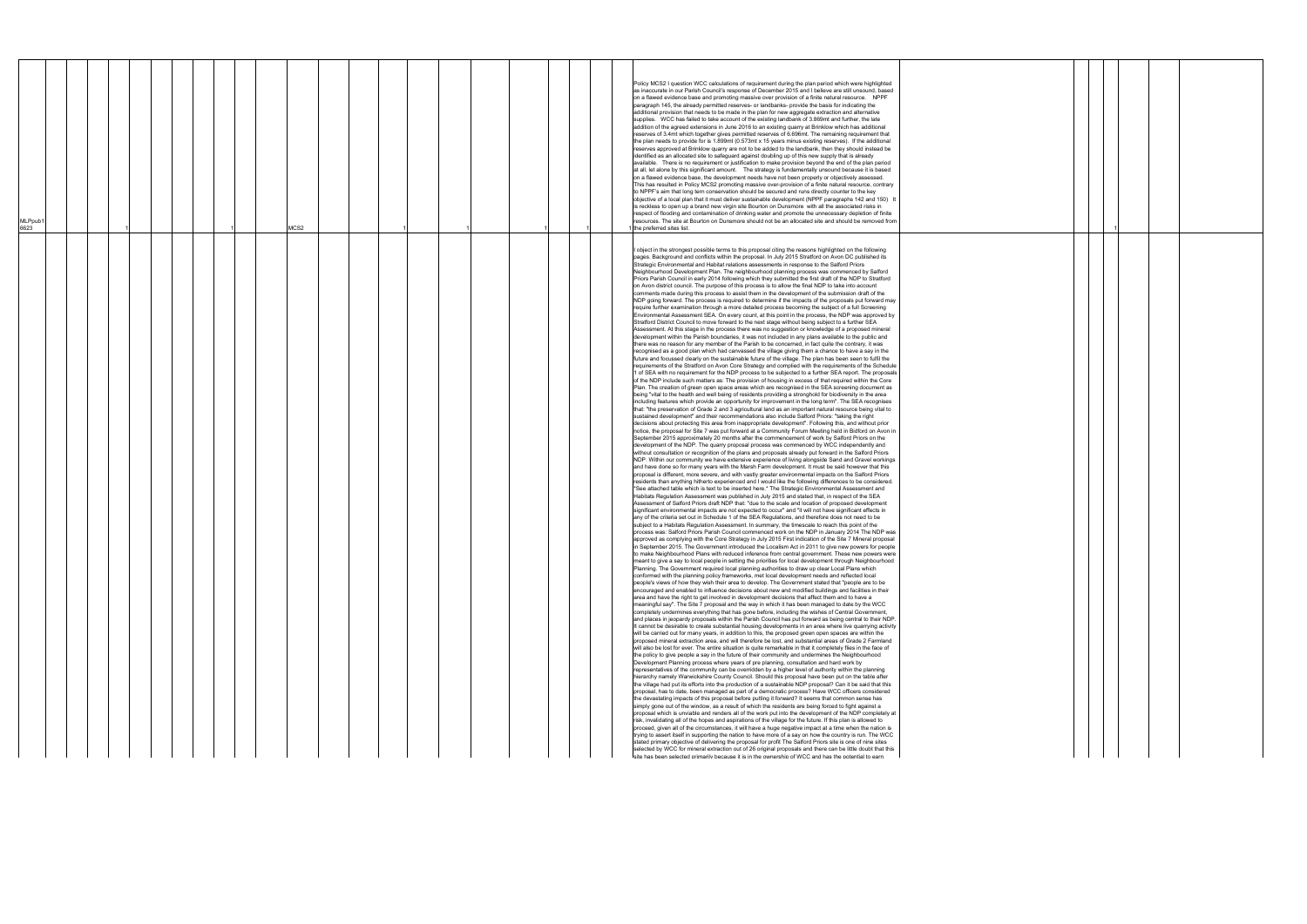| MLPpub                        |  |  |  |              |                  |  |  |  |  |  | and documents a promote promote a contract to the contract of the second contract of position of derivative and<br>revenue to return to the Council to relieve pressure on Council budgets. The initiative has been brought<br>forward by the WCC Estates and Smallholdings Department. on the basis of revenue generation and not<br>on the basis of sound minerals generation within the County. We consider the entire process to date to<br>be flawed and that there are better alternatives within the County, within normal considerations, which wi<br>not create income for the County. An extract from the WCC Estates communications re the proposals for<br>Salford Priors states: "We have been reviewing the Councils property portfolio to explore proposals that<br>contribute towards the revenue and capital targets. The income from the mineral resource would help<br>relieve pressure on Council budgets and other parts of the authority where funding is vitally needed. The<br>council (as landowner( is primarily during this development from an income generation perspective, but<br>we also have a collective responsibility to consider wider county objectives to facilitate aggregate<br>delivery for local construction industry needs". There can be no doubt about why this proposal has been<br>brought forward and we question the validity of the selection process when compared to other potential<br>sites which do not contribute revenue to the council. This is a desperate measure by the Estates Dept.<br>and one which we do not believe will stand the scrutiny of either an Independent Planning Inspector or<br>the Planning process should it ever be submitted as part of an application. We also understand that<br>members of the Cabinet of WCC have expressed that they would be unwilling to support this proposal if<br>it is proven that it has been driven by the need to raise capital for the Council to relieve pressure on<br>council budgets. The WCC Planning Dept. stated objection to the proposal as being too dispersed and<br>causing maximum landscape impact. In our objections to this proposal we have previously used the<br>quotation from Mr. Tony Lyons the Principal Planning Officer with the WCC Planning Dept. that "the<br>proposed site is too dispersed with areas which may not yield a lot of mineral but will cause maximum<br>landscape impact" We have also raised this issue in writing to the Leader of Warwickshire County<br>Council and received a response from the Head of Transport and Economy who has not denied the<br>comment but stated that "an issue was raised because officers were concerned that the site comprised a<br>number of small parcels of land at that stage which were unlikely to be viable as they were too<br>dispersed". We have looked into this to try and identify these "small parcels of land" and are unable to<br>locate any such parcels within Salford Parish boundaries having requested information from WCC, the<br>Parish Council and the Land Registry. We conclude that, as is evident from the proposal, that the<br>proposal is indeed dispersed, separated by the main access road into the village, and will definitely<br>cause the maximum landscape impact, an opinion shared by WCC Planners and ourselves. We are<br>convinced that the difficulties and questionable viability of this site have been recognised by officers of<br>WCC. The Salford Priors site is not an ideal mineral development site being one which is fraught with<br>difficulties, challenges and additional costs for any mineral developer one of the main factors being that<br>it so close to the village itself and it will cause the maximum amount of stress and risk to the village<br>residents exaggerating the impacts of this type of activity which, if the proposal is allowed to proceed, will<br>become a continual and unsolvable problem. It is recognised by WCC Officers that the impacts of the<br>proposal upon the local community need to be minimized by the preservation of trees and hedgerows. If<br>access from the proposed site onto the B4088 is pursued, in order to deliver adequate sight lines at the<br>access location, it will require the removal of a substantial sward of mature trees and hedges adjacent to<br>the B4088 from Limebridge to Iron Cross, a length of circa 200 metres, and a depth of growth between 8<br>and 10 metres. This plus other intrusions like the crossing of School Road with dumptrucks are only two<br>examples of the likely devastating visual and other impact on the village which will be caused by this<br>proposal. The double threat to Salford Priors of the development of the Quarry and the potential closure<br>of Salford Priors Primary School. The Salford Priors Primary School has already been placed under<br>special measures with pupils on roll now down to just 48 is threatened with closure. If this is allowed to<br>happen, in conjunction with the quarry proposal going ahead, it will signal a continuing decline in the<br>viability of the village and ultimately the loss of its status as a Service Village. Both possibilities, if they<br>are allowed to proceed, will damage the village beyond repair. Ironically these challenges have come<br>along at a time when the village should be looking forward with new housing development currently under<br>way for the construction of 60 new houses and further proposals within the Neighbourhood Development<br>Plan for the improvement to the centre of the village with a new village green and the further construction<br>of up to 100 new houses within the centre of the village and elsewhere within the Parish. In time, if both<br>of these challenges can be overcome, Salford Priors will be a thriving new community improved by new<br>housing and new residents, having a very positive impact on future pupil numbers at the school. The<br>neighbourhood Development plan, as it stands at present, will be able to be delivered and the village will<br>be able to look forward to a great future. We need real support from our elected political leaders to<br>ensure that these joint threats are overcome, the repercussions of failure to deal with these threats will<br>make Salford Priors a far less attractive place in which to buy a new house and will jeopardise the entire<br>future of the village. Further development of Environmental Impact objections The overall estimated<br>quantity of sand and gravel makes up just less than 7% of the overall required tonnage of 11.6 million<br>tonnes in the WCC proposal. Of that 37,000 tonnes of gravel, less than 3% of the total, is expected to be<br>recovered from the Southern holding and 43,000, 4% of the total, is expected from the Northern holding.<br>The overall recovery of useable material is very small in the context of the overall requirement and<br>disproportionate to the level of impact which will be caused by the operation. Allowing for some wastage<br>the contractor will need to cross school road to transport with circa 40,000/45,000 tonnes of material for<br>processing in the Northern Holding. In addition to this there will be service vehicles and other plant<br>needing to cross the road over a period of 3 to 4 years. An average number of road crossing required will<br>be in the order of 40/50 per day over 3 to 4 years duration. This in itself will create an enormous<br>reduction in amenity value of access from the village centre to the western areas of woodland and open<br>country available to them plus restrictions in access for the less able and impacts upon cyclists and<br>equestrians. All detailed within our Environmental Impact Report. Our research into the Noise and<br>potential Traffic impacts, as a result of this proposal, are ongoing. In addition to the potential closure<br>issues with the school we have confirmed that there is a very real risk to the local Bus Service being able<br>to be maintained in its current form plus the increased difficulty of access to regular school buses to take<br>pupils to local secondary schools. This truly is a potential disaster for the village of Salford Priors if all of<br>these impacts on the village are allowed to arise within close proximity of each other. The place will<br>become a difficult and unpleasant place to live with difficult transport connections, no local primary<br>school and suffering the continual disruptive effects from the proposed quarry workings which are |  |
|-------------------------------|--|--|--|--------------|------------------|--|--|--|--|--|-----------------------------------------------------------------------------------------------------------------------------------------------------------------------------------------------------------------------------------------------------------------------------------------------------------------------------------------------------------------------------------------------------------------------------------------------------------------------------------------------------------------------------------------------------------------------------------------------------------------------------------------------------------------------------------------------------------------------------------------------------------------------------------------------------------------------------------------------------------------------------------------------------------------------------------------------------------------------------------------------------------------------------------------------------------------------------------------------------------------------------------------------------------------------------------------------------------------------------------------------------------------------------------------------------------------------------------------------------------------------------------------------------------------------------------------------------------------------------------------------------------------------------------------------------------------------------------------------------------------------------------------------------------------------------------------------------------------------------------------------------------------------------------------------------------------------------------------------------------------------------------------------------------------------------------------------------------------------------------------------------------------------------------------------------------------------------------------------------------------------------------------------------------------------------------------------------------------------------------------------------------------------------------------------------------------------------------------------------------------------------------------------------------------------------------------------------------------------------------------------------------------------------------------------------------------------------------------------------------------------------------------------------------------------------------------------------------------------------------------------------------------------------------------------------------------------------------------------------------------------------------------------------------------------------------------------------------------------------------------------------------------------------------------------------------------------------------------------------------------------------------------------------------------------------------------------------------------------------------------------------------------------------------------------------------------------------------------------------------------------------------------------------------------------------------------------------------------------------------------------------------------------------------------------------------------------------------------------------------------------------------------------------------------------------------------------------------------------------------------------------------------------------------------------------------------------------------------------------------------------------------------------------------------------------------------------------------------------------------------------------------------------------------------------------------------------------------------------------------------------------------------------------------------------------------------------------------------------------------------------------------------------------------------------------------------------------------------------------------------------------------------------------------------------------------------------------------------------------------------------------------------------------------------------------------------------------------------------------------------------------------------------------------------------------------------------------------------------------------------------------------------------------------------------------------------------------------------------------------------------------------------------------------------------------------------------------------------------------------------------------------------------------------------------------------------------------------------------------------------------------------------------------------------------------------------------------------------------------------------------------------------------------------------------------------------------------------------------------------------------------------------------------------------------------------------------------------------------------------------------------------------------------------------------------------------------------------------------------------------------------------------------------------------------------------------------------------------------------------------------------------------------------------------------------------------------------------------------------------------------------------------------------------------------------------------------------------------------------------------------------------------------------------------------------------------------------------------------------------------------------------------------------------------------------------------------------------------------------------------------------------------------------------------------------------------------------------------------------------------------------------------------------------------------------------------------------------------------------------------------------------------------------------------------------------------------------------------------------------------------------------------------------------------------------------------------------------------------------------------------------------------------------------------------------------------------------------------------------------------------------------------------------------------------------------------------------------------------------------------------------------------------------------------------------------------------------------------------------------------------------------------------------------------------------------------------------------------------------------------------------------------------------------------------------------------------------------------------------------------------------------------------------------------------------------------------------------------------------------------------------------------------------------------------------------------------------------------------------------------------------------------------------------------------------------------------------------------------------------------------------------------------------------------------------------------------------------------------------------------------------------------------------------------------------------------------------------------------------------------------------------------------------------------------------------------------------------------------------------------------------------------------------------------------------------------------------------------------------------------------------------------------------------------------------------------------------------------------------------------------------------------------------------------------------------------------------------------------------------------------------------------------------------------------------------------------------------------------------------------------------------------------------------------------------------------------------------------------------------------|--|
| 6624<br><b>MLPpub</b><br>6625 |  |  |  | $1.5 - 1.11$ | S7               |  |  |  |  |  | sighted completely adjacent to the village.<br>Not Legally Compliant: Not consistent with National Policy because it does not make provision for use of<br>re-cycled materials and relies on primary materials when it should use re-cycled aggregates as a priority<br>over primary materials. Not Justified: Due to over-reliance on primary Aggregate which is inconsistent<br>with delivering sustainable development. Not Effective: Due to being not sound because it is at odds with<br>the objective of reducing the demand for primary extraction.                                                                                                                                                                                                                                                                                                                                                                                                                                                                                                                                                                                                                                                                                                                                                                                                                                                                                                                                                                                                                                                                                                                                                                                                                                                                                                                                                                                                                                                                                                                                                                                                                                                                                                                                                                                                                                                                                                                                                                                                                                                                                                                                                                                                                                                                                                                                                                                                                                                                                                                                                                                                                                                                                                                                                                                                                                                                                                                                                                                                                                                                                                                                                                                                                                                                                                                                                                                                                                                                                                                                                                                                                                                                                                                                                                                                                                                                                                                                                                                                                                                                                                                                                                                                                                                                                                                                                                                                                                                                                                                                                                                                                                                                                                                                                                                                                                                                                                                                                                                                                                                                                                                                                                                                                                                                                                                                                                                                                                                                                                                                                                                                                                                                                                                                                                                                                                                                                                                                                                                                                                                                                                                                                                                                                                                                                                                                                                                                                                                                                                                                                                                                                                                                                                                                                                                                                                                                                                                                                                                                                                                                                                                                                                                                                                                                                                                                                                                                                                                                                                                                                                                                                                                                                                                                                                                                                                                                                                                                                                                                                                                                                                                                                                             |  |
| MLPpub <sup>-</sup><br>6626   |  |  |  |              | SO               |  |  |  |  |  | Not Legally Compliant : Fails to consider the NPPF's requirement to using alternative materials in<br>preference to primary materials. Incompatible with the requirement that the planning system should play<br>an active role in guiding development to sustainable solutions. Not Positively Prepared: It is not sound,<br>by promoting vastly more provision from primary materials than is justified. Has not be prepared with the<br>objective of securing long term conservation or contributing to sustainable development. Not Justified:<br>Because it is not the most appropriate strategy, it should be a more sustainable approach. Not effective:<br>Because over supply of primary materials and the unnecessary depletion of finite resources.                                                                                                                                                                                                                                                                                                                                                                                                                                                                                                                                                                                                                                                                                                                                                                                                                                                                                                                                                                                                                                                                                                                                                                                                                                                                                                                                                                                                                                                                                                                                                                                                                                                                                                                                                                                                                                                                                                                                                                                                                                                                                                                                                                                                                                                                                                                                                                                                                                                                                                                                                                                                                                                                                                                                                                                                                                                                                                                                                                                                                                                                                                                                                                                                                                                                                                                                                                                                                                                                                                                                                                                                                                                                                                                                                                                                                                                                                                                                                                                                                                                                                                                                                                                                                                                                                                                                                                                                                                                                                                                                                                                                                                                                                                                                                                                                                                                                                                                                                                                                                                                                                                                                                                                                                                                                                                                                                                                                                                                                                                                                                                                                                                                                                                                                                                                                                                                                                                                                                                                                                                                                                                                                                                                                                                                                                                                                                                                                                                                                                                                                                                                                                                                                                                                                                                                                                                                                                                                                                                                                                                                                                                                                                                                                                                                                                                                                                                                                                                                                                                                                                                                                                                                                                                                                                                                                                                                                                                                                                                          |  |
| <b>MLPpub</b><br>6627         |  |  |  |              |                  |  |  |  |  |  | For the reason given above in SO, Policy S1 should be deleted as over provision of the requirement for<br>land won aggregates fails the soundness test. If Policy S1 is not deleted, it is imperative that the site at<br>Bourton on Dunsmore is not restored using inert fill but should be restored to wetlands due to the<br>unacceptable risk of flooding and contamination of drinking water. These and other concerns have been<br>discussed fully in the Parish Council response of December 2015 which included an independent report<br>by a qualified geo-physicist confirming the serious risk of flooding elsewhere and beyond the immediate<br>site as a direct result of minerals extraction.                                                                                                                                                                                                                                                                                                                                                                                                                                                                                                                                                                                                                                                                                                                                                                                                                                                                                                                                                                                                                                                                                                                                                                                                                                                                                                                                                                                                                                                                                                                                                                                                                                                                                                                                                                                                                                                                                                                                                                                                                                                                                                                                                                                                                                                                                                                                                                                                                                                                                                                                                                                                                                                                                                                                                                                                                                                                                                                                                                                                                                                                                                                                                                                                                                                                                                                                                                                                                                                                                                                                                                                                                                                                                                                                                                                                                                                                                                                                                                                                                                                                                                                                                                                                                                                                                                                                                                                                                                                                                                                                                                                                                                                                                                                                                                                                                                                                                                                                                                                                                                                                                                                                                                                                                                                                                                                                                                                                                                                                                                                                                                                                                                                                                                                                                                                                                                                                                                                                                                                                                                                                                                                                                                                                                                                                                                                                                                                                                                                                                                                                                                                                                                                                                                                                                                                                                                                                                                                                                                                                                                                                                                                                                                                                                                                                                                                                                                                                                                                                                                                                                                                                                                                                                                                                                                                                                                                                                                                                                                                                                             |  |
| MLPpub <sup>.</sup><br>6628   |  |  |  |              | ACS <sub>1</sub> |  |  |  |  |  | Not Positively Prepared: By promoting vastly more provision from primary materials than is justified. Has<br>not been prepared with the objective of securing long term conservation. Not Justified: Because it is not<br>the most appropriate strategy, it should be a more sustainable Approach, contributing to sustainable<br>development. Not Effective: Because of oversupply of primary materials and the unnecessary depletion<br>of finite resources. Not legally Compliant: Fails to consider NPPF's requirement to consider using<br>alternative materials in preference to primary materials and incompatible with the requirement that the<br>planning system should play an active role in guiding development to sustainable solutions.                                                                                                                                                                                                                                                                                                                                                                                                                                                                                                                                                                                                                                                                                                                                                                                                                                                                                                                                                                                                                                                                                                                                                                                                                                                                                                                                                                                                                                                                                                                                                                                                                                                                                                                                                                                                                                                                                                                                                                                                                                                                                                                                                                                                                                                                                                                                                                                                                                                                                                                                                                                                                                                                                                                                                                                                                                                                                                                                                                                                                                                                                                                                                                                                                                                                                                                                                                                                                                                                                                                                                                                                                                                                                                                                                                                                                                                                                                                                                                                                                                                                                                                                                                                                                                                                                                                                                                                                                                                                                                                                                                                                                                                                                                                                                                                                                                                                                                                                                                                                                                                                                                                                                                                                                                                                                                                                                                                                                                                                                                                                                                                                                                                                                                                                                                                                                                                                                                                                                                                                                                                                                                                                                                                                                                                                                                                                                                                                                                                                                                                                                                                                                                                                                                                                                                                                                                                                                                                                                                                                                                                                                                                                                                                                                                                                                                                                                                                                                                                                                                                                                                                                                                                                                                                                                                                                                                                                                                                                                                                  |  |

|  | 1 |  |  |
|--|---|--|--|
|  | 1 |  |  |
|  |   |  |  |
|  |   |  |  |
|  | 1 |  |  |
|  |   |  |  |
|  | 1 |  |  |
|  |   |  |  |
|  |   |  |  |
|  |   |  |  |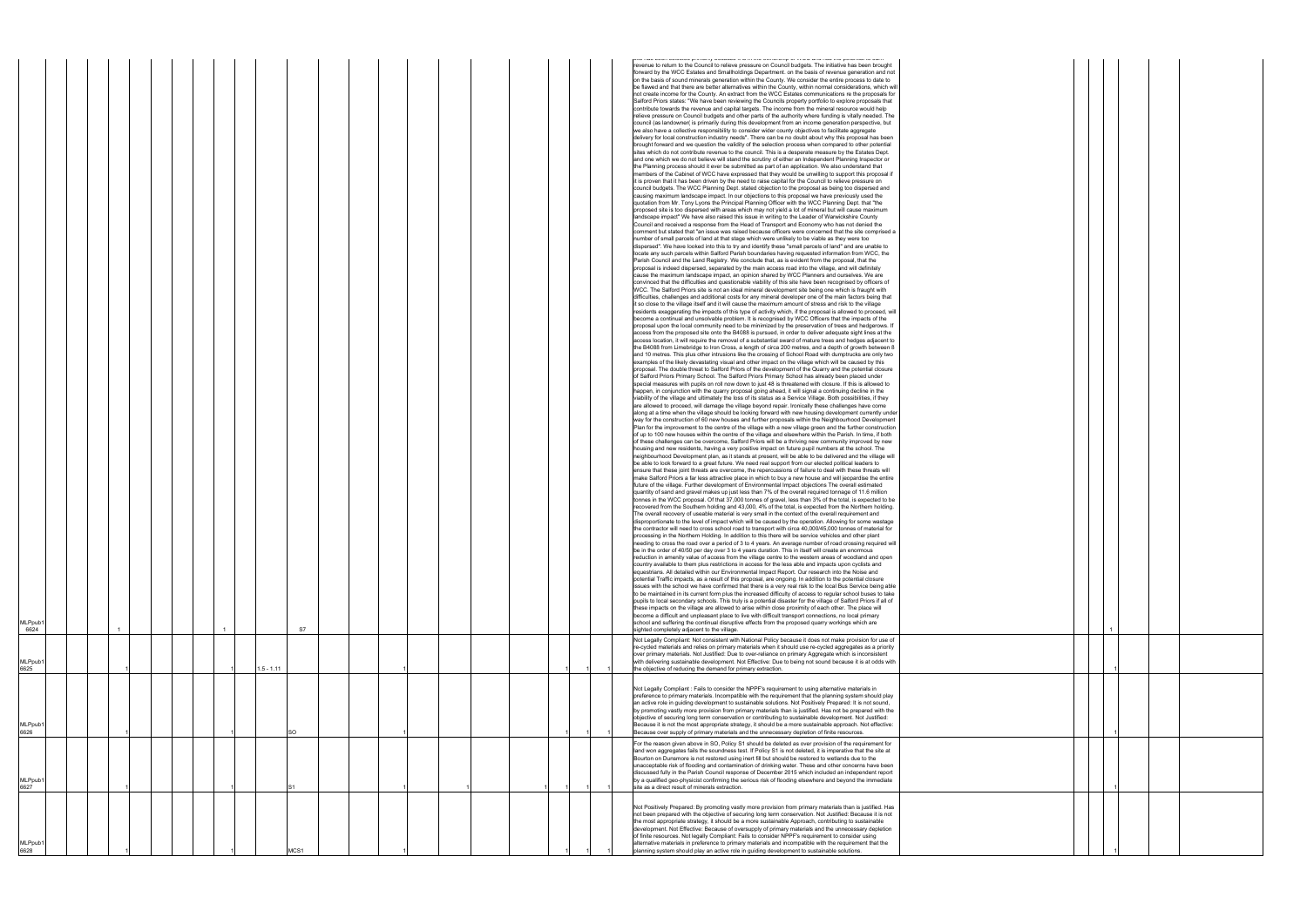| MLPpub1<br>6629 |  |  |  | MCS2         |  |  |  |  | question WCC calculations of requirement during the plan period which were highlighted as inaccurate<br>in our Parish Council's response of December 2015 and I believe are still unsound, based on a flawed<br>evidence base and promoting massive over provision of a finite natural resource. N{PPF paragraph 145,<br>the already permitted reserves - or - landbanks-provide the basis for indicating the additional provision<br>that needs to be made in the plan for new aggregate extraction and alternative supplies. WCC has failed<br>to take account of the existing landbank of 3.869mt and further, the late addition of the agreed<br>extensions in June 2016 to an existing quarry at Brinklow which has additional reserves of 3.4mt which<br>together give permitted reserves 6.696mt. The remaining requirement that the plan needs to provide for<br>is 1.899mt (0.573mt x 15 years minus existing reserves). If the additional reserves approved at Brinklow<br>quarry are not to be added to the landbank, then they should instead be identified as an allocated site to<br>safeguard against doubling up of this new supply that is already available. There is no requirement or<br>ustification to make provision beyond the end of the plan period at all, let alone by this significant<br>amount. The strategy is fundamentally unsound because it is based on a flawed evidence base, the<br>development needs have not been properly or objectively assessed. This has resulted in Policy MCS2<br>promoting masisve over-provision of a finite natural resource, contrary to NPPF's aim that long term<br>conservation should be secured and runs directly counter to the key objective of a local plan that it must<br>deliver sustainable development (NPPF paragraphs 142 and 150). It is reckless to open up a brand new<br>virgin site Bourton on Dunsmore with all the associated risks in respect of flooding and contamination of<br>drinking water and promote the unnecessary depletion of finite resources. The site at Bourton on<br>Dunsmore should not be an allocated site and should be removed from the preferred sites list.<br>Not Legally Compliant: Not consistent with National Policy because it does not make provision for use of                                                                                                                                                                                                                                                                                                                                                                                                                                                                                                                                                                                                                                                                                                                                                                                                                                                                                                                                                                                                                                                                                                                                                                                                                                                                                                                                                                                                                                                                                                                                                                                                                                                                                                                                                                                                                                                                                                                                                                                                                                                                                                                                                                                                                                                                                                                                                                                                                                                                                                                                                                                                                                                                                                                                                                                                                                                                                                                                                                                                                                                                                                                                                                                                                                                                                                                                                                                                                                                                                                                                                                                                                                                                                                                                                                                                                                                                                                                                                                                                                                                                                                                                                                                                                                                                                                                                                                |  |
|-----------------|--|--|--|--------------|--|--|--|--|----------------------------------------------------------------------------------------------------------------------------------------------------------------------------------------------------------------------------------------------------------------------------------------------------------------------------------------------------------------------------------------------------------------------------------------------------------------------------------------------------------------------------------------------------------------------------------------------------------------------------------------------------------------------------------------------------------------------------------------------------------------------------------------------------------------------------------------------------------------------------------------------------------------------------------------------------------------------------------------------------------------------------------------------------------------------------------------------------------------------------------------------------------------------------------------------------------------------------------------------------------------------------------------------------------------------------------------------------------------------------------------------------------------------------------------------------------------------------------------------------------------------------------------------------------------------------------------------------------------------------------------------------------------------------------------------------------------------------------------------------------------------------------------------------------------------------------------------------------------------------------------------------------------------------------------------------------------------------------------------------------------------------------------------------------------------------------------------------------------------------------------------------------------------------------------------------------------------------------------------------------------------------------------------------------------------------------------------------------------------------------------------------------------------------------------------------------------------------------------------------------------------------------------------------------------------------------------------------------------------------------------------------------------------------------------------------------------------------------------------------------------------------------------------------------------------------------------------------------------------------------------------------------------------------------------------------------------------------------------------------------------------------------------------------------------------------------------------------------------------------------------------------------------------------------------------------------------------------------------------------------------------------------------------------------------------------------------------------------------------------------------------------------------------------------------------------------------------------------------------------------------------------------------------------------------------------------------------------------------------------------------------------------------------------------------------------------------------------------------------------------------------------------------------------------------------------------------------------------------------------------------------------------------------------------------------------------------------------------------------------------------------------------------------------------------------------------------------------------------------------------------------------------------------------------------------------------------------------------------------------------------------------------------------------------------------------------------------------------------------------------------------------------------------------------------------------------------------------------------------------------------------------------------------------------------------------------------------------------------------------------------------------------------------------------------------------------------------------------------------------------------------------------------------------------------------------------------------------------------------------------------------------------------------------------------------------------------------------------------------------------------------------------------------------------------------------------------------------------------------------------------------------------------------------------------------------------------------------------------------------------------------------------------------------------------------------------------------------------------------------------------------------------------------------------------------------------------------------------------------------------------------------------------------------------------------------------------------------------------------------------------------------------------------------------------------------------------------------------------------------------------------------------------------------------------------------------------------------------------------------------------------------------------------------------------------------------------------------------------------------------------------------------------------------------------------------------------------------------------------------------------------------------------------------------------------------------------------------------------------------------------------------------------------------------------------------------------------------------------------------------------------------------------------------------------------------------------------------------------------------------------------------------------------------------------------------------------------------------------------------------------------------------|--|
| MLPpub1<br>6630 |  |  |  | $1.5 - 1.11$ |  |  |  |  | re-cycled materials and relies on primary materials when it should use re-cycled aggregates as a priority<br>over primary materials. Not Justified: Due to over-reliance on primary Aggregate which is inconsistent<br>with delivering sustainable development. Not Effective: Due to being not sound because it is at odds<br>with the objective of reducing the demand for primary extraction.                                                                                                                                                                                                                                                                                                                                                                                                                                                                                                                                                                                                                                                                                                                                                                                                                                                                                                                                                                                                                                                                                                                                                                                                                                                                                                                                                                                                                                                                                                                                                                                                                                                                                                                                                                                                                                                                                                                                                                                                                                                                                                                                                                                                                                                                                                                                                                                                                                                                                                                                                                                                                                                                                                                                                                                                                                                                                                                                                                                                                                                                                                                                                                                                                                                                                                                                                                                                                                                                                                                                                                                                                                                                                                                                                                                                                                                                                                                                                                                                                                                                                                                                                                                                                                                                                                                                                                                                                                                                                                                                                                                                                                                                                                                                                                                                                                                                                                                                                                                                                                                                                                                                                                                                                                                                                                                                                                                                                                                                                                                                                                                                                                                                                                                                                                                                                                                                                                                                                                                                                                                                                                                                                                                                                                                         |  |
| MLPpub1<br>6631 |  |  |  | <b>SO</b>    |  |  |  |  | Not Legally Compliant: Fails to consider the NPPF's requirement to using alternative materials in<br>preference to primary materials. Incompatible with the requirement that the planning system should play<br>an active role in guiding development to sustainable solutions. Not Positively Prepared: It is not sound,<br>by promoting vastly more provision from primary materials than is justified. Has not been prepared with<br>the objective of securing long term conservation or contributing to sustainable development. Not<br>Justified: Because it is not the most appropriate strategy, it should be a more sustainable resources. Not<br>effective: Because over supply of primary materials and the unnecessary depletion of finite resources.                                                                                                                                                                                                                                                                                                                                                                                                                                                                                                                                                                                                                                                                                                                                                                                                                                                                                                                                                                                                                                                                                                                                                                                                                                                                                                                                                                                                                                                                                                                                                                                                                                                                                                                                                                                                                                                                                                                                                                                                                                                                                                                                                                                                                                                                                                                                                                                                                                                                                                                                                                                                                                                                                                                                                                                                                                                                                                                                                                                                                                                                                                                                                                                                                                                                                                                                                                                                                                                                                                                                                                                                                                                                                                                                                                                                                                                                                                                                                                                                                                                                                                                                                                                                                                                                                                                                                                                                                                                                                                                                                                                                                                                                                                                                                                                                                                                                                                                                                                                                                                                                                                                                                                                                                                                                                                                                                                                                                                                                                                                                                                                                                                                                                                                                                                                                                                                                                         |  |
| MLPpub1<br>6632 |  |  |  |              |  |  |  |  | For the reason given above in SO, Policy S1 should be deleted as over provision of the requirement for<br>land won aggregates fails the soundness test. If Policy S1 is not deleted, it is imperative that the site at<br>Bourton on Dunsmore is not restored using inert fill but should be restored to wetlands due to the<br>unacceptable risk of flooding and contamination of drinking water. These and other concerns have been<br>discussed fully in the Parish Council response of December 2015 which included an independent report<br>by a qualified geo-physicist confirming the serious risk of flooding elsewhere and beyond the immediate<br>site as a direct result of minerals extraction.                                                                                                                                                                                                                                                                                                                                                                                                                                                                                                                                                                                                                                                                                                                                                                                                                                                                                                                                                                                                                                                                                                                                                                                                                                                                                                                                                                                                                                                                                                                                                                                                                                                                                                                                                                                                                                                                                                                                                                                                                                                                                                                                                                                                                                                                                                                                                                                                                                                                                                                                                                                                                                                                                                                                                                                                                                                                                                                                                                                                                                                                                                                                                                                                                                                                                                                                                                                                                                                                                                                                                                                                                                                                                                                                                                                                                                                                                                                                                                                                                                                                                                                                                                                                                                                                                                                                                                                                                                                                                                                                                                                                                                                                                                                                                                                                                                                                                                                                                                                                                                                                                                                                                                                                                                                                                                                                                                                                                                                                                                                                                                                                                                                                                                                                                                                                                                                                                                                                              |  |
|                 |  |  |  |              |  |  |  |  | Public Consultation Site 7 Warwickshire Minerals Plan I am writing to you in response to the letter<br>received from the Principal Planning Officer detailing the process of consultation prior to submission of<br>the Site 7 proposal to the Secretary of State. I understand that this consultation period will terminate on<br>the 3 rd February 2017 at which point the WCC Cabinet of elected members of the Council will either<br>give their approval to the proposal to be taken forward to the Secretary of State or refuse approval in<br>which case the proposal for Site 7 mineral extraction will be halted. I would be most grateful if you could<br>circulate my letter to the cabinet members and officers of Warwickshire County as detailed below. We<br>are invited to comment upon whether the proposal is sound and legally compliant, and further, that it is<br>ustified, effective and consistent with national policy. This letter addresses these issues in further<br>support of the Environmental Impact Report already submitted by SPAGE to WCC in September 2016<br>and highlights matters which have already been drawn to the attention of the Council. This letter is<br>effectively a plea to the elected members of the Council to use their right of veto over this proposal and<br>prevent the proposal from being put forward to the Secretary of State. Without wishing to reiterate the<br>multitude of objections already put forward in opposition to this proposal, plus the submitted petition of<br>over 100 signatories voicing their objections, it should be said that it is clear that our objections have<br>also gained the full support of our elected representatives at Local, District and County level. If the<br>proposal were to be approved and go ahead then no support for Site 7 could be expected from the<br>residents of Salford Priors Parish, in fact the level of protest from a very committed group of residents<br>will continue at a sustained level through to the eventual outcome, whatever that may be. It is<br>inconceivable that a community can be required and urged by Central and Regional Government to<br>express their views on the future of their village and community through the Neighbourhood<br>Development Plan, to then diligently carry out that work consulting at overridden by a previously<br>unknown plan by the County Council to develop a Sand and Gravel quarry within the confines of the<br>village. The entire proposal is nothing short of ridiculous given all of the circumstances and this is being<br>planned at a time when we are likely to see increases in Council Tax during the coming year. It should<br>not really be necessary to say any more, we have many economic, environmental and non viability<br>arguments against the proposal, but surely it should be clear to any independent observer that this is<br>poorly planned and poorly timed proposal which is further discredited by the fact that it is being driven for<br>financial gain by the Council and most definitely not for the good of the local community. I hope that the<br>voices of objection along with all of the information and correspondence, already submitted, will be<br>heeded by the Council who will. In turn, show the leadership and wisdom we expect from our elected<br>representatives in preventing this flawed proposal from being taken any further forward. Within our<br>community we have extensive experience of living alongside Sand and Gravel workings and have done<br>so for many years with the Marsh Farm development. It must be said however that this proposal is<br>different, more severe, and with vastly greater environmental impacts on the Salford Priors residents<br>than anything hitherto experienced and I would like the following difference to be considered: Marsh<br>Farm Site 7 proposal Marsh Farm was removed by some distance from the community and the impacts<br>reduced accordingly. Site 7 is actually within the community and the impacts will be significantly greater.<br>Marsh Farm produced over 5 million tonnes of aggregate over a large area, and was unconstrained by<br>local roads and residences. The location was isolated from the normal access available to the public and<br>was of considerably less risk to the community. Expected to produce just 0.8 million tonnes 85% less<br>than Marsh Farm but at a much greater impact cost upon local roads and residences, with many<br>residences immediately adjacent and surrounded by the proposal and significant traffic impacts upon<br>local roads. Marsh Farm was a much greater area of operation allowing space for temporary storage<br>areas and without restrictions on the phasing of the works. Restricted for space with confined areas<br>being operated. Restricted areas for storage plus significant construction of screening bunds further<br>reducing working areas. Easy to control from the perspective of the Health and Safety of the public it<br>having no public roads crossing the site, only the access across Tothall Lane. Very few risks in terms of<br>pedestrians, traffic and walkers with access onto the B4088 complying with Highway Standards. The site<br>is now almost complete with final restoration ongoing. Bisected by the primary highway and pedestrian<br>access into the village and will present a constant danger particularly to the young, the elderly and less<br>mobile. Being so close to the village and the school bus stops it is a potential and accessible dangerous<br>attraction to young children. Access onto the B4088 will not comply with Highway Standards. The Marsh<br>Farm operation was proposed and operated by the private sector conforming to current requirements<br>regarding the safe operation of the activity. WCC were able to take an independent overview of the safe<br>operation of the site. A completely different proposal it being put forward by Warwickshire County Council<br>as the Developer who will also have control over the planning and approval process plus the benefit of<br>royalties as an independent operator. If the Site 7 proposal was not in fact promoted and sponsored by<br>Warwickshire County Council we doubt that it would have progressed this far the problems of the site<br>being so obvious and potentially damaging to the community. What price can be put on long term<br>adamana ka a sammamak O Humud kha a sammanin ulakanahu uga kasa ka ka ka Osunal ka dhawana a si sananah |  |

|  | 1 |  |  |
|--|---|--|--|
|  | 1 |  |  |
|  |   |  |  |
|  |   |  |  |
|  |   |  |  |
|  |   |  |  |
|  | 1 |  |  |
|  |   |  |  |
|  |   |  |  |
|  |   |  |  |
|  |   |  |  |
|  |   |  |  |
|  |   |  |  |
|  |   |  |  |
|  |   |  |  |
|  |   |  |  |
|  |   |  |  |
|  |   |  |  |
|  |   |  |  |
|  |   |  |  |
|  |   |  |  |
|  |   |  |  |
|  |   |  |  |
|  |   |  |  |
|  |   |  |  |
|  |   |  |  |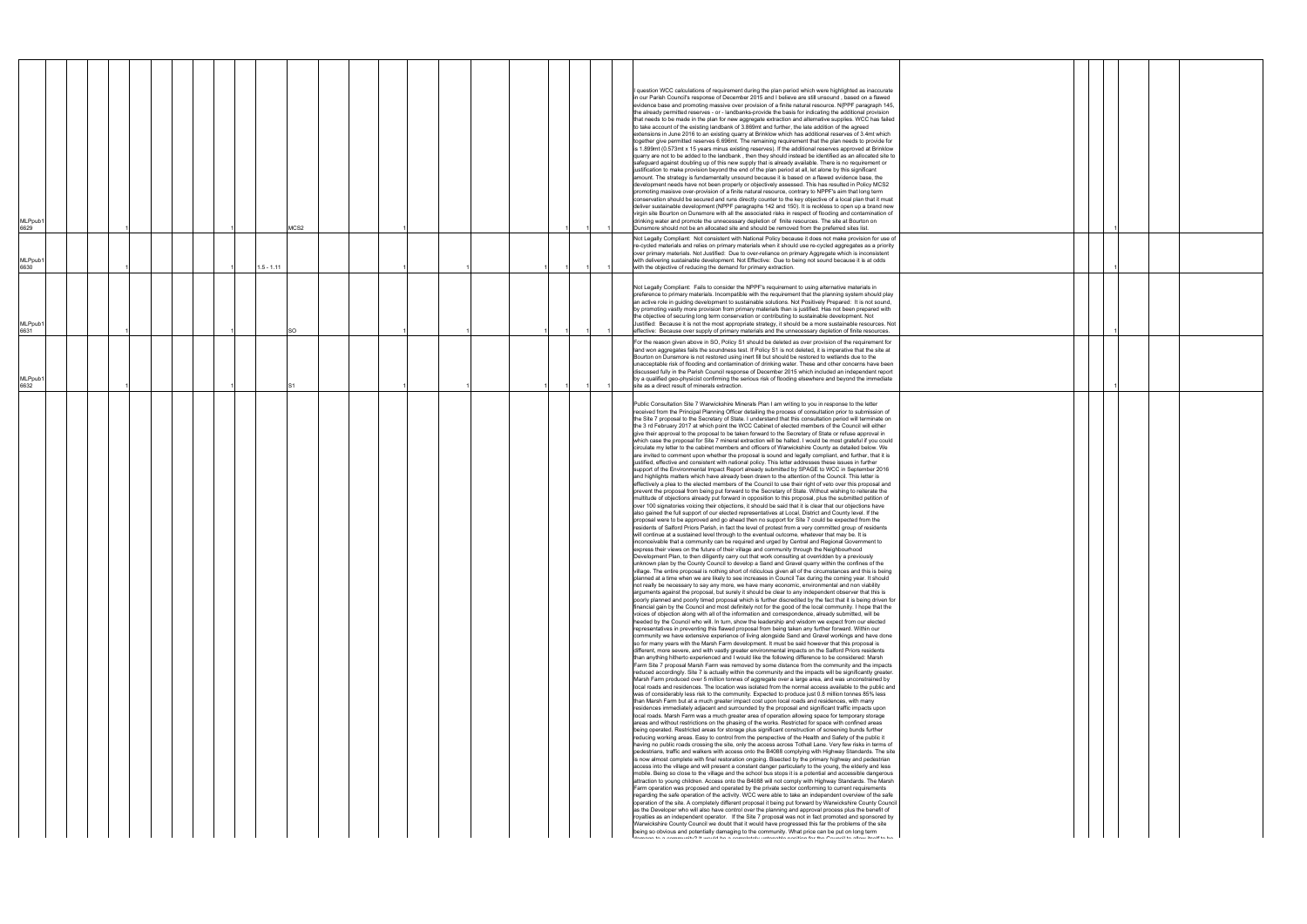| <b>MLPpub</b><br>6633 |  |  |           |              |      |  |  |  |  |  | damage to a community? it would be a completely untenable position for the Council to allow itself to be<br>in the position of land owner, promoter, developer, planning application approver and financial<br>beneficiary. The Council will be open to national criticism for the destruction of the future of a community<br>for which the elected members are duty bound to protect. At the very best it would appear to be a conflict<br>of interests, a dilemma for the Council, and at worst it may be questioned whether or not this type of<br>proposal for commercial gain at the expense of the community is actually legal and within the authority of<br>the Council? If the site were to proceed it would be starting from a difficult position with all operations<br>within full view of the public and at a close proximity to the whole community. Given the background there<br>are likely to be many problems particularly during the early phases of the works in maintaining the safety<br>of the site and limiting the visual impacts which will be significant. An experienced operator will recognise<br>that this is not an easy site to develop with disproportionate costs in the development and maintenance<br>of access plus high operational costs due to the confined nature of the site and the complex phasing with<br>close proximity to the village and all of the challenges which that will entail. There are a number of<br>reasons why this proposal is likely to be less attractive to mineral developers and will do little towards<br>achieving the Councils stated primary objective of driving this proposal forward from an income<br>generation perspective aimed at creating revenue to assist the Council in achieving its capital targets. I<br>am of the opinion that if the site was attractive it would have come to light during the currency of the<br>Marsh Farm site which is now all but completely restored. If it was not attractive then to the incumbent<br>operator with infrastructure already being in place, why should it be attractive now with additional<br>infrastructure costs? We have already stated in previous correspondence that the Site 7 proposal<br>amounts to less than 7% of the overall quantity required within the proposed minerals plan and that will<br>come at a huge environmental cost to the village. The entire proposal presents difficulties and cost to<br>any developer which could outweigh the financial benefits accruing from the sale of the sand and gravel<br>and in addition to this the proposal to extract sand and gravel from 22 hectares of land will in fact isolate<br>a total of 63 hectares of WCC owned land for the duration of the operation. This will obviously impact<br>upon the council tenants on this land who rely upon the land to maintain their livelihoods. I request that<br>the Chairman and the Cabinet support their local councillors and the people of Salford Priors by not<br>taking the easy way out and leaving the decision up to the Secretary of State appointed independent<br>examiner, but by listening to the people and the issues at stake, as presented by members of the public,<br>and having this proposal withdrawn from the agenda. The potential gain in gravel resources is so small<br>when considering that the quantities provided are no more than very approximate estimates of the<br>resource available, and any shortfall made by this withdrawal would easily be made up within the<br>remainder of the sites. Through SPAGE and individual objections we have made a number of comments<br>and suggestions to the Council which highlight that the soundness of the proposal is at best questionable<br>as is the justification for this site to create potentially small and dubious financial gain to Warwickshire<br>County Council at the undoubted personal and environmental cost to the parishioners of Salford Priors.<br>Please take the opportunity to refuse approval for the Site 7 proposal on the 3 rd February and<br>demonstrate your support for residents of Salford Priors. I would be grateful if you could please advise<br>when and where we will be notified of the Cabinets decision following the closure of the consultation<br>period on the 3 rd February 2017. |  |
|-----------------------|--|--|-----------|--------------|------|--|--|--|--|--|---------------------------------------------------------------------------------------------------------------------------------------------------------------------------------------------------------------------------------------------------------------------------------------------------------------------------------------------------------------------------------------------------------------------------------------------------------------------------------------------------------------------------------------------------------------------------------------------------------------------------------------------------------------------------------------------------------------------------------------------------------------------------------------------------------------------------------------------------------------------------------------------------------------------------------------------------------------------------------------------------------------------------------------------------------------------------------------------------------------------------------------------------------------------------------------------------------------------------------------------------------------------------------------------------------------------------------------------------------------------------------------------------------------------------------------------------------------------------------------------------------------------------------------------------------------------------------------------------------------------------------------------------------------------------------------------------------------------------------------------------------------------------------------------------------------------------------------------------------------------------------------------------------------------------------------------------------------------------------------------------------------------------------------------------------------------------------------------------------------------------------------------------------------------------------------------------------------------------------------------------------------------------------------------------------------------------------------------------------------------------------------------------------------------------------------------------------------------------------------------------------------------------------------------------------------------------------------------------------------------------------------------------------------------------------------------------------------------------------------------------------------------------------------------------------------------------------------------------------------------------------------------------------------------------------------------------------------------------------------------------------------------------------------------------------------------------------------------------------------------------------------------------------------------------------------------------------------------------------------------------------------------------------------------------------------------------------------------------------------------------------------------------------------------------------------------------------------------------------------------------------------------------------------------------------------------------------------------------------------------------------------------------------------------------------------------------------------------------------------------------------------------------------------------------------------------------------------------------------------------------------------------------------------------------------------------------------------------------------------------------------------------------------------------------------------------------------------------------------------------------------------------------------------------------------------------------------------------------------------------------------------------------------------------------------------------------------------------------------------------|--|
| <b>MLPpub</b><br>6634 |  |  |           | $15.-1.11$   |      |  |  |  |  |  | Paragraphs 1.5-1.11 Not Legally Compliant: Not consistent with National Policy because it does not<br>make provision for use of re-cycled materials and relies on primary materials when it should use re-<br>cycled aggregates as a priority over primary materials. Not Justified: Due to over-reliance on primary<br>Aggregate which is inconsistent with delivering sustainable development. Not Effective:Due to being not<br>sound because it is at odds with the objective of reducing the demand for primary extraction.                                                                                                                                                                                                                                                                                                                                                                                                                                                                                                                                                                                                                                                                                                                                                                                                                                                                                                                                                                                                                                                                                                                                                                                                                                                                                                                                                                                                                                                                                                                                                                                                                                                                                                                                                                                                                                                                                                                                                                                                                                                                                                                                                                                                                                                                                                                                                                                                                                                                                                                                                                                                                                                                                                                                                                                                                                                                                                                                                                                                                                                                                                                                                                                                                                                                                                                                                                                                                                                                                                                                                                                                                                                                                                                                                                                                                                    |  |
| <b>MLPpub</b><br>6635 |  |  | <b>SO</b> |              |      |  |  |  |  |  | Policy SO Not Legally Compliant: Fails to consider the NPPF's requirement to using alternative materials<br>in preference to primary materials. Incompatible with the requirement that the planning system should<br>play an active role in guiding development to sustainable solutions Not Positively Prepared: It is not<br>sound, by promoting vastly more provision from primary materials than is justified. Has not been<br>prepared with the objective of securing long term conservation or contributing to sustainable<br>development. Not Justified: Because it is not the most appropriate strategy, it should be a more<br>sustainable approach Not effective: Because over supply of primary materials and the unnecessary<br>depletion of finite resources                                                                                                                                                                                                                                                                                                                                                                                                                                                                                                                                                                                                                                                                                                                                                                                                                                                                                                                                                                                                                                                                                                                                                                                                                                                                                                                                                                                                                                                                                                                                                                                                                                                                                                                                                                                                                                                                                                                                                                                                                                                                                                                                                                                                                                                                                                                                                                                                                                                                                                                                                                                                                                                                                                                                                                                                                                                                                                                                                                                                                                                                                                                                                                                                                                                                                                                                                                                                                                                                                                                                                                                           |  |
| <b>MLPpub</b><br>6636 |  |  |           |              |      |  |  |  |  |  | Policy S1 For the reason given above in SO, Policy S1 should be deleted as over provision of the<br>requirement for land won aggregates fails the soundness test. If Policy S1 is not deleted, it is imperative<br>that the site at Bourton on Dunsmore is not restored using inert fill but should be restored to wetlands<br>due to the unacceptable risk of flooding and contamination of drinking water. These and other concerns<br>have been discussed fully in the Parish Council response of December 2015 which included an<br>independent report by a qualified geo-physicist confirming the serious risk of flooding elsewhere and<br>beyond the immediate site as a direct result of minerals extraction.                                                                                                                                                                                                                                                                                                                                                                                                                                                                                                                                                                                                                                                                                                                                                                                                                                                                                                                                                                                                                                                                                                                                                                                                                                                                                                                                                                                                                                                                                                                                                                                                                                                                                                                                                                                                                                                                                                                                                                                                                                                                                                                                                                                                                                                                                                                                                                                                                                                                                                                                                                                                                                                                                                                                                                                                                                                                                                                                                                                                                                                                                                                                                                                                                                                                                                                                                                                                                                                                                                                                                                                                                                               |  |
| <b>MLPpub</b><br>6637 |  |  |           |              | MCS1 |  |  |  |  |  | Policy MCS1 Not Positively Prepared: By promoting vastly more provision from primary materials than is<br>justified. Has not been prepared with the objective of securing long term conservation. Not<br>Justified: Because it is not the most appropriate strategy, it should be a more sustainable Approach,<br>contributing to sustainable development. Not Effective: Because of oversupply of primary materials and<br>the unnecessary depletion of finite resources. Not legally Compliant: Fails to consider NPPF's<br>requirement to consider using alternative materials in preference to primary materials and incompatible<br>with the requirement that the planning system should play an active role in guiding development to<br>sustainable solutions.                                                                                                                                                                                                                                                                                                                                                                                                                                                                                                                                                                                                                                                                                                                                                                                                                                                                                                                                                                                                                                                                                                                                                                                                                                                                                                                                                                                                                                                                                                                                                                                                                                                                                                                                                                                                                                                                                                                                                                                                                                                                                                                                                                                                                                                                                                                                                                                                                                                                                                                                                                                                                                                                                                                                                                                                                                                                                                                                                                                                                                                                                                                                                                                                                                                                                                                                                                                                                                                                                                                                                                                               |  |
| MLPpub1<br>6638       |  |  |           |              | MCS2 |  |  |  |  |  | Policy MCS2 I question WCC calculations of requirement during the plan period which were highlighted<br>as inaccurate in our Parish Council's response of December 2015 and I believe are still unsound, based<br>on a flawed evidence base and promoting massive over provision of a finite natural resource. NPPF<br>paragraph 145, the already permitted reserves- or landbanks- provide the basis for indicating the<br>additional provision that needs to be made in the plan for new aggregate extraction and alternative<br>supplies. WCC has failed to take account of the existing landbank of 3.869mt and further, the late<br>addition of the agreed extensions in June 2016 to an existing quarry at Brinklow which has additional<br>reserves of 3.4mt which together gives permitted reserves of 6.696mt. The remaining requirement that<br>the plan needs to provide for is 1.899mt (0.573mt x 15 years minus existing reserves). If the additional<br>reserves approved at Brinklow quarry are not to be added to the landbank, then they should instead be<br>identified as an allocated site to safeguard against doubling up of this new supply that is already<br>available. There is no requirement or justification to make provision beyond the end of the plan period at<br>all, let alone by this significant amount. The strategy is fundamentally unsound because it is based on a<br>flawed evidence base, the development needs have not been properly or objectively assessed. This has<br>resulted in Policy MCS2 promoting massive over-provision of a finite natural resource, contrary to<br>NPPF's aim that long tern conservation should be secured and runs directly counter to the key objective<br>of a local plan that it must deliver sustainable development (NPPF paragraphs 142 and 150) It is<br>reckless to open up a brand new virgin site Bourton on Dunsmore with all the associated risks in respect<br>of flooding and contamination of drinking water and promote the unnecessary depletion of finite<br>resources. The site at Bourton on Dunsmore should not be an allocated site and should be removed from<br>the preferred sites list.                                                                                                                                                                                                                                                                                                                                                                                                                                                                                                                                                                                                                                                                                                                                                                                                                                                                                                                                                                                                                                                                                                                                                                                                                                                                                                                                                                                                                                                                                                                                                                                                                                                                                                                                                                                                                                                                                                                                                                                                                                                                                                                                                                     |  |
| MLPpub1<br>6639       |  |  |           | $1.5 - 1.11$ |      |  |  |  |  |  | Paragraphs 1.5 -1.11 Not Legally Compliant: Not consistent with National Policy because it does not<br>make provision for use of re-cycled materials and relies on primary materials when it should use re-<br>cycled aggregates as a priority over primary materials. Not Justified: Due to over-reliance on primary<br>Aggregate which is inconsistent with delivering sustainable development. Not Effective:Due to being not<br>sound because it is at odds with the objective of reducing the demand for primary extraction.                                                                                                                                                                                                                                                                                                                                                                                                                                                                                                                                                                                                                                                                                                                                                                                                                                                                                                                                                                                                                                                                                                                                                                                                                                                                                                                                                                                                                                                                                                                                                                                                                                                                                                                                                                                                                                                                                                                                                                                                                                                                                                                                                                                                                                                                                                                                                                                                                                                                                                                                                                                                                                                                                                                                                                                                                                                                                                                                                                                                                                                                                                                                                                                                                                                                                                                                                                                                                                                                                                                                                                                                                                                                                                                                                                                                                                   |  |
| <b>MLPpub</b><br>6640 |  |  |           |              |      |  |  |  |  |  | Policy SO Not Legally Compliant: Fails to consider the NPPF's requirement to using alternative materials<br>in preference to primary materials. Incompatible with the requirement that the planning system should<br>play an active role in guiding development to sustainable solutions Not Positively Prepared: It is not<br>sound, by promoting vastly more provision from primary materials than is justified. Has not been<br>prepared with the objective of securing long term conservation or contributing to sustainable<br>development. Not Justified: Because it is not the most appropriate strategy, it should be a more<br>sustainable approach Not effective: Because over supply of primary materials and the unnecessary<br>depletion of finite resources.                                                                                                                                                                                                                                                                                                                                                                                                                                                                                                                                                                                                                                                                                                                                                                                                                                                                                                                                                                                                                                                                                                                                                                                                                                                                                                                                                                                                                                                                                                                                                                                                                                                                                                                                                                                                                                                                                                                                                                                                                                                                                                                                                                                                                                                                                                                                                                                                                                                                                                                                                                                                                                                                                                                                                                                                                                                                                                                                                                                                                                                                                                                                                                                                                                                                                                                                                                                                                                                                                                                                                                                          |  |

|  | 1 |  |  |
|--|---|--|--|
|  |   |  |  |
|  |   |  |  |
|  | 1 |  |  |
|  |   |  |  |
|  |   |  |  |
|  |   |  |  |
|  | 1 |  |  |
|  |   |  |  |
|  |   |  |  |
|  |   |  |  |
|  | 1 |  |  |
|  |   |  |  |
|  |   |  |  |
|  |   |  |  |
|  | 1 |  |  |
|  |   |  |  |
|  |   |  |  |
|  |   |  |  |
|  |   |  |  |
|  |   |  |  |
|  |   |  |  |
|  |   |  |  |
|  |   |  |  |
|  |   |  |  |
|  |   |  |  |
|  |   |  |  |
|  | 1 |  |  |
|  |   |  |  |
|  | 1 |  |  |
|  |   |  |  |
|  |   |  |  |
|  |   |  |  |
|  |   |  |  |
|  | 1 |  |  |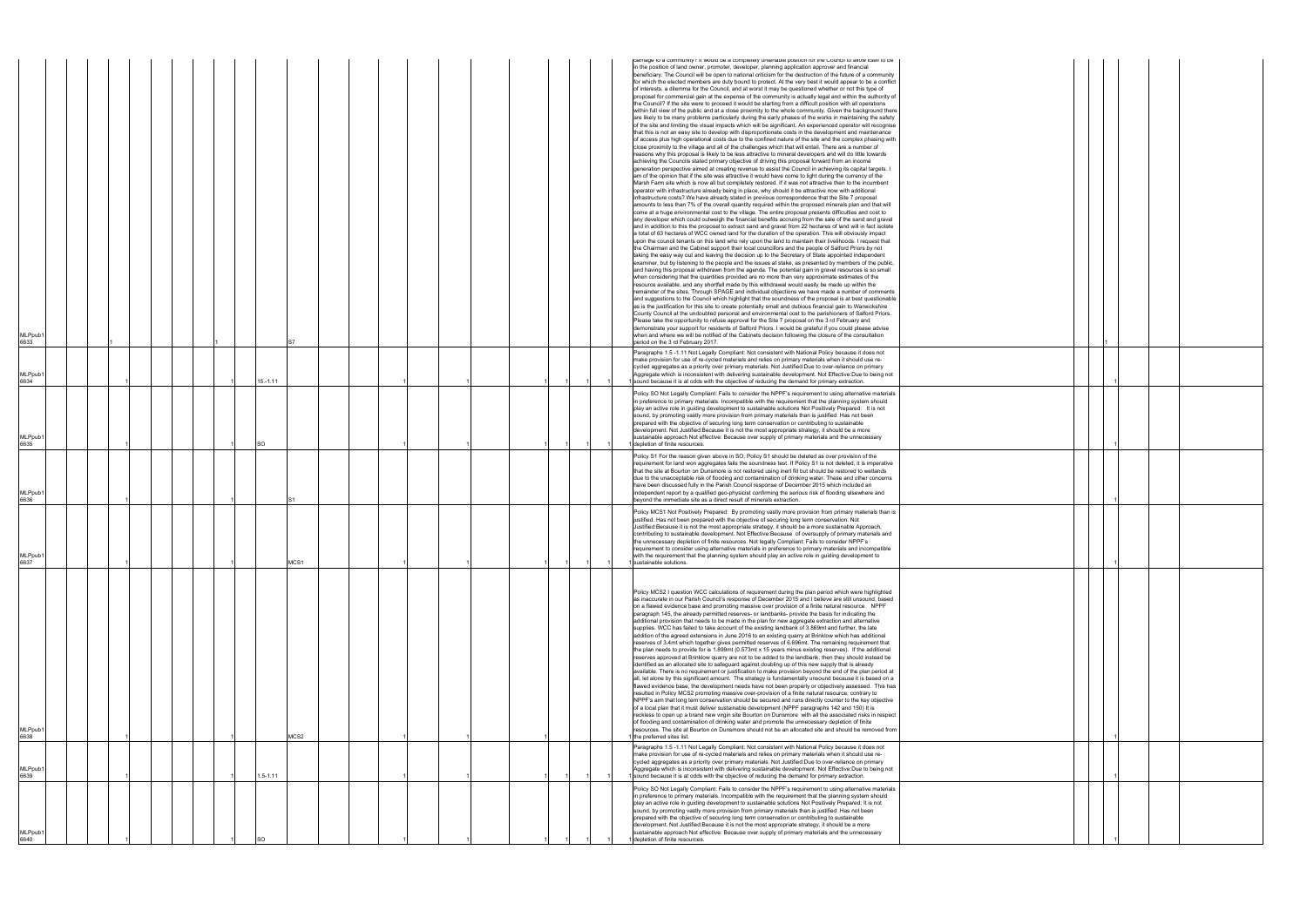| MLPpub <sup>-</sup><br>6641 |  |  |              |       |  |  |  |  |  | Policy S1 For the reason given above in SO, Policy S1 should be deleted as over provision of the<br>requirement for land won aggregates fails the soundness test. If Policy S1 is not deleted, it is imperative<br>that the site at Bourton on Dunsmore is not restored using inert fill but should be restored to wetlands<br>due to the unacceptable risk of flooding and contamination of drinking water. These and other concerns<br>have been discussed fully in the Parish Council response of December 2015 which included an<br>independent report by a qualified geo-physicist confirming the serious risk of flooding elsewhere and<br>beyond the immediate site as a direct result of minerals extraction.<br>Policy MCS1 Not Positively Prepared: By promoting vastly more provision from primary materials than is<br>justified. Has not been prepared with the objective of securing long term conservation. Not<br>Justified: Because it is not the most appropriate strategy, it should be a more sustainable Approach,                                                                                                                                                                                                                                                                                                                                                                                                                                                                                                                                                                                                                                                                                                                                                                                                                                                                                                                                                                                                                                                                                                                                                         |  |
|-----------------------------|--|--|--------------|-------|--|--|--|--|--|-------------------------------------------------------------------------------------------------------------------------------------------------------------------------------------------------------------------------------------------------------------------------------------------------------------------------------------------------------------------------------------------------------------------------------------------------------------------------------------------------------------------------------------------------------------------------------------------------------------------------------------------------------------------------------------------------------------------------------------------------------------------------------------------------------------------------------------------------------------------------------------------------------------------------------------------------------------------------------------------------------------------------------------------------------------------------------------------------------------------------------------------------------------------------------------------------------------------------------------------------------------------------------------------------------------------------------------------------------------------------------------------------------------------------------------------------------------------------------------------------------------------------------------------------------------------------------------------------------------------------------------------------------------------------------------------------------------------------------------------------------------------------------------------------------------------------------------------------------------------------------------------------------------------------------------------------------------------------------------------------------------------------------------------------------------------------------------------------------------------------------------------------------------------------------------------------|--|
| MLPpub <sup>-</sup><br>6642 |  |  |              | MCS1  |  |  |  |  |  | contributing to sustainable development. Not Effective: Because of oversupply of primary materials and<br>the unnecessary depletion of finite resources. Not legally Compliant: Fails to consider NPPF's<br>requirement to consider using alternative materials in preference to primary materials and incompatible<br>with the requirement that the planning system should play an active role in quiding development to<br>sustainable solutions.                                                                                                                                                                                                                                                                                                                                                                                                                                                                                                                                                                                                                                                                                                                                                                                                                                                                                                                                                                                                                                                                                                                                                                                                                                                                                                                                                                                                                                                                                                                                                                                                                                                                                                                                             |  |
| MLPpub <sup>.</sup><br>6643 |  |  |              | MCS2  |  |  |  |  |  | Policy MCS2 I question WCC calculations of requirement during the plan period which were highlighted<br>as inaccurate in our Parish Council's response of December 2015 and I believe are still unsound, based<br>on a flawed evidence base and promoting massive over provision of a finite natural resource. NPPF<br>paragraph 145, the already permitted reserves- or landbanks- provide the basis for indicating the<br>additional provision that needs to be made in the plan for new aggregate extraction and alternative<br>supplies. WCC has failed to take account of the existing landbank of 3.869mt and further, the late<br>addition of the agreed extensions in June 2016 to an existing quarry at Brinklow which has additional<br>reserves of 3.4mt which together gives permitted reserves of 6.696mt. The remaining requirement that<br>the plan needs to provide for is 1.899mt (0.573mt x 15 years minus existing reserves). If the additional<br>reserves approved at Brinklow quarry are not to be added to the landbank, then they should instead be<br>identified as an allocated site to safeguard against doubling up of this new supply that is already<br>available. There is no requirement or justification to make provision beyond the end of the plan period at<br>all, let alone by this significant amount. The strategy is fundamentally unsound because it is based on a<br>flawed evidence base, the development needs have not been properly or objectively assessed. This has<br>resulted in Policy MCS2 promoting massive over-provision of a finite natural resource, contrary to<br>NPPF's aim that long tern conservation should be secured and runs directly counter to the key objective<br>of a local plan that it must deliver sustainable development (NPPF paragraphs 142 and 150) It is<br>reckless to open up a brand new virgin site Bourton on Dunsmore with all the associated risks in respect<br>of flooding and contamination of drinking water and promote the unnecessary depletion of finite<br>resources. The site at Bourton on Dunsmore should not be an allocated site and should be removed from<br>the preferred sites list. |  |
| MLPpub <sup>.</sup><br>6644 |  |  | $1.5 - 1.11$ |       |  |  |  |  |  | Paragraphs 1.5 -1.11 Not Legally Compliant: Not consistent with National Policy because it does not<br>make provision for use of re-cycled materials and relies on primary materials when it should use re-<br>cycled aggregates as a priority over primary materials. Not Justified: Due to over-reliance on primary<br>Aggregate which is inconsistent with delivering sustainable development. Not Effective:Due to being not<br>sound because it is at odds with the objective of reducing the demand for primary extraction.                                                                                                                                                                                                                                                                                                                                                                                                                                                                                                                                                                                                                                                                                                                                                                                                                                                                                                                                                                                                                                                                                                                                                                                                                                                                                                                                                                                                                                                                                                                                                                                                                                                               |  |
| MLPpub <sup>-</sup><br>6645 |  |  |              | SО    |  |  |  |  |  | Policy SO Not Legally Compliant: Fails to consider the NPPF's requirement to using alternative materials<br>in preference to primary materials. Incompatible with the requirement that the planning system should<br>play an active role in guiding development to sustainable solutions Not Positively Prepared: It is not<br>sound, by promoting vastly more provision from primary materials than is justified. Has not been<br>prepared with the objective of securing long term conservation or contributing to sustainable<br>development. Not Justified: Because it is not the most appropriate strategy, it should be a more<br>sustainable approach Not effective: Because over supply of primary materials and the unnecessary<br>depletion of finite resources.                                                                                                                                                                                                                                                                                                                                                                                                                                                                                                                                                                                                                                                                                                                                                                                                                                                                                                                                                                                                                                                                                                                                                                                                                                                                                                                                                                                                                      |  |
| MLPpub <sup>-</sup><br>6646 |  |  |              |       |  |  |  |  |  | Policy S1 For the reason given above in SO, Policy S1 should be deleted as over provision of the<br>requirement for land won aggregates fails the soundness test. If Policy S1 is not deleted, it is imperative<br>that the site at Bourton on Dunsmore is not restored using inert fill but should be restored to wetlands<br>due to the unacceptable risk of flooding and contamination of drinking water. These and other concerns<br>have been discussed fully in the Parish Council response of December 2015 which included an<br>independent report by a qualified geo-physicist confirming the serious risk of flooding elsewhere and<br>bevond the immediate site as a direct result of minerals extraction                                                                                                                                                                                                                                                                                                                                                                                                                                                                                                                                                                                                                                                                                                                                                                                                                                                                                                                                                                                                                                                                                                                                                                                                                                                                                                                                                                                                                                                                            |  |
| MLPpub <sup>-</sup><br>6647 |  |  |              | VICS1 |  |  |  |  |  | Policy MCS1 Not Positively Prepared: By promoting vastly more provision from primary materials than is<br>justified. Has not been prepared with the objective of securing long term conservation. Not<br>Justified: Because it is not the most appropriate strategy, it should be a more sustainable Approach,<br>contributing to sustainable development. Not Effective: Because of oversupply of primary materials and<br>the unnecessary depletion of finite resources. Not legally Compliant: Fails to consider NPPF's<br>requirement to consider using alternative materials in preference to primary materials and incompatible<br>with the requirement that the planning system should play an active role in guiding development to<br>sustainable solutions.                                                                                                                                                                                                                                                                                                                                                                                                                                                                                                                                                                                                                                                                                                                                                                                                                                                                                                                                                                                                                                                                                                                                                                                                                                                                                                                                                                                                                           |  |
| MLPpub′<br>6648             |  |  |              | VICS2 |  |  |  |  |  | Policy MCS2 I question WCC calculations of requirement during the plan period which were highlighted<br>as inaccurate in our Parish Council's response of December 2015 and I believe are still unsound, based<br>on a flawed evidence base and promoting massive over provision of a finite natural resource. NPPF<br>paragraph 145, the already permitted reserves- or landbanks- provide the basis for indicating the<br>additional provision that needs to be made in the plan for new aggregate extraction and alternative<br>supplies. WCC has failed to take account of the existing landbank of 3.869mt and further, the late<br>addition of the agreed extensions in June 2016 to an existing quarry at Brinklow which has additional<br>reserves of 3.4mt which together gives permitted reserves of 6.696mt. The remaining requirement that<br>the plan needs to provide for is 1.899mt (0.573mt x 15 years minus existing reserves). If the additional<br>reserves approved at Brinklow quarry are not to be added to the landbank, then they should instead be<br>identified as an allocated site to safeguard against doubling up of this new supply that is already<br>available. There is no requirement or justification to make provision beyond the end of the plan period at<br>all, let alone by this significant amount. The strategy is fundamentally unsound because it is based on a<br>flawed evidence base, the development needs have not been properly or objectively assessed. This has<br>resulted in Policy MCS2 promoting massive over-provision of a finite natural resource, contrary to<br>NPPF's aim that long tern conservation should be secured and runs directly counter to the key objective<br>of a local plan that it must deliver sustainable development (NPPF paragraphs 142 and 150) It is<br>reckless to open up a brand new virgin site Bourton on Dunsmore with all the associated risks in respect<br>of flooding and contamination of drinking water and promote the unnecessary depletion of finite<br>resources. The site at Bourton on Dunsmore should not be an allocated site and should be removed from<br>the preferred sites list. |  |
| MLPpub′<br>6649             |  |  | 1.5-1.11     |       |  |  |  |  |  | Paragraphs 1.5 -1.11 Not Legally Compliant: Not consistent with National Policy because it does not<br>make provision for use of re-cycled materials and relies on primary materials when it should use re-<br>cycled aggregates as a priority over primary materials. Not Justified: Due to over-reliance on primary<br>Aggregate which is inconsistent with delivering sustainable development. Not Effective:Due to being not<br>sound because it is at odds with the objective of reducing the demand for primary extraction.                                                                                                                                                                                                                                                                                                                                                                                                                                                                                                                                                                                                                                                                                                                                                                                                                                                                                                                                                                                                                                                                                                                                                                                                                                                                                                                                                                                                                                                                                                                                                                                                                                                               |  |
| MLPpub1<br>6650             |  |  |              | SO    |  |  |  |  |  | Policy SO Not Legally Compliant: Fails to consider the NPPF's requirement to using alternative materials<br>in preference to primary materials. Incompatible with the requirement that the planning system should<br>play an active role in guiding development to sustainable solutions Not Positively Prepared: It is not<br>sound, by promoting vastly more provision from primary materials than is justified. Has not been<br>prepared with the objective of securing long term conservation or contributing to sustainable<br>development. Not Justified: Because it is not the most appropriate strategy, it should be a more<br>sustainable approach Not effective: Because over supply of primary materials and the unnecessary<br>depletion of finite resources.                                                                                                                                                                                                                                                                                                                                                                                                                                                                                                                                                                                                                                                                                                                                                                                                                                                                                                                                                                                                                                                                                                                                                                                                                                                                                                                                                                                                                      |  |

|  | $\mathbf{1}$ |  |  |
|--|--------------|--|--|
|  | 1            |  |  |
|  |              |  |  |
|  |              |  |  |
|  |              |  |  |
|  | $\mathbf{1}$ |  |  |
|  | $\mathbf{1}$ |  |  |
|  |              |  |  |
|  | 1            |  |  |
|  | $\mathbf{1}$ |  |  |
|  |              |  |  |
|  | 1            |  |  |
|  |              |  |  |
|  |              |  |  |
|  |              |  |  |
|  | 1            |  |  |
|  | 1            |  |  |
|  |              |  |  |
|  | 1            |  |  |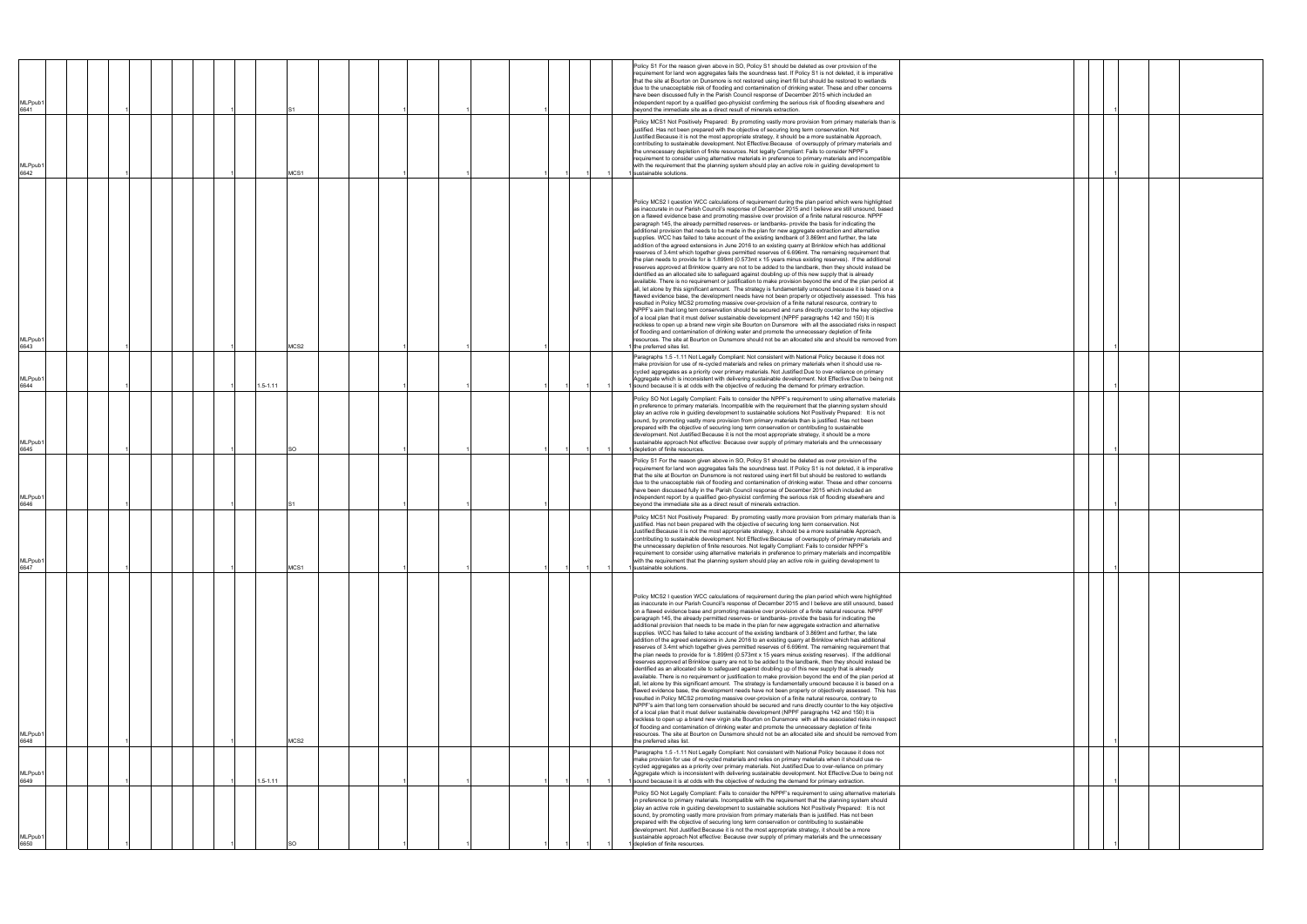| MLPpub1<br>6651             |  |  |             |  | Policy S1 For the reason given above in SO, Policy S1 should be deleted as over provision of the<br>requirement for land won aggregates fails the soundness test. If Policy S1 is not deleted, it is imperative<br>that the site at Bourton on Dunsmore is not restored using inert fill but should be restored to wetlands<br>due to the unacceptable risk of flooding and contamination of drinking water. These and other concerns<br>have been discussed fully in the Parish Council response of December 2015 which included an<br>independent report by a qualified geo-physicist confirming the serious risk of flooding elsewhere and<br>beyond the immediate site as a direct result of minerals extraction.                                                                                                                                                                                                                                                                                                                                                                                                                                                                                                                                                                                                                                                                                                                                                                                                                                                                                                                                                                                                                                                                                                                                                                                                                                                                                                                                                                                                                                                                           |  |  |  |
|-----------------------------|--|--|-------------|--|-------------------------------------------------------------------------------------------------------------------------------------------------------------------------------------------------------------------------------------------------------------------------------------------------------------------------------------------------------------------------------------------------------------------------------------------------------------------------------------------------------------------------------------------------------------------------------------------------------------------------------------------------------------------------------------------------------------------------------------------------------------------------------------------------------------------------------------------------------------------------------------------------------------------------------------------------------------------------------------------------------------------------------------------------------------------------------------------------------------------------------------------------------------------------------------------------------------------------------------------------------------------------------------------------------------------------------------------------------------------------------------------------------------------------------------------------------------------------------------------------------------------------------------------------------------------------------------------------------------------------------------------------------------------------------------------------------------------------------------------------------------------------------------------------------------------------------------------------------------------------------------------------------------------------------------------------------------------------------------------------------------------------------------------------------------------------------------------------------------------------------------------------------------------------------------------------|--|--|--|
| MLPpub1<br>6652             |  |  | MCS1        |  | Policy MCS1 Not Positively Prepared: By promoting vastly more provision from primary materials than is<br>justified. Has not been prepared with the objective of securing long term conservation. Not<br>Justified: Because it is not the most appropriate strategy, it should be a more sustainable Approach,<br>contributing to sustainable development. Not Effective: Because of oversupply of primary materials and<br>the unnecessary depletion of finite resources. Not legally Compliant: Fails to consider NPPF's<br>requirement to consider using alternative materials in preference to primary materials and incompatible<br>with the requirement that the planning system should play an active role in guiding development to<br>sustainable solutions.                                                                                                                                                                                                                                                                                                                                                                                                                                                                                                                                                                                                                                                                                                                                                                                                                                                                                                                                                                                                                                                                                                                                                                                                                                                                                                                                                                                                                           |  |  |  |
| MLPpub1<br>6653             |  |  | MCS2        |  | Policy MCS2 I question WCC calculations of requirement during the plan period which were highlighted<br>as inaccurate in our Parish Council's response of December 2015 and I believe are still unsound, based<br>on a flawed evidence base and promoting massive over provision of a finite natural resource. NPPF<br>paragraph 145, the already permitted reserves- or landbanks- provide the basis for indicating the<br>additional provision that needs to be made in the plan for new aggregate extraction and alternative<br>supplies. WCC has failed to take account of the existing landbank of 3.869mt and further, the late<br>addition of the agreed extensions in June 2016 to an existing quarry at Brinklow which has additional<br>reserves of 3.4mt which together gives permitted reserves of 6.696mt. The remaining requirement that<br>the plan needs to provide for is 1.899mt (0.573mt x 15 years minus existing reserves). If the additional<br>reserves approved at Brinklow quarry are not to be added to the landbank, then they should instead be<br>identified as an allocated site to safeguard against doubling up of this new supply that is already<br>available. There is no requirement or justification to make provision beyond the end of the plan period at<br>all, let alone by this significant amount. The strategy is fundamentally unsound because it is based on a<br>flawed evidence base, the development needs have not been properly or objectively assessed. This has<br>resulted in Policy MCS2 promoting massive over-provision of a finite natural resource, contrary to<br>NPPF's aim that long tern conservation should be secured and runs directly counter to the key objective<br>of a local plan that it must deliver sustainable development (NPPF paragraphs 142 and 150) It is<br>reckless to open up a brand new virgin site Bourton on Dunsmore with all the associated risks in respect<br>of flooding and contamination of drinking water and promote the unnecessary depletion of finite<br>resources. The site at Bourton on Dunsmore should not be an allocated site and should be removed from<br>the preferred sites list. |  |  |  |
| MLPpub1<br>6654             |  |  |             |  | I am writing once again about the minerals plan for Salford priors as i understand that our other letters<br>will not be carried forward, i strongly object to this proposal on the grounds of the environmentle impact<br>this will have on our community this is the main road to link our community to the school post office shop<br>etc. Which is also used for walkers on a regular basis taking in the views across the fields watching the<br>birds and wild life as we make our way up school rd, to take all this away and it being replaced by<br>mounds of earth noise from the machinery and all the dust created which will make a big impact on near<br>by houses and school, it will also creat heavy vehicals having to use our narrow country lane which in<br>itself will create a danger to school rd traffic and pedestrians. I also understand from latest plans that you<br>are saying that you want to quarry only one side of schoolrd to start with, on my understanding this will<br>prolong the process and disruption for many more years but I envisage that by doing this it gives you the<br>option of applying for even more quarrying in our erea I think that Salford priors has already given there<br>share of minerals from a small community like ours with the marsh farm project that has still not closed<br>the site after 20 plus years I do hope that these objections will be looked upon faverably by our<br>councillors.                                                                                                                                                                                                                                                                                                                                                                                                                                                                                                                                                                                                                                                                                                                        |  |  |  |
| MLPpub1<br>6655             |  |  |             |  | I am writing with my Objections for the W/C/C Draft Minerals Plan for Salford Priors I strongly object to<br>Salford Priors having to go through another Quarry process after already having one in our area for the<br>last 20+ years, I am a resident on School Rd so this will affect my home also enjoying the Open<br>Countryside the Quietness and being able to watch the birds and wild life as I walk this road, this is also<br>the area where the cookoo arrives each year, and my first sightings and sounds are found with all the<br>dust that will be created from this dry Quarrying will certainly prohibit my use of this area and my outdoor<br>activitys at home in the garden due to being an asthama sufferer.                                                                                                                                                                                                                                                                                                                                                                                                                                                                                                                                                                                                                                                                                                                                                                                                                                                                                                                                                                                                                                                                                                                                                                                                                                                                                                                                                                                                                                                            |  |  |  |
| MLPpub1<br>6656             |  |  | $.5 - 1.11$ |  | Not Legally Compliant: Not consistent with National Policy because it does not make provision for use<br>of re-cycled materials and relies on primary materials when it should use re-cycled aggregates as a<br>priority over primary materials. Not Justified: Due to over-reliance on primary Aggregate which is<br>inconsistent with delivering sustainable development. Not Effective: Due to being not sound because it<br>is at odds with the objective of reducing the demand for primary extraction.                                                                                                                                                                                                                                                                                                                                                                                                                                                                                                                                                                                                                                                                                                                                                                                                                                                                                                                                                                                                                                                                                                                                                                                                                                                                                                                                                                                                                                                                                                                                                                                                                                                                                    |  |  |  |
| MLPpub <sup>®</sup><br>6657 |  |  | SO.         |  | Not Legally Compliant: Fails to consider the NPPF's requirement to using alternative materials in<br>preference to primary materials. Incompatible with the requirement that the planning system should play<br>an active role in guiding development to sustainable solutions. Not Positively Prepared: It is not sound,<br>by promoting vastly more provision from primary materials than is justified. Has not been prepared with<br>the objective of securing long term conservation or contributing to sustainable development. Not<br>Justified: Because it is not the most appropriate strategy, it should be a more sustainable resources.<br>Not effective: Because over supply of primary materials and the unnecessary depletion of finite<br>resources.                                                                                                                                                                                                                                                                                                                                                                                                                                                                                                                                                                                                                                                                                                                                                                                                                                                                                                                                                                                                                                                                                                                                                                                                                                                                                                                                                                                                                             |  |  |  |
| MLPpub <sup>®</sup><br>6658 |  |  |             |  | For the reason given above in SO, Policy S1 should be deleted as over provision of the requirement for<br>land won aggregates fails the soundness test. If Policy S1 is not deleted, it is imperative that the site at<br>Bourton on Dunsmore is not restored using inert fill but should be restored to wetlands due to the<br>unacceptable risk of flooding and contamination of drinking water. These and other concerns have been<br>discussed fully in the Parish Council response of December 2015 which included an independent report<br>by a qualified geo-physicist confirming the serious risk of flooding elsewhere and beyond the immediate<br>site as a direct result of minerals extraction.                                                                                                                                                                                                                                                                                                                                                                                                                                                                                                                                                                                                                                                                                                                                                                                                                                                                                                                                                                                                                                                                                                                                                                                                                                                                                                                                                                                                                                                                                     |  |  |  |
| MLPpub1<br>6659             |  |  | MCS1        |  | Not Positively Prepared: By promoting vastly more provision from primary materials than is justified. Has<br>not been prepared with the objective of securing long term conservation. Not Justified: Because it is not<br>the most appropriate strategy, it should be a more sustainable Approach, contributing to sustainable<br>development. Not Effective: Because of oversupply of primary materials and the unnecessary depletion<br>of finite resources. Not legally Compliant: Fails to consider NPPF's requirement to consider using<br>alternative materials in preference to primary materials and incompatible with the requirement that the<br>planning system should play an active role in guiding development to sustainable solutions.                                                                                                                                                                                                                                                                                                                                                                                                                                                                                                                                                                                                                                                                                                                                                                                                                                                                                                                                                                                                                                                                                                                                                                                                                                                                                                                                                                                                                                          |  |  |  |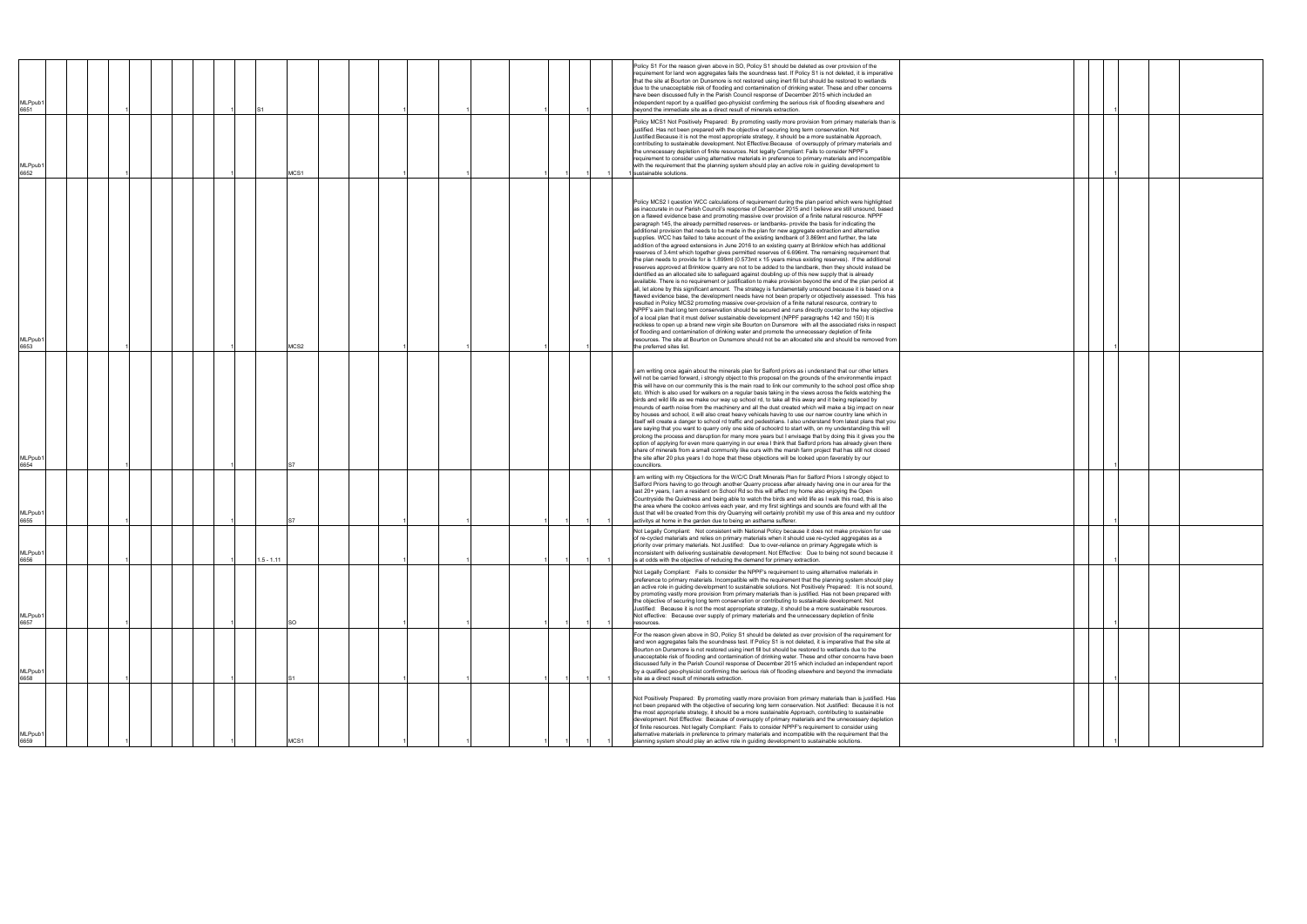|                                                                                                                                                                                                                                                                                                                                                                                                                                                                                                                                                                                                                                                                                                                                                                                                                                                                                                                                                                                                                                                                                                                                                                                                                                                                                                                                                                                                                                                                                                                                                                                                                                                                                                                                                                                                                                                                                                                                                                                                                                                                                                                                                                                                                                                                                                                                                                                                                                                                                                                                                                                                                                                                                                                                                                                                                                                                                                                                                                                                                                                                                                                                                                                                                                                                                                                                                                                                                                                                                                                                                                                                                                                                                                                                                                                                                                                                                                                                                                                                                                                                                                                                                                                                                        | MLPpub <sup>,</sup><br>6662                                                                                                                                                                                                                                                                                                                                                                                                                                                                                                                                                                                                                                                                                                                                                                                                                                                                                                                                                                                                                                                                                                                                                                                                                                                                                                                                                                                                                                                                                                                                                                                                                                                                                                                                                                                                                                                                                                                                                                                                                                                                                                                                                    | MLPpub <sup>-</sup><br>6661                                                                                                                                                                                                                                                                                                                                                                                                                                                                                                                                                                                                                                                                                                                               | MLPpub <sup>-</sup><br>6660                                                                                                                                                                                                                                                                                                                                                                                                                                                                                                                                                                                                                                                                                                                                                                                                                                                                                                                                                                                                                                                                                                                                                                                                                                                                                                                                                                                                                                                                                                                                                                                                                                                                                                                                                                                                                                                                                                                                                                                                                                                                                                                                                  |
|------------------------------------------------------------------------------------------------------------------------------------------------------------------------------------------------------------------------------------------------------------------------------------------------------------------------------------------------------------------------------------------------------------------------------------------------------------------------------------------------------------------------------------------------------------------------------------------------------------------------------------------------------------------------------------------------------------------------------------------------------------------------------------------------------------------------------------------------------------------------------------------------------------------------------------------------------------------------------------------------------------------------------------------------------------------------------------------------------------------------------------------------------------------------------------------------------------------------------------------------------------------------------------------------------------------------------------------------------------------------------------------------------------------------------------------------------------------------------------------------------------------------------------------------------------------------------------------------------------------------------------------------------------------------------------------------------------------------------------------------------------------------------------------------------------------------------------------------------------------------------------------------------------------------------------------------------------------------------------------------------------------------------------------------------------------------------------------------------------------------------------------------------------------------------------------------------------------------------------------------------------------------------------------------------------------------------------------------------------------------------------------------------------------------------------------------------------------------------------------------------------------------------------------------------------------------------------------------------------------------------------------------------------------------------------------------------------------------------------------------------------------------------------------------------------------------------------------------------------------------------------------------------------------------------------------------------------------------------------------------------------------------------------------------------------------------------------------------------------------------------------------------------------------------------------------------------------------------------------------------------------------------------------------------------------------------------------------------------------------------------------------------------------------------------------------------------------------------------------------------------------------------------------------------------------------------------------------------------------------------------------------------------------------------------------------------------------------------------------------------------------------------------------------------------------------------------------------------------------------------------------------------------------------------------------------------------------------------------------------------------------------------------------------------------------------------------------------------------------------------------------------------------------------------------------------------------------------------|--------------------------------------------------------------------------------------------------------------------------------------------------------------------------------------------------------------------------------------------------------------------------------------------------------------------------------------------------------------------------------------------------------------------------------------------------------------------------------------------------------------------------------------------------------------------------------------------------------------------------------------------------------------------------------------------------------------------------------------------------------------------------------------------------------------------------------------------------------------------------------------------------------------------------------------------------------------------------------------------------------------------------------------------------------------------------------------------------------------------------------------------------------------------------------------------------------------------------------------------------------------------------------------------------------------------------------------------------------------------------------------------------------------------------------------------------------------------------------------------------------------------------------------------------------------------------------------------------------------------------------------------------------------------------------------------------------------------------------------------------------------------------------------------------------------------------------------------------------------------------------------------------------------------------------------------------------------------------------------------------------------------------------------------------------------------------------------------------------------------------------------------------------------------------------|-----------------------------------------------------------------------------------------------------------------------------------------------------------------------------------------------------------------------------------------------------------------------------------------------------------------------------------------------------------------------------------------------------------------------------------------------------------------------------------------------------------------------------------------------------------------------------------------------------------------------------------------------------------------------------------------------------------------------------------------------------------|------------------------------------------------------------------------------------------------------------------------------------------------------------------------------------------------------------------------------------------------------------------------------------------------------------------------------------------------------------------------------------------------------------------------------------------------------------------------------------------------------------------------------------------------------------------------------------------------------------------------------------------------------------------------------------------------------------------------------------------------------------------------------------------------------------------------------------------------------------------------------------------------------------------------------------------------------------------------------------------------------------------------------------------------------------------------------------------------------------------------------------------------------------------------------------------------------------------------------------------------------------------------------------------------------------------------------------------------------------------------------------------------------------------------------------------------------------------------------------------------------------------------------------------------------------------------------------------------------------------------------------------------------------------------------------------------------------------------------------------------------------------------------------------------------------------------------------------------------------------------------------------------------------------------------------------------------------------------------------------------------------------------------------------------------------------------------------------------------------------------------------------------------------------------------|
|                                                                                                                                                                                                                                                                                                                                                                                                                                                                                                                                                                                                                                                                                                                                                                                                                                                                                                                                                                                                                                                                                                                                                                                                                                                                                                                                                                                                                                                                                                                                                                                                                                                                                                                                                                                                                                                                                                                                                                                                                                                                                                                                                                                                                                                                                                                                                                                                                                                                                                                                                                                                                                                                                                                                                                                                                                                                                                                                                                                                                                                                                                                                                                                                                                                                                                                                                                                                                                                                                                                                                                                                                                                                                                                                                                                                                                                                                                                                                                                                                                                                                                                                                                                                                        |                                                                                                                                                                                                                                                                                                                                                                                                                                                                                                                                                                                                                                                                                                                                                                                                                                                                                                                                                                                                                                                                                                                                                                                                                                                                                                                                                                                                                                                                                                                                                                                                                                                                                                                                                                                                                                                                                                                                                                                                                                                                                                                                                                                |                                                                                                                                                                                                                                                                                                                                                                                                                                                                                                                                                                                                                                                                                                                                                           |                                                                                                                                                                                                                                                                                                                                                                                                                                                                                                                                                                                                                                                                                                                                                                                                                                                                                                                                                                                                                                                                                                                                                                                                                                                                                                                                                                                                                                                                                                                                                                                                                                                                                                                                                                                                                                                                                                                                                                                                                                                                                                                                                                              |
|                                                                                                                                                                                                                                                                                                                                                                                                                                                                                                                                                                                                                                                                                                                                                                                                                                                                                                                                                                                                                                                                                                                                                                                                                                                                                                                                                                                                                                                                                                                                                                                                                                                                                                                                                                                                                                                                                                                                                                                                                                                                                                                                                                                                                                                                                                                                                                                                                                                                                                                                                                                                                                                                                                                                                                                                                                                                                                                                                                                                                                                                                                                                                                                                                                                                                                                                                                                                                                                                                                                                                                                                                                                                                                                                                                                                                                                                                                                                                                                                                                                                                                                                                                                                                        |                                                                                                                                                                                                                                                                                                                                                                                                                                                                                                                                                                                                                                                                                                                                                                                                                                                                                                                                                                                                                                                                                                                                                                                                                                                                                                                                                                                                                                                                                                                                                                                                                                                                                                                                                                                                                                                                                                                                                                                                                                                                                                                                                                                |                                                                                                                                                                                                                                                                                                                                                                                                                                                                                                                                                                                                                                                                                                                                                           |                                                                                                                                                                                                                                                                                                                                                                                                                                                                                                                                                                                                                                                                                                                                                                                                                                                                                                                                                                                                                                                                                                                                                                                                                                                                                                                                                                                                                                                                                                                                                                                                                                                                                                                                                                                                                                                                                                                                                                                                                                                                                                                                                                              |
|                                                                                                                                                                                                                                                                                                                                                                                                                                                                                                                                                                                                                                                                                                                                                                                                                                                                                                                                                                                                                                                                                                                                                                                                                                                                                                                                                                                                                                                                                                                                                                                                                                                                                                                                                                                                                                                                                                                                                                                                                                                                                                                                                                                                                                                                                                                                                                                                                                                                                                                                                                                                                                                                                                                                                                                                                                                                                                                                                                                                                                                                                                                                                                                                                                                                                                                                                                                                                                                                                                                                                                                                                                                                                                                                                                                                                                                                                                                                                                                                                                                                                                                                                                                                                        |                                                                                                                                                                                                                                                                                                                                                                                                                                                                                                                                                                                                                                                                                                                                                                                                                                                                                                                                                                                                                                                                                                                                                                                                                                                                                                                                                                                                                                                                                                                                                                                                                                                                                                                                                                                                                                                                                                                                                                                                                                                                                                                                                                                |                                                                                                                                                                                                                                                                                                                                                                                                                                                                                                                                                                                                                                                                                                                                                           |                                                                                                                                                                                                                                                                                                                                                                                                                                                                                                                                                                                                                                                                                                                                                                                                                                                                                                                                                                                                                                                                                                                                                                                                                                                                                                                                                                                                                                                                                                                                                                                                                                                                                                                                                                                                                                                                                                                                                                                                                                                                                                                                                                              |
|                                                                                                                                                                                                                                                                                                                                                                                                                                                                                                                                                                                                                                                                                                                                                                                                                                                                                                                                                                                                                                                                                                                                                                                                                                                                                                                                                                                                                                                                                                                                                                                                                                                                                                                                                                                                                                                                                                                                                                                                                                                                                                                                                                                                                                                                                                                                                                                                                                                                                                                                                                                                                                                                                                                                                                                                                                                                                                                                                                                                                                                                                                                                                                                                                                                                                                                                                                                                                                                                                                                                                                                                                                                                                                                                                                                                                                                                                                                                                                                                                                                                                                                                                                                                                        |                                                                                                                                                                                                                                                                                                                                                                                                                                                                                                                                                                                                                                                                                                                                                                                                                                                                                                                                                                                                                                                                                                                                                                                                                                                                                                                                                                                                                                                                                                                                                                                                                                                                                                                                                                                                                                                                                                                                                                                                                                                                                                                                                                                |                                                                                                                                                                                                                                                                                                                                                                                                                                                                                                                                                                                                                                                                                                                                                           |                                                                                                                                                                                                                                                                                                                                                                                                                                                                                                                                                                                                                                                                                                                                                                                                                                                                                                                                                                                                                                                                                                                                                                                                                                                                                                                                                                                                                                                                                                                                                                                                                                                                                                                                                                                                                                                                                                                                                                                                                                                                                                                                                                              |
|                                                                                                                                                                                                                                                                                                                                                                                                                                                                                                                                                                                                                                                                                                                                                                                                                                                                                                                                                                                                                                                                                                                                                                                                                                                                                                                                                                                                                                                                                                                                                                                                                                                                                                                                                                                                                                                                                                                                                                                                                                                                                                                                                                                                                                                                                                                                                                                                                                                                                                                                                                                                                                                                                                                                                                                                                                                                                                                                                                                                                                                                                                                                                                                                                                                                                                                                                                                                                                                                                                                                                                                                                                                                                                                                                                                                                                                                                                                                                                                                                                                                                                                                                                                                                        |                                                                                                                                                                                                                                                                                                                                                                                                                                                                                                                                                                                                                                                                                                                                                                                                                                                                                                                                                                                                                                                                                                                                                                                                                                                                                                                                                                                                                                                                                                                                                                                                                                                                                                                                                                                                                                                                                                                                                                                                                                                                                                                                                                                |                                                                                                                                                                                                                                                                                                                                                                                                                                                                                                                                                                                                                                                                                                                                                           |                                                                                                                                                                                                                                                                                                                                                                                                                                                                                                                                                                                                                                                                                                                                                                                                                                                                                                                                                                                                                                                                                                                                                                                                                                                                                                                                                                                                                                                                                                                                                                                                                                                                                                                                                                                                                                                                                                                                                                                                                                                                                                                                                                              |
|                                                                                                                                                                                                                                                                                                                                                                                                                                                                                                                                                                                                                                                                                                                                                                                                                                                                                                                                                                                                                                                                                                                                                                                                                                                                                                                                                                                                                                                                                                                                                                                                                                                                                                                                                                                                                                                                                                                                                                                                                                                                                                                                                                                                                                                                                                                                                                                                                                                                                                                                                                                                                                                                                                                                                                                                                                                                                                                                                                                                                                                                                                                                                                                                                                                                                                                                                                                                                                                                                                                                                                                                                                                                                                                                                                                                                                                                                                                                                                                                                                                                                                                                                                                                                        |                                                                                                                                                                                                                                                                                                                                                                                                                                                                                                                                                                                                                                                                                                                                                                                                                                                                                                                                                                                                                                                                                                                                                                                                                                                                                                                                                                                                                                                                                                                                                                                                                                                                                                                                                                                                                                                                                                                                                                                                                                                                                                                                                                                |                                                                                                                                                                                                                                                                                                                                                                                                                                                                                                                                                                                                                                                                                                                                                           |                                                                                                                                                                                                                                                                                                                                                                                                                                                                                                                                                                                                                                                                                                                                                                                                                                                                                                                                                                                                                                                                                                                                                                                                                                                                                                                                                                                                                                                                                                                                                                                                                                                                                                                                                                                                                                                                                                                                                                                                                                                                                                                                                                              |
|                                                                                                                                                                                                                                                                                                                                                                                                                                                                                                                                                                                                                                                                                                                                                                                                                                                                                                                                                                                                                                                                                                                                                                                                                                                                                                                                                                                                                                                                                                                                                                                                                                                                                                                                                                                                                                                                                                                                                                                                                                                                                                                                                                                                                                                                                                                                                                                                                                                                                                                                                                                                                                                                                                                                                                                                                                                                                                                                                                                                                                                                                                                                                                                                                                                                                                                                                                                                                                                                                                                                                                                                                                                                                                                                                                                                                                                                                                                                                                                                                                                                                                                                                                                                                        |                                                                                                                                                                                                                                                                                                                                                                                                                                                                                                                                                                                                                                                                                                                                                                                                                                                                                                                                                                                                                                                                                                                                                                                                                                                                                                                                                                                                                                                                                                                                                                                                                                                                                                                                                                                                                                                                                                                                                                                                                                                                                                                                                                                |                                                                                                                                                                                                                                                                                                                                                                                                                                                                                                                                                                                                                                                                                                                                                           |                                                                                                                                                                                                                                                                                                                                                                                                                                                                                                                                                                                                                                                                                                                                                                                                                                                                                                                                                                                                                                                                                                                                                                                                                                                                                                                                                                                                                                                                                                                                                                                                                                                                                                                                                                                                                                                                                                                                                                                                                                                                                                                                                                              |
|                                                                                                                                                                                                                                                                                                                                                                                                                                                                                                                                                                                                                                                                                                                                                                                                                                                                                                                                                                                                                                                                                                                                                                                                                                                                                                                                                                                                                                                                                                                                                                                                                                                                                                                                                                                                                                                                                                                                                                                                                                                                                                                                                                                                                                                                                                                                                                                                                                                                                                                                                                                                                                                                                                                                                                                                                                                                                                                                                                                                                                                                                                                                                                                                                                                                                                                                                                                                                                                                                                                                                                                                                                                                                                                                                                                                                                                                                                                                                                                                                                                                                                                                                                                                                        |                                                                                                                                                                                                                                                                                                                                                                                                                                                                                                                                                                                                                                                                                                                                                                                                                                                                                                                                                                                                                                                                                                                                                                                                                                                                                                                                                                                                                                                                                                                                                                                                                                                                                                                                                                                                                                                                                                                                                                                                                                                                                                                                                                                |                                                                                                                                                                                                                                                                                                                                                                                                                                                                                                                                                                                                                                                                                                                                                           |                                                                                                                                                                                                                                                                                                                                                                                                                                                                                                                                                                                                                                                                                                                                                                                                                                                                                                                                                                                                                                                                                                                                                                                                                                                                                                                                                                                                                                                                                                                                                                                                                                                                                                                                                                                                                                                                                                                                                                                                                                                                                                                                                                              |
|                                                                                                                                                                                                                                                                                                                                                                                                                                                                                                                                                                                                                                                                                                                                                                                                                                                                                                                                                                                                                                                                                                                                                                                                                                                                                                                                                                                                                                                                                                                                                                                                                                                                                                                                                                                                                                                                                                                                                                                                                                                                                                                                                                                                                                                                                                                                                                                                                                                                                                                                                                                                                                                                                                                                                                                                                                                                                                                                                                                                                                                                                                                                                                                                                                                                                                                                                                                                                                                                                                                                                                                                                                                                                                                                                                                                                                                                                                                                                                                                                                                                                                                                                                                                                        |                                                                                                                                                                                                                                                                                                                                                                                                                                                                                                                                                                                                                                                                                                                                                                                                                                                                                                                                                                                                                                                                                                                                                                                                                                                                                                                                                                                                                                                                                                                                                                                                                                                                                                                                                                                                                                                                                                                                                                                                                                                                                                                                                                                |                                                                                                                                                                                                                                                                                                                                                                                                                                                                                                                                                                                                                                                                                                                                                           |                                                                                                                                                                                                                                                                                                                                                                                                                                                                                                                                                                                                                                                                                                                                                                                                                                                                                                                                                                                                                                                                                                                                                                                                                                                                                                                                                                                                                                                                                                                                                                                                                                                                                                                                                                                                                                                                                                                                                                                                                                                                                                                                                                              |
|                                                                                                                                                                                                                                                                                                                                                                                                                                                                                                                                                                                                                                                                                                                                                                                                                                                                                                                                                                                                                                                                                                                                                                                                                                                                                                                                                                                                                                                                                                                                                                                                                                                                                                                                                                                                                                                                                                                                                                                                                                                                                                                                                                                                                                                                                                                                                                                                                                                                                                                                                                                                                                                                                                                                                                                                                                                                                                                                                                                                                                                                                                                                                                                                                                                                                                                                                                                                                                                                                                                                                                                                                                                                                                                                                                                                                                                                                                                                                                                                                                                                                                                                                                                                                        |                                                                                                                                                                                                                                                                                                                                                                                                                                                                                                                                                                                                                                                                                                                                                                                                                                                                                                                                                                                                                                                                                                                                                                                                                                                                                                                                                                                                                                                                                                                                                                                                                                                                                                                                                                                                                                                                                                                                                                                                                                                                                                                                                                                |                                                                                                                                                                                                                                                                                                                                                                                                                                                                                                                                                                                                                                                                                                                                                           |                                                                                                                                                                                                                                                                                                                                                                                                                                                                                                                                                                                                                                                                                                                                                                                                                                                                                                                                                                                                                                                                                                                                                                                                                                                                                                                                                                                                                                                                                                                                                                                                                                                                                                                                                                                                                                                                                                                                                                                                                                                                                                                                                                              |
|                                                                                                                                                                                                                                                                                                                                                                                                                                                                                                                                                                                                                                                                                                                                                                                                                                                                                                                                                                                                                                                                                                                                                                                                                                                                                                                                                                                                                                                                                                                                                                                                                                                                                                                                                                                                                                                                                                                                                                                                                                                                                                                                                                                                                                                                                                                                                                                                                                                                                                                                                                                                                                                                                                                                                                                                                                                                                                                                                                                                                                                                                                                                                                                                                                                                                                                                                                                                                                                                                                                                                                                                                                                                                                                                                                                                                                                                                                                                                                                                                                                                                                                                                                                                                        | MCS2                                                                                                                                                                                                                                                                                                                                                                                                                                                                                                                                                                                                                                                                                                                                                                                                                                                                                                                                                                                                                                                                                                                                                                                                                                                                                                                                                                                                                                                                                                                                                                                                                                                                                                                                                                                                                                                                                                                                                                                                                                                                                                                                                                           | <b>MCS1</b>                                                                                                                                                                                                                                                                                                                                                                                                                                                                                                                                                                                                                                                                                                                                               | MCS2                                                                                                                                                                                                                                                                                                                                                                                                                                                                                                                                                                                                                                                                                                                                                                                                                                                                                                                                                                                                                                                                                                                                                                                                                                                                                                                                                                                                                                                                                                                                                                                                                                                                                                                                                                                                                                                                                                                                                                                                                                                                                                                                                                         |
|                                                                                                                                                                                                                                                                                                                                                                                                                                                                                                                                                                                                                                                                                                                                                                                                                                                                                                                                                                                                                                                                                                                                                                                                                                                                                                                                                                                                                                                                                                                                                                                                                                                                                                                                                                                                                                                                                                                                                                                                                                                                                                                                                                                                                                                                                                                                                                                                                                                                                                                                                                                                                                                                                                                                                                                                                                                                                                                                                                                                                                                                                                                                                                                                                                                                                                                                                                                                                                                                                                                                                                                                                                                                                                                                                                                                                                                                                                                                                                                                                                                                                                                                                                                                                        |                                                                                                                                                                                                                                                                                                                                                                                                                                                                                                                                                                                                                                                                                                                                                                                                                                                                                                                                                                                                                                                                                                                                                                                                                                                                                                                                                                                                                                                                                                                                                                                                                                                                                                                                                                                                                                                                                                                                                                                                                                                                                                                                                                                |                                                                                                                                                                                                                                                                                                                                                                                                                                                                                                                                                                                                                                                                                                                                                           |                                                                                                                                                                                                                                                                                                                                                                                                                                                                                                                                                                                                                                                                                                                                                                                                                                                                                                                                                                                                                                                                                                                                                                                                                                                                                                                                                                                                                                                                                                                                                                                                                                                                                                                                                                                                                                                                                                                                                                                                                                                                                                                                                                              |
|                                                                                                                                                                                                                                                                                                                                                                                                                                                                                                                                                                                                                                                                                                                                                                                                                                                                                                                                                                                                                                                                                                                                                                                                                                                                                                                                                                                                                                                                                                                                                                                                                                                                                                                                                                                                                                                                                                                                                                                                                                                                                                                                                                                                                                                                                                                                                                                                                                                                                                                                                                                                                                                                                                                                                                                                                                                                                                                                                                                                                                                                                                                                                                                                                                                                                                                                                                                                                                                                                                                                                                                                                                                                                                                                                                                                                                                                                                                                                                                                                                                                                                                                                                                                                        |                                                                                                                                                                                                                                                                                                                                                                                                                                                                                                                                                                                                                                                                                                                                                                                                                                                                                                                                                                                                                                                                                                                                                                                                                                                                                                                                                                                                                                                                                                                                                                                                                                                                                                                                                                                                                                                                                                                                                                                                                                                                                                                                                                                |                                                                                                                                                                                                                                                                                                                                                                                                                                                                                                                                                                                                                                                                                                                                                           |                                                                                                                                                                                                                                                                                                                                                                                                                                                                                                                                                                                                                                                                                                                                                                                                                                                                                                                                                                                                                                                                                                                                                                                                                                                                                                                                                                                                                                                                                                                                                                                                                                                                                                                                                                                                                                                                                                                                                                                                                                                                                                                                                                              |
|                                                                                                                                                                                                                                                                                                                                                                                                                                                                                                                                                                                                                                                                                                                                                                                                                                                                                                                                                                                                                                                                                                                                                                                                                                                                                                                                                                                                                                                                                                                                                                                                                                                                                                                                                                                                                                                                                                                                                                                                                                                                                                                                                                                                                                                                                                                                                                                                                                                                                                                                                                                                                                                                                                                                                                                                                                                                                                                                                                                                                                                                                                                                                                                                                                                                                                                                                                                                                                                                                                                                                                                                                                                                                                                                                                                                                                                                                                                                                                                                                                                                                                                                                                                                                        |                                                                                                                                                                                                                                                                                                                                                                                                                                                                                                                                                                                                                                                                                                                                                                                                                                                                                                                                                                                                                                                                                                                                                                                                                                                                                                                                                                                                                                                                                                                                                                                                                                                                                                                                                                                                                                                                                                                                                                                                                                                                                                                                                                                |                                                                                                                                                                                                                                                                                                                                                                                                                                                                                                                                                                                                                                                                                                                                                           |                                                                                                                                                                                                                                                                                                                                                                                                                                                                                                                                                                                                                                                                                                                                                                                                                                                                                                                                                                                                                                                                                                                                                                                                                                                                                                                                                                                                                                                                                                                                                                                                                                                                                                                                                                                                                                                                                                                                                                                                                                                                                                                                                                              |
|                                                                                                                                                                                                                                                                                                                                                                                                                                                                                                                                                                                                                                                                                                                                                                                                                                                                                                                                                                                                                                                                                                                                                                                                                                                                                                                                                                                                                                                                                                                                                                                                                                                                                                                                                                                                                                                                                                                                                                                                                                                                                                                                                                                                                                                                                                                                                                                                                                                                                                                                                                                                                                                                                                                                                                                                                                                                                                                                                                                                                                                                                                                                                                                                                                                                                                                                                                                                                                                                                                                                                                                                                                                                                                                                                                                                                                                                                                                                                                                                                                                                                                                                                                                                                        |                                                                                                                                                                                                                                                                                                                                                                                                                                                                                                                                                                                                                                                                                                                                                                                                                                                                                                                                                                                                                                                                                                                                                                                                                                                                                                                                                                                                                                                                                                                                                                                                                                                                                                                                                                                                                                                                                                                                                                                                                                                                                                                                                                                |                                                                                                                                                                                                                                                                                                                                                                                                                                                                                                                                                                                                                                                                                                                                                           |                                                                                                                                                                                                                                                                                                                                                                                                                                                                                                                                                                                                                                                                                                                                                                                                                                                                                                                                                                                                                                                                                                                                                                                                                                                                                                                                                                                                                                                                                                                                                                                                                                                                                                                                                                                                                                                                                                                                                                                                                                                                                                                                                                              |
|                                                                                                                                                                                                                                                                                                                                                                                                                                                                                                                                                                                                                                                                                                                                                                                                                                                                                                                                                                                                                                                                                                                                                                                                                                                                                                                                                                                                                                                                                                                                                                                                                                                                                                                                                                                                                                                                                                                                                                                                                                                                                                                                                                                                                                                                                                                                                                                                                                                                                                                                                                                                                                                                                                                                                                                                                                                                                                                                                                                                                                                                                                                                                                                                                                                                                                                                                                                                                                                                                                                                                                                                                                                                                                                                                                                                                                                                                                                                                                                                                                                                                                                                                                                                                        |                                                                                                                                                                                                                                                                                                                                                                                                                                                                                                                                                                                                                                                                                                                                                                                                                                                                                                                                                                                                                                                                                                                                                                                                                                                                                                                                                                                                                                                                                                                                                                                                                                                                                                                                                                                                                                                                                                                                                                                                                                                                                                                                                                                |                                                                                                                                                                                                                                                                                                                                                                                                                                                                                                                                                                                                                                                                                                                                                           |                                                                                                                                                                                                                                                                                                                                                                                                                                                                                                                                                                                                                                                                                                                                                                                                                                                                                                                                                                                                                                                                                                                                                                                                                                                                                                                                                                                                                                                                                                                                                                                                                                                                                                                                                                                                                                                                                                                                                                                                                                                                                                                                                                              |
|                                                                                                                                                                                                                                                                                                                                                                                                                                                                                                                                                                                                                                                                                                                                                                                                                                                                                                                                                                                                                                                                                                                                                                                                                                                                                                                                                                                                                                                                                                                                                                                                                                                                                                                                                                                                                                                                                                                                                                                                                                                                                                                                                                                                                                                                                                                                                                                                                                                                                                                                                                                                                                                                                                                                                                                                                                                                                                                                                                                                                                                                                                                                                                                                                                                                                                                                                                                                                                                                                                                                                                                                                                                                                                                                                                                                                                                                                                                                                                                                                                                                                                                                                                                                                        |                                                                                                                                                                                                                                                                                                                                                                                                                                                                                                                                                                                                                                                                                                                                                                                                                                                                                                                                                                                                                                                                                                                                                                                                                                                                                                                                                                                                                                                                                                                                                                                                                                                                                                                                                                                                                                                                                                                                                                                                                                                                                                                                                                                |                                                                                                                                                                                                                                                                                                                                                                                                                                                                                                                                                                                                                                                                                                                                                           |                                                                                                                                                                                                                                                                                                                                                                                                                                                                                                                                                                                                                                                                                                                                                                                                                                                                                                                                                                                                                                                                                                                                                                                                                                                                                                                                                                                                                                                                                                                                                                                                                                                                                                                                                                                                                                                                                                                                                                                                                                                                                                                                                                              |
|                                                                                                                                                                                                                                                                                                                                                                                                                                                                                                                                                                                                                                                                                                                                                                                                                                                                                                                                                                                                                                                                                                                                                                                                                                                                                                                                                                                                                                                                                                                                                                                                                                                                                                                                                                                                                                                                                                                                                                                                                                                                                                                                                                                                                                                                                                                                                                                                                                                                                                                                                                                                                                                                                                                                                                                                                                                                                                                                                                                                                                                                                                                                                                                                                                                                                                                                                                                                                                                                                                                                                                                                                                                                                                                                                                                                                                                                                                                                                                                                                                                                                                                                                                                                                        |                                                                                                                                                                                                                                                                                                                                                                                                                                                                                                                                                                                                                                                                                                                                                                                                                                                                                                                                                                                                                                                                                                                                                                                                                                                                                                                                                                                                                                                                                                                                                                                                                                                                                                                                                                                                                                                                                                                                                                                                                                                                                                                                                                                |                                                                                                                                                                                                                                                                                                                                                                                                                                                                                                                                                                                                                                                                                                                                                           |                                                                                                                                                                                                                                                                                                                                                                                                                                                                                                                                                                                                                                                                                                                                                                                                                                                                                                                                                                                                                                                                                                                                                                                                                                                                                                                                                                                                                                                                                                                                                                                                                                                                                                                                                                                                                                                                                                                                                                                                                                                                                                                                                                              |
|                                                                                                                                                                                                                                                                                                                                                                                                                                                                                                                                                                                                                                                                                                                                                                                                                                                                                                                                                                                                                                                                                                                                                                                                                                                                                                                                                                                                                                                                                                                                                                                                                                                                                                                                                                                                                                                                                                                                                                                                                                                                                                                                                                                                                                                                                                                                                                                                                                                                                                                                                                                                                                                                                                                                                                                                                                                                                                                                                                                                                                                                                                                                                                                                                                                                                                                                                                                                                                                                                                                                                                                                                                                                                                                                                                                                                                                                                                                                                                                                                                                                                                                                                                                                                        |                                                                                                                                                                                                                                                                                                                                                                                                                                                                                                                                                                                                                                                                                                                                                                                                                                                                                                                                                                                                                                                                                                                                                                                                                                                                                                                                                                                                                                                                                                                                                                                                                                                                                                                                                                                                                                                                                                                                                                                                                                                                                                                                                                                |                                                                                                                                                                                                                                                                                                                                                                                                                                                                                                                                                                                                                                                                                                                                                           |                                                                                                                                                                                                                                                                                                                                                                                                                                                                                                                                                                                                                                                                                                                                                                                                                                                                                                                                                                                                                                                                                                                                                                                                                                                                                                                                                                                                                                                                                                                                                                                                                                                                                                                                                                                                                                                                                                                                                                                                                                                                                                                                                                              |
|                                                                                                                                                                                                                                                                                                                                                                                                                                                                                                                                                                                                                                                                                                                                                                                                                                                                                                                                                                                                                                                                                                                                                                                                                                                                                                                                                                                                                                                                                                                                                                                                                                                                                                                                                                                                                                                                                                                                                                                                                                                                                                                                                                                                                                                                                                                                                                                                                                                                                                                                                                                                                                                                                                                                                                                                                                                                                                                                                                                                                                                                                                                                                                                                                                                                                                                                                                                                                                                                                                                                                                                                                                                                                                                                                                                                                                                                                                                                                                                                                                                                                                                                                                                                                        |                                                                                                                                                                                                                                                                                                                                                                                                                                                                                                                                                                                                                                                                                                                                                                                                                                                                                                                                                                                                                                                                                                                                                                                                                                                                                                                                                                                                                                                                                                                                                                                                                                                                                                                                                                                                                                                                                                                                                                                                                                                                                                                                                                                |                                                                                                                                                                                                                                                                                                                                                                                                                                                                                                                                                                                                                                                                                                                                                           |                                                                                                                                                                                                                                                                                                                                                                                                                                                                                                                                                                                                                                                                                                                                                                                                                                                                                                                                                                                                                                                                                                                                                                                                                                                                                                                                                                                                                                                                                                                                                                                                                                                                                                                                                                                                                                                                                                                                                                                                                                                                                                                                                                              |
|                                                                                                                                                                                                                                                                                                                                                                                                                                                                                                                                                                                                                                                                                                                                                                                                                                                                                                                                                                                                                                                                                                                                                                                                                                                                                                                                                                                                                                                                                                                                                                                                                                                                                                                                                                                                                                                                                                                                                                                                                                                                                                                                                                                                                                                                                                                                                                                                                                                                                                                                                                                                                                                                                                                                                                                                                                                                                                                                                                                                                                                                                                                                                                                                                                                                                                                                                                                                                                                                                                                                                                                                                                                                                                                                                                                                                                                                                                                                                                                                                                                                                                                                                                                                                        |                                                                                                                                                                                                                                                                                                                                                                                                                                                                                                                                                                                                                                                                                                                                                                                                                                                                                                                                                                                                                                                                                                                                                                                                                                                                                                                                                                                                                                                                                                                                                                                                                                                                                                                                                                                                                                                                                                                                                                                                                                                                                                                                                                                |                                                                                                                                                                                                                                                                                                                                                                                                                                                                                                                                                                                                                                                                                                                                                           |                                                                                                                                                                                                                                                                                                                                                                                                                                                                                                                                                                                                                                                                                                                                                                                                                                                                                                                                                                                                                                                                                                                                                                                                                                                                                                                                                                                                                                                                                                                                                                                                                                                                                                                                                                                                                                                                                                                                                                                                                                                                                                                                                                              |
|                                                                                                                                                                                                                                                                                                                                                                                                                                                                                                                                                                                                                                                                                                                                                                                                                                                                                                                                                                                                                                                                                                                                                                                                                                                                                                                                                                                                                                                                                                                                                                                                                                                                                                                                                                                                                                                                                                                                                                                                                                                                                                                                                                                                                                                                                                                                                                                                                                                                                                                                                                                                                                                                                                                                                                                                                                                                                                                                                                                                                                                                                                                                                                                                                                                                                                                                                                                                                                                                                                                                                                                                                                                                                                                                                                                                                                                                                                                                                                                                                                                                                                                                                                                                                        |                                                                                                                                                                                                                                                                                                                                                                                                                                                                                                                                                                                                                                                                                                                                                                                                                                                                                                                                                                                                                                                                                                                                                                                                                                                                                                                                                                                                                                                                                                                                                                                                                                                                                                                                                                                                                                                                                                                                                                                                                                                                                                                                                                                |                                                                                                                                                                                                                                                                                                                                                                                                                                                                                                                                                                                                                                                                                                                                                           |                                                                                                                                                                                                                                                                                                                                                                                                                                                                                                                                                                                                                                                                                                                                                                                                                                                                                                                                                                                                                                                                                                                                                                                                                                                                                                                                                                                                                                                                                                                                                                                                                                                                                                                                                                                                                                                                                                                                                                                                                                                                                                                                                                              |
|                                                                                                                                                                                                                                                                                                                                                                                                                                                                                                                                                                                                                                                                                                                                                                                                                                                                                                                                                                                                                                                                                                                                                                                                                                                                                                                                                                                                                                                                                                                                                                                                                                                                                                                                                                                                                                                                                                                                                                                                                                                                                                                                                                                                                                                                                                                                                                                                                                                                                                                                                                                                                                                                                                                                                                                                                                                                                                                                                                                                                                                                                                                                                                                                                                                                                                                                                                                                                                                                                                                                                                                                                                                                                                                                                                                                                                                                                                                                                                                                                                                                                                                                                                                                                        |                                                                                                                                                                                                                                                                                                                                                                                                                                                                                                                                                                                                                                                                                                                                                                                                                                                                                                                                                                                                                                                                                                                                                                                                                                                                                                                                                                                                                                                                                                                                                                                                                                                                                                                                                                                                                                                                                                                                                                                                                                                                                                                                                                                |                                                                                                                                                                                                                                                                                                                                                                                                                                                                                                                                                                                                                                                                                                                                                           |                                                                                                                                                                                                                                                                                                                                                                                                                                                                                                                                                                                                                                                                                                                                                                                                                                                                                                                                                                                                                                                                                                                                                                                                                                                                                                                                                                                                                                                                                                                                                                                                                                                                                                                                                                                                                                                                                                                                                                                                                                                                                                                                                                              |
|                                                                                                                                                                                                                                                                                                                                                                                                                                                                                                                                                                                                                                                                                                                                                                                                                                                                                                                                                                                                                                                                                                                                                                                                                                                                                                                                                                                                                                                                                                                                                                                                                                                                                                                                                                                                                                                                                                                                                                                                                                                                                                                                                                                                                                                                                                                                                                                                                                                                                                                                                                                                                                                                                                                                                                                                                                                                                                                                                                                                                                                                                                                                                                                                                                                                                                                                                                                                                                                                                                                                                                                                                                                                                                                                                                                                                                                                                                                                                                                                                                                                                                                                                                                                                        |                                                                                                                                                                                                                                                                                                                                                                                                                                                                                                                                                                                                                                                                                                                                                                                                                                                                                                                                                                                                                                                                                                                                                                                                                                                                                                                                                                                                                                                                                                                                                                                                                                                                                                                                                                                                                                                                                                                                                                                                                                                                                                                                                                                |                                                                                                                                                                                                                                                                                                                                                                                                                                                                                                                                                                                                                                                                                                                                                           |                                                                                                                                                                                                                                                                                                                                                                                                                                                                                                                                                                                                                                                                                                                                                                                                                                                                                                                                                                                                                                                                                                                                                                                                                                                                                                                                                                                                                                                                                                                                                                                                                                                                                                                                                                                                                                                                                                                                                                                                                                                                                                                                                                              |
|                                                                                                                                                                                                                                                                                                                                                                                                                                                                                                                                                                                                                                                                                                                                                                                                                                                                                                                                                                                                                                                                                                                                                                                                                                                                                                                                                                                                                                                                                                                                                                                                                                                                                                                                                                                                                                                                                                                                                                                                                                                                                                                                                                                                                                                                                                                                                                                                                                                                                                                                                                                                                                                                                                                                                                                                                                                                                                                                                                                                                                                                                                                                                                                                                                                                                                                                                                                                                                                                                                                                                                                                                                                                                                                                                                                                                                                                                                                                                                                                                                                                                                                                                                                                                        |                                                                                                                                                                                                                                                                                                                                                                                                                                                                                                                                                                                                                                                                                                                                                                                                                                                                                                                                                                                                                                                                                                                                                                                                                                                                                                                                                                                                                                                                                                                                                                                                                                                                                                                                                                                                                                                                                                                                                                                                                                                                                                                                                                                |                                                                                                                                                                                                                                                                                                                                                                                                                                                                                                                                                                                                                                                                                                                                                           |                                                                                                                                                                                                                                                                                                                                                                                                                                                                                                                                                                                                                                                                                                                                                                                                                                                                                                                                                                                                                                                                                                                                                                                                                                                                                                                                                                                                                                                                                                                                                                                                                                                                                                                                                                                                                                                                                                                                                                                                                                                                                                                                                                              |
| Unfortunately I am unable to complete the Minerals Plan Publication Form 2016 as I do not have access<br>to the Mineral Plan document. I attempted to have a look at it at the Parish Council Office but in view of<br>the size of the document and not being a 'legal eagle' I am not in a position to state which paragraphs are<br>referred in your form. However, I do strongly object to the plan as I can foresee those closest to the site<br>will have their quality of life drastically diminished due to the noise, dust, traffic and proximity to the site<br>as elaborated on in the enclosed letters. Letter dated 30 January 2017 I understand you have agreed<br>with Salford Priors Parish Council that residents can respond to the Mineral Plan consultation by letter. I<br>am one of over a thousand local people who signed a petition objecting to the proposed inclusion of a<br>Salford Priors/Site 7 in the forthcoming Warwickshire County Mineral Plan. Please include this letter as a<br>esponse to consultation and include it in any subsequent submission to the Secretary of State. Please<br>also forward it to the Cabinet Members of Warwickshire County Council, any other involved members of<br>the Council, prior to the closure of the consultation period on 3rd of February. We understand the<br>national need for aggregates to support construction activities where recycled materials are insufficient<br>or unavailable. However, the potential yield of sand and gravel for Salford Priors site is very small<br>compared with other sites under consideration across the county and in the region. This modest output<br>needs to be weighed against the disproportionately high impact on villagers, wildlife, ecology and local<br>community, both from the initial designation and any subsequent extraction, because the proposed site<br>is extremely close to the village . Residents have already experienced the damage that over twenty years<br>of sand and gravel extraction has had elsewhere in the parish, and know that the long term potential<br>impacts of this new proposal will include: Damage to the health and wellbeing of local residents caused<br>by airborne particulate pollution, stress and noise, in particular to children attending Salford Priors<br>Church of England Primary School, the elderly and those whose homes are located on the edge of the<br>quarry; In my particular case the dust will have an extremely detrimental effect on my well being. The<br>proposed sand and gravel extraction is situated directly opposite my house in a narrow lane (Tothall<br>Lane) as well as land opposite to the side, left of the property, across the main road through the village. I<br>am in asthma sufferer and this will impact on my health and quality of life curtailing sporting activities<br>which I currently enjoy. Increase in risks from large industrial vehicles and heavy equipment crossing<br>local traffic on School Road, in immediate proximity to a rural residential area; I am concerned about the<br>additional noise which will be generated. The recent noise from the laying of sewer pipes cause untold<br>distress to our elderly dogs. This being a quiet area they are unused to continual sustained excessive<br>noise. Serious long term consequences to local ecology and watercourses; Potential increased risk of<br>flooding downstream, with loss of floodplain and aquifer storage; Loss of high grade agricultural and<br>horticultural land which is a source of local employment; Negative impact on pedestrians, private and<br>public transport, affecting access to and from Salford Priors; Loss of the land as a local amenity; I<br>understand that land has been earmarked for housing development close to the lower end of the<br>extraction site in School Road. I am not sure that prospective residents (as I) would wish to live that close<br>to an 'industrial site'. Visual impact across a wide area; Damage to the future viability of the community<br>and local businesses arising from years of uncertainty. The Environmental Impact Assessment submitted | I question WCC calculations of requirement during the plan period which were highlighted as inaccurate<br>in our Parish Council's response of December 2015 and I believe are still unsound, based on a flawed<br>evidence base and promoting massive over provision of a finite natural resource. NPPF paragraph 145,<br>the already permitted reserves-or landbanks provide the basis for indicating the additional provision that<br>needs to be made in the plan for new aggregate extraction and alternative supplies. WCC has failed to<br>take account of the existing landbank of 3.869mt and further, the late addition of the agreed extensions<br>in June 2016 to an existing quarry at Brinklow which has additional reserves of 3.4mt which together<br>gives permitted reserves of 6.696mt. The remaining requirement that the plan needs to provide for is<br>1.899mt (0.573mt x 15 years minus existing reserves). If the additional reserves approved at Brinklow<br>quarry are not to be added to the landbank, then they should instead be identified as an allocated site to<br>safeguard against doubling up of this new supply that is already available. There is no requirement of<br>justification to make provision beyond the end of the plan period at all, let alone by this significant<br>amount. The strategy is fundamentally unsound because it is based on a flawed evidence base, the<br>development needs have not been properly or objectively assessed. This has resulted in Policy MCS2<br>promoting massive over-provision of a finite natural resource, contrary to NPPF's aim that long tern<br>conservation should be secured and runs directly counter to the key objective of a local plan that it must<br>deliver sustainable development (NPPF paragraphs 142 and 150) It is reckless to open up a brand new<br>virgin site Bourton on Dunsmore with all the associated risks in respect of flooding and contamination of<br>drinking water and promote the unnecessary depletion of finite resources. The site at Bourton on<br>Dunsmore should not be an allocated site and should be removed from the preferred sites list. | Not Positively Prepared: By promoting vastly more provision from primary materials than is justified.<br>Has not been prepared with the objective of securing long term conservation. Not Justified: Because it<br>is not the most appropriate strategy, it should be a more sustainable Approach, contributing to<br>sustainable development. Not Effective: Because of oversupply of primary materials and the<br>unnecessary depletion of finite resources. Not legally Compliant: Fails to consider NPPF's requirement<br>to consider using alternative materials in preference to primary materials and incompatible with the<br>requirement that the planning system should play an active role in guiding development to sustainable<br>solutions. | question WCC calculations of requirement during the plan period which were highlighted as inaccurate<br>in our Parish Council's response of December 2015 and I believe are still unsound, based on a flawed<br>evidence base and promoting massive over provision of a finite natural resource. NPPF paragraph 145,<br>the already permitted reserves-or landbanks provide the basis for indicating the additional provision that<br>needs to be made in the plan for new aggregate extraction and alternative supplies. WCC has failed to<br>take account of the existing landbank of 3.869mt and further, the late addition of the agreed extensions<br>in June 2016 to an existing quarry at Brinklow which has additional reserves of 3.4mt which together<br>gives permitted reserves of 6.696mt. The remaining requirement that the plan needs to provide for is<br>1.899mt (0.573mt x 15 years minus existing reserves). If the additional reserves approved at Brinklow<br>quarry are not to be added to the landbank, then they should instead be identified as an allocated site to<br>safeguard against doubling up of this new supply that is already available. There is no requirement of<br>justification to make provision beyond the end of the plan period at all, let alone by this significant<br>amount. The strategy is fundamentally unsound because it is based on a flawed evidence base, the<br>development needs have not been properly or objectively assessed. This has resulted in Policy MCS2<br>promoting massive over-provision of a finite natural resource, contrary to NPPF's aim that long tern<br>conservation should be secured and runs directly counter to the key objective of a local plan that it must<br>deliver sustainable development (NPPF paragraphs 142 and 150) It is reckless to open up a brand new<br>virgin site Bourton on Dunsmore with all the associated risks in respect of flooding and contamination of<br>drinking water and promote the unnecessary depletion of finite resources. The site at Bourton on<br>Dunsmore should not be an allocated site and should be removed from the preferred sites list. |
|                                                                                                                                                                                                                                                                                                                                                                                                                                                                                                                                                                                                                                                                                                                                                                                                                                                                                                                                                                                                                                                                                                                                                                                                                                                                                                                                                                                                                                                                                                                                                                                                                                                                                                                                                                                                                                                                                                                                                                                                                                                                                                                                                                                                                                                                                                                                                                                                                                                                                                                                                                                                                                                                                                                                                                                                                                                                                                                                                                                                                                                                                                                                                                                                                                                                                                                                                                                                                                                                                                                                                                                                                                                                                                                                                                                                                                                                                                                                                                                                                                                                                                                                                                                                                        |                                                                                                                                                                                                                                                                                                                                                                                                                                                                                                                                                                                                                                                                                                                                                                                                                                                                                                                                                                                                                                                                                                                                                                                                                                                                                                                                                                                                                                                                                                                                                                                                                                                                                                                                                                                                                                                                                                                                                                                                                                                                                                                                                                                |                                                                                                                                                                                                                                                                                                                                                                                                                                                                                                                                                                                                                                                                                                                                                           |                                                                                                                                                                                                                                                                                                                                                                                                                                                                                                                                                                                                                                                                                                                                                                                                                                                                                                                                                                                                                                                                                                                                                                                                                                                                                                                                                                                                                                                                                                                                                                                                                                                                                                                                                                                                                                                                                                                                                                                                                                                                                                                                                                              |
|                                                                                                                                                                                                                                                                                                                                                                                                                                                                                                                                                                                                                                                                                                                                                                                                                                                                                                                                                                                                                                                                                                                                                                                                                                                                                                                                                                                                                                                                                                                                                                                                                                                                                                                                                                                                                                                                                                                                                                                                                                                                                                                                                                                                                                                                                                                                                                                                                                                                                                                                                                                                                                                                                                                                                                                                                                                                                                                                                                                                                                                                                                                                                                                                                                                                                                                                                                                                                                                                                                                                                                                                                                                                                                                                                                                                                                                                                                                                                                                                                                                                                                                                                                                                                        |                                                                                                                                                                                                                                                                                                                                                                                                                                                                                                                                                                                                                                                                                                                                                                                                                                                                                                                                                                                                                                                                                                                                                                                                                                                                                                                                                                                                                                                                                                                                                                                                                                                                                                                                                                                                                                                                                                                                                                                                                                                                                                                                                                                |                                                                                                                                                                                                                                                                                                                                                                                                                                                                                                                                                                                                                                                                                                                                                           |                                                                                                                                                                                                                                                                                                                                                                                                                                                                                                                                                                                                                                                                                                                                                                                                                                                                                                                                                                                                                                                                                                                                                                                                                                                                                                                                                                                                                                                                                                                                                                                                                                                                                                                                                                                                                                                                                                                                                                                                                                                                                                                                                                              |

|  | 1 |  |  |
|--|---|--|--|
|  |   |  |  |
|  |   |  |  |
|  | 1 |  |  |
|  |   |  |  |
|  |   |  |  |
|  |   |  |  |
|  |   |  |  |
|  |   |  |  |
|  | 1 |  |  |
|  |   |  |  |
|  |   |  |  |
|  |   |  |  |
|  |   |  |  |
|  |   |  |  |
|  |   |  |  |
|  |   |  |  |
|  |   |  |  |
|  |   |  |  |
|  |   |  |  |
|  |   |  |  |
|  |   |  |  |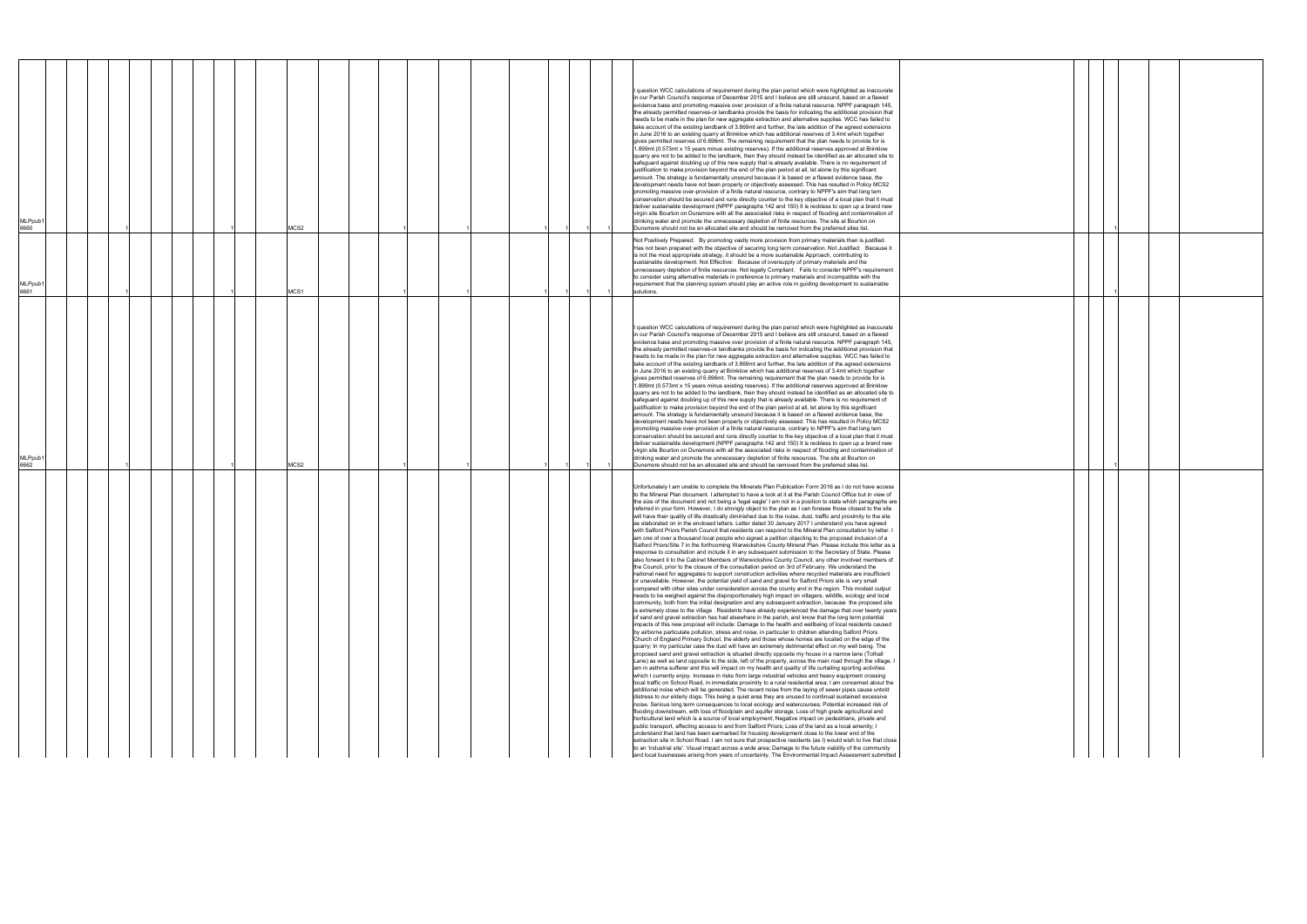| 6663<br>MLPpub1<br>6664<br>MLPpub1 |  |  |  |    |  |                |                |  | See attached report                                                                                                                                                                                                                                                                                                                                                                                                                                                                                                                                                                                                                                                                                                                                                                                                                                                                                                                                                                                                                                                                                                                                                                                                                                                                                                                                                                                                                                                                                                                                                                                                                                                                                                                                                                                                                                                                                                                                                                                                                                                                                                                                                                                                                                                                                                                                                                                                                                                                                                                                                                                                                                                                                                                                                                                                                                                                                                                                                                                                                                                                                                                                                                                                                                                                                                                                                                                                                                                                                                                                                                                                                                                                                                                                                                                                                                                                                                                                                                                                                                                                                                                                                                                                                                                                                                                                                                                                                                                                                                                                                                                                                                                                                                                                                                                                                                                                                                                                                                                                                                                                                                                                                                                                                                                                                                                                                                                                                                                                                                                                                                                                                                                                                                                                                                                                                                                                                                                                                                                                                                                                                                                                                                                                                                                                                                                                                                                                                                                                                                                                                                                                                                                                                                                                                                                                                                                                                                                                                                                                                                                                                                                                                                                                                                                                                                                                                                                                                                                                                                                                                                                                                                                                                                                                                                                                                                                                                                                                                                                                                                                                                                                                                                                                                                                                                                                                                                    | t needs to be withdrawn |  |  |
|------------------------------------|--|--|--|----|--|----------------|----------------|--|----------------------------------------------------------------------------------------------------------------------------------------------------------------------------------------------------------------------------------------------------------------------------------------------------------------------------------------------------------------------------------------------------------------------------------------------------------------------------------------------------------------------------------------------------------------------------------------------------------------------------------------------------------------------------------------------------------------------------------------------------------------------------------------------------------------------------------------------------------------------------------------------------------------------------------------------------------------------------------------------------------------------------------------------------------------------------------------------------------------------------------------------------------------------------------------------------------------------------------------------------------------------------------------------------------------------------------------------------------------------------------------------------------------------------------------------------------------------------------------------------------------------------------------------------------------------------------------------------------------------------------------------------------------------------------------------------------------------------------------------------------------------------------------------------------------------------------------------------------------------------------------------------------------------------------------------------------------------------------------------------------------------------------------------------------------------------------------------------------------------------------------------------------------------------------------------------------------------------------------------------------------------------------------------------------------------------------------------------------------------------------------------------------------------------------------------------------------------------------------------------------------------------------------------------------------------------------------------------------------------------------------------------------------------------------------------------------------------------------------------------------------------------------------------------------------------------------------------------------------------------------------------------------------------------------------------------------------------------------------------------------------------------------------------------------------------------------------------------------------------------------------------------------------------------------------------------------------------------------------------------------------------------------------------------------------------------------------------------------------------------------------------------------------------------------------------------------------------------------------------------------------------------------------------------------------------------------------------------------------------------------------------------------------------------------------------------------------------------------------------------------------------------------------------------------------------------------------------------------------------------------------------------------------------------------------------------------------------------------------------------------------------------------------------------------------------------------------------------------------------------------------------------------------------------------------------------------------------------------------------------------------------------------------------------------------------------------------------------------------------------------------------------------------------------------------------------------------------------------------------------------------------------------------------------------------------------------------------------------------------------------------------------------------------------------------------------------------------------------------------------------------------------------------------------------------------------------------------------------------------------------------------------------------------------------------------------------------------------------------------------------------------------------------------------------------------------------------------------------------------------------------------------------------------------------------------------------------------------------------------------------------------------------------------------------------------------------------------------------------------------------------------------------------------------------------------------------------------------------------------------------------------------------------------------------------------------------------------------------------------------------------------------------------------------------------------------------------------------------------------------------------------------------------------------------------------------------------------------------------------------------------------------------------------------------------------------------------------------------------------------------------------------------------------------------------------------------------------------------------------------------------------------------------------------------------------------------------------------------------------------------------------------------------------------------------------------------------------------------------------------------------------------------------------------------------------------------------------------------------------------------------------------------------------------------------------------------------------------------------------------------------------------------------------------------------------------------------------------------------------------------------------------------------------------------------------------------------------------------------------------------------------------------------------------------------------------------------------------------------------------------------------------------------------------------------------------------------------------------------------------------------------------------------------------------------------------------------------------------------------------------------------------------------------------------------------------------------------------------------------------------------------------------------------------------------------------------------------------------------------------------------------------------------------------------------------------------------------------------------------------------------------------------------------------------------------------------------------------------------------------------------------------------------------------------------------------------------------------------------------------------------------------------------------------------------------------------------------------------------------------------------------------------------------------------------------------------------------------------------------------------------------------------------------------------------------------------------------------------------------------------------------------------------------------------------------------------------------------------------------------------------|-------------------------|--|--|
|                                    |  |  |  |    |  |                |                |  |                                                                                                                                                                                                                                                                                                                                                                                                                                                                                                                                                                                                                                                                                                                                                                                                                                                                                                                                                                                                                                                                                                                                                                                                                                                                                                                                                                                                                                                                                                                                                                                                                                                                                                                                                                                                                                                                                                                                                                                                                                                                                                                                                                                                                                                                                                                                                                                                                                                                                                                                                                                                                                                                                                                                                                                                                                                                                                                                                                                                                                                                                                                                                                                                                                                                                                                                                                                                                                                                                                                                                                                                                                                                                                                                                                                                                                                                                                                                                                                                                                                                                                                                                                                                                                                                                                                                                                                                                                                                                                                                                                                                                                                                                                                                                                                                                                                                                                                                                                                                                                                                                                                                                                                                                                                                                                                                                                                                                                                                                                                                                                                                                                                                                                                                                                                                                                                                                                                                                                                                                                                                                                                                                                                                                                                                                                                                                                                                                                                                                                                                                                                                                                                                                                                                                                                                                                                                                                                                                                                                                                                                                                                                                                                                                                                                                                                                                                                                                                                                                                                                                                                                                                                                                                                                                                                                                                                                                                                                                                                                                                                                                                                                                                                                                                                                                                                                                                                        |                         |  |  |
| MLPpub <sup>®</sup>                |  |  |  | S7 |  | $\overline{1}$ | $\overline{1}$ |  | required will extend the period of quarrying potentially indefinitely. Including Site 7 in the County Mineral<br>Plan also has the potential to undermine other policies and local plans, including planned housing<br>development and consequently the viability of Salford Priors Church of England Primary School and<br>local businesses. It is also our belief that in addition to the devastating impact on local people, evidence<br>shows that the complexities of mining in this specific location, and the relatively low yield from doing so,<br>are likely to make the site unfeasible and uneconomic. Beyond these tangible impacts, there is a clear<br>conflict of interest with Warwickshire County Council being both landowner and planning authority. I also<br>attach copy of a letter sent to Councilors at Warwickshire District Council and to Nadim Zahawi MP for<br>your consideration. Letter dated 1st September 2016 County Mineral Plan - Salford Priors Site 7 I am<br>one of over a thousand of your constituents who signed a petition objecting to the proposed inclusion of<br>Salford Priors/Site 7 in the forthcoming Warwickshire County Mineral Plan. We understand the national<br>need for aggregates to support construction activities where recycled materials are insufficient or<br>unavailable. However, the potential yield of sand and gravel from the Salford Priors site is very small<br>compared with other sites under consideration across the county and in the region. The modest output<br>needs to be weighed against the disproportionately high impact on villagers, wildlife, ecology and local<br>community, both from the initial designation and any subsequent extraction, because the proposed site<br>is extremely close to the village . Residents have already experienced the damage that over twenty years<br>of sand and gravel extraction has had elsewhere in the parish, and know that the long term potential<br>impacts of this new proposal will include: Damage to the health and wellbeing of local residents caused<br>by airborne particulate pollution, stress and noise, in particular to children attending Salford Priors<br>Church of England Primary School, the elderly and those whose homes are located on the edge of the<br>quarry; Increase in risks from large industrial vehicles and heavy equipment crossing local traffic on<br>School Road, in immediate proximity to a rural residential area; Serious long term consequences to local<br>ecology and watercourses; Potential increased risk of flooding downstream, with loss of floodplain and<br>aquifer storage; Loss of high grade agricultural and horticultural land which is a source of local<br>employment; Negative impact on pedestrians, private and public transport, affecting access to and from<br>Salford Priors; Loss of the land as a local amenity; Visual impact across a wide area; Damage to the<br>future viability of the community and local businesses arising from years of uncertainty. Including Site 7<br>in the County Mineral Plan also has the potential to undermine other policies and local plans, including<br>planned housing development and hence the viability of Salford Priors Church of England Primary<br>School and local businesses. It is also our belief that in addition to the devastating impact on local<br>people, evidence shows that the complexities of mining in this specific location, and the relatively low<br>yield from doing so, are likely to make the site unfeasible and uneconomic. Beyond these tangible<br>impacts, there is a clear conflict of interest with Warwickshire County COuncil being both landowner and<br>planning authority. Naturally it is incumbent on WCC to consider each potential site on its own merits; the<br>Planning Department has begun to engage in a lengthy process to do so and local people have<br>responded in good faith. If WCC put this site forward for inclusion in the Mineral Plan simply to keep its<br>options open, it will have failed in its duty, it will be committing further, unnecessary public spend and it<br>will have made a mockery of the whole consultation and decision making process. I call upon you as my<br>elected representative to do everything in your power to stop the proposed Salford Priors Site 7 going<br>forward to the next stage. In my particular case, as a resident, and an asthma sufferer, I am particularly<br>concerned about the health issues, regarding dust, noise, and movement of heavy vehicles. The<br>proposed site will envelope two sides of my property and there will only be a small country lane (Tothall<br>Lane) and the main road through the village (School Road) between my property and the excavation site.<br>Even with bunds in place I will still be subject to vast amounts of dust resulting in making it difficult to<br>remove the dust (breathing in particles) and therefore impinging on my health as contact will make it<br>difficult to keep the dust and the asthma under control. I am also concerned about the impact on<br>transport. There is a bend in the road as you approach Tothall Lane from Iron Cross and at present it is<br>difficult to check if there is any traffic and ensure clear exit from Tothall Lane as many drivers do not<br>adhere to the speed limit. The bunds will make it impossible to get a clear view unless it is positioned a<br>good distance from the road. The entrance to Tothall Lane is already dangerous with articulated<br>agricultural vehicles cutting the corner on many occasions (there have been accidents and near misses<br>in the past) and leaving my driveway can cause problems as drivers of these vehicles do not expect to<br>meet oncoming traffic. I'm sure I am not the only one in the village with these and other concerns<br>regarding the proposal. Letter dated 25 November 2015 Proposal of Gravel Extraction, School Road,<br>Salford Priors, proposed site 7. Objection to inclusion in county mineral plan. I wish to register my strong<br>objection to Warwickshire County Council's Minerals Plan 2017 - 2032, Site 7, Salford Priors. I live<br>immediately adjacent to the site. My principle concerns are: Dust - I suffer from asthma which at the<br>moment is controlled by medication. I am currently undergoing treatment for a potentially life threatening<br>Illness and dust and noise could seriously affect my quality of life. To quote from letter written by<br>Professor Carolyne Roberts, Professor of Environment, Gresham College, London: "Fine silicate dust is<br>a human health hazard, giving rise to serious respiratory problems and exacerbating other complaints.<br>Thus, there is prospect that noise, dust, vibration and potential pollution for local inhabitants will be a real<br>and ongoing problem for many years. Whilst speculative there is a potential for local residents and at the<br>nearby Primary School to be affected by any health and safety issues arising, particularly when<br>individuals have identified respiratory conditions such as asthma." Noise - As above, as well as<br>devaluating properties in the village. Road - I am concerned about the impact on road building in the<br>village to facilitate the lorries transporting the gravel. In particular safety for children travelling to and<br>from school. The site and activities will change the character of the village. Disruption of transport whilst<br>new service road is built. I use the bus to travel to Stratford. Site - The proposed site abuts 2 sides of my<br>property. One of the reasons for choosing this house was the open views of the countryside which will be<br>wiped out with boards around the site. This will devalue the desirability of property and living in the<br>village. The site is also too close to residential properties. I also have doubts about the viability of the<br>site and the distances involved in transporting the gravel to where it is needed. My other concern is the<br>long term effect on our village. Many residents chose to live here because of the tranquillity of the village<br>which will inevitably be destroyed as a result of the excavations. |                         |  |  |
|                                    |  |  |  |    |  |                |                |  | by Salford Priors Against Gravel Extraction expanded on many of these issues which have not been<br>adequately addressed. Elements added to the Mineral Plan since the previous consultation serve to<br>exacerbate rather than alleviate issues previously raised e.g. Mining the land in parcels as and when                                                                                                                                                                                                                                                                                                                                                                                                                                                                                                                                                                                                                                                                                                                                                                                                                                                                                                                                                                                                                                                                                                                                                                                                                                                                                                                                                                                                                                                                                                                                                                                                                                                                                                                                                                                                                                                                                                                                                                                                                                                                                                                                                                                                                                                                                                                                                                                                                                                                                                                                                                                                                                                                                                                                                                                                                                                                                                                                                                                                                                                                                                                                                                                                                                                                                                                                                                                                                                                                                                                                                                                                                                                                                                                                                                                                                                                                                                                                                                                                                                                                                                                                                                                                                                                                                                                                                                                                                                                                                                                                                                                                                                                                                                                                                                                                                                                                                                                                                                                                                                                                                                                                                                                                                                                                                                                                                                                                                                                                                                                                                                                                                                                                                                                                                                                                                                                                                                                                                                                                                                                                                                                                                                                                                                                                                                                                                                                                                                                                                                                                                                                                                                                                                                                                                                                                                                                                                                                                                                                                                                                                                                                                                                                                                                                                                                                                                                                                                                                                                                                                                                                                                                                                                                                                                                                                                                                                                                                                                                                                                                                                         |                         |  |  |

|  |   | 1 |   |  |
|--|---|---|---|--|
|  | 1 |   | 1 |  |
|  |   |   |   |  |
|  | 1 |   |   |  |
|  |   |   |   |  |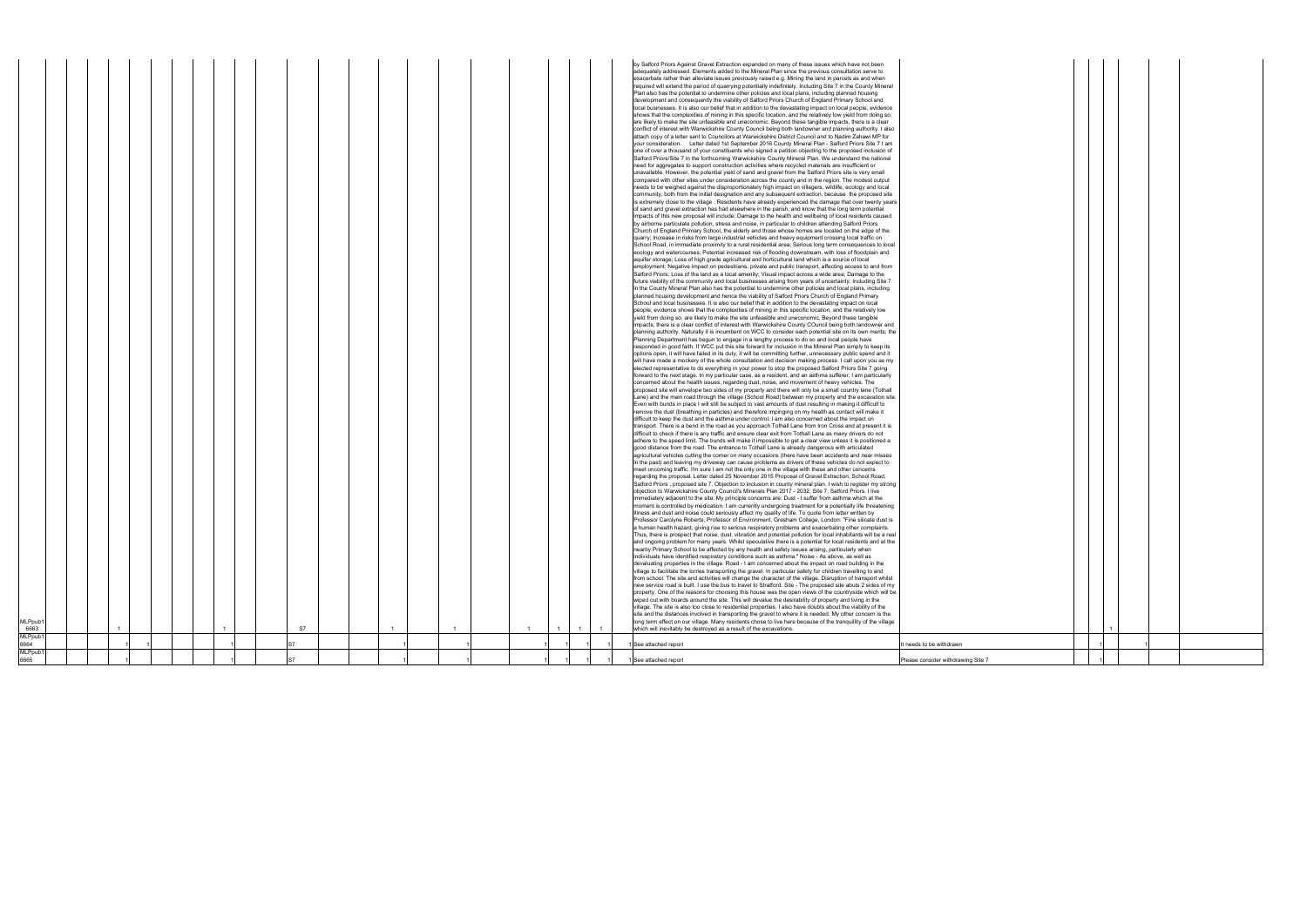| MLPpub1<br>6666<br><b>MLPpub</b><br>6667 |  |  |     |  |  | I understand you have agreed with Salford Priors Parish Council that residents can respond to the<br>Mineral Plan consultation by letter. I am one of over a thousand local people who signed a petition<br>objecting to the proposed inclusion of Salford Priors/Site 7 in the forthcoming Warwickshire County<br>Mineral Plan. Please include this letter as a response to consultation and include it in any subsequent<br>submission to the Secretary of State. Please also forward it to the Cabinet Members of Warwickshire<br>County Council, any other involved members of the Council, prior to the closure of the consultation<br>period on 3rd of February. We understand the national need for aggregates to support construction<br>activities where recycled materials are insufficient or unavailable. However, the potential yield of sand<br>and gravel from the Salford Priors site is very small compared with other sites under consideration<br>across the county and in the region. This modest output needs to be weighed against the<br>disproportionately high impact on villagers, wildlife, ecology and local community, both from the initial<br>designation and any subsequent extraction, because the proposed site is extremely close to the village.<br>Residents have already experienced the damage that over twenty years of sand and gravel extraction<br>has had elsewhere in the parish, and know that the long term potential impacts of this new proposal will<br>include: Damage to the health and wellbeing of local residents caused by airborne particulate pollution,<br>stress and noise, in particular to children attending Salford Priors Church of England Primary School, the<br>elderly and those whose homes are located on the edge of the quarry; Increase in risks from large<br>industrial vehicles and heavy equipment crossing local traffic on School Road, immediate proximity to a<br>rural residential area; Serious long term consequences to local ecology and watercourses; Potential<br>increased risk of flooding downstream, with loss of floodplain and aquifer storage; Loss of high grade<br>agricultural and horticultural land which is a source of local employment; Negative impact on pedestrians,<br>private and public transport, affecting access to and from Salford Priors; Loss of the land as a local<br>amenity; Visual impact across a wide area; Damage to the future viability of the community and local<br>businesses arising from years of uncertainty. The Environmental Impact Assessment submitted by<br>Salford Priors Against Gravel Extraction expanded on many of these issues which have not been<br>adequately addressed. Elements added to the Mineral Plan since the previous consultation serve to<br>exacerbate rather than alleviate issues previously raised e.g. Mining the land in parcels as and when<br>required will extend the period of quarrying potentially indefinitely. Including Site 7 in the County Mineral<br>Plan also has the potential to undermine other policies and local plans, including planned housing<br>development and consequently the viability of Salford Priors Church of England Primary School and<br>local businesses. It is also our belief that in addition to the devastating impact on local people, evidence<br>shows that the complexities of mining in this specific location, and the relatively low yield from doing so,<br>are likely to make the site unfeasible and uneconomic. Beyond these tangible impacts, there is a clear<br>conflict of interest with Warwickshire County Council being both landowner and planning authority.<br>Site 1 (Bourton on Dunsmore) The new Sites 1 (S) and Site 1 (N) are both located in Flood Zone 1 (low<br>risk of flooding).<br>Site 2 (Lawford Heath) The site is located in Flood Zone 1 (low risk). There are a few ordinary<br>watercourses, tributaries of the Main Rivers Avon within or on the boundary of the site. As the catchment<br>area is likely to be less than 3 km 2 the flood extent for these watercoursesare not shown on our Flood<br>Map for Planning. We therefore recommend that a site-specific FRA is prepared to determine the flood |  |
|------------------------------------------|--|--|-----|--|--|------------------------------------------------------------------------------------------------------------------------------------------------------------------------------------------------------------------------------------------------------------------------------------------------------------------------------------------------------------------------------------------------------------------------------------------------------------------------------------------------------------------------------------------------------------------------------------------------------------------------------------------------------------------------------------------------------------------------------------------------------------------------------------------------------------------------------------------------------------------------------------------------------------------------------------------------------------------------------------------------------------------------------------------------------------------------------------------------------------------------------------------------------------------------------------------------------------------------------------------------------------------------------------------------------------------------------------------------------------------------------------------------------------------------------------------------------------------------------------------------------------------------------------------------------------------------------------------------------------------------------------------------------------------------------------------------------------------------------------------------------------------------------------------------------------------------------------------------------------------------------------------------------------------------------------------------------------------------------------------------------------------------------------------------------------------------------------------------------------------------------------------------------------------------------------------------------------------------------------------------------------------------------------------------------------------------------------------------------------------------------------------------------------------------------------------------------------------------------------------------------------------------------------------------------------------------------------------------------------------------------------------------------------------------------------------------------------------------------------------------------------------------------------------------------------------------------------------------------------------------------------------------------------------------------------------------------------------------------------------------------------------------------------------------------------------------------------------------------------------------------------------------------------------------------------------------------------------------------------------------------------------------------------------------------------------------------------------------------------------------------------------------------------------------------------------------------------------------------------------------------------------------------------------------------------------------------------------------------------------------------------------------------------------------------------------------------------------------------------------------------------------------------------------------------------------------------------------------------------------------------------------------------------------------------------------------------------------------------------------------------------------------------------------------------------------------------------------------------------------------------------------------------------------------------------------------------------------------------------------------------------------|--|
|                                          |  |  |     |  |  | risk from these watercourses and ensure that that the development does not increase the flood risk                                                                                                                                                                                                                                                                                                                                                                                                                                                                                                                                                                                                                                                                                                                                                                                                                                                                                                                                                                                                                                                                                                                                                                                                                                                                                                                                                                                                                                                                                                                                                                                                                                                                                                                                                                                                                                                                                                                                                                                                                                                                                                                                                                                                                                                                                                                                                                                                                                                                                                                                                                                                                                                                                                                                                                                                                                                                                                                                                                                                                                                                                                                                                                                                                                                                                                                                                                                                                                                                                                                                                                                                                                                                                                                                                                                                                                                                                                                                                                                                                                                                                                                                                               |  |
| MLPpub1<br>6668                          |  |  |     |  |  | elsewhere and identify opportunities to reduce the risk overall. A suitable standoff from these ordinary<br>watercourses should be agreed with the LLFA.                                                                                                                                                                                                                                                                                                                                                                                                                                                                                                                                                                                                                                                                                                                                                                                                                                                                                                                                                                                                                                                                                                                                                                                                                                                                                                                                                                                                                                                                                                                                                                                                                                                                                                                                                                                                                                                                                                                                                                                                                                                                                                                                                                                                                                                                                                                                                                                                                                                                                                                                                                                                                                                                                                                                                                                                                                                                                                                                                                                                                                                                                                                                                                                                                                                                                                                                                                                                                                                                                                                                                                                                                                                                                                                                                                                                                                                                                                                                                                                                                                                                                                         |  |
| MLPpub1<br>6669                          |  |  |     |  |  | Site 3 - Shawell Quarry Site 3 and site 32 are both located in Flood Zone 1. There is an ordinary<br>watercourse on the southern boundary of Site 3, the Plan includes a requirement to provide suitable<br>measures to "protect the watercourse" this should include a suitable standoff distance, to be agreed with<br>the LLFA. For Main Rivers, we normally recommend a minimum standoff of 30m up to 45m for larger<br>watercourses, but recommend a site specific hydrogeological assessment is undertaken to determine the<br>risk of river breaking through, (see comments below in relation to Policy DM7).                                                                                                                                                                                                                                                                                                                                                                                                                                                                                                                                                                                                                                                                                                                                                                                                                                                                                                                                                                                                                                                                                                                                                                                                                                                                                                                                                                                                                                                                                                                                                                                                                                                                                                                                                                                                                                                                                                                                                                                                                                                                                                                                                                                                                                                                                                                                                                                                                                                                                                                                                                                                                                                                                                                                                                                                                                                                                                                                                                                                                                                                                                                                                                                                                                                                                                                                                                                                                                                                                                                                                                                                                                             |  |
| <b>MLPpub</b><br>6670                    |  |  |     |  |  | Site 4 (Wasperton) No further comment.                                                                                                                                                                                                                                                                                                                                                                                                                                                                                                                                                                                                                                                                                                                                                                                                                                                                                                                                                                                                                                                                                                                                                                                                                                                                                                                                                                                                                                                                                                                                                                                                                                                                                                                                                                                                                                                                                                                                                                                                                                                                                                                                                                                                                                                                                                                                                                                                                                                                                                                                                                                                                                                                                                                                                                                                                                                                                                                                                                                                                                                                                                                                                                                                                                                                                                                                                                                                                                                                                                                                                                                                                                                                                                                                                                                                                                                                                                                                                                                                                                                                                                                                                                                                                           |  |
| <b>MLPpub</b>                            |  |  |     |  |  | Site 5 (Glebe Farm, Wasperton) No further comment aside from a hydrogeological assessment to assess                                                                                                                                                                                                                                                                                                                                                                                                                                                                                                                                                                                                                                                                                                                                                                                                                                                                                                                                                                                                                                                                                                                                                                                                                                                                                                                                                                                                                                                                                                                                                                                                                                                                                                                                                                                                                                                                                                                                                                                                                                                                                                                                                                                                                                                                                                                                                                                                                                                                                                                                                                                                                                                                                                                                                                                                                                                                                                                                                                                                                                                                                                                                                                                                                                                                                                                                                                                                                                                                                                                                                                                                                                                                                                                                                                                                                                                                                                                                                                                                                                                                                                                                                              |  |
| 6671                                     |  |  |     |  |  | suitable stand- off distances.                                                                                                                                                                                                                                                                                                                                                                                                                                                                                                                                                                                                                                                                                                                                                                                                                                                                                                                                                                                                                                                                                                                                                                                                                                                                                                                                                                                                                                                                                                                                                                                                                                                                                                                                                                                                                                                                                                                                                                                                                                                                                                                                                                                                                                                                                                                                                                                                                                                                                                                                                                                                                                                                                                                                                                                                                                                                                                                                                                                                                                                                                                                                                                                                                                                                                                                                                                                                                                                                                                                                                                                                                                                                                                                                                                                                                                                                                                                                                                                                                                                                                                                                                                                                                                   |  |
| MLPpub1<br>6672<br>MLPpub <sup>4</sup>   |  |  |     |  |  | Site 6 (Coney Grey Farm, Ryton on Dunsmore) A large proportion of the site is located in Flood Zone 3 of<br>the Main River Upper Avon. The developer should undertake a hydrogeological assessment to assess<br>the exact minimum stand-off but we would expect it to be at least 30 metres on the Avon in this location.<br>Site 7 (Lower Farm, Salford Priors) No further comment aside from a hydrogeological assessment to be                                                                                                                                                                                                                                                                                                                                                                                                                                                                                                                                                                                                                                                                                                                                                                                                                                                                                                                                                                                                                                                                                                                                                                                                                                                                                                                                                                                                                                                                                                                                                                                                                                                                                                                                                                                                                                                                                                                                                                                                                                                                                                                                                                                                                                                                                                                                                                                                                                                                                                                                                                                                                                                                                                                                                                                                                                                                                                                                                                                                                                                                                                                                                                                                                                                                                                                                                                                                                                                                                                                                                                                                                                                                                                                                                                                                                                |  |
| 6673                                     |  |  |     |  |  | undertaken to assess suitable stand-off distances.                                                                                                                                                                                                                                                                                                                                                                                                                                                                                                                                                                                                                                                                                                                                                                                                                                                                                                                                                                                                                                                                                                                                                                                                                                                                                                                                                                                                                                                                                                                                                                                                                                                                                                                                                                                                                                                                                                                                                                                                                                                                                                                                                                                                                                                                                                                                                                                                                                                                                                                                                                                                                                                                                                                                                                                                                                                                                                                                                                                                                                                                                                                                                                                                                                                                                                                                                                                                                                                                                                                                                                                                                                                                                                                                                                                                                                                                                                                                                                                                                                                                                                                                                                                                               |  |
| MLPpub1<br>6674<br><b>MLPpub</b>         |  |  |     |  |  | Site 8 -Broom Court Farm, Bidford-on-Avon We are pleased to see that this site has been removed from<br>the plan as the entire site was located in Flood Zone 3 (high risk) and would not have been suitable for<br>sand and gravel extraction.                                                                                                                                                                                                                                                                                                                                                                                                                                                                                                                                                                                                                                                                                                                                                                                                                                                                                                                                                                                                                                                                                                                                                                                                                                                                                                                                                                                                                                                                                                                                                                                                                                                                                                                                                                                                                                                                                                                                                                                                                                                                                                                                                                                                                                                                                                                                                                                                                                                                                                                                                                                                                                                                                                                                                                                                                                                                                                                                                                                                                                                                                                                                                                                                                                                                                                                                                                                                                                                                                                                                                                                                                                                                                                                                                                                                                                                                                                                                                                                                                  |  |
| 6675                                     |  |  |     |  |  | Site 9 (Hams Lane, Lea Marston) No further comment                                                                                                                                                                                                                                                                                                                                                                                                                                                                                                                                                                                                                                                                                                                                                                                                                                                                                                                                                                                                                                                                                                                                                                                                                                                                                                                                                                                                                                                                                                                                                                                                                                                                                                                                                                                                                                                                                                                                                                                                                                                                                                                                                                                                                                                                                                                                                                                                                                                                                                                                                                                                                                                                                                                                                                                                                                                                                                                                                                                                                                                                                                                                                                                                                                                                                                                                                                                                                                                                                                                                                                                                                                                                                                                                                                                                                                                                                                                                                                                                                                                                                                                                                                                                               |  |
| MLPpub1<br>6676                          |  |  | DM7 |  |  | Policy DM7 Flood Risk and Water Quality We are pleased to see that our recommended wording with<br>regard to Policy DM7 'Flood Risk and Water Quality' has been taken on board. Not increasing flood risk<br>elsewhere can be ensured by comprehensive Flood Risk Assessments and site specific surface water<br>drainage strategies. There is no reason why any of the above sites will not be able to control their surface<br>water runoff, or encroach onto floodplains. However, one further important point we wish to address<br>through this process is 'stand- off' distances from watercourses. We have previously mentioned stand-off<br>distances from watercourses of 30 metres or possibly up to 45, but we have had a recent example of a<br>quarry breakthrough at Catton (River Trent, Staffordshire). An event like this has obvious impacts on the<br>local water environment and for the quarry owners, aswell ascausing significant danger to any workers on<br>site at the time, (this particular example was over the Christmas break). We would therefore recommend<br>that further to the above policy wording, developers should submit a geomorphology assessment that<br>looks into the probability of rivers breaching into quarry pits, where a site borders a watercourse. From<br>this, a suitable easement between the watercourse bank and the edge of the quarry can be established.<br>We recommend that you consult the Flood Risk Management team (LLFA) at Warwickshire County<br>Council regarding local land drainage systems and the flood risk from ordinary watercourses if this hasn't<br>already been undertaken, as they will review the surface water drainage strategies and are responsible<br>for the minor watercourses. Groundwater In our opinion the Development Management Policies and site<br>specific assessments, coupled with the supporting information, provides a suitable high level policy<br>framework for the assessment of new mineral applications to protect the water and linked environment.<br>We welcome the inclusion of the "Key Issues" provisions for 'Avoiding and Mitigating the Impacts' where<br>appropriate and the provision for refusing planning permission where adverse effects are shown to be<br>unacceptable and cannot be mitigated. We will work with the Mineral Planning Authority when we are<br>consulted to ensure planning conditions provide an adequate level of protection to the water environment<br>and linked features, in accordance with these policies. As the responsible authority, when a new site<br>gains planning permission, we will use our additional regulatory powers to protect water quality, regulate<br>abstraction and waste management activities, as appropriate.                                                                                                                                                                                                                                                                                                                                                                                                                                                                                                                                                                                                                                                                                                                                                                                                                                                                                                                                                                                                                                                                                                                                                                                                                                                                                                                                                                                                                                                                |  |

|  | 1                    |  |  |
|--|----------------------|--|--|
|  | $\mathbf{1}$         |  |  |
|  |                      |  |  |
|  |                      |  |  |
|  |                      |  |  |
|  |                      |  |  |
|  | $\mathbf{1}$         |  |  |
|  |                      |  |  |
|  |                      |  |  |
|  |                      |  |  |
|  |                      |  |  |
|  | $\mathbf{1}$         |  |  |
|  | 1                    |  |  |
|  | 1                    |  |  |
|  |                      |  |  |
|  |                      |  |  |
|  | 1                    |  |  |
|  | $\ddot{\phantom{a}}$ |  |  |
|  |                      |  |  |
|  | 1                    |  |  |
|  |                      |  |  |
|  | $\mathbf{1}$         |  |  |
|  |                      |  |  |
|  |                      |  |  |
|  |                      |  |  |
|  |                      |  |  |
|  |                      |  |  |
|  |                      |  |  |
|  |                      |  |  |
|  |                      |  |  |
|  |                      |  |  |
|  |                      |  |  |
|  |                      |  |  |
|  |                      |  |  |
|  |                      |  |  |
|  |                      |  |  |
|  |                      |  |  |
|  |                      |  |  |
|  |                      |  |  |
|  |                      |  |  |
|  | 1                    |  |  |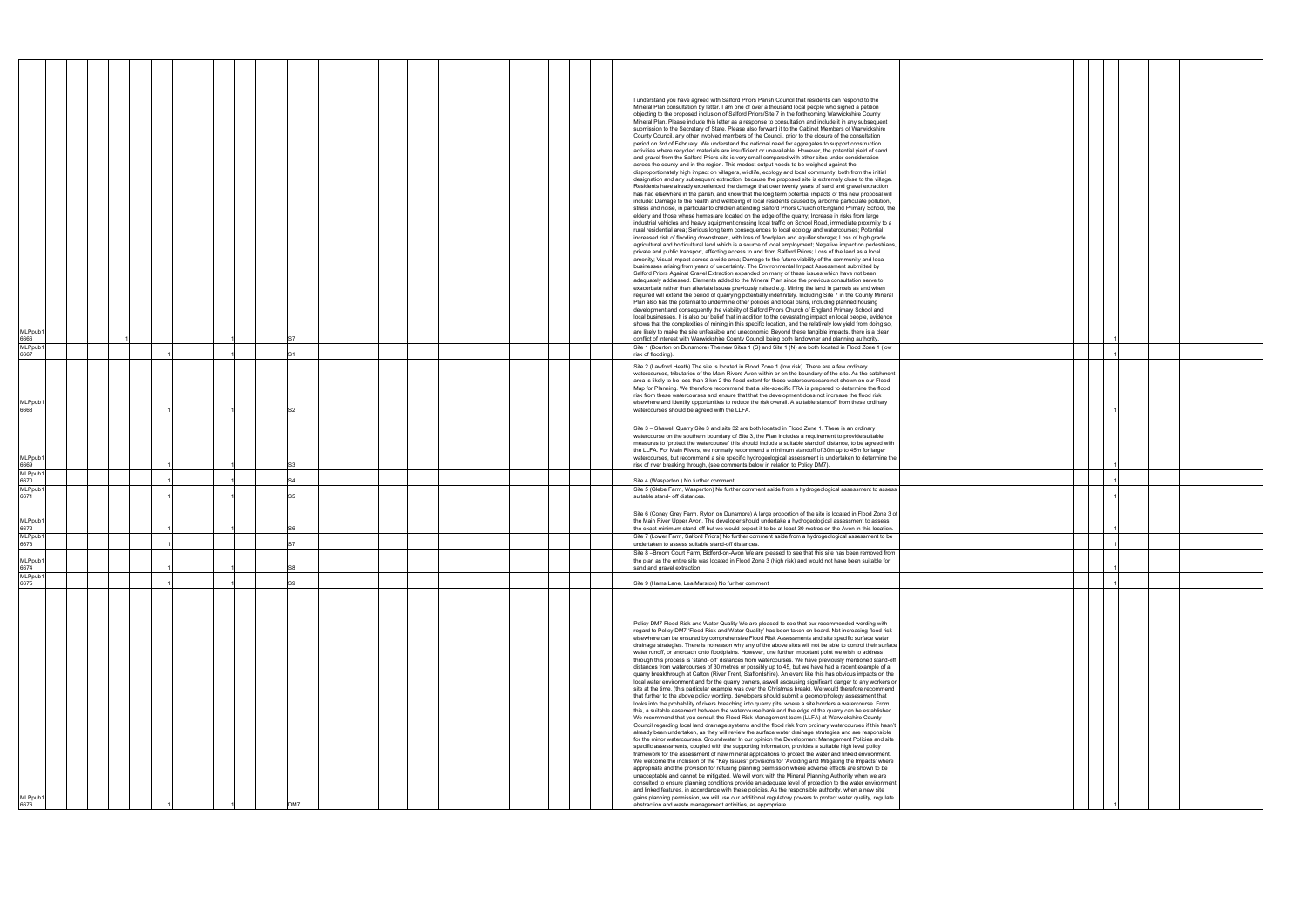|--|

|  | $\mathbf{1}$ |  |  |
|--|--------------|--|--|
|  |              |  |  |
|  |              |  |  |
|  |              |  |  |
|  |              |  |  |
|  |              |  |  |
|  |              |  |  |
|  |              |  |  |
|  |              |  |  |
|  |              |  |  |
|  |              |  |  |
|  |              |  |  |
|  |              |  |  |
|  |              |  |  |
|  |              |  |  |
|  |              |  |  |
|  |              |  |  |
|  |              |  |  |
|  |              |  |  |
|  |              |  |  |
|  |              |  |  |
|  |              |  |  |
|  |              |  |  |
|  |              |  |  |
|  |              |  |  |
|  |              |  |  |
|  |              |  |  |
|  |              |  |  |
|  |              |  |  |
|  |              |  |  |
|  |              |  |  |
|  |              |  |  |
|  |              |  |  |
|  |              |  |  |
|  |              |  |  |
|  | 1            |  |  |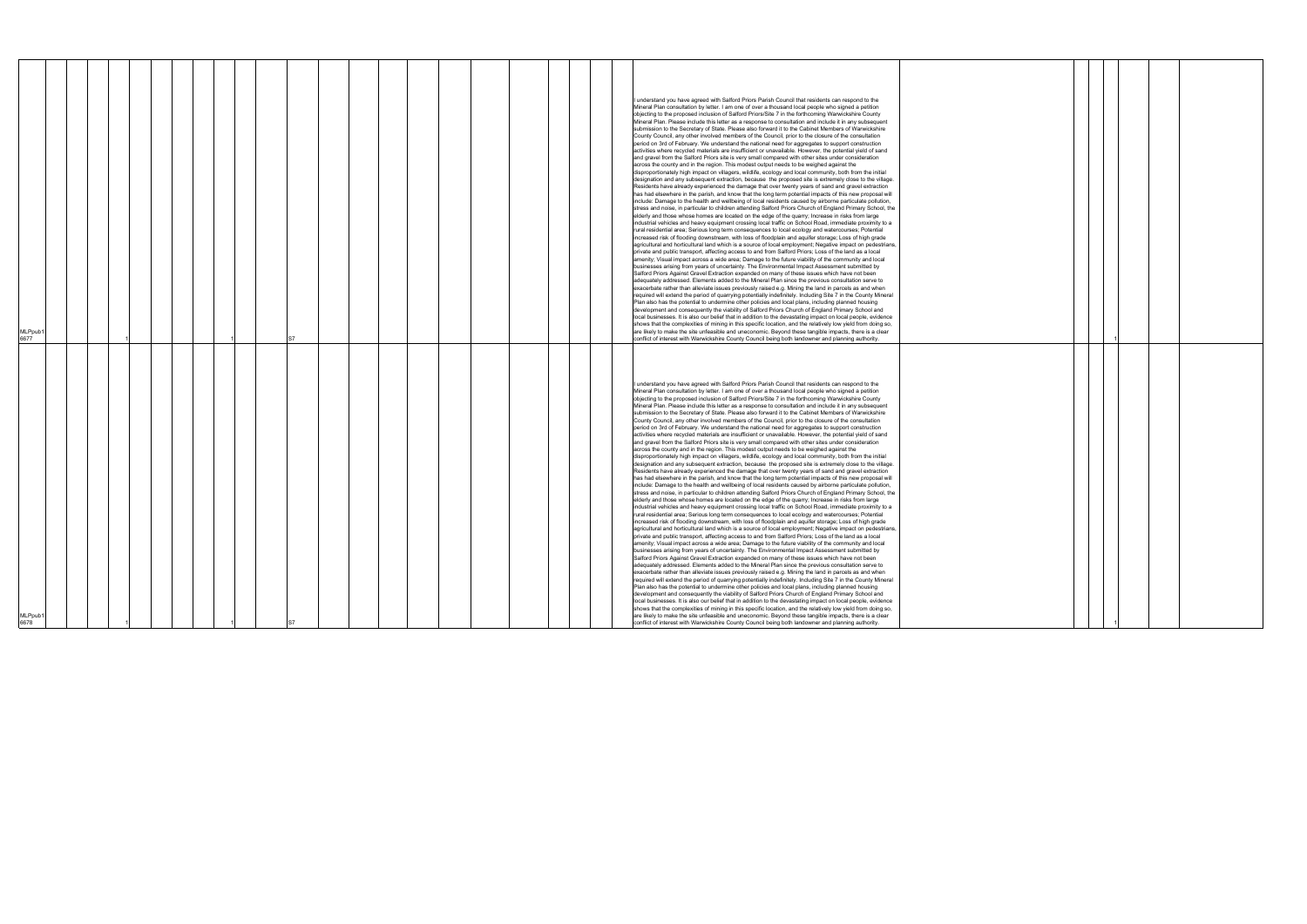| MLPpub<br>684                                                                                                                                                                                                                                                                                                                                                                                                                                                                                                                                                                                                                                                                                                                                                                                                                                                                                                                                                                                                                                                                                                                                                                                                                                                                                                                                                                                                                                                                                                                                                                                                                                                                                                                                                                                                                                                                                                                                                                                                                                                                                                                                                            | 6683                                                                                                                                                                                                                                                                                                                                                                                                                                                                                                                                                                                                                                                                                                                                                  | MLPpub <sup>.</sup><br>6682                                                                                                                                                                                                                                                                                                                                                                                                                                                                                                                                                                                                                                                                                 | <b>MLPpub</b><br>6681                                                                                                                                                                                                                                                                                                                                                                                                                                                                                                                                                                                                                                                                                                                                              | <b>MLPpub</b><br>680                                                                                                                                                                                                                                                                                                                                                                                                                                                                                         | <b>MLPpub</b><br>6679                                                                                                                                                                                                                                                                                                                                                                                                                                                                                                                                                                                                                                                                                                                                                                                                                                                                                                                                                                                                                                                                                                                                                                                                                                                                                                                                                                                                                                                                                                                                                                                                                                                                                                                                                                                                                                                                                                                                                                                                                                                                                                                                                                                                                                                                                                                                                                                                                                                                                                                                                                                                                                                                                                                                                                                                                                                                                                                                                                                                                                                                                                                                                                                                                                                                                                                                                                                                                                                                                                                                                                                                                                                                          |
|--------------------------------------------------------------------------------------------------------------------------------------------------------------------------------------------------------------------------------------------------------------------------------------------------------------------------------------------------------------------------------------------------------------------------------------------------------------------------------------------------------------------------------------------------------------------------------------------------------------------------------------------------------------------------------------------------------------------------------------------------------------------------------------------------------------------------------------------------------------------------------------------------------------------------------------------------------------------------------------------------------------------------------------------------------------------------------------------------------------------------------------------------------------------------------------------------------------------------------------------------------------------------------------------------------------------------------------------------------------------------------------------------------------------------------------------------------------------------------------------------------------------------------------------------------------------------------------------------------------------------------------------------------------------------------------------------------------------------------------------------------------------------------------------------------------------------------------------------------------------------------------------------------------------------------------------------------------------------------------------------------------------------------------------------------------------------------------------------------------------------------------------------------------------------|-------------------------------------------------------------------------------------------------------------------------------------------------------------------------------------------------------------------------------------------------------------------------------------------------------------------------------------------------------------------------------------------------------------------------------------------------------------------------------------------------------------------------------------------------------------------------------------------------------------------------------------------------------------------------------------------------------------------------------------------------------|-------------------------------------------------------------------------------------------------------------------------------------------------------------------------------------------------------------------------------------------------------------------------------------------------------------------------------------------------------------------------------------------------------------------------------------------------------------------------------------------------------------------------------------------------------------------------------------------------------------------------------------------------------------------------------------------------------------|--------------------------------------------------------------------------------------------------------------------------------------------------------------------------------------------------------------------------------------------------------------------------------------------------------------------------------------------------------------------------------------------------------------------------------------------------------------------------------------------------------------------------------------------------------------------------------------------------------------------------------------------------------------------------------------------------------------------------------------------------------------------|--------------------------------------------------------------------------------------------------------------------------------------------------------------------------------------------------------------------------------------------------------------------------------------------------------------------------------------------------------------------------------------------------------------------------------------------------------------------------------------------------------------|------------------------------------------------------------------------------------------------------------------------------------------------------------------------------------------------------------------------------------------------------------------------------------------------------------------------------------------------------------------------------------------------------------------------------------------------------------------------------------------------------------------------------------------------------------------------------------------------------------------------------------------------------------------------------------------------------------------------------------------------------------------------------------------------------------------------------------------------------------------------------------------------------------------------------------------------------------------------------------------------------------------------------------------------------------------------------------------------------------------------------------------------------------------------------------------------------------------------------------------------------------------------------------------------------------------------------------------------------------------------------------------------------------------------------------------------------------------------------------------------------------------------------------------------------------------------------------------------------------------------------------------------------------------------------------------------------------------------------------------------------------------------------------------------------------------------------------------------------------------------------------------------------------------------------------------------------------------------------------------------------------------------------------------------------------------------------------------------------------------------------------------------------------------------------------------------------------------------------------------------------------------------------------------------------------------------------------------------------------------------------------------------------------------------------------------------------------------------------------------------------------------------------------------------------------------------------------------------------------------------------------------------------------------------------------------------------------------------------------------------------------------------------------------------------------------------------------------------------------------------------------------------------------------------------------------------------------------------------------------------------------------------------------------------------------------------------------------------------------------------------------------------------------------------------------------------------------------------------------------------------------------------------------------------------------------------------------------------------------------------------------------------------------------------------------------------------------------------------------------------------------------------------------------------------------------------------------------------------------------------------------------------------------------------------------------------|
|                                                                                                                                                                                                                                                                                                                                                                                                                                                                                                                                                                                                                                                                                                                                                                                                                                                                                                                                                                                                                                                                                                                                                                                                                                                                                                                                                                                                                                                                                                                                                                                                                                                                                                                                                                                                                                                                                                                                                                                                                                                                                                                                                                          |                                                                                                                                                                                                                                                                                                                                                                                                                                                                                                                                                                                                                                                                                                                                                       |                                                                                                                                                                                                                                                                                                                                                                                                                                                                                                                                                                                                                                                                                                             |                                                                                                                                                                                                                                                                                                                                                                                                                                                                                                                                                                                                                                                                                                                                                                    |                                                                                                                                                                                                                                                                                                                                                                                                                                                                                                              |                                                                                                                                                                                                                                                                                                                                                                                                                                                                                                                                                                                                                                                                                                                                                                                                                                                                                                                                                                                                                                                                                                                                                                                                                                                                                                                                                                                                                                                                                                                                                                                                                                                                                                                                                                                                                                                                                                                                                                                                                                                                                                                                                                                                                                                                                                                                                                                                                                                                                                                                                                                                                                                                                                                                                                                                                                                                                                                                                                                                                                                                                                                                                                                                                                                                                                                                                                                                                                                                                                                                                                                                                                                                                                |
|                                                                                                                                                                                                                                                                                                                                                                                                                                                                                                                                                                                                                                                                                                                                                                                                                                                                                                                                                                                                                                                                                                                                                                                                                                                                                                                                                                                                                                                                                                                                                                                                                                                                                                                                                                                                                                                                                                                                                                                                                                                                                                                                                                          |                                                                                                                                                                                                                                                                                                                                                                                                                                                                                                                                                                                                                                                                                                                                                       |                                                                                                                                                                                                                                                                                                                                                                                                                                                                                                                                                                                                                                                                                                             |                                                                                                                                                                                                                                                                                                                                                                                                                                                                                                                                                                                                                                                                                                                                                                    |                                                                                                                                                                                                                                                                                                                                                                                                                                                                                                              |                                                                                                                                                                                                                                                                                                                                                                                                                                                                                                                                                                                                                                                                                                                                                                                                                                                                                                                                                                                                                                                                                                                                                                                                                                                                                                                                                                                                                                                                                                                                                                                                                                                                                                                                                                                                                                                                                                                                                                                                                                                                                                                                                                                                                                                                                                                                                                                                                                                                                                                                                                                                                                                                                                                                                                                                                                                                                                                                                                                                                                                                                                                                                                                                                                                                                                                                                                                                                                                                                                                                                                                                                                                                                                |
|                                                                                                                                                                                                                                                                                                                                                                                                                                                                                                                                                                                                                                                                                                                                                                                                                                                                                                                                                                                                                                                                                                                                                                                                                                                                                                                                                                                                                                                                                                                                                                                                                                                                                                                                                                                                                                                                                                                                                                                                                                                                                                                                                                          |                                                                                                                                                                                                                                                                                                                                                                                                                                                                                                                                                                                                                                                                                                                                                       |                                                                                                                                                                                                                                                                                                                                                                                                                                                                                                                                                                                                                                                                                                             |                                                                                                                                                                                                                                                                                                                                                                                                                                                                                                                                                                                                                                                                                                                                                                    |                                                                                                                                                                                                                                                                                                                                                                                                                                                                                                              |                                                                                                                                                                                                                                                                                                                                                                                                                                                                                                                                                                                                                                                                                                                                                                                                                                                                                                                                                                                                                                                                                                                                                                                                                                                                                                                                                                                                                                                                                                                                                                                                                                                                                                                                                                                                                                                                                                                                                                                                                                                                                                                                                                                                                                                                                                                                                                                                                                                                                                                                                                                                                                                                                                                                                                                                                                                                                                                                                                                                                                                                                                                                                                                                                                                                                                                                                                                                                                                                                                                                                                                                                                                                                                |
|                                                                                                                                                                                                                                                                                                                                                                                                                                                                                                                                                                                                                                                                                                                                                                                                                                                                                                                                                                                                                                                                                                                                                                                                                                                                                                                                                                                                                                                                                                                                                                                                                                                                                                                                                                                                                                                                                                                                                                                                                                                                                                                                                                          |                                                                                                                                                                                                                                                                                                                                                                                                                                                                                                                                                                                                                                                                                                                                                       |                                                                                                                                                                                                                                                                                                                                                                                                                                                                                                                                                                                                                                                                                                             |                                                                                                                                                                                                                                                                                                                                                                                                                                                                                                                                                                                                                                                                                                                                                                    |                                                                                                                                                                                                                                                                                                                                                                                                                                                                                                              |                                                                                                                                                                                                                                                                                                                                                                                                                                                                                                                                                                                                                                                                                                                                                                                                                                                                                                                                                                                                                                                                                                                                                                                                                                                                                                                                                                                                                                                                                                                                                                                                                                                                                                                                                                                                                                                                                                                                                                                                                                                                                                                                                                                                                                                                                                                                                                                                                                                                                                                                                                                                                                                                                                                                                                                                                                                                                                                                                                                                                                                                                                                                                                                                                                                                                                                                                                                                                                                                                                                                                                                                                                                                                                |
|                                                                                                                                                                                                                                                                                                                                                                                                                                                                                                                                                                                                                                                                                                                                                                                                                                                                                                                                                                                                                                                                                                                                                                                                                                                                                                                                                                                                                                                                                                                                                                                                                                                                                                                                                                                                                                                                                                                                                                                                                                                                                                                                                                          |                                                                                                                                                                                                                                                                                                                                                                                                                                                                                                                                                                                                                                                                                                                                                       |                                                                                                                                                                                                                                                                                                                                                                                                                                                                                                                                                                                                                                                                                                             |                                                                                                                                                                                                                                                                                                                                                                                                                                                                                                                                                                                                                                                                                                                                                                    |                                                                                                                                                                                                                                                                                                                                                                                                                                                                                                              |                                                                                                                                                                                                                                                                                                                                                                                                                                                                                                                                                                                                                                                                                                                                                                                                                                                                                                                                                                                                                                                                                                                                                                                                                                                                                                                                                                                                                                                                                                                                                                                                                                                                                                                                                                                                                                                                                                                                                                                                                                                                                                                                                                                                                                                                                                                                                                                                                                                                                                                                                                                                                                                                                                                                                                                                                                                                                                                                                                                                                                                                                                                                                                                                                                                                                                                                                                                                                                                                                                                                                                                                                                                                                                |
|                                                                                                                                                                                                                                                                                                                                                                                                                                                                                                                                                                                                                                                                                                                                                                                                                                                                                                                                                                                                                                                                                                                                                                                                                                                                                                                                                                                                                                                                                                                                                                                                                                                                                                                                                                                                                                                                                                                                                                                                                                                                                                                                                                          |                                                                                                                                                                                                                                                                                                                                                                                                                                                                                                                                                                                                                                                                                                                                                       |                                                                                                                                                                                                                                                                                                                                                                                                                                                                                                                                                                                                                                                                                                             |                                                                                                                                                                                                                                                                                                                                                                                                                                                                                                                                                                                                                                                                                                                                                                    |                                                                                                                                                                                                                                                                                                                                                                                                                                                                                                              |                                                                                                                                                                                                                                                                                                                                                                                                                                                                                                                                                                                                                                                                                                                                                                                                                                                                                                                                                                                                                                                                                                                                                                                                                                                                                                                                                                                                                                                                                                                                                                                                                                                                                                                                                                                                                                                                                                                                                                                                                                                                                                                                                                                                                                                                                                                                                                                                                                                                                                                                                                                                                                                                                                                                                                                                                                                                                                                                                                                                                                                                                                                                                                                                                                                                                                                                                                                                                                                                                                                                                                                                                                                                                                |
|                                                                                                                                                                                                                                                                                                                                                                                                                                                                                                                                                                                                                                                                                                                                                                                                                                                                                                                                                                                                                                                                                                                                                                                                                                                                                                                                                                                                                                                                                                                                                                                                                                                                                                                                                                                                                                                                                                                                                                                                                                                                                                                                                                          | <b>MCS1</b>                                                                                                                                                                                                                                                                                                                                                                                                                                                                                                                                                                                                                                                                                                                                           |                                                                                                                                                                                                                                                                                                                                                                                                                                                                                                                                                                                                                                                                                                             | SO                                                                                                                                                                                                                                                                                                                                                                                                                                                                                                                                                                                                                                                                                                                                                                 | $1.5 - 1.11$                                                                                                                                                                                                                                                                                                                                                                                                                                                                                                 |                                                                                                                                                                                                                                                                                                                                                                                                                                                                                                                                                                                                                                                                                                                                                                                                                                                                                                                                                                                                                                                                                                                                                                                                                                                                                                                                                                                                                                                                                                                                                                                                                                                                                                                                                                                                                                                                                                                                                                                                                                                                                                                                                                                                                                                                                                                                                                                                                                                                                                                                                                                                                                                                                                                                                                                                                                                                                                                                                                                                                                                                                                                                                                                                                                                                                                                                                                                                                                                                                                                                                                                                                                                                                                |
|                                                                                                                                                                                                                                                                                                                                                                                                                                                                                                                                                                                                                                                                                                                                                                                                                                                                                                                                                                                                                                                                                                                                                                                                                                                                                                                                                                                                                                                                                                                                                                                                                                                                                                                                                                                                                                                                                                                                                                                                                                                                                                                                                                          |                                                                                                                                                                                                                                                                                                                                                                                                                                                                                                                                                                                                                                                                                                                                                       |                                                                                                                                                                                                                                                                                                                                                                                                                                                                                                                                                                                                                                                                                                             |                                                                                                                                                                                                                                                                                                                                                                                                                                                                                                                                                                                                                                                                                                                                                                    |                                                                                                                                                                                                                                                                                                                                                                                                                                                                                                              |                                                                                                                                                                                                                                                                                                                                                                                                                                                                                                                                                                                                                                                                                                                                                                                                                                                                                                                                                                                                                                                                                                                                                                                                                                                                                                                                                                                                                                                                                                                                                                                                                                                                                                                                                                                                                                                                                                                                                                                                                                                                                                                                                                                                                                                                                                                                                                                                                                                                                                                                                                                                                                                                                                                                                                                                                                                                                                                                                                                                                                                                                                                                                                                                                                                                                                                                                                                                                                                                                                                                                                                                                                                                                                |
|                                                                                                                                                                                                                                                                                                                                                                                                                                                                                                                                                                                                                                                                                                                                                                                                                                                                                                                                                                                                                                                                                                                                                                                                                                                                                                                                                                                                                                                                                                                                                                                                                                                                                                                                                                                                                                                                                                                                                                                                                                                                                                                                                                          |                                                                                                                                                                                                                                                                                                                                                                                                                                                                                                                                                                                                                                                                                                                                                       |                                                                                                                                                                                                                                                                                                                                                                                                                                                                                                                                                                                                                                                                                                             |                                                                                                                                                                                                                                                                                                                                                                                                                                                                                                                                                                                                                                                                                                                                                                    |                                                                                                                                                                                                                                                                                                                                                                                                                                                                                                              |                                                                                                                                                                                                                                                                                                                                                                                                                                                                                                                                                                                                                                                                                                                                                                                                                                                                                                                                                                                                                                                                                                                                                                                                                                                                                                                                                                                                                                                                                                                                                                                                                                                                                                                                                                                                                                                                                                                                                                                                                                                                                                                                                                                                                                                                                                                                                                                                                                                                                                                                                                                                                                                                                                                                                                                                                                                                                                                                                                                                                                                                                                                                                                                                                                                                                                                                                                                                                                                                                                                                                                                                                                                                                                |
|                                                                                                                                                                                                                                                                                                                                                                                                                                                                                                                                                                                                                                                                                                                                                                                                                                                                                                                                                                                                                                                                                                                                                                                                                                                                                                                                                                                                                                                                                                                                                                                                                                                                                                                                                                                                                                                                                                                                                                                                                                                                                                                                                                          |                                                                                                                                                                                                                                                                                                                                                                                                                                                                                                                                                                                                                                                                                                                                                       |                                                                                                                                                                                                                                                                                                                                                                                                                                                                                                                                                                                                                                                                                                             |                                                                                                                                                                                                                                                                                                                                                                                                                                                                                                                                                                                                                                                                                                                                                                    |                                                                                                                                                                                                                                                                                                                                                                                                                                                                                                              |                                                                                                                                                                                                                                                                                                                                                                                                                                                                                                                                                                                                                                                                                                                                                                                                                                                                                                                                                                                                                                                                                                                                                                                                                                                                                                                                                                                                                                                                                                                                                                                                                                                                                                                                                                                                                                                                                                                                                                                                                                                                                                                                                                                                                                                                                                                                                                                                                                                                                                                                                                                                                                                                                                                                                                                                                                                                                                                                                                                                                                                                                                                                                                                                                                                                                                                                                                                                                                                                                                                                                                                                                                                                                                |
|                                                                                                                                                                                                                                                                                                                                                                                                                                                                                                                                                                                                                                                                                                                                                                                                                                                                                                                                                                                                                                                                                                                                                                                                                                                                                                                                                                                                                                                                                                                                                                                                                                                                                                                                                                                                                                                                                                                                                                                                                                                                                                                                                                          |                                                                                                                                                                                                                                                                                                                                                                                                                                                                                                                                                                                                                                                                                                                                                       |                                                                                                                                                                                                                                                                                                                                                                                                                                                                                                                                                                                                                                                                                                             |                                                                                                                                                                                                                                                                                                                                                                                                                                                                                                                                                                                                                                                                                                                                                                    |                                                                                                                                                                                                                                                                                                                                                                                                                                                                                                              |                                                                                                                                                                                                                                                                                                                                                                                                                                                                                                                                                                                                                                                                                                                                                                                                                                                                                                                                                                                                                                                                                                                                                                                                                                                                                                                                                                                                                                                                                                                                                                                                                                                                                                                                                                                                                                                                                                                                                                                                                                                                                                                                                                                                                                                                                                                                                                                                                                                                                                                                                                                                                                                                                                                                                                                                                                                                                                                                                                                                                                                                                                                                                                                                                                                                                                                                                                                                                                                                                                                                                                                                                                                                                                |
|                                                                                                                                                                                                                                                                                                                                                                                                                                                                                                                                                                                                                                                                                                                                                                                                                                                                                                                                                                                                                                                                                                                                                                                                                                                                                                                                                                                                                                                                                                                                                                                                                                                                                                                                                                                                                                                                                                                                                                                                                                                                                                                                                                          |                                                                                                                                                                                                                                                                                                                                                                                                                                                                                                                                                                                                                                                                                                                                                       |                                                                                                                                                                                                                                                                                                                                                                                                                                                                                                                                                                                                                                                                                                             |                                                                                                                                                                                                                                                                                                                                                                                                                                                                                                                                                                                                                                                                                                                                                                    |                                                                                                                                                                                                                                                                                                                                                                                                                                                                                                              |                                                                                                                                                                                                                                                                                                                                                                                                                                                                                                                                                                                                                                                                                                                                                                                                                                                                                                                                                                                                                                                                                                                                                                                                                                                                                                                                                                                                                                                                                                                                                                                                                                                                                                                                                                                                                                                                                                                                                                                                                                                                                                                                                                                                                                                                                                                                                                                                                                                                                                                                                                                                                                                                                                                                                                                                                                                                                                                                                                                                                                                                                                                                                                                                                                                                                                                                                                                                                                                                                                                                                                                                                                                                                                |
|                                                                                                                                                                                                                                                                                                                                                                                                                                                                                                                                                                                                                                                                                                                                                                                                                                                                                                                                                                                                                                                                                                                                                                                                                                                                                                                                                                                                                                                                                                                                                                                                                                                                                                                                                                                                                                                                                                                                                                                                                                                                                                                                                                          |                                                                                                                                                                                                                                                                                                                                                                                                                                                                                                                                                                                                                                                                                                                                                       |                                                                                                                                                                                                                                                                                                                                                                                                                                                                                                                                                                                                                                                                                                             |                                                                                                                                                                                                                                                                                                                                                                                                                                                                                                                                                                                                                                                                                                                                                                    |                                                                                                                                                                                                                                                                                                                                                                                                                                                                                                              |                                                                                                                                                                                                                                                                                                                                                                                                                                                                                                                                                                                                                                                                                                                                                                                                                                                                                                                                                                                                                                                                                                                                                                                                                                                                                                                                                                                                                                                                                                                                                                                                                                                                                                                                                                                                                                                                                                                                                                                                                                                                                                                                                                                                                                                                                                                                                                                                                                                                                                                                                                                                                                                                                                                                                                                                                                                                                                                                                                                                                                                                                                                                                                                                                                                                                                                                                                                                                                                                                                                                                                                                                                                                                                |
|                                                                                                                                                                                                                                                                                                                                                                                                                                                                                                                                                                                                                                                                                                                                                                                                                                                                                                                                                                                                                                                                                                                                                                                                                                                                                                                                                                                                                                                                                                                                                                                                                                                                                                                                                                                                                                                                                                                                                                                                                                                                                                                                                                          |                                                                                                                                                                                                                                                                                                                                                                                                                                                                                                                                                                                                                                                                                                                                                       |                                                                                                                                                                                                                                                                                                                                                                                                                                                                                                                                                                                                                                                                                                             |                                                                                                                                                                                                                                                                                                                                                                                                                                                                                                                                                                                                                                                                                                                                                                    |                                                                                                                                                                                                                                                                                                                                                                                                                                                                                                              |                                                                                                                                                                                                                                                                                                                                                                                                                                                                                                                                                                                                                                                                                                                                                                                                                                                                                                                                                                                                                                                                                                                                                                                                                                                                                                                                                                                                                                                                                                                                                                                                                                                                                                                                                                                                                                                                                                                                                                                                                                                                                                                                                                                                                                                                                                                                                                                                                                                                                                                                                                                                                                                                                                                                                                                                                                                                                                                                                                                                                                                                                                                                                                                                                                                                                                                                                                                                                                                                                                                                                                                                                                                                                                |
|                                                                                                                                                                                                                                                                                                                                                                                                                                                                                                                                                                                                                                                                                                                                                                                                                                                                                                                                                                                                                                                                                                                                                                                                                                                                                                                                                                                                                                                                                                                                                                                                                                                                                                                                                                                                                                                                                                                                                                                                                                                                                                                                                                          |                                                                                                                                                                                                                                                                                                                                                                                                                                                                                                                                                                                                                                                                                                                                                       |                                                                                                                                                                                                                                                                                                                                                                                                                                                                                                                                                                                                                                                                                                             |                                                                                                                                                                                                                                                                                                                                                                                                                                                                                                                                                                                                                                                                                                                                                                    |                                                                                                                                                                                                                                                                                                                                                                                                                                                                                                              |                                                                                                                                                                                                                                                                                                                                                                                                                                                                                                                                                                                                                                                                                                                                                                                                                                                                                                                                                                                                                                                                                                                                                                                                                                                                                                                                                                                                                                                                                                                                                                                                                                                                                                                                                                                                                                                                                                                                                                                                                                                                                                                                                                                                                                                                                                                                                                                                                                                                                                                                                                                                                                                                                                                                                                                                                                                                                                                                                                                                                                                                                                                                                                                                                                                                                                                                                                                                                                                                                                                                                                                                                                                                                                |
|                                                                                                                                                                                                                                                                                                                                                                                                                                                                                                                                                                                                                                                                                                                                                                                                                                                                                                                                                                                                                                                                                                                                                                                                                                                                                                                                                                                                                                                                                                                                                                                                                                                                                                                                                                                                                                                                                                                                                                                                                                                                                                                                                                          |                                                                                                                                                                                                                                                                                                                                                                                                                                                                                                                                                                                                                                                                                                                                                       |                                                                                                                                                                                                                                                                                                                                                                                                                                                                                                                                                                                                                                                                                                             |                                                                                                                                                                                                                                                                                                                                                                                                                                                                                                                                                                                                                                                                                                                                                                    |                                                                                                                                                                                                                                                                                                                                                                                                                                                                                                              |                                                                                                                                                                                                                                                                                                                                                                                                                                                                                                                                                                                                                                                                                                                                                                                                                                                                                                                                                                                                                                                                                                                                                                                                                                                                                                                                                                                                                                                                                                                                                                                                                                                                                                                                                                                                                                                                                                                                                                                                                                                                                                                                                                                                                                                                                                                                                                                                                                                                                                                                                                                                                                                                                                                                                                                                                                                                                                                                                                                                                                                                                                                                                                                                                                                                                                                                                                                                                                                                                                                                                                                                                                                                                                |
| I question WCC calculations of requirement during the plan period which were highlighted as inaccurate<br>in our Parish Council's response of December 2015 and I believe are still unsound, based on a flawed<br>evidence base and promoting massive over provision of a finite natural resource. NPPF paragraph 145,<br>the already permitted reserves-or landbanks-provide the basis for indicating the additional provision<br>that needs to be made in the plan for the aggregate extraction and alternative supplies. WCC has failed<br>to take account of the existing landbank of 3.869mt and further, the late addition of the agreed<br>extensions in June 2016 to an existing quarry at Brinklow which has additional reserves of 3.4mt which<br>together gives permitted reserves of 6.696mt. The remaining requirement that the plan needs to provide<br>for is 1.899mt (0.573mt x 15 years minus existing reserves). If the additional reserves approved at<br>Brinklow quarry are not to be added to the landbank, then they should instead be identified as an<br>allocated site to safeguard against doubling up of this new supply that is already available. There is no<br>requirement or justification to make provision beyond the end of the plan period at all, let alone by this<br>significant amount. The strategy is fundamentally unsound because it is based on a flawed evidence<br>base, the development needs have not been properly or objectively assessed. This has resulted in<br>Policy MCS2 promoting massive over-provision of a finite natural resource, contrary to NPPF's aim that<br>long tern conservation should be secured and runs directly counter to the key objective of a local plan<br>that it must deliver sustainable development (NPPF paragraphs 142 and 150) It is reckless to open up a<br>brand new virgin site Bourton on Dunsmore with all the associated risks in respect of flooding and<br>contamination of drinking water and promote the unnecessary depletion of finite resources. The site at<br>Bourton on Dunsmore should not be an allocated site and should be removed from the preferred sites | Not Positively Prepared: By promoting vastly more provision from primary materials than is justified. Has<br>not been prepared with the objective of securing long term conservation. Not Justified: Because it is not<br>the most appropriate strategy, it should be a more sustainable Approach, contributing to sustainable<br>development. Not Effective: Because of oversupply of primary materials and the unnecessary depletion<br>of finite resources. Not legally Compliant: Fails to consider NPPF's requirement to consider using<br>Iternative materials in preference to primary materials and incompatible with the requirement that the<br>planning system should play an active role in guiding development to sustainable solutions. | For the reason given above in SO, Policy S1 should be deleted as over provision of the requirement for<br>land won aggregates fails the soundness test. If Policy S1 is not deleted, it is imperative that the site at<br>Bourton on Dunsmore is not restored using inert fill but should be restored to wetlands due to the<br>unacceptable risk of flooding and contamination of drinking water. These and other concerns have been<br>discussed fully in the Parish Council response of December 2015 which included an independent report<br>by a qualified geo-physicist confirming the serious risk of flooding elsewhere and beyond the immediate<br>site as a direct result of minerals extraction. | Not Legally Compliant: Fails to consider the NPPF's requirement to using alternative materials in<br>preference to primary materials. Incompatible with the requirement that the planning system should play<br>an active role in guiding development to sustainable solutions. Not Positively Prepared: It is not sound,<br>by promoting vastly more provision from primary materials than is justified. Has not been prepared with<br>the objective of securing long term conservation or contributing to sustainable development. Not<br>Justified: Because it is not the most appropriate strategy, it should be a more sustainable approach. Not<br>effective: Because over supply of primary materials and the unnecessary depletion of finite resources. s. | Not Legally Compliant: Not consistent with National Policy because it does not make provision for use of<br>re-cycled materials and relies on primary materials when it should use re-cycled aggregates as a priority<br>over primary materials. Not Justified: Due to over-reliance on primary Aggregate which is inconsistent<br>with delivering sustainable development. Not Effective: Due to being not sound because it is at odds<br>with the objective of reducing the demand for primary extraction. | I understand you have agreed with Salford Priors Parish Council that residents can respond to the<br>Mineral Plan consultation by letter. I am one of over a thousand local people who signed a petition<br>objecting to the proposed inclusion of Salford Priors/Site 7 in the forthcoming Warwickshire County<br>Mineral Plan. Please include this letter as a response to consultation and include it in any subsequent<br>submission to the Secretary of State. Please also forward it to the Cabinet Members of Warwickshire<br>County Council, any other involved members of the Council, prior to the closure of the consultation<br>period on 3rd of February. We understand the national need for aggregates to support construction<br>activities where recycled materials are insufficient or unavailable. However, the potential yield of sand<br>and gravel from the Salford Priors site is very small compared with other sites under consideration<br>across the county and in the region. This modest output needs to be weighed against the<br>disproportionately high impact on villagers, wildlife, ecology and local community, both from the initial<br>designation and any subsequent extraction, because the proposed site is extremely close to the village.<br>Residents have already experienced the damage that over twenty years of sand and gravel extraction<br>has had elsewhere in the parish, and know that the long term potential impacts of this new proposal will<br>include: Damage to the health and wellbeing of local residents caused by airborne particulate pollution,<br>stress and noise, in particular to children attending Salford Priors Church of England Primary School, the<br>elderly and those whose homes are located on the edge of the quarry; Increase in risks from large<br>industrial vehicles and heavy equipment crossing local traffic on School Road, immediate proximity to a<br>rural residential area; Serious long term consequences to local ecology and watercourses; Potential<br>increased risk of flooding downstream, with loss of floodplain and aquifer storage; Loss of high grade<br>agricultural and horticultural land which is a source of local employment; Negative impact on pedestrians,<br>private and public transport, affecting access to and from Salford Priors; Loss of the land as a local<br>amenity; Visual impact across a wide area; Damage to the future viability of the community and local<br>businesses arising from years of uncertainty. The Environmental Impact Assessment submitted by<br>Salford Priors Against Gravel Extraction expanded on many of these issues which have not been<br>adequately addressed. Elements added to the Mineral Plan since the previous consultation serve to<br>exacerbate rather than alleviate issues previously raised e.g. Mining the land in parcels as and when<br>required will extend the period of quarrying potentially indefinitely. Including Site 7 in the County Mineral<br>Plan also has the potential to undermine other policies and local plans, including planned housing<br>development and consequently the viability of Salford Priors Church of England Primary School and<br>local businesses. It is also our belief that in addition to the devastating impact on local people, evidence<br>shows that the complexities of mining in this specific location, and the relatively low yield from doing so,<br>are likely to make the site unfeasible and uneconomic. Beyond these tangible impacts, there is a clear<br>conflict of interest with Warwickshire County Council being both landowner and planning authority. |
|                                                                                                                                                                                                                                                                                                                                                                                                                                                                                                                                                                                                                                                                                                                                                                                                                                                                                                                                                                                                                                                                                                                                                                                                                                                                                                                                                                                                                                                                                                                                                                                                                                                                                                                                                                                                                                                                                                                                                                                                                                                                                                                                                                          |                                                                                                                                                                                                                                                                                                                                                                                                                                                                                                                                                                                                                                                                                                                                                       |                                                                                                                                                                                                                                                                                                                                                                                                                                                                                                                                                                                                                                                                                                             |                                                                                                                                                                                                                                                                                                                                                                                                                                                                                                                                                                                                                                                                                                                                                                    |                                                                                                                                                                                                                                                                                                                                                                                                                                                                                                              |                                                                                                                                                                                                                                                                                                                                                                                                                                                                                                                                                                                                                                                                                                                                                                                                                                                                                                                                                                                                                                                                                                                                                                                                                                                                                                                                                                                                                                                                                                                                                                                                                                                                                                                                                                                                                                                                                                                                                                                                                                                                                                                                                                                                                                                                                                                                                                                                                                                                                                                                                                                                                                                                                                                                                                                                                                                                                                                                                                                                                                                                                                                                                                                                                                                                                                                                                                                                                                                                                                                                                                                                                                                                                                |
|                                                                                                                                                                                                                                                                                                                                                                                                                                                                                                                                                                                                                                                                                                                                                                                                                                                                                                                                                                                                                                                                                                                                                                                                                                                                                                                                                                                                                                                                                                                                                                                                                                                                                                                                                                                                                                                                                                                                                                                                                                                                                                                                                                          |                                                                                                                                                                                                                                                                                                                                                                                                                                                                                                                                                                                                                                                                                                                                                       |                                                                                                                                                                                                                                                                                                                                                                                                                                                                                                                                                                                                                                                                                                             |                                                                                                                                                                                                                                                                                                                                                                                                                                                                                                                                                                                                                                                                                                                                                                    |                                                                                                                                                                                                                                                                                                                                                                                                                                                                                                              |                                                                                                                                                                                                                                                                                                                                                                                                                                                                                                                                                                                                                                                                                                                                                                                                                                                                                                                                                                                                                                                                                                                                                                                                                                                                                                                                                                                                                                                                                                                                                                                                                                                                                                                                                                                                                                                                                                                                                                                                                                                                                                                                                                                                                                                                                                                                                                                                                                                                                                                                                                                                                                                                                                                                                                                                                                                                                                                                                                                                                                                                                                                                                                                                                                                                                                                                                                                                                                                                                                                                                                                                                                                                                                |

|  | 1            |  |  |
|--|--------------|--|--|
|  | $\mathbf{1}$ |  |  |
|  |              |  |  |
|  |              |  |  |
|  | 1            |  |  |
|  |              |  |  |
|  | $\mathbf{1}$ |  |  |
|  |              |  |  |
|  |              |  |  |
|  | $\mathbf{1}$ |  |  |
|  |              |  |  |
|  |              |  |  |
|  |              |  |  |
|  |              |  |  |
|  |              |  |  |
|  |              |  |  |
|  |              |  |  |